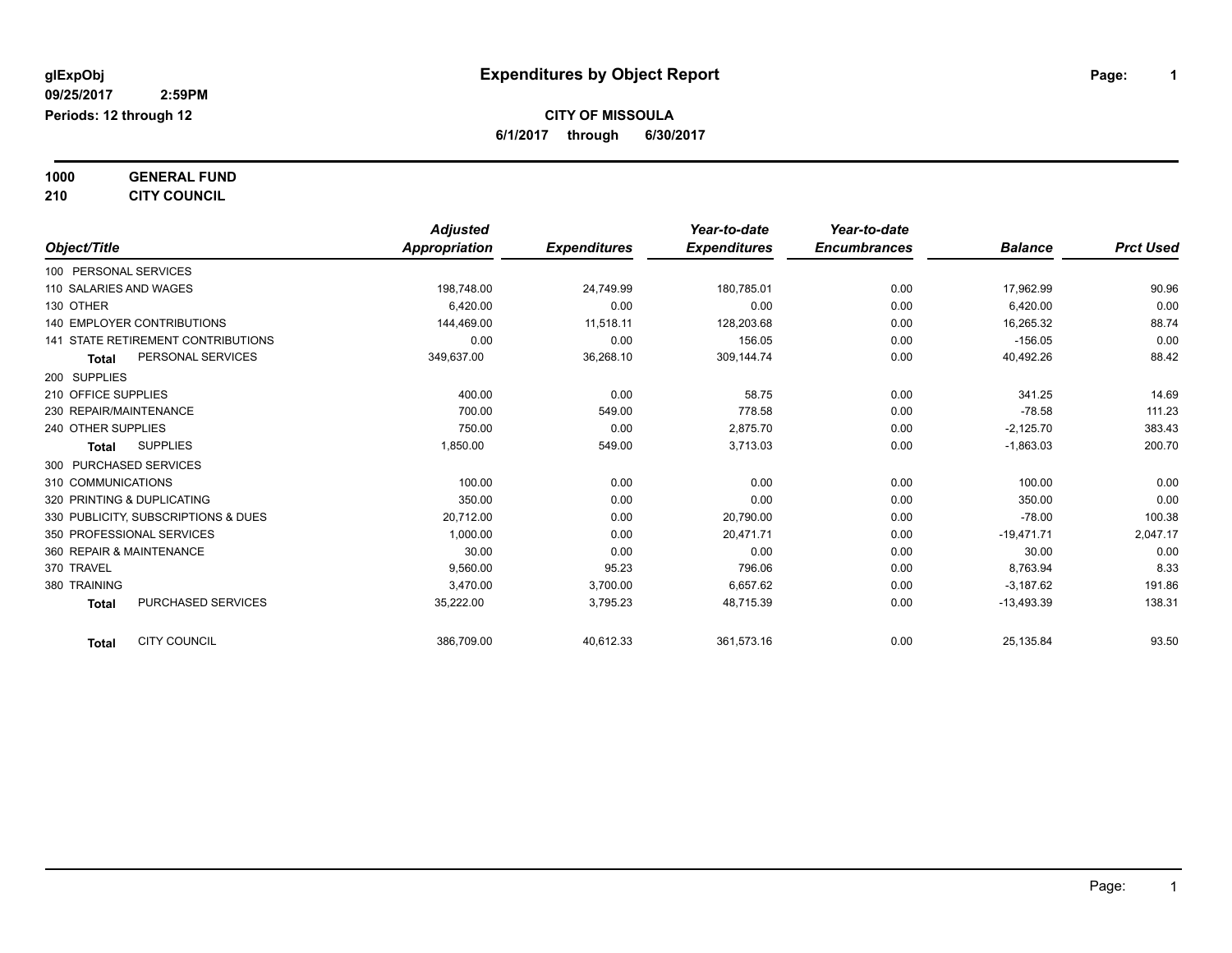**1000 GENERAL FUND**

**220 MAYOR**

|                                           | <b>Adjusted</b> |                     | Year-to-date        | Year-to-date        |                |                  |
|-------------------------------------------|-----------------|---------------------|---------------------|---------------------|----------------|------------------|
| Object/Title                              | Appropriation   | <b>Expenditures</b> | <b>Expenditures</b> | <b>Encumbrances</b> | <b>Balance</b> | <b>Prct Used</b> |
| 100 PERSONAL SERVICES                     |                 |                     |                     |                     |                |                  |
| 110 SALARIES AND WAGES                    | 391,772.00      | 53,631.35           | 399,389.38          | 0.00                | $-7,617.38$    | 101.94           |
| 120 OVERTIME                              | 500.00          | 0.00                | 0.00                | 0.00                | 500.00         | 0.00             |
| 130 OTHER                                 | 6.600.00        | 0.00                | 0.00                | 0.00                | 6,600.00       | 0.00             |
| <b>140 EMPLOYER CONTRIBUTIONS</b>         | 118,554.00      | 13,494.31           | 121,563.23          | 0.00                | $-3,009.23$    | 102.54           |
| <b>141 STATE RETIREMENT CONTRIBUTIONS</b> | 0.00            | 0.00                | 345.77              | 0.00                | $-345.77$      | 0.00             |
| PERSONAL SERVICES<br><b>Total</b>         | 517,426.00      | 67,125.66           | 521,298.38          | 0.00                | $-3,872.38$    | 100.75           |
| 200 SUPPLIES                              |                 |                     |                     |                     |                |                  |
| 210 OFFICE SUPPLIES                       | 1,004.00        | 123.52              | 768.28              | 0.00                | 235.72         | 76.52            |
| 220 OPERATING SUPPLIES                    | 1,120.00        | $-78.00$            | 555.29              | 0.00                | 564.71         | 49.58            |
| 230 REPAIR/MAINTENANCE                    | 100.00          | 0.00                | 0.00                | 0.00                | 100.00         | 0.00             |
| 231 GASOLINE                              | 107.00          | 0.00                | 60.90               | 0.00                | 46.10          | 56.92            |
| 240 OTHER SUPPLIES                        | 400.00          | 0.00                | 0.00                | 0.00                | 400.00         | 0.00             |
| <b>SUPPLIES</b><br><b>Total</b>           | 2,731.00        | 45.52               | 1,384.47            | 0.00                | 1,346.53       | 50.69            |
| 300 PURCHASED SERVICES                    |                 |                     |                     |                     |                |                  |
| 310 COMMUNICATIONS                        | 890.00          | 87.07               | 555.56              | 0.00                | 334.44         | 62.42            |
| 320 PRINTING & DUPLICATING                | 3,056.00        | 0.00                | 0.00                | 0.00                | 3,056.00       | 0.00             |
| 330 PUBLICITY, SUBSCRIPTIONS & DUES       | 10,196.00       | 32.00               | 11,218.07           | 0.00                | $-1,022.07$    | 110.02           |
| 344 TELEPHONE SERVICE                     | 6.076.00        | 640.54              | 3,852.07            | 0.00                | 2,223.93       | 63.40            |
| 350 PROFESSIONAL SERVICES                 | 3,307.00        | 0.00                | 738.74              | 0.00                | 2,568.26       | 22.34            |
| 360 REPAIR & MAINTENANCE                  | 605.00          | 71.68               | 396.68              | 0.00                | 208.32         | 65.57            |
| 370 TRAVEL                                | 2,508.00        | $-599.62$           | 2,973.31            | 0.00                | $-465.31$      | 118.55           |
| 380 TRAINING                              | 2,320.00        | $-220.00$           | 955.00              | 0.00                | 1,365.00       | 41.16            |
| 390 OTHER PURCHASED SERVICES              | 1,250.00        | 61.50               | 423.50              | 0.00                | 826.50         | 33.88            |
| PURCHASED SERVICES<br><b>Total</b>        | 30,208.00       | 73.17               | 21,112.93           | 0.00                | 9,095.07       | 69.89            |
| <b>MAYOR</b><br>Total                     | 550,365.00      | 67,244.35           | 543,795.78          | 0.00                | 6,569.22       | 98.81            |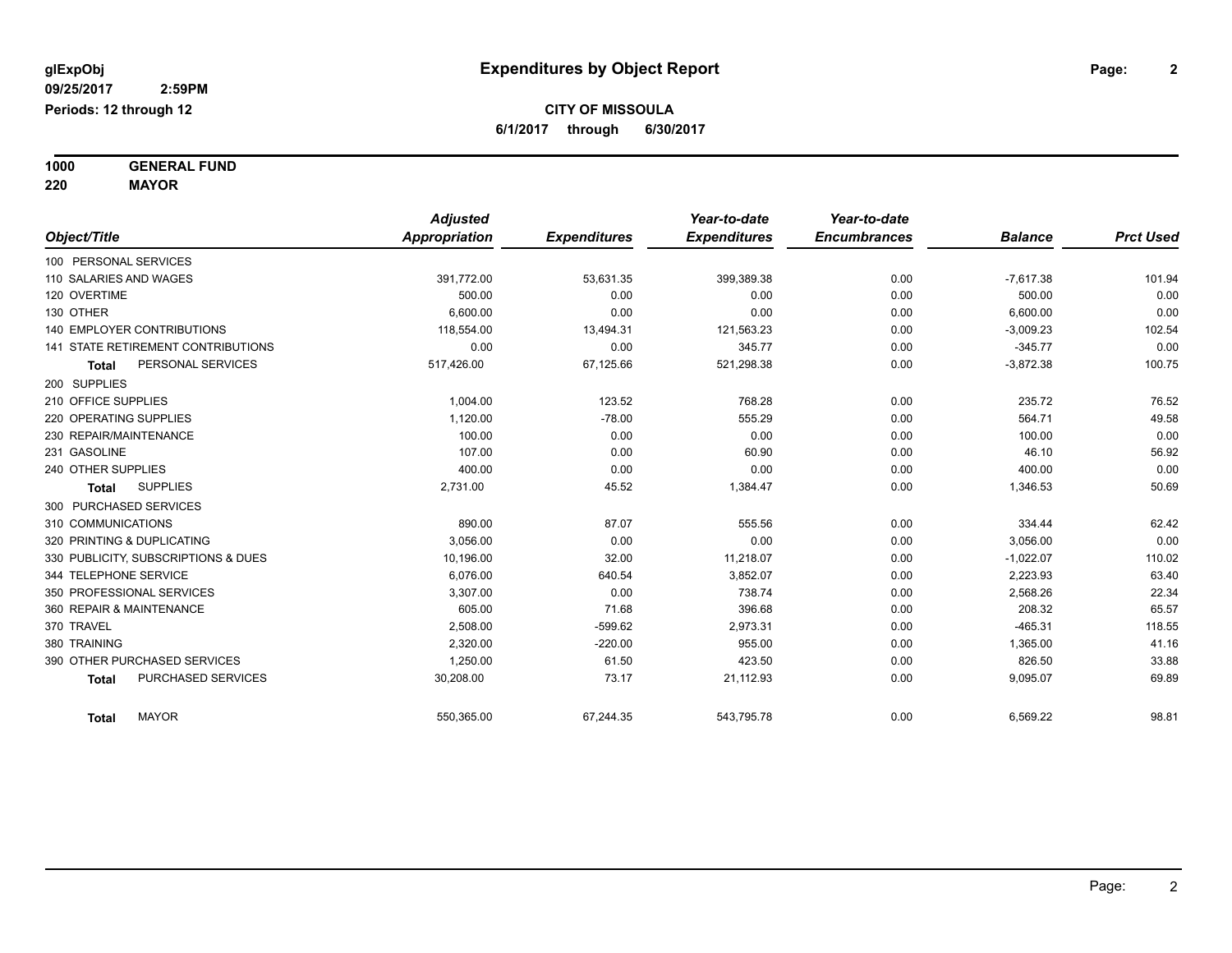# **1000 GENERAL FUND**

**221 HUMAN RESOURCES**

|                                        | <b>Adjusted</b> |                     | Year-to-date        | Year-to-date        |                |                  |
|----------------------------------------|-----------------|---------------------|---------------------|---------------------|----------------|------------------|
| Object/Title                           | Appropriation   | <b>Expenditures</b> | <b>Expenditures</b> | <b>Encumbrances</b> | <b>Balance</b> | <b>Prct Used</b> |
| 100 PERSONAL SERVICES                  |                 |                     |                     |                     |                |                  |
| 110 SALARIES AND WAGES                 | 209,238.00      | 28,549.81           | 210,577.70          | 0.00                | $-1,339.70$    | 100.64           |
| <b>140 EMPLOYER CONTRIBUTIONS</b>      | 75,092.00       | 8,179.78            | 77.881.87           | 0.00                | $-2,789.87$    | 103.72           |
| 141 STATE RETIREMENT CONTRIBUTIONS     | 0.00            | 0.00                | 182.05              | 0.00                | $-182.05$      | 0.00             |
| PERSONAL SERVICES<br><b>Total</b>      | 284,330.00      | 36,729.59           | 288,641.62          | 0.00                | $-4,311.62$    | 101.52           |
| 200 SUPPLIES                           |                 |                     |                     |                     |                |                  |
| 210 OFFICE SUPPLIES                    | 3,115.00        | 713.25              | 2,494.60            | 0.00                | 620.40         | 80.08            |
| 220 OPERATING SUPPLIES                 | 0.00            | 0.00                | 0.00                | 0.00                | 0.00           | 0.00             |
| <b>SUPPLIES</b><br><b>Total</b>        | 3,115.00        | 713.25              | 2,494.60            | 0.00                | 620.40         | 80.08            |
| 300 PURCHASED SERVICES                 |                 |                     |                     |                     |                |                  |
| 310 COMMUNICATIONS                     | 450.00          | 71.57               | 293.47              | 0.00                | 156.53         | 65.22            |
| 320 PRINTING & DUPLICATING             | 1,632.00        | 374.38              | 1,428.73            | 0.00                | 203.27         | 87.54            |
| 330 PUBLICITY, SUBSCRIPTIONS & DUES    | 2,091.00        | 0.00                | 1,955.00            | 0.00                | 136.00         | 93.50            |
| 344 TELEPHONE SERVICE                  | 190.00          | 19.72               | 115.87              | 0.00                | 74.13          | 60.98            |
| 350 PROFESSIONAL SERVICES              | 11,000.00       | 229.00              | 722.00              | 0.00                | 10,278.00      | 6.56             |
| 360 REPAIR & MAINTENANCE               | 3.992.00        | 81.20               | 463.99              | 0.00                | 3,528.01       | 11.62            |
| 370 TRAVEL                             | 3,088.00        | 0.00                | 2,315.51            | 0.00                | 772.49         | 74.98            |
| 380 TRAINING                           | 3.050.00        | 55.00               | 3,862.00            | 0.00                | $-812.00$      | 126.62           |
| 390 OTHER PURCHASED SERVICES           | 17,490.00       | 0.00                | 19,462.54           | 0.00                | $-1,972.54$    | 111.28           |
| PURCHASED SERVICES<br><b>Total</b>     | 42,983.00       | 830.87              | 30,619.11           | 0.00                | 12,363.89      | 71.24            |
| 900 CAPITAL OUTLAY                     |                 |                     |                     |                     |                |                  |
| 940 MACHINERY & EQUIPMENT              | 0.00            | 0.00                | 0.00                | 0.00                | 0.00           | 0.00             |
| <b>CAPITAL OUTLAY</b><br><b>Total</b>  | 0.00            | 0.00                | 0.00                | 0.00                | 0.00           | 0.00             |
|                                        |                 |                     |                     |                     |                |                  |
| <b>HUMAN RESOURCES</b><br><b>Total</b> | 330,428.00      | 38,273.71           | 321,755.33          | 0.00                | 8,672.67       | 97.38            |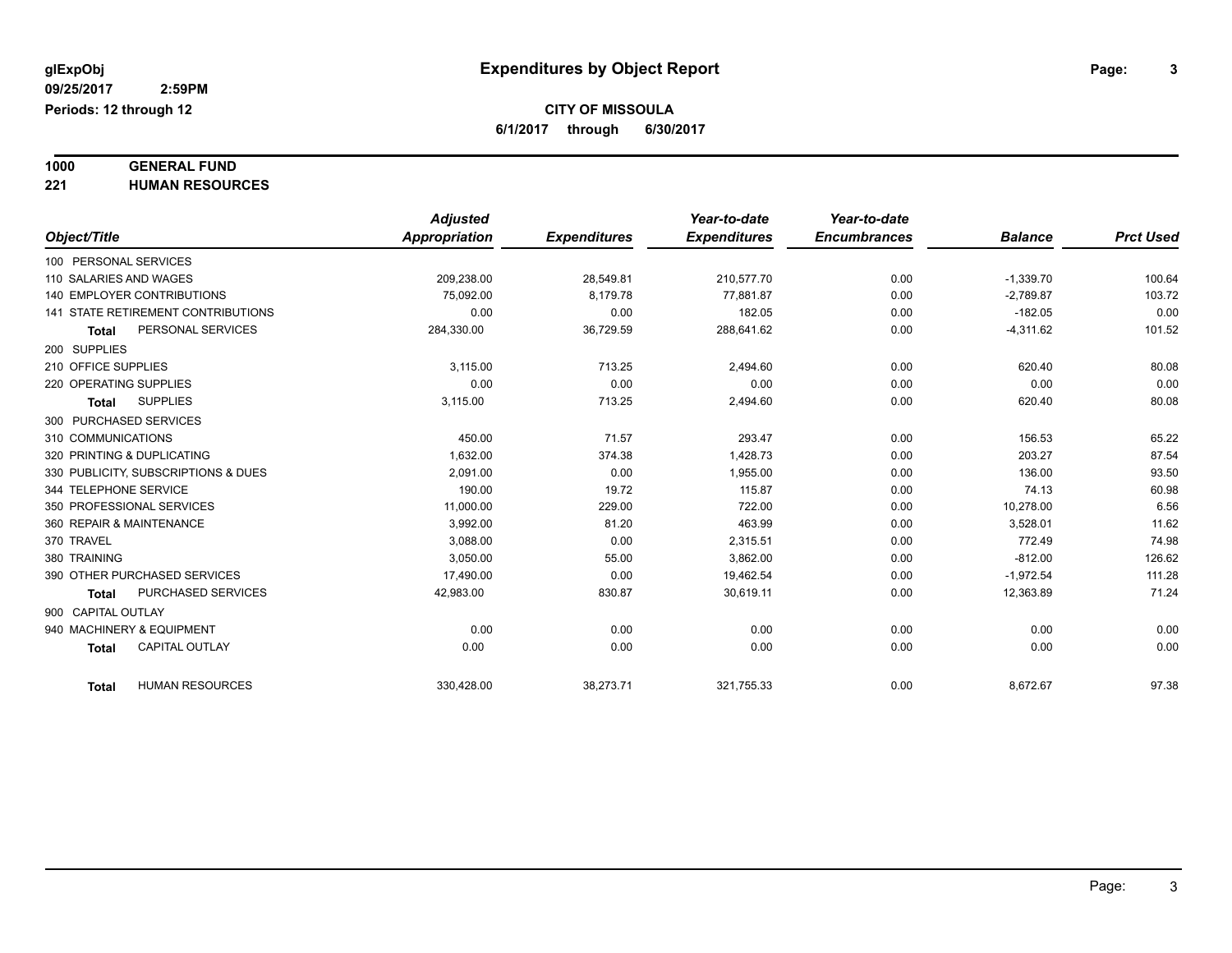**1000 GENERAL FUND**

**223 CITY CLERK**

|                                            | <b>Adjusted</b>      |                     | Year-to-date        | Year-to-date        |                |                  |
|--------------------------------------------|----------------------|---------------------|---------------------|---------------------|----------------|------------------|
| Object/Title                               | <b>Appropriation</b> | <b>Expenditures</b> | <b>Expenditures</b> | <b>Encumbrances</b> | <b>Balance</b> | <b>Prct Used</b> |
| 100 PERSONAL SERVICES                      |                      |                     |                     |                     |                |                  |
| 110 SALARIES AND WAGES                     | 230,295.00           | 32,211.94           | 230,544.22          | 0.00                | $-249.22$      | 100.11           |
| 120 OVERTIME                               | 0.00                 | 598.22              | 605.61              | 0.00                | $-605.61$      | 0.00             |
| 140 EMPLOYER CONTRIBUTIONS                 | 88,446.00            | 9,889.58            | 90,579.47           | 0.00                | $-2,133.47$    | 102.41           |
| 141 STATE RETIREMENT CONTRIBUTIONS         | 0.00                 | 0.00                | 198.32              | 0.00                | $-198.32$      | 0.00             |
| PERSONAL SERVICES<br><b>Total</b>          | 318,741.00           | 42,699.74           | 321,927.62          | 0.00                | $-3,186.62$    | 101.00           |
| 200 SUPPLIES                               |                      |                     |                     |                     |                |                  |
| 210 OFFICE SUPPLIES                        | 5,301.00             | $-88.96$            | 2,197.15            | 0.00                | 3,103.85       | 41.45            |
| 220 OPERATING SUPPLIES                     | 250.00               | 0.00                | 0.00                | 0.00                | 250.00         | 0.00             |
| 230 REPAIR/MAINTENANCE                     | 0.00                 | 0.00                | 0.00                | 0.00                | 0.00           | 0.00             |
| 231 GASOLINE                               | 250.00               | 45.92               | 130.48              | 0.00                | 119.52         | 52.19            |
| 240 OTHER SUPPLIES                         | 225.00               | 0.00                | 53.91               | 0.00                | 171.09         | 23.96            |
| <b>SUPPLIES</b><br><b>Total</b>            | 6,026.00             | $-43.04$            | 2,381.54            | 0.00                | 3,644.46       | 39.52            |
| 300 PURCHASED SERVICES                     |                      |                     |                     |                     |                |                  |
| 310 COMMUNICATIONS                         | 19,554.00            | $-5,114.77$         | 18,528.62           | 0.00                | 1,025.38       | 94.76            |
| 320 PRINTING & DUPLICATING                 | 700.00               | 303.42              | 535.05              | 0.00                | 164.95         | 76.44            |
| 330 PUBLICITY, SUBSCRIPTIONS & DUES        | 1,925.00             | $-2,594.00$         | $-555.70$           | 0.00                | 2,480.70       | $-28.87$         |
| 344 TELEPHONE SERVICE                      | 200.00               | 7.96                | 61.14               | 0.00                | 138.86         | 30.57            |
| 350 PROFESSIONAL SERVICES                  | 20,300.00            | 1,141.50            | 9,597.50            | 0.00                | 10,702.50      | 47.28            |
| 360 REPAIR & MAINTENANCE                   | 1,450.00             | 754.33              | 1,544.60            | 0.00                | $-94.60$       | 106.52           |
| 370 TRAVEL                                 | 5,150.00             | 243.23              | 3,959.93            | 0.00                | 1,190.07       | 76.89            |
| 380 TRAINING                               | 4,620.00             | 0.00                | 3,593.00            | 0.00                | 1,027.00       | 77.77            |
| 390 OTHER PURCHASED SERVICES               | 3,500.00             | 1,650.00            | 5,224.75            | 0.00                | $-1,724.75$    | 149.28           |
| PURCHASED SERVICES<br>Total                | 57,399.00            | $-3,608.33$         | 42,488.89           | 0.00                | 14,910.11      | 74.02            |
| 500 FIXED CHARGES                          |                      |                     |                     |                     |                |                  |
| 500 FIXED CHARGES                          | 0.00                 | 0.00                | 0.00                | 0.00                | 0.00           | 0.00             |
| <b>FIXED CHARGES</b><br>Total              | 0.00                 | 0.00                | 0.00                | 0.00                | 0.00           | 0.00             |
| 700 GRANTS & CONTRIBUTIONS                 |                      |                     |                     |                     |                |                  |
| 700 GRANTS & CONTRIBUTIONS                 | 64,580.00            | 5,382.36            | 50,333.32           | 0.00                | 14,246.68      | 77.94            |
| <b>GRANTS &amp; CONTRIBUTIONS</b><br>Total | 64,580.00            | 5,382.36            | 50,333.32           | 0.00                | 14,246.68      | 77.94            |
| 800 OTHER OBJECTS                          |                      |                     |                     |                     |                |                  |
| 845 CONTINGENCY                            | 0.00                 | 0.00                | 0.00                | 0.00                | 0.00           | 0.00             |
| OTHER OBJECTS<br><b>Total</b>              | 0.00                 | 0.00                | 0.00                | 0.00                | 0.00           | 0.00             |
|                                            |                      |                     |                     |                     |                |                  |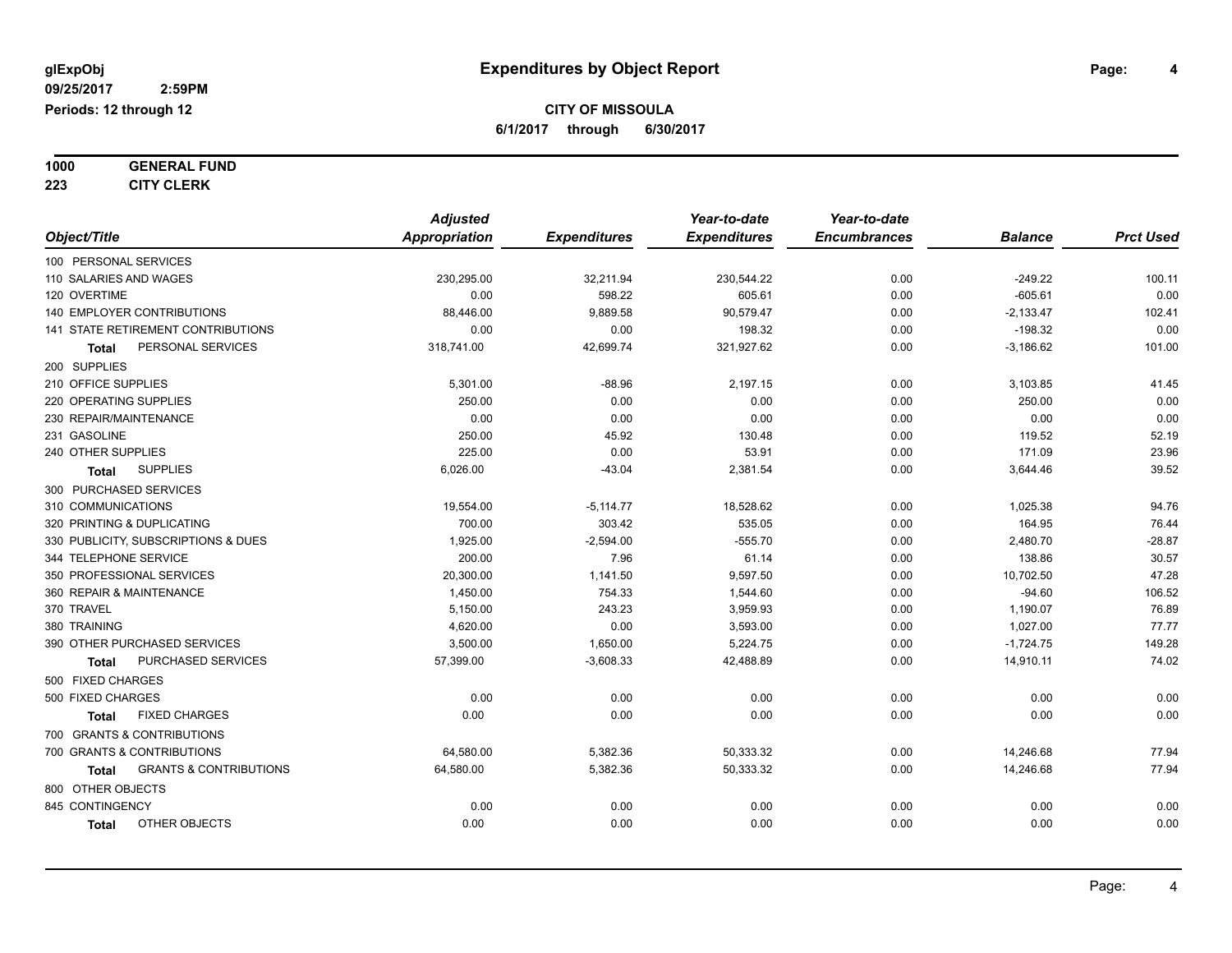#### **09/25/2017 2:59PM Periods: 12 through 12**

**CITY OF MISSOULA 6/1/2017 through 6/30/2017**

**1000 GENERAL FUND 223 CITY CLERK**

|                                       | <b>Adjusted</b> |                     | Year-to-date        | Year-to-date        |                | <b>Prct Used</b> |
|---------------------------------------|-----------------|---------------------|---------------------|---------------------|----------------|------------------|
| Object/Title                          | Appropriation   | <b>Expenditures</b> | <b>Expenditures</b> | <b>Encumbrances</b> | <b>Balance</b> |                  |
| 900 CAPITAL OUTLAY                    |                 |                     |                     |                     |                |                  |
| 930 IMPROVEMENTS                      | 0.00            | 0.00                | 0.00                | 0.00                | 0.00           | 0.00             |
| 940 MACHINERY & EQUIPMENT             | 0.00            | 0.00                | 0.00                | 0.00                | 0.00           | 0.00             |
| <b>CAPITAL OUTLAY</b><br><b>Total</b> | 0.00            | 0.00                | 0.00                | 0.00                | 0.00           | 0.00             |
| <b>CITY CLERK</b><br><b>Total</b>     | 446,746.00      | 44,430.73           | 417, 131.37         | 0.00                | 29,614.63      | 93.37            |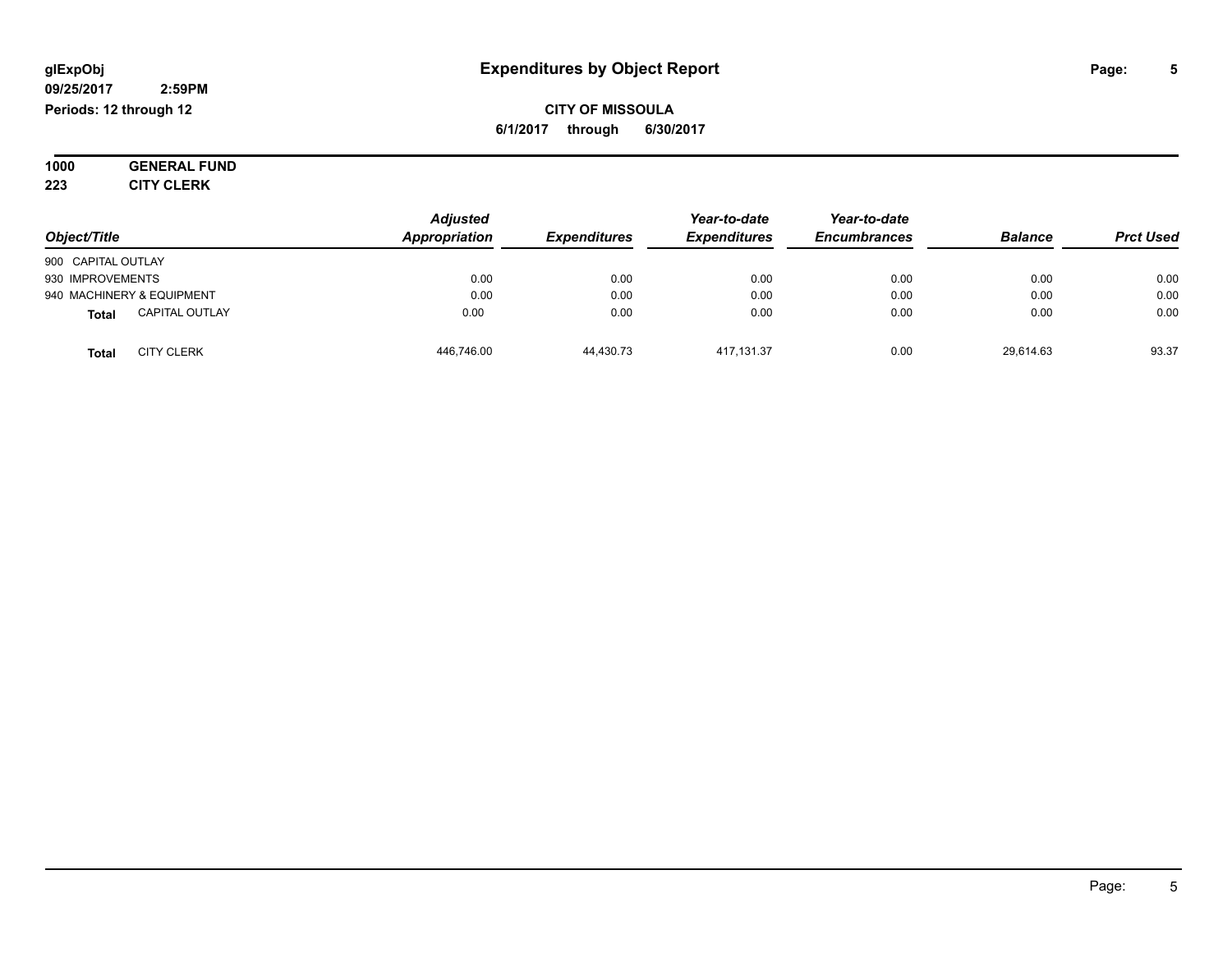# **1000 GENERAL FUND**

**224 INFORMATION SERVICES**

|                                             | <b>Adjusted</b>      |                     | Year-to-date        | Year-to-date        |                |                  |
|---------------------------------------------|----------------------|---------------------|---------------------|---------------------|----------------|------------------|
| Object/Title                                | <b>Appropriation</b> | <b>Expenditures</b> | <b>Expenditures</b> | <b>Encumbrances</b> | <b>Balance</b> | <b>Prct Used</b> |
| 100 PERSONAL SERVICES                       |                      |                     |                     |                     |                |                  |
| 110 SALARIES AND WAGES                      | 447,450.00           | 54,321.04           | 452,102.84          | 0.00                | $-4,652.84$    | 101.04           |
| 120 OVERTIME                                | 0.00                 | 1,479.42            | 1,479.42            | 0.00                | $-1,479.42$    | 0.00             |
| 130 OTHER                                   | 5,400.00             | 0.00                | 0.00                | 0.00                | 5,400.00       | 0.00             |
| <b>140 EMPLOYER CONTRIBUTIONS</b>           | 156,408.00           | 14,760.35           | 161,057.75          | 0.00                | $-4,649.75$    | 102.97           |
| 141 STATE RETIREMENT CONTRIBUTIONS          | 0.00                 | 0.00                | 397.80              | 0.00                | $-397.80$      | 0.00             |
| PERSONAL SERVICES<br>Total                  | 609,258.00           | 70,560.81           | 615,037.81          | 0.00                | $-5,779.81$    | 100.95           |
| 200 SUPPLIES                                |                      |                     |                     |                     |                |                  |
| 210 OFFICE SUPPLIES                         | 5,235.00             | 689.24              | 4,736.97            | 0.00                | 498.03         | 90.49            |
| 220 OPERATING SUPPLIES                      | 13,209.00            | 2,864.38            | 7,418.60            | 0.00                | 5,790.40       | 56.16            |
| 230 REPAIR/MAINTENANCE                      | 5,140.00             | 178.00              | 1,460.46            | 0.00                | 3,679.54       | 28.41            |
| 231 GASOLINE                                | 750.00               | 40.18               | 95.52               | 0.00                | 654.48         | 12.74            |
| 240 OTHER SUPPLIES                          | 2,900.00             | 0.00                | 1,000.00            | 0.00                | 1,900.00       | 34.48            |
| <b>SUPPLIES</b><br><b>Total</b>             | 27,234.00            | 3,771.80            | 14,711.55           | 0.00                | 12,522.45      | 54.02            |
| 300 PURCHASED SERVICES                      |                      |                     |                     |                     |                |                  |
| 310 COMMUNICATIONS                          | 100.00               | 0.00                | 125.56              | 0.00                | $-25.56$       | 125.56           |
| 320 PRINTING & DUPLICATING                  | 350.00               | 313.50              | 313.50              | 0.00                | 36.50          | 89.57            |
| 330 PUBLICITY, SUBSCRIPTIONS & DUES         | 500.00               | 0.00                | 0.00                | 0.00                | 500.00         | 0.00             |
| 344 TELEPHONE SERVICE                       | 131,045.00           | 12,366.75           | 125,276.03          | 0.00                | 5,768.97       | 95.60            |
| 350 PROFESSIONAL SERVICES                   | 4,380.00             | 985.26              | 2,216.37            | 0.00                | 2,163.63       | 50.60            |
| 360 REPAIR & MAINTENANCE                    | 420,449.00           | 8,206.11            | 376,518.89          | 0.00                | 43,930.11      | 89.55            |
| 370 TRAVEL                                  | 9,259.00             | 465.40              | 2,293.22            | 0.00                | 6,965.78       | 24.77            |
| 380 TRAINING                                | 14,406.00            | 0.00                | 2,085.00            | 0.00                | 12,321.00      | 14.47            |
| 390 OTHER PURCHASED SERVICES                | 3,700.00             | 0.00                | 1,950.00            | 0.00                | 1,750.00       | 52.70            |
| PURCHASED SERVICES<br>Total                 | 584,189.00           | 22,337.02           | 510,778.57          | 0.00                | 73,410.43      | 87.43            |
| 500 FIXED CHARGES                           |                      |                     |                     |                     |                |                  |
| 500 FIXED CHARGES                           | 0.00                 | 0.00                | 0.00                | 0.00                | 0.00           | 0.00             |
| <b>FIXED CHARGES</b><br><b>Total</b>        | 0.00                 | 0.00                | 0.00                | 0.00                | 0.00           | 0.00             |
| 900 CAPITAL OUTLAY                          |                      |                     |                     |                     |                |                  |
| 940 MACHINERY & EQUIPMENT                   | 0.00                 | 0.00                | 0.00                | 0.00                | 0.00           | 0.00             |
| <b>CAPITAL OUTLAY</b><br><b>Total</b>       | 0.00                 | 0.00                | 0.00                | 0.00                | 0.00           | 0.00             |
|                                             |                      |                     |                     |                     |                |                  |
| <b>INFORMATION SERVICES</b><br><b>Total</b> | 1,220,681.00         | 96,669.63           | 1,140,527.93        | 0.00                | 80,153.07      | 93.43            |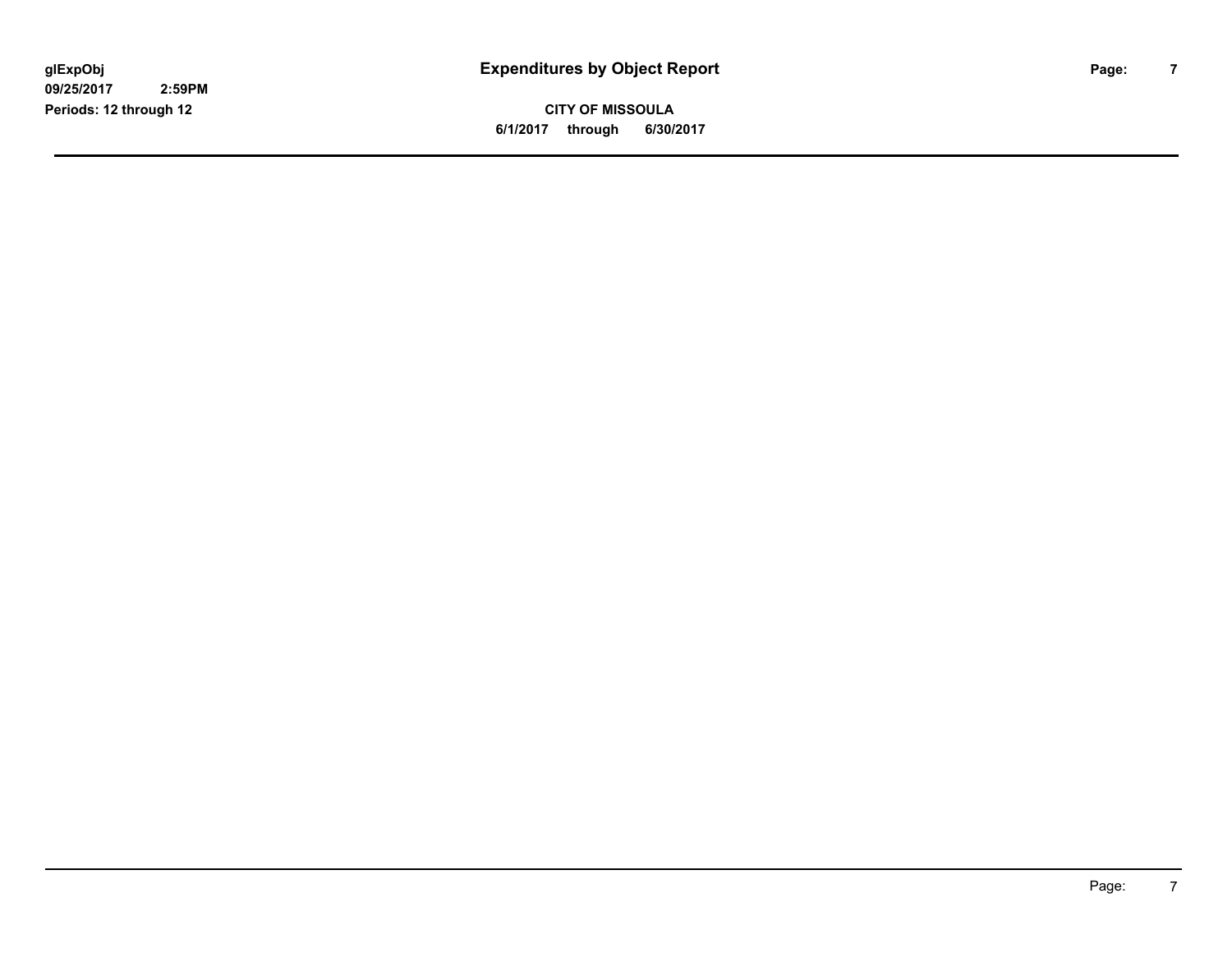**1000 GENERAL FUND**

**230 MUNICIPAL COURT**

|                                            | <b>Adjusted</b> |                     | Year-to-date        | Year-to-date        |                |                  |
|--------------------------------------------|-----------------|---------------------|---------------------|---------------------|----------------|------------------|
| Object/Title                               | Appropriation   | <b>Expenditures</b> | <b>Expenditures</b> | <b>Encumbrances</b> | <b>Balance</b> | <b>Prct Used</b> |
| 100 PERSONAL SERVICES                      |                 |                     |                     |                     |                |                  |
| 110 SALARIES AND WAGES                     | 853,094.00      | 111,248.42          | 792,361.87          | 0.00                | 60,732.13      | 92.88            |
| 120 OVERTIME                               | 10,000.00       | 712.56              | 8,255.22            | 0.00                | 1,744.78       | 82.55            |
| <b>140 EMPLOYER CONTRIBUTIONS</b>          | 334,107.00      | 33,525.21           | 314,796.24          | 0.00                | 19,310.76      | 94.22            |
| 141 STATE RETIREMENT CONTRIBUTIONS         | 0.00            | 0.00                | 681.13              | 0.00                | $-681.13$      | 0.00             |
| PERSONAL SERVICES<br>Total                 | 1,197,201.00    | 145,486.19          | 1,116,094.46        | 0.00                | 81,106.54      | 93.23            |
| 200 SUPPLIES                               |                 |                     |                     |                     |                |                  |
| 210 OFFICE SUPPLIES                        | 6,181.00        | 1,180.10            | 6,218.78            | 0.00                | $-37.78$       | 100.61           |
| 220 OPERATING SUPPLIES                     | 4,972.00        | 0.00                | 1,932.26            | 0.00                | 3,039.74       | 38.86            |
| 230 REPAIR/MAINTENANCE                     | 0.00            | 0.00                | 0.00                | 0.00                | 0.00           | 0.00             |
| 240 OTHER SUPPLIES                         | 6,496.00        | 1,494.65            | 21,194.02           | 0.00                | $-14,698.02$   | 326.26           |
| <b>SUPPLIES</b><br>Total                   | 17,649.00       | 2,674.75            | 29,345.06           | 0.00                | $-11,696.06$   | 166.27           |
| 300 PURCHASED SERVICES                     |                 |                     |                     |                     |                |                  |
| 310 COMMUNICATIONS                         | 11,911.00       | 798.71              | 13,841.40           | 0.00                | $-1,930.40$    | 116.21           |
| 320 PRINTING & DUPLICATING                 | 1,187.00        | 0.00                | 51.28               | 0.00                | 1,135.72       | 4.32             |
| 330 PUBLICITY, SUBSCRIPTIONS & DUES        | 10,196.00       | 1,051.25            | 9,263.80            | 0.00                | 932.20         | 90.86            |
| 344 TELEPHONE SERVICE                      | 1,584.00        | 417.92              | 3,064.22            | 0.00                | $-1,480.22$    | 193.45           |
| 350 PROFESSIONAL SERVICES                  | 188,969.00      | 48,163.92           | 172,789.85          | 0.00                | 16,179.15      | 91.44            |
| 360 REPAIR & MAINTENANCE                   | 3,790.00        | 500.00              | 2,883.06            | 0.00                | 906.94         | 76.07            |
| 370 TRAVEL                                 | 5,174.00        | 1,261.00            | 9,488.10            | 0.00                | $-4,314.10$    | 183.38           |
| 380 TRAINING                               | 9,000.00        | 111.75              | 4,580.33            | 0.00                | 4,419.67       | 50.89            |
| 390 OTHER PURCHASED SERVICES               | 74,663.00       | 17,822.72           | 78,270.93           | 0.00                | $-3,607.93$    | 104.83           |
| PURCHASED SERVICES<br>Total                | 306,474.00      | 70,127.27           | 294,232.97          | 0.00                | 12,241.03      | 96.01            |
| 500 FIXED CHARGES                          |                 |                     |                     |                     |                |                  |
| 500 FIXED CHARGES                          | 0.00            | 0.00                | 29,889.40           | 0.00                | $-29,889.40$   | 0.00             |
| <b>FIXED CHARGES</b><br>Total              | 0.00            | 0.00                | 29,889.40           | 0.00                | $-29,889.40$   | 0.00             |
| 700 GRANTS & CONTRIBUTIONS                 |                 |                     |                     |                     |                |                  |
| 700 GRANTS & CONTRIBUTIONS                 | 2,500.00        | 0.00                | 0.00                | 0.00                | 2,500.00       | 0.00             |
| <b>GRANTS &amp; CONTRIBUTIONS</b><br>Total | 2,500.00        | 0.00                | 0.00                | 0.00                | 2,500.00       | 0.00             |
| 800 OTHER OBJECTS                          |                 |                     |                     |                     |                |                  |
| 820 TRANSFERS TO OTHER FUNDS               | 0.00            | 1,250.00            | 2,500.00            | 0.00                | $-2,500.00$    | 0.00             |
| OTHER OBJECTS<br>Total                     | 0.00            | 1,250.00            | 2,500.00            | 0.00                | $-2,500.00$    | 0.00             |
| 900 CAPITAL OUTLAY                         |                 |                     |                     |                     |                |                  |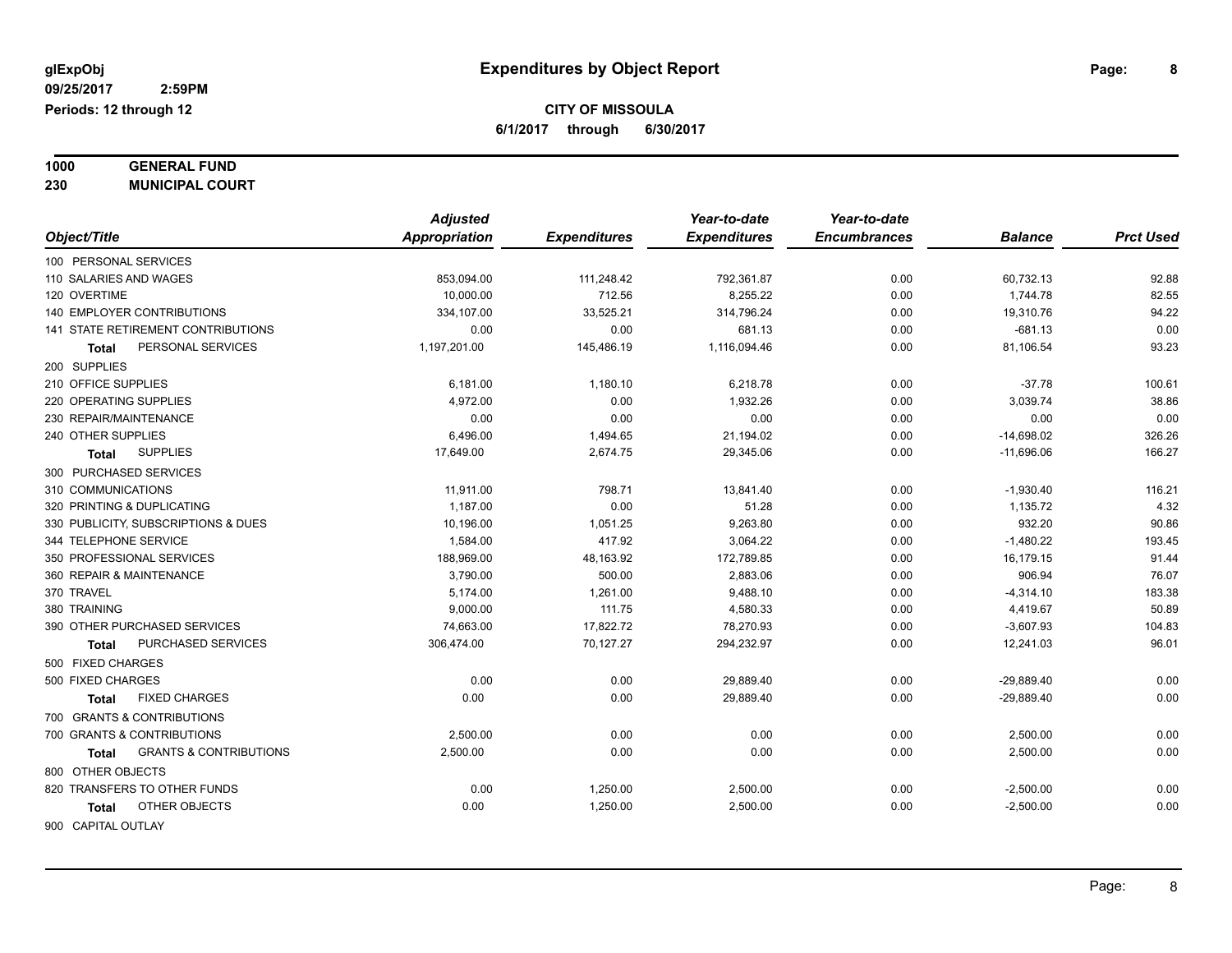#### **09/25/2017 2:59PM Periods: 12 through 12**

**CITY OF MISSOULA 6/1/2017 through 6/30/2017**

| 1000 | <b>GENERAL FUND</b>    |
|------|------------------------|
| 230  | <b>MUNICIPAL COURT</b> |

| Object/Title |                           | <b>Adjusted</b><br>Appropriation | <b>Expenditures</b> | Year-to-date<br><b>Expenditures</b> | Year-to-date<br><b>Encumbrances</b> | <b>Balance</b> | <b>Prct Used</b> |
|--------------|---------------------------|----------------------------------|---------------------|-------------------------------------|-------------------------------------|----------------|------------------|
|              | 940 MACHINERY & EQUIPMENT | 0.00                             | 0.00                | 0.00                                | 0.00                                | 0.00           | 0.00             |
| <b>Total</b> | <b>CAPITAL OUTLAY</b>     | 0.00                             | 0.00                | 0.00                                | 0.00                                | 0.00           | 0.00             |
| <b>Total</b> | MUNICIPAL COURT           | 1,523,824.00                     | 219.538.21          | 472,061.89                          | 0.00                                | 51,762.11      | 96.60            |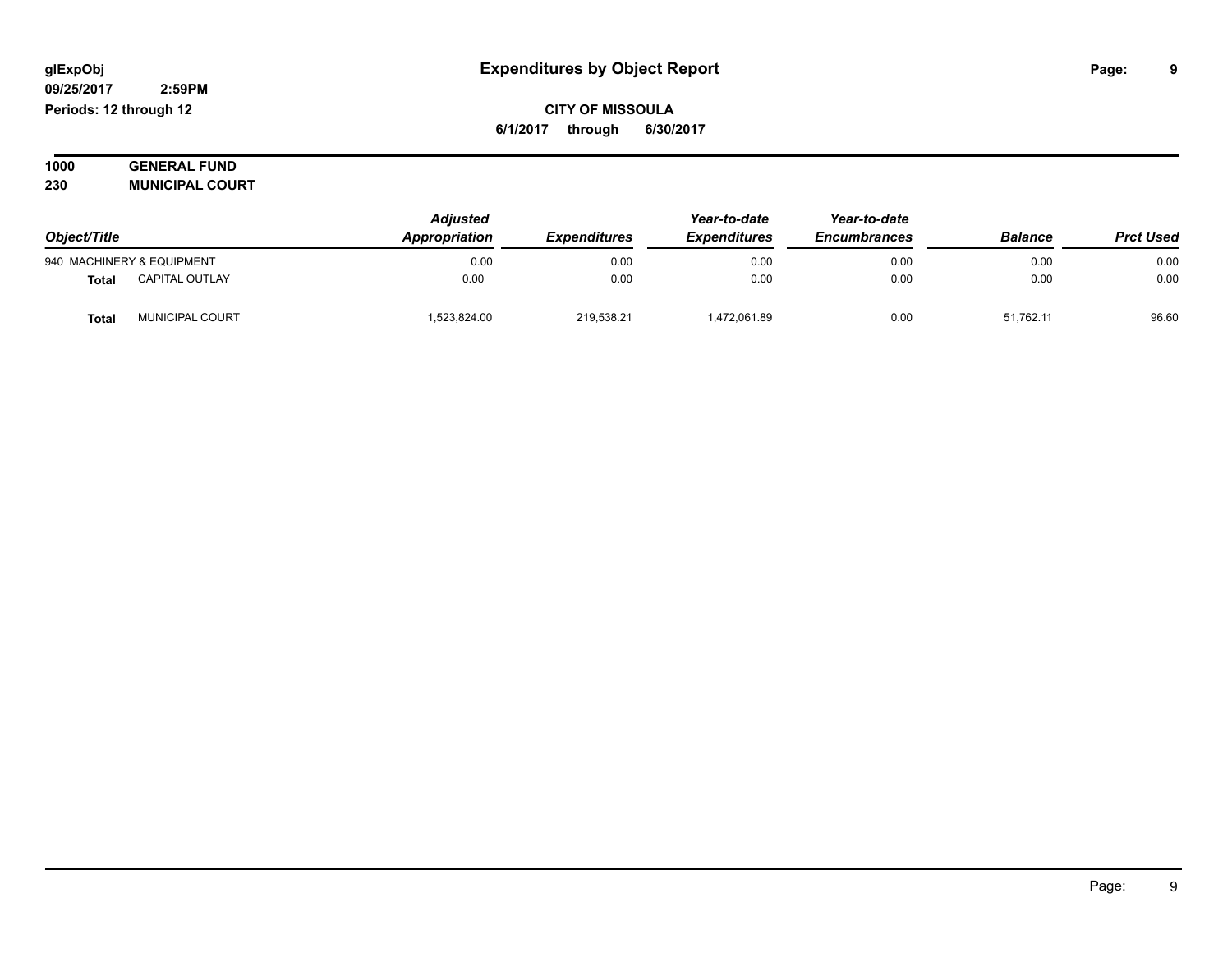**1000 GENERAL FUND 240 FINANCE**

|                                       | <b>Adjusted</b> |                     | Year-to-date        | Year-to-date        |                |                  |
|---------------------------------------|-----------------|---------------------|---------------------|---------------------|----------------|------------------|
| Object/Title                          | Appropriation   | <b>Expenditures</b> | <b>Expenditures</b> | <b>Encumbrances</b> | <b>Balance</b> | <b>Prct Used</b> |
| 100 PERSONAL SERVICES                 |                 |                     |                     |                     |                |                  |
| 110 SALARIES AND WAGES                | 742,096.00      | 99,850.43           | 703,935.32          | 0.00                | 38,160.68      | 94.86            |
| 120 OVERTIME                          | 1.000.00        | 0.00                | 0.00                | 0.00                | 1,000.00       | 0.00             |
| 140 EMPLOYER CONTRIBUTIONS            | 279,894.00      | 28,758.20           | 264,832.58          | 0.00                | 15,061.42      | 94.62            |
| 141 STATE RETIREMENT CONTRIBUTIONS    | 0.00            | 0.00                | 604.07              | 0.00                | $-604.07$      | 0.00             |
| PERSONAL SERVICES<br>Total            | 1,022,990.00    | 128,608.63          | 969,371.97          | 0.00                | 53,618.03      | 94.76            |
| 200 SUPPLIES                          |                 |                     |                     |                     |                |                  |
| 210 OFFICE SUPPLIES                   | 4,065.00        | 300.01              | 5,932.95            | 0.00                | $-1,867.95$    | 145.95           |
| 220 OPERATING SUPPLIES                | 3,042.00        | 481.99              | 4,132.43            | 0.00                | $-1,090.43$    | 135.85           |
| 230 REPAIR/MAINTENANCE                | 300.00          | 0.00                | 0.00                | 0.00                | 300.00         | 0.00             |
| 231 GASOLINE                          | 92.00           | 0.00                | 94.06               | 0.00                | $-2.06$        | 102.24           |
| 240 OTHER SUPPLIES                    | 500.00          | 0.00                | 0.00                | 0.00                | 500.00         | 0.00             |
| <b>SUPPLIES</b><br>Total              | 7,999.00        | 782.00              | 10,159.44           | 0.00                | $-2,160.44$    | 127.01           |
| 300 PURCHASED SERVICES                |                 |                     |                     |                     |                |                  |
| 310 COMMUNICATIONS                    | 42,109.00       | 870.42              | 39,219.68           | 0.00                | 2,889.32       | 93.14            |
| 320 PRINTING & DUPLICATING            | 5,480.00        | 989.50              | 3,506.39            | 0.00                | 1,973.61       | 63.99            |
| 330 PUBLICITY, SUBSCRIPTIONS & DUES   | 3,410.00        | 435.61              | 8,590.45            | 0.00                | $-5,180.45$    | 251.92           |
| 344 TELEPHONE SERVICE                 | 1,225.00        | 16.59               | 102.89              | 0.00                | 1,122.11       | 8.40             |
| 350 PROFESSIONAL SERVICES             | 315,995.00      | 11,640.08           | 179,663.01          | 0.00                | 136,331.99     | 56.86            |
| 360 REPAIR & MAINTENANCE              | 700.00          | 41.25               | 41.25               | 0.00                | 658.75         | 5.89             |
| 370 TRAVEL                            | 8,245.00        | 947.65              | 1,194.85            | 0.00                | 7,050.15       | 14.49            |
| 380 TRAINING                          | 7,330.00        | 0.00                | 3,711.20            | 0.00                | 3,618.80       | 50.63            |
| 390 OTHER PURCHASED SERVICES          | 0.00            | 0.00                | 1,202.44            | 0.00                | $-1,202.44$    | 0.00             |
| PURCHASED SERVICES<br><b>Total</b>    | 384,494.00      | 14,941.10           | 237,232.16          | 0.00                | 147,261.84     | 61.70            |
| 500 FIXED CHARGES                     |                 |                     |                     |                     |                |                  |
| 500 FIXED CHARGES                     | 500.00          | 0.00                | 0.00                | 0.00                | 500.00         | 0.00             |
| <b>FIXED CHARGES</b><br>Total         | 500.00          | 0.00                | 0.00                | 0.00                | 500.00         | 0.00             |
| 900 CAPITAL OUTLAY                    |                 |                     |                     |                     |                |                  |
| 940 MACHINERY & EQUIPMENT             | 0.00            | 0.00                | 0.00                | 0.00                | 0.00           | 0.00             |
| <b>CAPITAL OUTLAY</b><br><b>Total</b> | 0.00            | 0.00                | 0.00                | 0.00                | 0.00           | 0.00             |
| <b>FINANCE</b><br><b>Total</b>        | 1,415,983.00    | 144,331.73          | 1,216,763.57        | 0.00                | 199,219.43     | 85.93            |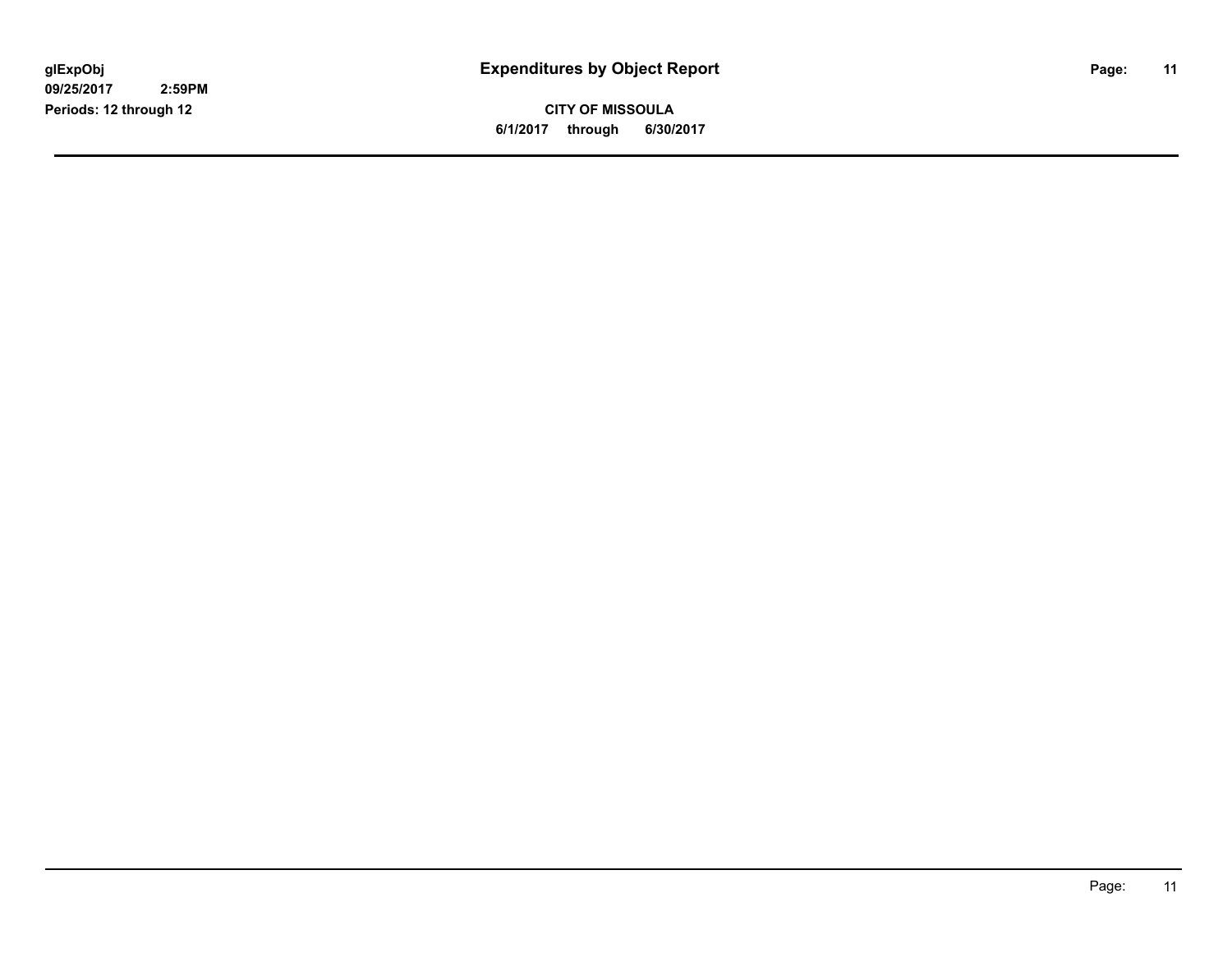# **1000 GENERAL FUND**

**245 CENTRALIZED SERVICES**

|                                                   | <b>Adjusted</b> |                     | Year-to-date        | Year-to-date        |                |                  |
|---------------------------------------------------|-----------------|---------------------|---------------------|---------------------|----------------|------------------|
| Object/Title                                      | Appropriation   | <b>Expenditures</b> | <b>Expenditures</b> | <b>Encumbrances</b> | <b>Balance</b> | <b>Prct Used</b> |
| 100 PERSONAL SERVICES                             |                 |                     |                     |                     |                |                  |
| 110 SALARIES AND WAGES                            | 242,541.00      | 23,636.67           | 261,144.83          | 0.00                | $-18,603.83$   | 107.67           |
| 140 EMPLOYER CONTRIBUTIONS                        | 78,399.00       | 6,427.13            | 78,607.14           | 0.00                | $-208.14$      | 100.27           |
| <b>141 STATE RETIREMENT CONTRIBUTIONS</b>         | 0.00            | 0.00                | 237.52              | 0.00                | $-237.52$      | 0.00             |
| PERSONAL SERVICES<br><b>Total</b>                 | 320,940.00      | 30,063.80           | 339,989.49          | 0.00                | $-19,049.49$   | 105.94           |
| 200 SUPPLIES                                      |                 |                     |                     |                     |                |                  |
| 210 OFFICE SUPPLIES                               | 1.200.00        | 0.00                | 316.92              | 0.00                | 883.08         | 26.41            |
| 220 OPERATING SUPPLIES                            | 1,000.00        | 0.00                | 152.54              | 0.00                | 847.46         | 15.25            |
| 231 GASOLINE                                      | 522.00          | 11.61               | 26.20               | 0.00                | 495.80         | 5.02             |
| <b>SUPPLIES</b><br><b>Total</b>                   | 2,722.00        | 11.61               | 495.66              | 0.00                | 2,226.34       | 18.21            |
| 300 PURCHASED SERVICES                            |                 |                     |                     |                     |                |                  |
| 310 COMMUNICATIONS                                | 400.00          | 0.00                | 0.00                | 0.00                | 400.00         | 0.00             |
| 320 PRINTING & DUPLICATING                        | 550.00          | 58.68               | 155.72              | 0.00                | 394.28         | 28.31            |
| 330 PUBLICITY, SUBSCRIPTIONS & DUES               | 550.00          | 0.00                | 1,188.34            | 0.00                | $-638.34$      | 216.06           |
| 344 TELEPHONE SERVICE                             | 845.00          | 17.66               | 451.88              | 0.00                | 393.12         | 53.48            |
| 350 PROFESSIONAL SERVICES                         | 51,500.00       | 0.00                | 40,626.28           | 0.00                | 10,873.72      | 78.89            |
| 370 TRAVEL                                        | 2,000.00        | 1,915.59            | 2,291.23            | 0.00                | $-291.23$      | 114.56           |
| 380 TRAINING                                      | 3,000.00        | 0.00                | 65.00               | 0.00                | 2,935.00       | 2.17             |
| 390 OTHER PURCHASED SERVICES                      | 0.00            | 0.00                | 0.00                | 0.00                | 0.00           | 0.00             |
| PURCHASED SERVICES<br><b>Total</b>                | 58,845.00       | 1,991.93            | 44,778.45           | 0.00                | 14,066.55      | 76.10            |
| 500 FIXED CHARGES                                 |                 |                     |                     |                     |                |                  |
| 550 MERCHANT SERVICE FEES                         | 0.00            | 0.00                | 0.00                | 0.00                | 0.00           | 0.00             |
| <b>FIXED CHARGES</b><br><b>Total</b>              | 0.00            | 0.00                | 0.00                | 0.00                | 0.00           | 0.00             |
| 700 GRANTS & CONTRIBUTIONS                        |                 |                     |                     |                     |                |                  |
| 700 GRANTS & CONTRIBUTIONS                        | 5.000.00        | 0.00                | 0.00                | 0.00                | 5,000.00       | 0.00             |
| <b>GRANTS &amp; CONTRIBUTIONS</b><br><b>Total</b> | 5,000.00        | 0.00                | 0.00                | 0.00                | 5,000.00       | 0.00             |
| <b>CENTRALIZED SERVICES</b><br><b>Total</b>       | 387,507.00      | 32,067.34           | 385,263.60          | 0.00                | 2,243.40       | 99.42            |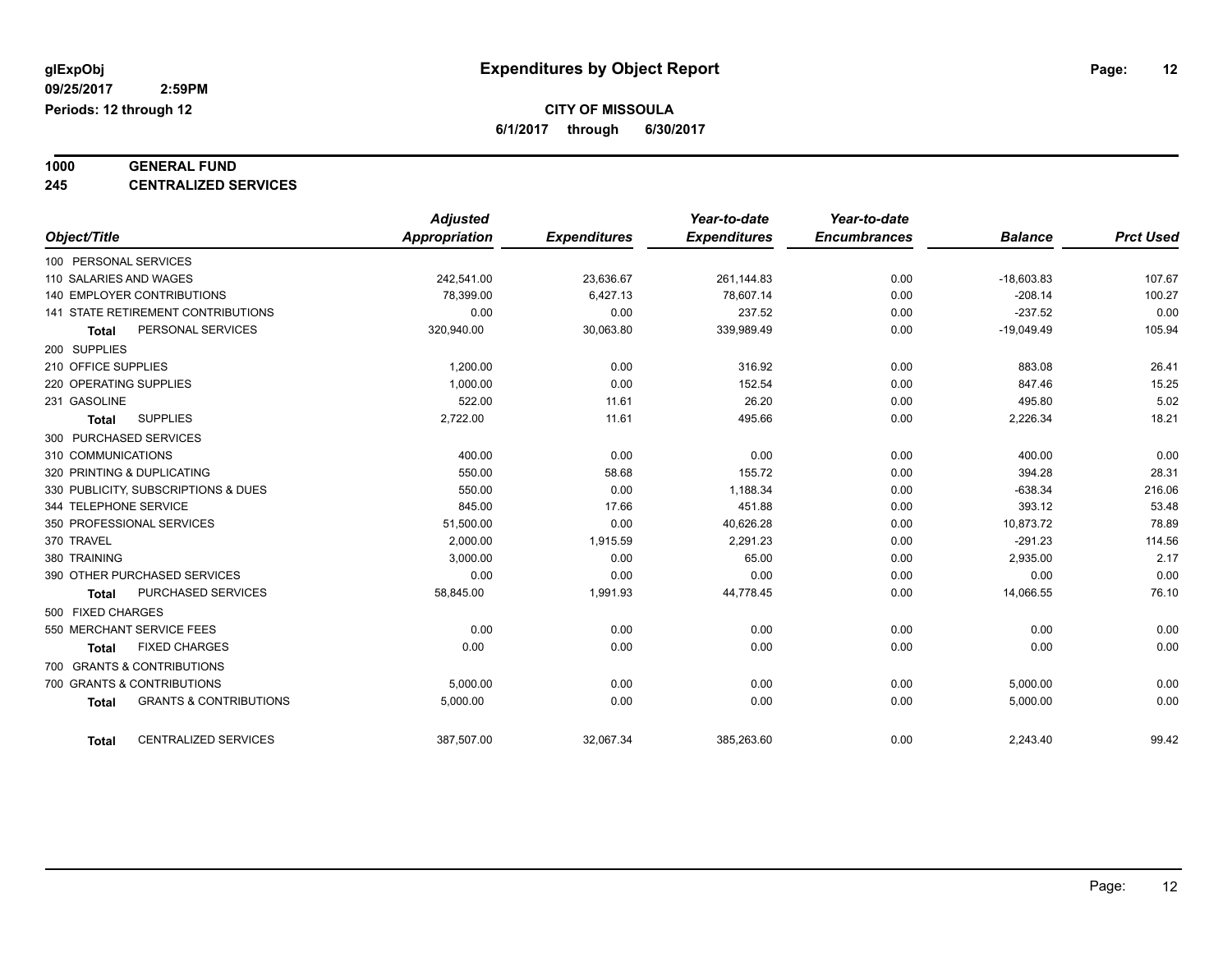#### **09/25/2017 2:59PM Periods: 12 through 12**

### **CITY OF MISSOULA 6/1/2017 through 6/30/2017**

| 1000 | <b>GENERAL FUND</b>     |  |
|------|-------------------------|--|
| 246  | *** Title Not Found *** |  |

| Object/Title                              | <b>Adjusted</b><br><b>Appropriation</b> | <b>Expenditures</b> | Year-to-date<br><b>Expenditures</b> | Year-to-date<br><b>Encumbrances</b> | <b>Balance</b> | <b>Prct Used</b> |
|-------------------------------------------|-----------------------------------------|---------------------|-------------------------------------|-------------------------------------|----------------|------------------|
| 200 SUPPLIES                              |                                         |                     |                                     |                                     |                |                  |
| 230 REPAIR/MAINTENANCE                    | 0.00                                    | 0.00                | 0.00                                | 0.00                                | 0.00           | 0.00             |
| <b>SUPPLIES</b><br><b>Total</b>           | 0.00                                    | 0.00                | 0.00                                | 0.00                                | 0.00           | 0.00             |
| 300 PURCHASED SERVICES                    |                                         |                     |                                     |                                     |                |                  |
| 360 REPAIR & MAINTENANCE                  | 0.00                                    | 0.00                | 0.00                                | 0.00                                | 0.00           | 0.00             |
| <b>PURCHASED SERVICES</b><br><b>Total</b> | 0.00                                    | 0.00                | 0.00                                | 0.00                                | 0.00           | 0.00             |
| *** Title Not Found ***<br><b>Total</b>   | 0.00                                    | 0.00                | 0.00                                | 0.00                                | 0.00           | 0.00             |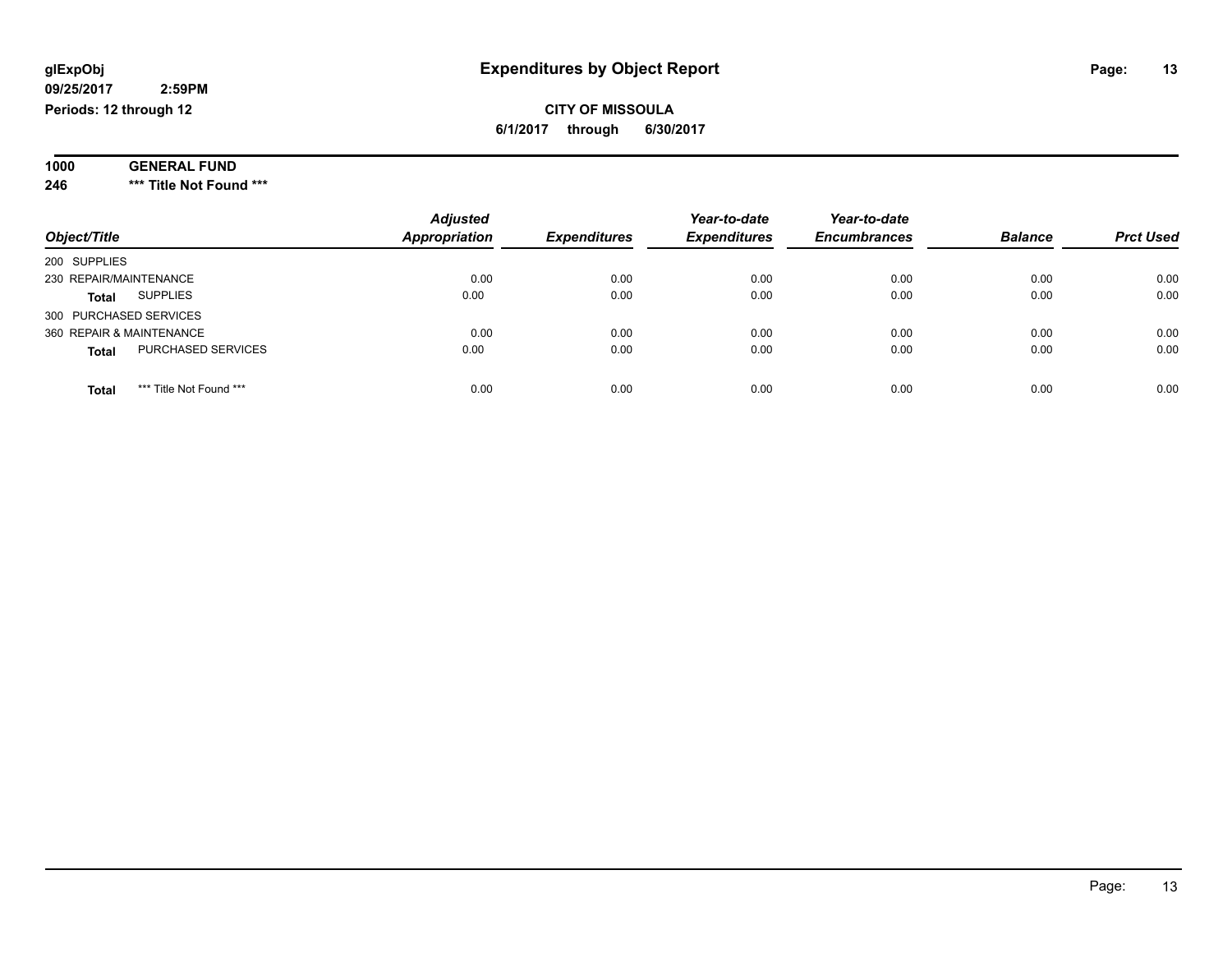# **1000 GENERAL FUND**

**250 DEVELOPMENT SERVICES**

|                                            | <b>Adjusted</b>      |                     | Year-to-date        | Year-to-date        |                |                  |
|--------------------------------------------|----------------------|---------------------|---------------------|---------------------|----------------|------------------|
| Object/Title                               | <b>Appropriation</b> | <b>Expenditures</b> | <b>Expenditures</b> | <b>Encumbrances</b> | <b>Balance</b> | <b>Prct Used</b> |
| 100 PERSONAL SERVICES                      |                      |                     |                     |                     |                |                  |
| 110 SALARIES AND WAGES                     | 1,271,247.00         | 102,480.28          | 1,239,430.72        | 0.00                | 31,816.28      | 97.50            |
| 120 OVERTIME                               | 4,276.00             | 0.00                | 89.58               | 0.00                | 4,186.42       | 2.09             |
| 130 OTHER                                  | 0.00                 | 0.00                | 0.00                | 0.00                | 0.00           | 0.00             |
| <b>140 EMPLOYER CONTRIBUTIONS</b>          | 431,218.00           | 26,129.00           | 460,091.12          | 0.00                | $-28,873.12$   | 106.70           |
| <b>141 STATE RETIREMENT CONTRIBUTIONS</b>  | 0.00                 | 0.00                | 1,223.32            | 0.00                | $-1,223.32$    | 0.00             |
| PERSONAL SERVICES<br>Total                 | 1,706,741.00         | 128,609.28          | 1,700,834.74        | 0.00                | 5,906.26       | 99.65            |
| 200 SUPPLIES                               |                      |                     |                     |                     |                |                  |
| 210 OFFICE SUPPLIES                        | 13,521.00            | 1,869.31            | 17,013.91           | 0.00                | $-3,492.91$    | 125.83           |
| 220 OPERATING SUPPLIES                     | 1,406.00             | 77.50               | 1,515.51            | 0.00                | $-109.51$      | 107.79           |
| 230 REPAIR/MAINTENANCE                     | 3,000.00             | 313.36              | 2,737.38            | 0.00                | 262.62         | 91.25            |
| 231 GASOLINE                               | 14,325.00            | 2,282.29            | 6,914.50            | 0.00                | 7,410.50       | 48.27            |
| 240 OTHER SUPPLIES                         | 1,255.00             | 0.00                | 652.91              | 0.00                | 602.09         | 52.02            |
| <b>SUPPLIES</b><br><b>Total</b>            | 33,507.00            | 4,542.46            | 28,834.21           | 0.00                | 4,672.79       | 86.05            |
| 300 PURCHASED SERVICES                     |                      |                     |                     |                     |                |                  |
| 310 COMMUNICATIONS                         | 15,488.00            | 3,279.04            | 10,249.46           | 0.00                | 5,238.54       | 66.18            |
| 320 PRINTING & DUPLICATING                 | 7,324.00             | 482.84              | 3,759.41            | 0.00                | 3,564.59       | 51.33            |
| 330 PUBLICITY, SUBSCRIPTIONS & DUES        | 11,375.00            | 4,110.96            | 33,625.11           | 0.00                | $-22,250.11$   | 295.61           |
| 341 ELECTRICITY & NATURAL GAS              | 0.00                 | 0.00                | 0.00                | 0.00                | 0.00           | 0.00             |
| 344 TELEPHONE SERVICE                      | 11,470.00            | 3,537.61            | 14,480.35           | 0.00                | $-3,010.35$    | 126.25           |
| 350 PROFESSIONAL SERVICES                  | 198,936.00           | 44,957.90           | 160,420.44          | 0.00                | 38,515.56      | 80.64            |
| 360 REPAIR & MAINTENANCE                   | 23,605.00            | 1,769.64            | 1,826.13            | 0.00                | 21,778.87      | 7.74             |
| 370 TRAVEL                                 | 13,723.00            | 340.00              | 1,557.19            | 0.00                | 12,165.81      | 11.35            |
| 380 TRAINING                               | 12,239.00            | 199.00              | 3,294.41            | 0.00                | 8,944.59       | 26.92            |
| 390 OTHER PURCHASED SERVICES               | 170,259.00           | 29,367.57           | 145,348.28          | 0.00                | 24,910.72      | 85.37            |
| PURCHASED SERVICES<br>Total                | 464,419.00           | 88,044.56           | 374,560.78          | 0.00                | 89,858.22      | 80.65            |
| 500 FIXED CHARGES                          |                      |                     |                     |                     |                |                  |
| 500 FIXED CHARGES                          | 0.00                 | 0.00                | 0.00                | 0.00                | 0.00           | 0.00             |
| 550 MERCHANT SERVICE FEES                  | 0.00                 | 0.00                | 0.00                | 0.00                | 0.00           | 0.00             |
| <b>FIXED CHARGES</b><br><b>Total</b>       | 0.00                 | 0.00                | 0.00                | 0.00                | 0.00           | 0.00             |
| 700 GRANTS & CONTRIBUTIONS                 |                      |                     |                     |                     |                |                  |
| 700 GRANTS & CONTRIBUTIONS                 | 110,780.00           | 0.00                | 110,780.00          | 0.00                | 0.00           | 100.00           |
| <b>GRANTS &amp; CONTRIBUTIONS</b><br>Total | 110,780.00           | 0.00                | 110,780.00          | 0.00                | 0.00           | 100.00           |
|                                            |                      |                     |                     |                     |                |                  |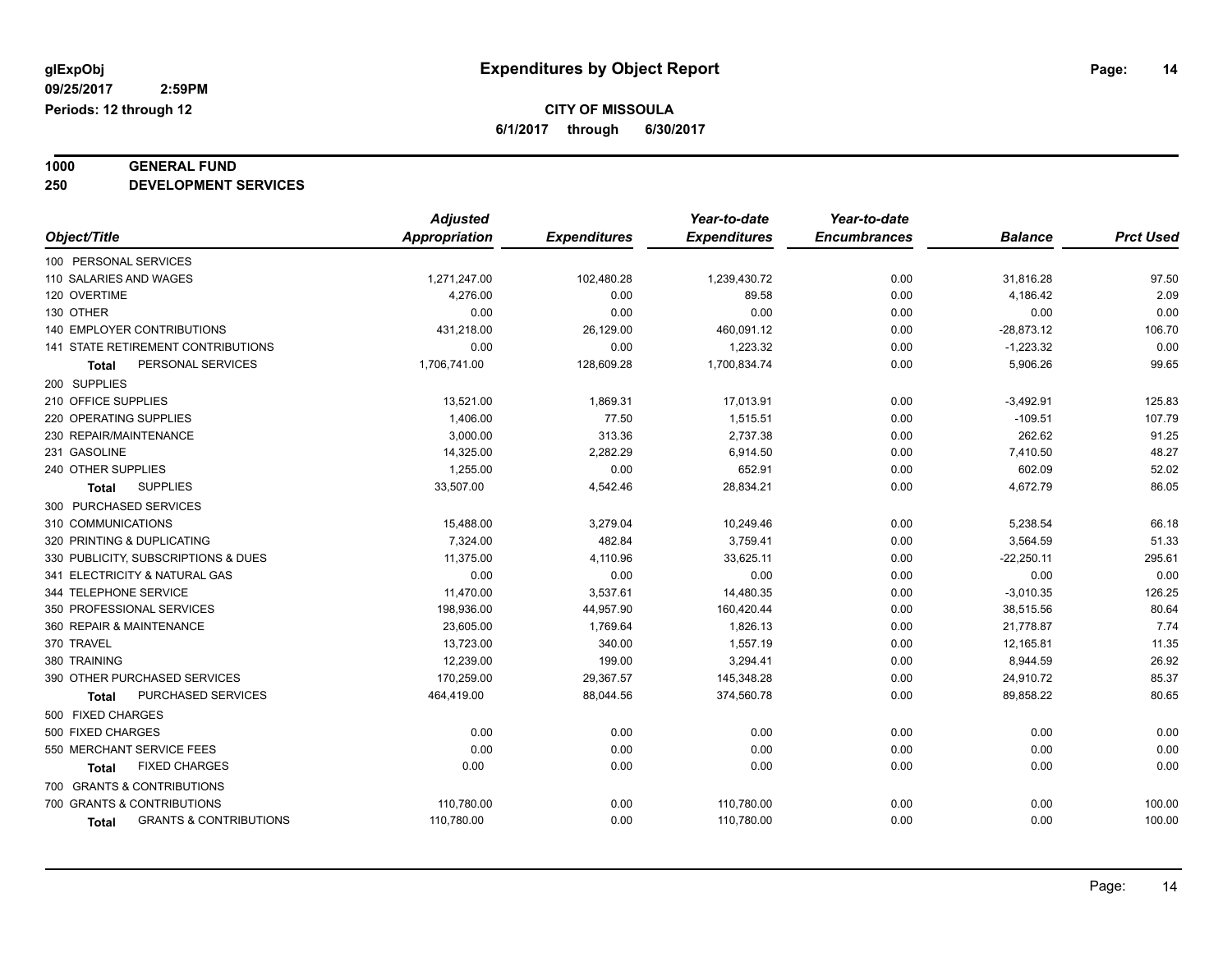# **1000 GENERAL FUND**

**250 DEVELOPMENT SERVICES**

|                                       | <b>Adjusted</b>      |                     | Year-to-date        | Year-to-date        |                |                  |
|---------------------------------------|----------------------|---------------------|---------------------|---------------------|----------------|------------------|
| Object/Title                          | <b>Appropriation</b> | <b>Expenditures</b> | <b>Expenditures</b> | <b>Encumbrances</b> | <b>Balance</b> | <b>Prct Used</b> |
| 800 OTHER OBJECTS                     |                      |                     |                     |                     |                |                  |
| 820 TRANSFERS TO OTHER FUNDS          | 175.720.00           | 82.910.00           | 175.720.00          | 0.00                | 0.00           | 100.00           |
| OTHER OBJECTS<br><b>Total</b>         | 175.720.00           | 82,910.00           | 175.720.00          | 0.00                | 0.00           | 100.00           |
| 900 CAPITAL OUTLAY                    |                      |                     |                     |                     |                |                  |
| 940 MACHINERY & EQUIPMENT             | 0.00                 | 0.00                | 0.00                | 0.00                | 0.00           | 0.00             |
| <b>CAPITAL OUTLAY</b><br><b>Total</b> | 0.00                 | 0.00                | 0.00                | 0.00                | 0.00           | 0.00             |
| DEVELOPMENT SERVICES<br>Total         | 2.491.167.00         | 304.106.30          | 2.390.729.73        | 0.00                | 100.437.27     | 95.97            |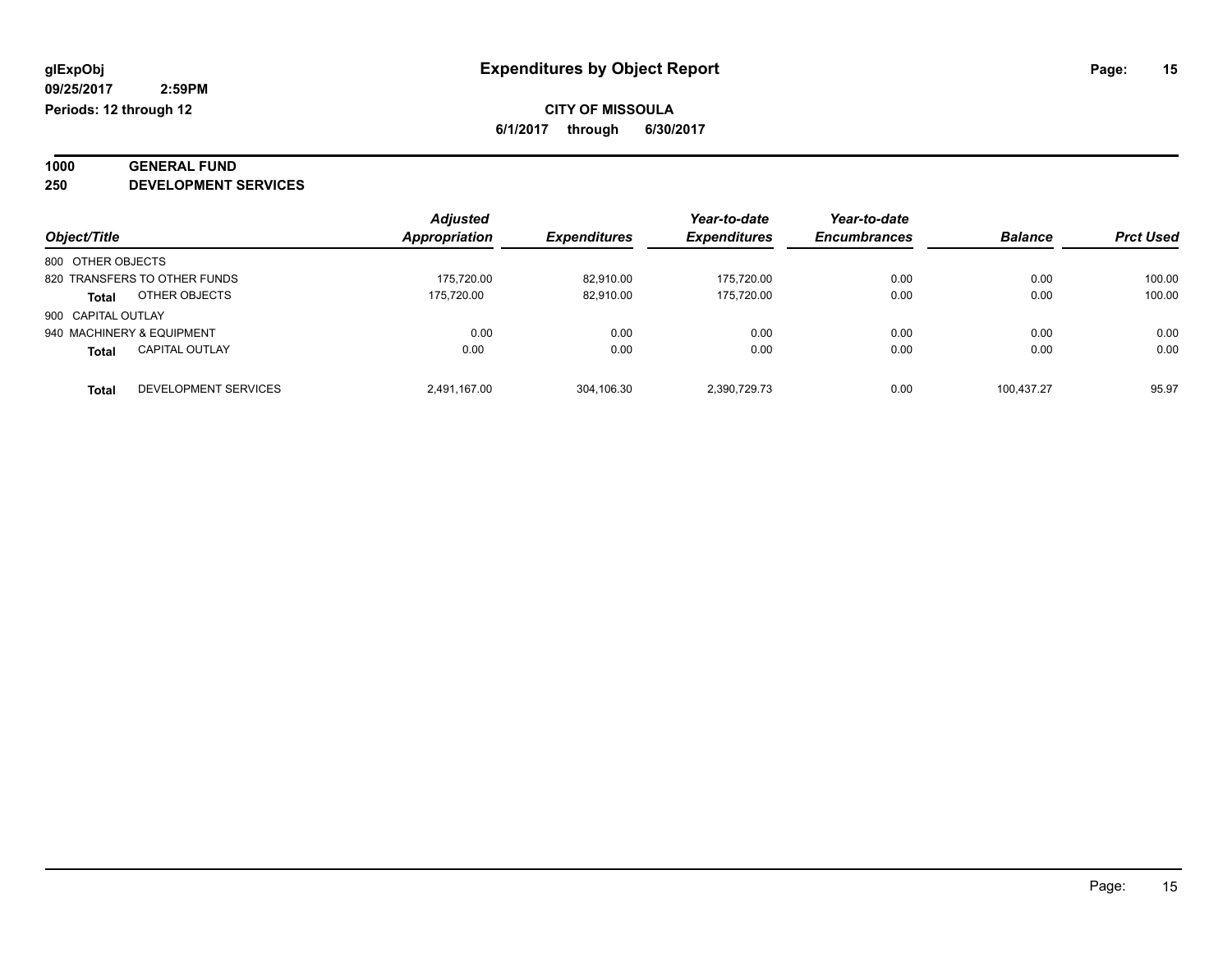**CITY OF MISSOULA**

**6/1/2017 through 6/30/2017**

**1000 GENERAL FUND 255 HOUSING & COMMUNITY DEVELOPMENT**

|                                            | <b>Adjusted</b>      |                     | Year-to-date        | Year-to-date        |                |                  |
|--------------------------------------------|----------------------|---------------------|---------------------|---------------------|----------------|------------------|
| Object/Title                               | <b>Appropriation</b> | <b>Expenditures</b> | <b>Expenditures</b> | <b>Encumbrances</b> | <b>Balance</b> | <b>Prct Used</b> |
| 100 PERSONAL SERVICES                      |                      |                     |                     |                     |                |                  |
| 110 SALARIES AND WAGES                     | 151,749.00           | 21,652.20           | 109,710.64          | 0.00                | 42,038.36      | 72.30            |
| 120 OVERTIME                               | 0.00                 | 0.00                | 0.00                | 0.00                | 0.00           | 0.00             |
| 140 EMPLOYER CONTRIBUTIONS                 | 56,154.00            | 5,102.61            | 29,599.25           | 0.00                | 26,554.75      | 52.71            |
| <b>141 STATE RETIREMENT CONTRIBUTIONS</b>  | 152.00               | 0.00                | 88.04               | 0.00                | 63.96          | 57.92            |
| PERSONAL SERVICES<br><b>Total</b>          | 208,055.00           | 26,754.81           | 139,397.93          | 0.00                | 68,657.07      | 67.00            |
| 200 SUPPLIES                               |                      |                     |                     |                     |                |                  |
| 210 OFFICE SUPPLIES                        | 3,466.00             | 2,059.44            | 10,066.49           | 0.00                | $-6,600.49$    | 290.44           |
| 220 OPERATING SUPPLIES                     | 200.00               | 0.00                | 0.00                | 0.00                | 200.00         | 0.00             |
| 230 REPAIR/MAINTENANCE                     | 0.00                 | 0.00                | 225.00              | 0.00                | $-225.00$      | 0.00             |
| 231 GASOLINE                               | 0.00                 | 0.00                | 0.00                | 0.00                | 0.00           | 0.00             |
| 240 OTHER SUPPLIES                         | 0.00                 | 0.00                | 0.00                | 0.00                | 0.00           | 0.00             |
| <b>SUPPLIES</b><br>Total                   | 3,666.00             | 2,059.44            | 10,291.49           | 0.00                | $-6,625.49$    | 280.73           |
| 300 PURCHASED SERVICES                     |                      |                     |                     |                     |                |                  |
| 310 COMMUNICATIONS                         | 320.00               | 114.96              | 814.20              | 0.00                | $-494.20$      | 254.44           |
| 320 PRINTING & DUPLICATING                 | 4,535.00             | 0.00                | 257.49              | 0.00                | 4,277.51       | 5.68             |
| 330 PUBLICITY, SUBSCRIPTIONS & DUES        | 1,700.00             | 0.00                | 604.84              | 0.00                | 1,095.16       | 35.58            |
| 344 TELEPHONE SERVICE                      | 2,150.00             | 129.13              | 485.13              | 0.00                | 1,664.87       | 22.56            |
| 350 PROFESSIONAL SERVICES                  | 110,652.00           | 4,680.00            | 10,483.56           | 0.00                | 100,168.44     | 9.47             |
| 360 REPAIR & MAINTENANCE                   | 2.350.00             | 0.00                | 0.00                | 0.00                | 2,350.00       | 0.00             |
| 370 TRAVEL                                 | 8,077.00             | 526.73              | 7,185.06            | 0.00                | 891.94         | 88.96            |
| 380 TRAINING                               | 1,250.00             | 760.00              | 2,822.50            | 0.00                | $-1,572.50$    | 225.80           |
| 390 OTHER PURCHASED SERVICES               | 2,822.00             | 0.00                | 2,035.20            | 0.00                | 786.80         | 72.12            |
| PURCHASED SERVICES<br><b>Total</b>         | 133,856.00           | 6,210.82            | 24,687.98           | 0.00                | 109,168.02     | 18.44            |
| 500 FIXED CHARGES                          |                      |                     |                     |                     |                |                  |
| 500 FIXED CHARGES                          | 13,500.00            | 1,675.00            | 15,410.54           | 0.00                | $-1,910.54$    | 114.15           |
| <b>FIXED CHARGES</b><br>Total              | 13,500.00            | 1,675.00            | 15,410.54           | 0.00                | $-1,910.54$    | 114.15           |
| 700 GRANTS & CONTRIBUTIONS                 |                      |                     |                     |                     |                |                  |
| 700 GRANTS & CONTRIBUTIONS                 | 305,532.00           | 160.00              | 306,892.00          | 0.00                | $-1,360.00$    | 100.45           |
| <b>GRANTS &amp; CONTRIBUTIONS</b><br>Total | 305,532.00           | 160.00              | 306,892.00          | 0.00                | $-1,360.00$    | 100.45           |
| 900 CAPITAL OUTLAY                         |                      |                     |                     |                     |                |                  |
| 940 MACHINERY & EQUIPMENT                  | 8,500.00             | 0.00                | 0.00                | 0.00                | 8,500.00       | 0.00             |
| CAPITAL OUTLAY<br>Total                    | 8,500.00             | 0.00                | 0.00                | 0.00                | 8,500.00       | 0.00             |
|                                            |                      |                     |                     |                     |                |                  |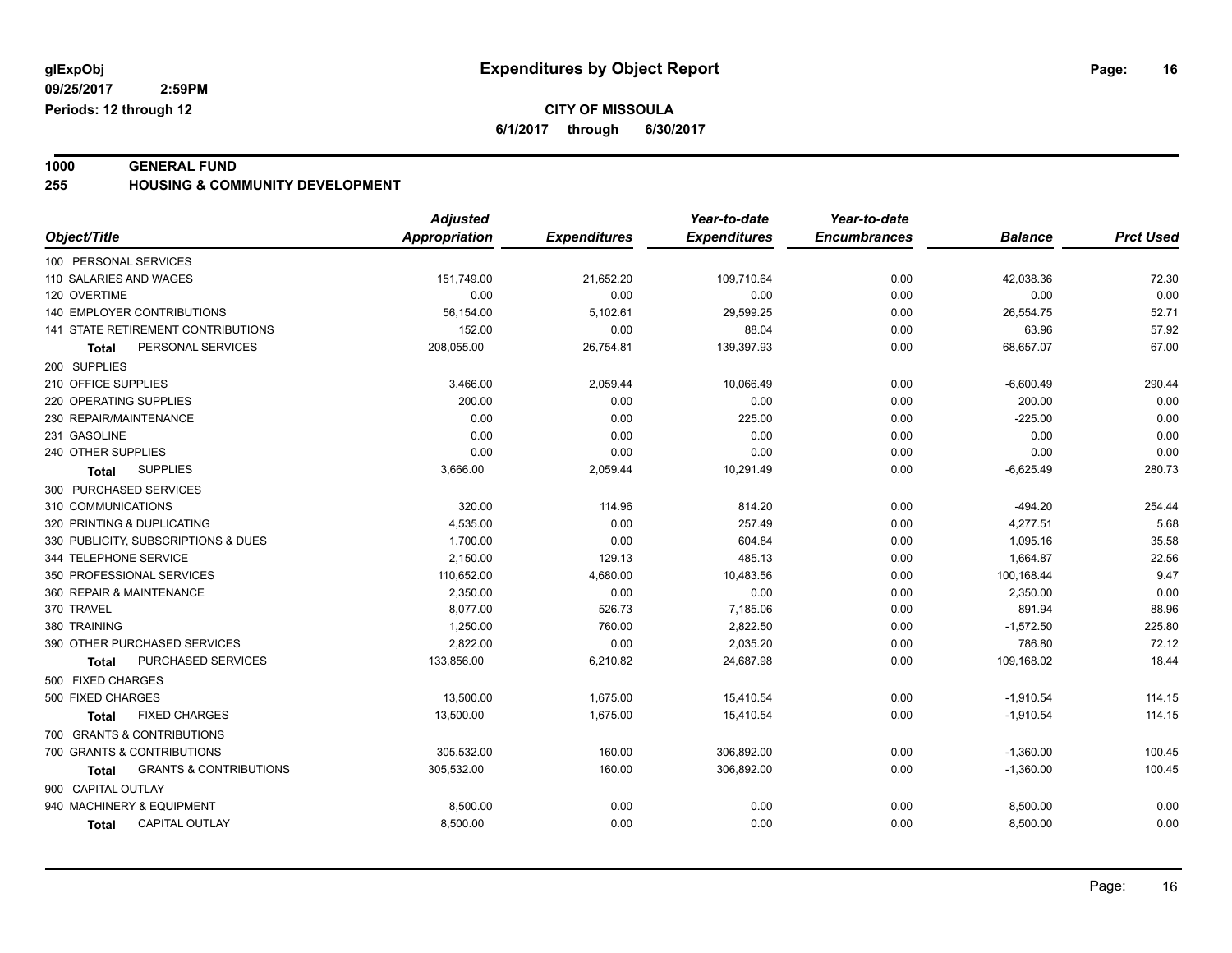| glExpObj<br>09/25/2017 | 2:59PM                                    | <b>Expenditures by Object Report</b>                        |           |            |      |            | Page: | 17    |
|------------------------|-------------------------------------------|-------------------------------------------------------------|-----------|------------|------|------------|-------|-------|
| Periods: 12 through 12 |                                           | <b>CITY OF MISSOULA</b><br>6/1/2017<br>6/30/2017<br>through |           |            |      |            |       |       |
| 1000                   | <b>GENERAL FUND</b>                       |                                                             |           |            |      |            |       |       |
| <b>Total</b>           | <b>HOUSING &amp; COMMUNITY DEVELOPMEN</b> | 673,109.00                                                  | 36.860.07 | 496.679.94 | 0.00 | 176.429.06 |       | 73.79 |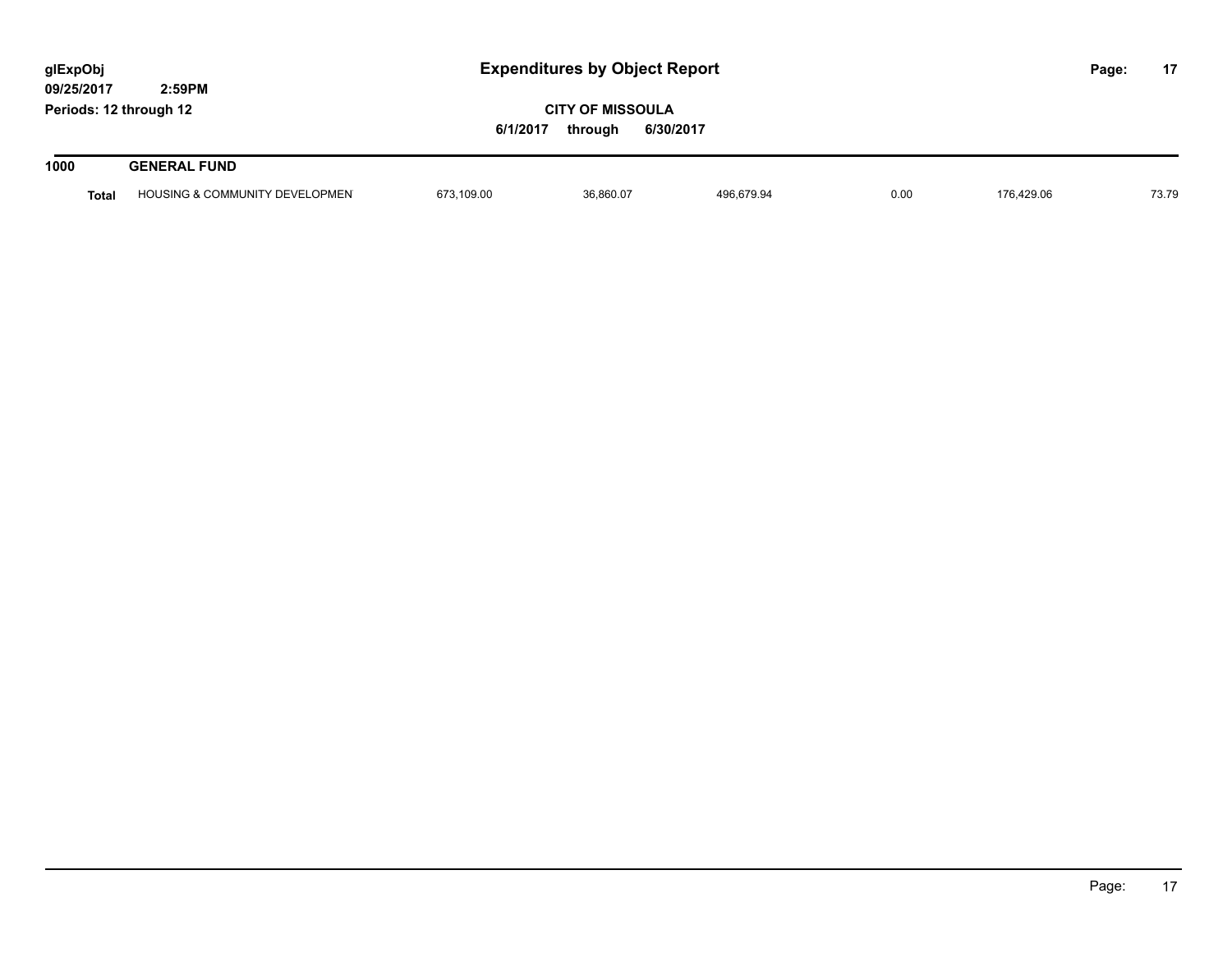| 1000 | <b>GENERAL FUND</b>  |
|------|----------------------|
| 270  | <b>CITY ATTORNEY</b> |

| Object/Title                                      | <b>Adjusted</b><br><b>Appropriation</b> | <b>Expenditures</b> | Year-to-date<br><b>Expenditures</b> | Year-to-date<br><b>Encumbrances</b> | <b>Balance</b> | <b>Prct Used</b> |
|---------------------------------------------------|-----------------------------------------|---------------------|-------------------------------------|-------------------------------------|----------------|------------------|
| 100 PERSONAL SERVICES                             |                                         |                     |                                     |                                     |                |                  |
| 110 SALARIES AND WAGES                            | 967,266.00                              | 134,340.84          | 963,690.63                          | 0.00                                | 3,575.37       | 99.63            |
| 120 OVERTIME                                      | 5,000.00                                | 0.00                | 4,984.45                            | 0.00                                | 15.55          | 99.69            |
| 140 EMPLOYER CONTRIBUTIONS                        | 318,282.00                              | 35,345.86           | 322,535.31                          | 0.00                                | $-4,253.31$    | 101.34           |
| 141 STATE RETIREMENT CONTRIBUTIONS                | 0.00                                    | 0.00                | 1,723.71                            | 0.00                                | $-1,723.71$    | 0.00             |
| PERSONAL SERVICES<br><b>Total</b>                 | 1,290,548.00                            | 169,686.70          | 1,292,934.10                        | 0.00                                | $-2,386.10$    | 100.18           |
| 200 SUPPLIES                                      |                                         |                     |                                     |                                     |                |                  |
| 210 OFFICE SUPPLIES                               | 6,118.00                                | 1,262.77            | 5,443.19                            | 0.00                                | 674.81         | 88.97            |
| 220 OPERATING SUPPLIES                            | 1,250.00                                | 0.00                | 1,073.68                            | 0.00                                | 176.32         | 85.89            |
| 231 GASOLINE                                      | 263.00                                  | $-110.55$           | 372.31                              | 0.00                                | $-109.31$      | 141.56           |
| <b>SUPPLIES</b><br><b>Total</b>                   | 7,631.00                                | 1,152.22            | 6,889.18                            | 0.00                                | 741.82         | 90.28            |
| 300 PURCHASED SERVICES                            |                                         |                     |                                     |                                     |                |                  |
| 310 COMMUNICATIONS                                | 1,350.00                                | 220.66              | 1,475.65                            | 0.00                                | $-125.65$      | 109.31           |
| 320 PRINTING & DUPLICATING                        | 550.00                                  | 0.00                | 538.30                              | 0.00                                | 11.70          | 97.87            |
| 330 PUBLICITY, SUBSCRIPTIONS & DUES               | 13,000.00                               | 24.00               | 7,738.92                            | 0.00                                | 5,261.08       | 59.53            |
| 344 TELEPHONE SERVICE                             | 264.00                                  | 35.93               | 194.55                              | 0.00                                | 69.45          | 73.69            |
| 350 PROFESSIONAL SERVICES                         | 3,250.00                                | 66.90               | 681.52                              | 0.00                                | 2,568.48       | 20.97            |
| 360 REPAIR & MAINTENANCE                          | 19,447.00                               | 135.09              | 18,735.07                           | 0.00                                | 711.93         | 96.34            |
| 370 TRAVEL                                        | 6,000.00                                | 675.93              | 4,359.78                            | 0.00                                | 1,640.22       | 72.66            |
| 380 TRAINING                                      | 9,000.00                                | $-395.00$           | 6,828.00                            | 0.00                                | 2,172.00       | 75.87            |
| 390 OTHER PURCHASED SERVICES                      | 0.00                                    | 0.00                | 0.00                                | 0.00                                | 0.00           | 0.00             |
| PURCHASED SERVICES<br>Total                       | 52,861.00                               | 763.51              | 40,551.79                           | 0.00                                | 12,309.21      | 76.71            |
| 500 FIXED CHARGES                                 |                                         |                     |                                     |                                     |                |                  |
| 500 FIXED CHARGES                                 | 0.00                                    | 0.00                | 0.00                                | 0.00                                | 0.00           | 0.00             |
| <b>FIXED CHARGES</b><br>Total                     | 0.00                                    | 0.00                | 0.00                                | 0.00                                | 0.00           | 0.00             |
| 700 GRANTS & CONTRIBUTIONS                        |                                         |                     |                                     |                                     |                |                  |
| 700 GRANTS & CONTRIBUTIONS                        | 167,818.00                              | 40,154.50           | 167,818.00                          | 0.00                                | 0.00           | 100.00           |
| <b>GRANTS &amp; CONTRIBUTIONS</b><br><b>Total</b> | 167,818.00                              | 40,154.50           | 167,818.00                          | 0.00                                | 0.00           | 100.00           |
| 800 OTHER OBJECTS                                 |                                         |                     |                                     |                                     |                |                  |
| 845 CONTINGENCY                                   | 0.00                                    | 0.00                | 0.00                                | 0.00                                | 0.00           | 0.00             |
| OTHER OBJECTS<br>Total                            | 0.00                                    | 0.00                | 0.00                                | 0.00                                | 0.00           | 0.00             |
| 900 CAPITAL OUTLAY                                |                                         |                     |                                     |                                     |                |                  |
| 920 BUILDINGS                                     | 0.00                                    | 0.00                | 0.00                                | 0.00                                | 0.00           | 0.00             |
|                                                   |                                         |                     |                                     |                                     |                |                  |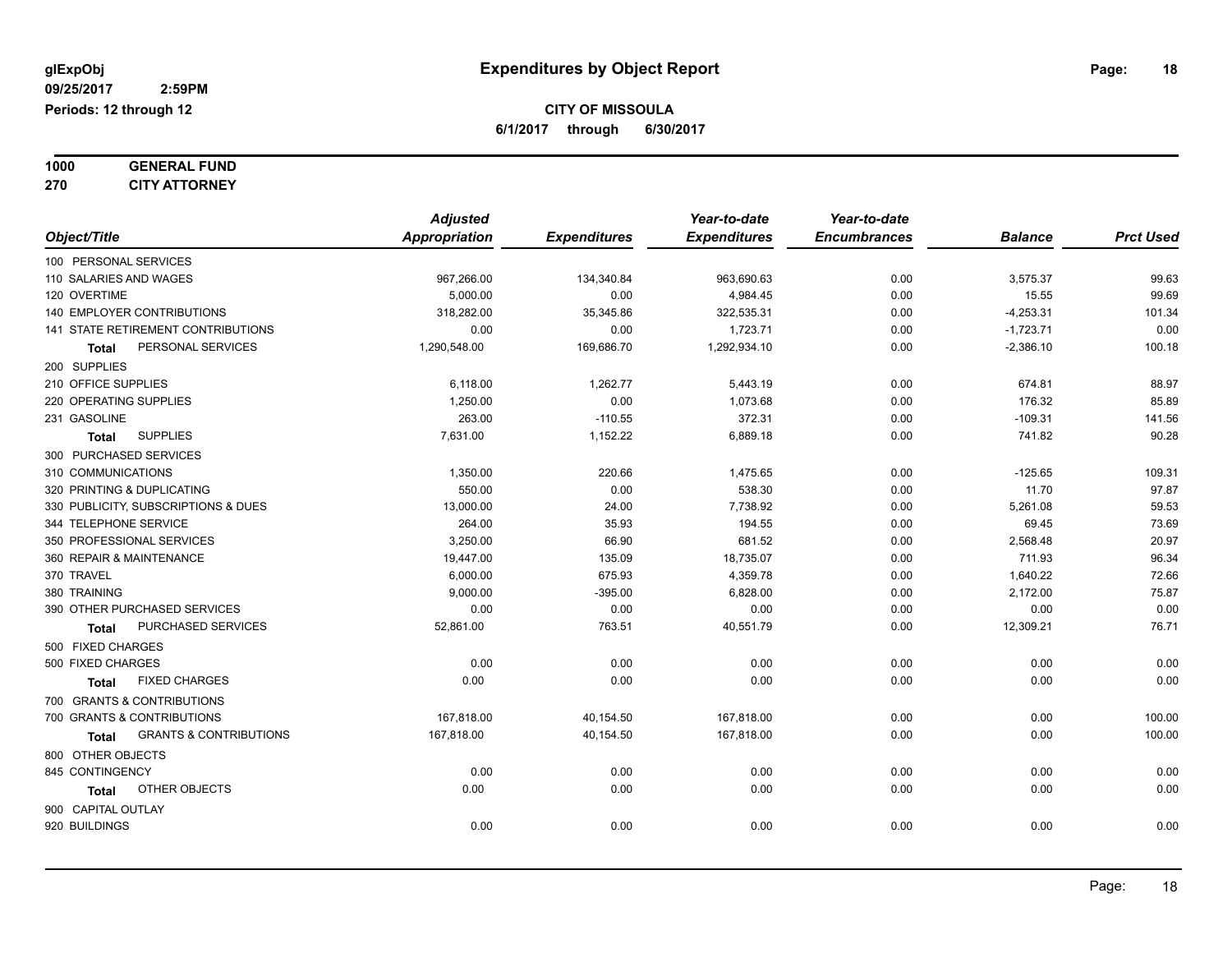#### **09/25/2017 2:59PM Periods: 12 through 12**

**CITY OF MISSOULA 6/1/2017 through 6/30/2017**

**1000 GENERAL FUND 270 CITY ATTORNEY**

| Object/Title |                           | <b>Adjusted</b><br>Appropriation | <i><b>Expenditures</b></i> | Year-to-date<br><b>Expenditures</b> | Year-to-date<br><b>Encumbrances</b> | <b>Balance</b> | <b>Prct Used</b> |
|--------------|---------------------------|----------------------------------|----------------------------|-------------------------------------|-------------------------------------|----------------|------------------|
|              | 940 MACHINERY & EQUIPMENT | 0.00                             | 0.00                       | 0.00                                | 0.00                                | 0.00           | 0.00             |
| <b>Total</b> | <b>CAPITAL OUTLAY</b>     | 0.00                             | 0.00                       | 0.00                                | 0.00                                | 0.00           | 0.00             |
| Total        | <b>CITY ATTORNEY</b>      | 1,518,858.00                     | 211,756.93                 | 1,508,193.07                        | 0.00                                | 10,664.93      | 99.30            |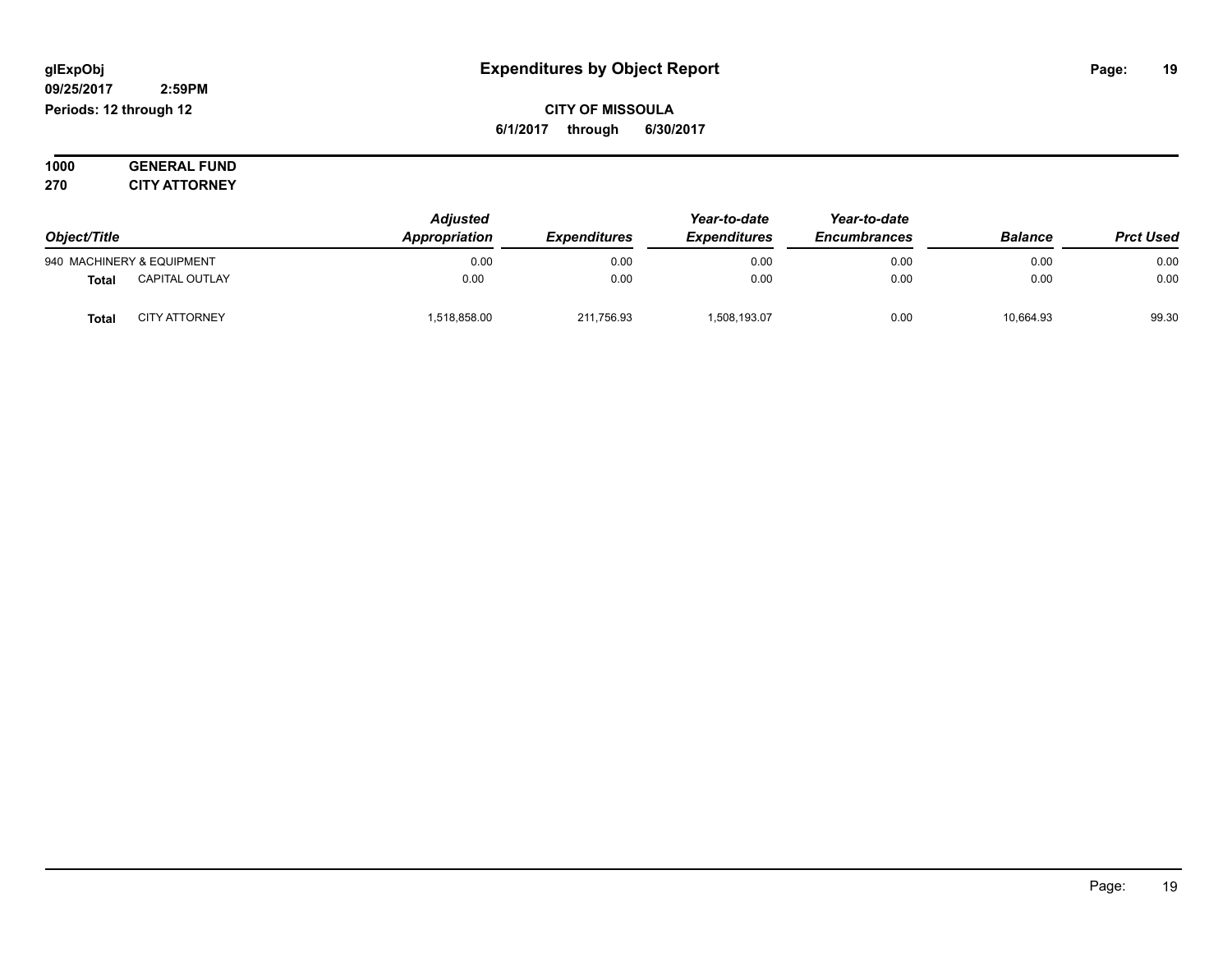# **1000 GENERAL FUND**

**280 PUBLIC WORKS OPERATIONS**

|                                     | <b>Adjusted</b>      |                     | Year-to-date        | Year-to-date        |                |                  |
|-------------------------------------|----------------------|---------------------|---------------------|---------------------|----------------|------------------|
| Object/Title                        | <b>Appropriation</b> | <b>Expenditures</b> | <b>Expenditures</b> | <b>Encumbrances</b> | <b>Balance</b> | <b>Prct Used</b> |
| 100 PERSONAL SERVICES               |                      |                     |                     |                     |                |                  |
| 110 SALARIES AND WAGES              | 508,546.00           | 77,648.08           | 547,050.59          | 0.00                | $-38,504.59$   | 107.57           |
| 120 OVERTIME                        | 3,668.00             | 0.00                | 1,727.13            | 0.00                | 1,940.87       | 47.09            |
| 130 OTHER                           | 15,236.00            | 52.50               | 493.50              | 0.00                | 14,742.50      | 3.24             |
| 140 EMPLOYER CONTRIBUTIONS          | 232,013.00           | 27,313.10           | 223,267.47          | 0.00                | 8,745.53       | 96.23            |
| 141 STATE RETIREMENT CONTRIBUTIONS  | 0.00                 | 0.00                | 469.39              | 0.00                | $-469.39$      | 0.00             |
| PERSONAL SERVICES<br>Total          | 759,463.00           | 105,013.68          | 773,008.08          | 0.00                | $-13,545.08$   | 101.78           |
| 200 SUPPLIES                        |                      |                     |                     |                     |                |                  |
| 210 OFFICE SUPPLIES                 | 1,150.00             | 63.15               | 795.01              | 0.00                | 354.99         | 69.13            |
| 220 OPERATING SUPPLIES              | 1,935.00             | 287.42              | 7,442.76            | 0.00                | $-5,507.76$    | 384.64           |
| 230 REPAIR/MAINTENANCE              | 59,860.00            | 4,919.43            | 55,908.64           | 0.00                | 3,951.36       | 93.40            |
| 231 GASOLINE                        | 9,280.00             | 360.51              | 4,817.98            | 0.00                | 4,462.02       | 51.92            |
| 240 OTHER SUPPLIES                  | 31,090.00            | 8,800.68            | 39,682.03           | 0.00                | $-8,592.03$    | 127.64           |
| <b>SUPPLIES</b><br>Total            | 103,315.00           | 14,431.19           | 108,646.42          | 0.00                | $-5,331.42$    | 105.16           |
| 300 PURCHASED SERVICES              |                      |                     |                     |                     |                |                  |
| 310 COMMUNICATIONS                  | 300.00               | 5.02                | 92.28               | 0.00                | 207.72         | 30.76            |
| 320 PRINTING & DUPLICATING          | 200.00               | 66.38               | 116.42              | 0.00                | 83.58          | 58.21            |
| 330 PUBLICITY, SUBSCRIPTIONS & DUES | 1,100.00             | 150.00              | 1,095.00            | 0.00                | 5.00           | 99.55            |
| 341 ELECTRICITY & NATURAL GAS       | 141,209.00           | 44,063.01           | 175,443.99          | 0.00                | $-34,234.99$   | 124.24           |
| 344 TELEPHONE SERVICE               | 1,804.00             | 385.83              | 4,052.93            | 0.00                | $-2,248.93$    | 224.66           |
| 345 GARBAGE                         | 475.00               | 15.60               | 187.20              | 0.00                | 287.80         | 39.41            |
| 350 PROFESSIONAL SERVICES           | 757.00               | 0.00                | 568.00              | 0.00                | 189.00         | 75.03            |
| 360 REPAIR & MAINTENANCE            | 15,900.00            | 4,729.37            | 25,413.49           | 0.00                | $-9,513.49$    | 159.83           |
| 370 TRAVEL                          | 1,550.00             | 0.00                | 140.40              | 0.00                | 1,409.60       | 9.06             |
| 380 TRAINING                        | 2,200.00             | 0.00                | 1,080.90            | 0.00                | 1,119.10       | 49.13            |
| PURCHASED SERVICES<br><b>Total</b>  | 165,495.00           | 49,415.21           | 208,190.61          | 0.00                | $-42,695.61$   | 125.80           |
| 500 FIXED CHARGES                   |                      |                     |                     |                     |                |                  |
| 500 FIXED CHARGES                   | 0.00                 | 0.00                | 0.00                | 0.00                | 0.00           | 0.00             |
| <b>FIXED CHARGES</b><br>Total       | 0.00                 | 0.00                | 0.00                | 0.00                | 0.00           | 0.00             |
| 800 OTHER OBJECTS                   |                      |                     |                     |                     |                |                  |
| 850 SALARY SAVINGS                  | 0.00                 | 0.00                | 0.00                | 0.00                | 0.00           | 0.00             |
| OTHER OBJECTS<br>Total              | 0.00                 | 0.00                | 0.00                | 0.00                | 0.00           | 0.00             |
|                                     |                      |                     |                     |                     |                |                  |
| 900 CAPITAL OUTLAY                  |                      |                     |                     |                     |                |                  |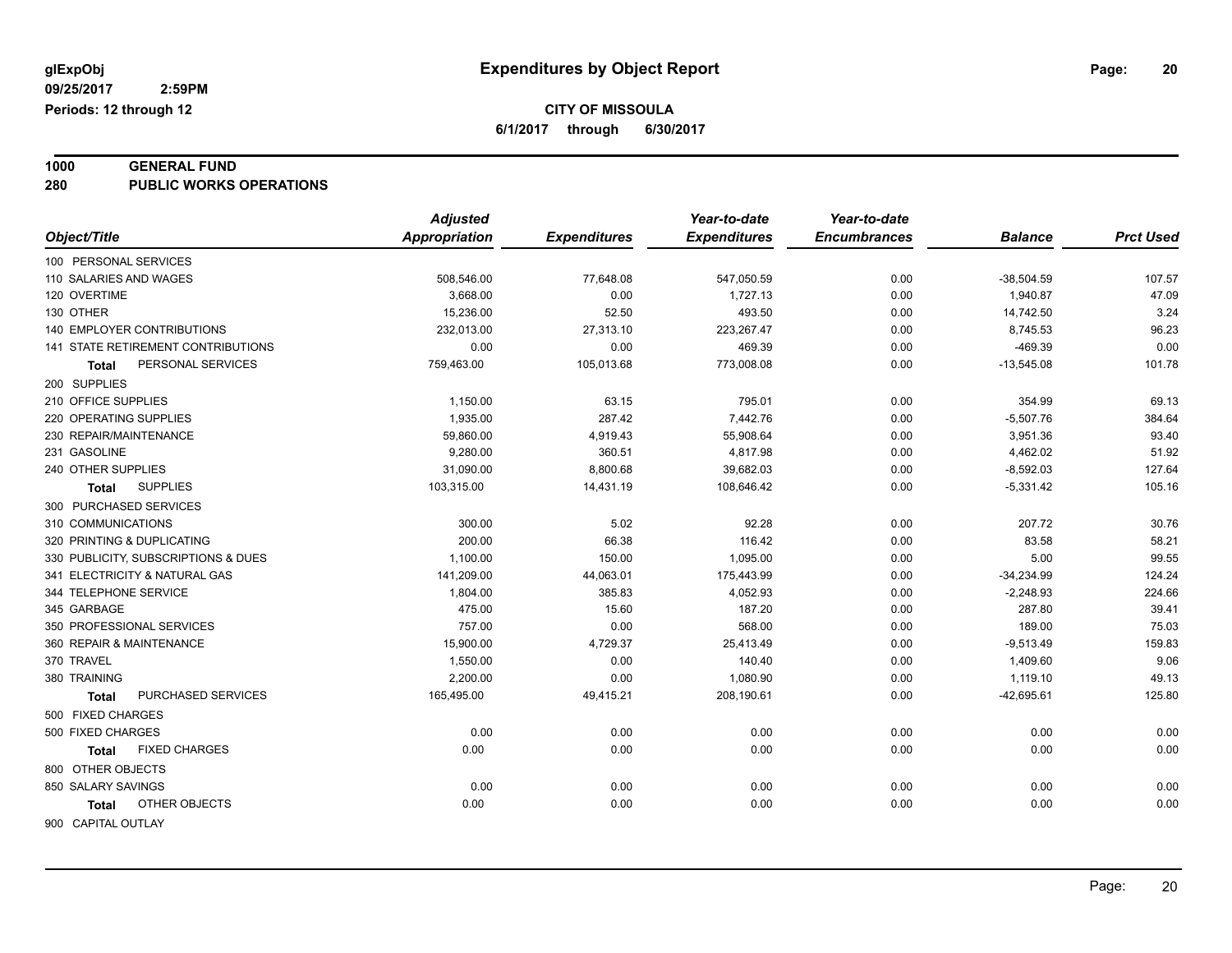| 1000 | <b>GENERAL FUND</b>            |  |
|------|--------------------------------|--|
| 280  | <b>PUBLIC WORKS OPERATIONS</b> |  |

| Object/Title |                           | <b>Adjusted</b><br><b>Appropriation</b> | <i><b>Expenditures</b></i> | Year-to-date<br><b>Expenditures</b> | Year-to-date<br><b>Encumbrances</b> | <b>Balance</b> | <b>Prct Used</b> |
|--------------|---------------------------|-----------------------------------------|----------------------------|-------------------------------------|-------------------------------------|----------------|------------------|
|              | 940 MACHINERY & EQUIPMENT | 0.00                                    | 0.00                       | 0.00                                | 0.00                                | 0.00           | 0.00             |
| <b>Total</b> | <b>CAPITAL OUTLAY</b>     | 0.00                                    | 0.00                       | 0.00                                | 0.00                                | 0.00           | 0.00             |
| <b>Total</b> | PUBLIC WORKS OPERATIONS   | 1,028,273.00                            | 168,860.08                 | 1.089.845.11                        | 0.00                                | $-61.572.11$   | 105.99           |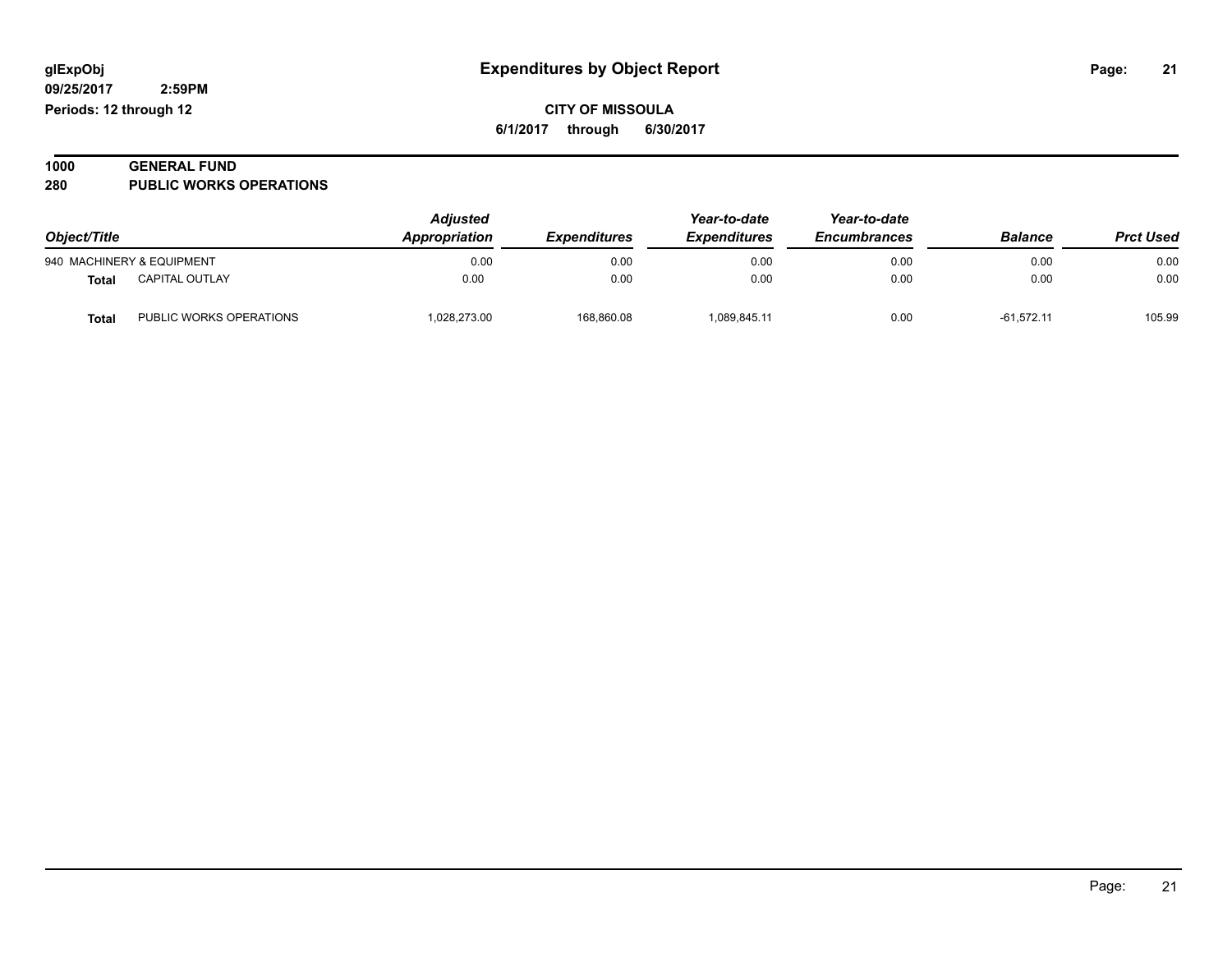**1000 GENERAL FUND 290 POLICE**

|                                           | <b>Adjusted</b> |                     | Year-to-date        | Year-to-date        |                 |                  |
|-------------------------------------------|-----------------|---------------------|---------------------|---------------------|-----------------|------------------|
| Object/Title                              | Appropriation   | <b>Expenditures</b> | <b>Expenditures</b> | <b>Encumbrances</b> | <b>Balance</b>  | <b>Prct Used</b> |
| 100 PERSONAL SERVICES                     |                 |                     |                     |                     |                 |                  |
| 110 SALARIES AND WAGES                    | 8,587,025.00    | 1,116,279.11        | 8,302,090.10        | 0.00                | 284,934.90      | 96.68            |
| 115 SALARIES/HEALTH INSURANCE BENEFIT     | 0.00            | 126,990.00          | 825,058.80          | 0.00                | $-825,058.80$   | 0.00             |
| 120 OVERTIME                              | 269,683.00      | 36,700.54           | 339,657.81          | 0.00                | $-69,974.81$    | 125.95           |
| 121 OUTSIDE HIRE OVERTIME                 | 75,000.00       | 4,865.68            | 93,594.26           | 0.00                | $-18,594.26$    | 124.79           |
| 122 COURT OVERTIME                        | 23,342.00       | 3,131.66            | 31,477.10           | 0.00                | $-8,135.10$     | 134.85           |
| 123 CELL PHONE OVERTIME                   | 60,690.00       | 3,594.55            | 22,446.57           | 0.00                | 38,243.43       | 36.99            |
| 130 OTHER                                 | 74,199.00       | 0.00                | 68,326.75           | 0.00                | 5,872.25        | 92.09            |
| 133 EDUCATION COMPENSATION                | 0.00            | 2,397.50            | 17,714.50           | 0.00                | $-17,714.50$    | 0.00             |
| 140 EMPLOYER CONTRIBUTIONS                | 5,693,221.00    | 282,736.74          | 2,254,662.69        | 0.00                | 3,438,558.31    | 39.60            |
| <b>141 STATE RETIREMENT CONTRIBUTIONS</b> | 0.00            | 276,619.74          | 2,276,693.72        | 0.00                | $-2,276,693.72$ | 0.00             |
| PERSONAL SERVICES<br>Total                | 14,783,160.00   | 1,853,315.52        | 14,231,722.30       | 0.00                | 551,437.70      | 96.27            |
| 200 SUPPLIES                              |                 |                     |                     |                     |                 |                  |
| 210 OFFICE SUPPLIES                       | 20,924.00       | 870.71              | 7,908.75            | 0.00                | 13,015.25       | 37.80            |
| 220 OPERATING SUPPLIES                    | 113,887.00      | 6,817.77            | 116,728.99          | 0.00                | $-2,841.99$     | 102.50           |
| 230 REPAIR/MAINTENANCE                    | 47,235.00       | 7,491.20            | 42,091.68           | 0.00                | 5,143.32        | 89.11            |
| 231 GASOLINE                              | 177,121.00      | 30,920.00           | 159,922.02          | 0.00                | 17,198.98       | 90.29            |
| <b>SUPPLIES</b><br>Total                  | 359,167.00      | 46,099.68           | 326,651.44          | 0.00                | 32,515.56       | 90.95            |
| 300 PURCHASED SERVICES                    |                 |                     |                     |                     |                 |                  |
| 310 COMMUNICATIONS                        | 21,896.00       | 2,294.99            | 23,785.93           | 0.00                | $-1,889.93$     | 108.63           |
| 320 PRINTING & DUPLICATING                | 11,364.00       | 233.64              | 5,424.23            | 0.00                | 5,939.77        | 47.73            |
| 330 PUBLICITY, SUBSCRIPTIONS & DUES       | 14,938.00       | 428.80              | 14,402.65           | 0.00                | 535.35          | 96.42            |
| 344 TELEPHONE SERVICE                     | 48,372.00       | 7,984.47            | 50,393.88           | 0.00                | $-2,021.88$     | 104.18           |
| 350 PROFESSIONAL SERVICES                 | 71,155.00       | 9,562.23            | 54,225.28           | 0.00                | 16,929.72       | 76.21            |
| 360 REPAIR & MAINTENANCE                  | 90,845.00       | 22,718.74           | 145,393.84          | 0.00                | $-54,548.84$    | 160.05           |
| 370 TRAVEL                                | 29,500.00       | 4,838.60            | 30,152.35           | 0.00                | $-652.35$       | 102.21           |
| 380 TRAINING                              | 35,200.00       | 1,100.00            | 33,415.60           | 0.00                | 1,784.40        | 94.93            |
| 390 OTHER PURCHASED SERVICES              | 25,000.00       | 96.00               | 6,610.74            | 0.00                | 18,389.26       | 26.44            |
| 392 DONATIONS AND SALES                   | 0.00            | 2,223.00            | 5,260.47            | 0.00                | $-5,260.47$     | 0.00             |
| PURCHASED SERVICES<br>Total               | 348,270.00      | 51,480.47           | 369,064.97          | 0.00                | $-20,794.97$    | 105.97           |
| 500 FIXED CHARGES                         |                 |                     |                     |                     |                 |                  |
| 500 FIXED CHARGES                         | 71,864.00       | 2,172.08            | 73,855.72           | 0.00                | $-1,991.72$     | 102.77           |
| <b>FIXED CHARGES</b><br><b>Total</b>      | 71,864.00       | 2,172.08            | 73,855.72           | 0.00                | $-1,991.72$     | 102.77           |
|                                           |                 |                     |                     |                     |                 |                  |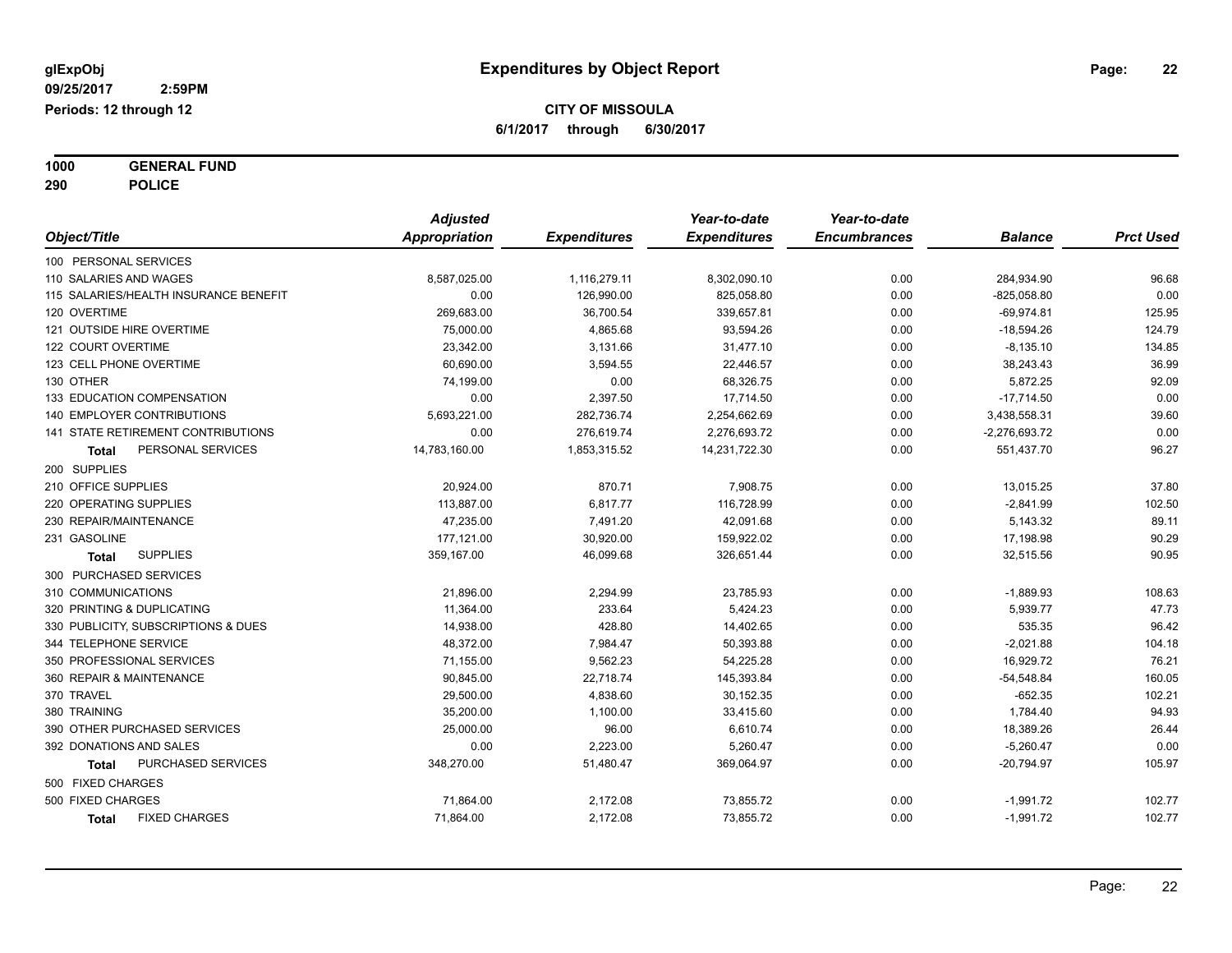**1000 GENERAL FUND 290 POLICE**

|                            |                                   | <b>Adjusted</b> |                     | Year-to-date        | Year-to-date        |                |                  |
|----------------------------|-----------------------------------|-----------------|---------------------|---------------------|---------------------|----------------|------------------|
| Object/Title               |                                   | Appropriation   | <b>Expenditures</b> | <b>Expenditures</b> | <b>Encumbrances</b> | <b>Balance</b> | <b>Prct Used</b> |
|                            | 700 GRANTS & CONTRIBUTIONS        |                 |                     |                     |                     |                |                  |
| 700 GRANTS & CONTRIBUTIONS |                                   | 4,000.00        | 0.00                | 750.00              | 0.00                | 3,250.00       | 18.75            |
| <b>Total</b>               | <b>GRANTS &amp; CONTRIBUTIONS</b> | 4,000.00        | 0.00                | 750.00              | 0.00                | 3,250.00       | 18.75            |
| 800 OTHER OBJECTS          |                                   |                 |                     |                     |                     |                |                  |
|                            | 820 TRANSFERS TO OTHER FUNDS      | 6,000.00        | 0.00                | 6,000.00            | 0.00                | 0.00           | 100.00           |
| 850 SALARY SAVINGS         |                                   | 0.00            | 0.00                | 0.00                | 0.00                | 0.00           | 0.00             |
| <b>Total</b>               | OTHER OBJECTS                     | 6,000.00        | 0.00                | 6,000.00            | 0.00                | 0.00           | 100.00           |
| 900 CAPITAL OUTLAY         |                                   |                 |                     |                     |                     |                |                  |
| 940 MACHINERY & EQUIPMENT  |                                   | 0.00            | 18.336.15           | 18,336.15           | 0.00                | $-18.336.15$   | 0.00             |
| <b>Total</b>               | <b>CAPITAL OUTLAY</b>             | 0.00            | 18,336.15           | 18.336.15           | 0.00                | $-18,336.15$   | 0.00             |
| <b>Total</b>               | <b>POLICE</b>                     | 15,572,461.00   | 1,971,403.90        | 15,026,380.58       | 0.00                | 546,080.42     | 96.49            |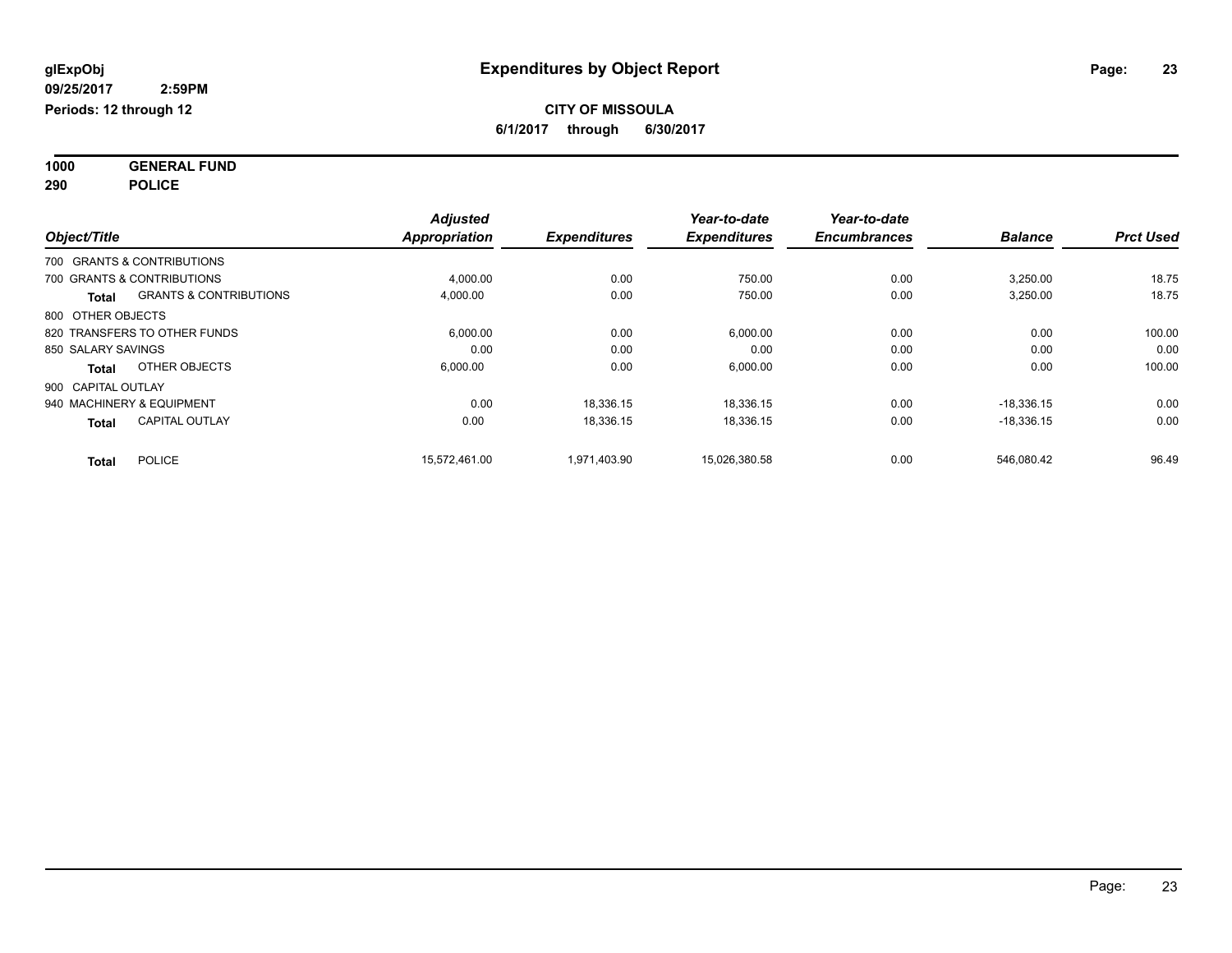**1000 GENERAL FUND 300 FIRE**

|                                           | <b>Adjusted</b> |                     | Year-to-date        | Year-to-date        |                |                  |
|-------------------------------------------|-----------------|---------------------|---------------------|---------------------|----------------|------------------|
| Object/Title                              | Appropriation   | <b>Expenditures</b> | <b>Expenditures</b> | <b>Encumbrances</b> | <b>Balance</b> | <b>Prct Used</b> |
| 100 PERSONAL SERVICES                     |                 |                     |                     |                     |                |                  |
| 110 SALARIES AND WAGES                    | 6,855,260.00    | 913,623.79          | 6,820,198.01        | 0.00                | 35,061.99      | 99.49            |
| 115 SALARIES/HEALTH INSURANCE BENEFIT     | 775,431.00      | 110,262.00          | 742,342.80          | 0.00                | 33,088.20      | 95.73            |
| 120 OVERTIME                              | 830,972.00      | 109,199.05          | 793,997.33          | 0.00                | 36,974.67      | 95.55            |
| 130 OTHER                                 | 57,500.00       | 0.00                | 56,875.00           | 0.00                | 625.00         | 98.91            |
| <b>140 EMPLOYER CONTRIBUTIONS</b>         | 1,687,063.00    | 216,450.61          | 1,647,163.93        | 0.00                | 39,899.07      | 97.63            |
| <b>141 STATE RETIREMENT CONTRIBUTIONS</b> | 2,439,433.00    | 278,186.11          | 2,306,518.19        | 0.00                | 132,914.81     | 94.55            |
| PERSONAL SERVICES<br><b>Total</b>         | 12,645,659.00   | 1,627,721.56        | 12,367,095.26       | 0.00                | 278,563.74     | 97.80            |
| 200 SUPPLIES                              |                 |                     |                     |                     |                |                  |
| 210 OFFICE SUPPLIES                       | 16,004.00       | 4,912.19            | 14,271.82           | 0.00                | 1,732.18       | 89.18            |
| 220 OPERATING SUPPLIES                    | 216,944.00      | 81,877.17           | 190,738.38          | 0.00                | 26,205.62      | 87.92            |
| 230 REPAIR/MAINTENANCE                    | 61,500.00       | 5,352.90            | 52,599.15           | 0.00                | 8,900.85       | 85.53            |
| 231 GASOLINE                              | 61,827.00       | 7,522.41            | 42,046.82           | 0.00                | 19,780.18      | 68.01            |
| 240 OTHER SUPPLIES                        | 593.00          | 0.00                | 74.95               | 0.00                | 518.05         | 12.64            |
| <b>SUPPLIES</b><br><b>Total</b>           | 356,868.00      | 99,664.67           | 299,731.12          | 0.00                | 57,136.88      | 83.99            |
| 300 PURCHASED SERVICES                    |                 |                     |                     |                     |                |                  |
| 310 COMMUNICATIONS                        | 577.00          | 42.56               | 589.99              | 0.00                | $-12.99$       | 102.25           |
| 320 PRINTING & DUPLICATING                | 1,488.00        | 0.00                | 885.92              | 0.00                | 602.08         | 59.54            |
| 330 PUBLICITY, SUBSCRIPTIONS & DUES       | 10,863.00       | 2,669.00            | 12,386.00           | 0.00                | $-1,523.00$    | 114.02           |
| 340 SEWER                                 | 1,429.00        | 0.00                | 1,186.72            | 0.00                | 242.28         | 83.05            |
| 341 ELECTRICITY & NATURAL GAS             | 69,567.00       | 10,130.45           | 76,957.21           | 0.00                | $-7,390.21$    | 110.62           |
| 343 WATER CHARGES                         | 14,677.00       | 2,093.74            | 11,668.15           | 0.00                | 3,008.85       | 79.50            |
| 344 TELEPHONE SERVICE                     | 19,484.00       | 2,727.01            | 17,511.86           | 0.00                | 1,972.14       | 89.88            |
| 345 GARBAGE                               | 5,680.00        | 454.55              | 5,461.10            | 0.00                | 218.90         | 96.15            |
| 350 PROFESSIONAL SERVICES                 | 24,272.00       | 0.00                | 28,586.50           | 0.00                | $-4,314.50$    | 117.78           |
| 360 REPAIR & MAINTENANCE                  | 67,035.00       | 8,926.31            | 74,965.07           | 0.00                | $-7,930.07$    | 111.83           |
| 370 TRAVEL                                | 20,017.00       | 6,306.38            | 15,186.85           | 0.00                | 4,830.15       | 75.87            |
| 380 TRAINING                              | 14,016.00       | $-191.35$           | 5,350.54            | 0.00                | 8,665.46       | 38.17            |
| 390 OTHER PURCHASED SERVICES              | 11,580.00       | 1,051.35            | 3,762.90            | 0.00                | 7,817.10       | 32.49            |
| PURCHASED SERVICES<br>Total               | 260,685.00      | 34,210.00           | 254,498.81          | 0.00                | 6,186.19       | 97.63            |
| 500 FIXED CHARGES                         |                 |                     |                     |                     |                |                  |
| 500 FIXED CHARGES                         | 226.00          | 0.00                | 0.00                | 0.00                | 226.00         | 0.00             |
| 530 EQUIPMENT RENTAL                      | 0.00            | 0.00                | 308.00              | 0.00                | $-308.00$      | 0.00             |
|                                           |                 |                     |                     |                     |                |                  |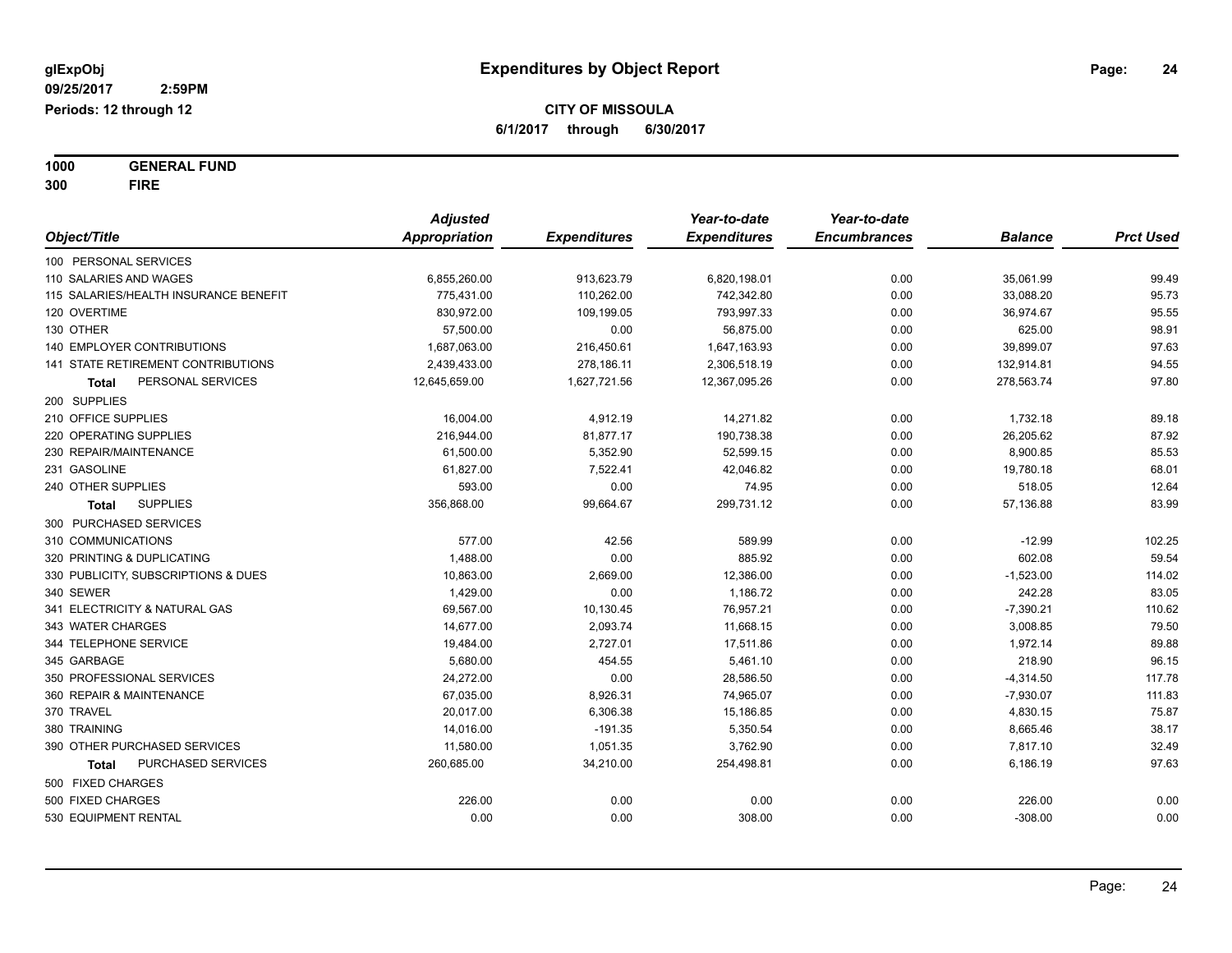**1000 GENERAL FUND 300 FIRE**

| Object/Title                                      | <b>Adjusted</b><br><b>Appropriation</b> | <b>Expenditures</b> | Year-to-date<br><b>Expenditures</b> | Year-to-date<br><b>Encumbrances</b> | <b>Balance</b> | <b>Prct Used</b> |
|---------------------------------------------------|-----------------------------------------|---------------------|-------------------------------------|-------------------------------------|----------------|------------------|
| <b>FIXED CHARGES</b><br><b>Total</b>              | 226.00                                  | 0.00                | 308.00                              | 0.00                                | $-82.00$       | 136.28           |
| 700 GRANTS & CONTRIBUTIONS                        |                                         |                     |                                     |                                     |                |                  |
| 700 GRANTS & CONTRIBUTIONS                        | 2,700.00                                | 0.00                | 0.00                                | 0.00                                | 2,700.00       | 0.00             |
| <b>GRANTS &amp; CONTRIBUTIONS</b><br><b>Total</b> | 2,700.00                                | 0.00                | 0.00                                | 0.00                                | 2,700.00       | 0.00             |
| 800 OTHER OBJECTS                                 |                                         |                     |                                     |                                     |                |                  |
| 820 TRANSFERS TO OTHER FUNDS                      | 0.00                                    | 0.00                | 0.00                                | 0.00                                | 0.00           | 0.00             |
| 850 SALARY SAVINGS                                | 0.00                                    | 0.00                | 0.00                                | 0.00                                | 0.00           | 0.00             |
| OTHER OBJECTS<br><b>Total</b>                     | 0.00                                    | 0.00                | 0.00                                | 0.00                                | 0.00           | 0.00             |
| 900 CAPITAL OUTLAY                                |                                         |                     |                                     |                                     |                |                  |
| 940 MACHINERY & EQUIPMENT                         | 0.00                                    | 0.00                | 0.00                                | 0.00                                | 0.00           | 0.00             |
| <b>CAPITAL OUTLAY</b><br><b>Total</b>             | 0.00                                    | 0.00                | 0.00                                | 0.00                                | 0.00           | 0.00             |
| <b>FIRE</b><br><b>Total</b>                       | 13,266,138.00                           | 1,761,596.23        | 12,921,633.19                       | 0.00                                | 344,504.81     | 97.40            |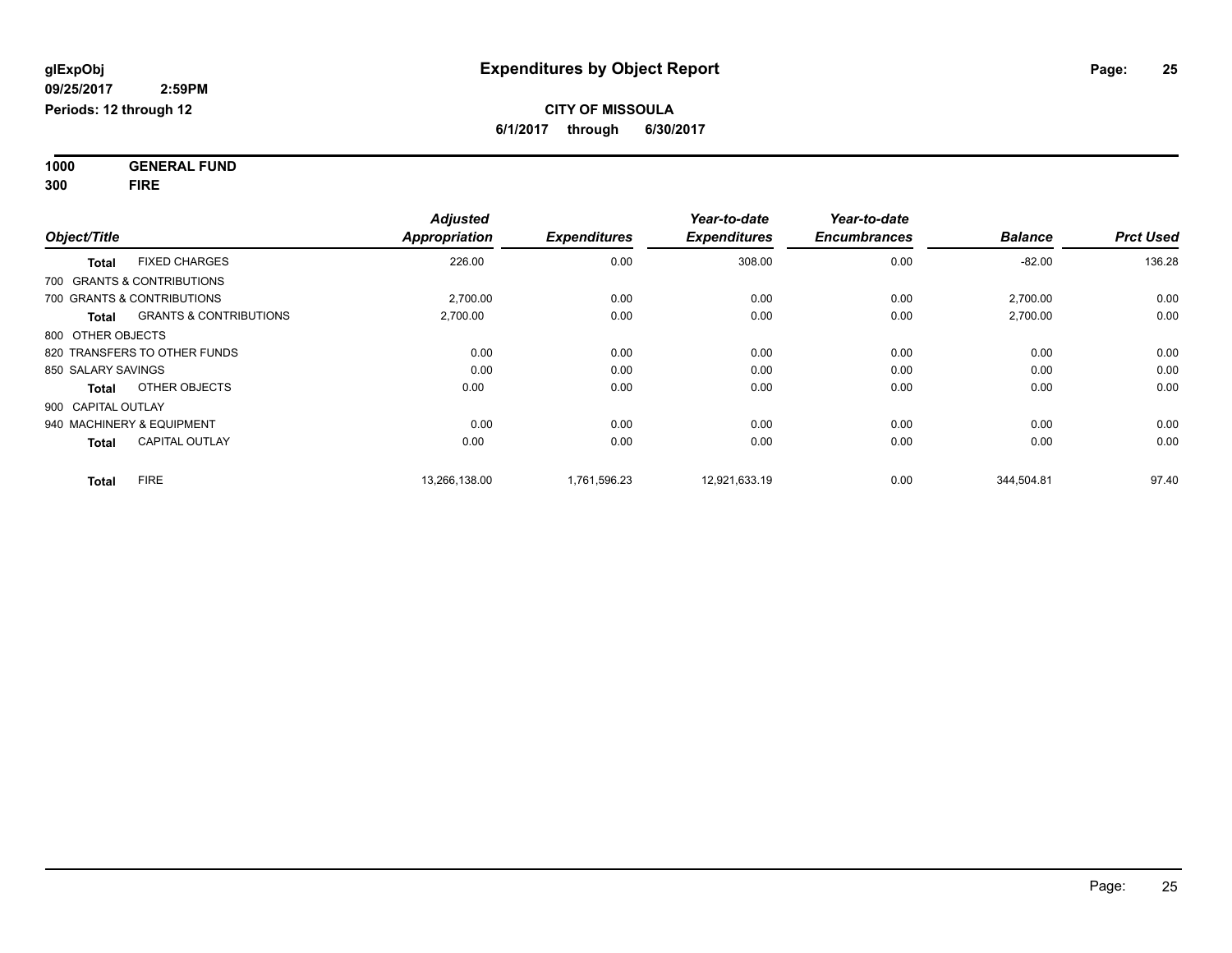# **1000 GENERAL FUND**

**320 STREET MAINTENANCE**

|                                           | <b>Adjusted</b>      |                     | Year-to-date        | Year-to-date        |                |                  |
|-------------------------------------------|----------------------|---------------------|---------------------|---------------------|----------------|------------------|
| Object/Title                              | <b>Appropriation</b> | <b>Expenditures</b> | <b>Expenditures</b> | <b>Encumbrances</b> | <b>Balance</b> | <b>Prct Used</b> |
| 100 PERSONAL SERVICES                     |                      |                     |                     |                     |                |                  |
| 110 SALARIES AND WAGES                    | 1,434,541.00         | 195,371.91          | 1,389,906.07        | 0.00                | 44,634.93      | 96.89            |
| 120 OVERTIME                              | 15,000.00            | 1,594.26            | 30,207.76           | 0.00                | $-15,207.76$   | 201.39           |
| 130 OTHER                                 | 6,000.00             | 455.00              | 5,120.24            | 0.00                | 879.76         | 85.34            |
| <b>140 EMPLOYER CONTRIBUTIONS</b>         | 805,036.00           | 94,858.48           | 802,490.25          | 0.00                | 2,545.75       | 99.68            |
| <b>141 STATE RETIREMENT CONTRIBUTIONS</b> | 0.00                 | 0.00                | 1,194.52            | 0.00                | $-1,194.52$    | 0.00             |
| PERSONAL SERVICES<br>Total                | 2,260,577.00         | 292,279.65          | 2,228,918.84        | 0.00                | 31,658.16      | 98.60            |
| 200 SUPPLIES                              |                      |                     |                     |                     |                |                  |
| 210 OFFICE SUPPLIES                       | 1,600.00             | 0.00                | 200.37              | 0.00                | 1,399.63       | 12.52            |
| 220 OPERATING SUPPLIES                    | 170,318.00           | 4,667.19            | 331,201.22          | 0.00                | $-160,883.22$  | 194.46           |
| 230 REPAIR/MAINTENANCE                    | 84,215.00            | 28,007.83           | 125,956.52          | 0.00                | $-41,741.52$   | 149.57           |
| 231 GASOLINE                              | 218,603.00           | 28,506.68           | 174,635.60          | 0.00                | 43,967.40      | 79.89            |
| 240 OTHER SUPPLIES                        | 0.00                 | 0.00                | 0.00                | 0.00                | 0.00           | 0.00             |
| 250 SUPPLIES FOR RESALE                   | 0.00                 | 0.00                | 0.00                | 0.00                | 0.00           | 0.00             |
| <b>SUPPLIES</b><br>Total                  | 474,736.00           | 61,181.70           | 631,993.71          | 0.00                | $-157,257.71$  | 133.13           |
| 300 PURCHASED SERVICES                    |                      |                     |                     |                     |                |                  |
| 310 COMMUNICATIONS                        | 0.00                 | 0.00                | 5.87                | 0.00                | $-5.87$        | 0.00             |
| 320 PRINTING & DUPLICATING                | 7,000.00             | 1,675.04            | 6,195.87            | 0.00                | 804.13         | 88.51            |
| 330 PUBLICITY, SUBSCRIPTIONS & DUES       | 3,000.00             | 251.50              | 4,987.74            | 0.00                | $-1,987.74$    | 166.26           |
| 341 ELECTRICITY & NATURAL GAS             | 0.00                 | 0.00                | 0.00                | 0.00                | 0.00           | 0.00             |
| 343 WATER CHARGES                         | 0.00                 | 2,134.98            | 11,602.90           | 0.00                | $-11,602.90$   | 0.00             |
| 344 TELEPHONE SERVICE                     | 7,000.00             | 2,826.30            | 4,633.30            | 0.00                | 2,366.70       | 66.19            |
| 345 GARBAGE                               | 9,392.00             | 618.51              | 1,076.34            | 0.00                | 8,315.66       | 11.46            |
| 350 PROFESSIONAL SERVICES                 | 3,500.00             | 908.50              | 4,897.46            | 0.00                | $-1,397.46$    | 139.93           |
| 360 REPAIR & MAINTENANCE                  | 22,650.00            | 958.00              | 7,857.55            | 0.00                | 14,792.45      | 34.69            |
| 370 TRAVEL                                | 2,300.00             | 0.00                | 1,043.84            | 0.00                | 1,256.16       | 45.38            |
| 380 TRAINING                              | 1,500.00             | 0.00                | 1,960.00            | 0.00                | $-460.00$      | 130.67           |
| PURCHASED SERVICES<br><b>Total</b>        | 56,342.00            | 9,372.83            | 44,260.87           | 0.00                | 12,081.13      | 78.56            |
| 400 BUILDING MATERIALS                    |                      |                     |                     |                     |                |                  |
| <b>400 BUILDING MATERIALS</b>             | 62,263.00            | 2,807.41            | 41,941.62           | 0.00                | 20,321.38      | 67.36            |
| <b>BUILDING MATERIALS</b><br>Total        | 62,263.00            | 2,807.41            | 41,941.62           | 0.00                | 20,321.38      | 67.36            |
| 500 FIXED CHARGES                         |                      |                     |                     |                     |                |                  |
| 500 FIXED CHARGES                         | 30,500.00            | 11,994.80           | 26,898.45           | 0.00                | 3,601.55       | 88.19            |
|                                           |                      |                     |                     |                     |                |                  |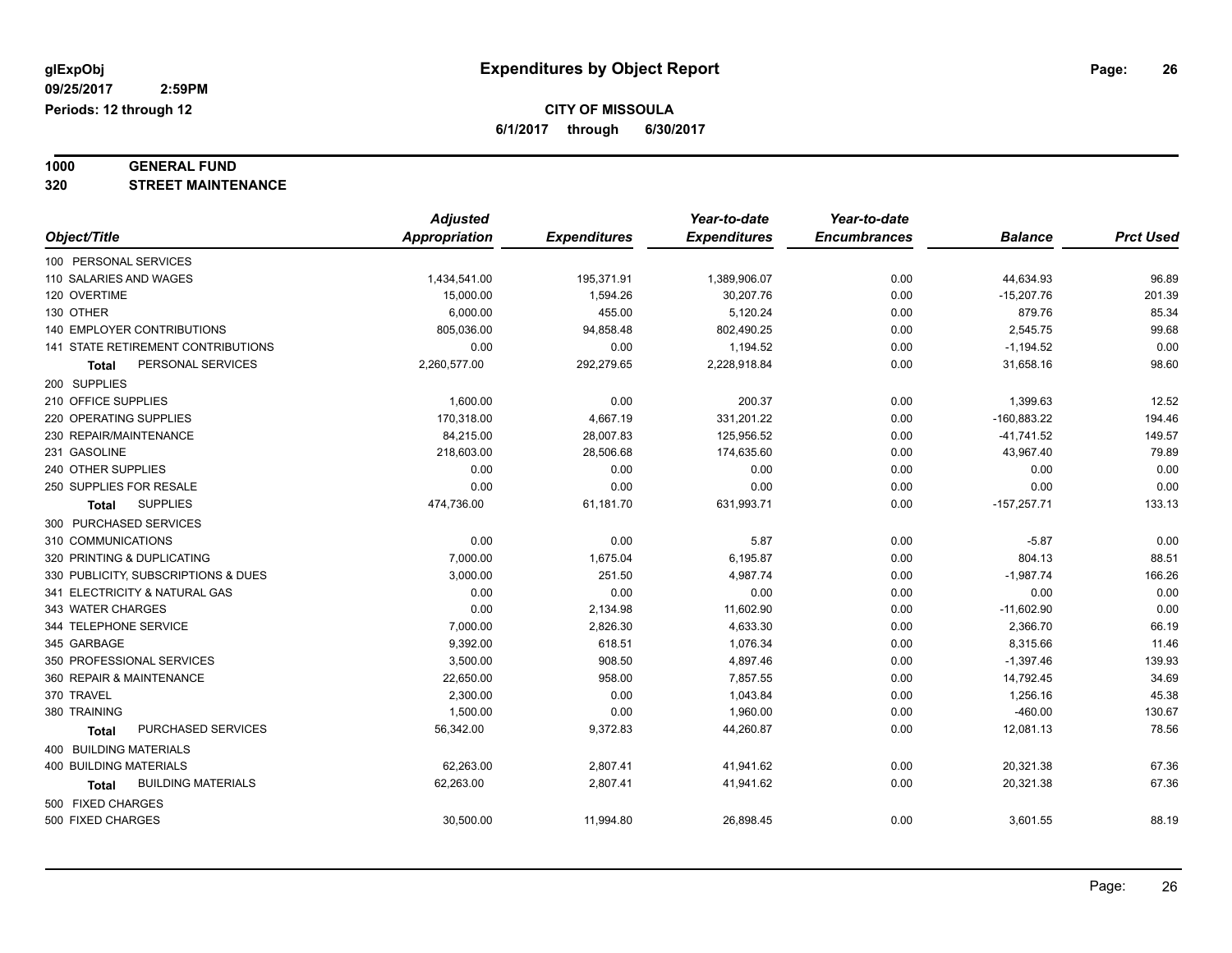#### **1000 GENERAL FUND 320 STREET MAINTENANCE**

|                    |                             | <b>Adjusted</b><br><b>Appropriation</b> |                     | Year-to-date | Year-to-date<br><b>Encumbrances</b> | <b>Balance</b> | <b>Prct Used</b> |
|--------------------|-----------------------------|-----------------------------------------|---------------------|--------------|-------------------------------------|----------------|------------------|
| Object/Title       | <b>Expenditures</b>         |                                         | <b>Expenditures</b> |              |                                     |                |                  |
| <b>Total</b>       | <b>FIXED CHARGES</b>        | 30,500.00                               | 11,994.80           | 26,898.45    | 0.00                                | 3,601.55       | 88.19            |
| 600 DEBT SERVICE   |                             |                                         |                     |              |                                     |                |                  |
| 610 PRINCIPAL      |                             | 0.00                                    | 0.00                | 0.00         | 0.00                                | 0.00           | 0.00             |
|                    | 620 INTEREST / SERVICE FEES | 0.00                                    | 0.00                | 0.00         | 0.00                                | 0.00           | 0.00             |
| Total              | <b>DEBT SERVICE</b>         | 0.00                                    | 0.00                | 0.00         | 0.00                                | 0.00           | 0.00             |
| 900 CAPITAL OUTLAY |                             |                                         |                     |              |                                     |                |                  |
| 930 IMPROVEMENTS   |                             | 104.814.00                              | 245.940.27          | 293,387.48   | 0.00                                | $-188.573.48$  | 279.91           |
|                    | 940 MACHINERY & EQUIPMENT   | 0.00                                    | 0.00                | 0.00         | 0.00                                | 0.00           | 0.00             |
| <b>Total</b>       | <b>CAPITAL OUTLAY</b>       | 104.814.00                              | 245.940.27          | 293.387.48   | 0.00                                | -188.573.48    | 279.91           |
| <b>Total</b>       | <b>STREET MAINTENANCE</b>   | 2,989,232.00                            | 623.576.66          | 3.267.400.97 | 0.00                                | -278.168.97    | 109.31           |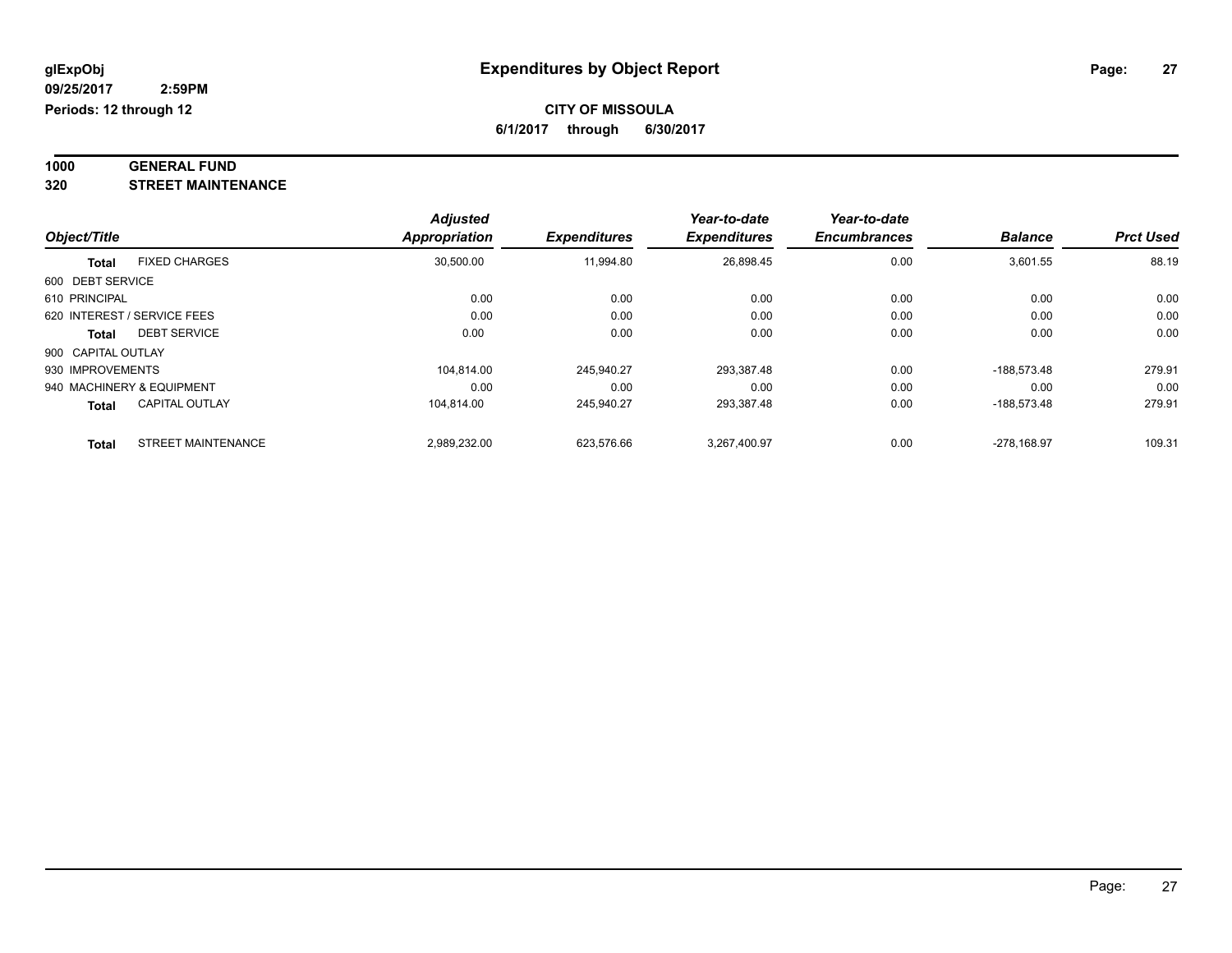# **1000 GENERAL FUND**

**321 FACIITIES MAINTENANCE**

|                                            | <b>Adjusted</b>      |                     | Year-to-date        | Year-to-date        |                |                  |
|--------------------------------------------|----------------------|---------------------|---------------------|---------------------|----------------|------------------|
| Object/Title                               | <b>Appropriation</b> | <b>Expenditures</b> | <b>Expenditures</b> | <b>Encumbrances</b> | <b>Balance</b> | <b>Prct Used</b> |
| 100 PERSONAL SERVICES                      |                      |                     |                     |                     |                |                  |
| 110 SALARIES AND WAGES                     | 650,701.00           | 74,639.36           | 617,164.24          | 0.00                | 33,536.76      | 94.85            |
| 120 OVERTIME                               | 2,000.00             | 0.00                | 1,106.64            | 0.00                | 893.36         | 55.33            |
| 130 OTHER                                  | 2,480.00             | 122.50              | 1,396.50            | 0.00                | 1,083.50       | 56.31            |
| <b>140 EMPLOYER CONTRIBUTIONS</b>          | 290,779.00           | 28,195.16           | 266,213.37          | 0.00                | 24,565.63      | 91.55            |
| 141 STATE RETIREMENT CONTRIBUTIONS         | 0.00                 | 0.00                | 542.54              | 0.00                | $-542.54$      | 0.00             |
| PERSONAL SERVICES<br>Total                 | 945,960.00           | 102,957.02          | 886,423.29          | 0.00                | 59,536.71      | 93.71            |
| 200 SUPPLIES                               |                      |                     |                     |                     |                |                  |
| 210 OFFICE SUPPLIES                        | 1,000.00             | 251.00              | 1,436.18            | 0.00                | $-436.18$      | 143.62           |
| 220 OPERATING SUPPLIES                     | 34,892.00            | 1,450.94            | 23,103.60           | 0.00                | 11,788.40      | 66.21            |
| 230 REPAIR/MAINTENANCE                     | 39,399.00            | 5,031.23            | 39,585.63           | 0.00                | $-186.63$      | 100.47           |
| 231 GASOLINE                               | 3,202.00             | 670.03              | 3,511.55            | 0.00                | $-309.55$      | 109.67           |
| 240 OTHER SUPPLIES                         | 11,010.00            | 701.63              | 2,684.53            | 0.00                | 8,325.47       | 24.38            |
| <b>SUPPLIES</b><br><b>Total</b>            | 89,503.00            | 8,104.83            | 70,321.49           | 0.00                | 19,181.51      | 78.57            |
| 300 PURCHASED SERVICES                     |                      |                     |                     |                     |                |                  |
| 310 COMMUNICATIONS                         | 150.00               | 69.61               | 69.61               | 0.00                | 80.39          | 46.41            |
| 320 PRINTING & DUPLICATING                 | 350.00               | 0.00                | 79.90               | 0.00                | 270.10         | 22.83            |
| 330 PUBLICITY, SUBSCRIPTIONS & DUES        | 230.00               | 0.00                | 451.74              | 0.00                | $-221.74$      | 196.41           |
| 340 SEWER                                  | 2,803.00             | 0.00                | 1,499.97            | 0.00                | 1,303.03       | 53.51            |
| 341 ELECTRICITY & NATURAL GAS              | 209,433.00           | 27,485.50           | 177,835.08          | 0.00                | 31,597.92      | 84.91            |
| 343 WATER CHARGES                          | 12,356.00            | 966.45              | 6,034.18            | 0.00                | 6,321.82       | 48.84            |
| 344 TELEPHONE SERVICE                      | 2,590.00             | 257.80              | 2,000.37            | 0.00                | 589.63         | 77.23            |
| 345 GARBAGE                                | 13,253.00            | 760.71              | 8,770.20            | 0.00                | 4,482.80       | 66.18            |
| 350 PROFESSIONAL SERVICES                  | 14,644.00            | 200.00              | 9,000.97            | 0.00                | 5,643.03       | 61.47            |
| 360 REPAIR & MAINTENANCE                   | 269,346.00           | 32,497.30           | 204,761.41          | 0.00                | 64,584.59      | 76.02            |
| 370 TRAVEL                                 | 1,050.00             | 0.00                | 44.29               | 0.00                | 1,005.71       | 4.22             |
| 380 TRAINING                               | 850.00               | 90.00               | 90.00               | 0.00                | 760.00         | 10.59            |
| PURCHASED SERVICES<br>Total                | 527,055.00           | 62,327.37           | 410,637.72          | 0.00                | 116,417.28     | 77.91            |
| 700 GRANTS & CONTRIBUTIONS                 |                      |                     |                     |                     |                |                  |
| 700 GRANTS & CONTRIBUTIONS                 | 0.00                 | 11,238.37           | 48,539.92           | 0.00                | $-48,539.92$   | 0.00             |
| <b>GRANTS &amp; CONTRIBUTIONS</b><br>Total | 0.00                 | 11,238.37           | 48,539.92           | 0.00                | $-48,539.92$   | 0.00             |
| 800 OTHER OBJECTS                          |                      |                     |                     |                     |                |                  |
| 845 CONTINGENCY                            | 0.00                 | 0.00                | 0.00                | 0.00                | 0.00           | 0.00             |
|                                            |                      |                     |                     |                     |                |                  |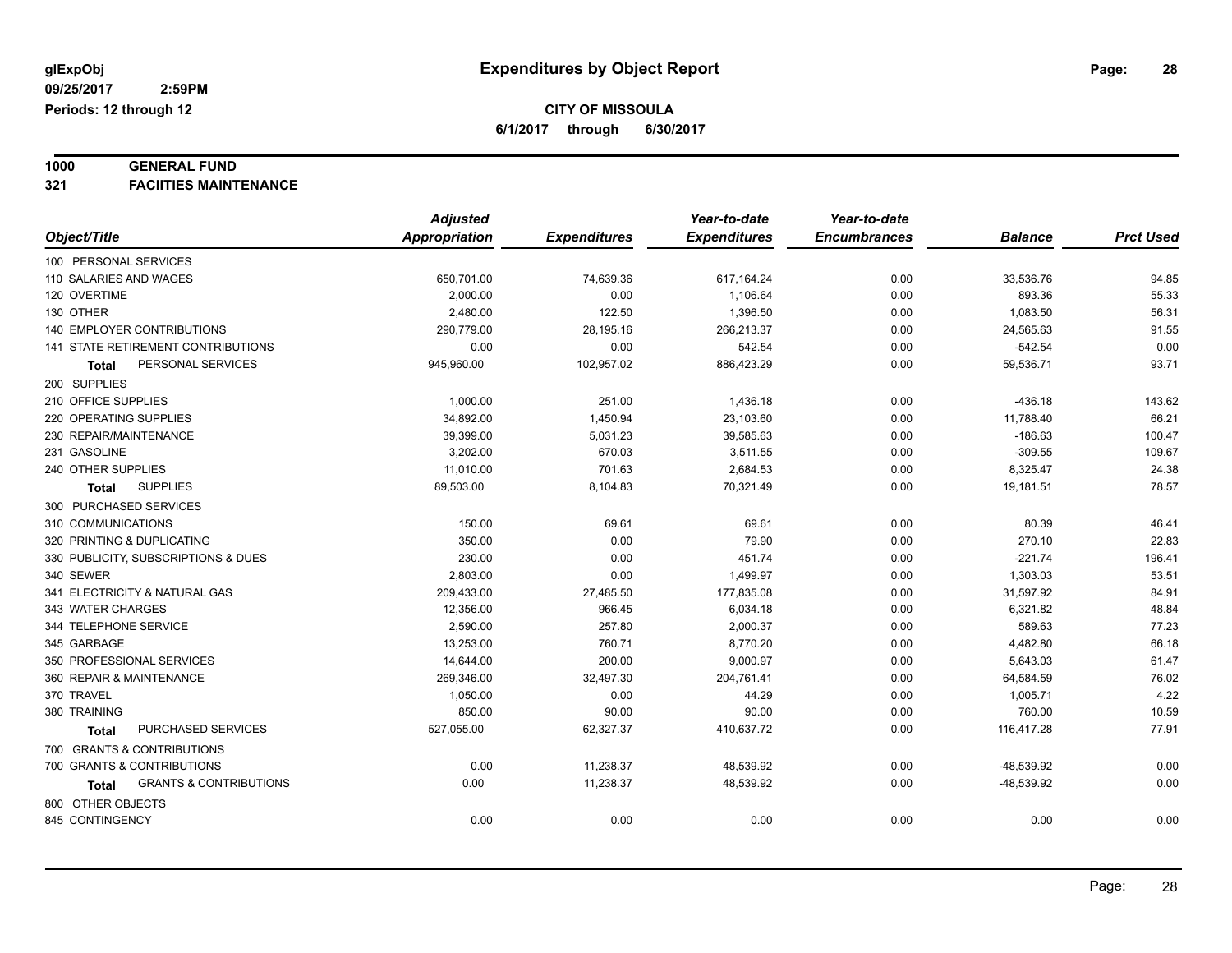# **1000 GENERAL FUND**

**321 FACIITIES MAINTENANCE**

| Object/Title              |                              | <b>Adjusted</b> | Appropriation<br><b>Expenditures</b> | Year-to-date        | Year-to-date        |                |                  |
|---------------------------|------------------------------|-----------------|--------------------------------------|---------------------|---------------------|----------------|------------------|
|                           |                              |                 |                                      | <b>Expenditures</b> | <b>Encumbrances</b> | <b>Balance</b> | <b>Prct Used</b> |
| <b>Total</b>              | OTHER OBJECTS                | 0.00            | 0.00                                 | 0.00                | 0.00                | 0.00           | 0.00             |
| 900 CAPITAL OUTLAY        |                              |                 |                                      |                     |                     |                |                  |
| 940 MACHINERY & EQUIPMENT |                              | 0.00            | 0.00                                 | 0.00                | 0.00                | 0.00           | 0.00             |
| <b>Total</b>              | <b>CAPITAL OUTLAY</b>        | 0.00            | 0.00                                 | 0.00                | 0.00                | 0.00           | 0.00             |
| <b>Total</b>              | <b>FACIITIES MAINTENANCE</b> | .562,518.00     | 184.627.59                           | 1,415,922.42        | 0.00                | 146.595.58     | 90.62            |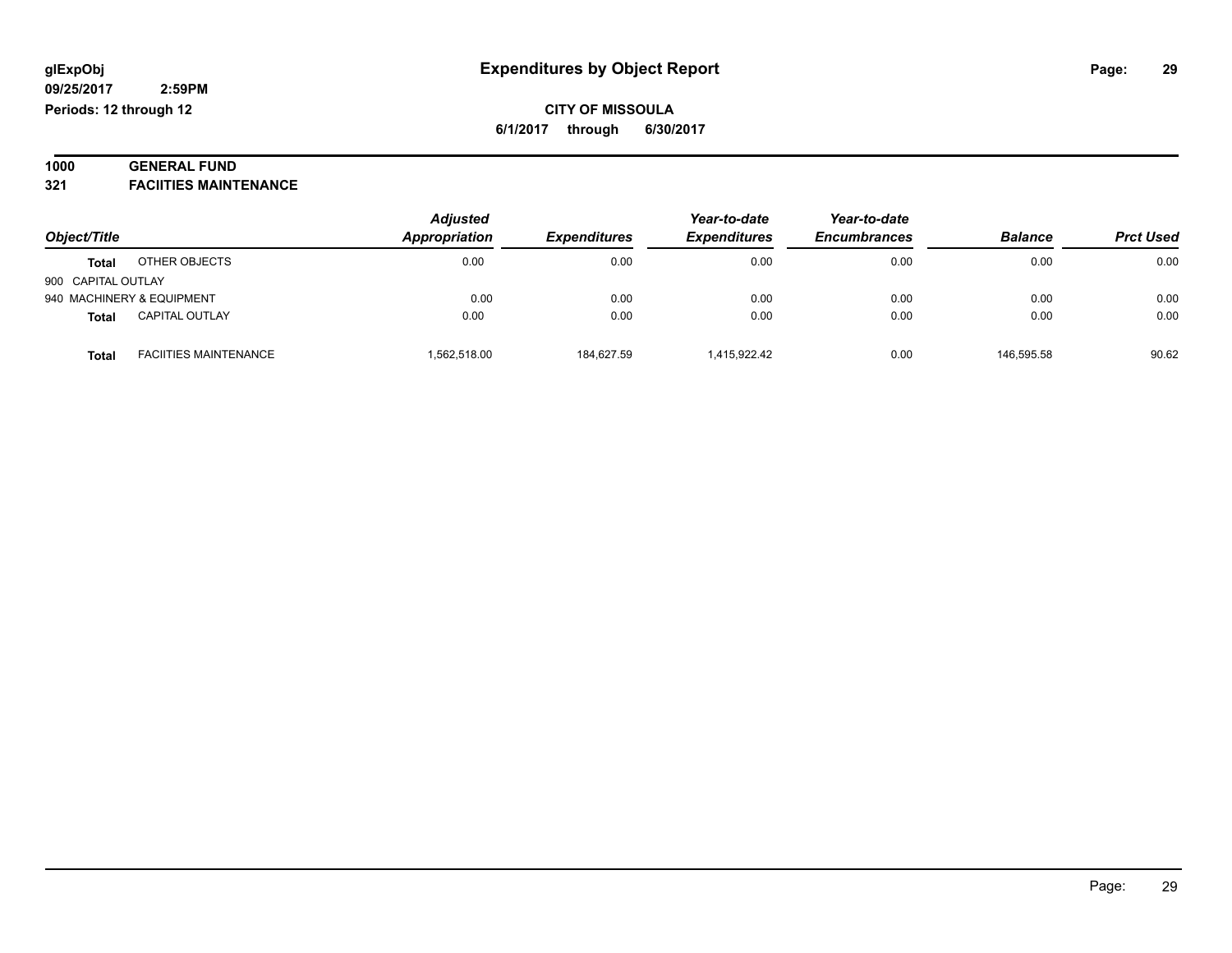**1000 GENERAL FUND**

**340 CEMETERY**

|                                     | <b>Adjusted</b>      |                     | Year-to-date        | Year-to-date        |                |                  |
|-------------------------------------|----------------------|---------------------|---------------------|---------------------|----------------|------------------|
| Object/Title                        | <b>Appropriation</b> | <b>Expenditures</b> | <b>Expenditures</b> | <b>Encumbrances</b> | <b>Balance</b> | <b>Prct Used</b> |
| 100 PERSONAL SERVICES               |                      |                     |                     |                     |                |                  |
| 110 SALARIES AND WAGES              | 368,304.00           | 52,118.31           | 364,056.38          | 0.00                | 4,247.62       | 98.85            |
| 120 OVERTIME                        | 5,000.00             | 1,673.32            | 7,475.36            | 0.00                | $-2,475.36$    | 149.51           |
| 140 EMPLOYER CONTRIBUTIONS          | 158,619.00           | 16,982.86           | 165,098.90          | 0.00                | $-6,479.90$    | 104.09           |
| 141 STATE RETIREMENT CONTRIBUTIONS  | 0.00                 | 0.00                | 464.48              | 0.00                | $-464.48$      | 0.00             |
| PERSONAL SERVICES<br>Total          | 531,923.00           | 70,774.49           | 537,095.12          | 0.00                | $-5,172.12$    | 100.97           |
| 200 SUPPLIES                        |                      |                     |                     |                     |                |                  |
| 210 OFFICE SUPPLIES                 | 2,770.00             | 0.00                | 2,604.81            | 0.00                | 165.19         | 94.04            |
| 220 OPERATING SUPPLIES              | 35,802.00            | 9,922.46            | 36,420.79           | 0.00                | $-618.79$      | 101.73           |
| 230 REPAIR/MAINTENANCE              | 20,120.00            | 4,846.65            | 20,265.35           | 0.00                | $-145.35$      | 100.72           |
| 231 GASOLINE                        | 14,398.00            | 2,524.44            | 10,204.34           | 0.00                | 4,193.66       | 70.87            |
| 240 OTHER SUPPLIES                  | 0.00                 | 0.00                | 0.00                | 0.00                | 0.00           | 0.00             |
| 250 SUPPLIES FOR RESALE             | 0.00                 | 0.00                | 0.00                | 0.00                | 0.00           | 0.00             |
| <b>SUPPLIES</b><br>Total            | 73,090.00            | 17,293.55           | 69,495.29           | 0.00                | 3,594.71       | 95.08            |
| 300 PURCHASED SERVICES              |                      |                     |                     |                     |                |                  |
| 310 COMMUNICATIONS                  | 1,933.00             | 615.32              | 2,553.59            | 0.00                | $-620.59$      | 132.11           |
| 320 PRINTING & DUPLICATING          | 775.00               | 0.00                | 202.26              | 0.00                | 572.74         | 26.10            |
| 330 PUBLICITY, SUBSCRIPTIONS & DUES | 813.00               | 0.00                | 392.74              | 0.00                | 420.26         | 48.31            |
| 341 ELECTRICITY & NATURAL GAS       | 18,580.00            | 3,580.84            | 15,460.82           | 0.00                | 3,119.18       | 83.21            |
| 343 WATER CHARGES                   | 1,082.00             | 132.38              | 741.04              | 0.00                | 340.96         | 68.49            |
| 344 TELEPHONE SERVICE               | 2.400.00             | 220.04              | 2,055.00            | 0.00                | 345.00         | 85.63            |
| 345 GARBAGE                         | 1,286.00             | 241.80              | 1,231.23            | 0.00                | 54.77          | 95.74            |
| 350 PROFESSIONAL SERVICES           | 1,000.00             | 0.00                | 0.00                | 0.00                | 1,000.00       | 0.00             |
| 360 REPAIR & MAINTENANCE            | 3,700.00             | 1,305.35            | 3,321.18            | 0.00                | 378.82         | 89.76            |
| 370 TRAVEL                          | 500.00               | 0.00                | 2,301.60            | 0.00                | $-1,801.60$    | 460.32           |
| 380 TRAINING                        | 6,006.00             | 0.00                | 5,034.42            | 0.00                | 971.58         | 83.82            |
| 390 OTHER PURCHASED SERVICES        | 3,342.00             | 520.00              | 3,247.08            | 0.00                | 94.92          | 97.16            |
| PURCHASED SERVICES<br>Total         | 41,417.00            | 6,615.73            | 36,540.96           | 0.00                | 4,876.04       | 88.23            |
| 400 BUILDING MATERIALS              |                      |                     |                     |                     |                |                  |
| <b>400 BUILDING MATERIALS</b>       | 0.00                 | 0.00                | 0.00                | 0.00                | 0.00           | 0.00             |
| <b>BUILDING MATERIALS</b><br>Total  | 0.00                 | 0.00                | 0.00                | 0.00                | 0.00           | 0.00             |
| 500 FIXED CHARGES                   |                      |                     |                     |                     |                |                  |
| 500 FIXED CHARGES                   | 0.00                 | 0.00                | 0.00                | 0.00                | 0.00           | 0.00             |
|                                     |                      |                     |                     |                     |                |                  |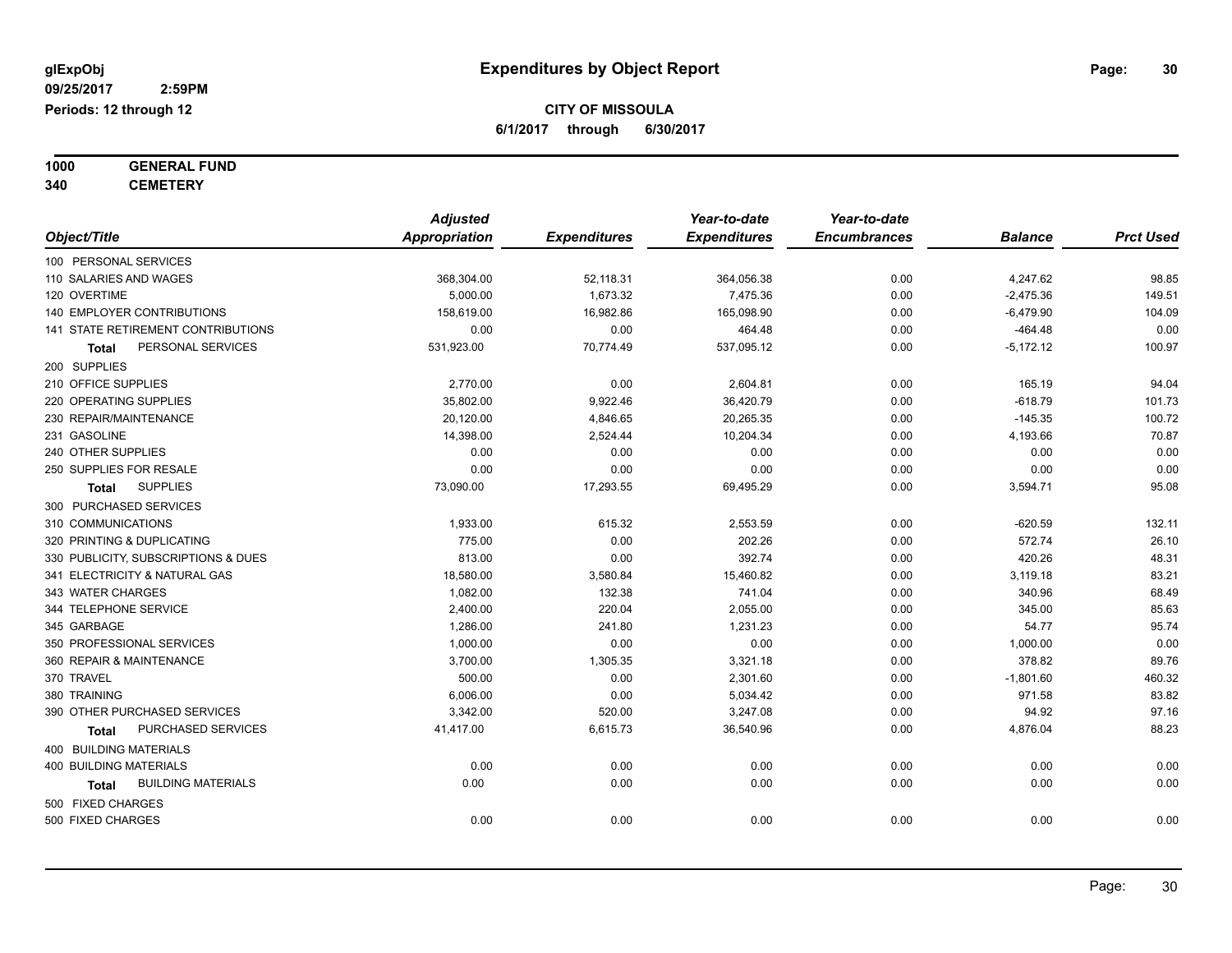**1000 GENERAL FUND 340 CEMETERY**

*Object/Title Adjusted Appropriation Expenditures Year-to-date Expenditures Year-to-date Encumbrances Balance Prct Used* 530 EQUIPMENT RENTAL 500.00 21.00 410.62 0.00 89.38 82.12 **Total** FIXED CHARGES 500.00 21.00 410.62 0.00 89.38 82.12 800 OTHER OBJECTS 845 CONTINGENCY 8,185.00 0.00 7,400.00 0.00 785.00 90.41 850 SALARY SAVINGS 0.00 0.00 0.00 0.00 0.00 0.00 **Total** OTHER OBJECTS 8,185.00 0.00 7,400.00 0.00 785.00 90.41 900 CAPITAL OUTLAY 920 BUILDINGS 0.00 0.00 0.00 0.00 0.00 0.00 930 IMPROVEMENTS 0.00 0.00 0.00 0.00 0.00 0.00 940 MACHINERY & EQUIPMENT 0.00 0.00 0.00 0.00 0.00 0.00 **Total** CAPITAL OUTLAY 0.00 0.00 0.00 0.00 0.00 0.00 **Total** CEMETERY 655,115.00 94,704.77 650,941.99 0.00 4,173.01 99.36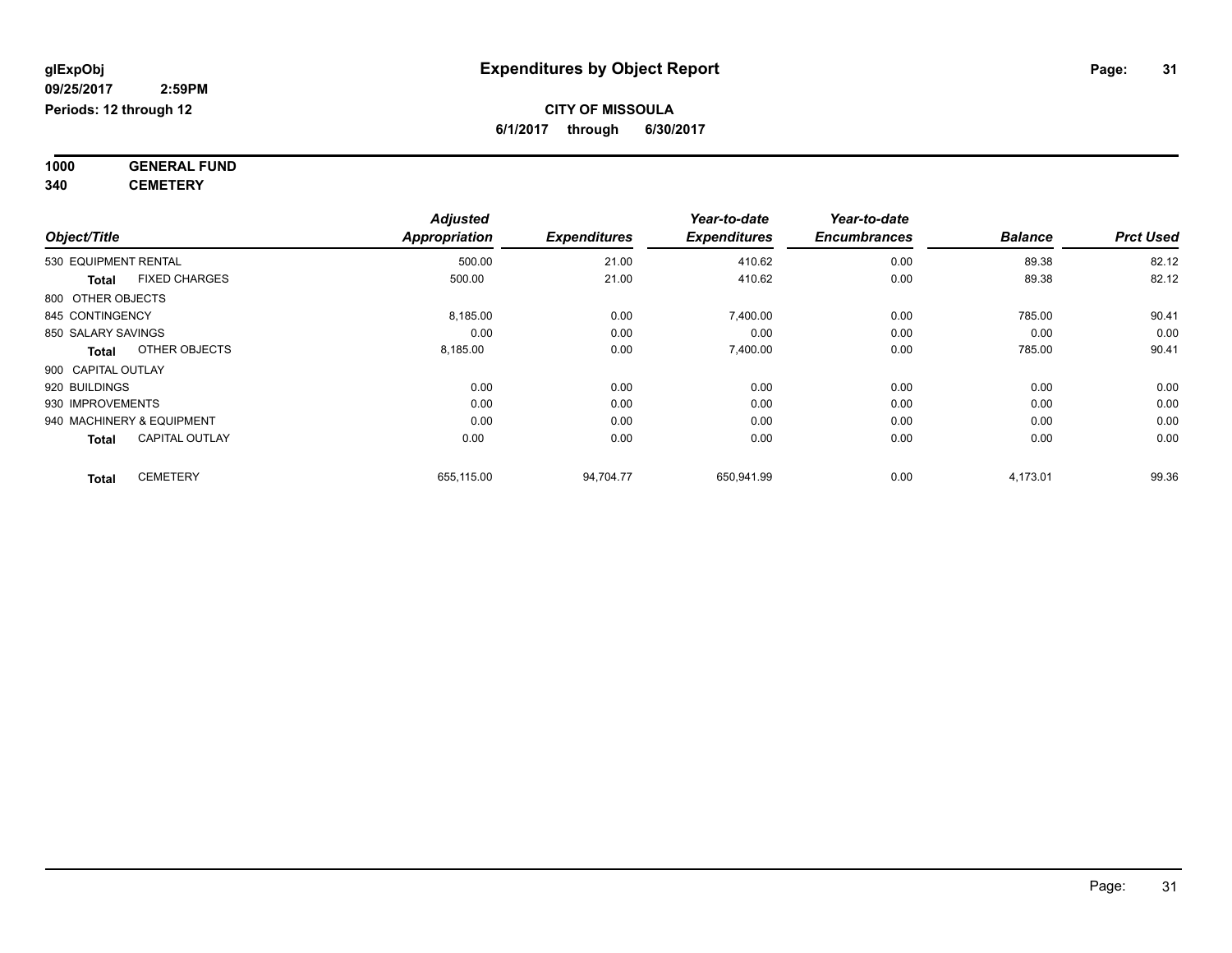# **1000 GENERAL FUND**

**370 PARKS & RECREATION**

|                                                   | <b>Adjusted</b>      |                     | Year-to-date        | Year-to-date        |                |                  |
|---------------------------------------------------|----------------------|---------------------|---------------------|---------------------|----------------|------------------|
| Object/Title                                      | <b>Appropriation</b> | <b>Expenditures</b> | <b>Expenditures</b> | <b>Encumbrances</b> | <b>Balance</b> | <b>Prct Used</b> |
| 100 PERSONAL SERVICES                             |                      |                     |                     |                     |                |                  |
| 110 SALARIES AND WAGES                            | 2,247,515.00         | 376,986.92          | 2,217,616.05        | 0.00                | 29,898.95      | 98.67            |
| 120 OVERTIME                                      | 7,000.00             | 2,359.47            | 6,129.84            | 0.00                | 870.16         | 87.57            |
| 130 OTHER                                         | 12,760.00            | $-6,622.99$         | $-6,622.99$         | 0.00                | 19,382.99      | $-51.90$         |
| <b>140 EMPLOYER CONTRIBUTIONS</b>                 | 785.671.00           | 102,162.28          | 811,968.96          | 0.00                | $-26,297.96$   | 103.35           |
| 141 STATE RETIREMENT CONTRIBUTIONS                | 0.00                 | 0.00                | 1,850.38            | 0.00                | $-1,850.38$    | 0.00             |
| PERSONAL SERVICES<br><b>Total</b>                 | 3,052,946.00         | 474,885.68          | 3,030,942.24        | 0.00                | 22,003.76      | 99.28            |
| 200 SUPPLIES                                      |                      |                     |                     |                     |                |                  |
| 210 OFFICE SUPPLIES                               | 5,465.00             | 862.55              | 4,737.32            | 0.00                | 727.68         | 86.68            |
| 220 OPERATING SUPPLIES                            | 102,601.00           | 32,531.04           | 128,496.93          | 0.00                | $-25,895.93$   | 125.24           |
| 230 REPAIR/MAINTENANCE                            | 68,649.00            | 8,495.84            | 51,354.26           | 0.00                | 17,294.74      | 74.81            |
| 231 GASOLINE                                      | 79.836.00            | 19,185.49           | 61,998.97           | 0.00                | 17,837.03      | 77.66            |
| 240 OTHER SUPPLIES                                | 0.00                 | 0.00                | 0.00                | 0.00                | 0.00           | 0.00             |
| <b>SUPPLIES</b><br><b>Total</b>                   | 256,551.00           | 61,074.92           | 246,587.48          | 0.00                | 9,963.52       | 96.12            |
| 300 PURCHASED SERVICES                            |                      |                     |                     |                     |                |                  |
| 310 COMMUNICATIONS                                | 4,368.00             | 496.72              | 3,675.07            | 0.00                | 692.93         | 84.14            |
| 320 PRINTING & DUPLICATING                        | 8,700.00             | 433.62              | 2,322.43            | 0.00                | 6,377.57       | 26.69            |
| 330 PUBLICITY, SUBSCRIPTIONS & DUES               | 9,140.00             | 2,263.22            | 10,794.29           | 0.00                | $-1,654.29$    | 118.10           |
| 340 SEWER                                         | 2,208.00             | 0.00                | 2,190.26            | 0.00                | 17.74          | 99.20            |
| 341 ELECTRICITY & NATURAL GAS                     | 109,632.00           | 17,056.53           | 69,562.43           | 0.00                | 40,069.57      | 63.45            |
| 343 WATER CHARGES                                 | 156,800.00           | 36,113.06           | 168,245.51          | 0.00                | $-11,445.51$   | 107.30           |
| 344 TELEPHONE SERVICE                             | 20,021.00            | 4,239.70            | 18,633.33           | 0.00                | 1,387.67       | 93.07            |
| 345 GARBAGE                                       | 29,414.00            | 4,792.32            | 30,294.01           | 0.00                | $-880.01$      | 102.99           |
| 350 PROFESSIONAL SERVICES                         | 60,750.00            | 33,231.32           | 49,852.67           | 0.00                | 10,897.33      | 82.06            |
| 360 REPAIR & MAINTENANCE                          | 47,756.00            | 6.771.40            | 19,572.58           | 0.00                | 28,183.42      | 40.98            |
| 370 TRAVEL                                        | 6,194.00             | 40.66               | 2,072.17            | 0.00                | 4,121.83       | 33.45            |
| 380 TRAINING                                      | 5,236.00             | 0.00                | 6,921.14            | 0.00                | $-1,685.14$    | 132.18           |
| 390 OTHER PURCHASED SERVICES                      | 43,371.00            | 4,534.62            | 31,401.39           | 0.00                | 11,969.61      | 72.40            |
| PURCHASED SERVICES<br>Total                       | 503,590.00           | 109,973.17          | 415,537.28          | 0.00                | 88,052.72      | 82.51            |
| 700 GRANTS & CONTRIBUTIONS                        |                      |                     |                     |                     |                |                  |
| 700 GRANTS & CONTRIBUTIONS                        | 0.00                 | 5,000.00            | 5,000.00            | 0.00                | $-5,000.00$    | 0.00             |
| <b>GRANTS &amp; CONTRIBUTIONS</b><br><b>Total</b> | 0.00                 | 5,000.00            | 5,000.00            | 0.00                | $-5,000.00$    | 0.00             |
| <b>800 OTHER OR IF CTC.</b>                       |                      |                     |                     |                     |                |                  |

800 OTHER OBJECTS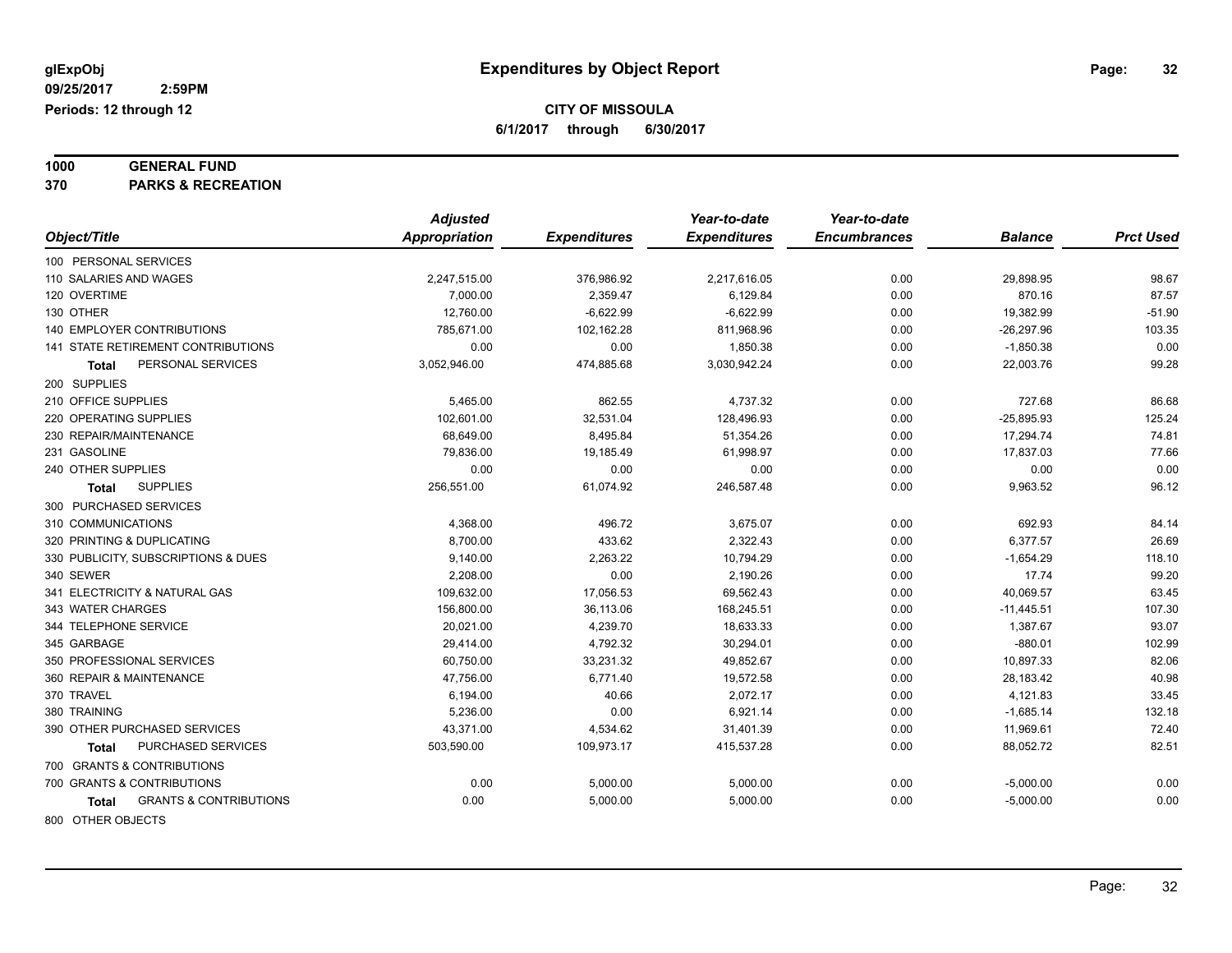| 1000 | <b>GENERAL FUND</b>        |  |
|------|----------------------------|--|
| מיפ  | <b>DADIZO O DEGDEATION</b> |  |

**370 PARKS & RECREATION**

|                                               | <b>Adjusted</b><br>Appropriation | <b>Expenditures</b> | Year-to-date<br><b>Expenditures</b> | Year-to-date<br><b>Encumbrances</b> | <b>Balance</b> | <b>Prct Used</b> |
|-----------------------------------------------|----------------------------------|---------------------|-------------------------------------|-------------------------------------|----------------|------------------|
| Object/Title                                  |                                  |                     |                                     |                                     |                |                  |
| 820 TRANSFERS TO OTHER FUNDS                  | 17.810.00                        | 0.00                | 17.810.00                           | 0.00                                | 0.00           | 100.00           |
| OTHER OBJECTS<br><b>Total</b>                 | 17,810.00                        | 0.00                | 17,810.00                           | 0.00                                | 0.00           | 100.00           |
| 900 CAPITAL OUTLAY                            |                                  |                     |                                     |                                     |                |                  |
| 930 IMPROVEMENTS                              | 0.00                             | 0.00                | 0.00                                | 0.00                                | 0.00           | 0.00             |
| 940 MACHINERY & EQUIPMENT                     | 0.00                             | 0.00                | 0.00                                | 0.00                                | 0.00           | 0.00             |
| <b>CAPITAL OUTLAY</b><br><b>Total</b>         | 0.00                             | 0.00                | 0.00                                | 0.00                                | 0.00           | 0.00             |
| <b>PARKS &amp; RECREATION</b><br><b>Total</b> | 3.830.897.00                     | 650.933.77          | 3.715.877.00                        | 0.00                                | 115.020.00     | 97.00            |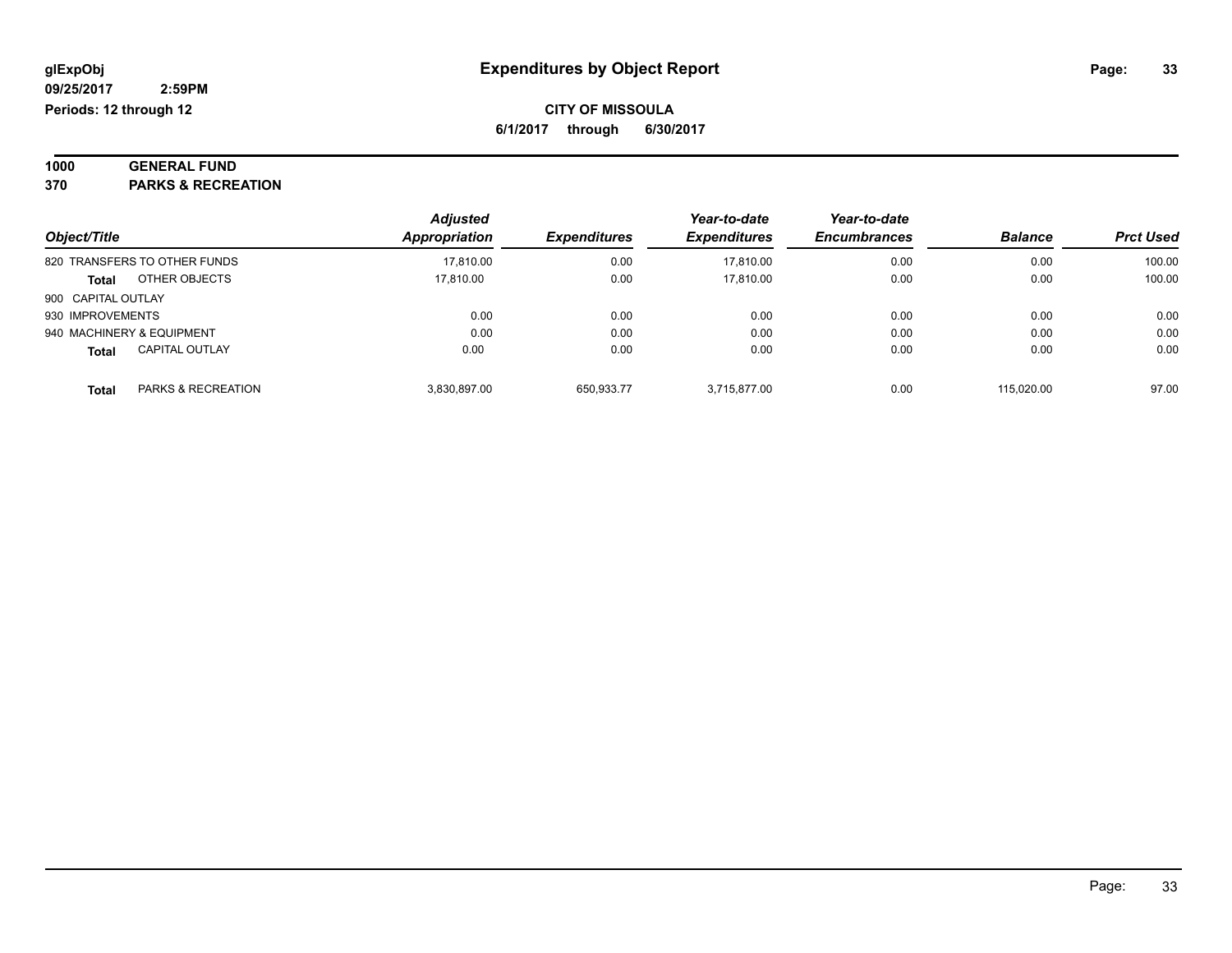# **1000 GENERAL FUND**

**390 NON-DEPARTMENTAL**

|                                                   | <b>Adjusted</b> |                     | Year-to-date        | Year-to-date        |                |                  |
|---------------------------------------------------|-----------------|---------------------|---------------------|---------------------|----------------|------------------|
| Object/Title                                      | Appropriation   | <b>Expenditures</b> | <b>Expenditures</b> | <b>Encumbrances</b> | <b>Balance</b> | <b>Prct Used</b> |
| 100 PERSONAL SERVICES                             |                 |                     |                     |                     |                |                  |
| 110 SALARIES AND WAGES                            | 223,805.00      | 0.00                | 0.00                | 0.00                | 223,805.00     | 0.00             |
| 120 OVERTIME                                      | 22,270.00       | 0.00                | 0.00                | 0.00                | 22,270.00      | 0.00             |
| 130 OTHER                                         | 0.00            | 0.00                | 0.00                | 0.00                | 0.00           | 0.00             |
| 140 EMPLOYER CONTRIBUTIONS                        | $-46,092.00$    | 344.76              | $-1,548.47$         | 0.00                | $-44,543.53$   | 3.36             |
| PERSONAL SERVICES<br><b>Total</b>                 | 199,983.00      | 344.76              | $-1,548.47$         | 0.00                | 201,531.47     | $-0.77$          |
| 200 SUPPLIES                                      |                 |                     |                     |                     |                |                  |
| 220 OPERATING SUPPLIES                            | 0.00            | 0.00                | 0.00                | 0.00                | 0.00           | 0.00             |
| 230 REPAIR/MAINTENANCE                            | 50,000.00       | 0.00                | 0.00                | 0.00                | 50,000.00      | 0.00             |
| 240 OTHER SUPPLIES                                | 65,000.00       | 0.00                | 0.00                | 0.00                | 65,000.00      | 0.00             |
| <b>SUPPLIES</b><br>Total                          | 115,000.00      | 0.00                | 0.00                | 0.00                | 115,000.00     | 0.00             |
| 300 PURCHASED SERVICES                            |                 |                     |                     |                     |                |                  |
| 341 ELECTRICITY & NATURAL GAS                     | 0.00            | 0.00                | 1,798.00            | 0.00                | $-1,798.00$    | 0.00             |
| 342 STORM WATER                                   | 22,023.00       | 0.00                | 0.00                | 0.00                | 22,023.00      | 0.00             |
| 350 PROFESSIONAL SERVICES                         | 33,000.00       | 7,500.00            | 33,440.00           | 0.00                | $-440.00$      | 101.33           |
| 360 REPAIR & MAINTENANCE                          | 0.00            | 0.00                | 1,762.00            | 0.00                | $-1,762.00$    | 0.00             |
| 390 OTHER PURCHASED SERVICES                      | 0.00            | 0.00                | 0.00                | 0.00                | 0.00           | 0.00             |
| PURCHASED SERVICES<br>Total                       | 55,023.00       | 7,500.00            | 37,000.00           | 0.00                | 18,023.00      | 67.24            |
| 500 FIXED CHARGES                                 |                 |                     |                     |                     |                |                  |
| 500 FIXED CHARGES                                 | 1,029,863.00    | 13,888.87           | 567,285.49          | 0.00                | 462,577.51     | 55.08            |
| 550 MERCHANT SERVICE FEES                         | 29,700.00       | 76.07               | 76.07               | 0.00                | 29,623.93      | 0.26             |
| <b>FIXED CHARGES</b><br>Total                     | 1,059,563.00    | 13,964.94           | 567,361.56          | 0.00                | 492,201.44     | 53.55            |
| 600 DEBT SERVICE                                  |                 |                     |                     |                     |                |                  |
| 610 PRINCIPAL                                     | 575,801.00      | 43,741.07           | 575,800.36          | 0.00                | 0.64           | 100.00           |
| 620 INTEREST / SERVICE FEES                       | 14,524.00       | 1,371.13            | 14,550.00           | 0.00                | $-26.00$       | 100.18           |
| <b>DEBT SERVICE</b><br>Total                      | 590,325.00      | 45,112.20           | 590,350.36          | 0.00                | $-25.36$       | 100.00           |
| 700 GRANTS & CONTRIBUTIONS                        |                 |                     |                     |                     |                |                  |
| 700 GRANTS & CONTRIBUTIONS                        | 1,929,519.00    | 1,056,517.50        | 1,934,519.00        | 0.00                | $-5,000.00$    | 100.26           |
| <b>GRANTS &amp; CONTRIBUTIONS</b><br><b>Total</b> | 1,929,519.00    | 1,056,517.50        | 1,934,519.00        | 0.00                | $-5,000.00$    | 100.26           |
| 800 OTHER OBJECTS                                 |                 |                     |                     |                     |                |                  |
| 820 TRANSFERS TO OTHER FUNDS                      | 1,973,341.00    | 743,966.18          | 2,051,555.82        | 0.00                | $-78,214.82$   | 103.96           |
| 845 CONTINGENCY                                   | 128,496.00      | 0.00                | 18,358.04           | 0.00                | 110,137.96     | 14.29            |
| 850 SALARY SAVINGS                                | $-135,000.00$   | 0.00                | 0.00                | 0.00                | $-135,000.00$  | 0.00             |
|                                                   |                 |                     |                     |                     |                |                  |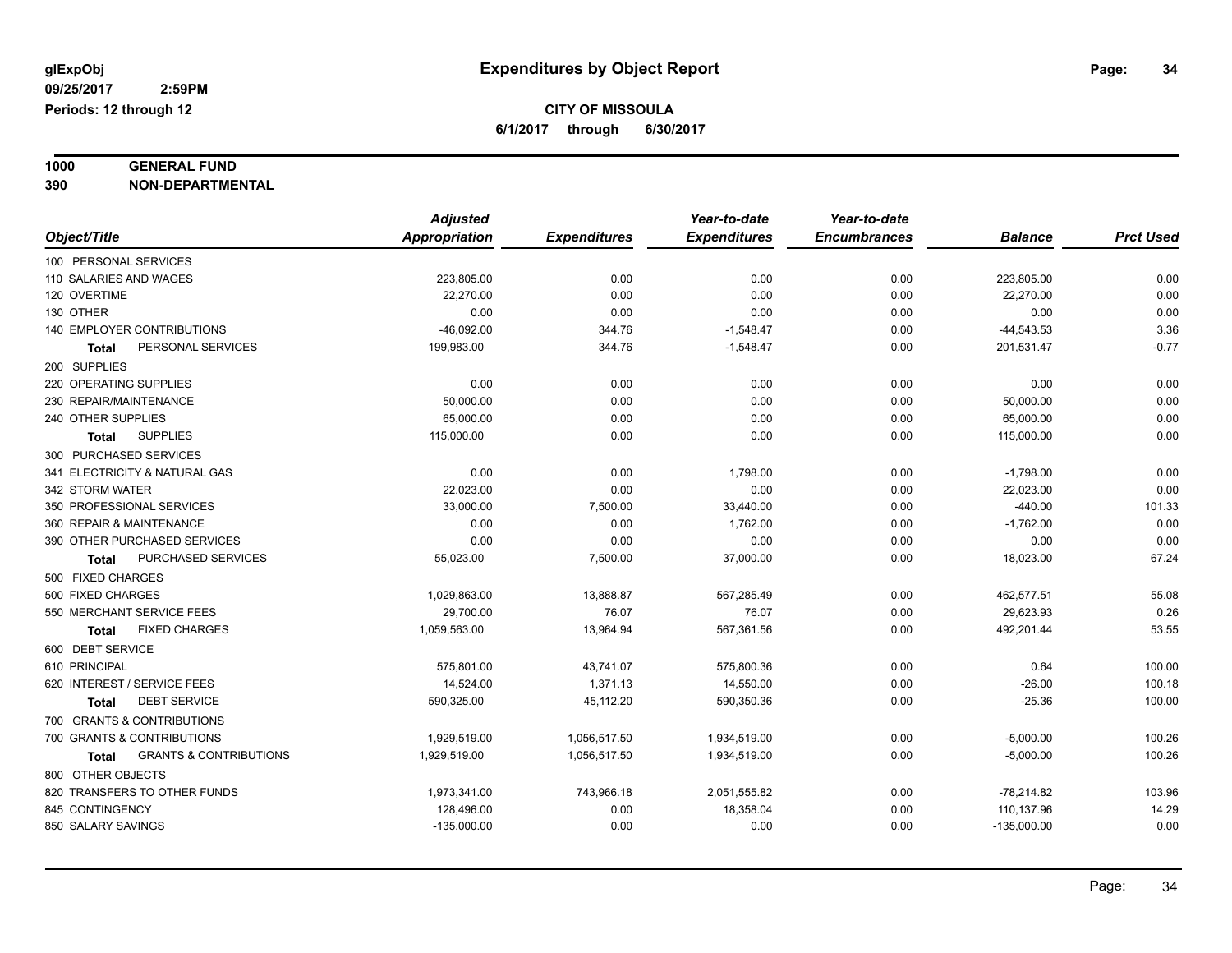#### **1000 GENERAL FUND 390 NON-DEPARTMENTAL**

|                    |                           | <b>Adjusted</b> |                     | Year-to-date        | Year-to-date        |                |                  |
|--------------------|---------------------------|-----------------|---------------------|---------------------|---------------------|----------------|------------------|
| Object/Title       |                           | Appropriation   | <b>Expenditures</b> | <b>Expenditures</b> | <b>Encumbrances</b> | <b>Balance</b> | <b>Prct Used</b> |
| <b>Total</b>       | OTHER OBJECTS             | 1.966.837.00    | 743.966.18          | 2.069.913.86        | 0.00                | -103.076.86    | 105.24           |
| 900 CAPITAL OUTLAY |                           |                 |                     |                     |                     |                |                  |
|                    | 940 MACHINERY & EQUIPMENT | 0.00            | 0.00                | 0.00                | 0.00                | 0.00           | 0.00             |
| Total              | <b>CAPITAL OUTLAY</b>     | 0.00            | 0.00                | 0.00                | 0.00                | 0.00           | 0.00             |
| <b>Total</b>       | NON-DEPARTMENTAL          | 5.916.250.00    | 1.867.405.58        | 5,197,596.31        | 0.00                | 718.653.69     | 87.85            |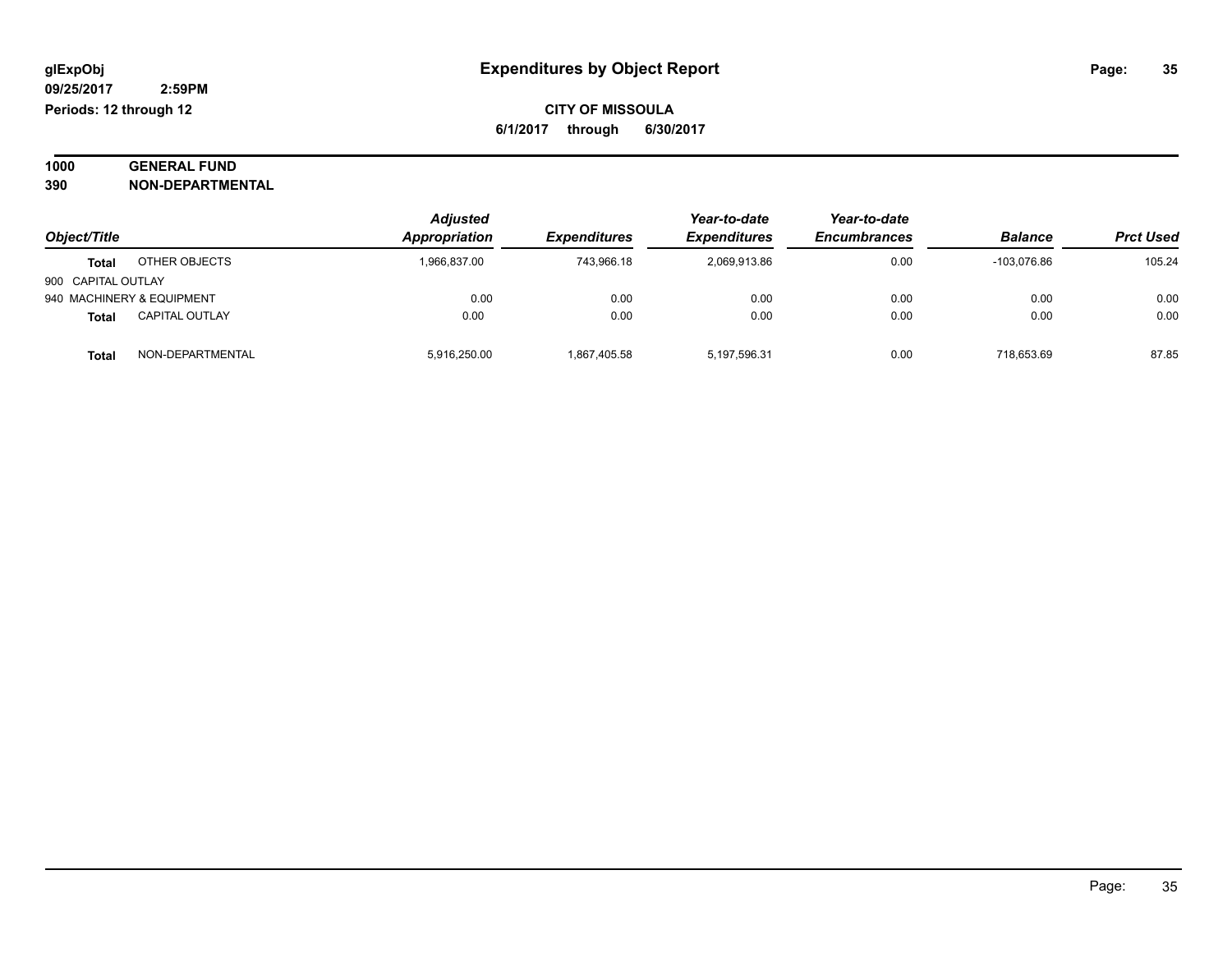**1000 GENERAL FUND**

|                                       | <b>Adjusted</b><br>Appropriation | <b>Expenditures</b> | Year-to-date<br><b>Expenditures</b> | Year-to-date<br><b>Encumbrances</b> | <b>Balance</b>  | <b>Prct Used</b> |
|---------------------------------------|----------------------------------|---------------------|-------------------------------------|-------------------------------------|-----------------|------------------|
| Object/Title                          |                                  |                     |                                     |                                     |                 |                  |
| 100 PERSONAL SERVICES                 |                                  |                     |                                     |                                     |                 |                  |
| 110 SALARIES AND WAGES                | 26,581,193.00                    | 3,493,340.45        | 25,801,754.60                       | 0.00                                | 779,438.40      | 97.07            |
| 115 SALARIES/HEALTH INSURANCE BENEFIT | 775,431.00                       | 237,252.00          | 1,567,401.60                        | 0.00                                | -791,970.60     | 202.13           |
| 120 OVERTIME                          | 1,176,369.00                     | 154,316.84          | 1,195,716.15                        | 0.00                                | $-19,347.15$    | 101.64           |
| 121 OUTSIDE HIRE OVERTIME             | 75,000.00                        | 4,865.68            | 93,594.26                           | 0.00                                | $-18,594.26$    | 124.79           |
| 122 COURT OVERTIME                    | 23,342.00                        | 3,131.66            | 31,477.10                           | 0.00                                | $-8,135.10$     | 134.85           |
| 123 CELL PHONE OVERTIME               | 60,690.00                        | 3,594.55            | 22,446.57                           | 0.00                                | 38,243.43       | 36.99            |
| 130 OTHER                             | 186,595.00                       | $-5,992.99$         | 125,589.00                          | 0.00                                | 61,006.00       | 67.31            |
| 133 EDUCATION COMPENSATION            | 0.00                             | 2,397.50            | 17,714.50                           | 0.00                                | $-17,714.50$    | 0.00             |
| 140 EMPLOYER CONTRIBUTIONS            | 11,687,333.00                    | 962,174.13          | 8,219,064.74                        | 0.00                                | 3,468,268.26    | 70.32            |
| 141 STATE RETIREMENT CONTRIBUTIONS    | 2,439,585.00                     | 554,805.85          | 4,593,571.00                        | 0.00                                | $-2,153,986.00$ | 188.29           |
| PERSONAL SERVICES<br><b>Total</b>     | 43,005,538.00                    | 5,409,885.67        | 41,668,329.52                       | 0.00                                | 1,337,208.48    | 96.89            |
| 200 SUPPLIES                          |                                  |                     |                                     |                                     |                 |                  |
| 210 OFFICE SUPPLIES                   | 98,519.00                        | 15,068.28           | 87,202.25                           | 0.00                                | 11,316.75       | 88.51            |
| 220 OPERATING SUPPLIES                | 702,828.00                       | 140,899.86          | 850,912.98                          | 0.00                                | $-148,084.98$   | 121.07           |
| 230 REPAIR/MAINTENANCE                | 440,218.00                       | 65,185.44           | 392,962.65                          | 0.00                                | 47,255.35       | 89.27            |
| 231 GASOLINE                          | 580,576.00                       | 91,959.01           | 464,831.25                          | 0.00                                | 115,744.75      | 80.06            |
| 240 OTHER SUPPLIES                    | 120,219.00                       | 10,996.96           | 68,218.05                           | 0.00                                | 52,000.95       | 56.74            |
| 250 SUPPLIES FOR RESALE               | 0.00                             | 0.00                | 0.00                                | 0.00                                | 0.00            | 0.00             |
| <b>SUPPLIES</b><br>Total              | 1,942,360.00                     | 324,109.55          | 1,864,127.18                        | 0.00                                | 78,232.82       | 95.97            |
| 300 PURCHASED SERVICES                |                                  |                     |                                     |                                     |                 |                  |
| 310 COMMUNICATIONS                    | 121,896.00                       | 3,851.88            | 115,875.94                          | 0.00                                | 6,020.06        | 95.06            |
| 320 PRINTING & DUPLICATING            | 55,591.00                        | 4,931.00            | 25,772.90                           | 0.00                                | 29,818.10       | 46.36            |
| 330 PUBLICITY, SUBSCRIPTIONS & DUES   | 115,739.00                       | 8,822.34            | 138,928.99                          | 0.00                                | $-23,189.99$    | 120.04           |
| 340 SEWER                             | 6,440.00                         | 0.00                | 4,876.95                            | 0.00                                | 1,563.05        | 75.73            |
| 341 ELECTRICITY & NATURAL GAS         | 548,421.00                       | 102,316.33          | 517,057.53                          | 0.00                                | 31,363.47       | 94.28            |
| 342 STORM WATER                       | 22,023.00                        | 0.00                | 0.00                                | 0.00                                | 22,023.00       | 0.00             |
| 343 WATER CHARGES                     | 184,915.00                       | 41,440.61           | 198,291.78                          | 0.00                                | $-13,376.78$    | 107.23           |
| 344 TELEPHONE SERVICE                 | 256,720.00                       | 35,830.96           | 247,364.80                          | 0.00                                | 9,355.20        | 96.36            |
| 345 GARBAGE                           | 59,500.00                        | 6,883.49            | 47,020.08                           | 0.00                                | 12,479.92       | 79.03            |
| 350 PROFESSIONAL SERVICES             | 1,118,367.00                     | 163,266.61          | 778,981.86                          | 0.00                                | 339,385.14      | 69.65            |
| 360 REPAIR & MAINTENANCE              | 993,650.00                       | 89,465.77           | 885,456.79                          | 0.00                                | 108,193.21      | 89.11            |
| 370 TRAVEL                            | 133,895.00                       | 17,056.78           | 89,355.74                           | 0.00                                | 44,539.26       | 66.74            |
| 380 TRAINING                          | 134,693.00                       | 5,209.40            | 92,306.66                           | 0.00                                | 42,386.34       | 68.53            |
| 390 OTHER PURCHASED SERVICES          | 356,977.00                       | 55,103.76           | 298,939.75                          | 0.00                                | 58,037.25       | 83.74            |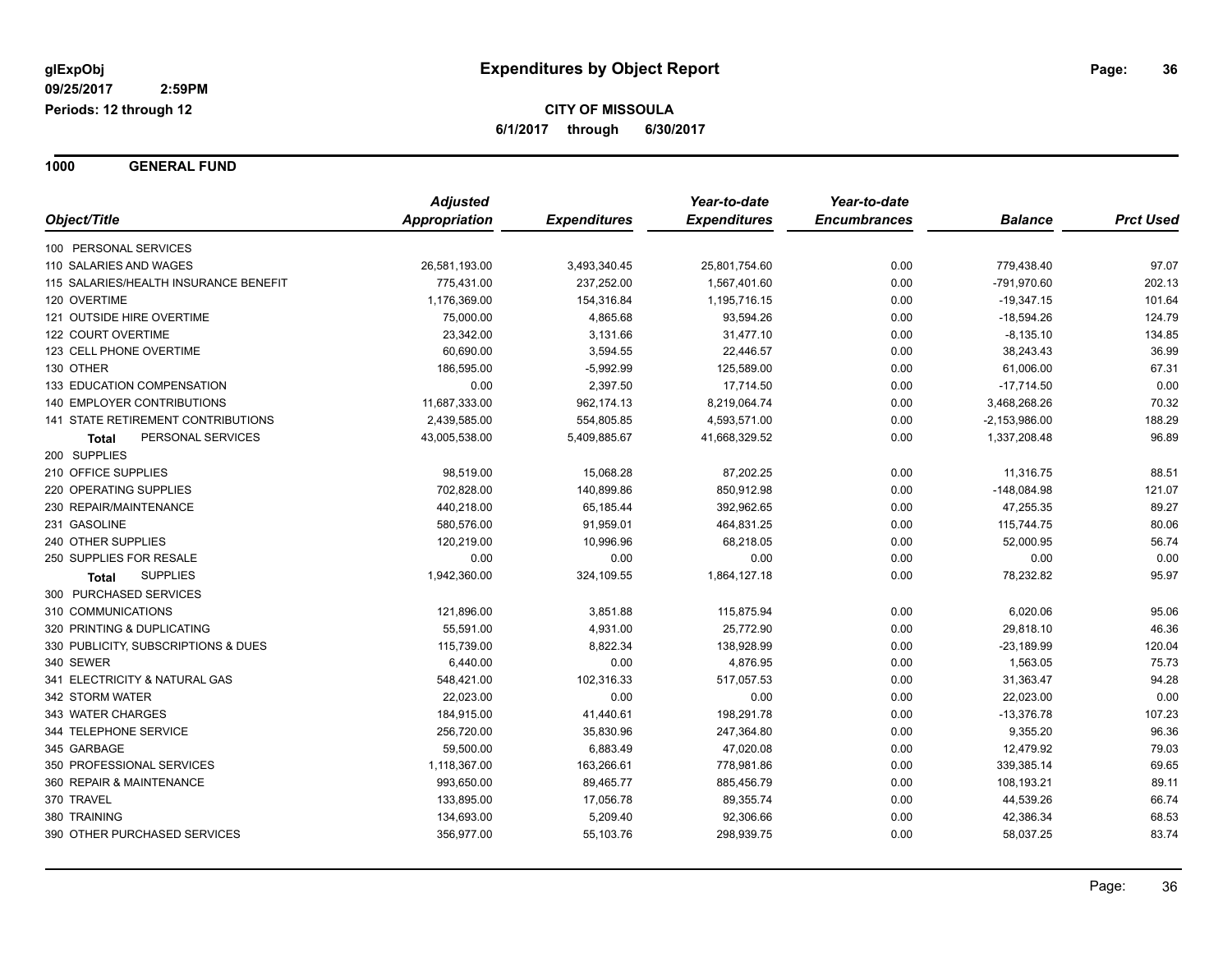**1000 GENERAL FUND**

| Object/Title                                      | <b>Adjusted</b><br><b>Appropriation</b> | <b>Expenditures</b> | Year-to-date<br><b>Expenditures</b> | Year-to-date<br><b>Encumbrances</b> | <b>Balance</b> | <b>Prct Used</b> |
|---------------------------------------------------|-----------------------------------------|---------------------|-------------------------------------|-------------------------------------|----------------|------------------|
|                                                   |                                         |                     |                                     |                                     |                |                  |
| 392 DONATIONS AND SALES                           | 0.00                                    | 2,223.00            | 5,260.47                            | 0.00                                | $-5,260.47$    | 0.00             |
| PURCHASED SERVICES<br><b>Total</b>                | 4,108,827.00                            | 536,401.93          | 3,445,490.24                        | 0.00                                | 663,336.76     | 83.86            |
| 400 BUILDING MATERIALS                            |                                         |                     |                                     |                                     |                |                  |
| <b>400 BUILDING MATERIALS</b>                     | 62,263.00                               | 2,807.41            | 41,941.62                           | 0.00                                | 20,321.38      | 67.36            |
| <b>BUILDING MATERIALS</b><br><b>Total</b>         | 62,263.00                               | 2,807.41            | 41,941.62                           | 0.00                                | 20,321.38      | 67.36            |
| 500 FIXED CHARGES                                 |                                         |                     |                                     |                                     |                |                  |
| 500 FIXED CHARGES                                 | 1,146,453.00                            | 29,730.75           | 713,339.60                          | 0.00                                | 433,113.40     | 62.22            |
| 530 EQUIPMENT RENTAL                              | 500.00                                  | 21.00               | 718.62                              | 0.00                                | $-218.62$      | 143.72           |
| 550 MERCHANT SERVICE FEES                         | 29,700.00                               | 76.07               | 76.07                               | 0.00                                | 29,623.93      | 0.26             |
| <b>FIXED CHARGES</b><br><b>Total</b>              | 1,176,653.00                            | 29,827.82           | 714,134.29                          | 0.00                                | 462,518.71     | 60.69            |
| 600 DEBT SERVICE                                  |                                         |                     |                                     |                                     |                |                  |
| 610 PRINCIPAL                                     | 575.801.00                              | 43,741.07           | 575,800.36                          | 0.00                                | 0.64           | 100.00           |
| 620 INTEREST / SERVICE FEES                       | 14,524.00                               | 1.371.13            | 14,550.00                           | 0.00                                | $-26.00$       | 100.18           |
| <b>DEBT SERVICE</b><br><b>Total</b>               | 590,325.00                              | 45,112.20           | 590,350.36                          | 0.00                                | $-25.36$       | 100.00           |
| 700 GRANTS & CONTRIBUTIONS                        |                                         |                     |                                     |                                     |                |                  |
| 700 GRANTS & CONTRIBUTIONS                        | 2,592,429.00                            | 1,118,452.73        | 2,624,632.24                        | 0.00                                | $-32,203.24$   | 101.24           |
| <b>GRANTS &amp; CONTRIBUTIONS</b><br><b>Total</b> | 2,592,429.00                            | 1,118,452.73        | 2,624,632.24                        | 0.00                                | $-32,203.24$   | 101.24           |
| 800 OTHER OBJECTS                                 |                                         |                     |                                     |                                     |                |                  |
| 820 TRANSFERS TO OTHER FUNDS                      | 2,172,871.00                            | 828,126.18          | 2,253,585.82                        | 0.00                                | $-80,714.82$   | 103.71           |
| 845 CONTINGENCY                                   | 136,681.00                              | 0.00                | 25,758.04                           | 0.00                                | 110,922.96     | 18.85            |
| 850 SALARY SAVINGS                                | $-135,000.00$                           | 0.00                | 0.00                                | 0.00                                | $-135,000.00$  | 0.00             |
| <b>OTHER OBJECTS</b><br><b>Total</b>              | 2,174,552.00                            | 828,126.18          | 2,279,343.86                        | 0.00                                | $-104,791.86$  | 104.82           |
| 900 CAPITAL OUTLAY                                |                                         |                     |                                     |                                     |                |                  |
| 920 BUILDINGS                                     | 0.00                                    | 0.00                | 0.00                                | 0.00                                | 0.00           | 0.00             |
| 930 IMPROVEMENTS                                  | 104,814.00                              | 245,940.27          | 293,387.48                          | 0.00                                | $-188,573.48$  | 279.91           |
| 940 MACHINERY & EQUIPMENT                         | 8,500.00                                | 18,336.15           | 18,336.15                           | 0.00                                | $-9,836.15$    | 215.72           |
| CAPITAL OUTLAY<br><b>Total</b>                    | 113,314.00                              | 264,276.42          | 311,723.63                          | 0.00                                | -198,409.63    | 275.10           |
| <b>GENERAL FUND</b><br><b>Total</b>               | 55,766,261.00                           | 8,558,999.91        | 53,540,072.94                       | 0.00                                | 2,226,188.06   | 96.01            |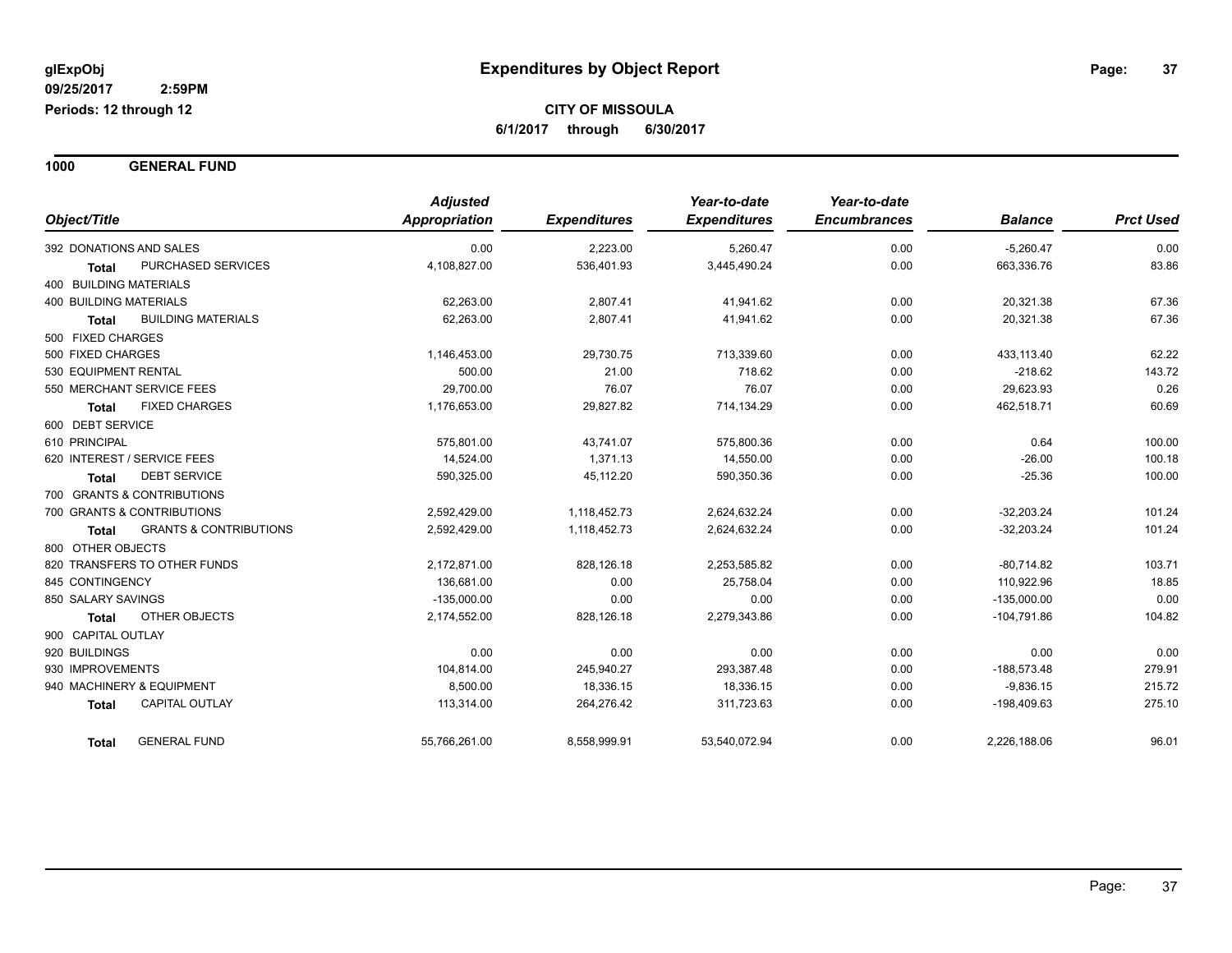### **CITY OF MISSOULA**

**6/1/2017 through 6/30/2017**

# **1211 PARK ACQUISITION & DEVELOPMENT**

|                        |                              | <b>Adjusted</b> |                     | Year-to-date        | Year-to-date        |                |                  |
|------------------------|------------------------------|-----------------|---------------------|---------------------|---------------------|----------------|------------------|
| Object/Title           |                              | Appropriation   | <b>Expenditures</b> | <b>Expenditures</b> | <b>Encumbrances</b> | <b>Balance</b> | <b>Prct Used</b> |
| 200 SUPPLIES           |                              |                 |                     |                     |                     |                |                  |
| 220 OPERATING SUPPLIES |                              | 10,000.00       | 0.00                | 0.00                | 0.00                | 10,000.00      | 0.00             |
| <b>Total</b>           | <b>SUPPLIES</b>              | 10,000.00       | 0.00                | 0.00                | 0.00                | 10,000.00      | 0.00             |
| 300 PURCHASED SERVICES |                              |                 |                     |                     |                     |                |                  |
|                        | 350 PROFESSIONAL SERVICES    | 25,000.00       | 0.00                | 0.00                | 0.00                | 25,000.00      | 0.00             |
|                        | 360 REPAIR & MAINTENANCE     | 0.00            | 0.00                | 0.00                | 0.00                | 0.00           | 0.00             |
|                        | 390 OTHER PURCHASED SERVICES | 10,000.00       | 0.00                | 0.00                | 0.00                | 10,000.00      | 0.00             |
| <b>Total</b>           | <b>PURCHASED SERVICES</b>    | 35,000.00       | 0.00                | 0.00                | 0.00                | 35,000.00      | 0.00             |
| 500 FIXED CHARGES      |                              |                 |                     |                     |                     |                |                  |
|                        | 550 MERCHANT SERVICE FEES    | 0.00            | 0.00                | 0.00                | 0.00                | 0.00           | 0.00             |
| <b>Total</b>           | <b>FIXED CHARGES</b>         | 0.00            | 0.00                | 0.00                | 0.00                | 0.00           | 0.00             |
| 800 OTHER OBJECTS      |                              |                 |                     |                     |                     |                |                  |
|                        | 820 TRANSFERS TO OTHER FUNDS | 0.00            | 0.00                | 0.00                | 0.00                | 0.00           | 0.00             |
| <b>Total</b>           | <b>OTHER OBJECTS</b>         | 0.00            | 0.00                | 0.00                | 0.00                | 0.00           | 0.00             |
| 900 CAPITAL OUTLAY     |                              |                 |                     |                     |                     |                |                  |
| 930 IMPROVEMENTS       |                              | 168,578.00      | 0.00                | 0.00                | 0.00                | 168,578.00     | 0.00             |
|                        | 940 MACHINERY & EQUIPMENT    | 29,650.00       | 0.00                | 0.00                | 0.00                | 29,650.00      | 0.00             |
| <b>Total</b>           | CAPITAL OUTLAY               | 198,228.00      | 0.00                | 0.00                | 0.00                | 198,228.00     | 0.00             |
| <b>Total</b>           | PARKS & RECREATION           | 243,228.00      | 0.00                | 0.00                | 0.00                | 243,228.00     | 0.00             |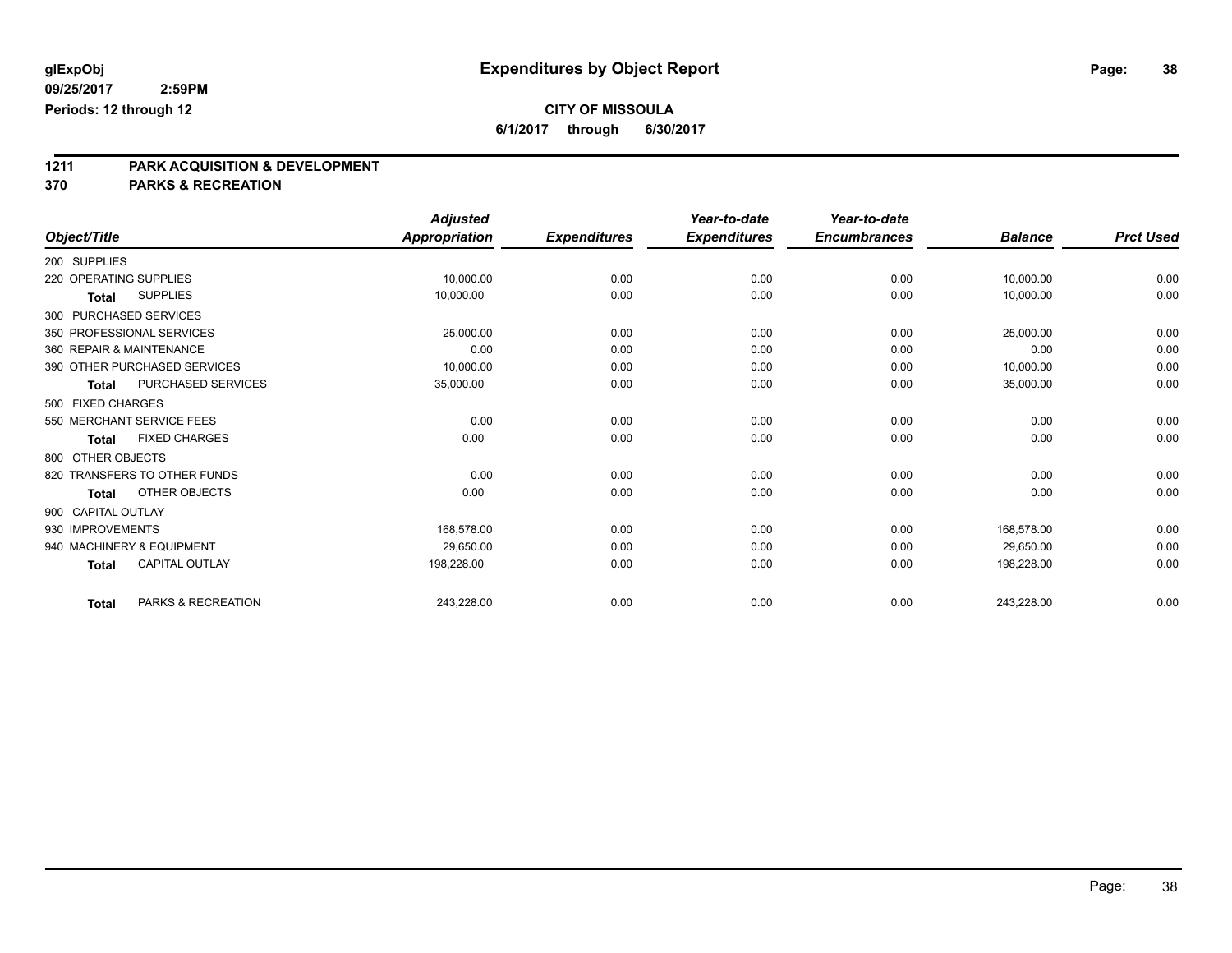#### **1211 PARK ACQUISITION & DEVELOPMENT**

|                           |                                | <b>Adjusted</b>      |                     | Year-to-date        | Year-to-date        |                |                  |
|---------------------------|--------------------------------|----------------------|---------------------|---------------------|---------------------|----------------|------------------|
| Object/Title              |                                | <b>Appropriation</b> | <b>Expenditures</b> | <b>Expenditures</b> | <b>Encumbrances</b> | <b>Balance</b> | <b>Prct Used</b> |
| 200 SUPPLIES              |                                |                      |                     |                     |                     |                |                  |
| 220 OPERATING SUPPLIES    |                                | 10,000.00            | 0.00                | 0.00                | 0.00                | 10,000.00      | 0.00             |
| <b>Total</b>              | <b>SUPPLIES</b>                | 10,000.00            | 0.00                | 0.00                | 0.00                | 10,000.00      | 0.00             |
| 300 PURCHASED SERVICES    |                                |                      |                     |                     |                     |                |                  |
| 350 PROFESSIONAL SERVICES |                                | 25,000.00            | 0.00                | 0.00                | 0.00                | 25,000.00      | 0.00             |
| 360 REPAIR & MAINTENANCE  |                                | 0.00                 | 0.00                | 0.00                | 0.00                | 0.00           | 0.00             |
|                           | 390 OTHER PURCHASED SERVICES   | 10,000.00            | 0.00                | 0.00                | 0.00                | 10,000.00      | 0.00             |
| <b>Total</b>              | PURCHASED SERVICES             | 35,000.00            | 0.00                | 0.00                | 0.00                | 35,000.00      | 0.00             |
| 500 FIXED CHARGES         |                                |                      |                     |                     |                     |                |                  |
| 550 MERCHANT SERVICE FEES |                                | 0.00                 | 0.00                | 0.00                | 0.00                | 0.00           | 0.00             |
| <b>Total</b>              | <b>FIXED CHARGES</b>           | 0.00                 | 0.00                | 0.00                | 0.00                | 0.00           | 0.00             |
| 800 OTHER OBJECTS         |                                |                      |                     |                     |                     |                |                  |
|                           | 820 TRANSFERS TO OTHER FUNDS   | 0.00                 | 0.00                | 0.00                | 0.00                | 0.00           | 0.00             |
| <b>Total</b>              | OTHER OBJECTS                  | 0.00                 | 0.00                | 0.00                | 0.00                | 0.00           | 0.00             |
| 900 CAPITAL OUTLAY        |                                |                      |                     |                     |                     |                |                  |
| 930 IMPROVEMENTS          |                                | 168,578.00           | 0.00                | 0.00                | 0.00                | 168,578.00     | 0.00             |
| 940 MACHINERY & EQUIPMENT |                                | 29,650.00            | 0.00                | 0.00                | 0.00                | 29,650.00      | 0.00             |
| <b>Total</b>              | <b>CAPITAL OUTLAY</b>          | 198,228.00           | 0.00                | 0.00                | 0.00                | 198,228.00     | 0.00             |
| <b>Total</b>              | PARK ACQUISITION & DEVELOPMENT | 243,228.00           | 0.00                | 0.00                | 0.00                | 243,228.00     | 0.00             |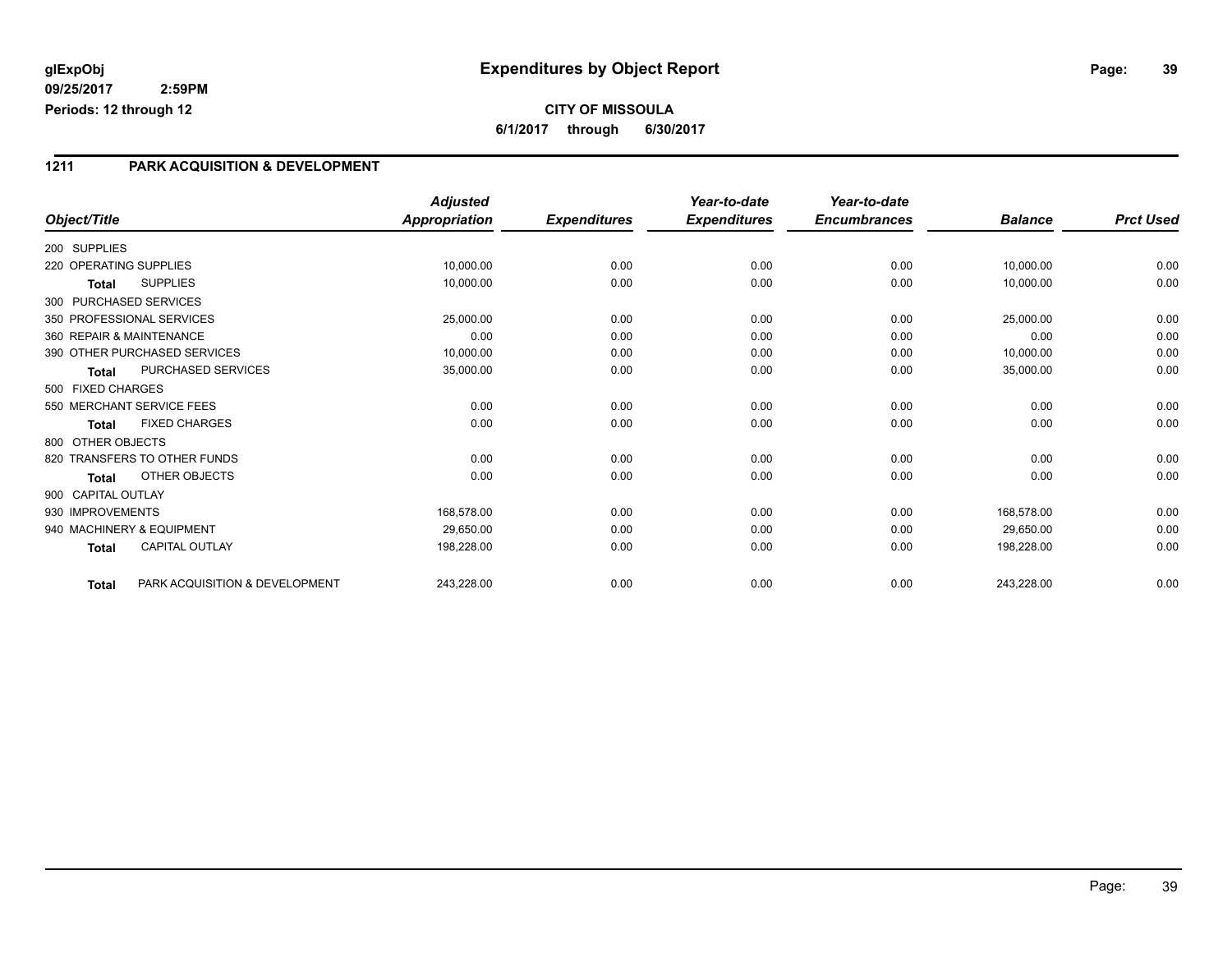**1212 PARK ENTERPRISE FUND**

|                                       | <b>Adjusted</b> |                     | Year-to-date        | Year-to-date        |                |                  |
|---------------------------------------|-----------------|---------------------|---------------------|---------------------|----------------|------------------|
| Object/Title                          | Appropriation   | <b>Expenditures</b> | <b>Expenditures</b> | <b>Encumbrances</b> | <b>Balance</b> | <b>Prct Used</b> |
| 200 SUPPLIES                          |                 |                     |                     |                     |                |                  |
| 210 OFFICE SUPPLIES                   | 0.00            | 0.00                | 0.00                | 0.00                | 0.00           | 0.00             |
| 220 OPERATING SUPPLIES                | 20,000.00       | 8,107.03            | 28.851.75           | 0.00                | $-8.851.75$    | 144.26           |
| 230 REPAIR/MAINTENANCE                | 15,000.00       | 0.00                | 0.00                | 0.00                | 15,000.00      | 0.00             |
| 240 OTHER SUPPLIES                    | 0.00            | 0.00                | 0.00                | 0.00                | 0.00           | 0.00             |
| <b>SUPPLIES</b><br><b>Total</b>       | 35,000.00       | 8,107.03            | 28,851.75           | 0.00                | 6,148.25       | 82.43            |
| 300 PURCHASED SERVICES                |                 |                     |                     |                     |                |                  |
| 350 PROFESSIONAL SERVICES             | 10,000.00       | 0.00                | 140.40              | 0.00                | 9,859.60       | 1.40             |
| 360 REPAIR & MAINTENANCE              | 0.00            | 0.00                | 0.00                | 0.00                | 0.00           | 0.00             |
| 390 OTHER PURCHASED SERVICES          | 20,000.00       | 0.00                | 4,162.00            | 0.00                | 15,838.00      | 20.81            |
| PURCHASED SERVICES<br><b>Total</b>    | 30,000.00       | 0.00                | 4,302.40            | 0.00                | 25,697.60      | 14.34            |
| 500 FIXED CHARGES                     |                 |                     |                     |                     |                |                  |
| 550 MERCHANT SERVICE FEES             | 0.00            | 0.00                | 0.00                | 0.00                | 0.00           | 0.00             |
| <b>FIXED CHARGES</b><br><b>Total</b>  | 0.00            | 0.00                | 0.00                | 0.00                | 0.00           | 0.00             |
| 800 OTHER OBJECTS                     |                 |                     |                     |                     |                |                  |
| 820 TRANSFERS TO OTHER FUNDS          | 0.00            | 0.00                | 0.00                | 0.00                | 0.00           | 0.00             |
| OTHER OBJECTS<br><b>Total</b>         | 0.00            | 0.00                | 0.00                | 0.00                | 0.00           | 0.00             |
| 900 CAPITAL OUTLAY                    |                 |                     |                     |                     |                |                  |
| 930 IMPROVEMENTS                      | 180,150.00      | 0.00                | 0.00                | 0.00                | 180,150.00     | 0.00             |
| 940 MACHINERY & EQUIPMENT             | 85,415.00       | 0.00                | 0.00                | 0.00                | 85,415.00      | 0.00             |
| <b>CAPITAL OUTLAY</b><br><b>Total</b> | 265,565.00      | 0.00                | 0.00                | 0.00                | 265,565.00     | 0.00             |
| PARKS & RECREATION<br><b>Total</b>    | 330,565.00      | 8,107.03            | 33,154.15           | 0.00                | 297,410.85     | 10.03            |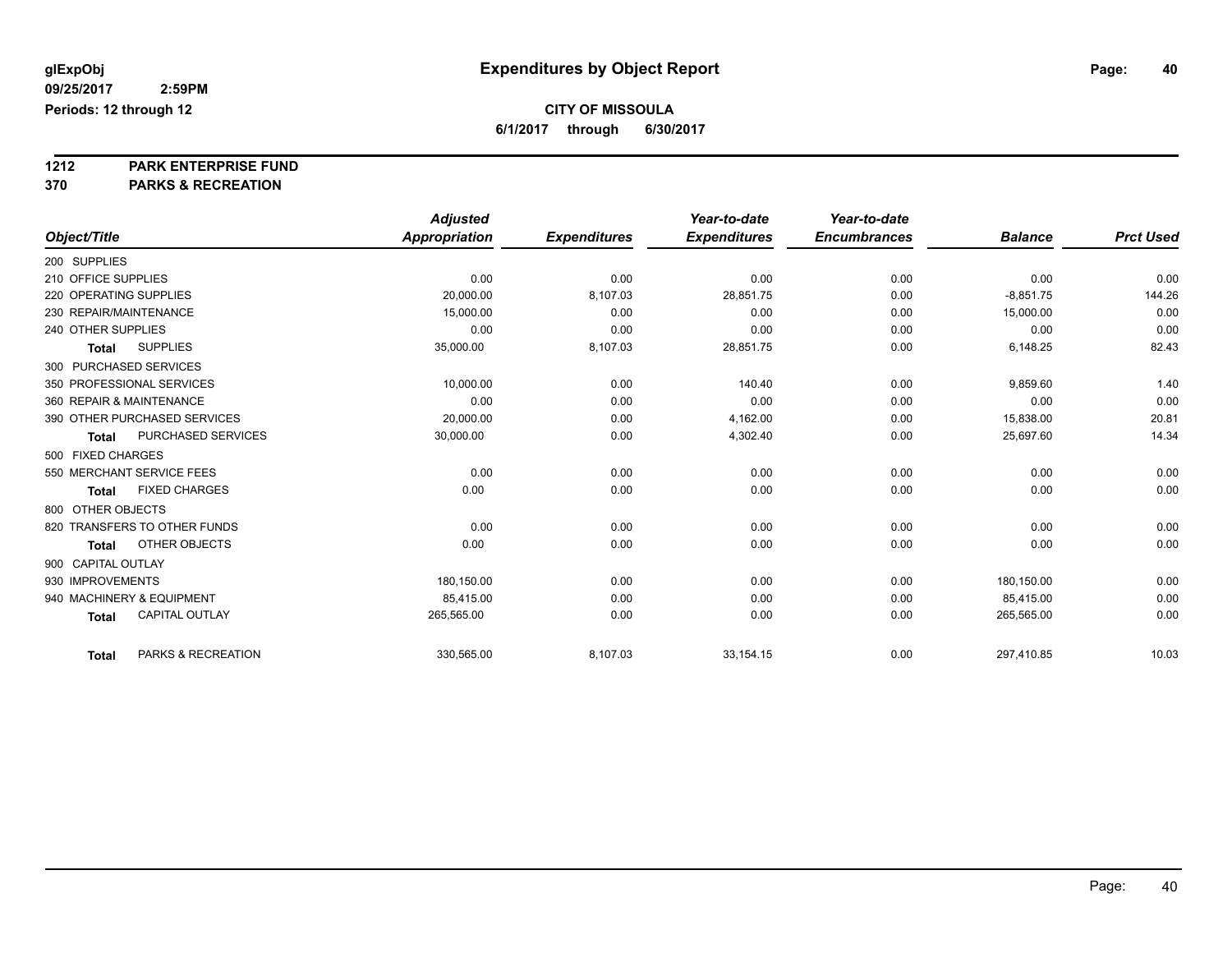#### **1212 PARK ENTERPRISE FUND**

|                              |                           | <b>Adjusted</b>      |                     | Year-to-date        | Year-to-date        |                |                  |
|------------------------------|---------------------------|----------------------|---------------------|---------------------|---------------------|----------------|------------------|
| Object/Title                 |                           | <b>Appropriation</b> | <b>Expenditures</b> | <b>Expenditures</b> | <b>Encumbrances</b> | <b>Balance</b> | <b>Prct Used</b> |
| 200 SUPPLIES                 |                           |                      |                     |                     |                     |                |                  |
| 210 OFFICE SUPPLIES          |                           | 0.00                 | 0.00                | 0.00                | 0.00                | 0.00           | 0.00             |
| 220 OPERATING SUPPLIES       |                           | 20,000.00            | 8,107.03            | 28,851.75           | 0.00                | $-8,851.75$    | 144.26           |
| 230 REPAIR/MAINTENANCE       |                           | 15,000.00            | 0.00                | 0.00                | 0.00                | 15,000.00      | 0.00             |
| 240 OTHER SUPPLIES           |                           | 0.00                 | 0.00                | 0.00                | 0.00                | 0.00           | 0.00             |
| <b>Total</b>                 | <b>SUPPLIES</b>           | 35,000.00            | 8,107.03            | 28,851.75           | 0.00                | 6,148.25       | 82.43            |
| 300 PURCHASED SERVICES       |                           |                      |                     |                     |                     |                |                  |
| 350 PROFESSIONAL SERVICES    |                           | 10,000.00            | 0.00                | 140.40              | 0.00                | 9,859.60       | 1.40             |
| 360 REPAIR & MAINTENANCE     |                           | 0.00                 | 0.00                | 0.00                | 0.00                | 0.00           | 0.00             |
| 390 OTHER PURCHASED SERVICES |                           | 20,000.00            | 0.00                | 4,162.00            | 0.00                | 15,838.00      | 20.81            |
| <b>Total</b>                 | <b>PURCHASED SERVICES</b> | 30,000.00            | 0.00                | 4,302.40            | 0.00                | 25,697.60      | 14.34            |
| 500 FIXED CHARGES            |                           |                      |                     |                     |                     |                |                  |
| 550 MERCHANT SERVICE FEES    |                           | 0.00                 | 0.00                | 0.00                | 0.00                | 0.00           | 0.00             |
| <b>Total</b>                 | <b>FIXED CHARGES</b>      | 0.00                 | 0.00                | 0.00                | 0.00                | 0.00           | 0.00             |
| 800 OTHER OBJECTS            |                           |                      |                     |                     |                     |                |                  |
| 820 TRANSFERS TO OTHER FUNDS |                           | 0.00                 | 0.00                | 0.00                | 0.00                | 0.00           | 0.00             |
| <b>Total</b>                 | <b>OTHER OBJECTS</b>      | 0.00                 | 0.00                | 0.00                | 0.00                | 0.00           | 0.00             |
| 900 CAPITAL OUTLAY           |                           |                      |                     |                     |                     |                |                  |
| 930 IMPROVEMENTS             |                           | 180,150.00           | 0.00                | 0.00                | 0.00                | 180,150.00     | 0.00             |
| 940 MACHINERY & EQUIPMENT    |                           | 85,415.00            | 0.00                | 0.00                | 0.00                | 85,415.00      | 0.00             |
| <b>Total</b>                 | <b>CAPITAL OUTLAY</b>     | 265,565.00           | 0.00                | 0.00                | 0.00                | 265,565.00     | 0.00             |
| <b>Total</b>                 | PARK ENTERPRISE FUND      | 330,565.00           | 8,107.03            | 33,154.15           | 0.00                | 297,410.85     | 10.03            |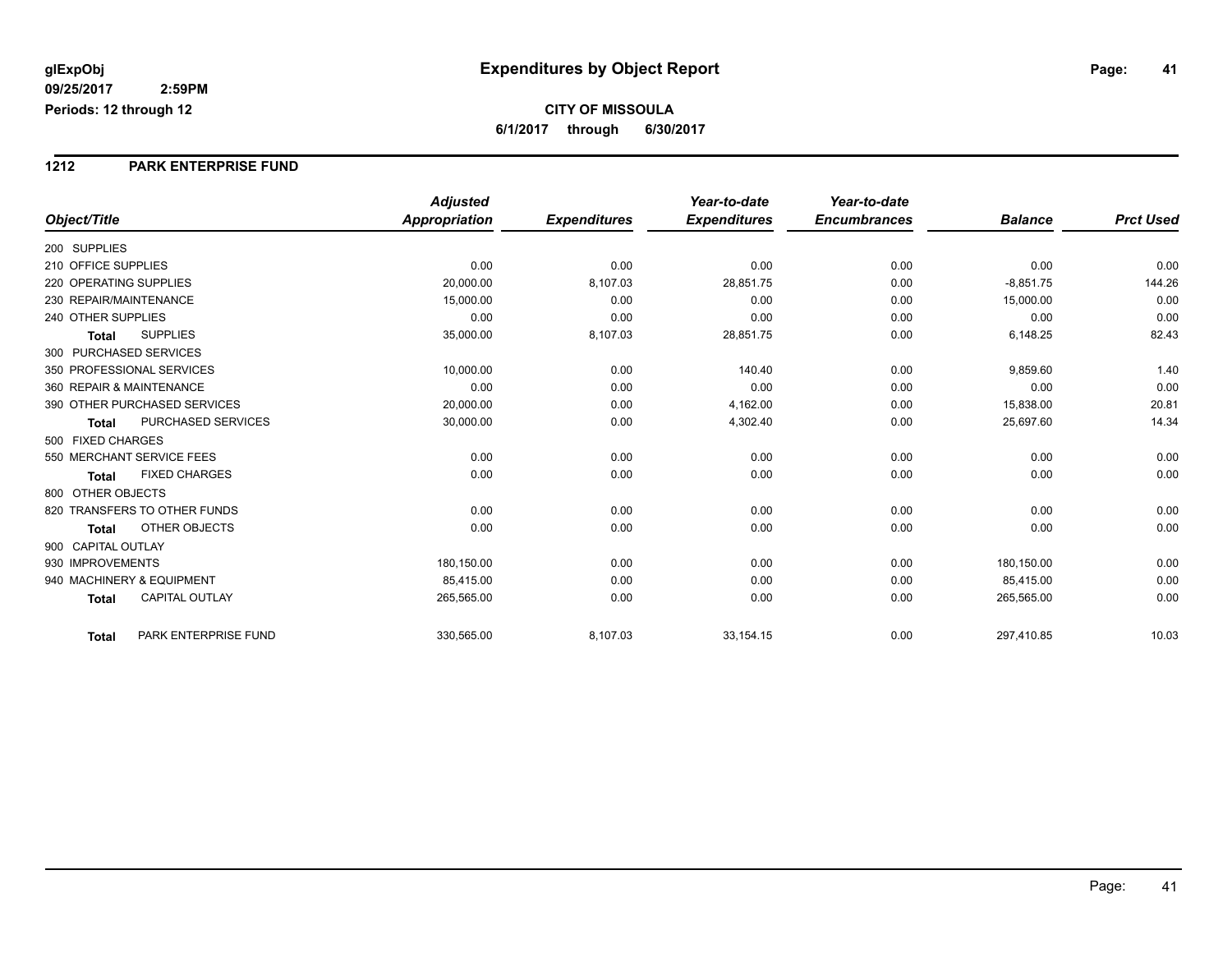**CITY OF MISSOULA**

**6/1/2017 through 6/30/2017**

**1216 PARKS & REC TRAILS, DEV**

|                                            | <b>Adjusted</b>      |                     | Year-to-date        | Year-to-date        |                |                  |
|--------------------------------------------|----------------------|---------------------|---------------------|---------------------|----------------|------------------|
| Object/Title                               | <b>Appropriation</b> | <b>Expenditures</b> | <b>Expenditures</b> | <b>Encumbrances</b> | <b>Balance</b> | <b>Prct Used</b> |
| 100 PERSONAL SERVICES                      |                      |                     |                     |                     |                |                  |
| 110 SALARIES AND WAGES                     | 11,291.00            | 0.00                | 5,568.48            | 0.00                | 5,722.52       | 49.32            |
| 120 OVERTIME                               | 0.00                 | 0.00                | 0.00                | 0.00                | 0.00           | 0.00             |
| 130 OTHER                                  | 0.00                 | 0.00                | 0.00                | 0.00                | 0.00           | 0.00             |
| <b>140 EMPLOYER CONTRIBUTIONS</b>          | 1,909.00             | 0.00                | 784.76              | 0.00                | 1,124.24       | 41.11            |
| 141 STATE RETIREMENT CONTRIBUTIONS         | 0.00                 | 0.00                | 5.57                | 0.00                | $-5.57$        | 0.00             |
| PERSONAL SERVICES<br>Total                 | 13,200.00            | 0.00                | 6,358.81            | 0.00                | 6,841.19       | 48.17            |
| 200 SUPPLIES                               |                      |                     |                     |                     |                |                  |
| 210 OFFICE SUPPLIES                        | 0.00                 | 0.00                | 0.00                | 0.00                | 0.00           | 0.00             |
| 220 OPERATING SUPPLIES                     | 72,000.00            | 30,365.53           | 90,745.27           | 0.00                | $-18,745.27$   | 126.04           |
| 230 REPAIR/MAINTENANCE                     | 35,000.00            | 0.00                | 10,157.99           | 0.00                | 24,842.01      | 29.02            |
| 240 OTHER SUPPLIES                         | 1,100.00             | 0.00                | 0.00                | 0.00                | 1,100.00       | 0.00             |
| <b>SUPPLIES</b><br><b>Total</b>            | 108,100.00           | 30,365.53           | 100,903.26          | 0.00                | 7,196.74       | 93.34            |
| 300 PURCHASED SERVICES                     |                      |                     |                     |                     |                |                  |
| 330 PUBLICITY, SUBSCRIPTIONS & DUES        | 0.00                 | 0.00                | 0.00                | 0.00                | 0.00           | 0.00             |
| 341 ELECTRICITY & NATURAL GAS              | 0.00                 | 0.00                | 0.00                | 0.00                | 0.00           | 0.00             |
| 350 PROFESSIONAL SERVICES                  | 154,700.00           | 1,455.20            | 3,615.52            | 0.00                | 151,084.48     | 2.34             |
| 360 REPAIR & MAINTENANCE                   | 10,000.00            | 0.00                | 0.00                | 0.00                | 10,000.00      | 0.00             |
| 370 TRAVEL                                 | 150.00               | 0.00                | 0.00                | 0.00                | 150.00         | 0.00             |
| 380 TRAINING                               | 150.00               | 0.00                | 0.00                | 0.00                | 150.00         | 0.00             |
| 390 OTHER PURCHASED SERVICES               | 100,000.00           | 0.00                | 19.00               | 0.00                | 99,981.00      | 0.02             |
| PURCHASED SERVICES<br>Total                | 265,000.00           | 1,455.20            | 3,634.52            | 0.00                | 261,365.48     | 1.37             |
| 500 FIXED CHARGES                          |                      |                     |                     |                     |                |                  |
| 550 MERCHANT SERVICE FEES                  | 0.00                 | 0.00                | 0.00                | 0.00                | 0.00           | 0.00             |
| <b>FIXED CHARGES</b><br>Total              | 0.00                 | 0.00                | 0.00                | 0.00                | 0.00           | 0.00             |
| 700 GRANTS & CONTRIBUTIONS                 |                      |                     |                     |                     |                |                  |
| 700 GRANTS & CONTRIBUTIONS                 | 0.00                 | 0.00                | 0.00                | 0.00                | 0.00           | 0.00             |
| 751 RECREATION SCHOLARSHIPS                | 0.00                 | 0.00                | 0.00                | 0.00                | 0.00           | 0.00             |
| <b>GRANTS &amp; CONTRIBUTIONS</b><br>Total | 0.00                 | 0.00                | 0.00                | 0.00                | 0.00           | 0.00             |
| 800 OTHER OBJECTS                          |                      |                     |                     |                     |                |                  |
| 820 TRANSFERS TO OTHER FUNDS               | 0.00                 | 0.00                | 0.00                | 0.00                | 0.00           | 0.00             |
| 845 CONTINGENCY                            | 25,000.00            | 0.00                | 0.00                | 0.00                | 25,000.00      | 0.00             |
| OTHER OBJECTS<br><b>Total</b>              | 25,000.00            | 0.00                | 0.00                | 0.00                | 25,000.00      | 0.00             |
|                                            |                      |                     |                     |                     |                |                  |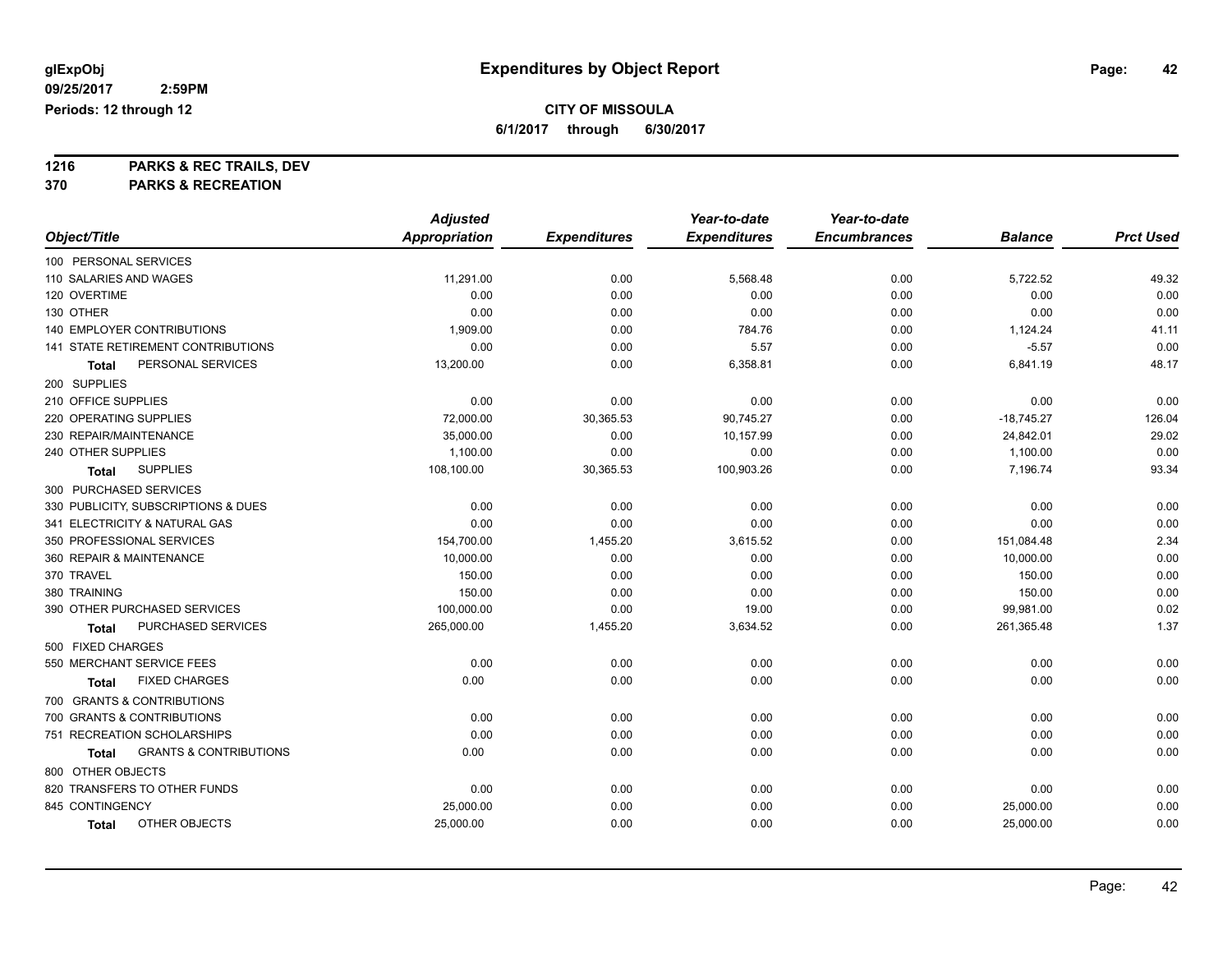**1216 PARKS & REC TRAILS, DEV 370 PARKS & RECREATION**

|                    |                           | <b>Adjusted</b>      |                            | Year-to-date        | Year-to-date        |                |                  |
|--------------------|---------------------------|----------------------|----------------------------|---------------------|---------------------|----------------|------------------|
| Object/Title       |                           | <b>Appropriation</b> | <i><b>Expenditures</b></i> | <b>Expenditures</b> | <b>Encumbrances</b> | <b>Balance</b> | <b>Prct Used</b> |
| 900 CAPITAL OUTLAY |                           |                      |                            |                     |                     |                |                  |
| 920 BUILDINGS      |                           | 100,000.00           | 0.00                       | 0.00                | 0.00                | 100.000.00     | 0.00             |
| 930 IMPROVEMENTS   |                           | 324,700.00           | 0.00                       | 170,596.05          | 0.00                | 154.103.95     | 52.54            |
|                    | 940 MACHINERY & EQUIPMENT | 0.00                 | 0.00                       | 9,150.00            | 0.00                | $-9,150.00$    | 0.00             |
| <b>Total</b>       | <b>CAPITAL OUTLAY</b>     | 424,700.00           | 0.00                       | 179.746.05          | 0.00                | 244.953.95     | 42.32            |
| Total              | PARKS & RECREATION        | 836,000.00           | 31.820.73                  | 290.642.64          | 0.00                | 545.357.36     | 34.77            |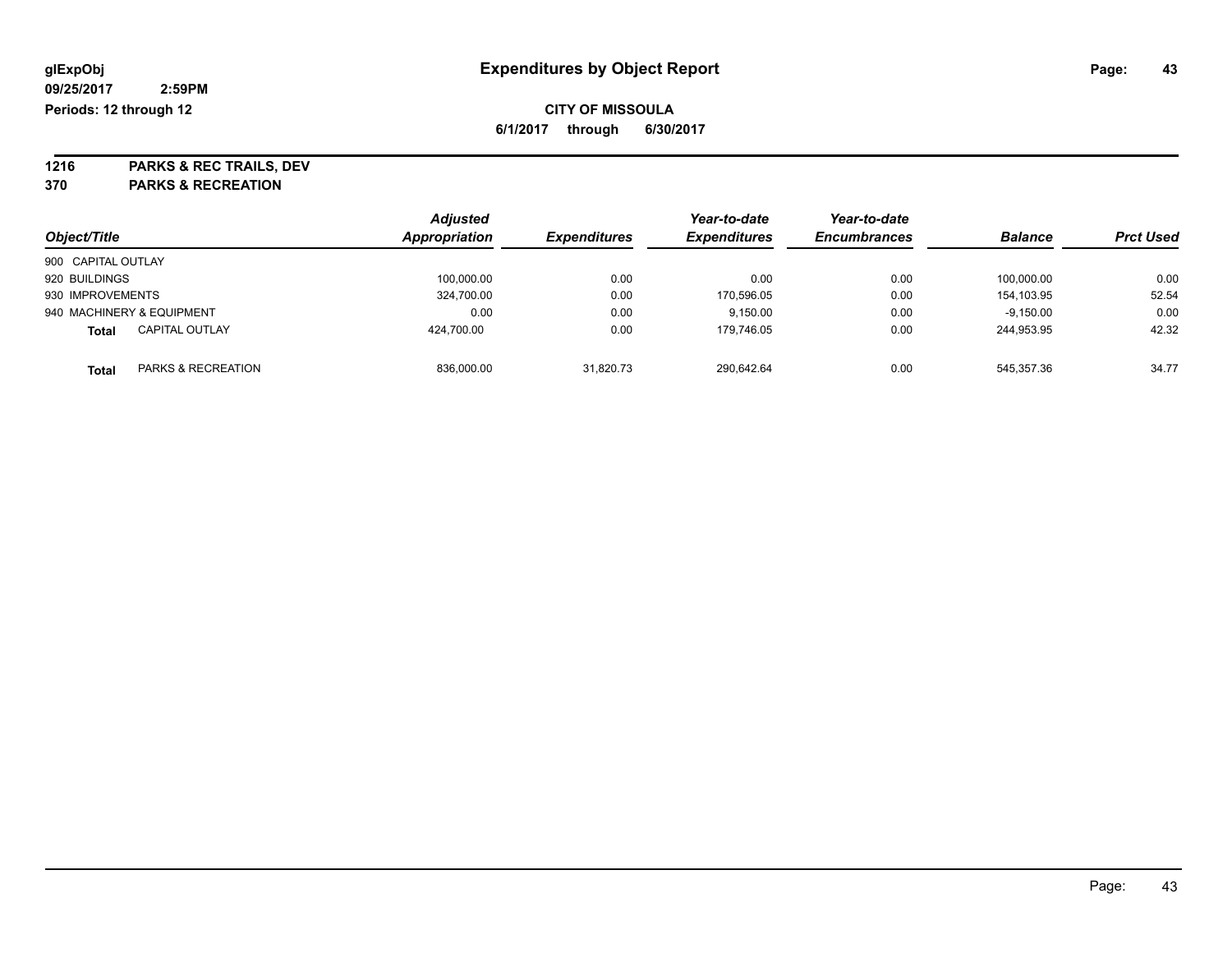#### **1216 PARKS & REC TRAILS, DEV**

|                                            | <b>Adjusted</b> |                     | Year-to-date        | Year-to-date        |                |                  |
|--------------------------------------------|-----------------|---------------------|---------------------|---------------------|----------------|------------------|
| Object/Title                               | Appropriation   | <b>Expenditures</b> | <b>Expenditures</b> | <b>Encumbrances</b> | <b>Balance</b> | <b>Prct Used</b> |
| 100 PERSONAL SERVICES                      |                 |                     |                     |                     |                |                  |
| 110 SALARIES AND WAGES                     | 11,291.00       | 0.00                | 5,568.48            | 0.00                | 5,722.52       | 49.32            |
| 120 OVERTIME                               | 0.00            | 0.00                | 0.00                | 0.00                | 0.00           | 0.00             |
| 130 OTHER                                  | 0.00            | 0.00                | 0.00                | 0.00                | 0.00           | 0.00             |
| <b>140 EMPLOYER CONTRIBUTIONS</b>          | 1,909.00        | 0.00                | 784.76              | 0.00                | 1,124.24       | 41.11            |
| 141 STATE RETIREMENT CONTRIBUTIONS         | 0.00            | 0.00                | 5.57                | 0.00                | $-5.57$        | 0.00             |
| PERSONAL SERVICES<br><b>Total</b>          | 13,200.00       | 0.00                | 6,358.81            | 0.00                | 6,841.19       | 48.17            |
| 200 SUPPLIES                               |                 |                     |                     |                     |                |                  |
| 210 OFFICE SUPPLIES                        | 0.00            | 0.00                | 0.00                | 0.00                | 0.00           | 0.00             |
| 220 OPERATING SUPPLIES                     | 72,000.00       | 30,365.53           | 90,745.27           | 0.00                | $-18,745.27$   | 126.04           |
| 230 REPAIR/MAINTENANCE                     | 35,000.00       | 0.00                | 10,157.99           | 0.00                | 24,842.01      | 29.02            |
| 240 OTHER SUPPLIES                         | 1,100.00        | 0.00                | 0.00                | 0.00                | 1,100.00       | 0.00             |
| <b>SUPPLIES</b><br><b>Total</b>            | 108,100.00      | 30,365.53           | 100,903.26          | 0.00                | 7,196.74       | 93.34            |
| 300 PURCHASED SERVICES                     |                 |                     |                     |                     |                |                  |
| 330 PUBLICITY, SUBSCRIPTIONS & DUES        | 0.00            | 0.00                | 0.00                | 0.00                | 0.00           | 0.00             |
| 341 ELECTRICITY & NATURAL GAS              | 0.00            | 0.00                | 0.00                | 0.00                | 0.00           | 0.00             |
| 350 PROFESSIONAL SERVICES                  | 154,700.00      | 1,455.20            | 3,615.52            | 0.00                | 151,084.48     | 2.34             |
| 360 REPAIR & MAINTENANCE                   | 10,000.00       | 0.00                | 0.00                | 0.00                | 10,000.00      | 0.00             |
| 370 TRAVEL                                 | 150.00          | 0.00                | 0.00                | 0.00                | 150.00         | 0.00             |
| 380 TRAINING                               | 150.00          | 0.00                | 0.00                | 0.00                | 150.00         | 0.00             |
| 390 OTHER PURCHASED SERVICES               | 100,000.00      | 0.00                | 19.00               | 0.00                | 99,981.00      | 0.02             |
| PURCHASED SERVICES<br>Total                | 265,000.00      | 1,455.20            | 3,634.52            | 0.00                | 261,365.48     | 1.37             |
| 500 FIXED CHARGES                          |                 |                     |                     |                     |                |                  |
| 550 MERCHANT SERVICE FEES                  | 0.00            | 0.00                | 0.00                | 0.00                | 0.00           | 0.00             |
| <b>FIXED CHARGES</b><br>Total              | 0.00            | 0.00                | 0.00                | 0.00                | 0.00           | 0.00             |
| 700 GRANTS & CONTRIBUTIONS                 |                 |                     |                     |                     |                |                  |
| 700 GRANTS & CONTRIBUTIONS                 | 0.00            | 0.00                | 0.00                | 0.00                | 0.00           | 0.00             |
| 751 RECREATION SCHOLARSHIPS                | 0.00            | 0.00                | 0.00                | 0.00                | 0.00           | 0.00             |
| <b>GRANTS &amp; CONTRIBUTIONS</b><br>Total | 0.00            | 0.00                | 0.00                | 0.00                | 0.00           | 0.00             |
| 800 OTHER OBJECTS                          |                 |                     |                     |                     |                |                  |
| 820 TRANSFERS TO OTHER FUNDS               | 0.00            | 0.00                | 0.00                | 0.00                | 0.00           | 0.00             |
| 845 CONTINGENCY                            | 25,000.00       | 0.00                | 0.00                | 0.00                | 25,000.00      | 0.00             |
| OTHER OBJECTS<br><b>Total</b>              | 25,000.00       | 0.00                | 0.00                | 0.00                | 25,000.00      | 0.00             |
| 900 CAPITAL OUTLAY                         |                 |                     |                     |                     |                |                  |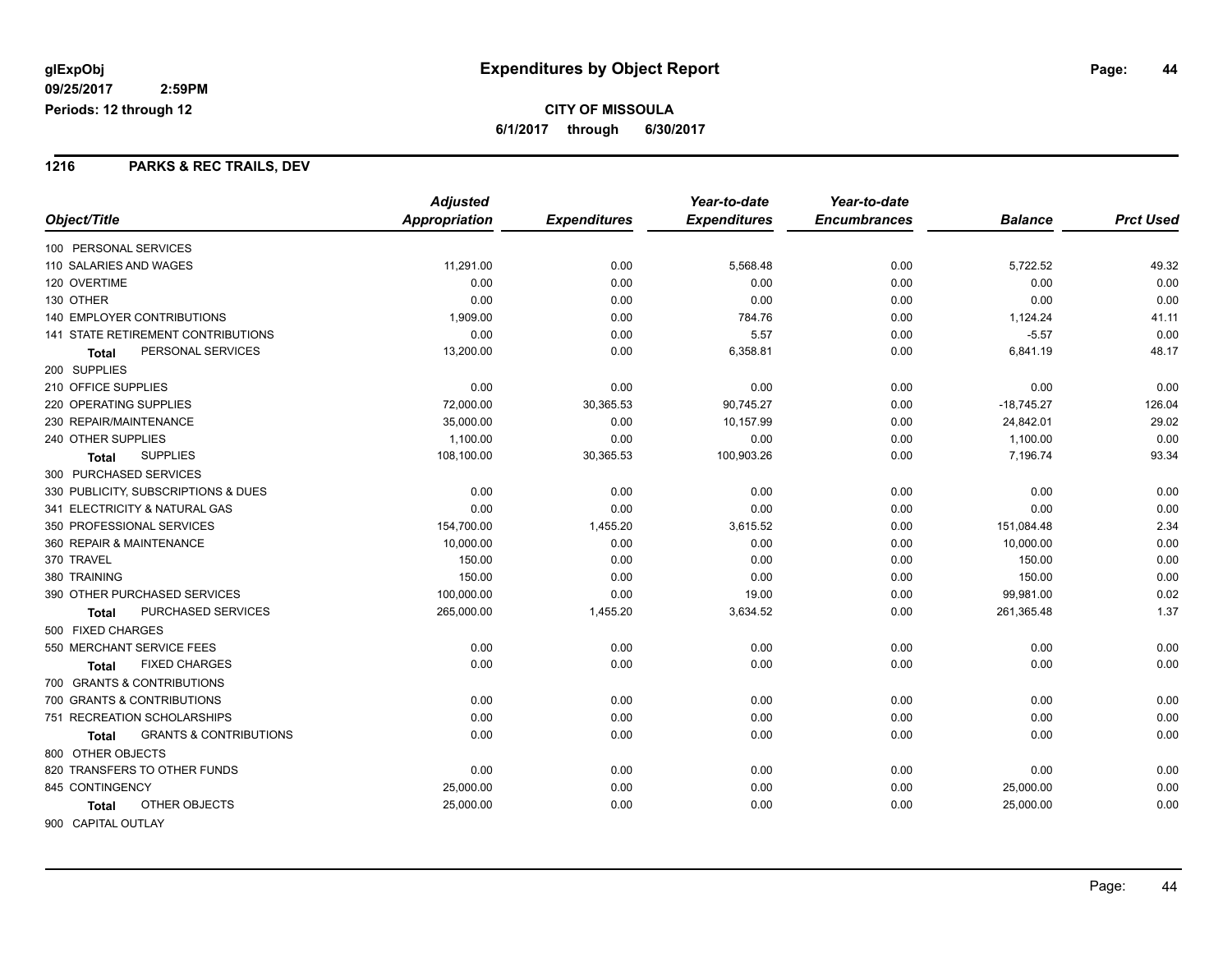**CITY OF MISSOULA 6/1/2017 through 6/30/2017**

#### **1216 PARKS & REC TRAILS, DEV**

| Object/Title                          | <b>Adjusted</b><br>Appropriation | <b>Expenditures</b> | Year-to-date<br><b>Expenditures</b> | Year-to-date<br><b>Encumbrances</b> | <b>Balance</b> | <b>Prct Used</b> |
|---------------------------------------|----------------------------------|---------------------|-------------------------------------|-------------------------------------|----------------|------------------|
|                                       |                                  |                     |                                     |                                     |                |                  |
| 920 BUILDINGS                         | 100.000.00                       | 0.00                | 0.00                                | 0.00                                | 100,000.00     | 0.00             |
| 930 IMPROVEMENTS                      | 324.700.00                       | 0.00                | 170.596.05                          | 0.00                                | 154.103.95     | 52.54            |
| 940 MACHINERY & EQUIPMENT             | 0.00                             | 0.00                | 9.150.00                            | 0.00                                | $-9.150.00$    | 0.00             |
| <b>CAPITAL OUTLAY</b><br><b>Total</b> | 424.700.00                       | 0.00                | 179.746.05                          | 0.00                                | 244.953.95     | 42.32            |
| PARKS & REC TRAILS, DEV<br>Total      | 836,000.00                       | 31,820.73           | 290,642.64                          | 0.00                                | 545.357.36     | 34.77            |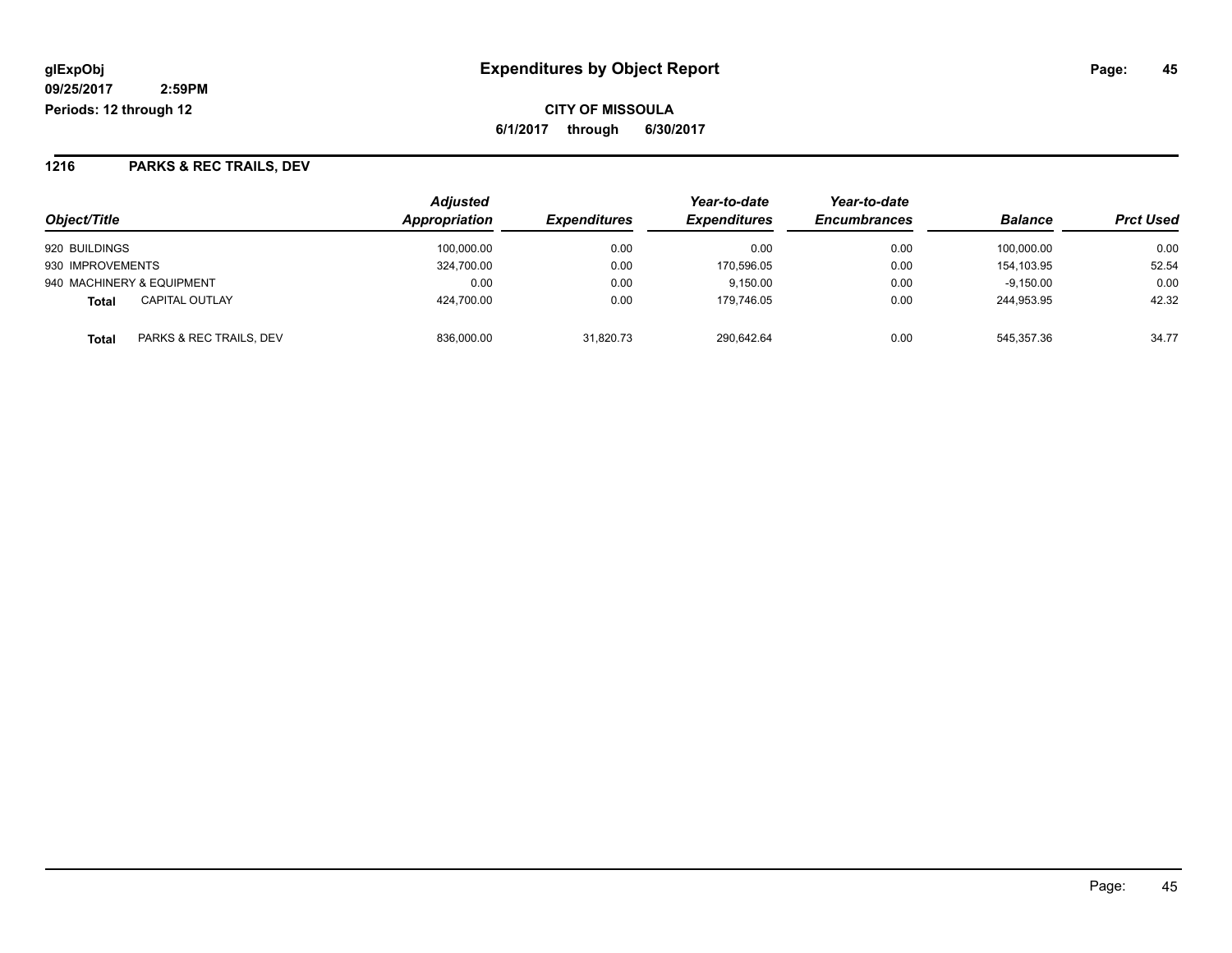### **CITY OF MISSOULA**

**6/1/2017 through 6/30/2017**

**1217 PARKS CITY LIFE GYM LEASE**

|                                           | <b>Adjusted</b>      |                     | Year-to-date        | Year-to-date        |                |                  |
|-------------------------------------------|----------------------|---------------------|---------------------|---------------------|----------------|------------------|
| Object/Title                              | <b>Appropriation</b> | <b>Expenditures</b> | <b>Expenditures</b> | <b>Encumbrances</b> | <b>Balance</b> | <b>Prct Used</b> |
| 100 PERSONAL SERVICES                     |                      |                     |                     |                     |                |                  |
| 110 SALARIES AND WAGES                    | 12.000.00            | 15,903.04           | 15.903.04           | 0.00                | $-3,903.04$    | 132.53           |
| 120 OVERTIME                              | 0.00                 | 0.00                | 0.00                | 0.00                | 0.00           | 0.00             |
| 140 EMPLOYER CONTRIBUTIONS                | 0.00                 | 0.00                | 0.00                | 0.00                | 0.00           | 0.00             |
| <b>141 STATE RETIREMENT CONTRIBUTIONS</b> | 0.00                 | 0.00                | 0.00                | 0.00                | 0.00           | 0.00             |
| PERSONAL SERVICES<br><b>Total</b>         | 12,000.00            | 15,903.04           | 15,903.04           | 0.00                | $-3,903.04$    | 132.53           |
| 200 SUPPLIES                              |                      |                     |                     |                     |                |                  |
| 210 OFFICE SUPPLIES                       | 0.00                 | 0.00                | 0.00                | 0.00                | 0.00           | 0.00             |
| 220 OPERATING SUPPLIES                    | 2.500.00             | 1,106.28            | 2,257.68            | 0.00                | 242.32         | 90.31            |
| 230 REPAIR/MAINTENANCE                    | 3,500.00             | 0.00                | 0.00                | 0.00                | 3,500.00       | 0.00             |
| <b>SUPPLIES</b><br><b>Total</b>           | 6,000.00             | 1,106.28            | 2,257.68            | 0.00                | 3,742.32       | 37.63            |
| 300 PURCHASED SERVICES                    |                      |                     |                     |                     |                |                  |
| 320 PRINTING & DUPLICATING                | 1,000.00             | 0.00                | 0.00                | 0.00                | 1,000.00       | 0.00             |
| 330 PUBLICITY, SUBSCRIPTIONS & DUES       | 1,000.00             | 0.00                | 0.00                | 0.00                | 1,000.00       | 0.00             |
| 390 OTHER PURCHASED SERVICES              | 4,992.00             | 0.00                | 0.00                | 0.00                | 4,992.00       | 0.00             |
| PURCHASED SERVICES<br><b>Total</b>        | 6,992.00             | 0.00                | 0.00                | 0.00                | 6,992.00       | 0.00             |
| 500 FIXED CHARGES                         |                      |                     |                     |                     |                |                  |
| 500 FIXED CHARGES                         | 24,000.00            | 2,000.00            | 24,000.00           | 0.00                | 0.00           | 100.00           |
| 550 MERCHANT SERVICE FEES                 | 0.00                 | 0.00                | 0.00                | 0.00                | 0.00           | 0.00             |
| <b>FIXED CHARGES</b><br><b>Total</b>      | 24,000.00            | 2,000.00            | 24,000.00           | 0.00                | 0.00           | 100.00           |
| 900 CAPITAL OUTLAY                        |                      |                     |                     |                     |                |                  |
| 930 IMPROVEMENTS                          | 0.00                 | 0.00                | 4,992.00            | 0.00                | $-4,992.00$    | 0.00             |
| <b>CAPITAL OUTLAY</b><br><b>Total</b>     | 0.00                 | 0.00                | 4,992.00            | 0.00                | $-4,992.00$    | 0.00             |
|                                           |                      |                     |                     |                     |                |                  |
| PARKS & RECREATION<br><b>Total</b>        | 48,992.00            | 19,009.32           | 47,152.72           | 0.00                | 1,839.28       | 96.25            |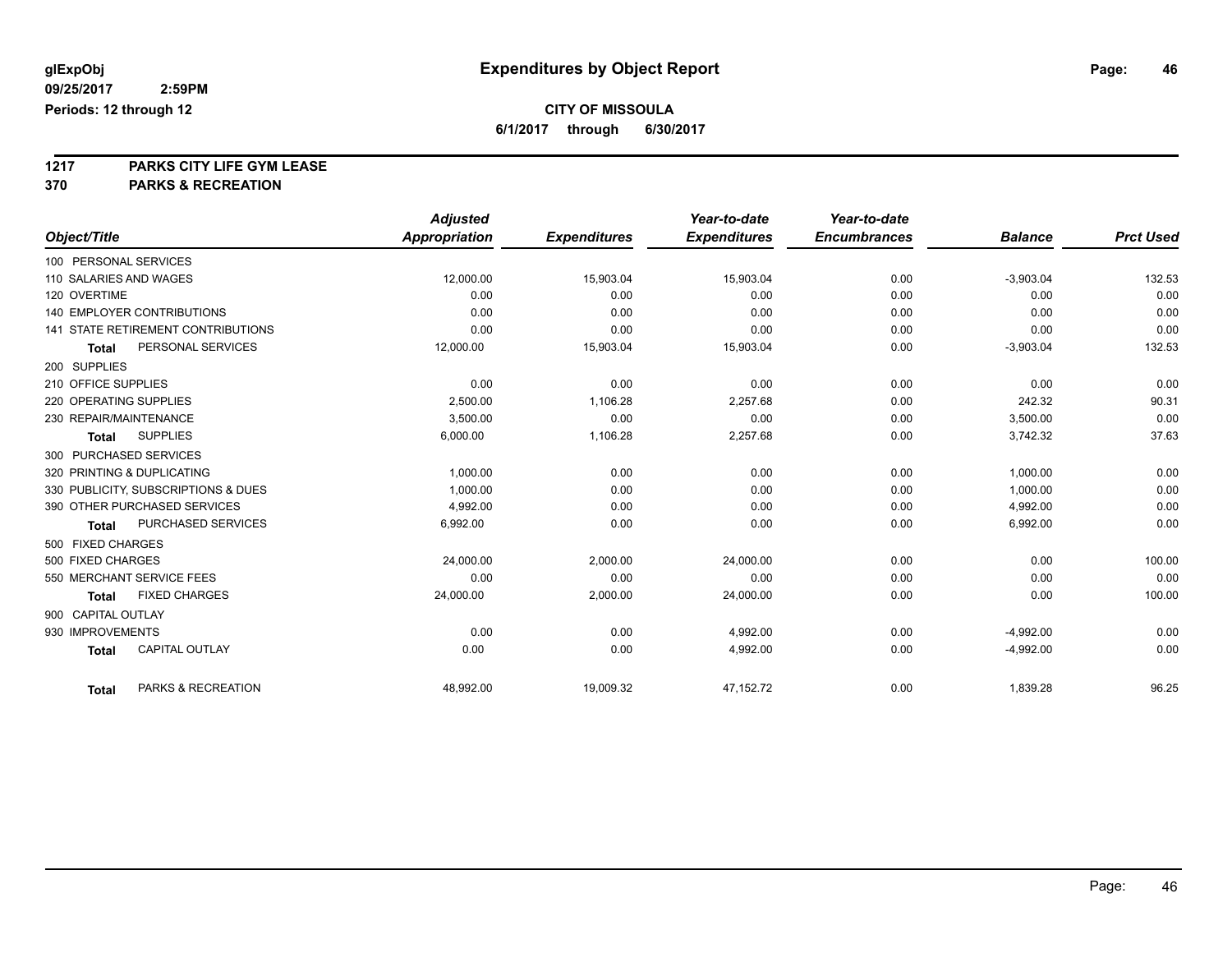#### **1217 PARKS CITY LIFE GYM LEASE**

|                                           | <b>Adjusted</b>      |                     | Year-to-date        | Year-to-date        |                |                  |
|-------------------------------------------|----------------------|---------------------|---------------------|---------------------|----------------|------------------|
| Object/Title                              | <b>Appropriation</b> | <b>Expenditures</b> | <b>Expenditures</b> | <b>Encumbrances</b> | <b>Balance</b> | <b>Prct Used</b> |
| 100 PERSONAL SERVICES                     |                      |                     |                     |                     |                |                  |
| 110 SALARIES AND WAGES                    | 12,000.00            | 15,903.04           | 15,903.04           | 0.00                | $-3,903.04$    | 132.53           |
| 120 OVERTIME                              | 0.00                 | 0.00                | 0.00                | 0.00                | 0.00           | 0.00             |
| 140 EMPLOYER CONTRIBUTIONS                | 0.00                 | 0.00                | 0.00                | 0.00                | 0.00           | 0.00             |
| <b>141 STATE RETIREMENT CONTRIBUTIONS</b> | 0.00                 | 0.00                | 0.00                | 0.00                | 0.00           | 0.00             |
| PERSONAL SERVICES<br><b>Total</b>         | 12,000.00            | 15,903.04           | 15,903.04           | 0.00                | $-3,903.04$    | 132.53           |
| 200 SUPPLIES                              |                      |                     |                     |                     |                |                  |
| 210 OFFICE SUPPLIES                       | 0.00                 | 0.00                | 0.00                | 0.00                | 0.00           | 0.00             |
| 220 OPERATING SUPPLIES                    | 2,500.00             | 1,106.28            | 2,257.68            | 0.00                | 242.32         | 90.31            |
| 230 REPAIR/MAINTENANCE                    | 3,500.00             | 0.00                | 0.00                | 0.00                | 3,500.00       | 0.00             |
| <b>SUPPLIES</b><br><b>Total</b>           | 6,000.00             | 1,106.28            | 2,257.68            | 0.00                | 3,742.32       | 37.63            |
| 300 PURCHASED SERVICES                    |                      |                     |                     |                     |                |                  |
| 320 PRINTING & DUPLICATING                | 1,000.00             | 0.00                | 0.00                | 0.00                | 1,000.00       | 0.00             |
| 330 PUBLICITY, SUBSCRIPTIONS & DUES       | 1,000.00             | 0.00                | 0.00                | 0.00                | 1,000.00       | 0.00             |
| 390 OTHER PURCHASED SERVICES              | 4,992.00             | 0.00                | 0.00                | 0.00                | 4,992.00       | 0.00             |
| <b>PURCHASED SERVICES</b><br><b>Total</b> | 6,992.00             | 0.00                | 0.00                | 0.00                | 6,992.00       | 0.00             |
| 500 FIXED CHARGES                         |                      |                     |                     |                     |                |                  |
| 500 FIXED CHARGES                         | 24,000.00            | 2,000.00            | 24,000.00           | 0.00                | 0.00           | 100.00           |
| 550 MERCHANT SERVICE FEES                 | 0.00                 | 0.00                | 0.00                | 0.00                | 0.00           | 0.00             |
| <b>FIXED CHARGES</b><br><b>Total</b>      | 24,000.00            | 2,000.00            | 24,000.00           | 0.00                | 0.00           | 100.00           |
| 900 CAPITAL OUTLAY                        |                      |                     |                     |                     |                |                  |
| 930 IMPROVEMENTS                          | 0.00                 | 0.00                | 4,992.00            | 0.00                | $-4,992.00$    | 0.00             |
| <b>CAPITAL OUTLAY</b><br><b>Total</b>     | 0.00                 | 0.00                | 4,992.00            | 0.00                | $-4,992.00$    | 0.00             |
| PARKS CITY LIFE GYM LEASE<br><b>Total</b> | 48,992.00            | 19,009.32           | 47,152.72           | 0.00                | 1,839.28       | 96.25            |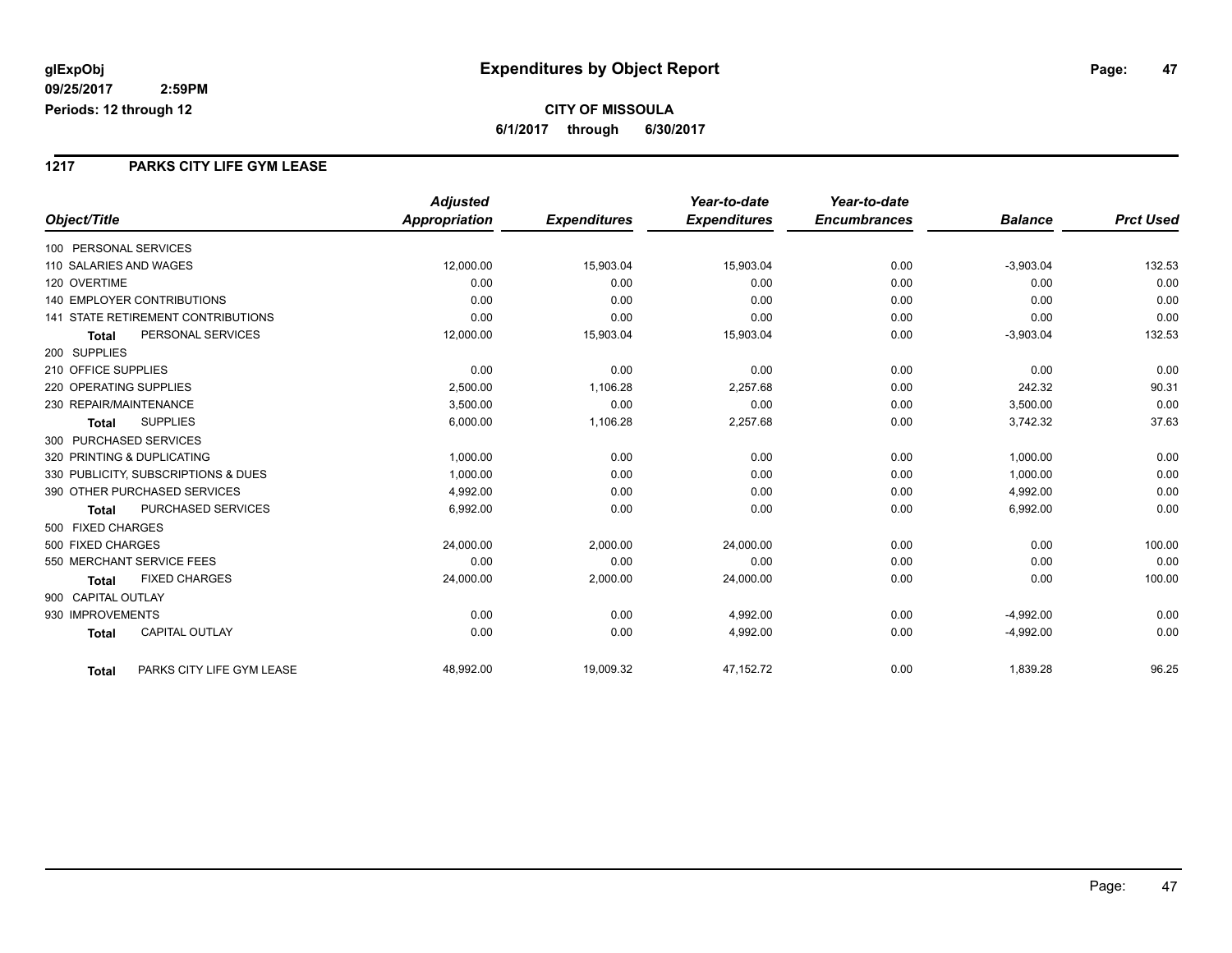## **CITY OF MISSOULA**

**6/1/2017 through 6/30/2017**

**1218 ALL ABILITIES PLAYGROUND**

|                    |                           | <b>Adjusted</b>      |                     | Year-to-date        | Year-to-date        |                |                  |
|--------------------|---------------------------|----------------------|---------------------|---------------------|---------------------|----------------|------------------|
| Object/Title       |                           | <b>Appropriation</b> | <b>Expenditures</b> | <b>Expenditures</b> | <b>Encumbrances</b> | <b>Balance</b> | <b>Prct Used</b> |
|                    | 300 PURCHASED SERVICES    |                      |                     |                     |                     |                |                  |
|                    | 350 PROFESSIONAL SERVICES | 0.00                 | 0.00                | 0.00                | 0.00                | 0.00           | 0.00             |
|                    | 360 REPAIR & MAINTENANCE  | 0.00                 | 0.00                | 0.00                | 0.00                | 0.00           | 0.00             |
| Total              | <b>PURCHASED SERVICES</b> | 0.00                 | 0.00                | 0.00                | 0.00                | 0.00           | 0.00             |
| 500 FIXED CHARGES  |                           |                      |                     |                     |                     |                |                  |
|                    | 550 MERCHANT SERVICE FEES | 0.00                 | 0.00                | 0.00                | 0.00                | 0.00           | 0.00             |
| <b>Total</b>       | <b>FIXED CHARGES</b>      | 0.00                 | 0.00                | 0.00                | 0.00                | 0.00           | 0.00             |
| 900 CAPITAL OUTLAY |                           |                      |                     |                     |                     |                |                  |
| 930 IMPROVEMENTS   |                           | 0.00                 | 0.00                | 0.00                | 0.00                | 0.00           | 0.00             |
| <b>Total</b>       | <b>CAPITAL OUTLAY</b>     | 0.00                 | 0.00                | 0.00                | 0.00                | 0.00           | 0.00             |
|                    |                           |                      |                     |                     |                     |                |                  |
| <b>Total</b>       | PARKS & RECREATION        | 0.00                 | 0.00                | 0.00                | 0.00                | 0.00           | 0.00             |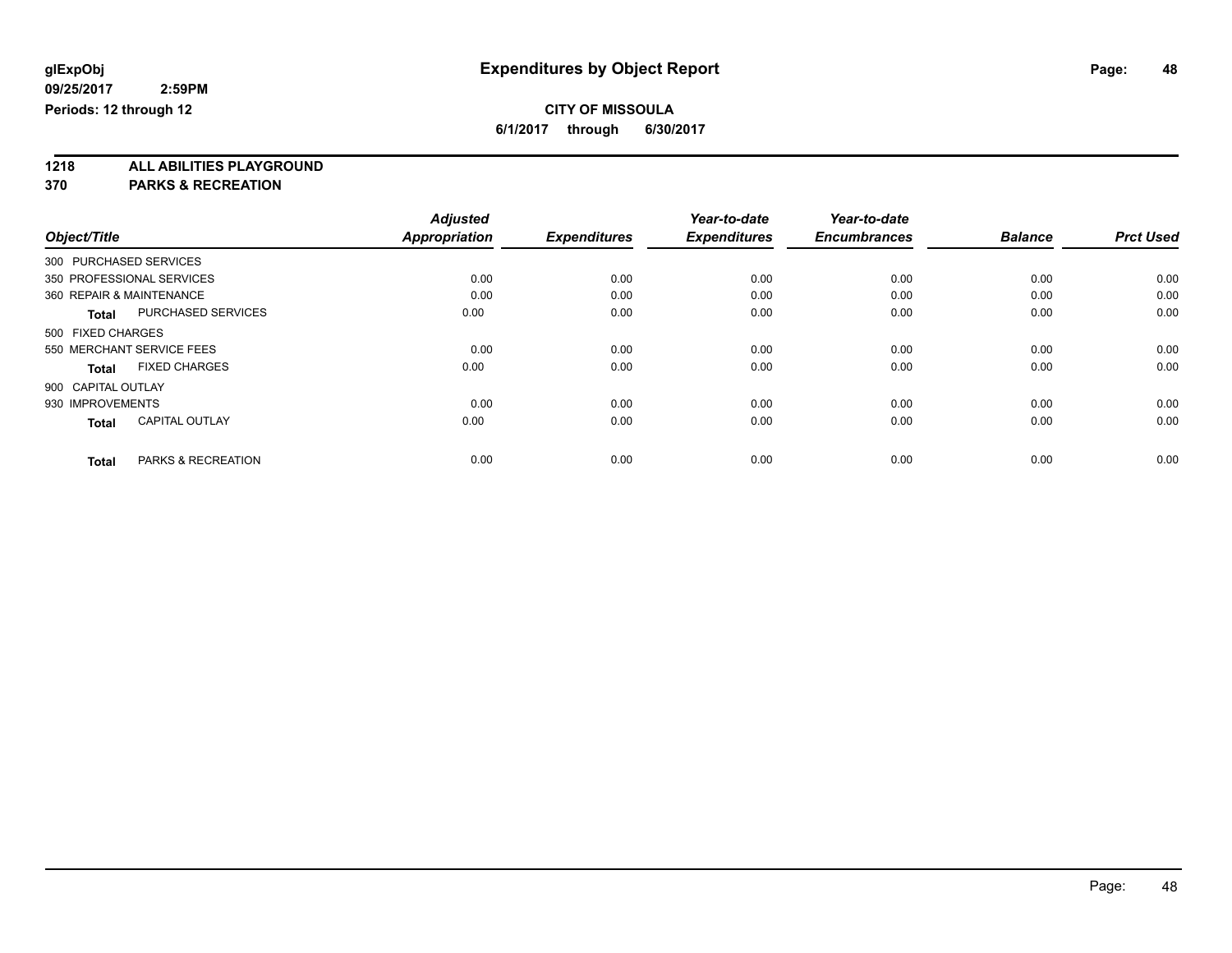### **CITY OF MISSOULA 6/1/2017 through 6/30/2017**

#### **1218 ALL ABILITIES PLAYGROUND**

|                          |                           | <b>Adjusted</b> |                     | Year-to-date        | Year-to-date        |                |                  |
|--------------------------|---------------------------|-----------------|---------------------|---------------------|---------------------|----------------|------------------|
| Object/Title             |                           | Appropriation   | <b>Expenditures</b> | <b>Expenditures</b> | <b>Encumbrances</b> | <b>Balance</b> | <b>Prct Used</b> |
| 300 PURCHASED SERVICES   |                           |                 |                     |                     |                     |                |                  |
|                          | 350 PROFESSIONAL SERVICES | 0.00            | 0.00                | 0.00                | 0.00                | 0.00           | 0.00             |
| 360 REPAIR & MAINTENANCE |                           | 0.00            | 0.00                | 0.00                | 0.00                | 0.00           | 0.00             |
| <b>Total</b>             | <b>PURCHASED SERVICES</b> | 0.00            | 0.00                | 0.00                | 0.00                | 0.00           | 0.00             |
| 500 FIXED CHARGES        |                           |                 |                     |                     |                     |                |                  |
|                          | 550 MERCHANT SERVICE FEES | 0.00            | 0.00                | 0.00                | 0.00                | 0.00           | 0.00             |
| <b>Total</b>             | <b>FIXED CHARGES</b>      | 0.00            | 0.00                | 0.00                | 0.00                | 0.00           | 0.00             |
| 900 CAPITAL OUTLAY       |                           |                 |                     |                     |                     |                |                  |
| 930 IMPROVEMENTS         |                           | 0.00            | 0.00                | 0.00                | 0.00                | 0.00           | 0.00             |
| <b>Total</b>             | <b>CAPITAL OUTLAY</b>     | 0.00            | 0.00                | 0.00                | 0.00                | 0.00           | 0.00             |
| <b>Total</b>             | ALL ABILITIES PLAYGROUND  | 0.00            | 0.00                | 0.00                | 0.00                | 0.00           | 0.00             |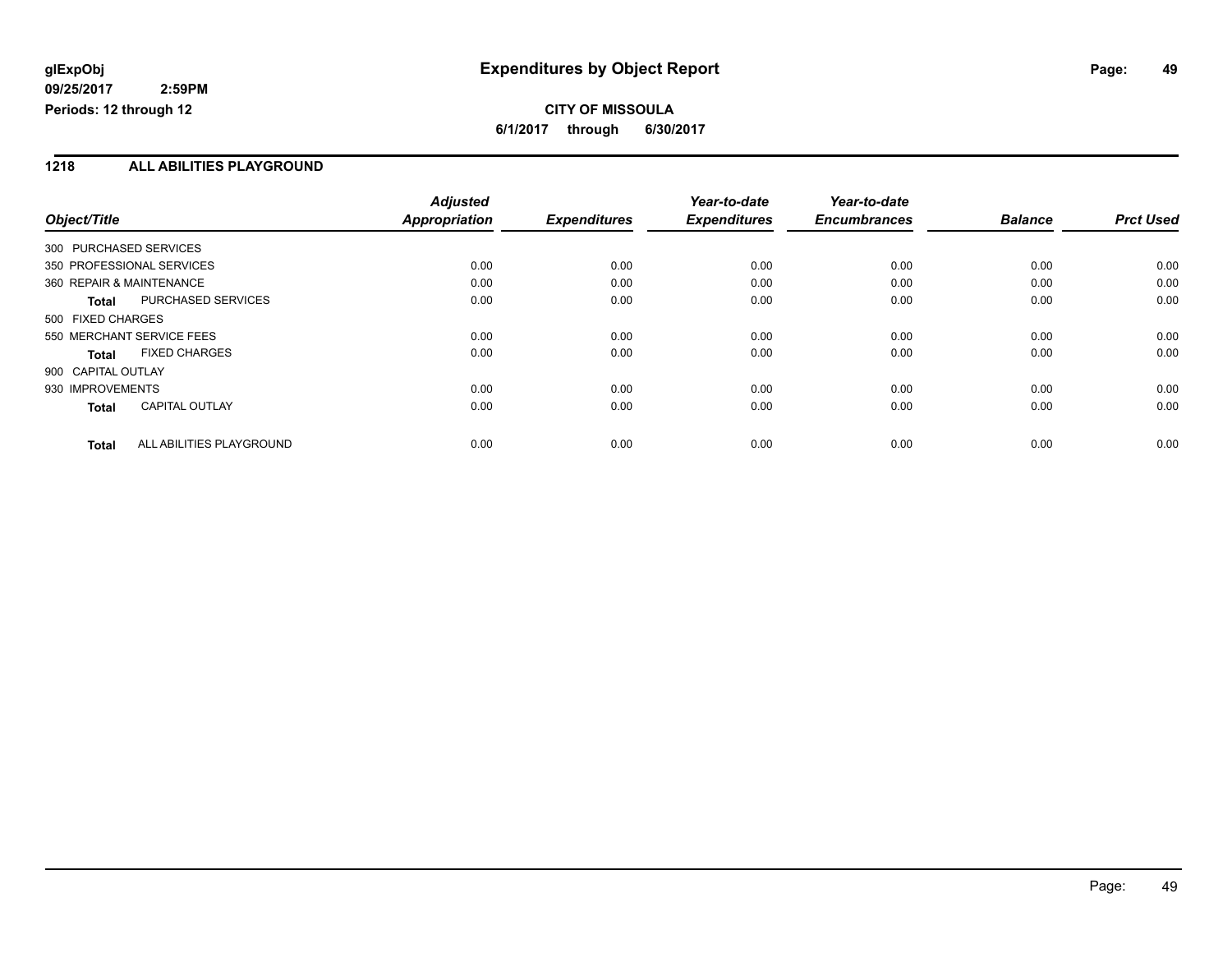### **CITY OF MISSOULA**

**6/1/2017 through 6/30/2017**

# **1219 FT MISSOULA REGIONAL PARK**

|                                     | <b>Adjusted</b>      |                     | Year-to-date        | Year-to-date        |                |                  |
|-------------------------------------|----------------------|---------------------|---------------------|---------------------|----------------|------------------|
| Object/Title                        | <b>Appropriation</b> | <b>Expenditures</b> | <b>Expenditures</b> | <b>Encumbrances</b> | <b>Balance</b> | <b>Prct Used</b> |
| 100 PERSONAL SERVICES               |                      |                     |                     |                     |                |                  |
| 110 SALARIES AND WAGES              | 156,904.00           | 34,179.10           | 133,023.85          | 0.00                | 23,880.15      | 84.78            |
| 120 OVERTIME                        | 0.00                 | 16.68               | 310.50              | 0.00                | $-310.50$      | 0.00             |
| 140 EMPLOYER CONTRIBUTIONS          | 60,926.00            | 10,747.88           | 48,471.71           | 0.00                | 12,454.29      | 79.56            |
| 141 STATE RETIREMENT CONTRIBUTIONS  | 0.00                 | 0.00                | 93.26               | 0.00                | $-93.26$       | 0.00             |
| PERSONAL SERVICES<br>Total          | 217,830.00           | 44,943.66           | 181,899.32          | 0.00                | 35,930.68      | 83.51            |
| 200 SUPPLIES                        |                      |                     |                     |                     |                |                  |
| 220 OPERATING SUPPLIES              | 67,250.00            | 10,141.74           | 27,058.99           | 0.00                | 40,191.01      | 40.24            |
| 230 REPAIR/MAINTENANCE              | 11,373.00            | 409.78              | 2,210.85            | 0.00                | 9,162.15       | 19.44            |
| 231 GASOLINE                        | 1,012.00             | 843.46              | 1,132.46            | 0.00                | $-120.46$      | 111.90           |
| 240 OTHER SUPPLIES                  | 0.00                 | 0.00                | 0.00                | 0.00                | 0.00           | 0.00             |
| 250 SUPPLIES FOR RESALE             | 0.00                 | 0.00                | 0.00                | 0.00                | 0.00           | 0.00             |
| <b>SUPPLIES</b><br>Total            | 79,635.00            | 11,394.98           | 30,402.30           | 0.00                | 49,232.70      | 38.18            |
| 300 PURCHASED SERVICES              |                      |                     |                     |                     |                |                  |
| 310 COMMUNICATIONS                  | 2,000.00             | 0.00                | 0.00                | 0.00                | 2,000.00       | 0.00             |
| 320 PRINTING & DUPLICATING          | 2,000.00             | 114.00              | 152.00              | 0.00                | 1,848.00       | 7.60             |
| 330 PUBLICITY, SUBSCRIPTIONS & DUES | 5,000.00             | 1,937.93            | 2,719.86            | 0.00                | 2,280.14       | 54.40            |
| 340 SEWER                           | 500.00               | 0.00                | 0.00                | 0.00                | 500.00         | 0.00             |
| 341 ELECTRICITY & NATURAL GAS       | 26,431.00            | 2,146.68            | 2,321.68            | 0.00                | 24,109.32      | 8.78             |
| 342 STORM WATER                     | 0.00                 | 0.00                | 0.00                | 0.00                | 0.00           | 0.00             |
| 343 WATER CHARGES                   | 1,350.00             | 285.05              | 285.05              | 0.00                | 1,064.95       | 21.11            |
| 344 TELEPHONE SERVICE               | 1,400.00             | 99.14               | 620.59              | 0.00                | 779.41         | 44.33            |
| 345 GARBAGE                         | 0.00                 | 1,363.51            | 2,029.45            | 0.00                | $-2,029.45$    | 0.00             |
| 350 PROFESSIONAL SERVICES           | 20,558.00            | 2,640.10            | 4,972.10            | 0.00                | 15,585.90      | 24.19            |
| 360 REPAIR & MAINTENANCE            | 0.00                 | 5,432.19            | 5,432.19            | 0.00                | $-5,432.19$    | 0.00             |
| 370 TRAVEL                          | 1,000.00             | 0.00                | 0.00                | 0.00                | 1,000.00       | 0.00             |
| 380 TRAINING                        | 1,500.00             | 0.00                | 0.00                | 0.00                | 1,500.00       | 0.00             |
| PURCHASED SERVICES<br><b>Total</b>  | 61,739.00            | 14,018.60           | 18,532.92           | 0.00                | 43,206.08      | 30.02            |
| 500 FIXED CHARGES                   |                      |                     |                     |                     |                |                  |
| 550 MERCHANT SERVICE FEES           | 0.00                 | 0.00                | 0.00                | 0.00                | 0.00           | 0.00             |
| <b>FIXED CHARGES</b><br>Total       | 0.00                 | 0.00                | 0.00                | 0.00                | 0.00           | 0.00             |
| 900 CAPITAL OUTLAY                  |                      |                     |                     |                     |                |                  |
| 930 IMPROVEMENTS                    | 0.00                 | 4,104.63            | 340,114.72          | 0.00                | $-340, 114.72$ | 0.00             |
|                                     |                      |                     |                     |                     |                |                  |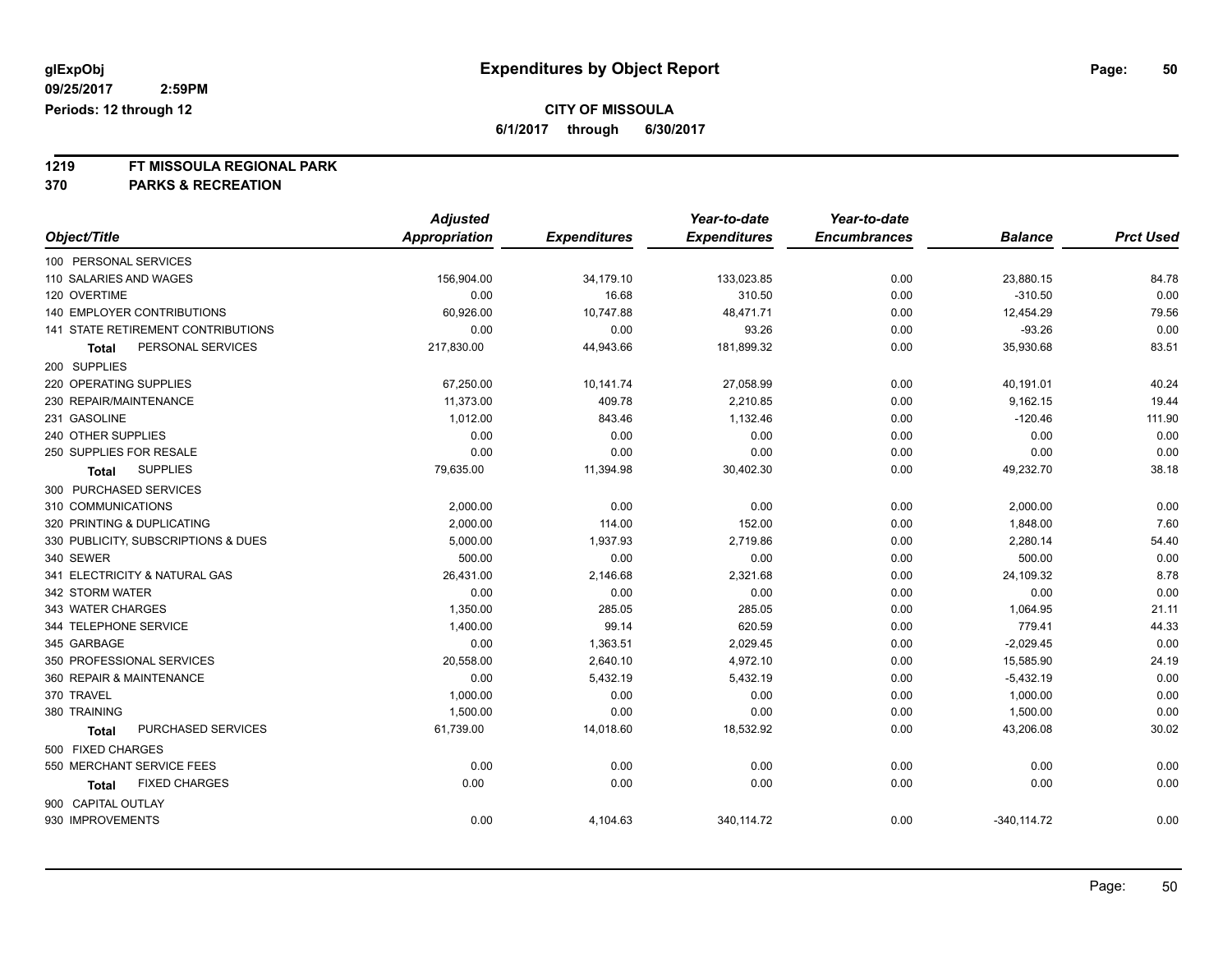**1219 FT MISSOULA REGIONAL PARK**

| Object/Title |                           | <b>Adjusted</b><br>Appropriation | <b>Expenditures</b> | Year-to-date<br><b>Expenditures</b> | Year-to-date<br><b>Encumbrances</b> | <b>Balance</b> | <b>Prct Used</b> |
|--------------|---------------------------|----------------------------------|---------------------|-------------------------------------|-------------------------------------|----------------|------------------|
|              | 940 MACHINERY & EQUIPMENT | 0.00                             | 0.00                | 208.809.20                          | 0.00                                | $-208.809.20$  | 0.00             |
| Total        | <b>CAPITAL OUTLAY</b>     | 0.00                             | 4.104.63            | 548,923.92                          | 0.00                                | -548.923.92    | 0.00             |
| Total        | PARKS & RECREATION        | 359,204.00                       | 74.461.87           | 779.758.46                          | 0.00                                | $-420,554.46$  | 217.08           |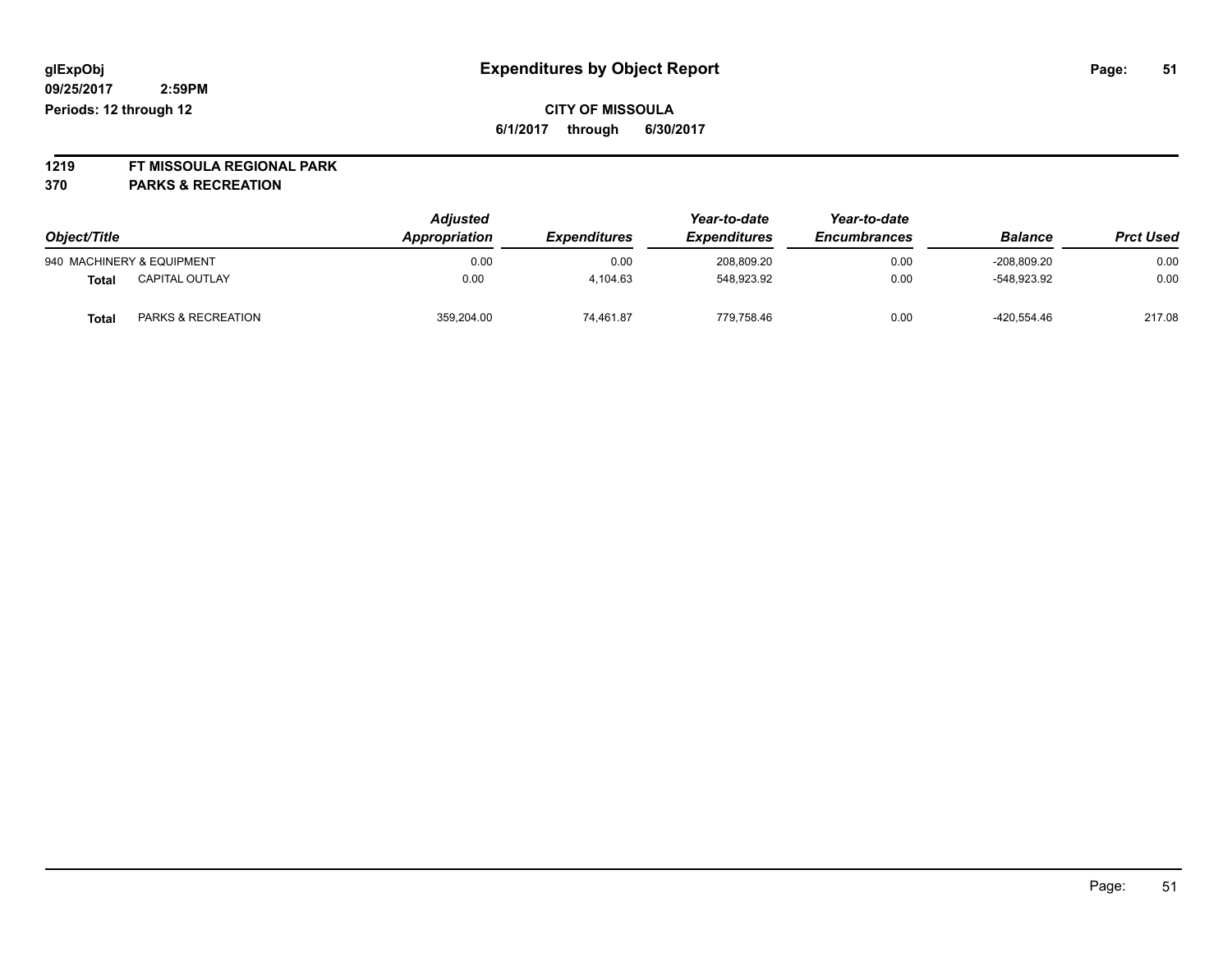#### **1219 FT MISSOULA REGIONAL PARK**

|                                           | <b>Adjusted</b> |                     | Year-to-date        | Year-to-date        |                |                  |
|-------------------------------------------|-----------------|---------------------|---------------------|---------------------|----------------|------------------|
| Object/Title                              | Appropriation   | <b>Expenditures</b> | <b>Expenditures</b> | <b>Encumbrances</b> | <b>Balance</b> | <b>Prct Used</b> |
| 100 PERSONAL SERVICES                     |                 |                     |                     |                     |                |                  |
| 110 SALARIES AND WAGES                    | 156,904.00      | 34,179.10           | 133,023.85          | 0.00                | 23,880.15      | 84.78            |
| 120 OVERTIME                              | 0.00            | 16.68               | 310.50              | 0.00                | $-310.50$      | 0.00             |
| <b>140 EMPLOYER CONTRIBUTIONS</b>         | 60,926.00       | 10,747.88           | 48,471.71           | 0.00                | 12,454.29      | 79.56            |
| <b>141 STATE RETIREMENT CONTRIBUTIONS</b> | 0.00            | 0.00                | 93.26               | 0.00                | $-93.26$       | 0.00             |
| PERSONAL SERVICES<br><b>Total</b>         | 217,830.00      | 44,943.66           | 181,899.32          | 0.00                | 35,930.68      | 83.51            |
| 200 SUPPLIES                              |                 |                     |                     |                     |                |                  |
| 220 OPERATING SUPPLIES                    | 67,250.00       | 10,141.74           | 27,058.99           | 0.00                | 40,191.01      | 40.24            |
| 230 REPAIR/MAINTENANCE                    | 11,373.00       | 409.78              | 2,210.85            | 0.00                | 9,162.15       | 19.44            |
| 231 GASOLINE                              | 1,012.00        | 843.46              | 1,132.46            | 0.00                | $-120.46$      | 111.90           |
| 240 OTHER SUPPLIES                        | 0.00            | 0.00                | 0.00                | 0.00                | 0.00           | 0.00             |
| 250 SUPPLIES FOR RESALE                   | 0.00            | 0.00                | 0.00                | 0.00                | 0.00           | 0.00             |
| <b>SUPPLIES</b><br><b>Total</b>           | 79,635.00       | 11,394.98           | 30,402.30           | 0.00                | 49,232.70      | 38.18            |
| 300 PURCHASED SERVICES                    |                 |                     |                     |                     |                |                  |
| 310 COMMUNICATIONS                        | 2,000.00        | 0.00                | 0.00                | 0.00                | 2,000.00       | 0.00             |
| 320 PRINTING & DUPLICATING                | 2,000.00        | 114.00              | 152.00              | 0.00                | 1,848.00       | 7.60             |
| 330 PUBLICITY, SUBSCRIPTIONS & DUES       | 5,000.00        | 1,937.93            | 2,719.86            | 0.00                | 2,280.14       | 54.40            |
| 340 SEWER                                 | 500.00          | 0.00                | 0.00                | 0.00                | 500.00         | 0.00             |
| 341 ELECTRICITY & NATURAL GAS             | 26,431.00       | 2,146.68            | 2,321.68            | 0.00                | 24,109.32      | 8.78             |
| 342 STORM WATER                           | 0.00            | 0.00                | 0.00                | 0.00                | 0.00           | 0.00             |
| 343 WATER CHARGES                         | 1,350.00        | 285.05              | 285.05              | 0.00                | 1,064.95       | 21.11            |
| 344 TELEPHONE SERVICE                     | 1,400.00        | 99.14               | 620.59              | 0.00                | 779.41         | 44.33            |
| 345 GARBAGE                               | 0.00            | 1,363.51            | 2,029.45            | 0.00                | $-2,029.45$    | 0.00             |
| 350 PROFESSIONAL SERVICES                 | 20,558.00       | 2,640.10            | 4,972.10            | 0.00                | 15,585.90      | 24.19            |
| 360 REPAIR & MAINTENANCE                  | 0.00            | 5,432.19            | 5,432.19            | 0.00                | $-5,432.19$    | 0.00             |
| 370 TRAVEL                                | 1,000.00        | 0.00                | 0.00                | 0.00                | 1,000.00       | 0.00             |
| 380 TRAINING                              | 1,500.00        | 0.00                | 0.00                | 0.00                | 1,500.00       | 0.00             |
| PURCHASED SERVICES<br><b>Total</b>        | 61,739.00       | 14,018.60           | 18,532.92           | 0.00                | 43,206.08      | 30.02            |
| 500 FIXED CHARGES                         |                 |                     |                     |                     |                |                  |
| 550 MERCHANT SERVICE FEES                 | 0.00            | 0.00                | 0.00                | 0.00                | 0.00           | 0.00             |
| <b>FIXED CHARGES</b><br>Total             | 0.00            | 0.00                | 0.00                | 0.00                | 0.00           | 0.00             |
| 900 CAPITAL OUTLAY                        |                 |                     |                     |                     |                |                  |
| 930 IMPROVEMENTS                          | 0.00            | 4,104.63            | 340,114.72          | 0.00                | $-340, 114.72$ | 0.00             |
| 940 MACHINERY & EQUIPMENT                 | 0.00            | 0.00                | 208,809.20          | 0.00                | $-208,809.20$  | 0.00             |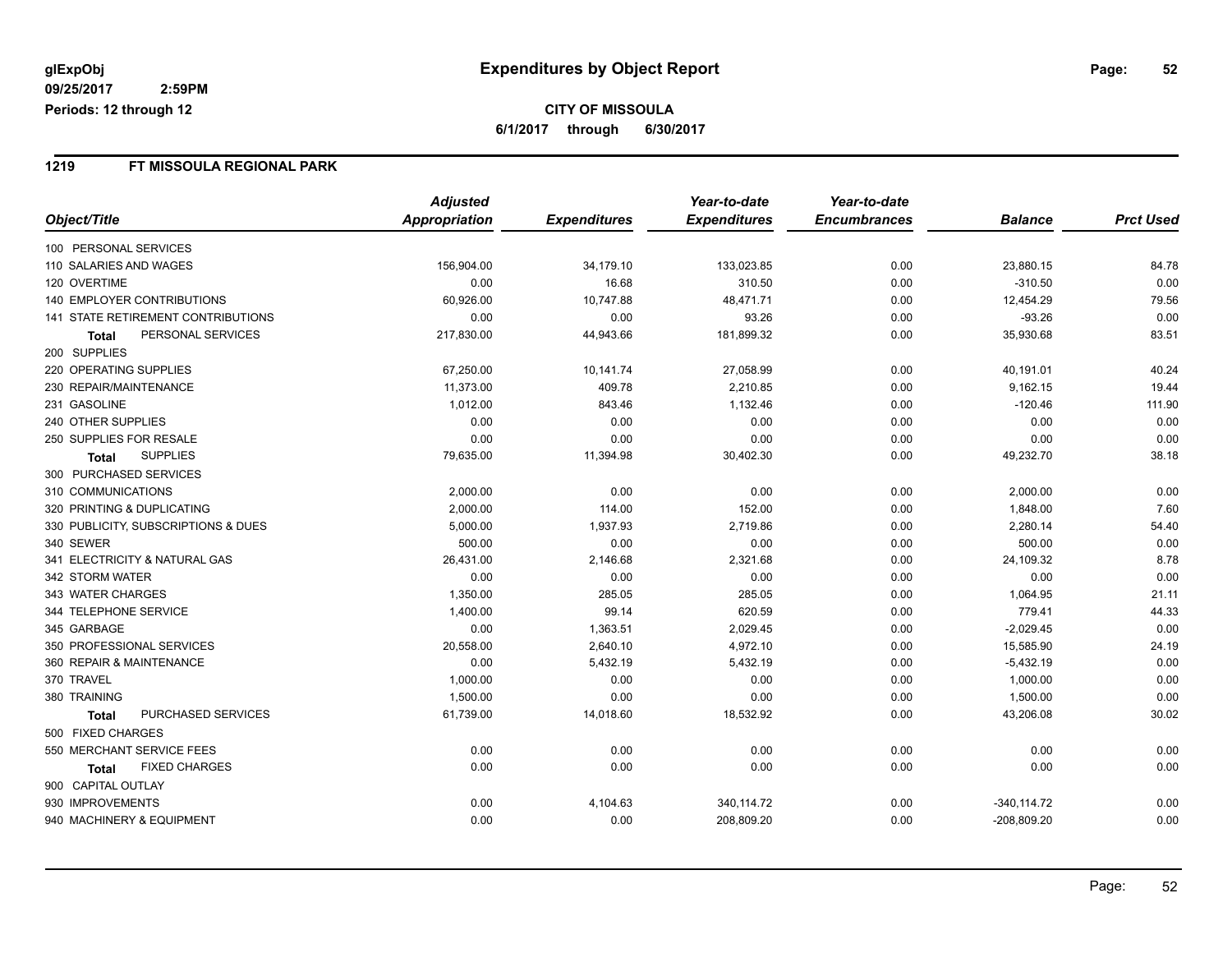**CITY OF MISSOULA 6/1/2017 through 6/30/2017**

#### **1219 FT MISSOULA REGIONAL PARK**

| Object/Title |                          | <b>Adjusted</b><br>Appropriation | <i><b>Expenditures</b></i> | Year-to-date<br><b>Expenditures</b> | Year-to-date<br><b>Encumbrances</b> | <b>Balance</b> | <b>Prct Used</b> |
|--------------|--------------------------|----------------------------------|----------------------------|-------------------------------------|-------------------------------------|----------------|------------------|
| Tota.        | <b>CAPITAL OUTLAY</b>    | 0.00                             | 4.104.63                   | 548,923.92                          | 0.00                                | -548.923.92    | 0.00             |
| Tota.        | T MISSOULA REGIONAL PARK | 359,204.00                       | 74,461.87                  | 779,758.46                          | 0.00                                | -420,554.46    | 217.08           |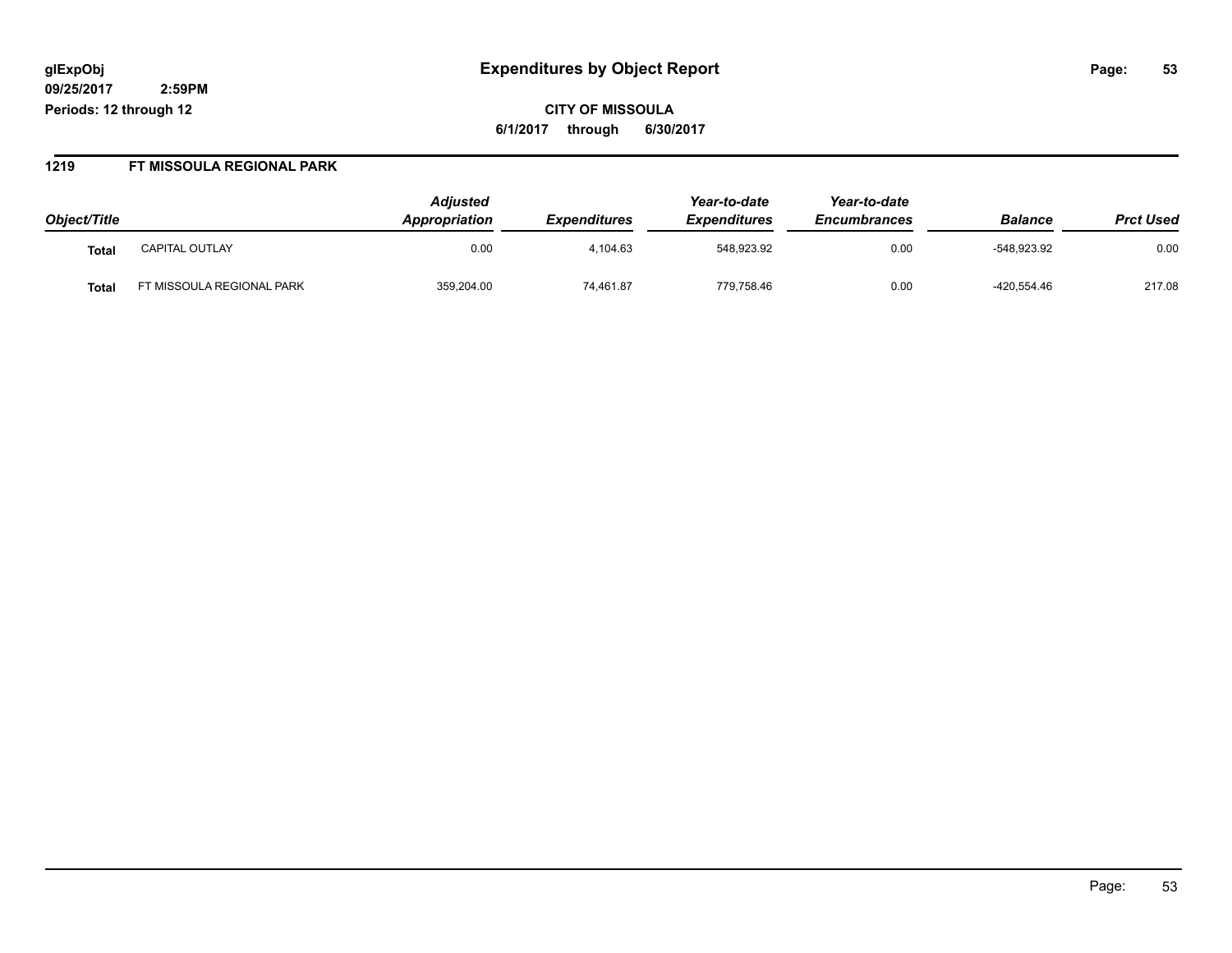# **1241 CREMAIN WALL & CEMETERY DONATIONS FUND**

**340 CEMETERY**

| <b>Adjusted</b> |                                   | Year-to-date                             | Year-to-date                             |                                     | <b>Prct Used</b>                       |
|-----------------|-----------------------------------|------------------------------------------|------------------------------------------|-------------------------------------|----------------------------------------|
|                 |                                   |                                          |                                          |                                     |                                        |
|                 |                                   |                                          |                                          |                                     |                                        |
|                 |                                   |                                          |                                          |                                     | 0.00                                   |
| 0.00            | 0.00                              | 0.00                                     | 0.00                                     | 0.00                                | 0.00                                   |
|                 |                                   |                                          |                                          |                                     |                                        |
| 2.500.00        | 74,185.00                         | 75,346.00                                | 0.00                                     | $-72.846.00$                        | 3,013.84                               |
| 2.500.00        | 74,185.00                         | 75,346.00                                | 0.00                                     | $-72.846.00$                        | 3.013.84                               |
|                 |                                   |                                          |                                          |                                     | 3.013.84                               |
|                 | Appropriation<br>0.00<br>2.500.00 | <b>Expenditures</b><br>0.00<br>74,185.00 | <b>Expenditures</b><br>0.00<br>75.346.00 | <b>Encumbrances</b><br>0.00<br>0.00 | <b>Balance</b><br>0.00<br>$-72.846.00$ |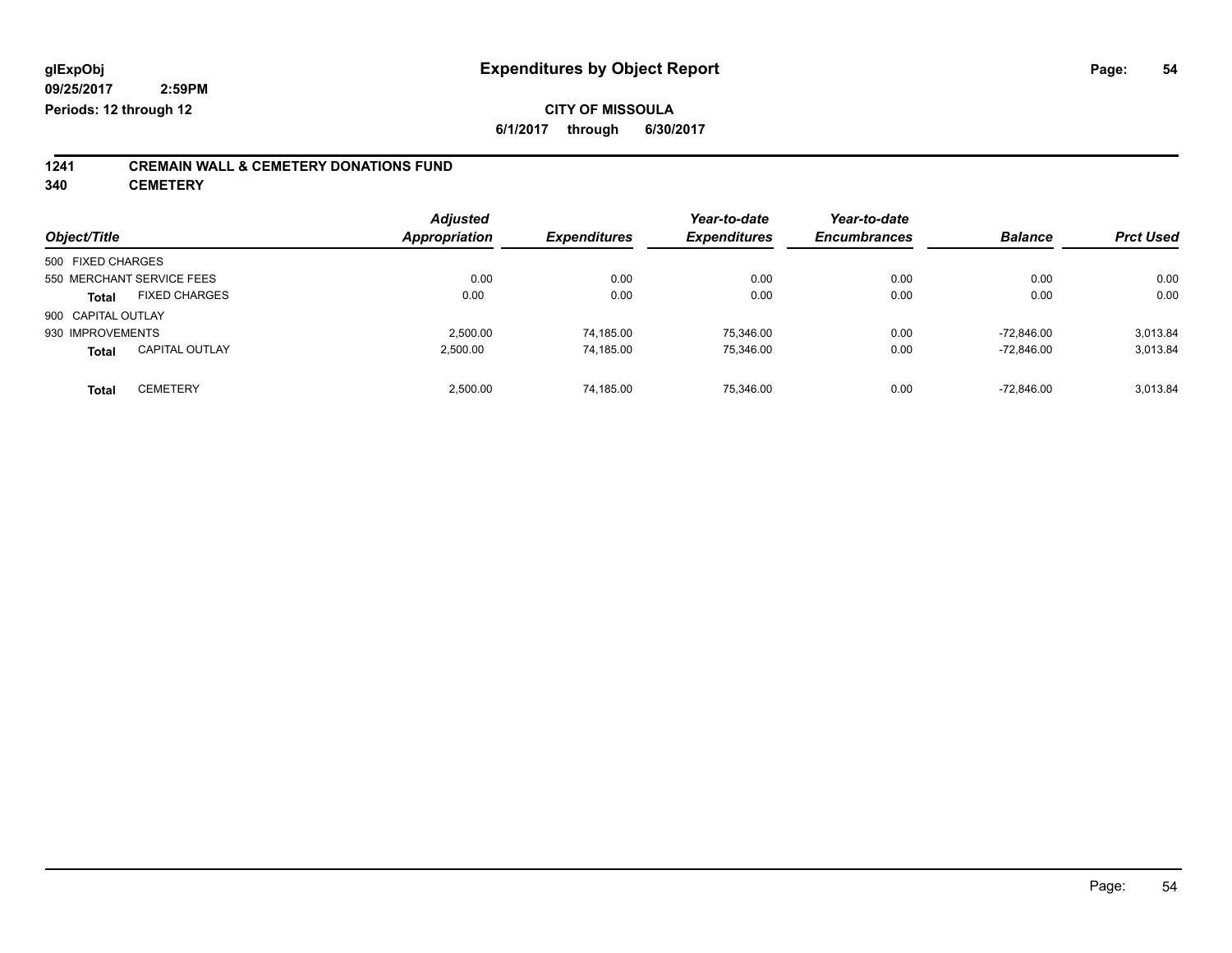**CITY OF MISSOULA 6/1/2017 through 6/30/2017**

#### **1241 CREMAIN WALL & CEMETERY DONATIONS FUND**

| Object/Title       |                                             | <b>Adjusted</b><br><b>Appropriation</b> | <b>Expenditures</b> | Year-to-date<br><b>Expenditures</b> | Year-to-date<br><b>Encumbrances</b> | <b>Balance</b> | <b>Prct Used</b> |
|--------------------|---------------------------------------------|-----------------------------------------|---------------------|-------------------------------------|-------------------------------------|----------------|------------------|
|                    |                                             |                                         |                     |                                     |                                     |                |                  |
| 500 FIXED CHARGES  |                                             |                                         |                     |                                     |                                     |                |                  |
|                    | 550 MERCHANT SERVICE FEES                   | 0.00                                    | 0.00                | 0.00                                | 0.00                                | 0.00           | 0.00             |
| <b>Total</b>       | <b>FIXED CHARGES</b>                        | 0.00                                    | 0.00                | 0.00                                | 0.00                                | 0.00           | 0.00             |
| 900 CAPITAL OUTLAY |                                             |                                         |                     |                                     |                                     |                |                  |
| 930 IMPROVEMENTS   |                                             | 2.500.00                                | 74.185.00           | 75.346.00                           | 0.00                                | $-72.846.00$   | 3,013.84         |
| <b>Total</b>       | <b>CAPITAL OUTLAY</b>                       | 2.500.00                                | 74,185.00           | 75,346.00                           | 0.00                                | $-72.846.00$   | 3,013.84         |
| <b>Total</b>       | <b>CREMAIN WALL &amp; CEMETERY DONATION</b> | 2.500.00                                | 74,185.00           | 75.346.00                           | 0.00                                | $-72.846.00$   | 3,013.84         |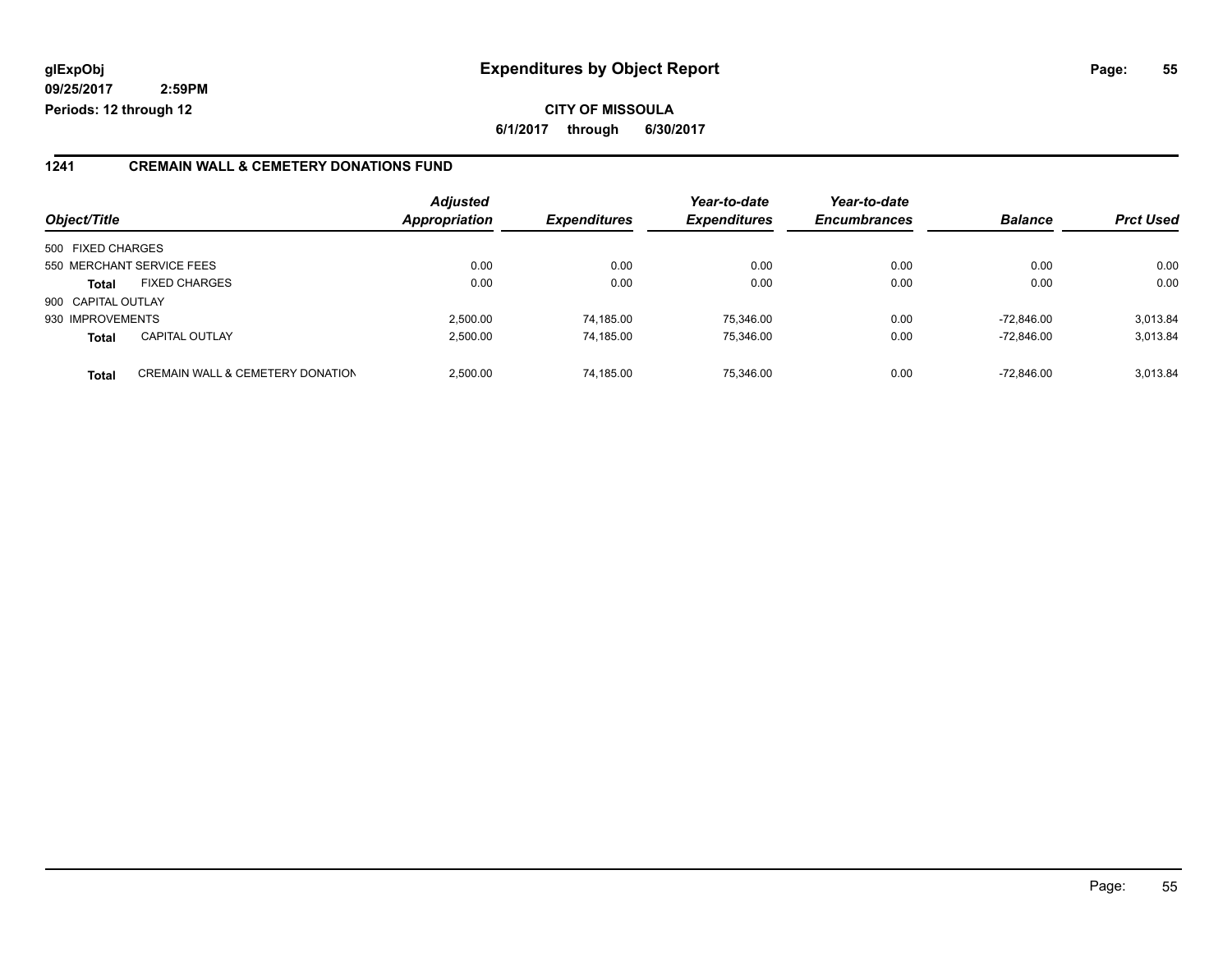**1242 CEMETERY CARE FUND**

**340 CEMETERY**

|                    |                              | <b>Adjusted</b>      |                     | Year-to-date        | Year-to-date        |                |                  |
|--------------------|------------------------------|----------------------|---------------------|---------------------|---------------------|----------------|------------------|
| Object/Title       |                              | <b>Appropriation</b> | <b>Expenditures</b> | <b>Expenditures</b> | <b>Encumbrances</b> | <b>Balance</b> | <b>Prct Used</b> |
|                    | 300 PURCHASED SERVICES       |                      |                     |                     |                     |                |                  |
| 370 TRAVEL         |                              | 0.00                 | 0.00                | 1,756.47            | 0.00                | $-1,756.47$    | 0.00             |
| 380 TRAINING       |                              | 0.00                 | 0.00                | 940.00              | 0.00                | $-940.00$      | 0.00             |
| <b>Total</b>       | PURCHASED SERVICES           | 0.00                 | 0.00                | 2,696.47            | 0.00                | $-2,696.47$    | 0.00             |
| 500 FIXED CHARGES  |                              |                      |                     |                     |                     |                |                  |
|                    | 550 MERCHANT SERVICE FEES    | 0.00                 | 0.00                | 0.00                | 0.00                | 0.00           | 0.00             |
| <b>Total</b>       | <b>FIXED CHARGES</b>         | 0.00                 | 0.00                | 0.00                | 0.00                | 0.00           | 0.00             |
|                    | 800 OTHER OBJECTS            |                      |                     |                     |                     |                |                  |
|                    | 820 TRANSFERS TO OTHER FUNDS | 0.00                 | 0.00                | 0.00                | 0.00                | 0.00           | 0.00             |
| 845 CONTINGENCY    |                              | 10,000.00            | 0.00                | 0.00                | 0.00                | 10,000.00      | 0.00             |
| <b>Total</b>       | OTHER OBJECTS                | 10,000.00            | 0.00                | 0.00                | 0.00                | 10,000.00      | 0.00             |
| 900 CAPITAL OUTLAY |                              |                      |                     |                     |                     |                |                  |
| 930 IMPROVEMENTS   |                              | 0.00                 | 0.00                | 16,091.40           | 0.00                | $-16,091.40$   | 0.00             |
|                    | 940 MACHINERY & EQUIPMENT    | 60,000.00            | 0.00                | 0.00                | 0.00                | 60,000.00      | 0.00             |
| <b>Total</b>       | <b>CAPITAL OUTLAY</b>        | 60,000.00            | 0.00                | 16,091.40           | 0.00                | 43,908.60      | 26.82            |
| <b>Total</b>       | <b>CEMETERY</b>              | 70,000.00            | 0.00                | 18,787.87           | 0.00                | 51,212.13      | 26.84            |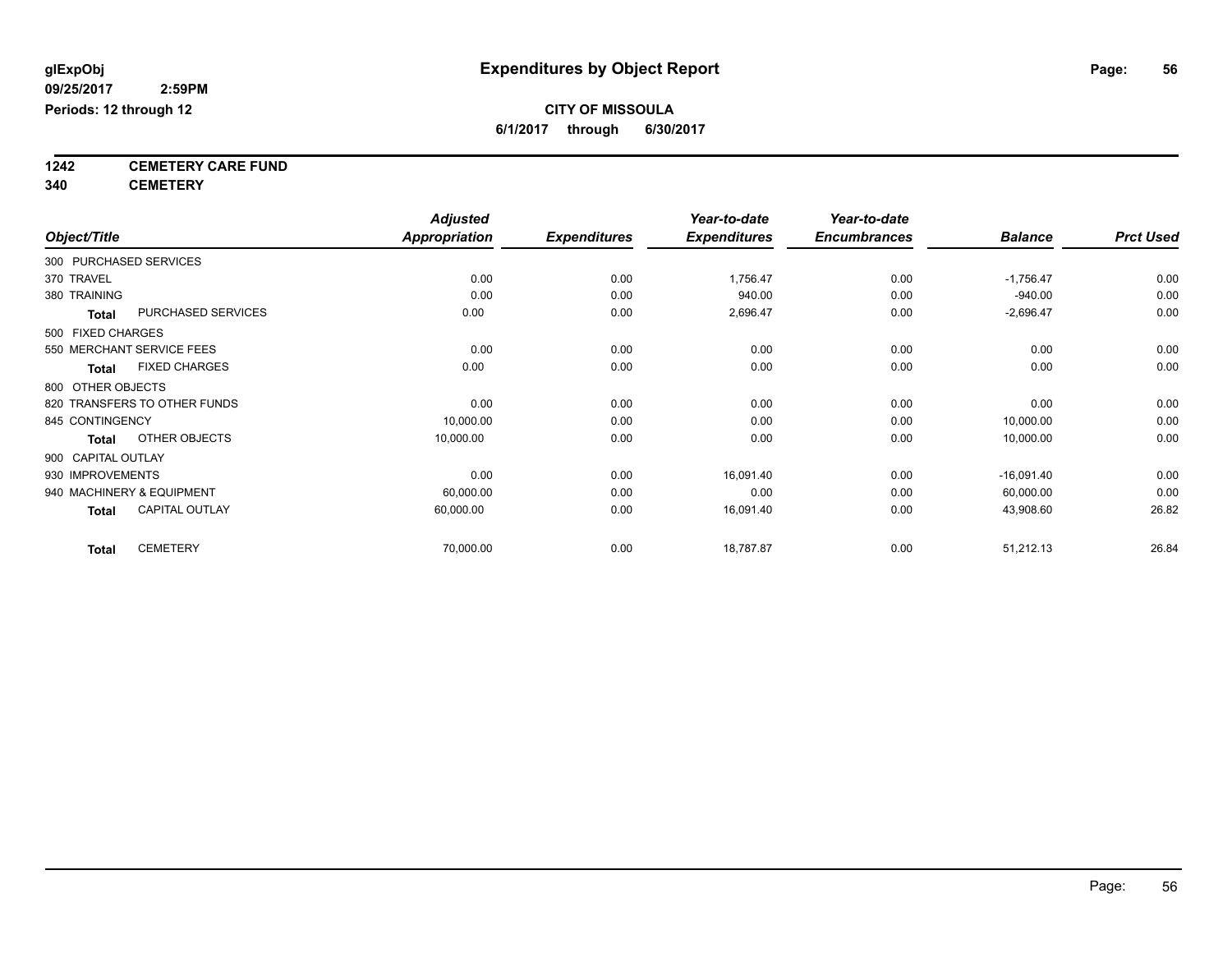#### **1242 CEMETERY CARE FUND**

|                        |                              | <b>Adjusted</b>      |                     | Year-to-date        | Year-to-date        |                |                  |
|------------------------|------------------------------|----------------------|---------------------|---------------------|---------------------|----------------|------------------|
| Object/Title           |                              | <b>Appropriation</b> | <b>Expenditures</b> | <b>Expenditures</b> | <b>Encumbrances</b> | <b>Balance</b> | <b>Prct Used</b> |
| 300 PURCHASED SERVICES |                              |                      |                     |                     |                     |                |                  |
| 370 TRAVEL             |                              | 0.00                 | 0.00                | 1,756.47            | 0.00                | $-1,756.47$    | 0.00             |
| 380 TRAINING           |                              | 0.00                 | 0.00                | 940.00              | 0.00                | $-940.00$      | 0.00             |
| <b>Total</b>           | PURCHASED SERVICES           | 0.00                 | 0.00                | 2,696.47            | 0.00                | $-2,696.47$    | 0.00             |
| 500 FIXED CHARGES      |                              |                      |                     |                     |                     |                |                  |
|                        | 550 MERCHANT SERVICE FEES    | 0.00                 | 0.00                | 0.00                | 0.00                | 0.00           | 0.00             |
| <b>Total</b>           | <b>FIXED CHARGES</b>         | 0.00                 | 0.00                | 0.00                | 0.00                | 0.00           | 0.00             |
| 800 OTHER OBJECTS      |                              |                      |                     |                     |                     |                |                  |
|                        | 820 TRANSFERS TO OTHER FUNDS | 0.00                 | 0.00                | 0.00                | 0.00                | 0.00           | 0.00             |
| 845 CONTINGENCY        |                              | 10,000.00            | 0.00                | 0.00                | 0.00                | 10,000.00      | 0.00             |
| <b>Total</b>           | OTHER OBJECTS                | 10,000.00            | 0.00                | 0.00                | 0.00                | 10,000.00      | 0.00             |
| 900 CAPITAL OUTLAY     |                              |                      |                     |                     |                     |                |                  |
| 930 IMPROVEMENTS       |                              | 0.00                 | 0.00                | 16,091.40           | 0.00                | $-16,091.40$   | 0.00             |
|                        | 940 MACHINERY & EQUIPMENT    | 60,000.00            | 0.00                | 0.00                | 0.00                | 60,000.00      | 0.00             |
| <b>Total</b>           | <b>CAPITAL OUTLAY</b>        | 60,000.00            | 0.00                | 16,091.40           | 0.00                | 43,908.60      | 26.82            |
| <b>Total</b>           | <b>CEMETERY CARE FUND</b>    | 70,000.00            | 0.00                | 18,787.87           | 0.00                | 51,212.13      | 26.84            |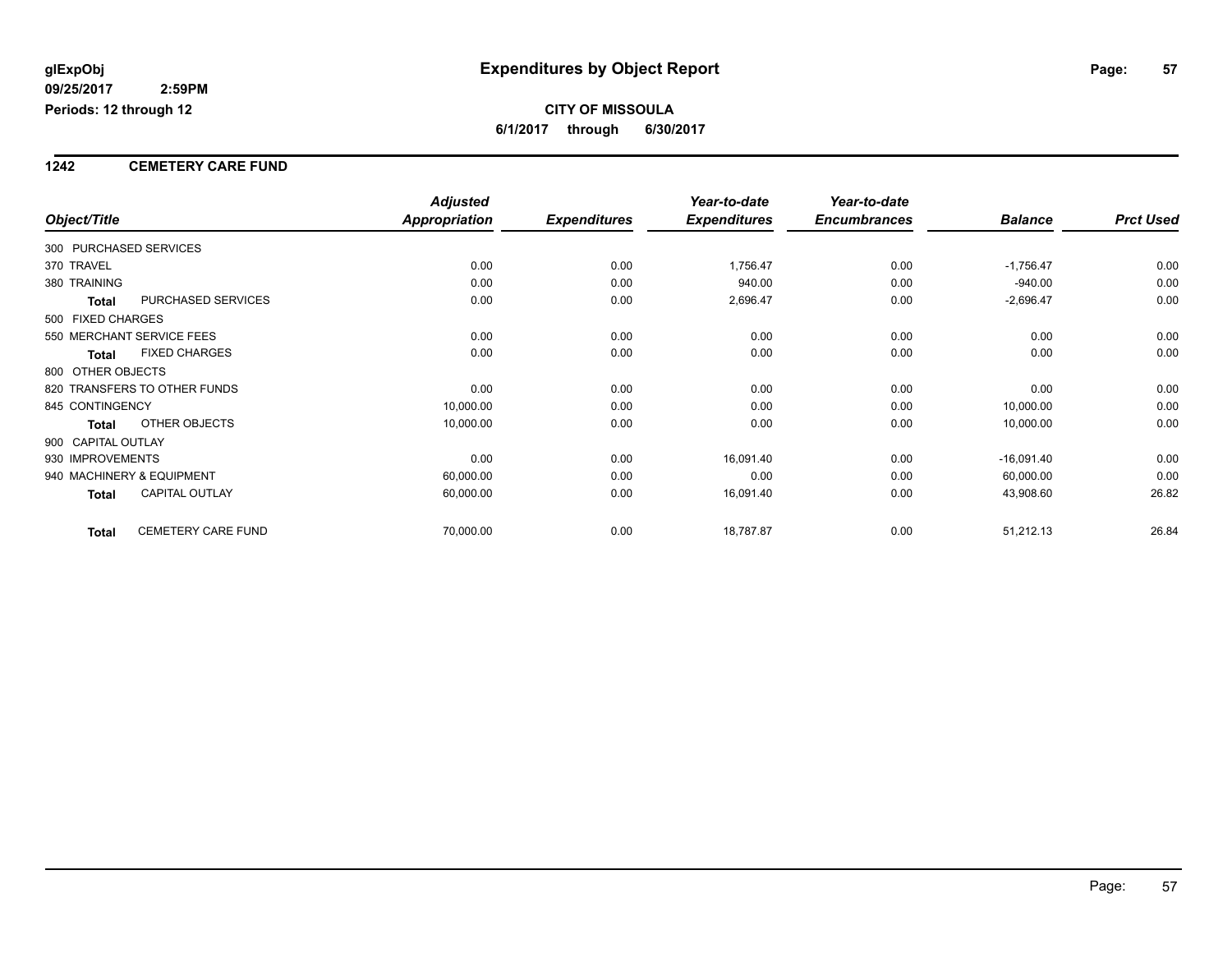**1243 CEMETERY MEMORIAL FUND**

**340 CEMETERY**

| Object/Title                          | <b>Adjusted</b><br><b>Appropriation</b> | <b>Expenditures</b> | Year-to-date<br><b>Expenditures</b> | Year-to-date<br><b>Encumbrances</b> | <b>Balance</b> | <b>Prct Used</b> |
|---------------------------------------|-----------------------------------------|---------------------|-------------------------------------|-------------------------------------|----------------|------------------|
| 500 FIXED CHARGES                     |                                         |                     |                                     |                                     |                |                  |
| 550 MERCHANT SERVICE FEES             | 0.00                                    | 0.00                | 0.00                                | 0.00                                | 0.00           | 0.00             |
| <b>FIXED CHARGES</b><br><b>Total</b>  | 0.00                                    | 0.00                | 0.00                                | 0.00                                | 0.00           | 0.00             |
| 900 CAPITAL OUTLAY                    |                                         |                     |                                     |                                     |                |                  |
| 930 IMPROVEMENTS                      | 500.00                                  | 0.00                | 163.63                              | 0.00                                | 336.37         | 32.73            |
| <b>CAPITAL OUTLAY</b><br><b>Total</b> | 500.00                                  | 0.00                | 163.63                              | 0.00                                | 336.37         | 32.73            |
| <b>CEMETERY</b><br><b>Total</b>       | 500.00                                  | 0.00                | 163.63                              | 0.00                                | 336.37         | 32.73            |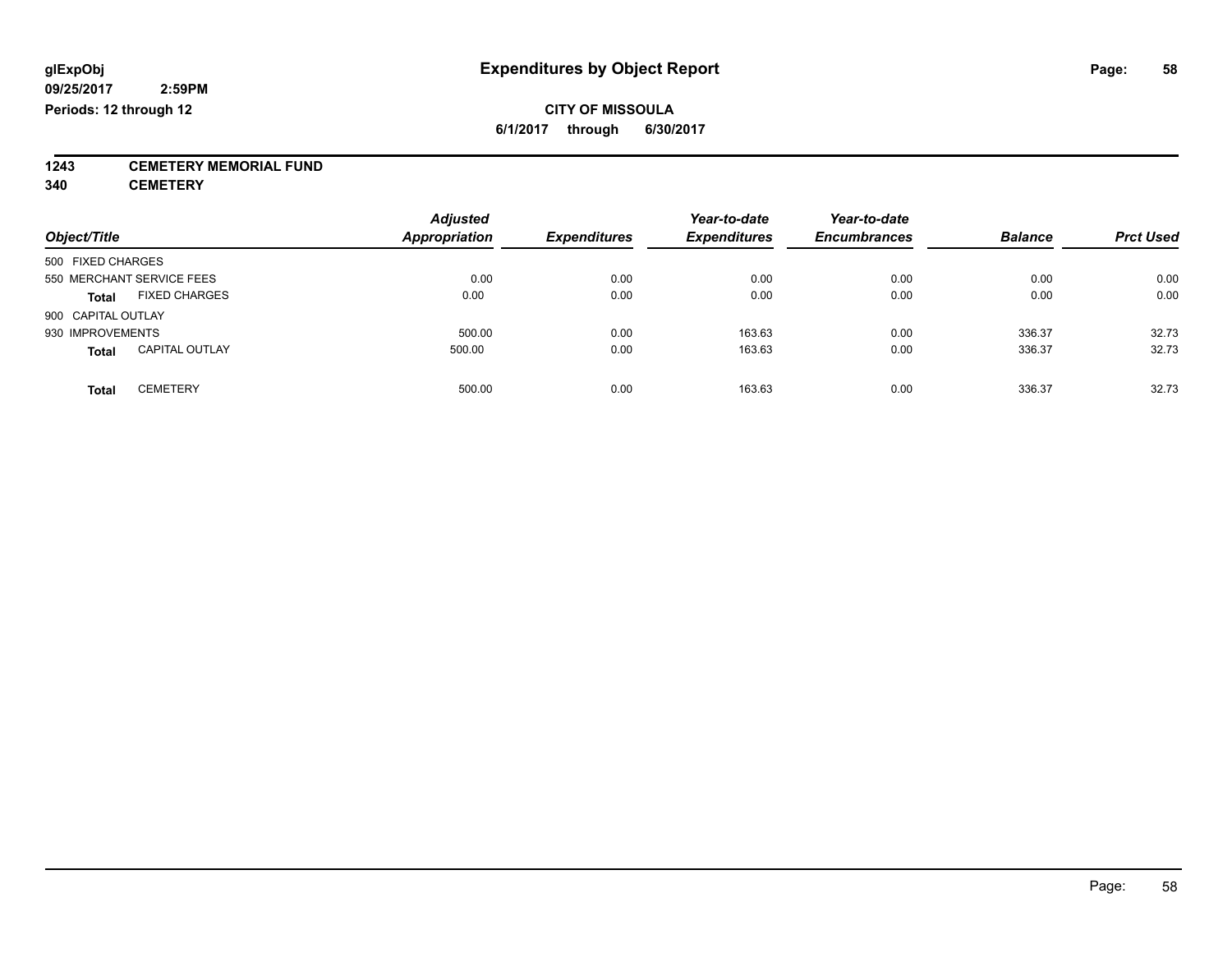#### **CITY OF MISSOULA 6/1/2017 through 6/30/2017**

#### **1243 CEMETERY MEMORIAL FUND**

|                    |                               | <b>Adjusted</b>      |                     | Year-to-date        | Year-to-date        |                |                  |
|--------------------|-------------------------------|----------------------|---------------------|---------------------|---------------------|----------------|------------------|
| Object/Title       |                               | <b>Appropriation</b> | <b>Expenditures</b> | <b>Expenditures</b> | <b>Encumbrances</b> | <b>Balance</b> | <b>Prct Used</b> |
| 500 FIXED CHARGES  |                               |                      |                     |                     |                     |                |                  |
|                    | 550 MERCHANT SERVICE FEES     | 0.00                 | 0.00                | 0.00                | 0.00                | 0.00           | 0.00             |
| <b>Total</b>       | <b>FIXED CHARGES</b>          | 0.00                 | 0.00                | 0.00                | 0.00                | 0.00           | 0.00             |
| 900 CAPITAL OUTLAY |                               |                      |                     |                     |                     |                |                  |
| 930 IMPROVEMENTS   |                               | 500.00               | 0.00                | 163.63              | 0.00                | 336.37         | 32.73            |
| <b>Total</b>       | <b>CAPITAL OUTLAY</b>         | 500.00               | 0.00                | 163.63              | 0.00                | 336.37         | 32.73            |
| <b>Total</b>       | <b>CEMETERY MEMORIAL FUND</b> | 500.00               | 0.00                | 163.63              | 0.00                | 336.37         | 32.73            |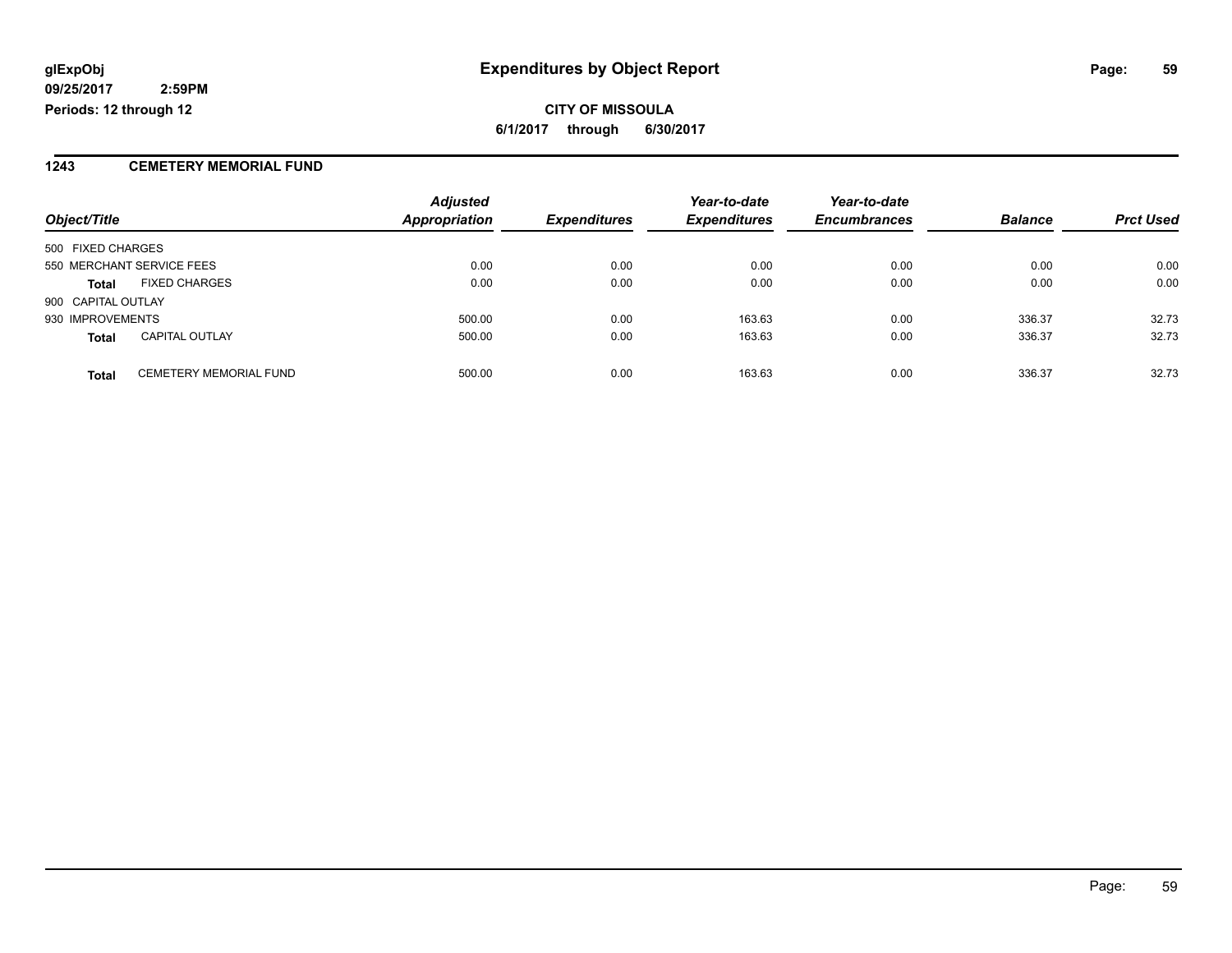**1265 TITLE 1 PROJECTS FUND**

**240 FINANCE**

| Object/Title      |                                   | <b>Adjusted</b><br><b>Appropriation</b> | <b>Expenditures</b> | Year-to-date<br><b>Expenditures</b> | Year-to-date<br><b>Encumbrances</b> | <b>Balance</b> | <b>Prct Used</b> |
|-------------------|-----------------------------------|-----------------------------------------|---------------------|-------------------------------------|-------------------------------------|----------------|------------------|
|                   |                                   |                                         |                     |                                     |                                     |                |                  |
| 500 FIXED CHARGES |                                   |                                         |                     |                                     |                                     |                |                  |
| 500 FIXED CHARGES |                                   | 0.00                                    | 0.00                | 0.00                                | 0.00                                | 0.00           | 0.00             |
|                   | 550 MERCHANT SERVICE FEES         | 0.00                                    | 0.00                | 0.00                                | 0.00                                | 0.00           | 0.00             |
| <b>Total</b>      | <b>FIXED CHARGES</b>              | 0.00                                    | 0.00                | 0.00                                | 0.00                                | 0.00           | 0.00             |
|                   | 700 GRANTS & CONTRIBUTIONS        |                                         |                     |                                     |                                     |                |                  |
|                   | 700 GRANTS & CONTRIBUTIONS        | 146.924.00                              | 0.00                | 0.00                                | 0.00                                | 146.924.00     | 0.00             |
| <b>Total</b>      | <b>GRANTS &amp; CONTRIBUTIONS</b> | 146,924.00                              | 0.00                | 0.00                                | 0.00                                | 146,924.00     | 0.00             |
| 800 OTHER OBJECTS |                                   |                                         |                     |                                     |                                     |                |                  |
|                   | 820 TRANSFERS TO OTHER FUNDS      | 0.00                                    | 0.00                | 0.00                                | 0.00                                | 0.00           | 0.00             |
| 845 CONTINGENCY   |                                   | 0.00                                    | 0.00                | 0.00                                | 0.00                                | 0.00           | 0.00             |
| <b>Total</b>      | OTHER OBJECTS                     | 0.00                                    | 0.00                | 0.00                                | 0.00                                | 0.00           | 0.00             |
| <b>Total</b>      | <b>FINANCE</b>                    | 146.924.00                              | 0.00                | 0.00                                | 0.00                                | 146.924.00     | 0.00             |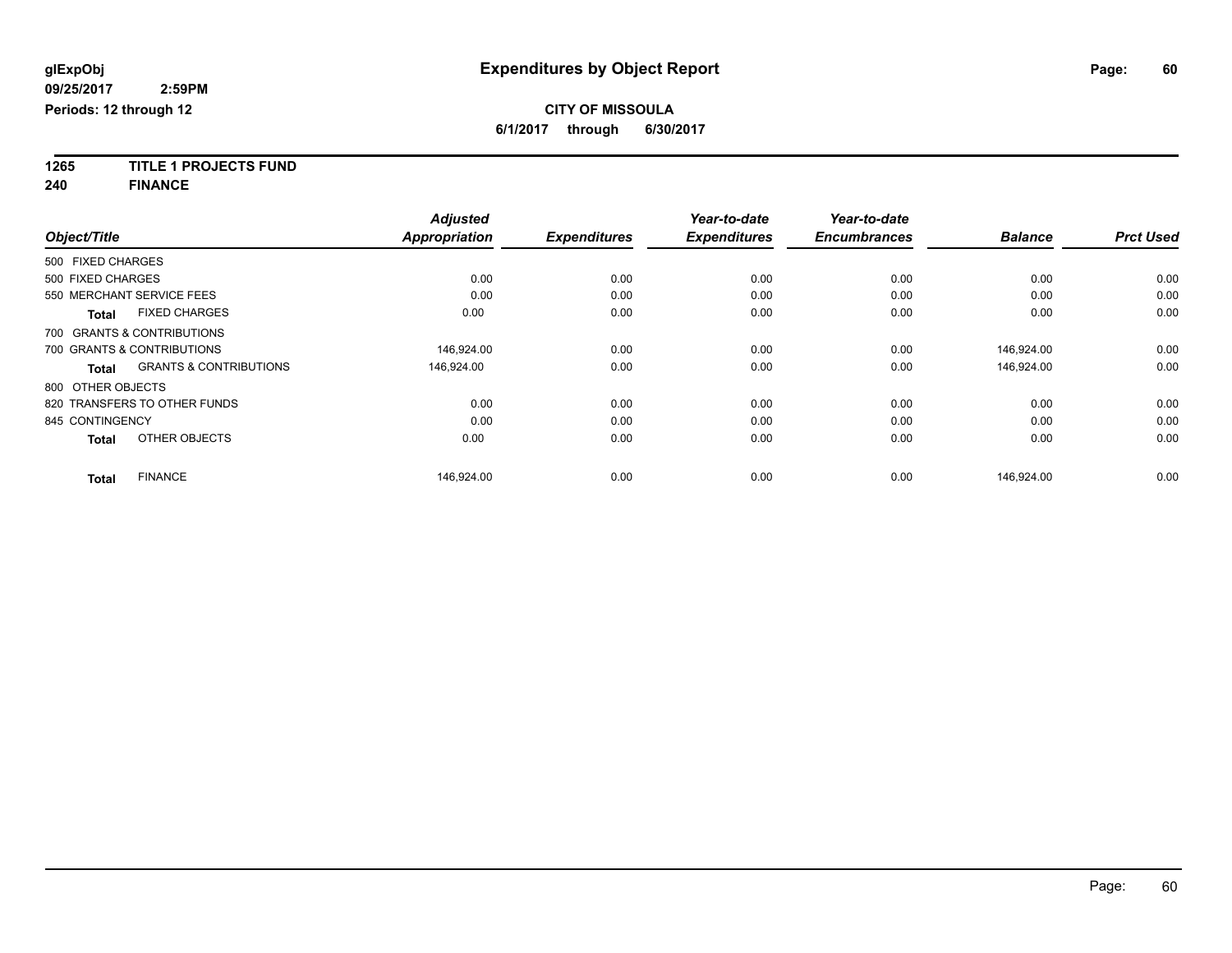#### **1265 TITLE 1 PROJECTS FUND**

|                              |                                   | <b>Adjusted</b>      |                     | Year-to-date        | Year-to-date        |                |                  |
|------------------------------|-----------------------------------|----------------------|---------------------|---------------------|---------------------|----------------|------------------|
| Object/Title                 |                                   | <b>Appropriation</b> | <b>Expenditures</b> | <b>Expenditures</b> | <b>Encumbrances</b> | <b>Balance</b> | <b>Prct Used</b> |
| 500 FIXED CHARGES            |                                   |                      |                     |                     |                     |                |                  |
| 500 FIXED CHARGES            |                                   | 0.00                 | 0.00                | 0.00                | 0.00                | 0.00           | 0.00             |
| 550 MERCHANT SERVICE FEES    |                                   | 0.00                 | 0.00                | 0.00                | 0.00                | 0.00           | 0.00             |
| <b>Total</b>                 | <b>FIXED CHARGES</b>              | 0.00                 | 0.00                | 0.00                | 0.00                | 0.00           | 0.00             |
| 700 GRANTS & CONTRIBUTIONS   |                                   |                      |                     |                     |                     |                |                  |
| 700 GRANTS & CONTRIBUTIONS   |                                   | 146,924.00           | 0.00                | 0.00                | 0.00                | 146,924.00     | 0.00             |
| <b>Total</b>                 | <b>GRANTS &amp; CONTRIBUTIONS</b> | 146,924.00           | 0.00                | 0.00                | 0.00                | 146,924.00     | 0.00             |
| 800 OTHER OBJECTS            |                                   |                      |                     |                     |                     |                |                  |
| 820 TRANSFERS TO OTHER FUNDS |                                   | 0.00                 | 0.00                | 0.00                | 0.00                | 0.00           | 0.00             |
| 845 CONTINGENCY              |                                   | 0.00                 | 0.00                | 0.00                | 0.00                | 0.00           | 0.00             |
| <b>Total</b>                 | OTHER OBJECTS                     | 0.00                 | 0.00                | 0.00                | 0.00                | 0.00           | 0.00             |
| <b>Total</b>                 | TITLE 1 PROJECTS FUND             | 146,924.00           | 0.00                | 0.00                | 0.00                | 146,924.00     | 0.00             |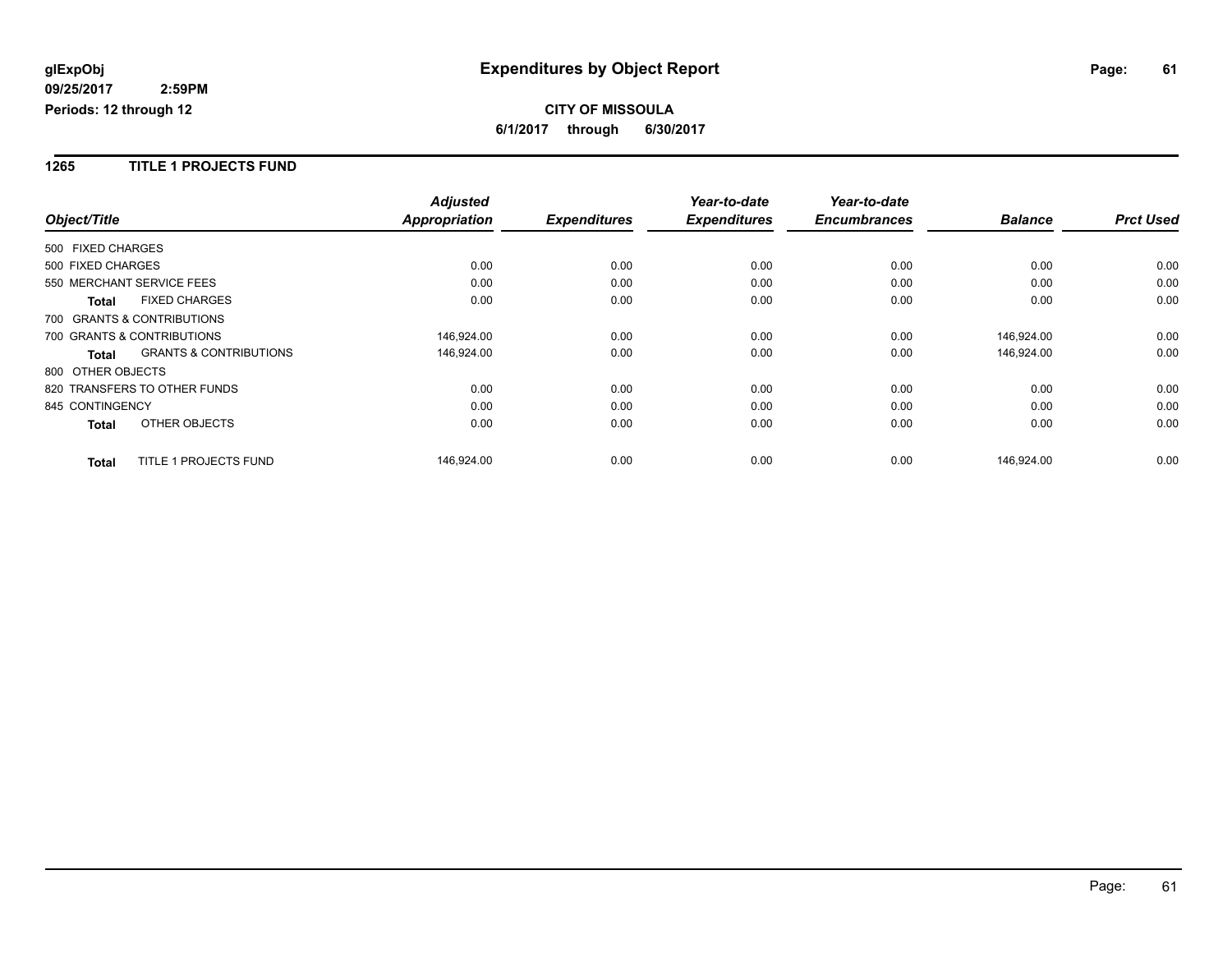### **CITY OF MISSOULA**

**6/1/2017 through 6/30/2017**

# **1396 PROGRAM INCOME REVOLVING LOAN PROGRAM**

**390 NON-DEPARTMENTAL**

| Object/Title      |                                   | <b>Adjusted</b><br><b>Appropriation</b> | <b>Expenditures</b> | Year-to-date<br><b>Expenditures</b> | Year-to-date<br><b>Encumbrances</b> | <b>Balance</b> | <b>Prct Used</b> |
|-------------------|-----------------------------------|-----------------------------------------|---------------------|-------------------------------------|-------------------------------------|----------------|------------------|
|                   | 300 PURCHASED SERVICES            |                                         |                     |                                     |                                     |                |                  |
|                   | 350 PROFESSIONAL SERVICES         | 0.00                                    | 0.00                | 0.00                                | 0.00                                | 0.00           | 0.00             |
| <b>Total</b>      | <b>PURCHASED SERVICES</b>         | 0.00                                    | 0.00                | 0.00                                | 0.00                                | 0.00           | 0.00             |
| 500 FIXED CHARGES |                                   |                                         |                     |                                     |                                     |                |                  |
|                   | 550 MERCHANT SERVICE FEES         | 0.00                                    | 0.00                | 0.00                                | 0.00                                | 0.00           | 0.00             |
| <b>Total</b>      | <b>FIXED CHARGES</b>              | 0.00                                    | 0.00                | 0.00                                | 0.00                                | 0.00           | 0.00             |
|                   | 700 GRANTS & CONTRIBUTIONS        |                                         |                     |                                     |                                     |                |                  |
|                   | 700 GRANTS & CONTRIBUTIONS        | 62.439.00                               | 0.00                | 0.00                                | 0.00                                | 62.439.00      | 0.00             |
| <b>Total</b>      | <b>GRANTS &amp; CONTRIBUTIONS</b> | 62,439.00                               | 0.00                | 0.00                                | 0.00                                | 62,439.00      | 0.00             |
| <b>Total</b>      | NON-DEPARTMENTAL                  | 62,439.00                               | 0.00                | 0.00                                | 0.00                                | 62.439.00      | 0.00             |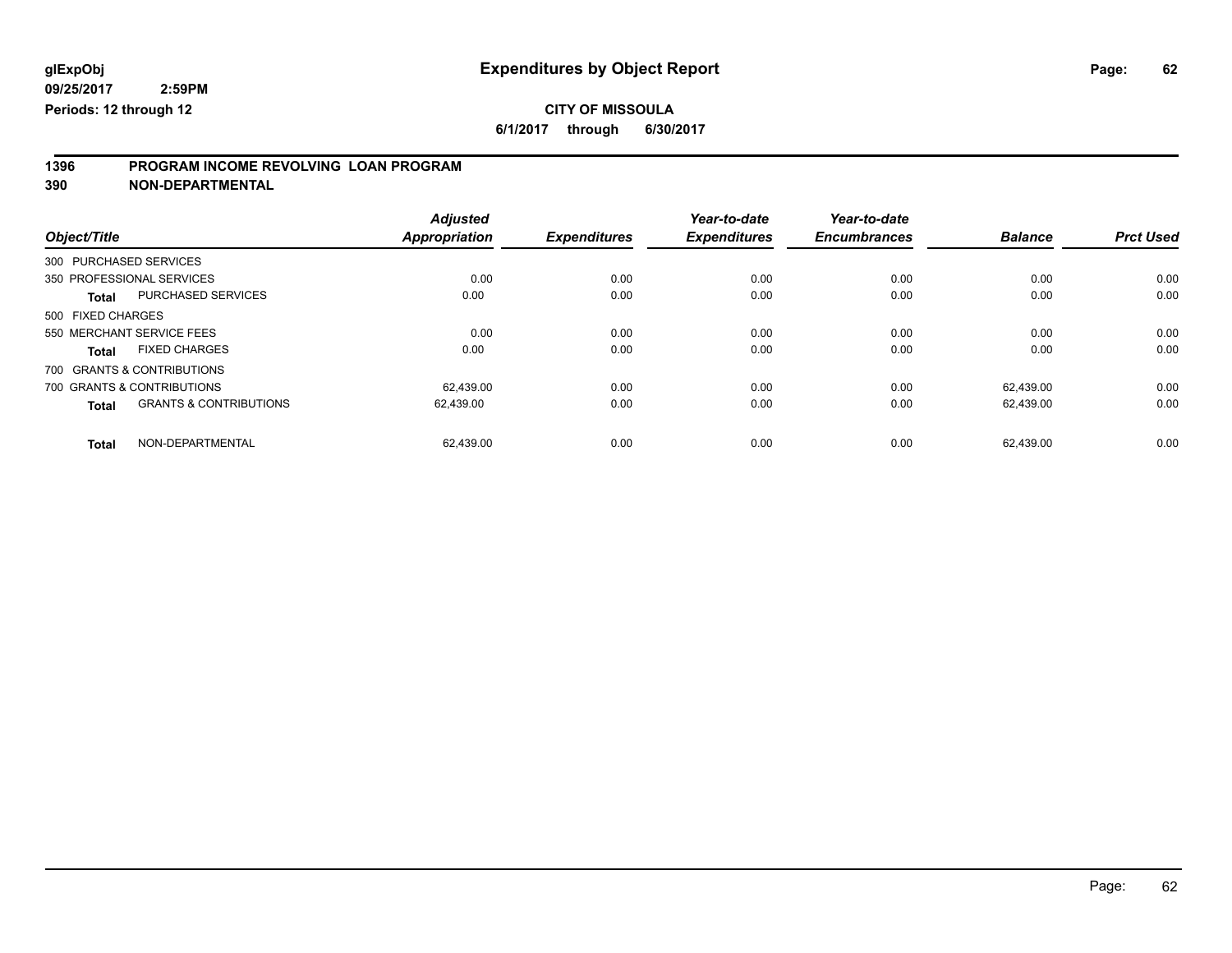#### **CITY OF MISSOULA 6/1/2017 through 6/30/2017**

#### **1396 PROGRAM INCOME REVOLVING LOAN PROGRAM**

| Object/Title      |                                   | <b>Adjusted</b><br>Appropriation | <b>Expenditures</b> | Year-to-date<br><b>Expenditures</b> | Year-to-date<br><b>Encumbrances</b> | <b>Balance</b> | <b>Prct Used</b> |
|-------------------|-----------------------------------|----------------------------------|---------------------|-------------------------------------|-------------------------------------|----------------|------------------|
|                   | 300 PURCHASED SERVICES            |                                  |                     |                                     |                                     |                |                  |
|                   | 350 PROFESSIONAL SERVICES         | 0.00                             | 0.00                | 0.00                                | 0.00                                | 0.00           | 0.00             |
| <b>Total</b>      | <b>PURCHASED SERVICES</b>         | 0.00                             | 0.00                | 0.00                                | 0.00                                | 0.00           | 0.00             |
| 500 FIXED CHARGES |                                   |                                  |                     |                                     |                                     |                |                  |
|                   | 550 MERCHANT SERVICE FEES         | 0.00                             | 0.00                | 0.00                                | 0.00                                | 0.00           | 0.00             |
| <b>Total</b>      | <b>FIXED CHARGES</b>              | 0.00                             | 0.00                | 0.00                                | 0.00                                | 0.00           | 0.00             |
|                   | 700 GRANTS & CONTRIBUTIONS        |                                  |                     |                                     |                                     |                |                  |
|                   | 700 GRANTS & CONTRIBUTIONS        | 62.439.00                        | 0.00                | 0.00                                | 0.00                                | 62.439.00      | 0.00             |
| <b>Total</b>      | <b>GRANTS &amp; CONTRIBUTIONS</b> | 62,439.00                        | 0.00                | 0.00                                | 0.00                                | 62.439.00      | 0.00             |
| <b>Total</b>      | PROGRAM INCOME REVOLVING LOAN P   | 62.439.00                        | 0.00                | 0.00                                | 0.00                                | 62.439.00      | 0.00             |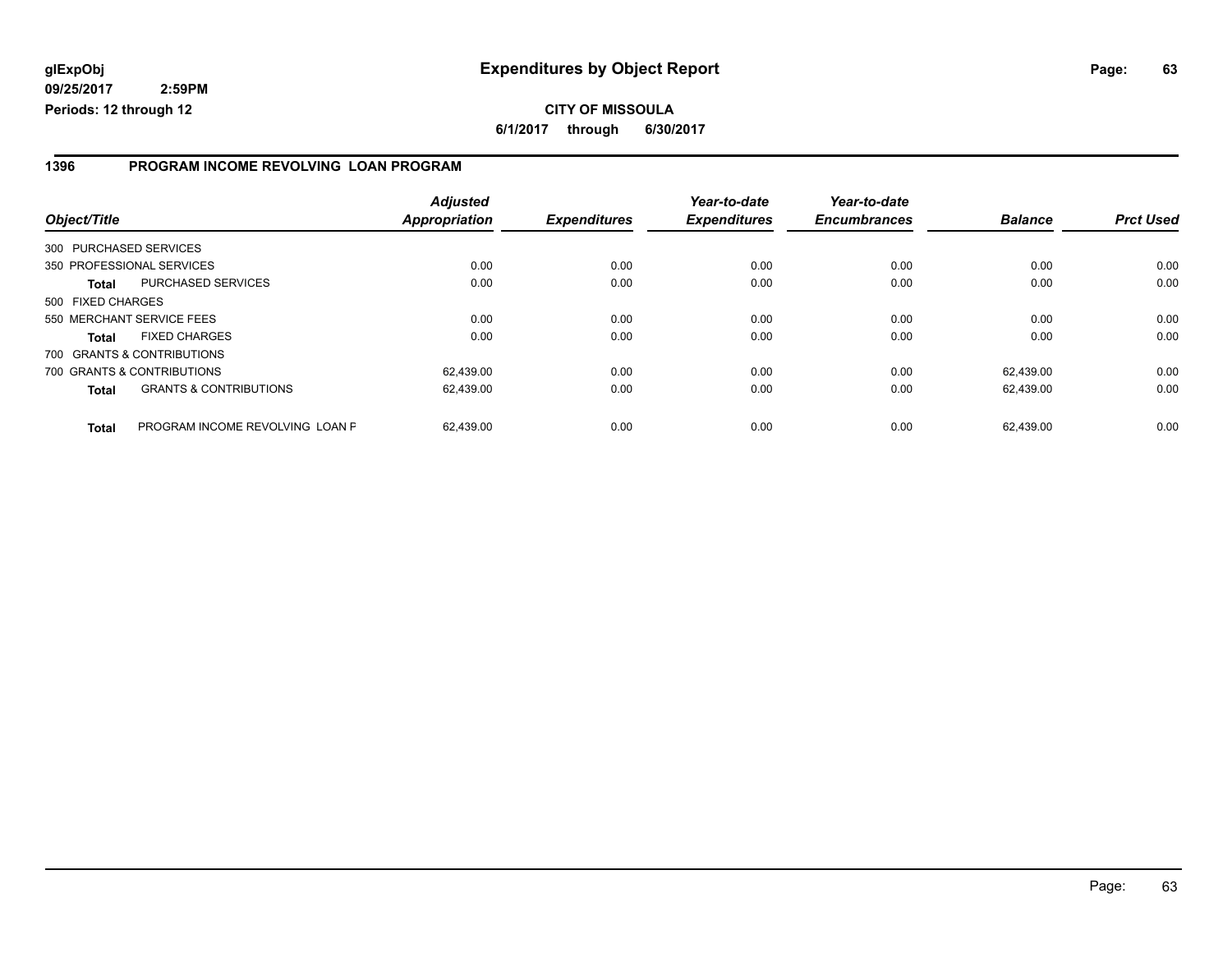**1397 STATE HOME PROGRAM INCOME**

**390 NON-DEPARTMENTAL**

|                   |                                   | <b>Adjusted</b>      |                     | Year-to-date        | Year-to-date        |                |                  |
|-------------------|-----------------------------------|----------------------|---------------------|---------------------|---------------------|----------------|------------------|
| Object/Title      |                                   | <b>Appropriation</b> | <b>Expenditures</b> | <b>Expenditures</b> | <b>Encumbrances</b> | <b>Balance</b> | <b>Prct Used</b> |
|                   | 300 PURCHASED SERVICES            |                      |                     |                     |                     |                |                  |
|                   | 350 PROFESSIONAL SERVICES         | 600.000.00           | 0.00                | 0.00                | 0.00                | 600.000.00     | 0.00             |
| <b>Total</b>      | <b>PURCHASED SERVICES</b>         | 600,000.00           | 0.00                | 0.00                | 0.00                | 600,000.00     | 0.00             |
| 500 FIXED CHARGES |                                   |                      |                     |                     |                     |                |                  |
|                   | 550 MERCHANT SERVICE FEES         | 0.00                 | 0.00                | 0.00                | 0.00                | 0.00           | 0.00             |
| <b>Total</b>      | <b>FIXED CHARGES</b>              | 0.00                 | 0.00                | 0.00                | 0.00                | 0.00           | 0.00             |
|                   | 700 GRANTS & CONTRIBUTIONS        |                      |                     |                     |                     |                |                  |
|                   | 700 GRANTS & CONTRIBUTIONS        | 0.00                 | 36.500.00           | 388.025.04          | 0.00                | -388.025.04    | 0.00             |
| <b>Total</b>      | <b>GRANTS &amp; CONTRIBUTIONS</b> | 0.00                 | 36.500.00           | 388.025.04          | 0.00                | -388.025.04    | 0.00             |
| <b>Total</b>      | NON-DEPARTMENTAL                  | 600.000.00           | 36,500.00           | 388.025.04          | 0.00                | 211.974.96     | 64.67            |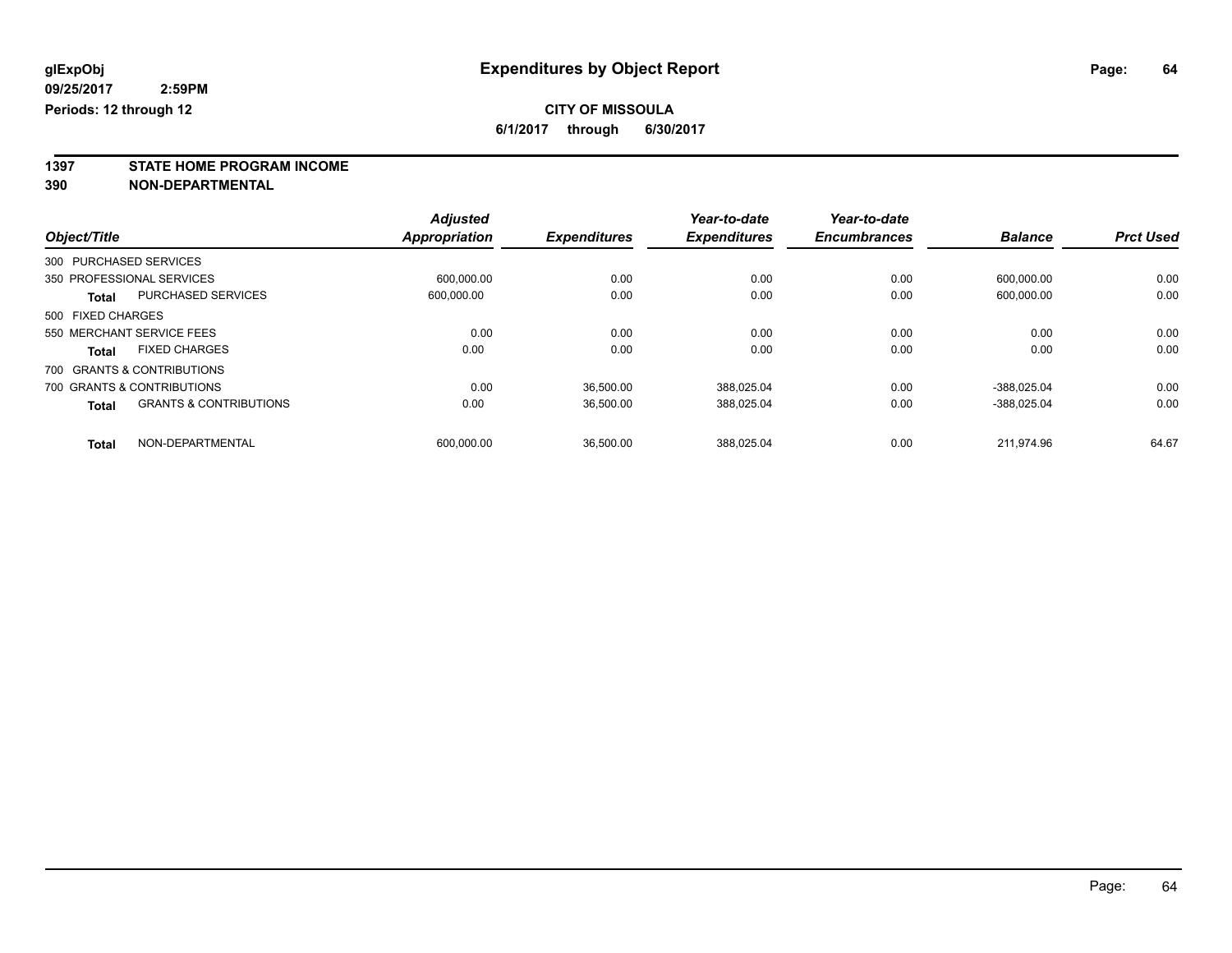**CITY OF MISSOULA 6/1/2017 through 6/30/2017**

#### **1397 STATE HOME PROGRAM INCOME**

|                                                   | <b>Adjusted</b>      |                     | Year-to-date        | Year-to-date        |                |                  |
|---------------------------------------------------|----------------------|---------------------|---------------------|---------------------|----------------|------------------|
| Object/Title                                      | <b>Appropriation</b> | <b>Expenditures</b> | <b>Expenditures</b> | <b>Encumbrances</b> | <b>Balance</b> | <b>Prct Used</b> |
| 300 PURCHASED SERVICES                            |                      |                     |                     |                     |                |                  |
| 350 PROFESSIONAL SERVICES                         | 600.000.00           | 0.00                | 0.00                | 0.00                | 600.000.00     | 0.00             |
| <b>PURCHASED SERVICES</b><br>Total                | 600,000.00           | 0.00                | 0.00                | 0.00                | 600,000.00     | 0.00             |
| 500 FIXED CHARGES                                 |                      |                     |                     |                     |                |                  |
| 550 MERCHANT SERVICE FEES                         | 0.00                 | 0.00                | 0.00                | 0.00                | 0.00           | 0.00             |
| <b>FIXED CHARGES</b><br><b>Total</b>              | 0.00                 | 0.00                | 0.00                | 0.00                | 0.00           | 0.00             |
| 700 GRANTS & CONTRIBUTIONS                        |                      |                     |                     |                     |                |                  |
| 700 GRANTS & CONTRIBUTIONS                        | 0.00                 | 36.500.00           | 388.025.04          | 0.00                | -388.025.04    | 0.00             |
| <b>GRANTS &amp; CONTRIBUTIONS</b><br><b>Total</b> | 0.00                 | 36,500.00           | 388,025.04          | 0.00                | -388.025.04    | 0.00             |
| STATE HOME PROGRAM INCOME<br><b>Total</b>         | 600.000.00           | 36,500.00           | 388.025.04          | 0.00                | 211.974.96     | 64.67            |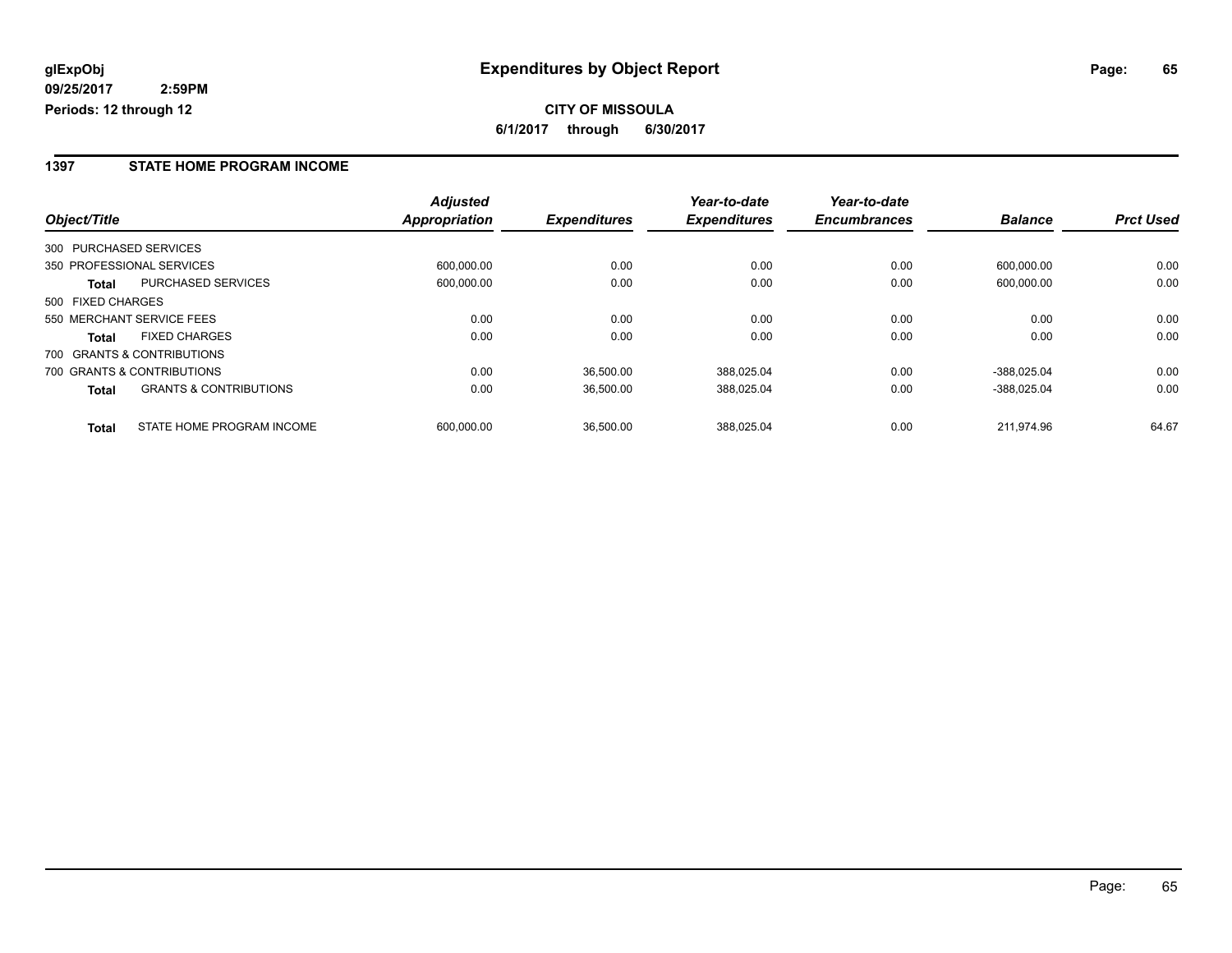**2250 PLANNING FUND 250 DEVELOPMENT SERVICES**

|                                            | <b>Adjusted</b>      |                     | Year-to-date        | Year-to-date        |                |                  |
|--------------------------------------------|----------------------|---------------------|---------------------|---------------------|----------------|------------------|
| Object/Title                               | <b>Appropriation</b> | <b>Expenditures</b> | <b>Expenditures</b> | <b>Encumbrances</b> | <b>Balance</b> | <b>Prct Used</b> |
| 100 PERSONAL SERVICES                      |                      |                     |                     |                     |                |                  |
| 110 SALARIES AND WAGES                     | 259,417.00           | 34,964.65           | 259,097.65          | 0.00                | 319.35         | 99.88            |
| 140 EMPLOYER CONTRIBUTIONS                 | 86,108.00            | 9,269.73            | 93,960.44           | 0.00                | $-7,852.44$    | 109.12           |
| <b>141 STATE RETIREMENT CONTRIBUTIONS</b>  | 0.00                 | 0.00                | 224.05              | 0.00                | $-224.05$      | 0.00             |
| PERSONAL SERVICES<br>Total                 | 345,525.00           | 44,234.38           | 353,282.14          | 0.00                | $-7,757.14$    | 102.25           |
| 200 SUPPLIES                               |                      |                     |                     |                     |                |                  |
| 210 OFFICE SUPPLIES                        | 2,050.00             | 92.40               | 2,217.75            | 0.00                | $-167.75$      | 108.18           |
| 220 OPERATING SUPPLIES                     | 900.00               | 263.77              | 924.57              | 0.00                | $-24.57$       | 102.73           |
| 231 GASOLINE                               | 100.00               | 0.00                | 79.63               | 0.00                | 20.37          | 79.63            |
| 240 OTHER SUPPLIES                         | 800.00               | 0.00                | 0.00                | 0.00                | 800.00         | 0.00             |
| <b>SUPPLIES</b><br><b>Total</b>            | 3,850.00             | 356.17              | 3,221.95            | 0.00                | 628.05         | 83.69            |
| 300 PURCHASED SERVICES                     |                      |                     |                     |                     |                |                  |
| 310 COMMUNICATIONS                         | 1,000.00             | 93.62               | 573.20              | 0.00                | 426.80         | 57.32            |
| 320 PRINTING & DUPLICATING                 | 5,500.00             | 316.04              | 1,311.75            | 0.00                | 4,188.25       | 23.85            |
| 330 PUBLICITY, SUBSCRIPTIONS & DUES        | 4,100.00             | 539.25              | 4,334.91            | 0.00                | $-234.91$      | 105.73           |
| 344 TELEPHONE SERVICE                      | 125.00               | 5.94                | 27.97               | 0.00                | 97.03          | 22.38            |
| 350 PROFESSIONAL SERVICES                  | 50,000.00            | 909.19              | 2,432.86            | 0.00                | 47,567.14      | 4.87             |
| 360 REPAIR & MAINTENANCE                   | 1,200.00             | 0.00                | 0.00                | 0.00                | 1,200.00       | 0.00             |
| 370 TRAVEL                                 | 5,185.00             | 0.00                | 888.19              | 0.00                | 4,296.81       | 17.13            |
| 380 TRAINING                               | 5,200.00             | 0.00                | 625.00              | 0.00                | 4,575.00       | 12.02            |
| 390 OTHER PURCHASED SERVICES               | 8,000.00             | 0.00                | 456.68              | 0.00                | 7,543.32       | 5.71             |
| <b>PURCHASED SERVICES</b><br><b>Total</b>  | 80,310.00            | 1,864.04            | 10,650.56           | 0.00                | 69,659.44      | 13.26            |
| 500 FIXED CHARGES                          |                      |                     |                     |                     |                |                  |
| 500 FIXED CHARGES                          | 24,000.00            | 12,731.00           | 25,462.00           | 0.00                | $-1,462.00$    | 106.09           |
| 550 MERCHANT SERVICE FEES                  | 0.00                 | 0.00                | 0.00                | 0.00                | 0.00           | 0.00             |
| <b>FIXED CHARGES</b><br><b>Total</b>       | 24,000.00            | 12,731.00           | 25,462.00           | 0.00                | $-1,462.00$    | 106.09           |
| 700 GRANTS & CONTRIBUTIONS                 |                      |                     |                     |                     |                |                  |
| 700 GRANTS & CONTRIBUTIONS                 | 0.00                 | 35,000.00           | 35,000.00           | 0.00                | $-35,000.00$   | 0.00             |
| <b>GRANTS &amp; CONTRIBUTIONS</b><br>Total | 0.00                 | 35,000.00           | 35,000.00           | 0.00                | $-35,000.00$   | 0.00             |
| 800 OTHER OBJECTS                          |                      |                     |                     |                     |                |                  |
| 820 TRANSFERS TO OTHER FUNDS               | 0.00                 | 0.00                | 0.00                | 0.00                | 0.00           | 0.00             |
| 845 CONTINGENCY                            | 0.00                 | 0.00                | 0.00                | 0.00                | 0.00           | 0.00             |
| OTHER OBJECTS<br><b>Total</b>              | 0.00                 | 0.00                | 0.00                | 0.00                | 0.00           | 0.00             |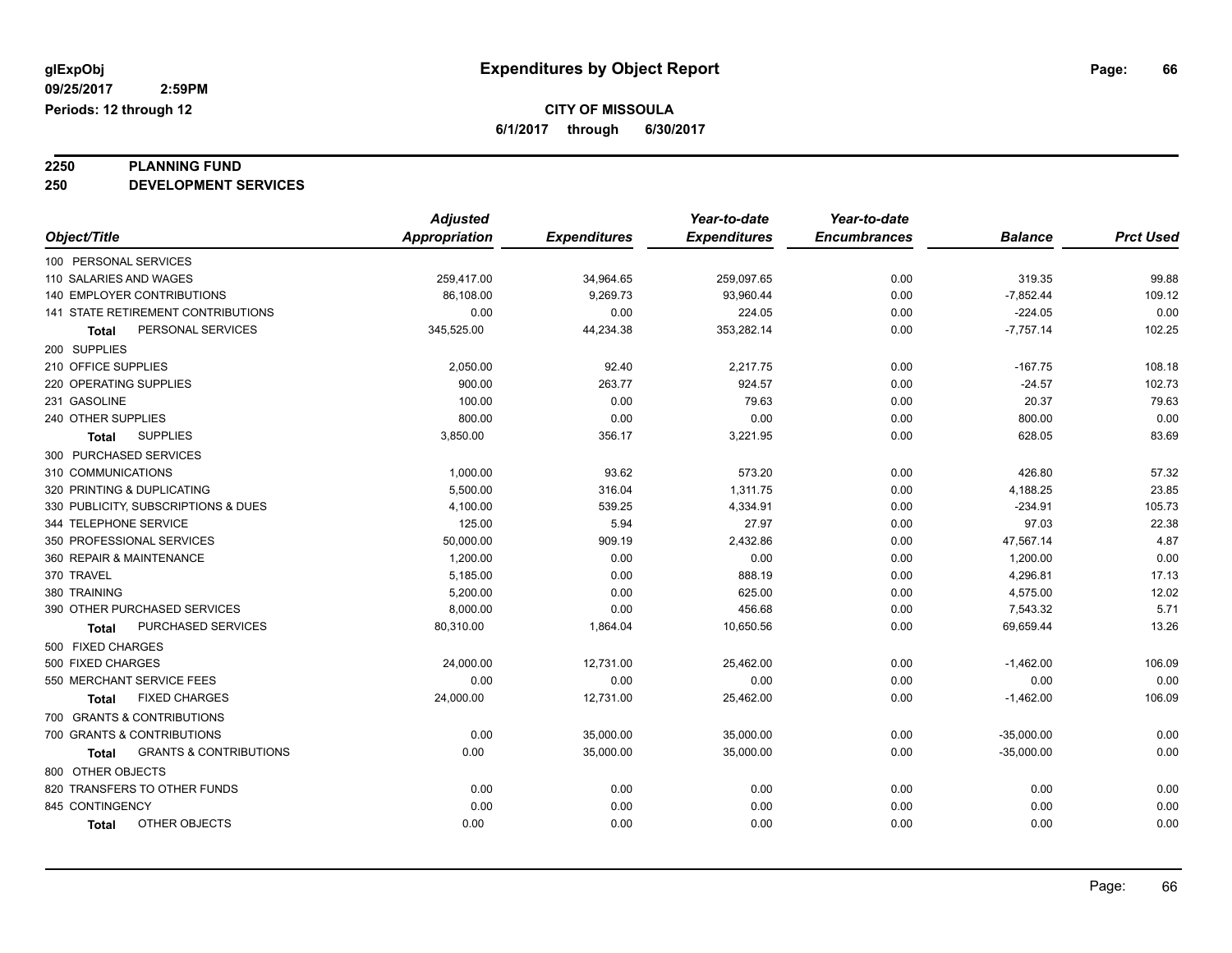| glExpObj<br>09/25/2017 |              | 2:59PM               |            | <b>Expenditures by Object Report</b>            |            |      |           |  | 67    |
|------------------------|--------------|----------------------|------------|-------------------------------------------------|------------|------|-----------|--|-------|
| Periods: 12 through 12 |              |                      | 6/1/2017   | <b>CITY OF MISSOULA</b><br>6/30/2017<br>through |            |      |           |  |       |
| 2250                   |              | <b>PLANNING FUND</b> |            |                                                 |            |      |           |  |       |
|                        | <b>Total</b> | DEVELOPMENT SERVICES | 453,685.00 | 94,185.59                                       | 427,616.65 | 0.00 | 26,068.35 |  | 94.25 |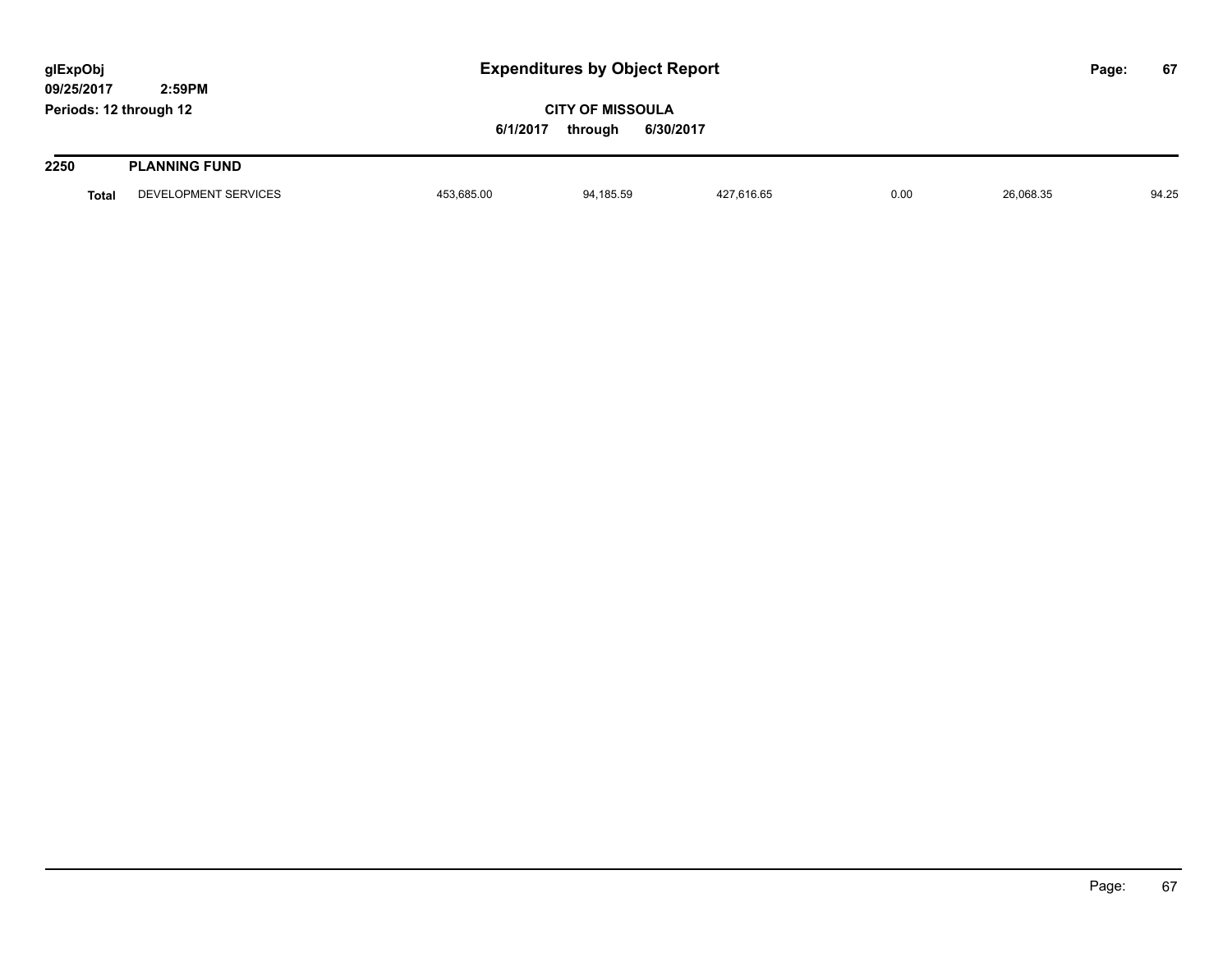**2250 PLANNING FUND**

|                                            | <b>Adjusted</b> |                     | Year-to-date        | Year-to-date        |                |                  |
|--------------------------------------------|-----------------|---------------------|---------------------|---------------------|----------------|------------------|
| Object/Title                               | Appropriation   | <b>Expenditures</b> | <b>Expenditures</b> | <b>Encumbrances</b> | <b>Balance</b> | <b>Prct Used</b> |
| 100 PERSONAL SERVICES                      |                 |                     |                     |                     |                |                  |
| 110 SALARIES AND WAGES                     | 259,417.00      | 34,964.65           | 259,097.65          | 0.00                | 319.35         | 99.88            |
| <b>140 EMPLOYER CONTRIBUTIONS</b>          | 86,108.00       | 9,269.73            | 93,960.44           | 0.00                | $-7,852.44$    | 109.12           |
| 141 STATE RETIREMENT CONTRIBUTIONS         | 0.00            | 0.00                | 224.05              | 0.00                | $-224.05$      | 0.00             |
| PERSONAL SERVICES<br>Total                 | 345,525.00      | 44,234.38           | 353,282.14          | 0.00                | $-7,757.14$    | 102.25           |
| 200 SUPPLIES                               |                 |                     |                     |                     |                |                  |
| 210 OFFICE SUPPLIES                        | 2,050.00        | 92.40               | 2,217.75            | 0.00                | $-167.75$      | 108.18           |
| 220 OPERATING SUPPLIES                     | 900.00          | 263.77              | 924.57              | 0.00                | $-24.57$       | 102.73           |
| 231 GASOLINE                               | 100.00          | 0.00                | 79.63               | 0.00                | 20.37          | 79.63            |
| 240 OTHER SUPPLIES                         | 800.00          | 0.00                | 0.00                | 0.00                | 800.00         | 0.00             |
| <b>SUPPLIES</b><br><b>Total</b>            | 3,850.00        | 356.17              | 3,221.95            | 0.00                | 628.05         | 83.69            |
| 300 PURCHASED SERVICES                     |                 |                     |                     |                     |                |                  |
| 310 COMMUNICATIONS                         | 1,000.00        | 93.62               | 573.20              | 0.00                | 426.80         | 57.32            |
| 320 PRINTING & DUPLICATING                 | 5,500.00        | 316.04              | 1.311.75            | 0.00                | 4,188.25       | 23.85            |
| 330 PUBLICITY, SUBSCRIPTIONS & DUES        | 4,100.00        | 539.25              | 4,334.91            | 0.00                | $-234.91$      | 105.73           |
| 344 TELEPHONE SERVICE                      | 125.00          | 5.94                | 27.97               | 0.00                | 97.03          | 22.38            |
| 350 PROFESSIONAL SERVICES                  | 50,000.00       | 909.19              | 2,432.86            | 0.00                | 47,567.14      | 4.87             |
| 360 REPAIR & MAINTENANCE                   | 1,200.00        | 0.00                | 0.00                | 0.00                | 1,200.00       | 0.00             |
| 370 TRAVEL                                 | 5,185.00        | 0.00                | 888.19              | 0.00                | 4,296.81       | 17.13            |
| 380 TRAINING                               | 5,200.00        | 0.00                | 625.00              | 0.00                | 4,575.00       | 12.02            |
| 390 OTHER PURCHASED SERVICES               | 8,000.00        | 0.00                | 456.68              | 0.00                | 7,543.32       | 5.71             |
| PURCHASED SERVICES<br><b>Total</b>         | 80,310.00       | 1,864.04            | 10,650.56           | 0.00                | 69,659.44      | 13.26            |
| 500 FIXED CHARGES                          |                 |                     |                     |                     |                |                  |
| 500 FIXED CHARGES                          | 24,000.00       | 12,731.00           | 25,462.00           | 0.00                | $-1,462.00$    | 106.09           |
| 550 MERCHANT SERVICE FEES                  | 0.00            | 0.00                | 0.00                | 0.00                | 0.00           | 0.00             |
| <b>FIXED CHARGES</b><br>Total              | 24,000.00       | 12,731.00           | 25,462.00           | 0.00                | $-1,462.00$    | 106.09           |
| 700 GRANTS & CONTRIBUTIONS                 |                 |                     |                     |                     |                |                  |
| 700 GRANTS & CONTRIBUTIONS                 | 0.00            | 35,000.00           | 35,000.00           | 0.00                | $-35,000.00$   | 0.00             |
| <b>GRANTS &amp; CONTRIBUTIONS</b><br>Total | 0.00            | 35,000.00           | 35,000.00           | 0.00                | $-35,000.00$   | 0.00             |
| 800 OTHER OBJECTS                          |                 |                     |                     |                     |                |                  |
| 820 TRANSFERS TO OTHER FUNDS               | 0.00            | 0.00                | 0.00                | 0.00                | 0.00           | 0.00             |
| 845 CONTINGENCY                            | 0.00            | 0.00                | 0.00                | 0.00                | 0.00           | 0.00             |
| OTHER OBJECTS<br><b>Total</b>              | 0.00            | 0.00                | 0.00                | 0.00                | 0.00           | 0.00             |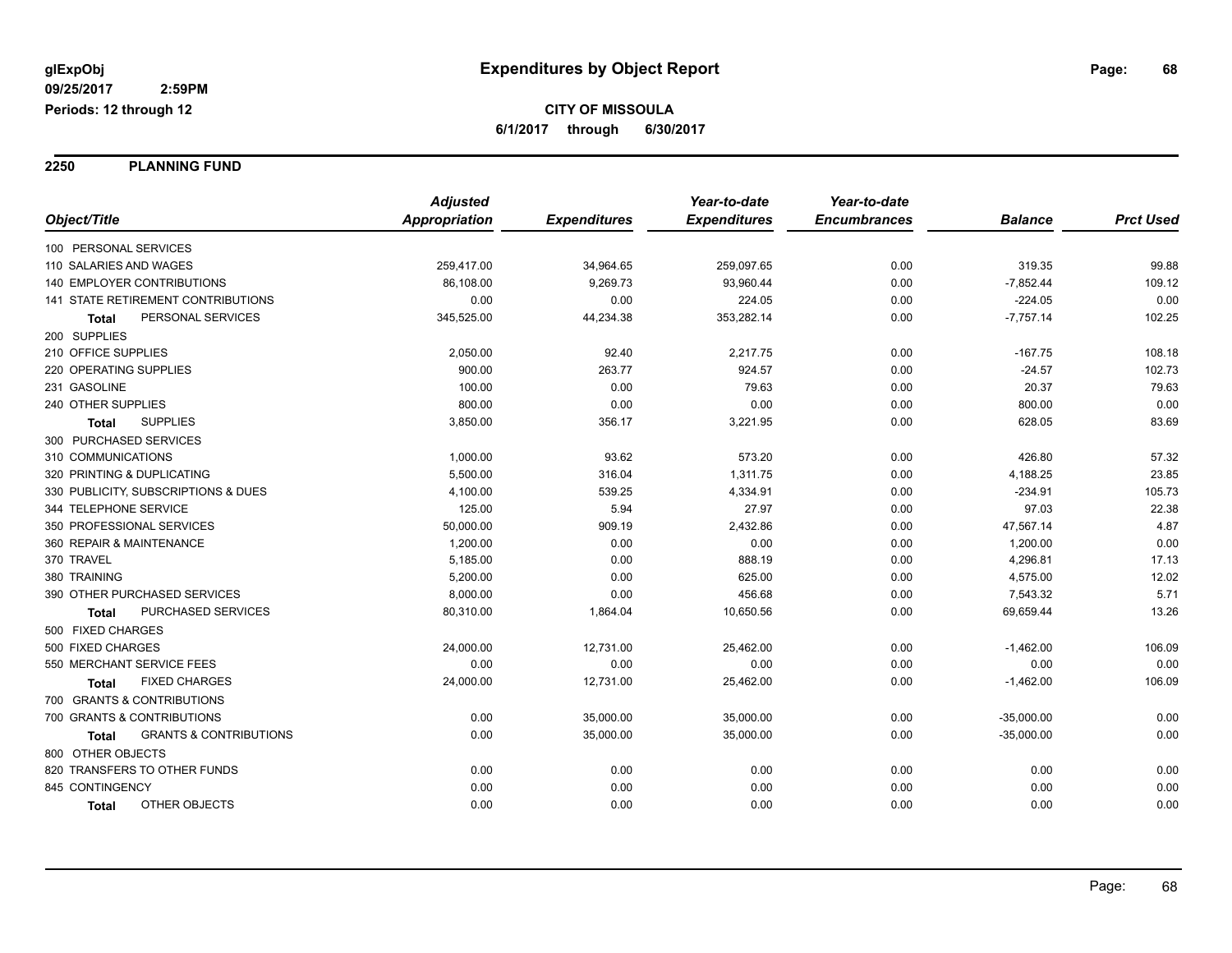| glExpObj<br>09/25/2017 | 2:59PM               |            | <b>Expenditures by Object Report</b>                        |            |      |           | 69<br>Page: |
|------------------------|----------------------|------------|-------------------------------------------------------------|------------|------|-----------|-------------|
| Periods: 12 through 12 |                      |            | <b>CITY OF MISSOULA</b><br>6/30/2017<br>6/1/2017<br>through |            |      |           |             |
| <b>Total</b>           | <b>PLANNING FUND</b> | 453,685.00 | 94,185.59                                                   | 427,616.65 | 0.00 | 26,068.35 | 94.25       |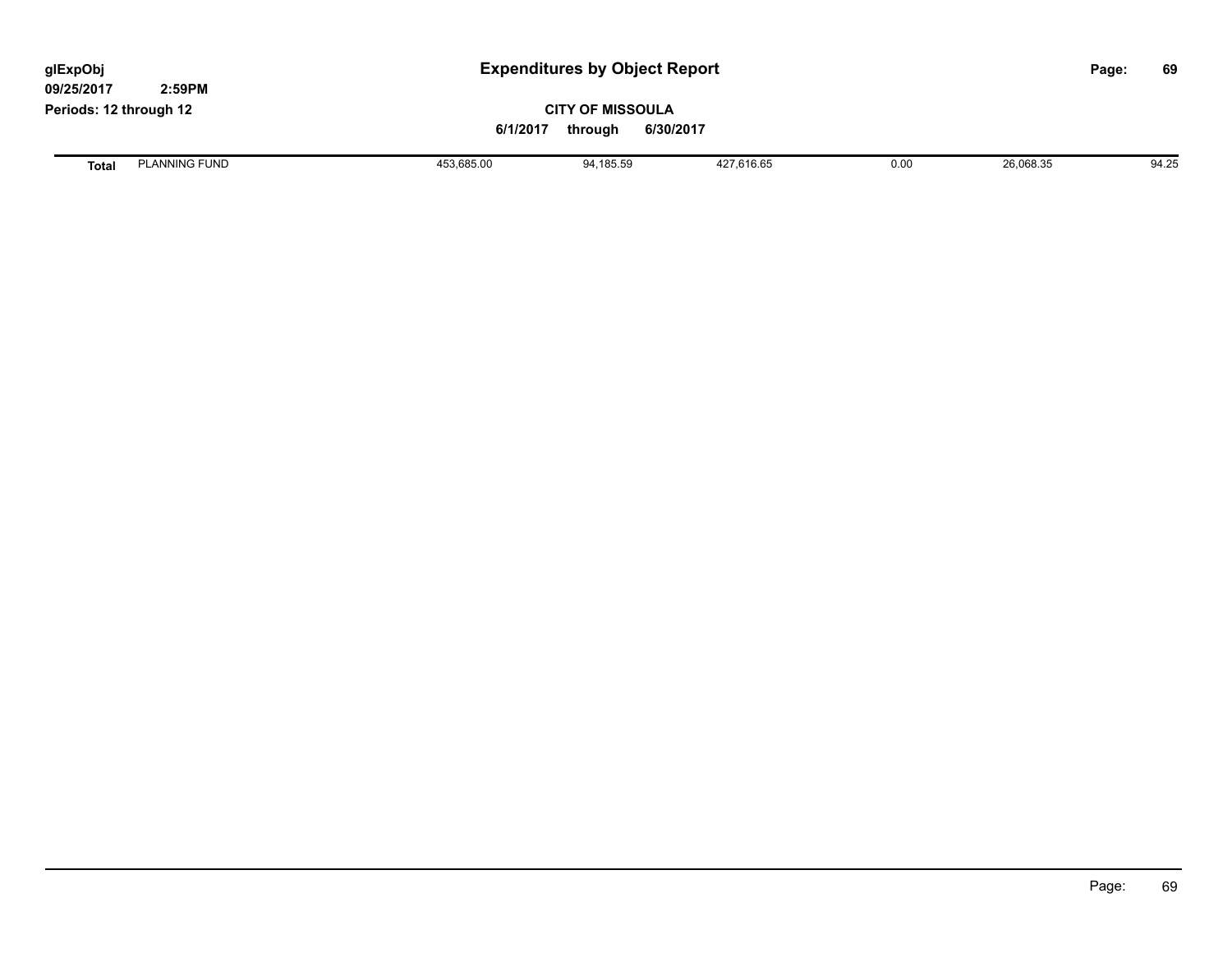### **CITY OF MISSOULA**

**6/1/2017 through 6/30/2017**

# **2310 PUBLIC SAFETY INFORMATION SYSTEMS**

**310 BUILDING INSPECTION**

|              |                                            | <b>Adjusted</b>      |                     | Year-to-date        | Year-to-date        |                |                  |
|--------------|--------------------------------------------|----------------------|---------------------|---------------------|---------------------|----------------|------------------|
| Object/Title |                                            | <b>Appropriation</b> | <b>Expenditures</b> | <b>Expenditures</b> | <b>Encumbrances</b> | <b>Balance</b> | <b>Prct Used</b> |
| 200 SUPPLIES |                                            |                      |                     |                     |                     |                |                  |
|              | 210 OFFICE SUPPLIES                        | 0.00                 | 0.00                | 0.00                | 0.00                | 0.00           | 0.00             |
|              | 220 OPERATING SUPPLIES                     | 0.00                 | 0.00                | 0.00                | 0.00                | 0.00           | 0.00             |
|              | <b>SUPPLIES</b><br><b>Total</b>            | 0.00                 | 0.00                | 0.00                | 0.00                | 0.00           | 0.00             |
|              | 500 FIXED CHARGES                          |                      |                     |                     |                     |                |                  |
|              | 550 MERCHANT SERVICE FEES                  | 0.00                 | 0.00                | 0.00                | 0.00                | 0.00           | 0.00             |
|              | <b>FIXED CHARGES</b><br><b>Total</b>       | 0.00                 | 0.00                | 0.00                | 0.00                | 0.00           | 0.00             |
|              | 800 OTHER OBJECTS                          |                      |                     |                     |                     |                |                  |
|              | 845 CONTINGENCY                            | 0.00                 | 0.00                | 0.00                | 0.00                | 0.00           | 0.00             |
|              | OTHER OBJECTS<br><b>Total</b>              | 0.00                 | 0.00                | 0.00                | 0.00                | 0.00           | 0.00             |
|              | 900 CAPITAL OUTLAY                         |                      |                     |                     |                     |                |                  |
|              | 940 MACHINERY & EQUIPMENT                  | 0.00                 | 0.00                | 0.00                | 0.00                | 0.00           | 0.00             |
|              | <b>CAPITAL OUTLAY</b><br><b>Total</b>      | 0.00                 | 0.00                | 0.00                | 0.00                | 0.00           | 0.00             |
|              | <b>BUILDING INSPECTION</b><br><b>Total</b> | 0.00                 | 0.00                | 0.00                | 0.00                | 0.00           | 0.00             |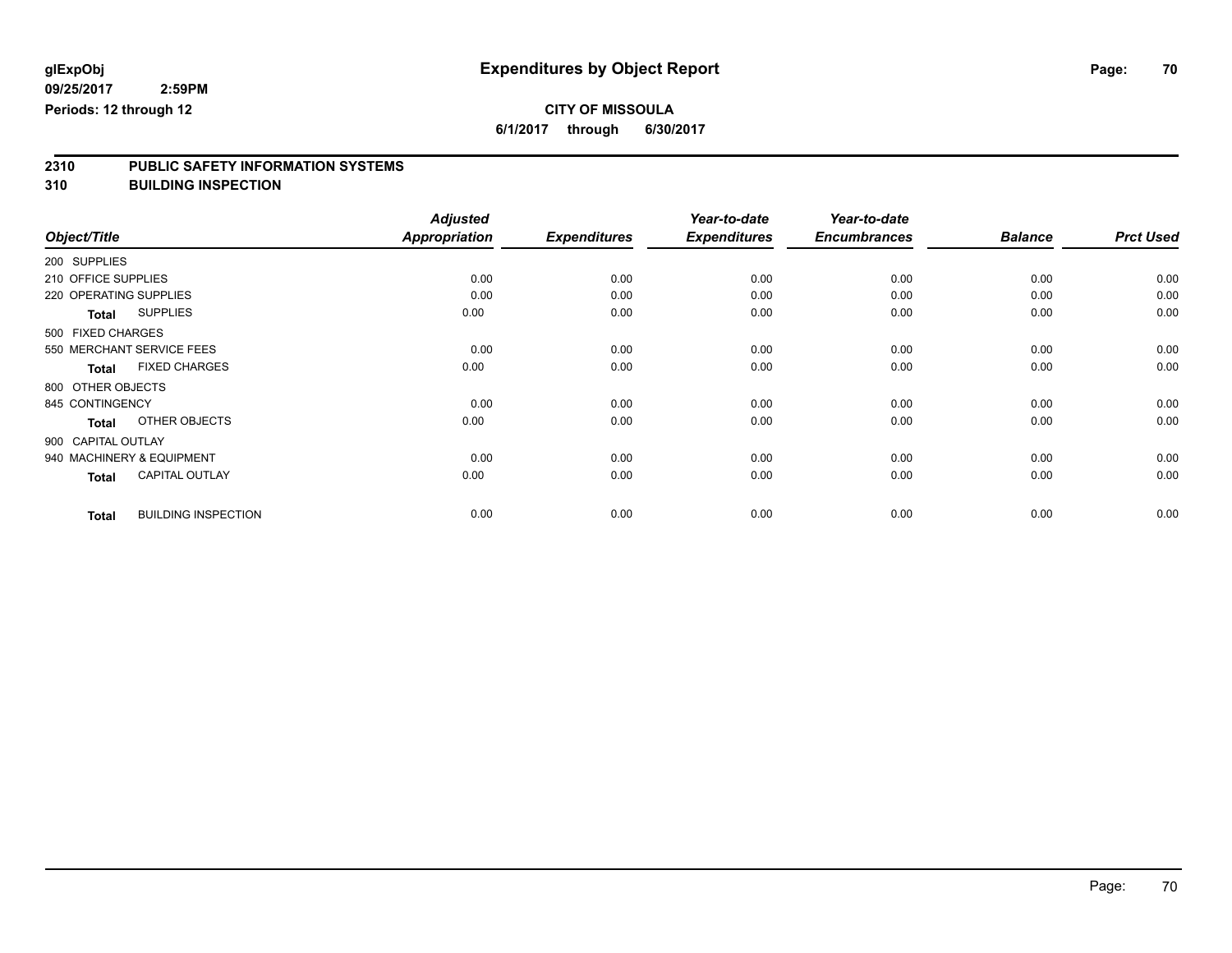#### **glExpObj Expenditures by Object Report Page: 71**

**09/25/2017 2:59PM Periods: 12 through 12**

#### **2310 PUBLIC SAFETY INFORMATION SYSTEMS**

|                        |                                   | <b>Adjusted</b> |                     | Year-to-date        | Year-to-date        |                |                  |
|------------------------|-----------------------------------|-----------------|---------------------|---------------------|---------------------|----------------|------------------|
| Object/Title           |                                   | Appropriation   | <b>Expenditures</b> | <b>Expenditures</b> | <b>Encumbrances</b> | <b>Balance</b> | <b>Prct Used</b> |
| 200 SUPPLIES           |                                   |                 |                     |                     |                     |                |                  |
| 210 OFFICE SUPPLIES    |                                   | 0.00            | 0.00                | 0.00                | 0.00                | 0.00           | 0.00             |
| 220 OPERATING SUPPLIES |                                   | 0.00            | 0.00                | 0.00                | 0.00                | 0.00           | 0.00             |
| <b>Total</b>           | <b>SUPPLIES</b>                   | 0.00            | 0.00                | 0.00                | 0.00                | 0.00           | 0.00             |
| 500 FIXED CHARGES      |                                   |                 |                     |                     |                     |                |                  |
|                        | 550 MERCHANT SERVICE FEES         | 0.00            | 0.00                | 0.00                | 0.00                | 0.00           | 0.00             |
| <b>Total</b>           | <b>FIXED CHARGES</b>              | 0.00            | 0.00                | 0.00                | 0.00                | 0.00           | 0.00             |
| 800 OTHER OBJECTS      |                                   |                 |                     |                     |                     |                |                  |
| 845 CONTINGENCY        |                                   | 0.00            | 0.00                | 0.00                | 0.00                | 0.00           | 0.00             |
| <b>Total</b>           | OTHER OBJECTS                     | 0.00            | 0.00                | 0.00                | 0.00                | 0.00           | 0.00             |
| 900 CAPITAL OUTLAY     |                                   |                 |                     |                     |                     |                |                  |
|                        | 940 MACHINERY & EQUIPMENT         | 0.00            | 0.00                | 0.00                | 0.00                | 0.00           | 0.00             |
| <b>Total</b>           | <b>CAPITAL OUTLAY</b>             | 0.00            | 0.00                | 0.00                | 0.00                | 0.00           | 0.00             |
| <b>Total</b>           | PUBLIC SAFETY INFORMATION SYSTEM! | 0.00            | 0.00                | 0.00                | 0.00                | 0.00           | 0.00             |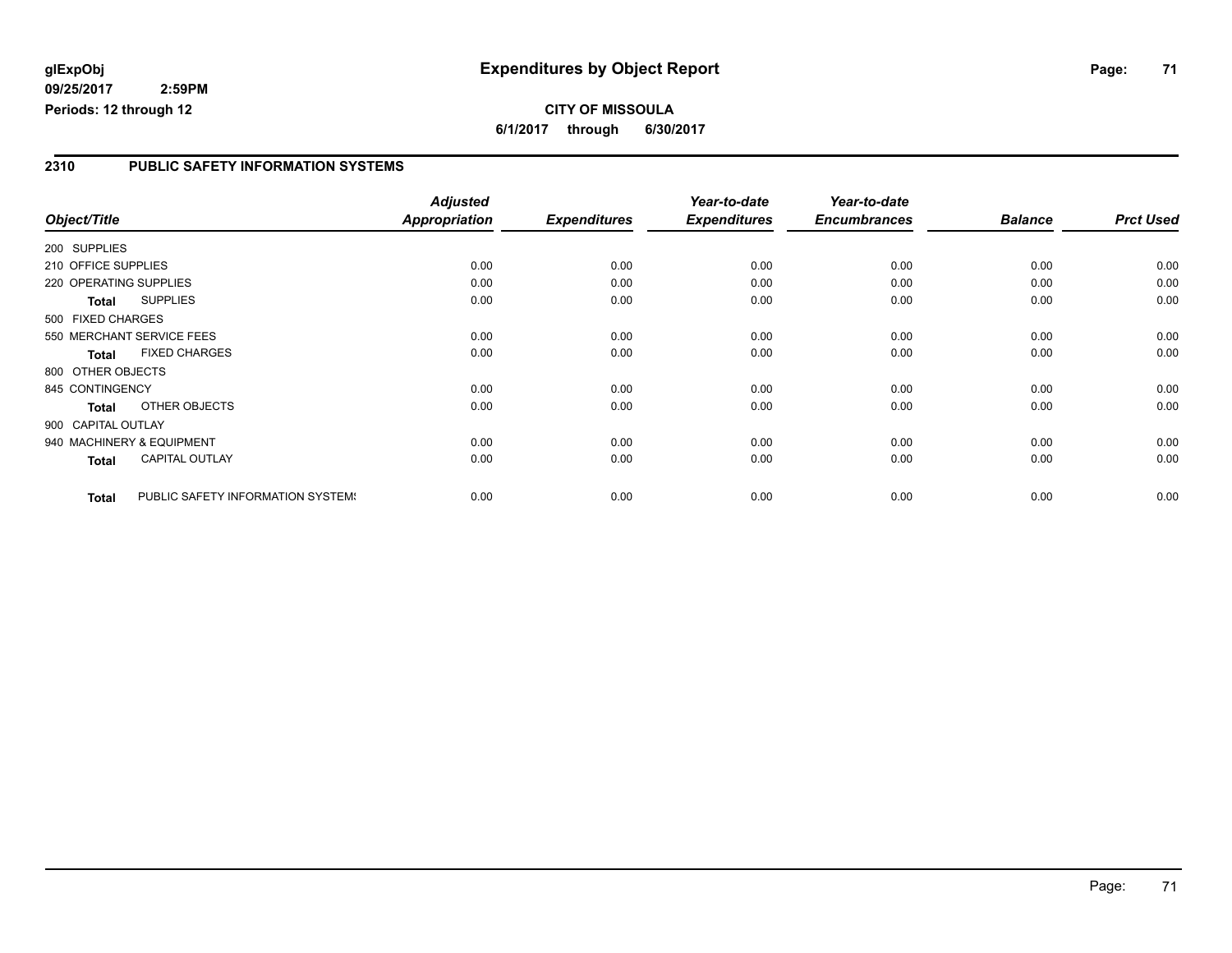# **2321 IMPACT FEE FUND**

**390 NON-DEPARTMENTAL**

|                                                   | <b>Adjusted</b> |                     | Year-to-date        | Year-to-date        |                |                  |
|---------------------------------------------------|-----------------|---------------------|---------------------|---------------------|----------------|------------------|
| Object/Title                                      | Appropriation   | <b>Expenditures</b> | <b>Expenditures</b> | <b>Encumbrances</b> | <b>Balance</b> | <b>Prct Used</b> |
| 100 PERSONAL SERVICES                             |                 |                     |                     |                     |                |                  |
| 110 SALARIES AND WAGES                            | 0.00            | 0.00                | 0.00                | 0.00                | 0.00           | 0.00             |
| <b>140 EMPLOYER CONTRIBUTIONS</b>                 | 0.00            | 0.00                | 0.00                | 0.00                | 0.00           | 0.00             |
| PERSONAL SERVICES<br><b>Total</b>                 | 0.00            | 0.00                | 0.00                | 0.00                | 0.00           | 0.00             |
| 300 PURCHASED SERVICES                            |                 |                     |                     |                     |                |                  |
| 350 PROFESSIONAL SERVICES                         | 0.00            | 5,103.00            | 10,629.25           | 0.00                | $-10,629.25$   | 0.00             |
| 390 OTHER PURCHASED SERVICES                      | 0.00            | 0.00                | 0.00                | 0.00                | 0.00           | 0.00             |
| <b>PURCHASED SERVICES</b><br><b>Total</b>         | 0.00            | 5,103.00            | 10,629.25           | 0.00                | $-10,629.25$   | 0.00             |
| 500 FIXED CHARGES                                 |                 |                     |                     |                     |                |                  |
| 550 MERCHANT SERVICE FEES                         | 0.00            | 0.00                | 0.00                | 0.00                | 0.00           | 0.00             |
| <b>FIXED CHARGES</b><br><b>Total</b>              | 0.00            | 0.00                | 0.00                | 0.00                | 0.00           | 0.00             |
| 700 GRANTS & CONTRIBUTIONS                        |                 |                     |                     |                     |                |                  |
| 700 GRANTS & CONTRIBUTIONS                        | 0.00            | 0.00                | 0.00                | 0.00                | 0.00           | 0.00             |
| <b>GRANTS &amp; CONTRIBUTIONS</b><br><b>Total</b> | 0.00            | 0.00                | 0.00                | 0.00                | 0.00           | 0.00             |
| 800 OTHER OBJECTS                                 |                 |                     |                     |                     |                |                  |
| 820 TRANSFERS TO OTHER FUNDS                      | 76,265.00       | $-37,000.00$        | 2,265.00            | 0.00                | 74,000.00      | 2.97             |
| OTHER OBJECTS<br><b>Total</b>                     | 76,265.00       | $-37,000.00$        | 2,265.00            | 0.00                | 74,000.00      | 2.97             |
| 900 CAPITAL OUTLAY                                |                 |                     |                     |                     |                |                  |
| 930 IMPROVEMENTS                                  | 2,326,000.00    | 303,923.78          | 968,196.59          | 0.00                | 1,357,803.41   | 41.62            |
| 940 CONFINED SPACE RESCUE TRAINING PROP           | 0.00            | 3,832.06            | 11,763.35           | 0.00                | $-11.763.35$   | 0.00             |
| <b>CAPITAL OUTLAY</b><br><b>Total</b>             | 2,326,000.00    | 307,755.84          | 979,959.94          | 0.00                | 1,346,040.06   | 42.13            |
|                                                   |                 |                     |                     |                     |                |                  |
| NON-DEPARTMENTAL<br><b>Total</b>                  | 2,402,265.00    | 275,858.84          | 992,854.19          | 0.00                | 1,409,410.81   | 41.33            |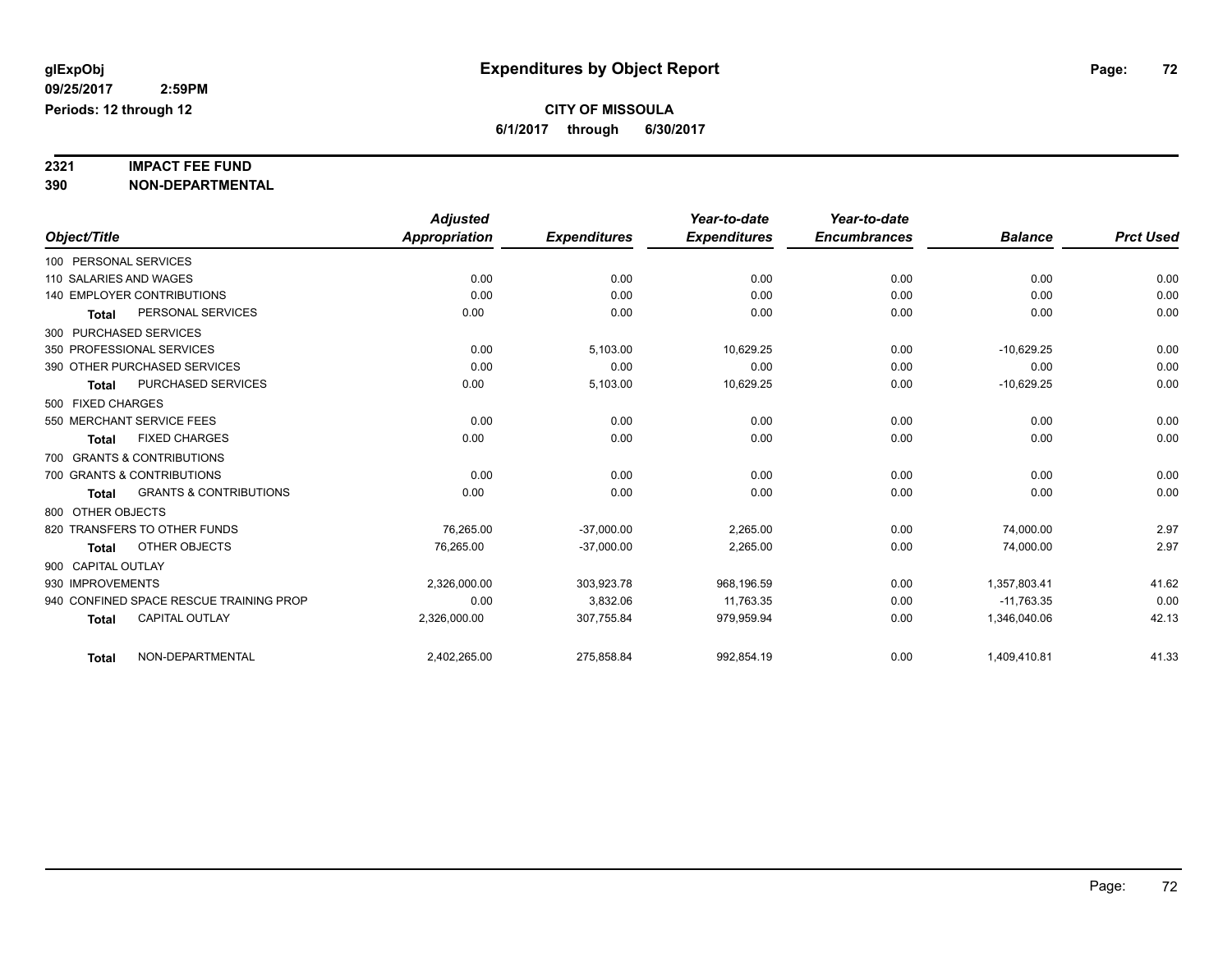**2321 IMPACT FEE FUND**

|                                                   | <b>Adjusted</b>      |                     | Year-to-date        | Year-to-date        |                |                  |
|---------------------------------------------------|----------------------|---------------------|---------------------|---------------------|----------------|------------------|
| Object/Title                                      | <b>Appropriation</b> | <b>Expenditures</b> | <b>Expenditures</b> | <b>Encumbrances</b> | <b>Balance</b> | <b>Prct Used</b> |
| 100 PERSONAL SERVICES                             |                      |                     |                     |                     |                |                  |
| 110 SALARIES AND WAGES                            | 0.00                 | 0.00                | 0.00                | 0.00                | 0.00           | 0.00             |
| <b>140 EMPLOYER CONTRIBUTIONS</b>                 | 0.00                 | 0.00                | 0.00                | 0.00                | 0.00           | 0.00             |
| PERSONAL SERVICES<br><b>Total</b>                 | 0.00                 | 0.00                | 0.00                | 0.00                | 0.00           | 0.00             |
| 300 PURCHASED SERVICES                            |                      |                     |                     |                     |                |                  |
| 350 PROFESSIONAL SERVICES                         | 0.00                 | 5,103.00            | 10,629.25           | 0.00                | $-10,629.25$   | 0.00             |
| 390 OTHER PURCHASED SERVICES                      | 0.00                 | 0.00                | 0.00                | 0.00                | 0.00           | 0.00             |
| PURCHASED SERVICES<br><b>Total</b>                | 0.00                 | 5,103.00            | 10,629.25           | 0.00                | $-10,629.25$   | 0.00             |
| 500 FIXED CHARGES                                 |                      |                     |                     |                     |                |                  |
| 550 MERCHANT SERVICE FEES                         | 0.00                 | 0.00                | 0.00                | 0.00                | 0.00           | 0.00             |
| <b>FIXED CHARGES</b><br><b>Total</b>              | 0.00                 | 0.00                | 0.00                | 0.00                | 0.00           | 0.00             |
| 700 GRANTS & CONTRIBUTIONS                        |                      |                     |                     |                     |                |                  |
| 700 GRANTS & CONTRIBUTIONS                        | 0.00                 | 0.00                | 0.00                | 0.00                | 0.00           | 0.00             |
| <b>GRANTS &amp; CONTRIBUTIONS</b><br><b>Total</b> | 0.00                 | 0.00                | 0.00                | 0.00                | 0.00           | 0.00             |
| 800 OTHER OBJECTS                                 |                      |                     |                     |                     |                |                  |
| 820 TRANSFERS TO OTHER FUNDS                      | 76,265.00            | $-37,000.00$        | 2,265.00            | 0.00                | 74,000.00      | 2.97             |
| OTHER OBJECTS<br><b>Total</b>                     | 76,265.00            | $-37,000.00$        | 2,265.00            | 0.00                | 74,000.00      | 2.97             |
| 900 CAPITAL OUTLAY                                |                      |                     |                     |                     |                |                  |
| 930 IMPROVEMENTS                                  | 2,326,000.00         | 303,923.78          | 968,196.59          | 0.00                | 1,357,803.41   | 41.62            |
| 940 CONFINED SPACE RESCUE TRAINING PROP           | 0.00                 | 3,832.06            | 11,763.35           | 0.00                | $-11,763.35$   | 0.00             |
| <b>CAPITAL OUTLAY</b><br><b>Total</b>             | 2,326,000.00         | 307,755.84          | 979,959.94          | 0.00                | 1,346,040.06   | 42.13            |
| <b>IMPACT FEE FUND</b><br><b>Total</b>            | 2,402,265.00         | 275,858.84          | 992,854.19          | 0.00                | 1,409,410.81   | 41.33            |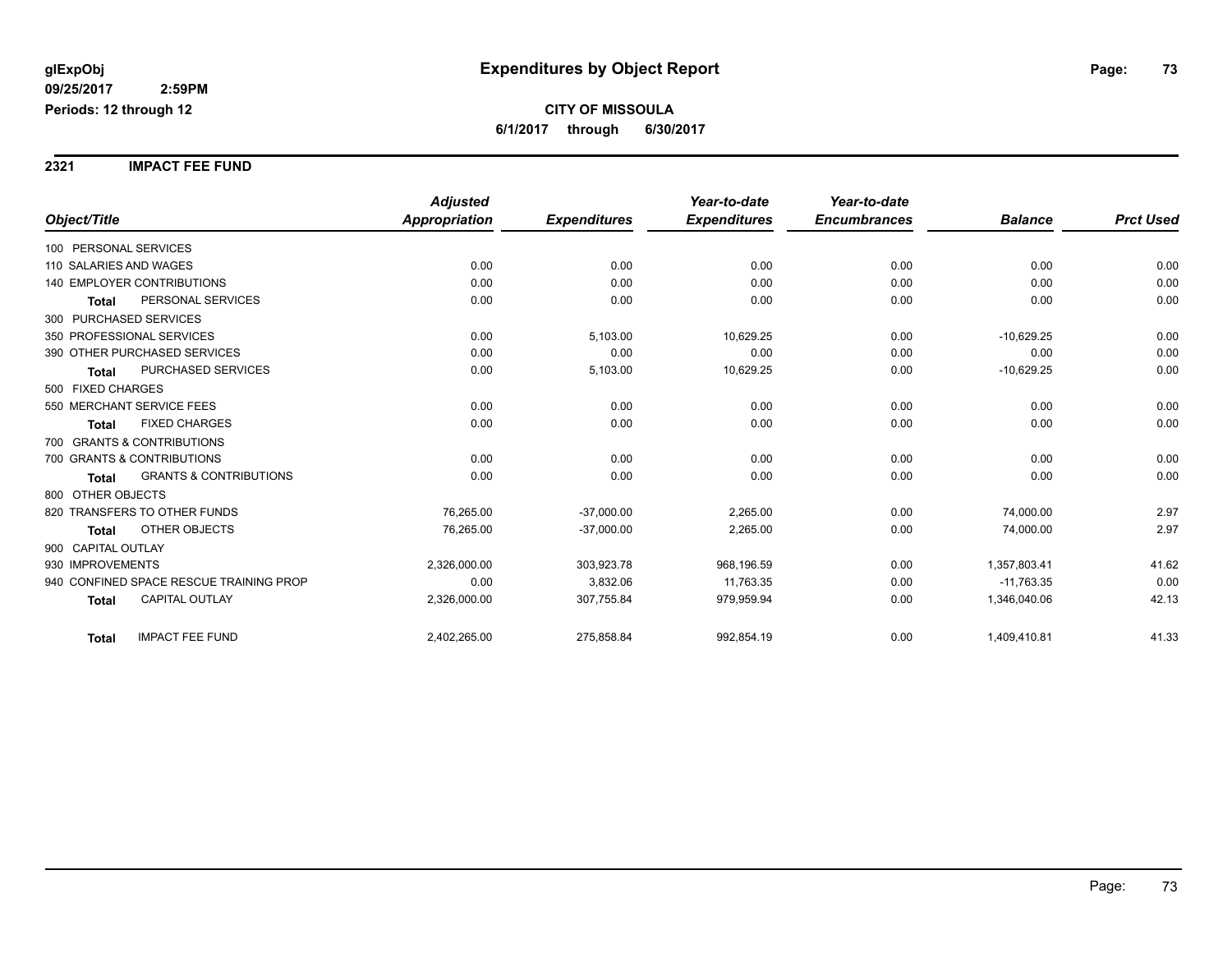**6/1/2017 through 6/30/2017**

# **2322 GEORGE ELMER/CATTLE DR INTERSECTION**

| Object/Title |                                       | <b>Adjusted</b><br><b>Appropriation</b> | <b>Expenditures</b> | Year-to-date<br><b>Expenditures</b> | Year-to-date<br><b>Encumbrances</b> | <b>Balance</b> | <b>Prct Used</b> |
|--------------|---------------------------------------|-----------------------------------------|---------------------|-------------------------------------|-------------------------------------|----------------|------------------|
|              | 300 PURCHASED SERVICES                |                                         |                     |                                     |                                     |                |                  |
|              | 350 PROFESSIONAL SERVICES             | 15,000.00                               | 0.00                | 0.00                                | 0.00                                | 15,000.00      | 0.00             |
|              | PURCHASED SERVICES<br><b>Total</b>    | 15,000.00                               | 0.00                | 0.00                                | 0.00                                | 15,000.00      | 0.00             |
|              | 500 FIXED CHARGES                     |                                         |                     |                                     |                                     |                |                  |
|              | 550 MERCHANT SERVICE FEES             | 0.00                                    | 0.00                | 0.00                                | 0.00                                | 0.00           | 0.00             |
|              | <b>FIXED CHARGES</b><br><b>Total</b>  | 0.00                                    | 0.00                | 0.00                                | 0.00                                | 0.00           | 0.00             |
|              | 800 OTHER OBJECTS                     |                                         |                     |                                     |                                     |                |                  |
|              | 820 TRANSFERS TO OTHER FUNDS          | 0.00                                    | 0.00                | 0.00                                | 0.00                                | 0.00           | 0.00             |
|              | OTHER OBJECTS<br><b>Total</b>         | 0.00                                    | 0.00                | 0.00                                | 0.00                                | 0.00           | 0.00             |
|              | 900 CAPITAL OUTLAY                    |                                         |                     |                                     |                                     |                |                  |
|              | 930 IMPROVEMENTS                      | 0.00                                    | 0.00                | 0.00                                | 0.00                                | 0.00           | 0.00             |
|              | <b>CAPITAL OUTLAY</b><br><b>Total</b> | 0.00                                    | 0.00                | 0.00                                | 0.00                                | 0.00           | 0.00             |
|              | NON-DEPARTMENTAL<br><b>Total</b>      | 15,000.00                               | 0.00                | 0.00                                | 0.00                                | 15,000.00      | 0.00             |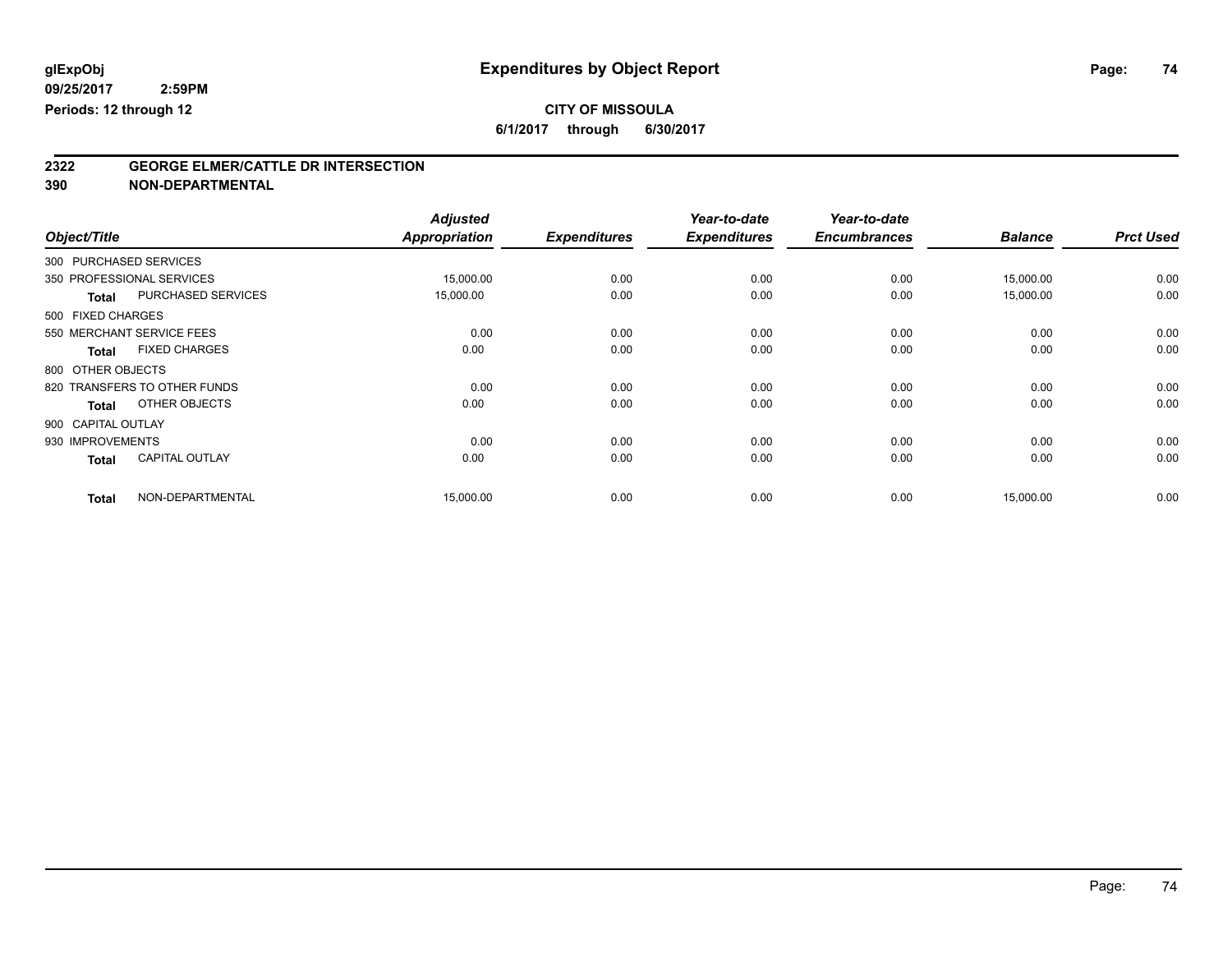### **2322 GEORGE ELMER/CATTLE DR INTERSECTION**

|                    |                                  | <b>Adjusted</b> |                     | Year-to-date        | Year-to-date<br><b>Encumbrances</b> | <b>Balance</b> | <b>Prct Used</b> |
|--------------------|----------------------------------|-----------------|---------------------|---------------------|-------------------------------------|----------------|------------------|
| Object/Title       |                                  | Appropriation   | <b>Expenditures</b> | <b>Expenditures</b> |                                     |                |                  |
|                    | 300 PURCHASED SERVICES           |                 |                     |                     |                                     |                |                  |
|                    | 350 PROFESSIONAL SERVICES        | 15,000.00       | 0.00                | 0.00                | 0.00                                | 15,000.00      | 0.00             |
| <b>Total</b>       | PURCHASED SERVICES               | 15,000.00       | 0.00                | 0.00                | 0.00                                | 15,000.00      | 0.00             |
| 500 FIXED CHARGES  |                                  |                 |                     |                     |                                     |                |                  |
|                    | 550 MERCHANT SERVICE FEES        | 0.00            | 0.00                | 0.00                | 0.00                                | 0.00           | 0.00             |
| Total              | <b>FIXED CHARGES</b>             | 0.00            | 0.00                | 0.00                | 0.00                                | 0.00           | 0.00             |
| 800 OTHER OBJECTS  |                                  |                 |                     |                     |                                     |                |                  |
|                    | 820 TRANSFERS TO OTHER FUNDS     | 0.00            | 0.00                | 0.00                | 0.00                                | 0.00           | 0.00             |
| Total              | OTHER OBJECTS                    | 0.00            | 0.00                | 0.00                | 0.00                                | 0.00           | 0.00             |
| 900 CAPITAL OUTLAY |                                  |                 |                     |                     |                                     |                |                  |
| 930 IMPROVEMENTS   |                                  | 0.00            | 0.00                | 0.00                | 0.00                                | 0.00           | 0.00             |
| <b>Total</b>       | <b>CAPITAL OUTLAY</b>            | 0.00            | 0.00                | 0.00                | 0.00                                | 0.00           | 0.00             |
| <b>Total</b>       | GEORGE ELMER/CATTLE DR INTERSECT | 15,000.00       | 0.00                | 0.00                | 0.00                                | 15,000.00      | 0.00             |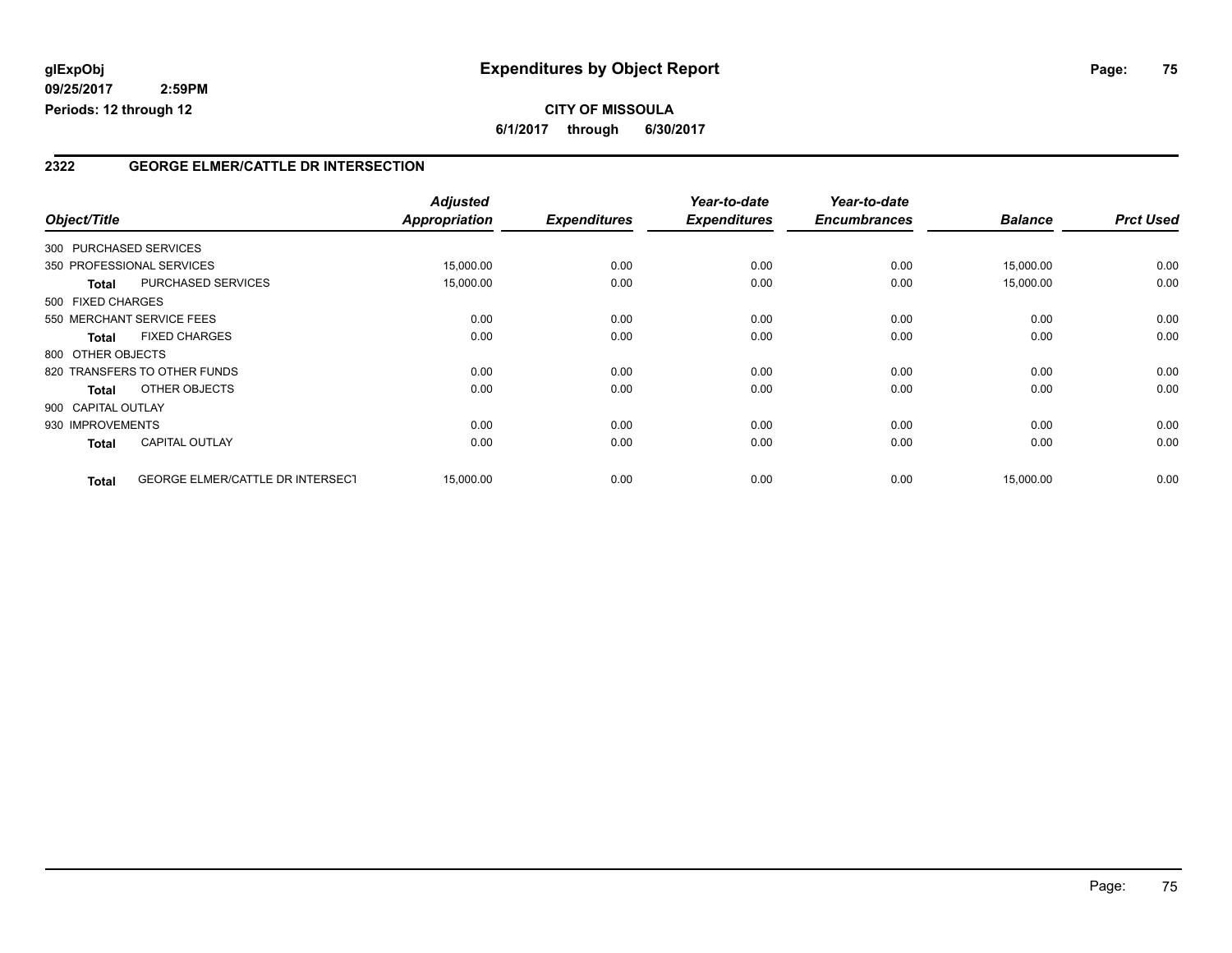**2365 PUBLIC ART FUND 220 MAYOR**

|                    |                              | <b>Adjusted</b>      |                     | Year-to-date        | Year-to-date        |                |                  |
|--------------------|------------------------------|----------------------|---------------------|---------------------|---------------------|----------------|------------------|
| Object/Title       |                              | <b>Appropriation</b> | <b>Expenditures</b> | <b>Expenditures</b> | <b>Encumbrances</b> | <b>Balance</b> | <b>Prct Used</b> |
|                    | 300 PURCHASED SERVICES       |                      |                     |                     |                     |                |                  |
|                    | 320 PRINTING & DUPLICATING   | 3,000.00             | 0.00                | 0.00                | 0.00                | 3,000.00       | 0.00             |
|                    | 350 PROFESSIONAL SERVICES    | 0.00                 | 0.00                | 362.17              | 0.00                | $-362.17$      | 0.00             |
|                    | 390 OTHER PURCHASED SERVICES | 23,320.00            | 0.00                | 0.00                | 0.00                | 23,320.00      | 0.00             |
| <b>Total</b>       | PURCHASED SERVICES           | 26,320.00            | 0.00                | 362.17              | 0.00                | 25,957.83      | 1.38             |
| 500 FIXED CHARGES  |                              |                      |                     |                     |                     |                |                  |
|                    | 550 MERCHANT SERVICE FEES    | 0.00                 | 0.00                | 0.00                | 0.00                | 0.00           | 0.00             |
| <b>Total</b>       | <b>FIXED CHARGES</b>         | 0.00                 | 0.00                | 0.00                | 0.00                | 0.00           | 0.00             |
| 800 OTHER OBJECTS  |                              |                      |                     |                     |                     |                |                  |
| 845 CONTINGENCY    |                              | 0.00                 | 0.00                | 0.00                | 0.00                | 0.00           | 0.00             |
| <b>Total</b>       | OTHER OBJECTS                | 0.00                 | 0.00                | 0.00                | 0.00                | 0.00           | 0.00             |
| 900 CAPITAL OUTLAY |                              |                      |                     |                     |                     |                |                  |
| 930 IMPROVEMENTS   |                              | 0.00                 | 0.00                | 5,000.00            | 0.00                | $-5,000.00$    | 0.00             |
| <b>Total</b>       | <b>CAPITAL OUTLAY</b>        | 0.00                 | 0.00                | 5,000.00            | 0.00                | $-5,000.00$    | 0.00             |
| <b>Total</b>       | <b>MAYOR</b>                 | 26,320.00            | 0.00                | 5,362.17            | 0.00                | 20,957.83      | 20.37            |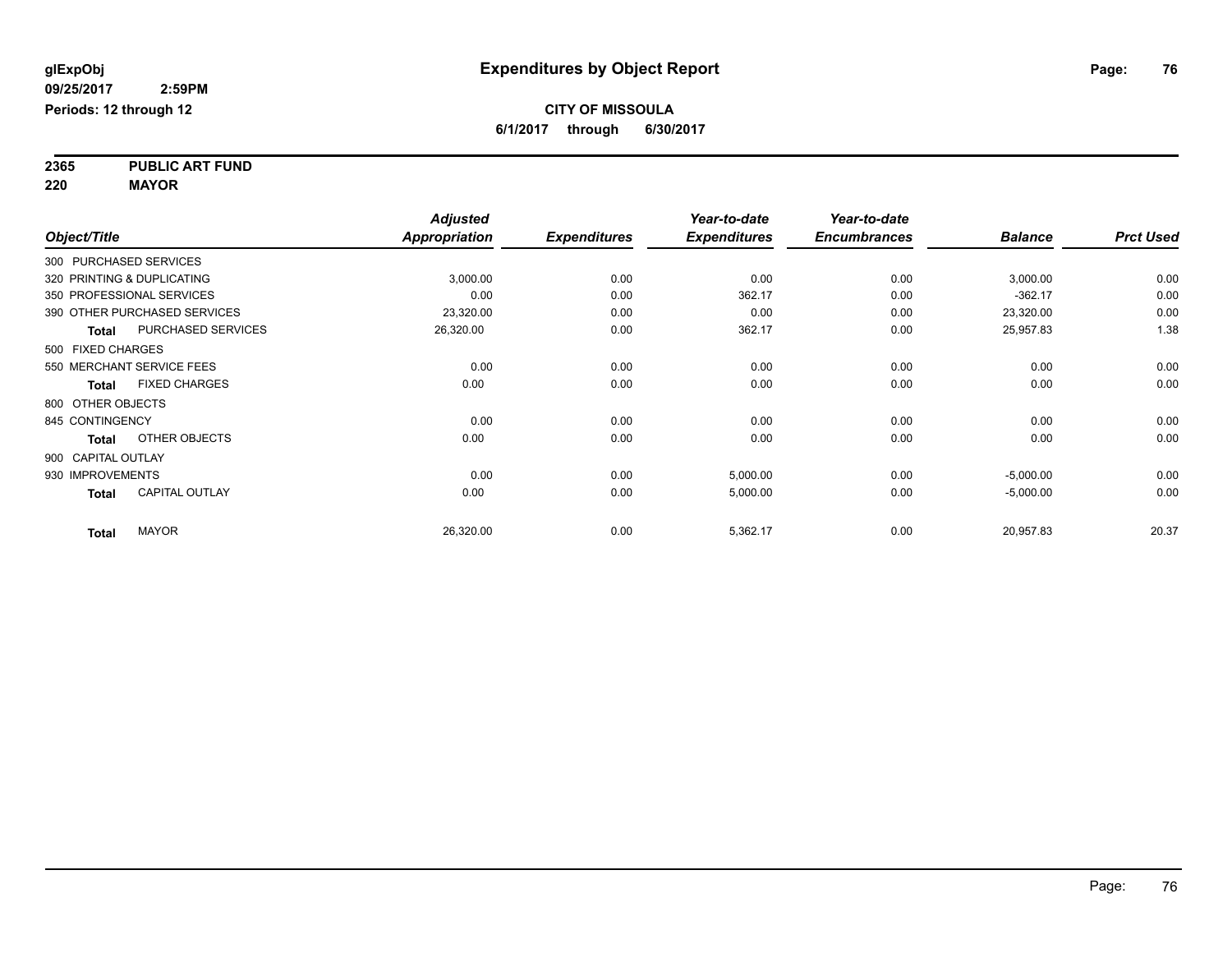#### **2365 PUBLIC ART FUND**

|                    |                              | <b>Adjusted</b>      |                     | Year-to-date        | Year-to-date        |                |                  |
|--------------------|------------------------------|----------------------|---------------------|---------------------|---------------------|----------------|------------------|
| Object/Title       |                              | <b>Appropriation</b> | <b>Expenditures</b> | <b>Expenditures</b> | <b>Encumbrances</b> | <b>Balance</b> | <b>Prct Used</b> |
|                    | 300 PURCHASED SERVICES       |                      |                     |                     |                     |                |                  |
|                    | 320 PRINTING & DUPLICATING   | 3,000.00             | 0.00                | 0.00                | 0.00                | 3,000.00       | 0.00             |
|                    | 350 PROFESSIONAL SERVICES    | 0.00                 | 0.00                | 362.17              | 0.00                | $-362.17$      | 0.00             |
|                    | 390 OTHER PURCHASED SERVICES | 23,320.00            | 0.00                | 0.00                | 0.00                | 23,320.00      | 0.00             |
| <b>Total</b>       | <b>PURCHASED SERVICES</b>    | 26,320.00            | 0.00                | 362.17              | 0.00                | 25,957.83      | 1.38             |
| 500 FIXED CHARGES  |                              |                      |                     |                     |                     |                |                  |
|                    | 550 MERCHANT SERVICE FEES    | 0.00                 | 0.00                | 0.00                | 0.00                | 0.00           | 0.00             |
| <b>Total</b>       | <b>FIXED CHARGES</b>         | 0.00                 | 0.00                | 0.00                | 0.00                | 0.00           | 0.00             |
| 800 OTHER OBJECTS  |                              |                      |                     |                     |                     |                |                  |
| 845 CONTINGENCY    |                              | 0.00                 | 0.00                | 0.00                | 0.00                | 0.00           | 0.00             |
| <b>Total</b>       | OTHER OBJECTS                | 0.00                 | 0.00                | 0.00                | 0.00                | 0.00           | 0.00             |
| 900 CAPITAL OUTLAY |                              |                      |                     |                     |                     |                |                  |
| 930 IMPROVEMENTS   |                              | 0.00                 | 0.00                | 5,000.00            | 0.00                | $-5,000.00$    | 0.00             |
| <b>Total</b>       | <b>CAPITAL OUTLAY</b>        | 0.00                 | 0.00                | 5,000.00            | 0.00                | $-5,000.00$    | 0.00             |
| Total              | PUBLIC ART FUND              | 26,320.00            | 0.00                | 5,362.17            | 0.00                | 20,957.83      | 20.37            |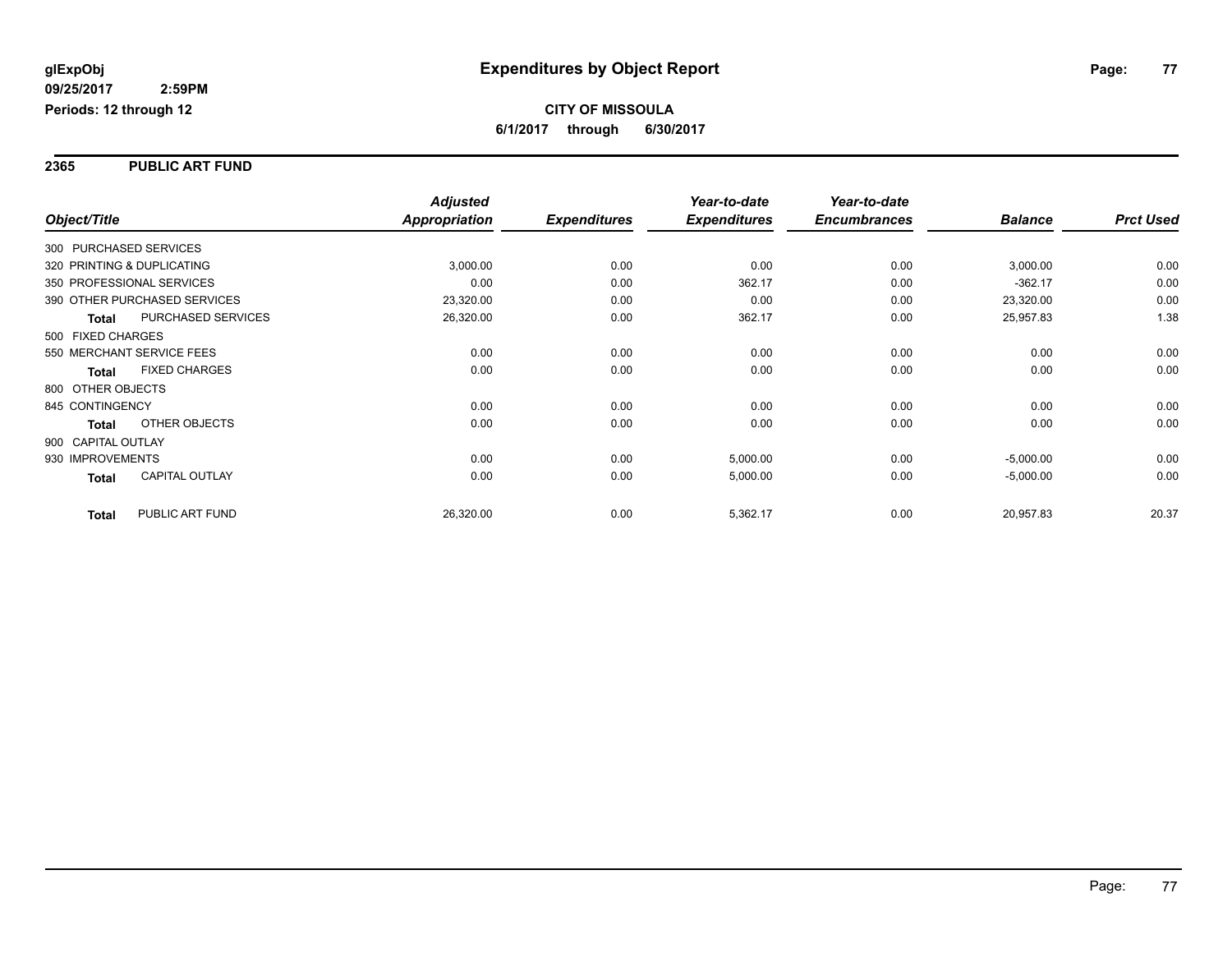**6/1/2017 through 6/30/2017**

# **2371 EMPLOYEE HEALTH INSURANCE LEVY FUND**

|                                      | <b>Adjusted</b>      |                     | Year-to-date        | Year-to-date        |                |                  |
|--------------------------------------|----------------------|---------------------|---------------------|---------------------|----------------|------------------|
| Object/Title                         | <b>Appropriation</b> | <b>Expenditures</b> | <b>Expenditures</b> | <b>Encumbrances</b> | <b>Balance</b> | <b>Prct Used</b> |
| 500 FIXED CHARGES                    |                      |                     |                     |                     |                |                  |
| 550 MERCHANT SERVICE FEES            | 0.00                 | 0.00                | 0.00                | 0.00                | 0.00           | 0.00             |
| <b>FIXED CHARGES</b><br><b>Total</b> | 0.00                 | 0.00                | 0.00                | 0.00                | 0.00           | 0.00             |
| 800 OTHER OBJECTS                    |                      |                     |                     |                     |                |                  |
| 820 TRANSFERS TO OTHER FUNDS         | 4.525.00             | 2.263.00            | 4.526.00            | 0.00                | $-1.00$        | 100.02           |
| OTHER OBJECTS<br><b>Total</b>        | 4,525.00             | 2,263.00            | 4.526.00            | 0.00                | $-1.00$        | 100.02           |
| NON-DEPARTMENTAL<br><b>Total</b>     | 4.525.00             | 2.263.00            | 4.526.00            | 0.00                | $-1.00$        | 100.02           |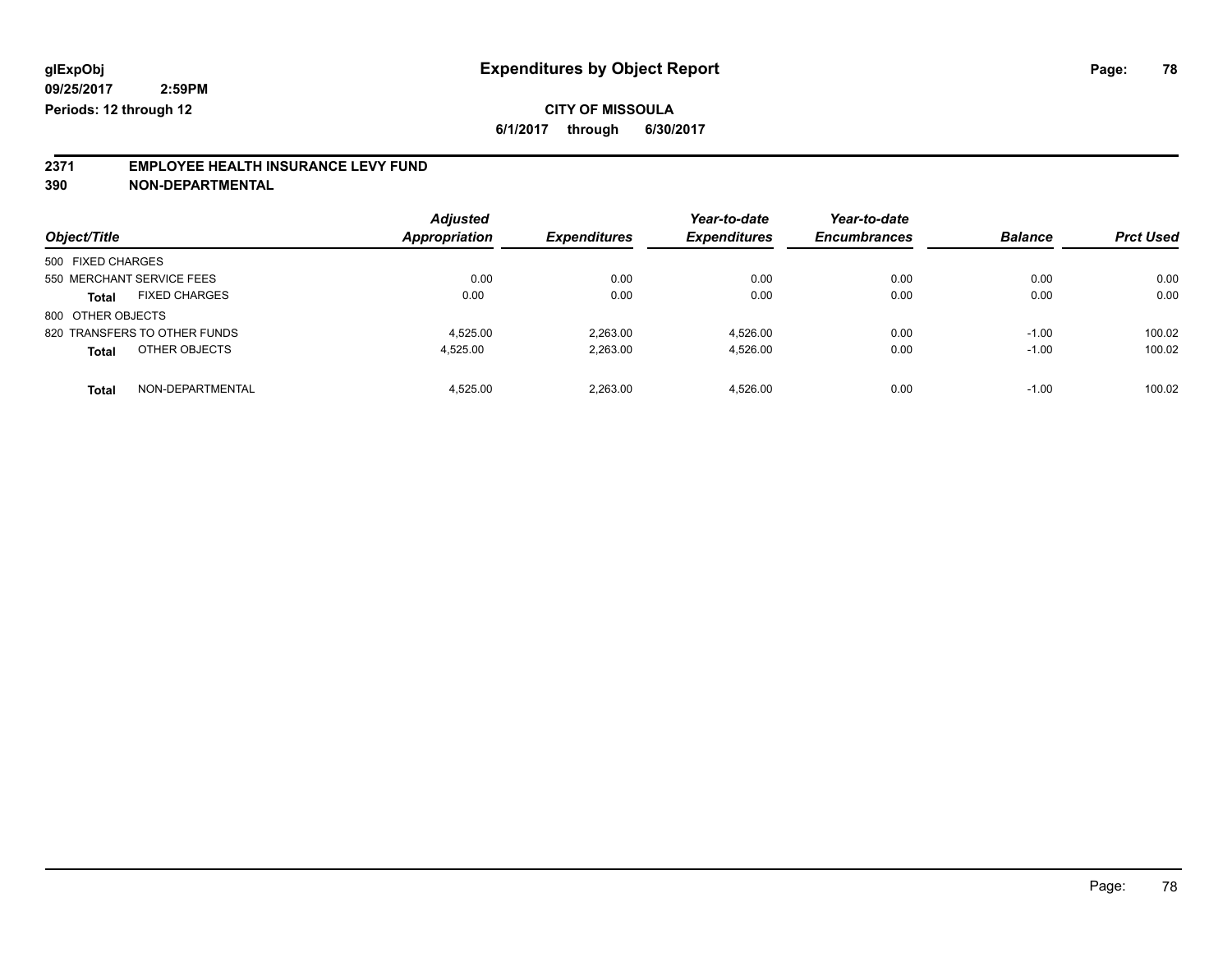#### **2371 EMPLOYEE HEALTH INSURANCE LEVY FUND**

| Object/Title              |                                  | <b>Adjusted</b><br><b>Appropriation</b> | <b>Expenditures</b> | Year-to-date<br><b>Expenditures</b> | Year-to-date<br><b>Encumbrances</b> | <b>Balance</b> | <b>Prct Used</b> |
|---------------------------|----------------------------------|-----------------------------------------|---------------------|-------------------------------------|-------------------------------------|----------------|------------------|
| 500 FIXED CHARGES         |                                  |                                         |                     |                                     |                                     |                |                  |
| 550 MERCHANT SERVICE FEES |                                  | 0.00                                    | 0.00                | 0.00                                | 0.00                                | 0.00           | 0.00             |
| <b>Total</b>              | <b>FIXED CHARGES</b>             | 0.00                                    | 0.00                | 0.00                                | 0.00                                | 0.00           | 0.00             |
| 800 OTHER OBJECTS         |                                  |                                         |                     |                                     |                                     |                |                  |
|                           | 820 TRANSFERS TO OTHER FUNDS     | 4.525.00                                | 2.263.00            | 4.526.00                            | 0.00                                | $-1.00$        | 100.02           |
| <b>Total</b>              | OTHER OBJECTS                    | 4,525.00                                | 2,263.00            | 4,526.00                            | 0.00                                | $-1.00$        | 100.02           |
| <b>Total</b>              | EMPLOYEE HEALTH INSURANCE LEVY F | 4.525.00                                | 2.263.00            | 4.526.00                            | 0.00                                | $-1.00$        | 100.02           |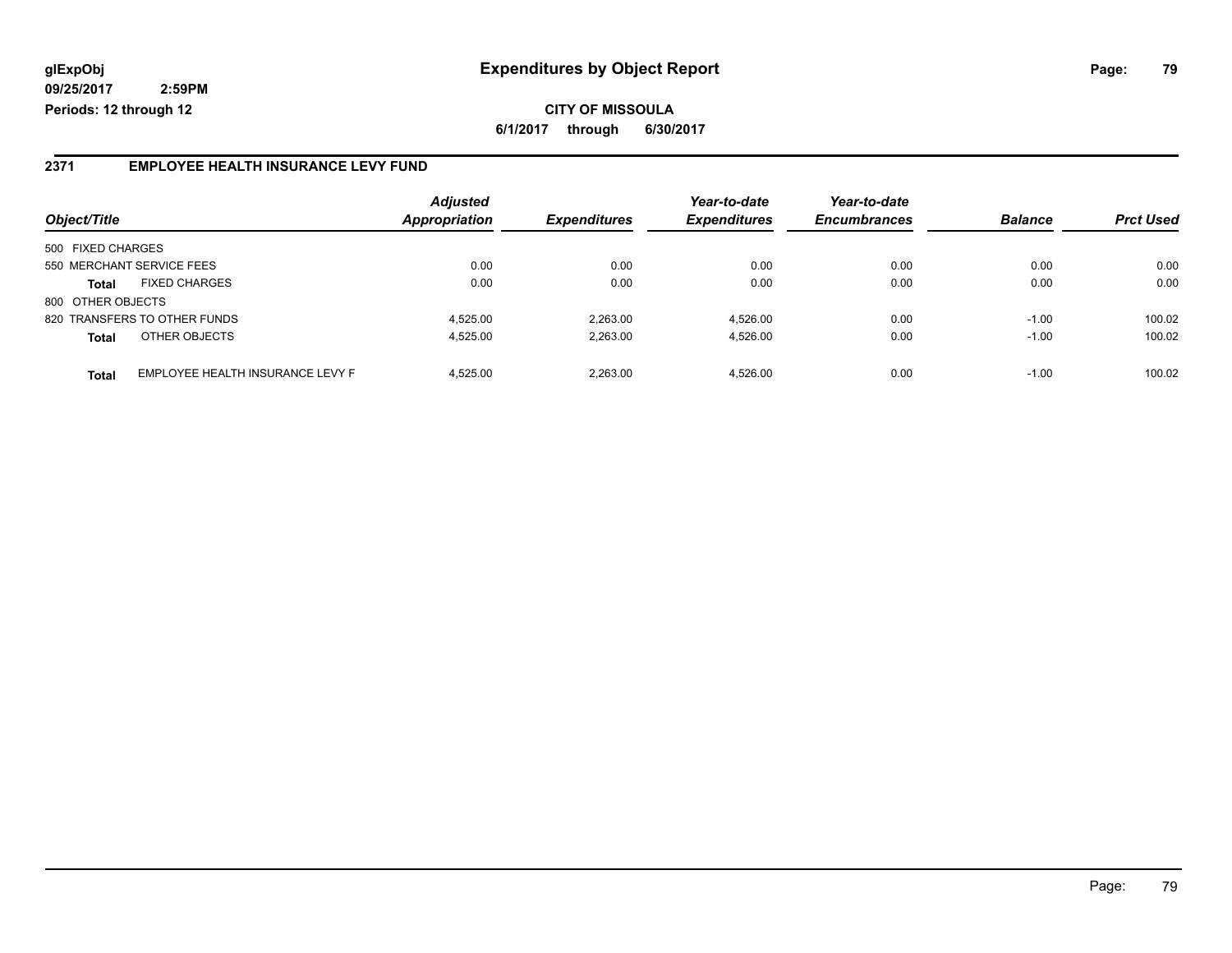**2372 PERMISSIVE MEDICAL LEVY**

| Object/Title                         | <b>Adjusted</b><br>Appropriation | <b>Expenditures</b> | Year-to-date<br><b>Expenditures</b> | Year-to-date<br><b>Encumbrances</b> | <b>Balance</b> | <b>Prct Used</b> |
|--------------------------------------|----------------------------------|---------------------|-------------------------------------|-------------------------------------|----------------|------------------|
|                                      |                                  |                     |                                     |                                     |                |                  |
| 500 FIXED CHARGES                    |                                  |                     |                                     |                                     |                |                  |
| 550 MERCHANT SERVICE FEES            | 0.00                             | 0.00                | 0.00                                | 0.00                                | 0.00           | 0.00             |
| <b>FIXED CHARGES</b><br><b>Total</b> | 0.00                             | 0.00                | 0.00                                | 0.00                                | 0.00           | 0.00             |
| 800 OTHER OBJECTS                    |                                  |                     |                                     |                                     |                |                  |
| 820 TRANSFERS TO OTHER FUNDS         | 4.774.150.00                     | 2,387,075.00        | 4,774,150.00                        | 0.00                                | 0.00           | 100.00           |
| OTHER OBJECTS<br><b>Total</b>        | 4,774,150.00                     | 2,387,075.00        | 4,774,150.00                        | 0.00                                | 0.00           | 100.00           |
| NON-DEPARTMENTAL<br><b>Total</b>     | 4.774.150.00                     | 2,387,075.00        | 4,774,150.00                        | 0.00                                | 0.00           | 100.00           |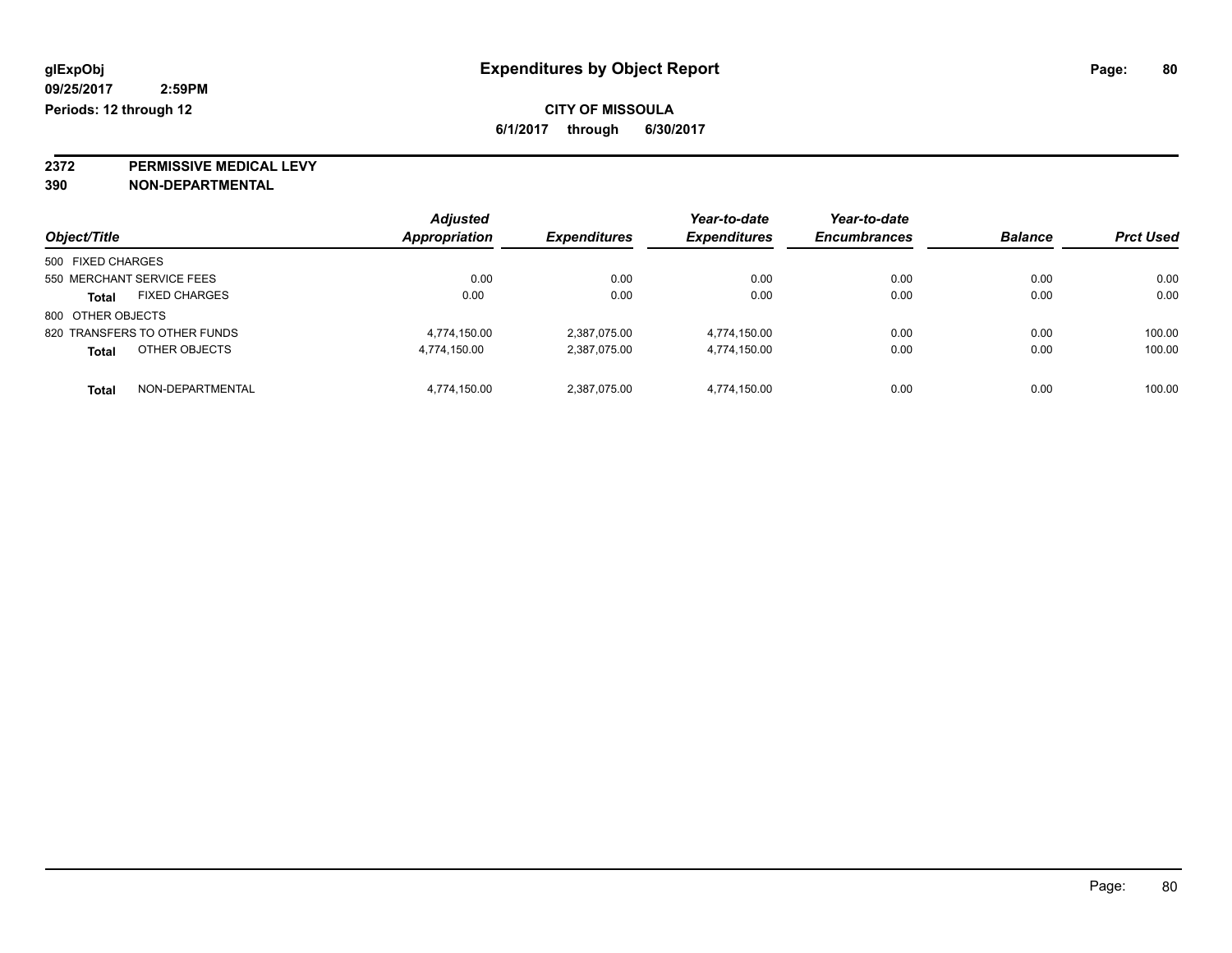### **2372 PERMISSIVE MEDICAL LEVY**

| Object/Title              |                              | <b>Adjusted</b> |                            | Year-to-date        | Year-to-date        | <b>Balance</b> |                  |
|---------------------------|------------------------------|-----------------|----------------------------|---------------------|---------------------|----------------|------------------|
|                           |                              | Appropriation   | <i><b>Expenditures</b></i> | <b>Expenditures</b> | <b>Encumbrances</b> |                | <b>Prct Used</b> |
| 500 FIXED CHARGES         |                              |                 |                            |                     |                     |                |                  |
| 550 MERCHANT SERVICE FEES |                              | 0.00            | 0.00                       | 0.00                | 0.00                | 0.00           | 0.00             |
| <b>Total</b>              | <b>FIXED CHARGES</b>         | 0.00            | 0.00                       | 0.00                | 0.00                | 0.00           | 0.00             |
| 800 OTHER OBJECTS         |                              |                 |                            |                     |                     |                |                  |
|                           | 820 TRANSFERS TO OTHER FUNDS | 4,774,150.00    | 2,387,075.00               | 4,774,150.00        | 0.00                | 0.00           | 100.00           |
| <b>Total</b>              | OTHER OBJECTS                | 4,774,150.00    | 2,387,075.00               | 4,774,150.00        | 0.00                | 0.00           | 100.00           |
| <b>Total</b>              | PERMISSIVE MEDICAL LEVY      | 4.774.150.00    | 2.387.075.00               | 4.774.150.00        | 0.00                | 0.00           | 100.00           |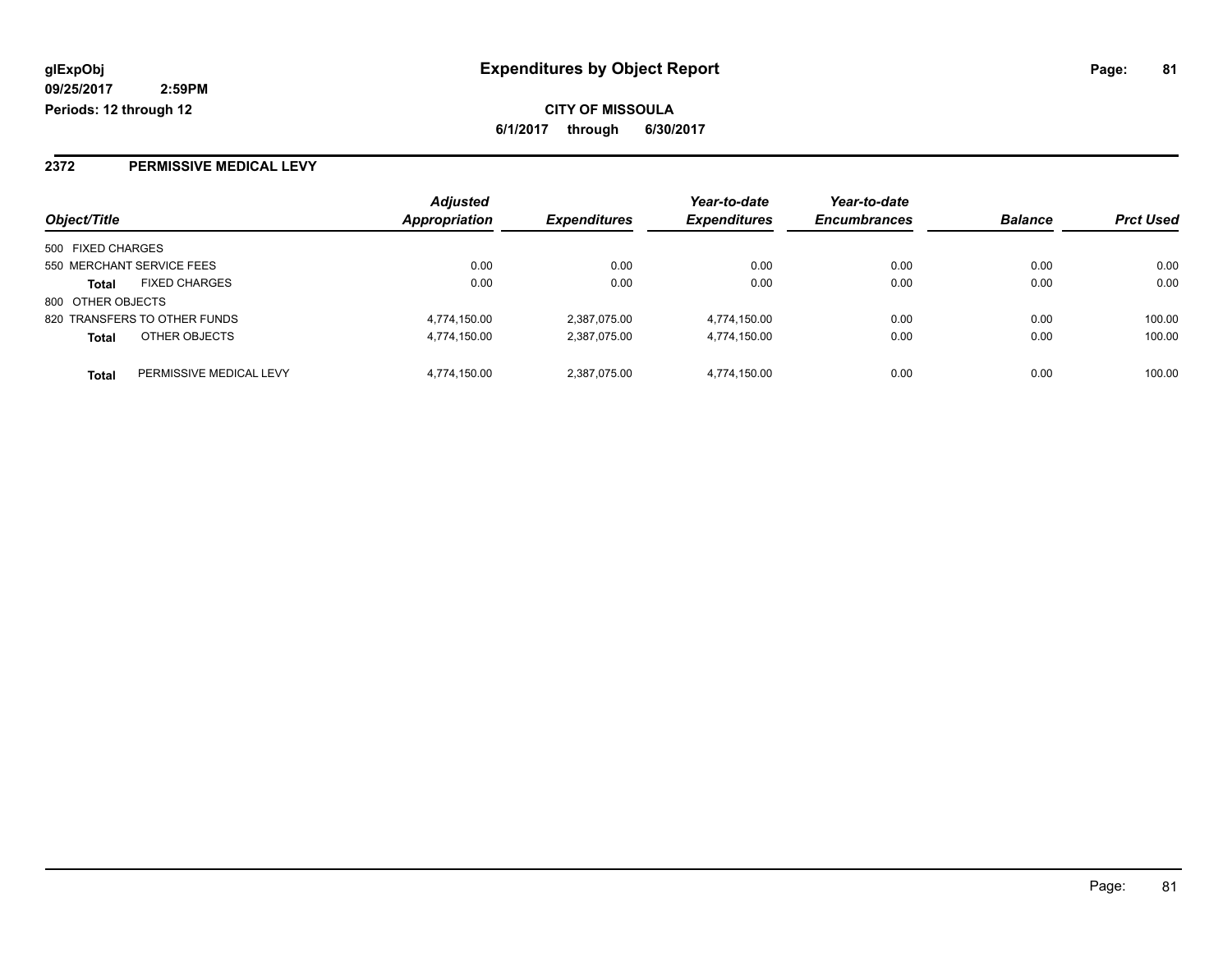**6/1/2017 through 6/30/2017**

# **2389 CABLE TELEVISION FRANCHISE FUND**

|                    |                                     | <b>Adjusted</b> |                     | Year-to-date        | Year-to-date        |                |                  |
|--------------------|-------------------------------------|-----------------|---------------------|---------------------|---------------------|----------------|------------------|
| Object/Title       |                                     | Appropriation   | <b>Expenditures</b> | <b>Expenditures</b> | <b>Encumbrances</b> | <b>Balance</b> | <b>Prct Used</b> |
|                    | 300 PURCHASED SERVICES              |                 |                     |                     |                     |                |                  |
|                    | 330 PUBLICITY, SUBSCRIPTIONS & DUES | 0.00            | 0.00                | 0.00                | 0.00                | 0.00           | 0.00             |
|                    | 350 PROFESSIONAL SERVICES           | 20,288.00       | 0.00                | 12,900.00           | 0.00                | 7,388.00       | 63.58            |
|                    | 360 REPAIR & MAINTENANCE            | 0.00            | 0.00                | 0.00                | 0.00                | 0.00           | 0.00             |
| 370 TRAVEL         |                                     | 1,000.00        | 0.00                | 0.00                | 0.00                | 1,000.00       | 0.00             |
| 380 TRAINING       |                                     | 1,000.00        | 0.00                | 0.00                | 0.00                | 1,000.00       | 0.00             |
| <b>Total</b>       | <b>PURCHASED SERVICES</b>           | 22,288.00       | 0.00                | 12,900.00           | 0.00                | 9,388.00       | 57.88            |
| 500 FIXED CHARGES  |                                     |                 |                     |                     |                     |                |                  |
|                    | 550 MERCHANT SERVICE FEES           | 0.00            | 0.00                | 0.00                | 0.00                | 0.00           | 0.00             |
| <b>Total</b>       | <b>FIXED CHARGES</b>                | 0.00            | 0.00                | 0.00                | 0.00                | 0.00           | 0.00             |
|                    | 700 GRANTS & CONTRIBUTIONS          |                 |                     |                     |                     |                |                  |
|                    | 700 GRANTS & CONTRIBUTIONS          | 390,000.00      | 120,000.00          | 480,000.00          | 0.00                | $-90,000.00$   | 123.08           |
| <b>Total</b>       | <b>GRANTS &amp; CONTRIBUTIONS</b>   | 390,000.00      | 120,000.00          | 480,000.00          | 0.00                | $-90,000.00$   | 123.08           |
| 800 OTHER OBJECTS  |                                     |                 |                     |                     |                     |                |                  |
|                    | 820 TRANSFERS TO OTHER FUNDS        | 301,433.00      | 150,717.00          | 301,434.00          | 0.00                | $-1.00$        | 100.00           |
| 845 CONTINGENCY    |                                     | 0.00            | 0.00                | 0.00                | 0.00                | 0.00           | 0.00             |
| <b>Total</b>       | OTHER OBJECTS                       | 301,433.00      | 150,717.00          | 301,434.00          | 0.00                | $-1.00$        | 100.00           |
| 900 CAPITAL OUTLAY |                                     |                 |                     |                     |                     |                |                  |
|                    | 940 MACHINERY & EQUIPMENT           | 37,567.00       | 4,400.00            | 18,670.76           | 0.00                | 18,896.24      | 49.70            |
| <b>Total</b>       | CAPITAL OUTLAY                      | 37,567.00       | 4,400.00            | 18.670.76           | 0.00                | 18,896.24      | 49.70            |
| <b>Total</b>       | NON-DEPARTMENTAL                    | 751,288.00      | 275,117.00          | 813,004.76          | 0.00                | $-61,716.76$   | 108.21           |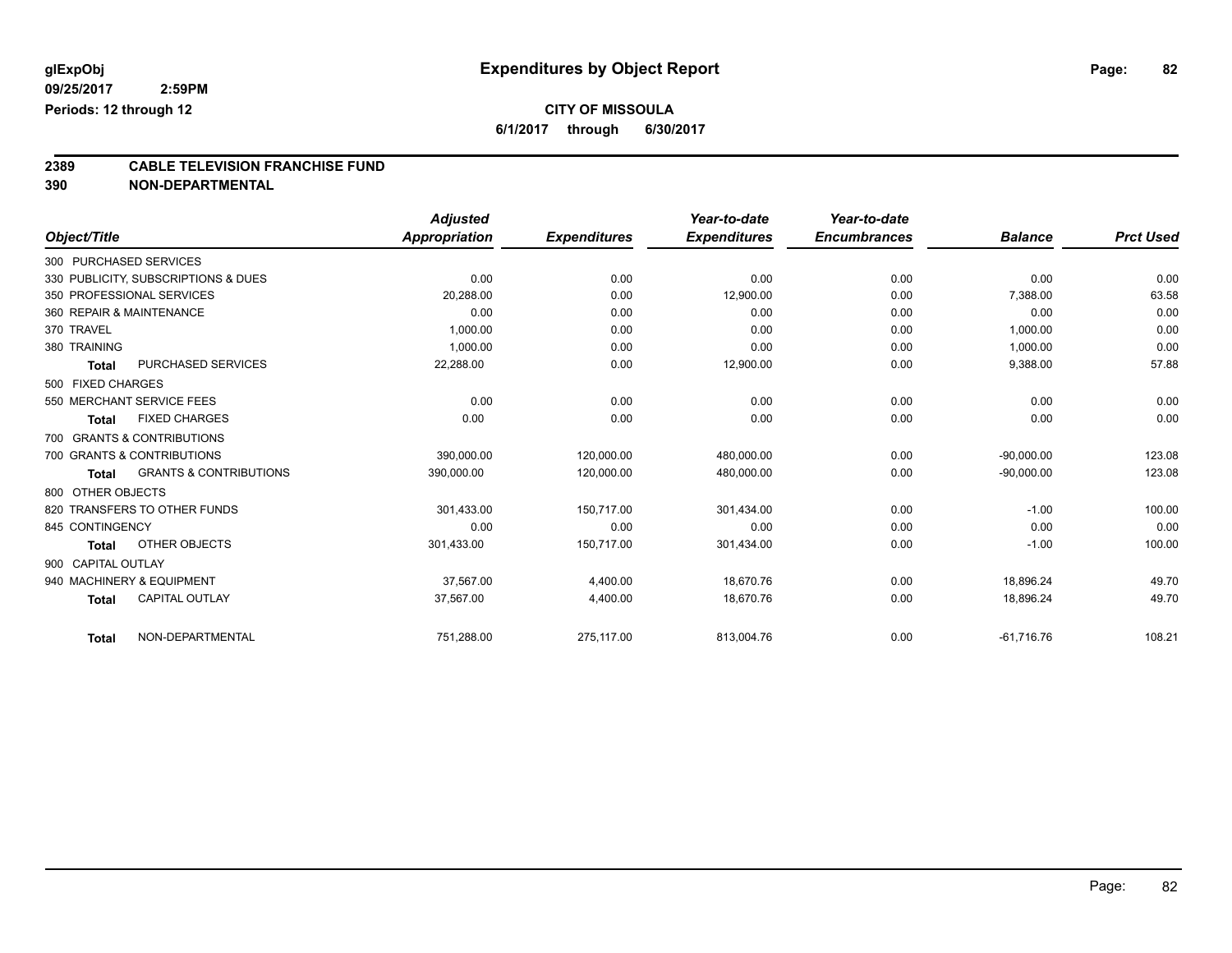### **CITY OF MISSOULA 6/1/2017 through 6/30/2017**

#### **2389 CABLE TELEVISION FRANCHISE FUND**

|                          |                                     | <b>Adjusted</b> |                     | Year-to-date        | Year-to-date        |                |                  |
|--------------------------|-------------------------------------|-----------------|---------------------|---------------------|---------------------|----------------|------------------|
| Object/Title             |                                     | Appropriation   | <b>Expenditures</b> | <b>Expenditures</b> | <b>Encumbrances</b> | <b>Balance</b> | <b>Prct Used</b> |
| 300 PURCHASED SERVICES   |                                     |                 |                     |                     |                     |                |                  |
|                          | 330 PUBLICITY, SUBSCRIPTIONS & DUES | 0.00            | 0.00                | 0.00                | 0.00                | 0.00           | 0.00             |
|                          | 350 PROFESSIONAL SERVICES           | 20,288.00       | 0.00                | 12,900.00           | 0.00                | 7,388.00       | 63.58            |
| 360 REPAIR & MAINTENANCE |                                     | 0.00            | 0.00                | 0.00                | 0.00                | 0.00           | 0.00             |
| 370 TRAVEL               |                                     | 1,000.00        | 0.00                | 0.00                | 0.00                | 1,000.00       | 0.00             |
| 380 TRAINING             |                                     | 1,000.00        | 0.00                | 0.00                | 0.00                | 1,000.00       | 0.00             |
| <b>Total</b>             | <b>PURCHASED SERVICES</b>           | 22,288.00       | 0.00                | 12,900.00           | 0.00                | 9,388.00       | 57.88            |
| 500 FIXED CHARGES        |                                     |                 |                     |                     |                     |                |                  |
|                          | 550 MERCHANT SERVICE FEES           | 0.00            | 0.00                | 0.00                | 0.00                | 0.00           | 0.00             |
| <b>Total</b>             | <b>FIXED CHARGES</b>                | 0.00            | 0.00                | 0.00                | 0.00                | 0.00           | 0.00             |
|                          | 700 GRANTS & CONTRIBUTIONS          |                 |                     |                     |                     |                |                  |
|                          | 700 GRANTS & CONTRIBUTIONS          | 390,000.00      | 120,000.00          | 480,000.00          | 0.00                | $-90,000.00$   | 123.08           |
| <b>Total</b>             | <b>GRANTS &amp; CONTRIBUTIONS</b>   | 390,000.00      | 120,000.00          | 480,000.00          | 0.00                | $-90,000.00$   | 123.08           |
| 800 OTHER OBJECTS        |                                     |                 |                     |                     |                     |                |                  |
|                          | 820 TRANSFERS TO OTHER FUNDS        | 301,433.00      | 150,717.00          | 301,434.00          | 0.00                | $-1.00$        | 100.00           |
| 845 CONTINGENCY          |                                     | 0.00            | 0.00                | 0.00                | 0.00                | 0.00           | 0.00             |
| <b>Total</b>             | <b>OTHER OBJECTS</b>                | 301,433.00      | 150,717.00          | 301,434.00          | 0.00                | $-1.00$        | 100.00           |
| 900 CAPITAL OUTLAY       |                                     |                 |                     |                     |                     |                |                  |
|                          | 940 MACHINERY & EQUIPMENT           | 37.567.00       | 4,400.00            | 18.670.76           | 0.00                | 18.896.24      | 49.70            |
| <b>Total</b>             | <b>CAPITAL OUTLAY</b>               | 37,567.00       | 4,400.00            | 18,670.76           | 0.00                | 18,896.24      | 49.70            |
| <b>Total</b>             | CABLE TELEVISION FRANCHISE FUND     | 751,288.00      | 275,117.00          | 813,004.76          | 0.00                | $-61,716.76$   | 108.21           |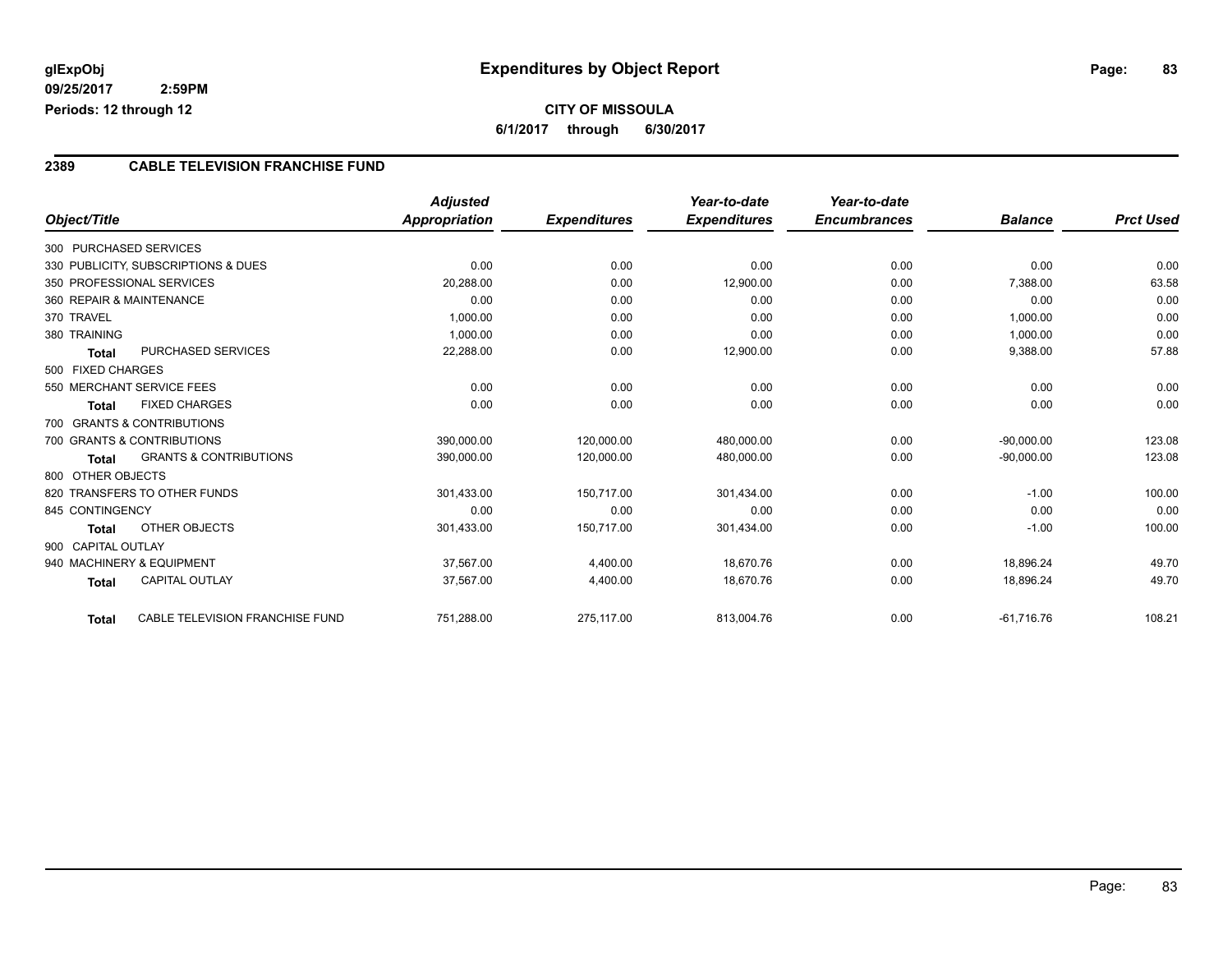**2390 DRUG FORFEITURE FUND**

**290 POLICE**

|                                                   | <b>Adjusted</b>      |                     | Year-to-date        | Year-to-date        |                |                  |
|---------------------------------------------------|----------------------|---------------------|---------------------|---------------------|----------------|------------------|
| Object/Title                                      | <b>Appropriation</b> | <b>Expenditures</b> | <b>Expenditures</b> | <b>Encumbrances</b> | <b>Balance</b> | <b>Prct Used</b> |
| 100 PERSONAL SERVICES                             |                      |                     |                     |                     |                |                  |
| 110 SALARIES AND WAGES                            | 0.00                 | 0.00                | 0.00                | 0.00                | 0.00           | 0.00             |
| 120 OVERTIME                                      | 0.00                 | 0.00                | 0.00                | 0.00                | 0.00           | 0.00             |
| 140 EMPLOYER CONTRIBUTIONS                        | 0.00                 | 0.00                | 0.00                | 0.00                | 0.00           | 0.00             |
| PERSONAL SERVICES<br>Total                        | 0.00                 | 0.00                | 0.00                | 0.00                | 0.00           | 0.00             |
| 200 SUPPLIES                                      |                      |                     |                     |                     |                |                  |
| 210 OFFICE SUPPLIES                               | 0.00                 | 0.00                | 0.00                | 0.00                | 0.00           | 0.00             |
| 220 OPERATING SUPPLIES                            | 3,000.00             | 3,726.05            | 10,669.65           | 0.00                | $-7,669.65$    | 355.66           |
| 230 REPAIR/MAINTENANCE                            | 3,000.00             | 0.00                | 0.00                | 0.00                | 3,000.00       | 0.00             |
| 231 GASOLINE                                      | 500.00               | 0.00                | 0.00                | 0.00                | 500.00         | 0.00             |
| 240 OTHER SUPPLIES                                | 0.00                 | 0.00                | 0.00                | 0.00                | 0.00           | 0.00             |
| <b>SUPPLIES</b><br>Total                          | 6,500.00             | 3,726.05            | 10,669.65           | 0.00                | $-4,169.65$    | 164.15           |
| 300 PURCHASED SERVICES                            |                      |                     |                     |                     |                |                  |
| 310 COMMUNICATIONS                                | 500.00               | 0.00                | 0.00                | 0.00                | 500.00         | 0.00             |
| 320 PRINTING & DUPLICATING                        | 300.00               | 0.00                | 0.00                | 0.00                | 300.00         | 0.00             |
| 330 PUBLICITY, SUBSCRIPTIONS & DUES               | 0.00                 | 0.00                | 0.00                | 0.00                | 0.00           | 0.00             |
| 344 TELEPHONE SERVICE                             | 0.00                 | 0.00                | 0.00                | 0.00                | 0.00           | 0.00             |
| 350 PROFESSIONAL SERVICES                         | 0.00                 | 143.83              | 3,141.53            | 0.00                | $-3,141.53$    | 0.00             |
| 360 REPAIR & MAINTENANCE                          | 500.00               | 0.00                | 0.00                | 0.00                | 500.00         | 0.00             |
| 370 TRAVEL                                        | 2,000.00             | 0.00                | 3,724.37            | 0.00                | $-1,724.37$    | 186.22           |
| 380 TRAINING                                      | 1,500.00             | 0.00                | 0.00                | 0.00                | 1,500.00       | 0.00             |
| 390 OTHER PURCHASED SERVICES                      | 500.00               | 0.00                | 0.00                | 0.00                | 500.00         | 0.00             |
| PURCHASED SERVICES<br><b>Total</b>                | 5,300.00             | 143.83              | 6,865.90            | 0.00                | $-1,565.90$    | 129.55           |
| 500 FIXED CHARGES                                 |                      |                     |                     |                     |                |                  |
| 500 FIXED CHARGES                                 | 1,000.00             | 0.00                | 0.00                | 0.00                | 1,000.00       | 0.00             |
| 550 MERCHANT SERVICE FEES                         | 0.00                 | 0.00                | 0.00                | 0.00                | 0.00           | 0.00             |
| <b>FIXED CHARGES</b><br>Total                     | 1,000.00             | 0.00                | 0.00                | 0.00                | 1,000.00       | 0.00             |
| 700 GRANTS & CONTRIBUTIONS                        |                      |                     |                     |                     |                |                  |
| 700 GRANTS & CONTRIBUTIONS                        | 0.00                 | 0.00                | 0.00                | 0.00                | 0.00           | 0.00             |
| <b>GRANTS &amp; CONTRIBUTIONS</b><br><b>Total</b> | 0.00                 | 0.00                | 0.00                | 0.00                | 0.00           | 0.00             |
| 800 OTHER OBJECTS                                 |                      |                     |                     |                     |                |                  |
| 820 TRANSFERS TO OTHER FUNDS                      | 0.00                 | 0.00                | 0.00                | 0.00                | 0.00           | 0.00             |
| 845 CONTINGENCY                                   | 0.00                 | 0.00                | 0.00                | 0.00                | 0.00           | 0.00             |
|                                                   |                      |                     |                     |                     |                |                  |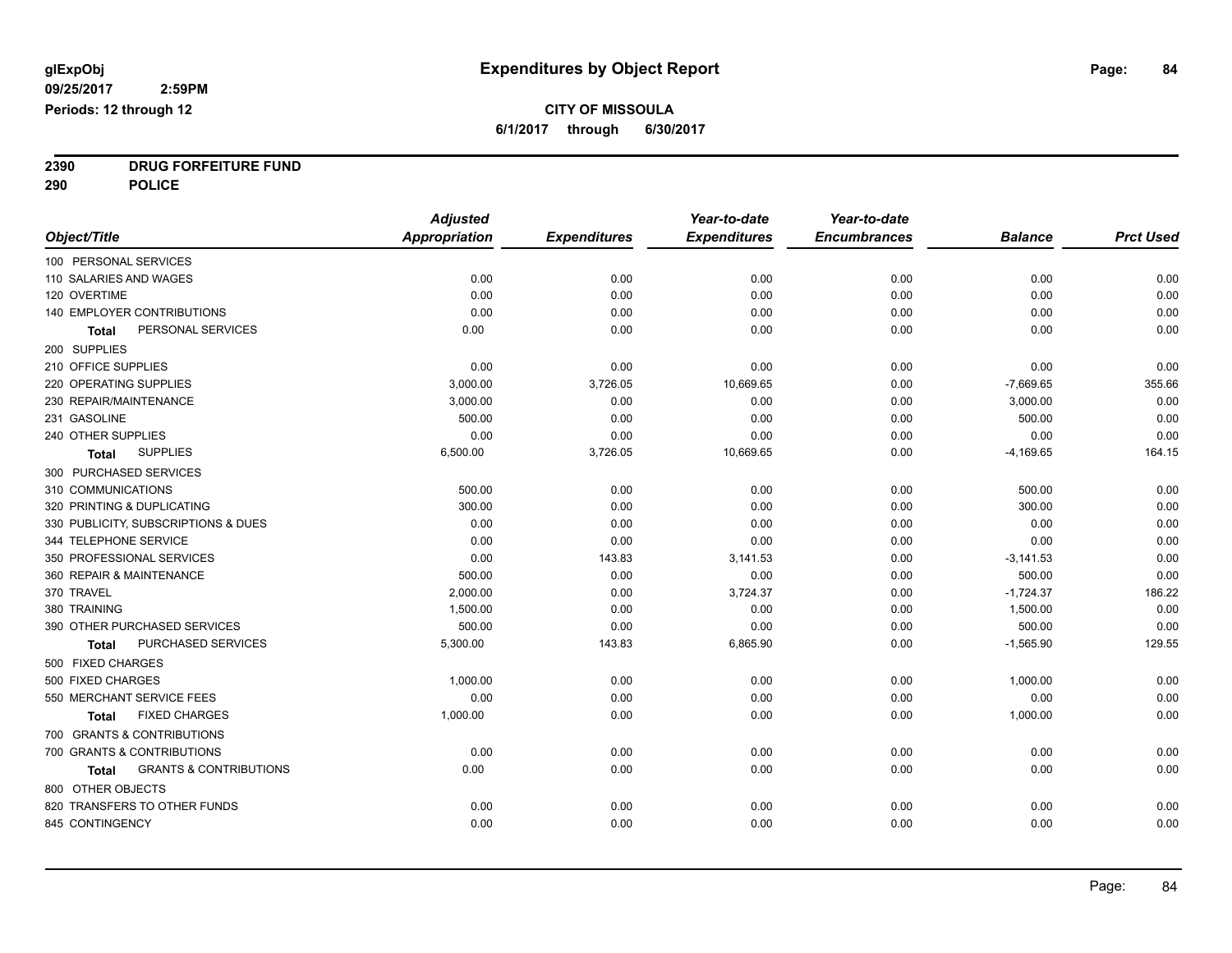### **CITY OF MISSOULA 6/1/2017 through 6/30/2017**

**2390 DRUG FORFEITURE FUND**

**290 POLICE**

|                    |                           | <b>Adjusted</b>      |                     | Year-to-date        | Year-to-date        |                |                  |
|--------------------|---------------------------|----------------------|---------------------|---------------------|---------------------|----------------|------------------|
| Object/Title       |                           | <b>Appropriation</b> | <b>Expenditures</b> | <b>Expenditures</b> | <b>Encumbrances</b> | <b>Balance</b> | <b>Prct Used</b> |
| <b>Total</b>       | OTHER OBJECTS             | 0.00                 | 0.00                | 0.00                | 0.00                | 0.00           | 0.00             |
| 900 CAPITAL OUTLAY |                           |                      |                     |                     |                     |                |                  |
| 930 IMPROVEMENTS   |                           | 0.00                 | 0.00                | 0.00                | 0.00                | 0.00           | 0.00             |
|                    | 940 MACHINERY & EQUIPMENT | 5,000.00             | 0.00                | 0.00                | 0.00                | 5,000.00       | 0.00             |
| <b>Total</b>       | <b>CAPITAL OUTLAY</b>     | 5,000.00             | 0.00                | 0.00                | 0.00                | 5,000.00       | 0.00             |
| <b>Total</b>       | <b>POLICE</b>             | 17,800.00            | 3,869.88            | 17.535.55           | 0.00                | 264.45         | 98.51            |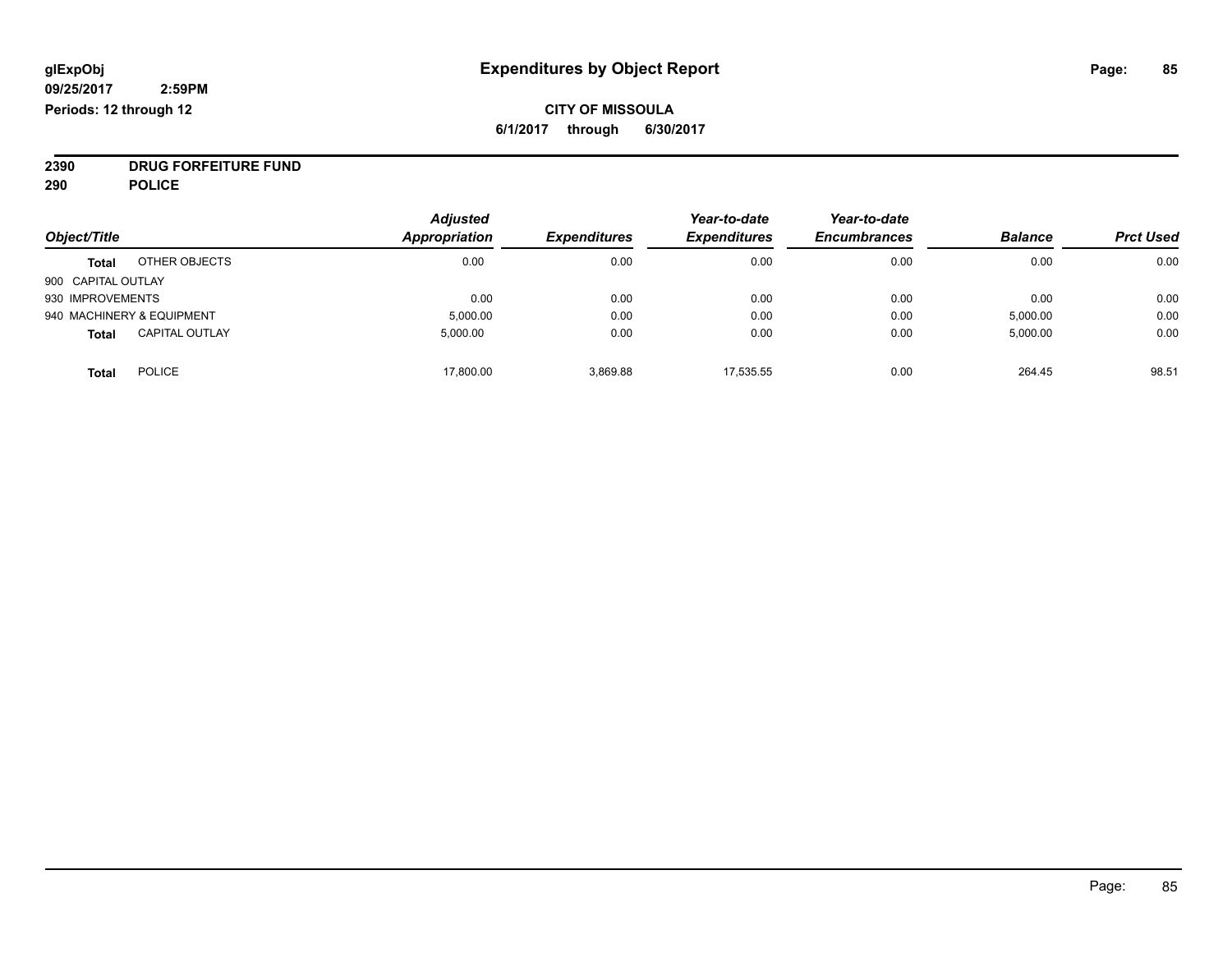**CITY OF MISSOULA 6/1/2017 through 6/30/2017**

#### **2390 DRUG FORFEITURE FUND**

|                                                   | <b>Adjusted</b> |                     | Year-to-date        | Year-to-date        |                |                  |
|---------------------------------------------------|-----------------|---------------------|---------------------|---------------------|----------------|------------------|
| Object/Title                                      | Appropriation   | <b>Expenditures</b> | <b>Expenditures</b> | <b>Encumbrances</b> | <b>Balance</b> | <b>Prct Used</b> |
| 100 PERSONAL SERVICES                             |                 |                     |                     |                     |                |                  |
| 110 SALARIES AND WAGES                            | 0.00            | 0.00                | 0.00                | 0.00                | 0.00           | 0.00             |
| 120 OVERTIME                                      | 0.00            | 0.00                | 0.00                | 0.00                | 0.00           | 0.00             |
| 140 EMPLOYER CONTRIBUTIONS                        | 0.00            | 0.00                | 0.00                | 0.00                | 0.00           | 0.00             |
| PERSONAL SERVICES<br><b>Total</b>                 | 0.00            | 0.00                | 0.00                | 0.00                | 0.00           | 0.00             |
| 200 SUPPLIES                                      |                 |                     |                     |                     |                |                  |
| 210 OFFICE SUPPLIES                               | 0.00            | 0.00                | 0.00                | 0.00                | 0.00           | 0.00             |
| 220 OPERATING SUPPLIES                            | 3,000.00        | 3,726.05            | 10,669.65           | 0.00                | $-7,669.65$    | 355.66           |
| 230 REPAIR/MAINTENANCE                            | 3,000.00        | 0.00                | 0.00                | 0.00                | 3,000.00       | 0.00             |
| 231 GASOLINE                                      | 500.00          | 0.00                | 0.00                | 0.00                | 500.00         | 0.00             |
| 240 OTHER SUPPLIES                                | 0.00            | 0.00                | 0.00                | 0.00                | 0.00           | 0.00             |
| <b>SUPPLIES</b><br><b>Total</b>                   | 6,500.00        | 3,726.05            | 10,669.65           | 0.00                | $-4,169.65$    | 164.15           |
| 300 PURCHASED SERVICES                            |                 |                     |                     |                     |                |                  |
| 310 COMMUNICATIONS                                | 500.00          | 0.00                | 0.00                | 0.00                | 500.00         | 0.00             |
| 320 PRINTING & DUPLICATING                        | 300.00          | 0.00                | 0.00                | 0.00                | 300.00         | 0.00             |
| 330 PUBLICITY, SUBSCRIPTIONS & DUES               | 0.00            | 0.00                | 0.00                | 0.00                | 0.00           | 0.00             |
| 344 TELEPHONE SERVICE                             | 0.00            | 0.00                | 0.00                | 0.00                | 0.00           | 0.00             |
| 350 PROFESSIONAL SERVICES                         | 0.00            | 143.83              | 3,141.53            | 0.00                | $-3,141.53$    | 0.00             |
| 360 REPAIR & MAINTENANCE                          | 500.00          | 0.00                | 0.00                | 0.00                | 500.00         | 0.00             |
| 370 TRAVEL                                        | 2,000.00        | 0.00                | 3,724.37            | 0.00                | $-1,724.37$    | 186.22           |
| 380 TRAINING                                      | 1,500.00        | 0.00                | 0.00                | 0.00                | 1,500.00       | 0.00             |
| 390 OTHER PURCHASED SERVICES                      | 500.00          | 0.00                | 0.00                | 0.00                | 500.00         | 0.00             |
| PURCHASED SERVICES<br><b>Total</b>                | 5,300.00        | 143.83              | 6,865.90            | 0.00                | $-1,565.90$    | 129.55           |
| 500 FIXED CHARGES                                 |                 |                     |                     |                     |                |                  |
| 500 FIXED CHARGES                                 | 1,000.00        | 0.00                | 0.00                | 0.00                | 1,000.00       | 0.00             |
| 550 MERCHANT SERVICE FEES                         | 0.00            | 0.00                | 0.00                | 0.00                | 0.00           | 0.00             |
| <b>FIXED CHARGES</b><br><b>Total</b>              | 1,000.00        | 0.00                | 0.00                | 0.00                | 1,000.00       | 0.00             |
| 700 GRANTS & CONTRIBUTIONS                        |                 |                     |                     |                     |                |                  |
| 700 GRANTS & CONTRIBUTIONS                        | 0.00            | 0.00                | 0.00                | 0.00                | 0.00           | 0.00             |
| <b>GRANTS &amp; CONTRIBUTIONS</b><br><b>Total</b> | 0.00            | 0.00                | 0.00                | 0.00                | 0.00           | 0.00             |
| 800 OTHER OBJECTS                                 |                 |                     |                     |                     |                |                  |
| 820 TRANSFERS TO OTHER FUNDS                      | 0.00            | 0.00                | 0.00                | 0.00                | 0.00           | 0.00             |
| 845 CONTINGENCY                                   | 0.00            | 0.00                | 0.00                | 0.00                | 0.00           | 0.00             |
| OTHER OBJECTS<br><b>Total</b>                     | 0.00            | 0.00                | 0.00                | 0.00                | 0.00           | 0.00             |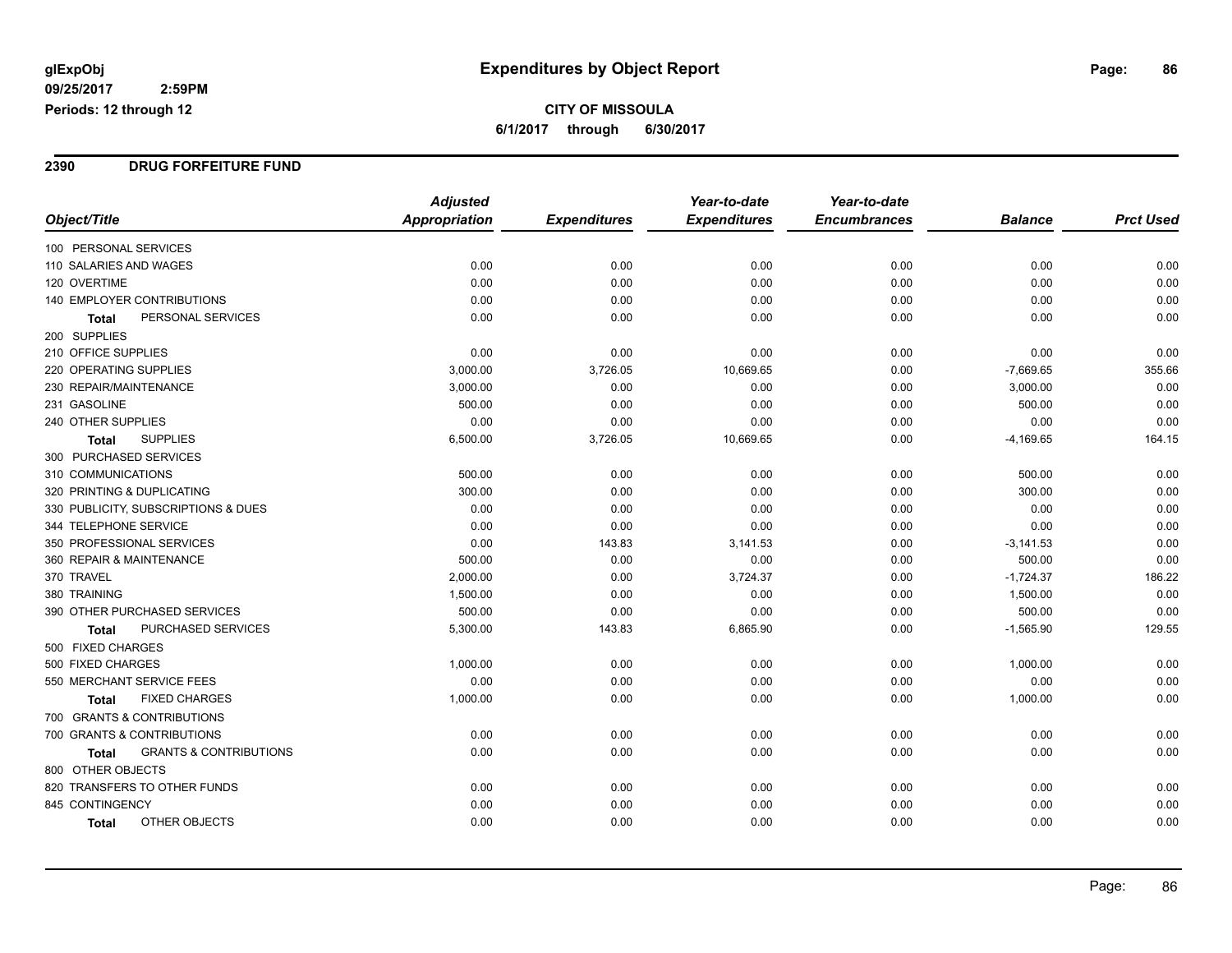**CITY OF MISSOULA 6/1/2017 through 6/30/2017**

#### **2390 DRUG FORFEITURE FUND**

| Object/Title                          | <b>Adjusted</b><br>Appropriation | <b>Expenditures</b> | Year-to-date<br><b>Expenditures</b> | Year-to-date<br><b>Encumbrances</b> | <b>Balance</b> | <b>Prct Used</b> |
|---------------------------------------|----------------------------------|---------------------|-------------------------------------|-------------------------------------|----------------|------------------|
| 900 CAPITAL OUTLAY                    |                                  |                     |                                     |                                     |                |                  |
| 930 IMPROVEMENTS                      | 0.00                             | 0.00                | 0.00                                | 0.00                                | 0.00           | 0.00             |
| 940 MACHINERY & EQUIPMENT             | 5,000.00                         | 0.00                | 0.00                                | 0.00                                | 5,000.00       | 0.00             |
| <b>CAPITAL OUTLAY</b><br><b>Total</b> | 5.000.00                         | 0.00                | 0.00                                | 0.00                                | 5,000.00       | 0.00             |
| DRUG FORFEITURE FUND<br>Total         | 17,800.00                        | 3.869.88            | 17.535.55                           | 0.00                                | 264.45         | 98.51            |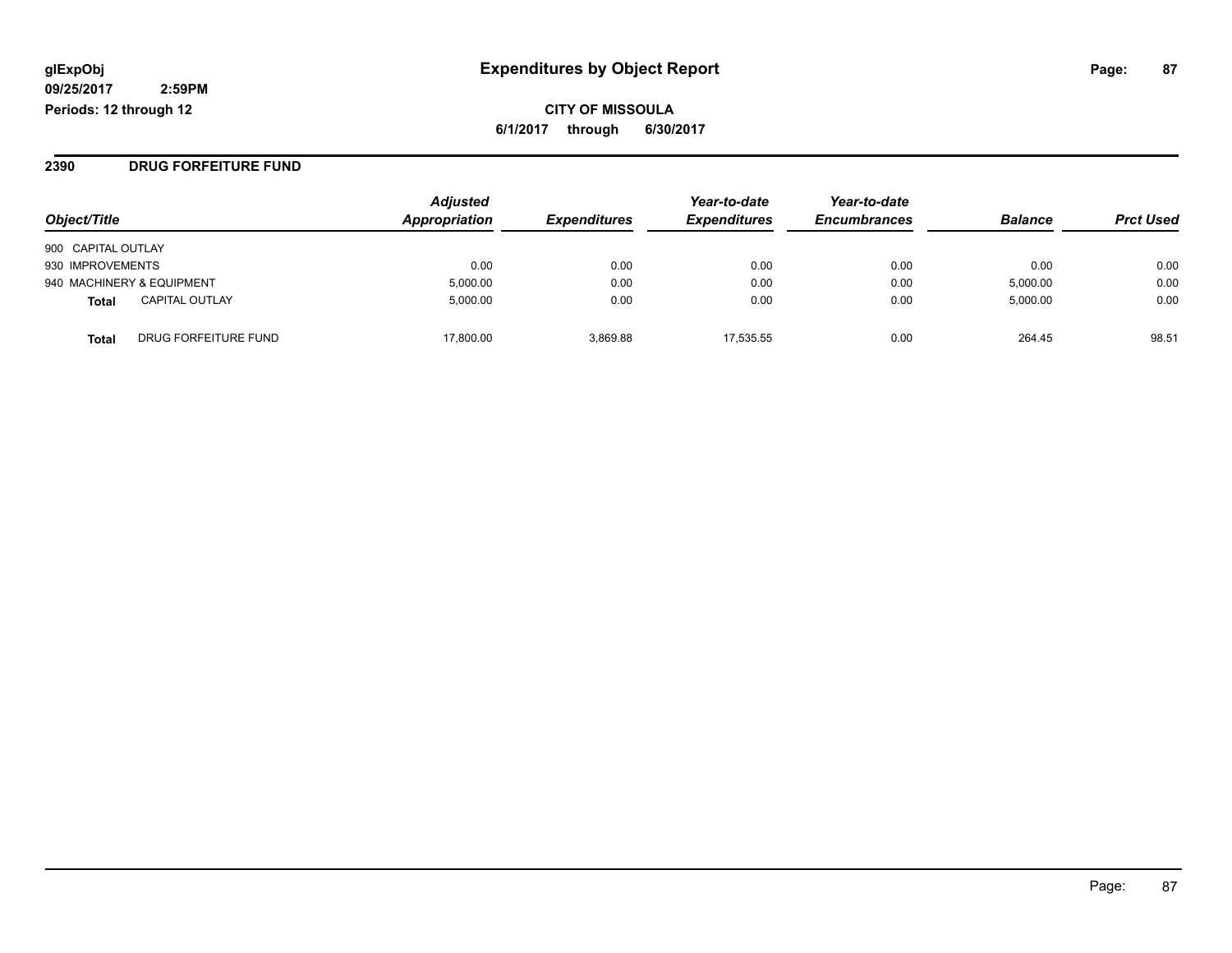**6/1/2017 through 6/30/2017**

**2394 BUILDING INSPECTION FUND**

**310 BUILDING INSPECTION**

|                                       | <b>Adjusted</b> |                     | Year-to-date        | Year-to-date        |                |                  |
|---------------------------------------|-----------------|---------------------|---------------------|---------------------|----------------|------------------|
| Object/Title                          | Appropriation   | <b>Expenditures</b> | <b>Expenditures</b> | <b>Encumbrances</b> | <b>Balance</b> | <b>Prct Used</b> |
| 100 PERSONAL SERVICES                 |                 |                     |                     |                     |                |                  |
| 110 SALARIES AND WAGES                | 722,398.00      | 170,373.24          | 726,563.53          | 0.00                | $-4,165.53$    | 100.58           |
| 115 SALARIES/HEALTH INSURANCE BENEFIT | 0.00            | 0.00                | 0.00                | 0.00                | 0.00           | 0.00             |
| 120 OVERTIME                          | 500.00          | 0.00                | 0.00                | 0.00                | 500.00         | 0.00             |
| 130 OTHER                             | 19,912.00       | 0.00                | 0.00                | 0.00                | 19,912.00      | 0.00             |
| 140 EMPLOYER CONTRIBUTIONS            | 248,405.00      | 54,512.67           | 263,728.23          | 0.00                | $-15,323.23$   | 106.17           |
| 141 STATE RETIREMENT CONTRIBUTIONS    | 0.00            | 0.00                | 469.84              | 0.00                | $-469.84$      | 0.00             |
| PERSONAL SERVICES<br>Total            | 991,215.00      | 224,885.91          | 990,761.60          | 0.00                | 453.40         | 99.95            |
| 200 SUPPLIES                          |                 |                     |                     |                     |                |                  |
| 210 OFFICE SUPPLIES                   | 7,700.00        | 5,335.34            | 14,415.66           | 0.00                | $-6,715.66$    | 187.22           |
| 220 OPERATING SUPPLIES                | 0.00            | 19,946.08           | 24,035.67           | 0.00                | $-24,035.67$   | 0.00             |
| 230 REPAIR/MAINTENANCE                | 3,000.00        | 0.00                | 3,113.17            | 0.00                | $-113.17$      | 103.77           |
| 231 GASOLINE                          | 11,475.00       | 1,645.46            | 6,185.25            | 0.00                | 5,289.75       | 53.90            |
| 250 SUPPLIES FOR RESALE               | 500.00          | 0.00                | 0.00                | 0.00                | 500.00         | 0.00             |
| <b>SUPPLIES</b><br>Total              | 22,675.00       | 26,926.88           | 47,749.75           | 0.00                | $-25,074.75$   | 210.58           |
| 300 PURCHASED SERVICES                |                 |                     |                     |                     |                |                  |
| 310 COMMUNICATIONS                    | 1,000.00        | 29.75               | 458.80              | 0.00                | 541.20         | 45.88            |
| 320 PRINTING & DUPLICATING            | 7.600.00        | 20.88               | 2,745.37            | 0.00                | 4,854.63       | 36.12            |
| 330 PUBLICITY, SUBSCRIPTIONS & DUES   | 2,100.00        | 0.00                | 14,049.36           | 0.00                | $-11,949.36$   | 669.02           |
| 344 TELEPHONE SERVICE                 | 13,548.00       | 3,409.44            | 15,378.76           | 0.00                | $-1,830.76$    | 113.51           |
| 350 PROFESSIONAL SERVICES             | 14,600.00       | 11,466.00           | 68,745.83           | 0.00                | $-54, 145.83$  | 470.86           |
| 360 REPAIR & MAINTENANCE              | 44,378.00       | 1,023.04            | 1,779.63            | 0.00                | 42,598.37      | 4.01             |
| 370 TRAVEL                            | 5,025.00        | 0.00                | 3,171.41            | 0.00                | 1,853.59       | 63.11            |
| 380 TRAINING                          | 6,500.00        | 2,131.46            | 4,394.46            | 0.00                | 2,105.54       | 67.61            |
| PURCHASED SERVICES<br><b>Total</b>    | 94,751.00       | 18,080.57           | 110,723.62          | 0.00                | $-15,972.62$   | 116.86           |
| 500 FIXED CHARGES                     |                 |                     |                     |                     |                |                  |
| 500 FIXED CHARGES                     | 363,860.00      | 185,805.54          | 371,394.06          | 0.00                | $-7,534.06$    | 102.07           |
| 550 MERCHANT SERVICE FEES             | 15,400.00       | 0.00                | 0.00                | 0.00                | 15,400.00      | 0.00             |
| <b>FIXED CHARGES</b><br><b>Total</b>  | 379,260.00      | 185,805.54          | 371,394.06          | 0.00                | 7,865.94       | 97.93            |
| 600 DEBT SERVICE                      |                 |                     |                     |                     |                |                  |
| 620 INTEREST / SERVICE FEES           | 0.00            | 0.00                | 0.00                | 0.00                | 0.00           | 0.00             |
| <b>DEBT SERVICE</b><br><b>Total</b>   | 0.00            | 0.00                | 0.00                | 0.00                | 0.00           | 0.00             |
|                                       |                 |                     |                     |                     |                |                  |

900 CAPITAL OUTLAY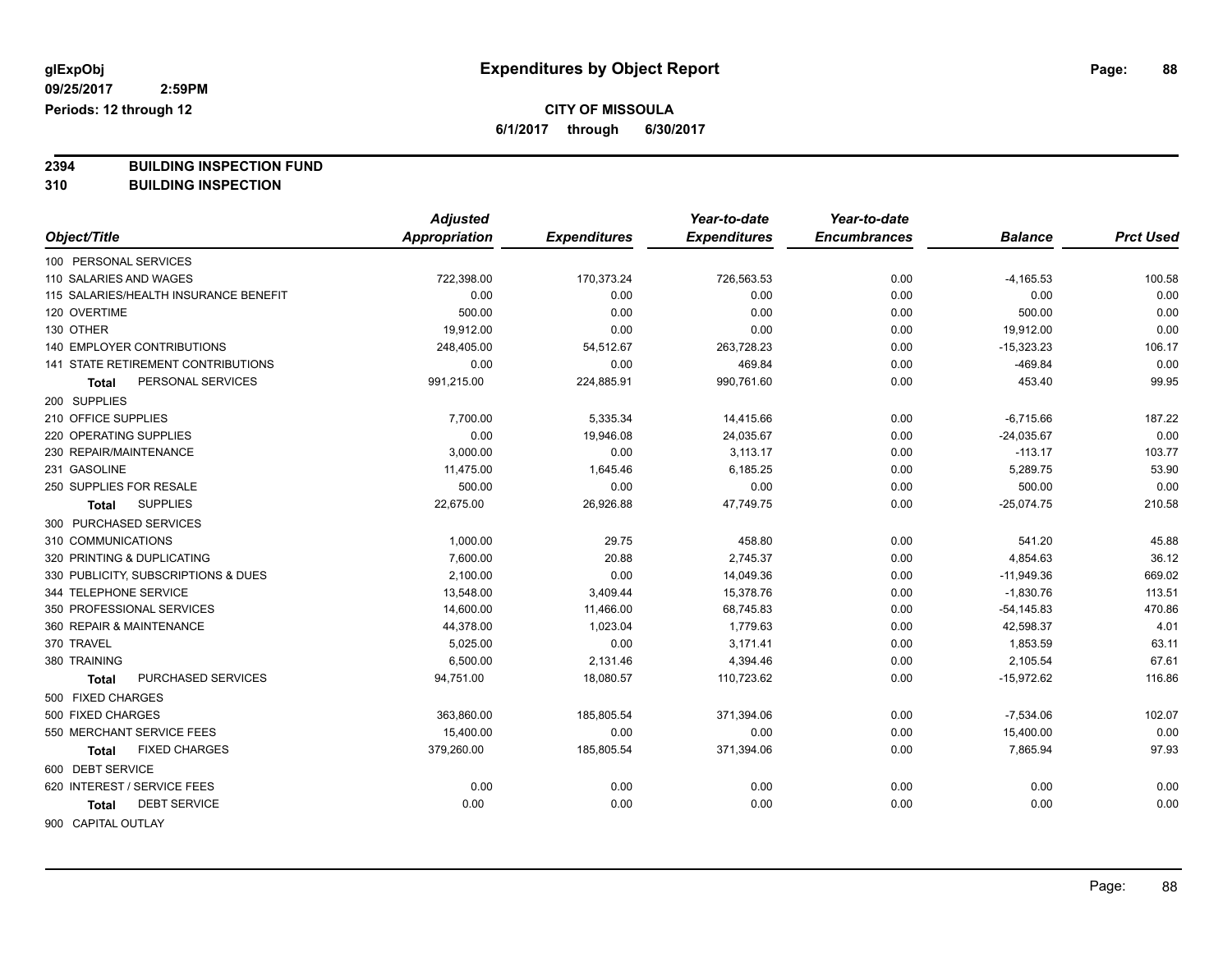**2394 BUILDING INSPECTION FUND**

**310 BUILDING INSPECTION**

| Object/Title |                            | <b>Adjusted</b><br>Appropriation | <b>Expenditures</b> | Year-to-date<br><b>Expenditures</b> | Year-to-date<br><b>Encumbrances</b> | <b>Balance</b> | <b>Prct Used</b> |
|--------------|----------------------------|----------------------------------|---------------------|-------------------------------------|-------------------------------------|----------------|------------------|
|              | 940 MACHINERY & EQUIPMENT  | 0.00                             | 64,403.96           | 64.403.96                           | 0.00                                | -64.403.96     | 0.00             |
| <b>Total</b> | <b>CAPITAL OUTLAY</b>      | 0.00                             | 64.403.96           | 64.403.96                           | 0.00                                | $-64.403.96$   | 0.00             |
| <b>Total</b> | <b>BUILDING INSPECTION</b> | 1,487,901.00                     | 520,102.86          | 1,585,032.99                        | 0.00                                | $-97,131.99$   | 106.53           |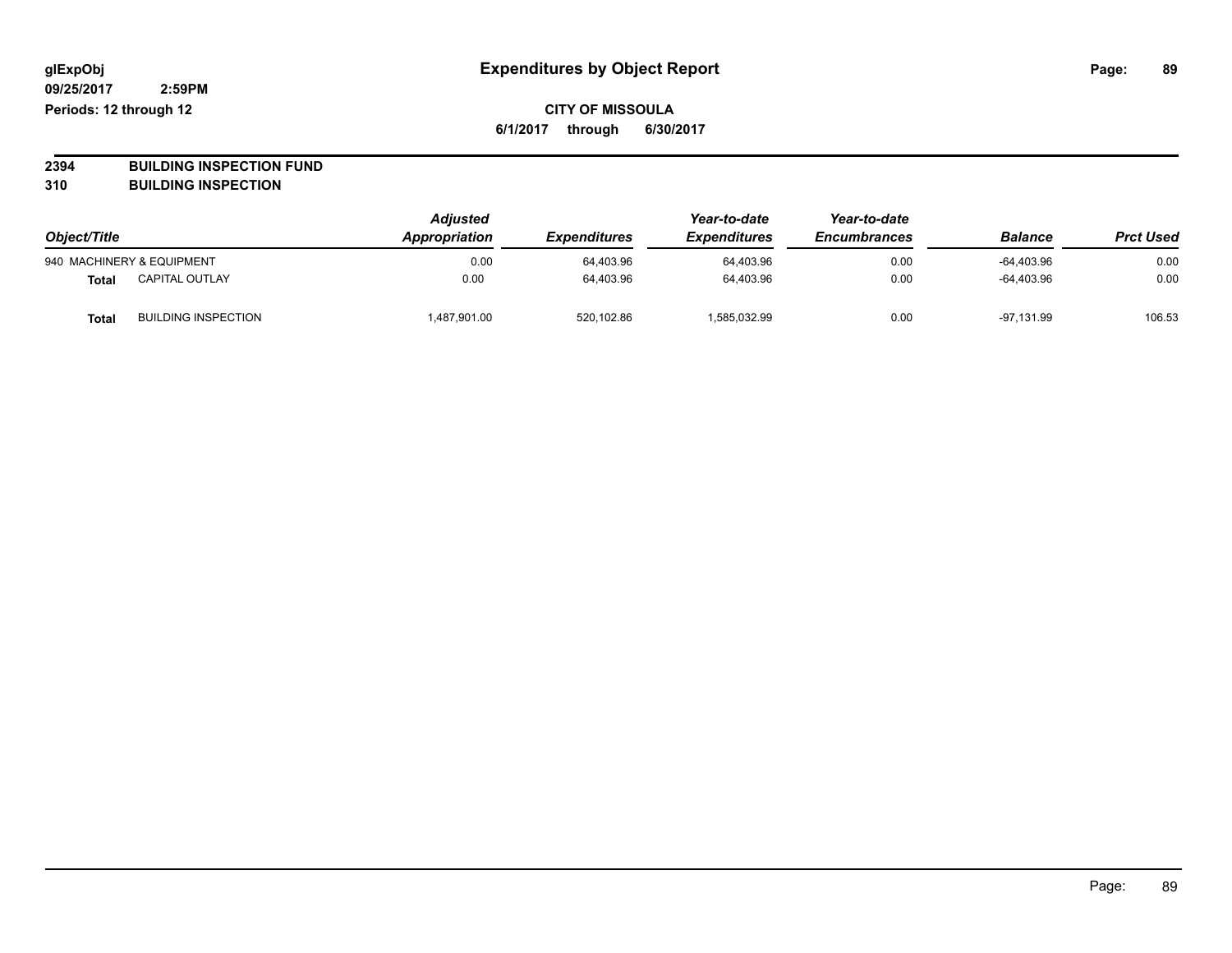#### **2394 BUILDING INSPECTION FUND**

| Object/Title<br>Appropriation<br><b>Expenditures</b><br><b>Expenditures</b><br><b>Encumbrances</b><br><b>Balance</b><br>100 PERSONAL SERVICES<br>110 SALARIES AND WAGES<br>722,398.00<br>170,373.24<br>726,563.53<br>0.00<br>$-4,165.53$<br>0.00<br>115 SALARIES/HEALTH INSURANCE BENEFIT<br>0.00<br>0.00<br>0.00<br>0.00<br>120 OVERTIME<br>500.00<br>0.00<br>0.00<br>0.00<br>500.00 | <b>Prct Used</b><br>100.58<br>0.00<br>0.00<br>0.00<br>106.17<br>0.00<br>99.95 |
|---------------------------------------------------------------------------------------------------------------------------------------------------------------------------------------------------------------------------------------------------------------------------------------------------------------------------------------------------------------------------------------|-------------------------------------------------------------------------------|
|                                                                                                                                                                                                                                                                                                                                                                                       |                                                                               |
|                                                                                                                                                                                                                                                                                                                                                                                       |                                                                               |
|                                                                                                                                                                                                                                                                                                                                                                                       |                                                                               |
|                                                                                                                                                                                                                                                                                                                                                                                       |                                                                               |
|                                                                                                                                                                                                                                                                                                                                                                                       |                                                                               |
| 130 OTHER<br>19,912.00<br>0.00<br>0.00<br>0.00<br>19,912.00                                                                                                                                                                                                                                                                                                                           |                                                                               |
| <b>140 EMPLOYER CONTRIBUTIONS</b><br>248,405.00<br>54,512.67<br>$-15,323.23$<br>263,728.23<br>0.00                                                                                                                                                                                                                                                                                    |                                                                               |
| <b>141 STATE RETIREMENT CONTRIBUTIONS</b><br>0.00<br>0.00<br>469.84<br>0.00<br>$-469.84$                                                                                                                                                                                                                                                                                              |                                                                               |
| PERSONAL SERVICES<br>991,215.00<br>224,885.91<br>990,761.60<br>0.00<br>453.40<br>Total                                                                                                                                                                                                                                                                                                |                                                                               |
| 200 SUPPLIES                                                                                                                                                                                                                                                                                                                                                                          |                                                                               |
| 210 OFFICE SUPPLIES<br>7,700.00<br>5,335.34<br>14,415.66<br>0.00<br>$-6,715.66$                                                                                                                                                                                                                                                                                                       | 187.22                                                                        |
| 220 OPERATING SUPPLIES<br>0.00<br>19,946.08<br>24,035.67<br>0.00<br>$-24,035.67$                                                                                                                                                                                                                                                                                                      | 0.00                                                                          |
| 230 REPAIR/MAINTENANCE<br>3,000.00<br>0.00<br>3,113.17<br>$-113.17$<br>0.00                                                                                                                                                                                                                                                                                                           | 103.77                                                                        |
| 231 GASOLINE<br>11,475.00<br>1,645.46<br>6,185.25<br>5,289.75<br>0.00                                                                                                                                                                                                                                                                                                                 | 53.90                                                                         |
| 250 SUPPLIES FOR RESALE<br>500.00<br>500.00<br>0.00<br>0.00<br>0.00                                                                                                                                                                                                                                                                                                                   | 0.00                                                                          |
| <b>SUPPLIES</b><br>22,675.00<br>26,926.88<br>47,749.75<br>0.00<br>$-25,074.75$<br><b>Total</b>                                                                                                                                                                                                                                                                                        | 210.58                                                                        |
| 300 PURCHASED SERVICES                                                                                                                                                                                                                                                                                                                                                                |                                                                               |
| 310 COMMUNICATIONS<br>541.20<br>1,000.00<br>29.75<br>458.80<br>0.00                                                                                                                                                                                                                                                                                                                   | 45.88                                                                         |
| 320 PRINTING & DUPLICATING<br>7,600.00<br>20.88<br>2,745.37<br>4,854.63<br>0.00                                                                                                                                                                                                                                                                                                       | 36.12                                                                         |
| 330 PUBLICITY, SUBSCRIPTIONS & DUES<br>2,100.00<br>0.00<br>14,049.36<br>$-11,949.36$<br>0.00                                                                                                                                                                                                                                                                                          | 669.02                                                                        |
| 344 TELEPHONE SERVICE<br>13,548.00<br>3,409.44<br>15,378.76<br>0.00<br>$-1,830.76$                                                                                                                                                                                                                                                                                                    | 113.51                                                                        |
| 350 PROFESSIONAL SERVICES<br>14,600.00<br>11,466.00<br>68,745.83<br>0.00<br>$-54, 145.83$                                                                                                                                                                                                                                                                                             | 470.86                                                                        |
| 360 REPAIR & MAINTENANCE<br>1,779.63<br>44,378.00<br>1,023.04<br>0.00<br>42,598.37                                                                                                                                                                                                                                                                                                    | 4.01                                                                          |
| 370 TRAVEL<br>5,025.00<br>0.00<br>3,171.41<br>0.00<br>1,853.59                                                                                                                                                                                                                                                                                                                        | 63.11                                                                         |
| 380 TRAINING<br>6,500.00<br>2,131.46<br>4,394.46<br>0.00<br>2,105.54                                                                                                                                                                                                                                                                                                                  | 67.61                                                                         |
| <b>PURCHASED SERVICES</b><br>94,751.00<br>18,080.57<br>110,723.62<br>0.00<br>$-15,972.62$<br><b>Total</b>                                                                                                                                                                                                                                                                             | 116.86                                                                        |
| 500 FIXED CHARGES                                                                                                                                                                                                                                                                                                                                                                     |                                                                               |
| 500 FIXED CHARGES<br>363,860.00<br>185,805.54<br>371,394.06<br>0.00<br>$-7,534.06$                                                                                                                                                                                                                                                                                                    | 102.07                                                                        |
| 550 MERCHANT SERVICE FEES<br>15,400.00<br>0.00<br>0.00<br>15,400.00<br>0.00                                                                                                                                                                                                                                                                                                           | 0.00                                                                          |
| <b>FIXED CHARGES</b><br>379,260.00<br>185,805.54<br>371,394.06<br>0.00<br>7,865.94<br><b>Total</b>                                                                                                                                                                                                                                                                                    | 97.93                                                                         |
| 600 DEBT SERVICE                                                                                                                                                                                                                                                                                                                                                                      |                                                                               |
| 620 INTEREST / SERVICE FEES<br>0.00<br>0.00<br>0.00<br>0.00<br>0.00                                                                                                                                                                                                                                                                                                                   | 0.00                                                                          |
| <b>DEBT SERVICE</b><br>0.00<br>0.00<br>0.00<br>0.00<br>0.00<br>Total                                                                                                                                                                                                                                                                                                                  | 0.00                                                                          |
| 900 CAPITAL OUTLAY                                                                                                                                                                                                                                                                                                                                                                    |                                                                               |
| 940 MACHINERY & EQUIPMENT<br>0.00<br>64,403.96<br>64,403.96<br>0.00<br>$-64,403.96$                                                                                                                                                                                                                                                                                                   | 0.00                                                                          |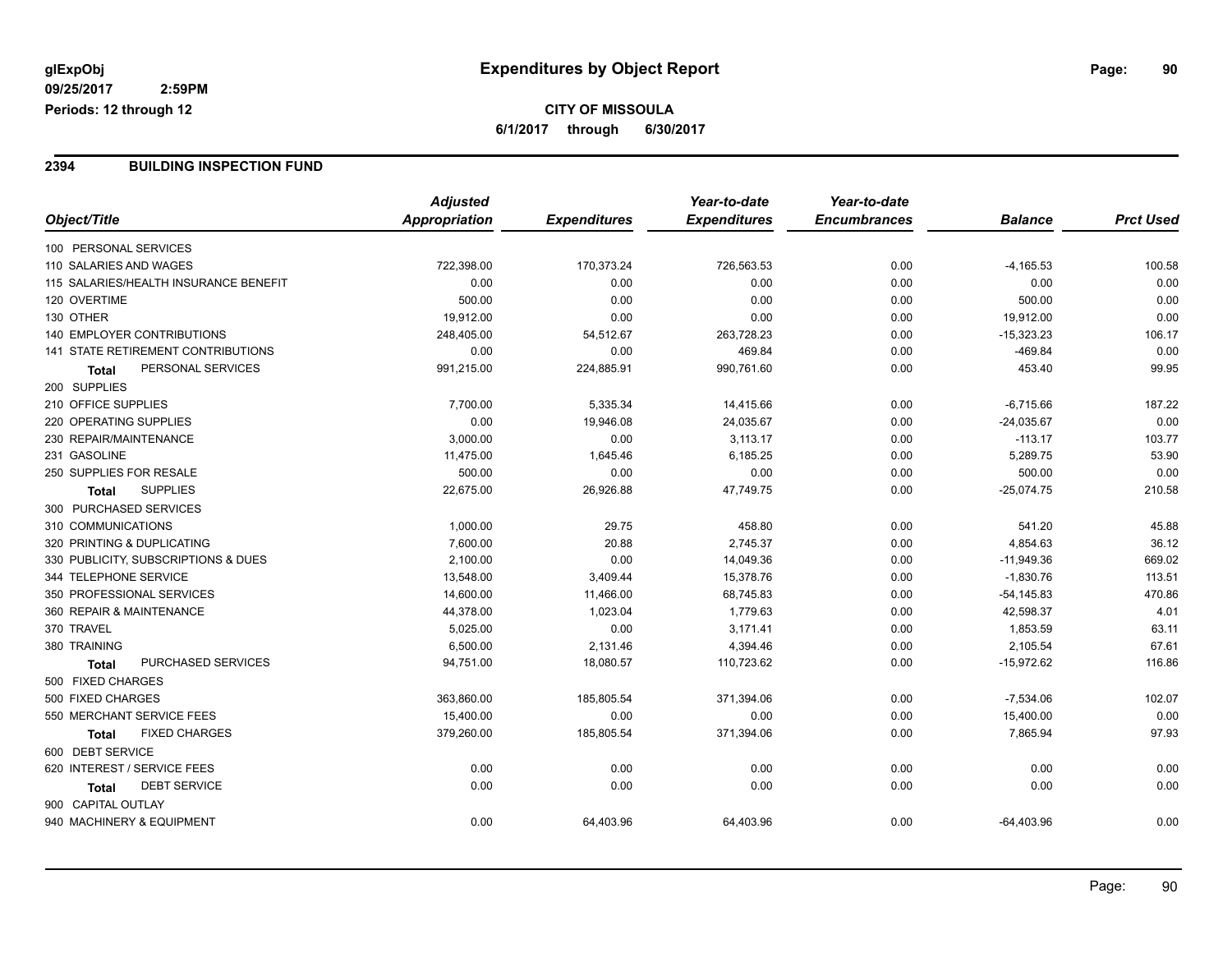**CITY OF MISSOULA 6/1/2017 through 6/30/2017**

#### **2394 BUILDING INSPECTION FUND**

| Object/Title |                                 | <b>Adjusted</b><br>Appropriation | <i><b>Expenditures</b></i> | Year-to-date<br><b>Expenditures</b> | Year-to-date<br><b>Encumbrances</b> | <b>Balance</b> | <b>Prct Used</b> |
|--------------|---------------------------------|----------------------------------|----------------------------|-------------------------------------|-------------------------------------|----------------|------------------|
| Tota.        | <b>CAPITAL OUTLAY</b>           | 0.00                             | 64,403.96                  | 64,403.96                           | 0.00                                | $-64.403.96$   | 0.00             |
| Tota.        | <b>BUILDING INSPECTION FUND</b> | 487,901.00                       | 520,102.86                 | 585,032.99                          | 0.00                                | $-97,131.99$   | 106.53           |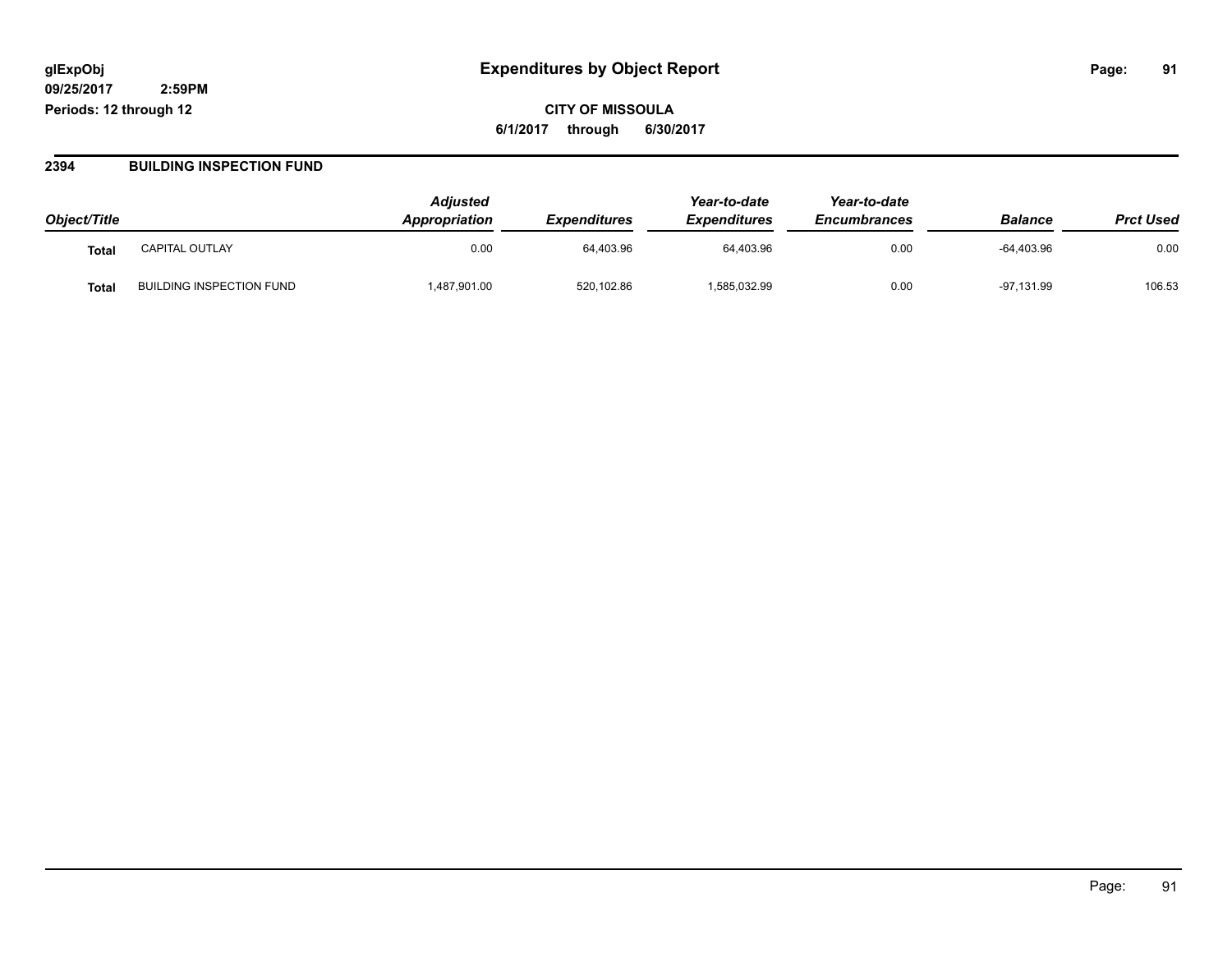**6/1/2017 through 6/30/2017**

# **2395 CITY GRANTS & PROGRAM INCOME FUND**

|                   |                                   | <b>Adjusted</b>      |                     | Year-to-date        | Year-to-date        |                |                  |
|-------------------|-----------------------------------|----------------------|---------------------|---------------------|---------------------|----------------|------------------|
| Object/Title      |                                   | <b>Appropriation</b> | <b>Expenditures</b> | <b>Expenditures</b> | <b>Encumbrances</b> | <b>Balance</b> | <b>Prct Used</b> |
|                   | 300 PURCHASED SERVICES            |                      |                     |                     |                     |                |                  |
|                   | 350 PROFESSIONAL SERVICES         | 2,105.00             | 0.00                | 0.00                | 0.00                | 2,105.00       | 0.00             |
| <b>Total</b>      | PURCHASED SERVICES                | 2,105.00             | 0.00                | 0.00                | 0.00                | 2,105.00       | 0.00             |
| 500 FIXED CHARGES |                                   |                      |                     |                     |                     |                |                  |
|                   | 550 MERCHANT SERVICE FEES         | 0.00                 | 0.00                | 0.00                | 0.00                | 0.00           | 0.00             |
| Total             | <b>FIXED CHARGES</b>              | 0.00                 | 0.00                | 0.00                | 0.00                | 0.00           | 0.00             |
|                   | 700 GRANTS & CONTRIBUTIONS        |                      |                     |                     |                     |                |                  |
|                   | 700 GRANTS & CONTRIBUTIONS        | 0.00                 | 0.00                | 0.00                | 0.00                | 0.00           | 0.00             |
| <b>Total</b>      | <b>GRANTS &amp; CONTRIBUTIONS</b> | 0.00                 | 0.00                | 0.00                | 0.00                | 0.00           | 0.00             |
| 800 OTHER OBJECTS |                                   |                      |                     |                     |                     |                |                  |
|                   | 820 TRANSFERS TO OTHER FUNDS      | 0.00                 | 0.00                | 0.00                | 0.00                | 0.00           | 0.00             |
| 845 CONTINGENCY   |                                   | 0.00                 | 0.00                | 0.00                | 0.00                | 0.00           | 0.00             |
| <b>Total</b>      | OTHER OBJECTS                     | 0.00                 | 0.00                | 0.00                | 0.00                | 0.00           | 0.00             |
| <b>Total</b>      | NON-DEPARTMENTAL                  | 2,105.00             | 0.00                | 0.00                | 0.00                | 2,105.00       | 0.00             |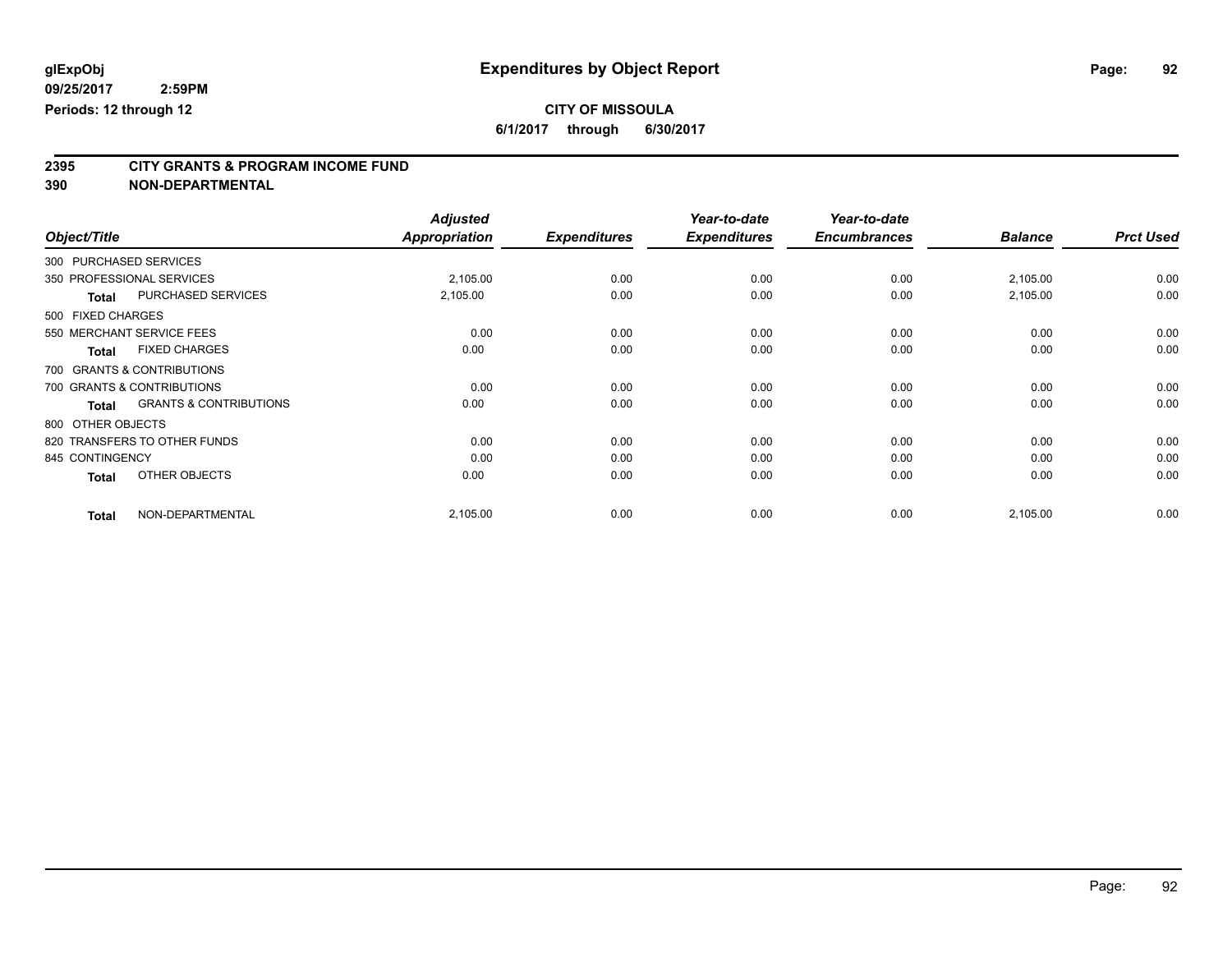#### **2395 CITY GRANTS & PROGRAM INCOME FUND**

|                   |                                   | <b>Adjusted</b>      |                     | Year-to-date        | Year-to-date        |                |                  |
|-------------------|-----------------------------------|----------------------|---------------------|---------------------|---------------------|----------------|------------------|
| Object/Title      |                                   | <b>Appropriation</b> | <b>Expenditures</b> | <b>Expenditures</b> | <b>Encumbrances</b> | <b>Balance</b> | <b>Prct Used</b> |
|                   | 300 PURCHASED SERVICES            |                      |                     |                     |                     |                |                  |
|                   | 350 PROFESSIONAL SERVICES         | 2,105.00             | 0.00                | 0.00                | 0.00                | 2,105.00       | 0.00             |
| <b>Total</b>      | <b>PURCHASED SERVICES</b>         | 2,105.00             | 0.00                | 0.00                | 0.00                | 2,105.00       | 0.00             |
| 500 FIXED CHARGES |                                   |                      |                     |                     |                     |                |                  |
|                   | 550 MERCHANT SERVICE FEES         | 0.00                 | 0.00                | 0.00                | 0.00                | 0.00           | 0.00             |
| Total             | <b>FIXED CHARGES</b>              | 0.00                 | 0.00                | 0.00                | 0.00                | 0.00           | 0.00             |
|                   | 700 GRANTS & CONTRIBUTIONS        |                      |                     |                     |                     |                |                  |
|                   | 700 GRANTS & CONTRIBUTIONS        | 0.00                 | 0.00                | 0.00                | 0.00                | 0.00           | 0.00             |
| <b>Total</b>      | <b>GRANTS &amp; CONTRIBUTIONS</b> | 0.00                 | 0.00                | 0.00                | 0.00                | 0.00           | 0.00             |
|                   | 800 OTHER OBJECTS                 |                      |                     |                     |                     |                |                  |
|                   | 820 TRANSFERS TO OTHER FUNDS      | 0.00                 | 0.00                | 0.00                | 0.00                | 0.00           | 0.00             |
| 845 CONTINGENCY   |                                   | 0.00                 | 0.00                | 0.00                | 0.00                | 0.00           | 0.00             |
| Total             | OTHER OBJECTS                     | 0.00                 | 0.00                | 0.00                | 0.00                | 0.00           | 0.00             |
| <b>Total</b>      | CITY GRANTS & PROGRAM INCOME FUN  | 2,105.00             | 0.00                | 0.00                | 0.00                | 2,105.00       | 0.00             |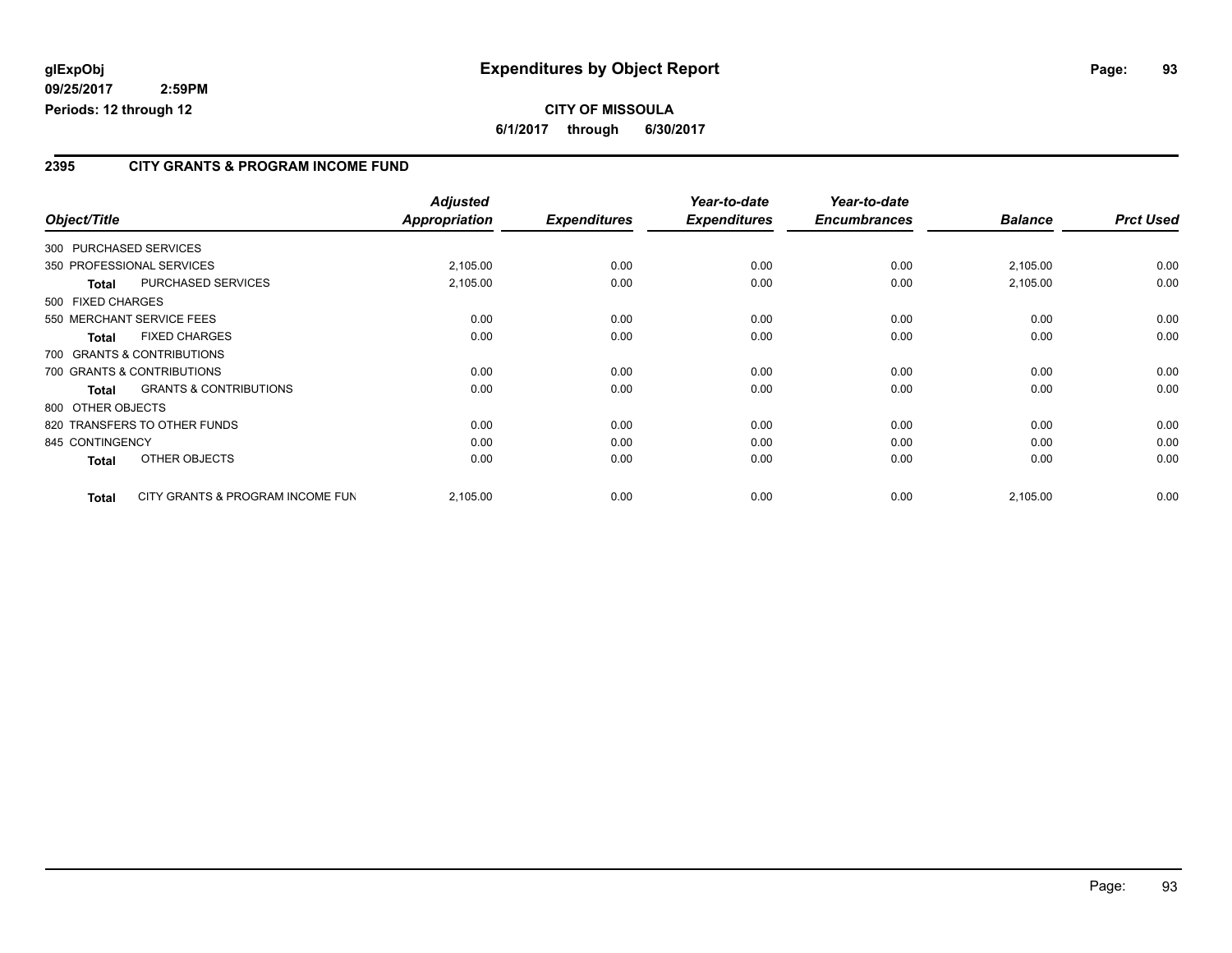**CITY OF MISSOULA 6/1/2017 through 6/30/2017**

# **2396 ENERGY EFFICIENCY REVOLVING LOAN FUND**

| Object/Title               |                                   | <b>Adjusted</b><br>Appropriation | <b>Expenditures</b> | Year-to-date<br><b>Expenditures</b> | Year-to-date<br><b>Encumbrances</b> | <b>Balance</b> | <b>Prct Used</b> |
|----------------------------|-----------------------------------|----------------------------------|---------------------|-------------------------------------|-------------------------------------|----------------|------------------|
| 700 GRANTS & CONTRIBUTIONS |                                   |                                  |                     |                                     |                                     |                |                  |
| 700 GRANTS & CONTRIBUTIONS |                                   | 0.00                             | 0.00                | 0.00                                | 0.00                                | 0.00           | 0.00             |
| <b>Total</b>               | <b>GRANTS &amp; CONTRIBUTIONS</b> | 0.00                             | 0.00                | 0.00                                | 0.00                                | 0.00           | 0.00             |
| <b>Total</b>               | NON-DEPARTMENTAL                  | 0.00                             | 0.00                | 0.00                                | 0.00                                | 0.00           | 0.00             |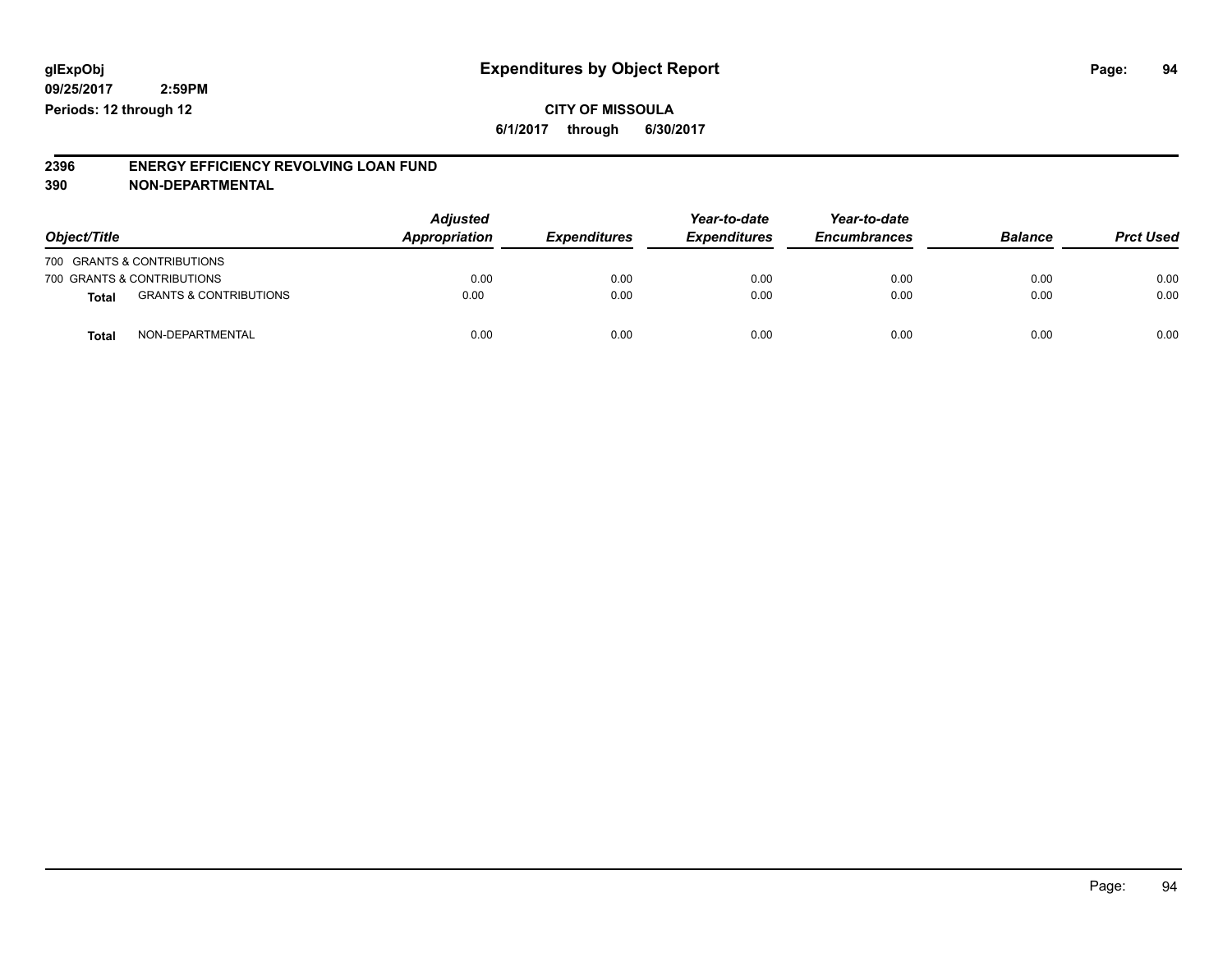### **glExpObj Expenditures by Object Report Page: 95**

**09/25/2017 2:59PM Periods: 12 through 12**

#### **2396 ENERGY EFFICIENCY REVOLVING LOAN FUND**

| Object/Title |                                   | <b>Adjusted</b><br>Appropriation | <i><b>Expenditures</b></i> | Year-to-date<br><b>Expenditures</b> | Year-to-date<br><b>Encumbrances</b> | <b>Balance</b> | <b>Prct Used</b> |
|--------------|-----------------------------------|----------------------------------|----------------------------|-------------------------------------|-------------------------------------|----------------|------------------|
|              | 700 GRANTS & CONTRIBUTIONS        |                                  |                            |                                     |                                     |                |                  |
|              | 700 GRANTS & CONTRIBUTIONS        | 0.00                             | 0.00                       | 0.00                                | 0.00                                | 0.00           | 0.00             |
| Total        | <b>GRANTS &amp; CONTRIBUTIONS</b> | 0.00                             | 0.00                       | 0.00                                | 0.00                                | 0.00           | 0.00             |
| Tota         | ENERGY EFFICIENCY REVOLVING LOAN  | 0.00                             | 0.00                       | 0.00                                | 0.00                                | 0.00           | 0.00             |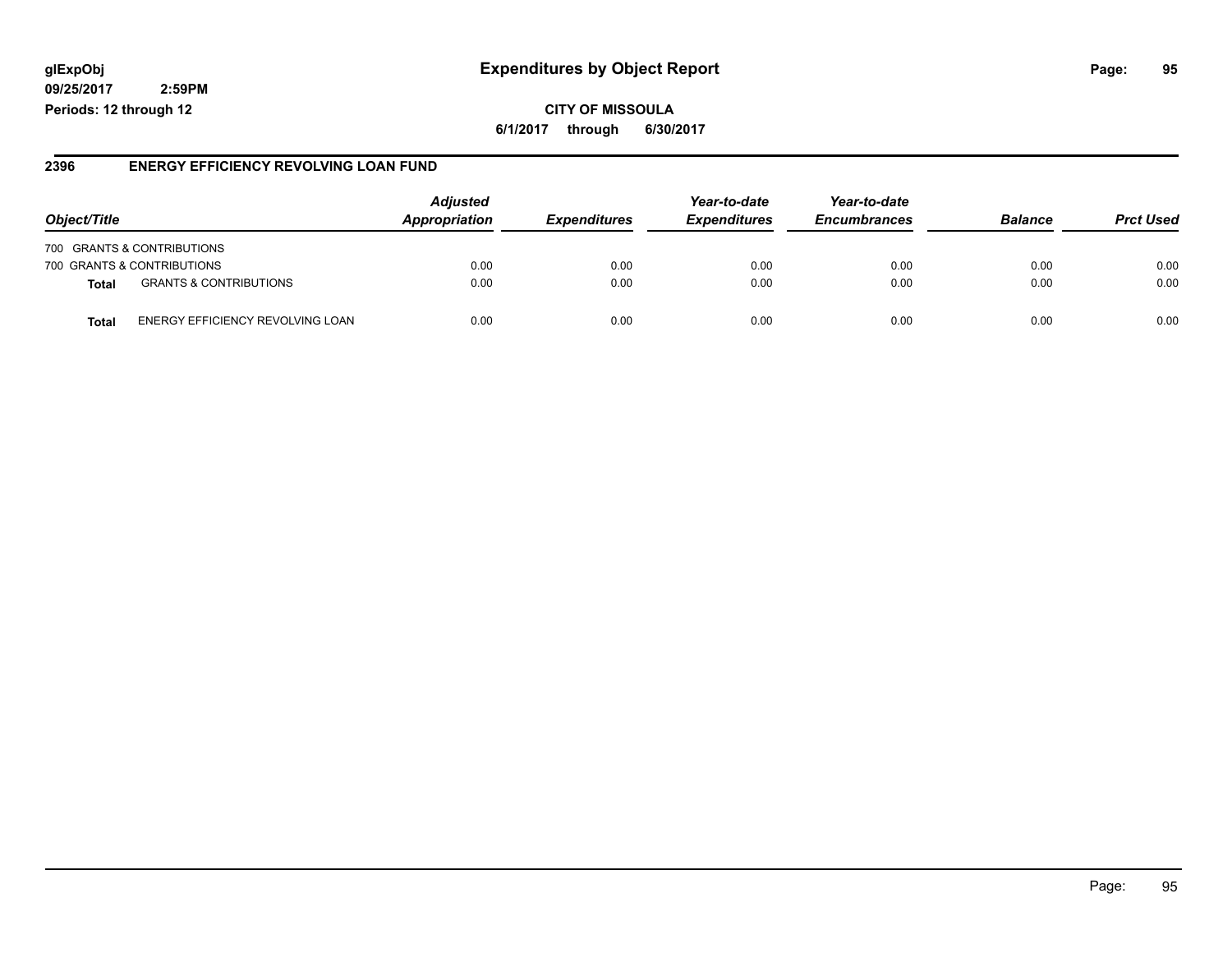**6/1/2017 through 6/30/2017**

# **2399 DANGEROUS BUILDING DEMOLITION & REPAIR F**

**310 BUILDING INSPECTION**

| Object/Title      |                            | <b>Adjusted</b><br><b>Appropriation</b> | <b>Expenditures</b> | Year-to-date<br><b>Expenditures</b> | Year-to-date<br><b>Encumbrances</b> | <b>Balance</b> | <b>Prct Used</b> |
|-------------------|----------------------------|-----------------------------------------|---------------------|-------------------------------------|-------------------------------------|----------------|------------------|
| 500 FIXED CHARGES |                            |                                         |                     |                                     |                                     |                |                  |
|                   | 550 MERCHANT SERVICE FEES  | 0.00                                    | 0.00                | 0.00                                | 0.00                                | 0.00           | 0.00             |
| <b>Total</b>      | <b>FIXED CHARGES</b>       | 0.00                                    | 0.00                | 0.00                                | 0.00                                | 0.00           | 0.00             |
| 800 OTHER OBJECTS |                            |                                         |                     |                                     |                                     |                |                  |
| 845 CONTINGENCY   |                            | 15,000.00                               | 0.00                | 0.00                                | 0.00                                | 15,000.00      | 0.00             |
| <b>Total</b>      | OTHER OBJECTS              | 15,000.00                               | 0.00                | 0.00                                | 0.00                                | 15.000.00      | 0.00             |
| <b>Total</b>      | <b>BUILDING INSPECTION</b> | 15,000.00                               | 0.00                | 0.00                                | 0.00                                | 15,000.00      | 0.00             |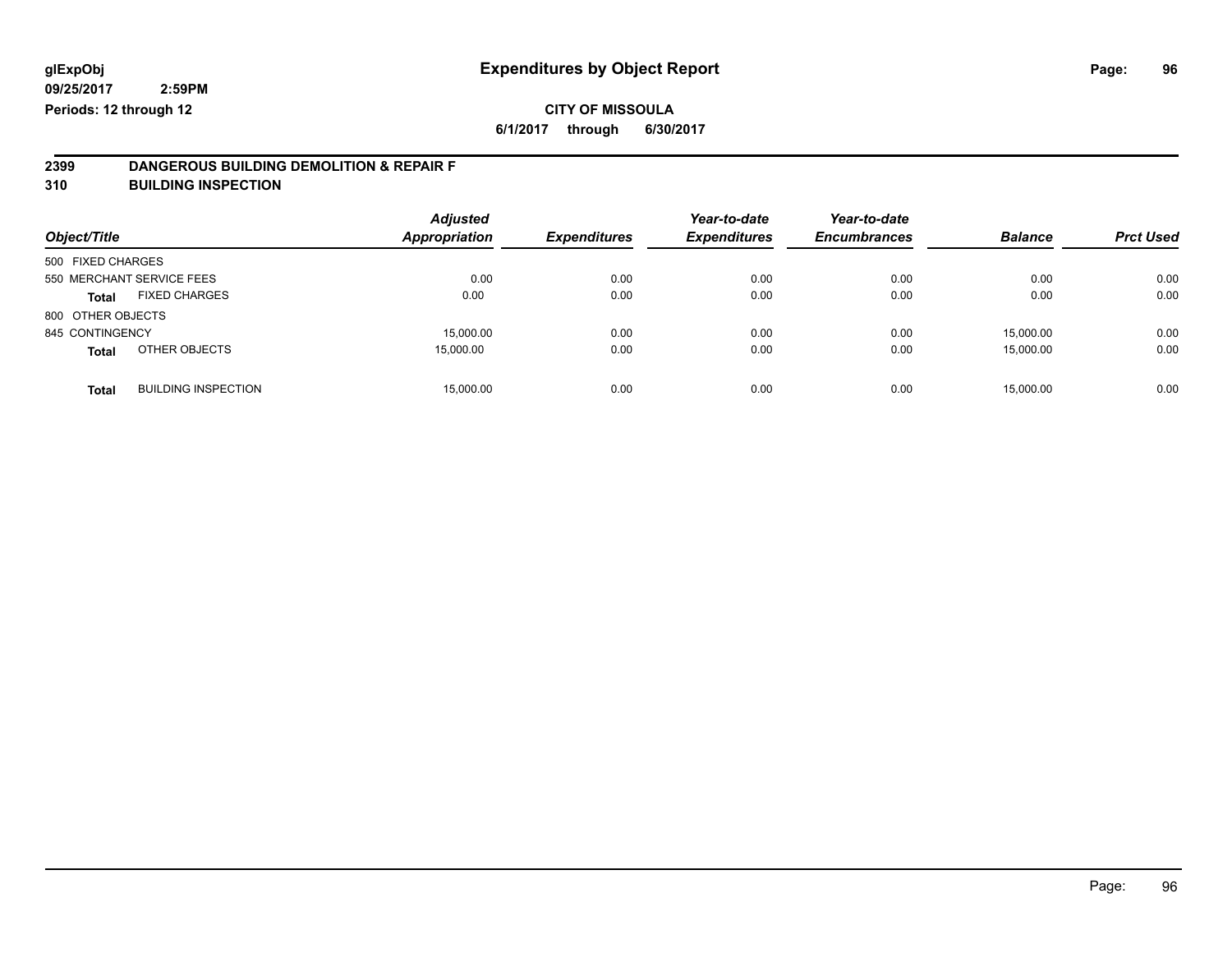### **glExpObj Expenditures by Object Report Page: 97**

**09/25/2017 2:59PM Periods: 12 through 12**

**6/1/2017 through 6/30/2017**

#### **2399 DANGEROUS BUILDING DEMOLITION & REPAIR F**

| Object/Title      |                                   | <b>Adjusted</b><br><b>Appropriation</b> | <b>Expenditures</b> | Year-to-date<br><b>Expenditures</b> | Year-to-date<br><b>Encumbrances</b> | <b>Balance</b> | <b>Prct Used</b> |
|-------------------|-----------------------------------|-----------------------------------------|---------------------|-------------------------------------|-------------------------------------|----------------|------------------|
| 500 FIXED CHARGES |                                   |                                         |                     |                                     |                                     |                |                  |
|                   | 550 MERCHANT SERVICE FEES         | 0.00                                    | 0.00                | 0.00                                | 0.00                                | 0.00           | 0.00             |
| <b>Total</b>      | <b>FIXED CHARGES</b>              | 0.00                                    | 0.00                | 0.00                                | 0.00                                | 0.00           | 0.00             |
| 800 OTHER OBJECTS |                                   |                                         |                     |                                     |                                     |                |                  |
| 845 CONTINGENCY   |                                   | 15,000.00                               | 0.00                | 0.00                                | 0.00                                | 15.000.00      | 0.00             |
| <b>Total</b>      | OTHER OBJECTS                     | 15,000.00                               | 0.00                | 0.00                                | 0.00                                | 15,000.00      | 0.00             |
| <b>Total</b>      | DANGEROUS BUILDING DEMOLITION & F | 15,000.00                               | 0.00                | 0.00                                | 0.00                                | 15,000.00      | 0.00             |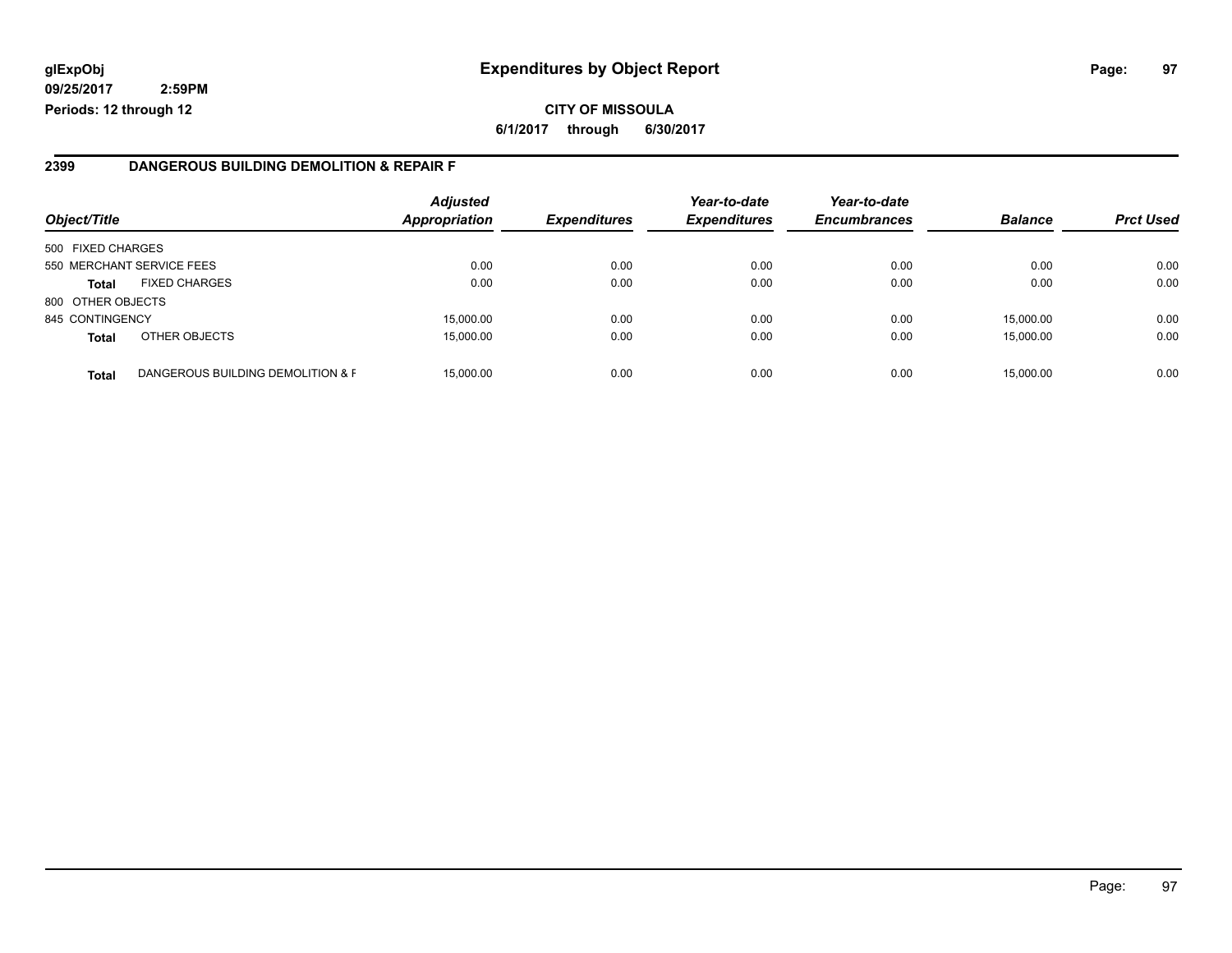**6/1/2017 through 6/30/2017**

# **2400 STREET LIGHTING ASSESSMENTS FUND**

#### **280 PUBLIC WORKS OPERATIONS**

| Object/Title             |                               | <b>Adjusted</b><br>Appropriation | <b>Expenditures</b> | Year-to-date<br><b>Expenditures</b> | Year-to-date<br><b>Encumbrances</b> | <b>Balance</b> | <b>Prct Used</b> |
|--------------------------|-------------------------------|----------------------------------|---------------------|-------------------------------------|-------------------------------------|----------------|------------------|
|                          |                               |                                  |                     |                                     |                                     |                |                  |
| 300 PURCHASED SERVICES   |                               |                                  |                     |                                     |                                     |                |                  |
|                          | 341 ELECTRICITY & NATURAL GAS | 307.084.00                       | 660.74              | 308.245.64                          | 0.00                                | $-1.161.64$    | 100.38           |
|                          | 350 PROFESSIONAL SERVICES     | 10.193.00                        | 7,958.00            | 15.916.00                           | 0.00                                | $-5.723.00$    | 156.15           |
| 360 REPAIR & MAINTENANCE |                               | 0.00                             | 0.00                | 0.00                                | 0.00                                | 0.00           | 0.00             |
| Total                    | PURCHASED SERVICES            | 317.277.00                       | 8.618.74            | 324.161.64                          | 0.00                                | $-6.884.64$    | 102.17           |
| 500 FIXED CHARGES        |                               |                                  |                     |                                     |                                     |                |                  |
|                          | 550 MERCHANT SERVICE FEES     | 0.00                             | 0.00                | 0.00                                | 0.00                                | 0.00           | 0.00             |
| <b>Total</b>             | <b>FIXED CHARGES</b>          | 0.00                             | 0.00                | 0.00                                | 0.00                                | 0.00           | 0.00             |
| <b>Total</b>             | PUBLIC WORKS OPERATIONS       | 317.277.00                       | 8.618.74            | 324.161.64                          | 0.00                                | $-6.884.64$    | 102.17           |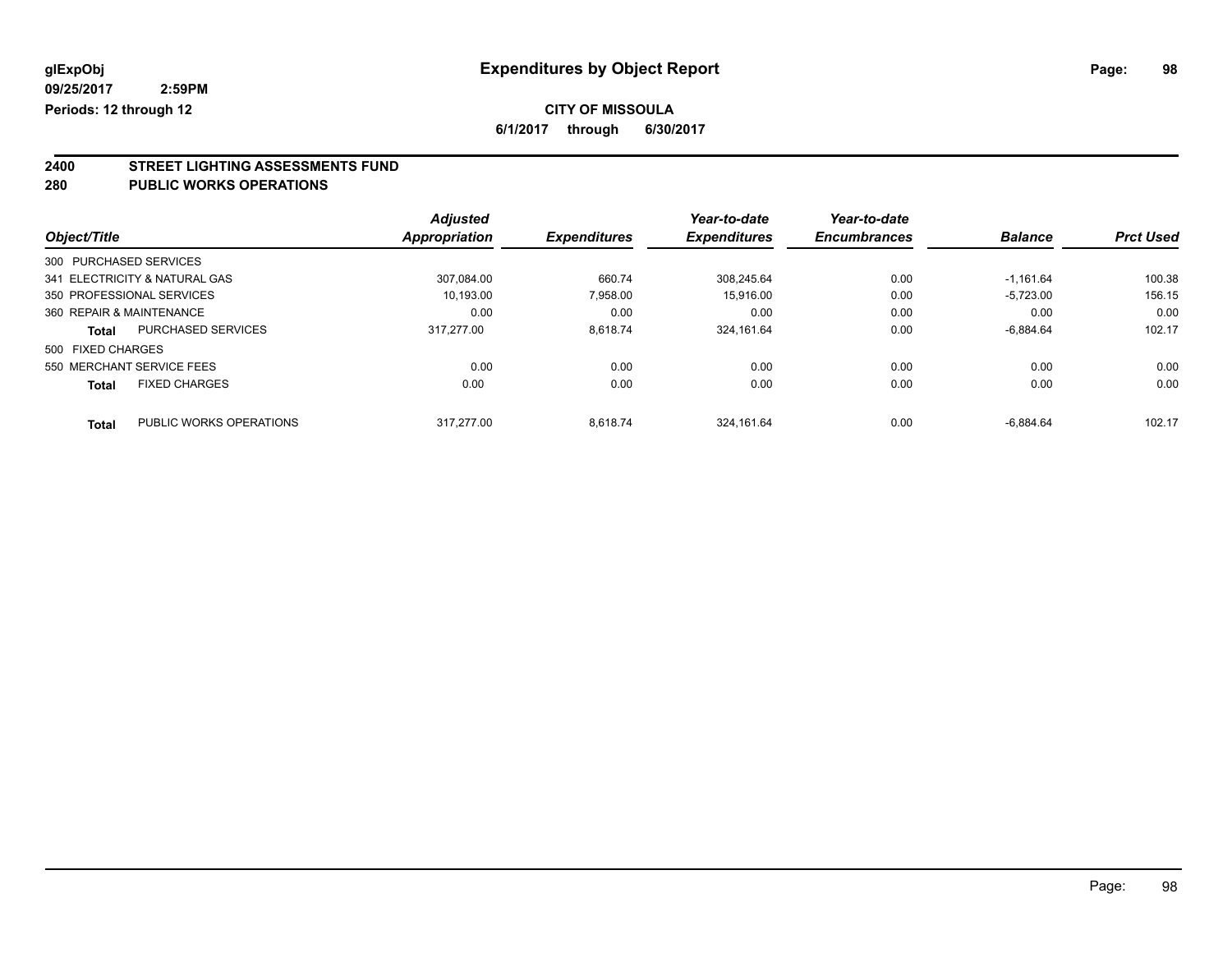**CITY OF MISSOULA 6/1/2017 through 6/30/2017**

#### **2400 STREET LIGHTING ASSESSMENTS FUND**

|                          |                                  | <b>Adjusted</b>      |                     | Year-to-date        | Year-to-date        |                |                  |
|--------------------------|----------------------------------|----------------------|---------------------|---------------------|---------------------|----------------|------------------|
| Object/Title             |                                  | <b>Appropriation</b> | <b>Expenditures</b> | <b>Expenditures</b> | <b>Encumbrances</b> | <b>Balance</b> | <b>Prct Used</b> |
| 300 PURCHASED SERVICES   |                                  |                      |                     |                     |                     |                |                  |
|                          | 341 ELECTRICITY & NATURAL GAS    | 307.084.00           | 660.74              | 308.245.64          | 0.00                | $-1.161.64$    | 100.38           |
|                          | 350 PROFESSIONAL SERVICES        | 10,193.00            | 7,958.00            | 15.916.00           | 0.00                | $-5,723.00$    | 156.15           |
| 360 REPAIR & MAINTENANCE |                                  | 0.00                 | 0.00                | 0.00                | 0.00                | 0.00           | 0.00             |
| <b>Total</b>             | <b>PURCHASED SERVICES</b>        | 317.277.00           | 8.618.74            | 324,161.64          | 0.00                | $-6.884.64$    | 102.17           |
| 500 FIXED CHARGES        |                                  |                      |                     |                     |                     |                |                  |
|                          | 550 MERCHANT SERVICE FEES        | 0.00                 | 0.00                | 0.00                | 0.00                | 0.00           | 0.00             |
| <b>Total</b>             | <b>FIXED CHARGES</b>             | 0.00                 | 0.00                | 0.00                | 0.00                | 0.00           | 0.00             |
| <b>Total</b>             | STREET LIGHTING ASSESSMENTS FUND | 317.277.00           | 8.618.74            | 324.161.64          | 0.00                | $-6.884.64$    | 102.17           |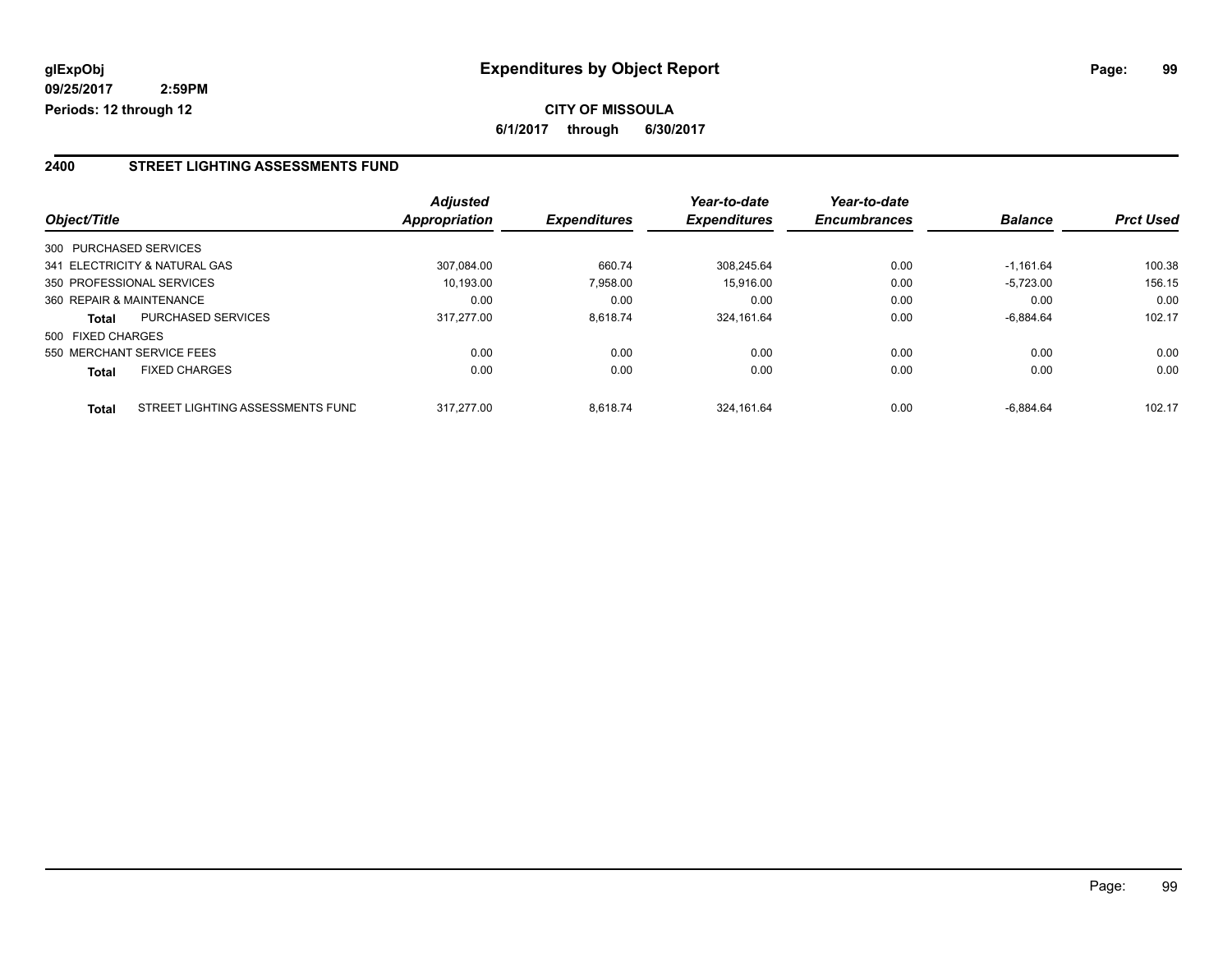**6/1/2017 through 6/30/2017**

# **2500 STREET MAINTENANCE ASSESSMENT FUND**

|                        |                              | <b>Adjusted</b>      |                     | Year-to-date        | Year-to-date        |                |                  |
|------------------------|------------------------------|----------------------|---------------------|---------------------|---------------------|----------------|------------------|
| Object/Title           |                              | <b>Appropriation</b> | <b>Expenditures</b> | <b>Expenditures</b> | <b>Encumbrances</b> | <b>Balance</b> | <b>Prct Used</b> |
| 300 PURCHASED SERVICES |                              |                      |                     |                     |                     |                |                  |
| 345 GARBAGE            |                              | 21,580.00            | 2.011.77            | 20.745.34           | 0.00                | 834.66         | 96.13            |
| <b>Total</b>           | <b>PURCHASED SERVICES</b>    | 21.580.00            | 2.011.77            | 20.745.34           | 0.00                | 834.66         | 96.13            |
| 500 FIXED CHARGES      |                              |                      |                     |                     |                     |                |                  |
|                        | 550 MERCHANT SERVICE FEES    | 0.00                 | 0.00                | 0.00                | 0.00                | 0.00           | 0.00             |
| <b>Total</b>           | <b>FIXED CHARGES</b>         | 0.00                 | 0.00                | 0.00                | 0.00                | 0.00           | 0.00             |
| 800 OTHER OBJECTS      |                              |                      |                     |                     |                     |                |                  |
|                        | 820 TRANSFERS TO OTHER FUNDS | 41.200.00            | 19.261.00           | 39.861.00           | 0.00                | 1.339.00       | 96.75            |
| <b>Total</b>           | OTHER OBJECTS                | 41.200.00            | 19.261.00           | 39.861.00           | 0.00                | 1,339.00       | 96.75            |
| <b>Total</b>           | NON-DEPARTMENTAL             | 62.780.00            | 21.272.77           | 60.606.34           | 0.00                | 2.173.66       | 96.54            |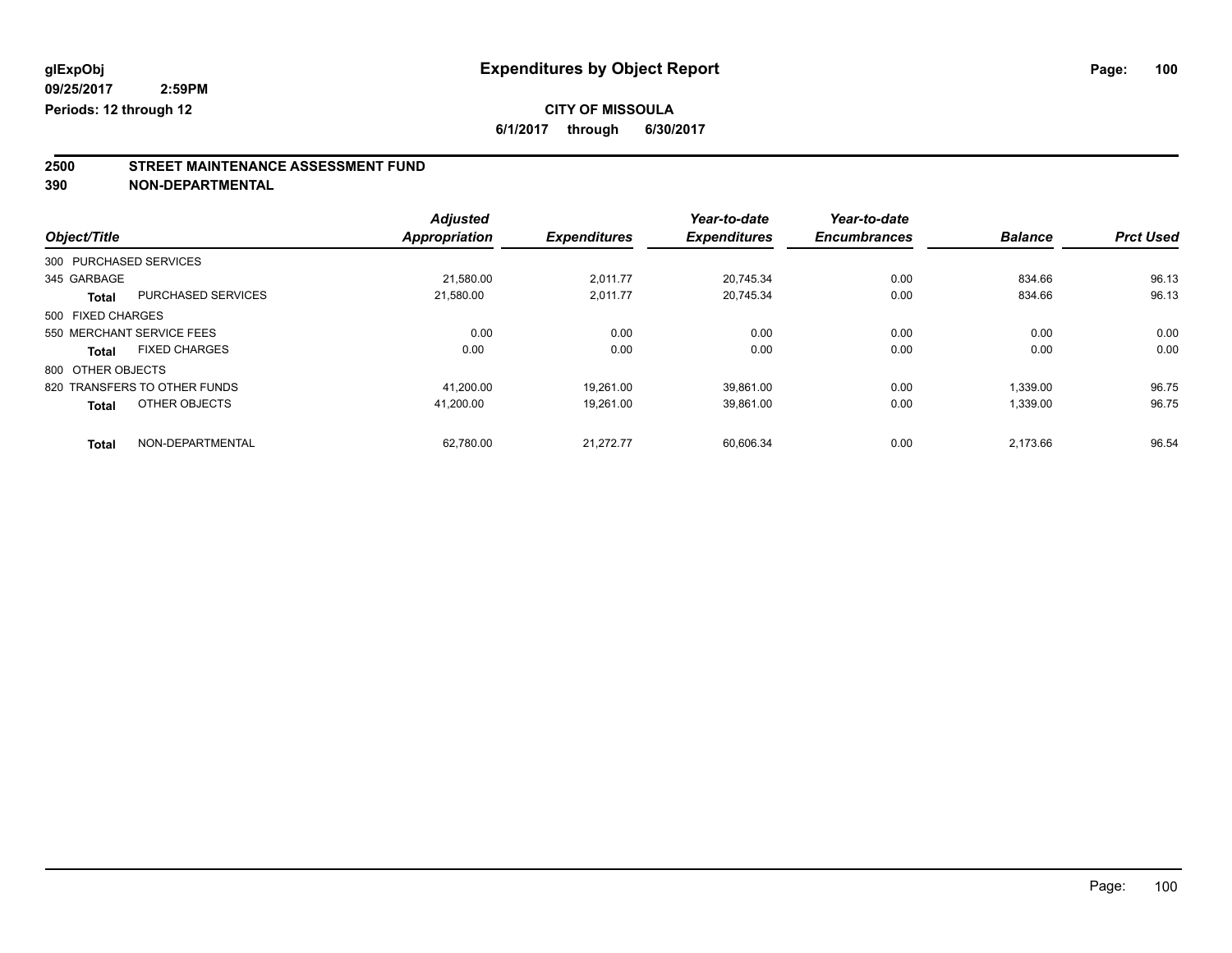#### **2500 STREET MAINTENANCE ASSESSMENT FUND**

|                   |                                  | <b>Adjusted</b> |                     | Year-to-date        | Year-to-date        |                |                  |
|-------------------|----------------------------------|-----------------|---------------------|---------------------|---------------------|----------------|------------------|
| Object/Title      |                                  | Appropriation   | <b>Expenditures</b> | <b>Expenditures</b> | <b>Encumbrances</b> | <b>Balance</b> | <b>Prct Used</b> |
|                   | 300 PURCHASED SERVICES           |                 |                     |                     |                     |                |                  |
| 345 GARBAGE       |                                  | 21.580.00       | 2,011.77            | 20.745.34           | 0.00                | 834.66         | 96.13            |
| <b>Total</b>      | <b>PURCHASED SERVICES</b>        | 21,580.00       | 2,011.77            | 20,745.34           | 0.00                | 834.66         | 96.13            |
| 500 FIXED CHARGES |                                  |                 |                     |                     |                     |                |                  |
|                   | 550 MERCHANT SERVICE FEES        | 0.00            | 0.00                | 0.00                | 0.00                | 0.00           | 0.00             |
| Total             | <b>FIXED CHARGES</b>             | 0.00            | 0.00                | 0.00                | 0.00                | 0.00           | 0.00             |
| 800 OTHER OBJECTS |                                  |                 |                     |                     |                     |                |                  |
|                   | 820 TRANSFERS TO OTHER FUNDS     | 41.200.00       | 19.261.00           | 39.861.00           | 0.00                | 1.339.00       | 96.75            |
| <b>Total</b>      | OTHER OBJECTS                    | 41,200.00       | 19,261.00           | 39,861.00           | 0.00                | 1,339.00       | 96.75            |
| <b>Total</b>      | STREET MAINTENANCE ASSESSMENT FI | 62.780.00       | 21.272.77           | 60.606.34           | 0.00                | 2,173.66       | 96.54            |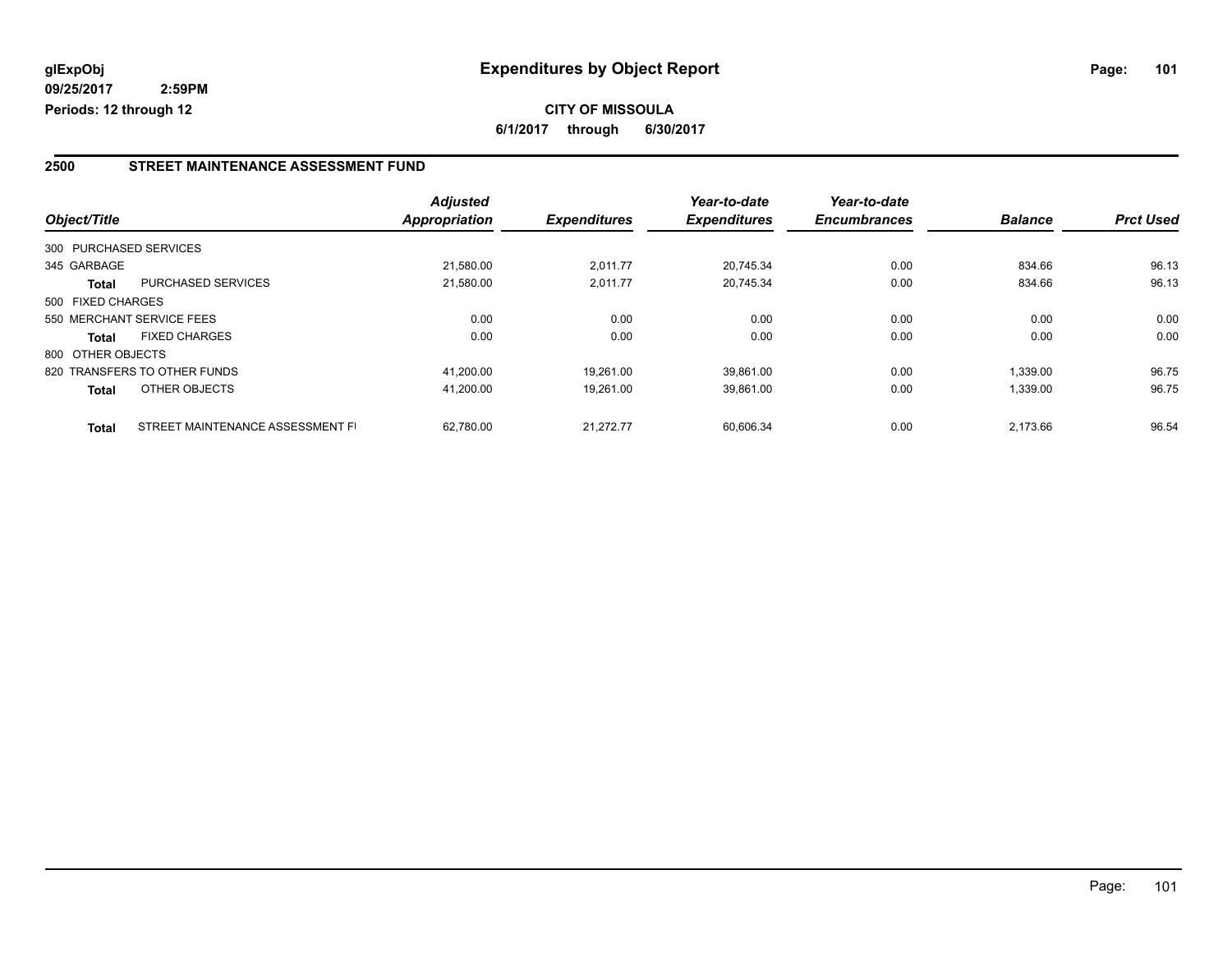# **2512 ROAD DISTRICT #1**

#### **320 STREET MAINTENANCE**

|                                      | <b>Adjusted</b>      |                     | Year-to-date        | Year-to-date        |                |                  |
|--------------------------------------|----------------------|---------------------|---------------------|---------------------|----------------|------------------|
| Object/Title                         | <b>Appropriation</b> | <b>Expenditures</b> | <b>Expenditures</b> | <b>Encumbrances</b> | <b>Balance</b> | <b>Prct Used</b> |
| 100 PERSONAL SERVICES                |                      |                     |                     |                     |                |                  |
| 110 SALARIES AND WAGES               | 116,733.00           | 2,248.42            | 16,635.66           | 0.00                | 100,097.34     | 14.25            |
| 130 OTHER                            | 17,790.00            | 0.00                | 0.00                | 0.00                | 17,790.00      | 0.00             |
| 140 EMPLOYER CONTRIBUTIONS           | 45,364.00            | 396.73              | 2,933.64            | 0.00                | 42,430.36      | 6.47             |
| 141 STATE RETIREMENT CONTRIBUTIONS   | 0.00                 | 0.00                | 14.37               | 0.00                | $-14.37$       | 0.00             |
| <b>150 STATE RETIREMENT</b>          | 0.00                 | 0.00                | 0.00                | 0.00                | 0.00           | 0.00             |
| PERSONAL SERVICES<br><b>Total</b>    | 179,887.00           | 2,645.15            | 19,583.67           | 0.00                | 160,303.33     | 10.89            |
| 200 SUPPLIES                         |                      |                     |                     |                     |                |                  |
| 210 OFFICE SUPPLIES                  | 6,185.00             | 5.64                | 2,573.77            | 0.00                | 3,611.23       | 41.61            |
| 220 OPERATING SUPPLIES               | 91,014.00            | 0.00                | 89,958.63           | 0.00                | 1,055.37       | 98.84            |
| 230 REPAIR/MAINTENANCE               | 94,978.00            | 1,176.49            | 97,264.06           | 0.00                | $-2,286.06$    | 102.41           |
| 231 GASOLINE                         | 1,135.00             | 818.47              | 1,036.33            | 0.00                | 98.67          | 91.31            |
| 240 OTHER SUPPLIES                   | 549.00               | 0.00                | 549.00              | 0.00                | 0.00           | 100.00           |
| <b>SUPPLIES</b><br><b>Total</b>      | 193,861.00           | 2,000.60            | 191,381.79          | 0.00                | 2,479.21       | 98.72            |
| 300 PURCHASED SERVICES               |                      |                     |                     |                     |                |                  |
| 310 COMMUNICATIONS                   | 0.00                 | 0.00                | 0.00                | 0.00                | 0.00           | 0.00             |
| 330 PUBLICITY, SUBSCRIPTIONS & DUES  | 0.00                 | 0.00                | 0.00                | 0.00                | 0.00           | 0.00             |
| 350 PROFESSIONAL SERVICES            | 39,500.00            | 400.50              | 11,822.50           | 0.00                | 27,677.50      | 29.93            |
| 370 TRAVEL                           | 1,450.00             | 0.00                | 1,403.48            | 0.00                | 46.52          | 96.79            |
| 380 TRAINING                         | 350.00               | 0.00                | 100.00              | 0.00                | 250.00         | 28.57            |
| PURCHASED SERVICES<br><b>Total</b>   | 41,300.00            | 400.50              | 13,325.98           | 0.00                | 27,974.02      | 32.27            |
| <b>400 BUILDING MATERIALS</b>        |                      |                     |                     |                     |                |                  |
| <b>400 BUILDING MATERIALS</b>        | 275,201.00           | 2,376.50            | 308,239.01          | 0.00                | $-33,038.01$   | 112.01           |
| <b>BUILDING MATERIALS</b><br>Total   | 275,201.00           | 2,376.50            | 308,239.01          | 0.00                | $-33,038.01$   | 112.01           |
| 500 FIXED CHARGES                    |                      |                     |                     |                     |                |                  |
| 500 FIXED CHARGES                    | 207,148.00           | 2,434.78            | 2,564.78            | 0.00                | 204,583.22     | 1.24             |
| 550 MERCHANT SERVICE FEES            | 0.00                 | 0.00                | 0.00                | 0.00                | 0.00           | 0.00             |
| <b>FIXED CHARGES</b><br><b>Total</b> | 207,148.00           | 2,434.78            | 2,564.78            | 0.00                | 204,583.22     | 1.24             |
| 600 DEBT SERVICE                     |                      |                     |                     |                     |                |                  |
| 610 PRINCIPAL                        | 568,153.00           | 88,043.30           | 446,180.79          | 0.00                | 121,972.21     | 78.53            |
| 620 INTEREST / SERVICE FEES          | 51,053.00            | 5,492.35            | 53,979.66           | 0.00                | $-2,926.66$    | 105.73           |
| <b>DEBT SERVICE</b><br><b>Total</b>  | 619,206.00           | 93,535.65           | 500,160.45          | 0.00                | 119,045.55     | 80.77            |
| 700 GRANTS & CONTRIBUTIONS           |                      |                     |                     |                     |                |                  |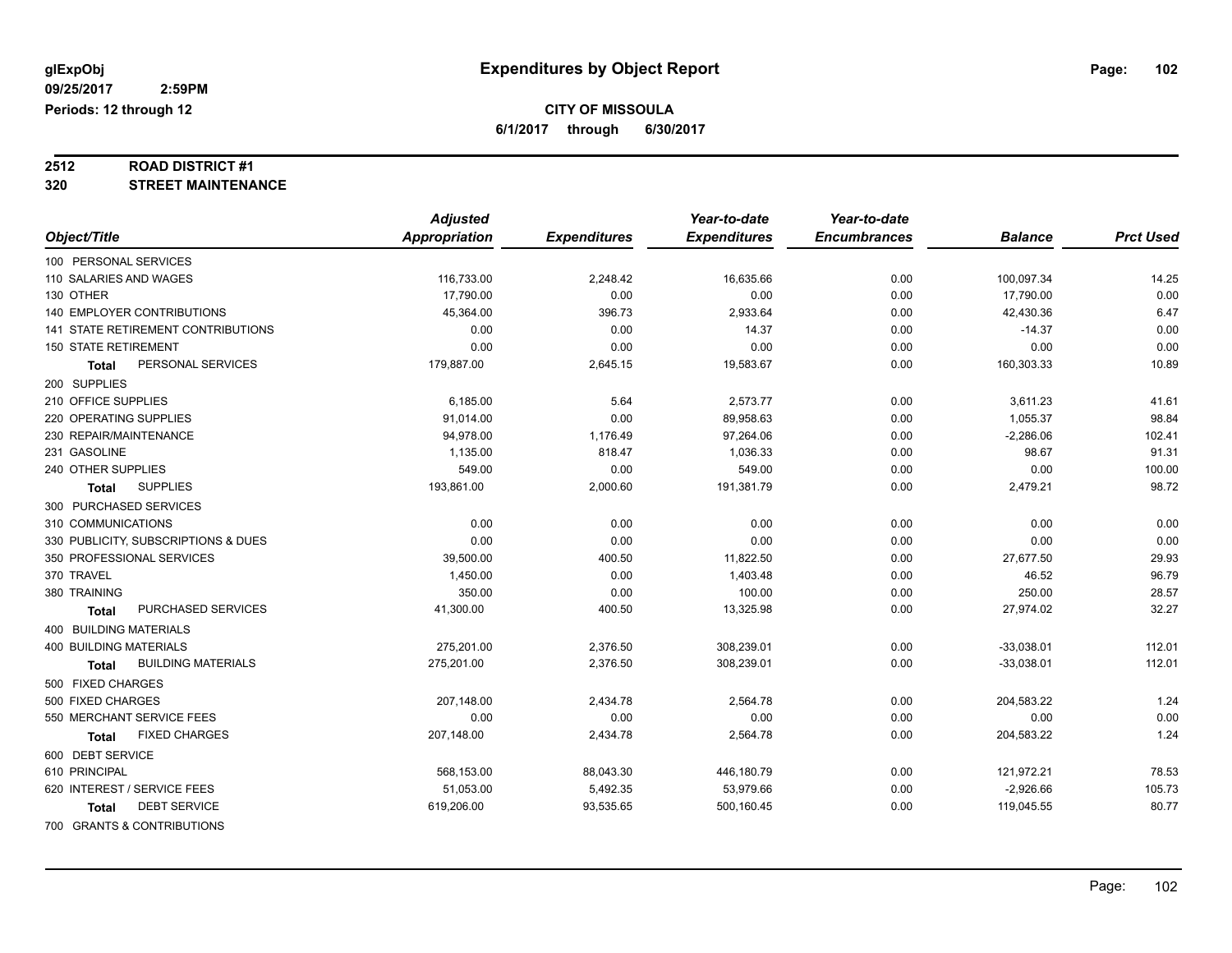# **2512 ROAD DISTRICT #1**

**320 STREET MAINTENANCE**

|                    |                                   | <b>Adjusted</b>      |                     | Year-to-date        | Year-to-date        |                |                  |
|--------------------|-----------------------------------|----------------------|---------------------|---------------------|---------------------|----------------|------------------|
| Object/Title       |                                   | <b>Appropriation</b> | <b>Expenditures</b> | <b>Expenditures</b> | <b>Encumbrances</b> | <b>Balance</b> | <b>Prct Used</b> |
|                    | 700 GRANTS & CONTRIBUTIONS        | 20.907.00            | 10,000.00           | 10.000.00           | 0.00                | 10.907.00      | 47.83            |
| Total              | <b>GRANTS &amp; CONTRIBUTIONS</b> | 20,907.00            | 10,000.00           | 10,000.00           | 0.00                | 10,907.00      | 47.83            |
| 800 OTHER OBJECTS  |                                   |                      |                     |                     |                     |                |                  |
|                    | 820 TRANSFERS TO OTHER FUNDS      | 0.00                 | 0.00                | 0.00                | 0.00                | 0.00           | 0.00             |
| 845 CONTINGENCY    |                                   | 0.00                 | 0.00                | 9,507.97            | 0.00                | $-9,507.97$    | 0.00             |
| Total              | OTHER OBJECTS                     | 0.00                 | 0.00                | 9,507.97            | 0.00                | $-9,507.97$    | 0.00             |
| 900 CAPITAL OUTLAY |                                   |                      |                     |                     |                     |                |                  |
| 930 IMPROVEMENTS   |                                   | 555.480.00           | 379.089.40          | 485,908.45          | 0.00                | 69.571.55      | 87.48            |
| <b>Total</b>       | <b>CAPITAL OUTLAY</b>             | 555,480.00           | 379,089.40          | 485,908.45          | 0.00                | 69,571.55      | 87.48            |
| Total              | <b>STREET MAINTENANCE</b>         | 2.092.990.00         | 492.482.58          | 1.540.672.10        | 0.00                | 552.317.90     | 73.61            |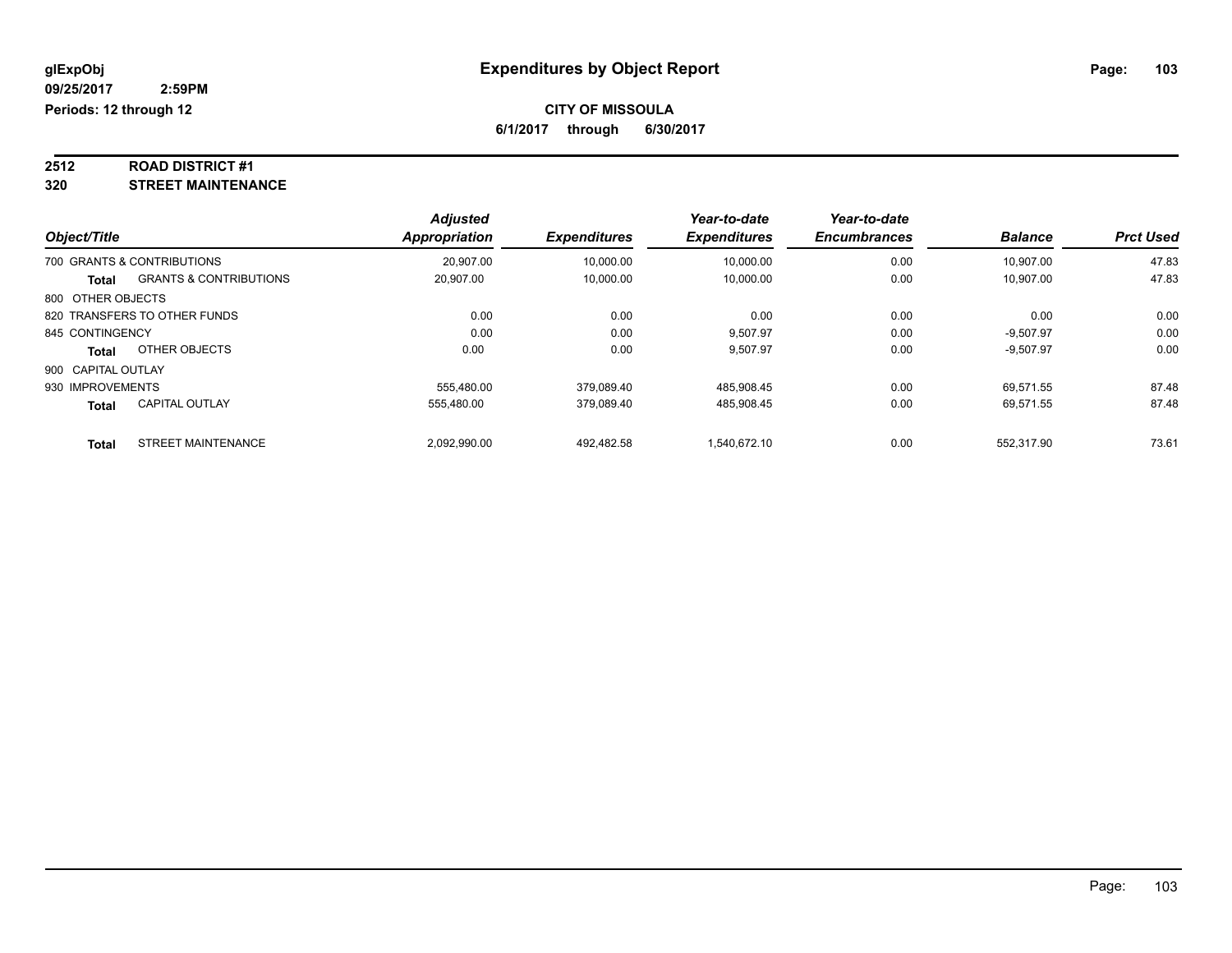# **2512 ROAD DISTRICT #1**

| Object/Title      |                      | <b>Adjusted</b><br>Appropriation | <b>Expenditures</b> | Year-to-date<br><b>Expenditures</b> | Year-to-date<br><b>Encumbrances</b> | <b>Balance</b> | <b>Prct Used</b> |
|-------------------|----------------------|----------------------------------|---------------------|-------------------------------------|-------------------------------------|----------------|------------------|
| 500 FIXED CHARGES |                      |                                  |                     |                                     |                                     |                |                  |
| 500 FIXED CHARGES |                      | 0.00                             | 0.00                | 0.00                                | 0.00                                | 0.00           | 0.00             |
| <b>Total</b>      | <b>FIXED CHARGES</b> | 0.00                             | 0.00                | 0.00                                | 0.00                                | 0.00           | 0.00             |
| Total             | NON-DEPARTMENTAL     | 0.00                             | 0.00                | 0.00                                | 0.00                                | 0.00           | 0.00             |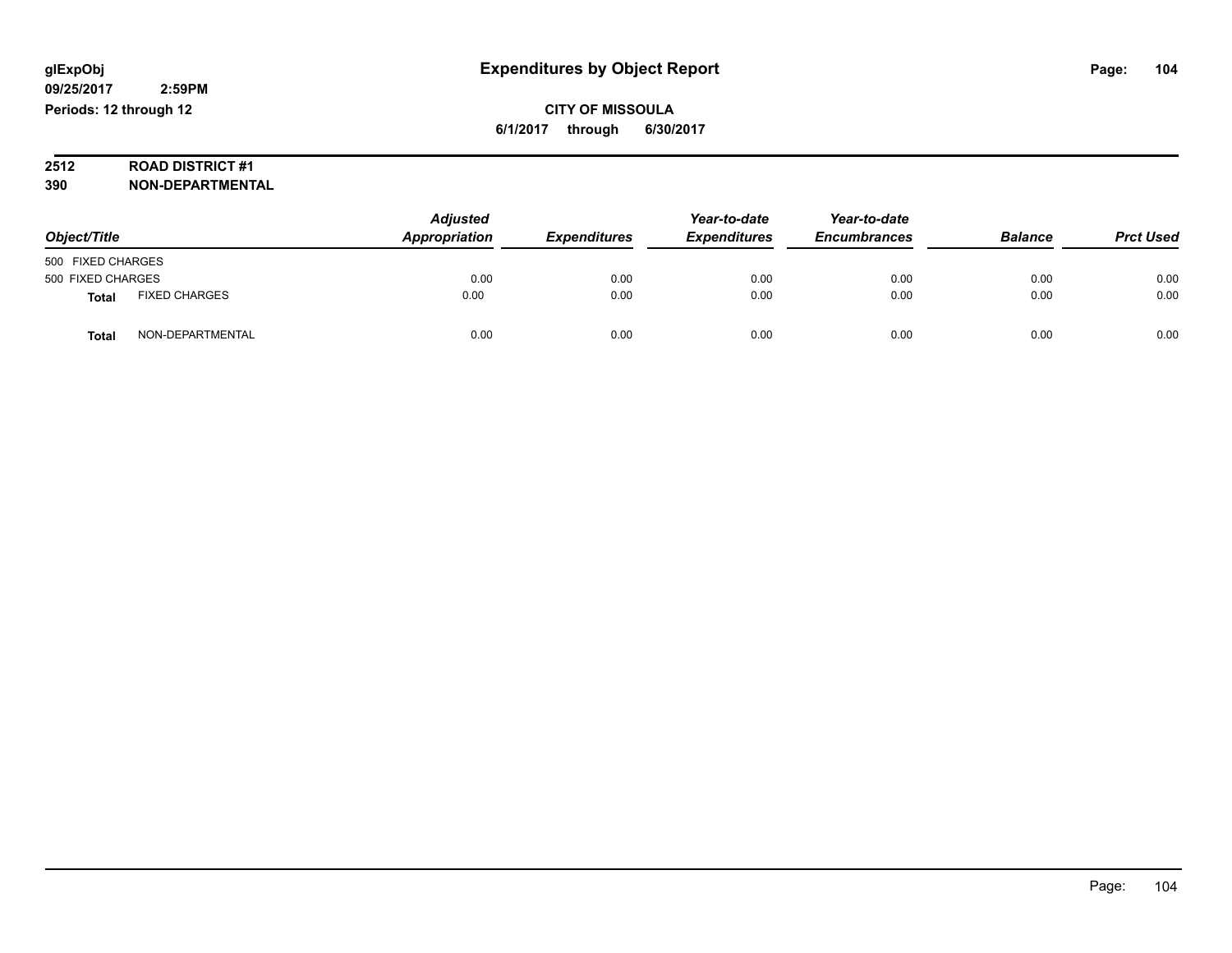#### **2512 ROAD DISTRICT #1**

|                                           | <b>Adjusted</b> |                     | Year-to-date        | Year-to-date        |                |                  |
|-------------------------------------------|-----------------|---------------------|---------------------|---------------------|----------------|------------------|
| Object/Title                              | Appropriation   | <b>Expenditures</b> | <b>Expenditures</b> | <b>Encumbrances</b> | <b>Balance</b> | <b>Prct Used</b> |
| 100 PERSONAL SERVICES                     |                 |                     |                     |                     |                |                  |
| 110 SALARIES AND WAGES                    | 116,733.00      | 2,248.42            | 16,635.66           | 0.00                | 100,097.34     | 14.25            |
| 130 OTHER                                 | 17,790.00       | 0.00                | 0.00                | 0.00                | 17,790.00      | 0.00             |
| <b>140 EMPLOYER CONTRIBUTIONS</b>         | 45,364.00       | 396.73              | 2,933.64            | 0.00                | 42,430.36      | 6.47             |
| 141 STATE RETIREMENT CONTRIBUTIONS        | 0.00            | 0.00                | 14.37               | 0.00                | $-14.37$       | 0.00             |
| <b>150 STATE RETIREMENT</b>               | 0.00            | 0.00                | 0.00                | 0.00                | 0.00           | 0.00             |
| PERSONAL SERVICES<br><b>Total</b>         | 179,887.00      | 2,645.15            | 19,583.67           | 0.00                | 160,303.33     | 10.89            |
| 200 SUPPLIES                              |                 |                     |                     |                     |                |                  |
| 210 OFFICE SUPPLIES                       | 6,185.00        | 5.64                | 2,573.77            | 0.00                | 3,611.23       | 41.61            |
| 220 OPERATING SUPPLIES                    | 91,014.00       | 0.00                | 89,958.63           | 0.00                | 1,055.37       | 98.84            |
| 230 REPAIR/MAINTENANCE                    | 94,978.00       | 1,176.49            | 97,264.06           | 0.00                | $-2,286.06$    | 102.41           |
| 231 GASOLINE                              | 1,135.00        | 818.47              | 1,036.33            | 0.00                | 98.67          | 91.31            |
| 240 OTHER SUPPLIES                        | 549.00          | 0.00                | 549.00              | 0.00                | 0.00           | 100.00           |
| <b>SUPPLIES</b><br><b>Total</b>           | 193,861.00      | 2,000.60            | 191,381.79          | 0.00                | 2,479.21       | 98.72            |
| 300 PURCHASED SERVICES                    |                 |                     |                     |                     |                |                  |
| 310 COMMUNICATIONS                        | 0.00            | 0.00                | 0.00                | 0.00                | 0.00           | 0.00             |
| 330 PUBLICITY, SUBSCRIPTIONS & DUES       | 0.00            | 0.00                | 0.00                | 0.00                | 0.00           | 0.00             |
| 350 PROFESSIONAL SERVICES                 | 39,500.00       | 400.50              | 11,822.50           | 0.00                | 27,677.50      | 29.93            |
| 370 TRAVEL                                | 1,450.00        | 0.00                | 1,403.48            | 0.00                | 46.52          | 96.79            |
| 380 TRAINING                              | 350.00          | 0.00                | 100.00              | 0.00                | 250.00         | 28.57            |
| PURCHASED SERVICES<br><b>Total</b>        | 41,300.00       | 400.50              | 13,325.98           | 0.00                | 27,974.02      | 32.27            |
| <b>400 BUILDING MATERIALS</b>             |                 |                     |                     |                     |                |                  |
| <b>400 BUILDING MATERIALS</b>             | 275,201.00      | 2,376.50            | 308,239.01          | 0.00                | $-33,038.01$   | 112.01           |
| <b>BUILDING MATERIALS</b><br><b>Total</b> | 275,201.00      | 2,376.50            | 308,239.01          | 0.00                | $-33,038.01$   | 112.01           |
| 500 FIXED CHARGES                         |                 |                     |                     |                     |                |                  |
| 500 FIXED CHARGES                         | 207,148.00      | 2,434.78            | 2,564.78            | 0.00                | 204,583.22     | 1.24             |
| 550 MERCHANT SERVICE FEES                 | 0.00            | 0.00                | 0.00                | 0.00                | 0.00           | 0.00             |
| <b>FIXED CHARGES</b><br>Total             | 207,148.00      | 2,434.78            | 2,564.78            | 0.00                | 204,583.22     | 1.24             |
| 600 DEBT SERVICE                          |                 |                     |                     |                     |                |                  |
| 610 PRINCIPAL                             | 568,153.00      | 88,043.30           | 446,180.79          | 0.00                | 121,972.21     | 78.53            |
| 620 INTEREST / SERVICE FEES               | 51,053.00       | 5,492.35            | 53,979.66           | 0.00                | $-2,926.66$    | 105.73           |
| <b>DEBT SERVICE</b><br><b>Total</b>       | 619,206.00      | 93,535.65           | 500,160.45          | 0.00                | 119,045.55     | 80.77            |
| 700 GRANTS & CONTRIBUTIONS                |                 |                     |                     |                     |                |                  |
| 700 GRANTS & CONTRIBUTIONS                | 20,907.00       | 10,000.00           | 10,000.00           | 0.00                | 10,907.00      | 47.83            |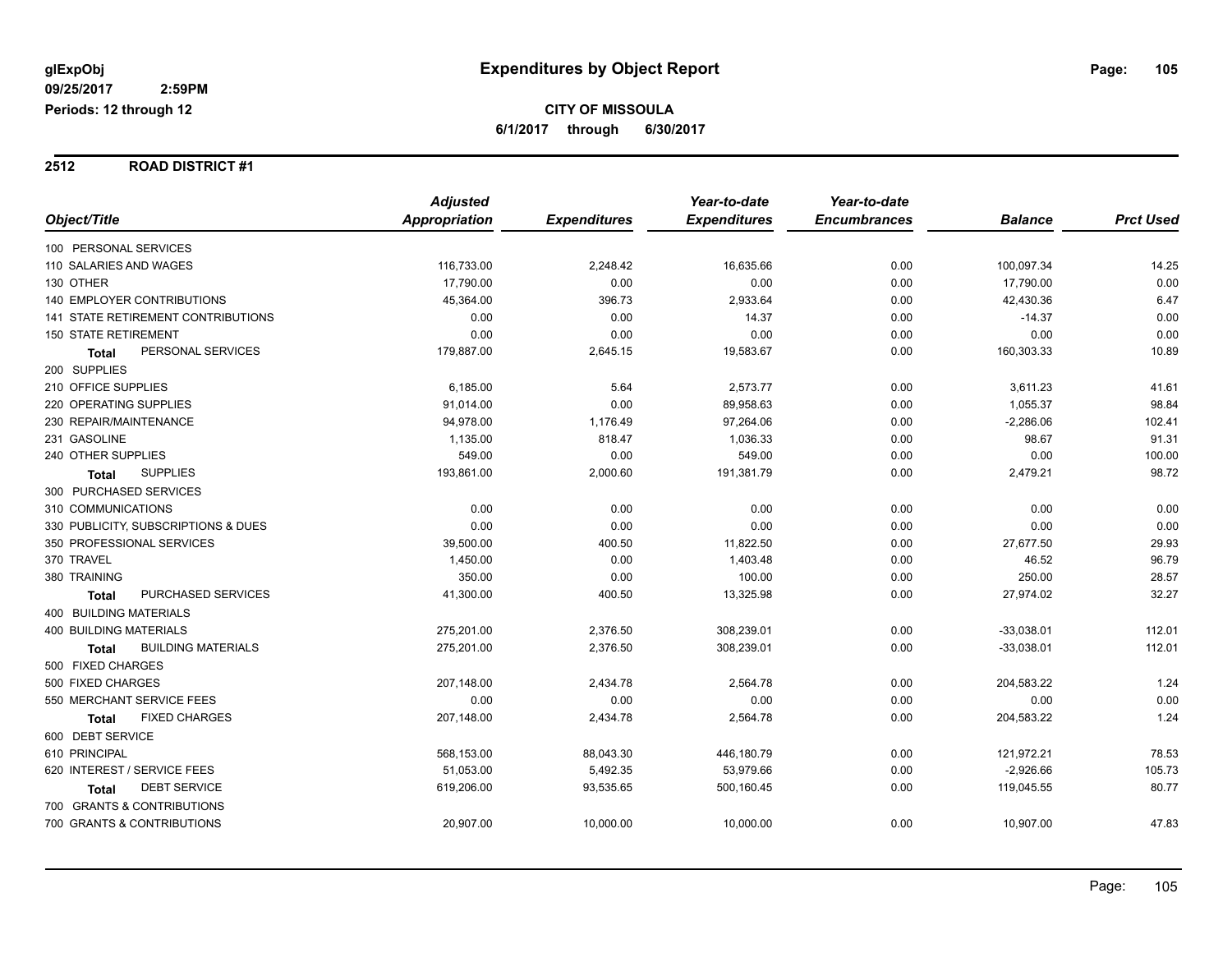#### **2512 ROAD DISTRICT #1**

|                                                   | <b>Adjusted</b>      |                     | Year-to-date        | Year-to-date        |                |                  |
|---------------------------------------------------|----------------------|---------------------|---------------------|---------------------|----------------|------------------|
| Object/Title                                      | <b>Appropriation</b> | <b>Expenditures</b> | <b>Expenditures</b> | <b>Encumbrances</b> | <b>Balance</b> | <b>Prct Used</b> |
| <b>GRANTS &amp; CONTRIBUTIONS</b><br><b>Total</b> | 20,907.00            | 10,000.00           | 10.000.00           | 0.00                | 10.907.00      | 47.83            |
| 800 OTHER OBJECTS                                 |                      |                     |                     |                     |                |                  |
| 820 TRANSFERS TO OTHER FUNDS                      | 0.00                 | 0.00                | 0.00                | 0.00                | 0.00           | 0.00             |
| 845 CONTINGENCY                                   | 0.00                 | 0.00                | 9.507.97            | 0.00                | $-9.507.97$    | 0.00             |
| OTHER OBJECTS<br><b>Total</b>                     | 0.00                 | 0.00                | 9.507.97            | 0.00                | $-9,507.97$    | 0.00             |
| 900 CAPITAL OUTLAY                                |                      |                     |                     |                     |                |                  |
| 930 IMPROVEMENTS                                  | 555.480.00           | 379.089.40          | 485.908.45          | 0.00                | 69.571.55      | 87.48            |
| <b>CAPITAL OUTLAY</b><br><b>Total</b>             | 555,480.00           | 379.089.40          | 485,908.45          | 0.00                | 69,571.55      | 87.48            |
| <b>ROAD DISTRICT#1</b><br><b>Total</b>            | 2.092.990.00         | 492.482.58          | 1.540.672.10        | 0.00                | 552.317.90     | 73.61            |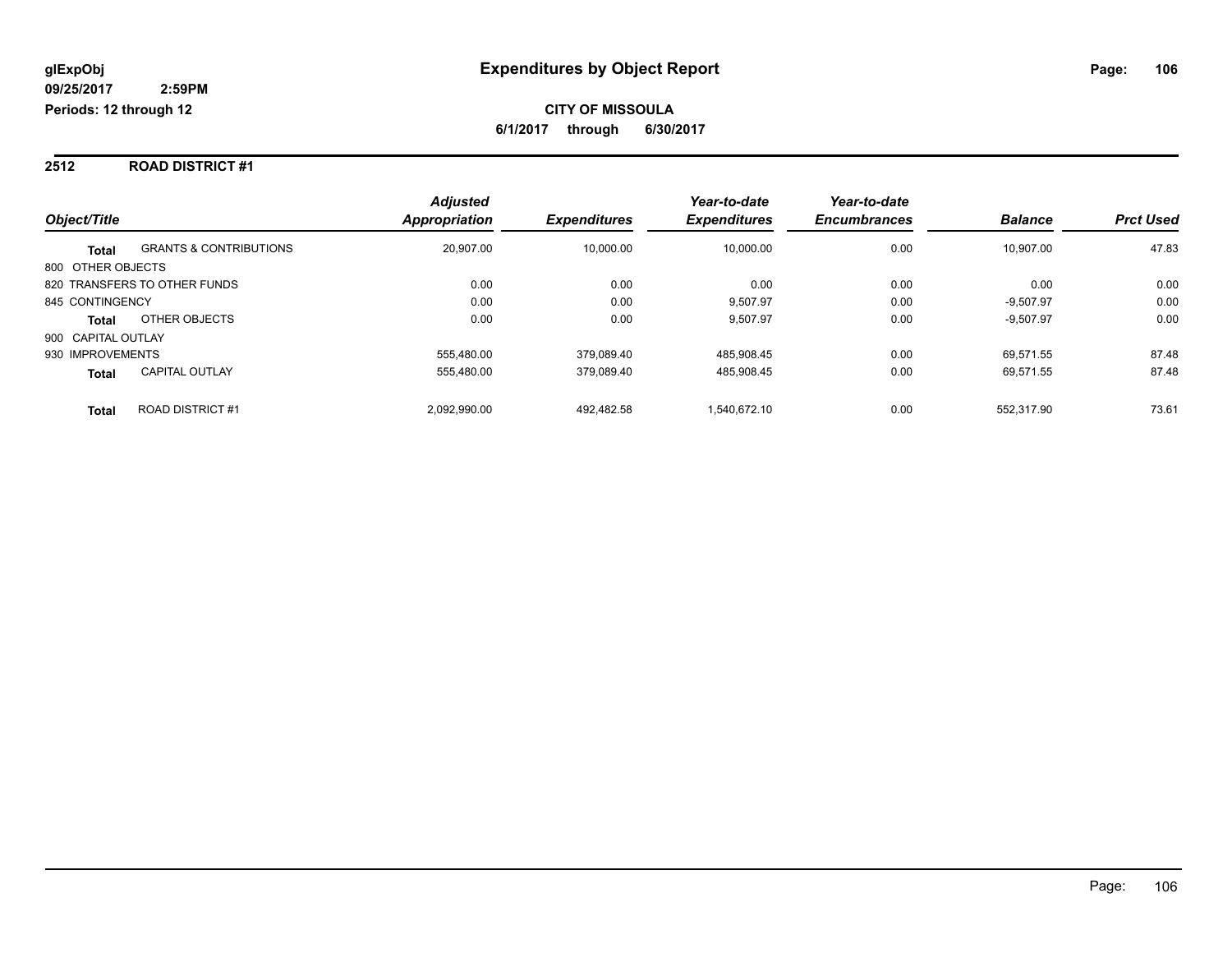# **2513 PARK DISTRICT #1**

**370 PARKS & RECREATION**

|                                     | <b>Adjusted</b>      |                     | Year-to-date        | Year-to-date        |                |                  |
|-------------------------------------|----------------------|---------------------|---------------------|---------------------|----------------|------------------|
| Object/Title                        | <b>Appropriation</b> | <b>Expenditures</b> | <b>Expenditures</b> | <b>Encumbrances</b> | <b>Balance</b> | <b>Prct Used</b> |
| 100 PERSONAL SERVICES               |                      |                     |                     |                     |                |                  |
| 110 SALARIES AND WAGES              | 228,776.00           | 53,977.78           | 223,591.01          | 0.00                | 5,184.99       | 97.73            |
| 120 OVERTIME                        | 0.00                 | 135.40              | 162.09              | 0.00                | $-162.09$      | 0.00             |
| <b>140 EMPLOYER CONTRIBUTIONS</b>   | 88,063.00            | 17,373.67           | 95,315.35           | 0.00                | $-7,252.35$    | 108.24           |
| 141 STATE RETIREMENT CONTRIBUTIONS  | 0.00                 | 0.00                | 166.79              | 0.00                | $-166.79$      | 0.00             |
| PERSONAL SERVICES<br>Total          | 316,839.00           | 71,486.85           | 319,235.24          | 0.00                | $-2,396.24$    | 100.76           |
| 200 SUPPLIES                        |                      |                     |                     |                     |                |                  |
| 220 OPERATING SUPPLIES              | 78,956.00            | 27,168.13           | 140,270.63          | 0.00                | $-61,314.63$   | 177.66           |
| 230 REPAIR/MAINTENANCE              | 98,885.00            | $-3,079.92$         | 40,148.09           | 0.00                | 58,736.91      | 40.60            |
| 231 GASOLINE                        | 10,144.00            | 0.00                | 10,144.00           | 0.00                | 0.00           | 100.00           |
| <b>SUPPLIES</b><br><b>Total</b>     | 187,985.00           | 24,088.21           | 190,562.72          | 0.00                | $-2,577.72$    | 101.37           |
| 300 PURCHASED SERVICES              |                      |                     |                     |                     |                |                  |
| 310 COMMUNICATIONS                  | 0.00                 | 305.10              | 305.10              | 0.00                | $-305.10$      | 0.00             |
| 320 PRINTING & DUPLICATING          | 0.00                 | 0.00                | 0.00                | 0.00                | 0.00           | 0.00             |
| 330 PUBLICITY, SUBSCRIPTIONS & DUES | 3,000.00             | 0.00                | 227.25              | 0.00                | 2,772.75       | 7.58             |
| 341 ELECTRICITY & NATURAL GAS       | 43,766.00            | $-466.11$           | 41,619.78           | 0.00                | 2,146.22       | 95.10            |
| 343 WATER CHARGES                   | 7,685.00             | 37.89               | 7,691.56            | 0.00                | $-6.56$        | 100.09           |
| 344 TELEPHONE SERVICE               | 660.00               | 0.00                | 0.00                | 0.00                | 660.00         | 0.00             |
| 345 GARBAGE                         | 3.213.00             | 98.00               | 3,358.54            | 0.00                | $-145.54$      | 104.53           |
| 350 PROFESSIONAL SERVICES           | 77,344.00            | 17,685.02           | 59,146.45           | 0.00                | 18,197.55      | 76.47            |
| 360 REPAIR & MAINTENANCE            | 130,965.00           | 37,228.28           | 143,448.54          | 0.00                | $-12,483.54$   | 109.53           |
| 370 TRAVEL                          | 500.00               | 621.57              | 621.57              | 0.00                | $-121.57$      | 124.31           |
| 380 TRAINING                        | 983.00               | 850.50              | 2,625.51            | 0.00                | $-1,642.51$    | 267.09           |
| PURCHASED SERVICES<br><b>Total</b>  | 268,116.00           | 56,360.25           | 259,044.30          | 0.00                | 9,071.70       | 96.62            |
| 500 FIXED CHARGES                   |                      |                     |                     |                     |                |                  |
| 550 MERCHANT SERVICE FEES           | 0.00                 | 0.00                | 0.00                | 0.00                | 0.00           | 0.00             |
| <b>FIXED CHARGES</b><br>Total       | 0.00                 | 0.00                | 0.00                | 0.00                | 0.00           | 0.00             |
| 600 DEBT SERVICE                    |                      |                     |                     |                     |                |                  |
| 610 PRINCIPAL                       | 294,977.00           | 36,767.22           | 339,295.19          | 0.00                | $-44,318.19$   | 115.02           |
| 620 INTEREST / SERVICE FEES         | 6,569.00             | 1,882.74            | 11,185.03           | 0.00                | $-4,616.03$    | 170.27           |
| <b>DEBT SERVICE</b><br>Total        | 301,546.00           | 38,649.96           | 350,480.22          | 0.00                | $-48,934.22$   | 116.23           |
| 700 GRANTS & CONTRIBUTIONS          |                      |                     |                     |                     |                |                  |
| 700 GRANTS & CONTRIBUTIONS          | 5,000.00             | 5,000.00            | 5,000.00            | 0.00                | 0.00           | 100.00           |
|                                     |                      |                     |                     |                     |                |                  |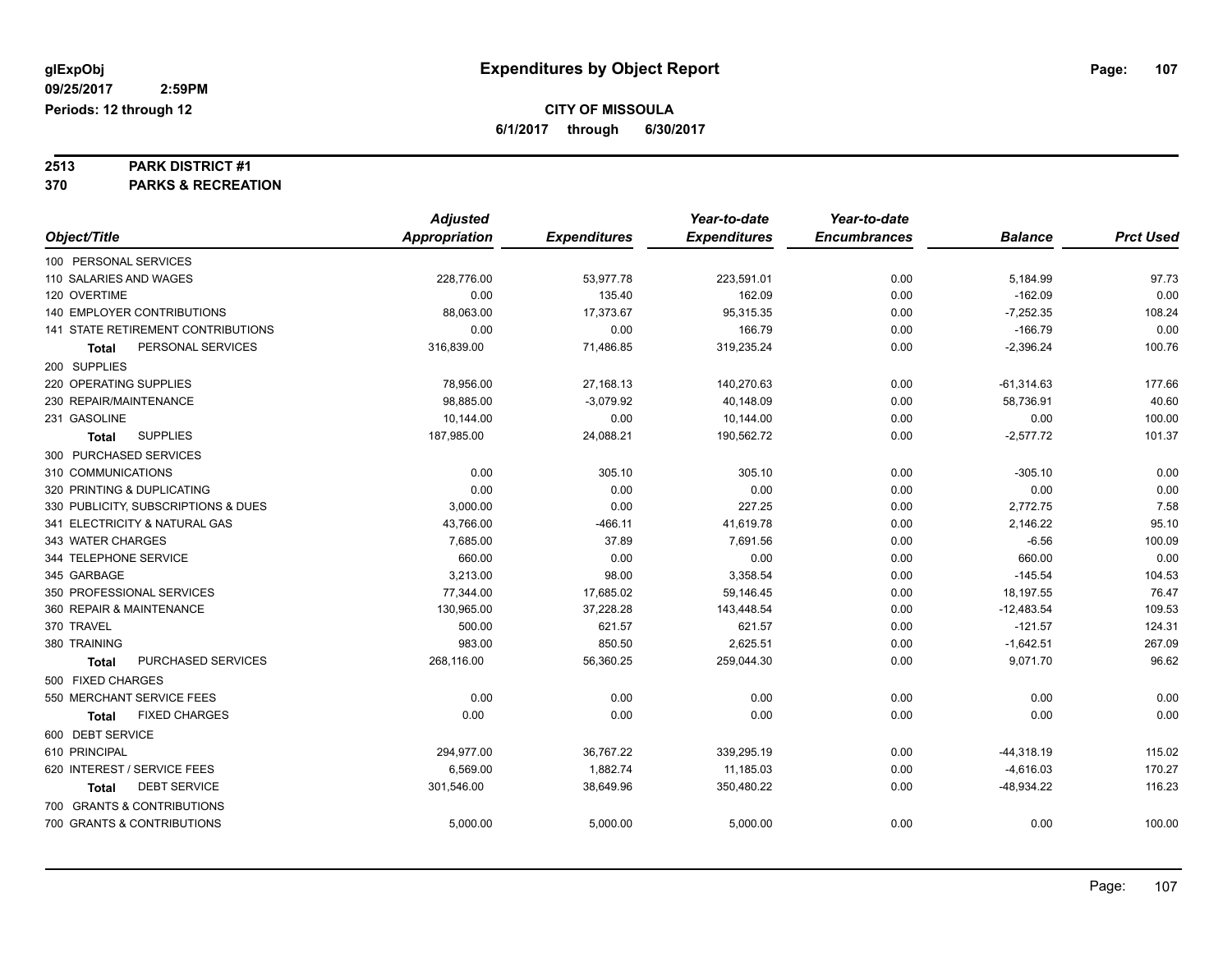# **2513 PARK DISTRICT #1**

**370 PARKS & RECREATION**

|                    |                                   | <b>Adjusted</b>      |                     | Year-to-date        | Year-to-date        |                |                  |
|--------------------|-----------------------------------|----------------------|---------------------|---------------------|---------------------|----------------|------------------|
| Object/Title       |                                   | <b>Appropriation</b> | <b>Expenditures</b> | <b>Expenditures</b> | <b>Encumbrances</b> | <b>Balance</b> | <b>Prct Used</b> |
| <b>Total</b>       | <b>GRANTS &amp; CONTRIBUTIONS</b> | 5,000.00             | 5,000.00            | 5,000.00            | 0.00                | 0.00           | 100.00           |
| 800 OTHER OBJECTS  |                                   |                      |                     |                     |                     |                |                  |
|                    | 820 TRANSFERS TO OTHER FUNDS      | 163.214.00           | 163.214.00          | 163.214.00          | 0.00                | 0.00           | 100.00           |
| Total              | OTHER OBJECTS                     | 163.214.00           | 163.214.00          | 163.214.00          | 0.00                | 0.00           | 100.00           |
| 900 CAPITAL OUTLAY |                                   |                      |                     |                     |                     |                |                  |
| 930 IMPROVEMENTS   |                                   | 30.000.00            | 0.00                | 64,128.49           | 0.00                | $-34.128.49$   | 213.76           |
|                    | 940 MACHINERY & EQUIPMENT         | 40.000.00            | 0.00                | 0.00                | 0.00                | 40.000.00      | 0.00             |
| <b>Total</b>       | <b>CAPITAL OUTLAY</b>             | 70.000.00            | 0.00                | 64.128.49           | 0.00                | 5,871.51       | 91.61            |
| <b>Total</b>       | PARKS & RECREATION                | 1.312.700.00         | 358.799.27          | 1.351.664.97        | 0.00                | $-38.964.97$   | 102.97           |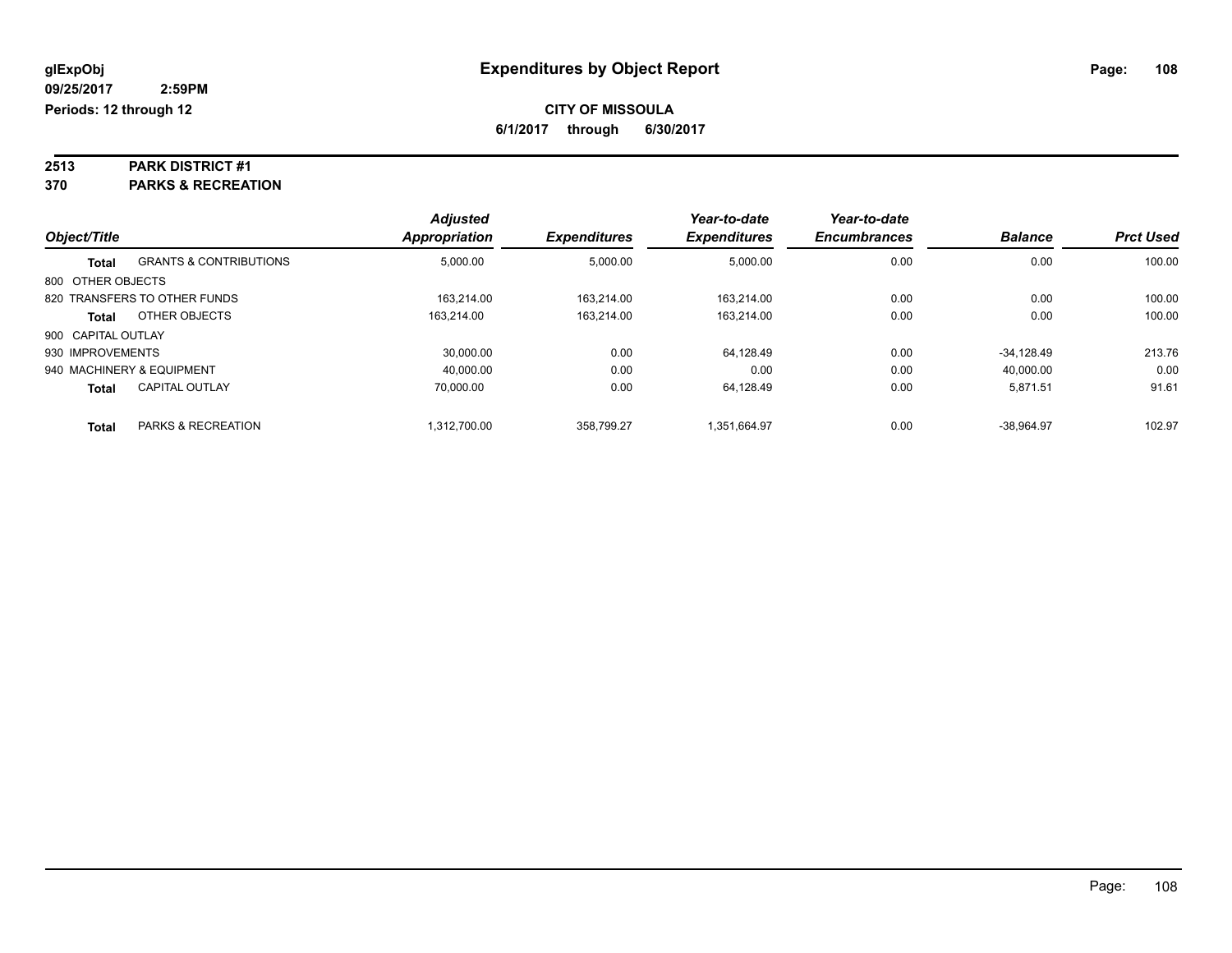#### **2513 PARK DISTRICT #1**

|                                                   | <b>Adjusted</b> |                     | Year-to-date        | Year-to-date        |                |                  |
|---------------------------------------------------|-----------------|---------------------|---------------------|---------------------|----------------|------------------|
| Object/Title                                      | Appropriation   | <b>Expenditures</b> | <b>Expenditures</b> | <b>Encumbrances</b> | <b>Balance</b> | <b>Prct Used</b> |
| 100 PERSONAL SERVICES                             |                 |                     |                     |                     |                |                  |
| 110 SALARIES AND WAGES                            | 228,776.00      | 53,977.78           | 223,591.01          | 0.00                | 5,184.99       | 97.73            |
| 120 OVERTIME                                      | 0.00            | 135.40              | 162.09              | 0.00                | $-162.09$      | 0.00             |
| 140 EMPLOYER CONTRIBUTIONS                        | 88,063.00       | 17,373.67           | 95,315.35           | 0.00                | $-7,252.35$    | 108.24           |
| 141 STATE RETIREMENT CONTRIBUTIONS                | 0.00            | 0.00                | 166.79              | 0.00                | $-166.79$      | 0.00             |
| PERSONAL SERVICES<br>Total                        | 316,839.00      | 71,486.85           | 319,235.24          | 0.00                | $-2,396.24$    | 100.76           |
| 200 SUPPLIES                                      |                 |                     |                     |                     |                |                  |
| 220 OPERATING SUPPLIES                            | 78,956.00       | 27,168.13           | 140,270.63          | 0.00                | $-61,314.63$   | 177.66           |
| 230 REPAIR/MAINTENANCE                            | 98,885.00       | $-3,079.92$         | 40,148.09           | 0.00                | 58,736.91      | 40.60            |
| 231 GASOLINE                                      | 10,144.00       | 0.00                | 10,144.00           | 0.00                | 0.00           | 100.00           |
| <b>SUPPLIES</b><br><b>Total</b>                   | 187,985.00      | 24,088.21           | 190,562.72          | 0.00                | $-2,577.72$    | 101.37           |
| 300 PURCHASED SERVICES                            |                 |                     |                     |                     |                |                  |
| 310 COMMUNICATIONS                                | 0.00            | 305.10              | 305.10              | 0.00                | $-305.10$      | 0.00             |
| 320 PRINTING & DUPLICATING                        | 0.00            | 0.00                | 0.00                | 0.00                | 0.00           | 0.00             |
| 330 PUBLICITY, SUBSCRIPTIONS & DUES               | 3,000.00        | 0.00                | 227.25              | 0.00                | 2,772.75       | 7.58             |
| 341 ELECTRICITY & NATURAL GAS                     | 43,766.00       | $-466.11$           | 41,619.78           | 0.00                | 2,146.22       | 95.10            |
| 343 WATER CHARGES                                 | 7,685.00        | 37.89               | 7,691.56            | 0.00                | $-6.56$        | 100.09           |
| 344 TELEPHONE SERVICE                             | 660.00          | 0.00                | 0.00                | 0.00                | 660.00         | 0.00             |
| 345 GARBAGE                                       | 3,213.00        | 98.00               | 3,358.54            | 0.00                | $-145.54$      | 104.53           |
| 350 PROFESSIONAL SERVICES                         | 77,344.00       | 17,685.02           | 59,146.45           | 0.00                | 18,197.55      | 76.47            |
| 360 REPAIR & MAINTENANCE                          | 130,965.00      | 37,228.28           | 143,448.54          | 0.00                | $-12,483.54$   | 109.53           |
| 370 TRAVEL                                        | 500.00          | 621.57              | 621.57              | 0.00                | $-121.57$      | 124.31           |
| 380 TRAINING                                      | 983.00          | 850.50              | 2,625.51            | 0.00                | $-1,642.51$    | 267.09           |
| PURCHASED SERVICES<br><b>Total</b>                | 268,116.00      | 56,360.25           | 259,044.30          | 0.00                | 9,071.70       | 96.62            |
| 500 FIXED CHARGES                                 |                 |                     |                     |                     |                |                  |
| 550 MERCHANT SERVICE FEES                         | 0.00            | 0.00                | 0.00                | 0.00                | 0.00           | 0.00             |
| <b>FIXED CHARGES</b><br>Total                     | 0.00            | 0.00                | 0.00                | 0.00                | 0.00           | 0.00             |
| 600 DEBT SERVICE                                  |                 |                     |                     |                     |                |                  |
| 610 PRINCIPAL                                     | 294,977.00      | 36,767.22           | 339,295.19          | 0.00                | $-44,318.19$   | 115.02           |
| 620 INTEREST / SERVICE FEES                       | 6,569.00        | 1,882.74            | 11,185.03           | 0.00                | $-4,616.03$    | 170.27           |
| <b>DEBT SERVICE</b><br><b>Total</b>               | 301,546.00      | 38,649.96           | 350,480.22          | 0.00                | $-48,934.22$   | 116.23           |
| 700 GRANTS & CONTRIBUTIONS                        |                 |                     |                     |                     |                |                  |
| 700 GRANTS & CONTRIBUTIONS                        | 5,000.00        | 5,000.00            | 5,000.00            | 0.00                | 0.00           | 100.00           |
| <b>GRANTS &amp; CONTRIBUTIONS</b><br><b>Total</b> | 5,000.00        | 5,000.00            | 5,000.00            | 0.00                | 0.00           | 100.00           |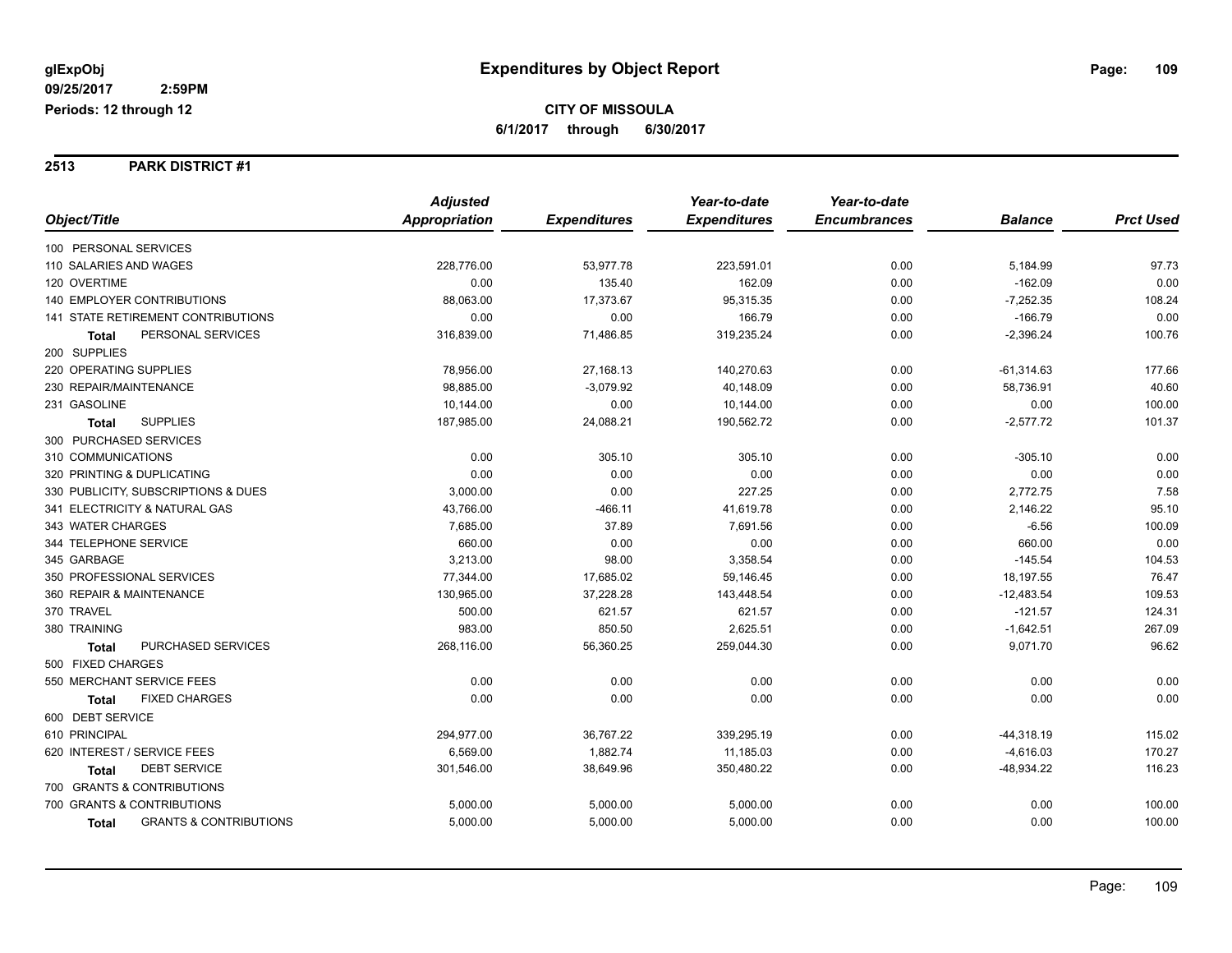#### **2513 PARK DISTRICT #1**

|                                       | <b>Adjusted</b> |                     | Year-to-date        | Year-to-date        |                |                  |
|---------------------------------------|-----------------|---------------------|---------------------|---------------------|----------------|------------------|
| Object/Title                          | Appropriation   | <b>Expenditures</b> | <b>Expenditures</b> | <b>Encumbrances</b> | <b>Balance</b> | <b>Prct Used</b> |
| 800 OTHER OBJECTS                     |                 |                     |                     |                     |                |                  |
| 820 TRANSFERS TO OTHER FUNDS          | 163.214.00      | 163.214.00          | 163.214.00          | 0.00                | 0.00           | 100.00           |
| OTHER OBJECTS<br><b>Total</b>         | 163,214.00      | 163.214.00          | 163.214.00          | 0.00                | 0.00           | 100.00           |
| 900 CAPITAL OUTLAY                    |                 |                     |                     |                     |                |                  |
| 930 IMPROVEMENTS                      | 30,000.00       | 0.00                | 64.128.49           | 0.00                | $-34.128.49$   | 213.76           |
| 940 MACHINERY & EQUIPMENT             | 40.000.00       | 0.00                | 0.00                | 0.00                | 40.000.00      | 0.00             |
| <b>CAPITAL OUTLAY</b><br><b>Total</b> | 70.000.00       | 0.00                | 64.128.49           | 0.00                | 5.871.51       | 91.61            |
| PARK DISTRICT #1<br>Total             | 1.312.700.00    | 358.799.27          | 1.351.664.97        | 0.00                | $-38.964.97$   | 102.97           |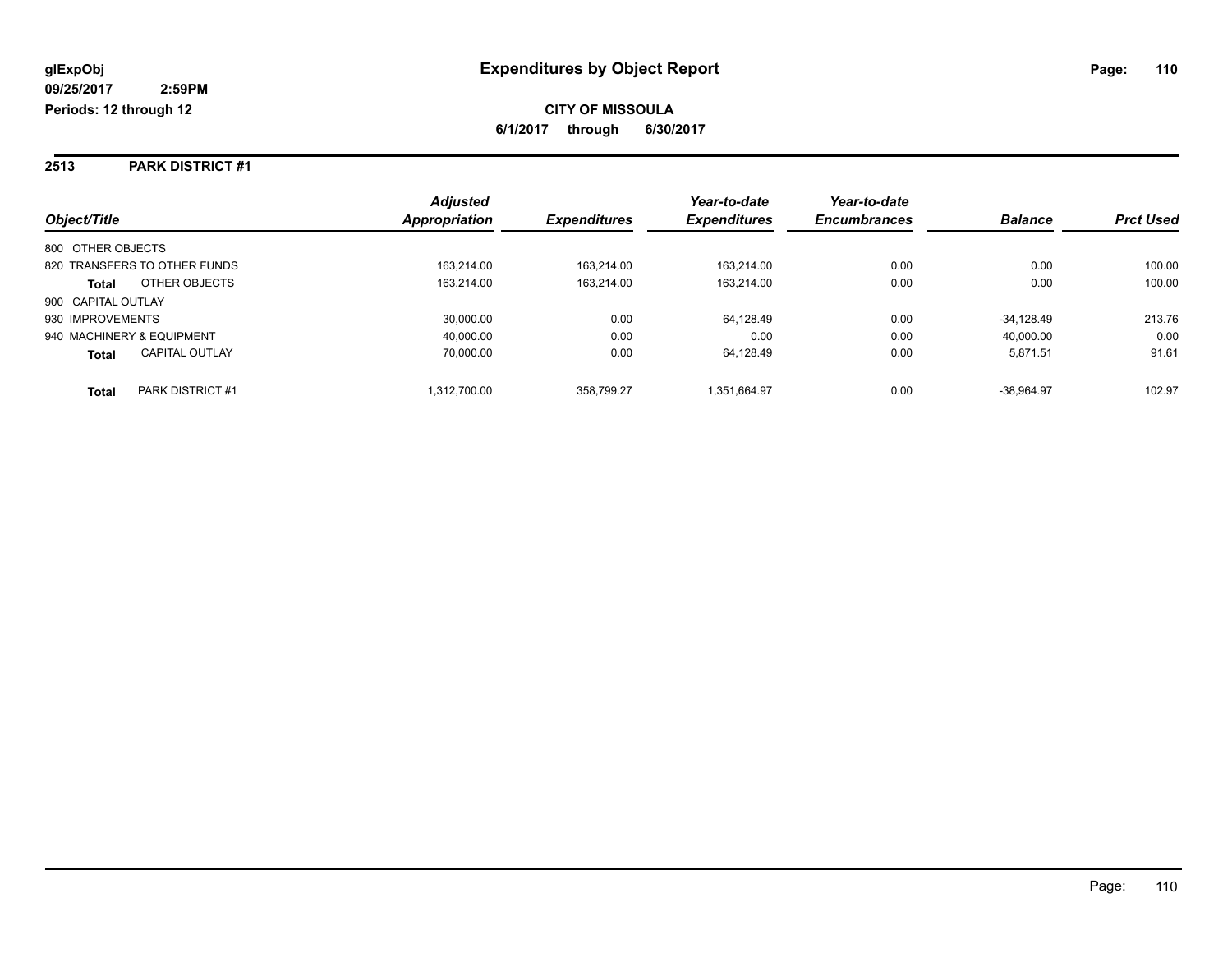**2820 STATE GAS TAX FUND**

**280 PUBLIC WORKS OPERATIONS**

|              |                                           | <b>Adjusted</b> |                     | Year-to-date        | Year-to-date        |                |                  |
|--------------|-------------------------------------------|-----------------|---------------------|---------------------|---------------------|----------------|------------------|
| Object/Title |                                           | Appropriation   | <b>Expenditures</b> | <b>Expenditures</b> | <b>Encumbrances</b> | <b>Balance</b> | <b>Prct Used</b> |
|              | 300 PURCHASED SERVICES                    |                 |                     |                     |                     |                |                  |
|              | 350 PROFESSIONAL SERVICES                 | 0.00            | 0.00                | 0.00                | 0.00                | 0.00           | 0.00             |
|              | <b>PURCHASED SERVICES</b><br><b>Total</b> | 0.00            | 0.00                | 0.00                | 0.00                | 0.00           | 0.00             |
|              | 500 FIXED CHARGES                         |                 |                     |                     |                     |                |                  |
|              | 500 FIXED CHARGES                         | 0.00            | 0.00                | 0.00                | 0.00                | 0.00           | 0.00             |
|              | 550 MERCHANT SERVICE FEES                 | 0.00            | 0.00                | 0.00                | 0.00                | 0.00           | 0.00             |
|              | <b>FIXED CHARGES</b><br><b>Total</b>      | 0.00            | 0.00                | 0.00                | 0.00                | 0.00           | 0.00             |
|              | 800 OTHER OBJECTS                         |                 |                     |                     |                     |                |                  |
|              | 820 TRANSFERS TO OTHER FUNDS              | 564,000.00      | 282,000.00          | 564,000.00          | 0.00                | 0.00           | 100.00           |
|              | OTHER OBJECTS<br>Total                    | 564,000.00      | 282,000.00          | 564,000.00          | 0.00                | 0.00           | 100.00           |
|              | 900 CAPITAL OUTLAY                        |                 |                     |                     |                     |                |                  |
|              | 930 IMPROVEMENTS                          | 391,200.00      | 131,352.65          | 314,709.78          | 0.00                | 76,490.22      | 80.45            |
|              | CAPITAL OUTLAY<br><b>Total</b>            | 391,200.00      | 131,352.65          | 314,709.78          | 0.00                | 76,490.22      | 80.45            |
|              | PUBLIC WORKS OPERATIONS<br><b>Total</b>   | 955,200.00      | 413,352.65          | 878,709.78          | 0.00                | 76.490.22      | 91.99            |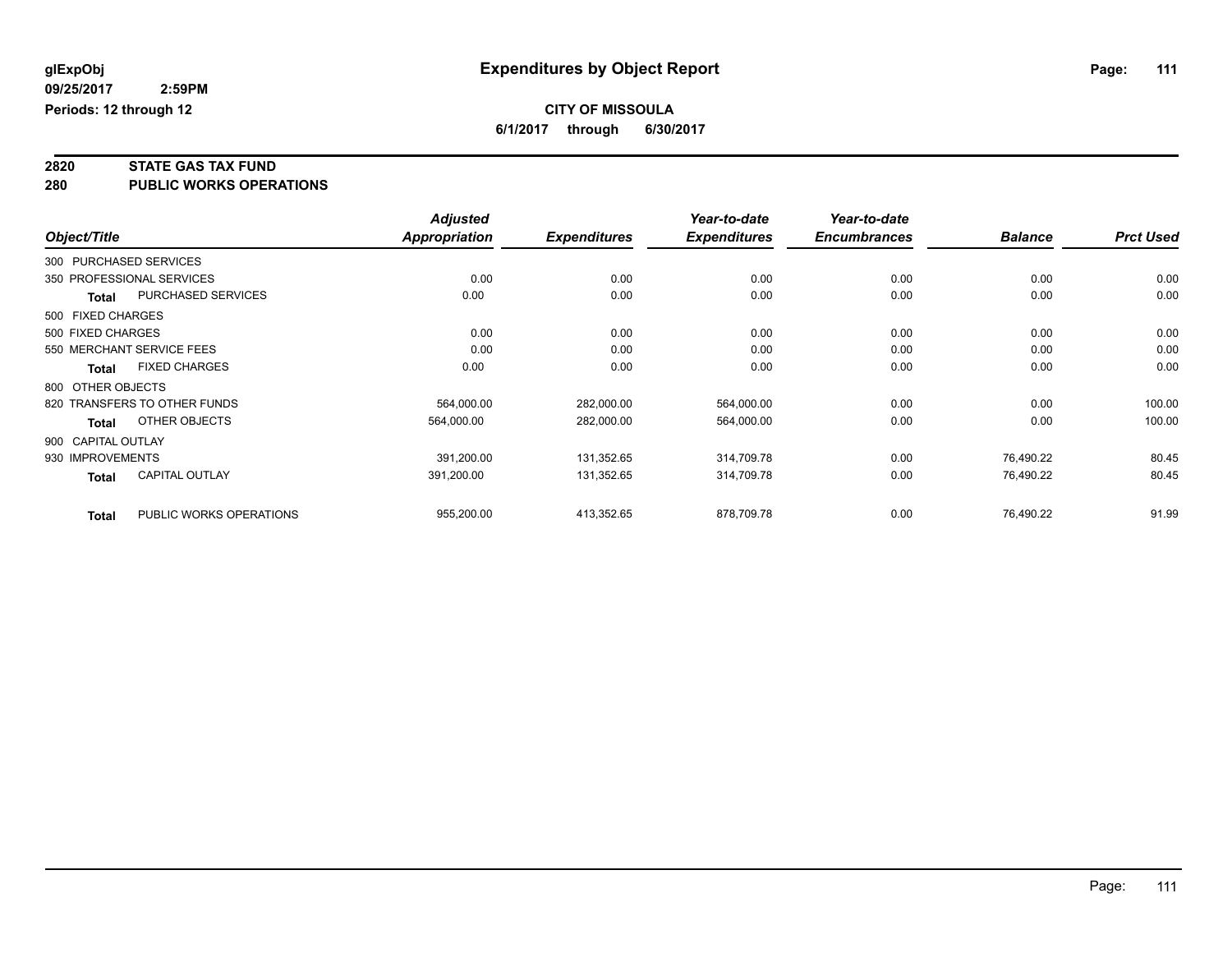#### **2820 STATE GAS TAX FUND**

|                        |                              | <b>Adjusted</b>      |                     | Year-to-date        | Year-to-date        |                |                  |
|------------------------|------------------------------|----------------------|---------------------|---------------------|---------------------|----------------|------------------|
| Object/Title           |                              | <b>Appropriation</b> | <b>Expenditures</b> | <b>Expenditures</b> | <b>Encumbrances</b> | <b>Balance</b> | <b>Prct Used</b> |
| 300 PURCHASED SERVICES |                              |                      |                     |                     |                     |                |                  |
|                        | 350 PROFESSIONAL SERVICES    | 0.00                 | 0.00                | 0.00                | 0.00                | 0.00           | 0.00             |
| Total                  | PURCHASED SERVICES           | 0.00                 | 0.00                | 0.00                | 0.00                | 0.00           | 0.00             |
| 500 FIXED CHARGES      |                              |                      |                     |                     |                     |                |                  |
| 500 FIXED CHARGES      |                              | 0.00                 | 0.00                | 0.00                | 0.00                | 0.00           | 0.00             |
|                        | 550 MERCHANT SERVICE FEES    | 0.00                 | 0.00                | 0.00                | 0.00                | 0.00           | 0.00             |
| <b>Total</b>           | <b>FIXED CHARGES</b>         | 0.00                 | 0.00                | 0.00                | 0.00                | 0.00           | 0.00             |
| 800 OTHER OBJECTS      |                              |                      |                     |                     |                     |                |                  |
|                        | 820 TRANSFERS TO OTHER FUNDS | 564,000.00           | 282,000.00          | 564,000.00          | 0.00                | 0.00           | 100.00           |
| <b>Total</b>           | OTHER OBJECTS                | 564,000.00           | 282,000.00          | 564,000.00          | 0.00                | 0.00           | 100.00           |
| 900 CAPITAL OUTLAY     |                              |                      |                     |                     |                     |                |                  |
| 930 IMPROVEMENTS       |                              | 391,200.00           | 131,352.65          | 314,709.78          | 0.00                | 76,490.22      | 80.45            |
| <b>Total</b>           | <b>CAPITAL OUTLAY</b>        | 391,200.00           | 131,352.65          | 314,709.78          | 0.00                | 76,490.22      | 80.45            |
| <b>Total</b>           | STATE GAS TAX FUND           | 955,200.00           | 413,352.65          | 878,709.78          | 0.00                | 76,490.22      | 91.99            |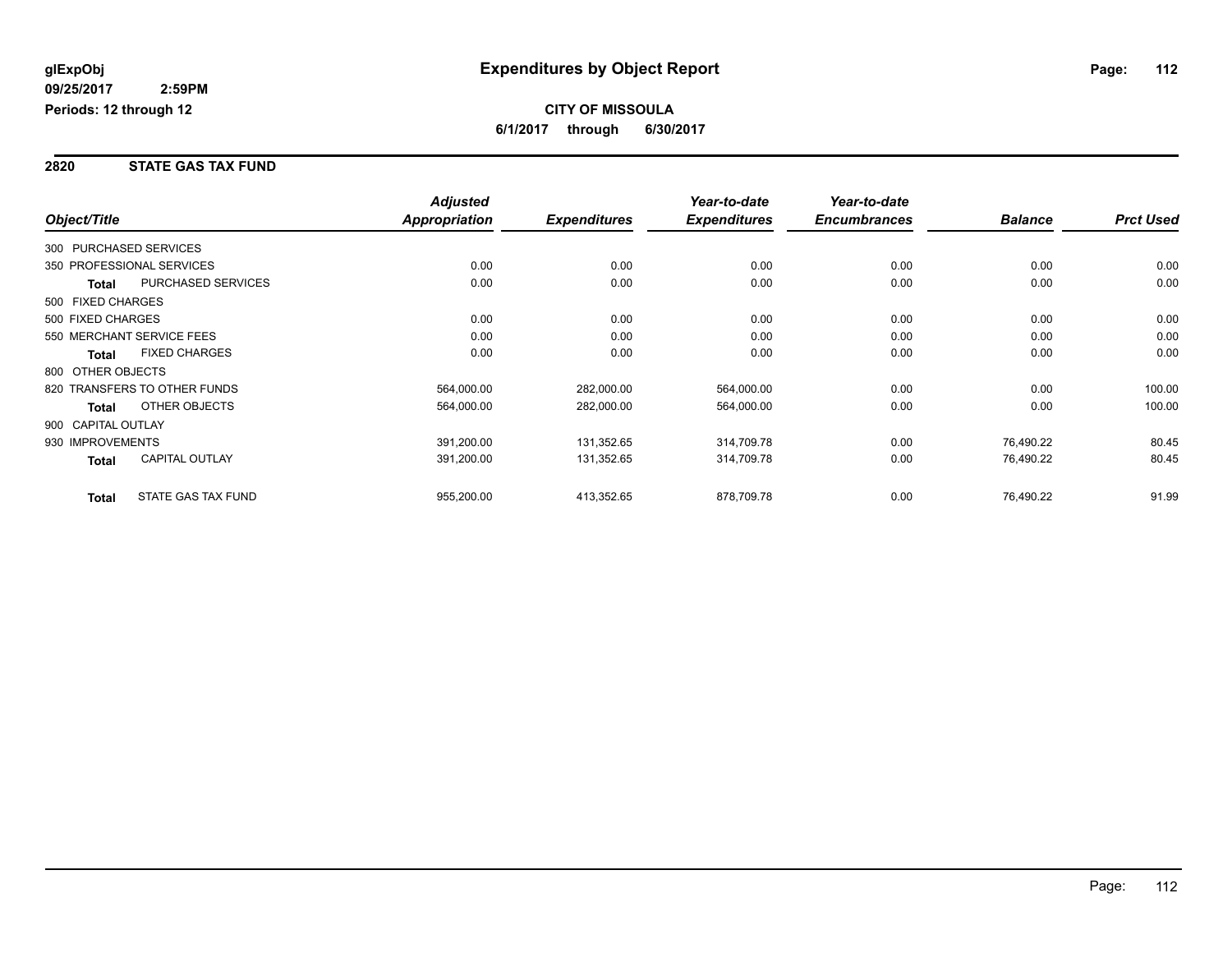**CITY OF MISSOULA 6/1/2017 through 6/30/2017**

**2917 CRIME VICTIM SURCHARGE**

**390 NON-DEPARTMENTAL**

| Object/Title                         | <b>Adjusted</b><br>Appropriation | <b>Expenditures</b> | Year-to-date<br><b>Expenditures</b> | Year-to-date<br><b>Encumbrances</b> | <b>Balance</b> | <b>Prct Used</b> |
|--------------------------------------|----------------------------------|---------------------|-------------------------------------|-------------------------------------|----------------|------------------|
| 500 FIXED CHARGES                    |                                  |                     |                                     |                                     |                |                  |
| 550 MERCHANT SERVICE FEES            | 0.00                             | 0.00                | 0.00                                | 0.00                                | 0.00           | 0.00             |
| <b>FIXED CHARGES</b><br><b>Total</b> | 0.00                             | 0.00                | 0.00                                | 0.00                                | 0.00           | 0.00             |
| NON-DEPARTMENTAL<br>Total            | 0.00                             | 0.00                | 0.00                                | 0.00                                | 0.00           | 0.00             |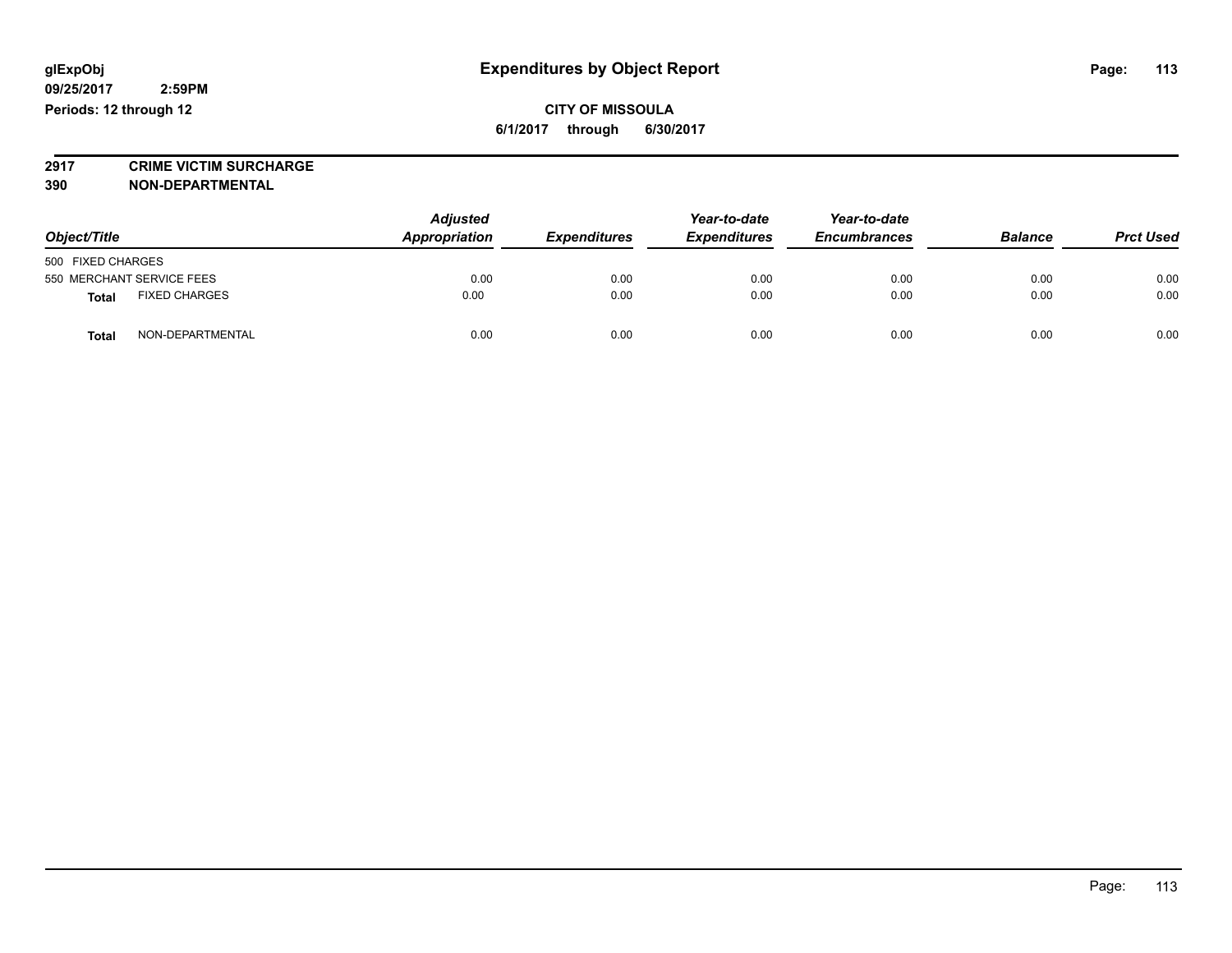### **glExpObj Expenditures by Object Report Page: 114**

**09/25/2017 2:59PM Periods: 12 through 12**

**CITY OF MISSOULA 6/1/2017 through 6/30/2017**

#### **2917 CRIME VICTIM SURCHARGE**

|                                               | <b>Adjusted</b><br>Appropriation |                     | Year-to-date        | Year-to-date        | <b>Balance</b> | <b>Prct Used</b> |
|-----------------------------------------------|----------------------------------|---------------------|---------------------|---------------------|----------------|------------------|
| Object/Title                                  |                                  | <b>Expenditures</b> | <b>Expenditures</b> | <b>Encumbrances</b> |                |                  |
| 500 FIXED CHARGES                             |                                  |                     |                     |                     |                |                  |
| 550 MERCHANT SERVICE FEES                     | 0.00                             | 0.00                | 0.00                | 0.00                | 0.00           | 0.00             |
| <b>FIXED CHARGES</b><br>Total                 | 0.00                             | 0.00                | 0.00                | 0.00                | 0.00           | 0.00             |
| <b>CRIME VICTIM SURCHARGE</b><br><b>Total</b> | 0.00                             | 0.00                | 0.00                | 0.00                | 0.00           | 0.00             |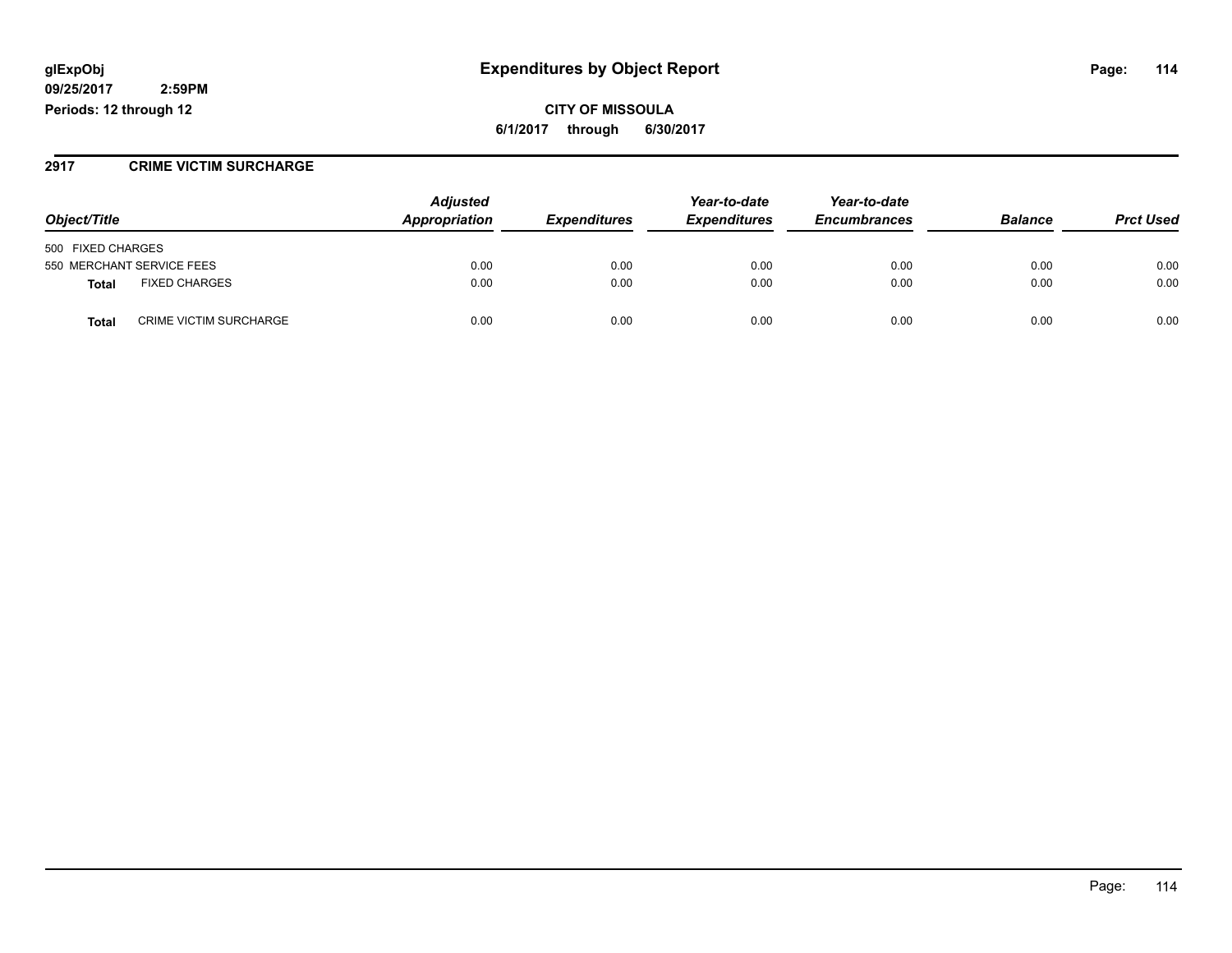# **2918 LAW ENFORCEMENT BLOCK GRANT FUND**

**290 POLICE**

|                                   |                                       | <b>Adjusted</b>      |                     | Year-to-date        | Year-to-date        |                |                  |
|-----------------------------------|---------------------------------------|----------------------|---------------------|---------------------|---------------------|----------------|------------------|
| Object/Title                      |                                       | <b>Appropriation</b> | <b>Expenditures</b> | <b>Expenditures</b> | <b>Encumbrances</b> | <b>Balance</b> | <b>Prct Used</b> |
| 100 PERSONAL SERVICES             |                                       |                      |                     |                     |                     |                |                  |
| 110 SALARIES AND WAGES            |                                       | 29,390.00            | 0.00                | 0.00                | 0.00                | 29,390.00      | 0.00             |
|                                   | 115 SALARIES/HEALTH INSURANCE BENEFIT | 0.00                 | 0.00                | 0.00                | 0.00                | 0.00           | 0.00             |
| 120 OVERTIME                      |                                       | 0.00                 | 0.00                | 0.00                | 0.00                | 0.00           | 0.00             |
| <b>140 EMPLOYER CONTRIBUTIONS</b> |                                       | 10,610.00            | 0.00                | 0.00                | 0.00                | 10,610.00      | 0.00             |
|                                   | 141 STATE RETIREMENT CONTRIBUTIONS    | 0.00                 | 0.00                | 0.00                | 0.00                | 0.00           | 0.00             |
| <b>Total</b>                      | PERSONAL SERVICES                     | 40,000.00            | 0.00                | 0.00                | 0.00                | 40,000.00      | 0.00             |
| 200 SUPPLIES                      |                                       |                      |                     |                     |                     |                |                  |
| 210 OFFICE SUPPLIES               |                                       | 0.00                 | 0.00                | 0.00                | 0.00                | 0.00           | 0.00             |
| 220 OPERATING SUPPLIES            |                                       | 43,124.00            | 0.00                | 43,124.00           | 0.00                | 0.00           | 100.00           |
| <b>Total</b>                      | <b>SUPPLIES</b>                       | 43,124.00            | 0.00                | 43,124.00           | 0.00                | 0.00           | 100.00           |
| 300 PURCHASED SERVICES            |                                       |                      |                     |                     |                     |                |                  |
| 320 PRINTING & DUPLICATING        |                                       | 0.00                 | 0.00                | 0.00                | 0.00                | 0.00           | 0.00             |
| 344 TELEPHONE SERVICE             |                                       | 0.00                 | 0.00                | 0.00                | 0.00                | 0.00           | 0.00             |
| 350 PROFESSIONAL SERVICES         |                                       | 0.00                 | 0.00                | 0.00                | 0.00                | 0.00           | 0.00             |
| 370 TRAVEL                        |                                       | 0.00                 | 0.00                | 0.00                | 0.00                | 0.00           | 0.00             |
| 380 TRAINING                      |                                       | 0.00                 | 0.00                | 0.00                | 0.00                | 0.00           | 0.00             |
| <b>Total</b>                      | PURCHASED SERVICES                    | 0.00                 | 0.00                | 0.00                | 0.00                | 0.00           | 0.00             |
| 500 FIXED CHARGES                 |                                       |                      |                     |                     |                     |                |                  |
| 550 MERCHANT SERVICE FEES         |                                       | 0.00                 | 0.00                | 0.00                | 0.00                | 0.00           | 0.00             |
| <b>Total</b>                      | <b>FIXED CHARGES</b>                  | 0.00                 | 0.00                | 0.00                | 0.00                | 0.00           | 0.00             |
| 700 GRANTS & CONTRIBUTIONS        |                                       |                      |                     |                     |                     |                |                  |
| 700 GRANTS & CONTRIBUTIONS        |                                       | 17,249.00            | 0.00                | 17,249.00           | 0.00                | 0.00           | 100.00           |
| <b>Total</b>                      | <b>GRANTS &amp; CONTRIBUTIONS</b>     | 17,249.00            | 0.00                | 17,249.00           | 0.00                | 0.00           | 100.00           |
| 900 CAPITAL OUTLAY                |                                       |                      |                     |                     |                     |                |                  |
| 940 MACHINERY & EQUIPMENT         |                                       | 0.00                 | 0.00                | 0.00                | 0.00                | 0.00           | 0.00             |
| <b>Total</b>                      | <b>CAPITAL OUTLAY</b>                 | 0.00                 | 0.00                | 0.00                | 0.00                | 0.00           | 0.00             |
|                                   |                                       |                      |                     |                     |                     |                |                  |
| <b>Total</b>                      | <b>POLICE</b>                         | 100,373.00           | 0.00                | 60,373.00           | 0.00                | 40,000.00      | 60.15            |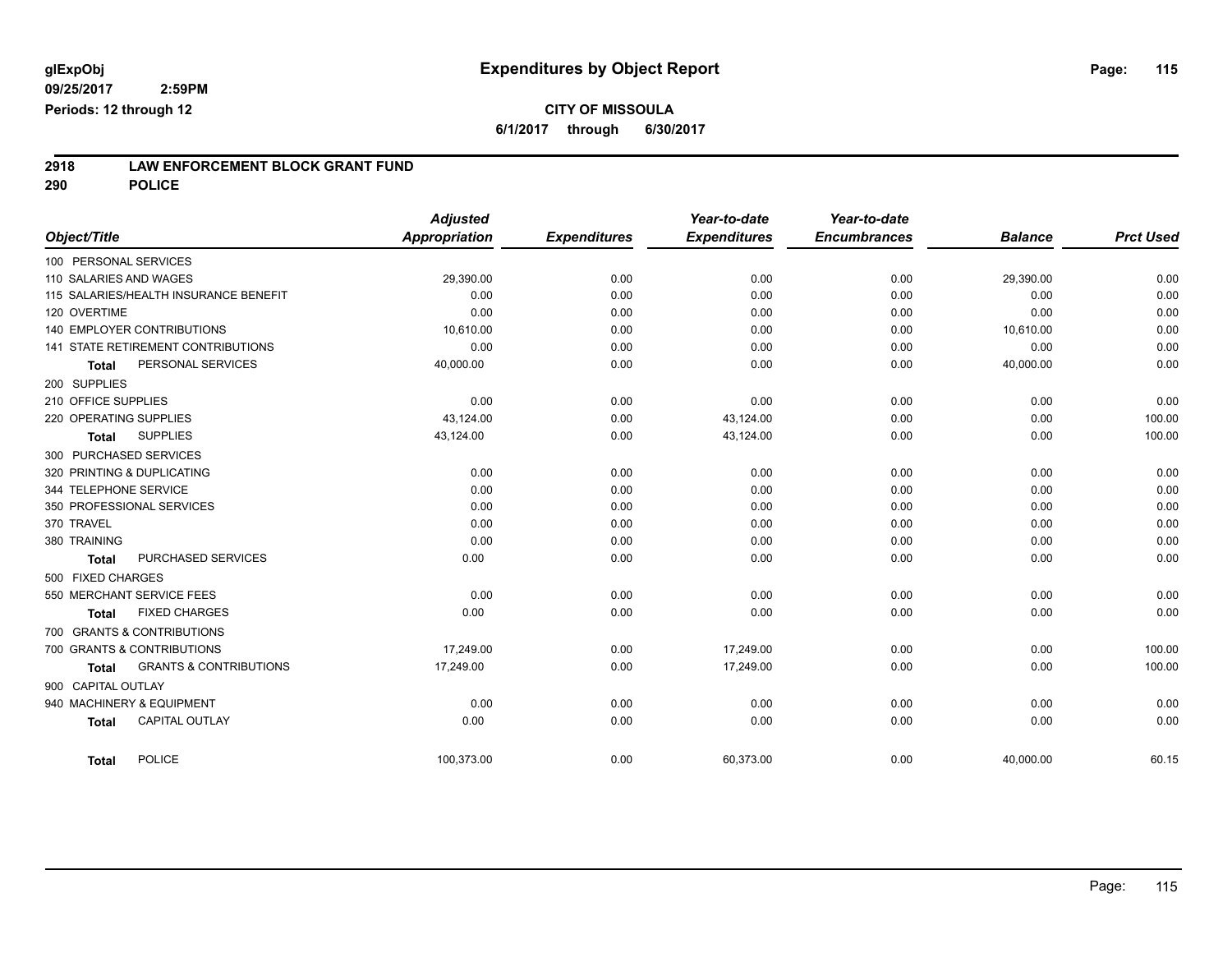## **CITY OF MISSOULA**

**6/1/2017 through 6/30/2017**

# **2918 LAW ENFORCEMENT BLOCK GRANT FUND**

**390 NON-DEPARTMENTAL**

| Object/Title                         | <b>Adjusted</b><br>Appropriation | <b>Expenditures</b> | Year-to-date<br><b>Expenditures</b> | Year-to-date<br><b>Encumbrances</b> | <b>Balance</b> | <b>Prct Used</b> |
|--------------------------------------|----------------------------------|---------------------|-------------------------------------|-------------------------------------|----------------|------------------|
| 300 PURCHASED SERVICES               |                                  |                     |                                     |                                     |                |                  |
| 350 PROFESSIONAL SERVICES            | 0.00                             | 0.00                | 0.00                                | 0.00                                | 0.00           | 0.00             |
| PURCHASED SERVICES<br><b>Total</b>   | 0.00                             | 0.00                | 0.00                                | 0.00                                | 0.00           | 0.00             |
| 500 FIXED CHARGES                    |                                  |                     |                                     |                                     |                |                  |
| 500 FIXED CHARGES                    | 0.00                             | 0.00                | 0.00                                | 0.00                                | 0.00           | 0.00             |
| 550 MERCHANT SERVICE FEES            | 0.00                             | 0.00                | 0.00                                | 0.00                                | 0.00           | 0.00             |
| <b>FIXED CHARGES</b><br><b>Total</b> | 0.00                             | 0.00                | 0.00                                | 0.00                                | 0.00           | 0.00             |
| NON-DEPARTMENTAL<br><b>Total</b>     | 0.00                             | 0.00                | 0.00                                | 0.00                                | 0.00           | 0.00             |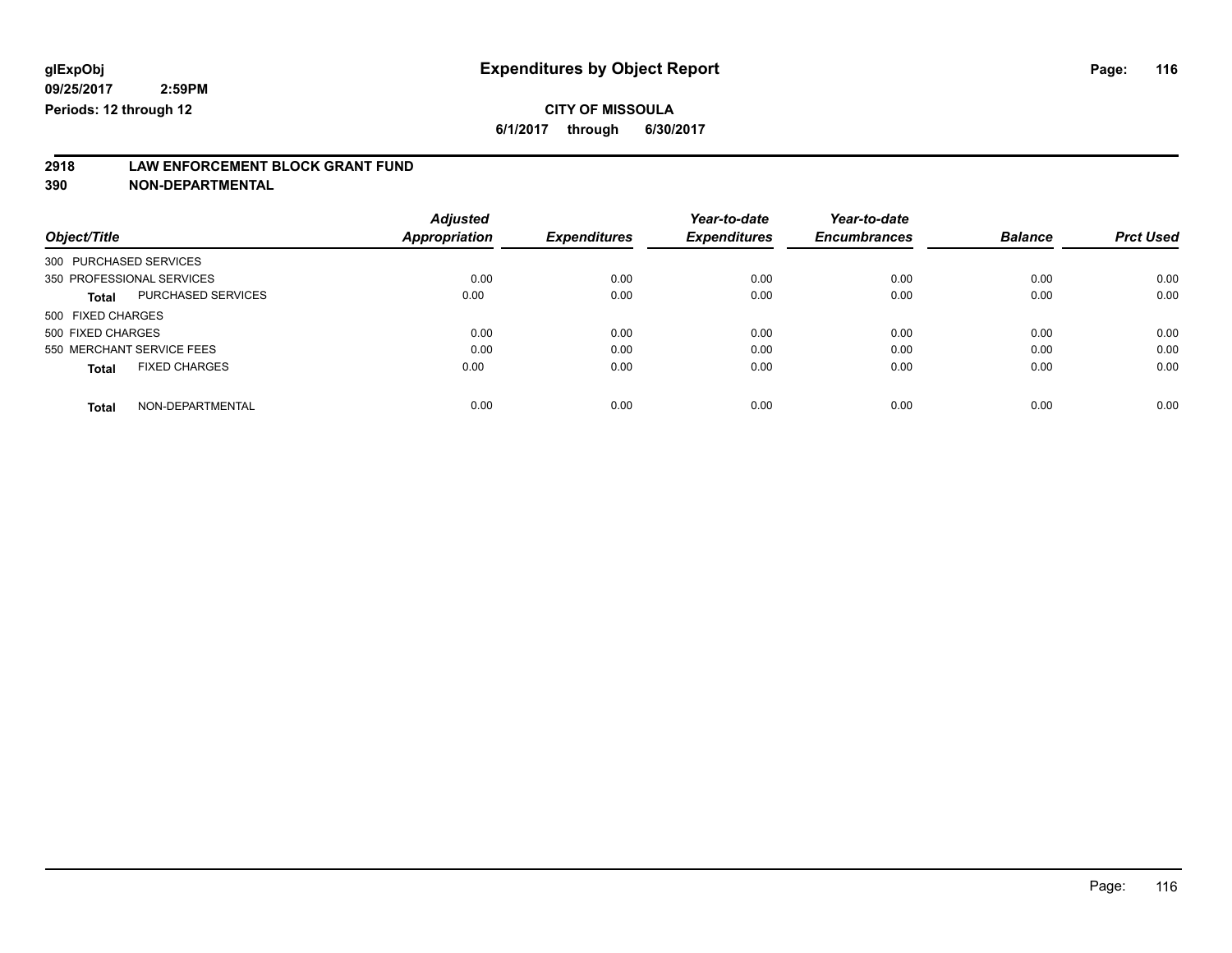### **2918 LAW ENFORCEMENT BLOCK GRANT FUND**

|                        |                                           | <b>Adjusted</b>      |                     | Year-to-date        | Year-to-date        |                |                  |
|------------------------|-------------------------------------------|----------------------|---------------------|---------------------|---------------------|----------------|------------------|
| Object/Title           |                                           | <b>Appropriation</b> | <b>Expenditures</b> | <b>Expenditures</b> | <b>Encumbrances</b> | <b>Balance</b> | <b>Prct Used</b> |
| 100 PERSONAL SERVICES  |                                           |                      |                     |                     |                     |                |                  |
| 110 SALARIES AND WAGES |                                           | 29,390.00            | 0.00                | 0.00                | 0.00                | 29,390.00      | 0.00             |
|                        | 115 SALARIES/HEALTH INSURANCE BENEFIT     | 0.00                 | 0.00                | 0.00                | 0.00                | 0.00           | 0.00             |
| 120 OVERTIME           |                                           | 0.00                 | 0.00                | 0.00                | 0.00                | 0.00           | 0.00             |
|                        | 140 EMPLOYER CONTRIBUTIONS                | 10,610.00            | 0.00                | 0.00                | 0.00                | 10,610.00      | 0.00             |
|                        | <b>141 STATE RETIREMENT CONTRIBUTIONS</b> | 0.00                 | 0.00                | 0.00                | 0.00                | 0.00           | 0.00             |
| <b>Total</b>           | PERSONAL SERVICES                         | 40,000.00            | 0.00                | 0.00                | 0.00                | 40,000.00      | 0.00             |
| 200 SUPPLIES           |                                           |                      |                     |                     |                     |                |                  |
| 210 OFFICE SUPPLIES    |                                           | 0.00                 | 0.00                | 0.00                | 0.00                | 0.00           | 0.00             |
| 220 OPERATING SUPPLIES |                                           | 43,124.00            | 0.00                | 43,124.00           | 0.00                | 0.00           | 100.00           |
| <b>Total</b>           | <b>SUPPLIES</b>                           | 43,124.00            | 0.00                | 43,124.00           | 0.00                | 0.00           | 100.00           |
|                        | 300 PURCHASED SERVICES                    |                      |                     |                     |                     |                |                  |
|                        | 320 PRINTING & DUPLICATING                | 0.00                 | 0.00                | 0.00                | 0.00                | 0.00           | 0.00             |
| 344 TELEPHONE SERVICE  |                                           | 0.00                 | 0.00                | 0.00                | 0.00                | 0.00           | 0.00             |
|                        | 350 PROFESSIONAL SERVICES                 | 0.00                 | 0.00                | 0.00                | 0.00                | 0.00           | 0.00             |
| 370 TRAVEL             |                                           | 0.00                 | 0.00                | 0.00                | 0.00                | 0.00           | 0.00             |
| 380 TRAINING           |                                           | 0.00                 | 0.00                | 0.00                | 0.00                | 0.00           | 0.00             |
| <b>Total</b>           | PURCHASED SERVICES                        | 0.00                 | 0.00                | 0.00                | 0.00                | 0.00           | 0.00             |
| 500 FIXED CHARGES      |                                           |                      |                     |                     |                     |                |                  |
| 500 FIXED CHARGES      |                                           | 0.00                 | 0.00                | 0.00                | 0.00                | 0.00           | 0.00             |
|                        | 550 MERCHANT SERVICE FEES                 | 0.00                 | 0.00                | 0.00                | 0.00                | 0.00           | 0.00             |
| <b>Total</b>           | <b>FIXED CHARGES</b>                      | 0.00                 | 0.00                | 0.00                | 0.00                | 0.00           | 0.00             |
|                        | 700 GRANTS & CONTRIBUTIONS                |                      |                     |                     |                     |                |                  |
|                        | 700 GRANTS & CONTRIBUTIONS                | 17.249.00            | 0.00                | 17.249.00           | 0.00                | 0.00           | 100.00           |
| <b>Total</b>           | <b>GRANTS &amp; CONTRIBUTIONS</b>         | 17,249.00            | 0.00                | 17,249.00           | 0.00                | 0.00           | 100.00           |
| 900 CAPITAL OUTLAY     |                                           |                      |                     |                     |                     |                |                  |
|                        | 940 MACHINERY & EQUIPMENT                 | 0.00                 | 0.00                | 0.00                | 0.00                | 0.00           | 0.00             |
| <b>Total</b>           | <b>CAPITAL OUTLAY</b>                     | 0.00                 | 0.00                | 0.00                | 0.00                | 0.00           | 0.00             |
| <b>Total</b>           | LAW ENFORCEMENT BLOCK GRANT FUN           | 100,373.00           | 0.00                | 60,373.00           | 0.00                | 40.000.00      | 60.15            |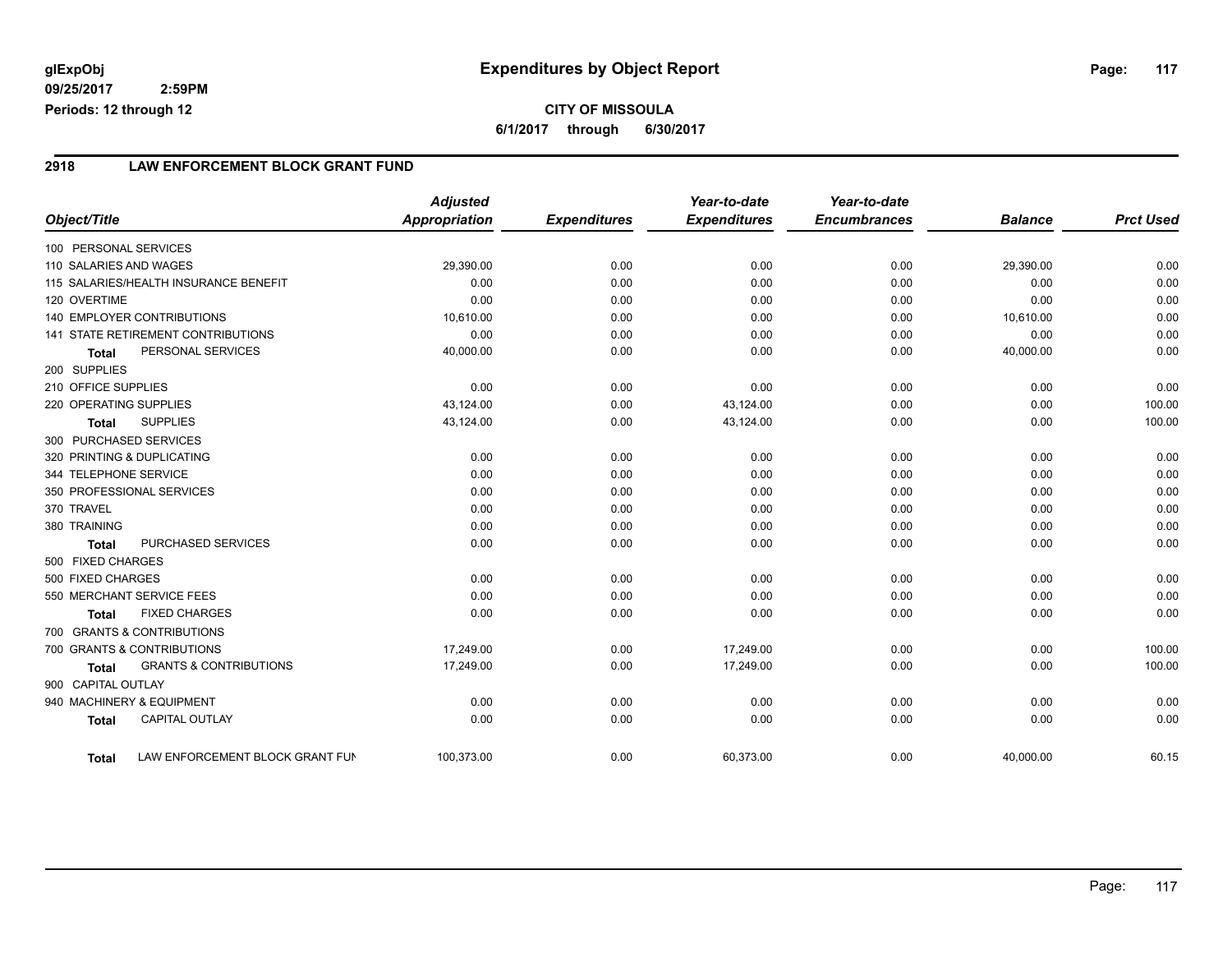# **2919 HIDTA FUND**

**290 POLICE**

|                                                   | <b>Adjusted</b> |                     | Year-to-date        | Year-to-date        |                |                  |
|---------------------------------------------------|-----------------|---------------------|---------------------|---------------------|----------------|------------------|
| Object/Title                                      | Appropriation   | <b>Expenditures</b> | <b>Expenditures</b> | <b>Encumbrances</b> | <b>Balance</b> | <b>Prct Used</b> |
| 100 PERSONAL SERVICES                             |                 |                     |                     |                     |                |                  |
| 120 OVERTIME                                      | 15,000.00       | 0.00                | 0.00                | 0.00                | 15,000.00      | 0.00             |
| 140 EMPLOYER CONTRIBUTIONS                        | 1,350.00        | 0.00                | 0.00                | 0.00                | 1,350.00       | 0.00             |
| 141 STATE RETIREMENT CONTRIBUTIONS                | 0.00            | 0.00                | 0.00                | 0.00                | 0.00           | 0.00             |
| PERSONAL SERVICES<br><b>Total</b>                 | 16,350.00       | 0.00                | 0.00                | 0.00                | 16,350.00      | 0.00             |
| 200 SUPPLIES                                      |                 |                     |                     |                     |                |                  |
| 210 OFFICE SUPPLIES                               | 500.00          | 0.00                | 0.00                | 0.00                | 500.00         | 0.00             |
| 220 OPERATING SUPPLIES                            | 500.00          | 99.96               | 4,618.71            | 0.00                | $-4,118.71$    | 923.74           |
| <b>SUPPLIES</b><br>Total                          | 1,000.00        | 99.96               | 4,618.71            | 0.00                | $-3,618.71$    | 461.87           |
| 300 PURCHASED SERVICES                            |                 |                     |                     |                     |                |                  |
| 341 ELECTRICITY & NATURAL GAS                     | 4,600.00        | 0.00                | 0.00                | 0.00                | 4,600.00       | 0.00             |
| 344 TELEPHONE SERVICE                             | 250.00          | 0.00                | 0.00                | 0.00                | 250.00         | 0.00             |
| 350 PROFESSIONAL SERVICES                         | 4,000.00        | 1,651.57            | 14,589.74           | 0.00                | $-10,589.74$   | 364.74           |
| 360 REPAIR & MAINTENANCE                          | 1,200.00        | 0.00                | 0.00                | 0.00                | 1,200.00       | 0.00             |
| 370 TRAVEL                                        | 1,500.00        | 429.33              | 3,439.71            | 0.00                | $-1,939.71$    | 229.31           |
| 380 TRAINING                                      | 1,500.00        | 0.00                | 1,890.00            | 0.00                | $-390.00$      | 126.00           |
| 390 OTHER PURCHASED SERVICES                      | 200.00          | 0.00                | 0.00                | 0.00                | 200.00         | 0.00             |
| PURCHASED SERVICES<br><b>Total</b>                | 13,250.00       | 2,080.90            | 19,919.45           | 0.00                | $-6,669.45$    | 150.34           |
| 500 FIXED CHARGES                                 |                 |                     |                     |                     |                |                  |
| 500 FIXED CHARGES                                 | 45,000.00       | 0.00                | 21,304.87           | 0.00                | 23,695.13      | 47.34            |
| 550 MERCHANT SERVICE FEES                         | 0.00            | 0.00                | 0.00                | 0.00                | 0.00           | 0.00             |
| <b>FIXED CHARGES</b><br>Total                     | 45,000.00       | 0.00                | 21,304.87           | 0.00                | 23,695.13      | 47.34            |
| 700 GRANTS & CONTRIBUTIONS                        |                 |                     |                     |                     |                |                  |
| 700 GRANTS & CONTRIBUTIONS                        | 65,000.00       | 0.00                | 15,826.74           | 0.00                | 49,173.26      | 24.35            |
| <b>GRANTS &amp; CONTRIBUTIONS</b><br><b>Total</b> | 65,000.00       | 0.00                | 15,826.74           | 0.00                | 49,173.26      | 24.35            |
| 900 CAPITAL OUTLAY                                |                 |                     |                     |                     |                |                  |
| 920 BUILDINGS                                     | 0.00            | 0.00                | 0.00                | 0.00                | 0.00           | 0.00             |
| 940 MACHINERY & EQUIPMENT                         | 0.00            | 2,192.42            | 16,432.42           | 0.00                | $-16,432.42$   | 0.00             |
| <b>CAPITAL OUTLAY</b><br><b>Total</b>             | 0.00            | 2,192.42            | 16,432.42           | 0.00                | $-16,432.42$   | 0.00             |
| <b>POLICE</b><br><b>Total</b>                     | 140,600.00      | 4,373.28            | 78,102.19           | 0.00                | 62,497.81      | 55.55            |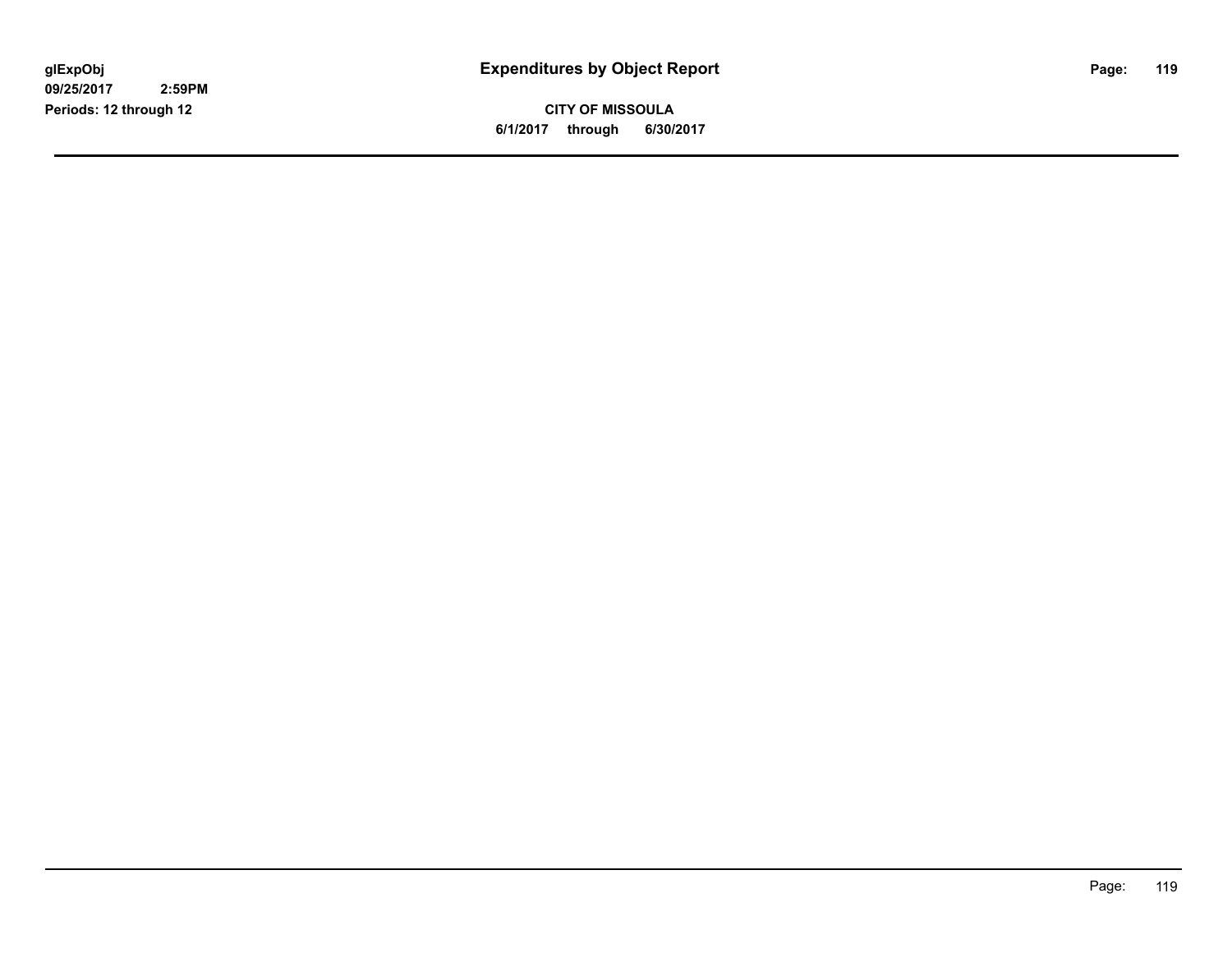**2919 HIDTA FUND**

|                                                   | <b>Adjusted</b>      |                     | Year-to-date        | Year-to-date        |                |                  |
|---------------------------------------------------|----------------------|---------------------|---------------------|---------------------|----------------|------------------|
| Object/Title                                      | <b>Appropriation</b> | <b>Expenditures</b> | <b>Expenditures</b> | <b>Encumbrances</b> | <b>Balance</b> | <b>Prct Used</b> |
| 100 PERSONAL SERVICES                             |                      |                     |                     |                     |                |                  |
| 120 OVERTIME                                      | 15,000.00            | 0.00                | 0.00                | 0.00                | 15,000.00      | 0.00             |
| 140 EMPLOYER CONTRIBUTIONS                        | 1,350.00             | 0.00                | 0.00                | 0.00                | 1,350.00       | 0.00             |
| <b>141 STATE RETIREMENT CONTRIBUTIONS</b>         | 0.00                 | 0.00                | 0.00                | 0.00                | 0.00           | 0.00             |
| PERSONAL SERVICES<br><b>Total</b>                 | 16,350.00            | 0.00                | 0.00                | 0.00                | 16,350.00      | 0.00             |
| 200 SUPPLIES                                      |                      |                     |                     |                     |                |                  |
| 210 OFFICE SUPPLIES                               | 500.00               | 0.00                | 0.00                | 0.00                | 500.00         | 0.00             |
| 220 OPERATING SUPPLIES                            | 500.00               | 99.96               | 4,618.71            | 0.00                | $-4,118.71$    | 923.74           |
| <b>SUPPLIES</b><br>Total                          | 1,000.00             | 99.96               | 4,618.71            | 0.00                | $-3,618.71$    | 461.87           |
| 300 PURCHASED SERVICES                            |                      |                     |                     |                     |                |                  |
| 341 ELECTRICITY & NATURAL GAS                     | 4,600.00             | 0.00                | 0.00                | 0.00                | 4,600.00       | 0.00             |
| 344 TELEPHONE SERVICE                             | 250.00               | 0.00                | 0.00                | 0.00                | 250.00         | 0.00             |
| 350 PROFESSIONAL SERVICES                         | 4,000.00             | 1,651.57            | 14,589.74           | 0.00                | $-10,589.74$   | 364.74           |
| 360 REPAIR & MAINTENANCE                          | 1,200.00             | 0.00                | 0.00                | 0.00                | 1,200.00       | 0.00             |
| 370 TRAVEL                                        | 1,500.00             | 429.33              | 3,439.71            | 0.00                | $-1,939.71$    | 229.31           |
| 380 TRAINING                                      | 1,500.00             | 0.00                | 1,890.00            | 0.00                | $-390.00$      | 126.00           |
| 390 OTHER PURCHASED SERVICES                      | 200.00               | 0.00                | 0.00                | 0.00                | 200.00         | 0.00             |
| <b>PURCHASED SERVICES</b><br><b>Total</b>         | 13,250.00            | 2,080.90            | 19,919.45           | 0.00                | $-6,669.45$    | 150.34           |
| 500 FIXED CHARGES                                 |                      |                     |                     |                     |                |                  |
| 500 FIXED CHARGES                                 | 45,000.00            | 0.00                | 21,304.87           | 0.00                | 23,695.13      | 47.34            |
| 550 MERCHANT SERVICE FEES                         | 0.00                 | 0.00                | 0.00                | 0.00                | 0.00           | 0.00             |
| <b>FIXED CHARGES</b><br>Total                     | 45,000.00            | 0.00                | 21,304.87           | 0.00                | 23,695.13      | 47.34            |
| 700 GRANTS & CONTRIBUTIONS                        |                      |                     |                     |                     |                |                  |
| 700 GRANTS & CONTRIBUTIONS                        | 65,000.00            | 0.00                | 15,826.74           | 0.00                | 49,173.26      | 24.35            |
| <b>GRANTS &amp; CONTRIBUTIONS</b><br><b>Total</b> | 65,000.00            | 0.00                | 15,826.74           | 0.00                | 49,173.26      | 24.35            |
| 900 CAPITAL OUTLAY                                |                      |                     |                     |                     |                |                  |
| 920 BUILDINGS                                     | 0.00                 | 0.00                | 0.00                | 0.00                | 0.00           | 0.00             |
| 940 MACHINERY & EQUIPMENT                         | 0.00                 | 2,192.42            | 16,432.42           | 0.00                | $-16,432.42$   | 0.00             |
| CAPITAL OUTLAY<br><b>Total</b>                    | 0.00                 | 2,192.42            | 16,432.42           | 0.00                | $-16,432.42$   | 0.00             |
| <b>HIDTA FUND</b><br><b>Total</b>                 | 140,600.00           | 4,373.28            | 78,102.19           | 0.00                | 62,497.81      | 55.55            |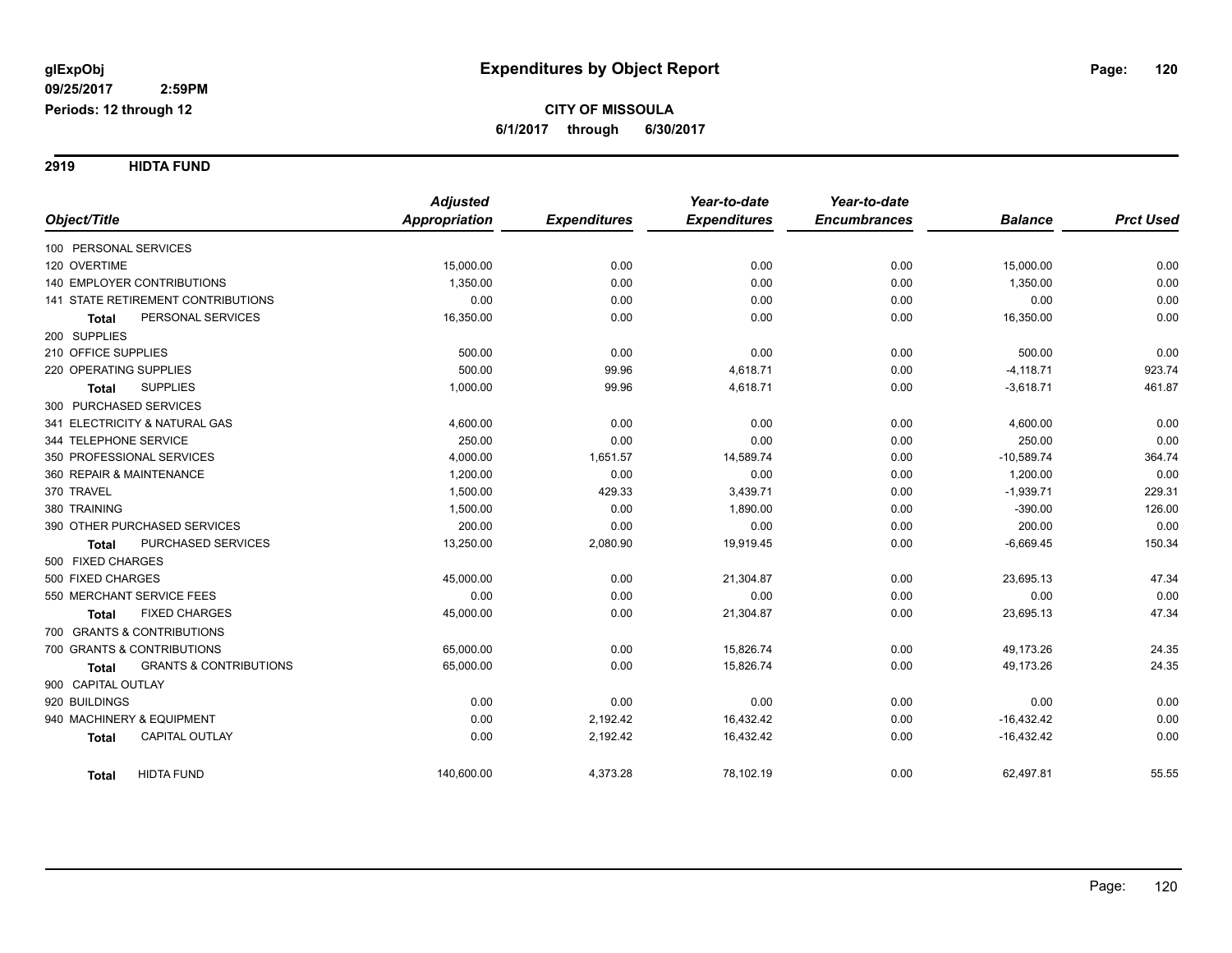## **CITY OF MISSOULA**

**6/1/2017 through 6/30/2017**

# **2939 CDBG PROGRAM INCOME ACCOUNT**

**400 ENTITLEMENT GRANTS**

|                        |                              | <b>Adjusted</b>      |                     | Year-to-date        | Year-to-date        |                |                  |
|------------------------|------------------------------|----------------------|---------------------|---------------------|---------------------|----------------|------------------|
| Object/Title           |                              | <b>Appropriation</b> | <b>Expenditures</b> | <b>Expenditures</b> | <b>Encumbrances</b> | <b>Balance</b> | <b>Prct Used</b> |
| 300 PURCHASED SERVICES |                              |                      |                     |                     |                     |                |                  |
|                        | 350 PROFESSIONAL SERVICES    | 14,383.00            | 0.00                | 0.00                | 0.00                | 14.383.00      | 0.00             |
| <b>Total</b>           | <b>PURCHASED SERVICES</b>    | 14,383.00            | 0.00                | 0.00                | 0.00                | 14.383.00      | 0.00             |
| 500 FIXED CHARGES      |                              |                      |                     |                     |                     |                |                  |
|                        | 550 MERCHANT SERVICE FEES    | 0.00                 | 0.00                | 0.00                | 0.00                | 0.00           | 0.00             |
| Total                  | <b>FIXED CHARGES</b>         | 0.00                 | 0.00                | 0.00                | 0.00                | 0.00           | 0.00             |
| 800 OTHER OBJECTS      |                              |                      |                     |                     |                     |                |                  |
|                        | 820 TRANSFERS TO OTHER FUNDS | 0.00                 | 0.00                | 0.00                | 0.00                | 0.00           | 0.00             |
| <b>Total</b>           | OTHER OBJECTS                | 0.00                 | 0.00                | 0.00                | 0.00                | 0.00           | 0.00             |
| <b>Total</b>           | <b>ENTITLEMENT GRANTS</b>    | 14,383.00            | 0.00                | 0.00                | 0.00                | 14.383.00      | 0.00             |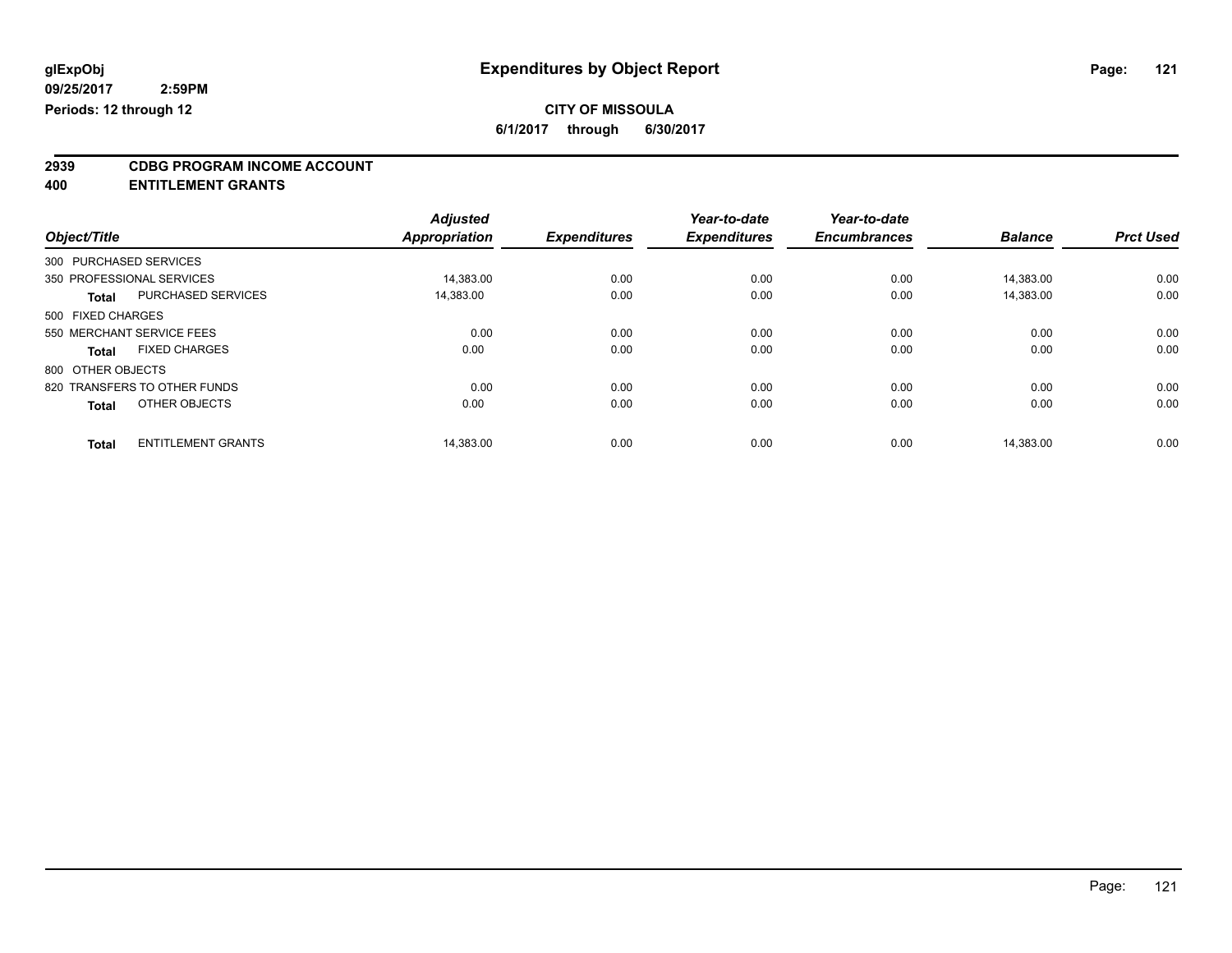#### **2939 CDBG PROGRAM INCOME ACCOUNT**

| Object/Title                                | <b>Adjusted</b><br>Appropriation | <b>Expenditures</b> | Year-to-date<br><b>Expenditures</b> | Year-to-date<br><b>Encumbrances</b> | <b>Balance</b> | <b>Prct Used</b> |
|---------------------------------------------|----------------------------------|---------------------|-------------------------------------|-------------------------------------|----------------|------------------|
|                                             |                                  |                     |                                     |                                     |                |                  |
| 300 PURCHASED SERVICES                      |                                  |                     |                                     |                                     |                |                  |
| 350 PROFESSIONAL SERVICES                   | 14.383.00                        | 0.00                | 0.00                                | 0.00                                | 14.383.00      | 0.00             |
| <b>PURCHASED SERVICES</b><br><b>Total</b>   | 14,383.00                        | 0.00                | 0.00                                | 0.00                                | 14,383.00      | 0.00             |
| 500 FIXED CHARGES                           |                                  |                     |                                     |                                     |                |                  |
| 550 MERCHANT SERVICE FEES                   | 0.00                             | 0.00                | 0.00                                | 0.00                                | 0.00           | 0.00             |
| <b>FIXED CHARGES</b><br><b>Total</b>        | 0.00                             | 0.00                | 0.00                                | 0.00                                | 0.00           | 0.00             |
| 800 OTHER OBJECTS                           |                                  |                     |                                     |                                     |                |                  |
| 820 TRANSFERS TO OTHER FUNDS                | 0.00                             | 0.00                | 0.00                                | 0.00                                | 0.00           | 0.00             |
| OTHER OBJECTS<br><b>Total</b>               | 0.00                             | 0.00                | 0.00                                | 0.00                                | 0.00           | 0.00             |
| CDBG PROGRAM INCOME ACCOUNT<br><b>Total</b> | 14.383.00                        | 0.00                | 0.00                                | 0.00                                | 14.383.00      | 0.00             |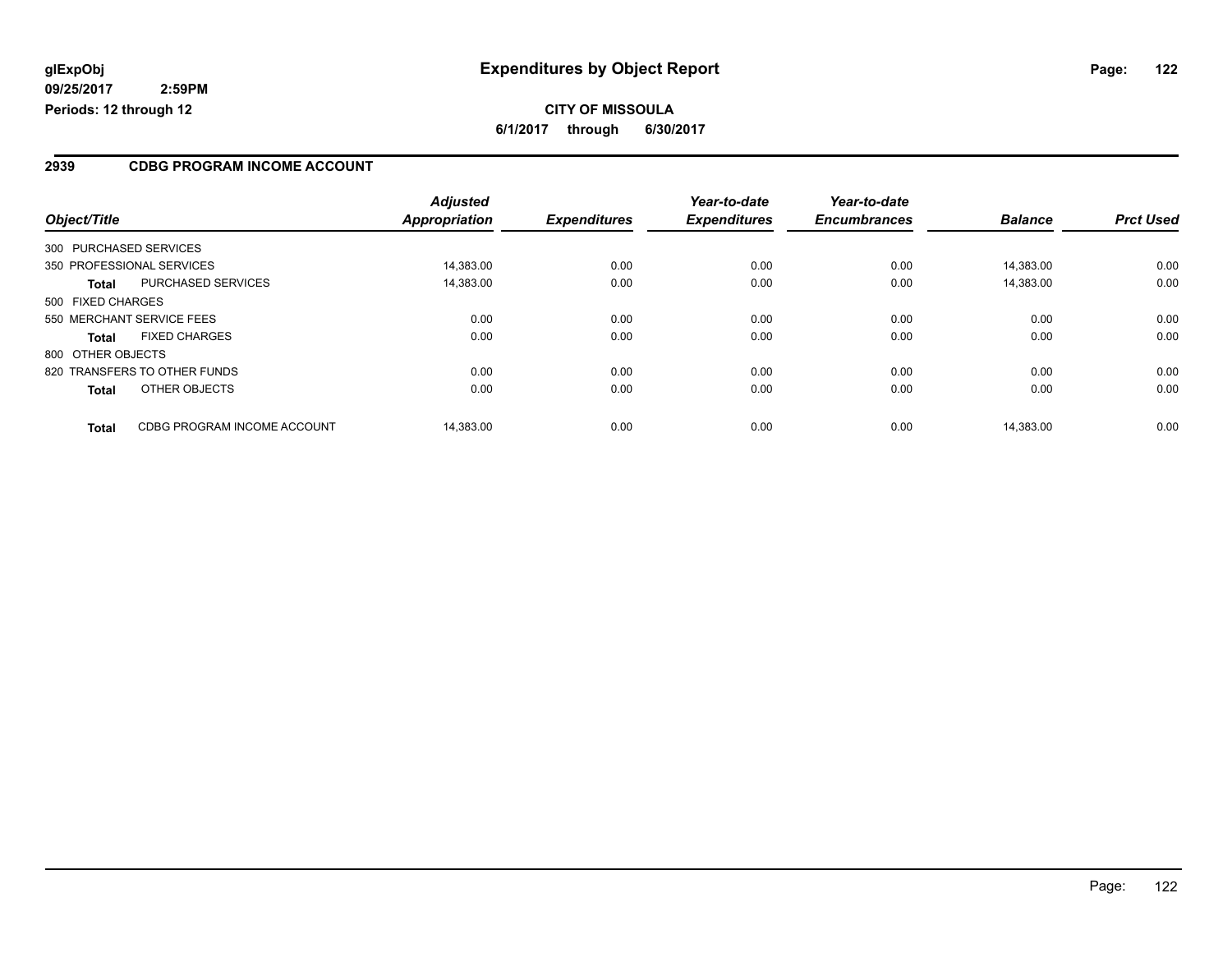| 2940 | <b>CDBG FUND</b>      |
|------|-----------------------|
| 390  | -DEPARTMENTAL<br>NON- |

| Object/Title              |                           | <b>Adjusted</b><br>Appropriation<br><b>Expenditures</b> | Year-to-date | Year-to-date        |                     |                |                  |
|---------------------------|---------------------------|---------------------------------------------------------|--------------|---------------------|---------------------|----------------|------------------|
|                           |                           |                                                         |              | <b>Expenditures</b> | <b>Encumbrances</b> | <b>Balance</b> | <b>Prct Used</b> |
| 300 PURCHASED SERVICES    |                           |                                                         |              |                     |                     |                |                  |
| 350 PROFESSIONAL SERVICES |                           | 0.00                                                    | 0.00         | 0.00                | 0.00                | 0.00           | 0.00             |
| Total                     | <b>PURCHASED SERVICES</b> | 0.00                                                    | 0.00         | 0.00                | 0.00                | 0.00           | 0.00             |
| Tota                      | NON-DEPARTMENTAL          | 0.00                                                    | 0.00         | 0.00                | 0.00                | 0.00           | 0.00             |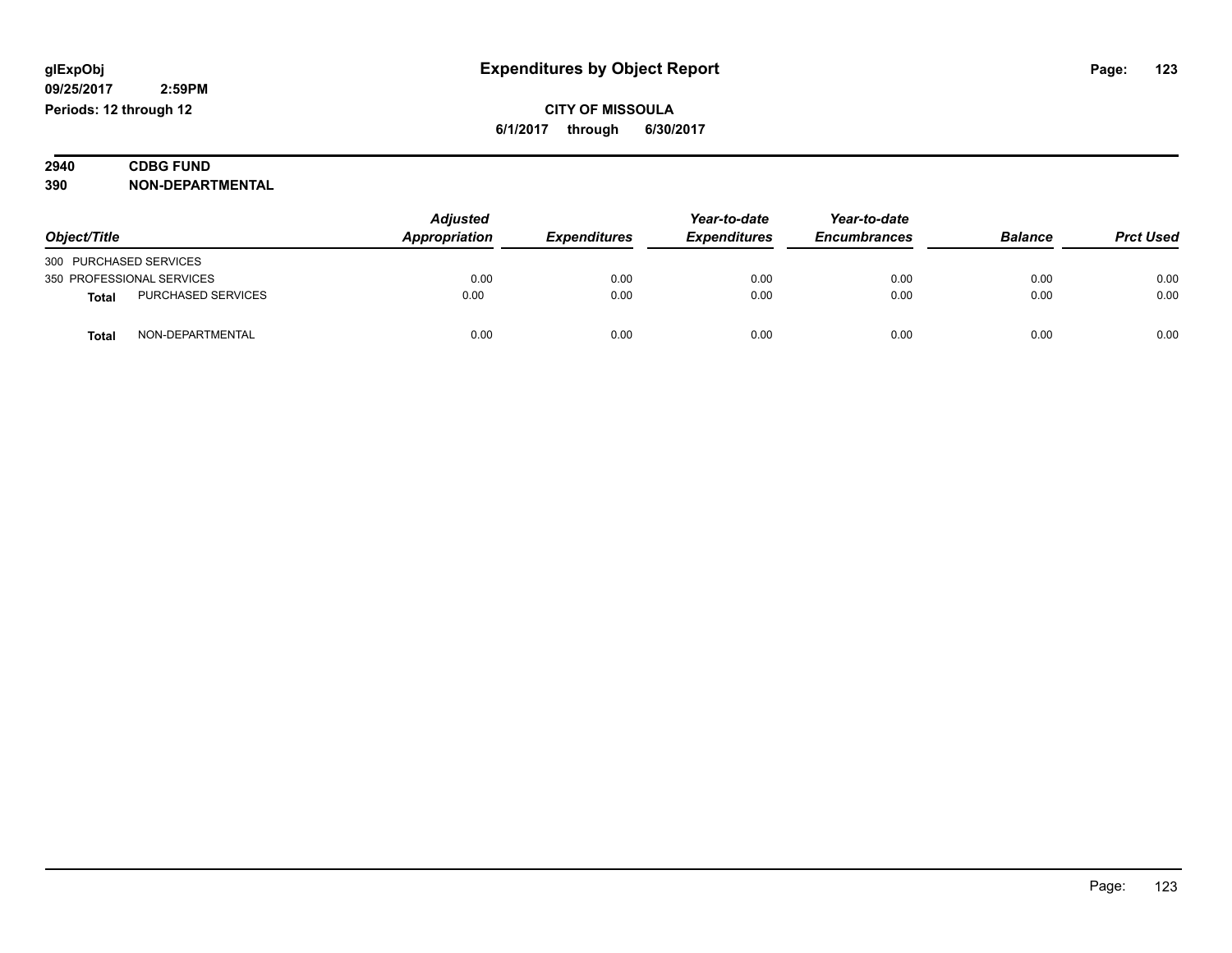#### **2940 CDBG FUND 400 ENTITLEMENT GRANTS**

|                   |                                   | <b>Adjusted</b>      |                     | Year-to-date        | Year-to-date        |                |                  |
|-------------------|-----------------------------------|----------------------|---------------------|---------------------|---------------------|----------------|------------------|
| Object/Title      |                                   | <b>Appropriation</b> | <b>Expenditures</b> | <b>Expenditures</b> | <b>Encumbrances</b> | <b>Balance</b> | <b>Prct Used</b> |
|                   | 300 PURCHASED SERVICES            |                      |                     |                     |                     |                |                  |
|                   | 350 PROFESSIONAL SERVICES         | 0.00                 | 7,791.83            | 17,747.17           | 0.00                | $-17,747.17$   | 0.00             |
| <b>Total</b>      | <b>PURCHASED SERVICES</b>         | 0.00                 | 7,791.83            | 17,747.17           | 0.00                | $-17,747.17$   | 0.00             |
| 500 FIXED CHARGES |                                   |                      |                     |                     |                     |                |                  |
|                   | 550 MERCHANT SERVICE FEES         | 0.00                 | 0.00                | 0.00                | 0.00                | 0.00           | 0.00             |
| <b>Total</b>      | <b>FIXED CHARGES</b>              | 0.00                 | 0.00                | 0.00                | 0.00                | 0.00           | 0.00             |
|                   | 700 GRANTS & CONTRIBUTIONS        |                      |                     |                     |                     |                |                  |
|                   | 700 GRANTS & CONTRIBUTIONS        | 690.143.00           | 29.764.20           | 234,043.89          | 0.00                | 456,099.11     | 33.91            |
| <b>Total</b>      | <b>GRANTS &amp; CONTRIBUTIONS</b> | 690,143.00           | 29,764.20           | 234,043.89          | 0.00                | 456,099.11     | 33.91            |
| 800 OTHER OBJECTS |                                   |                      |                     |                     |                     |                |                  |
|                   | 820 TRANSFERS TO OTHER FUNDS      | 0.00                 | 0.00                | 90,303.40           | 0.00                | $-90.303.40$   | 0.00             |
| <b>Total</b>      | OTHER OBJECTS                     | 0.00                 | 0.00                | 90,303.40           | 0.00                | $-90,303.40$   | 0.00             |
| <b>Total</b>      | <b>ENTITLEMENT GRANTS</b>         | 690,143.00           | 37,556.03           | 342,094.46          | 0.00                | 348,048.54     | 49.57            |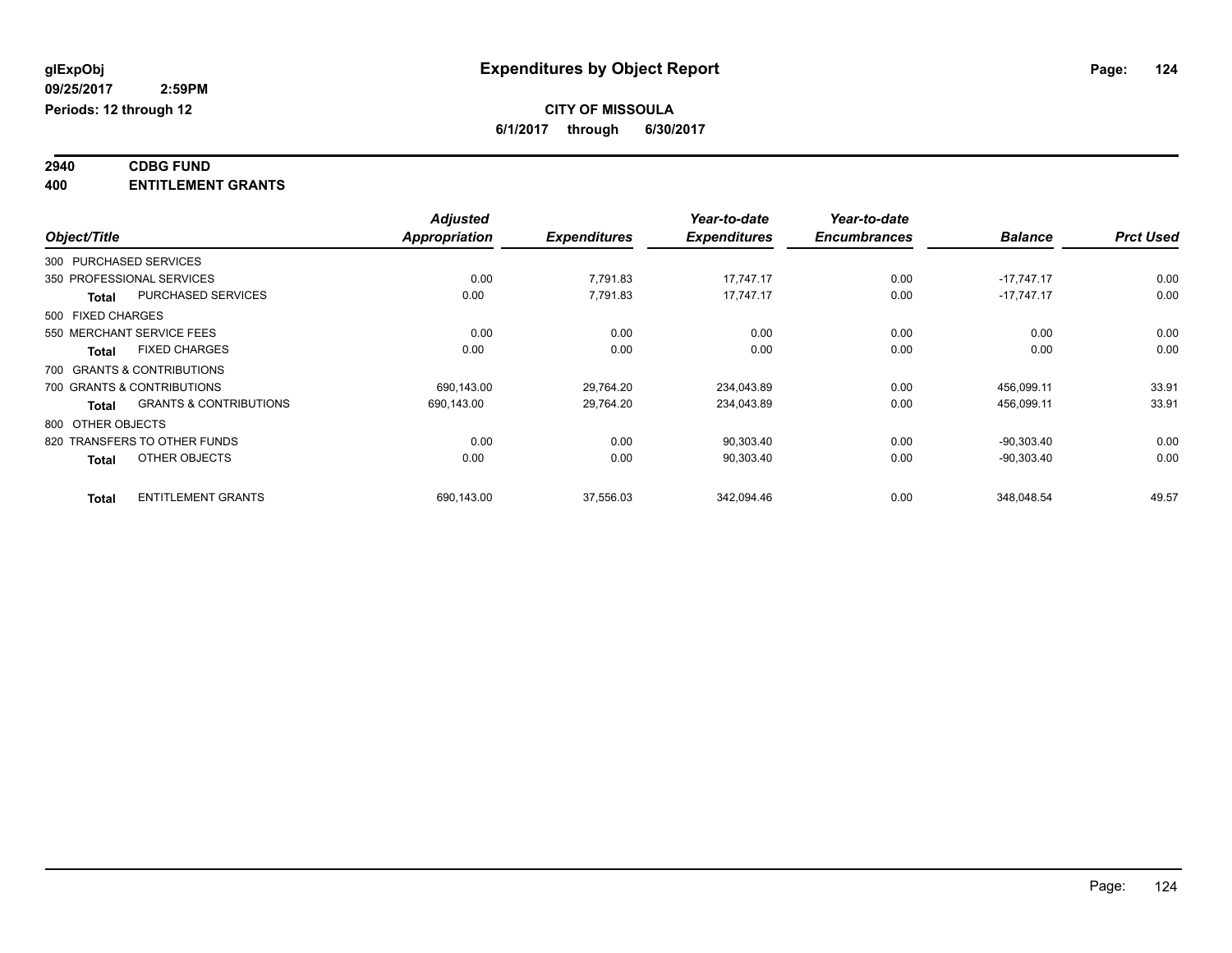**2940 CDBG FUND**

| Object/Title           |                                   | <b>Adjusted</b> | <b>Expenditures</b> | Year-to-date<br><b>Expenditures</b> | Year-to-date<br><b>Encumbrances</b> | <b>Balance</b> | <b>Prct Used</b> |
|------------------------|-----------------------------------|-----------------|---------------------|-------------------------------------|-------------------------------------|----------------|------------------|
|                        |                                   | Appropriation   |                     |                                     |                                     |                |                  |
| 300 PURCHASED SERVICES |                                   |                 |                     |                                     |                                     |                |                  |
|                        | 350 PROFESSIONAL SERVICES         | 0.00            | 7,791.83            | 17.747.17                           | 0.00                                | $-17.747.17$   | 0.00             |
| <b>Total</b>           | <b>PURCHASED SERVICES</b>         | 0.00            | 7.791.83            | 17.747.17                           | 0.00                                | $-17.747.17$   | 0.00             |
| 500 FIXED CHARGES      |                                   |                 |                     |                                     |                                     |                |                  |
|                        | 550 MERCHANT SERVICE FEES         | 0.00            | 0.00                | 0.00                                | 0.00                                | 0.00           | 0.00             |
| <b>Total</b>           | <b>FIXED CHARGES</b>              | 0.00            | 0.00                | 0.00                                | 0.00                                | 0.00           | 0.00             |
|                        | 700 GRANTS & CONTRIBUTIONS        |                 |                     |                                     |                                     |                |                  |
|                        | 700 GRANTS & CONTRIBUTIONS        | 690,143.00      | 29,764.20           | 234,043.89                          | 0.00                                | 456,099.11     | 33.91            |
| Total                  | <b>GRANTS &amp; CONTRIBUTIONS</b> | 690,143.00      | 29,764.20           | 234,043.89                          | 0.00                                | 456,099.11     | 33.91            |
| 800 OTHER OBJECTS      |                                   |                 |                     |                                     |                                     |                |                  |
|                        | 820 TRANSFERS TO OTHER FUNDS      | 0.00            | 0.00                | 90,303.40                           | 0.00                                | $-90,303.40$   | 0.00             |
| <b>Total</b>           | OTHER OBJECTS                     | 0.00            | 0.00                | 90,303.40                           | 0.00                                | $-90,303.40$   | 0.00             |
| <b>Total</b>           | <b>CDBG FUND</b>                  | 690,143.00      | 37,556.03           | 342,094.46                          | 0.00                                | 348,048.54     | 49.57            |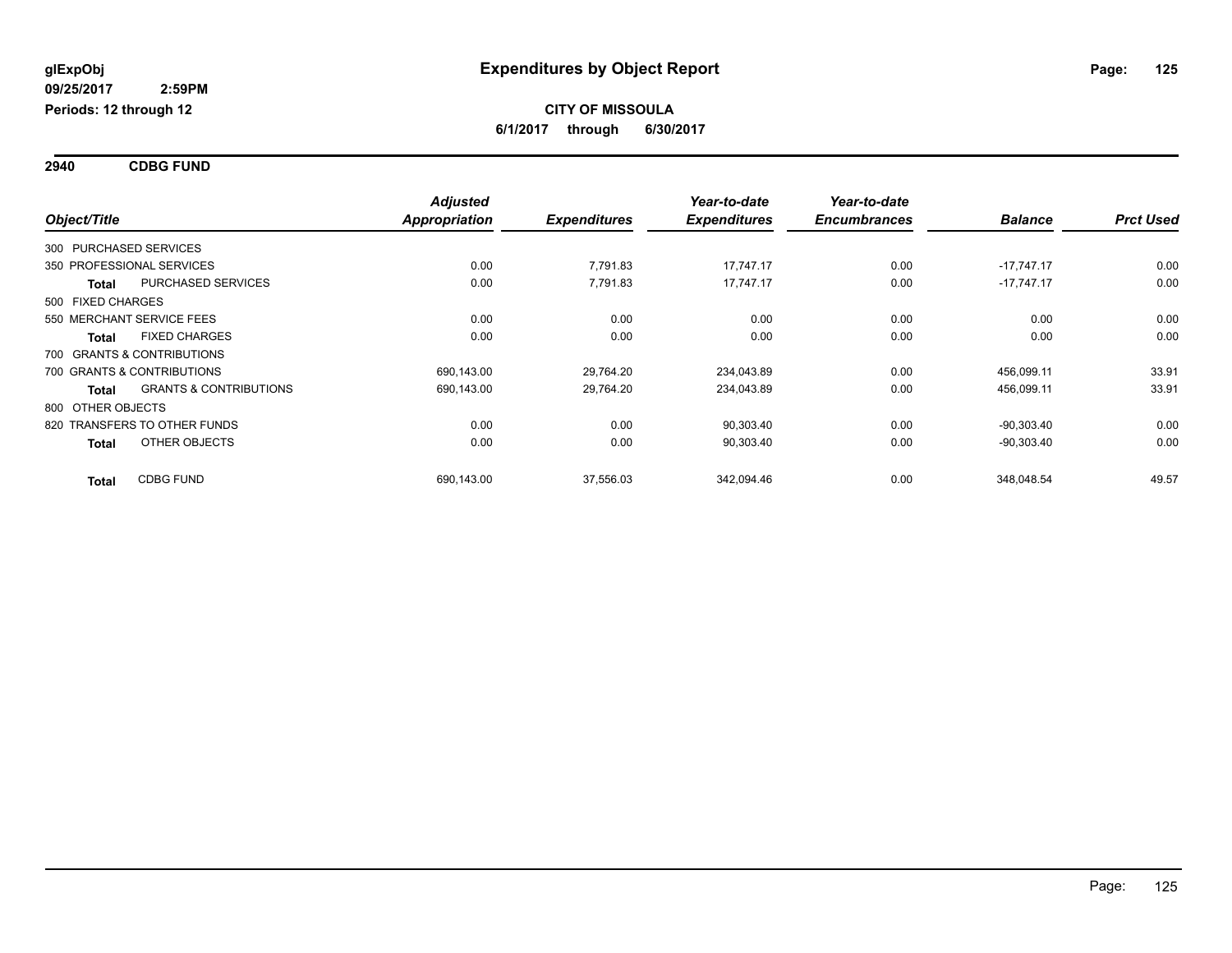# **2941 HOME FUND<br>390 NON-DEPART**

**390 NON-DEPARTMENTAL**

|                                    | Adjusted<br>Appropriation<br><b>Expenditures</b> | Year-to-date | Year-to-date        |                     |                |                  |
|------------------------------------|--------------------------------------------------|--------------|---------------------|---------------------|----------------|------------------|
| Object/Title                       |                                                  |              | <b>Expenditures</b> | <b>Encumbrances</b> | <b>Balance</b> | <b>Prct Used</b> |
| 300 PURCHASED SERVICES             |                                                  |              |                     |                     |                |                  |
| 350 PROFESSIONAL SERVICES          | 0.00                                             | 0.00         | 0.00                | 0.00                | 0.00           | 0.00             |
| PURCHASED SERVICES<br><b>Total</b> | 0.00                                             | 0.00         | 0.00                | 0.00                | 0.00           | 0.00             |
| NON-DEPARTMENTAL<br><b>Total</b>   | 0.00                                             | 0.00         | 0.00                | 0.00                | 0.00           | 0.00             |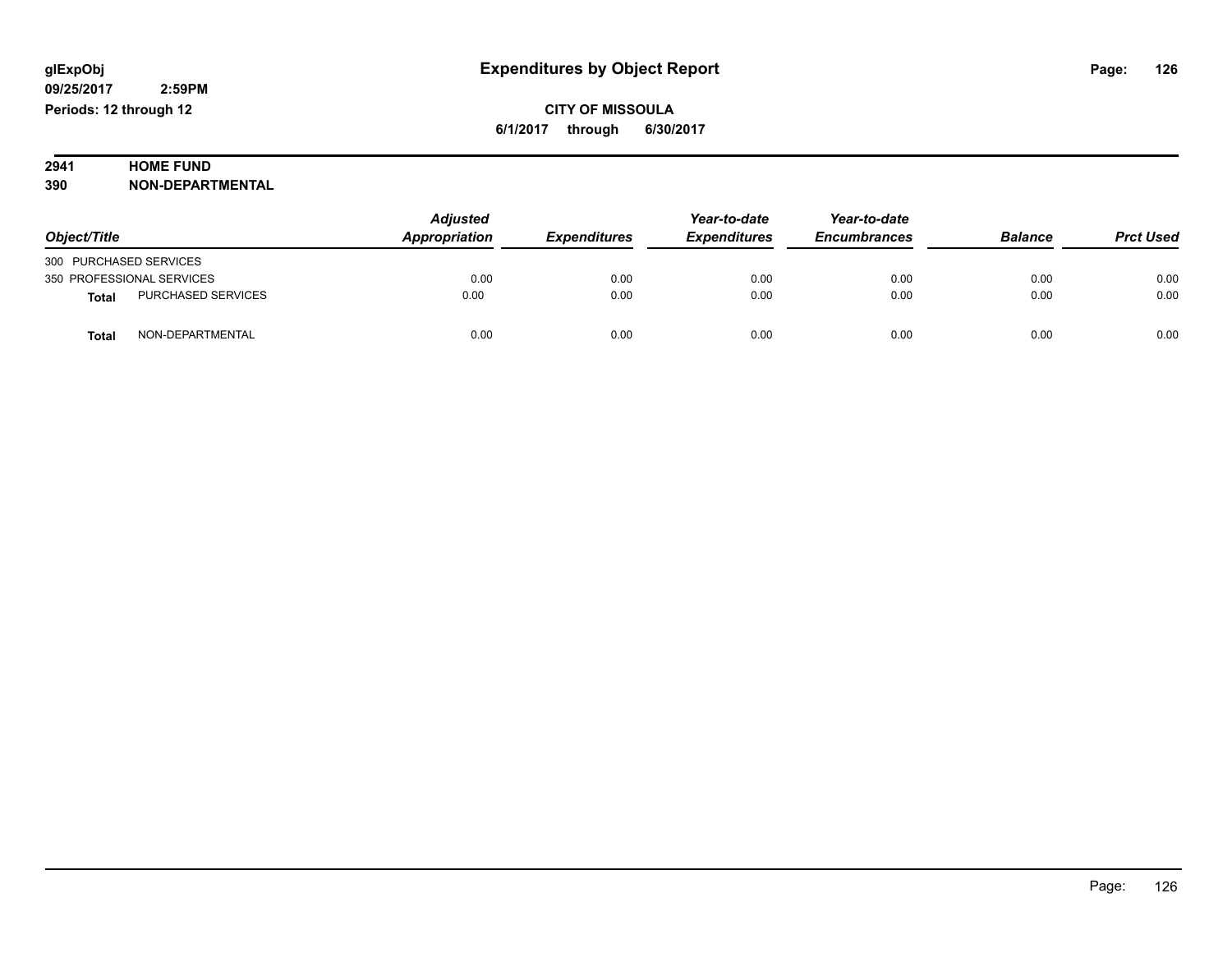# **2941 HOME FUND**

**400 ENTITLEMENT GRANTS**

|                   |                                   | <b>Adjusted</b>      |                     | Year-to-date        | Year-to-date        |                |                  |
|-------------------|-----------------------------------|----------------------|---------------------|---------------------|---------------------|----------------|------------------|
| Object/Title      |                                   | <b>Appropriation</b> | <b>Expenditures</b> | <b>Expenditures</b> | <b>Encumbrances</b> | <b>Balance</b> | <b>Prct Used</b> |
|                   | 300 PURCHASED SERVICES            |                      |                     |                     |                     |                |                  |
|                   | 350 PROFESSIONAL SERVICES         | 0.00                 | 8,043.83            | 16,850.19           | 0.00                | $-16,850.19$   | 0.00             |
| <b>Total</b>      | <b>PURCHASED SERVICES</b>         | 0.00                 | 8,043.83            | 16,850.19           | 0.00                | $-16,850.19$   | 0.00             |
| 500 FIXED CHARGES |                                   |                      |                     |                     |                     |                |                  |
|                   | 550 MERCHANT SERVICE FEES         | 0.00                 | 0.00                | 0.00                | 0.00                | 0.00           | 0.00             |
| <b>Total</b>      | <b>FIXED CHARGES</b>              | 0.00                 | 0.00                | 0.00                | 0.00                | 0.00           | 0.00             |
|                   | 700 GRANTS & CONTRIBUTIONS        |                      |                     |                     |                     |                |                  |
|                   | 700 GRANTS & CONTRIBUTIONS        | 495.248.00           | 32,230.88           | 179,061.43          | 0.00                | 316.186.57     | 36.16            |
| <b>Total</b>      | <b>GRANTS &amp; CONTRIBUTIONS</b> | 495,248.00           | 32,230.88           | 179,061.43          | 0.00                | 316,186.57     | 36.16            |
| 800 OTHER OBJECTS |                                   |                      |                     |                     |                     |                |                  |
|                   | 820 TRANSFERS TO OTHER FUNDS      | 0.00                 | 0.00                | 0.00                | 0.00                | 0.00           | 0.00             |
| 845 CONTINGENCY   |                                   | 0.00                 | 0.00                | 0.00                | 0.00                | 0.00           | 0.00             |
| <b>Total</b>      | OTHER OBJECTS                     | 0.00                 | 0.00                | 0.00                | 0.00                | 0.00           | 0.00             |
| <b>Total</b>      | <b>ENTITLEMENT GRANTS</b>         | 495.248.00           | 40.274.71           | 195,911.62          | 0.00                | 299,336.38     | 39.56            |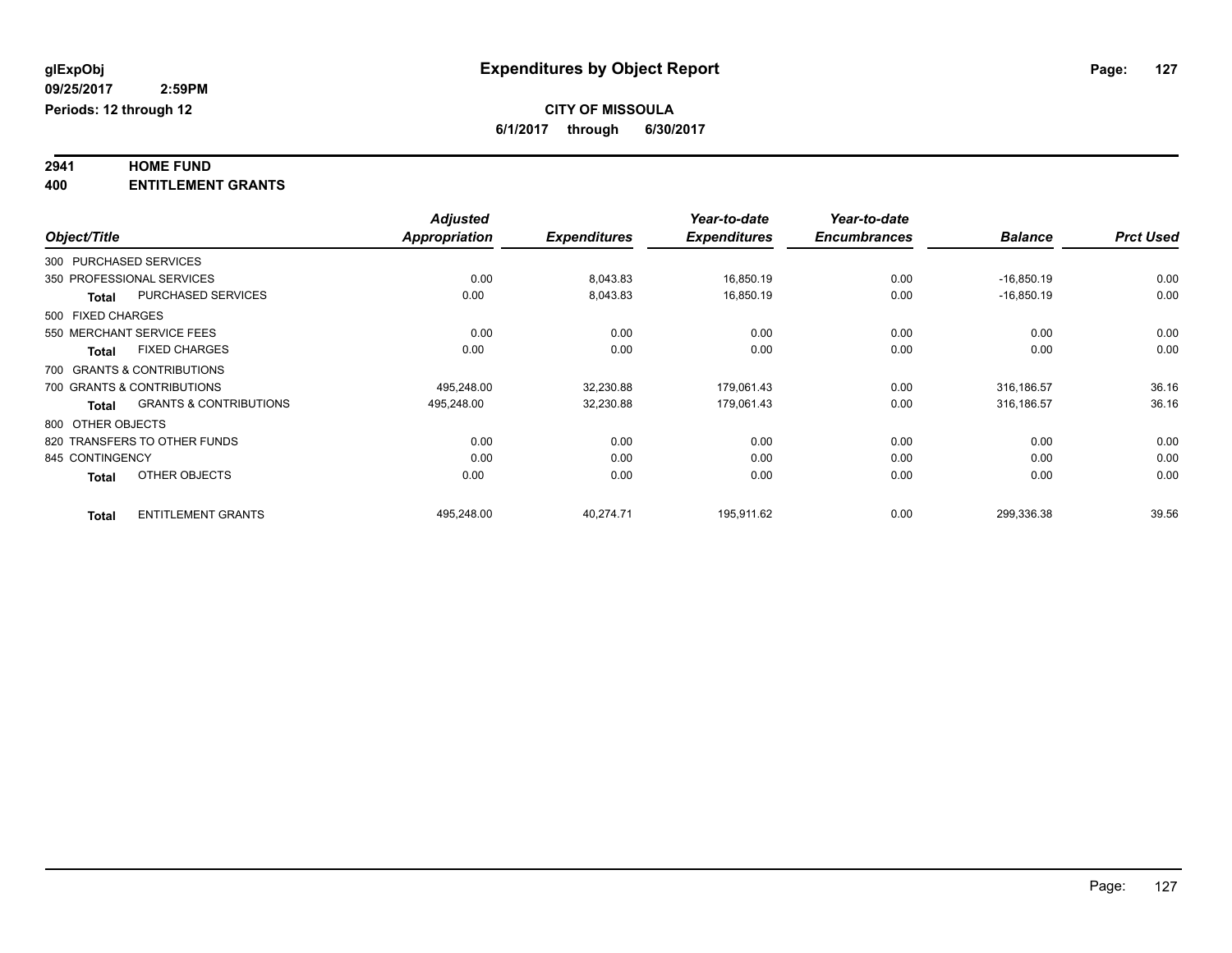**2941 HOME FUND**

|                                                   | <b>Adjusted</b> |                     | Year-to-date        | Year-to-date        |                |                  |
|---------------------------------------------------|-----------------|---------------------|---------------------|---------------------|----------------|------------------|
| Object/Title                                      | Appropriation   | <b>Expenditures</b> | <b>Expenditures</b> | <b>Encumbrances</b> | <b>Balance</b> | <b>Prct Used</b> |
| 300 PURCHASED SERVICES                            |                 |                     |                     |                     |                |                  |
| 350 PROFESSIONAL SERVICES                         | 0.00            | 8,043.83            | 16,850.19           | 0.00                | $-16,850.19$   | 0.00             |
| PURCHASED SERVICES<br>Total                       | 0.00            | 8,043.83            | 16,850.19           | 0.00                | $-16,850.19$   | 0.00             |
| 500 FIXED CHARGES                                 |                 |                     |                     |                     |                |                  |
| 550 MERCHANT SERVICE FEES                         | 0.00            | 0.00                | 0.00                | 0.00                | 0.00           | 0.00             |
| <b>FIXED CHARGES</b><br><b>Total</b>              | 0.00            | 0.00                | 0.00                | 0.00                | 0.00           | 0.00             |
| 700 GRANTS & CONTRIBUTIONS                        |                 |                     |                     |                     |                |                  |
| 700 GRANTS & CONTRIBUTIONS                        | 495,248.00      | 32,230.88           | 179,061.43          | 0.00                | 316,186.57     | 36.16            |
| <b>GRANTS &amp; CONTRIBUTIONS</b><br><b>Total</b> | 495,248.00      | 32,230.88           | 179,061.43          | 0.00                | 316,186.57     | 36.16            |
| 800 OTHER OBJECTS                                 |                 |                     |                     |                     |                |                  |
| 820 TRANSFERS TO OTHER FUNDS                      | 0.00            | 0.00                | 0.00                | 0.00                | 0.00           | 0.00             |
| 845 CONTINGENCY                                   | 0.00            | 0.00                | 0.00                | 0.00                | 0.00           | 0.00             |
| OTHER OBJECTS<br><b>Total</b>                     | 0.00            | 0.00                | 0.00                | 0.00                | 0.00           | 0.00             |
| <b>HOME FUND</b><br><b>Total</b>                  | 495,248.00      | 40,274.71           | 195,911.62          | 0.00                | 299,336.38     | 39.56            |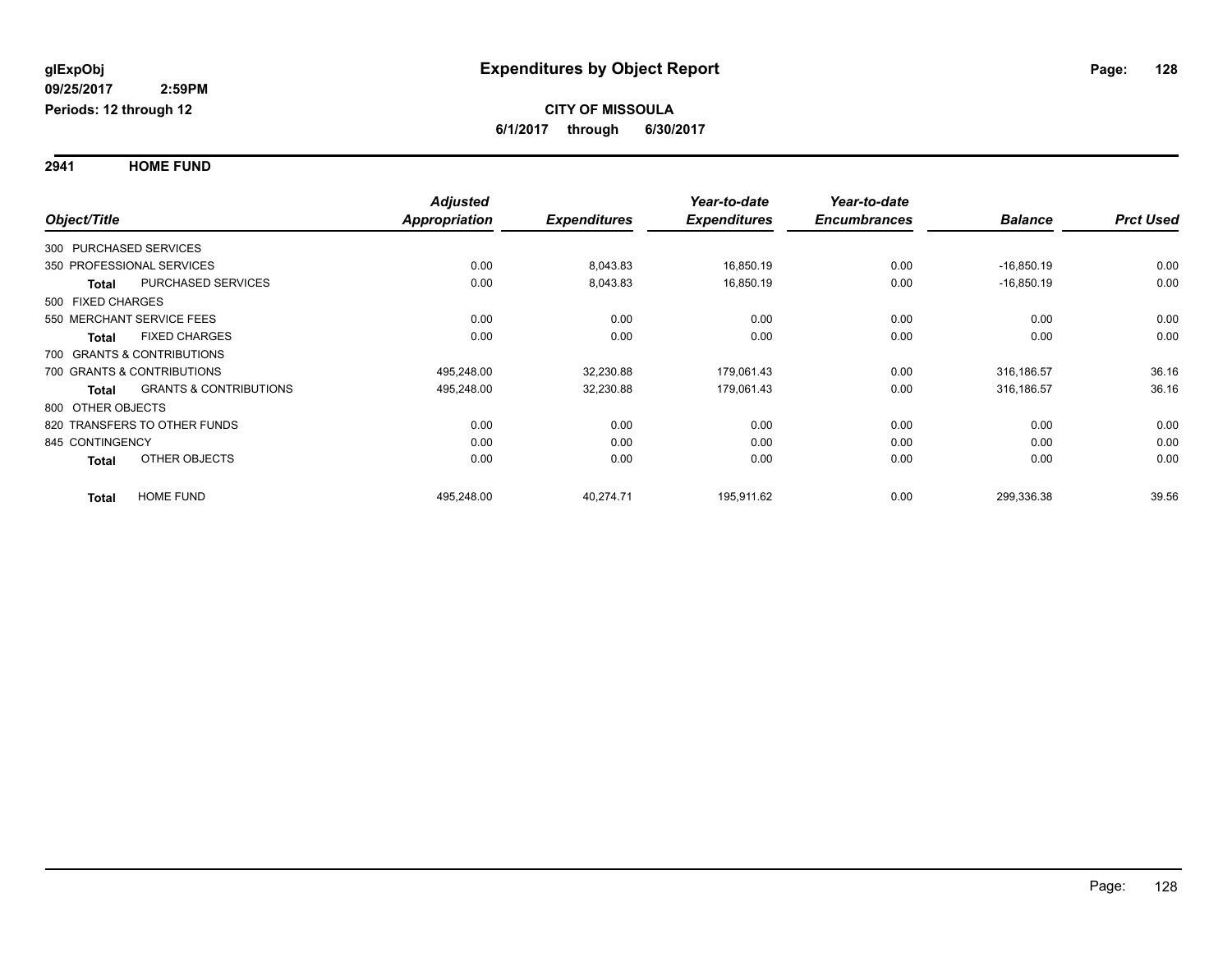**2943 CITY HOME PROGRAM INCOME**

**400 ENTITLEMENT GRANTS**

| Object/Title           |                                   | <b>Adjusted</b><br>Appropriation | <b>Expenditures</b> | Year-to-date<br><b>Expenditures</b> | Year-to-date<br><b>Encumbrances</b> | <b>Balance</b> | <b>Prct Used</b> |
|------------------------|-----------------------------------|----------------------------------|---------------------|-------------------------------------|-------------------------------------|----------------|------------------|
| 300 PURCHASED SERVICES |                                   |                                  |                     |                                     |                                     |                |                  |
|                        | 350 PROFESSIONAL SERVICES         | 25.000.00                        | 0.00                | 0.00                                | 0.00                                | 25.000.00      | 0.00             |
| <b>Total</b>           | <b>PURCHASED SERVICES</b>         | 25,000.00                        | 0.00                | 0.00                                | 0.00                                | 25,000.00      | 0.00             |
|                        | 700 GRANTS & CONTRIBUTIONS        |                                  |                     |                                     |                                     |                |                  |
|                        | 700 GRANTS & CONTRIBUTIONS        | 0.00                             | 0.00                | 181.50                              | 0.00                                | $-181.50$      | 0.00             |
| <b>Total</b>           | <b>GRANTS &amp; CONTRIBUTIONS</b> | 0.00                             | 0.00                | 181.50                              | 0.00                                | $-181.50$      | 0.00             |
| <b>Total</b>           | <b>ENTITLEMENT GRANTS</b>         | 25,000.00                        | 0.00                | 181.50                              | 0.00                                | 24.818.50      | 0.73             |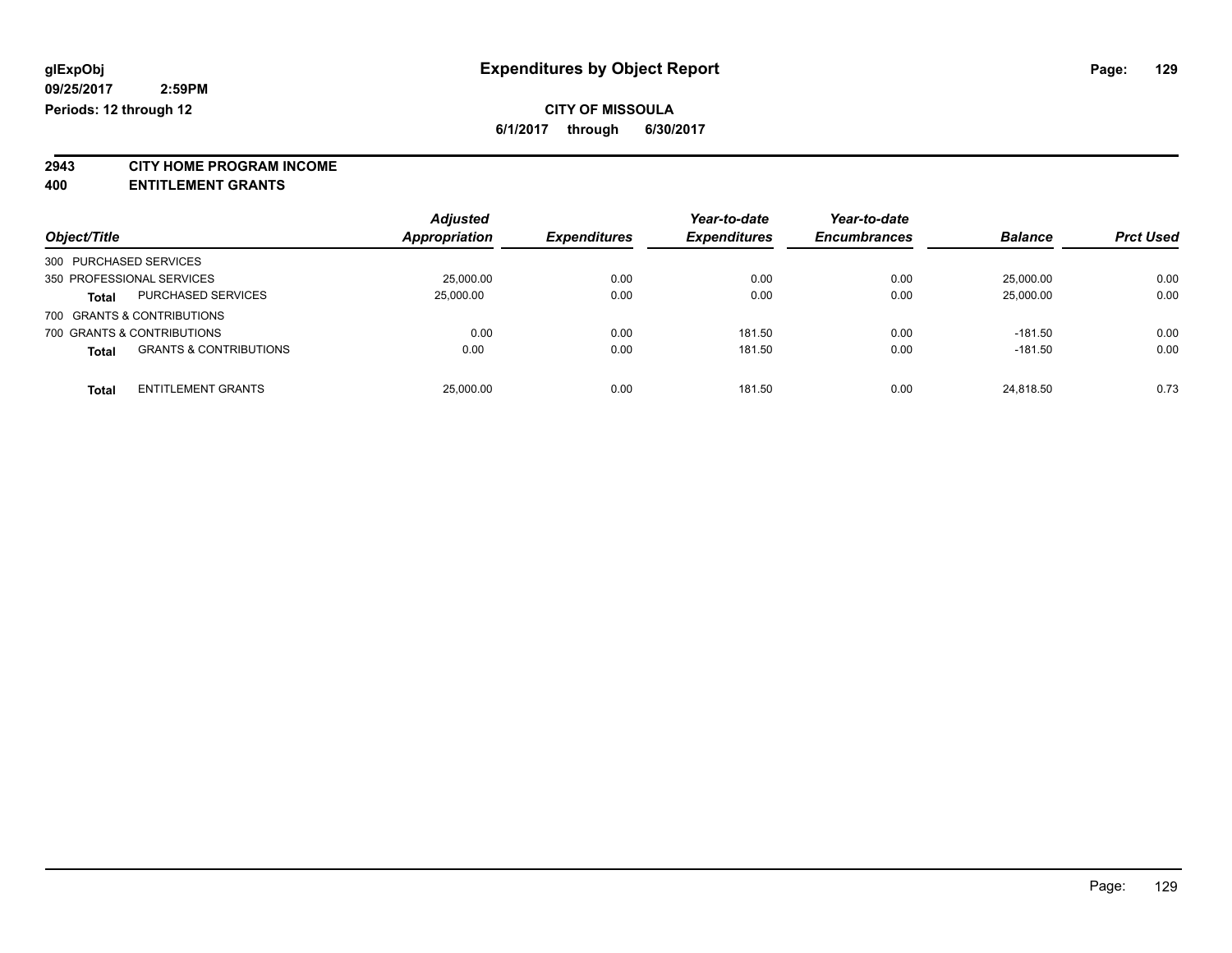#### **2943 CITY HOME PROGRAM INCOME**

|                                                   | <b>Adjusted</b> |                     | Year-to-date        | Year-to-date        |                |                  |
|---------------------------------------------------|-----------------|---------------------|---------------------|---------------------|----------------|------------------|
| Object/Title                                      | Appropriation   | <b>Expenditures</b> | <b>Expenditures</b> | <b>Encumbrances</b> | <b>Balance</b> | <b>Prct Used</b> |
| 300 PURCHASED SERVICES                            |                 |                     |                     |                     |                |                  |
| 350 PROFESSIONAL SERVICES                         | 25,000.00       | 0.00                | 0.00                | 0.00                | 25,000.00      | 0.00             |
| PURCHASED SERVICES<br><b>Total</b>                | 25,000.00       | 0.00                | 0.00                | 0.00                | 25,000.00      | 0.00             |
| 700 GRANTS & CONTRIBUTIONS                        |                 |                     |                     |                     |                |                  |
| 700 GRANTS & CONTRIBUTIONS                        | 0.00            | 0.00                | 181.50              | 0.00                | $-181.50$      | 0.00             |
| <b>GRANTS &amp; CONTRIBUTIONS</b><br><b>Total</b> | 0.00            | 0.00                | 181.50              | 0.00                | $-181.50$      | 0.00             |
| CITY HOME PROGRAM INCOME<br><b>Total</b>          | 25,000.00       | 0.00                | 181.50              | 0.00                | 24.818.50      | 0.73             |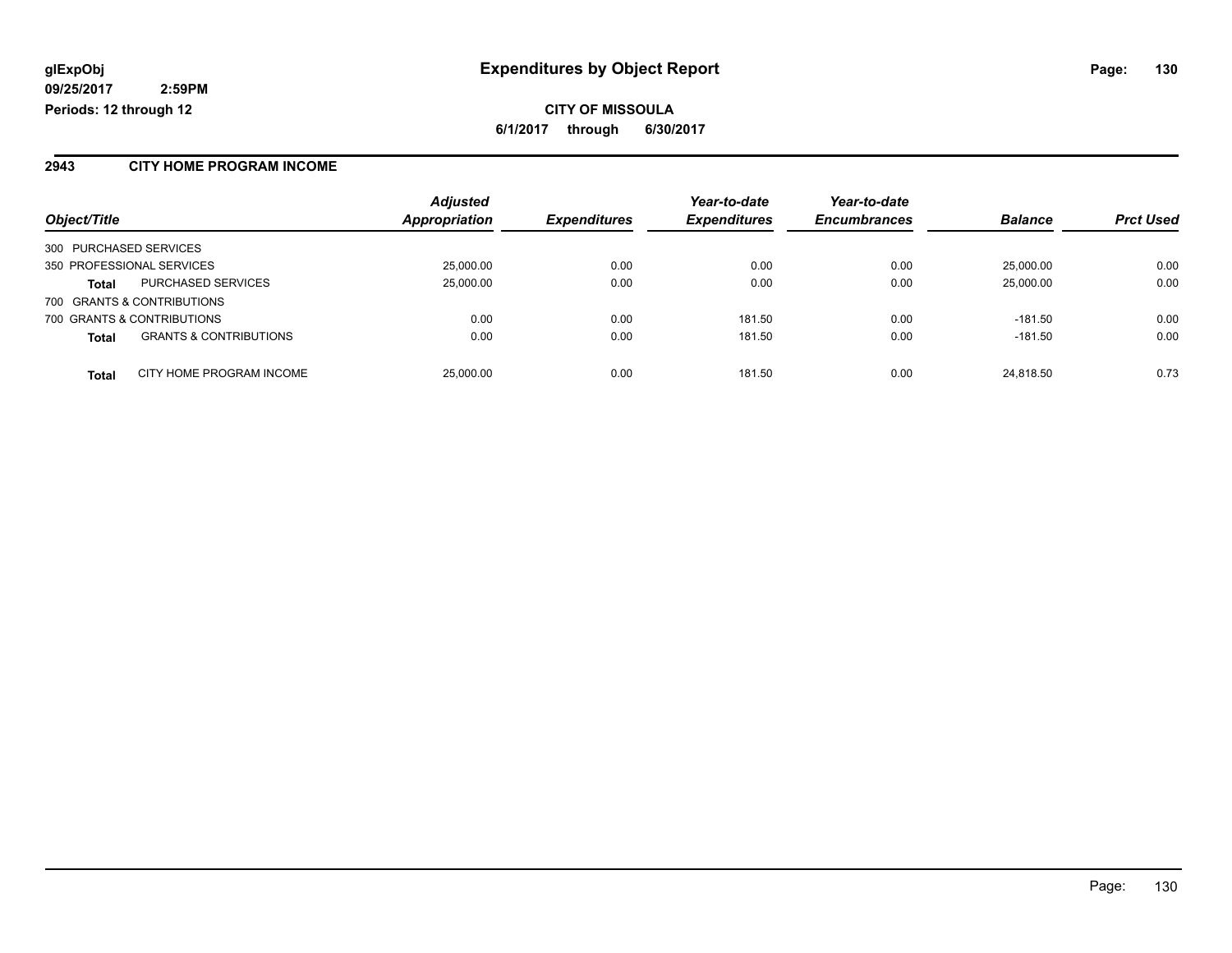# **2955 TRANSPORTATION**

**250 DEVELOPMENT SERVICES**

|                                            | <b>Adjusted</b>      |                     | Year-to-date        | Year-to-date        |                |                  |
|--------------------------------------------|----------------------|---------------------|---------------------|---------------------|----------------|------------------|
| Object/Title                               | <b>Appropriation</b> | <b>Expenditures</b> | <b>Expenditures</b> | <b>Encumbrances</b> | <b>Balance</b> | <b>Prct Used</b> |
| 100 PERSONAL SERVICES                      |                      |                     |                     |                     |                |                  |
| 110 SALARIES AND WAGES                     | 460,993.00           | 59,640.83           | 411,739.47          | 0.00                | 49,253.53      | 89.32            |
| 120 OVERTIME                               | 0.00                 | 0.00                | 969.58              | 0.00                | $-969.58$      | 0.00             |
| 140 EMPLOYER CONTRIBUTIONS                 | 165,390.00           | 15,744.29           | 147,334.39          | 0.00                | 18,055.61      | 89.08            |
| <b>141 STATE RETIREMENT CONTRIBUTIONS</b>  | 0.00                 | 0.00                | 352.10              | 0.00                | $-352.10$      | 0.00             |
| PERSONAL SERVICES<br>Total                 | 626,383.00           | 75,385.12           | 560,395.54          | 0.00                | 65,987.46      | 89.47            |
| 200 SUPPLIES                               |                      |                     |                     |                     |                |                  |
| 200 SUPPLIES                               | 0.00                 | 10.00               | 10.00               | 0.00                | $-10.00$       | 0.00             |
| 210 OFFICE SUPPLIES                        | 8,000.00             | 103.70              | 3,371.21            | 0.00                | 4,628.79       | 42.14            |
| 220 OPERATING SUPPLIES                     | 36,300.00            | 2,346.15            | 23,585.99           | 0.00                | 12,714.01      | 64.98            |
| 230 REPAIR/MAINTENANCE                     | 0.00                 | 0.00                | 0.00                | 0.00                | 0.00           | 0.00             |
| 231 GASOLINE                               | 0.00                 | 0.00                | 0.00                | 0.00                | 0.00           | 0.00             |
| 240 OTHER SUPPLIES                         | 360.00               | 0.00                | 0.00                | 0.00                | 360.00         | 0.00             |
| <b>SUPPLIES</b><br>Total                   | 44,660.00            | 2,459.85            | 26,967.20           | 0.00                | 17,692.80      | 60.38            |
| 300 PURCHASED SERVICES                     |                      |                     |                     |                     |                |                  |
| 310 COMMUNICATIONS                         | 1,700.00             | 452.54              | 2,324.94            | 0.00                | $-624.94$      | 136.76           |
| 320 PRINTING & DUPLICATING                 | 10,125.00            | 836.99              | 6,411.14            | 0.00                | 3,713.86       | 63.32            |
| 330 PUBLICITY, SUBSCRIPTIONS & DUES        | 28,395.00            | 4,001.57            | 31,043.53           | 0.00                | $-2,648.53$    | 109.33           |
| 344 TELEPHONE SERVICE                      | 579.00               | 32.84               | 212.99              | 0.00                | 366.01         | 36.79            |
| 350 PROFESSIONAL SERVICES                  | 68,211.00            | 2,076.90            | 30,693.06           | 0.00                | 37,517.94      | 45.00            |
| 360 REPAIR & MAINTENANCE                   | 8,900.00             | 223.32              | 26,378.91           | 0.00                | $-17,478.91$   | 296.39           |
| 370 TRAVEL                                 | 13,200.00            | 1,372.06            | 7,045.11            | 0.00                | 6,154.89       | 53.37            |
| 380 TRAINING                               | 11,300.00            | 2,432.19            | 6,093.67            | 0.00                | 5,206.33       | 53.93            |
| 390 OTHER PURCHASED SERVICES               | 24,500.00            | 1,483.20            | 48,716.91           | 0.00                | $-24,216.91$   | 198.84           |
| PURCHASED SERVICES<br>Total                | 166,910.00           | 12,911.61           | 158,920.26          | 0.00                | 7,989.74       | 95.21            |
| 500 FIXED CHARGES                          |                      |                     |                     |                     |                |                  |
| 500 FIXED CHARGES                          | 38,592.00            | 13,850.27           | 28,295.22           | 0.00                | 10,296.78      | 73.32            |
| 550 MERCHANT SERVICE FEES                  | 0.00                 | 0.00                | 0.00                | 0.00                | 0.00           | 0.00             |
| <b>FIXED CHARGES</b><br>Total              | 38,592.00            | 13,850.27           | 28,295.22           | 0.00                | 10,296.78      | 73.32            |
| 700 GRANTS & CONTRIBUTIONS                 |                      |                     |                     |                     |                |                  |
| 700 GRANTS & CONTRIBUTIONS                 | 146,728.00           | 47,934.00           | 99,688.00           | 0.00                | 47,040.00      | 67.94            |
| <b>GRANTS &amp; CONTRIBUTIONS</b><br>Total | 146,728.00           | 47,934.00           | 99,688.00           | 0.00                | 47,040.00      | 67.94            |
| 800 OTHER OBJECTS                          |                      |                     |                     |                     |                |                  |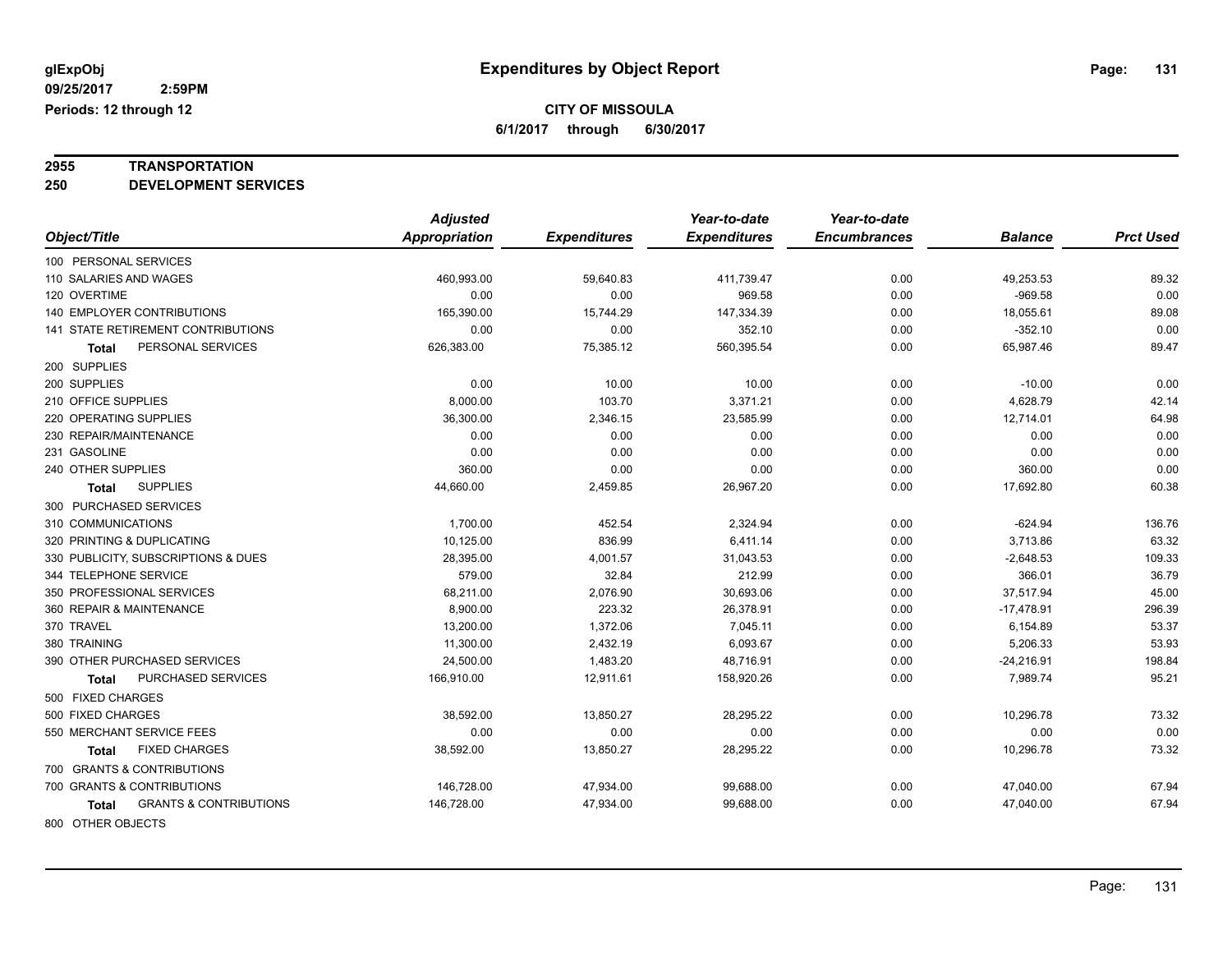# **2955 TRANSPORTATION**

**250 DEVELOPMENT SERVICES**

| Object/Title                          | <b>Adjusted</b><br>Appropriation | <b>Expenditures</b> | Year-to-date<br><b>Expenditures</b> | Year-to-date<br><b>Encumbrances</b> | <b>Balance</b> | <b>Prct Used</b> |
|---------------------------------------|----------------------------------|---------------------|-------------------------------------|-------------------------------------|----------------|------------------|
| 820 TRANSFERS TO OTHER FUNDS          | 0.00                             | 0.00                | 0.00                                | 0.00                                | 0.00           | 0.00             |
| 845 CONTINGENCY                       | 207,937.00                       | 0.00                | 0.00                                | 0.00                                | 207.937.00     | 0.00             |
| OTHER OBJECTS<br><b>Total</b>         | 207,937.00                       | 0.00                | 0.00                                | 0.00                                | 207.937.00     | 0.00             |
| 900 CAPITAL OUTLAY                    |                                  |                     |                                     |                                     |                |                  |
| 940 MACHINERY & EQUIPMENT             | 0.00                             | 0.00                | 0.00                                | 0.00                                | 0.00           | 0.00             |
| <b>CAPITAL OUTLAY</b><br><b>Total</b> | 0.00                             | 0.00                | 0.00                                | 0.00                                | 0.00           | 0.00             |
| DEVELOPMENT SERVICES<br>Total         | .231.210.00                      | 152,540.85          | 874,266.22                          | 0.00                                | 356.943.78     | 71.01            |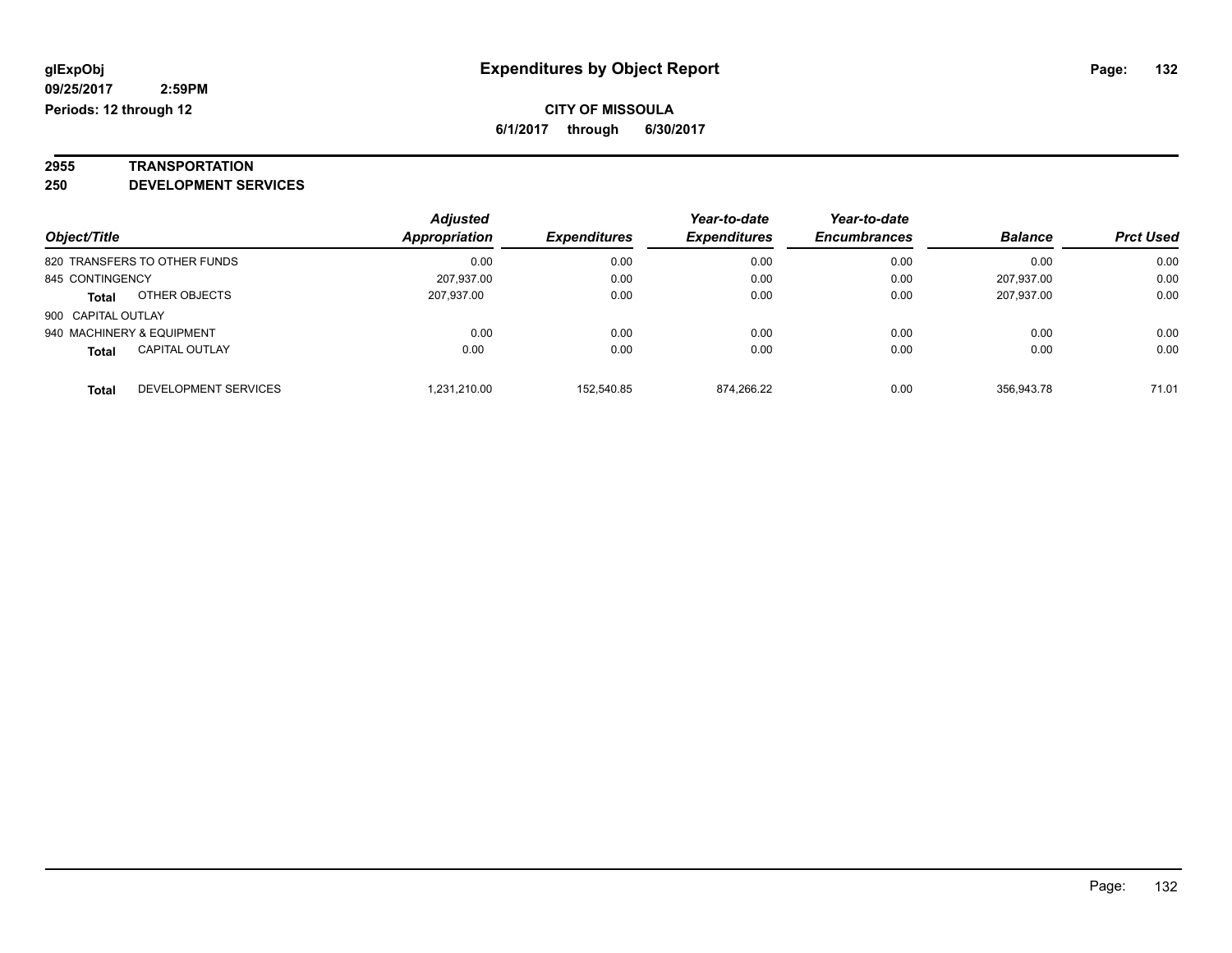#### **2955 TRANSPORTATION**

|                                            | <b>Adjusted</b> |                     | Year-to-date        | Year-to-date        |                |                  |
|--------------------------------------------|-----------------|---------------------|---------------------|---------------------|----------------|------------------|
| Object/Title                               | Appropriation   | <b>Expenditures</b> | <b>Expenditures</b> | <b>Encumbrances</b> | <b>Balance</b> | <b>Prct Used</b> |
| 100 PERSONAL SERVICES                      |                 |                     |                     |                     |                |                  |
| 110 SALARIES AND WAGES                     | 460,993.00      | 59,640.83           | 411,739.47          | 0.00                | 49,253.53      | 89.32            |
| 120 OVERTIME                               | 0.00            | 0.00                | 969.58              | 0.00                | $-969.58$      | 0.00             |
| <b>140 EMPLOYER CONTRIBUTIONS</b>          | 165,390.00      | 15,744.29           | 147,334.39          | 0.00                | 18,055.61      | 89.08            |
| 141 STATE RETIREMENT CONTRIBUTIONS         | 0.00            | 0.00                | 352.10              | 0.00                | $-352.10$      | 0.00             |
| PERSONAL SERVICES<br>Total                 | 626,383.00      | 75,385.12           | 560,395.54          | 0.00                | 65,987.46      | 89.47            |
| 200 SUPPLIES                               |                 |                     |                     |                     |                |                  |
| 200 SUPPLIES                               | 0.00            | 10.00               | 10.00               | 0.00                | $-10.00$       | 0.00             |
| 210 OFFICE SUPPLIES                        | 8,000.00        | 103.70              | 3,371.21            | 0.00                | 4,628.79       | 42.14            |
| 220 OPERATING SUPPLIES                     | 36,300.00       | 2,346.15            | 23,585.99           | 0.00                | 12,714.01      | 64.98            |
| 230 REPAIR/MAINTENANCE                     | 0.00            | 0.00                | 0.00                | 0.00                | 0.00           | 0.00             |
| 231 GASOLINE                               | 0.00            | 0.00                | 0.00                | 0.00                | 0.00           | 0.00             |
| 240 OTHER SUPPLIES                         | 360.00          | 0.00                | 0.00                | 0.00                | 360.00         | 0.00             |
| <b>SUPPLIES</b><br>Total                   | 44,660.00       | 2,459.85            | 26,967.20           | 0.00                | 17,692.80      | 60.38            |
| 300 PURCHASED SERVICES                     |                 |                     |                     |                     |                |                  |
| 310 COMMUNICATIONS                         | 1,700.00        | 452.54              | 2,324.94            | 0.00                | $-624.94$      | 136.76           |
| 320 PRINTING & DUPLICATING                 | 10,125.00       | 836.99              | 6,411.14            | 0.00                | 3,713.86       | 63.32            |
| 330 PUBLICITY, SUBSCRIPTIONS & DUES        | 28,395.00       | 4,001.57            | 31,043.53           | 0.00                | $-2,648.53$    | 109.33           |
| 344 TELEPHONE SERVICE                      | 579.00          | 32.84               | 212.99              | 0.00                | 366.01         | 36.79            |
| 350 PROFESSIONAL SERVICES                  | 68,211.00       | 2,076.90            | 30,693.06           | 0.00                | 37,517.94      | 45.00            |
| 360 REPAIR & MAINTENANCE                   | 8,900.00        | 223.32              | 26,378.91           | 0.00                | $-17,478.91$   | 296.39           |
| 370 TRAVEL                                 | 13,200.00       | 1,372.06            | 7,045.11            | 0.00                | 6,154.89       | 53.37            |
| 380 TRAINING                               | 11,300.00       | 2,432.19            | 6,093.67            | 0.00                | 5,206.33       | 53.93            |
| 390 OTHER PURCHASED SERVICES               | 24,500.00       | 1,483.20            | 48,716.91           | 0.00                | $-24,216.91$   | 198.84           |
| PURCHASED SERVICES<br><b>Total</b>         | 166,910.00      | 12,911.61           | 158,920.26          | 0.00                | 7,989.74       | 95.21            |
| 500 FIXED CHARGES                          |                 |                     |                     |                     |                |                  |
| 500 FIXED CHARGES                          | 38,592.00       | 13,850.27           | 28,295.22           | 0.00                | 10,296.78      | 73.32            |
| 550 MERCHANT SERVICE FEES                  | 0.00            | 0.00                | 0.00                | 0.00                | 0.00           | 0.00             |
| <b>FIXED CHARGES</b><br><b>Total</b>       | 38,592.00       | 13,850.27           | 28,295.22           | 0.00                | 10,296.78      | 73.32            |
| 700 GRANTS & CONTRIBUTIONS                 |                 |                     |                     |                     |                |                  |
| 700 GRANTS & CONTRIBUTIONS                 | 146,728.00      | 47,934.00           | 99,688.00           | 0.00                | 47,040.00      | 67.94            |
| <b>GRANTS &amp; CONTRIBUTIONS</b><br>Total | 146,728.00      | 47,934.00           | 99,688.00           | 0.00                | 47,040.00      | 67.94            |
| 800 OTHER OBJECTS                          |                 |                     |                     |                     |                |                  |
| 820 TRANSFERS TO OTHER FUNDS               | 0.00            | 0.00                | 0.00                | 0.00                | 0.00           | 0.00             |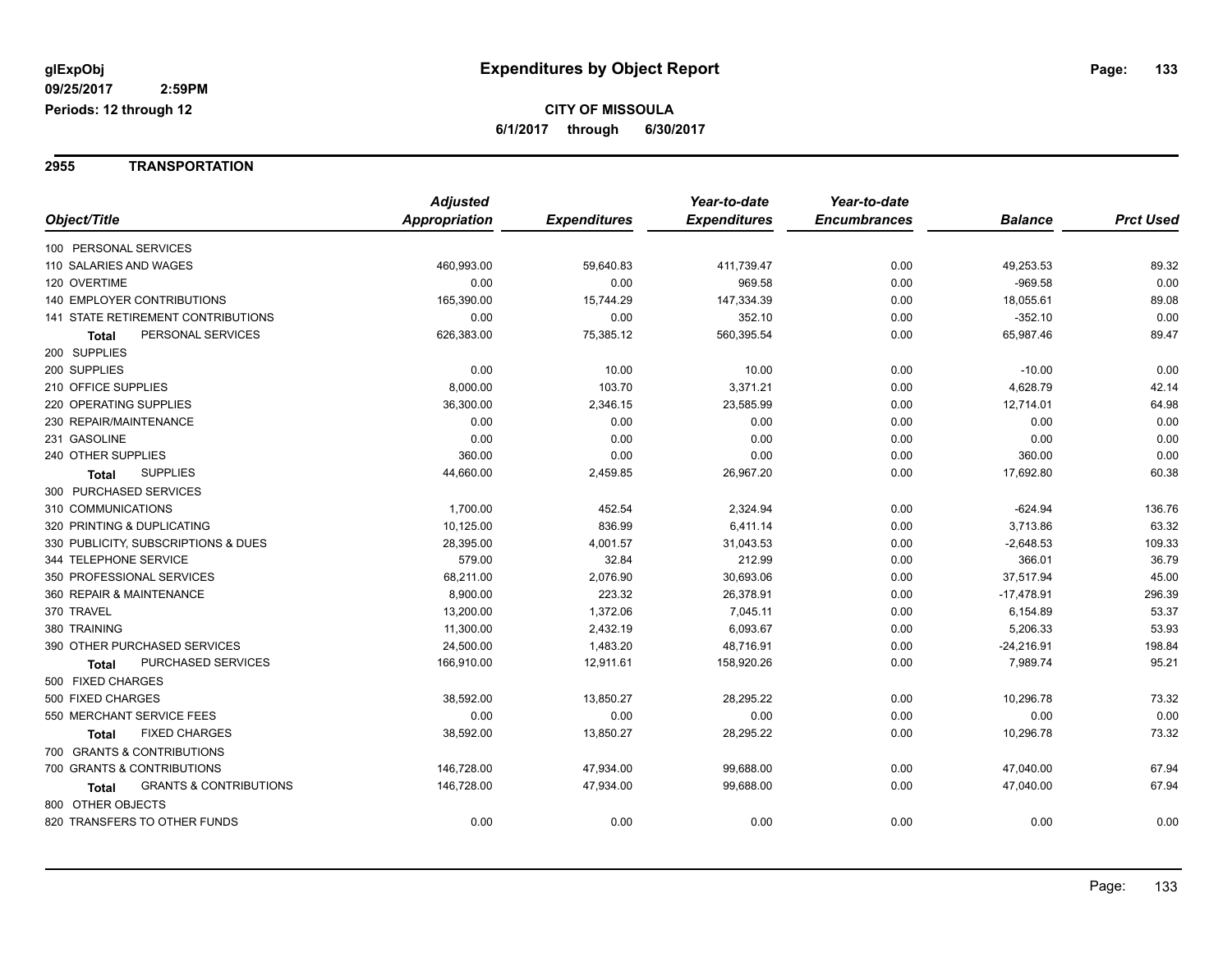#### **2955 TRANSPORTATION**

| Object/Title              |                       | <b>Adjusted</b><br>Appropriation | <b>Expenditures</b> | Year-to-date<br><b>Expenditures</b> | Year-to-date<br><b>Encumbrances</b> | <b>Balance</b> | <b>Prct Used</b> |
|---------------------------|-----------------------|----------------------------------|---------------------|-------------------------------------|-------------------------------------|----------------|------------------|
| 845 CONTINGENCY           |                       | 207,937.00                       | 0.00                | 0.00                                | 0.00                                | 207,937.00     | 0.00             |
| <b>Total</b>              | OTHER OBJECTS         | 207,937.00                       | 0.00                | 0.00                                | 0.00                                | 207,937.00     | 0.00             |
| 900 CAPITAL OUTLAY        |                       |                                  |                     |                                     |                                     |                |                  |
| 940 MACHINERY & EQUIPMENT |                       | 0.00                             | 0.00                | 0.00                                | 0.00                                | 0.00           | 0.00             |
| <b>Total</b>              | <b>CAPITAL OUTLAY</b> | 0.00                             | 0.00                | 0.00                                | 0.00                                | 0.00           | 0.00             |
| <b>Total</b>              | <b>TRANSPORTATION</b> | .231.210.00                      | 152.540.85          | 874,266.22                          | 0.00                                | 356,943.78     | 71.01            |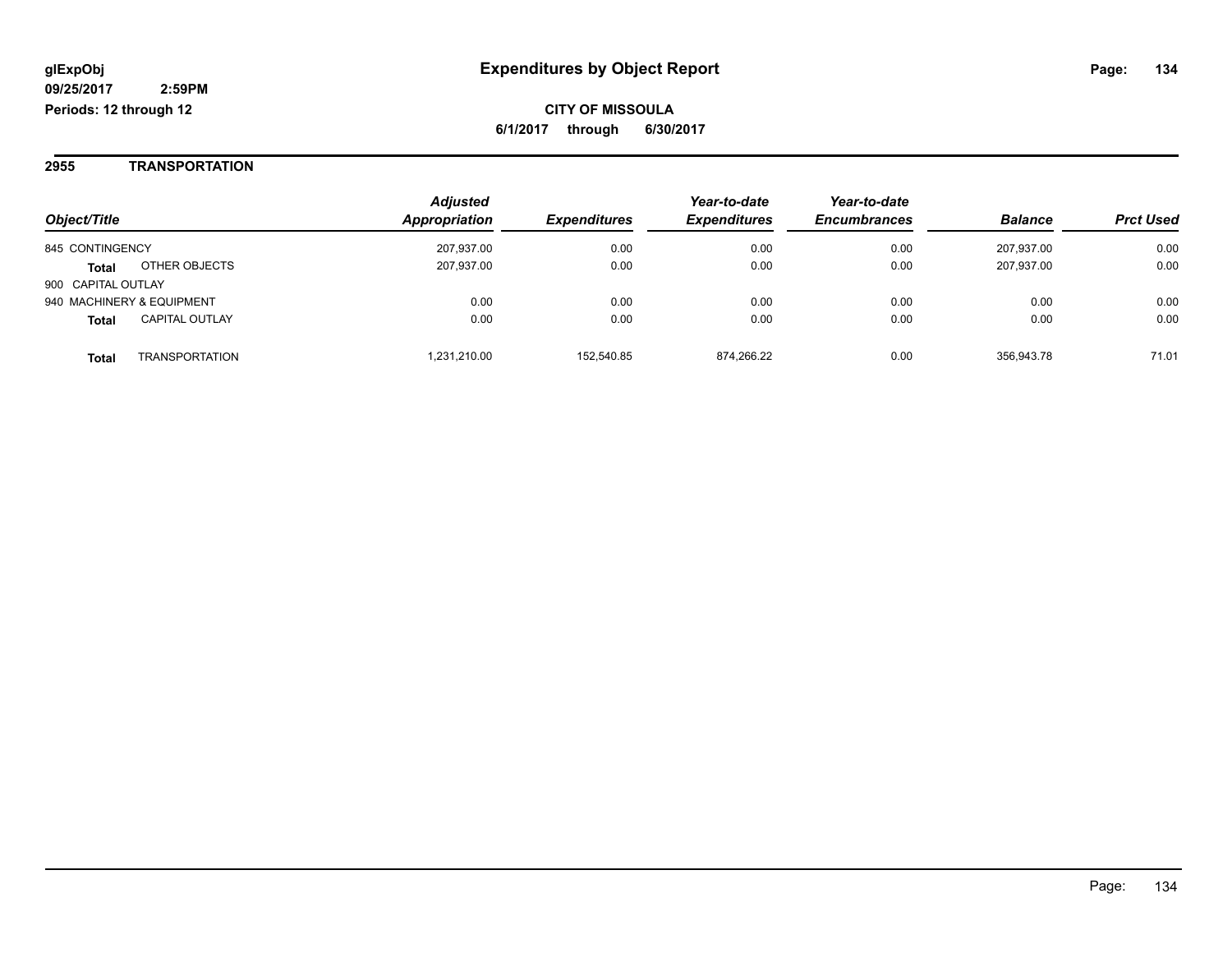# **2987 FEDERAL TRANSPORTATION FUND**

**390 NON-DEPARTMENTAL**

|                    |                              | <b>Adjusted</b><br>Appropriation |                     | Year-to-date        | Year-to-date<br><b>Encumbrances</b> | <b>Balance</b> | <b>Prct Used</b> |
|--------------------|------------------------------|----------------------------------|---------------------|---------------------|-------------------------------------|----------------|------------------|
| Object/Title       |                              |                                  | <b>Expenditures</b> | <b>Expenditures</b> |                                     |                |                  |
| 800 OTHER OBJECTS  |                              |                                  |                     |                     |                                     |                |                  |
|                    | 820 TRANSFERS TO OTHER FUNDS | 0.00                             | 0.00                | 0.00                | 0.00                                | 0.00           | 0.00             |
| <b>Total</b>       | OTHER OBJECTS                | 0.00                             | 0.00                | 0.00                | 0.00                                | 0.00           | 0.00             |
| 900 CAPITAL OUTLAY |                              |                                  |                     |                     |                                     |                |                  |
| 930 IMPROVEMENTS   |                              | 371,738.00                       | 172.080.05          | 301,558.05          | 0.00                                | 70.179.95      | 81.12            |
| <b>Total</b>       | <b>CAPITAL OUTLAY</b>        | 371.738.00                       | 172.080.05          | 301,558.05          | 0.00                                | 70.179.95      | 81.12            |
| <b>Total</b>       | NON-DEPARTMENTAL             | 371,738.00                       | 172.080.05          | 301,558.05          | 0.00                                | 70,179.95      | 81.12            |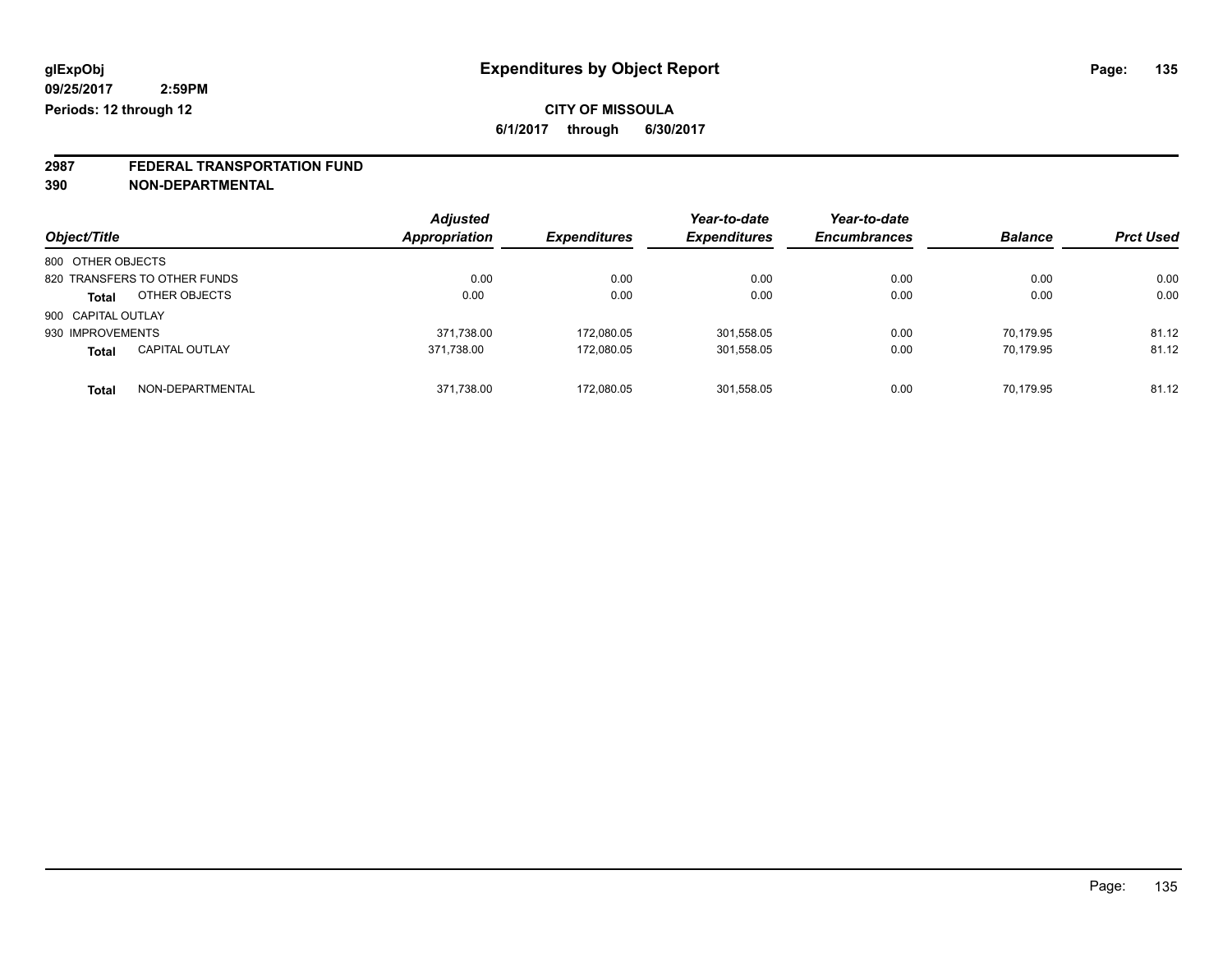### **2987 FEDERAL TRANSPORTATION FUND**

| Object/Title       |                              | <b>Adjusted</b><br><b>Appropriation</b> | <b>Expenditures</b> | Year-to-date<br><b>Expenditures</b> | Year-to-date<br><b>Encumbrances</b> | <b>Balance</b> | <b>Prct Used</b> |
|--------------------|------------------------------|-----------------------------------------|---------------------|-------------------------------------|-------------------------------------|----------------|------------------|
|                    |                              |                                         |                     |                                     |                                     |                |                  |
| 800 OTHER OBJECTS  |                              |                                         |                     |                                     |                                     |                |                  |
|                    | 820 TRANSFERS TO OTHER FUNDS | 0.00                                    | 0.00                | 0.00                                | 0.00                                | 0.00           | 0.00             |
| <b>Total</b>       | OTHER OBJECTS                | 0.00                                    | 0.00                | 0.00                                | 0.00                                | 0.00           | 0.00             |
| 900 CAPITAL OUTLAY |                              |                                         |                     |                                     |                                     |                |                  |
| 930 IMPROVEMENTS   |                              | 371,738.00                              | 172.080.05          | 301,558.05                          | 0.00                                | 70.179.95      | 81.12            |
| <b>Total</b>       | <b>CAPITAL OUTLAY</b>        | 371,738.00                              | 172.080.05          | 301,558.05                          | 0.00                                | 70.179.95      | 81.12            |
| <b>Total</b>       | FEDERAL TRANSPORTATION FUND  | 371,738.00                              | 172.080.05          | 301,558.05                          | 0.00                                | 70.179.95      | 81.12            |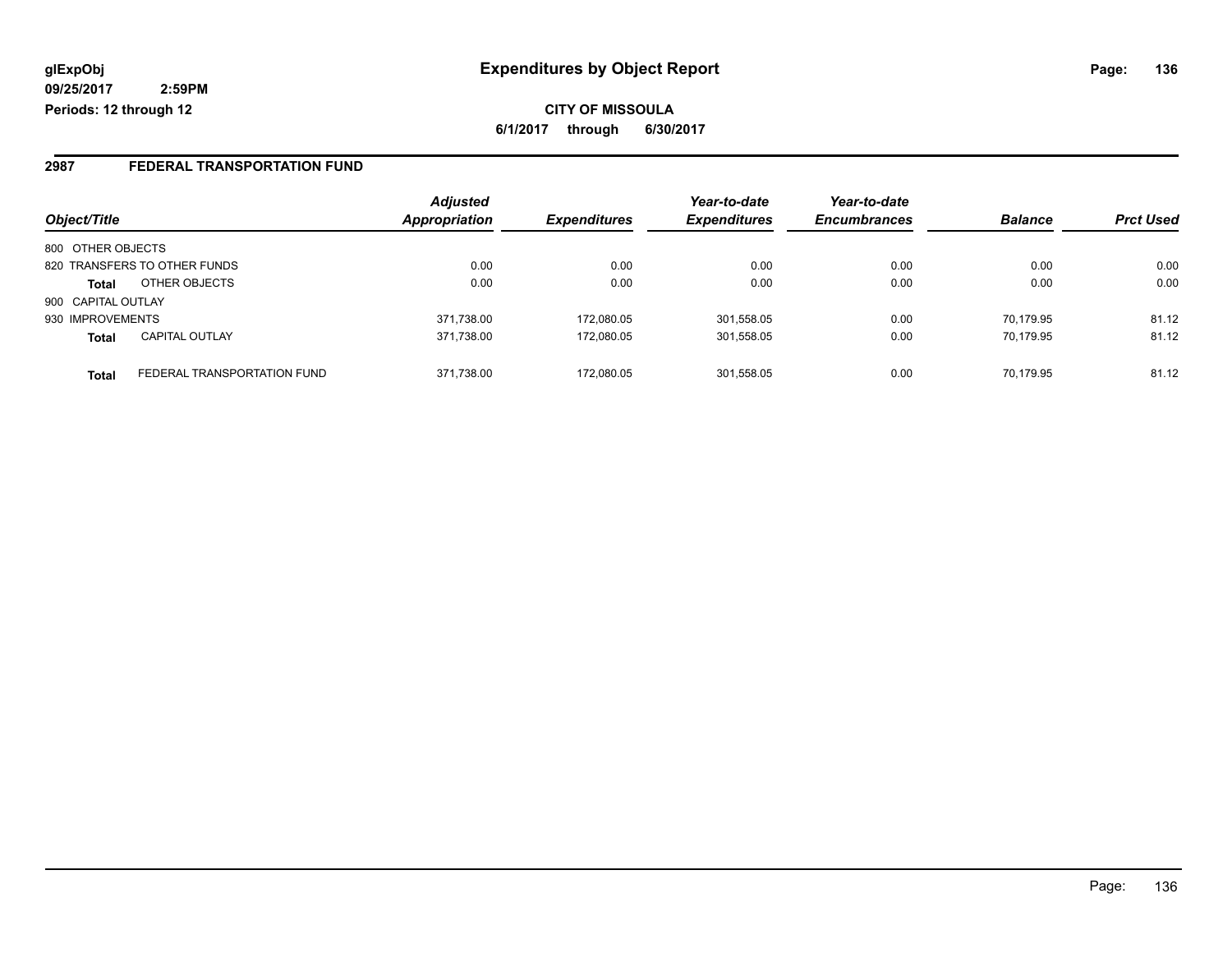### **CITY OF MISSOULA 6/1/2017 through 6/30/2017**

# **2988 GRANTS & DONATIONS FUND**

**223 CITY CLERK**

| Object/Title                         | <b>Adjusted</b><br>Appropriation | <b>Expenditures</b> | Year-to-date<br><b>Expenditures</b> | Year-to-date<br><b>Encumbrances</b> | <b>Balance</b> | <b>Prct Used</b> |
|--------------------------------------|----------------------------------|---------------------|-------------------------------------|-------------------------------------|----------------|------------------|
| 200 SUPPLIES                         |                                  |                     |                                     |                                     |                |                  |
| 210 OFFICE SUPPLIES                  | 0.00                             | 0.00                | 0.00                                | 0.00                                | 0.00           | 0.00             |
| <b>SUPPLIES</b><br><b>Total</b>      | 0.00                             | 0.00                | 0.00                                | 0.00                                | 0.00           | 0.00             |
| 500 FIXED CHARGES                    |                                  |                     |                                     |                                     |                |                  |
| 550 MERCHANT SERVICE FEES            | 0.00                             | 0.00                | 0.00                                | 0.00                                | 0.00           | 0.00             |
| <b>FIXED CHARGES</b><br><b>Total</b> | 0.00                             | 0.00                | 0.00                                | 0.00                                | 0.00           | 0.00             |
| <b>CITY CLERK</b><br>Total           | 0.00                             | 0.00                | 0.00                                | 0.00                                | 0.00           | 0.00             |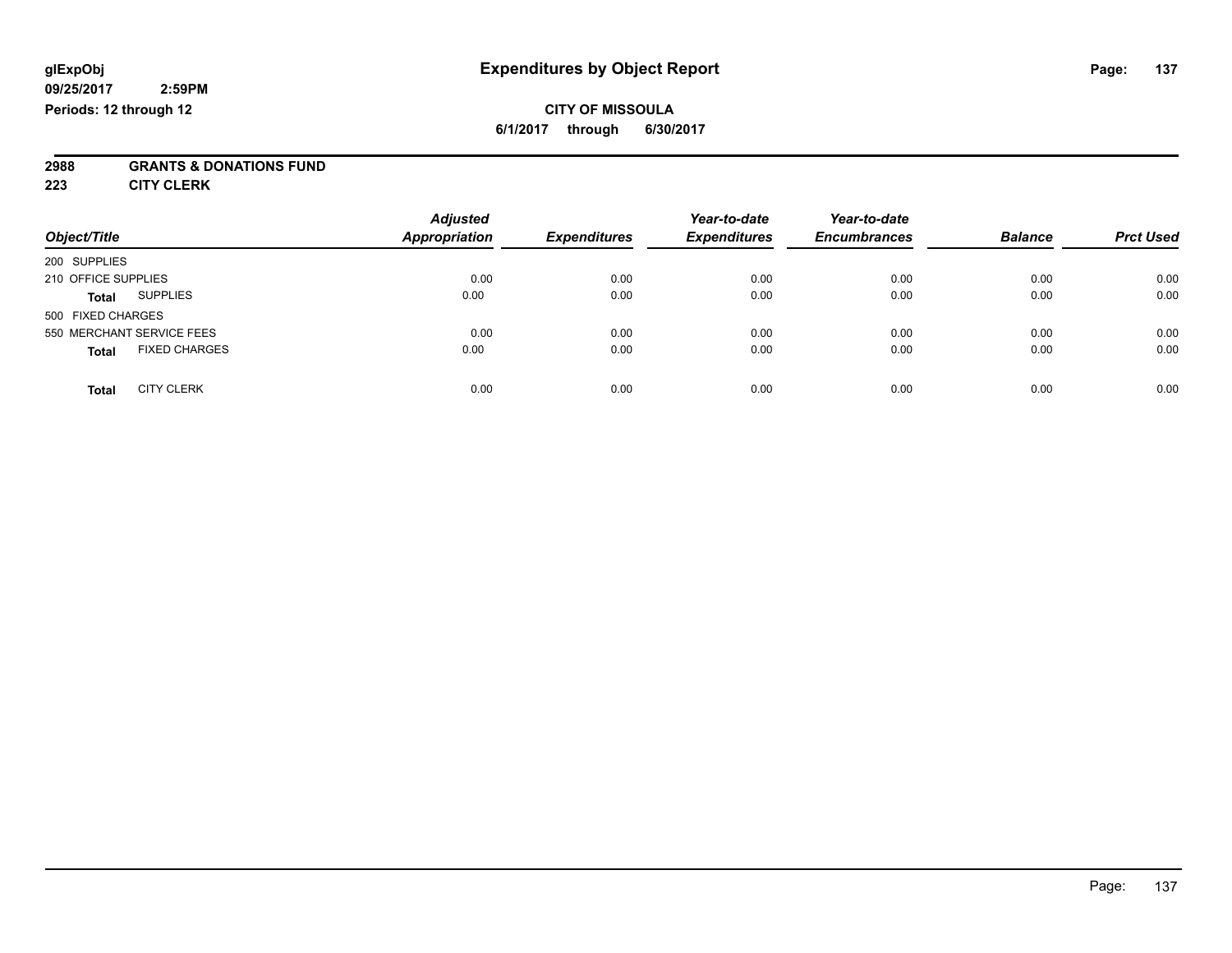### **CITY OF MISSOULA**

**6/1/2017 through 6/30/2017**

**2988 GRANTS & DONATIONS FUND**

**270 CITY ATTORNEY**

| Object/Title                              | <b>Adjusted</b><br>Appropriation | <b>Expenditures</b> | Year-to-date<br><b>Expenditures</b> | Year-to-date<br><b>Encumbrances</b> | <b>Balance</b> | <b>Prct Used</b> |
|-------------------------------------------|----------------------------------|---------------------|-------------------------------------|-------------------------------------|----------------|------------------|
| 100 PERSONAL SERVICES                     |                                  |                     |                                     |                                     |                |                  |
| 110 SALARIES AND WAGES                    | 0.00                             | 0.00                | 0.00                                | 0.00                                | 0.00           | 0.00             |
| 140 EMPLOYER CONTRIBUTIONS                | 0.00                             | 0.00                | 0.00                                | 0.00                                | 0.00           | 0.00             |
| 141 STATE RETIREMENT CONTRIBUTIONS        | 0.00                             | 0.00                | 0.00                                | 0.00                                | 0.00           | 0.00             |
| PERSONAL SERVICES<br><b>Total</b>         | 0.00                             | 0.00                | 0.00                                | 0.00                                | 0.00           | 0.00             |
| 300 PURCHASED SERVICES                    |                                  |                     |                                     |                                     |                |                  |
| 390 OTHER PURCHASED SERVICES              | 0.00                             | 0.00                | 0.00                                | 0.00                                | 0.00           | 0.00             |
| <b>PURCHASED SERVICES</b><br><b>Total</b> | 0.00                             | 0.00                | 0.00                                | 0.00                                | 0.00           | 0.00             |
| <b>CITY ATTORNEY</b><br><b>Total</b>      | 0.00                             | 0.00                | 0.00                                | 0.00                                | 0.00           | 0.00             |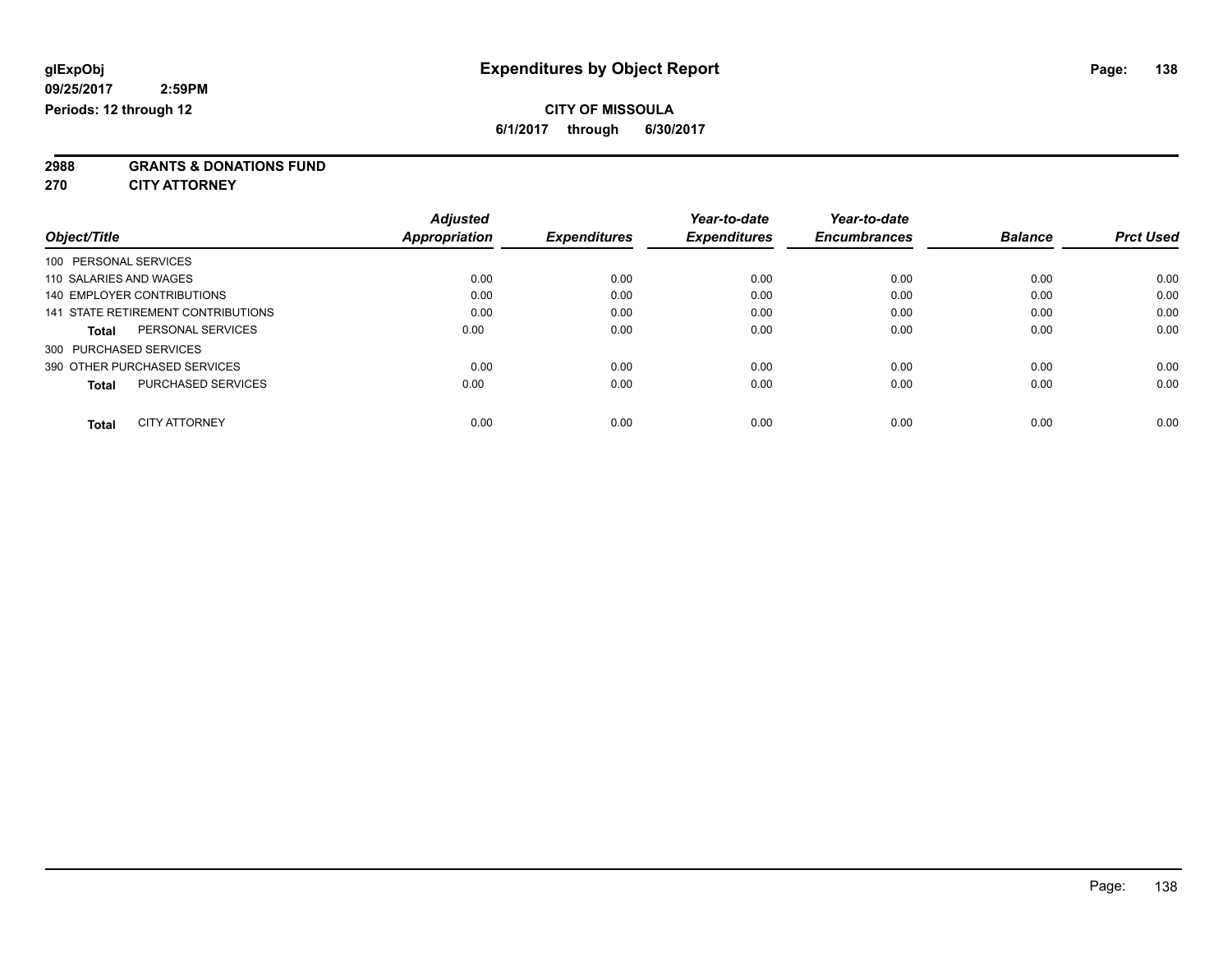**2988 GRANTS & DONATIONS FUND**

**290 POLICE**

|              |                                       | <b>Adjusted</b> |                     | Year-to-date        | Year-to-date        |                |                  |
|--------------|---------------------------------------|-----------------|---------------------|---------------------|---------------------|----------------|------------------|
| Object/Title |                                       | Appropriation   | <b>Expenditures</b> | <b>Expenditures</b> | <b>Encumbrances</b> | <b>Balance</b> | <b>Prct Used</b> |
|              | 100 PERSONAL SERVICES                 |                 |                     |                     |                     |                |                  |
| 120 OVERTIME |                                       | 0.00            | 0.00                | 0.00                | 0.00                | 0.00           | 0.00             |
|              | <b>140 EMPLOYER CONTRIBUTIONS</b>     | 0.00            | 0.00                | 0.00                | 0.00                | 0.00           | 0.00             |
|              | PERSONAL SERVICES<br><b>Total</b>     | 0.00            | 0.00                | 0.00                | 0.00                | 0.00           | 0.00             |
| 200 SUPPLIES |                                       |                 |                     |                     |                     |                |                  |
|              | 210 OFFICE SUPPLIES                   | 0.00            | 0.00                | 0.00                | 0.00                | 0.00           | 0.00             |
|              | <b>SUPPLIES</b><br><b>Total</b>       | 0.00            | 0.00                | 0.00                | 0.00                | 0.00           | 0.00             |
|              | 300 PURCHASED SERVICES                |                 |                     |                     |                     |                |                  |
|              | 350 PROFESSIONAL SERVICES             | 0.00            | 0.00                | 0.00                | 0.00                | 0.00           | 0.00             |
|              | PURCHASED SERVICES<br><b>Total</b>    | 0.00            | 0.00                | 0.00                | 0.00                | 0.00           | 0.00             |
|              | 900 CAPITAL OUTLAY                    |                 |                     |                     |                     |                |                  |
|              | 940 MACHINERY & EQUIPMENT             | 0.00            | 0.00                | 0.00                | 0.00                | 0.00           | 0.00             |
|              | <b>CAPITAL OUTLAY</b><br><b>Total</b> | 0.00            | 0.00                | 0.00                | 0.00                | 0.00           | 0.00             |
|              | <b>POLICE</b><br><b>Total</b>         | 0.00            | 0.00                | 0.00                | 0.00                | 0.00           | 0.00             |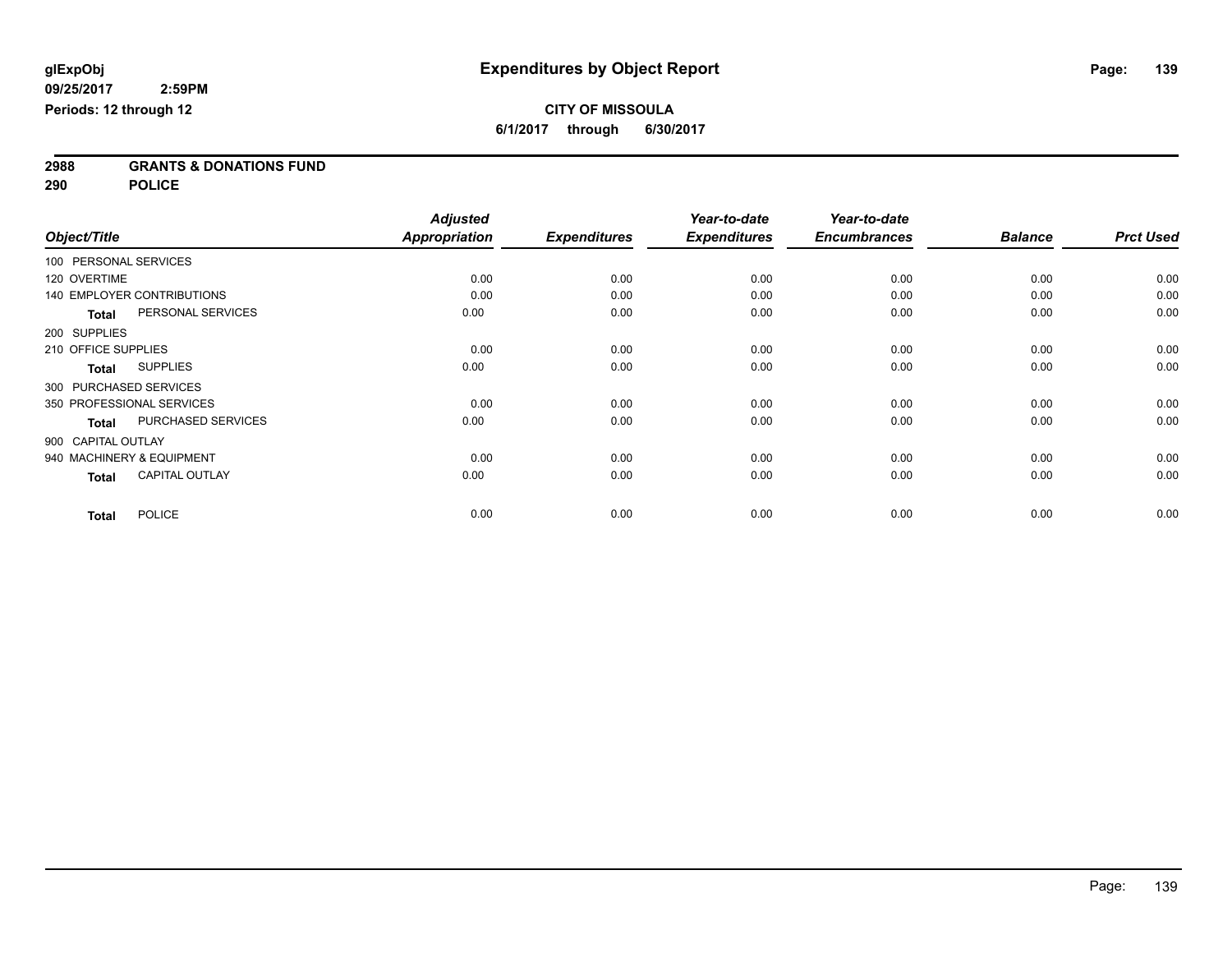**CITY OF MISSOULA 6/1/2017 through 6/30/2017**

**2988 GRANTS & DONATIONS FUND**

**300 FIRE**

| Object/Title                          | <b>Adjusted</b><br>Appropriation | <b>Expenditures</b> | Year-to-date<br><b>Expenditures</b> | Year-to-date<br><b>Encumbrances</b> | <b>Balance</b> | <b>Prct Used</b> |
|---------------------------------------|----------------------------------|---------------------|-------------------------------------|-------------------------------------|----------------|------------------|
| 900 CAPITAL OUTLAY                    |                                  |                     |                                     |                                     |                |                  |
| 940 MACHINERY & EQUIPMENT             | 60.000.00                        | 0.00                | 62.306.64                           | 0.00                                | $-2.306.64$    | 103.84           |
| <b>CAPITAL OUTLAY</b><br><b>Total</b> | 60,000.00                        | 0.00                | 62,306.64                           | 0.00                                | $-2,306.64$    | 103.84           |
| <b>FIRE</b><br><b>Total</b>           | 60,000.00                        | 0.00                | 62,306.64                           | 0.00                                | $-2,306.64$    | 103.84           |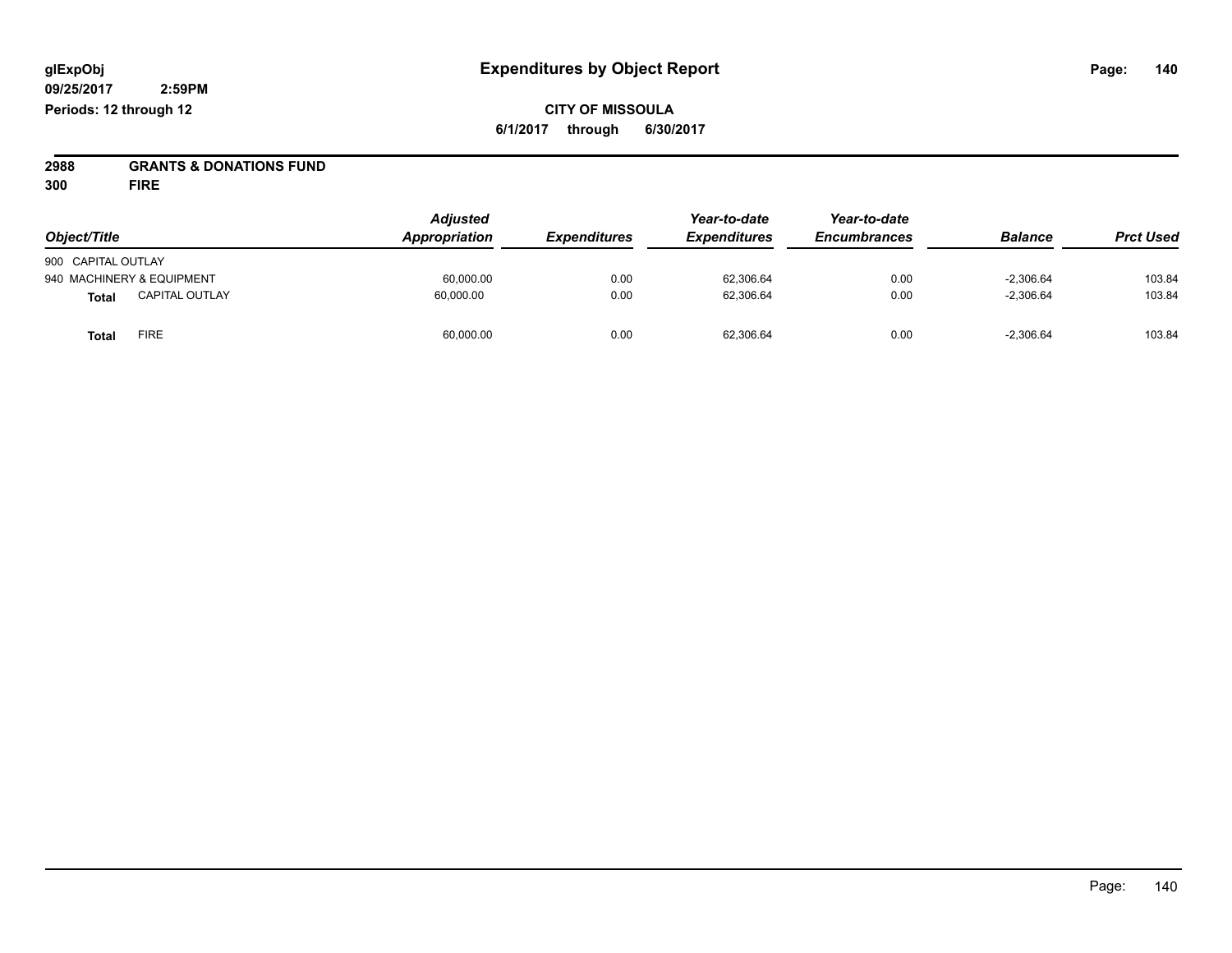## **CITY OF MISSOULA**

**6/1/2017 through 6/30/2017**

# **2988 GRANTS & DONATIONS FUND**

**390 NON-DEPARTMENTAL**

|                                           | <b>Adjusted</b>      |                     | Year-to-date        | Year-to-date        |                |                  |
|-------------------------------------------|----------------------|---------------------|---------------------|---------------------|----------------|------------------|
| Object/Title                              | <b>Appropriation</b> | <b>Expenditures</b> | <b>Expenditures</b> | <b>Encumbrances</b> | <b>Balance</b> | <b>Prct Used</b> |
| 100 PERSONAL SERVICES                     |                      |                     |                     |                     |                |                  |
| 110 SALARIES AND WAGES                    | 0.00                 | $-4,260.60$         | 0.00                | 0.00                | 0.00           | 0.00             |
| 115 SALARIES/HEALTH INSURANCE BENEFIT     | 0.00                 | $-210.60$           | 0.00                | 0.00                | 0.00           | 0.00             |
| 120 OVERTIME                              | 0.00                 | $-675.82$           | 0.00                | 0.00                | 0.00           | 0.00             |
| 130 OTHER                                 | 0.00                 | 0.00                | 0.00                | 0.00                | 0.00           | 0.00             |
| 133 EDUCATION COMPENSATION                | 0.00                 | 0.00                | 0.00                | 0.00                | 0.00           | 0.00             |
| 140 EMPLOYER CONTRIBUTIONS                | 0.00                 | $-1,200.61$         | 0.00                | 0.00                | 0.00           | 0.00             |
| 141 STATE RETIREMENT CONTRIBUTIONS        | 0.00                 | $-4.26$             | 0.00                | 0.00                | 0.00           | 0.00             |
| PERSONAL SERVICES<br>Total                | 0.00                 | $-6,351.89$         | 0.00                | 0.00                | 0.00           | 0.00             |
| 200 SUPPLIES                              |                      |                     |                     |                     |                |                  |
| 210 OFFICE SUPPLIES                       | 0.00                 | 0.00                | 0.00                | 0.00                | 0.00           | 0.00             |
| 220 OPERATING SUPPLIES                    | 0.00                 | 0.00                | 0.00                | 0.00                | 0.00           | 0.00             |
| 230 REPAIR/MAINTENANCE                    | 0.00                 | 0.00                | 0.00                | 0.00                | 0.00           | 0.00             |
| 231 GASOLINE                              | 0.00                 | 0.00                | 0.00                | 0.00                | 0.00           | 0.00             |
| <b>SUPPLIES</b><br><b>Total</b>           | 0.00                 | 0.00                | 0.00                | 0.00                | 0.00           | 0.00             |
| 300 PURCHASED SERVICES                    |                      |                     |                     |                     |                |                  |
| 310 COMMUNICATIONS                        | 0.00                 | 0.00                | 0.00                | 0.00                | 0.00           | 0.00             |
| 341 ELECTRICITY & NATURAL GAS             | 0.00                 | 0.00                | 0.00                | 0.00                | 0.00           | 0.00             |
| 344 TELEPHONE SERVICE                     | 0.00                 | 0.00                | 0.00                | 0.00                | 0.00           | 0.00             |
| 350 PROFESSIONAL SERVICES                 | 0.00                 | 0.00                | 38,879.12           | 0.00                | $-38,879.12$   | 0.00             |
| 360 REPAIR & MAINTENANCE                  | 0.00                 | 0.00                | 0.00                | 0.00                | 0.00           | 0.00             |
| 370 TRAVEL                                | 0.00                 | 0.00                | 0.00                | 0.00                | 0.00           | 0.00             |
| 380 TRAINING                              | 0.00                 | 0.00                | 0.00                | 0.00                | 0.00           | 0.00             |
| 390 OTHER PURCHASED SERVICES              | 0.00                 | 0.00                | 0.00                | 0.00                | 0.00           | 0.00             |
| PURCHASED SERVICES<br><b>Total</b>        | 0.00                 | 0.00                | 38,879.12           | 0.00                | $-38,879.12$   | 0.00             |
| 400 BUILDING MATERIALS                    |                      |                     |                     |                     |                |                  |
| <b>400 BUILDING MATERIALS</b>             | 0.00                 | 0.00                | 0.00                | 0.00                | 0.00           | 0.00             |
| <b>BUILDING MATERIALS</b><br><b>Total</b> | 0.00                 | 0.00                | 0.00                | 0.00                | 0.00           | 0.00             |
| 500 FIXED CHARGES                         |                      |                     |                     |                     |                |                  |
| 500 FIXED CHARGES                         | 0.00                 | 0.00                | 0.00                | 0.00                | 0.00           | 0.00             |
| <b>FIXED CHARGES</b><br>Total             | 0.00                 | 0.00                | 0.00                | 0.00                | 0.00           | 0.00             |
| 700 GRANTS & CONTRIBUTIONS                |                      |                     |                     |                     |                |                  |
| 700 GRANTS & CONTRIBUTIONS                | 909,588.00           | 81,924.03           | 230,258.34          | 0.00                | 679,329.66     | 25.31            |
|                                           |                      |                     |                     |                     |                |                  |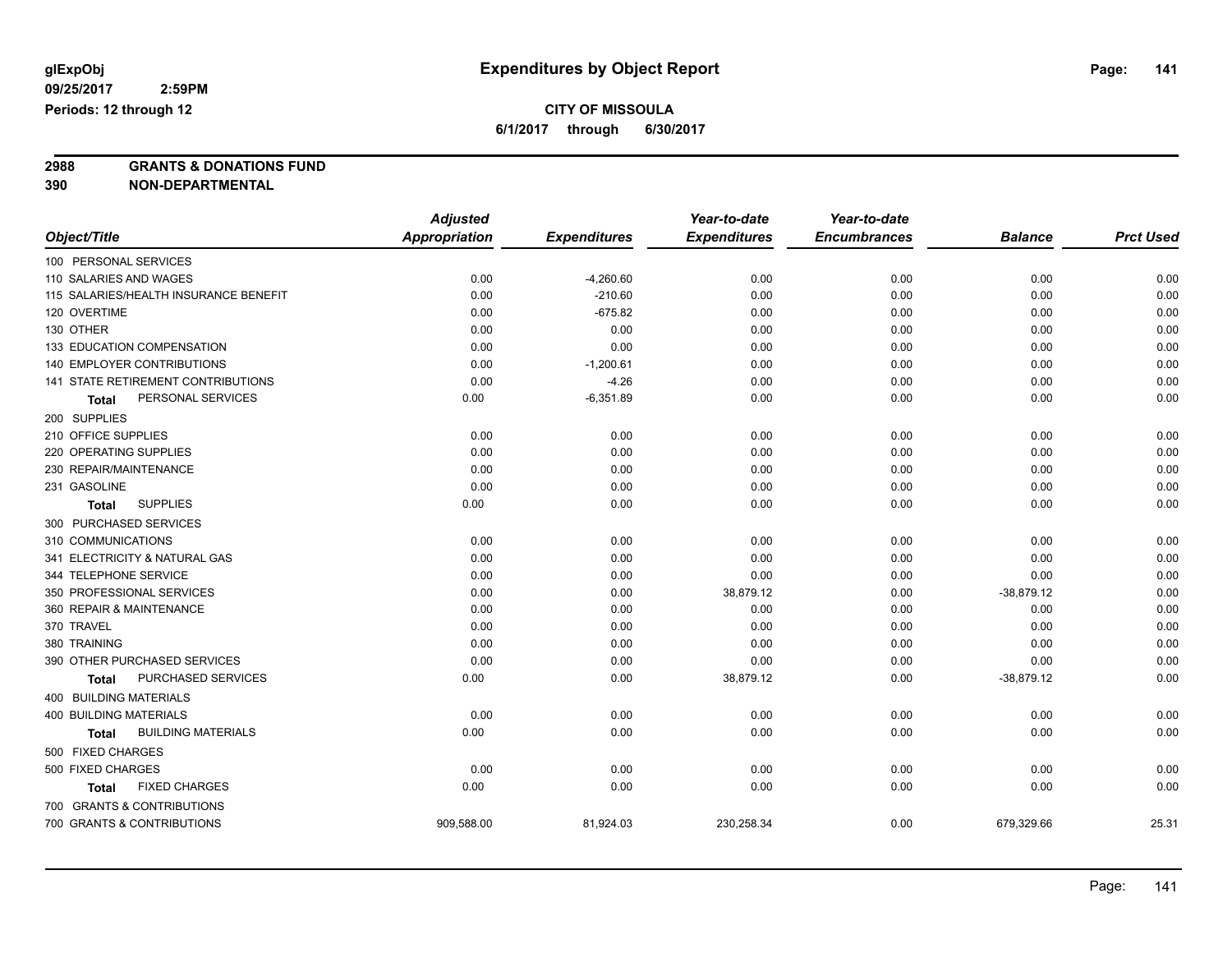**2988 GRANTS & DONATIONS FUND**

**390 NON-DEPARTMENTAL**

|                    |                                   | <b>Adjusted</b> |                     | Year-to-date        | Year-to-date        |                |                  |
|--------------------|-----------------------------------|-----------------|---------------------|---------------------|---------------------|----------------|------------------|
| Object/Title       |                                   | Appropriation   | <b>Expenditures</b> | <b>Expenditures</b> | <b>Encumbrances</b> | <b>Balance</b> | <b>Prct Used</b> |
| <b>Total</b>       | <b>GRANTS &amp; CONTRIBUTIONS</b> | 909,588.00      | 81.924.03           | 230,258.34          | 0.00                | 679.329.66     | 25.31            |
| 800 OTHER OBJECTS  |                                   |                 |                     |                     |                     |                |                  |
|                    | 820 TRANSFERS TO OTHER FUNDS      | 0.00            | 0.00                | 0.00                | 0.00                | 0.00           | 0.00             |
| 845 CONTINGENCY    |                                   | 0.00            | 0.00                | 0.00                | 0.00                | 0.00           | 0.00             |
| <b>Total</b>       | OTHER OBJECTS                     | 0.00            | 0.00                | 0.00                | 0.00                | 0.00           | 0.00             |
| 900 CAPITAL OUTLAY |                                   |                 |                     |                     |                     |                |                  |
| 930 IMPROVEMENTS   |                                   | 24.822.00       | 0.00                | 0.00                | 0.00                | 24.822.00      | 0.00             |
|                    | 940 MACHINERY & EQUIPMENT         | 0.00            | 0.00                | 0.00                | 0.00                | 0.00           | 0.00             |
| <b>Total</b>       | <b>CAPITAL OUTLAY</b>             | 24.822.00       | 0.00                | 0.00                | 0.00                | 24.822.00      | 0.00             |
| <b>Total</b>       | NON-DEPARTMENTAL                  | 934,410.00      | 75.572.14           | 269.137.46          | 0.00                | 665.272.54     | 28.80            |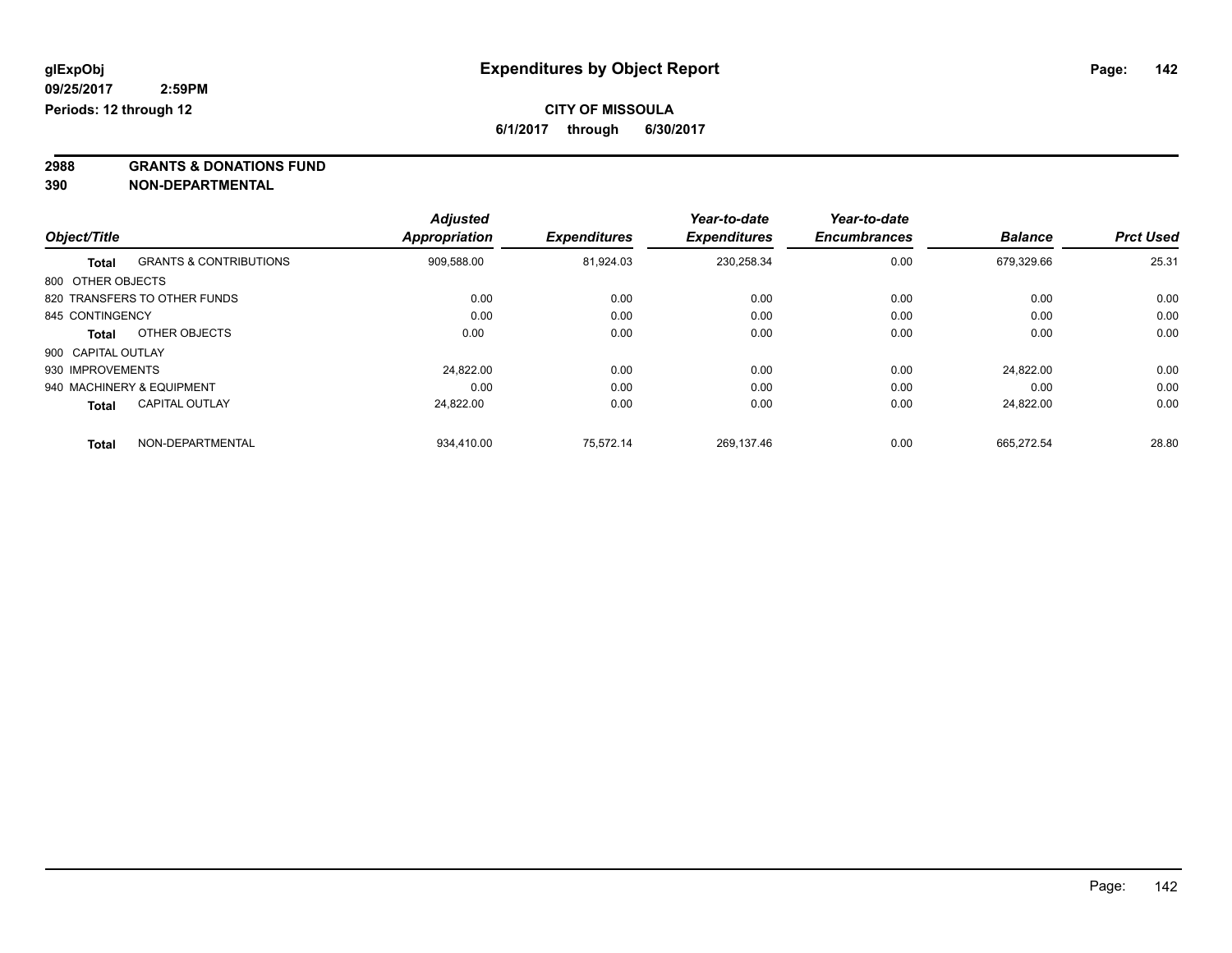# **2988 GRANTS & DONATIONS FUND**

**400 ENTITLEMENT GRANTS**

| Object/Title |                                   | <b>Adjusted</b><br>Appropriation | <b>Expenditures</b> | Year-to-date<br><b>Expenditures</b> | Year-to-date<br><b>Encumbrances</b> | <b>Balance</b> | <b>Prct Used</b> |
|--------------|-----------------------------------|----------------------------------|---------------------|-------------------------------------|-------------------------------------|----------------|------------------|
|              | 700 GRANTS & CONTRIBUTIONS        |                                  |                     |                                     |                                     |                |                  |
|              | 700 GRANTS & CONTRIBUTIONS        | 0.00                             | 0.00                | 0.00                                | 0.00                                | 0.00           | 0.00             |
| Total        | <b>GRANTS &amp; CONTRIBUTIONS</b> | 0.00                             | 0.00                | 0.00                                | 0.00                                | 0.00           | 0.00             |
| Total        | <b>ENTITLEMENT GRANTS</b>         | 0.00                             | 0.00                | 0.00                                | 0.00                                | 0.00           | 0.00             |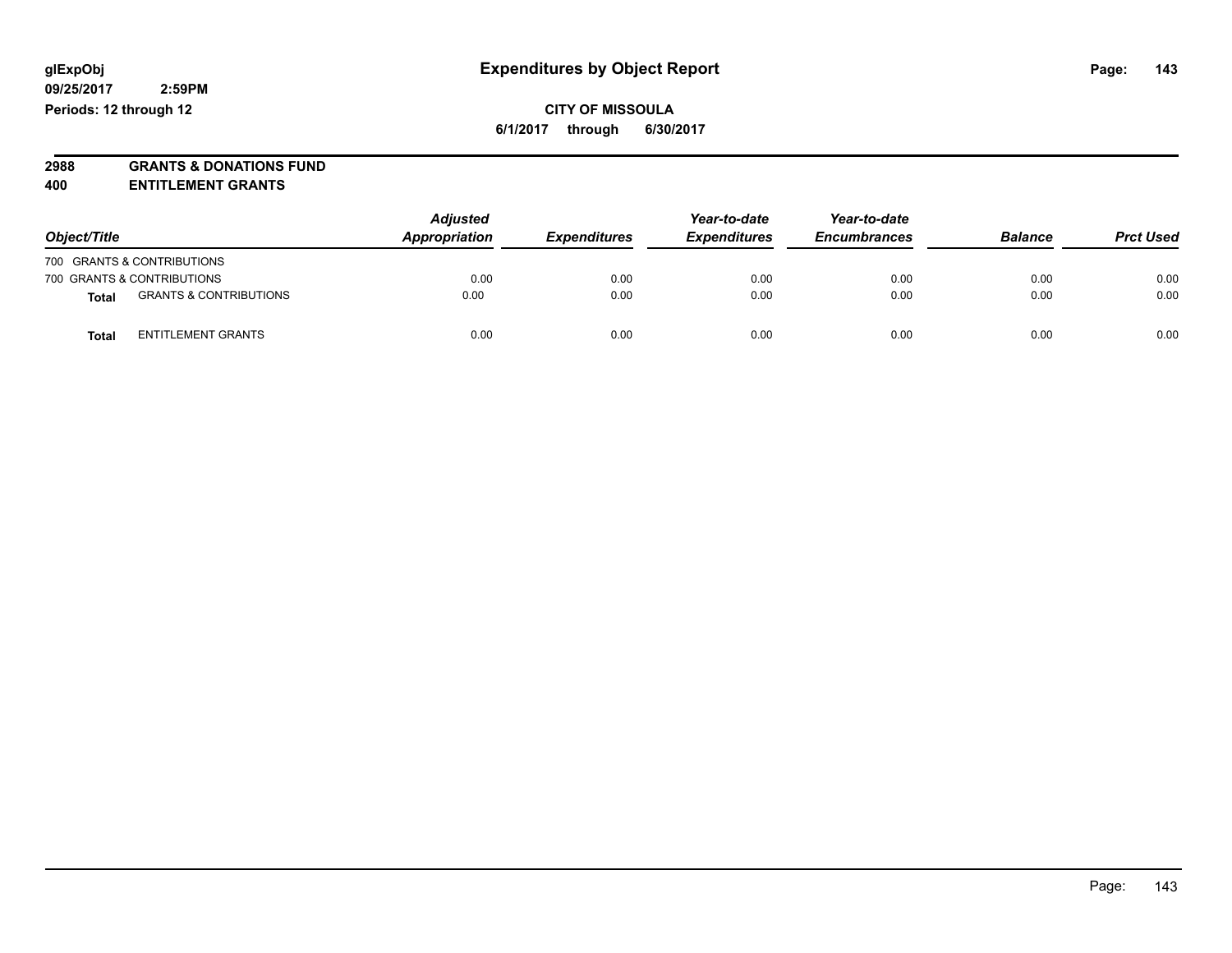### **CITY OF MISSOULA 6/1/2017 through 6/30/2017**

#### **2988 GRANTS & DONATIONS FUND**

|                                           | <b>Adjusted</b>      |                     | Year-to-date        | Year-to-date        |                |                  |
|-------------------------------------------|----------------------|---------------------|---------------------|---------------------|----------------|------------------|
| Object/Title                              | <b>Appropriation</b> | <b>Expenditures</b> | <b>Expenditures</b> | <b>Encumbrances</b> | <b>Balance</b> | <b>Prct Used</b> |
| 100 PERSONAL SERVICES                     |                      |                     |                     |                     |                |                  |
| 110 SALARIES AND WAGES                    | 0.00                 | $-4,260.60$         | 0.00                | 0.00                | 0.00           | 0.00             |
| 115 SALARIES/HEALTH INSURANCE BENEFIT     | 0.00                 | $-210.60$           | 0.00                | 0.00                | 0.00           | 0.00             |
| 120 OVERTIME                              | 0.00                 | $-675.82$           | 0.00                | 0.00                | 0.00           | 0.00             |
| 130 OTHER                                 | 0.00                 | 0.00                | 0.00                | 0.00                | 0.00           | 0.00             |
| 133 EDUCATION COMPENSATION                | 0.00                 | 0.00                | 0.00                | 0.00                | 0.00           | 0.00             |
| <b>140 EMPLOYER CONTRIBUTIONS</b>         | 0.00                 | $-1,200.61$         | 0.00                | 0.00                | 0.00           | 0.00             |
| 141 STATE RETIREMENT CONTRIBUTIONS        | 0.00                 | $-4.26$             | 0.00                | 0.00                | 0.00           | 0.00             |
| PERSONAL SERVICES<br><b>Total</b>         | 0.00                 | $-6,351.89$         | 0.00                | 0.00                | 0.00           | 0.00             |
| 200 SUPPLIES                              |                      |                     |                     |                     |                |                  |
| 210 OFFICE SUPPLIES                       | 0.00                 | 0.00                | 0.00                | 0.00                | 0.00           | 0.00             |
| 220 OPERATING SUPPLIES                    | 0.00                 | 0.00                | 0.00                | 0.00                | 0.00           | 0.00             |
| 230 REPAIR/MAINTENANCE                    | 0.00                 | 0.00                | 0.00                | 0.00                | 0.00           | 0.00             |
| 231 GASOLINE                              | 0.00                 | 0.00                | 0.00                | 0.00                | 0.00           | 0.00             |
| <b>SUPPLIES</b><br><b>Total</b>           | 0.00                 | 0.00                | 0.00                | 0.00                | 0.00           | 0.00             |
| 300 PURCHASED SERVICES                    |                      |                     |                     |                     |                |                  |
| 310 COMMUNICATIONS                        | 0.00                 | 0.00                | 0.00                | 0.00                | 0.00           | 0.00             |
| 341 ELECTRICITY & NATURAL GAS             | 0.00                 | 0.00                | 0.00                | 0.00                | 0.00           | 0.00             |
| 344 TELEPHONE SERVICE                     | 0.00                 | 0.00                | 0.00                | 0.00                | 0.00           | 0.00             |
| 350 PROFESSIONAL SERVICES                 | 0.00                 | 0.00                | 38,879.12           | 0.00                | $-38,879.12$   | 0.00             |
| 360 REPAIR & MAINTENANCE                  | 0.00                 | 0.00                | 0.00                | 0.00                | 0.00           | 0.00             |
| 370 TRAVEL                                | 0.00                 | 0.00                | 0.00                | 0.00                | 0.00           | 0.00             |
| 380 TRAINING                              | 0.00                 | 0.00                | 0.00                | 0.00                | 0.00           | 0.00             |
| 390 OTHER PURCHASED SERVICES              | 0.00                 | 0.00                | 0.00                | 0.00                | 0.00           | 0.00             |
| PURCHASED SERVICES<br><b>Total</b>        | 0.00                 | 0.00                | 38,879.12           | 0.00                | $-38,879.12$   | 0.00             |
| 400 BUILDING MATERIALS                    |                      |                     |                     |                     |                |                  |
| 400 BUILDING MATERIALS                    | 0.00                 | 0.00                | 0.00                | 0.00                | 0.00           | 0.00             |
| <b>BUILDING MATERIALS</b><br><b>Total</b> | 0.00                 | 0.00                | 0.00                | 0.00                | 0.00           | 0.00             |
| 500 FIXED CHARGES                         |                      |                     |                     |                     |                |                  |
| 500 FIXED CHARGES                         | 0.00                 | 0.00                | 0.00                | 0.00                | 0.00           | 0.00             |
| 550 MERCHANT SERVICE FEES                 | 0.00                 | 0.00                | 0.00                | 0.00                | 0.00           | 0.00             |
| <b>FIXED CHARGES</b><br>Total             | 0.00                 | 0.00                | 0.00                | 0.00                | 0.00           | 0.00             |
| 700 GRANTS & CONTRIBUTIONS                |                      |                     |                     |                     |                |                  |
| 700 GRANTS & CONTRIBUTIONS                | 909,588.00           | 81,924.03           | 230,258.34          | 0.00                | 679,329.66     | 25.31            |
|                                           |                      |                     |                     |                     |                |                  |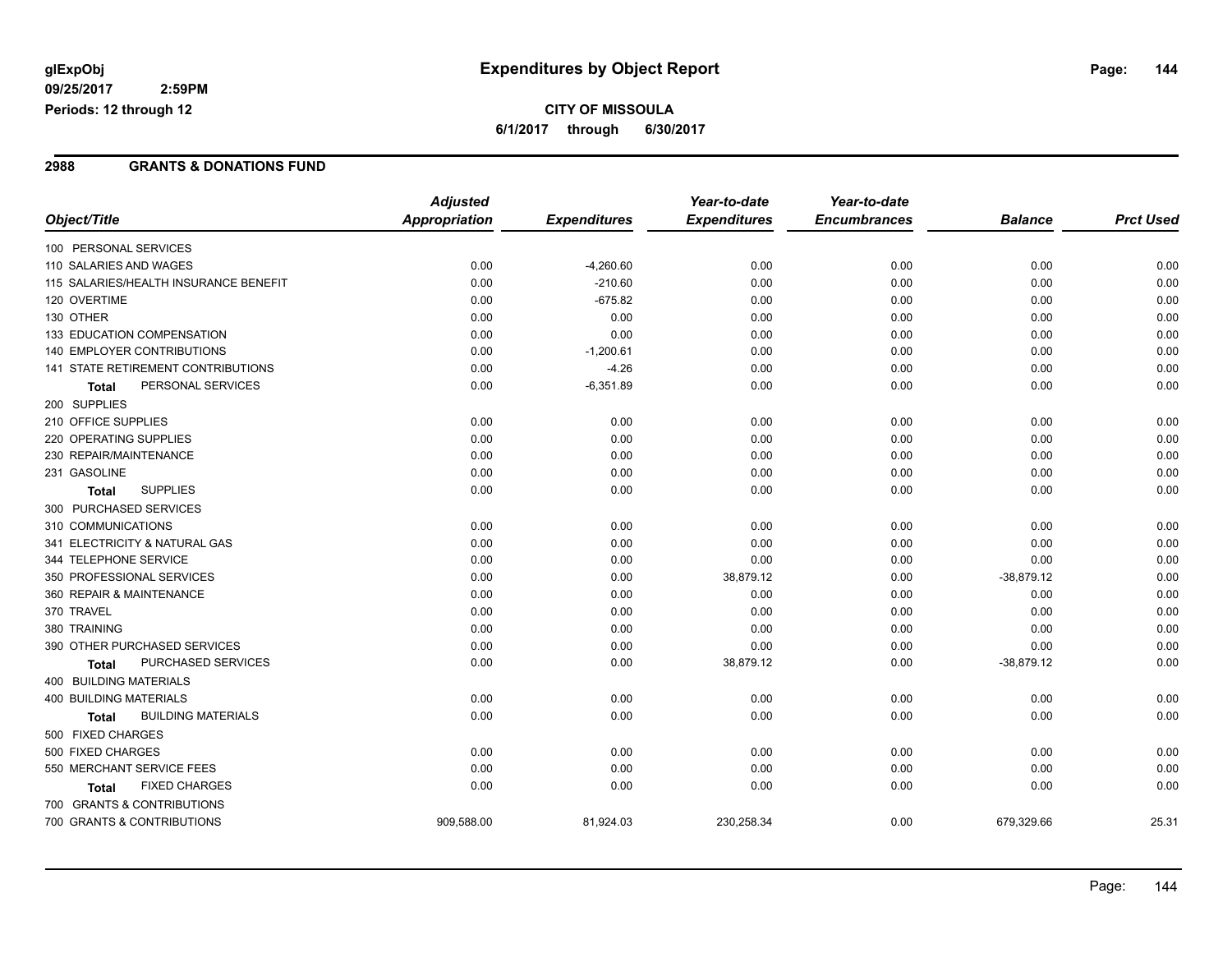### **2988 GRANTS & DONATIONS FUND**

|                    |                                    | <b>Adjusted</b>      |                     | Year-to-date        | Year-to-date        |                |                  |
|--------------------|------------------------------------|----------------------|---------------------|---------------------|---------------------|----------------|------------------|
| Object/Title       |                                    | <b>Appropriation</b> | <b>Expenditures</b> | <b>Expenditures</b> | <b>Encumbrances</b> | <b>Balance</b> | <b>Prct Used</b> |
| <b>Total</b>       | <b>GRANTS &amp; CONTRIBUTIONS</b>  | 909,588.00           | 81.924.03           | 230.258.34          | 0.00                | 679.329.66     | 25.31            |
| 800 OTHER OBJECTS  |                                    |                      |                     |                     |                     |                |                  |
|                    | 820 TRANSFERS TO OTHER FUNDS       | 0.00                 | 0.00                | 0.00                | 0.00                | 0.00           | 0.00             |
| 845 CONTINGENCY    |                                    | 0.00                 | 0.00                | 0.00                | 0.00                | 0.00           | 0.00             |
| <b>Total</b>       | OTHER OBJECTS                      | 0.00                 | 0.00                | 0.00                | 0.00                | 0.00           | 0.00             |
| 900 CAPITAL OUTLAY |                                    |                      |                     |                     |                     |                |                  |
| 930 IMPROVEMENTS   |                                    | 24.822.00            | 0.00                | 0.00                | 0.00                | 24.822.00      | 0.00             |
|                    | 940 MACHINERY & EQUIPMENT          | 60.000.00            | 0.00                | 62.306.64           | 0.00                | $-2.306.64$    | 103.84           |
| <b>Total</b>       | <b>CAPITAL OUTLAY</b>              | 84,822.00            | 0.00                | 62,306.64           | 0.00                | 22,515.36      | 73.46            |
| <b>Total</b>       | <b>GRANTS &amp; DONATIONS FUND</b> | 994.410.00           | 75.572.14           | 331.444.10          | 0.00                | 662.965.90     | 33.33            |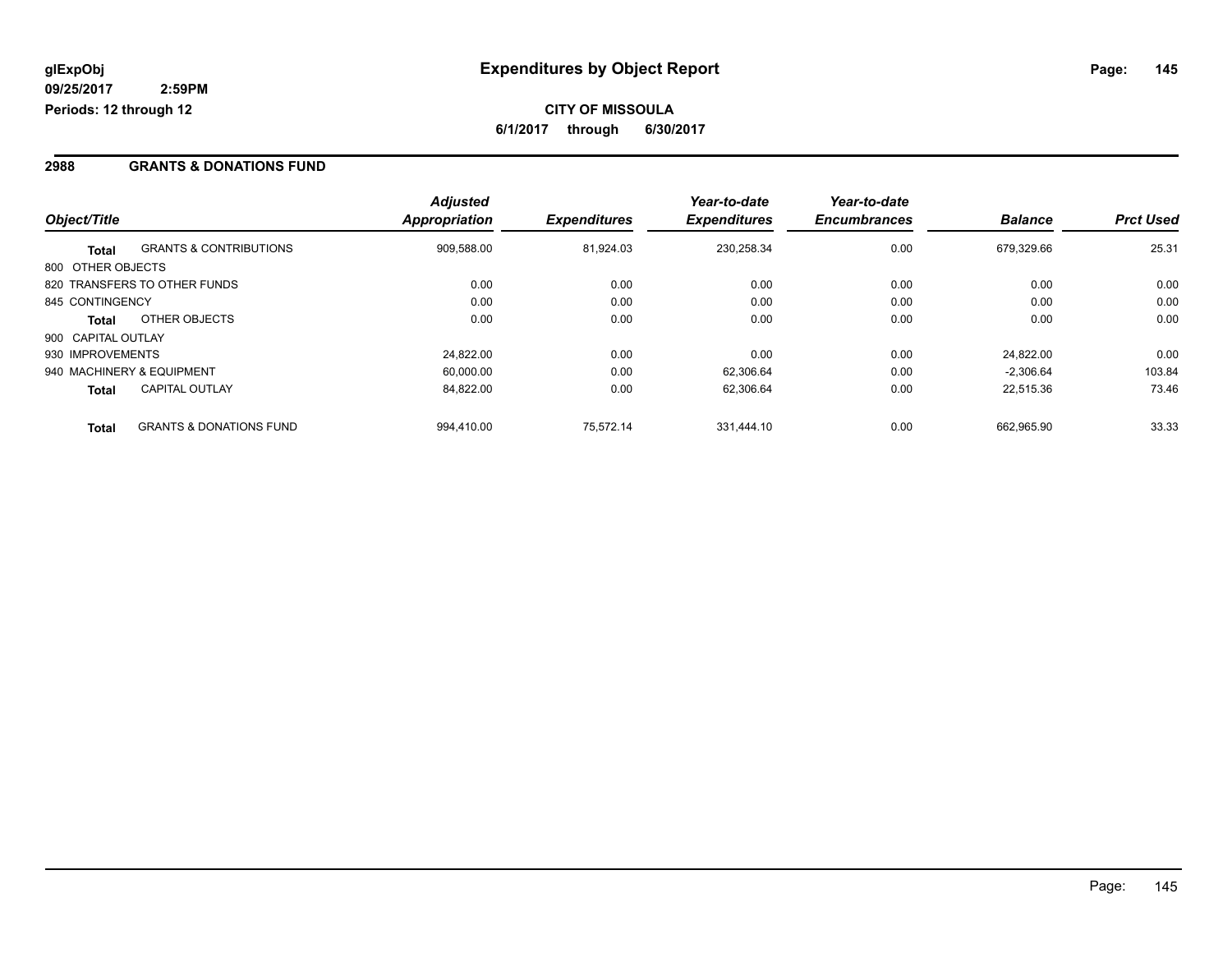# **2989 POLICE GRANTS & DONATIONS**

**290 POLICE**

| Object/Title             |                                       | <b>Adjusted</b><br>Appropriation | <b>Expenditures</b> | Year-to-date<br><b>Expenditures</b> | Year-to-date<br><b>Encumbrances</b> | <b>Balance</b> | <b>Prct Used</b> |
|--------------------------|---------------------------------------|----------------------------------|---------------------|-------------------------------------|-------------------------------------|----------------|------------------|
| 100 PERSONAL SERVICES    |                                       |                                  |                     |                                     |                                     |                |                  |
| 110 SALARIES AND WAGES   |                                       |                                  |                     |                                     |                                     |                |                  |
|                          | 115 SALARIES/HEALTH INSURANCE BENEFIT | 87,418.00                        | 13,849.28           | 74,205.36<br>8.124.60               | 0.00                                | 13,212.64      | 84.89<br>0.00    |
| 120 OVERTIME             |                                       | 0.00                             | 1,455.60            |                                     | 0.00                                | $-8,124.60$    | 62.15            |
|                          |                                       | 107,700.00                       | 13,490.83           | 66,936.35                           | 0.00                                | 40,763.65      |                  |
| 130 OTHER                |                                       | 0.00                             | 0.00                | 700.00                              | 0.00                                | $-700.00$      | 0.00             |
|                          | 133 EDUCATION COMPENSATION            | 0.00                             | 35.00               | 245.00                              | 0.00                                | $-245.00$      | 0.00             |
|                          | <b>140 EMPLOYER CONTRIBUTIONS</b>     | 17,853.00                        | 4,374.37            | 22,144.15                           | 0.00                                | $-4,291.15$    | 124.04           |
|                          | 141 STATE RETIREMENT CONTRIBUTIONS    | 0.00                             | 4.26                | 9.81                                | 0.00                                | $-9.81$        | 0.00             |
| <b>Total</b>             | PERSONAL SERVICES                     | 212,971.00                       | 33,209.34           | 172,365.27                          | 0.00                                | 40,605.73      | 80.93            |
| 200 SUPPLIES             |                                       |                                  |                     |                                     |                                     |                |                  |
| 210 OFFICE SUPPLIES      |                                       | 6.376.00                         | 281.41              | 1,443.74                            | 0.00                                | 4,932.26       | 22.64            |
| 220 OPERATING SUPPLIES   |                                       | 101.650.00                       | 528.15              | 26.139.09                           | 0.00                                | 75.510.91      | 25.71            |
| <b>Total</b>             | <b>SUPPLIES</b>                       | 108,026.00                       | 809.56              | 27,582.83                           | 0.00                                | 80,443.17      | 25.53            |
| 300 PURCHASED SERVICES   |                                       |                                  |                     |                                     |                                     |                |                  |
| 344 TELEPHONE SERVICE    |                                       | 10,012.00                        | 271.13              | 4,274.49                            | 0.00                                | 5,737.51       | 42.69            |
|                          | 350 PROFESSIONAL SERVICES             | 89.643.00                        | 1,359.33            | 49,990.30                           | 0.00                                | 39.652.70      | 55.77            |
| 360 REPAIR & MAINTENANCE |                                       | 3,000.00                         | 0.00                | 4,567.09                            | 0.00                                | $-1,567.09$    | 152.24           |
| 370 TRAVEL               |                                       | 7.286.00                         | 322.21              | 10,734.69                           | 0.00                                | $-3,448.69$    | 147.33           |
| <b>Total</b>             | <b>PURCHASED SERVICES</b>             | 109,941.00                       | 1,952.67            | 69,566.57                           | 0.00                                | 40,374.43      | 63.28            |
| 500 FIXED CHARGES        |                                       |                                  |                     |                                     |                                     |                |                  |
| 500 FIXED CHARGES        |                                       | 82,818.00                        | 502.00              | 71,075.40                           | 0.00                                | 11,742.60      | 85.82            |
| <b>Total</b>             | <b>FIXED CHARGES</b>                  | 82.818.00                        | 502.00              | 71,075.40                           | 0.00                                | 11,742.60      | 85.82            |
|                          | 700 GRANTS & CONTRIBUTIONS            |                                  |                     |                                     |                                     |                |                  |
|                          | 700 GRANTS & CONTRIBUTIONS            | 20,000.00                        | 0.00                | 0.00                                | 0.00                                | 20,000.00      | 0.00             |
| <b>Total</b>             | <b>GRANTS &amp; CONTRIBUTIONS</b>     | 20,000.00                        | 0.00                | 0.00                                | 0.00                                | 20,000.00      | 0.00             |
| <b>Total</b>             | <b>POLICE</b>                         | 533,756.00                       | 36,473.57           | 340,590.07                          | 0.00                                | 193,165.93     | 63.81            |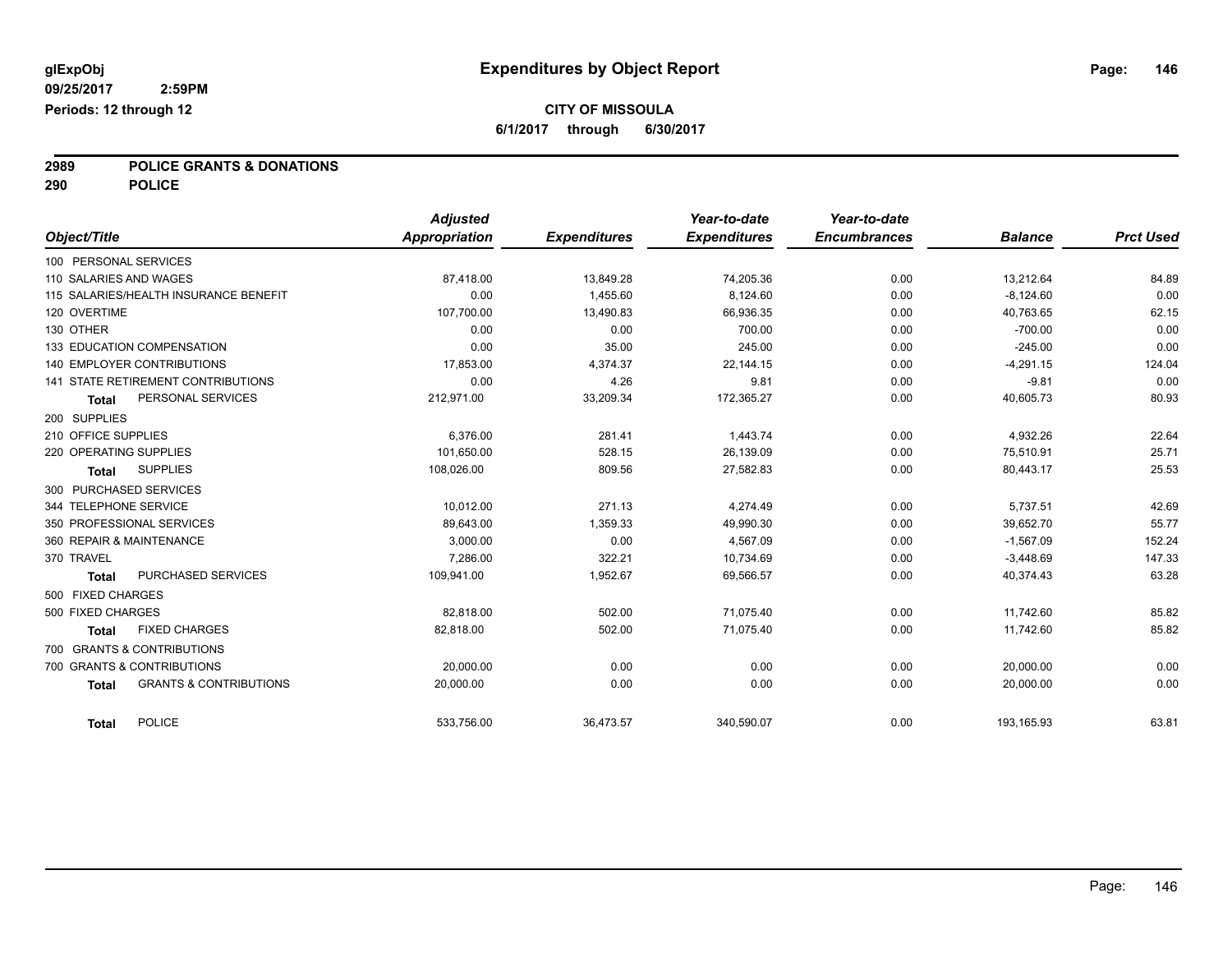### **2989 POLICE GRANTS & DONATIONS**

|                                                   | <b>Adjusted</b>      |                     | Year-to-date        | Year-to-date        |                |                  |
|---------------------------------------------------|----------------------|---------------------|---------------------|---------------------|----------------|------------------|
| Object/Title                                      | <b>Appropriation</b> | <b>Expenditures</b> | <b>Expenditures</b> | <b>Encumbrances</b> | <b>Balance</b> | <b>Prct Used</b> |
| 100 PERSONAL SERVICES                             |                      |                     |                     |                     |                |                  |
| 110 SALARIES AND WAGES                            | 87,418.00            | 13,849.28           | 74,205.36           | 0.00                | 13,212.64      | 84.89            |
| 115 SALARIES/HEALTH INSURANCE BENEFIT             | 0.00                 | 1,455.60            | 8,124.60            | 0.00                | $-8,124.60$    | 0.00             |
| 120 OVERTIME                                      | 107,700.00           | 13,490.83           | 66,936.35           | 0.00                | 40,763.65      | 62.15            |
| 130 OTHER                                         | 0.00                 | 0.00                | 700.00              | 0.00                | $-700.00$      | 0.00             |
| 133 EDUCATION COMPENSATION                        | 0.00                 | 35.00               | 245.00              | 0.00                | $-245.00$      | 0.00             |
| <b>140 EMPLOYER CONTRIBUTIONS</b>                 | 17,853.00            | 4,374.37            | 22,144.15           | 0.00                | $-4,291.15$    | 124.04           |
| <b>141 STATE RETIREMENT CONTRIBUTIONS</b>         | 0.00                 | 4.26                | 9.81                | 0.00                | $-9.81$        | 0.00             |
| PERSONAL SERVICES<br><b>Total</b>                 | 212,971.00           | 33,209.34           | 172,365.27          | 0.00                | 40,605.73      | 80.93            |
| 200 SUPPLIES                                      |                      |                     |                     |                     |                |                  |
| 210 OFFICE SUPPLIES                               | 6,376.00             | 281.41              | 1,443.74            | 0.00                | 4,932.26       | 22.64            |
| 220 OPERATING SUPPLIES                            | 101,650.00           | 528.15              | 26,139.09           | 0.00                | 75,510.91      | 25.71            |
| <b>SUPPLIES</b><br><b>Total</b>                   | 108,026.00           | 809.56              | 27,582.83           | 0.00                | 80,443.17      | 25.53            |
| 300 PURCHASED SERVICES                            |                      |                     |                     |                     |                |                  |
| 344 TELEPHONE SERVICE                             | 10,012.00            | 271.13              | 4,274.49            | 0.00                | 5,737.51       | 42.69            |
| 350 PROFESSIONAL SERVICES                         | 89.643.00            | 1,359.33            | 49,990.30           | 0.00                | 39.652.70      | 55.77            |
| 360 REPAIR & MAINTENANCE                          | 3,000.00             | 0.00                | 4,567.09            | 0.00                | $-1,567.09$    | 152.24           |
| 370 TRAVEL                                        | 7,286.00             | 322.21              | 10,734.69           | 0.00                | $-3,448.69$    | 147.33           |
| <b>PURCHASED SERVICES</b><br><b>Total</b>         | 109,941.00           | 1,952.67            | 69,566.57           | 0.00                | 40,374.43      | 63.28            |
| 500 FIXED CHARGES                                 |                      |                     |                     |                     |                |                  |
| 500 FIXED CHARGES                                 | 82,818.00            | 502.00              | 71,075.40           | 0.00                | 11,742.60      | 85.82            |
| <b>FIXED CHARGES</b><br><b>Total</b>              | 82.818.00            | 502.00              | 71,075.40           | 0.00                | 11,742.60      | 85.82            |
| 700 GRANTS & CONTRIBUTIONS                        |                      |                     |                     |                     |                |                  |
| 700 GRANTS & CONTRIBUTIONS                        | 20,000.00            | 0.00                | 0.00                | 0.00                | 20,000.00      | 0.00             |
| <b>GRANTS &amp; CONTRIBUTIONS</b><br><b>Total</b> | 20,000.00            | 0.00                | 0.00                | 0.00                | 20,000.00      | 0.00             |
| POLICE GRANTS & DONATIONS<br><b>Total</b>         | 533,756.00           | 36,473.57           | 340,590.07          | 0.00                | 193,165.93     | 63.81            |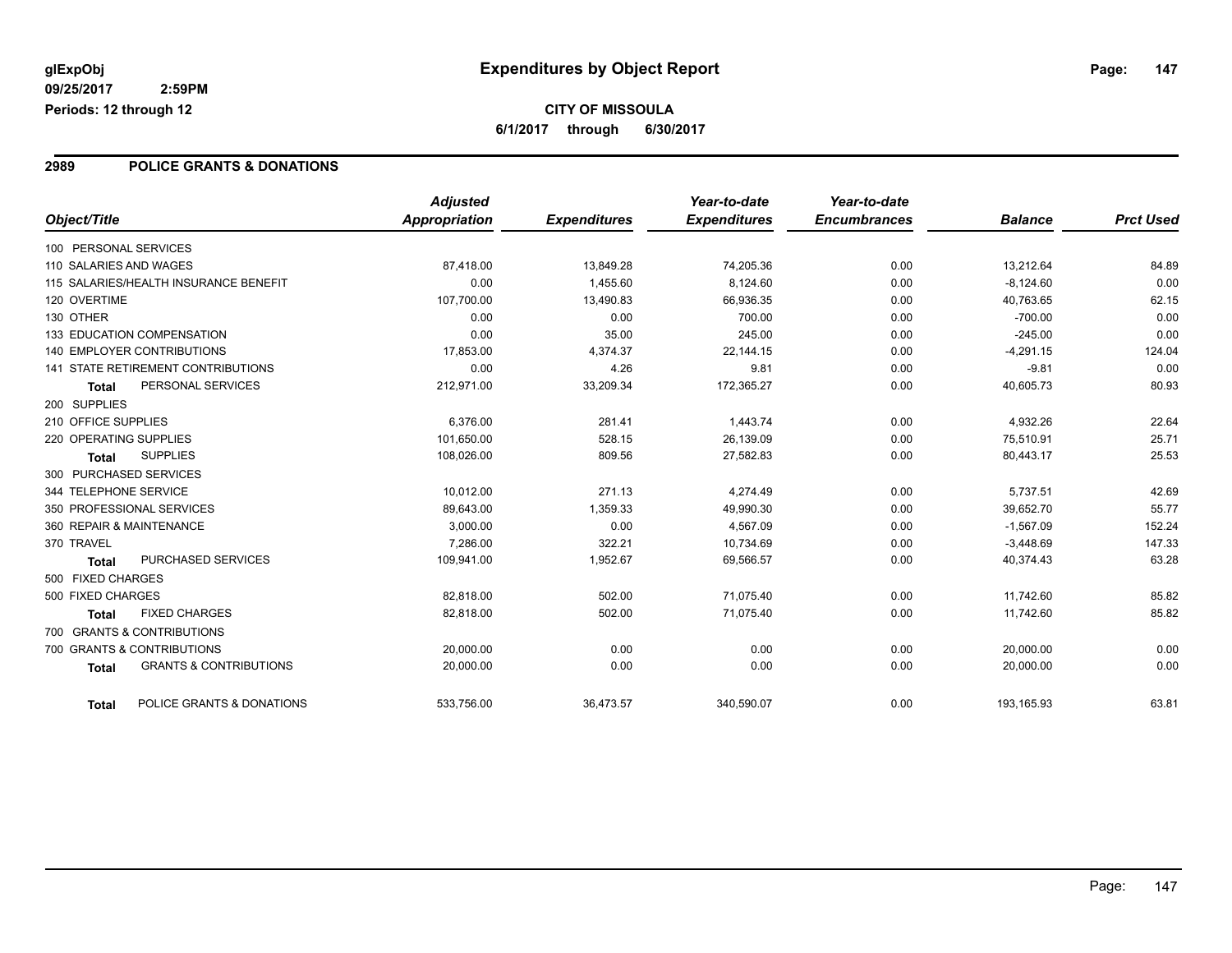# **3000 SID REVOLVING FUND**

|                                      | <b>Adjusted</b>      |                     | Year-to-date        | Year-to-date        |                |                  |
|--------------------------------------|----------------------|---------------------|---------------------|---------------------|----------------|------------------|
| Object/Title                         | <b>Appropriation</b> | <b>Expenditures</b> | <b>Expenditures</b> | <b>Encumbrances</b> | <b>Balance</b> | <b>Prct Used</b> |
| 500 FIXED CHARGES                    |                      |                     |                     |                     |                |                  |
| 550 MERCHANT SERVICE FEES            | 0.00                 | 0.00                | 0.00                | 0.00                | 0.00           | 0.00             |
| <b>FIXED CHARGES</b><br><b>Total</b> | 0.00                 | 0.00                | 0.00                | 0.00                | 0.00           | 0.00             |
| 800 OTHER OBJECTS                    |                      |                     |                     |                     |                |                  |
| 820 TRANSFERS TO OTHER FUNDS         | 100,000.00           | 0.00                | 0.00                | 0.00                | 100.000.00     | 0.00             |
| OTHER OBJECTS<br><b>Total</b>        | 100.000.00           | 0.00                | 0.00                | 0.00                | 100.000.00     | 0.00             |
| NON-DEPARTMENTAL<br>Total            | 100,000.00           | 0.00                | 0.00                | 0.00                | 100.000.00     | 0.00             |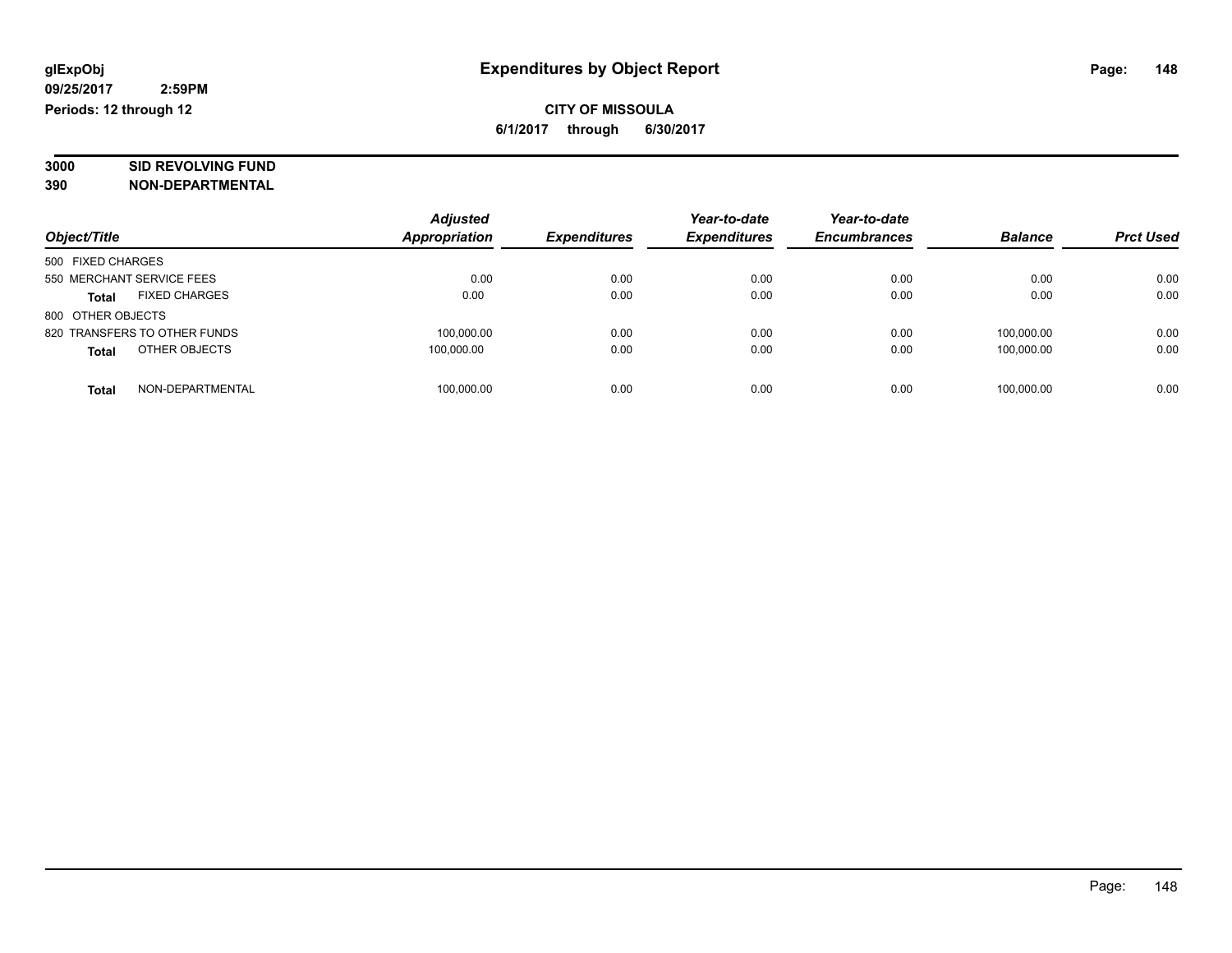#### **3000 SID REVOLVING FUND**

|                                    | <b>Adjusted</b><br><b>Appropriation</b> | <b>Expenditures</b> | Year-to-date<br><b>Expenditures</b> | Year-to-date<br><b>Encumbrances</b> | <b>Balance</b> | <b>Prct Used</b> |
|------------------------------------|-----------------------------------------|---------------------|-------------------------------------|-------------------------------------|----------------|------------------|
| Object/Title                       |                                         |                     |                                     |                                     |                |                  |
| 500 FIXED CHARGES                  |                                         |                     |                                     |                                     |                |                  |
| 550 MERCHANT SERVICE FEES          | 0.00                                    | 0.00                | 0.00                                | 0.00                                | 0.00           | 0.00             |
| <b>FIXED CHARGES</b><br>Total      | 0.00                                    | 0.00                | 0.00                                | 0.00                                | 0.00           | 0.00             |
| 800 OTHER OBJECTS                  |                                         |                     |                                     |                                     |                |                  |
| 820 TRANSFERS TO OTHER FUNDS       | 100,000.00                              | 0.00                | 0.00                                | 0.00                                | 100.000.00     | 0.00             |
| OTHER OBJECTS<br><b>Total</b>      | 100,000.00                              | 0.00                | 0.00                                | 0.00                                | 100.000.00     | 0.00             |
|                                    |                                         |                     |                                     |                                     |                |                  |
| SID REVOLVING FUND<br><b>Total</b> | 100,000.00                              | 0.00                | 0.00                                | 0.00                                | 100,000.00     | 0.00             |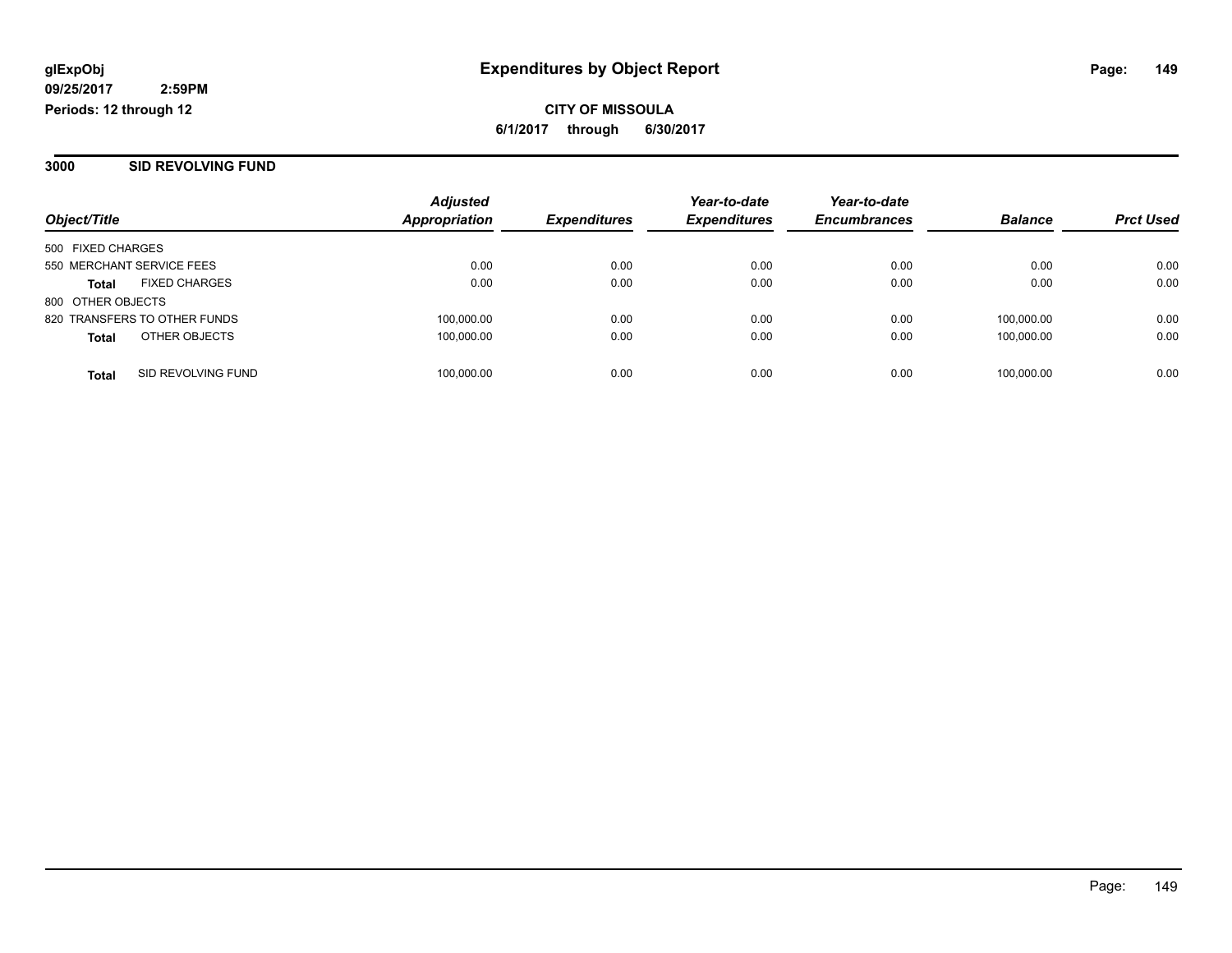### **3005 SID REBATES 390 NON-DEPARTMENTAL**

| Object/Title                         | <b>Adjusted</b><br>Appropriation | <b>Expenditures</b> | Year-to-date<br><b>Expenditures</b> | Year-to-date<br><b>Encumbrances</b> | <b>Balance</b> | <b>Prct Used</b> |
|--------------------------------------|----------------------------------|---------------------|-------------------------------------|-------------------------------------|----------------|------------------|
| 500 FIXED CHARGES                    |                                  |                     |                                     |                                     |                |                  |
| 550 MERCHANT SERVICE FEES            | 0.00                             | 0.00                | 0.00                                | 0.00                                | 0.00           | 0.00             |
| <b>FIXED CHARGES</b><br><b>Total</b> | 0.00                             | 0.00                | 0.00                                | 0.00                                | 0.00           | 0.00             |
| NON-DEPARTMENTAL<br><b>Total</b>     | 0.00                             | 0.00                | 0.00                                | 0.00                                | 0.00           | 0.00             |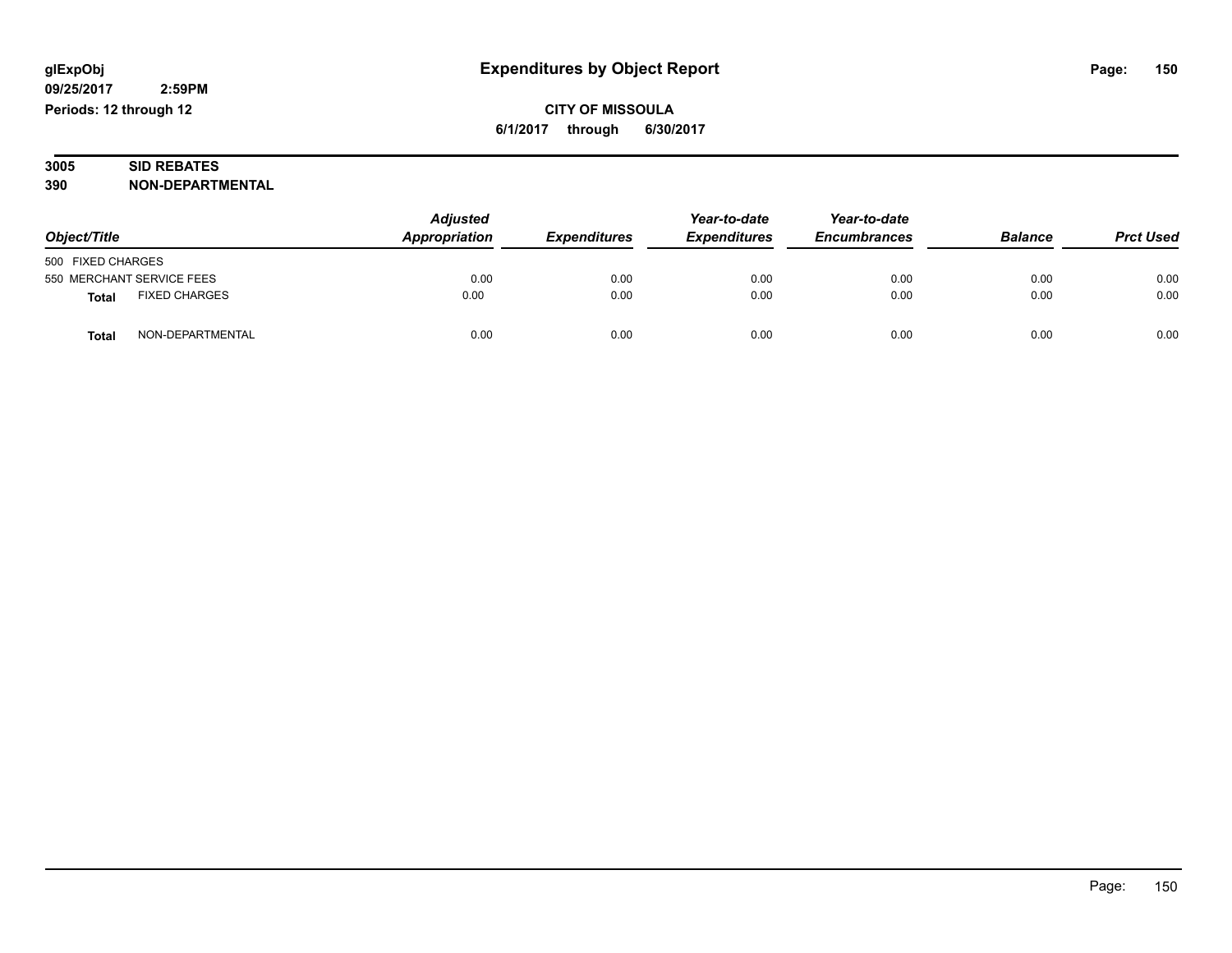**CITY OF MISSOULA 6/1/2017 through 6/30/2017**

**3005 SID REBATES**

| Object/Title                         | <b>Adjusted</b><br>Appropriation | <b>Expenditures</b> | Year-to-date<br><b>Expenditures</b> | Year-to-date<br><b>Encumbrances</b> | <b>Balance</b> | <b>Prct Used</b> |
|--------------------------------------|----------------------------------|---------------------|-------------------------------------|-------------------------------------|----------------|------------------|
|                                      |                                  |                     |                                     |                                     |                |                  |
| 500 FIXED CHARGES                    |                                  |                     |                                     |                                     |                |                  |
| 550 MERCHANT SERVICE FEES            | 0.00                             | 0.00                | 0.00                                | 0.00                                | 0.00           | 0.00             |
| <b>FIXED CHARGES</b><br><b>Total</b> | 0.00                             | 0.00                | 0.00                                | 0.00                                | 0.00           | 0.00             |
| SID REBATES<br>Total                 | 0.00                             | 0.00                | 0.00                                | 0.00                                | 0.00           | 0.00             |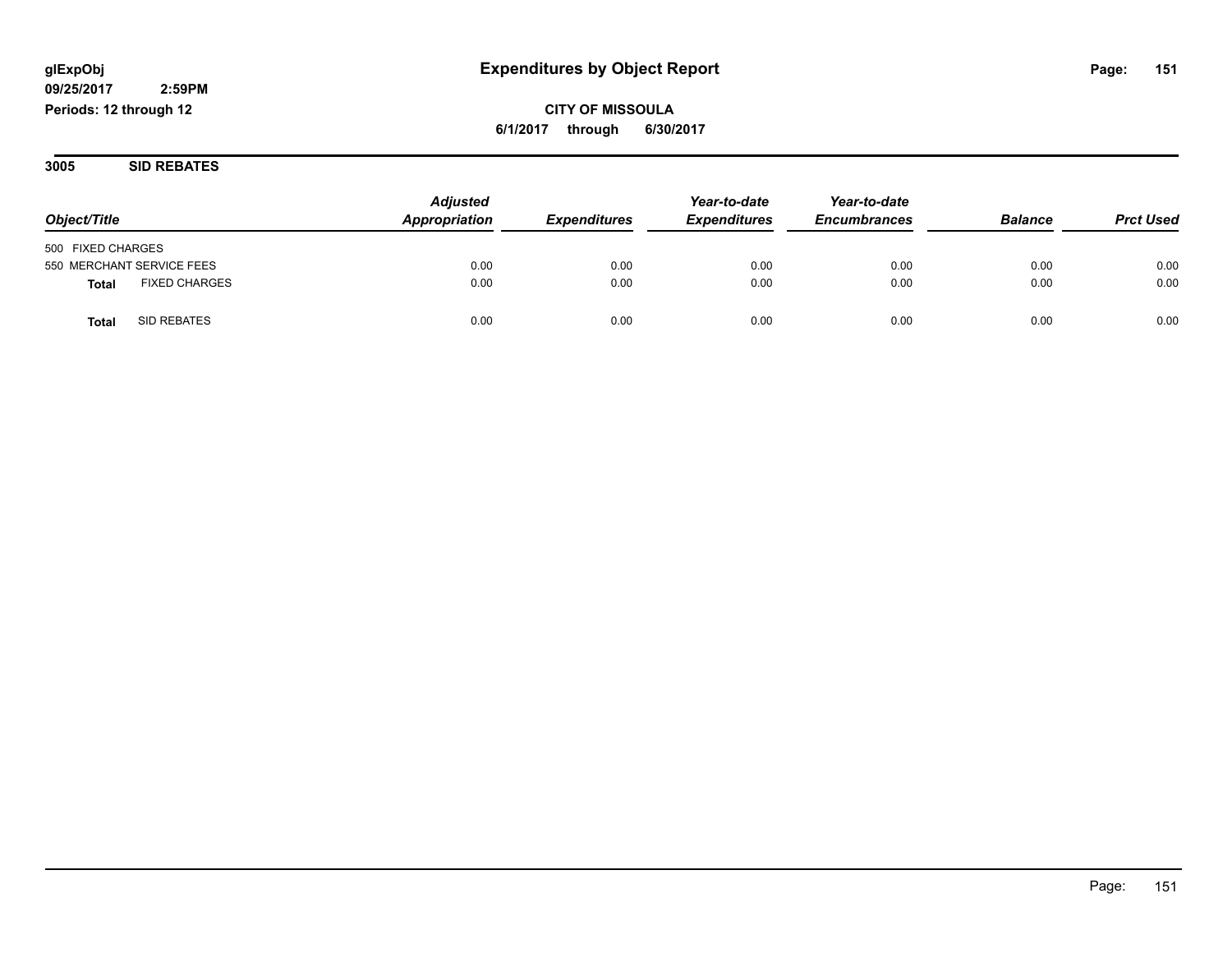### **CITY OF MISSOULA 6/1/2017 through 6/30/2017**

#### **3065 1998 PUBLIC SAFETY G O BONDS FUND**

**000 \*\*\* Title Not Found \*\*\***

| Object/Title                     | <b>Adjusted</b><br>Appropriation | <b>Expenditures</b> | Year-to-date<br><b>Expenditures</b> | Year-to-date<br><b>Encumbrances</b> | <b>Balance</b> | <b>Prct Used</b> |
|----------------------------------|----------------------------------|---------------------|-------------------------------------|-------------------------------------|----------------|------------------|
| 800 OTHER OBJECTS                |                                  |                     |                                     |                                     |                |                  |
| 820 TRANSFERS TO OTHER FUNDS     | 0.00                             | 0.00                | 0.00                                | 0.00                                | 0.00           | 0.00             |
| OTHER OBJECTS<br><b>Total</b>    | 0.00                             | 0.00                | 0.00                                | 0.00                                | 0.00           | 0.00             |
| *** Title Not Found ***<br>Total | 0.00                             | 0.00                | 0.00                                | 0.00                                | 0.00           | 0.00             |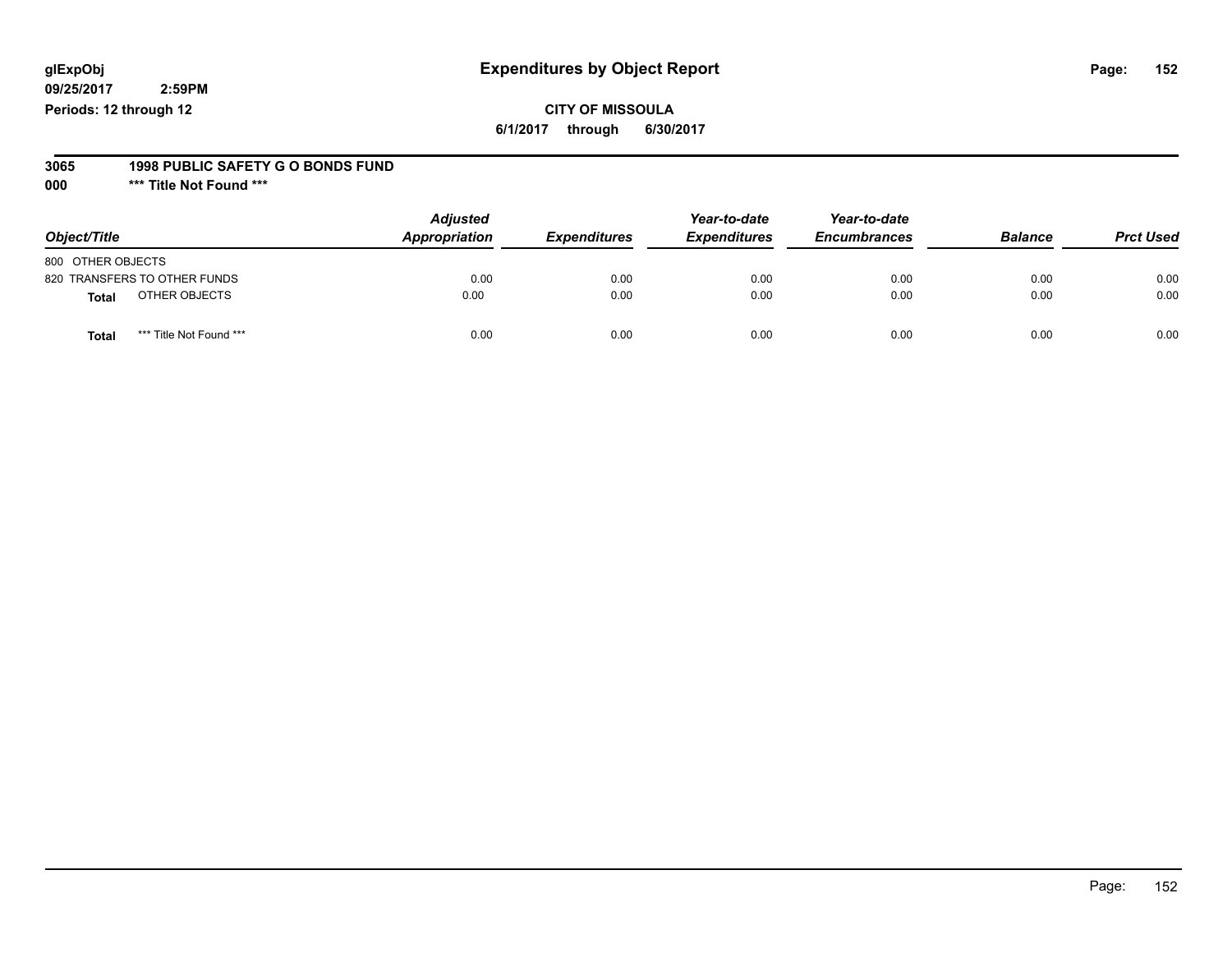### **CITY OF MISSOULA 6/1/2017 through 6/30/2017**

# **3065 1998 PUBLIC SAFETY G O BONDS FUND**

| Object/Title      |                           | <b>Adjusted</b><br>Appropriation | <b>Expenditures</b> | Year-to-date<br><b>Expenditures</b> | Year-to-date<br><b>Encumbrances</b> | <b>Balance</b> | <b>Prct Used</b> |
|-------------------|---------------------------|----------------------------------|---------------------|-------------------------------------|-------------------------------------|----------------|------------------|
| 500 FIXED CHARGES |                           |                                  |                     |                                     |                                     |                |                  |
|                   | 550 MERCHANT SERVICE FEES | 0.00                             | 0.00                | 0.00                                | 0.00                                | 0.00           | 0.00             |
| <b>Total</b>      | <b>FIXED CHARGES</b>      | 0.00                             | 0.00                | 0.00                                | 0.00                                | 0.00           | 0.00             |
| <b>Total</b>      | NON-DEPARTMENTAL          | 0.00                             | 0.00                | 0.00                                | 0.00                                | 0.00           | 0.00             |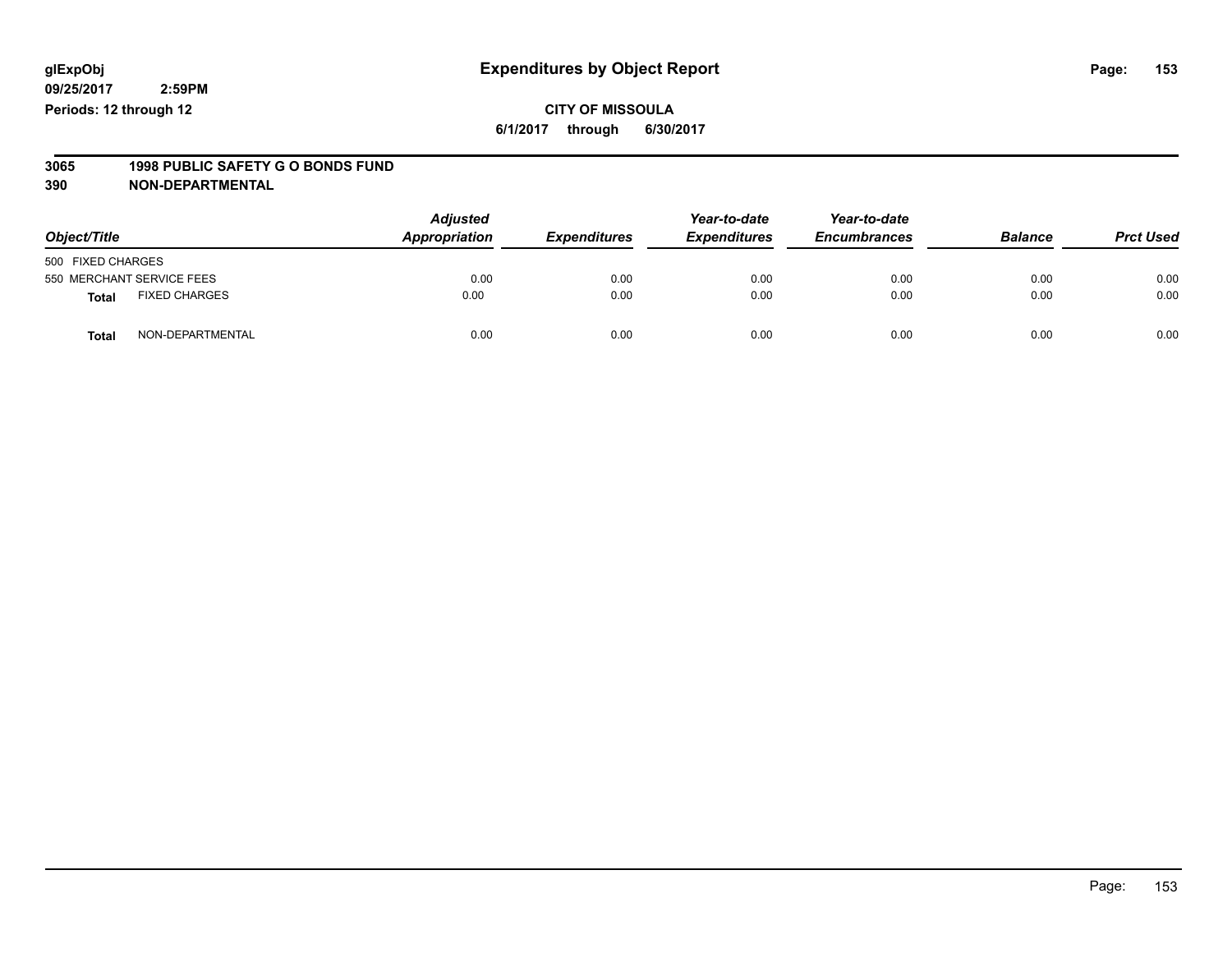**CITY OF MISSOULA 6/1/2017 through 6/30/2017**

### **3065 1998 PUBLIC SAFETY G O BONDS FUND**

|                              |                                   | <b>Adjusted</b> |                     | Year-to-date        | Year-to-date        |                |                  |
|------------------------------|-----------------------------------|-----------------|---------------------|---------------------|---------------------|----------------|------------------|
| Object/Title                 |                                   | Appropriation   | <b>Expenditures</b> | <b>Expenditures</b> | <b>Encumbrances</b> | <b>Balance</b> | <b>Prct Used</b> |
| 500 FIXED CHARGES            |                                   |                 |                     |                     |                     |                |                  |
| 550 MERCHANT SERVICE FEES    |                                   | 0.00            | 0.00                | 0.00                | 0.00                | 0.00           | 0.00             |
| <b>Total</b>                 | <b>FIXED CHARGES</b>              | 0.00            | 0.00                | 0.00                | 0.00                | 0.00           | 0.00             |
| 800 OTHER OBJECTS            |                                   |                 |                     |                     |                     |                |                  |
| 820 TRANSFERS TO OTHER FUNDS |                                   | 0.00            | 0.00                | 0.00                | 0.00                | 0.00           | 0.00             |
| <b>Total</b>                 | OTHER OBJECTS                     | 0.00            | 0.00                | 0.00                | 0.00                | 0.00           | 0.00             |
| <b>Total</b>                 | 1998 PUBLIC SAFETY G O BONDS FUND | 0.00            | 0.00                | 0.00                | 0.00                | 0.00           | 0.00             |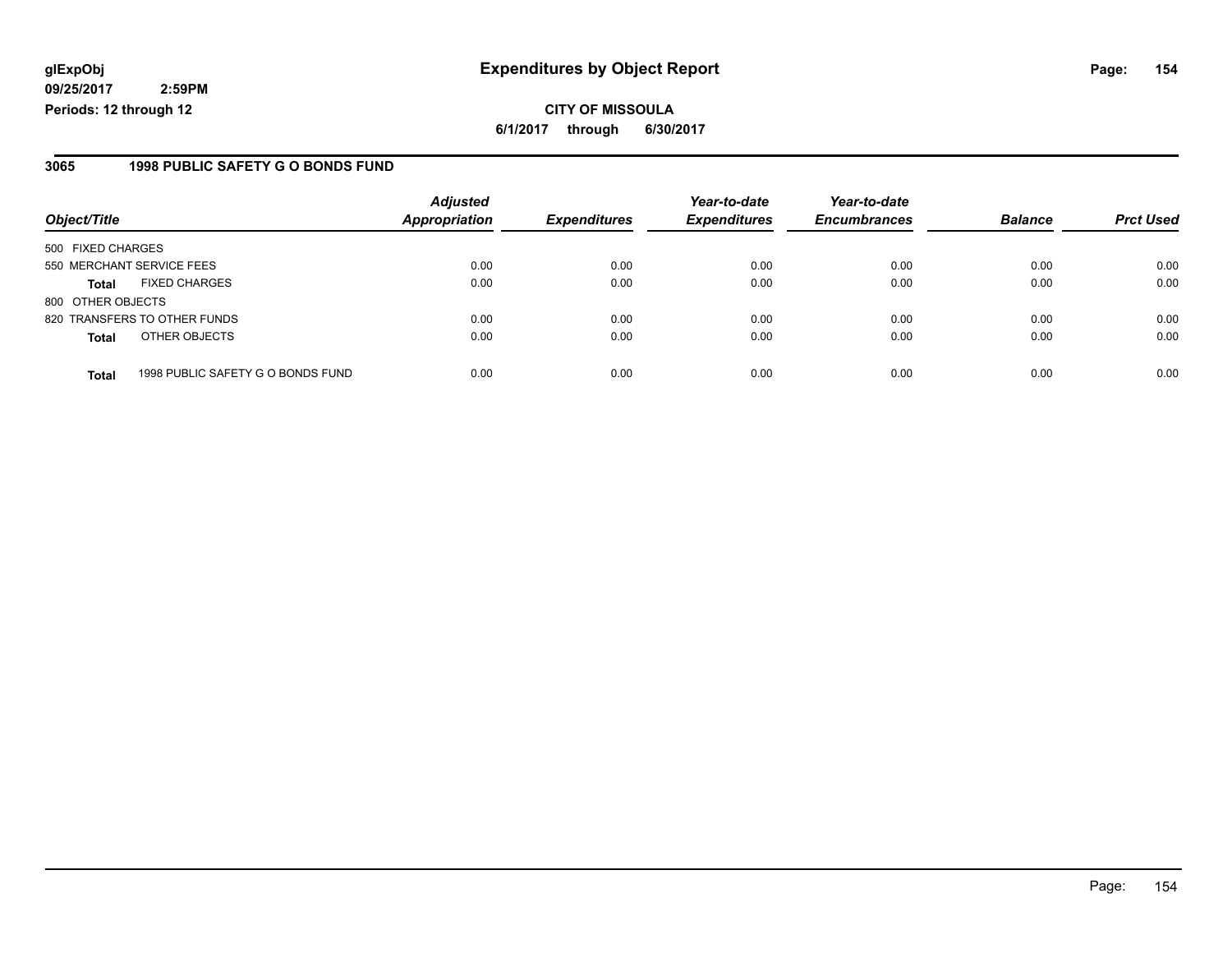**3070 1996 OPEN SPACE GO BONDS**

| Object/Title                         | <b>Adjusted</b><br><b>Appropriation</b> | <b>Expenditures</b> | Year-to-date<br><b>Expenditures</b> | Year-to-date<br><b>Encumbrances</b> | <b>Balance</b> | <b>Prct Used</b> |
|--------------------------------------|-----------------------------------------|---------------------|-------------------------------------|-------------------------------------|----------------|------------------|
|                                      |                                         |                     |                                     |                                     |                |                  |
| 500 FIXED CHARGES                    |                                         |                     |                                     |                                     |                |                  |
| 550 MERCHANT SERVICE FEES            | 0.00                                    | 0.00                | 0.00                                | 0.00                                | 0.00           | 0.00             |
| <b>FIXED CHARGES</b><br><b>Total</b> | 0.00                                    | 0.00                | 0.00                                | 0.00                                | 0.00           | 0.00             |
| 800 OTHER OBJECTS                    |                                         |                     |                                     |                                     |                |                  |
| 820 TRANSFERS TO OTHER FUNDS         | 0.00                                    | 0.00                | 0.00                                | 0.00                                | 0.00           | 0.00             |
| OTHER OBJECTS<br><b>Total</b>        | 0.00                                    | 0.00                | 0.00                                | 0.00                                | 0.00           | 0.00             |
| NON-DEPARTMENTAL<br><b>Total</b>     | 0.00                                    | 0.00                | 0.00                                | 0.00                                | 0.00           | 0.00             |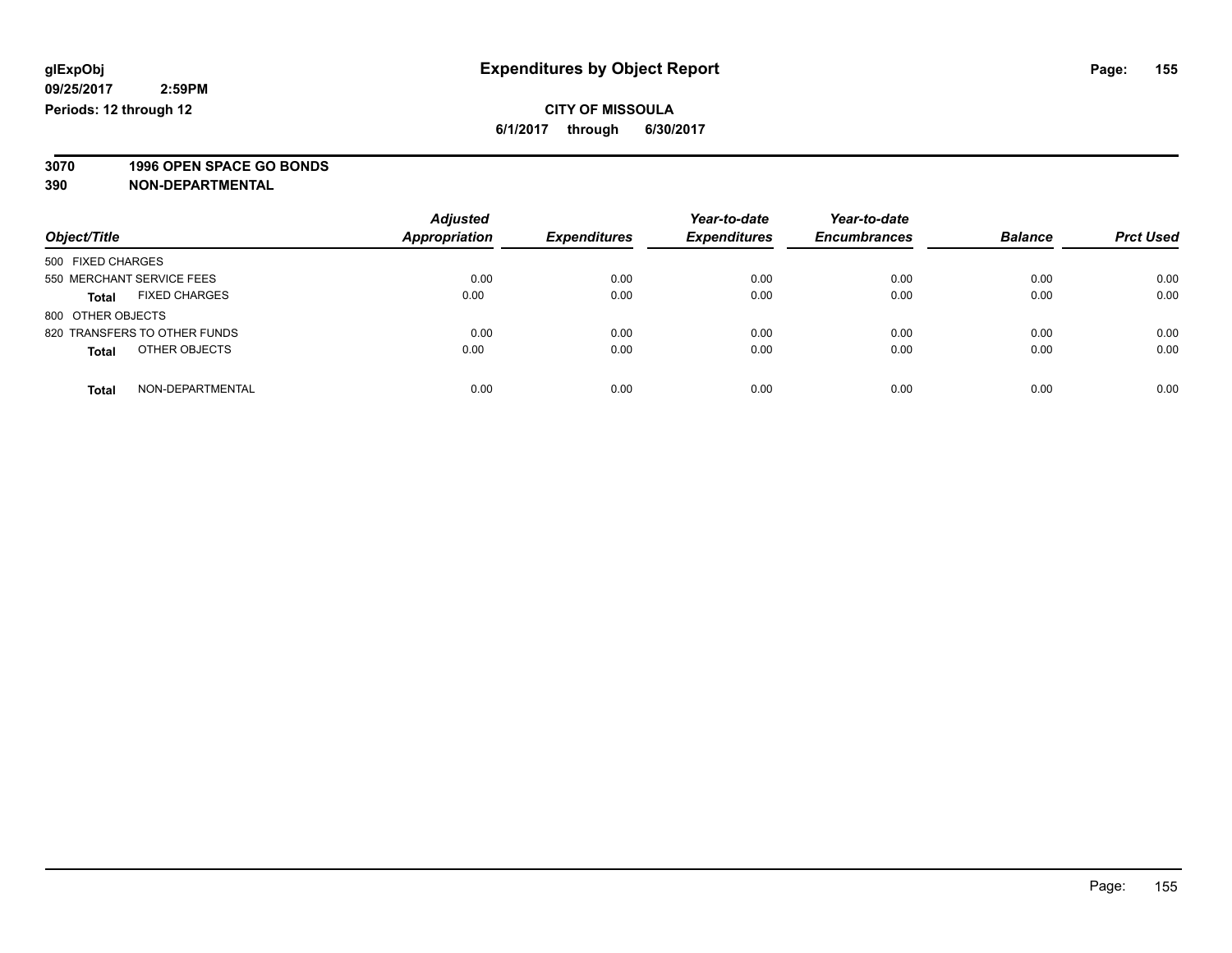**CITY OF MISSOULA 6/1/2017 through 6/30/2017**

### **3070 1996 OPEN SPACE GO BONDS**

|                                          | <b>Adjusted</b>      |                     | Year-to-date        | Year-to-date        |                |                  |
|------------------------------------------|----------------------|---------------------|---------------------|---------------------|----------------|------------------|
| Object/Title                             | <b>Appropriation</b> | <b>Expenditures</b> | <b>Expenditures</b> | <b>Encumbrances</b> | <b>Balance</b> | <b>Prct Used</b> |
| 500 FIXED CHARGES                        |                      |                     |                     |                     |                |                  |
| 550 MERCHANT SERVICE FEES                | 0.00                 | 0.00                | 0.00                | 0.00                | 0.00           | 0.00             |
| <b>FIXED CHARGES</b><br>Total            | 0.00                 | 0.00                | 0.00                | 0.00                | 0.00           | 0.00             |
| 800 OTHER OBJECTS                        |                      |                     |                     |                     |                |                  |
| 820 TRANSFERS TO OTHER FUNDS             | 0.00                 | 0.00                | 0.00                | 0.00                | 0.00           | 0.00             |
| OTHER OBJECTS<br><b>Total</b>            | 0.00                 | 0.00                | 0.00                | 0.00                | 0.00           | 0.00             |
| 1996 OPEN SPACE GO BONDS<br><b>Total</b> | 0.00                 | 0.00                | 0.00                | 0.00                | 0.00           | 0.00             |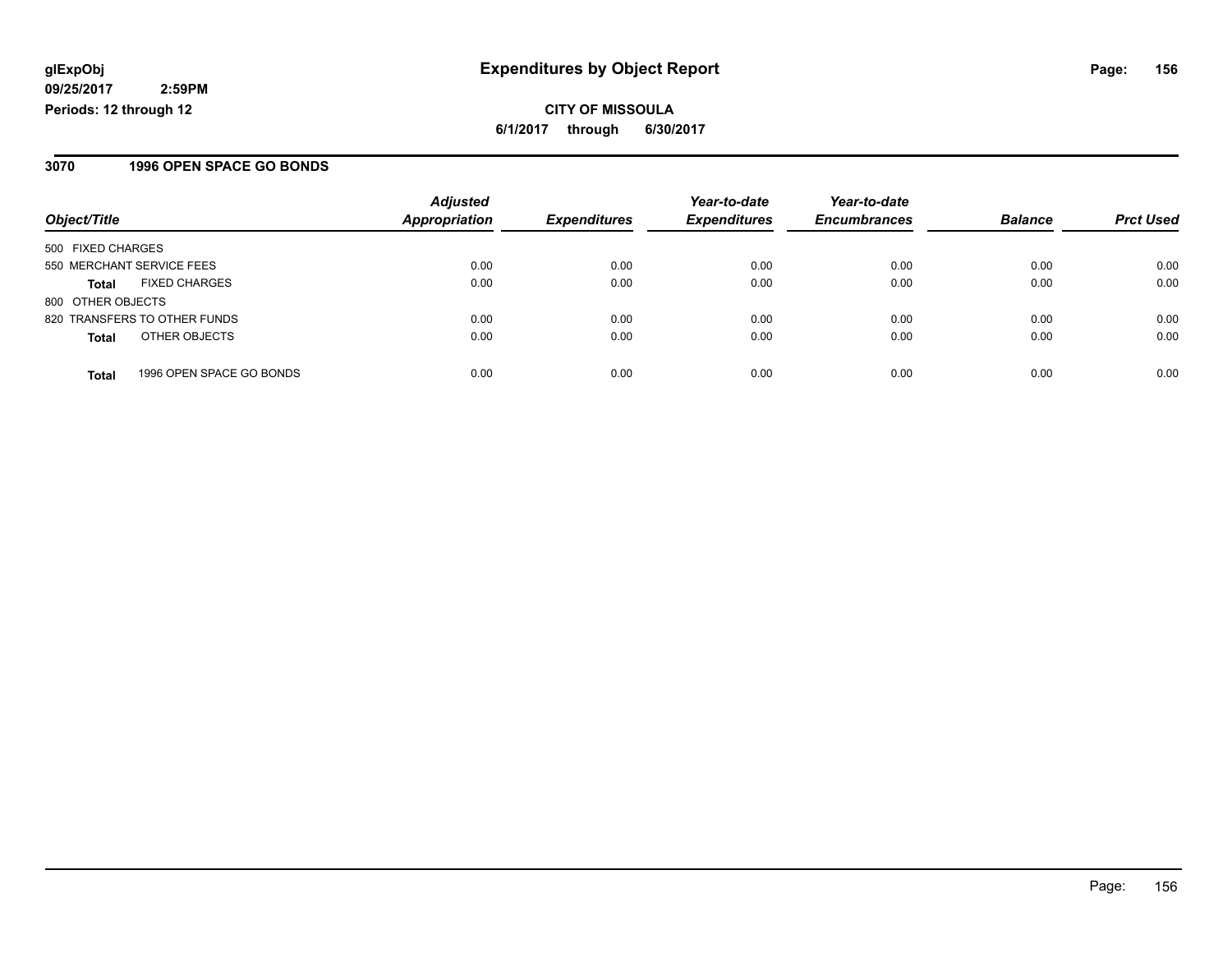# **3075 1997 OPEN SPACE G O BOND FUND**

| Object/Title                         | <b>Adjusted</b><br><b>Appropriation</b> | <b>Expenditures</b> | Year-to-date<br><b>Expenditures</b> | Year-to-date<br><b>Encumbrances</b> | <b>Balance</b> | <b>Prct Used</b> |
|--------------------------------------|-----------------------------------------|---------------------|-------------------------------------|-------------------------------------|----------------|------------------|
| 500 FIXED CHARGES                    |                                         |                     |                                     |                                     |                |                  |
| 550 MERCHANT SERVICE FEES            | 0.00                                    | 0.00                | 0.00                                | 0.00                                | 0.00           | 0.00             |
| <b>FIXED CHARGES</b><br><b>Total</b> | 0.00                                    | 0.00                | 0.00                                | 0.00                                | 0.00           | 0.00             |
| 800 OTHER OBJECTS                    |                                         |                     |                                     |                                     |                |                  |
| 820 TRANSFERS TO OTHER FUNDS         | 0.00                                    | 0.00                | 0.00                                | 0.00                                | 0.00           | 0.00             |
| OTHER OBJECTS<br><b>Total</b>        | 0.00                                    | 0.00                | 0.00                                | 0.00                                | 0.00           | 0.00             |
| NON-DEPARTMENTAL<br>Total            | 0.00                                    | 0.00                | 0.00                                | 0.00                                | 0.00           | 0.00             |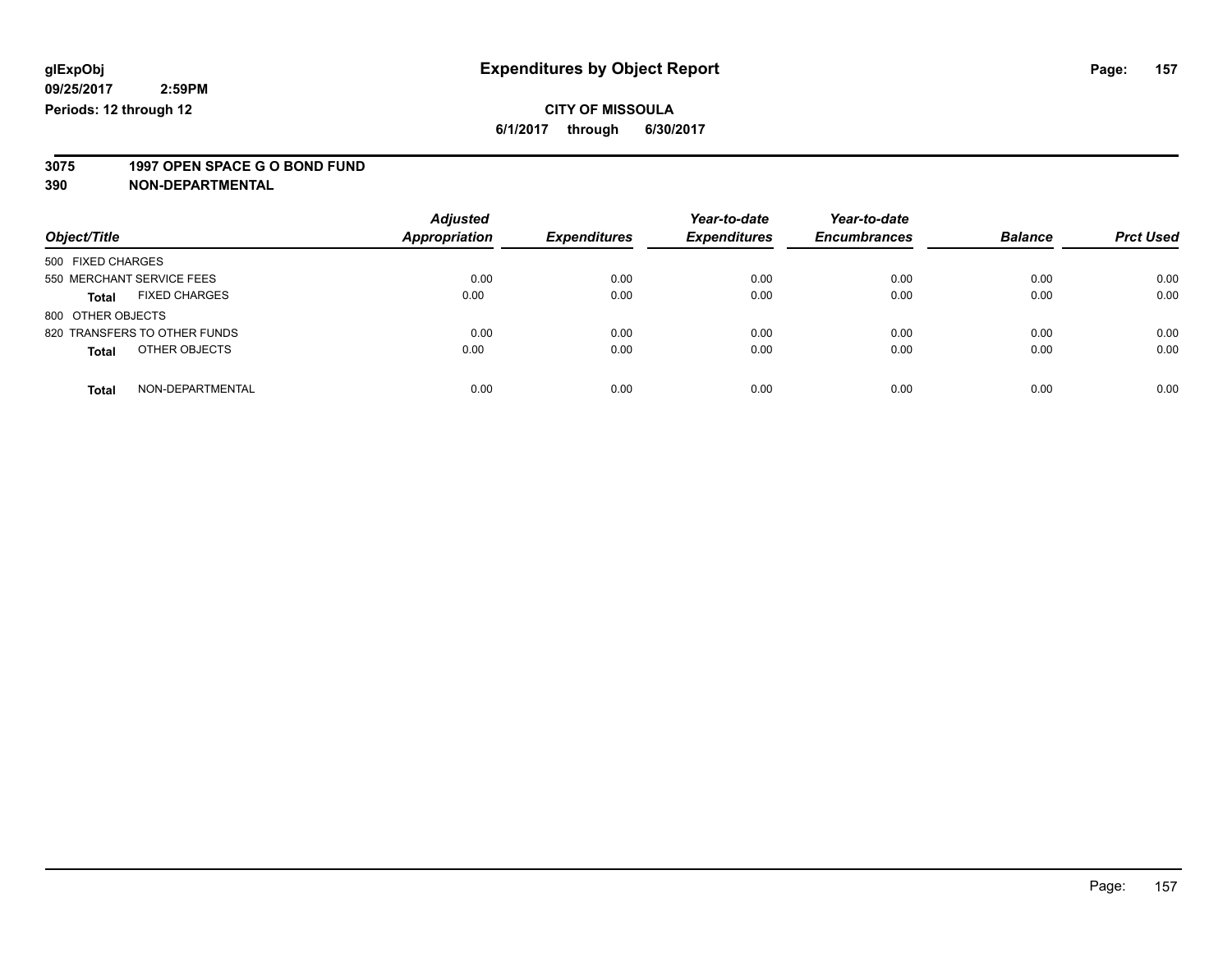**CITY OF MISSOULA 6/1/2017 through 6/30/2017**

### **3075 1997 OPEN SPACE G O BOND FUND**

| Object/Title              |                               | <b>Adjusted</b>      | <b>Expenditures</b> | Year-to-date        | Year-to-date<br><b>Encumbrances</b> | <b>Balance</b> |                  |
|---------------------------|-------------------------------|----------------------|---------------------|---------------------|-------------------------------------|----------------|------------------|
|                           |                               | <b>Appropriation</b> |                     | <b>Expenditures</b> |                                     |                | <b>Prct Used</b> |
| 500 FIXED CHARGES         |                               |                      |                     |                     |                                     |                |                  |
| 550 MERCHANT SERVICE FEES |                               | 0.00                 | 0.00                | 0.00                | 0.00                                | 0.00           | 0.00             |
| <b>Total</b>              | <b>FIXED CHARGES</b>          | 0.00                 | 0.00                | 0.00                | 0.00                                | 0.00           | 0.00             |
| 800 OTHER OBJECTS         |                               |                      |                     |                     |                                     |                |                  |
|                           | 820 TRANSFERS TO OTHER FUNDS  | 0.00                 | 0.00                | 0.00                | 0.00                                | 0.00           | 0.00             |
| <b>Total</b>              | OTHER OBJECTS                 | 0.00                 | 0.00                | 0.00                | 0.00                                | 0.00           | 0.00             |
| <b>Total</b>              | 1997 OPEN SPACE G O BOND FUND | 0.00                 | 0.00                | 0.00                | 0.00                                | 0.00           | 0.00             |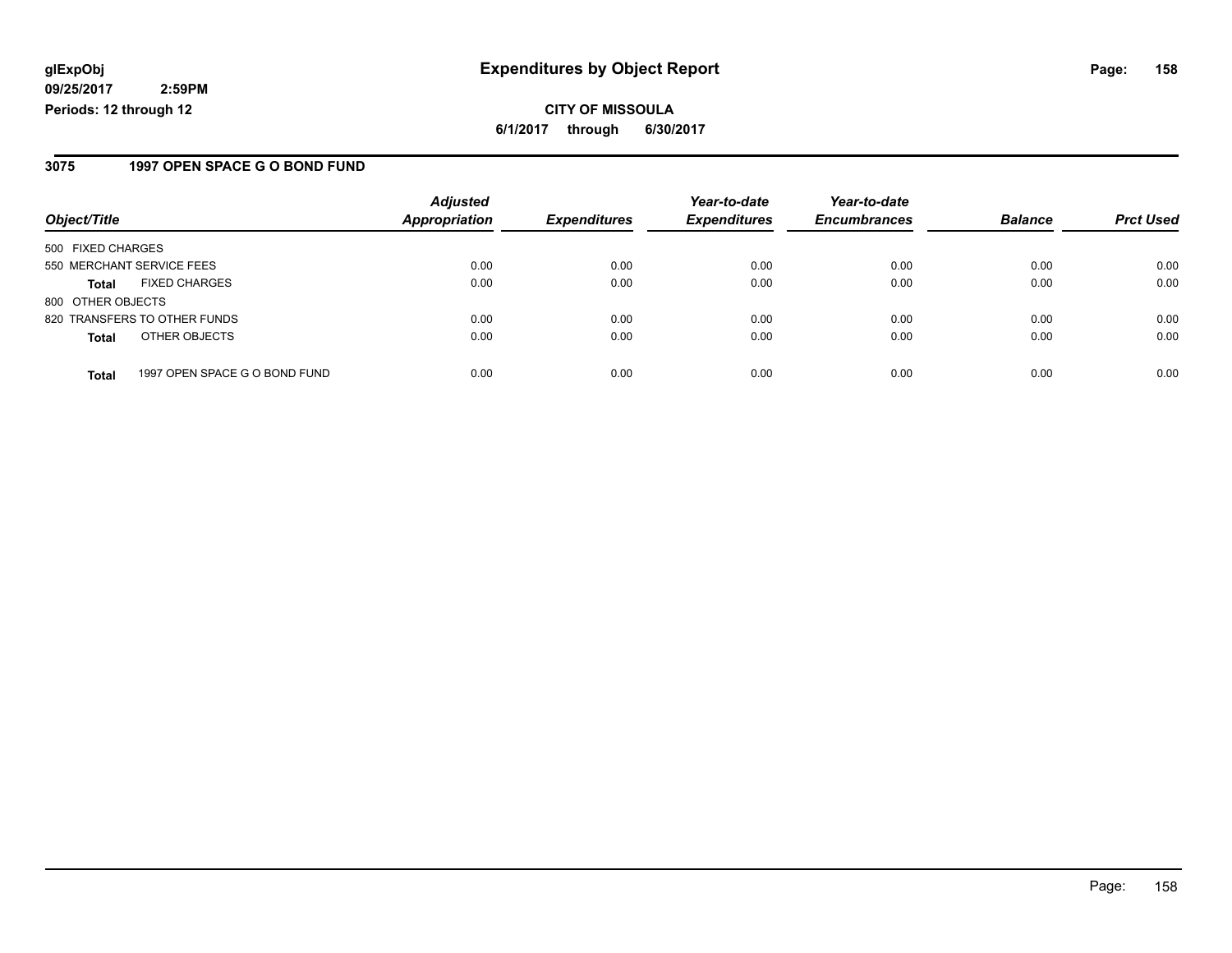### **CITY OF MISSOULA**

**6/1/2017 through 6/30/2017**

# **3080 1994 FIRE EQUIP/CITY HALLS REFUND BOND F**

|                              |                      | <b>Adjusted</b> |                     | Year-to-date        | Year-to-date        |                |                  |
|------------------------------|----------------------|-----------------|---------------------|---------------------|---------------------|----------------|------------------|
| Object/Title                 |                      | Appropriation   | <b>Expenditures</b> | <b>Expenditures</b> | <b>Encumbrances</b> | <b>Balance</b> | <b>Prct Used</b> |
| 500 FIXED CHARGES            |                      |                 |                     |                     |                     |                |                  |
| 550 MERCHANT SERVICE FEES    |                      | 0.00            | 0.00                | 0.00                | 0.00                | 0.00           | 0.00             |
| <b>Total</b>                 | <b>FIXED CHARGES</b> | 0.00            | 0.00                | 0.00                | 0.00                | 0.00           | 0.00             |
| 600 DEBT SERVICE             |                      |                 |                     |                     |                     |                |                  |
| 620 INTEREST / SERVICE FEES  |                      | 0.00            | 0.00                | 0.00                | 0.00                | 0.00           | 0.00             |
| <b>Total</b>                 | <b>DEBT SERVICE</b>  | 0.00            | 0.00                | 0.00                | 0.00                | 0.00           | 0.00             |
| 800 OTHER OBJECTS            |                      |                 |                     |                     |                     |                |                  |
| 820 TRANSFERS TO OTHER FUNDS |                      | 0.00            | 0.00                | 0.00                | 0.00                | 0.00           | 0.00             |
| <b>Total</b>                 | OTHER OBJECTS        | 0.00            | 0.00                | 0.00                | 0.00                | 0.00           | 0.00             |
| <b>Total</b>                 | NON-DEPARTMENTAL     | 0.00            | 0.00                | 0.00                | 0.00                | 0.00           | 0.00             |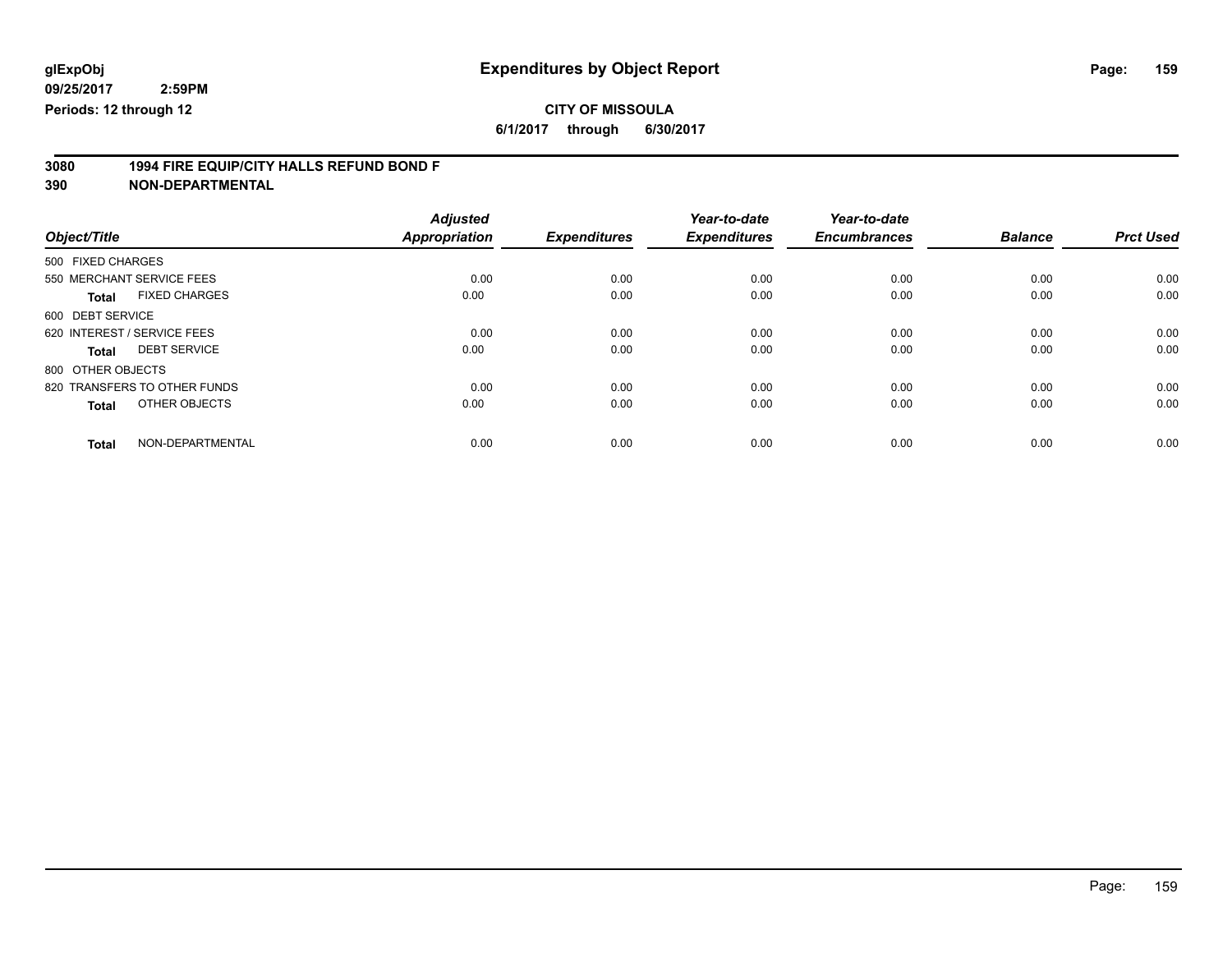### **glExpObj Expenditures by Object Report Page: 160**

**09/25/2017 2:59PM Periods: 12 through 12**

### **3080 1994 FIRE EQUIP/CITY HALLS REFUND BOND F**

| Object/Title      |                                     | <b>Adjusted</b><br><b>Appropriation</b> | <b>Expenditures</b> | Year-to-date<br><b>Expenditures</b> | Year-to-date<br><b>Encumbrances</b> | <b>Balance</b> | <b>Prct Used</b> |
|-------------------|-------------------------------------|-----------------------------------------|---------------------|-------------------------------------|-------------------------------------|----------------|------------------|
| 500 FIXED CHARGES |                                     |                                         |                     |                                     |                                     |                |                  |
|                   | 550 MERCHANT SERVICE FEES           | 0.00                                    | 0.00                | 0.00                                | 0.00                                | 0.00           | 0.00             |
| <b>Total</b>      | <b>FIXED CHARGES</b>                | 0.00                                    | 0.00                | 0.00                                | 0.00                                | 0.00           | 0.00             |
| 600 DEBT SERVICE  |                                     |                                         |                     |                                     |                                     |                |                  |
|                   | 620 INTEREST / SERVICE FEES         | 0.00                                    | 0.00                | 0.00                                | 0.00                                | 0.00           | 0.00             |
| <b>Total</b>      | <b>DEBT SERVICE</b>                 | 0.00                                    | 0.00                | 0.00                                | 0.00                                | 0.00           | 0.00             |
| 800 OTHER OBJECTS |                                     |                                         |                     |                                     |                                     |                |                  |
|                   | 820 TRANSFERS TO OTHER FUNDS        | 0.00                                    | 0.00                | 0.00                                | 0.00                                | 0.00           | 0.00             |
| <b>Total</b>      | OTHER OBJECTS                       | 0.00                                    | 0.00                | 0.00                                | 0.00                                | 0.00           | 0.00             |
| <b>Total</b>      | 1994 FIRE EQUIP/CITY HALLS REFUND B | 0.00                                    | 0.00                | 0.00                                | 0.00                                | 0.00           | 0.00             |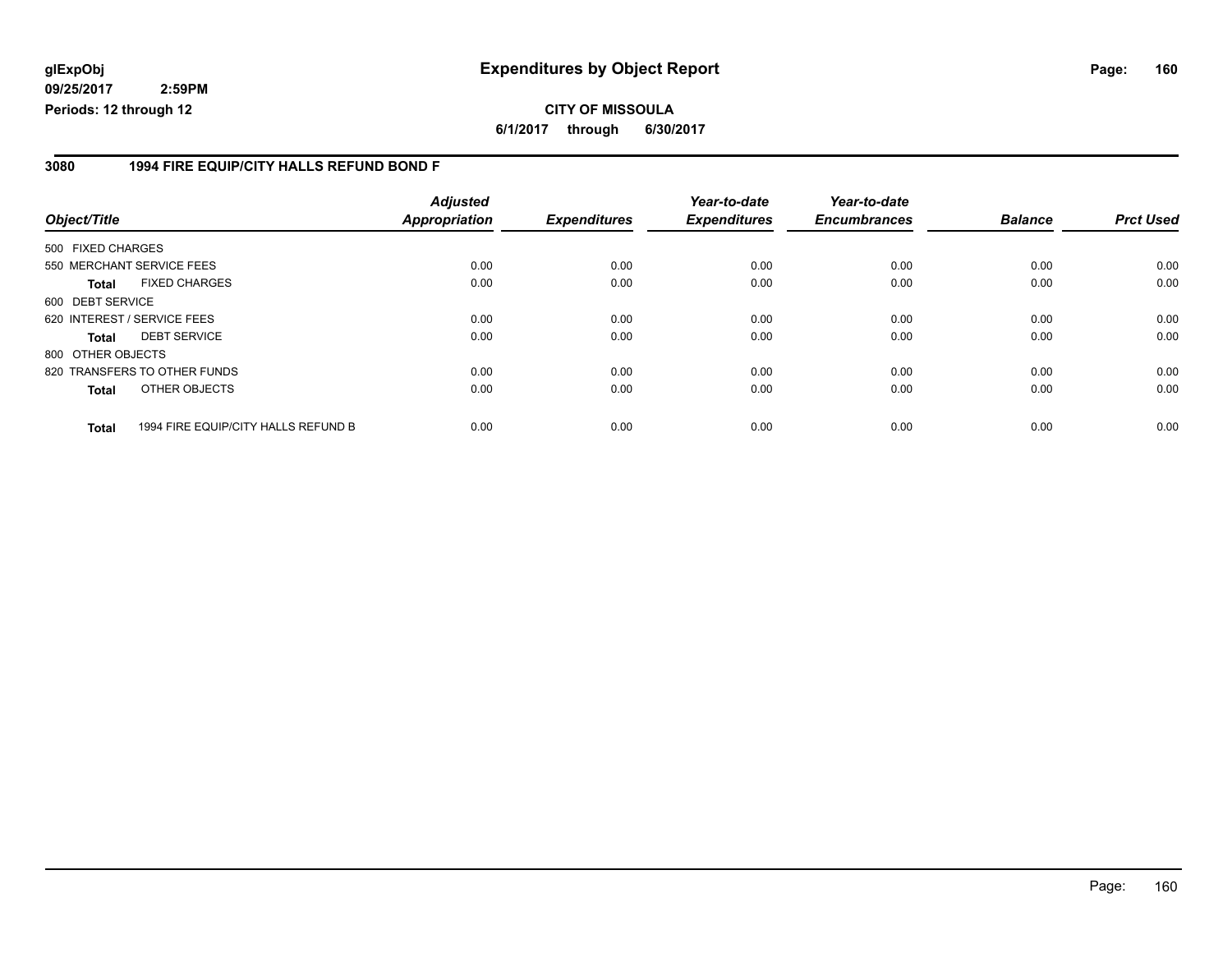# **3085 1993 FIRE STATION G O BOND FUND**

| Object/Title                         | <b>Adjusted</b><br>Appropriation | <b>Expenditures</b> | Year-to-date<br><b>Expenditures</b> | Year-to-date<br><b>Encumbrances</b> | <b>Balance</b> | <b>Prct Used</b> |
|--------------------------------------|----------------------------------|---------------------|-------------------------------------|-------------------------------------|----------------|------------------|
| 500 FIXED CHARGES                    |                                  |                     |                                     |                                     |                |                  |
| 550 MERCHANT SERVICE FEES            | 0.00                             | 0.00                | 0.00                                | 0.00                                | 0.00           | 0.00             |
| <b>FIXED CHARGES</b><br><b>Total</b> | 0.00                             | 0.00                | 0.00                                | 0.00                                | 0.00           | 0.00             |
| 800 OTHER OBJECTS                    |                                  |                     |                                     |                                     |                |                  |
| 820 TRANSFERS TO OTHER FUNDS         | 0.00                             | 0.00                | 0.00                                | 0.00                                | 0.00           | 0.00             |
| OTHER OBJECTS<br><b>Total</b>        | 0.00                             | 0.00                | 0.00                                | 0.00                                | 0.00           | 0.00             |
| NON-DEPARTMENTAL<br><b>Total</b>     | 0.00                             | 0.00                | 0.00                                | 0.00                                | 0.00           | 0.00             |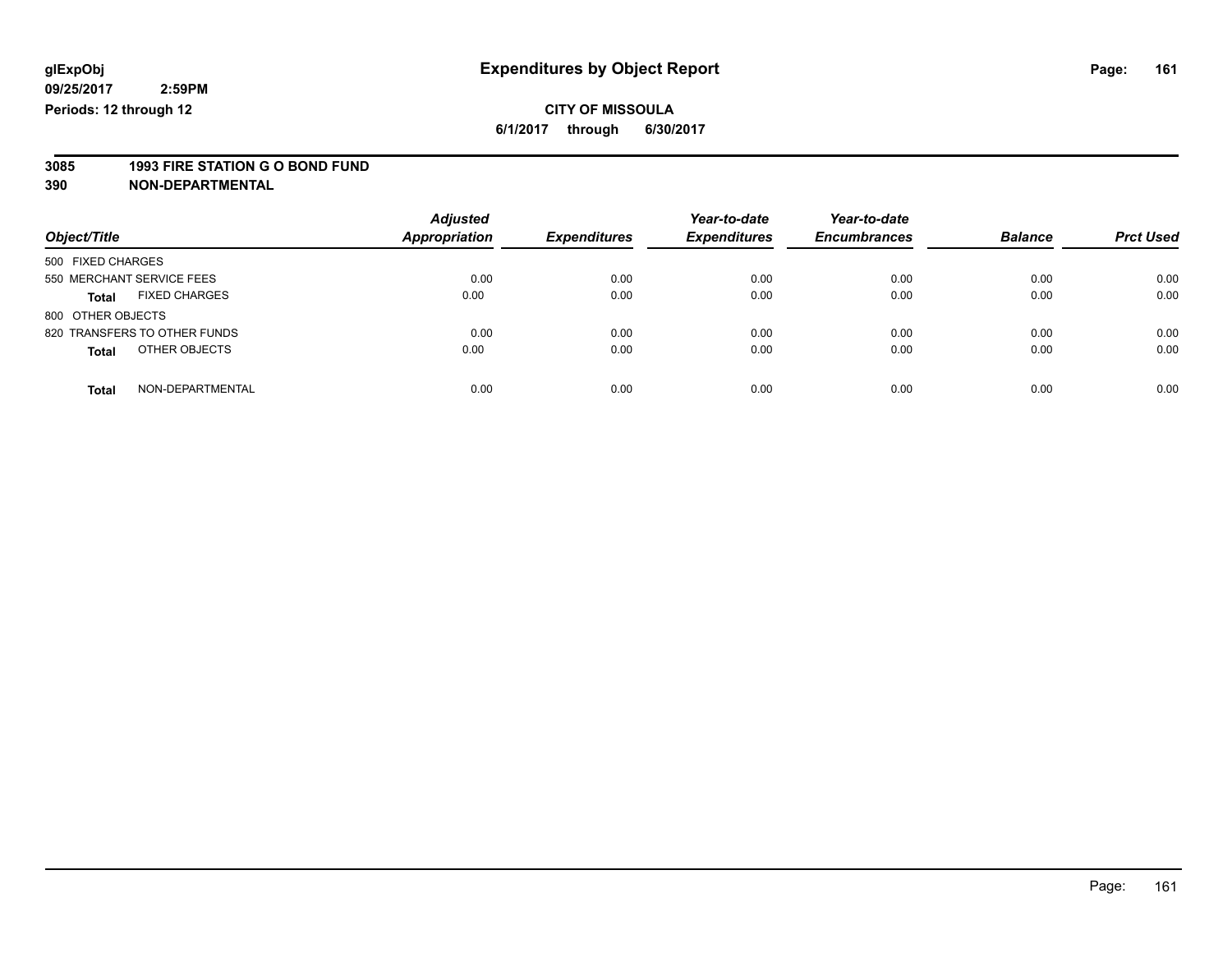**CITY OF MISSOULA 6/1/2017 through 6/30/2017**

### **3085 1993 FIRE STATION G O BOND FUND**

| Object/Title              |                                 | <b>Adjusted</b><br><b>Appropriation</b> | <b>Expenditures</b> | Year-to-date<br><b>Expenditures</b> | Year-to-date<br><b>Encumbrances</b> | <b>Balance</b> | <b>Prct Used</b> |
|---------------------------|---------------------------------|-----------------------------------------|---------------------|-------------------------------------|-------------------------------------|----------------|------------------|
| 500 FIXED CHARGES         |                                 |                                         |                     |                                     |                                     |                |                  |
| 550 MERCHANT SERVICE FEES |                                 | 0.00                                    | 0.00                | 0.00                                | 0.00                                | 0.00           | 0.00             |
| <b>Total</b>              | <b>FIXED CHARGES</b>            | 0.00                                    | 0.00                | 0.00                                | 0.00                                | 0.00           | 0.00             |
| 800 OTHER OBJECTS         |                                 |                                         |                     |                                     |                                     |                |                  |
|                           | 820 TRANSFERS TO OTHER FUNDS    | 0.00                                    | 0.00                | 0.00                                | 0.00                                | 0.00           | 0.00             |
| <b>Total</b>              | OTHER OBJECTS                   | 0.00                                    | 0.00                | 0.00                                | 0.00                                | 0.00           | 0.00             |
|                           |                                 |                                         |                     |                                     |                                     |                |                  |
| <b>Total</b>              | 1993 FIRE STATION G O BOND FUND | 0.00                                    | 0.00                | 0.00                                | 0.00                                | 0.00           | 0.00             |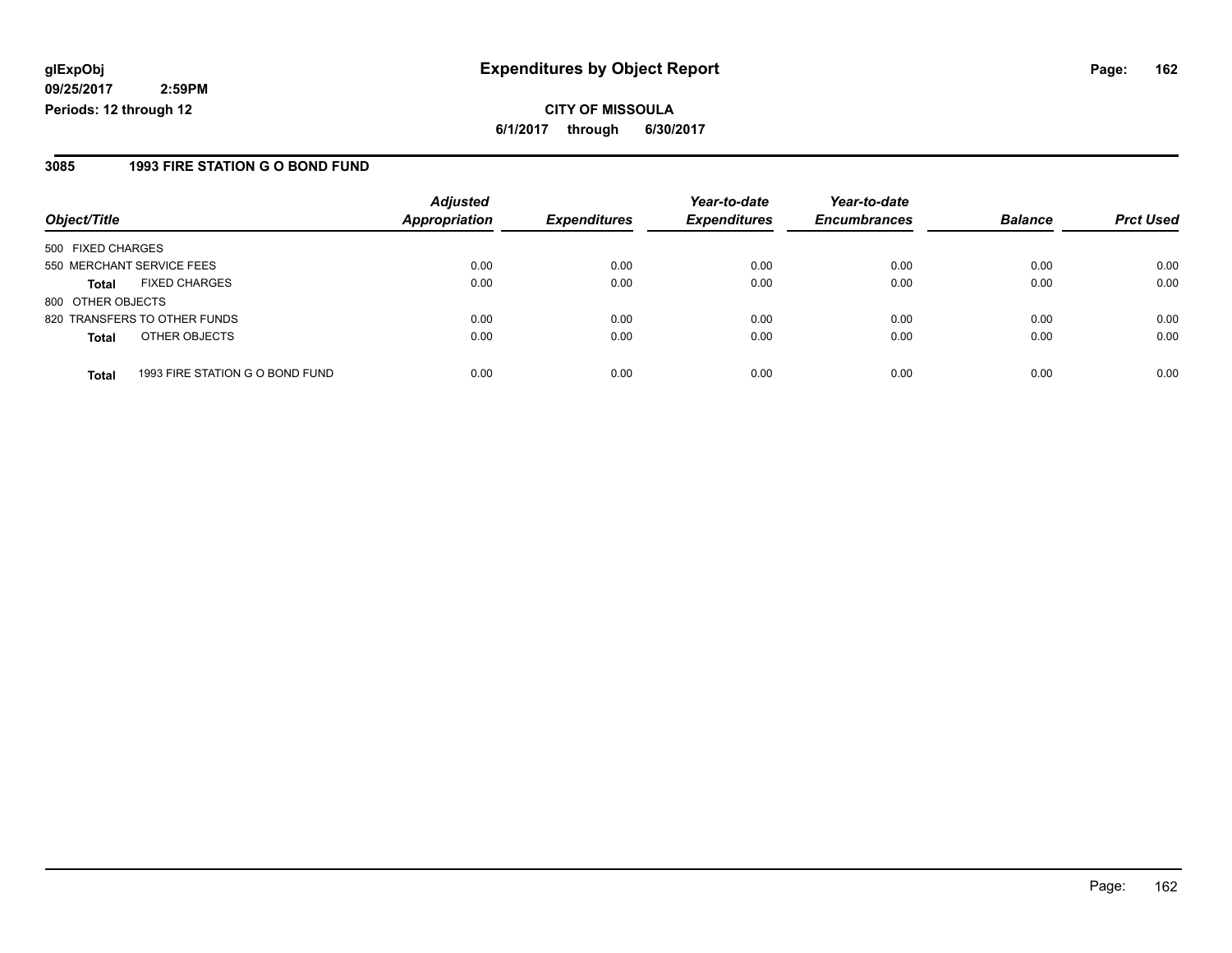# **3090 2004 AQUATICS BOND**

|                                      | <b>Adjusted</b>      |                     | Year-to-date        | Year-to-date        |                |                  |
|--------------------------------------|----------------------|---------------------|---------------------|---------------------|----------------|------------------|
| Object/Title                         | <b>Appropriation</b> | <b>Expenditures</b> | <b>Expenditures</b> | <b>Encumbrances</b> | <b>Balance</b> | <b>Prct Used</b> |
| 500 FIXED CHARGES                    |                      |                     |                     |                     |                |                  |
| 550 MERCHANT SERVICE FEES            | 0.00                 | 0.00                | 0.00                | 0.00                | 0.00           | 0.00             |
| <b>FIXED CHARGES</b><br><b>Total</b> | 0.00                 | 0.00                | 0.00                | 0.00                | 0.00           | 0.00             |
| 600 DEBT SERVICE                     |                      |                     |                     |                     |                |                  |
| 610 PRINCIPAL                        | 0.00                 | 0.00                | 0.00                | 0.00                | 0.00           | 0.00             |
| 620 INTEREST / SERVICE FEES          | 0.00                 | 0.00                | 0.00                | 0.00                | 0.00           | 0.00             |
| <b>DEBT SERVICE</b><br><b>Total</b>  | 0.00                 | 0.00                | 0.00                | 0.00                | 0.00           | 0.00             |
| 800 OTHER OBJECTS                    |                      |                     |                     |                     |                |                  |
| 820 TRANSFERS TO OTHER FUNDS         | 0.00                 | 0.00                | 0.00                | 0.00                | 0.00           | 0.00             |
| OTHER OBJECTS<br><b>Total</b>        | 0.00                 | 0.00                | 0.00                | 0.00                | 0.00           | 0.00             |
|                                      |                      |                     |                     |                     |                |                  |
| NON-DEPARTMENTAL<br><b>Total</b>     | 0.00                 | 0.00                | 0.00                | 0.00                | 0.00           | 0.00             |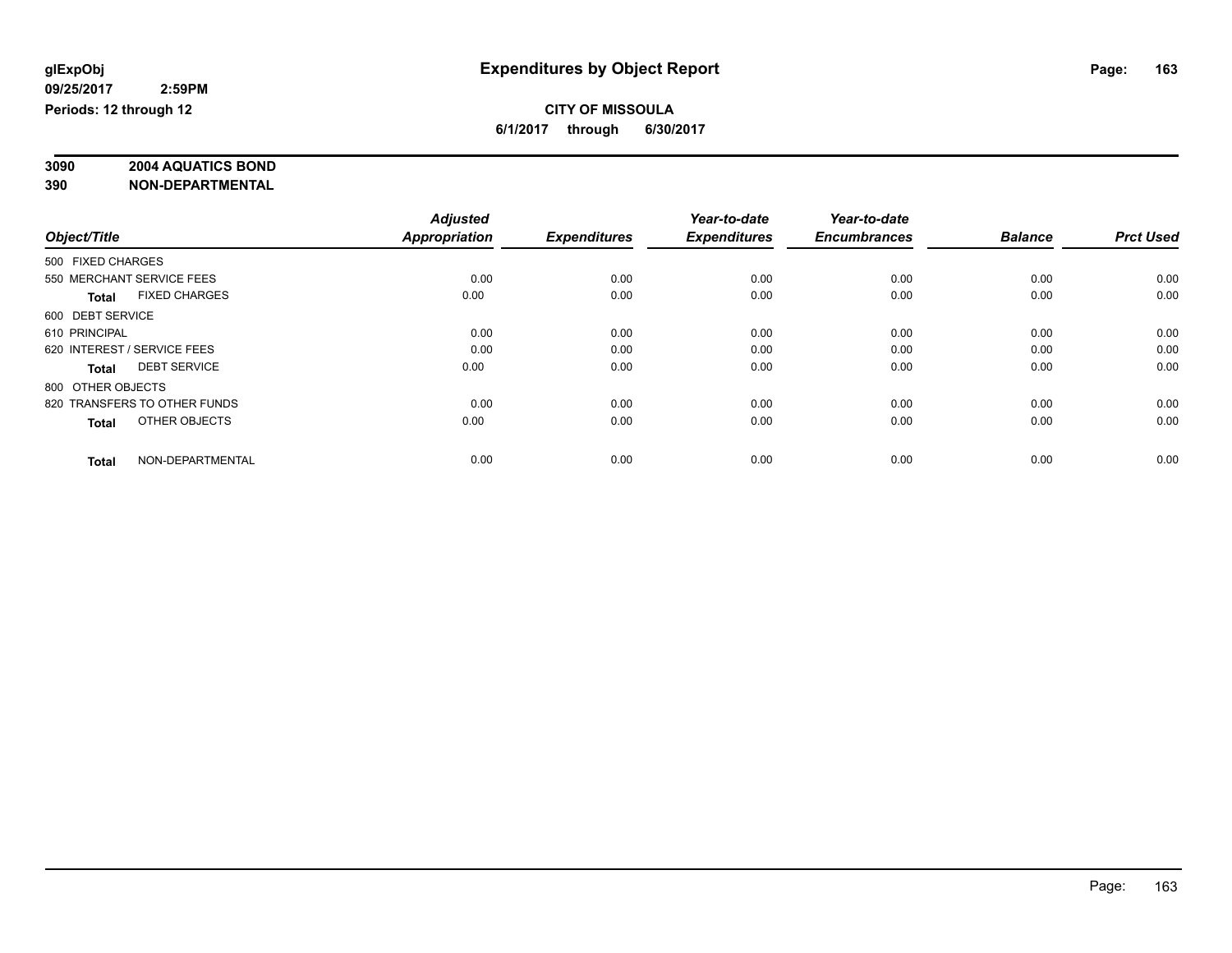#### **3090 2004 AQUATICS BOND**

|                   |                              | <b>Adjusted</b>      |                     | Year-to-date        | Year-to-date        |                |                  |
|-------------------|------------------------------|----------------------|---------------------|---------------------|---------------------|----------------|------------------|
| Object/Title      |                              | <b>Appropriation</b> | <b>Expenditures</b> | <b>Expenditures</b> | <b>Encumbrances</b> | <b>Balance</b> | <b>Prct Used</b> |
| 500 FIXED CHARGES |                              |                      |                     |                     |                     |                |                  |
|                   | 550 MERCHANT SERVICE FEES    | 0.00                 | 0.00                | 0.00                | 0.00                | 0.00           | 0.00             |
| <b>Total</b>      | <b>FIXED CHARGES</b>         | 0.00                 | 0.00                | 0.00                | 0.00                | 0.00           | 0.00             |
| 600 DEBT SERVICE  |                              |                      |                     |                     |                     |                |                  |
| 610 PRINCIPAL     |                              | 0.00                 | 0.00                | 0.00                | 0.00                | 0.00           | 0.00             |
|                   | 620 INTEREST / SERVICE FEES  | 0.00                 | 0.00                | 0.00                | 0.00                | 0.00           | 0.00             |
| Total             | <b>DEBT SERVICE</b>          | 0.00                 | 0.00                | 0.00                | 0.00                | 0.00           | 0.00             |
| 800 OTHER OBJECTS |                              |                      |                     |                     |                     |                |                  |
|                   | 820 TRANSFERS TO OTHER FUNDS | 0.00                 | 0.00                | 0.00                | 0.00                | 0.00           | 0.00             |
| <b>Total</b>      | OTHER OBJECTS                | 0.00                 | 0.00                | 0.00                | 0.00                | 0.00           | 0.00             |
| Total             | 2004 AQUATICS BOND           | 0.00                 | 0.00                | 0.00                | 0.00                | 0.00           | 0.00             |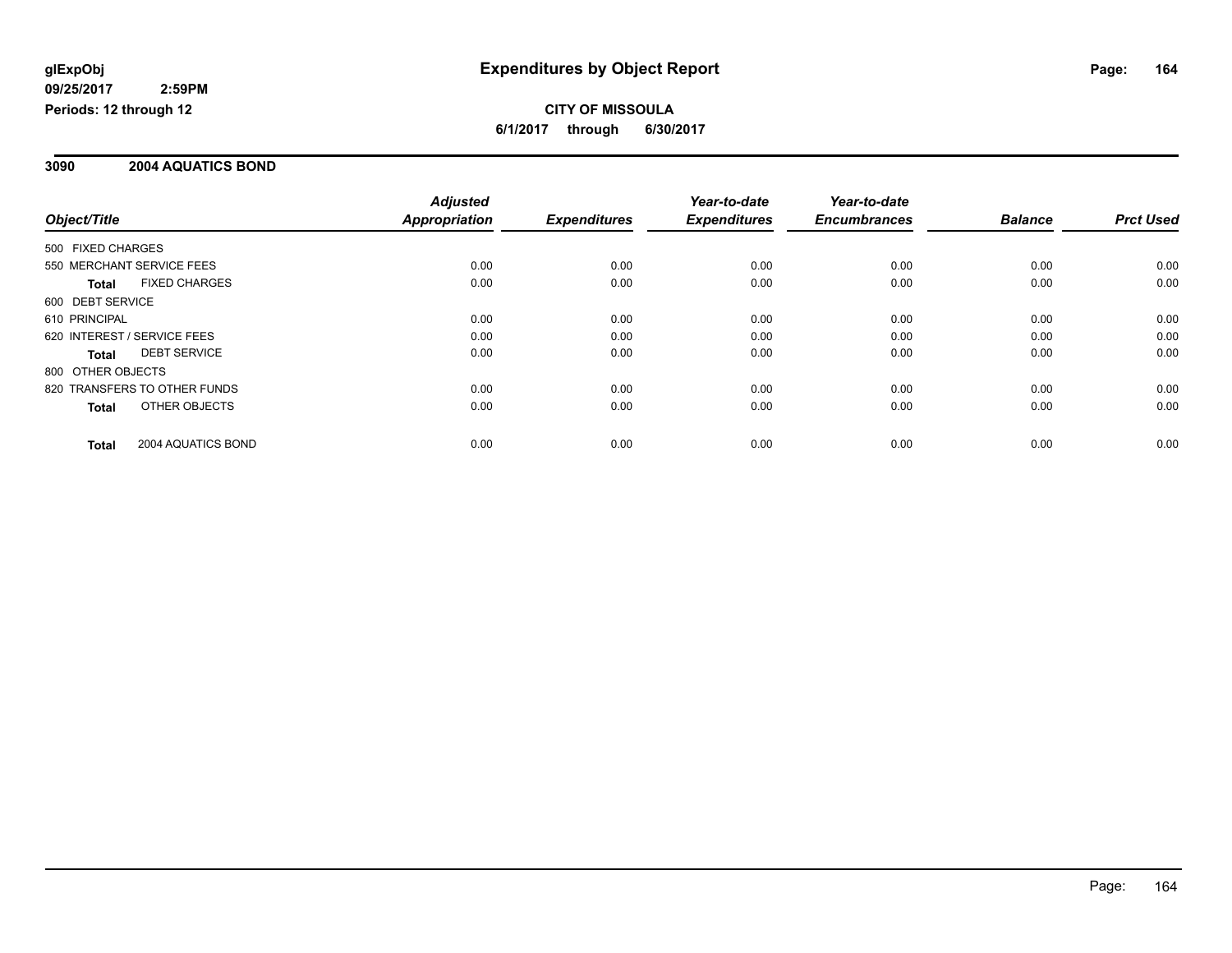### **CITY OF MISSOULA**

**6/1/2017 through 6/30/2017**

# **3091 SERIES 2012A AQUATICS REFUNDING BOND**

|                                      | <b>Adjusted</b>      |                     | Year-to-date        | Year-to-date        |                |                  |
|--------------------------------------|----------------------|---------------------|---------------------|---------------------|----------------|------------------|
| Object/Title                         | <b>Appropriation</b> | <b>Expenditures</b> | <b>Expenditures</b> | <b>Encumbrances</b> | <b>Balance</b> | <b>Prct Used</b> |
| 500 FIXED CHARGES                    |                      |                     |                     |                     |                |                  |
| 550 MERCHANT SERVICE FEES            | 350.00               | 0.00                | 0.00                | 0.00                | 350.00         | 0.00             |
| <b>FIXED CHARGES</b><br><b>Total</b> | 350.00               | 0.00                | 0.00                | 0.00                | 350.00         | 0.00             |
| 600 DEBT SERVICE                     |                      |                     |                     |                     |                |                  |
| 610 PRINCIPAL                        | 515,000.00           | 515.000.00          | 515,000.00          | 0.00                | 0.00           | 100.00           |
| 620 INTEREST / SERVICE FEES          | 78.435.00            | 39,217.50           | 78,785.00           | 0.00                | $-350.00$      | 100.45           |
| <b>DEBT SERVICE</b><br><b>Total</b>  | 593.435.00           | 554,217.50          | 593,785.00          | 0.00                | $-350.00$      | 100.06           |
| 800 OTHER OBJECTS                    |                      |                     |                     |                     |                |                  |
| 820 TRANSFERS TO OTHER FUNDS         | 0.00                 | 0.00                | 0.00                | 0.00                | 0.00           | 0.00             |
| OTHER OBJECTS<br><b>Total</b>        | 0.00                 | 0.00                | 0.00                | 0.00                | 0.00           | 0.00             |
| NON-DEPARTMENTAL<br><b>Total</b>     | 593.785.00           | 554.217.50          | 593.785.00          | 0.00                | 0.00           | 100.00           |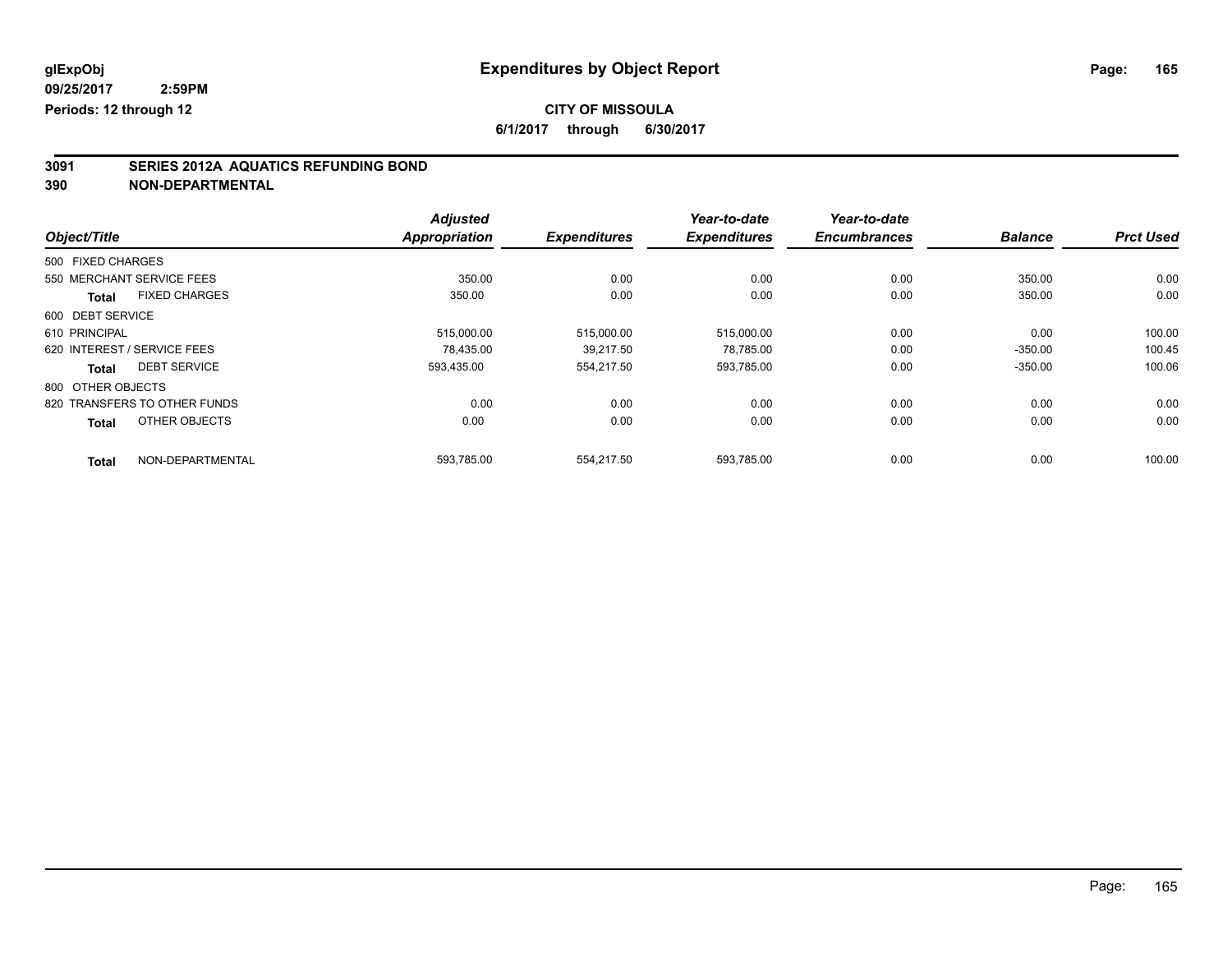### **3091 SERIES 2012A AQUATICS REFUNDING BOND**

|                   |                                   | <b>Adjusted</b>      |                     | Year-to-date        | Year-to-date        |                |                  |
|-------------------|-----------------------------------|----------------------|---------------------|---------------------|---------------------|----------------|------------------|
| Object/Title      |                                   | <b>Appropriation</b> | <b>Expenditures</b> | <b>Expenditures</b> | <b>Encumbrances</b> | <b>Balance</b> | <b>Prct Used</b> |
| 500 FIXED CHARGES |                                   |                      |                     |                     |                     |                |                  |
|                   | 550 MERCHANT SERVICE FEES         | 350.00               | 0.00                | 0.00                | 0.00                | 350.00         | 0.00             |
| <b>Total</b>      | <b>FIXED CHARGES</b>              | 350.00               | 0.00                | 0.00                | 0.00                | 350.00         | 0.00             |
| 600 DEBT SERVICE  |                                   |                      |                     |                     |                     |                |                  |
| 610 PRINCIPAL     |                                   | 515,000.00           | 515,000.00          | 515,000.00          | 0.00                | 0.00           | 100.00           |
|                   | 620 INTEREST / SERVICE FEES       | 78.435.00            | 39,217.50           | 78,785.00           | 0.00                | $-350.00$      | 100.45           |
| <b>Total</b>      | <b>DEBT SERVICE</b>               | 593,435.00           | 554,217.50          | 593,785.00          | 0.00                | $-350.00$      | 100.06           |
| 800 OTHER OBJECTS |                                   |                      |                     |                     |                     |                |                  |
|                   | 820 TRANSFERS TO OTHER FUNDS      | 0.00                 | 0.00                | 0.00                | 0.00                | 0.00           | 0.00             |
| Total             | OTHER OBJECTS                     | 0.00                 | 0.00                | 0.00                | 0.00                | 0.00           | 0.00             |
| <b>Total</b>      | SERIES 2012A AQUATICS REFUNDING B | 593,785.00           | 554.217.50          | 593.785.00          | 0.00                | 0.00           | 100.00           |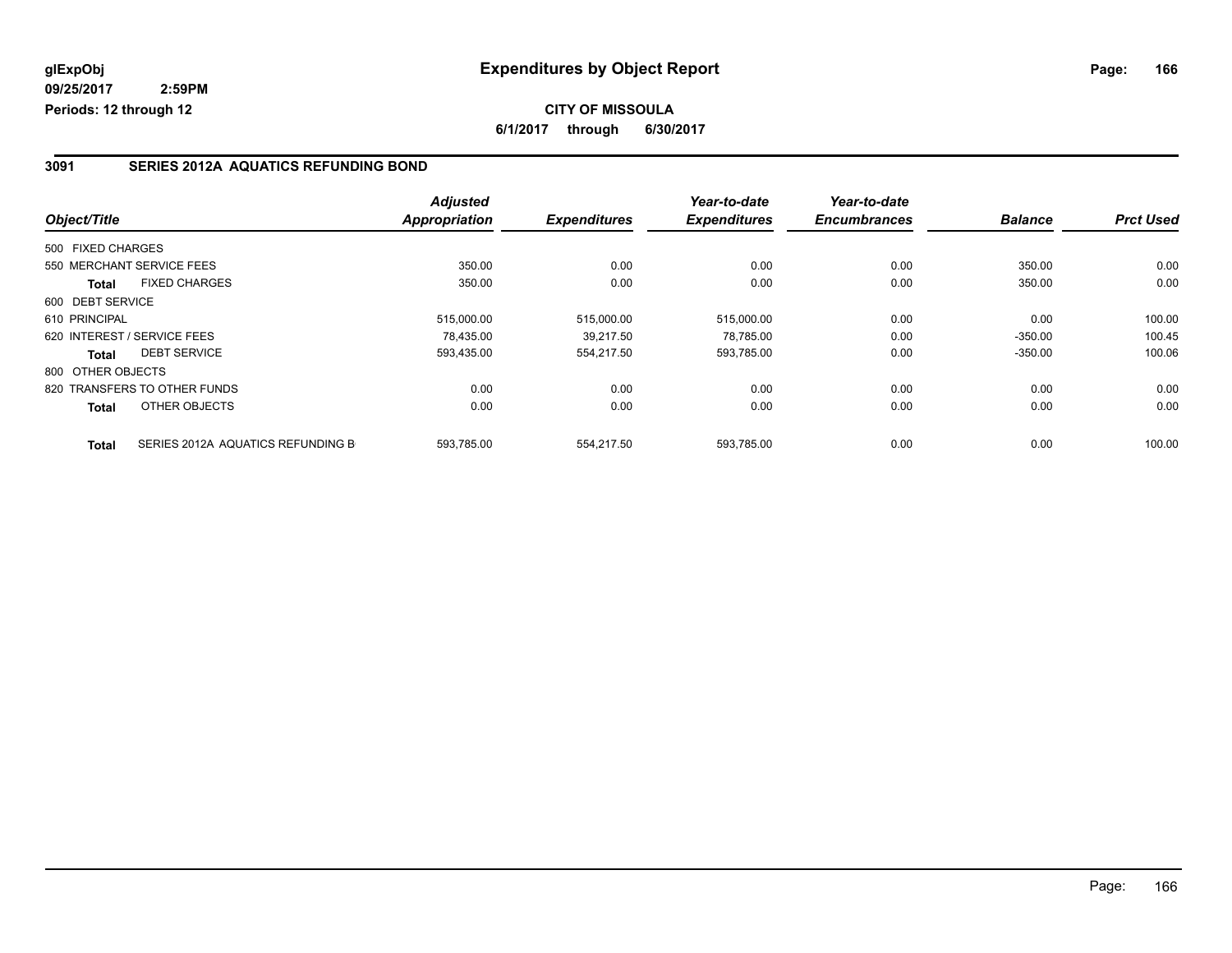### **CITY OF MISSOULA**

**6/1/2017 through 6/30/2017**

# **3092 Series 2013A GO REFUNDING BONDS**

|                                      | <b>Adjusted</b>      |                     | Year-to-date        | Year-to-date        |                |                  |
|--------------------------------------|----------------------|---------------------|---------------------|---------------------|----------------|------------------|
| Object/Title                         | <b>Appropriation</b> | <b>Expenditures</b> | <b>Expenditures</b> | <b>Encumbrances</b> | <b>Balance</b> | <b>Prct Used</b> |
| 500 FIXED CHARGES                    |                      |                     |                     |                     |                |                  |
| 550 MERCHANT SERVICE FEES            | 350.00               | 0.00                | 0.00                | 0.00                | 350.00         | 0.00             |
| <b>FIXED CHARGES</b><br><b>Total</b> | 350.00               | 0.00                | 0.00                | 0.00                | 350.00         | 0.00             |
| 600 DEBT SERVICE                     |                      |                     |                     |                     |                |                  |
| 610 PRINCIPAL                        | 575,000.00           | 575,000.00          | 575,000.00          | 0.00                | 0.00           | 100.00           |
| 620 INTEREST / SERVICE FEES          | 95.120.00            | 47,560.00           | 95.470.00           | 0.00                | $-350.00$      | 100.37           |
| <b>DEBT SERVICE</b><br>Total         | 670,120.00           | 622,560.00          | 670,470.00          | 0.00                | $-350.00$      | 100.05           |
| 800 OTHER OBJECTS                    |                      |                     |                     |                     |                |                  |
| 820 TRANSFERS TO OTHER FUNDS         | 0.00                 | 0.00                | 0.00                | 0.00                | 0.00           | 0.00             |
| OTHER OBJECTS<br><b>Total</b>        | 0.00                 | 0.00                | 0.00                | 0.00                | 0.00           | 0.00             |
| NON-DEPARTMENTAL<br><b>Total</b>     | 670,470.00           | 622,560.00          | 670.470.00          | 0.00                | 0.00           | 100.00           |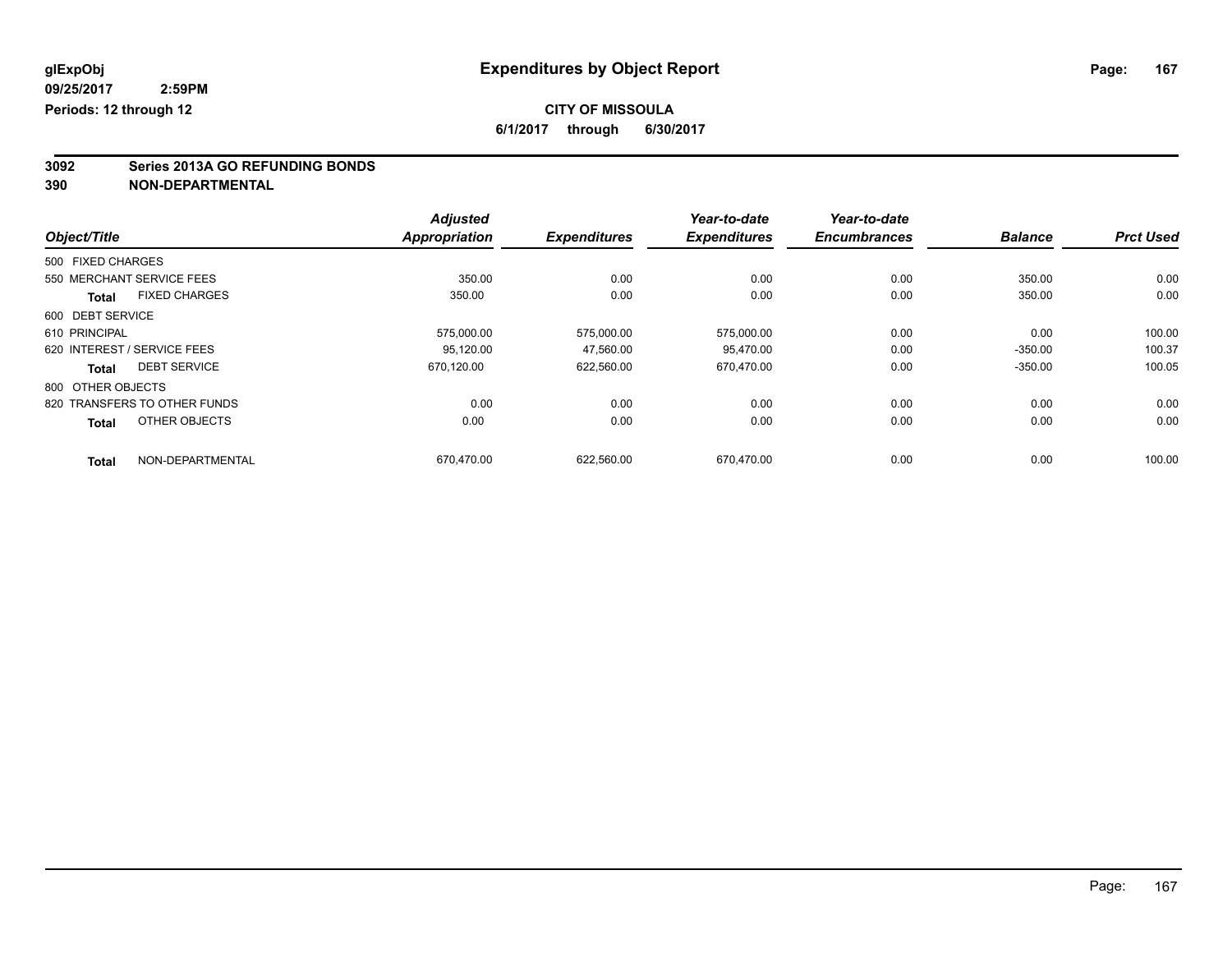### **CITY OF MISSOULA 6/1/2017 through 6/30/2017**

### **3092 Series 2013A GO REFUNDING BONDS**

|                   |                                 | <b>Adjusted</b>      |                     | Year-to-date        | Year-to-date        |                |                  |
|-------------------|---------------------------------|----------------------|---------------------|---------------------|---------------------|----------------|------------------|
| Object/Title      |                                 | <b>Appropriation</b> | <b>Expenditures</b> | <b>Expenditures</b> | <b>Encumbrances</b> | <b>Balance</b> | <b>Prct Used</b> |
| 500 FIXED CHARGES |                                 |                      |                     |                     |                     |                |                  |
|                   | 550 MERCHANT SERVICE FEES       | 350.00               | 0.00                | 0.00                | 0.00                | 350.00         | 0.00             |
| <b>Total</b>      | <b>FIXED CHARGES</b>            | 350.00               | 0.00                | 0.00                | 0.00                | 350.00         | 0.00             |
| 600 DEBT SERVICE  |                                 |                      |                     |                     |                     |                |                  |
| 610 PRINCIPAL     |                                 | 575,000.00           | 575.000.00          | 575,000.00          | 0.00                | 0.00           | 100.00           |
|                   | 620 INTEREST / SERVICE FEES     | 95,120.00            | 47,560.00           | 95,470.00           | 0.00                | $-350.00$      | 100.37           |
| <b>Total</b>      | <b>DEBT SERVICE</b>             | 670,120.00           | 622,560.00          | 670.470.00          | 0.00                | $-350.00$      | 100.05           |
| 800 OTHER OBJECTS |                                 |                      |                     |                     |                     |                |                  |
|                   | 820 TRANSFERS TO OTHER FUNDS    | 0.00                 | 0.00                | 0.00                | 0.00                | 0.00           | 0.00             |
| Total             | OTHER OBJECTS                   | 0.00                 | 0.00                | 0.00                | 0.00                | 0.00           | 0.00             |
| <b>Total</b>      | Series 2013A GO REFUNDING BONDS | 670.470.00           | 622.560.00          | 670.470.00          | 0.00                | 0.00           | 100.00           |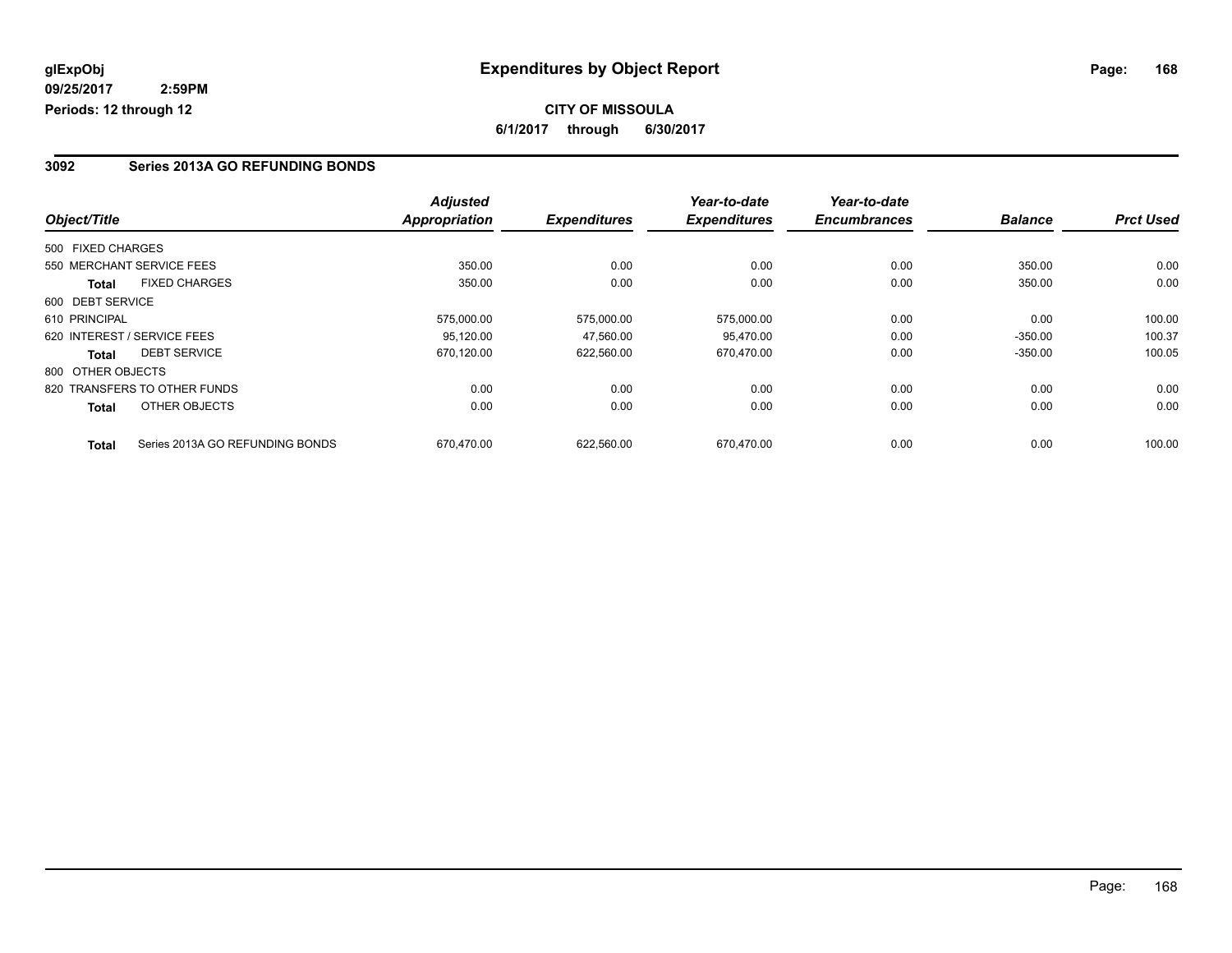### **CITY OF MISSOULA**

**6/1/2017 through 6/30/2017**

# **3095 2004 REFUNDING BONDS DEBT SERVICE**

|                             |                      | <b>Adjusted</b>      |                     | Year-to-date        | Year-to-date        |                |                  |
|-----------------------------|----------------------|----------------------|---------------------|---------------------|---------------------|----------------|------------------|
| Object/Title                |                      | <b>Appropriation</b> | <b>Expenditures</b> | <b>Expenditures</b> | <b>Encumbrances</b> | <b>Balance</b> | <b>Prct Used</b> |
| 500 FIXED CHARGES           |                      |                      |                     |                     |                     |                |                  |
| 550 MERCHANT SERVICE FEES   |                      | 0.00                 | 0.00                | 0.00                | 0.00                | 0.00           | 0.00             |
| <b>Total</b>                | <b>FIXED CHARGES</b> | 0.00                 | 0.00                | 0.00                | 0.00                | 0.00           | 0.00             |
| 600 DEBT SERVICE            |                      |                      |                     |                     |                     |                |                  |
| 610 PRINCIPAL               |                      | 0.00                 | 0.00                | 0.00                | 0.00                | 0.00           | 0.00             |
| 620 INTEREST / SERVICE FEES |                      | 0.00                 | 0.00                | 0.00                | 0.00                | 0.00           | 0.00             |
| <b>Total</b>                | <b>DEBT SERVICE</b>  | 0.00                 | 0.00                | 0.00                | 0.00                | 0.00           | 0.00             |
| <b>Total</b>                | NON-DEPARTMENTAL     | 0.00                 | 0.00                | 0.00                | 0.00                | 0.00           | 0.00             |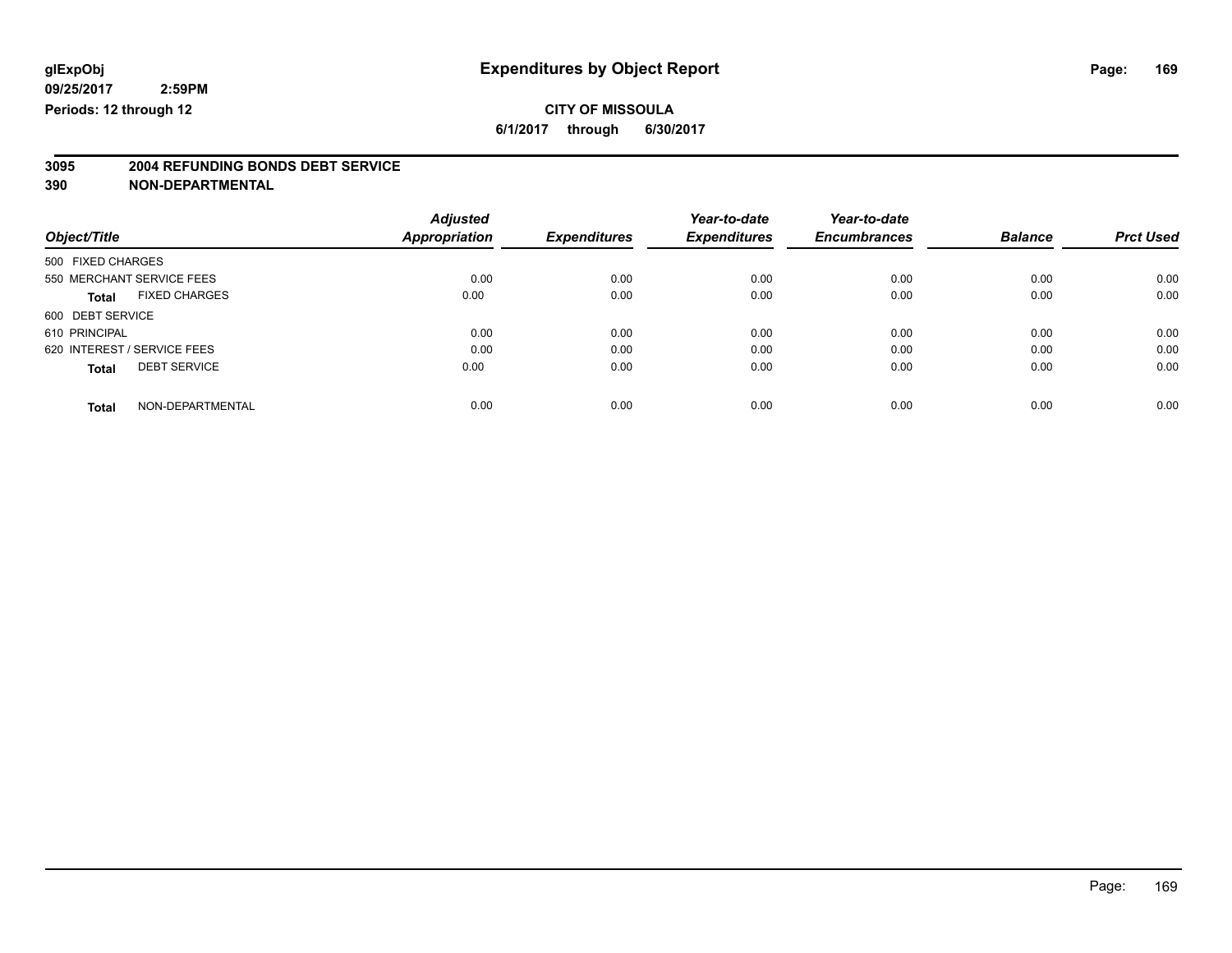### **glExpObj Expenditures by Object Report Page: 170**

**09/25/2017 2:59PM Periods: 12 through 12**

### **3095 2004 REFUNDING BONDS DEBT SERVICE**

| Object/Title      |                                   | <b>Adjusted</b><br><b>Appropriation</b> | <b>Expenditures</b> | Year-to-date<br><b>Expenditures</b> | Year-to-date<br><b>Encumbrances</b> | <b>Balance</b> | <b>Prct Used</b> |
|-------------------|-----------------------------------|-----------------------------------------|---------------------|-------------------------------------|-------------------------------------|----------------|------------------|
|                   |                                   |                                         |                     |                                     |                                     |                |                  |
| 500 FIXED CHARGES |                                   |                                         |                     |                                     |                                     |                |                  |
|                   | 550 MERCHANT SERVICE FEES         | 0.00                                    | 0.00                | 0.00                                | 0.00                                | 0.00           | 0.00             |
| <b>Total</b>      | <b>FIXED CHARGES</b>              | 0.00                                    | 0.00                | 0.00                                | 0.00                                | 0.00           | 0.00             |
| 600 DEBT SERVICE  |                                   |                                         |                     |                                     |                                     |                |                  |
| 610 PRINCIPAL     |                                   | 0.00                                    | 0.00                | 0.00                                | 0.00                                | 0.00           | 0.00             |
|                   | 620 INTEREST / SERVICE FEES       | 0.00                                    | 0.00                | 0.00                                | 0.00                                | 0.00           | 0.00             |
| <b>Total</b>      | <b>DEBT SERVICE</b>               | 0.00                                    | 0.00                | 0.00                                | 0.00                                | 0.00           | 0.00             |
| <b>Total</b>      | 2004 REFUNDING BONDS DEBT SERVICE | 0.00                                    | 0.00                | 0.00                                | 0.00                                | 0.00           | 0.00             |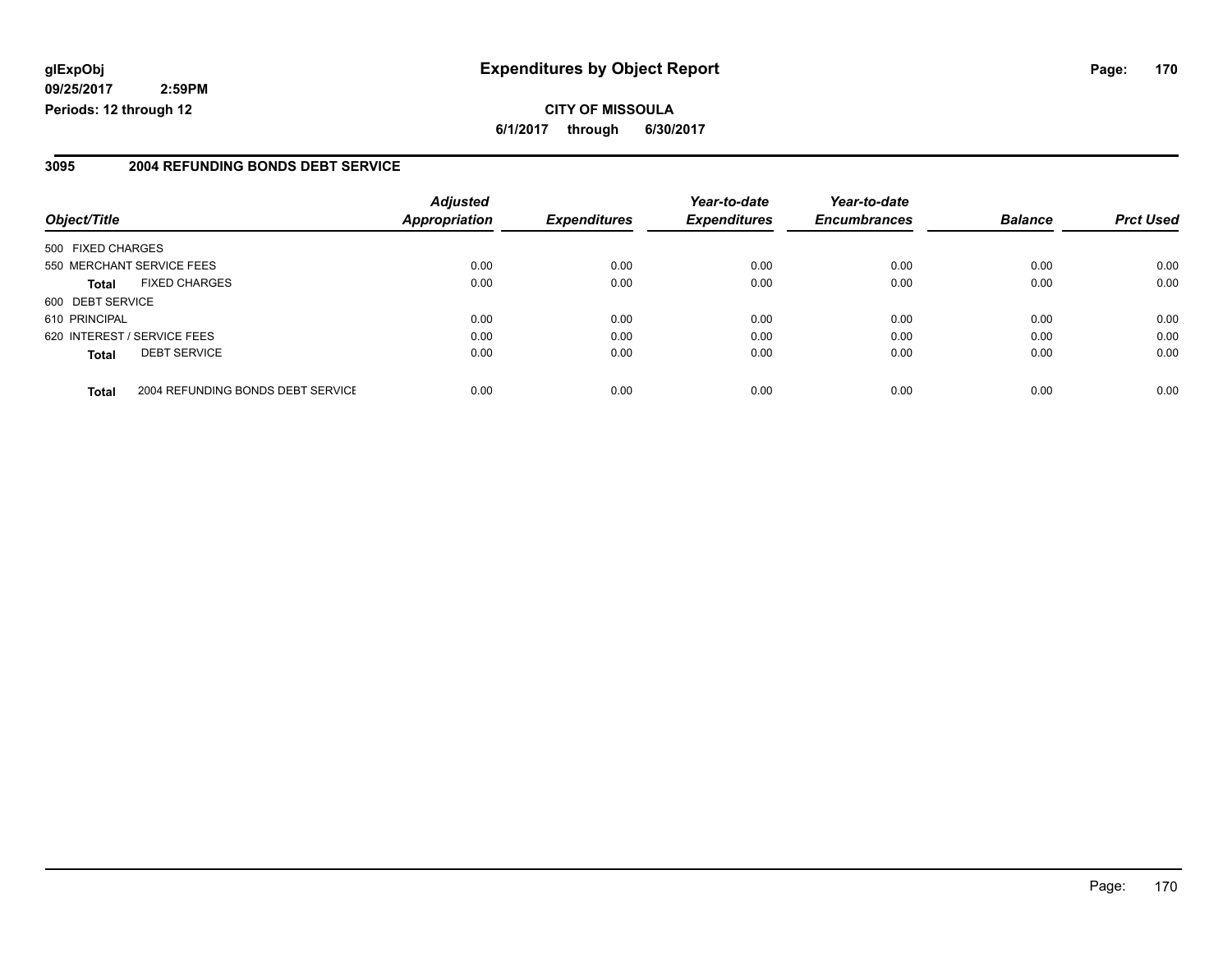**3096 NEW FIRE STATION GO BOND**

|                                      | <b>Adjusted</b>      |                     | Year-to-date        | Year-to-date        |                |                  |
|--------------------------------------|----------------------|---------------------|---------------------|---------------------|----------------|------------------|
| Object/Title                         | <b>Appropriation</b> | <b>Expenditures</b> | <b>Expenditures</b> | <b>Encumbrances</b> | <b>Balance</b> | <b>Prct Used</b> |
| 500 FIXED CHARGES                    |                      |                     |                     |                     |                |                  |
| 550 MERCHANT SERVICE FEES            | 0.00                 | 0.00                | 0.00                | 0.00                | 0.00           | 0.00             |
| <b>FIXED CHARGES</b><br><b>Total</b> | 0.00                 | 0.00                | 0.00                | 0.00                | 0.00           | 0.00             |
| 600 DEBT SERVICE                     |                      |                     |                     |                     |                |                  |
| 610 PRINCIPAL                        | 0.00                 | 0.00                | 0.00                | 0.00                | 0.00           | 0.00             |
| 620 INTEREST / SERVICE FEES          | 0.00                 | 0.00                | 350.00              | 0.00                | $-350.00$      | 0.00             |
| <b>DEBT SERVICE</b><br><b>Total</b>  | 0.00                 | 0.00                | 350.00              | 0.00                | $-350.00$      | 0.00             |
| 800 OTHER OBJECTS                    |                      |                     |                     |                     |                |                  |
| 820 TRANSFERS TO OTHER FUNDS         | 0.00                 | 0.00                | 0.00                | 0.00                | 0.00           | 0.00             |
| OTHER OBJECTS<br><b>Total</b>        | 0.00                 | 0.00                | 0.00                | 0.00                | 0.00           | 0.00             |
| NON-DEPARTMENTAL<br><b>Total</b>     | 0.00                 | 0.00                | 350.00              | 0.00                | $-350.00$      | 0.00             |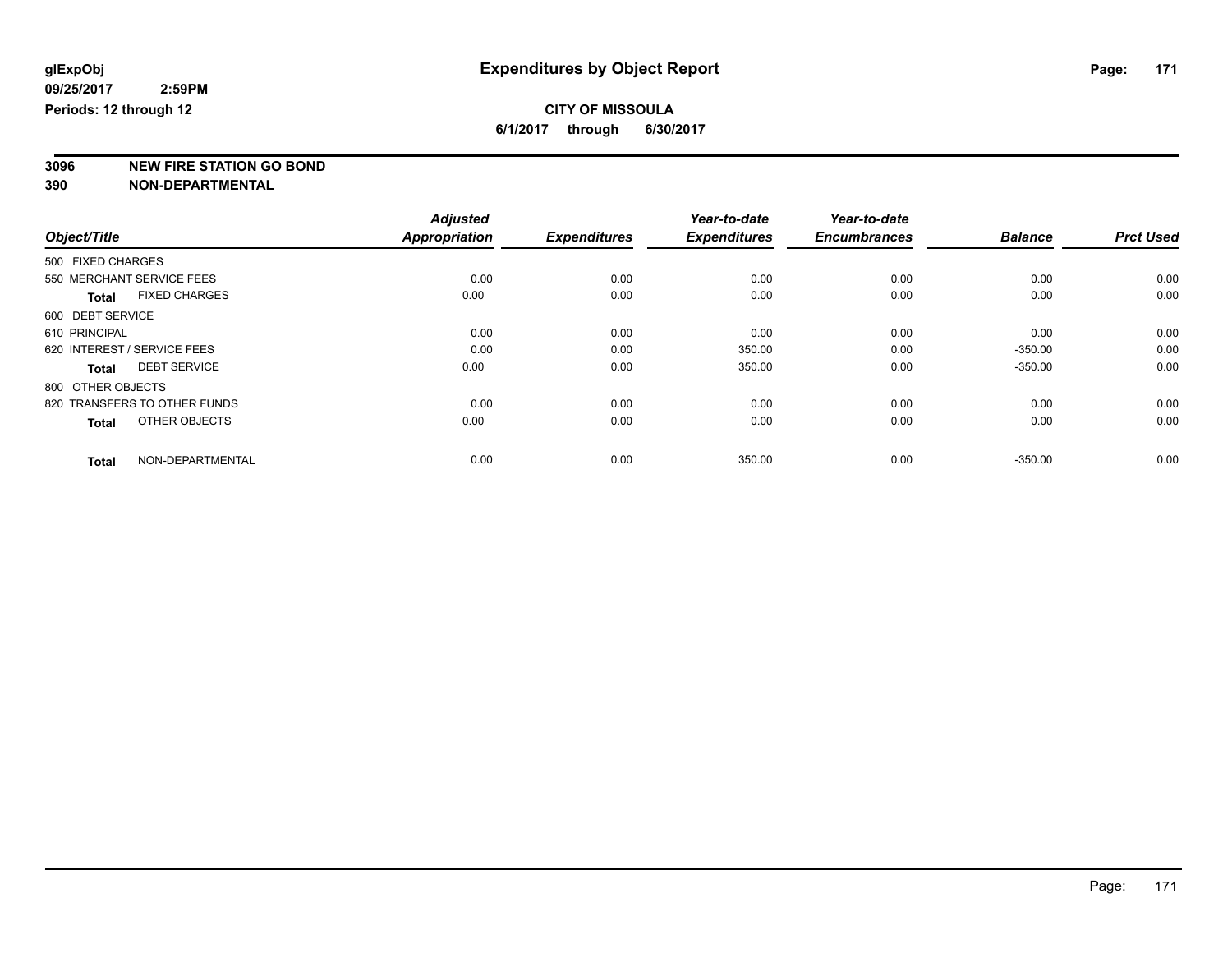### **CITY OF MISSOULA 6/1/2017 through 6/30/2017**

### **3096 NEW FIRE STATION GO BOND**

|                   |                              | <b>Adjusted</b>      |                     | Year-to-date        | Year-to-date        |                |                  |
|-------------------|------------------------------|----------------------|---------------------|---------------------|---------------------|----------------|------------------|
| Object/Title      |                              | <b>Appropriation</b> | <b>Expenditures</b> | <b>Expenditures</b> | <b>Encumbrances</b> | <b>Balance</b> | <b>Prct Used</b> |
| 500 FIXED CHARGES |                              |                      |                     |                     |                     |                |                  |
|                   | 550 MERCHANT SERVICE FEES    | 0.00                 | 0.00                | 0.00                | 0.00                | 0.00           | 0.00             |
| <b>Total</b>      | <b>FIXED CHARGES</b>         | 0.00                 | 0.00                | 0.00                | 0.00                | 0.00           | 0.00             |
| 600 DEBT SERVICE  |                              |                      |                     |                     |                     |                |                  |
| 610 PRINCIPAL     |                              | 0.00                 | 0.00                | 0.00                | 0.00                | 0.00           | 0.00             |
|                   | 620 INTEREST / SERVICE FEES  | 0.00                 | 0.00                | 350.00              | 0.00                | $-350.00$      | 0.00             |
| <b>Total</b>      | <b>DEBT SERVICE</b>          | 0.00                 | 0.00                | 350.00              | 0.00                | $-350.00$      | 0.00             |
| 800 OTHER OBJECTS |                              |                      |                     |                     |                     |                |                  |
|                   | 820 TRANSFERS TO OTHER FUNDS | 0.00                 | 0.00                | 0.00                | 0.00                | 0.00           | 0.00             |
| <b>Total</b>      | OTHER OBJECTS                | 0.00                 | 0.00                | 0.00                | 0.00                | 0.00           | 0.00             |
| <b>Total</b>      | NEW FIRE STATION GO BOND     | 0.00                 | 0.00                | 350.00              | 0.00                | $-350.00$      | 0.00             |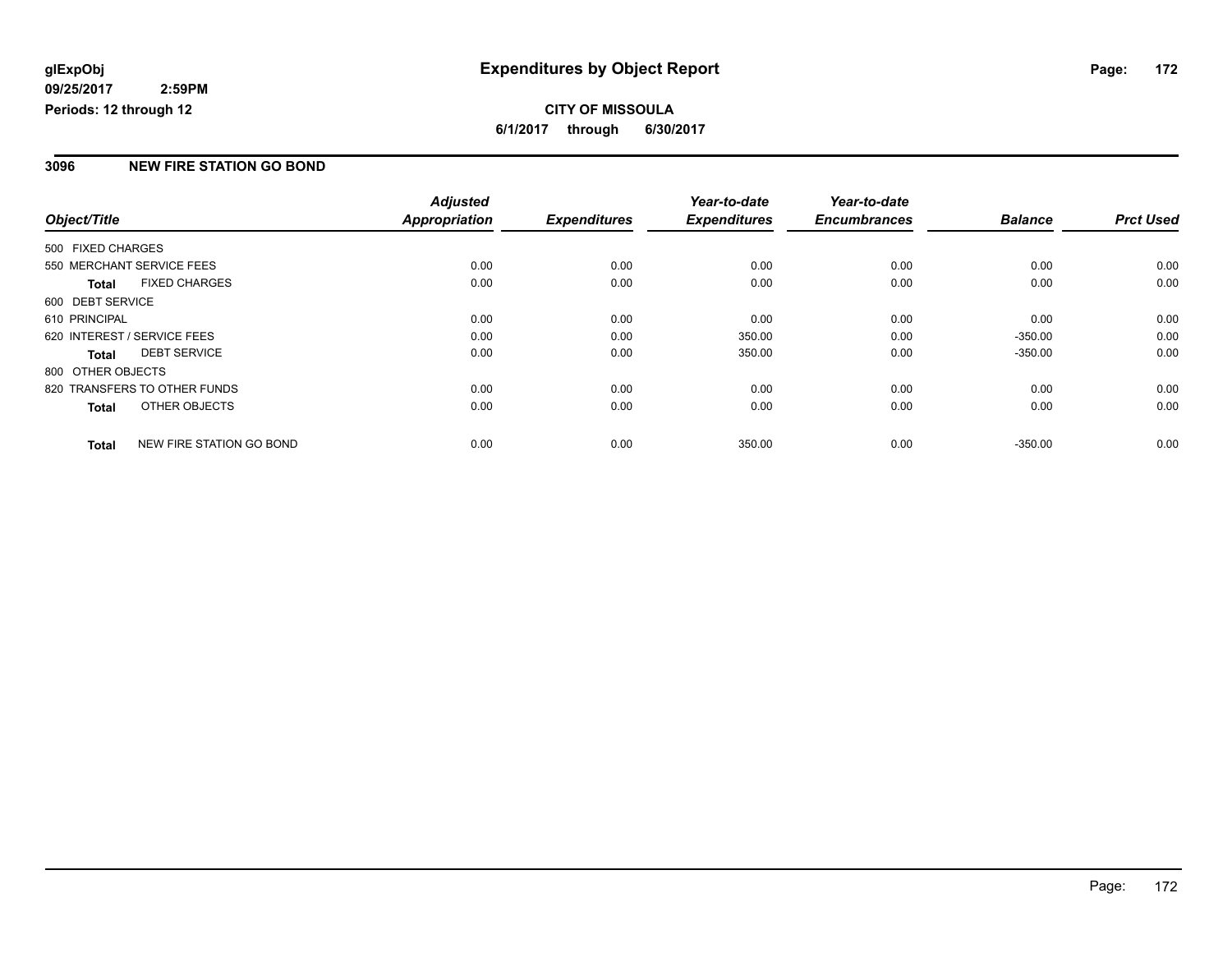**3097 2007 REFUNDING BONDS**

| Object/Title                         | <b>Adjusted</b><br><b>Appropriation</b> | <b>Expenditures</b> | Year-to-date<br><b>Expenditures</b> | Year-to-date<br><b>Encumbrances</b> | <b>Balance</b> | <b>Prct Used</b> |
|--------------------------------------|-----------------------------------------|---------------------|-------------------------------------|-------------------------------------|----------------|------------------|
| 500 FIXED CHARGES                    |                                         |                     |                                     |                                     |                |                  |
| 500 FIXED CHARGES                    | 0.00                                    | 0.00                | 0.00                                | 0.00                                | 0.00           | 0.00             |
| 550 MERCHANT SERVICE FEES            | 0.00                                    | 0.00                | 0.00                                | 0.00                                | 0.00           | 0.00             |
| <b>FIXED CHARGES</b><br><b>Total</b> | 0.00                                    | 0.00                | 0.00                                | 0.00                                | 0.00           | 0.00             |
| 600 DEBT SERVICE                     |                                         |                     |                                     |                                     |                |                  |
| 610 PRINCIPAL                        | 0.00                                    | 0.00                | 0.00                                | 0.00                                | 0.00           | 0.00             |
| 620 INTEREST / SERVICE FEES          | 0.00                                    | 0.00                | 0.00                                | 0.00                                | 0.00           | 0.00             |
| <b>DEBT SERVICE</b><br><b>Total</b>  | 0.00                                    | 0.00                | 0.00                                | 0.00                                | 0.00           | 0.00             |
| NON-DEPARTMENTAL<br><b>Total</b>     | 0.00                                    | 0.00                | 0.00                                | 0.00                                | 0.00           | 0.00             |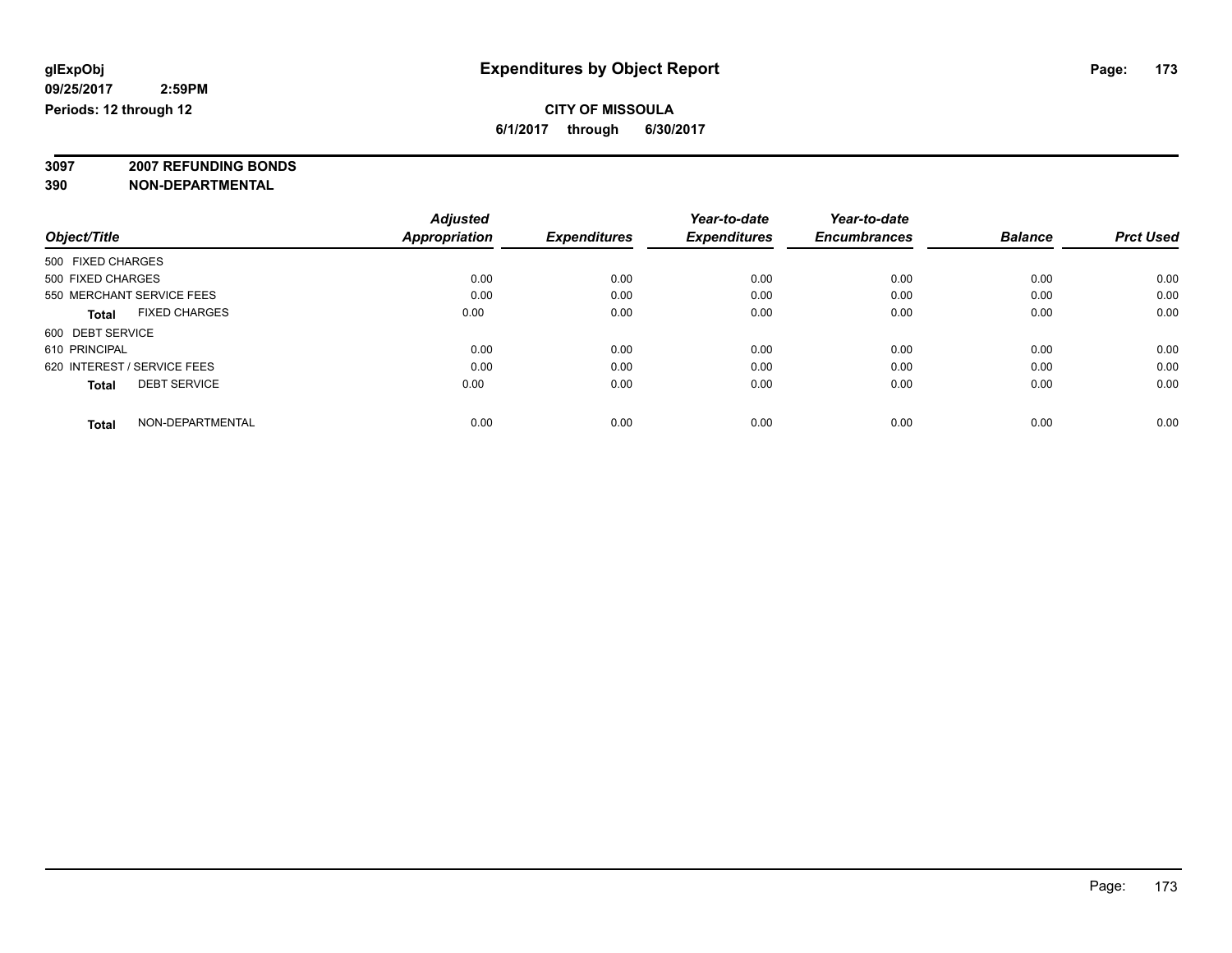**6/1/2017 through 6/30/2017**

#### **3097 2007 REFUNDING BONDS**

| Object/Title                |                      | <b>Adjusted</b><br><b>Appropriation</b> | <b>Expenditures</b> | Year-to-date<br><b>Expenditures</b> | Year-to-date<br><b>Encumbrances</b> | <b>Balance</b> | <b>Prct Used</b> |
|-----------------------------|----------------------|-----------------------------------------|---------------------|-------------------------------------|-------------------------------------|----------------|------------------|
| 500 FIXED CHARGES           |                      |                                         |                     |                                     |                                     |                |                  |
| 500 FIXED CHARGES           |                      | 0.00                                    | 0.00                | 0.00                                | 0.00                                | 0.00           | 0.00             |
| 550 MERCHANT SERVICE FEES   |                      | 0.00                                    | 0.00                | 0.00                                | 0.00                                | 0.00           | 0.00             |
| <b>Total</b>                | <b>FIXED CHARGES</b> | 0.00                                    | 0.00                | 0.00                                | 0.00                                | 0.00           | 0.00             |
| 600 DEBT SERVICE            |                      |                                         |                     |                                     |                                     |                |                  |
| 610 PRINCIPAL               |                      | 0.00                                    | 0.00                | 0.00                                | 0.00                                | 0.00           | 0.00             |
| 620 INTEREST / SERVICE FEES |                      | 0.00                                    | 0.00                | 0.00                                | 0.00                                | 0.00           | 0.00             |
| <b>Total</b>                | <b>DEBT SERVICE</b>  | 0.00                                    | 0.00                | 0.00                                | 0.00                                | 0.00           | 0.00             |
| <b>Total</b>                | 2007 REFUNDING BONDS | 0.00                                    | 0.00                | 0.00                                | 0.00                                | 0.00           | 0.00             |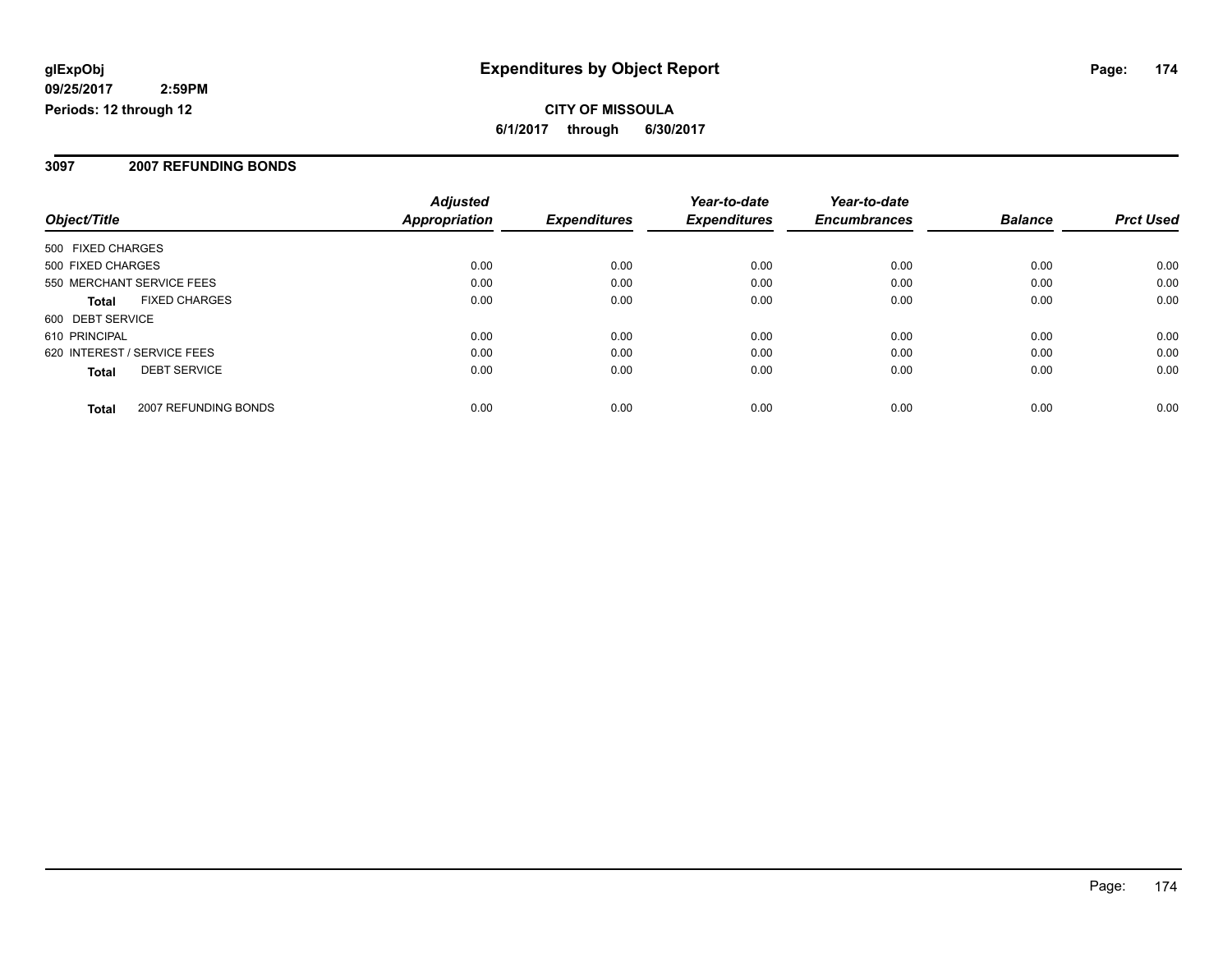### **CITY OF MISSOULA**

**6/1/2017 through 6/30/2017**

# **3100 SIDEWALK & CURB WARRANTS FUND**

|                                      | <b>Adjusted</b>      |                     | Year-to-date        | Year-to-date        |                |                  |
|--------------------------------------|----------------------|---------------------|---------------------|---------------------|----------------|------------------|
| Object/Title                         | <b>Appropriation</b> | <b>Expenditures</b> | <b>Expenditures</b> | <b>Encumbrances</b> | <b>Balance</b> | <b>Prct Used</b> |
| 500 FIXED CHARGES                    |                      |                     |                     |                     |                |                  |
| 550 MERCHANT SERVICE FEES            | 0.00                 | 0.00                | 0.00                | 0.00                | 0.00           | 0.00             |
| <b>FIXED CHARGES</b><br><b>Total</b> | 0.00                 | 0.00                | 0.00                | 0.00                | 0.00           | 0.00             |
| 600 DEBT SERVICE                     |                      |                     |                     |                     |                |                  |
| 610 PRINCIPAL                        | 0.00                 | 0.00                | 0.00                | 0.00                | 0.00           | 0.00             |
| 620 INTEREST / SERVICE FEES          | 0.00                 | 0.00                | 0.00                | 0.00                | 0.00           | 0.00             |
| <b>DEBT SERVICE</b><br><b>Total</b>  | 0.00                 | 0.00                | 0.00                | 0.00                | 0.00           | 0.00             |
| 800 OTHER OBJECTS                    |                      |                     |                     |                     |                |                  |
| 820 TRANSFERS TO OTHER FUNDS         | 0.00                 | 0.00                | 0.00                | 0.00                | 0.00           | 0.00             |
| OTHER OBJECTS<br><b>Total</b>        | 0.00                 | 0.00                | 0.00                | 0.00                | 0.00           | 0.00             |
|                                      |                      |                     |                     |                     |                |                  |
| NON-DEPARTMENTAL<br><b>Total</b>     | 0.00                 | 0.00                | 0.00                | 0.00                | 0.00           | 0.00             |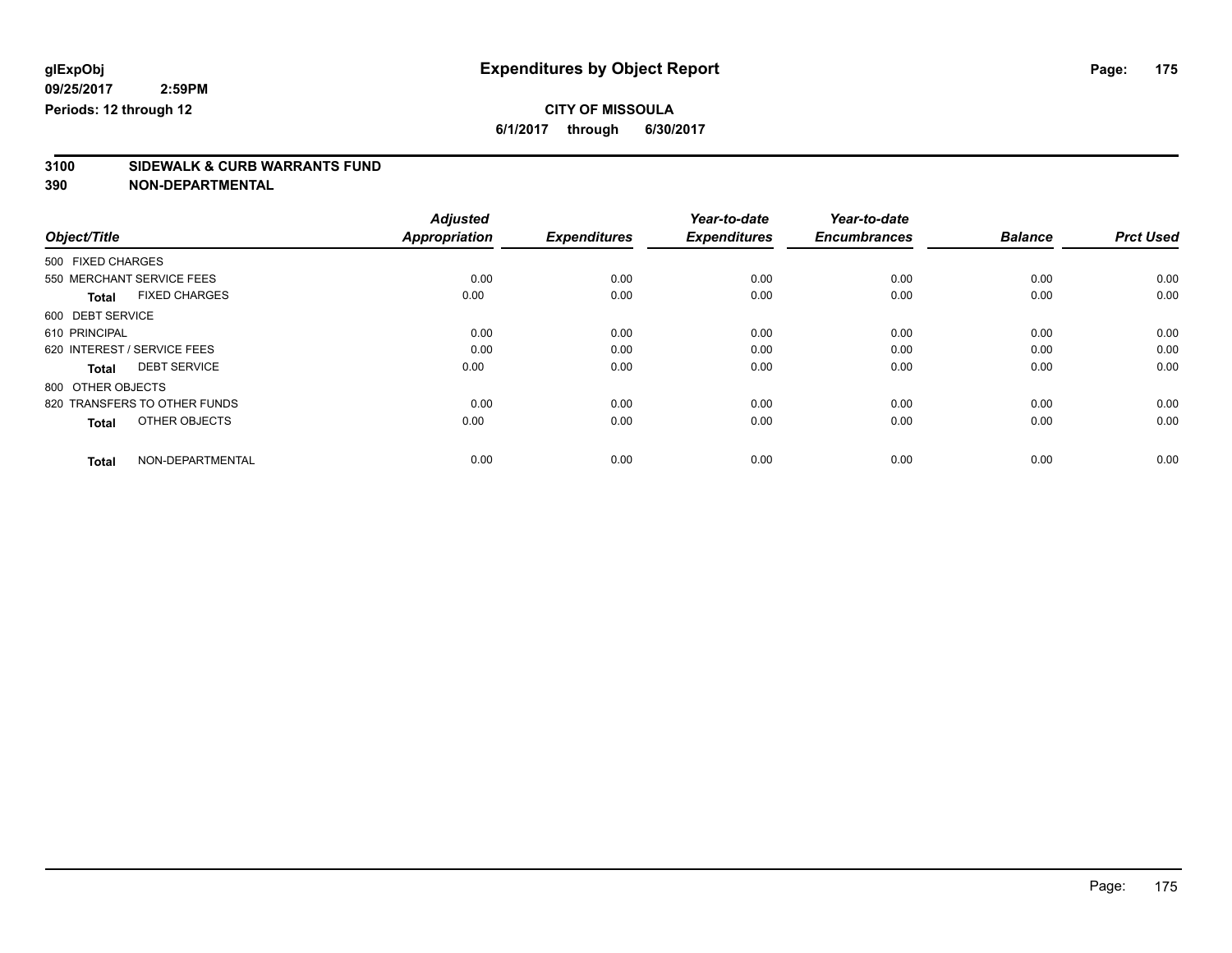### **CITY OF MISSOULA 6/1/2017 through 6/30/2017**

### **3100 SIDEWALK & CURB WARRANTS FUND**

|                   |                               | <b>Adjusted</b>      |                     | Year-to-date        | Year-to-date        |                |                  |
|-------------------|-------------------------------|----------------------|---------------------|---------------------|---------------------|----------------|------------------|
| Object/Title      |                               | <b>Appropriation</b> | <b>Expenditures</b> | <b>Expenditures</b> | <b>Encumbrances</b> | <b>Balance</b> | <b>Prct Used</b> |
| 500 FIXED CHARGES |                               |                      |                     |                     |                     |                |                  |
|                   | 550 MERCHANT SERVICE FEES     | 0.00                 | 0.00                | 0.00                | 0.00                | 0.00           | 0.00             |
| <b>Total</b>      | <b>FIXED CHARGES</b>          | 0.00                 | 0.00                | 0.00                | 0.00                | 0.00           | 0.00             |
| 600 DEBT SERVICE  |                               |                      |                     |                     |                     |                |                  |
| 610 PRINCIPAL     |                               | 0.00                 | 0.00                | 0.00                | 0.00                | 0.00           | 0.00             |
|                   | 620 INTEREST / SERVICE FEES   | 0.00                 | 0.00                | 0.00                | 0.00                | 0.00           | 0.00             |
| <b>Total</b>      | <b>DEBT SERVICE</b>           | 0.00                 | 0.00                | 0.00                | 0.00                | 0.00           | 0.00             |
| 800 OTHER OBJECTS |                               |                      |                     |                     |                     |                |                  |
|                   | 820 TRANSFERS TO OTHER FUNDS  | 0.00                 | 0.00                | 0.00                | 0.00                | 0.00           | 0.00             |
| <b>Total</b>      | OTHER OBJECTS                 | 0.00                 | 0.00                | 0.00                | 0.00                | 0.00           | 0.00             |
| <b>Total</b>      | SIDEWALK & CURB WARRANTS FUND | 0.00                 | 0.00                | 0.00                | 0.00                | 0.00           | 0.00             |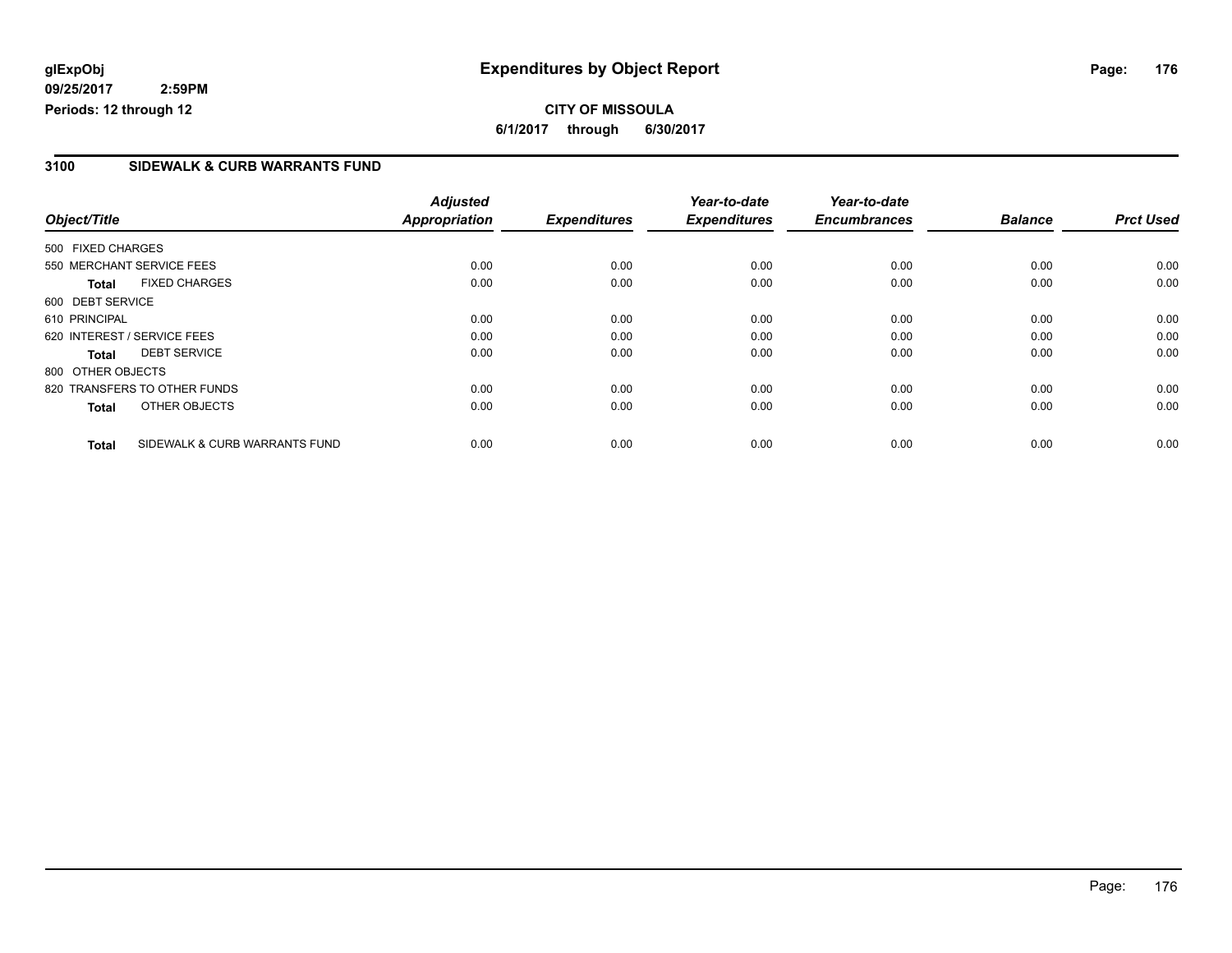### **CITY OF MISSOULA**

**6/1/2017 through 6/30/2017**

# **3200 FY99 SIDEWALK & CURB DEBT SERVICE FUND**

|                                      | <b>Adjusted</b>      |                     | Year-to-date        | Year-to-date        |                |                  |
|--------------------------------------|----------------------|---------------------|---------------------|---------------------|----------------|------------------|
| Object/Title                         | <b>Appropriation</b> | <b>Expenditures</b> | <b>Expenditures</b> | <b>Encumbrances</b> | <b>Balance</b> | <b>Prct Used</b> |
| 500 FIXED CHARGES                    |                      |                     |                     |                     |                |                  |
| 550 MERCHANT SERVICE FEES            | 0.00                 | 0.00                | 0.00                | 0.00                | 0.00           | 0.00             |
| <b>FIXED CHARGES</b><br><b>Total</b> | 0.00                 | 0.00                | 0.00                | 0.00                | 0.00           | 0.00             |
| 600 DEBT SERVICE                     |                      |                     |                     |                     |                |                  |
| 610 PRINCIPAL                        | 0.00                 | 0.00                | 0.00                | 0.00                | 0.00           | 0.00             |
| 620 INTEREST / SERVICE FEES          | 0.00                 | 0.00                | 0.00                | 0.00                | 0.00           | 0.00             |
| <b>DEBT SERVICE</b><br><b>Total</b>  | 0.00                 | 0.00                | 0.00                | 0.00                | 0.00           | 0.00             |
| 800 OTHER OBJECTS                    |                      |                     |                     |                     |                |                  |
| 820 TRANSFERS TO OTHER FUNDS         | 0.00                 | 0.00                | 0.00                | 0.00                | 0.00           | 0.00             |
| OTHER OBJECTS<br><b>Total</b>        | 0.00                 | 0.00                | 0.00                | 0.00                | 0.00           | 0.00             |
|                                      |                      |                     |                     |                     |                |                  |
| NON-DEPARTMENTAL<br><b>Total</b>     | 0.00                 | 0.00                | 0.00                | 0.00                | 0.00           | 0.00             |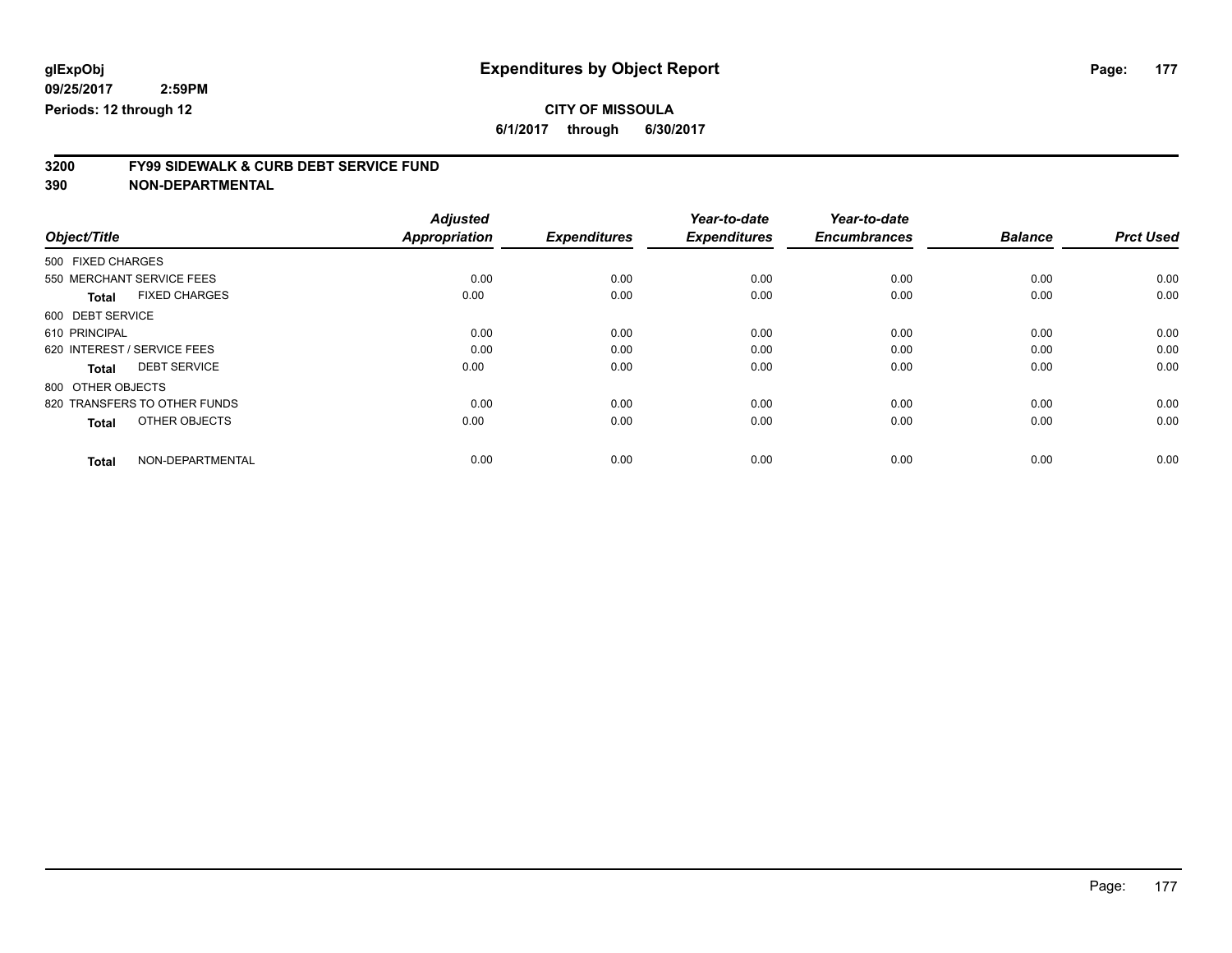### **glExpObj Expenditures by Object Report Page: 178**

**09/25/2017 2:59PM Periods: 12 through 12**

### **3200 FY99 SIDEWALK & CURB DEBT SERVICE FUND**

| Object/Title      |                                   | <b>Adjusted</b><br><b>Appropriation</b> | <b>Expenditures</b> | Year-to-date<br><b>Expenditures</b> | Year-to-date<br><b>Encumbrances</b> | <b>Balance</b> | <b>Prct Used</b> |
|-------------------|-----------------------------------|-----------------------------------------|---------------------|-------------------------------------|-------------------------------------|----------------|------------------|
|                   |                                   |                                         |                     |                                     |                                     |                |                  |
| 500 FIXED CHARGES |                                   |                                         |                     |                                     |                                     |                |                  |
|                   | 550 MERCHANT SERVICE FEES         | 0.00                                    | 0.00                | 0.00                                | 0.00                                | 0.00           | 0.00             |
| <b>Total</b>      | <b>FIXED CHARGES</b>              | 0.00                                    | 0.00                | 0.00                                | 0.00                                | 0.00           | 0.00             |
| 600 DEBT SERVICE  |                                   |                                         |                     |                                     |                                     |                |                  |
| 610 PRINCIPAL     |                                   | 0.00                                    | 0.00                | 0.00                                | 0.00                                | 0.00           | 0.00             |
|                   | 620 INTEREST / SERVICE FEES       | 0.00                                    | 0.00                | 0.00                                | 0.00                                | 0.00           | 0.00             |
| <b>Total</b>      | <b>DEBT SERVICE</b>               | 0.00                                    | 0.00                | 0.00                                | 0.00                                | 0.00           | 0.00             |
| 800 OTHER OBJECTS |                                   |                                         |                     |                                     |                                     |                |                  |
|                   | 820 TRANSFERS TO OTHER FUNDS      | 0.00                                    | 0.00                | 0.00                                | 0.00                                | 0.00           | 0.00             |
| <b>Total</b>      | OTHER OBJECTS                     | 0.00                                    | 0.00                | 0.00                                | 0.00                                | 0.00           | 0.00             |
| <b>Total</b>      | FY99 SIDEWALK & CURB DEBT SERVICE | 0.00                                    | 0.00                | 0.00                                | 0.00                                | 0.00           | 0.00             |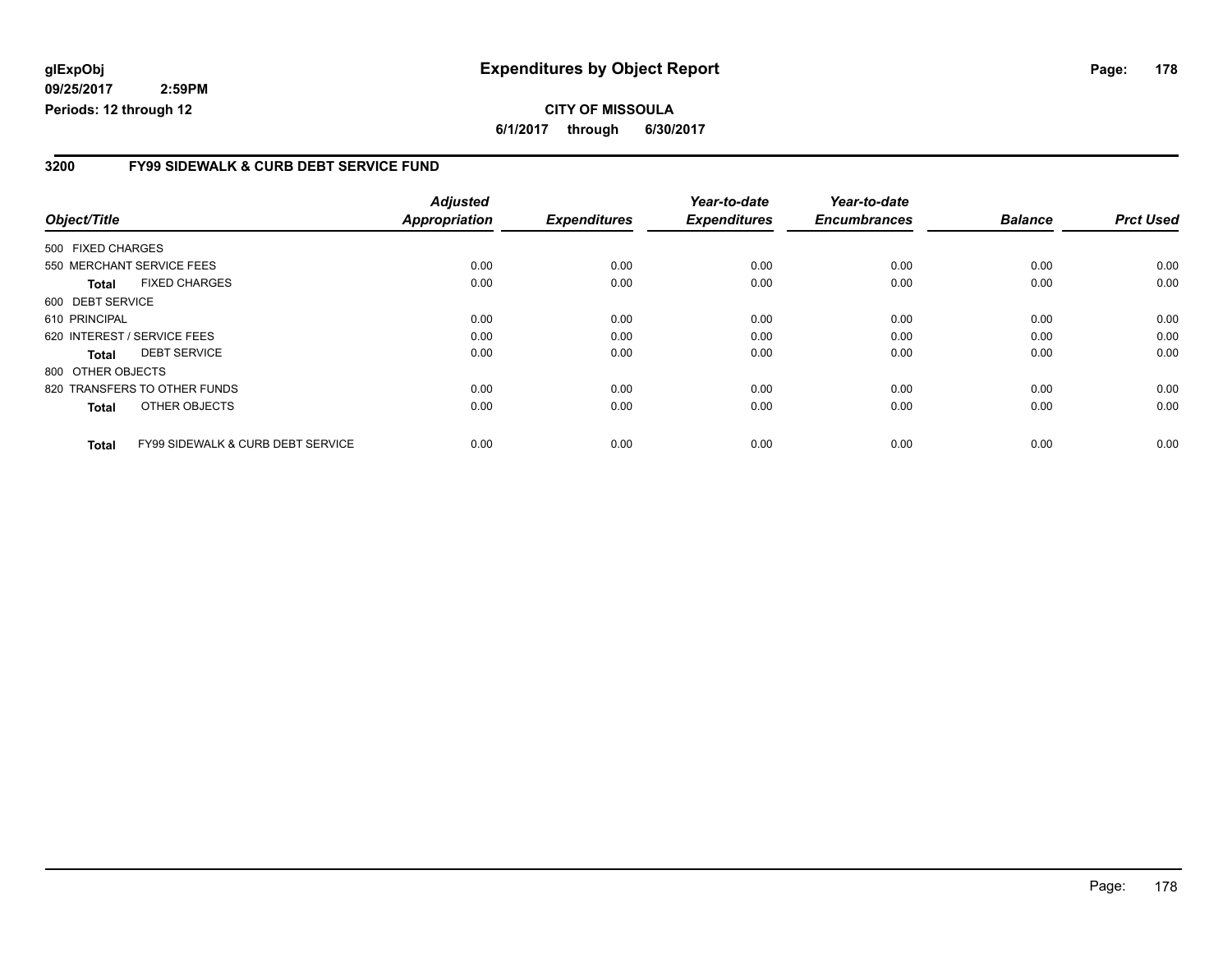### **CITY OF MISSOULA**

**6/1/2017 through 6/30/2017**

# **3300 FY00 SIDEWALK & CURB DEBT SERVICE FUND**

|                             |                      | <b>Adjusted</b>      |                     | Year-to-date        | Year-to-date        |                |                  |
|-----------------------------|----------------------|----------------------|---------------------|---------------------|---------------------|----------------|------------------|
| Object/Title                |                      | <b>Appropriation</b> | <b>Expenditures</b> | <b>Expenditures</b> | <b>Encumbrances</b> | <b>Balance</b> | <b>Prct Used</b> |
| 500 FIXED CHARGES           |                      |                      |                     |                     |                     |                |                  |
| 550 MERCHANT SERVICE FEES   |                      | 0.00                 | 0.00                | 0.00                | 0.00                | 0.00           | 0.00             |
| <b>Total</b>                | <b>FIXED CHARGES</b> | 0.00                 | 0.00                | 0.00                | 0.00                | 0.00           | 0.00             |
| 600 DEBT SERVICE            |                      |                      |                     |                     |                     |                |                  |
| 610 PRINCIPAL               |                      | 0.00                 | 0.00                | 0.00                | 0.00                | 0.00           | 0.00             |
| 620 INTEREST / SERVICE FEES |                      | 0.00                 | 0.00                | 0.00                | 0.00                | 0.00           | 0.00             |
| <b>Total</b>                | <b>DEBT SERVICE</b>  | 0.00                 | 0.00                | 0.00                | 0.00                | 0.00           | 0.00             |
| <b>Total</b>                | NON-DEPARTMENTAL     | 0.00                 | 0.00                | 0.00                | 0.00                | 0.00           | 0.00             |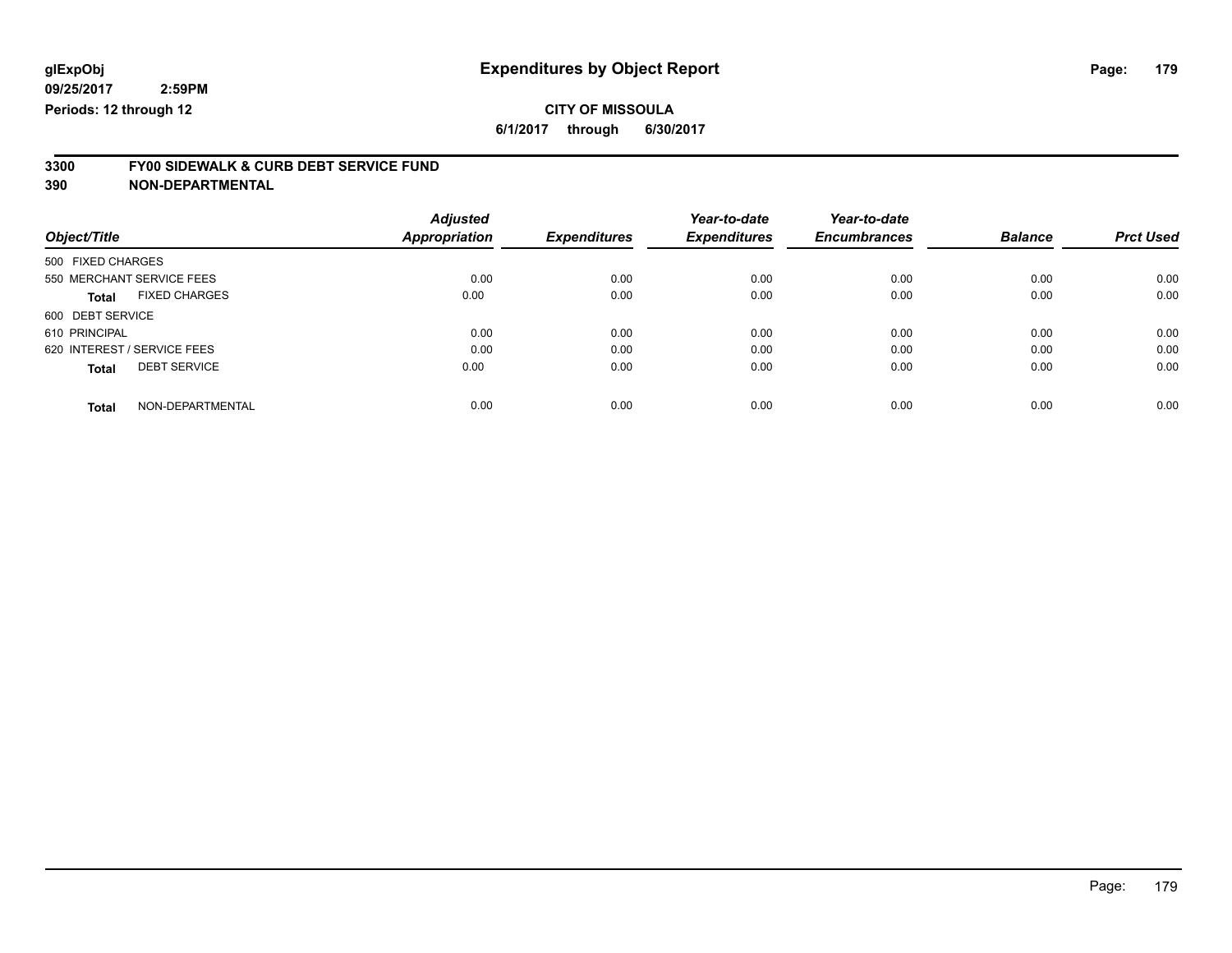### **glExpObj Expenditures by Object Report Page: 180**

**09/25/2017 2:59PM Periods: 12 through 12**

### **3300 FY00 SIDEWALK & CURB DEBT SERVICE FUND**

| Object/Title                |                                   | <b>Adjusted</b><br><b>Appropriation</b> | <b>Expenditures</b> | Year-to-date<br><b>Expenditures</b> | Year-to-date<br><b>Encumbrances</b> | <b>Balance</b> | <b>Prct Used</b> |
|-----------------------------|-----------------------------------|-----------------------------------------|---------------------|-------------------------------------|-------------------------------------|----------------|------------------|
| 500 FIXED CHARGES           |                                   |                                         |                     |                                     |                                     |                |                  |
|                             | 550 MERCHANT SERVICE FEES         | 0.00                                    | 0.00                | 0.00                                | 0.00                                | 0.00           | 0.00             |
| <b>Total</b>                | <b>FIXED CHARGES</b>              | 0.00                                    | 0.00                | 0.00                                | 0.00                                | 0.00           | 0.00             |
| 600 DEBT SERVICE            |                                   |                                         |                     |                                     |                                     |                |                  |
| 610 PRINCIPAL               |                                   | 0.00                                    | 0.00                | 0.00                                | 0.00                                | 0.00           | 0.00             |
| 620 INTEREST / SERVICE FEES |                                   | 0.00                                    | 0.00                | 0.00                                | 0.00                                | 0.00           | 0.00             |
| <b>Total</b>                | <b>DEBT SERVICE</b>               | 0.00                                    | 0.00                | 0.00                                | 0.00                                | 0.00           | 0.00             |
| <b>Total</b>                | FY00 SIDEWALK & CURB DEBT SERVICE | 0.00                                    | 0.00                | 0.00                                | 0.00                                | 0.00           | 0.00             |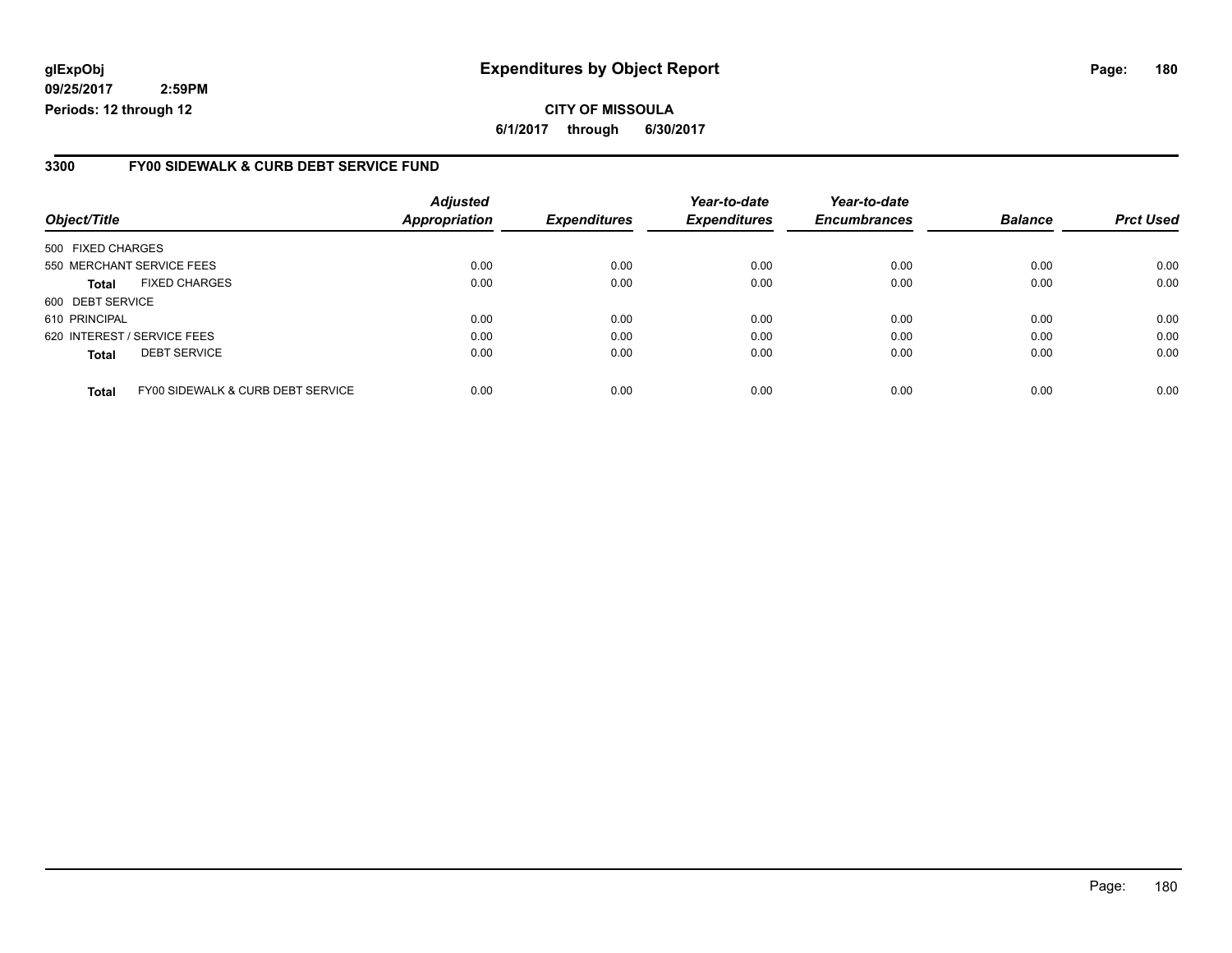#### **3305 JUDGMENT LEVIES 390 NON-DEPARTMENTAL**

|                                     | <b>Adjusted</b>      |                     | Year-to-date        | Year-to-date        |                |                  |
|-------------------------------------|----------------------|---------------------|---------------------|---------------------|----------------|------------------|
| Object/Title                        | <b>Appropriation</b> | <b>Expenditures</b> | <b>Expenditures</b> | <b>Encumbrances</b> | <b>Balance</b> | <b>Prct Used</b> |
| 600 DEBT SERVICE                    |                      |                     |                     |                     |                |                  |
| 615 JUDGMENT LEVY DEBT PAYMENT      | 0.00                 | 0.00                | 0.00                | 0.00                | 0.00           | 0.00             |
| <b>DEBT SERVICE</b><br><b>Total</b> | 0.00                 | 0.00                | 0.00                | 0.00                | 0.00           | 0.00             |
| 800 OTHER OBJECTS                   |                      |                     |                     |                     |                |                  |
| 820 TRANSFERS TO OTHER FUNDS        | 0.00                 | 0.00                | 0.00                | 0.00                | 0.00           | 0.00             |
| OTHER OBJECTS<br>Total              | 0.00                 | 0.00                | 0.00                | 0.00                | 0.00           | 0.00             |
| NON-DEPARTMENTAL<br><b>Total</b>    | 0.00                 | 0.00                | 0.00                | 0.00                | 0.00           | 0.00             |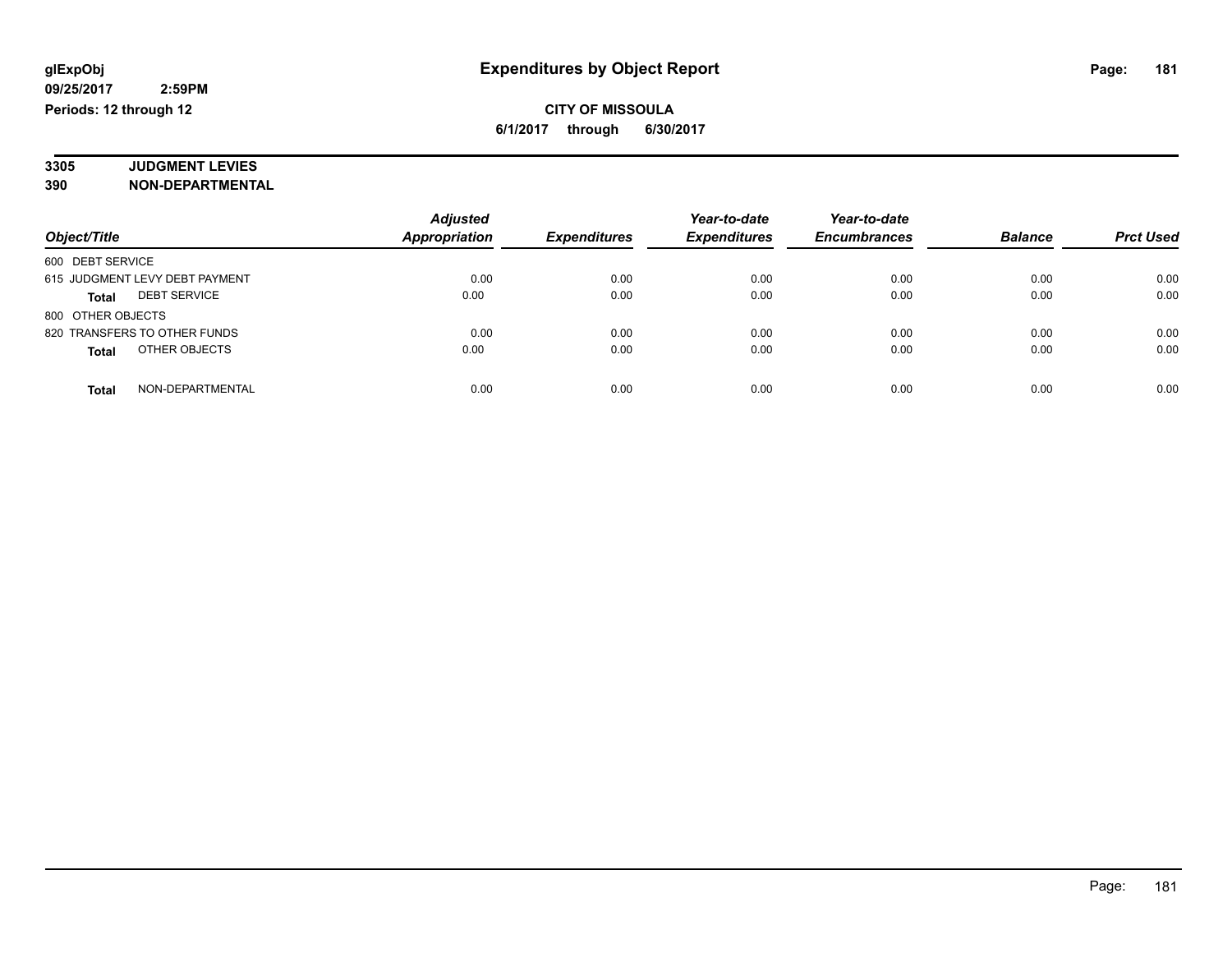**3305 JUDGMENT LEVIES**

|                                     | <b>Adjusted</b> |                     | Year-to-date        | Year-to-date        |                |                  |
|-------------------------------------|-----------------|---------------------|---------------------|---------------------|----------------|------------------|
| Object/Title                        | Appropriation   | <b>Expenditures</b> | <b>Expenditures</b> | <b>Encumbrances</b> | <b>Balance</b> | <b>Prct Used</b> |
| 600 DEBT SERVICE                    |                 |                     |                     |                     |                |                  |
| 615 JUDGMENT LEVY DEBT PAYMENT      | 0.00            | 0.00                | 0.00                | 0.00                | 0.00           | 0.00             |
| <b>DEBT SERVICE</b><br><b>Total</b> | 0.00            | 0.00                | 0.00                | 0.00                | 0.00           | 0.00             |
| 800 OTHER OBJECTS                   |                 |                     |                     |                     |                |                  |
| 820 TRANSFERS TO OTHER FUNDS        | 0.00            | 0.00                | 0.00                | 0.00                | 0.00           | 0.00             |
| OTHER OBJECTS<br><b>Total</b>       | 0.00            | 0.00                | 0.00                | 0.00                | 0.00           | 0.00             |
| <b>JUDGMENT LEVIES</b><br>Total     | 0.00            | 0.00                | 0.00                | 0.00                | 0.00           | 0.00             |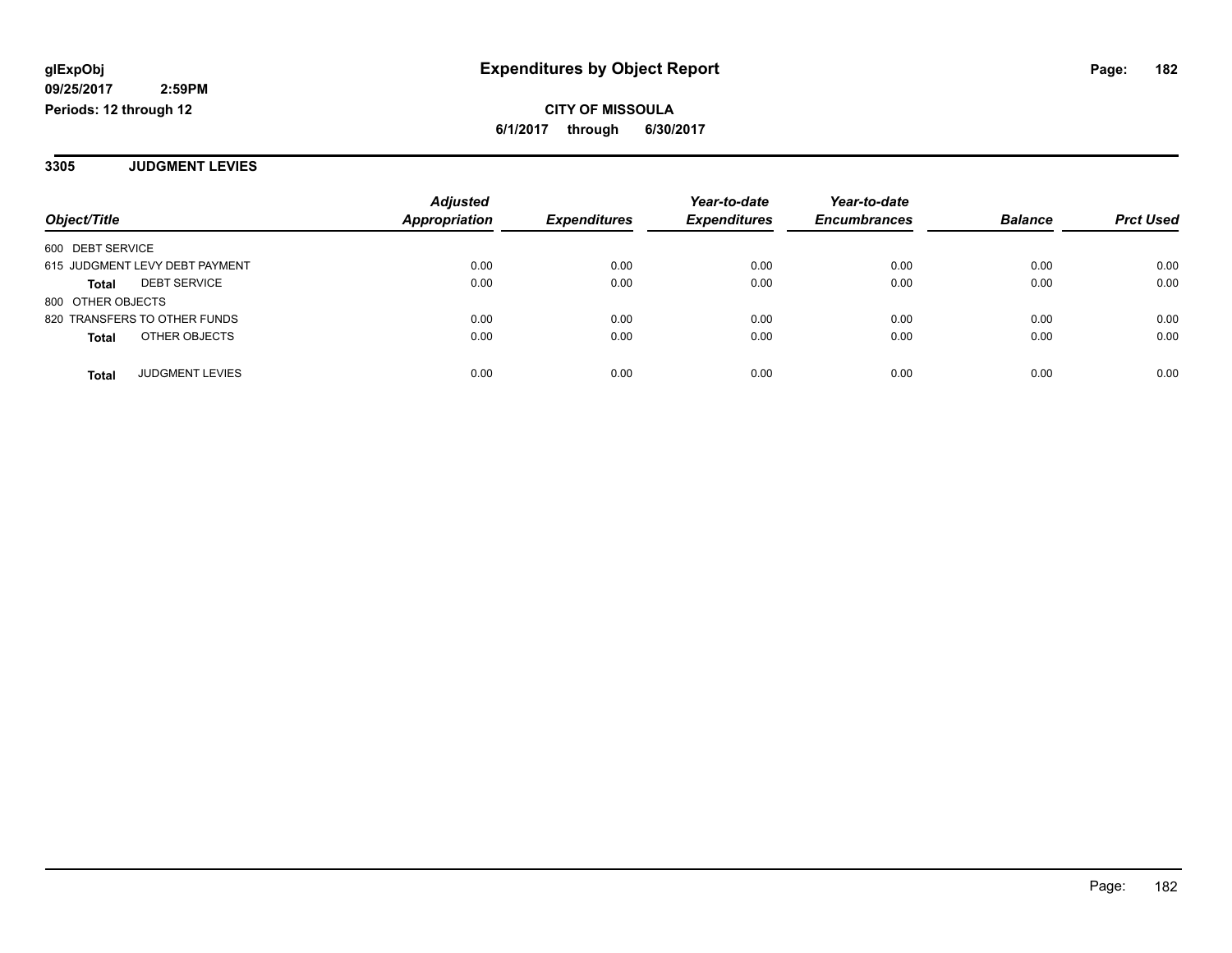# **glExpObj Expenditures by Object Report Page: 183**

**09/25/2017 2:59PM Periods: 12 through 12**

#### **3400 FY01 SIDEWALK & CURB DEBT SERVICE FUND**

**000 \*\*\* Title Not Found \*\*\***

| Object/Title                            | <b>Adjusted</b><br>Appropriation | <b>Expenditures</b> | Year-to-date<br><b>Expenditures</b> | Year-to-date<br><b>Encumbrances</b> | <b>Balance</b> | <b>Prct Used</b> |
|-----------------------------------------|----------------------------------|---------------------|-------------------------------------|-------------------------------------|----------------|------------------|
| 800 OTHER OBJECTS                       |                                  |                     |                                     |                                     |                |                  |
| 820 TRANSFERS TO OTHER FUNDS            | 0.00                             | 0.00                | 0.00                                | 0.00                                | 0.00           | 0.00             |
| OTHER OBJECTS<br><b>Total</b>           | 0.00                             | 0.00                | 0.00                                | 0.00                                | 0.00           | 0.00             |
| *** Title Not Found ***<br><b>Total</b> | 0.00                             | 0.00                | 0.00                                | 0.00                                | 0.00           | 0.00             |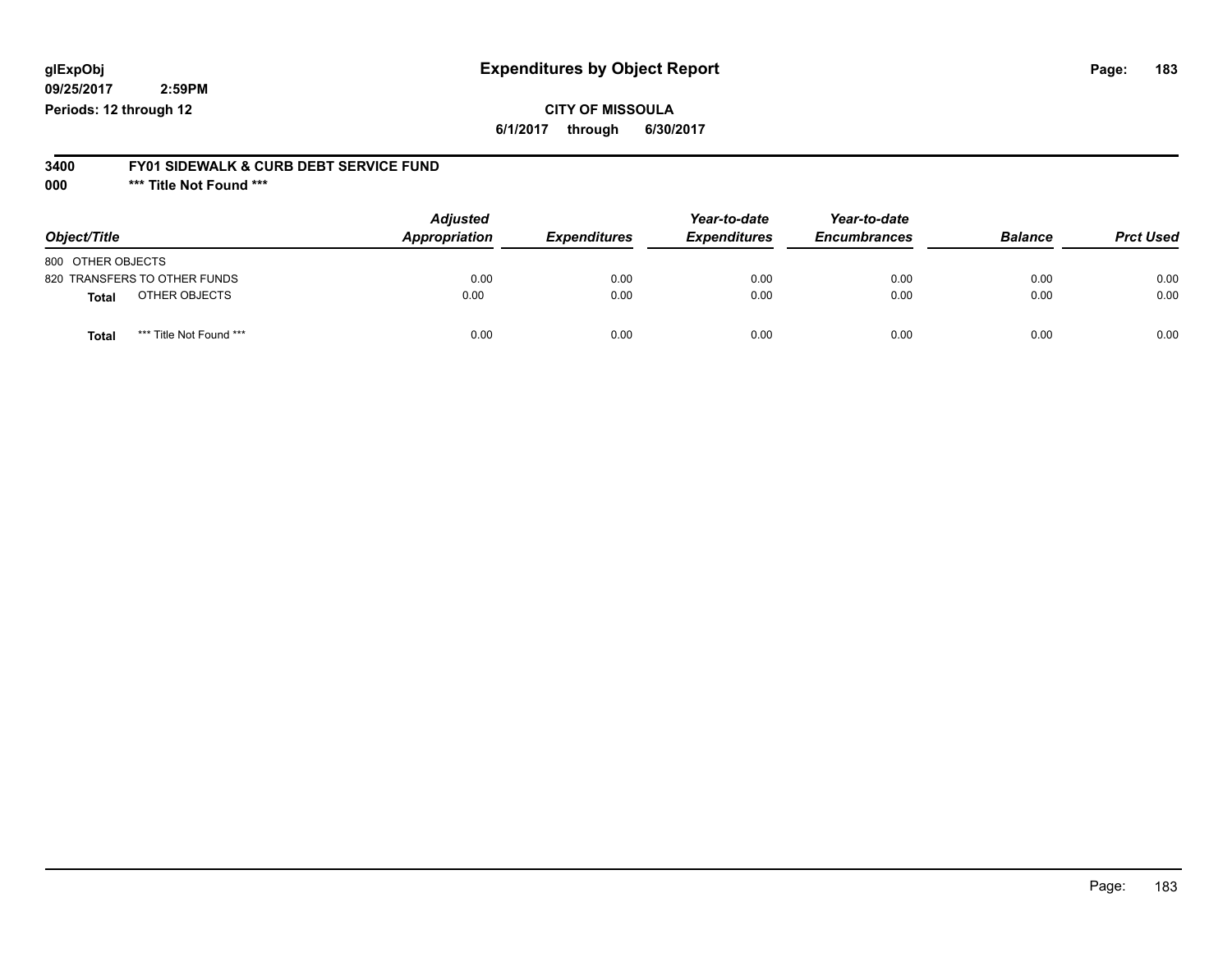# **CITY OF MISSOULA**

**6/1/2017 through 6/30/2017**

# **3400 FY01 SIDEWALK & CURB DEBT SERVICE FUND**

| Object/Title                         | <b>Adjusted</b><br>Appropriation | <b>Expenditures</b> | Year-to-date<br><b>Expenditures</b> | Year-to-date<br><b>Encumbrances</b> | <b>Balance</b> | <b>Prct Used</b> |
|--------------------------------------|----------------------------------|---------------------|-------------------------------------|-------------------------------------|----------------|------------------|
|                                      |                                  |                     |                                     |                                     |                |                  |
| 500 FIXED CHARGES                    |                                  |                     |                                     |                                     |                |                  |
| 550 MERCHANT SERVICE FEES            | 0.00                             | 0.00                | 0.00                                | 0.00                                | 0.00           | 0.00             |
| <b>FIXED CHARGES</b><br><b>Total</b> | 0.00                             | 0.00                | 0.00                                | 0.00                                | 0.00           | 0.00             |
| 600 DEBT SERVICE                     |                                  |                     |                                     |                                     |                |                  |
| 610 PRINCIPAL                        | 0.00                             | 0.00                | 0.00                                | 0.00                                | 0.00           | 0.00             |
| 620 INTEREST / SERVICE FEES          | 0.00                             | 0.00                | 0.00                                | 0.00                                | 0.00           | 0.00             |
| <b>DEBT SERVICE</b><br><b>Total</b>  | 0.00                             | 0.00                | 0.00                                | 0.00                                | 0.00           | 0.00             |
| 800 OTHER OBJECTS                    |                                  |                     |                                     |                                     |                |                  |
| 820 TRANSFERS TO OTHER FUNDS         | 0.00                             | 0.00                | 0.00                                | 0.00                                | 0.00           | 0.00             |
| OTHER OBJECTS<br><b>Total</b>        | 0.00                             | 0.00                | 0.00                                | 0.00                                | 0.00           | 0.00             |
|                                      |                                  |                     |                                     |                                     |                |                  |
| NON-DEPARTMENTAL<br><b>Total</b>     | 0.00                             | 0.00                | 0.00                                | 0.00                                | 0.00           | 0.00             |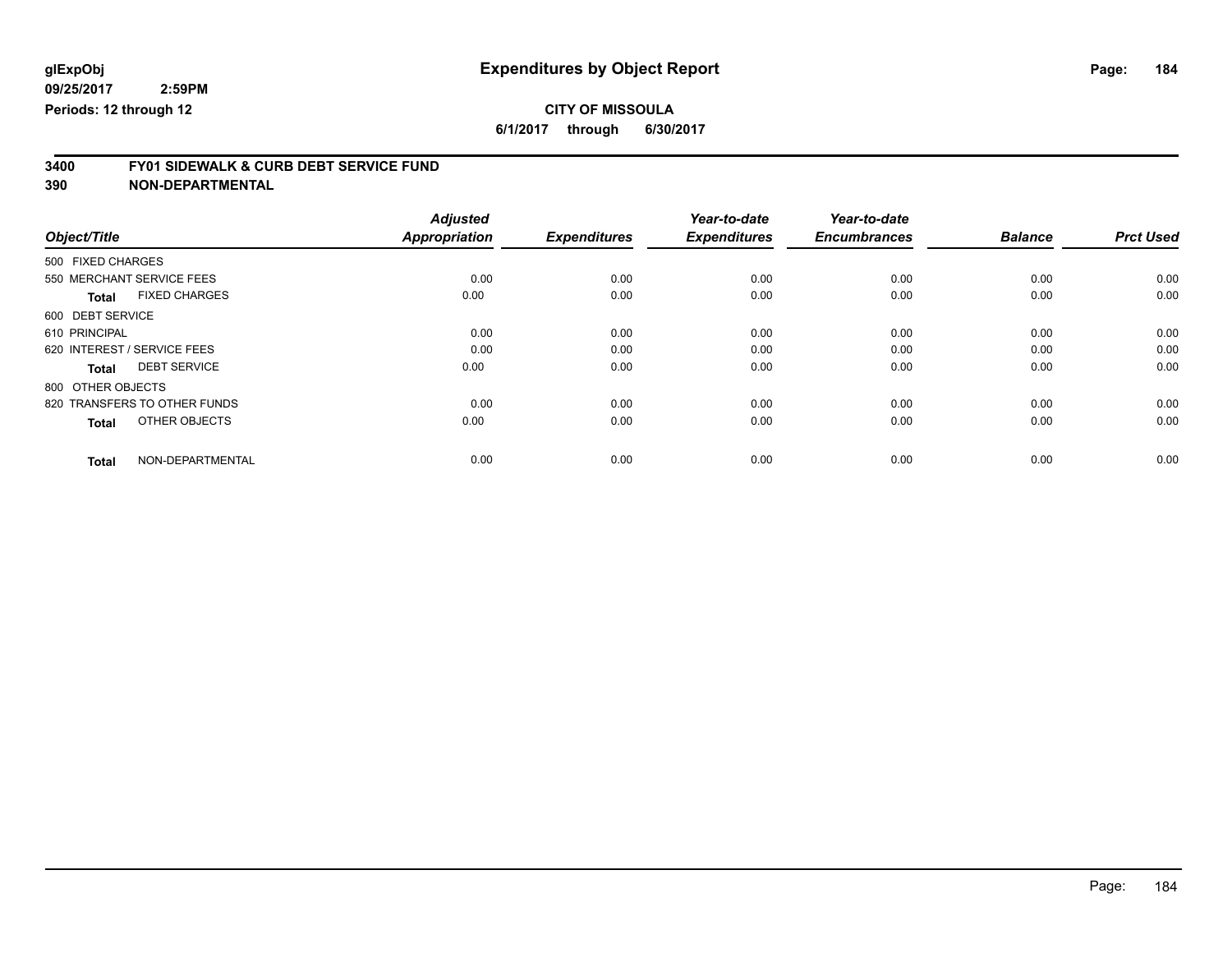## **glExpObj Expenditures by Object Report Page: 185**

**09/25/2017 2:59PM Periods: 12 through 12**

### **3400 FY01 SIDEWALK & CURB DEBT SERVICE FUND**

| Object/Title      |                                              | <b>Adjusted</b><br><b>Appropriation</b> | <b>Expenditures</b> | Year-to-date<br><b>Expenditures</b> | Year-to-date<br><b>Encumbrances</b> | <b>Balance</b> | <b>Prct Used</b> |
|-------------------|----------------------------------------------|-----------------------------------------|---------------------|-------------------------------------|-------------------------------------|----------------|------------------|
| 500 FIXED CHARGES |                                              |                                         |                     |                                     |                                     |                |                  |
|                   | 550 MERCHANT SERVICE FEES                    | 0.00                                    | 0.00                | 0.00                                | 0.00                                | 0.00           | 0.00             |
| Total             | <b>FIXED CHARGES</b>                         | 0.00                                    | 0.00                | 0.00                                | 0.00                                | 0.00           | 0.00             |
| 600 DEBT SERVICE  |                                              |                                         |                     |                                     |                                     |                |                  |
| 610 PRINCIPAL     |                                              | 0.00                                    | 0.00                | 0.00                                | 0.00                                | 0.00           | 0.00             |
|                   | 620 INTEREST / SERVICE FEES                  | 0.00                                    | 0.00                | 0.00                                | 0.00                                | 0.00           | 0.00             |
| Total             | <b>DEBT SERVICE</b>                          | 0.00                                    | 0.00                | 0.00                                | 0.00                                | 0.00           | 0.00             |
| 800 OTHER OBJECTS |                                              |                                         |                     |                                     |                                     |                |                  |
|                   | 820 TRANSFERS TO OTHER FUNDS                 | 0.00                                    | 0.00                | 0.00                                | 0.00                                | 0.00           | 0.00             |
| <b>Total</b>      | OTHER OBJECTS                                | 0.00                                    | 0.00                | 0.00                                | 0.00                                | 0.00           | 0.00             |
| <b>Total</b>      | <b>FY01 SIDEWALK &amp; CURB DEBT SERVICE</b> | 0.00                                    | 0.00                | 0.00                                | 0.00                                | 0.00           | 0.00             |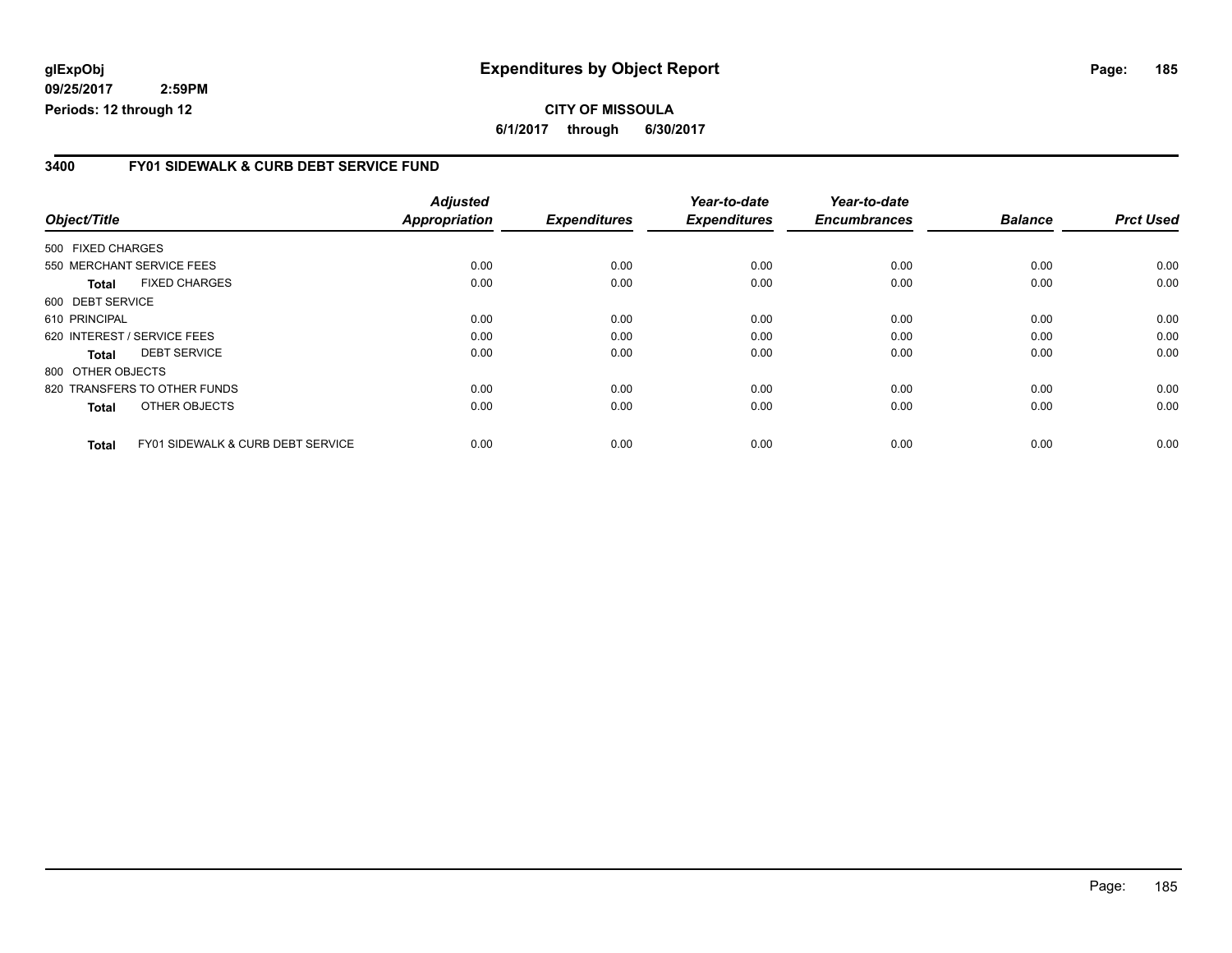# **glExpObj Expenditures by Object Report Page: 186**

**09/25/2017 2:59PM Periods: 12 through 12**

#### **3410 FY02 SIDEWALK & CURB DEBT SERVICE FUND**

**000 \*\*\* Title Not Found \*\*\***

| Object/Title                            | <b>Adjusted</b><br>Appropriation | <b>Expenditures</b> | Year-to-date<br><b>Expenditures</b> | Year-to-date<br><b>Encumbrances</b> | <b>Balance</b> | <b>Prct Used</b> |
|-----------------------------------------|----------------------------------|---------------------|-------------------------------------|-------------------------------------|----------------|------------------|
| 800 OTHER OBJECTS                       |                                  |                     |                                     |                                     |                |                  |
| 820 TRANSFERS TO OTHER FUNDS            | 0.00                             | 0.00                | 0.00                                | 0.00                                | 0.00           | 0.00             |
| OTHER OBJECTS<br>Total                  | 0.00                             | 0.00                | 0.00                                | 0.00                                | 0.00           | 0.00             |
| *** Title Not Found ***<br><b>Total</b> | 0.00                             | 0.00                | 0.00                                | 0.00                                | 0.00           | 0.00             |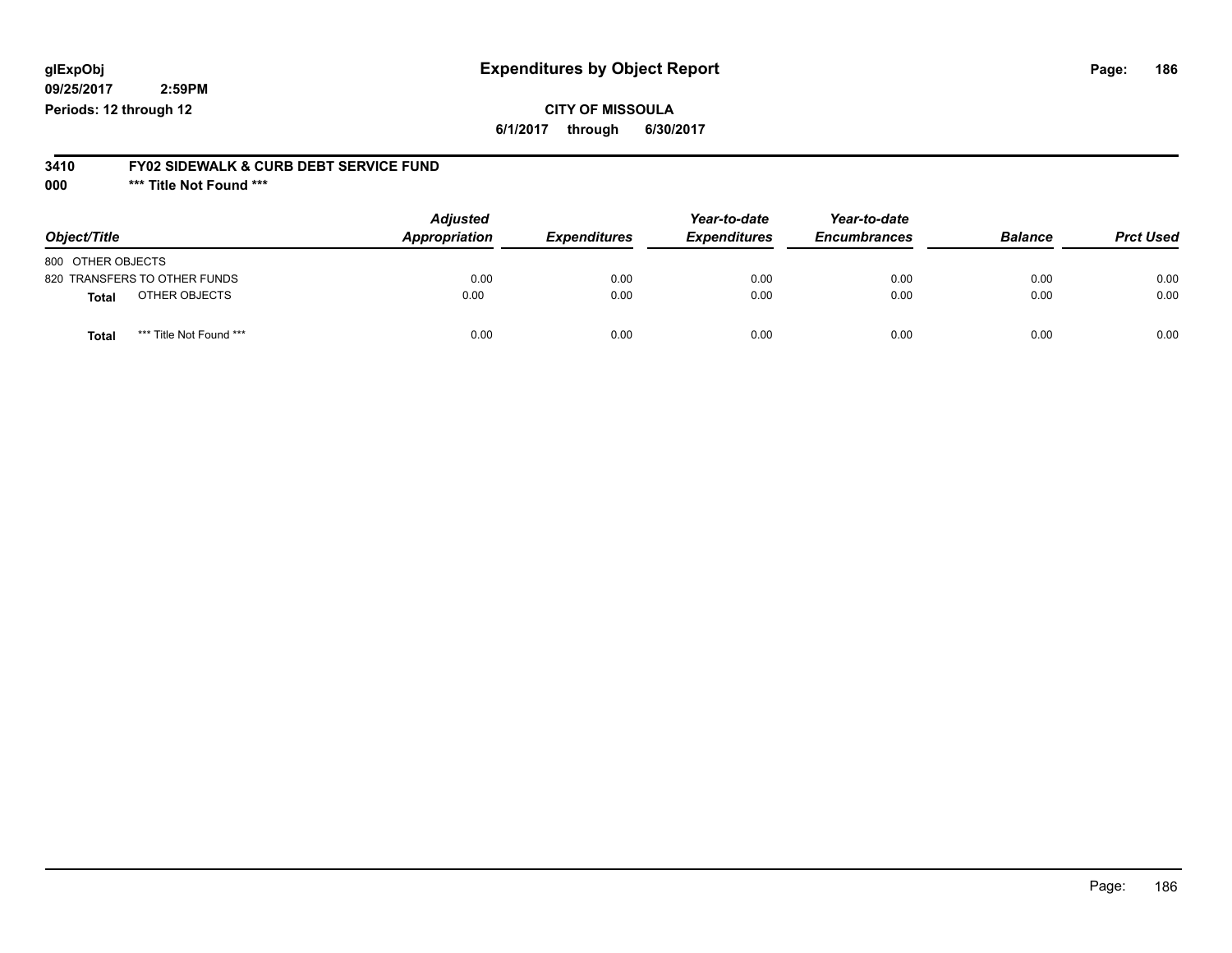# **CITY OF MISSOULA**

**6/1/2017 through 6/30/2017**

# **3410 FY02 SIDEWALK & CURB DEBT SERVICE FUND**

|                             |                      | <b>Adjusted</b>      |                     | Year-to-date        | Year-to-date        |                |                  |
|-----------------------------|----------------------|----------------------|---------------------|---------------------|---------------------|----------------|------------------|
| Object/Title                |                      | <b>Appropriation</b> | <b>Expenditures</b> | <b>Expenditures</b> | <b>Encumbrances</b> | <b>Balance</b> | <b>Prct Used</b> |
| 500 FIXED CHARGES           |                      |                      |                     |                     |                     |                |                  |
| 550 MERCHANT SERVICE FEES   |                      | 0.00                 | 0.00                | 0.00                | 0.00                | 0.00           | 0.00             |
| <b>Total</b>                | <b>FIXED CHARGES</b> | 0.00                 | 0.00                | 0.00                | 0.00                | 0.00           | 0.00             |
| 600 DEBT SERVICE            |                      |                      |                     |                     |                     |                |                  |
| 610 PRINCIPAL               |                      | 0.00                 | 0.00                | 0.00                | 0.00                | 0.00           | 0.00             |
| 620 INTEREST / SERVICE FEES |                      | 0.00                 | 0.00                | 0.00                | 0.00                | 0.00           | 0.00             |
| <b>Total</b>                | <b>DEBT SERVICE</b>  | 0.00                 | 0.00                | 0.00                | 0.00                | 0.00           | 0.00             |
| <b>Total</b>                | NON-DEPARTMENTAL     | 0.00                 | 0.00                | 0.00                | 0.00                | 0.00           | 0.00             |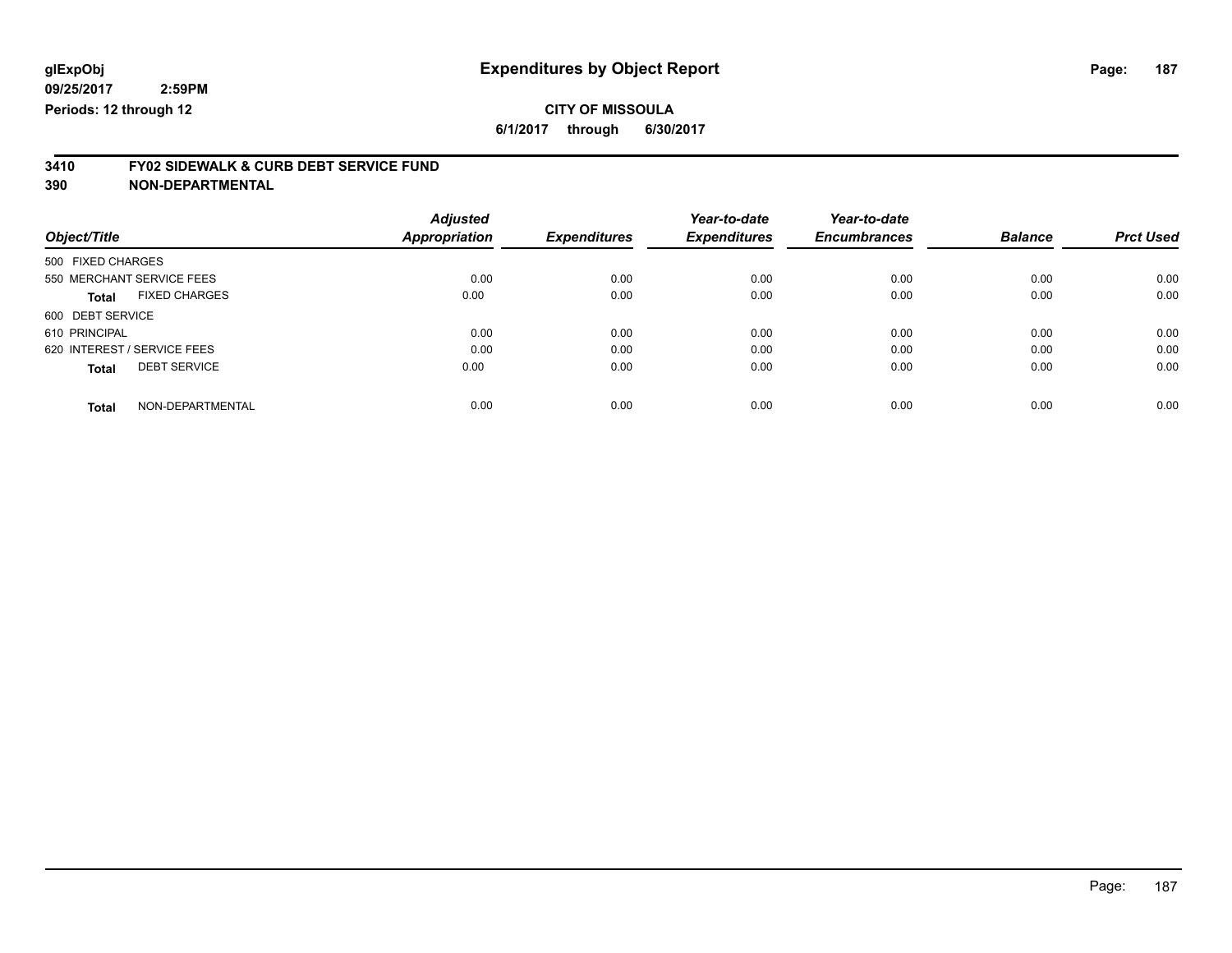## **glExpObj Expenditures by Object Report Page: 188**

**09/25/2017 2:59PM Periods: 12 through 12**

**CITY OF MISSOULA 6/1/2017 through 6/30/2017**

### **3410 FY02 SIDEWALK & CURB DEBT SERVICE FUND**

|                   |                                              | <b>Adjusted</b>      |                     | Year-to-date        | Year-to-date        |                |                  |
|-------------------|----------------------------------------------|----------------------|---------------------|---------------------|---------------------|----------------|------------------|
| Object/Title      |                                              | <b>Appropriation</b> | <b>Expenditures</b> | <b>Expenditures</b> | <b>Encumbrances</b> | <b>Balance</b> | <b>Prct Used</b> |
| 500 FIXED CHARGES |                                              |                      |                     |                     |                     |                |                  |
|                   | 550 MERCHANT SERVICE FEES                    | 0.00                 | 0.00                | 0.00                | 0.00                | 0.00           | 0.00             |
| <b>Total</b>      | <b>FIXED CHARGES</b>                         | 0.00                 | 0.00                | 0.00                | 0.00                | 0.00           | 0.00             |
| 600 DEBT SERVICE  |                                              |                      |                     |                     |                     |                |                  |
| 610 PRINCIPAL     |                                              | 0.00                 | 0.00                | 0.00                | 0.00                | 0.00           | 0.00             |
|                   | 620 INTEREST / SERVICE FEES                  | 0.00                 | 0.00                | 0.00                | 0.00                | 0.00           | 0.00             |
| <b>Total</b>      | <b>DEBT SERVICE</b>                          | 0.00                 | 0.00                | 0.00                | 0.00                | 0.00           | 0.00             |
| 800 OTHER OBJECTS |                                              |                      |                     |                     |                     |                |                  |
|                   | 820 TRANSFERS TO OTHER FUNDS                 | 0.00                 | 0.00                | 0.00                | 0.00                | 0.00           | 0.00             |
| <b>Total</b>      | OTHER OBJECTS                                | 0.00                 | 0.00                | 0.00                | 0.00                | 0.00           | 0.00             |
| <b>Total</b>      | <b>FY02 SIDEWALK &amp; CURB DEBT SERVICE</b> | 0.00                 | 0.00                | 0.00                | 0.00                | 0.00           | 0.00             |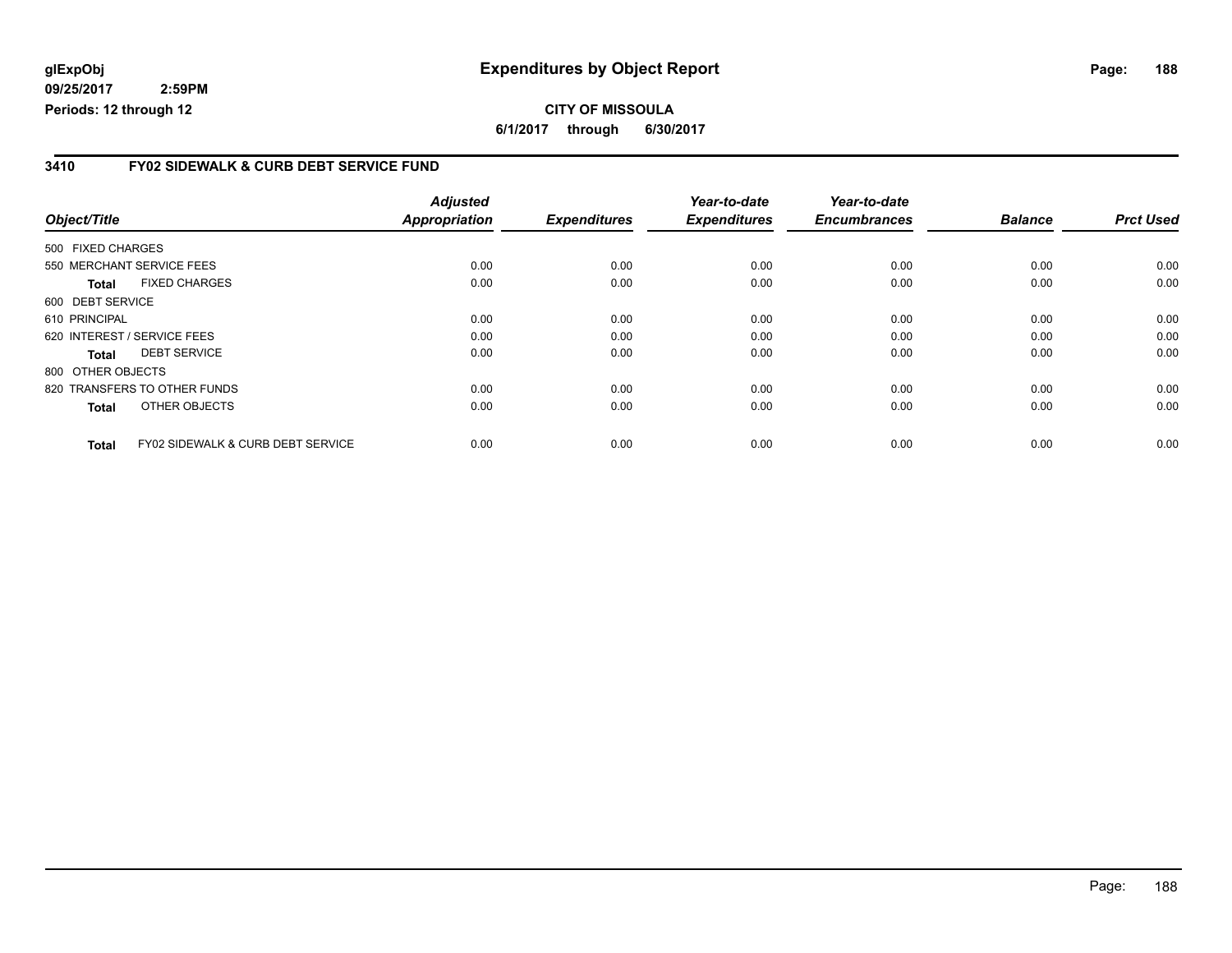# **CITY OF MISSOULA**

**6/1/2017 through 6/30/2017**

# **3420 FY03 SIDEWALK & CURB DEBT SERVICE**

| Object/Title                         | <b>Adjusted</b><br>Appropriation | <b>Expenditures</b> | Year-to-date<br><b>Expenditures</b> | Year-to-date<br><b>Encumbrances</b> | <b>Balance</b> | <b>Prct Used</b> |
|--------------------------------------|----------------------------------|---------------------|-------------------------------------|-------------------------------------|----------------|------------------|
|                                      |                                  |                     |                                     |                                     |                |                  |
| 500 FIXED CHARGES                    |                                  |                     |                                     |                                     |                |                  |
| 550 MERCHANT SERVICE FEES            | 0.00                             | 0.00                | 0.00                                | 0.00                                | 0.00           | 0.00             |
| <b>FIXED CHARGES</b><br><b>Total</b> | 0.00                             | 0.00                | 0.00                                | 0.00                                | 0.00           | 0.00             |
| 600 DEBT SERVICE                     |                                  |                     |                                     |                                     |                |                  |
| 610 PRINCIPAL                        | 0.00                             | 0.00                | 0.00                                | 0.00                                | 0.00           | 0.00             |
| 620 INTEREST / SERVICE FEES          | 0.00                             | 350.00              | 700.00                              | 0.00                                | $-700.00$      | 0.00             |
| <b>DEBT SERVICE</b><br><b>Total</b>  | 0.00                             | 350.00              | 700.00                              | 0.00                                | $-700.00$      | 0.00             |
|                                      |                                  |                     |                                     |                                     |                | 0.00             |
| NON-DEPARTMENTAL<br><b>Total</b>     | 0.00                             | 350.00              | 700.00                              | 0.00                                | $-700.00$      |                  |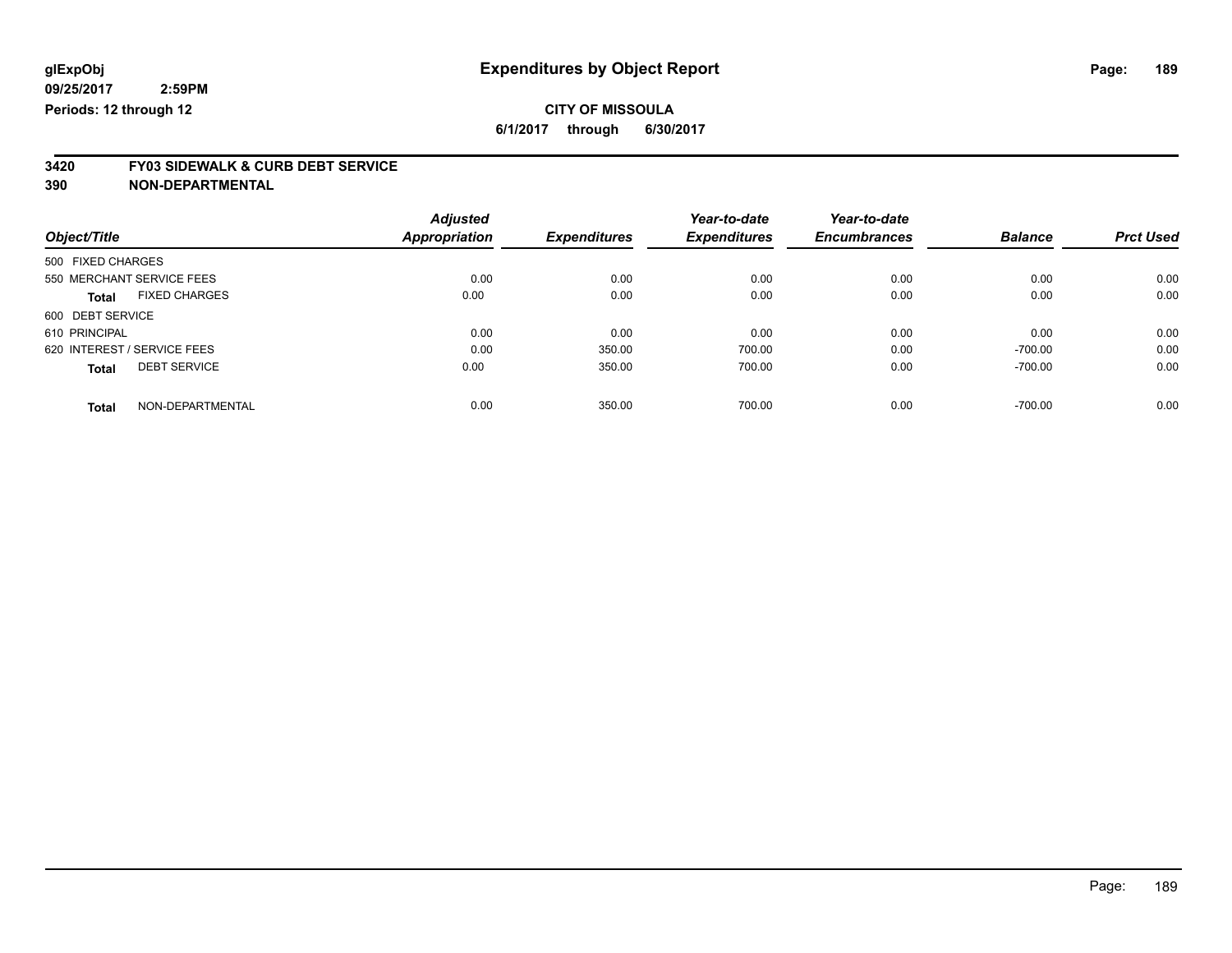### **glExpObj Expenditures by Object Report Page: 190**

**09/25/2017 2:59PM Periods: 12 through 12**

### **3420 FY03 SIDEWALK & CURB DEBT SERVICE**

| Object/Title                |                                   | <b>Adjusted</b><br><b>Appropriation</b> | <b>Expenditures</b> | Year-to-date<br><b>Expenditures</b> | Year-to-date<br><b>Encumbrances</b> | <b>Balance</b> | <b>Prct Used</b> |
|-----------------------------|-----------------------------------|-----------------------------------------|---------------------|-------------------------------------|-------------------------------------|----------------|------------------|
|                             |                                   |                                         |                     |                                     |                                     |                |                  |
| 500 FIXED CHARGES           |                                   |                                         |                     |                                     |                                     |                |                  |
| 550 MERCHANT SERVICE FEES   |                                   | 0.00                                    | 0.00                | 0.00                                | 0.00                                | 0.00           | 0.00             |
| <b>Total</b>                | <b>FIXED CHARGES</b>              | 0.00                                    | 0.00                | 0.00                                | 0.00                                | 0.00           | 0.00             |
| 600 DEBT SERVICE            |                                   |                                         |                     |                                     |                                     |                |                  |
| 610 PRINCIPAL               |                                   | 0.00                                    | 0.00                | 0.00                                | 0.00                                | 0.00           | 0.00             |
| 620 INTEREST / SERVICE FEES |                                   | 0.00                                    | 350.00              | 700.00                              | 0.00                                | $-700.00$      | 0.00             |
| <b>Total</b>                | <b>DEBT SERVICE</b>               | 0.00                                    | 350.00              | 700.00                              | 0.00                                | $-700.00$      | 0.00             |
| <b>Total</b>                | FY03 SIDEWALK & CURB DEBT SERVICE | 0.00                                    | 350.00              | 700.00                              | 0.00                                | $-700.00$      | 0.00             |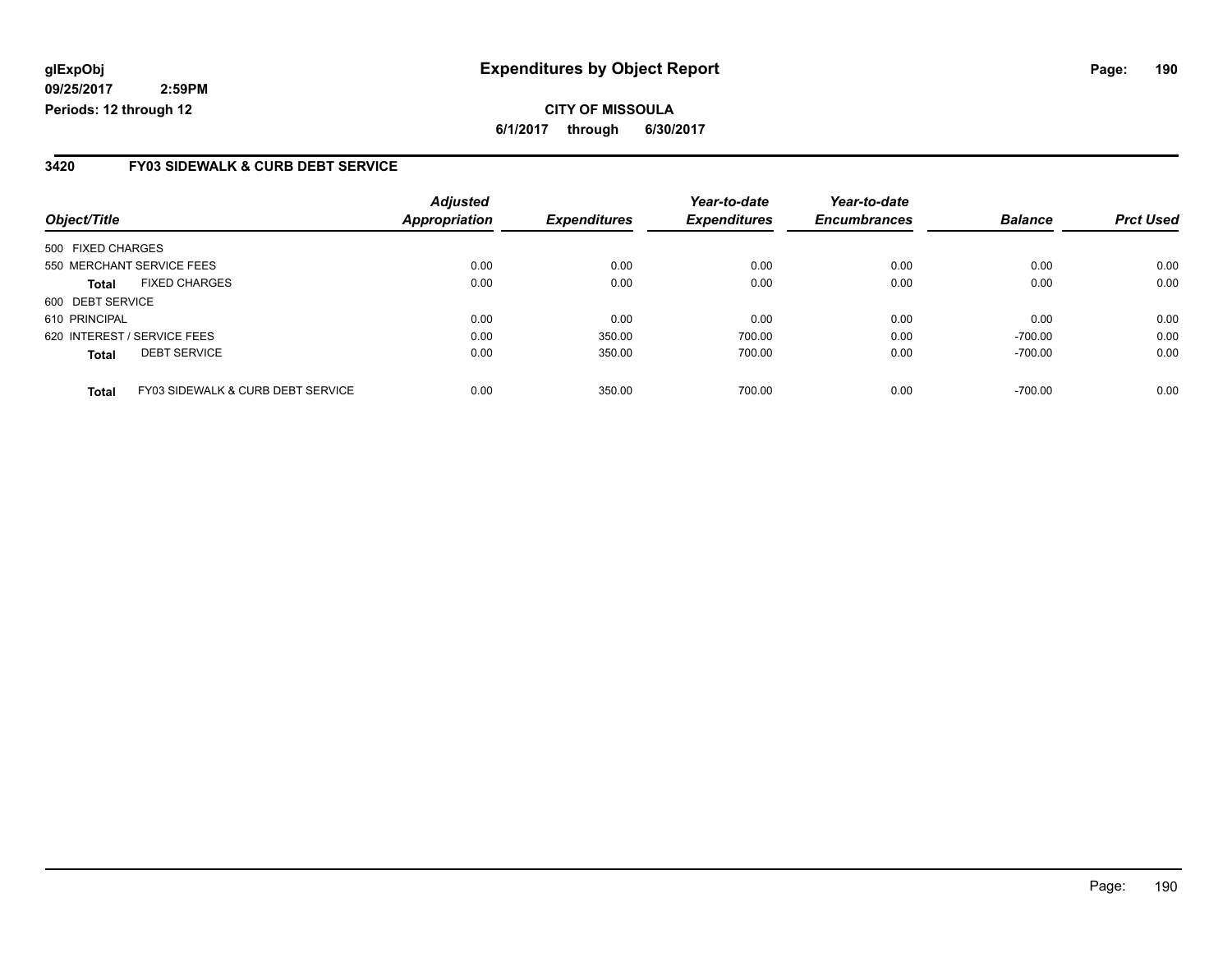**3430 FY04 SIDEWALK CURB DEBT SERVICE**

|                                     | <b>Adjusted</b>      |                     | Year-to-date        | Year-to-date        |                |                  |
|-------------------------------------|----------------------|---------------------|---------------------|---------------------|----------------|------------------|
| Object/Title                        | <b>Appropriation</b> | <b>Expenditures</b> | <b>Expenditures</b> | <b>Encumbrances</b> | <b>Balance</b> | <b>Prct Used</b> |
| 500 FIXED CHARGES                   |                      |                     |                     |                     |                |                  |
| 550 MERCHANT SERVICE FEES           | 0.00                 | 0.00                | 0.00                | 0.00                | 0.00           | 0.00             |
| <b>FIXED CHARGES</b><br>Total       | 0.00                 | 0.00                | 0.00                | 0.00                | 0.00           | 0.00             |
| 600 DEBT SERVICE                    |                      |                     |                     |                     |                |                  |
| 610 PRINCIPAL                       | 0.00                 | 0.00                | 0.00                | 0.00                | 0.00           | 0.00             |
| 620 INTEREST / SERVICE FEES         | 0.00                 | 0.00                | 350.00              | 0.00                | $-350.00$      | 0.00             |
| <b>DEBT SERVICE</b><br><b>Total</b> | 0.00                 | 0.00                | 350.00              | 0.00                | $-350.00$      | 0.00             |
| NON-DEPARTMENTAL<br><b>Total</b>    | 0.00                 | 0.00                | 350.00              | 0.00                | $-350.00$      | 0.00             |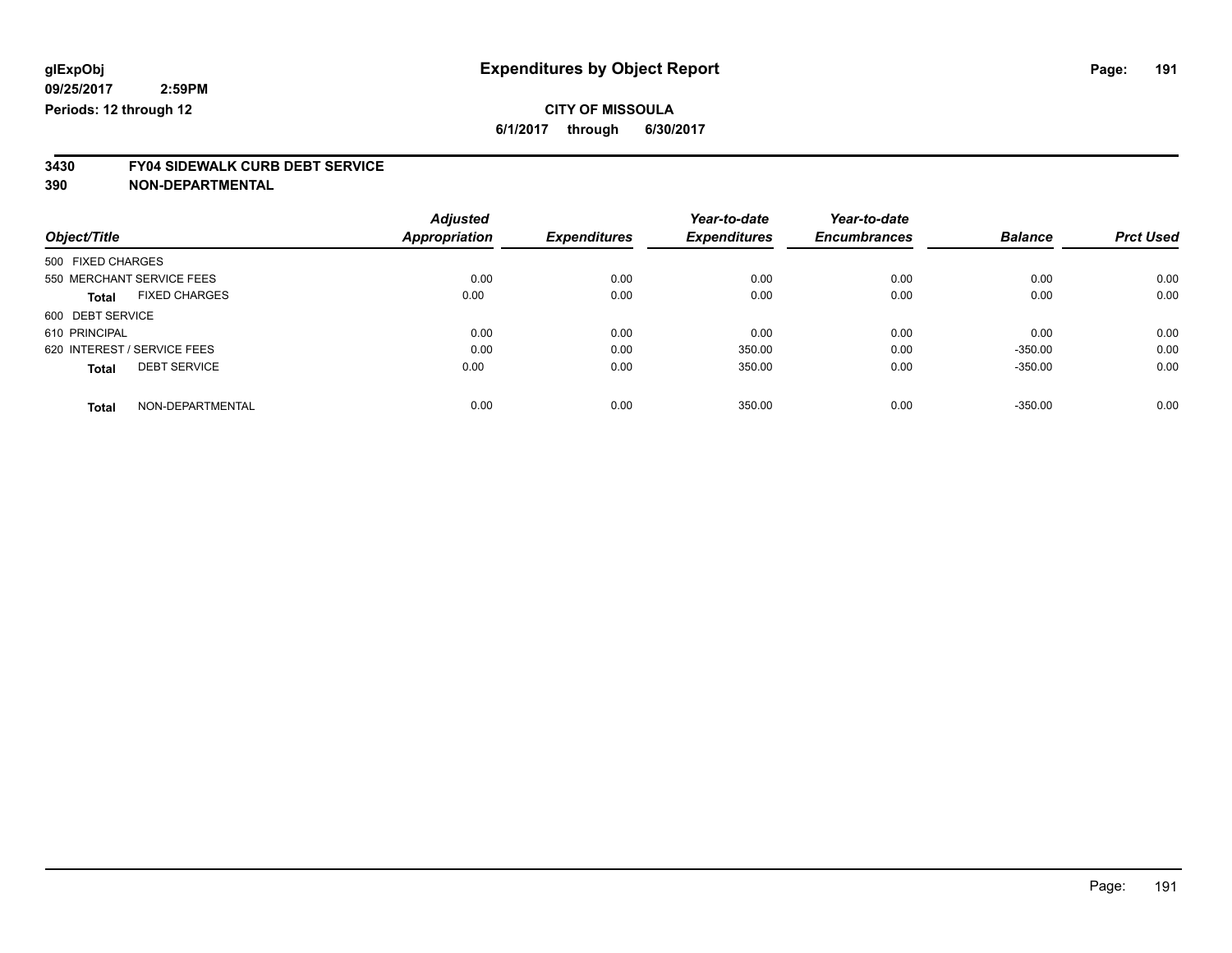## **glExpObj Expenditures by Object Report Page: 192**

**09/25/2017 2:59PM Periods: 12 through 12**

### **3430 FY04 SIDEWALK CURB DEBT SERVICE**

|                   |                                        | <b>Adjusted</b>      |                     | Year-to-date        | Year-to-date        |                |                  |
|-------------------|----------------------------------------|----------------------|---------------------|---------------------|---------------------|----------------|------------------|
| Object/Title      |                                        | <b>Appropriation</b> | <b>Expenditures</b> | <b>Expenditures</b> | <b>Encumbrances</b> | <b>Balance</b> | <b>Prct Used</b> |
| 500 FIXED CHARGES |                                        |                      |                     |                     |                     |                |                  |
|                   | 550 MERCHANT SERVICE FEES              | 0.00                 | 0.00                | 0.00                | 0.00                | 0.00           | 0.00             |
| <b>Total</b>      | <b>FIXED CHARGES</b>                   | 0.00                 | 0.00                | 0.00                | 0.00                | 0.00           | 0.00             |
| 600 DEBT SERVICE  |                                        |                      |                     |                     |                     |                |                  |
| 610 PRINCIPAL     |                                        | 0.00                 | 0.00                | 0.00                | 0.00                | 0.00           | 0.00             |
|                   | 620 INTEREST / SERVICE FEES            | 0.00                 | 0.00                | 350.00              | 0.00                | $-350.00$      | 0.00             |
| <b>Total</b>      | <b>DEBT SERVICE</b>                    | 0.00                 | 0.00                | 350.00              | 0.00                | $-350.00$      | 0.00             |
| Total             | <b>FY04 SIDEWALK CURB DEBT SERVICE</b> | 0.00                 | 0.00                | 350.00              | 0.00                | $-350.00$      | 0.00             |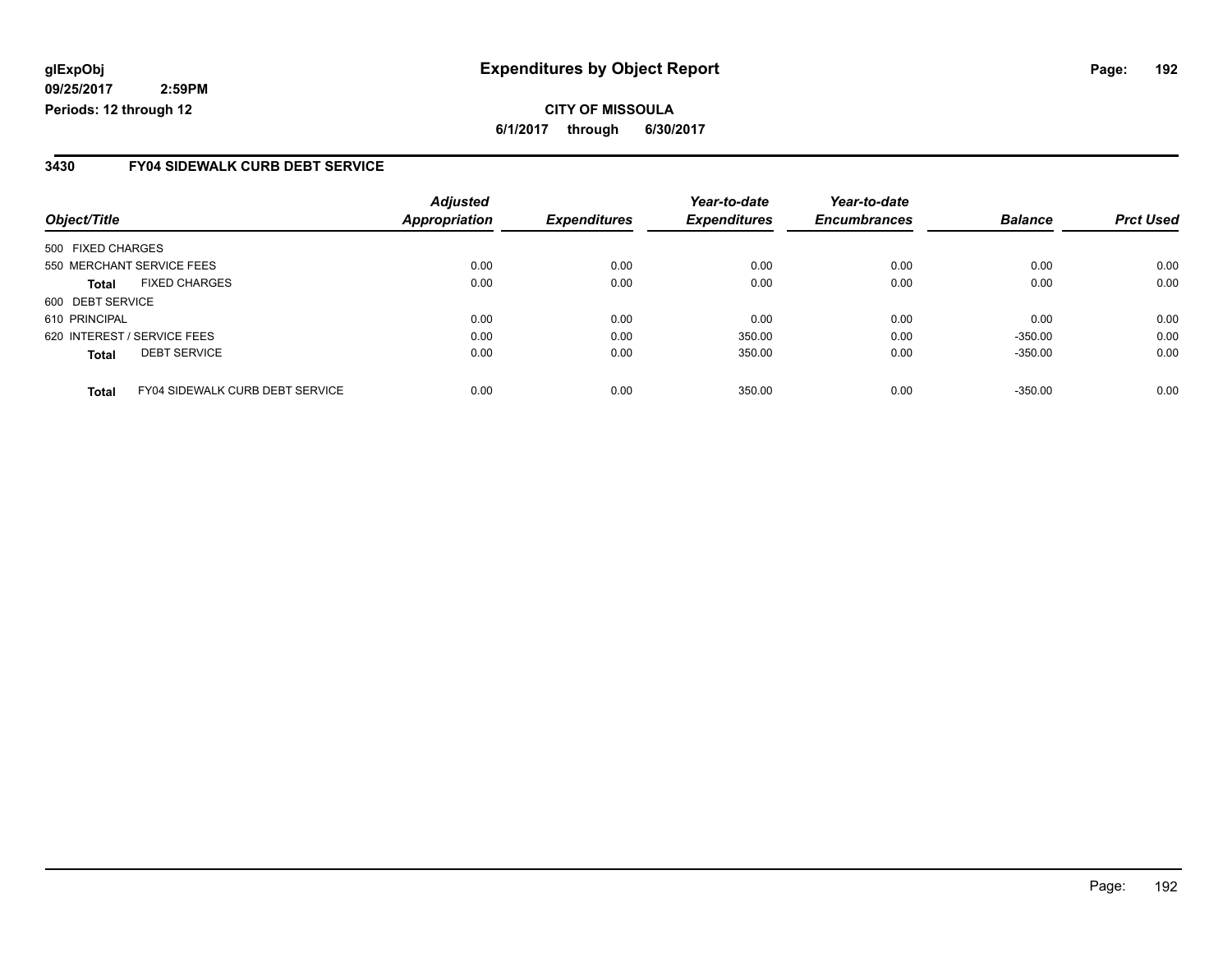**3440 FY05 SIDEWALK AND CURB**

|                   |                             | <b>Adjusted</b>      |                     | Year-to-date        | Year-to-date        |                |                  |
|-------------------|-----------------------------|----------------------|---------------------|---------------------|---------------------|----------------|------------------|
| Object/Title      |                             | <b>Appropriation</b> | <b>Expenditures</b> | <b>Expenditures</b> | <b>Encumbrances</b> | <b>Balance</b> | <b>Prct Used</b> |
| 500 FIXED CHARGES |                             |                      |                     |                     |                     |                |                  |
|                   | 550 MERCHANT SERVICE FEES   | 0.00                 | 0.00                | 0.00                | 0.00                | 0.00           | 0.00             |
| <b>Total</b>      | <b>FIXED CHARGES</b>        | 0.00                 | 0.00                | 0.00                | 0.00                | 0.00           | 0.00             |
| 600 DEBT SERVICE  |                             |                      |                     |                     |                     |                |                  |
| 610 PRINCIPAL     |                             | 35,000.00            | 35,000.00           | 35,000.00           | 0.00                | 0.00           | 100.00           |
|                   | 620 INTEREST / SERVICE FEES | 1.628.00             | 813.75              | 1.977.50            | 0.00                | $-349.50$      | 121.47           |
| <b>Total</b>      | <b>DEBT SERVICE</b>         | 36,628.00            | 35,813.75           | 36.977.50           | 0.00                | $-349.50$      | 100.95           |
| <b>Total</b>      | NON-DEPARTMENTAL            | 36.628.00            | 35.813.75           | 36.977.50           | 0.00                | $-349.50$      | 100.95           |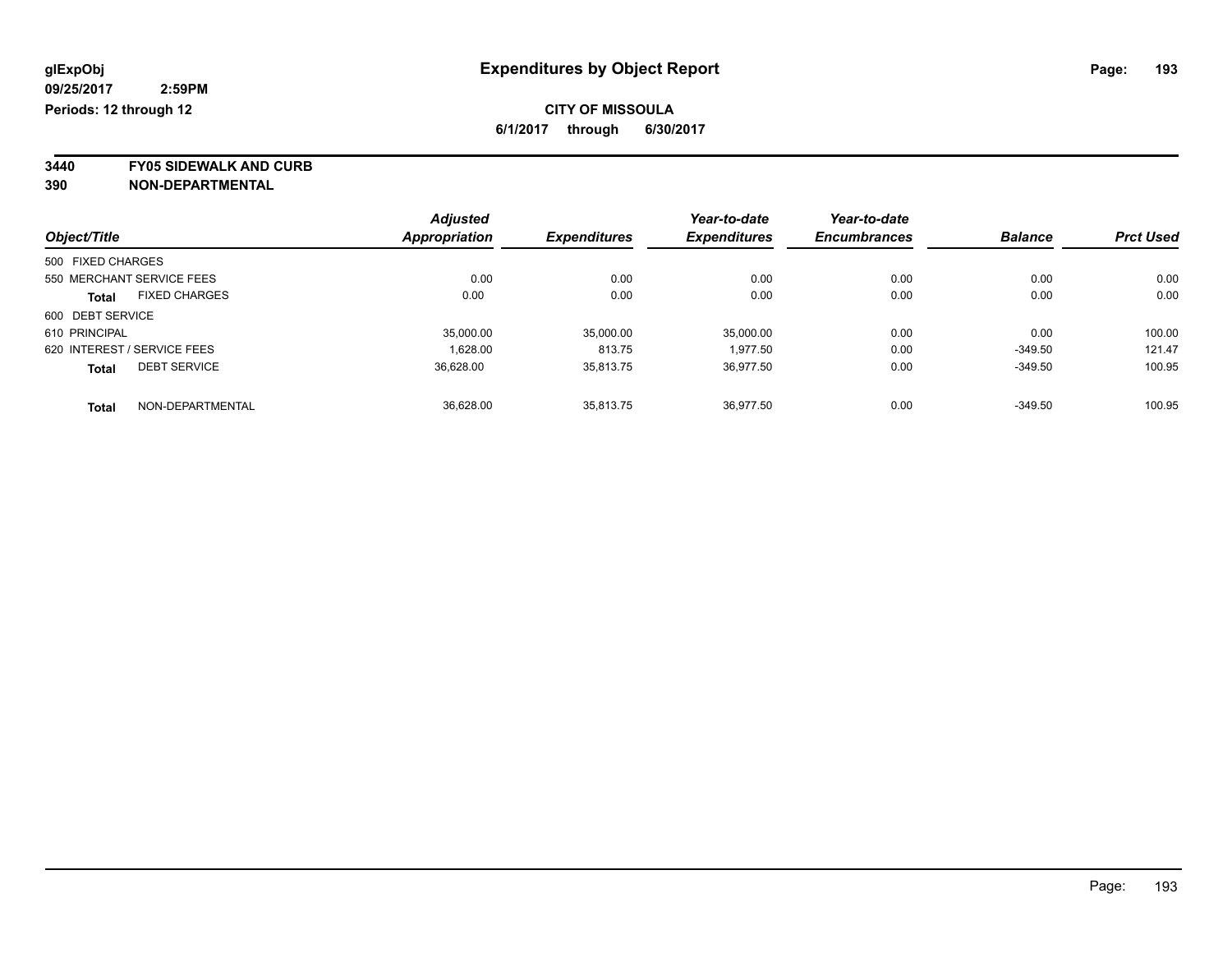### **3440 FY05 SIDEWALK AND CURB**

|                                               | <b>Adjusted</b>      |                     | Year-to-date        | Year-to-date        |                |                  |
|-----------------------------------------------|----------------------|---------------------|---------------------|---------------------|----------------|------------------|
| Object/Title                                  | <b>Appropriation</b> | <b>Expenditures</b> | <b>Expenditures</b> | <b>Encumbrances</b> | <b>Balance</b> | <b>Prct Used</b> |
| 500 FIXED CHARGES                             |                      |                     |                     |                     |                |                  |
| 550 MERCHANT SERVICE FEES                     | 0.00                 | 0.00                | 0.00                | 0.00                | 0.00           | 0.00             |
| <b>FIXED CHARGES</b><br><b>Total</b>          | 0.00                 | 0.00                | 0.00                | 0.00                | 0.00           | 0.00             |
| 600 DEBT SERVICE                              |                      |                     |                     |                     |                |                  |
| 610 PRINCIPAL                                 | 35,000.00            | 35,000.00           | 35.000.00           | 0.00                | 0.00           | 100.00           |
| 620 INTEREST / SERVICE FEES                   | 1.628.00             | 813.75              | 1.977.50            | 0.00                | $-349.50$      | 121.47           |
| <b>DEBT SERVICE</b><br><b>Total</b>           | 36.628.00            | 35.813.75           | 36.977.50           | 0.00                | $-349.50$      | 100.95           |
| <b>FY05 SIDEWALK AND CURB</b><br><b>Total</b> | 36.628.00            | 35.813.75           | 36.977.50           | 0.00                | $-349.50$      | 100.95           |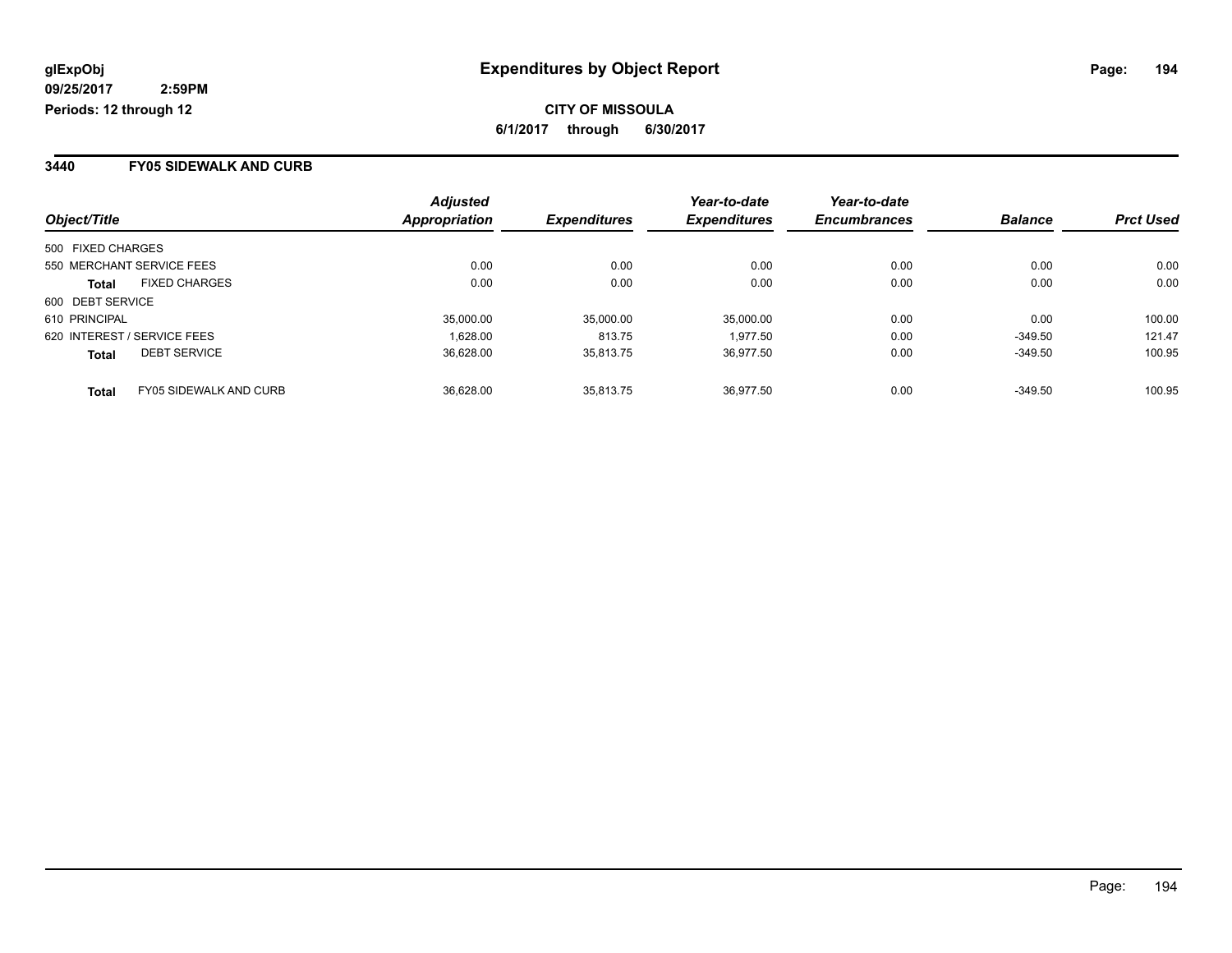**3450 FY06 SIDEWALK AND CURB**

|                   |                             | <b>Adjusted</b> |                     | Year-to-date        | Year-to-date        |                |                  |
|-------------------|-----------------------------|-----------------|---------------------|---------------------|---------------------|----------------|------------------|
| Object/Title      |                             | Appropriation   | <b>Expenditures</b> | <b>Expenditures</b> | <b>Encumbrances</b> | <b>Balance</b> | <b>Prct Used</b> |
| 500 FIXED CHARGES |                             |                 |                     |                     |                     |                |                  |
|                   | 550 MERCHANT SERVICE FEES   | 350.00          | 0.00                | 0.00                | 0.00                | 350.00         | 0.00             |
| <b>Total</b>      | <b>FIXED CHARGES</b>        | 350.00          | 0.00                | 0.00                | 0.00                | 350.00         | 0.00             |
| 600 DEBT SERVICE  |                             |                 |                     |                     |                     |                |                  |
| 610 PRINCIPAL     |                             | 25,000.00       | 25,000.00           | 25.000.00           | 0.00                | 0.00           | 100.00           |
|                   | 620 INTEREST / SERVICE FEES | 2.125.00        | 1,412.50            | 2.475.00            | 0.00                | $-350.00$      | 116.47           |
| <b>Total</b>      | <b>DEBT SERVICE</b>         | 27,125.00       | 26,412.50           | 27.475.00           | 0.00                | $-350.00$      | 101.29           |
| <b>Total</b>      | NON-DEPARTMENTAL            | 27.475.00       | 26.412.50           | 27.475.00           | 0.00                | 0.00           | 100.00           |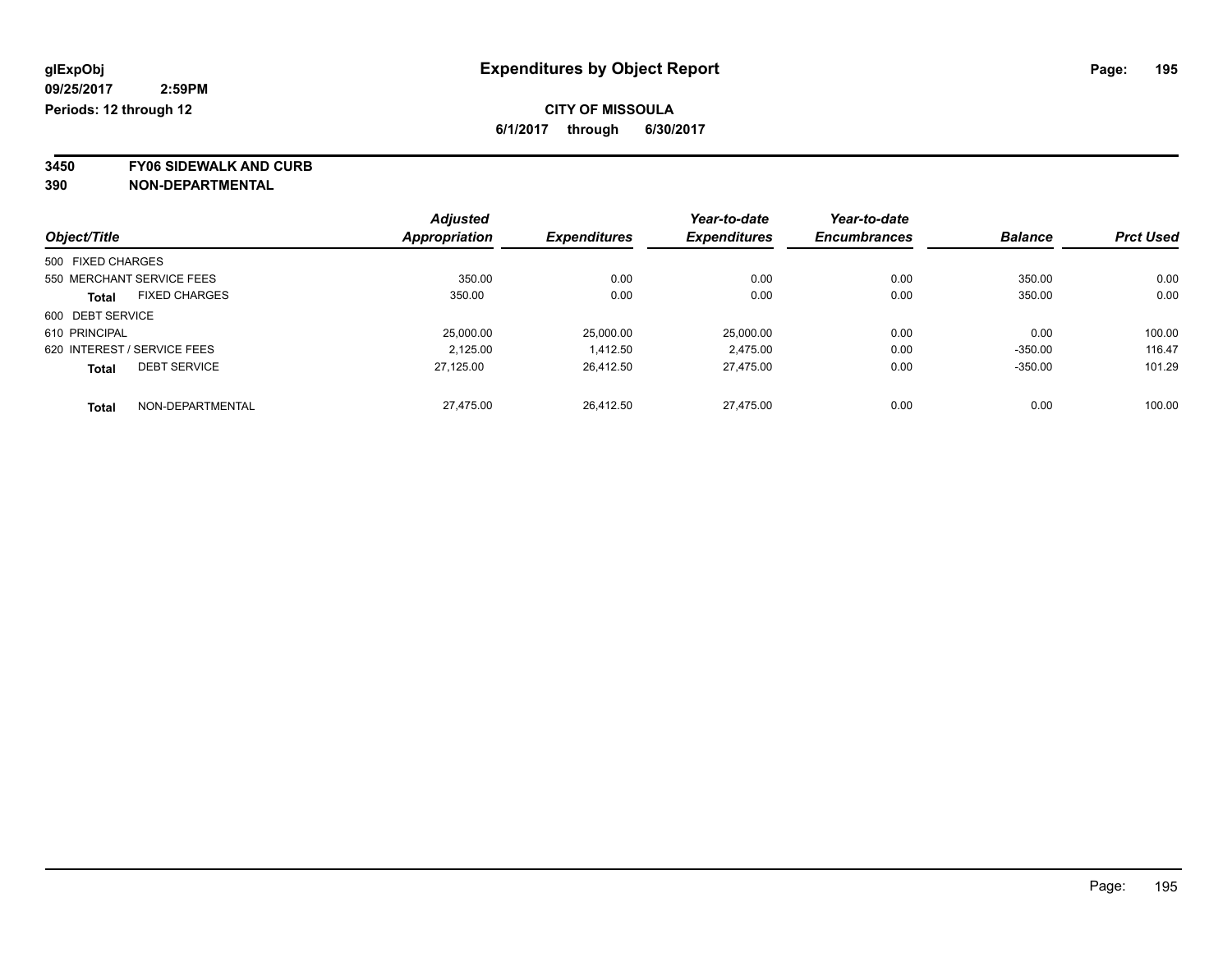### **3450 FY06 SIDEWALK AND CURB**

|                   |                               | <b>Adjusted</b>      |                     | Year-to-date        | Year-to-date        |                |                  |
|-------------------|-------------------------------|----------------------|---------------------|---------------------|---------------------|----------------|------------------|
| Object/Title      |                               | <b>Appropriation</b> | <b>Expenditures</b> | <b>Expenditures</b> | <b>Encumbrances</b> | <b>Balance</b> | <b>Prct Used</b> |
| 500 FIXED CHARGES |                               |                      |                     |                     |                     |                |                  |
|                   | 550 MERCHANT SERVICE FEES     | 350.00               | 0.00                | 0.00                | 0.00                | 350.00         | 0.00             |
| <b>Total</b>      | <b>FIXED CHARGES</b>          | 350.00               | 0.00                | 0.00                | 0.00                | 350.00         | 0.00             |
| 600 DEBT SERVICE  |                               |                      |                     |                     |                     |                |                  |
| 610 PRINCIPAL     |                               | 25,000,00            | 25,000.00           | 25.000.00           | 0.00                | 0.00           | 100.00           |
|                   | 620 INTEREST / SERVICE FEES   | 2.125.00             | 1,412.50            | 2.475.00            | 0.00                | $-350.00$      | 116.47           |
| <b>Total</b>      | <b>DEBT SERVICE</b>           | 27.125.00            | 26.412.50           | 27.475.00           | 0.00                | $-350.00$      | 101.29           |
| <b>Total</b>      | <b>FY06 SIDEWALK AND CURB</b> | 27.475.00            | 26.412.50           | 27.475.00           | 0.00                | 0.00           | 100.00           |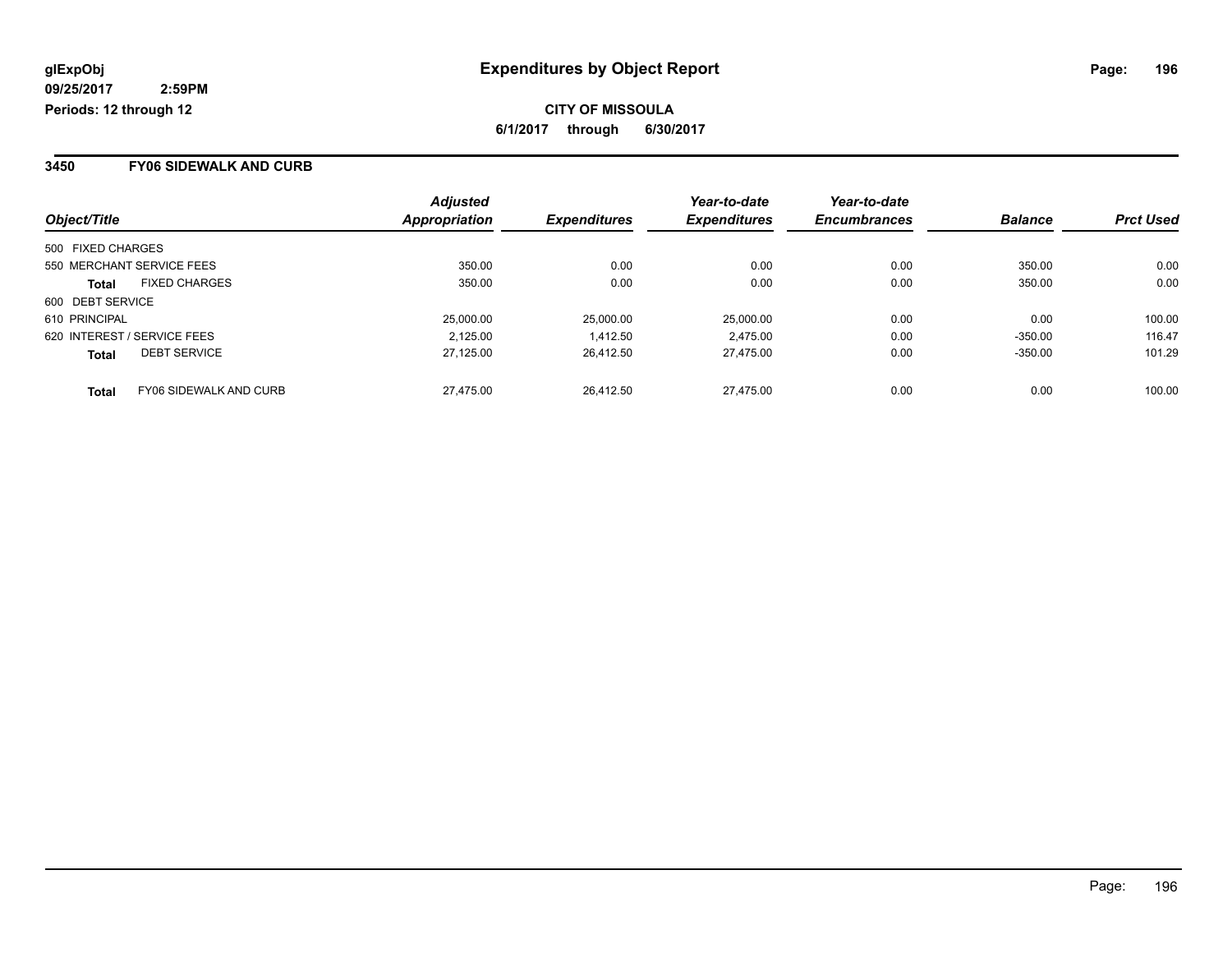**3460 FY07 SIDEWALK AND CURB DEBT**

|                             |                      | <b>Adjusted</b> |                     | Year-to-date        | Year-to-date        |                |                  |
|-----------------------------|----------------------|-----------------|---------------------|---------------------|---------------------|----------------|------------------|
| Object/Title                |                      | Appropriation   | <b>Expenditures</b> | <b>Expenditures</b> | <b>Encumbrances</b> | <b>Balance</b> | <b>Prct Used</b> |
| 500 FIXED CHARGES           |                      |                 |                     |                     |                     |                |                  |
| 550 MERCHANT SERVICE FEES   |                      | 350.00          | 0.00                | 0.00                | 0.00                | 350.00         | 0.00             |
| Total                       | <b>FIXED CHARGES</b> | 350.00          | 0.00                | 0.00                | 0.00                | 350.00         | 0.00             |
| 600 DEBT SERVICE            |                      |                 |                     |                     |                     |                |                  |
| 610 PRINCIPAL               |                      | 45.000.00       | 45,000.00           | 45.000.00           | 0.00                | 0.00           | 100.00           |
| 620 INTEREST / SERVICE FEES |                      | 11.480.00       | 5.740.00            | 11.830.00           | 0.00                | $-350.00$      | 103.05           |
| <b>Total</b>                | <b>DEBT SERVICE</b>  | 56,480.00       | 50.740.00           | 56.830.00           | 0.00                | $-350.00$      | 100.62           |
| <b>Total</b>                | NON-DEPARTMENTAL     | 56.830.00       | 50.740.00           | 56.830.00           | 0.00                | 0.00           | 100.00           |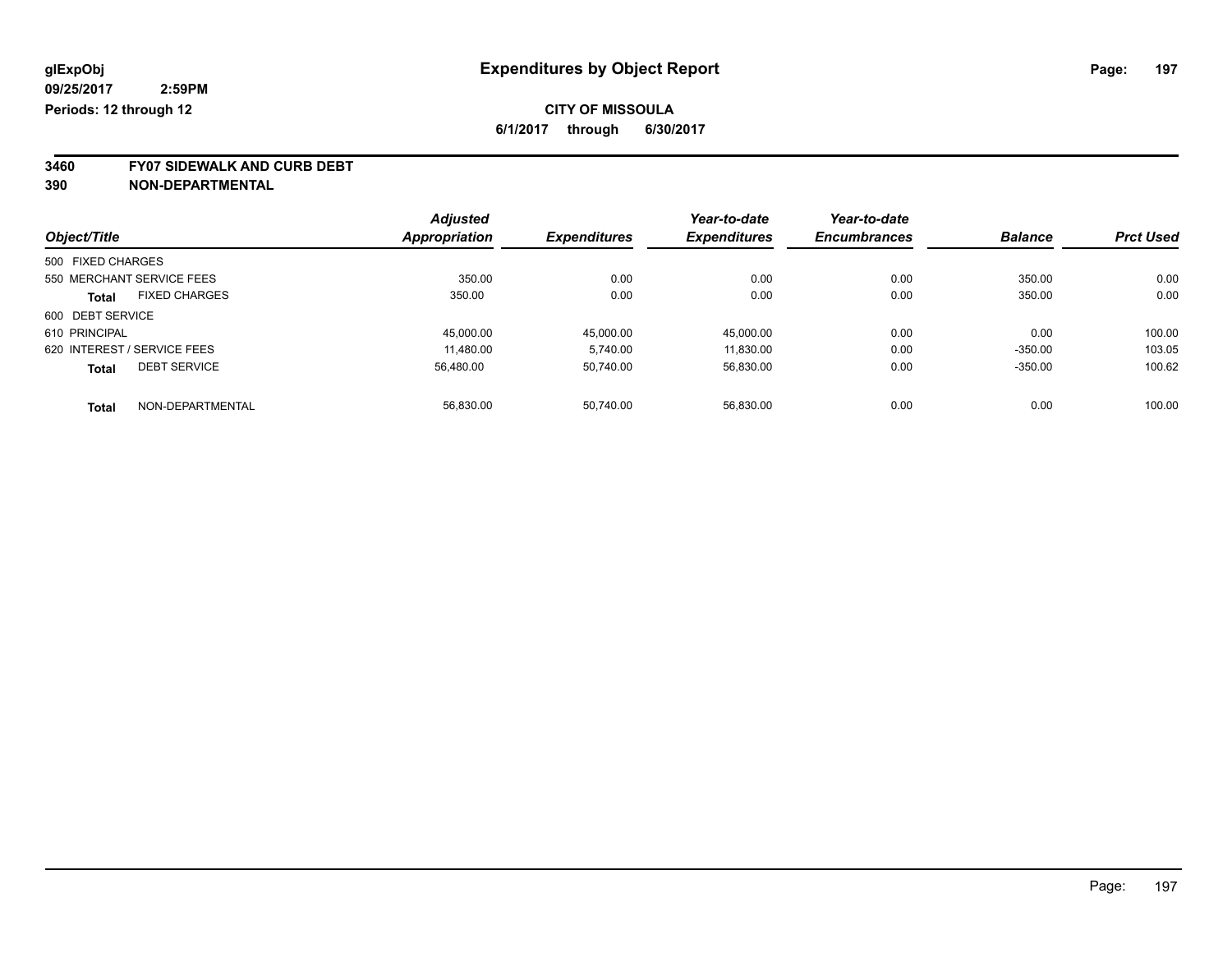## **CITY OF MISSOULA 6/1/2017 through 6/30/2017**

### **3460 FY07 SIDEWALK AND CURB DEBT**

|                             |                             | <b>Adjusted</b> |                     | Year-to-date        | Year-to-date        |                |                  |
|-----------------------------|-----------------------------|-----------------|---------------------|---------------------|---------------------|----------------|------------------|
| Object/Title                |                             | Appropriation   | <b>Expenditures</b> | <b>Expenditures</b> | <b>Encumbrances</b> | <b>Balance</b> | <b>Prct Used</b> |
| 500 FIXED CHARGES           |                             |                 |                     |                     |                     |                |                  |
| 550 MERCHANT SERVICE FEES   |                             | 350.00          | 0.00                | 0.00                | 0.00                | 350.00         | 0.00             |
| <b>Total</b>                | <b>FIXED CHARGES</b>        | 350.00          | 0.00                | 0.00                | 0.00                | 350.00         | 0.00             |
| 600 DEBT SERVICE            |                             |                 |                     |                     |                     |                |                  |
| 610 PRINCIPAL               |                             | 45,000.00       | 45,000.00           | 45.000.00           | 0.00                | 0.00           | 100.00           |
| 620 INTEREST / SERVICE FEES |                             | 11.480.00       | 5.740.00            | 11.830.00           | 0.00                | $-350.00$      | 103.05           |
| <b>Total</b>                | <b>DEBT SERVICE</b>         | 56.480.00       | 50.740.00           | 56.830.00           | 0.00                | $-350.00$      | 100.62           |
| <b>Total</b>                | FY07 SIDEWALK AND CURB DEBT | 56.830.00       | 50.740.00           | 56.830.00           | 0.00                | 0.00           | 100.00           |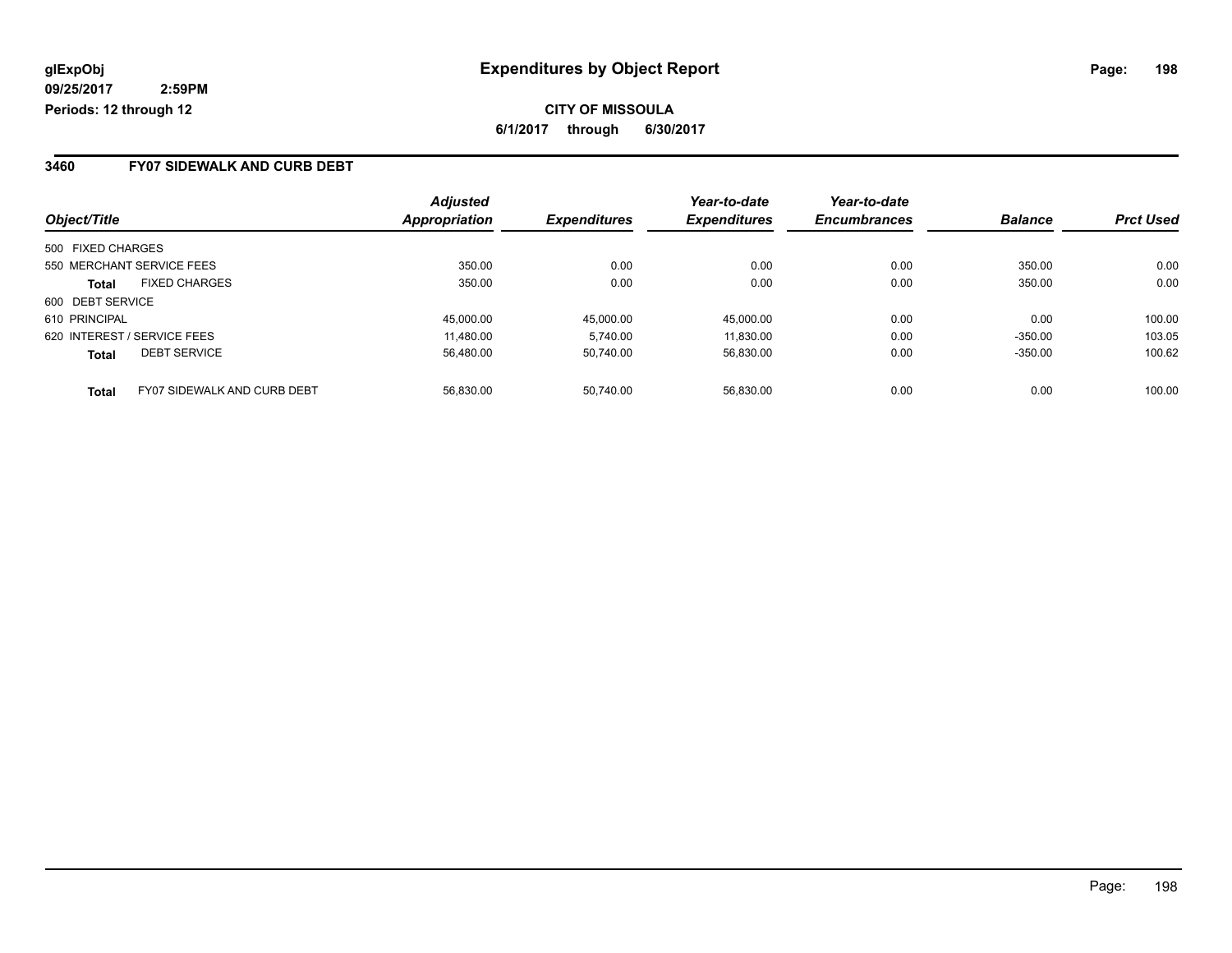### **CITY OF MISSOULA 6/1/2017 through 6/30/2017**

**3461 SERIES 2008A SIDEWALK AND CURB**

**280 PUBLIC WORKS OPERATIONS**

| Object/Title                            | <b>Adjusted</b><br><b>Appropriation</b> | <b>Expenditures</b> | Year-to-date<br><b>Expenditures</b> | Year-to-date<br><b>Encumbrances</b> | <b>Balance</b> | <b>Prct Used</b> |
|-----------------------------------------|-----------------------------------------|---------------------|-------------------------------------|-------------------------------------|----------------|------------------|
|                                         |                                         |                     |                                     |                                     |                |                  |
| 500 FIXED CHARGES                       |                                         |                     |                                     |                                     |                |                  |
| 550 MERCHANT SERVICE FEES               | 0.00                                    | 0.00                | 0.00                                | 0.00                                | 0.00           | 0.00             |
| <b>FIXED CHARGES</b><br><b>Total</b>    | 0.00                                    | 0.00                | 0.00                                | 0.00                                | 0.00           | 0.00             |
| 800 OTHER OBJECTS                       |                                         |                     |                                     |                                     |                |                  |
| 820 TRANSFERS TO OTHER FUNDS            | 0.00                                    | 0.00                | 0.00                                | 0.00                                | 0.00           | 0.00             |
| OTHER OBJECTS<br><b>Total</b>           | 0.00                                    | 0.00                | 0.00                                | 0.00                                | 0.00           | 0.00             |
|                                         |                                         |                     |                                     |                                     |                |                  |
| PUBLIC WORKS OPERATIONS<br><b>Total</b> | 0.00                                    | 0.00                | 0.00                                | 0.00                                | 0.00           | 0.00             |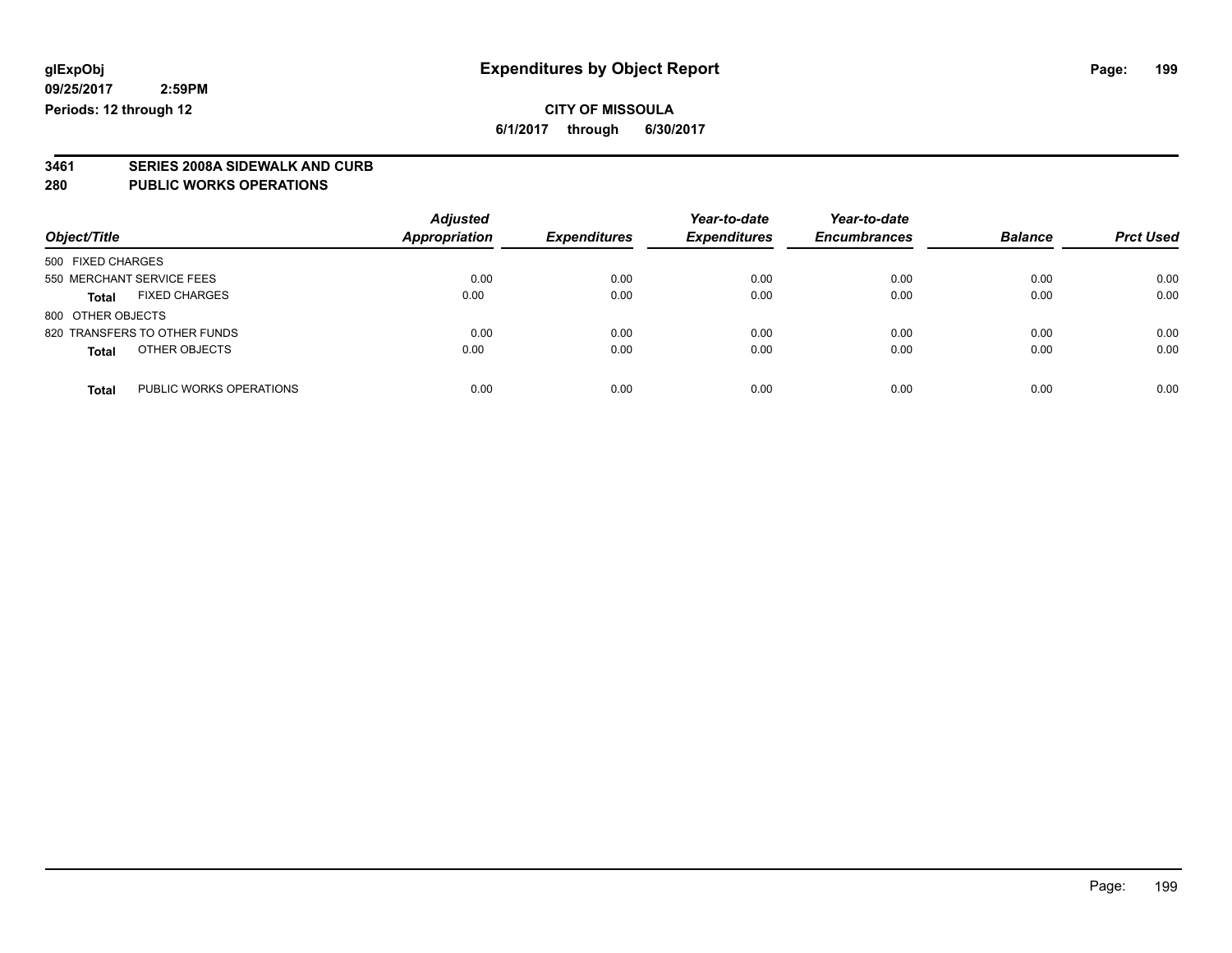# **CITY OF MISSOULA**

**6/1/2017 through 6/30/2017**

# **3461 SERIES 2008A SIDEWALK AND CURB**

|                                      | <b>Adjusted</b>      |                     | Year-to-date        | Year-to-date        |                |                  |
|--------------------------------------|----------------------|---------------------|---------------------|---------------------|----------------|------------------|
| Object/Title                         | <b>Appropriation</b> | <b>Expenditures</b> | <b>Expenditures</b> | <b>Encumbrances</b> | <b>Balance</b> | <b>Prct Used</b> |
| 500 FIXED CHARGES                    |                      |                     |                     |                     |                |                  |
| 550 MERCHANT SERVICE FEES            | 350.00               | 0.00                | 0.00                | 0.00                | 350.00         | 0.00             |
| <b>FIXED CHARGES</b><br><b>Total</b> | 350.00               | 0.00                | 0.00                | 0.00                | 350.00         | 0.00             |
| 600 DEBT SERVICE                     |                      |                     |                     |                     |                |                  |
| 610 PRINCIPAL                        | 20,000.00            | 20,000.00           | 20,000.00           | 0.00                | 0.00           | 100.00           |
| 620 INTEREST / SERVICE FEES          | 7.488.00             | 4,093.75            | 7.837.50            | 0.00                | $-349.50$      | 104.67           |
| <b>DEBT SERVICE</b><br><b>Total</b>  | 27,488.00            | 24,093.75           | 27,837.50           | 0.00                | $-349.50$      | 101.27           |
| 800 OTHER OBJECTS                    |                      |                     |                     |                     |                |                  |
| 820 TRANSFERS TO OTHER FUNDS         | 0.00                 | 0.00                | 0.00                | 0.00                | 0.00           | 0.00             |
| OTHER OBJECTS<br><b>Total</b>        | 0.00                 | 0.00                | 0.00                | 0.00                | 0.00           | 0.00             |
| NON-DEPARTMENTAL<br><b>Total</b>     | 27,838.00            | 24,093.75           | 27,837.50           | 0.00                | 0.50           | 100.00           |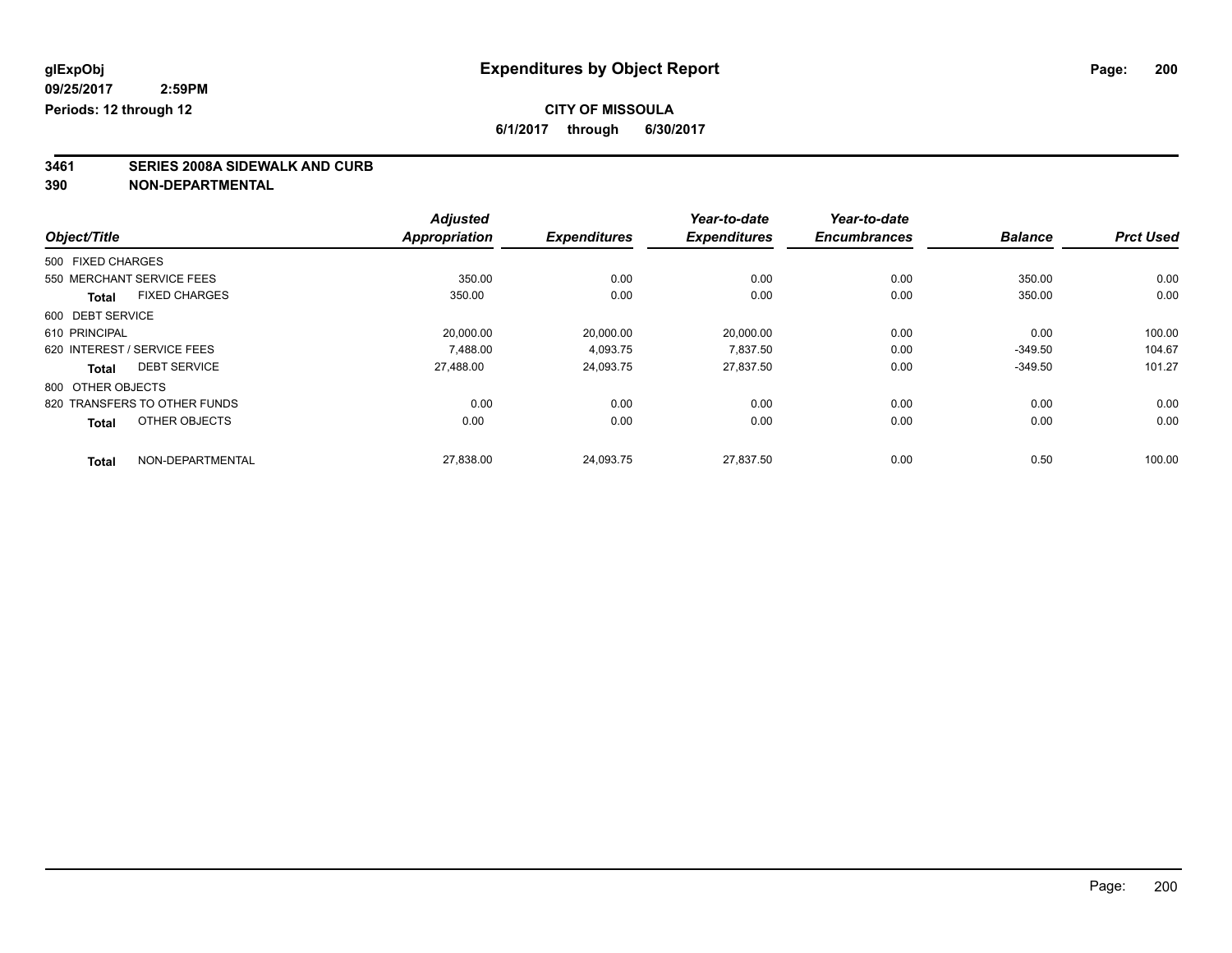## **CITY OF MISSOULA 6/1/2017 through 6/30/2017**

### **3461 SERIES 2008A SIDEWALK AND CURB**

|                   |                                | <b>Adjusted</b>      |                     | Year-to-date        | Year-to-date        |                |                  |
|-------------------|--------------------------------|----------------------|---------------------|---------------------|---------------------|----------------|------------------|
| Object/Title      |                                | <b>Appropriation</b> | <b>Expenditures</b> | <b>Expenditures</b> | <b>Encumbrances</b> | <b>Balance</b> | <b>Prct Used</b> |
| 500 FIXED CHARGES |                                |                      |                     |                     |                     |                |                  |
|                   | 550 MERCHANT SERVICE FEES      | 350.00               | 0.00                | 0.00                | 0.00                | 350.00         | 0.00             |
| Total             | <b>FIXED CHARGES</b>           | 350.00               | 0.00                | 0.00                | 0.00                | 350.00         | 0.00             |
| 600 DEBT SERVICE  |                                |                      |                     |                     |                     |                |                  |
| 610 PRINCIPAL     |                                | 20,000.00            | 20,000.00           | 20,000.00           | 0.00                | 0.00           | 100.00           |
|                   | 620 INTEREST / SERVICE FEES    | 7.488.00             | 4,093.75            | 7,837.50            | 0.00                | $-349.50$      | 104.67           |
| Total             | <b>DEBT SERVICE</b>            | 27,488.00            | 24,093.75           | 27,837.50           | 0.00                | $-349.50$      | 101.27           |
| 800 OTHER OBJECTS |                                |                      |                     |                     |                     |                |                  |
|                   | 820 TRANSFERS TO OTHER FUNDS   | 0.00                 | 0.00                | 0.00                | 0.00                | 0.00           | 0.00             |
| <b>Total</b>      | OTHER OBJECTS                  | 0.00                 | 0.00                | 0.00                | 0.00                | 0.00           | 0.00             |
| <b>Total</b>      | SERIES 2008A SIDEWALK AND CURB | 27,838.00            | 24.093.75           | 27.837.50           | 0.00                | 0.50           | 100.00           |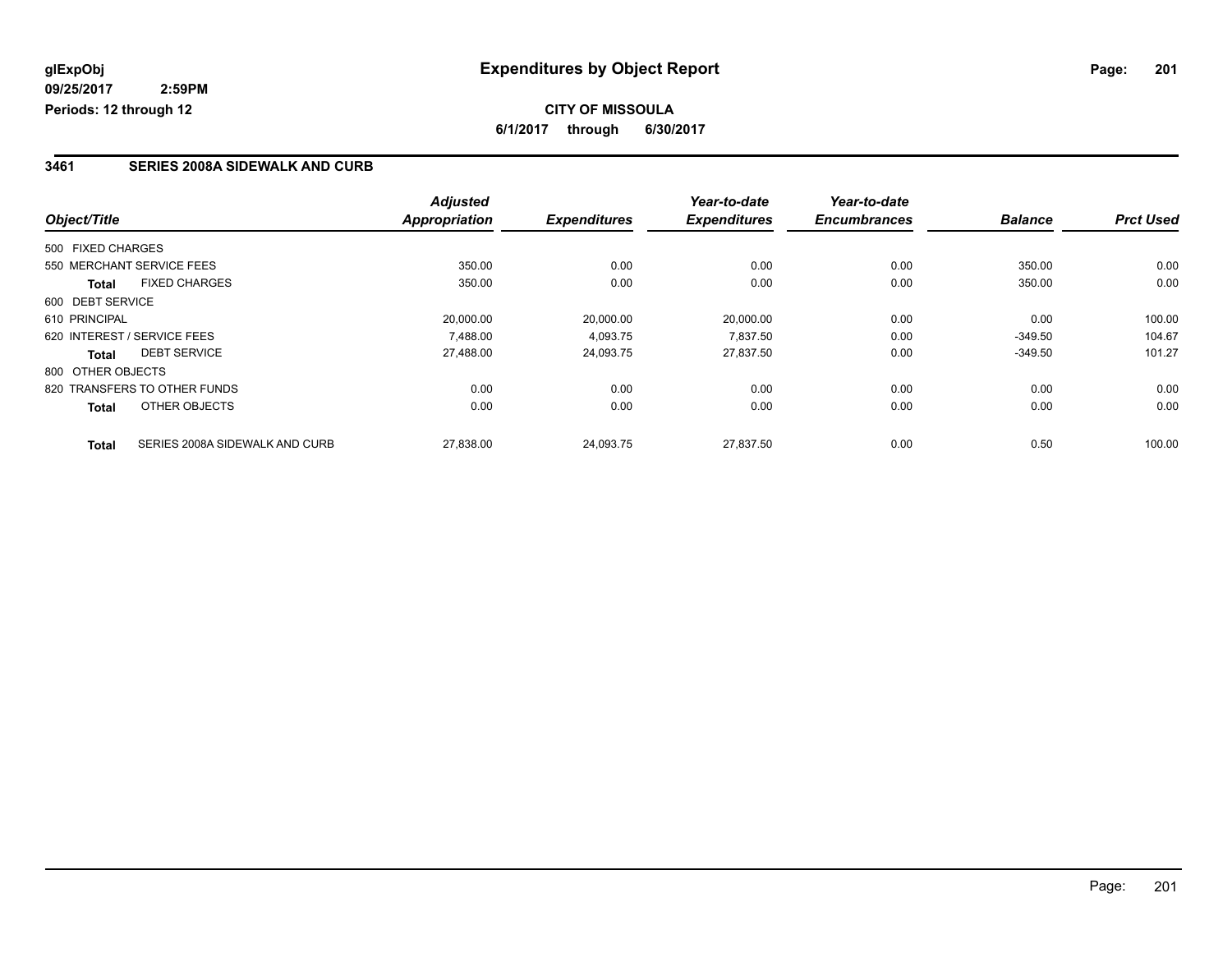# **3462 SERIES 2009 SIDEWALK AND CURB**

|                   |                              | <b>Adjusted</b>      |                     | Year-to-date        | Year-to-date        |                |                  |
|-------------------|------------------------------|----------------------|---------------------|---------------------|---------------------|----------------|------------------|
| Object/Title      |                              | <b>Appropriation</b> | <b>Expenditures</b> | <b>Expenditures</b> | <b>Encumbrances</b> | <b>Balance</b> | <b>Prct Used</b> |
| 500 FIXED CHARGES |                              |                      |                     |                     |                     |                |                  |
|                   | 550 MERCHANT SERVICE FEES    | 300.00               | 0.00                | 0.00                | 0.00                | 300.00         | 0.00             |
| <b>Total</b>      | <b>FIXED CHARGES</b>         | 300.00               | 0.00                | 0.00                | 0.00                | 300.00         | 0.00             |
| 600 DEBT SERVICE  |                              |                      |                     |                     |                     |                |                  |
| 610 PRINCIPAL     |                              | 50,000.00            | 50,000.00           | 50,000.00           | 0.00                | 0.00           | 100.00           |
|                   | 620 INTEREST / SERVICE FEES  | 13.068.00            | 6,533.75            | 13.367.50           | 0.00                | $-299.50$      | 102.29           |
| Total             | <b>DEBT SERVICE</b>          | 63,068.00            | 56,533.75           | 63,367.50           | 0.00                | $-299.50$      | 100.47           |
| 800 OTHER OBJECTS |                              |                      |                     |                     |                     |                |                  |
|                   | 820 TRANSFERS TO OTHER FUNDS | 0.00                 | 0.00                | 0.00                | 0.00                | 0.00           | 0.00             |
| <b>Total</b>      | OTHER OBJECTS                | 0.00                 | 0.00                | 0.00                | 0.00                | 0.00           | 0.00             |
| <b>Total</b>      | NON-DEPARTMENTAL             | 63,368.00            | 56,533.75           | 63,367.50           | 0.00                | 0.50           | 100.00           |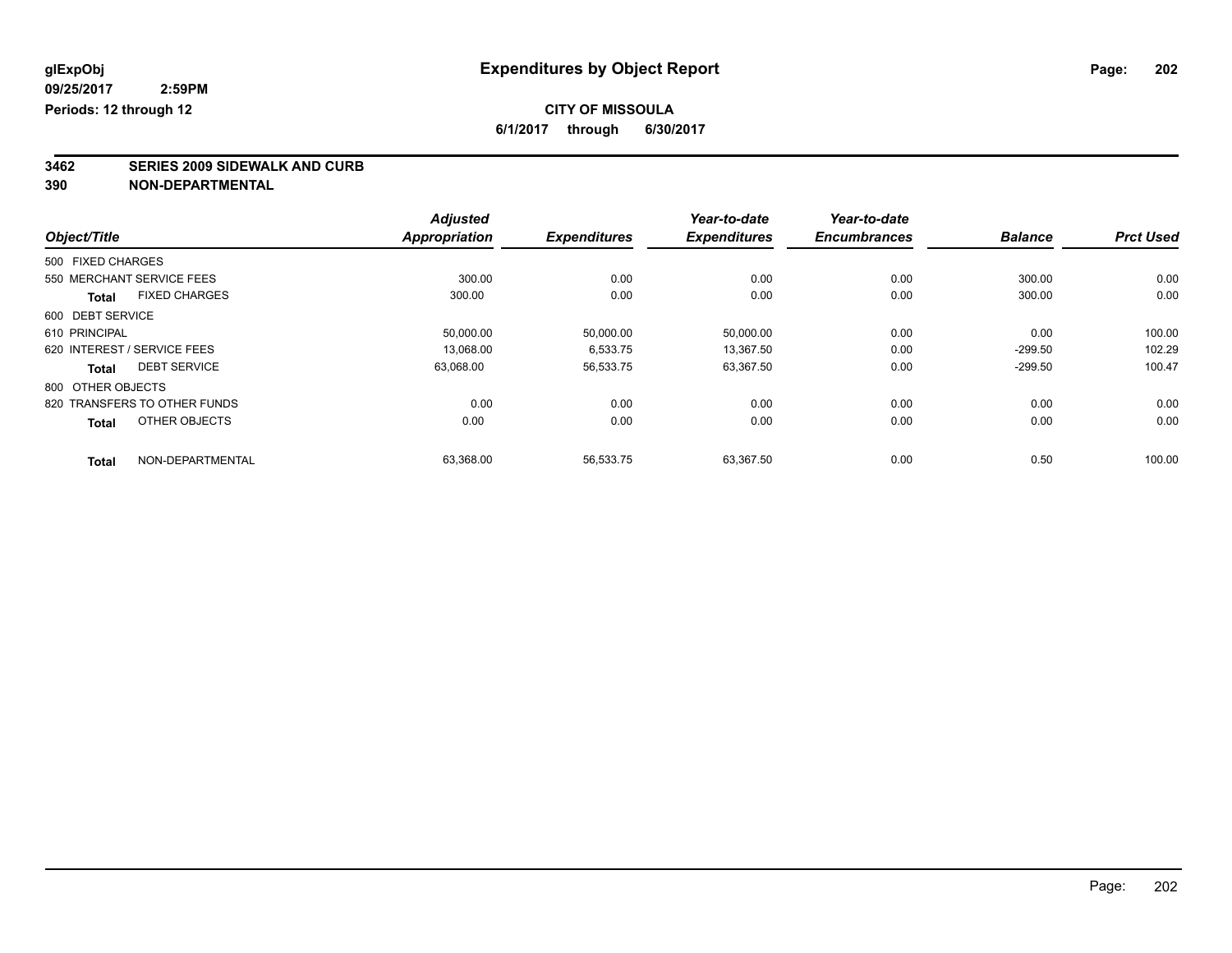### **3462 SERIES 2009 SIDEWALK AND CURB**

|                   |                               | <b>Adjusted</b>      |                     | Year-to-date        | Year-to-date        |                |                  |
|-------------------|-------------------------------|----------------------|---------------------|---------------------|---------------------|----------------|------------------|
| Object/Title      |                               | <b>Appropriation</b> | <b>Expenditures</b> | <b>Expenditures</b> | <b>Encumbrances</b> | <b>Balance</b> | <b>Prct Used</b> |
| 500 FIXED CHARGES |                               |                      |                     |                     |                     |                |                  |
|                   | 550 MERCHANT SERVICE FEES     | 300.00               | 0.00                | 0.00                | 0.00                | 300.00         | 0.00             |
| Total             | <b>FIXED CHARGES</b>          | 300.00               | 0.00                | 0.00                | 0.00                | 300.00         | 0.00             |
| 600 DEBT SERVICE  |                               |                      |                     |                     |                     |                |                  |
| 610 PRINCIPAL     |                               | 50,000.00            | 50,000.00           | 50,000.00           | 0.00                | 0.00           | 100.00           |
|                   | 620 INTEREST / SERVICE FEES   | 13,068.00            | 6,533.75            | 13,367.50           | 0.00                | $-299.50$      | 102.29           |
| Total             | <b>DEBT SERVICE</b>           | 63,068.00            | 56,533.75           | 63,367.50           | 0.00                | $-299.50$      | 100.47           |
| 800 OTHER OBJECTS |                               |                      |                     |                     |                     |                |                  |
|                   | 820 TRANSFERS TO OTHER FUNDS  | 0.00                 | 0.00                | 0.00                | 0.00                | 0.00           | 0.00             |
| <b>Total</b>      | OTHER OBJECTS                 | 0.00                 | 0.00                | 0.00                | 0.00                | 0.00           | 0.00             |
| <b>Total</b>      | SERIES 2009 SIDEWALK AND CURB | 63,368.00            | 56,533.75           | 63.367.50           | 0.00                | 0.50           | 100.00           |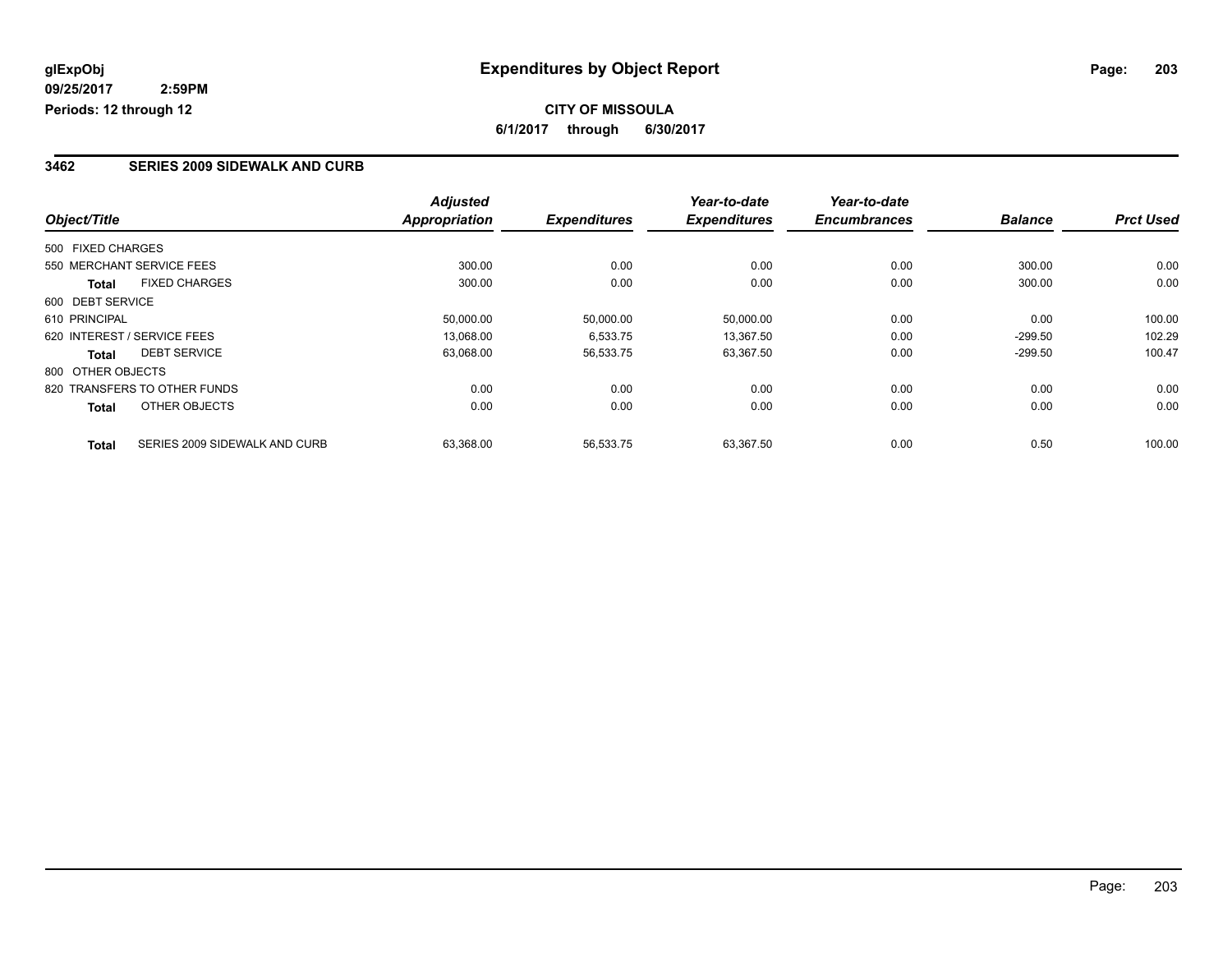**3463 SERIES 2010 SIDEWALK AND CURB**

|                             |                      | <b>Adjusted</b> |                     | Year-to-date        | Year-to-date        |                |                  |
|-----------------------------|----------------------|-----------------|---------------------|---------------------|---------------------|----------------|------------------|
| Object/Title                |                      | Appropriation   | <b>Expenditures</b> | <b>Expenditures</b> | <b>Encumbrances</b> | <b>Balance</b> | <b>Prct Used</b> |
| 500 FIXED CHARGES           |                      |                 |                     |                     |                     |                |                  |
| 550 MERCHANT SERVICE FEES   |                      | 350.00          | 0.00                | 0.00                | 0.00                | 350.00         | 0.00             |
| <b>Total</b>                | <b>FIXED CHARGES</b> | 350.00          | 0.00                | 0.00                | 0.00                | 350.00         | 0.00             |
| 600 DEBT SERVICE            |                      |                 |                     |                     |                     |                |                  |
| 610 PRINCIPAL               |                      | 75,000.00       | 75,000.00           | 75,000.00           | 0.00                | 0.00           | 100.00           |
| 620 INTEREST / SERVICE FEES |                      | 21.500.00       | 10,750.00           | 21,850.00           | 0.00                | $-350.00$      | 101.63           |
| <b>Total</b>                | <b>DEBT SERVICE</b>  | 96.500.00       | 85,750.00           | 96.850.00           | 0.00                | $-350.00$      | 100.36           |
| <b>Total</b>                | NON-DEPARTMENTAL     | 96.850.00       | 85.750.00           | 96.850.00           | 0.00                | 0.00           | 100.00           |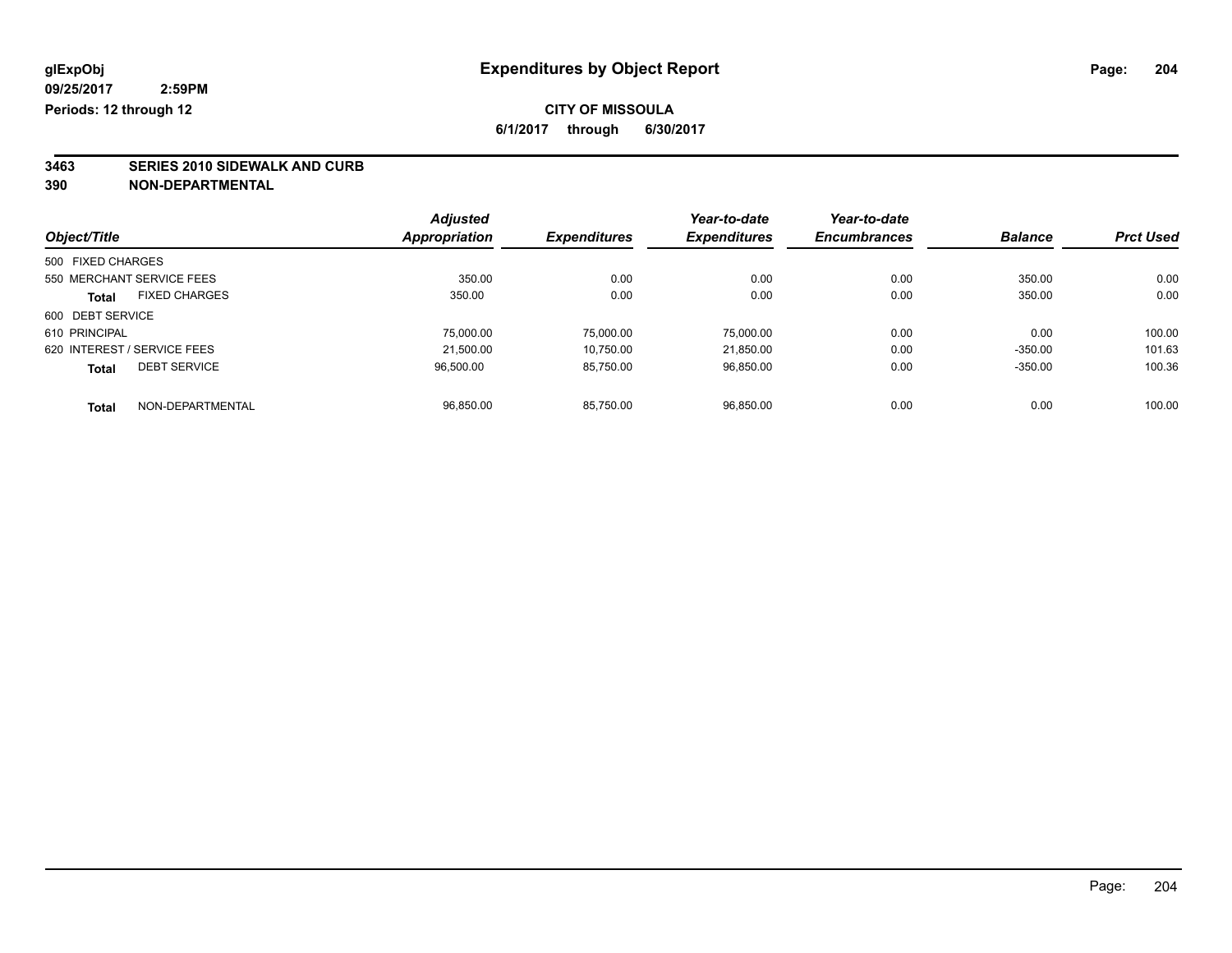### **3463 SERIES 2010 SIDEWALK AND CURB**

|                   |                               | <b>Adjusted</b>      |                     | Year-to-date        | Year-to-date        |                |                  |
|-------------------|-------------------------------|----------------------|---------------------|---------------------|---------------------|----------------|------------------|
| Object/Title      |                               | <b>Appropriation</b> | <b>Expenditures</b> | <b>Expenditures</b> | <b>Encumbrances</b> | <b>Balance</b> | <b>Prct Used</b> |
| 500 FIXED CHARGES |                               |                      |                     |                     |                     |                |                  |
|                   | 550 MERCHANT SERVICE FEES     | 350.00               | 0.00                | 0.00                | 0.00                | 350.00         | 0.00             |
| <b>Total</b>      | <b>FIXED CHARGES</b>          | 350.00               | 0.00                | 0.00                | 0.00                | 350.00         | 0.00             |
| 600 DEBT SERVICE  |                               |                      |                     |                     |                     |                |                  |
| 610 PRINCIPAL     |                               | 75.000.00            | 75.000.00           | 75.000.00           | 0.00                | 0.00           | 100.00           |
|                   | 620 INTEREST / SERVICE FEES   | 21.500.00            | 10.750.00           | 21.850.00           | 0.00                | $-350.00$      | 101.63           |
| <b>Total</b>      | <b>DEBT SERVICE</b>           | 96.500.00            | 85.750.00           | 96.850.00           | 0.00                | $-350.00$      | 100.36           |
| <b>Total</b>      | SERIES 2010 SIDEWALK AND CURB | 96.850.00            | 85.750.00           | 96.850.00           | 0.00                | 0.00           | 100.00           |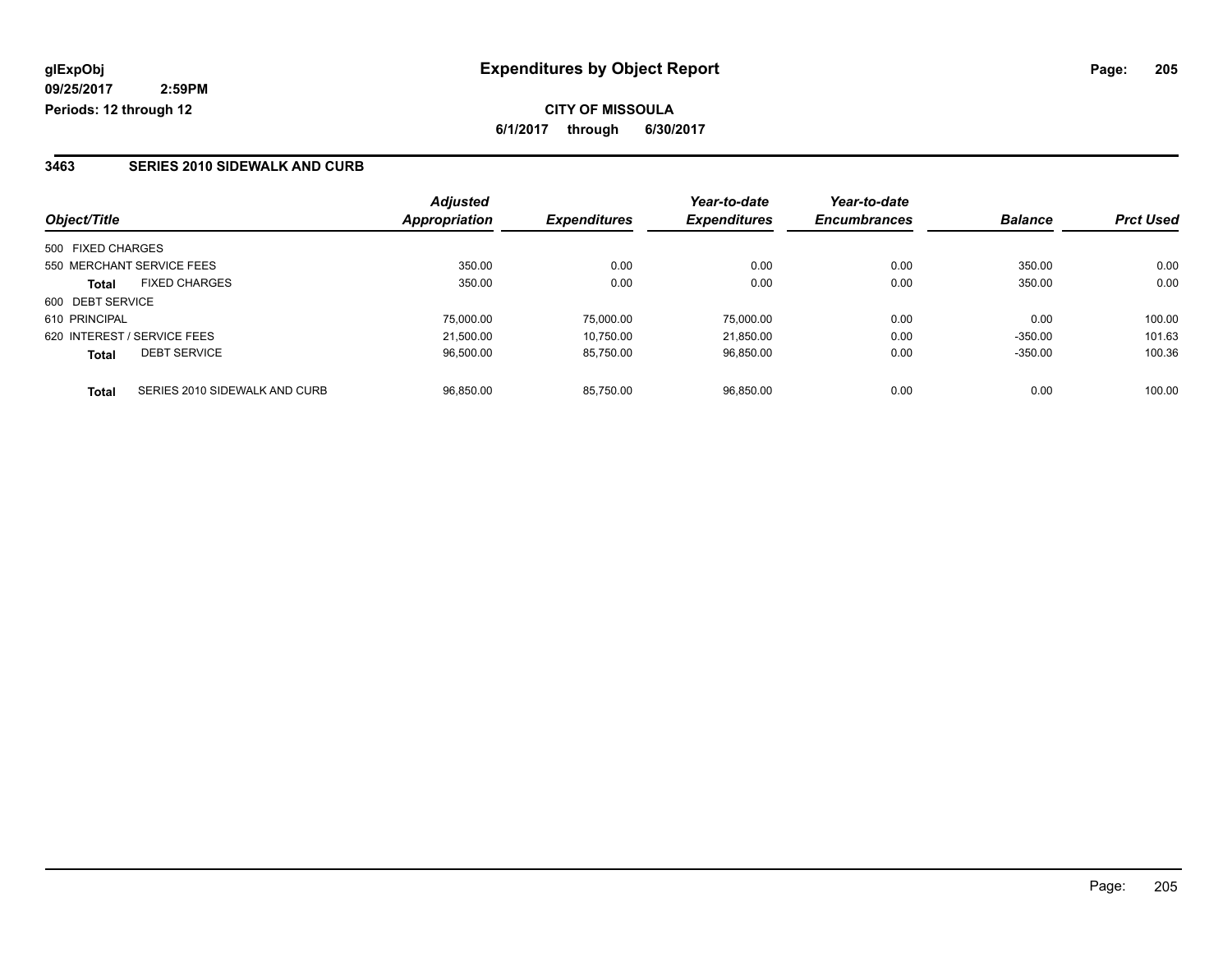**3464 FY12 S/C DEBT SERVICE**

| Object/Title                |                           | <b>Adjusted</b>      |                     | Year-to-date        | Year-to-date        | <b>Balance</b> | <b>Prct Used</b> |
|-----------------------------|---------------------------|----------------------|---------------------|---------------------|---------------------|----------------|------------------|
|                             |                           | <b>Appropriation</b> | <b>Expenditures</b> | <b>Expenditures</b> | <b>Encumbrances</b> |                |                  |
| 500 FIXED CHARGES           |                           |                      |                     |                     |                     |                |                  |
|                             | 550 MERCHANT SERVICE FEES | 350.00               | 0.00                | 0.00                | 0.00                | 350.00         | 0.00             |
| <b>Total</b>                | <b>FIXED CHARGES</b>      | 350.00               | 0.00                | 0.00                | 0.00                | 350.00         | 0.00             |
| 600 DEBT SERVICE            |                           |                      |                     |                     |                     |                |                  |
| 610 PRINCIPAL               |                           | 50,000.00            | 50,000.00           | 50,000.00           | 0.00                | 0.00           | 100.00           |
| 620 INTEREST / SERVICE FEES |                           | 20.560.00            | 10.280.00           | 20.910.00           | 0.00                | $-350.00$      | 101.70           |
| <b>Total</b>                | <b>DEBT SERVICE</b>       | 70.560.00            | 60,280.00           | 70.910.00           | 0.00                | $-350.00$      | 100.50           |
| <b>Total</b>                | NON-DEPARTMENTAL          | 70.910.00            | 60.280.00           | 70.910.00           | 0.00                | 0.00           | 100.00           |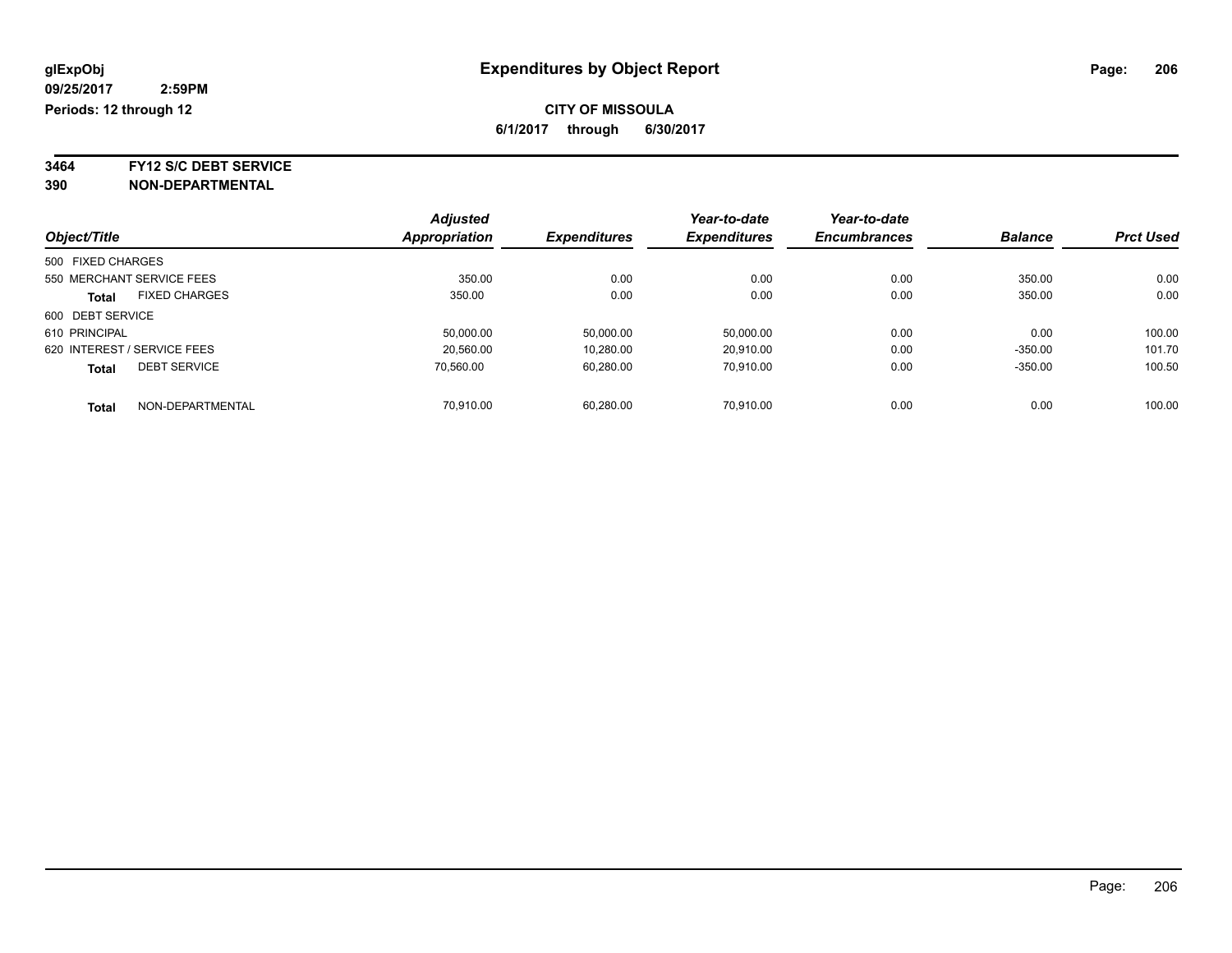**3464 FY12 S/C DEBT SERVICE**

| Object/Title                          | <b>Adjusted</b><br><b>Appropriation</b> | <b>Expenditures</b> | Year-to-date<br><b>Expenditures</b> | Year-to-date<br><b>Encumbrances</b> | <b>Balance</b> | <b>Prct Used</b> |
|---------------------------------------|-----------------------------------------|---------------------|-------------------------------------|-------------------------------------|----------------|------------------|
|                                       |                                         |                     |                                     |                                     |                |                  |
| 500 FIXED CHARGES                     |                                         |                     |                                     |                                     |                |                  |
| 550 MERCHANT SERVICE FEES             | 350.00                                  | 0.00                | 0.00                                | 0.00                                | 350.00         | 0.00             |
| <b>FIXED CHARGES</b><br><b>Total</b>  | 350.00                                  | 0.00                | 0.00                                | 0.00                                | 350.00         | 0.00             |
| 600 DEBT SERVICE                      |                                         |                     |                                     |                                     |                |                  |
| 610 PRINCIPAL                         | 50.000.00                               | 50.000.00           | 50.000.00                           | 0.00                                | 0.00           | 100.00           |
| 620 INTEREST / SERVICE FEES           | 20.560.00                               | 10,280.00           | 20.910.00                           | 0.00                                | $-350.00$      | 101.70           |
| <b>DEBT SERVICE</b><br><b>Total</b>   | 70.560.00                               | 60.280.00           | 70.910.00                           | 0.00                                | $-350.00$      | 100.50           |
| FY12 S/C DEBT SERVICE<br><b>Total</b> | 70.910.00                               | 60.280.00           | 70.910.00                           | 0.00                                | 0.00           | 100.00           |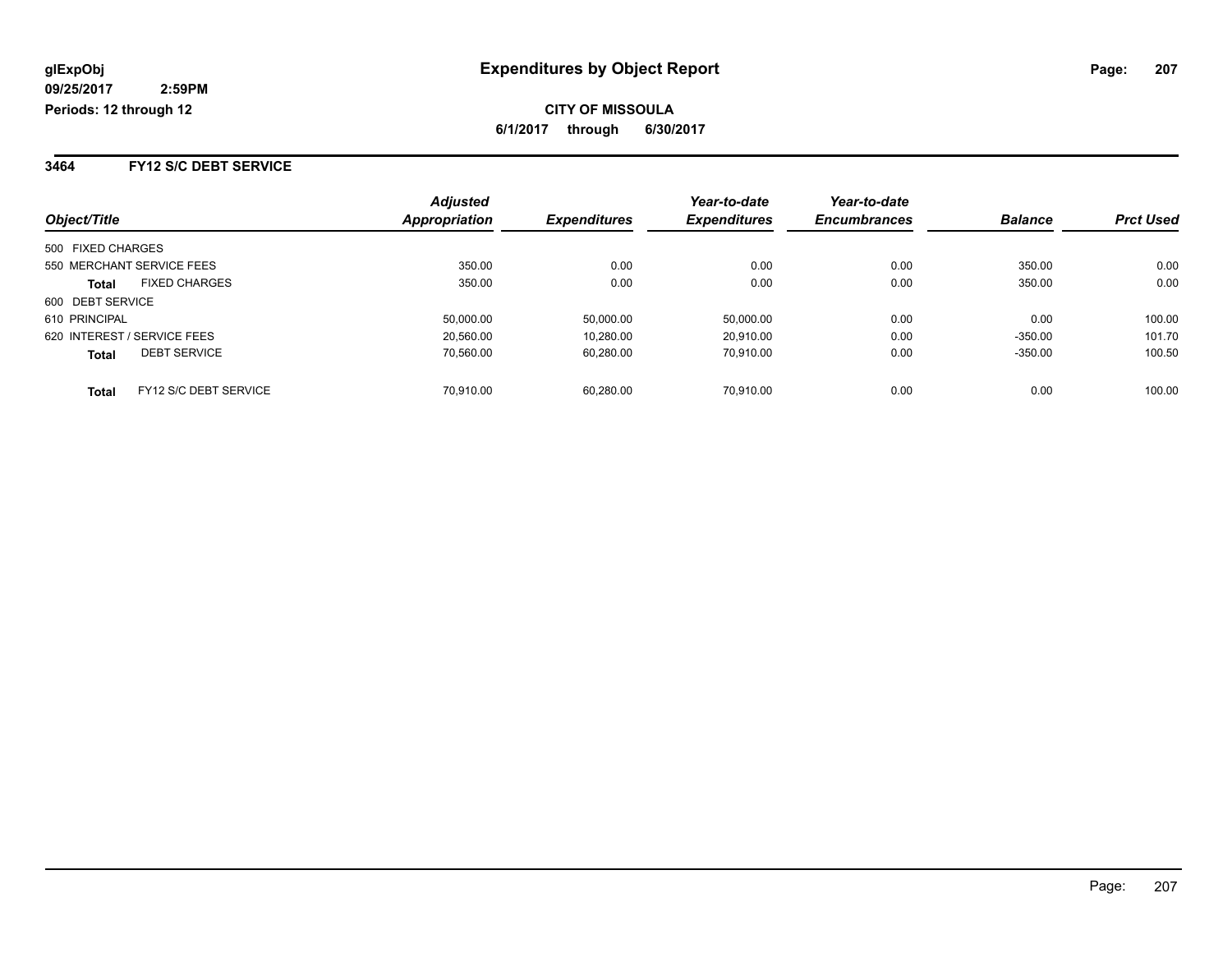**3465 FY13 SIDEWALK/CURB DEBT SERVICE 390 NON-DEPARTMENTAL**

|                   |                             | <b>Adjusted</b> |                     | Year-to-date        | Year-to-date        | <b>Balance</b> | <b>Prct Used</b> |
|-------------------|-----------------------------|-----------------|---------------------|---------------------|---------------------|----------------|------------------|
| Object/Title      |                             | Appropriation   | <b>Expenditures</b> | <b>Expenditures</b> | <b>Encumbrances</b> |                |                  |
| 500 FIXED CHARGES |                             |                 |                     |                     |                     |                |                  |
|                   | 550 MERCHANT SERVICE FEES   | 0.00            | 0.00                | 0.00                | 0.00                | 0.00           | 0.00             |
| <b>Total</b>      | <b>FIXED CHARGES</b>        | 0.00            | 0.00                | 0.00                | 0.00                | 0.00           | 0.00             |
| 600 DEBT SERVICE  |                             |                 |                     |                     |                     |                |                  |
| 610 PRINCIPAL     |                             | 29.000.00       | 29,000.00           | 29.000.00           | 0.00                | 0.00           | 100.00           |
|                   | 620 INTEREST / SERVICE FEES | 10.067.00       | 5,009.57            | 10,069.40           | 0.00                | $-2.40$        | 100.02           |
| <b>Total</b>      | <b>DEBT SERVICE</b>         | 39,067.00       | 34,009.57           | 39,069.40           | 0.00                | $-2.40$        | 100.01           |
| <b>Total</b>      | NON-DEPARTMENTAL            | 39.067.00       | 34.009.57           | 39.069.40           | 0.00                | $-2.40$        | 100.01           |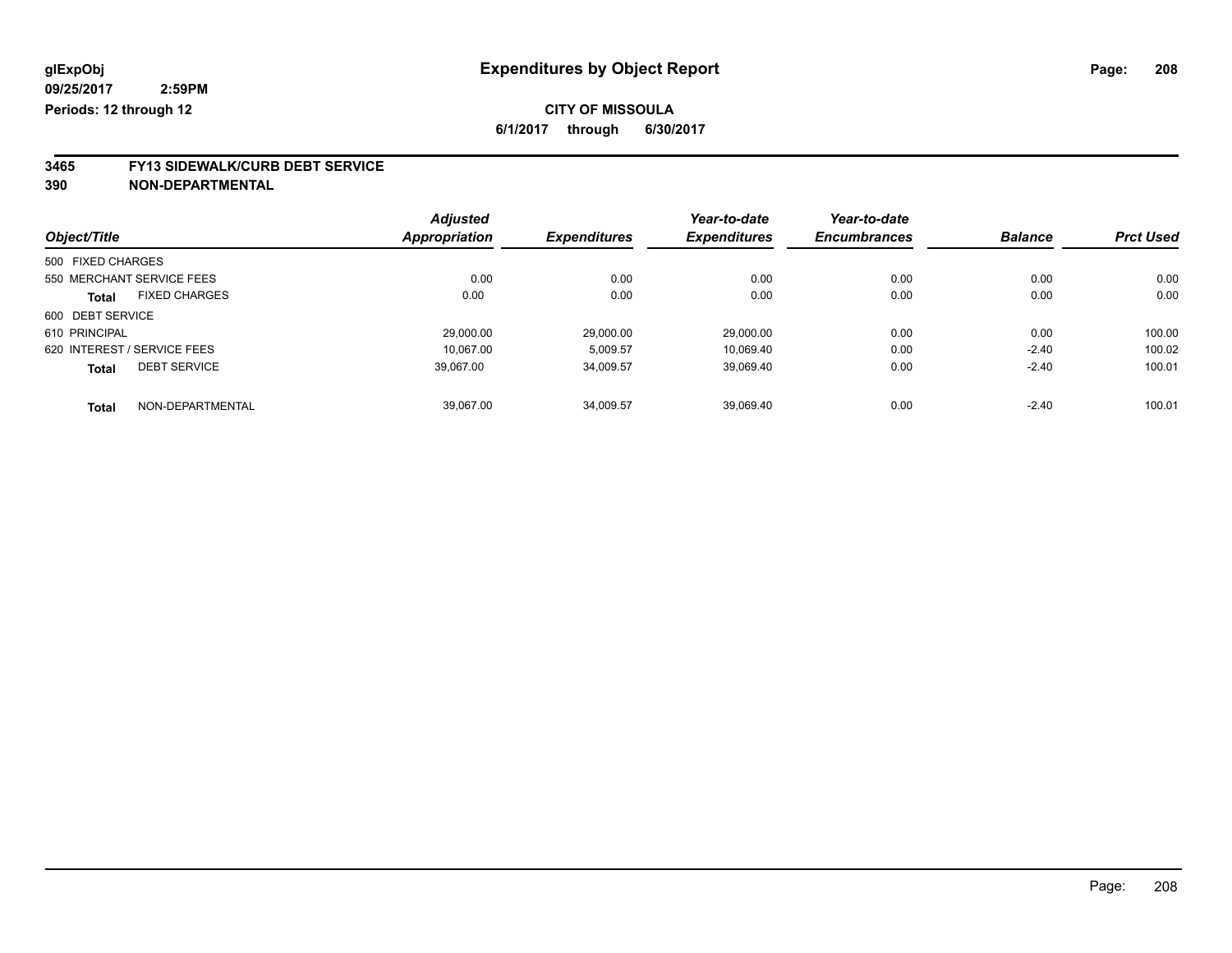### **3465 FY13 SIDEWALK/CURB DEBT SERVICE**

|                   |                                 | <b>Adjusted</b> |                     | Year-to-date        | Year-to-date        |                |                  |
|-------------------|---------------------------------|-----------------|---------------------|---------------------|---------------------|----------------|------------------|
| Object/Title      |                                 | Appropriation   | <b>Expenditures</b> | <b>Expenditures</b> | <b>Encumbrances</b> | <b>Balance</b> | <b>Prct Used</b> |
| 500 FIXED CHARGES |                                 |                 |                     |                     |                     |                |                  |
|                   | 550 MERCHANT SERVICE FEES       | 0.00            | 0.00                | 0.00                | 0.00                | 0.00           | 0.00             |
| <b>Total</b>      | <b>FIXED CHARGES</b>            | 0.00            | 0.00                | 0.00                | 0.00                | 0.00           | 0.00             |
| 600 DEBT SERVICE  |                                 |                 |                     |                     |                     |                |                  |
| 610 PRINCIPAL     |                                 | 29.000.00       | 29.000.00           | 29.000.00           | 0.00                | 0.00           | 100.00           |
|                   | 620 INTEREST / SERVICE FEES     | 10.067.00       | 5,009.57            | 10.069.40           | 0.00                | $-2.40$        | 100.02           |
| <b>Total</b>      | <b>DEBT SERVICE</b>             | 39.067.00       | 34,009.57           | 39,069.40           | 0.00                | $-2.40$        | 100.01           |
| <b>Total</b>      | FY13 SIDEWALK/CURB DEBT SERVICE | 39.067.00       | 34.009.57           | 39.069.40           | 0.00                | $-2.40$        | 100.01           |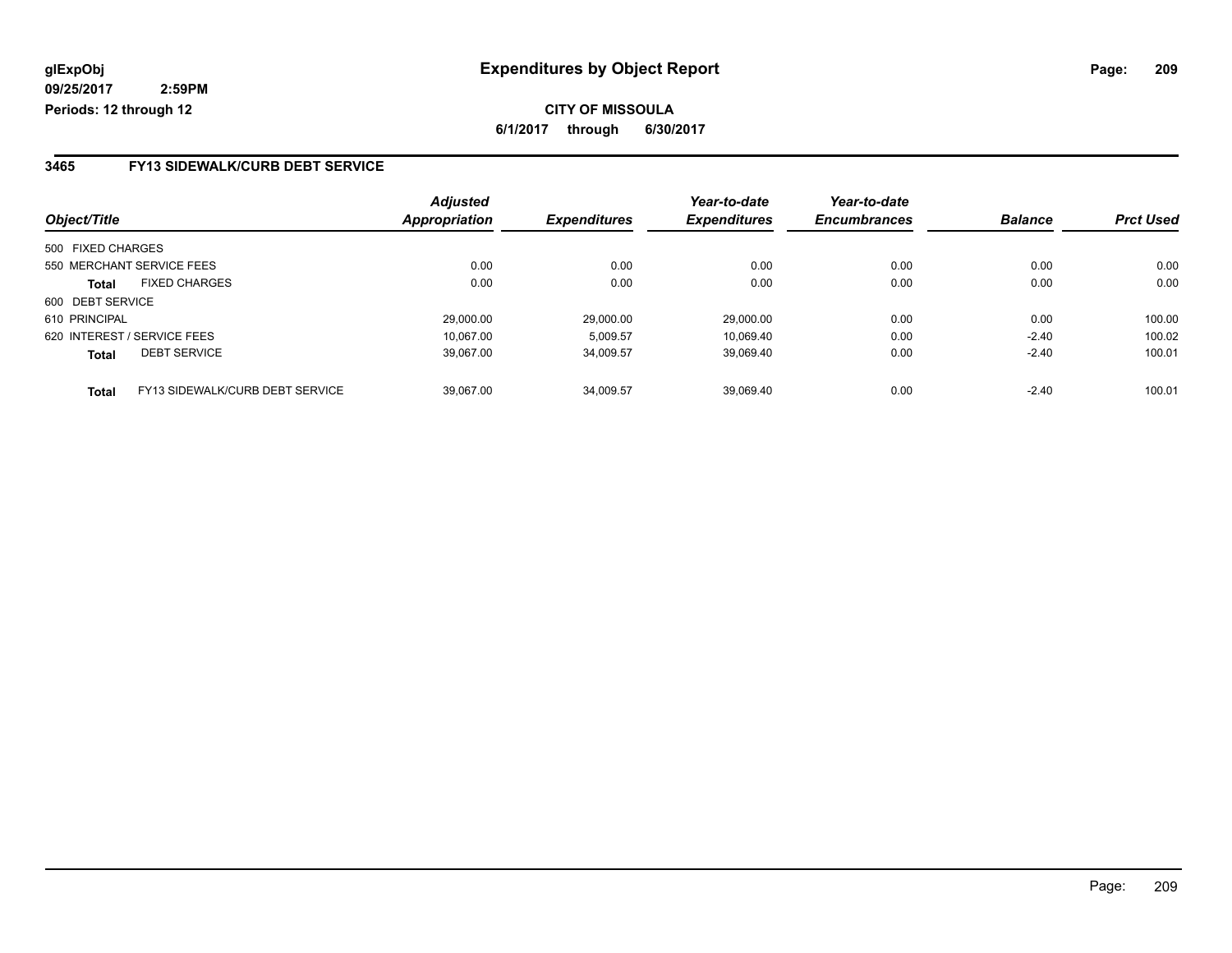**3466 FY15 SIDEWALK/CURB DEBT SERVICE**

|                   |                             | <b>Adjusted</b>      |                     | Year-to-date        | Year-to-date        |                |                  |
|-------------------|-----------------------------|----------------------|---------------------|---------------------|---------------------|----------------|------------------|
| Object/Title      |                             | <b>Appropriation</b> | <b>Expenditures</b> | <b>Expenditures</b> | <b>Encumbrances</b> | <b>Balance</b> | <b>Prct Used</b> |
|                   | 300 PURCHASED SERVICES      |                      |                     |                     |                     |                |                  |
|                   | 350 PROFESSIONAL SERVICES   | 0.00                 | 0.00                | 0.00                | 0.00                | 0.00           | 0.00             |
| <b>Total</b>      | <b>PURCHASED SERVICES</b>   | 0.00                 | 0.00                | 0.00                | 0.00                | 0.00           | 0.00             |
| 500 FIXED CHARGES |                             |                      |                     |                     |                     |                |                  |
|                   | 550 MERCHANT SERVICE FEES   | 0.00                 | 0.00                | 0.00                | 0.00                | 0.00           | 0.00             |
| <b>Total</b>      | <b>FIXED CHARGES</b>        | 0.00                 | 0.00                | 0.00                | 0.00                | 0.00           | 0.00             |
| 600 DEBT SERVICE  |                             |                      |                     |                     |                     |                |                  |
| 610 PRINCIPAL     |                             | 33,000.00            | 33,000.00           | 33,000.00           | 0.00                | 0.00           | 100.00           |
|                   | 620 INTEREST / SERVICE FEES | 24,525.00            | 7,665.03            | 24,524.25           | 0.00                | 0.75           | 100.00           |
| <b>Total</b>      | <b>DEBT SERVICE</b>         | 57,525.00            | 40.665.03           | 57,524.25           | 0.00                | 0.75           | 100.00           |
| <b>Total</b>      | NON-DEPARTMENTAL            | 57,525.00            | 40,665.03           | 57,524.25           | 0.00                | 0.75           | 100.00           |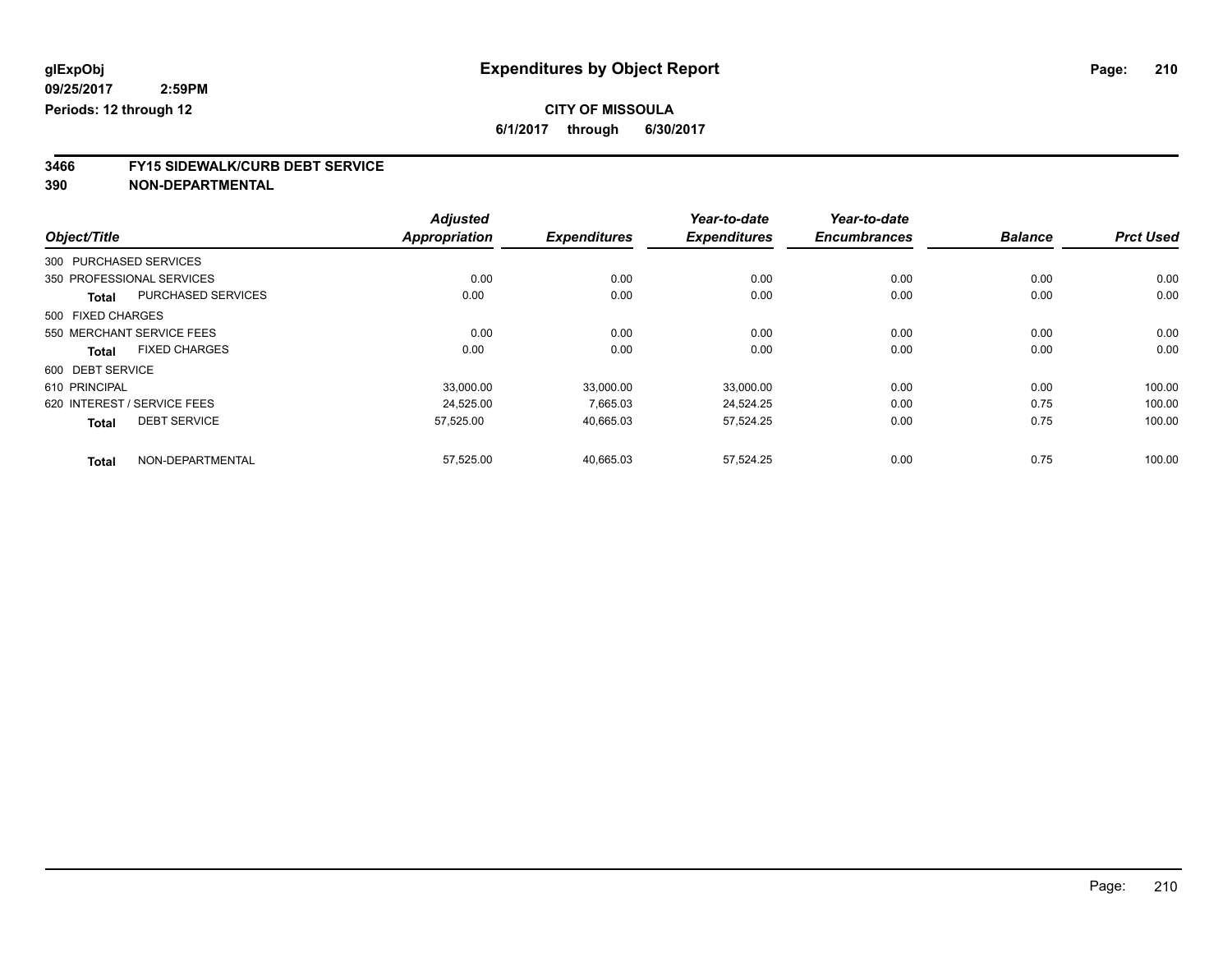## **CITY OF MISSOULA 6/1/2017 through 6/30/2017**

### **3466 FY15 SIDEWALK/CURB DEBT SERVICE**

|                   |                                 | <b>Adjusted</b>      |                     | Year-to-date        | Year-to-date        |                |                  |
|-------------------|---------------------------------|----------------------|---------------------|---------------------|---------------------|----------------|------------------|
| Object/Title      |                                 | <b>Appropriation</b> | <b>Expenditures</b> | <b>Expenditures</b> | <b>Encumbrances</b> | <b>Balance</b> | <b>Prct Used</b> |
|                   | 300 PURCHASED SERVICES          |                      |                     |                     |                     |                |                  |
|                   | 350 PROFESSIONAL SERVICES       | 0.00                 | 0.00                | 0.00                | 0.00                | 0.00           | 0.00             |
| Total             | <b>PURCHASED SERVICES</b>       | 0.00                 | 0.00                | 0.00                | 0.00                | 0.00           | 0.00             |
| 500 FIXED CHARGES |                                 |                      |                     |                     |                     |                |                  |
|                   | 550 MERCHANT SERVICE FEES       | 0.00                 | 0.00                | 0.00                | 0.00                | 0.00           | 0.00             |
| Total             | <b>FIXED CHARGES</b>            | 0.00                 | 0.00                | 0.00                | 0.00                | 0.00           | 0.00             |
| 600 DEBT SERVICE  |                                 |                      |                     |                     |                     |                |                  |
| 610 PRINCIPAL     |                                 | 33.000.00            | 33.000.00           | 33,000.00           | 0.00                | 0.00           | 100.00           |
|                   | 620 INTEREST / SERVICE FEES     | 24,525.00            | 7,665.03            | 24,524.25           | 0.00                | 0.75           | 100.00           |
| Total             | <b>DEBT SERVICE</b>             | 57,525.00            | 40,665.03           | 57,524.25           | 0.00                | 0.75           | 100.00           |
| <b>Total</b>      | FY15 SIDEWALK/CURB DEBT SERVICE | 57,525.00            | 40,665.03           | 57.524.25           | 0.00                | 0.75           | 100.00           |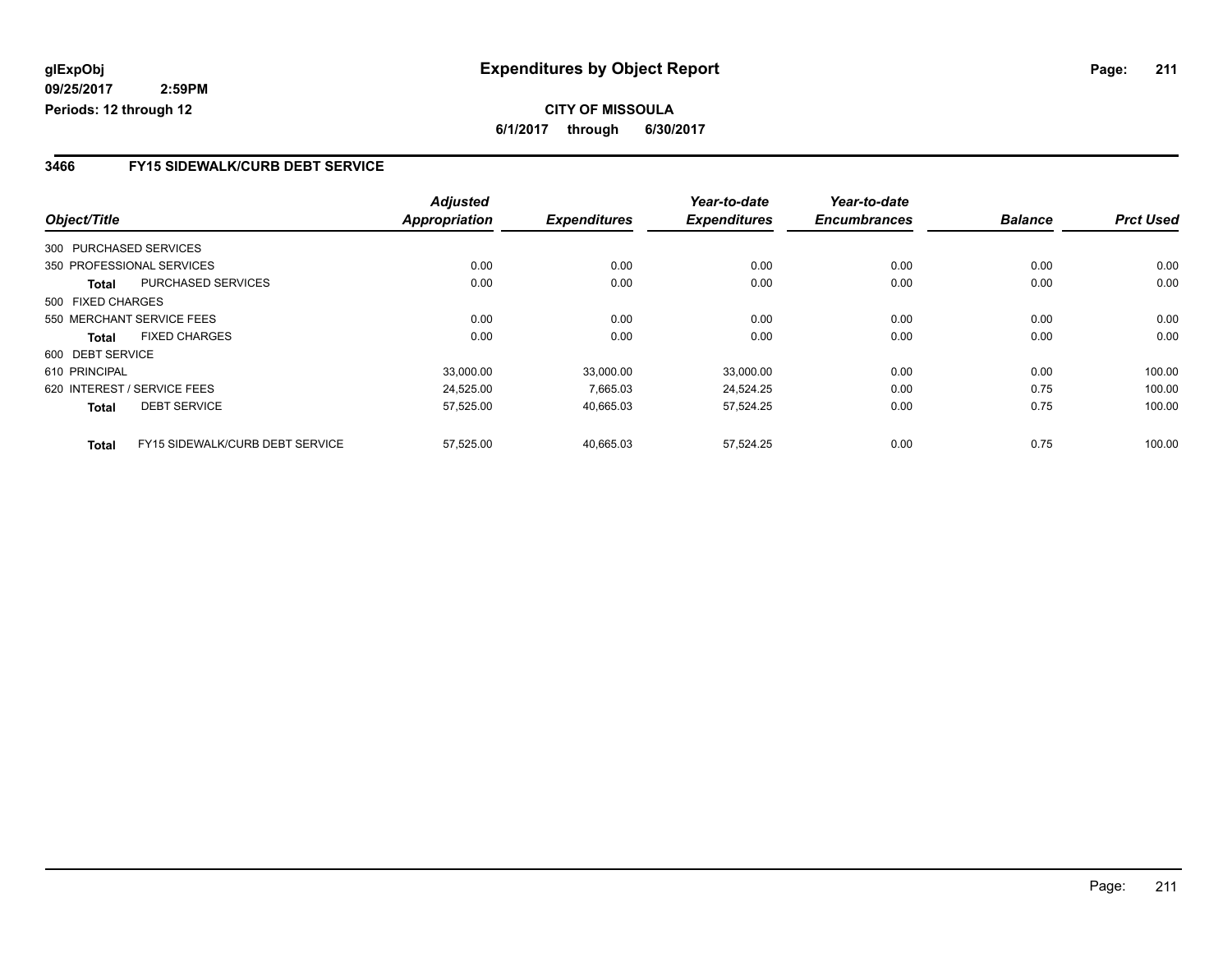**3467 FY16 SIDEWALK/CURB DEBT SERVICE**

|                                           | <b>Adjusted</b>      |                     | Year-to-date        | Year-to-date        |                |                  |
|-------------------------------------------|----------------------|---------------------|---------------------|---------------------|----------------|------------------|
| Object/Title                              | <b>Appropriation</b> | <b>Expenditures</b> | <b>Expenditures</b> | <b>Encumbrances</b> | <b>Balance</b> | <b>Prct Used</b> |
| 300 PURCHASED SERVICES                    |                      |                     |                     |                     |                |                  |
| 350 PROFESSIONAL SERVICES                 | 0.00                 | 0.00                | 0.00                | 0.00                | 0.00           | 0.00             |
| <b>PURCHASED SERVICES</b><br><b>Total</b> | 0.00                 | 0.00                | 0.00                | 0.00                | 0.00           | 0.00             |
| 500 FIXED CHARGES                         |                      |                     |                     |                     |                |                  |
| 550 MERCHANT SERVICE FEES                 | 0.00                 | 0.00                | 0.00                | 0.00                | 0.00           | 0.00             |
| <b>FIXED CHARGES</b><br><b>Total</b>      | 0.00                 | 0.00                | 0.00                | 0.00                | 0.00           | 0.00             |
| 600 DEBT SERVICE                          |                      |                     |                     |                     |                |                  |
| 610 PRINCIPAL                             | 21,858.00            | 21,858.00           | 21,858.00           | 0.00                | 0.00           | 100.00           |
| 620 INTEREST / SERVICE FEES               | 10,236.28            | 10,236.28           | 21,686.28           | 0.00                | $-11.450.00$   | 211.86           |
| <b>DEBT SERVICE</b><br><b>Total</b>       | 32,094.28            | 32,094.28           | 43,544.28           | 0.00                | $-11.450.00$   | 135.68           |
| NON-DEPARTMENTAL<br><b>Total</b>          | 32,094.28            | 32,094.28           | 43.544.28           | 0.00                | $-11.450.00$   | 135.68           |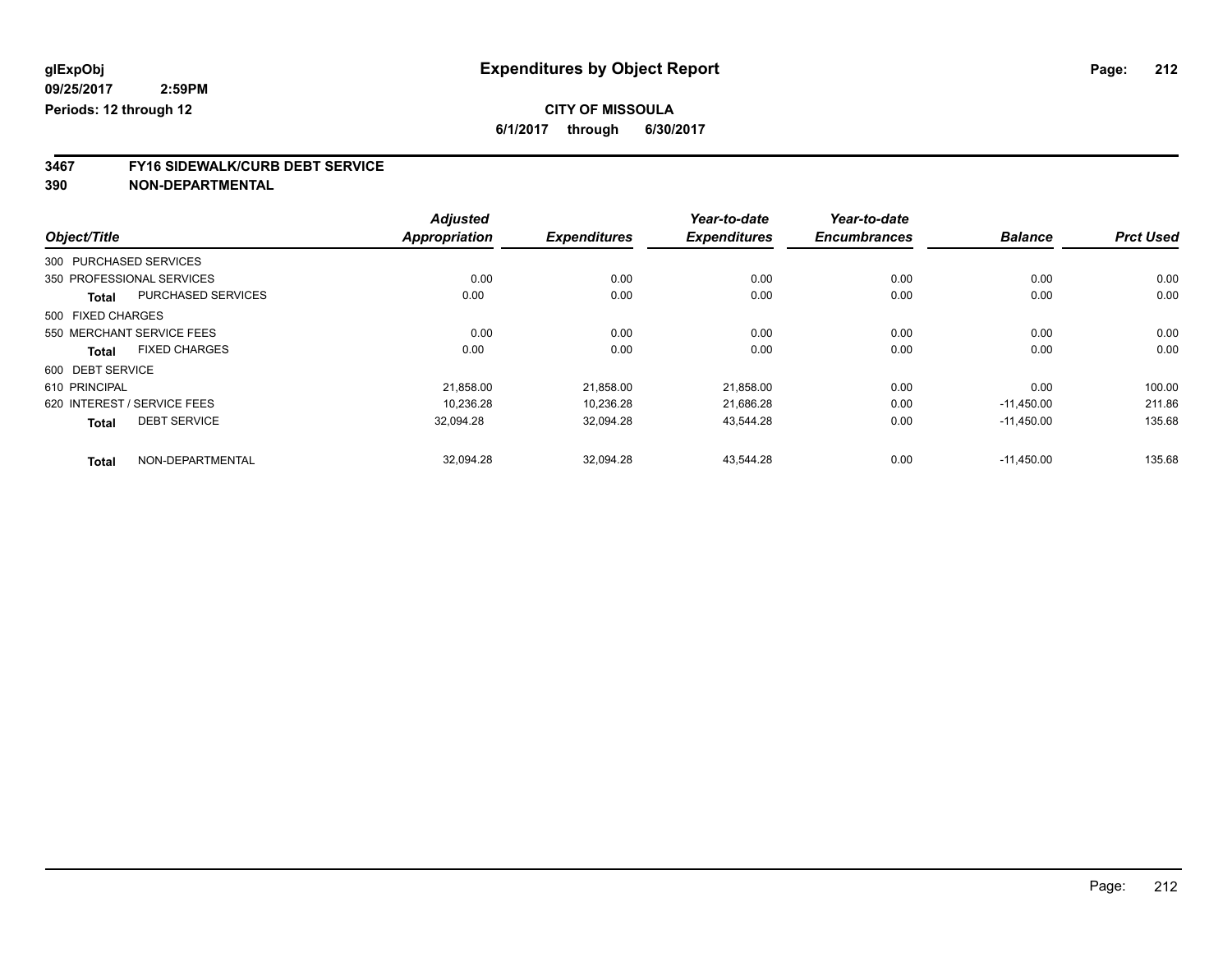## **CITY OF MISSOULA 6/1/2017 through 6/30/2017**

### **3467 FY16 SIDEWALK/CURB DEBT SERVICE**

|                   |                                 | <b>Adjusted</b>      |                     | Year-to-date        | Year-to-date        |                |                  |
|-------------------|---------------------------------|----------------------|---------------------|---------------------|---------------------|----------------|------------------|
| Object/Title      |                                 | <b>Appropriation</b> | <b>Expenditures</b> | <b>Expenditures</b> | <b>Encumbrances</b> | <b>Balance</b> | <b>Prct Used</b> |
|                   | 300 PURCHASED SERVICES          |                      |                     |                     |                     |                |                  |
|                   | 350 PROFESSIONAL SERVICES       | 0.00                 | 0.00                | 0.00                | 0.00                | 0.00           | 0.00             |
| Total             | <b>PURCHASED SERVICES</b>       | 0.00                 | 0.00                | 0.00                | 0.00                | 0.00           | 0.00             |
| 500 FIXED CHARGES |                                 |                      |                     |                     |                     |                |                  |
|                   | 550 MERCHANT SERVICE FEES       | 0.00                 | 0.00                | 0.00                | 0.00                | 0.00           | 0.00             |
| Total             | <b>FIXED CHARGES</b>            | 0.00                 | 0.00                | 0.00                | 0.00                | 0.00           | 0.00             |
| 600 DEBT SERVICE  |                                 |                      |                     |                     |                     |                |                  |
| 610 PRINCIPAL     |                                 | 21.858.00            | 21.858.00           | 21.858.00           | 0.00                | 0.00           | 100.00           |
|                   | 620 INTEREST / SERVICE FEES     | 10,236.28            | 10,236.28           | 21,686.28           | 0.00                | $-11,450.00$   | 211.86           |
| Total             | <b>DEBT SERVICE</b>             | 32,094.28            | 32,094.28           | 43,544.28           | 0.00                | $-11,450.00$   | 135.68           |
| <b>Total</b>      | FY16 SIDEWALK/CURB DEBT SERVICE | 32,094.28            | 32,094.28           | 43,544.28           | 0.00                | $-11.450.00$   | 135.68           |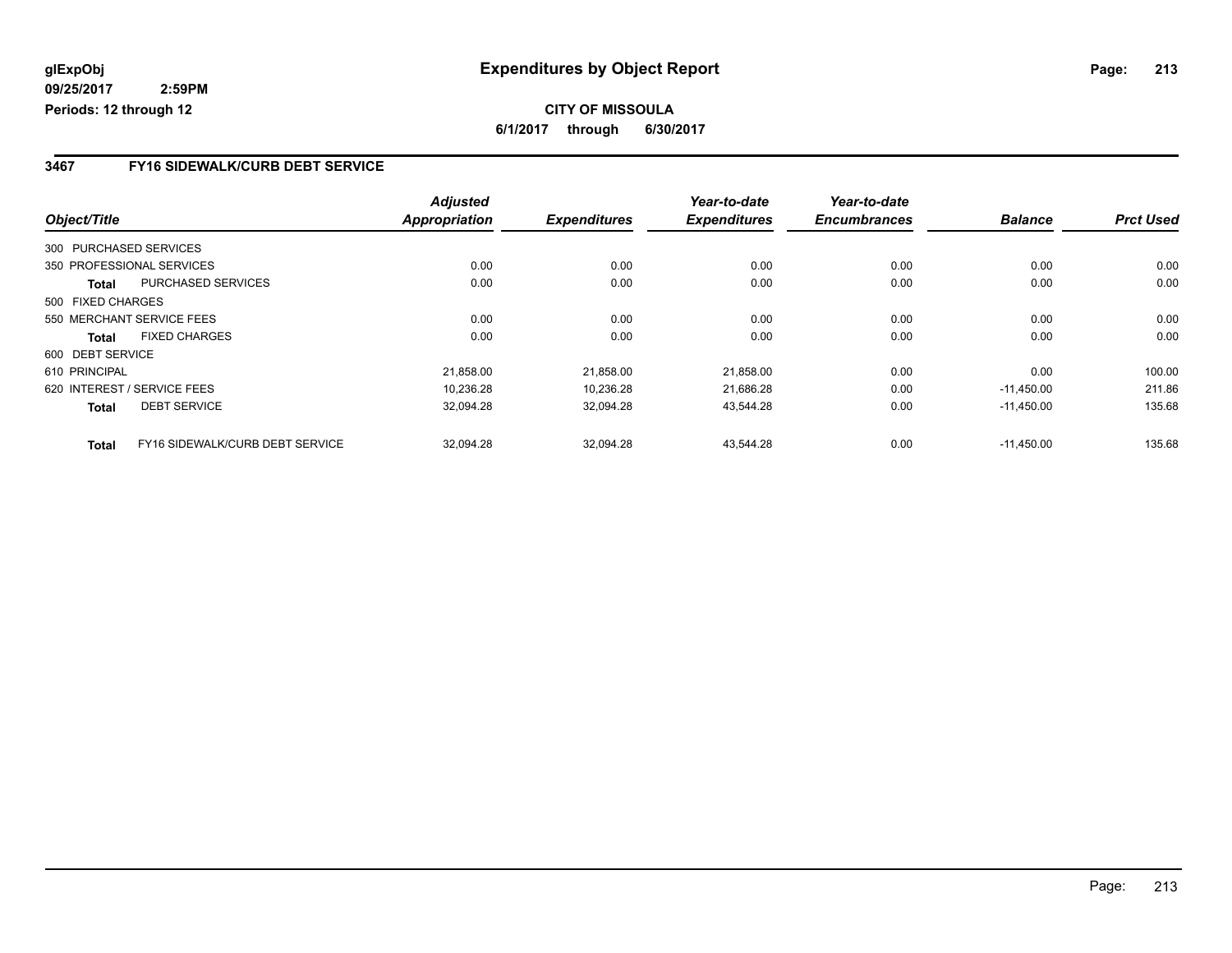# **3491 SID 491 DEBT SERVICE FUND**

| Object/Title                        | <b>Adjusted</b><br>Appropriation | <b>Expenditures</b> | Year-to-date<br><b>Expenditures</b> | Year-to-date<br><b>Encumbrances</b> | <b>Balance</b> | <b>Prct Used</b> |
|-------------------------------------|----------------------------------|---------------------|-------------------------------------|-------------------------------------|----------------|------------------|
| 600 DEBT SERVICE                    |                                  |                     |                                     |                                     |                |                  |
| 620 INTEREST / SERVICE FEES         | 0.00                             | 0.00                | 0.00                                | 0.00                                | 0.00           | 0.00             |
| <b>DEBT SERVICE</b><br><b>Total</b> | 0.00                             | 0.00                | 0.00                                | 0.00                                | 0.00           | 0.00             |
| NON-DEPARTMENTAL<br><b>Total</b>    | 0.00                             | 0.00                | 0.00                                | 0.00                                | 0.00           | 0.00             |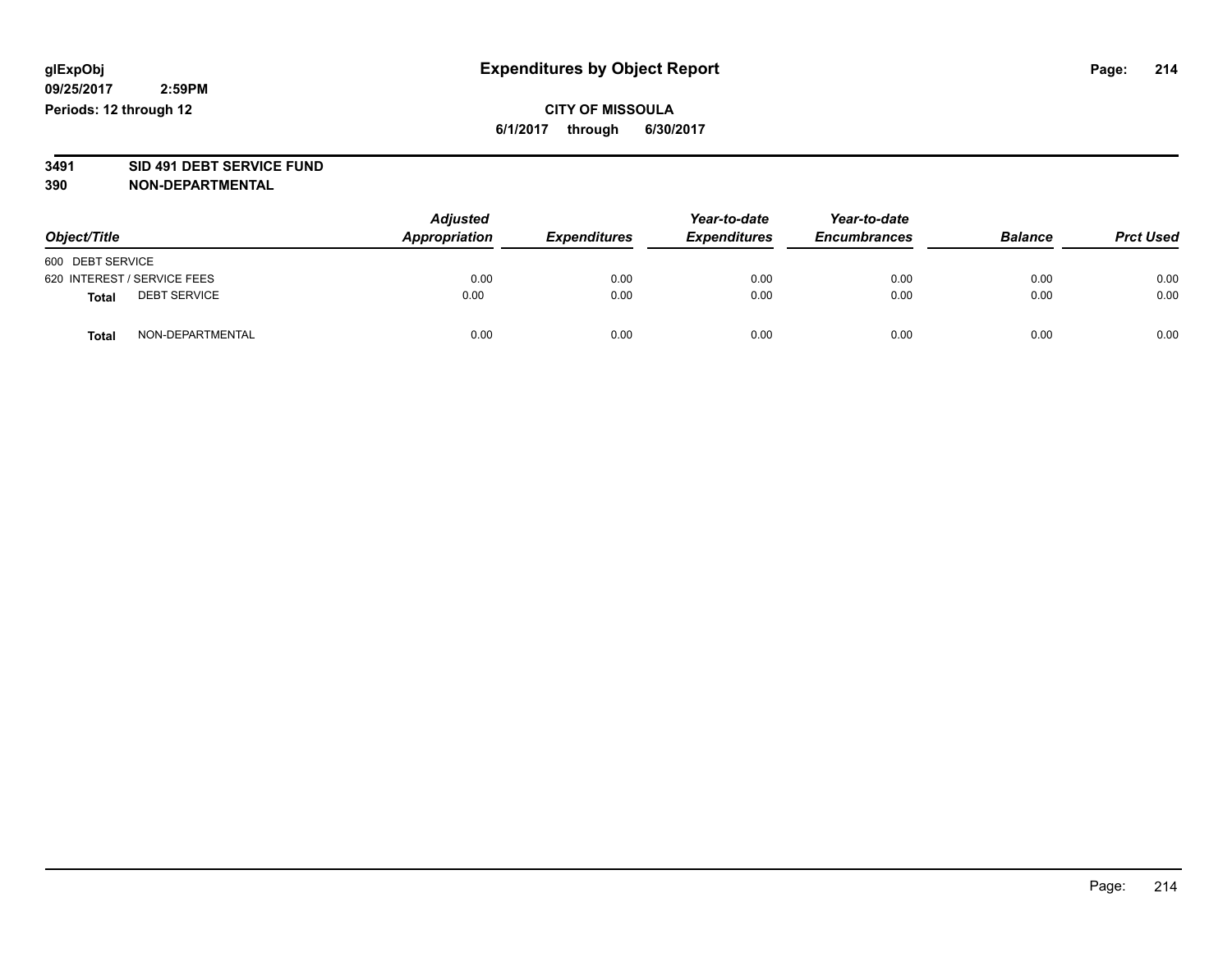**CITY OF MISSOULA 6/1/2017 through 6/30/2017**

### **3491 SID 491 DEBT SERVICE FUND**

|                                           | <b>Adjusted</b> |                     | Year-to-date        | Year-to-date        |                |                  |
|-------------------------------------------|-----------------|---------------------|---------------------|---------------------|----------------|------------------|
| Object/Title                              | Appropriation   | <b>Expenditures</b> | <b>Expenditures</b> | <b>Encumbrances</b> | <b>Balance</b> | <b>Prct Used</b> |
| 600 DEBT SERVICE                          |                 |                     |                     |                     |                |                  |
| 620 INTEREST / SERVICE FEES               | 0.00            | 0.00                | 0.00                | 0.00                | 0.00           | 0.00             |
| <b>DEBT SERVICE</b><br><b>Total</b>       | 0.00            | 0.00                | 0.00                | 0.00                | 0.00           | 0.00             |
| SID 491 DEBT SERVICE FUND<br><b>Total</b> | 0.00            | 0.00                | 0.00                | 0.00                | 0.00           | 0.00             |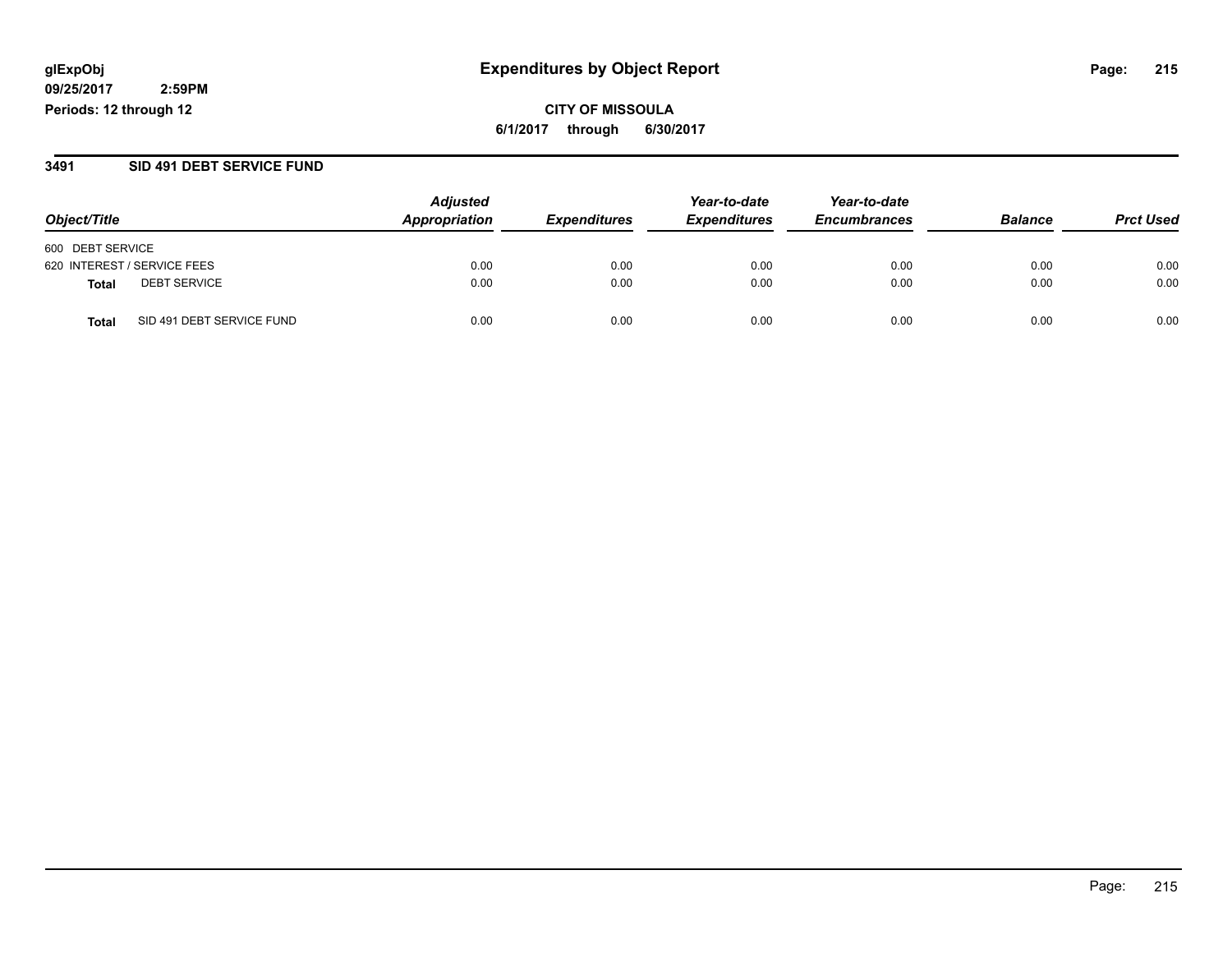### **CITY OF MISSOULA 6/1/2017 through 6/30/2017**

# **3495 SID 495 DEBT SERVICE FUND**

**000 \*\*\* Title Not Found \*\*\***

| Object/Title                    | <b>Adjusted</b><br>Appropriation | <b>Expenditures</b> | Year-to-date<br><b>Expenditures</b> | Year-to-date<br><b>Encumbrances</b> | <b>Balance</b> | <b>Prct Used</b> |
|---------------------------------|----------------------------------|---------------------|-------------------------------------|-------------------------------------|----------------|------------------|
| 800 OTHER OBJECTS               |                                  |                     |                                     |                                     |                |                  |
| 820 TRANSFERS TO OTHER FUNDS    | 0.00                             | 0.00                | 0.00                                | 0.00                                | 0.00           | 0.00             |
| OTHER OBJECTS<br><b>Total</b>   | 0.00                             | 0.00                | 0.00                                | 0.00                                | 0.00           | 0.00             |
| *** Title Not Found ***<br>Tota | 0.00                             | 0.00                | 0.00                                | 0.00                                | 0.00           | 0.00             |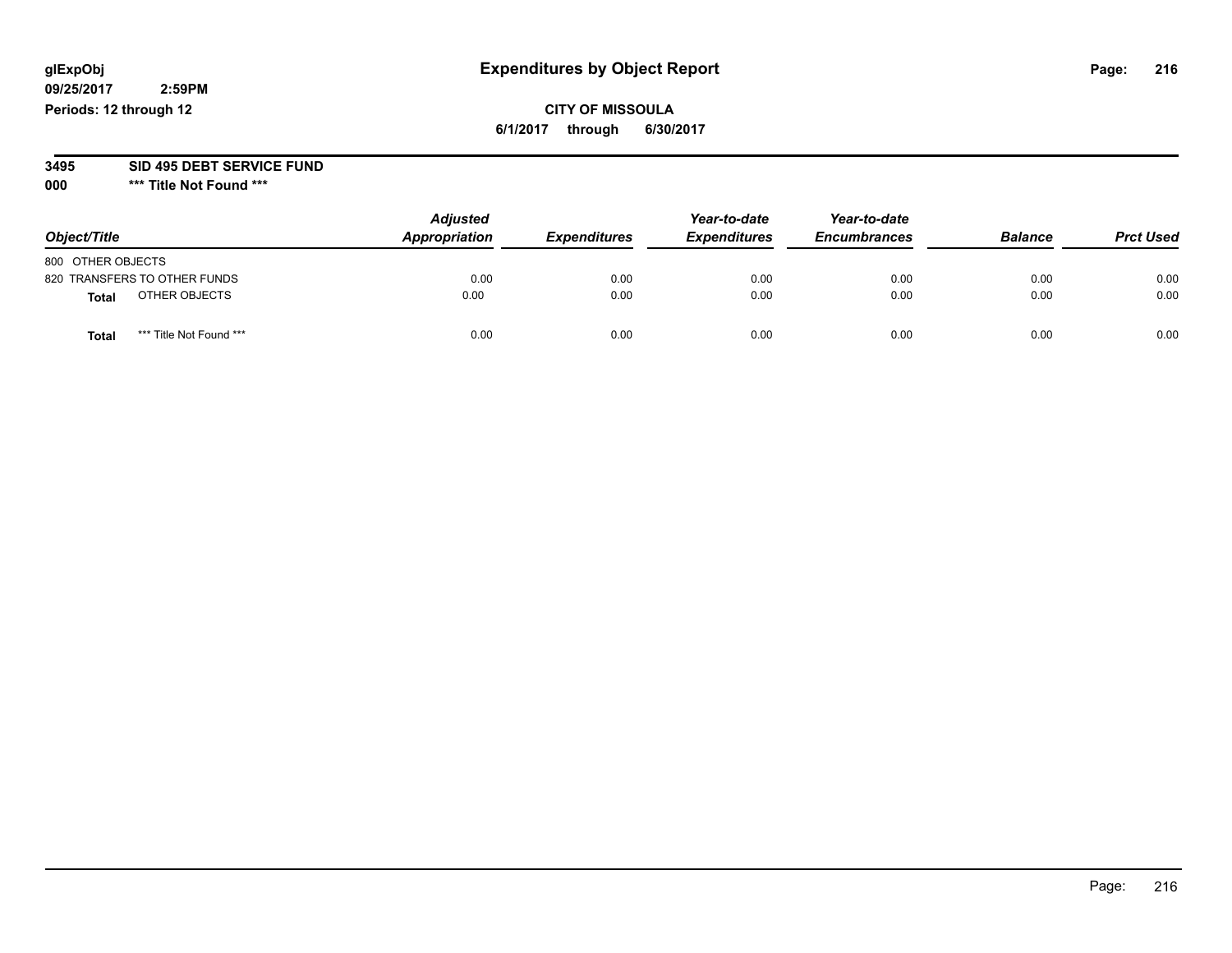# **3495 SID 495 DEBT SERVICE FUND**

| Object/Title                         | <b>Adjusted</b><br><b>Appropriation</b> | <b>Expenditures</b> | Year-to-date<br><b>Expenditures</b> | Year-to-date<br><b>Encumbrances</b> | <b>Balance</b> | <b>Prct Used</b> |
|--------------------------------------|-----------------------------------------|---------------------|-------------------------------------|-------------------------------------|----------------|------------------|
| 500 FIXED CHARGES                    |                                         |                     |                                     |                                     |                |                  |
| 550 MERCHANT SERVICE FEES            | 0.00                                    | 0.00                | 0.00                                | 0.00                                | 0.00           | 0.00             |
| <b>FIXED CHARGES</b><br><b>Total</b> | 0.00                                    | 0.00                | 0.00                                | 0.00                                | 0.00           | 0.00             |
| 800 OTHER OBJECTS                    |                                         |                     |                                     |                                     |                |                  |
| 820 TRANSFERS TO OTHER FUNDS         | 0.00                                    | 0.00                | 0.00                                | 0.00                                | 0.00           | 0.00             |
| OTHER OBJECTS<br><b>Total</b>        | 0.00                                    | 0.00                | 0.00                                | 0.00                                | 0.00           | 0.00             |
| NON-DEPARTMENTAL<br>Total            | 0.00                                    | 0.00                | 0.00                                | 0.00                                | 0.00           | 0.00             |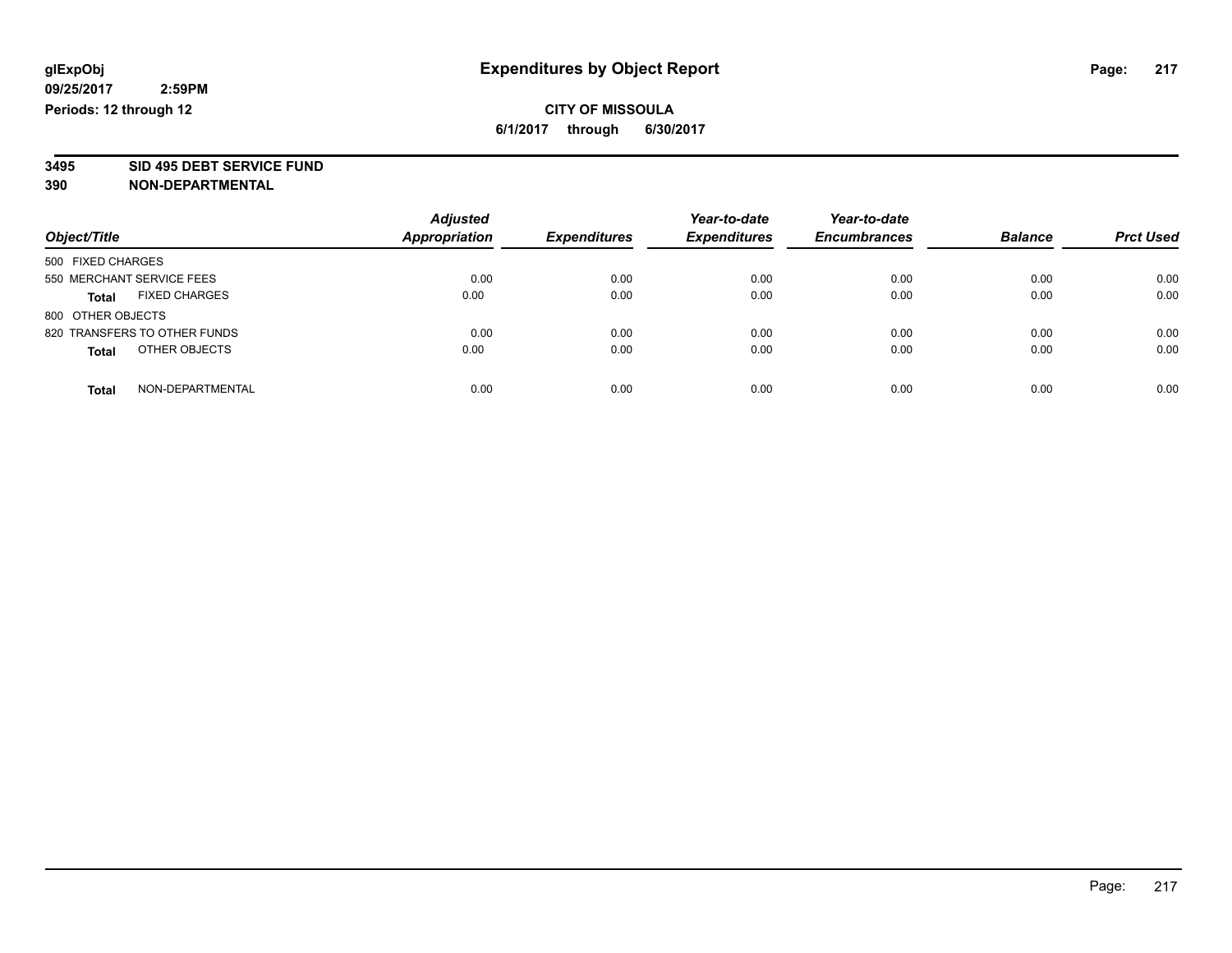**CITY OF MISSOULA 6/1/2017 through 6/30/2017**

### **3495 SID 495 DEBT SERVICE FUND**

| Object/Title                 |                           | <b>Adjusted</b><br><b>Appropriation</b> | <b>Expenditures</b> | Year-to-date<br><b>Expenditures</b> | Year-to-date        | <b>Balance</b> |                  |
|------------------------------|---------------------------|-----------------------------------------|---------------------|-------------------------------------|---------------------|----------------|------------------|
|                              |                           |                                         |                     |                                     | <b>Encumbrances</b> |                | <b>Prct Used</b> |
| 500 FIXED CHARGES            |                           |                                         |                     |                                     |                     |                |                  |
| 550 MERCHANT SERVICE FEES    |                           | 0.00                                    | 0.00                | 0.00                                | 0.00                | 0.00           | 0.00             |
| Total                        | <b>FIXED CHARGES</b>      | 0.00                                    | 0.00                | 0.00                                | 0.00                | 0.00           | 0.00             |
| 800 OTHER OBJECTS            |                           |                                         |                     |                                     |                     |                |                  |
| 820 TRANSFERS TO OTHER FUNDS |                           | 0.00                                    | 0.00                | 0.00                                | 0.00                | 0.00           | 0.00             |
| <b>Total</b>                 | OTHER OBJECTS             | 0.00                                    | 0.00                | 0.00                                | 0.00                | 0.00           | 0.00             |
| <b>Total</b>                 | SID 495 DEBT SERVICE FUND | 0.00                                    | 0.00                | 0.00                                | 0.00                | 0.00           | 0.00             |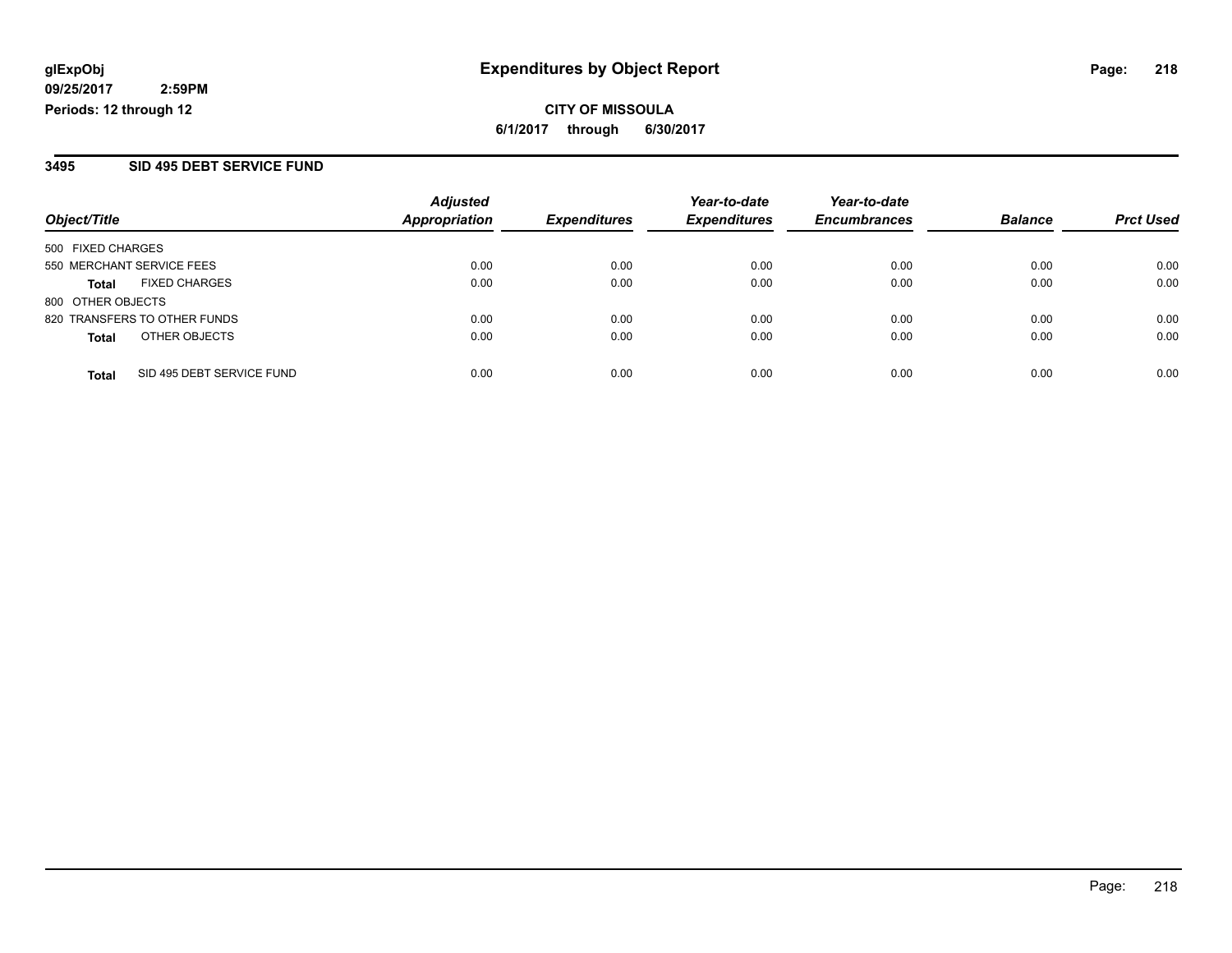## **CITY OF MISSOULA 6/1/2017 through 6/30/2017**

#### **3497 SID 497 DEBT SERVICE FUND**

| Object/Title                     | <b>Adjusted</b><br>Appropriation | <b>Expenditures</b> | Year-to-date<br><b>Expenditures</b> | Year-to-date<br><b>Encumbrances</b> | <b>Balance</b> | <b>Prct Used</b> |
|----------------------------------|----------------------------------|---------------------|-------------------------------------|-------------------------------------|----------------|------------------|
| 800 OTHER OBJECTS                |                                  |                     |                                     |                                     |                |                  |
| 820 TRANSFERS TO OTHER FUNDS     | 0.00                             | 0.00                | 0.00                                | 0.00                                | 0.00           | 0.00             |
| OTHER OBJECTS<br><b>Total</b>    | 0.00                             | 0.00                | 0.00                                | 0.00                                | 0.00           | 0.00             |
| *** Title Not Found ***<br>Total | 0.00                             | 0.00                | 0.00                                | 0.00                                | 0.00           | 0.00             |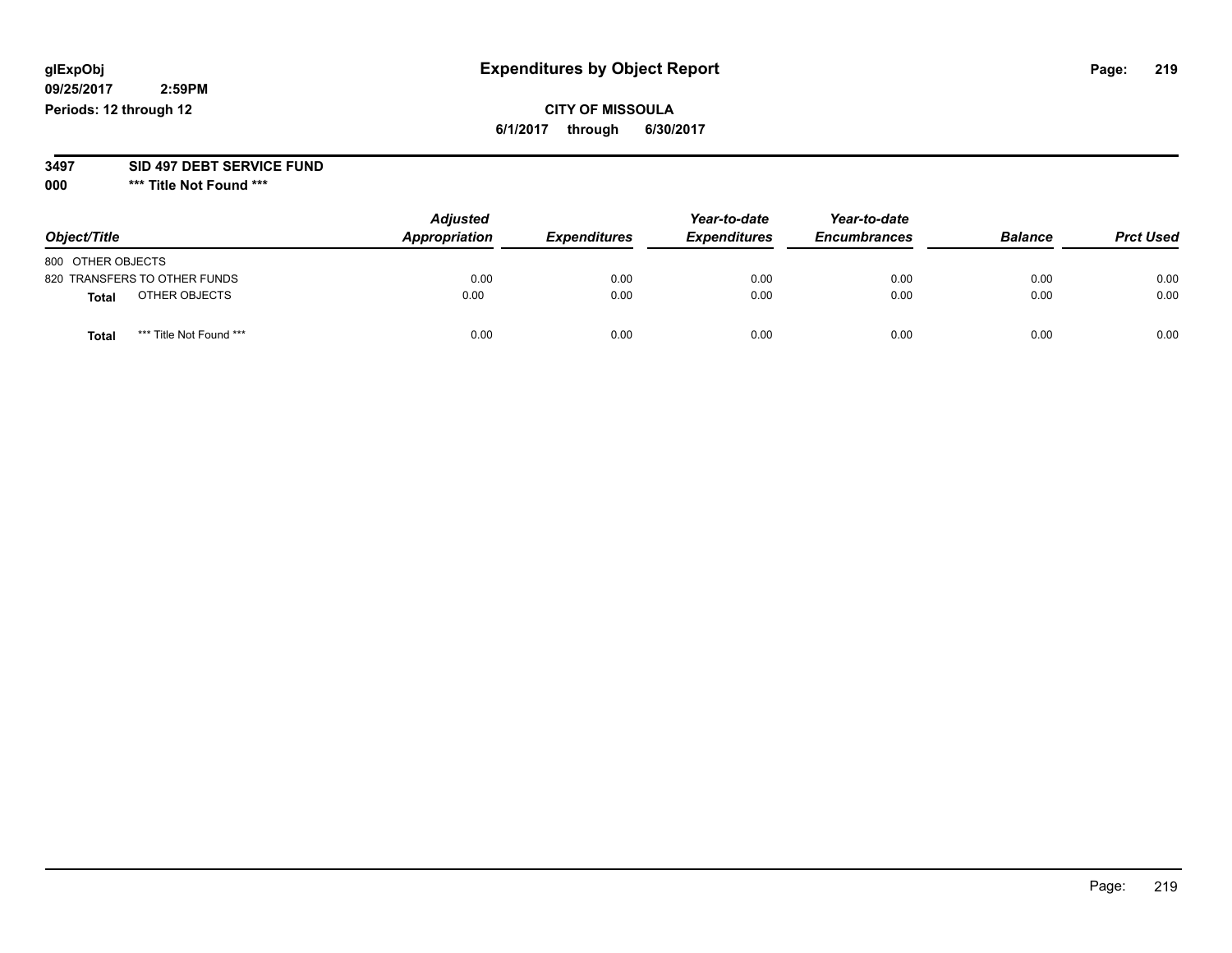**3497 SID 497 DEBT SERVICE FUND**

|                                      | <b>Adjusted</b>      |                     | Year-to-date<br><b>Expenditures</b> | Year-to-date<br><b>Encumbrances</b> | <b>Balance</b> |                  |
|--------------------------------------|----------------------|---------------------|-------------------------------------|-------------------------------------|----------------|------------------|
| Object/Title                         | <b>Appropriation</b> | <b>Expenditures</b> |                                     |                                     |                | <b>Prct Used</b> |
| 500 FIXED CHARGES                    |                      |                     |                                     |                                     |                |                  |
| 550 MERCHANT SERVICE FEES            | 0.00                 | 0.00                | 0.00                                | 0.00                                | 0.00           | 0.00             |
| <b>FIXED CHARGES</b><br><b>Total</b> | 0.00                 | 0.00                | 0.00                                | 0.00                                | 0.00           | 0.00             |
| 600 DEBT SERVICE                     |                      |                     |                                     |                                     |                |                  |
| 620 INTEREST / SERVICE FEES          | 0.00                 | 0.00                | 0.00                                | 0.00                                | 0.00           | 0.00             |
| <b>DEBT SERVICE</b><br>Total         | 0.00                 | 0.00                | 0.00                                | 0.00                                | 0.00           | 0.00             |
| 800 OTHER OBJECTS                    |                      |                     |                                     |                                     |                |                  |
| 800 OTHER OBJECTS                    | 0.00                 | 0.00                | 0.00                                | 0.00                                | 0.00           | 0.00             |
| 820 TRANSFERS TO OTHER FUNDS         | 0.00                 | 0.00                | 0.00                                | 0.00                                | 0.00           | 0.00             |
| OTHER OBJECTS<br><b>Total</b>        | 0.00                 | 0.00                | 0.00                                | 0.00                                | 0.00           | 0.00             |
|                                      |                      |                     |                                     |                                     |                |                  |
| NON-DEPARTMENTAL<br><b>Total</b>     | 0.00                 | 0.00                | 0.00                                | 0.00                                | 0.00           | 0.00             |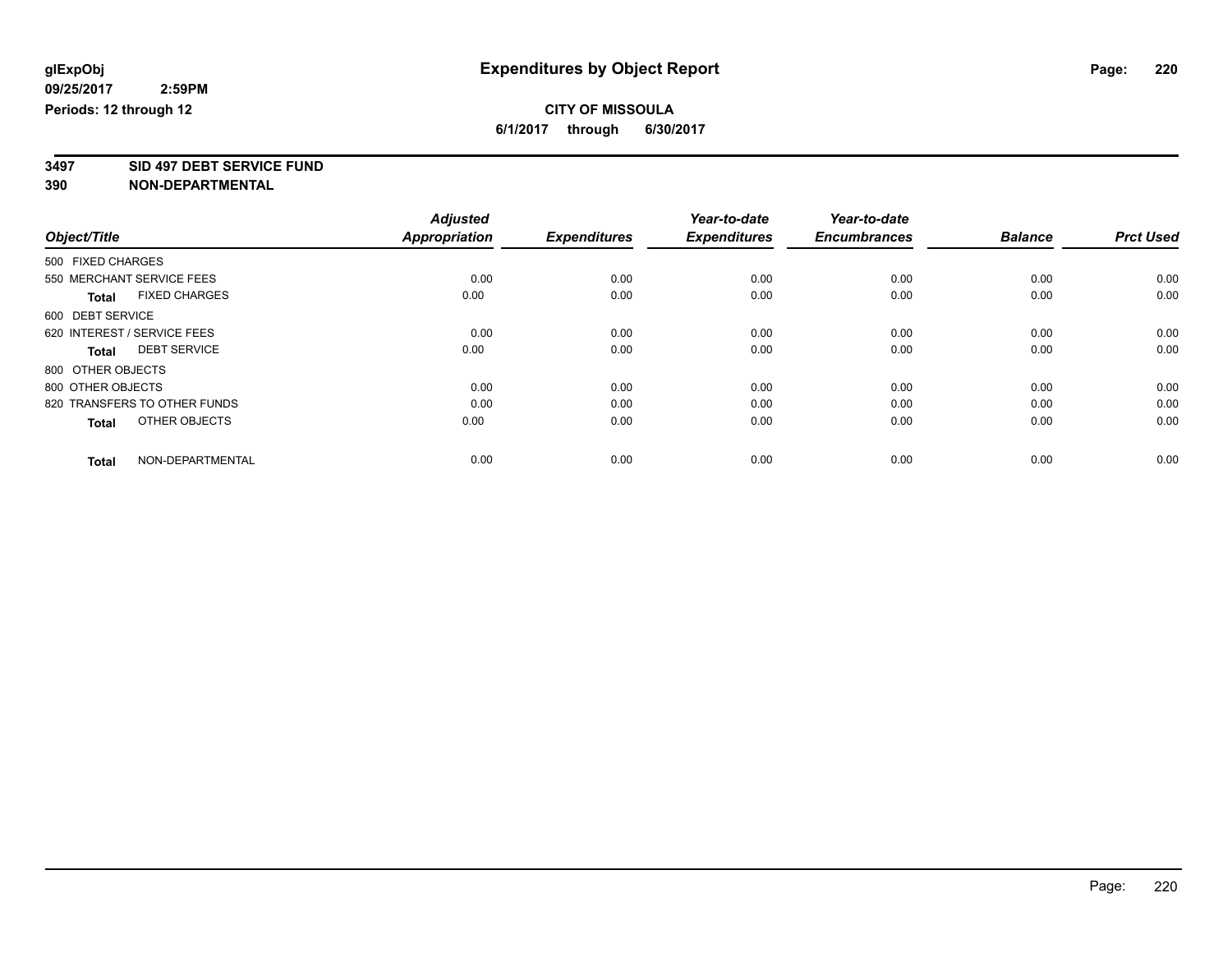## **CITY OF MISSOULA 6/1/2017 through 6/30/2017**

### **3497 SID 497 DEBT SERVICE FUND**

|                   |                              | <b>Adjusted</b>      |                     | Year-to-date        | Year-to-date        |                |                  |
|-------------------|------------------------------|----------------------|---------------------|---------------------|---------------------|----------------|------------------|
| Object/Title      |                              | <b>Appropriation</b> | <b>Expenditures</b> | <b>Expenditures</b> | <b>Encumbrances</b> | <b>Balance</b> | <b>Prct Used</b> |
| 500 FIXED CHARGES |                              |                      |                     |                     |                     |                |                  |
|                   | 550 MERCHANT SERVICE FEES    | 0.00                 | 0.00                | 0.00                | 0.00                | 0.00           | 0.00             |
| Total             | <b>FIXED CHARGES</b>         | 0.00                 | 0.00                | 0.00                | 0.00                | 0.00           | 0.00             |
| 600 DEBT SERVICE  |                              |                      |                     |                     |                     |                |                  |
|                   | 620 INTEREST / SERVICE FEES  | 0.00                 | 0.00                | 0.00                | 0.00                | 0.00           | 0.00             |
| Total             | <b>DEBT SERVICE</b>          | 0.00                 | 0.00                | 0.00                | 0.00                | 0.00           | 0.00             |
| 800 OTHER OBJECTS |                              |                      |                     |                     |                     |                |                  |
| 800 OTHER OBJECTS |                              | 0.00                 | 0.00                | 0.00                | 0.00                | 0.00           | 0.00             |
|                   | 820 TRANSFERS TO OTHER FUNDS | 0.00                 | 0.00                | 0.00                | 0.00                | 0.00           | 0.00             |
| Total             | OTHER OBJECTS                | 0.00                 | 0.00                | 0.00                | 0.00                | 0.00           | 0.00             |
| <b>Total</b>      | SID 497 DEBT SERVICE FUND    | 0.00                 | 0.00                | 0.00                | 0.00                | 0.00           | 0.00             |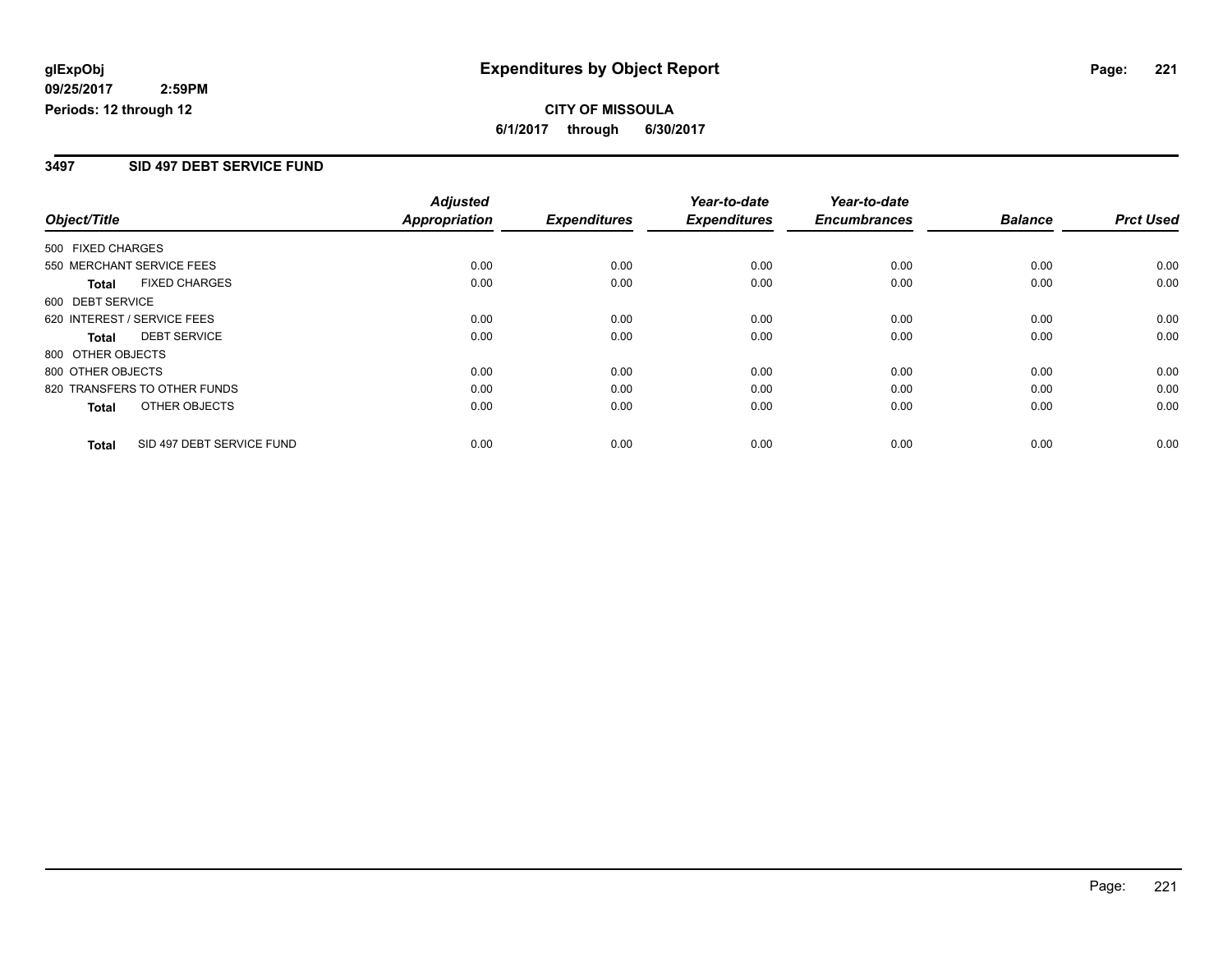## **CITY OF MISSOULA 6/1/2017 through 6/30/2017**

**3498 SID 498 DEBT SERVICE FUND**

| Object/Title                 |                         | <b>Adjusted</b><br>Appropriation | <b>Expenditures</b> | Year-to-date<br><b>Expenditures</b> | Year-to-date<br><b>Encumbrances</b> | <b>Balance</b> | <b>Prct Used</b> |
|------------------------------|-------------------------|----------------------------------|---------------------|-------------------------------------|-------------------------------------|----------------|------------------|
| 800 OTHER OBJECTS            |                         |                                  |                     |                                     |                                     |                |                  |
| 820 TRANSFERS TO OTHER FUNDS |                         | 0.00                             | 0.00                | 0.00                                | 0.00                                | 0.00           | 0.00             |
| Total                        | OTHER OBJECTS           | 0.00                             | 0.00                | 0.00                                | 0.00                                | 0.00           | 0.00             |
| Tota                         | *** Title Not Found *** | 0.00                             | 0.00                | 0.00                                | 0.00                                | 0.00           | 0.00             |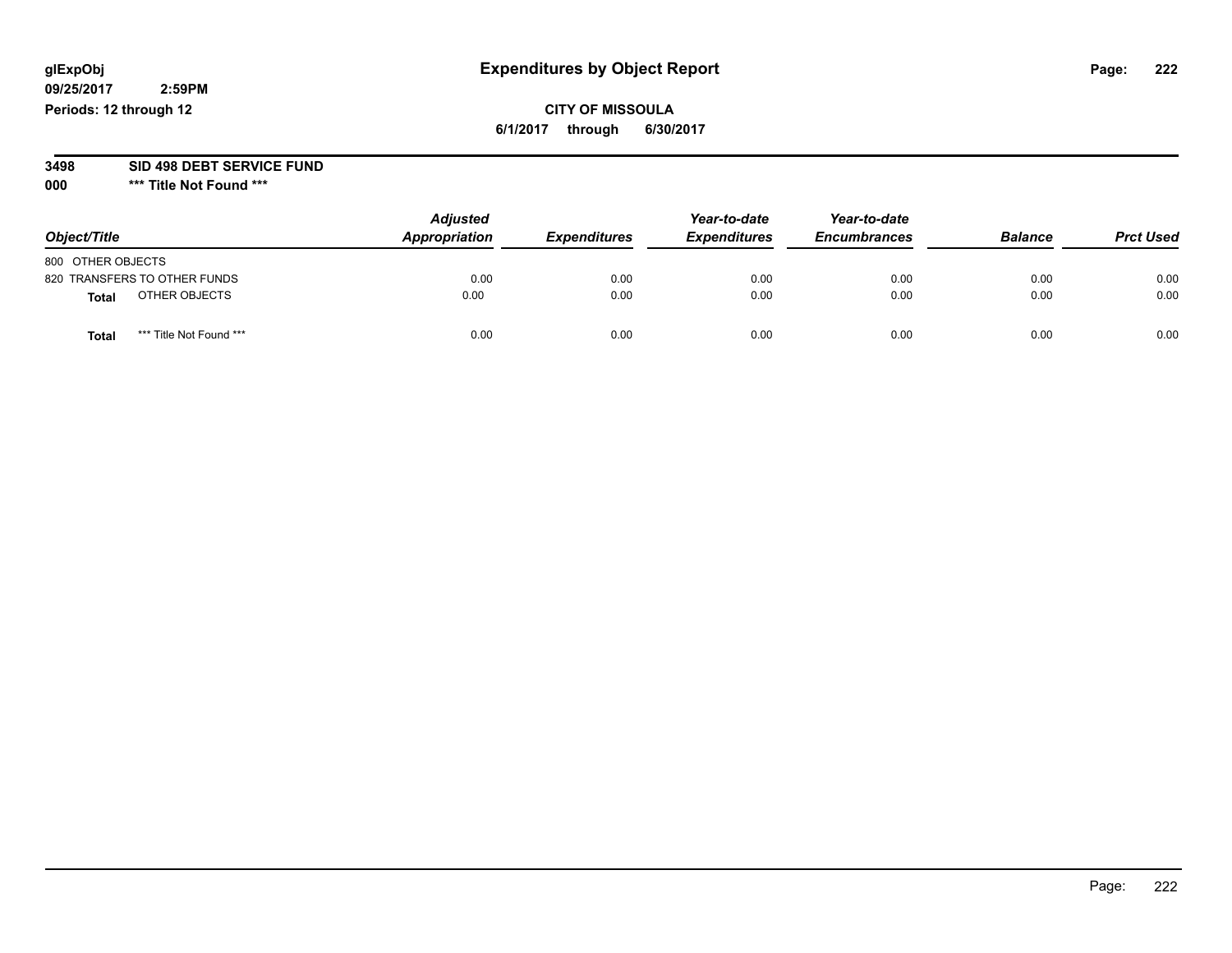# **3498 SID 498 DEBT SERVICE FUND**

|                                      | <b>Adjusted</b>      |                     | Year-to-date        | Year-to-date        |                |                  |
|--------------------------------------|----------------------|---------------------|---------------------|---------------------|----------------|------------------|
| Object/Title                         | <b>Appropriation</b> | <b>Expenditures</b> | <b>Expenditures</b> | <b>Encumbrances</b> | <b>Balance</b> | <b>Prct Used</b> |
| 500 FIXED CHARGES                    |                      |                     |                     |                     |                |                  |
| 550 MERCHANT SERVICE FEES            | 0.00                 | 0.00                | 0.00                | 0.00                | 0.00           | 0.00             |
| <b>FIXED CHARGES</b><br><b>Total</b> | 0.00                 | 0.00                | 0.00                | 0.00                | 0.00           | 0.00             |
| 600 DEBT SERVICE                     |                      |                     |                     |                     |                |                  |
| 610 PRINCIPAL                        | 0.00                 | 0.00                | 0.00                | 0.00                | 0.00           | 0.00             |
| 620 INTEREST / SERVICE FEES          | 0.00                 | 0.00                | 0.00                | 0.00                | 0.00           | 0.00             |
| <b>DEBT SERVICE</b><br><b>Total</b>  | 0.00                 | 0.00                | 0.00                | 0.00                | 0.00           | 0.00             |
| NON-DEPARTMENTAL<br>Total            | 0.00                 | 0.00                | 0.00                | 0.00                | 0.00           | 0.00             |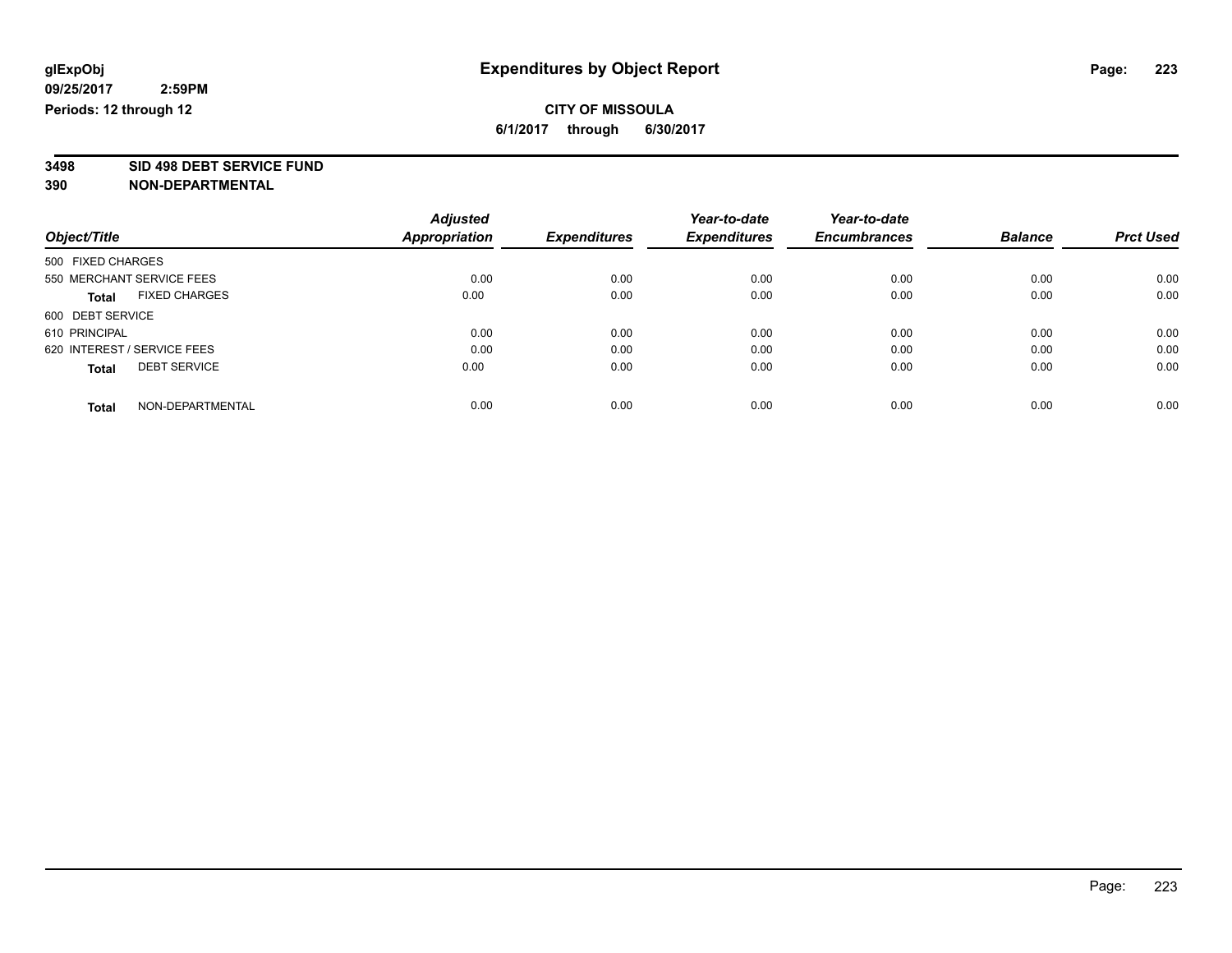## **CITY OF MISSOULA 6/1/2017 through 6/30/2017**

### **3498 SID 498 DEBT SERVICE FUND**

|                             |                              | <b>Adjusted</b>      |                     | Year-to-date        | Year-to-date        |                |                  |
|-----------------------------|------------------------------|----------------------|---------------------|---------------------|---------------------|----------------|------------------|
| Object/Title                |                              | <b>Appropriation</b> | <b>Expenditures</b> | <b>Expenditures</b> | <b>Encumbrances</b> | <b>Balance</b> | <b>Prct Used</b> |
| 500 FIXED CHARGES           |                              |                      |                     |                     |                     |                |                  |
| 550 MERCHANT SERVICE FEES   |                              | 0.00                 | 0.00                | 0.00                | 0.00                | 0.00           | 0.00             |
| <b>Total</b>                | <b>FIXED CHARGES</b>         | 0.00                 | 0.00                | 0.00                | 0.00                | 0.00           | 0.00             |
| 600 DEBT SERVICE            |                              |                      |                     |                     |                     |                |                  |
| 610 PRINCIPAL               |                              | 0.00                 | 0.00                | 0.00                | 0.00                | 0.00           | 0.00             |
| 620 INTEREST / SERVICE FEES |                              | 0.00                 | 0.00                | 0.00                | 0.00                | 0.00           | 0.00             |
| Total                       | <b>DEBT SERVICE</b>          | 0.00                 | 0.00                | 0.00                | 0.00                | 0.00           | 0.00             |
| 800 OTHER OBJECTS           |                              |                      |                     |                     |                     |                |                  |
|                             | 820 TRANSFERS TO OTHER FUNDS | 0.00                 | 0.00                | 0.00                | 0.00                | 0.00           | 0.00             |
| Total                       | OTHER OBJECTS                | 0.00                 | 0.00                | 0.00                | 0.00                | 0.00           | 0.00             |
| <b>Total</b>                | SID 498 DEBT SERVICE FUND    | 0.00                 | 0.00                | 0.00                | 0.00                | 0.00           | 0.00             |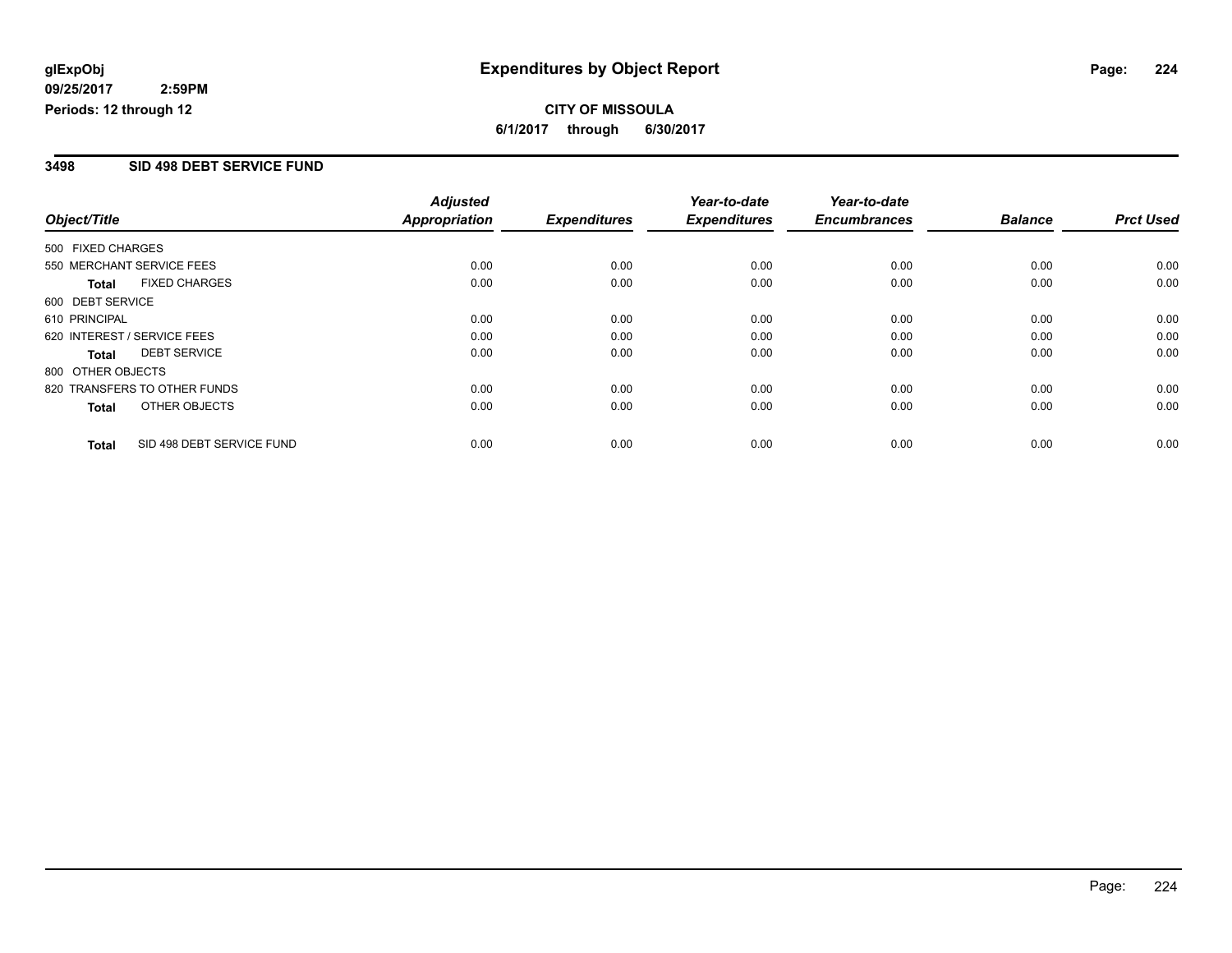**3500 SID 500 DEBT SERVICE FUND**

| Object/Title                        | <b>Adjusted</b><br><b>Appropriation</b> | <b>Expenditures</b> | Year-to-date<br><b>Expenditures</b> | Year-to-date<br><b>Encumbrances</b> | <b>Balance</b> | <b>Prct Used</b> |
|-------------------------------------|-----------------------------------------|---------------------|-------------------------------------|-------------------------------------|----------------|------------------|
| 600 DEBT SERVICE                    |                                         |                     |                                     |                                     |                |                  |
| 620 INTEREST / SERVICE FEES         | 0.00                                    | 0.00                | 0.00                                | 0.00                                | 0.00           | 0.00             |
| <b>DEBT SERVICE</b><br><b>Total</b> | 0.00                                    | 0.00                | 0.00                                | 0.00                                | 0.00           | 0.00             |
| 800 OTHER OBJECTS                   |                                         |                     |                                     |                                     |                |                  |
| 820 TRANSFERS TO OTHER FUNDS        | 0.00                                    | 0.00                | 0.00                                | 0.00                                | 0.00           | 0.00             |
| OTHER OBJECTS<br><b>Total</b>       | 0.00                                    | 0.00                | 0.00                                | 0.00                                | 0.00           | 0.00             |
| NON-DEPARTMENTAL<br><b>Total</b>    | 0.00                                    | 0.00                | 0.00                                | 0.00                                | 0.00           | 0.00             |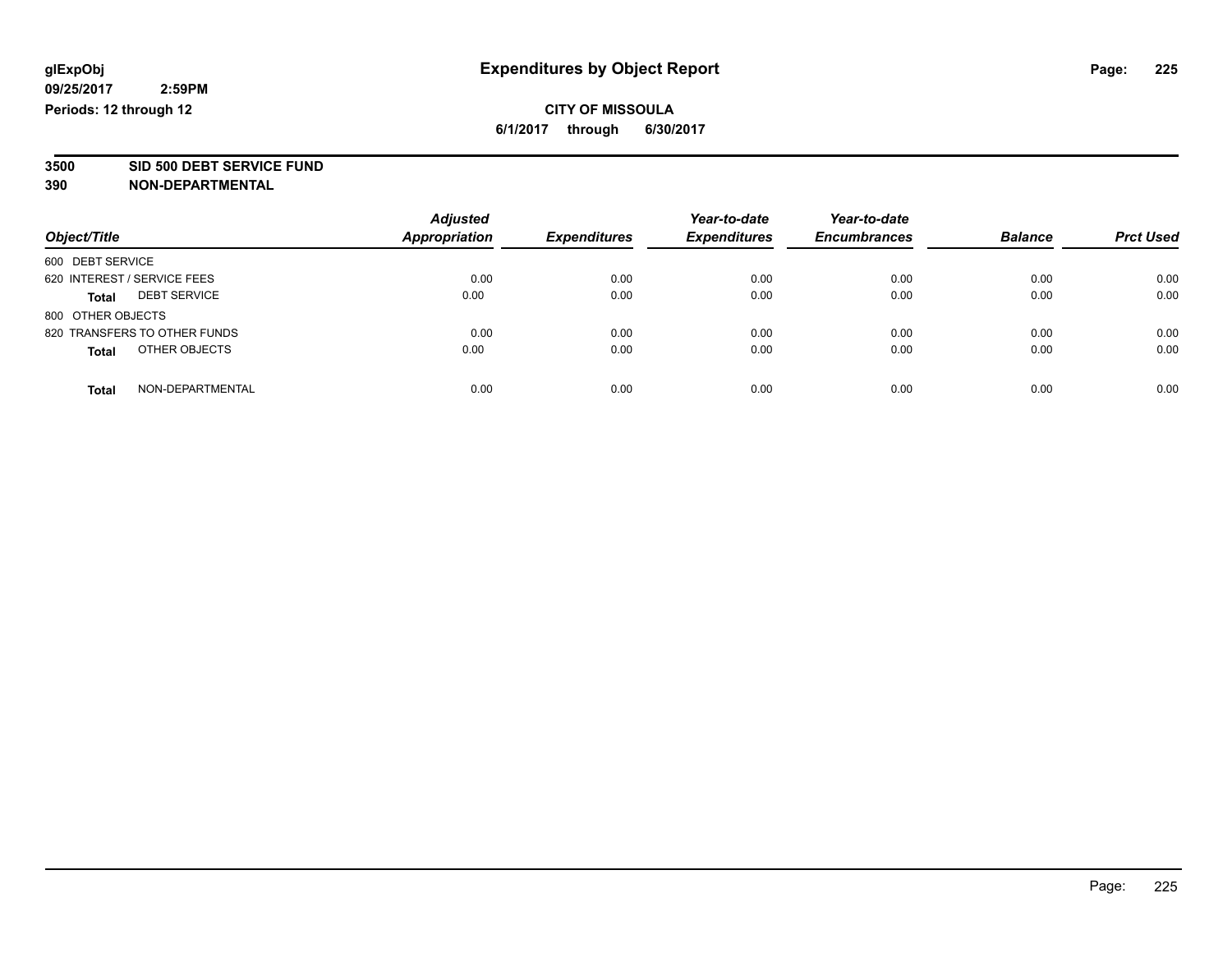**CITY OF MISSOULA 6/1/2017 through 6/30/2017**

### **3500 SID 500 DEBT SERVICE FUND**

|                                           | <b>Adjusted</b>      |                     | Year-to-date        | Year-to-date        |                |                  |
|-------------------------------------------|----------------------|---------------------|---------------------|---------------------|----------------|------------------|
| Object/Title                              | <b>Appropriation</b> | <b>Expenditures</b> | <b>Expenditures</b> | <b>Encumbrances</b> | <b>Balance</b> | <b>Prct Used</b> |
| 600 DEBT SERVICE                          |                      |                     |                     |                     |                |                  |
| 620 INTEREST / SERVICE FEES               | 0.00                 | 0.00                | 0.00                | 0.00                | 0.00           | 0.00             |
| <b>DEBT SERVICE</b><br>Total              | 0.00                 | 0.00                | 0.00                | 0.00                | 0.00           | 0.00             |
| 800 OTHER OBJECTS                         |                      |                     |                     |                     |                |                  |
| 820 TRANSFERS TO OTHER FUNDS              | 0.00                 | 0.00                | 0.00                | 0.00                | 0.00           | 0.00             |
| OTHER OBJECTS<br><b>Total</b>             | 0.00                 | 0.00                | 0.00                | 0.00                | 0.00           | 0.00             |
| SID 500 DEBT SERVICE FUND<br><b>Total</b> | 0.00                 | 0.00                | 0.00                | 0.00                | 0.00           | 0.00             |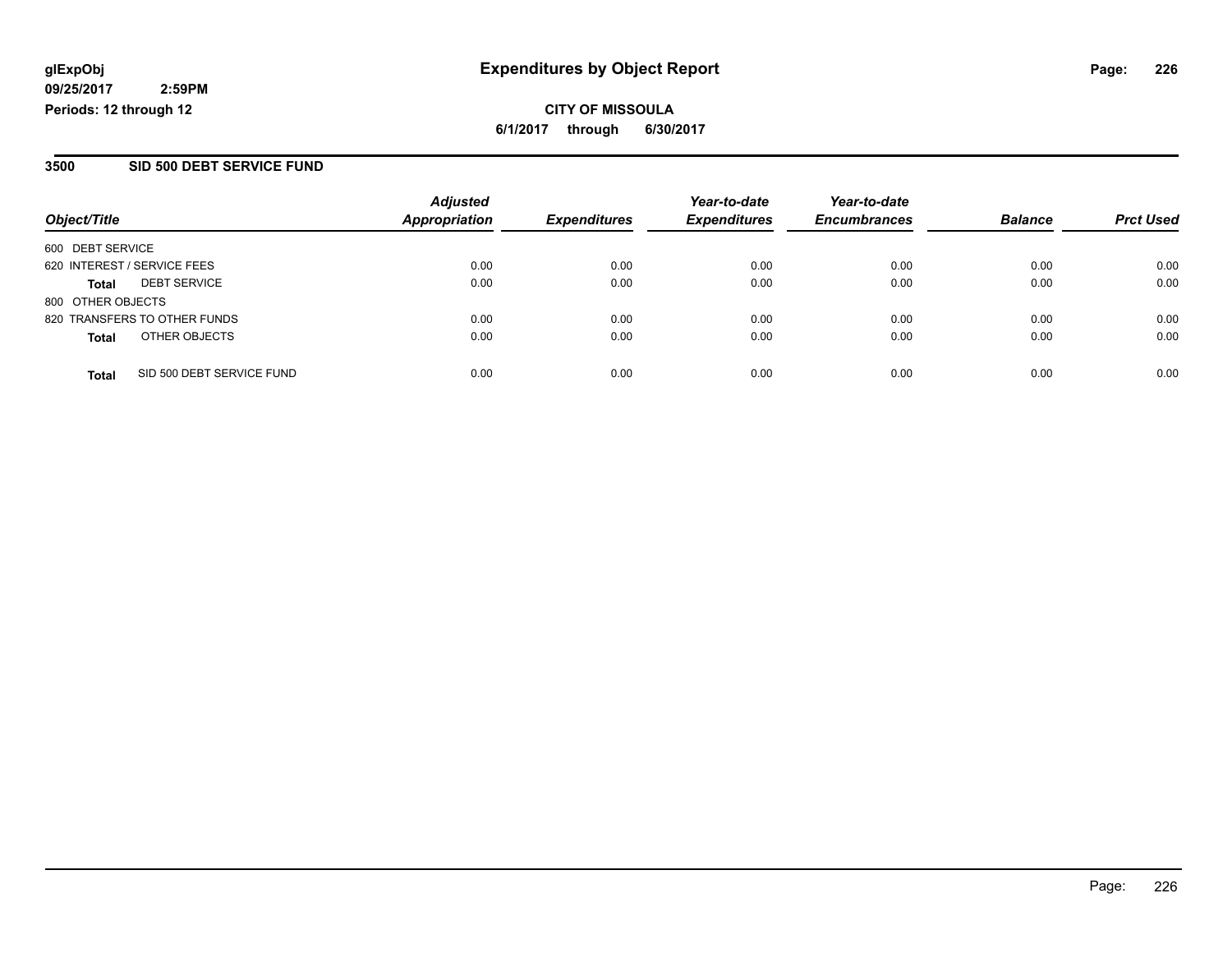## **CITY OF MISSOULA 6/1/2017 through 6/30/2017**

#### **3501 SID 501 DEBT SERVICE FUND**

| Object/Title                            | <b>Adjusted</b><br>Appropriation | <b>Expenditures</b> | Year-to-date<br><b>Expenditures</b> | Year-to-date<br><b>Encumbrances</b> | <b>Balance</b> | <b>Prct Used</b> |
|-----------------------------------------|----------------------------------|---------------------|-------------------------------------|-------------------------------------|----------------|------------------|
| 800 OTHER OBJECTS                       |                                  |                     |                                     |                                     |                |                  |
| 820 TRANSFERS TO OTHER FUNDS            | 0.00                             | 0.00                | 0.00                                | 0.00                                | 0.00           | 0.00             |
| OTHER OBJECTS<br><b>Total</b>           | 0.00                             | 0.00                | 0.00                                | 0.00                                | 0.00           | 0.00             |
| *** Title Not Found ***<br><b>Total</b> | 0.00                             | 0.00                | 0.00                                | 0.00                                | 0.00           | 0.00             |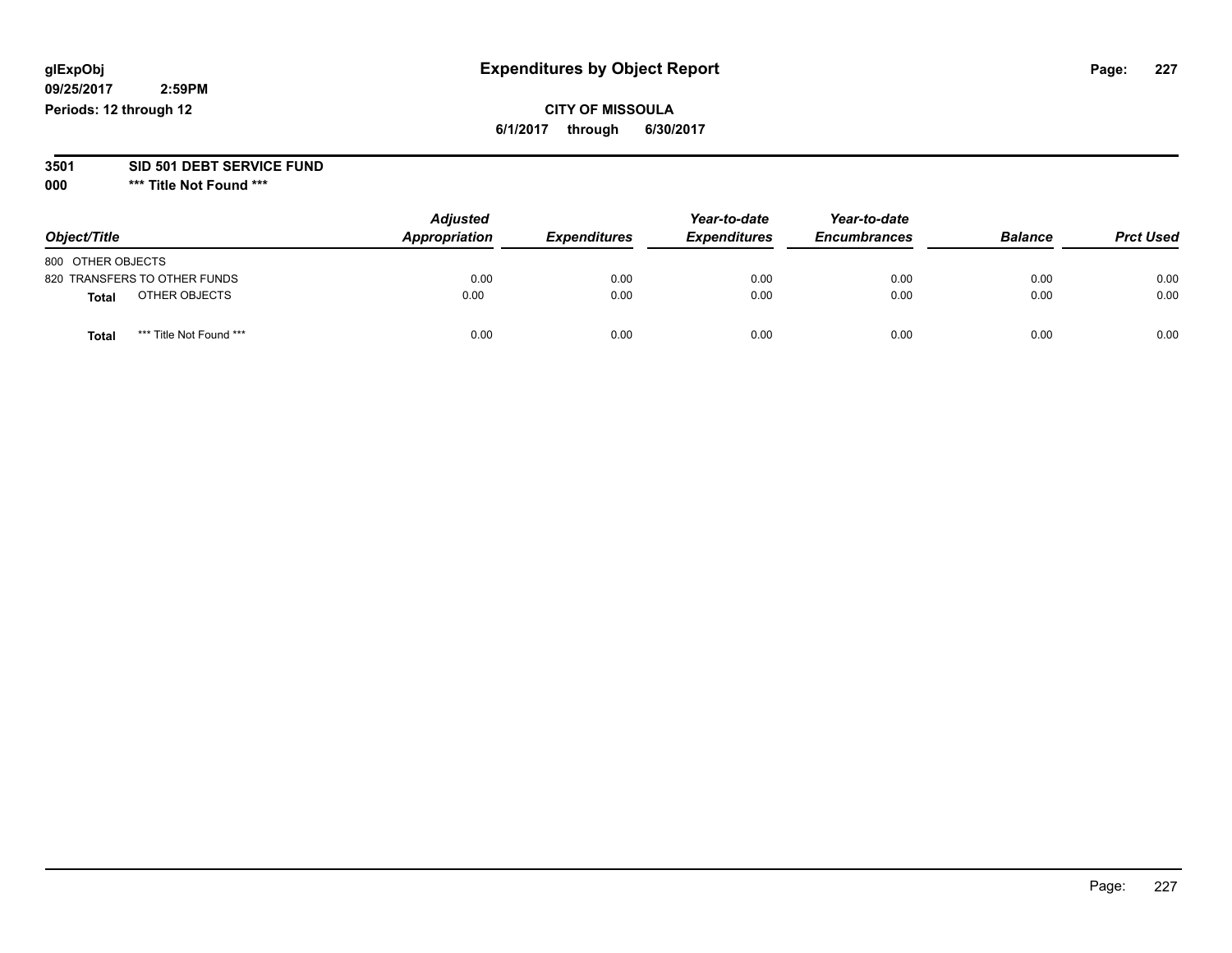# **3501 SID 501 DEBT SERVICE FUND**

|                                      | <b>Adjusted</b> |                     | Year-to-date        | Year-to-date        |                |                  |
|--------------------------------------|-----------------|---------------------|---------------------|---------------------|----------------|------------------|
| Object/Title                         | Appropriation   | <b>Expenditures</b> | <b>Expenditures</b> | <b>Encumbrances</b> | <b>Balance</b> | <b>Prct Used</b> |
| 500 FIXED CHARGES                    |                 |                     |                     |                     |                |                  |
| 550 MERCHANT SERVICE FEES            | 0.00            | 0.00                | 0.00                | 0.00                | 0.00           | 0.00             |
| <b>FIXED CHARGES</b><br><b>Total</b> | 0.00            | 0.00                | 0.00                | 0.00                | 0.00           | 0.00             |
| 600 DEBT SERVICE                     |                 |                     |                     |                     |                |                  |
| 610 PRINCIPAL                        | 0.00            | 0.00                | 0.00                | 0.00                | 0.00           | 0.00             |
| 620 INTEREST / SERVICE FEES          | 0.00            | 0.00                | 0.00                | 0.00                | 0.00           | 0.00             |
| <b>DEBT SERVICE</b><br><b>Total</b>  | 0.00            | 0.00                | 0.00                | 0.00                | 0.00           | 0.00             |
| NON-DEPARTMENTAL<br><b>Total</b>     | 0.00            | 0.00                | 0.00                | 0.00                | 0.00           | 0.00             |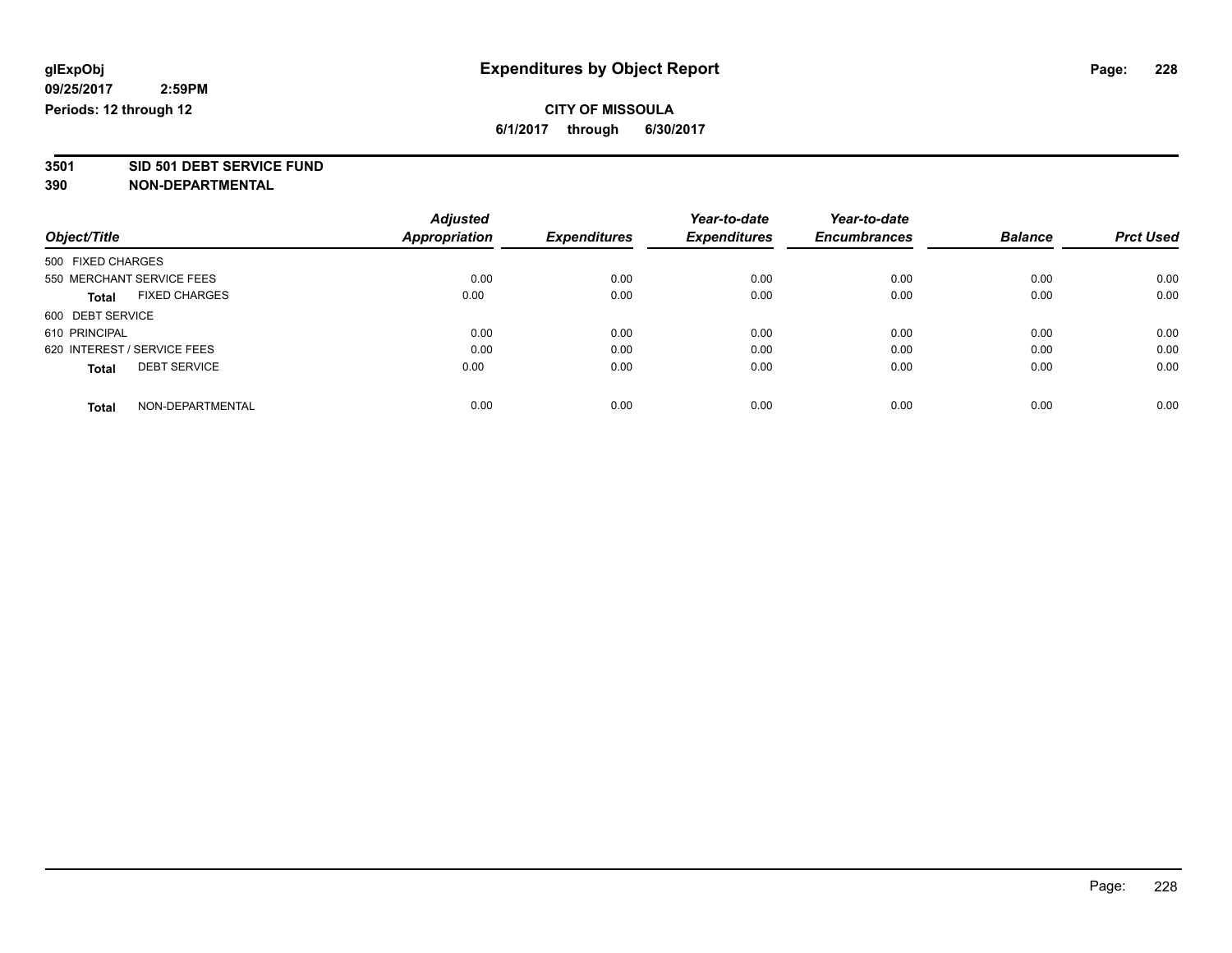## **CITY OF MISSOULA 6/1/2017 through 6/30/2017**

### **3501 SID 501 DEBT SERVICE FUND**

|                   |                              | <b>Adjusted</b>      |                     | Year-to-date        | Year-to-date        |                |                  |
|-------------------|------------------------------|----------------------|---------------------|---------------------|---------------------|----------------|------------------|
| Object/Title      |                              | <b>Appropriation</b> | <b>Expenditures</b> | <b>Expenditures</b> | <b>Encumbrances</b> | <b>Balance</b> | <b>Prct Used</b> |
| 500 FIXED CHARGES |                              |                      |                     |                     |                     |                |                  |
|                   | 550 MERCHANT SERVICE FEES    | 0.00                 | 0.00                | 0.00                | 0.00                | 0.00           | 0.00             |
| <b>Total</b>      | <b>FIXED CHARGES</b>         | 0.00                 | 0.00                | 0.00                | 0.00                | 0.00           | 0.00             |
| 600 DEBT SERVICE  |                              |                      |                     |                     |                     |                |                  |
| 610 PRINCIPAL     |                              | 0.00                 | 0.00                | 0.00                | 0.00                | 0.00           | 0.00             |
|                   | 620 INTEREST / SERVICE FEES  | 0.00                 | 0.00                | 0.00                | 0.00                | 0.00           | 0.00             |
| <b>Total</b>      | <b>DEBT SERVICE</b>          | 0.00                 | 0.00                | 0.00                | 0.00                | 0.00           | 0.00             |
| 800 OTHER OBJECTS |                              |                      |                     |                     |                     |                |                  |
|                   | 820 TRANSFERS TO OTHER FUNDS | 0.00                 | 0.00                | 0.00                | 0.00                | 0.00           | 0.00             |
| <b>Total</b>      | OTHER OBJECTS                | 0.00                 | 0.00                | 0.00                | 0.00                | 0.00           | 0.00             |
| <b>Total</b>      | SID 501 DEBT SERVICE FUND    | 0.00                 | 0.00                | 0.00                | 0.00                | 0.00           | 0.00             |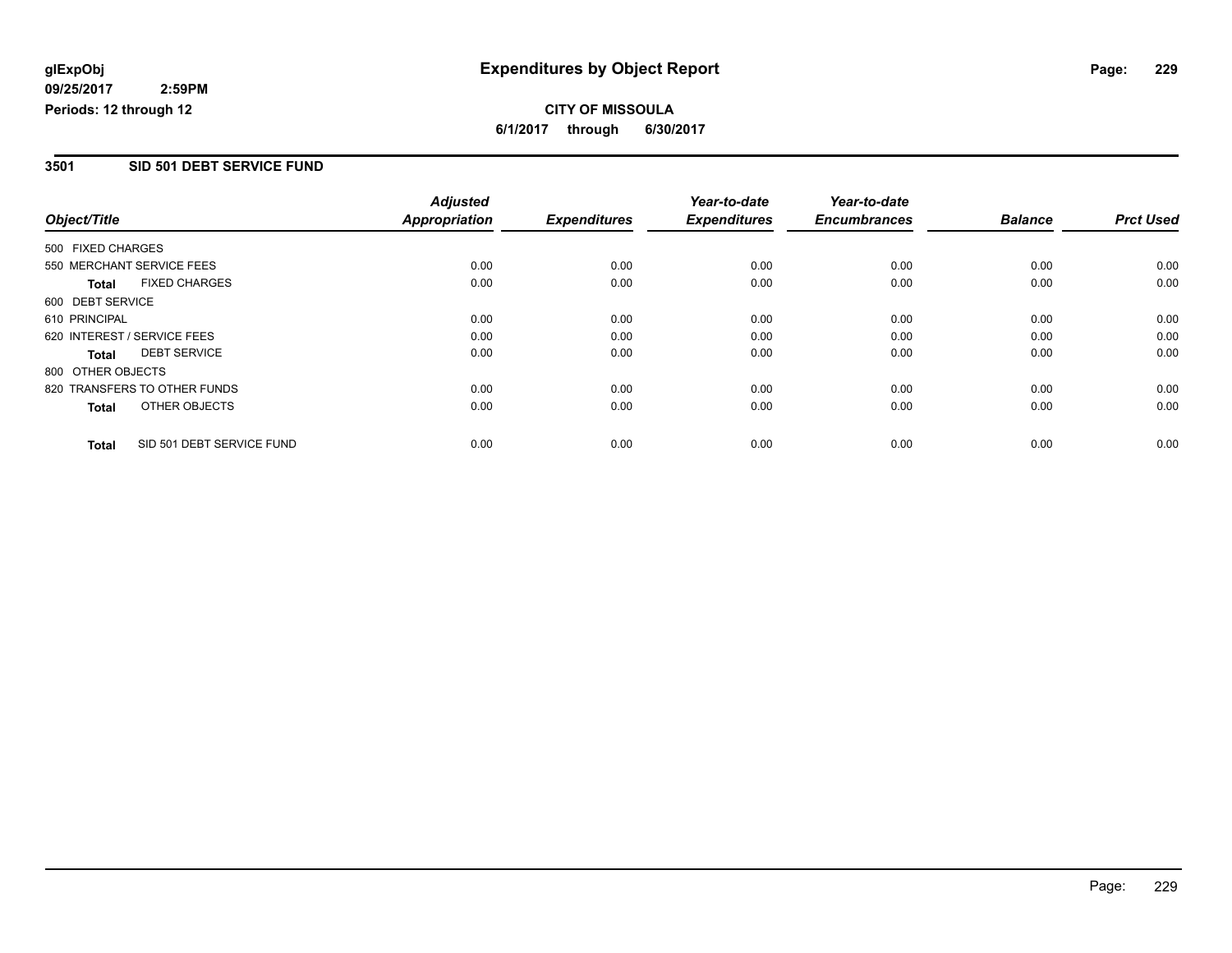## **CITY OF MISSOULA 6/1/2017 through 6/30/2017**

#### **3503 SID 503 DEBT SERVICE FUND**

| Object/Title                     | <b>Adjusted</b><br>Appropriation | <b>Expenditures</b> | Year-to-date<br><b>Expenditures</b> | Year-to-date<br><b>Encumbrances</b> | <b>Balance</b> | <b>Prct Used</b> |
|----------------------------------|----------------------------------|---------------------|-------------------------------------|-------------------------------------|----------------|------------------|
| 800 OTHER OBJECTS                |                                  |                     |                                     |                                     |                |                  |
| 820 TRANSFERS TO OTHER FUNDS     | 0.00                             | 0.00                | 0.00                                | 0.00                                | 0.00           | 0.00             |
| OTHER OBJECTS<br><b>Total</b>    | 0.00                             | 0.00                | 0.00                                | 0.00                                | 0.00           | 0.00             |
| *** Title Not Found ***<br>Total | 0.00                             | 0.00                | 0.00                                | 0.00                                | 0.00           | 0.00             |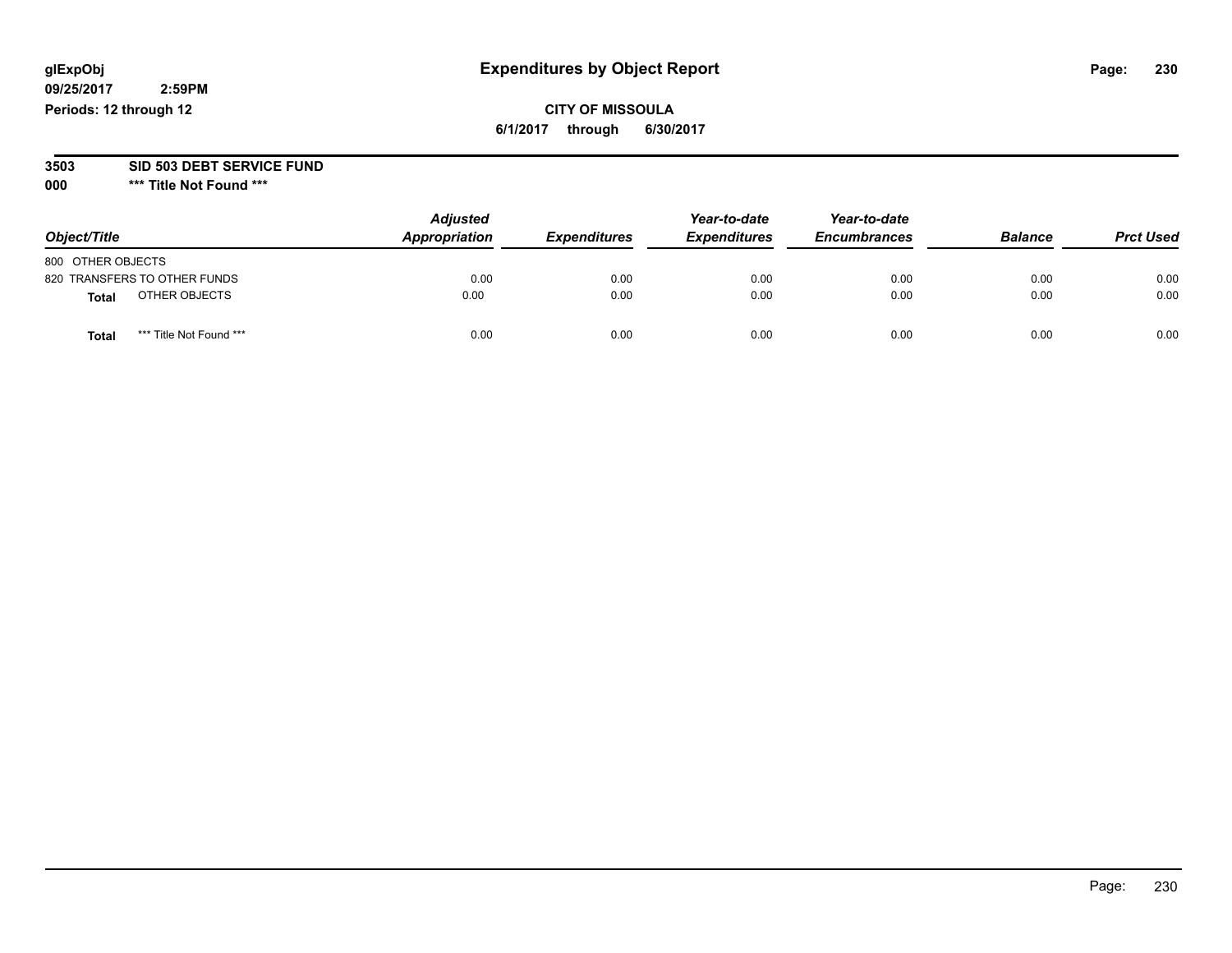**3503 SID 503 DEBT SERVICE FUND**

|                                      | <b>Adjusted</b> |                     | Year-to-date        | Year-to-date        |                |                  |
|--------------------------------------|-----------------|---------------------|---------------------|---------------------|----------------|------------------|
| Object/Title                         | Appropriation   | <b>Expenditures</b> | <b>Expenditures</b> | <b>Encumbrances</b> | <b>Balance</b> | <b>Prct Used</b> |
| 500 FIXED CHARGES                    |                 |                     |                     |                     |                |                  |
| 550 MERCHANT SERVICE FEES            | 0.00            | 0.00                | 0.00                | 0.00                | 0.00           | 0.00             |
| <b>FIXED CHARGES</b><br><b>Total</b> | 0.00            | 0.00                | 0.00                | 0.00                | 0.00           | 0.00             |
| 600 DEBT SERVICE                     |                 |                     |                     |                     |                |                  |
| 610 PRINCIPAL                        | 0.00            | 0.00                | 0.00                | 0.00                | 0.00           | 0.00             |
| 620 INTEREST / SERVICE FEES          | 0.00            | 0.00                | 0.00                | 0.00                | 0.00           | 0.00             |
| <b>DEBT SERVICE</b><br><b>Total</b>  | 0.00            | 0.00                | 0.00                | 0.00                | 0.00           | 0.00             |
| NON-DEPARTMENTAL<br><b>Total</b>     | 0.00            | 0.00                | 0.00                | 0.00                | 0.00           | 0.00             |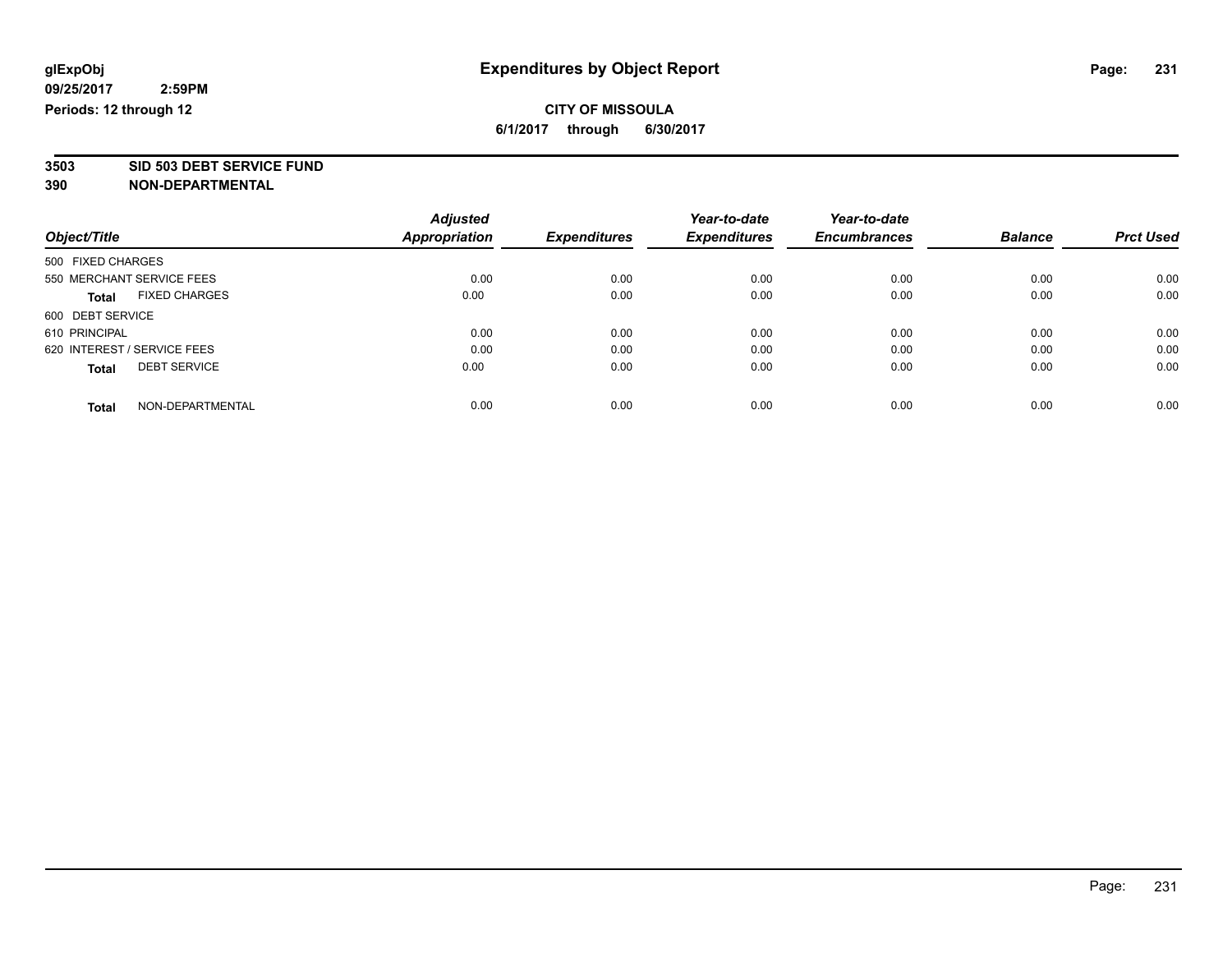## **CITY OF MISSOULA 6/1/2017 through 6/30/2017**

### **3503 SID 503 DEBT SERVICE FUND**

|                             |                              | <b>Adjusted</b>      |                     | Year-to-date        | Year-to-date        |                |                  |
|-----------------------------|------------------------------|----------------------|---------------------|---------------------|---------------------|----------------|------------------|
| Object/Title                |                              | <b>Appropriation</b> | <b>Expenditures</b> | <b>Expenditures</b> | <b>Encumbrances</b> | <b>Balance</b> | <b>Prct Used</b> |
| 500 FIXED CHARGES           |                              |                      |                     |                     |                     |                |                  |
| 550 MERCHANT SERVICE FEES   |                              | 0.00                 | 0.00                | 0.00                | 0.00                | 0.00           | 0.00             |
| <b>Total</b>                | <b>FIXED CHARGES</b>         | 0.00                 | 0.00                | 0.00                | 0.00                | 0.00           | 0.00             |
| 600 DEBT SERVICE            |                              |                      |                     |                     |                     |                |                  |
| 610 PRINCIPAL               |                              | 0.00                 | 0.00                | 0.00                | 0.00                | 0.00           | 0.00             |
| 620 INTEREST / SERVICE FEES |                              | 0.00                 | 0.00                | 0.00                | 0.00                | 0.00           | 0.00             |
| Total                       | <b>DEBT SERVICE</b>          | 0.00                 | 0.00                | 0.00                | 0.00                | 0.00           | 0.00             |
| 800 OTHER OBJECTS           |                              |                      |                     |                     |                     |                |                  |
|                             | 820 TRANSFERS TO OTHER FUNDS | 0.00                 | 0.00                | 0.00                | 0.00                | 0.00           | 0.00             |
| Total                       | OTHER OBJECTS                | 0.00                 | 0.00                | 0.00                | 0.00                | 0.00           | 0.00             |
| <b>Total</b>                | SID 503 DEBT SERVICE FUND    | 0.00                 | 0.00                | 0.00                | 0.00                | 0.00           | 0.00             |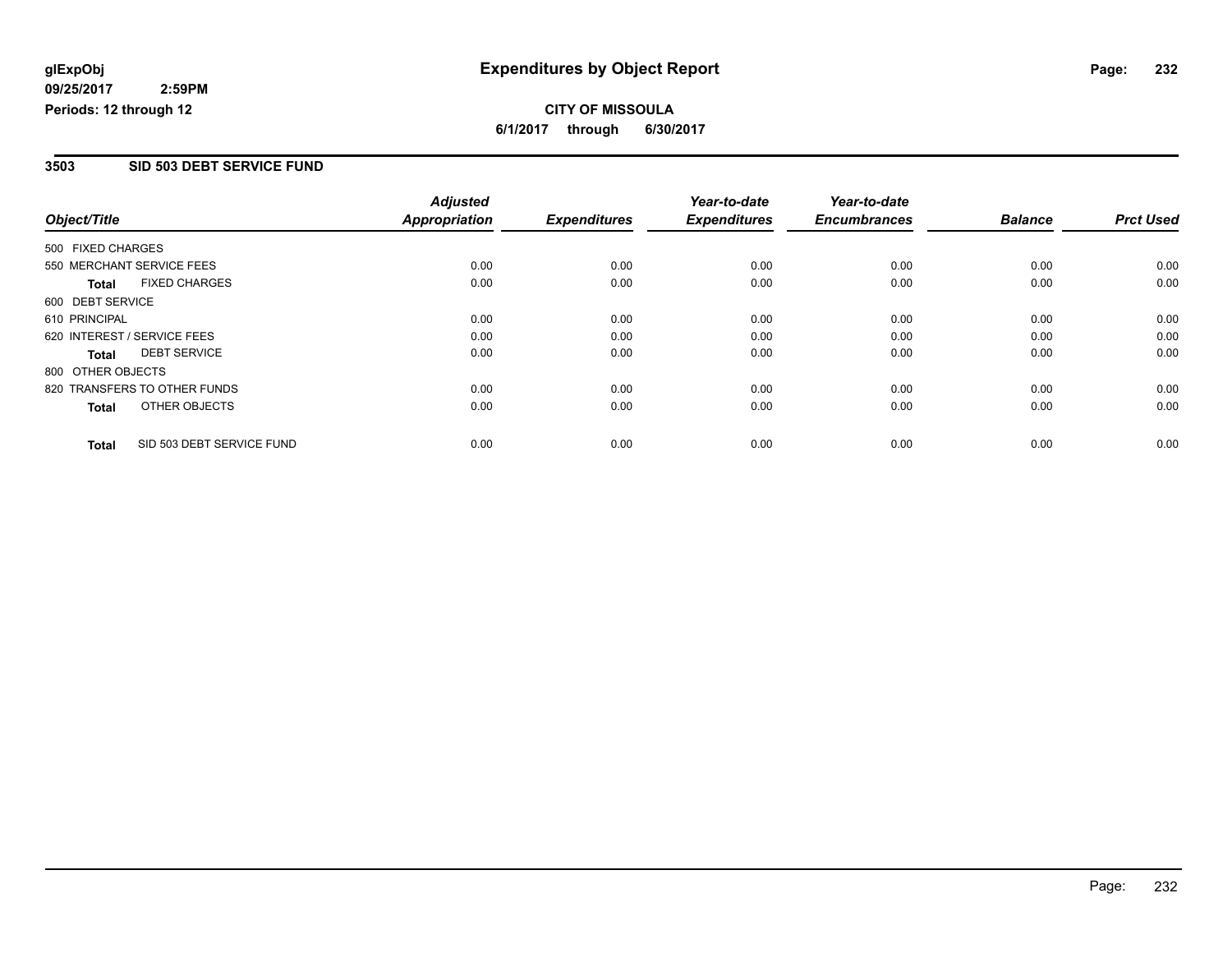## **CITY OF MISSOULA 6/1/2017 through 6/30/2017**

#### **3505 SID 505 DEBT SERVICE FUND**

| Object/Title                     | <b>Adjusted</b><br>Appropriation | <b>Expenditures</b> | Year-to-date<br><b>Expenditures</b> | Year-to-date<br><b>Encumbrances</b> | <b>Balance</b> | <b>Prct Used</b> |
|----------------------------------|----------------------------------|---------------------|-------------------------------------|-------------------------------------|----------------|------------------|
| 800 OTHER OBJECTS                |                                  |                     |                                     |                                     |                |                  |
| 820 TRANSFERS TO OTHER FUNDS     | 0.00                             | 0.00                | 0.00                                | 0.00                                | 0.00           | 0.00             |
| OTHER OBJECTS<br><b>Total</b>    | 0.00                             | 0.00                | 0.00                                | 0.00                                | 0.00           | 0.00             |
| *** Title Not Found ***<br>Total | 0.00                             | 0.00                | 0.00                                | 0.00                                | 0.00           | 0.00             |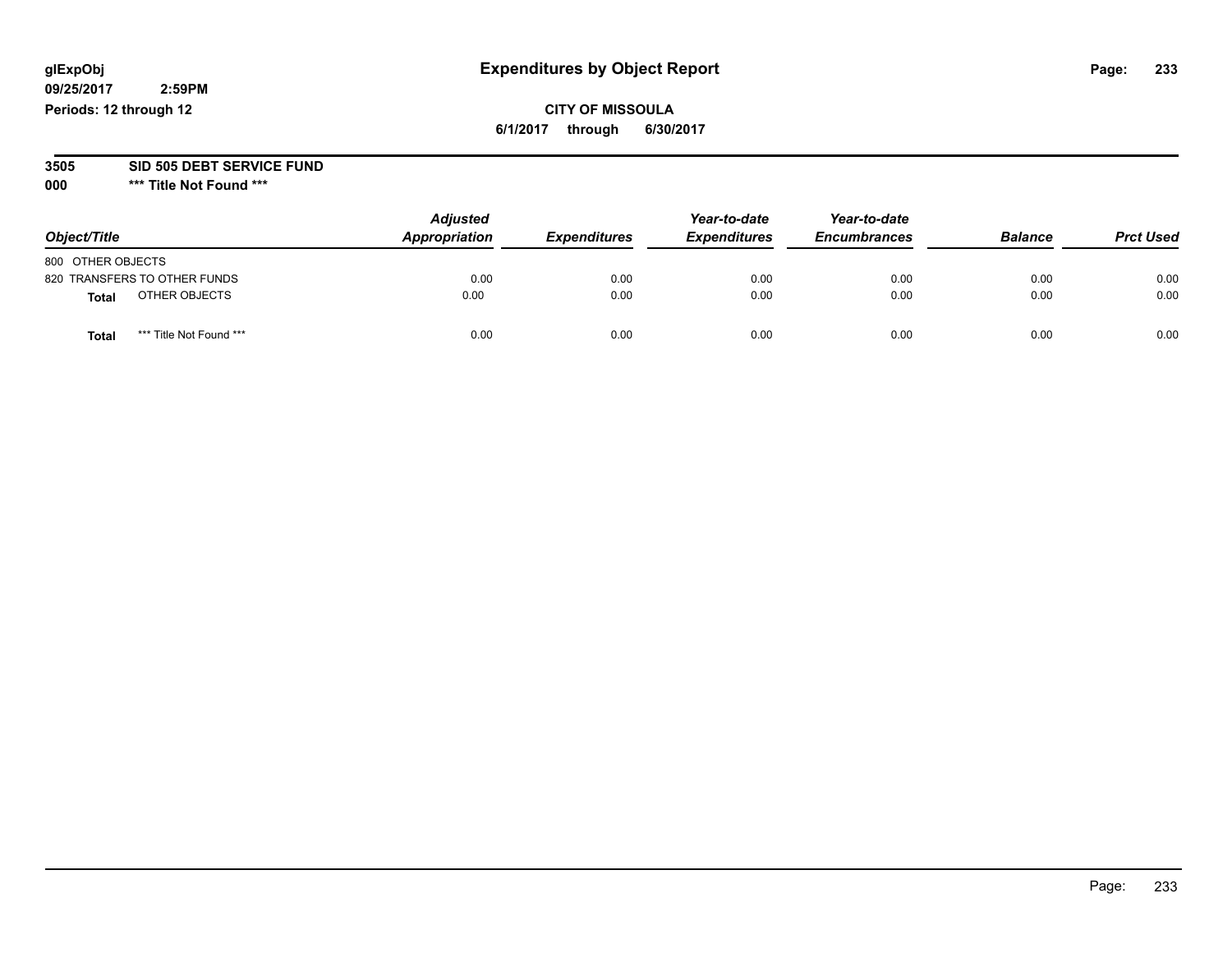# **3505 SID 505 DEBT SERVICE FUND**

|                                      | <b>Adjusted</b>      |                     | Year-to-date        | Year-to-date        |                |                  |
|--------------------------------------|----------------------|---------------------|---------------------|---------------------|----------------|------------------|
| Object/Title                         | <b>Appropriation</b> | <b>Expenditures</b> | <b>Expenditures</b> | <b>Encumbrances</b> | <b>Balance</b> | <b>Prct Used</b> |
| 500 FIXED CHARGES                    |                      |                     |                     |                     |                |                  |
| 550 MERCHANT SERVICE FEES            | 0.00                 | 0.00                | 0.00                | 0.00                | 0.00           | 0.00             |
| <b>FIXED CHARGES</b><br><b>Total</b> | 0.00                 | 0.00                | 0.00                | 0.00                | 0.00           | 0.00             |
| 600 DEBT SERVICE                     |                      |                     |                     |                     |                |                  |
| 610 PRINCIPAL                        | 0.00                 | 0.00                | 0.00                | 0.00                | 0.00           | 0.00             |
| 620 INTEREST / SERVICE FEES          | 0.00                 | 0.00                | 0.00                | 0.00                | 0.00           | 0.00             |
| <b>DEBT SERVICE</b><br><b>Total</b>  | 0.00                 | 0.00                | 0.00                | 0.00                | 0.00           | 0.00             |
| NON-DEPARTMENTAL<br>Total            | 0.00                 | 0.00                | 0.00                | 0.00                | 0.00           | 0.00             |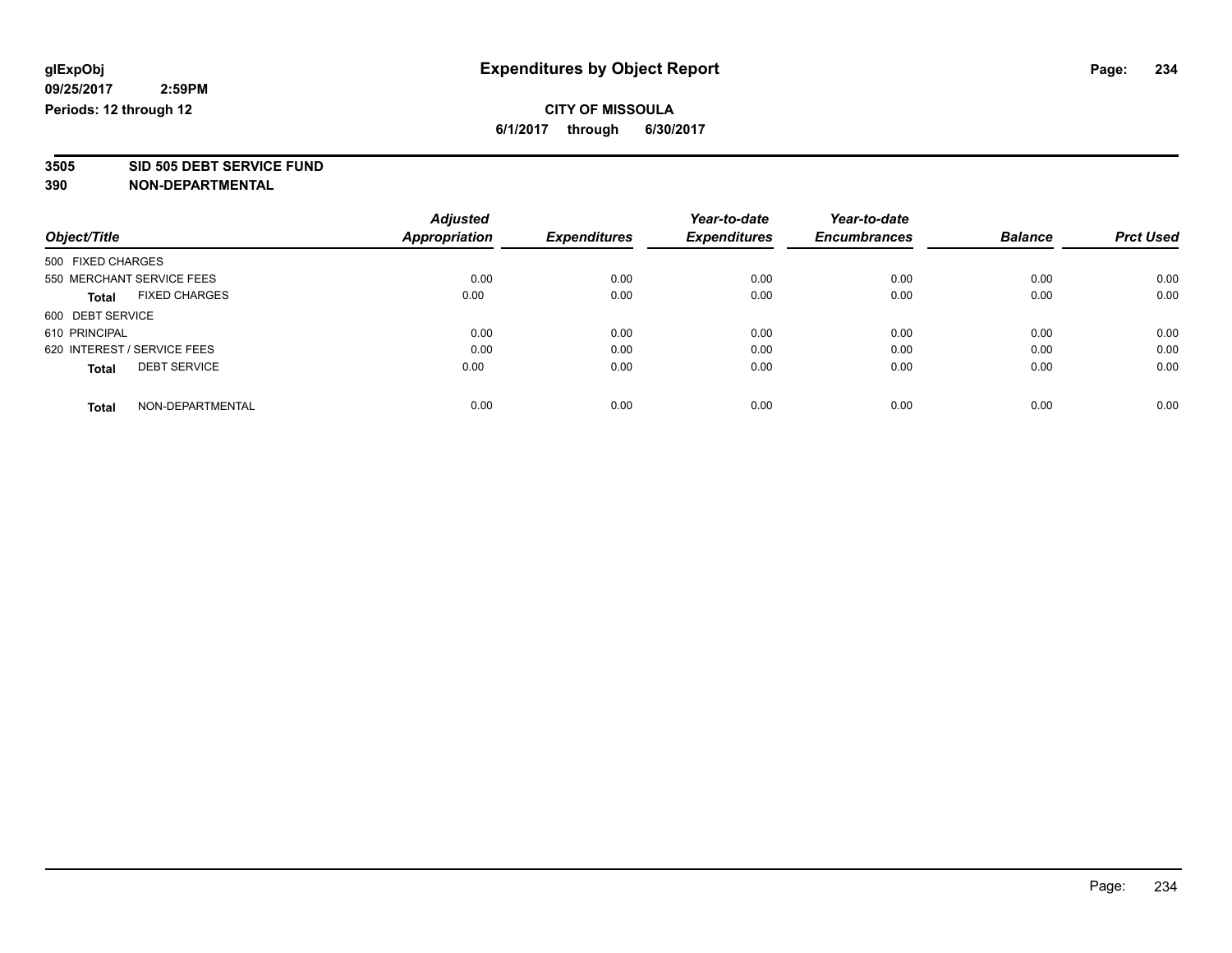## **CITY OF MISSOULA 6/1/2017 through 6/30/2017**

#### **3505 SID 505 DEBT SERVICE FUND**

|                   |                              | <b>Adjusted</b>      |                     | Year-to-date        | Year-to-date        |                |                  |
|-------------------|------------------------------|----------------------|---------------------|---------------------|---------------------|----------------|------------------|
| Object/Title      |                              | <b>Appropriation</b> | <b>Expenditures</b> | <b>Expenditures</b> | <b>Encumbrances</b> | <b>Balance</b> | <b>Prct Used</b> |
| 500 FIXED CHARGES |                              |                      |                     |                     |                     |                |                  |
|                   | 550 MERCHANT SERVICE FEES    | 0.00                 | 0.00                | 0.00                | 0.00                | 0.00           | 0.00             |
| <b>Total</b>      | <b>FIXED CHARGES</b>         | 0.00                 | 0.00                | 0.00                | 0.00                | 0.00           | 0.00             |
| 600 DEBT SERVICE  |                              |                      |                     |                     |                     |                |                  |
| 610 PRINCIPAL     |                              | 0.00                 | 0.00                | 0.00                | 0.00                | 0.00           | 0.00             |
|                   | 620 INTEREST / SERVICE FEES  | 0.00                 | 0.00                | 0.00                | 0.00                | 0.00           | 0.00             |
| <b>Total</b>      | <b>DEBT SERVICE</b>          | 0.00                 | 0.00                | 0.00                | 0.00                | 0.00           | 0.00             |
| 800 OTHER OBJECTS |                              |                      |                     |                     |                     |                |                  |
|                   | 820 TRANSFERS TO OTHER FUNDS | 0.00                 | 0.00                | 0.00                | 0.00                | 0.00           | 0.00             |
| <b>Total</b>      | OTHER OBJECTS                | 0.00                 | 0.00                | 0.00                | 0.00                | 0.00           | 0.00             |
| <b>Total</b>      | SID 505 DEBT SERVICE FUND    | 0.00                 | 0.00                | 0.00                | 0.00                | 0.00           | 0.00             |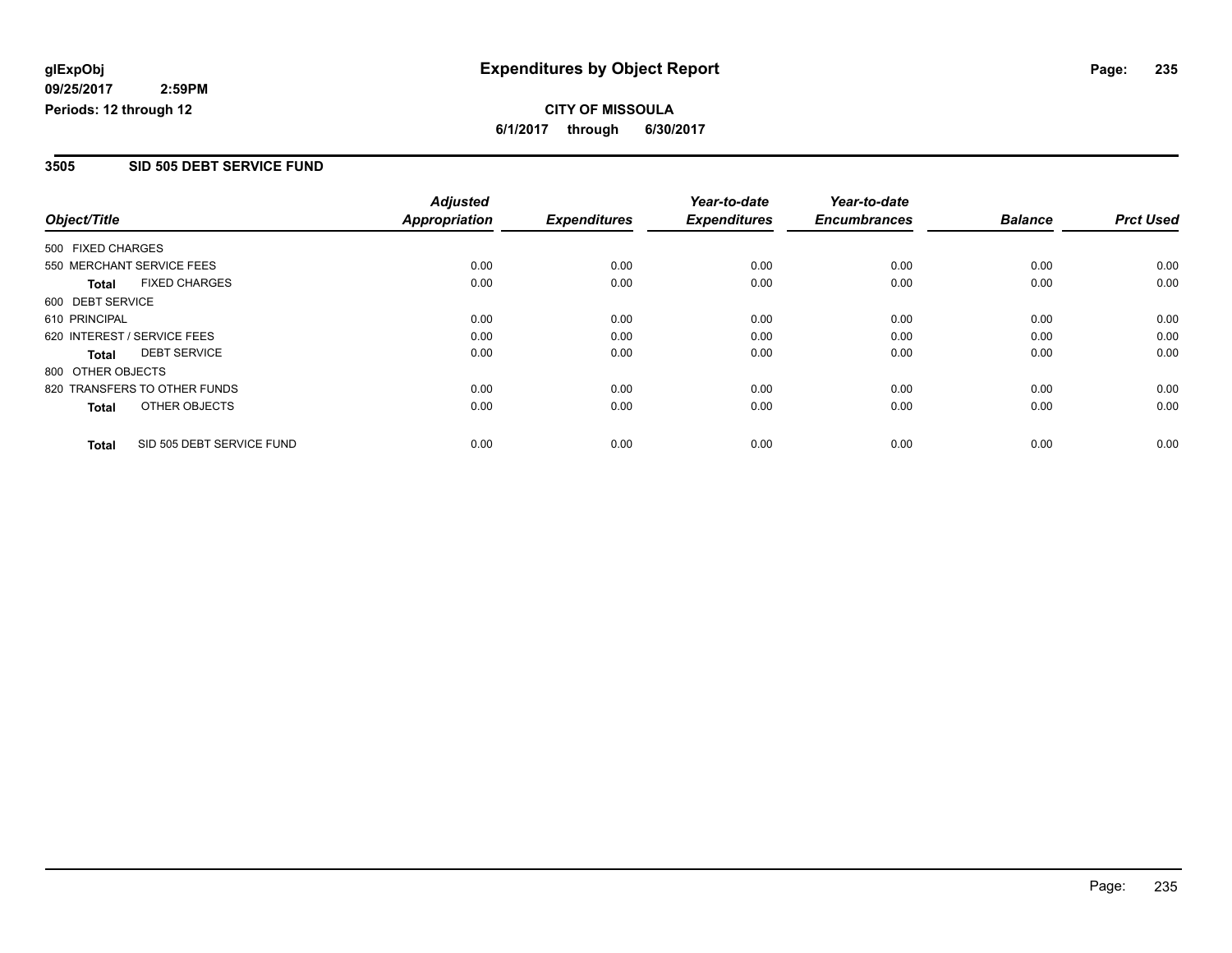## **CITY OF MISSOULA 6/1/2017 through 6/30/2017**

#### **3506 SID 506 DEBT SERVICE FUND**

| Object/Title                    | <b>Adjusted</b><br>Appropriation | <b>Expenditures</b> | Year-to-date<br><b>Expenditures</b> | Year-to-date<br><b>Encumbrances</b> | <b>Balance</b> | <b>Prct Used</b> |
|---------------------------------|----------------------------------|---------------------|-------------------------------------|-------------------------------------|----------------|------------------|
| 800 OTHER OBJECTS               |                                  |                     |                                     |                                     |                |                  |
| 820 TRANSFERS TO OTHER FUNDS    | 0.00                             | 0.00                | 0.00                                | 0.00                                | 0.00           | 0.00             |
| OTHER OBJECTS<br><b>Total</b>   | 0.00                             | 0.00                | 0.00                                | 0.00                                | 0.00           | 0.00             |
| *** Title Not Found ***<br>Tota | 0.00                             | 0.00                | 0.00                                | 0.00                                | 0.00           | 0.00             |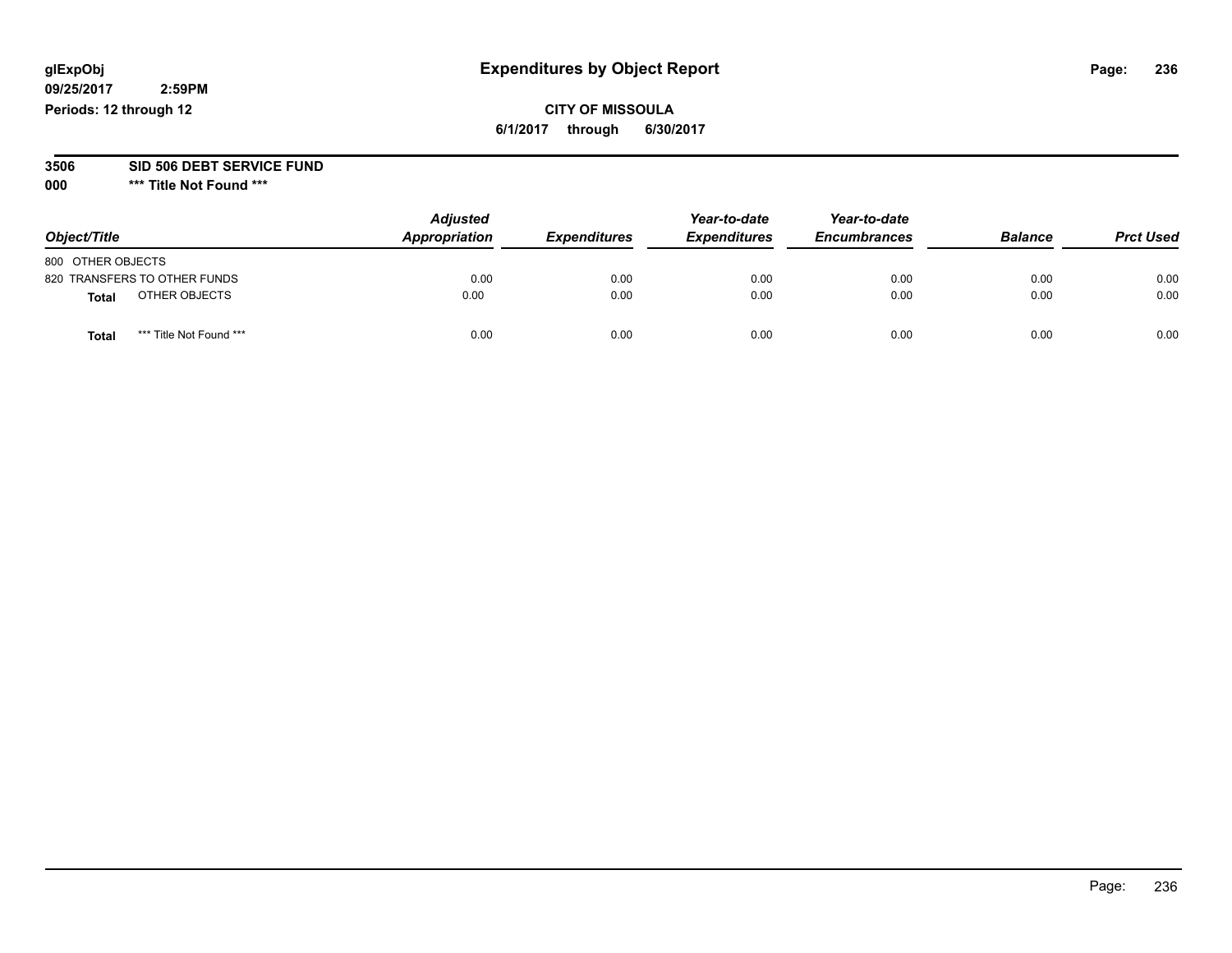**3506 SID 506 DEBT SERVICE FUND**

|                                      | <b>Adjusted</b> |                     | Year-to-date        | Year-to-date        |                |                  |
|--------------------------------------|-----------------|---------------------|---------------------|---------------------|----------------|------------------|
| Object/Title                         | Appropriation   | <b>Expenditures</b> | <b>Expenditures</b> | <b>Encumbrances</b> | <b>Balance</b> | <b>Prct Used</b> |
| 500 FIXED CHARGES                    |                 |                     |                     |                     |                |                  |
| 550 MERCHANT SERVICE FEES            | 0.00            | 0.00                | 0.00                | 0.00                | 0.00           | 0.00             |
| <b>FIXED CHARGES</b><br><b>Total</b> | 0.00            | 0.00                | 0.00                | 0.00                | 0.00           | 0.00             |
| 600 DEBT SERVICE                     |                 |                     |                     |                     |                |                  |
| 610 PRINCIPAL                        | 0.00            | 0.00                | 0.00                | 0.00                | 0.00           | 0.00             |
| 620 INTEREST / SERVICE FEES          | 0.00            | 0.00                | 0.00                | 0.00                | 0.00           | 0.00             |
| <b>DEBT SERVICE</b><br><b>Total</b>  | 0.00            | 0.00                | 0.00                | 0.00                | 0.00           | 0.00             |
| NON-DEPARTMENTAL<br><b>Total</b>     | 0.00            | 0.00                | 0.00                | 0.00                | 0.00           | 0.00             |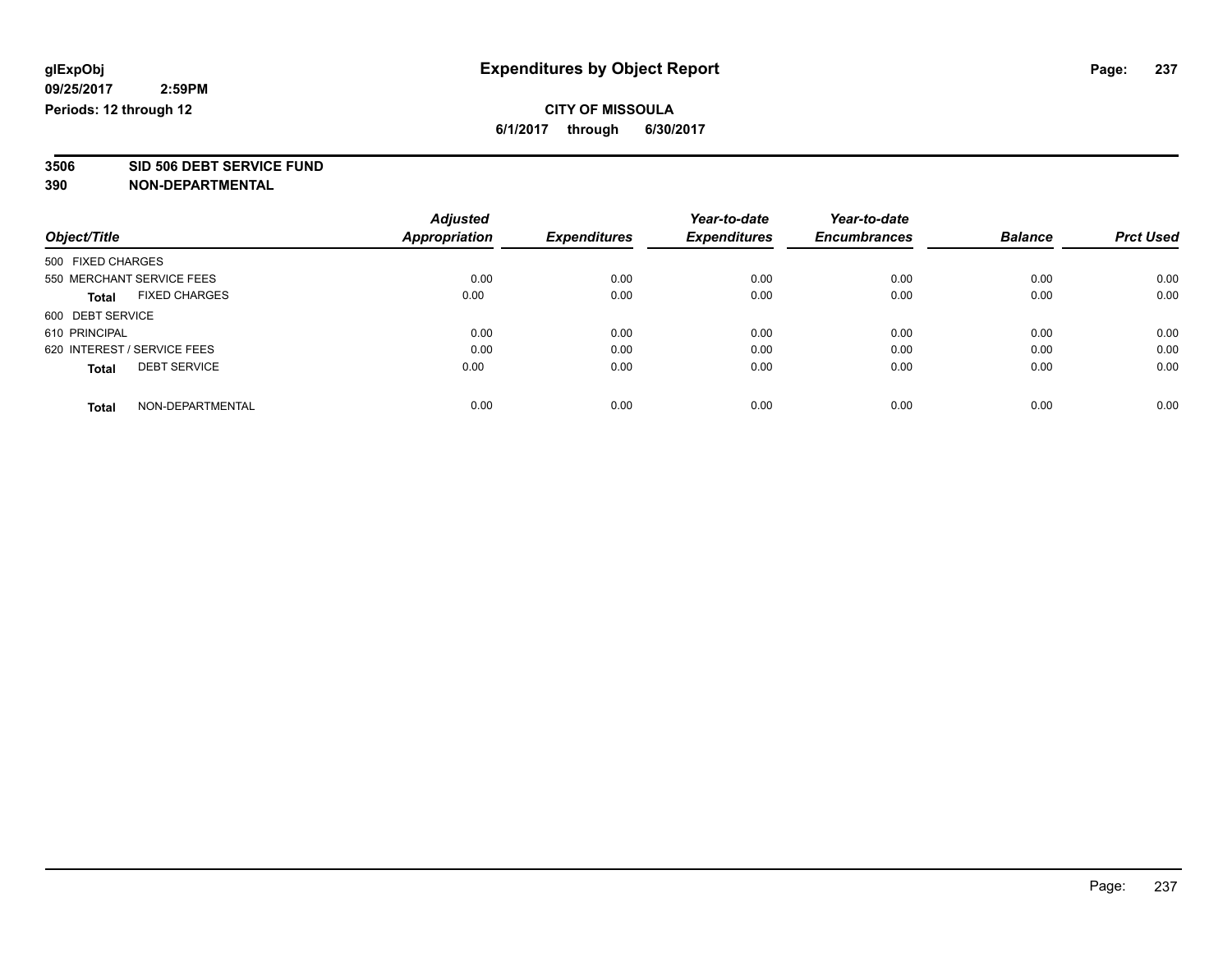**CITY OF MISSOULA 6/1/2017 through 6/30/2017**

### **3506 SID 506 DEBT SERVICE FUND**

|                   |                              | <b>Adjusted</b> |                     | Year-to-date        | Year-to-date        |                |                  |
|-------------------|------------------------------|-----------------|---------------------|---------------------|---------------------|----------------|------------------|
| Object/Title      |                              | Appropriation   | <b>Expenditures</b> | <b>Expenditures</b> | <b>Encumbrances</b> | <b>Balance</b> | <b>Prct Used</b> |
| 500 FIXED CHARGES |                              |                 |                     |                     |                     |                |                  |
|                   | 550 MERCHANT SERVICE FEES    | 0.00            | 0.00                | 0.00                | 0.00                | 0.00           | 0.00             |
| Total             | <b>FIXED CHARGES</b>         | 0.00            | 0.00                | 0.00                | 0.00                | 0.00           | 0.00             |
| 600 DEBT SERVICE  |                              |                 |                     |                     |                     |                |                  |
| 610 PRINCIPAL     |                              | 0.00            | 0.00                | 0.00                | 0.00                | 0.00           | 0.00             |
|                   | 620 INTEREST / SERVICE FEES  | 0.00            | 0.00                | 0.00                | 0.00                | 0.00           | 0.00             |
| Total             | <b>DEBT SERVICE</b>          | 0.00            | 0.00                | 0.00                | 0.00                | 0.00           | 0.00             |
| 800 OTHER OBJECTS |                              |                 |                     |                     |                     |                |                  |
|                   | 820 TRANSFERS TO OTHER FUNDS | 0.00            | 0.00                | 0.00                | 0.00                | 0.00           | 0.00             |
| Total             | OTHER OBJECTS                | 0.00            | 0.00                | 0.00                | 0.00                | 0.00           | 0.00             |
| <b>Total</b>      | SID 506 DEBT SERVICE FUND    | 0.00            | 0.00                | 0.00                | 0.00                | 0.00           | 0.00             |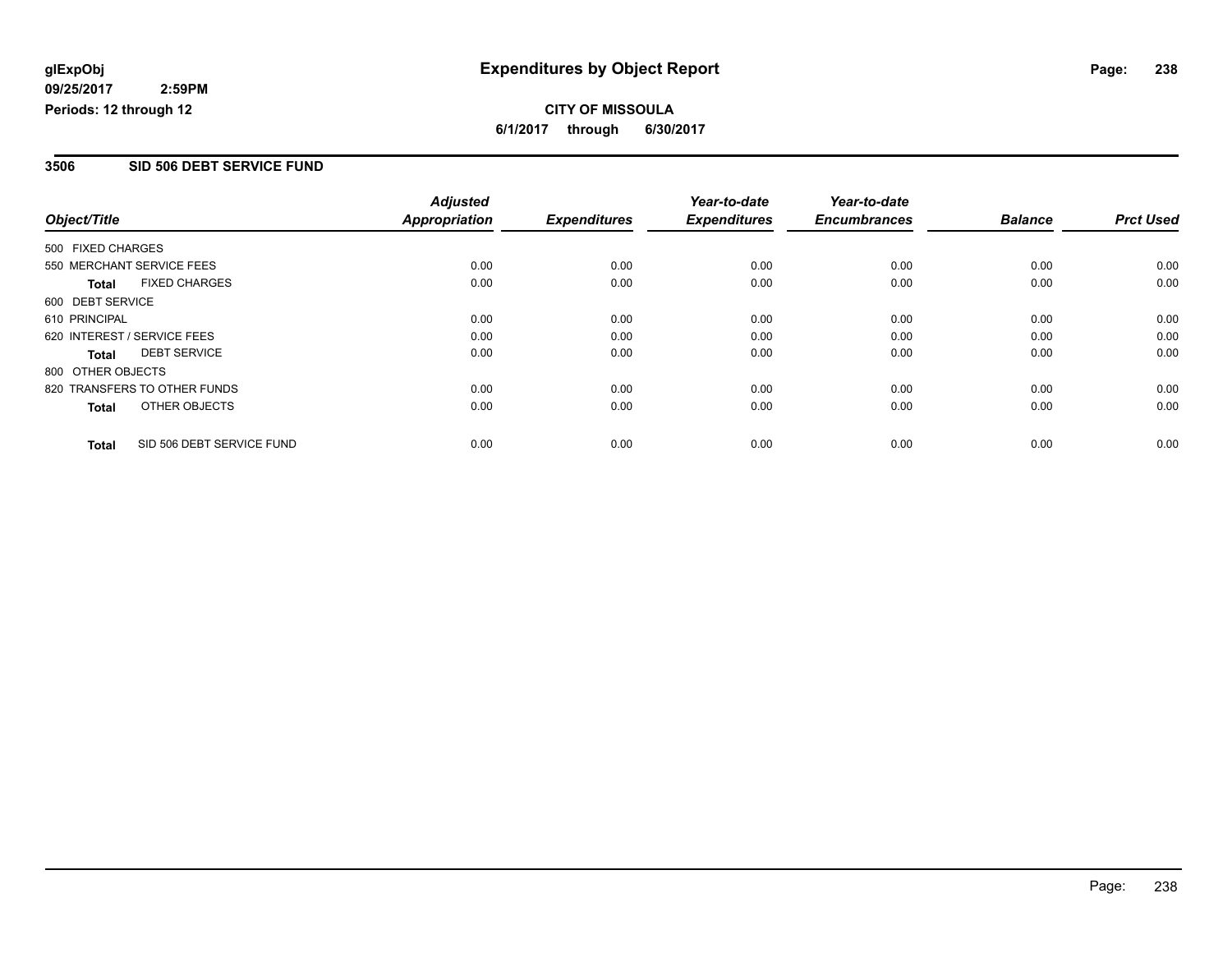# **glExpObj Expenditures by Object Report Page: 239**

**09/25/2017 2:59PM Periods: 12 through 12**

**CITY OF MISSOULA 6/1/2017 through 6/30/2017**

**3507 SID 507 DEBT SERVICE FUND**

| Object/Title                    | <b>Adjusted</b><br>Appropriation | <b>Expenditures</b> | Year-to-date<br><b>Expenditures</b> | Year-to-date<br><b>Encumbrances</b> | <b>Balance</b> | <b>Prct Used</b> |
|---------------------------------|----------------------------------|---------------------|-------------------------------------|-------------------------------------|----------------|------------------|
| 800 OTHER OBJECTS               |                                  |                     |                                     |                                     |                |                  |
| 820 TRANSFERS TO OTHER FUNDS    | 0.00                             | 0.00                | 0.00                                | 0.00                                | 0.00           | 0.00             |
| OTHER OBJECTS<br><b>Total</b>   | 0.00                             | 0.00                | 0.00                                | 0.00                                | 0.00           | 0.00             |
| *** Title Not Found ***<br>Tota | 0.00                             | 0.00                | 0.00                                | 0.00                                | 0.00           | 0.00             |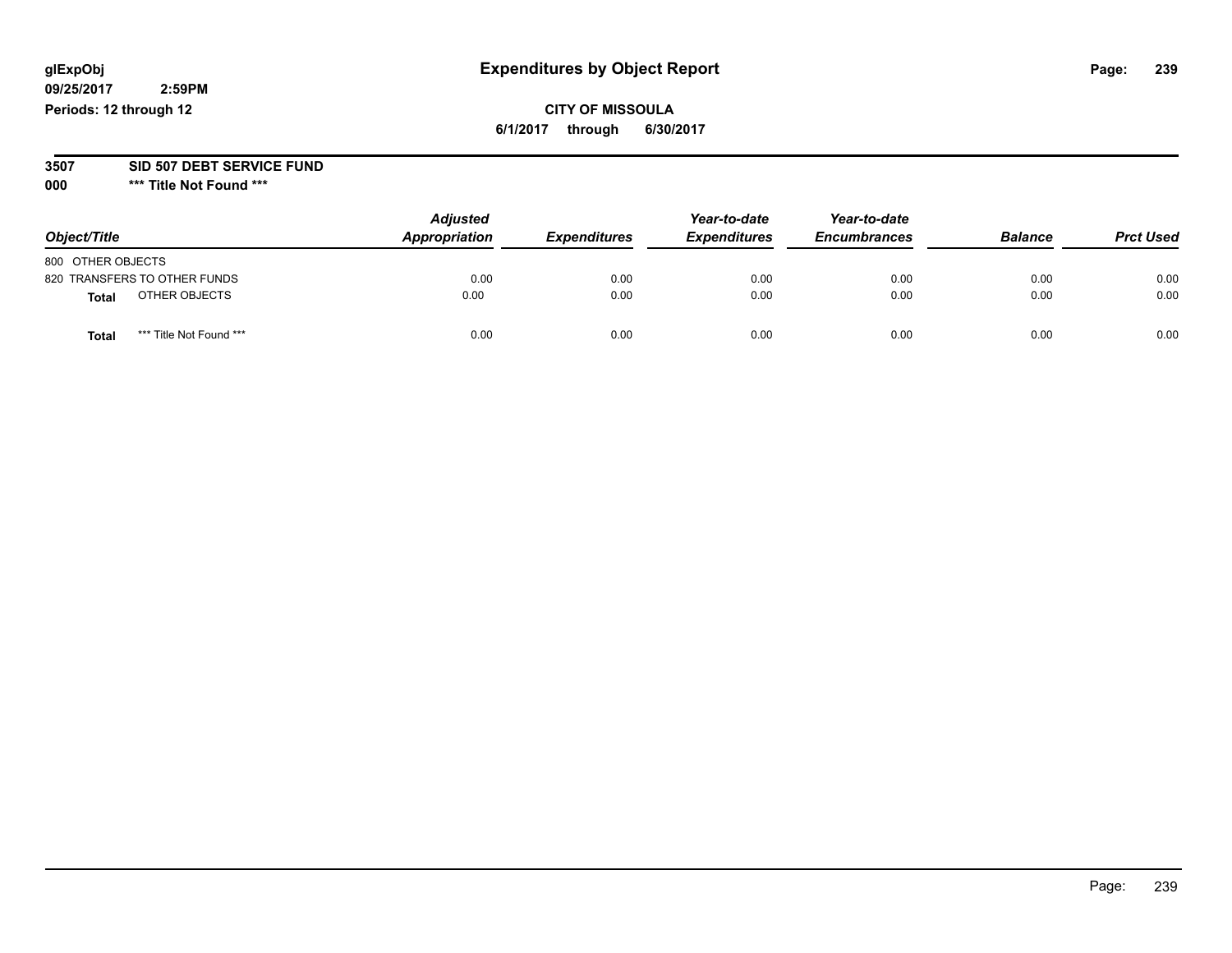## **CITY OF MISSOULA 6/1/2017 through 6/30/2017**

# **3507 SID 507 DEBT SERVICE FUND**

| Object/Title                         | <b>Adjusted</b><br>Appropriation | <b>Expenditures</b> | Year-to-date<br><b>Expenditures</b> | Year-to-date<br><b>Encumbrances</b> | <b>Balance</b> | <b>Prct Used</b> |
|--------------------------------------|----------------------------------|---------------------|-------------------------------------|-------------------------------------|----------------|------------------|
| 500 FIXED CHARGES                    |                                  |                     |                                     |                                     |                |                  |
| 550 MERCHANT SERVICE FEES            | 0.00                             | 0.00                | 0.00                                | 0.00                                | 0.00           | 0.00             |
| <b>FIXED CHARGES</b><br><b>Total</b> | 0.00                             | 0.00                | 0.00                                | 0.00                                | 0.00           | 0.00             |
| NON-DEPARTMENTAL<br>Total            | 0.00                             | 0.00                | 0.00                                | 0.00                                | 0.00           | 0.00             |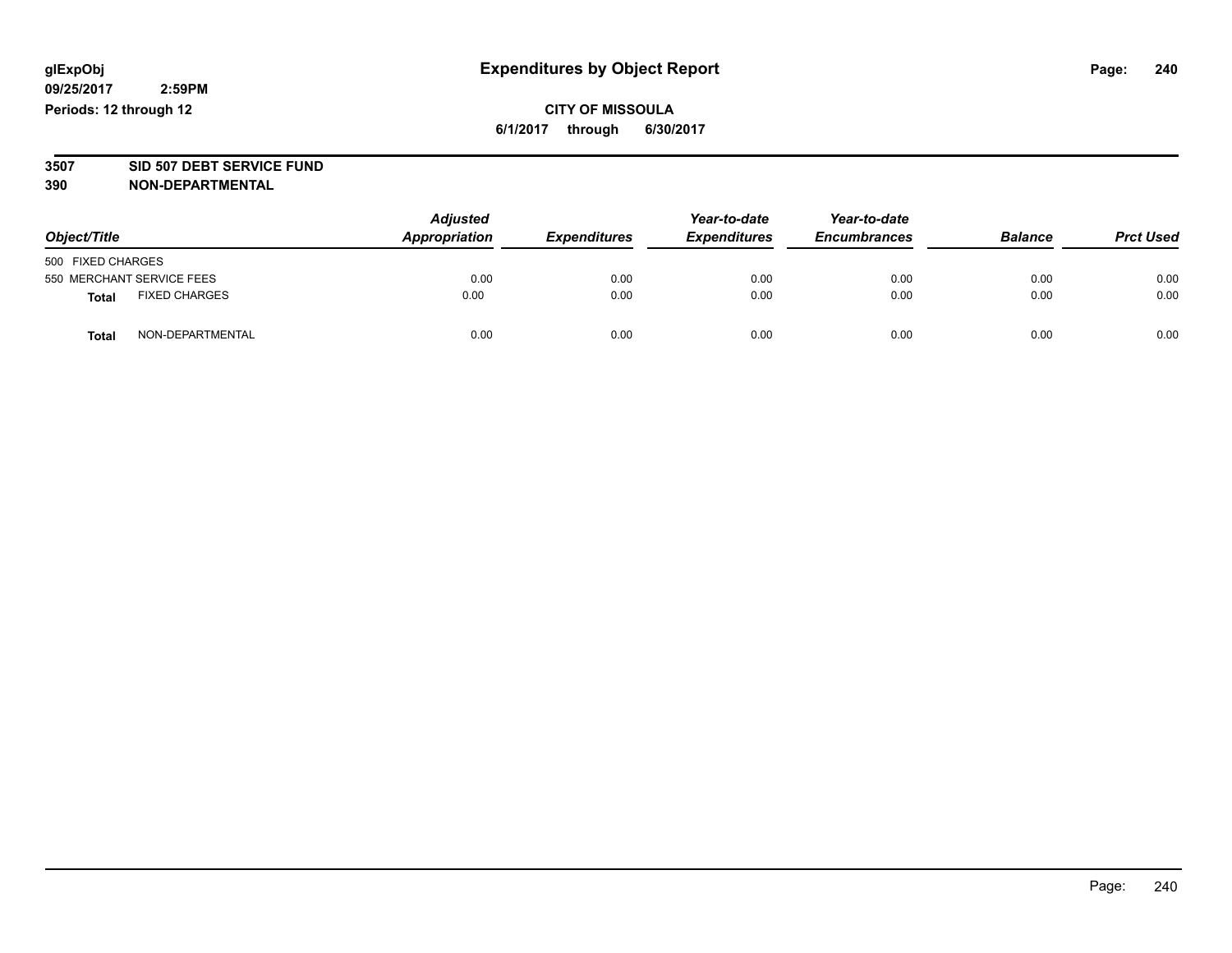**CITY OF MISSOULA 6/1/2017 through 6/30/2017**

### **3507 SID 507 DEBT SERVICE FUND**

|                           |                              | <b>Adjusted</b>      |                     | Year-to-date        | Year-to-date        |                |                  |
|---------------------------|------------------------------|----------------------|---------------------|---------------------|---------------------|----------------|------------------|
| Object/Title              |                              | <b>Appropriation</b> | <b>Expenditures</b> | <b>Expenditures</b> | <b>Encumbrances</b> | <b>Balance</b> | <b>Prct Used</b> |
| 500 FIXED CHARGES         |                              |                      |                     |                     |                     |                |                  |
| 550 MERCHANT SERVICE FEES |                              | 0.00                 | 0.00                | 0.00                | 0.00                | 0.00           | 0.00             |
| <b>Total</b>              | <b>FIXED CHARGES</b>         | 0.00                 | 0.00                | 0.00                | 0.00                | 0.00           | 0.00             |
| 800 OTHER OBJECTS         |                              |                      |                     |                     |                     |                |                  |
|                           | 820 TRANSFERS TO OTHER FUNDS | 0.00                 | 0.00                | 0.00                | 0.00                | 0.00           | 0.00             |
| <b>Total</b>              | OTHER OBJECTS                | 0.00                 | 0.00                | 0.00                | 0.00                | 0.00           | 0.00             |
| <b>Total</b>              | SID 507 DEBT SERVICE FUND    | 0.00                 | 0.00                | 0.00                | 0.00                | 0.00           | 0.00             |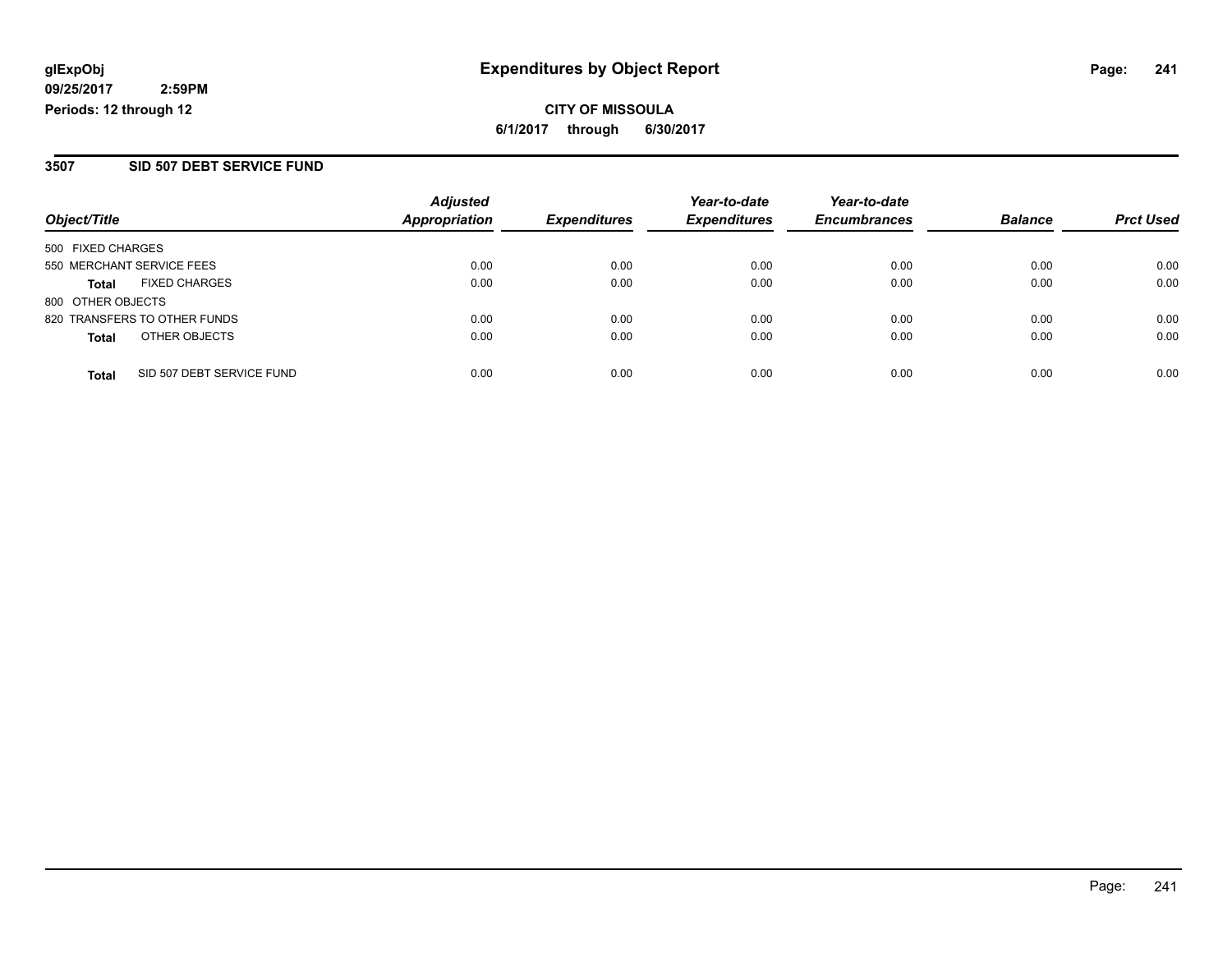## **CITY OF MISSOULA 6/1/2017 through 6/30/2017**

#### **3508 SID 508 DEBT SERVICE FUND**

| Object/Title                     | <b>Adjusted</b><br>Appropriation | <b>Expenditures</b> | Year-to-date<br><b>Expenditures</b> | Year-to-date<br><b>Encumbrances</b> | <b>Balance</b> | <b>Prct Used</b> |
|----------------------------------|----------------------------------|---------------------|-------------------------------------|-------------------------------------|----------------|------------------|
| 800 OTHER OBJECTS                |                                  |                     |                                     |                                     |                |                  |
| 820 TRANSFERS TO OTHER FUNDS     | 0.00                             | 0.00                | 0.00                                | 0.00                                | 0.00           | 0.00             |
| OTHER OBJECTS<br><b>Total</b>    | 0.00                             | 0.00                | 0.00                                | 0.00                                | 0.00           | 0.00             |
| *** Title Not Found ***<br>Total | 0.00                             | 0.00                | 0.00                                | 0.00                                | 0.00           | 0.00             |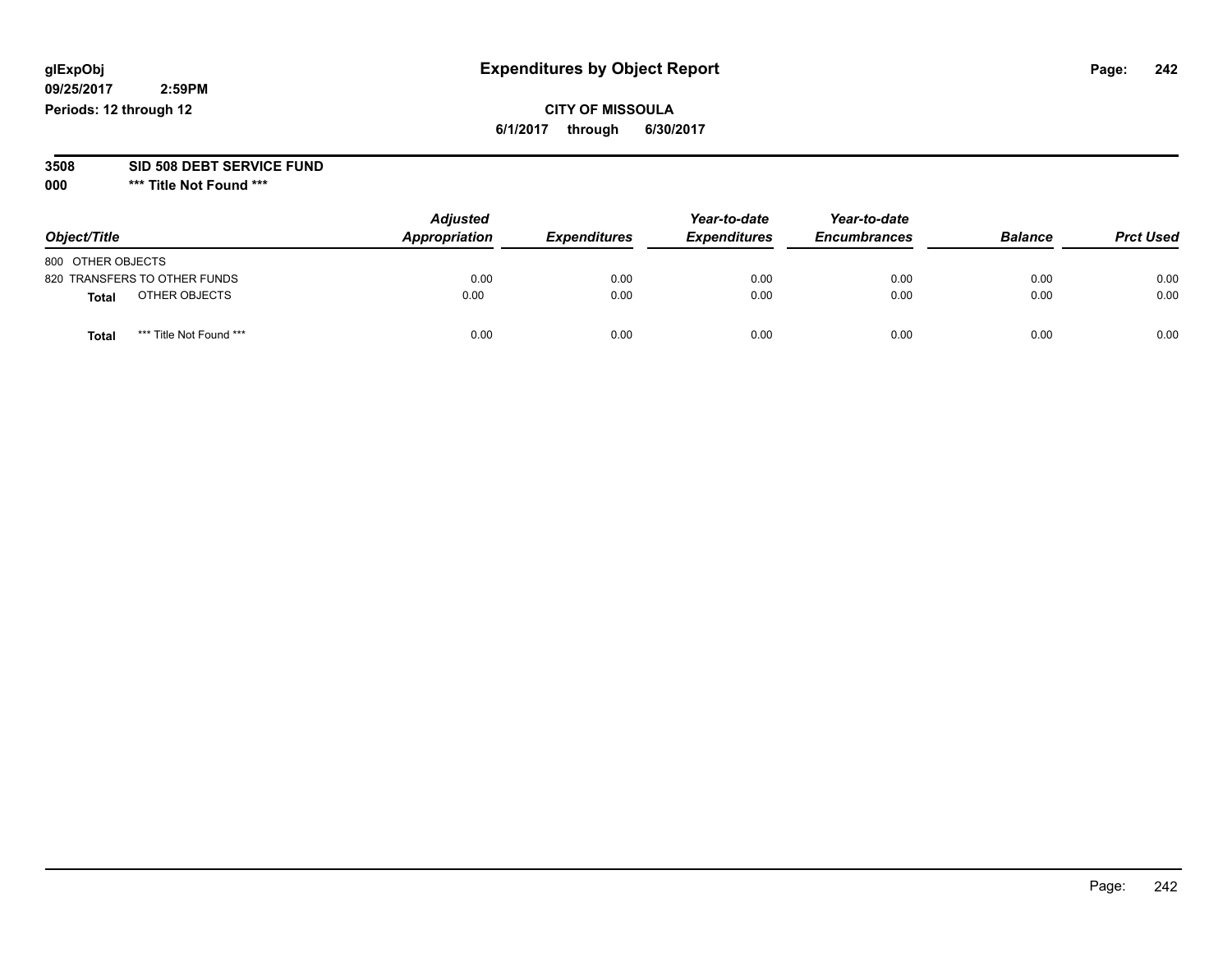# **3508 SID 508 DEBT SERVICE FUND**

| Object/Title                         |                  | <b>Adjusted</b><br>Appropriation | <b>Expenditures</b> | Year-to-date<br><b>Expenditures</b> | Year-to-date<br><b>Encumbrances</b> | <b>Balance</b> | <b>Prct Used</b> |
|--------------------------------------|------------------|----------------------------------|---------------------|-------------------------------------|-------------------------------------|----------------|------------------|
| 500 FIXED CHARGES                    |                  |                                  |                     |                                     |                                     |                |                  |
| 550 MERCHANT SERVICE FEES            |                  | 0.00                             | 0.00                | 0.00                                | 0.00                                | 0.00           | 0.00             |
| <b>FIXED CHARGES</b><br><b>Total</b> |                  | 0.00                             | 0.00                | 0.00                                | 0.00                                | 0.00           | 0.00             |
| <b>Total</b>                         | NON-DEPARTMENTAL | 0.00                             | 0.00                | 0.00                                | 0.00                                | 0.00           | 0.00             |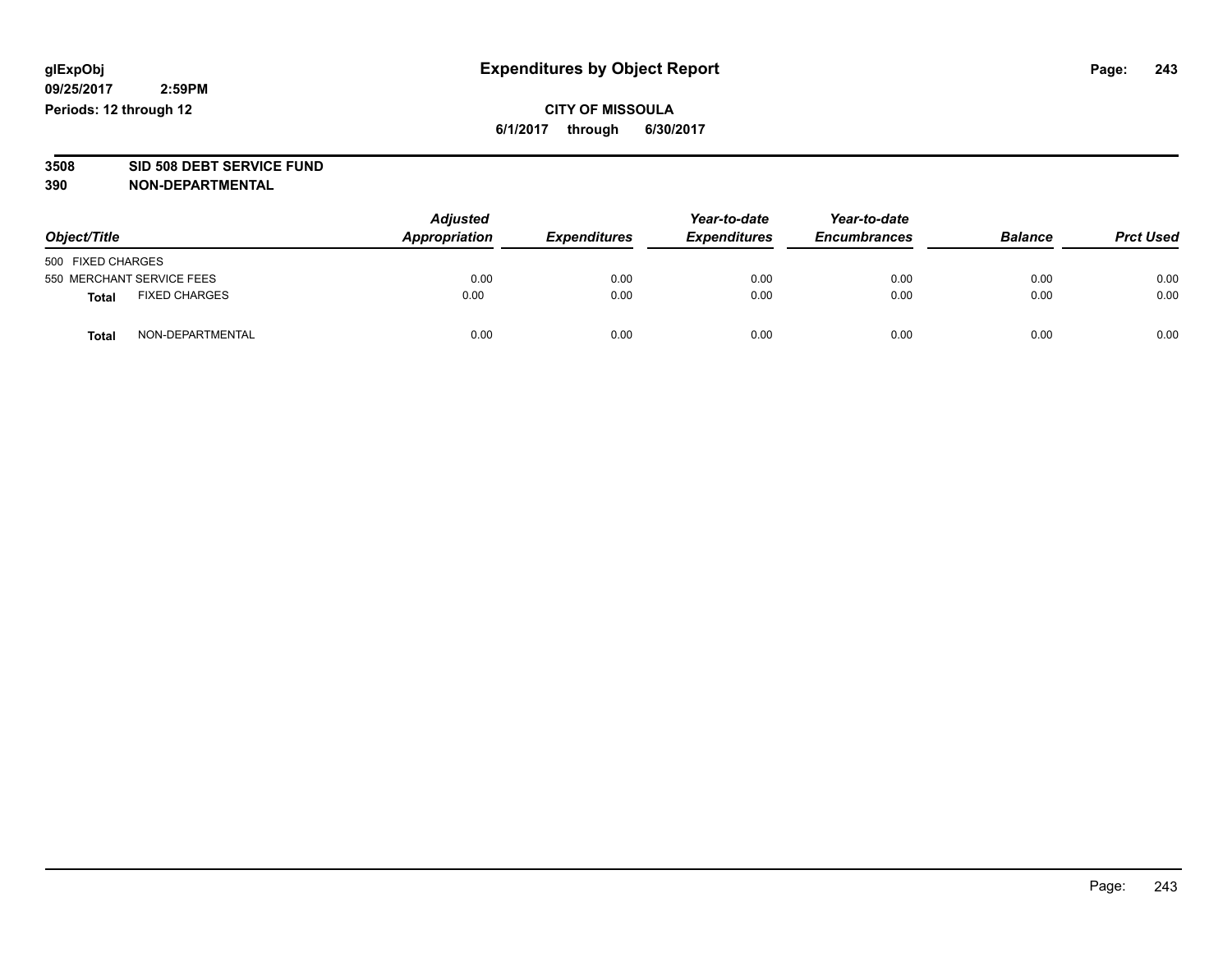**CITY OF MISSOULA 6/1/2017 through 6/30/2017**

### **3508 SID 508 DEBT SERVICE FUND**

|                                           | <b>Adjusted</b>      |                     | Year-to-date        | Year-to-date        |                |                  |
|-------------------------------------------|----------------------|---------------------|---------------------|---------------------|----------------|------------------|
| Object/Title                              | <b>Appropriation</b> | <b>Expenditures</b> | <b>Expenditures</b> | <b>Encumbrances</b> | <b>Balance</b> | <b>Prct Used</b> |
| 500 FIXED CHARGES                         |                      |                     |                     |                     |                |                  |
| 550 MERCHANT SERVICE FEES                 | 0.00                 | 0.00                | 0.00                | 0.00                | 0.00           | 0.00             |
| <b>FIXED CHARGES</b><br><b>Total</b>      | 0.00                 | 0.00                | 0.00                | 0.00                | 0.00           | 0.00             |
| 800 OTHER OBJECTS                         |                      |                     |                     |                     |                |                  |
| 820 TRANSFERS TO OTHER FUNDS              | 0.00                 | 0.00                | 0.00                | 0.00                | 0.00           | 0.00             |
| OTHER OBJECTS<br><b>Total</b>             | 0.00                 | 0.00                | 0.00                | 0.00                | 0.00           | 0.00             |
| SID 508 DEBT SERVICE FUND<br><b>Total</b> | 0.00                 | 0.00                | 0.00                | 0.00                | 0.00           | 0.00             |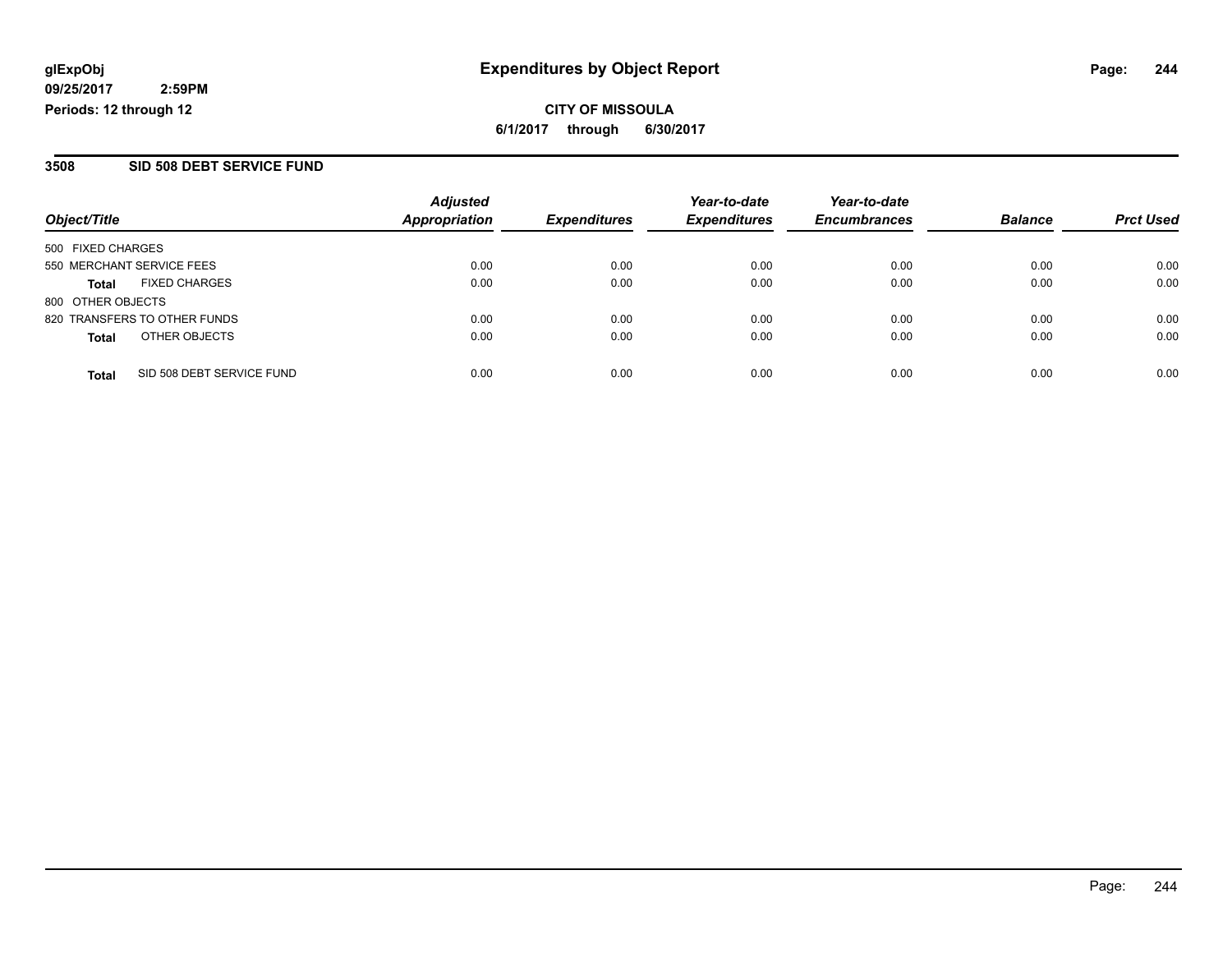## **CITY OF MISSOULA 6/1/2017 through 6/30/2017**

# **3510 SID 510 DEBT SERVICE FUND**

| Object/Title                     | <b>Adjusted</b><br>Appropriation | <b>Expenditures</b> | Year-to-date<br><b>Expenditures</b> | Year-to-date<br><b>Encumbrances</b> | <b>Balance</b> | <b>Prct Used</b> |
|----------------------------------|----------------------------------|---------------------|-------------------------------------|-------------------------------------|----------------|------------------|
| 800 OTHER OBJECTS                |                                  |                     |                                     |                                     |                |                  |
| 820 TRANSFERS TO OTHER FUNDS     | 0.00                             | 0.00                | 0.00                                | 0.00                                | 0.00           | 0.00             |
| OTHER OBJECTS<br><b>Total</b>    | 0.00                             | 0.00                | 0.00                                | 0.00                                | 0.00           | 0.00             |
| *** Title Not Found ***<br>Total | 0.00                             | 0.00                | 0.00                                | 0.00                                | 0.00           | 0.00             |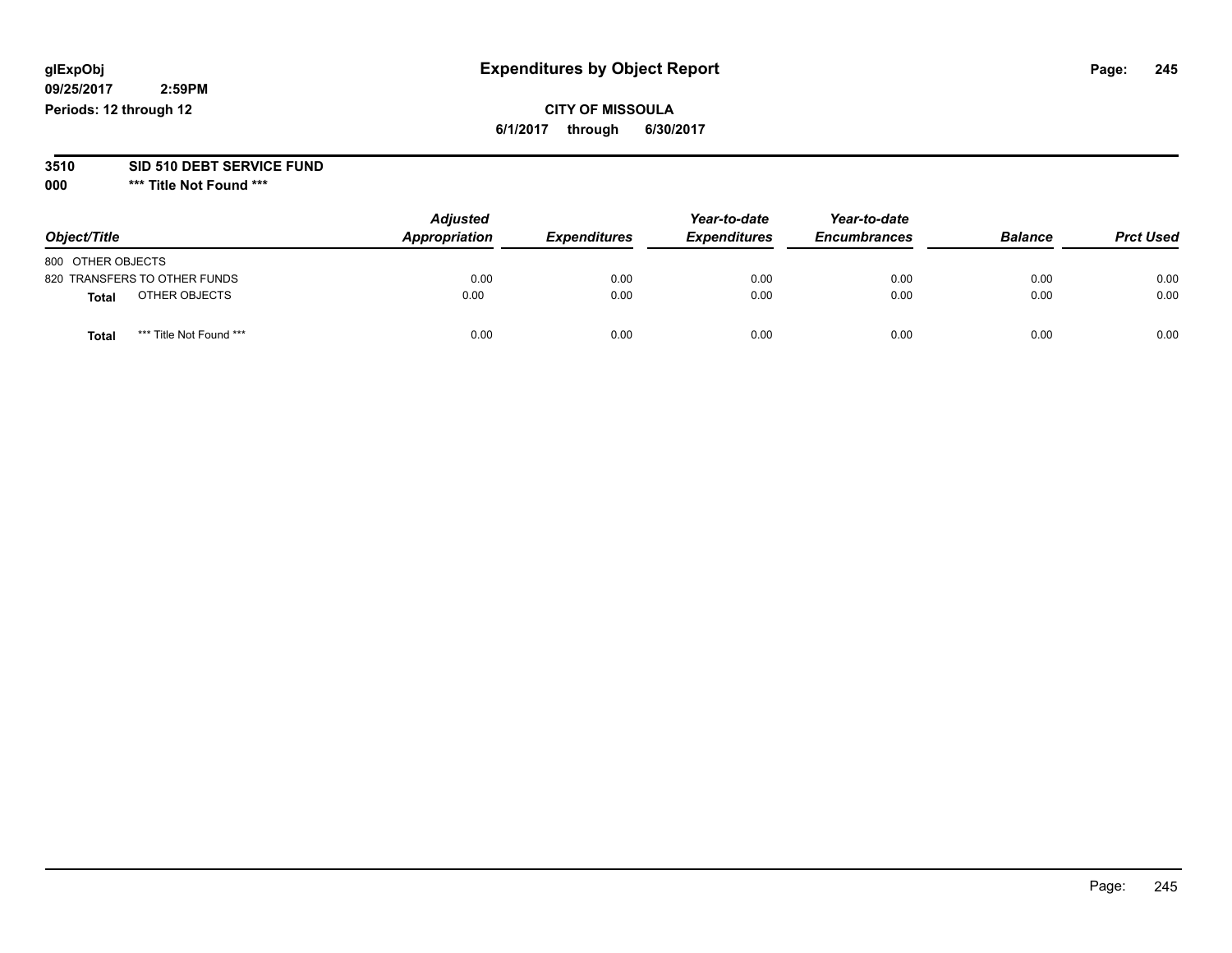# **3510 SID 510 DEBT SERVICE FUND**

|                                      | <b>Adjusted</b> |                     | Year-to-date        | Year-to-date        |                |                  |
|--------------------------------------|-----------------|---------------------|---------------------|---------------------|----------------|------------------|
| Object/Title                         | Appropriation   | <b>Expenditures</b> | <b>Expenditures</b> | <b>Encumbrances</b> | <b>Balance</b> | <b>Prct Used</b> |
| 500 FIXED CHARGES                    |                 |                     |                     |                     |                |                  |
| 550 MERCHANT SERVICE FEES            | 0.00            | 0.00                | 0.00                | 0.00                | 0.00           | 0.00             |
| <b>FIXED CHARGES</b><br><b>Total</b> | 0.00            | 0.00                | 0.00                | 0.00                | 0.00           | 0.00             |
| 600 DEBT SERVICE                     |                 |                     |                     |                     |                |                  |
| 610 PRINCIPAL                        | 0.00            | 0.00                | 0.00                | 0.00                | 0.00           | 0.00             |
| 620 INTEREST / SERVICE FEES          | 0.00            | 0.00                | 0.00                | 0.00                | 0.00           | 0.00             |
| <b>DEBT SERVICE</b><br><b>Total</b>  | 0.00            | 0.00                | 0.00                | 0.00                | 0.00           | 0.00             |
| NON-DEPARTMENTAL<br><b>Total</b>     | 0.00            | 0.00                | 0.00                | 0.00                | 0.00           | 0.00             |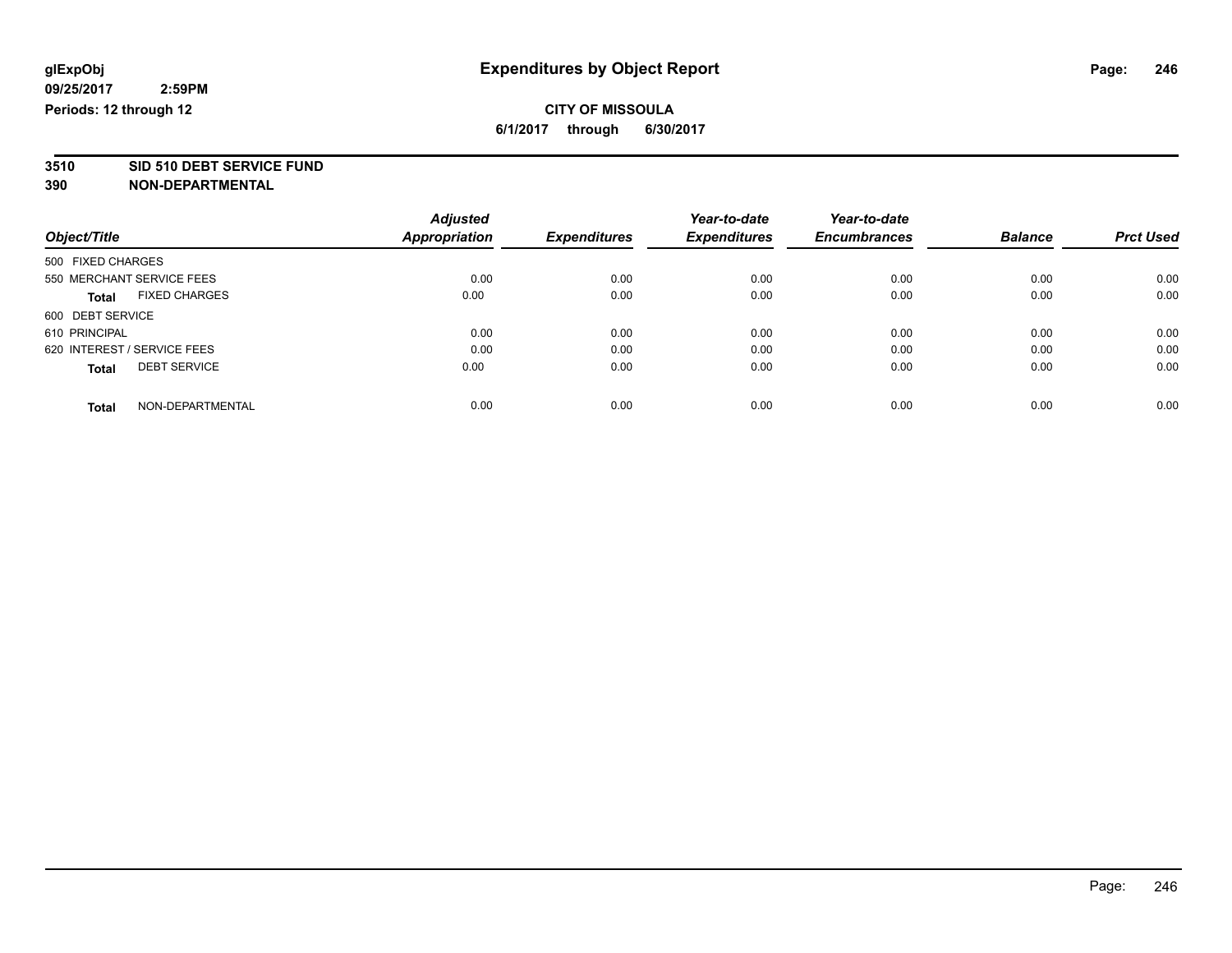## **CITY OF MISSOULA 6/1/2017 through 6/30/2017**

### **3510 SID 510 DEBT SERVICE FUND**

|                   |                              | <b>Adjusted</b>      |                     | Year-to-date        | Year-to-date        |                |                  |
|-------------------|------------------------------|----------------------|---------------------|---------------------|---------------------|----------------|------------------|
| Object/Title      |                              | <b>Appropriation</b> | <b>Expenditures</b> | <b>Expenditures</b> | <b>Encumbrances</b> | <b>Balance</b> | <b>Prct Used</b> |
| 500 FIXED CHARGES |                              |                      |                     |                     |                     |                |                  |
|                   | 550 MERCHANT SERVICE FEES    | 0.00                 | 0.00                | 0.00                | 0.00                | 0.00           | 0.00             |
| <b>Total</b>      | <b>FIXED CHARGES</b>         | 0.00                 | 0.00                | 0.00                | 0.00                | 0.00           | 0.00             |
| 600 DEBT SERVICE  |                              |                      |                     |                     |                     |                |                  |
| 610 PRINCIPAL     |                              | 0.00                 | 0.00                | 0.00                | 0.00                | 0.00           | 0.00             |
|                   | 620 INTEREST / SERVICE FEES  | 0.00                 | 0.00                | 0.00                | 0.00                | 0.00           | 0.00             |
| Total             | <b>DEBT SERVICE</b>          | 0.00                 | 0.00                | 0.00                | 0.00                | 0.00           | 0.00             |
| 800 OTHER OBJECTS |                              |                      |                     |                     |                     |                |                  |
|                   | 820 TRANSFERS TO OTHER FUNDS | 0.00                 | 0.00                | 0.00                | 0.00                | 0.00           | 0.00             |
| <b>Total</b>      | OTHER OBJECTS                | 0.00                 | 0.00                | 0.00                | 0.00                | 0.00           | 0.00             |
| <b>Total</b>      | SID 510 DEBT SERVICE FUND    | 0.00                 | 0.00                | 0.00                | 0.00                | 0.00           | 0.00             |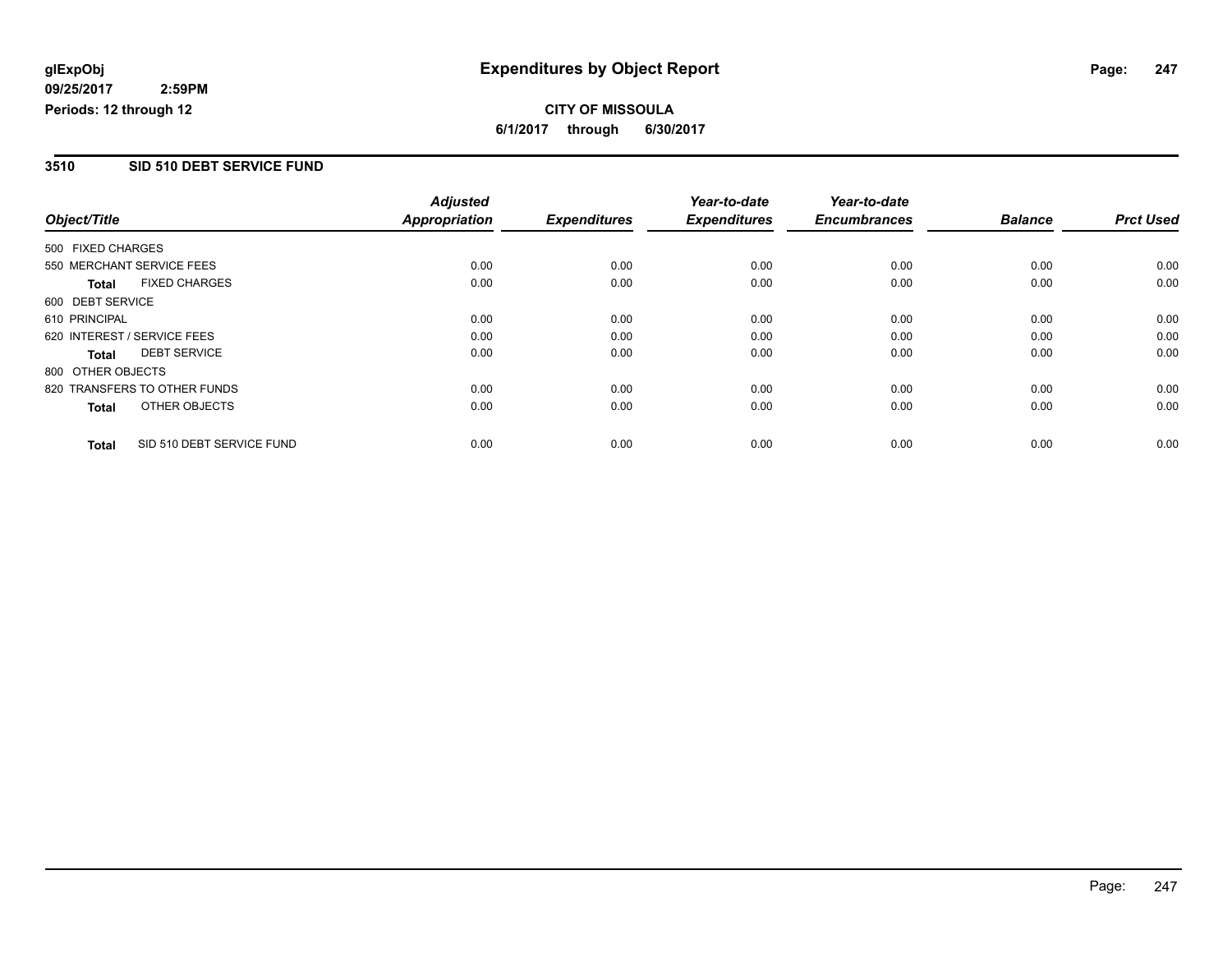## **glExpObj Expenditures by Object Report Page: 248**

**09/25/2017 2:59PM Periods: 12 through 12**

## **CITY OF MISSOULA 6/1/2017 through 6/30/2017**

# **3511 SID 511 DEBT SERVICE FUND**

| Object/Title                            | <b>Adjusted</b><br>Appropriation | <b>Expenditures</b> | Year-to-date<br><b>Expenditures</b> | Year-to-date<br><b>Encumbrances</b> | <b>Balance</b> | <b>Prct Used</b> |
|-----------------------------------------|----------------------------------|---------------------|-------------------------------------|-------------------------------------|----------------|------------------|
| 800 OTHER OBJECTS                       |                                  |                     |                                     |                                     |                |                  |
| 820 TRANSFERS TO OTHER FUNDS            | 0.00                             | 0.00                | 0.00                                | 0.00                                | 0.00           | 0.00             |
| OTHER OBJECTS<br><b>Total</b>           | 0.00                             | 0.00                | 0.00                                | 0.00                                | 0.00           | 0.00             |
| *** Title Not Found ***<br><b>Total</b> | 0.00                             | 0.00                | 0.00                                | 0.00                                | 0.00           | 0.00             |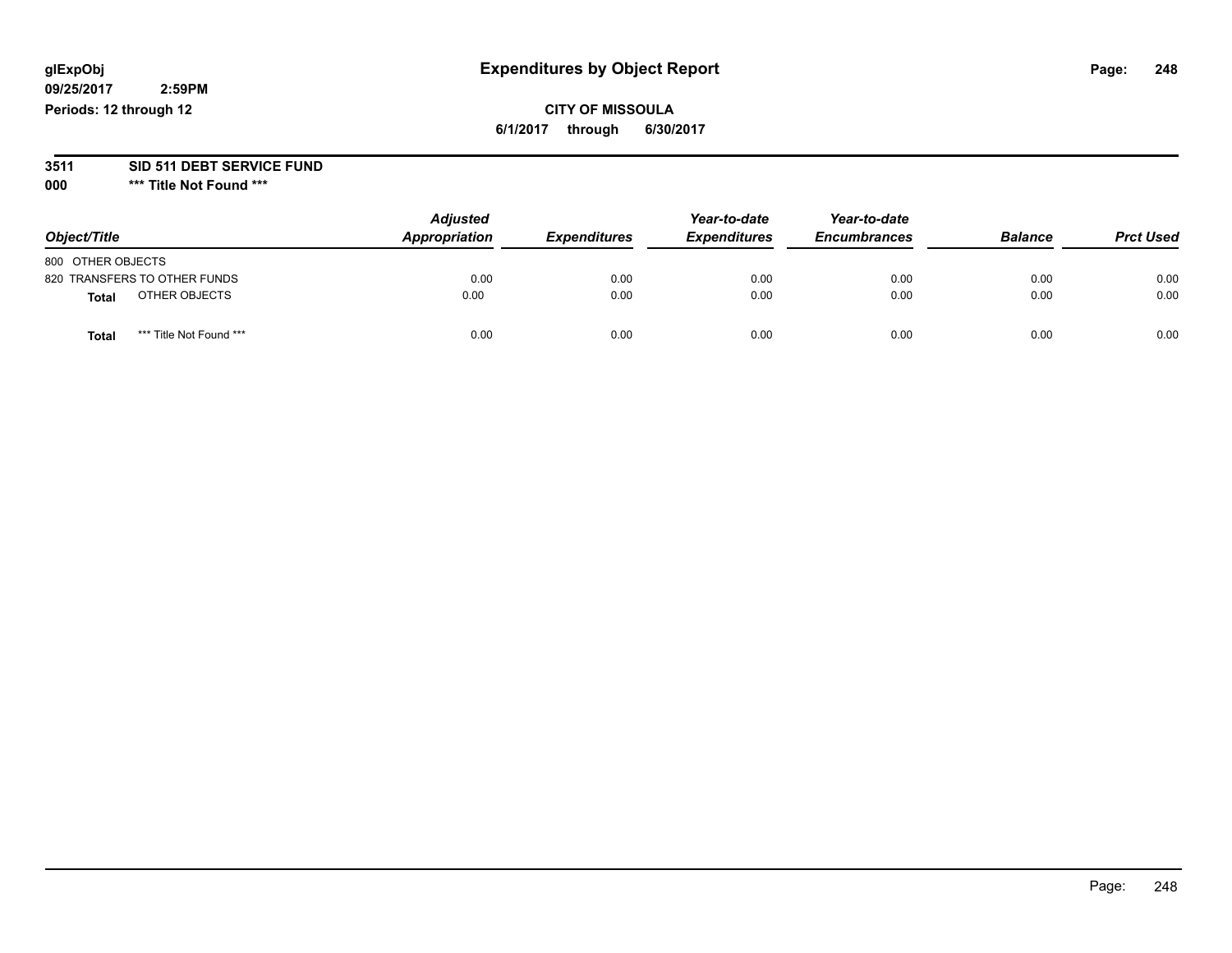# **3511 SID 511 DEBT SERVICE FUND**

|                                      | <b>Adjusted</b> | <b>Expenditures</b> | Year-to-date<br><b>Expenditures</b> | Year-to-date<br><b>Encumbrances</b> | <b>Balance</b> | <b>Prct Used</b> |
|--------------------------------------|-----------------|---------------------|-------------------------------------|-------------------------------------|----------------|------------------|
| Object/Title                         | Appropriation   |                     |                                     |                                     |                |                  |
| 500 FIXED CHARGES                    |                 |                     |                                     |                                     |                |                  |
| 550 MERCHANT SERVICE FEES            | 0.00            | 0.00                | 0.00                                | 0.00                                | 0.00           | 0.00             |
| <b>FIXED CHARGES</b><br><b>Total</b> | 0.00            | 0.00                | 0.00                                | 0.00                                | 0.00           | 0.00             |
| 600 DEBT SERVICE                     |                 |                     |                                     |                                     |                |                  |
| 610 PRINCIPAL                        | 0.00            | 0.00                | 0.00                                | 0.00                                | 0.00           | 0.00             |
| 620 INTEREST / SERVICE FEES          | 0.00            | 0.00                | 0.00                                | 0.00                                | 0.00           | 0.00             |
| <b>DEBT SERVICE</b><br><b>Total</b>  | 0.00            | 0.00                | 0.00                                | 0.00                                | 0.00           | 0.00             |
| NON-DEPARTMENTAL<br><b>Total</b>     | 0.00            | 0.00                | 0.00                                | 0.00                                | 0.00           | 0.00             |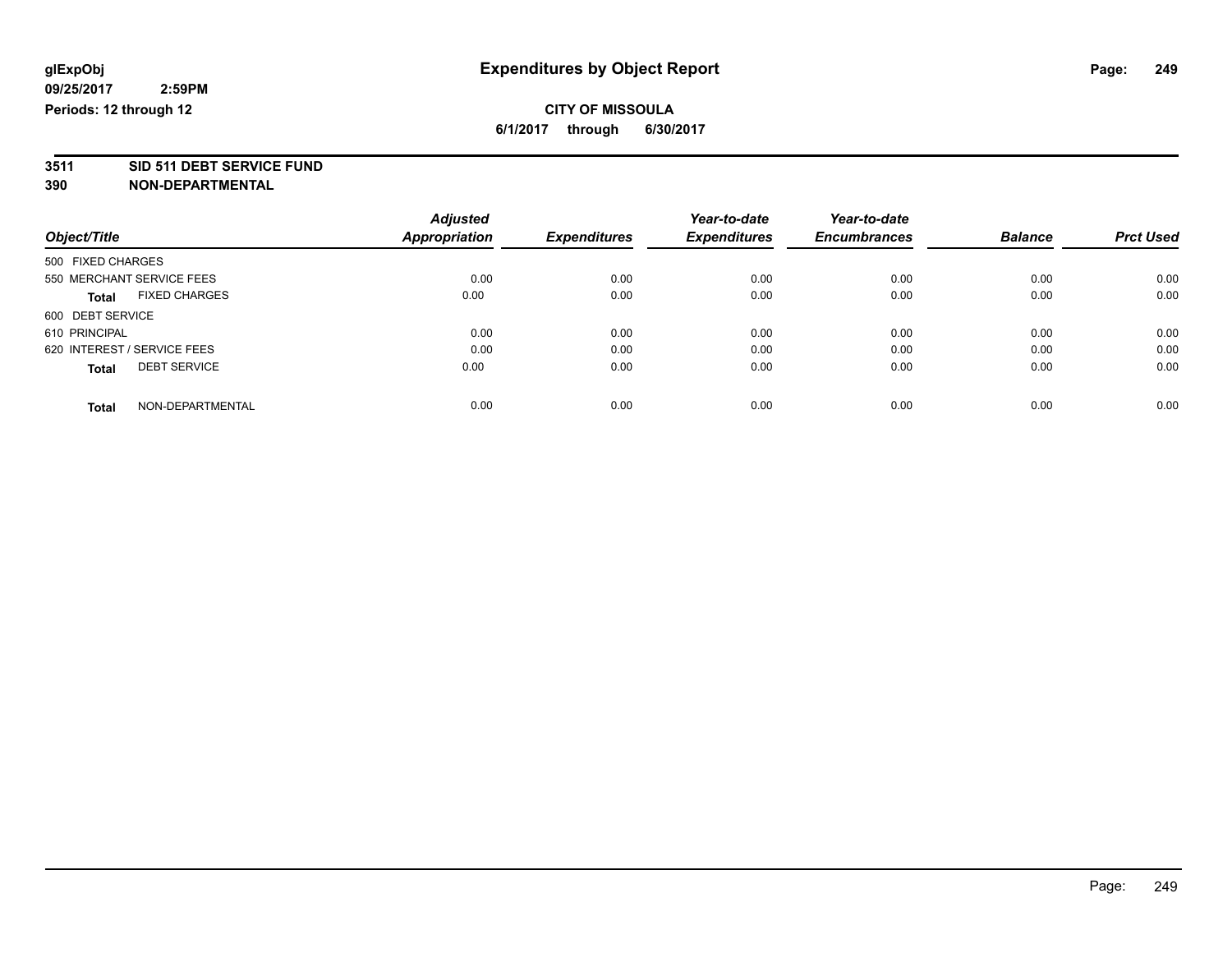**CITY OF MISSOULA 6/1/2017 through 6/30/2017**

### **3511 SID 511 DEBT SERVICE FUND**

|                   |                              | <b>Adjusted</b>      |                     | Year-to-date        | Year-to-date        |                |                  |
|-------------------|------------------------------|----------------------|---------------------|---------------------|---------------------|----------------|------------------|
| Object/Title      |                              | <b>Appropriation</b> | <b>Expenditures</b> | <b>Expenditures</b> | <b>Encumbrances</b> | <b>Balance</b> | <b>Prct Used</b> |
| 500 FIXED CHARGES |                              |                      |                     |                     |                     |                |                  |
|                   | 550 MERCHANT SERVICE FEES    | 0.00                 | 0.00                | 0.00                | 0.00                | 0.00           | 0.00             |
| <b>Total</b>      | <b>FIXED CHARGES</b>         | 0.00                 | 0.00                | 0.00                | 0.00                | 0.00           | 0.00             |
| 600 DEBT SERVICE  |                              |                      |                     |                     |                     |                |                  |
| 610 PRINCIPAL     |                              | 0.00                 | 0.00                | 0.00                | 0.00                | 0.00           | 0.00             |
|                   | 620 INTEREST / SERVICE FEES  | 0.00                 | 0.00                | 0.00                | 0.00                | 0.00           | 0.00             |
| Total             | <b>DEBT SERVICE</b>          | 0.00                 | 0.00                | 0.00                | 0.00                | 0.00           | 0.00             |
| 800 OTHER OBJECTS |                              |                      |                     |                     |                     |                |                  |
|                   | 820 TRANSFERS TO OTHER FUNDS | 0.00                 | 0.00                | 0.00                | 0.00                | 0.00           | 0.00             |
| <b>Total</b>      | OTHER OBJECTS                | 0.00                 | 0.00                | 0.00                | 0.00                | 0.00           | 0.00             |
| <b>Total</b>      | SID 511 DEBT SERVICE FUND    | 0.00                 | 0.00                | 0.00                | 0.00                | 0.00           | 0.00             |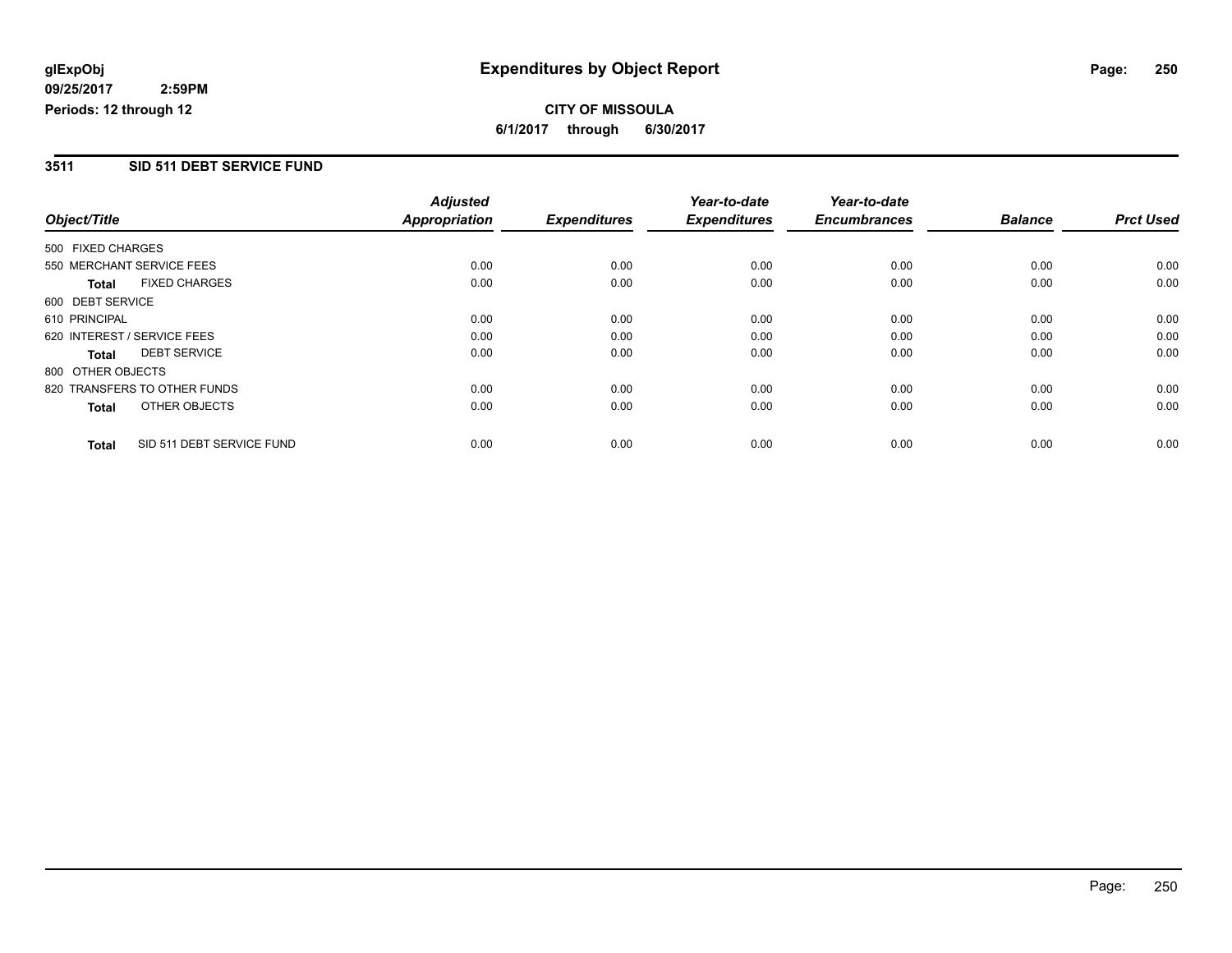**3512 SID 512 DEBT SERVICE FUND**

| Object/Title      |                             | <b>Adjusted</b><br>Appropriation | <b>Expenditures</b> | Year-to-date<br><b>Expenditures</b> | Year-to-date        | <b>Balance</b> | <b>Prct Used</b> |
|-------------------|-----------------------------|----------------------------------|---------------------|-------------------------------------|---------------------|----------------|------------------|
|                   |                             |                                  |                     |                                     | <b>Encumbrances</b> |                |                  |
| 500 FIXED CHARGES |                             |                                  |                     |                                     |                     |                |                  |
|                   | 550 MERCHANT SERVICE FEES   | 350.00                           | 0.00                | 0.00                                | 0.00                | 350.00         | 0.00             |
| <b>Total</b>      | <b>FIXED CHARGES</b>        | 350.00                           | 0.00                | 0.00                                | 0.00                | 350.00         | 0.00             |
| 600 DEBT SERVICE  |                             |                                  |                     |                                     |                     |                |                  |
| 610 PRINCIPAL     |                             | 19,780.00                        | 19,780.00           | 19.780.00                           | 0.00                | 0.00           | 100.00           |
|                   | 620 INTEREST / SERVICE FEES | 1.807.00                         | 903.70              | 2.157.40                            | 0.00                | $-350.40$      | 119.39           |
| <b>Total</b>      | <b>DEBT SERVICE</b>         | 21,587.00                        | 20,683.70           | 21.937.40                           | 0.00                | $-350.40$      | 101.62           |
| <b>Total</b>      | NON-DEPARTMENTAL            | 21.937.00                        | 20.683.70           | 21.937.40                           | 0.00                | $-0.40$        | 100.00           |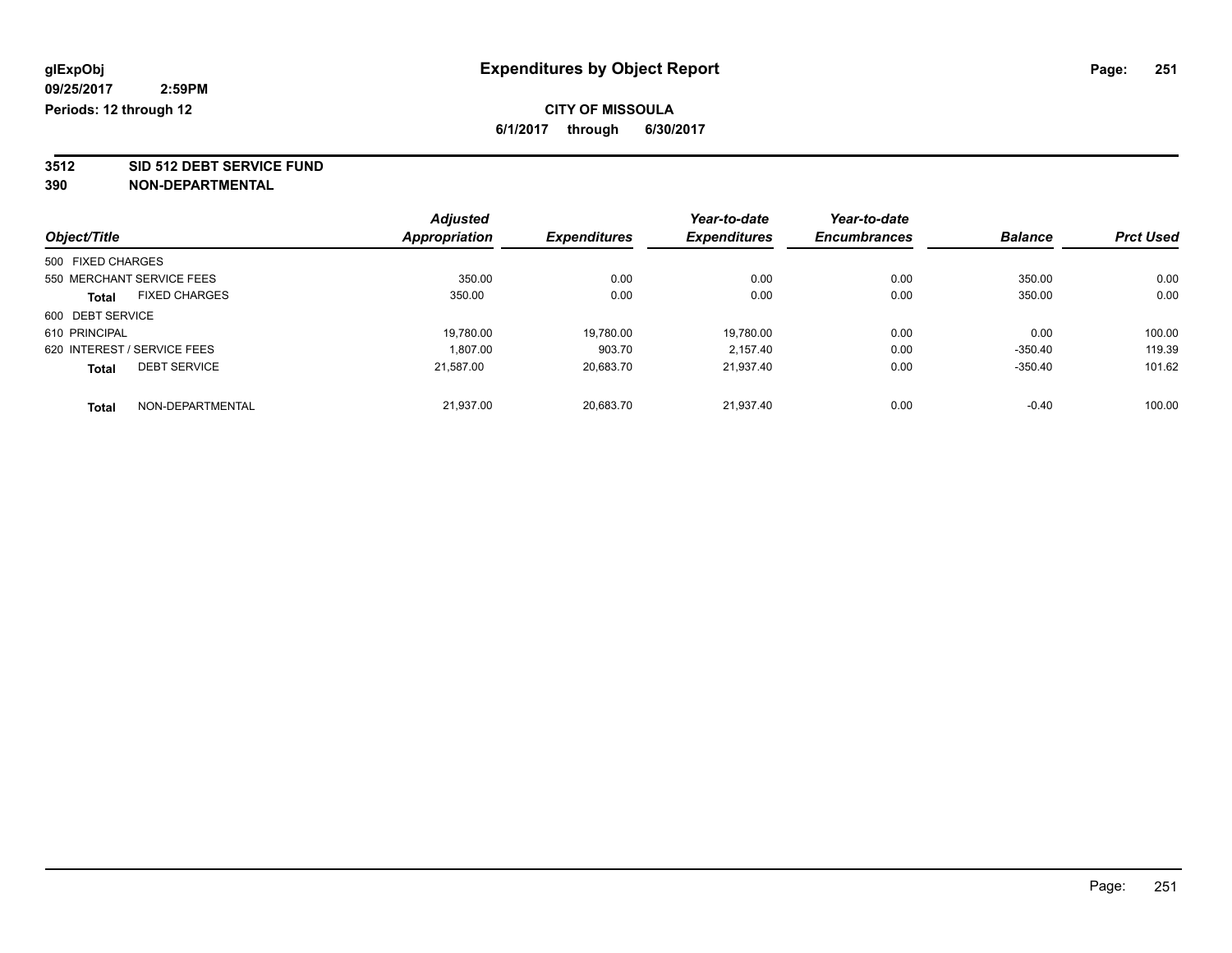#### **3512 SID 512 DEBT SERVICE FUND**

|                                           | <b>Adjusted</b> |                     | Year-to-date        | Year-to-date        |                |                  |
|-------------------------------------------|-----------------|---------------------|---------------------|---------------------|----------------|------------------|
| Object/Title                              | Appropriation   | <b>Expenditures</b> | <b>Expenditures</b> | <b>Encumbrances</b> | <b>Balance</b> | <b>Prct Used</b> |
| 500 FIXED CHARGES                         |                 |                     |                     |                     |                |                  |
| 550 MERCHANT SERVICE FEES                 | 350.00          | 0.00                | 0.00                | 0.00                | 350.00         | 0.00             |
| <b>FIXED CHARGES</b><br>Total             | 350.00          | 0.00                | 0.00                | 0.00                | 350.00         | 0.00             |
| 600 DEBT SERVICE                          |                 |                     |                     |                     |                |                  |
| 610 PRINCIPAL                             | 19.780.00       | 19,780.00           | 19.780.00           | 0.00                | 0.00           | 100.00           |
| 620 INTEREST / SERVICE FEES               | 1.807.00        | 903.70              | 2.157.40            | 0.00                | $-350.40$      | 119.39           |
| <b>DEBT SERVICE</b><br><b>Total</b>       | 21.587.00       | 20,683.70           | 21.937.40           | 0.00                | $-350.40$      | 101.62           |
| SID 512 DEBT SERVICE FUND<br><b>Total</b> | 21.937.00       | 20.683.70           | 21.937.40           | 0.00                | $-0.40$        | 100.00           |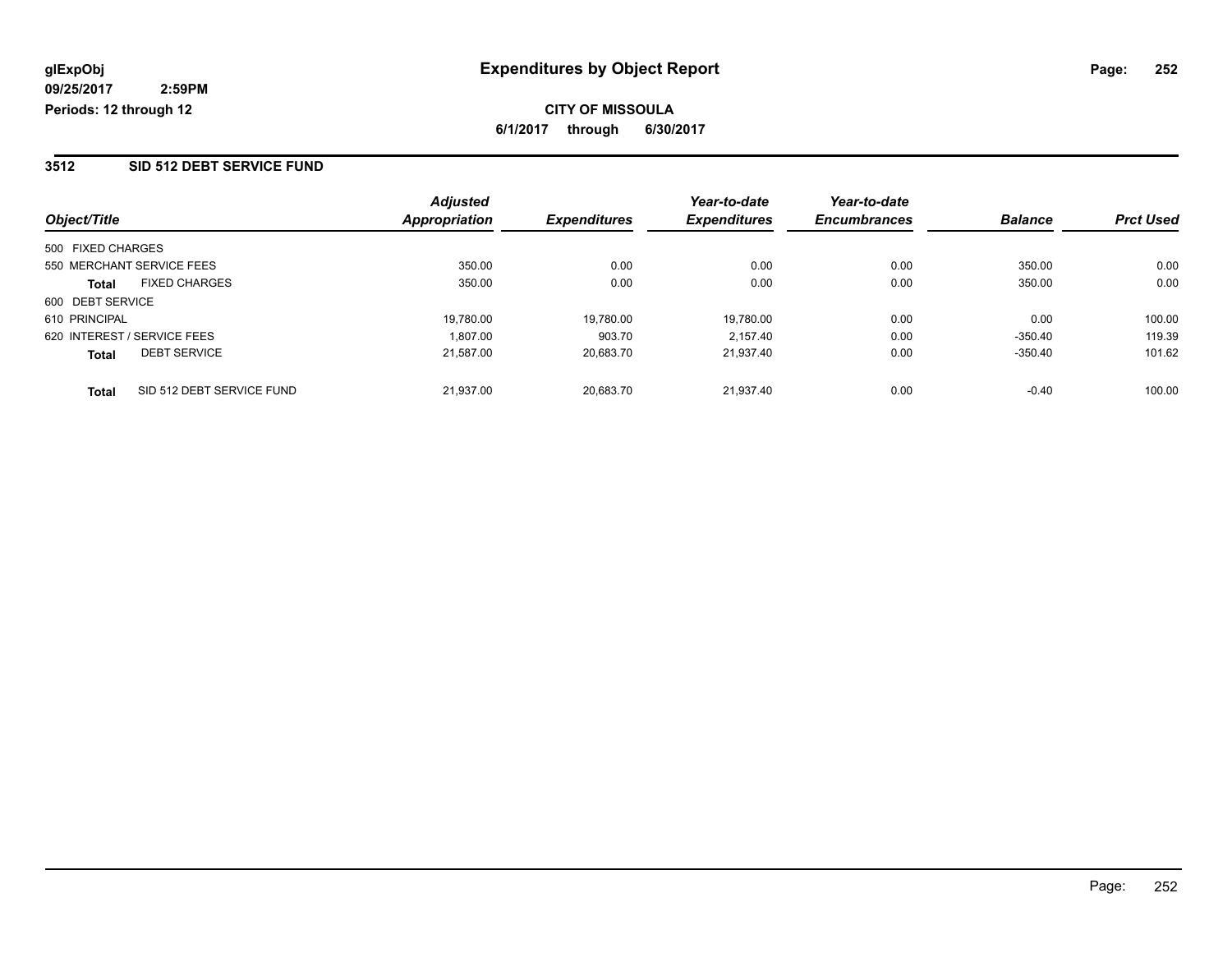# **3513 SID 513 DEBT SERVICE FUND**

#### **280 PUBLIC WORKS OPERATIONS**

| Object/Title                            | <b>Adjusted</b><br><b>Appropriation</b> | <b>Expenditures</b> | Year-to-date<br><b>Expenditures</b> | Year-to-date<br><b>Encumbrances</b> | <b>Balance</b> | <b>Prct Used</b> |
|-----------------------------------------|-----------------------------------------|---------------------|-------------------------------------|-------------------------------------|----------------|------------------|
| 500 FIXED CHARGES                       |                                         |                     |                                     |                                     |                |                  |
| 550 MERCHANT SERVICE FEES               | 0.00                                    | 0.00                | 0.00                                | 0.00                                | 0.00           | 0.00             |
| <b>FIXED CHARGES</b><br><b>Total</b>    | 0.00                                    | 0.00                | 0.00                                | 0.00                                | 0.00           | 0.00             |
| 800 OTHER OBJECTS                       |                                         |                     |                                     |                                     |                |                  |
| 820 TRANSFERS TO OTHER FUNDS            | 0.00                                    | 0.00                | 0.00                                | 0.00                                | 0.00           | 0.00             |
| OTHER OBJECTS<br><b>Total</b>           | 0.00                                    | 0.00                | 0.00                                | 0.00                                | 0.00           | 0.00             |
| PUBLIC WORKS OPERATIONS<br><b>Total</b> | 0.00                                    | 0.00                | 0.00                                | 0.00                                | 0.00           | 0.00             |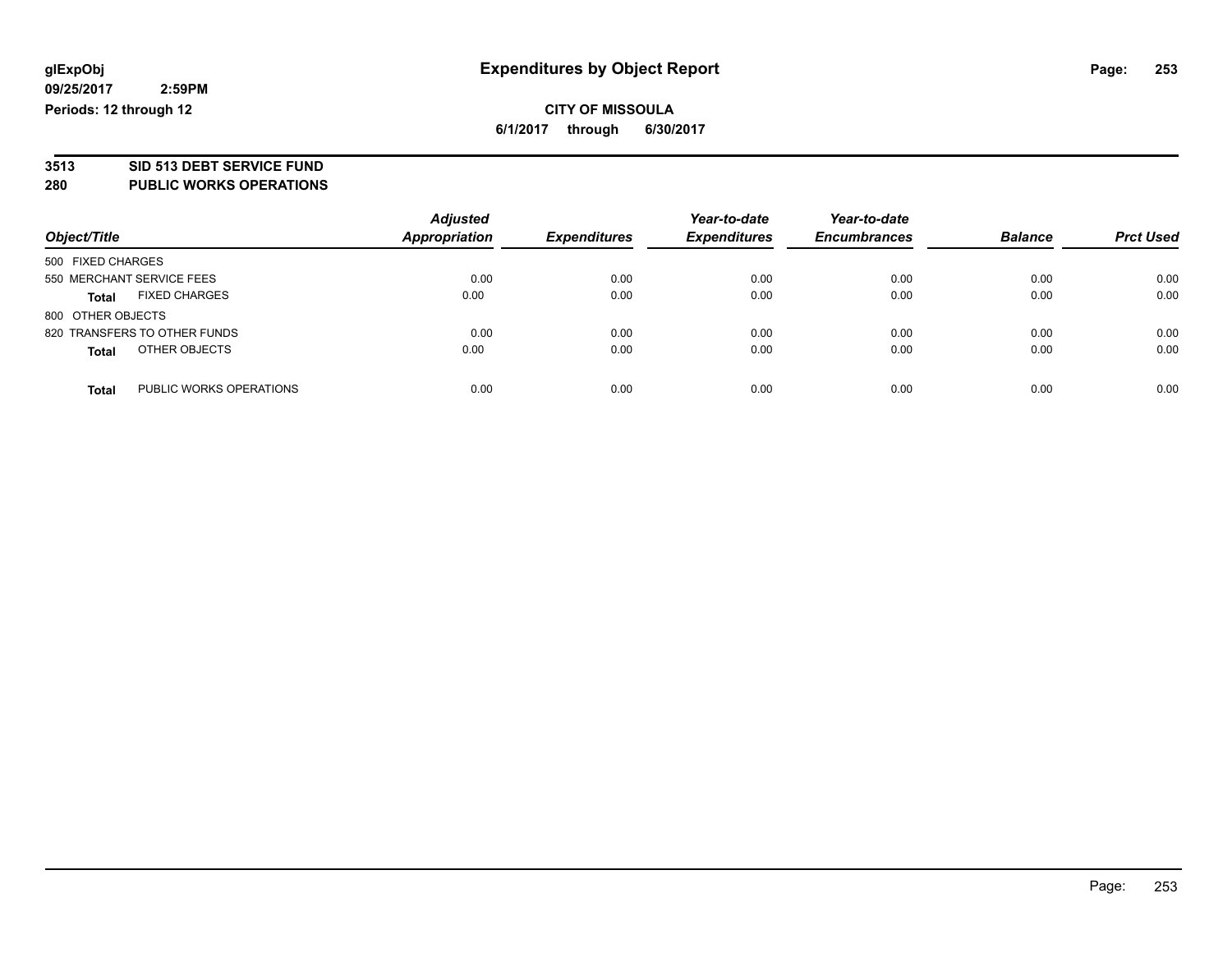**3513 SID 513 DEBT SERVICE FUND**

|                                      | <b>Adjusted</b><br>Appropriation |                     | Year-to-date        | Year-to-date        | <b>Balance</b> | <b>Prct Used</b> |
|--------------------------------------|----------------------------------|---------------------|---------------------|---------------------|----------------|------------------|
| Object/Title                         |                                  | <b>Expenditures</b> | <b>Expenditures</b> | <b>Encumbrances</b> |                |                  |
| 500 FIXED CHARGES                    |                                  |                     |                     |                     |                |                  |
| 550 MERCHANT SERVICE FEES            | 0.00                             | 0.00                | 0.00                | 0.00                | 0.00           | 0.00             |
| <b>FIXED CHARGES</b><br><b>Total</b> | 0.00                             | 0.00                | 0.00                | 0.00                | 0.00           | 0.00             |
| 600 DEBT SERVICE                     |                                  |                     |                     |                     |                |                  |
| 610 PRINCIPAL                        | 0.00                             | 0.00                | 0.00                | 0.00                | 0.00           | 0.00             |
| 620 INTEREST / SERVICE FEES          | 0.00                             | 0.00                | 0.00                | 0.00                | 0.00           | 0.00             |
| <b>DEBT SERVICE</b><br><b>Total</b>  | 0.00                             | 0.00                | 0.00                | 0.00                | 0.00           | 0.00             |
| 800 OTHER OBJECTS                    |                                  |                     |                     |                     |                |                  |
| 820 TRANSFERS TO OTHER FUNDS         | 0.00                             | 0.00                | 0.00                | 0.00                | 0.00           | 0.00             |
| OTHER OBJECTS<br><b>Total</b>        | 0.00                             | 0.00                | 0.00                | 0.00                | 0.00           | 0.00             |
|                                      |                                  |                     |                     |                     |                |                  |
| NON-DEPARTMENTAL<br><b>Total</b>     | 0.00                             | 0.00                | 0.00                | 0.00                | 0.00           | 0.00             |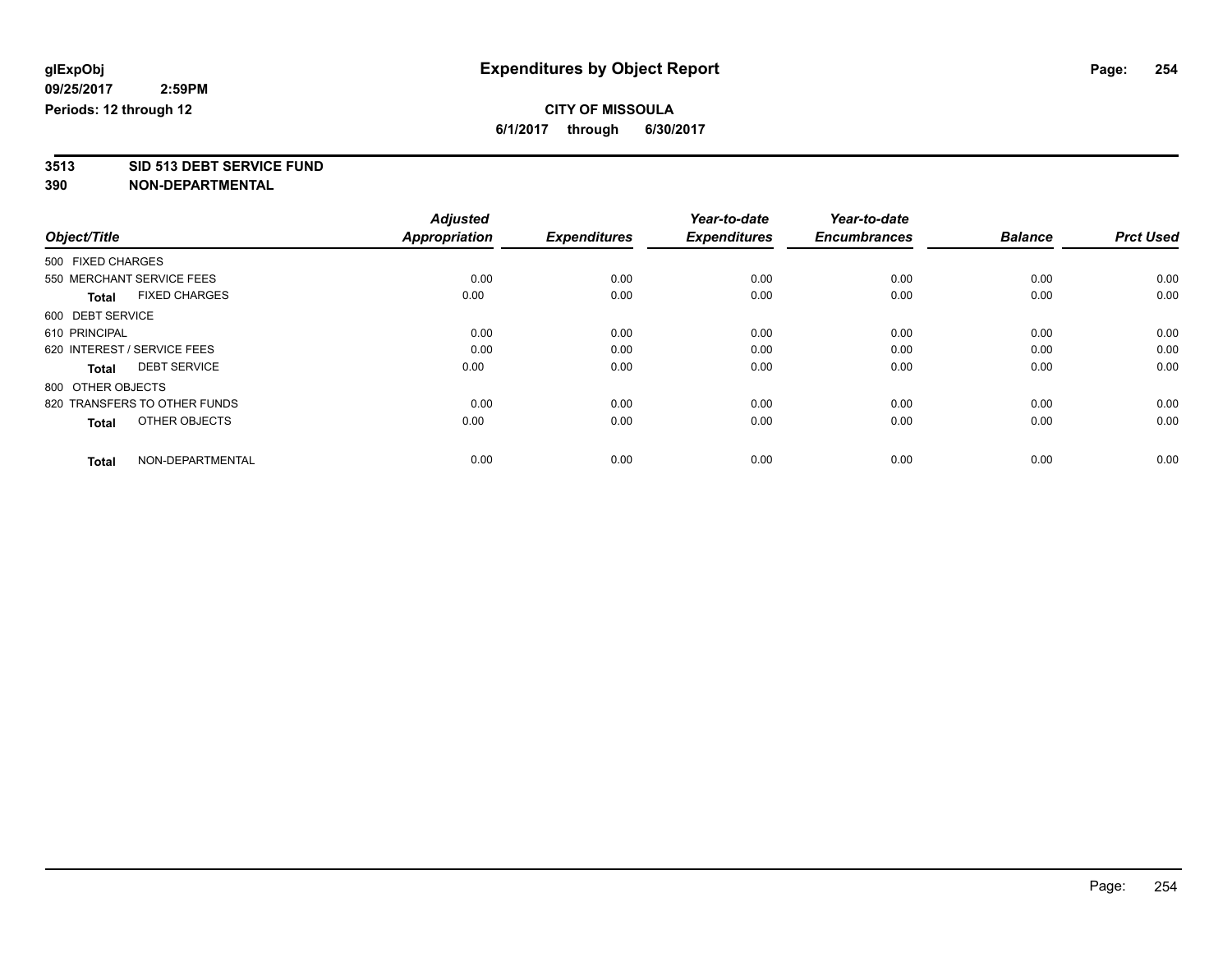**CITY OF MISSOULA 6/1/2017 through 6/30/2017**

#### **3513 SID 513 DEBT SERVICE FUND**

|                   |                              | <b>Adjusted</b>     |                     | Year-to-date        | Year-to-date   |                  |      |
|-------------------|------------------------------|---------------------|---------------------|---------------------|----------------|------------------|------|
| Object/Title      | <b>Appropriation</b>         | <b>Expenditures</b> | <b>Expenditures</b> | <b>Encumbrances</b> | <b>Balance</b> | <b>Prct Used</b> |      |
| 500 FIXED CHARGES |                              |                     |                     |                     |                |                  |      |
|                   | 550 MERCHANT SERVICE FEES    | 0.00                | 0.00                | 0.00                | 0.00           | 0.00             | 0.00 |
| <b>Total</b>      | <b>FIXED CHARGES</b>         | 0.00                | 0.00                | 0.00                | 0.00           | 0.00             | 0.00 |
| 600 DEBT SERVICE  |                              |                     |                     |                     |                |                  |      |
| 610 PRINCIPAL     |                              | 0.00                | 0.00                | 0.00                | 0.00           | 0.00             | 0.00 |
|                   | 620 INTEREST / SERVICE FEES  | 0.00                | 0.00                | 0.00                | 0.00           | 0.00             | 0.00 |
| Total             | <b>DEBT SERVICE</b>          | 0.00                | 0.00                | 0.00                | 0.00           | 0.00             | 0.00 |
| 800 OTHER OBJECTS |                              |                     |                     |                     |                |                  |      |
|                   | 820 TRANSFERS TO OTHER FUNDS | 0.00                | 0.00                | 0.00                | 0.00           | 0.00             | 0.00 |
| <b>Total</b>      | OTHER OBJECTS                | 0.00                | 0.00                | 0.00                | 0.00           | 0.00             | 0.00 |
| <b>Total</b>      | SID 513 DEBT SERVICE FUND    | 0.00                | 0.00                | 0.00                | 0.00           | 0.00             | 0.00 |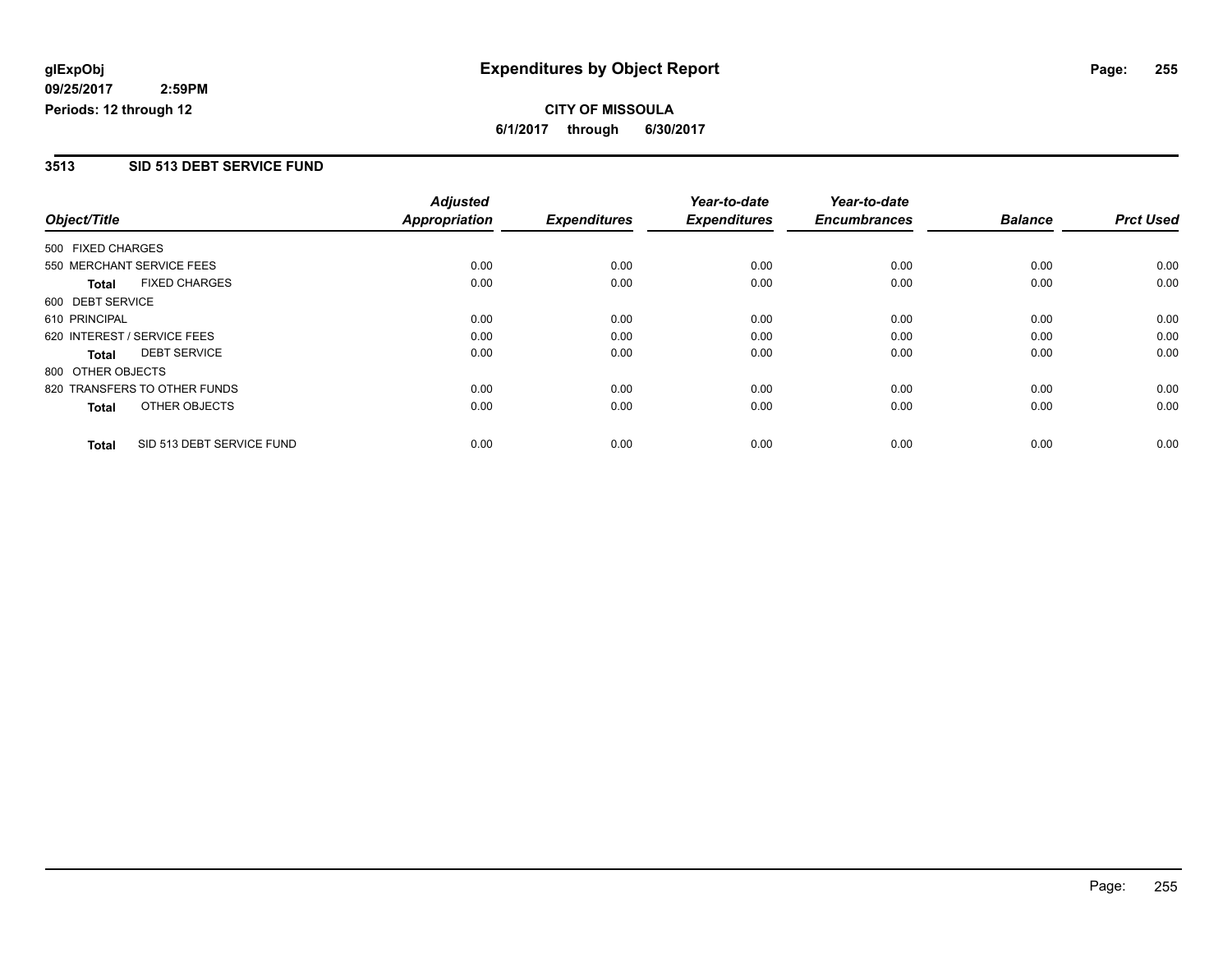## **CITY OF MISSOULA 6/1/2017 through 6/30/2017**

#### **3514 SID 514 DEBT SERVICE FUND**

**000 \*\*\* Title Not Found \*\*\***

| Object/Title                     | <b>Adjusted</b><br>Appropriation | <b>Expenditures</b> | Year-to-date<br><b>Expenditures</b> | Year-to-date<br><b>Encumbrances</b> | <b>Balance</b> | <b>Prct Used</b> |
|----------------------------------|----------------------------------|---------------------|-------------------------------------|-------------------------------------|----------------|------------------|
| 800 OTHER OBJECTS                |                                  |                     |                                     |                                     |                |                  |
| 820 TRANSFERS TO OTHER FUNDS     | 0.00                             | 0.00                | 0.00                                | 0.00                                | 0.00           | 0.00             |
| OTHER OBJECTS<br>Total           | 0.00                             | 0.00                | 0.00                                | 0.00                                | 0.00           | 0.00             |
| *** Title Not Found ***<br>Total | 0.00                             | 0.00                | 0.00                                | 0.00                                | 0.00           | 0.00             |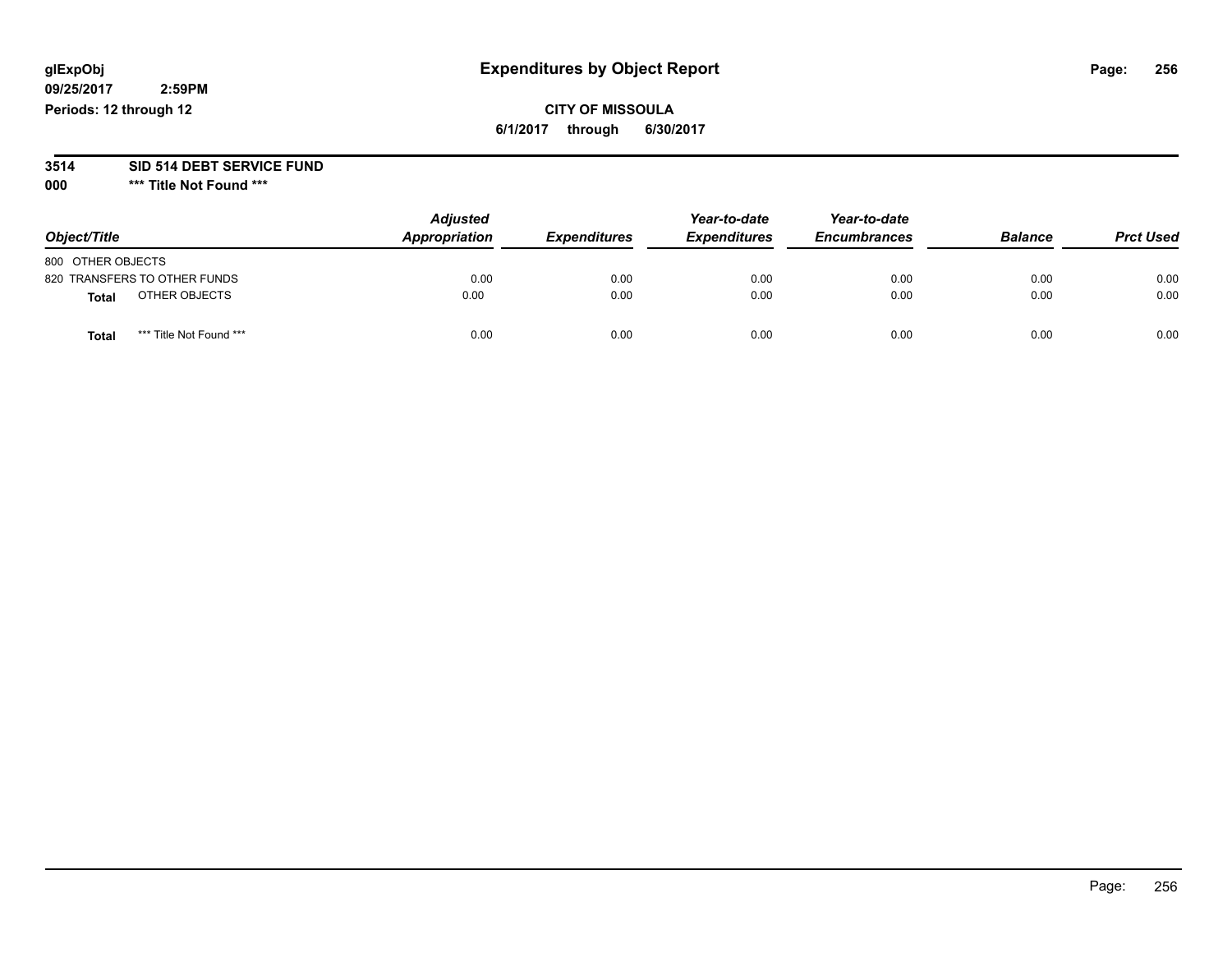# **3514 SID 514 DEBT SERVICE FUND**

|                                      | <b>Adjusted</b>      |                     | Year-to-date        | Year-to-date        |                |                  |
|--------------------------------------|----------------------|---------------------|---------------------|---------------------|----------------|------------------|
| Object/Title                         | <b>Appropriation</b> | <b>Expenditures</b> | <b>Expenditures</b> | <b>Encumbrances</b> | <b>Balance</b> | <b>Prct Used</b> |
| 500 FIXED CHARGES                    |                      |                     |                     |                     |                |                  |
| 550 MERCHANT SERVICE FEES            | 0.00                 | 0.00                | 0.00                | 0.00                | 0.00           | 0.00             |
| <b>FIXED CHARGES</b><br><b>Total</b> | 0.00                 | 0.00                | 0.00                | 0.00                | 0.00           | 0.00             |
| 600 DEBT SERVICE                     |                      |                     |                     |                     |                |                  |
| 610 PRINCIPAL                        | 0.00                 | 0.00                | 0.00                | 0.00                | 0.00           | 0.00             |
| 620 INTEREST / SERVICE FEES          | 0.00                 | 0.00                | 0.00                | 0.00                | 0.00           | 0.00             |
| <b>DEBT SERVICE</b><br><b>Total</b>  | 0.00                 | 0.00                | 0.00                | 0.00                | 0.00           | 0.00             |
| NON-DEPARTMENTAL<br><b>Total</b>     | 0.00                 | 0.00                | 0.00                | 0.00                | 0.00           | 0.00             |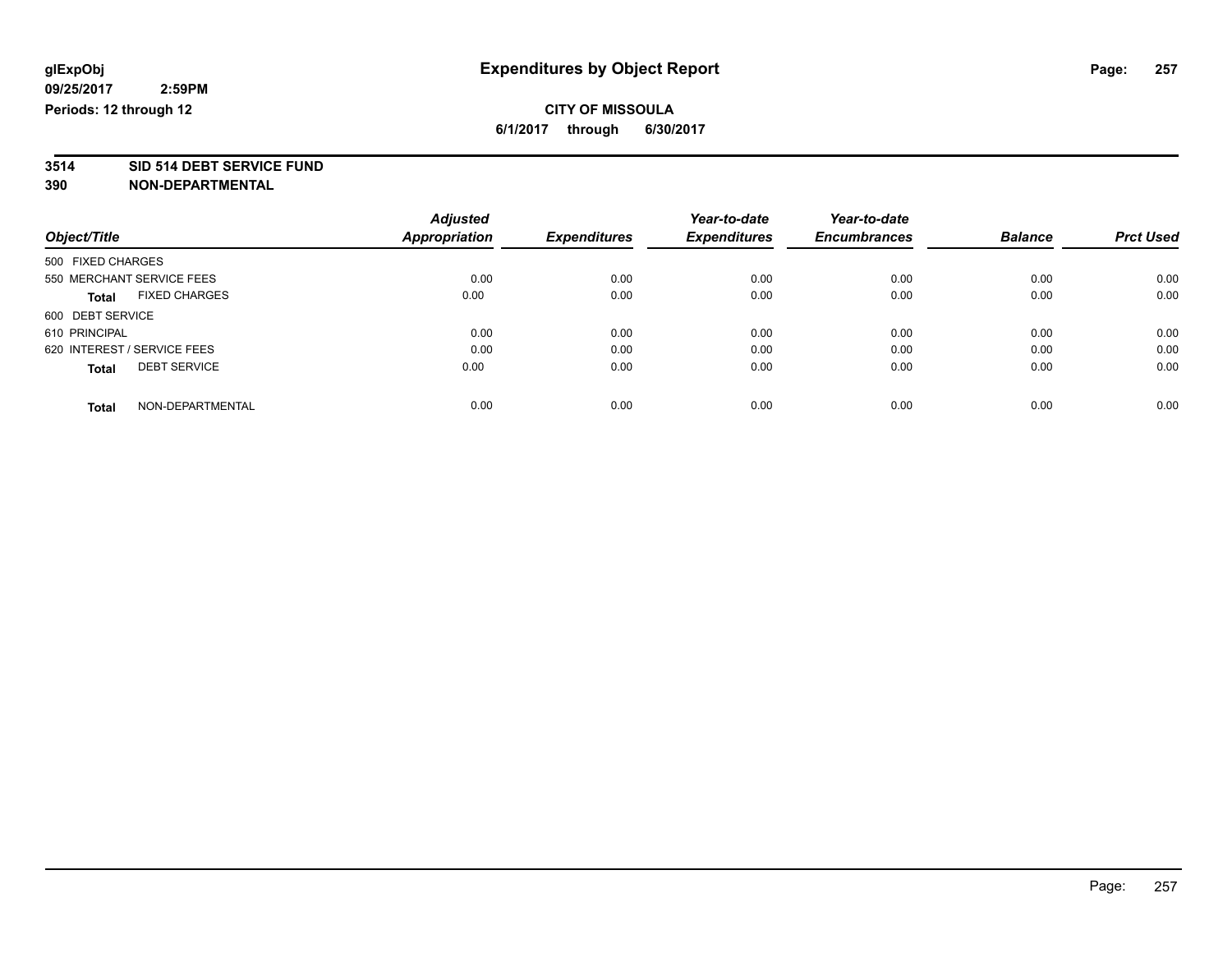# **CITY OF MISSOULA 6/1/2017 through 6/30/2017**

#### **3514 SID 514 DEBT SERVICE FUND**

|                   |                              | <b>Adjusted</b>      |                     | Year-to-date        | Year-to-date        |                |                  |
|-------------------|------------------------------|----------------------|---------------------|---------------------|---------------------|----------------|------------------|
| Object/Title      |                              | <b>Appropriation</b> | <b>Expenditures</b> | <b>Expenditures</b> | <b>Encumbrances</b> | <b>Balance</b> | <b>Prct Used</b> |
| 500 FIXED CHARGES |                              |                      |                     |                     |                     |                |                  |
|                   | 550 MERCHANT SERVICE FEES    | 0.00                 | 0.00                | 0.00                | 0.00                | 0.00           | 0.00             |
| Total             | <b>FIXED CHARGES</b>         | 0.00                 | 0.00                | 0.00                | 0.00                | 0.00           | 0.00             |
| 600 DEBT SERVICE  |                              |                      |                     |                     |                     |                |                  |
| 610 PRINCIPAL     |                              | 0.00                 | 0.00                | 0.00                | 0.00                | 0.00           | 0.00             |
|                   | 620 INTEREST / SERVICE FEES  | 0.00                 | 0.00                | 0.00                | 0.00                | 0.00           | 0.00             |
| <b>Total</b>      | <b>DEBT SERVICE</b>          | 0.00                 | 0.00                | 0.00                | 0.00                | 0.00           | 0.00             |
| 800 OTHER OBJECTS |                              |                      |                     |                     |                     |                |                  |
|                   | 820 TRANSFERS TO OTHER FUNDS | 0.00                 | 0.00                | 0.00                | 0.00                | 0.00           | 0.00             |
| <b>Total</b>      | OTHER OBJECTS                | 0.00                 | 0.00                | 0.00                | 0.00                | 0.00           | 0.00             |
| <b>Total</b>      | SID 514 DEBT SERVICE FUND    | 0.00                 | 0.00                | 0.00                | 0.00                | 0.00           | 0.00             |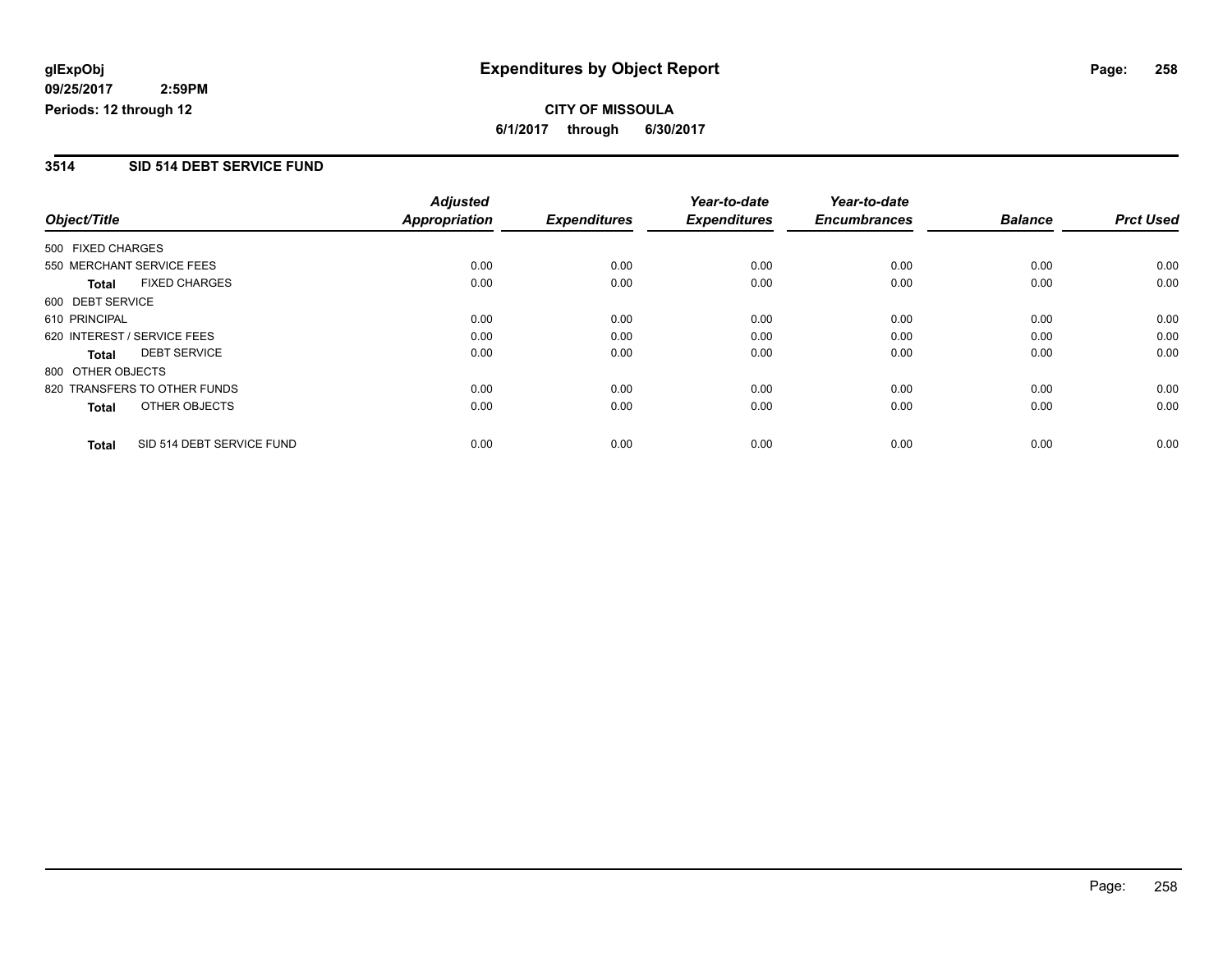**3515 SID 515 DEBT SERVICE FUND**

|                                      | <b>Adjusted</b>      |                     | Year-to-date        | Year-to-date        |                |                  |
|--------------------------------------|----------------------|---------------------|---------------------|---------------------|----------------|------------------|
| Object/Title                         | <b>Appropriation</b> | <b>Expenditures</b> | <b>Expenditures</b> | <b>Encumbrances</b> | <b>Balance</b> | <b>Prct Used</b> |
| 500 FIXED CHARGES                    |                      |                     |                     |                     |                |                  |
| 550 MERCHANT SERVICE FEES            | 0.00                 | 0.00                | 0.00                | 0.00                | 0.00           | 0.00             |
| <b>FIXED CHARGES</b><br><b>Total</b> | 0.00                 | 0.00                | 0.00                | 0.00                | 0.00           | 0.00             |
| 600 DEBT SERVICE                     |                      |                     |                     |                     |                |                  |
| 610 PRINCIPAL                        | 0.00                 | 0.00                | 0.00                | 0.00                | 0.00           | 0.00             |
| 620 INTEREST / SERVICE FEES          | 0.00                 | 0.00                | 0.00                | 0.00                | 0.00           | 0.00             |
| <b>DEBT SERVICE</b><br><b>Total</b>  | 0.00                 | 0.00                | 0.00                | 0.00                | 0.00           | 0.00             |
| 800 OTHER OBJECTS                    |                      |                     |                     |                     |                |                  |
| 820 TRANSFERS TO OTHER FUNDS         | 0.00                 | 0.00                | 0.00                | 0.00                | 0.00           | 0.00             |
| OTHER OBJECTS<br><b>Total</b>        | 0.00                 | 0.00                | 0.00                | 0.00                | 0.00           | 0.00             |
|                                      |                      |                     |                     |                     |                |                  |
| NON-DEPARTMENTAL<br><b>Total</b>     | 0.00                 | 0.00                | 0.00                | 0.00                | 0.00           | 0.00             |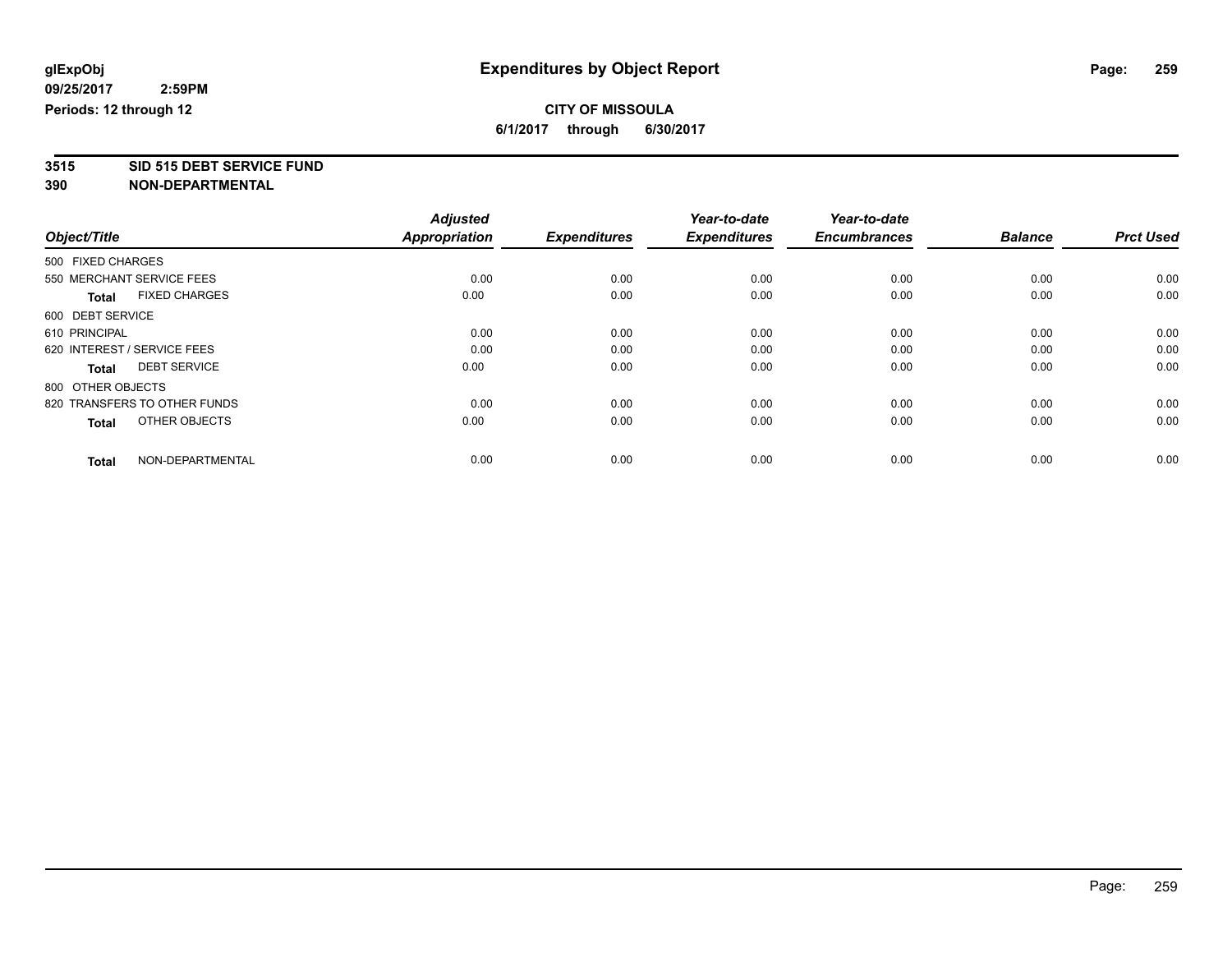**CITY OF MISSOULA 6/1/2017 through 6/30/2017**

#### **3515 SID 515 DEBT SERVICE FUND**

|                   |                              | <b>Adjusted</b>     |                     | Year-to-date        | Year-to-date   |                  |      |
|-------------------|------------------------------|---------------------|---------------------|---------------------|----------------|------------------|------|
| Object/Title      | <b>Appropriation</b>         | <b>Expenditures</b> | <b>Expenditures</b> | <b>Encumbrances</b> | <b>Balance</b> | <b>Prct Used</b> |      |
| 500 FIXED CHARGES |                              |                     |                     |                     |                |                  |      |
|                   | 550 MERCHANT SERVICE FEES    | 0.00                | 0.00                | 0.00                | 0.00           | 0.00             | 0.00 |
| <b>Total</b>      | <b>FIXED CHARGES</b>         | 0.00                | 0.00                | 0.00                | 0.00           | 0.00             | 0.00 |
| 600 DEBT SERVICE  |                              |                     |                     |                     |                |                  |      |
| 610 PRINCIPAL     |                              | 0.00                | 0.00                | 0.00                | 0.00           | 0.00             | 0.00 |
|                   | 620 INTEREST / SERVICE FEES  | 0.00                | 0.00                | 0.00                | 0.00           | 0.00             | 0.00 |
| Total             | <b>DEBT SERVICE</b>          | 0.00                | 0.00                | 0.00                | 0.00           | 0.00             | 0.00 |
| 800 OTHER OBJECTS |                              |                     |                     |                     |                |                  |      |
|                   | 820 TRANSFERS TO OTHER FUNDS | 0.00                | 0.00                | 0.00                | 0.00           | 0.00             | 0.00 |
| <b>Total</b>      | OTHER OBJECTS                | 0.00                | 0.00                | 0.00                | 0.00           | 0.00             | 0.00 |
| <b>Total</b>      | SID 515 DEBT SERVICE FUND    | 0.00                | 0.00                | 0.00                | 0.00           | 0.00             | 0.00 |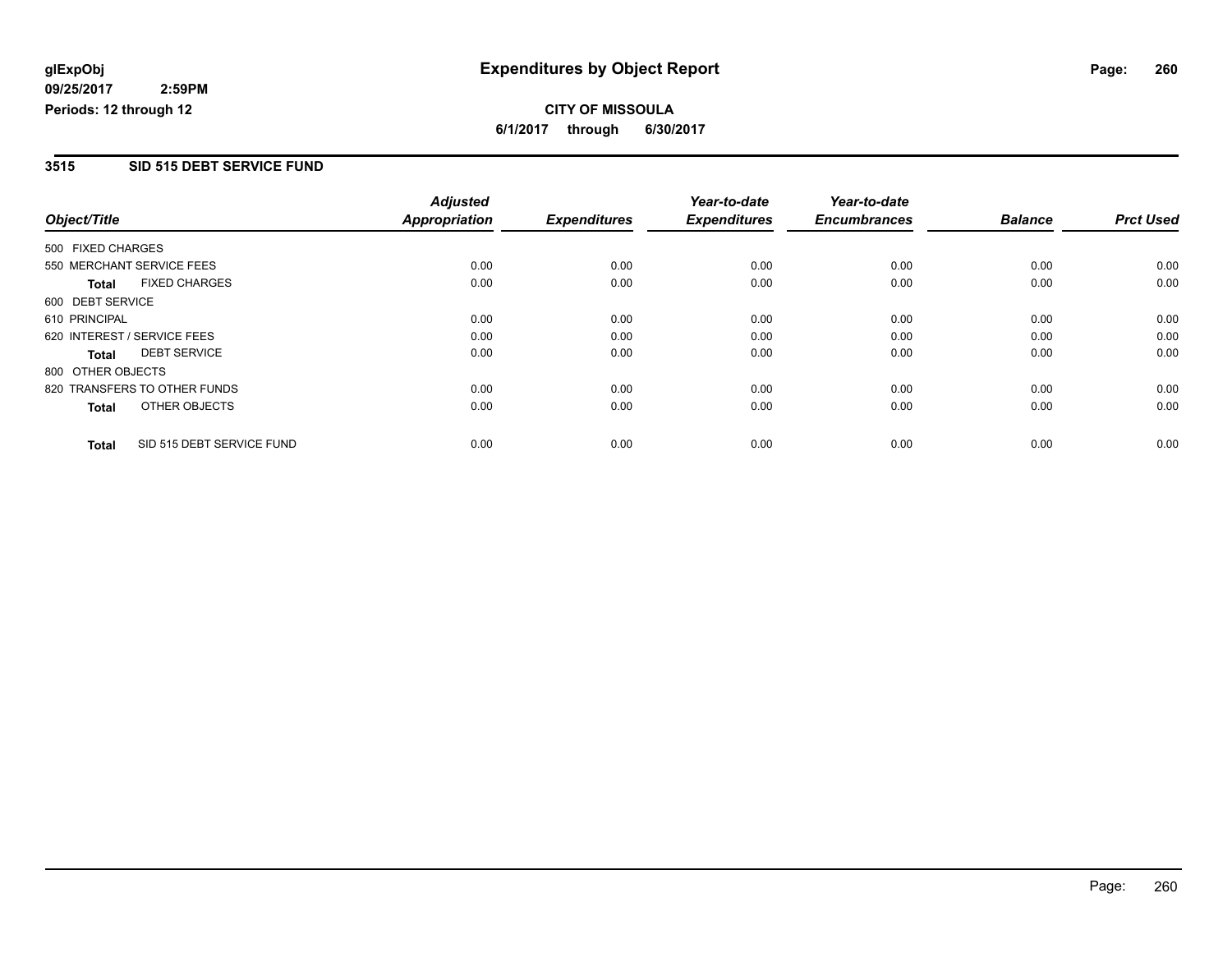# **glExpObj Expenditures by Object Report Page: 261**

**09/25/2017 2:59PM Periods: 12 through 12**

## **CITY OF MISSOULA 6/1/2017 through 6/30/2017**

#### **3517 SID 517 DEBT SERVICE FUND**

**000 \*\*\* Title Not Found \*\*\***

| Object/Title                    | <b>Adjusted</b><br>Appropriation | <b>Expenditures</b> | Year-to-date<br><b>Expenditures</b> | Year-to-date<br><b>Encumbrances</b> | <b>Balance</b> | <b>Prct Used</b> |
|---------------------------------|----------------------------------|---------------------|-------------------------------------|-------------------------------------|----------------|------------------|
| 800 OTHER OBJECTS               |                                  |                     |                                     |                                     |                |                  |
| 820 TRANSFERS TO OTHER FUNDS    | 0.00                             | 0.00                | 0.00                                | 0.00                                | 0.00           | 0.00             |
| OTHER OBJECTS<br>Total          | 0.00                             | 0.00                | 0.00                                | 0.00                                | 0.00           | 0.00             |
| *** Title Not Found ***<br>Tota | 0.00                             | 0.00                | 0.00                                | 0.00                                | 0.00           | 0.00             |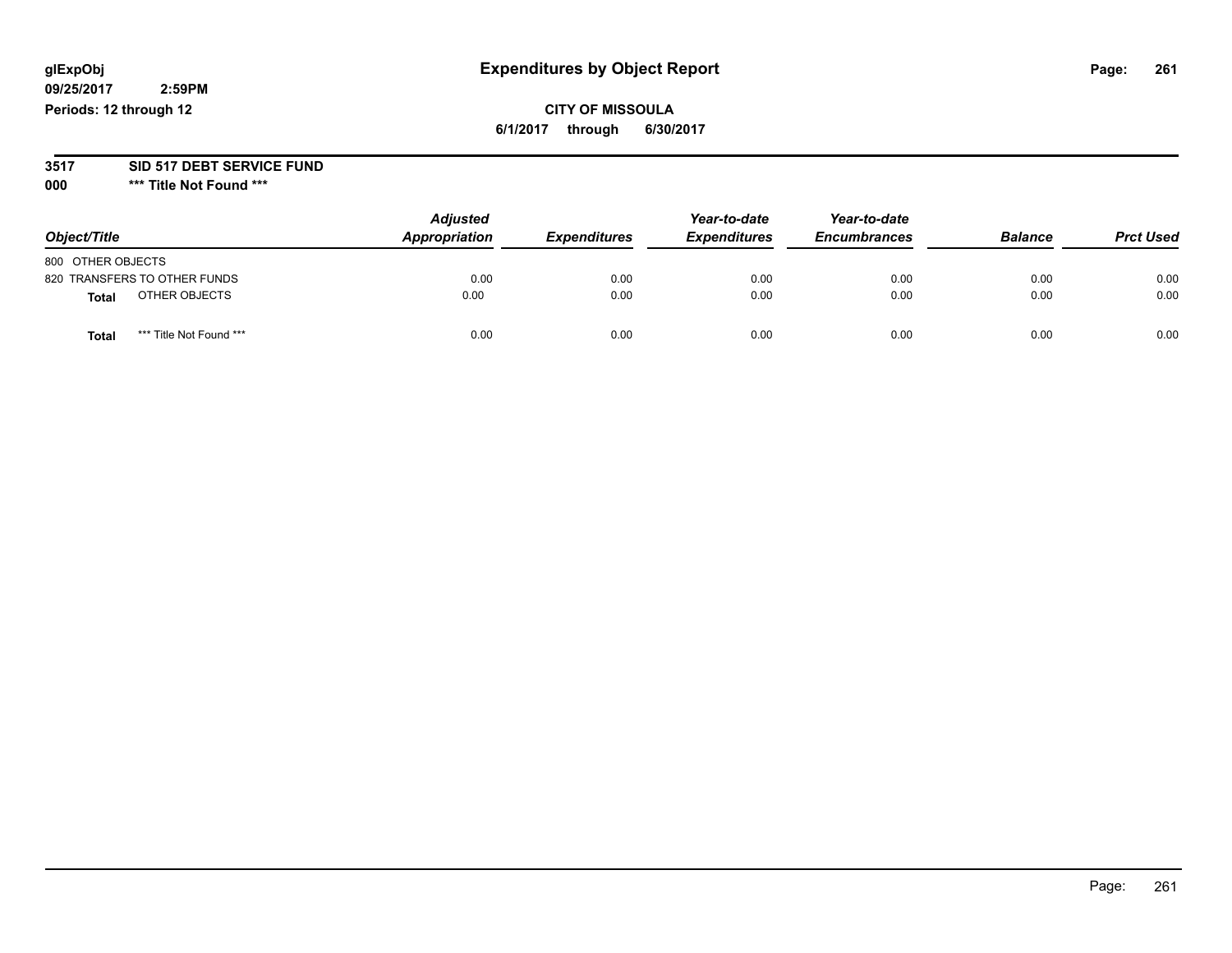# **3517 SID 517 DEBT SERVICE FUND**

|                                      | <b>Adjusted</b><br><b>Appropriation</b> | <b>Expenditures</b> | Year-to-date        | Year-to-date        | <b>Balance</b> | <b>Prct Used</b> |
|--------------------------------------|-----------------------------------------|---------------------|---------------------|---------------------|----------------|------------------|
| Object/Title                         |                                         |                     | <b>Expenditures</b> | <b>Encumbrances</b> |                |                  |
| 500 FIXED CHARGES                    |                                         |                     |                     |                     |                |                  |
| 550 MERCHANT SERVICE FEES            | 0.00                                    | 0.00                | 0.00                | 0.00                | 0.00           | 0.00             |
| <b>FIXED CHARGES</b><br><b>Total</b> | 0.00                                    | 0.00                | 0.00                | 0.00                | 0.00           | 0.00             |
| 600 DEBT SERVICE                     |                                         |                     |                     |                     |                |                  |
| 610 PRINCIPAL                        | 0.00                                    | 0.00                | 0.00                | 0.00                | 0.00           | 0.00             |
| 620 INTEREST / SERVICE FEES          | 0.00                                    | 0.00                | 0.00                | 0.00                | 0.00           | 0.00             |
| <b>DEBT SERVICE</b><br><b>Total</b>  | 0.00                                    | 0.00                | 0.00                | 0.00                | 0.00           | 0.00             |
| NON-DEPARTMENTAL<br>Total            | 0.00                                    | 0.00                | 0.00                | 0.00                | 0.00           | 0.00             |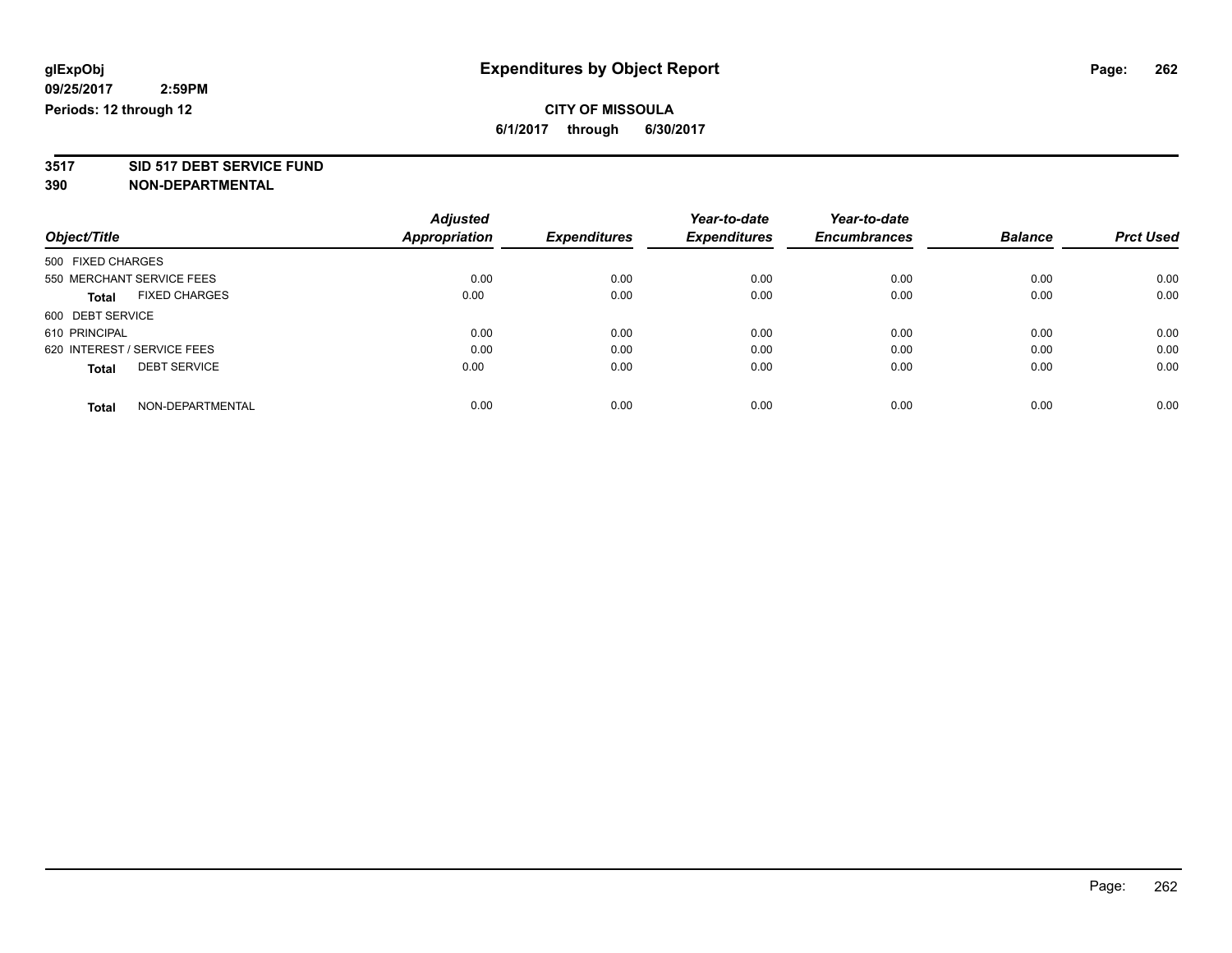# **CITY OF MISSOULA 6/1/2017 through 6/30/2017**

#### **3517 SID 517 DEBT SERVICE FUND**

|                   |                              | <b>Adjusted</b>      |                     | Year-to-date        | Year-to-date        |                |                  |
|-------------------|------------------------------|----------------------|---------------------|---------------------|---------------------|----------------|------------------|
| Object/Title      |                              | <b>Appropriation</b> | <b>Expenditures</b> | <b>Expenditures</b> | <b>Encumbrances</b> | <b>Balance</b> | <b>Prct Used</b> |
| 500 FIXED CHARGES |                              |                      |                     |                     |                     |                |                  |
|                   | 550 MERCHANT SERVICE FEES    | 0.00                 | 0.00                | 0.00                | 0.00                | 0.00           | 0.00             |
| <b>Total</b>      | <b>FIXED CHARGES</b>         | 0.00                 | 0.00                | 0.00                | 0.00                | 0.00           | 0.00             |
| 600 DEBT SERVICE  |                              |                      |                     |                     |                     |                |                  |
| 610 PRINCIPAL     |                              | 0.00                 | 0.00                | 0.00                | 0.00                | 0.00           | 0.00             |
|                   | 620 INTEREST / SERVICE FEES  | 0.00                 | 0.00                | 0.00                | 0.00                | 0.00           | 0.00             |
| Total             | <b>DEBT SERVICE</b>          | 0.00                 | 0.00                | 0.00                | 0.00                | 0.00           | 0.00             |
| 800 OTHER OBJECTS |                              |                      |                     |                     |                     |                |                  |
|                   | 820 TRANSFERS TO OTHER FUNDS | 0.00                 | 0.00                | 0.00                | 0.00                | 0.00           | 0.00             |
| <b>Total</b>      | OTHER OBJECTS                | 0.00                 | 0.00                | 0.00                | 0.00                | 0.00           | 0.00             |
| <b>Total</b>      | SID 517 DEBT SERVICE FUND    | 0.00                 | 0.00                | 0.00                | 0.00                | 0.00           | 0.00             |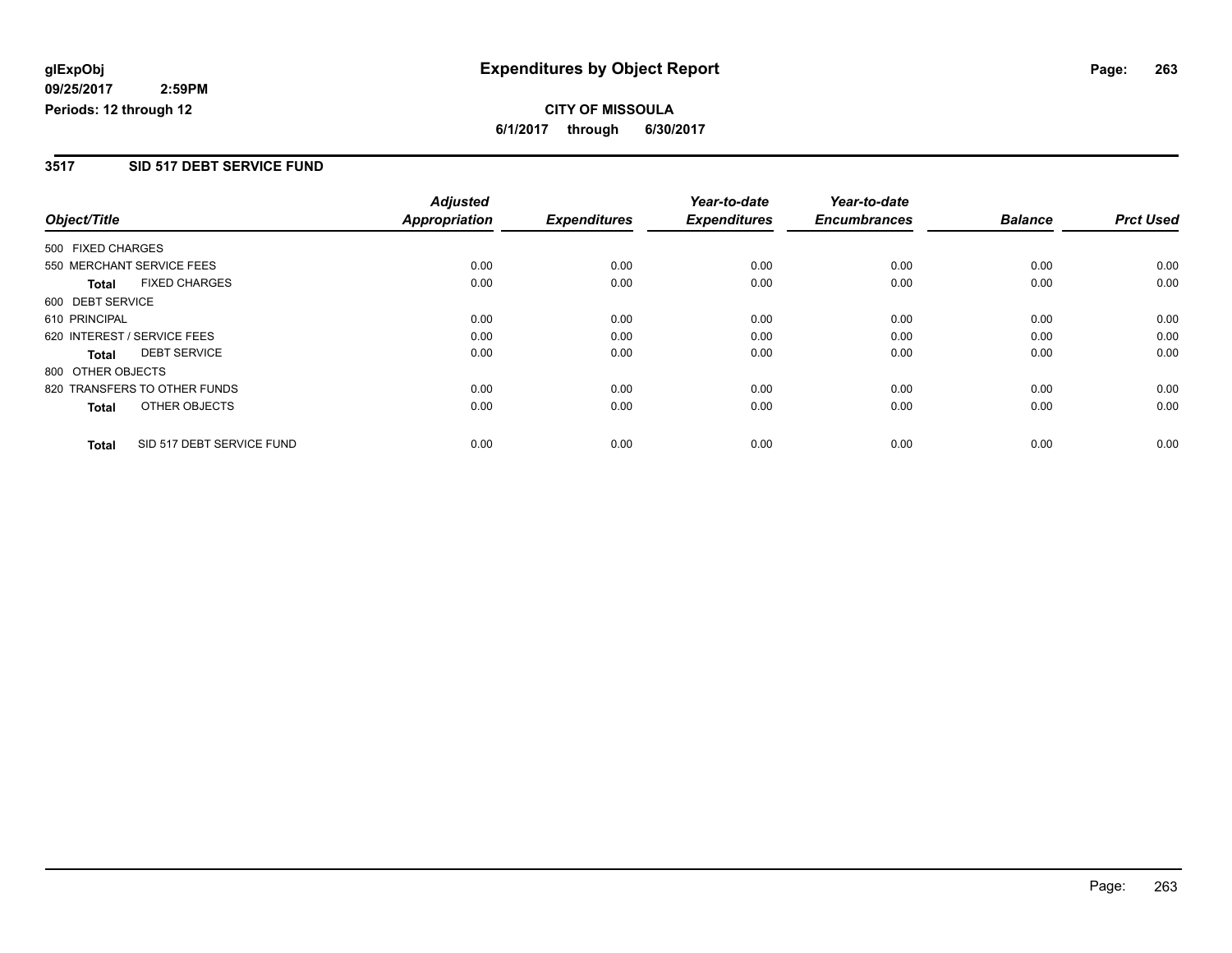## **CITY OF MISSOULA 6/1/2017 through 6/30/2017**

# **3518 SID 518 DEBT SERVICE FUND**

**000 \*\*\* Title Not Found \*\*\***

| Object/Title                            | <b>Adjusted</b><br>Appropriation | <b>Expenditures</b> | Year-to-date<br><b>Expenditures</b> | Year-to-date<br><b>Encumbrances</b> | <b>Balance</b> | <b>Prct Used</b> |
|-----------------------------------------|----------------------------------|---------------------|-------------------------------------|-------------------------------------|----------------|------------------|
| 800 OTHER OBJECTS                       |                                  |                     |                                     |                                     |                |                  |
| 820 TRANSFERS TO OTHER FUNDS            | 0.00                             | 0.00                | 0.00                                | 0.00                                | 0.00           | 0.00             |
| OTHER OBJECTS<br><b>Total</b>           | 0.00                             | 0.00                | 0.00                                | 0.00                                | 0.00           | 0.00             |
| *** Title Not Found ***<br><b>Total</b> | 0.00                             | 0.00                | 0.00                                | 0.00                                | 0.00           | 0.00             |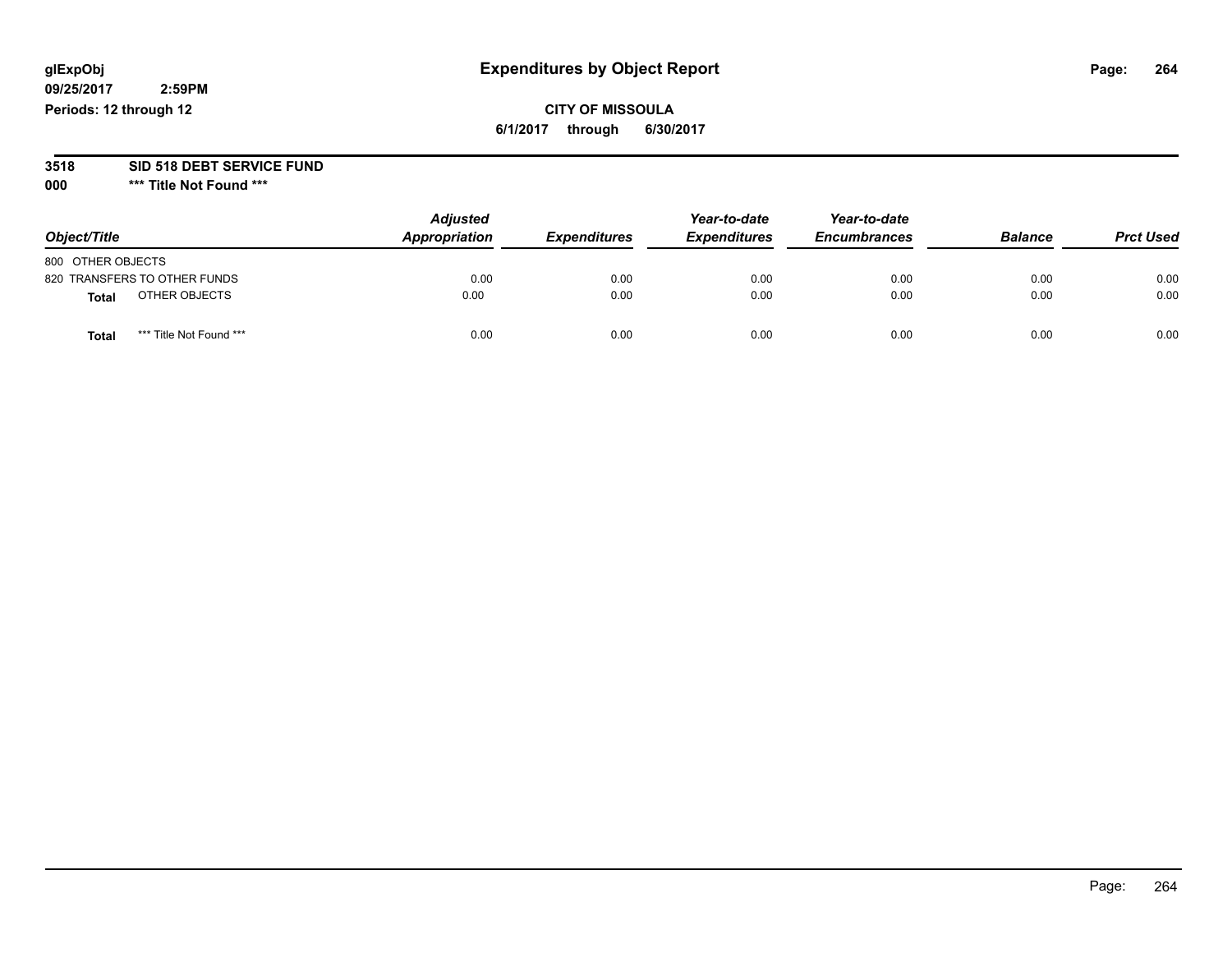**3518 SID 518 DEBT SERVICE FUND**

|                                      | <b>Adjusted</b>      |                     | Year-to-date        | Year-to-date        |                |                  |
|--------------------------------------|----------------------|---------------------|---------------------|---------------------|----------------|------------------|
| Object/Title                         | <b>Appropriation</b> | <b>Expenditures</b> | <b>Expenditures</b> | <b>Encumbrances</b> | <b>Balance</b> | <b>Prct Used</b> |
| 500 FIXED CHARGES                    |                      |                     |                     |                     |                |                  |
| 550 MERCHANT SERVICE FEES            | 0.00                 | 0.00                | 0.00                | 0.00                | 0.00           | 0.00             |
| <b>FIXED CHARGES</b><br><b>Total</b> | 0.00                 | 0.00                | 0.00                | 0.00                | 0.00           | 0.00             |
| 600 DEBT SERVICE                     |                      |                     |                     |                     |                |                  |
| 610 PRINCIPAL                        | 0.00                 | 0.00                | 0.00                | 0.00                | 0.00           | 0.00             |
| 620 INTEREST / SERVICE FEES          | 0.00                 | 0.00                | 0.00                | 0.00                | 0.00           | 0.00             |
| <b>DEBT SERVICE</b><br><b>Total</b>  | 0.00                 | 0.00                | 0.00                | 0.00                | 0.00           | 0.00             |
| 800 OTHER OBJECTS                    |                      |                     |                     |                     |                |                  |
| 820 TRANSFERS TO OTHER FUNDS         | 0.00                 | 0.00                | 0.00                | 0.00                | 0.00           | 0.00             |
| OTHER OBJECTS<br><b>Total</b>        | 0.00                 | 0.00                | 0.00                | 0.00                | 0.00           | 0.00             |
|                                      |                      |                     |                     |                     |                |                  |
| NON-DEPARTMENTAL<br><b>Total</b>     | 0.00                 | 0.00                | 0.00                | 0.00                | 0.00           | 0.00             |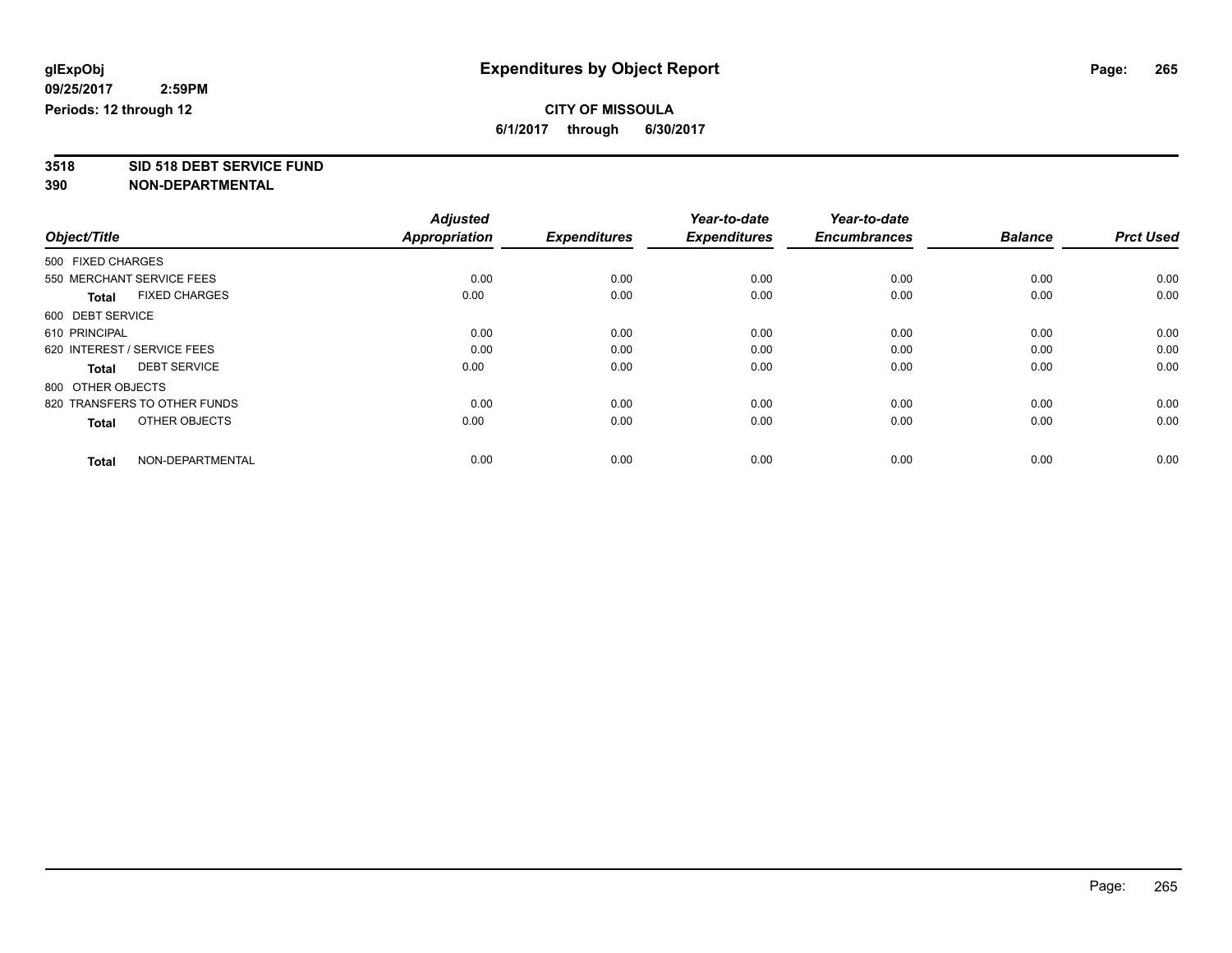# **CITY OF MISSOULA 6/1/2017 through 6/30/2017**

#### **3518 SID 518 DEBT SERVICE FUND**

|                   |                              | <b>Adjusted</b>      |                     | Year-to-date        | Year-to-date        |                |                  |
|-------------------|------------------------------|----------------------|---------------------|---------------------|---------------------|----------------|------------------|
| Object/Title      |                              | <b>Appropriation</b> | <b>Expenditures</b> | <b>Expenditures</b> | <b>Encumbrances</b> | <b>Balance</b> | <b>Prct Used</b> |
| 500 FIXED CHARGES |                              |                      |                     |                     |                     |                |                  |
|                   | 550 MERCHANT SERVICE FEES    | 0.00                 | 0.00                | 0.00                | 0.00                | 0.00           | 0.00             |
| <b>Total</b>      | <b>FIXED CHARGES</b>         | 0.00                 | 0.00                | 0.00                | 0.00                | 0.00           | 0.00             |
| 600 DEBT SERVICE  |                              |                      |                     |                     |                     |                |                  |
| 610 PRINCIPAL     |                              | 0.00                 | 0.00                | 0.00                | 0.00                | 0.00           | 0.00             |
|                   | 620 INTEREST / SERVICE FEES  | 0.00                 | 0.00                | 0.00                | 0.00                | 0.00           | 0.00             |
| Total             | <b>DEBT SERVICE</b>          | 0.00                 | 0.00                | 0.00                | 0.00                | 0.00           | 0.00             |
| 800 OTHER OBJECTS |                              |                      |                     |                     |                     |                |                  |
|                   | 820 TRANSFERS TO OTHER FUNDS | 0.00                 | 0.00                | 0.00                | 0.00                | 0.00           | 0.00             |
| <b>Total</b>      | OTHER OBJECTS                | 0.00                 | 0.00                | 0.00                | 0.00                | 0.00           | 0.00             |
| <b>Total</b>      | SID 518 DEBT SERVICE FUND    | 0.00                 | 0.00                | 0.00                | 0.00                | 0.00           | 0.00             |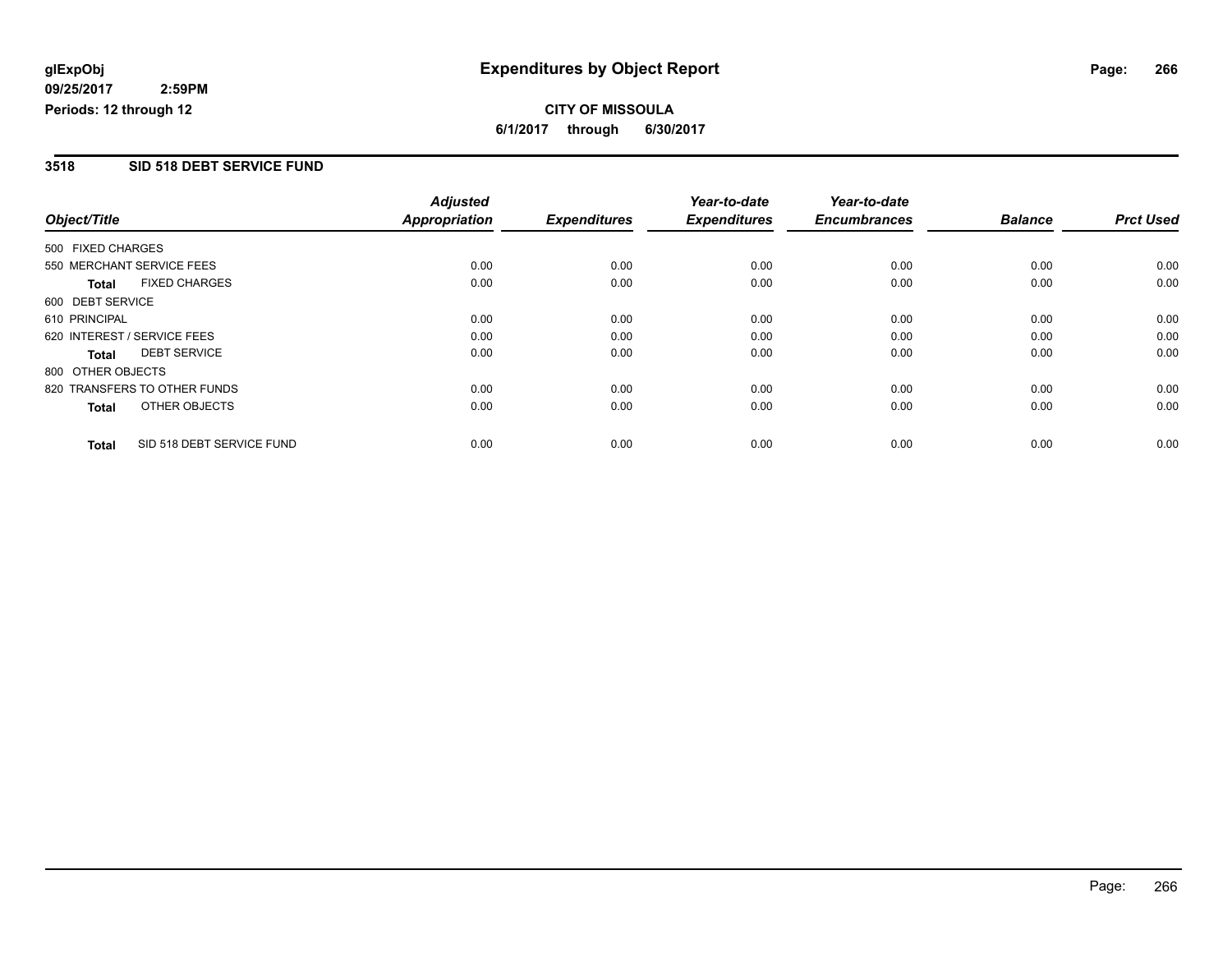**3519 SID 519 DEBT SERVICE FUND**

|                                      | <b>Adjusted</b>      |                     | Year-to-date        | Year-to-date        |                |                  |
|--------------------------------------|----------------------|---------------------|---------------------|---------------------|----------------|------------------|
| Object/Title                         | <b>Appropriation</b> | <b>Expenditures</b> | <b>Expenditures</b> | <b>Encumbrances</b> | <b>Balance</b> | <b>Prct Used</b> |
| 500 FIXED CHARGES                    |                      |                     |                     |                     |                |                  |
| 550 MERCHANT SERVICE FEES            | 0.00                 | 0.00                | 0.00                | 0.00                | 0.00           | 0.00             |
| <b>FIXED CHARGES</b><br><b>Total</b> | 0.00                 | 0.00                | 0.00                | 0.00                | 0.00           | 0.00             |
| 600 DEBT SERVICE                     |                      |                     |                     |                     |                |                  |
| 610 PRINCIPAL                        | 0.00                 | 0.00                | 0.00                | 0.00                | 0.00           | 0.00             |
| 620 INTEREST / SERVICE FEES          | 0.00                 | 0.00                | 0.00                | 0.00                | 0.00           | 0.00             |
| <b>DEBT SERVICE</b><br><b>Total</b>  | 0.00                 | 0.00                | 0.00                | 0.00                | 0.00           | 0.00             |
| 800 OTHER OBJECTS                    |                      |                     |                     |                     |                |                  |
| 820 TRANSFERS TO OTHER FUNDS         | 0.00                 | 0.00                | 0.00                | 0.00                | 0.00           | 0.00             |
| OTHER OBJECTS<br><b>Total</b>        | 0.00                 | 0.00                | 0.00                | 0.00                | 0.00           | 0.00             |
|                                      |                      |                     |                     |                     |                |                  |
| NON-DEPARTMENTAL<br><b>Total</b>     | 0.00                 | 0.00                | 0.00                | 0.00                | 0.00           | 0.00             |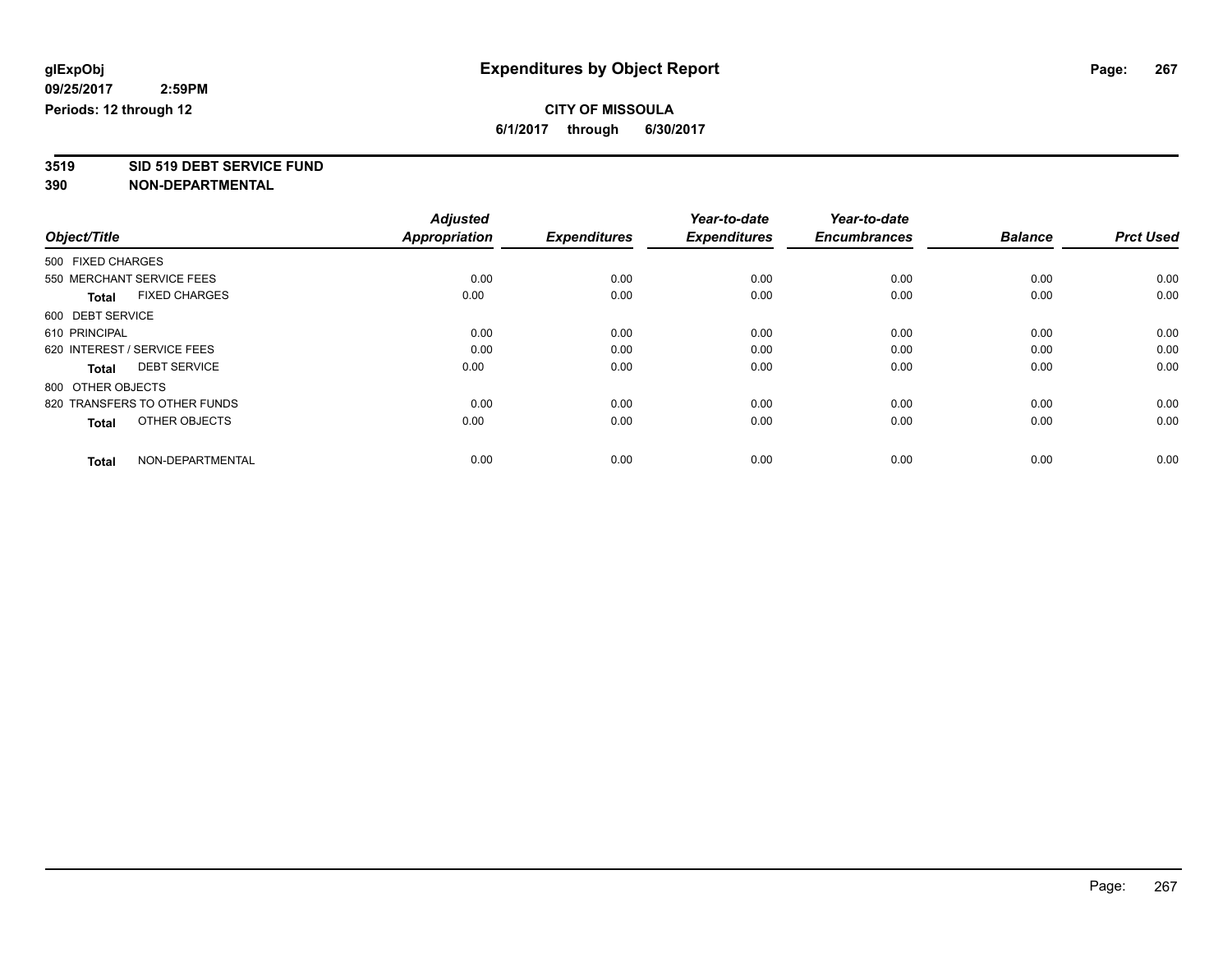# **CITY OF MISSOULA 6/1/2017 through 6/30/2017**

#### **3519 SID 519 DEBT SERVICE FUND**

|                   |                              | <b>Adjusted</b>      |                     | Year-to-date        | Year-to-date        |                |                  |
|-------------------|------------------------------|----------------------|---------------------|---------------------|---------------------|----------------|------------------|
| Object/Title      |                              | <b>Appropriation</b> | <b>Expenditures</b> | <b>Expenditures</b> | <b>Encumbrances</b> | <b>Balance</b> | <b>Prct Used</b> |
| 500 FIXED CHARGES |                              |                      |                     |                     |                     |                |                  |
|                   | 550 MERCHANT SERVICE FEES    | 0.00                 | 0.00                | 0.00                | 0.00                | 0.00           | 0.00             |
| <b>Total</b>      | <b>FIXED CHARGES</b>         | 0.00                 | 0.00                | 0.00                | 0.00                | 0.00           | 0.00             |
| 600 DEBT SERVICE  |                              |                      |                     |                     |                     |                |                  |
| 610 PRINCIPAL     |                              | 0.00                 | 0.00                | 0.00                | 0.00                | 0.00           | 0.00             |
|                   | 620 INTEREST / SERVICE FEES  | 0.00                 | 0.00                | 0.00                | 0.00                | 0.00           | 0.00             |
| Total             | <b>DEBT SERVICE</b>          | 0.00                 | 0.00                | 0.00                | 0.00                | 0.00           | 0.00             |
| 800 OTHER OBJECTS |                              |                      |                     |                     |                     |                |                  |
|                   | 820 TRANSFERS TO OTHER FUNDS | 0.00                 | 0.00                | 0.00                | 0.00                | 0.00           | 0.00             |
| <b>Total</b>      | OTHER OBJECTS                | 0.00                 | 0.00                | 0.00                | 0.00                | 0.00           | 0.00             |
| <b>Total</b>      | SID 519 DEBT SERVICE FUND    | 0.00                 | 0.00                | 0.00                | 0.00                | 0.00           | 0.00             |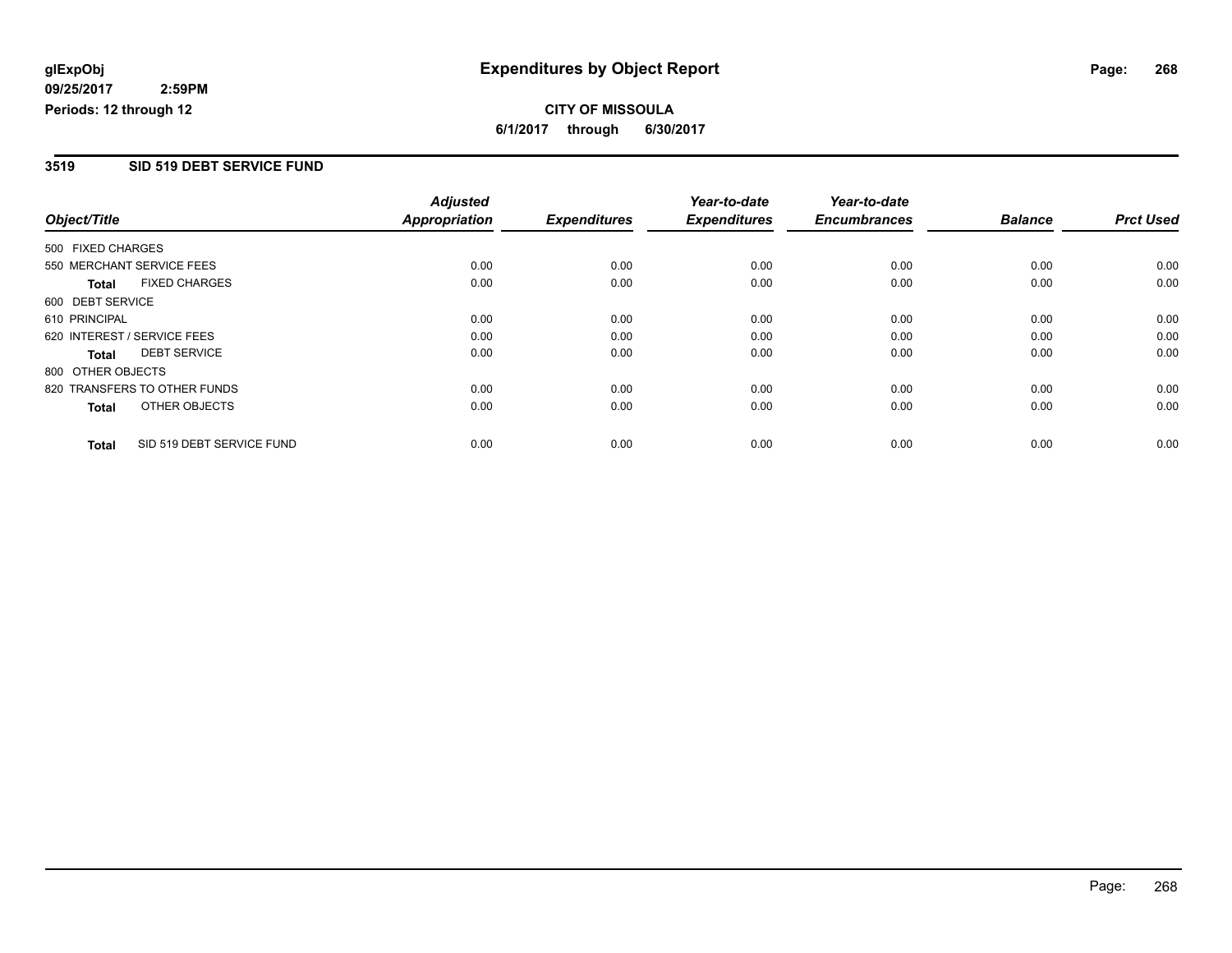**3520 SID 520 DEBT SERVICE FUND**

|                                      | <b>Adjusted</b> |                     | Year-to-date        | Year-to-date        |                |                  |
|--------------------------------------|-----------------|---------------------|---------------------|---------------------|----------------|------------------|
| Object/Title                         | Appropriation   | <b>Expenditures</b> | <b>Expenditures</b> | <b>Encumbrances</b> | <b>Balance</b> | <b>Prct Used</b> |
| 500 FIXED CHARGES                    |                 |                     |                     |                     |                |                  |
| 550 MERCHANT SERVICE FEES            | 0.00            | 0.00                | 0.00                | 0.00                | 0.00           | 0.00             |
| <b>FIXED CHARGES</b><br><b>Total</b> | 0.00            | 0.00                | 0.00                | 0.00                | 0.00           | 0.00             |
| 600 DEBT SERVICE                     |                 |                     |                     |                     |                |                  |
| 610 PRINCIPAL                        | 143,000.00      | 72.090.00           | 143,090.00          | 0.00                | $-90.00$       | 100.06           |
| 620 INTEREST / SERVICE FEES          | 16.340.00       | 7.464.11            | 16.344.11           | 0.00                | $-4.11$        | 100.03           |
| <b>DEBT SERVICE</b><br><b>Total</b>  | 159.340.00      | 79.554.11           | 159.434.11          | 0.00                | $-94.11$       | 100.06           |
| NON-DEPARTMENTAL<br><b>Total</b>     | 159.340.00      | 79.554.11           | 159.434.11          | 0.00                | $-94.11$       | 100.06           |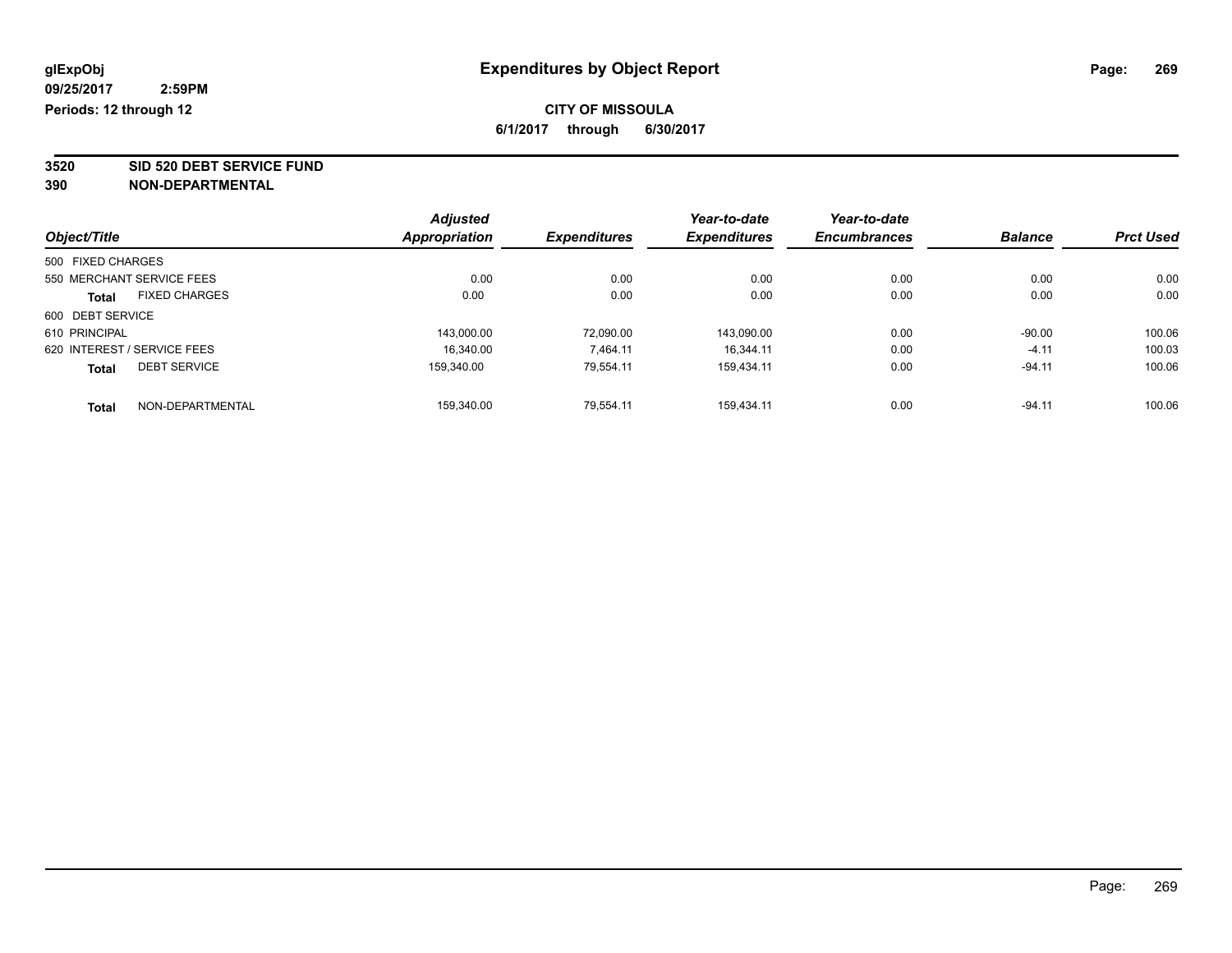#### **3520 SID 520 DEBT SERVICE FUND**

|                                           | <b>Adjusted</b> |                     | Year-to-date        | Year-to-date        |                |                  |
|-------------------------------------------|-----------------|---------------------|---------------------|---------------------|----------------|------------------|
| Object/Title                              | Appropriation   | <b>Expenditures</b> | <b>Expenditures</b> | <b>Encumbrances</b> | <b>Balance</b> | <b>Prct Used</b> |
| 500 FIXED CHARGES                         |                 |                     |                     |                     |                |                  |
| 550 MERCHANT SERVICE FEES                 | 0.00            | 0.00                | 0.00                | 0.00                | 0.00           | 0.00             |
| <b>FIXED CHARGES</b><br><b>Total</b>      | 0.00            | 0.00                | 0.00                | 0.00                | 0.00           | 0.00             |
| 600 DEBT SERVICE                          |                 |                     |                     |                     |                |                  |
| 610 PRINCIPAL                             | 143.000.00      | 72.090.00           | 143.090.00          | 0.00                | $-90.00$       | 100.06           |
| 620 INTEREST / SERVICE FEES               | 16.340.00       | 7.464.11            | 16.344.11           | 0.00                | $-4.11$        | 100.03           |
| <b>DEBT SERVICE</b><br><b>Total</b>       | 159.340.00      | 79.554.11           | 159.434.11          | 0.00                | $-94.11$       | 100.06           |
| SID 520 DEBT SERVICE FUND<br><b>Total</b> | 159.340.00      | 79.554.11           | 159.434.11          | 0.00                | $-94.11$       | 100.06           |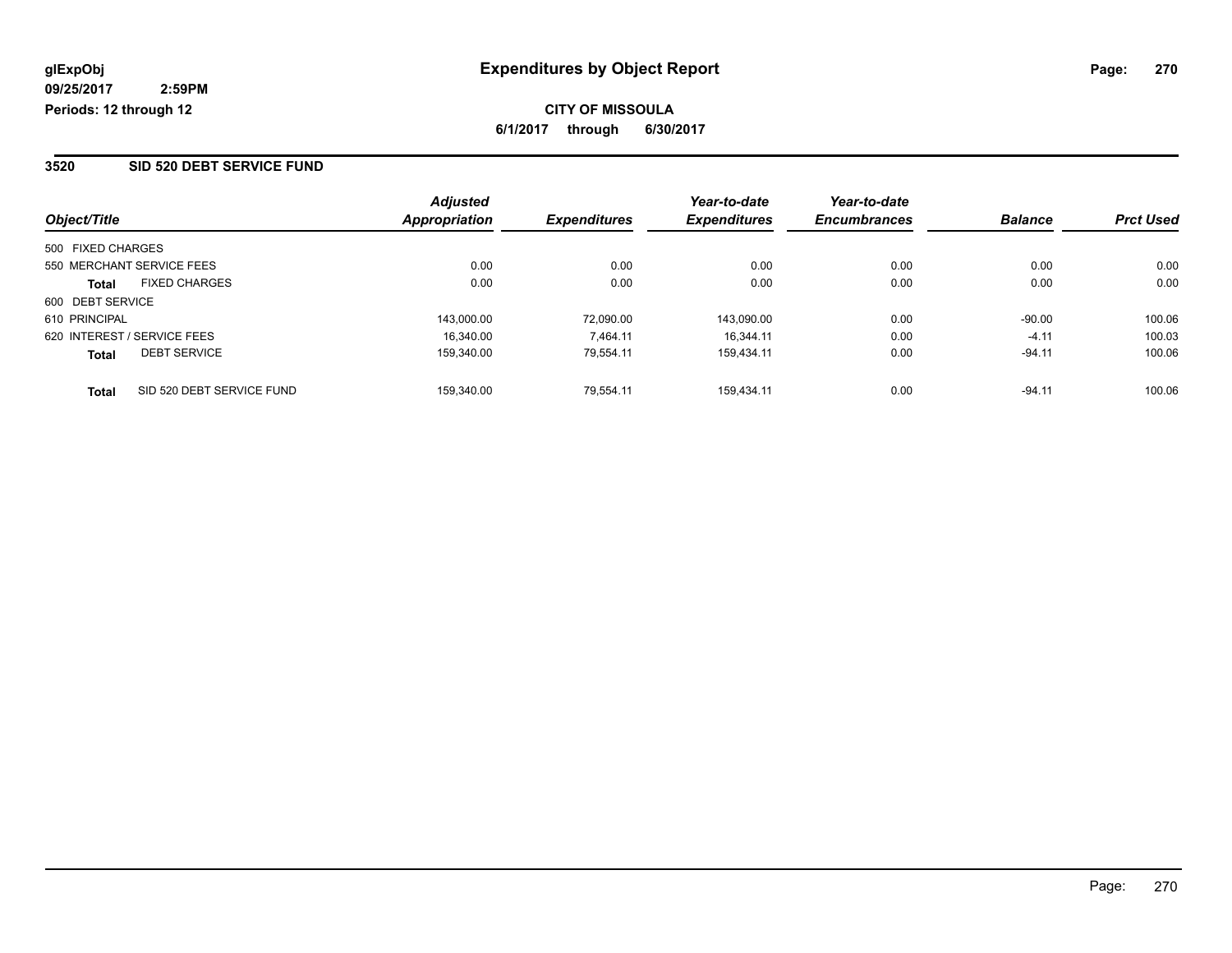**3521 SID 521 DEBT SERVICE FUND**

|                                      | <b>Adjusted</b> |                     | Year-to-date        | Year-to-date        |                |                  |
|--------------------------------------|-----------------|---------------------|---------------------|---------------------|----------------|------------------|
| Object/Title                         | Appropriation   | <b>Expenditures</b> | <b>Expenditures</b> | <b>Encumbrances</b> | <b>Balance</b> | <b>Prct Used</b> |
| 500 FIXED CHARGES                    |                 |                     |                     |                     |                |                  |
| 550 MERCHANT SERVICE FEES            | 0.00            | 0.00                | 0.00                | 0.00                | 0.00           | 0.00             |
| <b>FIXED CHARGES</b><br><b>Total</b> | 0.00            | 0.00                | 0.00                | 0.00                | 0.00           | 0.00             |
| 600 DEBT SERVICE                     |                 |                     |                     |                     |                |                  |
| 610 PRINCIPAL                        | 90.00           | 0.00                | 0.00                | 0.00                | 90.00          | 0.00             |
| 620 INTEREST / SERVICE FEES          | 8.00            | 0.00                | 4.11                | 0.00                | 3.89           | 51.38            |
| <b>DEBT SERVICE</b><br><b>Total</b>  | 98.00           | 0.00                | 4.11                | 0.00                | 93.89          | 4.19             |
| NON-DEPARTMENTAL<br><b>Total</b>     | 98.00           | 0.00                | 4.11                | 0.00                | 93.89          | 4.19             |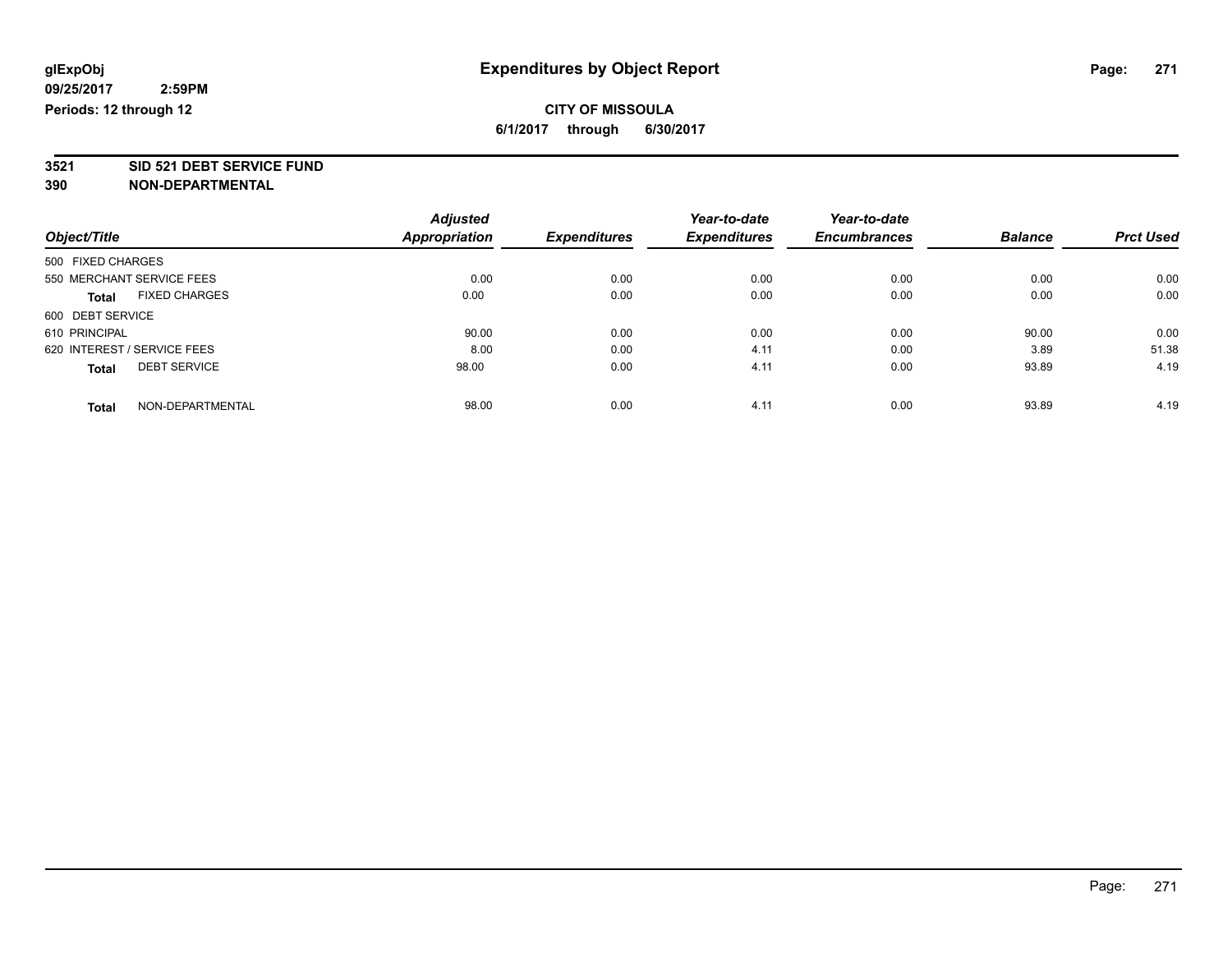# **CITY OF MISSOULA 6/1/2017 through 6/30/2017**

#### **3521 SID 521 DEBT SERVICE FUND**

|                                           | <b>Adjusted</b>      |                     | Year-to-date        | Year-to-date        |                |                  |
|-------------------------------------------|----------------------|---------------------|---------------------|---------------------|----------------|------------------|
| Object/Title                              | <b>Appropriation</b> | <b>Expenditures</b> | <b>Expenditures</b> | <b>Encumbrances</b> | <b>Balance</b> | <b>Prct Used</b> |
| 500 FIXED CHARGES                         |                      |                     |                     |                     |                |                  |
| 550 MERCHANT SERVICE FEES                 | 0.00                 | 0.00                | 0.00                | 0.00                | 0.00           | 0.00             |
| <b>FIXED CHARGES</b><br>Total             | 0.00                 | 0.00                | 0.00                | 0.00                | 0.00           | 0.00             |
| 600 DEBT SERVICE                          |                      |                     |                     |                     |                |                  |
| 610 PRINCIPAL                             | 90.00                | 0.00                | 0.00                | 0.00                | 90.00          | 0.00             |
| 620 INTEREST / SERVICE FEES               | 8.00                 | 0.00                | 4.11                | 0.00                | 3.89           | 51.38            |
| <b>DEBT SERVICE</b><br><b>Total</b>       | 98.00                | 0.00                | 4.11                | 0.00                | 93.89          | 4.19             |
| SID 521 DEBT SERVICE FUND<br><b>Total</b> | 98.00                | 0.00                | 4.11                | 0.00                | 93.89          | 4.19             |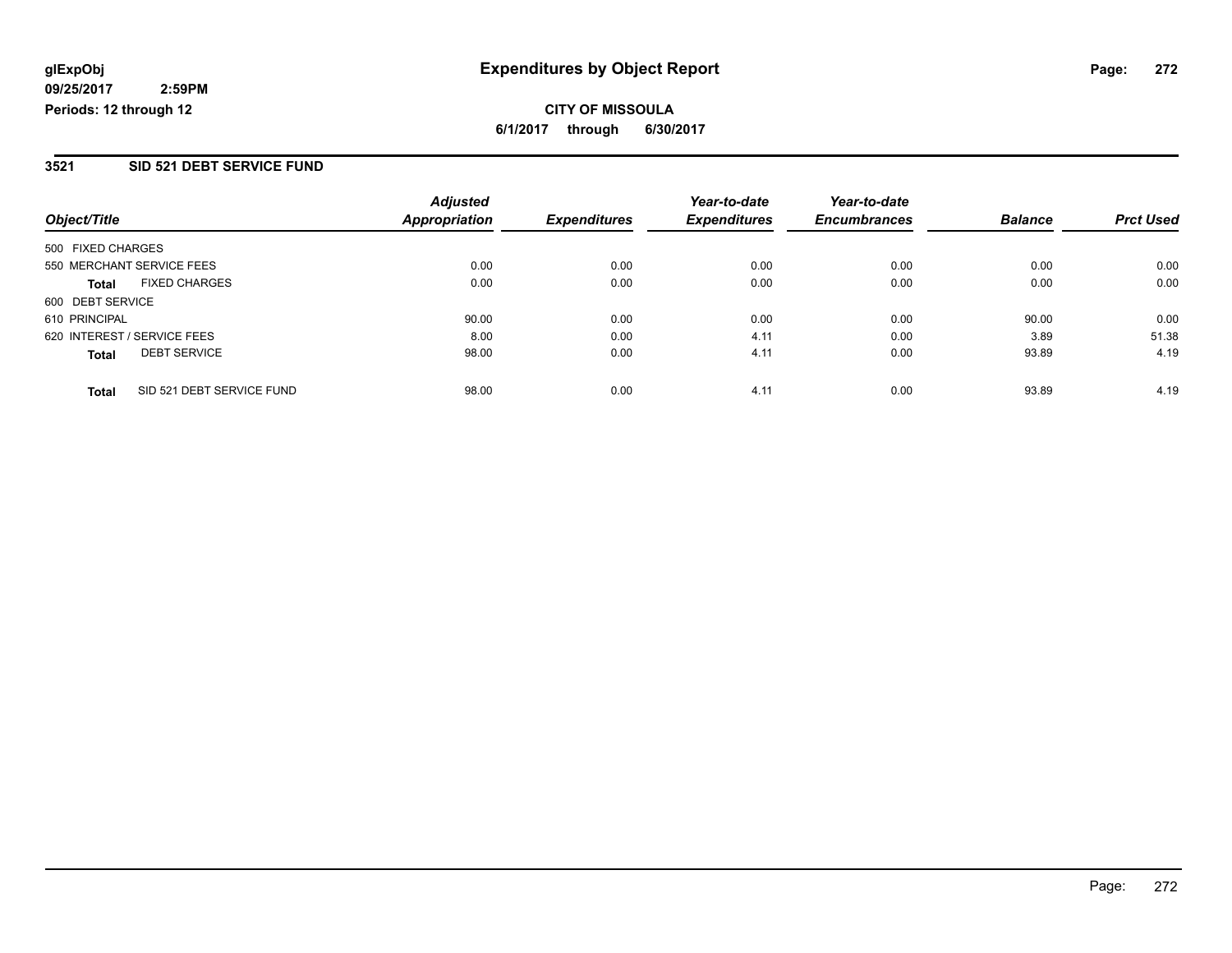# **3522 SID 522 DEBT SERVICE FUND**

|                                      | <b>Adjusted</b> |                     | Year-to-date        | Year-to-date        |                |                  |
|--------------------------------------|-----------------|---------------------|---------------------|---------------------|----------------|------------------|
| Object/Title                         | Appropriation   | <b>Expenditures</b> | <b>Expenditures</b> | <b>Encumbrances</b> | <b>Balance</b> | <b>Prct Used</b> |
| 500 FIXED CHARGES                    |                 |                     |                     |                     |                |                  |
| 550 MERCHANT SERVICE FEES            | 0.00            | 0.00                | 0.00                | 0.00                | 0.00           | 0.00             |
| <b>FIXED CHARGES</b><br><b>Total</b> | 0.00            | 0.00                | 0.00                | 0.00                | 0.00           | 0.00             |
| 600 DEBT SERVICE                     |                 |                     |                     |                     |                |                  |
| 610 PRINCIPAL                        | 130.00          | 130.00              | 130.00              | 0.00                | 0.00           | 100.00           |
| 620 INTEREST / SERVICE FEES          | 12.00           | 5.94                | 11.88               | 0.00                | 0.12           | 99.00            |
| <b>DEBT SERVICE</b><br><b>Total</b>  | 142.00          | 135.94              | 141.88              | 0.00                | 0.12           | 99.92            |
| NON-DEPARTMENTAL<br><b>Total</b>     | 142.00          | 135.94              | 141.88              | 0.00                | 0.12           | 99.92            |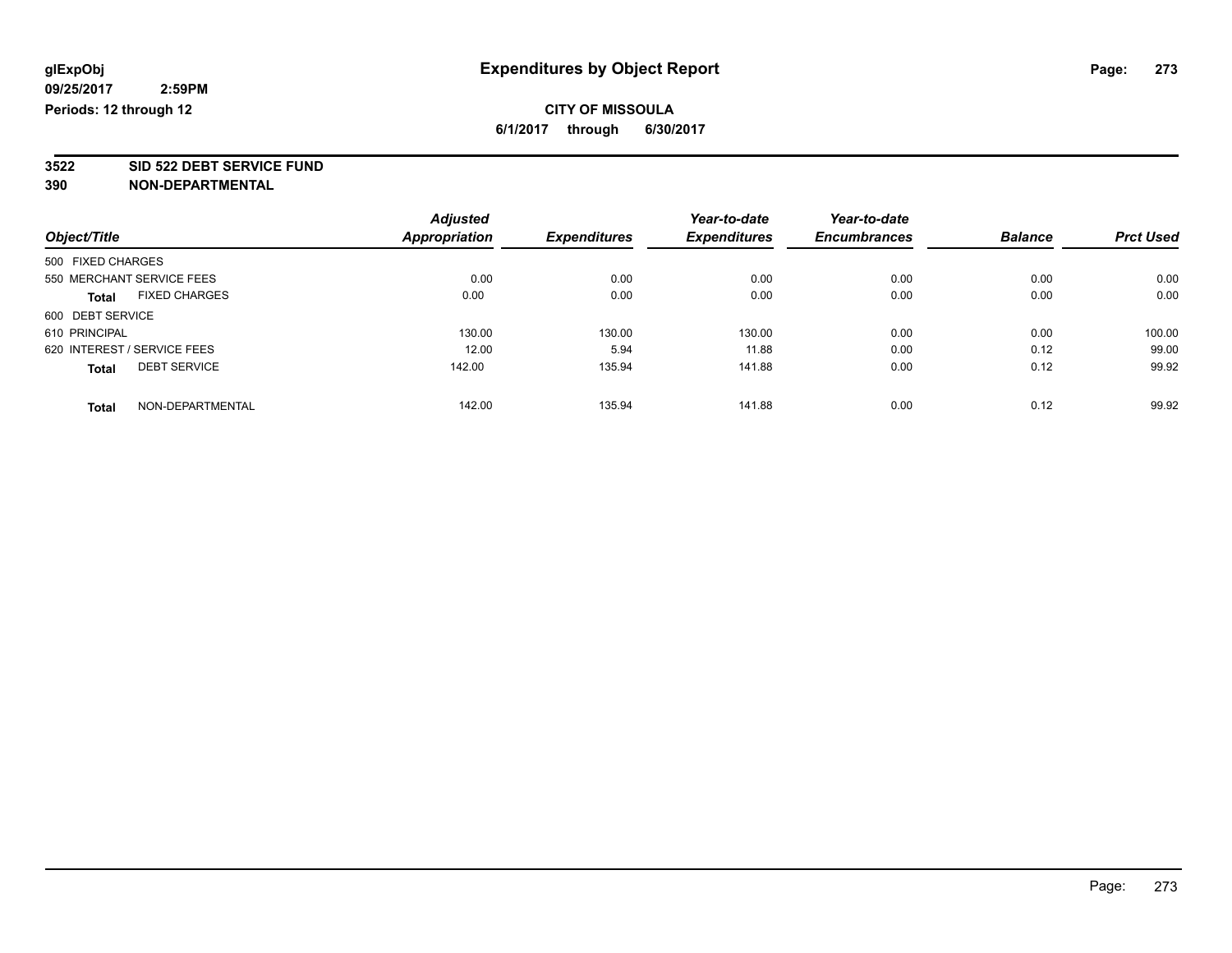**CITY OF MISSOULA 6/1/2017 through 6/30/2017**

#### **3522 SID 522 DEBT SERVICE FUND**

|                                           | <b>Adjusted</b> |                     | Year-to-date        | Year-to-date        |                |                  |
|-------------------------------------------|-----------------|---------------------|---------------------|---------------------|----------------|------------------|
| Object/Title                              | Appropriation   | <b>Expenditures</b> | <b>Expenditures</b> | <b>Encumbrances</b> | <b>Balance</b> | <b>Prct Used</b> |
| 500 FIXED CHARGES                         |                 |                     |                     |                     |                |                  |
| 550 MERCHANT SERVICE FEES                 | 0.00            | 0.00                | 0.00                | 0.00                | 0.00           | 0.00             |
| <b>FIXED CHARGES</b><br><b>Total</b>      | 0.00            | 0.00                | 0.00                | 0.00                | 0.00           | 0.00             |
| 600 DEBT SERVICE                          |                 |                     |                     |                     |                |                  |
| 610 PRINCIPAL                             | 130.00          | 130.00              | 130.00              | 0.00                | 0.00           | 100.00           |
| 620 INTEREST / SERVICE FEES               | 12.00           | 5.94                | 11.88               | 0.00                | 0.12           | 99.00            |
| <b>DEBT SERVICE</b><br><b>Total</b>       | 142.00          | 135.94              | 141.88              | 0.00                | 0.12           | 99.92            |
| SID 522 DEBT SERVICE FUND<br><b>Total</b> | 142.00          | 135.94              | 141.88              | 0.00                | 0.12           | 99.92            |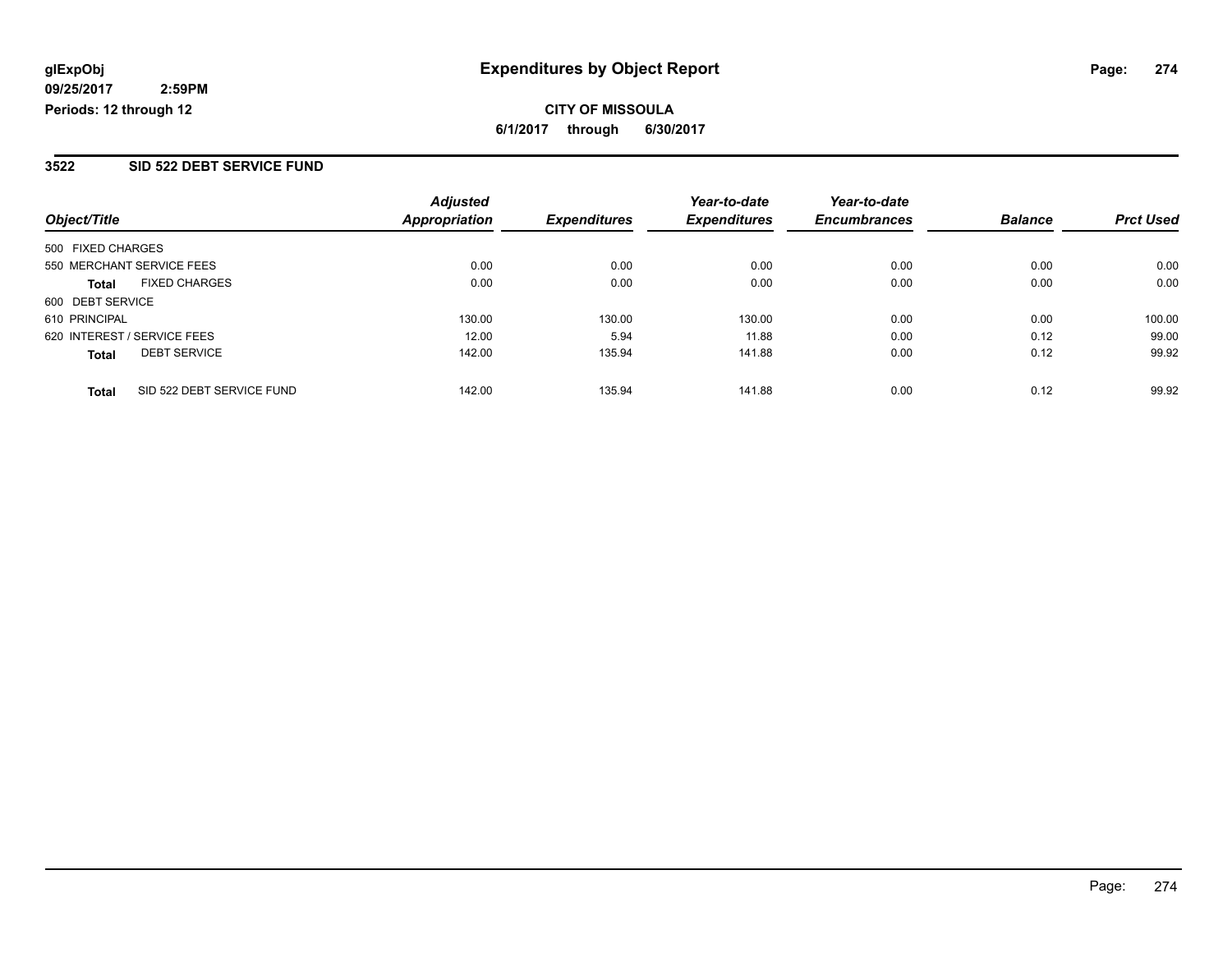**3524 SID 524 DEBT SERVICE FUND**

|                   |                             | <b>Adjusted</b> |                     | Year-to-date        | Year-to-date        |                |                  |
|-------------------|-----------------------------|-----------------|---------------------|---------------------|---------------------|----------------|------------------|
| Object/Title      |                             | Appropriation   | <b>Expenditures</b> | <b>Expenditures</b> | <b>Encumbrances</b> | <b>Balance</b> | <b>Prct Used</b> |
| 500 FIXED CHARGES |                             |                 |                     |                     |                     |                |                  |
|                   | 550 MERCHANT SERVICE FEES   | 0.00            | 0.00                | 0.00                | 0.00                | 0.00           | 0.00             |
| <b>Total</b>      | <b>FIXED CHARGES</b>        | 0.00            | 0.00                | 0.00                | 0.00                | 0.00           | 0.00             |
| 600 DEBT SERVICE  |                             |                 |                     |                     |                     |                |                  |
| 610 PRINCIPAL     |                             | 234,000.00      | 118,000.00          | 234,000.00          | 0.00                | 0.00           | 100.00           |
|                   | 620 INTEREST / SERVICE FEES | 71.600.00       | 34,640.00           | 71.600.00           | 0.00                | 0.00           | 100.00           |
| <b>Total</b>      | <b>DEBT SERVICE</b>         | 305.600.00      | 152.640.00          | 305.600.00          | 0.00                | 0.00           | 100.00           |
| <b>Total</b>      | NON-DEPARTMENTAL            | 305.600.00      | 152.640.00          | 305.600.00          | 0.00                | 0.00           | 100.00           |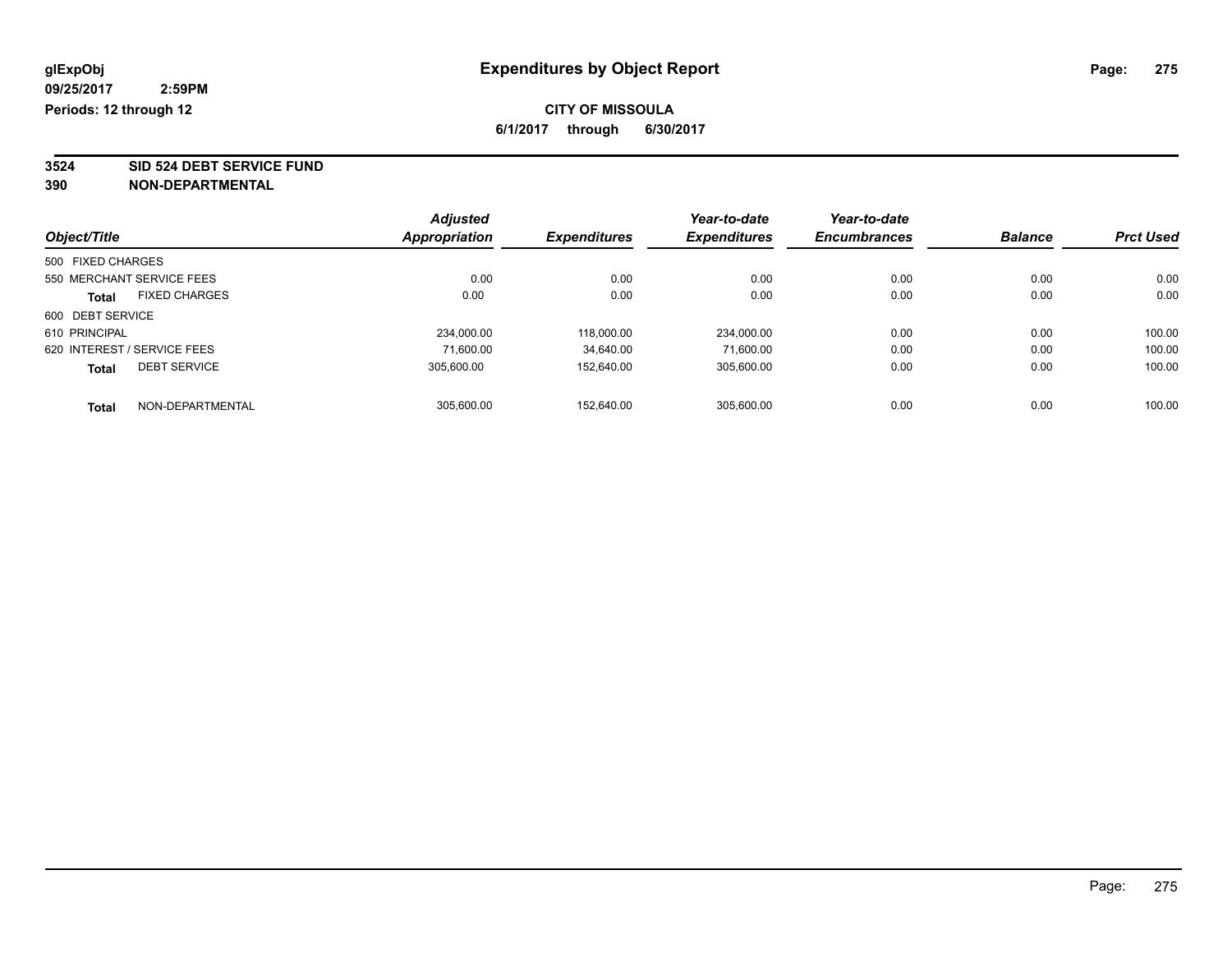#### **3524 SID 524 DEBT SERVICE FUND**

| Object/Title                              | <b>Adjusted</b><br>Appropriation | <b>Expenditures</b> | Year-to-date<br><b>Expenditures</b> | Year-to-date<br><b>Encumbrances</b> | <b>Balance</b> | <b>Prct Used</b> |
|-------------------------------------------|----------------------------------|---------------------|-------------------------------------|-------------------------------------|----------------|------------------|
|                                           |                                  |                     |                                     |                                     |                |                  |
| 500 FIXED CHARGES                         |                                  |                     |                                     |                                     |                |                  |
| 550 MERCHANT SERVICE FEES                 | 0.00                             | 0.00                | 0.00                                | 0.00                                | 0.00           | 0.00             |
| <b>FIXED CHARGES</b><br><b>Total</b>      | 0.00                             | 0.00                | 0.00                                | 0.00                                | 0.00           | 0.00             |
| 600 DEBT SERVICE                          |                                  |                     |                                     |                                     |                |                  |
| 610 PRINCIPAL                             | 234.000.00                       | 118.000.00          | 234.000.00                          | 0.00                                | 0.00           | 100.00           |
| 620 INTEREST / SERVICE FEES               | 71.600.00                        | 34.640.00           | 71.600.00                           | 0.00                                | 0.00           | 100.00           |
| <b>DEBT SERVICE</b><br><b>Total</b>       | 305.600.00                       | 152.640.00          | 305.600.00                          | 0.00                                | 0.00           | 100.00           |
| SID 524 DEBT SERVICE FUND<br><b>Total</b> | 305.600.00                       | 152.640.00          | 305.600.00                          | 0.00                                | 0.00           | 100.00           |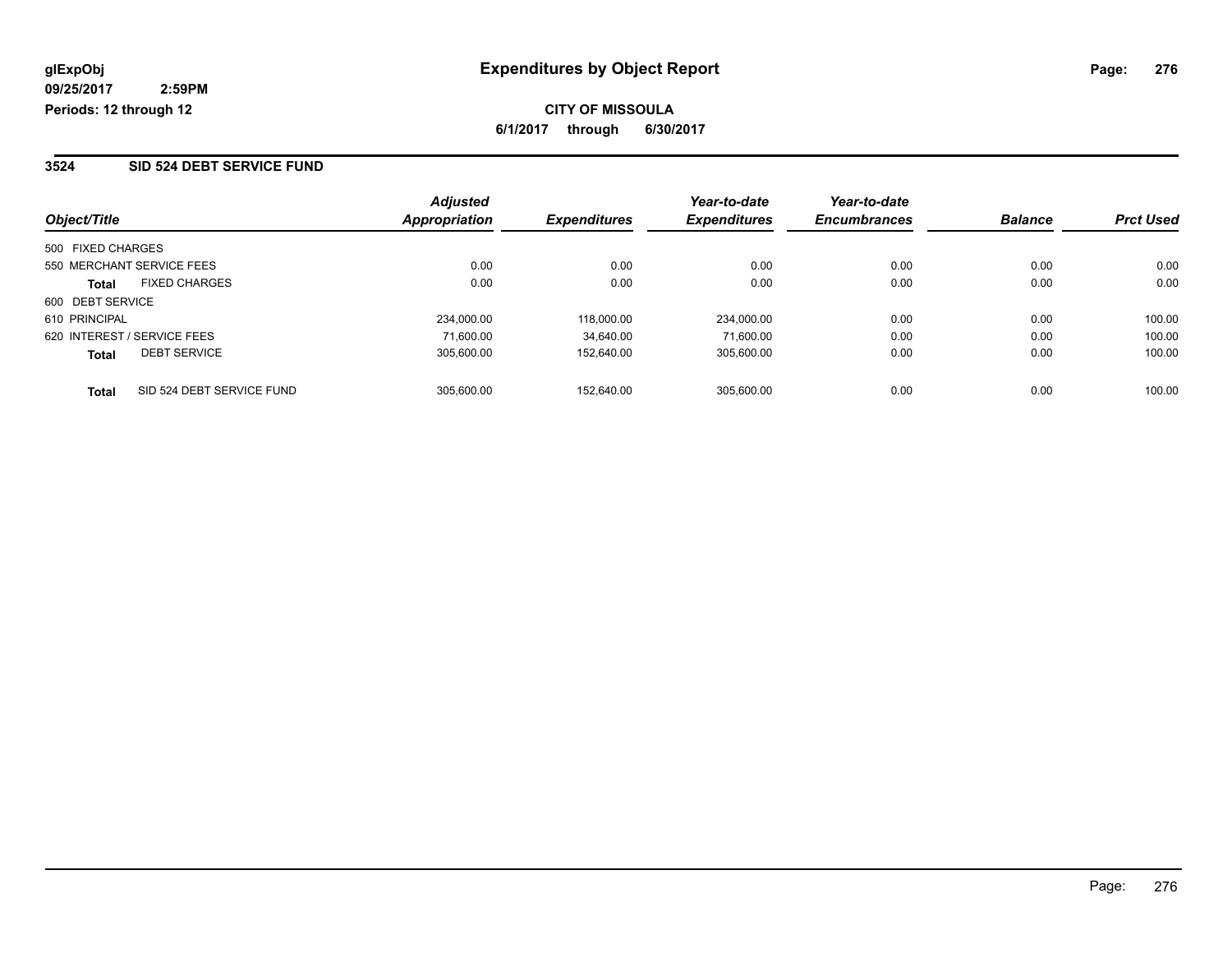**3525 SID 525 DEBT SERVICE FUND**

| Object/Title                |                      | <b>Adjusted</b>      | <b>Expenditures</b> | Year-to-date<br><b>Expenditures</b> | Year-to-date<br><b>Encumbrances</b> | <b>Balance</b> | <b>Prct Used</b> |
|-----------------------------|----------------------|----------------------|---------------------|-------------------------------------|-------------------------------------|----------------|------------------|
|                             |                      | <b>Appropriation</b> |                     |                                     |                                     |                |                  |
| 500 FIXED CHARGES           |                      |                      |                     |                                     |                                     |                |                  |
| 550 MERCHANT SERVICE FEES   |                      | 0.00                 | 0.00                | 0.00                                | 0.00                                | 0.00           | 0.00             |
| <b>Total</b>                | <b>FIXED CHARGES</b> | 0.00                 | 0.00                | 0.00                                | 0.00                                | 0.00           | 0.00             |
| 600 DEBT SERVICE            |                      |                      |                     |                                     |                                     |                |                  |
| 610 PRINCIPAL               |                      | 28,000.00            | 14,000.00           | 28,000.00                           | 0.00                                | 0.00           | 100.00           |
| 620 INTEREST / SERVICE FEES |                      | 4.440.00             | $-15.260.00$        | 4.440.00                            | 0.00                                | 0.00           | 100.00           |
| <b>Total</b>                | <b>DEBT SERVICE</b>  | 32.440.00            | $-1,260.00$         | 32.440.00                           | 0.00                                | 0.00           | 100.00           |
| <b>Total</b>                | NON-DEPARTMENTAL     | 32.440.00            | $-1.260.00$         | 32.440.00                           | 0.00                                | 0.00           | 100.00           |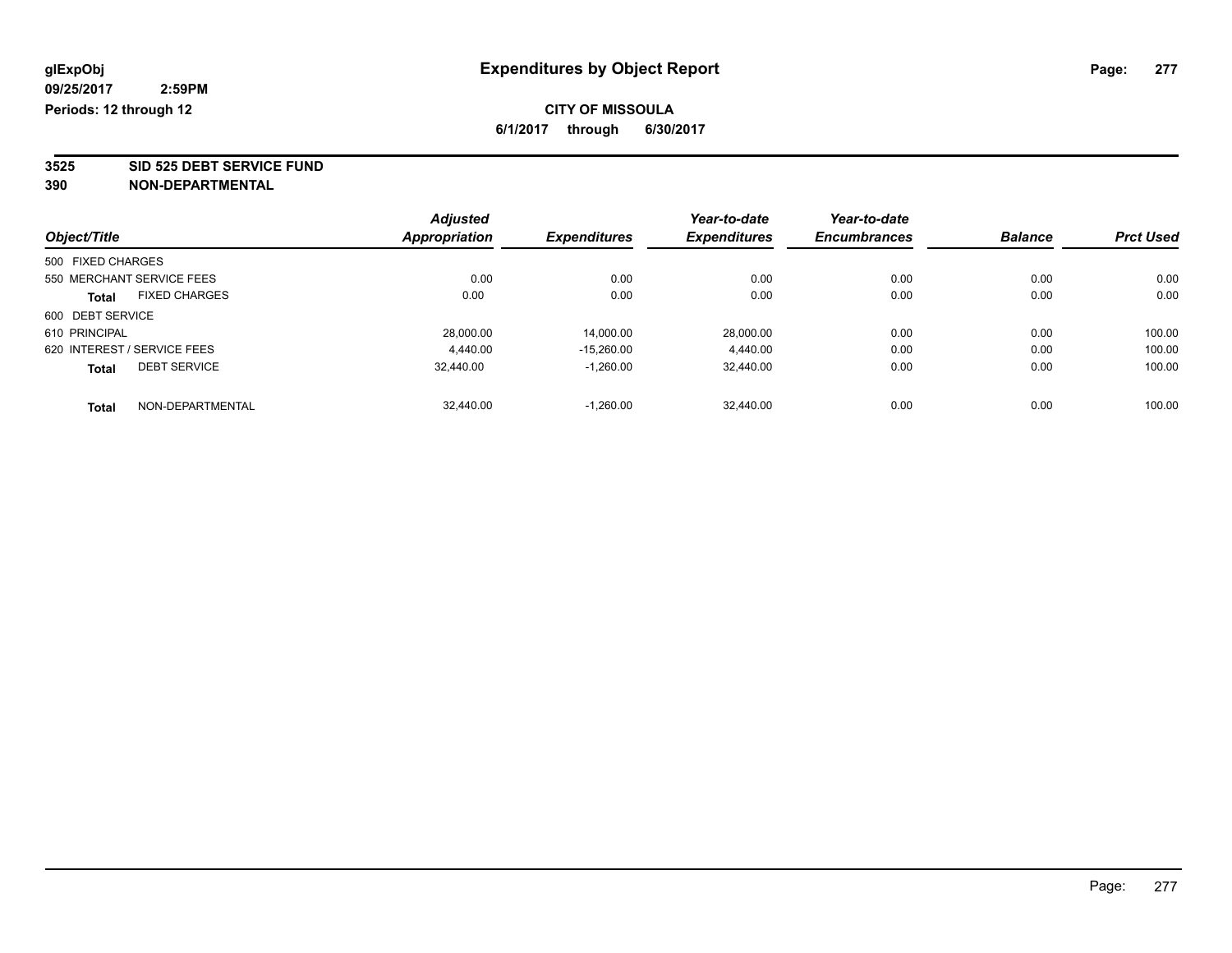#### **3525 SID 525 DEBT SERVICE FUND**

|                                           | <b>Adjusted</b> |                     | Year-to-date        | Year-to-date        |                |                  |
|-------------------------------------------|-----------------|---------------------|---------------------|---------------------|----------------|------------------|
| Object/Title                              | Appropriation   | <b>Expenditures</b> | <b>Expenditures</b> | <b>Encumbrances</b> | <b>Balance</b> | <b>Prct Used</b> |
| 500 FIXED CHARGES                         |                 |                     |                     |                     |                |                  |
| 550 MERCHANT SERVICE FEES                 | 0.00            | 0.00                | 0.00                | 0.00                | 0.00           | 0.00             |
| <b>FIXED CHARGES</b><br><b>Total</b>      | 0.00            | 0.00                | 0.00                | 0.00                | 0.00           | 0.00             |
| 600 DEBT SERVICE                          |                 |                     |                     |                     |                |                  |
| 610 PRINCIPAL                             | 28.000.00       | 14.000.00           | 28.000.00           | 0.00                | 0.00           | 100.00           |
| 620 INTEREST / SERVICE FEES               | 4.440.00        | $-15.260.00$        | 4.440.00            | 0.00                | 0.00           | 100.00           |
| <b>DEBT SERVICE</b><br><b>Total</b>       | 32,440.00       | $-1.260.00$         | 32,440.00           | 0.00                | 0.00           | 100.00           |
| SID 525 DEBT SERVICE FUND<br><b>Total</b> | 32,440.00       | $-1.260.00$         | 32.440.00           | 0.00                | 0.00           | 100.00           |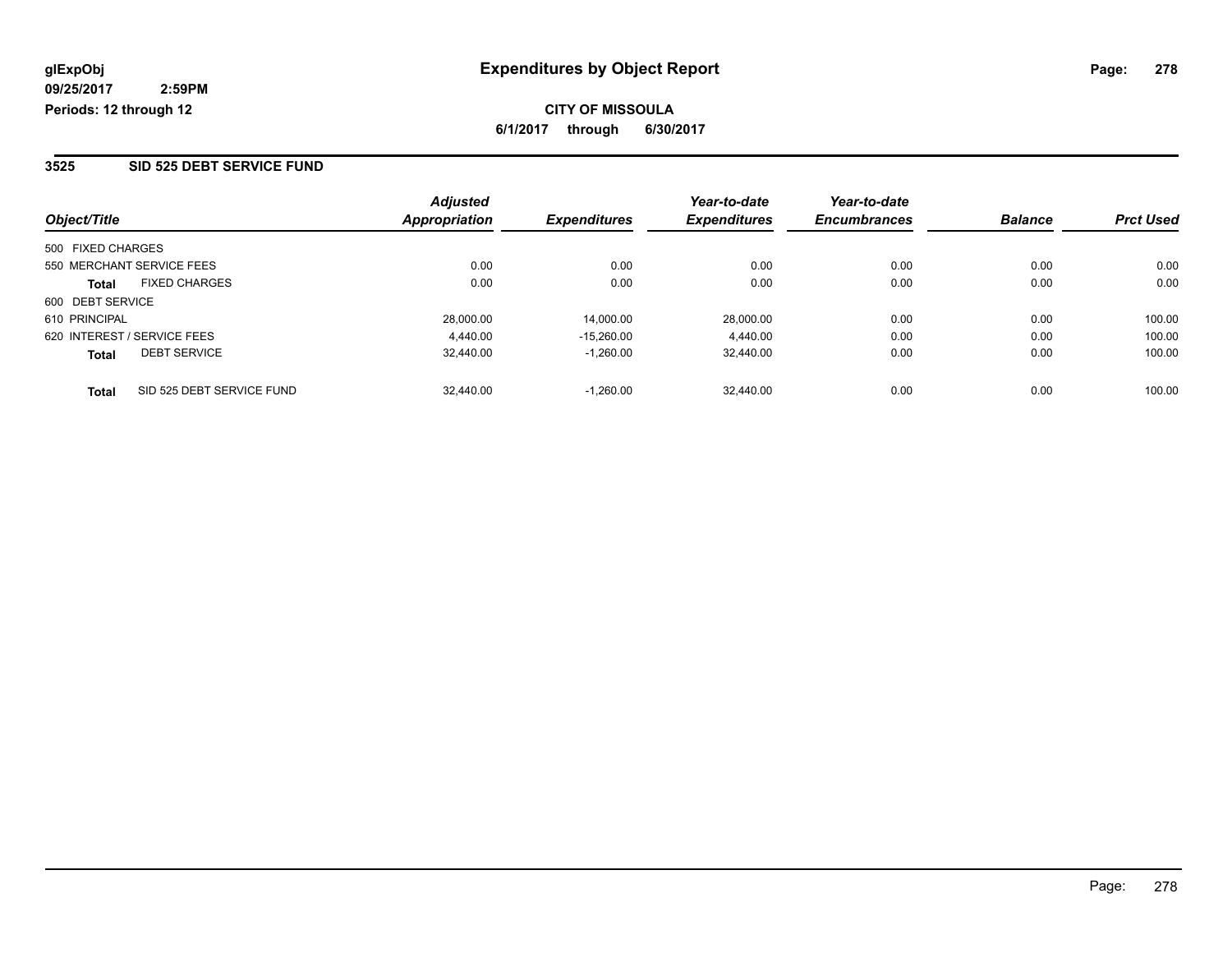**3526 SID 526 DEBT SERVICE FUND**

| Object/Title      |                             | <b>Adjusted</b> |                     | Year-to-date        | Year-to-date<br><b>Encumbrances</b> | <b>Balance</b> | <b>Prct Used</b> |
|-------------------|-----------------------------|-----------------|---------------------|---------------------|-------------------------------------|----------------|------------------|
|                   |                             | Appropriation   | <b>Expenditures</b> | <b>Expenditures</b> |                                     |                |                  |
| 500 FIXED CHARGES |                             |                 |                     |                     |                                     |                |                  |
|                   | 550 MERCHANT SERVICE FEES   | 0.00            | 0.00                | 0.00                | 0.00                                | 0.00           | 0.00             |
| <b>Total</b>      | <b>FIXED CHARGES</b>        | 0.00            | 0.00                | 0.00                | 0.00                                | 0.00           | 0.00             |
| 600 DEBT SERVICE  |                             |                 |                     |                     |                                     |                |                  |
| 610 PRINCIPAL     |                             | 160,000.00      | 81,000.00           | 160,000.00          | 0.00                                | 0.00           | 100.00           |
|                   | 620 INTEREST / SERVICE FEES | 33.100.00       | 33,100.00           | 33.100.00           | 0.00                                | 0.00           | 100.00           |
| <b>Total</b>      | <b>DEBT SERVICE</b>         | 193.100.00      | 114.100.00          | 193,100.00          | 0.00                                | 0.00           | 100.00           |
| <b>Total</b>      | NON-DEPARTMENTAL            | 193.100.00      | 114.100.00          | 193.100.00          | 0.00                                | 0.00           | 100.00           |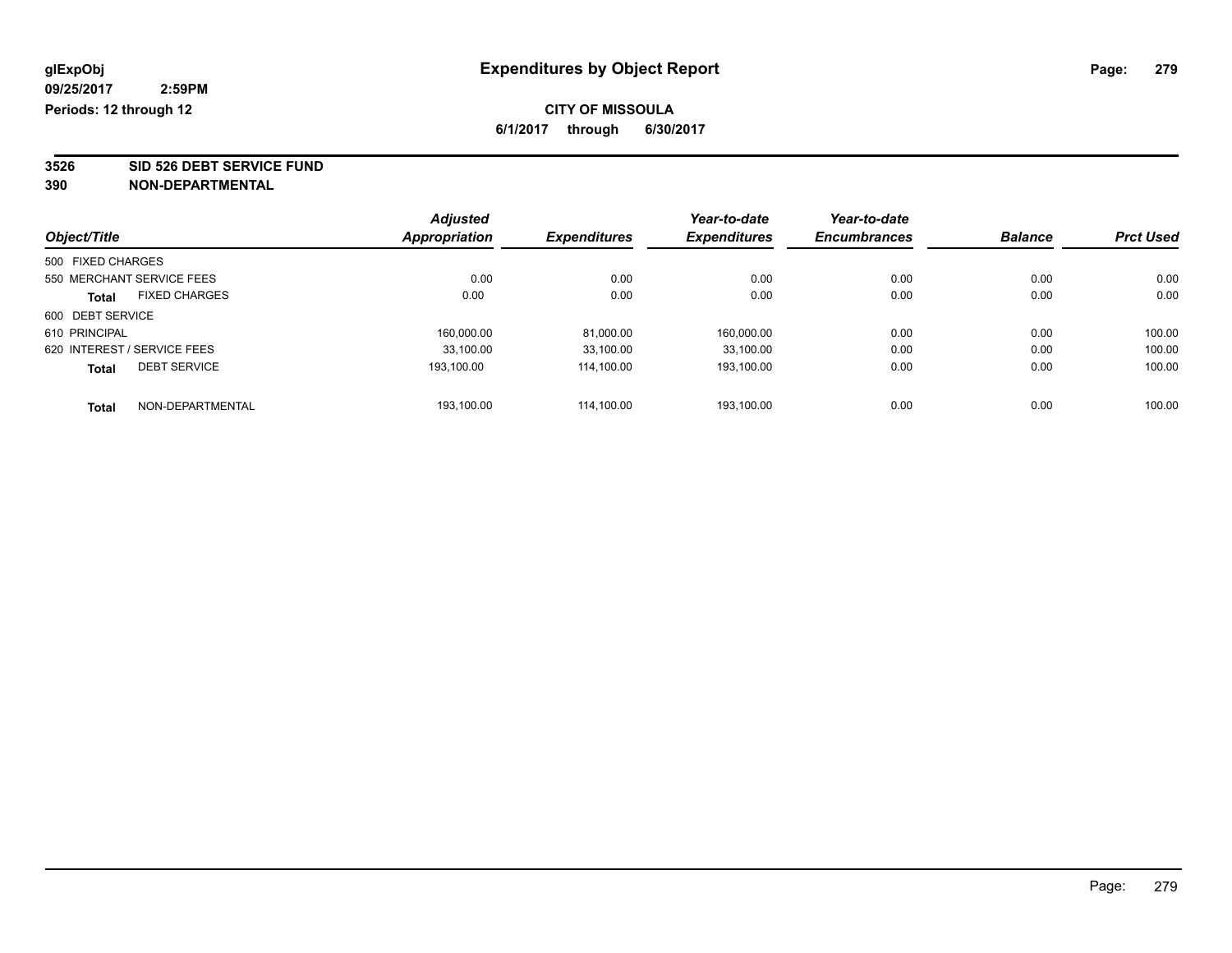#### **3526 SID 526 DEBT SERVICE FUND**

|                                           | <b>Adjusted</b>      |                     | Year-to-date        | Year-to-date        |                |                  |
|-------------------------------------------|----------------------|---------------------|---------------------|---------------------|----------------|------------------|
| Object/Title                              | <b>Appropriation</b> | <b>Expenditures</b> | <b>Expenditures</b> | <b>Encumbrances</b> | <b>Balance</b> | <b>Prct Used</b> |
| 500 FIXED CHARGES                         |                      |                     |                     |                     |                |                  |
| 550 MERCHANT SERVICE FEES                 | 0.00                 | 0.00                | 0.00                | 0.00                | 0.00           | 0.00             |
| <b>FIXED CHARGES</b><br><b>Total</b>      | 0.00                 | 0.00                | 0.00                | 0.00                | 0.00           | 0.00             |
| 600 DEBT SERVICE                          |                      |                     |                     |                     |                |                  |
| 610 PRINCIPAL                             | 160.000.00           | 81.000.00           | 160.000.00          | 0.00                | 0.00           | 100.00           |
| 620 INTEREST / SERVICE FEES               | 33.100.00            | 33.100.00           | 33.100.00           | 0.00                | 0.00           | 100.00           |
| <b>DEBT SERVICE</b><br><b>Total</b>       | 193.100.00           | 114.100.00          | 193.100.00          | 0.00                | 0.00           | 100.00           |
| SID 526 DEBT SERVICE FUND<br><b>Total</b> | 193.100.00           | 114.100.00          | 193.100.00          | 0.00                | 0.00           | 100.00           |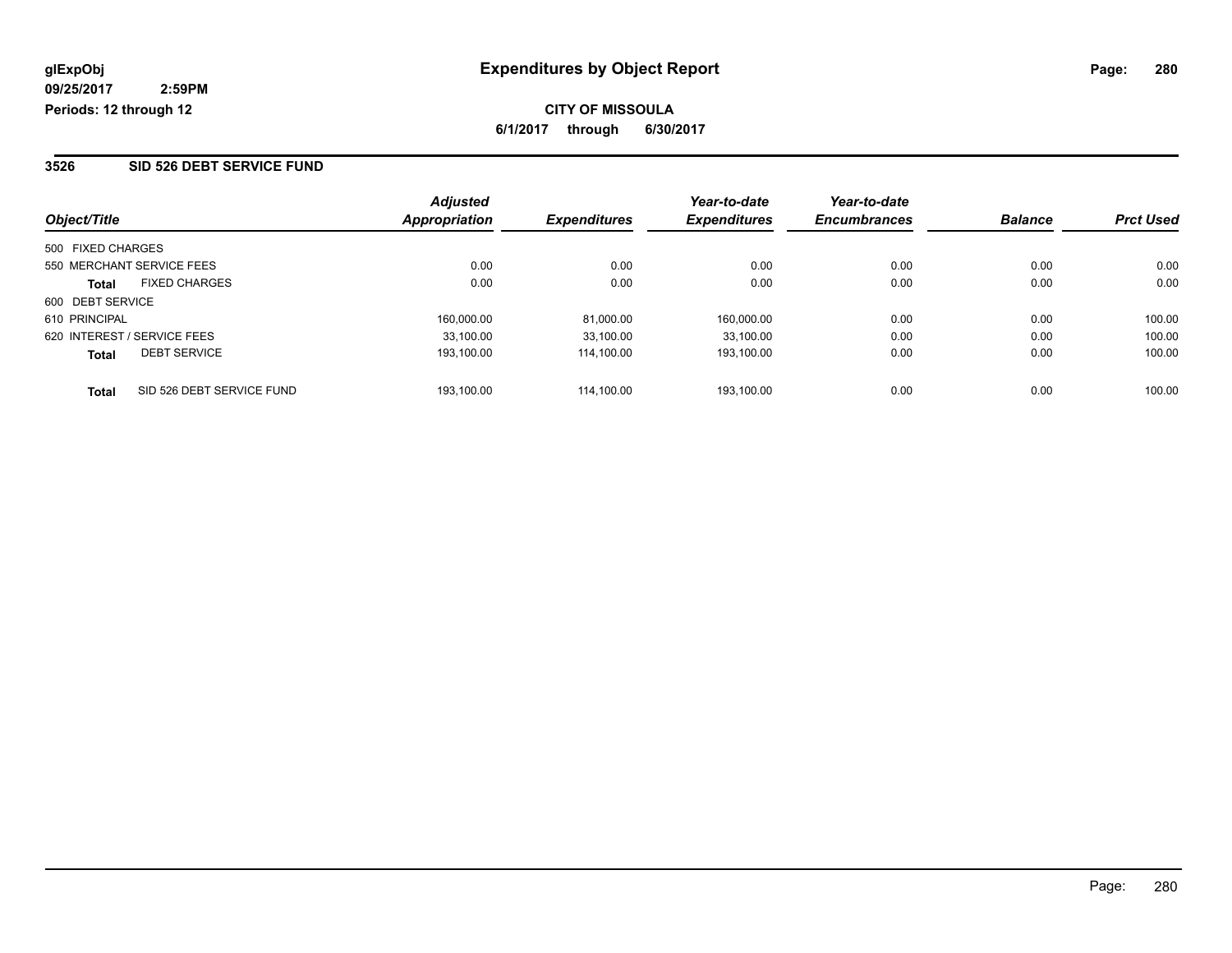# **glExpObj Expenditures by Object Report Page: 281**

**09/25/2017 2:59PM Periods: 12 through 12**

## **CITY OF MISSOULA 6/1/2017 through 6/30/2017**

#### **3527 SID 527 DEBT SERVICE FUND**

**000 \*\*\* Title Not Found \*\*\***

| Object/Title                     | <b>Adjusted</b><br>Appropriation | <b>Expenditures</b> | Year-to-date<br><b>Expenditures</b> | Year-to-date<br><b>Encumbrances</b> | <b>Balance</b> | <b>Prct Used</b> |
|----------------------------------|----------------------------------|---------------------|-------------------------------------|-------------------------------------|----------------|------------------|
| 800 OTHER OBJECTS                |                                  |                     |                                     |                                     |                |                  |
| 820 TRANSFERS TO OTHER FUNDS     | 0.00                             | 0.00                | 0.00                                | 0.00                                | 0.00           | 0.00             |
| OTHER OBJECTS<br><b>Total</b>    | 0.00                             | 0.00                | 0.00                                | 0.00                                | 0.00           | 0.00             |
| *** Title Not Found ***<br>Total | 0.00                             | 0.00                | 0.00                                | 0.00                                | 0.00           | 0.00             |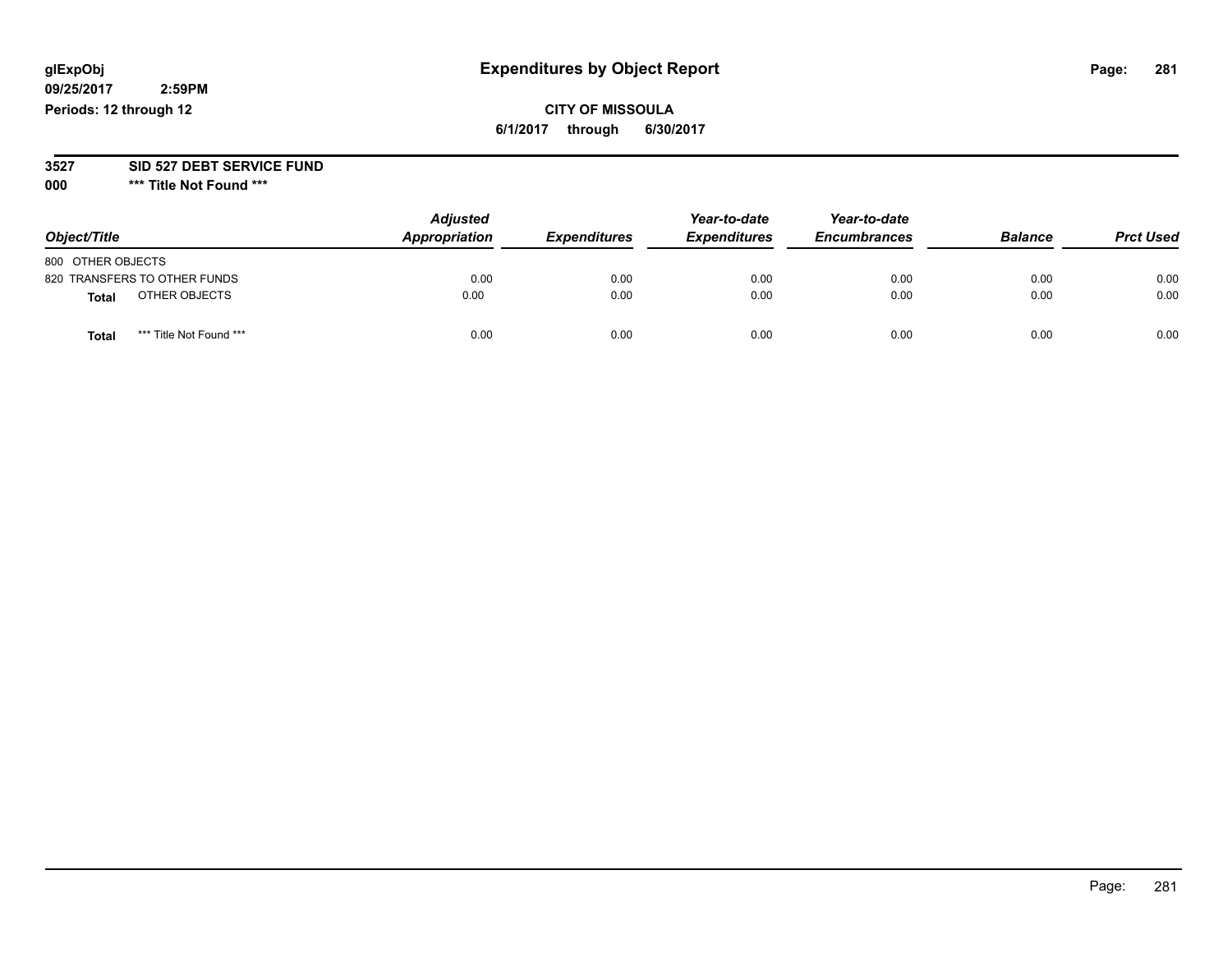**3527 SID 527 DEBT SERVICE FUND**

|                                      | <b>Adjusted</b>      | <b>Expenditures</b> | Year-to-date<br><b>Expenditures</b> | Year-to-date<br><b>Encumbrances</b> | <b>Balance</b> | <b>Prct Used</b> |
|--------------------------------------|----------------------|---------------------|-------------------------------------|-------------------------------------|----------------|------------------|
| Object/Title                         | <b>Appropriation</b> |                     |                                     |                                     |                |                  |
| 500 FIXED CHARGES                    |                      |                     |                                     |                                     |                |                  |
| 550 MERCHANT SERVICE FEES            | 0.00                 | 0.00                | 0.00                                | 0.00                                | 0.00           | 0.00             |
| <b>FIXED CHARGES</b><br><b>Total</b> | 0.00                 | 0.00                | 0.00                                | 0.00                                | 0.00           | 0.00             |
| 600 DEBT SERVICE                     |                      |                     |                                     |                                     |                |                  |
| 610 PRINCIPAL                        | 0.00                 | 0.00                | 0.00                                | 0.00                                | 0.00           | 0.00             |
| 620 INTEREST / SERVICE FEES          | 0.00                 | 0.00                | 0.00                                | 0.00                                | 0.00           | 0.00             |
| <b>DEBT SERVICE</b><br><b>Total</b>  | 0.00                 | 0.00                | 0.00                                | 0.00                                | 0.00           | 0.00             |
| NON-DEPARTMENTAL<br><b>Total</b>     | 0.00                 | 0.00                | 0.00                                | 0.00                                | 0.00           | 0.00             |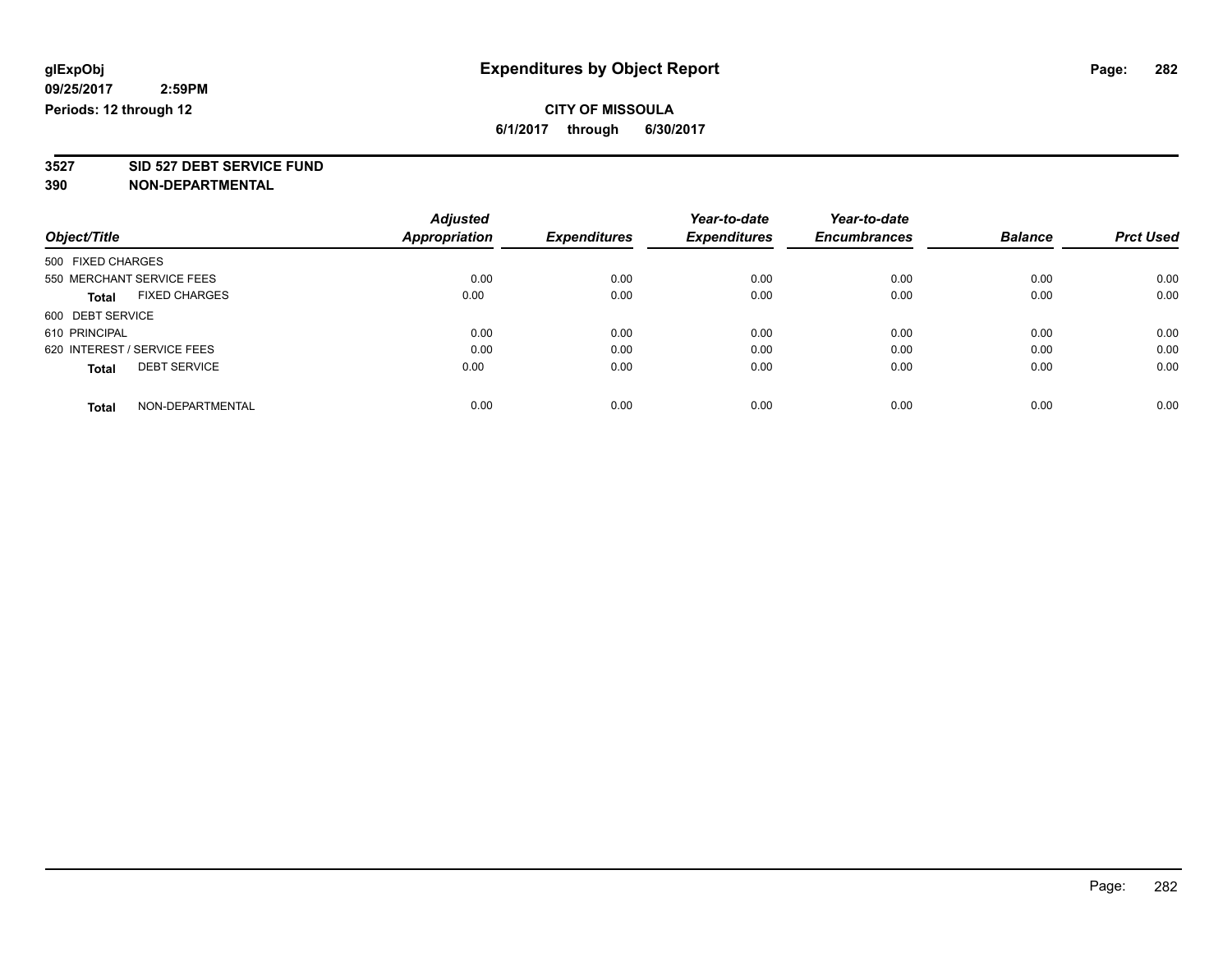# **CITY OF MISSOULA 6/1/2017 through 6/30/2017**

#### **3527 SID 527 DEBT SERVICE FUND**

|                             |                              | <b>Adjusted</b>      |                     | Year-to-date        | Year-to-date        |                |                  |
|-----------------------------|------------------------------|----------------------|---------------------|---------------------|---------------------|----------------|------------------|
| Object/Title                |                              | <b>Appropriation</b> | <b>Expenditures</b> | <b>Expenditures</b> | <b>Encumbrances</b> | <b>Balance</b> | <b>Prct Used</b> |
| 500 FIXED CHARGES           |                              |                      |                     |                     |                     |                |                  |
|                             | 550 MERCHANT SERVICE FEES    | 0.00                 | 0.00                | 0.00                | 0.00                | 0.00           | 0.00             |
| <b>Total</b>                | <b>FIXED CHARGES</b>         | 0.00                 | 0.00                | 0.00                | 0.00                | 0.00           | 0.00             |
| 600 DEBT SERVICE            |                              |                      |                     |                     |                     |                |                  |
| 610 PRINCIPAL               |                              | 0.00                 | 0.00                | 0.00                | 0.00                | 0.00           | 0.00             |
| 620 INTEREST / SERVICE FEES |                              | 0.00                 | 0.00                | 0.00                | 0.00                | 0.00           | 0.00             |
| Total                       | <b>DEBT SERVICE</b>          | 0.00                 | 0.00                | 0.00                | 0.00                | 0.00           | 0.00             |
| 800 OTHER OBJECTS           |                              |                      |                     |                     |                     |                |                  |
|                             | 820 TRANSFERS TO OTHER FUNDS | 0.00                 | 0.00                | 0.00                | 0.00                | 0.00           | 0.00             |
| Total                       | OTHER OBJECTS                | 0.00                 | 0.00                | 0.00                | 0.00                | 0.00           | 0.00             |
| <b>Total</b>                | SID 527 DEBT SERVICE FUND    | 0.00                 | 0.00                | 0.00                | 0.00                | 0.00           | 0.00             |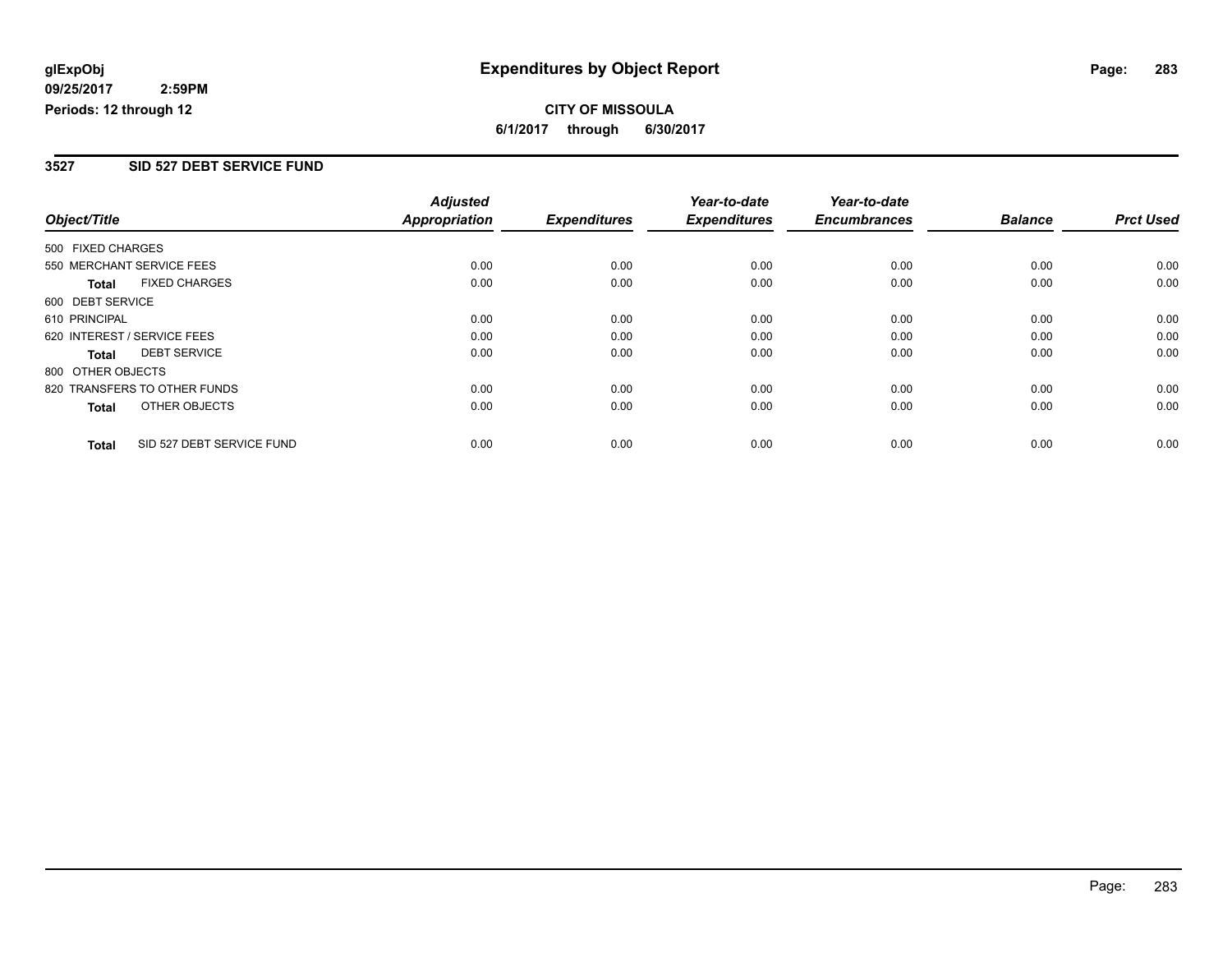**3530 SID 530 DEBT SERVICE FUND**

|                                      | <b>Adjusted</b>      |                     | Year-to-date        | Year-to-date        |                |                  |
|--------------------------------------|----------------------|---------------------|---------------------|---------------------|----------------|------------------|
| Object/Title                         | <b>Appropriation</b> | <b>Expenditures</b> | <b>Expenditures</b> | <b>Encumbrances</b> | <b>Balance</b> | <b>Prct Used</b> |
| 500 FIXED CHARGES                    |                      |                     |                     |                     |                |                  |
| 550 MERCHANT SERVICE FEES            | 0.00                 | 0.00                | 0.00                | 0.00                | 0.00           | 0.00             |
| <b>FIXED CHARGES</b><br><b>Total</b> | 0.00                 | 0.00                | 0.00                | 0.00                | 0.00           | 0.00             |
| 600 DEBT SERVICE                     |                      |                     |                     |                     |                |                  |
| 610 PRINCIPAL                        | 0.00                 | 0.00                | 0.00                | 0.00                | 0.00           | 0.00             |
| 620 INTEREST / SERVICE FEES          | 0.00                 | 0.00                | 0.00                | 0.00                | 0.00           | 0.00             |
| <b>DEBT SERVICE</b><br><b>Total</b>  | 0.00                 | 0.00                | 0.00                | 0.00                | 0.00           | 0.00             |
| 800 OTHER OBJECTS                    |                      |                     |                     |                     |                |                  |
| 820 TRANSFERS TO OTHER FUNDS         | 0.00                 | 0.00                | 0.00                | 0.00                | 0.00           | 0.00             |
| OTHER OBJECTS<br><b>Total</b>        | 0.00                 | 0.00                | 0.00                | 0.00                | 0.00           | 0.00             |
|                                      |                      |                     |                     |                     |                |                  |
| NON-DEPARTMENTAL<br><b>Total</b>     | 0.00                 | 0.00                | 0.00                | 0.00                | 0.00           | 0.00             |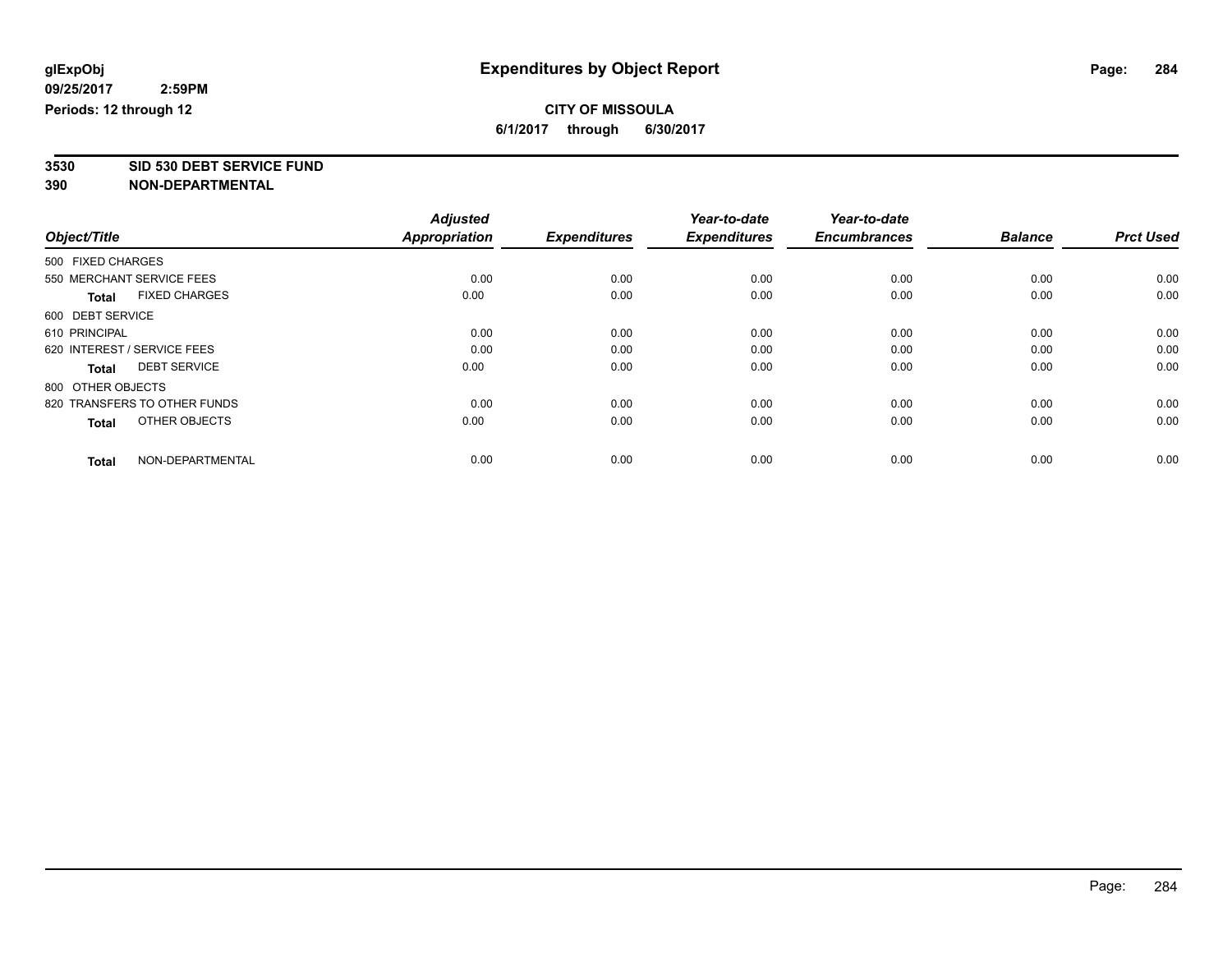# **CITY OF MISSOULA 6/1/2017 through 6/30/2017**

#### **3530 SID 530 DEBT SERVICE FUND**

| Object/Title      |                              | <b>Adjusted</b>      | <b>Expenditures</b> | Year-to-date<br><b>Expenditures</b> | Year-to-date<br><b>Encumbrances</b> | <b>Balance</b> | <b>Prct Used</b> |
|-------------------|------------------------------|----------------------|---------------------|-------------------------------------|-------------------------------------|----------------|------------------|
|                   |                              | <b>Appropriation</b> |                     |                                     |                                     |                |                  |
| 500 FIXED CHARGES |                              |                      |                     |                                     |                                     |                |                  |
|                   | 550 MERCHANT SERVICE FEES    | 0.00                 | 0.00                | 0.00                                | 0.00                                | 0.00           | 0.00             |
| <b>Total</b>      | <b>FIXED CHARGES</b>         | 0.00                 | 0.00                | 0.00                                | 0.00                                | 0.00           | 0.00             |
| 600 DEBT SERVICE  |                              |                      |                     |                                     |                                     |                |                  |
| 610 PRINCIPAL     |                              | 0.00                 | 0.00                | 0.00                                | 0.00                                | 0.00           | 0.00             |
|                   | 620 INTEREST / SERVICE FEES  | 0.00                 | 0.00                | 0.00                                | 0.00                                | 0.00           | 0.00             |
| Total             | <b>DEBT SERVICE</b>          | 0.00                 | 0.00                | 0.00                                | 0.00                                | 0.00           | 0.00             |
| 800 OTHER OBJECTS |                              |                      |                     |                                     |                                     |                |                  |
|                   | 820 TRANSFERS TO OTHER FUNDS | 0.00                 | 0.00                | 0.00                                | 0.00                                | 0.00           | 0.00             |
| <b>Total</b>      | OTHER OBJECTS                | 0.00                 | 0.00                | 0.00                                | 0.00                                | 0.00           | 0.00             |
| <b>Total</b>      | SID 530 DEBT SERVICE FUND    | 0.00                 | 0.00                | 0.00                                | 0.00                                | 0.00           | 0.00             |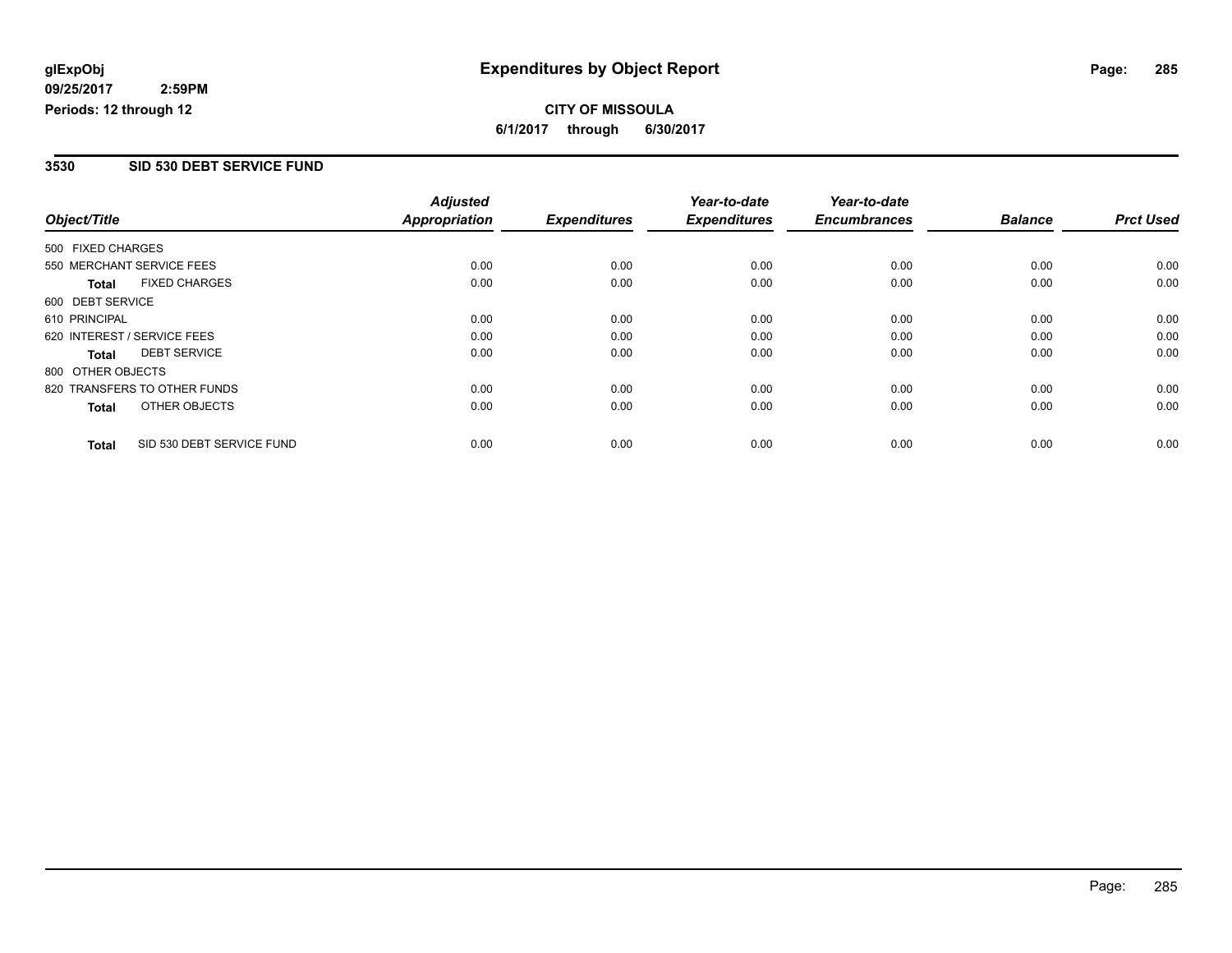# **3531 SID 531 HICKORY ST CALMING**

|                                      | <b>Adjusted</b>      |                     | Year-to-date<br><b>Expenditures</b> | Year-to-date<br><b>Encumbrances</b> | <b>Balance</b> | <b>Prct Used</b> |
|--------------------------------------|----------------------|---------------------|-------------------------------------|-------------------------------------|----------------|------------------|
| Object/Title                         | <b>Appropriation</b> | <b>Expenditures</b> |                                     |                                     |                |                  |
| 500 FIXED CHARGES                    |                      |                     |                                     |                                     |                |                  |
| 550 MERCHANT SERVICE FEES            | 0.00                 | 0.00                | 0.00                                | 0.00                                | 0.00           | 0.00             |
| <b>FIXED CHARGES</b><br><b>Total</b> | 0.00                 | 0.00                | 0.00                                | 0.00                                | 0.00           | 0.00             |
| 800 OTHER OBJECTS                    |                      |                     |                                     |                                     |                |                  |
| 820 TRANSFERS TO OTHER FUNDS         | 0.00                 | 0.00                | 0.00                                | 0.00                                | 0.00           | 0.00             |
| OTHER OBJECTS<br><b>Total</b>        | 0.00                 | 0.00                | 0.00                                | 0.00                                | 0.00           | 0.00             |
| NON-DEPARTMENTAL<br><b>Total</b>     | 0.00                 | 0.00                | 0.00                                | 0.00                                | 0.00           | 0.00             |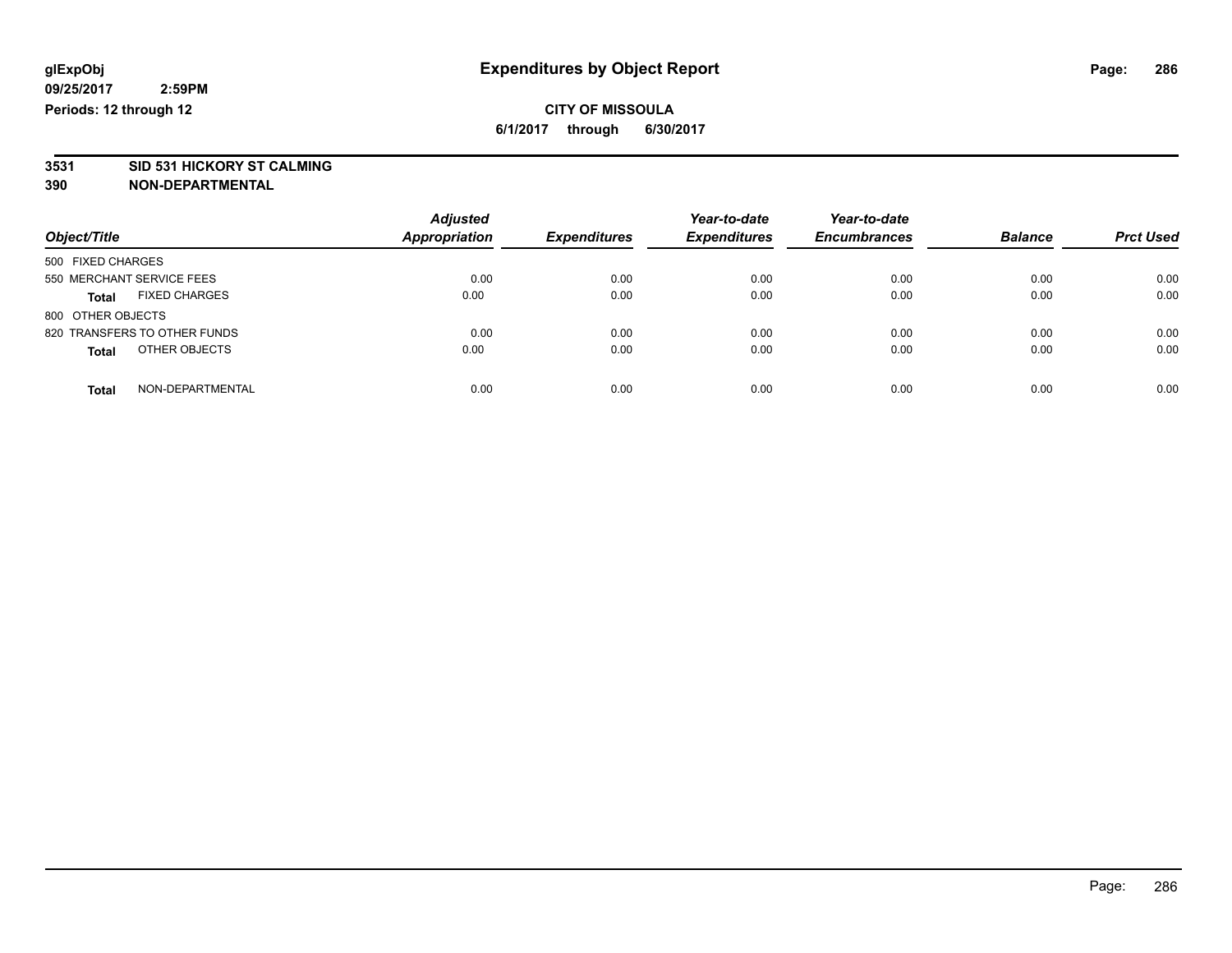**CITY OF MISSOULA 6/1/2017 through 6/30/2017**

#### **3531 SID 531 HICKORY ST CALMING**

|                                            | <b>Adjusted</b>      |                     | Year-to-date        | Year-to-date        |                |                  |
|--------------------------------------------|----------------------|---------------------|---------------------|---------------------|----------------|------------------|
| Object/Title                               | <b>Appropriation</b> | <b>Expenditures</b> | <b>Expenditures</b> | <b>Encumbrances</b> | <b>Balance</b> | <b>Prct Used</b> |
| 500 FIXED CHARGES                          |                      |                     |                     |                     |                |                  |
| 550 MERCHANT SERVICE FEES                  | 0.00                 | 0.00                | 0.00                | 0.00                | 0.00           | 0.00             |
| <b>FIXED CHARGES</b><br><b>Total</b>       | 0.00                 | 0.00                | 0.00                | 0.00                | 0.00           | 0.00             |
| 800 OTHER OBJECTS                          |                      |                     |                     |                     |                |                  |
| 820 TRANSFERS TO OTHER FUNDS               | 0.00                 | 0.00                | 0.00                | 0.00                | 0.00           | 0.00             |
| OTHER OBJECTS<br><b>Total</b>              | 0.00                 | 0.00                | 0.00                | 0.00                | 0.00           | 0.00             |
| SID 531 HICKORY ST CALMING<br><b>Total</b> | 0.00                 | 0.00                | 0.00                | 0.00                | 0.00           | 0.00             |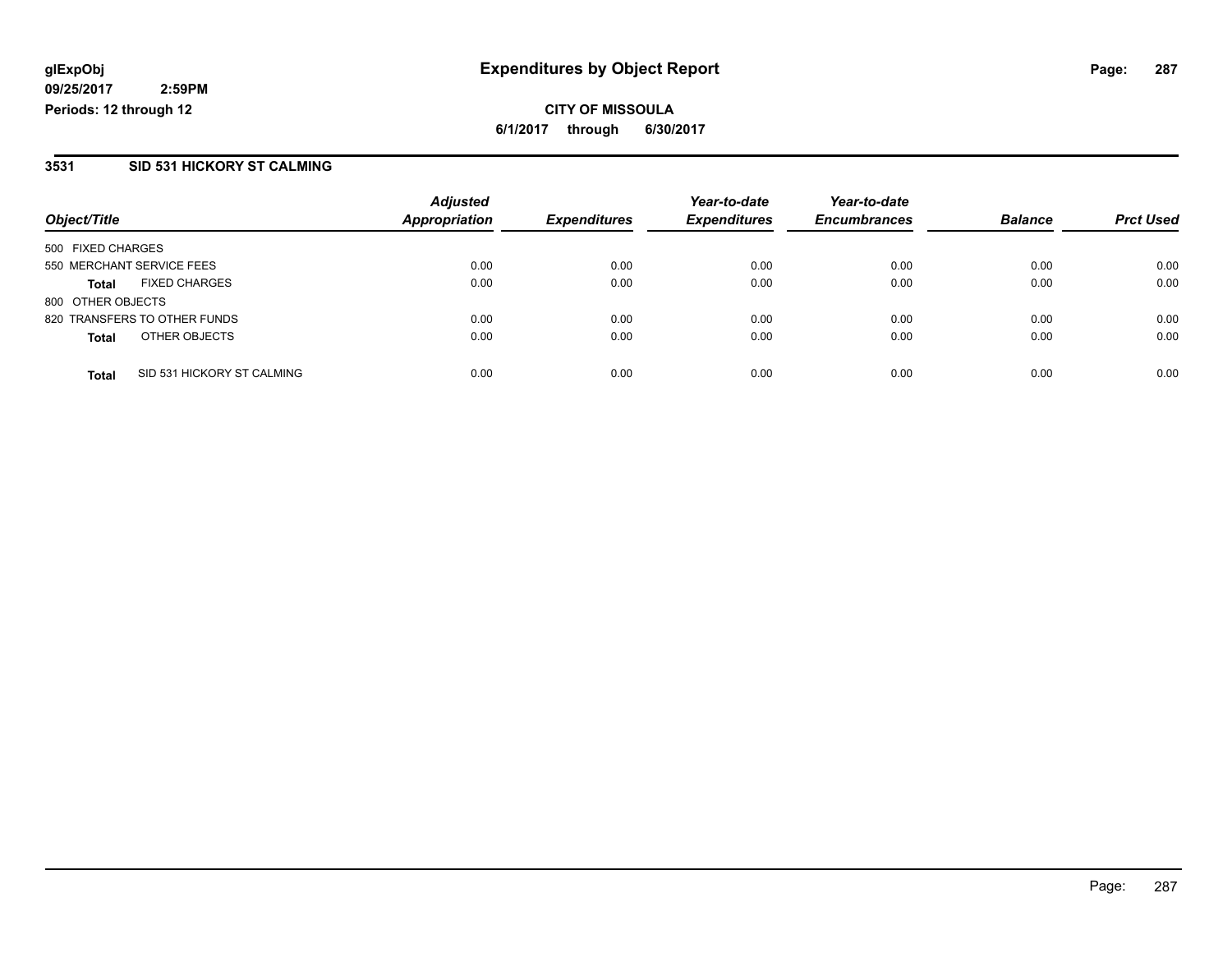**3532 SID 532 DEBT SERVICE FUND**

| Object/Title                |                      | <b>Adjusted</b>      | <b>Expenditures</b> | Year-to-date<br><b>Expenditures</b> | Year-to-date<br><b>Encumbrances</b> | <b>Balance</b> | <b>Prct Used</b> |
|-----------------------------|----------------------|----------------------|---------------------|-------------------------------------|-------------------------------------|----------------|------------------|
|                             |                      | <b>Appropriation</b> |                     |                                     |                                     |                |                  |
| 500 FIXED CHARGES           |                      |                      |                     |                                     |                                     |                |                  |
| 550 MERCHANT SERVICE FEES   |                      | 0.00                 | 0.00                | 0.00                                | 0.00                                | 0.00           | 0.00             |
| <b>Total</b>                | <b>FIXED CHARGES</b> | 0.00                 | 0.00                | 0.00                                | 0.00                                | 0.00           | 0.00             |
| 600 DEBT SERVICE            |                      |                      |                     |                                     |                                     |                |                  |
| 610 PRINCIPAL               |                      | 30,000.00            | 30,000.00           | 30,000.00                           | 0.00                                | 0.00           | 100.00           |
| 620 INTEREST / SERVICE FEES |                      | 10,633.00            | 5.316.25            | 10.982.50                           | 0.00                                | $-349.50$      | 103.29           |
| <b>Total</b>                | <b>DEBT SERVICE</b>  | 40,633.00            | 35,316.25           | 40,982.50                           | 0.00                                | $-349.50$      | 100.86           |
| <b>Total</b>                | NON-DEPARTMENTAL     | 40.633.00            | 35.316.25           | 40.982.50                           | 0.00                                | $-349.50$      | 100.86           |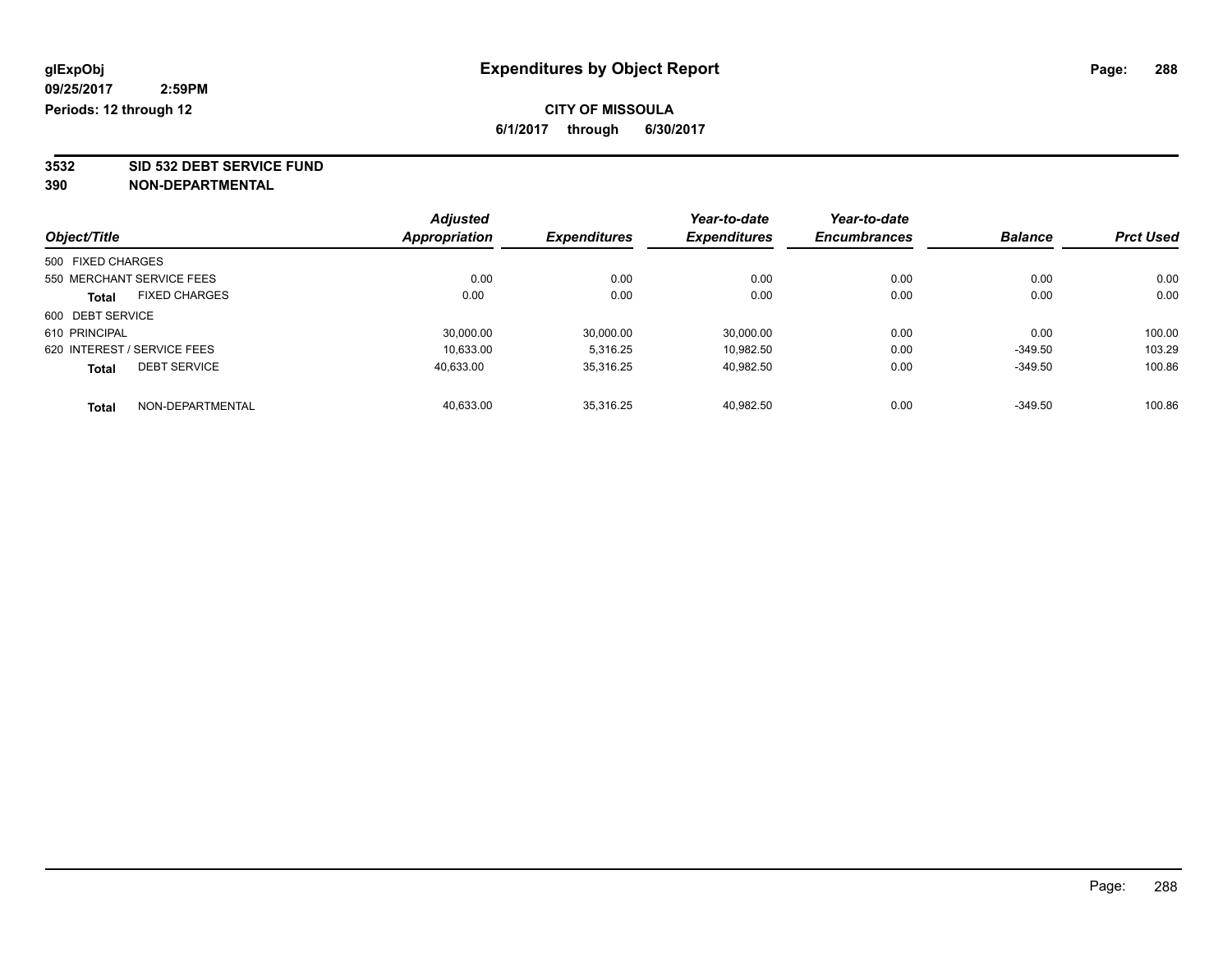#### **3532 SID 532 DEBT SERVICE FUND**

|                                           | <b>Adjusted</b> |                     | Year-to-date        | Year-to-date        |                |                  |
|-------------------------------------------|-----------------|---------------------|---------------------|---------------------|----------------|------------------|
| Object/Title                              | Appropriation   | <b>Expenditures</b> | <b>Expenditures</b> | <b>Encumbrances</b> | <b>Balance</b> | <b>Prct Used</b> |
| 500 FIXED CHARGES                         |                 |                     |                     |                     |                |                  |
| 550 MERCHANT SERVICE FEES                 | 0.00            | 0.00                | 0.00                | 0.00                | 0.00           | 0.00             |
| <b>FIXED CHARGES</b><br><b>Total</b>      | 0.00            | 0.00                | 0.00                | 0.00                | 0.00           | 0.00             |
| 600 DEBT SERVICE                          |                 |                     |                     |                     |                |                  |
| 610 PRINCIPAL                             | 30,000.00       | 30,000.00           | 30,000.00           | 0.00                | 0.00           | 100.00           |
| 620 INTEREST / SERVICE FEES               | 10.633.00       | 5.316.25            | 10.982.50           | 0.00                | $-349.50$      | 103.29           |
| <b>DEBT SERVICE</b><br><b>Total</b>       | 40.633.00       | 35.316.25           | 40.982.50           | 0.00                | $-349.50$      | 100.86           |
| SID 532 DEBT SERVICE FUND<br><b>Total</b> | 40.633.00       | 35.316.25           | 40.982.50           | 0.00                | $-349.50$      | 100.86           |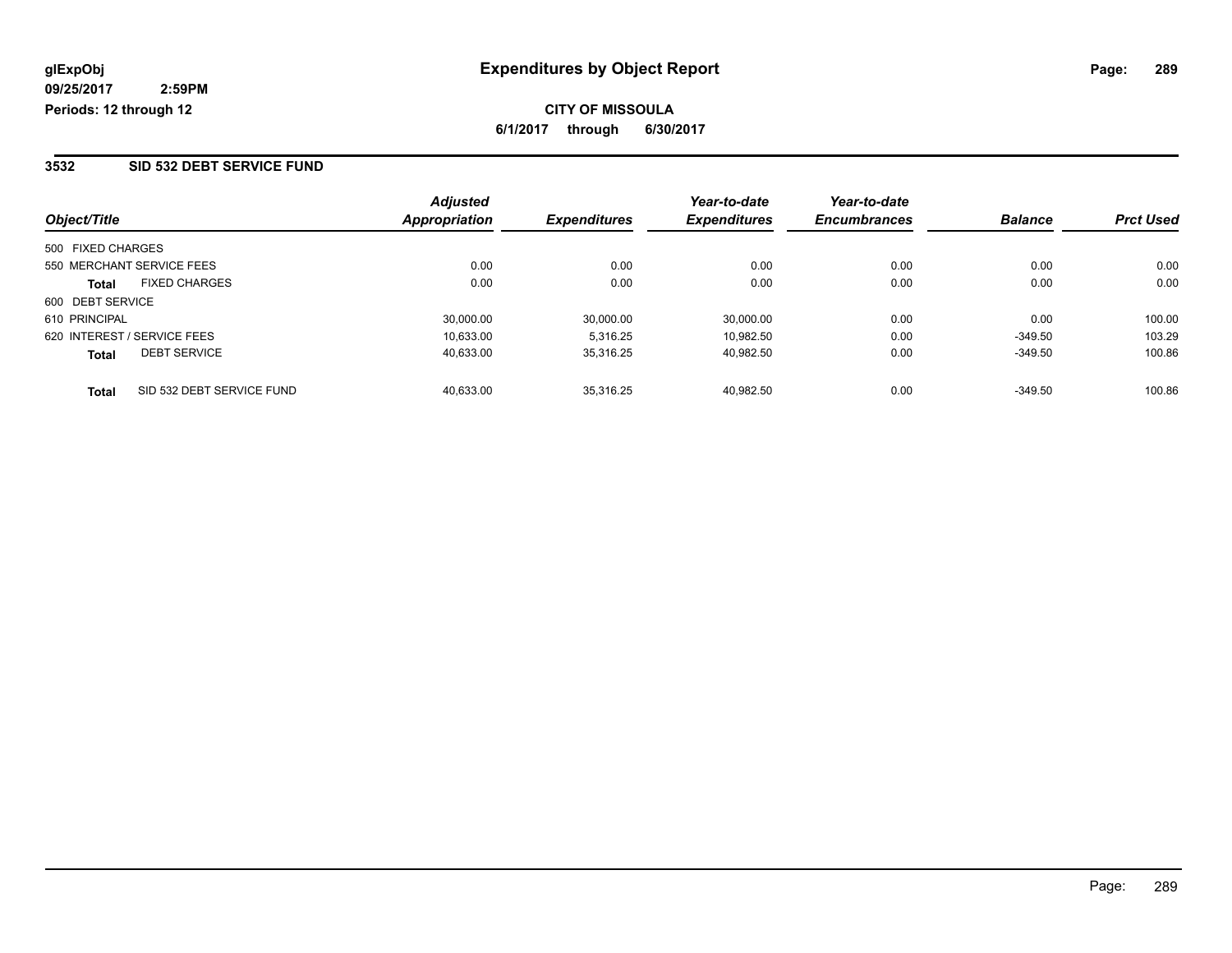### **CITY OF MISSOULA 6/1/2017 through 6/30/2017**

# **3533 GILBERT ST SEWER SID DEBT FUND**

**330 WASTEWATER**

| Object/Title                         | <b>Adjusted</b><br>Appropriation | <b>Expenditures</b> | Year-to-date<br><b>Expenditures</b> | Year-to-date<br><b>Encumbrances</b> | <b>Balance</b> | <b>Prct Used</b> |
|--------------------------------------|----------------------------------|---------------------|-------------------------------------|-------------------------------------|----------------|------------------|
| 500 FIXED CHARGES                    |                                  |                     |                                     |                                     |                |                  |
| 550 MERCHANT SERVICE FEES            | 0.00                             | 0.00                | 0.00                                | 0.00                                | 0.00           | 0.00             |
| <b>FIXED CHARGES</b><br><b>Total</b> | 0.00                             | 0.00                | 0.00                                | 0.00                                | 0.00           | 0.00             |
| <b>WASTEWATER</b><br><b>Total</b>    | 0.00                             | 0.00                | 0.00                                | 0.00                                | 0.00           | 0.00             |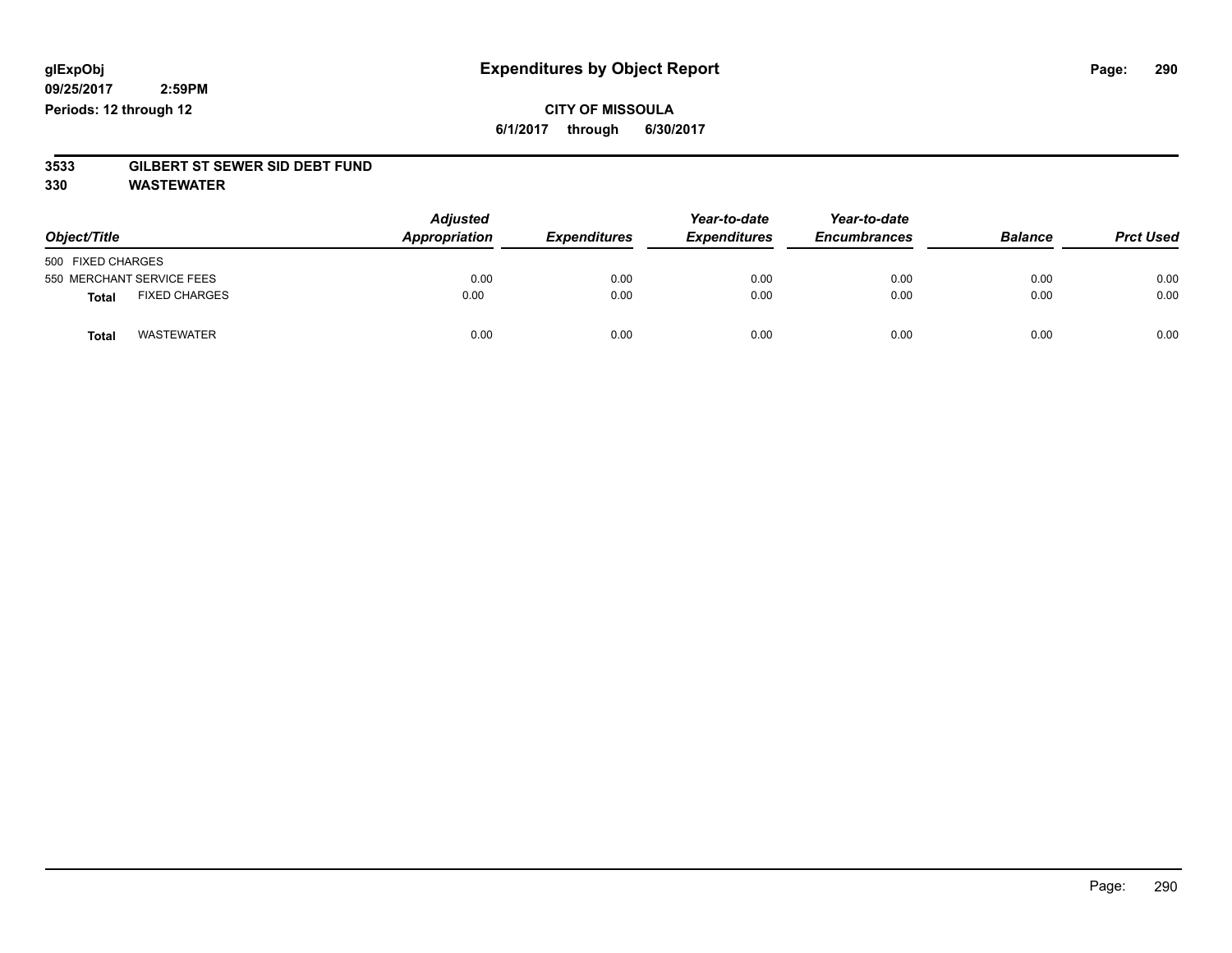# **CITY OF MISSOULA**

**6/1/2017 through 6/30/2017**

# **3533 GILBERT ST SEWER SID DEBT FUND**

|                                      | <b>Adjusted</b> |                     | Year-to-date        | Year-to-date        |                |                  |
|--------------------------------------|-----------------|---------------------|---------------------|---------------------|----------------|------------------|
| Object/Title                         | Appropriation   | <b>Expenditures</b> | <b>Expenditures</b> | <b>Encumbrances</b> | <b>Balance</b> | <b>Prct Used</b> |
| 500 FIXED CHARGES                    |                 |                     |                     |                     |                |                  |
| 500 FIXED CHARGES                    | 0.00            | 0.00                | 0.00                | 0.00                | 0.00           | 0.00             |
| 550 MERCHANT SERVICE FEES            | 0.00            | 0.00                | 0.00                | 0.00                | 0.00           | 0.00             |
| <b>FIXED CHARGES</b><br><b>Total</b> | 0.00            | 0.00                | 0.00                | 0.00                | 0.00           | 0.00             |
| 600 DEBT SERVICE                     |                 |                     |                     |                     |                |                  |
| 610 PRINCIPAL                        | 12,000.00       | 6,000.00            | 12,000.00           | 0.00                | 0.00           | 100.00           |
| 620 INTEREST / SERVICE FEES          | 4,875.00        | 2,381.25            | 4,875.00            | 0.00                | 0.00           | 100.00           |
| <b>DEBT SERVICE</b><br><b>Total</b>  | 16,875.00       | 8,381.25            | 16,875.00           | 0.00                | 0.00           | 100.00           |
| 800 OTHER OBJECTS                    |                 |                     |                     |                     |                |                  |
| 820 TRANSFERS TO OTHER FUNDS         | 0.00            | 0.00                | 0.00                | 0.00                | 0.00           | 0.00             |
| OTHER OBJECTS<br><b>Total</b>        | 0.00            | 0.00                | 0.00                | 0.00                | 0.00           | 0.00             |
| NON-DEPARTMENTAL<br><b>Total</b>     | 16,875.00       | 8,381.25            | 16,875.00           | 0.00                | 0.00           | 100.00           |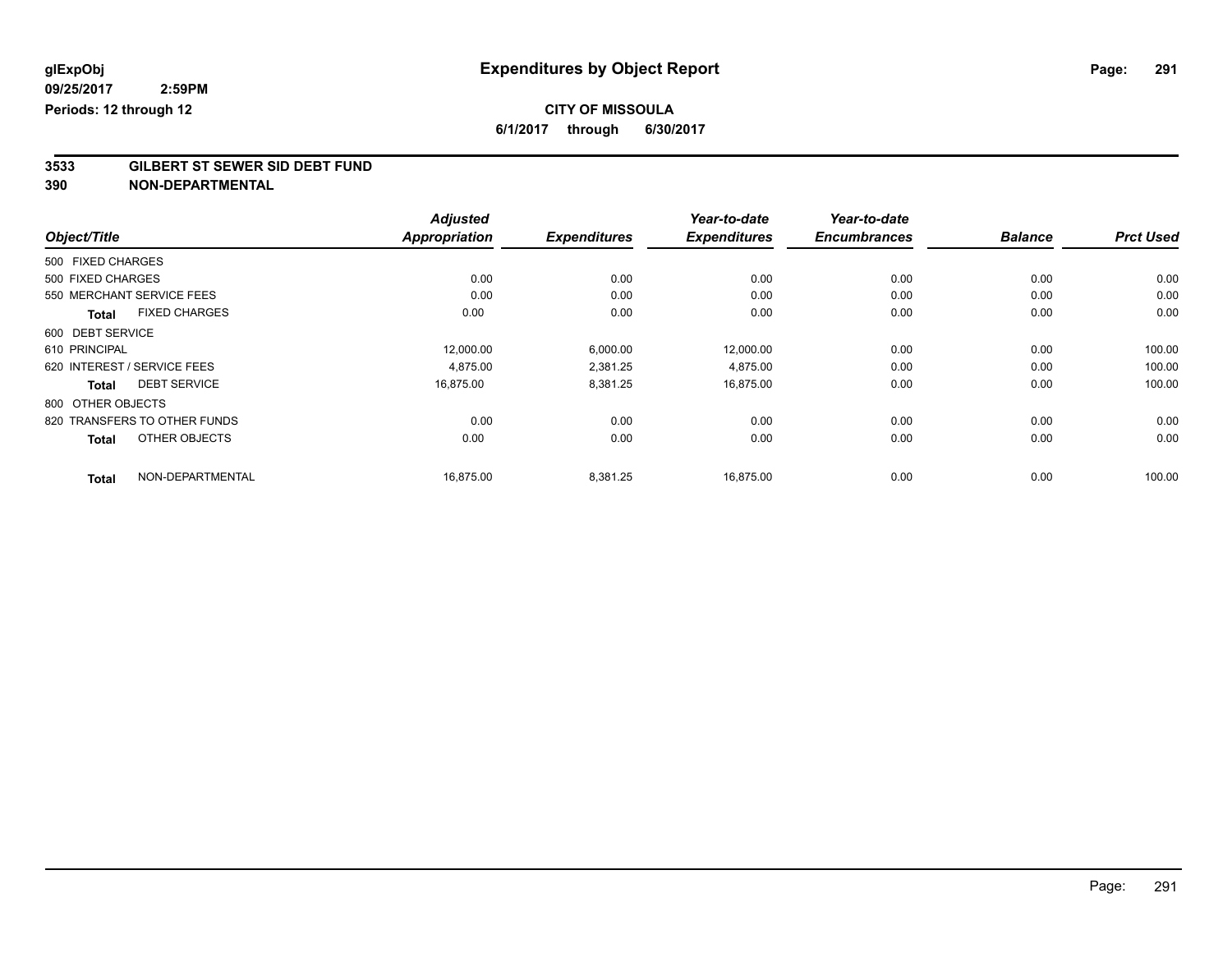# **CITY OF MISSOULA 6/1/2017 through 6/30/2017**

#### **3533 GILBERT ST SEWER SID DEBT FUND**

|                   |                                | <b>Adjusted</b> |                     | Year-to-date        | Year-to-date        |                |                  |
|-------------------|--------------------------------|-----------------|---------------------|---------------------|---------------------|----------------|------------------|
| Object/Title      |                                | Appropriation   | <b>Expenditures</b> | <b>Expenditures</b> | <b>Encumbrances</b> | <b>Balance</b> | <b>Prct Used</b> |
| 500 FIXED CHARGES |                                |                 |                     |                     |                     |                |                  |
| 500 FIXED CHARGES |                                | 0.00            | 0.00                | 0.00                | 0.00                | 0.00           | 0.00             |
|                   | 550 MERCHANT SERVICE FEES      | 0.00            | 0.00                | 0.00                | 0.00                | 0.00           | 0.00             |
| <b>Total</b>      | <b>FIXED CHARGES</b>           | 0.00            | 0.00                | 0.00                | 0.00                | 0.00           | 0.00             |
| 600 DEBT SERVICE  |                                |                 |                     |                     |                     |                |                  |
| 610 PRINCIPAL     |                                | 12,000.00       | 6,000.00            | 12,000.00           | 0.00                | 0.00           | 100.00           |
|                   | 620 INTEREST / SERVICE FEES    | 4,875.00        | 2,381.25            | 4,875.00            | 0.00                | 0.00           | 100.00           |
| Total             | <b>DEBT SERVICE</b>            | 16,875.00       | 8,381.25            | 16,875.00           | 0.00                | 0.00           | 100.00           |
| 800 OTHER OBJECTS |                                |                 |                     |                     |                     |                |                  |
|                   | 820 TRANSFERS TO OTHER FUNDS   | 0.00            | 0.00                | 0.00                | 0.00                | 0.00           | 0.00             |
| <b>Total</b>      | OTHER OBJECTS                  | 0.00            | 0.00                | 0.00                | 0.00                | 0.00           | 0.00             |
| <b>Total</b>      | GILBERT ST SEWER SID DEBT FUND | 16.875.00       | 8,381.25            | 16.875.00           | 0.00                | 0.00           | 100.00           |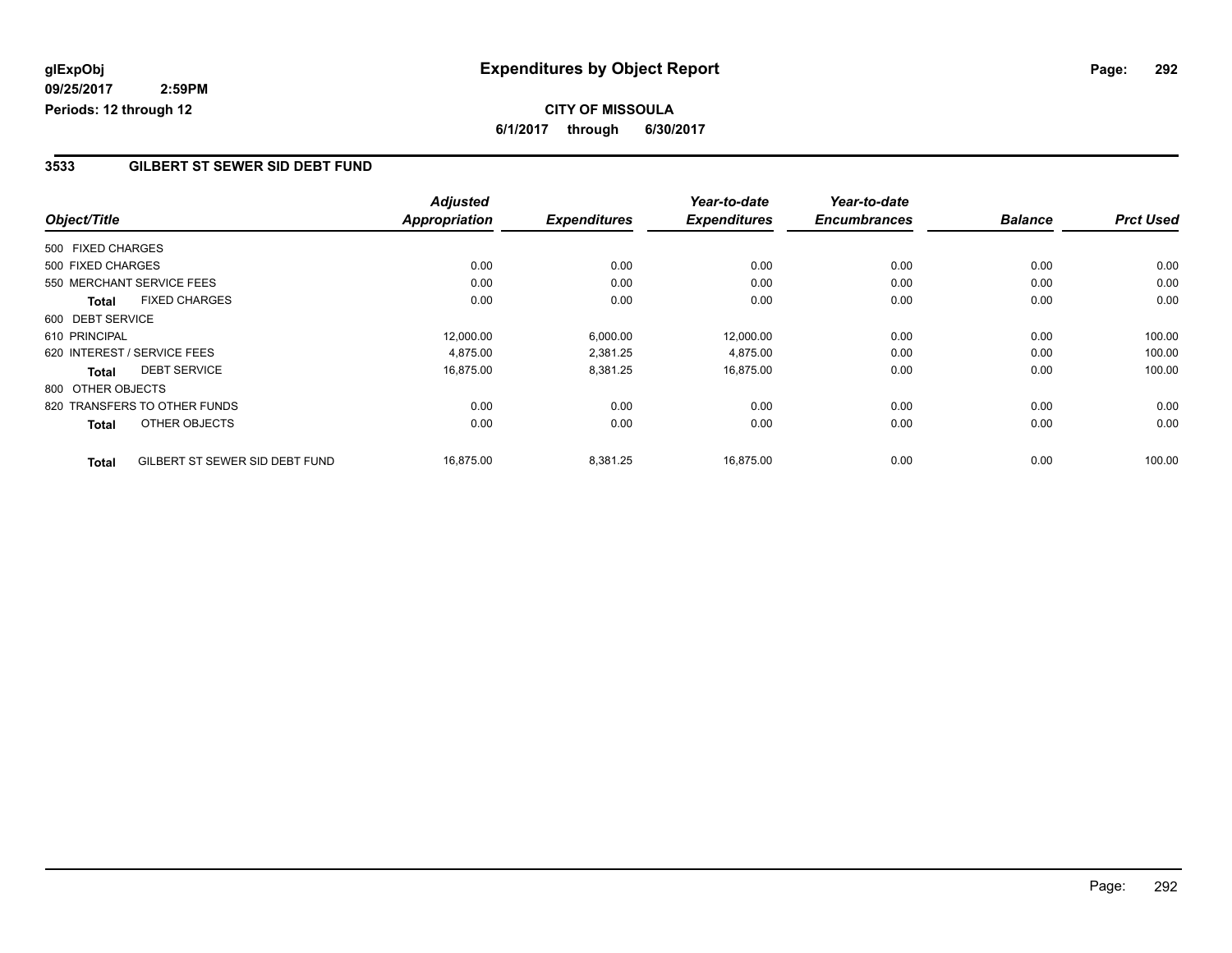**3534 LINCOLNWOOD SEWER PHASE I**

|                                      | <b>Adjusted</b>      |                     | Year-to-date        | Year-to-date        |                |                  |
|--------------------------------------|----------------------|---------------------|---------------------|---------------------|----------------|------------------|
| Object/Title                         | <b>Appropriation</b> | <b>Expenditures</b> | <b>Expenditures</b> | <b>Encumbrances</b> | <b>Balance</b> | <b>Prct Used</b> |
| 500 FIXED CHARGES                    |                      |                     |                     |                     |                |                  |
| 550 MERCHANT SERVICE FEES            | 0.00                 | 0.00                | 0.00                | 0.00                | 0.00           | 0.00             |
| <b>FIXED CHARGES</b><br><b>Total</b> | 0.00                 | 0.00                | 0.00                | 0.00                | 0.00           | 0.00             |
| 600 DEBT SERVICE                     |                      |                     |                     |                     |                |                  |
| 610 PRINCIPAL                        | 12,000.00            | 6,000.00            | 12,000.00           | 0.00                | 0.00           | 100.00           |
| 620 INTEREST / SERVICE FEES          | 5.513.00             | 2,700.00            | 5.512.50            | 0.00                | 0.50           | 99.99            |
| <b>DEBT SERVICE</b><br><b>Total</b>  | 17.513.00            | 8,700.00            | 17.512.50           | 0.00                | 0.50           | 100.00           |
| NON-DEPARTMENTAL<br><b>Total</b>     | 17.513.00            | 8.700.00            | 17.512.50           | 0.00                | 0.50           | 100.00           |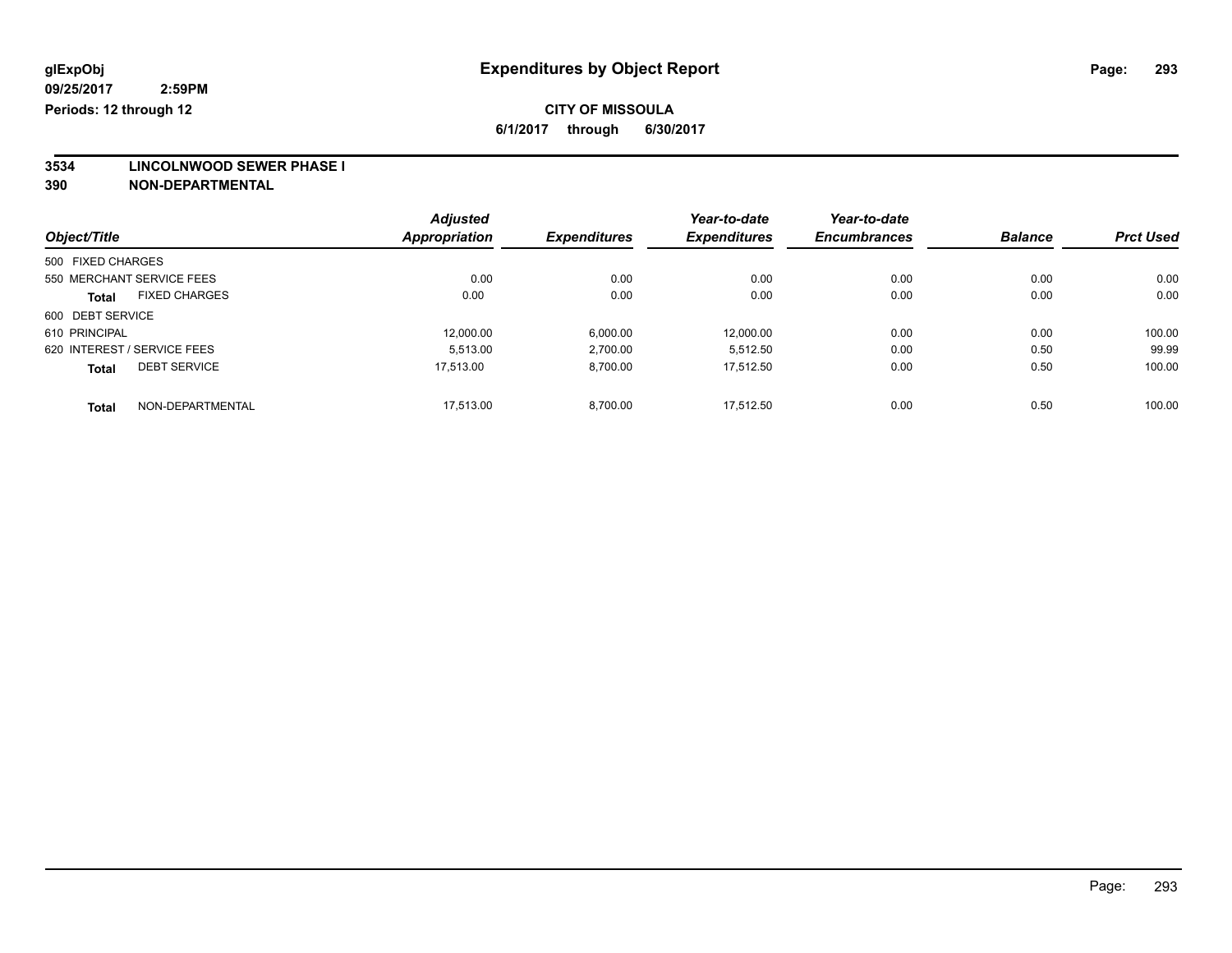# **CITY OF MISSOULA 6/1/2017 through 6/30/2017**

#### **3534 LINCOLNWOOD SEWER PHASE I**

|                                           | <b>Adjusted</b>      |                     | Year-to-date        | Year-to-date        |                |                  |
|-------------------------------------------|----------------------|---------------------|---------------------|---------------------|----------------|------------------|
| Object/Title                              | <b>Appropriation</b> | <b>Expenditures</b> | <b>Expenditures</b> | <b>Encumbrances</b> | <b>Balance</b> | <b>Prct Used</b> |
| 500 FIXED CHARGES                         |                      |                     |                     |                     |                |                  |
| 550 MERCHANT SERVICE FEES                 | 0.00                 | 0.00                | 0.00                | 0.00                | 0.00           | 0.00             |
| <b>FIXED CHARGES</b><br>Total             | 0.00                 | 0.00                | 0.00                | 0.00                | 0.00           | 0.00             |
| 600 DEBT SERVICE                          |                      |                     |                     |                     |                |                  |
| 610 PRINCIPAL                             | 12.000.00            | 6,000.00            | 12.000.00           | 0.00                | 0.00           | 100.00           |
| 620 INTEREST / SERVICE FEES               | 5.513.00             | 2,700.00            | 5.512.50            | 0.00                | 0.50           | 99.99            |
| <b>DEBT SERVICE</b><br><b>Total</b>       | 17.513.00            | 8,700.00            | 17.512.50           | 0.00                | 0.50           | 100.00           |
| LINCOLNWOOD SEWER PHASE I<br><b>Total</b> | 17.513.00            | 8.700.00            | 17.512.50           | 0.00                | 0.50           | 100.00           |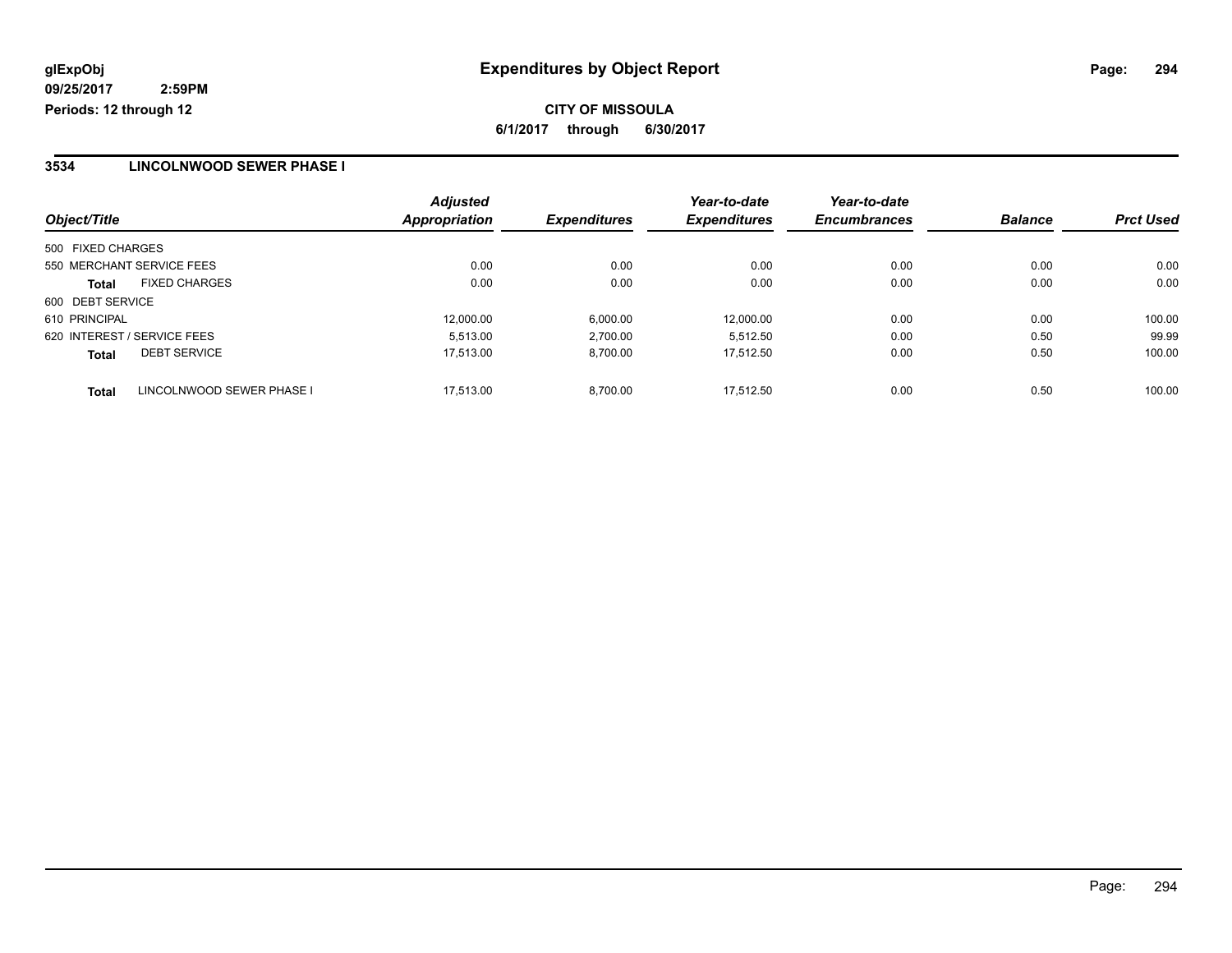# **3535 SLANT STREET TRAFFIC CALMING**

| Object/Title                         | <b>Adjusted</b><br><b>Appropriation</b> | <b>Expenditures</b> | Year-to-date<br><b>Expenditures</b> | Year-to-date<br><b>Encumbrances</b> | <b>Balance</b> | <b>Prct Used</b> |
|--------------------------------------|-----------------------------------------|---------------------|-------------------------------------|-------------------------------------|----------------|------------------|
| 500 FIXED CHARGES                    |                                         |                     |                                     |                                     |                |                  |
| 550 MERCHANT SERVICE FEES            | 0.00                                    | 0.00                | 0.00                                | 0.00                                | 0.00           | 0.00             |
| <b>FIXED CHARGES</b><br><b>Total</b> | 0.00                                    | 0.00                | 0.00                                | 0.00                                | 0.00           | 0.00             |
| 800 OTHER OBJECTS                    |                                         |                     |                                     |                                     |                |                  |
| 820 TRANSFERS TO OTHER FUNDS         | 0.00                                    | 0.00                | 0.00                                | 0.00                                | 0.00           | 0.00             |
| OTHER OBJECTS<br><b>Total</b>        | 0.00                                    | 0.00                | 0.00                                | 0.00                                | 0.00           | 0.00             |
| NON-DEPARTMENTAL<br>Total            | 0.00                                    | 0.00                | 0.00                                | 0.00                                | 0.00           | 0.00             |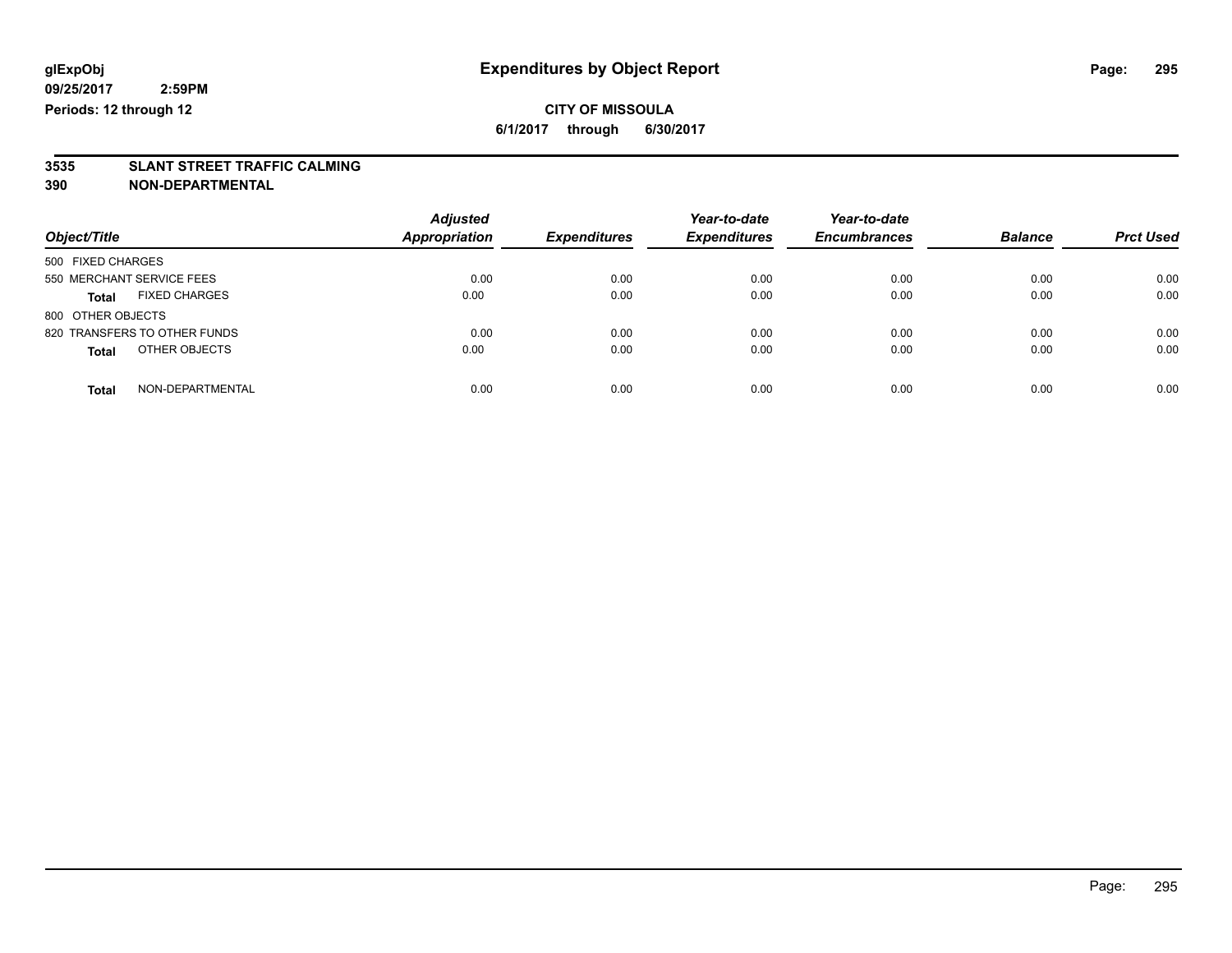**CITY OF MISSOULA 6/1/2017 through 6/30/2017**

#### **3535 SLANT STREET TRAFFIC CALMING**

|                              |                                     | <b>Adjusted</b>      |                     | Year-to-date        | Year-to-date        |                |                  |
|------------------------------|-------------------------------------|----------------------|---------------------|---------------------|---------------------|----------------|------------------|
| Object/Title                 |                                     | <b>Appropriation</b> | <b>Expenditures</b> | <b>Expenditures</b> | <b>Encumbrances</b> | <b>Balance</b> | <b>Prct Used</b> |
| 500 FIXED CHARGES            |                                     |                      |                     |                     |                     |                |                  |
| 550 MERCHANT SERVICE FEES    |                                     | 0.00                 | 0.00                | 0.00                | 0.00                | 0.00           | 0.00             |
| <b>Total</b>                 | <b>FIXED CHARGES</b>                | 0.00                 | 0.00                | 0.00                | 0.00                | 0.00           | 0.00             |
| 800 OTHER OBJECTS            |                                     |                      |                     |                     |                     |                |                  |
| 820 TRANSFERS TO OTHER FUNDS |                                     | 0.00                 | 0.00                | 0.00                | 0.00                | 0.00           | 0.00             |
| <b>Total</b>                 | OTHER OBJECTS                       | 0.00                 | 0.00                | 0.00                | 0.00                | 0.00           | 0.00             |
| <b>Total</b>                 | <b>SLANT STREET TRAFFIC CALMING</b> | 0.00                 | 0.00                | 0.00                | 0.00                | 0.00           | 0.00             |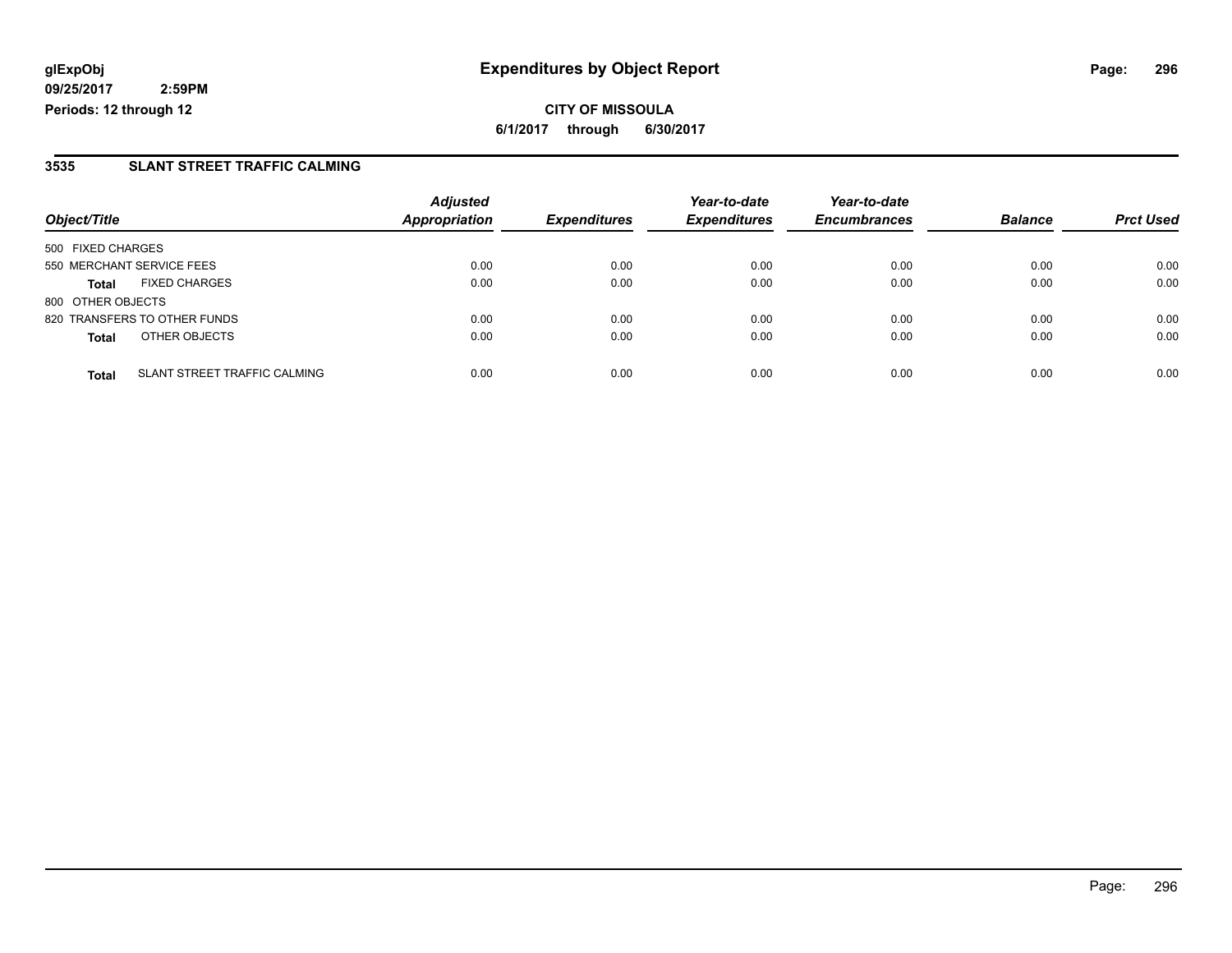**3536 LINCOLNWOOD SEWER PHASE II**

|                             |                      | <b>Adjusted</b>      |                     | Year-to-date        | Year-to-date        |                |                  |
|-----------------------------|----------------------|----------------------|---------------------|---------------------|---------------------|----------------|------------------|
| Object/Title                |                      | <b>Appropriation</b> | <b>Expenditures</b> | <b>Expenditures</b> | <b>Encumbrances</b> | <b>Balance</b> | <b>Prct Used</b> |
| 500 FIXED CHARGES           |                      |                      |                     |                     |                     |                |                  |
| 550 MERCHANT SERVICE FEES   |                      | 0.00                 | 0.00                | 0.00                | 0.00                | 0.00           | 0.00             |
| <b>Total</b>                | <b>FIXED CHARGES</b> | 0.00                 | 0.00                | 0.00                | 0.00                | 0.00           | 0.00             |
| 600 DEBT SERVICE            |                      |                      |                     |                     |                     |                |                  |
| 610 PRINCIPAL               |                      | 22.000.00            | 11,000.00           | 22,000.00           | 0.00                | 0.00           | 100.00           |
| 620 INTEREST / SERVICE FEES |                      | 9.544.00             | 4,668.75            | 9.543.75            | 0.00                | 0.25           | 100.00           |
| <b>Total</b>                | <b>DEBT SERVICE</b>  | 31,544.00            | 15,668.75           | 31.543.75           | 0.00                | 0.25           | 100.00           |
| <b>Total</b>                | NON-DEPARTMENTAL     | 31.544.00            | 15.668.75           | 31.543.75           | 0.00                | 0.25           | 100.00           |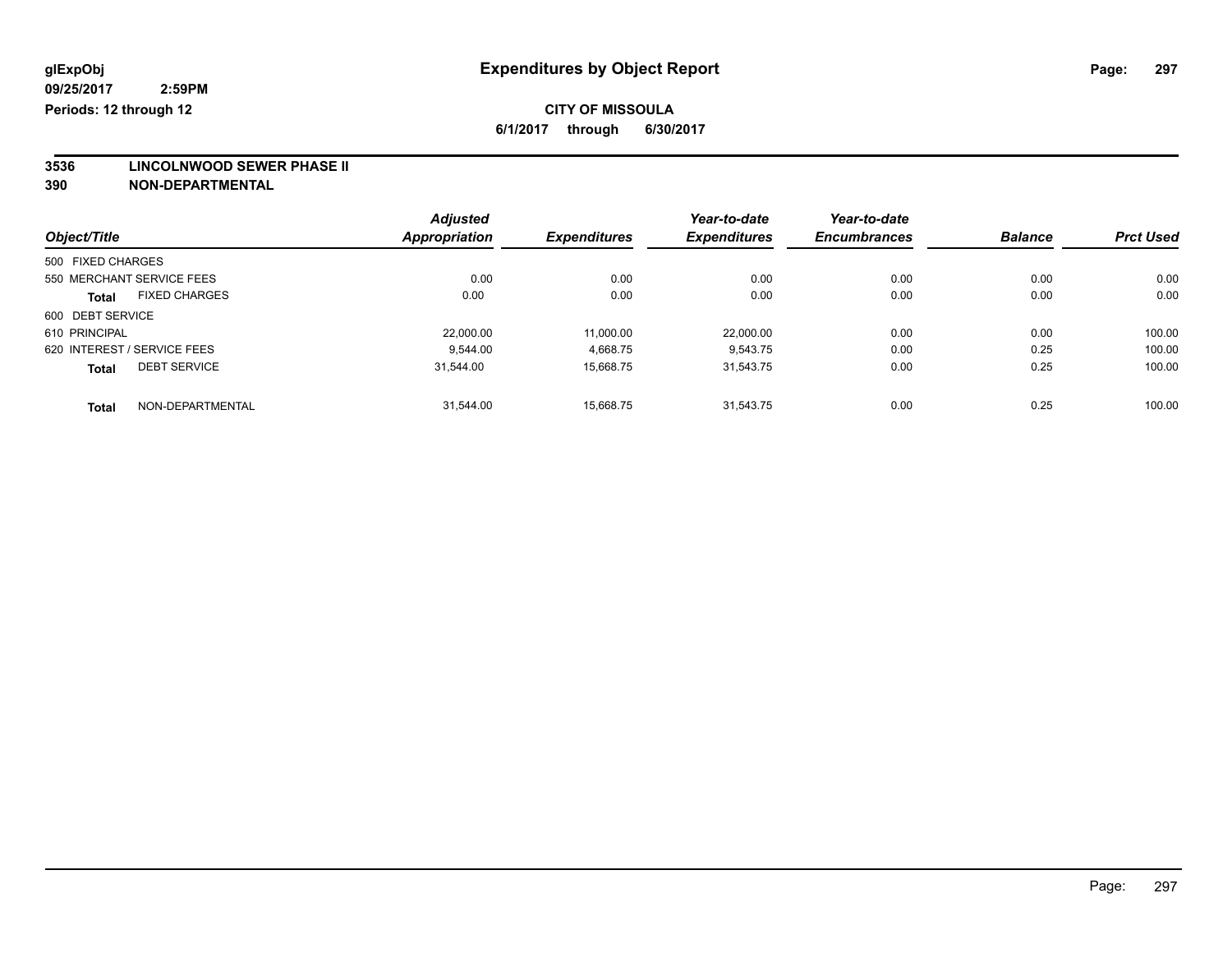# **CITY OF MISSOULA 6/1/2017 through 6/30/2017**

#### **3536 LINCOLNWOOD SEWER PHASE II**

| Object/Title                        |                            | <b>Adjusted</b><br><b>Appropriation</b> | <b>Expenditures</b> | Year-to-date<br><b>Expenditures</b> | Year-to-date<br><b>Encumbrances</b> | <b>Balance</b> | <b>Prct Used</b> |
|-------------------------------------|----------------------------|-----------------------------------------|---------------------|-------------------------------------|-------------------------------------|----------------|------------------|
|                                     |                            |                                         |                     |                                     |                                     |                |                  |
| 500 FIXED CHARGES                   |                            |                                         |                     |                                     |                                     |                |                  |
| 550 MERCHANT SERVICE FEES           |                            | 0.00                                    | 0.00                | 0.00                                | 0.00                                | 0.00           | 0.00             |
| <b>FIXED CHARGES</b><br>Total       |                            | 0.00                                    | 0.00                | 0.00                                | 0.00                                | 0.00           | 0.00             |
| 600 DEBT SERVICE                    |                            |                                         |                     |                                     |                                     |                |                  |
| 610 PRINCIPAL                       |                            | 22,000.00                               | 11.000.00           | 22.000.00                           | 0.00                                | 0.00           | 100.00           |
| 620 INTEREST / SERVICE FEES         |                            | 9.544.00                                | 4,668.75            | 9.543.75                            | 0.00                                | 0.25           | 100.00           |
| <b>DEBT SERVICE</b><br><b>Total</b> |                            | 31.544.00                               | 15.668.75           | 31.543.75                           | 0.00                                | 0.25           | 100.00           |
| <b>Total</b>                        | LINCOLNWOOD SEWER PHASE II | 31.544.00                               | 15.668.75           | 31.543.75                           | 0.00                                | 0.25           | 100.00           |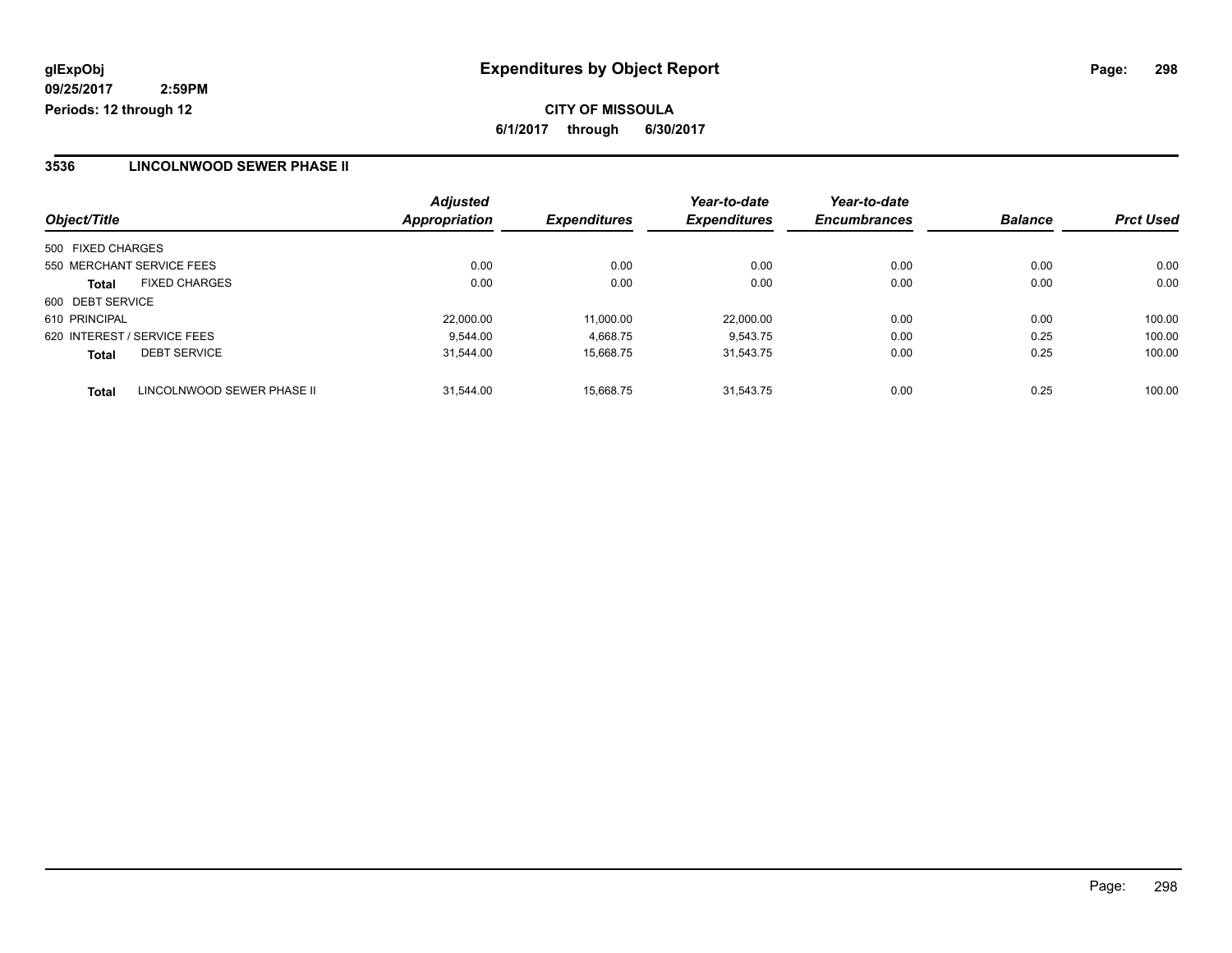# **3539 SOUTH 4TH STREET W TRAFFIC**

| Object/Title                         | <b>Adjusted</b><br>Appropriation | <b>Expenditures</b> | Year-to-date<br><b>Expenditures</b> | Year-to-date<br><b>Encumbrances</b> | <b>Balance</b> | <b>Prct Used</b> |
|--------------------------------------|----------------------------------|---------------------|-------------------------------------|-------------------------------------|----------------|------------------|
| 500 FIXED CHARGES                    |                                  |                     |                                     |                                     |                |                  |
| 550 MERCHANT SERVICE FEES            | 0.00                             | 0.00                | 0.00                                | 0.00                                | 0.00           | 0.00             |
| <b>FIXED CHARGES</b><br><b>Total</b> | 0.00                             | 0.00                | 0.00                                | 0.00                                | 0.00           | 0.00             |
| 800 OTHER OBJECTS                    |                                  |                     |                                     |                                     |                |                  |
| 820 TRANSFERS TO OTHER FUNDS         | 0.00                             | 0.00                | 0.00                                | 0.00                                | 0.00           | 0.00             |
| OTHER OBJECTS<br><b>Total</b>        | 0.00                             | 0.00                | 0.00                                | 0.00                                | 0.00           | 0.00             |
| NON-DEPARTMENTAL<br><b>Total</b>     | 0.00                             | 0.00                | 0.00                                | 0.00                                | 0.00           | 0.00             |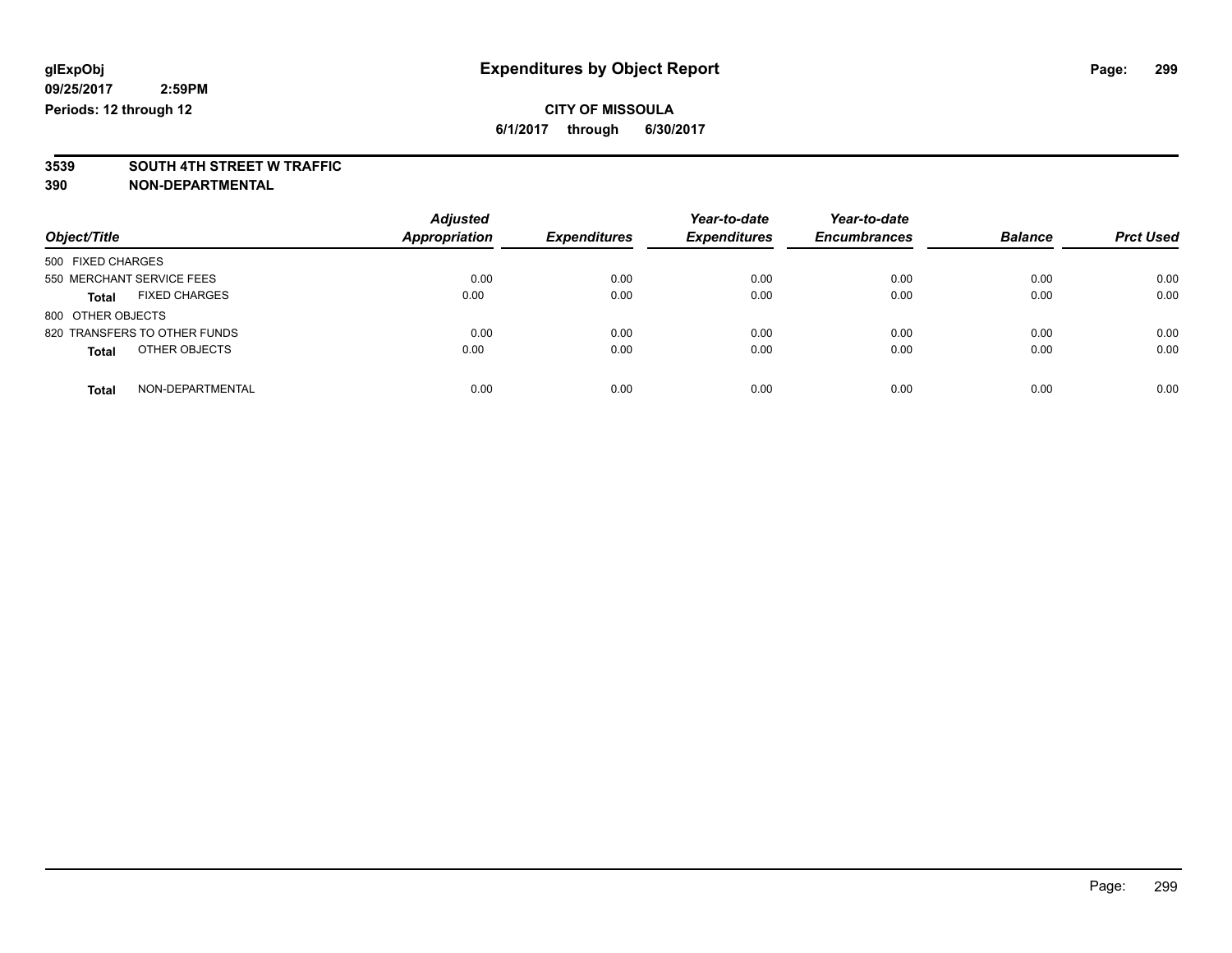**CITY OF MISSOULA 6/1/2017 through 6/30/2017**

#### **3539 SOUTH 4TH STREET W TRAFFIC**

|                           |                              | <b>Adjusted</b>      |                     | Year-to-date        | Year-to-date        |                |                  |
|---------------------------|------------------------------|----------------------|---------------------|---------------------|---------------------|----------------|------------------|
| Object/Title              |                              | <b>Appropriation</b> | <b>Expenditures</b> | <b>Expenditures</b> | <b>Encumbrances</b> | <b>Balance</b> | <b>Prct Used</b> |
| 500 FIXED CHARGES         |                              |                      |                     |                     |                     |                |                  |
| 550 MERCHANT SERVICE FEES |                              | 0.00                 | 0.00                | 0.00                | 0.00                | 0.00           | 0.00             |
| <b>Total</b>              | <b>FIXED CHARGES</b>         | 0.00                 | 0.00                | 0.00                | 0.00                | 0.00           | 0.00             |
| 800 OTHER OBJECTS         |                              |                      |                     |                     |                     |                |                  |
|                           | 820 TRANSFERS TO OTHER FUNDS | 0.00                 | 0.00                | 0.00                | 0.00                | 0.00           | 0.00             |
| <b>Total</b>              | OTHER OBJECTS                | 0.00                 | 0.00                | 0.00                | 0.00                | 0.00           | 0.00             |
| <b>Total</b>              | SOUTH 4TH STREET W TRAFFIC   | 0.00                 | 0.00                | 0.00                | 0.00                | 0.00           | 0.00             |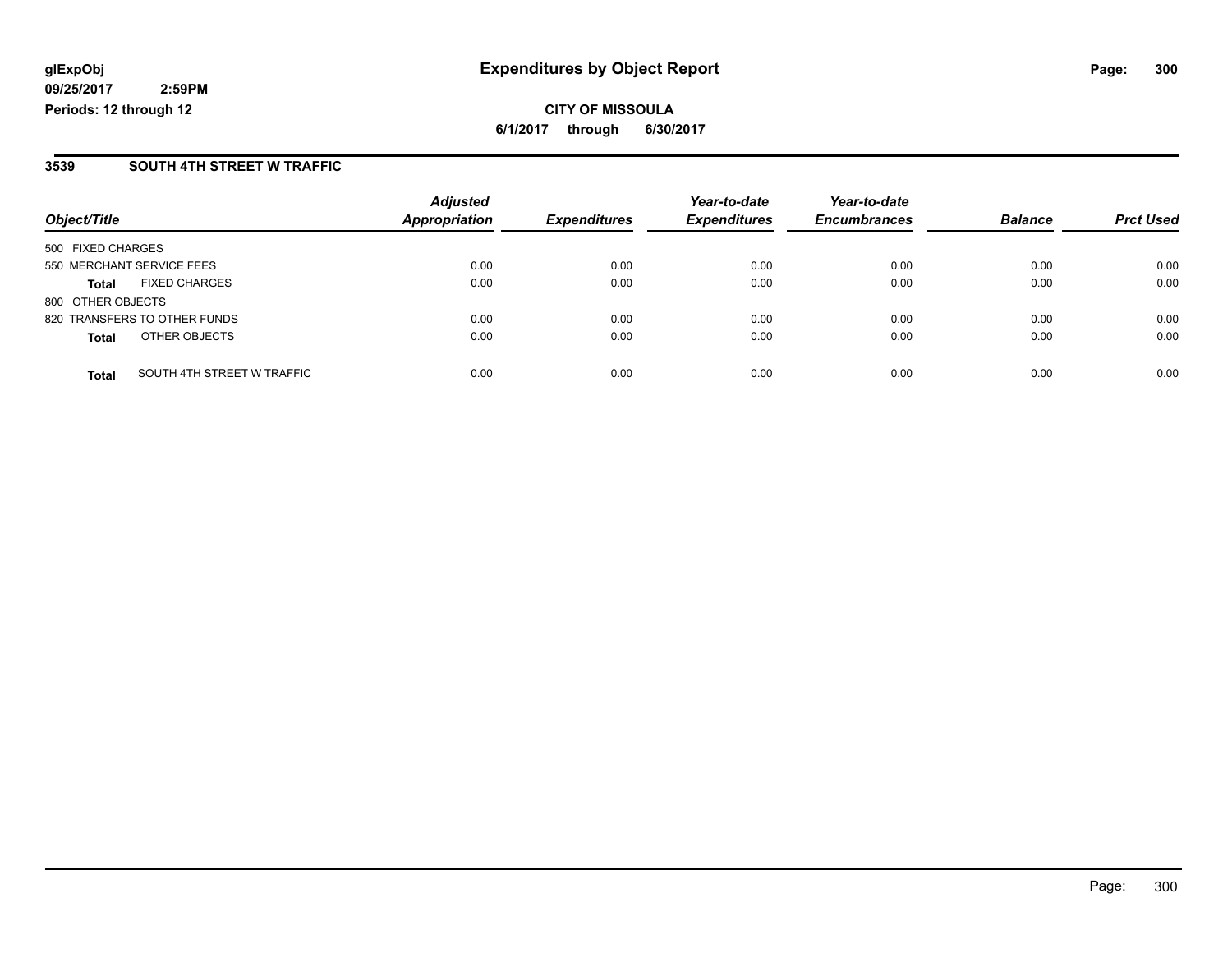**3540 SID 540 DEBT SERVICE FUND**

|                                           | <b>Adjusted</b>      |                     | Year-to-date        | Year-to-date        |                |                  |
|-------------------------------------------|----------------------|---------------------|---------------------|---------------------|----------------|------------------|
| Object/Title                              | <b>Appropriation</b> | <b>Expenditures</b> | <b>Expenditures</b> | <b>Encumbrances</b> | <b>Balance</b> | <b>Prct Used</b> |
| 300 PURCHASED SERVICES                    |                      |                     |                     |                     |                |                  |
| 350 PROFESSIONAL SERVICES                 | 0.00                 | 0.00                | 350.00              | 0.00                | $-350.00$      | 0.00             |
| <b>PURCHASED SERVICES</b><br><b>Total</b> | 0.00                 | 0.00                | 350.00              | 0.00                | $-350.00$      | 0.00             |
| 500 FIXED CHARGES                         |                      |                     |                     |                     |                |                  |
| 550 MERCHANT SERVICE FEES                 | 350.00               | 0.00                | 0.00                | 0.00                | 350.00         | 0.00             |
| <b>FIXED CHARGES</b><br><b>Total</b>      | 350.00               | 0.00                | 0.00                | 0.00                | 350.00         | 0.00             |
| 600 DEBT SERVICE                          |                      |                     |                     |                     |                |                  |
| 610 PRINCIPAL                             | 75.000.00            | 75.000.00           | 75,000.00           | 0.00                | 0.00           | 100.00           |
| 620 INTEREST / SERVICE FEES               | 45.903.00            | 22,951.25           | 45,902.50           | 0.00                | 0.50           | 100.00           |
| <b>DEBT SERVICE</b><br><b>Total</b>       | 120.903.00           | 97,951.25           | 120,902.50          | 0.00                | 0.50           | 100.00           |
| NON-DEPARTMENTAL<br><b>Total</b>          | 121,253.00           | 97,951.25           | 121,252.50          | 0.00                | 0.50           | 100.00           |
|                                           |                      |                     |                     |                     |                |                  |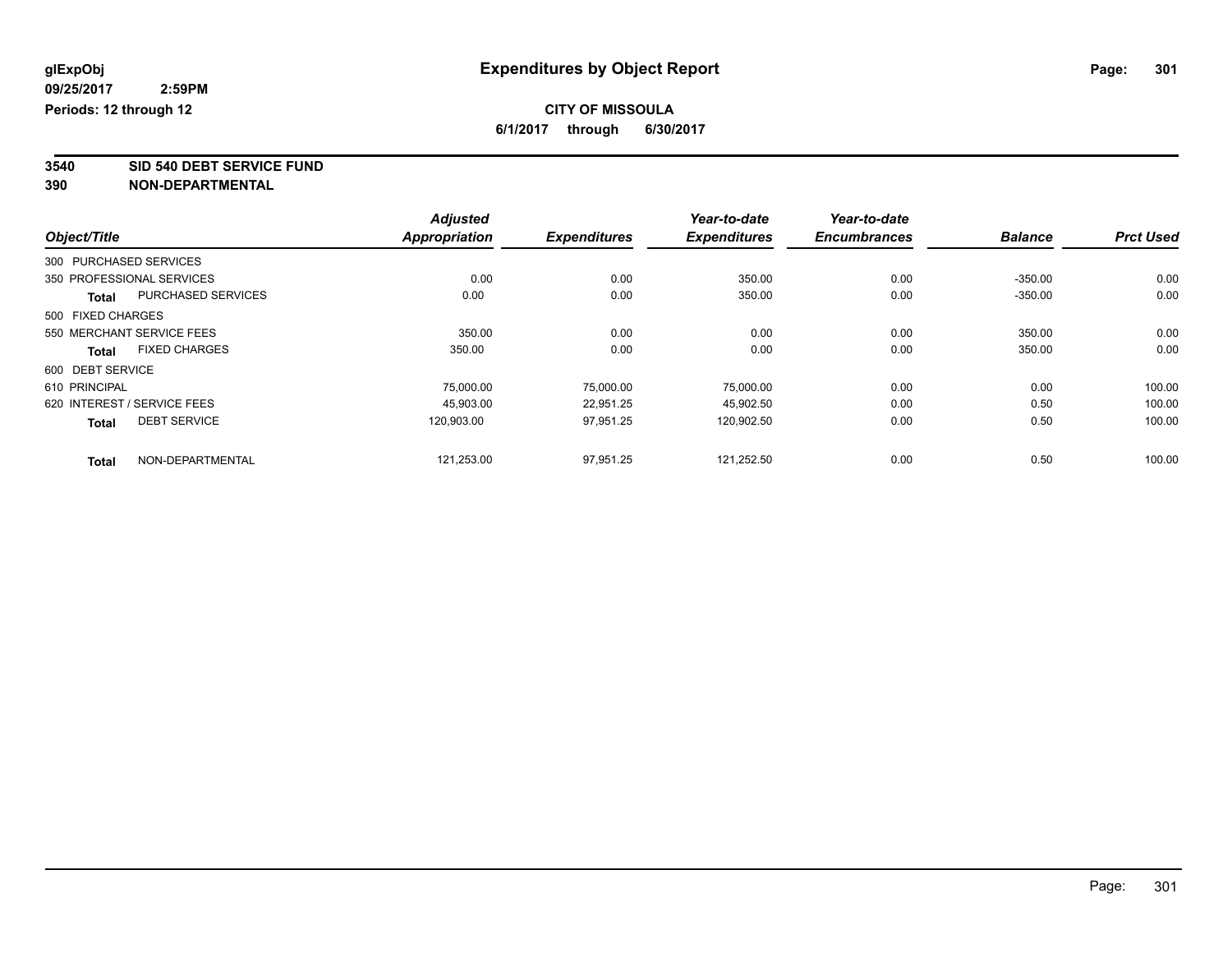#### **3540 SID 540 DEBT SERVICE FUND**

|                   |                             | <b>Adjusted</b> |                     | Year-to-date        | Year-to-date        |                |                  |
|-------------------|-----------------------------|-----------------|---------------------|---------------------|---------------------|----------------|------------------|
| Object/Title      |                             | Appropriation   | <b>Expenditures</b> | <b>Expenditures</b> | <b>Encumbrances</b> | <b>Balance</b> | <b>Prct Used</b> |
|                   | 300 PURCHASED SERVICES      |                 |                     |                     |                     |                |                  |
|                   | 350 PROFESSIONAL SERVICES   | 0.00            | 0.00                | 350.00              | 0.00                | $-350.00$      | 0.00             |
| Total             | PURCHASED SERVICES          | 0.00            | 0.00                | 350.00              | 0.00                | $-350.00$      | 0.00             |
| 500 FIXED CHARGES |                             |                 |                     |                     |                     |                |                  |
|                   | 550 MERCHANT SERVICE FEES   | 350.00          | 0.00                | 0.00                | 0.00                | 350.00         | 0.00             |
| <b>Total</b>      | <b>FIXED CHARGES</b>        | 350.00          | 0.00                | 0.00                | 0.00                | 350.00         | 0.00             |
| 600 DEBT SERVICE  |                             |                 |                     |                     |                     |                |                  |
| 610 PRINCIPAL     |                             | 75,000.00       | 75,000.00           | 75.000.00           | 0.00                | 0.00           | 100.00           |
|                   | 620 INTEREST / SERVICE FEES | 45.903.00       | 22,951.25           | 45.902.50           | 0.00                | 0.50           | 100.00           |
| <b>Total</b>      | <b>DEBT SERVICE</b>         | 120,903.00      | 97,951.25           | 120,902.50          | 0.00                | 0.50           | 100.00           |
| <b>Total</b>      | SID 540 DEBT SERVICE FUND   | 121,253.00      | 97.951.25           | 121.252.50          | 0.00                | 0.50           | 100.00           |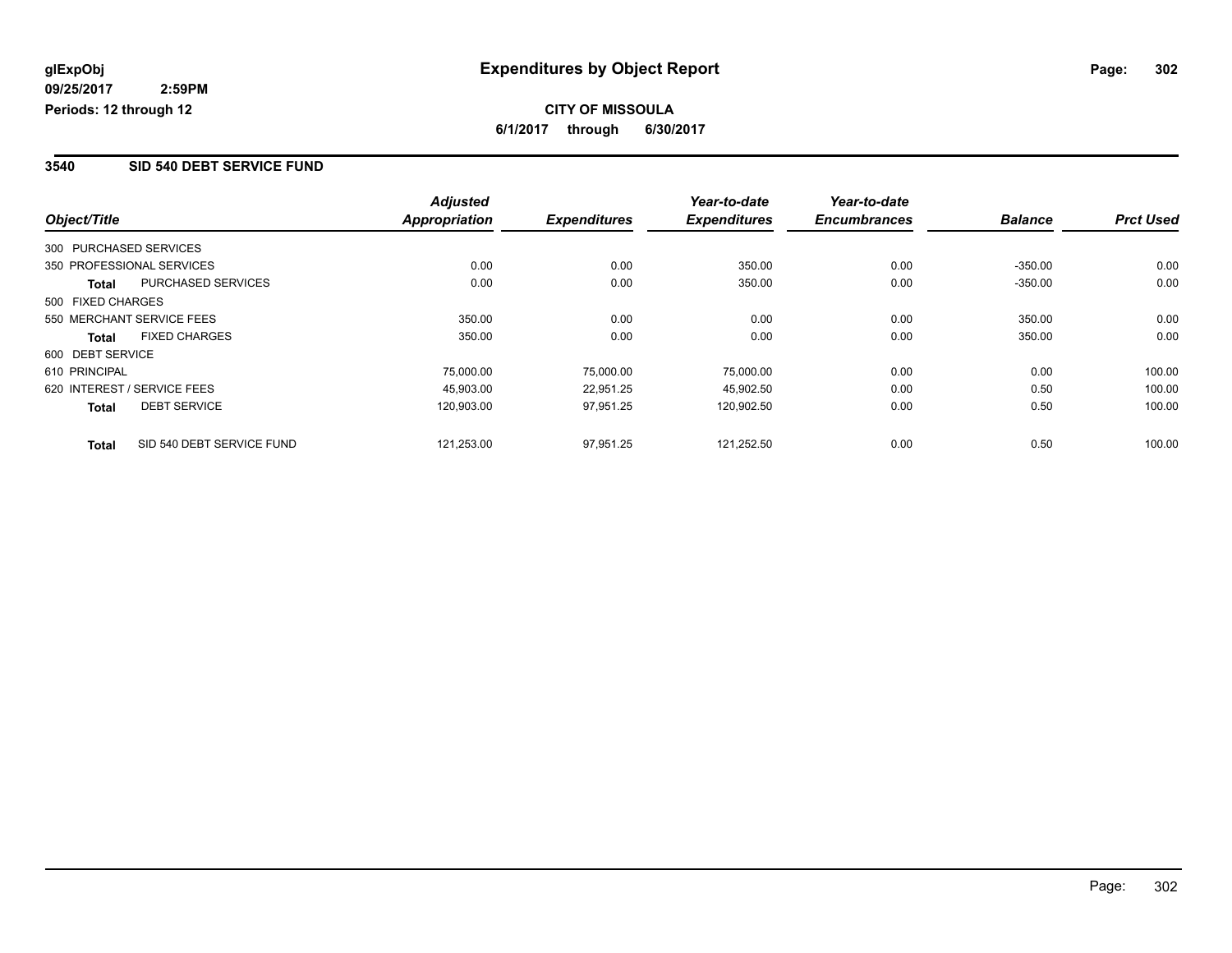# **3541 SID 541 DEBT SERVICE**

| Object/Title      |                             | <b>Adjusted</b> | <b>Expenditures</b> | Year-to-date        | Year-to-date        | <b>Balance</b> | <b>Prct Used</b> |
|-------------------|-----------------------------|-----------------|---------------------|---------------------|---------------------|----------------|------------------|
|                   |                             | Appropriation   |                     | <b>Expenditures</b> | <b>Encumbrances</b> |                |                  |
| 500 FIXED CHARGES |                             |                 |                     |                     |                     |                |                  |
|                   | 550 MERCHANT SERVICE FEES   | 300.00          | 0.00                | 0.00                | 0.00                | 300.00         | 0.00             |
| <b>Total</b>      | <b>FIXED CHARGES</b>        | 300.00          | 0.00                | 0.00                | 0.00                | 300.00         | 0.00             |
| 600 DEBT SERVICE  |                             |                 |                     |                     |                     |                |                  |
| 610 PRINCIPAL     |                             | 30.000.00       | 30,000.00           | 30,000.00           | 0.00                | 0.00           | 100.00           |
|                   | 620 INTEREST / SERVICE FEES | 27.798.00       | 13,898.75           | 28,097.50           | 0.00                | $-299.50$      | 101.08           |
| <b>Total</b>      | <b>DEBT SERVICE</b>         | 57.798.00       | 43,898.75           | 58.097.50           | 0.00                | $-299.50$      | 100.52           |
| <b>Total</b>      | NON-DEPARTMENTAL            | 58.098.00       | 43.898.75           | 58.097.50           | 0.00                | 0.50           | 100.00           |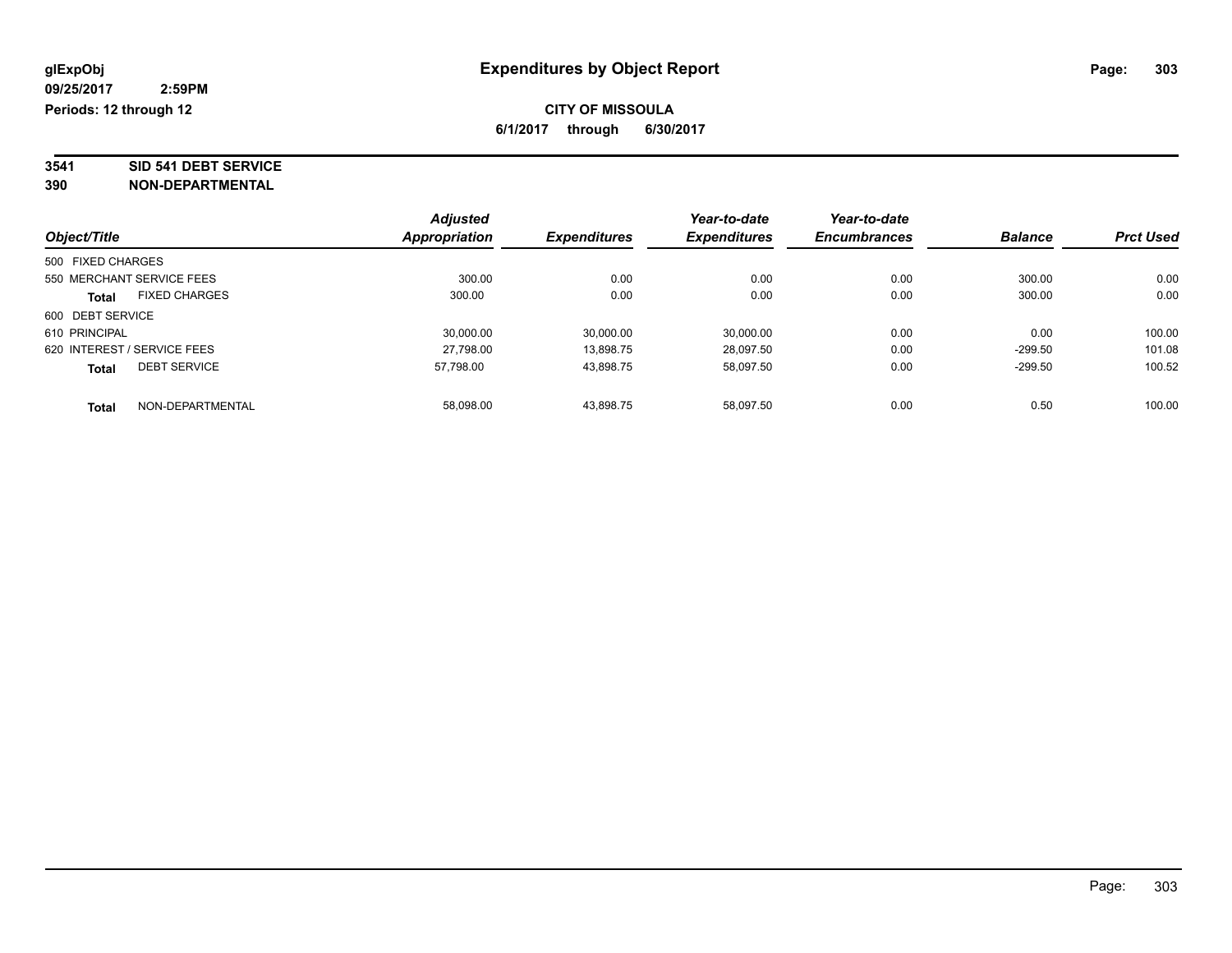#### **3541 SID 541 DEBT SERVICE**

| Object/Title                         | <b>Adjusted</b><br>Appropriation | <b>Expenditures</b> | Year-to-date<br><b>Expenditures</b> | Year-to-date<br><b>Encumbrances</b> | <b>Balance</b> | <b>Prct Used</b> |
|--------------------------------------|----------------------------------|---------------------|-------------------------------------|-------------------------------------|----------------|------------------|
|                                      |                                  |                     |                                     |                                     |                |                  |
| 500 FIXED CHARGES                    |                                  |                     |                                     |                                     |                |                  |
| 550 MERCHANT SERVICE FEES            | 300.00                           | 0.00                | 0.00                                | 0.00                                | 300.00         | 0.00             |
| <b>FIXED CHARGES</b><br><b>Total</b> | 300.00                           | 0.00                | 0.00                                | 0.00                                | 300.00         | 0.00             |
| 600 DEBT SERVICE                     |                                  |                     |                                     |                                     |                |                  |
| 610 PRINCIPAL                        | 30,000.00                        | 30.000.00           | 30,000.00                           | 0.00                                | 0.00           | 100.00           |
| 620 INTEREST / SERVICE FEES          | 27,798.00                        | 13.898.75           | 28.097.50                           | 0.00                                | $-299.50$      | 101.08           |
| <b>DEBT SERVICE</b><br><b>Total</b>  | 57,798.00                        | 43.898.75           | 58.097.50                           | 0.00                                | $-299.50$      | 100.52           |
| SID 541 DEBT SERVICE<br><b>Total</b> | 58.098.00                        | 43.898.75           | 58.097.50                           | 0.00                                | 0.50           | 100.00           |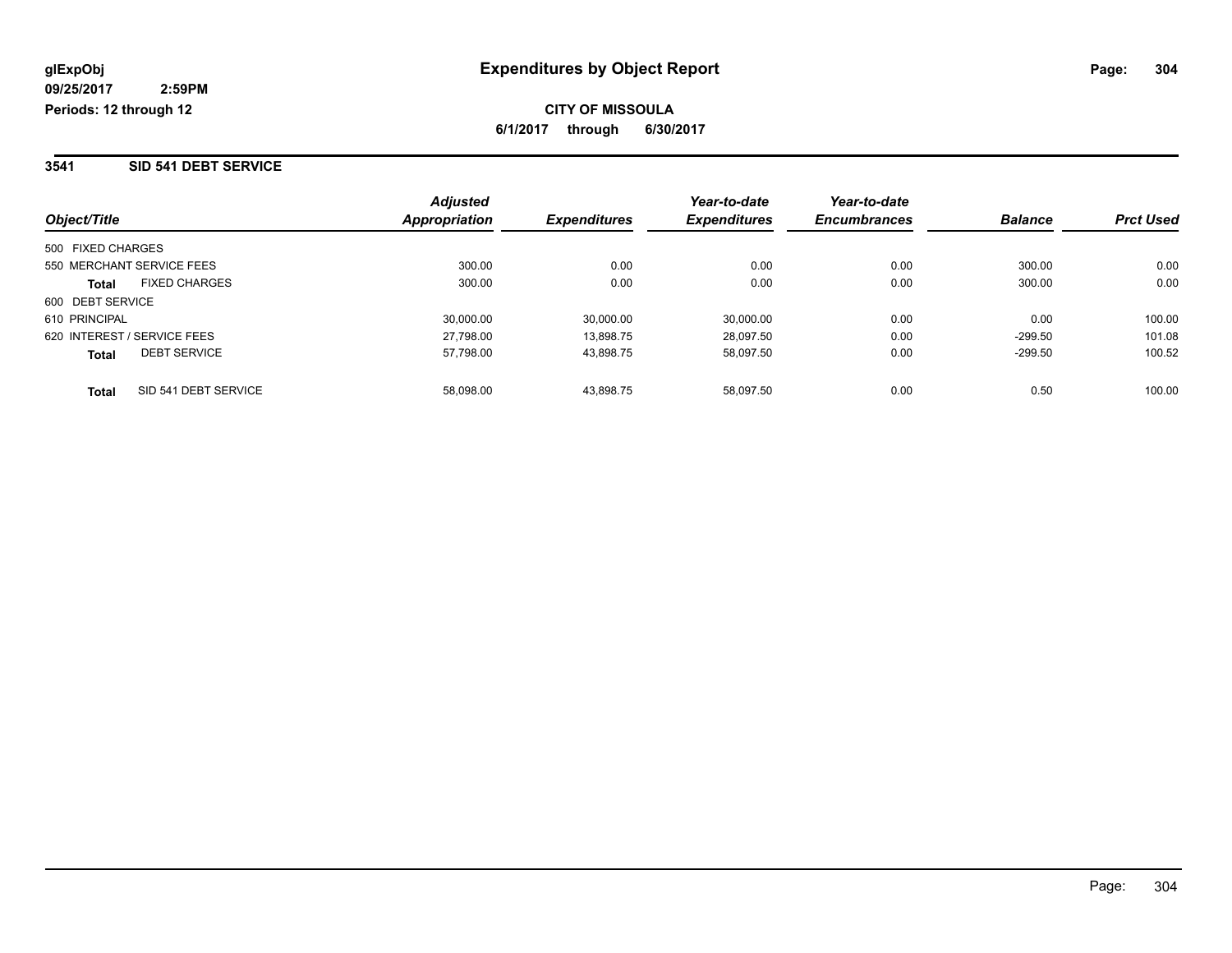# **3543 SID 543 DEBT SERVICE**

|                                      | <b>Adjusted</b>      |                     | Year-to-date        | Year-to-date        |                |                  |
|--------------------------------------|----------------------|---------------------|---------------------|---------------------|----------------|------------------|
| Object/Title                         | <b>Appropriation</b> | <b>Expenditures</b> | <b>Expenditures</b> | <b>Encumbrances</b> | <b>Balance</b> | <b>Prct Used</b> |
| 500 FIXED CHARGES                    |                      |                     |                     |                     |                |                  |
| 550 MERCHANT SERVICE FEES            | 0.00                 | 0.00                | 0.00                | 0.00                | 0.00           | 0.00             |
| <b>FIXED CHARGES</b><br><b>Total</b> | 0.00                 | 0.00                | 0.00                | 0.00                | 0.00           | 0.00             |
| 600 DEBT SERVICE                     |                      |                     |                     |                     |                |                  |
| 610 PRINCIPAL                        | 0.00                 | 0.00                | 0.00                | 0.00                | 0.00           | 0.00             |
| 620 INTEREST / SERVICE FEES          | 0.00                 | 0.00                | 0.00                | 0.00                | 0.00           | 0.00             |
| <b>DEBT SERVICE</b><br><b>Total</b>  | 0.00                 | 0.00                | 0.00                | 0.00                | 0.00           | 0.00             |
| 800 OTHER OBJECTS                    |                      |                     |                     |                     |                |                  |
| 820 TRANSFERS TO OTHER FUNDS         | 0.00                 | 0.00                | 0.00                | 0.00                | 0.00           | 0.00             |
| OTHER OBJECTS<br><b>Total</b>        | 0.00                 | 0.00                | 0.00                | 0.00                | 0.00           | 0.00             |
|                                      |                      |                     |                     |                     |                |                  |
| NON-DEPARTMENTAL<br>Total            | 0.00                 | 0.00                | 0.00                | 0.00                | 0.00           | 0.00             |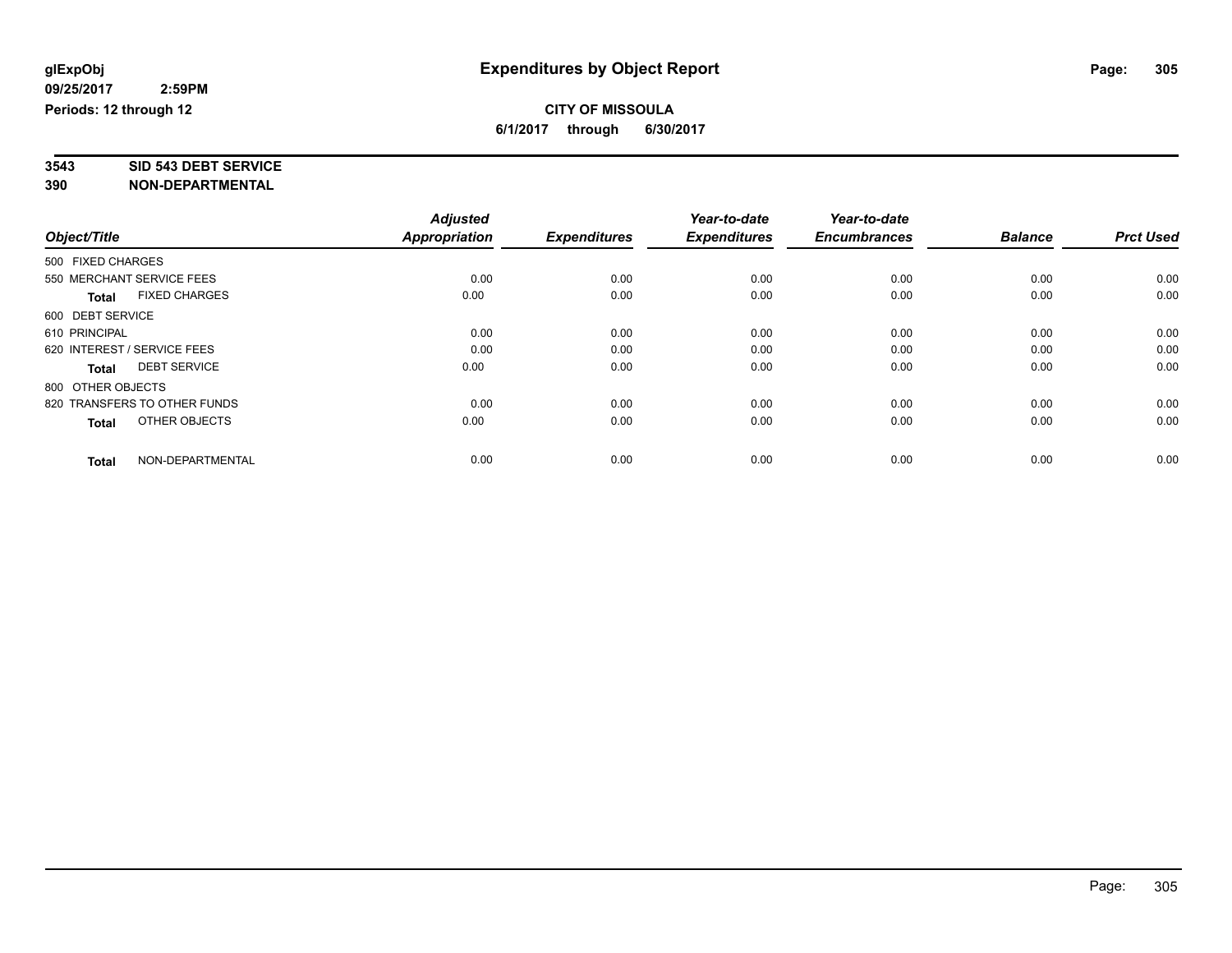#### **3543 SID 543 DEBT SERVICE**

|                              |                      | <b>Adjusted</b>      |                     | Year-to-date        | Year-to-date        |                |                  |
|------------------------------|----------------------|----------------------|---------------------|---------------------|---------------------|----------------|------------------|
| Object/Title                 |                      | <b>Appropriation</b> | <b>Expenditures</b> | <b>Expenditures</b> | <b>Encumbrances</b> | <b>Balance</b> | <b>Prct Used</b> |
| 500 FIXED CHARGES            |                      |                      |                     |                     |                     |                |                  |
| 550 MERCHANT SERVICE FEES    |                      | 0.00                 | 0.00                | 0.00                | 0.00                | 0.00           | 0.00             |
| <b>Total</b>                 | <b>FIXED CHARGES</b> | 0.00                 | 0.00                | 0.00                | 0.00                | 0.00           | 0.00             |
| 600 DEBT SERVICE             |                      |                      |                     |                     |                     |                |                  |
| 610 PRINCIPAL                |                      | 0.00                 | 0.00                | 0.00                | 0.00                | 0.00           | 0.00             |
| 620 INTEREST / SERVICE FEES  |                      | 0.00                 | 0.00                | 0.00                | 0.00                | 0.00           | 0.00             |
| Total                        | <b>DEBT SERVICE</b>  | 0.00                 | 0.00                | 0.00                | 0.00                | 0.00           | 0.00             |
| 800 OTHER OBJECTS            |                      |                      |                     |                     |                     |                |                  |
| 820 TRANSFERS TO OTHER FUNDS |                      | 0.00                 | 0.00                | 0.00                | 0.00                | 0.00           | 0.00             |
| Total                        | OTHER OBJECTS        | 0.00                 | 0.00                | 0.00                | 0.00                | 0.00           | 0.00             |
| <b>Total</b>                 | SID 543 DEBT SERVICE | 0.00                 | 0.00                | 0.00                | 0.00                | 0.00           | 0.00             |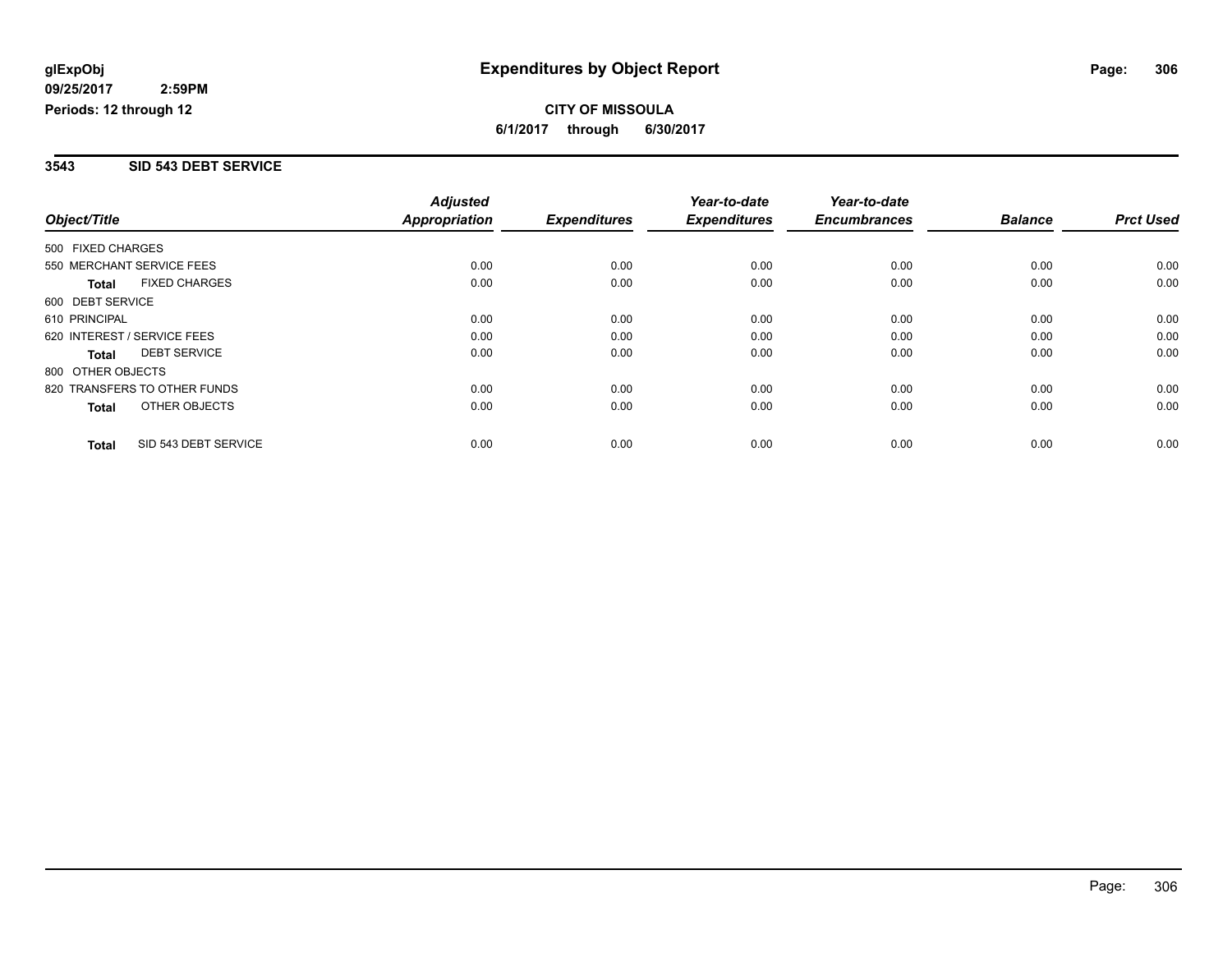# **3544 SID 544 RATTLESNAKE DEBT SERVICE**

|                                  | <b>Adjusted</b> |                     | Year-to-date        | Year-to-date        |                | <b>Prct Used</b> |
|----------------------------------|-----------------|---------------------|---------------------|---------------------|----------------|------------------|
| Object/Title                     | Appropriation   | <b>Expenditures</b> | <b>Expenditures</b> | <b>Encumbrances</b> | <b>Balance</b> |                  |
| 600 DEBT SERVICE                 |                 |                     |                     |                     |                |                  |
| 610 PRINCIPAL                    | 87,500.00       | 35,000.00           | 70,000.00           | 0.00                | 17,500.00      | 80.00            |
| 620 INTEREST / SERVICE FEES      | 51,996.00       | 22,987.50           | 49.731.25           | 0.00                | 2,264.75       | 95.64            |
| <b>DEBT SERVICE</b><br>Total     | 139,496.00      | 57,987.50           | 119.731.25          | 0.00                | 19,764.75      | 85.83            |
| NON-DEPARTMENTAL<br><b>Total</b> | 139,496.00      | 57,987.50           | 119.731.25          | 0.00                | 19,764.75      | 85.83            |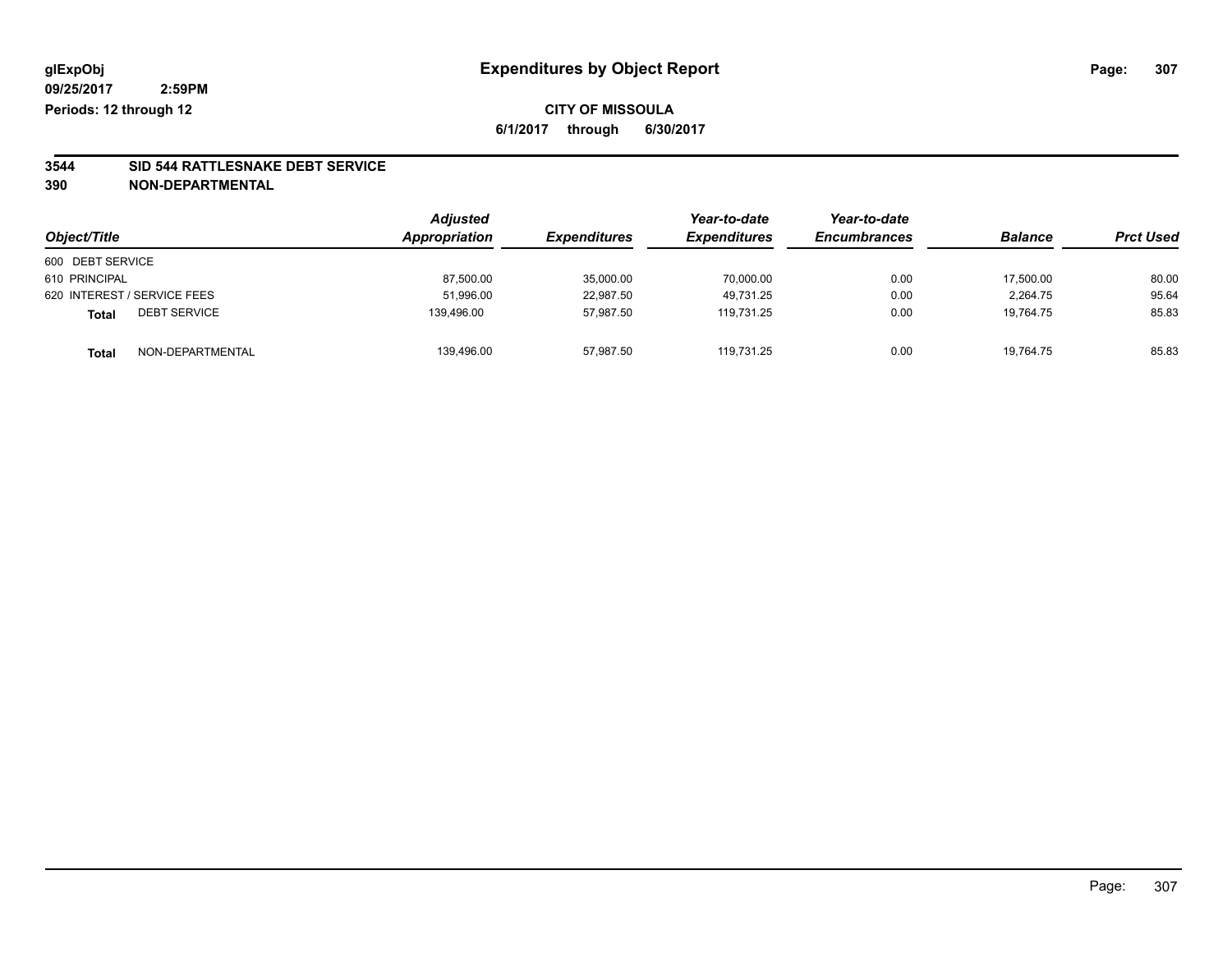### **CITY OF MISSOULA 6/1/2017 through 6/30/2017**

#### **3544 SID 544 RATTLESNAKE DEBT SERVICE**

**550 SID 544 PROJECT**

| Object/Title                        | <b>Adjusted</b><br>Appropriation | <b>Expenditures</b> | Year-to-date<br><b>Expenditures</b> | Year-to-date<br><b>Encumbrances</b> | <b>Balance</b> | <b>Prct Used</b> |
|-------------------------------------|----------------------------------|---------------------|-------------------------------------|-------------------------------------|----------------|------------------|
| 600 DEBT SERVICE                    |                                  |                     |                                     |                                     |                |                  |
| 610 PRINCIPAL                       | 0.00                             | 8.000.00            | 16.000.00                           | 0.00                                | $-16.000.00$   | 0.00             |
| 620 INTEREST / SERVICE FEES         | 0.00                             | 2.240.00            | 4.550.00                            | 0.00                                | $-4,550.00$    | 0.00             |
| <b>DEBT SERVICE</b><br><b>Total</b> | 0.00                             | 10,240.00           | 20,550.00                           | 0.00                                | $-20,550.00$   | 0.00             |
| SID 544 PROJECT<br><b>Total</b>     | 0.00                             | 10,240.00           | 20,550.00                           | 0.00                                | $-20,550.00$   | 0.00             |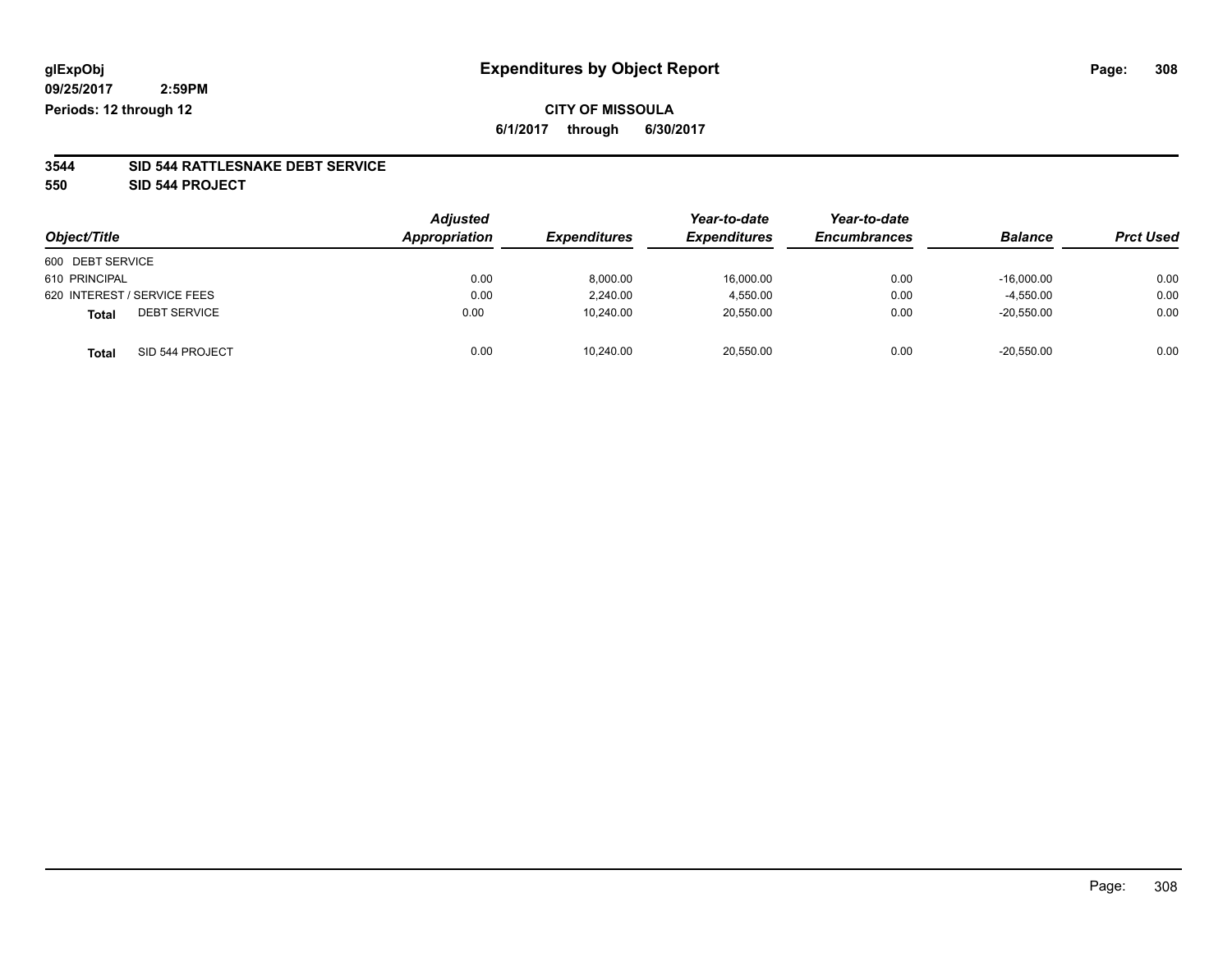# **CITY OF MISSOULA**

**6/1/2017 through 6/30/2017**

# **3544 SID 544 RATTLESNAKE DEBT SERVICE**

**555 LOLO STREET PROJECT**

| Object/Title      |                             | <b>Adjusted</b>      | <b>Expenditures</b> | Year-to-date<br><b>Expenditures</b> | Year-to-date<br><b>Encumbrances</b> | <b>Balance</b> | <b>Prct Used</b> |
|-------------------|-----------------------------|----------------------|---------------------|-------------------------------------|-------------------------------------|----------------|------------------|
|                   |                             | <b>Appropriation</b> |                     |                                     |                                     |                |                  |
| 500 FIXED CHARGES |                             |                      |                     |                                     |                                     |                |                  |
|                   | 550 MERCHANT SERVICE FEES   | 0.00                 | 0.00                | 0.00                                | 0.00                                | 0.00           | 0.00             |
| <b>Total</b>      | <b>FIXED CHARGES</b>        | 0.00                 | 0.00                | 0.00                                | 0.00                                | 0.00           | 0.00             |
| 600 DEBT SERVICE  |                             |                      |                     |                                     |                                     |                |                  |
| 610 PRINCIPAL     |                             | 0.00                 | 1,250.00            | 2,000.00                            | 0.00                                | $-2,000.00$    | 0.00             |
|                   | 620 INTEREST / SERVICE FEES | 0.00                 | 153.13              | 315.63                              | 0.00                                | $-315.63$      | 0.00             |
| <b>Total</b>      | <b>DEBT SERVICE</b>         | 0.00                 | 1,403.13            | 2.315.63                            | 0.00                                | $-2.315.63$    | 0.00             |
| <b>Total</b>      | <b>LOLO STREET PROJECT</b>  | 0.00                 | 1,403.13            | 2.315.63                            | 0.00                                | $-2.315.63$    | 0.00             |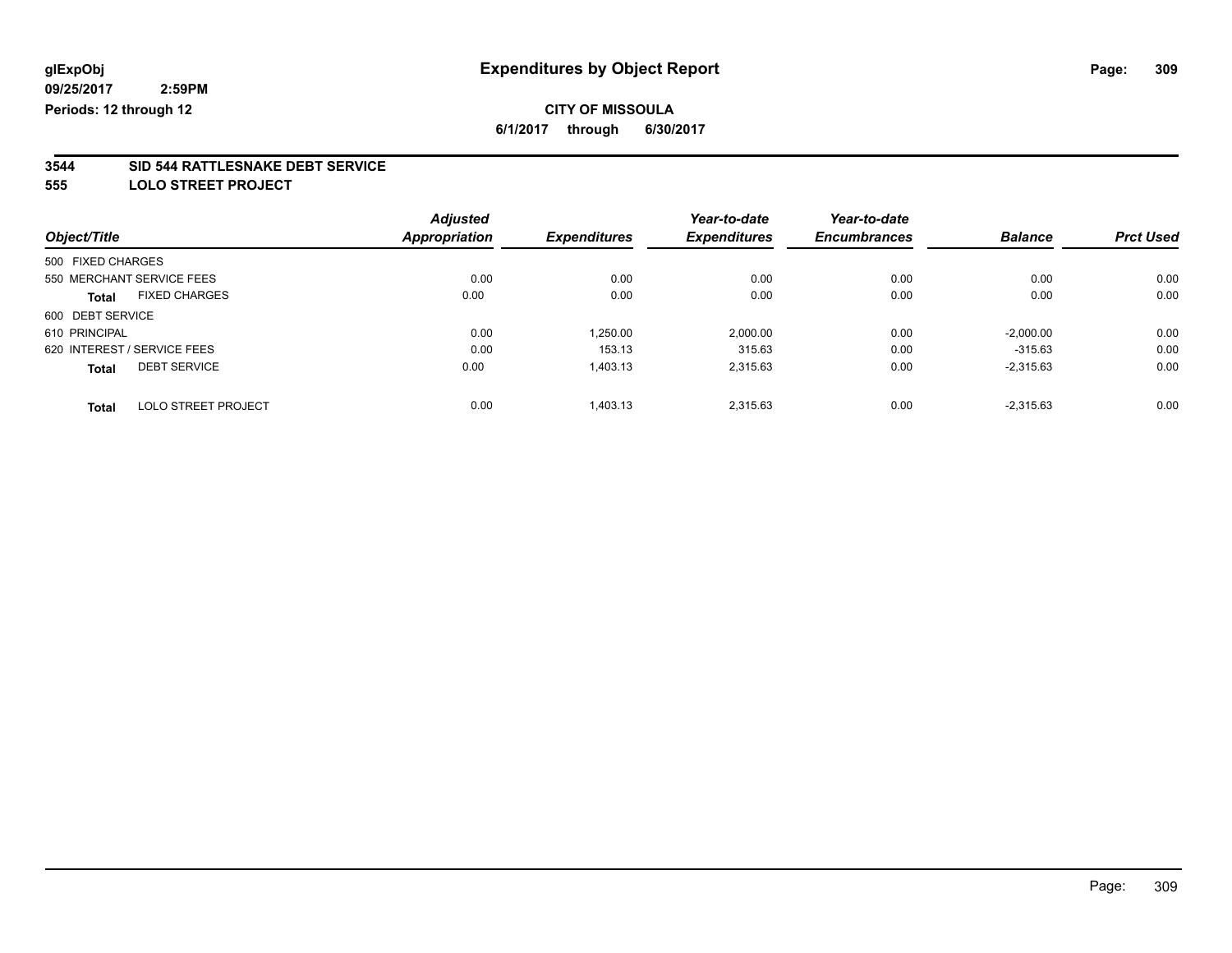**CITY OF MISSOULA 6/1/2017 through 6/30/2017**

#### **3544 SID 544 RATTLESNAKE DEBT SERVICE**

| Object/Title                                     | <b>Adjusted</b><br>Appropriation | <b>Expenditures</b> | Year-to-date<br><b>Expenditures</b> | Year-to-date<br><b>Encumbrances</b> | <b>Balance</b> | <b>Prct Used</b> |
|--------------------------------------------------|----------------------------------|---------------------|-------------------------------------|-------------------------------------|----------------|------------------|
|                                                  |                                  |                     |                                     |                                     |                |                  |
| 500 FIXED CHARGES                                |                                  |                     |                                     |                                     |                |                  |
| 550 MERCHANT SERVICE FEES                        | 0.00                             | 0.00                | 0.00                                | 0.00                                | 0.00           | 0.00             |
| <b>FIXED CHARGES</b><br><b>Total</b>             | 0.00                             | 0.00                | 0.00                                | 0.00                                | 0.00           | 0.00             |
| 600 DEBT SERVICE                                 |                                  |                     |                                     |                                     |                |                  |
| 610 PRINCIPAL                                    | 87.500.00                        | 44.250.00           | 88.000.00                           | 0.00                                | $-500.00$      | 100.57           |
| 620 INTEREST / SERVICE FEES                      | 51,996.00                        | 25,380.63           | 54,596.88                           | 0.00                                | $-2,600.88$    | 105.00           |
| <b>DEBT SERVICE</b><br><b>Total</b>              | 139,496.00                       | 69,630.63           | 142,596.88                          | 0.00                                | $-3,100.88$    | 102.22           |
| SID 544 RATTLESNAKE DEBT SERVICE<br><b>Total</b> | 139.496.00                       | 69.630.63           | 142.596.88                          | 0.00                                | $-3.100.88$    | 102.22           |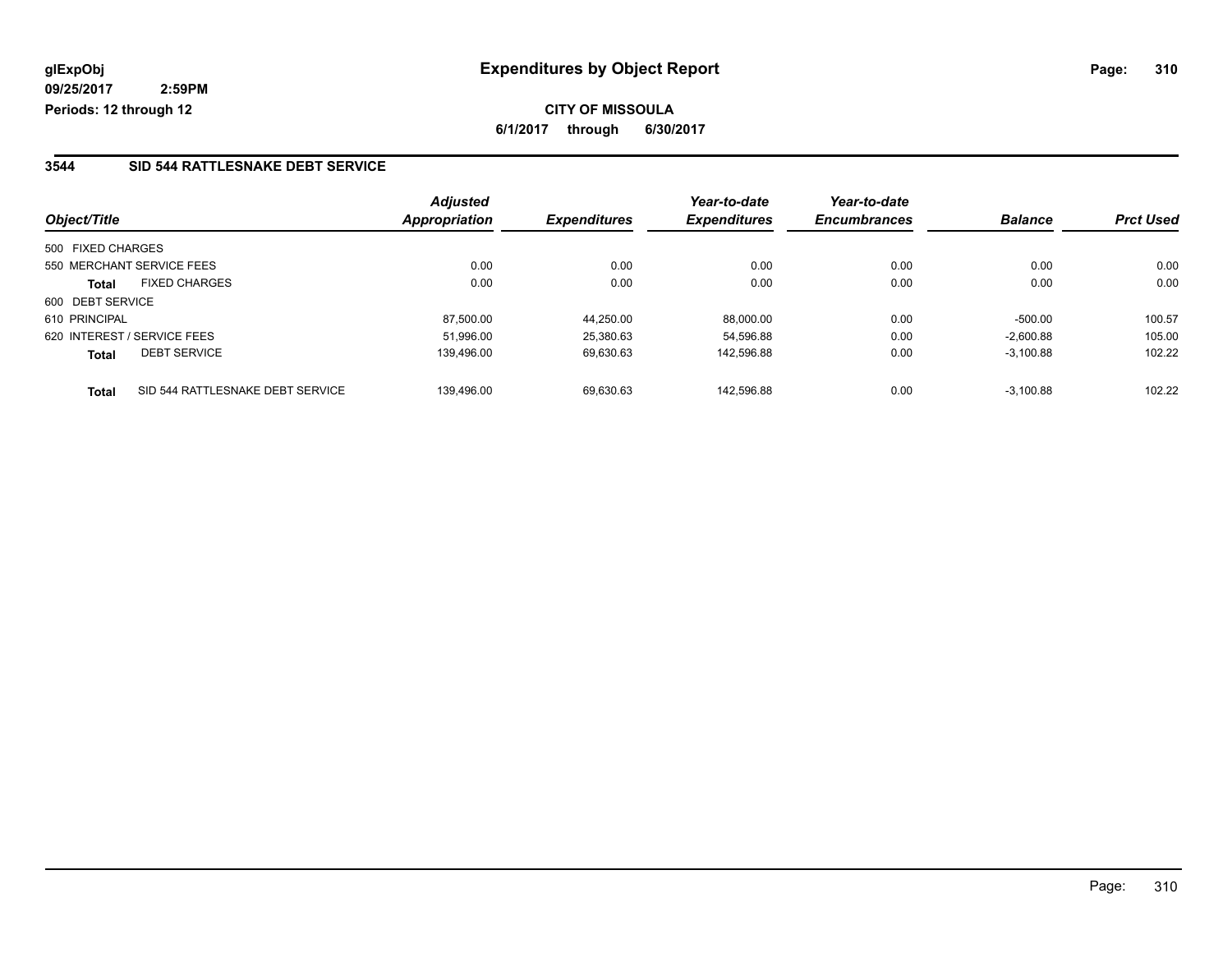# **3545 SID 545 DEBT SERVICE**

|                                      | <b>Adjusted</b> |                     | Year-to-date        | Year-to-date        |                |                  |
|--------------------------------------|-----------------|---------------------|---------------------|---------------------|----------------|------------------|
| Object/Title                         | Appropriation   | <b>Expenditures</b> | <b>Expenditures</b> | <b>Encumbrances</b> | <b>Balance</b> | <b>Prct Used</b> |
| 500 FIXED CHARGES                    |                 |                     |                     |                     |                |                  |
| 550 MERCHANT SERVICE FEES            | 0.00            | 0.00                | 0.00                | 0.00                | 0.00           | 0.00             |
| <b>FIXED CHARGES</b><br><b>Total</b> | 0.00            | 0.00                | 0.00                | 0.00                | 0.00           | 0.00             |
| 600 DEBT SERVICE                     |                 |                     |                     |                     |                |                  |
| 610 PRINCIPAL                        | 0.00            | 0.00                | 0.00                | 0.00                | 0.00           | 0.00             |
| 620 INTEREST / SERVICE FEES          | 0.00            | 0.00                | 0.00                | 0.00                | 0.00           | 0.00             |
| <b>DEBT SERVICE</b><br><b>Total</b>  | 0.00            | 0.00                | 0.00                | 0.00                | 0.00           | 0.00             |
| 800 OTHER OBJECTS                    |                 |                     |                     |                     |                |                  |
| 820 TRANSFERS TO OTHER FUNDS         | 0.00            | 0.00                | 0.00                | 0.00                | 0.00           | 0.00             |
| OTHER OBJECTS<br><b>Total</b>        | 0.00            | 0.00                | 0.00                | 0.00                | 0.00           | 0.00             |
|                                      |                 |                     |                     |                     |                |                  |
| NON-DEPARTMENTAL<br><b>Total</b>     | 0.00            | 0.00                | 0.00                | 0.00                | 0.00           | 0.00             |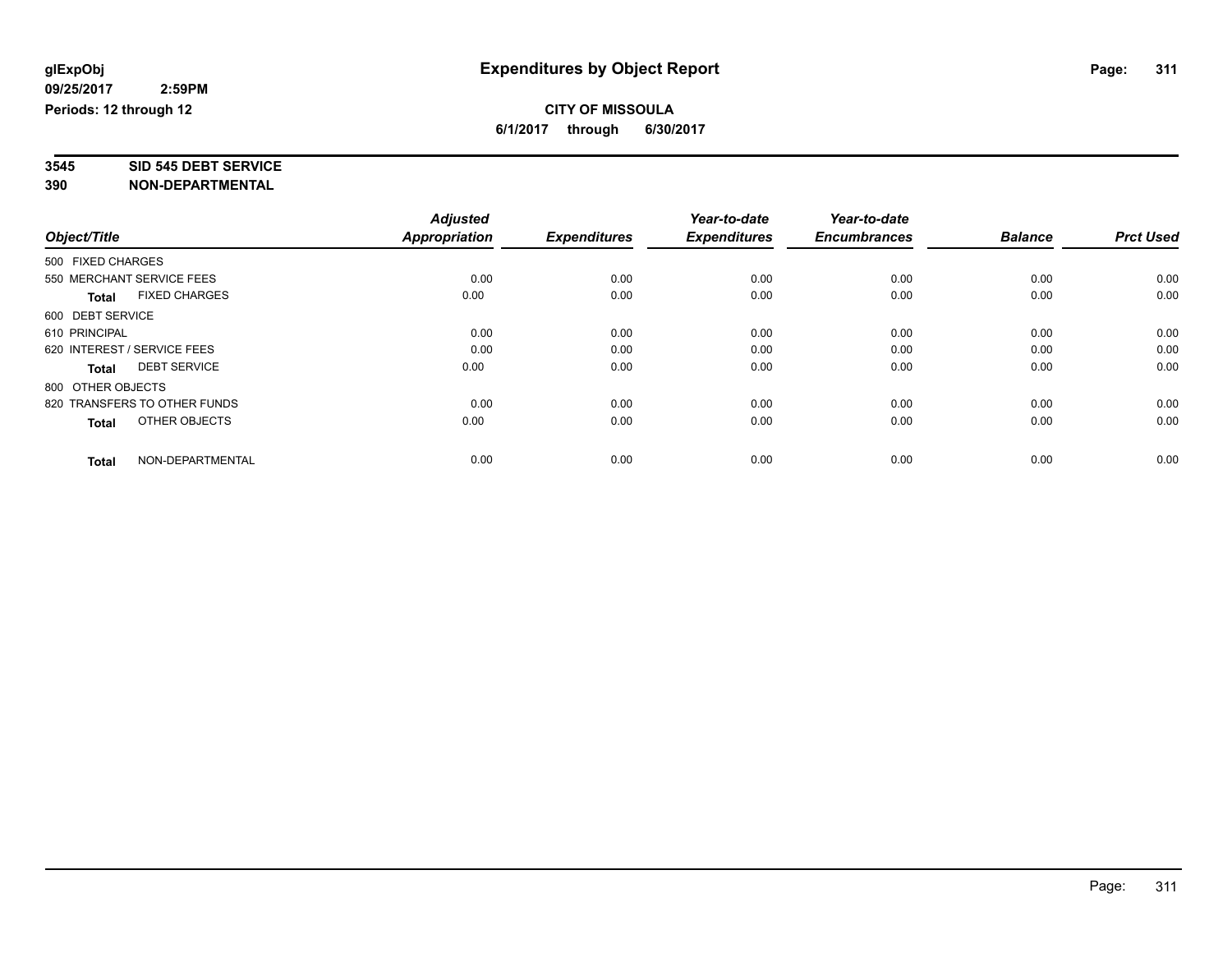#### **3545 SID 545 DEBT SERVICE**

|                   |                              | <b>Adjusted</b> |                     | Year-to-date        | Year-to-date        |                |                  |
|-------------------|------------------------------|-----------------|---------------------|---------------------|---------------------|----------------|------------------|
| Object/Title      |                              | Appropriation   | <b>Expenditures</b> | <b>Expenditures</b> | <b>Encumbrances</b> | <b>Balance</b> | <b>Prct Used</b> |
| 500 FIXED CHARGES |                              |                 |                     |                     |                     |                |                  |
|                   | 550 MERCHANT SERVICE FEES    | 0.00            | 0.00                | 0.00                | 0.00                | 0.00           | 0.00             |
| <b>Total</b>      | <b>FIXED CHARGES</b>         | 0.00            | 0.00                | 0.00                | 0.00                | 0.00           | 0.00             |
| 600 DEBT SERVICE  |                              |                 |                     |                     |                     |                |                  |
| 610 PRINCIPAL     |                              | 0.00            | 0.00                | 0.00                | 0.00                | 0.00           | 0.00             |
|                   | 620 INTEREST / SERVICE FEES  | 0.00            | 0.00                | 0.00                | 0.00                | 0.00           | 0.00             |
| <b>Total</b>      | <b>DEBT SERVICE</b>          | 0.00            | 0.00                | 0.00                | 0.00                | 0.00           | 0.00             |
| 800 OTHER OBJECTS |                              |                 |                     |                     |                     |                |                  |
|                   | 820 TRANSFERS TO OTHER FUNDS | 0.00            | 0.00                | 0.00                | 0.00                | 0.00           | 0.00             |
| Total             | OTHER OBJECTS                | 0.00            | 0.00                | 0.00                | 0.00                | 0.00           | 0.00             |
| <b>Total</b>      | SID 545 DEBT SERVICE         | 0.00            | 0.00                | 0.00                | 0.00                | 0.00           | 0.00             |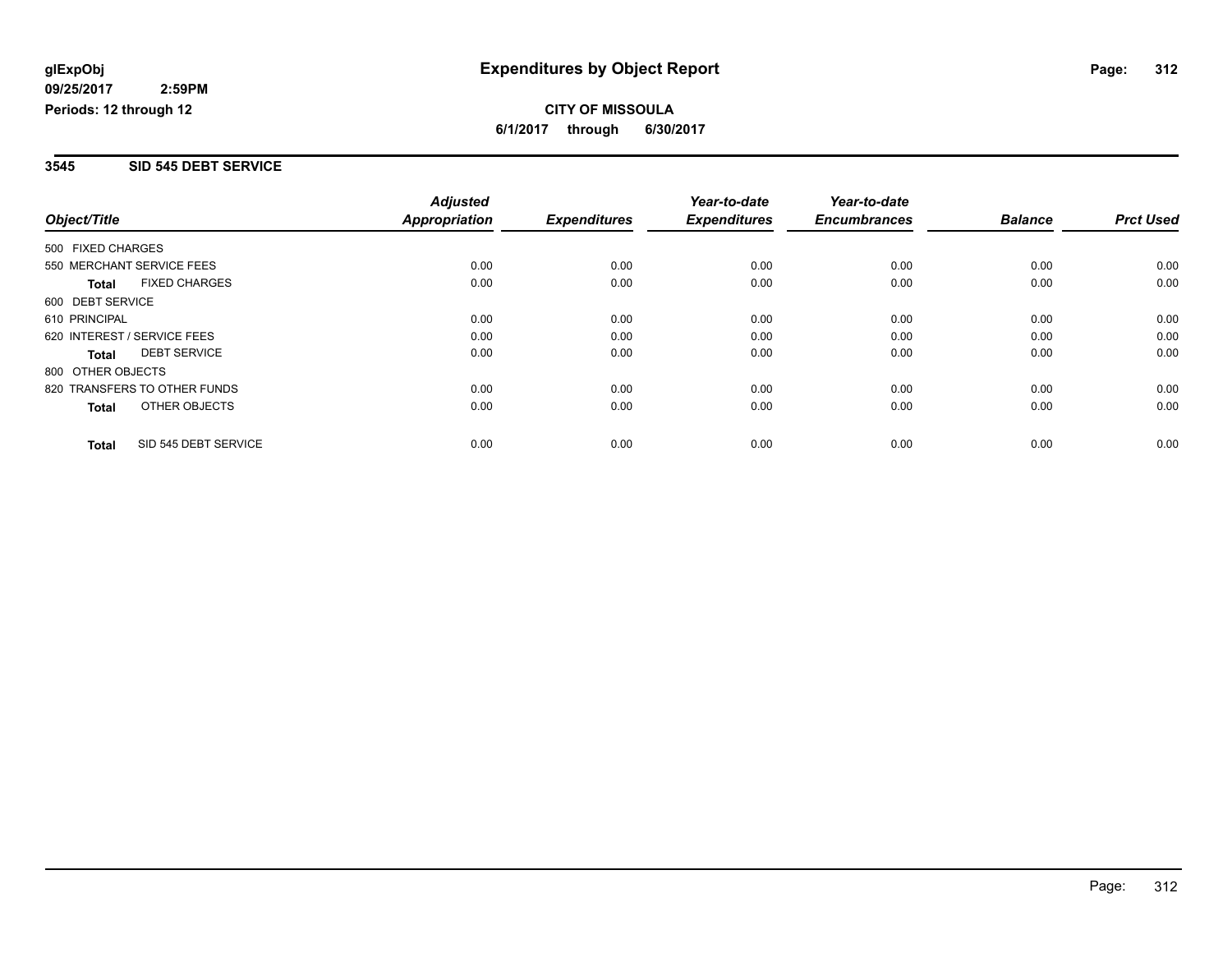# **3546 SID 546 DEBT SERVICE**

|                                      | <b>Adjusted</b> |                     | Year-to-date        | Year-to-date        |                |                  |
|--------------------------------------|-----------------|---------------------|---------------------|---------------------|----------------|------------------|
| Object/Title                         | Appropriation   | <b>Expenditures</b> | <b>Expenditures</b> | <b>Encumbrances</b> | <b>Balance</b> | <b>Prct Used</b> |
| 500 FIXED CHARGES                    |                 |                     |                     |                     |                |                  |
| 550 MERCHANT SERVICE FEES            | 0.00            | 0.00                | 0.00                | 0.00                | 0.00           | 0.00             |
| <b>FIXED CHARGES</b><br><b>Total</b> | 0.00            | 0.00                | 0.00                | 0.00                | 0.00           | 0.00             |
| 600 DEBT SERVICE                     |                 |                     |                     |                     |                |                  |
| 610 PRINCIPAL                        | 0.00            | 0.00                | 0.00                | 0.00                | 0.00           | 0.00             |
| 620 INTEREST / SERVICE FEES          | 0.00            | 0.00                | 0.00                | 0.00                | 0.00           | 0.00             |
| <b>DEBT SERVICE</b><br><b>Total</b>  | 0.00            | 0.00                | 0.00                | 0.00                | 0.00           | 0.00             |
| 800 OTHER OBJECTS                    |                 |                     |                     |                     |                |                  |
| 820 TRANSFERS TO OTHER FUNDS         | 0.00            | 0.00                | 0.00                | 0.00                | 0.00           | 0.00             |
| OTHER OBJECTS<br><b>Total</b>        | 0.00            | 0.00                | 0.00                | 0.00                | 0.00           | 0.00             |
|                                      |                 |                     |                     |                     |                |                  |
| NON-DEPARTMENTAL<br><b>Total</b>     | 0.00            | 0.00                | 0.00                | 0.00                | 0.00           | 0.00             |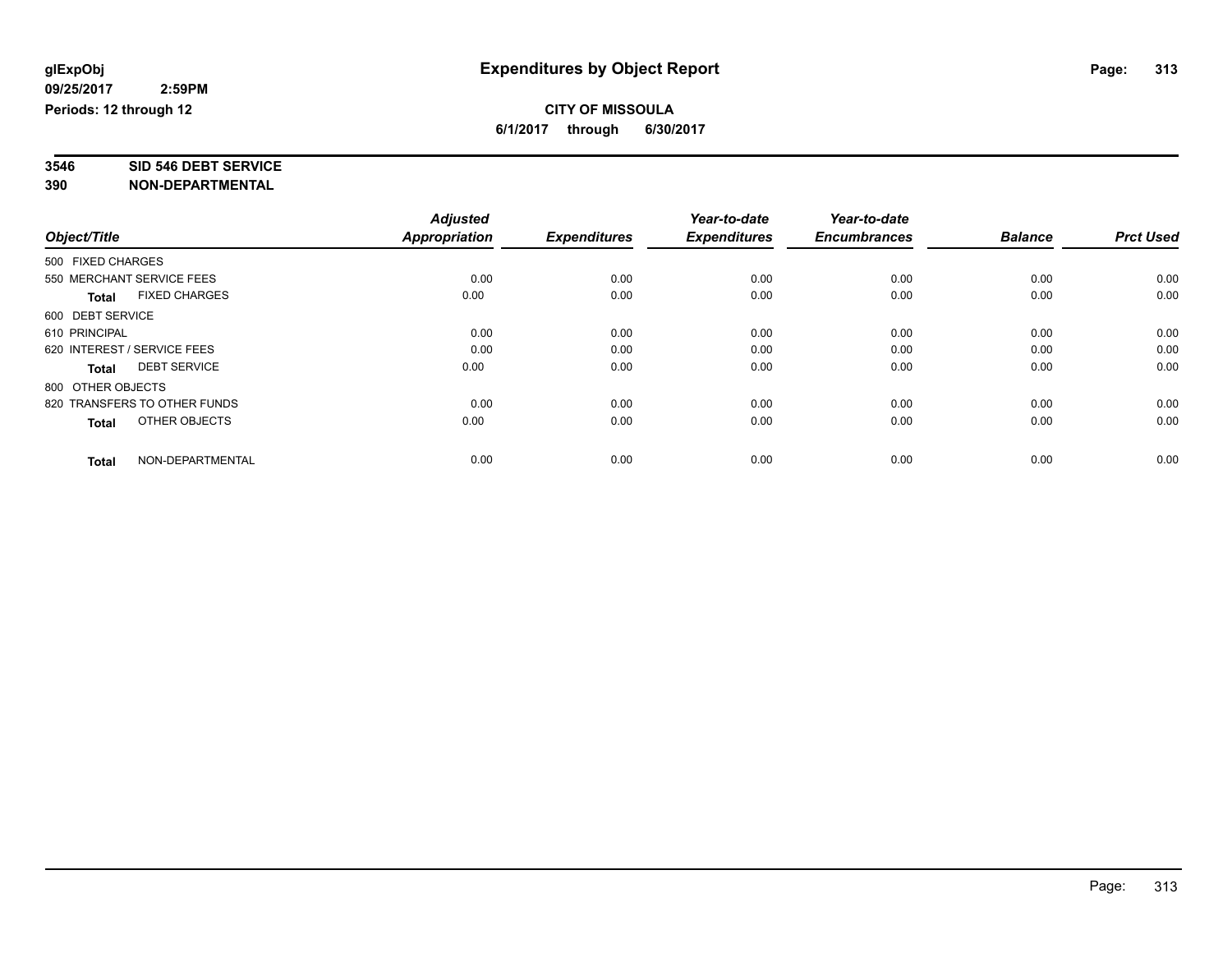#### **3546 SID 546 DEBT SERVICE**

|                              |                      | <b>Adjusted</b>      |                     | Year-to-date        | Year-to-date        |                |                  |
|------------------------------|----------------------|----------------------|---------------------|---------------------|---------------------|----------------|------------------|
| Object/Title                 |                      | <b>Appropriation</b> | <b>Expenditures</b> | <b>Expenditures</b> | <b>Encumbrances</b> | <b>Balance</b> | <b>Prct Used</b> |
| 500 FIXED CHARGES            |                      |                      |                     |                     |                     |                |                  |
| 550 MERCHANT SERVICE FEES    |                      | 0.00                 | 0.00                | 0.00                | 0.00                | 0.00           | 0.00             |
| <b>Total</b>                 | <b>FIXED CHARGES</b> | 0.00                 | 0.00                | 0.00                | 0.00                | 0.00           | 0.00             |
| 600 DEBT SERVICE             |                      |                      |                     |                     |                     |                |                  |
| 610 PRINCIPAL                |                      | 0.00                 | 0.00                | 0.00                | 0.00                | 0.00           | 0.00             |
| 620 INTEREST / SERVICE FEES  |                      | 0.00                 | 0.00                | 0.00                | 0.00                | 0.00           | 0.00             |
| Total                        | <b>DEBT SERVICE</b>  | 0.00                 | 0.00                | 0.00                | 0.00                | 0.00           | 0.00             |
| 800 OTHER OBJECTS            |                      |                      |                     |                     |                     |                |                  |
| 820 TRANSFERS TO OTHER FUNDS |                      | 0.00                 | 0.00                | 0.00                | 0.00                | 0.00           | 0.00             |
| Total                        | OTHER OBJECTS        | 0.00                 | 0.00                | 0.00                | 0.00                | 0.00           | 0.00             |
| <b>Total</b>                 | SID 546 DEBT SERVICE | 0.00                 | 0.00                | 0.00                | 0.00                | 0.00           | 0.00             |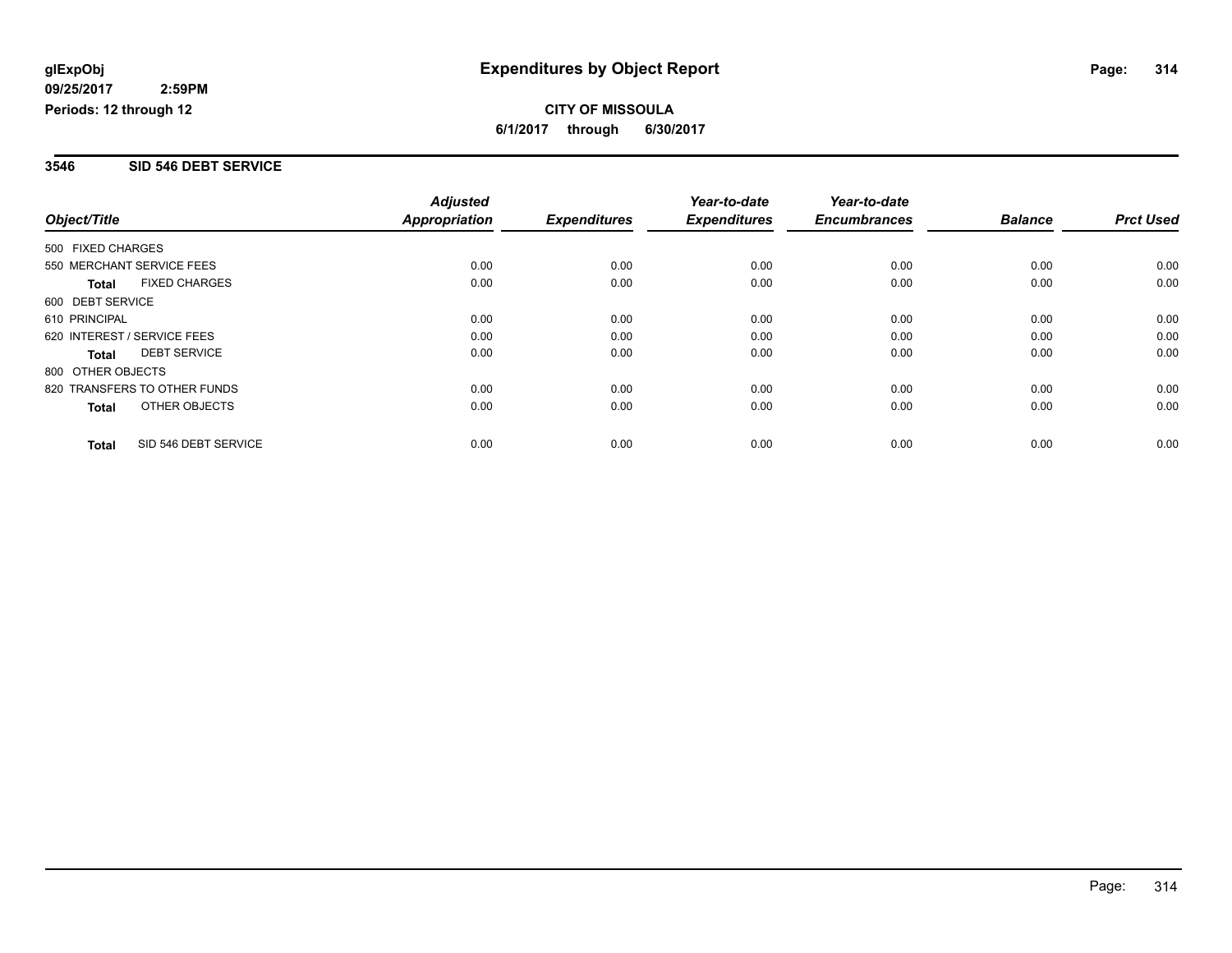**3548 SID 548-5TH, 6TH & ARTHUR**

|                             |                      | <b>Adjusted</b> |                     | Year-to-date        | Year-to-date        |                |                  |
|-----------------------------|----------------------|-----------------|---------------------|---------------------|---------------------|----------------|------------------|
| Object/Title                |                      | Appropriation   | <b>Expenditures</b> | <b>Expenditures</b> | <b>Encumbrances</b> | <b>Balance</b> | <b>Prct Used</b> |
| 500 FIXED CHARGES           |                      |                 |                     |                     |                     |                |                  |
| 550 MERCHANT SERVICE FEES   |                      | 350.00          | 0.00                | 0.00                | 0.00                | 350.00         | 0.00             |
| <b>Total</b>                | <b>FIXED CHARGES</b> | 350.00          | 0.00                | 0.00                | 0.00                | 350.00         | 0.00             |
| 600 DEBT SERVICE            |                      |                 |                     |                     |                     |                |                  |
| 610 PRINCIPAL               |                      | 65,000.00       | 65,000.00           | 65,000.00           | 0.00                | 0.00           | 100.00           |
| 620 INTEREST / SERVICE FEES |                      | 44.225.00       | 22.112.50           | 44.575.00           | 0.00                | $-350.00$      | 100.79           |
| <b>Total</b>                | <b>DEBT SERVICE</b>  | 109.225.00      | 87.112.50           | 109.575.00          | 0.00                | $-350.00$      | 100.32           |
| <b>Total</b>                | NON-DEPARTMENTAL     | 109.575.00      | 87.112.50           | 109.575.00          | 0.00                | 0.00           | 100.00           |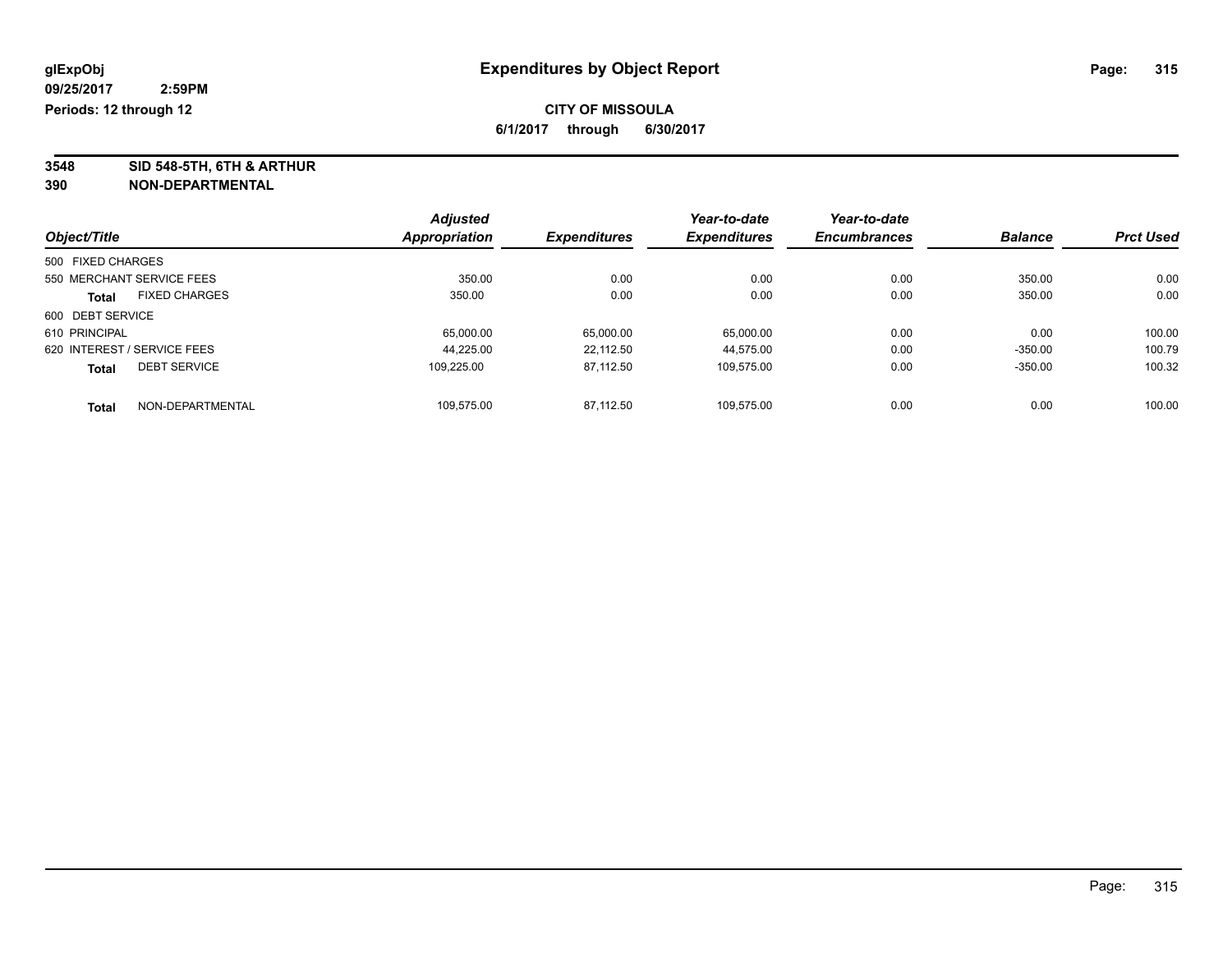#### **3548 SID 548-5TH, 6TH & ARTHUR**

|                                           | <b>Adjusted</b>      |                     | Year-to-date        | Year-to-date        |                |                  |
|-------------------------------------------|----------------------|---------------------|---------------------|---------------------|----------------|------------------|
| Object/Title                              | <b>Appropriation</b> | <b>Expenditures</b> | <b>Expenditures</b> | <b>Encumbrances</b> | <b>Balance</b> | <b>Prct Used</b> |
| 500 FIXED CHARGES                         |                      |                     |                     |                     |                |                  |
| 550 MERCHANT SERVICE FEES                 | 350.00               | 0.00                | 0.00                | 0.00                | 350.00         | 0.00             |
| <b>FIXED CHARGES</b><br><b>Total</b>      | 350.00               | 0.00                | 0.00                | 0.00                | 350.00         | 0.00             |
| 600 DEBT SERVICE                          |                      |                     |                     |                     |                |                  |
| 610 PRINCIPAL                             | 65.000.00            | 65.000.00           | 65.000.00           | 0.00                | 0.00           | 100.00           |
| 620 INTEREST / SERVICE FEES               | 44.225.00            | 22.112.50           | 44.575.00           | 0.00                | $-350.00$      | 100.79           |
| <b>DEBT SERVICE</b><br><b>Total</b>       | 109.225.00           | 87.112.50           | 109.575.00          | 0.00                | $-350.00$      | 100.32           |
| SID 548-5TH, 6TH & ARTHUR<br><b>Total</b> | 109.575.00           | 87.112.50           | 109.575.00          | 0.00                | 0.00           | 100.00           |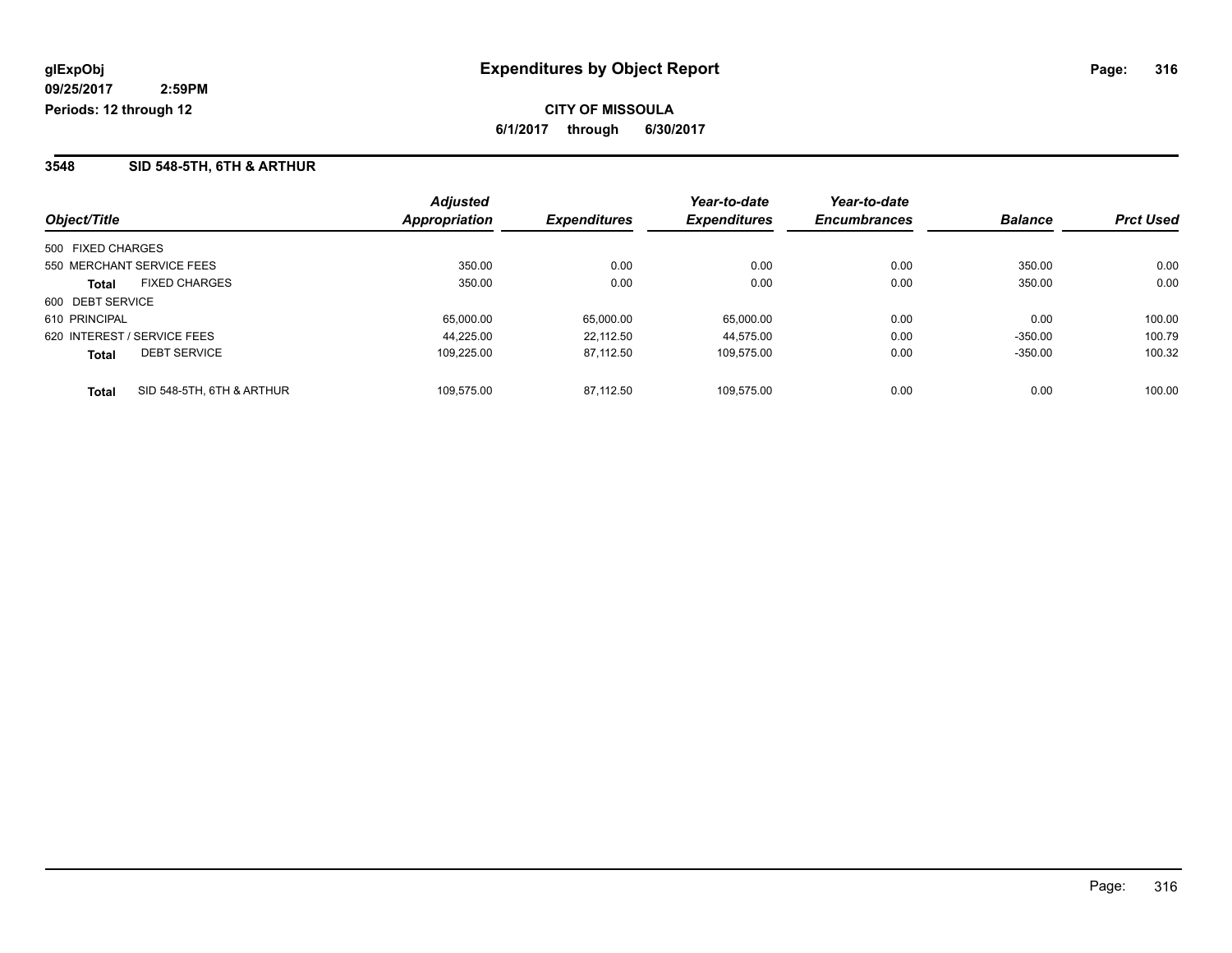# **3549 SID 549 HILLVIEW WAY**

| Object/Title                        | <b>Adjusted</b><br>Appropriation | <b>Expenditures</b> | Year-to-date<br><b>Expenditures</b> | Year-to-date<br><b>Encumbrances</b> | <b>Balance</b> | <b>Prct Used</b> |
|-------------------------------------|----------------------------------|---------------------|-------------------------------------|-------------------------------------|----------------|------------------|
| 600 DEBT SERVICE                    |                                  |                     |                                     |                                     |                |                  |
|                                     |                                  |                     |                                     |                                     |                |                  |
| 610 PRINCIPAL                       | 0.00                             | 110,000.00          | 110,000.00                          | 0.00                                | $-110.000.00$  | 0.00             |
| 620 INTEREST / SERVICE FEES         | 0.00                             | 34,260.00           | 60.274.34                           | 0.00                                | $-60.274.34$   | 0.00             |
| <b>DEBT SERVICE</b><br><b>Total</b> | 0.00                             | 144.260.00          | 170.274.34                          | 0.00                                | -170.274.34    | 0.00             |
| NON-DEPARTMENTAL<br><b>Total</b>    | 0.00                             | 144.260.00          | 170.274.34                          | 0.00                                | -170.274.34    | 0.00             |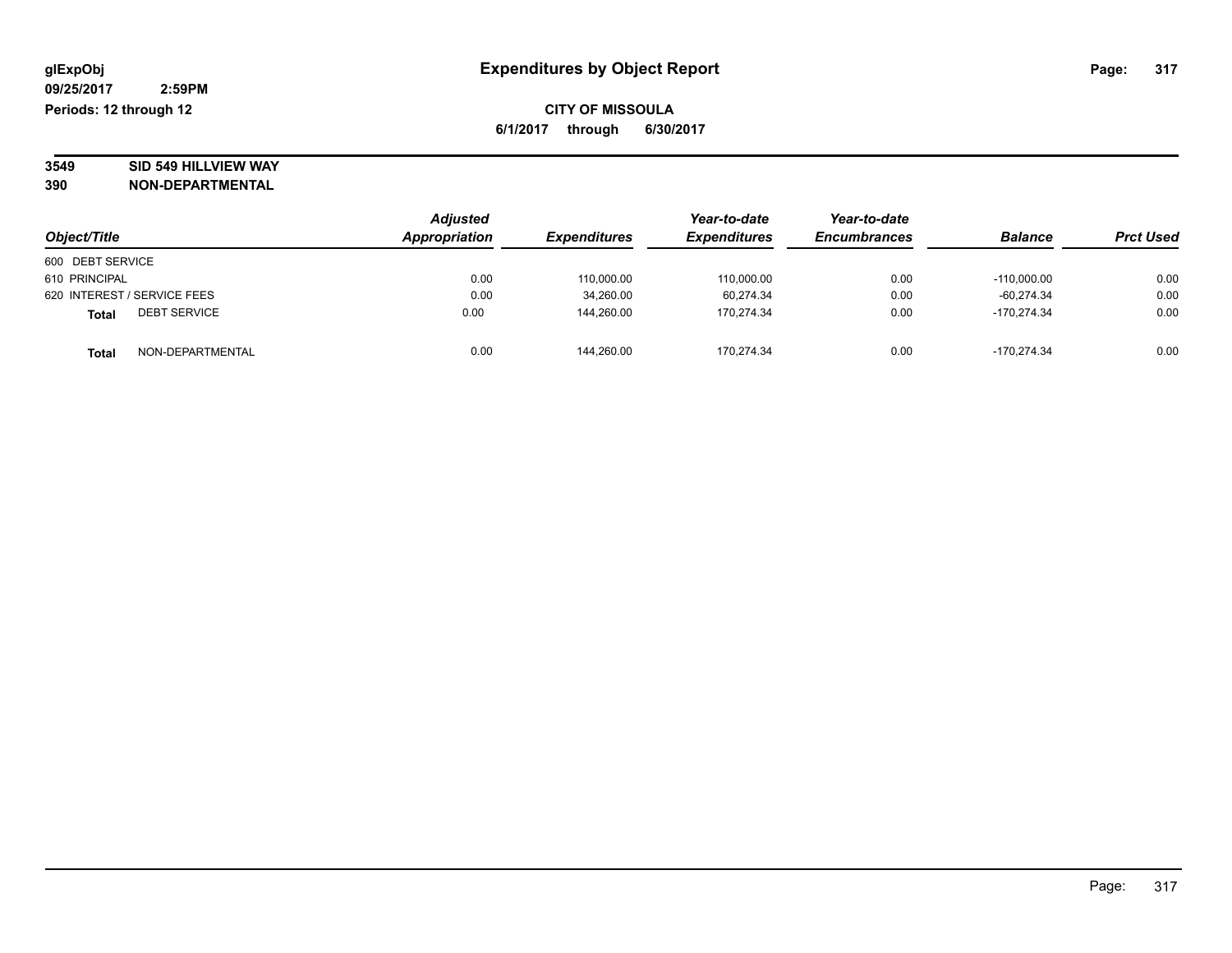#### **3549 SID 549 HILLVIEW WAY**

|                               | <b>Adjusted</b> | <i><b>Expenditures</b></i> | Year-to-date        | Year-to-date<br><b>Encumbrances</b> | <b>Balance</b> |                  |
|-------------------------------|-----------------|----------------------------|---------------------|-------------------------------------|----------------|------------------|
| Object/Title                  | Appropriation   |                            | <b>Expenditures</b> |                                     |                | <b>Prct Used</b> |
| 600 DEBT SERVICE              |                 |                            |                     |                                     |                |                  |
| 610 PRINCIPAL                 | 0.00            | 110.000.00                 | 110.000.00          | 0.00                                | $-110.000.00$  | 0.00             |
| 620 INTEREST / SERVICE FEES   | 0.00            | 34,260.00                  | 60,274.34           | 0.00                                | $-60,274.34$   | 0.00             |
| <b>DEBT SERVICE</b><br>Total  | 0.00            | 144.260.00                 | 170.274.34          | 0.00                                | $-170.274.34$  | 0.00             |
| SID 549 HILLVIEW WAY<br>Total | 0.00            | 144.260.00                 | 170.274.34          | 0.00                                | $-170.274.34$  | 0.00             |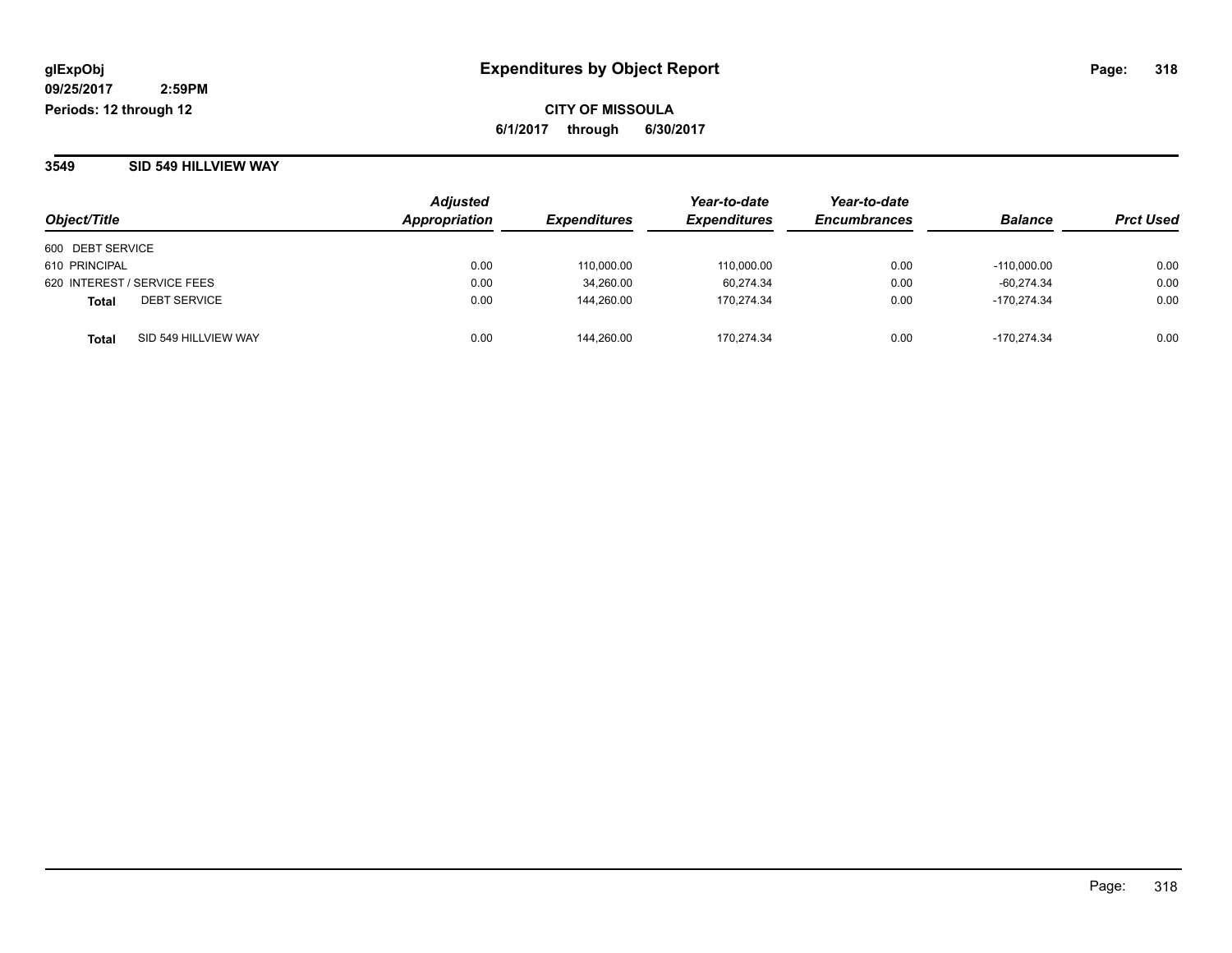# **CITY OF MISSOULA**

**6/1/2017 through 6/30/2017**

# **4060 CAPITAL IMPROVEMENT PROGRAM FUND**

|                        |                                   | <b>Adjusted</b> |                     | Year-to-date        | Year-to-date        |                 |                  |
|------------------------|-----------------------------------|-----------------|---------------------|---------------------|---------------------|-----------------|------------------|
| Object/Title           |                                   | Appropriation   | <b>Expenditures</b> | <b>Expenditures</b> | <b>Encumbrances</b> | <b>Balance</b>  | <b>Prct Used</b> |
| 100 PERSONAL SERVICES  |                                   |                 |                     |                     |                     |                 |                  |
| 110 SALARIES AND WAGES |                                   | 0.00            | 0.00                | 0.00                | 0.00                | 0.00            | 0.00             |
|                        | <b>140 EMPLOYER CONTRIBUTIONS</b> | 0.00            | 0.00                | 0.00                | 0.00                | 0.00            | 0.00             |
| <b>Total</b>           | PERSONAL SERVICES                 | 0.00            | 0.00                | 0.00                | 0.00                | 0.00            | 0.00             |
|                        | 300 PURCHASED SERVICES            |                 |                     |                     |                     |                 |                  |
|                        | 350 PROFESSIONAL SERVICES         | 0.00            | 0.00                | 42,223.83           | 0.00                | $-42,223.83$    | 0.00             |
| 380 TRAINING           |                                   | 0.00            | 0.00                | 0.00                | 0.00                | 0.00            | 0.00             |
| <b>Total</b>           | PURCHASED SERVICES                | 0.00            | 0.00                | 42,223.83           | 0.00                | $-42,223.83$    | 0.00             |
| 500 FIXED CHARGES      |                                   |                 |                     |                     |                     |                 |                  |
|                        | 550 MERCHANT SERVICE FEES         | 0.00            | 0.00                | 0.00                | 0.00                | 0.00            | 0.00             |
| <b>Total</b>           | <b>FIXED CHARGES</b>              | 0.00            | 0.00                | 0.00                | 0.00                | 0.00            | 0.00             |
| 600 DEBT SERVICE       |                                   |                 |                     |                     |                     |                 |                  |
| 610 PRINCIPAL          |                                   | 1.943.270.00    | 518,236.07          | 874,617.94          | 0.00                | 1.068.652.06    | 45.01            |
|                        | 620 INTEREST / SERVICE FEES       | 272.571.00      | 90,433.95           | 242,995.18          | 0.00                | 29,575.82       | 89.15            |
| <b>Total</b>           | <b>DEBT SERVICE</b>               | 2,215,841.00    | 608,670.02          | 1,117,613.12        | 0.00                | 1,098,227.88    | 50.44            |
| 800 OTHER OBJECTS      |                                   |                 |                     |                     |                     |                 |                  |
|                        | 820 TRANSFERS TO OTHER FUNDS      | 316,129.00      | 0.00                | 0.00                | 0.00                | 316,129.00      | 0.00             |
| <b>Total</b>           | <b>OTHER OBJECTS</b>              | 316.129.00      | 0.00                | 0.00                | 0.00                | 316,129.00      | 0.00             |
| 900 CAPITAL OUTLAY     |                                   |                 |                     |                     |                     |                 |                  |
| 910 LAND               |                                   | 0.00            | 0.00                | 10,000.00           | 0.00                | $-10,000.00$    | 0.00             |
| 920 BUILDINGS          |                                   | 0.00            | 18,431.94           | 1,368,822.77        | 0.00                | $-1,368,822.77$ | 0.00             |
| 930 IMPROVEMENTS       |                                   | 0.00            | 57,349.86           | 1,310,524.89        | 0.00                | $-1,310,524.89$ | 0.00             |
|                        | 940 MACHINERY & EQUIPMENT         | 0.00            | 521,164.37          | 2,939,787.53        | 0.00                | $-2,939,787.53$ | 0.00             |
|                        | 941 DUI DIGITAL EQUIPMENT         | 0.00            | 0.00                | 0.00                | 0.00                | 0.00            | 0.00             |
| <b>Total</b>           | <b>CAPITAL OUTLAY</b>             | 0.00            | 596,946.17          | 5,629,135.19        | 0.00                | $-5,629,135.19$ | 0.00             |
| <b>Total</b>           | NON-DEPARTMENTAL                  | 2,531,970.00    | 1,205,616.19        | 6,788,972.14        | 0.00                | $-4,257,002.14$ | 268.13           |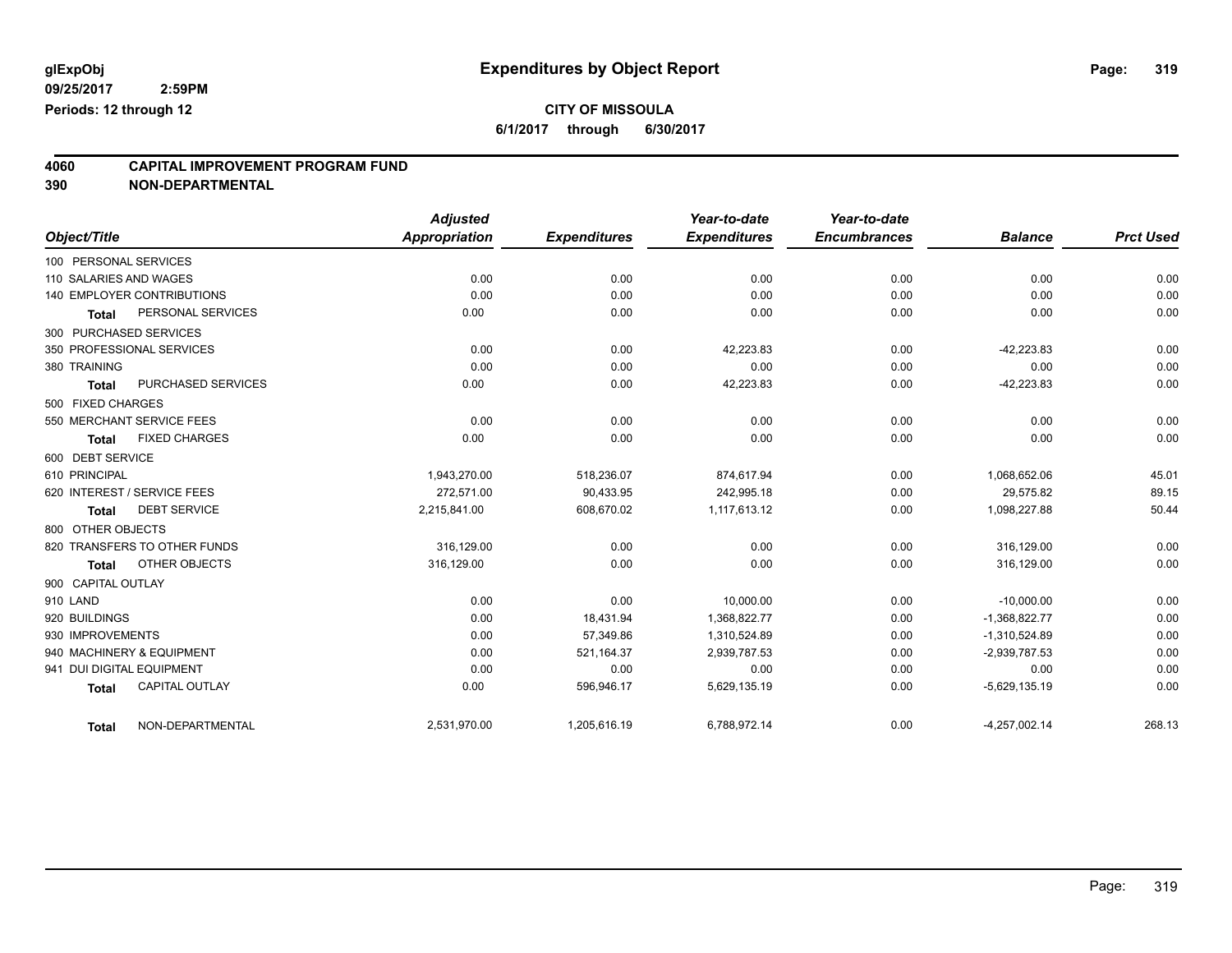#### **4060 CAPITAL IMPROVEMENT PROGRAM FUND**

| Object/Title              |                                 | <b>Adjusted</b><br><b>Appropriation</b> | <b>Expenditures</b> | Year-to-date<br><b>Expenditures</b> | Year-to-date<br><b>Encumbrances</b> | <b>Balance</b>  | <b>Prct Used</b> |
|---------------------------|---------------------------------|-----------------------------------------|---------------------|-------------------------------------|-------------------------------------|-----------------|------------------|
| 100 PERSONAL SERVICES     |                                 |                                         |                     |                                     |                                     |                 |                  |
| 110 SALARIES AND WAGES    |                                 | 0.00                                    | 0.00                | 0.00                                | 0.00                                | 0.00            | 0.00             |
|                           | 140 EMPLOYER CONTRIBUTIONS      | 0.00                                    | 0.00                | 0.00                                | 0.00                                | 0.00            | 0.00             |
| Total                     | PERSONAL SERVICES               | 0.00                                    | 0.00                | 0.00                                | 0.00                                | 0.00            | 0.00             |
| 300 PURCHASED SERVICES    |                                 |                                         |                     |                                     |                                     |                 |                  |
|                           | 350 PROFESSIONAL SERVICES       | 0.00                                    | 0.00                | 42,223.83                           | 0.00                                | $-42,223.83$    | 0.00             |
| 380 TRAINING              |                                 | 0.00                                    | 0.00                | 0.00                                | 0.00                                | 0.00            | 0.00             |
| <b>Total</b>              | PURCHASED SERVICES              | 0.00                                    | 0.00                | 42,223.83                           | 0.00                                | $-42,223.83$    | 0.00             |
| 500 FIXED CHARGES         |                                 |                                         |                     |                                     |                                     |                 |                  |
|                           | 550 MERCHANT SERVICE FEES       | 0.00                                    | 0.00                | 0.00                                | 0.00                                | 0.00            | 0.00             |
| <b>Total</b>              | <b>FIXED CHARGES</b>            | 0.00                                    | 0.00                | 0.00                                | 0.00                                | 0.00            | 0.00             |
| 600 DEBT SERVICE          |                                 |                                         |                     |                                     |                                     |                 |                  |
| 610 PRINCIPAL             |                                 | 1,943,270.00                            | 518,236.07          | 874,617.94                          | 0.00                                | 1,068,652.06    | 45.01            |
|                           | 620 INTEREST / SERVICE FEES     | 272.571.00                              | 90,433.95           | 242,995.18                          | 0.00                                | 29,575.82       | 89.15            |
| <b>Total</b>              | <b>DEBT SERVICE</b>             | 2,215,841.00                            | 608,670.02          | 1,117,613.12                        | 0.00                                | 1,098,227.88    | 50.44            |
| 800 OTHER OBJECTS         |                                 |                                         |                     |                                     |                                     |                 |                  |
|                           | 820 TRANSFERS TO OTHER FUNDS    | 316,129.00                              | 0.00                | 0.00                                | 0.00                                | 316,129.00      | 0.00             |
| <b>Total</b>              | OTHER OBJECTS                   | 316,129.00                              | 0.00                | 0.00                                | 0.00                                | 316,129.00      | 0.00             |
| 900 CAPITAL OUTLAY        |                                 |                                         |                     |                                     |                                     |                 |                  |
| 910 LAND                  |                                 | 0.00                                    | 0.00                | 10.000.00                           | 0.00                                | $-10,000.00$    | 0.00             |
| 920 BUILDINGS             |                                 | 0.00                                    | 18,431.94           | 1,368,822.77                        | 0.00                                | $-1,368,822.77$ | 0.00             |
| 930 IMPROVEMENTS          |                                 | 0.00                                    | 57,349.86           | 1,310,524.89                        | 0.00                                | $-1,310,524.89$ | 0.00             |
|                           | 940 MACHINERY & EQUIPMENT       | 0.00                                    | 521,164.37          | 2,939,787.53                        | 0.00                                | $-2,939,787.53$ | 0.00             |
| 941 DUI DIGITAL EQUIPMENT |                                 | 0.00                                    | 0.00                | 0.00                                | 0.00                                | 0.00            | 0.00             |
| <b>Total</b>              | <b>CAPITAL OUTLAY</b>           | 0.00                                    | 596,946.17          | 5,629,135.19                        | 0.00                                | $-5,629,135.19$ | 0.00             |
| <b>Total</b>              | CAPITAL IMPROVEMENT PROGRAM FUN | 2,531,970.00                            | 1,205,616.19        | 6,788,972.14                        | 0.00                                | $-4,257,002.14$ | 268.13           |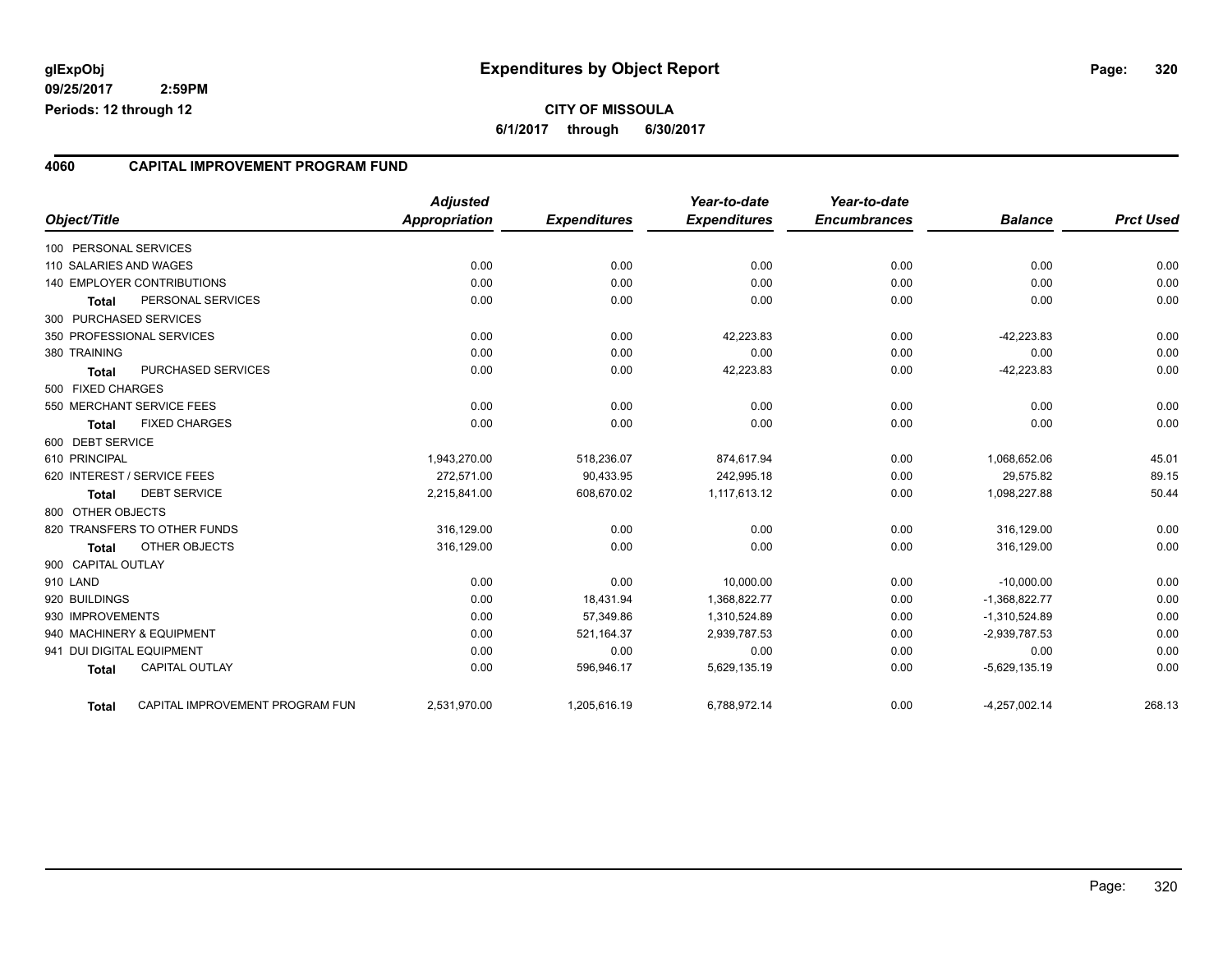# **CITY OF MISSOULA**

**6/1/2017 through 6/30/2017**

# **4130 1997 G O BOND OPEN SPACE PURCHASE FUND**

|                    |                              | <b>Adjusted</b>      |                     | Year-to-date        | Year-to-date        |                |                  |
|--------------------|------------------------------|----------------------|---------------------|---------------------|---------------------|----------------|------------------|
| Object/Title       |                              | <b>Appropriation</b> | <b>Expenditures</b> | <b>Expenditures</b> | <b>Encumbrances</b> | <b>Balance</b> | <b>Prct Used</b> |
| 500 FIXED CHARGES  |                              |                      |                     |                     |                     |                |                  |
|                    | 550 MERCHANT SERVICE FEES    | 0.00                 | 0.00                | 0.00                | 0.00                | 0.00           | 0.00             |
| <b>Total</b>       | <b>FIXED CHARGES</b>         | 0.00                 | 0.00                | 0.00                | 0.00                | 0.00           | 0.00             |
| 800 OTHER OBJECTS  |                              |                      |                     |                     |                     |                |                  |
|                    | 820 TRANSFERS TO OTHER FUNDS | 0.00                 | 0.00                | 0.00                | 0.00                | 0.00           | 0.00             |
| <b>Total</b>       | OTHER OBJECTS                | 0.00                 | 0.00                | 0.00                | 0.00                | 0.00           | 0.00             |
| 900 CAPITAL OUTLAY |                              |                      |                     |                     |                     |                |                  |
| 910 LAND           |                              | 0.00                 | 0.00                | 389,534.00          | 0.00                | $-389,534.00$  | 0.00             |
| 930 IMPROVEMENTS   |                              | 389,534.00           | 0.00                | 0.00                | 0.00                | 389,534.00     | 0.00             |
| <b>Total</b>       | <b>CAPITAL OUTLAY</b>        | 389.534.00           | 0.00                | 389,534.00          | 0.00                | 0.00           | 100.00           |
| <b>Total</b>       | NON-DEPARTMENTAL             | 389,534.00           | 0.00                | 389,534.00          | 0.00                | 0.00           | 100.00           |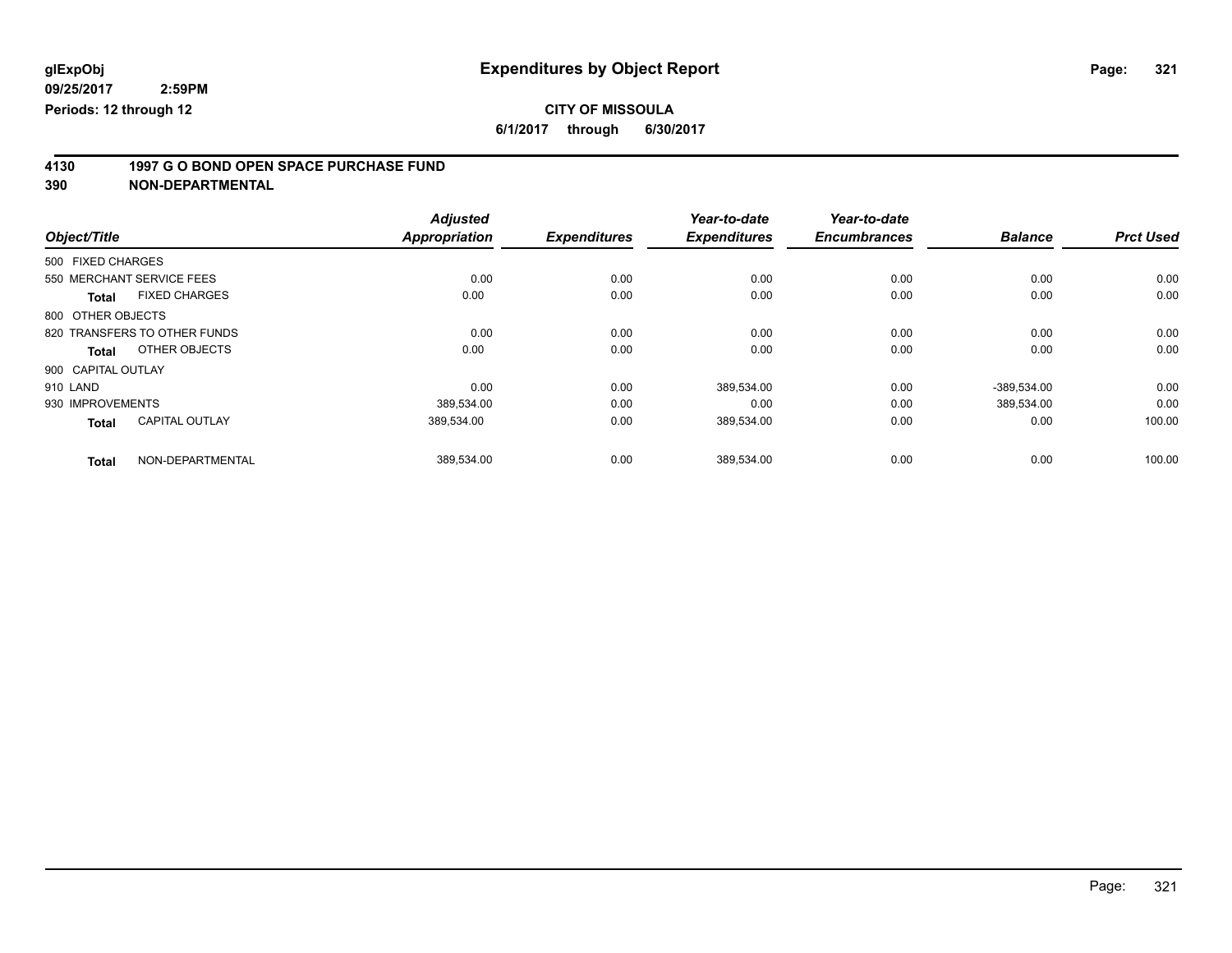#### **4130 1997 G O BOND OPEN SPACE PURCHASE FUND**

|                    |                                   | <b>Adjusted</b>      |                     | Year-to-date        | Year-to-date        |                |                  |
|--------------------|-----------------------------------|----------------------|---------------------|---------------------|---------------------|----------------|------------------|
| Object/Title       |                                   | <b>Appropriation</b> | <b>Expenditures</b> | <b>Expenditures</b> | <b>Encumbrances</b> | <b>Balance</b> | <b>Prct Used</b> |
| 500 FIXED CHARGES  |                                   |                      |                     |                     |                     |                |                  |
|                    | 550 MERCHANT SERVICE FEES         | 0.00                 | 0.00                | 0.00                | 0.00                | 0.00           | 0.00             |
| <b>Total</b>       | <b>FIXED CHARGES</b>              | 0.00                 | 0.00                | 0.00                | 0.00                | 0.00           | 0.00             |
| 800 OTHER OBJECTS  |                                   |                      |                     |                     |                     |                |                  |
|                    | 820 TRANSFERS TO OTHER FUNDS      | 0.00                 | 0.00                | 0.00                | 0.00                | 0.00           | 0.00             |
| <b>Total</b>       | OTHER OBJECTS                     | 0.00                 | 0.00                | 0.00                | 0.00                | 0.00           | 0.00             |
| 900 CAPITAL OUTLAY |                                   |                      |                     |                     |                     |                |                  |
| 910 LAND           |                                   | 0.00                 | 0.00                | 389,534.00          | 0.00                | $-389,534.00$  | 0.00             |
| 930 IMPROVEMENTS   |                                   | 389,534.00           | 0.00                | 0.00                | 0.00                | 389.534.00     | 0.00             |
| <b>Total</b>       | <b>CAPITAL OUTLAY</b>             | 389,534.00           | 0.00                | 389,534.00          | 0.00                | 0.00           | 100.00           |
| <b>Total</b>       | 1997 G O BOND OPEN SPACE PURCHASI | 389,534.00           | 0.00                | 389,534.00          | 0.00                | 0.00           | 100.00           |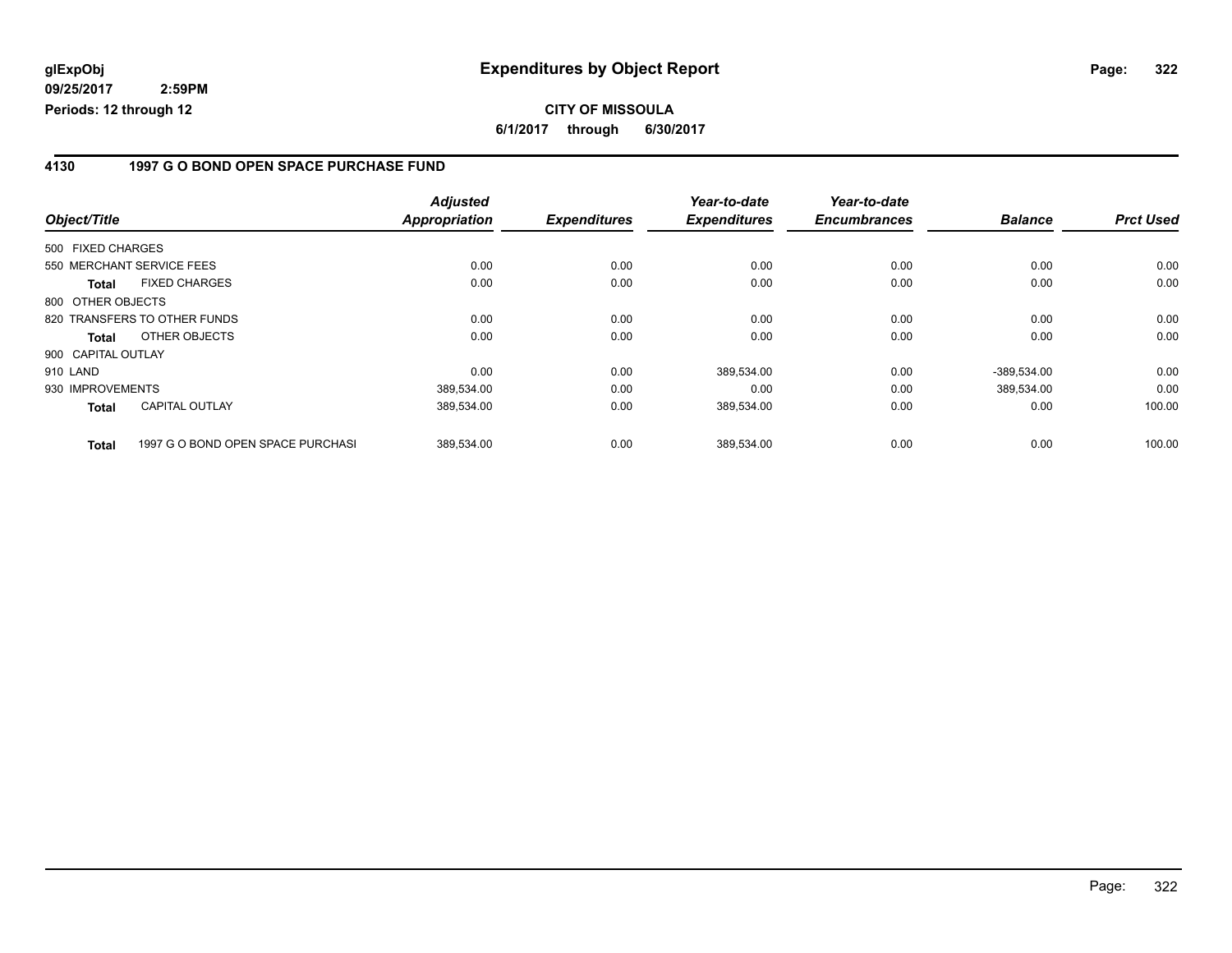# **4196 NEW FIRE STATION GO BOND**

**300 FIRE**

|                              |                       | <b>Adjusted</b>      |                     | Year-to-date        | Year-to-date        |                |                  |
|------------------------------|-----------------------|----------------------|---------------------|---------------------|---------------------|----------------|------------------|
| Object/Title                 |                       | <b>Appropriation</b> | <b>Expenditures</b> | <b>Expenditures</b> | <b>Encumbrances</b> | <b>Balance</b> | <b>Prct Used</b> |
| 500 FIXED CHARGES            |                       |                      |                     |                     |                     |                |                  |
| 550 MERCHANT SERVICE FEES    |                       | 0.00                 | 0.00                | 0.00                | 0.00                | 0.00           | 0.00             |
| <b>Total</b>                 | <b>FIXED CHARGES</b>  | 0.00                 | 0.00                | 0.00                | 0.00                | 0.00           | 0.00             |
| 800 OTHER OBJECTS            |                       |                      |                     |                     |                     |                |                  |
| 820 TRANSFERS TO OTHER FUNDS |                       | 0.00                 | 0.00                | 0.00                | 0.00                | 0.00           | 0.00             |
| <b>Total</b>                 | OTHER OBJECTS         | 0.00                 | 0.00                | 0.00                | 0.00                | 0.00           | 0.00             |
| 900 CAPITAL OUTLAY           |                       |                      |                     |                     |                     |                |                  |
| 920 BUILDINGS                |                       | 0.00                 | 0.00                | 0.00                | 0.00                | 0.00           | 0.00             |
| 930 IMPROVEMENTS             |                       | 0.00                 | 0.00                | 0.00                | 0.00                | 0.00           | 0.00             |
| 940 MACHINERY & EQUIPMENT    |                       | 0.00                 | 0.00                | 0.00                | 0.00                | 0.00           | 0.00             |
| <b>Total</b>                 | <b>CAPITAL OUTLAY</b> | 0.00                 | 0.00                | 0.00                | 0.00                | 0.00           | 0.00             |
| <b>Total</b>                 | <b>FIRE</b>           | 0.00                 | 0.00                | 0.00                | 0.00                | 0.00           | 0.00             |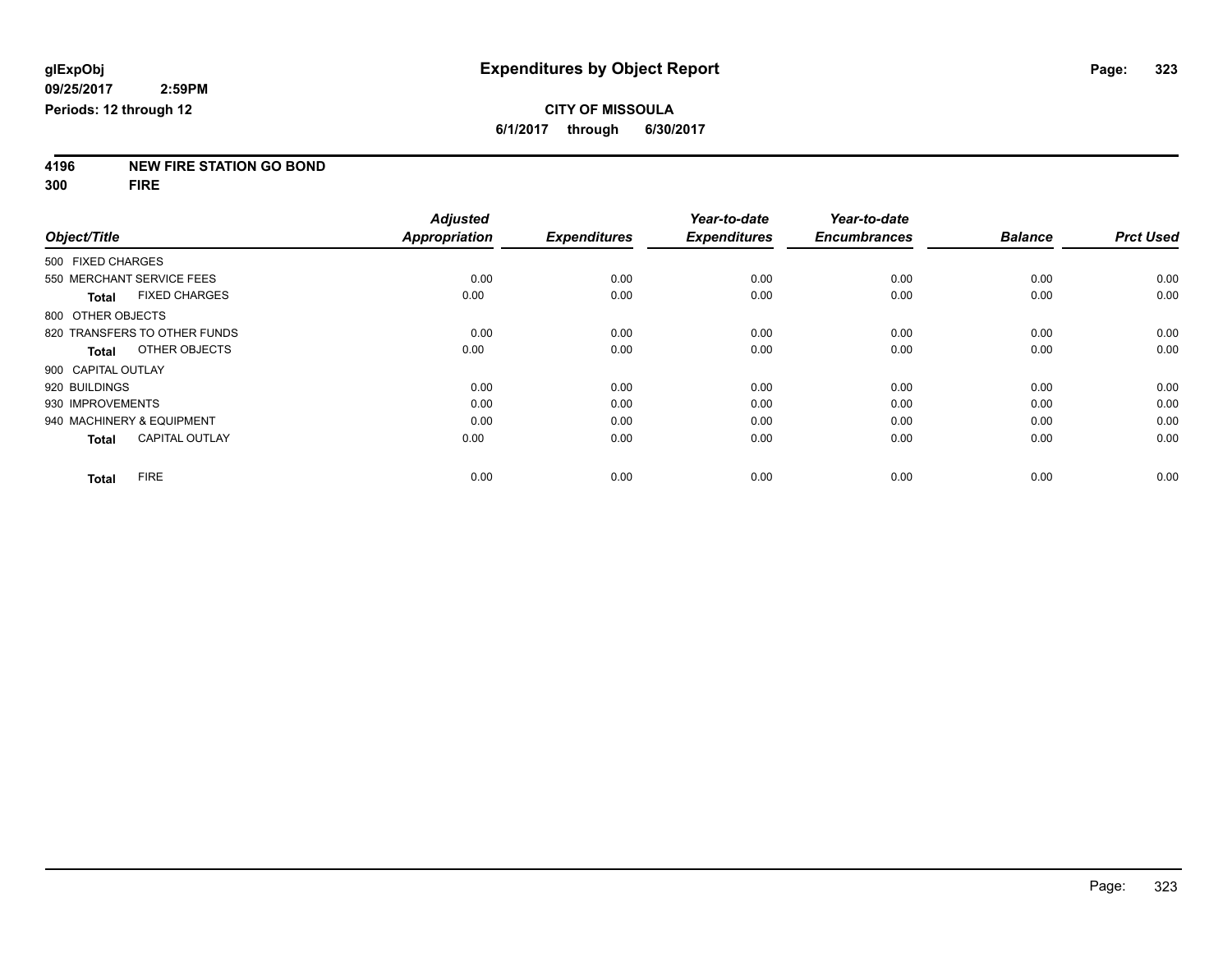**6/1/2017 through 6/30/2017**

#### **4196 NEW FIRE STATION GO BOND**

|                           |                                 | <b>Adjusted</b> |                     | Year-to-date        | Year-to-date        |                |                  |
|---------------------------|---------------------------------|-----------------|---------------------|---------------------|---------------------|----------------|------------------|
| Object/Title              |                                 | Appropriation   | <b>Expenditures</b> | <b>Expenditures</b> | <b>Encumbrances</b> | <b>Balance</b> | <b>Prct Used</b> |
| 500 FIXED CHARGES         |                                 |                 |                     |                     |                     |                |                  |
| 550 MERCHANT SERVICE FEES |                                 | 0.00            | 0.00                | 0.00                | 0.00                | 0.00           | 0.00             |
| <b>Total</b>              | <b>FIXED CHARGES</b>            | 0.00            | 0.00                | 0.00                | 0.00                | 0.00           | 0.00             |
| 800 OTHER OBJECTS         |                                 |                 |                     |                     |                     |                |                  |
|                           | 820 TRANSFERS TO OTHER FUNDS    | 0.00            | 0.00                | 0.00                | 0.00                | 0.00           | 0.00             |
| Total                     | OTHER OBJECTS                   | 0.00            | 0.00                | 0.00                | 0.00                | 0.00           | 0.00             |
| 900 CAPITAL OUTLAY        |                                 |                 |                     |                     |                     |                |                  |
| 920 BUILDINGS             |                                 | 0.00            | 0.00                | 0.00                | 0.00                | 0.00           | 0.00             |
| 930 IMPROVEMENTS          |                                 | 0.00            | 0.00                | 0.00                | 0.00                | 0.00           | 0.00             |
| 940 MACHINERY & EQUIPMENT |                                 | 0.00            | 0.00                | 0.00                | 0.00                | 0.00           | 0.00             |
| <b>Total</b>              | <b>CAPITAL OUTLAY</b>           | 0.00            | 0.00                | 0.00                | 0.00                | 0.00           | 0.00             |
| <b>Total</b>              | <b>NEW FIRE STATION GO BOND</b> | 0.00            | 0.00                | 0.00                | 0.00                | 0.00           | 0.00             |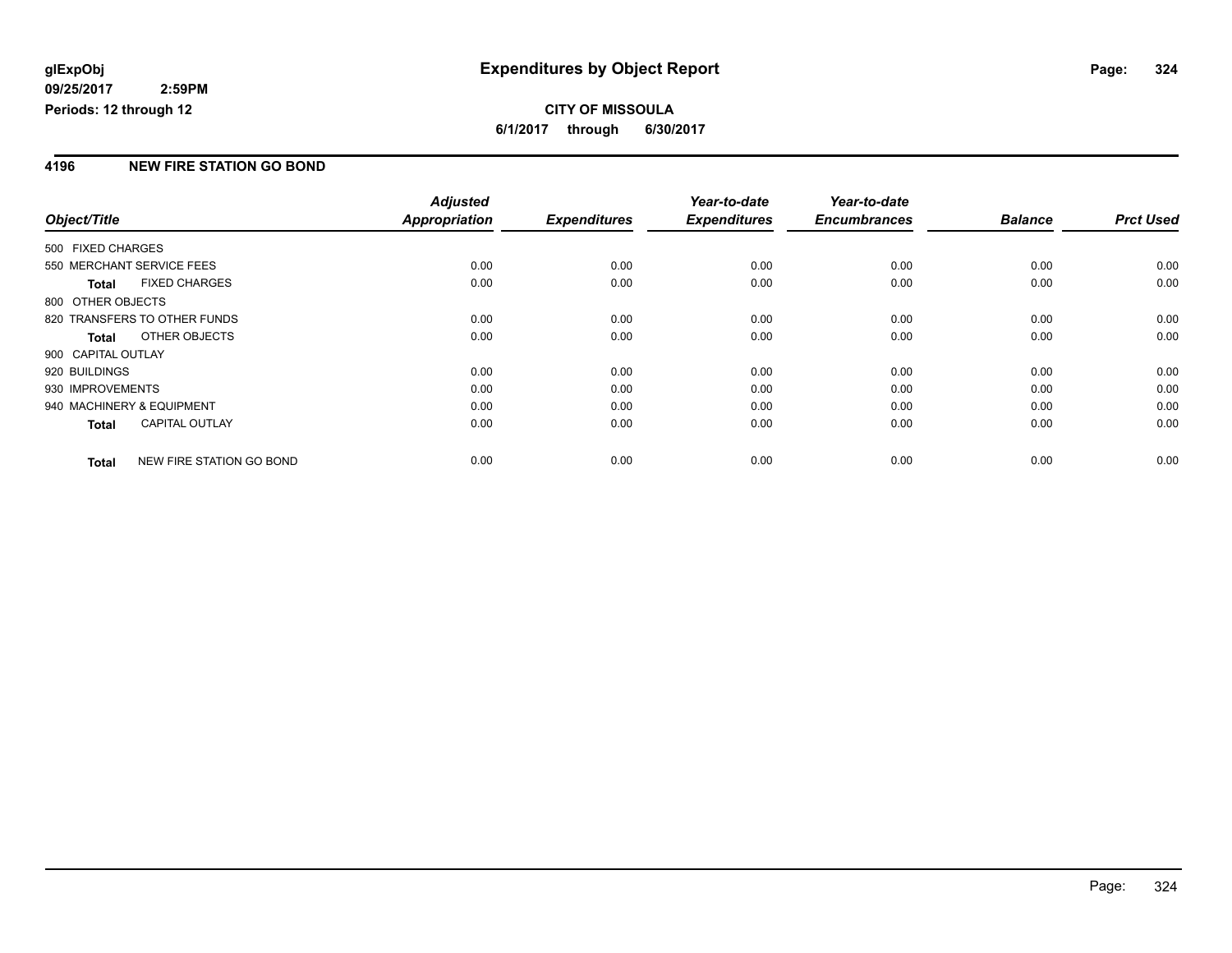### **CITY OF MISSOULA 6/1/2017 through 6/30/2017**

**4450 S/C CONSTRUCTION FUND FOR FY06**

| Object/Title                            | <b>Adjusted</b><br>Appropriation | <b>Expenditures</b> | Year-to-date<br><b>Expenditures</b> | Year-to-date<br><b>Encumbrances</b> | <b>Balance</b> | <b>Prct Used</b> |
|-----------------------------------------|----------------------------------|---------------------|-------------------------------------|-------------------------------------|----------------|------------------|
| 500 FIXED CHARGES                       |                                  |                     |                                     |                                     |                |                  |
| 550 MERCHANT SERVICE FEES               | 0.00                             | 0.00                | 0.00                                | 0.00                                | 0.00           | 0.00             |
| <b>FIXED CHARGES</b><br><b>Total</b>    | 0.00                             | 0.00                | 0.00                                | 0.00                                | 0.00           | 0.00             |
| 800 OTHER OBJECTS                       |                                  |                     |                                     |                                     |                |                  |
| 820 TRANSFERS TO OTHER FUNDS            | 0.00                             | 0.00                | 0.00                                | 0.00                                | 0.00           | 0.00             |
| OTHER OBJECTS<br><b>Total</b>           | 0.00                             | 0.00                | 0.00                                | 0.00                                | 0.00           | 0.00             |
| PUBLIC WORKS OPERATIONS<br><b>Total</b> | 0.00                             | 0.00                | 0.00                                | 0.00                                | 0.00           | 0.00             |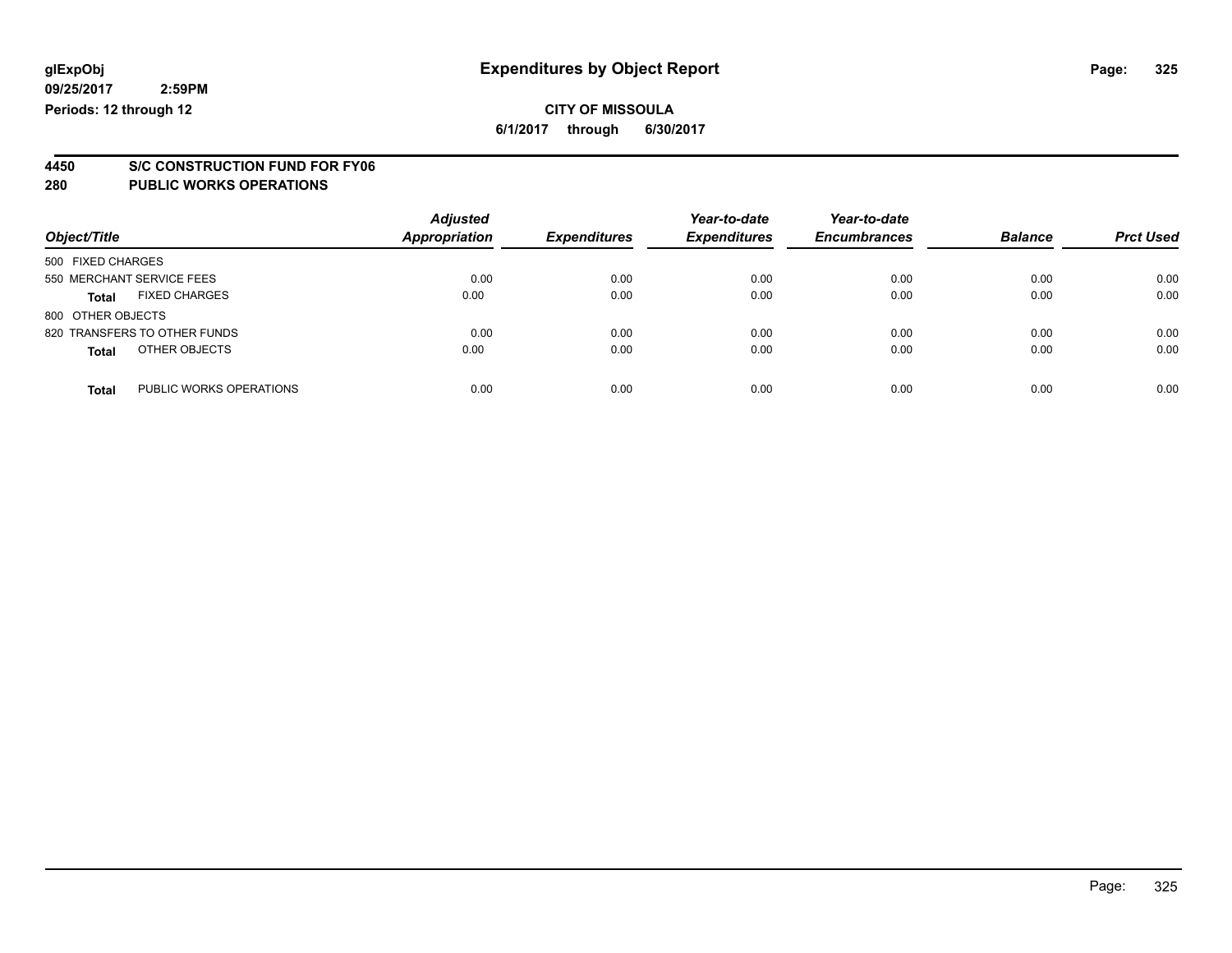**CITY OF MISSOULA 6/1/2017 through 6/30/2017**

### **4450 S/C CONSTRUCTION FUND FOR FY06**

|                   |                                | <b>Adjusted</b> |                     | Year-to-date        | Year-to-date        |                |                  |
|-------------------|--------------------------------|-----------------|---------------------|---------------------|---------------------|----------------|------------------|
| Object/Title      |                                | Appropriation   | <b>Expenditures</b> | <b>Expenditures</b> | <b>Encumbrances</b> | <b>Balance</b> | <b>Prct Used</b> |
| 500 FIXED CHARGES |                                |                 |                     |                     |                     |                |                  |
|                   | 550 MERCHANT SERVICE FEES      | 0.00            | 0.00                | 0.00                | 0.00                | 0.00           | 0.00             |
| <b>Total</b>      | <b>FIXED CHARGES</b>           | 0.00            | 0.00                | 0.00                | 0.00                | 0.00           | 0.00             |
| 800 OTHER OBJECTS |                                |                 |                     |                     |                     |                |                  |
|                   | 820 TRANSFERS TO OTHER FUNDS   | 0.00            | 0.00                | 0.00                | 0.00                | 0.00           | 0.00             |
| <b>Total</b>      | OTHER OBJECTS                  | 0.00            | 0.00                | 0.00                | 0.00                | 0.00           | 0.00             |
| <b>Total</b>      | S/C CONSTRUCTION FUND FOR FY06 | 0.00            | 0.00                | 0.00                | 0.00                | 0.00           | 0.00             |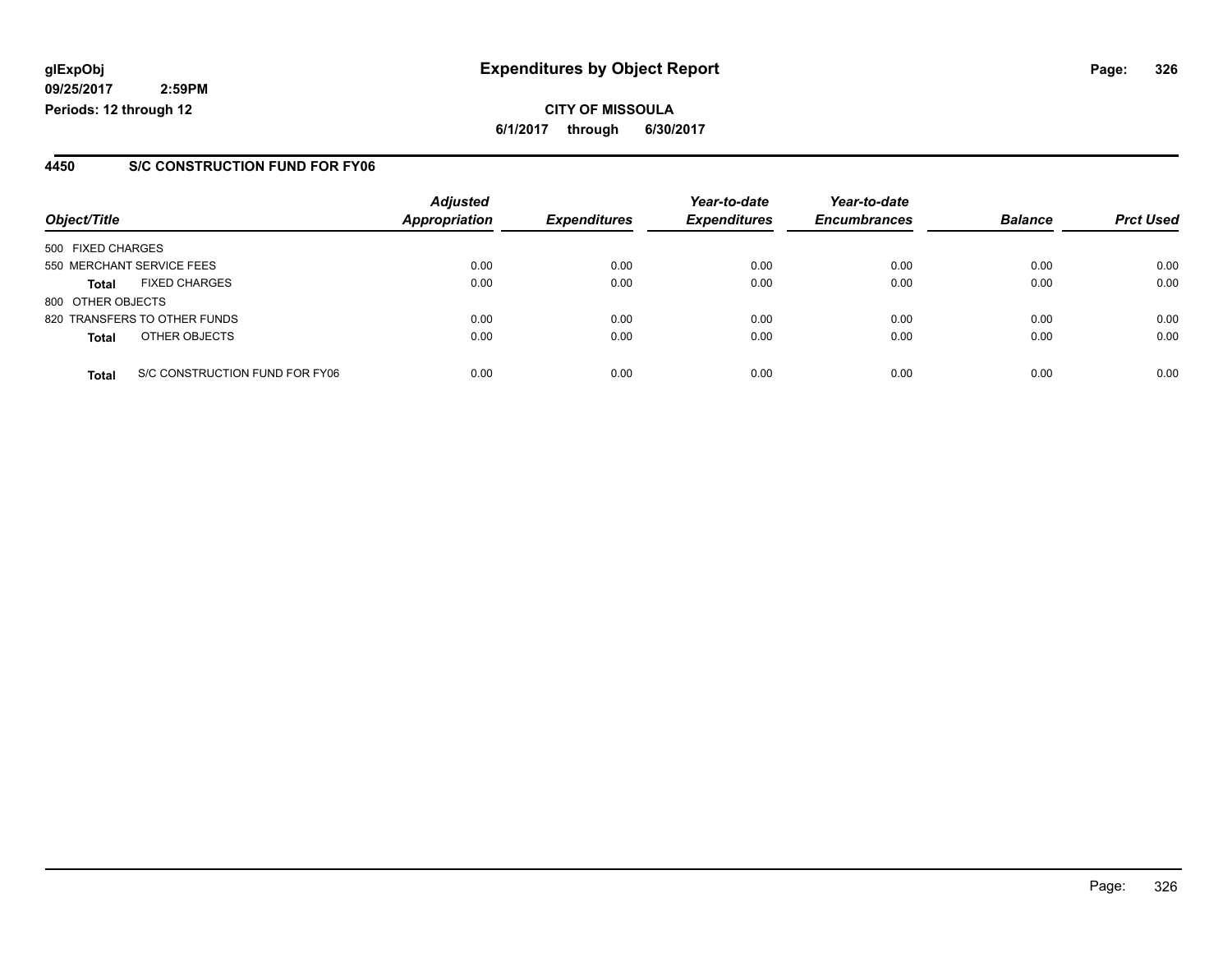# **4451 FY07 S/C BOND FUND**

| Object/Title                            | <b>Adjusted</b><br><b>Appropriation</b> | <b>Expenditures</b> | Year-to-date<br><b>Expenditures</b> | Year-to-date<br><b>Encumbrances</b> | <b>Balance</b> | <b>Prct Used</b> |
|-----------------------------------------|-----------------------------------------|---------------------|-------------------------------------|-------------------------------------|----------------|------------------|
| 500 FIXED CHARGES                       |                                         |                     |                                     |                                     |                |                  |
| 550 MERCHANT SERVICE FEES               | 0.00                                    | 0.00                | 0.00                                | 0.00                                | 0.00           | 0.00             |
| <b>FIXED CHARGES</b><br><b>Total</b>    | 0.00                                    | 0.00                | 0.00                                | 0.00                                | 0.00           | 0.00             |
| 800 OTHER OBJECTS                       |                                         |                     |                                     |                                     |                |                  |
| 820 TRANSFERS TO OTHER FUNDS            | 0.00                                    | 0.00                | 0.00                                | 0.00                                | 0.00           | 0.00             |
| OTHER OBJECTS<br><b>Total</b>           | 0.00                                    | 0.00                | 0.00                                | 0.00                                | 0.00           | 0.00             |
| PUBLIC WORKS OPERATIONS<br><b>Total</b> | 0.00                                    | 0.00                | 0.00                                | 0.00                                | 0.00           | 0.00             |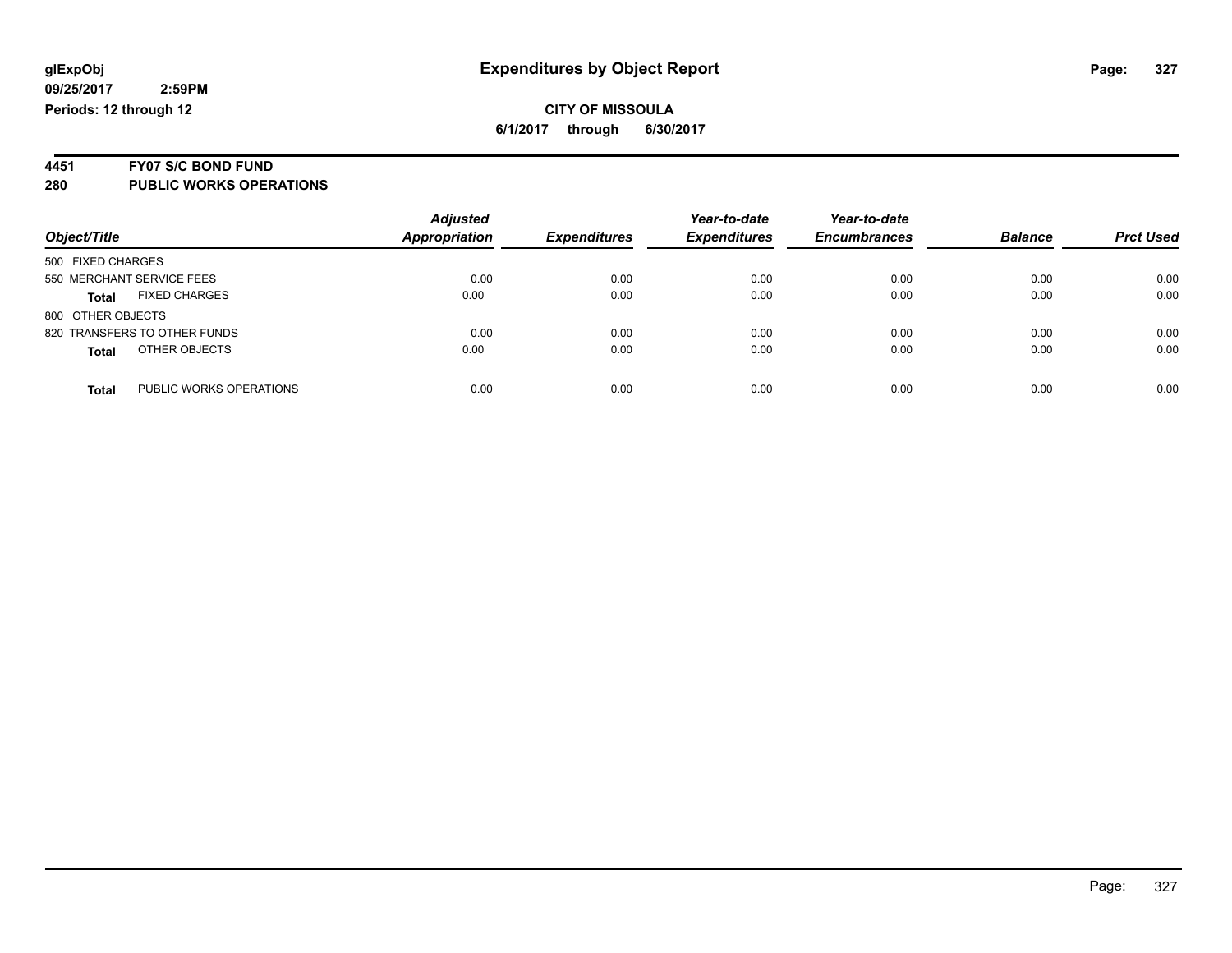#### **4451 FY07 S/C BOND FUND**

|                              |                      | <b>Adjusted</b>      |                     | Year-to-date        | Year-to-date        |                |                  |
|------------------------------|----------------------|----------------------|---------------------|---------------------|---------------------|----------------|------------------|
| Object/Title                 |                      | <b>Appropriation</b> | <b>Expenditures</b> | <b>Expenditures</b> | <b>Encumbrances</b> | <b>Balance</b> | <b>Prct Used</b> |
| 500 FIXED CHARGES            |                      |                      |                     |                     |                     |                |                  |
| 550 MERCHANT SERVICE FEES    |                      | 0.00                 | 0.00                | 0.00                | 0.00                | 0.00           | 0.00             |
| <b>Total</b>                 | <b>FIXED CHARGES</b> | 0.00                 | 0.00                | 0.00                | 0.00                | 0.00           | 0.00             |
| 800 OTHER OBJECTS            |                      |                      |                     |                     |                     |                |                  |
| 820 TRANSFERS TO OTHER FUNDS |                      | 0.00                 | 0.00                | 0.00                | 0.00                | 0.00           | 0.00             |
| <b>Total</b>                 | OTHER OBJECTS        | 0.00                 | 0.00                | 0.00                | 0.00                | 0.00           | 0.00             |
| <b>Total</b>                 | FY07 S/C BOND FUND   | 0.00                 | 0.00                | 0.00                | 0.00                | 0.00           | 0.00             |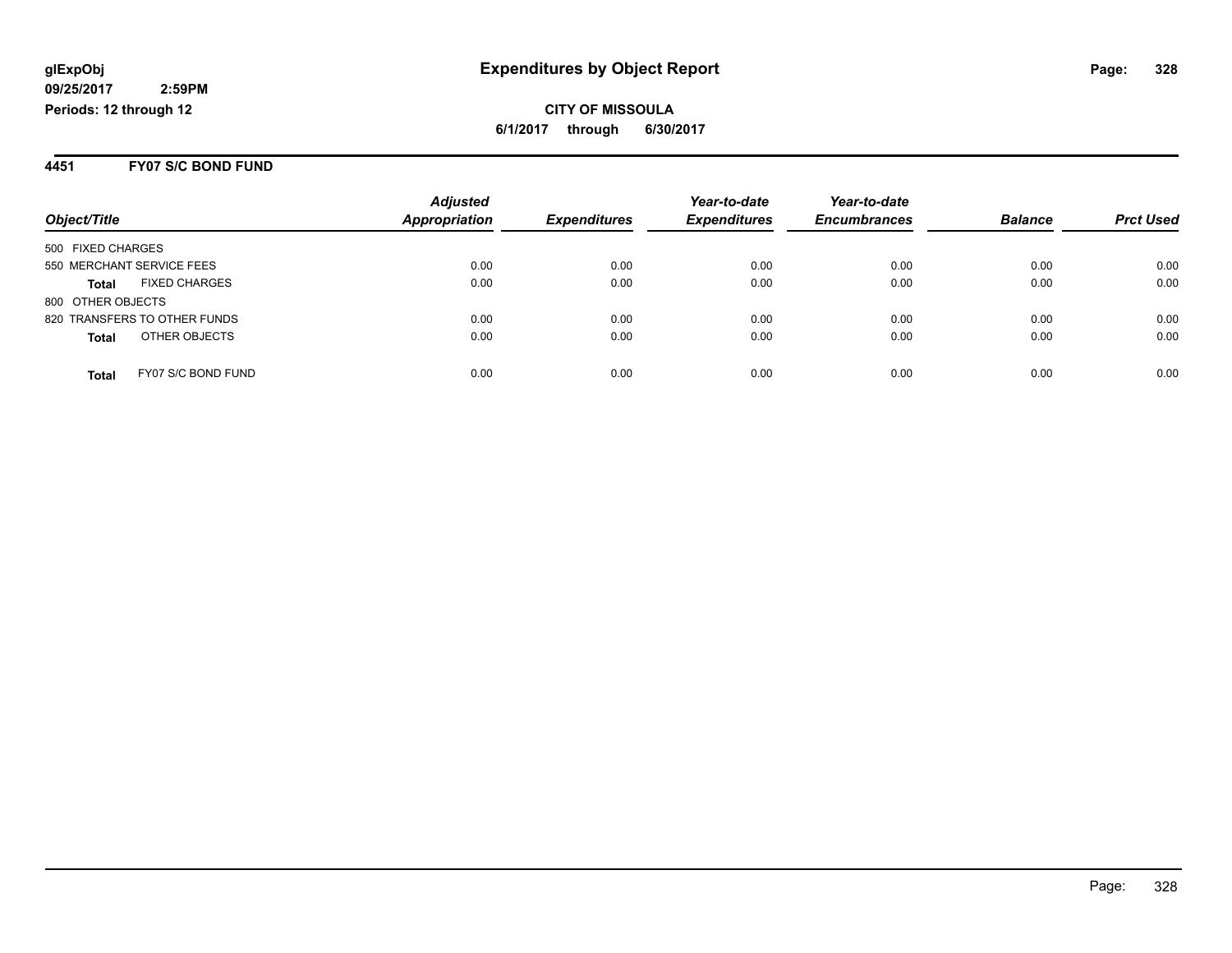# **CITY OF MISSOULA**

**6/1/2017 through 6/30/2017**

# **4452 S/C CONSTRUCTION FUND FOR FY 08 BOND SAL**

| Object/Title                          |                         | <b>Adjusted</b><br><b>Appropriation</b> | <b>Expenditures</b> | Year-to-date<br><b>Expenditures</b> | Year-to-date<br><b>Encumbrances</b> | <b>Balance</b> | <b>Prct Used</b> |
|---------------------------------------|-------------------------|-----------------------------------------|---------------------|-------------------------------------|-------------------------------------|----------------|------------------|
| 500 FIXED CHARGES                     |                         |                                         |                     |                                     |                                     |                |                  |
| 550 MERCHANT SERVICE FEES             |                         | 0.00                                    | 0.00                | 0.00                                | 0.00                                | 0.00           | 0.00             |
| <b>FIXED CHARGES</b><br><b>Total</b>  |                         | 0.00                                    | 0.00                | 0.00                                | 0.00                                | 0.00           | 0.00             |
| 900 CAPITAL OUTLAY                    |                         |                                         |                     |                                     |                                     |                |                  |
| 930 IMPROVEMENTS                      |                         | 0.00                                    | 0.00                | 0.00                                | 0.00                                | 0.00           | 0.00             |
| <b>CAPITAL OUTLAY</b><br><b>Total</b> |                         | 0.00                                    | 0.00                | 0.00                                | 0.00                                | 0.00           | 0.00             |
| <b>Total</b>                          | PUBLIC WORKS OPERATIONS | 0.00                                    | 0.00                | 0.00                                | 0.00                                | 0.00           | 0.00             |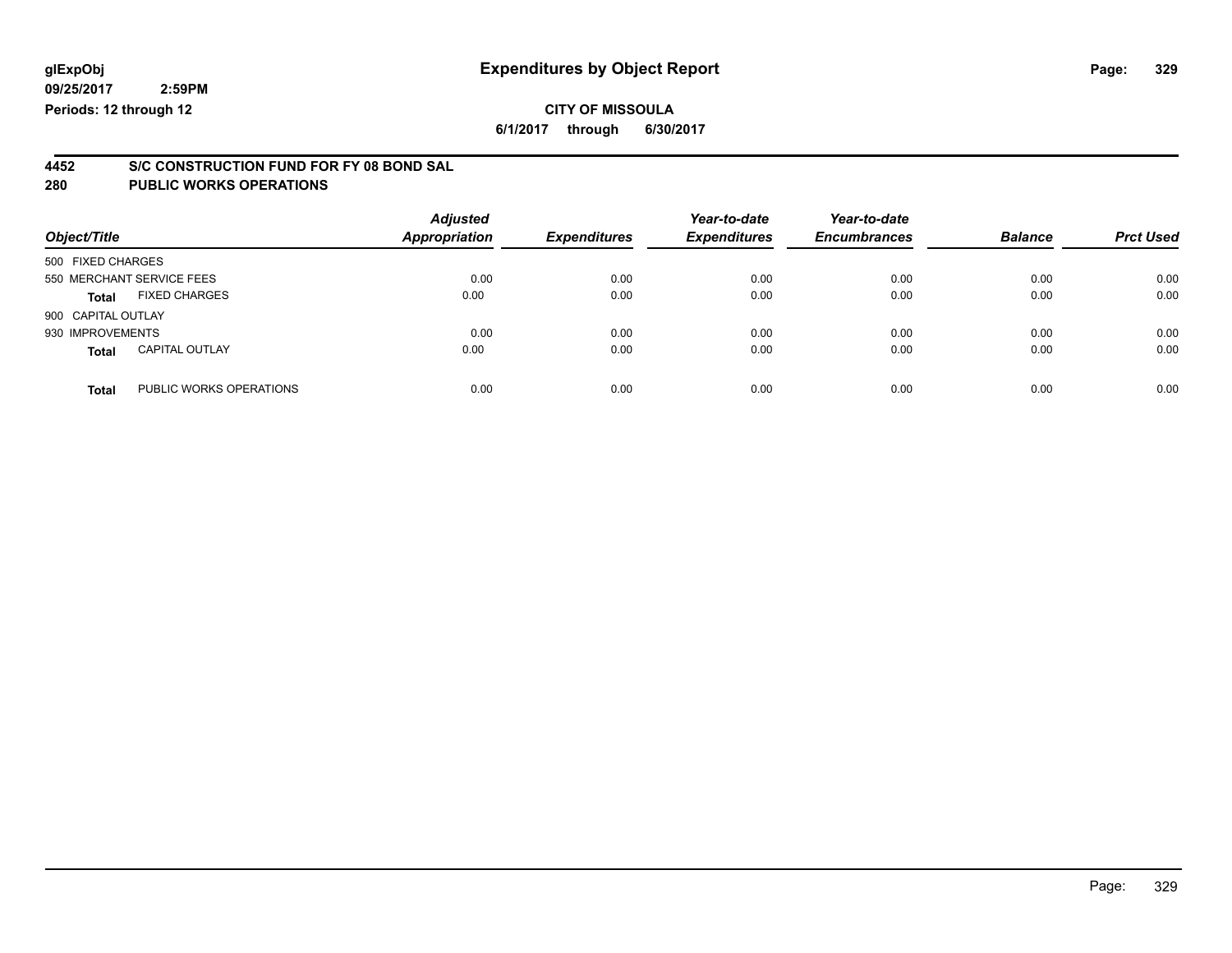## **glExpObj Expenditures by Object Report Page: 330**

**09/25/2017 2:59PM Periods: 12 through 12**

## **4452 S/C CONSTRUCTION FUND FOR FY 08 BOND SAL**

| Object/Title       |                                    | <b>Adjusted</b><br><b>Appropriation</b> | <b>Expenditures</b> | Year-to-date<br><b>Expenditures</b> | Year-to-date<br><b>Encumbrances</b> | <b>Balance</b> | <b>Prct Used</b> |
|--------------------|------------------------------------|-----------------------------------------|---------------------|-------------------------------------|-------------------------------------|----------------|------------------|
| 500 FIXED CHARGES  |                                    |                                         |                     |                                     |                                     |                |                  |
|                    | 550 MERCHANT SERVICE FEES          | 0.00                                    | 0.00                | 0.00                                | 0.00                                | 0.00           | 0.00             |
| <b>Total</b>       | <b>FIXED CHARGES</b>               | 0.00                                    | 0.00                | 0.00                                | 0.00                                | 0.00           | 0.00             |
| 900 CAPITAL OUTLAY |                                    |                                         |                     |                                     |                                     |                |                  |
| 930 IMPROVEMENTS   |                                    | 0.00                                    | 0.00                | 0.00                                | 0.00                                | 0.00           | 0.00             |
| <b>Total</b>       | <b>CAPITAL OUTLAY</b>              | 0.00                                    | 0.00                | 0.00                                | 0.00                                | 0.00           | 0.00             |
| <b>Total</b>       | S/C CONSTRUCTION FUND FOR FY 08 BO | 0.00                                    | 0.00                | 0.00                                | 0.00                                | 0.00           | 0.00             |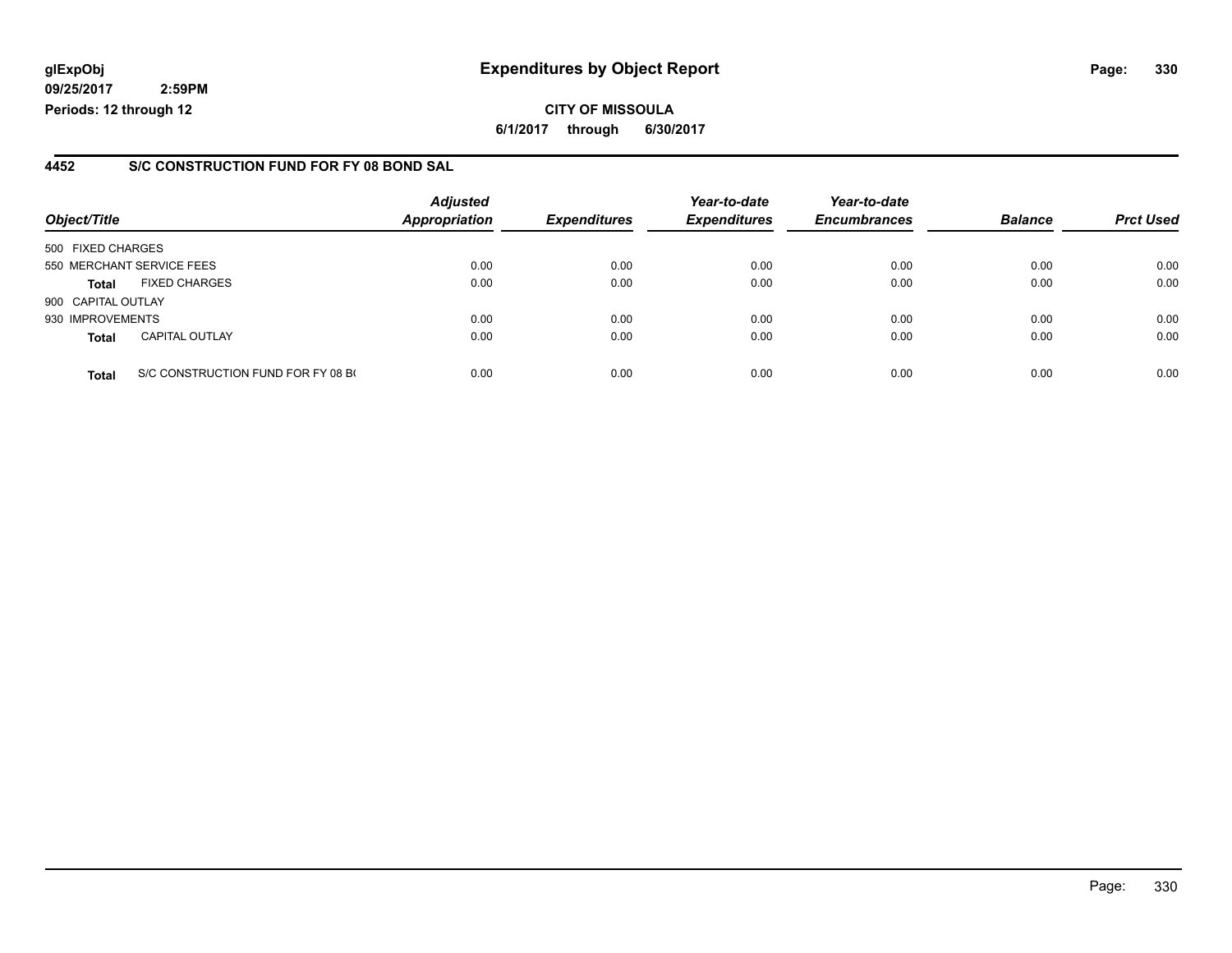# **CITY OF MISSOULA**

**6/1/2017 through 6/30/2017**

# **4453 S/C CONSTRUCTION FUND FY09 BOND**

|                    |                              | <b>Adjusted</b>      |                     | Year-to-date        | Year-to-date        |                |                  |
|--------------------|------------------------------|----------------------|---------------------|---------------------|---------------------|----------------|------------------|
| Object/Title       |                              | <b>Appropriation</b> | <b>Expenditures</b> | <b>Expenditures</b> | <b>Encumbrances</b> | <b>Balance</b> | <b>Prct Used</b> |
| 500 FIXED CHARGES  |                              |                      |                     |                     |                     |                |                  |
|                    | 550 MERCHANT SERVICE FEES    | 0.00                 | 0.00                | 0.00                | 0.00                | 0.00           | 0.00             |
| <b>Total</b>       | <b>FIXED CHARGES</b>         | 0.00                 | 0.00                | 0.00                | 0.00                | 0.00           | 0.00             |
| 800 OTHER OBJECTS  |                              |                      |                     |                     |                     |                |                  |
|                    | 820 TRANSFERS TO OTHER FUNDS | 0.00                 | 0.00                | 0.00                | 0.00                | 0.00           | 0.00             |
| <b>Total</b>       | OTHER OBJECTS                | 0.00                 | 0.00                | 0.00                | 0.00                | 0.00           | 0.00             |
| 900 CAPITAL OUTLAY |                              |                      |                     |                     |                     |                |                  |
| 930 IMPROVEMENTS   |                              | 0.00                 | 0.00                | 0.00                | 0.00                | 0.00           | 0.00             |
| <b>Total</b>       | <b>CAPITAL OUTLAY</b>        | 0.00                 | 0.00                | 0.00                | 0.00                | 0.00           | 0.00             |
| <b>Total</b>       | PUBLIC WORKS OPERATIONS      | 0.00                 | 0.00                | 0.00                | 0.00                | 0.00           | 0.00             |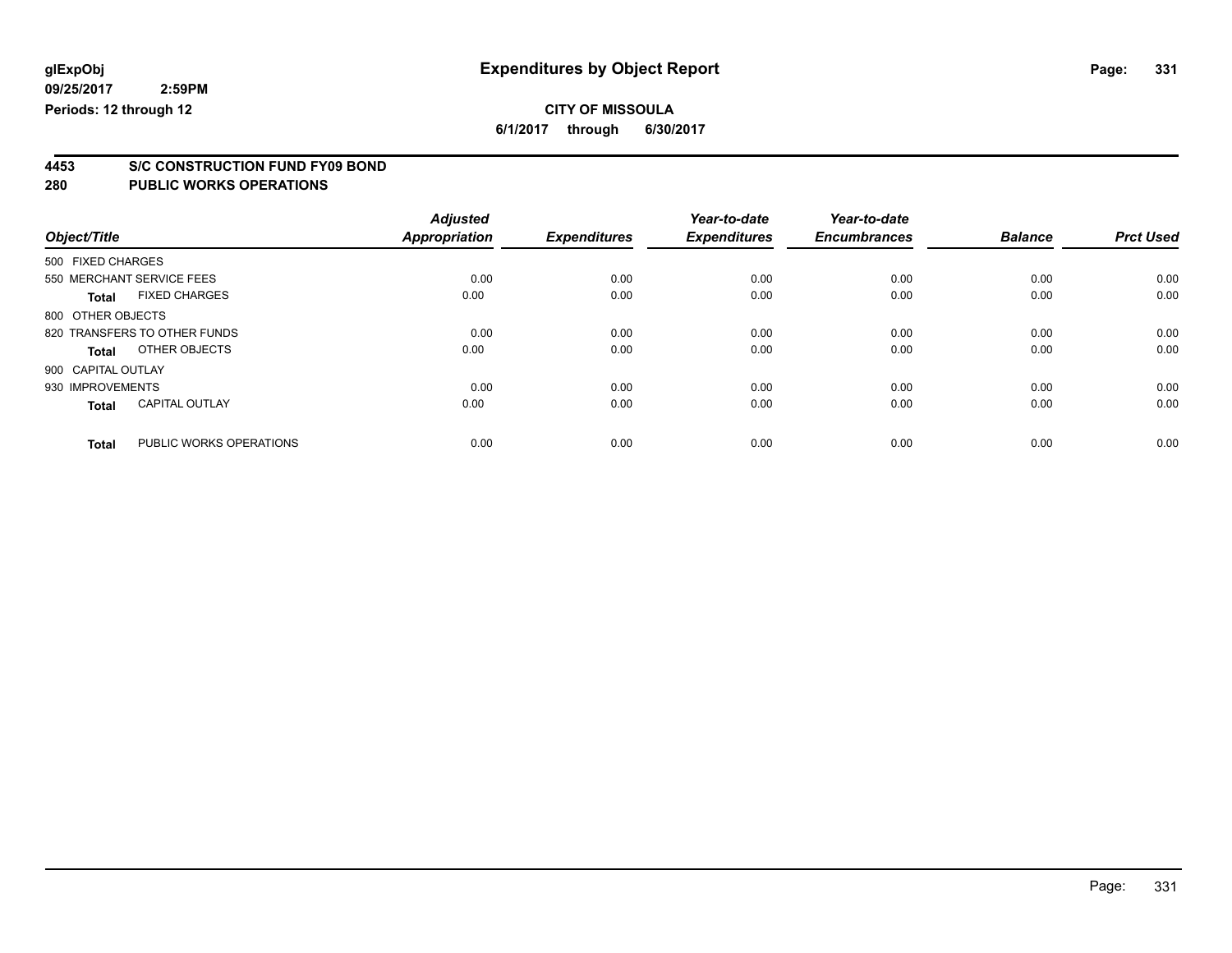### **CITY OF MISSOULA 6/1/2017 through 6/30/2017**

# **4453 S/C CONSTRUCTION FUND FY09 BOND**

**390 NON-DEPARTMENTAL**

| Object/Title                         | <b>Adjusted</b><br>Appropriation | <b>Expenditures</b> | Year-to-date<br><b>Expenditures</b> | Year-to-date<br><b>Encumbrances</b> | <b>Balance</b> | <b>Prct Used</b> |
|--------------------------------------|----------------------------------|---------------------|-------------------------------------|-------------------------------------|----------------|------------------|
| 500 FIXED CHARGES                    |                                  |                     |                                     |                                     |                |                  |
| 500 FIXED CHARGES                    | 0.00                             | 0.00                | 0.00                                | 0.00                                | 0.00           | 0.00             |
| 550 MERCHANT SERVICE FEES            | 0.00                             | 0.00                | 0.00                                | 0.00                                | 0.00           | 0.00             |
| <b>FIXED CHARGES</b><br><b>Total</b> | 0.00                             | 0.00                | 0.00                                | 0.00                                | 0.00           | 0.00             |
| NON-DEPARTMENTAL<br><b>Total</b>     | 0.00                             | 0.00                | 0.00                                | 0.00                                | 0.00           | 0.00             |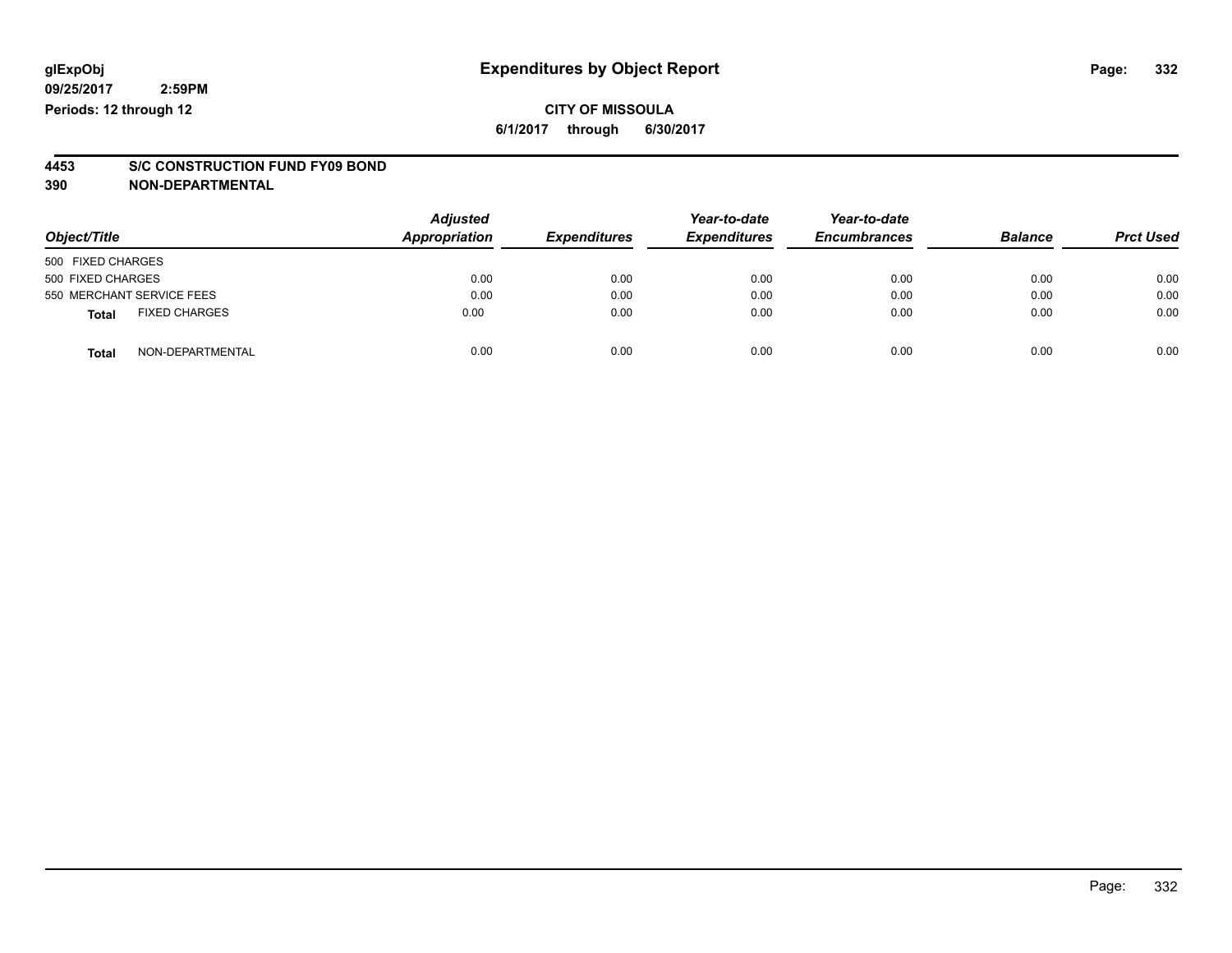# **glExpObj Expenditures by Object Report Page: 333**

**09/25/2017 2:59PM Periods: 12 through 12**

### **4453 S/C CONSTRUCTION FUND FY09 BOND**

| Object/Title       |                                 | <b>Adjusted</b><br><b>Appropriation</b> | <b>Expenditures</b> | Year-to-date<br><b>Expenditures</b> | Year-to-date<br><b>Encumbrances</b> | <b>Balance</b> | <b>Prct Used</b> |
|--------------------|---------------------------------|-----------------------------------------|---------------------|-------------------------------------|-------------------------------------|----------------|------------------|
|                    |                                 |                                         |                     |                                     |                                     |                |                  |
| 500 FIXED CHARGES  |                                 |                                         |                     |                                     |                                     |                |                  |
| 500 FIXED CHARGES  |                                 | 0.00                                    | 0.00                | 0.00                                | 0.00                                | 0.00           | 0.00             |
|                    | 550 MERCHANT SERVICE FEES       | 0.00                                    | 0.00                | 0.00                                | 0.00                                | 0.00           | 0.00             |
| <b>Total</b>       | <b>FIXED CHARGES</b>            | 0.00                                    | 0.00                | 0.00                                | 0.00                                | 0.00           | 0.00             |
| 800 OTHER OBJECTS  |                                 |                                         |                     |                                     |                                     |                |                  |
|                    | 820 TRANSFERS TO OTHER FUNDS    | 0.00                                    | 0.00                | 0.00                                | 0.00                                | 0.00           | 0.00             |
| Total              | OTHER OBJECTS                   | 0.00                                    | 0.00                | 0.00                                | 0.00                                | 0.00           | 0.00             |
| 900 CAPITAL OUTLAY |                                 |                                         |                     |                                     |                                     |                |                  |
| 930 IMPROVEMENTS   |                                 | 0.00                                    | 0.00                | 0.00                                | 0.00                                | 0.00           | 0.00             |
| Total              | <b>CAPITAL OUTLAY</b>           | 0.00                                    | 0.00                | 0.00                                | 0.00                                | 0.00           | 0.00             |
| <b>Total</b>       | S/C CONSTRUCTION FUND FY09 BOND | 0.00                                    | 0.00                | 0.00                                | 0.00                                | 0.00           | 0.00             |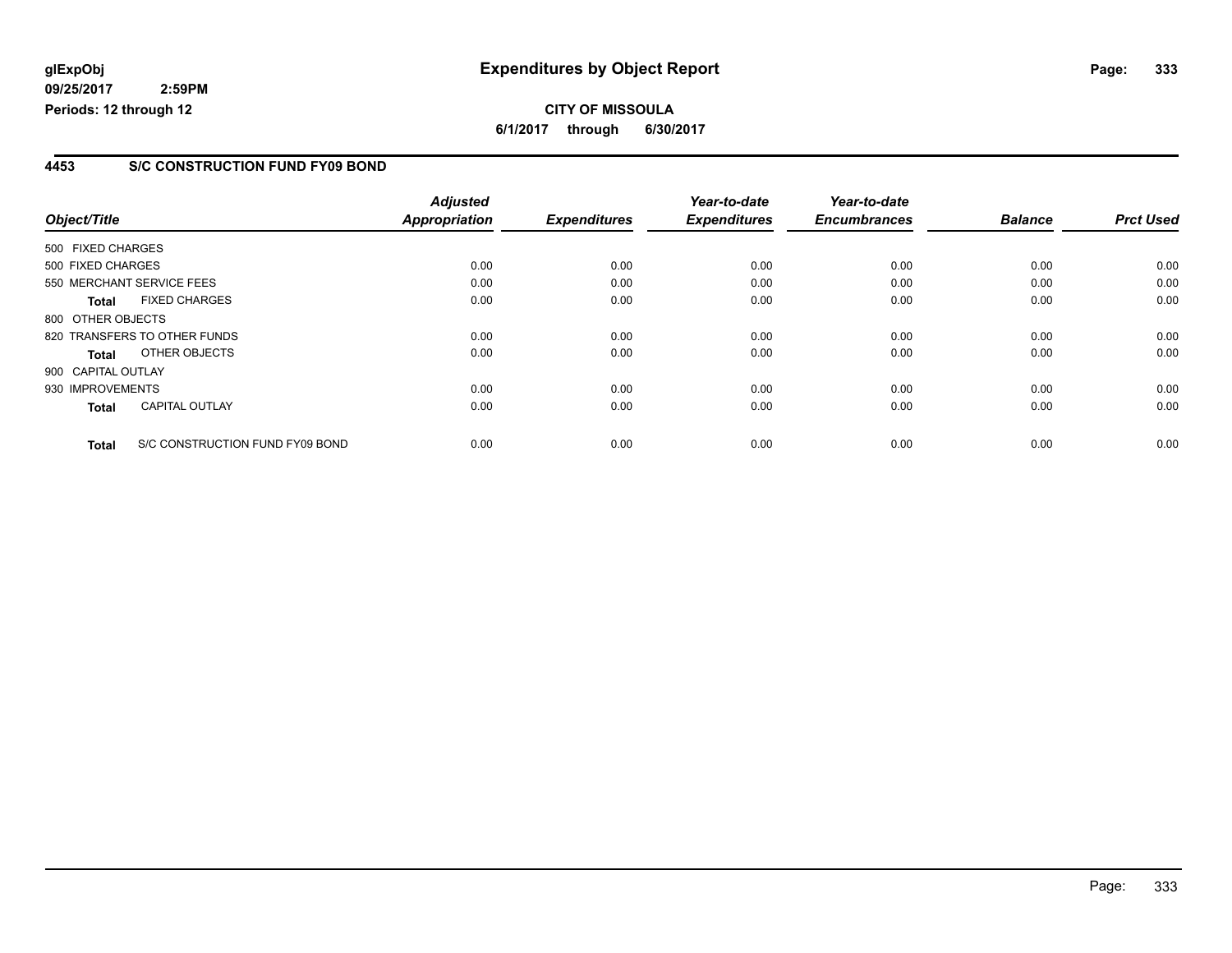**6/1/2017 through 6/30/2017**

# **4454 S/C CONSTRUCTION FUND FOR FY10**

| Object/Title       |                           | <b>Adjusted</b><br><b>Appropriation</b> | <b>Expenditures</b> | Year-to-date<br><b>Expenditures</b> | Year-to-date<br><b>Encumbrances</b> | <b>Balance</b> | <b>Prct Used</b> |
|--------------------|---------------------------|-----------------------------------------|---------------------|-------------------------------------|-------------------------------------|----------------|------------------|
| 500 FIXED CHARGES  |                           |                                         |                     |                                     |                                     |                |                  |
|                    | 550 MERCHANT SERVICE FEES | 0.00                                    | 0.00                | 0.00                                | 0.00                                | 0.00           | 0.00             |
| <b>Total</b>       | <b>FIXED CHARGES</b>      | 0.00                                    | 0.00                | 0.00                                | 0.00                                | 0.00           | 0.00             |
| 900 CAPITAL OUTLAY |                           |                                         |                     |                                     |                                     |                |                  |
| 930 IMPROVEMENTS   |                           | 0.00                                    | 0.00                | 0.00                                | 0.00                                | 0.00           | 0.00             |
| Total              | <b>CAPITAL OUTLAY</b>     | 0.00                                    | 0.00                | 0.00                                | 0.00                                | 0.00           | 0.00             |
| <b>Total</b>       | PUBLIC WORKS OPERATIONS   | 0.00                                    | 0.00                | 0.00                                | 0.00                                | 0.00           | 0.00             |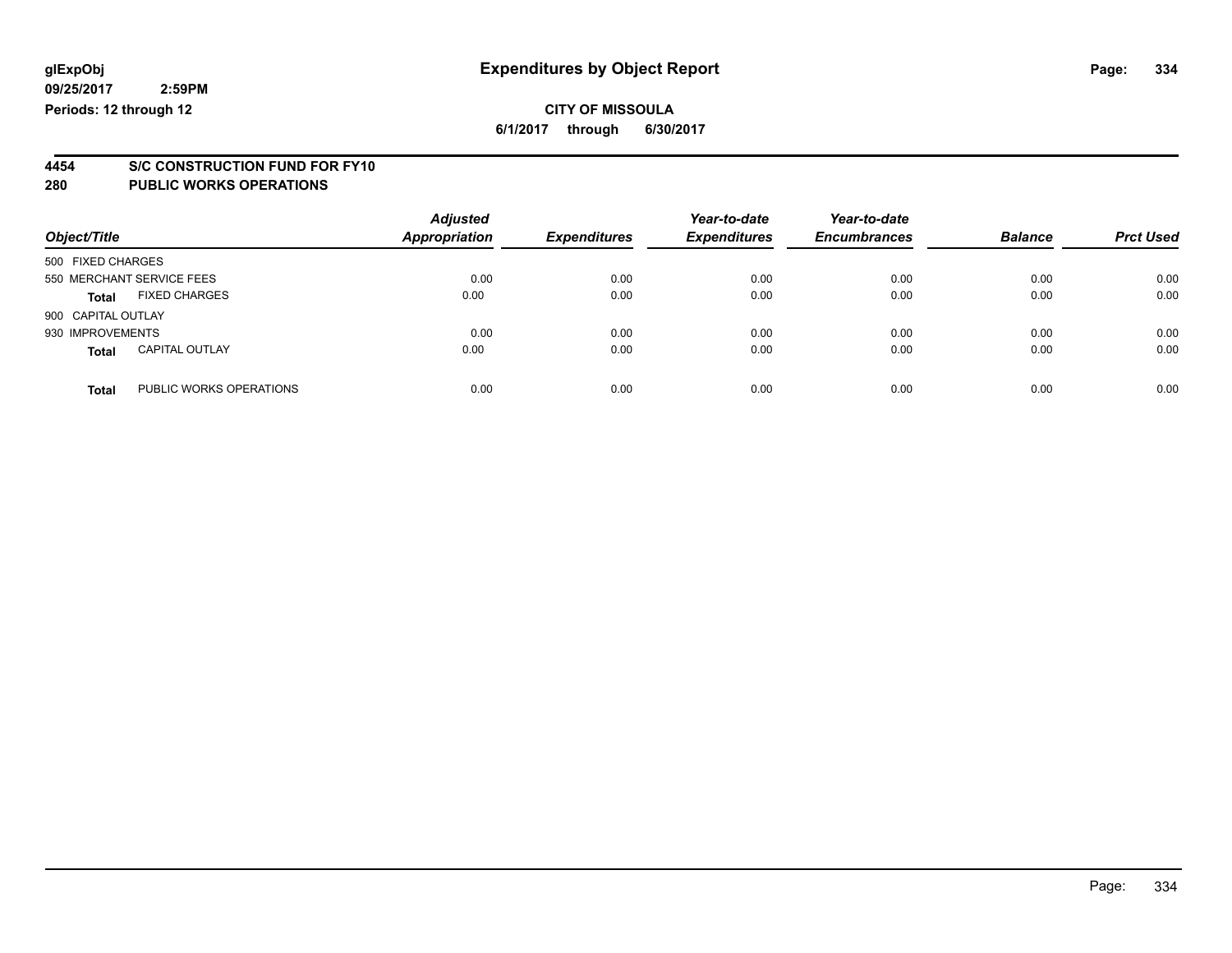# **glExpObj Expenditures by Object Report Page: 335**

**09/25/2017 2:59PM Periods: 12 through 12**

### **4454 S/C CONSTRUCTION FUND FOR FY10**

| Object/Title       |                                | <b>Adjusted</b><br><b>Appropriation</b> | <b>Expenditures</b> | Year-to-date<br><b>Expenditures</b> | Year-to-date<br><b>Encumbrances</b> | <b>Balance</b> | <b>Prct Used</b> |
|--------------------|--------------------------------|-----------------------------------------|---------------------|-------------------------------------|-------------------------------------|----------------|------------------|
| 500 FIXED CHARGES  |                                |                                         |                     |                                     |                                     |                |                  |
|                    | 550 MERCHANT SERVICE FEES      | 0.00                                    | 0.00                | 0.00                                | 0.00                                | 0.00           | 0.00             |
| <b>Total</b>       | <b>FIXED CHARGES</b>           | 0.00                                    | 0.00                | 0.00                                | 0.00                                | 0.00           | 0.00             |
| 900 CAPITAL OUTLAY |                                |                                         |                     |                                     |                                     |                |                  |
| 930 IMPROVEMENTS   |                                | 0.00                                    | 0.00                | 0.00                                | 0.00                                | 0.00           | 0.00             |
| <b>Total</b>       | <b>CAPITAL OUTLAY</b>          | 0.00                                    | 0.00                | 0.00                                | 0.00                                | 0.00           | 0.00             |
| <b>Total</b>       | S/C CONSTRUCTION FUND FOR FY10 | 0.00                                    | 0.00                | 0.00                                | 0.00                                | 0.00           | 0.00             |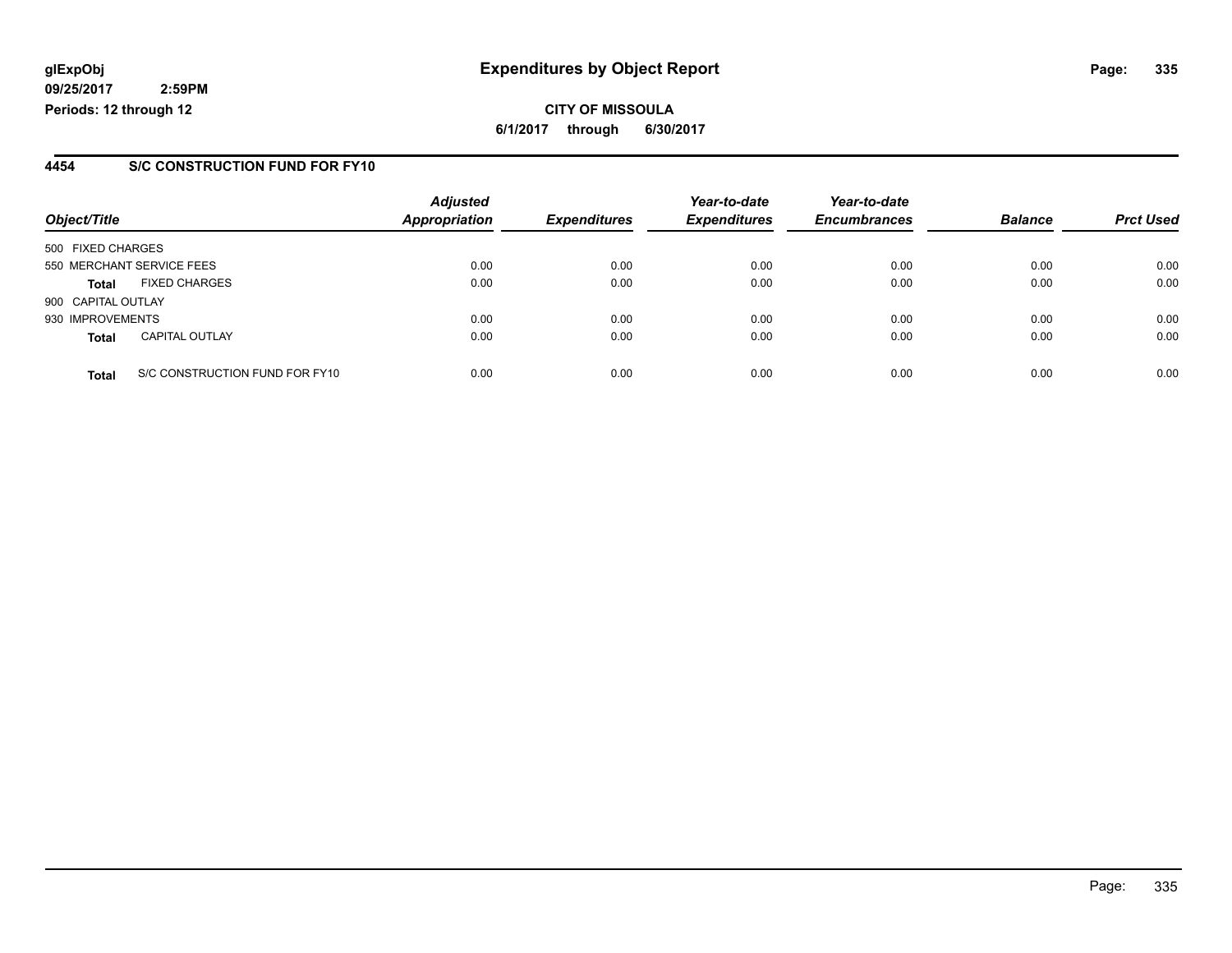**4455 FY11 S/C CONSTRUCTION FUND**

| Object/Title                            | <b>Adjusted</b><br>Appropriation | <b>Expenditures</b> | Year-to-date<br><b>Expenditures</b> | Year-to-date<br><b>Encumbrances</b> | <b>Balance</b> | <b>Prct Used</b> |
|-----------------------------------------|----------------------------------|---------------------|-------------------------------------|-------------------------------------|----------------|------------------|
| 500 FIXED CHARGES                       |                                  |                     |                                     |                                     |                |                  |
| 550 MERCHANT SERVICE FEES               | 0.00                             | 0.00                | 0.00                                | 0.00                                | 0.00           | 0.00             |
| <b>FIXED CHARGES</b><br><b>Total</b>    | 0.00                             | 0.00                | 0.00                                | 0.00                                | 0.00           | 0.00             |
| 900 CAPITAL OUTLAY                      |                                  |                     |                                     |                                     |                |                  |
| 930 IMPROVEMENTS                        | 0.00                             | 0.00                | 0.00                                | 0.00                                | 0.00           | 0.00             |
| <b>CAPITAL OUTLAY</b><br><b>Total</b>   | 0.00                             | 0.00                | 0.00                                | 0.00                                | 0.00           | 0.00             |
| PUBLIC WORKS OPERATIONS<br><b>Total</b> | 0.00                             | 0.00                | 0.00                                | 0.00                                | 0.00           | 0.00             |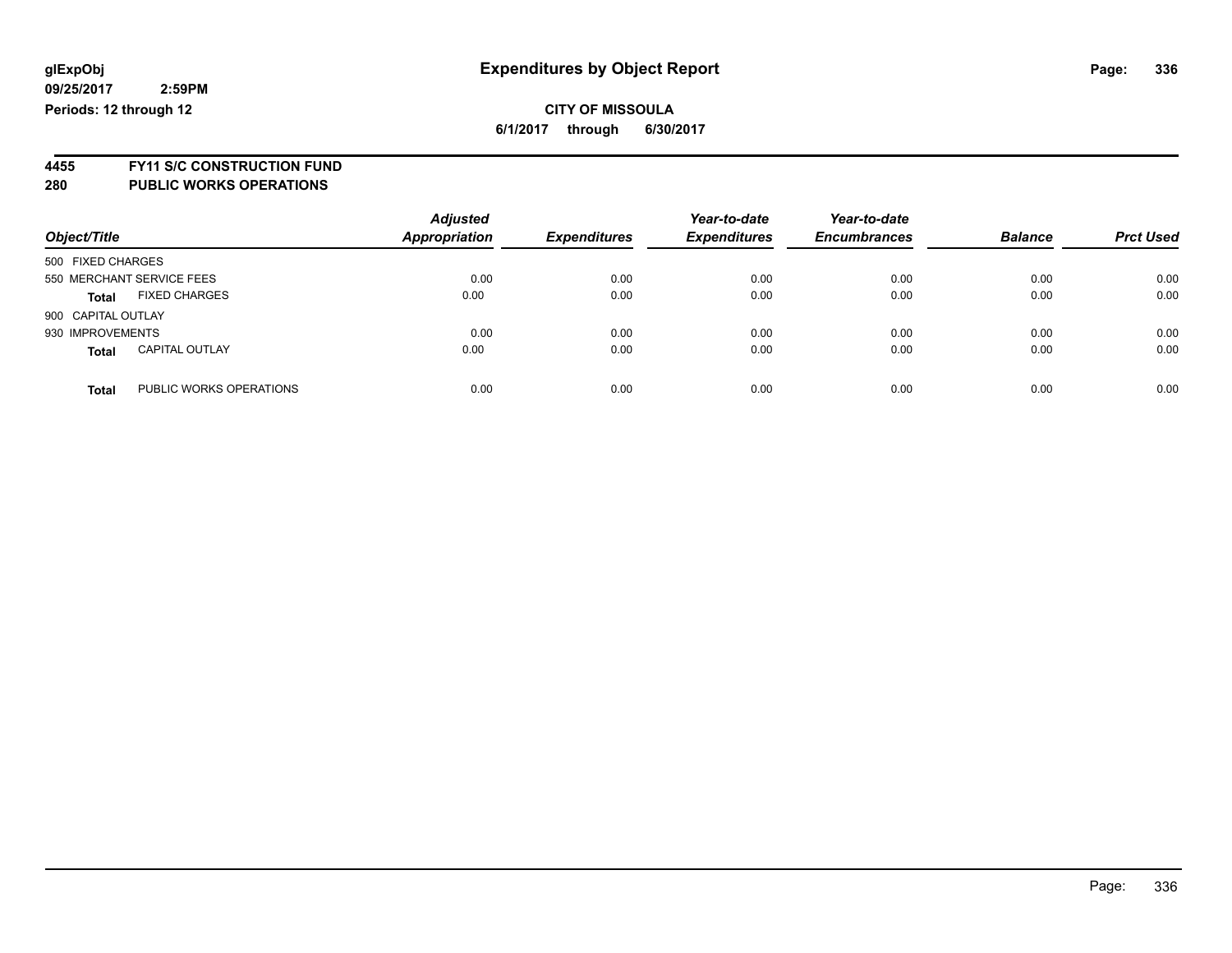**CITY OF MISSOULA 6/1/2017 through 6/30/2017**

### **4455 FY11 S/C CONSTRUCTION FUND**

| Object/Title                                      | <b>Adjusted</b><br><b>Appropriation</b> | <b>Expenditures</b> | Year-to-date<br><b>Expenditures</b> | Year-to-date<br><b>Encumbrances</b> | <b>Balance</b> | <b>Prct Used</b> |
|---------------------------------------------------|-----------------------------------------|---------------------|-------------------------------------|-------------------------------------|----------------|------------------|
| 500 FIXED CHARGES                                 |                                         |                     |                                     |                                     |                |                  |
| 550 MERCHANT SERVICE FEES                         | 0.00                                    | 0.00                | 0.00                                | 0.00                                | 0.00           | 0.00             |
| <b>FIXED CHARGES</b><br><b>Total</b>              | 0.00                                    | 0.00                | 0.00                                | 0.00                                | 0.00           | 0.00             |
| 900 CAPITAL OUTLAY                                |                                         |                     |                                     |                                     |                |                  |
| 930 IMPROVEMENTS                                  | 0.00                                    | 0.00                | 0.00                                | 0.00                                | 0.00           | 0.00             |
| <b>CAPITAL OUTLAY</b><br><b>Total</b>             | 0.00                                    | 0.00                | 0.00                                | 0.00                                | 0.00           | 0.00             |
| <b>FY11 S/C CONSTRUCTION FUND</b><br><b>Total</b> | 0.00                                    | 0.00                | 0.00                                | 0.00                                | 0.00           | 0.00             |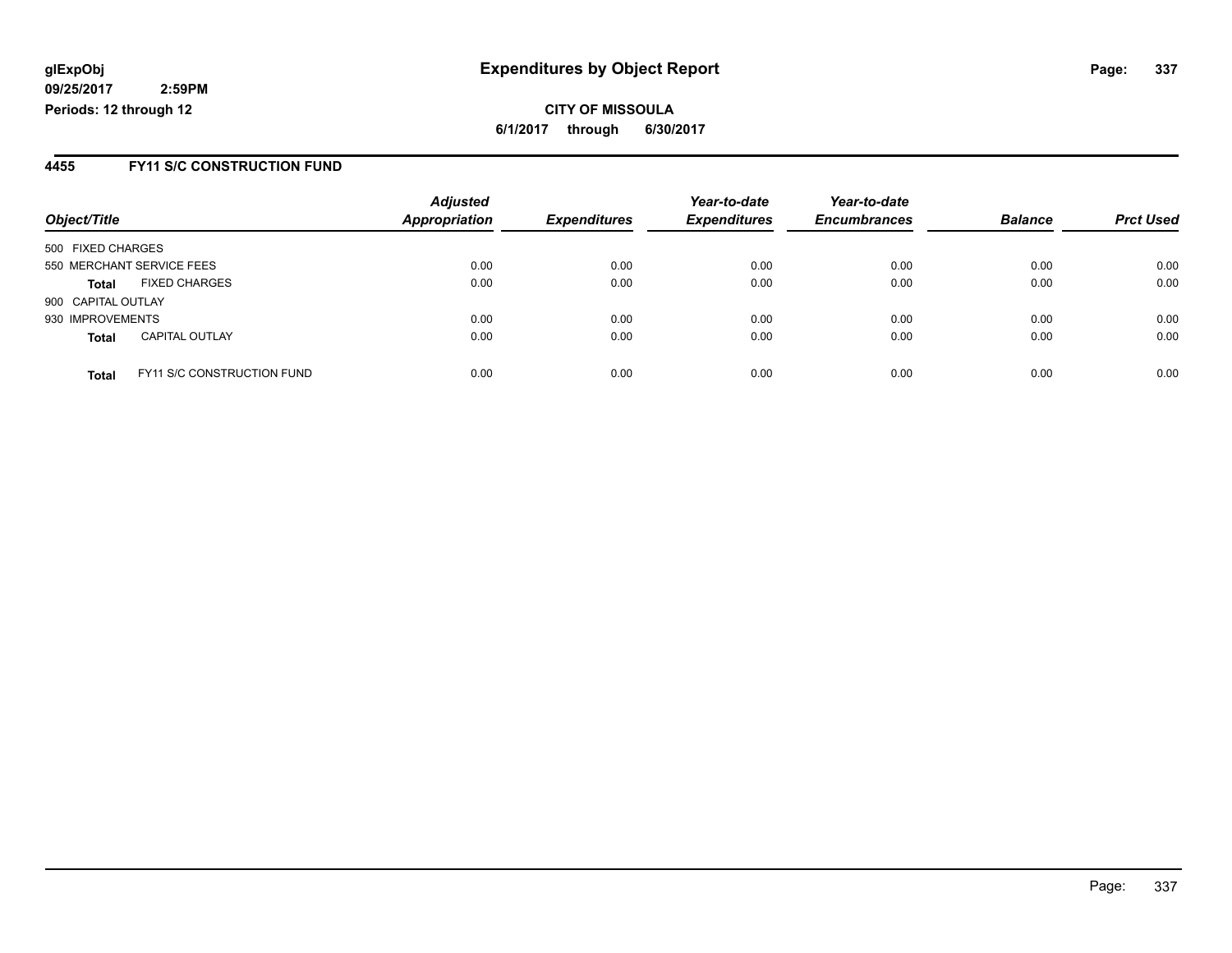**6/1/2017 through 6/30/2017**

**4456 FY12 S/C CONSTRUCTION FUND**

|                    |                              | <b>Adjusted</b> |                     | Year-to-date        | Year-to-date        |                |                  |
|--------------------|------------------------------|-----------------|---------------------|---------------------|---------------------|----------------|------------------|
| Object/Title       |                              | Appropriation   | <b>Expenditures</b> | <b>Expenditures</b> | <b>Encumbrances</b> | <b>Balance</b> | <b>Prct Used</b> |
| 500 FIXED CHARGES  |                              |                 |                     |                     |                     |                |                  |
|                    | 550 MERCHANT SERVICE FEES    | 0.00            | 0.00                | 0.00                | 0.00                | 0.00           | 0.00             |
| <b>Total</b>       | <b>FIXED CHARGES</b>         | 0.00            | 0.00                | 0.00                | 0.00                | 0.00           | 0.00             |
| 800 OTHER OBJECTS  |                              |                 |                     |                     |                     |                |                  |
|                    | 820 TRANSFERS TO OTHER FUNDS | 0.00            | 0.00                | 0.00                | 0.00                | 0.00           | 0.00             |
| Total              | OTHER OBJECTS                | 0.00            | 0.00                | 0.00                | 0.00                | 0.00           | 0.00             |
| 900 CAPITAL OUTLAY |                              |                 |                     |                     |                     |                |                  |
| 930 IMPROVEMENTS   |                              | 0.00            | 0.00                | 0.00                | 0.00                | 0.00           | 0.00             |
| <b>Total</b>       | <b>CAPITAL OUTLAY</b>        | 0.00            | 0.00                | 0.00                | 0.00                | 0.00           | 0.00             |
|                    |                              |                 |                     |                     |                     |                |                  |
| <b>Total</b>       | PUBLIC WORKS OPERATIONS      | 0.00            | 0.00                | 0.00                | 0.00                | 0.00           | 0.00             |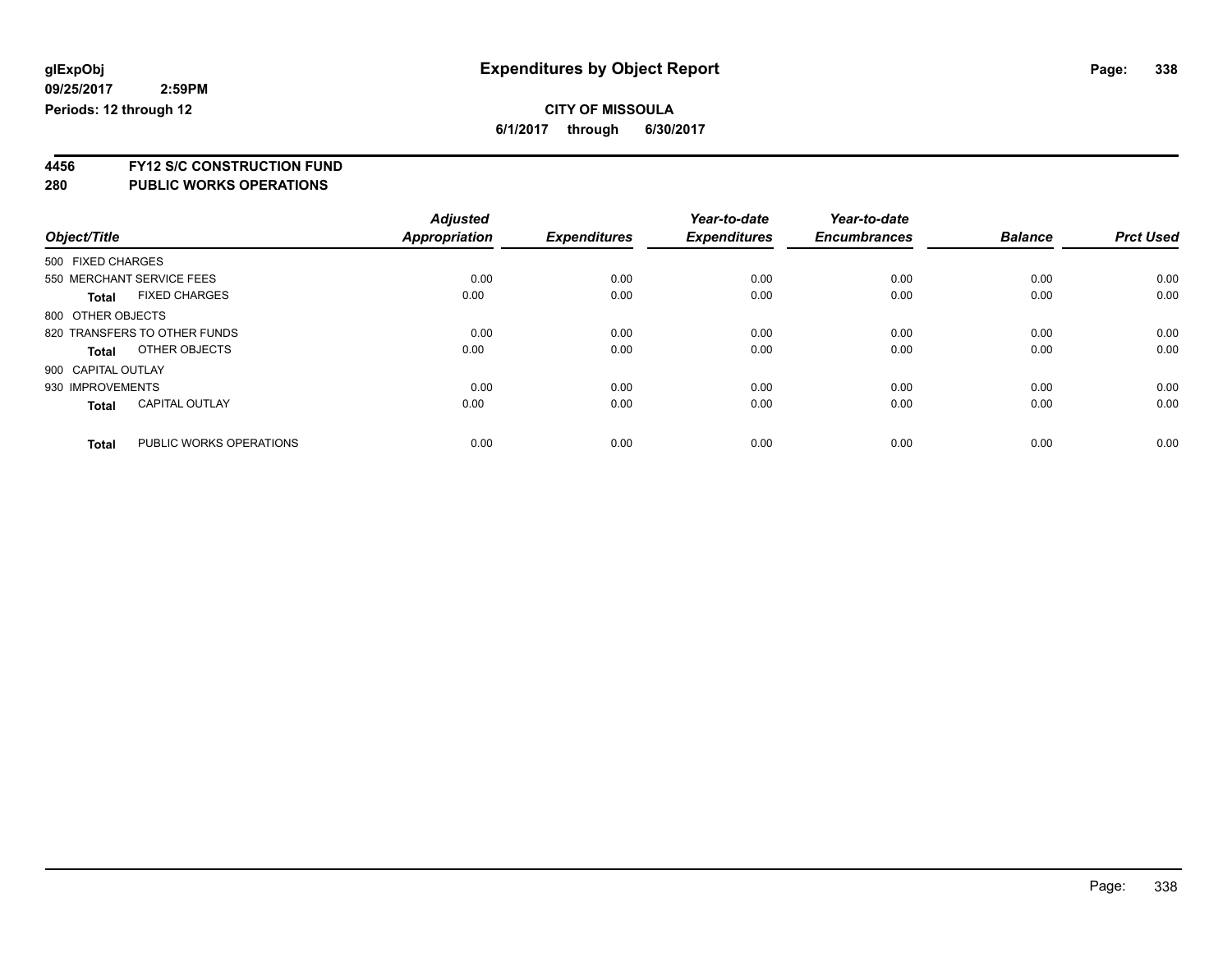**CITY OF MISSOULA 6/1/2017 through 6/30/2017**

### **4456 FY12 S/C CONSTRUCTION FUND**

|                    |                              | <b>Adjusted</b>      |                     | Year-to-date        | Year-to-date        |                |                  |
|--------------------|------------------------------|----------------------|---------------------|---------------------|---------------------|----------------|------------------|
| Object/Title       |                              | <b>Appropriation</b> | <b>Expenditures</b> | <b>Expenditures</b> | <b>Encumbrances</b> | <b>Balance</b> | <b>Prct Used</b> |
| 500 FIXED CHARGES  |                              |                      |                     |                     |                     |                |                  |
|                    | 550 MERCHANT SERVICE FEES    | 0.00                 | 0.00                | 0.00                | 0.00                | 0.00           | 0.00             |
| <b>Total</b>       | <b>FIXED CHARGES</b>         | 0.00                 | 0.00                | 0.00                | 0.00                | 0.00           | 0.00             |
| 800 OTHER OBJECTS  |                              |                      |                     |                     |                     |                |                  |
|                    | 820 TRANSFERS TO OTHER FUNDS | 0.00                 | 0.00                | 0.00                | 0.00                | 0.00           | 0.00             |
| <b>Total</b>       | OTHER OBJECTS                | 0.00                 | 0.00                | 0.00                | 0.00                | 0.00           | 0.00             |
| 900 CAPITAL OUTLAY |                              |                      |                     |                     |                     |                |                  |
| 930 IMPROVEMENTS   |                              | 0.00                 | 0.00                | 0.00                | 0.00                | 0.00           | 0.00             |
| <b>Total</b>       | <b>CAPITAL OUTLAY</b>        | 0.00                 | 0.00                | 0.00                | 0.00                | 0.00           | 0.00             |
| <b>Total</b>       | FY12 S/C CONSTRUCTION FUND   | 0.00                 | 0.00                | 0.00                | 0.00                | 0.00           | 0.00             |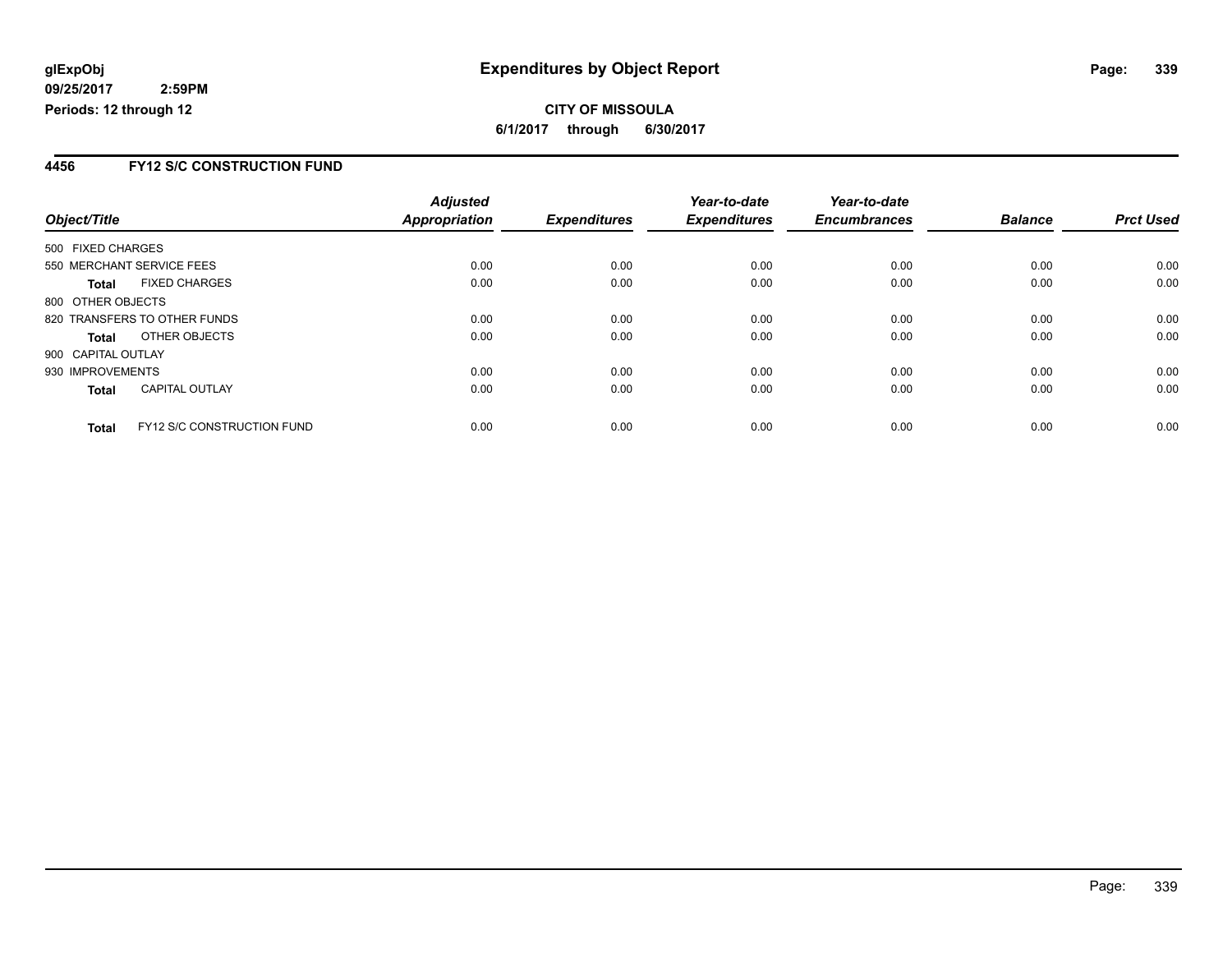# **CITY OF MISSOULA**

**6/1/2017 through 6/30/2017**

# **4457 FY13 SIDEWALK/CURB CONSTRUCTION**

|                    |                              | <b>Adjusted</b>      |                     | Year-to-date        | Year-to-date        |                |                  |
|--------------------|------------------------------|----------------------|---------------------|---------------------|---------------------|----------------|------------------|
| Object/Title       |                              | <b>Appropriation</b> | <b>Expenditures</b> | <b>Expenditures</b> | <b>Encumbrances</b> | <b>Balance</b> | <b>Prct Used</b> |
|                    | 300 PURCHASED SERVICES       |                      |                     |                     |                     |                |                  |
|                    | 350 PROFESSIONAL SERVICES    | 0.00                 | 0.00                | 0.00                | 0.00                | 0.00           | 0.00             |
| <b>Total</b>       | <b>PURCHASED SERVICES</b>    | 0.00                 | 0.00                | 0.00                | 0.00                | 0.00           | 0.00             |
| 500 FIXED CHARGES  |                              |                      |                     |                     |                     |                |                  |
|                    | 550 MERCHANT SERVICE FEES    | 0.00                 | 0.00                | 0.00                | 0.00                | 0.00           | 0.00             |
| <b>Total</b>       | <b>FIXED CHARGES</b>         | 0.00                 | 0.00                | 0.00                | 0.00                | 0.00           | 0.00             |
| 800 OTHER OBJECTS  |                              |                      |                     |                     |                     |                |                  |
|                    | 820 TRANSFERS TO OTHER FUNDS | 0.00                 | 0.00                | 0.00                | 0.00                | 0.00           | 0.00             |
| <b>Total</b>       | OTHER OBJECTS                | 0.00                 | 0.00                | 0.00                | 0.00                | 0.00           | 0.00             |
| 900 CAPITAL OUTLAY |                              |                      |                     |                     |                     |                |                  |
| 930 IMPROVEMENTS   |                              | 0.00                 | 0.00                | 0.00                | 0.00                | 0.00           | 0.00             |
| <b>Total</b>       | <b>CAPITAL OUTLAY</b>        | 0.00                 | 0.00                | 0.00                | 0.00                | 0.00           | 0.00             |
| <b>Total</b>       | PUBLIC WORKS OPERATIONS      | 0.00                 | 0.00                | 0.00                | 0.00                | 0.00           | 0.00             |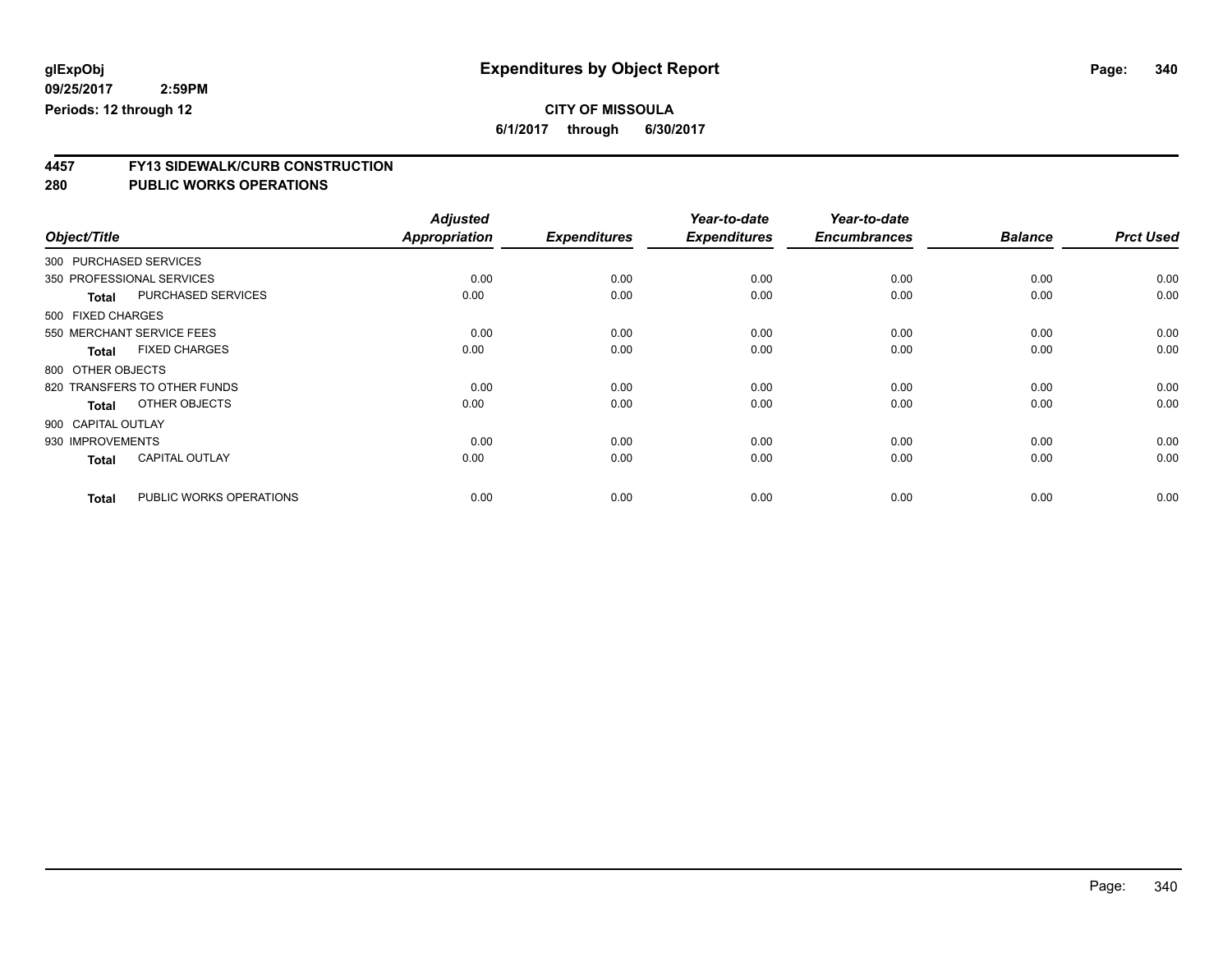### **4457 FY13 SIDEWALK/CURB CONSTRUCTION**

|                    |                                 | <b>Adjusted</b>      |                     | Year-to-date        | Year-to-date        |                |                  |
|--------------------|---------------------------------|----------------------|---------------------|---------------------|---------------------|----------------|------------------|
| Object/Title       |                                 | <b>Appropriation</b> | <b>Expenditures</b> | <b>Expenditures</b> | <b>Encumbrances</b> | <b>Balance</b> | <b>Prct Used</b> |
|                    | 300 PURCHASED SERVICES          |                      |                     |                     |                     |                |                  |
|                    | 350 PROFESSIONAL SERVICES       | 0.00                 | 0.00                | 0.00                | 0.00                | 0.00           | 0.00             |
| <b>Total</b>       | PURCHASED SERVICES              | 0.00                 | 0.00                | 0.00                | 0.00                | 0.00           | 0.00             |
| 500 FIXED CHARGES  |                                 |                      |                     |                     |                     |                |                  |
|                    | 550 MERCHANT SERVICE FEES       | 0.00                 | 0.00                | 0.00                | 0.00                | 0.00           | 0.00             |
| <b>Total</b>       | <b>FIXED CHARGES</b>            | 0.00                 | 0.00                | 0.00                | 0.00                | 0.00           | 0.00             |
| 800 OTHER OBJECTS  |                                 |                      |                     |                     |                     |                |                  |
|                    | 820 TRANSFERS TO OTHER FUNDS    | 0.00                 | 0.00                | 0.00                | 0.00                | 0.00           | 0.00             |
| Total              | OTHER OBJECTS                   | 0.00                 | 0.00                | 0.00                | 0.00                | 0.00           | 0.00             |
| 900 CAPITAL OUTLAY |                                 |                      |                     |                     |                     |                |                  |
| 930 IMPROVEMENTS   |                                 | 0.00                 | 0.00                | 0.00                | 0.00                | 0.00           | 0.00             |
| <b>Total</b>       | <b>CAPITAL OUTLAY</b>           | 0.00                 | 0.00                | 0.00                | 0.00                | 0.00           | 0.00             |
| <b>Total</b>       | FY13 SIDEWALK/CURB CONSTRUCTION | 0.00                 | 0.00                | 0.00                | 0.00                | 0.00           | 0.00             |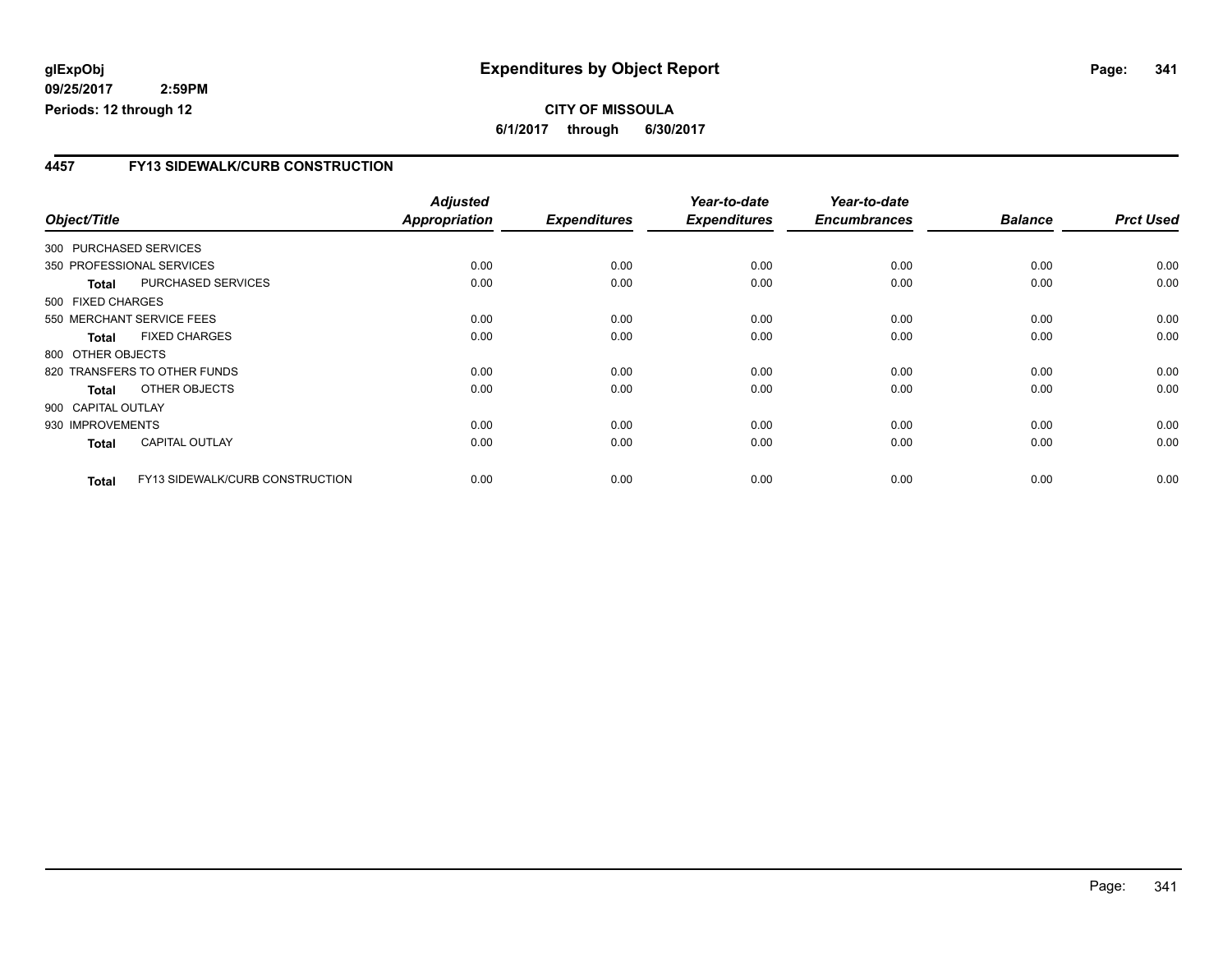**6/1/2017 through 6/30/2017**

# **4458 FY14 SIDEWALK & CURB CONSTRUCTION**

| Object/Title       |                              | <b>Adjusted</b><br><b>Appropriation</b> | <b>Expenditures</b> | Year-to-date<br><b>Expenditures</b> | Year-to-date<br><b>Encumbrances</b> | <b>Balance</b> | <b>Prct Used</b> |
|--------------------|------------------------------|-----------------------------------------|---------------------|-------------------------------------|-------------------------------------|----------------|------------------|
| 500 FIXED CHARGES  |                              |                                         |                     |                                     |                                     |                |                  |
|                    | 550 MERCHANT SERVICE FEES    | 0.00                                    | 0.00                | 0.00                                | 0.00                                | 0.00           | 0.00             |
| <b>Total</b>       | <b>FIXED CHARGES</b>         | 0.00                                    | 0.00                | 0.00                                | 0.00                                | 0.00           | 0.00             |
| 800 OTHER OBJECTS  |                              |                                         |                     |                                     |                                     |                |                  |
|                    | 820 TRANSFERS TO OTHER FUNDS | 0.00                                    | 0.00                | 0.00                                | 0.00                                | 0.00           | 0.00             |
| <b>Total</b>       | OTHER OBJECTS                | 0.00                                    | 0.00                | 0.00                                | 0.00                                | 0.00           | 0.00             |
| 900 CAPITAL OUTLAY |                              |                                         |                     |                                     |                                     |                |                  |
| 930 IMPROVEMENTS   |                              | 0.00                                    | 0.00                | 0.00                                | 0.00                                | 0.00           | 0.00             |
| <b>Total</b>       | <b>CAPITAL OUTLAY</b>        | 0.00                                    | 0.00                | 0.00                                | 0.00                                | 0.00           | 0.00             |
| <b>Total</b>       | PUBLIC WORKS OPERATIONS      | 0.00                                    | 0.00                | 0.00                                | 0.00                                | 0.00           | 0.00             |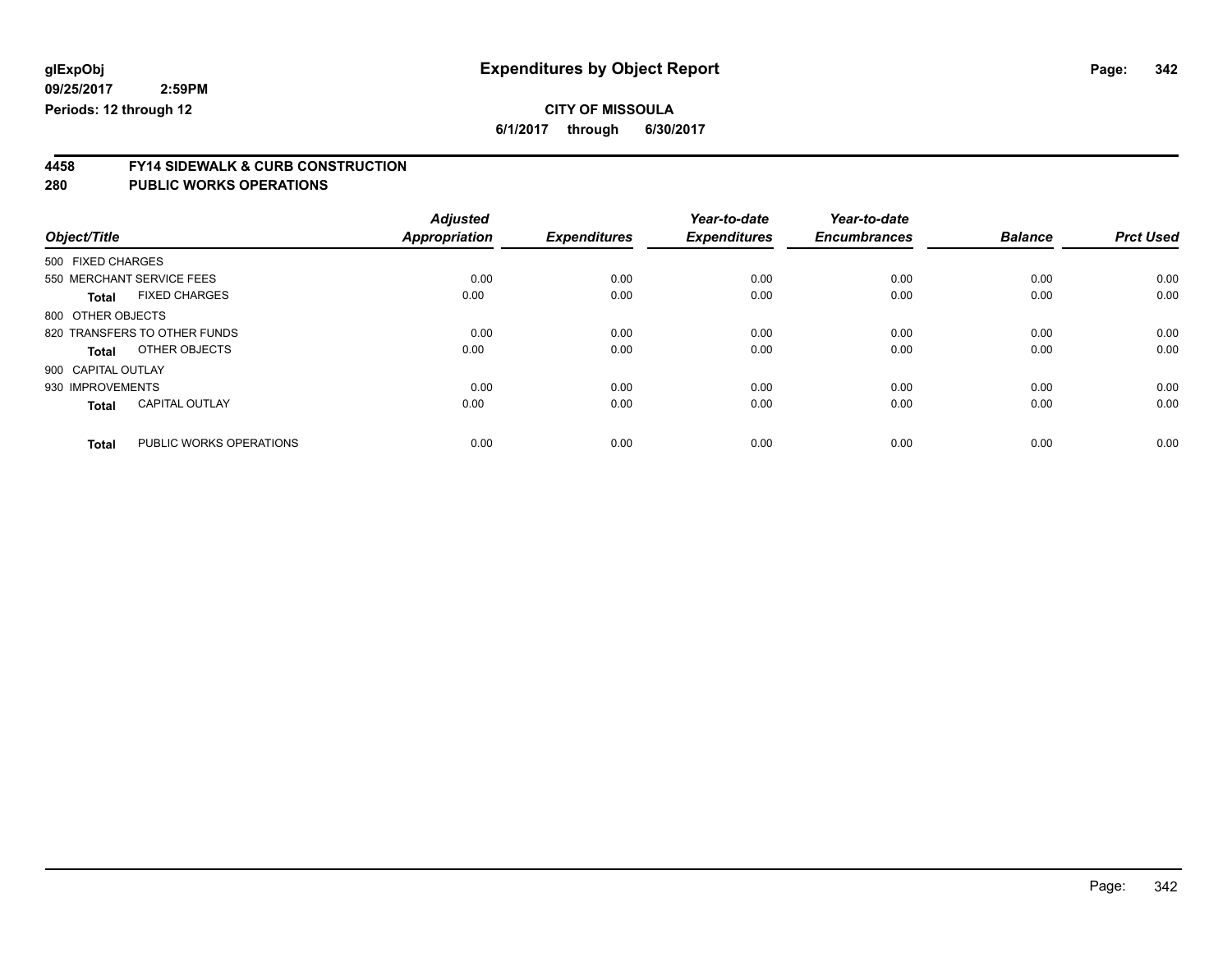**CITY OF MISSOULA 6/1/2017 through 6/30/2017**

### **4458 FY14 SIDEWALK & CURB CONSTRUCTION**

|                    |                                              | <b>Adjusted</b>      |                     | Year-to-date        | Year-to-date        |                |                  |
|--------------------|----------------------------------------------|----------------------|---------------------|---------------------|---------------------|----------------|------------------|
| Object/Title       |                                              | <b>Appropriation</b> | <b>Expenditures</b> | <b>Expenditures</b> | <b>Encumbrances</b> | <b>Balance</b> | <b>Prct Used</b> |
| 500 FIXED CHARGES  |                                              |                      |                     |                     |                     |                |                  |
|                    | 550 MERCHANT SERVICE FEES                    | 0.00                 | 0.00                | 0.00                | 0.00                | 0.00           | 0.00             |
| <b>Total</b>       | <b>FIXED CHARGES</b>                         | 0.00                 | 0.00                | 0.00                | 0.00                | 0.00           | 0.00             |
| 800 OTHER OBJECTS  |                                              |                      |                     |                     |                     |                |                  |
|                    | 820 TRANSFERS TO OTHER FUNDS                 | 0.00                 | 0.00                | 0.00                | 0.00                | 0.00           | 0.00             |
| <b>Total</b>       | OTHER OBJECTS                                | 0.00                 | 0.00                | 0.00                | 0.00                | 0.00           | 0.00             |
| 900 CAPITAL OUTLAY |                                              |                      |                     |                     |                     |                |                  |
| 930 IMPROVEMENTS   |                                              | 0.00                 | 0.00                | 0.00                | 0.00                | 0.00           | 0.00             |
| <b>Total</b>       | <b>CAPITAL OUTLAY</b>                        | 0.00                 | 0.00                | 0.00                | 0.00                | 0.00           | 0.00             |
| <b>Total</b>       | <b>FY14 SIDEWALK &amp; CURB CONSTRUCTIOL</b> | 0.00                 | 0.00                | 0.00                | 0.00                | 0.00           | 0.00             |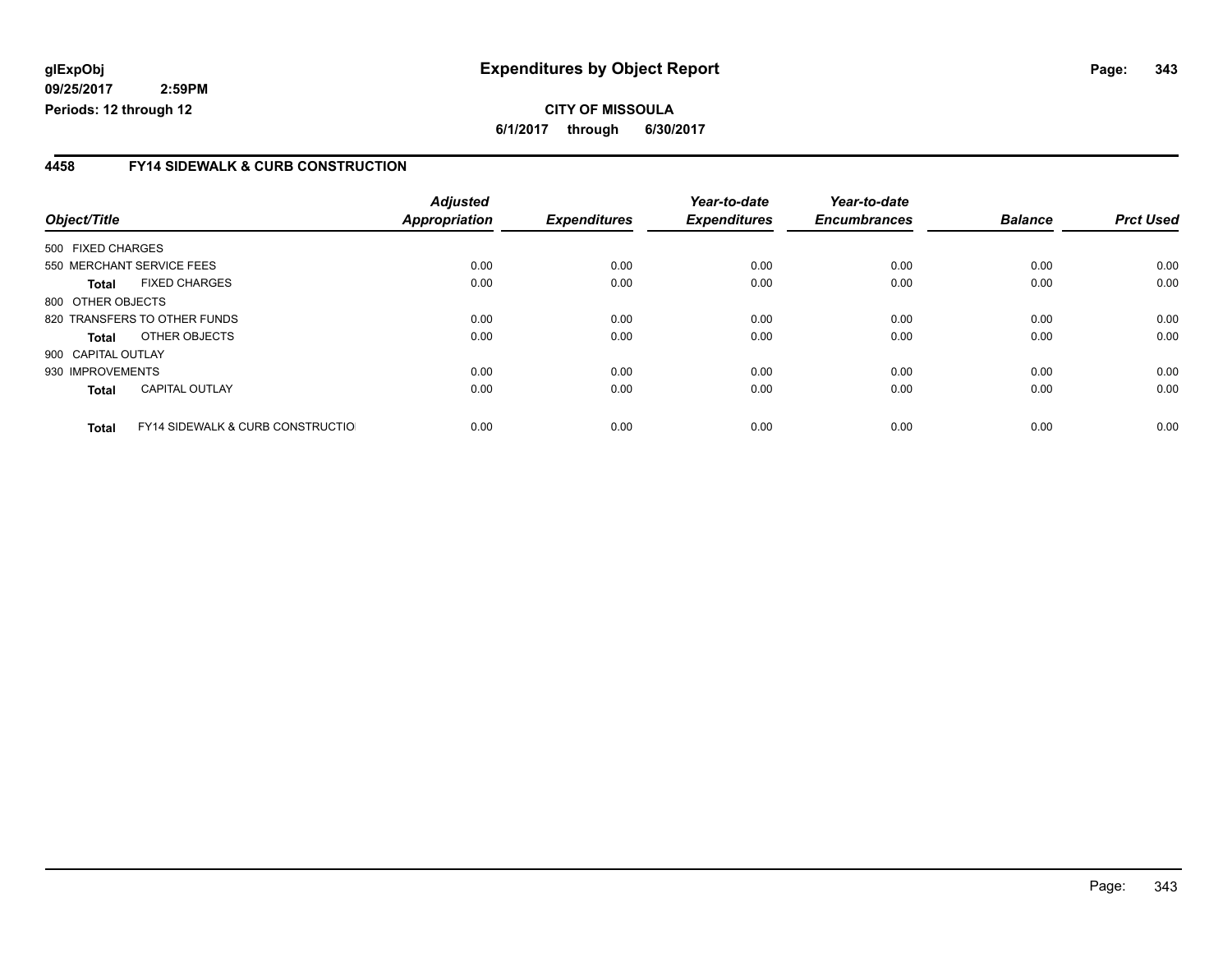**6/1/2017 through 6/30/2017**

# **4459 FY15 SIDEWALK/CURB CONSTRUCTION**

| Object/Title       |                              | <b>Adjusted</b><br><b>Appropriation</b> | <b>Expenditures</b> | Year-to-date<br><b>Expenditures</b> | Year-to-date<br><b>Encumbrances</b> | <b>Balance</b> | <b>Prct Used</b> |
|--------------------|------------------------------|-----------------------------------------|---------------------|-------------------------------------|-------------------------------------|----------------|------------------|
| 500 FIXED CHARGES  |                              |                                         |                     |                                     |                                     |                |                  |
|                    | 550 MERCHANT SERVICE FEES    | 0.00                                    | 0.00                | 0.00                                | 0.00                                | 0.00           | 0.00             |
| <b>Total</b>       | <b>FIXED CHARGES</b>         | 0.00                                    | 0.00                | 0.00                                | 0.00                                | 0.00           | 0.00             |
| 800 OTHER OBJECTS  |                              |                                         |                     |                                     |                                     |                |                  |
|                    | 820 TRANSFERS TO OTHER FUNDS | 0.00                                    | 0.00                | 0.00                                | 0.00                                | 0.00           | 0.00             |
| <b>Total</b>       | OTHER OBJECTS                | 0.00                                    | 0.00                | 0.00                                | 0.00                                | 0.00           | 0.00             |
| 900 CAPITAL OUTLAY |                              |                                         |                     |                                     |                                     |                |                  |
| 930 IMPROVEMENTS   |                              | 0.00                                    | 0.00                | 0.00                                | 0.00                                | 0.00           | 0.00             |
| <b>Total</b>       | <b>CAPITAL OUTLAY</b>        | 0.00                                    | 0.00                | 0.00                                | 0.00                                | 0.00           | 0.00             |
| <b>Total</b>       | PUBLIC WORKS OPERATIONS      | 0.00                                    | 0.00                | 0.00                                | 0.00                                | 0.00           | 0.00             |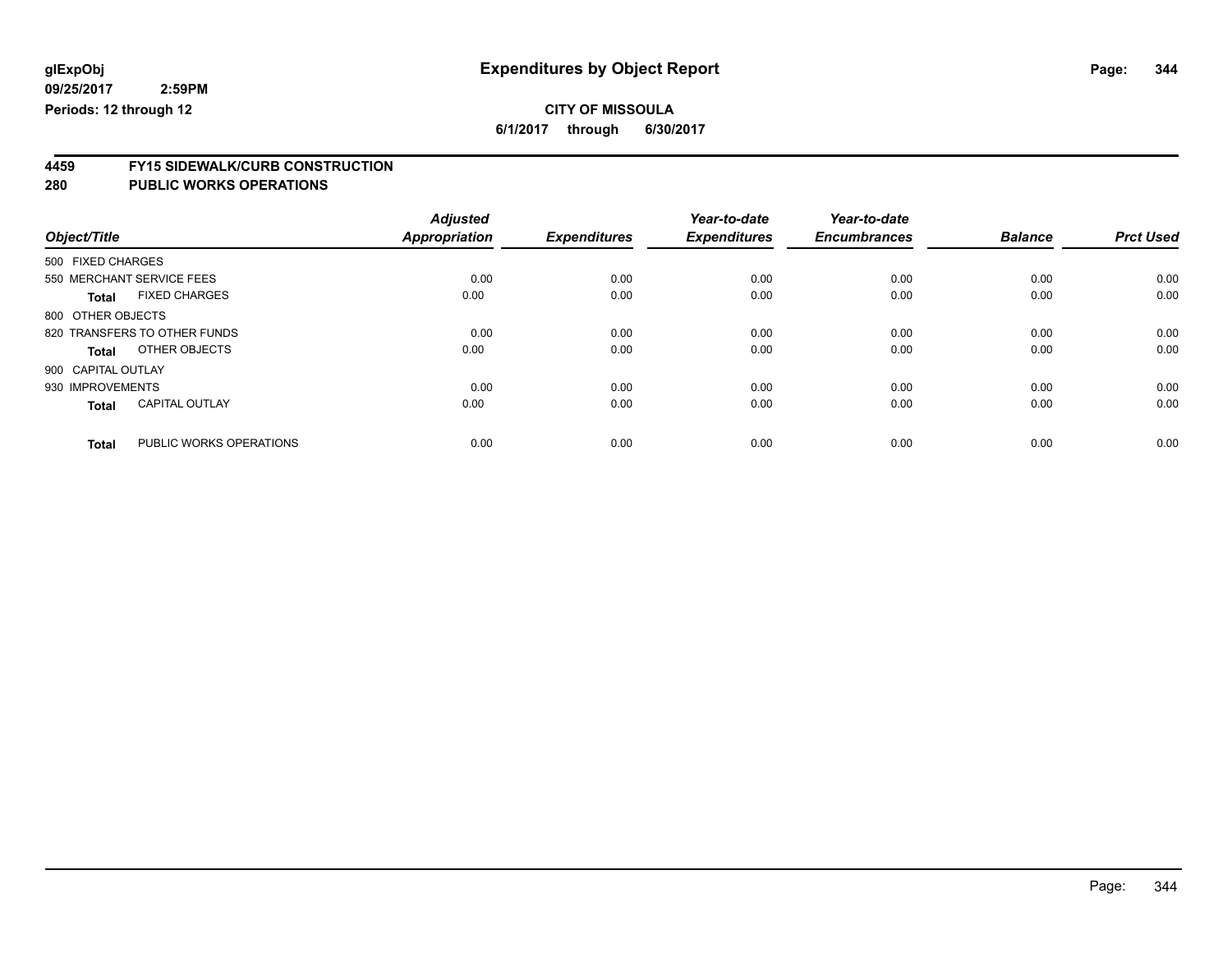**CITY OF MISSOULA 6/1/2017 through 6/30/2017**

### **4459 FY15 SIDEWALK/CURB CONSTRUCTION**

|                    |                                        | <b>Adjusted</b> |                     | Year-to-date        | Year-to-date        |                |                  |
|--------------------|----------------------------------------|-----------------|---------------------|---------------------|---------------------|----------------|------------------|
| Object/Title       |                                        | Appropriation   | <b>Expenditures</b> | <b>Expenditures</b> | <b>Encumbrances</b> | <b>Balance</b> | <b>Prct Used</b> |
| 500 FIXED CHARGES  |                                        |                 |                     |                     |                     |                |                  |
|                    | 550 MERCHANT SERVICE FEES              | 0.00            | 0.00                | 0.00                | 0.00                | 0.00           | 0.00             |
| <b>Total</b>       | <b>FIXED CHARGES</b>                   | 0.00            | 0.00                | 0.00                | 0.00                | 0.00           | 0.00             |
| 800 OTHER OBJECTS  |                                        |                 |                     |                     |                     |                |                  |
|                    | 820 TRANSFERS TO OTHER FUNDS           | 0.00            | 0.00                | 0.00                | 0.00                | 0.00           | 0.00             |
| <b>Total</b>       | OTHER OBJECTS                          | 0.00            | 0.00                | 0.00                | 0.00                | 0.00           | 0.00             |
| 900 CAPITAL OUTLAY |                                        |                 |                     |                     |                     |                |                  |
| 930 IMPROVEMENTS   |                                        | 0.00            | 0.00                | 0.00                | 0.00                | 0.00           | 0.00             |
| <b>Total</b>       | <b>CAPITAL OUTLAY</b>                  | 0.00            | 0.00                | 0.00                | 0.00                | 0.00           | 0.00             |
| <b>Total</b>       | <b>FY15 SIDEWALK/CURB CONSTRUCTION</b> | 0.00            | 0.00                | 0.00                | 0.00                | 0.00           | 0.00             |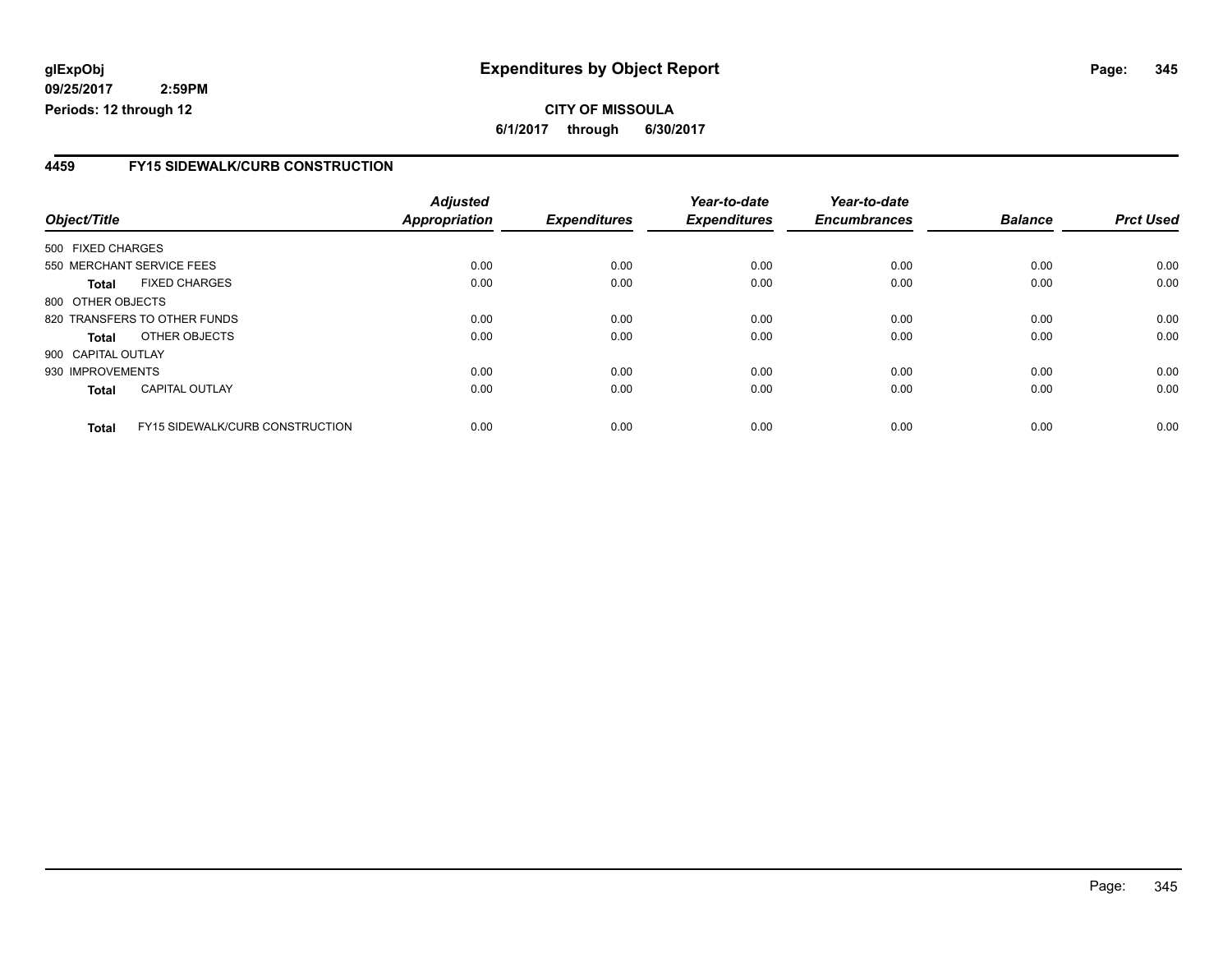# **CITY OF MISSOULA**

**6/1/2017 through 6/30/2017**

# **4460 FY16 SIDEWALK/CURB CONSTRUCTION**

|                    |                              | <b>Adjusted</b>      |                     | Year-to-date        | Year-to-date        |                |                  |
|--------------------|------------------------------|----------------------|---------------------|---------------------|---------------------|----------------|------------------|
| Object/Title       |                              | <b>Appropriation</b> | <b>Expenditures</b> | <b>Expenditures</b> | <b>Encumbrances</b> | <b>Balance</b> | <b>Prct Used</b> |
| 500 FIXED CHARGES  |                              |                      |                     |                     |                     |                |                  |
|                    | 550 MERCHANT SERVICE FEES    | 0.00                 | 0.00                | 0.00                | 0.00                | 0.00           | 0.00             |
| <b>Total</b>       | <b>FIXED CHARGES</b>         | 0.00                 | 0.00                | 0.00                | 0.00                | 0.00           | 0.00             |
| 800 OTHER OBJECTS  |                              |                      |                     |                     |                     |                |                  |
|                    | 820 TRANSFERS TO OTHER FUNDS | 0.00                 | 0.00                | 17.134.25           | 0.00                | $-17.134.25$   | 0.00             |
| Total              | OTHER OBJECTS                | 0.00                 | 0.00                | 17.134.25           | 0.00                | $-17.134.25$   | 0.00             |
| 900 CAPITAL OUTLAY |                              |                      |                     |                     |                     |                |                  |
| 930 IMPROVEMENTS   |                              | 342.685.00           | $-17.200.00$        | 0.00                | 0.00                | 342.685.00     | 0.00             |
| <b>Total</b>       | <b>CAPITAL OUTLAY</b>        | 342,685.00           | $-17,200.00$        | 0.00                | 0.00                | 342,685.00     | 0.00             |
| <b>Total</b>       | PUBLIC WORKS OPERATIONS      | 342.685.00           | $-17.200.00$        | 17.134.25           | 0.00                | 325.550.75     | 5.00             |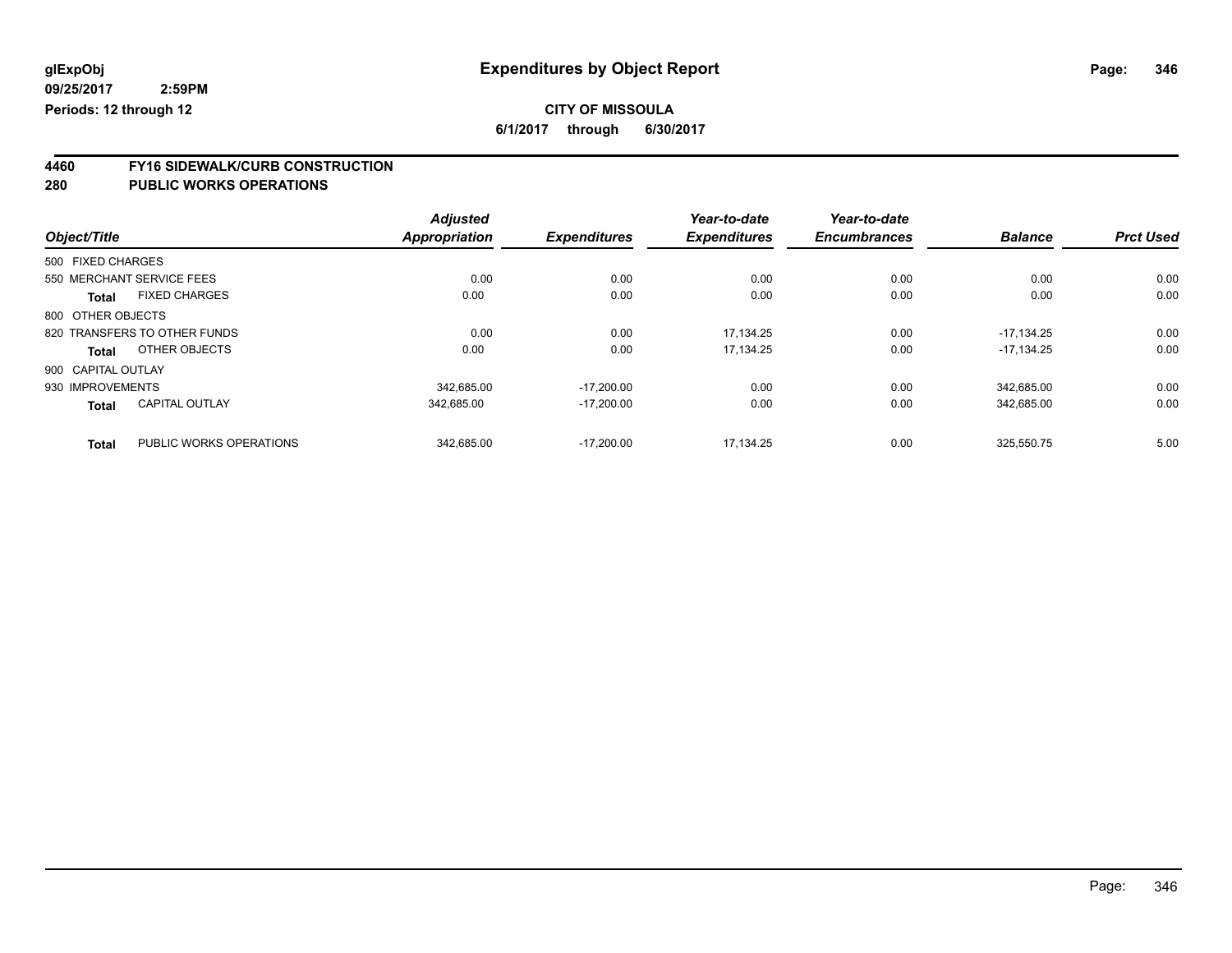### **4460 FY16 SIDEWALK/CURB CONSTRUCTION**

|                    |                                 | <b>Adjusted</b>      |                     | Year-to-date        | Year-to-date        |                |                  |
|--------------------|---------------------------------|----------------------|---------------------|---------------------|---------------------|----------------|------------------|
| Object/Title       |                                 | <b>Appropriation</b> | <b>Expenditures</b> | <b>Expenditures</b> | <b>Encumbrances</b> | <b>Balance</b> | <b>Prct Used</b> |
| 500 FIXED CHARGES  |                                 |                      |                     |                     |                     |                |                  |
|                    | 550 MERCHANT SERVICE FEES       | 0.00                 | 0.00                | 0.00                | 0.00                | 0.00           | 0.00             |
| Total              | <b>FIXED CHARGES</b>            | 0.00                 | 0.00                | 0.00                | 0.00                | 0.00           | 0.00             |
| 800 OTHER OBJECTS  |                                 |                      |                     |                     |                     |                |                  |
|                    | 820 TRANSFERS TO OTHER FUNDS    | 0.00                 | 0.00                | 17.134.25           | 0.00                | $-17.134.25$   | 0.00             |
| Total              | OTHER OBJECTS                   | 0.00                 | 0.00                | 17,134.25           | 0.00                | $-17.134.25$   | 0.00             |
| 900 CAPITAL OUTLAY |                                 |                      |                     |                     |                     |                |                  |
| 930 IMPROVEMENTS   |                                 | 342.685.00           | $-17.200.00$        | 0.00                | 0.00                | 342.685.00     | 0.00             |
| <b>Total</b>       | CAPITAL OUTLAY                  | 342.685.00           | $-17,200.00$        | 0.00                | 0.00                | 342.685.00     | 0.00             |
| <b>Total</b>       | FY16 SIDEWALK/CURB CONSTRUCTION | 342.685.00           | $-17.200.00$        | 17.134.25           | 0.00                | 325.550.75     | 5.00             |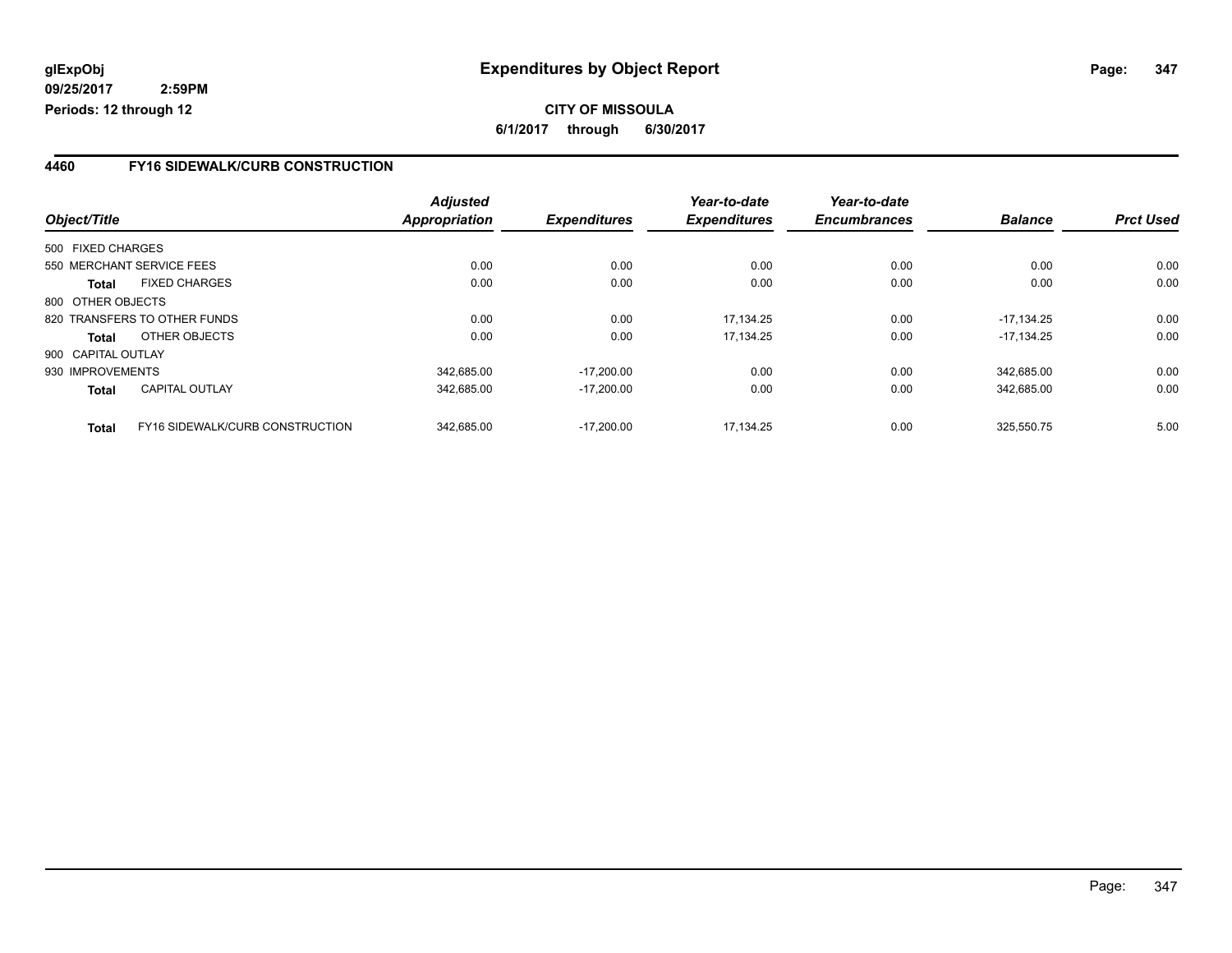### **CITY OF MISSOULA 6/1/2017 through 6/30/2017**

# **4461 FY17 SIDEWALK/CURB CONSTRUCTION**

| Object/Title       |                           | <b>Adjusted</b><br><b>Appropriation</b> | <b>Expenditures</b> | Year-to-date<br><b>Expenditures</b> | Year-to-date<br><b>Encumbrances</b> | <b>Balance</b> | <b>Prct Used</b> |
|--------------------|---------------------------|-----------------------------------------|---------------------|-------------------------------------|-------------------------------------|----------------|------------------|
| 500 FIXED CHARGES  |                           |                                         |                     |                                     |                                     |                |                  |
|                    | 550 MERCHANT SERVICE FEES | 0.00                                    | 0.00                | 0.00                                | 0.00                                | 0.00           | 0.00             |
| <b>Total</b>       | <b>FIXED CHARGES</b>      | 0.00                                    | 0.00                | 0.00                                | 0.00                                | 0.00           | 0.00             |
| 900 CAPITAL OUTLAY |                           |                                         |                     |                                     |                                     |                |                  |
| 930 IMPROVEMENTS   |                           | 0.00                                    | -373.885.61         | 489.858.19                          | 0.00                                | -489.858.19    | 0.00             |
| <b>Total</b>       | <b>CAPITAL OUTLAY</b>     | 0.00                                    | -373.885.61         | 489.858.19                          | 0.00                                | -489.858.19    | 0.00             |
| <b>Total</b>       | PUBLIC WORKS OPERATIONS   | 0.00                                    | -373.885.61         | 489.858.19                          | 0.00                                | -489.858.19    | 0.00             |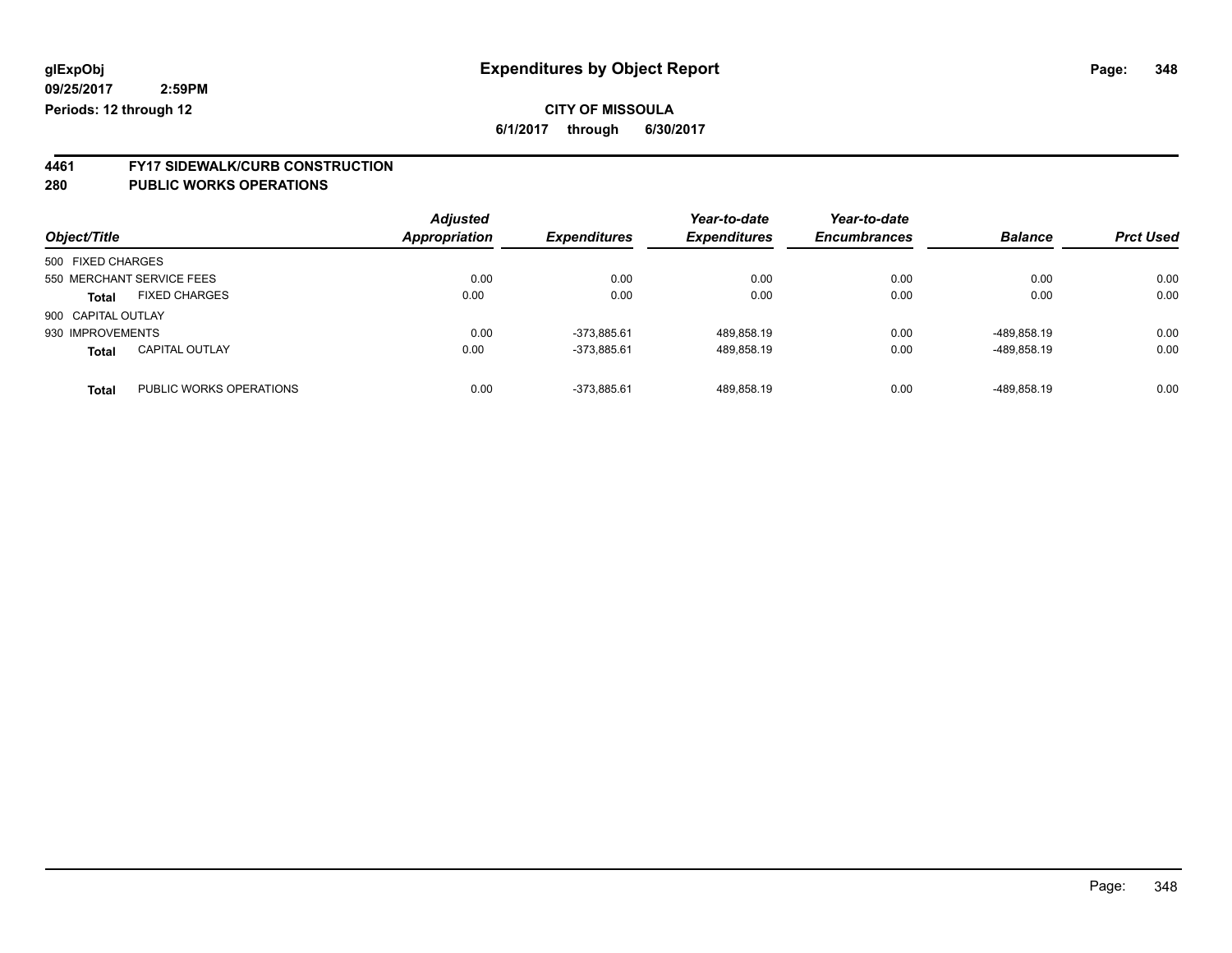**CITY OF MISSOULA 6/1/2017 through 6/30/2017**

### **4461 FY17 SIDEWALK/CURB CONSTRUCTION**

|                    |                                        | <b>Adjusted</b> |                            | Year-to-date        | Year-to-date        |                |                  |
|--------------------|----------------------------------------|-----------------|----------------------------|---------------------|---------------------|----------------|------------------|
| Object/Title       |                                        | Appropriation   | <i><b>Expenditures</b></i> | <b>Expenditures</b> | <b>Encumbrances</b> | <b>Balance</b> | <b>Prct Used</b> |
| 500 FIXED CHARGES  |                                        |                 |                            |                     |                     |                |                  |
|                    | 550 MERCHANT SERVICE FEES              | 0.00            | 0.00                       | 0.00                | 0.00                | 0.00           | 0.00             |
| <b>Total</b>       | <b>FIXED CHARGES</b>                   | 0.00            | 0.00                       | 0.00                | 0.00                | 0.00           | 0.00             |
| 900 CAPITAL OUTLAY |                                        |                 |                            |                     |                     |                |                  |
| 930 IMPROVEMENTS   |                                        | 0.00            | -373.885.61                | 489,858.19          | 0.00                | -489.858.19    | 0.00             |
| <b>Total</b>       | <b>CAPITAL OUTLAY</b>                  | 0.00            | -373.885.61                | 489,858.19          | 0.00                | -489,858.19    | 0.00             |
| <b>Total</b>       | <b>FY17 SIDEWALK/CURB CONSTRUCTION</b> | 0.00            | -373.885.61                | 489.858.19          | 0.00                | -489.858.19    | 0.00             |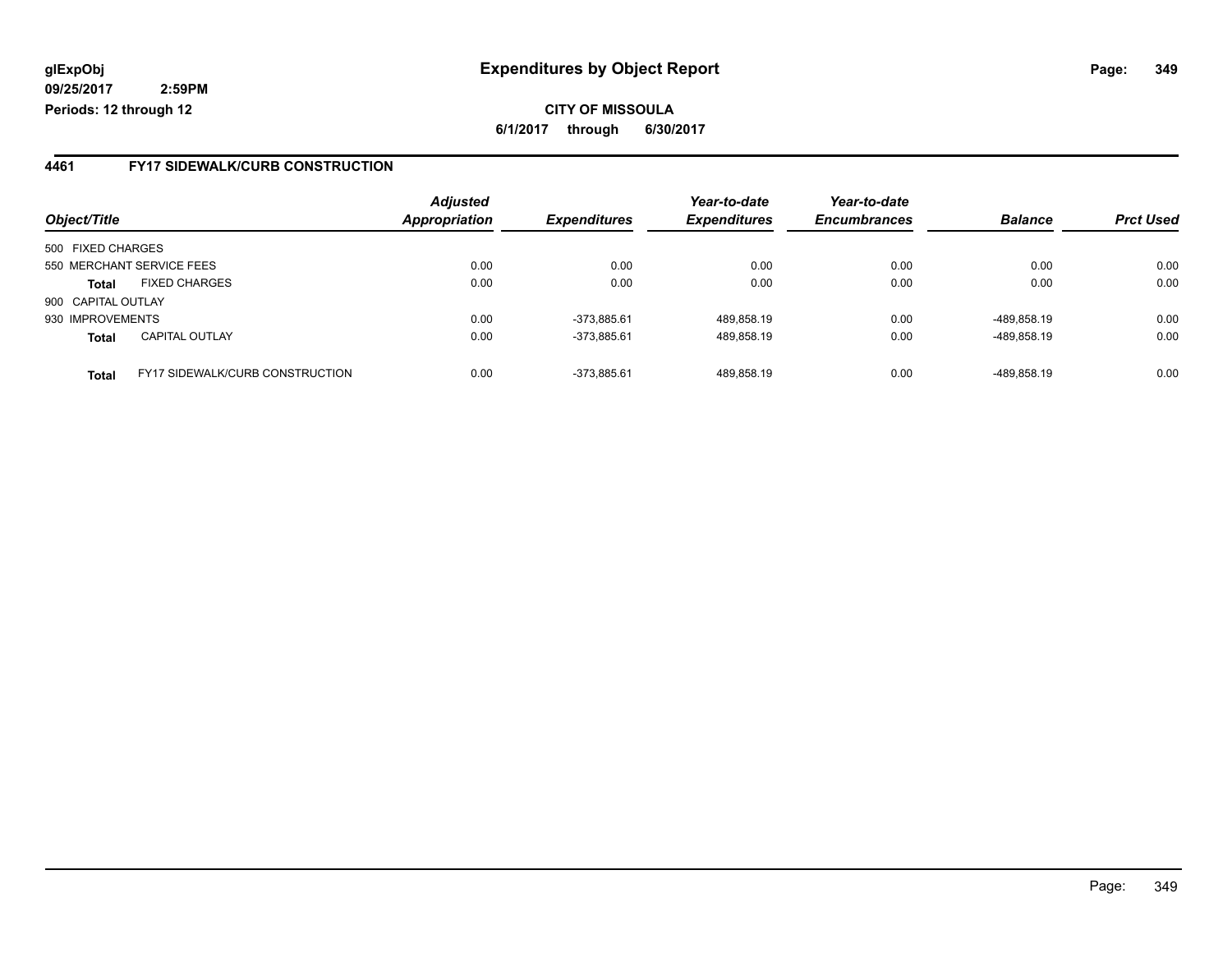### **CITY OF MISSOULA 6/1/2017 through 6/30/2017**

**4462 FY18 SIDEWALK/CURB CONSTRUCTION**

| Object/Title                            | <b>Adjusted</b><br><b>Appropriation</b> | <b>Expenditures</b> | Year-to-date<br><b>Expenditures</b> | Year-to-date<br><b>Encumbrances</b> | <b>Balance</b> | <b>Prct Used</b> |
|-----------------------------------------|-----------------------------------------|---------------------|-------------------------------------|-------------------------------------|----------------|------------------|
| 500 FIXED CHARGES                       |                                         |                     |                                     |                                     |                |                  |
| 550 MERCHANT SERVICE FEES               | 0.00                                    | 0.00                | 0.00                                | 0.00                                | 0.00           | 0.00             |
| <b>FIXED CHARGES</b><br><b>Total</b>    | 0.00                                    | 0.00                | 0.00                                | 0.00                                | 0.00           | 0.00             |
| 900 CAPITAL OUTLAY                      |                                         |                     |                                     |                                     |                |                  |
| 930 IMPROVEMENTS                        | 0.00                                    | 37.472.72           | 37,472.72                           | 0.00                                | $-37.472.72$   | 0.00             |
| <b>CAPITAL OUTLAY</b><br><b>Total</b>   | 0.00                                    | 37,472.72           | 37,472.72                           | 0.00                                | $-37.472.72$   | 0.00             |
| PUBLIC WORKS OPERATIONS<br><b>Total</b> | 0.00                                    | 37.472.72           | 37.472.72                           | 0.00                                | $-37.472.72$   | 0.00             |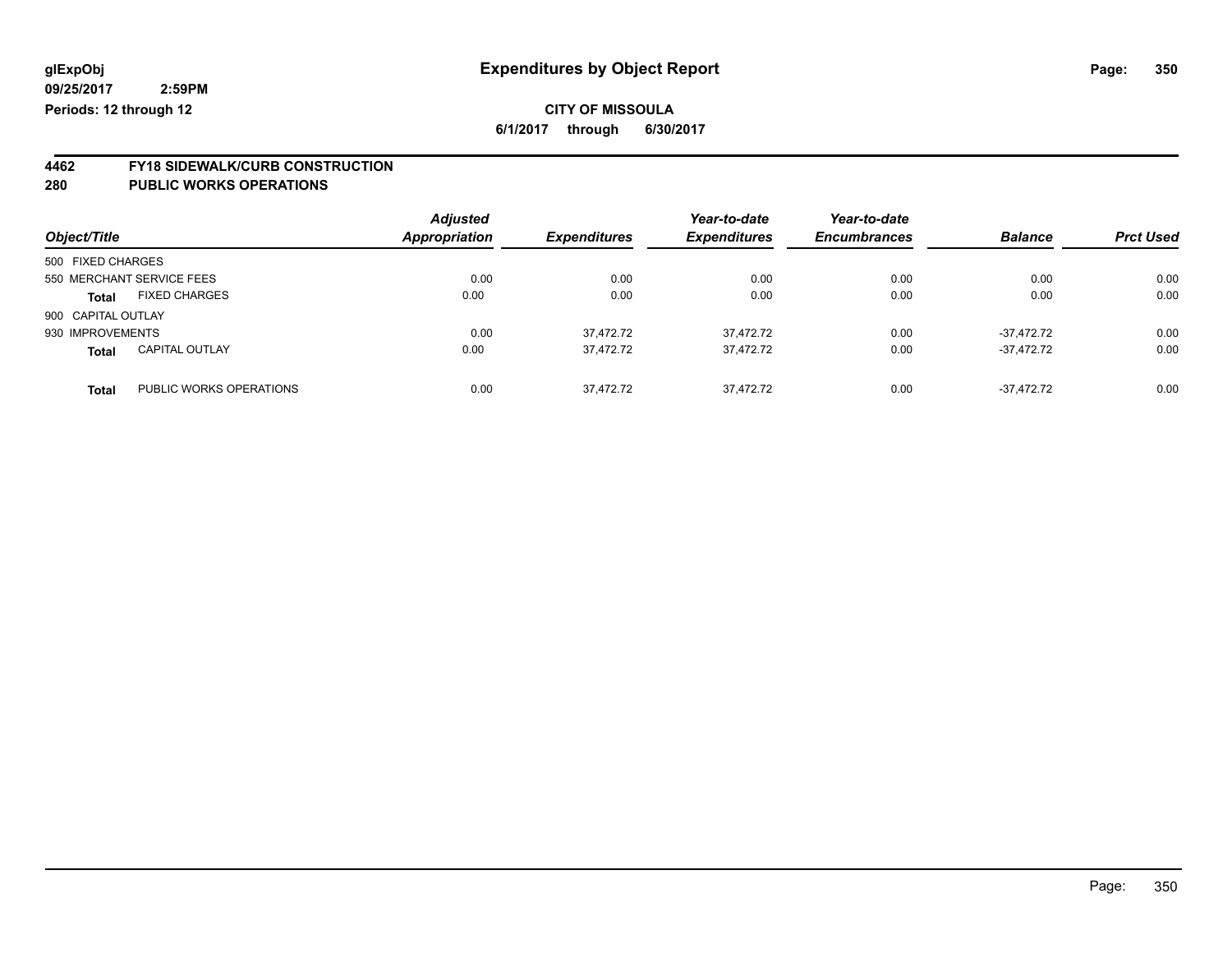**CITY OF MISSOULA 6/1/2017 through 6/30/2017**

## **4462 FY18 SIDEWALK/CURB CONSTRUCTION**

|                    |                                        | <b>Adjusted</b>      |                            | Year-to-date        | Year-to-date        |                |                  |
|--------------------|----------------------------------------|----------------------|----------------------------|---------------------|---------------------|----------------|------------------|
| Object/Title       |                                        | <b>Appropriation</b> | <i><b>Expenditures</b></i> | <b>Expenditures</b> | <b>Encumbrances</b> | <b>Balance</b> | <b>Prct Used</b> |
| 500 FIXED CHARGES  |                                        |                      |                            |                     |                     |                |                  |
|                    | 550 MERCHANT SERVICE FEES              | 0.00                 | 0.00                       | 0.00                | 0.00                | 0.00           | 0.00             |
| <b>Total</b>       | <b>FIXED CHARGES</b>                   | 0.00                 | 0.00                       | 0.00                | 0.00                | 0.00           | 0.00             |
| 900 CAPITAL OUTLAY |                                        |                      |                            |                     |                     |                |                  |
| 930 IMPROVEMENTS   |                                        | 0.00                 | 37,472.72                  | 37.472.72           | 0.00                | $-37.472.72$   | 0.00             |
| <b>Total</b>       | <b>CAPITAL OUTLAY</b>                  | 0.00                 | 37,472.72                  | 37,472.72           | 0.00                | $-37.472.72$   | 0.00             |
| <b>Total</b>       | <b>FY18 SIDEWALK/CURB CONSTRUCTION</b> | 0.00                 | 37.472.72                  | 37.472.72           | 0.00                | $-37.472.72$   | 0.00             |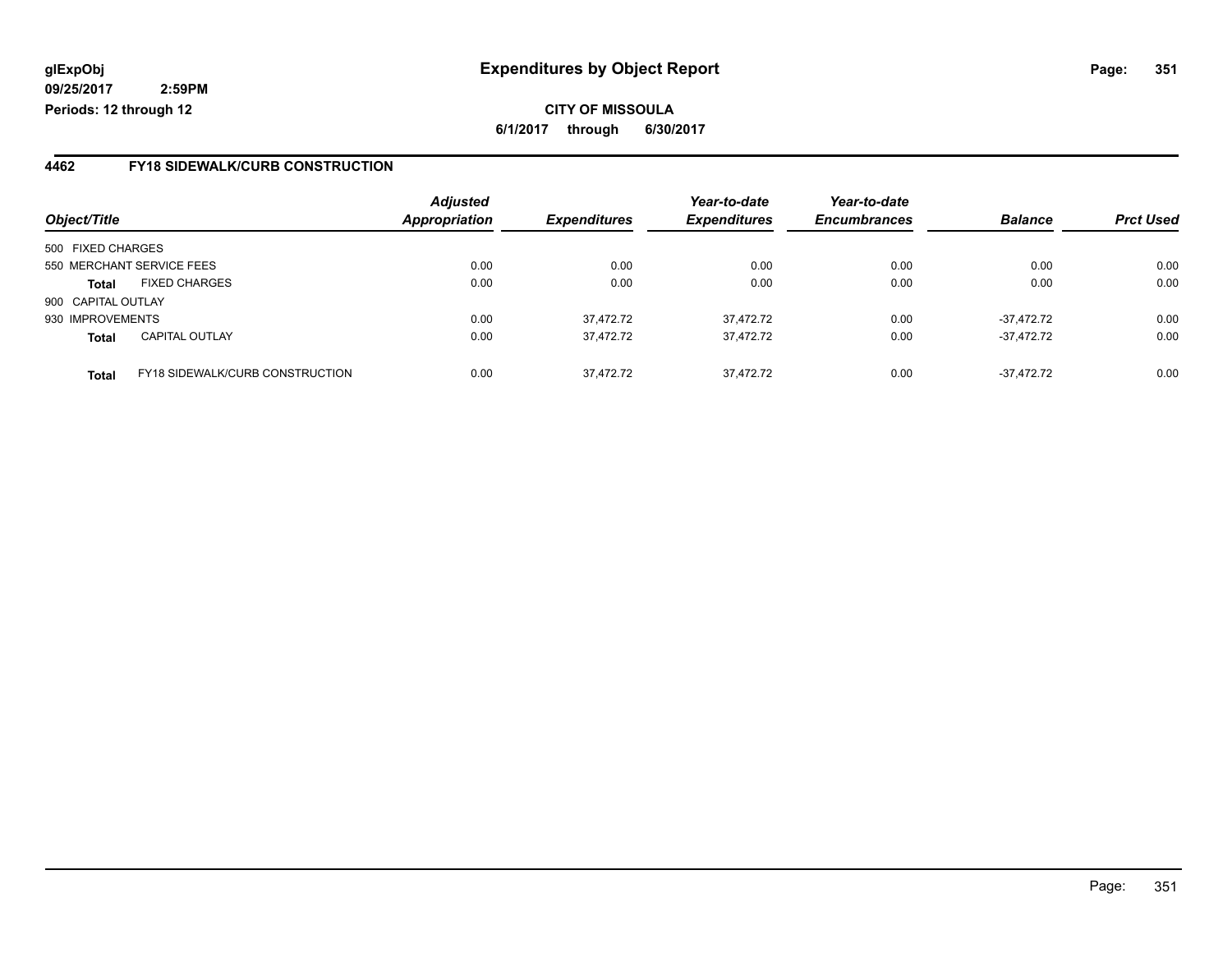### **CITY OF MISSOULA 6/1/2017 through 6/30/2017**

**4531 SID 531 TRAFFIC CALMING**

**000 \*\*\* Title Not Found \*\*\***

| Object/Title                            | <b>Adjusted</b><br><b>Appropriation</b> | <b>Expenditures</b> | Year-to-date<br><b>Expenditures</b> | Year-to-date<br><b>Encumbrances</b> | <b>Balance</b> | <b>Prct Used</b> |
|-----------------------------------------|-----------------------------------------|---------------------|-------------------------------------|-------------------------------------|----------------|------------------|
| 500 FIXED CHARGES                       |                                         |                     |                                     |                                     |                |                  |
| 550 MERCHANT SERVICE FEES               | 0.00                                    | 0.00                | 0.00                                | 0.00                                | 0.00           | 0.00             |
| <b>FIXED CHARGES</b><br><b>Total</b>    | 0.00                                    | 0.00                | 0.00                                | 0.00                                | 0.00           | 0.00             |
| 600 DEBT SERVICE                        |                                         |                     |                                     |                                     |                |                  |
| 620 INTEREST / SERVICE FEES             | 0.00                                    | 0.00                | 0.00                                | 0.00                                | 0.00           | 0.00             |
| <b>DEBT SERVICE</b><br><b>Total</b>     | 0.00                                    | 0.00                | 0.00                                | 0.00                                | 0.00           | 0.00             |
| *** Title Not Found ***<br><b>Total</b> | 0.00                                    | 0.00                | 0.00                                | 0.00                                | 0.00           | 0.00             |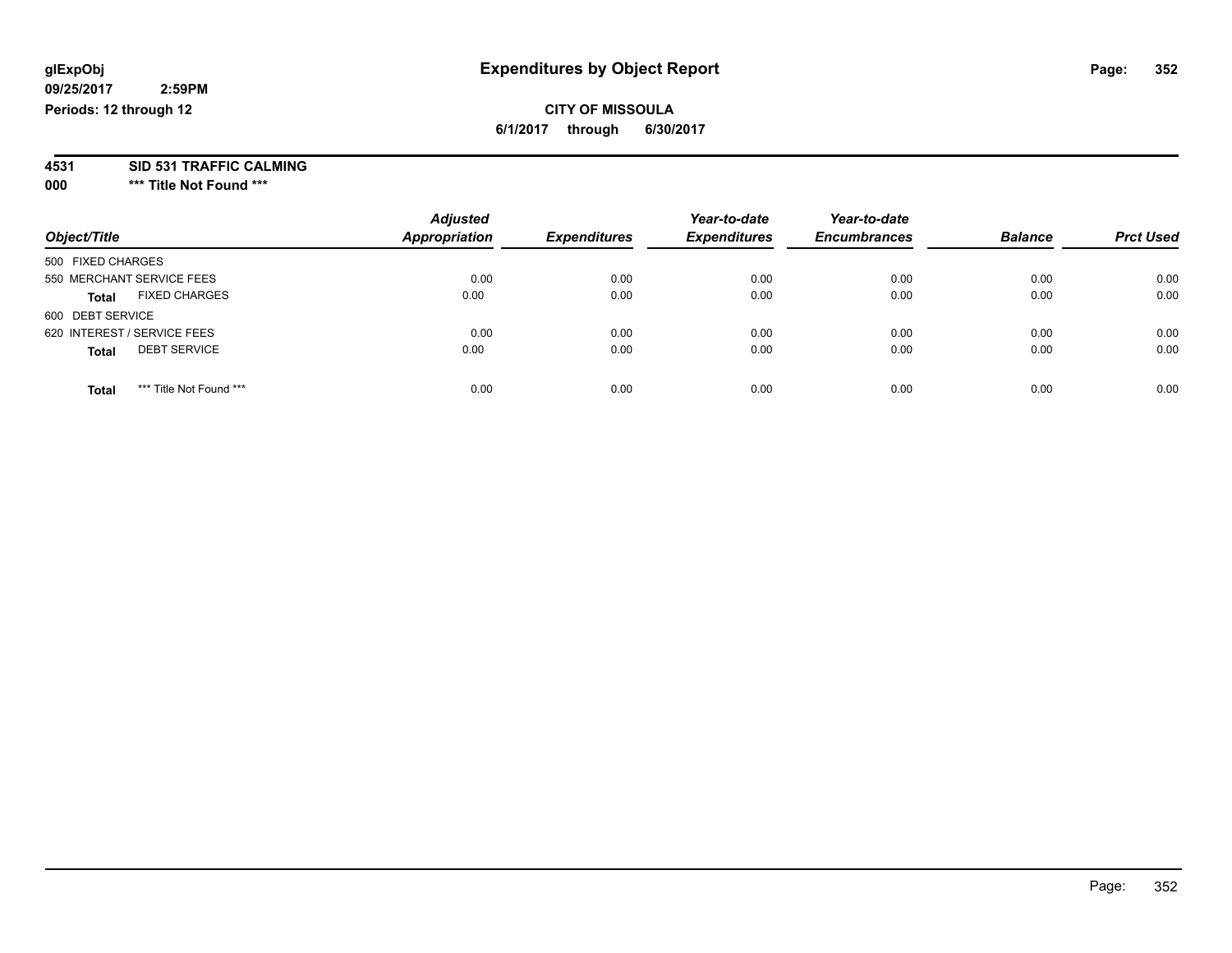**4531 SID 531 TRAFFIC CALMING 390 NON-DEPARTMENTAL**

| Object/Title                          | <b>Adjusted</b><br><b>Appropriation</b> | <b>Expenditures</b> | Year-to-date<br><b>Expenditures</b> | Year-to-date<br><b>Encumbrances</b> | <b>Balance</b> | <b>Prct Used</b> |
|---------------------------------------|-----------------------------------------|---------------------|-------------------------------------|-------------------------------------|----------------|------------------|
| 500 FIXED CHARGES                     |                                         |                     |                                     |                                     |                |                  |
| 550 MERCHANT SERVICE FEES             | 0.00                                    | 0.00                | 0.00                                | 0.00                                | 0.00           | 0.00             |
| <b>FIXED CHARGES</b><br><b>Total</b>  | 0.00                                    | 0.00                | 0.00                                | 0.00                                | 0.00           | 0.00             |
| 900 CAPITAL OUTLAY                    |                                         |                     |                                     |                                     |                |                  |
| 930 IMPROVEMENTS                      | 0.00                                    | 0.00                | 0.00                                | 0.00                                | 0.00           | 0.00             |
| <b>CAPITAL OUTLAY</b><br><b>Total</b> | 0.00                                    | 0.00                | 0.00                                | 0.00                                | 0.00           | 0.00             |
| NON-DEPARTMENTAL<br>Total             | 0.00                                    | 0.00                | 0.00                                | 0.00                                | 0.00           | 0.00             |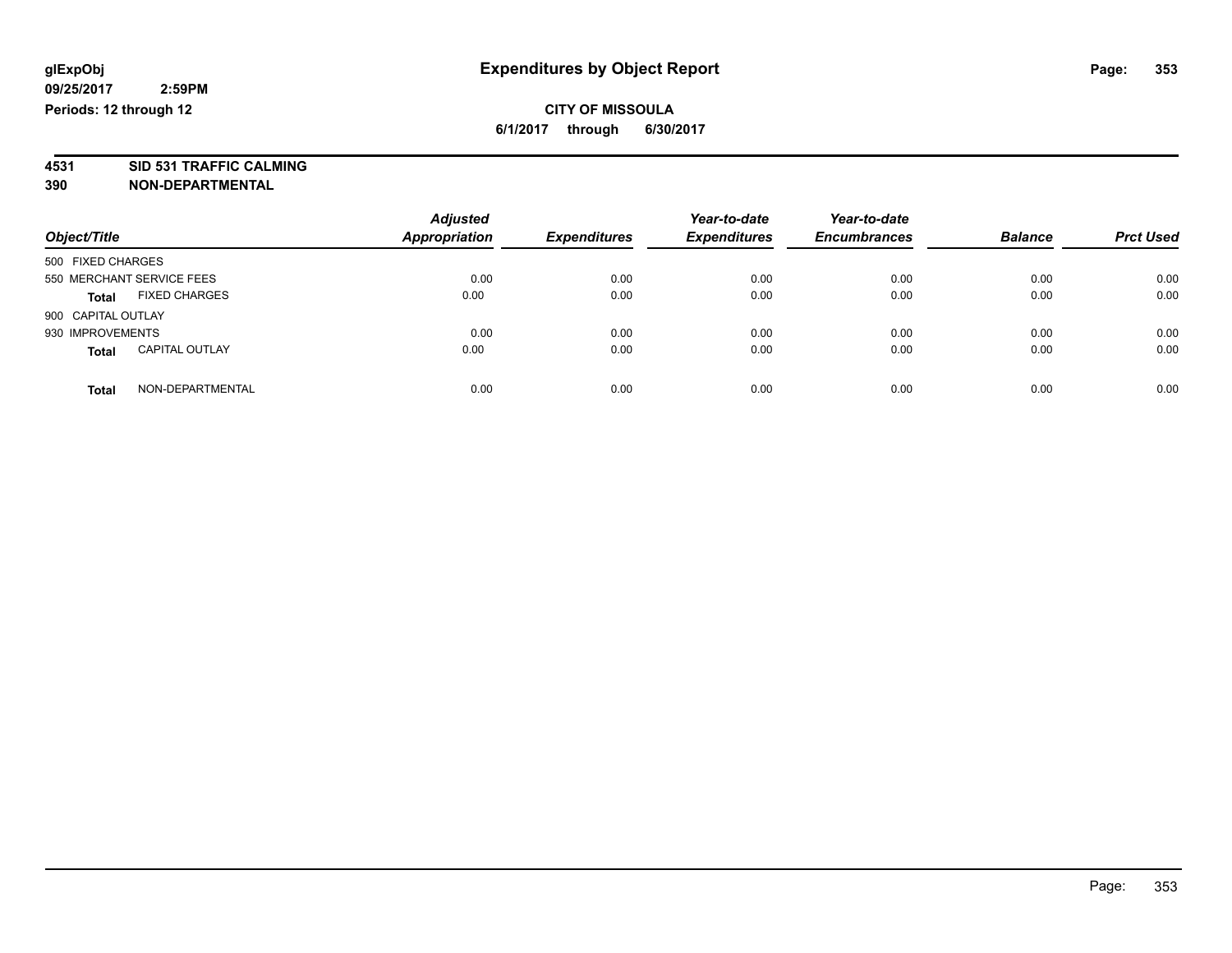### **4531 SID 531 TRAFFIC CALMING**

|                             |                         | <b>Adjusted</b> |                     | Year-to-date        | Year-to-date        |                |                  |
|-----------------------------|-------------------------|-----------------|---------------------|---------------------|---------------------|----------------|------------------|
| Object/Title                |                         | Appropriation   | <b>Expenditures</b> | <b>Expenditures</b> | <b>Encumbrances</b> | <b>Balance</b> | <b>Prct Used</b> |
| 500 FIXED CHARGES           |                         |                 |                     |                     |                     |                |                  |
| 550 MERCHANT SERVICE FEES   |                         | 0.00            | 0.00                | 0.00                | 0.00                | 0.00           | 0.00             |
| <b>Total</b>                | <b>FIXED CHARGES</b>    | 0.00            | 0.00                | 0.00                | 0.00                | 0.00           | 0.00             |
| 600 DEBT SERVICE            |                         |                 |                     |                     |                     |                |                  |
| 620 INTEREST / SERVICE FEES |                         | 0.00            | 0.00                | 0.00                | 0.00                | 0.00           | 0.00             |
| <b>Total</b>                | <b>DEBT SERVICE</b>     | 0.00            | 0.00                | 0.00                | 0.00                | 0.00           | 0.00             |
| 900 CAPITAL OUTLAY          |                         |                 |                     |                     |                     |                |                  |
| 930 IMPROVEMENTS            |                         | 0.00            | 0.00                | 0.00                | 0.00                | 0.00           | 0.00             |
| <b>Total</b>                | <b>CAPITAL OUTLAY</b>   | 0.00            | 0.00                | 0.00                | 0.00                | 0.00           | 0.00             |
| <b>Total</b>                | SID 531 TRAFFIC CALMING | 0.00            | 0.00                | 0.00                | 0.00                | 0.00           | 0.00             |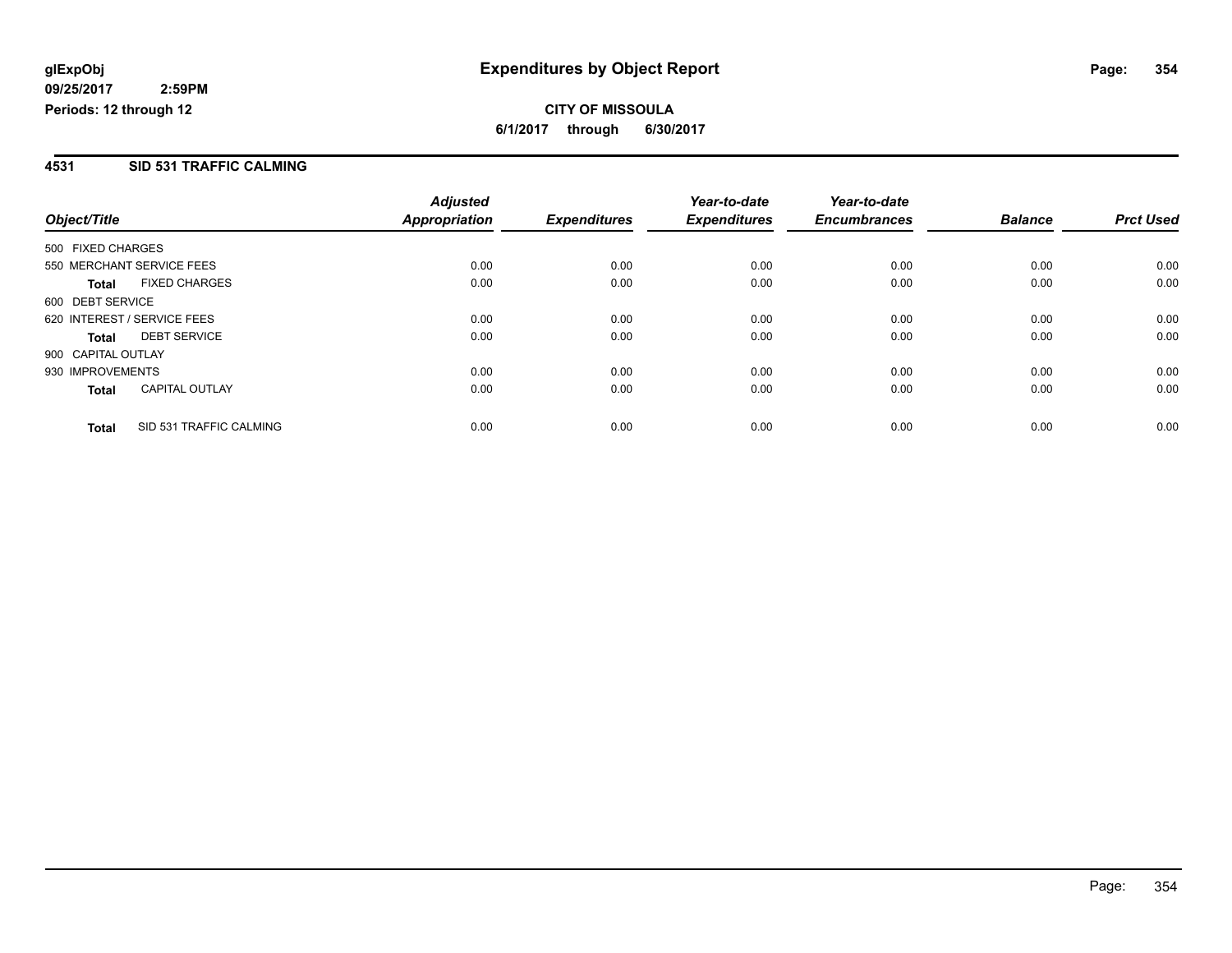# **4532 MALONEY RANCH SID**

**390 NON-DEPARTMENTAL**

|                                       | <b>Adjusted</b>      |                     | Year-to-date        | Year-to-date        |                |                  |
|---------------------------------------|----------------------|---------------------|---------------------|---------------------|----------------|------------------|
| Object/Title                          | <b>Appropriation</b> | <b>Expenditures</b> | <b>Expenditures</b> | <b>Encumbrances</b> | <b>Balance</b> | <b>Prct Used</b> |
| 500 FIXED CHARGES                     |                      |                     |                     |                     |                |                  |
| 550 MERCHANT SERVICE FEES             | 0.00                 | 0.00                | 0.00                | 0.00                | 0.00           | 0.00             |
| <b>FIXED CHARGES</b><br><b>Total</b>  | 0.00                 | 0.00                | 0.00                | 0.00                | 0.00           | 0.00             |
| 900 CAPITAL OUTLAY                    |                      |                     |                     |                     |                |                  |
| 930 IMPROVEMENTS                      | 0.00                 | 0.00                | 0.00                | 0.00                | 0.00           | 0.00             |
| <b>CAPITAL OUTLAY</b><br><b>Total</b> | 0.00                 | 0.00                | 0.00                | 0.00                | 0.00           | 0.00             |
| NON-DEPARTMENTAL<br><b>Total</b>      | 0.00                 | 0.00                | 0.00                | 0.00                | 0.00           | 0.00             |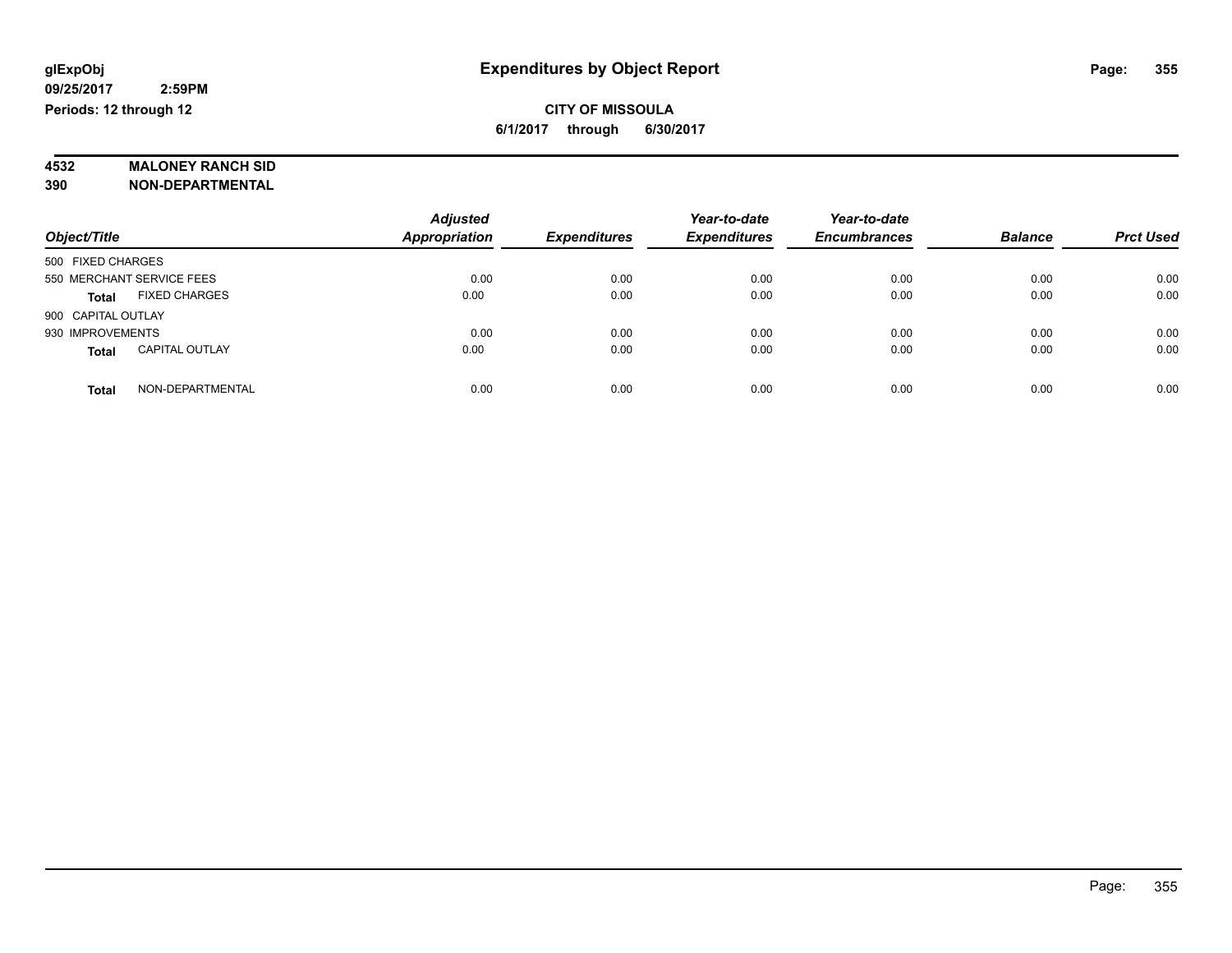#### **4532 MALONEY RANCH SID**

| Object/Title              |                          | <b>Adjusted</b><br>Appropriation | <b>Expenditures</b> | Year-to-date<br><b>Expenditures</b> | Year-to-date<br><b>Encumbrances</b> | <b>Balance</b> | <b>Prct Used</b> |
|---------------------------|--------------------------|----------------------------------|---------------------|-------------------------------------|-------------------------------------|----------------|------------------|
| 500 FIXED CHARGES         |                          |                                  |                     |                                     |                                     |                |                  |
| 550 MERCHANT SERVICE FEES |                          | 0.00                             | 0.00                | 0.00                                | 0.00                                | 0.00           | 0.00             |
| <b>Total</b>              | <b>FIXED CHARGES</b>     | 0.00                             | 0.00                | 0.00                                | 0.00                                | 0.00           | 0.00             |
| 900 CAPITAL OUTLAY        |                          |                                  |                     |                                     |                                     |                |                  |
| 930 IMPROVEMENTS          |                          | 0.00                             | 0.00                | 0.00                                | 0.00                                | 0.00           | 0.00             |
| <b>Total</b>              | <b>CAPITAL OUTLAY</b>    | 0.00                             | 0.00                | 0.00                                | 0.00                                | 0.00           | 0.00             |
| <b>Total</b>              | <b>MALONEY RANCH SID</b> | 0.00                             | 0.00                | 0.00                                | 0.00                                | 0.00           | 0.00             |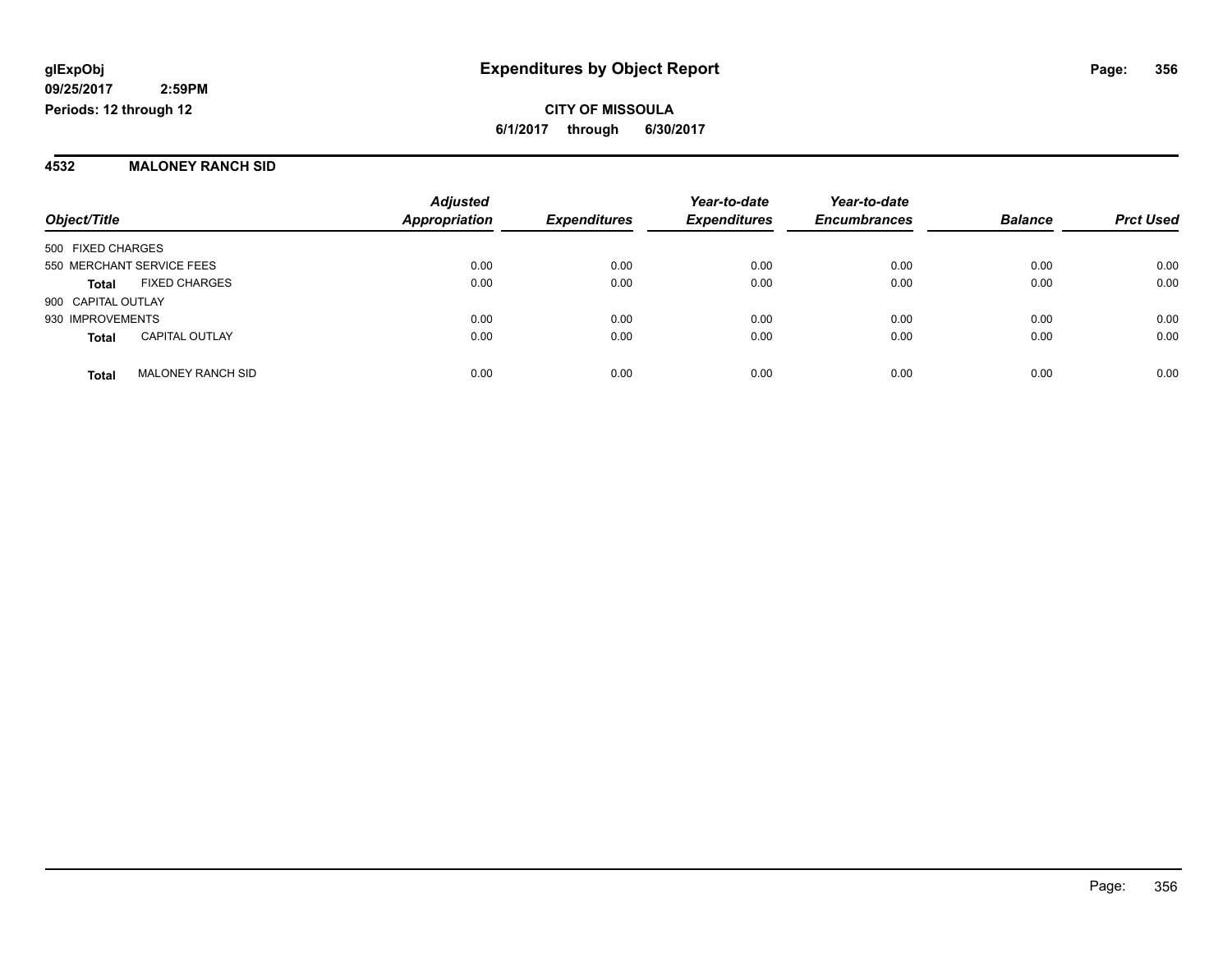**4533 RATTLESNAKE SEWER SID 390 NON-DEPARTMENTAL**

| Object/Title                         | <b>Adjusted</b><br>Appropriation<br><b>Expenditures</b> | Year-to-date<br><b>Expenditures</b> | Year-to-date<br><b>Encumbrances</b> | <b>Balance</b> | <b>Prct Used</b> |      |
|--------------------------------------|---------------------------------------------------------|-------------------------------------|-------------------------------------|----------------|------------------|------|
| 500 FIXED CHARGES                    |                                                         |                                     |                                     |                |                  |      |
| 550 MERCHANT SERVICE FEES            | 0.00                                                    | 0.00                                | 0.00                                | 0.00           | 0.00             | 0.00 |
| <b>FIXED CHARGES</b><br><b>Total</b> | 0.00                                                    | 0.00                                | 0.00                                | 0.00           | 0.00             | 0.00 |
| NON-DEPARTMENTAL<br><b>Total</b>     | 0.00                                                    | 0.00                                | 0.00                                | 0.00           | 0.00             | 0.00 |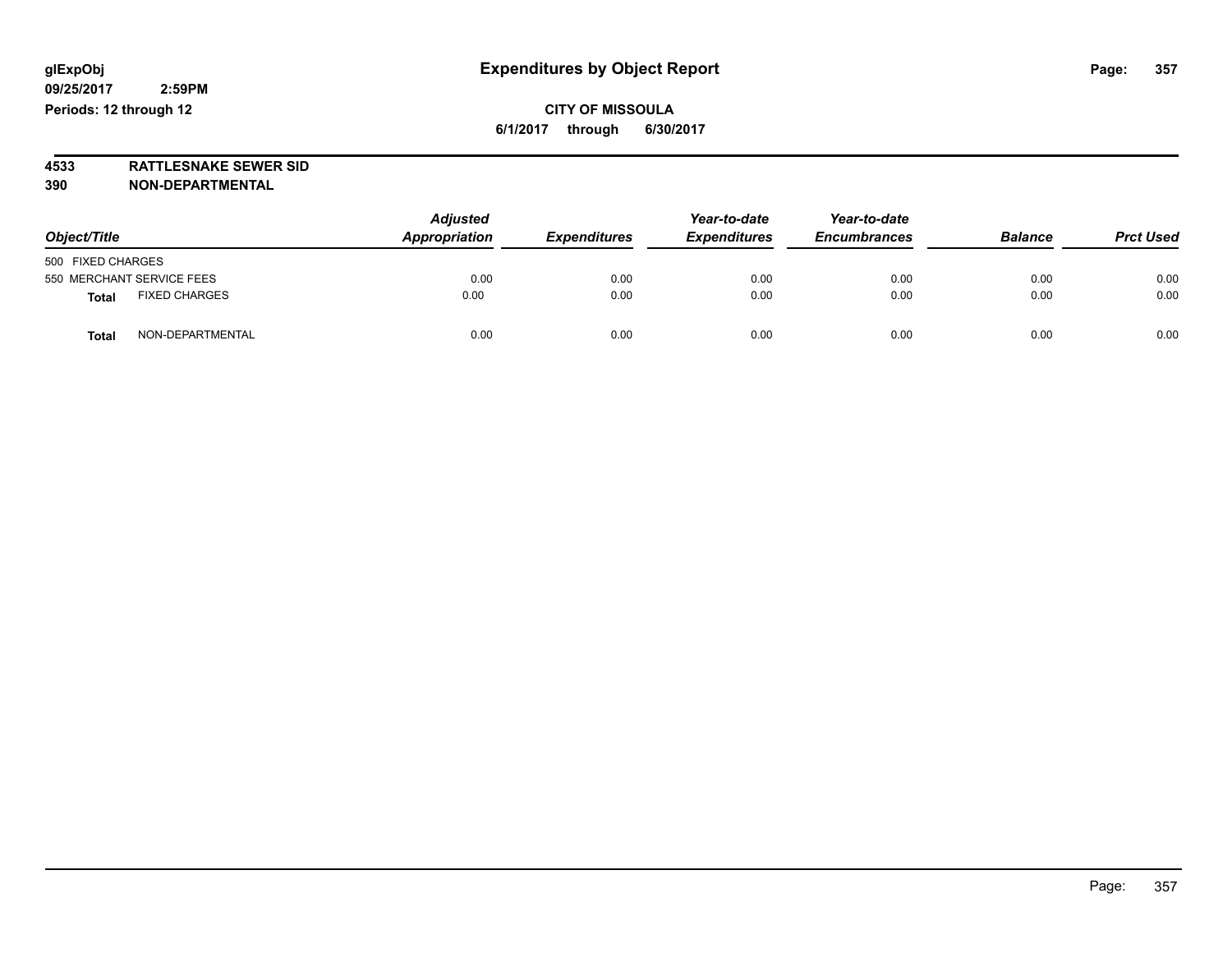# **glExpObj Expenditures by Object Report Page: 358**

**09/25/2017 2:59PM Periods: 12 through 12**

**CITY OF MISSOULA 6/1/2017 through 6/30/2017**

#### **4533 RATTLESNAKE SEWER SID**

| Object/Title                         | <b>Adjusted</b><br>Appropriation | <b>Expenditures</b> | Year-to-date<br><b>Expenditures</b> | Year-to-date<br><b>Encumbrances</b> | <b>Balance</b> | <b>Prct Used</b> |
|--------------------------------------|----------------------------------|---------------------|-------------------------------------|-------------------------------------|----------------|------------------|
| 500 FIXED CHARGES                    |                                  |                     |                                     |                                     |                |                  |
| 550 MERCHANT SERVICE FEES            | 0.00                             | 0.00                | 0.00                                | 0.00                                | 0.00           | 0.00             |
| <b>FIXED CHARGES</b><br><b>Total</b> | 0.00                             | 0.00                | 0.00                                | 0.00                                | 0.00           | 0.00             |
| RATTLESNAKE SEWER SID<br>Total       | 0.00                             | 0.00                | 0.00                                | 0.00                                | 0.00           | 0.00             |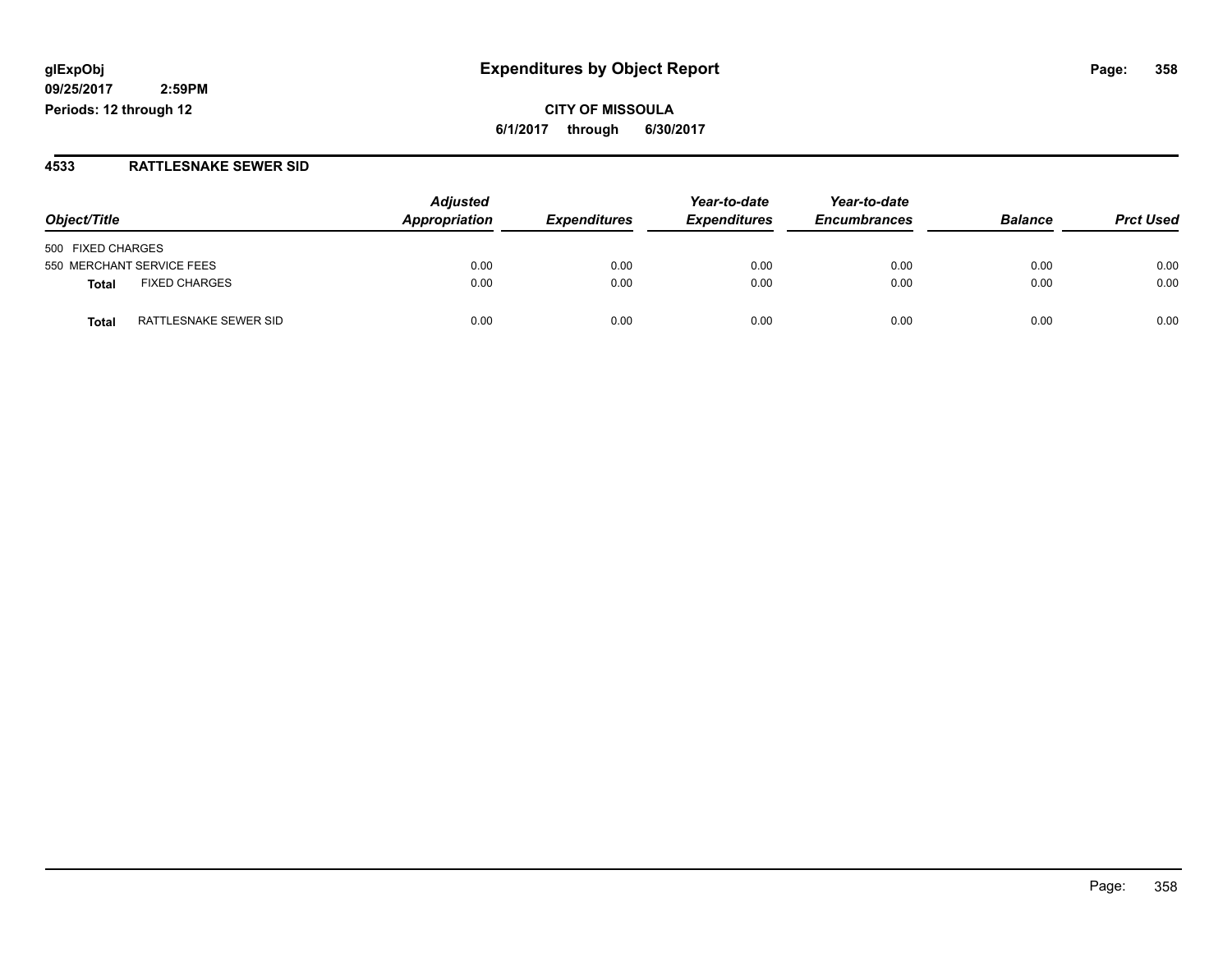# **4534 SID 534 LINCOLNWOOD**

**390 NON-DEPARTMENTAL**

| Object/Title                  | <b>Adjusted</b><br>Appropriation | <b>Expenditures</b> | Year-to-date<br><b>Expenditures</b> | Year-to-date<br><b>Encumbrances</b> | <b>Balance</b> | <b>Prct Used</b> |
|-------------------------------|----------------------------------|---------------------|-------------------------------------|-------------------------------------|----------------|------------------|
| 500 FIXED CHARGES             |                                  |                     |                                     |                                     |                |                  |
| 550 MERCHANT SERVICE FEES     | 0.00                             | 0.00                | 0.00                                | 0.00                                | 0.00           | 0.00             |
| <b>FIXED CHARGES</b><br>Total | 0.00                             | 0.00                | 0.00                                | 0.00                                | 0.00           | 0.00             |
| 800 OTHER OBJECTS             |                                  |                     |                                     |                                     |                |                  |
| 820 TRANSFERS TO OTHER FUNDS  | 0.00                             | 0.00                | 0.00                                | 0.00                                | 0.00           | 0.00             |
| OTHER OBJECTS<br><b>Total</b> | 0.00                             | 0.00                | 0.00                                | 0.00                                | 0.00           | 0.00             |
| NON-DEPARTMENTAL<br>Total     | 0.00                             | 0.00                | 0.00                                | 0.00                                | 0.00           | 0.00             |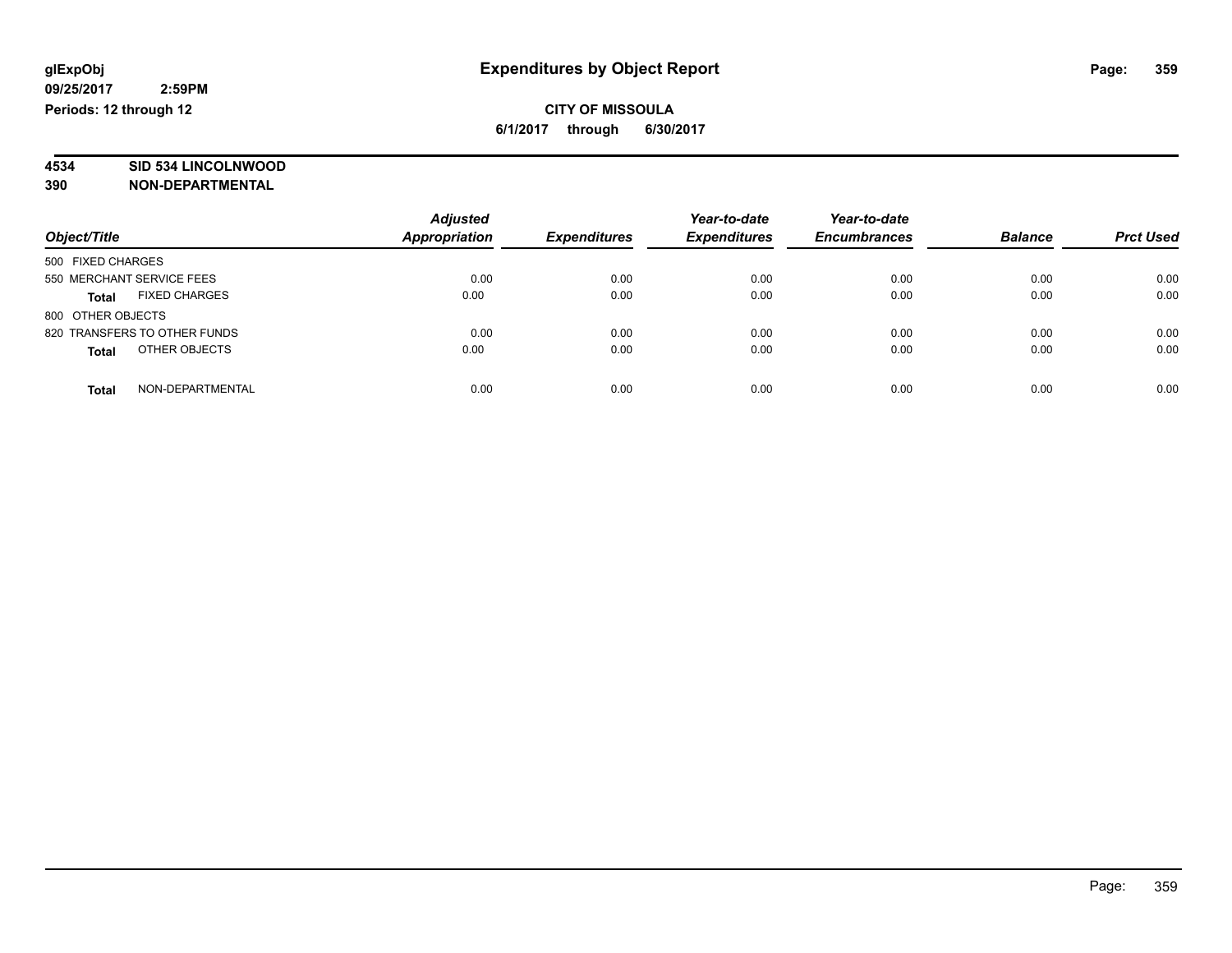### **4534 SID 534 LINCOLNWOOD**

| Object/Title              |                              | <b>Adjusted</b><br><b>Appropriation</b> |                     | Year-to-date<br><b>Expenditures</b> | Year-to-date<br><b>Encumbrances</b> | <b>Balance</b> | <b>Prct Used</b> |
|---------------------------|------------------------------|-----------------------------------------|---------------------|-------------------------------------|-------------------------------------|----------------|------------------|
|                           |                              |                                         | <b>Expenditures</b> |                                     |                                     |                |                  |
| 500 FIXED CHARGES         |                              |                                         |                     |                                     |                                     |                |                  |
| 550 MERCHANT SERVICE FEES |                              | 0.00                                    | 0.00                | 0.00                                | 0.00                                | 0.00           | 0.00             |
| Total                     | <b>FIXED CHARGES</b>         | 0.00                                    | 0.00                | 0.00                                | 0.00                                | 0.00           | 0.00             |
| 800 OTHER OBJECTS         |                              |                                         |                     |                                     |                                     |                |                  |
|                           | 820 TRANSFERS TO OTHER FUNDS | 0.00                                    | 0.00                | 0.00                                | 0.00                                | 0.00           | 0.00             |
| <b>Total</b>              | OTHER OBJECTS                | 0.00                                    | 0.00                | 0.00                                | 0.00                                | 0.00           | 0.00             |
| <b>Total</b>              | SID 534 LINCOLNWOOD          | 0.00                                    | 0.00                | 0.00                                | 0.00                                | 0.00           | 0.00             |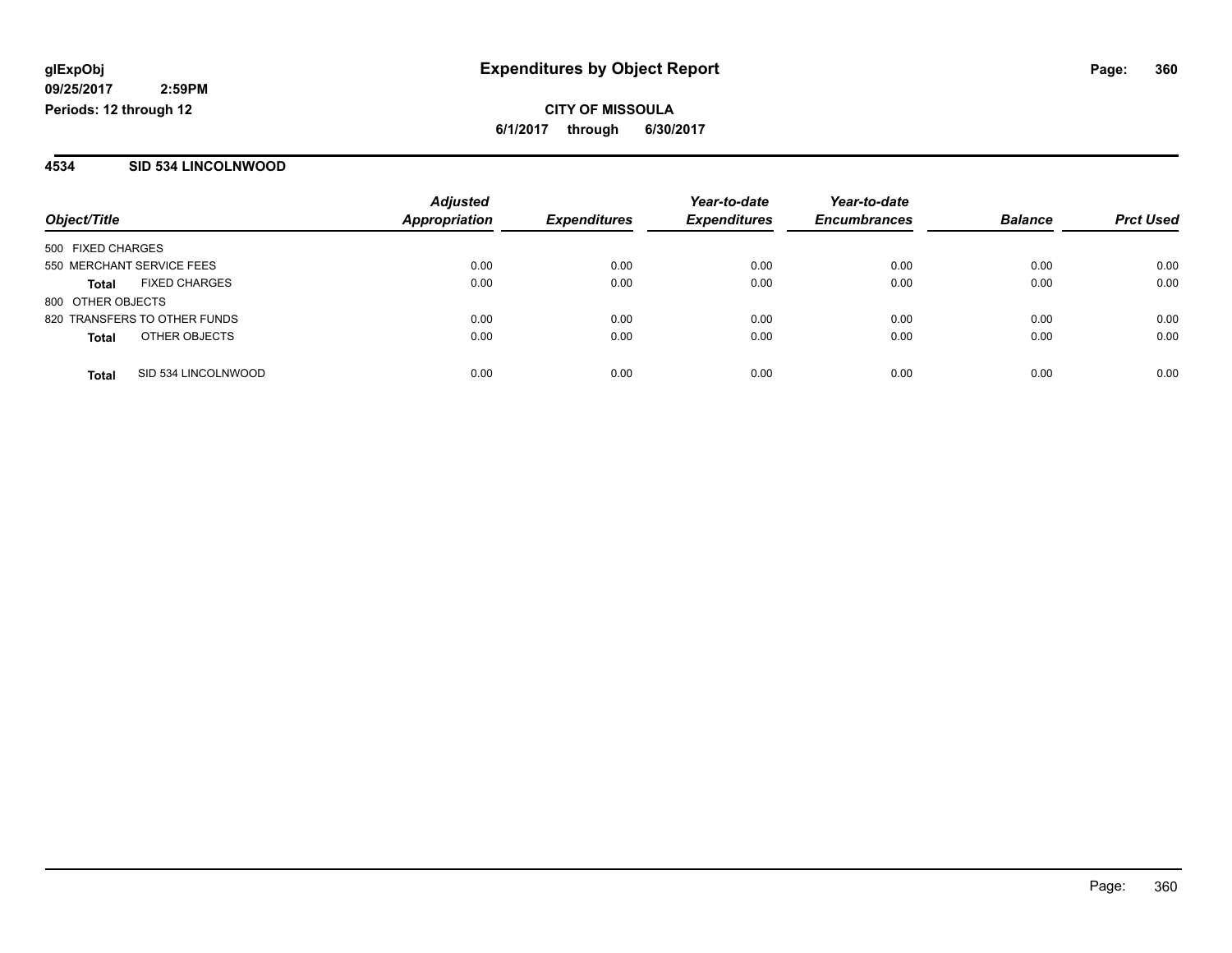# **CITY OF MISSOULA**

**6/1/2017 through 6/30/2017**

# **4535 SLANT STREET TRAFFIC CALMING**

**000 \*\*\* Title Not Found \*\*\***

| Object/Title                            | <b>Adjusted</b><br><b>Appropriation</b> | <b>Expenditures</b> | Year-to-date<br><b>Expenditures</b> | Year-to-date<br><b>Encumbrances</b> | <b>Balance</b> | <b>Prct Used</b> |
|-----------------------------------------|-----------------------------------------|---------------------|-------------------------------------|-------------------------------------|----------------|------------------|
| 500 FIXED CHARGES                       |                                         |                     |                                     |                                     |                |                  |
| 550 MERCHANT SERVICE FEES               | 0.00                                    | 0.00                | 0.00                                | 0.00                                | 0.00           | 0.00             |
| <b>FIXED CHARGES</b><br><b>Total</b>    | 0.00                                    | 0.00                | 0.00                                | 0.00                                | 0.00           | 0.00             |
| 600 DEBT SERVICE                        |                                         |                     |                                     |                                     |                |                  |
| 620 INTEREST / SERVICE FEES             | 0.00                                    | 0.00                | 0.00                                | 0.00                                | 0.00           | 0.00             |
| <b>DEBT SERVICE</b><br><b>Total</b>     | 0.00                                    | 0.00                | 0.00                                | 0.00                                | 0.00           | 0.00             |
| *** Title Not Found ***<br><b>Total</b> | 0.00                                    | 0.00                | 0.00                                | 0.00                                | 0.00           | 0.00             |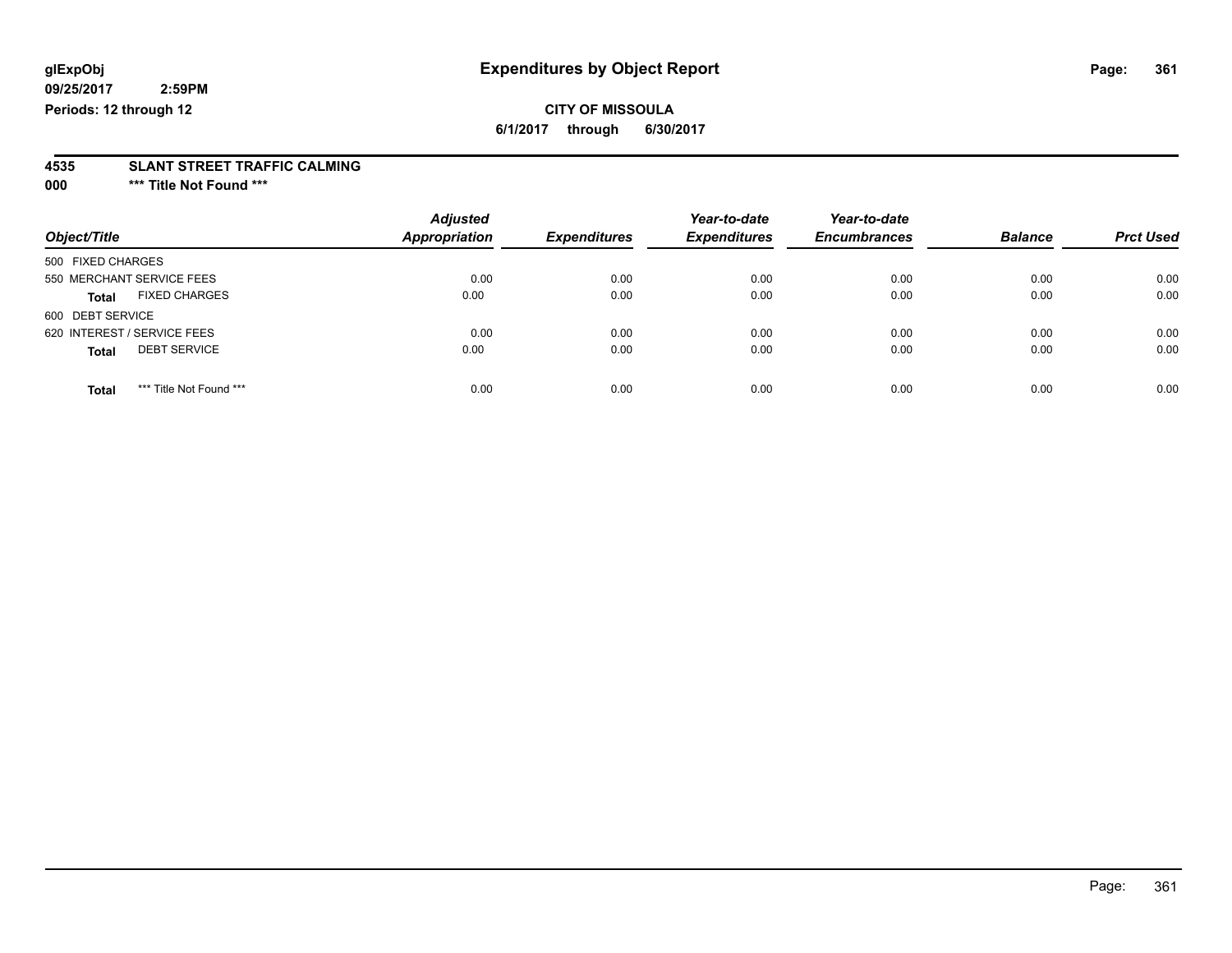**CITY OF MISSOULA 6/1/2017 through 6/30/2017**

#### **4535 SLANT STREET TRAFFIC CALMING**

|                                              | <b>Adjusted</b>      |                     | Year-to-date<br><b>Expenditures</b> | Year-to-date        | <b>Balance</b> |                  |
|----------------------------------------------|----------------------|---------------------|-------------------------------------|---------------------|----------------|------------------|
| Object/Title                                 | <b>Appropriation</b> | <b>Expenditures</b> |                                     | <b>Encumbrances</b> |                | <b>Prct Used</b> |
| 500 FIXED CHARGES                            |                      |                     |                                     |                     |                |                  |
| 550 MERCHANT SERVICE FEES                    | 0.00                 | 0.00                | 0.00                                | 0.00                | 0.00           | 0.00             |
| <b>FIXED CHARGES</b><br><b>Total</b>         | 0.00                 | 0.00                | 0.00                                | 0.00                | 0.00           | 0.00             |
| 600 DEBT SERVICE                             |                      |                     |                                     |                     |                |                  |
| 620 INTEREST / SERVICE FEES                  | 0.00                 | 0.00                | 0.00                                | 0.00                | 0.00           | 0.00             |
| <b>DEBT SERVICE</b><br><b>Total</b>          | 0.00                 | 0.00                | 0.00                                | 0.00                | 0.00           | 0.00             |
| SLANT STREET TRAFFIC CALMING<br><b>Total</b> | 0.00                 | 0.00                | 0.00                                | 0.00                | 0.00           | 0.00             |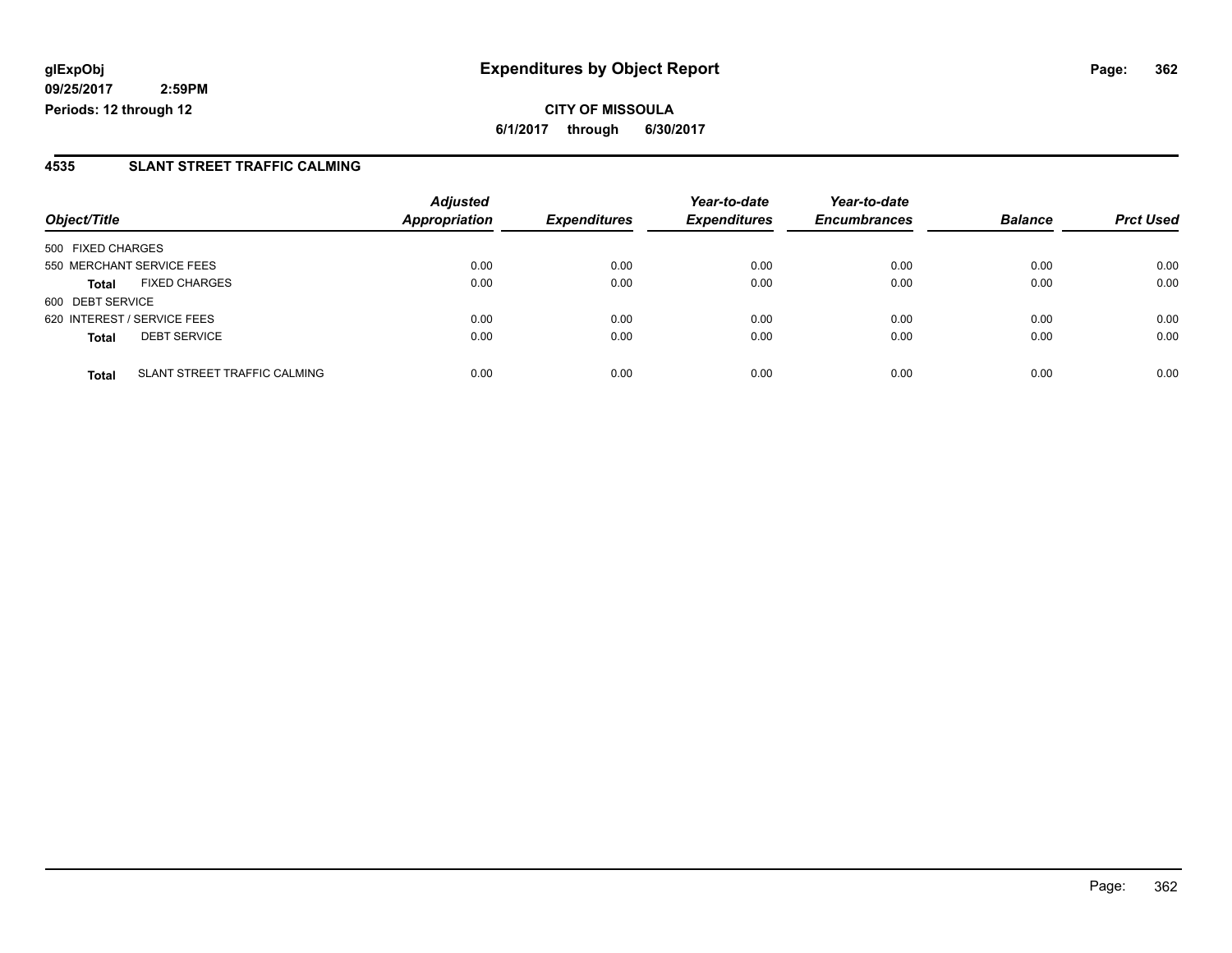### **CITY OF MISSOULA 6/1/2017 through 6/30/2017**

# **4536 SID536 LINCOLNWOOD SWR PH2**

| Object/Title                         |                  | <b>Adjusted</b><br>Appropriation | <b>Expenditures</b> | Year-to-date<br><b>Expenditures</b> | Year-to-date<br><b>Encumbrances</b> | <b>Balance</b> | <b>Prct Used</b> |
|--------------------------------------|------------------|----------------------------------|---------------------|-------------------------------------|-------------------------------------|----------------|------------------|
| 500 FIXED CHARGES                    |                  |                                  |                     |                                     |                                     |                |                  |
| 550 MERCHANT SERVICE FEES            |                  | 0.00                             | 0.00                | 0.00                                | 0.00                                | 0.00           | 0.00             |
| <b>FIXED CHARGES</b><br><b>Total</b> |                  | 0.00                             | 0.00                | 0.00                                | 0.00                                | 0.00           | 0.00             |
| <b>Total</b>                         | NON-DEPARTMENTAL | 0.00                             | 0.00                | 0.00                                | 0.00                                | 0.00           | 0.00             |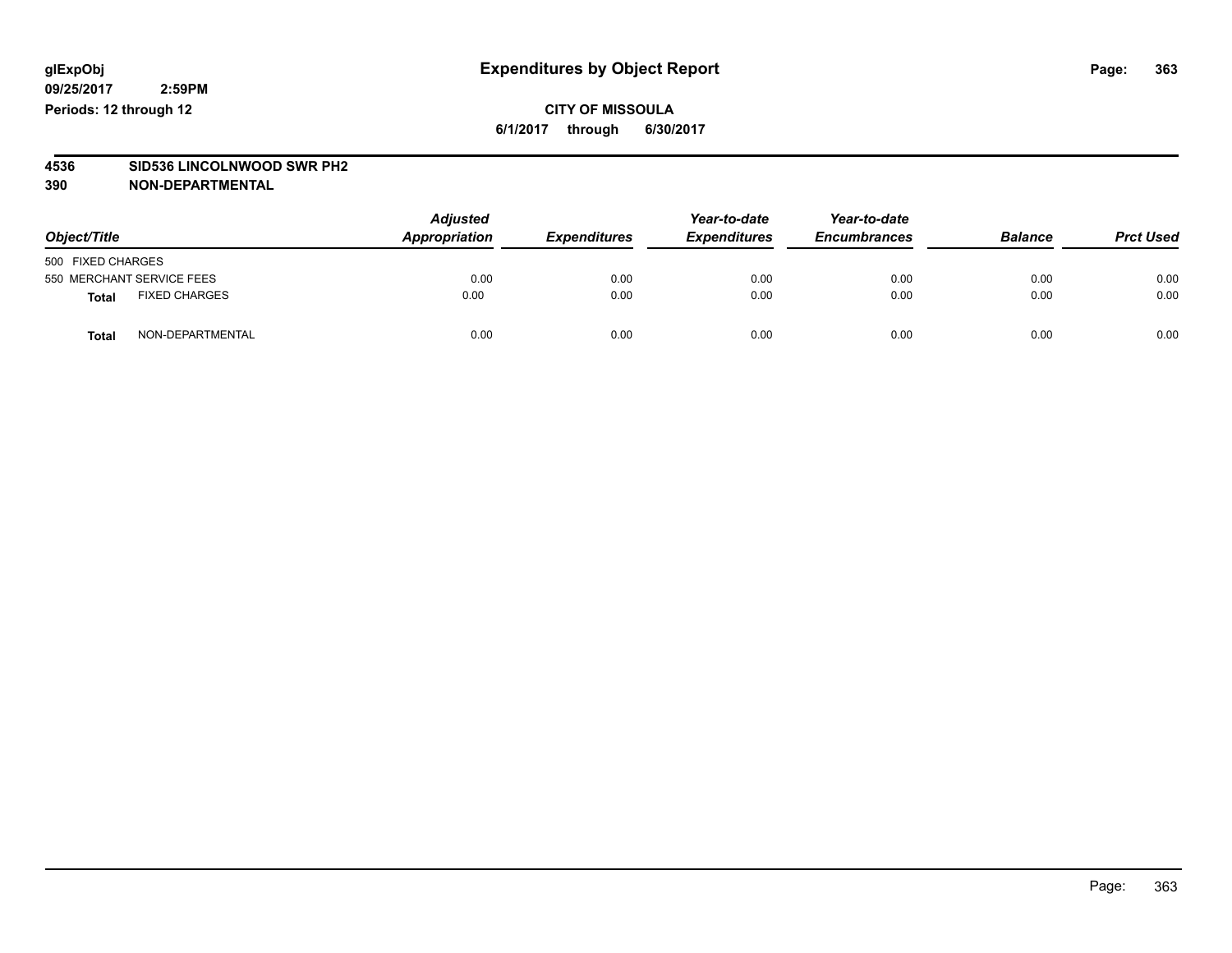## **glExpObj Expenditures by Object Report Page: 364**

**09/25/2017 2:59PM Periods: 12 through 12**

**CITY OF MISSOULA 6/1/2017 through 6/30/2017**

#### **4536 SID536 LINCOLNWOOD SWR PH2**

| Object/Title                               | <b>Adjusted</b><br>Appropriation | <b>Expenditures</b> | Year-to-date<br><b>Expenditures</b> | Year-to-date<br><b>Encumbrances</b> | <b>Balance</b> | <b>Prct Used</b> |
|--------------------------------------------|----------------------------------|---------------------|-------------------------------------|-------------------------------------|----------------|------------------|
| 500 FIXED CHARGES                          |                                  |                     |                                     |                                     |                |                  |
| 550 MERCHANT SERVICE FEES                  | 0.00                             | 0.00                | 0.00                                | 0.00                                | 0.00           | 0.00             |
| <b>FIXED CHARGES</b><br><b>Total</b>       | 0.00                             | 0.00                | 0.00                                | 0.00                                | 0.00           | 0.00             |
| SID536 LINCOLNWOOD SWR PH2<br><b>Total</b> | 0.00                             | 0.00                | 0.00                                | 0.00                                | 0.00           | 0.00             |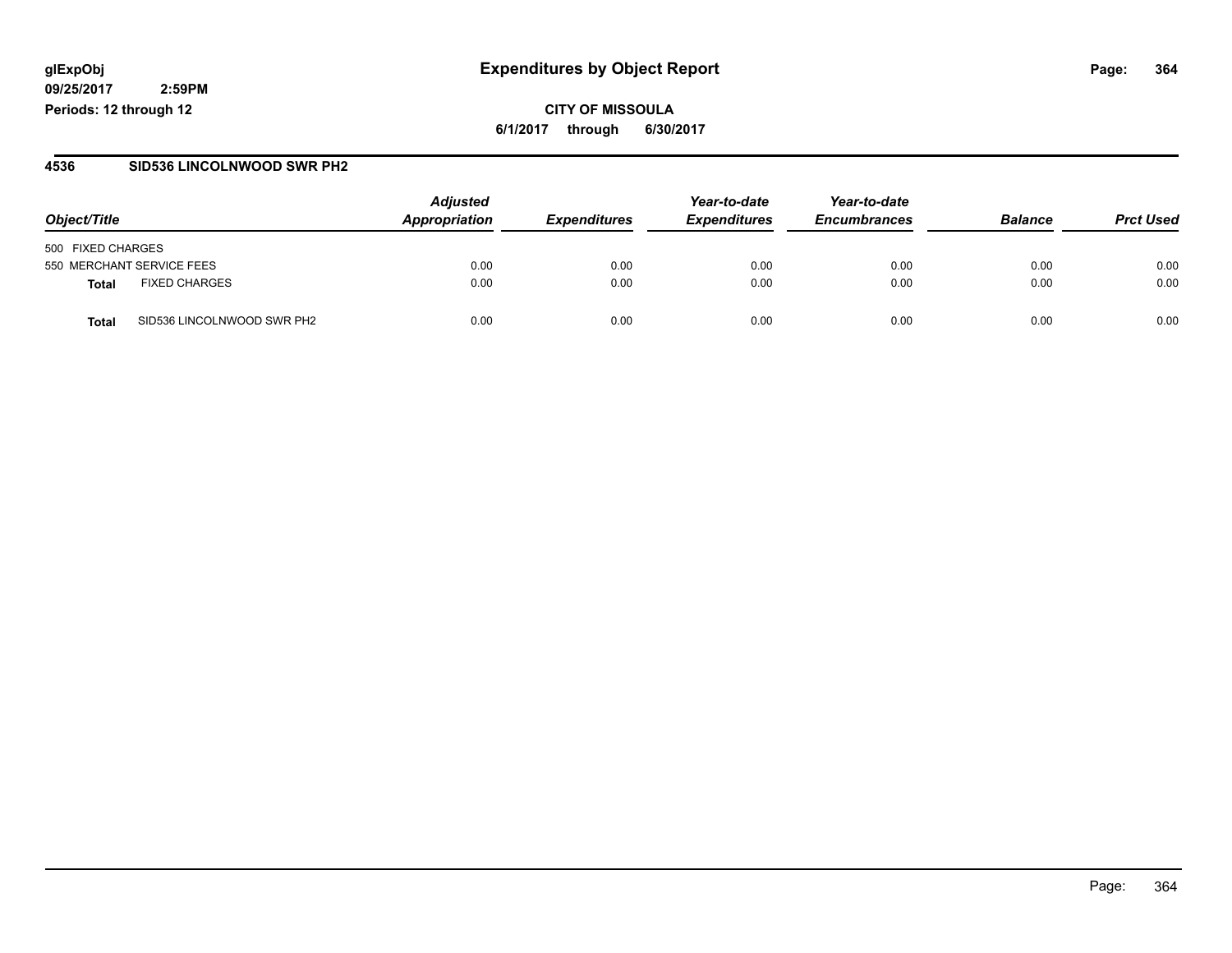### **CITY OF MISSOULA 6/1/2017 through 6/30/2017**

| 4539 | SID 539 4th STREET |  |
|------|--------------------|--|
|------|--------------------|--|

**000 \*\*\* Title Not Found \*\*\***

| Object/Title                            | <b>Adjusted</b><br><b>Appropriation</b> | <b>Expenditures</b> | Year-to-date<br><b>Expenditures</b> | Year-to-date<br><b>Encumbrances</b> | <b>Balance</b> | <b>Prct Used</b> |
|-----------------------------------------|-----------------------------------------|---------------------|-------------------------------------|-------------------------------------|----------------|------------------|
| 500 FIXED CHARGES                       |                                         |                     |                                     |                                     |                |                  |
| 550 MERCHANT SERVICE FEES               | 0.00                                    | 0.00                | 0.00                                | 0.00                                | 0.00           | 0.00             |
| <b>FIXED CHARGES</b><br><b>Total</b>    | 0.00                                    | 0.00                | 0.00                                | 0.00                                | 0.00           | 0.00             |
| 600 DEBT SERVICE                        |                                         |                     |                                     |                                     |                |                  |
| 620 INTEREST / SERVICE FEES             | 0.00                                    | 0.00                | 0.00                                | 0.00                                | 0.00           | 0.00             |
| <b>DEBT SERVICE</b><br><b>Total</b>     | 0.00                                    | 0.00                | 0.00                                | 0.00                                | 0.00           | 0.00             |
| *** Title Not Found ***<br><b>Total</b> | 0.00                                    | 0.00                | 0.00                                | 0.00                                | 0.00           | 0.00             |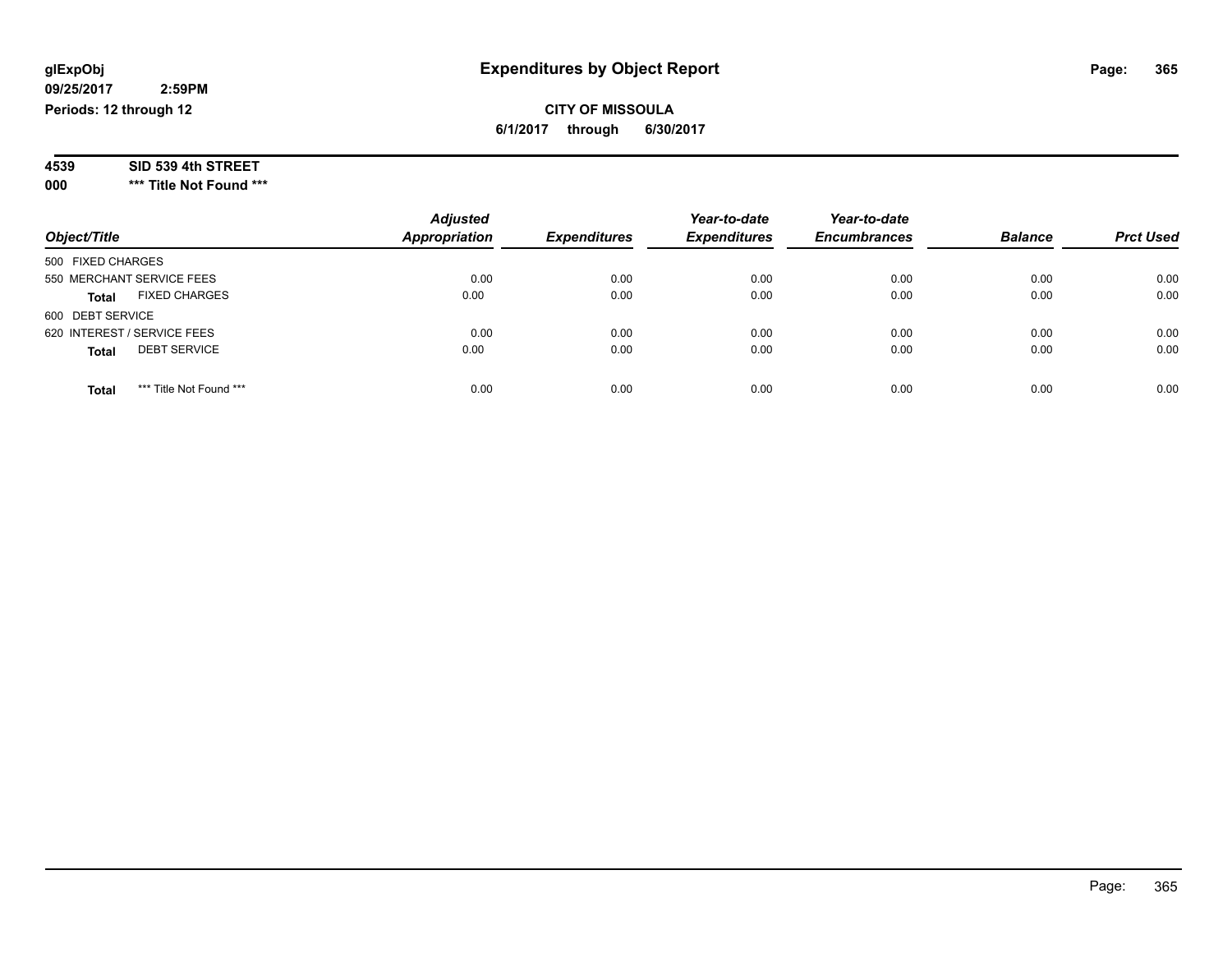**4539 SID 539 4th STREET**

|                                      | <b>Adjusted</b> |                     | Year-to-date        | Year-to-date        | <b>Balance</b> |                  |
|--------------------------------------|-----------------|---------------------|---------------------|---------------------|----------------|------------------|
| Object/Title                         | Appropriation   | <b>Expenditures</b> | <b>Expenditures</b> | <b>Encumbrances</b> |                | <b>Prct Used</b> |
| 500 FIXED CHARGES                    |                 |                     |                     |                     |                |                  |
| 550 MERCHANT SERVICE FEES            | 0.00            | 0.00                | 0.00                | 0.00                | 0.00           | 0.00             |
| <b>FIXED CHARGES</b><br><b>Total</b> | 0.00            | 0.00                | 0.00                | 0.00                | 0.00           | 0.00             |
| 600 DEBT SERVICE                     |                 |                     |                     |                     |                |                  |
| 620 INTEREST / SERVICE FEES          | 0.00            | 0.00                | 0.00                | 0.00                | 0.00           | 0.00             |
| <b>DEBT SERVICE</b><br><b>Total</b>  | 0.00            | 0.00                | 0.00                | 0.00                | 0.00           | 0.00             |
| SID 539 4th STREET<br>Total          | 0.00            | 0.00                | 0.00                | 0.00                | 0.00           | 0.00             |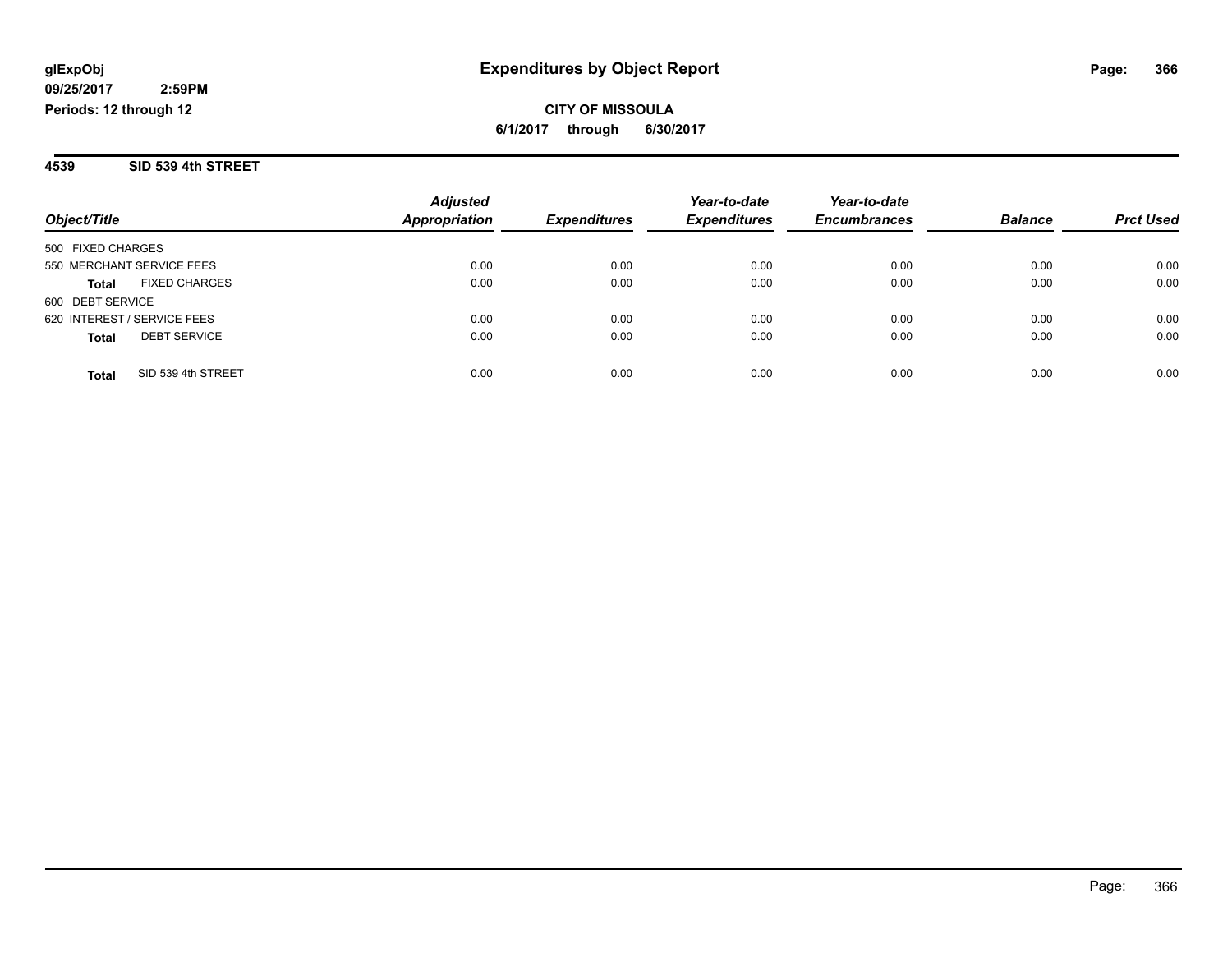**4540 SID 540 ENGLAND BLVD**

|              |                                       | <b>Adjusted</b> |                     | Year-to-date        | Year-to-date        |                |                  |
|--------------|---------------------------------------|-----------------|---------------------|---------------------|---------------------|----------------|------------------|
| Object/Title |                                       | Appropriation   | <b>Expenditures</b> | <b>Expenditures</b> | <b>Encumbrances</b> | <b>Balance</b> | <b>Prct Used</b> |
|              | 300 PURCHASED SERVICES                |                 |                     |                     |                     |                |                  |
|              | 350 PROFESSIONAL SERVICES             | 0.00            | 0.00                | 7,020.00            | 0.00                | $-7,020.00$    | 0.00             |
|              | PURCHASED SERVICES<br><b>Total</b>    | 0.00            | 0.00                | 7,020.00            | 0.00                | $-7,020.00$    | 0.00             |
|              | 500 FIXED CHARGES                     |                 |                     |                     |                     |                |                  |
|              | 550 MERCHANT SERVICE FEES             | 0.00            | 0.00                | 0.00                | 0.00                | 0.00           | 0.00             |
|              | <b>FIXED CHARGES</b><br><b>Total</b>  | 0.00            | 0.00                | 0.00                | 0.00                | 0.00           | 0.00             |
|              | 800 OTHER OBJECTS                     |                 |                     |                     |                     |                |                  |
|              | 820 TRANSFERS TO OTHER FUNDS          | 0.00            | 0.00                | 0.00                | 0.00                | 0.00           | 0.00             |
|              | OTHER OBJECTS<br><b>Total</b>         | 0.00            | 0.00                | 0.00                | 0.00                | 0.00           | 0.00             |
|              | 900 CAPITAL OUTLAY                    |                 |                     |                     |                     |                |                  |
|              | 930 IMPROVEMENTS                      | 0.00            | 0.00                | 0.00                | 0.00                | 0.00           | 0.00             |
|              | <b>CAPITAL OUTLAY</b><br><b>Total</b> | 0.00            | 0.00                | 0.00                | 0.00                | 0.00           | 0.00             |
|              | NON-DEPARTMENTAL<br><b>Total</b>      | 0.00            | 0.00                | 7,020.00            | 0.00                | $-7,020.00$    | 0.00             |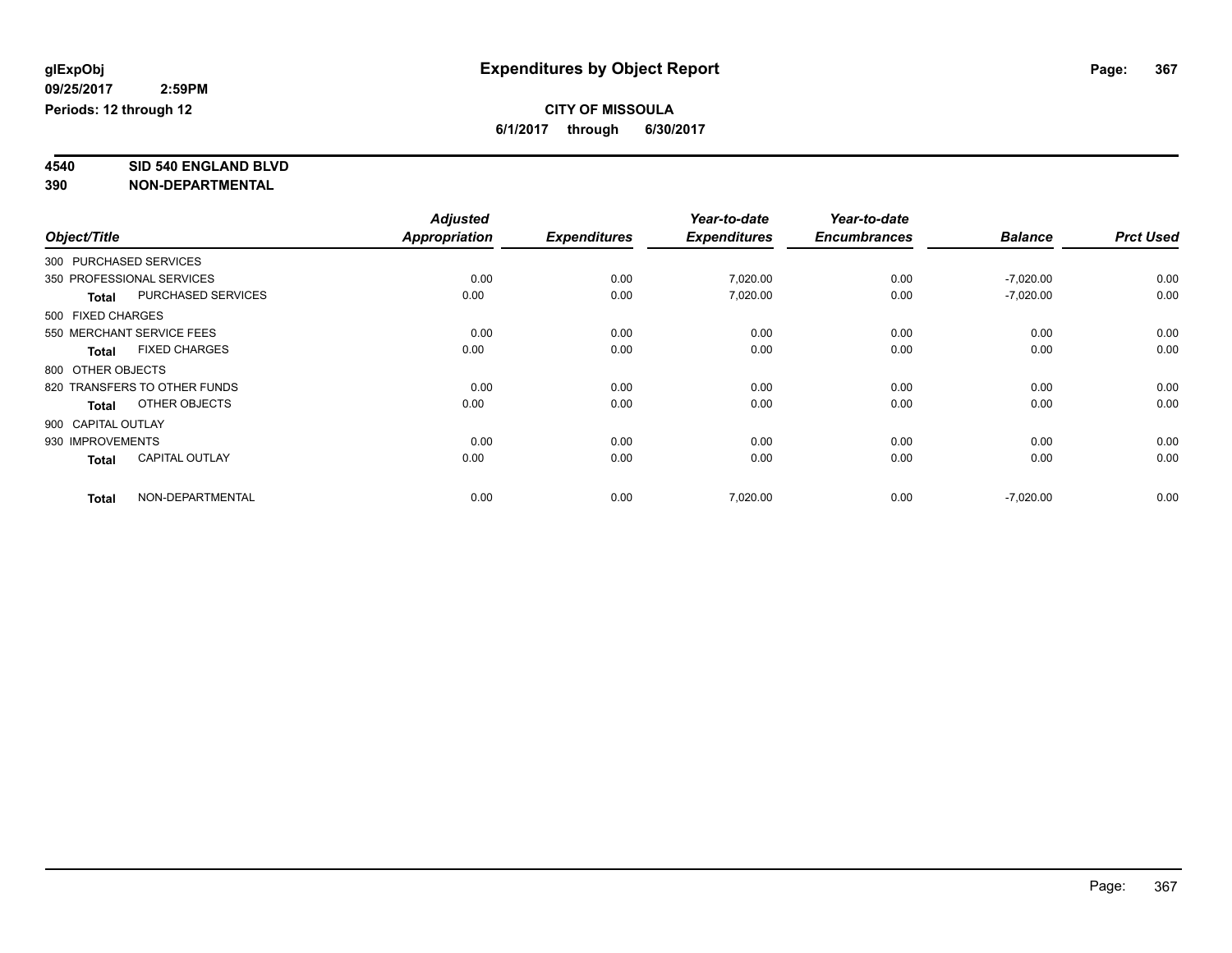#### **4540 SID 540 ENGLAND BLVD**

| Object/Title           |                              | <b>Adjusted</b> |                     | Year-to-date        | Year-to-date        |                |                  |
|------------------------|------------------------------|-----------------|---------------------|---------------------|---------------------|----------------|------------------|
|                        |                              | Appropriation   | <b>Expenditures</b> | <b>Expenditures</b> | <b>Encumbrances</b> | <b>Balance</b> | <b>Prct Used</b> |
| 300 PURCHASED SERVICES |                              |                 |                     |                     |                     |                |                  |
|                        | 350 PROFESSIONAL SERVICES    | 0.00            | 0.00                | 7,020.00            | 0.00                | $-7,020.00$    | 0.00             |
| <b>Total</b>           | <b>PURCHASED SERVICES</b>    | 0.00            | 0.00                | 7,020.00            | 0.00                | $-7,020.00$    | 0.00             |
| 500 FIXED CHARGES      |                              |                 |                     |                     |                     |                |                  |
|                        | 550 MERCHANT SERVICE FEES    | 0.00            | 0.00                | 0.00                | 0.00                | 0.00           | 0.00             |
| <b>Total</b>           | <b>FIXED CHARGES</b>         | 0.00            | 0.00                | 0.00                | 0.00                | 0.00           | 0.00             |
| 800 OTHER OBJECTS      |                              |                 |                     |                     |                     |                |                  |
|                        | 820 TRANSFERS TO OTHER FUNDS | 0.00            | 0.00                | 0.00                | 0.00                | 0.00           | 0.00             |
| <b>Total</b>           | OTHER OBJECTS                | 0.00            | 0.00                | 0.00                | 0.00                | 0.00           | 0.00             |
| 900 CAPITAL OUTLAY     |                              |                 |                     |                     |                     |                |                  |
| 930 IMPROVEMENTS       |                              | 0.00            | 0.00                | 0.00                | 0.00                | 0.00           | 0.00             |
| <b>Total</b>           | <b>CAPITAL OUTLAY</b>        | 0.00            | 0.00                | 0.00                | 0.00                | 0.00           | 0.00             |
| <b>Total</b>           | SID 540 ENGLAND BLVD         | 0.00            | 0.00                | 7,020.00            | 0.00                | $-7,020.00$    | 0.00             |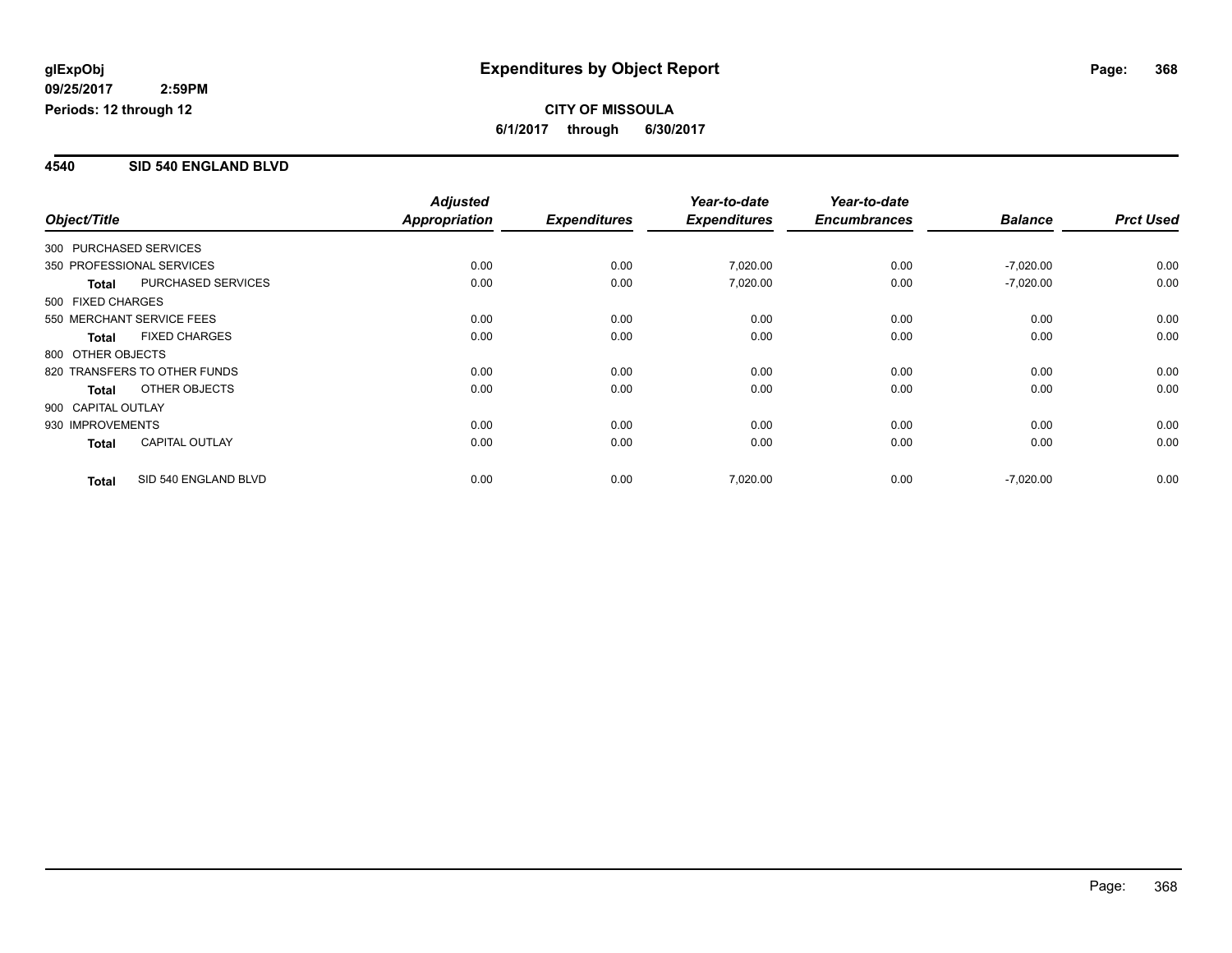# **4541 SID 541 PINEVIEW PARK**

|                                       | <b>Adjusted</b> |                     | Year-to-date        | Year-to-date        |                |                  |
|---------------------------------------|-----------------|---------------------|---------------------|---------------------|----------------|------------------|
| Object/Title                          | Appropriation   | <b>Expenditures</b> | <b>Expenditures</b> | <b>Encumbrances</b> | <b>Balance</b> | <b>Prct Used</b> |
| 500 FIXED CHARGES                     |                 |                     |                     |                     |                |                  |
| 500 FIXED CHARGES                     | 0.00            | 0.00                | 0.00                | 0.00                | 0.00           | 0.00             |
| 550 MERCHANT SERVICE FEES             | 0.00            | 0.00                | 0.00                | 0.00                | 0.00           | 0.00             |
| <b>FIXED CHARGES</b><br><b>Total</b>  | 0.00            | 0.00                | 0.00                | 0.00                | 0.00           | 0.00             |
| 900 CAPITAL OUTLAY                    |                 |                     |                     |                     |                |                  |
| 930 IMPROVEMENTS                      | 0.00            | 0.00                | 0.00                | 0.00                | 0.00           | 0.00             |
| <b>CAPITAL OUTLAY</b><br><b>Total</b> | 0.00            | 0.00                | 0.00                | 0.00                | 0.00           | 0.00             |
| NON-DEPARTMENTAL<br><b>Total</b>      | 0.00            | 0.00                | 0.00                | 0.00                | 0.00           | 0.00             |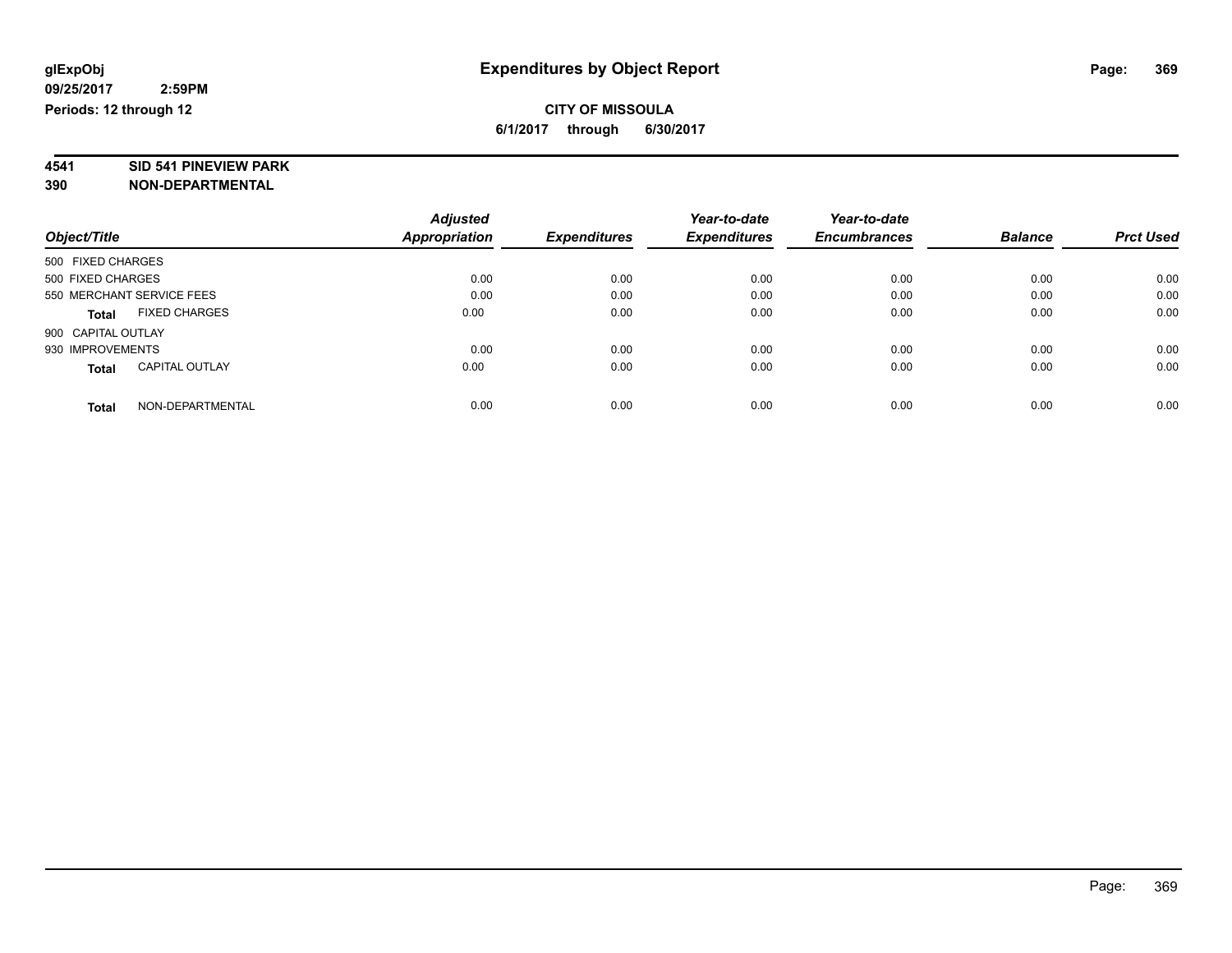#### **4541 SID 541 PINEVIEW PARK**

| Object/Title                          | <b>Adjusted</b><br>Appropriation | <b>Expenditures</b> | Year-to-date<br><b>Expenditures</b> | Year-to-date<br><b>Encumbrances</b> | <b>Balance</b> | <b>Prct Used</b> |
|---------------------------------------|----------------------------------|---------------------|-------------------------------------|-------------------------------------|----------------|------------------|
| 500 FIXED CHARGES                     |                                  |                     |                                     |                                     |                |                  |
| 500 FIXED CHARGES                     | 0.00                             | 0.00                | 0.00                                | 0.00                                | 0.00           | 0.00             |
| 550 MERCHANT SERVICE FEES             | 0.00                             | 0.00                | 0.00                                | 0.00                                | 0.00           | 0.00             |
| <b>FIXED CHARGES</b><br>Total         | 0.00                             | 0.00                | 0.00                                | 0.00                                | 0.00           | 0.00             |
| 900 CAPITAL OUTLAY                    |                                  |                     |                                     |                                     |                |                  |
| 930 IMPROVEMENTS                      | 0.00                             | 0.00                | 0.00                                | 0.00                                | 0.00           | 0.00             |
| <b>CAPITAL OUTLAY</b><br><b>Total</b> | 0.00                             | 0.00                | 0.00                                | 0.00                                | 0.00           | 0.00             |
| SID 541 PINEVIEW PARK<br>Total        | 0.00                             | 0.00                | 0.00                                | 0.00                                | 0.00           | 0.00             |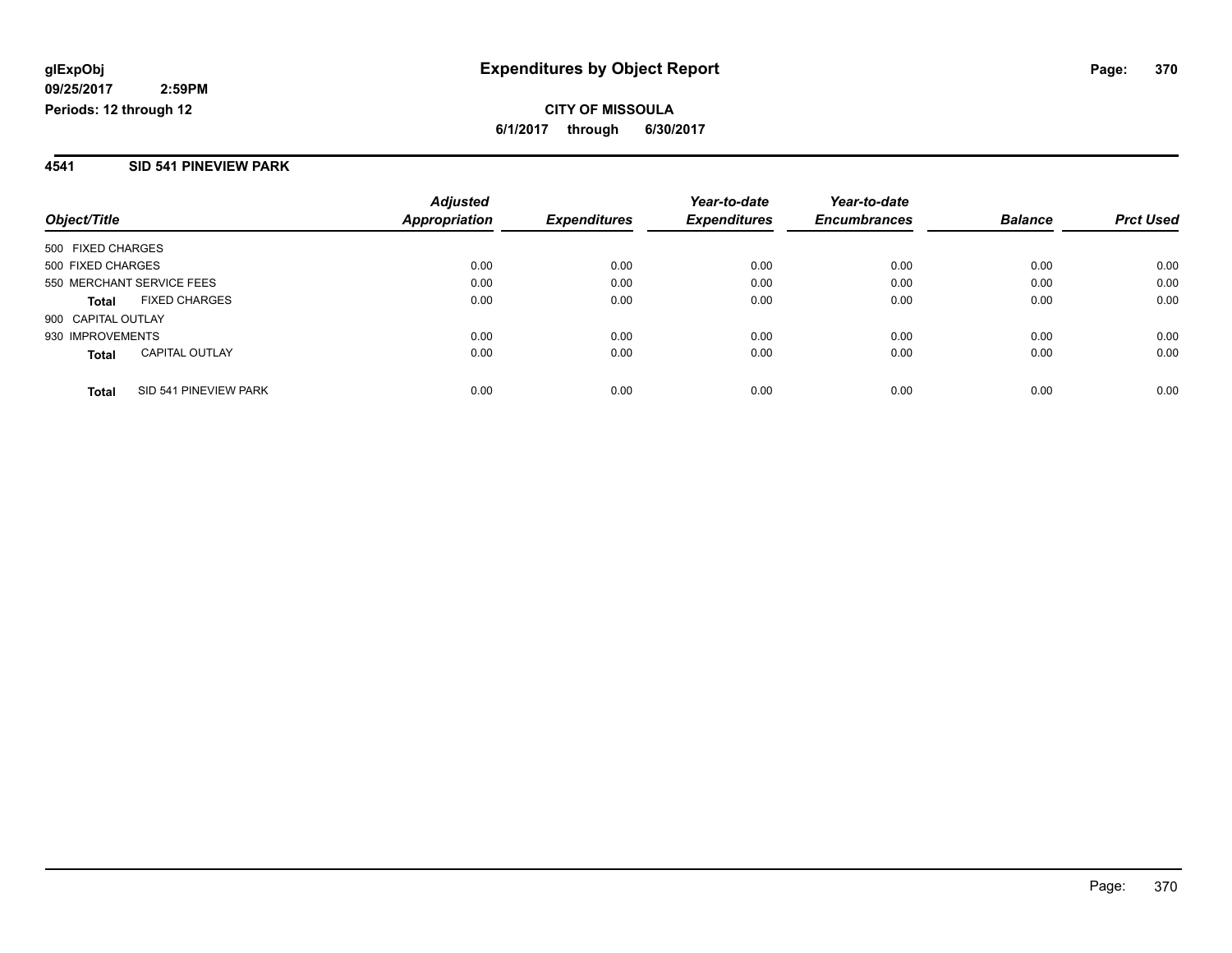# **4542 SID 542 HILLVIEW WAY**

|                                           | <b>Adjusted</b>      |                     | Year-to-date<br><b>Expenditures</b> | Year-to-date<br><b>Encumbrances</b> | <b>Balance</b> | <b>Prct Used</b> |
|-------------------------------------------|----------------------|---------------------|-------------------------------------|-------------------------------------|----------------|------------------|
| Object/Title                              | <b>Appropriation</b> | <b>Expenditures</b> |                                     |                                     |                |                  |
| 300 PURCHASED SERVICES                    |                      |                     |                                     |                                     |                |                  |
| 350 PROFESSIONAL SERVICES                 | 0.00                 | 0.00                | 0.00                                | 0.00                                | 0.00           | 0.00             |
| <b>PURCHASED SERVICES</b><br><b>Total</b> | 0.00                 | 0.00                | 0.00                                | 0.00                                | 0.00           | 0.00             |
| 500 FIXED CHARGES                         |                      |                     |                                     |                                     |                |                  |
| 550 MERCHANT SERVICE FEES                 | 0.00                 | 0.00                | 0.00                                | 0.00                                | 0.00           | 0.00             |
| <b>FIXED CHARGES</b><br><b>Total</b>      | 0.00                 | 0.00                | 0.00                                | 0.00                                | 0.00           | 0.00             |
| NON-DEPARTMENTAL<br><b>Total</b>          | 0.00                 | 0.00                | 0.00                                | 0.00                                | 0.00           | 0.00             |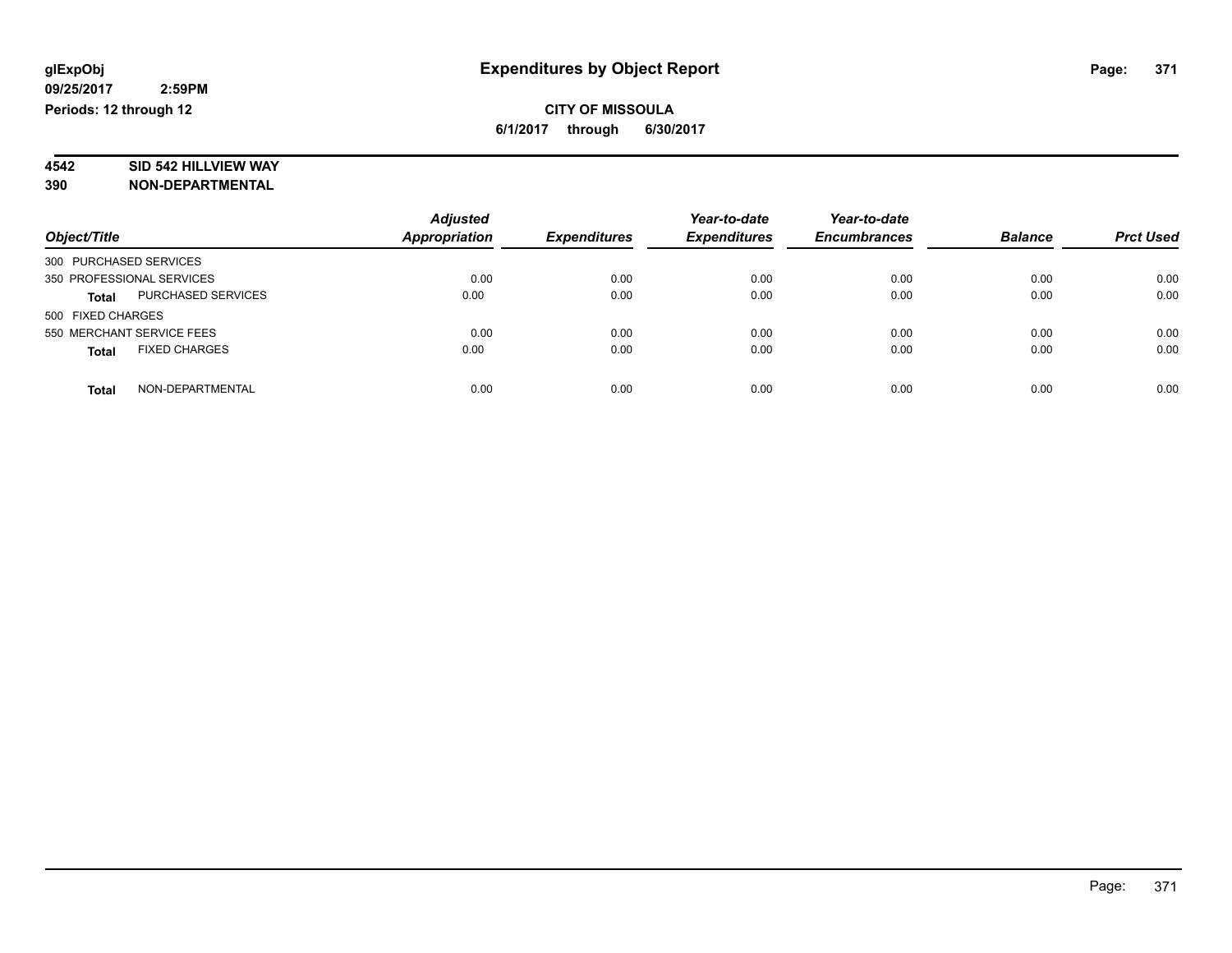#### **4542 SID 542 HILLVIEW WAY**

|                           |                      | <b>Adjusted</b>      |                     | Year-to-date        | Year-to-date        |                |                  |
|---------------------------|----------------------|----------------------|---------------------|---------------------|---------------------|----------------|------------------|
| Object/Title              |                      | <b>Appropriation</b> | <b>Expenditures</b> | <b>Expenditures</b> | <b>Encumbrances</b> | <b>Balance</b> | <b>Prct Used</b> |
| 300 PURCHASED SERVICES    |                      |                      |                     |                     |                     |                |                  |
| 350 PROFESSIONAL SERVICES |                      | 0.00                 | 0.00                | 0.00                | 0.00                | 0.00           | 0.00             |
| <b>Total</b>              | PURCHASED SERVICES   | 0.00                 | 0.00                | 0.00                | 0.00                | 0.00           | 0.00             |
| 500 FIXED CHARGES         |                      |                      |                     |                     |                     |                |                  |
| 550 MERCHANT SERVICE FEES |                      | 0.00                 | 0.00                | 0.00                | 0.00                | 0.00           | 0.00             |
| <b>Total</b>              | <b>FIXED CHARGES</b> | 0.00                 | 0.00                | 0.00                | 0.00                | 0.00           | 0.00             |
| <b>Total</b>              | SID 542 HILLVIEW WAY | 0.00                 | 0.00                | 0.00                | 0.00                | 0.00           | 0.00             |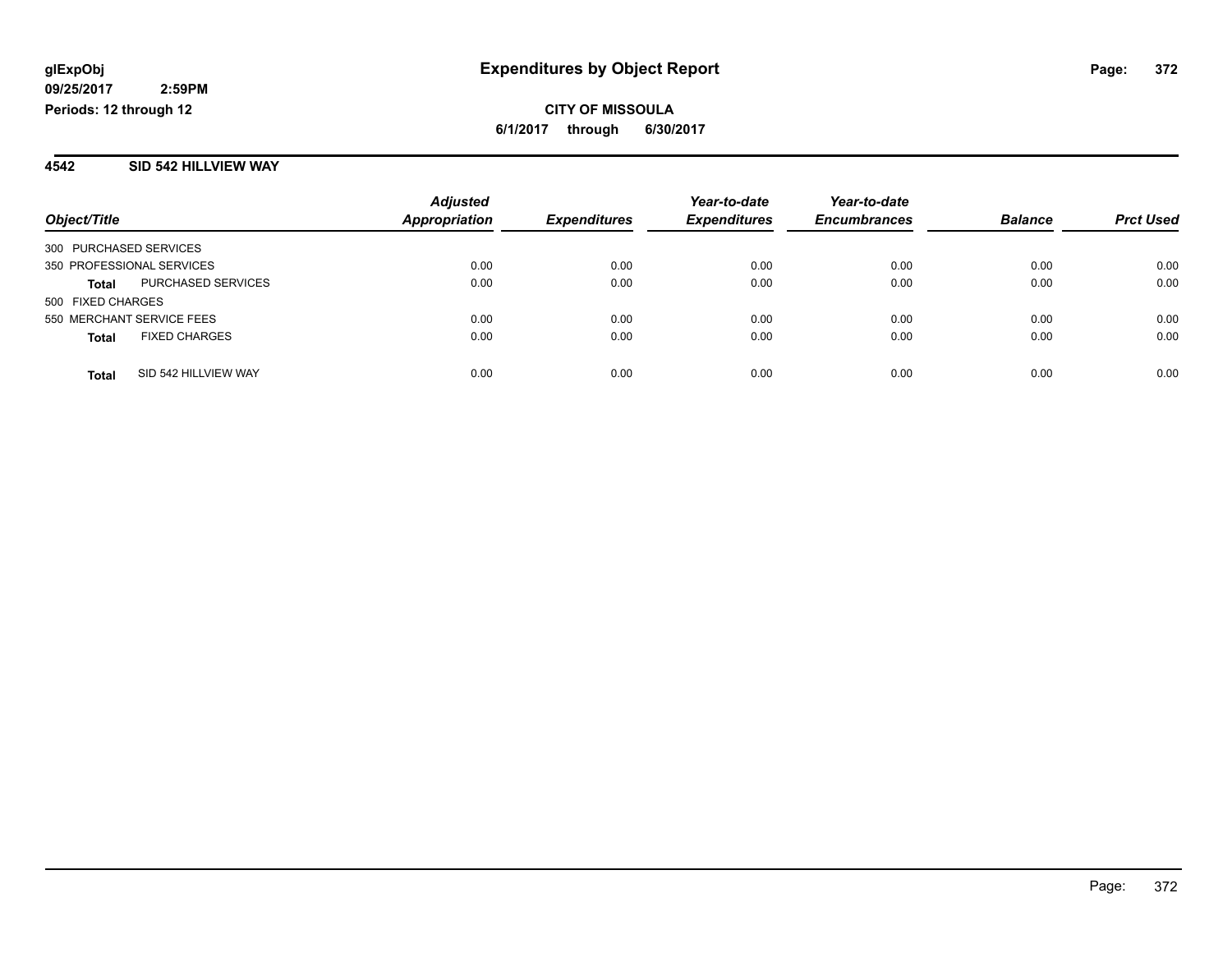### **CITY OF MISSOULA 6/1/2017 through 6/30/2017**

**4543 SID 543 TRAFFIC CALMING**

**000 \*\*\* Title Not Found \*\*\***

| Object/Title                            | <b>Adjusted</b><br>Appropriation | <b>Expenditures</b> | Year-to-date<br><b>Expenditures</b> | Year-to-date<br><b>Encumbrances</b> | <b>Balance</b> | <b>Prct Used</b> |
|-----------------------------------------|----------------------------------|---------------------|-------------------------------------|-------------------------------------|----------------|------------------|
| 500 FIXED CHARGES                       |                                  |                     |                                     |                                     |                |                  |
| 550 MERCHANT SERVICE FEES               | 0.00                             | 0.00                | 0.00                                | 0.00                                | 0.00           | 0.00             |
| <b>FIXED CHARGES</b><br><b>Total</b>    | 0.00                             | 0.00                | 0.00                                | 0.00                                | 0.00           | 0.00             |
| 600 DEBT SERVICE                        |                                  |                     |                                     |                                     |                |                  |
| 620 INTEREST / SERVICE FEES             | 0.00                             | 0.00                | 0.00                                | 0.00                                | 0.00           | 0.00             |
| <b>DEBT SERVICE</b><br><b>Total</b>     | 0.00                             | 0.00                | 0.00                                | 0.00                                | 0.00           | 0.00             |
| *** Title Not Found ***<br><b>Total</b> | 0.00                             | 0.00                | 0.00                                | 0.00                                | 0.00           | 0.00             |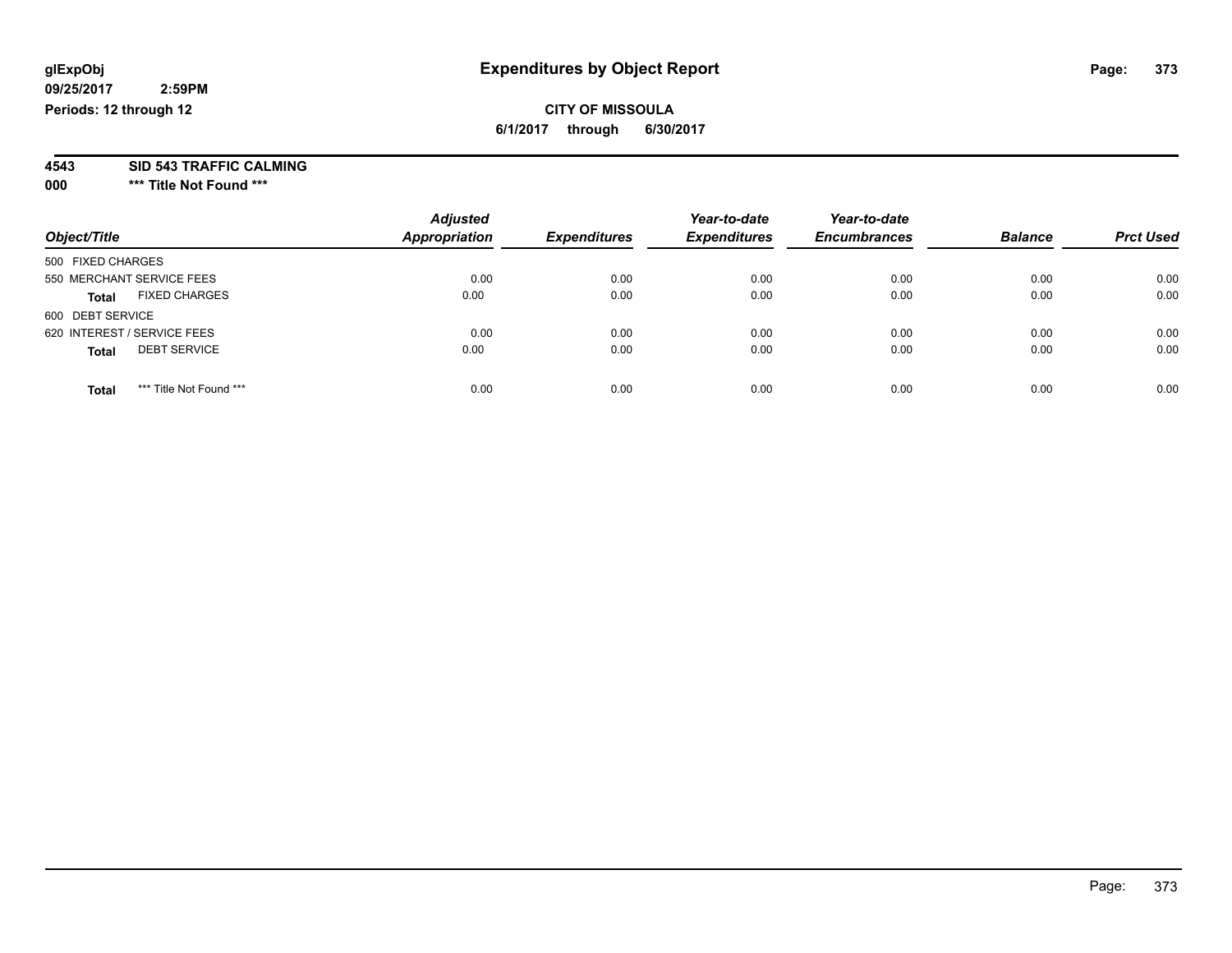**4543 SID 543 TRAFFIC CALMING**

|                                       | <b>Adjusted</b>      |                     | Year-to-date        | Year-to-date        |                |                  |
|---------------------------------------|----------------------|---------------------|---------------------|---------------------|----------------|------------------|
| Object/Title                          | <b>Appropriation</b> | <b>Expenditures</b> | <b>Expenditures</b> | <b>Encumbrances</b> | <b>Balance</b> | <b>Prct Used</b> |
| 300 PURCHASED SERVICES                |                      |                     |                     |                     |                |                  |
| 350 PROFESSIONAL SERVICES             | 0.00                 | 0.00                | 0.00                | 0.00                | 0.00           | 0.00             |
| PURCHASED SERVICES<br>Total           | 0.00                 | 0.00                | 0.00                | 0.00                | 0.00           | 0.00             |
| 500 FIXED CHARGES                     |                      |                     |                     |                     |                |                  |
| 550 MERCHANT SERVICE FEES             | 0.00                 | 0.00                | 0.00                | 0.00                | 0.00           | 0.00             |
| <b>FIXED CHARGES</b><br><b>Total</b>  | 0.00                 | 0.00                | 0.00                | 0.00                | 0.00           | 0.00             |
| 900 CAPITAL OUTLAY                    |                      |                     |                     |                     |                |                  |
| 930 IMPROVEMENTS                      | 0.00                 | 0.00                | 0.00                | 0.00                | 0.00           | 0.00             |
| <b>CAPITAL OUTLAY</b><br><b>Total</b> | 0.00                 | 0.00                | 0.00                | 0.00                | 0.00           | 0.00             |
| NON-DEPARTMENTAL<br><b>Total</b>      | 0.00                 | 0.00                | 0.00                | 0.00                | 0.00           | 0.00             |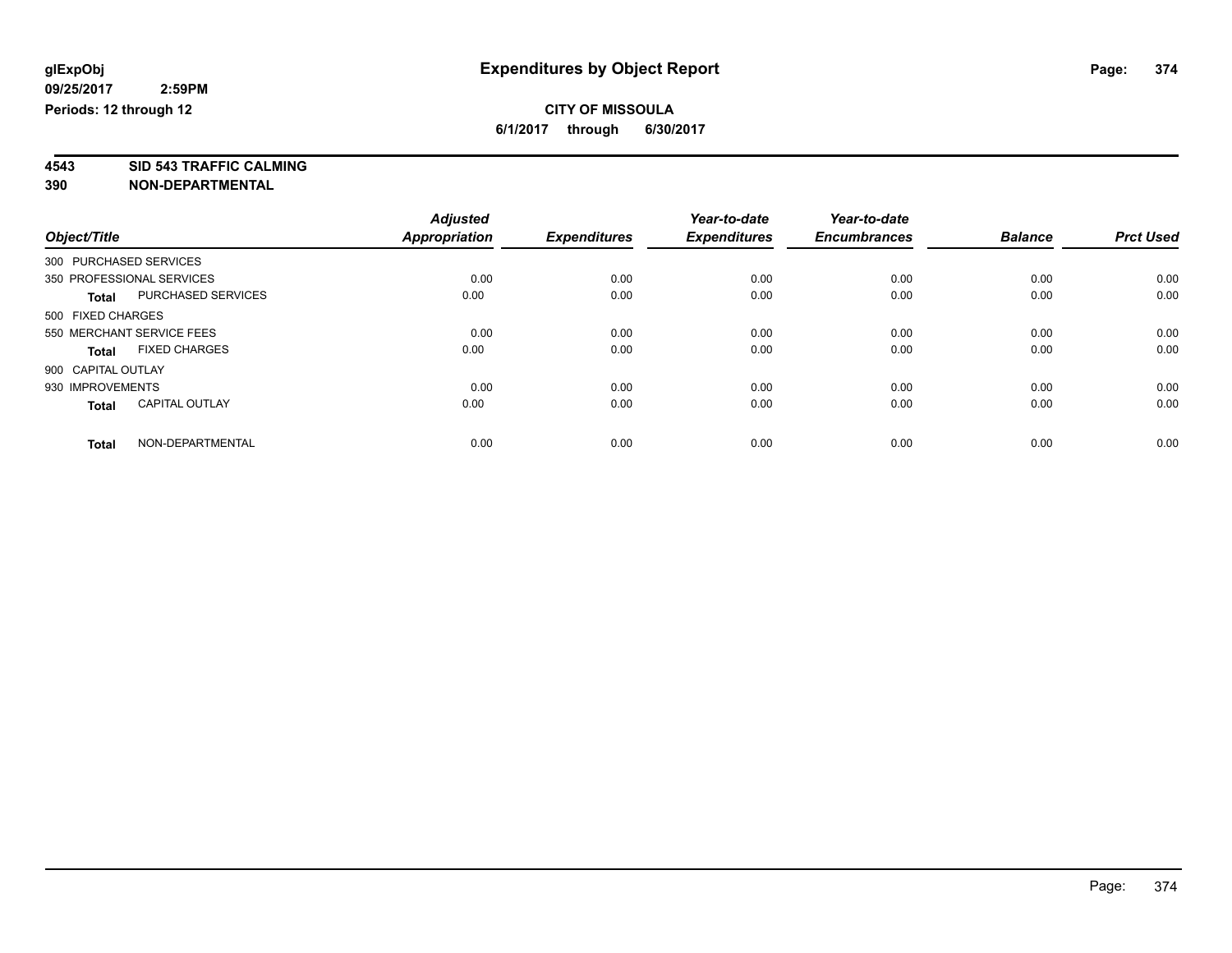#### **4543 SID 543 TRAFFIC CALMING**

|                        |                             | <b>Adjusted</b> |                     | Year-to-date        | Year-to-date        |                |                  |
|------------------------|-----------------------------|-----------------|---------------------|---------------------|---------------------|----------------|------------------|
| Object/Title           |                             | Appropriation   | <b>Expenditures</b> | <b>Expenditures</b> | <b>Encumbrances</b> | <b>Balance</b> | <b>Prct Used</b> |
| 300 PURCHASED SERVICES |                             |                 |                     |                     |                     |                |                  |
|                        | 350 PROFESSIONAL SERVICES   | 0.00            | 0.00                | 0.00                | 0.00                | 0.00           | 0.00             |
| <b>Total</b>           | PURCHASED SERVICES          | 0.00            | 0.00                | 0.00                | 0.00                | 0.00           | 0.00             |
| 500 FIXED CHARGES      |                             |                 |                     |                     |                     |                |                  |
|                        | 550 MERCHANT SERVICE FEES   | 0.00            | 0.00                | 0.00                | 0.00                | 0.00           | 0.00             |
| <b>Total</b>           | <b>FIXED CHARGES</b>        | 0.00            | 0.00                | 0.00                | 0.00                | 0.00           | 0.00             |
| 600 DEBT SERVICE       |                             |                 |                     |                     |                     |                |                  |
|                        | 620 INTEREST / SERVICE FEES | 0.00            | 0.00                | 0.00                | 0.00                | 0.00           | 0.00             |
| <b>Total</b>           | <b>DEBT SERVICE</b>         | 0.00            | 0.00                | 0.00                | 0.00                | 0.00           | 0.00             |
| 900 CAPITAL OUTLAY     |                             |                 |                     |                     |                     |                |                  |
| 930 IMPROVEMENTS       |                             | 0.00            | 0.00                | 0.00                | 0.00                | 0.00           | 0.00             |
| <b>Total</b>           | <b>CAPITAL OUTLAY</b>       | 0.00            | 0.00                | 0.00                | 0.00                | 0.00           | 0.00             |
| <b>Total</b>           | SID 543 TRAFFIC CALMING     | 0.00            | 0.00                | 0.00                | 0.00                | 0.00           | 0.00             |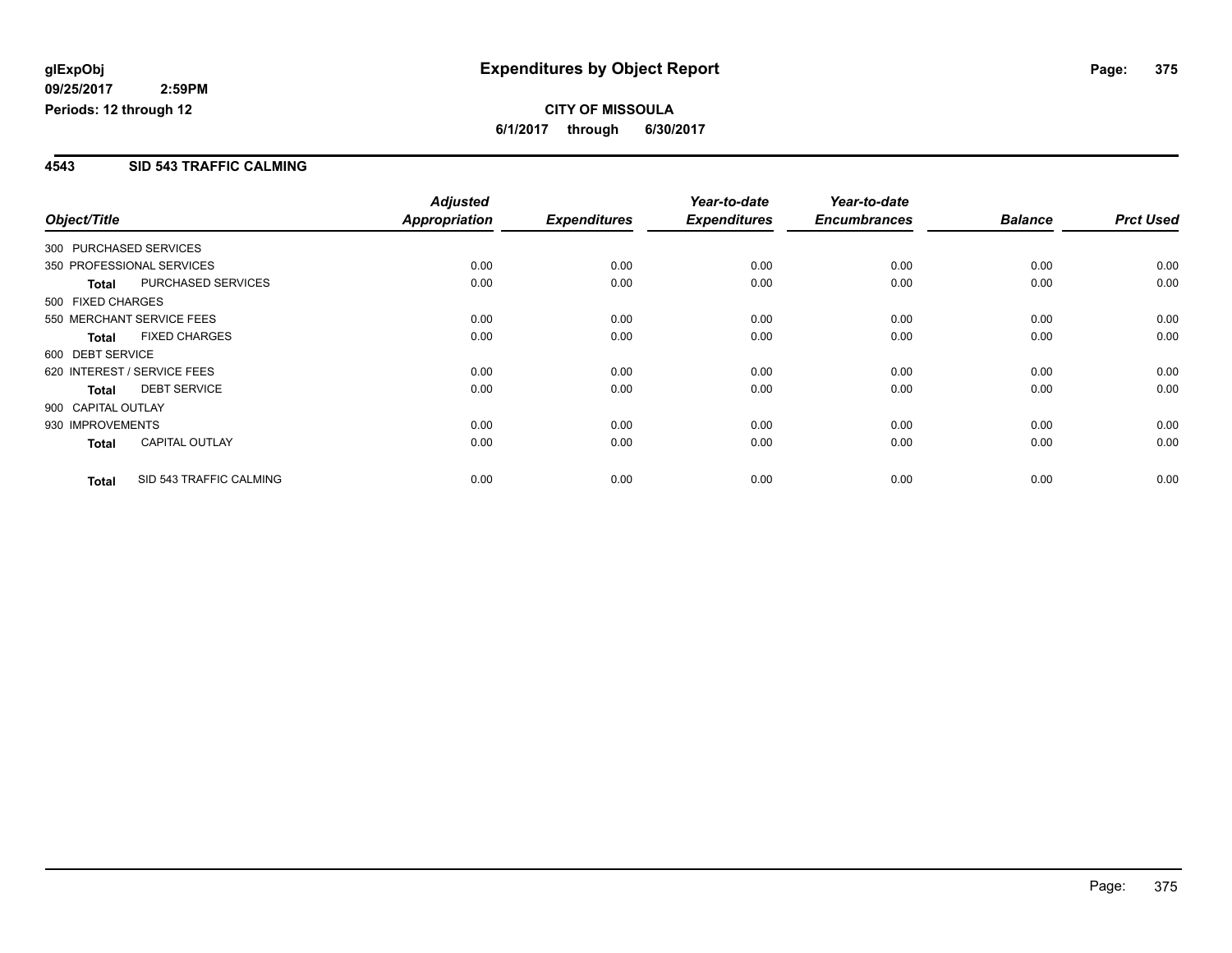# **4544 MILLER CREEK MITIGATION FUND**

| Object/Title                          | <b>Adjusted</b><br><b>Appropriation</b> | <b>Expenditures</b> | Year-to-date<br><b>Expenditures</b> | Year-to-date<br><b>Encumbrances</b> | <b>Balance</b> | <b>Prct Used</b> |
|---------------------------------------|-----------------------------------------|---------------------|-------------------------------------|-------------------------------------|----------------|------------------|
| 500 FIXED CHARGES                     |                                         |                     |                                     |                                     |                |                  |
| 550 MERCHANT SERVICE FEES             | 0.00                                    | 0.00                | 0.00                                | 0.00                                | 0.00           | 0.00             |
| <b>FIXED CHARGES</b><br><b>Total</b>  | 0.00                                    | 0.00                | 0.00                                | 0.00                                | 0.00           | 0.00             |
| 900 CAPITAL OUTLAY                    |                                         |                     |                                     |                                     |                |                  |
| 930 IMPROVEMENTS                      | 0.00                                    | 0.00                | 0.00                                | 0.00                                | 0.00           | 0.00             |
| <b>CAPITAL OUTLAY</b><br><b>Total</b> | 0.00                                    | 0.00                | 0.00                                | 0.00                                | 0.00           | 0.00             |
| NON-DEPARTMENTAL<br>Total             | 0.00                                    | 0.00                | 0.00                                | 0.00                                | 0.00           | 0.00             |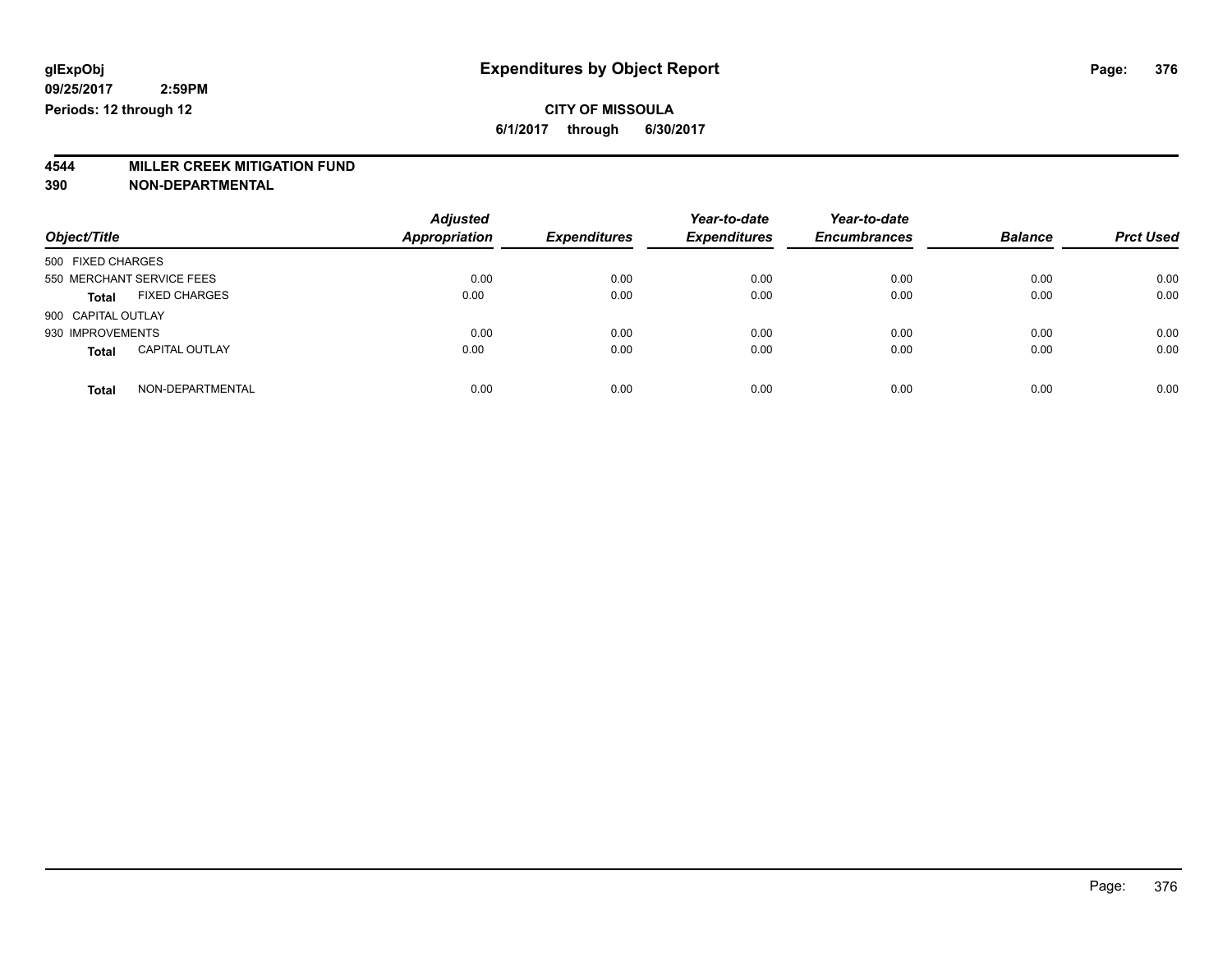### **glExpObj Expenditures by Object Report Page: 377**

**09/25/2017 2:59PM Periods: 12 through 12**

#### **4544 MILLER CREEK MITIGATION FUND**

|                           |                              | <b>Adjusted</b>      |                     | Year-to-date        | Year-to-date        |                |                  |
|---------------------------|------------------------------|----------------------|---------------------|---------------------|---------------------|----------------|------------------|
| Object/Title              |                              | <b>Appropriation</b> | <b>Expenditures</b> | <b>Expenditures</b> | <b>Encumbrances</b> | <b>Balance</b> | <b>Prct Used</b> |
| 500 FIXED CHARGES         |                              |                      |                     |                     |                     |                |                  |
| 550 MERCHANT SERVICE FEES |                              | 0.00                 | 0.00                | 0.00                | 0.00                | 0.00           | 0.00             |
| <b>Total</b>              | <b>FIXED CHARGES</b>         | 0.00                 | 0.00                | 0.00                | 0.00                | 0.00           | 0.00             |
| 900 CAPITAL OUTLAY        |                              |                      |                     |                     |                     |                |                  |
| 930 IMPROVEMENTS          |                              | 0.00                 | 0.00                | 0.00                | 0.00                | 0.00           | 0.00             |
| <b>Total</b>              | <b>CAPITAL OUTLAY</b>        | 0.00                 | 0.00                | 0.00                | 0.00                | 0.00           | 0.00             |
| <b>Total</b>              | MILLER CREEK MITIGATION FUND | 0.00                 | 0.00                | 0.00                | 0.00                | 0.00           | 0.00             |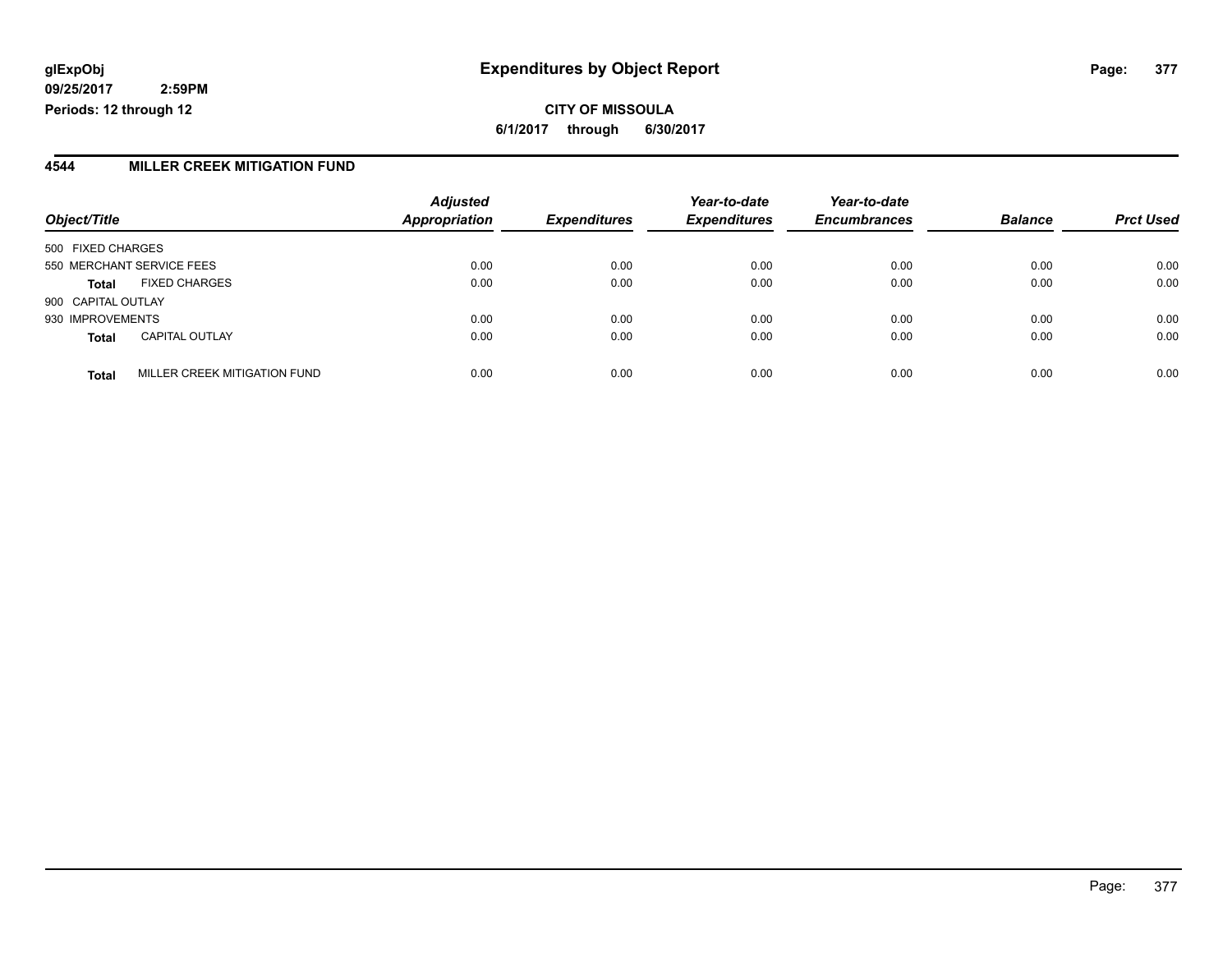**6/1/2017 through 6/30/2017**

# **4545 MILLER CREEK TWITE CONSTRUCTION**

|                           |                       | <b>Adjusted</b>      |                     | Year-to-date        | Year-to-date        |                |                  |
|---------------------------|-----------------------|----------------------|---------------------|---------------------|---------------------|----------------|------------------|
| Object/Title              |                       | <b>Appropriation</b> | <b>Expenditures</b> | <b>Expenditures</b> | <b>Encumbrances</b> | <b>Balance</b> | <b>Prct Used</b> |
| 300 PURCHASED SERVICES    |                       |                      |                     |                     |                     |                |                  |
| 350 PROFESSIONAL SERVICES |                       | 0.00                 | 0.00                | 0.00                | 0.00                | 0.00           | 0.00             |
| <b>Total</b>              | PURCHASED SERVICES    | 0.00                 | 0.00                | 0.00                | 0.00                | 0.00           | 0.00             |
| 500 FIXED CHARGES         |                       |                      |                     |                     |                     |                |                  |
| 550 MERCHANT SERVICE FEES |                       | 0.00                 | 0.00                | 0.00                | 0.00                | 0.00           | 0.00             |
| <b>Total</b>              | <b>FIXED CHARGES</b>  | 0.00                 | 0.00                | 0.00                | 0.00                | 0.00           | 0.00             |
| 900 CAPITAL OUTLAY        |                       |                      |                     |                     |                     |                |                  |
| 930 IMPROVEMENTS          |                       | 0.00                 | 0.00                | 0.00                | 0.00                | 0.00           | 0.00             |
| <b>Total</b>              | <b>CAPITAL OUTLAY</b> | 0.00                 | 0.00                | 0.00                | 0.00                | 0.00           | 0.00             |
| <b>Total</b>              | NON-DEPARTMENTAL      | 0.00                 | 0.00                | 0.00                | 0.00                | 0.00           | 0.00             |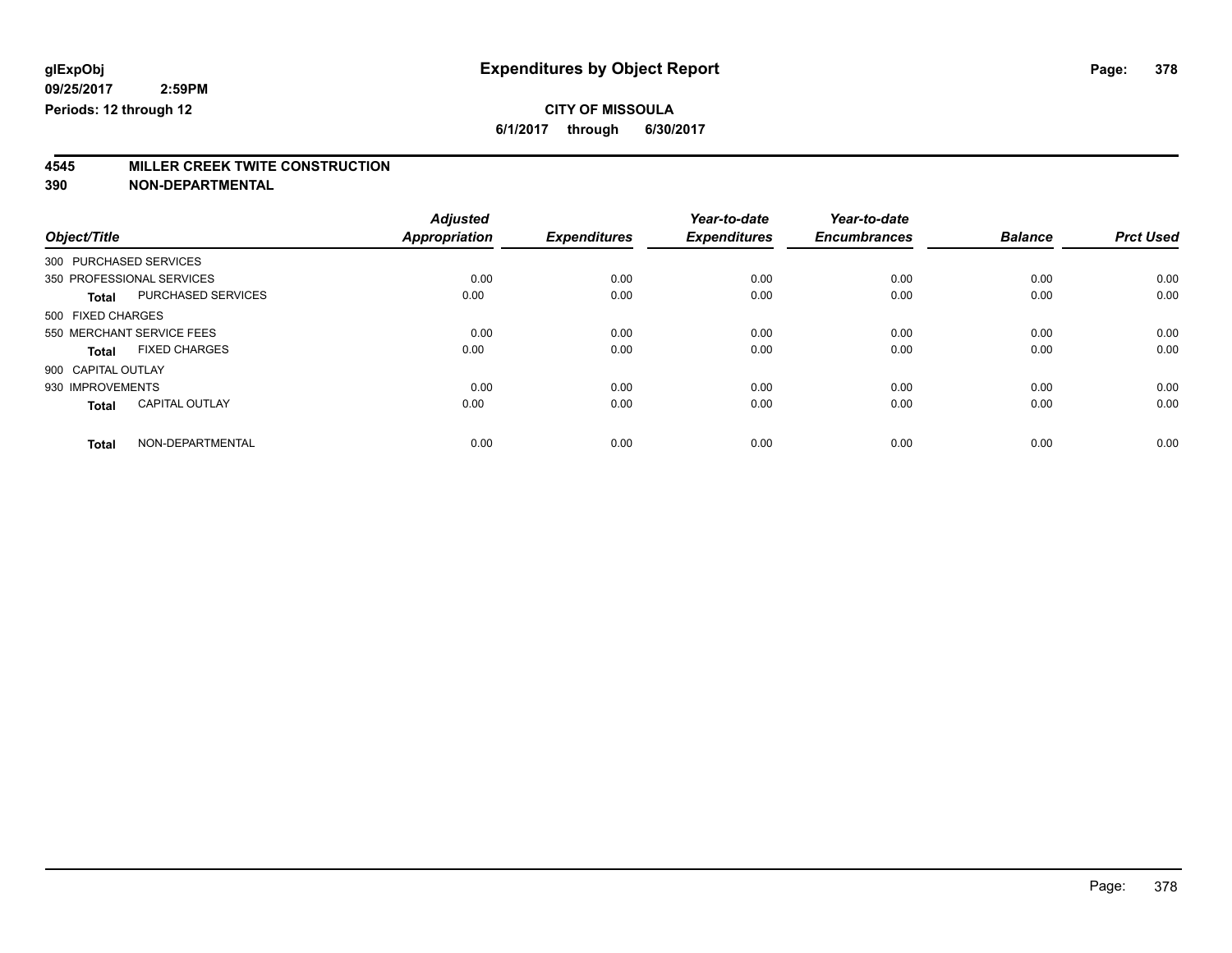**CITY OF MISSOULA 6/1/2017 through 6/30/2017**

#### **4545 MILLER CREEK TWITE CONSTRUCTION**

|                           |                                 | <b>Adjusted</b> |                     | Year-to-date        | Year-to-date        |                |                  |
|---------------------------|---------------------------------|-----------------|---------------------|---------------------|---------------------|----------------|------------------|
| Object/Title              |                                 | Appropriation   | <b>Expenditures</b> | <b>Expenditures</b> | <b>Encumbrances</b> | <b>Balance</b> | <b>Prct Used</b> |
| 300 PURCHASED SERVICES    |                                 |                 |                     |                     |                     |                |                  |
| 350 PROFESSIONAL SERVICES |                                 | 0.00            | 0.00                | 0.00                | 0.00                | 0.00           | 0.00             |
| <b>Total</b>              | PURCHASED SERVICES              | 0.00            | 0.00                | 0.00                | 0.00                | 0.00           | 0.00             |
| 500 FIXED CHARGES         |                                 |                 |                     |                     |                     |                |                  |
| 550 MERCHANT SERVICE FEES |                                 | 0.00            | 0.00                | 0.00                | 0.00                | 0.00           | 0.00             |
| Total                     | <b>FIXED CHARGES</b>            | 0.00            | 0.00                | 0.00                | 0.00                | 0.00           | 0.00             |
| 900 CAPITAL OUTLAY        |                                 |                 |                     |                     |                     |                |                  |
| 930 IMPROVEMENTS          |                                 | 0.00            | 0.00                | 0.00                | 0.00                | 0.00           | 0.00             |
| <b>Total</b>              | <b>CAPITAL OUTLAY</b>           | 0.00            | 0.00                | 0.00                | 0.00                | 0.00           | 0.00             |
| <b>Total</b>              | MILLER CREEK TWITE CONSTRUCTION | 0.00            | 0.00                | 0.00                | 0.00                | 0.00           | 0.00             |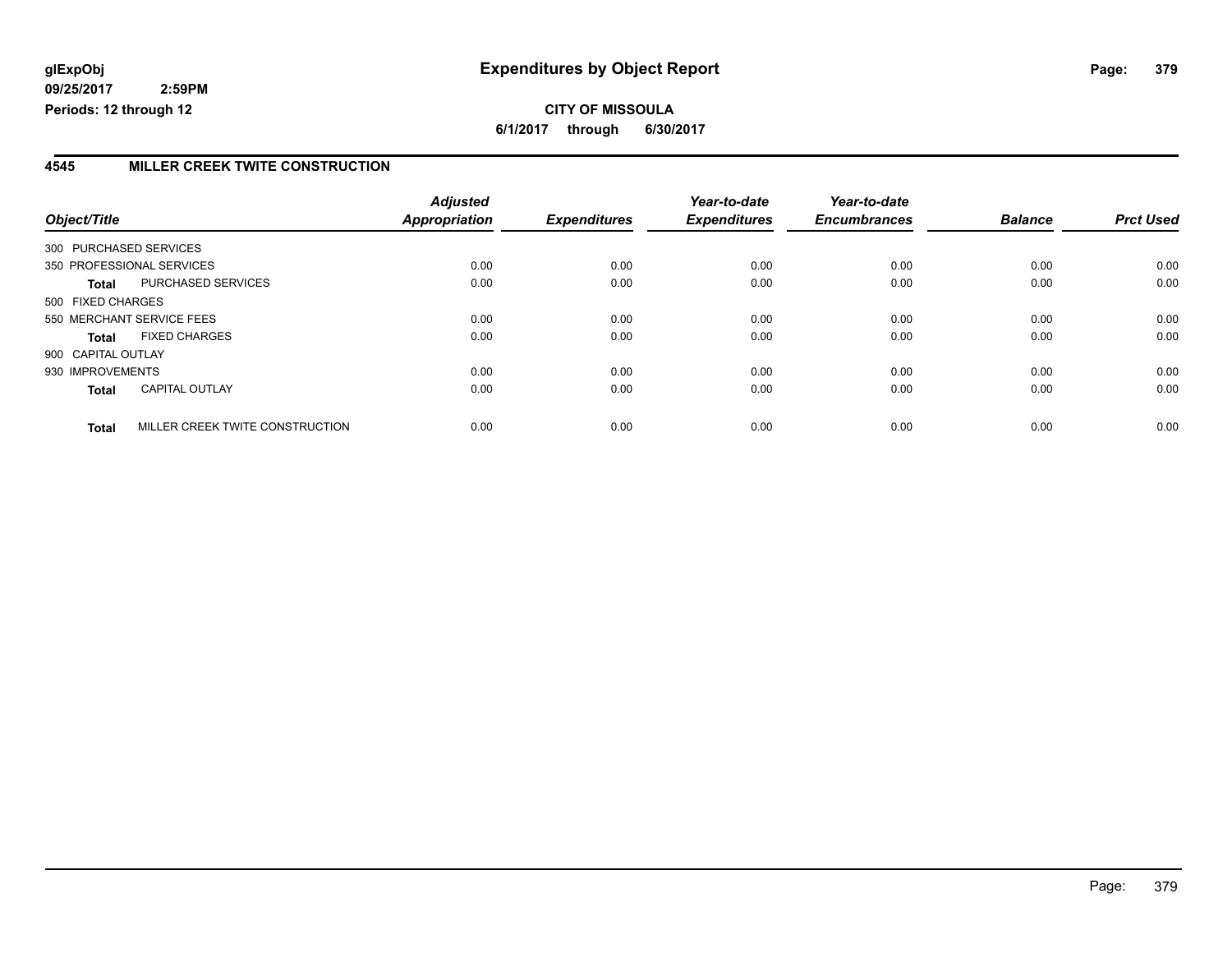**6/1/2017 through 6/30/2017**

# **4546 MILLER CREEK MALOHNEY CONSTRUCTION**

|                           |                       | <b>Adjusted</b>      |                     | Year-to-date        | Year-to-date        |                |                  |
|---------------------------|-----------------------|----------------------|---------------------|---------------------|---------------------|----------------|------------------|
| Object/Title              |                       | <b>Appropriation</b> | <b>Expenditures</b> | <b>Expenditures</b> | <b>Encumbrances</b> | <b>Balance</b> | <b>Prct Used</b> |
| 300 PURCHASED SERVICES    |                       |                      |                     |                     |                     |                |                  |
| 350 PROFESSIONAL SERVICES |                       | 0.00                 | 0.00                | 0.00                | 0.00                | 0.00           | 0.00             |
| <b>Total</b>              | PURCHASED SERVICES    | 0.00                 | 0.00                | 0.00                | 0.00                | 0.00           | 0.00             |
| 500 FIXED CHARGES         |                       |                      |                     |                     |                     |                |                  |
| 550 MERCHANT SERVICE FEES |                       | 0.00                 | 0.00                | 0.00                | 0.00                | 0.00           | 0.00             |
| Total                     | <b>FIXED CHARGES</b>  | 0.00                 | 0.00                | 0.00                | 0.00                | 0.00           | 0.00             |
| 900 CAPITAL OUTLAY        |                       |                      |                     |                     |                     |                |                  |
| 930 IMPROVEMENTS          |                       | 0.00                 | 0.00                | 0.00                | 0.00                | 0.00           | 0.00             |
| <b>Total</b>              | <b>CAPITAL OUTLAY</b> | 0.00                 | 0.00                | 0.00                | 0.00                | 0.00           | 0.00             |
| <b>Total</b>              | NON-DEPARTMENTAL      | 0.00                 | 0.00                | 0.00                | 0.00                | 0.00           | 0.00             |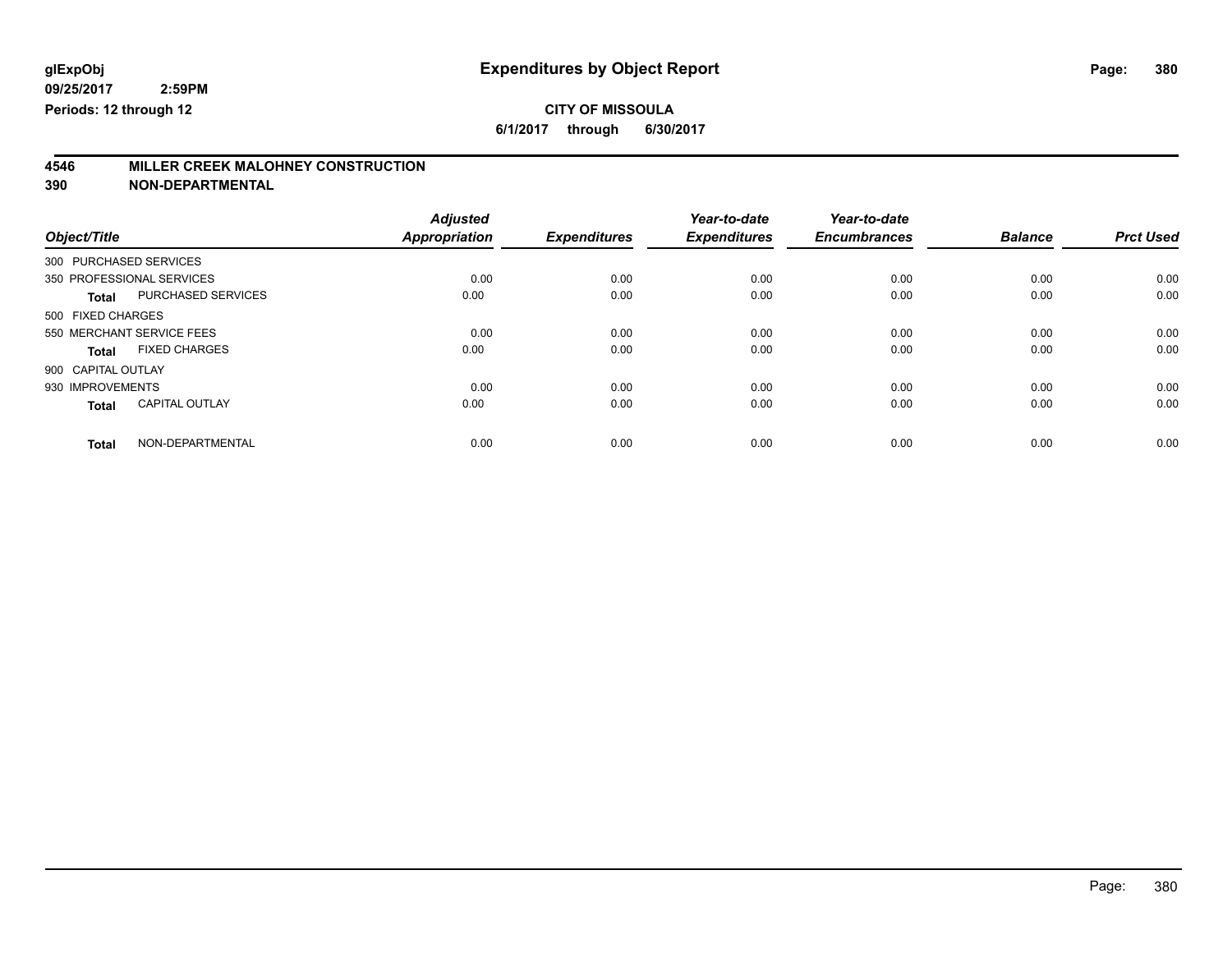#### **4546 MILLER CREEK MALOHNEY CONSTRUCTION**

| Object/Title       |                                 | <b>Adjusted</b><br><b>Appropriation</b> | <b>Expenditures</b> | Year-to-date<br><b>Expenditures</b> | Year-to-date<br><b>Encumbrances</b> | <b>Balance</b> | <b>Prct Used</b> |
|--------------------|---------------------------------|-----------------------------------------|---------------------|-------------------------------------|-------------------------------------|----------------|------------------|
|                    | 300 PURCHASED SERVICES          |                                         |                     |                                     |                                     |                |                  |
|                    | 350 PROFESSIONAL SERVICES       | 0.00                                    | 0.00                | 0.00                                | 0.00                                | 0.00           | 0.00             |
| Total              | PURCHASED SERVICES              | 0.00                                    | 0.00                | 0.00                                | 0.00                                | 0.00           | 0.00             |
| 500 FIXED CHARGES  |                                 |                                         |                     |                                     |                                     |                |                  |
|                    | 550 MERCHANT SERVICE FEES       | 0.00                                    | 0.00                | 0.00                                | 0.00                                | 0.00           | 0.00             |
| <b>Total</b>       | <b>FIXED CHARGES</b>            | 0.00                                    | 0.00                | 0.00                                | 0.00                                | 0.00           | 0.00             |
| 900 CAPITAL OUTLAY |                                 |                                         |                     |                                     |                                     |                |                  |
| 930 IMPROVEMENTS   |                                 | 0.00                                    | 0.00                | 0.00                                | 0.00                                | 0.00           | 0.00             |
| <b>Total</b>       | <b>CAPITAL OUTLAY</b>           | 0.00                                    | 0.00                | 0.00                                | 0.00                                | 0.00           | 0.00             |
| <b>Total</b>       | MILLER CREEK MALOHNEY CONSTRUCT | 0.00                                    | 0.00                | 0.00                                | 0.00                                | 0.00           | 0.00             |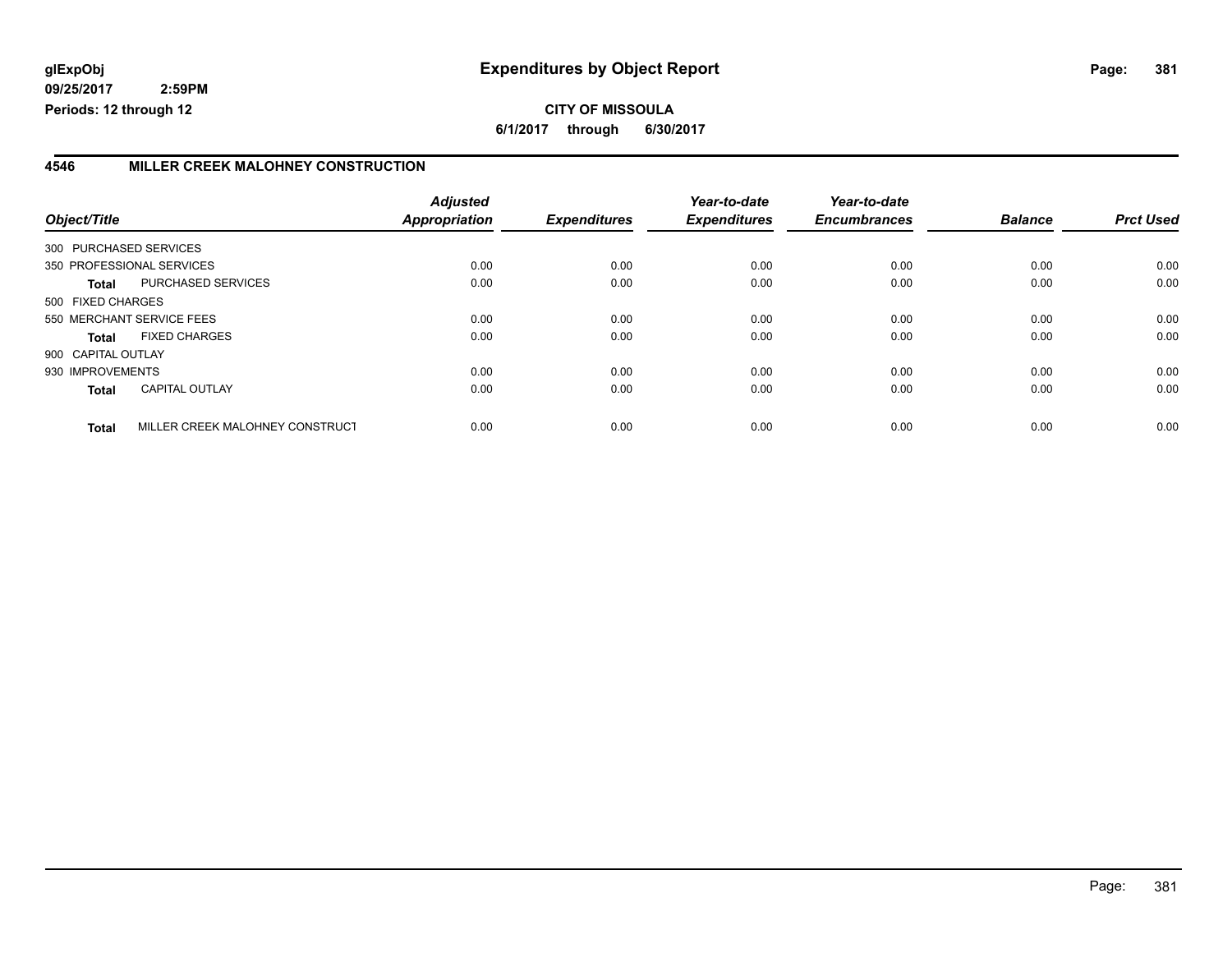**6/1/2017 through 6/30/2017**

# **4547 MILLER CREEK MCCARTHY CONSTRUCTION**

|                        |                           | <b>Adjusted</b> |                     | Year-to-date        | Year-to-date        |                |                  |
|------------------------|---------------------------|-----------------|---------------------|---------------------|---------------------|----------------|------------------|
| Object/Title           |                           | Appropriation   | <b>Expenditures</b> | <b>Expenditures</b> | <b>Encumbrances</b> | <b>Balance</b> | <b>Prct Used</b> |
| 300 PURCHASED SERVICES |                           |                 |                     |                     |                     |                |                  |
|                        | 350 PROFESSIONAL SERVICES | 0.00            | 0.00                | 0.00                | 0.00                | 0.00           | 0.00             |
| <b>Total</b>           | PURCHASED SERVICES        | 0.00            | 0.00                | 0.00                | 0.00                | 0.00           | 0.00             |
| 500 FIXED CHARGES      |                           |                 |                     |                     |                     |                |                  |
|                        | 550 MERCHANT SERVICE FEES | 0.00            | 0.00                | 0.00                | 0.00                | 0.00           | 0.00             |
| Total                  | <b>FIXED CHARGES</b>      | 0.00            | 0.00                | 0.00                | 0.00                | 0.00           | 0.00             |
| 900 CAPITAL OUTLAY     |                           |                 |                     |                     |                     |                |                  |
| 930 IMPROVEMENTS       |                           | 0.00            | 0.00                | 0.00                | 0.00                | 0.00           | 0.00             |
| <b>Total</b>           | <b>CAPITAL OUTLAY</b>     | 0.00            | 0.00                | 0.00                | 0.00                | 0.00           | 0.00             |
| <b>Total</b>           | NON-DEPARTMENTAL          | 0.00            | 0.00                | 0.00                | 0.00                | 0.00           | 0.00             |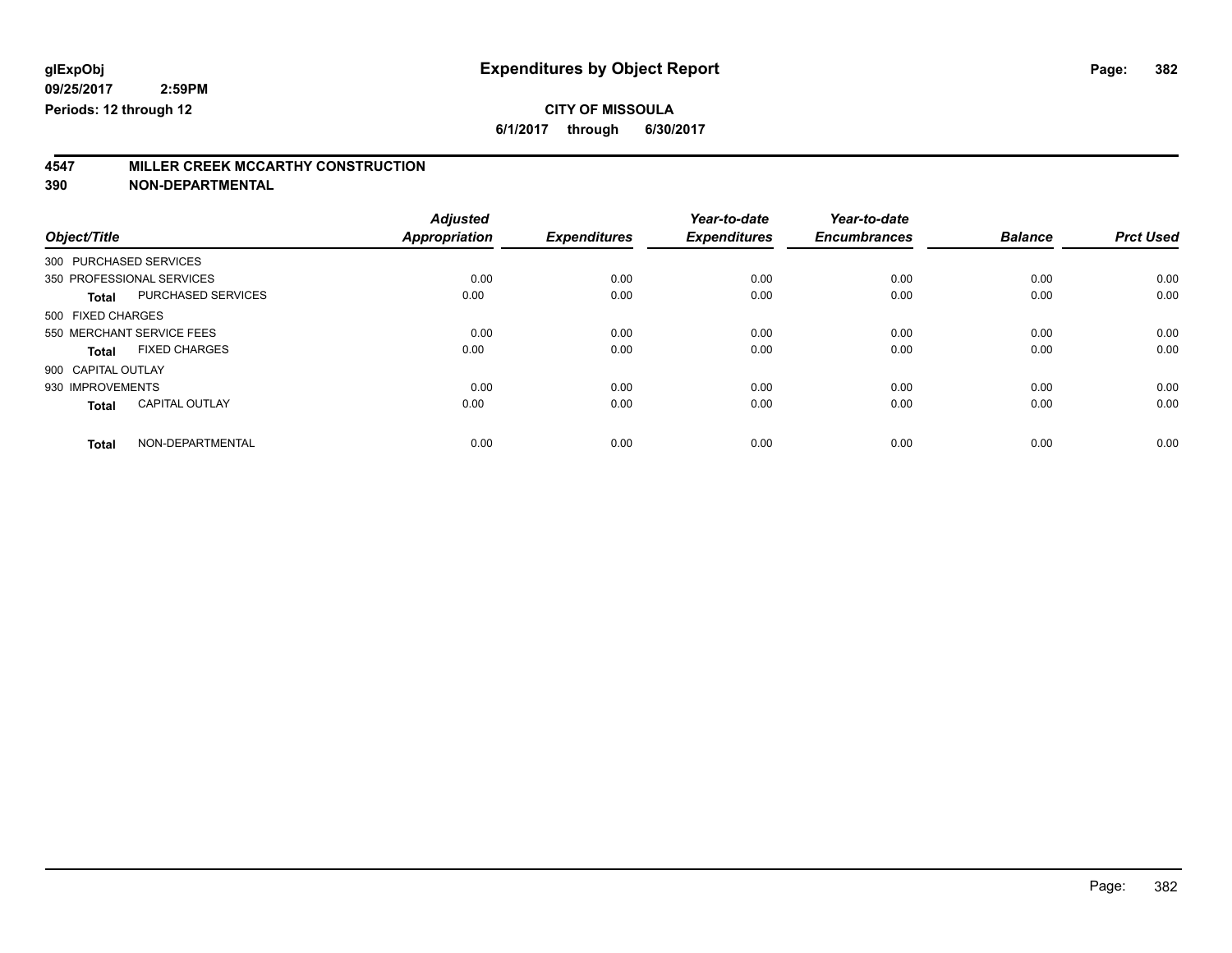### **4547 MILLER CREEK MCCARTHY CONSTRUCTION**

| Object/Title           |                                 | <b>Adjusted</b><br><b>Appropriation</b> | <b>Expenditures</b> | Year-to-date<br><b>Expenditures</b> | Year-to-date<br><b>Encumbrances</b> | <b>Balance</b> | <b>Prct Used</b> |
|------------------------|---------------------------------|-----------------------------------------|---------------------|-------------------------------------|-------------------------------------|----------------|------------------|
| 300 PURCHASED SERVICES |                                 |                                         |                     |                                     |                                     |                |                  |
|                        | 350 PROFESSIONAL SERVICES       | 0.00                                    | 0.00                | 0.00                                | 0.00                                | 0.00           | 0.00             |
|                        |                                 |                                         |                     |                                     |                                     |                |                  |
| Total                  | PURCHASED SERVICES              | 0.00                                    | 0.00                | 0.00                                | 0.00                                | 0.00           | 0.00             |
| 500 FIXED CHARGES      |                                 |                                         |                     |                                     |                                     |                |                  |
|                        | 550 MERCHANT SERVICE FEES       | 0.00                                    | 0.00                | 0.00                                | 0.00                                | 0.00           | 0.00             |
| <b>Total</b>           | <b>FIXED CHARGES</b>            | 0.00                                    | 0.00                | 0.00                                | 0.00                                | 0.00           | 0.00             |
| 900 CAPITAL OUTLAY     |                                 |                                         |                     |                                     |                                     |                |                  |
| 930 IMPROVEMENTS       |                                 | 0.00                                    | 0.00                | 0.00                                | 0.00                                | 0.00           | 0.00             |
| <b>Total</b>           | <b>CAPITAL OUTLAY</b>           | 0.00                                    | 0.00                | 0.00                                | 0.00                                | 0.00           | 0.00             |
| <b>Total</b>           | MILLER CREEK MCCARTHY CONSTRUCT | 0.00                                    | 0.00                | 0.00                                | 0.00                                | 0.00           | 0.00             |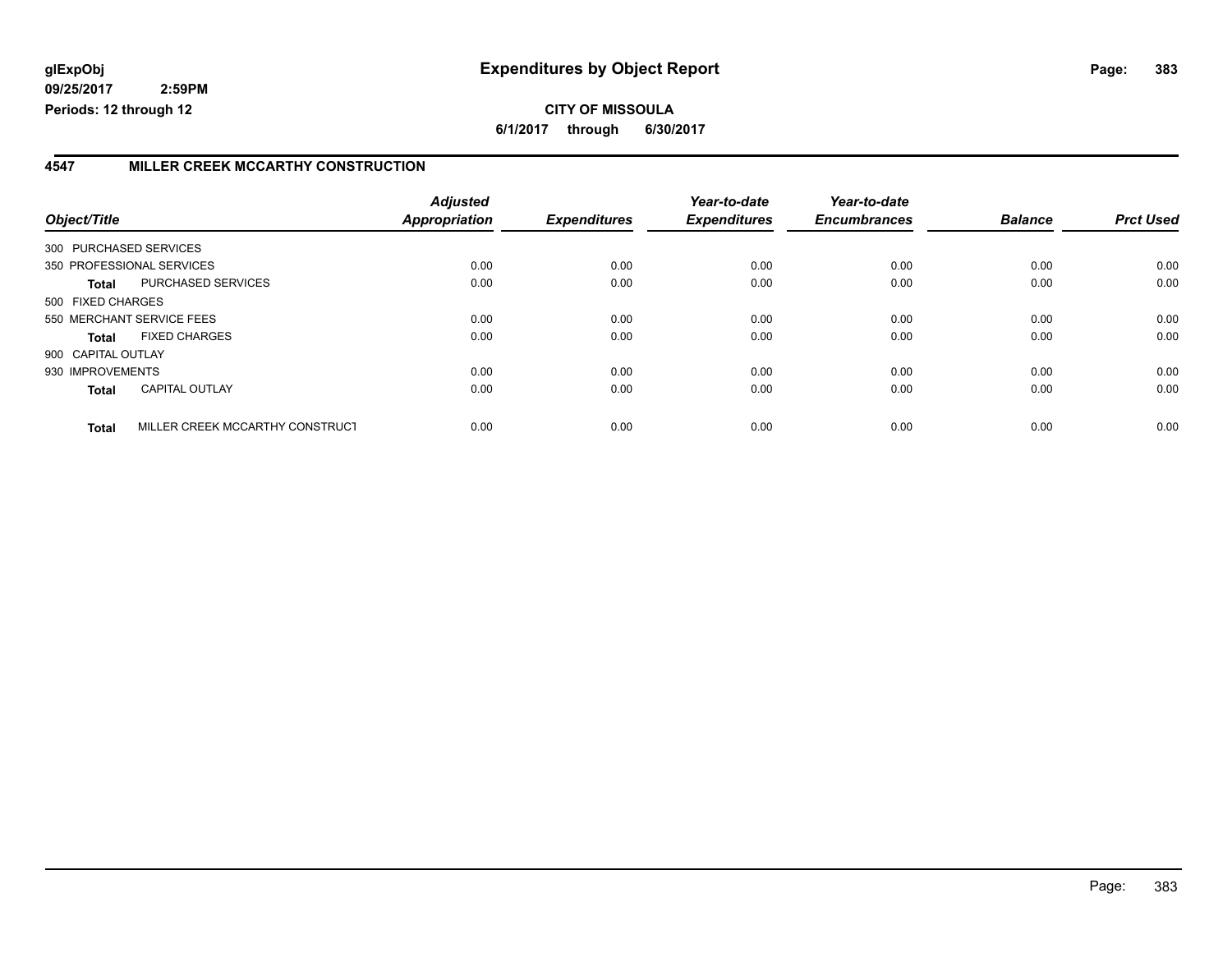**6/1/2017 through 6/30/2017**

# **4548 5TH,6TH & ARTHUR ROAD IMPROVEMENTS**

|                        |                              | <b>Adjusted</b> |                     | Year-to-date        | Year-to-date        |                |                  |
|------------------------|------------------------------|-----------------|---------------------|---------------------|---------------------|----------------|------------------|
| Object/Title           |                              | Appropriation   | <b>Expenditures</b> | <b>Expenditures</b> | <b>Encumbrances</b> | <b>Balance</b> | <b>Prct Used</b> |
| 300 PURCHASED SERVICES |                              |                 |                     |                     |                     |                |                  |
|                        | 350 PROFESSIONAL SERVICES    | 0.00            | 0.00                | 0.00                | 0.00                | 0.00           | 0.00             |
| <b>Total</b>           | <b>PURCHASED SERVICES</b>    | 0.00            | 0.00                | 0.00                | 0.00                | 0.00           | 0.00             |
| 500 FIXED CHARGES      |                              |                 |                     |                     |                     |                |                  |
|                        | 550 MERCHANT SERVICE FEES    | 0.00            | 0.00                | 0.00                | 0.00                | 0.00           | 0.00             |
| <b>Total</b>           | <b>FIXED CHARGES</b>         | 0.00            | 0.00                | 0.00                | 0.00                | 0.00           | 0.00             |
| 800 OTHER OBJECTS      |                              |                 |                     |                     |                     |                |                  |
|                        | 820 TRANSFERS TO OTHER FUNDS | 0.00            | 0.00                | 0.00                | 0.00                | 0.00           | 0.00             |
| <b>Total</b>           | OTHER OBJECTS                | 0.00            | 0.00                | 0.00                | 0.00                | 0.00           | 0.00             |
| 900 CAPITAL OUTLAY     |                              |                 |                     |                     |                     |                |                  |
| 930 IMPROVEMENTS       |                              | 0.00            | 179.04              | 18,303.37           | 0.00                | $-18,303.37$   | 0.00             |
| <b>Total</b>           | <b>CAPITAL OUTLAY</b>        | 0.00            | 179.04              | 18,303.37           | 0.00                | $-18,303.37$   | 0.00             |
| <b>Total</b>           | NON-DEPARTMENTAL             | 0.00            | 179.04              | 18,303.37           | 0.00                | $-18,303.37$   | 0.00             |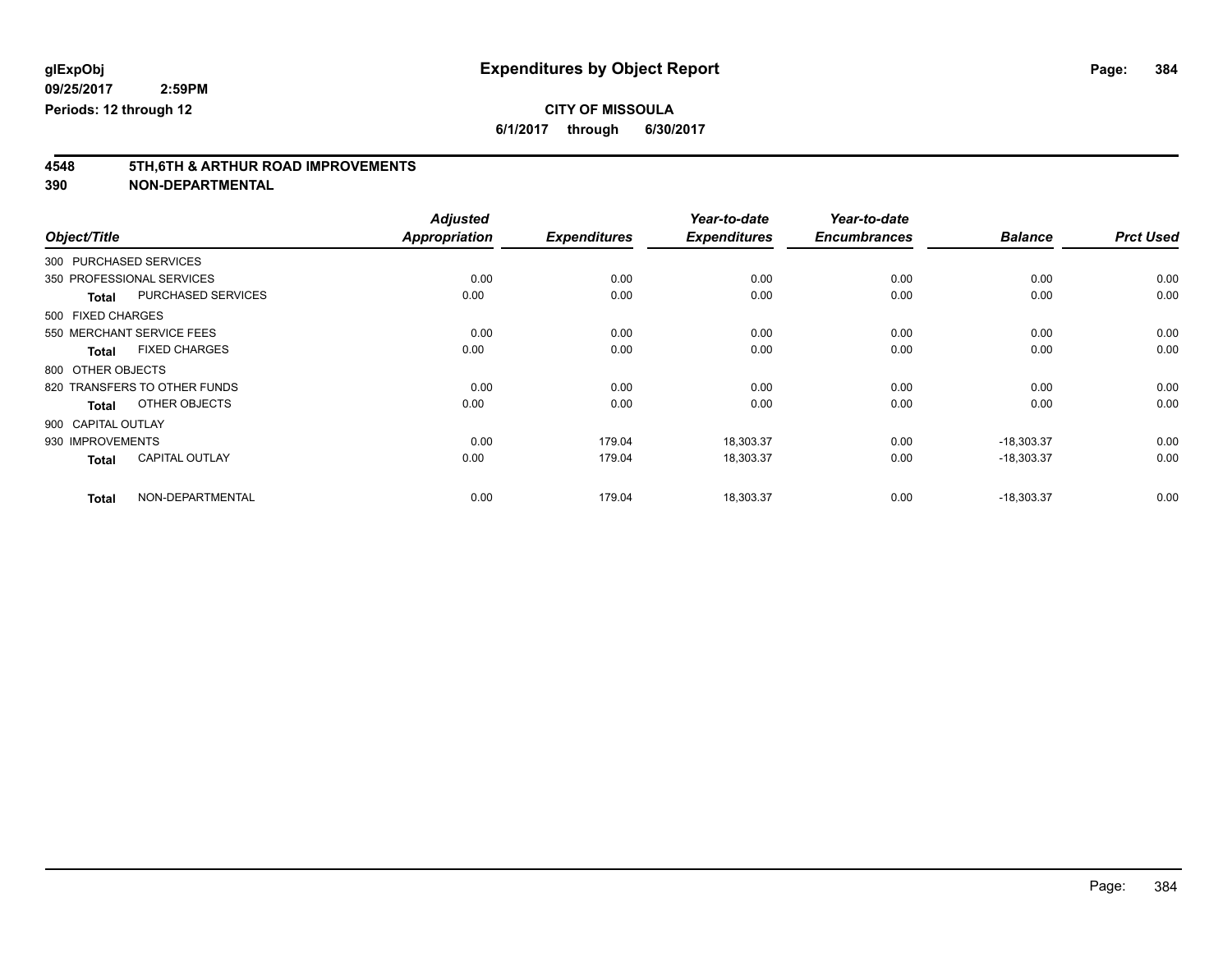**CITY OF MISSOULA 6/1/2017 through 6/30/2017**

#### **4548 5TH,6TH & ARTHUR ROAD IMPROVEMENTS**

|                    |                                   | <b>Adjusted</b>      |                     | Year-to-date        | Year-to-date        |                |                  |
|--------------------|-----------------------------------|----------------------|---------------------|---------------------|---------------------|----------------|------------------|
| Object/Title       |                                   | <b>Appropriation</b> | <b>Expenditures</b> | <b>Expenditures</b> | <b>Encumbrances</b> | <b>Balance</b> | <b>Prct Used</b> |
|                    | 300 PURCHASED SERVICES            |                      |                     |                     |                     |                |                  |
|                    | 350 PROFESSIONAL SERVICES         | 0.00                 | 0.00                | 0.00                | 0.00                | 0.00           | 0.00             |
| <b>Total</b>       | <b>PURCHASED SERVICES</b>         | 0.00                 | 0.00                | 0.00                | 0.00                | 0.00           | 0.00             |
| 500 FIXED CHARGES  |                                   |                      |                     |                     |                     |                |                  |
|                    | 550 MERCHANT SERVICE FEES         | 0.00                 | 0.00                | 0.00                | 0.00                | 0.00           | 0.00             |
| <b>Total</b>       | <b>FIXED CHARGES</b>              | 0.00                 | 0.00                | 0.00                | 0.00                | 0.00           | 0.00             |
| 800 OTHER OBJECTS  |                                   |                      |                     |                     |                     |                |                  |
|                    | 820 TRANSFERS TO OTHER FUNDS      | 0.00                 | 0.00                | 0.00                | 0.00                | 0.00           | 0.00             |
| <b>Total</b>       | OTHER OBJECTS                     | 0.00                 | 0.00                | 0.00                | 0.00                | 0.00           | 0.00             |
| 900 CAPITAL OUTLAY |                                   |                      |                     |                     |                     |                |                  |
| 930 IMPROVEMENTS   |                                   | 0.00                 | 179.04              | 18,303.37           | 0.00                | $-18,303.37$   | 0.00             |
| <b>Total</b>       | <b>CAPITAL OUTLAY</b>             | 0.00                 | 179.04              | 18,303.37           | 0.00                | $-18,303.37$   | 0.00             |
| <b>Total</b>       | 5TH, 6TH & ARTHUR ROAD IMPROVEMEN | 0.00                 | 179.04              | 18,303.37           | 0.00                | $-18,303.37$   | 0.00             |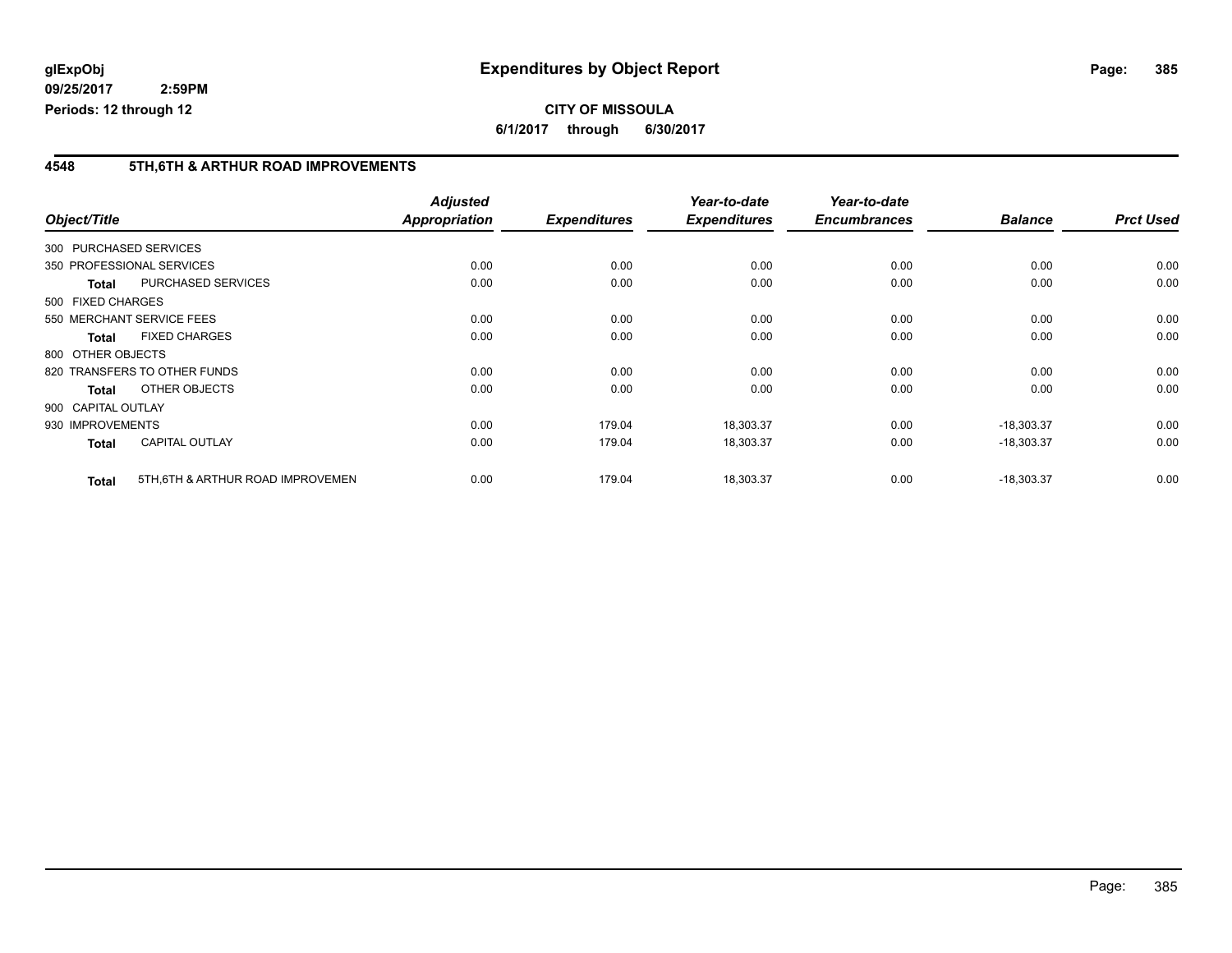# **4549 SID 549 HILLVIEW WAY**

|                    |                              | <b>Adjusted</b> |                     | Year-to-date        | Year-to-date        |                |                  |
|--------------------|------------------------------|-----------------|---------------------|---------------------|---------------------|----------------|------------------|
| Object/Title       |                              | Appropriation   | <b>Expenditures</b> | <b>Expenditures</b> | <b>Encumbrances</b> | <b>Balance</b> | <b>Prct Used</b> |
|                    | 300 PURCHASED SERVICES       |                 |                     |                     |                     |                |                  |
|                    | 350 PROFESSIONAL SERVICES    | 0.00            | 0.00                | 0.00                | 0.00                | 0.00           | 0.00             |
| <b>Total</b>       | PURCHASED SERVICES           | 0.00            | 0.00                | 0.00                | 0.00                | 0.00           | 0.00             |
| 500 FIXED CHARGES  |                              |                 |                     |                     |                     |                |                  |
|                    | 550 MERCHANT SERVICE FEES    | 0.00            | 0.00                | 0.00                | 0.00                | 0.00           | 0.00             |
| <b>Total</b>       | <b>FIXED CHARGES</b>         | 0.00            | 0.00                | 0.00                | 0.00                | 0.00           | 0.00             |
| 600 DEBT SERVICE   |                              |                 |                     |                     |                     |                |                  |
| 610 PRINCIPAL      |                              | 110,000.00      | 0.00                | 0.00                | 0.00                | 110,000.00     | 0.00             |
|                    | 620 INTEREST / SERVICE FEES  | 59,574.33       | 0.00                | 0.00                | 0.00                | 59,574.33      | 0.00             |
| <b>Total</b>       | <b>DEBT SERVICE</b>          | 169,574.33      | 0.00                | 0.00                | 0.00                | 169,574.33     | 0.00             |
| 800 OTHER OBJECTS  |                              |                 |                     |                     |                     |                |                  |
|                    | 820 TRANSFERS TO OTHER FUNDS | 0.00            | 0.00                | 0.00                | 0.00                | 0.00           | 0.00             |
| <b>Total</b>       | OTHER OBJECTS                | 0.00            | 0.00                | 0.00                | 0.00                | 0.00           | 0.00             |
| 900 CAPITAL OUTLAY |                              |                 |                     |                     |                     |                |                  |
| 930 IMPROVEMENTS   |                              | 0.00            | 0.00                | 0.00                | 0.00                | 0.00           | 0.00             |
| <b>Total</b>       | <b>CAPITAL OUTLAY</b>        | 0.00            | 0.00                | 0.00                | 0.00                | 0.00           | 0.00             |
| <b>Total</b>       | NON-DEPARTMENTAL             | 169,574.33      | 0.00                | 0.00                | 0.00                | 169,574.33     | 0.00             |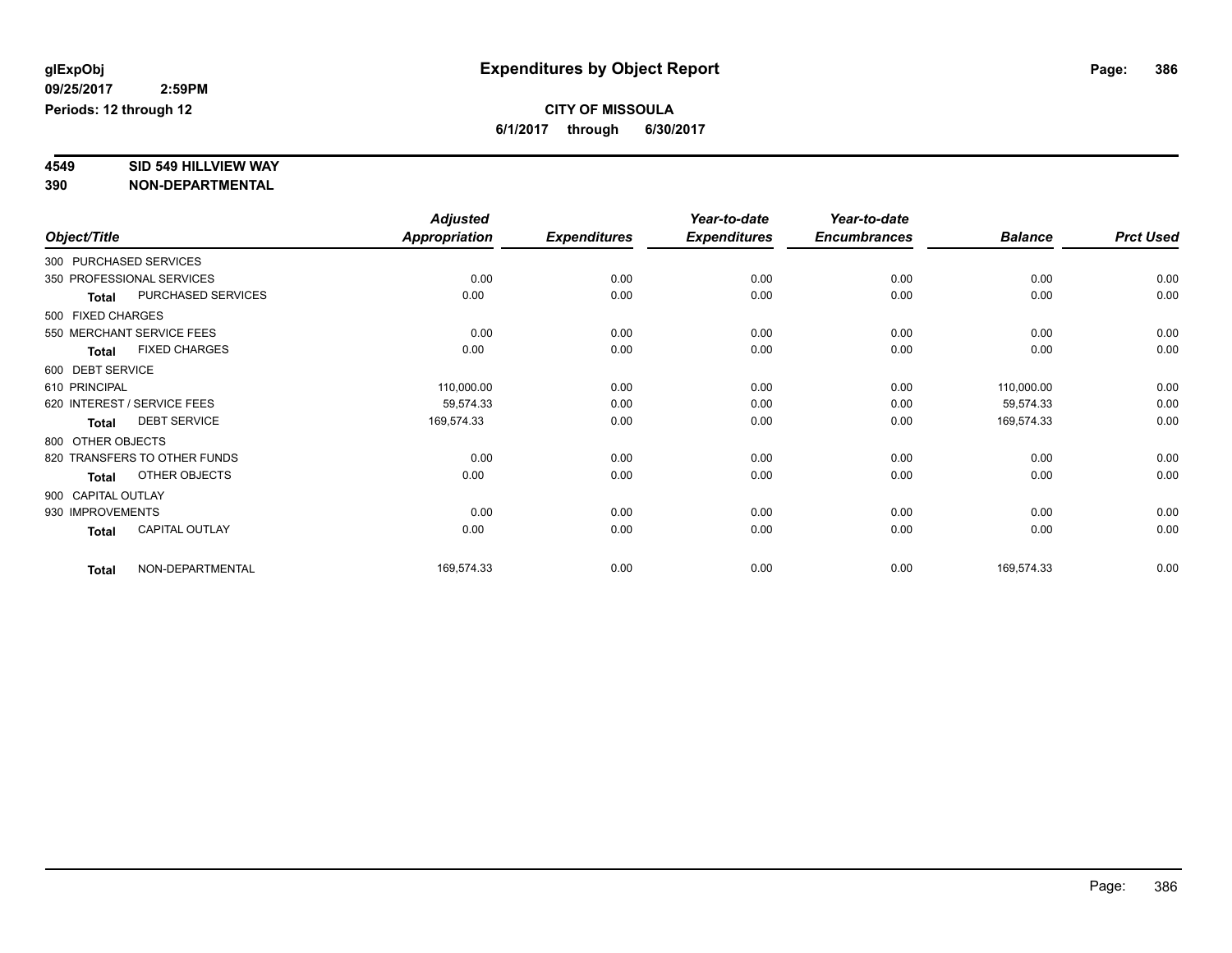#### **4549 SID 549 HILLVIEW WAY**

|                        |                              | <b>Adjusted</b>      |                     | Year-to-date        | Year-to-date        |                |                  |
|------------------------|------------------------------|----------------------|---------------------|---------------------|---------------------|----------------|------------------|
| Object/Title           |                              | <b>Appropriation</b> | <b>Expenditures</b> | <b>Expenditures</b> | <b>Encumbrances</b> | <b>Balance</b> | <b>Prct Used</b> |
| 300 PURCHASED SERVICES |                              |                      |                     |                     |                     |                |                  |
|                        | 350 PROFESSIONAL SERVICES    | 0.00                 | 0.00                | 0.00                | 0.00                | 0.00           | 0.00             |
| <b>Total</b>           | PURCHASED SERVICES           | 0.00                 | 0.00                | 0.00                | 0.00                | 0.00           | 0.00             |
| 500 FIXED CHARGES      |                              |                      |                     |                     |                     |                |                  |
|                        | 550 MERCHANT SERVICE FEES    | 0.00                 | 0.00                | 0.00                | 0.00                | 0.00           | 0.00             |
| Total                  | <b>FIXED CHARGES</b>         | 0.00                 | 0.00                | 0.00                | 0.00                | 0.00           | 0.00             |
| 600 DEBT SERVICE       |                              |                      |                     |                     |                     |                |                  |
| 610 PRINCIPAL          |                              | 110,000.00           | 0.00                | 0.00                | 0.00                | 110,000.00     | 0.00             |
|                        | 620 INTEREST / SERVICE FEES  | 59,574.33            | 0.00                | 0.00                | 0.00                | 59,574.33      | 0.00             |
| <b>Total</b>           | <b>DEBT SERVICE</b>          | 169,574.33           | 0.00                | 0.00                | 0.00                | 169,574.33     | 0.00             |
| 800 OTHER OBJECTS      |                              |                      |                     |                     |                     |                |                  |
|                        | 820 TRANSFERS TO OTHER FUNDS | 0.00                 | 0.00                | 0.00                | 0.00                | 0.00           | 0.00             |
| <b>Total</b>           | OTHER OBJECTS                | 0.00                 | 0.00                | 0.00                | 0.00                | 0.00           | 0.00             |
| 900 CAPITAL OUTLAY     |                              |                      |                     |                     |                     |                |                  |
| 930 IMPROVEMENTS       |                              | 0.00                 | 0.00                | 0.00                | 0.00                | 0.00           | 0.00             |
| <b>Total</b>           | <b>CAPITAL OUTLAY</b>        | 0.00                 | 0.00                | 0.00                | 0.00                | 0.00           | 0.00             |
| <b>Total</b>           | SID 549 HILLVIEW WAY         | 169,574.33           | 0.00                | 0.00                | 0.00                | 169,574.33     | 0.00             |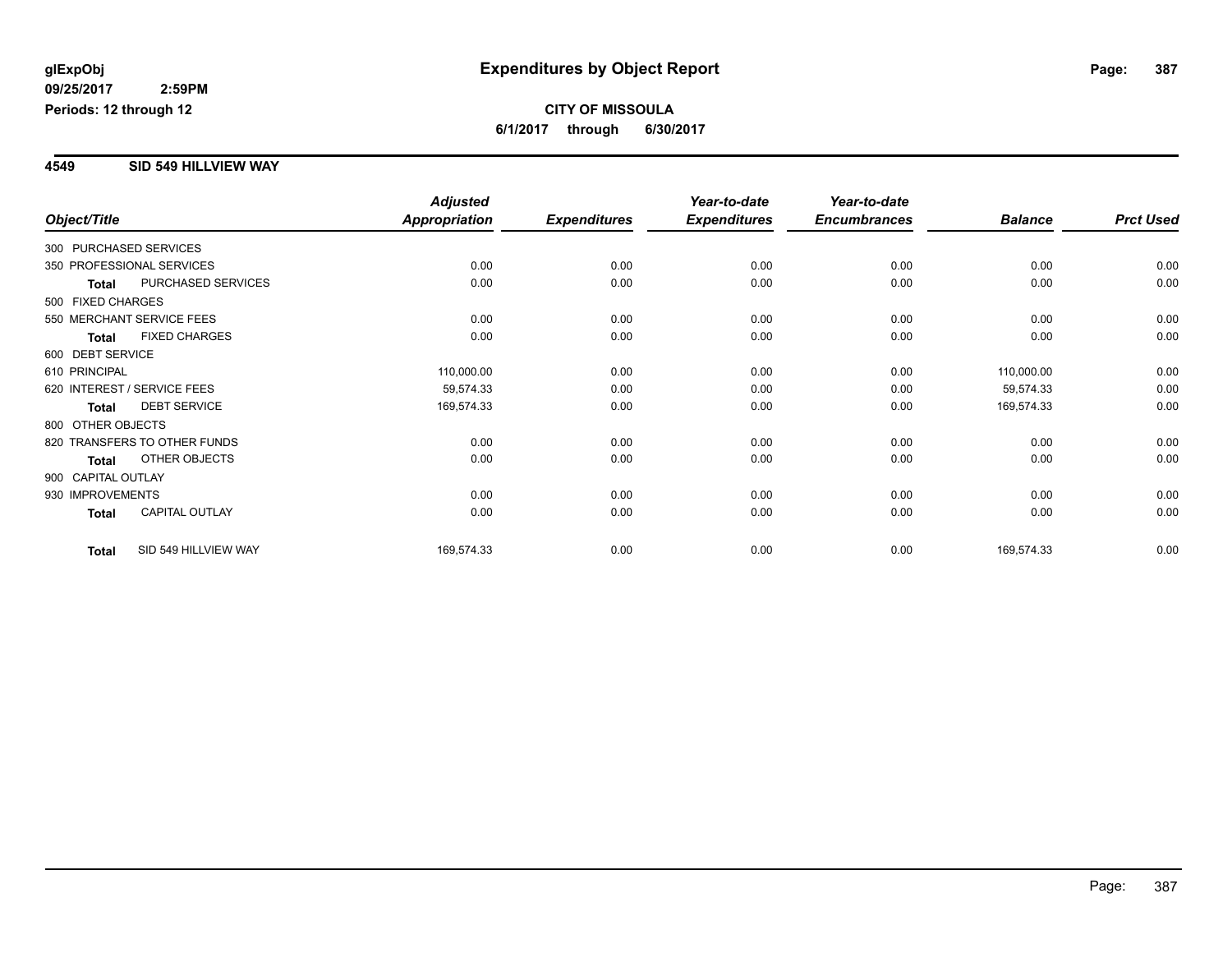**6/1/2017 through 6/30/2017**

# **4745 MALONEY/TWITE MILLER CR \$1.2M CONTRIB**

|                        |                              | <b>Adjusted</b>      |                     | Year-to-date        | Year-to-date        |                |                  |
|------------------------|------------------------------|----------------------|---------------------|---------------------|---------------------|----------------|------------------|
| Object/Title           |                              | <b>Appropriation</b> | <b>Expenditures</b> | <b>Expenditures</b> | <b>Encumbrances</b> | <b>Balance</b> | <b>Prct Used</b> |
| 300 PURCHASED SERVICES |                              |                      |                     |                     |                     |                |                  |
|                        | 350 PROFESSIONAL SERVICES    | 0.00                 | 0.00                | 0.00                | 0.00                | 0.00           | 0.00             |
| <b>Total</b>           | PURCHASED SERVICES           | 0.00                 | 0.00                | 0.00                | 0.00                | 0.00           | 0.00             |
| 500 FIXED CHARGES      |                              |                      |                     |                     |                     |                |                  |
|                        | 550 MERCHANT SERVICE FEES    | 0.00                 | 0.00                | 0.00                | 0.00                | 0.00           | 0.00             |
| <b>Total</b>           | <b>FIXED CHARGES</b>         | 0.00                 | 0.00                | 0.00                | 0.00                | 0.00           | 0.00             |
| 800 OTHER OBJECTS      |                              |                      |                     |                     |                     |                |                  |
|                        | 820 TRANSFERS TO OTHER FUNDS | 0.00                 | 0.00                | 0.00                | 0.00                | 0.00           | 0.00             |
| <b>Total</b>           | OTHER OBJECTS                | 0.00                 | 0.00                | 0.00                | 0.00                | 0.00           | 0.00             |
| 900 CAPITAL OUTLAY     |                              |                      |                     |                     |                     |                |                  |
| 930 IMPROVEMENTS       |                              | 0.00                 | 0.00                | 0.00                | 0.00                | 0.00           | 0.00             |
| <b>Total</b>           | <b>CAPITAL OUTLAY</b>        | 0.00                 | 0.00                | 0.00                | 0.00                | 0.00           | 0.00             |
| <b>Total</b>           | NON-DEPARTMENTAL             | 0.00                 | 0.00                | 0.00                | 0.00                | 0.00           | 0.00             |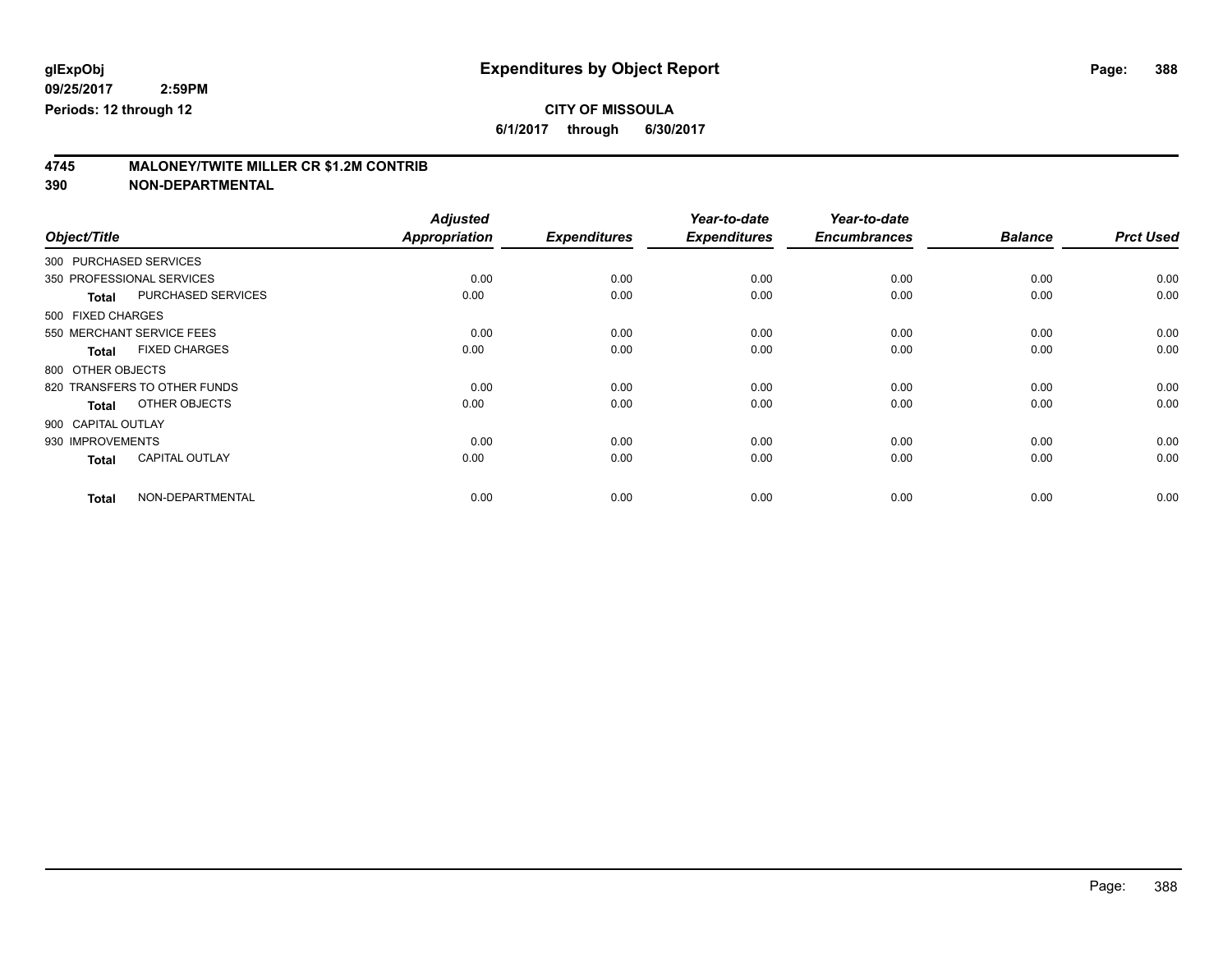#### **4745 MALONEY/TWITE MILLER CR \$1.2M CONTRIB**

| Object/Title           |                                     | <b>Adjusted</b><br>Appropriation | <b>Expenditures</b> | Year-to-date<br><b>Expenditures</b> | Year-to-date<br><b>Encumbrances</b> | <b>Balance</b> | <b>Prct Used</b> |
|------------------------|-------------------------------------|----------------------------------|---------------------|-------------------------------------|-------------------------------------|----------------|------------------|
| 300 PURCHASED SERVICES |                                     |                                  |                     |                                     |                                     |                |                  |
|                        | 350 PROFESSIONAL SERVICES           | 0.00                             | 0.00                | 0.00                                | 0.00                                | 0.00           | 0.00             |
| <b>Total</b>           | PURCHASED SERVICES                  | 0.00                             | 0.00                | 0.00                                | 0.00                                | 0.00           | 0.00             |
| 500 FIXED CHARGES      |                                     |                                  |                     |                                     |                                     |                |                  |
|                        | 550 MERCHANT SERVICE FEES           | 0.00                             | 0.00                | 0.00                                | 0.00                                | 0.00           | 0.00             |
| <b>Total</b>           | <b>FIXED CHARGES</b>                | 0.00                             | 0.00                | 0.00                                | 0.00                                | 0.00           | 0.00             |
| 800 OTHER OBJECTS      |                                     |                                  |                     |                                     |                                     |                |                  |
|                        | 820 TRANSFERS TO OTHER FUNDS        | 0.00                             | 0.00                | 0.00                                | 0.00                                | 0.00           | 0.00             |
| Total                  | OTHER OBJECTS                       | 0.00                             | 0.00                | 0.00                                | 0.00                                | 0.00           | 0.00             |
| 900 CAPITAL OUTLAY     |                                     |                                  |                     |                                     |                                     |                |                  |
| 930 IMPROVEMENTS       |                                     | 0.00                             | 0.00                | 0.00                                | 0.00                                | 0.00           | 0.00             |
| <b>Total</b>           | <b>CAPITAL OUTLAY</b>               | 0.00                             | 0.00                | 0.00                                | 0.00                                | 0.00           | 0.00             |
| <b>Total</b>           | MALONEY/TWITE MILLER CR \$1.2M CONT | 0.00                             | 0.00                | 0.00                                | 0.00                                | 0.00           | 0.00             |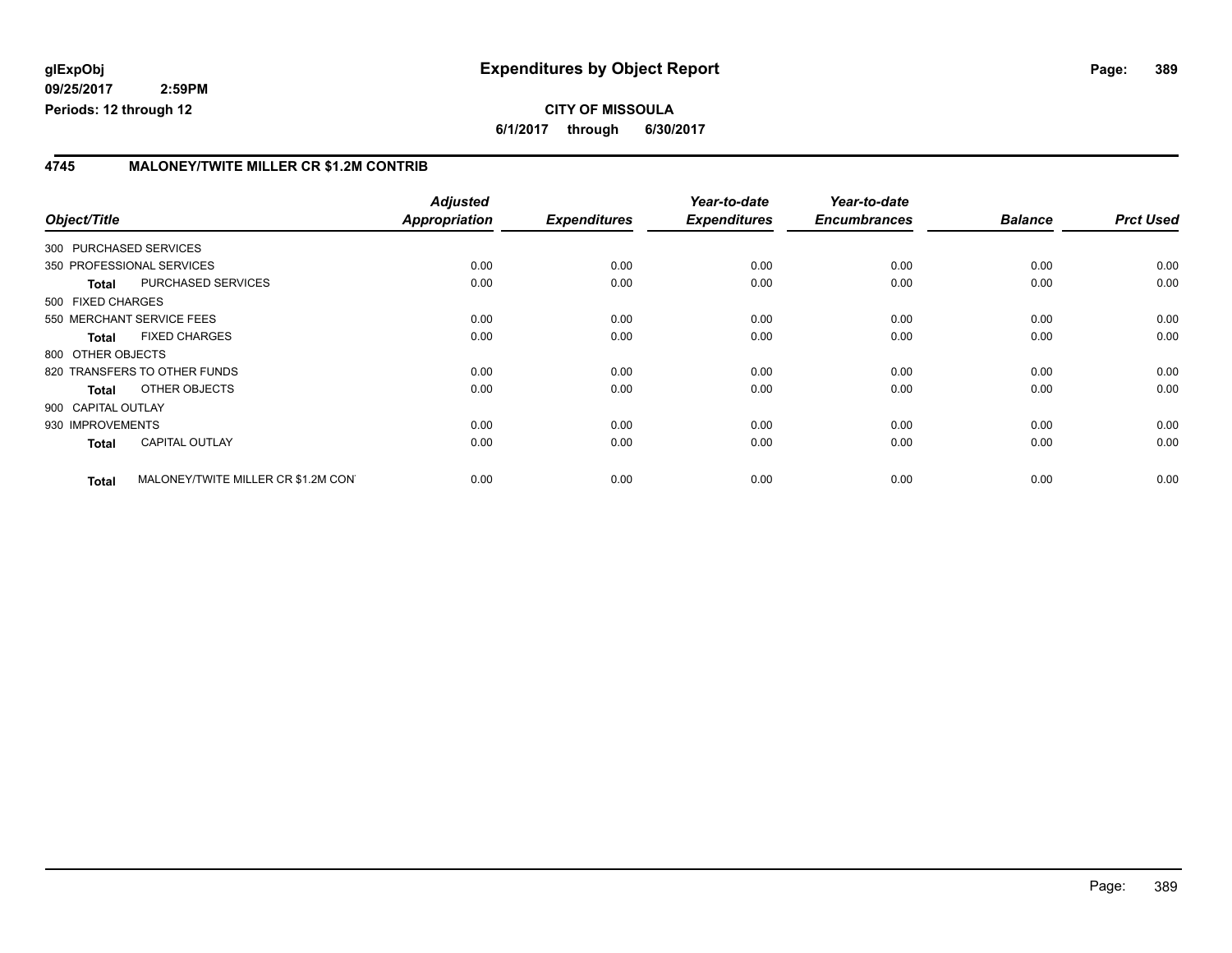**6/1/2017 through 6/30/2017**

# **4941 HILLVIEW WAY CONSTRUCTION**

| <b>PUBLIC WORKS OPERATIONS</b><br>280 |  |
|---------------------------------------|--|
|---------------------------------------|--|

|                     |                              | <b>Adjusted</b> |                     | Year-to-date        | Year-to-date        |                |                  |
|---------------------|------------------------------|-----------------|---------------------|---------------------|---------------------|----------------|------------------|
| Object/Title        |                              | Appropriation   | <b>Expenditures</b> | <b>Expenditures</b> | <b>Encumbrances</b> | <b>Balance</b> | <b>Prct Used</b> |
| 200 SUPPLIES        |                              |                 |                     |                     |                     |                |                  |
| 210 OFFICE SUPPLIES |                              | 0.00            | 0.00                | 0.00                | 0.00                | 0.00           | 0.00             |
| Total               | <b>SUPPLIES</b>              | 0.00            | 0.00                | 0.00                | 0.00                | 0.00           | 0.00             |
|                     | 300 PURCHASED SERVICES       |                 |                     |                     |                     |                |                  |
| 310 COMMUNICATIONS  |                              | 0.00            | 0.00                | 0.00                | 0.00                | 0.00           | 0.00             |
|                     | 320 PRINTING & DUPLICATING   | 0.00            | 0.00                | 0.00                | 0.00                | 0.00           | 0.00             |
|                     | 350 PROFESSIONAL SERVICES    | 0.00            | 0.00                | 163,318.34          | 0.00                | $-163,318.34$  | 0.00             |
| <b>Total</b>        | PURCHASED SERVICES           | 0.00            | 0.00                | 163,318.34          | 0.00                | $-163,318.34$  | 0.00             |
| 500 FIXED CHARGES   |                              |                 |                     |                     |                     |                |                  |
|                     | 550 MERCHANT SERVICE FEES    | 0.00            | 0.00                | 0.00                | 0.00                | 0.00           | 0.00             |
| <b>Total</b>        | <b>FIXED CHARGES</b>         | 0.00            | 0.00                | 0.00                | 0.00                | 0.00           | 0.00             |
| 800 OTHER OBJECTS   |                              |                 |                     |                     |                     |                |                  |
|                     | 820 TRANSFERS TO OTHER FUNDS | 0.00            | 0.00                | 127,500.00          | 0.00                | $-127,500.00$  | 0.00             |
| <b>Total</b>        | OTHER OBJECTS                | 0.00            | 0.00                | 127,500.00          | 0.00                | $-127,500.00$  | 0.00             |
| 900 CAPITAL OUTLAY  |                              |                 |                     |                     |                     |                |                  |
| 930 IMPROVEMENTS    |                              | 2,550,000.00    | 177,715.99          | 2,541,433.12        | 0.00                | 8,566.88       | 99.66            |
| <b>Total</b>        | <b>CAPITAL OUTLAY</b>        | 2,550,000.00    | 177,715.99          | 2,541,433.12        | 0.00                | 8,566.88       | 99.66            |
| <b>Total</b>        | PUBLIC WORKS OPERATIONS      | 2,550,000.00    | 177,715.99          | 2,832,251.46        | 0.00                | $-282,251.46$  | 111.07           |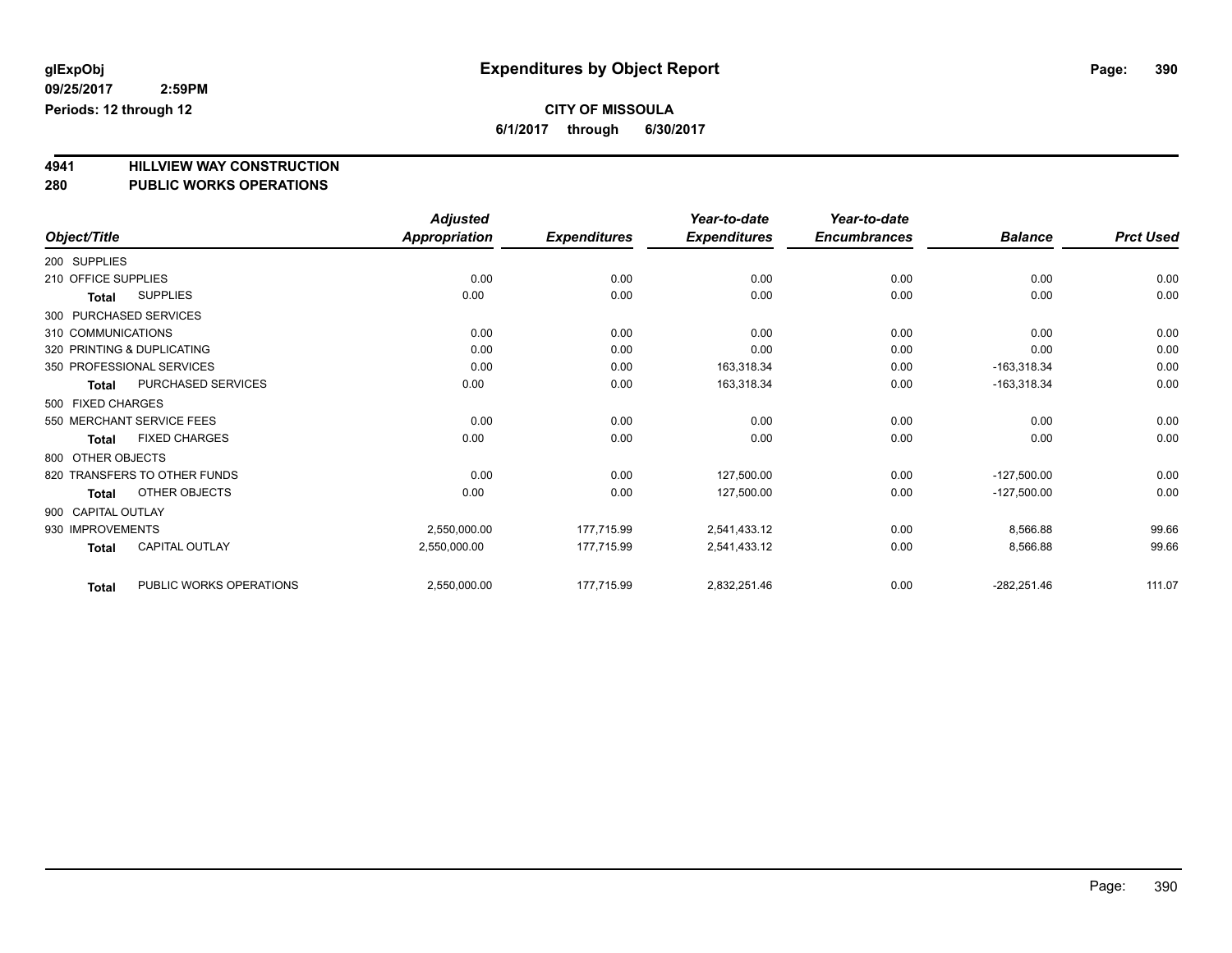#### **4941 HILLVIEW WAY CONSTRUCTION**

|                     |                              | <b>Adjusted</b>      | Year-to-date        | Year-to-date        |                     |                |                  |
|---------------------|------------------------------|----------------------|---------------------|---------------------|---------------------|----------------|------------------|
| Object/Title        |                              | <b>Appropriation</b> | <b>Expenditures</b> | <b>Expenditures</b> | <b>Encumbrances</b> | <b>Balance</b> | <b>Prct Used</b> |
| 200 SUPPLIES        |                              |                      |                     |                     |                     |                |                  |
| 210 OFFICE SUPPLIES |                              | 0.00                 | 0.00                | 0.00                | 0.00                | 0.00           | 0.00             |
| <b>Total</b>        | <b>SUPPLIES</b>              | 0.00                 | 0.00                | 0.00                | 0.00                | 0.00           | 0.00             |
|                     | 300 PURCHASED SERVICES       |                      |                     |                     |                     |                |                  |
| 310 COMMUNICATIONS  |                              | 0.00                 | 0.00                | 0.00                | 0.00                | 0.00           | 0.00             |
|                     | 320 PRINTING & DUPLICATING   | 0.00                 | 0.00                | 0.00                | 0.00                | 0.00           | 0.00             |
|                     | 350 PROFESSIONAL SERVICES    | 0.00                 | 0.00                | 163,318.34          | 0.00                | $-163,318.34$  | 0.00             |
| <b>Total</b>        | PURCHASED SERVICES           | 0.00                 | 0.00                | 163,318.34          | 0.00                | $-163,318.34$  | 0.00             |
| 500 FIXED CHARGES   |                              |                      |                     |                     |                     |                |                  |
|                     | 550 MERCHANT SERVICE FEES    | 0.00                 | 0.00                | 0.00                | 0.00                | 0.00           | 0.00             |
| <b>Total</b>        | <b>FIXED CHARGES</b>         | 0.00                 | 0.00                | 0.00                | 0.00                | 0.00           | 0.00             |
| 800 OTHER OBJECTS   |                              |                      |                     |                     |                     |                |                  |
|                     | 820 TRANSFERS TO OTHER FUNDS | 0.00                 | 0.00                | 127,500.00          | 0.00                | $-127,500.00$  | 0.00             |
| <b>Total</b>        | OTHER OBJECTS                | 0.00                 | 0.00                | 127,500.00          | 0.00                | $-127,500.00$  | 0.00             |
| 900 CAPITAL OUTLAY  |                              |                      |                     |                     |                     |                |                  |
| 930 IMPROVEMENTS    |                              | 2,550,000.00         | 177,715.99          | 2,541,433.12        | 0.00                | 8,566.88       | 99.66            |
| <b>Total</b>        | CAPITAL OUTLAY               | 2,550,000.00         | 177,715.99          | 2,541,433.12        | 0.00                | 8,566.88       | 99.66            |
| <b>Total</b>        | HILLVIEW WAY CONSTRUCTION    | 2,550,000.00         | 177,715.99          | 2,832,251.46        | 0.00                | $-282,251.46$  | 111.07           |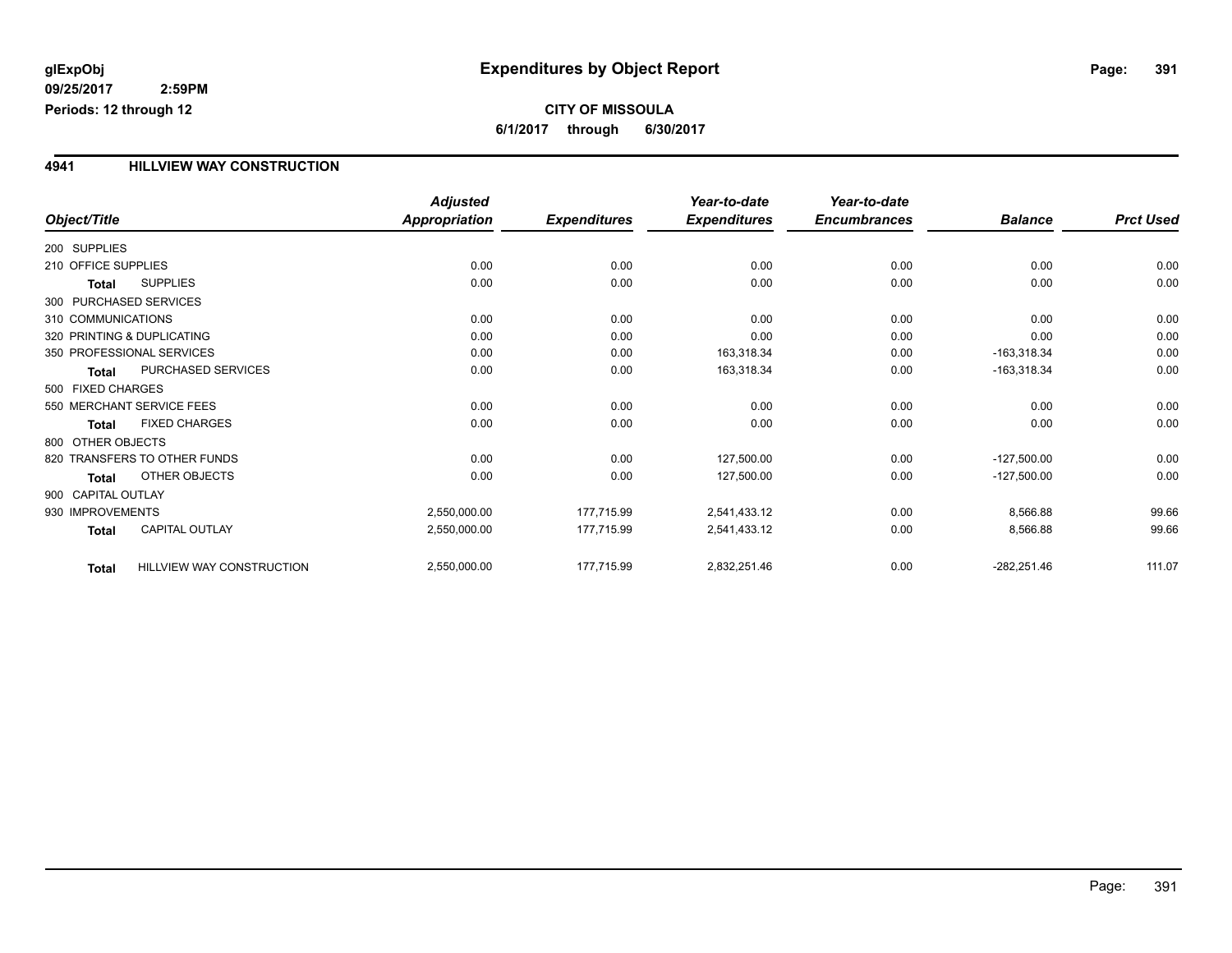## **glExpObj Expenditures by Object Report Page: 392**

**09/25/2017 2:59PM Periods: 12 through 12**

#### **4944 RATTLESNAKE SEWER COLLECTION (544)**

**000 \*\*\* Title Not Found \*\*\***

| Object/Title                            | <b>Adjusted</b><br>Appropriation | <b>Expenditures</b> | Year-to-date<br><b>Expenditures</b> | Year-to-date<br><b>Encumbrances</b> | <b>Balance</b> | <b>Prct Used</b> |
|-----------------------------------------|----------------------------------|---------------------|-------------------------------------|-------------------------------------|----------------|------------------|
| 500 FIXED CHARGES                       |                                  |                     |                                     |                                     |                |                  |
| 550 MERCHANT SERVICE FEES               | 0.00                             | 0.00                | 0.00                                | 0.00                                | 0.00           | 0.00             |
| <b>FIXED CHARGES</b><br><b>Total</b>    | 0.00                             | 0.00                | 0.00                                | 0.00                                | 0.00           | 0.00             |
| *** Title Not Found ***<br><b>Total</b> | 0.00                             | 0.00                | 0.00                                | 0.00                                | 0.00           | 0.00             |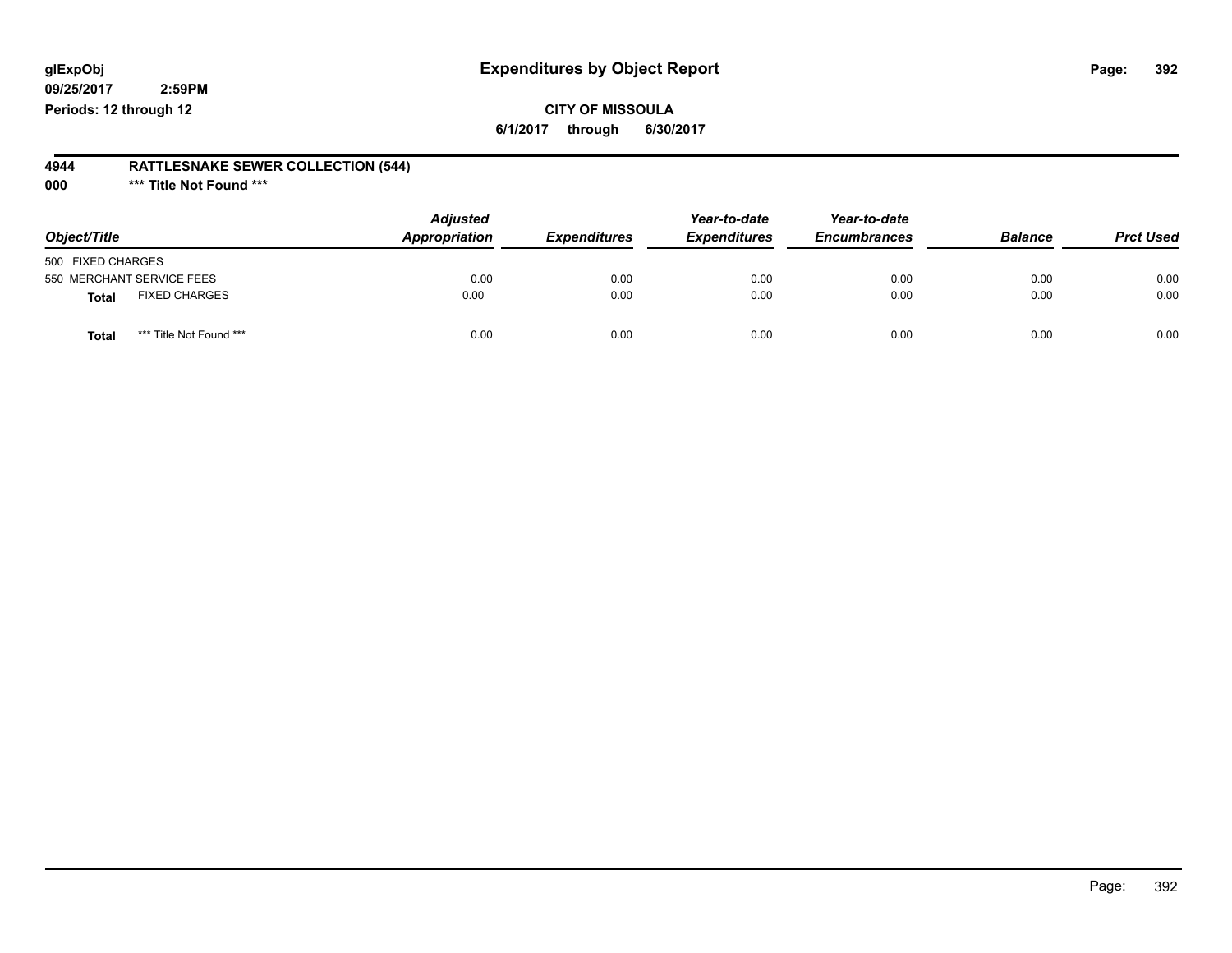**6/1/2017 through 6/30/2017**

# **4944 RATTLESNAKE SEWER COLLECTION (544)**

|                        |                           | <b>Adjusted</b>      |                     | Year-to-date        | Year-to-date        |                |                  |
|------------------------|---------------------------|----------------------|---------------------|---------------------|---------------------|----------------|------------------|
| Object/Title           |                           | <b>Appropriation</b> | <b>Expenditures</b> | <b>Expenditures</b> | <b>Encumbrances</b> | <b>Balance</b> | <b>Prct Used</b> |
| 300 PURCHASED SERVICES |                           |                      |                     |                     |                     |                |                  |
|                        | 350 PROFESSIONAL SERVICES | 0.00                 | 0.00                | 0.00                | 0.00                | 0.00           | 0.00             |
| <b>Total</b>           | PURCHASED SERVICES        | 0.00                 | 0.00                | 0.00                | 0.00                | 0.00           | 0.00             |
| 500 FIXED CHARGES      |                           |                      |                     |                     |                     |                |                  |
|                        | 550 MERCHANT SERVICE FEES | 0.00                 | 0.00                | 0.00                | 0.00                | 0.00           | 0.00             |
| <b>Total</b>           | <b>FIXED CHARGES</b>      | 0.00                 | 0.00                | 0.00                | 0.00                | 0.00           | 0.00             |
| 600 DEBT SERVICE       |                           |                      |                     |                     |                     |                |                  |
| 610 PRINCIPAL          |                           | 0.00                 | 0.00                | 0.00                | 0.00                | 0.00           | 0.00             |
| <b>Total</b>           | <b>DEBT SERVICE</b>       | 0.00                 | 0.00                | 0.00                | 0.00                | 0.00           | 0.00             |
| 900 CAPITAL OUTLAY     |                           |                      |                     |                     |                     |                |                  |
| 930 IMPROVEMENTS       |                           | 0.00                 | 0.00                | 0.00                | 0.00                | 0.00           | 0.00             |
| <b>Total</b>           | <b>CAPITAL OUTLAY</b>     | 0.00                 | 0.00                | 0.00                | 0.00                | 0.00           | 0.00             |
| <b>Total</b>           | NON-DEPARTMENTAL          | 0.00                 | 0.00                | 0.00                | 0.00                | 0.00           | 0.00             |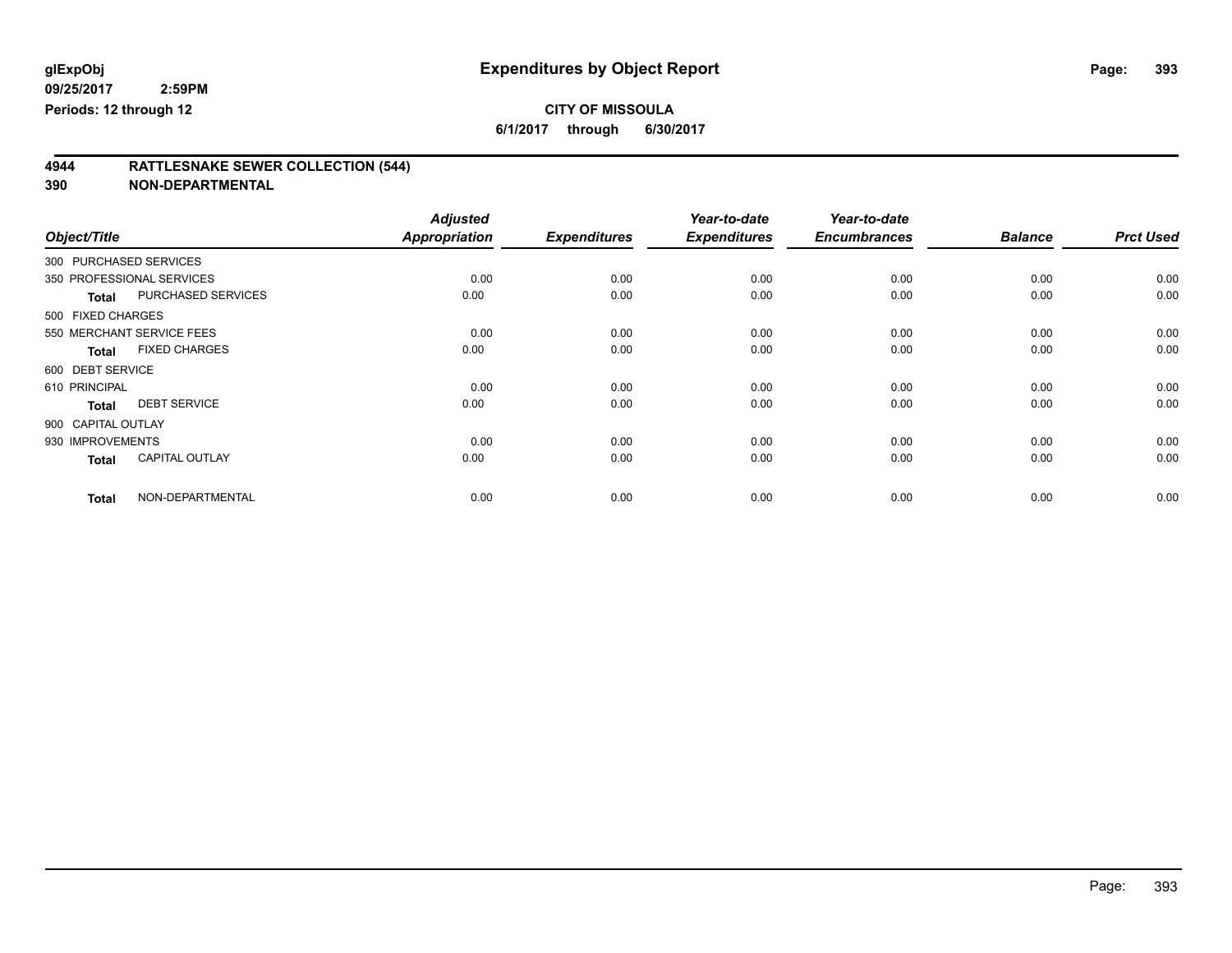**6/1/2017 through 6/30/2017**

| 4944 | <b>RATTLESNAKE SEWER COLLECTION (544)</b> |
|------|-------------------------------------------|
|      |                                           |

**550 SID 544 PROJECT**

|                           |                       | <b>Adjusted</b>      |                     | Year-to-date        | Year-to-date        |                |                  |
|---------------------------|-----------------------|----------------------|---------------------|---------------------|---------------------|----------------|------------------|
| Object/Title              |                       | <b>Appropriation</b> | <b>Expenditures</b> | <b>Expenditures</b> | <b>Encumbrances</b> | <b>Balance</b> | <b>Prct Used</b> |
| 300 PURCHASED SERVICES    |                       |                      |                     |                     |                     |                |                  |
| 350 PROFESSIONAL SERVICES |                       | 0.00                 | 0.00                | 0.00                | 0.00                | 0.00           | 0.00             |
| <b>Total</b>              | PURCHASED SERVICES    | 0.00                 | 0.00                | 0.00                | 0.00                | 0.00           | 0.00             |
| 500 FIXED CHARGES         |                       |                      |                     |                     |                     |                |                  |
| 550 MERCHANT SERVICE FEES |                       | 0.00                 | 0.00                | 0.00                | 0.00                | 0.00           | 0.00             |
| <b>Total</b>              | <b>FIXED CHARGES</b>  | 0.00                 | 0.00                | 0.00                | 0.00                | 0.00           | 0.00             |
| 900 CAPITAL OUTLAY        |                       |                      |                     |                     |                     |                |                  |
| 915 EASEMENTS             |                       | 0.00                 | 0.00                | 0.00                | 0.00                | 0.00           | 0.00             |
| 930 IMPROVEMENTS          |                       | 0.00                 | 0.00                | 0.00                | 0.00                | 0.00           | 0.00             |
| 960 CAPITAL CONTINGENCY   |                       | 0.00                 | 0.00                | 0.00                | 0.00                | 0.00           | 0.00             |
| <b>Total</b>              | <b>CAPITAL OUTLAY</b> | 0.00                 | 0.00                | 0.00                | 0.00                | 0.00           | 0.00             |
| <b>Total</b>              | SID 544 PROJECT       | 0.00                 | 0.00                | 0.00                | 0.00                | 0.00           | 0.00             |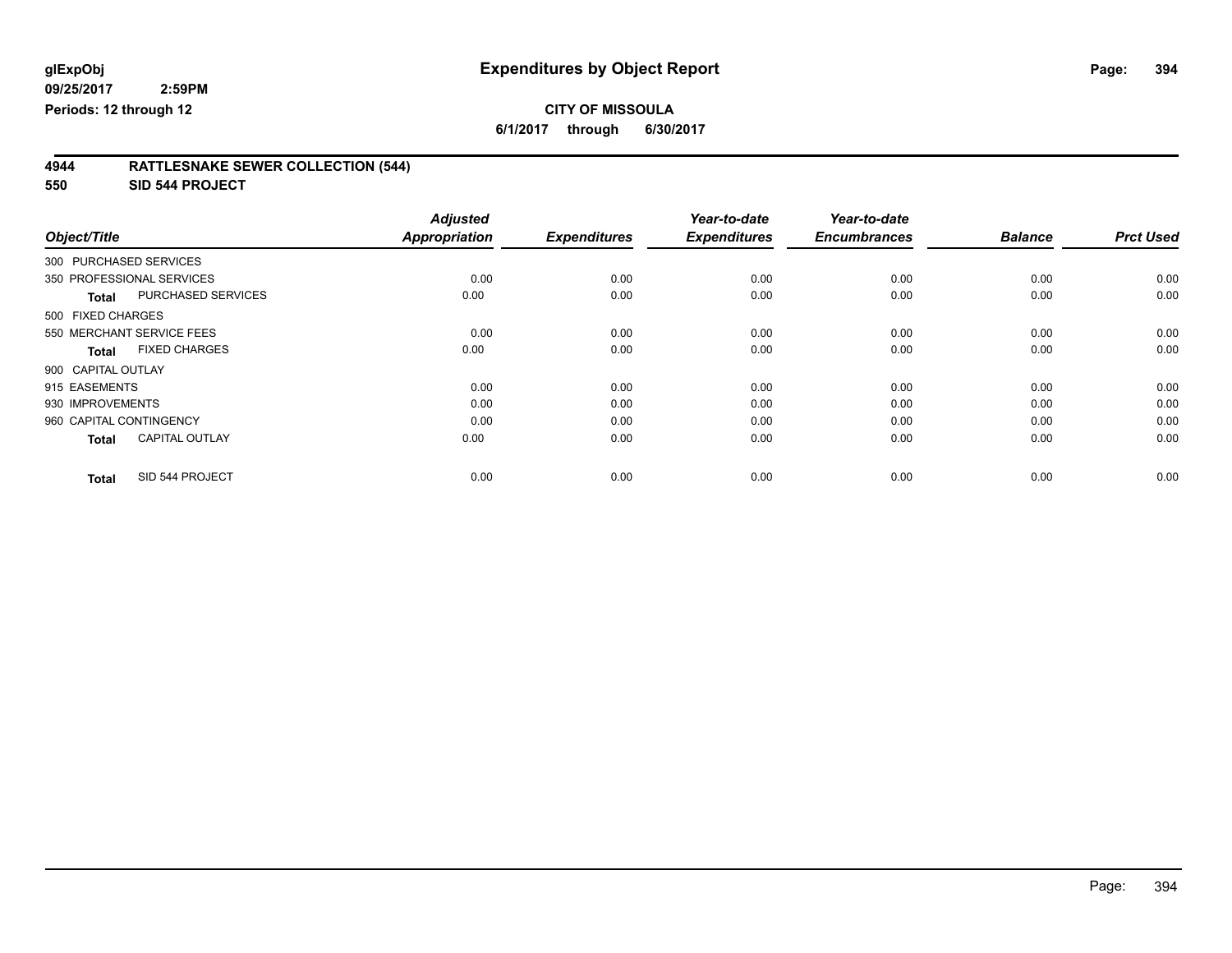**6/1/2017 through 6/30/2017**

#### **4944 RATTLESNAKE SEWER COLLECTION (544)**

**555 LOLO STREET PROJECT**

|                           |                            | <b>Adjusted</b>      |                     | Year-to-date        | Year-to-date        |                |                  |
|---------------------------|----------------------------|----------------------|---------------------|---------------------|---------------------|----------------|------------------|
| Object/Title              |                            | <b>Appropriation</b> | <b>Expenditures</b> | <b>Expenditures</b> | <b>Encumbrances</b> | <b>Balance</b> | <b>Prct Used</b> |
| 500 FIXED CHARGES         |                            |                      |                     |                     |                     |                |                  |
| 550 MERCHANT SERVICE FEES |                            | 0.00                 | 0.00                | 0.00                | 0.00                | 0.00           | 0.00             |
| Total                     | <b>FIXED CHARGES</b>       | 0.00                 | 0.00                | 0.00                | 0.00                | 0.00           | 0.00             |
| 900 CAPITAL OUTLAY        |                            |                      |                     |                     |                     |                |                  |
| 930 IMPROVEMENTS          |                            | 0.00                 | 0.00                | 0.00                | 0.00                | 0.00           | 0.00             |
| 960 CAPITAL CONTINGENCY   |                            | 0.00                 | 0.00                | 0.00                | 0.00                | 0.00           | 0.00             |
| <b>Total</b>              | <b>CAPITAL OUTLAY</b>      | 0.00                 | 0.00                | 0.00                | 0.00                | 0.00           | 0.00             |
|                           |                            |                      |                     |                     |                     |                |                  |
| <b>Total</b>              | <b>LOLO STREET PROJECT</b> | 0.00                 | 0.00                | 0.00                | 0.00                | 0.00           | 0.00             |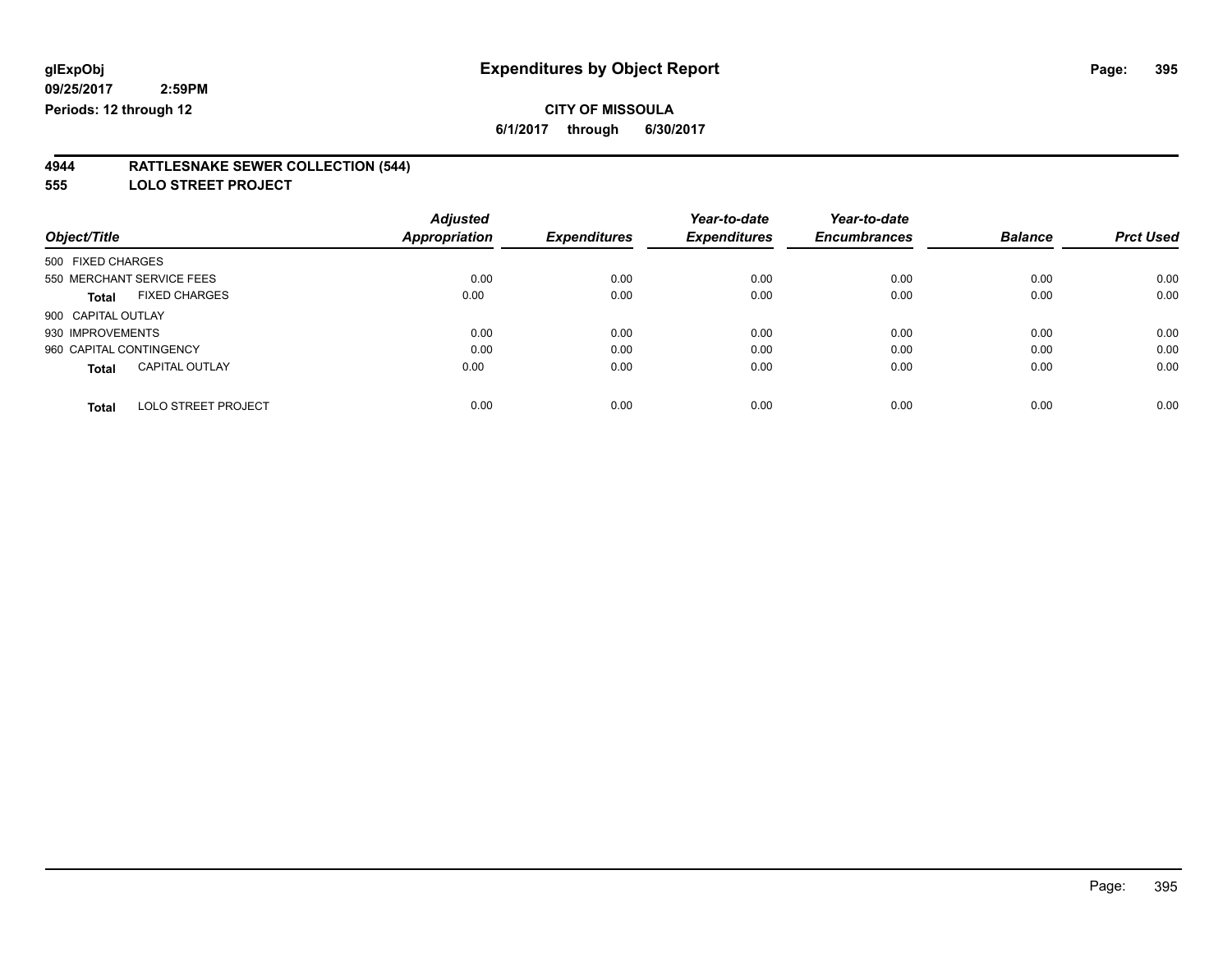### **4944 RATTLESNAKE SEWER COLLECTION (544)**

| Object/Title              |                                  | <b>Adjusted</b><br><b>Appropriation</b> | <b>Expenditures</b> | Year-to-date<br><b>Expenditures</b> | Year-to-date<br><b>Encumbrances</b> | <b>Balance</b> | <b>Prct Used</b> |
|---------------------------|----------------------------------|-----------------------------------------|---------------------|-------------------------------------|-------------------------------------|----------------|------------------|
| 300 PURCHASED SERVICES    |                                  |                                         |                     |                                     |                                     |                |                  |
| 350 PROFESSIONAL SERVICES |                                  | 0.00                                    | 0.00                | 0.00                                | 0.00                                | 0.00           | 0.00             |
| Total                     | PURCHASED SERVICES               | 0.00                                    | 0.00                | 0.00                                | 0.00                                | 0.00           | 0.00             |
| 500 FIXED CHARGES         |                                  |                                         |                     |                                     |                                     |                |                  |
| 550 MERCHANT SERVICE FEES |                                  | 0.00                                    | 0.00                | 0.00                                | 0.00                                | 0.00           | 0.00             |
| <b>Total</b>              | <b>FIXED CHARGES</b>             | 0.00                                    | 0.00                | 0.00                                | 0.00                                | 0.00           | 0.00             |
| 600 DEBT SERVICE          |                                  |                                         |                     |                                     |                                     |                |                  |
| 610 PRINCIPAL             |                                  | 0.00                                    | 0.00                | 0.00                                | 0.00                                | 0.00           | 0.00             |
| <b>Total</b>              | <b>DEBT SERVICE</b>              | 0.00                                    | 0.00                | 0.00                                | 0.00                                | 0.00           | 0.00             |
| 900 CAPITAL OUTLAY        |                                  |                                         |                     |                                     |                                     |                |                  |
| 915 EASEMENTS             |                                  | 0.00                                    | 0.00                | 0.00                                | 0.00                                | 0.00           | 0.00             |
| 930 IMPROVEMENTS          |                                  | 0.00                                    | 0.00                | 0.00                                | 0.00                                | 0.00           | 0.00             |
| 960 CAPITAL CONTINGENCY   |                                  | 0.00                                    | 0.00                | 0.00                                | 0.00                                | 0.00           | 0.00             |
| <b>Total</b>              | <b>CAPITAL OUTLAY</b>            | 0.00                                    | 0.00                | 0.00                                | 0.00                                | 0.00           | 0.00             |
| <b>Total</b>              | RATTLESNAKE SEWER COLLECTION (54 | 0.00                                    | 0.00                | 0.00                                | 0.00                                | 0.00           | 0.00             |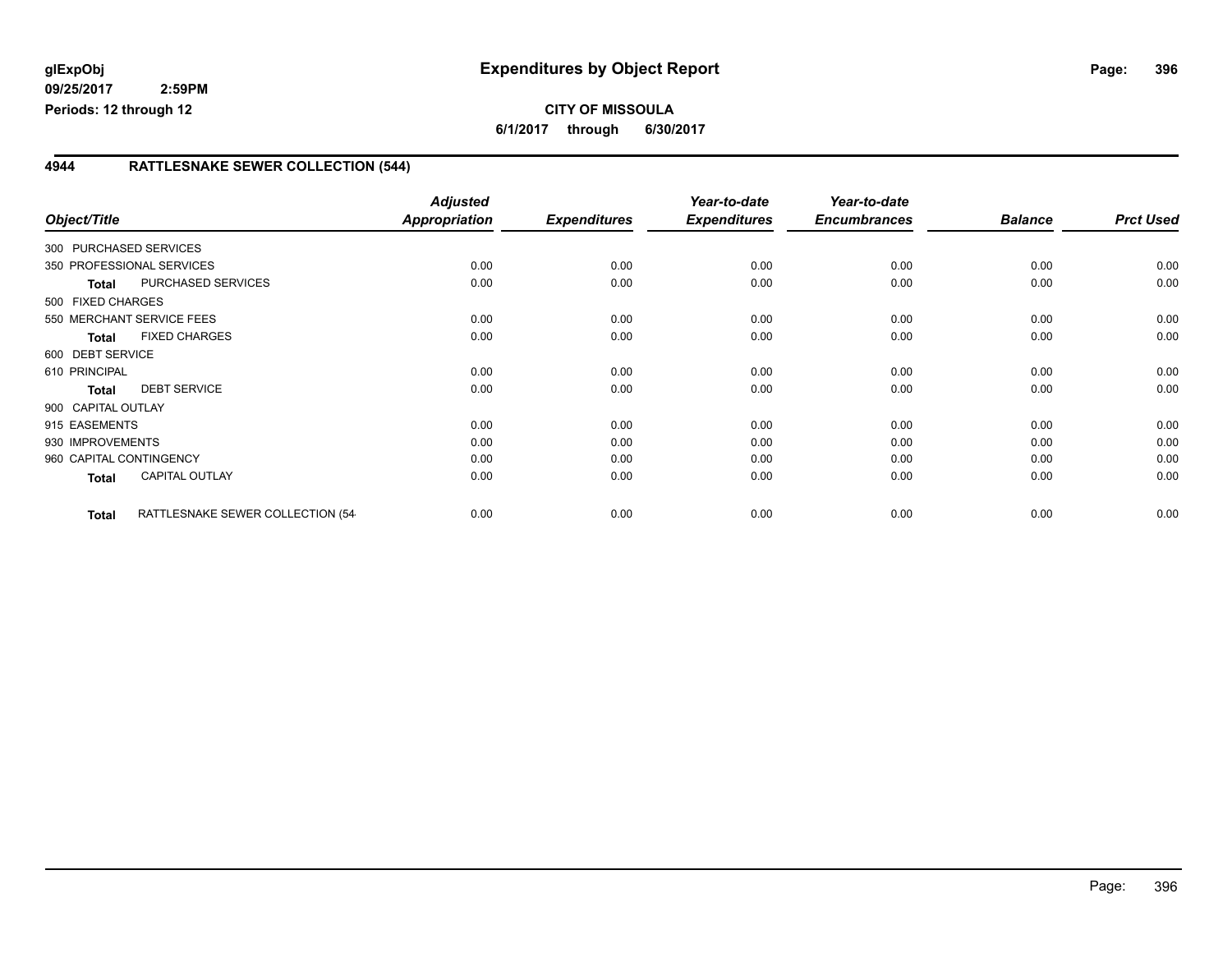### **CITY OF MISSOULA**

**6/1/2017 through 6/30/2017**

#### **4945 PHILLIPS ST TRAFFIC CALMING**

**000 \*\*\* Title Not Found \*\*\***

| Object/Title                            | <b>Adjusted</b><br><b>Appropriation</b> | <b>Expenditures</b> | Year-to-date<br><b>Expenditures</b> | Year-to-date<br><b>Encumbrances</b> | <b>Balance</b> | <b>Prct Used</b> |
|-----------------------------------------|-----------------------------------------|---------------------|-------------------------------------|-------------------------------------|----------------|------------------|
|                                         |                                         |                     |                                     |                                     |                |                  |
| 500 FIXED CHARGES                       |                                         |                     |                                     |                                     |                |                  |
| 550 MERCHANT SERVICE FEES               | 0.00                                    | 0.00                | 0.00                                | 0.00                                | 0.00           | 0.00             |
| <b>FIXED CHARGES</b><br><b>Total</b>    | 0.00                                    | 0.00                | 0.00                                | 0.00                                | 0.00           | 0.00             |
| 600 DEBT SERVICE                        |                                         |                     |                                     |                                     |                |                  |
| 620 INTEREST / SERVICE FEES             | 0.00                                    | 0.00                | 0.00                                | 0.00                                | 0.00           | 0.00             |
| <b>DEBT SERVICE</b><br><b>Total</b>     | 0.00                                    | 0.00                | 0.00                                | 0.00                                | 0.00           | 0.00             |
| *** Title Not Found ***<br><b>Total</b> | 0.00                                    | 0.00                | 0.00                                | 0.00                                | 0.00           | 0.00             |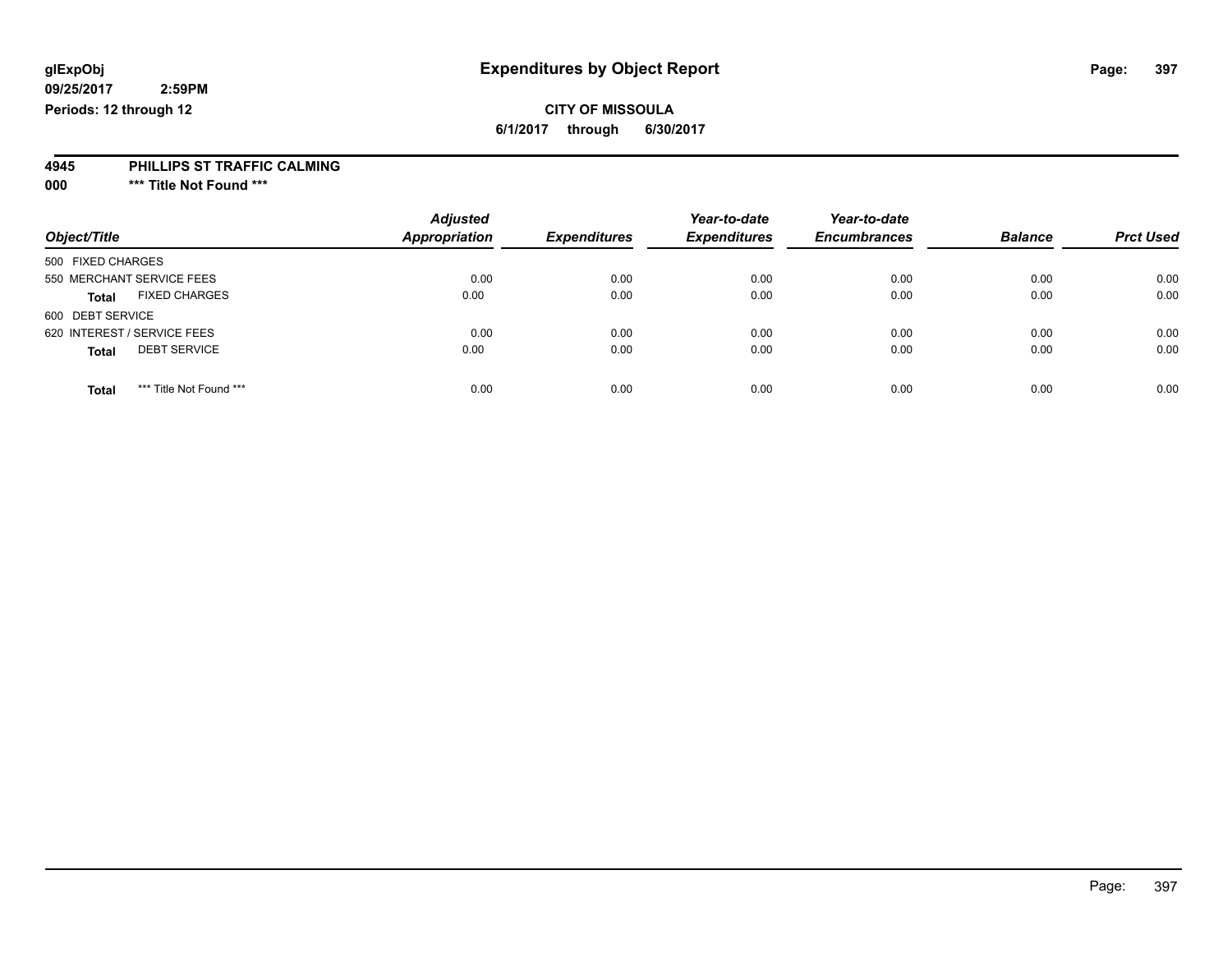**CITY OF MISSOULA 6/1/2017 through 6/30/2017**

#### **4945 PHILLIPS ST TRAFFIC CALMING**

|                                     |                             | <b>Adjusted</b>      |                     | Year-to-date        | Year-to-date        |                |                  |
|-------------------------------------|-----------------------------|----------------------|---------------------|---------------------|---------------------|----------------|------------------|
| Object/Title                        |                             | <b>Appropriation</b> | <b>Expenditures</b> | <b>Expenditures</b> | <b>Encumbrances</b> | <b>Balance</b> | <b>Prct Used</b> |
| 500 FIXED CHARGES                   |                             |                      |                     |                     |                     |                |                  |
| 550 MERCHANT SERVICE FEES           |                             | 0.00                 | 0.00                | 0.00                | 0.00                | 0.00           | 0.00             |
| <b>Total</b>                        | <b>FIXED CHARGES</b>        | 0.00                 | 0.00                | 0.00                | 0.00                | 0.00           | 0.00             |
| 600 DEBT SERVICE                    |                             |                      |                     |                     |                     |                |                  |
| 620 INTEREST / SERVICE FEES         |                             | 0.00                 | 0.00                | 0.00                | 0.00                | 0.00           | 0.00             |
| <b>DEBT SERVICE</b><br><b>Total</b> |                             | 0.00                 | 0.00                | 0.00                | 0.00                | 0.00           | 0.00             |
| <b>Total</b>                        | PHILLIPS ST TRAFFIC CALMING | 0.00                 | 0.00                | 0.00                | 0.00                | 0.00           | 0.00             |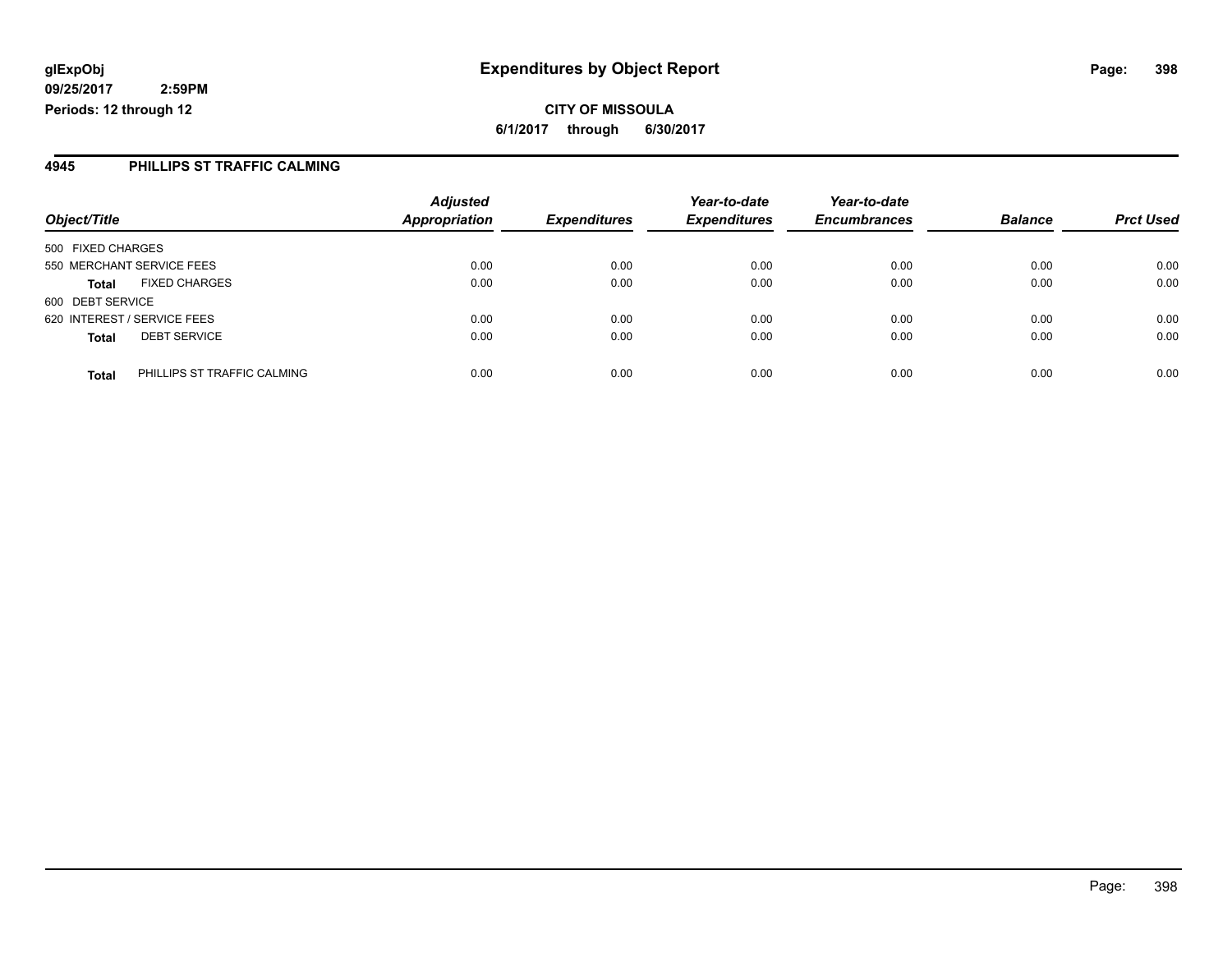### **CITY OF MISSOULA**

**6/1/2017 through 6/30/2017**

#### **4946 PATTEE CREEK DR. TRAFFIC CALMING**

**000 \*\*\* Title Not Found \*\*\***

| Object/Title                            | <b>Adjusted</b><br><b>Appropriation</b> | <b>Expenditures</b> | Year-to-date<br><b>Expenditures</b> | Year-to-date<br><b>Encumbrances</b> | <b>Balance</b> | <b>Prct Used</b> |
|-----------------------------------------|-----------------------------------------|---------------------|-------------------------------------|-------------------------------------|----------------|------------------|
| 500 FIXED CHARGES                       |                                         |                     |                                     |                                     |                |                  |
| 550 MERCHANT SERVICE FEES               | 0.00                                    | 0.00                | 0.00                                | 0.00                                | 0.00           | 0.00             |
| <b>FIXED CHARGES</b><br><b>Total</b>    | 0.00                                    | 0.00                | 0.00                                | 0.00                                | 0.00           | 0.00             |
| 600 DEBT SERVICE                        |                                         |                     |                                     |                                     |                |                  |
| 620 INTEREST / SERVICE FEES             | 0.00                                    | 0.00                | 0.00                                | 0.00                                | 0.00           | 0.00             |
| <b>DEBT SERVICE</b><br><b>Total</b>     | 0.00                                    | 0.00                | 0.00                                | 0.00                                | 0.00           | 0.00             |
| *** Title Not Found ***<br><b>Total</b> | 0.00                                    | 0.00                | 0.00                                | 0.00                                | 0.00           | 0.00             |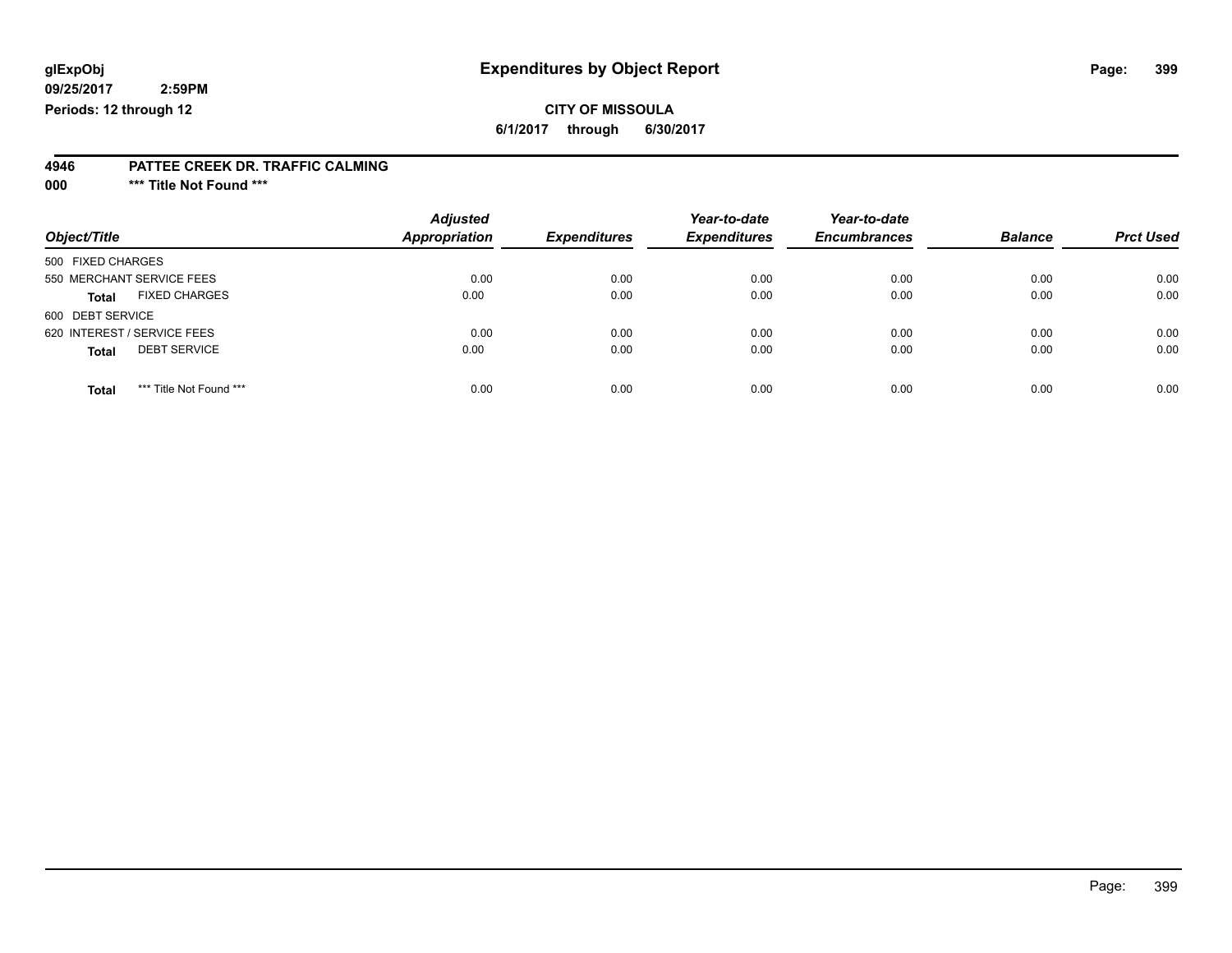### **CITY OF MISSOULA**

**6/1/2017 through 6/30/2017**

# **4946 PATTEE CREEK DR. TRAFFIC CALMING**

**390 NON-DEPARTMENTAL**

|                        |                           | <b>Adjusted</b>      |                     | Year-to-date        | Year-to-date        |                |                  |
|------------------------|---------------------------|----------------------|---------------------|---------------------|---------------------|----------------|------------------|
| Object/Title           |                           | <b>Appropriation</b> | <b>Expenditures</b> | <b>Expenditures</b> | <b>Encumbrances</b> | <b>Balance</b> | <b>Prct Used</b> |
| 300 PURCHASED SERVICES |                           |                      |                     |                     |                     |                |                  |
|                        | 350 PROFESSIONAL SERVICES | 0.00                 | 0.00                | 0.00                | 0.00                | 0.00           | 0.00             |
| <b>Total</b>           | PURCHASED SERVICES        | 0.00                 | 0.00                | 0.00                | 0.00                | 0.00           | 0.00             |
| 500 FIXED CHARGES      |                           |                      |                     |                     |                     |                |                  |
|                        | 550 MERCHANT SERVICE FEES | 0.00                 | 0.00                | 0.00                | 0.00                | 0.00           | 0.00             |
| <b>Total</b>           | <b>FIXED CHARGES</b>      | 0.00                 | 0.00                | 0.00                | 0.00                | 0.00           | 0.00             |
| 900 CAPITAL OUTLAY     |                           |                      |                     |                     |                     |                |                  |
| 930 IMPROVEMENTS       |                           | 0.00                 | 0.00                | 0.00                | 0.00                | 0.00           | 0.00             |
| <b>Total</b>           | <b>CAPITAL OUTLAY</b>     | 0.00                 | 0.00                | 0.00                | 0.00                | 0.00           | 0.00             |
| <b>Total</b>           | NON-DEPARTMENTAL          | 0.00                 | 0.00                | 0.00                | 0.00                | 0.00           | 0.00             |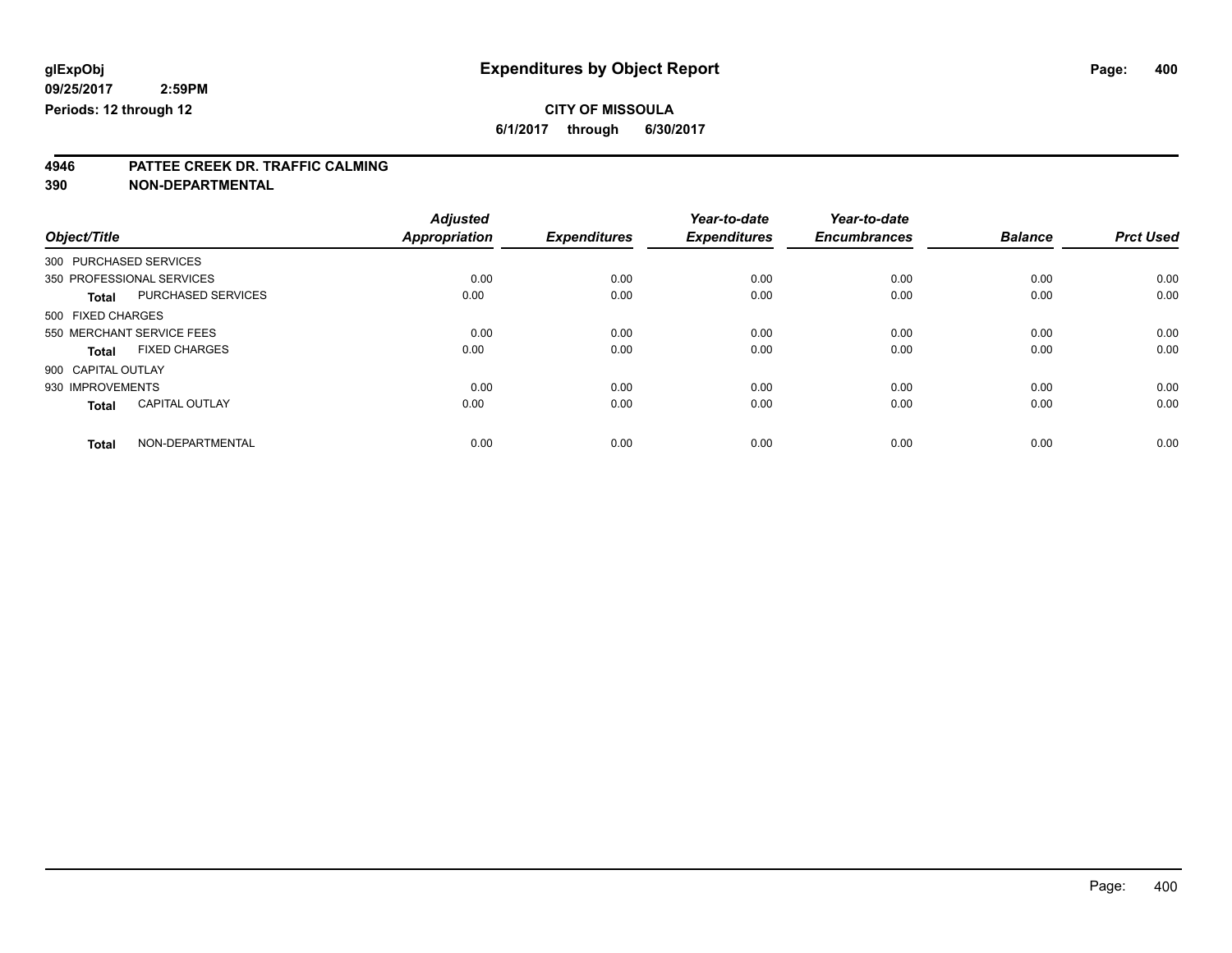#### **4946 PATTEE CREEK DR. TRAFFIC CALMING**

|                    |                                  | <b>Adjusted</b>      |                     | Year-to-date        | Year-to-date        |                |                  |
|--------------------|----------------------------------|----------------------|---------------------|---------------------|---------------------|----------------|------------------|
| Object/Title       |                                  | <b>Appropriation</b> | <b>Expenditures</b> | <b>Expenditures</b> | <b>Encumbrances</b> | <b>Balance</b> | <b>Prct Used</b> |
|                    | 300 PURCHASED SERVICES           |                      |                     |                     |                     |                |                  |
|                    | 350 PROFESSIONAL SERVICES        | 0.00                 | 0.00                | 0.00                | 0.00                | 0.00           | 0.00             |
| <b>Total</b>       | PURCHASED SERVICES               | 0.00                 | 0.00                | 0.00                | 0.00                | 0.00           | 0.00             |
| 500 FIXED CHARGES  |                                  |                      |                     |                     |                     |                |                  |
|                    | 550 MERCHANT SERVICE FEES        | 0.00                 | 0.00                | 0.00                | 0.00                | 0.00           | 0.00             |
| <b>Total</b>       | <b>FIXED CHARGES</b>             | 0.00                 | 0.00                | 0.00                | 0.00                | 0.00           | 0.00             |
| 600 DEBT SERVICE   |                                  |                      |                     |                     |                     |                |                  |
|                    | 620 INTEREST / SERVICE FEES      | 0.00                 | 0.00                | 0.00                | 0.00                | 0.00           | 0.00             |
| <b>Total</b>       | <b>DEBT SERVICE</b>              | 0.00                 | 0.00                | 0.00                | 0.00                | 0.00           | 0.00             |
| 900 CAPITAL OUTLAY |                                  |                      |                     |                     |                     |                |                  |
| 930 IMPROVEMENTS   |                                  | 0.00                 | 0.00                | 0.00                | 0.00                | 0.00           | 0.00             |
| <b>Total</b>       | <b>CAPITAL OUTLAY</b>            | 0.00                 | 0.00                | 0.00                | 0.00                | 0.00           | 0.00             |
| <b>Total</b>       | PATTEE CREEK DR. TRAFFIC CALMING | 0.00                 | 0.00                | 0.00                | 0.00                | 0.00           | 0.00             |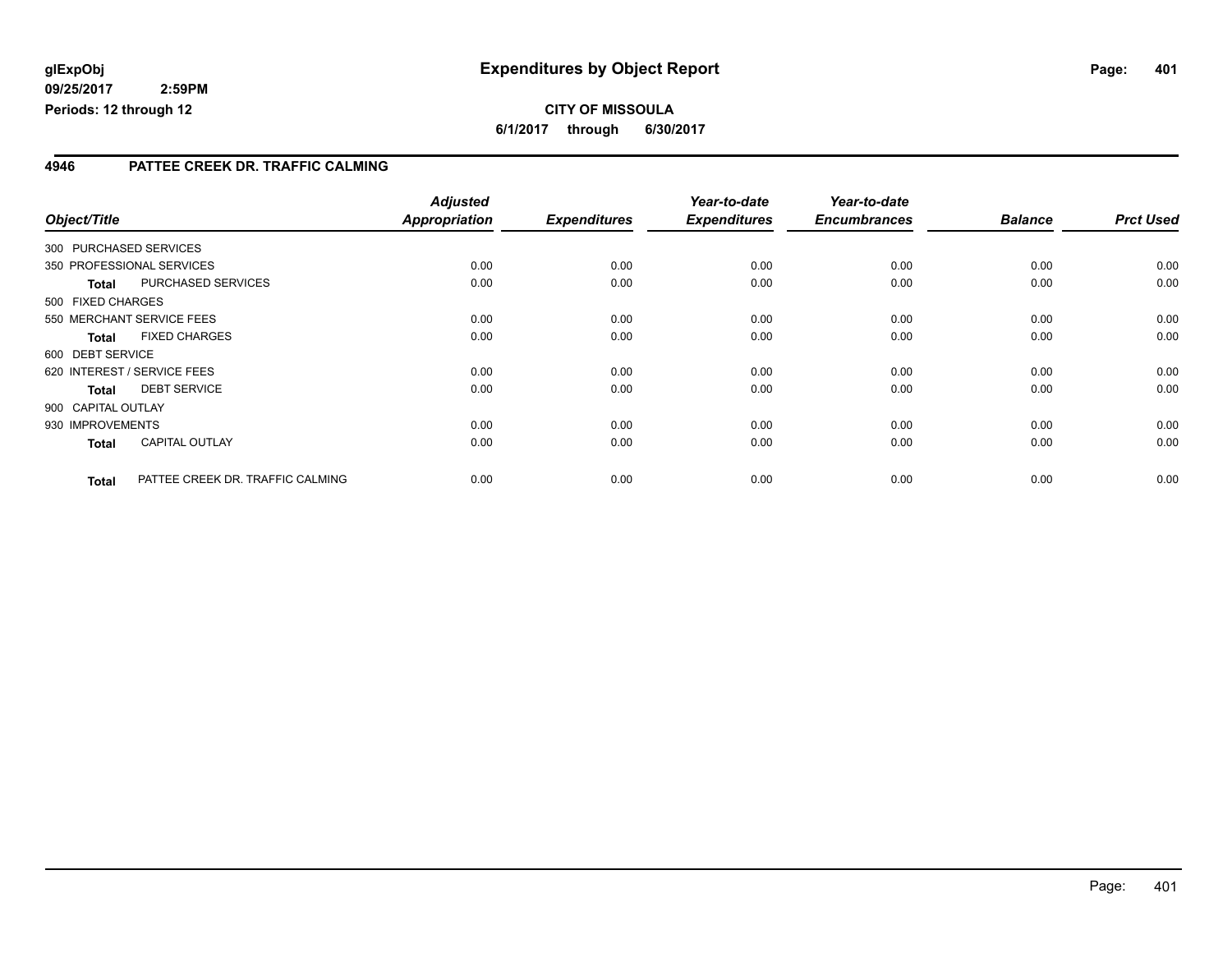### **CITY OF MISSOULA**

**6/1/2017 through 6/30/2017**

# **4948 STORMWATER OUTFALL RETROFITS**

**390 NON-DEPARTMENTAL**

|                    |                           | <b>Adjusted</b> |                     | Year-to-date        | Year-to-date        |                |                  |
|--------------------|---------------------------|-----------------|---------------------|---------------------|---------------------|----------------|------------------|
| Object/Title       |                           | Appropriation   | <b>Expenditures</b> | <b>Expenditures</b> | <b>Encumbrances</b> | <b>Balance</b> | <b>Prct Used</b> |
|                    | 300 PURCHASED SERVICES    |                 |                     |                     |                     |                |                  |
|                    | 350 PROFESSIONAL SERVICES | 0.00            | 953.00              | 30,228.94           | 0.00                | $-30,228.94$   | 0.00             |
| <b>Total</b>       | <b>PURCHASED SERVICES</b> | 0.00            | 953.00              | 30.228.94           | 0.00                | $-30,228.94$   | 0.00             |
| 500 FIXED CHARGES  |                           |                 |                     |                     |                     |                |                  |
|                    | 550 MERCHANT SERVICE FEES | 0.00            | 0.00                | 0.00                | 0.00                | 0.00           | 0.00             |
| <b>Total</b>       | <b>FIXED CHARGES</b>      | 0.00            | 0.00                | 0.00                | 0.00                | 0.00           | 0.00             |
| 900 CAPITAL OUTLAY |                           |                 |                     |                     |                     |                |                  |
| 930 IMPROVEMENTS   |                           | 0.00            | 0.00                | 2.532.04            | 0.00                | $-2.532.04$    | 0.00             |
| <b>Total</b>       | <b>CAPITAL OUTLAY</b>     | 0.00            | 0.00                | 2,532.04            | 0.00                | $-2,532.04$    | 0.00             |
| <b>Total</b>       | NON-DEPARTMENTAL          | 0.00            | 953.00              | 32.760.98           | 0.00                | $-32.760.98$   | 0.00             |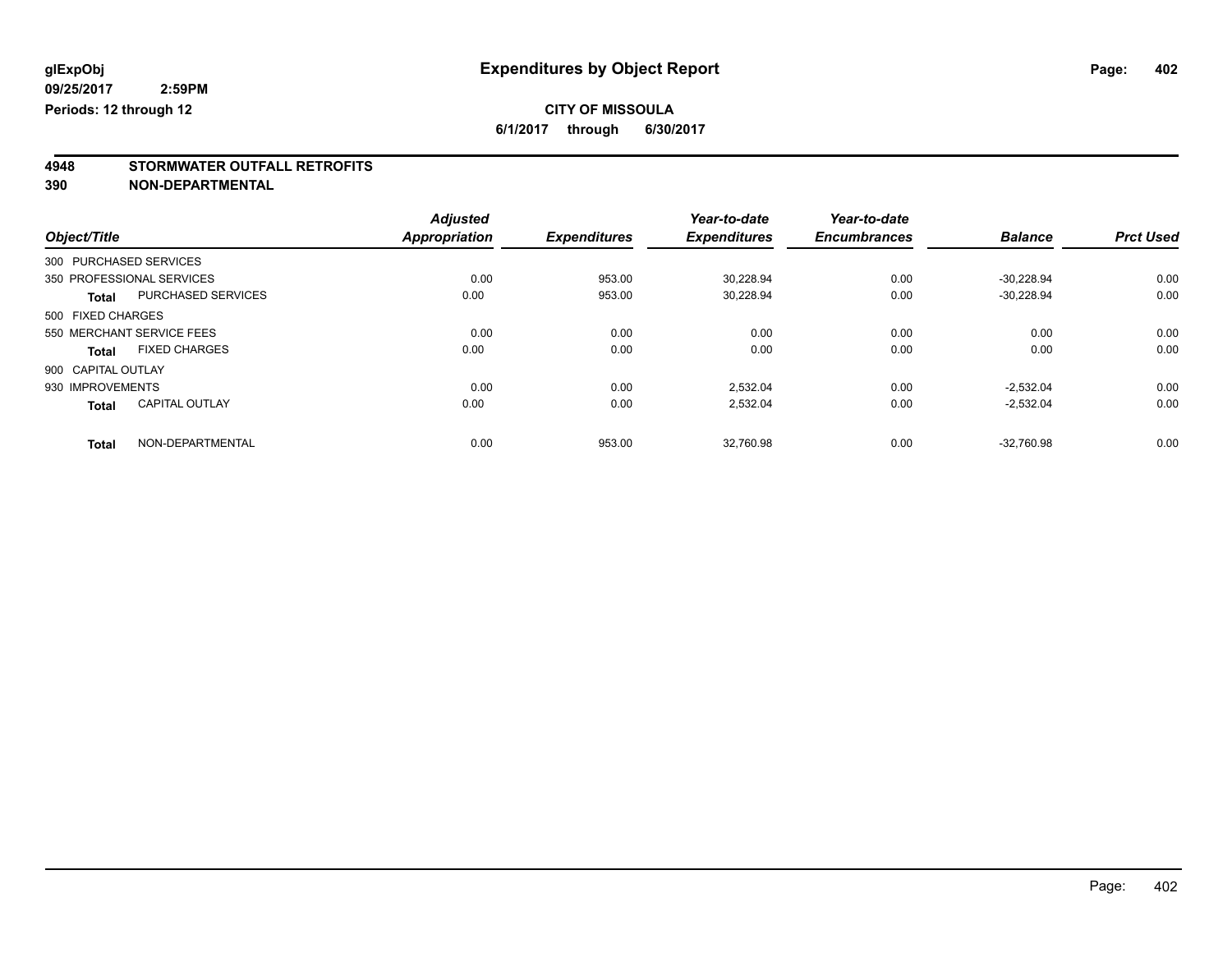### **CITY OF MISSOULA 6/1/2017 through 6/30/2017**

#### **4948 STORMWATER OUTFALL RETROFITS**

|                        |                              | <b>Adjusted</b> |                     | Year-to-date        | Year-to-date<br><b>Encumbrances</b> | <b>Balance</b> | <b>Prct Used</b> |
|------------------------|------------------------------|-----------------|---------------------|---------------------|-------------------------------------|----------------|------------------|
| Object/Title           |                              | Appropriation   | <b>Expenditures</b> | <b>Expenditures</b> |                                     |                |                  |
| 300 PURCHASED SERVICES |                              |                 |                     |                     |                                     |                |                  |
|                        | 350 PROFESSIONAL SERVICES    | 0.00            | 953.00              | 30.228.94           | 0.00                                | $-30.228.94$   | 0.00             |
| <b>Total</b>           | <b>PURCHASED SERVICES</b>    | 0.00            | 953.00              | 30,228.94           | 0.00                                | $-30,228.94$   | 0.00             |
| 500 FIXED CHARGES      |                              |                 |                     |                     |                                     |                |                  |
|                        | 550 MERCHANT SERVICE FEES    | 0.00            | 0.00                | 0.00                | 0.00                                | 0.00           | 0.00             |
| <b>Total</b>           | <b>FIXED CHARGES</b>         | 0.00            | 0.00                | 0.00                | 0.00                                | 0.00           | 0.00             |
| 900 CAPITAL OUTLAY     |                              |                 |                     |                     |                                     |                |                  |
| 930 IMPROVEMENTS       |                              | 0.00            | 0.00                | 2,532.04            | 0.00                                | $-2.532.04$    | 0.00             |
| <b>Total</b>           | <b>CAPITAL OUTLAY</b>        | 0.00            | 0.00                | 2,532.04            | 0.00                                | $-2,532.04$    | 0.00             |
| <b>Total</b>           | STORMWATER OUTFALL RETROFITS | 0.00            | 953.00              | 32.760.98           | 0.00                                | $-32.760.98$   | 0.00             |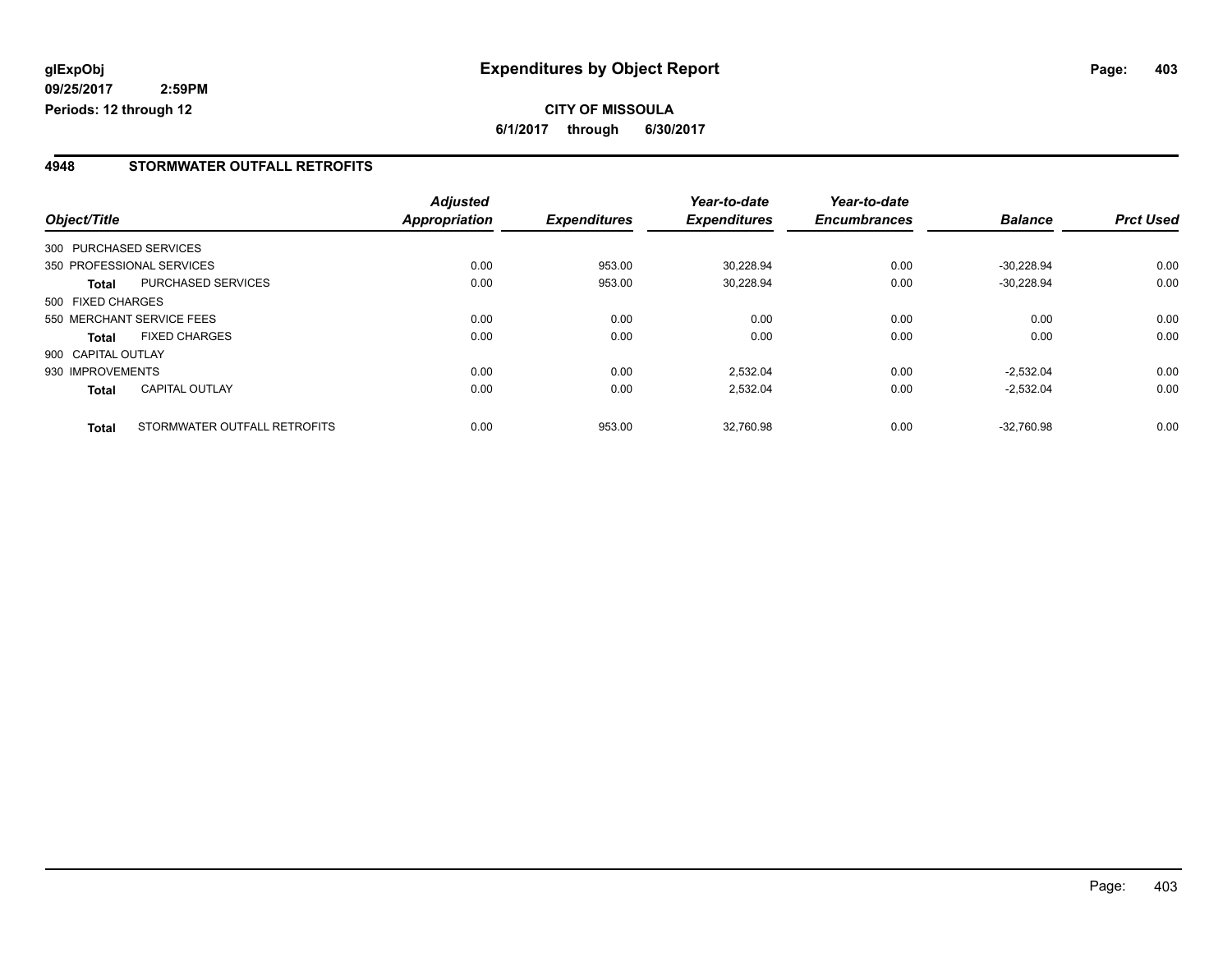# **4949 WAYFINDING PROJECT**

**390 NON-DEPARTMENTAL**

|                          |                            | <b>Adjusted</b>      |                     | Year-to-date        | Year-to-date        |                |                  |
|--------------------------|----------------------------|----------------------|---------------------|---------------------|---------------------|----------------|------------------|
| Object/Title             |                            | <b>Appropriation</b> | <b>Expenditures</b> | <b>Expenditures</b> | <b>Encumbrances</b> | <b>Balance</b> | <b>Prct Used</b> |
| 100 PERSONAL SERVICES    |                            |                      |                     |                     |                     |                |                  |
| 110 SALARIES AND WAGES   |                            | 0.00                 | 0.00                | 0.00                | 0.00                | 0.00           | 0.00             |
|                          | 140 EMPLOYER CONTRIBUTIONS | 0.00                 | 0.00                | 0.00                | 0.00                | 0.00           | 0.00             |
| <b>Total</b>             | PERSONAL SERVICES          | 0.00                 | 0.00                | 0.00                | 0.00                | 0.00           | 0.00             |
| 200 SUPPLIES             |                            |                      |                     |                     |                     |                |                  |
| 210 OFFICE SUPPLIES      |                            | 0.00                 | 0.00                | 0.00                | 0.00                | 0.00           | 0.00             |
| <b>Total</b>             | <b>SUPPLIES</b>            | 0.00                 | 0.00                | 0.00                | 0.00                | 0.00           | 0.00             |
| 300 PURCHASED SERVICES   |                            |                      |                     |                     |                     |                |                  |
|                          | 350 PROFESSIONAL SERVICES  | 0.00                 | 0.00                | 90,395.50           | 0.00                | $-90,395.50$   | 0.00             |
| 360 REPAIR & MAINTENANCE |                            | 0.00                 | 0.00                | 0.00                | 0.00                | 0.00           | 0.00             |
| <b>Total</b>             | PURCHASED SERVICES         | 0.00                 | 0.00                | 90,395.50           | 0.00                | $-90,395.50$   | 0.00             |
| 500 FIXED CHARGES        |                            |                      |                     |                     |                     |                |                  |
|                          | 550 MERCHANT SERVICE FEES  | 0.00                 | 0.00                | 0.00                | 0.00                | 0.00           | 0.00             |
| <b>Total</b>             | <b>FIXED CHARGES</b>       | 0.00                 | 0.00                | 0.00                | 0.00                | 0.00           | 0.00             |
| 900 CAPITAL OUTLAY       |                            |                      |                     |                     |                     |                |                  |
| 930 IMPROVEMENTS         |                            | 0.00                 | 0.00                | 0.00                | 0.00                | 0.00           | 0.00             |
|                          | 940 MACHINERY & EQUIPMENT  | 0.00                 | 0.00                | 0.00                | 0.00                | 0.00           | 0.00             |
| <b>Total</b>             | CAPITAL OUTLAY             | 0.00                 | 0.00                | 0.00                | 0.00                | 0.00           | 0.00             |
| <b>Total</b>             | NON-DEPARTMENTAL           | 0.00                 | 0.00                | 90,395.50           | 0.00                | $-90,395.50$   | 0.00             |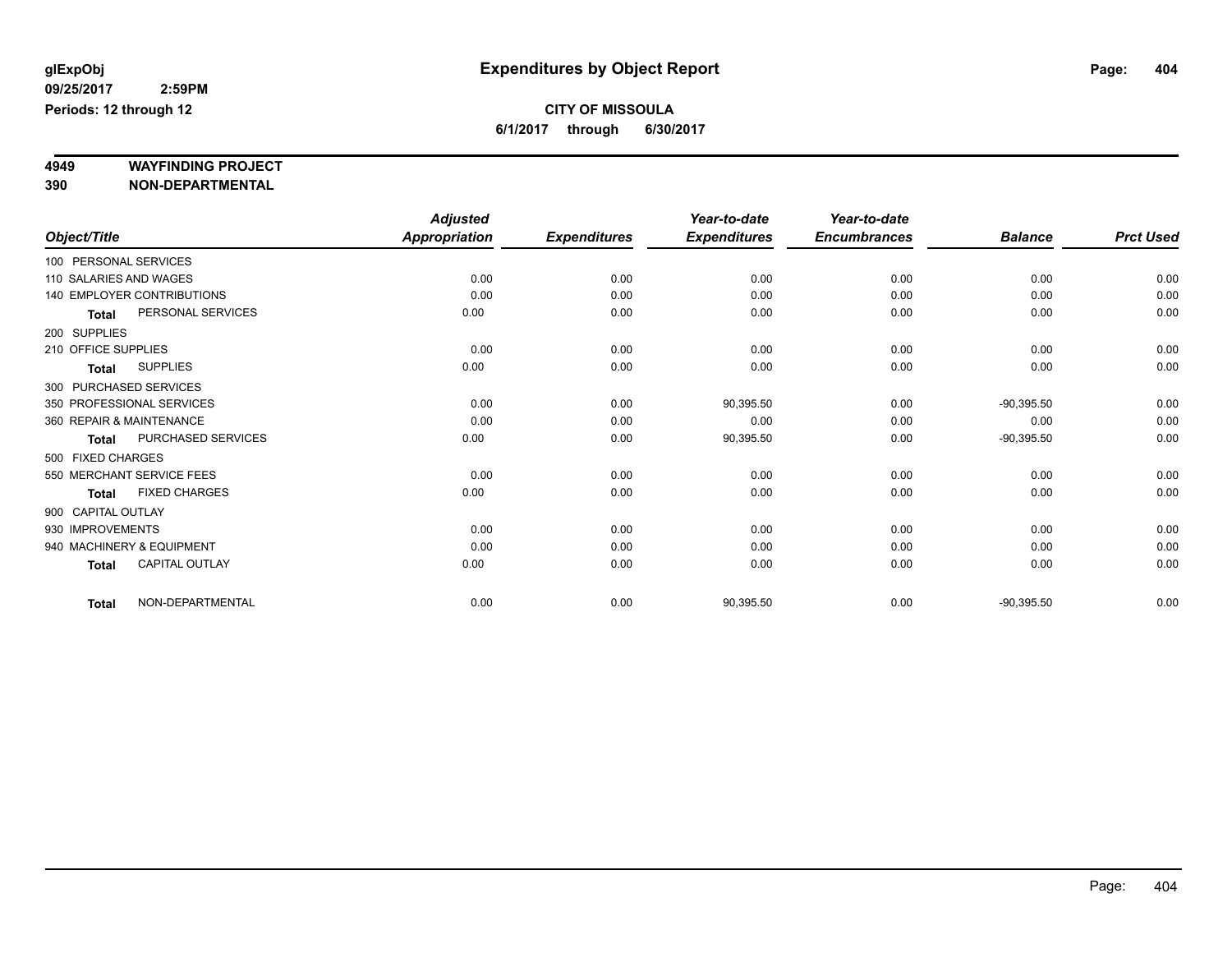#### **4949 WAYFINDING PROJECT**

|                          |                                   | <b>Adjusted</b>      |                     | Year-to-date        | Year-to-date        |                |                  |
|--------------------------|-----------------------------------|----------------------|---------------------|---------------------|---------------------|----------------|------------------|
| Object/Title             |                                   | <b>Appropriation</b> | <b>Expenditures</b> | <b>Expenditures</b> | <b>Encumbrances</b> | <b>Balance</b> | <b>Prct Used</b> |
| 100 PERSONAL SERVICES    |                                   |                      |                     |                     |                     |                |                  |
| 110 SALARIES AND WAGES   |                                   | 0.00                 | 0.00                | 0.00                | 0.00                | 0.00           | 0.00             |
|                          | <b>140 EMPLOYER CONTRIBUTIONS</b> | 0.00                 | 0.00                | 0.00                | 0.00                | 0.00           | 0.00             |
| <b>Total</b>             | PERSONAL SERVICES                 | 0.00                 | 0.00                | 0.00                | 0.00                | 0.00           | 0.00             |
| 200 SUPPLIES             |                                   |                      |                     |                     |                     |                |                  |
| 210 OFFICE SUPPLIES      |                                   | 0.00                 | 0.00                | 0.00                | 0.00                | 0.00           | 0.00             |
| <b>Total</b>             | <b>SUPPLIES</b>                   | 0.00                 | 0.00                | 0.00                | 0.00                | 0.00           | 0.00             |
| 300 PURCHASED SERVICES   |                                   |                      |                     |                     |                     |                |                  |
|                          | 350 PROFESSIONAL SERVICES         | 0.00                 | 0.00                | 90,395.50           | 0.00                | $-90,395.50$   | 0.00             |
| 360 REPAIR & MAINTENANCE |                                   | 0.00                 | 0.00                | 0.00                | 0.00                | 0.00           | 0.00             |
| <b>Total</b>             | PURCHASED SERVICES                | 0.00                 | 0.00                | 90,395.50           | 0.00                | $-90,395.50$   | 0.00             |
| 500 FIXED CHARGES        |                                   |                      |                     |                     |                     |                |                  |
|                          | 550 MERCHANT SERVICE FEES         | 0.00                 | 0.00                | 0.00                | 0.00                | 0.00           | 0.00             |
| <b>Total</b>             | <b>FIXED CHARGES</b>              | 0.00                 | 0.00                | 0.00                | 0.00                | 0.00           | 0.00             |
| 900 CAPITAL OUTLAY       |                                   |                      |                     |                     |                     |                |                  |
| 930 IMPROVEMENTS         |                                   | 0.00                 | 0.00                | 0.00                | 0.00                | 0.00           | 0.00             |
|                          | 940 MACHINERY & EQUIPMENT         | 0.00                 | 0.00                | 0.00                | 0.00                | 0.00           | 0.00             |
| <b>Total</b>             | <b>CAPITAL OUTLAY</b>             | 0.00                 | 0.00                | 0.00                | 0.00                | 0.00           | 0.00             |
| <b>Total</b>             | <b>WAYFINDING PROJECT</b>         | 0.00                 | 0.00                | 90,395.50           | 0.00                | $-90,395.50$   | 0.00             |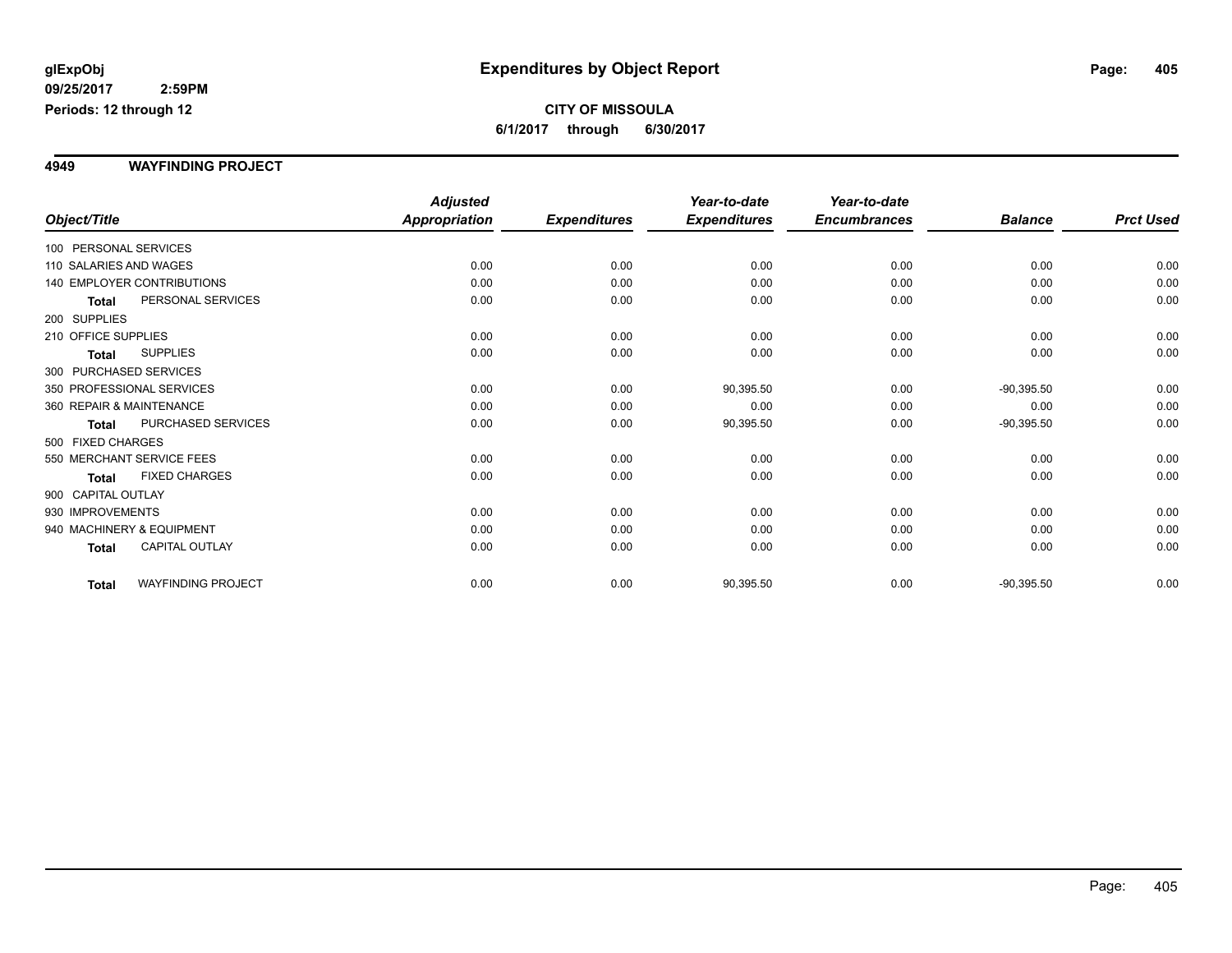### **4990 ARRA ENHANCEMENTS**

**500 N HIGGINS STREETSCAPE**

| Object/Title                          | <b>Adjusted</b><br>Appropriation | <b>Expenditures</b> | Year-to-date<br><b>Expenditures</b> | Year-to-date<br><b>Encumbrances</b> | <b>Balance</b> | <b>Prct Used</b> |
|---------------------------------------|----------------------------------|---------------------|-------------------------------------|-------------------------------------|----------------|------------------|
| 500 FIXED CHARGES                     |                                  |                     |                                     |                                     |                |                  |
| 550 MERCHANT SERVICE FEES             | 0.00                             | 0.00                | 0.00                                | 0.00                                | 0.00           | 0.00             |
| <b>FIXED CHARGES</b><br><b>Total</b>  | 0.00                             | 0.00                | 0.00                                | 0.00                                | 0.00           | 0.00             |
| 900 CAPITAL OUTLAY                    |                                  |                     |                                     |                                     |                |                  |
| 930 IMPROVEMENTS                      | 0.00                             | 0.00                | 0.00                                | 0.00                                | 0.00           | 0.00             |
| <b>CAPITAL OUTLAY</b><br><b>Total</b> | 0.00                             | 0.00                | 0.00                                | 0.00                                | 0.00           | 0.00             |
| N HIGGINS STREETSCAPE<br><b>Total</b> | 0.00                             | 0.00                | 0.00                                | 0.00                                | 0.00           | 0.00             |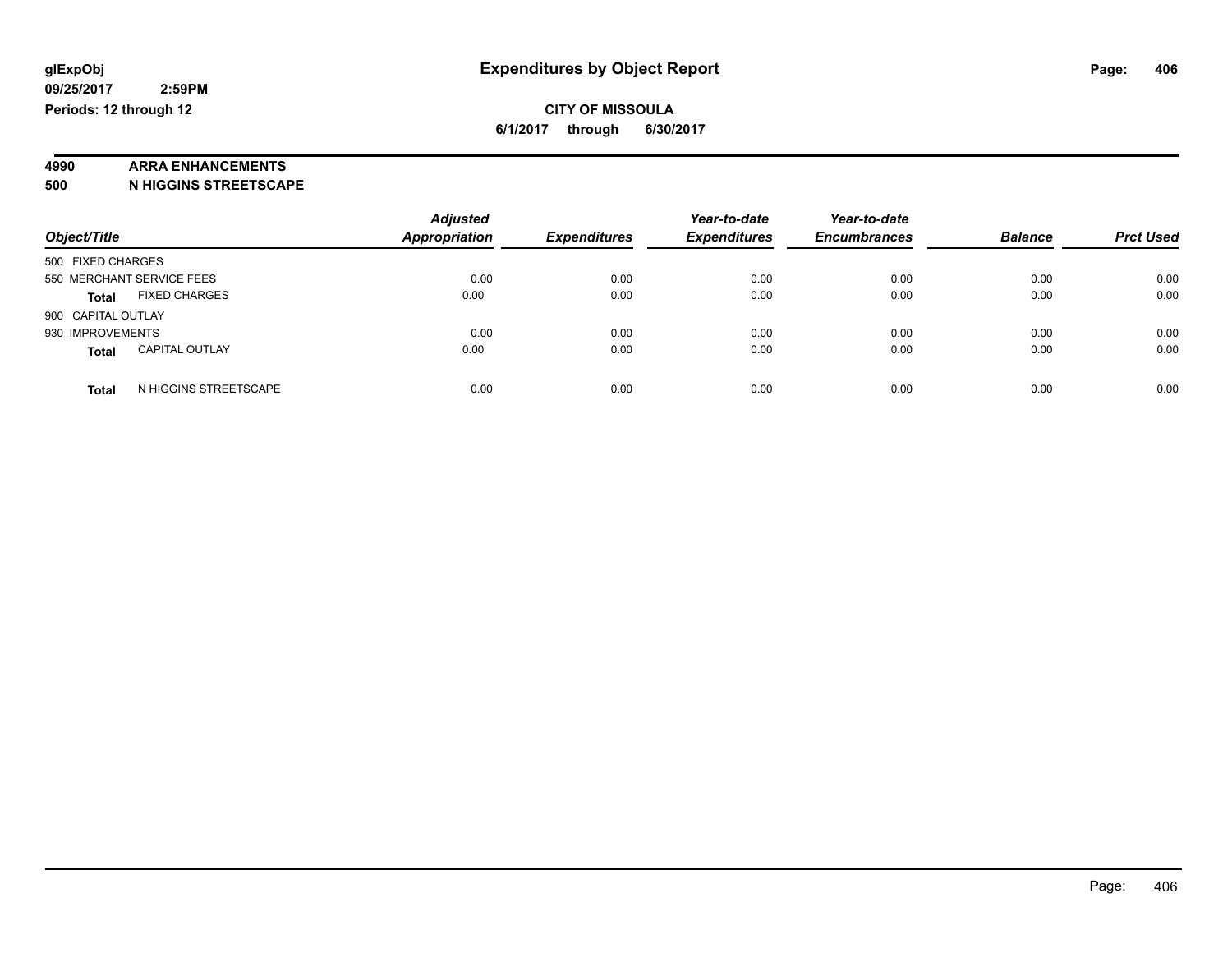**4990 ARRA ENHANCEMENTS 510 CURB RAMPS**

| Object/Title                          | <b>Adjusted</b><br><b>Appropriation</b> | <b>Expenditures</b> | Year-to-date<br><b>Expenditures</b> | Year-to-date<br><b>Encumbrances</b> | <b>Balance</b> | <b>Prct Used</b> |
|---------------------------------------|-----------------------------------------|---------------------|-------------------------------------|-------------------------------------|----------------|------------------|
| 500 FIXED CHARGES                     |                                         |                     |                                     |                                     |                |                  |
| 550 MERCHANT SERVICE FEES             | 0.00                                    | 0.00                | 0.00                                | 0.00                                | 0.00           | 0.00             |
| <b>FIXED CHARGES</b><br><b>Total</b>  | 0.00                                    | 0.00                | 0.00                                | 0.00                                | 0.00           | 0.00             |
| 900 CAPITAL OUTLAY                    |                                         |                     |                                     |                                     |                |                  |
| 930 IMPROVEMENTS                      | 0.00                                    | 0.00                | 0.00                                | 0.00                                | 0.00           | 0.00             |
| <b>CAPITAL OUTLAY</b><br><b>Total</b> | 0.00                                    | 0.00                | 0.00                                | 0.00                                | 0.00           | 0.00             |
| <b>CURB RAMPS</b><br><b>Total</b>     | 0.00                                    | 0.00                | 0.00                                | 0.00                                | 0.00           | 0.00             |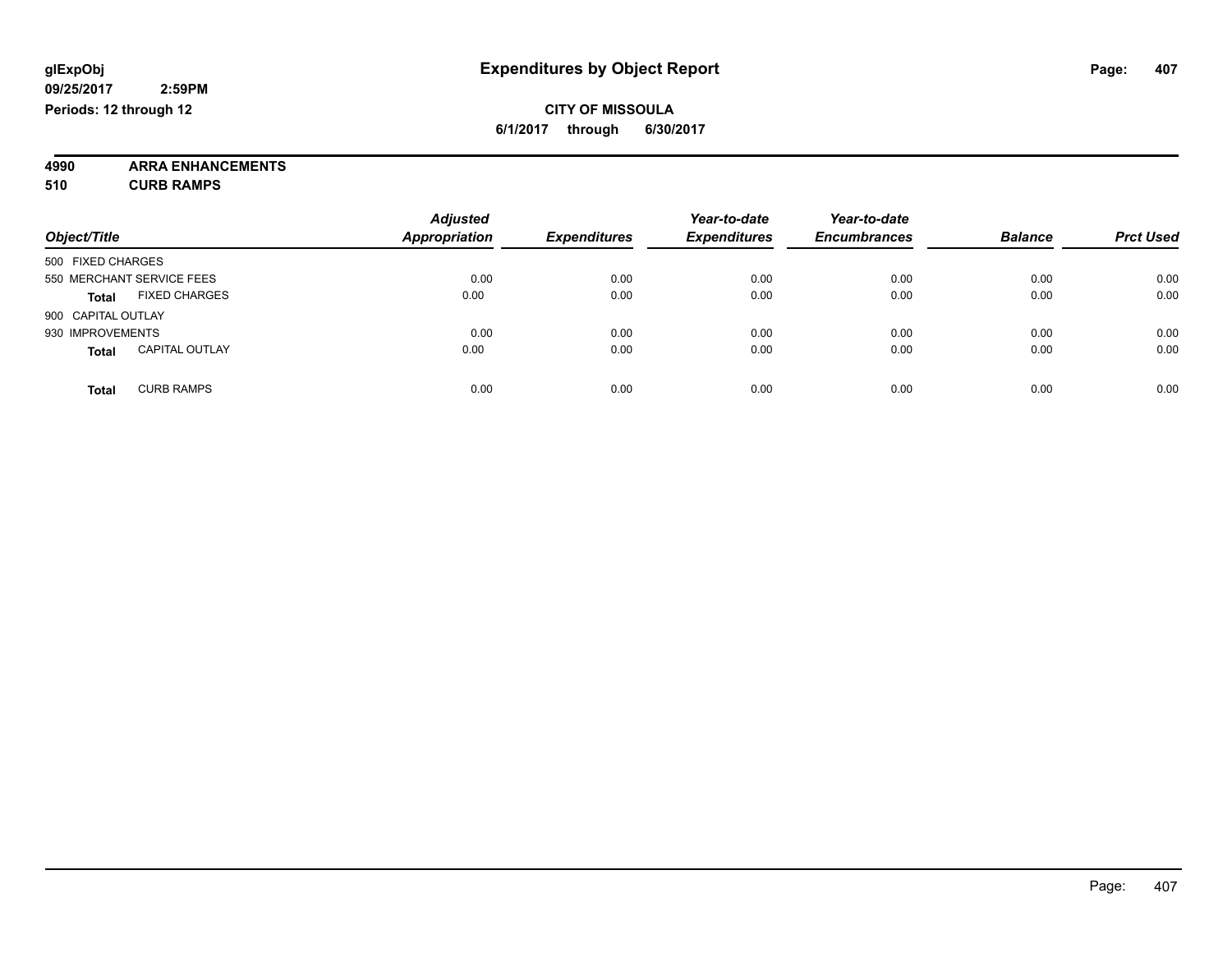#### **CITY OF MISSOULA 6/1/2017 through 6/30/2017**

# **4990 ARRA ENHANCEMENTS**

**515 RSNAKE GATEWAY GREENOUGH DRIVE**

| Object/Title       |                                | <b>Adjusted</b><br>Appropriation | <b>Expenditures</b> | Year-to-date<br><b>Expenditures</b> | Year-to-date<br><b>Encumbrances</b> | <b>Balance</b> | <b>Prct Used</b> |
|--------------------|--------------------------------|----------------------------------|---------------------|-------------------------------------|-------------------------------------|----------------|------------------|
| 500 FIXED CHARGES  |                                |                                  |                     |                                     |                                     |                |                  |
|                    | 550 MERCHANT SERVICE FEES      | 0.00                             | 0.00                | 0.00                                | 0.00                                | 0.00           | 0.00             |
| <b>Total</b>       | <b>FIXED CHARGES</b>           | 0.00                             | 0.00                | 0.00                                | 0.00                                | 0.00           | 0.00             |
| 900 CAPITAL OUTLAY |                                |                                  |                     |                                     |                                     |                |                  |
| 930 IMPROVEMENTS   |                                | 0.00                             | 0.00                | 0.00                                | 0.00                                | 0.00           | 0.00             |
| <b>Total</b>       | <b>CAPITAL OUTLAY</b>          | 0.00                             | 0.00                | 0.00                                | 0.00                                | 0.00           | 0.00             |
| <b>Total</b>       | RSNAKE GATEWAY GREENOUGH DRIVE | 0.00                             | 0.00                | 0.00                                | 0.00                                | 0.00           | 0.00             |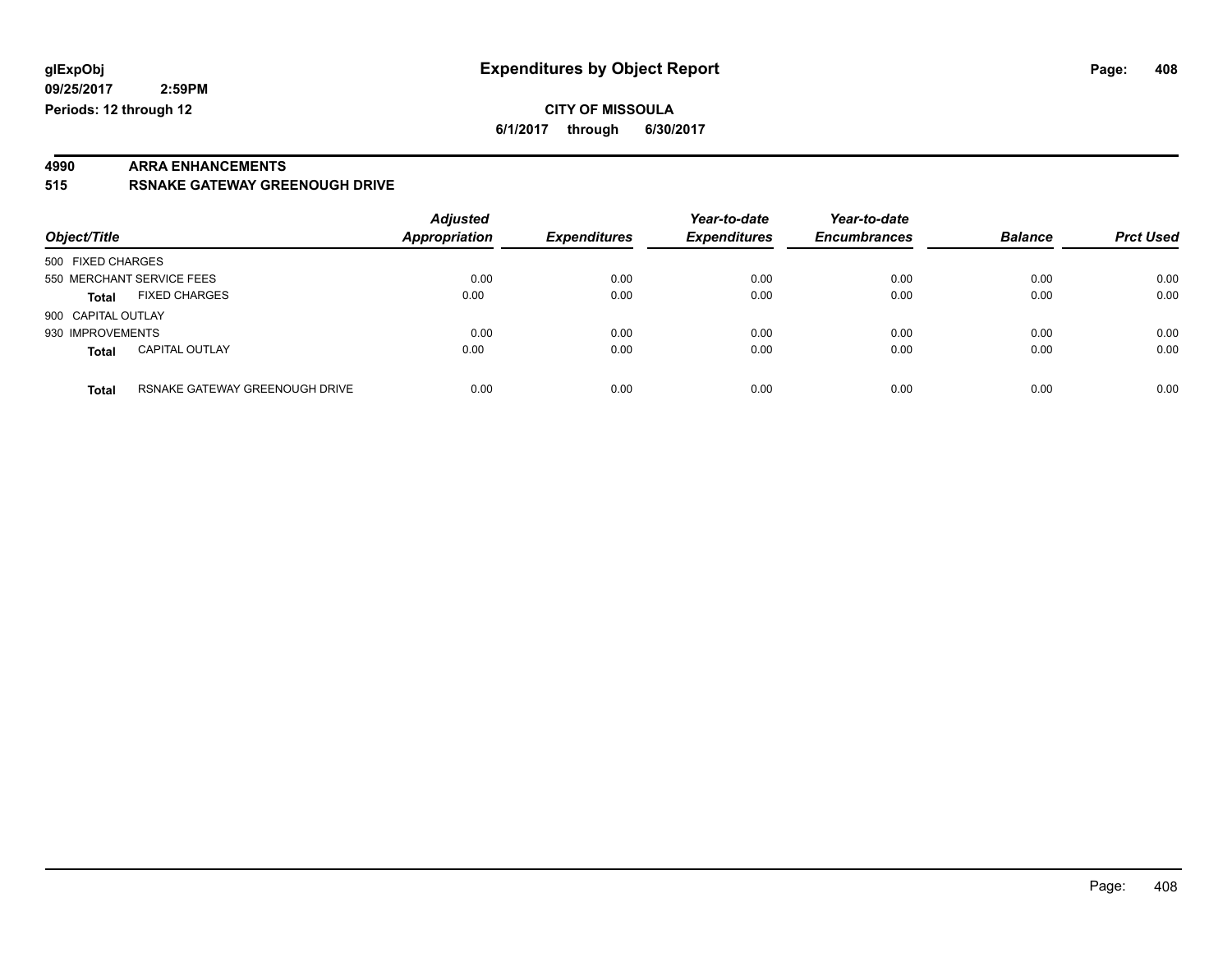**CITY OF MISSOULA 6/1/2017 through 6/30/2017**

#### **4990 ARRA ENHANCEMENTS**

|                           |                          | <b>Adjusted</b>      |                     | Year-to-date        | Year-to-date        |                |                  |
|---------------------------|--------------------------|----------------------|---------------------|---------------------|---------------------|----------------|------------------|
| Object/Title              |                          | <b>Appropriation</b> | <b>Expenditures</b> | <b>Expenditures</b> | <b>Encumbrances</b> | <b>Balance</b> | <b>Prct Used</b> |
| 500 FIXED CHARGES         |                          |                      |                     |                     |                     |                |                  |
| 550 MERCHANT SERVICE FEES |                          | 0.00                 | 0.00                | 0.00                | 0.00                | 0.00           | 0.00             |
| <b>Total</b>              | <b>FIXED CHARGES</b>     | 0.00                 | 0.00                | 0.00                | 0.00                | 0.00           | 0.00             |
| 900 CAPITAL OUTLAY        |                          |                      |                     |                     |                     |                |                  |
| 930 IMPROVEMENTS          |                          | 0.00                 | 0.00                | 0.00                | 0.00                | 0.00           | 0.00             |
| <b>Total</b>              | <b>CAPITAL OUTLAY</b>    | 0.00                 | 0.00                | 0.00                | 0.00                | 0.00           | 0.00             |
| <b>Total</b>              | <b>ARRA ENHANCEMENTS</b> | 0.00                 | 0.00                | 0.00                | 0.00                | 0.00           | 0.00             |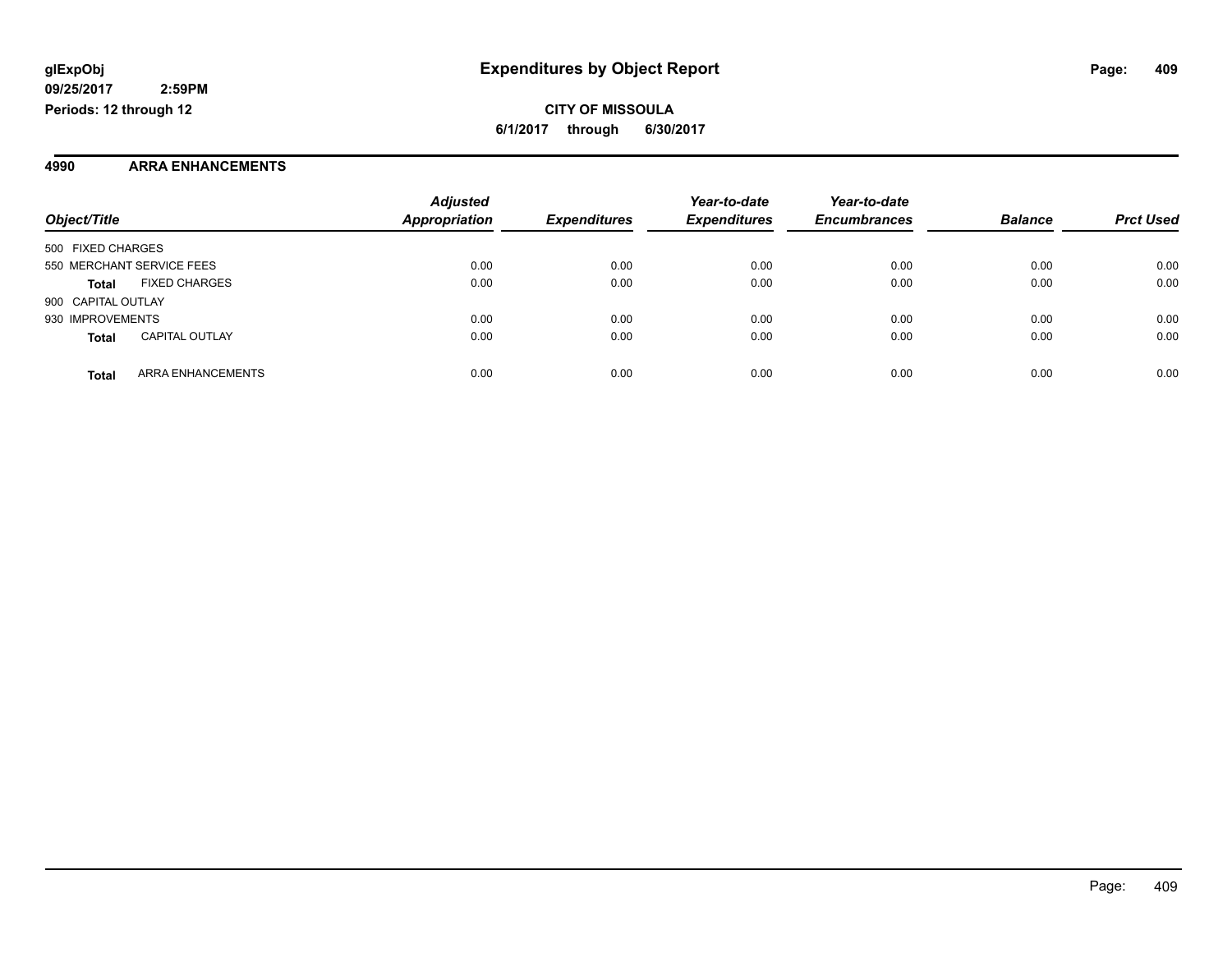#### **4991 ARRA HB645**

**500 N HIGGINS STREETSCAPE**

| Object/Title                          | <b>Adjusted</b><br><b>Appropriation</b> | <b>Expenditures</b> | Year-to-date<br><b>Expenditures</b> | Year-to-date<br><b>Encumbrances</b> | <b>Balance</b> | <b>Prct Used</b> |
|---------------------------------------|-----------------------------------------|---------------------|-------------------------------------|-------------------------------------|----------------|------------------|
|                                       |                                         |                     |                                     |                                     |                |                  |
| 500 FIXED CHARGES                     |                                         |                     |                                     |                                     |                |                  |
| 550 MERCHANT SERVICE FEES             | 0.00                                    | 0.00                | 0.00                                | 0.00                                | 0.00           | 0.00             |
| <b>FIXED CHARGES</b><br><b>Total</b>  | 0.00                                    | 0.00                | 0.00                                | 0.00                                | 0.00           | 0.00             |
| 900 CAPITAL OUTLAY                    |                                         |                     |                                     |                                     |                |                  |
| 930 IMPROVEMENTS                      | 0.00                                    | 0.00                | 0.00                                | 0.00                                | 0.00           | 0.00             |
| <b>CAPITAL OUTLAY</b><br><b>Total</b> | 0.00                                    | 0.00                | 0.00                                | 0.00                                | 0.00           | 0.00             |
| N HIGGINS STREETSCAPE<br><b>Total</b> | 0.00                                    | 0.00                | 0.00                                | 0.00                                | 0.00           | 0.00             |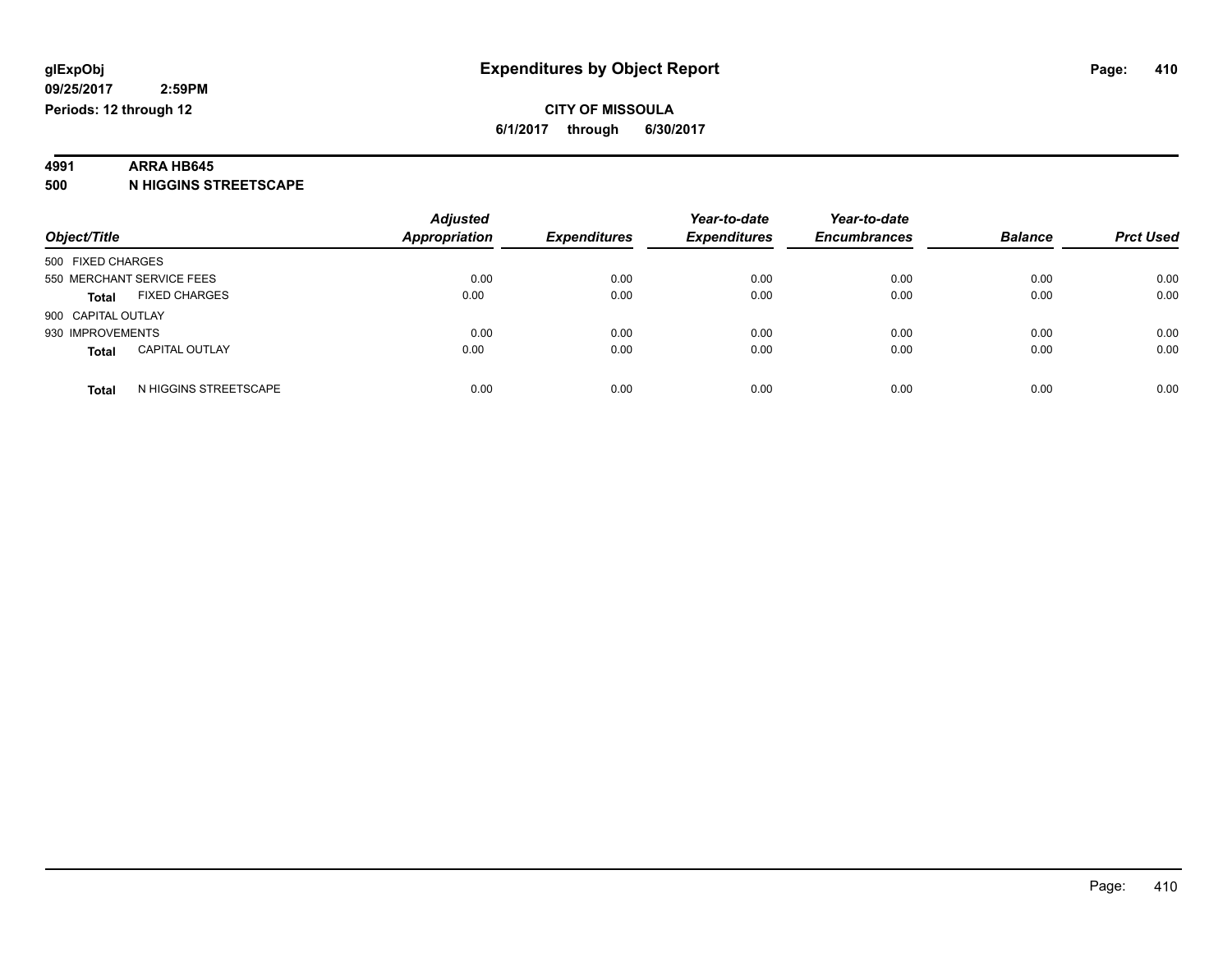# **4991 ARRA HB645**

**520 N HIGGINS PAVING**

|                                       | <b>Adjusted</b>      |                     | Year-to-date        | Year-to-date        |                |                  |
|---------------------------------------|----------------------|---------------------|---------------------|---------------------|----------------|------------------|
| Object/Title                          | <b>Appropriation</b> | <b>Expenditures</b> | <b>Expenditures</b> | <b>Encumbrances</b> | <b>Balance</b> | <b>Prct Used</b> |
| 500 FIXED CHARGES                     |                      |                     |                     |                     |                |                  |
| 550 MERCHANT SERVICE FEES             | 0.00                 | 0.00                | 0.00                | 0.00                | 0.00           | 0.00             |
| <b>FIXED CHARGES</b><br><b>Total</b>  | 0.00                 | 0.00                | 0.00                | 0.00                | 0.00           | 0.00             |
| 900 CAPITAL OUTLAY                    |                      |                     |                     |                     |                |                  |
| 930 IMPROVEMENTS                      | 0.00                 | 0.00                | 0.00                | 0.00                | 0.00           | 0.00             |
| <b>CAPITAL OUTLAY</b><br><b>Total</b> | 0.00                 | 0.00                | 0.00                | 0.00                | 0.00           | 0.00             |
| N HIGGINS PAVING<br><b>Total</b>      | 0.00                 | 0.00                | 0.00                | 0.00                | 0.00           | 0.00             |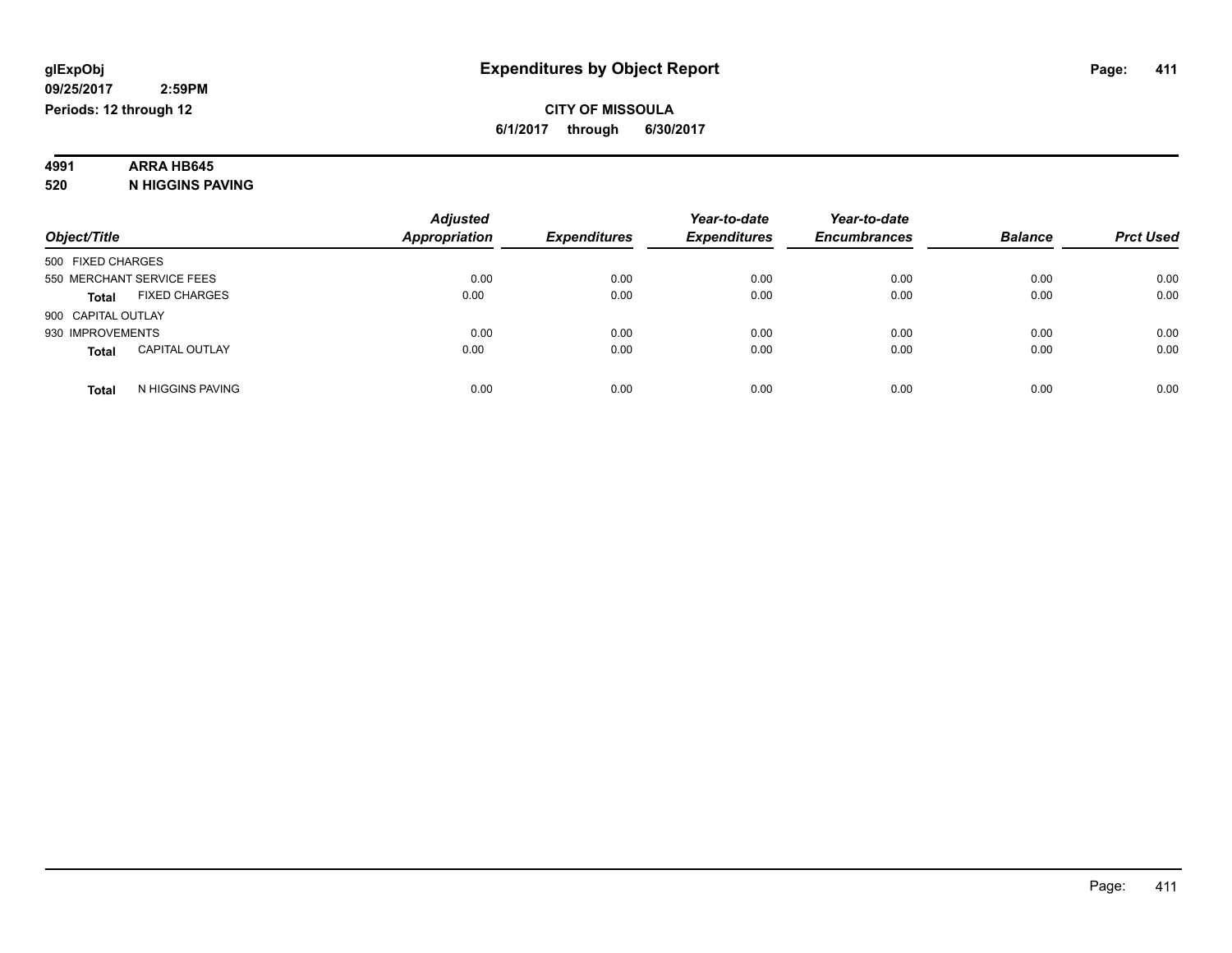#### **CITY OF MISSOULA 6/1/2017 through 6/30/2017**

**4991 ARRA HB645 525 BROOKS ST CURB & SW IMPROVEMENTS**

| Object/Title                             | <b>Adjusted</b><br>Appropriation | <b>Expenditures</b> | Year-to-date<br><b>Expenditures</b> | Year-to-date<br><b>Encumbrances</b> | <b>Balance</b> | <b>Prct Used</b> |
|------------------------------------------|----------------------------------|---------------------|-------------------------------------|-------------------------------------|----------------|------------------|
| 500 FIXED CHARGES                        |                                  |                     |                                     |                                     |                |                  |
| 550 MERCHANT SERVICE FEES                | 0.00                             | 0.00                | 0.00                                | 0.00                                | 0.00           | 0.00             |
| <b>FIXED CHARGES</b><br><b>Total</b>     | 0.00                             | 0.00                | 0.00                                | 0.00                                | 0.00           | 0.00             |
| 900 CAPITAL OUTLAY                       |                                  |                     |                                     |                                     |                |                  |
| 930 IMPROVEMENTS                         | 0.00                             | 0.00                | 0.00                                | 0.00                                | 0.00           | 0.00             |
| <b>CAPITAL OUTLAY</b><br><b>Total</b>    | 0.00                             | 0.00                | 0.00                                | 0.00                                | 0.00           | 0.00             |
| BROOKS ST CURB & SW IMPROVEMENT<br>Total | 0.00                             | 0.00                | 0.00                                | 0.00                                | 0.00           | 0.00             |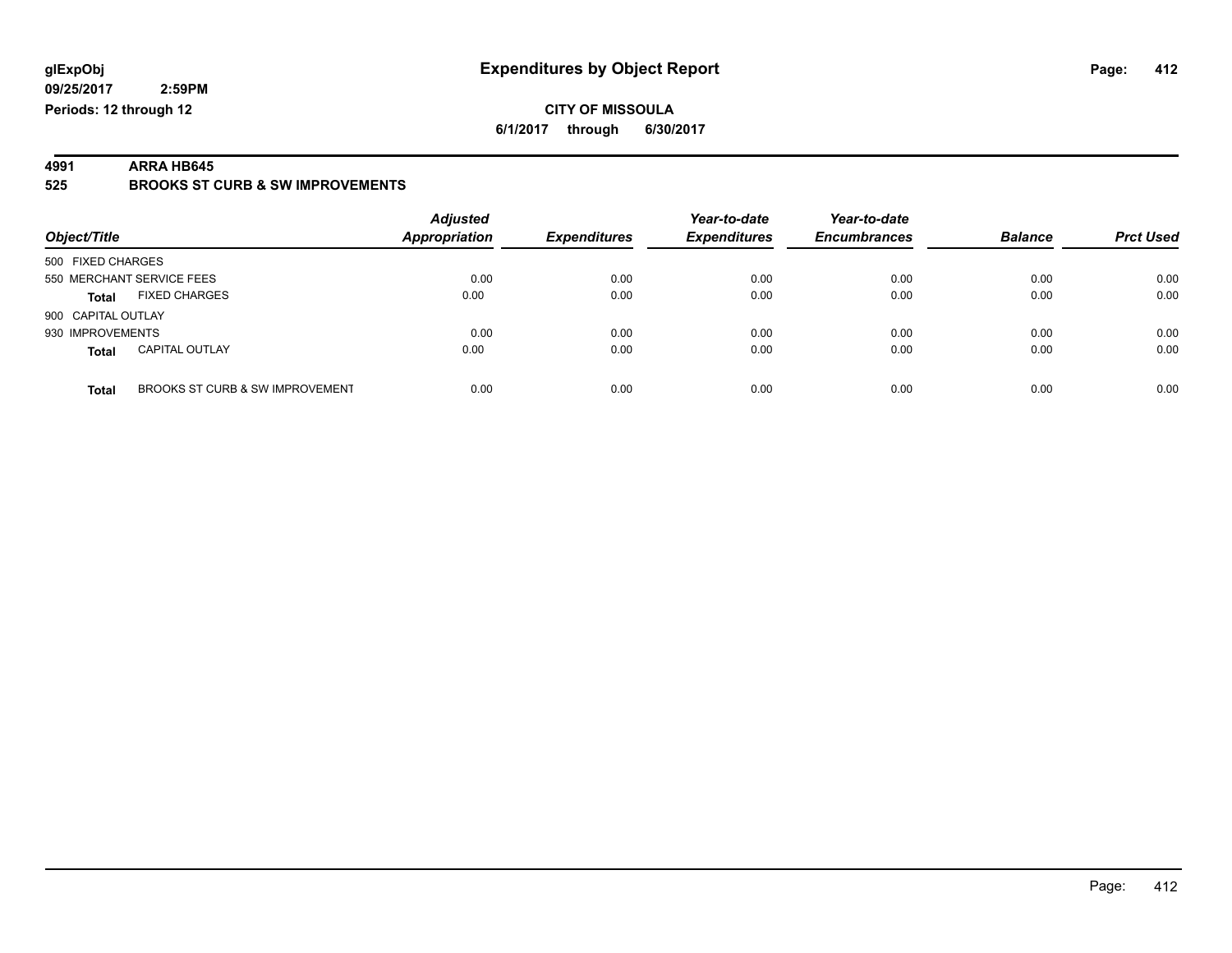#### **4991 ARRA HB645 530 CURB RAMPS**

| Object/Title          |                                   | <b>Adjusted</b><br><b>Appropriation</b> | <b>Expenditures</b> | Year-to-date<br><b>Expenditures</b> | Year-to-date<br><b>Encumbrances</b> | <b>Balance</b> | <b>Prct Used</b> |
|-----------------------|-----------------------------------|-----------------------------------------|---------------------|-------------------------------------|-------------------------------------|----------------|------------------|
| 100 PERSONAL SERVICES |                                   |                                         |                     |                                     |                                     |                |                  |
|                       | <b>140 EMPLOYER CONTRIBUTIONS</b> | 0.00                                    | 0.00                | 0.00                                | 0.00                                | 0.00           | 0.00             |
| Total                 | PERSONAL SERVICES                 | 0.00                                    | 0.00                | 0.00                                | 0.00                                | 0.00           | 0.00             |
| 500 FIXED CHARGES     |                                   |                                         |                     |                                     |                                     |                |                  |
|                       | 550 MERCHANT SERVICE FEES         | 0.00                                    | 0.00                | 0.00                                | 0.00                                | 0.00           | 0.00             |
| Total                 | <b>FIXED CHARGES</b>              | 0.00                                    | 0.00                | 0.00                                | 0.00                                | 0.00           | 0.00             |
| 900 CAPITAL OUTLAY    |                                   |                                         |                     |                                     |                                     |                |                  |
| 930 IMPROVEMENTS      |                                   | 0.00                                    | 0.00                | 0.00                                | 0.00                                | 0.00           | 0.00             |
| Total                 | <b>CAPITAL OUTLAY</b>             | 0.00                                    | 0.00                | 0.00                                | 0.00                                | 0.00           | 0.00             |
| <b>Total</b>          | <b>CURB RAMPS</b>                 | 0.00                                    | 0.00                | 0.00                                | 0.00                                | 0.00           | 0.00             |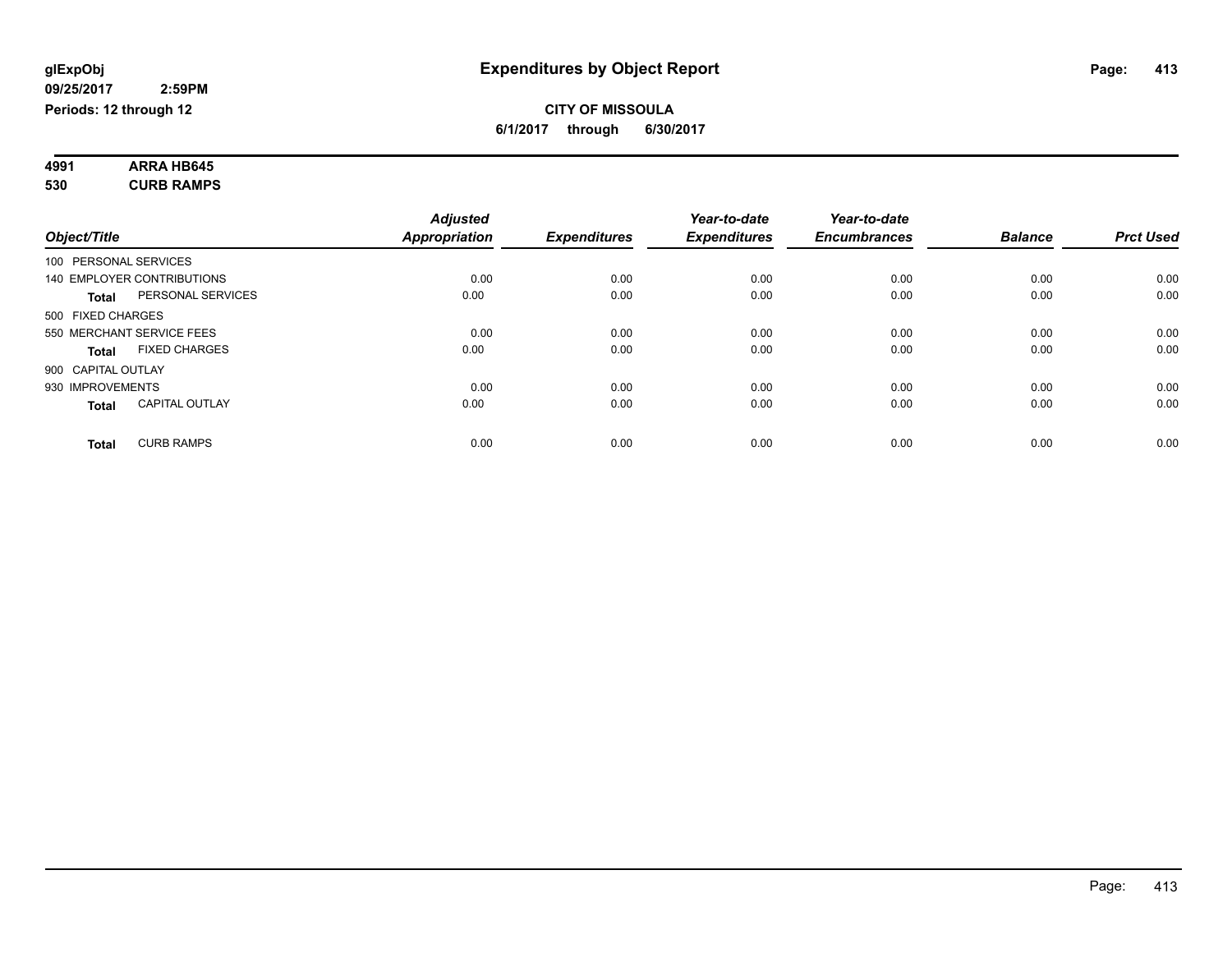**4991 ARRA HB645 535 PARKS PLAYGROUND INSTALLS**

|                        |                                   | <b>Adjusted</b>      |                     | Year-to-date        | Year-to-date        |                |                  |
|------------------------|-----------------------------------|----------------------|---------------------|---------------------|---------------------|----------------|------------------|
| Object/Title           |                                   | <b>Appropriation</b> | <b>Expenditures</b> | <b>Expenditures</b> | <b>Encumbrances</b> | <b>Balance</b> | <b>Prct Used</b> |
| 100 PERSONAL SERVICES  |                                   |                      |                     |                     |                     |                |                  |
| 110 SALARIES AND WAGES |                                   | 0.00                 | 0.00                | 0.00                | 0.00                | 0.00           | 0.00             |
| 120 OVERTIME           |                                   | 0.00                 | 0.00                | 0.00                | 0.00                | 0.00           | 0.00             |
|                        | <b>140 EMPLOYER CONTRIBUTIONS</b> | 0.00                 | 0.00                | 0.00                | 0.00                | 0.00           | 0.00             |
| <b>Total</b>           | PERSONAL SERVICES                 | 0.00                 | 0.00                | 0.00                | 0.00                | 0.00           | 0.00             |
| 500 FIXED CHARGES      |                                   |                      |                     |                     |                     |                |                  |
|                        | 550 MERCHANT SERVICE FEES         | 0.00                 | 0.00                | 0.00                | 0.00                | 0.00           | 0.00             |
| <b>Total</b>           | <b>FIXED CHARGES</b>              | 0.00                 | 0.00                | 0.00                | 0.00                | 0.00           | 0.00             |
| 900 CAPITAL OUTLAY     |                                   |                      |                     |                     |                     |                |                  |
| 930 IMPROVEMENTS       |                                   | 0.00                 | 0.00                | 0.00                | 0.00                | 0.00           | 0.00             |
| <b>Total</b>           | <b>CAPITAL OUTLAY</b>             | 0.00                 | 0.00                | 0.00                | 0.00                | 0.00           | 0.00             |
| <b>Total</b>           | PARKS PLAYGROUND INSTALLS         | 0.00                 | 0.00                | 0.00                | 0.00                | 0.00           | 0.00             |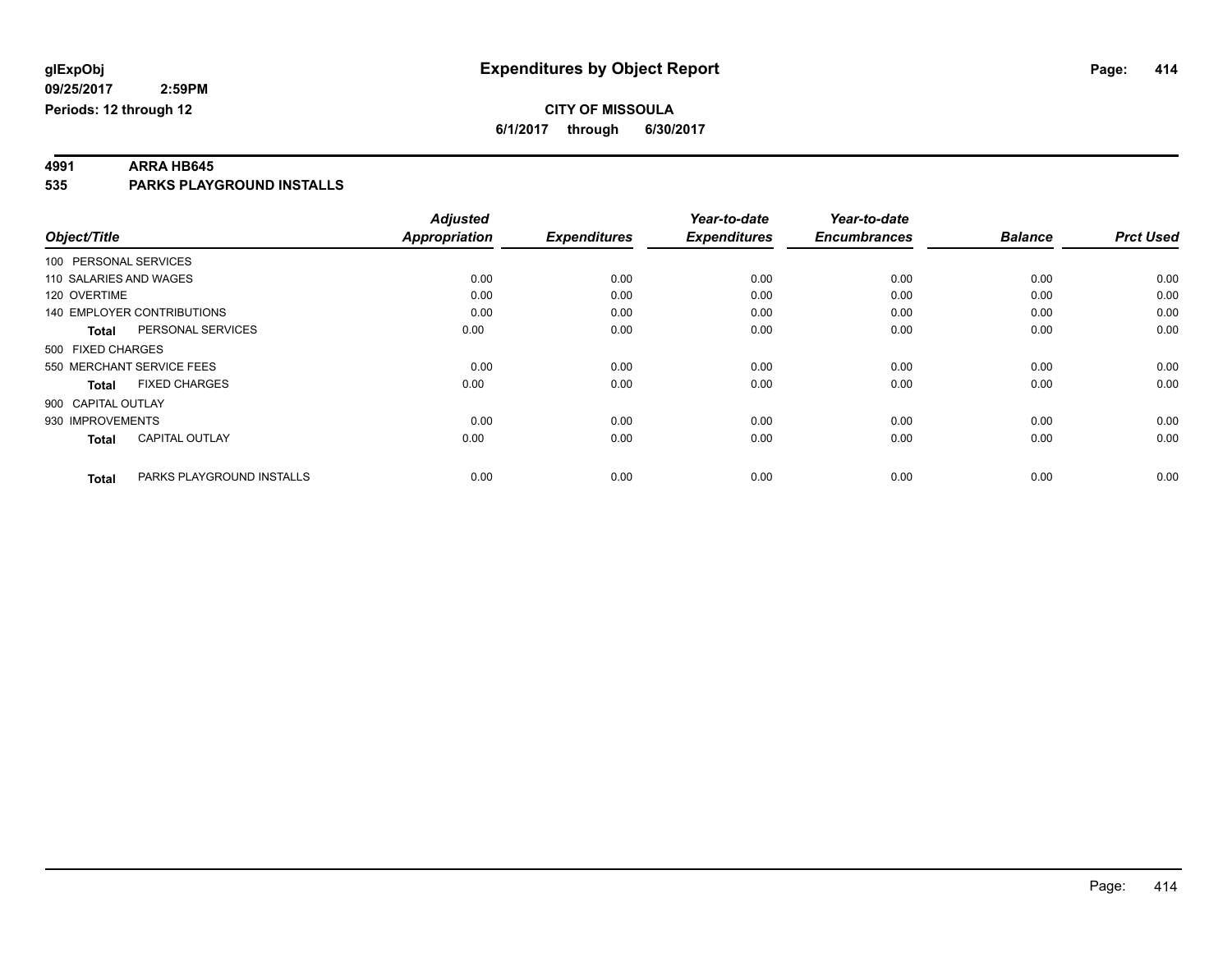**4991 ARRA HB645 540 GREENOUGH PARK BRIDGE**

|                                              | <b>Adjusted</b>      |                     | Year-to-date        | Year-to-date        |                |                  |
|----------------------------------------------|----------------------|---------------------|---------------------|---------------------|----------------|------------------|
| Object/Title                                 | <b>Appropriation</b> | <b>Expenditures</b> | <b>Expenditures</b> | <b>Encumbrances</b> | <b>Balance</b> | <b>Prct Used</b> |
| 100 PERSONAL SERVICES                        |                      |                     |                     |                     |                |                  |
| 120 OVERTIME                                 | 0.00                 | 0.00                | 0.00                | 0.00                | 0.00           | 0.00             |
| 140 EMPLOYER CONTRIBUTIONS                   | 0.00                 | 0.00                | 0.00                | 0.00                | 0.00           | 0.00             |
| PERSONAL SERVICES<br><b>Total</b>            | 0.00                 | 0.00                | 0.00                | 0.00                | 0.00           | 0.00             |
| 500 FIXED CHARGES                            |                      |                     |                     |                     |                |                  |
| 550 MERCHANT SERVICE FEES                    | 0.00                 | 0.00                | 0.00                | 0.00                | 0.00           | 0.00             |
| <b>FIXED CHARGES</b><br><b>Total</b>         | 0.00                 | 0.00                | 0.00                | 0.00                | 0.00           | 0.00             |
| 900 CAPITAL OUTLAY                           |                      |                     |                     |                     |                |                  |
| 930 IMPROVEMENTS                             | 0.00                 | 0.00                | 0.00                | 0.00                | 0.00           | 0.00             |
| <b>CAPITAL OUTLAY</b><br><b>Total</b>        | 0.00                 | 0.00                | 0.00                | 0.00                | 0.00           | 0.00             |
| <b>GREENOUGH PARK BRIDGE</b><br><b>Total</b> | 0.00                 | 0.00                | 0.00                | 0.00                | 0.00           | 0.00             |
|                                              |                      |                     |                     |                     |                |                  |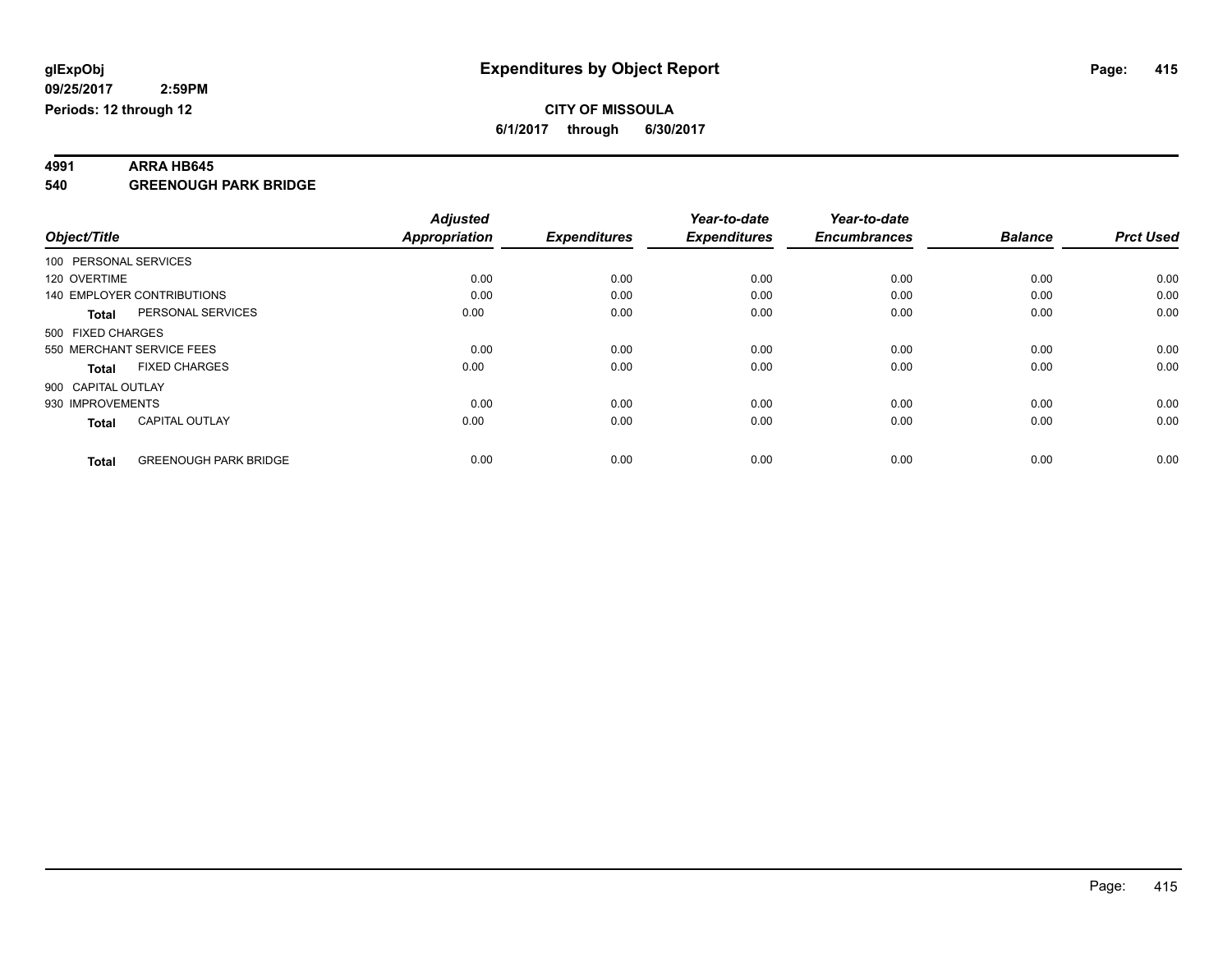**4991 ARRA HB645**

|                                       | <b>Adjusted</b>      |                     | Year-to-date        | Year-to-date        |                |                  |
|---------------------------------------|----------------------|---------------------|---------------------|---------------------|----------------|------------------|
| Object/Title                          | <b>Appropriation</b> | <b>Expenditures</b> | <b>Expenditures</b> | <b>Encumbrances</b> | <b>Balance</b> | <b>Prct Used</b> |
| 100 PERSONAL SERVICES                 |                      |                     |                     |                     |                |                  |
| 110 SALARIES AND WAGES                | 0.00                 | 0.00                | 0.00                | 0.00                | 0.00           | 0.00             |
| 120 OVERTIME                          | 0.00                 | 0.00                | 0.00                | 0.00                | 0.00           | 0.00             |
| 140 EMPLOYER CONTRIBUTIONS            | 0.00                 | 0.00                | 0.00                | 0.00                | 0.00           | 0.00             |
| PERSONAL SERVICES<br><b>Total</b>     | 0.00                 | 0.00                | 0.00                | 0.00                | 0.00           | 0.00             |
| 500 FIXED CHARGES                     |                      |                     |                     |                     |                |                  |
| 550 MERCHANT SERVICE FEES             | 0.00                 | 0.00                | 0.00                | 0.00                | 0.00           | 0.00             |
| <b>FIXED CHARGES</b><br><b>Total</b>  | 0.00                 | 0.00                | 0.00                | 0.00                | 0.00           | 0.00             |
| 900 CAPITAL OUTLAY                    |                      |                     |                     |                     |                |                  |
| 930 IMPROVEMENTS                      | 0.00                 | 0.00                | 0.00                | 0.00                | 0.00           | 0.00             |
| <b>CAPITAL OUTLAY</b><br><b>Total</b> | 0.00                 | 0.00                | 0.00                | 0.00                | 0.00           | 0.00             |
| ARRA HB645<br><b>Total</b>            | 0.00                 | 0.00                | 0.00                | 0.00                | 0.00           | 0.00             |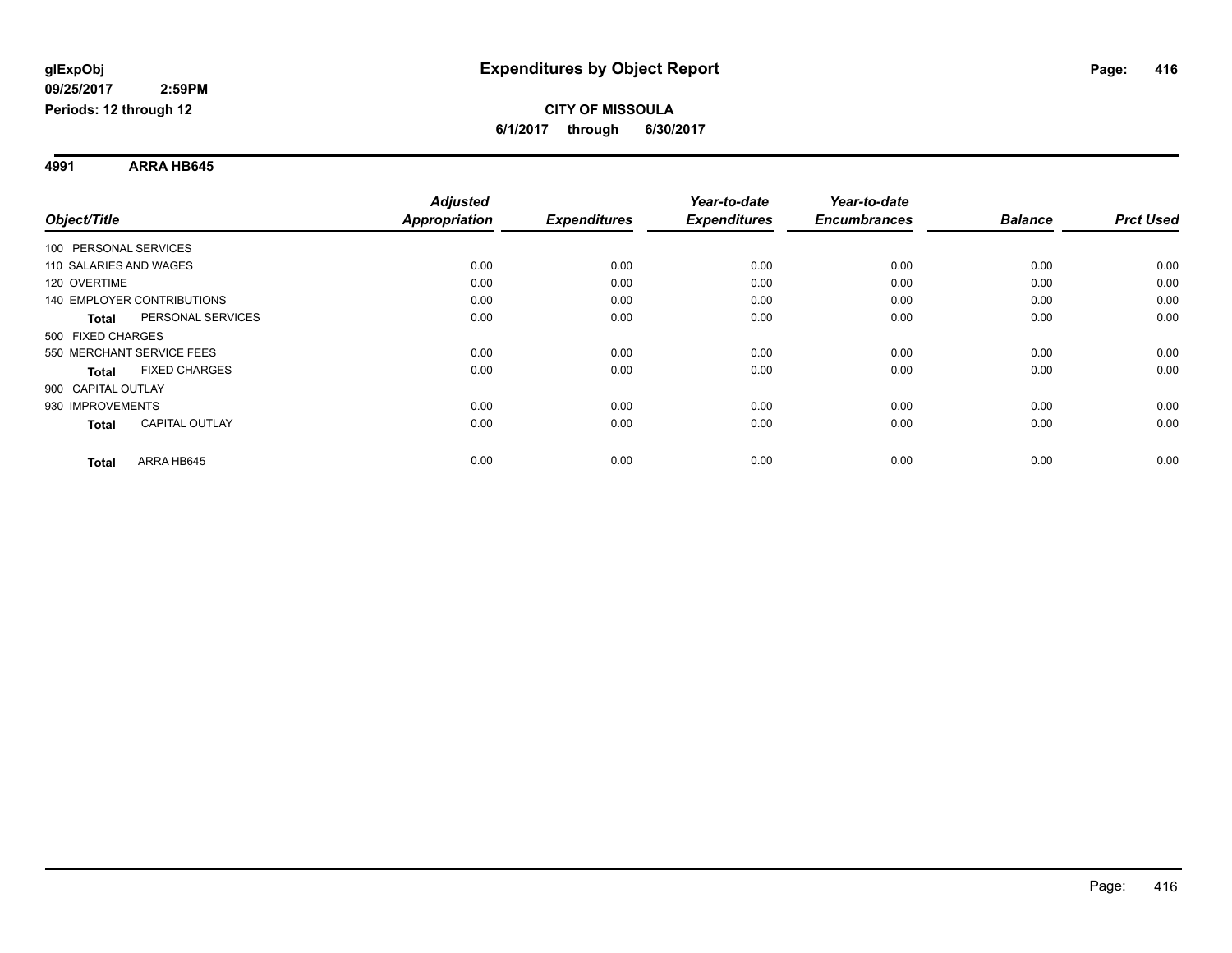**4992 WFL MILLER CREEK ROAD 390 NON-DEPARTMENTAL**

| Object/Title                          | <b>Adjusted</b><br><b>Appropriation</b> | <b>Expenditures</b> | Year-to-date<br><b>Expenditures</b> | Year-to-date<br><b>Encumbrances</b> | <b>Balance</b> | <b>Prct Used</b> |
|---------------------------------------|-----------------------------------------|---------------------|-------------------------------------|-------------------------------------|----------------|------------------|
| 500 FIXED CHARGES                     |                                         |                     |                                     |                                     |                |                  |
| 550 MERCHANT SERVICE FEES             | 0.00                                    | 0.00                | 0.00                                | 0.00                                | 0.00           | 0.00             |
| <b>FIXED CHARGES</b><br><b>Total</b>  | 0.00                                    | 0.00                | 0.00                                | 0.00                                | 0.00           | 0.00             |
| 900 CAPITAL OUTLAY                    |                                         |                     |                                     |                                     |                |                  |
| 930 IMPROVEMENTS                      | 0.00                                    | 0.00                | 0.00                                | 0.00                                | 0.00           | 0.00             |
| <b>CAPITAL OUTLAY</b><br><b>Total</b> | 0.00                                    | 0.00                | 0.00                                | 0.00                                | 0.00           | 0.00             |
| NON-DEPARTMENTAL<br>Total             | 0.00                                    | 0.00                | 0.00                                | 0.00                                | 0.00           | 0.00             |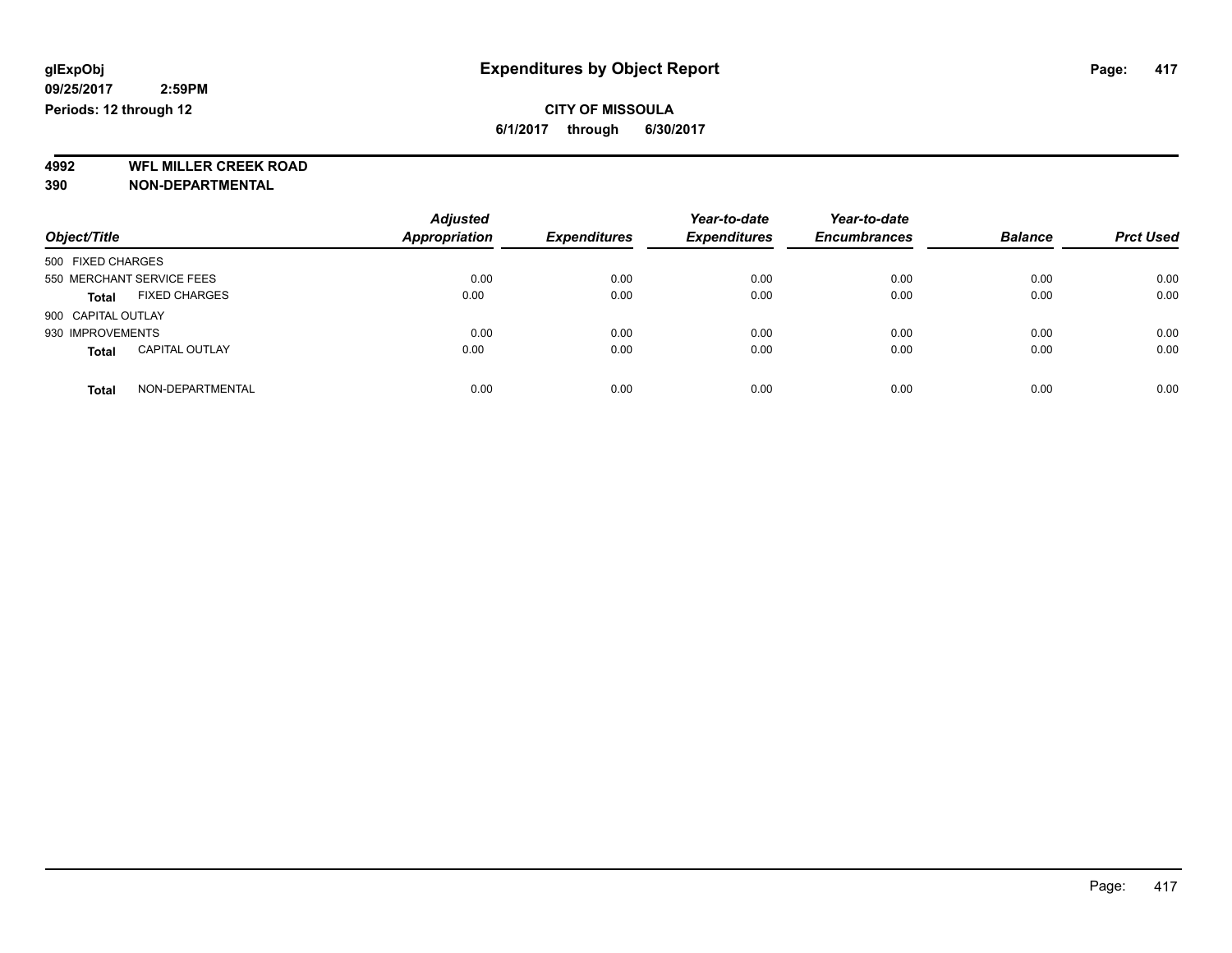#### **CITY OF MISSOULA 6/1/2017 through 6/30/2017**

#### **4992 WFL MILLER CREEK ROAD**

| Object/Title                          | <b>Adjusted</b><br><b>Appropriation</b> | <b>Expenditures</b> | Year-to-date<br><b>Expenditures</b> | Year-to-date<br><b>Encumbrances</b> | <b>Balance</b> | <b>Prct Used</b> |
|---------------------------------------|-----------------------------------------|---------------------|-------------------------------------|-------------------------------------|----------------|------------------|
| 500 FIXED CHARGES                     |                                         |                     |                                     |                                     |                |                  |
|                                       |                                         |                     |                                     |                                     |                |                  |
| 550 MERCHANT SERVICE FEES             | 0.00                                    | 0.00                | 0.00                                | 0.00                                | 0.00           | 0.00             |
| <b>FIXED CHARGES</b><br>Total         | 0.00                                    | 0.00                | 0.00                                | 0.00                                | 0.00           | 0.00             |
| 900 CAPITAL OUTLAY                    |                                         |                     |                                     |                                     |                |                  |
| 930 IMPROVEMENTS                      | 0.00                                    | 0.00                | 0.00                                | 0.00                                | 0.00           | 0.00             |
| <b>CAPITAL OUTLAY</b><br><b>Total</b> | 0.00                                    | 0.00                | 0.00                                | 0.00                                | 0.00           | 0.00             |
|                                       |                                         |                     |                                     |                                     |                |                  |
| WFL MILLER CREEK ROAD<br><b>Total</b> | 0.00                                    | 0.00                | 0.00                                | 0.00                                | 0.00           | 0.00             |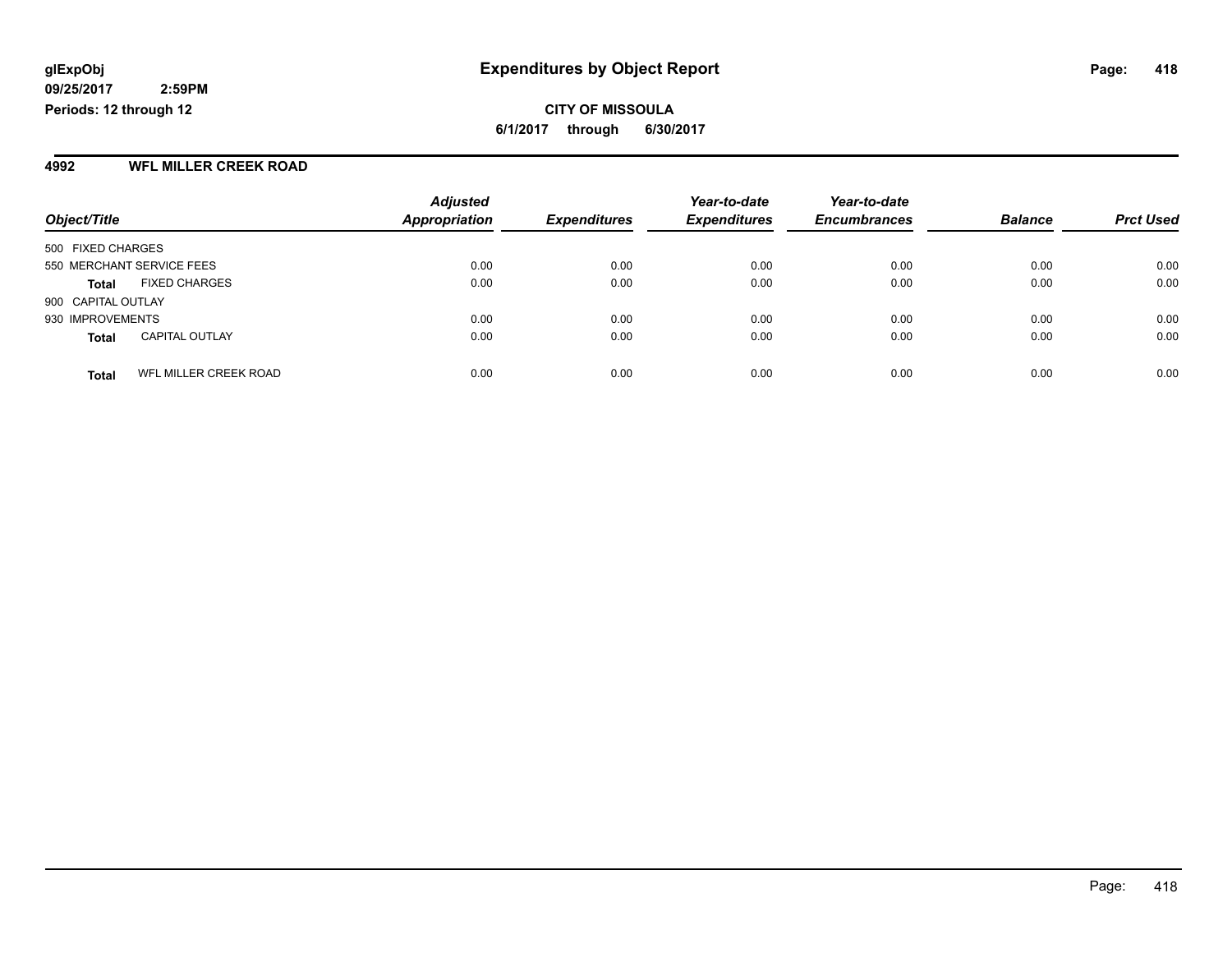# **4993 WESTERN FEDERAL LANDS**

**280 PUBLIC WORKS OPERATIONS**

|                        |                                   | <b>Adjusted</b> |                     | Year-to-date        | Year-to-date        |                |                  |
|------------------------|-----------------------------------|-----------------|---------------------|---------------------|---------------------|----------------|------------------|
| Object/Title           |                                   | Appropriation   | <b>Expenditures</b> | <b>Expenditures</b> | <b>Encumbrances</b> | <b>Balance</b> | <b>Prct Used</b> |
| 100 PERSONAL SERVICES  |                                   |                 |                     |                     |                     |                |                  |
| 110 SALARIES AND WAGES |                                   | 0.00            | 0.00                | 0.00                | 0.00                | 0.00           | 0.00             |
|                        | <b>140 EMPLOYER CONTRIBUTIONS</b> | 0.00            | 0.00                | 0.00                | 0.00                | 0.00           | 0.00             |
| <b>Total</b>           | PERSONAL SERVICES                 | 0.00            | 0.00                | 0.00                | 0.00                | 0.00           | 0.00             |
| 300 PURCHASED SERVICES |                                   |                 |                     |                     |                     |                |                  |
|                        | 350 PROFESSIONAL SERVICES         | 0.00            | 0.00                | 0.00                | 0.00                | 0.00           | 0.00             |
| <b>Total</b>           | PURCHASED SERVICES                | 0.00            | 0.00                | 0.00                | 0.00                | 0.00           | 0.00             |
| 500 FIXED CHARGES      |                                   |                 |                     |                     |                     |                |                  |
|                        | 550 MERCHANT SERVICE FEES         | 0.00            | 0.00                | 0.00                | 0.00                | 0.00           | 0.00             |
| <b>Total</b>           | <b>FIXED CHARGES</b>              | 0.00            | 0.00                | 0.00                | 0.00                | 0.00           | 0.00             |
| 900 CAPITAL OUTLAY     |                                   |                 |                     |                     |                     |                |                  |
| 930 IMPROVEMENTS       |                                   | 0.00            | 0.00                | 0.00                | 0.00                | 0.00           | 0.00             |
| <b>Total</b>           | CAPITAL OUTLAY                    | 0.00            | 0.00                | 0.00                | 0.00                | 0.00           | 0.00             |
| <b>Total</b>           | PUBLIC WORKS OPERATIONS           | 0.00            | 0.00                | 0.00                | 0.00                | 0.00           | 0.00             |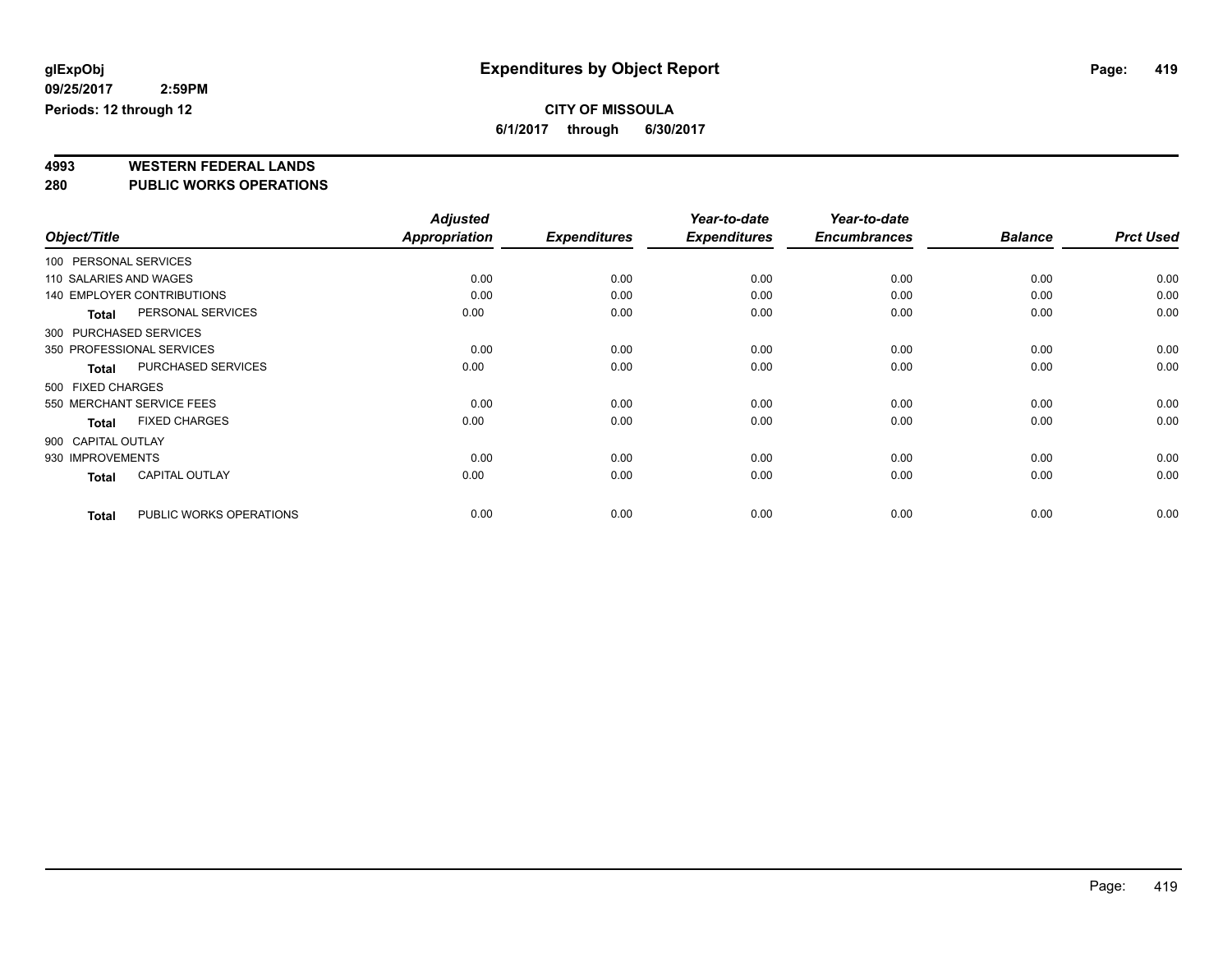#### **CITY OF MISSOULA 6/1/2017 through 6/30/2017**

#### **4993 WESTERN FEDERAL LANDS**

|                       |                                   | <b>Adjusted</b>      |                     | Year-to-date        | Year-to-date        |                |                  |
|-----------------------|-----------------------------------|----------------------|---------------------|---------------------|---------------------|----------------|------------------|
| Object/Title          |                                   | <b>Appropriation</b> | <b>Expenditures</b> | <b>Expenditures</b> | <b>Encumbrances</b> | <b>Balance</b> | <b>Prct Used</b> |
| 100 PERSONAL SERVICES |                                   |                      |                     |                     |                     |                |                  |
|                       | 110 SALARIES AND WAGES            | 0.00                 | 0.00                | 0.00                | 0.00                | 0.00           | 0.00             |
|                       | <b>140 EMPLOYER CONTRIBUTIONS</b> | 0.00                 | 0.00                | 0.00                | 0.00                | 0.00           | 0.00             |
| <b>Total</b>          | PERSONAL SERVICES                 | 0.00                 | 0.00                | 0.00                | 0.00                | 0.00           | 0.00             |
|                       | 300 PURCHASED SERVICES            |                      |                     |                     |                     |                |                  |
|                       | 350 PROFESSIONAL SERVICES         | 0.00                 | 0.00                | 0.00                | 0.00                | 0.00           | 0.00             |
| <b>Total</b>          | PURCHASED SERVICES                | 0.00                 | 0.00                | 0.00                | 0.00                | 0.00           | 0.00             |
| 500 FIXED CHARGES     |                                   |                      |                     |                     |                     |                |                  |
|                       | 550 MERCHANT SERVICE FEES         | 0.00                 | 0.00                | 0.00                | 0.00                | 0.00           | 0.00             |
| <b>Total</b>          | <b>FIXED CHARGES</b>              | 0.00                 | 0.00                | 0.00                | 0.00                | 0.00           | 0.00             |
| 900 CAPITAL OUTLAY    |                                   |                      |                     |                     |                     |                |                  |
| 930 IMPROVEMENTS      |                                   | 0.00                 | 0.00                | 0.00                | 0.00                | 0.00           | 0.00             |
| <b>Total</b>          | <b>CAPITAL OUTLAY</b>             | 0.00                 | 0.00                | 0.00                | 0.00                | 0.00           | 0.00             |
| <b>Total</b>          | <b>WESTERN FEDERAL LANDS</b>      | 0.00                 | 0.00                | 0.00                | 0.00                | 0.00           | 0.00             |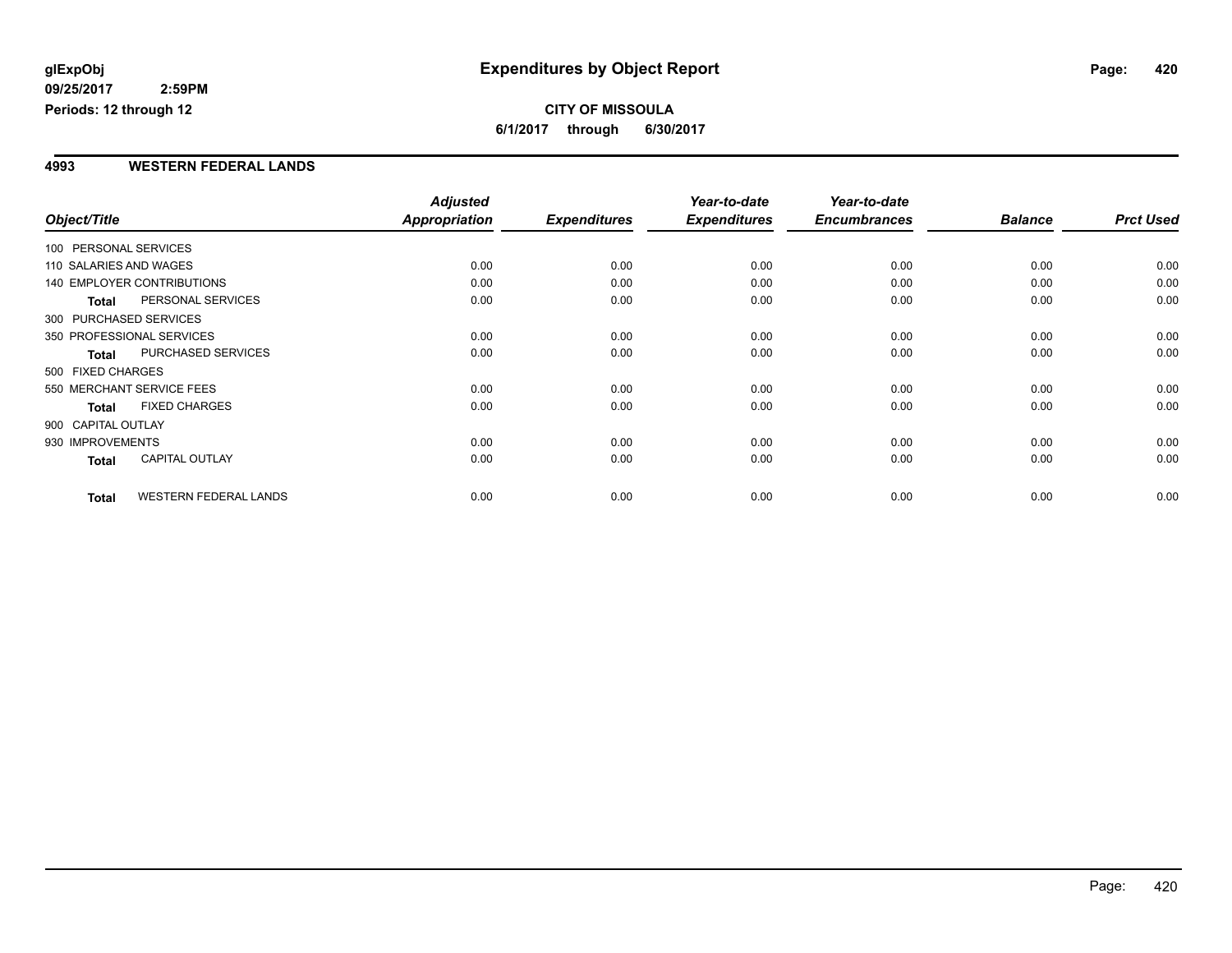# **5020 CIVIC STADIUM**

**395 PARKING COMMISSION**

|                   |                             | <b>Adjusted</b>      |                     | Year-to-date        | Year-to-date        |                |                  |
|-------------------|-----------------------------|----------------------|---------------------|---------------------|---------------------|----------------|------------------|
| Object/Title      |                             | <b>Appropriation</b> | <b>Expenditures</b> | <b>Expenditures</b> | <b>Encumbrances</b> | <b>Balance</b> | <b>Prct Used</b> |
| 500 FIXED CHARGES |                             |                      |                     |                     |                     |                |                  |
| 500 FIXED CHARGES |                             | 3,000.00             | 0.00                | 0.00                | 0.00                | 3,000.00       | 0.00             |
|                   | 550 MERCHANT SERVICE FEES   | 0.00                 | 0.00                | 0.00                | 0.00                | 0.00           | 0.00             |
| <b>Total</b>      | <b>FIXED CHARGES</b>        | 3,000.00             | 0.00                | 0.00                | 0.00                | 3,000.00       | 0.00             |
| 600 DEBT SERVICE  |                             |                      |                     |                     |                     |                |                  |
| 610 PRINCIPAL     |                             | 39,116.00            | 0.00                | 0.00                | 0.00                | 39,116.00      | 0.00             |
|                   | 620 INTEREST / SERVICE FEES | 76,607.00            | 0.00                | 550.00              | 0.00                | 76,057.00      | 0.72             |
| <b>Total</b>      | <b>DEBT SERVICE</b>         | 115,723.00           | 0.00                | 550.00              | 0.00                | 115.173.00     | 0.48             |
| 800 OTHER OBJECTS |                             |                      |                     |                     |                     |                |                  |
| 830 DEPRECIATION  |                             | 0.00                 | 0.00                | 0.00                | 0.00                | 0.00           | 0.00             |
| <b>Total</b>      | OTHER OBJECTS               | 0.00                 | 0.00                | 0.00                | 0.00                | 0.00           | 0.00             |
| <b>Total</b>      | PARKING COMMISSION          | 118,723.00           | 0.00                | 550.00              | 0.00                | 118,173.00     | 0.46             |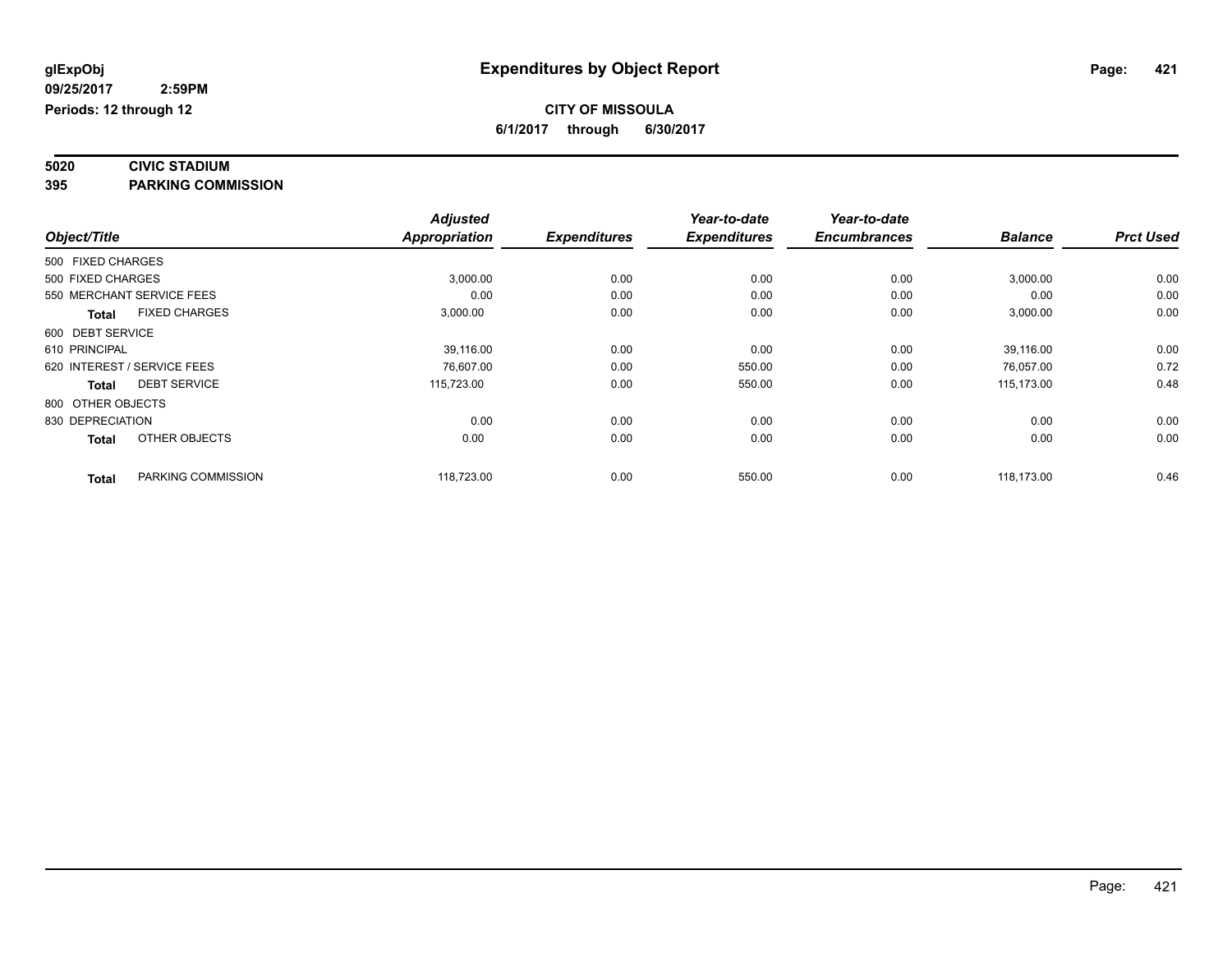#### **5020 CIVIC STADIUM**

|                                      | <b>Adjusted</b>      |                     | Year-to-date        | Year-to-date        |                |                  |
|--------------------------------------|----------------------|---------------------|---------------------|---------------------|----------------|------------------|
| Object/Title                         | <b>Appropriation</b> | <b>Expenditures</b> | <b>Expenditures</b> | <b>Encumbrances</b> | <b>Balance</b> | <b>Prct Used</b> |
| 500 FIXED CHARGES                    |                      |                     |                     |                     |                |                  |
| 500 FIXED CHARGES                    | 3,000.00             | 0.00                | 0.00                | 0.00                | 3,000.00       | 0.00             |
| 550 MERCHANT SERVICE FEES            | 0.00                 | 0.00                | 0.00                | 0.00                | 0.00           | 0.00             |
| <b>FIXED CHARGES</b><br><b>Total</b> | 3,000.00             | 0.00                | 0.00                | 0.00                | 3,000.00       | 0.00             |
| 600 DEBT SERVICE                     |                      |                     |                     |                     |                |                  |
| 610 PRINCIPAL                        | 39.116.00            | 0.00                | 0.00                | 0.00                | 39,116.00      | 0.00             |
| 620 INTEREST / SERVICE FEES          | 76,607.00            | 0.00                | 550.00              | 0.00                | 76,057.00      | 0.72             |
| <b>DEBT SERVICE</b><br><b>Total</b>  | 115,723.00           | 0.00                | 550.00              | 0.00                | 115,173.00     | 0.48             |
| 800 OTHER OBJECTS                    |                      |                     |                     |                     |                |                  |
| 830 DEPRECIATION                     | 0.00                 | 0.00                | 0.00                | 0.00                | 0.00           | 0.00             |
| <b>OTHER OBJECTS</b><br><b>Total</b> | 0.00                 | 0.00                | 0.00                | 0.00                | 0.00           | 0.00             |
| <b>CIVIC STADIUM</b><br><b>Total</b> | 118,723.00           | 0.00                | 550.00              | 0.00                | 118.173.00     | 0.46             |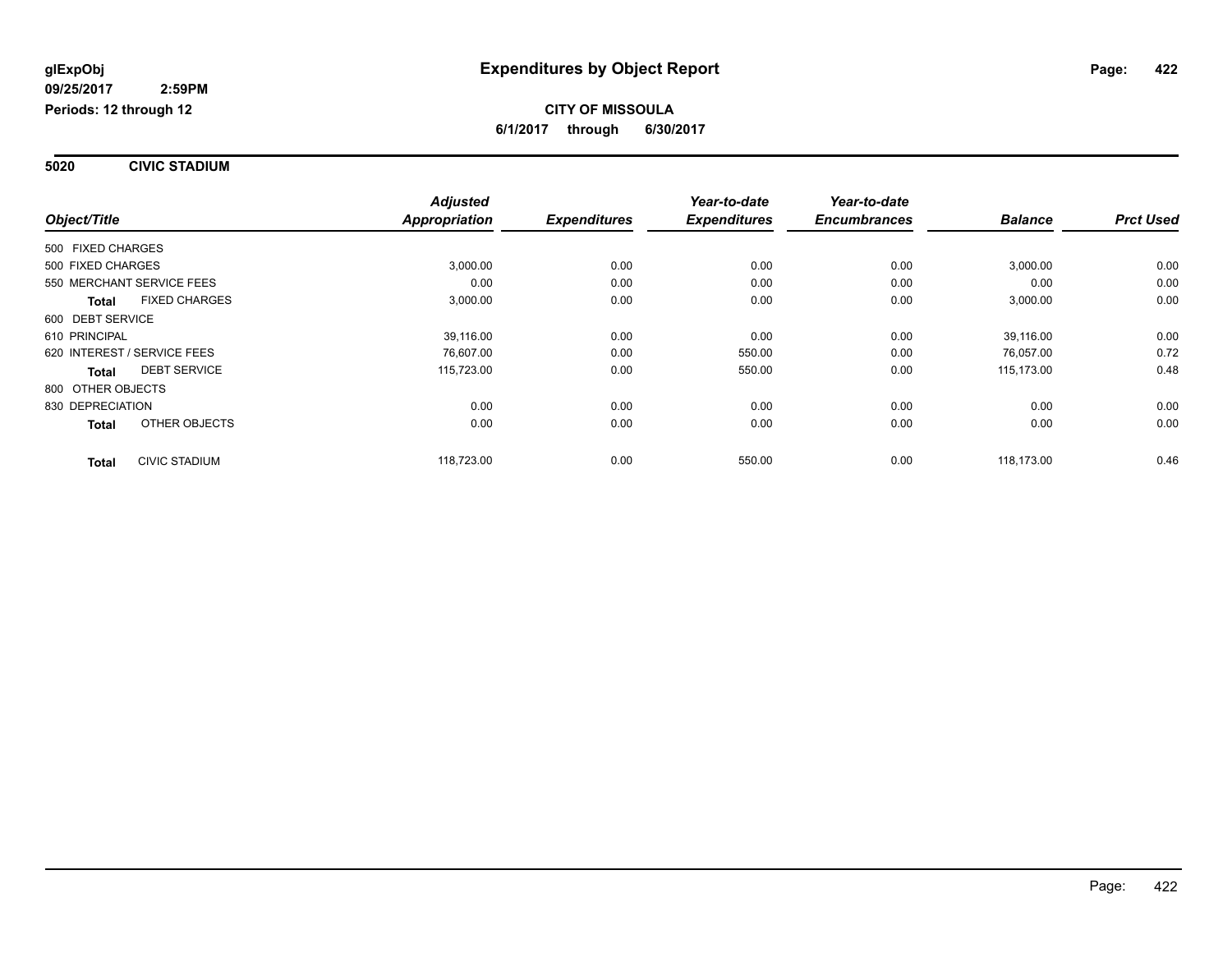# **5210 WATER**

**335 WATER**

|                                      | <b>Adjusted</b>      |                     | Year-to-date        | Year-to-date        |                 |                  |
|--------------------------------------|----------------------|---------------------|---------------------|---------------------|-----------------|------------------|
| Object/Title                         | <b>Appropriation</b> | <b>Expenditures</b> | <b>Expenditures</b> | <b>Encumbrances</b> | <b>Balance</b>  | <b>Prct Used</b> |
| 100 PERSONAL SERVICES                |                      |                     |                     |                     |                 |                  |
| 110 SALARIES AND WAGES               | 0.00                 | 175,496.67          | 222,968.08          | 0.00                | $-222,968.08$   | 0.00             |
| 120 OVERTIME                         | 0.00                 | 1,453.16            | 1,453.16            | 0.00                | $-1,453.16$     | 0.00             |
| <b>140 EMPLOYER CONTRIBUTIONS</b>    | 0.00                 | 147,889.41          | 167,717.46          | 0.00                | $-167,717.46$   | 0.00             |
| 141 STATE RETIREMENT CONTRIBUTIONS   | 0.00                 | 0.00                | 48.09               | 0.00                | $-48.09$        | 0.00             |
| PERSONAL SERVICES<br>Total           | 0.00                 | 324,839.24          | 392,186.79          | 0.00                | $-392,186.79$   | 0.00             |
| 200 SUPPLIES                         |                      |                     |                     |                     |                 |                  |
| 210 OFFICE SUPPLIES                  | 0.00                 | 1,330.58            | 1,597.27            | 0.00                | $-1,597.27$     | 0.00             |
| 220 OPERATING SUPPLIES               | 0.00                 | 4,592.94            | 6,626.43            | 0.00                | $-6,626.43$     | 0.00             |
| 230 REPAIR/MAINTENANCE               | 0.00                 | 1,895.62            | 1,895.62            | 0.00                | $-1,895.62$     | 0.00             |
| 231 GASOLINE                         | 0.00                 | 380.94              | 380.94              | 0.00                | $-380.94$       | 0.00             |
| <b>SUPPLIES</b><br><b>Total</b>      | 0.00                 | 8,200.08            | 10,500.26           | 0.00                | $-10,500.26$    | 0.00             |
| 300 PURCHASED SERVICES               |                      |                     |                     |                     |                 |                  |
| 310 COMMUNICATIONS                   | 0.00                 | 1,957.10            | 1,957.10            | 0.00                | $-1,957.10$     | 0.00             |
| 320 PRINTING & DUPLICATING           | 0.00                 | 0.00                | 0.00                | 0.00                | 0.00            | 0.00             |
| 330 PUBLICITY, SUBSCRIPTIONS & DUES  | 0.00                 | 905.00              | 905.00              | 0.00                | $-905.00$       | 0.00             |
| 340 SEWER                            | 0.00                 | 0.00                | 0.00                | 0.00                | 0.00            | 0.00             |
| 341 ELECTRICITY & NATURAL GAS        | 0.00                 | 0.00                | 0.00                | 0.00                | 0.00            | 0.00             |
| 342 STORM WATER                      | 0.00                 | 0.00                | 0.00                | 0.00                | 0.00            | 0.00             |
| 343 WATER CHARGES                    | 0.00                 | 0.00                | 0.00                | 0.00                | 0.00            | 0.00             |
| 344 TELEPHONE SERVICE                | 0.00                 | 217.09              | 1,079.50            | 0.00                | $-1,079.50$     | 0.00             |
| 345 GARBAGE                          | 0.00                 | 0.00                | 0.00                | 0.00                | 0.00            | 0.00             |
| 350 PROFESSIONAL SERVICES            | 0.00                 | 743,701.08          | 1,528,344.65        | 0.00                | $-1,528,344.65$ | 0.00             |
| 360 REPAIR & MAINTENANCE             | 0.00                 | 201,335.41          | 205,300.47          | 0.00                | $-205,300.47$   | 0.00             |
| 370 TRAVEL                           | 0.00                 | 0.00                | 0.00                | 0.00                | 0.00            | 0.00             |
| 380 TRAINING                         | 0.00                 | 0.00                | 0.00                | 0.00                | 0.00            | 0.00             |
| 390 OTHER PURCHASED SERVICES         | 0.00                 | 0.00                | 23.76               | 0.00                | $-23.76$        | 0.00             |
| PURCHASED SERVICES<br>Total          | 0.00                 | 948,115.68          | 1,737,610.48        | 0.00                | $-1,737,610.48$ | 0.00             |
| 500 FIXED CHARGES                    |                      |                     |                     |                     |                 |                  |
| 500 FIXED CHARGES                    | 0.00                 | 293,551.77          | 293,551.77          | 0.00                | $-293,551.77$   | 0.00             |
| 550 MERCHANT SERVICE FEES            | 0.00                 | 0.00                | 0.00                | 0.00                | 0.00            | 0.00             |
| <b>FIXED CHARGES</b><br><b>Total</b> | 0.00                 | 293,551.77          | 293,551.77          | 0.00                | $-293,551.77$   | 0.00             |
| 600 DEBT SERVICE                     |                      |                     |                     |                     |                 |                  |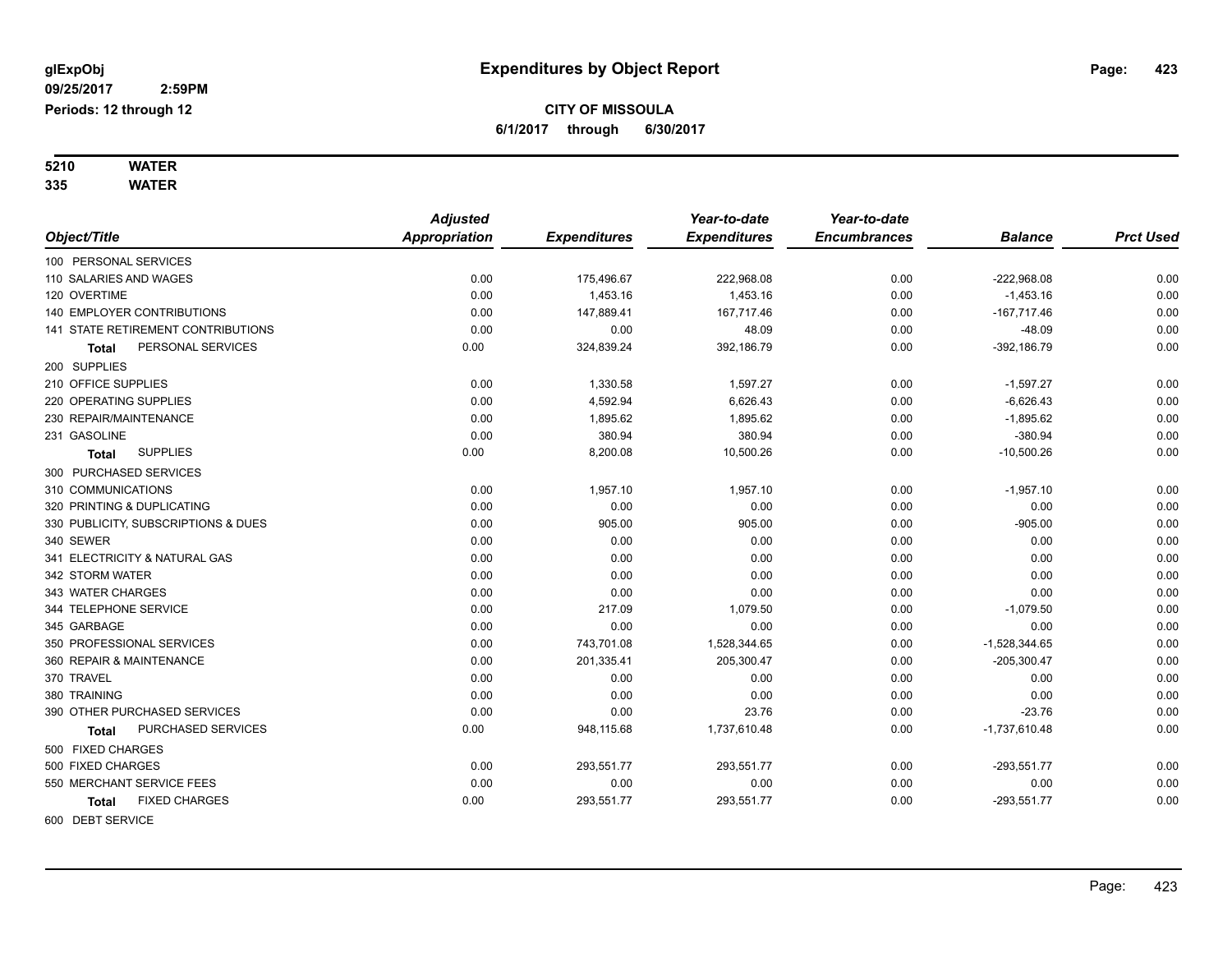#### **5210 WATER 335 WATER**

|                             |                       | <b>Adjusted</b>      |                     | Year-to-date        | Year-to-date        |                 |                  |
|-----------------------------|-----------------------|----------------------|---------------------|---------------------|---------------------|-----------------|------------------|
| Object/Title                |                       | <b>Appropriation</b> | <b>Expenditures</b> | <b>Expenditures</b> | <b>Encumbrances</b> | <b>Balance</b>  | <b>Prct Used</b> |
| 610 PRINCIPAL               |                       | 0.00                 | 0.00                | 0.00                | 0.00                | 0.00            | 0.00             |
| 620 INTEREST / SERVICE FEES |                       | 0.00                 | 0.00                | 0.00                | 0.00                | 0.00            | 0.00             |
| <b>Total</b>                | <b>DEBT SERVICE</b>   | 0.00                 | 0.00                | 0.00                | 0.00                | 0.00            | 0.00             |
| 800 OTHER OBJECTS           |                       |                      |                     |                     |                     |                 |                  |
| 845 CONTINGENCY             |                       | 0.00                 | 0.00                | 0.00                | 0.00                | 0.00            | 0.00             |
| Total                       | OTHER OBJECTS         | 0.00                 | 0.00                | 0.00                | 0.00                | 0.00            | 0.00             |
| 900 CAPITAL OUTLAY          |                       |                      |                     |                     |                     |                 |                  |
| 910 LAND                    |                       | 0.00                 | 0.00                | 0.00                | 0.00                | 0.00            | 0.00             |
| 920 BUILDINGS               |                       | 0.00                 | 0.00                | 0.00                | 0.00                | 0.00            | 0.00             |
| 930 IMPROVEMENTS            |                       | 0.00                 | 263,783.47          | 267,778.72          | 0.00                | -267,778.72     | 0.00             |
| 940 MACHINERY & EQUIPMENT   |                       | 0.00                 | 205,085.96          | 469,260.10          | 0.00                | $-469,260.10$   | 0.00             |
| <b>Total</b>                | <b>CAPITAL OUTLAY</b> | 0.00                 | 468,869.43          | 737,038.82          | 0.00                | -737,038.82     | 0.00             |
| Total                       | <b>WATER</b>          | 0.00                 | 2,043,576.20        | 3,170,888.12        | 0.00                | $-3,170,888.12$ | 0.00             |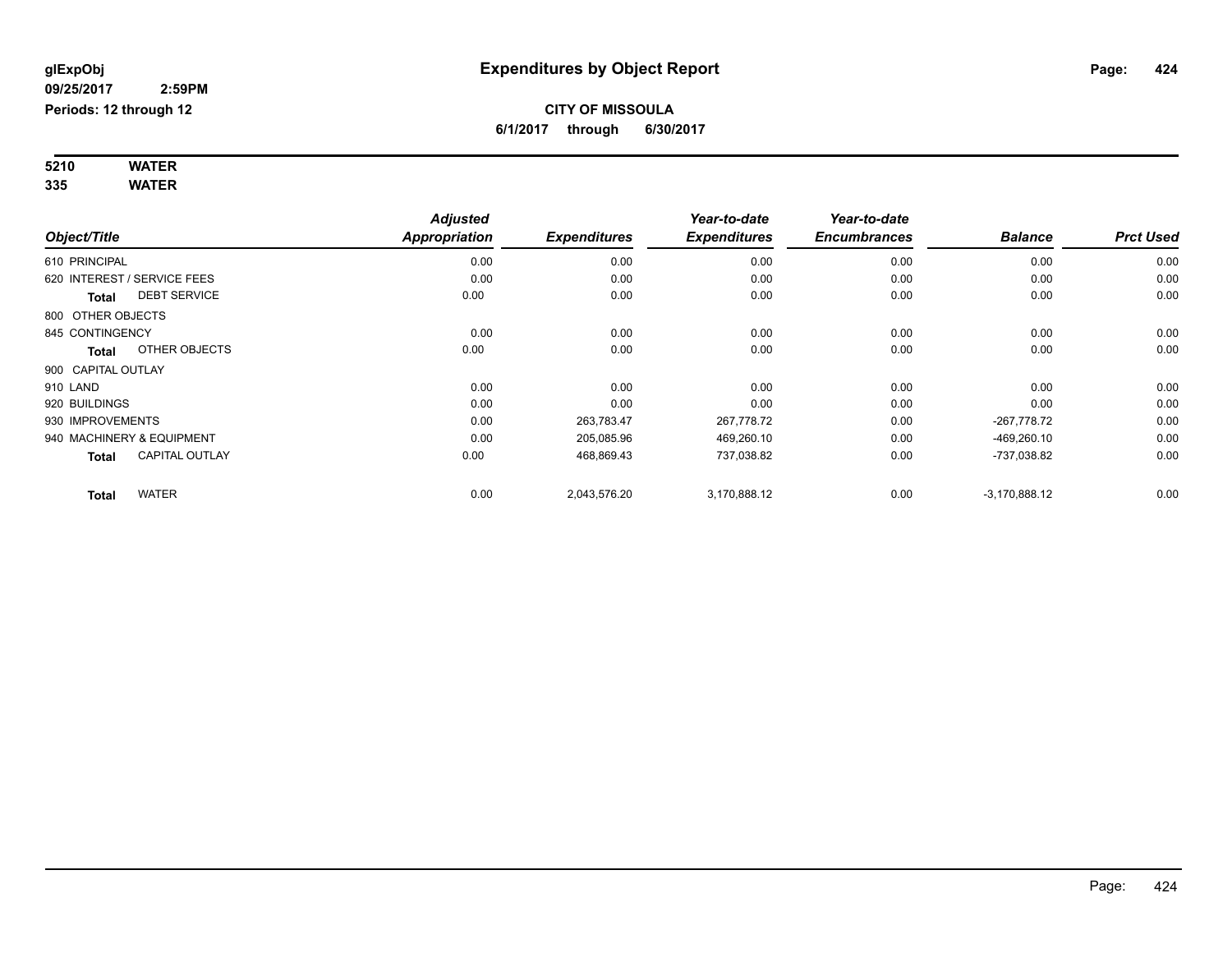**5210 WATER**

|                                     | <b>Adjusted</b>      |                     | Year-to-date        | Year-to-date        |                 |                  |
|-------------------------------------|----------------------|---------------------|---------------------|---------------------|-----------------|------------------|
| Object/Title                        | <b>Appropriation</b> | <b>Expenditures</b> | <b>Expenditures</b> | <b>Encumbrances</b> | <b>Balance</b>  | <b>Prct Used</b> |
| 100 PERSONAL SERVICES               |                      |                     |                     |                     |                 |                  |
| 110 SALARIES AND WAGES              | 0.00                 | 175,496.67          | 222,968.08          | 0.00                | $-222,968.08$   | 0.00             |
| 120 OVERTIME                        | 0.00                 | 1,453.16            | 1,453.16            | 0.00                | $-1,453.16$     | 0.00             |
| 140 EMPLOYER CONTRIBUTIONS          | 0.00                 | 147,889.41          | 167,717.46          | 0.00                | $-167,717.46$   | 0.00             |
| 141 STATE RETIREMENT CONTRIBUTIONS  | 0.00                 | 0.00                | 48.09               | 0.00                | $-48.09$        | 0.00             |
| PERSONAL SERVICES<br><b>Total</b>   | 0.00                 | 324,839.24          | 392,186.79          | 0.00                | $-392, 186.79$  | 0.00             |
| 200 SUPPLIES                        |                      |                     |                     |                     |                 |                  |
| 210 OFFICE SUPPLIES                 | 0.00                 | 1,330.58            | 1,597.27            | 0.00                | $-1,597.27$     | 0.00             |
| 220 OPERATING SUPPLIES              | 0.00                 | 4,592.94            | 6,626.43            | 0.00                | $-6,626.43$     | 0.00             |
| 230 REPAIR/MAINTENANCE              | 0.00                 | 1,895.62            | 1,895.62            | 0.00                | $-1,895.62$     | 0.00             |
| 231 GASOLINE                        | 0.00                 | 380.94              | 380.94              | 0.00                | $-380.94$       | 0.00             |
| <b>SUPPLIES</b><br><b>Total</b>     | 0.00                 | 8,200.08            | 10,500.26           | 0.00                | $-10,500.26$    | 0.00             |
| 300 PURCHASED SERVICES              |                      |                     |                     |                     |                 |                  |
| 310 COMMUNICATIONS                  | 0.00                 | 1,957.10            | 1,957.10            | 0.00                | $-1,957.10$     | 0.00             |
| 320 PRINTING & DUPLICATING          | 0.00                 | 0.00                | 0.00                | 0.00                | 0.00            | 0.00             |
| 330 PUBLICITY, SUBSCRIPTIONS & DUES | 0.00                 | 905.00              | 905.00              | 0.00                | $-905.00$       | 0.00             |
| 340 SEWER                           | 0.00                 | 0.00                | 0.00                | 0.00                | 0.00            | 0.00             |
| 341 ELECTRICITY & NATURAL GAS       | 0.00                 | 0.00                | 0.00                | 0.00                | 0.00            | 0.00             |
| 342 STORM WATER                     | 0.00                 | 0.00                | 0.00                | 0.00                | 0.00            | 0.00             |
| 343 WATER CHARGES                   | 0.00                 | 0.00                | 0.00                | 0.00                | 0.00            | 0.00             |
| 344 TELEPHONE SERVICE               | 0.00                 | 217.09              | 1,079.50            | 0.00                | $-1,079.50$     | 0.00             |
| 345 GARBAGE                         | 0.00                 | 0.00                | 0.00                | 0.00                | 0.00            | 0.00             |
| 350 PROFESSIONAL SERVICES           | 0.00                 | 743,701.08          | 1,528,344.65        | 0.00                | $-1,528,344.65$ | 0.00             |
| 360 REPAIR & MAINTENANCE            | 0.00                 | 201,335.41          | 205,300.47          | 0.00                | $-205,300.47$   | 0.00             |
| 370 TRAVEL                          | 0.00                 | 0.00                | 0.00                | 0.00                | 0.00            | 0.00             |
| 380 TRAINING                        | 0.00                 | 0.00                | 0.00                | 0.00                | 0.00            | 0.00             |
| 390 OTHER PURCHASED SERVICES        | 0.00                 | 0.00                | 23.76               | 0.00                | $-23.76$        | 0.00             |
| PURCHASED SERVICES<br>Total         | 0.00                 | 948,115.68          | 1,737,610.48        | 0.00                | $-1,737,610.48$ | 0.00             |
| 500 FIXED CHARGES                   |                      |                     |                     |                     |                 |                  |
| 500 FIXED CHARGES                   | 0.00                 | 293,551.77          | 293,551.77          | 0.00                | $-293,551.77$   | 0.00             |
| 550 MERCHANT SERVICE FEES           | 0.00                 | 0.00                | 0.00                | 0.00                | 0.00            | 0.00             |
| <b>FIXED CHARGES</b><br>Total       | 0.00                 | 293,551.77          | 293,551.77          | 0.00                | $-293,551.77$   | 0.00             |
| 600 DEBT SERVICE                    |                      |                     |                     |                     |                 |                  |
| 610 PRINCIPAL                       | 0.00                 | 0.00                | 0.00                | 0.00                | 0.00            | 0.00             |
|                                     |                      |                     |                     |                     |                 |                  |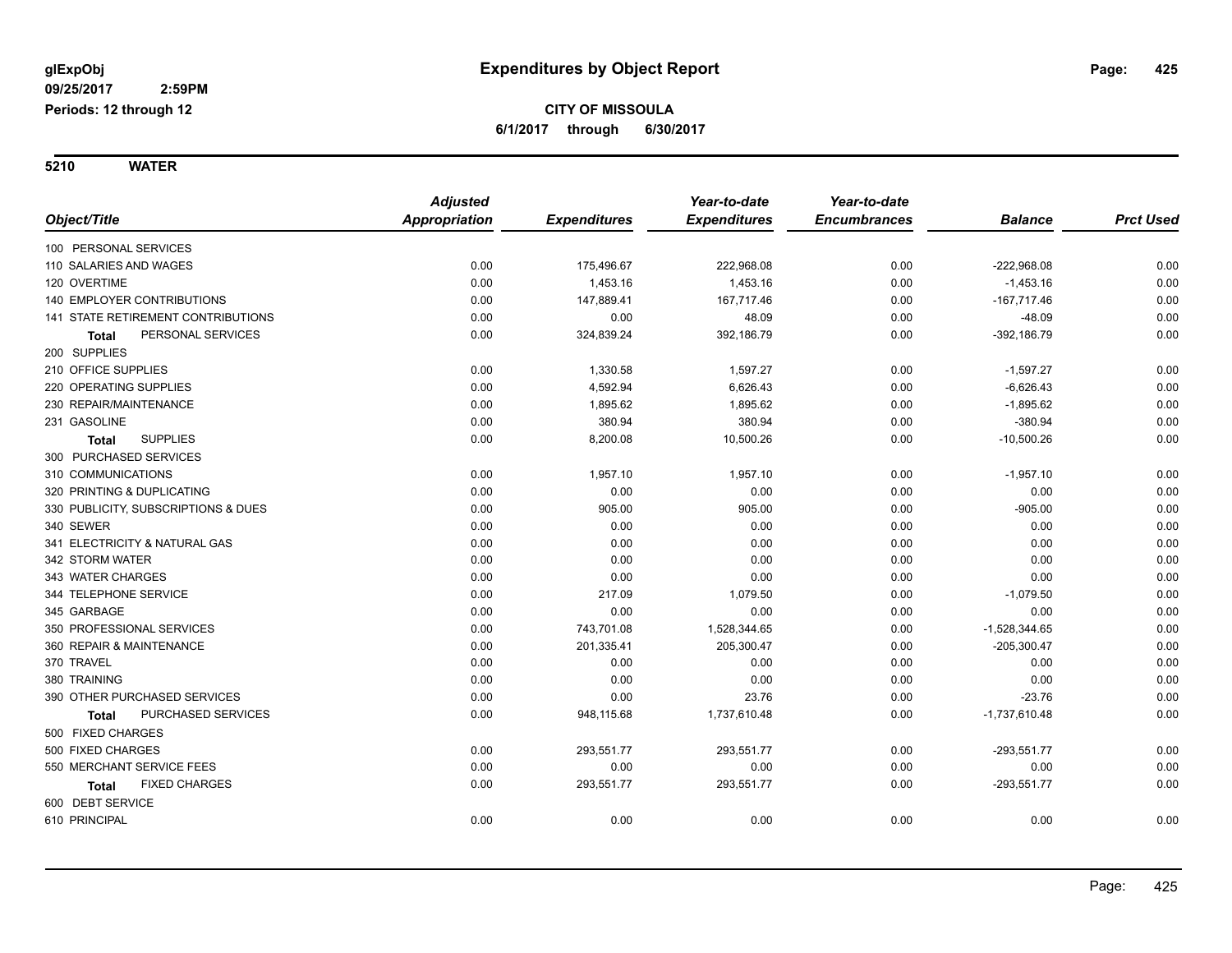#### **5210 WATER**

|                                       | <b>Adjusted</b> |                     | Year-to-date        | Year-to-date        |                 |                  |
|---------------------------------------|-----------------|---------------------|---------------------|---------------------|-----------------|------------------|
| Object/Title                          | Appropriation   | <b>Expenditures</b> | <b>Expenditures</b> | <b>Encumbrances</b> | <b>Balance</b>  | <b>Prct Used</b> |
| 620 INTEREST / SERVICE FEES           | 0.00            | 0.00                | 0.00                | 0.00                | 0.00            | 0.00             |
| <b>DEBT SERVICE</b><br><b>Total</b>   | 0.00            | 0.00                | 0.00                | 0.00                | 0.00            | 0.00             |
| 800 OTHER OBJECTS                     |                 |                     |                     |                     |                 |                  |
| 845 CONTINGENCY                       | 0.00            | 0.00                | 0.00                | 0.00                | 0.00            | 0.00             |
| OTHER OBJECTS<br><b>Total</b>         | 0.00            | 0.00                | 0.00                | 0.00                | 0.00            | 0.00             |
| 900 CAPITAL OUTLAY                    |                 |                     |                     |                     |                 |                  |
| 910 LAND                              | 0.00            | 0.00                | 0.00                | 0.00                | 0.00            | 0.00             |
| 920 BUILDINGS                         | 0.00            | 0.00                | 0.00                | 0.00                | 0.00            | 0.00             |
| 930 IMPROVEMENTS                      | 0.00            | 263,783.47          | 267,778.72          | 0.00                | -267.778.72     | 0.00             |
| 940 MACHINERY & EQUIPMENT             | 0.00            | 205,085.96          | 469,260.10          | 0.00                | $-469,260.10$   | 0.00             |
| <b>CAPITAL OUTLAY</b><br><b>Total</b> | 0.00            | 468,869.43          | 737,038.82          | 0.00                | -737,038.82     | 0.00             |
| <b>WATER</b><br><b>Total</b>          | 0.00            | 2,043,576.20        | 3,170,888.12        | 0.00                | $-3,170,888.12$ | 0.00             |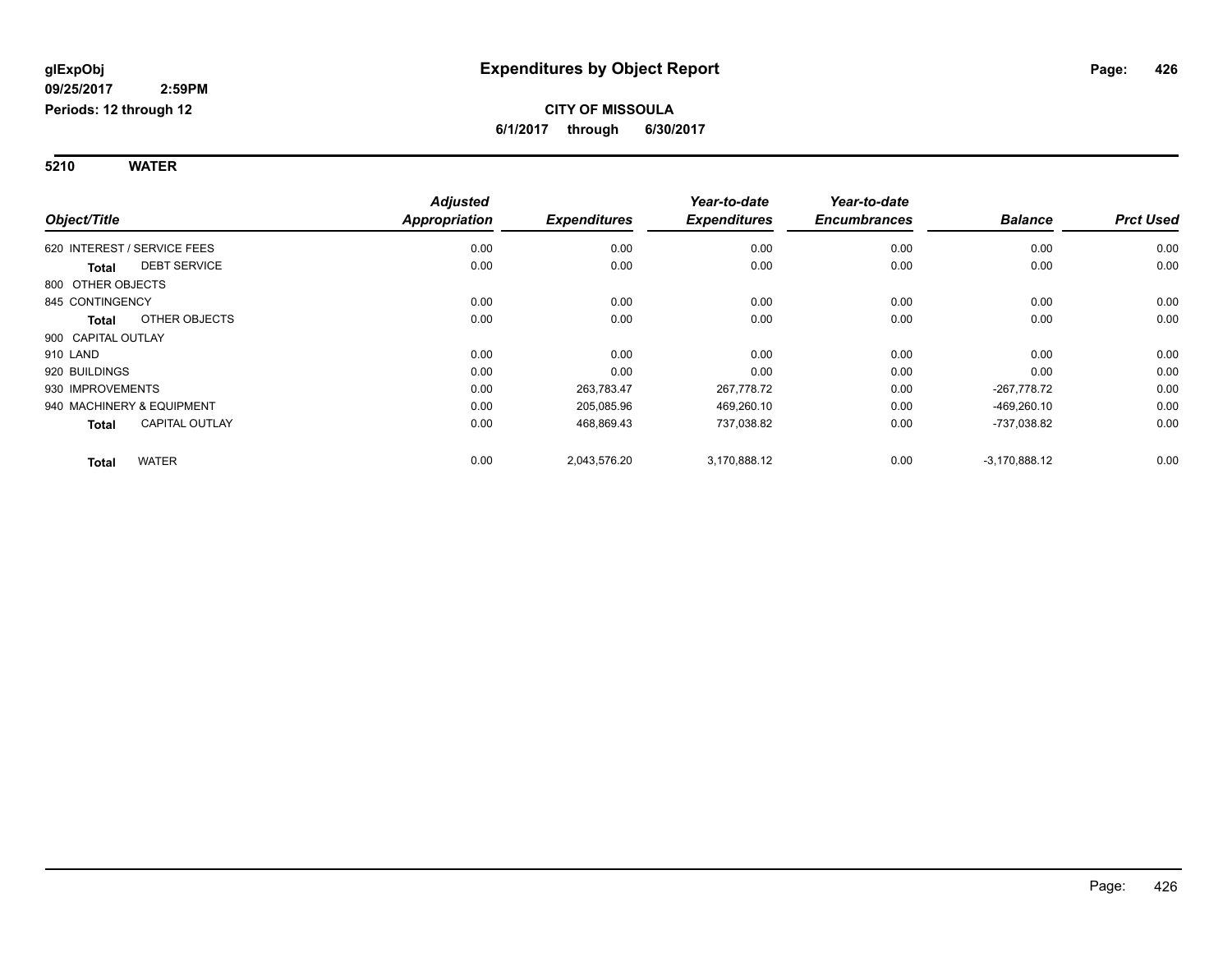#### **5215 WATER LOAN FUND 335 WATER**

|                                      | <b>Adjusted</b>      |                     | Year-to-date        | Year-to-date        |                |                  |
|--------------------------------------|----------------------|---------------------|---------------------|---------------------|----------------|------------------|
| Object/Title                         | <b>Appropriation</b> | <b>Expenditures</b> | <b>Expenditures</b> | <b>Encumbrances</b> | <b>Balance</b> | <b>Prct Used</b> |
| 500 FIXED CHARGES                    |                      |                     |                     |                     |                |                  |
| 550 MERCHANT SERVICE FEES            | 0.00                 | 0.00                | 0.00                | 0.00                | 0.00           | 0.00             |
| <b>FIXED CHARGES</b><br><b>Total</b> | 0.00                 | 0.00                | 0.00                | 0.00                | 0.00           | 0.00             |
| 800 OTHER OBJECTS                    |                      |                     |                     |                     |                |                  |
| 820 TRANSFERS TO OTHER FUNDS         | 0.00                 | 0.00                | 0.00                | 0.00                | 0.00           | 0.00             |
| OTHER OBJECTS<br><b>Total</b>        | 0.00                 | 0.00                | 0.00                | 0.00                | 0.00           | 0.00             |
| <b>WATER</b><br>Total                | 0.00                 | 0.00                | 0.00                | 0.00                | 0.00           | 0.00             |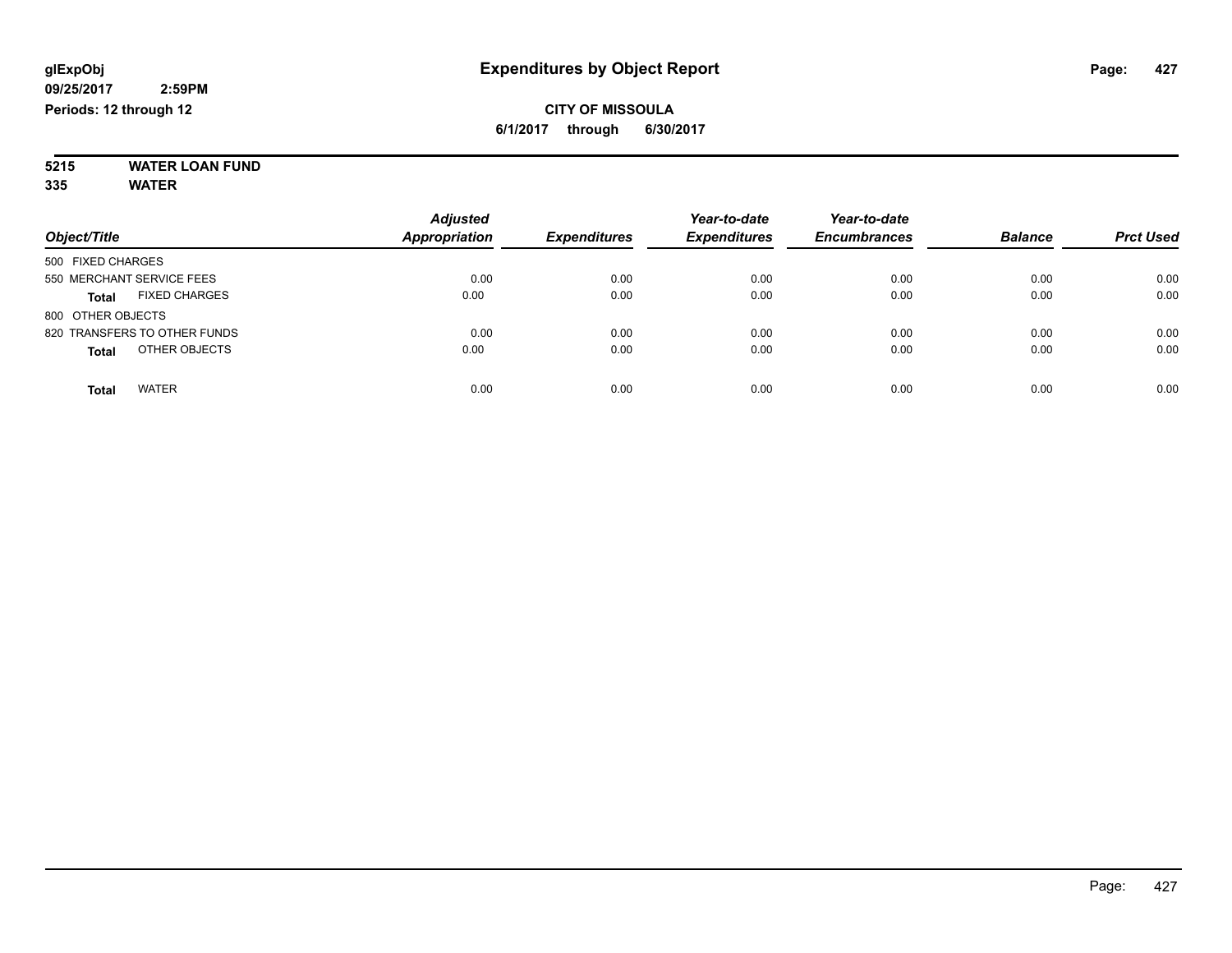#### **5215 WATER LOAN FUND**

|                                      | <b>Adjusted</b>      |                     | Year-to-date        | Year-to-date        |                |                  |
|--------------------------------------|----------------------|---------------------|---------------------|---------------------|----------------|------------------|
| Object/Title                         | <b>Appropriation</b> | <b>Expenditures</b> | <b>Expenditures</b> | <b>Encumbrances</b> | <b>Balance</b> | <b>Prct Used</b> |
| 500 FIXED CHARGES                    |                      |                     |                     |                     |                |                  |
| 550 MERCHANT SERVICE FEES            | 0.00                 | 0.00                | 0.00                | 0.00                | 0.00           | 0.00             |
| <b>FIXED CHARGES</b><br><b>Total</b> | 0.00                 | 0.00                | 0.00                | 0.00                | 0.00           | 0.00             |
| 800 OTHER OBJECTS                    |                      |                     |                     |                     |                |                  |
| 820 TRANSFERS TO OTHER FUNDS         | 0.00                 | 0.00                | 0.00                | 0.00                | 0.00           | 0.00             |
| OTHER OBJECTS<br><b>Total</b>        | 0.00                 | 0.00                | 0.00                | 0.00                | 0.00           | 0.00             |
| WATER LOAN FUND<br><b>Total</b>      | 0.00                 | 0.00                | 0.00                | 0.00                | 0.00           | 0.00             |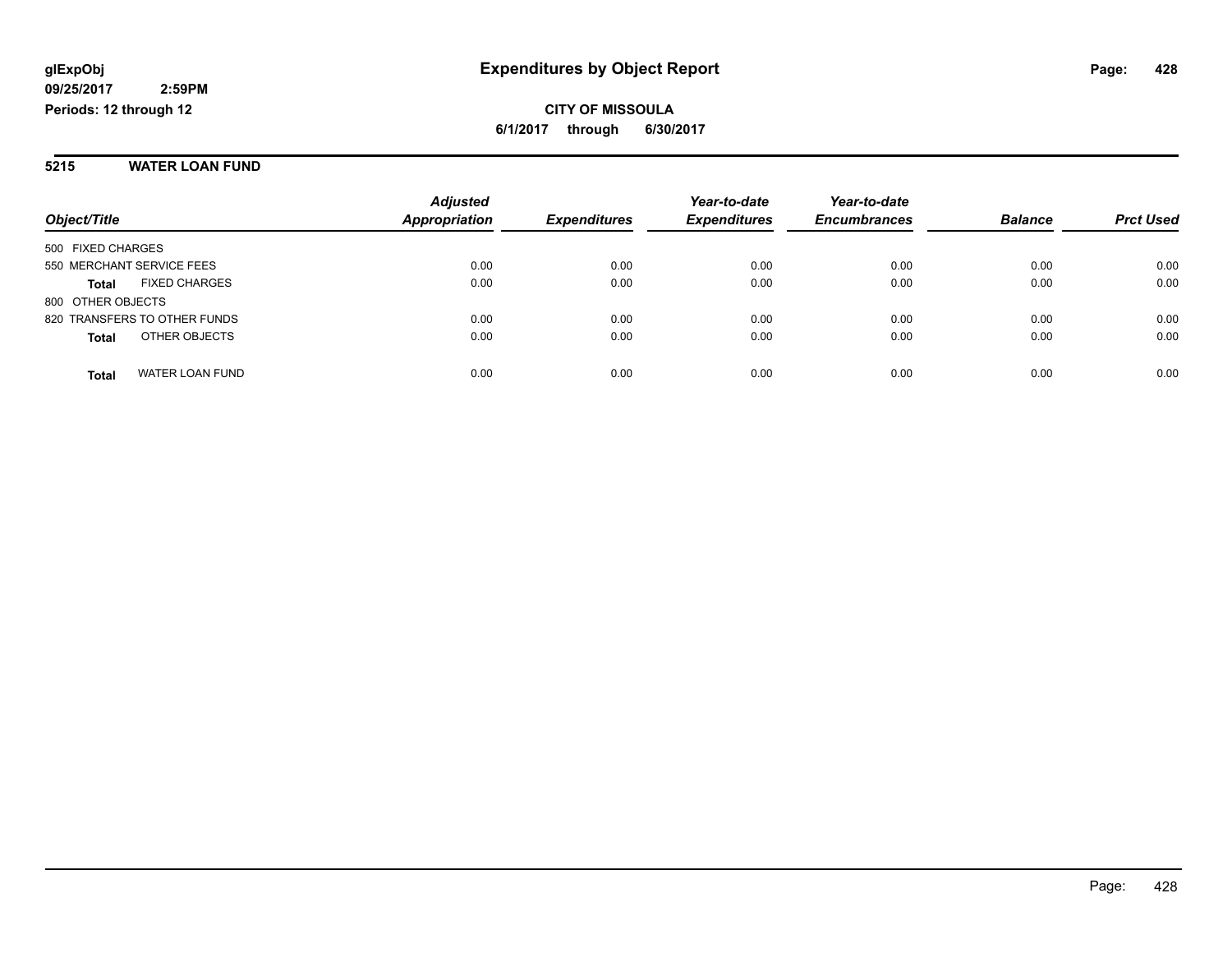### **CITY OF MISSOULA**

**6/1/2017 through 6/30/2017**

# **5310 SEWER OPERATING BUDGET FUND**

**330 WASTEWATER**

|                                           | <b>Adjusted</b>      |                     | Year-to-date        | Year-to-date        |                |                  |
|-------------------------------------------|----------------------|---------------------|---------------------|---------------------|----------------|------------------|
| Object/Title                              | <b>Appropriation</b> | <b>Expenditures</b> | <b>Expenditures</b> | <b>Encumbrances</b> | <b>Balance</b> | <b>Prct Used</b> |
| 100 PERSONAL SERVICES                     |                      |                     |                     |                     |                |                  |
| 110 SALARIES AND WAGES                    | 1,254,449.00         | 209,563.83          | 1,419,995.19        | 0.00                | $-165,546.19$  | 113.20           |
| 115 SALARIES/HEALTH INSURANCE BENEFIT     | 0.00                 | 0.00                | 0.00                | 0.00                | 0.00           | 0.00             |
| 120 OVERTIME                              | 19,000.00            | 7,268.05            | 41,154.33           | 0.00                | $-22, 154.33$  | 216.60           |
| 130 OTHER                                 | 51,957.00            | 0.00                | 0.00                | 0.00                | 51,957.00      | 0.00             |
| 135 OPEB EXPENSE                          | 0.00                 | 0.00                | 0.00                | 0.00                | 0.00           | 0.00             |
| <b>140 EMPLOYER CONTRIBUTIONS</b>         | 561,995.00           | 74,216.70           | 588,493.69          | 0.00                | $-26,498.69$   | 104.72           |
| <b>141 STATE RETIREMENT CONTRIBUTIONS</b> | 501.00               | 0.00                | 1,210.45            | 0.00                | $-709.45$      | 241.61           |
| 145 OPEB CONTRIBUTION                     | 175.00               | 0.00                | 0.00                | 0.00                | 175.00         | 0.00             |
| <b>150 STATE RETIREMENT</b>               | 0.00                 | 0.00                | 0.00                | 0.00                | 0.00           | 0.00             |
| 190 PENSION EXPENSE                       | 635.00               | 0.00                | 0.00                | 0.00                | 635.00         | 0.00             |
| PERSONAL SERVICES<br>Total                | 1,888,712.00         | 291,048.58          | 2,050,853.66        | 0.00                | $-162, 141.66$ | 108.58           |
| 200 SUPPLIES                              |                      |                     |                     |                     |                |                  |
| 210 OFFICE SUPPLIES                       | 270,170.00           | 607.41              | 2,569.54            | 0.00                | 267,600.46     | 0.95             |
| 220 OPERATING SUPPLIES                    | 146,400.00           | 69,510.64           | 369,670.16          | 0.00                | $-223,270.16$  | 252.51           |
| 230 REPAIR/MAINTENANCE                    | 154,000.00           | 99,604.13           | 374,559.46          | 0.00                | $-220,559.46$  | 243.22           |
| 231 GASOLINE                              | 60,000.00            | 7,617.28            | 39,675.90           | 0.00                | 20,324.10      | 66.13            |
| 240 OTHER SUPPLIES                        | 4,000.00             | 446.20              | 4,711.93            | 0.00                | $-711.93$      | 117.80           |
| 250 SUPPLIES FOR RESALE                   | 0.00                 | 0.00                | 0.00                | 0.00                | 0.00           | 0.00             |
| <b>SUPPLIES</b><br>Total                  | 634,570.00           | 177,785.66          | 791,186.99          | 0.00                | $-156,616.99$  | 124.68           |
| 300 PURCHASED SERVICES                    |                      |                     |                     |                     |                |                  |
| 310 COMMUNICATIONS                        | 3,570.00             | 556.13              | 5,886.70            | 0.00                | $-2,316.70$    | 164.89           |
| 320 PRINTING & DUPLICATING                | 8,000.00             | 2,492.88            | 7,885.37            | 0.00                | 114.63         | 98.57            |
| 330 PUBLICITY, SUBSCRIPTIONS & DUES       | 3,000.00             | 458.50              | 7,144.54            | 0.00                | $-4,144.54$    | 238.15           |
| 341 ELECTRICITY & NATURAL GAS             | 617,779.00           | 106,824.00          | 647,109.90          | 0.00                | $-29,330.90$   | 104.75           |
| 343 WATER CHARGES                         | 10,248.00            | 1,348.43            | 7,826.08            | 0.00                | 2,421.92       | 76.37            |
| 344 TELEPHONE SERVICE                     | 19,604.00            | 2,882.20            | 20,811.06           | 0.00                | $-1,207.06$    | 106.16           |
| 345 GARBAGE                               | 21,636.00            | 3,102.29            | 26,225.99           | 0.00                | $-4,589.99$    | 121.21           |
| 350 PROFESSIONAL SERVICES                 | 78,700.00            | 35,559.28           | 131,897.69          | 0.00                | $-53, 197.69$  | 167.60           |
| 360 REPAIR & MAINTENANCE                  | 340,312.00           | 169,403.09          | 570,510.58          | 0.00                | $-230, 198.58$ | 167.64           |
| 370 TRAVEL                                | 12,500.00            | 502.36              | 5,128.47            | 0.00                | 7,371.53       | 41.03            |
| 380 TRAINING                              | 10,600.00            | 3,085.00            | 9,264.12            | 0.00                | 1,335.88       | 87.40            |
| 390 OTHER PURCHASED SERVICES              | 445,887.00           | 0.00                | 131,197.90          | 0.00                | 314,689.10     | 29.42            |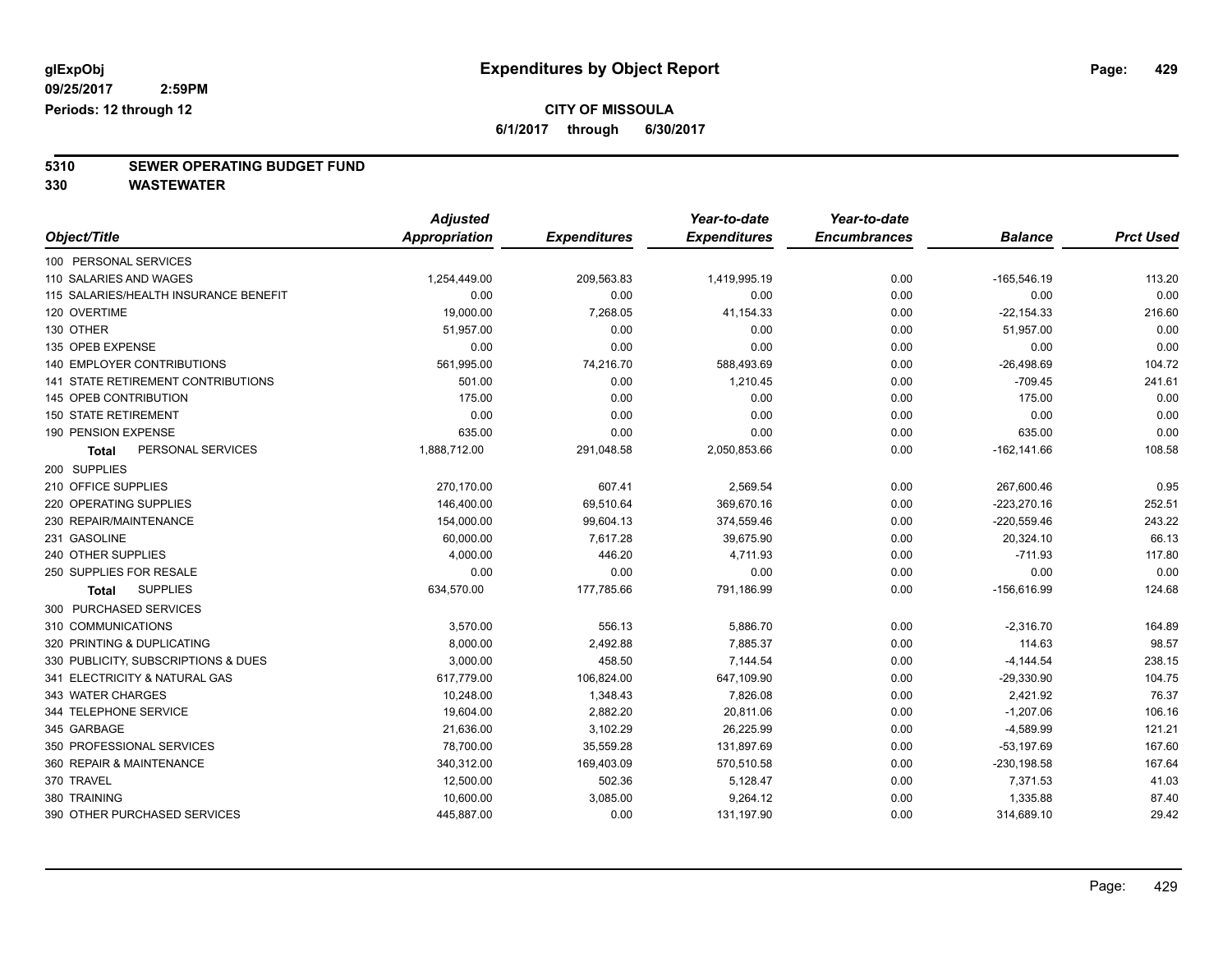### **CITY OF MISSOULA**

**6/1/2017 through 6/30/2017**

# **5310 SEWER OPERATING BUDGET FUND**

**330 WASTEWATER**

|                    |                                   | <b>Adjusted</b> |                     | Year-to-date        | Year-to-date        |                 |                  |
|--------------------|-----------------------------------|-----------------|---------------------|---------------------|---------------------|-----------------|------------------|
| Object/Title       |                                   | Appropriation   | <b>Expenditures</b> | <b>Expenditures</b> | <b>Encumbrances</b> | <b>Balance</b>  | <b>Prct Used</b> |
| <b>Total</b>       | <b>PURCHASED SERVICES</b>         | 1,571,836.00    | 326,214.16          | 1,570,888.40        | 0.00                | 947.60          | 99.94            |
| 500 FIXED CHARGES  |                                   |                 |                     |                     |                     |                 |                  |
| 500 FIXED CHARGES  |                                   | 1,455,838.00    | 675,419.00          | 1,370,235.05        | 0.00                | 85,602.95       | 94.12            |
| <b>Total</b>       | <b>FIXED CHARGES</b>              | 1,455,838.00    | 675,419.00          | 1,370,235.05        | 0.00                | 85,602.95       | 94.12            |
| 600 DEBT SERVICE   |                                   |                 |                     |                     |                     |                 |                  |
| 610 PRINCIPAL      |                                   | 0.00            | 0.00                | 0.00                | 0.00                | 0.00            | 0.00             |
|                    | 620 INTEREST / SERVICE FEES       | 0.00            | 31,802.82           | 31,802.82           | 0.00                | $-31,802.82$    | 0.00             |
| Total              | <b>DEBT SERVICE</b>               | 0.00            | 31,802.82           | 31,802.82           | 0.00                | $-31,802.82$    | 0.00             |
|                    | 700 GRANTS & CONTRIBUTIONS        |                 |                     |                     |                     |                 |                  |
|                    | 700 GRANTS & CONTRIBUTIONS        | 1,500.00        | 0.00                | 0.00                | 0.00                | 1,500.00        | 0.00             |
| <b>Total</b>       | <b>GRANTS &amp; CONTRIBUTIONS</b> | 1,500.00        | 0.00                | 0.00                | 0.00                | 1,500.00        | 0.00             |
| 800 OTHER OBJECTS  |                                   |                 |                     |                     |                     |                 |                  |
| 800 OTHER OBJECTS  |                                   | 0.00            | 0.00                | 0.00                | 0.00                | 0.00            | 0.00             |
|                    | 820 TRANSFERS TO OTHER FUNDS      | 0.00            | 50,213.00           | 50,213.00           | 0.00                | $-50,213.00$    | 0.00             |
| 830 DEPRECIATION   |                                   | 0.00            | 0.00                | 0.00                | 0.00                | 0.00            | 0.00             |
| <b>Total</b>       | OTHER OBJECTS                     | 0.00            | 50,213.00           | 50,213.00           | 0.00                | $-50,213.00$    | 0.00             |
| 900 CAPITAL OUTLAY |                                   |                 |                     |                     |                     |                 |                  |
| 910 LAND           |                                   | 0.00            | 0.00                | 445,900.91          | 0.00                | $-445.900.91$   | 0.00             |
| 920 BUILDINGS      |                                   | 0.00            | 5,368.00            | 126,095.27          | 0.00                | $-126,095.27$   | 0.00             |
|                    | 940 MACHINERY & EQUIPMENT         | 0.00            | 1,394,130.25        | 1,496,058.25        | 0.00                | $-1,496,058.25$ | 0.00             |
| <b>Total</b>       | <b>CAPITAL OUTLAY</b>             | 0.00            | 1,399,498.25        | 2,068,054.43        | 0.00                | $-2,068,054.43$ | 0.00             |
| <b>Total</b>       | <b>WASTEWATER</b>                 | 5,552,456.00    | 2,951,981.47        | 7,933,234.35        | 0.00                | $-2,380,778.35$ | 142.88           |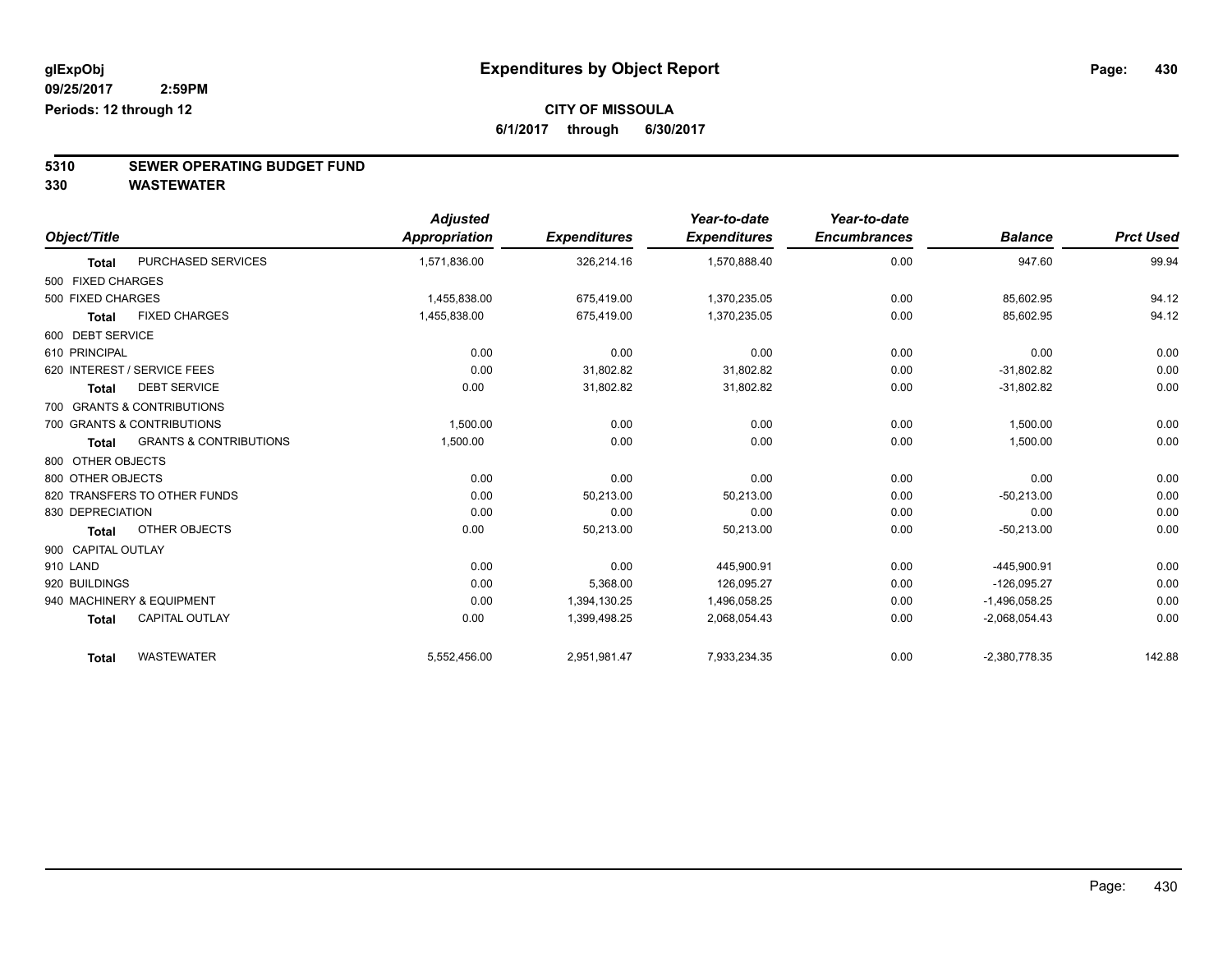#### **CITY OF MISSOULA 6/1/2017 through 6/30/2017**

# **5310 SEWER OPERATING BUDGET FUND**

**335 WATER**

| Object/Title                        | <b>Adjusted</b><br><b>Appropriation</b> | <b>Expenditures</b> | Year-to-date<br><b>Expenditures</b> | Year-to-date<br><b>Encumbrances</b> | <b>Balance</b> | <b>Prct Used</b> |
|-------------------------------------|-----------------------------------------|---------------------|-------------------------------------|-------------------------------------|----------------|------------------|
| 300 PURCHASED SERVICES              |                                         |                     |                                     |                                     |                |                  |
| 310 COMMUNICATIONS                  | 0.00                                    | 0.00                | 0.00                                | 0.00                                | 0.00           | 0.00             |
| 330 PUBLICITY, SUBSCRIPTIONS & DUES | 0.00                                    | 0.00                | 0.00                                | 0.00                                | 0.00           | 0.00             |
| <b>PURCHASED SERVICES</b><br>Total  | 0.00                                    | 0.00                | 0.00                                | 0.00                                | 0.00           | 0.00             |
| <b>WATER</b><br>Total               | 0.00                                    | 0.00                | 0.00                                | 0.00                                | 0.00           | 0.00             |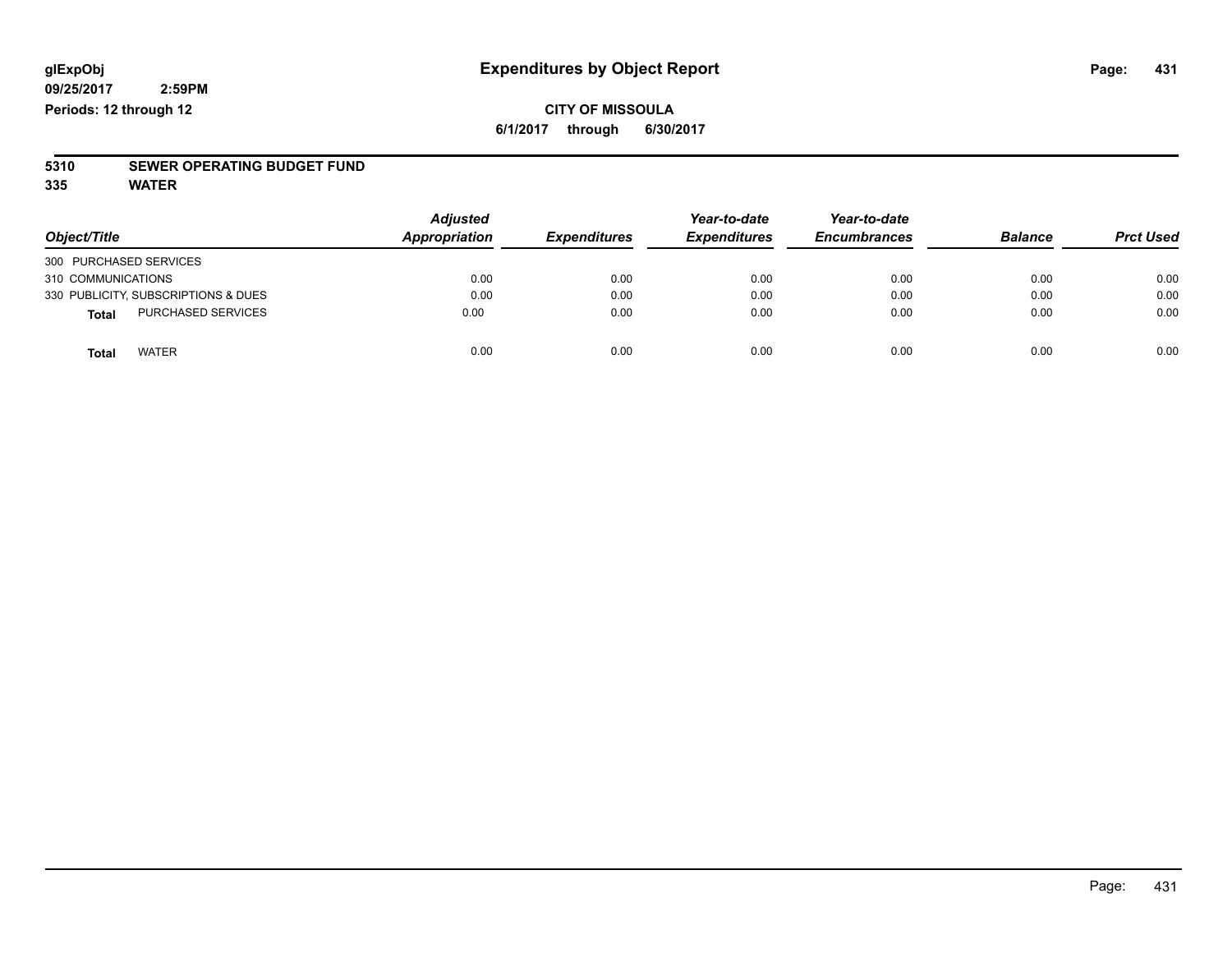### **CITY OF MISSOULA 6/1/2017 through 6/30/2017**

#### **5310 SEWER OPERATING BUDGET FUND**

|                                           | <b>Adjusted</b> |                     | Year-to-date        | Year-to-date        |                |                  |
|-------------------------------------------|-----------------|---------------------|---------------------|---------------------|----------------|------------------|
| Object/Title                              | Appropriation   | <b>Expenditures</b> | <b>Expenditures</b> | <b>Encumbrances</b> | <b>Balance</b> | <b>Prct Used</b> |
| 100 PERSONAL SERVICES                     |                 |                     |                     |                     |                |                  |
| 110 SALARIES AND WAGES                    | 1,254,449.00    | 209,563.83          | 1,419,995.19        | 0.00                | $-165,546.19$  | 113.20           |
| 115 SALARIES/HEALTH INSURANCE BENEFIT     | 0.00            | 0.00                | 0.00                | 0.00                | 0.00           | 0.00             |
| 120 OVERTIME                              | 19,000.00       | 7,268.05            | 41,154.33           | 0.00                | $-22, 154.33$  | 216.60           |
| 130 OTHER                                 | 51,957.00       | 0.00                | 0.00                | 0.00                | 51,957.00      | 0.00             |
| 135 OPEB EXPENSE                          | 0.00            | 0.00                | 0.00                | 0.00                | 0.00           | 0.00             |
| <b>140 EMPLOYER CONTRIBUTIONS</b>         | 561,995.00      | 74,216.70           | 588,493.69          | 0.00                | $-26,498.69$   | 104.72           |
| <b>141 STATE RETIREMENT CONTRIBUTIONS</b> | 501.00          | 0.00                | 1,210.45            | 0.00                | $-709.45$      | 241.61           |
| 145 OPEB CONTRIBUTION                     | 175.00          | 0.00                | 0.00                | 0.00                | 175.00         | 0.00             |
| <b>150 STATE RETIREMENT</b>               | 0.00            | 0.00                | 0.00                | 0.00                | 0.00           | 0.00             |
| 190 PENSION EXPENSE                       | 635.00          | 0.00                | 0.00                | 0.00                | 635.00         | 0.00             |
| PERSONAL SERVICES<br><b>Total</b>         | 1,888,712.00    | 291,048.58          | 2,050,853.66        | 0.00                | $-162, 141.66$ | 108.58           |
| 200 SUPPLIES                              |                 |                     |                     |                     |                |                  |
| 210 OFFICE SUPPLIES                       | 270,170.00      | 607.41              | 2,569.54            | 0.00                | 267,600.46     | 0.95             |
| 220 OPERATING SUPPLIES                    | 146,400.00      | 69,510.64           | 369,670.16          | 0.00                | $-223,270.16$  | 252.51           |
| 230 REPAIR/MAINTENANCE                    | 154,000.00      | 99,604.13           | 374,559.46          | 0.00                | -220,559.46    | 243.22           |
| 231 GASOLINE                              | 60,000.00       | 7,617.28            | 39,675.90           | 0.00                | 20,324.10      | 66.13            |
| 240 OTHER SUPPLIES                        | 4,000.00        | 446.20              | 4,711.93            | 0.00                | $-711.93$      | 117.80           |
| 250 SUPPLIES FOR RESALE                   | 0.00            | 0.00                | 0.00                | 0.00                | 0.00           | 0.00             |
| <b>SUPPLIES</b><br><b>Total</b>           | 634,570.00      | 177,785.66          | 791,186.99          | 0.00                | $-156,616.99$  | 124.68           |
| 300 PURCHASED SERVICES                    |                 |                     |                     |                     |                |                  |
| 310 COMMUNICATIONS                        | 3,570.00        | 556.13              | 5,886.70            | 0.00                | $-2,316.70$    | 164.89           |
| 320 PRINTING & DUPLICATING                | 8,000.00        | 2,492.88            | 7,885.37            | 0.00                | 114.63         | 98.57            |
| 330 PUBLICITY, SUBSCRIPTIONS & DUES       | 3,000.00        | 458.50              | 7,144.54            | 0.00                | $-4,144.54$    | 238.15           |
| 341 ELECTRICITY & NATURAL GAS             | 617,779.00      | 106,824.00          | 647,109.90          | 0.00                | $-29,330.90$   | 104.75           |
| 343 WATER CHARGES                         | 10,248.00       | 1,348.43            | 7,826.08            | 0.00                | 2,421.92       | 76.37            |
| 344 TELEPHONE SERVICE                     | 19,604.00       | 2,882.20            | 20,811.06           | 0.00                | $-1,207.06$    | 106.16           |
| 345 GARBAGE                               | 21,636.00       | 3,102.29            | 26,225.99           | 0.00                | $-4,589.99$    | 121.21           |
| 350 PROFESSIONAL SERVICES                 | 78,700.00       | 35,559.28           | 131,897.69          | 0.00                | $-53,197.69$   | 167.60           |
| 360 REPAIR & MAINTENANCE                  | 340,312.00      | 169,403.09          | 570,510.58          | 0.00                | $-230, 198.58$ | 167.64           |
| 370 TRAVEL                                | 12,500.00       | 502.36              | 5,128.47            | 0.00                | 7,371.53       | 41.03            |
| 380 TRAINING                              | 10,600.00       | 3,085.00            | 9,264.12            | 0.00                | 1,335.88       | 87.40            |
| 390 OTHER PURCHASED SERVICES              | 445,887.00      | 0.00                | 131,197.90          | 0.00                | 314,689.10     | 29.42            |
| PURCHASED SERVICES<br><b>Total</b>        | 1,571,836.00    | 326,214.16          | 1,570,888.40        | 0.00                | 947.60         | 99.94            |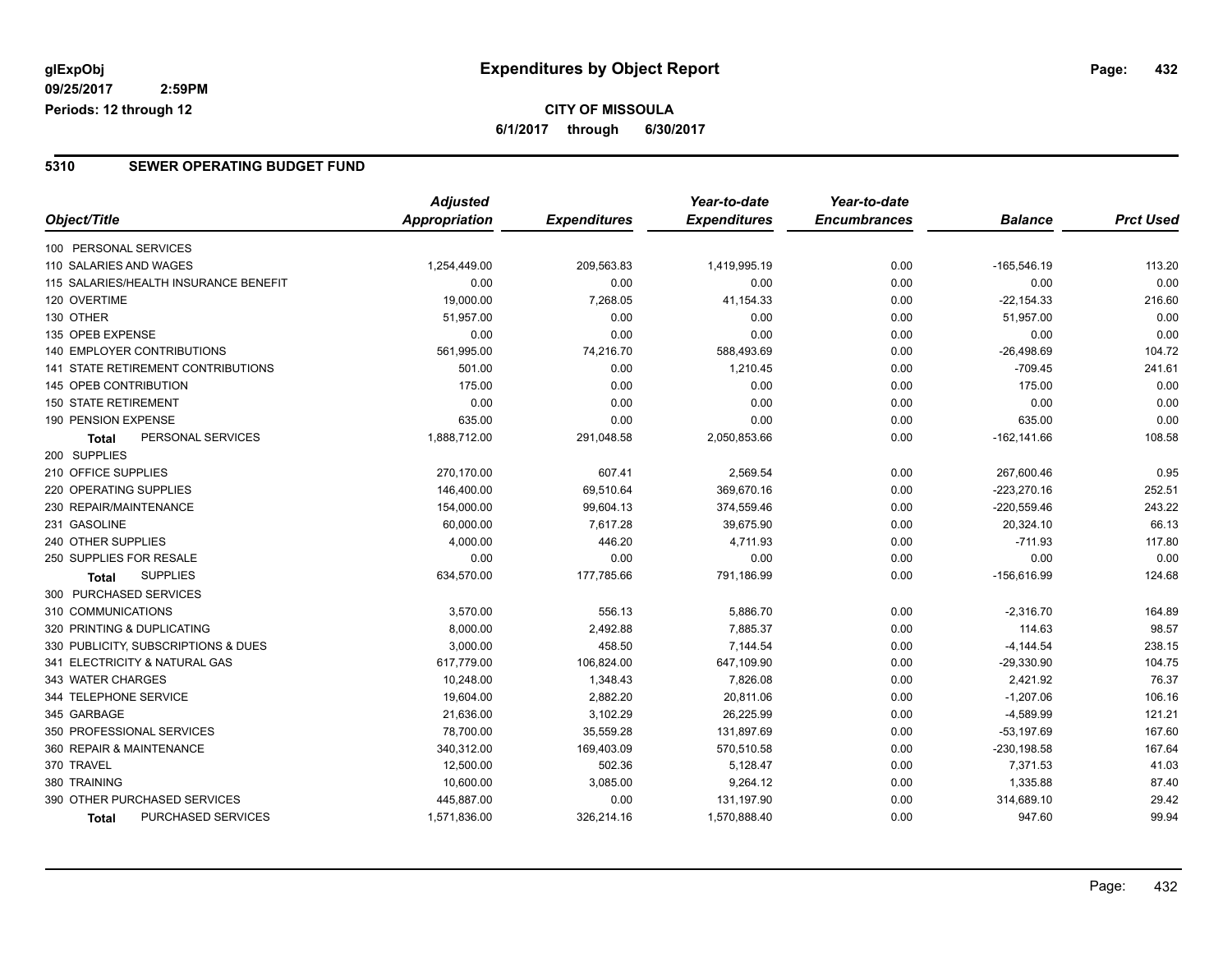### **CITY OF MISSOULA 6/1/2017 through 6/30/2017**

### **5310 SEWER OPERATING BUDGET FUND**

|                    |                                   | <b>Adjusted</b>      |                     | Year-to-date        | Year-to-date        |                 |                  |
|--------------------|-----------------------------------|----------------------|---------------------|---------------------|---------------------|-----------------|------------------|
| Object/Title       |                                   | <b>Appropriation</b> | <b>Expenditures</b> | <b>Expenditures</b> | <b>Encumbrances</b> | <b>Balance</b>  | <b>Prct Used</b> |
| 500 FIXED CHARGES  |                                   |                      |                     |                     |                     |                 |                  |
| 500 FIXED CHARGES  |                                   | 1,455,838.00         | 675,419.00          | 1,370,235.05        | 0.00                | 85,602.95       | 94.12            |
| <b>Total</b>       | <b>FIXED CHARGES</b>              | 1,455,838.00         | 675,419.00          | 1,370,235.05        | 0.00                | 85,602.95       | 94.12            |
| 600 DEBT SERVICE   |                                   |                      |                     |                     |                     |                 |                  |
| 610 PRINCIPAL      |                                   | 0.00                 | 0.00                | 0.00                | 0.00                | 0.00            | 0.00             |
|                    | 620 INTEREST / SERVICE FEES       | 0.00                 | 31,802.82           | 31,802.82           | 0.00                | $-31,802.82$    | 0.00             |
| <b>Total</b>       | <b>DEBT SERVICE</b>               | 0.00                 | 31,802.82           | 31,802.82           | 0.00                | $-31,802.82$    | 0.00             |
|                    | 700 GRANTS & CONTRIBUTIONS        |                      |                     |                     |                     |                 |                  |
|                    | 700 GRANTS & CONTRIBUTIONS        | 1,500.00             | 0.00                | 0.00                | 0.00                | 1,500.00        | 0.00             |
| <b>Total</b>       | <b>GRANTS &amp; CONTRIBUTIONS</b> | 1,500.00             | 0.00                | 0.00                | 0.00                | 1,500.00        | 0.00             |
| 800 OTHER OBJECTS  |                                   |                      |                     |                     |                     |                 |                  |
| 800 OTHER OBJECTS  |                                   | 0.00                 | 0.00                | 0.00                | 0.00                | 0.00            | 0.00             |
|                    | 820 TRANSFERS TO OTHER FUNDS      | 0.00                 | 50,213.00           | 50,213.00           | 0.00                | $-50,213.00$    | 0.00             |
| 830 DEPRECIATION   |                                   | 0.00                 | 0.00                | 0.00                | 0.00                | 0.00            | 0.00             |
| Total              | OTHER OBJECTS                     | 0.00                 | 50,213.00           | 50,213.00           | 0.00                | $-50,213.00$    | 0.00             |
| 900 CAPITAL OUTLAY |                                   |                      |                     |                     |                     |                 |                  |
| 910 LAND           |                                   | 0.00                 | 0.00                | 445,900.91          | 0.00                | -445,900.91     | 0.00             |
| 920 BUILDINGS      |                                   | 0.00                 | 5,368.00            | 126,095.27          | 0.00                | $-126.095.27$   | 0.00             |
|                    | 940 MACHINERY & EQUIPMENT         | 0.00                 | 1,394,130.25        | 1,496,058.25        | 0.00                | $-1,496,058.25$ | 0.00             |
| <b>Total</b>       | <b>CAPITAL OUTLAY</b>             | 0.00                 | 1,399,498.25        | 2,068,054.43        | 0.00                | $-2,068,054.43$ | 0.00             |
| <b>Total</b>       | SEWER OPERATING BUDGET FUND       | 5,552,456.00         | 2,951,981.47        | 7,933,234.35        | 0.00                | $-2,380,778.35$ | 142.88           |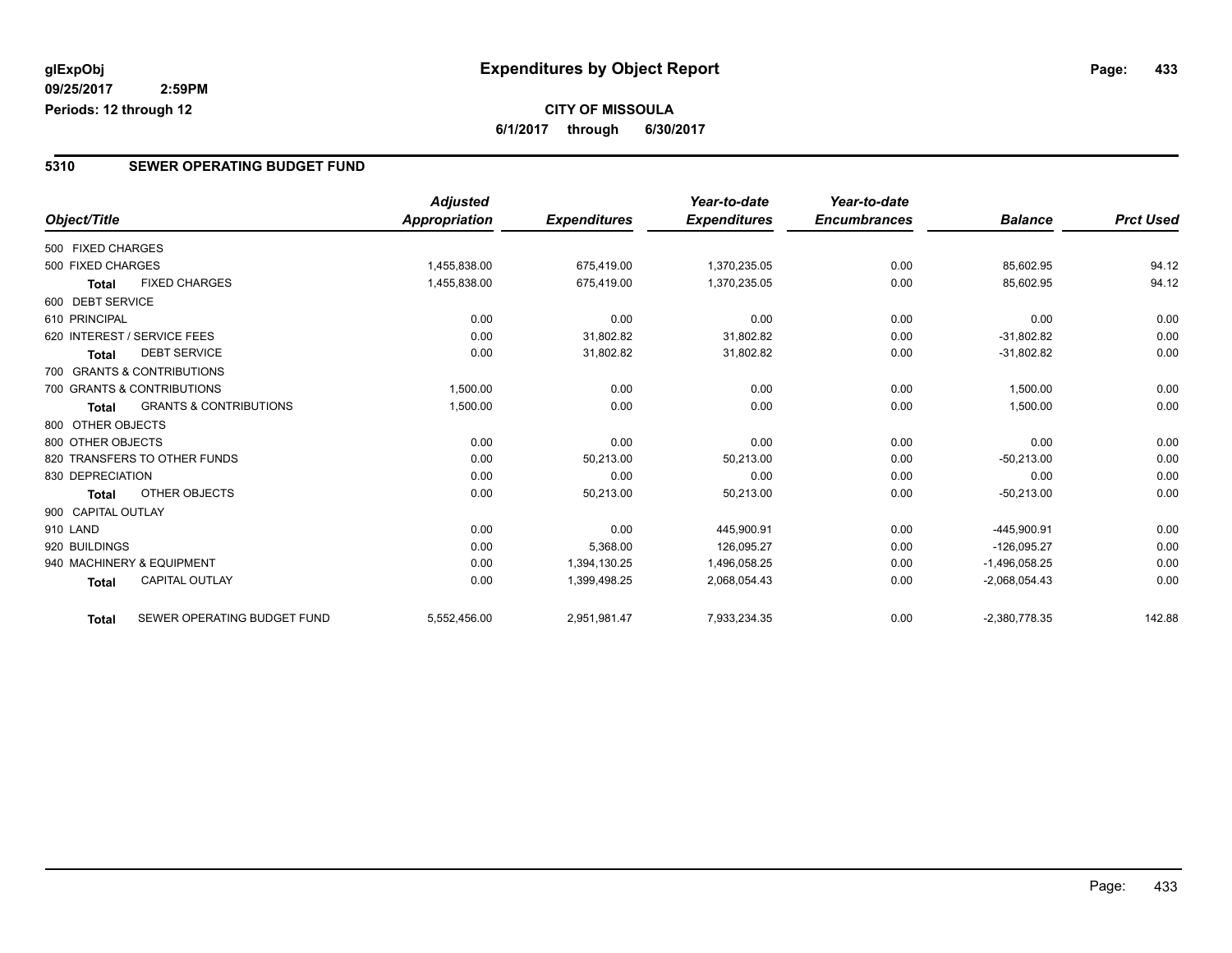**6/1/2017 through 6/30/2017**

# **5311 SEWER REVENUE COLLECTION & CLEARING FUND**

|                             |                                   | <b>Adjusted</b> |                     | Year-to-date        | Year-to-date        |                |                  |
|-----------------------------|-----------------------------------|-----------------|---------------------|---------------------|---------------------|----------------|------------------|
| Object/Title                |                                   | Appropriation   | <b>Expenditures</b> | <b>Expenditures</b> | <b>Encumbrances</b> | <b>Balance</b> | <b>Prct Used</b> |
| 100 PERSONAL SERVICES       |                                   |                 |                     |                     |                     |                |                  |
| 110 SALARIES AND WAGES      |                                   | 0.00            | 0.00                | 0.00                | 0.00                | 0.00           | 0.00             |
| 120 OVERTIME                |                                   | 0.00            | 0.00                | 0.00                | 0.00                | 0.00           | 0.00             |
|                             | <b>140 EMPLOYER CONTRIBUTIONS</b> | 0.00            | 790.01              | 790.01              | 0.00                | $-790.01$      | 0.00             |
| <b>Total</b>                | PERSONAL SERVICES                 | 0.00            | 790.01              | 790.01              | 0.00                | $-790.01$      | 0.00             |
| 500 FIXED CHARGES           |                                   |                 |                     |                     |                     |                |                  |
| 500 FIXED CHARGES           |                                   | 0.00            | 0.00                | 0.00                | 0.00                | 0.00           | 0.00             |
| 550 MERCHANT SERVICE FEES   |                                   | 0.00            | 700.00              | 700.00              | 0.00                | $-700.00$      | 0.00             |
| <b>Total</b>                | <b>FIXED CHARGES</b>              | 0.00            | 700.00              | 700.00              | 0.00                | $-700.00$      | 0.00             |
| 600 DEBT SERVICE            |                                   |                 |                     |                     |                     |                |                  |
| 620 INTEREST / SERVICE FEES |                                   | 0.00            | 785,825.67          | 785,825.67          | 0.00                | -785,825.67    | 0.00             |
| <b>Total</b>                | <b>DEBT SERVICE</b>               | 0.00            | 785,825.67          | 785,825.67          | 0.00                | -785,825.67    | 0.00             |
| 800 OTHER OBJECTS           |                                   |                 |                     |                     |                     |                |                  |
| 800 OTHER OBJECTS           |                                   | 0.00            | 0.00                | 0.00                | 0.00                | 0.00           | 0.00             |
|                             | 820 TRANSFERS TO OTHER FUNDS      | 7,963,568.00    | 0.00                | 0.00                | 0.00                | 7,963,568.00   | 0.00             |
| <b>Total</b>                | OTHER OBJECTS                     | 7,963,568.00    | 0.00                | 0.00                | 0.00                | 7,963,568.00   | 0.00             |
| 900 CAPITAL OUTLAY          |                                   |                 |                     |                     |                     |                |                  |
| 940 MACHINERY & EQUIPMENT   |                                   | 0.00            | 0.00                | 0.00                | 0.00                | 0.00           | 0.00             |
| <b>Total</b>                | <b>CAPITAL OUTLAY</b>             | 0.00            | 0.00                | 0.00                | 0.00                | 0.00           | 0.00             |
| <b>Total</b>                | <b>WASTEWATER</b>                 | 7,963,568.00    | 787,315.68          | 787,315.68          | 0.00                | 7,176,252.32   | 9.89             |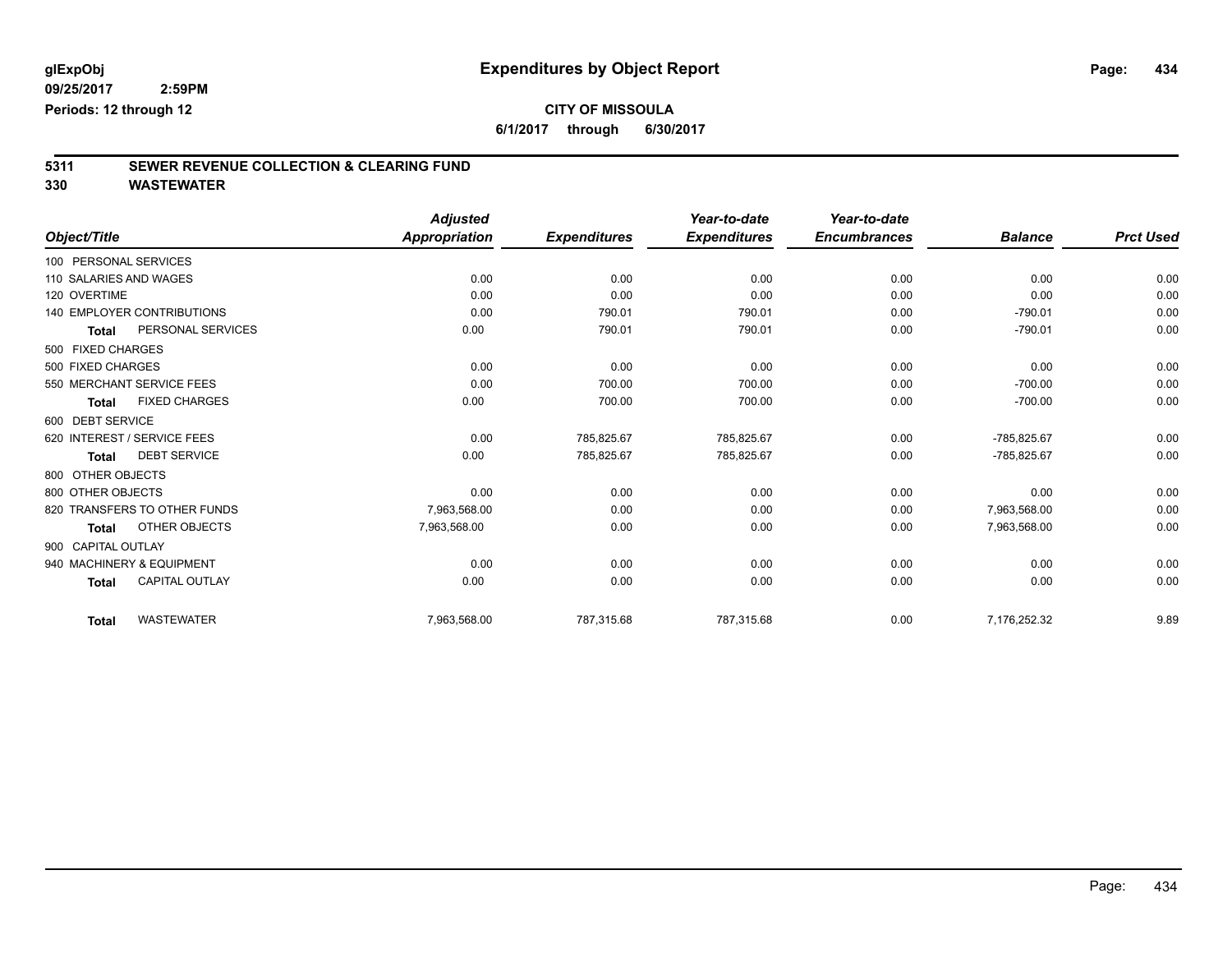**09/25/2017 2:59PM Periods: 12 through 12**

### **CITY OF MISSOULA 6/1/2017 through 6/30/2017**

#### **5311 SEWER REVENUE COLLECTION & CLEARING FUND**

| Object/Title           |                                   | <b>Adjusted</b><br><b>Appropriation</b> | <b>Expenditures</b> | Year-to-date<br><b>Expenditures</b> | Year-to-date<br><b>Encumbrances</b> | <b>Balance</b> | <b>Prct Used</b> |
|------------------------|-----------------------------------|-----------------------------------------|---------------------|-------------------------------------|-------------------------------------|----------------|------------------|
|                        |                                   |                                         |                     |                                     |                                     |                |                  |
| 100 PERSONAL SERVICES  |                                   |                                         |                     |                                     |                                     |                |                  |
| 110 SALARIES AND WAGES |                                   | 0.00                                    | 0.00                | 0.00                                | 0.00                                | 0.00           | 0.00             |
| 120 OVERTIME           |                                   | 0.00                                    | 0.00                | 0.00                                | 0.00                                | 0.00           | 0.00             |
|                        | <b>140 EMPLOYER CONTRIBUTIONS</b> | 0.00                                    | 790.01              | 790.01                              | 0.00                                | $-790.01$      | 0.00             |
| <b>Total</b>           | PERSONAL SERVICES                 | 0.00                                    | 790.01              | 790.01                              | 0.00                                | $-790.01$      | 0.00             |
| 500 FIXED CHARGES      |                                   |                                         |                     |                                     |                                     |                |                  |
| 500 FIXED CHARGES      |                                   | 0.00                                    | 0.00                | 0.00                                | 0.00                                | 0.00           | 0.00             |
|                        | 550 MERCHANT SERVICE FEES         | 0.00                                    | 700.00              | 700.00                              | 0.00                                | $-700.00$      | 0.00             |
| <b>Total</b>           | <b>FIXED CHARGES</b>              | 0.00                                    | 700.00              | 700.00                              | 0.00                                | $-700.00$      | 0.00             |
| 600 DEBT SERVICE       |                                   |                                         |                     |                                     |                                     |                |                  |
|                        | 620 INTEREST / SERVICE FEES       | 0.00                                    | 785,825.67          | 785,825.67                          | 0.00                                | -785,825.67    | 0.00             |
| <b>Total</b>           | <b>DEBT SERVICE</b>               | 0.00                                    | 785,825.67          | 785,825.67                          | 0.00                                | -785,825.67    | 0.00             |
| 800 OTHER OBJECTS      |                                   |                                         |                     |                                     |                                     |                |                  |
| 800 OTHER OBJECTS      |                                   | 0.00                                    | 0.00                | 0.00                                | 0.00                                | 0.00           | 0.00             |
|                        | 820 TRANSFERS TO OTHER FUNDS      | 7.963.568.00                            | 0.00                | 0.00                                | 0.00                                | 7.963.568.00   | 0.00             |
| <b>Total</b>           | OTHER OBJECTS                     | 7,963,568.00                            | 0.00                | 0.00                                | 0.00                                | 7,963,568.00   | 0.00             |
|                        |                                   |                                         |                     |                                     |                                     |                |                  |
| 900 CAPITAL OUTLAY     |                                   |                                         |                     |                                     |                                     |                |                  |
|                        | 940 MACHINERY & EQUIPMENT         | 0.00                                    | 0.00                | 0.00                                | 0.00                                | 0.00           | 0.00             |
| <b>Total</b>           | <b>CAPITAL OUTLAY</b>             | 0.00                                    | 0.00                | 0.00                                | 0.00                                | 0.00           | 0.00             |
| <b>Total</b>           | SEWER REVENUE COLLECTION & CLEAF  | 7,963,568.00                            | 787.315.68          | 787,315.68                          | 0.00                                | 7,176,252.32   | 9.89             |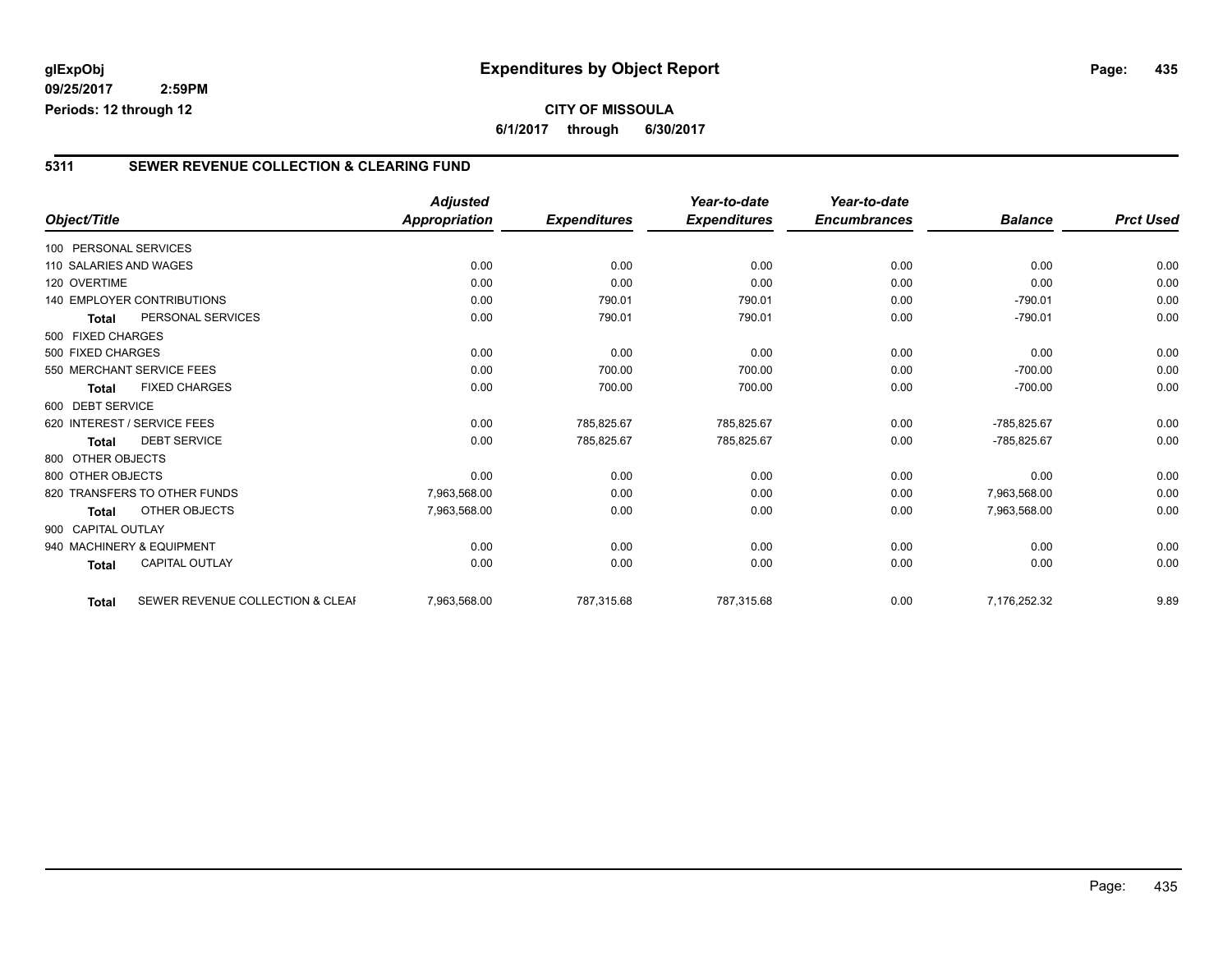### **CITY OF MISSOULA 6/1/2017 through 6/30/2017**

**5315 SEWER LOAN FUND 330 WASTEWATER**

|                        |                              | <b>Adjusted</b> |                     | Year-to-date        | Year-to-date        |                |                  |
|------------------------|------------------------------|-----------------|---------------------|---------------------|---------------------|----------------|------------------|
| Object/Title           |                              | Appropriation   | <b>Expenditures</b> | <b>Expenditures</b> | <b>Encumbrances</b> | <b>Balance</b> | <b>Prct Used</b> |
| 300 PURCHASED SERVICES |                              |                 |                     |                     |                     |                |                  |
|                        | 390 OTHER PURCHASED SERVICES | 0.00            | 0.00                | 0.00                | 0.00                | 0.00           | 0.00             |
| <b>Total</b>           | <b>PURCHASED SERVICES</b>    | 0.00            | 0.00                | 0.00                | 0.00                | 0.00           | 0.00             |
| 800 OTHER OBJECTS      |                              |                 |                     |                     |                     |                |                  |
|                        | 820 TRANSFERS TO OTHER FUNDS | 20,000.00       | 0.00                | 0.00                | 0.00                | 20.000.00      | 0.00             |
| 845 CONTINGENCY        |                              | 0.00            | 0.00                | 0.00                | 0.00                | 0.00           | 0.00             |
| <b>Total</b>           | OTHER OBJECTS                | 20,000.00       | 0.00                | 0.00                | 0.00                | 20,000.00      | 0.00             |
| Total                  | <b>WASTEWATER</b>            | 20.000.00       | 0.00                | 0.00                | 0.00                | 20.000.00      | 0.00             |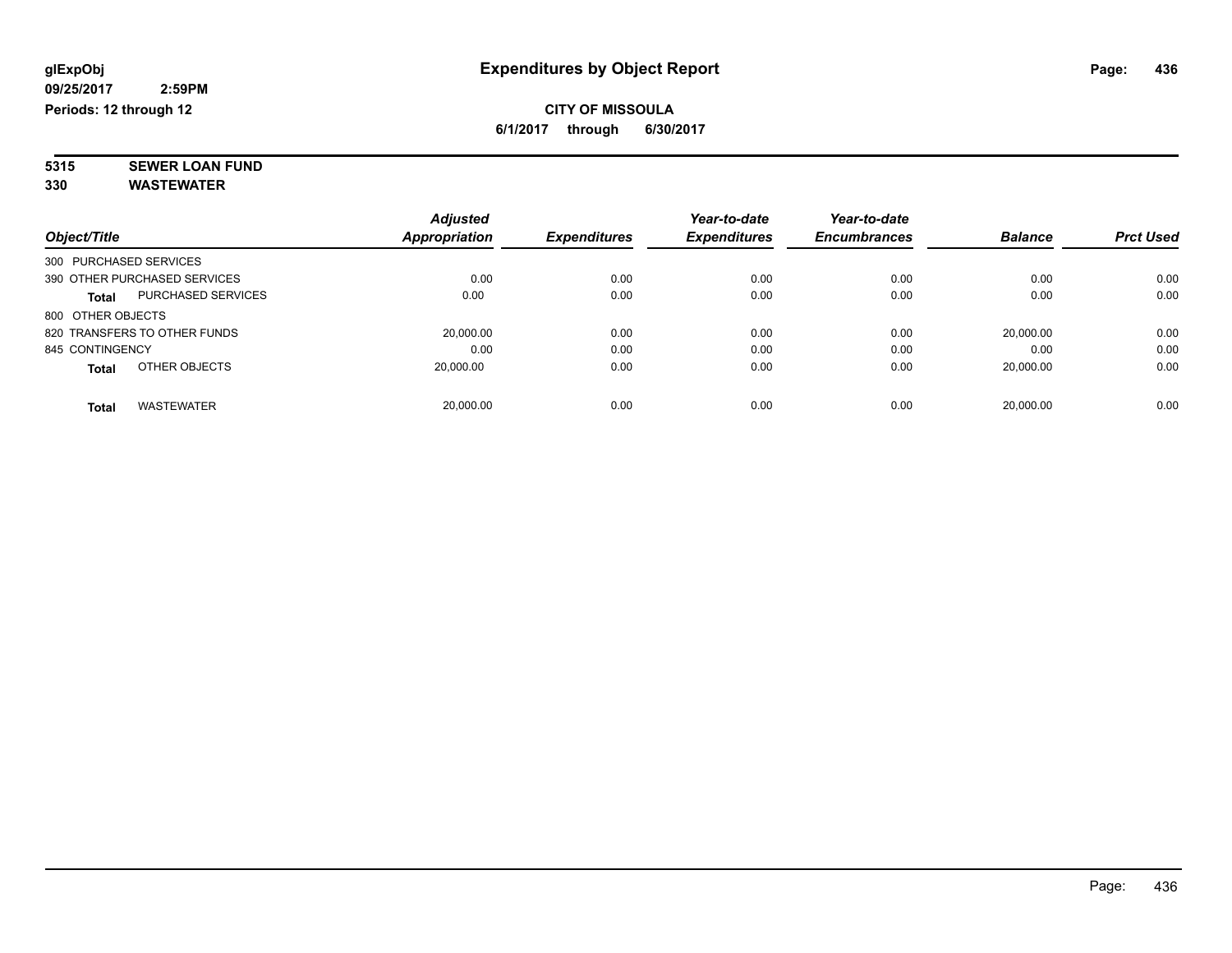**CITY OF MISSOULA 6/1/2017 through 6/30/2017**

#### **5315 SEWER LOAN FUND**

| Object/Title                              | <b>Adjusted</b><br><b>Appropriation</b> | <b>Expenditures</b> | Year-to-date<br><b>Expenditures</b> | Year-to-date<br><b>Encumbrances</b> | <b>Balance</b> | <b>Prct Used</b> |
|-------------------------------------------|-----------------------------------------|---------------------|-------------------------------------|-------------------------------------|----------------|------------------|
|                                           |                                         |                     |                                     |                                     |                |                  |
| 300 PURCHASED SERVICES                    |                                         |                     |                                     |                                     |                |                  |
| 390 OTHER PURCHASED SERVICES              | 0.00                                    | 0.00                | 0.00                                | 0.00                                | 0.00           | 0.00             |
| <b>PURCHASED SERVICES</b><br><b>Total</b> | 0.00                                    | 0.00                | 0.00                                | 0.00                                | 0.00           | 0.00             |
| 800 OTHER OBJECTS                         |                                         |                     |                                     |                                     |                |                  |
| 820 TRANSFERS TO OTHER FUNDS              | 20.000.00                               | 0.00                | 0.00                                | 0.00                                | 20.000.00      | 0.00             |
| 845 CONTINGENCY                           | 0.00                                    | 0.00                | 0.00                                | 0.00                                | 0.00           | 0.00             |
| OTHER OBJECTS<br><b>Total</b>             | 20,000.00                               | 0.00                | 0.00                                | 0.00                                | 20.000.00      | 0.00             |
| SEWER LOAN FUND<br><b>Total</b>           | 20.000.00                               | 0.00                | 0.00                                | 0.00                                | 20.000.00      | 0.00             |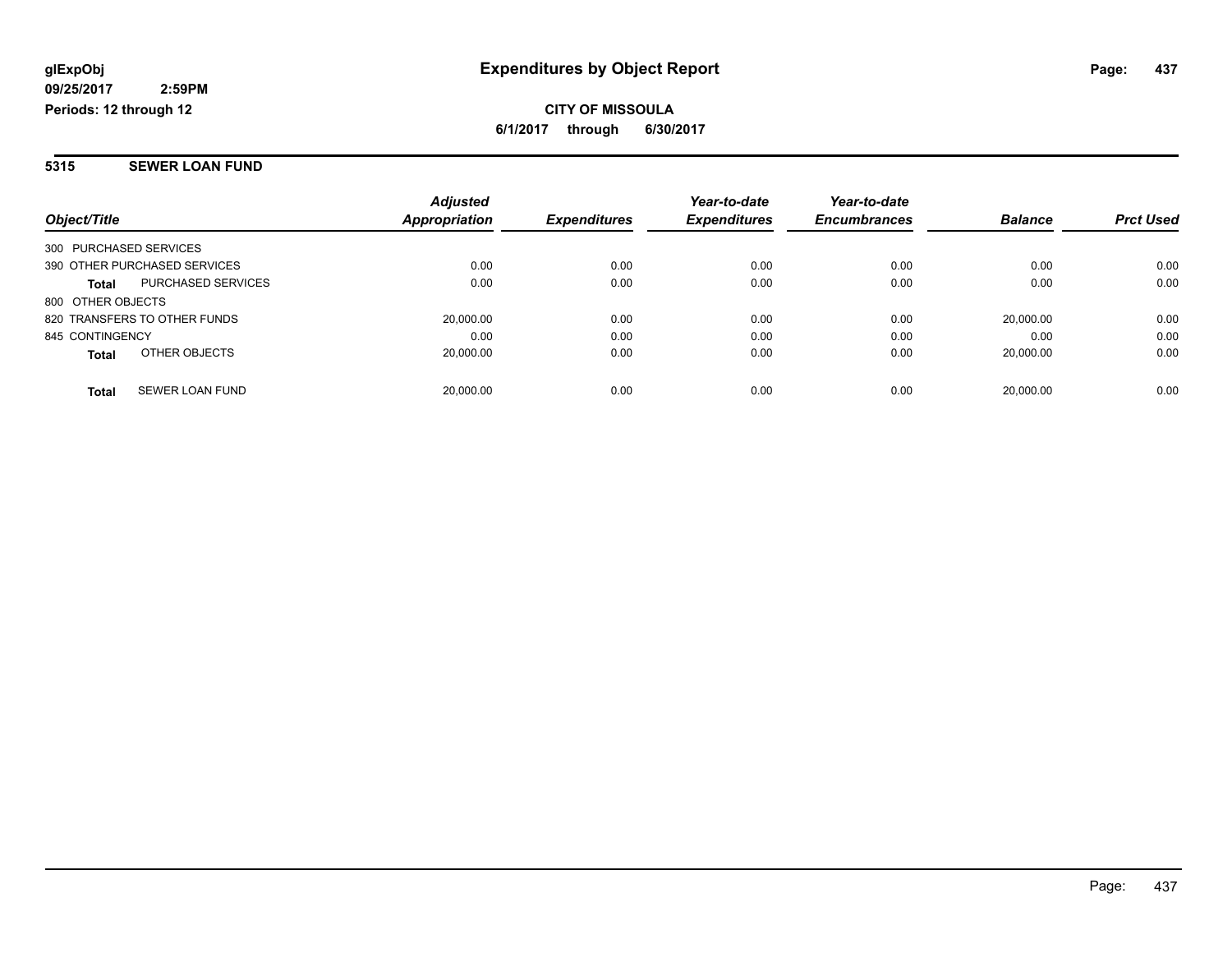**6/1/2017 through 6/30/2017**

# **5320 SEWER REPLACEMENT & DEPRECIATION FUND**

|                                           | <b>Adjusted</b>      |                     | Year-to-date        | Year-to-date        |                |                  |
|-------------------------------------------|----------------------|---------------------|---------------------|---------------------|----------------|------------------|
| Object/Title                              | <b>Appropriation</b> | <b>Expenditures</b> | <b>Expenditures</b> | <b>Encumbrances</b> | <b>Balance</b> | <b>Prct Used</b> |
| 300 PURCHASED SERVICES                    |                      |                     |                     |                     |                |                  |
| 350 PROFESSIONAL SERVICES                 | 0.00                 | 0.00                | 11,500.00           | 0.00                | $-11,500.00$   | 0.00             |
| 360 REPAIR & MAINTENANCE                  | 441,500.00           | 48,203.78           | 293,877.74          | 0.00                | 147,622.26     | 66.56            |
| <b>PURCHASED SERVICES</b><br><b>Total</b> | 441,500.00           | 48,203.78           | 305,377.74          | 0.00                | 136,122.26     | 69.17            |
| 600 DEBT SERVICE                          |                      |                     |                     |                     |                |                  |
| 610 PRINCIPAL                             | 92,749.00            | $-124.191.74$       | 10,000.00           | 0.00                | 82,749.00      | 10.78            |
| 620 INTEREST / SERVICE FEES               | 2,459.00             | 322.72              | 7,197.05            | 0.00                | $-4,738.05$    | 292.68           |
| <b>DEBT SERVICE</b><br><b>Total</b>       | 95,208.00            | $-123,869.02$       | 17,197.05           | 0.00                | 78,010.95      | 18.06            |
| 800 OTHER OBJECTS                         |                      |                     |                     |                     |                |                  |
| 800 OTHER OBJECTS                         | 0.00                 | 0.00                | 0.00                | 0.00                | 0.00           | 0.00             |
| 820 TRANSFERS TO OTHER FUNDS              | 0.00                 | 0.00                | 0.00                | 0.00                | 0.00           | 0.00             |
| 830 DEPRECIATION                          | 0.00                 | 0.00                | 0.00                | 0.00                | 0.00           | 0.00             |
| OTHER OBJECTS<br><b>Total</b>             | 0.00                 | 0.00                | 0.00                | 0.00                | 0.00           | 0.00             |
| 900 CAPITAL OUTLAY                        |                      |                     |                     |                     |                |                  |
| 910 LAND                                  | 0.00                 | 0.00                | 0.00                | 0.00                | 0.00           | 0.00             |
| 920 BUILDINGS                             | 1,300,000.00         | 0.00                | 0.00                | 0.00                | 1,300,000.00   | 0.00             |
| 930 IMPROVEMENTS                          | 0.00                 | 7,158.90            | 7,158.90            | 0.00                | $-7,158.90$    | 0.00             |
| 940 MACHINERY & EQUIPMENT                 | 0.00                 | 48,497.82           | 48,497.82           | 0.00                | $-48,497.82$   | 0.00             |
| <b>CAPITAL OUTLAY</b><br><b>Total</b>     | 1,300,000.00         | 55,656.72           | 55,656.72           | 0.00                | 1,244,343.28   | 4.28             |
| <b>WASTEWATER</b><br><b>Total</b>         | 1,836,708.00         | $-20,008.52$        | 378,231.51          | 0.00                | 1,458,476.49   | 20.59            |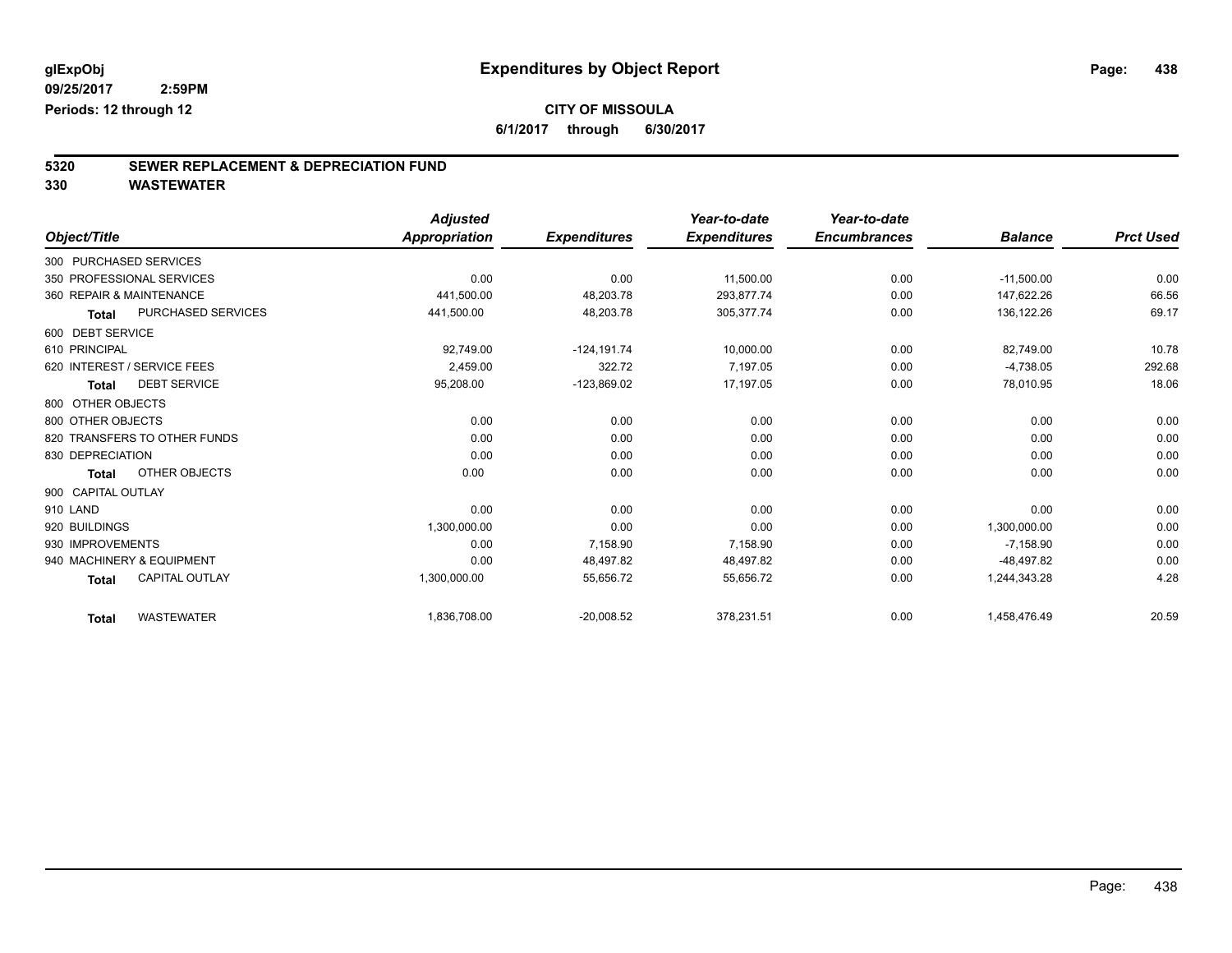**09/25/2017 2:59PM Periods: 12 through 12**

#### **5320 SEWER REPLACEMENT & DEPRECIATION FUND**

|                          |                                  | <b>Adjusted</b> |                     | Year-to-date        | Year-to-date        |                |                  |
|--------------------------|----------------------------------|-----------------|---------------------|---------------------|---------------------|----------------|------------------|
| Object/Title             |                                  | Appropriation   | <b>Expenditures</b> | <b>Expenditures</b> | <b>Encumbrances</b> | <b>Balance</b> | <b>Prct Used</b> |
| 300 PURCHASED SERVICES   |                                  |                 |                     |                     |                     |                |                  |
|                          | 350 PROFESSIONAL SERVICES        | 0.00            | 0.00                | 11,500.00           | 0.00                | $-11,500.00$   | 0.00             |
| 360 REPAIR & MAINTENANCE |                                  | 441,500.00      | 48,203.78           | 293.877.74          | 0.00                | 147,622.26     | 66.56            |
| <b>Total</b>             | <b>PURCHASED SERVICES</b>        | 441,500.00      | 48,203.78           | 305,377.74          | 0.00                | 136,122.26     | 69.17            |
| 600 DEBT SERVICE         |                                  |                 |                     |                     |                     |                |                  |
| 610 PRINCIPAL            |                                  | 92,749.00       | $-124, 191.74$      | 10,000.00           | 0.00                | 82.749.00      | 10.78            |
|                          | 620 INTEREST / SERVICE FEES      | 2,459.00        | 322.72              | 7,197.05            | 0.00                | $-4,738.05$    | 292.68           |
| <b>Total</b>             | <b>DEBT SERVICE</b>              | 95,208.00       | $-123,869.02$       | 17,197.05           | 0.00                | 78,010.95      | 18.06            |
| 800 OTHER OBJECTS        |                                  |                 |                     |                     |                     |                |                  |
| 800 OTHER OBJECTS        |                                  | 0.00            | 0.00                | 0.00                | 0.00                | 0.00           | 0.00             |
|                          | 820 TRANSFERS TO OTHER FUNDS     | 0.00            | 0.00                | 0.00                | 0.00                | 0.00           | 0.00             |
| 830 DEPRECIATION         |                                  | 0.00            | 0.00                | 0.00                | 0.00                | 0.00           | 0.00             |
| <b>Total</b>             | <b>OTHER OBJECTS</b>             | 0.00            | 0.00                | 0.00                | 0.00                | 0.00           | 0.00             |
| 900 CAPITAL OUTLAY       |                                  |                 |                     |                     |                     |                |                  |
| 910 LAND                 |                                  | 0.00            | 0.00                | 0.00                | 0.00                | 0.00           | 0.00             |
| 920 BUILDINGS            |                                  | 1,300,000.00    | 0.00                | 0.00                | 0.00                | 1,300,000.00   | 0.00             |
| 930 IMPROVEMENTS         |                                  | 0.00            | 7,158.90            | 7,158.90            | 0.00                | $-7,158.90$    | 0.00             |
|                          | 940 MACHINERY & EQUIPMENT        | 0.00            | 48,497.82           | 48,497.82           | 0.00                | $-48.497.82$   | 0.00             |
| <b>Total</b>             | <b>CAPITAL OUTLAY</b>            | 1,300,000.00    | 55,656.72           | 55,656.72           | 0.00                | 1,244,343.28   | 4.28             |
| <b>Total</b>             | SEWER REPLACEMENT & DEPRECIATION | 1,836,708.00    | $-20,008.52$        | 378,231.51          | 0.00                | 1,458,476.49   | 20.59            |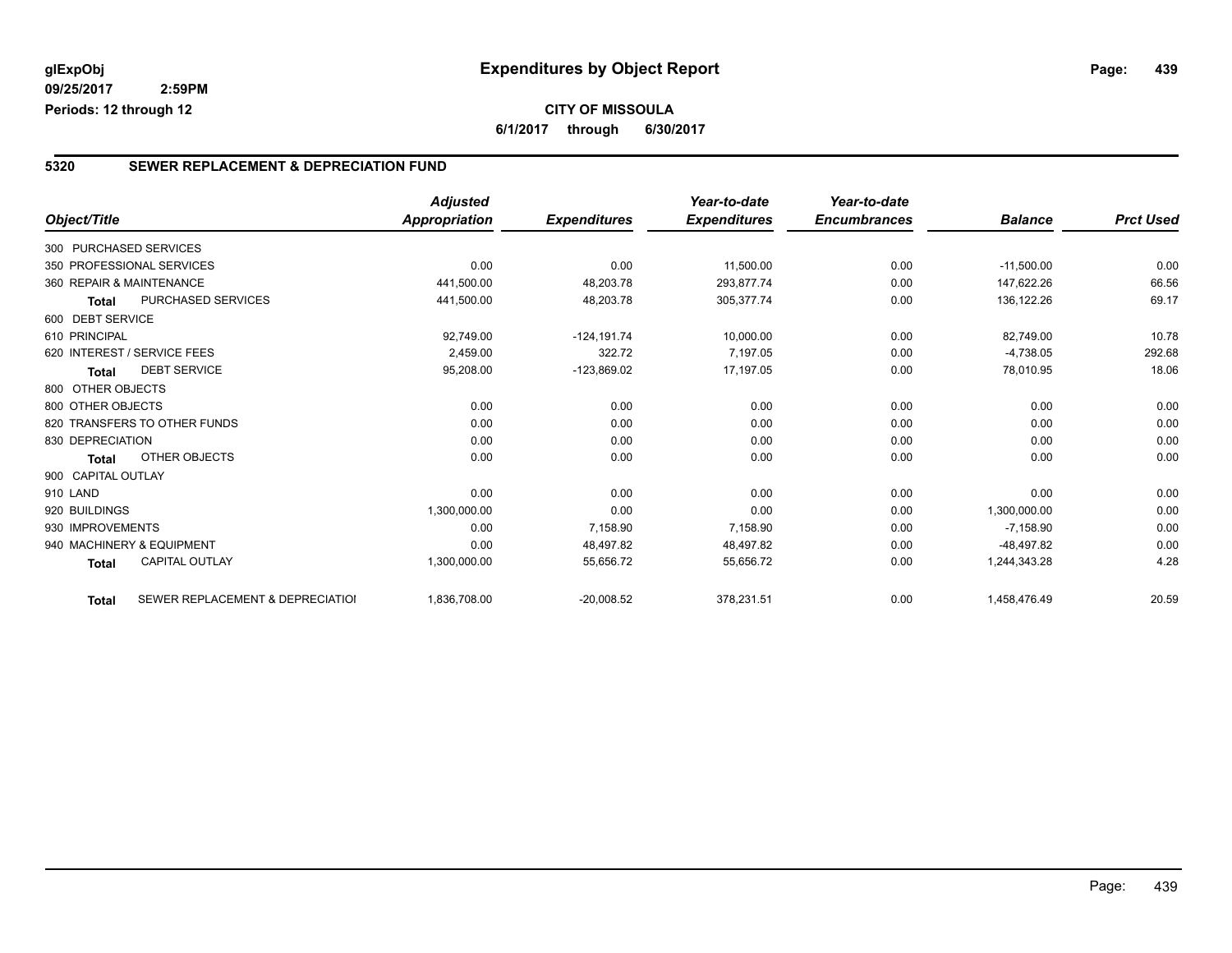**6/1/2017 through 6/30/2017**

# **5325 SEWER DEVELOPMENT FEE FUND**

|                        |                              | <b>Adjusted</b>      |                     | Year-to-date        | Year-to-date        |                |                  |
|------------------------|------------------------------|----------------------|---------------------|---------------------|---------------------|----------------|------------------|
| Object/Title           |                              | <b>Appropriation</b> | <b>Expenditures</b> | <b>Expenditures</b> | <b>Encumbrances</b> | <b>Balance</b> | <b>Prct Used</b> |
| 300 PURCHASED SERVICES |                              |                      |                     |                     |                     |                |                  |
|                        | 350 PROFESSIONAL SERVICES    | 0.00                 | 0.00                | 35,064.88           | 0.00                | $-35,064.88$   | 0.00             |
|                        | 360 REPAIR & MAINTENANCE     | 0.00                 | 0.00                | 0.00                | 0.00                | 0.00           | 0.00             |
| <b>Total</b>           | PURCHASED SERVICES           | 0.00                 | 0.00                | 35,064.88           | 0.00                | $-35,064.88$   | 0.00             |
| 500 FIXED CHARGES      |                              |                      |                     |                     |                     |                |                  |
|                        | 550 MERCHANT SERVICE FEES    | 0.00                 | 0.00                | 0.00                | 0.00                | 0.00           | 0.00             |
| <b>Total</b>           | <b>FIXED CHARGES</b>         | 0.00                 | 0.00                | 0.00                | 0.00                | 0.00           | 0.00             |
| 600 DEBT SERVICE       |                              |                      |                     |                     |                     |                |                  |
| 610 PRINCIPAL          |                              | 0.00                 | 0.00                | 0.00                | 0.00                | 0.00           | 0.00             |
|                        | 620 INTEREST / SERVICE FEES  | 0.00                 | 0.00                | 0.00                | 0.00                | 0.00           | 0.00             |
| <b>Total</b>           | <b>DEBT SERVICE</b>          | 0.00                 | 0.00                | 0.00                | 0.00                | 0.00           | 0.00             |
| 800 OTHER OBJECTS      |                              |                      |                     |                     |                     |                |                  |
|                        | 820 TRANSFERS TO OTHER FUNDS | 0.00                 | 0.00                | 0.00                | 0.00                | 0.00           | 0.00             |
| Total                  | OTHER OBJECTS                | 0.00                 | 0.00                | 0.00                | 0.00                | 0.00           | 0.00             |
| 900 CAPITAL OUTLAY     |                              |                      |                     |                     |                     |                |                  |
| 900 CAPITAL OUTLAY     |                              | 0.00                 | 0.00                | 14,082.50           | 0.00                | $-14.082.50$   | 0.00             |
| 910 LAND               |                              | 0.00                 | 0.00                | 0.00                | 0.00                | 0.00           | 0.00             |
| 920 BUILDINGS          |                              | 0.00                 | 0.00                | 0.00                | 0.00                | 0.00           | 0.00             |
| 930 IMPROVEMENTS       |                              | 1,118,994.00         | 9,442.87            | 862,823.67          | 0.00                | 256,170.33     | 77.11            |
| <b>Total</b>           | <b>CAPITAL OUTLAY</b>        | 1,118,994.00         | 9,442.87            | 876,906.17          | 0.00                | 242,087.83     | 78.37            |
| <b>Total</b>           | <b>WASTEWATER</b>            | 1,118,994.00         | 9,442.87            | 911,971.05          | 0.00                | 207,022.95     | 81.50            |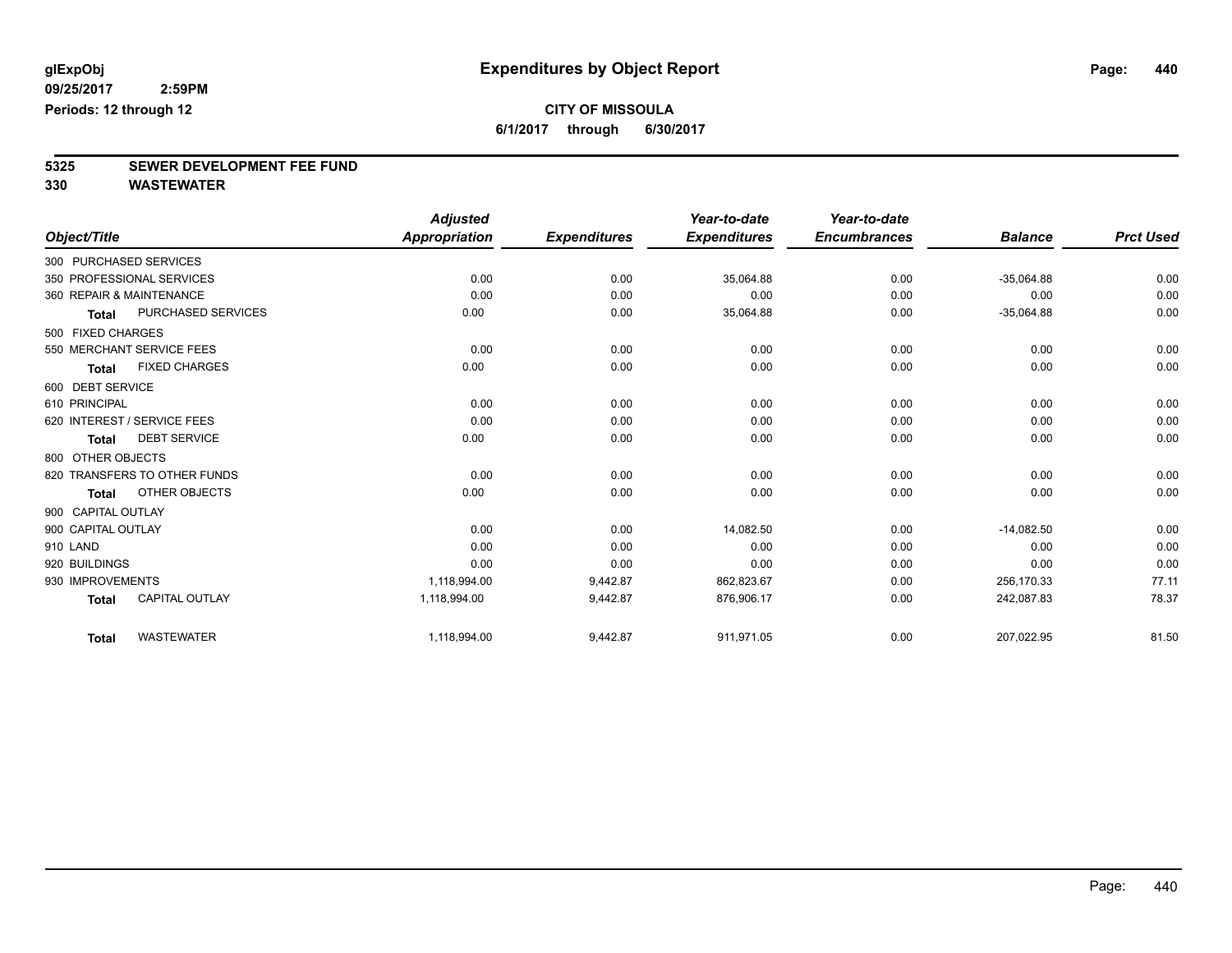**09/25/2017 2:59PM Periods: 12 through 12**

## **CITY OF MISSOULA 6/1/2017 through 6/30/2017**

### **5325 SEWER DEVELOPMENT FEE FUND**

|                        |                              | <b>Adjusted</b>      |                     | Year-to-date        | Year-to-date        |                |                  |
|------------------------|------------------------------|----------------------|---------------------|---------------------|---------------------|----------------|------------------|
| Object/Title           |                              | <b>Appropriation</b> | <b>Expenditures</b> | <b>Expenditures</b> | <b>Encumbrances</b> | <b>Balance</b> | <b>Prct Used</b> |
| 300 PURCHASED SERVICES |                              |                      |                     |                     |                     |                |                  |
|                        | 350 PROFESSIONAL SERVICES    | 0.00                 | 0.00                | 35,064.88           | 0.00                | $-35,064.88$   | 0.00             |
|                        | 360 REPAIR & MAINTENANCE     | 0.00                 | 0.00                | 0.00                | 0.00                | 0.00           | 0.00             |
| <b>Total</b>           | <b>PURCHASED SERVICES</b>    | 0.00                 | 0.00                | 35,064.88           | 0.00                | $-35,064.88$   | 0.00             |
| 500 FIXED CHARGES      |                              |                      |                     |                     |                     |                |                  |
|                        | 550 MERCHANT SERVICE FEES    | 0.00                 | 0.00                | 0.00                | 0.00                | 0.00           | 0.00             |
| <b>Total</b>           | <b>FIXED CHARGES</b>         | 0.00                 | 0.00                | 0.00                | 0.00                | 0.00           | 0.00             |
| 600 DEBT SERVICE       |                              |                      |                     |                     |                     |                |                  |
| 610 PRINCIPAL          |                              | 0.00                 | 0.00                | 0.00                | 0.00                | 0.00           | 0.00             |
|                        | 620 INTEREST / SERVICE FEES  | 0.00                 | 0.00                | 0.00                | 0.00                | 0.00           | 0.00             |
| <b>Total</b>           | <b>DEBT SERVICE</b>          | 0.00                 | 0.00                | 0.00                | 0.00                | 0.00           | 0.00             |
| 800 OTHER OBJECTS      |                              |                      |                     |                     |                     |                |                  |
|                        | 820 TRANSFERS TO OTHER FUNDS | 0.00                 | 0.00                | 0.00                | 0.00                | 0.00           | 0.00             |
| <b>Total</b>           | <b>OTHER OBJECTS</b>         | 0.00                 | 0.00                | 0.00                | 0.00                | 0.00           | 0.00             |
| 900 CAPITAL OUTLAY     |                              |                      |                     |                     |                     |                |                  |
| 900 CAPITAL OUTLAY     |                              | 0.00                 | 0.00                | 14,082.50           | 0.00                | $-14,082.50$   | 0.00             |
| 910 LAND               |                              | 0.00                 | 0.00                | 0.00                | 0.00                | 0.00           | 0.00             |
| 920 BUILDINGS          |                              | 0.00                 | 0.00                | 0.00                | 0.00                | 0.00           | 0.00             |
| 930 IMPROVEMENTS       |                              | 1,118,994.00         | 9,442.87            | 862,823.67          | 0.00                | 256,170.33     | 77.11            |
| <b>Total</b>           | <b>CAPITAL OUTLAY</b>        | 1,118,994.00         | 9,442.87            | 876,906.17          | 0.00                | 242,087.83     | 78.37            |
| <b>Total</b>           | SEWER DEVELOPMENT FEE FUND   | 1,118,994.00         | 9,442.87            | 911,971.05          | 0.00                | 207,022.95     | 81.50            |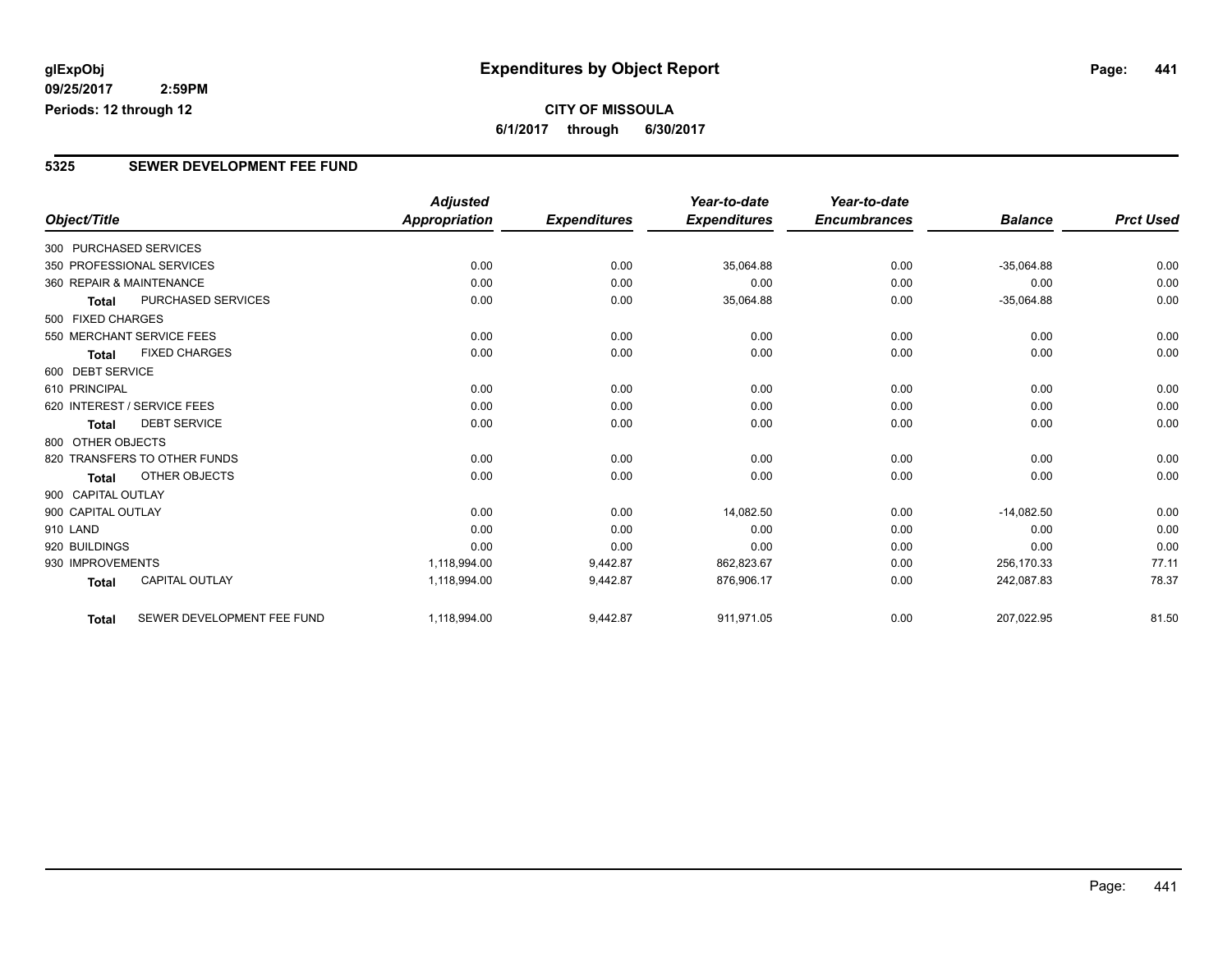### **CITY OF MISSOULA 6/1/2017 through 6/30/2017**

**5340 SEWER CONSTRUCTION FUND**

|                                      | <b>Adjusted</b> |                     | Year-to-date        | Year-to-date        |                |                  |
|--------------------------------------|-----------------|---------------------|---------------------|---------------------|----------------|------------------|
| Object/Title                         | Appropriation   | <b>Expenditures</b> | <b>Expenditures</b> | <b>Encumbrances</b> | <b>Balance</b> | <b>Prct Used</b> |
| 300 PURCHASED SERVICES               |                 |                     |                     |                     |                |                  |
| 350 PROFESSIONAL SERVICES            | 0.00            | 0.00                | 0.00                | 0.00                | 0.00           | 0.00             |
| 360 REPAIR & MAINTENANCE             | 0.00            | 0.00                | 0.00                | 0.00                | 0.00           | 0.00             |
| PURCHASED SERVICES<br>Total          | 0.00            | 0.00                | 0.00                | 0.00                | 0.00           | 0.00             |
| 500 FIXED CHARGES                    |                 |                     |                     |                     |                |                  |
| 550 MERCHANT SERVICE FEES            | 0.00            | 0.00                | 0.00                | 0.00                | 0.00           | 0.00             |
| <b>FIXED CHARGES</b><br><b>Total</b> | 0.00            | 0.00                | 0.00                | 0.00                | 0.00           | 0.00             |
| 800 OTHER OBJECTS                    |                 |                     |                     |                     |                |                  |
| 800 OTHER OBJECTS                    | 0.00            | 0.00                | 0.00                | 0.00                | 0.00           | 0.00             |
| 820 TRANSFERS TO OTHER FUNDS         | 0.00            | 0.00                | 0.00                | 0.00                | 0.00           | 0.00             |
| OTHER OBJECTS<br><b>Total</b>        | 0.00            | 0.00                | 0.00                | 0.00                | 0.00           | 0.00             |
| 900 CAPITAL OUTLAY                   |                 |                     |                     |                     |                |                  |
| 930 IMPROVEMENTS                     | 2,517,966.00    | 0.00                | 573,843.54          | 0.00                | 1,944,122.46   | 22.79            |
| 940 MACHINERY & EQUIPMENT            | 0.00            | 0.00                | 0.00                | 0.00                | 0.00           | 0.00             |
| CAPITAL OUTLAY<br><b>Total</b>       | 2,517,966.00    | 0.00                | 573,843.54          | 0.00                | 1,944,122.46   | 22.79            |
| <b>WASTEWATER</b><br><b>Total</b>    | 2,517,966.00    | 0.00                | 573,843.54          | 0.00                | 1,944,122.46   | 22.79            |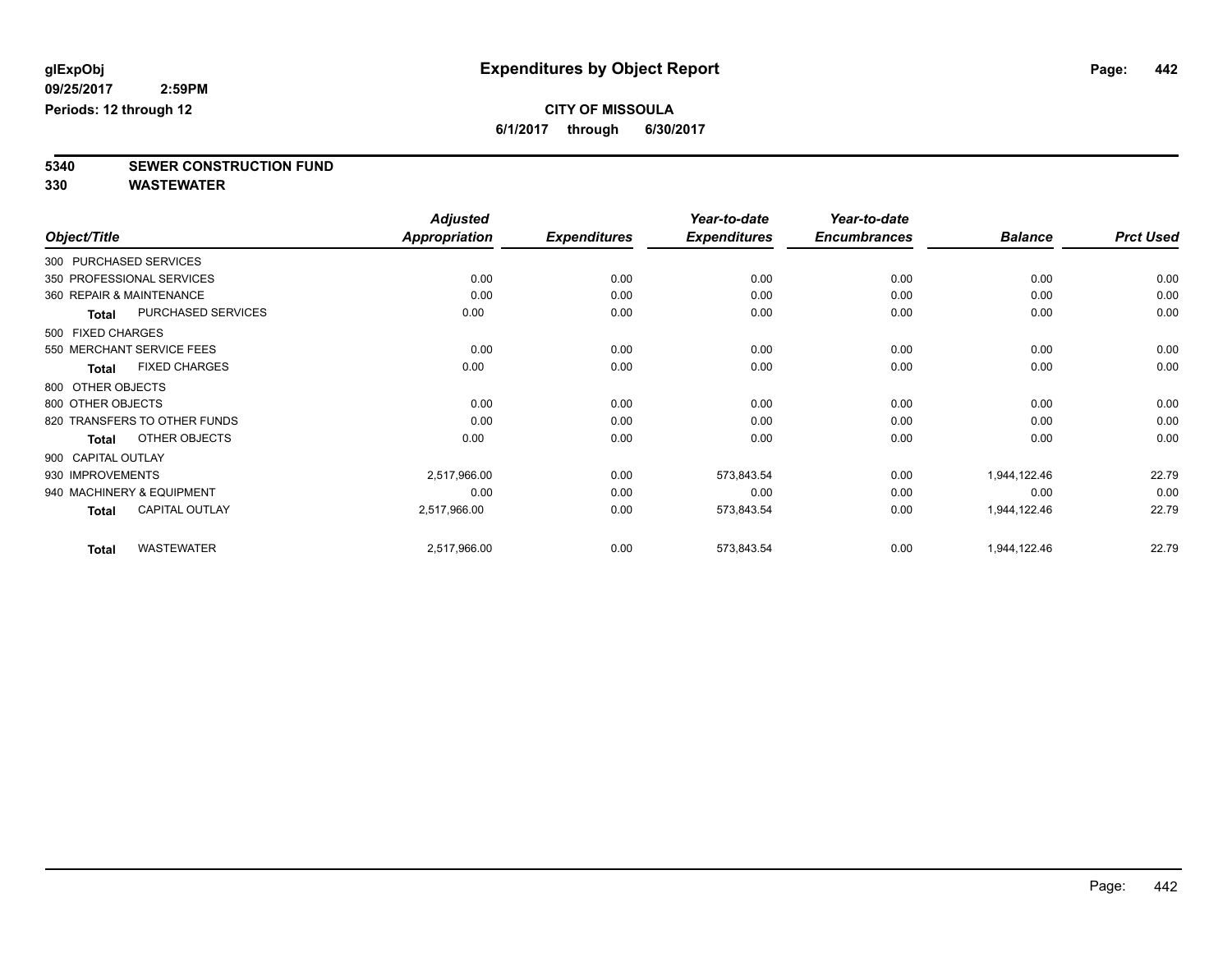### **CITY OF MISSOULA 6/1/2017 through 6/30/2017**

# **5340 SEWER CONSTRUCTION FUND**

**390 NON-DEPARTMENTAL**

| Object/Title       |                       | <b>Adjusted</b><br><b>Appropriation</b> | <b>Expenditures</b> | Year-to-date<br><b>Expenditures</b> | Year-to-date<br><b>Encumbrances</b> | <b>Balance</b> | <b>Prct Used</b> |
|--------------------|-----------------------|-----------------------------------------|---------------------|-------------------------------------|-------------------------------------|----------------|------------------|
| 900 CAPITAL OUTLAY |                       |                                         |                     |                                     |                                     |                |                  |
| 930 IMPROVEMENTS   |                       | 0.00                                    | 54.062.76           | 147.485.25                          | 0.00                                | -147.485.25    | 0.00             |
| Total              | <b>CAPITAL OUTLAY</b> | 0.00                                    | 54,062.76           | 147,485.25                          | 0.00                                | -147.485.25    | 0.00             |
| Total              | NON-DEPARTMENTAL      | 0.00                                    | 54,062.76           | 147.485.25                          | 0.00                                | -147.485.25    | 0.00             |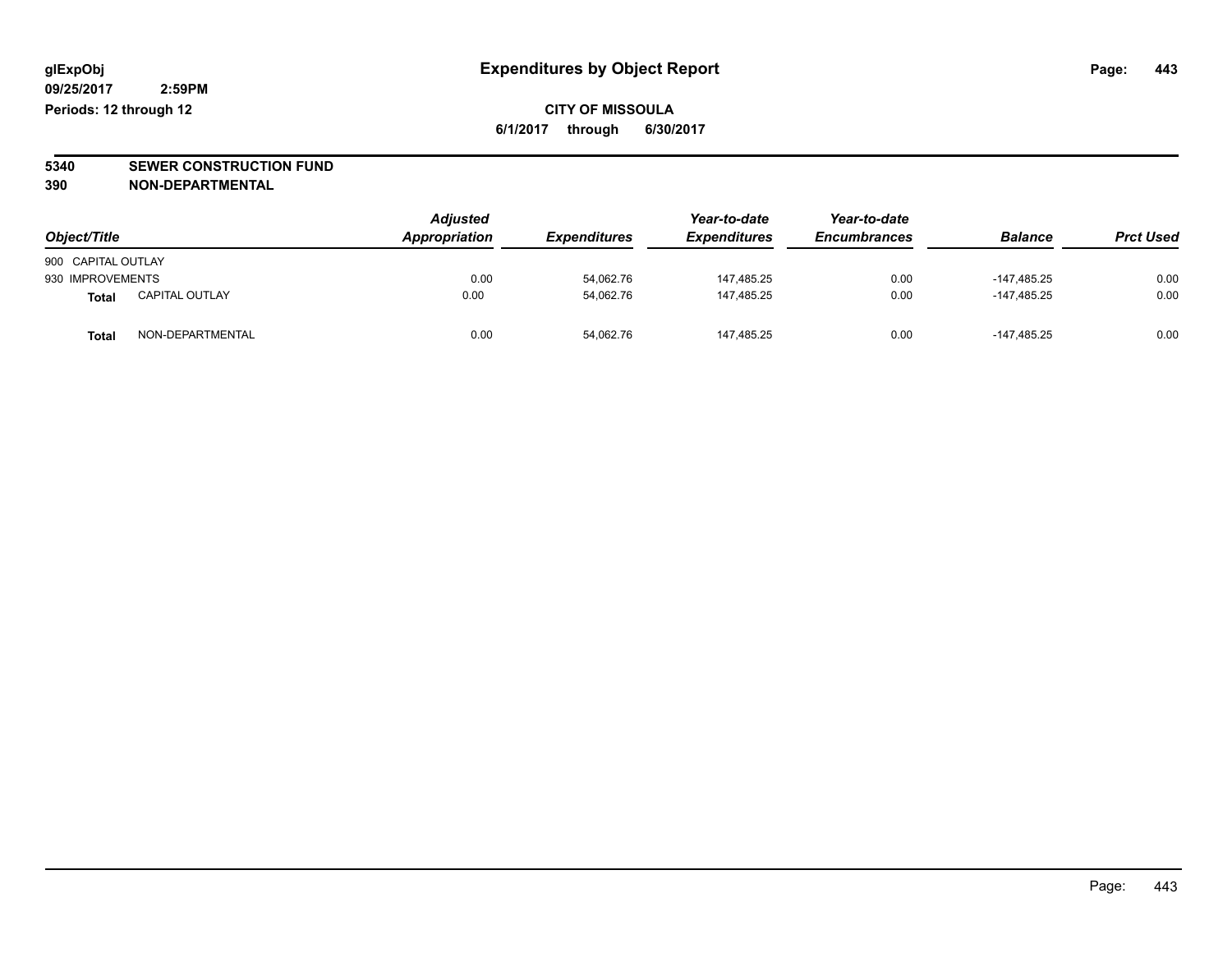#### **09/25/2017 2:59PM Periods: 12 through 12**

**CITY OF MISSOULA 6/1/2017 through 6/30/2017**

#### **5340 SEWER CONSTRUCTION FUND**

|                          |                              | <b>Adjusted</b> |                     | Year-to-date        | Year-to-date        |                |                  |
|--------------------------|------------------------------|-----------------|---------------------|---------------------|---------------------|----------------|------------------|
| Object/Title             |                              | Appropriation   | <b>Expenditures</b> | <b>Expenditures</b> | <b>Encumbrances</b> | <b>Balance</b> | <b>Prct Used</b> |
| 300 PURCHASED SERVICES   |                              |                 |                     |                     |                     |                |                  |
|                          | 350 PROFESSIONAL SERVICES    | 0.00            | 0.00                | 0.00                | 0.00                | 0.00           | 0.00             |
| 360 REPAIR & MAINTENANCE |                              | 0.00            | 0.00                | 0.00                | 0.00                | 0.00           | 0.00             |
| Total                    | PURCHASED SERVICES           | 0.00            | 0.00                | 0.00                | 0.00                | 0.00           | 0.00             |
| 500 FIXED CHARGES        |                              |                 |                     |                     |                     |                |                  |
|                          | 550 MERCHANT SERVICE FEES    | 0.00            | 0.00                | 0.00                | 0.00                | 0.00           | 0.00             |
| <b>Total</b>             | <b>FIXED CHARGES</b>         | 0.00            | 0.00                | 0.00                | 0.00                | 0.00           | 0.00             |
| 800 OTHER OBJECTS        |                              |                 |                     |                     |                     |                |                  |
| 800 OTHER OBJECTS        |                              | 0.00            | 0.00                | 0.00                | 0.00                | 0.00           | 0.00             |
|                          | 820 TRANSFERS TO OTHER FUNDS | 0.00            | 0.00                | 0.00                | 0.00                | 0.00           | 0.00             |
| <b>Total</b>             | OTHER OBJECTS                | 0.00            | 0.00                | 0.00                | 0.00                | 0.00           | 0.00             |
| 900 CAPITAL OUTLAY       |                              |                 |                     |                     |                     |                |                  |
| 930 IMPROVEMENTS         |                              | 2,517,966.00    | 54,062.76           | 721,328.79          | 0.00                | 1,796,637.21   | 28.65            |
|                          | 940 MACHINERY & EQUIPMENT    | 0.00            | 0.00                | 0.00                | 0.00                | 0.00           | 0.00             |
| <b>Total</b>             | <b>CAPITAL OUTLAY</b>        | 2,517,966.00    | 54,062.76           | 721,328.79          | 0.00                | 1,796,637.21   | 28.65            |
| <b>Total</b>             | SEWER CONSTRUCTION FUND      | 2,517,966.00    | 54,062.76           | 721,328.79          | 0.00                | 1,796,637.21   | 28.65            |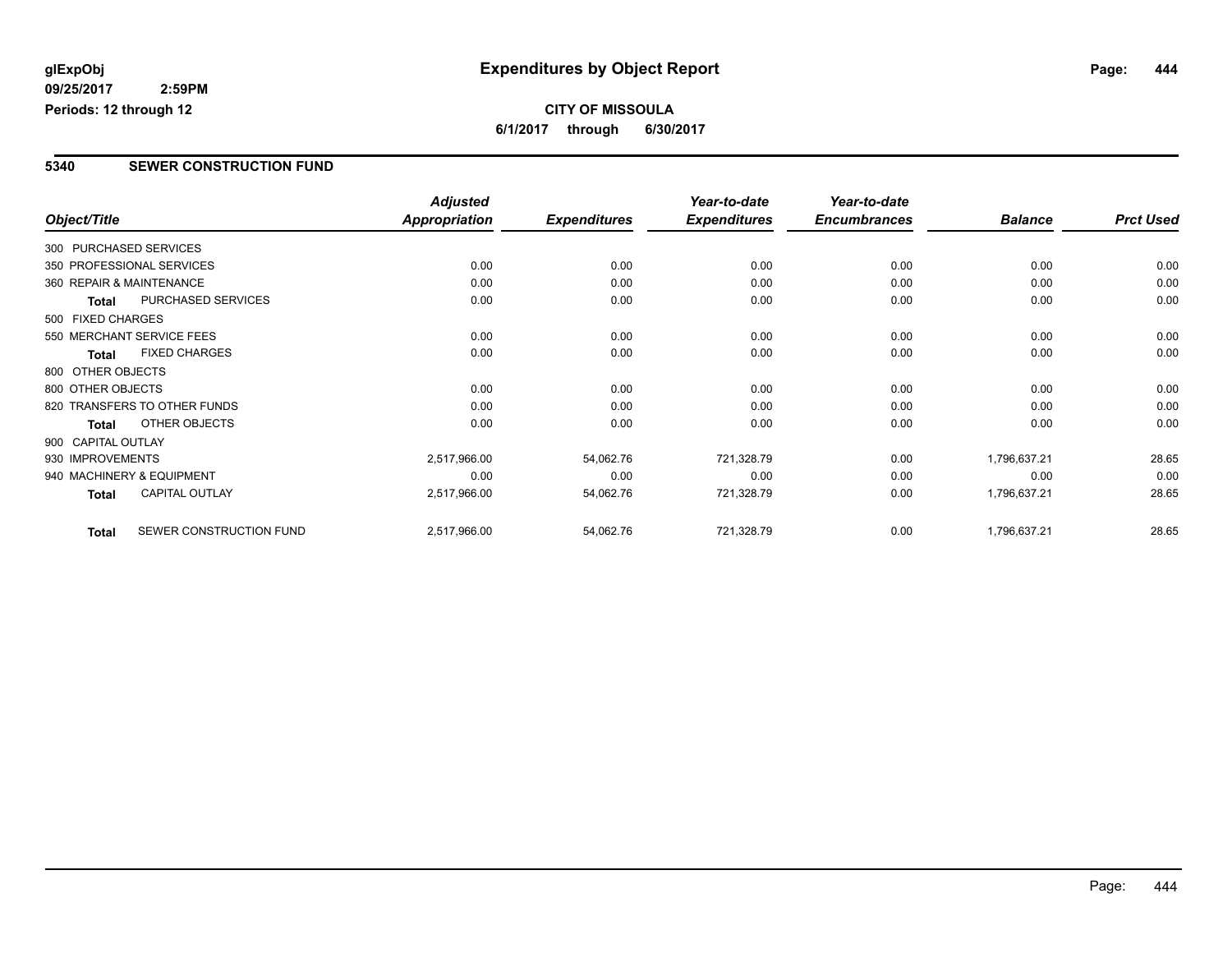**6/1/2017 through 6/30/2017**

# **5360 UNASSIGNED WASTEWATER DEBT SERVICE**

| Object/Title                 | <b>Adjusted</b><br>Appropriation | <b>Expenditures</b> | Year-to-date<br><b>Expenditures</b> | Year-to-date<br><b>Encumbrances</b> | <b>Balance</b> | <b>Prct Used</b> |
|------------------------------|----------------------------------|---------------------|-------------------------------------|-------------------------------------|----------------|------------------|
| 600 DEBT SERVICE             |                                  |                     |                                     |                                     |                |                  |
| 610 PRINCIPAL                | 133,325.00                       | 0.00                | 0.00                                | 0.00                                | 133,325.00     | 0.00             |
| 620 INTEREST / SERVICE FEES  | 36,913.00                        | 0.00                | 0.00                                | 0.00                                | 36,913.00      | 0.00             |
| <b>DEBT SERVICE</b><br>Total | 170,238.00                       | 0.00                | 0.00                                | 0.00                                | 170.238.00     | 0.00             |
| <b>WASTEWATER</b><br>Total   | 170,238.00                       | 0.00                | 0.00                                | 0.00                                | 170.238.00     | 0.00             |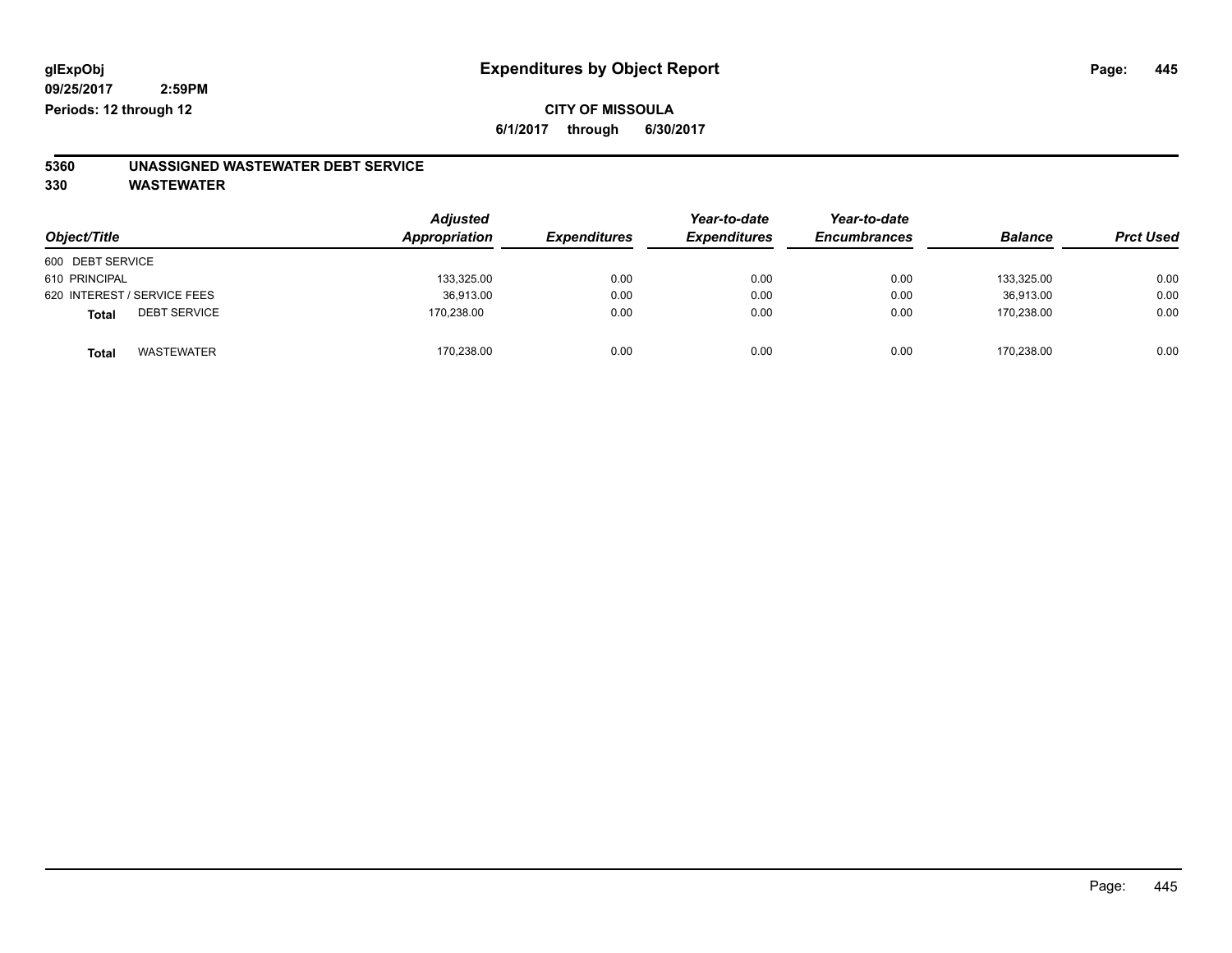**09/25/2017 2:59PM Periods: 12 through 12**

**CITY OF MISSOULA 6/1/2017 through 6/30/2017**

#### **5360 UNASSIGNED WASTEWATER DEBT SERVICE**

| Object/Title                                    | <b>Adjusted</b><br>Appropriation | <b>Expenditures</b> | Year-to-date<br><b>Expenditures</b> | Year-to-date<br><b>Encumbrances</b> | <b>Balance</b> | <b>Prct Used</b> |
|-------------------------------------------------|----------------------------------|---------------------|-------------------------------------|-------------------------------------|----------------|------------------|
| 600 DEBT SERVICE                                |                                  |                     |                                     |                                     |                |                  |
| 610 PRINCIPAL                                   | 133,325.00                       | 0.00                | 0.00                                | 0.00                                | 133.325.00     | 0.00             |
| 620 INTEREST / SERVICE FEES                     | 36,913.00                        | 0.00                | 0.00                                | 0.00                                | 36.913.00      | 0.00             |
| <b>DEBT SERVICE</b><br><b>Total</b>             | 170.238.00                       | 0.00                | 0.00                                | 0.00                                | 170.238.00     | 0.00             |
| UNASSIGNED WASTEWATER DEBT SERV<br><b>Total</b> | 170.238.00                       | 0.00                | 0.00                                | 0.00                                | 170.238.00     | 0.00             |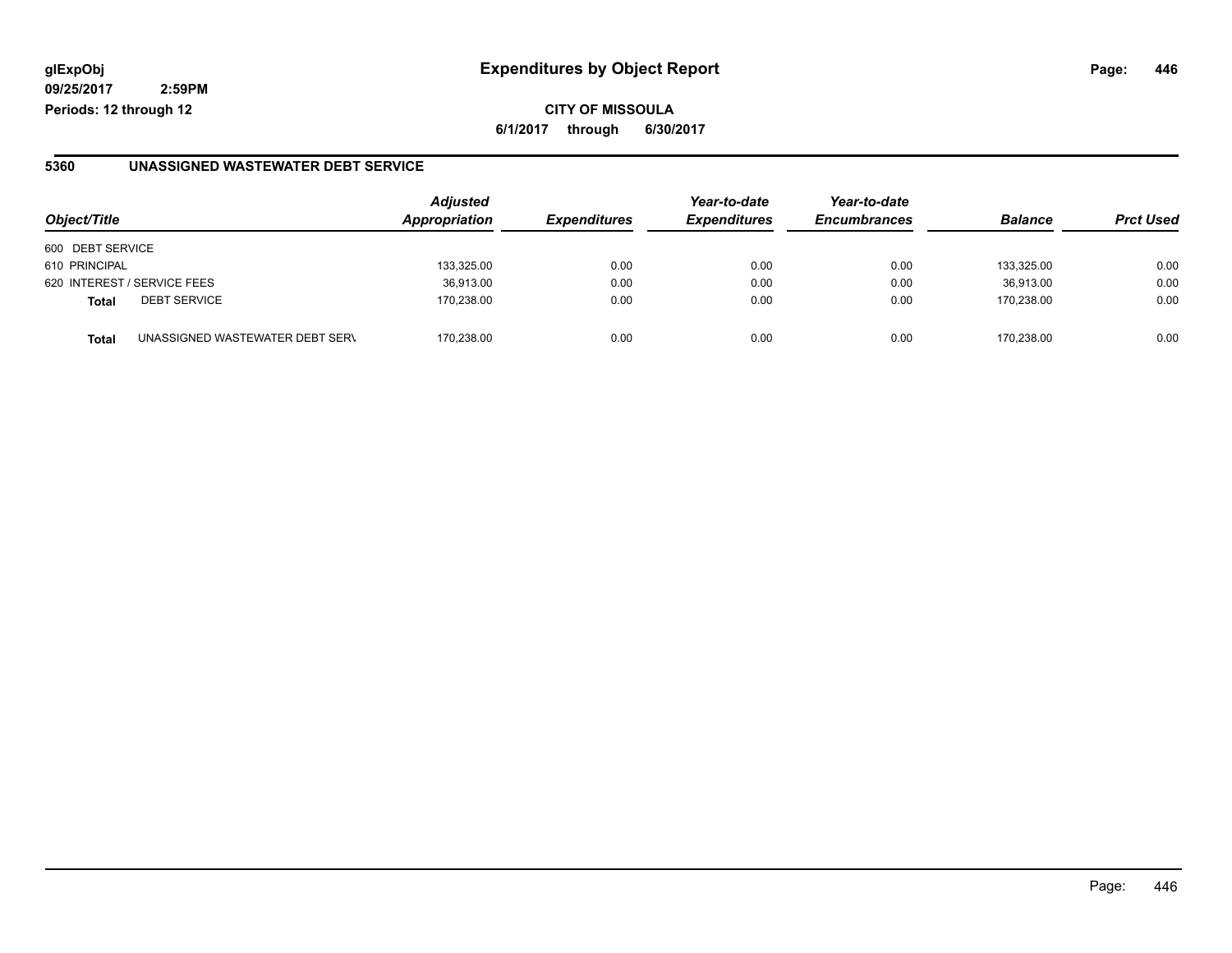**6/1/2017 through 6/30/2017**

# **5361 2001 SEWER REVENUE BONDS-DEBT SERVICE**

| Object/Title      |                             | <b>Adjusted</b><br>Appropriation | <b>Expenditures</b> | Year-to-date<br><b>Expenditures</b> | Year-to-date<br><b>Encumbrances</b> | <b>Balance</b> | <b>Prct Used</b> |
|-------------------|-----------------------------|----------------------------------|---------------------|-------------------------------------|-------------------------------------|----------------|------------------|
|                   |                             |                                  |                     |                                     |                                     |                |                  |
| 500 FIXED CHARGES |                             |                                  |                     |                                     |                                     |                |                  |
|                   | 550 MERCHANT SERVICE FEES   | 0.00                             | 0.00                | 0.00                                | 0.00                                | 0.00           | 0.00             |
| <b>Total</b>      | <b>FIXED CHARGES</b>        | 0.00                             | 0.00                | 0.00                                | 0.00                                | 0.00           | 0.00             |
| 600 DEBT SERVICE  |                             |                                  |                     |                                     |                                     |                |                  |
| 610 PRINCIPAL     |                             | 28.000.00                        | $-14,000.00$        | 0.00                                | 0.00                                | 28.000.00      | 0.00             |
|                   | 620 INTEREST / SERVICE FEES | 2.480.00                         | $-1.310.00$         | 0.00                                | 0.00                                | 2.480.00       | 0.00             |
| <b>Total</b>      | <b>DEBT SERVICE</b>         | 30,480.00                        | $-15,310.00$        | 0.00                                | 0.00                                | 30,480.00      | 0.00             |
|                   | <b>WASTEWATER</b>           | 30.480.00                        | $-15.310.00$        | 0.00                                | 0.00                                | 30.480.00      | 0.00             |
| <b>Total</b>      |                             |                                  |                     |                                     |                                     |                |                  |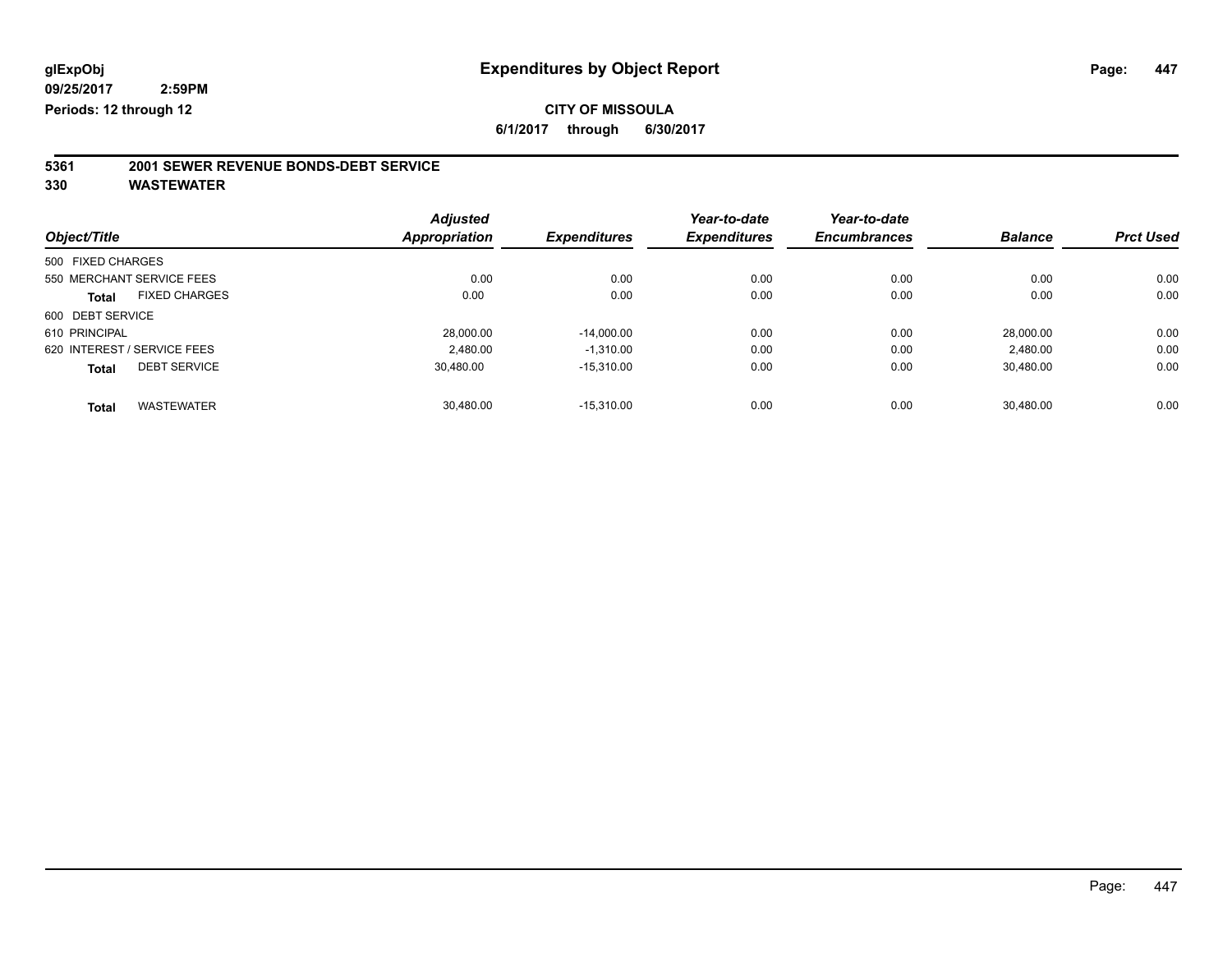**09/25/2017 2:59PM Periods: 12 through 12**

#### **5361 2001 SEWER REVENUE BONDS-DEBT SERVICE**

| Object/Title      |                                  | <b>Adjusted</b><br>Appropriation | <b>Expenditures</b> | Year-to-date<br><b>Expenditures</b> | Year-to-date<br><b>Encumbrances</b> | <b>Balance</b> | <b>Prct Used</b> |
|-------------------|----------------------------------|----------------------------------|---------------------|-------------------------------------|-------------------------------------|----------------|------------------|
| 500 FIXED CHARGES |                                  |                                  |                     |                                     |                                     |                |                  |
|                   | 550 MERCHANT SERVICE FEES        | 0.00                             | 0.00                | 0.00                                | 0.00                                | 0.00           | 0.00             |
| <b>Total</b>      | <b>FIXED CHARGES</b>             | 0.00                             | 0.00                | 0.00                                | 0.00                                | 0.00           | 0.00             |
| 600 DEBT SERVICE  |                                  |                                  |                     |                                     |                                     |                |                  |
| 610 PRINCIPAL     |                                  | 28.000.00                        | $-14.000.00$        | 0.00                                | 0.00                                | 28.000.00      | 0.00             |
|                   | 620 INTEREST / SERVICE FEES      | 2,480.00                         | $-1.310.00$         | 0.00                                | 0.00                                | 2,480.00       | 0.00             |
| <b>Total</b>      | <b>DEBT SERVICE</b>              | 30.480.00                        | $-15.310.00$        | 0.00                                | 0.00                                | 30.480.00      | 0.00             |
| <b>Total</b>      | 2001 SEWER REVENUE BONDS-DEBT SE | 30.480.00                        | $-15.310.00$        | 0.00                                | 0.00                                | 30.480.00      | 0.00             |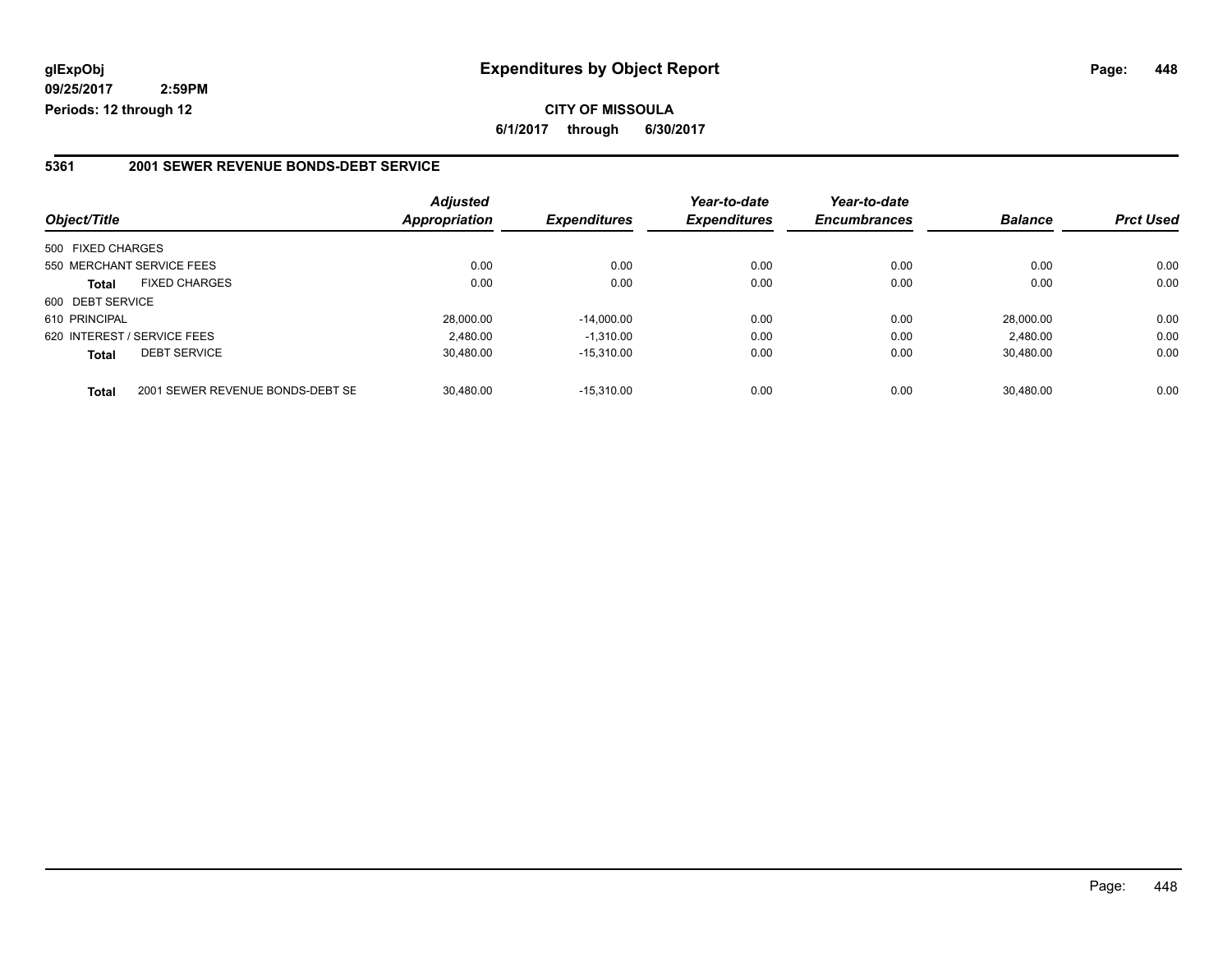**6/1/2017 through 6/30/2017**

# **5362 00 SEWER REVENUE BOND - SERIES B DEBT SE**

|                             |                              | <b>Adjusted</b>      |                     | Year-to-date        | Year-to-date        |                |                  |
|-----------------------------|------------------------------|----------------------|---------------------|---------------------|---------------------|----------------|------------------|
| Object/Title                |                              | <b>Appropriation</b> | <b>Expenditures</b> | <b>Expenditures</b> | <b>Encumbrances</b> | <b>Balance</b> | <b>Prct Used</b> |
| 500 FIXED CHARGES           |                              |                      |                     |                     |                     |                |                  |
|                             | 550 MERCHANT SERVICE FEES    | 0.00                 | 0.00                | 0.00                | 0.00                | 0.00           | 0.00             |
| <b>Total</b>                | <b>FIXED CHARGES</b>         | 0.00                 | 0.00                | 0.00                | 0.00                | 0.00           | 0.00             |
| 600 DEBT SERVICE            |                              |                      |                     |                     |                     |                |                  |
| 610 PRINCIPAL               |                              | 45,000.00            | $-22,000.00$        | 0.00                | 0.00                | 45,000.00      | 0.00             |
| 620 INTEREST / SERVICE FEES |                              | 3,480.00             | $-1,850.00$         | 0.00                | 0.00                | 3,480.00       | 0.00             |
| Total                       | <b>DEBT SERVICE</b>          | 48,480.00            | $-23,850.00$        | 0.00                | 0.00                | 48,480.00      | 0.00             |
| 800 OTHER OBJECTS           |                              |                      |                     |                     |                     |                |                  |
|                             | 820 TRANSFERS TO OTHER FUNDS | 0.00                 | 0.00                | 0.00                | 0.00                | 0.00           | 0.00             |
| <b>Total</b>                | OTHER OBJECTS                | 0.00                 | 0.00                | 0.00                | 0.00                | 0.00           | 0.00             |
| <b>Total</b>                | <b>WASTEWATER</b>            | 48,480.00            | $-23,850.00$        | 0.00                | 0.00                | 48,480.00      | 0.00             |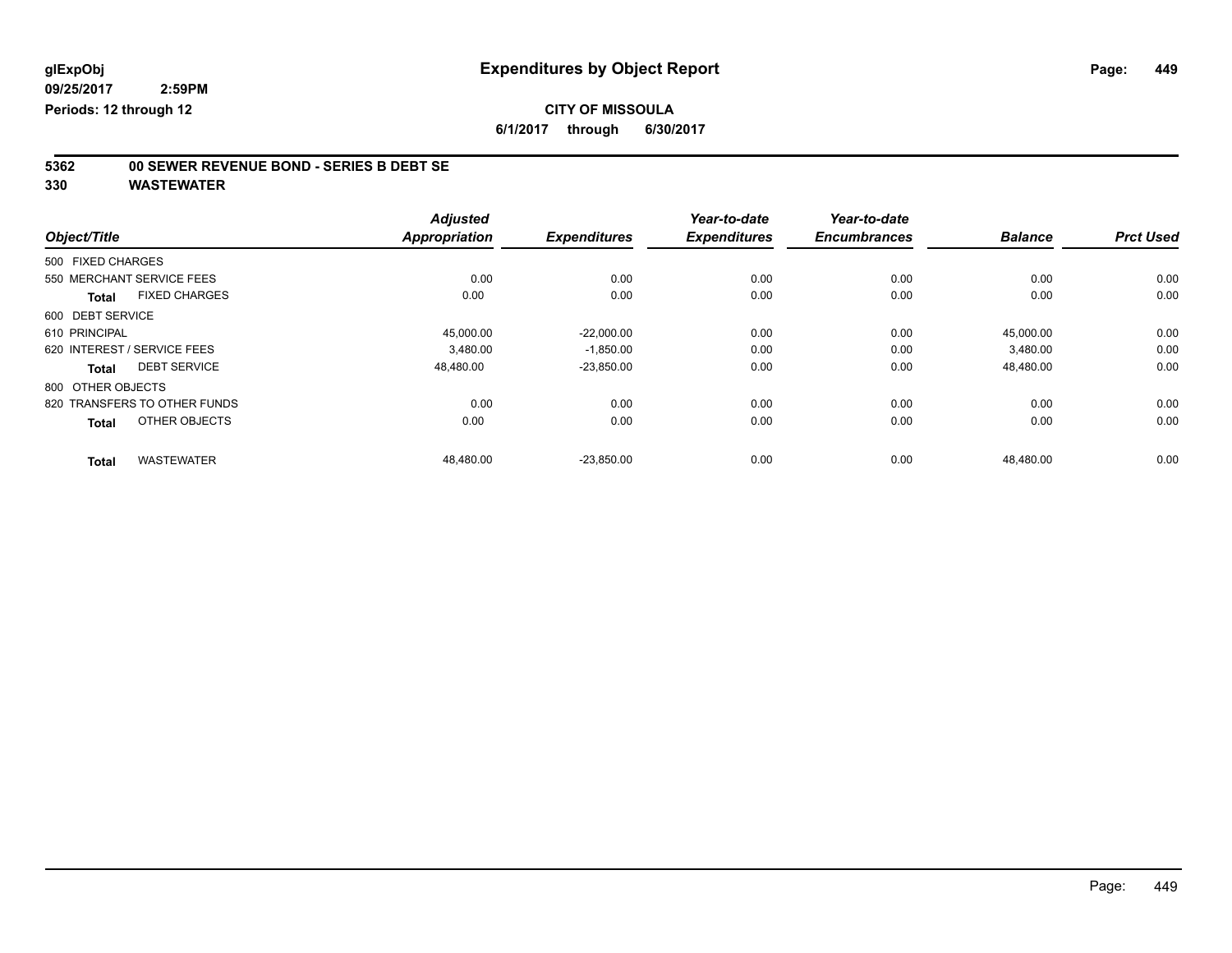**09/25/2017 2:59PM Periods: 12 through 12**

#### **5362 00 SEWER REVENUE BOND - SERIES B DEBT SE**

| Object/Title      |                                    | <b>Adjusted</b><br><b>Appropriation</b> | <b>Expenditures</b> | Year-to-date<br><b>Expenditures</b> | Year-to-date<br><b>Encumbrances</b> | <b>Balance</b> | <b>Prct Used</b> |
|-------------------|------------------------------------|-----------------------------------------|---------------------|-------------------------------------|-------------------------------------|----------------|------------------|
|                   |                                    |                                         |                     |                                     |                                     |                |                  |
| 500 FIXED CHARGES |                                    |                                         |                     |                                     |                                     |                |                  |
|                   | 550 MERCHANT SERVICE FEES          | 0.00                                    | 0.00                | 0.00                                | 0.00                                | 0.00           | 0.00             |
| <b>Total</b>      | <b>FIXED CHARGES</b>               | 0.00                                    | 0.00                | 0.00                                | 0.00                                | 0.00           | 0.00             |
| 600 DEBT SERVICE  |                                    |                                         |                     |                                     |                                     |                |                  |
| 610 PRINCIPAL     |                                    | 45.000.00                               | $-22.000.00$        | 0.00                                | 0.00                                | 45.000.00      | 0.00             |
|                   | 620 INTEREST / SERVICE FEES        | 3.480.00                                | $-1,850.00$         | 0.00                                | 0.00                                | 3,480.00       | 0.00             |
| <b>Total</b>      | <b>DEBT SERVICE</b>                | 48.480.00                               | $-23,850.00$        | 0.00                                | 0.00                                | 48.480.00      | 0.00             |
| 800 OTHER OBJECTS |                                    |                                         |                     |                                     |                                     |                |                  |
|                   | 820 TRANSFERS TO OTHER FUNDS       | 0.00                                    | 0.00                | 0.00                                | 0.00                                | 0.00           | 0.00             |
| <b>Total</b>      | OTHER OBJECTS                      | 0.00                                    | 0.00                | 0.00                                | 0.00                                | 0.00           | 0.00             |
| <b>Total</b>      | 00 SEWER REVENUE BOND - SERIES B L | 48.480.00                               | $-23.850.00$        | 0.00                                | 0.00                                | 48.480.00      | 0.00             |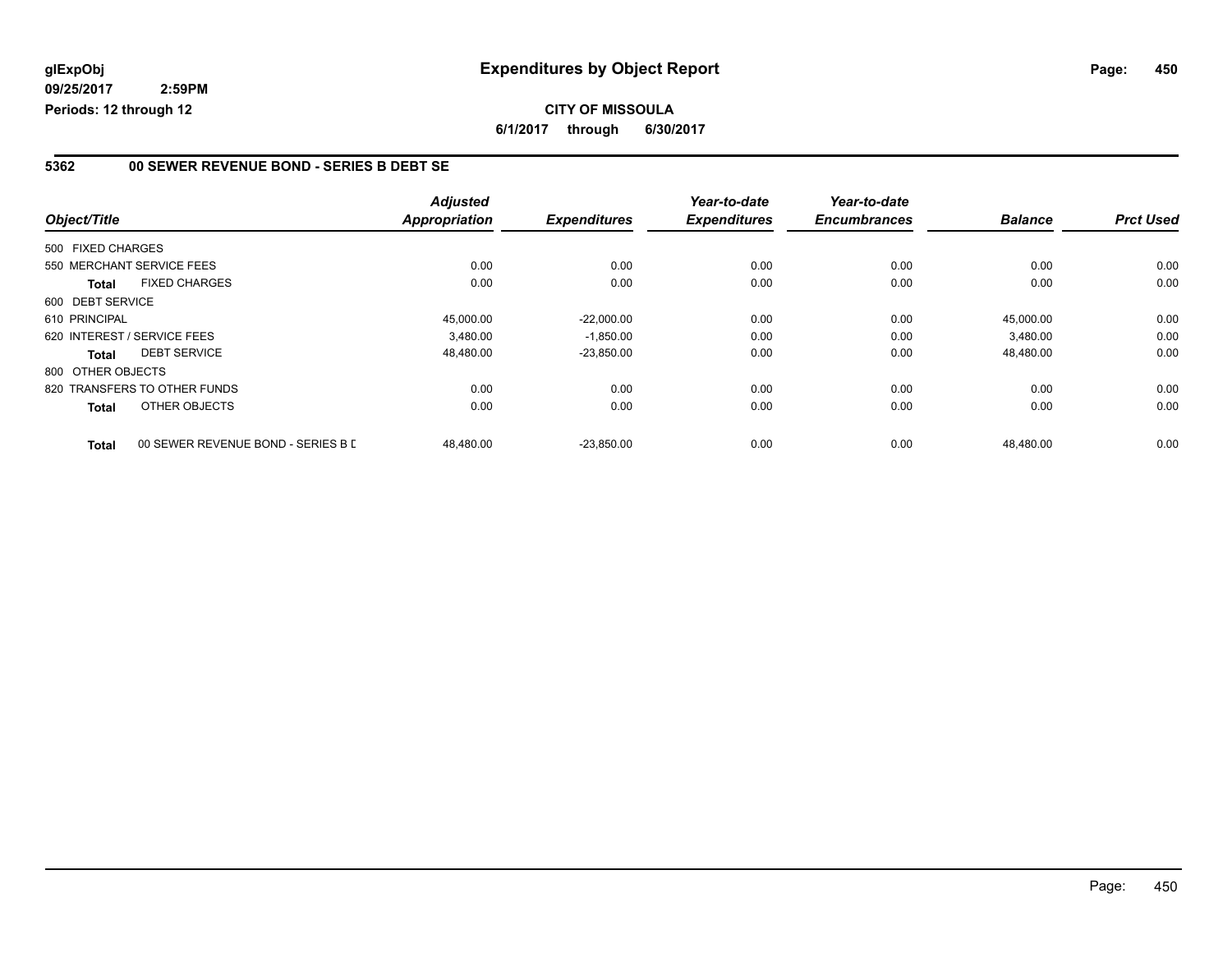**6/1/2017 through 6/30/2017**

# **5363 92 SEWER REVENUE BOND SERIES A DEBT SERV**

| Object/Title                         | <b>Adjusted</b><br><b>Appropriation</b> | <b>Expenditures</b> | Year-to-date<br><b>Expenditures</b> | Year-to-date<br><b>Encumbrances</b> | <b>Balance</b> | <b>Prct Used</b> |
|--------------------------------------|-----------------------------------------|---------------------|-------------------------------------|-------------------------------------|----------------|------------------|
|                                      |                                         |                     |                                     |                                     |                |                  |
| 500 FIXED CHARGES                    |                                         |                     |                                     |                                     |                |                  |
| 550 MERCHANT SERVICE FEES            | 0.00                                    | 0.00                | 0.00                                | 0.00                                | 0.00           | 0.00             |
| <b>FIXED CHARGES</b><br><b>Total</b> | 0.00                                    | 0.00                | 0.00                                | 0.00                                | 0.00           | 0.00             |
| 600 DEBT SERVICE                     |                                         |                     |                                     |                                     |                |                  |
| 610 PRINCIPAL                        | 0.00                                    | 0.00                | 0.00                                | 0.00                                | 0.00           | 0.00             |
| 620 INTEREST / SERVICE FEES          | 0.00                                    | 0.00                | 0.00                                | 0.00                                | 0.00           | 0.00             |
| <b>DEBT SERVICE</b><br><b>Total</b>  | 0.00                                    | 0.00                | 0.00                                | 0.00                                | 0.00           | 0.00             |
|                                      |                                         |                     |                                     |                                     |                |                  |
| <b>WASTEWATER</b><br>Total           | 0.00                                    | 0.00                | 0.00                                | 0.00                                | 0.00           | 0.00             |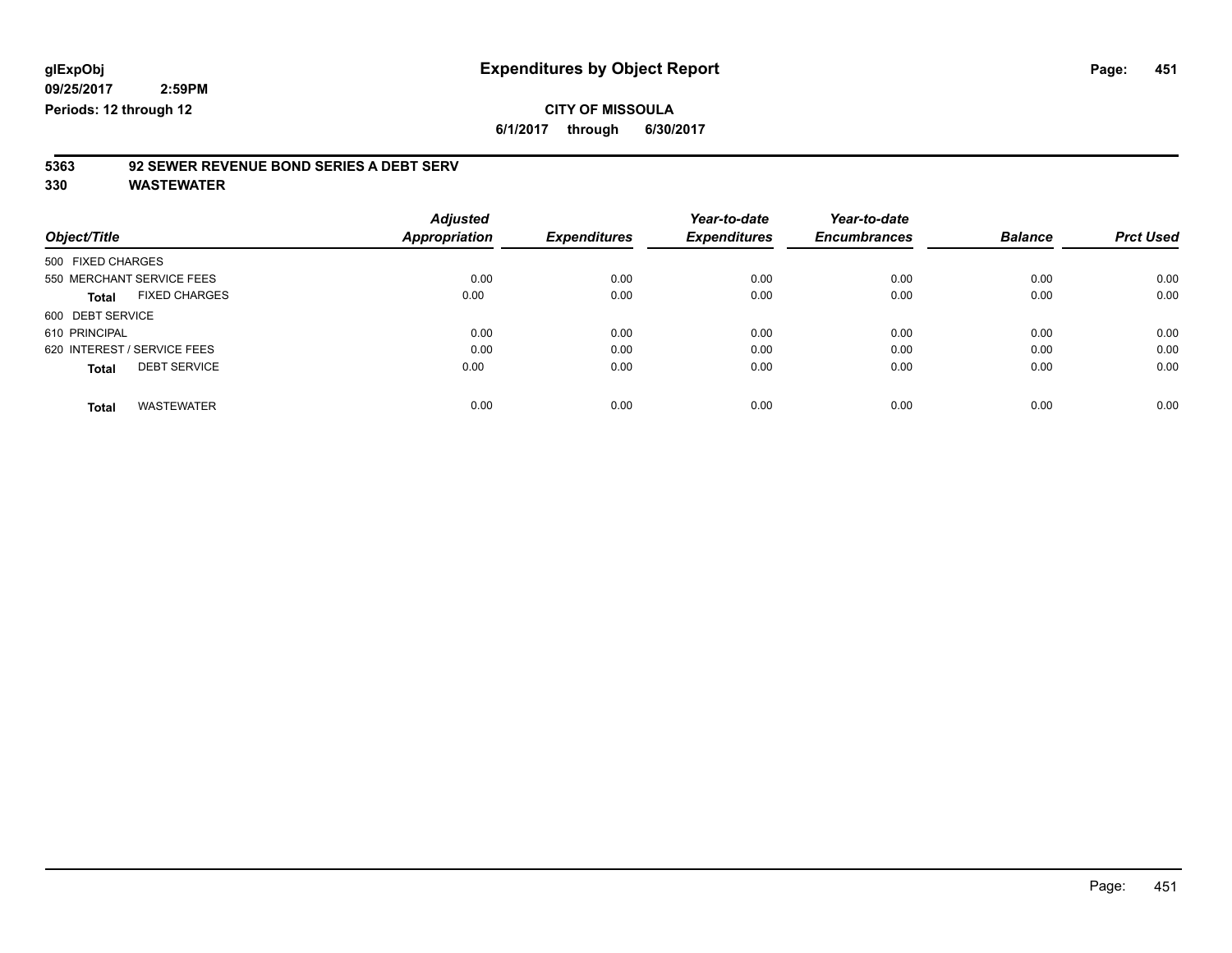**09/25/2017 2:59PM Periods: 12 through 12**

#### **5363 92 SEWER REVENUE BOND SERIES A DEBT SERV**

| Object/Title                |                                   | <b>Adjusted</b><br><b>Appropriation</b> | <b>Expenditures</b> | Year-to-date<br><b>Expenditures</b> | Year-to-date<br><b>Encumbrances</b> | <b>Balance</b> | <b>Prct Used</b> |
|-----------------------------|-----------------------------------|-----------------------------------------|---------------------|-------------------------------------|-------------------------------------|----------------|------------------|
| 500 FIXED CHARGES           |                                   |                                         |                     |                                     |                                     |                |                  |
| 550 MERCHANT SERVICE FEES   |                                   | 0.00                                    | 0.00                | 0.00                                | 0.00                                | 0.00           | 0.00             |
| <b>Total</b>                | <b>FIXED CHARGES</b>              | 0.00                                    | 0.00                | 0.00                                | 0.00                                | 0.00           | 0.00             |
| 600 DEBT SERVICE            |                                   |                                         |                     |                                     |                                     |                |                  |
| 610 PRINCIPAL               |                                   | 0.00                                    | 0.00                | 0.00                                | 0.00                                | 0.00           | 0.00             |
| 620 INTEREST / SERVICE FEES |                                   | 0.00                                    | 0.00                | 0.00                                | 0.00                                | 0.00           | 0.00             |
| <b>Total</b>                | <b>DEBT SERVICE</b>               | 0.00                                    | 0.00                | 0.00                                | 0.00                                | 0.00           | 0.00             |
| <b>Total</b>                | 92 SEWER REVENUE BOND SERIES A DE | 0.00                                    | 0.00                | 0.00                                | 0.00                                | 0.00           | 0.00             |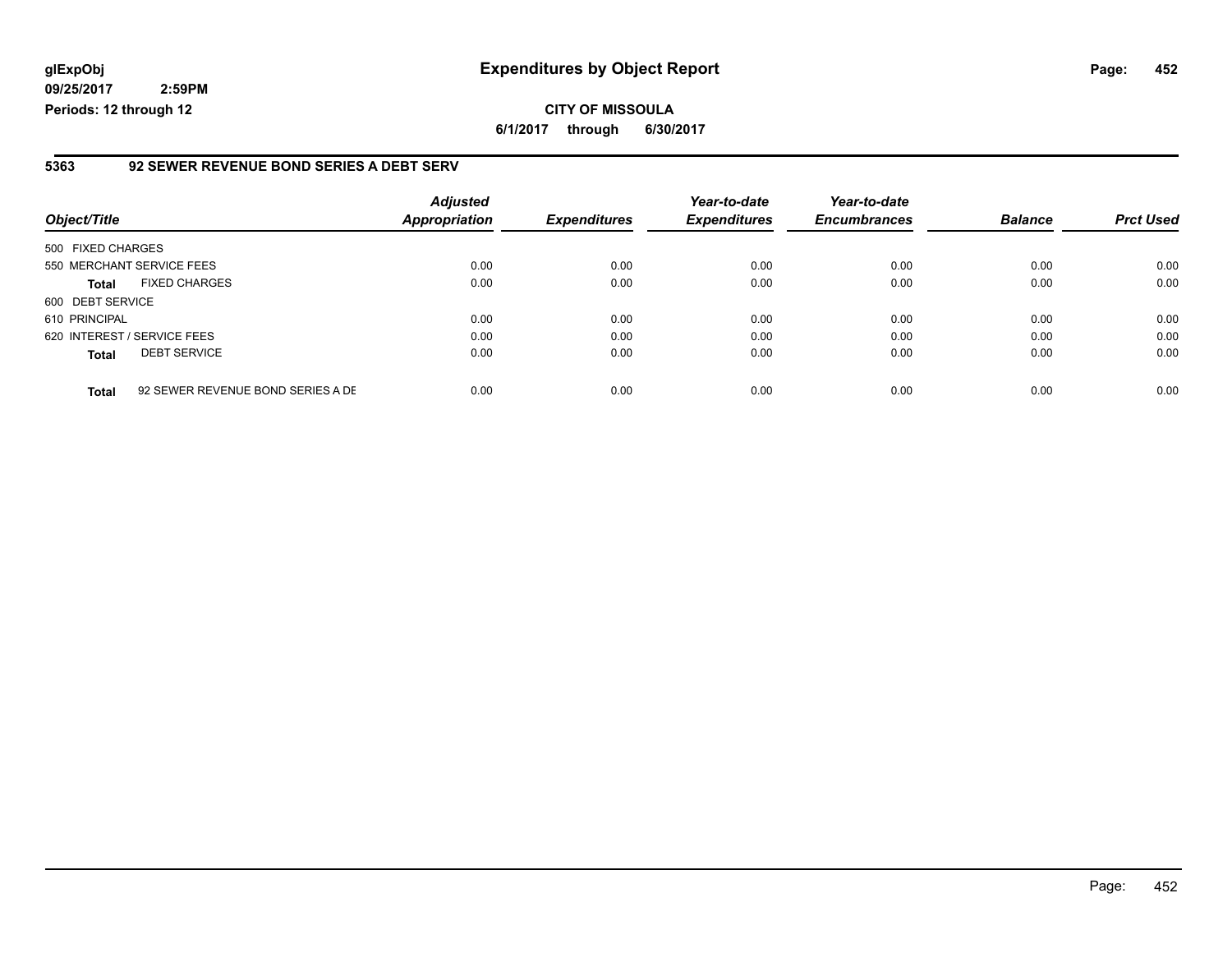**2:59PM Periods: 12 through 12**

**CITY OF MISSOULA 6/1/2017 through 6/30/2017**

# **5364 92 SEWER REVENUE BOND - SERIES B DEBT S**

| Object/Title                         | <b>Adjusted</b><br><b>Appropriation</b> | <b>Expenditures</b> | Year-to-date<br><b>Expenditures</b> | Year-to-date<br><b>Encumbrances</b> | <b>Balance</b> | <b>Prct Used</b> |
|--------------------------------------|-----------------------------------------|---------------------|-------------------------------------|-------------------------------------|----------------|------------------|
| 500 FIXED CHARGES                    |                                         |                     |                                     |                                     |                |                  |
| 550 MERCHANT SERVICE FEES            | 0.00                                    | 0.00                | 0.00                                | 0.00                                | 0.00           | 0.00             |
| <b>FIXED CHARGES</b><br><b>Total</b> | 0.00                                    | 0.00                | 0.00                                | 0.00                                | 0.00           | 0.00             |
| 600 DEBT SERVICE                     |                                         |                     |                                     |                                     |                |                  |
| 610 PRINCIPAL                        | 0.00                                    | 0.00                | 0.00                                | 0.00                                | 0.00           | 0.00             |
| 620 INTEREST / SERVICE FEES          | 0.00                                    | 0.00                | 0.00                                | 0.00                                | 0.00           | 0.00             |
| <b>DEBT SERVICE</b><br><b>Total</b>  | 0.00                                    | 0.00                | 0.00                                | 0.00                                | 0.00           | 0.00             |
|                                      |                                         |                     |                                     |                                     |                |                  |
| <b>WASTEWATER</b><br><b>Total</b>    | 0.00                                    | 0.00                | 0.00                                | 0.00                                | 0.00           | 0.00             |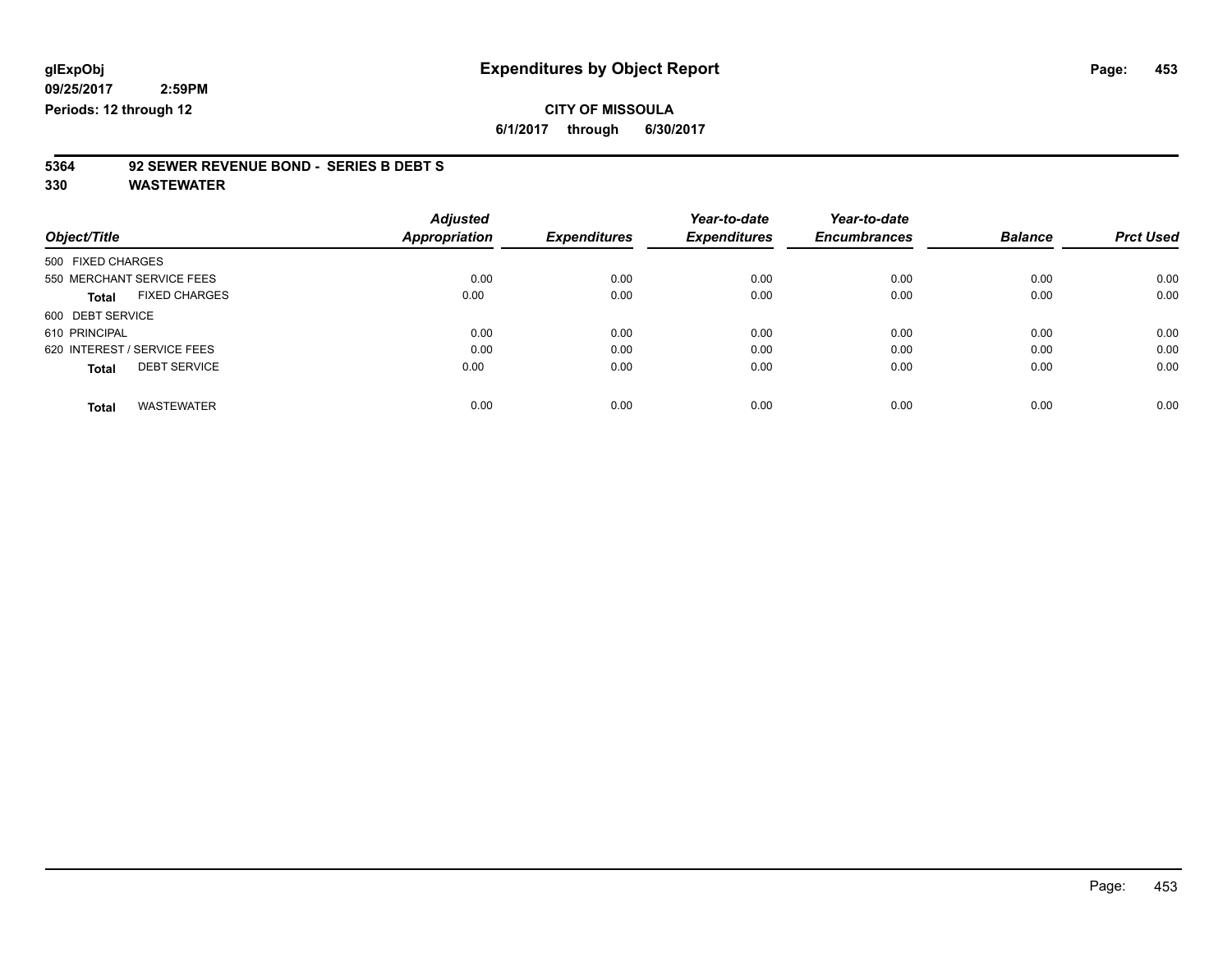**09/25/2017 2:59PM Periods: 12 through 12**

#### **5364 92 SEWER REVENUE BOND - SERIES B DEBT S**

| Object/Title                |                                    | <b>Adjusted</b><br>Appropriation | <b>Expenditures</b> | Year-to-date<br><b>Expenditures</b> | Year-to-date<br><b>Encumbrances</b> | <b>Balance</b> | <b>Prct Used</b> |
|-----------------------------|------------------------------------|----------------------------------|---------------------|-------------------------------------|-------------------------------------|----------------|------------------|
| 500 FIXED CHARGES           |                                    |                                  |                     |                                     |                                     |                |                  |
| 550 MERCHANT SERVICE FEES   |                                    | 0.00                             | 0.00                | 0.00                                | 0.00                                | 0.00           | 0.00             |
| <b>Total</b>                | <b>FIXED CHARGES</b>               | 0.00                             | 0.00                | 0.00                                | 0.00                                | 0.00           | 0.00             |
| 600 DEBT SERVICE            |                                    |                                  |                     |                                     |                                     |                |                  |
| 610 PRINCIPAL               |                                    | 0.00                             | 0.00                | 0.00                                | 0.00                                | 0.00           | 0.00             |
| 620 INTEREST / SERVICE FEES |                                    | 0.00                             | 0.00                | 0.00                                | 0.00                                | 0.00           | 0.00             |
| <b>Total</b>                | <b>DEBT SERVICE</b>                | 0.00                             | 0.00                | 0.00                                | 0.00                                | 0.00           | 0.00             |
| <b>Total</b>                | 92 SEWER REVENUE BOND - SERIES B I | 0.00                             | 0.00                | 0.00                                | 0.00                                | 0.00           | 0.00             |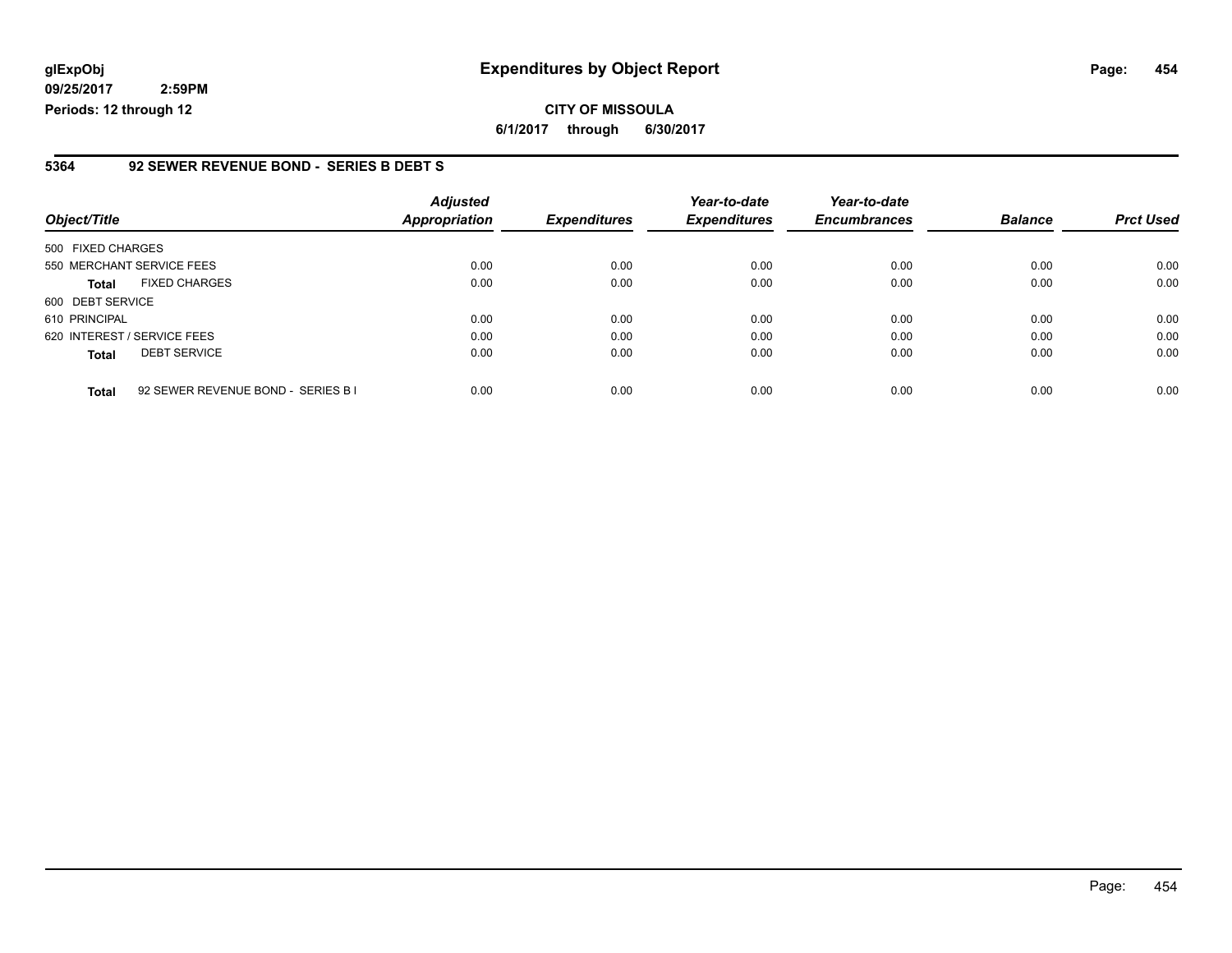**6/1/2017 through 6/30/2017**

# **5365 99 SEWER REVENUE BONDS DEBT SERVICE FUND**

|                   |                             | <b>Adjusted</b>      |                     | Year-to-date        | Year-to-date        |                |                  |
|-------------------|-----------------------------|----------------------|---------------------|---------------------|---------------------|----------------|------------------|
| Object/Title      |                             | <b>Appropriation</b> | <b>Expenditures</b> | <b>Expenditures</b> | <b>Encumbrances</b> | <b>Balance</b> | <b>Prct Used</b> |
| 500 FIXED CHARGES |                             |                      |                     |                     |                     |                |                  |
|                   | 550 MERCHANT SERVICE FEES   | 0.00                 | 0.00                | 0.00                | 0.00                | 0.00           | 0.00             |
| <b>Total</b>      | <b>FIXED CHARGES</b>        | 0.00                 | 0.00                | 0.00                | 0.00                | 0.00           | 0.00             |
| 600 DEBT SERVICE  |                             |                      |                     |                     |                     |                |                  |
| 610 PRINCIPAL     |                             | 117.000.00           | $-58,000.00$        | 0.00                | 0.00                | 117.000.00     | 0.00             |
|                   | 620 INTEREST / SERVICE FEES | 6.600.00             | $-3,590.00$         | 0.00                | 0.00                | 6.600.00       | 0.00             |
| <b>Total</b>      | <b>DEBT SERVICE</b>         | 123,600.00           | $-61,590.00$        | 0.00                | 0.00                | 123.600.00     | 0.00             |
| <b>Total</b>      | <b>WASTEWATER</b>           | 123.600.00           | $-61.590.00$        | 0.00                | 0.00                | 123.600.00     | 0.00             |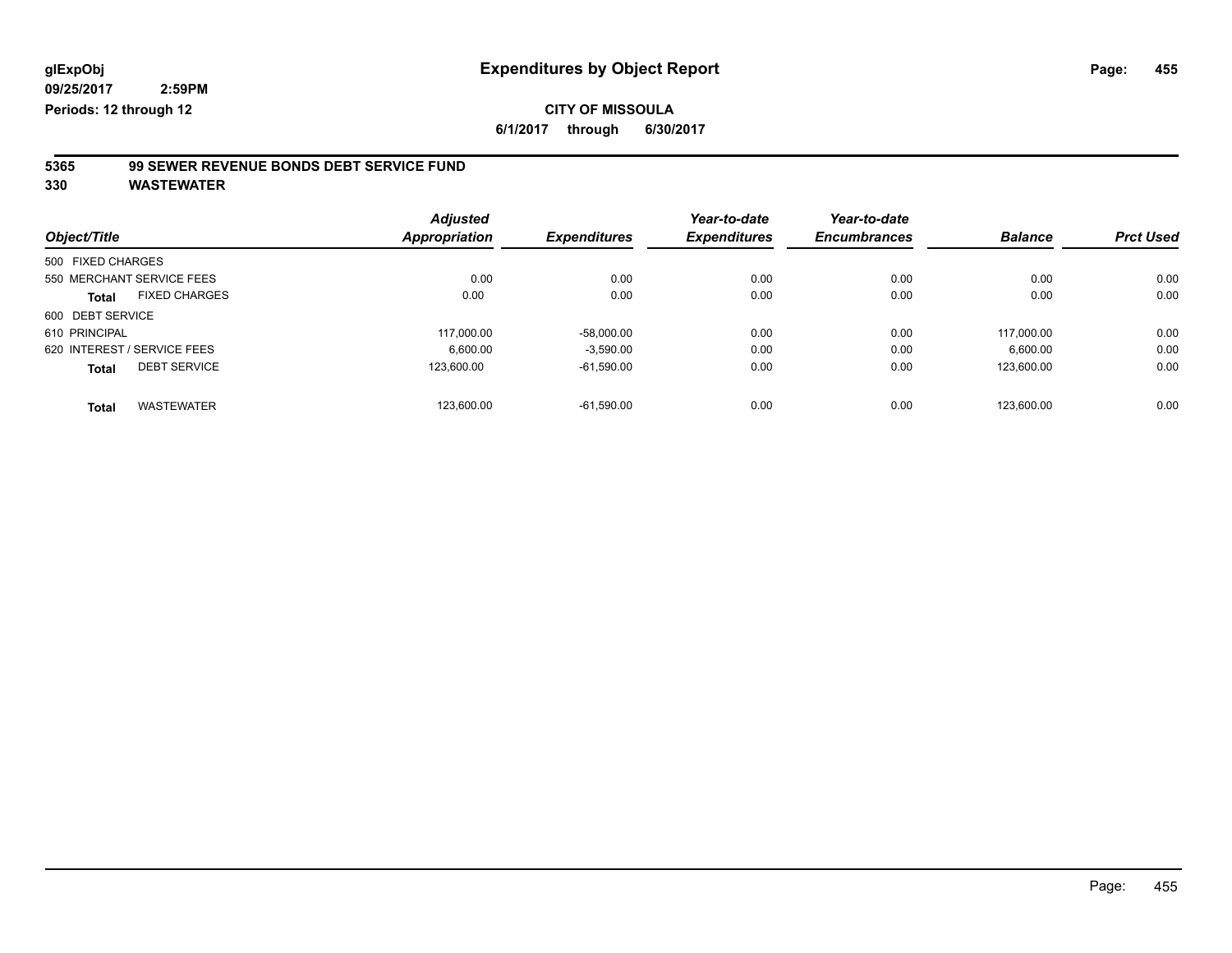**09/25/2017 2:59PM Periods: 12 through 12**

**CITY OF MISSOULA 6/1/2017 through 6/30/2017**

#### **5365 99 SEWER REVENUE BONDS DEBT SERVICE FUND**

| Object/Title      |                                  | <b>Adjusted</b><br>Appropriation | <b>Expenditures</b> | Year-to-date<br><b>Expenditures</b> | Year-to-date<br><b>Encumbrances</b> | <b>Balance</b> | <b>Prct Used</b> |
|-------------------|----------------------------------|----------------------------------|---------------------|-------------------------------------|-------------------------------------|----------------|------------------|
|                   |                                  |                                  |                     |                                     |                                     |                |                  |
| 500 FIXED CHARGES |                                  |                                  |                     |                                     |                                     |                |                  |
|                   | 550 MERCHANT SERVICE FEES        | 0.00                             | 0.00                | 0.00                                | 0.00                                | 0.00           | 0.00             |
| <b>Total</b>      | <b>FIXED CHARGES</b>             | 0.00                             | 0.00                | 0.00                                | 0.00                                | 0.00           | 0.00             |
| 600 DEBT SERVICE  |                                  |                                  |                     |                                     |                                     |                |                  |
| 610 PRINCIPAL     |                                  | 117.000.00                       | $-58,000.00$        | 0.00                                | 0.00                                | 117.000.00     | 0.00             |
|                   | 620 INTEREST / SERVICE FEES      | 6.600.00                         | $-3.590.00$         | 0.00                                | 0.00                                | 6,600.00       | 0.00             |
| <b>Total</b>      | <b>DEBT SERVICE</b>              | 123,600.00                       | $-61,590.00$        | 0.00                                | 0.00                                | 123.600.00     | 0.00             |
| <b>Total</b>      | 99 SEWER REVENUE BONDS DEBT SERV | 123.600.00                       | $-61.590.00$        | 0.00                                | 0.00                                | 123.600.00     | 0.00             |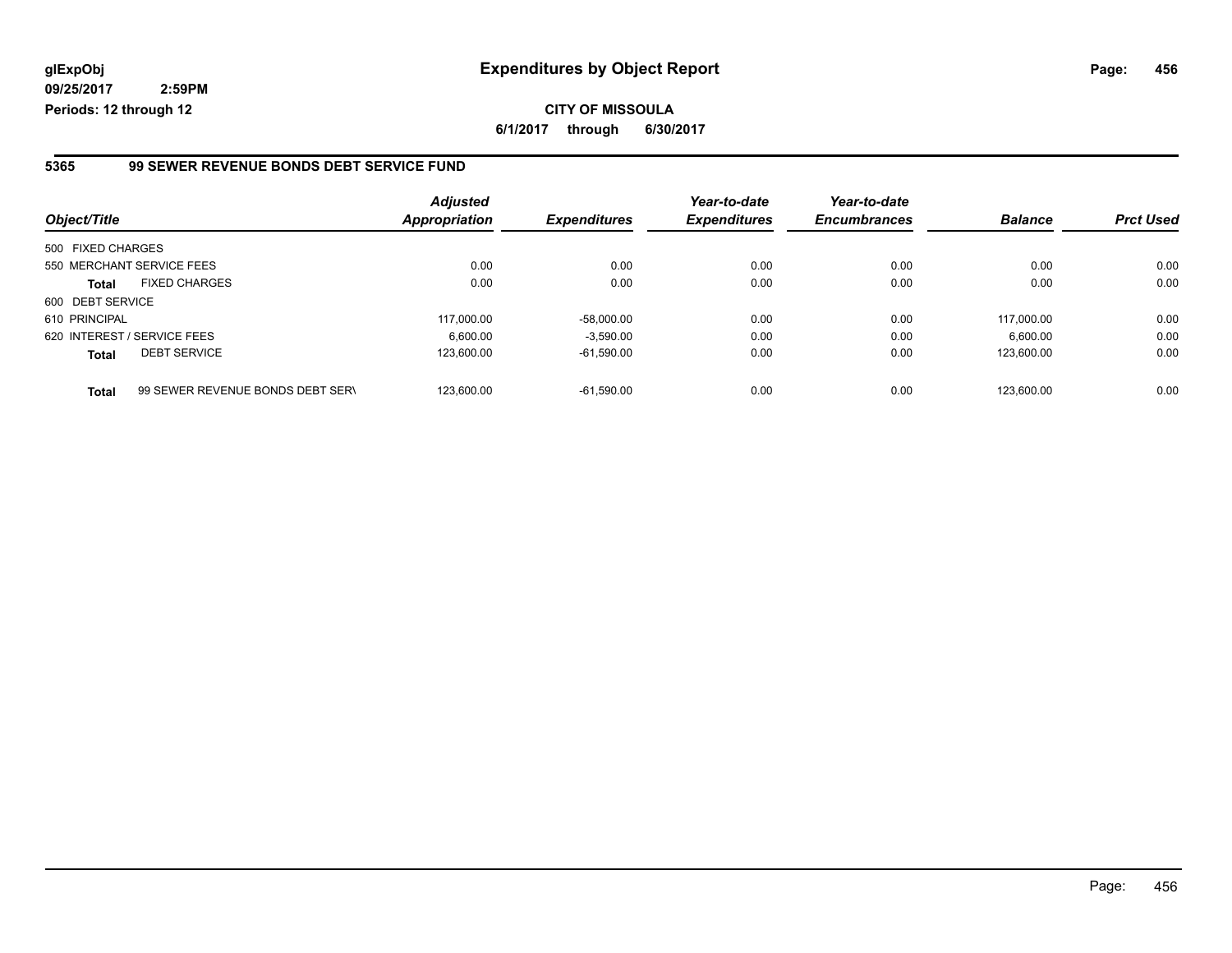**6/1/2017 through 6/30/2017**

# **5366 92 SEWER REVENUE BOND - SERIES A BOND RE**

| Object/Title                         | <b>Adjusted</b><br><b>Appropriation</b> | <b>Expenditures</b> | Year-to-date<br><b>Expenditures</b> | Year-to-date<br><b>Encumbrances</b> | <b>Balance</b> | <b>Prct Used</b> |
|--------------------------------------|-----------------------------------------|---------------------|-------------------------------------|-------------------------------------|----------------|------------------|
| 500 FIXED CHARGES                    |                                         |                     |                                     |                                     |                |                  |
| 550 MERCHANT SERVICE FEES            | 0.00                                    | 0.00                | 0.00                                | 0.00                                | 0.00           | 0.00             |
| <b>FIXED CHARGES</b><br><b>Total</b> | 0.00                                    | 0.00                | 0.00                                | 0.00                                | 0.00           | 0.00             |
| 800 OTHER OBJECTS                    |                                         |                     |                                     |                                     |                |                  |
| 820 TRANSFERS TO OTHER FUNDS         | 0.00                                    | 0.00                | 0.00                                | 0.00                                | 0.00           | 0.00             |
| OTHER OBJECTS<br><b>Total</b>        | 0.00                                    | 0.00                | 0.00                                | 0.00                                | 0.00           | 0.00             |
| <b>WASTEWATER</b><br><b>Total</b>    | 0.00                                    | 0.00                | 0.00                                | 0.00                                | 0.00           | 0.00             |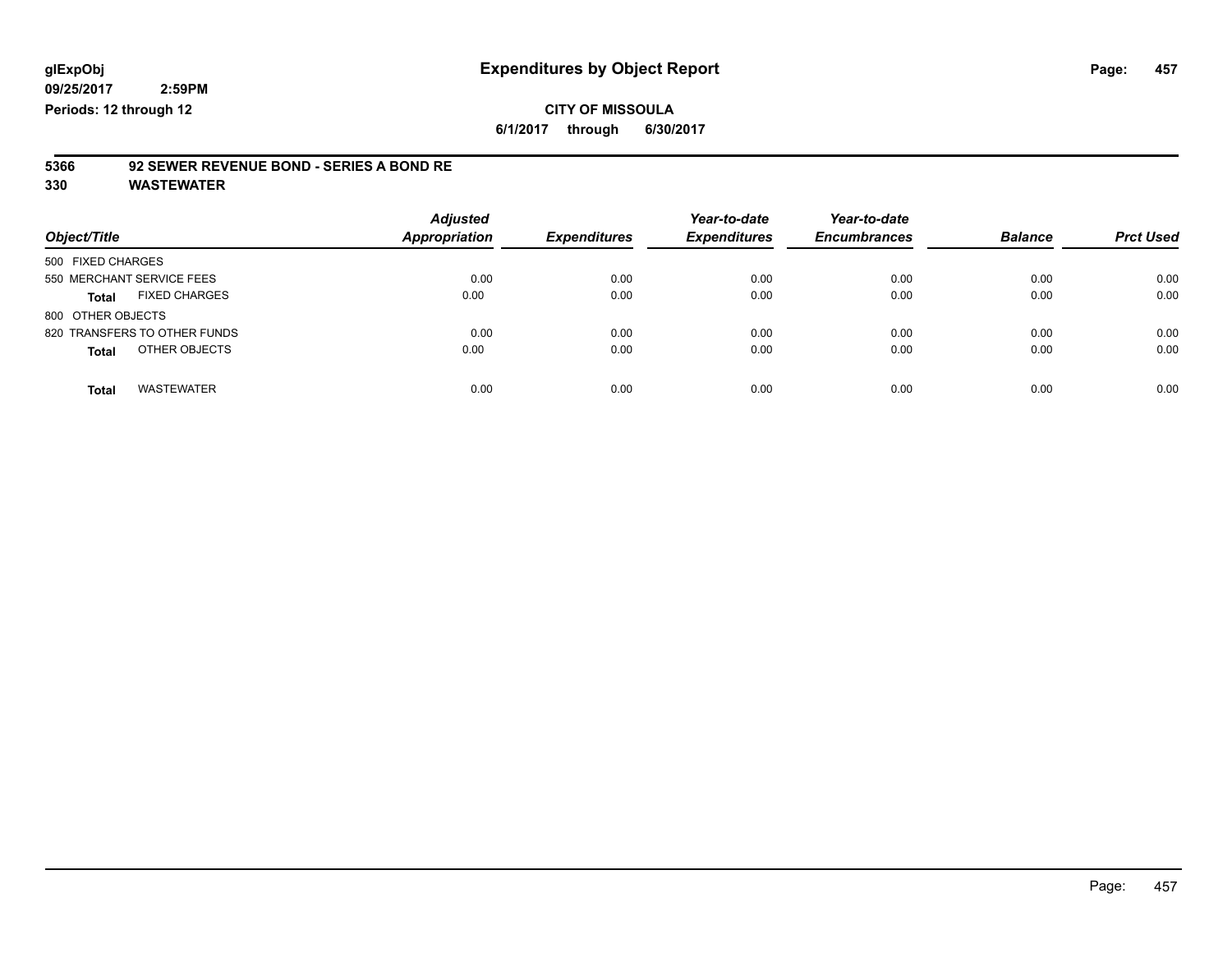**09/25/2017 2:59PM Periods: 12 through 12**

#### **5366 92 SEWER REVENUE BOND - SERIES A BOND RE**

| Object/Title              |                                    | <b>Adjusted</b><br><b>Appropriation</b> | <b>Expenditures</b> | Year-to-date<br><b>Expenditures</b> | Year-to-date<br><b>Encumbrances</b> | <b>Balance</b> | <b>Prct Used</b> |
|---------------------------|------------------------------------|-----------------------------------------|---------------------|-------------------------------------|-------------------------------------|----------------|------------------|
| 500 FIXED CHARGES         |                                    |                                         |                     |                                     |                                     |                |                  |
| 550 MERCHANT SERVICE FEES |                                    | 0.00                                    | 0.00                | 0.00                                | 0.00                                | 0.00           | 0.00             |
| <b>Total</b>              | <b>FIXED CHARGES</b>               | 0.00                                    | 0.00                | 0.00                                | 0.00                                | 0.00           | 0.00             |
| 800 OTHER OBJECTS         |                                    |                                         |                     |                                     |                                     |                |                  |
|                           | 820 TRANSFERS TO OTHER FUNDS       | 0.00                                    | 0.00                | 0.00                                | 0.00                                | 0.00           | 0.00             |
| <b>Total</b>              | OTHER OBJECTS                      | 0.00                                    | 0.00                | 0.00                                | 0.00                                | 0.00           | 0.00             |
| <b>Total</b>              | 92 SEWER REVENUE BOND - SERIES A B | 0.00                                    | 0.00                | 0.00                                | 0.00                                | 0.00           | 0.00             |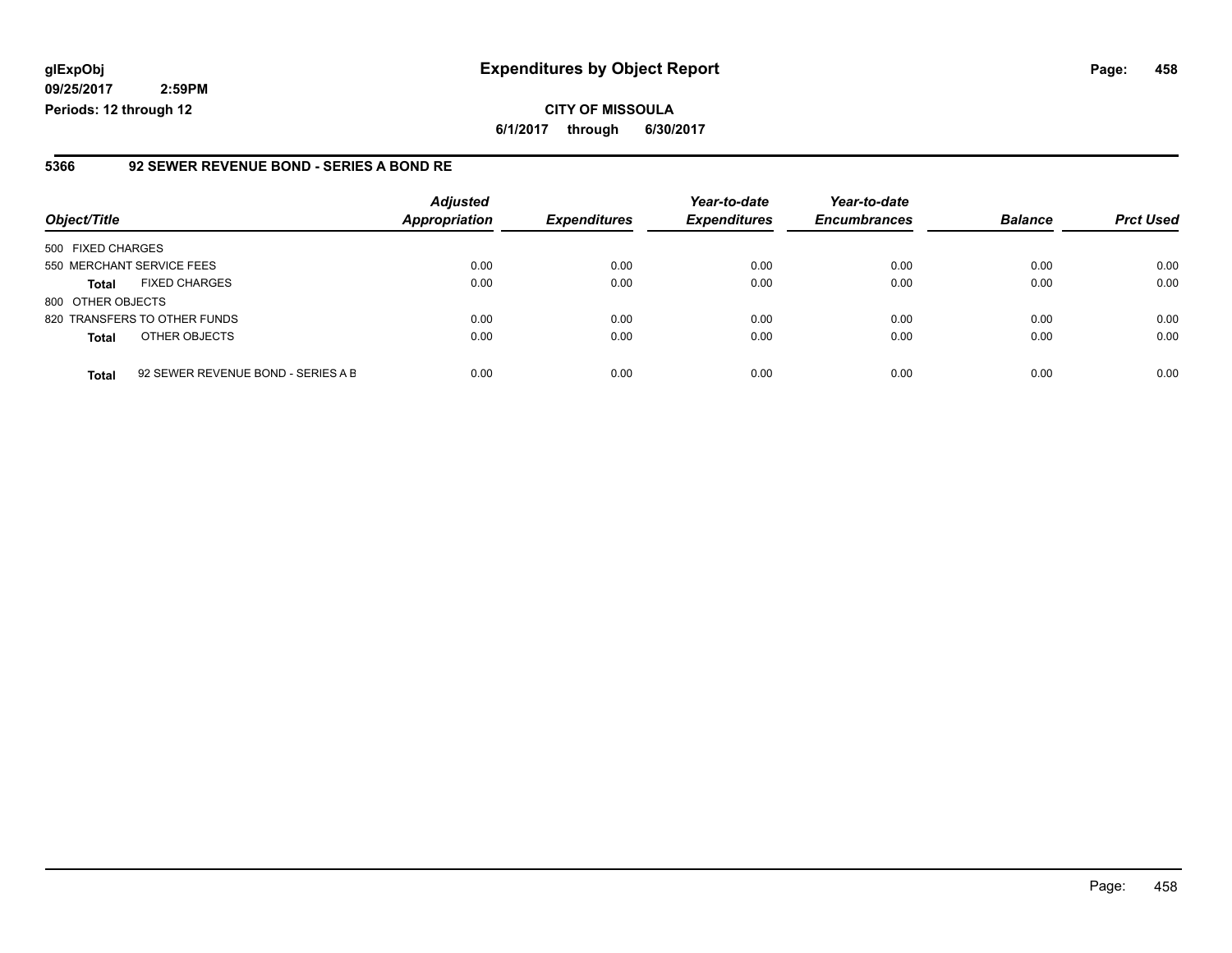**6/1/2017 through 6/30/2017**

# **5367 92 SEWER REVENUE BOND - SERIES B BOND RE**

| Object/Title                         | <b>Adjusted</b><br><b>Appropriation</b> | <b>Expenditures</b> | Year-to-date<br><b>Expenditures</b> | Year-to-date<br><b>Encumbrances</b> | <b>Balance</b> | <b>Prct Used</b> |
|--------------------------------------|-----------------------------------------|---------------------|-------------------------------------|-------------------------------------|----------------|------------------|
| 500 FIXED CHARGES                    |                                         |                     |                                     |                                     |                |                  |
| 550 MERCHANT SERVICE FEES            | 0.00                                    | 0.00                | 0.00                                | 0.00                                | 0.00           | 0.00             |
| <b>FIXED CHARGES</b><br><b>Total</b> | 0.00                                    | 0.00                | 0.00                                | 0.00                                | 0.00           | 0.00             |
| 800 OTHER OBJECTS                    |                                         |                     |                                     |                                     |                |                  |
| 820 TRANSFERS TO OTHER FUNDS         | 0.00                                    | 0.00                | 0.00                                | 0.00                                | 0.00           | 0.00             |
| OTHER OBJECTS<br><b>Total</b>        | 0.00                                    | 0.00                | 0.00                                | 0.00                                | 0.00           | 0.00             |
| <b>WASTEWATER</b><br><b>Total</b>    | 0.00                                    | 0.00                | 0.00                                | 0.00                                | 0.00           | 0.00             |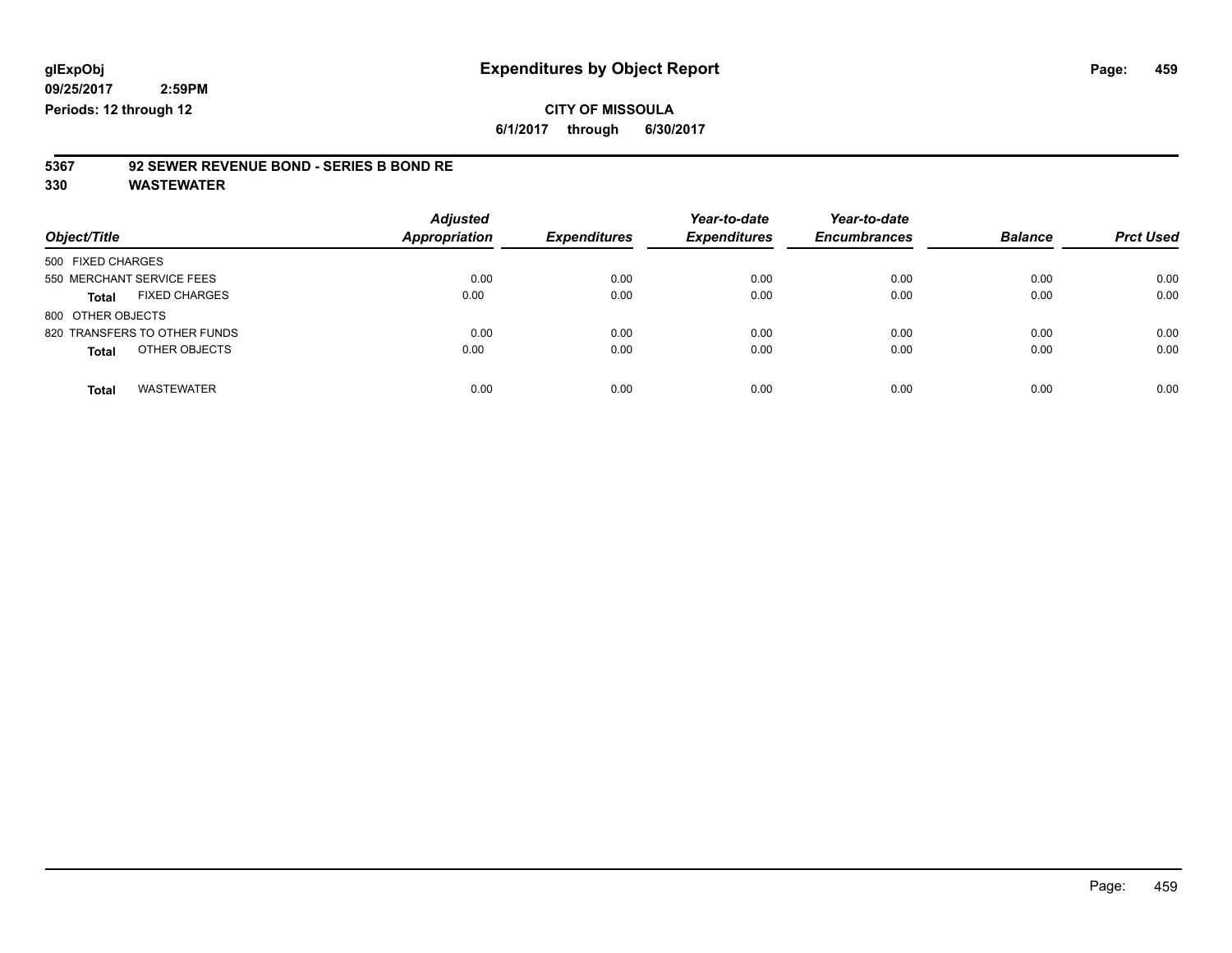**09/25/2017 2:59PM Periods: 12 through 12**

#### **5367 92 SEWER REVENUE BOND - SERIES B BOND RE**

| Object/Title              |                                    | <b>Adjusted</b><br><b>Appropriation</b> | <b>Expenditures</b> | Year-to-date<br><b>Expenditures</b> | Year-to-date<br><b>Encumbrances</b> | <b>Balance</b> | <b>Prct Used</b> |
|---------------------------|------------------------------------|-----------------------------------------|---------------------|-------------------------------------|-------------------------------------|----------------|------------------|
| 500 FIXED CHARGES         |                                    |                                         |                     |                                     |                                     |                |                  |
| 550 MERCHANT SERVICE FEES |                                    | 0.00                                    | 0.00                | 0.00                                | 0.00                                | 0.00           | 0.00             |
| <b>Total</b>              | <b>FIXED CHARGES</b>               | 0.00                                    | 0.00                | 0.00                                | 0.00                                | 0.00           | 0.00             |
| 800 OTHER OBJECTS         |                                    |                                         |                     |                                     |                                     |                |                  |
|                           | 820 TRANSFERS TO OTHER FUNDS       | 0.00                                    | 0.00                | 0.00                                | 0.00                                | 0.00           | 0.00             |
| <b>Total</b>              | OTHER OBJECTS                      | 0.00                                    | 0.00                | 0.00                                | 0.00                                | 0.00           | 0.00             |
| <b>Total</b>              | 92 SEWER REVENUE BOND - SERIES B E | 0.00                                    | 0.00                | 0.00                                | 0.00                                | 0.00           | 0.00             |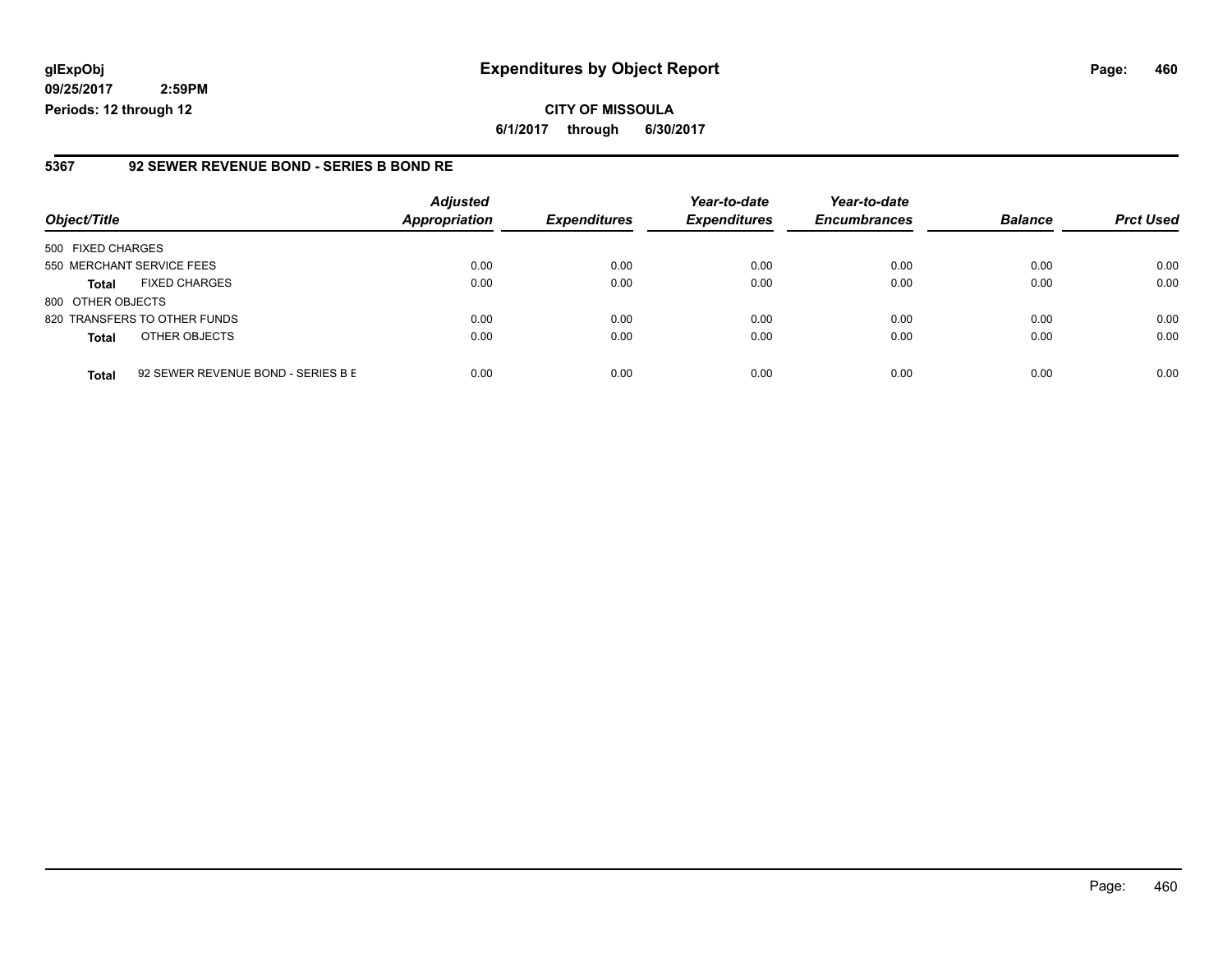**6/1/2017 through 6/30/2017**

# **5368 00 SEWER REVENUE BOND RESERVE FUND**

| Object/Title                         | <b>Adjusted</b><br>Appropriation | <b>Expenditures</b> | Year-to-date<br><b>Expenditures</b> | Year-to-date<br><b>Encumbrances</b> | <b>Balance</b> | <b>Prct Used</b> |
|--------------------------------------|----------------------------------|---------------------|-------------------------------------|-------------------------------------|----------------|------------------|
| 500 FIXED CHARGES                    |                                  |                     |                                     |                                     |                |                  |
| 550 MERCHANT SERVICE FEES            | 0.00                             | 0.00                | 0.00                                | 0.00                                | 0.00           | 0.00             |
| <b>FIXED CHARGES</b><br><b>Total</b> | 0.00                             | 0.00                | 0.00                                | 0.00                                | 0.00           | 0.00             |
| 800 OTHER OBJECTS                    |                                  |                     |                                     |                                     |                |                  |
| 820 TRANSFERS TO OTHER FUNDS         | 0.00                             | 0.00                | 0.00                                | 0.00                                | 0.00           | 0.00             |
| OTHER OBJECTS<br><b>Total</b>        | 0.00                             | 0.00                | 0.00                                | 0.00                                | 0.00           | 0.00             |
| <b>WASTEWATER</b><br><b>Total</b>    | 0.00                             | 0.00                | 0.00                                | 0.00                                | 0.00           | 0.00             |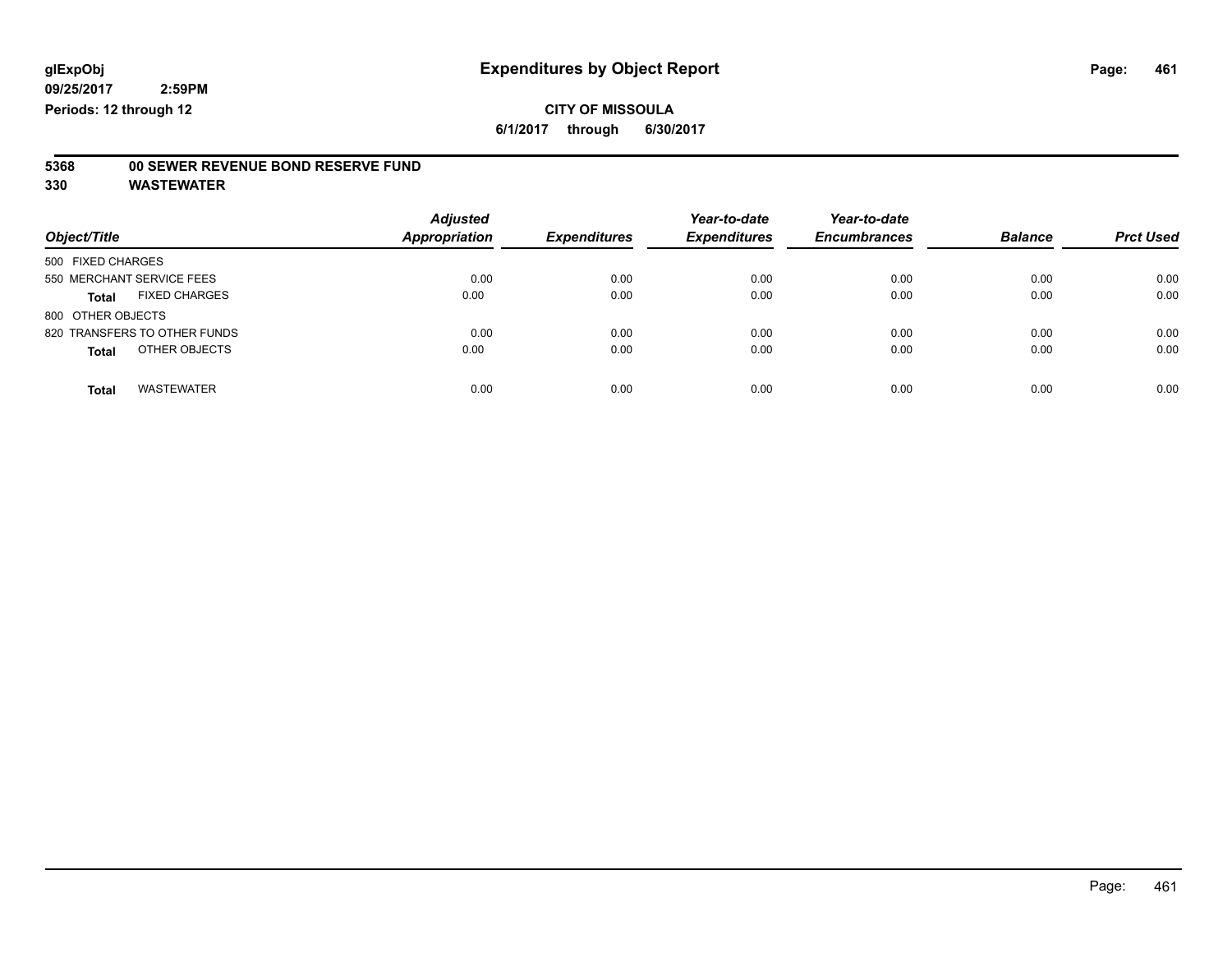**09/25/2017 2:59PM Periods: 12 through 12**

#### **5368 00 SEWER REVENUE BOND RESERVE FUND**

|                           |                                  | <b>Adjusted</b>      |                     | Year-to-date        | Year-to-date        |                |                  |
|---------------------------|----------------------------------|----------------------|---------------------|---------------------|---------------------|----------------|------------------|
| Object/Title              |                                  | <b>Appropriation</b> | <b>Expenditures</b> | <b>Expenditures</b> | <b>Encumbrances</b> | <b>Balance</b> | <b>Prct Used</b> |
| 500 FIXED CHARGES         |                                  |                      |                     |                     |                     |                |                  |
| 550 MERCHANT SERVICE FEES |                                  | 0.00                 | 0.00                | 0.00                | 0.00                | 0.00           | 0.00             |
| <b>Total</b>              | <b>FIXED CHARGES</b>             | 0.00                 | 0.00                | 0.00                | 0.00                | 0.00           | 0.00             |
| 800 OTHER OBJECTS         |                                  |                      |                     |                     |                     |                |                  |
|                           | 820 TRANSFERS TO OTHER FUNDS     | 0.00                 | 0.00                | 0.00                | 0.00                | 0.00           | 0.00             |
| <b>Total</b>              | OTHER OBJECTS                    | 0.00                 | 0.00                | 0.00                | 0.00                | 0.00           | 0.00             |
| <b>Total</b>              | 00 SEWER REVENUE BOND RESERVE FU | 0.00                 | 0.00                | 0.00                | 0.00                | 0.00           | 0.00             |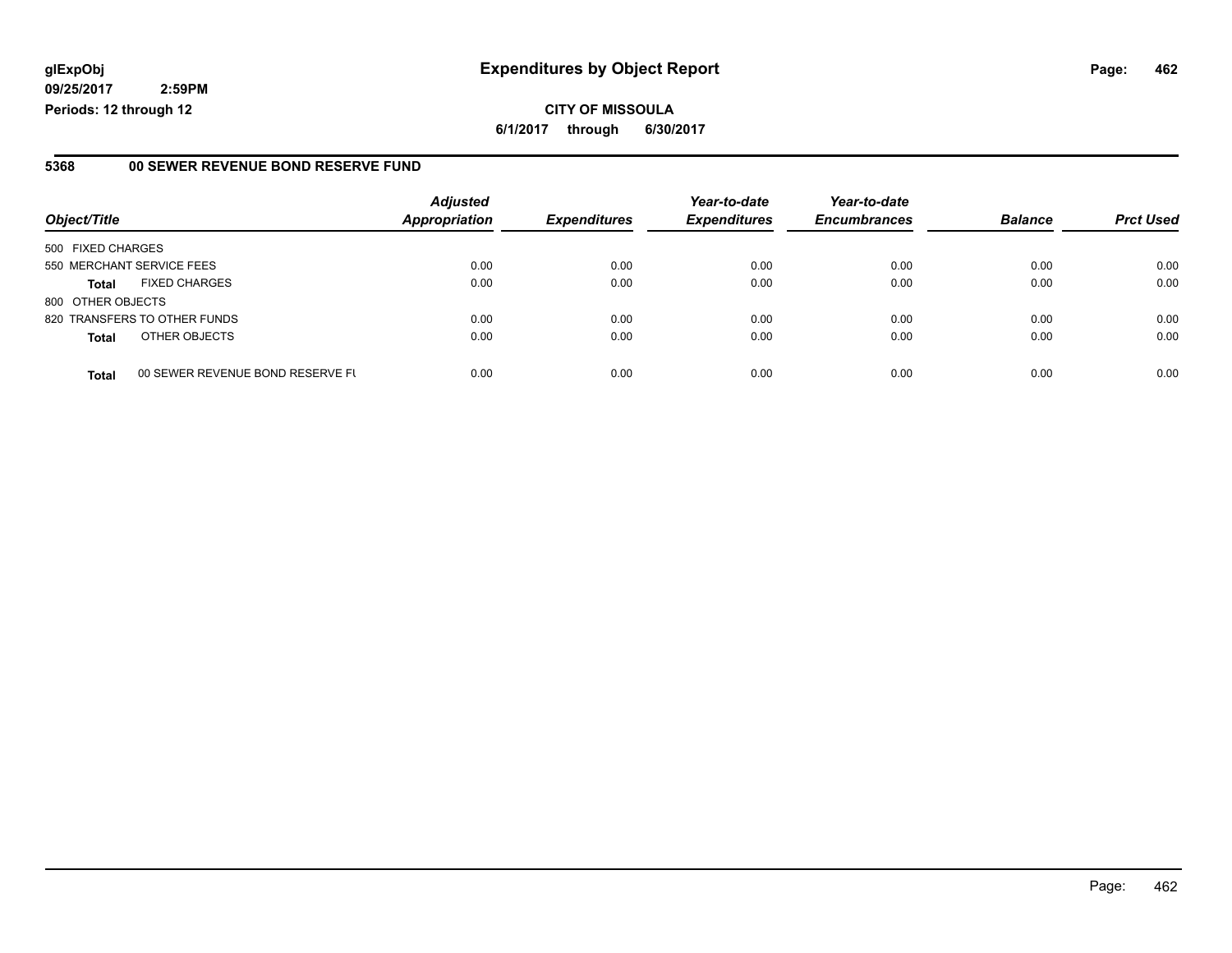### **CITY OF MISSOULA 6/1/2017 through 6/30/2017**

**5369 2001 SEWER REVENUE BOND**

| Object/Title                         | <b>Adjusted</b><br><b>Appropriation</b> | <b>Expenditures</b> | Year-to-date<br><b>Expenditures</b> | Year-to-date<br><b>Encumbrances</b> | <b>Balance</b> | <b>Prct Used</b> |
|--------------------------------------|-----------------------------------------|---------------------|-------------------------------------|-------------------------------------|----------------|------------------|
| 500 FIXED CHARGES                    |                                         |                     |                                     |                                     |                |                  |
| 550 MERCHANT SERVICE FEES            | 0.00                                    | 0.00                | 0.00                                | 0.00                                | 0.00           | 0.00             |
| <b>FIXED CHARGES</b><br><b>Total</b> | 0.00                                    | 0.00                | 0.00                                | 0.00                                | 0.00           | 0.00             |
| 800 OTHER OBJECTS                    |                                         |                     |                                     |                                     |                |                  |
| 820 TRANSFERS TO OTHER FUNDS         | 270.00                                  | 0.00                | 0.00                                | 0.00                                | 270.00         | 0.00             |
| OTHER OBJECTS<br><b>Total</b>        | 270.00                                  | 0.00                | 0.00                                | 0.00                                | 270.00         | 0.00             |
| <b>WASTEWATER</b><br>Total           | 270.00                                  | 0.00                | 0.00                                | 0.00                                | 270.00         | 0.00             |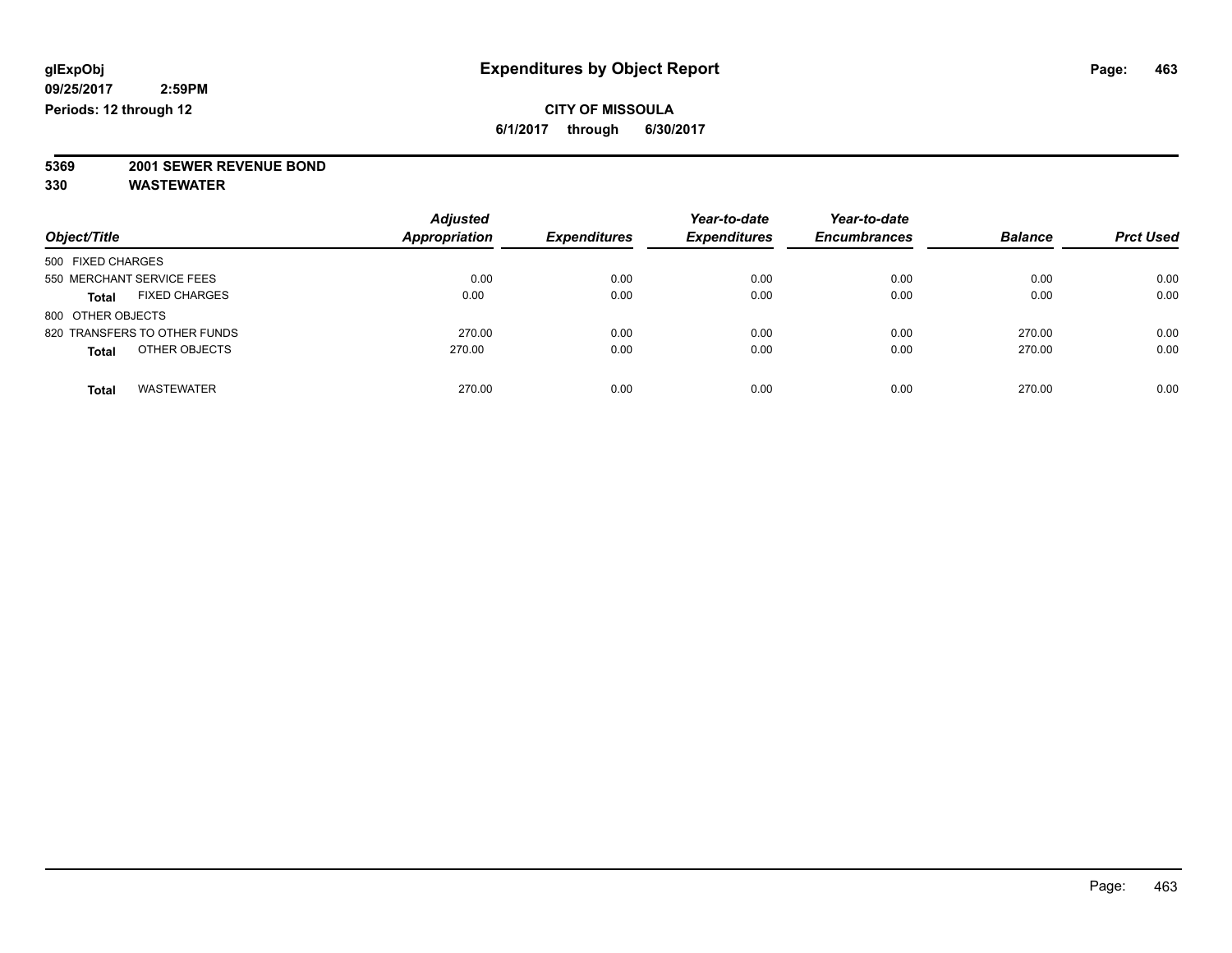**09/25/2017 2:59PM Periods: 12 through 12**

**6/1/2017 through 6/30/2017**

#### **5369 2001 SEWER REVENUE BOND**

| Object/Title                 |                         | <b>Adjusted</b><br><b>Appropriation</b> | <b>Expenditures</b> | Year-to-date<br><b>Expenditures</b> | Year-to-date        | <b>Balance</b> | <b>Prct Used</b> |
|------------------------------|-------------------------|-----------------------------------------|---------------------|-------------------------------------|---------------------|----------------|------------------|
|                              |                         |                                         |                     |                                     | <b>Encumbrances</b> |                |                  |
| 500 FIXED CHARGES            |                         |                                         |                     |                                     |                     |                |                  |
| 550 MERCHANT SERVICE FEES    |                         | 0.00                                    | 0.00                | 0.00                                | 0.00                | 0.00           | 0.00             |
| <b>Total</b>                 | <b>FIXED CHARGES</b>    | 0.00                                    | 0.00                | 0.00                                | 0.00                | 0.00           | 0.00             |
| 800 OTHER OBJECTS            |                         |                                         |                     |                                     |                     |                |                  |
| 820 TRANSFERS TO OTHER FUNDS |                         | 270.00                                  | 0.00                | 0.00                                | 0.00                | 270.00         | 0.00             |
| <b>Total</b>                 | OTHER OBJECTS           | 270.00                                  | 0.00                | 0.00                                | 0.00                | 270.00         | 0.00             |
| <b>Total</b>                 | 2001 SEWER REVENUE BOND | 270.00                                  | 0.00                | 0.00                                | 0.00                | 270.00         | 0.00             |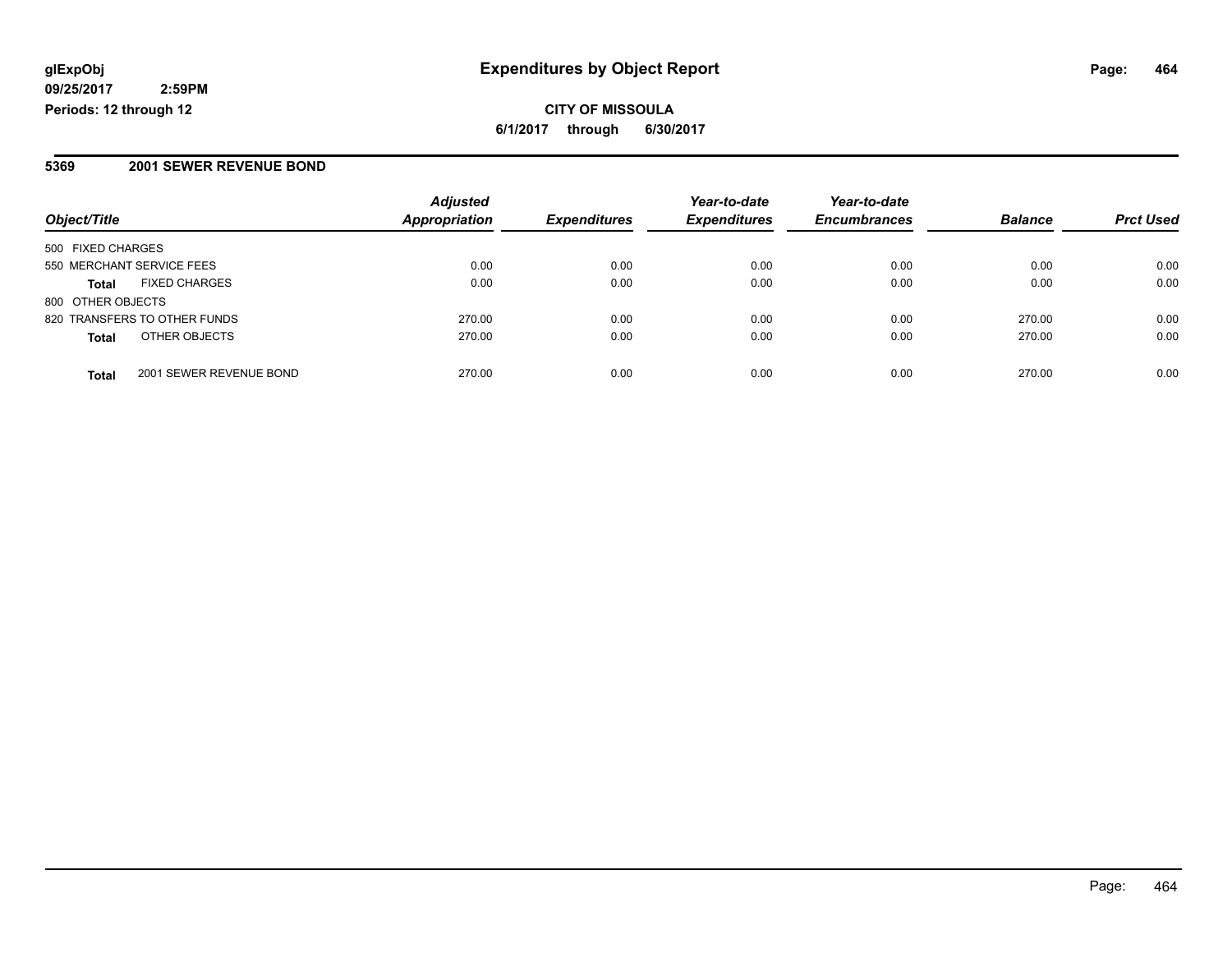**6/1/2017 through 6/30/2017**

# **5370 99 SEWER REVENUE BOND RESERVE FUND**

| Object/Title                         | <b>Adjusted</b><br>Appropriation | <b>Expenditures</b> | Year-to-date<br><b>Expenditures</b> | Year-to-date<br><b>Encumbrances</b> | <b>Balance</b> | <b>Prct Used</b> |
|--------------------------------------|----------------------------------|---------------------|-------------------------------------|-------------------------------------|----------------|------------------|
| 500 FIXED CHARGES                    |                                  |                     |                                     |                                     |                |                  |
| 550 MERCHANT SERVICE FEES            | 0.00                             | 0.00                | 0.00                                | 0.00                                | 0.00           | 0.00             |
| <b>FIXED CHARGES</b><br><b>Total</b> | 0.00                             | 0.00                | 0.00                                | 0.00                                | 0.00           | 0.00             |
| 800 OTHER OBJECTS                    |                                  |                     |                                     |                                     |                |                  |
| 820 TRANSFERS TO OTHER FUNDS         | 0.00                             | 0.00                | 0.00                                | 0.00                                | 0.00           | 0.00             |
| OTHER OBJECTS<br><b>Total</b>        | 0.00                             | 0.00                | 0.00                                | 0.00                                | 0.00           | 0.00             |
| <b>WASTEWATER</b><br><b>Total</b>    | 0.00                             | 0.00                | 0.00                                | 0.00                                | 0.00           | 0.00             |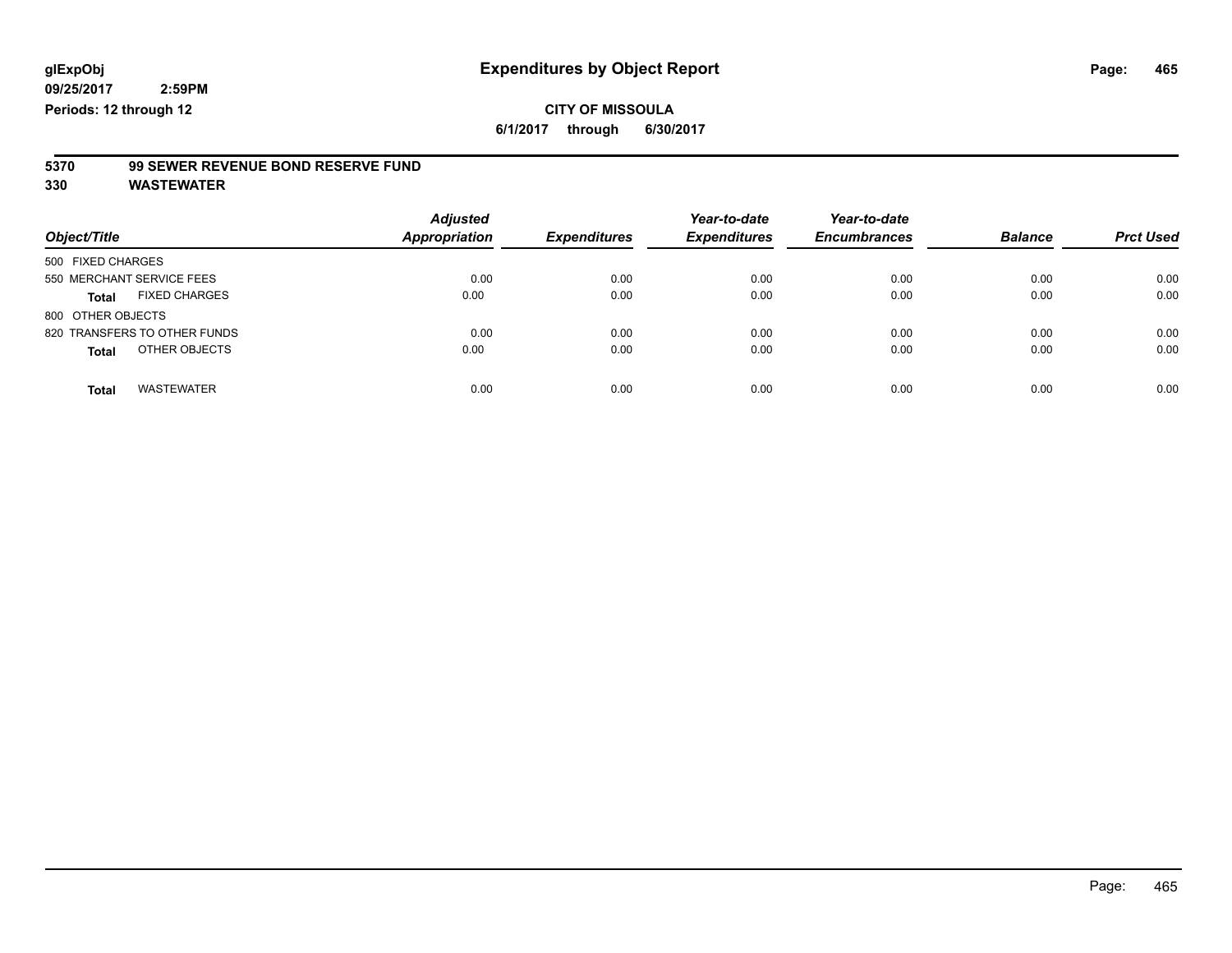**09/25/2017 2:59PM Periods: 12 through 12**

#### **5370 99 SEWER REVENUE BOND RESERVE FUND**

| Object/Title                                     | <b>Adjusted</b><br><b>Appropriation</b> | <b>Expenditures</b> | Year-to-date<br><b>Expenditures</b> | Year-to-date<br><b>Encumbrances</b> | <b>Balance</b> | <b>Prct Used</b> |
|--------------------------------------------------|-----------------------------------------|---------------------|-------------------------------------|-------------------------------------|----------------|------------------|
|                                                  |                                         |                     |                                     |                                     |                |                  |
| 500 FIXED CHARGES                                |                                         |                     |                                     |                                     |                |                  |
| 550 MERCHANT SERVICE FEES                        | 0.00                                    | 0.00                | 0.00                                | 0.00                                | 0.00           | 0.00             |
| <b>FIXED CHARGES</b><br><b>Total</b>             | 0.00                                    | 0.00                | 0.00                                | 0.00                                | 0.00           | 0.00             |
| 800 OTHER OBJECTS                                |                                         |                     |                                     |                                     |                |                  |
| 820 TRANSFERS TO OTHER FUNDS                     | 0.00                                    | 0.00                | 0.00                                | 0.00                                | 0.00           | 0.00             |
| OTHER OBJECTS<br><b>Total</b>                    | 0.00                                    | 0.00                | 0.00                                | 0.00                                | 0.00           | 0.00             |
|                                                  |                                         |                     |                                     |                                     |                |                  |
| 99 SEWER REVENUE BOND RESERVE FL<br><b>Total</b> | 0.00                                    | 0.00                | 0.00                                | 0.00                                | 0.00           | 0.00             |

Page: 466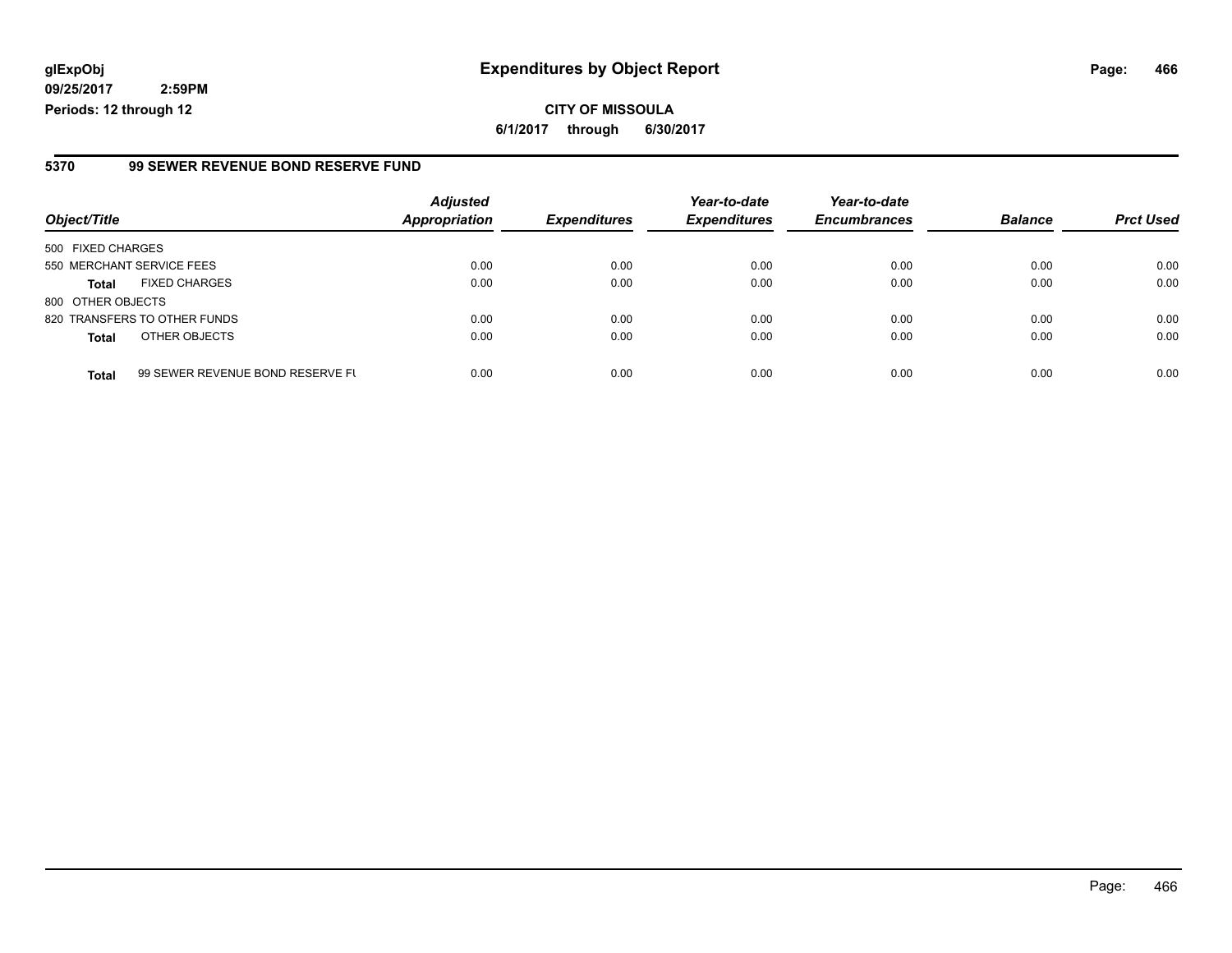### **CITY OF MISSOULA 6/1/2017 through 6/30/2017**

**5371 2002 SEWER BONDS 330 WASTEWATER**

| Object/Title                |                      | <b>Adjusted</b> | <b>Expenditures</b> | Year-to-date<br><b>Expenditures</b> | Year-to-date        | <b>Balance</b> | <b>Prct Used</b> |
|-----------------------------|----------------------|-----------------|---------------------|-------------------------------------|---------------------|----------------|------------------|
|                             |                      | Appropriation   |                     |                                     | <b>Encumbrances</b> |                |                  |
| 500 FIXED CHARGES           |                      |                 |                     |                                     |                     |                |                  |
| 550 MERCHANT SERVICE FEES   |                      | 0.00            | 0.00                | 0.00                                | 0.00                | 0.00           | 0.00             |
| <b>Total</b>                | <b>FIXED CHARGES</b> | 0.00            | 0.00                | 0.00                                | 0.00                | 0.00           | 0.00             |
| 600 DEBT SERVICE            |                      |                 |                     |                                     |                     |                |                  |
| 610 PRINCIPAL               |                      | 76.000.00       | $-38,000.00$        | 0.00                                | 0.00                | 76.000.00      | 0.00             |
| 620 INTEREST / SERVICE FEES |                      | 8,420.00        | $-4,400.00$         | 0.00                                | 0.00                | 8,420.00       | 0.00             |
| <b>Total</b>                | <b>DEBT SERVICE</b>  | 84.420.00       | $-42.400.00$        | 0.00                                | 0.00                | 84,420.00      | 0.00             |
| <b>Total</b>                | <b>WASTEWATER</b>    | 84.420.00       | $-42.400.00$        | 0.00                                | 0.00                | 84.420.00      | 0.00             |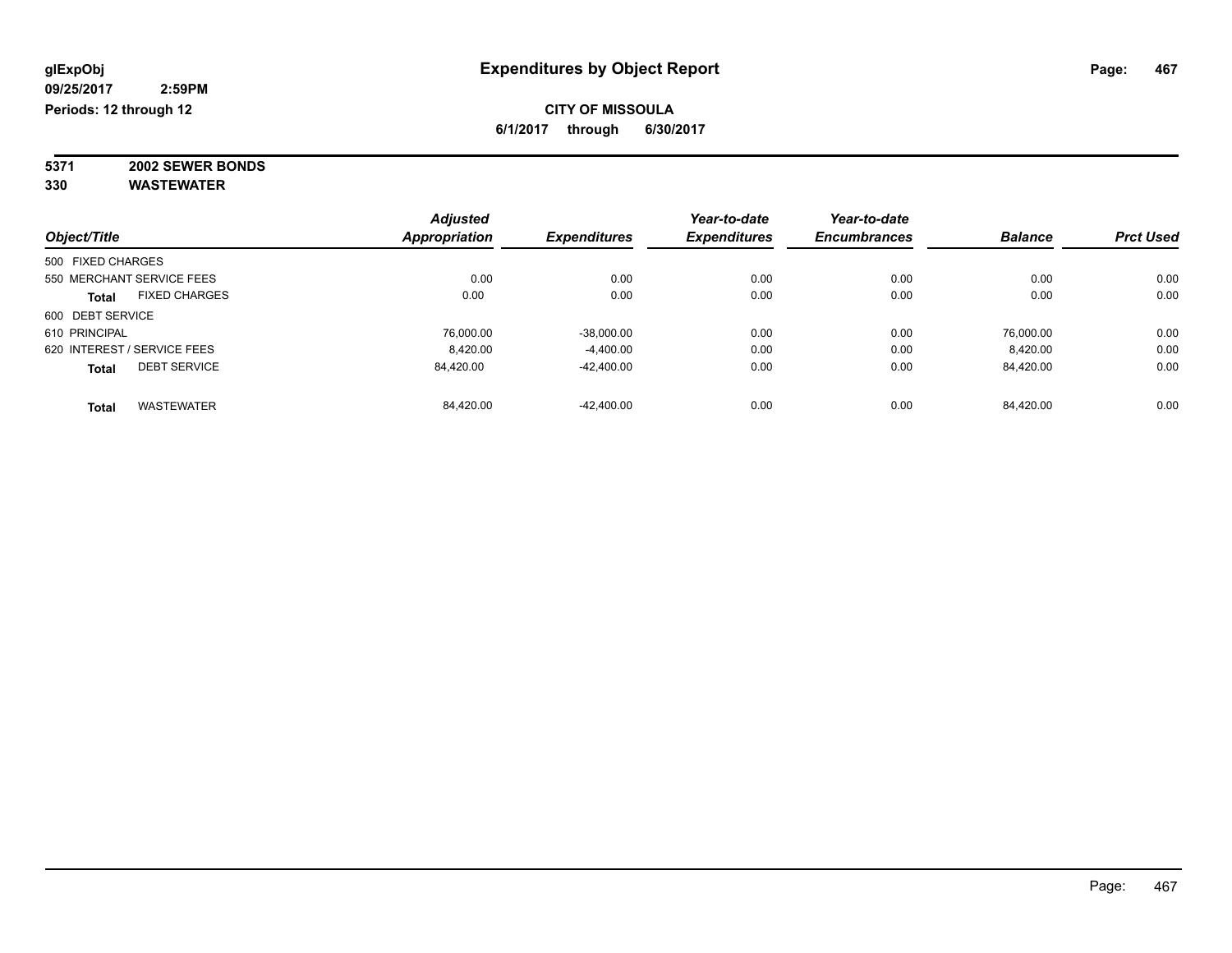**Periods: 12 through 12**

### **CITY OF MISSOULA 6/1/2017 through 6/30/2017**

### **5371 2002 SEWER BONDS**

|                                      | <b>Adjusted</b>      |                     | Year-to-date        | Year-to-date        |                |                  |
|--------------------------------------|----------------------|---------------------|---------------------|---------------------|----------------|------------------|
| Object/Title                         | <b>Appropriation</b> | <b>Expenditures</b> | <b>Expenditures</b> | <b>Encumbrances</b> | <b>Balance</b> | <b>Prct Used</b> |
| 500 FIXED CHARGES                    |                      |                     |                     |                     |                |                  |
| 550 MERCHANT SERVICE FEES            | 0.00                 | 0.00                | 0.00                | 0.00                | 0.00           | 0.00             |
| <b>FIXED CHARGES</b><br><b>Total</b> | 0.00                 | 0.00                | 0.00                | 0.00                | 0.00           | 0.00             |
| 600 DEBT SERVICE                     |                      |                     |                     |                     |                |                  |
| 610 PRINCIPAL                        | 76.000.00            | $-38,000.00$        | 0.00                | 0.00                | 76.000.00      | 0.00             |
| 620 INTEREST / SERVICE FEES          | 8.420.00             | $-4.400.00$         | 0.00                | 0.00                | 8.420.00       | 0.00             |
| <b>DEBT SERVICE</b><br><b>Total</b>  | 84,420.00            | $-42,400.00$        | 0.00                | 0.00                | 84.420.00      | 0.00             |
| 2002 SEWER BONDS<br><b>Total</b>     | 84.420.00            | $-42.400.00$        | 0.00                | 0.00                | 84.420.00      | 0.00             |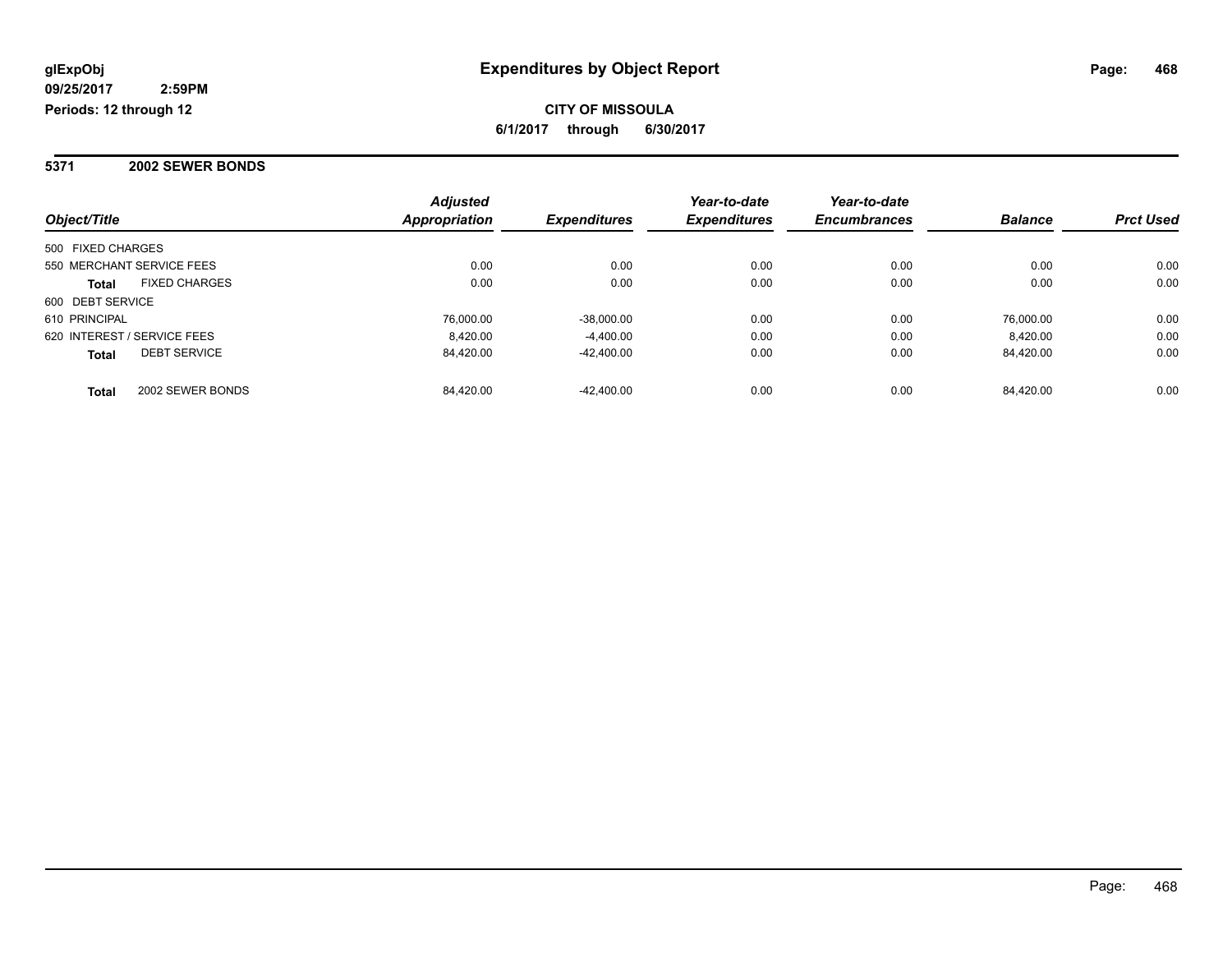# **5372 2002 SEWER REVENUE BOND**

| Object/Title                         | <b>Adjusted</b><br><b>Appropriation</b> | <b>Expenditures</b> | Year-to-date<br><b>Expenditures</b> | Year-to-date<br><b>Encumbrances</b> | <b>Balance</b> | <b>Prct Used</b> |
|--------------------------------------|-----------------------------------------|---------------------|-------------------------------------|-------------------------------------|----------------|------------------|
| 500 FIXED CHARGES                    |                                         |                     |                                     |                                     |                |                  |
| 550 MERCHANT SERVICE FEES            | 0.00                                    | 0.00                | 0.00                                | 0.00                                | 0.00           | 0.00             |
| <b>FIXED CHARGES</b><br><b>Total</b> | 0.00                                    | 0.00                | 0.00                                | 0.00                                | 0.00           | 0.00             |
| 800 OTHER OBJECTS                    |                                         |                     |                                     |                                     |                |                  |
| 820 TRANSFERS TO OTHER FUNDS         | 0.00                                    | 0.00                | 0.00                                | 0.00                                | 0.00           | 0.00             |
| OTHER OBJECTS<br><b>Total</b>        | 0.00                                    | 0.00                | 0.00                                | 0.00                                | 0.00           | 0.00             |
|                                      |                                         |                     |                                     |                                     |                |                  |
| <b>WASTEWATER</b><br>Total           | 0.00                                    | 0.00                | 0.00                                | 0.00                                | 0.00           | 0.00             |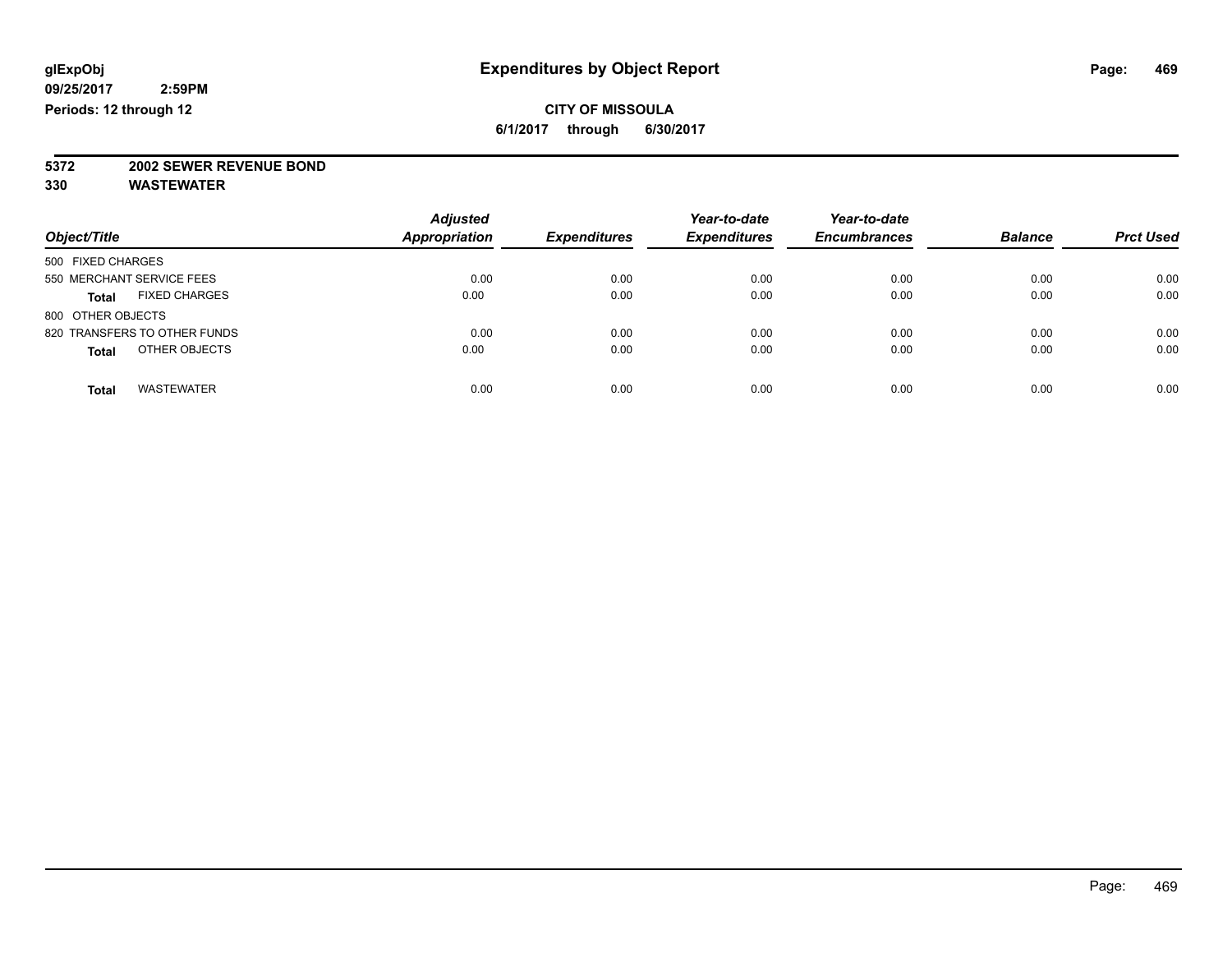**CITY OF MISSOULA 6/1/2017 through 6/30/2017**

#### **5372 2002 SEWER REVENUE BOND**

|                                         | <b>Adjusted</b>      |                     | Year-to-date        | Year-to-date        |                |                  |
|-----------------------------------------|----------------------|---------------------|---------------------|---------------------|----------------|------------------|
| Object/Title                            | <b>Appropriation</b> | <b>Expenditures</b> | <b>Expenditures</b> | <b>Encumbrances</b> | <b>Balance</b> | <b>Prct Used</b> |
| 500 FIXED CHARGES                       |                      |                     |                     |                     |                |                  |
| 550 MERCHANT SERVICE FEES               | 0.00                 | 0.00                | 0.00                | 0.00                | 0.00           | 0.00             |
| <b>FIXED CHARGES</b><br><b>Total</b>    | 0.00                 | 0.00                | 0.00                | 0.00                | 0.00           | 0.00             |
| 800 OTHER OBJECTS                       |                      |                     |                     |                     |                |                  |
| 820 TRANSFERS TO OTHER FUNDS            | 0.00                 | 0.00                | 0.00                | 0.00                | 0.00           | 0.00             |
| OTHER OBJECTS<br><b>Total</b>           | 0.00                 | 0.00                | 0.00                | 0.00                | 0.00           | 0.00             |
| 2002 SEWER REVENUE BOND<br><b>Total</b> | 0.00                 | 0.00                | 0.00                | 0.00                | 0.00           | 0.00             |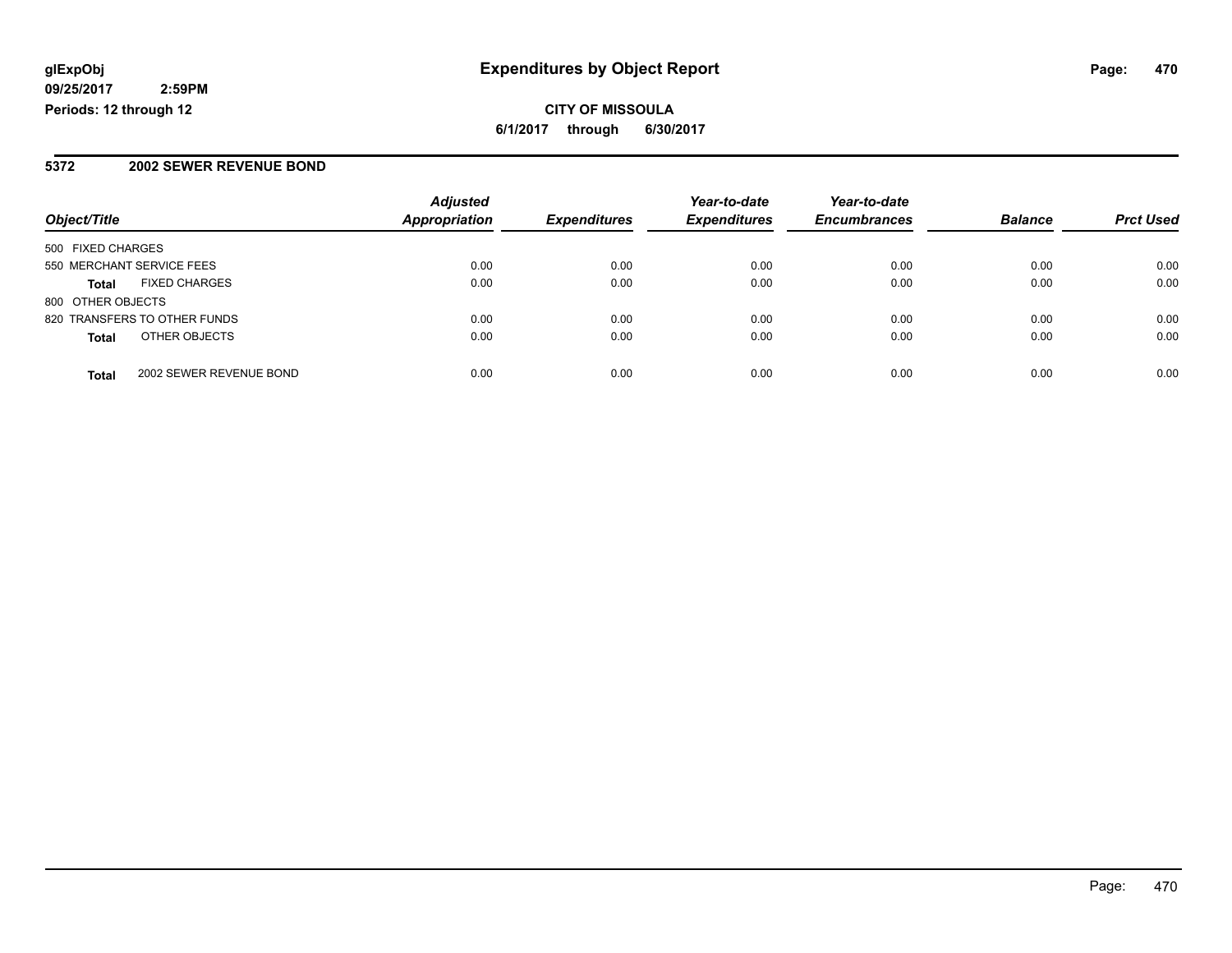### **CITY OF MISSOULA**

**6/1/2017 through 6/30/2017**

# **5373 2002 WWTP UPGRADE REVENUE BOND**

|                   |                             | <b>Adjusted</b>      |                     | Year-to-date        | Year-to-date        |                |                  |
|-------------------|-----------------------------|----------------------|---------------------|---------------------|---------------------|----------------|------------------|
| Object/Title      |                             | <b>Appropriation</b> | <b>Expenditures</b> | <b>Expenditures</b> | <b>Encumbrances</b> | <b>Balance</b> | <b>Prct Used</b> |
| 500 FIXED CHARGES |                             |                      |                     |                     |                     |                |                  |
|                   | 550 MERCHANT SERVICE FEES   | 0.00                 | 0.00                | 0.00                | 0.00                | 0.00           | 0.00             |
| <b>Total</b>      | <b>FIXED CHARGES</b>        | 0.00                 | 0.00                | 0.00                | 0.00                | 0.00           | 0.00             |
| 600 DEBT SERVICE  |                             |                      |                     |                     |                     |                |                  |
| 610 PRINCIPAL     |                             | 295.000.00           | $-147.000.00$       | 0.00                | 0.00                | 295.000.00     | 0.00             |
|                   | 620 INTEREST / SERVICE FEES | 35.810.00            | $-18.640.00$        | 0.00                | 0.00                | 35.810.00      | 0.00             |
| <b>Total</b>      | <b>DEBT SERVICE</b>         | 330.810.00           | $-165.640.00$       | 0.00                | 0.00                | 330,810.00     | 0.00             |
| <b>Total</b>      | <b>WASTEWATER</b>           | 330.810.00           | $-165.640.00$       | 0.00                | 0.00                | 330.810.00     | 0.00             |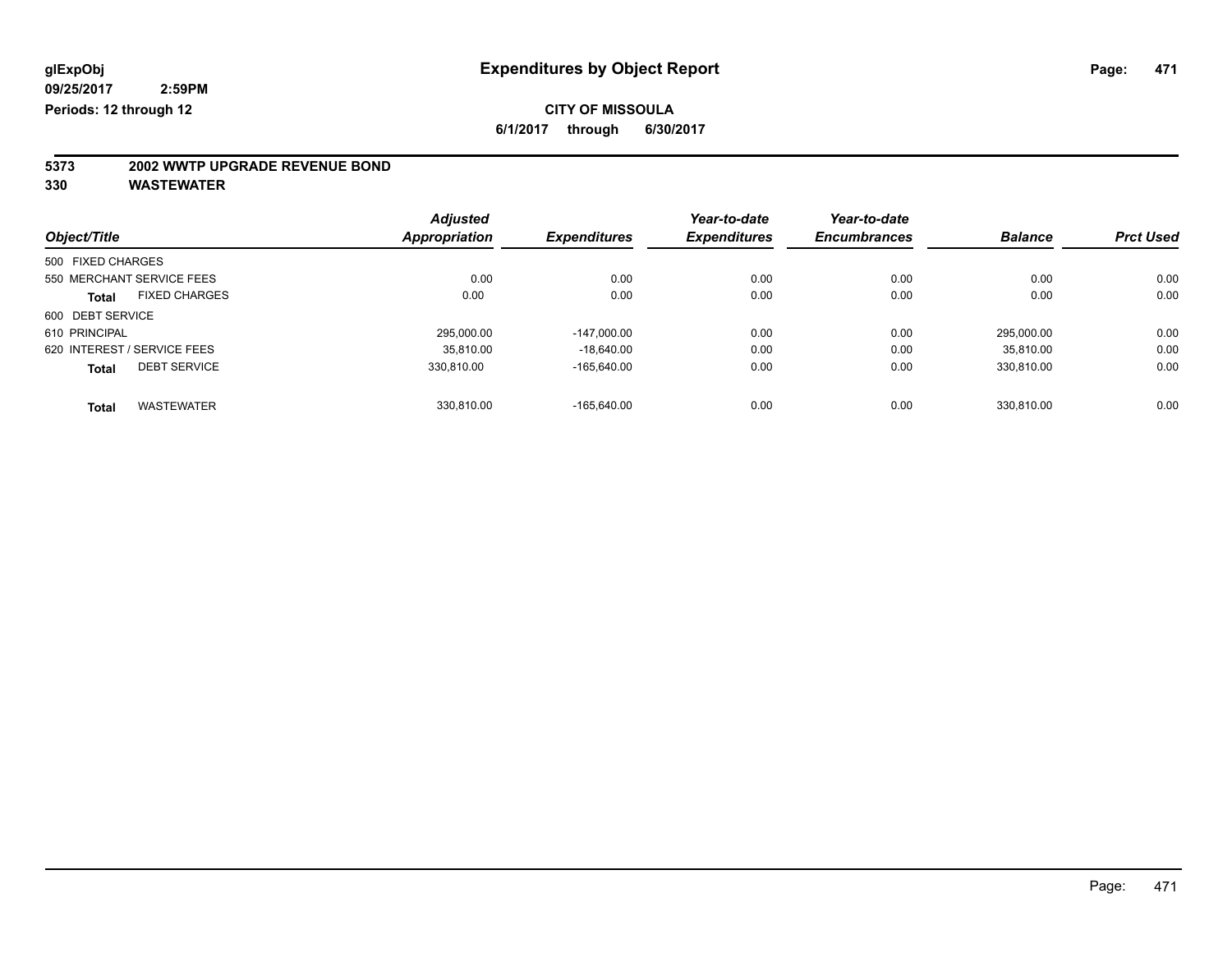#### **5373 2002 WWTP UPGRADE REVENUE BOND**

|                             |                                | <b>Adjusted</b> |                     | Year-to-date        | Year-to-date        |                |                  |
|-----------------------------|--------------------------------|-----------------|---------------------|---------------------|---------------------|----------------|------------------|
| Object/Title                |                                | Appropriation   | <b>Expenditures</b> | <b>Expenditures</b> | <b>Encumbrances</b> | <b>Balance</b> | <b>Prct Used</b> |
| 500 FIXED CHARGES           |                                |                 |                     |                     |                     |                |                  |
| 550 MERCHANT SERVICE FEES   |                                | 0.00            | 0.00                | 0.00                | 0.00                | 0.00           | 0.00             |
| Total                       | <b>FIXED CHARGES</b>           | 0.00            | 0.00                | 0.00                | 0.00                | 0.00           | 0.00             |
| 600 DEBT SERVICE            |                                |                 |                     |                     |                     |                |                  |
| 610 PRINCIPAL               |                                | 295,000.00      | $-147.000.00$       | 0.00                | 0.00                | 295.000.00     | 0.00             |
| 620 INTEREST / SERVICE FEES |                                | 35.810.00       | $-18.640.00$        | 0.00                | 0.00                | 35.810.00      | 0.00             |
| <b>Total</b>                | <b>DEBT SERVICE</b>            | 330.810.00      | $-165.640.00$       | 0.00                | 0.00                | 330.810.00     | 0.00             |
| <b>Total</b>                | 2002 WWTP UPGRADE REVENUE BOND | 330.810.00      | $-165.640.00$       | 0.00                | 0.00                | 330.810.00     | 0.00             |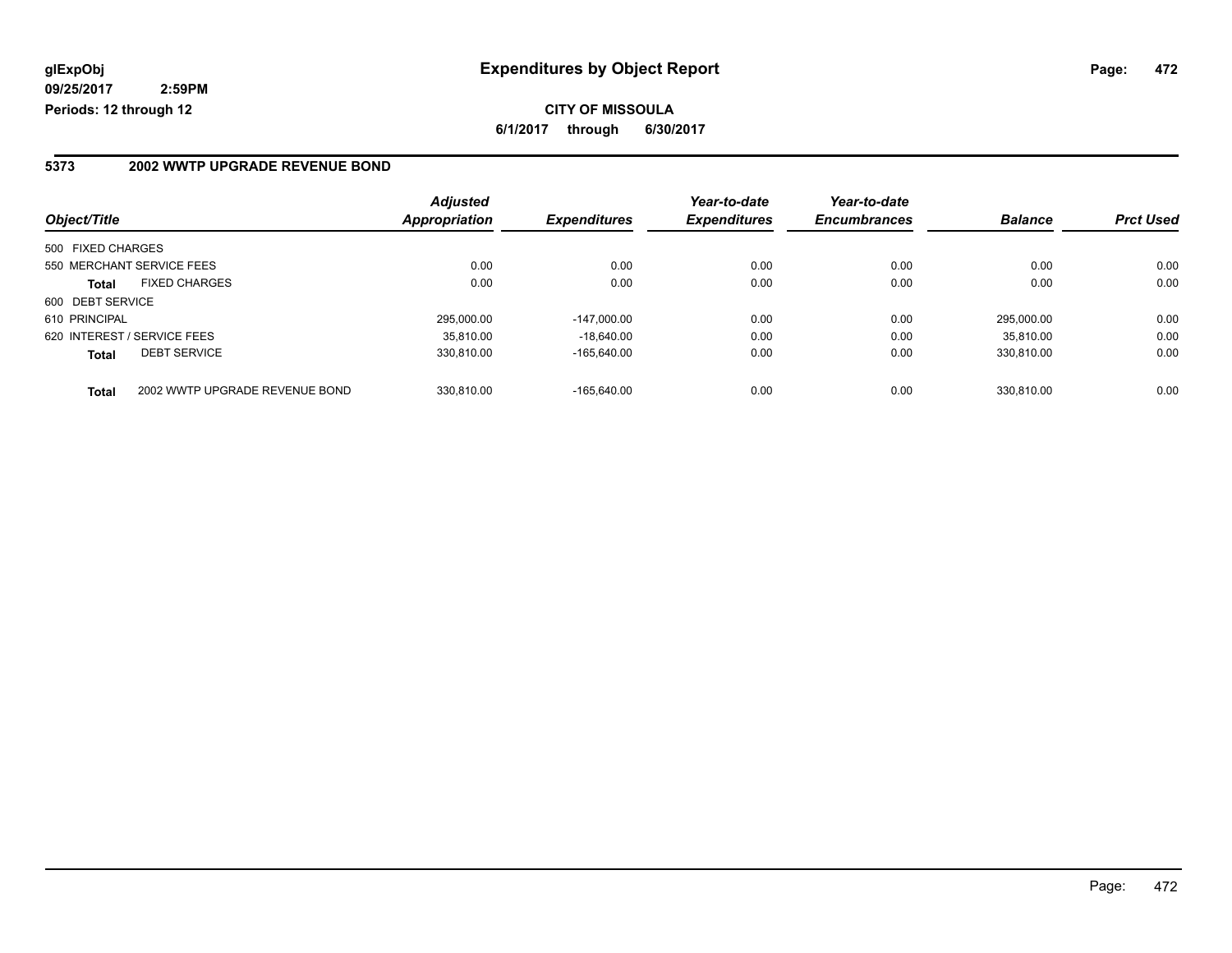# **5374 2002 WWTP UPGRADE RESERVE**

|                                      | <b>Adjusted</b>      |                     | Year-to-date        | Year-to-date        |                |                  |
|--------------------------------------|----------------------|---------------------|---------------------|---------------------|----------------|------------------|
| Object/Title                         | <b>Appropriation</b> | <b>Expenditures</b> | <b>Expenditures</b> | <b>Encumbrances</b> | <b>Balance</b> | <b>Prct Used</b> |
| 500 FIXED CHARGES                    |                      |                     |                     |                     |                |                  |
| 550 MERCHANT SERVICE FEES            | 0.00                 | 0.00                | 0.00                | 0.00                | 0.00           | 0.00             |
| <b>FIXED CHARGES</b><br><b>Total</b> | 0.00                 | 0.00                | 0.00                | 0.00                | 0.00           | 0.00             |
| 600 DEBT SERVICE                     |                      |                     |                     |                     |                |                  |
| 610 PRINCIPAL                        | 0.00                 | 0.00                | 0.00                | 0.00                | 0.00           | 0.00             |
| 620 INTEREST / SERVICE FEES          | 0.00                 | 0.00                | 0.00                | 0.00                | 0.00           | 0.00             |
| <b>DEBT SERVICE</b><br><b>Total</b>  | 0.00                 | 0.00                | 0.00                | 0.00                | 0.00           | 0.00             |
| 800 OTHER OBJECTS                    |                      |                     |                     |                     |                |                  |
| 820 TRANSFERS TO OTHER FUNDS         | 0.00                 | 0.00                | 0.00                | 0.00                | 0.00           | 0.00             |
| OTHER OBJECTS<br><b>Total</b>        | 0.00                 | 0.00                | 0.00                | 0.00                | 0.00           | 0.00             |
|                                      |                      |                     |                     |                     |                |                  |
| <b>WASTEWATER</b><br><b>Total</b>    | 0.00                 | 0.00                | 0.00                | 0.00                | 0.00           | 0.00             |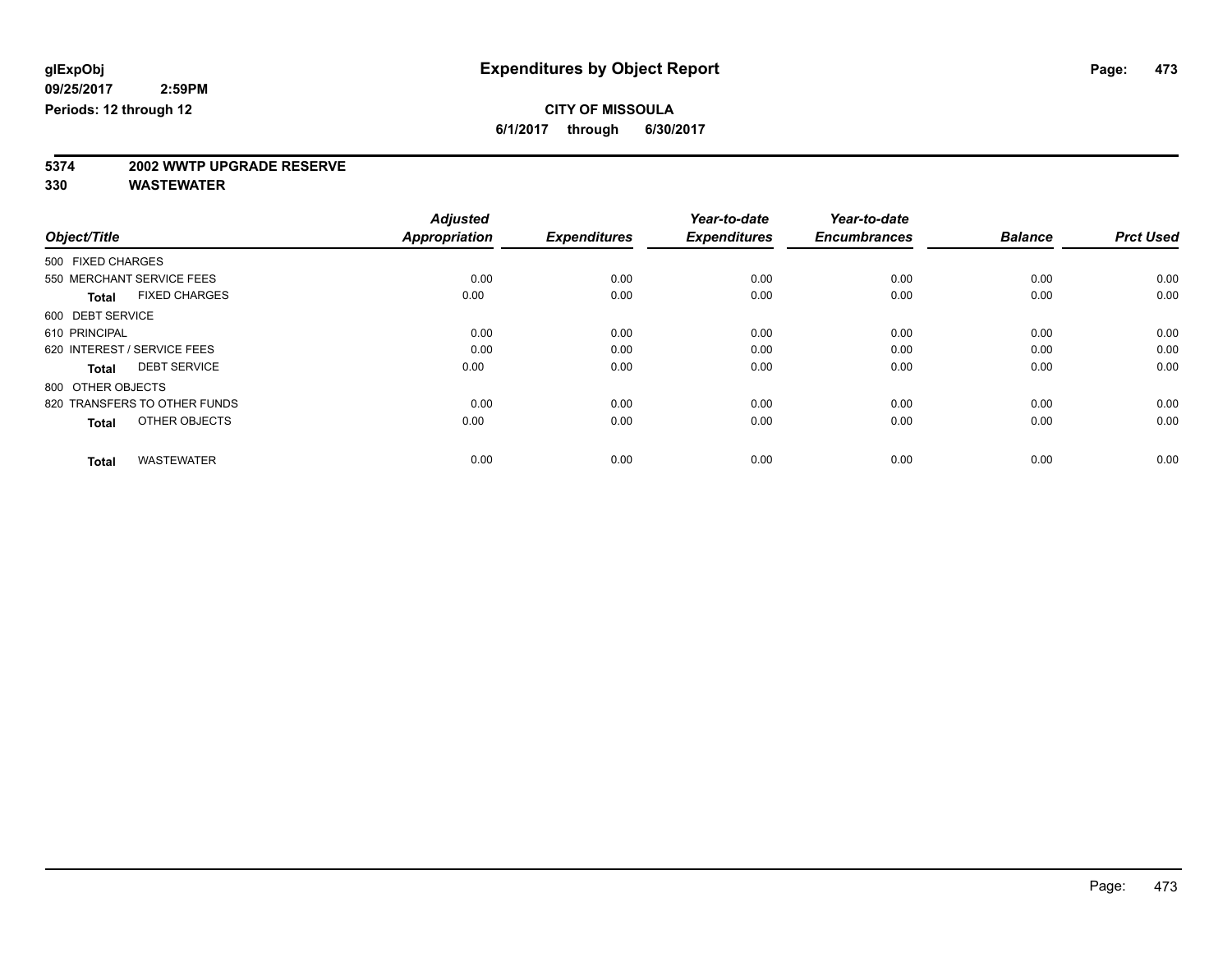#### **CITY OF MISSOULA 6/1/2017 through 6/30/2017**

#### **5374 2002 WWTP UPGRADE RESERVE**

|                                           | <b>Adjusted</b> |                     | Year-to-date        | Year-to-date        |                |                  |
|-------------------------------------------|-----------------|---------------------|---------------------|---------------------|----------------|------------------|
| Object/Title                              | Appropriation   | <b>Expenditures</b> | <b>Expenditures</b> | <b>Encumbrances</b> | <b>Balance</b> | <b>Prct Used</b> |
| 500 FIXED CHARGES                         |                 |                     |                     |                     |                |                  |
| 550 MERCHANT SERVICE FEES                 | 0.00            | 0.00                | 0.00                | 0.00                | 0.00           | 0.00             |
| <b>FIXED CHARGES</b><br><b>Total</b>      | 0.00            | 0.00                | 0.00                | 0.00                | 0.00           | 0.00             |
| 600 DEBT SERVICE                          |                 |                     |                     |                     |                |                  |
| 610 PRINCIPAL                             | 0.00            | 0.00                | 0.00                | 0.00                | 0.00           | 0.00             |
| 620 INTEREST / SERVICE FEES               | 0.00            | 0.00                | 0.00                | 0.00                | 0.00           | 0.00             |
| <b>DEBT SERVICE</b><br><b>Total</b>       | 0.00            | 0.00                | 0.00                | 0.00                | 0.00           | 0.00             |
| 800 OTHER OBJECTS                         |                 |                     |                     |                     |                |                  |
| 820 TRANSFERS TO OTHER FUNDS              | 0.00            | 0.00                | 0.00                | 0.00                | 0.00           | 0.00             |
| OTHER OBJECTS<br>Total                    | 0.00            | 0.00                | 0.00                | 0.00                | 0.00           | 0.00             |
| 2002 WWTP UPGRADE RESERVE<br><b>Total</b> | 0.00            | 0.00                | 0.00                | 0.00                | 0.00           | 0.00             |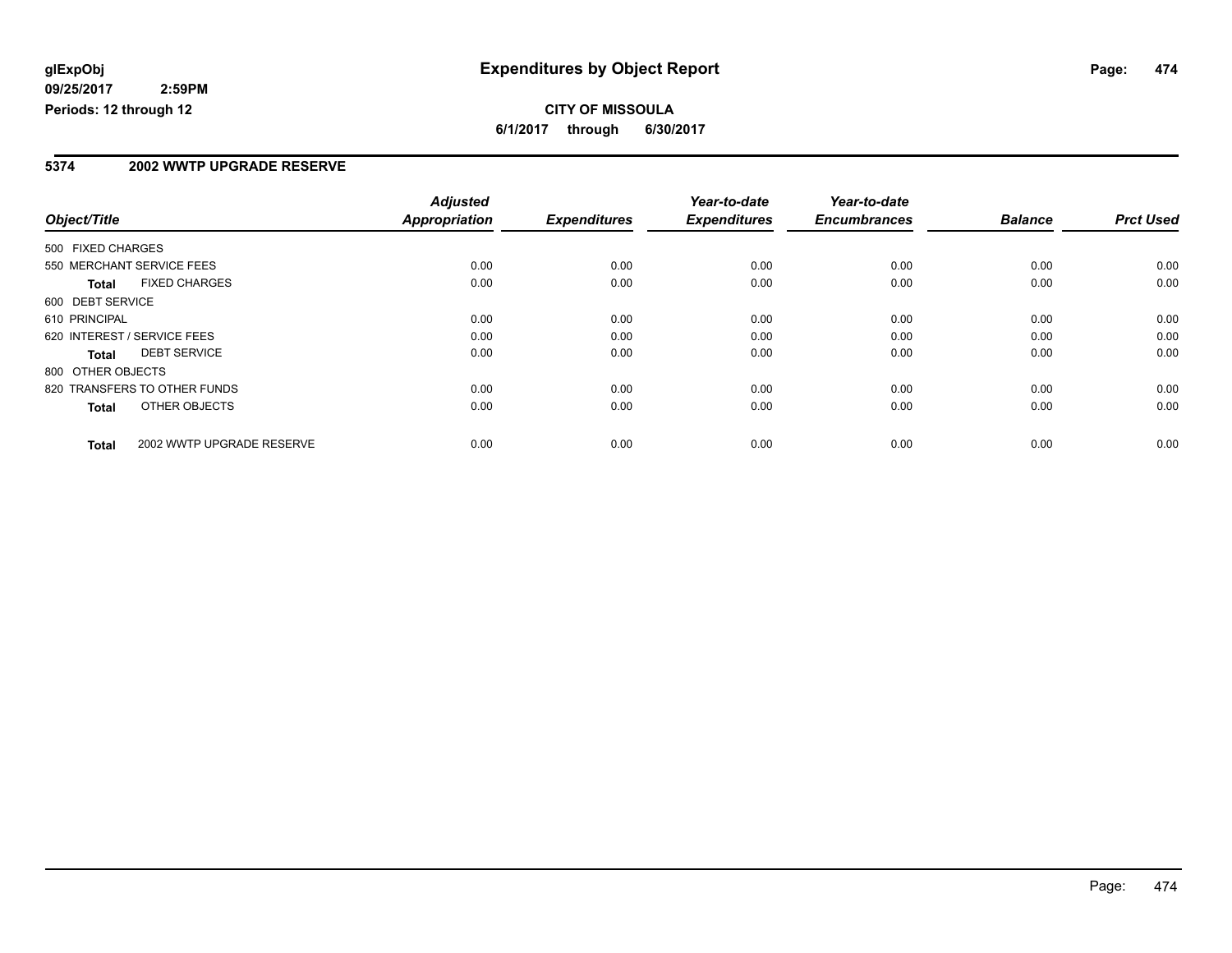**5375 2003 WWTP SRF \$3.8M EPA DEBT**

| Object/Title                |                      | <b>Adjusted</b> | <b>Expenditures</b> | Year-to-date        | Year-to-date        | <b>Balance</b> | <b>Prct Used</b> |
|-----------------------------|----------------------|-----------------|---------------------|---------------------|---------------------|----------------|------------------|
|                             |                      | Appropriation   |                     | <b>Expenditures</b> | <b>Encumbrances</b> |                |                  |
| 500 FIXED CHARGES           |                      |                 |                     |                     |                     |                |                  |
| 550 MERCHANT SERVICE FEES   |                      | 0.00            | 0.00                | 0.00                | 0.00                | 0.00           | 0.00             |
| Total                       | <b>FIXED CHARGES</b> | 0.00            | 0.00                | 0.00                | 0.00                | 0.00           | 0.00             |
| 600 DEBT SERVICE            |                      |                 |                     |                     |                     |                |                  |
| 610 PRINCIPAL               |                      | 215,000.00      | $-107.000.00$       | 0.00                | 0.00                | 215.000.00     | 0.00             |
| 620 INTEREST / SERVICE FEES |                      | 35.156.00       | $-18.180.00$        | 0.00                | 0.00                | 35.156.00      | 0.00             |
| <b>Total</b>                | <b>DEBT SERVICE</b>  | 250,156.00      | $-125.180.00$       | 0.00                | 0.00                | 250.156.00     | 0.00             |
| <b>Total</b>                | <b>WASTEWATER</b>    | 250.156.00      | $-125.180.00$       | 0.00                | 0.00                | 250.156.00     | 0.00             |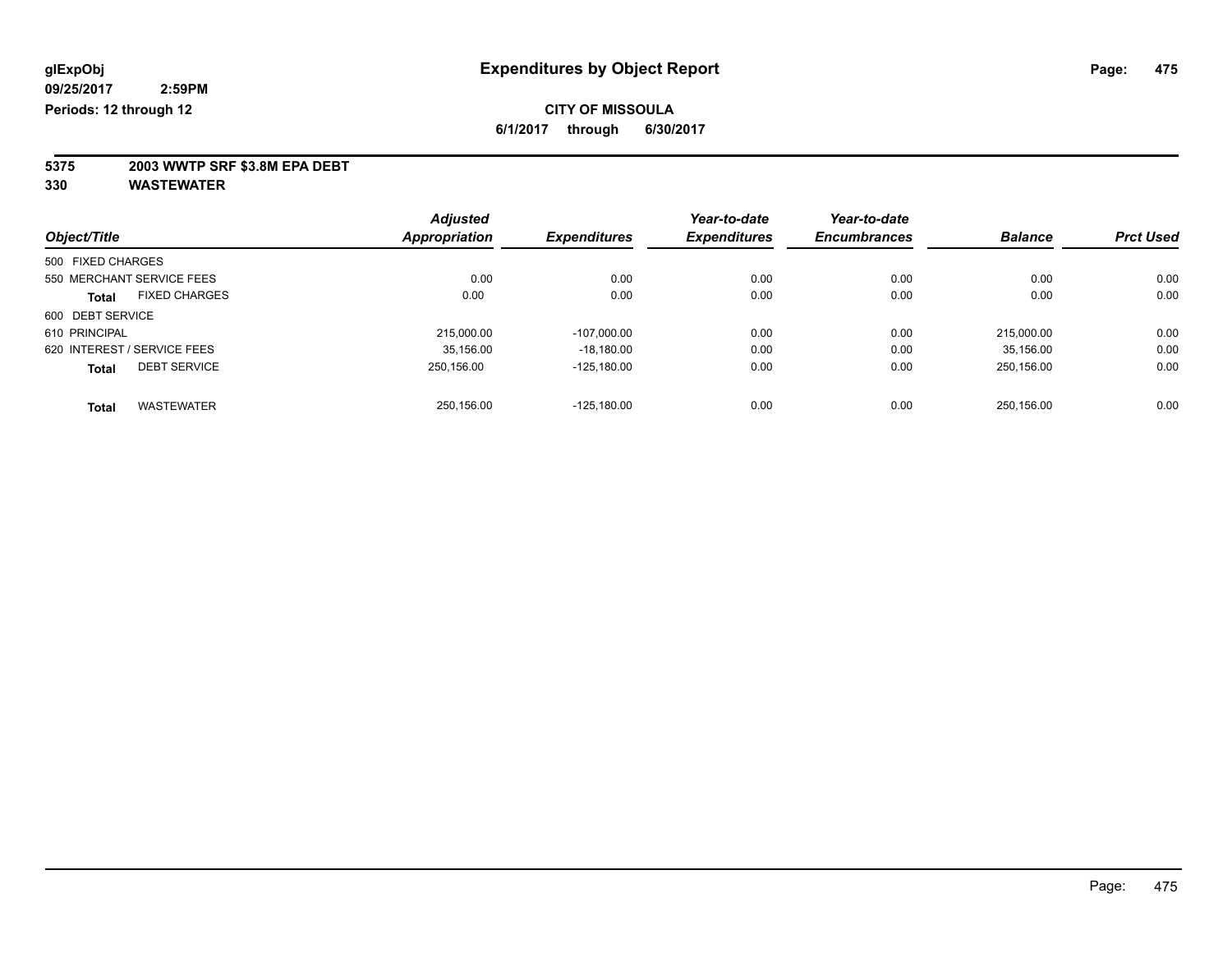#### **5375 2003 WWTP SRF \$3.8M EPA DEBT**

| Object/Title                                  | <b>Adjusted</b><br>Appropriation | <b>Expenditures</b> | Year-to-date<br><b>Expenditures</b> | Year-to-date<br><b>Encumbrances</b> | <b>Balance</b> | <b>Prct Used</b> |
|-----------------------------------------------|----------------------------------|---------------------|-------------------------------------|-------------------------------------|----------------|------------------|
| 500 FIXED CHARGES                             |                                  |                     |                                     |                                     |                |                  |
| 550 MERCHANT SERVICE FEES                     | 0.00                             | 0.00                | 0.00                                | 0.00                                | 0.00           | 0.00             |
| <b>FIXED CHARGES</b><br><b>Total</b>          | 0.00                             | 0.00                | 0.00                                | 0.00                                | 0.00           | 0.00             |
| 600 DEBT SERVICE                              |                                  |                     |                                     |                                     |                |                  |
| 610 PRINCIPAL                                 | 215,000.00                       | $-107.000.00$       | 0.00                                | 0.00                                | 215.000.00     | 0.00             |
| 620 INTEREST / SERVICE FEES                   | 35.156.00                        | $-18.180.00$        | 0.00                                | 0.00                                | 35.156.00      | 0.00             |
| <b>DEBT SERVICE</b><br><b>Total</b>           | 250.156.00                       | $-125.180.00$       | 0.00                                | 0.00                                | 250.156.00     | 0.00             |
| 2003 WWTP SRF \$3.8M EPA DEBT<br><b>Total</b> | 250.156.00                       | $-125.180.00$       | 0.00                                | 0.00                                | 250.156.00     | 0.00             |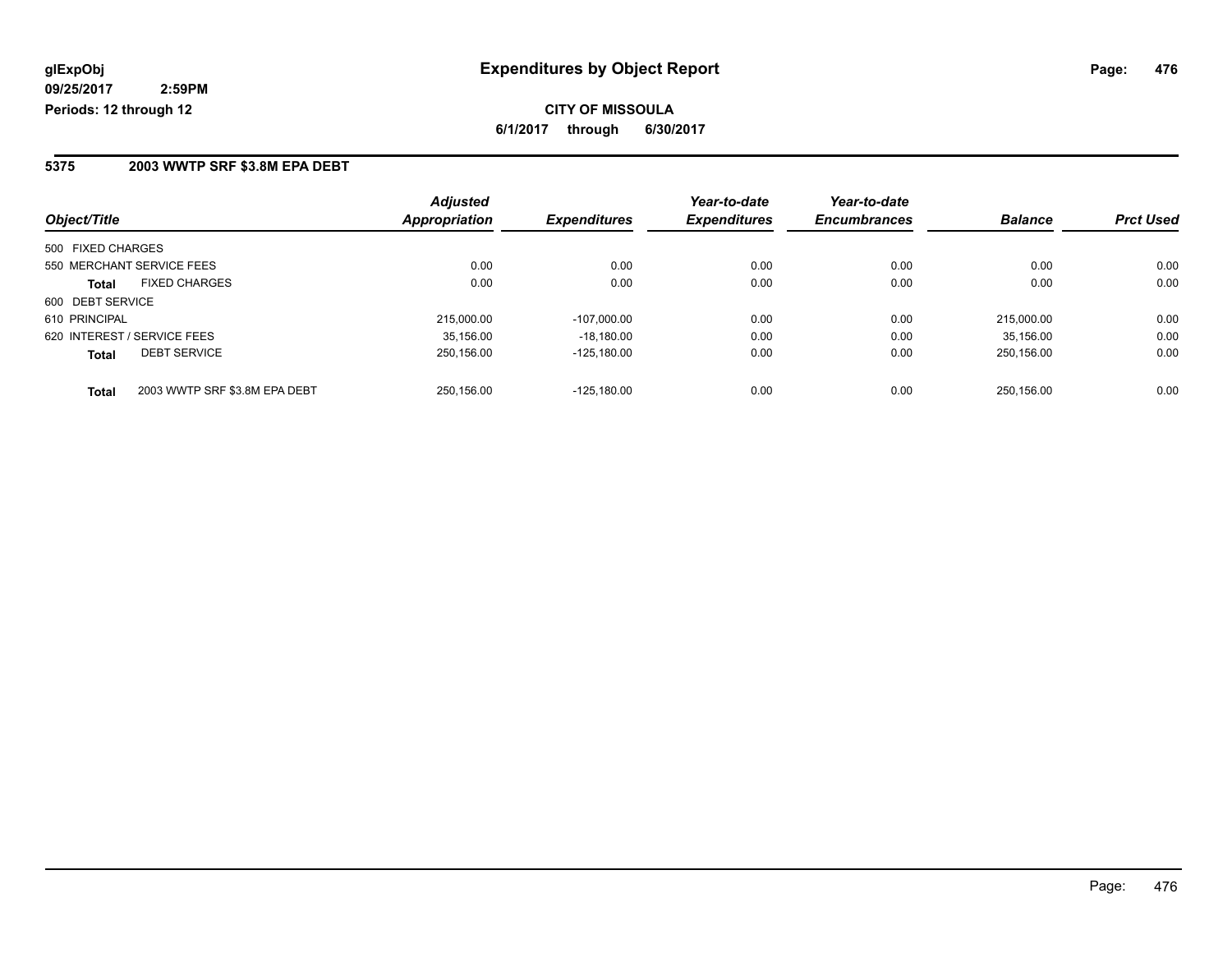**5376 2003 WWTP SRF \$3.8M EPA RESERVE**

| Object/Title                         | <b>Adjusted</b><br>Appropriation | <b>Expenditures</b> | Year-to-date<br><b>Expenditures</b> | Year-to-date<br><b>Encumbrances</b> | <b>Balance</b> | <b>Prct Used</b> |
|--------------------------------------|----------------------------------|---------------------|-------------------------------------|-------------------------------------|----------------|------------------|
| 500 FIXED CHARGES                    |                                  |                     |                                     |                                     |                |                  |
| 550 MERCHANT SERVICE FEES            | 0.00                             | 0.00                | 0.00                                | 0.00                                | 0.00           | 0.00             |
| <b>FIXED CHARGES</b><br><b>Total</b> | 0.00                             | 0.00                | 0.00                                | 0.00                                | 0.00           | 0.00             |
| 800 OTHER OBJECTS                    |                                  |                     |                                     |                                     |                |                  |
| 820 TRANSFERS TO OTHER FUNDS         | 0.00                             | 0.00                | 0.00                                | 0.00                                | 0.00           | 0.00             |
| OTHER OBJECTS<br><b>Total</b>        | 0.00                             | 0.00                | 0.00                                | 0.00                                | 0.00           | 0.00             |
| <b>WASTEWATER</b><br><b>Total</b>    | 0.00                             | 0.00                | 0.00                                | 0.00                                | 0.00           | 0.00             |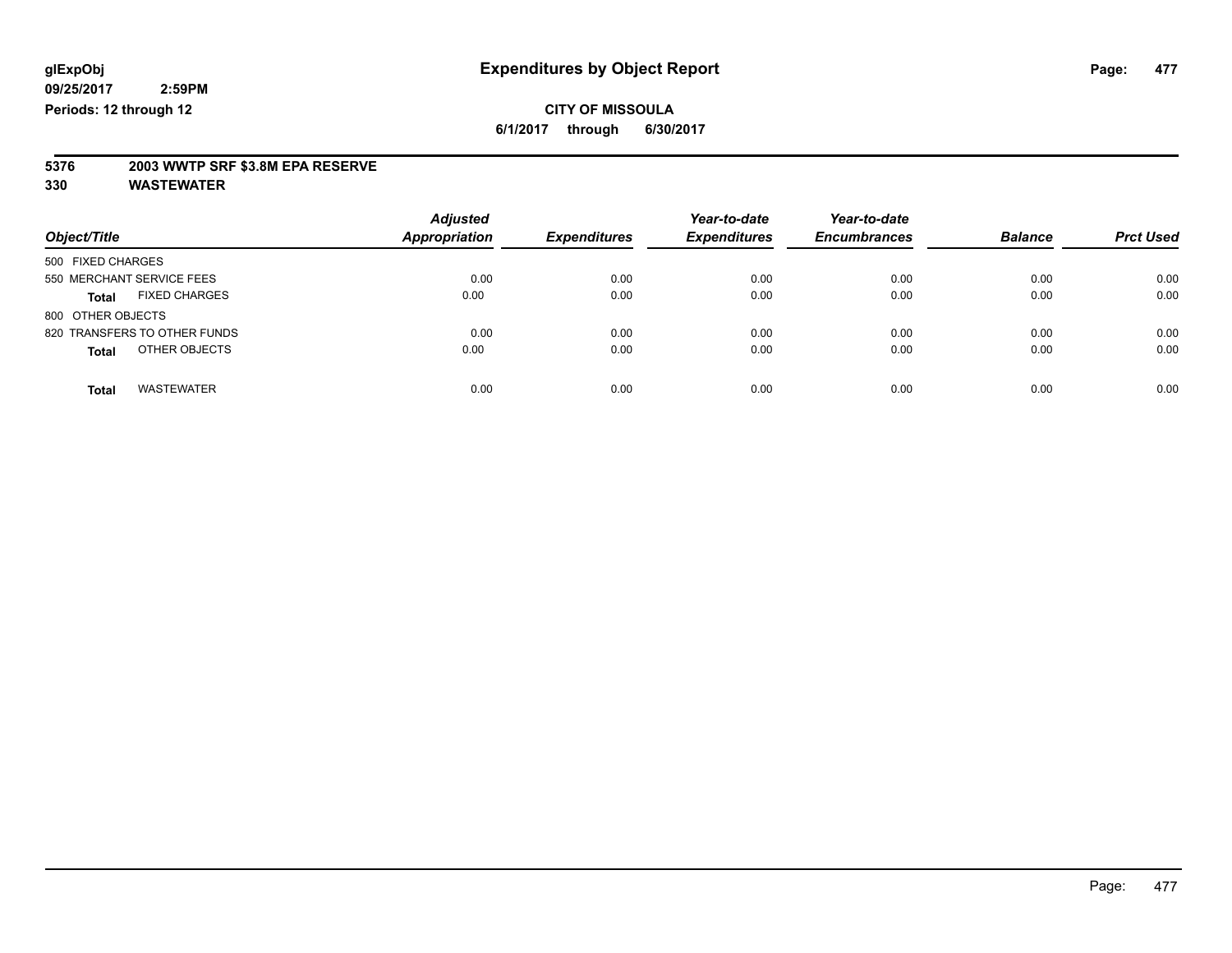**CITY OF MISSOULA 6/1/2017 through 6/30/2017**

#### **5376 2003 WWTP SRF \$3.8M EPA RESERVE**

| Object/Title              |                                  | <b>Adjusted</b>      | <b>Expenditures</b> | Year-to-date        | Year-to-date        | <b>Balance</b> |                  |
|---------------------------|----------------------------------|----------------------|---------------------|---------------------|---------------------|----------------|------------------|
|                           |                                  | <b>Appropriation</b> |                     | <b>Expenditures</b> | <b>Encumbrances</b> |                | <b>Prct Used</b> |
| 500 FIXED CHARGES         |                                  |                      |                     |                     |                     |                |                  |
| 550 MERCHANT SERVICE FEES |                                  | 0.00                 | 0.00                | 0.00                | 0.00                | 0.00           | 0.00             |
| <b>Total</b>              | <b>FIXED CHARGES</b>             | 0.00                 | 0.00                | 0.00                | 0.00                | 0.00           | 0.00             |
| 800 OTHER OBJECTS         |                                  |                      |                     |                     |                     |                |                  |
|                           | 820 TRANSFERS TO OTHER FUNDS     | 0.00                 | 0.00                | 0.00                | 0.00                | 0.00           | 0.00             |
| <b>Total</b>              | OTHER OBJECTS                    | 0.00                 | 0.00                | 0.00                | 0.00                | 0.00           | 0.00             |
| <b>Total</b>              | 2003 WWTP SRF \$3.8M EPA RESERVE | 0.00                 | 0.00                | 0.00                | 0.00                | 0.00           | 0.00             |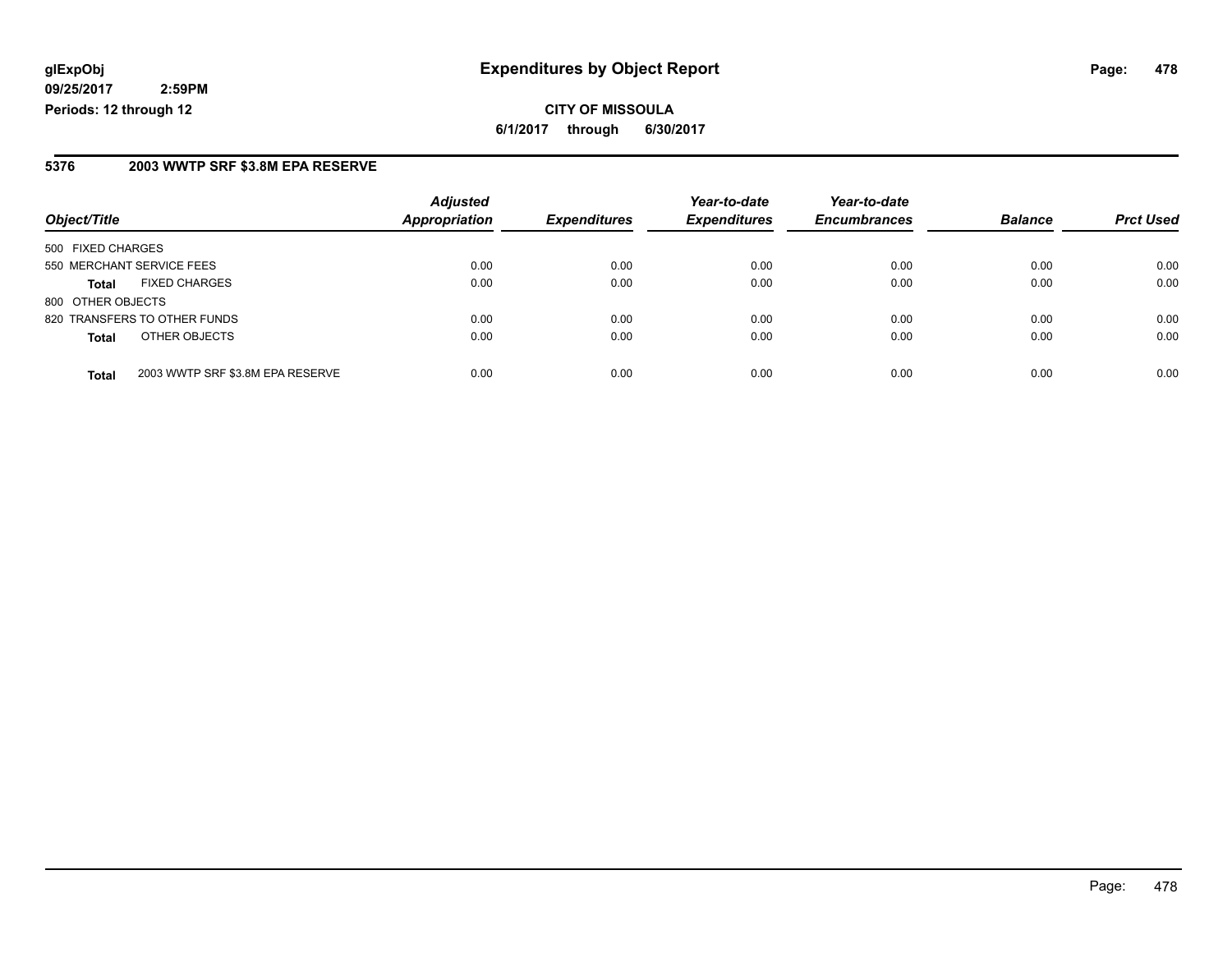### **CITY OF MISSOULA**

**6/1/2017 through 6/30/2017**

# **5377 2004 WWTP \$3.023 LOAN DEBT SERVICE**

|                             |                      | <b>Adjusted</b> |                     | Year-to-date        | Year-to-date        |                |                  |
|-----------------------------|----------------------|-----------------|---------------------|---------------------|---------------------|----------------|------------------|
| Object/Title                |                      | Appropriation   | <b>Expenditures</b> | <b>Expenditures</b> | <b>Encumbrances</b> | <b>Balance</b> | <b>Prct Used</b> |
| 500 FIXED CHARGES           |                      |                 |                     |                     |                     |                |                  |
| 550 MERCHANT SERVICE FEES   |                      | 0.00            | 0.00                | 0.00                | 0.00                | 0.00           | 0.00             |
| <b>Total</b>                | <b>FIXED CHARGES</b> | 0.00            | 0.00                | 0.00                | 0.00                | 0.00           | 0.00             |
| 600 DEBT SERVICE            |                      |                 |                     |                     |                     |                |                  |
| 610 PRINCIPAL               |                      | 207.000.00      | $-103.000.00$       | 0.00                | 0.00                | 207.000.00     | 0.00             |
| 620 INTEREST / SERVICE FEES |                      | 36.416.00       | $-18.787.50$        | 0.00                | 0.00                | 36.416.00      | 0.00             |
| <b>Total</b>                | <b>DEBT SERVICE</b>  | 243.416.00      | $-121.787.50$       | 0.00                | 0.00                | 243,416.00     | 0.00             |
| <b>Total</b>                | <b>WASTEWATER</b>    | 243.416.00      | $-121.787.50$       | 0.00                | 0.00                | 243.416.00     | 0.00             |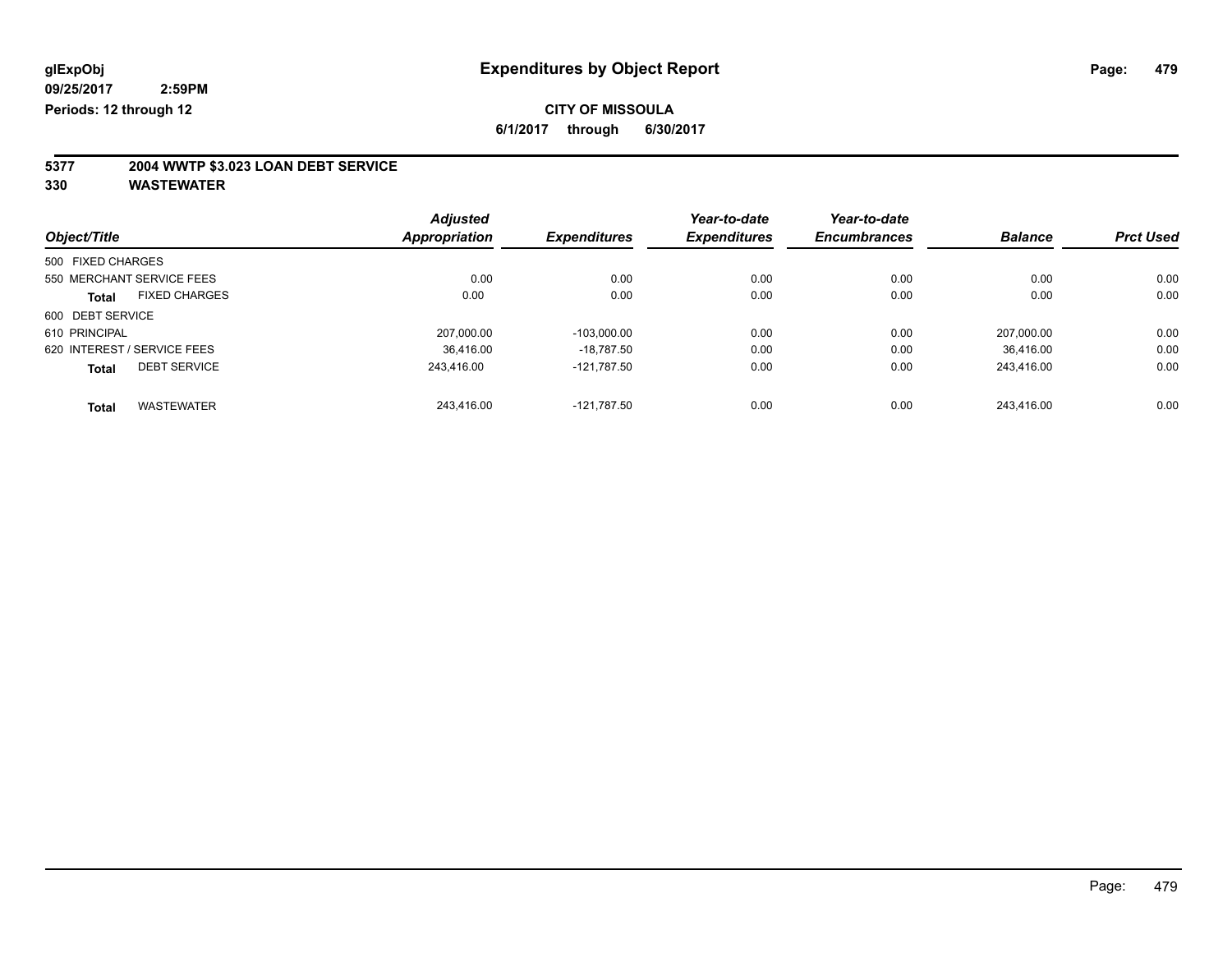**CITY OF MISSOULA 6/1/2017 through 6/30/2017**

#### **5377 2004 WWTP \$3.023 LOAN DEBT SERVICE**

|                                                     | <b>Adjusted</b>      | <b>Expenditures</b> | Year-to-date<br><b>Expenditures</b> | Year-to-date<br><b>Encumbrances</b> | <b>Balance</b> | <b>Prct Used</b> |
|-----------------------------------------------------|----------------------|---------------------|-------------------------------------|-------------------------------------|----------------|------------------|
| Object/Title                                        | <b>Appropriation</b> |                     |                                     |                                     |                |                  |
| 500 FIXED CHARGES                                   |                      |                     |                                     |                                     |                |                  |
| 550 MERCHANT SERVICE FEES                           | 0.00                 | 0.00                | 0.00                                | 0.00                                | 0.00           | 0.00             |
| <b>FIXED CHARGES</b><br><b>Total</b>                | 0.00                 | 0.00                | 0.00                                | 0.00                                | 0.00           | 0.00             |
| 600 DEBT SERVICE                                    |                      |                     |                                     |                                     |                |                  |
| 610 PRINCIPAL                                       | 207.000.00           | $-103.000.00$       | 0.00                                | 0.00                                | 207.000.00     | 0.00             |
| 620 INTEREST / SERVICE FEES                         | 36.416.00            | $-18.787.50$        | 0.00                                | 0.00                                | 36.416.00      | 0.00             |
| <b>DEBT SERVICE</b><br><b>Total</b>                 | 243.416.00           | $-121.787.50$       | 0.00                                | 0.00                                | 243.416.00     | 0.00             |
| 2004 WWTP \$3.023 LOAN DEBT SERVICE<br><b>Total</b> | 243.416.00           | $-121.787.50$       | 0.00                                | 0.00                                | 243.416.00     | 0.00             |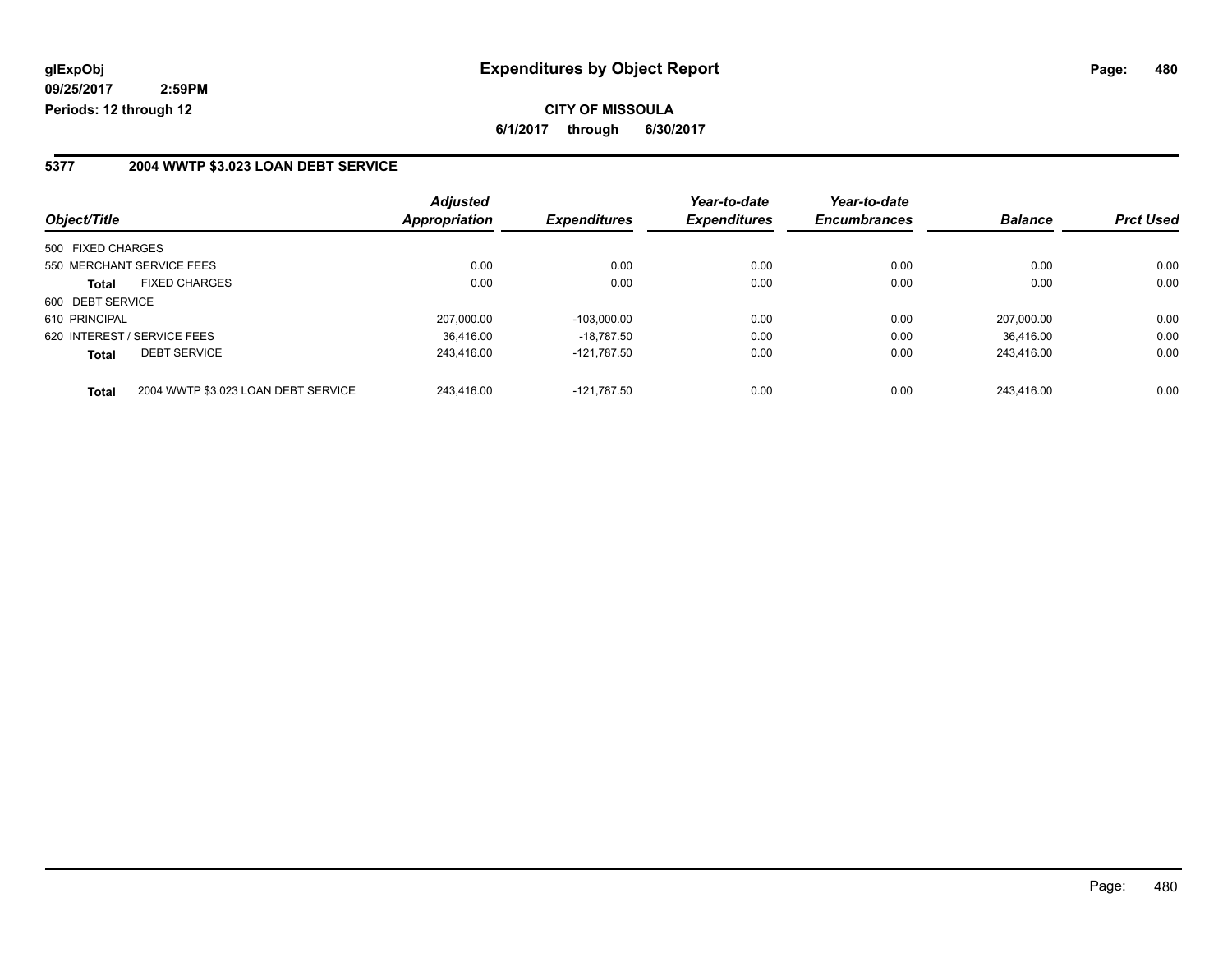# **5378 2004 WWTP \$3.023 LOAN RESERVE**

| Object/Title                  | <b>Adjusted</b><br>Appropriation | <b>Expenditures</b> | Year-to-date<br><b>Expenditures</b> | Year-to-date<br><b>Encumbrances</b> | <b>Balance</b> | <b>Prct Used</b> |
|-------------------------------|----------------------------------|---------------------|-------------------------------------|-------------------------------------|----------------|------------------|
| 500 FIXED CHARGES             |                                  |                     |                                     |                                     |                |                  |
| 550 MERCHANT SERVICE FEES     | 0.00                             | 0.00                | 0.00                                | 0.00                                | 0.00           | 0.00             |
| <b>FIXED CHARGES</b><br>Total | 0.00                             | 0.00                | 0.00                                | 0.00                                | 0.00           | 0.00             |
| 800 OTHER OBJECTS             |                                  |                     |                                     |                                     |                |                  |
| 820 TRANSFERS TO OTHER FUNDS  | 0.00                             | 0.00                | 0.00                                | 0.00                                | 0.00           | 0.00             |
| OTHER OBJECTS<br><b>Total</b> | 0.00                             | 0.00                | 0.00                                | 0.00                                | 0.00           | 0.00             |
| <b>WASTEWATER</b><br>Total    | 0.00                             | 0.00                | 0.00                                | 0.00                                | 0.00           | 0.00             |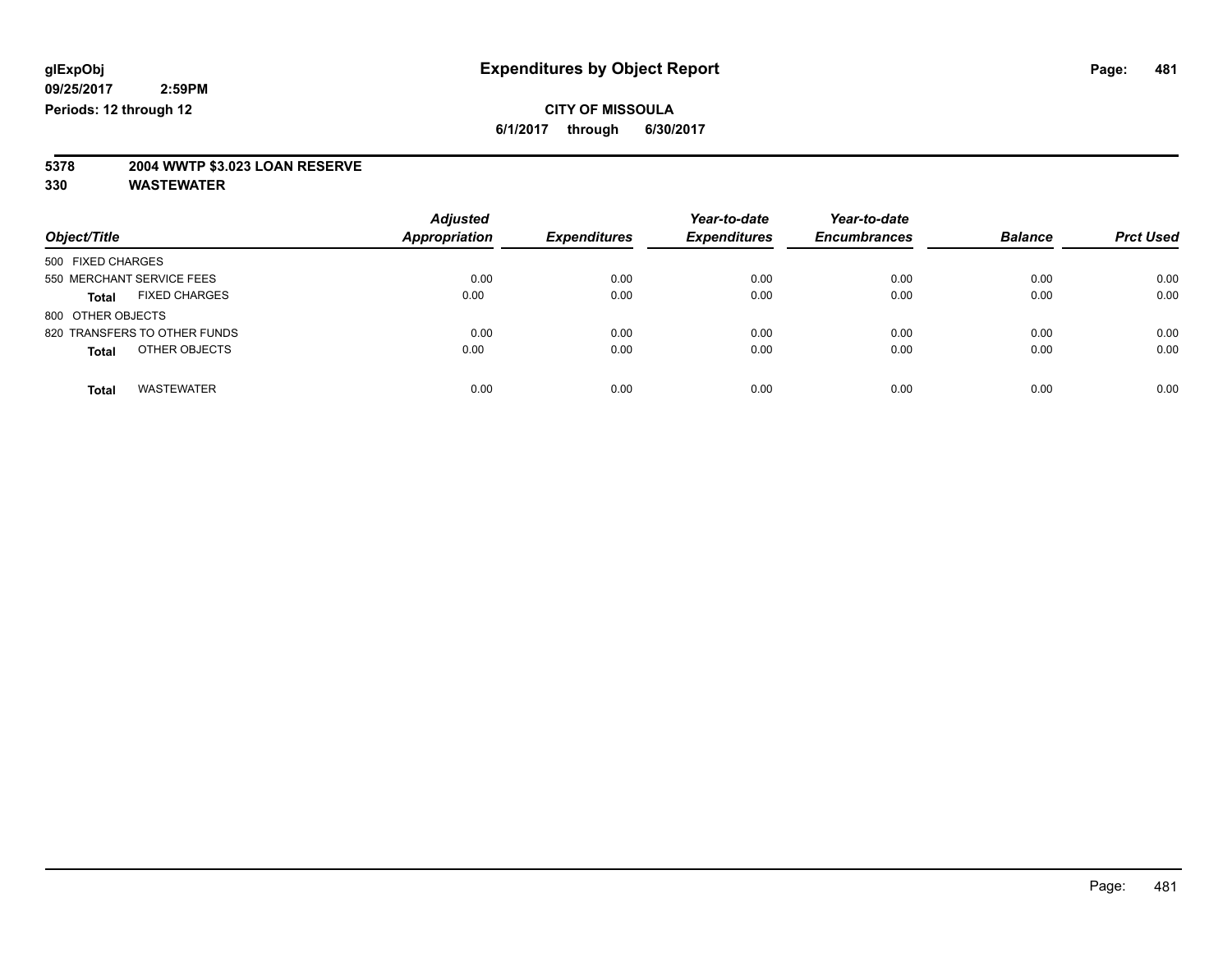#### **5378 2004 WWTP \$3.023 LOAN RESERVE**

|                              |                                | <b>Adjusted</b>      |                     | Year-to-date        | Year-to-date        |                |                  |
|------------------------------|--------------------------------|----------------------|---------------------|---------------------|---------------------|----------------|------------------|
| Object/Title                 |                                | <b>Appropriation</b> | <b>Expenditures</b> | <b>Expenditures</b> | <b>Encumbrances</b> | <b>Balance</b> | <b>Prct Used</b> |
| 500 FIXED CHARGES            |                                |                      |                     |                     |                     |                |                  |
| 550 MERCHANT SERVICE FEES    |                                | 0.00                 | 0.00                | 0.00                | 0.00                | 0.00           | 0.00             |
| Total                        | <b>FIXED CHARGES</b>           | 0.00                 | 0.00                | 0.00                | 0.00                | 0.00           | 0.00             |
| 800 OTHER OBJECTS            |                                |                      |                     |                     |                     |                |                  |
| 820 TRANSFERS TO OTHER FUNDS |                                | 0.00                 | 0.00                | 0.00                | 0.00                | 0.00           | 0.00             |
| <b>Total</b>                 | OTHER OBJECTS                  | 0.00                 | 0.00                | 0.00                | 0.00                | 0.00           | 0.00             |
| <b>Total</b>                 | 2004 WWTP \$3.023 LOAN RESERVE | 0.00                 | 0.00                | 0.00                | 0.00                | 0.00           | 0.00             |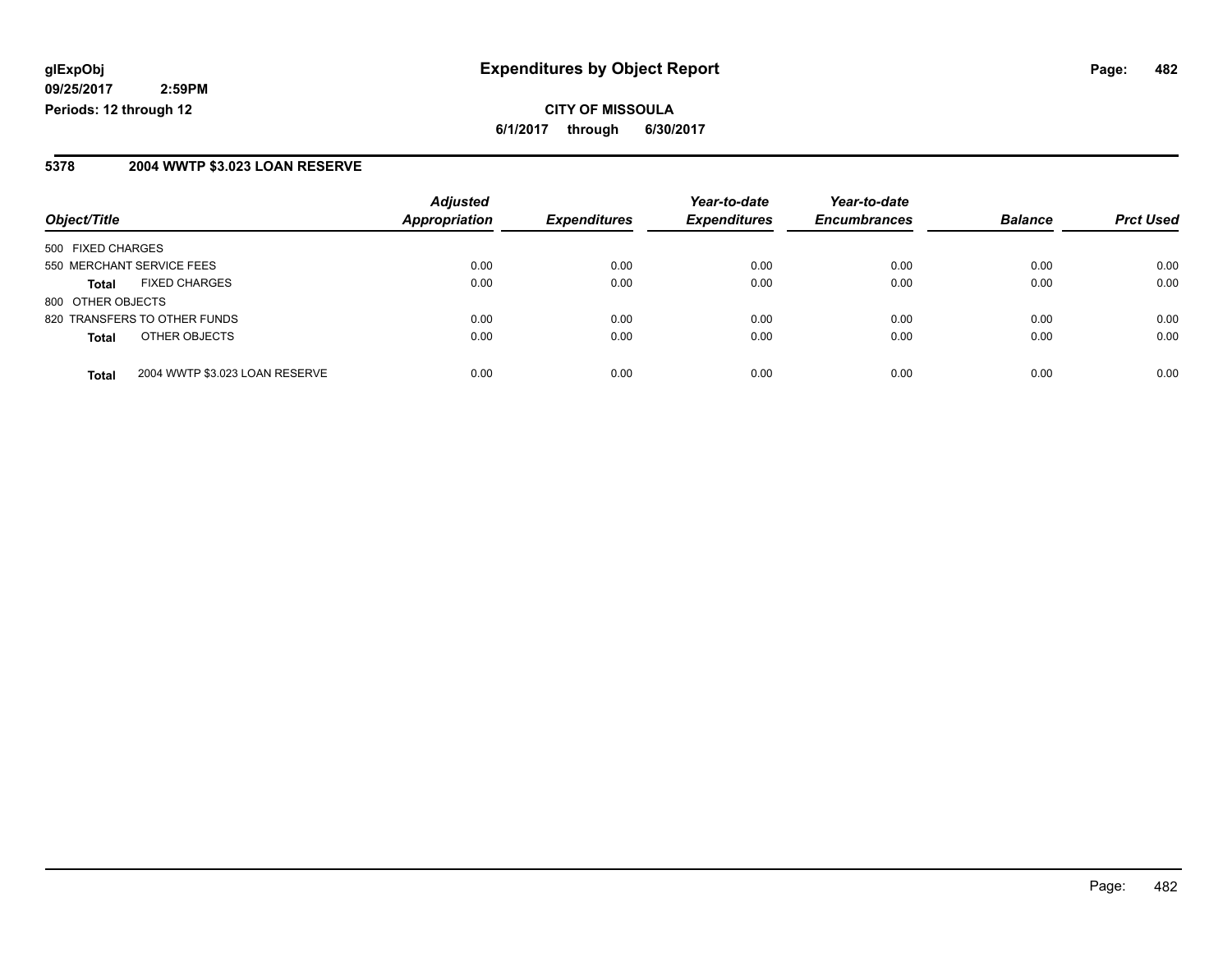**5379 2005 BRICH/BRDY/LIN/GIL SRF DEBT**

|                                      | <b>Adjusted</b>      | <b>Expenditures</b> | Year-to-date        | Year-to-date<br><b>Encumbrances</b> | <b>Balance</b> | <b>Prct Used</b> |
|--------------------------------------|----------------------|---------------------|---------------------|-------------------------------------|----------------|------------------|
| Object/Title                         | <b>Appropriation</b> |                     | <b>Expenditures</b> |                                     |                |                  |
| 500 FIXED CHARGES                    |                      |                     |                     |                                     |                |                  |
| 550 MERCHANT SERVICE FEES            | 0.00                 | 0.00                | 0.00                | 0.00                                | 0.00           | 0.00             |
| <b>FIXED CHARGES</b><br><b>Total</b> | 0.00                 | 0.00                | 0.00                | 0.00                                | 0.00           | 0.00             |
| 600 DEBT SERVICE                     |                      |                     |                     |                                     |                |                  |
| 610 PRINCIPAL                        | 90,000.00            | $-45,000.00$        | 0.00                | 0.00                                | 90,000.00      | 0.00             |
| 620 INTEREST / SERVICE FEES          | 19.451.00            | $-9,978.75$         | 0.00                | 0.00                                | 19,451.00      | 0.00             |
| <b>DEBT SERVICE</b><br><b>Total</b>  | 109,451.00           | $-54,978.75$        | 0.00                | 0.00                                | 109,451.00     | 0.00             |
| 800 OTHER OBJECTS                    |                      |                     |                     |                                     |                |                  |
| 820 TRANSFERS TO OTHER FUNDS         | 0.00                 | 0.00                | 0.00                | 0.00                                | 0.00           | 0.00             |
| OTHER OBJECTS<br><b>Total</b>        | 0.00                 | 0.00                | 0.00                | 0.00                                | 0.00           | 0.00             |
| <b>WASTEWATER</b><br><b>Total</b>    | 109,451.00           | $-54,978.75$        | 0.00                | 0.00                                | 109,451.00     | 0.00             |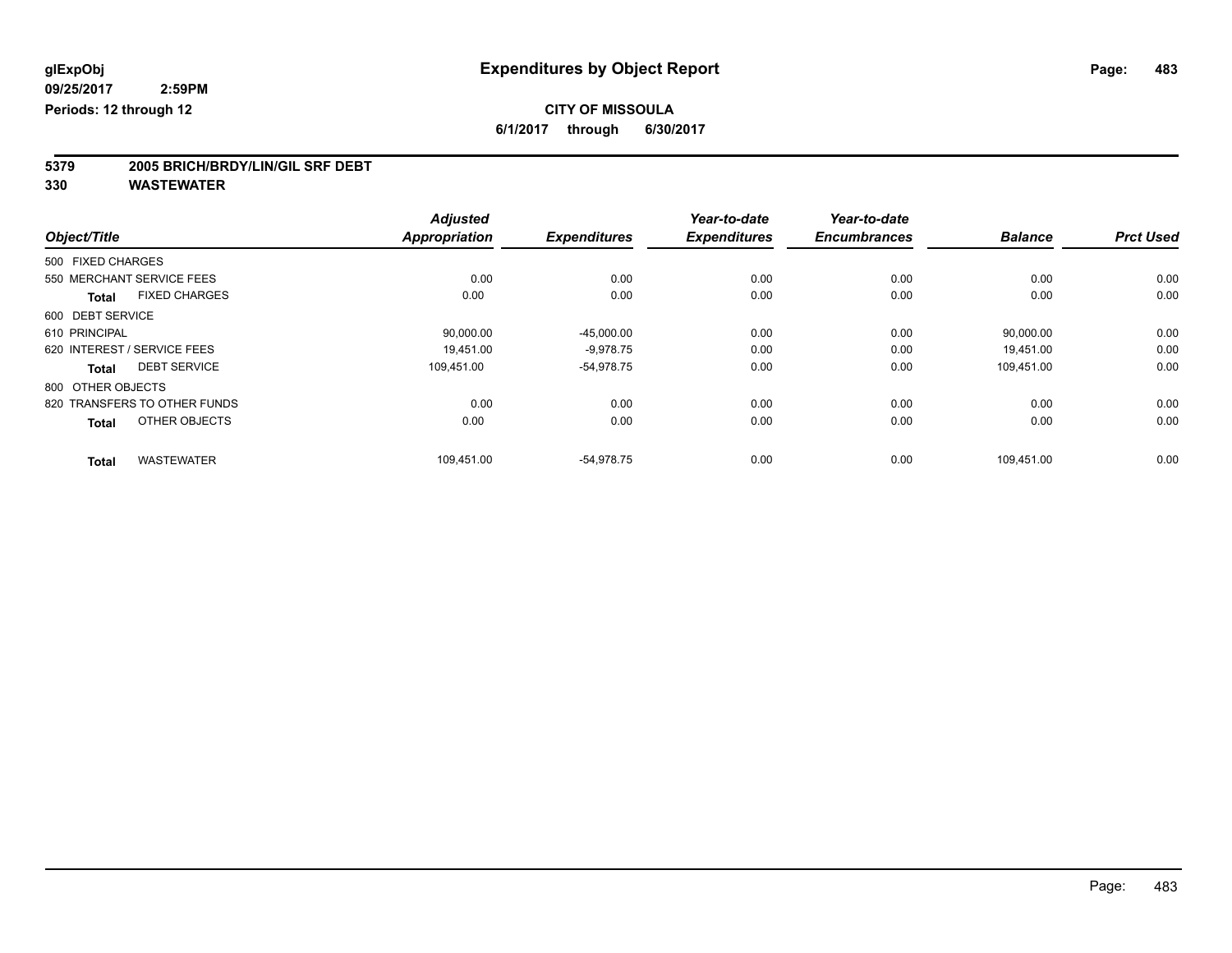#### **5379 2005 BRICH/BRDY/LIN/GIL SRF DEBT**

|                   |                                  | <b>Adjusted</b>      |                     | Year-to-date        | Year-to-date        |                |                  |
|-------------------|----------------------------------|----------------------|---------------------|---------------------|---------------------|----------------|------------------|
| Object/Title      |                                  | <b>Appropriation</b> | <b>Expenditures</b> | <b>Expenditures</b> | <b>Encumbrances</b> | <b>Balance</b> | <b>Prct Used</b> |
| 500 FIXED CHARGES |                                  |                      |                     |                     |                     |                |                  |
|                   | 550 MERCHANT SERVICE FEES        | 0.00                 | 0.00                | 0.00                | 0.00                | 0.00           | 0.00             |
| <b>Total</b>      | <b>FIXED CHARGES</b>             | 0.00                 | 0.00                | 0.00                | 0.00                | 0.00           | 0.00             |
| 600 DEBT SERVICE  |                                  |                      |                     |                     |                     |                |                  |
| 610 PRINCIPAL     |                                  | 90,000.00            | $-45,000.00$        | 0.00                | 0.00                | 90,000.00      | 0.00             |
|                   | 620 INTEREST / SERVICE FEES      | 19.451.00            | $-9,978.75$         | 0.00                | 0.00                | 19,451.00      | 0.00             |
| Total             | <b>DEBT SERVICE</b>              | 109,451.00           | $-54,978.75$        | 0.00                | 0.00                | 109.451.00     | 0.00             |
| 800 OTHER OBJECTS |                                  |                      |                     |                     |                     |                |                  |
|                   | 820 TRANSFERS TO OTHER FUNDS     | 0.00                 | 0.00                | 0.00                | 0.00                | 0.00           | 0.00             |
| <b>Total</b>      | OTHER OBJECTS                    | 0.00                 | 0.00                | 0.00                | 0.00                | 0.00           | 0.00             |
| <b>Total</b>      | 2005 BRICH/BRDY/LIN/GIL SRF DEBT | 109.451.00           | -54.978.75          | 0.00                | 0.00                | 109.451.00     | 0.00             |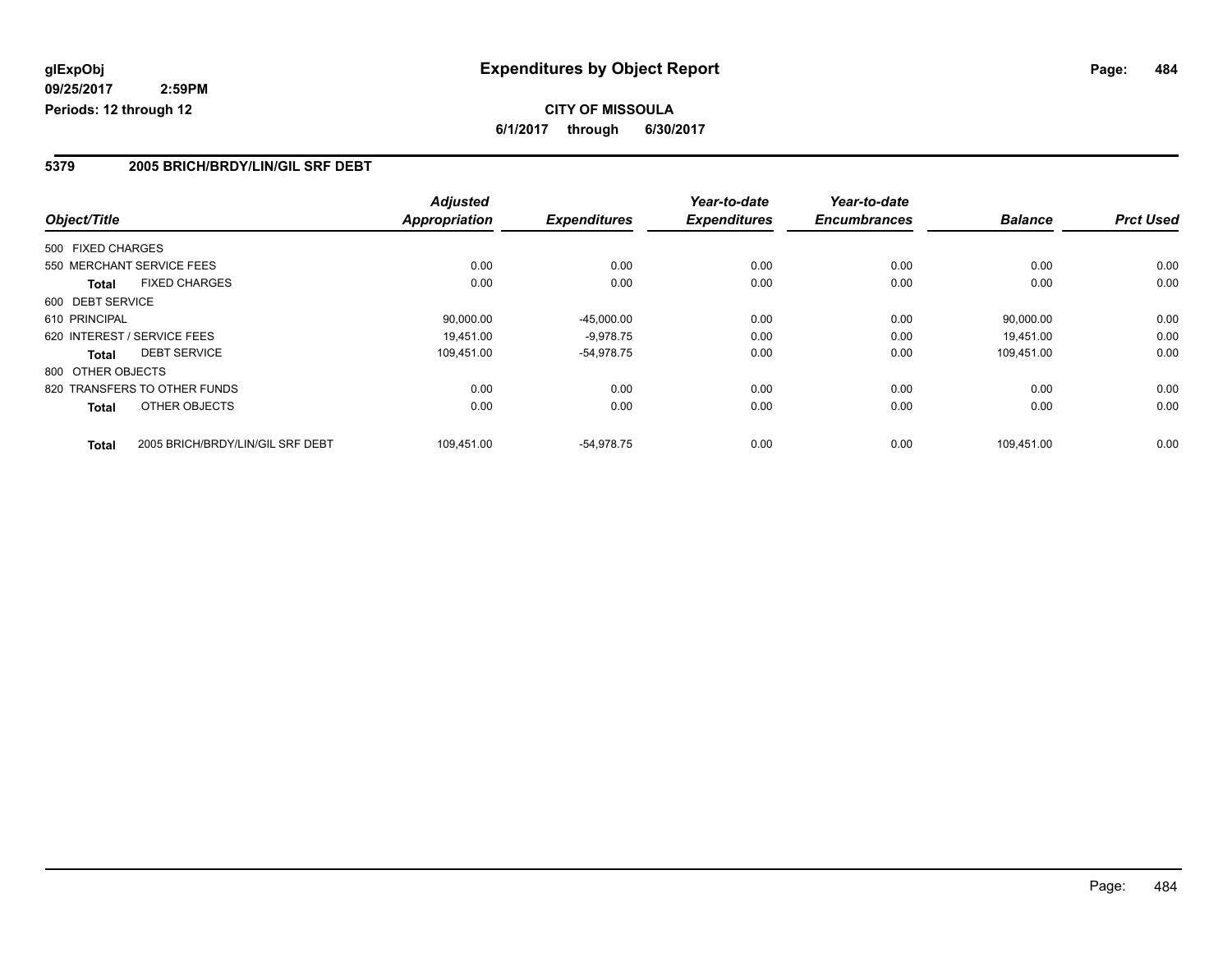### **CITY OF MISSOULA**

**6/1/2017 through 6/30/2017**

| 5380 | BRDWY/BIRCH/GILBERT/LINCOLNWOOD |
|------|---------------------------------|
|      |                                 |

|                                      | <b>Adjusted</b>      |                     | Year-to-date        | Year-to-date        |                |                  |
|--------------------------------------|----------------------|---------------------|---------------------|---------------------|----------------|------------------|
| Object/Title                         | <b>Appropriation</b> | <b>Expenditures</b> | <b>Expenditures</b> | <b>Encumbrances</b> | <b>Balance</b> | <b>Prct Used</b> |
| 500 FIXED CHARGES                    |                      |                     |                     |                     |                |                  |
| 550 MERCHANT SERVICE FEES            | 0.00                 | 0.00                | 0.00                | 0.00                | 0.00           | 0.00             |
| <b>FIXED CHARGES</b><br><b>Total</b> | 0.00                 | 0.00                | 0.00                | 0.00                | 0.00           | 0.00             |
| 600 DEBT SERVICE                     |                      |                     |                     |                     |                |                  |
| 610 PRINCIPAL                        | 0.00                 | 0.00                | 0.00                | 0.00                | 0.00           | 0.00             |
| 620 INTEREST / SERVICE FEES          | 0.00                 | 0.00                | 0.00                | 0.00                | 0.00           | 0.00             |
| <b>DEBT SERVICE</b><br><b>Total</b>  | 0.00                 | 0.00                | 0.00                | 0.00                | 0.00           | 0.00             |
| 800 OTHER OBJECTS                    |                      |                     |                     |                     |                |                  |
| 820 TRANSFERS TO OTHER FUNDS         | 0.00                 | 0.00                | 0.00                | 0.00                | 0.00           | 0.00             |
| OTHER OBJECTS<br><b>Total</b>        | 0.00                 | 0.00                | 0.00                | 0.00                | 0.00           | 0.00             |
|                                      |                      |                     |                     |                     |                |                  |
| <b>WASTEWATER</b><br><b>Total</b>    | 0.00                 | 0.00                | 0.00                | 0.00                | 0.00           | 0.00             |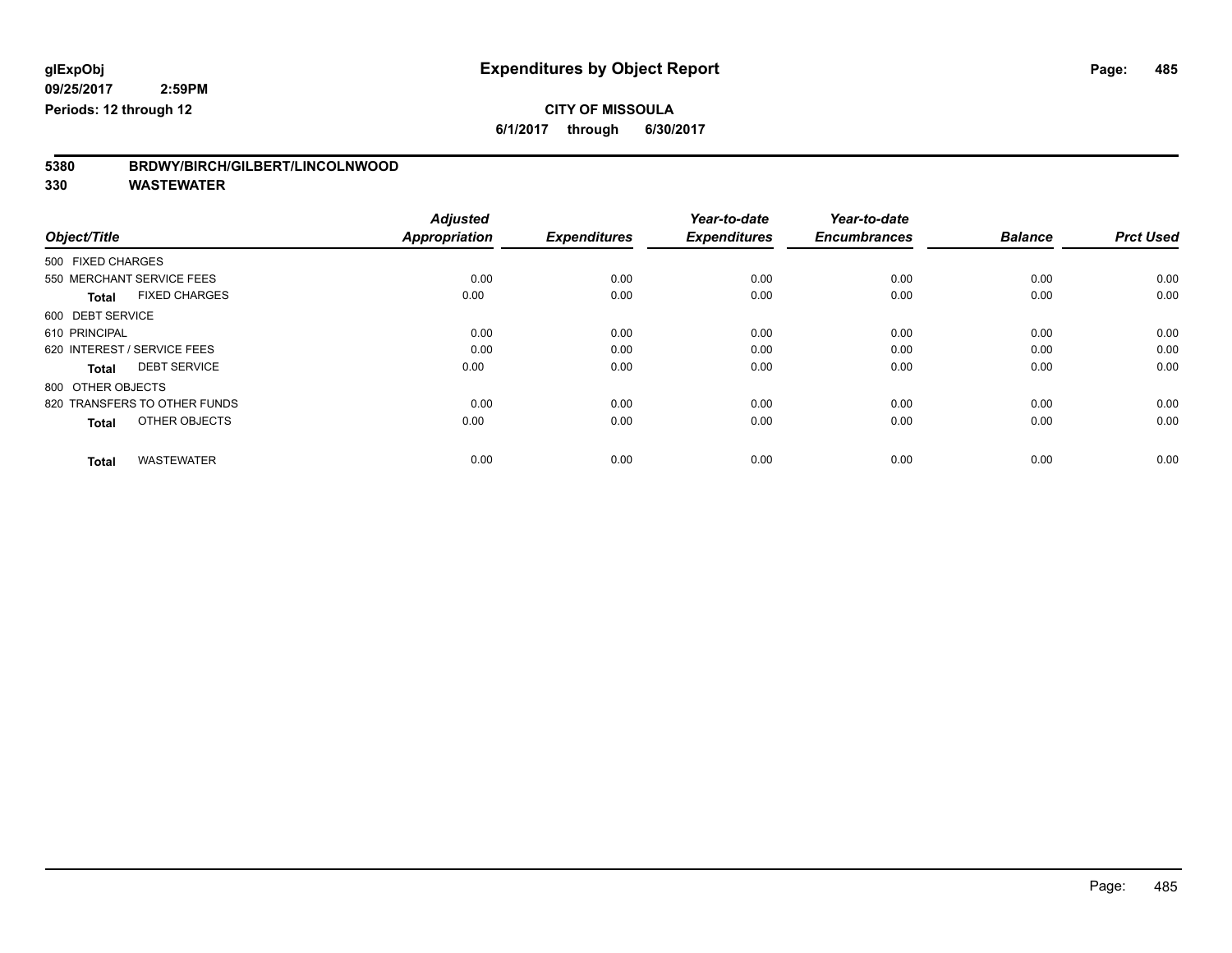#### **glExpObj Expenditures by Object Report Page: 486**

**09/25/2017 2:59PM Periods: 12 through 12**

#### **5380 BRDWY/BIRCH/GILBERT/LINCOLNWOOD**

|                   |                                 | <b>Adjusted</b>      |                     | Year-to-date        | Year-to-date        |                |                  |
|-------------------|---------------------------------|----------------------|---------------------|---------------------|---------------------|----------------|------------------|
| Object/Title      |                                 | <b>Appropriation</b> | <b>Expenditures</b> | <b>Expenditures</b> | <b>Encumbrances</b> | <b>Balance</b> | <b>Prct Used</b> |
| 500 FIXED CHARGES |                                 |                      |                     |                     |                     |                |                  |
|                   | 550 MERCHANT SERVICE FEES       | 0.00                 | 0.00                | 0.00                | 0.00                | 0.00           | 0.00             |
| <b>Total</b>      | <b>FIXED CHARGES</b>            | 0.00                 | 0.00                | 0.00                | 0.00                | 0.00           | 0.00             |
| 600 DEBT SERVICE  |                                 |                      |                     |                     |                     |                |                  |
| 610 PRINCIPAL     |                                 | 0.00                 | 0.00                | 0.00                | 0.00                | 0.00           | 0.00             |
|                   | 620 INTEREST / SERVICE FEES     | 0.00                 | 0.00                | 0.00                | 0.00                | 0.00           | 0.00             |
| <b>Total</b>      | <b>DEBT SERVICE</b>             | 0.00                 | 0.00                | 0.00                | 0.00                | 0.00           | 0.00             |
| 800 OTHER OBJECTS |                                 |                      |                     |                     |                     |                |                  |
|                   | 820 TRANSFERS TO OTHER FUNDS    | 0.00                 | 0.00                | 0.00                | 0.00                | 0.00           | 0.00             |
| <b>Total</b>      | <b>OTHER OBJECTS</b>            | 0.00                 | 0.00                | 0.00                | 0.00                | 0.00           | 0.00             |
| <b>Total</b>      | BRDWY/BIRCH/GILBERT/LINCOLNWOOD | 0.00                 | 0.00                | 0.00                | 0.00                | 0.00           | 0.00             |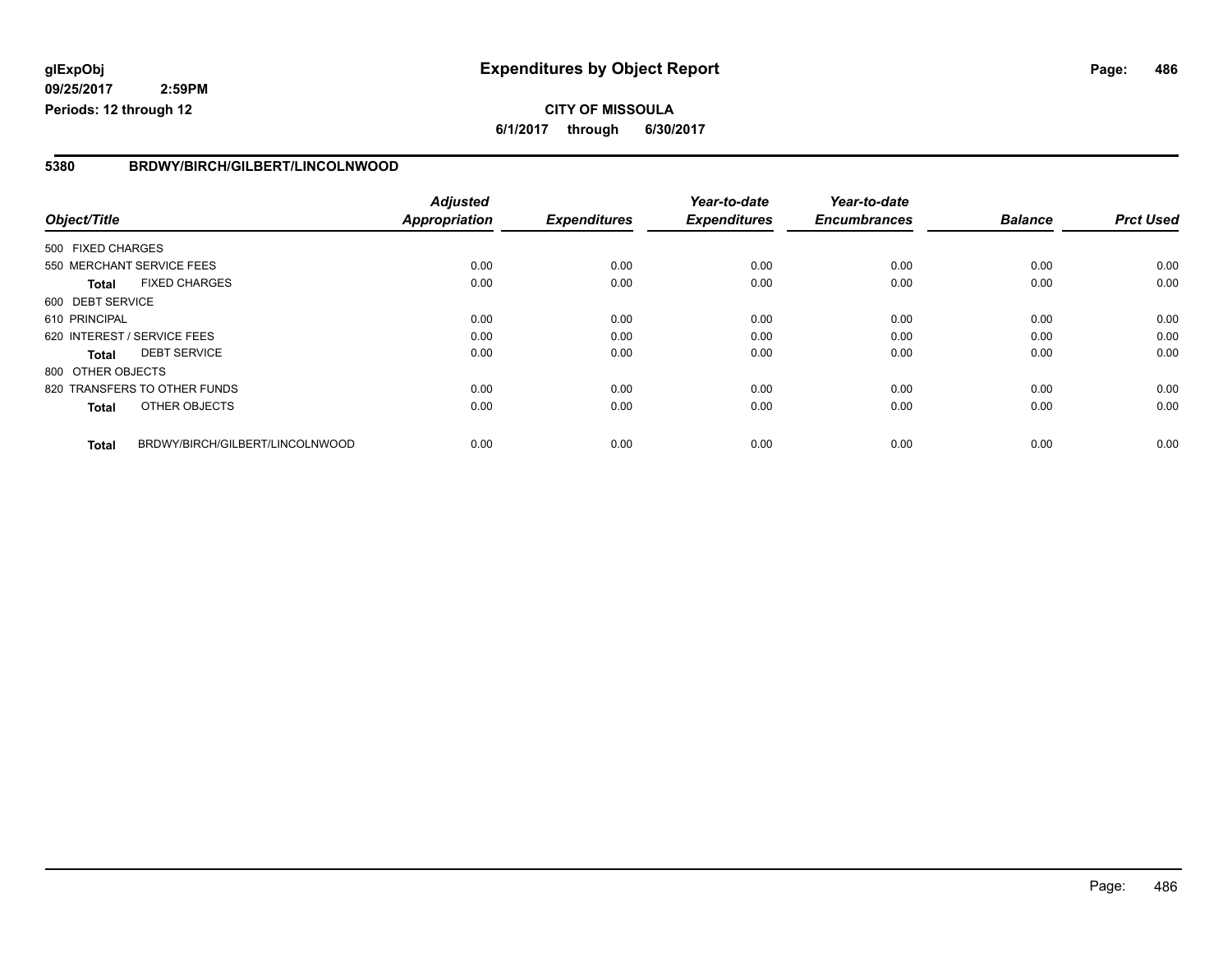**5381 LINCOLNWOOD PH2 DEBT SERVICE**

| Object/Title                         | <b>Adjusted</b><br><b>Appropriation</b> | <b>Expenditures</b> | Year-to-date<br><b>Expenditures</b> | Year-to-date<br><b>Encumbrances</b> | <b>Balance</b> | <b>Prct Used</b> |
|--------------------------------------|-----------------------------------------|---------------------|-------------------------------------|-------------------------------------|----------------|------------------|
| 500 FIXED CHARGES                    |                                         |                     |                                     |                                     |                |                  |
| 550 MERCHANT SERVICE FEES            | 0.00                                    | 0.00                | 0.00                                | 0.00                                | 0.00           | 0.00             |
| <b>FIXED CHARGES</b><br><b>Total</b> | 0.00                                    | 0.00                | 0.00                                | 0.00                                | 0.00           | 0.00             |
| 600 DEBT SERVICE                     |                                         |                     |                                     |                                     |                |                  |
| 610 PRINCIPAL                        | 0.00                                    | 0.00                | 0.00                                | 0.00                                | 0.00           | 0.00             |
| 620 INTEREST / SERVICE FEES          | 0.00                                    | 0.00                | 0.00                                | 0.00                                | 0.00           | 0.00             |
| <b>DEBT SERVICE</b><br><b>Total</b>  | 0.00                                    | 0.00                | 0.00                                | 0.00                                | 0.00           | 0.00             |
| 800 OTHER OBJECTS                    |                                         |                     |                                     |                                     |                |                  |
| 820 TRANSFERS TO OTHER FUNDS         | 0.00                                    | 0.00                | 0.00                                | 0.00                                | 0.00           | 0.00             |
| OTHER OBJECTS<br><b>Total</b>        | 0.00                                    | 0.00                | 0.00                                | 0.00                                | 0.00           | 0.00             |
|                                      |                                         |                     |                                     |                                     |                |                  |
| <b>WASTEWATER</b><br><b>Total</b>    | 0.00                                    | 0.00                | 0.00                                | 0.00                                | 0.00           | 0.00             |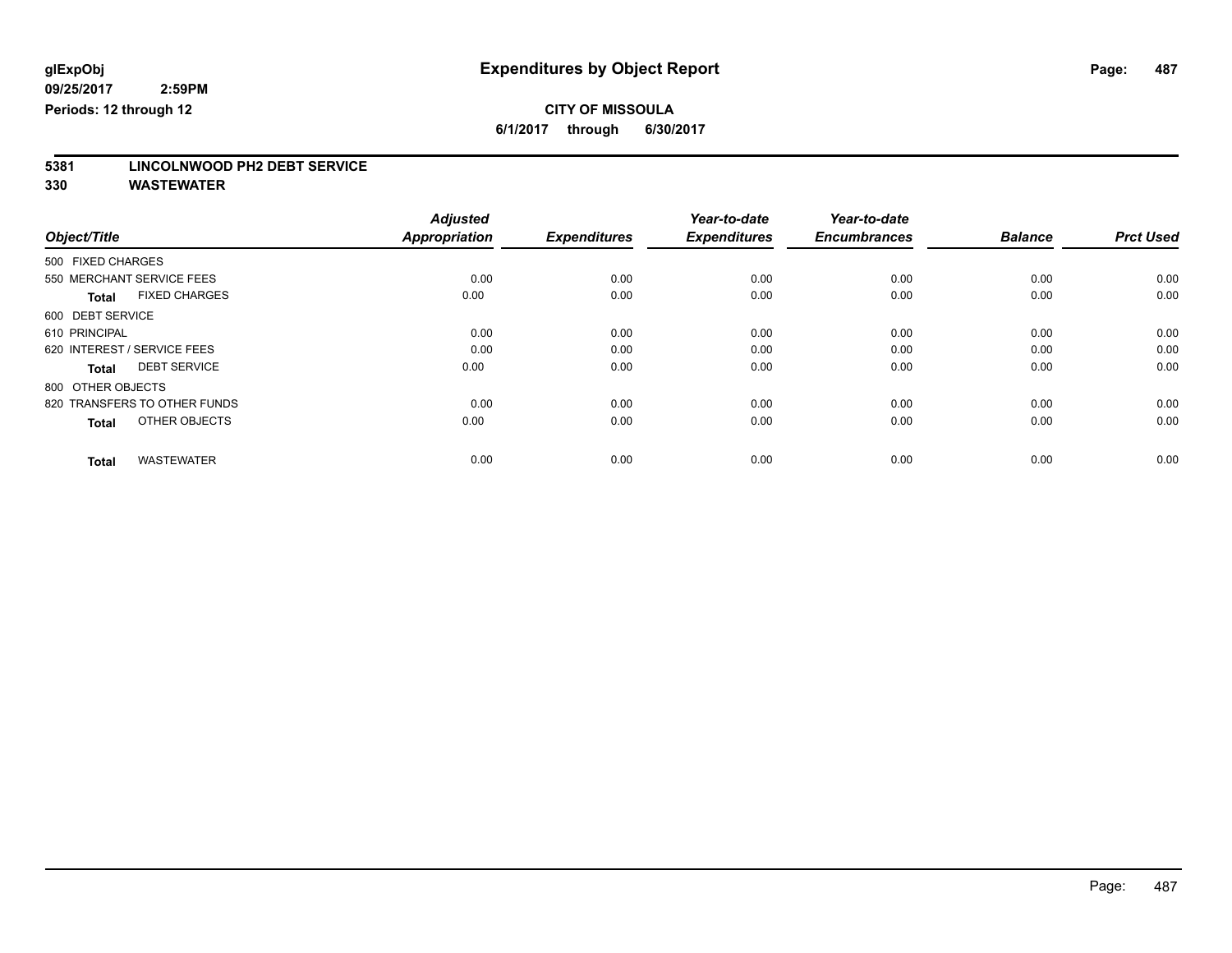#### **5381 LINCOLNWOOD PH2 DEBT SERVICE**

|                             |                              | <b>Adjusted</b>      |                     | Year-to-date        | Year-to-date        |                |                  |
|-----------------------------|------------------------------|----------------------|---------------------|---------------------|---------------------|----------------|------------------|
| Object/Title                |                              | <b>Appropriation</b> | <b>Expenditures</b> | <b>Expenditures</b> | <b>Encumbrances</b> | <b>Balance</b> | <b>Prct Used</b> |
| 500 FIXED CHARGES           |                              |                      |                     |                     |                     |                |                  |
| 550 MERCHANT SERVICE FEES   |                              | 0.00                 | 0.00                | 0.00                | 0.00                | 0.00           | 0.00             |
| <b>Total</b>                | <b>FIXED CHARGES</b>         | 0.00                 | 0.00                | 0.00                | 0.00                | 0.00           | 0.00             |
| 600 DEBT SERVICE            |                              |                      |                     |                     |                     |                |                  |
| 610 PRINCIPAL               |                              | 0.00                 | 0.00                | 0.00                | 0.00                | 0.00           | 0.00             |
| 620 INTEREST / SERVICE FEES |                              | 0.00                 | 0.00                | 0.00                | 0.00                | 0.00           | 0.00             |
| <b>Total</b>                | <b>DEBT SERVICE</b>          | 0.00                 | 0.00                | 0.00                | 0.00                | 0.00           | 0.00             |
| 800 OTHER OBJECTS           |                              |                      |                     |                     |                     |                |                  |
|                             | 820 TRANSFERS TO OTHER FUNDS | 0.00                 | 0.00                | 0.00                | 0.00                | 0.00           | 0.00             |
| <b>Total</b>                | OTHER OBJECTS                | 0.00                 | 0.00                | 0.00                | 0.00                | 0.00           | 0.00             |
| <b>Total</b>                | LINCOLNWOOD PH2 DEBT SERVICE | 0.00                 | 0.00                | 0.00                | 0.00                | 0.00           | 0.00             |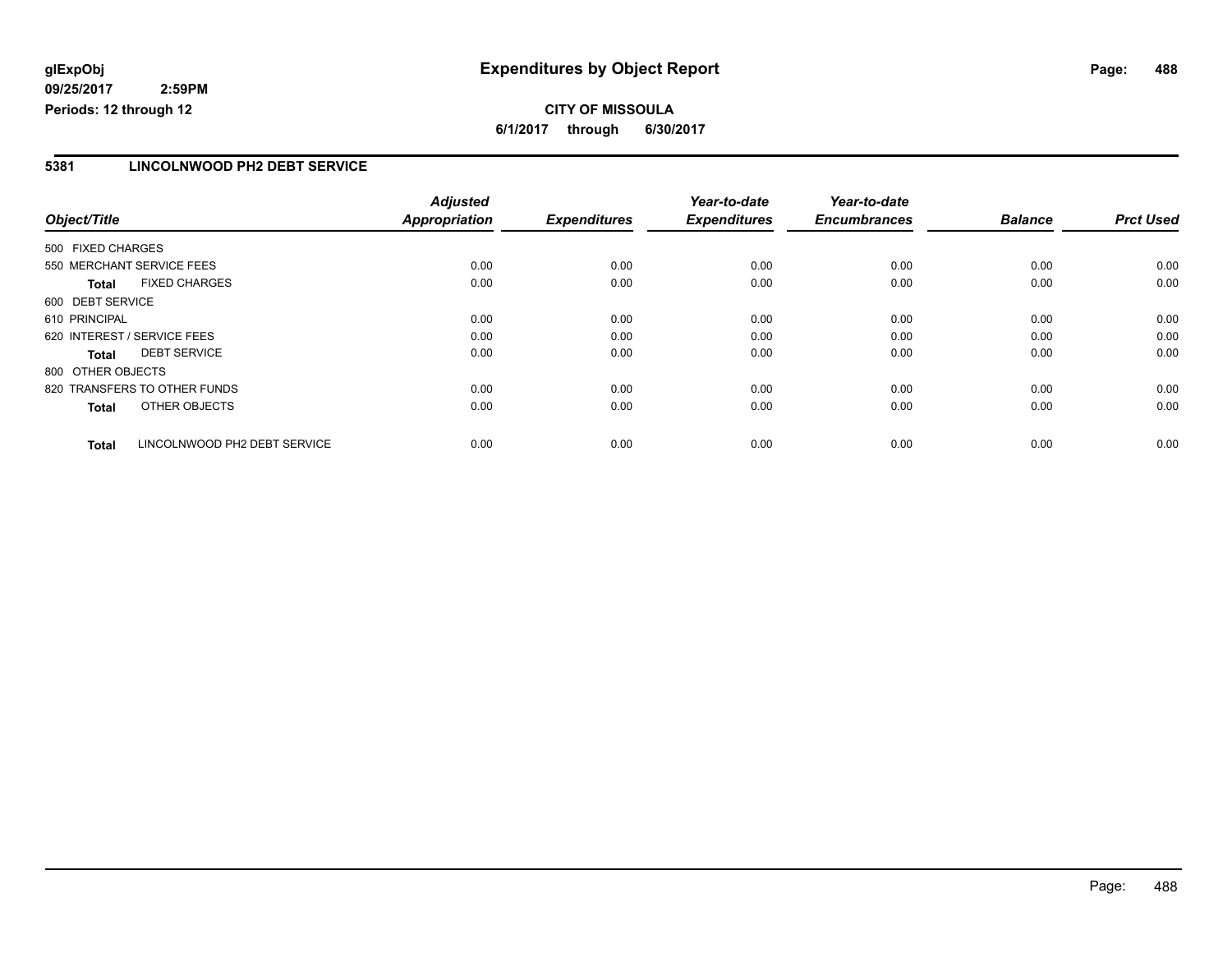**5382 LINCOLNWOOD PH2 RESERVE FUND**

| Object/Title                         | <b>Adjusted</b><br><b>Appropriation</b> | <b>Expenditures</b> | Year-to-date<br><b>Expenditures</b> | Year-to-date<br><b>Encumbrances</b> | <b>Balance</b> | <b>Prct Used</b> |
|--------------------------------------|-----------------------------------------|---------------------|-------------------------------------|-------------------------------------|----------------|------------------|
| 500 FIXED CHARGES                    |                                         |                     |                                     |                                     |                |                  |
| 550 MERCHANT SERVICE FEES            | 0.00                                    | 0.00                | 0.00                                | 0.00                                | 0.00           | 0.00             |
| <b>FIXED CHARGES</b><br><b>Total</b> | 0.00                                    | 0.00                | 0.00                                | 0.00                                | 0.00           | 0.00             |
| 600 DEBT SERVICE                     |                                         |                     |                                     |                                     |                |                  |
| 610 PRINCIPAL                        | 0.00                                    | 0.00                | 0.00                                | 0.00                                | 0.00           | 0.00             |
| 620 INTEREST / SERVICE FEES          | 0.00                                    | 0.00                | 0.00                                | 0.00                                | 0.00           | 0.00             |
| <b>DEBT SERVICE</b><br><b>Total</b>  | 0.00                                    | 0.00                | 0.00                                | 0.00                                | 0.00           | 0.00             |
| 800 OTHER OBJECTS                    |                                         |                     |                                     |                                     |                |                  |
| 820 TRANSFERS TO OTHER FUNDS         | 0.00                                    | 0.00                | 0.00                                | 0.00                                | 0.00           | 0.00             |
| OTHER OBJECTS<br><b>Total</b>        | 0.00                                    | 0.00                | 0.00                                | 0.00                                | 0.00           | 0.00             |
|                                      |                                         |                     |                                     |                                     |                |                  |
| <b>WASTEWATER</b><br><b>Total</b>    | 0.00                                    | 0.00                | 0.00                                | 0.00                                | 0.00           | 0.00             |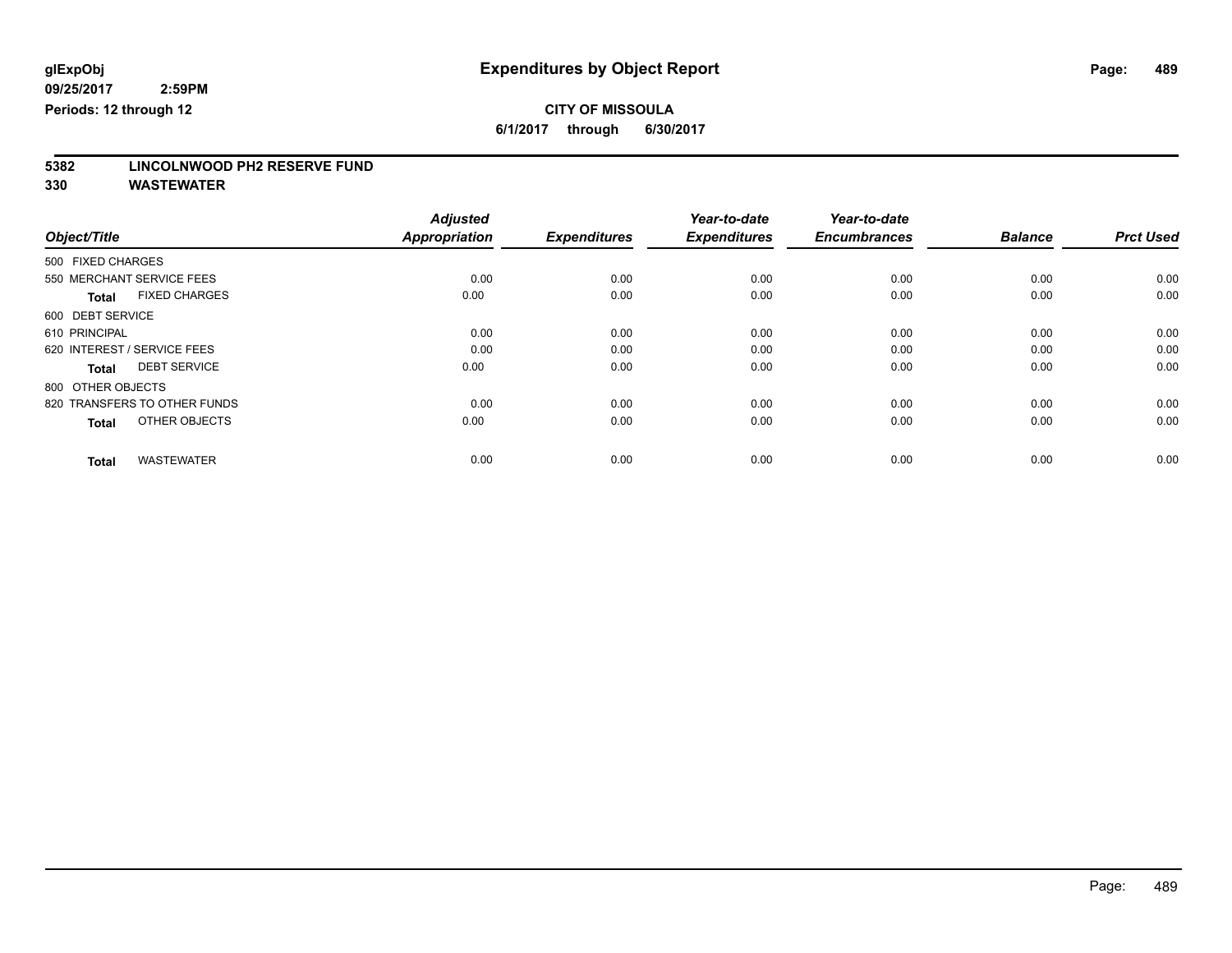#### **5382 LINCOLNWOOD PH2 RESERVE FUND**

|                              |                              | <b>Adjusted</b>      |                     | Year-to-date        | Year-to-date        |                |                  |
|------------------------------|------------------------------|----------------------|---------------------|---------------------|---------------------|----------------|------------------|
| Object/Title                 |                              | <b>Appropriation</b> | <b>Expenditures</b> | <b>Expenditures</b> | <b>Encumbrances</b> | <b>Balance</b> | <b>Prct Used</b> |
| 500 FIXED CHARGES            |                              |                      |                     |                     |                     |                |                  |
| 550 MERCHANT SERVICE FEES    |                              | 0.00                 | 0.00                | 0.00                | 0.00                | 0.00           | 0.00             |
| <b>Total</b>                 | <b>FIXED CHARGES</b>         | 0.00                 | 0.00                | 0.00                | 0.00                | 0.00           | 0.00             |
| 600 DEBT SERVICE             |                              |                      |                     |                     |                     |                |                  |
| 610 PRINCIPAL                |                              | 0.00                 | 0.00                | 0.00                | 0.00                | 0.00           | 0.00             |
| 620 INTEREST / SERVICE FEES  |                              | 0.00                 | 0.00                | 0.00                | 0.00                | 0.00           | 0.00             |
| <b>Total</b>                 | <b>DEBT SERVICE</b>          | 0.00                 | 0.00                | 0.00                | 0.00                | 0.00           | 0.00             |
| 800 OTHER OBJECTS            |                              |                      |                     |                     |                     |                |                  |
| 820 TRANSFERS TO OTHER FUNDS |                              | 0.00                 | 0.00                | 0.00                | 0.00                | 0.00           | 0.00             |
| <b>Total</b>                 | OTHER OBJECTS                | 0.00                 | 0.00                | 0.00                | 0.00                | 0.00           | 0.00             |
| <b>Total</b>                 | LINCOLNWOOD PH2 RESERVE FUND | 0.00                 | 0.00                | 0.00                | 0.00                | 0.00           | 0.00             |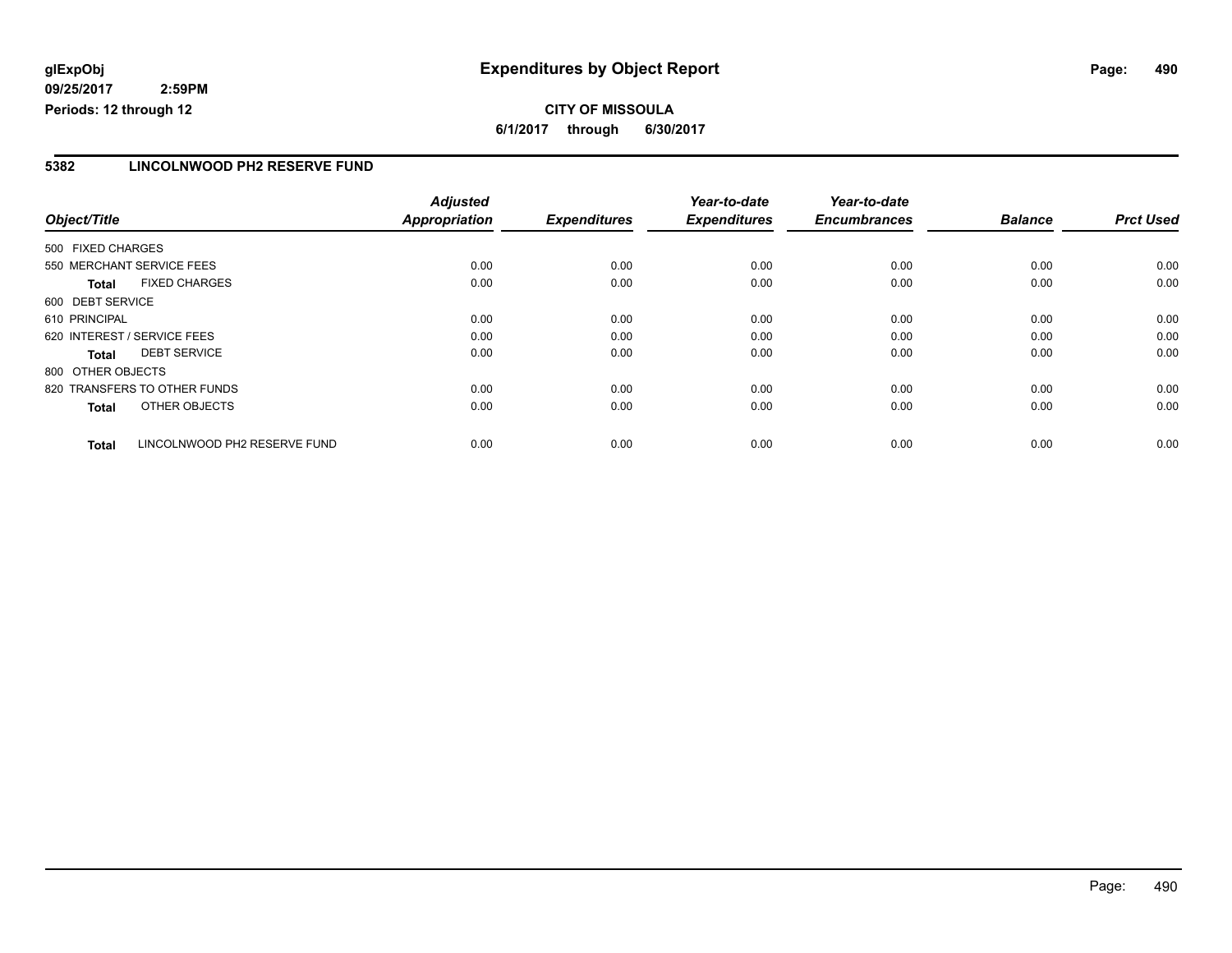### **CITY OF MISSOULA**

**6/1/2017 through 6/30/2017**

# **5383 FY09 RATTLESNAKE SEWER DEBT SVS**

**550 SID 544 PROJECT**

|                   |                             | <b>Adjusted</b>      |                     | Year-to-date        | Year-to-date        |                |                  |
|-------------------|-----------------------------|----------------------|---------------------|---------------------|---------------------|----------------|------------------|
| Object/Title      |                             | <b>Appropriation</b> | <b>Expenditures</b> | <b>Expenditures</b> | <b>Encumbrances</b> | <b>Balance</b> | <b>Prct Used</b> |
| 500 FIXED CHARGES |                             |                      |                     |                     |                     |                |                  |
|                   | 550 MERCHANT SERVICE FEES   | 0.00                 | 0.00                | 0.00                | 0.00                | 0.00           | 0.00             |
| <b>Total</b>      | <b>FIXED CHARGES</b>        | 0.00                 | 0.00                | 0.00                | 0.00                | 0.00           | 0.00             |
| 600 DEBT SERVICE  |                             |                      |                     |                     |                     |                |                  |
| 610 PRINCIPAL     |                             | 20,000.00            | $-10,000.00$        | 0.00                | 0.00                | 20.000.00      | 0.00             |
|                   | 620 INTEREST / SERVICE FEES | 10.350.00            | $-5.250.00$         | 0.00                | 0.00                | 10.350.00      | 0.00             |
| <b>Total</b>      | <b>DEBT SERVICE</b>         | 30,350.00            | $-15.250.00$        | 0.00                | 0.00                | 30,350.00      | 0.00             |
| <b>Total</b>      | SID 544 PROJECT             | 30.350.00            | $-15.250.00$        | 0.00                | 0.00                | 30.350.00      | 0.00             |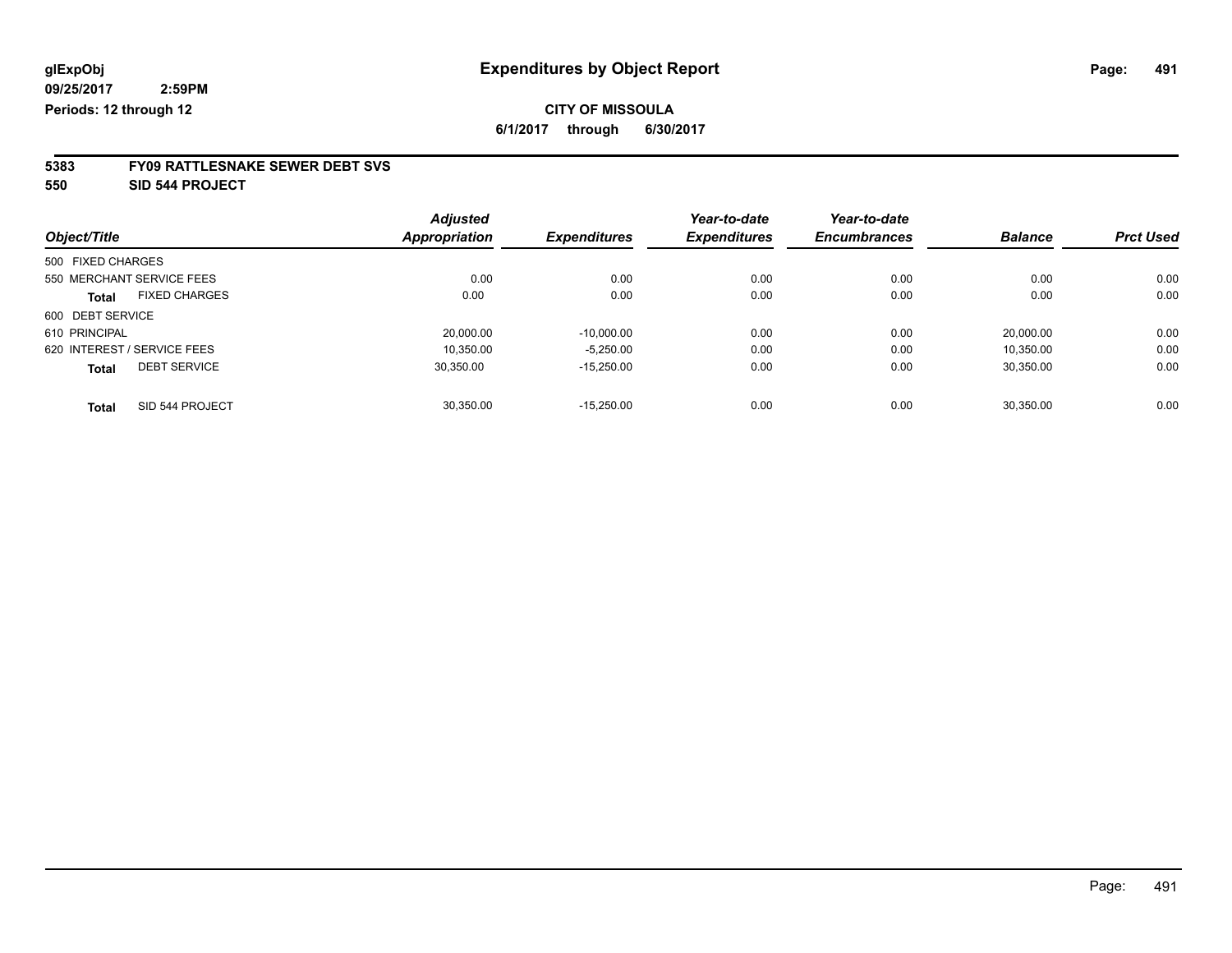#### **5383 FY09 RATTLESNAKE SEWER DEBT SVS**

|                                      | <b>Adjusted</b>                 |           |                     | Year-to-date        | Year-to-date        |                |                  |
|--------------------------------------|---------------------------------|-----------|---------------------|---------------------|---------------------|----------------|------------------|
| Object/Title                         | <b>Appropriation</b>            |           | <b>Expenditures</b> | <b>Expenditures</b> | <b>Encumbrances</b> | <b>Balance</b> | <b>Prct Used</b> |
| 500 FIXED CHARGES                    |                                 |           |                     |                     |                     |                |                  |
| 550 MERCHANT SERVICE FEES            |                                 | 0.00      | 0.00                | 0.00                | 0.00                | 0.00           | 0.00             |
| <b>FIXED CHARGES</b><br><b>Total</b> |                                 | 0.00      | 0.00                | 0.00                | 0.00                | 0.00           | 0.00             |
| 600 DEBT SERVICE                     |                                 |           |                     |                     |                     |                |                  |
| 610 PRINCIPAL                        |                                 | 20,000.00 | $-10.000.00$        | 0.00                | 0.00                | 20.000.00      | 0.00             |
| 620 INTEREST / SERVICE FEES          |                                 | 10.350.00 | $-5.250.00$         | 0.00                | 0.00                | 10.350.00      | 0.00             |
| <b>DEBT SERVICE</b><br><b>Total</b>  |                                 | 30.350.00 | $-15.250.00$        | 0.00                | 0.00                | 30.350.00      | 0.00             |
| <b>Total</b>                         | FY09 RATTLESNAKE SEWER DEBT SVS | 30.350.00 | $-15.250.00$        | 0.00                | 0.00                | 30.350.00      | 0.00             |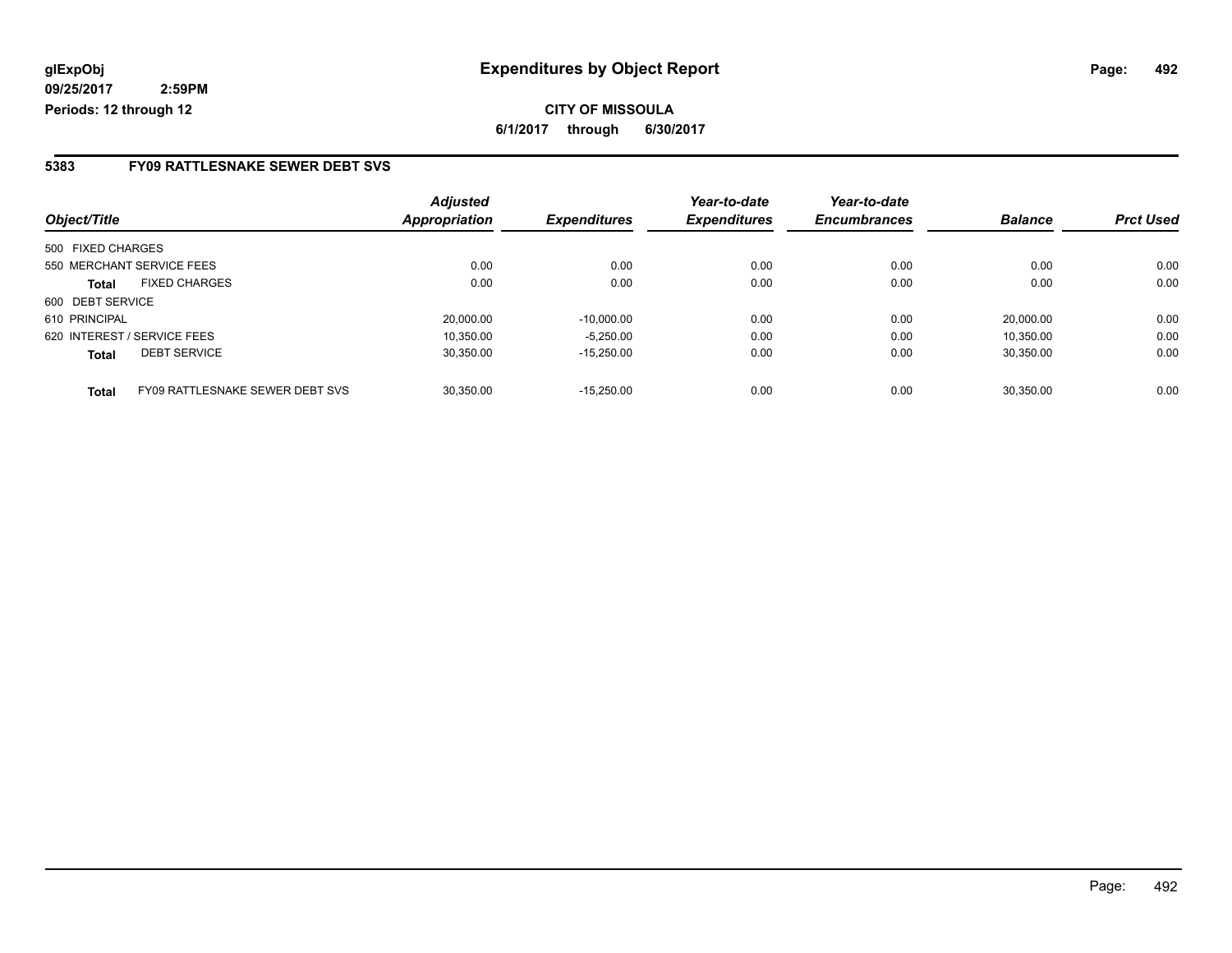**5384 09 LOLO BOND RESERVE**

|                                      | <b>Adjusted</b> |                     | Year-to-date<br><b>Expenditures</b> | Year-to-date<br><b>Encumbrances</b> | <b>Balance</b> | <b>Prct Used</b> |
|--------------------------------------|-----------------|---------------------|-------------------------------------|-------------------------------------|----------------|------------------|
| Object/Title                         | Appropriation   | <b>Expenditures</b> |                                     |                                     |                |                  |
| 500 FIXED CHARGES                    |                 |                     |                                     |                                     |                |                  |
| 550 MERCHANT SERVICE FEES            | 0.00            | 0.00                | 0.00                                | 0.00                                | 0.00           | 0.00             |
| <b>FIXED CHARGES</b><br><b>Total</b> | 0.00            | 0.00                | 0.00                                | 0.00                                | 0.00           | 0.00             |
| 800 OTHER OBJECTS                    |                 |                     |                                     |                                     |                |                  |
| 820 TRANSFERS TO OTHER FUNDS         | 0.00            | 0.00                | 0.00                                | 0.00                                | 0.00           | 0.00             |
| OTHER OBJECTS<br><b>Total</b>        | 0.00            | 0.00                | 0.00                                | 0.00                                | 0.00           | 0.00             |
| <b>WASTEWATER</b><br><b>Total</b>    | 0.00            | 0.00                | 0.00                                | 0.00                                | 0.00           | 0.00             |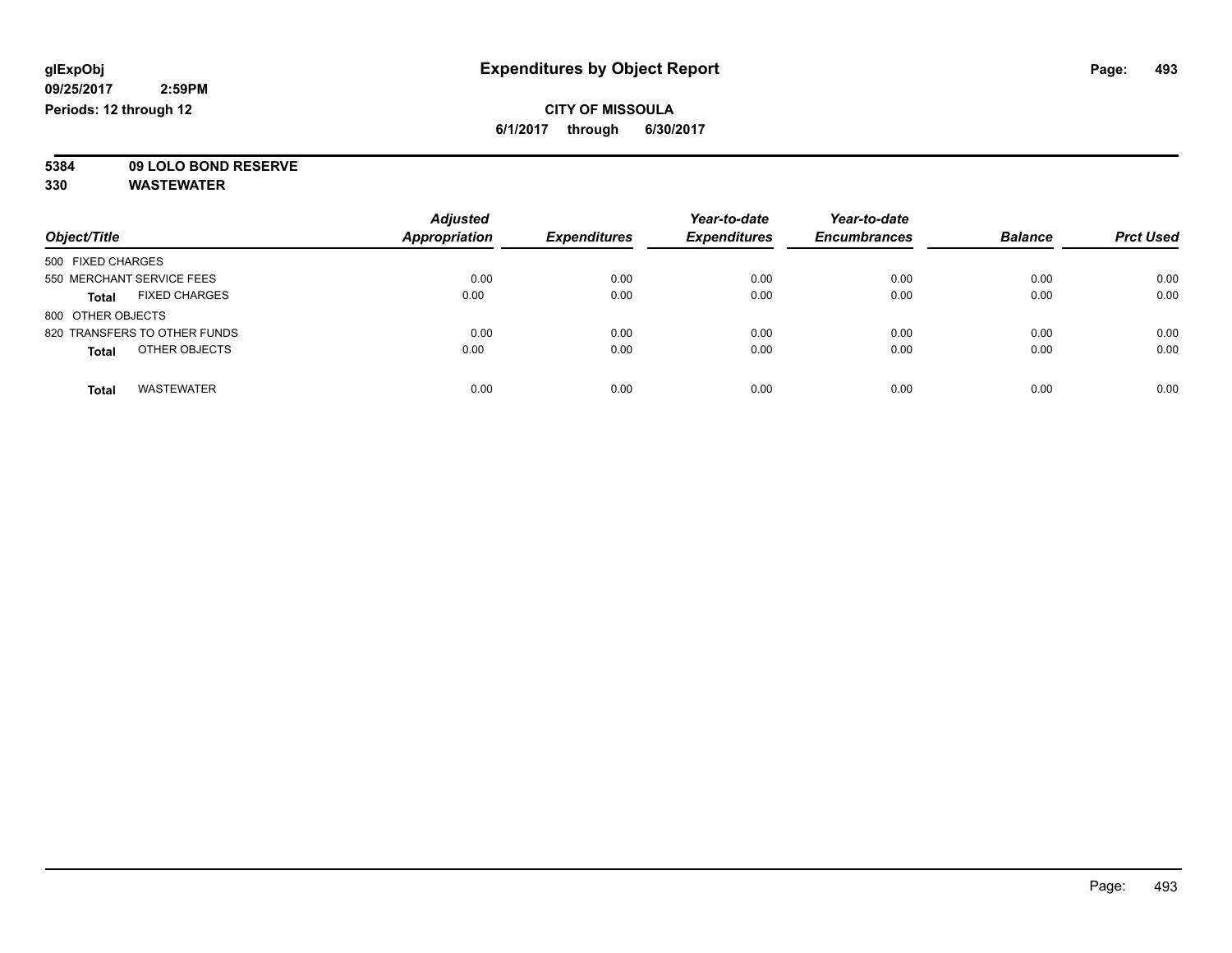**CITY OF MISSOULA 6/1/2017 through 6/30/2017**

#### **5384 09 LOLO BOND RESERVE**

|                                      | <b>Adjusted</b>      |                     | Year-to-date        | Year-to-date        |                |                  |
|--------------------------------------|----------------------|---------------------|---------------------|---------------------|----------------|------------------|
| Object/Title                         | <b>Appropriation</b> | <b>Expenditures</b> | <b>Expenditures</b> | <b>Encumbrances</b> | <b>Balance</b> | <b>Prct Used</b> |
| 500 FIXED CHARGES                    |                      |                     |                     |                     |                |                  |
| 550 MERCHANT SERVICE FEES            | 0.00                 | 0.00                | 0.00                | 0.00                | 0.00           | 0.00             |
| <b>FIXED CHARGES</b><br><b>Total</b> | 0.00                 | 0.00                | 0.00                | 0.00                | 0.00           | 0.00             |
| 800 OTHER OBJECTS                    |                      |                     |                     |                     |                |                  |
| 820 TRANSFERS TO OTHER FUNDS         | 0.00                 | 0.00                | 0.00                | 0.00                | 0.00           | 0.00             |
| OTHER OBJECTS<br><b>Total</b>        | 0.00                 | 0.00                | 0.00                | 0.00                | 0.00           | 0.00             |
| 09 LOLO BOND RESERVE<br><b>Total</b> | 0.00                 | 0.00                | 0.00                | 0.00                | 0.00           | 0.00             |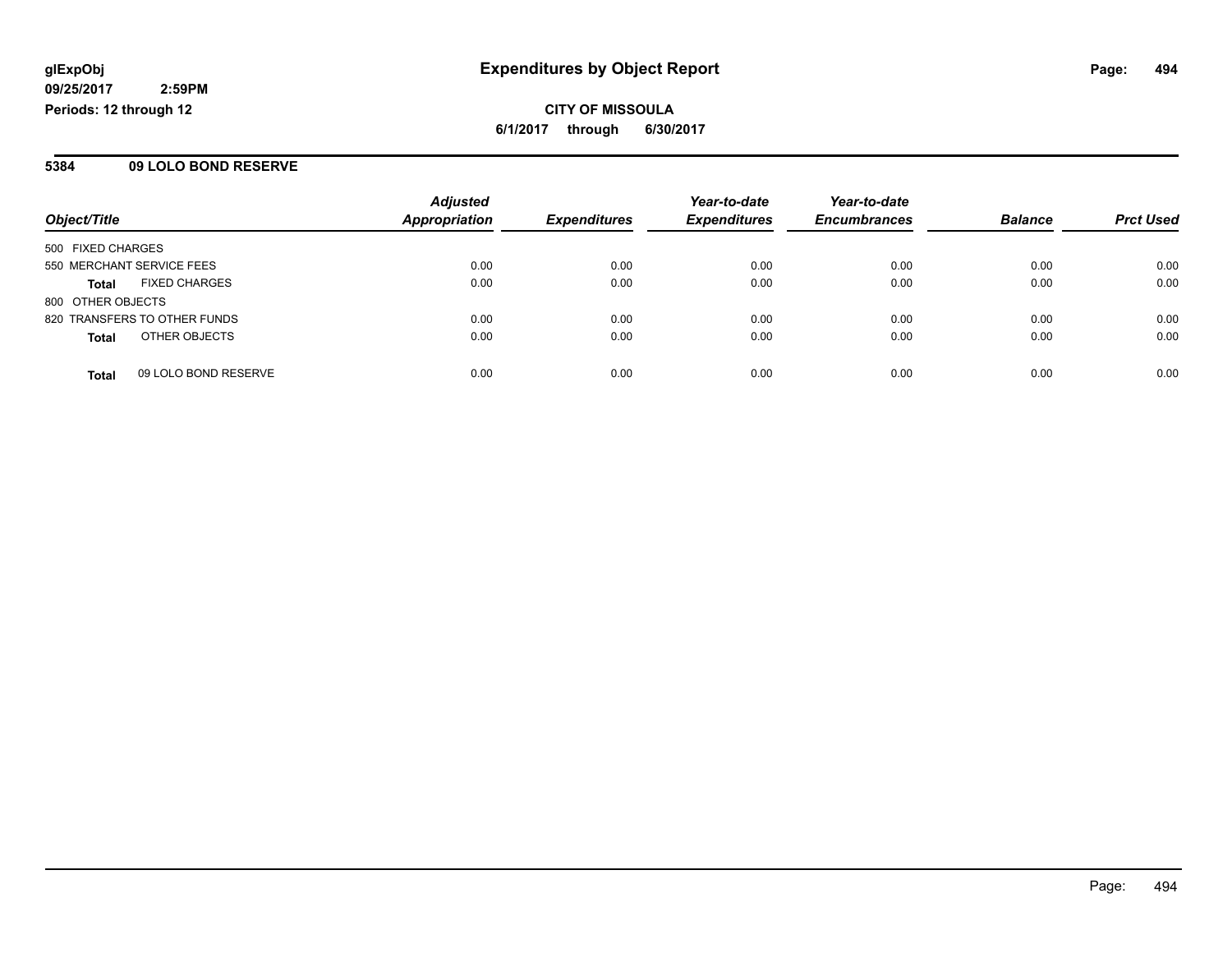#### **CITY OF MISSOULA 6/1/2017 through 6/30/2017**

### **5385 HEADWORKS 2010 BOND RESERVE**

| Object/Title                 | <b>Adjusted</b><br>Appropriation | <b>Expenditures</b> | Year-to-date<br><b>Expenditures</b> | Year-to-date<br><b>Encumbrances</b> | <b>Balance</b> | <b>Prct Used</b> |
|------------------------------|----------------------------------|---------------------|-------------------------------------|-------------------------------------|----------------|------------------|
| 800 OTHER OBJECTS            |                                  |                     |                                     |                                     |                |                  |
| 820 TRANSFERS TO OTHER FUNDS | 0.00                             | 0.00                | 0.00                                | 0.00                                | 0.00           | 0.00             |
| OTHER OBJECTS<br>Total       | 0.00                             | 0.00                | 0.00                                | 0.00                                | 0.00           | 0.00             |
| WASTEWATER<br><b>Total</b>   | 0.00                             | 0.00                | 0.00                                | 0.00                                | 0.00           | 0.00             |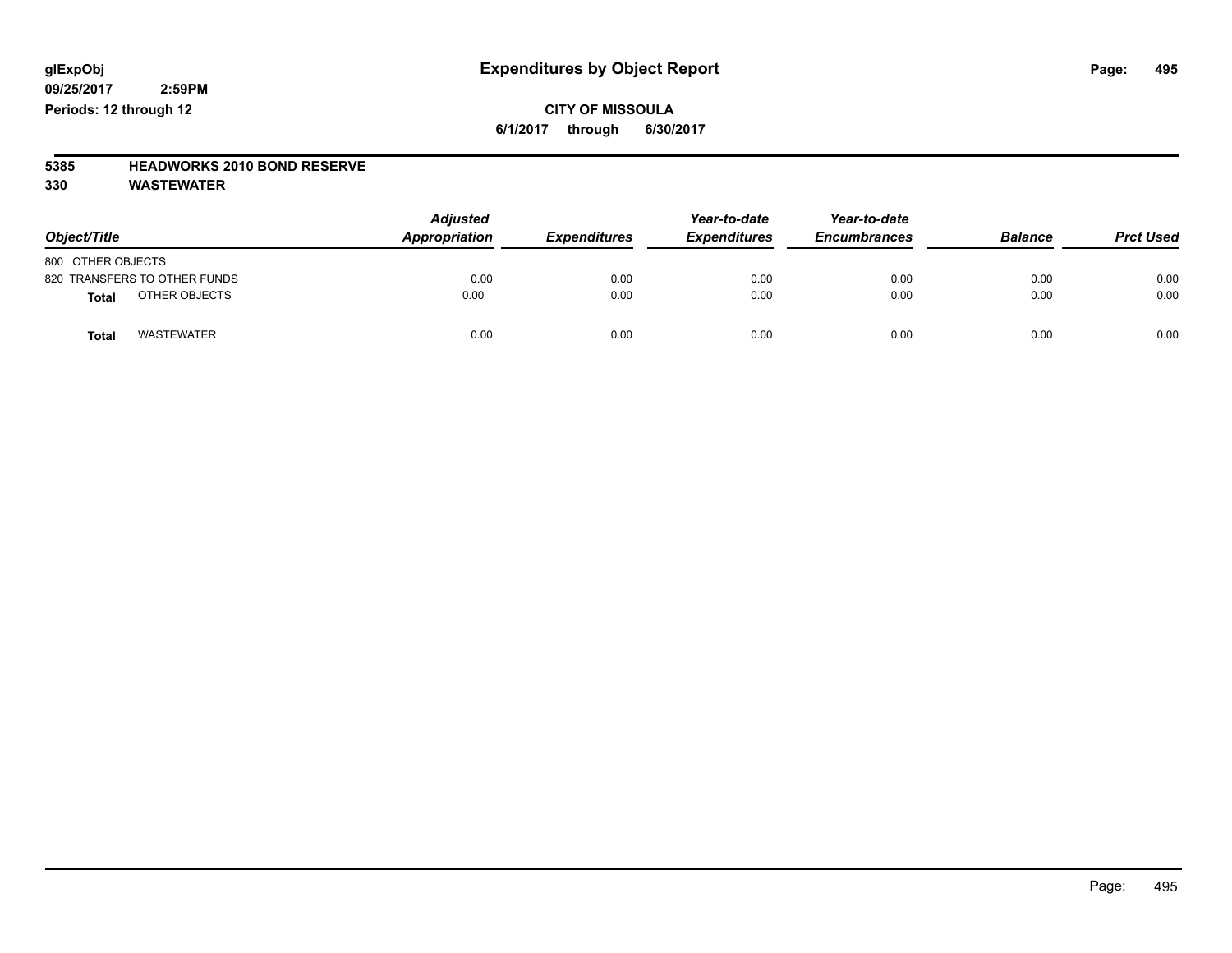#### **glExpObj Expenditures by Object Report Page: 496**

**09/25/2017 2:59PM Periods: 12 through 12**

#### **5385 HEADWORKS 2010 BOND RESERVE**

| Object/Title                                | <b>Adjusted</b><br>Appropriation | <i><b>Expenditures</b></i> | Year-to-date<br><b>Expenditures</b> | Year-to-date<br><b>Encumbrances</b> | <b>Balance</b> | <b>Prct Used</b> |
|---------------------------------------------|----------------------------------|----------------------------|-------------------------------------|-------------------------------------|----------------|------------------|
| 800 OTHER OBJECTS                           |                                  |                            |                                     |                                     |                |                  |
| 820 TRANSFERS TO OTHER FUNDS                | 0.00                             | 0.00                       | 0.00                                | 0.00                                | 0.00           | 0.00             |
| OTHER OBJECTS<br>Total                      | 0.00                             | 0.00                       | 0.00                                | 0.00                                | 0.00           | 0.00             |
| <b>HEADWORKS 2010 BOND RESERVE</b><br>Total | 0.00                             | 0.00                       | 0.00                                | 0.00                                | 0.00           | 0.00             |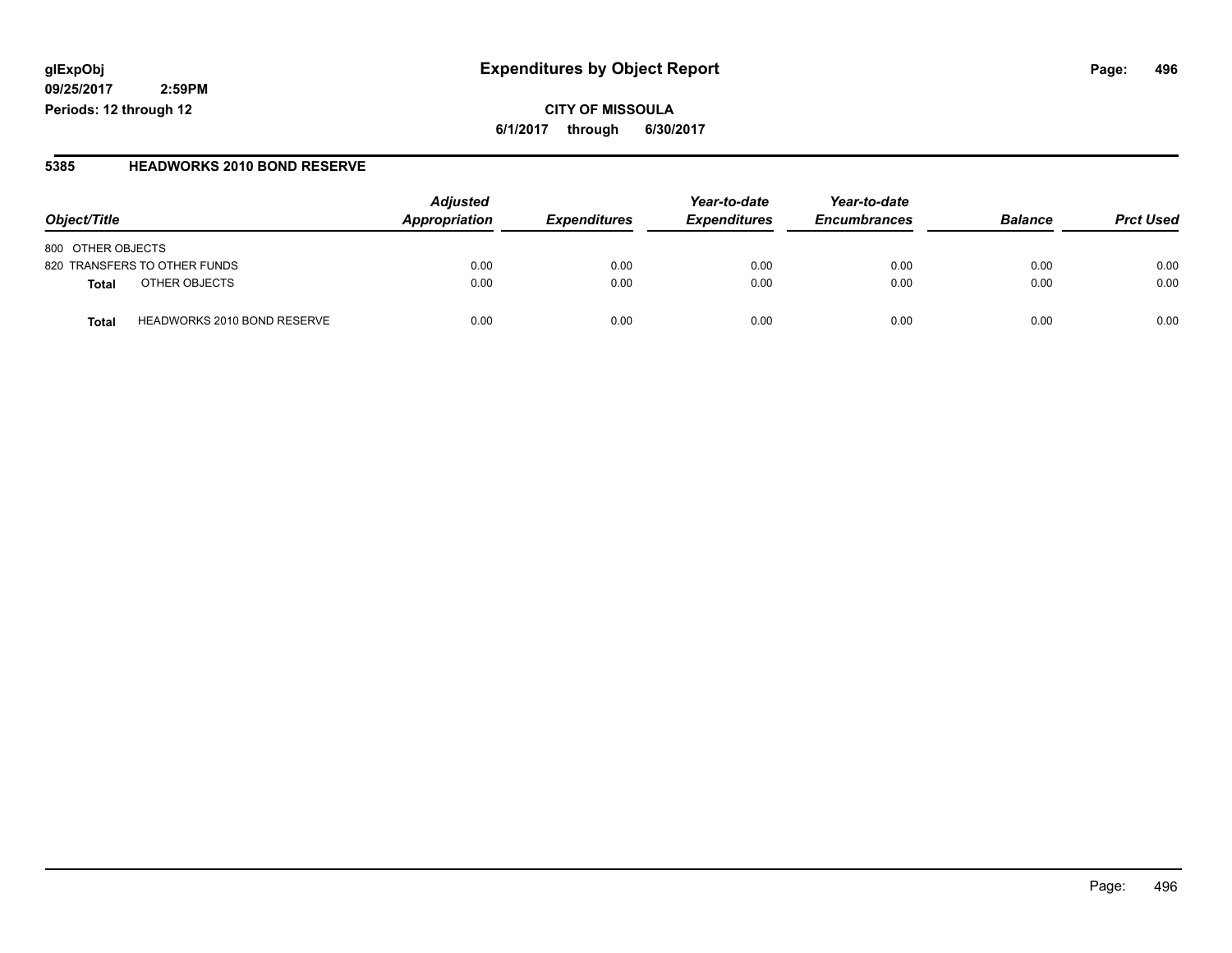# **5386 FY10 HEADWORKS DEBT SERVICE**

|                                      | <b>Adjusted</b> |                     | Year-to-date        | Year-to-date        |                |                  |
|--------------------------------------|-----------------|---------------------|---------------------|---------------------|----------------|------------------|
| Object/Title                         | Appropriation   | <b>Expenditures</b> | <b>Expenditures</b> | <b>Encumbrances</b> | <b>Balance</b> | <b>Prct Used</b> |
| 500 FIXED CHARGES                    |                 |                     |                     |                     |                |                  |
| 550 MERCHANT SERVICE FEES            | 0.00            | $-700.00$           | 0.00                | 0.00                | 0.00           | 0.00             |
| <b>FIXED CHARGES</b><br><b>Total</b> | 0.00            | $-700.00$           | 0.00                | 0.00                | 0.00           | 0.00             |
| 600 DEBT SERVICE                     |                 |                     |                     |                     |                |                  |
| 610 PRINCIPAL                        | 140.000.00      | 0.00                | 0.00                | 0.00                | 140.000.00     | 0.00             |
| 620 INTEREST / SERVICE FEES          | 558,099.00      | -279.049.64         | 0.00                | 0.00                | 558.099.00     | 0.00             |
| <b>DEBT SERVICE</b><br><b>Total</b>  | 698.099.00      | -279.049.64         | 0.00                | 0.00                | 698.099.00     | 0.00             |
| <b>WASTEWATER</b><br><b>Total</b>    | 698.099.00      | -279.749.64         | 0.00                | 0.00                | 698.099.00     | 0.00             |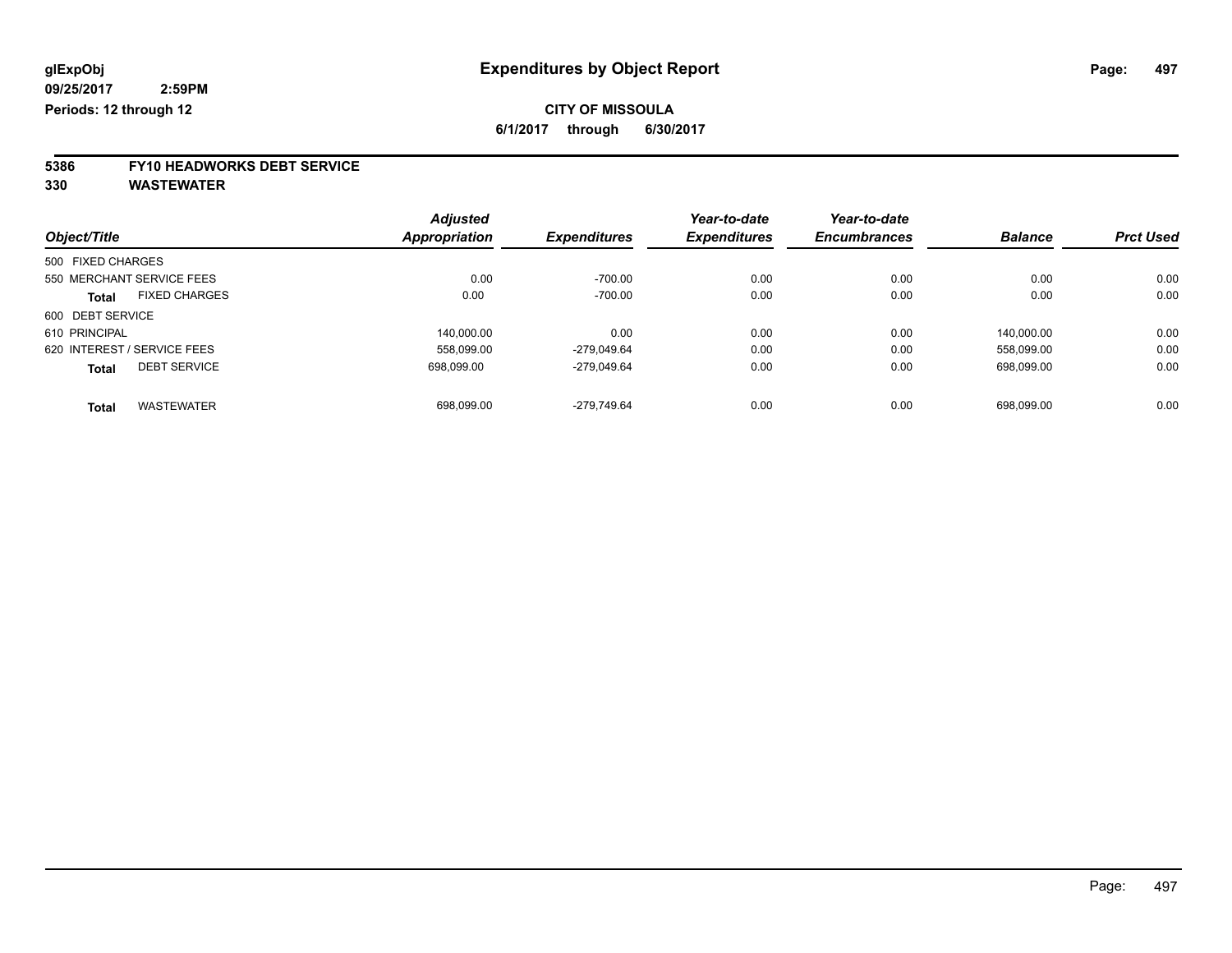#### **5386 FY10 HEADWORKS DEBT SERVICE**

| Object/Title      |                             | <b>Adjusted</b><br>Appropriation | <b>Expenditures</b> | Year-to-date<br><b>Expenditures</b> | Year-to-date<br><b>Encumbrances</b> | <b>Balance</b> | <b>Prct Used</b> |
|-------------------|-----------------------------|----------------------------------|---------------------|-------------------------------------|-------------------------------------|----------------|------------------|
|                   |                             |                                  |                     |                                     |                                     |                |                  |
| 500 FIXED CHARGES |                             |                                  |                     |                                     |                                     |                |                  |
|                   | 550 MERCHANT SERVICE FEES   | 0.00                             | $-700.00$           | 0.00                                | 0.00                                | 0.00           | 0.00             |
| <b>Total</b>      | <b>FIXED CHARGES</b>        | 0.00                             | $-700.00$           | 0.00                                | 0.00                                | 0.00           | 0.00             |
| 600 DEBT SERVICE  |                             |                                  |                     |                                     |                                     |                |                  |
| 610 PRINCIPAL     |                             | 140.000.00                       | 0.00                | 0.00                                | 0.00                                | 140.000.00     | 0.00             |
|                   | 620 INTEREST / SERVICE FEES | 558.099.00                       | -279.049.64         | 0.00                                | 0.00                                | 558.099.00     | 0.00             |
| <b>Total</b>      | <b>DEBT SERVICE</b>         | 698.099.00                       | -279.049.64         | 0.00                                | 0.00                                | 698.099.00     | 0.00             |
| <b>Total</b>      | FY10 HEADWORKS DEBT SERVICE | 698.099.00                       | -279.749.64         | 0.00                                | 0.00                                | 698.099.00     | 0.00             |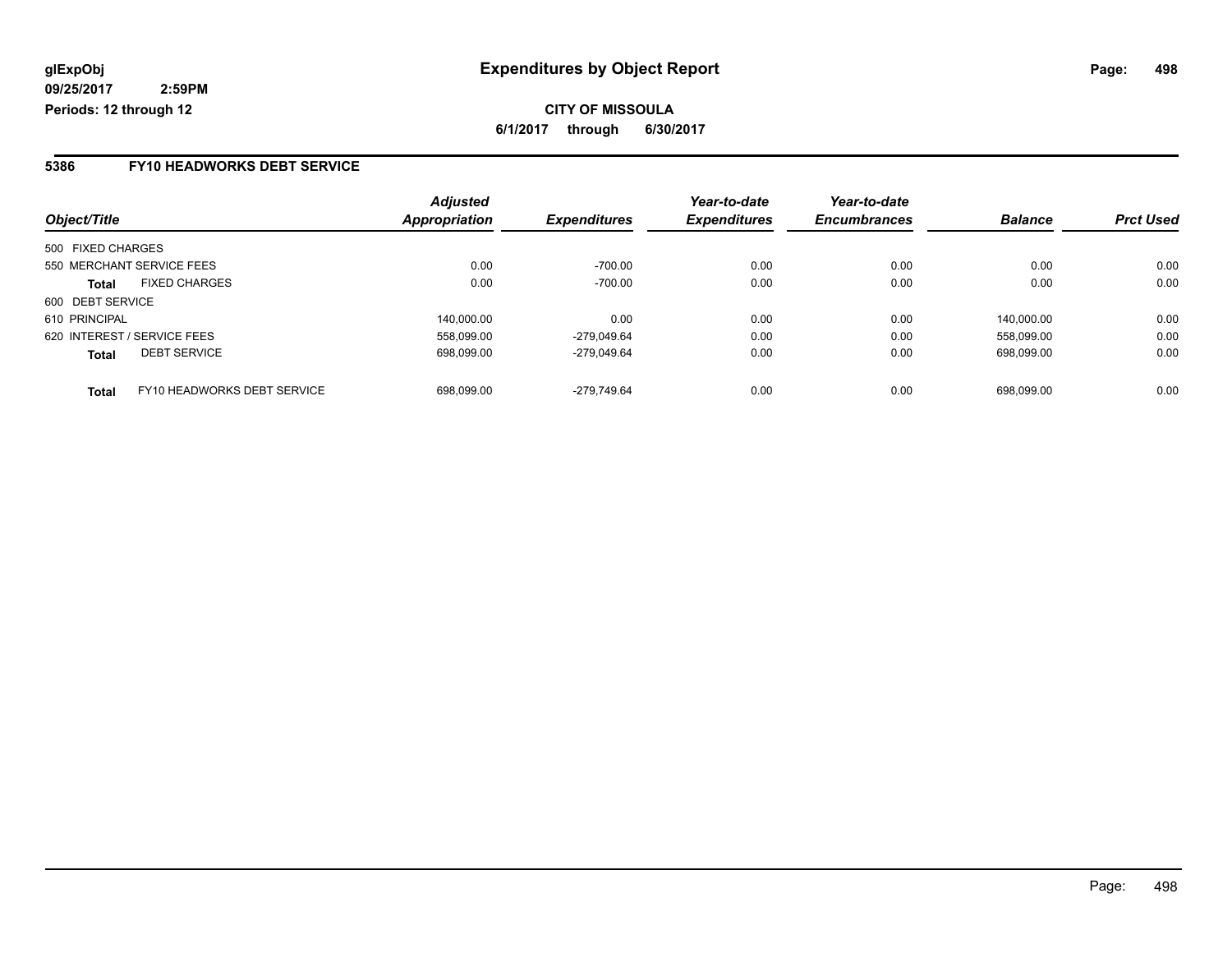### **CITY OF MISSOULA**

**6/1/2017 through 6/30/2017**

# **5387 FY11 SEWER \$1.29M BOND DEBT SERVICE**

|                             |                      | <b>Adjusted</b><br><b>Appropriation</b> |                     | Year-to-date        | Year-to-date   |                  |      |
|-----------------------------|----------------------|-----------------------------------------|---------------------|---------------------|----------------|------------------|------|
| Object/Title                | <b>Expenditures</b>  |                                         | <b>Expenditures</b> | <b>Encumbrances</b> | <b>Balance</b> | <b>Prct Used</b> |      |
| 500 FIXED CHARGES           |                      |                                         |                     |                     |                |                  |      |
| 550 MERCHANT SERVICE FEES   |                      | 0.00                                    | 0.00                | 0.00                | 0.00           | 0.00             | 0.00 |
| <b>Total</b>                | <b>FIXED CHARGES</b> | 0.00                                    | 0.00                | 0.00                | 0.00           | 0.00             | 0.00 |
| 600 DEBT SERVICE            |                      |                                         |                     |                     |                |                  |      |
| 610 PRINCIPAL               |                      | 45.000.00                               | 0.00                | 0.00                | 0.00           | 45.000.00        | 0.00 |
| 620 INTEREST / SERVICE FEES |                      | 55.380.00                               | $-27,690.00$        | 0.00                | 0.00           | 55.380.00        | 0.00 |
| <b>Total</b>                | <b>DEBT SERVICE</b>  | 100.380.00                              | $-27,690.00$        | 0.00                | 0.00           | 100.380.00       | 0.00 |
| <b>Total</b>                | <b>WASTEWATER</b>    | 100.380.00                              | $-27.690.00$        | 0.00                | 0.00           | 100.380.00       | 0.00 |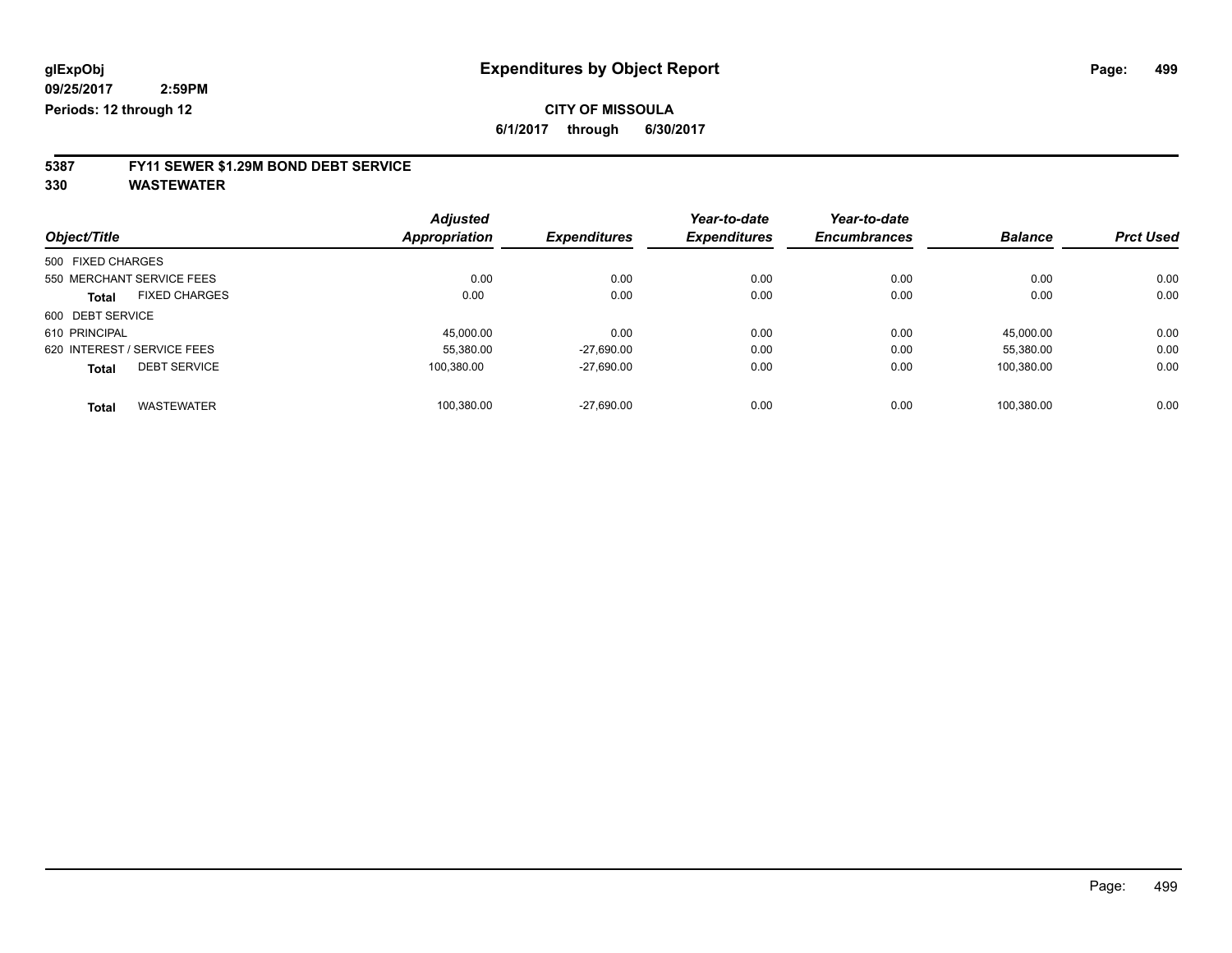**CITY OF MISSOULA 6/1/2017 through 6/30/2017**

#### **5387 FY11 SEWER \$1.29M BOND DEBT SERVICE**

|                   |                                     | <b>Adjusted</b> |                     | Year-to-date        | Year-to-date        |                |                  |
|-------------------|-------------------------------------|-----------------|---------------------|---------------------|---------------------|----------------|------------------|
| Object/Title      |                                     | Appropriation   | <b>Expenditures</b> | <b>Expenditures</b> | <b>Encumbrances</b> | <b>Balance</b> | <b>Prct Used</b> |
| 500 FIXED CHARGES |                                     |                 |                     |                     |                     |                |                  |
|                   | 550 MERCHANT SERVICE FEES           | 0.00            | 0.00                | 0.00                | 0.00                | 0.00           | 0.00             |
| <b>Total</b>      | <b>FIXED CHARGES</b>                | 0.00            | 0.00                | 0.00                | 0.00                | 0.00           | 0.00             |
| 600 DEBT SERVICE  |                                     |                 |                     |                     |                     |                |                  |
| 610 PRINCIPAL     |                                     | 45.000.00       | 0.00                | 0.00                | 0.00                | 45,000.00      | 0.00             |
|                   | 620 INTEREST / SERVICE FEES         | 55,380.00       | $-27.690.00$        | 0.00                | 0.00                | 55,380.00      | 0.00             |
| <b>Total</b>      | <b>DEBT SERVICE</b>                 | 100,380.00      | $-27,690.00$        | 0.00                | 0.00                | 100,380.00     | 0.00             |
| <b>Total</b>      | FY11 SEWER \$1.29M BOND DEBT SERVIC | 100.380.00      | $-27.690.00$        | 0.00                | 0.00                | 100.380.00     | 0.00             |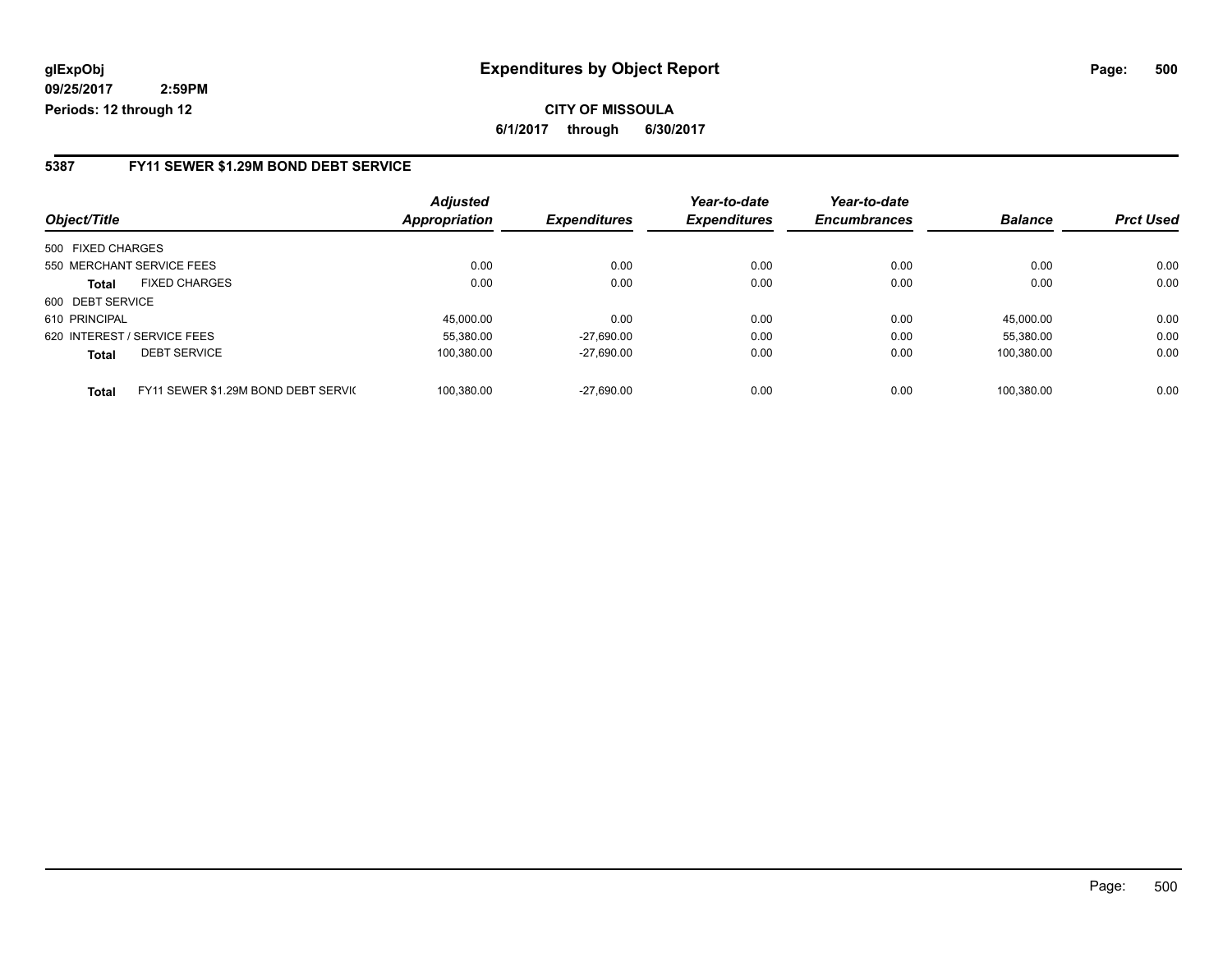### **5388 FY11 \$1.29M SEWER BOND RESERVE**

|                                      | <b>Adjusted</b>      |                     | Year-to-date        | Year-to-date        | <b>Balance</b> | <b>Prct Used</b> |
|--------------------------------------|----------------------|---------------------|---------------------|---------------------|----------------|------------------|
| Object/Title                         | <b>Appropriation</b> | <b>Expenditures</b> | <b>Expenditures</b> | <b>Encumbrances</b> |                |                  |
| 500 FIXED CHARGES                    |                      |                     |                     |                     |                |                  |
| 550 MERCHANT SERVICE FEES            | 0.00                 | 0.00                | 0.00                | 0.00                | 0.00           | 0.00             |
| <b>FIXED CHARGES</b><br><b>Total</b> | 0.00                 | 0.00                | 0.00                | 0.00                | 0.00           | 0.00             |
| 800 OTHER OBJECTS                    |                      |                     |                     |                     |                |                  |
| 820 TRANSFERS TO OTHER FUNDS         | 0.00                 | 0.00                | 0.00                | 0.00                | 0.00           | 0.00             |
| OTHER OBJECTS<br><b>Total</b>        | 0.00                 | 0.00                | 0.00                | 0.00                | 0.00           | 0.00             |
| <b>WASTEWATER</b><br><b>Total</b>    | 0.00                 | 0.00                | 0.00                | 0.00                | 0.00           | 0.00             |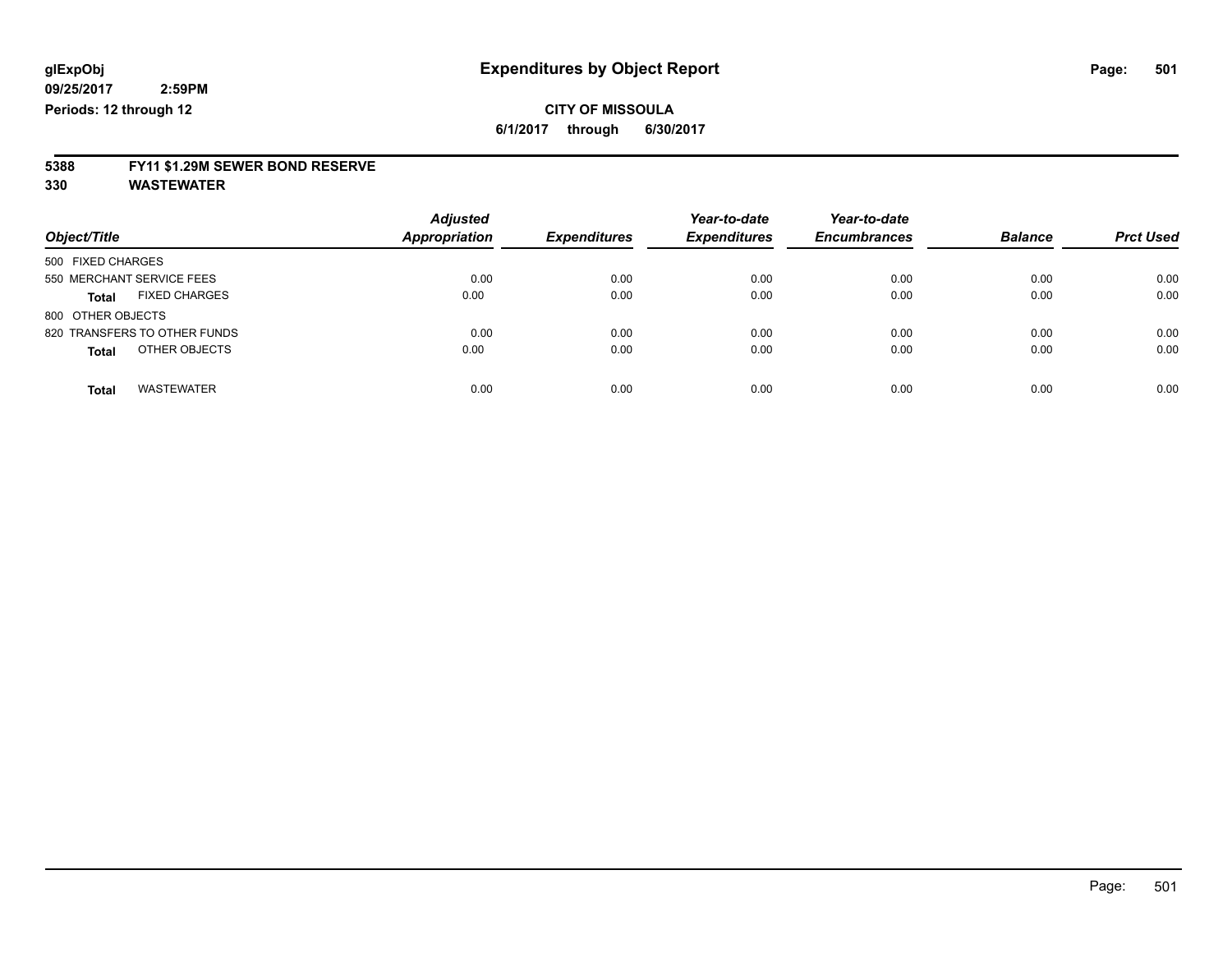#### **glExpObj Expenditures by Object Report Page: 502**

**09/25/2017 2:59PM Periods: 12 through 12**

#### **5388 FY11 \$1.29M SEWER BOND RESERVE**

|                                                 | <b>Adjusted</b> |                     | Year-to-date        | Year-to-date        |                |                  |
|-------------------------------------------------|-----------------|---------------------|---------------------|---------------------|----------------|------------------|
| Object/Title                                    | Appropriation   | <b>Expenditures</b> | <b>Expenditures</b> | <b>Encumbrances</b> | <b>Balance</b> | <b>Prct Used</b> |
| 500 FIXED CHARGES                               |                 |                     |                     |                     |                |                  |
| 550 MERCHANT SERVICE FEES                       | 0.00            | 0.00                | 0.00                | 0.00                | 0.00           | 0.00             |
| <b>FIXED CHARGES</b><br><b>Total</b>            | 0.00            | 0.00                | 0.00                | 0.00                | 0.00           | 0.00             |
| 800 OTHER OBJECTS                               |                 |                     |                     |                     |                |                  |
| 820 TRANSFERS TO OTHER FUNDS                    | 0.00            | 0.00                | 0.00                | 0.00                | 0.00           | 0.00             |
| OTHER OBJECTS<br><b>Total</b>                   | 0.00            | 0.00                | 0.00                | 0.00                | 0.00           | 0.00             |
| FY11 \$1.29M SEWER BOND RESERVE<br><b>Total</b> | 0.00            | 0.00                | 0.00                | 0.00                | 0.00           | 0.00             |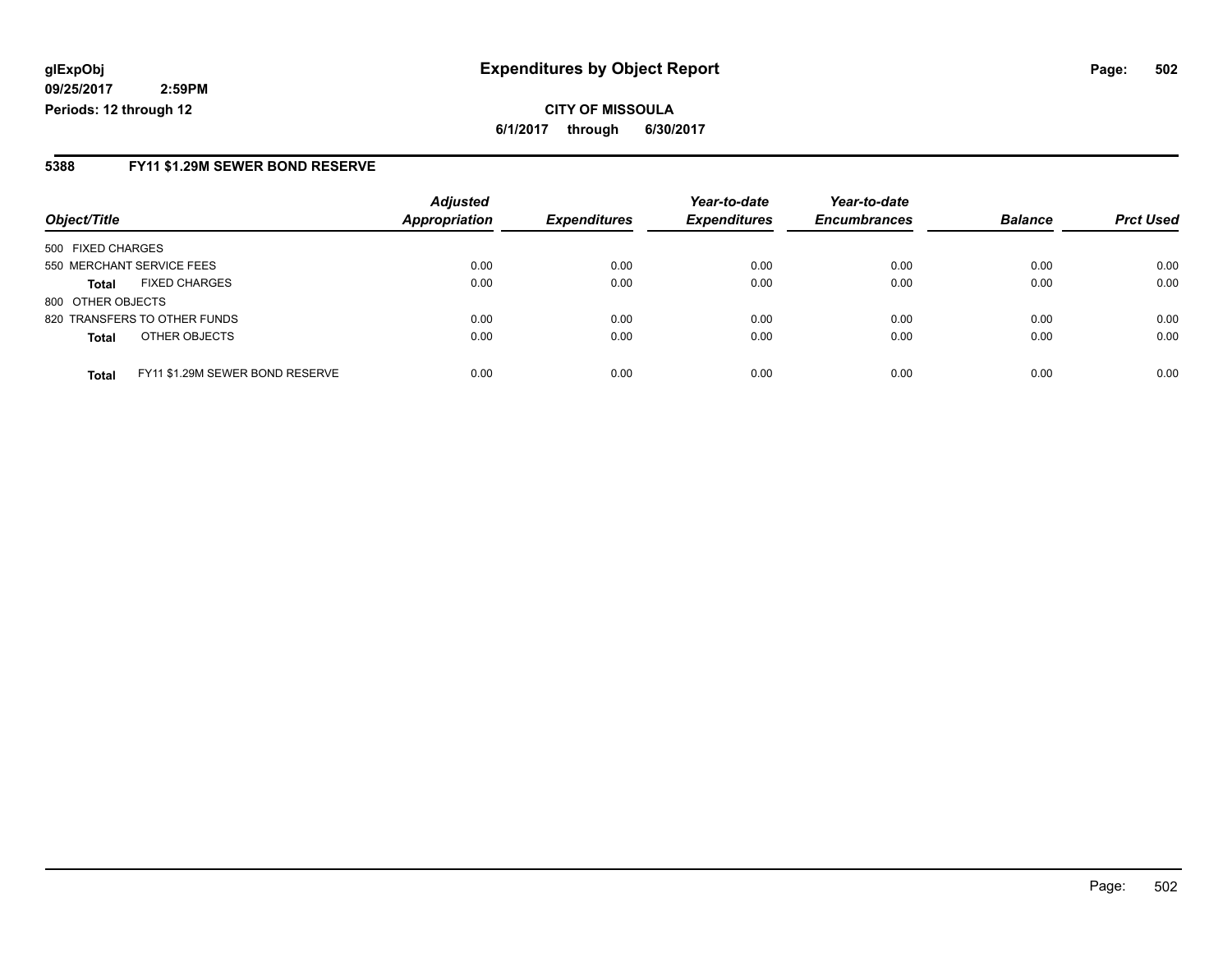### **CITY OF MISSOULA**

**6/1/2017 through 6/30/2017**

### **5389 FY15 SEWER REVENUE BOND DEBT SERVICE**

| Object/Title                        | <b>Adjusted</b><br><b>Appropriation</b> | <b>Expenditures</b> | Year-to-date<br><b>Expenditures</b> | Year-to-date<br><b>Encumbrances</b> | <b>Balance</b> | <b>Prct Used</b> |
|-------------------------------------|-----------------------------------------|---------------------|-------------------------------------|-------------------------------------|----------------|------------------|
| 500 FIXED CHARGES                   |                                         |                     |                                     |                                     |                |                  |
| 550 MERCHANT SERVICE FEES           | 0.00                                    | 0.00                | 0.00                                | 0.00                                | 0.00           | 0.00             |
| <b>FIXED CHARGES</b><br>Total       | 0.00                                    | 0.00                | 0.00                                | 0.00                                | 0.00           | 0.00             |
| 600 DEBT SERVICE                    |                                         |                     |                                     |                                     |                |                  |
| 610 PRINCIPAL                       | 39.000.00                               | $-19,000.00$        | 0.00                                | 0.00                                | 39.000.00      | 0.00             |
| 620 INTEREST / SERVICE FEES         | 23.063.00                               | $-5,975.03$         | 0.00                                | 0.00                                | 23.063.00      | 0.00             |
| <b>DEBT SERVICE</b><br><b>Total</b> | 62,063.00                               | $-24,975.03$        | 0.00                                | 0.00                                | 62.063.00      | 0.00             |
| <b>WASTEWATER</b><br><b>Total</b>   | 62.063.00                               | $-24.975.03$        | 0.00                                | 0.00                                | 62.063.00      | 0.00             |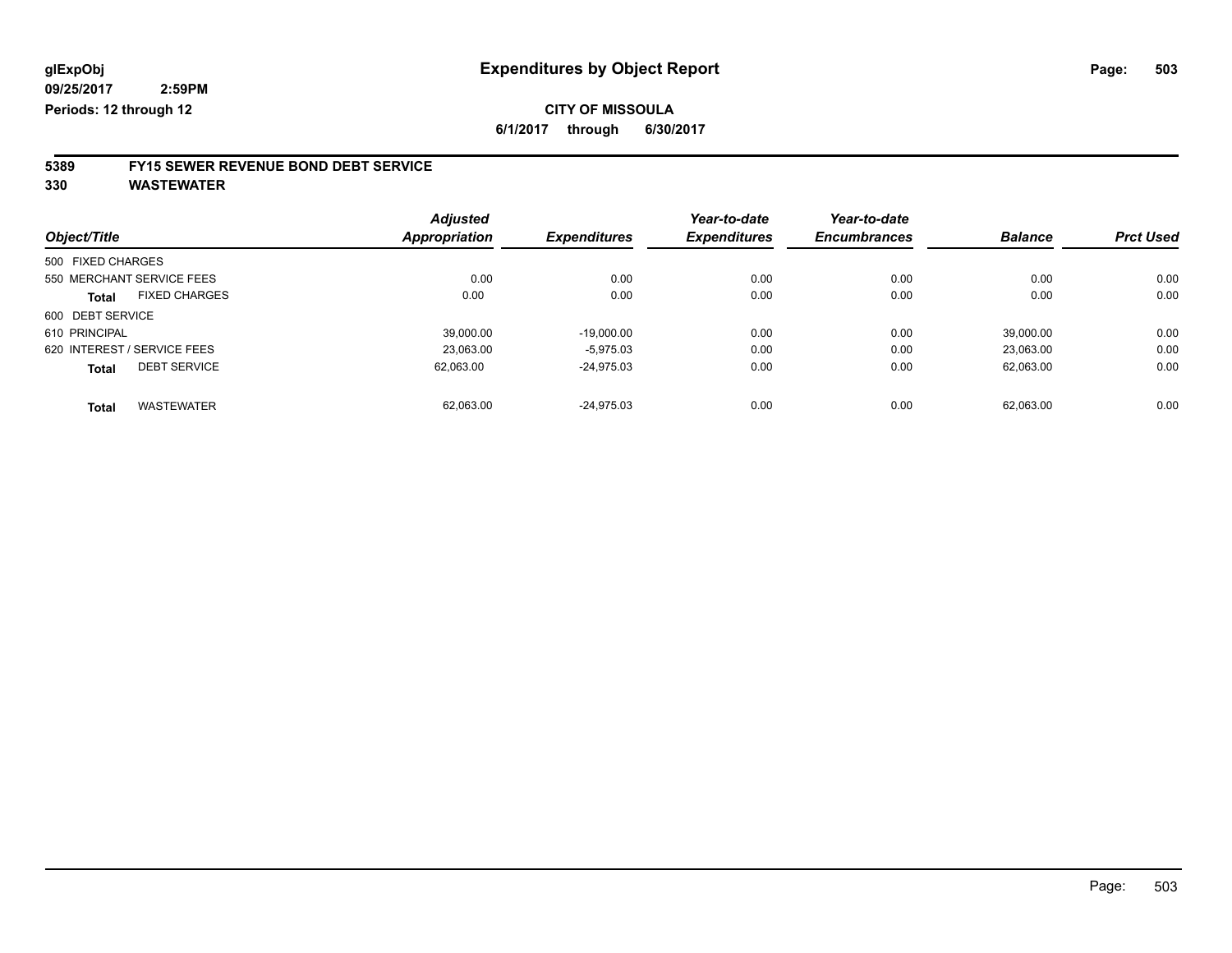#### **5389 FY15 SEWER REVENUE BOND DEBT SERVICE**

| Object/Title              |                                  | <b>Adjusted</b><br>Appropriation | <b>Expenditures</b> | Year-to-date<br><b>Expenditures</b> | Year-to-date<br><b>Encumbrances</b> | <b>Balance</b> | <b>Prct Used</b> |
|---------------------------|----------------------------------|----------------------------------|---------------------|-------------------------------------|-------------------------------------|----------------|------------------|
|                           |                                  |                                  |                     |                                     |                                     |                |                  |
| 550 MERCHANT SERVICE FEES |                                  | 0.00                             | 0.00                | 0.00                                | 0.00                                | 0.00           | 0.00             |
| <b>Total</b>              | <b>FIXED CHARGES</b>             | 0.00                             | 0.00                | 0.00                                | 0.00                                | 0.00           | 0.00             |
| 600 DEBT SERVICE          |                                  |                                  |                     |                                     |                                     |                |                  |
| 610 PRINCIPAL             |                                  | 39.000.00                        | $-19.000.00$        | 0.00                                | 0.00                                | 39.000.00      | 0.00             |
|                           | 620 INTEREST / SERVICE FEES      | 23,063.00                        | $-5.975.03$         | 0.00                                | 0.00                                | 23.063.00      | 0.00             |
| <b>Total</b>              | <b>DEBT SERVICE</b>              | 62.063.00                        | $-24.975.03$        | 0.00                                | 0.00                                | 62.063.00      | 0.00             |
| <b>Total</b>              | FY15 SEWER REVENUE BOND DEBT SEF | 62.063.00                        | $-24.975.03$        | 0.00                                | 0.00                                | 62.063.00      | 0.00             |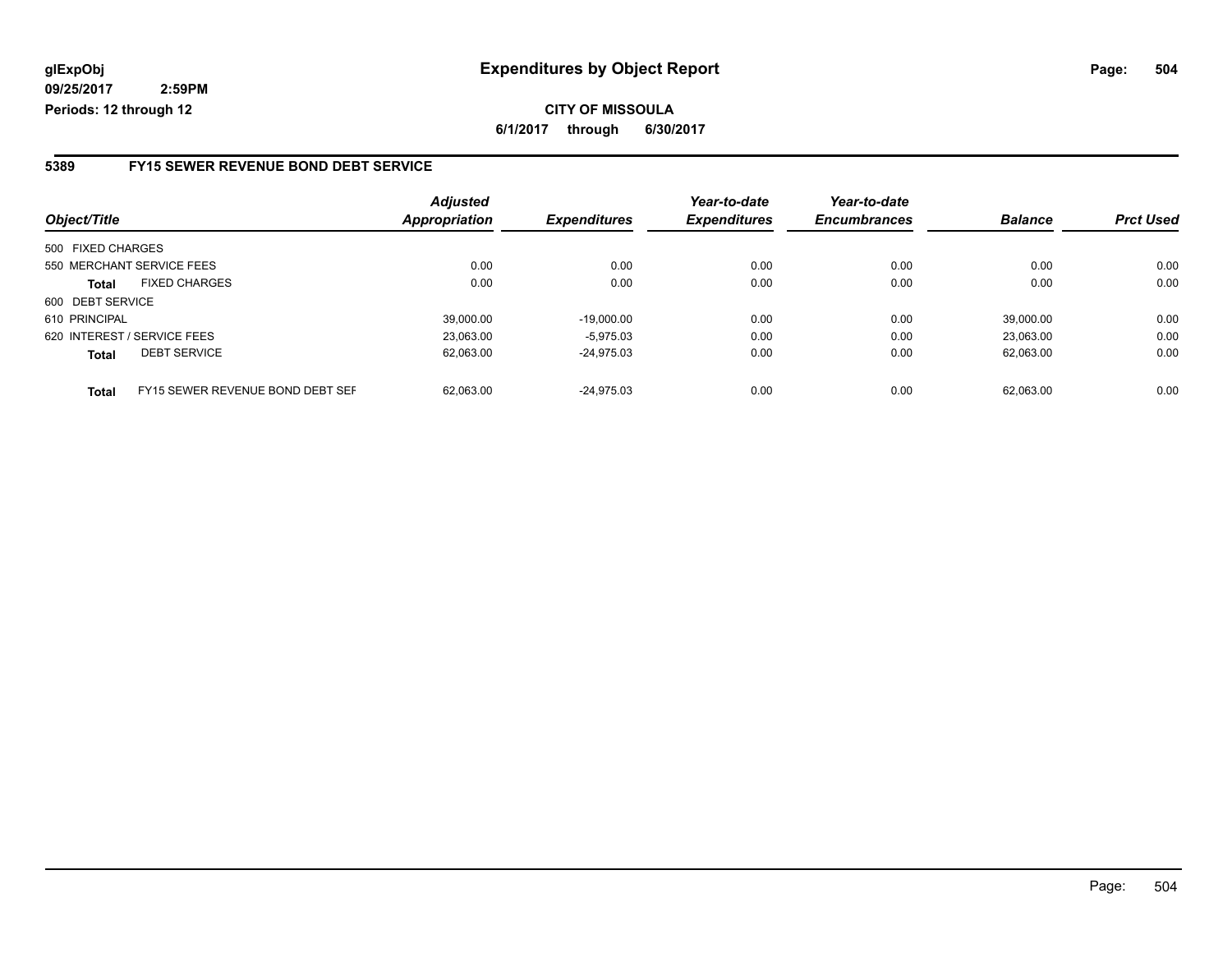**5390 FY15 SEWER BOND DEBT RESERVE**

**330 WASTEWATER**

| Object/Title                         | <b>Adjusted</b><br><b>Appropriation</b> | <b>Expenditures</b> | Year-to-date<br><b>Expenditures</b> | Year-to-date<br><b>Encumbrances</b> | <b>Balance</b> | <b>Prct Used</b> |
|--------------------------------------|-----------------------------------------|---------------------|-------------------------------------|-------------------------------------|----------------|------------------|
| 500 FIXED CHARGES                    |                                         |                     |                                     |                                     |                |                  |
| 550 MERCHANT SERVICE FEES            | 0.00                                    | 0.00                | 0.00                                | 0.00                                | 0.00           | 0.00             |
| <b>FIXED CHARGES</b><br><b>Total</b> | 0.00                                    | 0.00                | 0.00                                | 0.00                                | 0.00           | 0.00             |
| 800 OTHER OBJECTS                    |                                         |                     |                                     |                                     |                |                  |
| 820 TRANSFERS TO OTHER FUNDS         | 0.00                                    | 0.00                | 0.00                                | 0.00                                | 0.00           | 0.00             |
| OTHER OBJECTS<br><b>Total</b>        | 0.00                                    | 0.00                | 0.00                                | 0.00                                | 0.00           | 0.00             |
| <b>WASTEWATER</b><br><b>Total</b>    | 0.00                                    | 0.00                | 0.00                                | 0.00                                | 0.00           | 0.00             |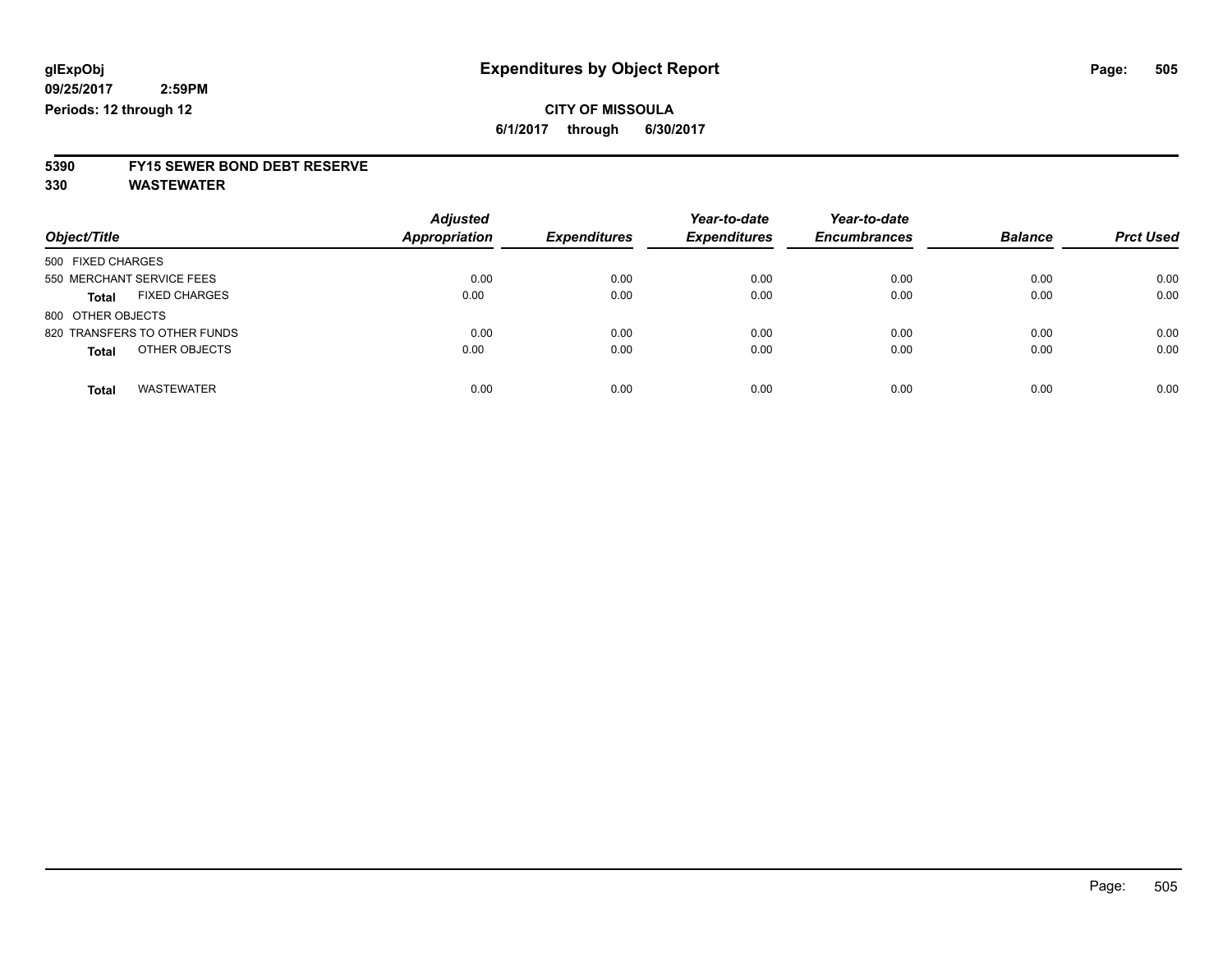**CITY OF MISSOULA 6/1/2017 through 6/30/2017**

### **5390 FY15 SEWER BOND DEBT RESERVE**

|                           |                                     | <b>Adjusted</b> |                     | Year-to-date        | Year-to-date        |                |                  |
|---------------------------|-------------------------------------|-----------------|---------------------|---------------------|---------------------|----------------|------------------|
| Object/Title              |                                     | Appropriation   | <b>Expenditures</b> | <b>Expenditures</b> | <b>Encumbrances</b> | <b>Balance</b> | <b>Prct Used</b> |
| 500 FIXED CHARGES         |                                     |                 |                     |                     |                     |                |                  |
| 550 MERCHANT SERVICE FEES |                                     | 0.00            | 0.00                | 0.00                | 0.00                | 0.00           | 0.00             |
| <b>Total</b>              | <b>FIXED CHARGES</b>                | 0.00            | 0.00                | 0.00                | 0.00                | 0.00           | 0.00             |
| 800 OTHER OBJECTS         |                                     |                 |                     |                     |                     |                |                  |
|                           | 820 TRANSFERS TO OTHER FUNDS        | 0.00            | 0.00                | 0.00                | 0.00                | 0.00           | 0.00             |
| <b>Total</b>              | OTHER OBJECTS                       | 0.00            | 0.00                | 0.00                | 0.00                | 0.00           | 0.00             |
| <b>Total</b>              | <b>FY15 SEWER BOND DEBT RESERVE</b> | 0.00            | 0.00                | 0.00                | 0.00                | 0.00           | 0.00             |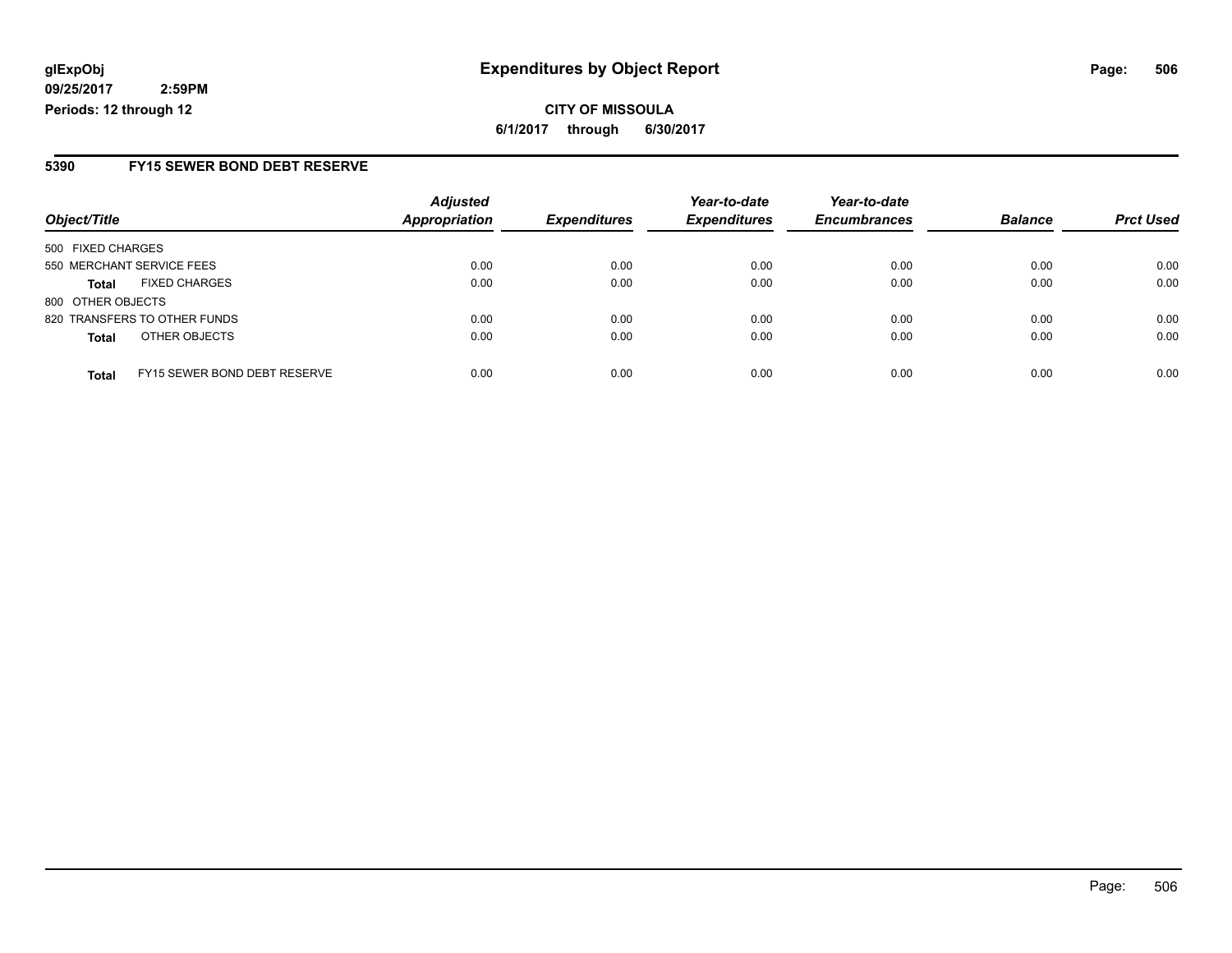**5450 STORMWATER UTILITIY**

**334 STORM WATER**

|                                           | <b>Adjusted</b>      |                     | Year-to-date        | Year-to-date        |                |                  |
|-------------------------------------------|----------------------|---------------------|---------------------|---------------------|----------------|------------------|
| Object/Title                              | <b>Appropriation</b> | <b>Expenditures</b> | <b>Expenditures</b> | <b>Encumbrances</b> | <b>Balance</b> | <b>Prct Used</b> |
| 100 PERSONAL SERVICES                     |                      |                     |                     |                     |                |                  |
| 110 SALARIES AND WAGES                    | 107,612.00           | 12,695.81           | 59,008.19           | 0.00                | 48,603.81      | 54.83            |
| 130 OTHER                                 | 2,206.00             | 0.00                | 0.00                | 0.00                | 2,206.00       | 0.00             |
| 140 EMPLOYER CONTRIBUTIONS                | 26,904.00            | 3,718.39            | 19,401.49           | 0.00                | 7,502.51       | 72.11            |
| <b>141 STATE RETIREMENT CONTRIBUTIONS</b> | 0.00                 | 0.00                | 39.06               | 0.00                | $-39.06$       | 0.00             |
| <b>150 STATE RETIREMENT</b>               | 68.00                | 0.00                | 0.00                | 0.00                | 68.00          | 0.00             |
| PERSONAL SERVICES<br><b>Total</b>         | 136,790.00           | 16,414.20           | 78,448.74           | 0.00                | 58,341.26      | 57.35            |
| 200 SUPPLIES                              |                      |                     |                     |                     |                |                  |
| 210 OFFICE SUPPLIES                       | 12,071.00            | 1,485.21            | 4,991.40            | 0.00                | 7,079.60       | 41.35            |
| 220 OPERATING SUPPLIES                    | 0.00                 | 170.00              | 412.61              | 0.00                | $-412.61$      | 0.00             |
| 230 REPAIR/MAINTENANCE                    | 0.00                 | 8,278.36            | 8,278.36            | 0.00                | $-8,278.36$    | 0.00             |
| 231 GASOLINE                              | 3,600.00             | 0.00                | 0.00                | 0.00                | 3,600.00       | 0.00             |
| 240 OTHER SUPPLIES                        | 0.00                 | 38.95               | 38.95               | 0.00                | $-38.95$       | 0.00             |
| <b>SUPPLIES</b><br><b>Total</b>           | 15,671.00            | 9,972.52            | 13,721.32           | 0.00                | 1,949.68       | 87.56            |
| 300 PURCHASED SERVICES                    |                      |                     |                     |                     |                |                  |
| 310 COMMUNICATIONS                        | 0.00                 | 9.89                | 664.24              | 0.00                | $-664.24$      | 0.00             |
| 320 PRINTING & DUPLICATING                | 0.00                 | 58.47               | 3,868.04            | 0.00                | $-3,868.04$    | 0.00             |
| 330 PUBLICITY, SUBSCRIPTIONS & DUES       | 0.00                 | $-7,000.00$         | 12,291.21           | 0.00                | $-12,291.21$   | 0.00             |
| 344 TELEPHONE SERVICE                     | 1,710.00             | 90.76               | 859.65              | 0.00                | 850.35         | 50.27            |
| 350 PROFESSIONAL SERVICES                 | 0.00                 | $-12,116.00$        | 40,598.00           | 0.00                | $-40,598.00$   | 0.00             |
| 370 TRAVEL                                | 2,700.00             | 0.00                | 886.21              | 0.00                | 1,813.79       | 32.82            |
| 380 TRAINING                              | 15,180.00            | 511.75              | 1,001.75            | 0.00                | 14,178.25      | 6.60             |
| PURCHASED SERVICES<br>Total               | 19,590.00            | $-18,445.13$        | 60,169.10           | 0.00                | $-40,579.10$   | 307.14           |
| 500 FIXED CHARGES                         |                      |                     |                     |                     |                |                  |
| 500 FIXED CHARGES                         | 0.00                 | 13,190.00           | 26,380.00           | 0.00                | $-26,380.00$   | 0.00             |
| <b>FIXED CHARGES</b><br><b>Total</b>      | 0.00                 | 13,190.00           | 26,380.00           | 0.00                | $-26,380.00$   | 0.00             |
| 600 DEBT SERVICE                          |                      |                     |                     |                     |                |                  |
| 620 INTEREST / SERVICE FEES               | 51,569.00            | 0.00                | 0.00                | 0.00                | 51,569.00      | 0.00             |
| <b>DEBT SERVICE</b><br><b>Total</b>       | 51,569.00            | 0.00                | 0.00                | 0.00                | 51,569.00      | 0.00             |
| 800 OTHER OBJECTS                         |                      |                     |                     |                     |                |                  |
| 820 TRANSFERS TO OTHER FUNDS              | 26,380.00            | 0.00                | 0.00                | 0.00                | 26,380.00      | 0.00             |
| 845 CONTINGENCY                           | 0.00                 | 0.00                | 0.00                | 0.00                | 0.00           | 0.00             |
| OTHER OBJECTS<br><b>Total</b>             | 26,380.00            | 0.00                | 0.00                | 0.00                | 26,380.00      | 0.00             |
|                                           |                      |                     |                     |                     |                |                  |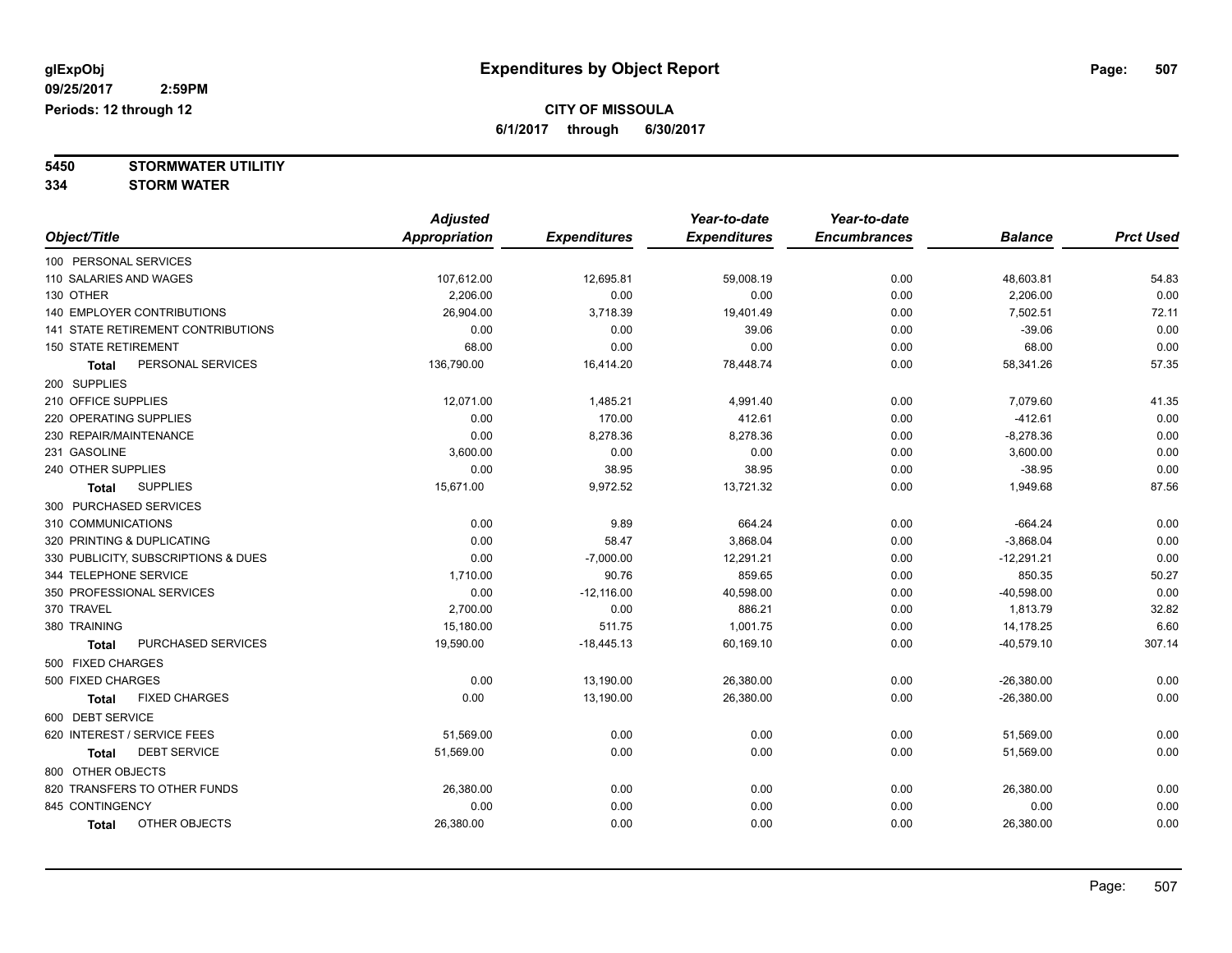**5450 STORMWATER UTILITIY 334 STORM WATER**

| Object/Title                          | <b>Adjusted</b><br><b>Appropriation</b> | <b>Expenditures</b> | Year-to-date<br><b>Expenditures</b> | Year-to-date<br><b>Encumbrances</b> | <b>Balance</b> | <b>Prct Used</b> |
|---------------------------------------|-----------------------------------------|---------------------|-------------------------------------|-------------------------------------|----------------|------------------|
| 900 CAPITAL OUTLAY                    |                                         |                     |                                     |                                     |                |                  |
| 930 IMPROVEMENTS                      | 0.00                                    | 0.00                | 0.00                                | 0.00                                | 0.00           | 0.00             |
| 940 MACHINERY & EQUIPMENT             | 35,000.00                               | 0.00                | 0.00                                | 0.00                                | 35,000.00      | 0.00             |
| <b>CAPITAL OUTLAY</b><br><b>Total</b> | 35,000.00                               | 0.00                | 0.00                                | 0.00                                | 35,000.00      | 0.00             |
| <b>STORM WATER</b><br><b>Total</b>    | 285,000.00                              | 21,131.59           | 178,719.16                          | 0.00                                | 106.280.84     | 62.71            |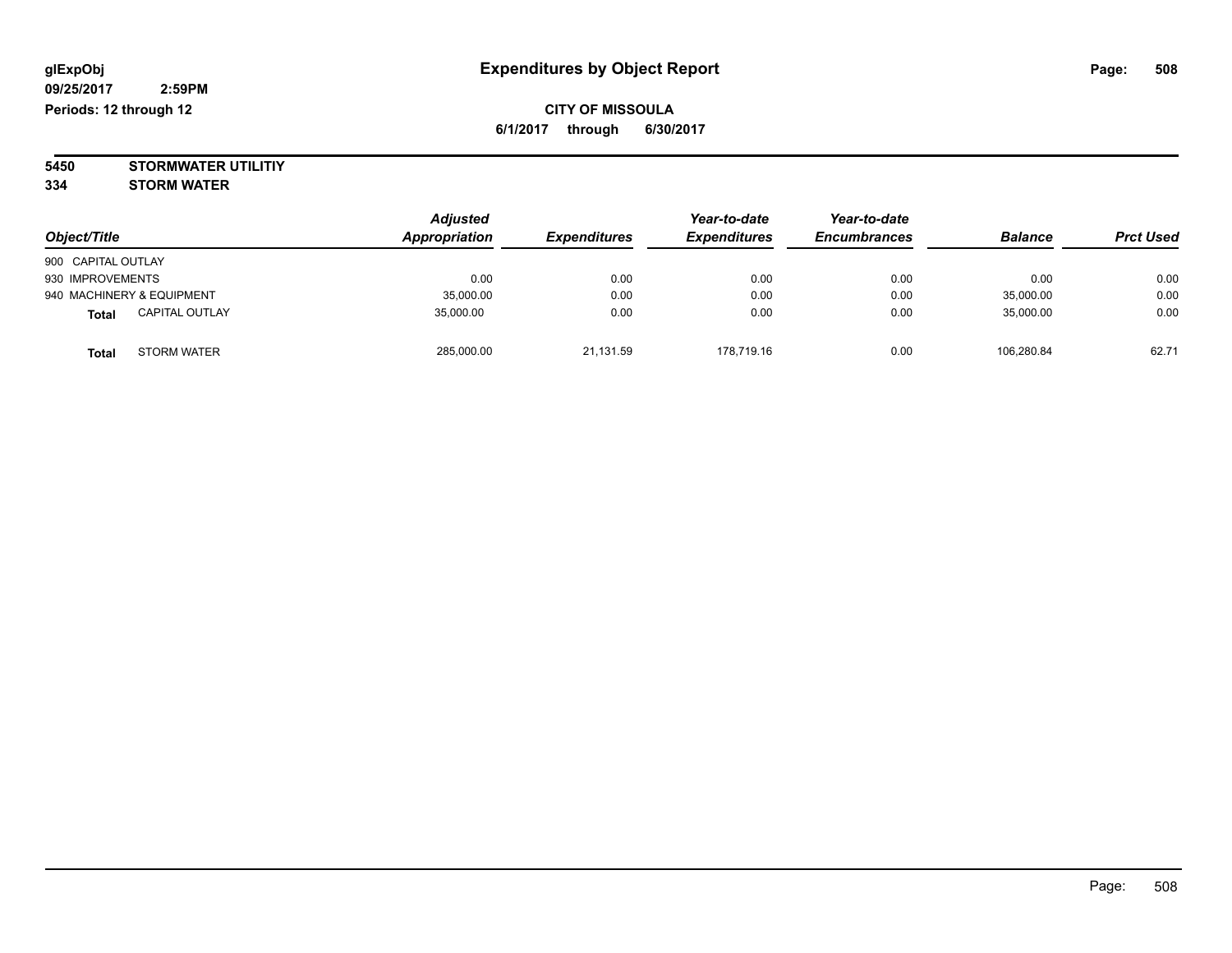#### **5450 STORMWATER UTILITIY**

|                                     | <b>Adjusted</b> |                     | Year-to-date        | Year-to-date        |                |                  |
|-------------------------------------|-----------------|---------------------|---------------------|---------------------|----------------|------------------|
| Object/Title                        | Appropriation   | <b>Expenditures</b> | <b>Expenditures</b> | <b>Encumbrances</b> | <b>Balance</b> | <b>Prct Used</b> |
| 100 PERSONAL SERVICES               |                 |                     |                     |                     |                |                  |
| 110 SALARIES AND WAGES              | 107,612.00      | 12,695.81           | 59,008.19           | 0.00                | 48,603.81      | 54.83            |
| 130 OTHER                           | 2,206.00        | 0.00                | 0.00                | 0.00                | 2,206.00       | 0.00             |
| <b>140 EMPLOYER CONTRIBUTIONS</b>   | 26,904.00       | 3,718.39            | 19,401.49           | 0.00                | 7,502.51       | 72.11            |
| 141 STATE RETIREMENT CONTRIBUTIONS  | 0.00            | 0.00                | 39.06               | 0.00                | $-39.06$       | 0.00             |
| <b>150 STATE RETIREMENT</b>         | 68.00           | 0.00                | 0.00                | 0.00                | 68.00          | 0.00             |
| PERSONAL SERVICES<br><b>Total</b>   | 136,790.00      | 16,414.20           | 78,448.74           | 0.00                | 58,341.26      | 57.35            |
| 200 SUPPLIES                        |                 |                     |                     |                     |                |                  |
| 210 OFFICE SUPPLIES                 | 12,071.00       | 1,485.21            | 4,991.40            | 0.00                | 7,079.60       | 41.35            |
| 220 OPERATING SUPPLIES              | 0.00            | 170.00              | 412.61              | 0.00                | $-412.61$      | 0.00             |
| 230 REPAIR/MAINTENANCE              | 0.00            | 8,278.36            | 8,278.36            | 0.00                | $-8,278.36$    | 0.00             |
| 231 GASOLINE                        | 3,600.00        | 0.00                | 0.00                | 0.00                | 3,600.00       | 0.00             |
| 240 OTHER SUPPLIES                  | 0.00            | 38.95               | 38.95               | 0.00                | $-38.95$       | 0.00             |
| <b>SUPPLIES</b><br>Total            | 15,671.00       | 9,972.52            | 13,721.32           | 0.00                | 1,949.68       | 87.56            |
| 300 PURCHASED SERVICES              |                 |                     |                     |                     |                |                  |
| 310 COMMUNICATIONS                  | 0.00            | 9.89                | 664.24              | 0.00                | $-664.24$      | 0.00             |
| 320 PRINTING & DUPLICATING          | 0.00            | 58.47               | 3,868.04            | 0.00                | $-3,868.04$    | 0.00             |
| 330 PUBLICITY, SUBSCRIPTIONS & DUES | 0.00            | $-7,000.00$         | 12,291.21           | 0.00                | $-12,291.21$   | 0.00             |
| 344 TELEPHONE SERVICE               | 1,710.00        | 90.76               | 859.65              | 0.00                | 850.35         | 50.27            |
| 350 PROFESSIONAL SERVICES           | 0.00            | $-12,116.00$        | 40,598.00           | 0.00                | $-40,598.00$   | 0.00             |
| 370 TRAVEL                          | 2,700.00        | 0.00                | 886.21              | 0.00                | 1,813.79       | 32.82            |
| 380 TRAINING                        | 15,180.00       | 511.75              | 1,001.75            | 0.00                | 14,178.25      | 6.60             |
| PURCHASED SERVICES<br><b>Total</b>  | 19,590.00       | $-18,445.13$        | 60,169.10           | 0.00                | $-40,579.10$   | 307.14           |
| 500 FIXED CHARGES                   |                 |                     |                     |                     |                |                  |
| 500 FIXED CHARGES                   | 0.00            | 13,190.00           | 26,380.00           | 0.00                | $-26,380.00$   | 0.00             |
| <b>FIXED CHARGES</b><br>Total       | 0.00            | 13,190.00           | 26,380.00           | 0.00                | $-26,380.00$   | 0.00             |
| 600 DEBT SERVICE                    |                 |                     |                     |                     |                |                  |
| 620 INTEREST / SERVICE FEES         | 51,569.00       | 0.00                | 0.00                | 0.00                | 51,569.00      | 0.00             |
| <b>DEBT SERVICE</b><br>Total        | 51,569.00       | 0.00                | 0.00                | 0.00                | 51,569.00      | 0.00             |
| 800 OTHER OBJECTS                   |                 |                     |                     |                     |                |                  |
| 820 TRANSFERS TO OTHER FUNDS        | 26,380.00       | 0.00                | 0.00                | 0.00                | 26,380.00      | 0.00             |
| 845 CONTINGENCY                     | 0.00            | 0.00                | 0.00                | 0.00                | 0.00           | 0.00             |
| OTHER OBJECTS<br><b>Total</b>       | 26,380.00       | 0.00                | 0.00                | 0.00                | 26,380.00      | 0.00             |
| 900 CAPITAL OUTLAY                  |                 |                     |                     |                     |                |                  |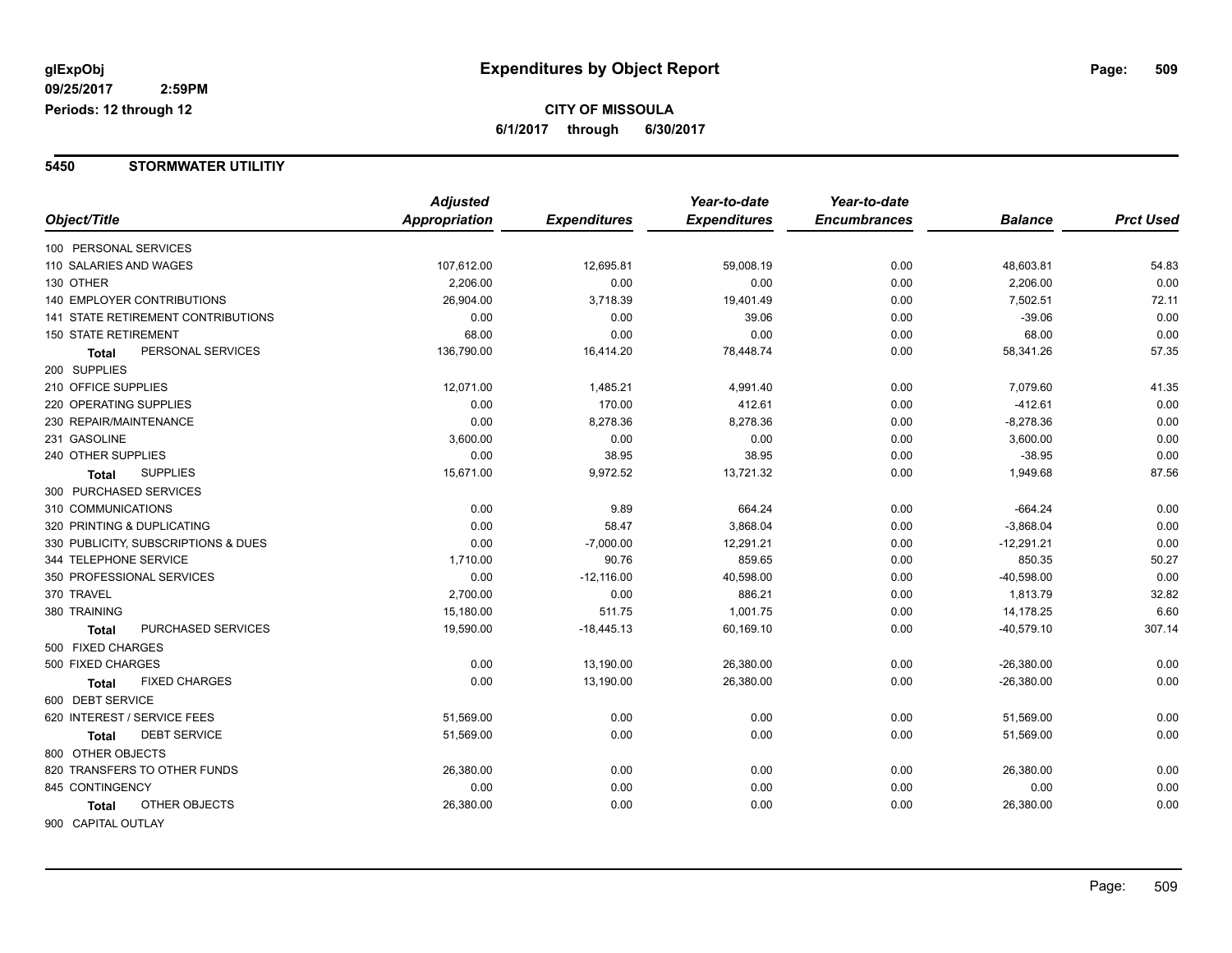#### **5450 STORMWATER UTILITIY**

|                                     | <b>Adjusted</b>      |                     | Year-to-date        | Year-to-date        |                |                  |
|-------------------------------------|----------------------|---------------------|---------------------|---------------------|----------------|------------------|
| Object/Title                        | <b>Appropriation</b> | <b>Expenditures</b> | <b>Expenditures</b> | <b>Encumbrances</b> | <b>Balance</b> | <b>Prct Used</b> |
| 930 IMPROVEMENTS                    | 0.00                 | 0.00                | 0.00                | 0.00                | 0.00           | 0.00             |
| 940 MACHINERY & EQUIPMENT           | 35,000.00            | 0.00                | 0.00                | 0.00                | 35,000.00      | 0.00             |
| <b>CAPITAL OUTLAY</b><br>Total      | 35,000.00            | 0.00                | 0.00                | 0.00                | 35,000.00      | 0.00             |
| STORMWATER UTILITIY<br><b>Total</b> | 285,000.00           | 21.131.59           | 178.719.16          | 0.00                | 106.280.84     | 62.71            |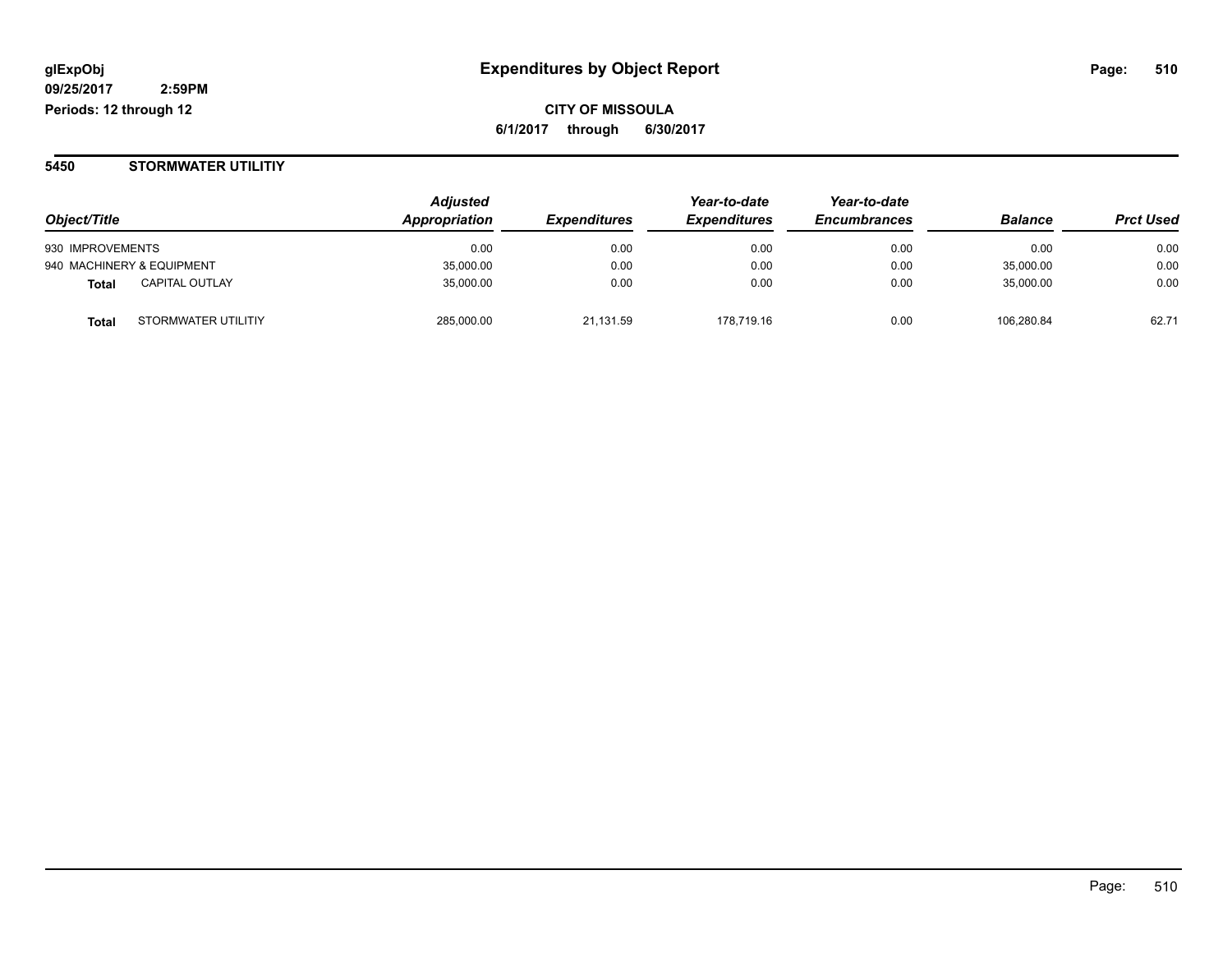**5711 AQUATICS 370 PARKS & RECREATION**

|                                       | <b>Adjusted</b>      |                     | Year-to-date        | Year-to-date        |                |                  |
|---------------------------------------|----------------------|---------------------|---------------------|---------------------|----------------|------------------|
| Object/Title                          | <b>Appropriation</b> | <b>Expenditures</b> | <b>Expenditures</b> | <b>Encumbrances</b> | <b>Balance</b> | <b>Prct Used</b> |
| 100 PERSONAL SERVICES                 |                      |                     |                     |                     |                |                  |
| 110 SALARIES AND WAGES                | 546,287.00           | 112,713.63          | 613,148.98          | 0.00                | $-66,861.98$   | 112.24           |
| 115 SALARIES/HEALTH INSURANCE BENEFIT | 0.00                 | 0.00                | 0.00                | 0.00                | 0.00           | 0.00             |
| 120 OVERTIME                          | 1,000.00             | 579.44              | 887.61              | 0.00                | 112.39         | 88.76            |
| 135 OPEB EXPENSE                      | 0.00                 | 0.00                | 0.00                | 0.00                | 0.00           | 0.00             |
| 140 EMPLOYER CONTRIBUTIONS            | 133,741.00           | 21,057.47           | 147,121.59          | 0.00                | $-13,380.59$   | 110.00           |
| 141 STATE RETIREMENT CONTRIBUTIONS    | 0.00                 | 0.00                | 420.96              | 0.00                | $-420.96$      | 0.00             |
| 145 OPEB CONTRIBUTION                 | 0.00                 | 0.00                | 0.00                | 0.00                | 0.00           | 0.00             |
| <b>150 STATE RETIREMENT</b>           | 185.00               | 0.00                | 0.00                | 0.00                | 185.00         | 0.00             |
| 190 PENSION EXPENSE                   | 0.00                 | 0.00                | 0.00                | 0.00                | 0.00           | 0.00             |
| PERSONAL SERVICES<br>Total            | 681,213.00           | 134,350.54          | 761,579.14          | 0.00                | $-80,366.14$   | 111.80           |
| 200 SUPPLIES                          |                      |                     |                     |                     |                |                  |
| 210 OFFICE SUPPLIES                   | 2,000.00             | 38.27               | 558.36              | 0.00                | 1,441.64       | 27.92            |
| 220 OPERATING SUPPLIES                | 23,000.00            | 5,437.33            | 12,070.53           | 0.00                | 10,929.47      | 52.48            |
| 230 REPAIR/MAINTENANCE                | 67,500.00            | 22,767.33           | 79,257.57           | 0.00                | $-11,757.57$   | 117.42           |
| 231 GASOLINE                          | 0.00                 | 0.00                | 0.00                | 0.00                | 0.00           | 0.00             |
| 240 OTHER SUPPLIES                    | 121,000.00           | 36,119.95           | 99,995.32           | 0.00                | 21,004.68      | 82.64            |
| 250 SUPPLIES FOR RESALE               | 0.00                 | 0.00                | 0.00                | 0.00                | 0.00           | 0.00             |
| <b>SUPPLIES</b><br><b>Total</b>       | 213,500.00           | 64,362.88           | 191,881.78          | 0.00                | 21,618.22      | 89.87            |
| 300 PURCHASED SERVICES                |                      |                     |                     |                     |                |                  |
| 310 COMMUNICATIONS                    | 500.00               | 0.00                | 0.00                | 0.00                | 500.00         | 0.00             |
| 320 PRINTING & DUPLICATING            | 10,500.00            | 58.00               | 654.85              | 0.00                | 9,845.15       | 6.24             |
| 330 PUBLICITY, SUBSCRIPTIONS & DUES   | 17,200.00            | 2,325.00            | 9,781.30            | 0.00                | 7,418.70       | 56.87            |
| 340 SEWER                             | 13,095.00            | 0.00                | 12,086.19           | 0.00                | 1,008.81       | 92.30            |
| 341 ELECTRICITY & NATURAL GAS         | 185,000.00           | 36,002.11           | 156,898.36          | 0.00                | 28,101.64      | 84.81            |
| 343 WATER CHARGES                     | 19,644.00            | 4,059.35            | 16,667.32           | 0.00                | 2,976.68       | 84.85            |
| 344 TELEPHONE SERVICE                 | 8,160.00             | 1,117.23            | 8,462.77            | 0.00                | $-302.77$      | 103.71           |
| 345 GARBAGE                           | 4,031.00             | 342.52              | 3,499.02            | 0.00                | 531.98         | 86.80            |
| 350 PROFESSIONAL SERVICES             | 32,776.00            | $-425.00$           | 23,360.20           | 0.00                | 9,415.80       | 71.27            |
| 360 REPAIR & MAINTENANCE              | 10,500.00            | 13,693.67           | 38,814.99           | 0.00                | $-28,314.99$   | 369.67           |
| 370 TRAVEL                            | 2,000.00             | 0.00                | 0.00                | 0.00                | 2,000.00       | 0.00             |
| 380 TRAINING                          | 5,000.00             | 2,025.00            | 3,335.00            | 0.00                | 1,665.00       | 66.70            |
| 390 OTHER PURCHASED SERVICES          | 14,300.00            | 630.85              | 1,936.45            | 0.00                | 12,363.55      | 13.54            |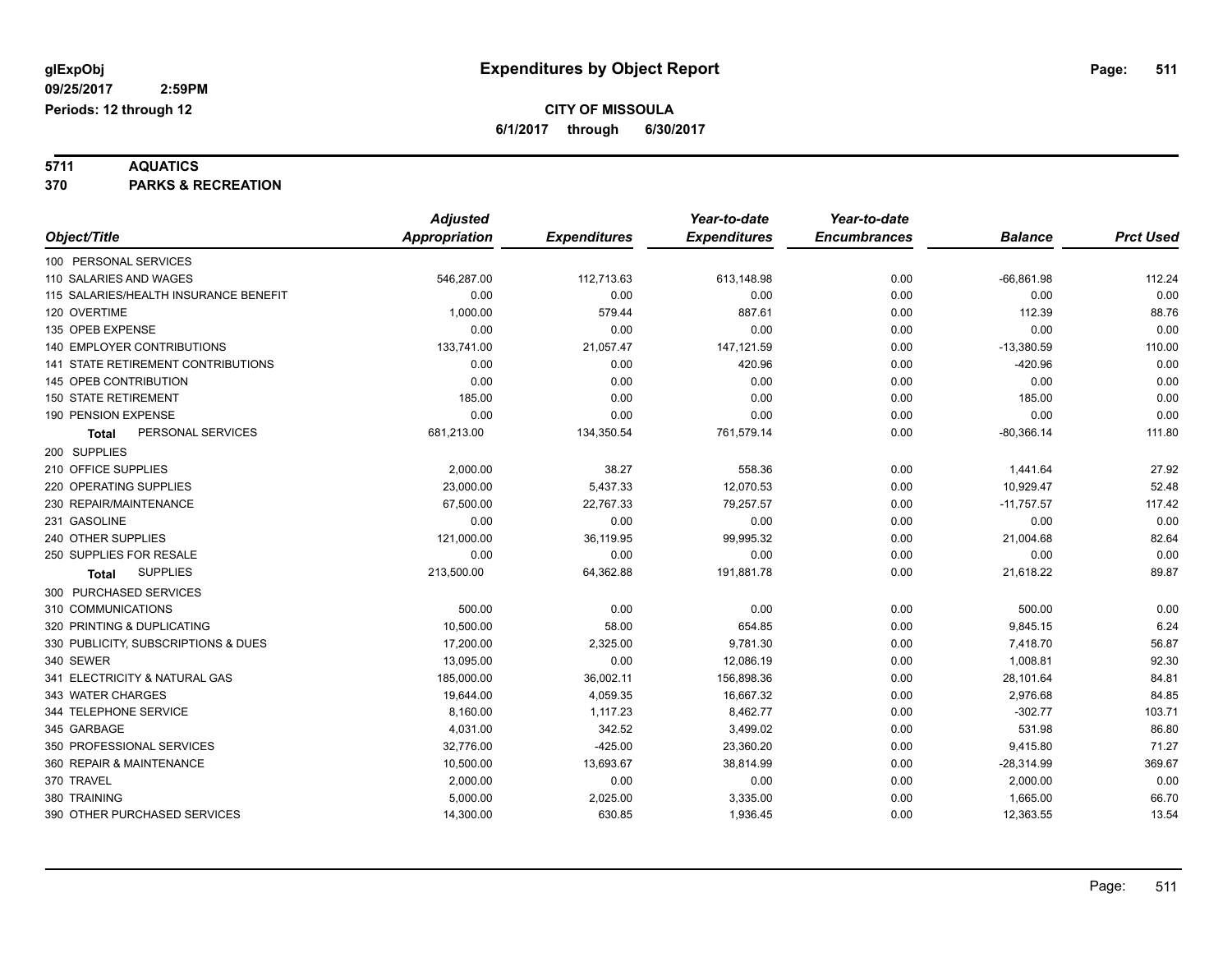**5711 AQUATICS 370 PARKS & RECREATION**

|                    |                              | <b>Adjusted</b>      |                     | Year-to-date        | Year-to-date        |                |                  |
|--------------------|------------------------------|----------------------|---------------------|---------------------|---------------------|----------------|------------------|
| Object/Title       |                              | <b>Appropriation</b> | <b>Expenditures</b> | <b>Expenditures</b> | <b>Encumbrances</b> | <b>Balance</b> | <b>Prct Used</b> |
| <b>Total</b>       | PURCHASED SERVICES           | 322,706.00           | 59,828.73           | 275,496.45          | 0.00                | 47,209.55      | 85.37            |
| 500 FIXED CHARGES  |                              |                      |                     |                     |                     |                |                  |
| 500 FIXED CHARGES  |                              | 0.00                 | 2,324.00            | 4,648.00            | 0.00                | $-4,648.00$    | 0.00             |
|                    | 550 MERCHANT SERVICE FEES    | 12,000.00            | 0.00                | 0.00                | 0.00                | 12,000.00      | 0.00             |
| Total              | <b>FIXED CHARGES</b>         | 12,000.00            | 2,324.00            | 4,648.00            | 0.00                | 7,352.00       | 38.73            |
| 600 DEBT SERVICE   |                              |                      |                     |                     |                     |                |                  |
| 610 PRINCIPAL      |                              | 0.00                 | 0.00                | 0.00                | 0.00                | 0.00           | 0.00             |
| <b>Total</b>       | <b>DEBT SERVICE</b>          | 0.00                 | 0.00                | 0.00                | 0.00                | 0.00           | 0.00             |
| 800 OTHER OBJECTS  |                              |                      |                     |                     |                     |                |                  |
|                    | 820 TRANSFERS TO OTHER FUNDS | 0.00                 | 0.00                | 0.00                | 0.00                | 0.00           | 0.00             |
| <b>Total</b>       | OTHER OBJECTS                | 0.00                 | 0.00                | 0.00                | 0.00                | 0.00           | 0.00             |
| 900 CAPITAL OUTLAY |                              |                      |                     |                     |                     |                |                  |
| 920 BUILDINGS      |                              | 35,000.00            | 0.00                | 0.00                | 0.00                | 35,000.00      | 0.00             |
| 930 IMPROVEMENTS   |                              | 0.00                 | 0.00                | 0.00                | 0.00                | 0.00           | 0.00             |
|                    | 940 MACHINERY & EQUIPMENT    | 0.00                 | 0.00                | 0.00                | 0.00                | 0.00           | 0.00             |
| <b>Total</b>       | <b>CAPITAL OUTLAY</b>        | 35,000.00            | 0.00                | 0.00                | 0.00                | 35,000.00      | 0.00             |
| <b>Total</b>       | PARKS & RECREATION           | 1,264,419.00         | 260,866.15          | 1,233,605.37        | 0.00                | 30,813.63      | 97.56            |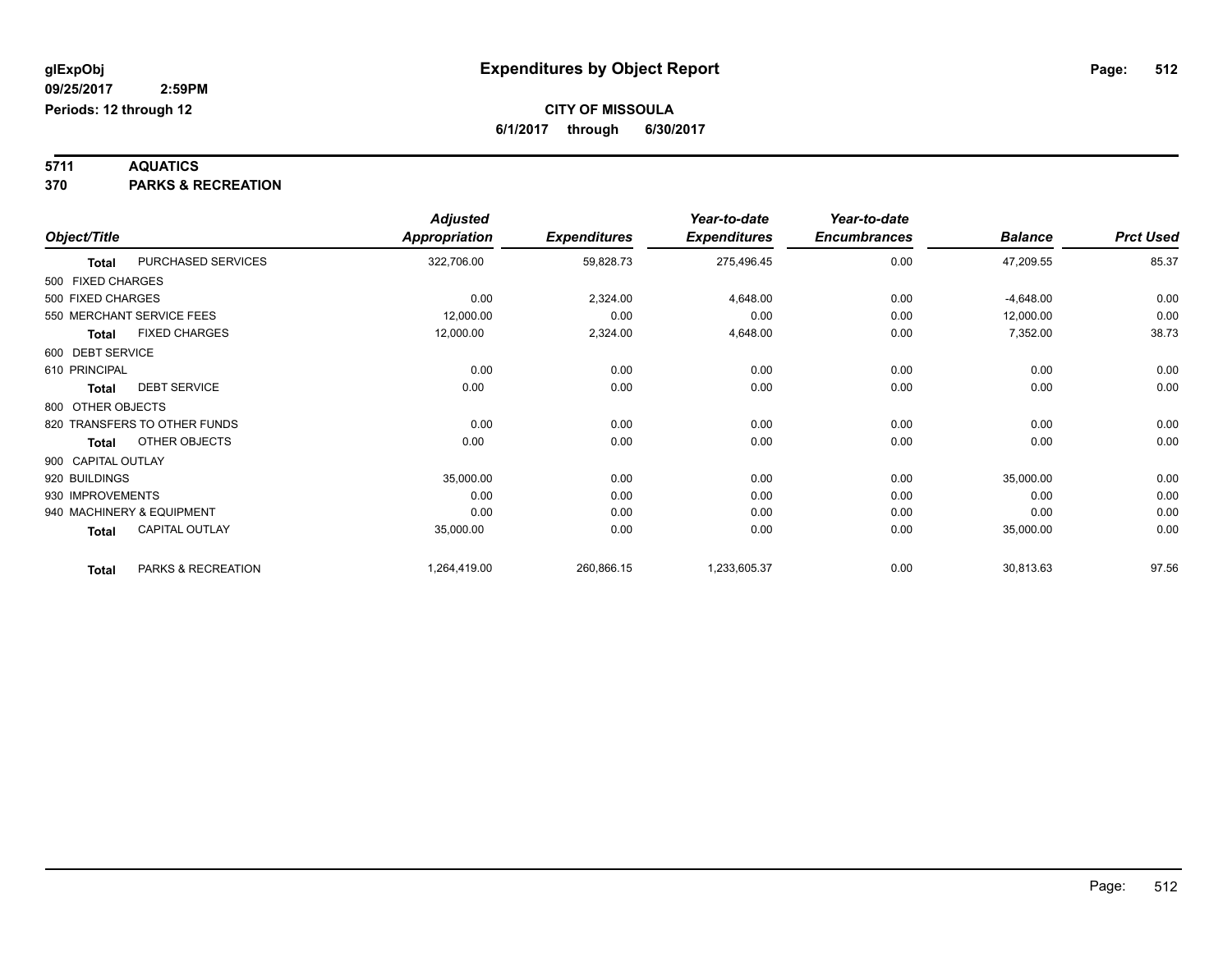# **5711 AQUATICS**

**390 NON-DEPARTMENTAL**

| Object/Title                          | <b>Adjusted</b><br><b>Appropriation</b> | <b>Expenditures</b> | Year-to-date<br><b>Expenditures</b> | Year-to-date<br><b>Encumbrances</b> | <b>Balance</b> | <b>Prct Used</b> |
|---------------------------------------|-----------------------------------------|---------------------|-------------------------------------|-------------------------------------|----------------|------------------|
| 800 OTHER OBJECTS                     |                                         |                     |                                     |                                     |                |                  |
| 830 DEPRECIATION                      | 0.00                                    | 0.00                | 0.00                                | 0.00                                | 0.00           | 0.00             |
| OTHER OBJECTS<br><b>Total</b>         | 0.00                                    | 0.00                | 0.00                                | 0.00                                | 0.00           | 0.00             |
| 900 CAPITAL OUTLAY                    |                                         |                     |                                     |                                     |                |                  |
| 900 CAPITAL OUTLAY                    | 0.00                                    | 0.00                | 0.00                                | 0.00                                | 0.00           | 0.00             |
| <b>CAPITAL OUTLAY</b><br><b>Total</b> | 0.00                                    | 0.00                | 0.00                                | 0.00                                | 0.00           | 0.00             |
| NON-DEPARTMENTAL<br><b>Total</b>      | 0.00                                    | 0.00                | 0.00                                | 0.00                                | 0.00           | 0.00             |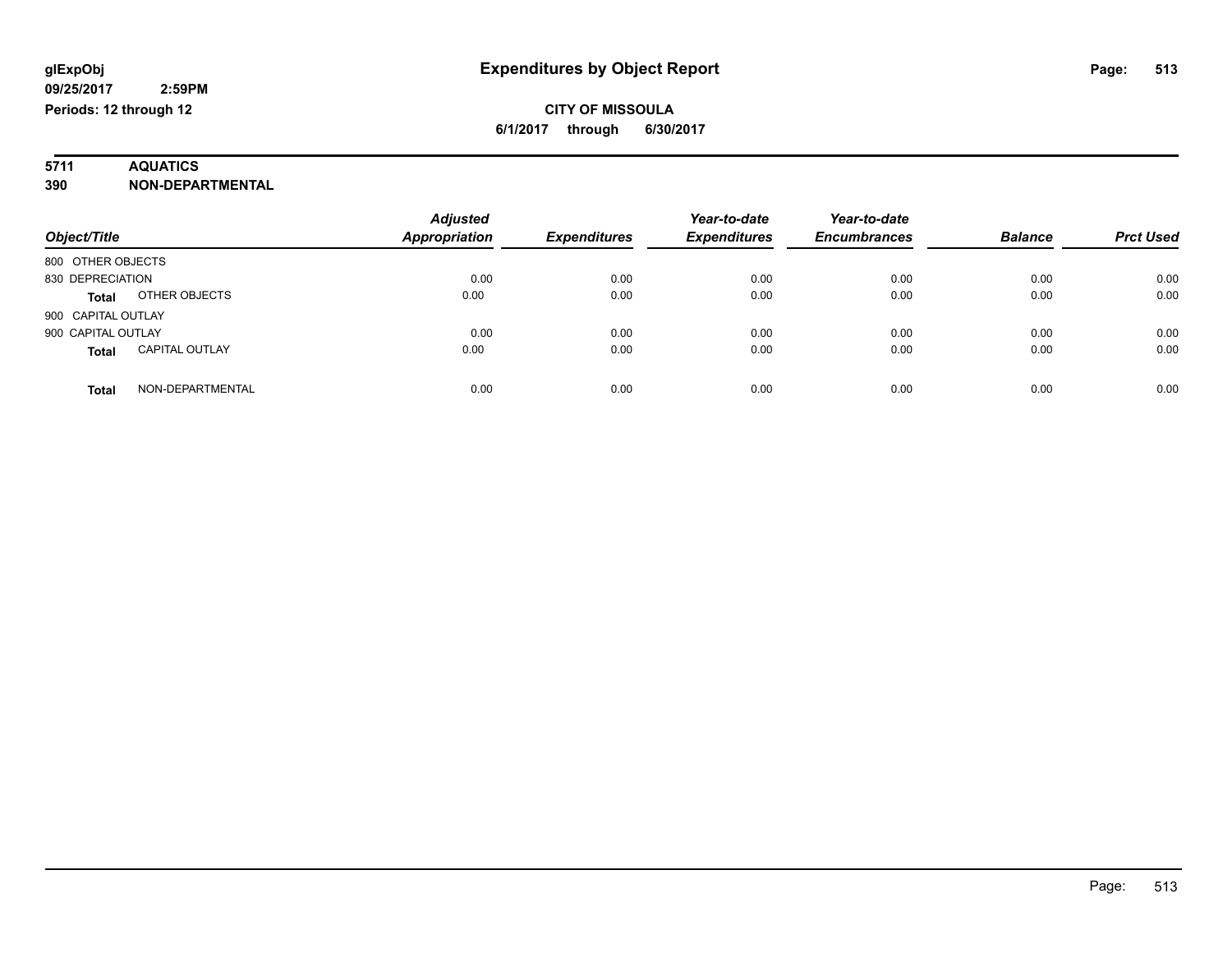**5711 AQUATICS**

|                                           | <b>Adjusted</b> |                     | Year-to-date        | Year-to-date        |                |                  |
|-------------------------------------------|-----------------|---------------------|---------------------|---------------------|----------------|------------------|
| Object/Title                              | Appropriation   | <b>Expenditures</b> | <b>Expenditures</b> | <b>Encumbrances</b> | <b>Balance</b> | <b>Prct Used</b> |
| 100 PERSONAL SERVICES                     |                 |                     |                     |                     |                |                  |
| 110 SALARIES AND WAGES                    | 546,287.00      | 112,713.63          | 613,148.98          | 0.00                | $-66,861.98$   | 112.24           |
| 115 SALARIES/HEALTH INSURANCE BENEFIT     | 0.00            | 0.00                | 0.00                | 0.00                | 0.00           | 0.00             |
| 120 OVERTIME                              | 1,000.00        | 579.44              | 887.61              | 0.00                | 112.39         | 88.76            |
| 135 OPEB EXPENSE                          | 0.00            | 0.00                | 0.00                | 0.00                | 0.00           | 0.00             |
| 140 EMPLOYER CONTRIBUTIONS                | 133,741.00      | 21,057.47           | 147,121.59          | 0.00                | $-13,380.59$   | 110.00           |
| 141 STATE RETIREMENT CONTRIBUTIONS        | 0.00            | 0.00                | 420.96              | 0.00                | $-420.96$      | 0.00             |
| 145 OPEB CONTRIBUTION                     | 0.00            | 0.00                | 0.00                | 0.00                | 0.00           | 0.00             |
| <b>150 STATE RETIREMENT</b>               | 185.00          | 0.00                | 0.00                | 0.00                | 185.00         | 0.00             |
| <b>190 PENSION EXPENSE</b>                | 0.00            | 0.00                | 0.00                | 0.00                | 0.00           | 0.00             |
| PERSONAL SERVICES<br><b>Total</b>         | 681,213.00      | 134,350.54          | 761,579.14          | 0.00                | $-80,366.14$   | 111.80           |
| 200 SUPPLIES                              |                 |                     |                     |                     |                |                  |
| 210 OFFICE SUPPLIES                       | 2,000.00        | 38.27               | 558.36              | 0.00                | 1,441.64       | 27.92            |
| 220 OPERATING SUPPLIES                    | 23,000.00       | 5,437.33            | 12,070.53           | 0.00                | 10,929.47      | 52.48            |
| 230 REPAIR/MAINTENANCE                    | 67,500.00       | 22,767.33           | 79,257.57           | 0.00                | $-11,757.57$   | 117.42           |
| 231 GASOLINE                              | 0.00            | 0.00                | 0.00                | 0.00                | 0.00           | 0.00             |
| 240 OTHER SUPPLIES                        | 121,000.00      | 36,119.95           | 99,995.32           | 0.00                | 21,004.68      | 82.64            |
| 250 SUPPLIES FOR RESALE                   | 0.00            | 0.00                | 0.00                | 0.00                | 0.00           | 0.00             |
| <b>SUPPLIES</b><br><b>Total</b>           | 213,500.00      | 64,362.88           | 191,881.78          | 0.00                | 21,618.22      | 89.87            |
| 300 PURCHASED SERVICES                    |                 |                     |                     |                     |                |                  |
| 310 COMMUNICATIONS                        | 500.00          | 0.00                | 0.00                | 0.00                | 500.00         | 0.00             |
| 320 PRINTING & DUPLICATING                | 10,500.00       | 58.00               | 654.85              | 0.00                | 9,845.15       | 6.24             |
| 330 PUBLICITY, SUBSCRIPTIONS & DUES       | 17,200.00       | 2,325.00            | 9,781.30            | 0.00                | 7,418.70       | 56.87            |
| 340 SEWER                                 | 13,095.00       | 0.00                | 12,086.19           | 0.00                | 1,008.81       | 92.30            |
| 341 ELECTRICITY & NATURAL GAS             | 185,000.00      | 36,002.11           | 156,898.36          | 0.00                | 28,101.64      | 84.81            |
| 343 WATER CHARGES                         | 19,644.00       | 4,059.35            | 16,667.32           | 0.00                | 2,976.68       | 84.85            |
| 344 TELEPHONE SERVICE                     | 8,160.00        | 1,117.23            | 8,462.77            | 0.00                | $-302.77$      | 103.71           |
| 345 GARBAGE                               | 4,031.00        | 342.52              | 3,499.02            | 0.00                | 531.98         | 86.80            |
| 350 PROFESSIONAL SERVICES                 | 32,776.00       | $-425.00$           | 23,360.20           | 0.00                | 9,415.80       | 71.27            |
| 360 REPAIR & MAINTENANCE                  | 10,500.00       | 13,693.67           | 38,814.99           | 0.00                | $-28,314.99$   | 369.67           |
| 370 TRAVEL                                | 2,000.00        | 0.00                | 0.00                | 0.00                | 2,000.00       | 0.00             |
| 380 TRAINING                              | 5,000.00        | 2,025.00            | 3,335.00            | 0.00                | 1,665.00       | 66.70            |
| 390 OTHER PURCHASED SERVICES              | 14,300.00       | 630.85              | 1,936.45            | 0.00                | 12,363.55      | 13.54            |
| <b>PURCHASED SERVICES</b><br><b>Total</b> | 322,706.00      | 59,828.73           | 275,496.45          | 0.00                | 47,209.55      | 85.37            |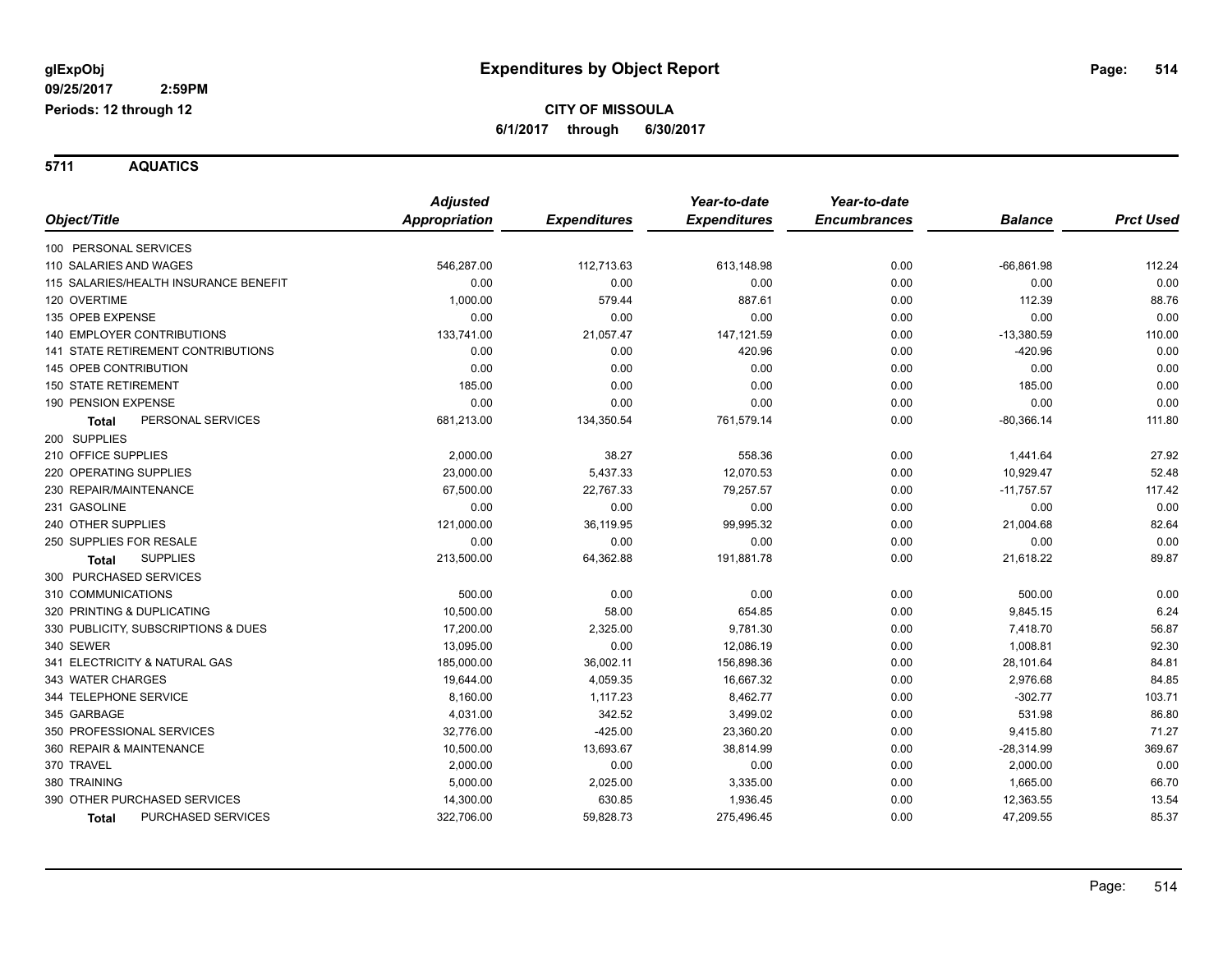**5711 AQUATICS**

|                    |                              | <b>Adjusted</b>      |                     | Year-to-date        | Year-to-date        |                |                  |
|--------------------|------------------------------|----------------------|---------------------|---------------------|---------------------|----------------|------------------|
| Object/Title       |                              | <b>Appropriation</b> | <b>Expenditures</b> | <b>Expenditures</b> | <b>Encumbrances</b> | <b>Balance</b> | <b>Prct Used</b> |
| 500 FIXED CHARGES  |                              |                      |                     |                     |                     |                |                  |
| 500 FIXED CHARGES  |                              | 0.00                 | 2,324.00            | 4,648.00            | 0.00                | $-4,648.00$    | 0.00             |
|                    | 550 MERCHANT SERVICE FEES    | 12,000.00            | 0.00                | 0.00                | 0.00                | 12,000.00      | 0.00             |
| <b>Total</b>       | <b>FIXED CHARGES</b>         | 12,000.00            | 2,324.00            | 4,648.00            | 0.00                | 7,352.00       | 38.73            |
| 600 DEBT SERVICE   |                              |                      |                     |                     |                     |                |                  |
| 610 PRINCIPAL      |                              | 0.00                 | 0.00                | 0.00                | 0.00                | 0.00           | 0.00             |
| <b>Total</b>       | <b>DEBT SERVICE</b>          | 0.00                 | 0.00                | 0.00                | 0.00                | 0.00           | 0.00             |
| 800 OTHER OBJECTS  |                              |                      |                     |                     |                     |                |                  |
|                    | 820 TRANSFERS TO OTHER FUNDS | 0.00                 | 0.00                | 0.00                | 0.00                | 0.00           | 0.00             |
| 830 DEPRECIATION   |                              | 0.00                 | 0.00                | 0.00                | 0.00                | 0.00           | 0.00             |
| <b>Total</b>       | OTHER OBJECTS                | 0.00                 | 0.00                | 0.00                | 0.00                | 0.00           | 0.00             |
| 900 CAPITAL OUTLAY |                              |                      |                     |                     |                     |                |                  |
| 900 CAPITAL OUTLAY |                              | 0.00                 | 0.00                | 0.00                | 0.00                | 0.00           | 0.00             |
| 920 BUILDINGS      |                              | 35,000.00            | 0.00                | 0.00                | 0.00                | 35,000.00      | 0.00             |
| 930 IMPROVEMENTS   |                              | 0.00                 | 0.00                | 0.00                | 0.00                | 0.00           | 0.00             |
|                    | 940 MACHINERY & EQUIPMENT    | 0.00                 | 0.00                | 0.00                | 0.00                | 0.00           | 0.00             |
| Total              | <b>CAPITAL OUTLAY</b>        | 35,000.00            | 0.00                | 0.00                | 0.00                | 35,000.00      | 0.00             |
| <b>Total</b>       | <b>AQUATICS</b>              | 1,264,419.00         | 260,866.15          | 1,233,605.37        | 0.00                | 30,813.63      | 97.56            |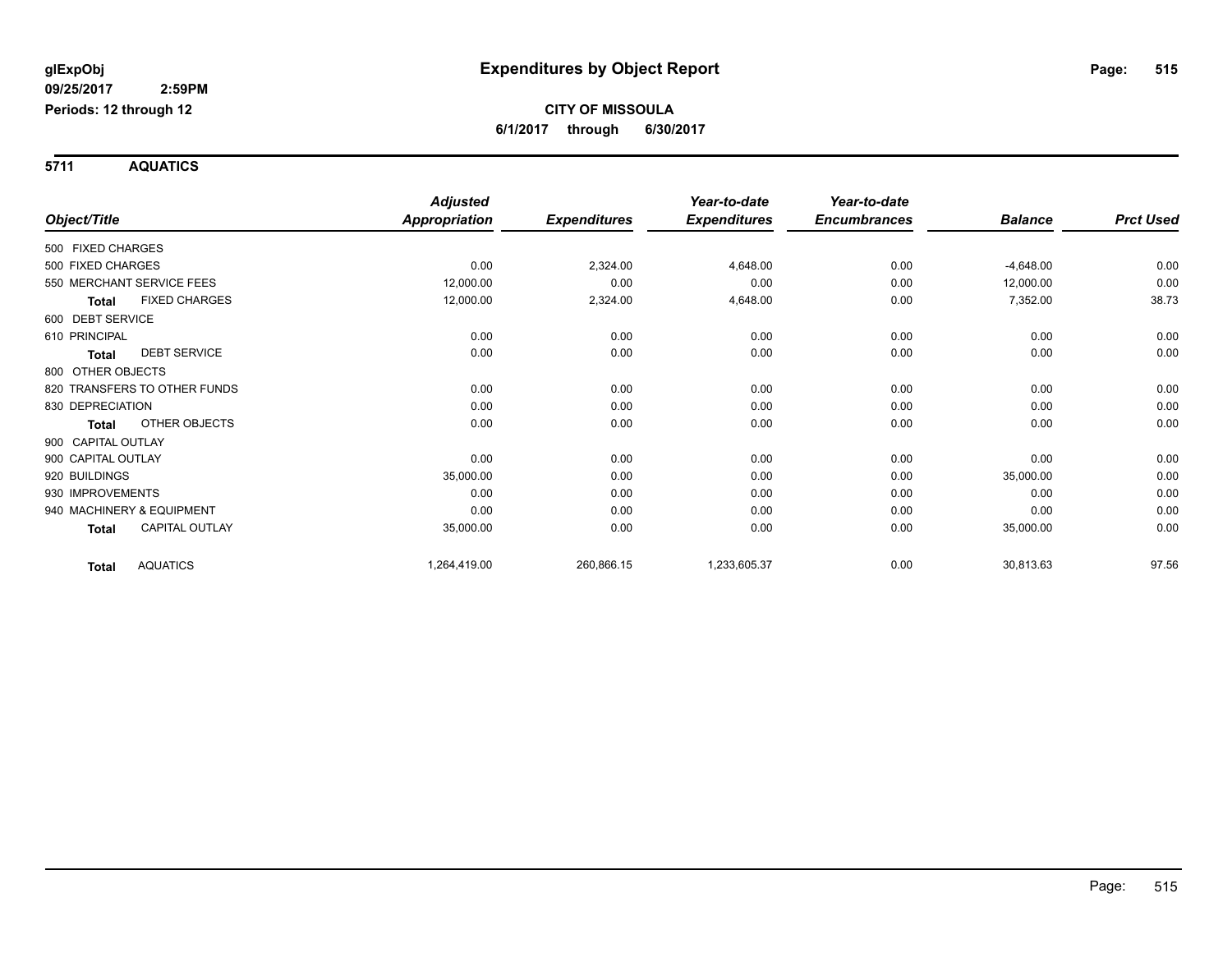**6/1/2017 through 6/30/2017**

**6050 EMPLOYEE BENEFIT PLAN FUND**<br>390 NON-DEPARTMENTAL

**390 NON-DEPARTMENTAL**

|                        |                                      | <b>Adjusted</b>      |                     | Year-to-date        | Year-to-date        |                |                  |
|------------------------|--------------------------------------|----------------------|---------------------|---------------------|---------------------|----------------|------------------|
| Object/Title           |                                      | <b>Appropriation</b> | <b>Expenditures</b> | <b>Expenditures</b> | <b>Encumbrances</b> | <b>Balance</b> | <b>Prct Used</b> |
| 300 PURCHASED SERVICES |                                      |                      |                     |                     |                     |                |                  |
|                        | 350 PROFESSIONAL SERVICES            | 50,325.00            | 2,390.60            | 17,110.33           | 0.00                | 33,214.67      | 34.00            |
| 351 INSURANCE CLAIMS   |                                      | 5,520,000.00         | 547,797.40          | 5,595,944.41        | 0.00                | $-75,944.41$   | 101.38           |
| 352 HEALTH PROGRAMS    |                                      | 78,532.00            | 27,737.84           | 69,586.28           | 0.00                | 8,945.72       | 88.61            |
|                        | 353 ADMINISTRATION EXPENDITURES      | 715,223.00           | 925.00              | 699,387.71          | 0.00                | 15,835.29      | 97.79            |
|                        | 354 TRANSITIONAL REINSURANCE PROGRAM | 76,704.00            | 2,801.47            | 44,963.47           | 0.00                | 31,740.53      | 58.62            |
| Total                  | PURCHASED SERVICES                   | 6,440,784.00         | 581,652.31          | 6,426,992.20        | 0.00                | 13,791.80      | 99.79            |
| 500 FIXED CHARGES      |                                      |                      |                     |                     |                     |                |                  |
|                        | 550 MERCHANT SERVICE FEES            | 0.00                 | 0.00                | 0.00                | 0.00                | 0.00           | 0.00             |
| <b>Total</b>           | <b>FIXED CHARGES</b>                 | 0.00                 | 0.00                | 0.00                | 0.00                | 0.00           | 0.00             |
|                        | 700 GRANTS & CONTRIBUTIONS           |                      |                     |                     |                     |                |                  |
|                        | 700 GRANTS & CONTRIBUTIONS           | 0.00                 | 0.00                | 0.00                | 0.00                | 0.00           | 0.00             |
| Total                  | <b>GRANTS &amp; CONTRIBUTIONS</b>    | 0.00                 | 0.00                | 0.00                | 0.00                | 0.00           | 0.00             |
| 800 OTHER OBJECTS      |                                      |                      |                     |                     |                     |                |                  |
|                        | 820 TRANSFERS TO OTHER FUNDS         | 0.00                 | 0.00                | 0.00                | 0.00                | 0.00           | 0.00             |
| <b>Total</b>           | OTHER OBJECTS                        | 0.00                 | 0.00                | 0.00                | 0.00                | 0.00           | 0.00             |
| <b>Total</b>           | NON-DEPARTMENTAL                     | 6,440,784.00         | 581,652.31          | 6,426,992.20        | 0.00                | 13,791.80      | 99.79            |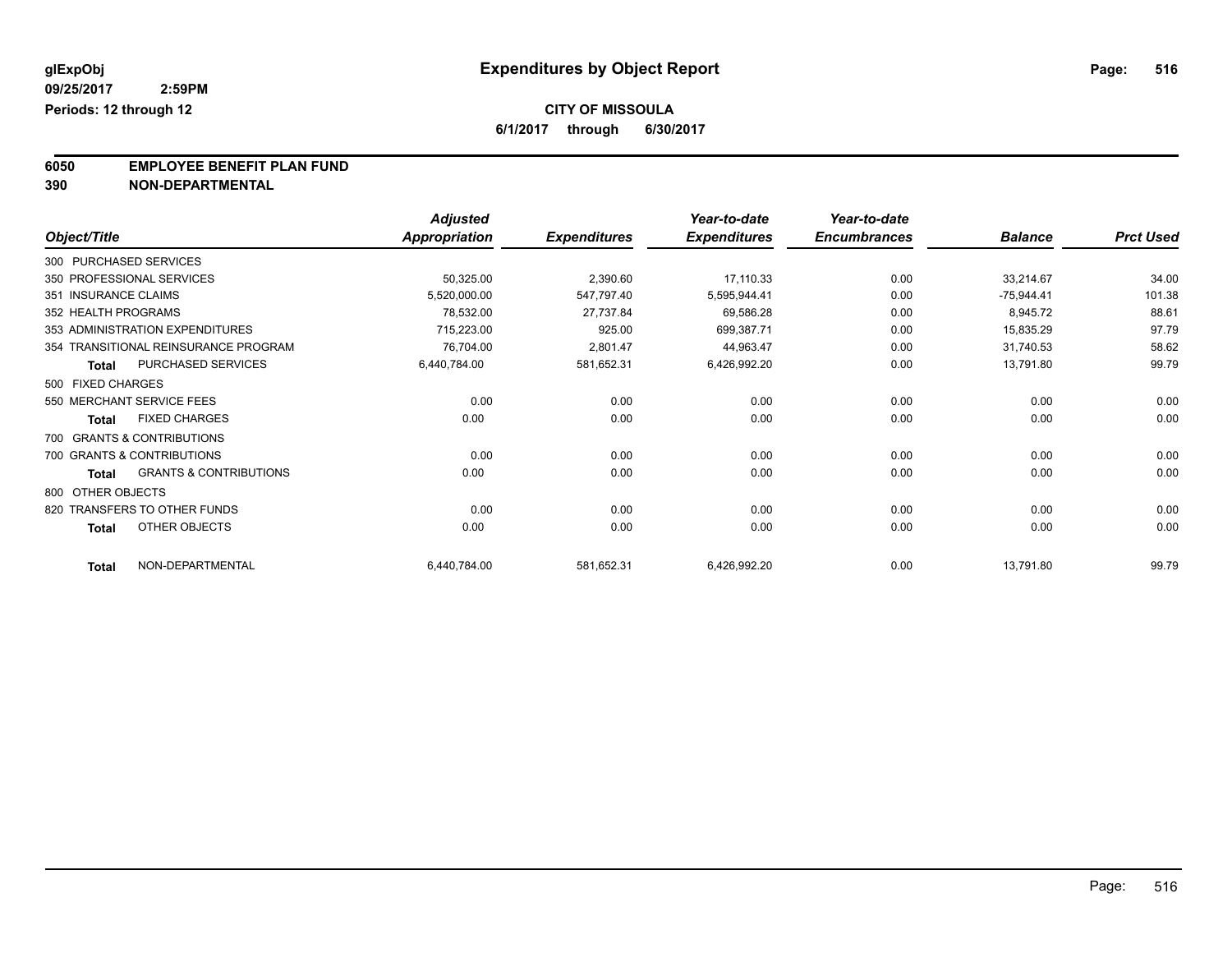### **6050 EMPLOYEE BENEFIT PLAN FUND**

|                      |                                      | <b>Adjusted</b> |                     | Year-to-date        | Year-to-date        |                |                  |
|----------------------|--------------------------------------|-----------------|---------------------|---------------------|---------------------|----------------|------------------|
| Object/Title         |                                      | Appropriation   | <b>Expenditures</b> | <b>Expenditures</b> | <b>Encumbrances</b> | <b>Balance</b> | <b>Prct Used</b> |
|                      | 300 PURCHASED SERVICES               |                 |                     |                     |                     |                |                  |
|                      | 350 PROFESSIONAL SERVICES            | 50,325.00       | 2,390.60            | 17,110.33           | 0.00                | 33,214.67      | 34.00            |
| 351 INSURANCE CLAIMS |                                      | 5,520,000.00    | 547,797.40          | 5,595,944.41        | 0.00                | $-75,944.41$   | 101.38           |
| 352 HEALTH PROGRAMS  |                                      | 78,532.00       | 27,737.84           | 69,586.28           | 0.00                | 8,945.72       | 88.61            |
|                      | 353 ADMINISTRATION EXPENDITURES      | 715,223.00      | 925.00              | 699,387.71          | 0.00                | 15,835.29      | 97.79            |
|                      | 354 TRANSITIONAL REINSURANCE PROGRAM | 76,704.00       | 2,801.47            | 44,963.47           | 0.00                | 31,740.53      | 58.62            |
| <b>Total</b>         | PURCHASED SERVICES                   | 6,440,784.00    | 581,652.31          | 6,426,992.20        | 0.00                | 13,791.80      | 99.79            |
| 500 FIXED CHARGES    |                                      |                 |                     |                     |                     |                |                  |
|                      | 550 MERCHANT SERVICE FEES            | 0.00            | 0.00                | 0.00                | 0.00                | 0.00           | 0.00             |
| <b>Total</b>         | <b>FIXED CHARGES</b>                 | 0.00            | 0.00                | 0.00                | 0.00                | 0.00           | 0.00             |
|                      | 700 GRANTS & CONTRIBUTIONS           |                 |                     |                     |                     |                |                  |
|                      | 700 GRANTS & CONTRIBUTIONS           | 0.00            | 0.00                | 0.00                | 0.00                | 0.00           | 0.00             |
| Total                | <b>GRANTS &amp; CONTRIBUTIONS</b>    | 0.00            | 0.00                | 0.00                | 0.00                | 0.00           | 0.00             |
| 800 OTHER OBJECTS    |                                      |                 |                     |                     |                     |                |                  |
|                      | 820 TRANSFERS TO OTHER FUNDS         | 0.00            | 0.00                | 0.00                | 0.00                | 0.00           | 0.00             |
| <b>Total</b>         | OTHER OBJECTS                        | 0.00            | 0.00                | 0.00                | 0.00                | 0.00           | 0.00             |
| <b>Total</b>         | EMPLOYEE BENEFIT PLAN FUND           | 6,440,784.00    | 581,652.31          | 6,426,992.20        | 0.00                | 13,791.80      | 99.79            |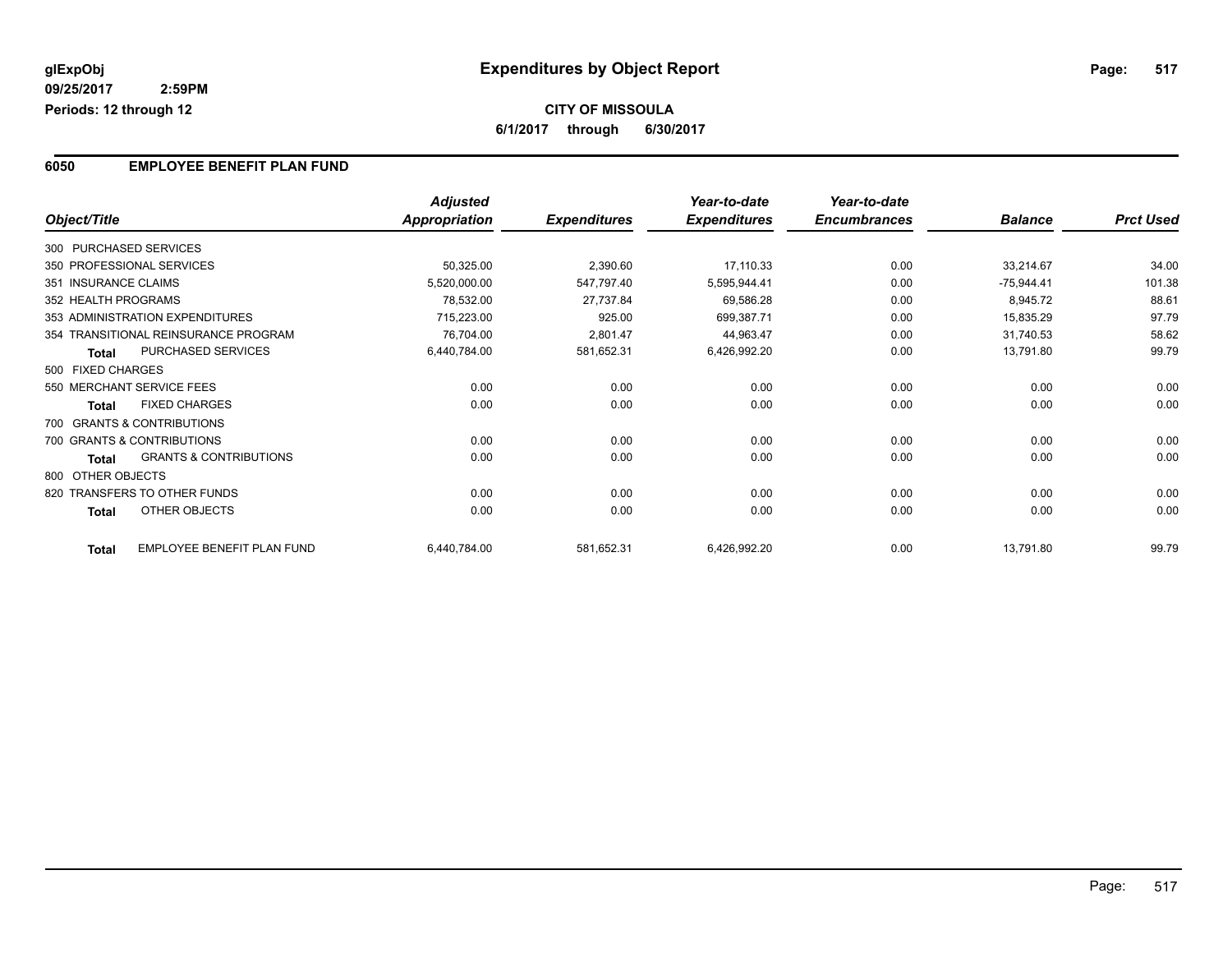**6/1/2017 through 6/30/2017**

**7370 PARKING COMMISSION FUND**

**395 PARKING COMMISSION**

|                                           | <b>Adjusted</b>      |                     | Year-to-date        | Year-to-date        |                |                  |
|-------------------------------------------|----------------------|---------------------|---------------------|---------------------|----------------|------------------|
| Object/Title                              | <b>Appropriation</b> | <b>Expenditures</b> | <b>Expenditures</b> | <b>Encumbrances</b> | <b>Balance</b> | <b>Prct Used</b> |
| 100 PERSONAL SERVICES                     |                      |                     |                     |                     |                |                  |
| 110 SALARIES AND WAGES                    | 455,965.00           | 60,948.98           | 453,456.01          | 0.00                | 2,508.99       | 99.45            |
| 115 SALARIES/HEALTH INSURANCE BENEFIT     | 0.00                 | 0.00                | 0.00                | 0.00                | 0.00           | 0.00             |
| 120 OVERTIME                              | 7,234.00             | 61.77               | 524.57              | 0.00                | 6,709.43       | 7.25             |
| 130 OTHER                                 | 0.00                 | 0.00                | 0.00                | 0.00                | 0.00           | 0.00             |
| 135 OPEB EXPENSE                          | 0.00                 | 0.00                | 0.00                | 0.00                | 0.00           | 0.00             |
| 140 EMPLOYER CONTRIBUTIONS                | 202,678.00           | 22,024.07           | 209,428.75          | 0.00                | $-6,750.75$    | 103.33           |
| <b>141 STATE RETIREMENT CONTRIBUTIONS</b> | 0.00                 | 0.00                | 321.61              | 0.00                | $-321.61$      | 0.00             |
| 145 OPEB CONTRIBUTION                     | 0.00                 | 0.00                | 0.00                | 0.00                | 0.00           | 0.00             |
| PERSONAL SERVICES<br>Total                | 665,877.00           | 83,034.82           | 663,730.94          | 0.00                | 2,146.06       | 99.68            |
| 200 SUPPLIES                              |                      |                     |                     |                     |                |                  |
| 210 OFFICE SUPPLIES                       | 5,700.00             | 680.14              | 7,280.53            | 0.00                | $-1,580.53$    | 127.73           |
| 220 OPERATING SUPPLIES                    | 14,700.00            | 2,314.90            | 11,857.93           | 0.00                | 2,842.07       | 80.67            |
| 230 REPAIR/MAINTENANCE                    | 18,000.00            | 1,147.16            | 9,782.02            | 0.00                | 8,217.98       | 54.34            |
| 231 GASOLINE                              | 7,200.00             | 865.36              | 5,643.68            | 0.00                | 1,556.32       | 78.38            |
| 240 OTHER SUPPLIES                        | 0.00                 | 0.00                | 210.81              | 0.00                | $-210.81$      | 0.00             |
| <b>SUPPLIES</b><br><b>Total</b>           | 45,600.00            | 5,007.56            | 34,774.97           | 0.00                | 10,825.03      | 76.26            |
| 300 PURCHASED SERVICES                    |                      |                     |                     |                     |                |                  |
| 310 COMMUNICATIONS                        | 17,338.00            | 851.27              | 10,688.65           | 0.00                | 6,649.35       | 61.65            |
| 320 PRINTING & DUPLICATING                | 10,000.00            | 8.86                | 12,074.97           | 0.00                | $-2,074.97$    | 120.75           |
| 330 PUBLICITY, SUBSCRIPTIONS & DUES       | 5,000.00             | 290.00              | 870.00              | 0.00                | 4,130.00       | 17.40            |
| 340 SEWER                                 | 141.00               | 0.00                | 157.34              | 0.00                | $-16.34$       | 111.59           |
| 341 ELECTRICITY & NATURAL GAS             | 37,898.00            | 4,950.16            | 43,221.64           | 0.00                | $-5,323.64$    | 114.05           |
| 343 WATER CHARGES                         | 4,000.00             | 849.87              | 5,327.57            | 0.00                | $-1,327.57$    | 133.19           |
| 344 TELEPHONE SERVICE                     | 6,300.00             | 1,065.69            | 6,266.52            | 0.00                | 33.48          | 99.47            |
| 345 GARBAGE                               | 3,744.00             | 1,066.34            | 5,371.42            | 0.00                | $-1,627.42$    | 143.47           |
| 350 PROFESSIONAL SERVICES                 | 61,250.00            | 43,695.25           | 208,610.97          | 0.00                | $-147,360.97$  | 340.59           |
| 360 REPAIR & MAINTENANCE                  | 64,800.00            | 12,159.29           | 68,492.41           | 0.00                | $-3,692.41$    | 105.70           |
| 370 TRAVEL                                | 6,000.00             | 1,037.85            | 4,801.18            | 0.00                | 1,198.82       | 80.02            |
| 380 TRAINING                              | 3,500.00             | 85.00               | 4,610.00            | 0.00                | $-1,110.00$    | 131.71           |
| 390 OTHER PURCHASED SERVICES              | 198,357.00           | 100,940.82          | 217,259.81          | 0.00                | $-18,902.81$   | 109.53           |
| PURCHASED SERVICES<br><b>Total</b>        | 418,328.00           | 167,000.40          | 587,752.48          | 0.00                | $-169,424.48$  | 140.50           |
|                                           |                      |                     |                     |                     |                |                  |

400 BUILDING MATERIALS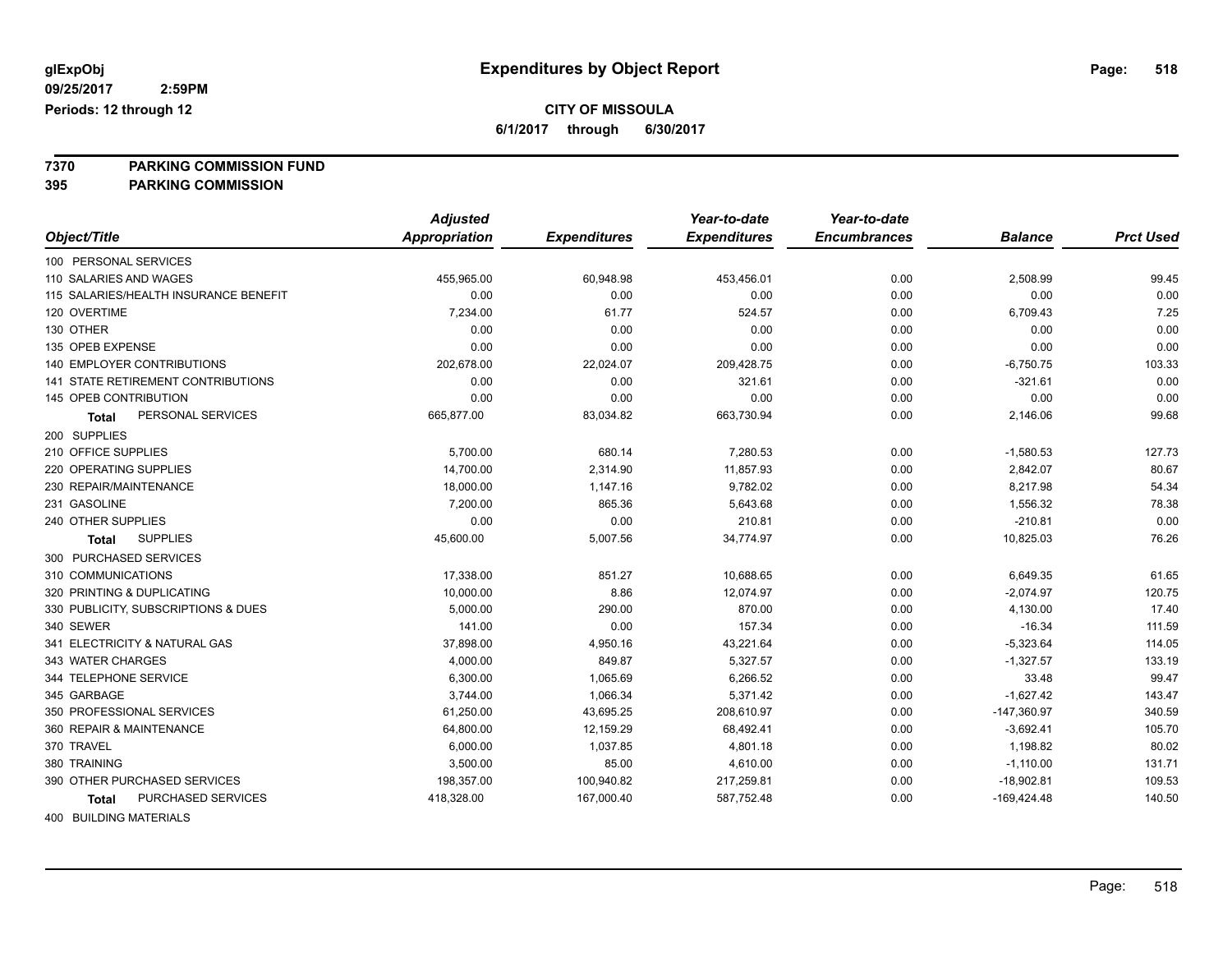**6/1/2017 through 6/30/2017**

**7370 PARKING COMMISSION FUND**

|                               |                                   | <b>Adjusted</b>      |                     | Year-to-date        | Year-to-date        |                |                  |
|-------------------------------|-----------------------------------|----------------------|---------------------|---------------------|---------------------|----------------|------------------|
| Object/Title                  |                                   | <b>Appropriation</b> | <b>Expenditures</b> | <b>Expenditures</b> | <b>Encumbrances</b> | <b>Balance</b> | <b>Prct Used</b> |
| <b>400 BUILDING MATERIALS</b> |                                   | 0.00                 | 0.00                | 0.00                | 0.00                | 0.00           | 0.00             |
| <b>Total</b>                  | <b>BUILDING MATERIALS</b>         | 0.00                 | 0.00                | 0.00                | 0.00                | 0.00           | 0.00             |
| 500 FIXED CHARGES             |                                   |                      |                     |                     |                     |                |                  |
| 500 FIXED CHARGES             |                                   | 168,621.00           | 2,550.00            | 36,138.69           | 0.00                | 132,482.31     | 21.43            |
| 510 *** Title Not Found ***   |                                   | 0.00                 | 0.00                | 11,428.20           | 0.00                | $-11,428.20$   | 0.00             |
| 550 MERCHANT SERVICE FEES     |                                   | 21,500.00            | 0.00                | 0.00                | 0.00                | 21,500.00      | 0.00             |
| Total                         | <b>FIXED CHARGES</b>              | 190,121.00           | 2,550.00            | 47,566.89           | 0.00                | 142,554.11     | 25.02            |
| 600 DEBT SERVICE              |                                   |                      |                     |                     |                     |                |                  |
| 610 PRINCIPAL                 |                                   | 181,400.00           | 0.00                | 181,400.00          | 0.00                | 0.00           | 100.00           |
| 620 INTEREST / SERVICE FEES   |                                   | 29.583.00            | 0.00                | 29,583.01           | 0.00                | $-0.01$        | 100.00           |
| <b>Total</b>                  | <b>DEBT SERVICE</b>               | 210,983.00           | 0.00                | 210,983.01          | 0.00                | $-0.01$        | 100.00           |
| 700 GRANTS & CONTRIBUTIONS    |                                   |                      |                     |                     |                     |                |                  |
| 700 GRANTS & CONTRIBUTIONS    |                                   | 74,000.00            | 16,278.75           | 130,057.50          | 0.00                | $-56.057.50$   | 175.75           |
| <b>Total</b>                  | <b>GRANTS &amp; CONTRIBUTIONS</b> | 74,000.00            | 16,278.75           | 130,057.50          | 0.00                | $-56,057.50$   | 175.75           |
| 800 OTHER OBJECTS             |                                   |                      |                     |                     |                     |                |                  |
| 820 TRANSFERS TO OTHER FUNDS  |                                   | 309,510.00           | 25,798.75           | 310,915.00          | 0.00                | $-1,405.00$    | 100.45           |
| 845 CONTINGENCY               |                                   | 48,965.00            | 0.00                | 0.00                | 0.00                | 48,965.00      | 0.00             |
| <b>Total</b>                  | <b>OTHER OBJECTS</b>              | 358,475.00           | 25,798.75           | 310,915.00          | 0.00                | 47,560.00      | 86.73            |
| 900 CAPITAL OUTLAY            |                                   |                      |                     |                     |                     |                |                  |
| 920 BUILDINGS                 |                                   | 0.00                 | 0.00                | 0.00                | 0.00                | 0.00           | 0.00             |
| 930 IMPROVEMENTS              |                                   | 0.00                 | 0.00                | 0.00                | 0.00                | 0.00           | 0.00             |
| 940 MACHINERY & EQUIPMENT     |                                   | 0.00                 | 0.00                | 89,214.69           | 0.00                | $-89,214.69$   | 0.00             |
| <b>Total</b>                  | <b>CAPITAL OUTLAY</b>             | 0.00                 | 0.00                | 89,214.69           | 0.00                | $-89,214.69$   | 0.00             |
| <b>Total</b>                  | PARKING COMMISSION                | 1,963,384.00         | 299,670.28          | 2,074,995.48        | 0.00                | $-111,611.48$  | 105.68           |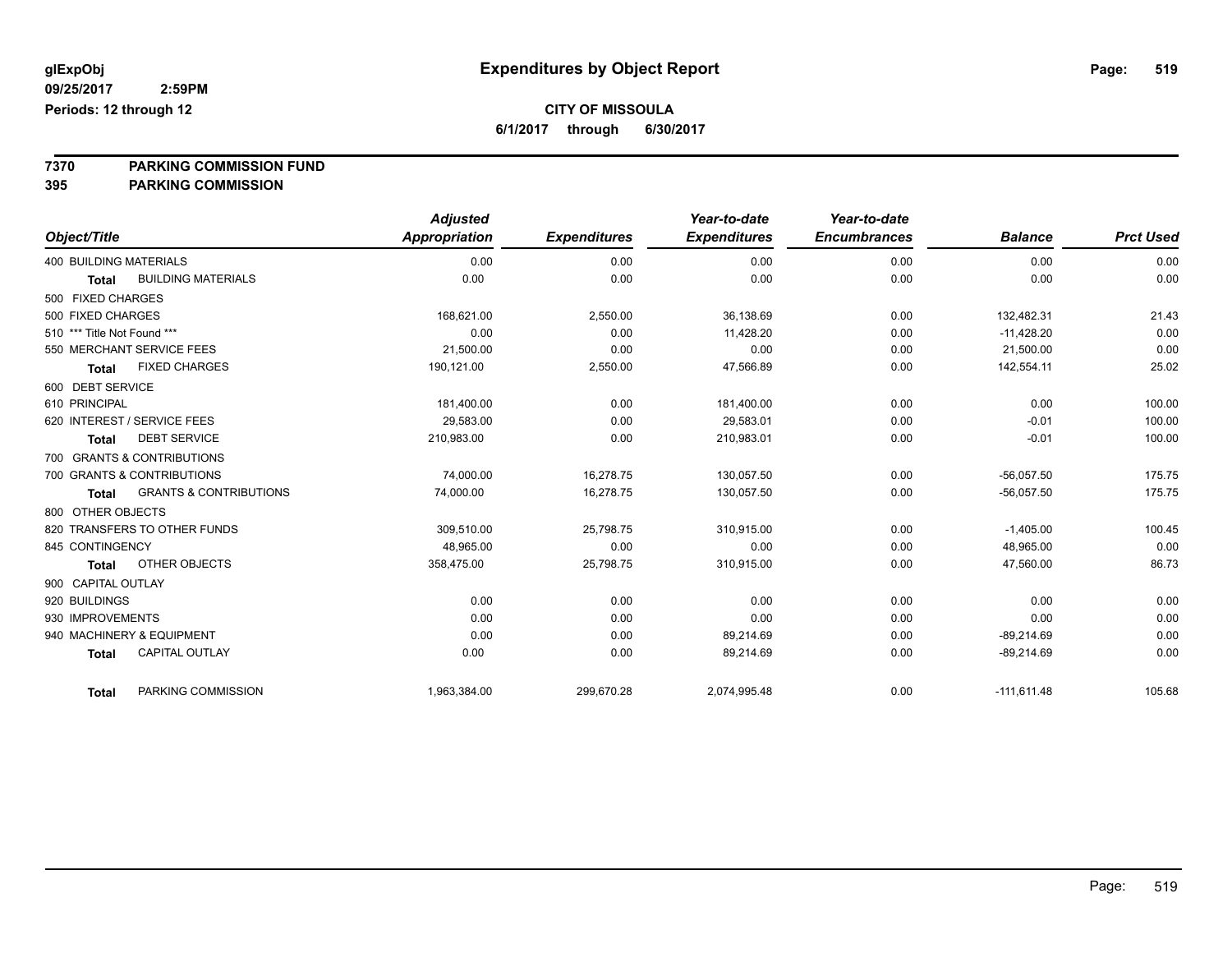# **7370 PARKING COMMISSION FUND**

**900 DEPRECIATION**

| Object/Title                          | <b>Adjusted</b><br><b>Appropriation</b> | <b>Expenditures</b> | Year-to-date<br><b>Expenditures</b> | Year-to-date<br><b>Encumbrances</b> | <b>Balance</b> | <b>Prct Used</b> |
|---------------------------------------|-----------------------------------------|---------------------|-------------------------------------|-------------------------------------|----------------|------------------|
| 800 OTHER OBJECTS                     |                                         |                     |                                     |                                     |                |                  |
| 830 DEPRECIATION                      | 0.00                                    | 0.00                | 0.00                                | 0.00                                | 0.00           | 0.00             |
| OTHER OBJECTS<br><b>Total</b>         | 0.00                                    | 0.00                | 0.00                                | 0.00                                | 0.00           | 0.00             |
| 900 CAPITAL OUTLAY                    |                                         |                     |                                     |                                     |                |                  |
| 940 MACHINERY & EQUIPMENT             | 0.00                                    | 0.00                | 0.00                                | 0.00                                | 0.00           | 0.00             |
| <b>CAPITAL OUTLAY</b><br><b>Total</b> | 0.00                                    | 0.00                | 0.00                                | 0.00                                | 0.00           | 0.00             |
|                                       |                                         |                     |                                     |                                     |                |                  |
| <b>DEPRECIATION</b><br>Total          | 0.00                                    | 0.00                | 0.00                                | 0.00                                | 0.00           | 0.00             |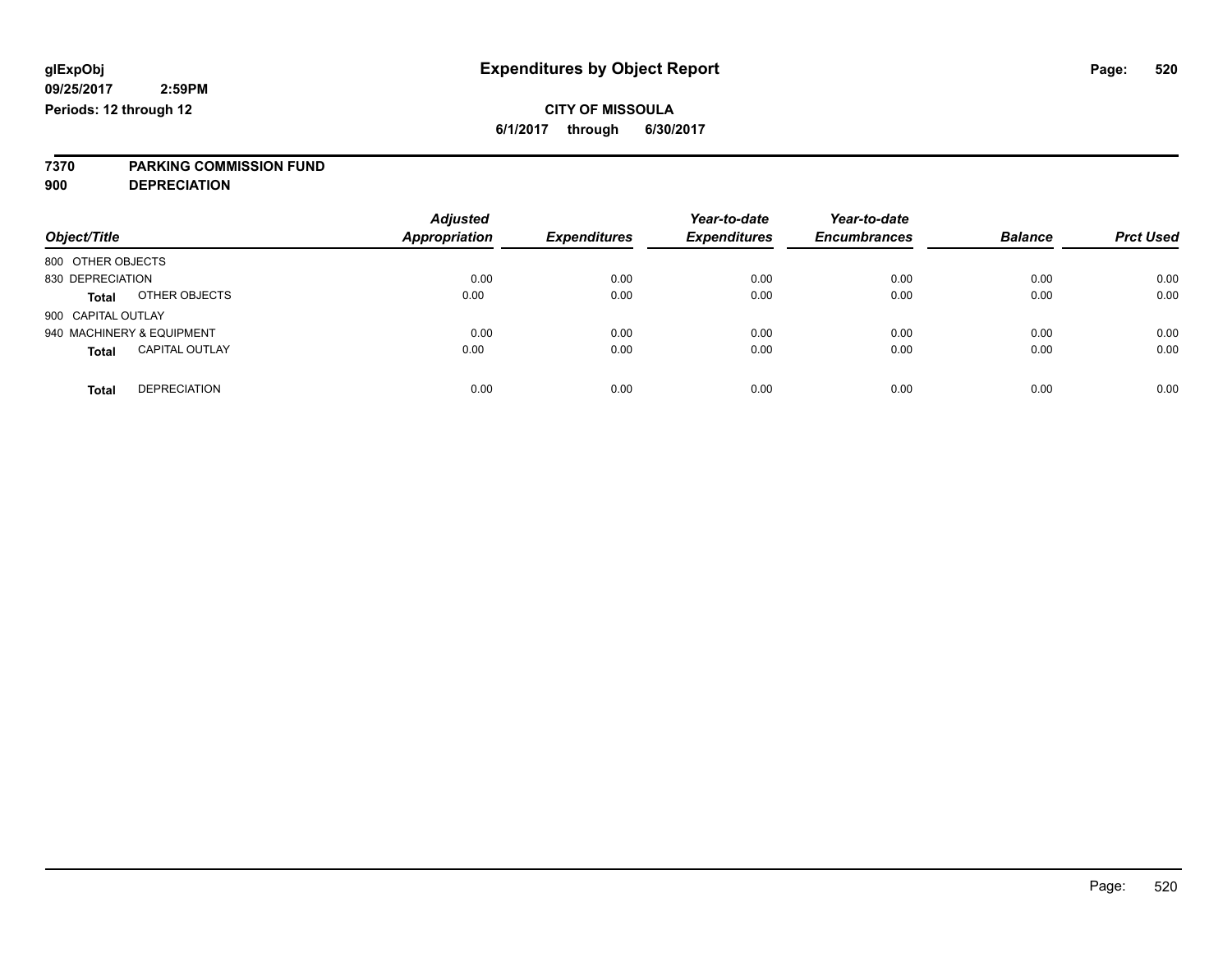### **7370 PARKING COMMISSION FUND**

|                                           | <b>Adjusted</b> |                     | Year-to-date        | Year-to-date        |                |                  |
|-------------------------------------------|-----------------|---------------------|---------------------|---------------------|----------------|------------------|
| Object/Title                              | Appropriation   | <b>Expenditures</b> | <b>Expenditures</b> | <b>Encumbrances</b> | <b>Balance</b> | <b>Prct Used</b> |
| 100 PERSONAL SERVICES                     |                 |                     |                     |                     |                |                  |
| 110 SALARIES AND WAGES                    | 455,965.00      | 60,948.98           | 453,456.01          | 0.00                | 2,508.99       | 99.45            |
| 115 SALARIES/HEALTH INSURANCE BENEFIT     | 0.00            | 0.00                | 0.00                | 0.00                | 0.00           | 0.00             |
| 120 OVERTIME                              | 7,234.00        | 61.77               | 524.57              | 0.00                | 6,709.43       | 7.25             |
| 130 OTHER                                 | 0.00            | 0.00                | 0.00                | 0.00                | 0.00           | 0.00             |
| 135 OPEB EXPENSE                          | 0.00            | 0.00                | 0.00                | 0.00                | 0.00           | 0.00             |
| <b>140 EMPLOYER CONTRIBUTIONS</b>         | 202,678.00      | 22,024.07           | 209,428.75          | 0.00                | $-6,750.75$    | 103.33           |
| <b>141 STATE RETIREMENT CONTRIBUTIONS</b> | 0.00            | 0.00                | 321.61              | 0.00                | $-321.61$      | 0.00             |
| 145 OPEB CONTRIBUTION                     | 0.00            | 0.00                | 0.00                | 0.00                | 0.00           | 0.00             |
| PERSONAL SERVICES<br>Total                | 665,877.00      | 83,034.82           | 663,730.94          | 0.00                | 2,146.06       | 99.68            |
| 200 SUPPLIES                              |                 |                     |                     |                     |                |                  |
| 210 OFFICE SUPPLIES                       | 5,700.00        | 680.14              | 7,280.53            | 0.00                | $-1,580.53$    | 127.73           |
| 220 OPERATING SUPPLIES                    | 14,700.00       | 2,314.90            | 11,857.93           | 0.00                | 2,842.07       | 80.67            |
| 230 REPAIR/MAINTENANCE                    | 18,000.00       | 1,147.16            | 9,782.02            | 0.00                | 8,217.98       | 54.34            |
| 231 GASOLINE                              | 7,200.00        | 865.36              | 5,643.68            | 0.00                | 1,556.32       | 78.38            |
| 240 OTHER SUPPLIES                        | 0.00            | 0.00                | 210.81              | 0.00                | $-210.81$      | 0.00             |
| <b>SUPPLIES</b><br><b>Total</b>           | 45,600.00       | 5,007.56            | 34,774.97           | 0.00                | 10,825.03      | 76.26            |
| 300 PURCHASED SERVICES                    |                 |                     |                     |                     |                |                  |
| 310 COMMUNICATIONS                        | 17,338.00       | 851.27              | 10,688.65           | 0.00                | 6,649.35       | 61.65            |
| 320 PRINTING & DUPLICATING                | 10,000.00       | 8.86                | 12,074.97           | 0.00                | $-2,074.97$    | 120.75           |
| 330 PUBLICITY, SUBSCRIPTIONS & DUES       | 5,000.00        | 290.00              | 870.00              | 0.00                | 4,130.00       | 17.40            |
| 340 SEWER                                 | 141.00          | 0.00                | 157.34              | 0.00                | $-16.34$       | 111.59           |
| 341 ELECTRICITY & NATURAL GAS             | 37,898.00       | 4,950.16            | 43,221.64           | 0.00                | $-5,323.64$    | 114.05           |
| 343 WATER CHARGES                         | 4,000.00        | 849.87              | 5,327.57            | 0.00                | $-1,327.57$    | 133.19           |
| 344 TELEPHONE SERVICE                     | 6,300.00        | 1,065.69            | 6,266.52            | 0.00                | 33.48          | 99.47            |
| 345 GARBAGE                               | 3,744.00        | 1,066.34            | 5,371.42            | 0.00                | $-1,627.42$    | 143.47           |
| 350 PROFESSIONAL SERVICES                 | 61,250.00       | 43,695.25           | 208,610.97          | 0.00                | $-147,360.97$  | 340.59           |
| 360 REPAIR & MAINTENANCE                  | 64,800.00       | 12,159.29           | 68,492.41           | 0.00                | $-3,692.41$    | 105.70           |
| 370 TRAVEL                                | 6,000.00        | 1,037.85            | 4,801.18            | 0.00                | 1,198.82       | 80.02            |
| 380 TRAINING                              | 3,500.00        | 85.00               | 4,610.00            | 0.00                | $-1,110.00$    | 131.71           |
| 390 OTHER PURCHASED SERVICES              | 198,357.00      | 100,940.82          | 217,259.81          | 0.00                | $-18,902.81$   | 109.53           |
| PURCHASED SERVICES<br>Total               | 418,328.00      | 167,000.40          | 587,752.48          | 0.00                | $-169,424.48$  | 140.50           |
| 400 BUILDING MATERIALS                    |                 |                     |                     |                     |                |                  |
| <b>400 BUILDING MATERIALS</b>             | 0.00            | 0.00                | 0.00                | 0.00                | 0.00           | 0.00             |
|                                           |                 |                     |                     |                     |                |                  |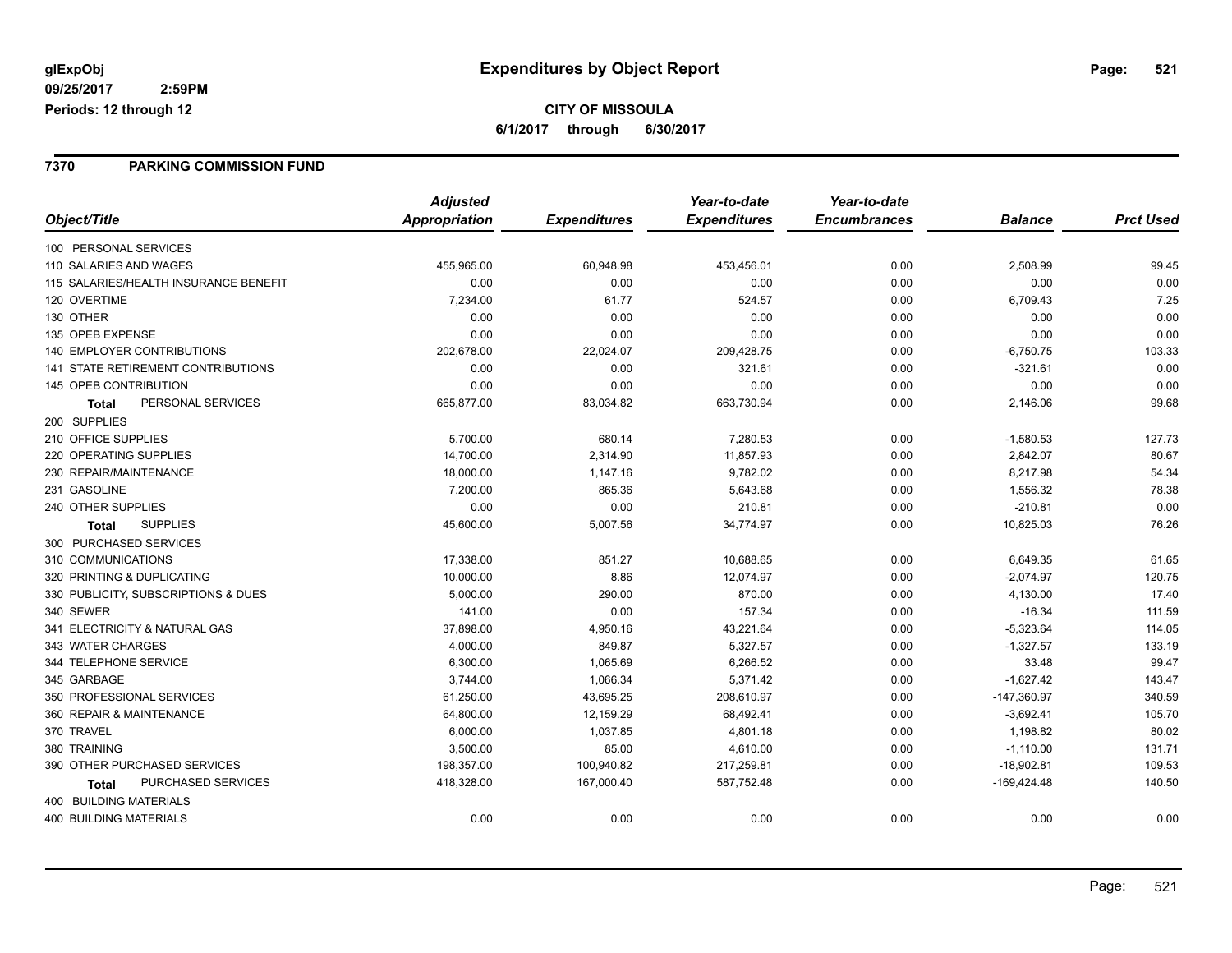#### **7370 PARKING COMMISSION FUND**

|                                                   | <b>Adjusted</b> |                     | Year-to-date        | Year-to-date        |                |                  |
|---------------------------------------------------|-----------------|---------------------|---------------------|---------------------|----------------|------------------|
| Object/Title                                      | Appropriation   | <b>Expenditures</b> | <b>Expenditures</b> | <b>Encumbrances</b> | <b>Balance</b> | <b>Prct Used</b> |
| <b>BUILDING MATERIALS</b><br><b>Total</b>         | 0.00            | 0.00                | 0.00                | 0.00                | 0.00           | 0.00             |
| 500 FIXED CHARGES                                 |                 |                     |                     |                     |                |                  |
| 500 FIXED CHARGES                                 | 168,621.00      | 2,550.00            | 36,138.69           | 0.00                | 132,482.31     | 21.43            |
| 510 *** Title Not Found ***                       | 0.00            | 0.00                | 11,428.20           | 0.00                | $-11,428.20$   | 0.00             |
| 550 MERCHANT SERVICE FEES                         | 21,500.00       | 0.00                | 0.00                | 0.00                | 21,500.00      | 0.00             |
| <b>FIXED CHARGES</b><br><b>Total</b>              | 190,121.00      | 2,550.00            | 47,566.89           | 0.00                | 142,554.11     | 25.02            |
| 600 DEBT SERVICE                                  |                 |                     |                     |                     |                |                  |
| 610 PRINCIPAL                                     | 181,400.00      | 0.00                | 181,400.00          | 0.00                | 0.00           | 100.00           |
| 620 INTEREST / SERVICE FEES                       | 29,583.00       | 0.00                | 29,583.01           | 0.00                | $-0.01$        | 100.00           |
| <b>DEBT SERVICE</b><br>Total                      | 210,983.00      | 0.00                | 210,983.01          | 0.00                | $-0.01$        | 100.00           |
| 700 GRANTS & CONTRIBUTIONS                        |                 |                     |                     |                     |                |                  |
| 700 GRANTS & CONTRIBUTIONS                        | 74,000.00       | 16,278.75           | 130,057.50          | 0.00                | $-56,057.50$   | 175.75           |
| <b>GRANTS &amp; CONTRIBUTIONS</b><br><b>Total</b> | 74,000.00       | 16,278.75           | 130,057.50          | 0.00                | $-56,057.50$   | 175.75           |
| 800 OTHER OBJECTS                                 |                 |                     |                     |                     |                |                  |
| 820 TRANSFERS TO OTHER FUNDS                      | 309,510.00      | 25,798.75           | 310,915.00          | 0.00                | $-1,405.00$    | 100.45           |
| 830 DEPRECIATION                                  | 0.00            | 0.00                | 0.00                | 0.00                | 0.00           | 0.00             |
| 845 CONTINGENCY                                   | 48,965.00       | 0.00                | 0.00                | 0.00                | 48,965.00      | 0.00             |
| OTHER OBJECTS<br>Total                            | 358,475.00      | 25,798.75           | 310,915.00          | 0.00                | 47,560.00      | 86.73            |
| 900 CAPITAL OUTLAY                                |                 |                     |                     |                     |                |                  |
| 920 BUILDINGS                                     | 0.00            | 0.00                | 0.00                | 0.00                | 0.00           | 0.00             |
| 930 IMPROVEMENTS                                  | 0.00            | 0.00                | 0.00                | 0.00                | 0.00           | 0.00             |
| 940 MACHINERY & EQUIPMENT                         | 0.00            | 0.00                | 89,214.69           | 0.00                | $-89,214.69$   | 0.00             |
| <b>CAPITAL OUTLAY</b><br><b>Total</b>             | 0.00            | 0.00                | 89,214.69           | 0.00                | $-89,214.69$   | 0.00             |
| PARKING COMMISSION FUND<br><b>Total</b>           | 1,963,384.00    | 299,670.28          | 2,074,995.48        | 0.00                | $-111,611.48$  | 105.68           |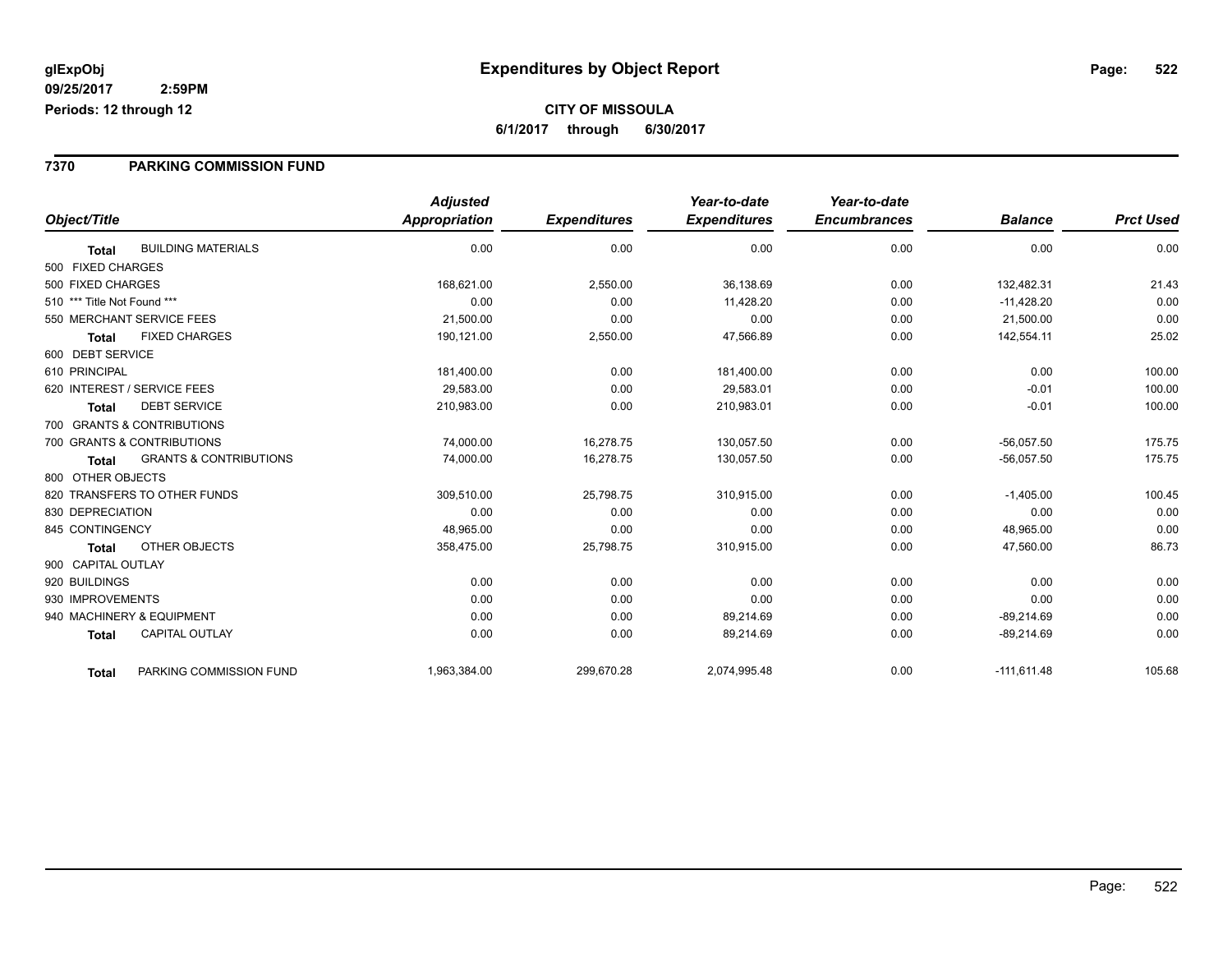**7371 FRONT STREET PARKING BONDS**

| Object/Title                         | <b>Adjusted</b><br><b>Appropriation</b> | <b>Expenditures</b> | Year-to-date<br><b>Expenditures</b> | Year-to-date<br><b>Encumbrances</b> | <b>Balance</b> | <b>Prct Used</b> |
|--------------------------------------|-----------------------------------------|---------------------|-------------------------------------|-------------------------------------|----------------|------------------|
| 500 FIXED CHARGES                    |                                         |                     |                                     |                                     |                |                  |
| 550 MERCHANT SERVICE FEES            | 0.00                                    | 0.00                | 0.00                                | 0.00                                | 0.00           | 0.00             |
| <b>FIXED CHARGES</b><br><b>Total</b> | 0.00                                    | 0.00                | 0.00                                | 0.00                                | 0.00           | 0.00             |
| 600 DEBT SERVICE                     |                                         |                     |                                     |                                     |                |                  |
| 620 INTEREST / SERVICE FEES          | 266.220.00                              | 0.00                | 265.850.02                          | 0.00                                | 369.98         | 99.86            |
| <b>DEBT SERVICE</b><br>Total         | 266,220.00                              | 0.00                | 265,850.02                          | 0.00                                | 369.98         | 99.86            |
| 800 OTHER OBJECTS                    |                                         |                     |                                     |                                     |                |                  |
| 820 TRANSFERS TO OTHER FUNDS         | 0.00                                    | 0.00                | 0.00                                | 0.00                                | 0.00           | 0.00             |
| OTHER OBJECTS<br><b>Total</b>        | 0.00                                    | 0.00                | 0.00                                | 0.00                                | 0.00           | 0.00             |
| PARKING COMMISSION<br><b>Total</b>   | 266,220.00                              | 0.00                | 265.850.02                          | 0.00                                | 369.98         | 99.86            |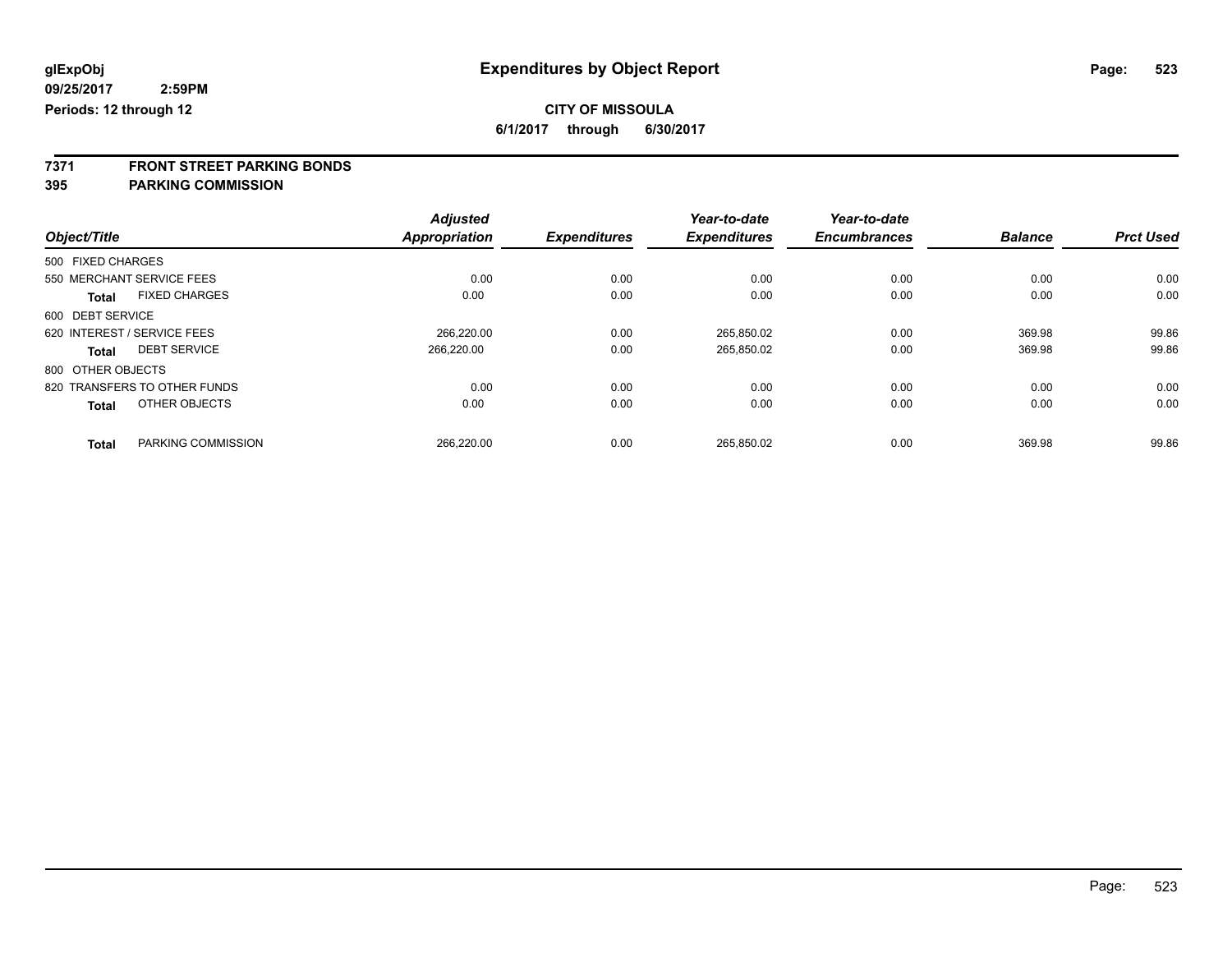**CITY OF MISSOULA 6/1/2017 through 6/30/2017**

### **7371 FRONT STREET PARKING BONDS**

|                                                   | <b>Adjusted</b>      |                     | Year-to-date        | Year-to-date        |                |                  |
|---------------------------------------------------|----------------------|---------------------|---------------------|---------------------|----------------|------------------|
| Object/Title                                      | <b>Appropriation</b> | <b>Expenditures</b> | <b>Expenditures</b> | <b>Encumbrances</b> | <b>Balance</b> | <b>Prct Used</b> |
| 500 FIXED CHARGES                                 |                      |                     |                     |                     |                |                  |
| 550 MERCHANT SERVICE FEES                         | 0.00                 | 0.00                | 0.00                | 0.00                | 0.00           | 0.00             |
| <b>FIXED CHARGES</b><br>Total                     | 0.00                 | 0.00                | 0.00                | 0.00                | 0.00           | 0.00             |
| 600 DEBT SERVICE                                  |                      |                     |                     |                     |                |                  |
| 620 INTEREST / SERVICE FEES                       | 266.220.00           | 0.00                | 265,850.02          | 0.00                | 369.98         | 99.86            |
| <b>DEBT SERVICE</b><br><b>Total</b>               | 266.220.00           | 0.00                | 265,850.02          | 0.00                | 369.98         | 99.86            |
| 800 OTHER OBJECTS                                 |                      |                     |                     |                     |                |                  |
| 820 TRANSFERS TO OTHER FUNDS                      | 0.00                 | 0.00                | 0.00                | 0.00                | 0.00           | 0.00             |
| OTHER OBJECTS<br><b>Total</b>                     | 0.00                 | 0.00                | 0.00                | 0.00                | 0.00           | 0.00             |
| <b>FRONT STREET PARKING BONDS</b><br><b>Total</b> | 266.220.00           | 0.00                | 265.850.02          | 0.00                | 369.98         | 99.86            |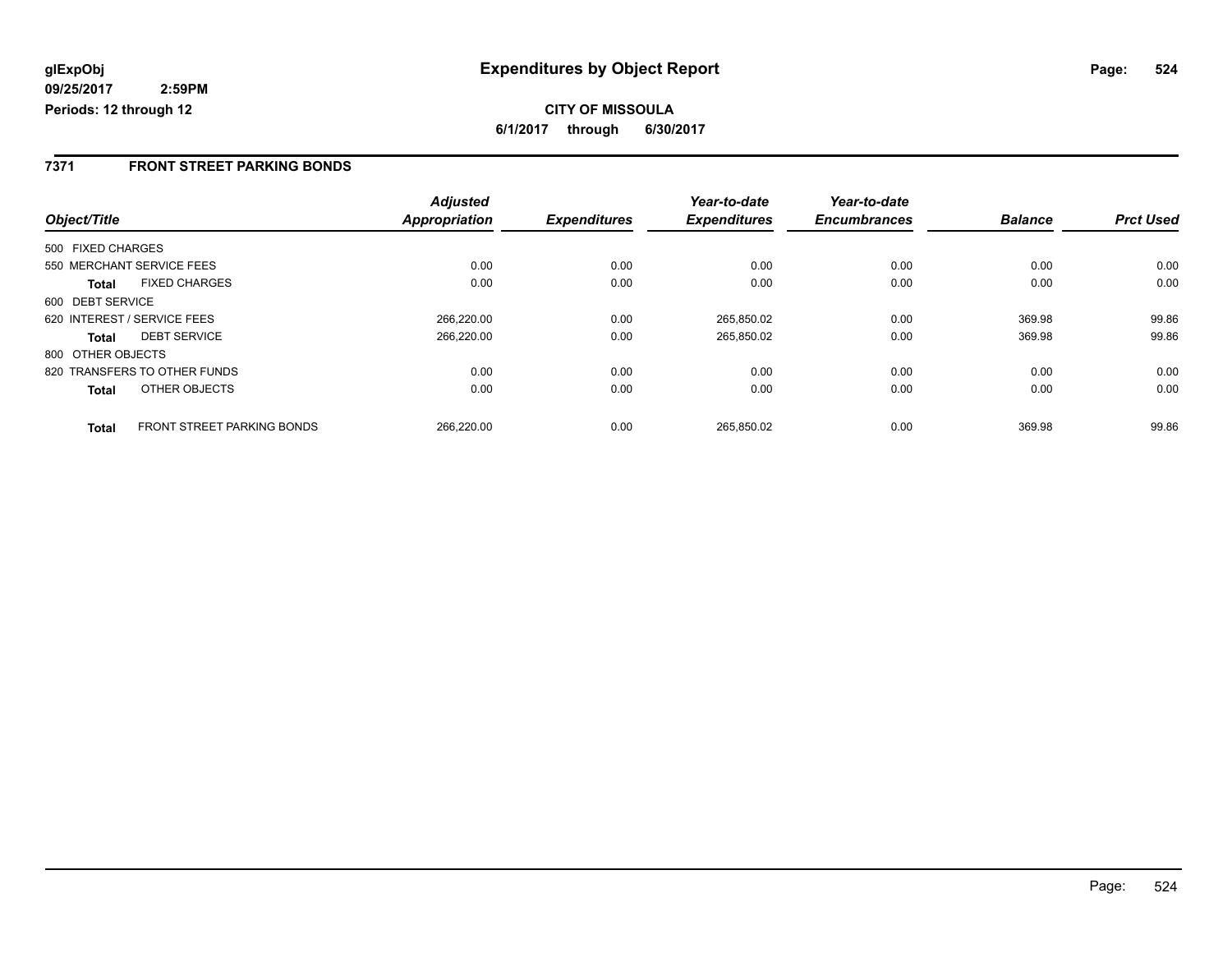**6/1/2017 through 6/30/2017**

# **7372 SINKING FUND/FRONT ST PARKING BONDS**

|                                      | <b>Adjusted</b>      |                     | Year-to-date        | Year-to-date        |                |                  |
|--------------------------------------|----------------------|---------------------|---------------------|---------------------|----------------|------------------|
| Object/Title                         | <b>Appropriation</b> | <b>Expenditures</b> | <b>Expenditures</b> | <b>Encumbrances</b> | <b>Balance</b> | <b>Prct Used</b> |
| 500 FIXED CHARGES                    |                      |                     |                     |                     |                |                  |
| 550 MERCHANT SERVICE FEES            | 0.00                 | 0.00                | 0.00                | 0.00                | 0.00           | 0.00             |
| <b>FIXED CHARGES</b><br><b>Total</b> | 0.00                 | 0.00                | 0.00                | 0.00                | 0.00           | 0.00             |
| 600 DEBT SERVICE                     |                      |                     |                     |                     |                |                  |
| 610 PRINCIPAL                        | 250,000.00           | 0.00                | 250,000.00          | 0.00                | 0.00           | 100.00           |
| 620 INTEREST / SERVICE FEES          | 0.00                 | 0.00                | 0.00                | 0.00                | 0.00           | 0.00             |
| <b>DEBT SERVICE</b><br><b>Total</b>  | 250,000.00           | 0.00                | 250,000.00          | 0.00                | 0.00           | 100.00           |
| 800 OTHER OBJECTS                    |                      |                     |                     |                     |                |                  |
| 820 TRANSFERS TO OTHER FUNDS         | 0.00                 | 0.00                | 0.00                | 0.00                | 0.00           | 0.00             |
| OTHER OBJECTS<br><b>Total</b>        | 0.00                 | 0.00                | 0.00                | 0.00                | 0.00           | 0.00             |
| PARKING COMMISSION                   | 250,000.00           | 0.00                | 250,000.00          | 0.00                | 0.00           | 100.00           |
|                                      | <b>Total</b>         |                     |                     |                     |                |                  |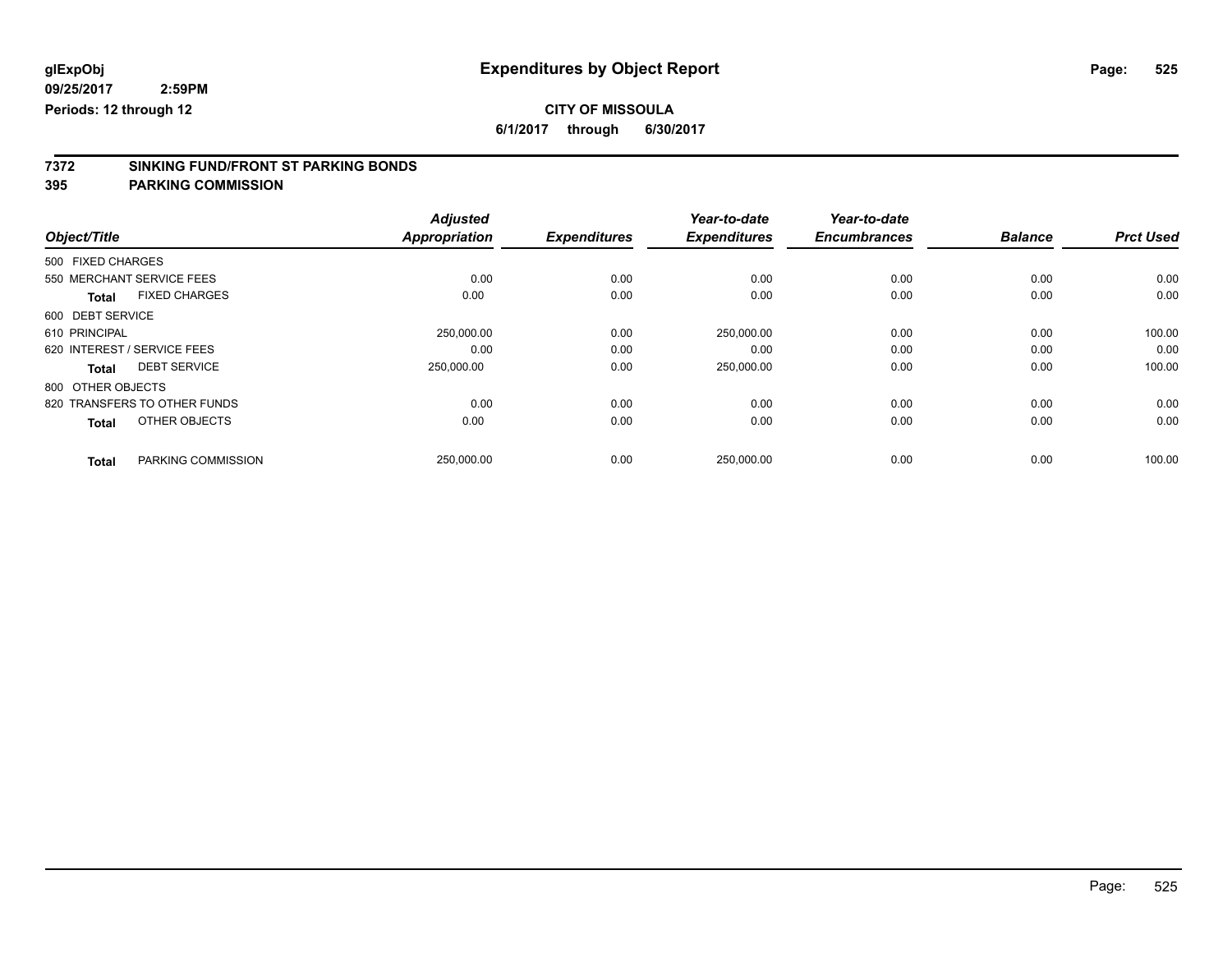### **7372 SINKING FUND/FRONT ST PARKING BONDS**

|                   |                                   | <b>Adjusted</b>      | <b>Expenditures</b> | Year-to-date<br><b>Expenditures</b> | Year-to-date<br><b>Encumbrances</b> | <b>Balance</b> | <b>Prct Used</b> |
|-------------------|-----------------------------------|----------------------|---------------------|-------------------------------------|-------------------------------------|----------------|------------------|
| Object/Title      |                                   | <b>Appropriation</b> |                     |                                     |                                     |                |                  |
| 500 FIXED CHARGES |                                   |                      |                     |                                     |                                     |                |                  |
|                   | 550 MERCHANT SERVICE FEES         | 0.00                 | 0.00                | 0.00                                | 0.00                                | 0.00           | 0.00             |
| <b>Total</b>      | <b>FIXED CHARGES</b>              | 0.00                 | 0.00                | 0.00                                | 0.00                                | 0.00           | 0.00             |
| 600 DEBT SERVICE  |                                   |                      |                     |                                     |                                     |                |                  |
| 610 PRINCIPAL     |                                   | 250,000.00           | 0.00                | 250,000.00                          | 0.00                                | 0.00           | 100.00           |
|                   | 620 INTEREST / SERVICE FEES       | 0.00                 | 0.00                | 0.00                                | 0.00                                | 0.00           | 0.00             |
| <b>Total</b>      | <b>DEBT SERVICE</b>               | 250,000.00           | 0.00                | 250,000.00                          | 0.00                                | 0.00           | 100.00           |
| 800 OTHER OBJECTS |                                   |                      |                     |                                     |                                     |                |                  |
|                   | 820 TRANSFERS TO OTHER FUNDS      | 0.00                 | 0.00                | 0.00                                | 0.00                                | 0.00           | 0.00             |
| <b>Total</b>      | OTHER OBJECTS                     | 0.00                 | 0.00                | 0.00                                | 0.00                                | 0.00           | 0.00             |
| <b>Total</b>      | SINKING FUND/FRONT ST PARKING BON | 250.000.00           | 0.00                | 250.000.00                          | 0.00                                | 0.00           | 100.00           |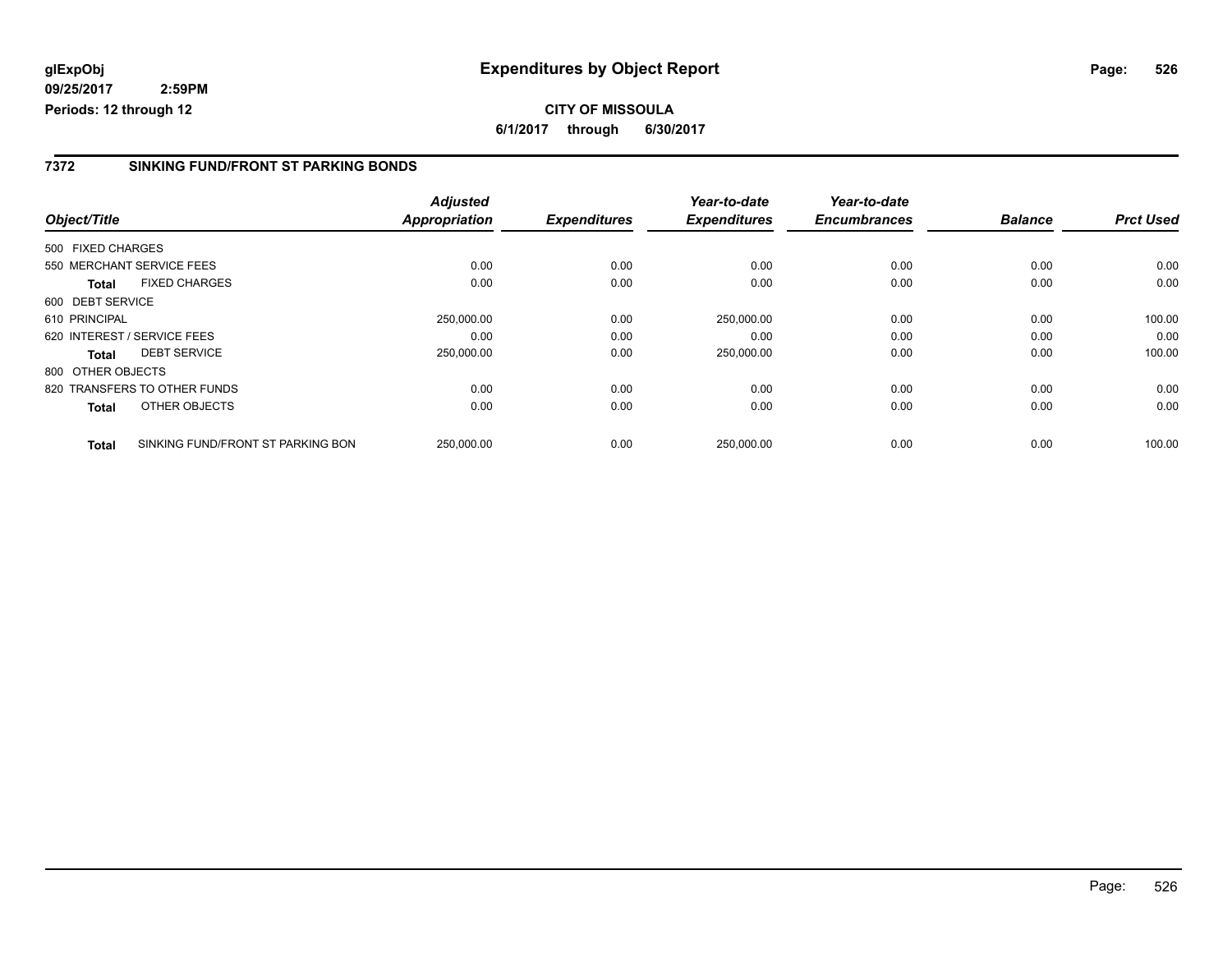**6/1/2017 through 6/30/2017**

# **7373 MPC SERIES 2010B CONSTRUCTION**

|                             |                              | <b>Adjusted</b>      |                     | Year-to-date        | Year-to-date        |                |                  |
|-----------------------------|------------------------------|----------------------|---------------------|---------------------|---------------------|----------------|------------------|
| Object/Title                |                              | <b>Appropriation</b> | <b>Expenditures</b> | <b>Expenditures</b> | <b>Encumbrances</b> | <b>Balance</b> | <b>Prct Used</b> |
| 300 PURCHASED SERVICES      |                              |                      |                     |                     |                     |                |                  |
| 350 PROFESSIONAL SERVICES   |                              | 0.00                 | 0.00                | 0.00                | 0.00                | 0.00           | 0.00             |
|                             | 390 OTHER PURCHASED SERVICES | 0.00                 | 0.00                | 0.00                | 0.00                | 0.00           | 0.00             |
| <b>Total</b>                | PURCHASED SERVICES           | 0.00                 | 0.00                | 0.00                | 0.00                | 0.00           | 0.00             |
| 500 FIXED CHARGES           |                              |                      |                     |                     |                     |                |                  |
| 550 MERCHANT SERVICE FEES   |                              | 0.00                 | 0.00                | 0.00                | 0.00                | 0.00           | 0.00             |
| <b>Total</b>                | <b>FIXED CHARGES</b>         | 0.00                 | 0.00                | 0.00                | 0.00                | 0.00           | 0.00             |
| 600 DEBT SERVICE            |                              |                      |                     |                     |                     |                |                  |
| 600 DEBT SERVICE            |                              | 0.00                 | 0.00                | 0.00                | 0.00                | 0.00           | 0.00             |
| 610 PRINCIPAL               |                              | 0.00                 | 0.00                | 0.00                | 0.00                | 0.00           | 0.00             |
| 620 INTEREST / SERVICE FEES |                              | 0.00                 | 0.00                | 0.00                | 0.00                | 0.00           | 0.00             |
| <b>Total</b>                | <b>DEBT SERVICE</b>          | 0.00                 | 0.00                | 0.00                | 0.00                | 0.00           | 0.00             |
| 800 OTHER OBJECTS           |                              |                      |                     |                     |                     |                |                  |
|                             | 820 TRANSFERS TO OTHER FUNDS | 0.00                 | 0.00                | 0.00                | 0.00                | 0.00           | 0.00             |
| <b>Total</b>                | OTHER OBJECTS                | 0.00                 | 0.00                | 0.00                | 0.00                | 0.00           | 0.00             |
| 900 CAPITAL OUTLAY          |                              |                      |                     |                     |                     |                |                  |
| 900 CAPITAL OUTLAY          |                              | 0.00                 | 0.00                | 0.00                | 0.00                | 0.00           | 0.00             |
| 920 BUILDINGS               |                              | 0.00                 | 0.00                | 0.00                | 0.00                | 0.00           | 0.00             |
| 930 IMPROVEMENTS            |                              | 0.00                 | 0.00                | 0.00                | 0.00                | 0.00           | 0.00             |
| <b>Total</b>                | <b>CAPITAL OUTLAY</b>        | 0.00                 | 0.00                | 0.00                | 0.00                | 0.00           | 0.00             |
| <b>Total</b>                | PARKING COMMISSION           | 0.00                 | 0.00                | 0.00                | 0.00                | 0.00           | 0.00             |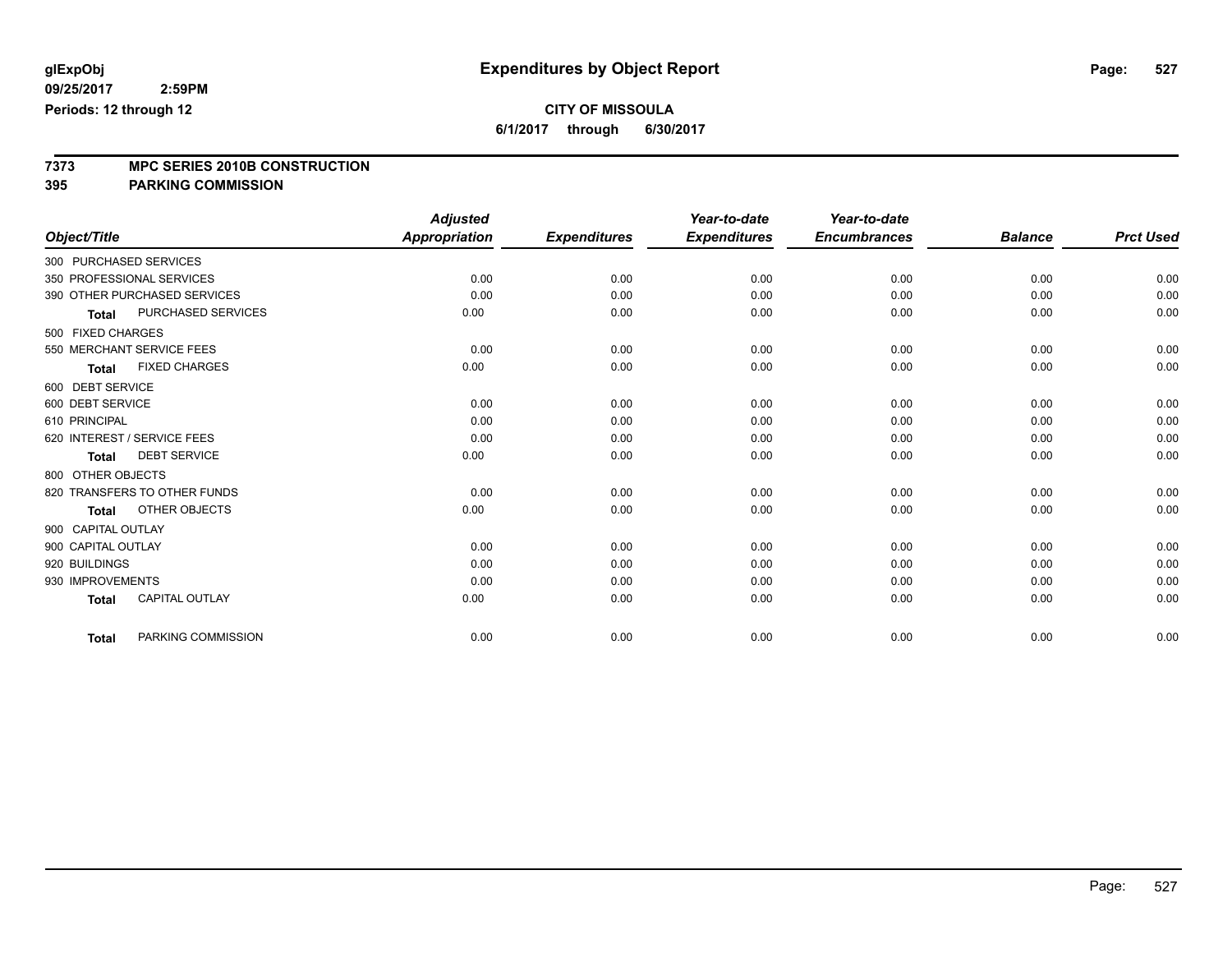# **7373 MPC SERIES 2010B CONSTRUCTION**

**900 DEPRECIATION**

| <b>Adjusted</b> |                                                                       | Year-to-date                | Year-to-date                |                             | <b>Prct Used</b>       |
|-----------------|-----------------------------------------------------------------------|-----------------------------|-----------------------------|-----------------------------|------------------------|
|                 |                                                                       |                             |                             |                             |                        |
|                 |                                                                       |                             |                             |                             |                        |
| 0.00            | 0.00                                                                  | 0.00                        | 0.00                        | 0.00                        | 0.00                   |
| 0.00            | 0.00                                                                  | 0.00                        | 0.00                        | 0.00                        | 0.00                   |
|                 |                                                                       |                             |                             |                             |                        |
| 0.00            | 0.00                                                                  | 0.00                        | 0.00                        | 0.00                        | 0.00                   |
| 0.00            | 0.00                                                                  | 0.00                        | 0.00                        | 0.00                        | 0.00                   |
|                 |                                                                       |                             |                             |                             | 0.00                   |
|                 | <b>Appropriation</b><br><b>FIXED CHARGES</b><br>OTHER OBJECTS<br>0.00 | <b>Expenditures</b><br>0.00 | <b>Expenditures</b><br>0.00 | <b>Encumbrances</b><br>0.00 | <b>Balance</b><br>0.00 |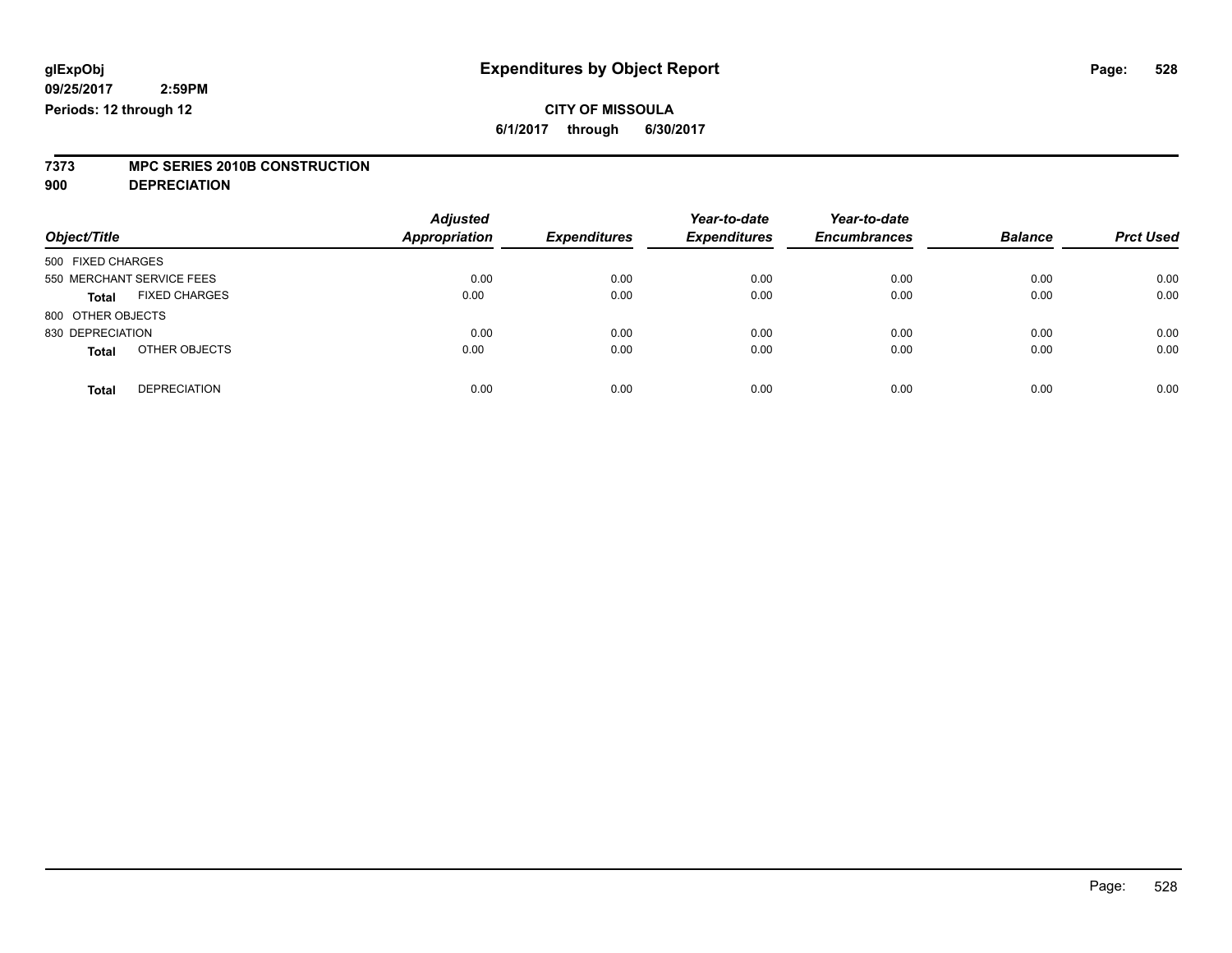### **CITY OF MISSOULA 6/1/2017 through 6/30/2017**

### **7373 MPC SERIES 2010B CONSTRUCTION**

|                             |                               | <b>Adjusted</b>      |                     | Year-to-date        | Year-to-date        |                |                  |
|-----------------------------|-------------------------------|----------------------|---------------------|---------------------|---------------------|----------------|------------------|
| Object/Title                |                               | <b>Appropriation</b> | <b>Expenditures</b> | <b>Expenditures</b> | <b>Encumbrances</b> | <b>Balance</b> | <b>Prct Used</b> |
| 300 PURCHASED SERVICES      |                               |                      |                     |                     |                     |                |                  |
| 350 PROFESSIONAL SERVICES   |                               | 0.00                 | 0.00                | 0.00                | 0.00                | 0.00           | 0.00             |
|                             | 390 OTHER PURCHASED SERVICES  | 0.00                 | 0.00                | 0.00                | 0.00                | 0.00           | 0.00             |
| <b>Total</b>                | <b>PURCHASED SERVICES</b>     | 0.00                 | 0.00                | 0.00                | 0.00                | 0.00           | 0.00             |
| 500 FIXED CHARGES           |                               |                      |                     |                     |                     |                |                  |
| 550 MERCHANT SERVICE FEES   |                               | 0.00                 | 0.00                | 0.00                | 0.00                | 0.00           | 0.00             |
| <b>Total</b>                | <b>FIXED CHARGES</b>          | 0.00                 | 0.00                | 0.00                | 0.00                | 0.00           | 0.00             |
| 600 DEBT SERVICE            |                               |                      |                     |                     |                     |                |                  |
| 600 DEBT SERVICE            |                               | 0.00                 | 0.00                | 0.00                | 0.00                | 0.00           | 0.00             |
| 610 PRINCIPAL               |                               | 0.00                 | 0.00                | 0.00                | 0.00                | 0.00           | 0.00             |
| 620 INTEREST / SERVICE FEES |                               | 0.00                 | 0.00                | 0.00                | 0.00                | 0.00           | 0.00             |
| <b>Total</b>                | <b>DEBT SERVICE</b>           | 0.00                 | 0.00                | 0.00                | 0.00                | 0.00           | 0.00             |
| 800 OTHER OBJECTS           |                               |                      |                     |                     |                     |                |                  |
|                             | 820 TRANSFERS TO OTHER FUNDS  | 0.00                 | 0.00                | 0.00                | 0.00                | 0.00           | 0.00             |
| 830 DEPRECIATION            |                               | 0.00                 | 0.00                | 0.00                | 0.00                | 0.00           | 0.00             |
| <b>Total</b>                | OTHER OBJECTS                 | 0.00                 | 0.00                | 0.00                | 0.00                | 0.00           | 0.00             |
| 900 CAPITAL OUTLAY          |                               |                      |                     |                     |                     |                |                  |
| 900 CAPITAL OUTLAY          |                               | 0.00                 | 0.00                | 0.00                | 0.00                | 0.00           | 0.00             |
| 920 BUILDINGS               |                               | 0.00                 | 0.00                | 0.00                | 0.00                | 0.00           | 0.00             |
| 930 IMPROVEMENTS            |                               | 0.00                 | 0.00                | 0.00                | 0.00                | 0.00           | 0.00             |
| <b>Total</b>                | CAPITAL OUTLAY                | 0.00                 | 0.00                | 0.00                | 0.00                | 0.00           | 0.00             |
| <b>Total</b>                | MPC SERIES 2010B CONSTRUCTION | 0.00                 | 0.00                | 0.00                | 0.00                | 0.00           | 0.00             |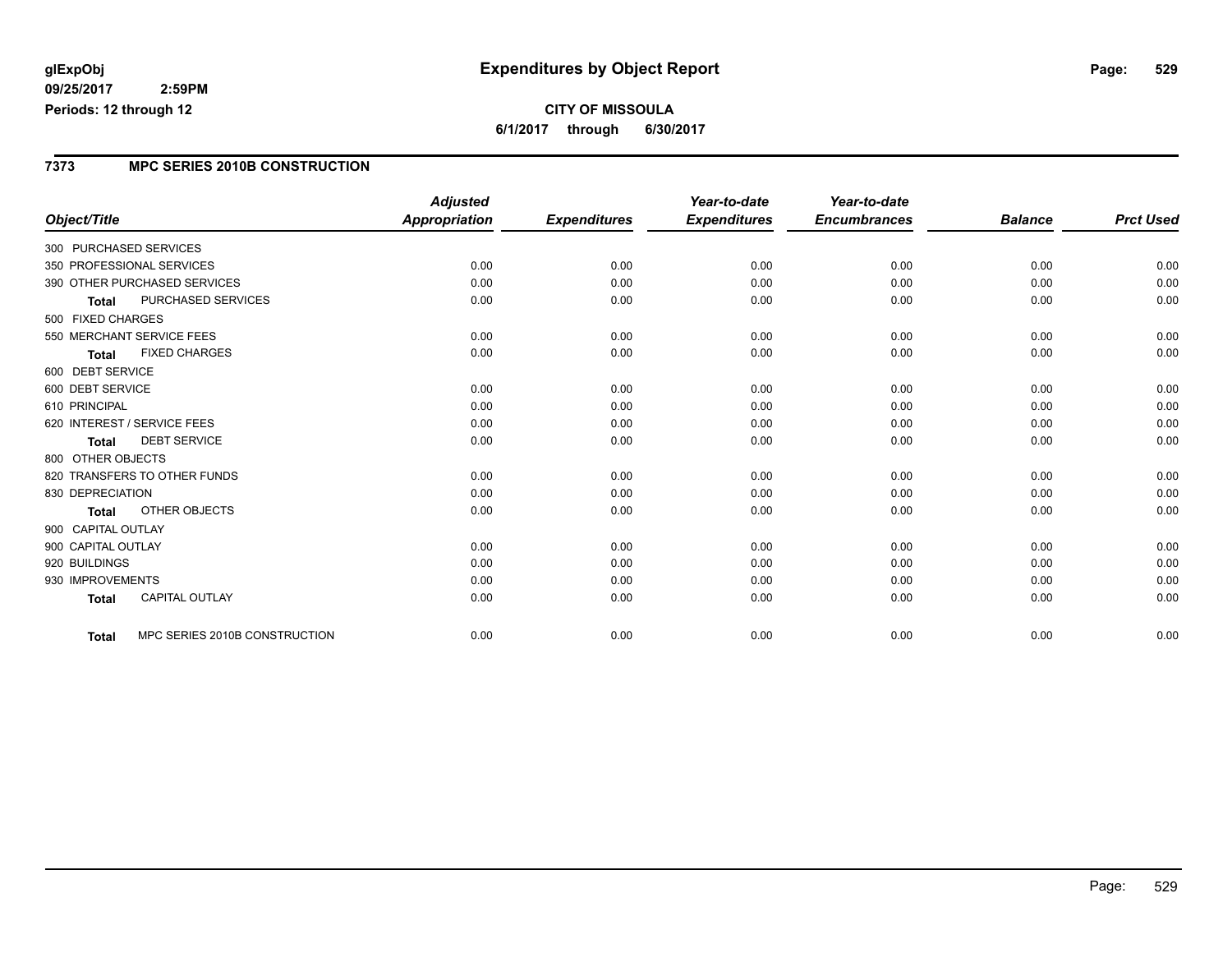# **7374 RESERVE FUND-PARKING BONDS**

|                    |                           | <b>Adjusted</b>      |                     | Year-to-date        | Year-to-date        |                |                  |
|--------------------|---------------------------|----------------------|---------------------|---------------------|---------------------|----------------|------------------|
| Object/Title       |                           | <b>Appropriation</b> | <b>Expenditures</b> | <b>Expenditures</b> | <b>Encumbrances</b> | <b>Balance</b> | <b>Prct Used</b> |
| 500 FIXED CHARGES  |                           |                      |                     |                     |                     |                |                  |
|                    | 550 MERCHANT SERVICE FEES | 0.00                 | 0.00                | 0.00                | 0.00                | 0.00           | 0.00             |
| Total              | <b>FIXED CHARGES</b>      | 0.00                 | 0.00                | 0.00                | 0.00                | 0.00           | 0.00             |
| 900 CAPITAL OUTLAY |                           |                      |                     |                     |                     |                |                  |
| 920 BUILDINGS      |                           | 0.00                 | 0.00                | 0.00                | 0.00                | 0.00           | 0.00             |
| 930 IMPROVEMENTS   |                           | 0.00                 | 0.00                | 0.00                | 0.00                | 0.00           | 0.00             |
| <b>Total</b>       | <b>CAPITAL OUTLAY</b>     | 0.00                 | 0.00                | 0.00                | 0.00                | 0.00           | 0.00             |
| <b>Total</b>       | PARKING COMMISSION        | 0.00                 | 0.00                | 0.00                | 0.00                | 0.00           | 0.00             |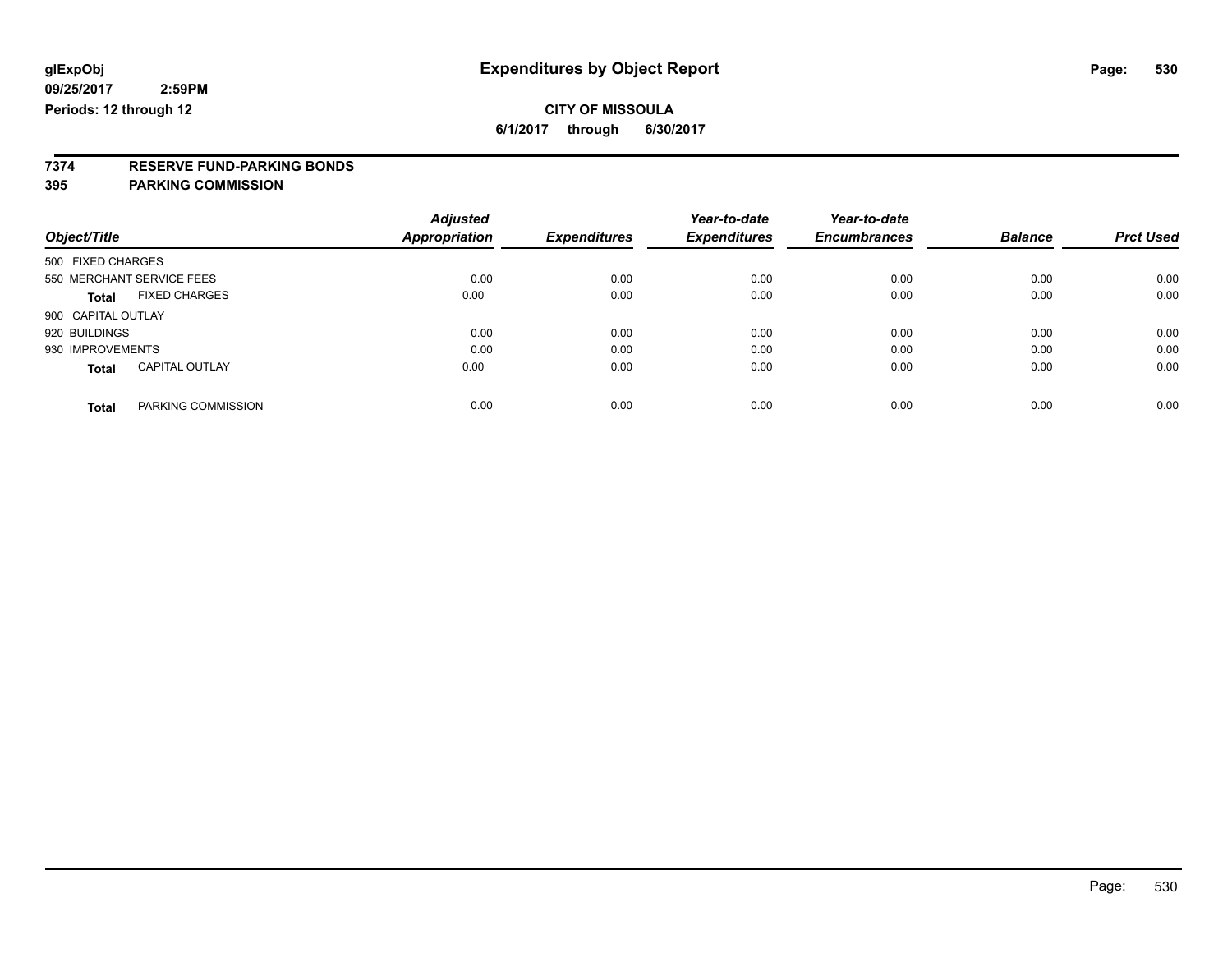### **7374 RESERVE FUND-PARKING BONDS**

| Object/Title              |                                   | <b>Adjusted</b><br><b>Appropriation</b> | <b>Expenditures</b> | Year-to-date<br><b>Expenditures</b> | Year-to-date<br><b>Encumbrances</b> | <b>Balance</b> | <b>Prct Used</b> |
|---------------------------|-----------------------------------|-----------------------------------------|---------------------|-------------------------------------|-------------------------------------|----------------|------------------|
| 500 FIXED CHARGES         |                                   |                                         |                     |                                     |                                     |                |                  |
|                           |                                   |                                         |                     |                                     |                                     |                |                  |
| 550 MERCHANT SERVICE FEES |                                   | 0.00                                    | 0.00                | 0.00                                | 0.00                                | 0.00           | 0.00             |
| <b>Total</b>              | <b>FIXED CHARGES</b>              | 0.00                                    | 0.00                | 0.00                                | 0.00                                | 0.00           | 0.00             |
| 900 CAPITAL OUTLAY        |                                   |                                         |                     |                                     |                                     |                |                  |
| 920 BUILDINGS             |                                   | 0.00                                    | 0.00                | 0.00                                | 0.00                                | 0.00           | 0.00             |
| 930 IMPROVEMENTS          |                                   | 0.00                                    | 0.00                | 0.00                                | 0.00                                | 0.00           | 0.00             |
| <b>Total</b>              | <b>CAPITAL OUTLAY</b>             | 0.00                                    | 0.00                | 0.00                                | 0.00                                | 0.00           | 0.00             |
| <b>Total</b>              | <b>RESERVE FUND-PARKING BONDS</b> | 0.00                                    | 0.00                | 0.00                                | 0.00                                | 0.00           | 0.00             |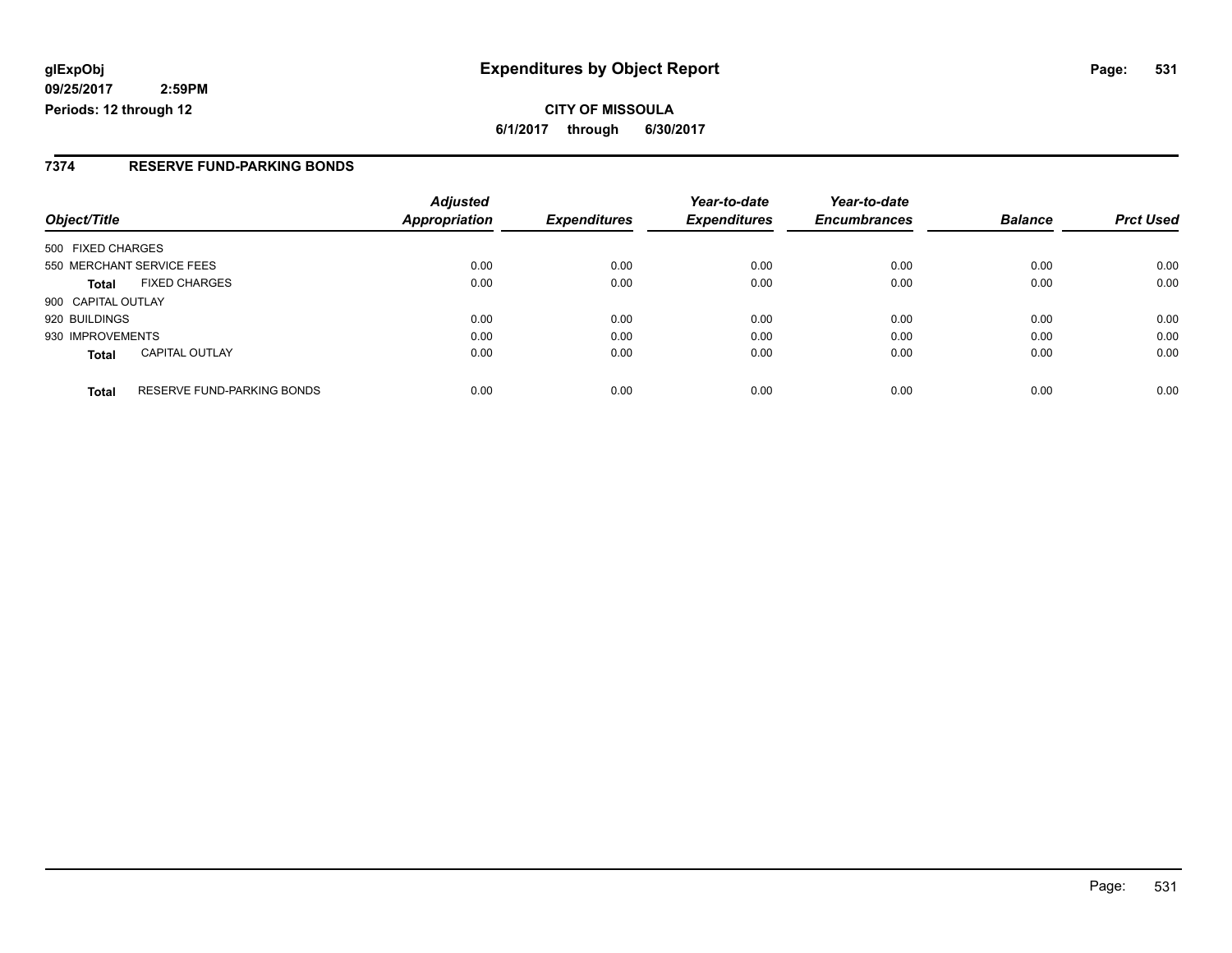**6/1/2017 through 6/30/2017**

# **7375 PLEDGED TAX INCREMENT-2010B BOND**

|                                           | <b>Adjusted</b> |                     | Year-to-date        | Year-to-date        |                |                  |
|-------------------------------------------|-----------------|---------------------|---------------------|---------------------|----------------|------------------|
| Object/Title                              | Appropriation   | <b>Expenditures</b> | <b>Expenditures</b> | <b>Encumbrances</b> | <b>Balance</b> | <b>Prct Used</b> |
| 300 PURCHASED SERVICES                    |                 |                     |                     |                     |                |                  |
| 390 OTHER PURCHASED SERVICES              | 1,950.00        | 0.00                | 0.00                | 0.00                | 1,950.00       | 0.00             |
| <b>PURCHASED SERVICES</b><br><b>Total</b> | 1,950.00        | 0.00                | 0.00                | 0.00                | 1,950.00       | 0.00             |
| 500 FIXED CHARGES                         |                 |                     |                     |                     |                |                  |
| 550 MERCHANT SERVICE FEES                 | 0.00            | 0.00                | 0.00                | 0.00                | 0.00           | 0.00             |
| <b>FIXED CHARGES</b><br><b>Total</b>      | 0.00            | 0.00                | 0.00                | 0.00                | 0.00           | 0.00             |
| 800 OTHER OBJECTS                         |                 |                     |                     |                     |                |                  |
| 820 TRANSFERS TO OTHER FUNDS              | 264.901.00      | 0.00                | 0.00                | 0.00                | 264.901.00     | 0.00             |
| OTHER OBJECTS<br><b>Total</b>             | 264,901.00      | 0.00                | 0.00                | 0.00                | 264,901.00     | 0.00             |
|                                           |                 |                     |                     |                     |                |                  |
| PARKING COMMISSION<br><b>Total</b>        | 266.851.00      | 0.00                | 0.00                | 0.00                | 266,851.00     | 0.00             |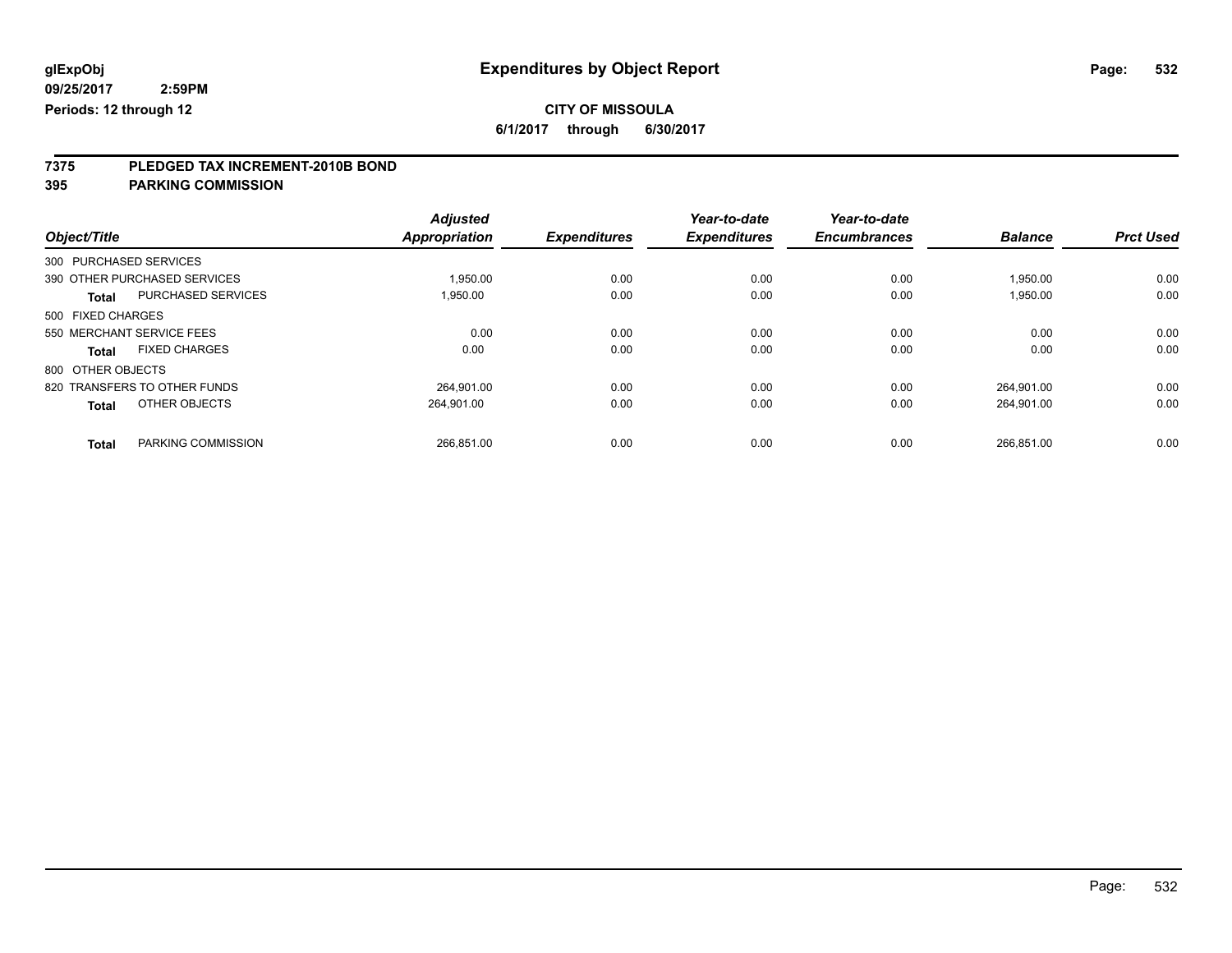**CITY OF MISSOULA 6/1/2017 through 6/30/2017**

### **7375 PLEDGED TAX INCREMENT-2010B BOND**

| Object/Title                                     | <b>Adjusted</b><br>Appropriation | <b>Expenditures</b> | Year-to-date<br><b>Expenditures</b> | Year-to-date<br><b>Encumbrances</b> | <b>Balance</b> | <b>Prct Used</b> |
|--------------------------------------------------|----------------------------------|---------------------|-------------------------------------|-------------------------------------|----------------|------------------|
|                                                  |                                  |                     |                                     |                                     |                |                  |
| 300 PURCHASED SERVICES                           |                                  |                     |                                     |                                     |                |                  |
| 390 OTHER PURCHASED SERVICES                     | 1.950.00                         | 0.00                | 0.00                                | 0.00                                | 1.950.00       | 0.00             |
| <b>PURCHASED SERVICES</b><br><b>Total</b>        | 1,950.00                         | 0.00                | 0.00                                | 0.00                                | 1,950.00       | 0.00             |
| 500 FIXED CHARGES                                |                                  |                     |                                     |                                     |                |                  |
| 550 MERCHANT SERVICE FEES                        | 0.00                             | 0.00                | 0.00                                | 0.00                                | 0.00           | 0.00             |
| <b>FIXED CHARGES</b><br><b>Total</b>             | 0.00                             | 0.00                | 0.00                                | 0.00                                | 0.00           | 0.00             |
| 800 OTHER OBJECTS                                |                                  |                     |                                     |                                     |                |                  |
| 820 TRANSFERS TO OTHER FUNDS                     | 264.901.00                       | 0.00                | 0.00                                | 0.00                                | 264.901.00     | 0.00             |
| OTHER OBJECTS<br><b>Total</b>                    | 264.901.00                       | 0.00                | 0.00                                | 0.00                                | 264.901.00     | 0.00             |
|                                                  |                                  |                     |                                     |                                     |                |                  |
| PLEDGED TAX INCREMENT-2010B BOND<br><b>Total</b> | 266.851.00                       | 0.00                | 0.00                                | 0.00                                | 266.851.00     | 0.00             |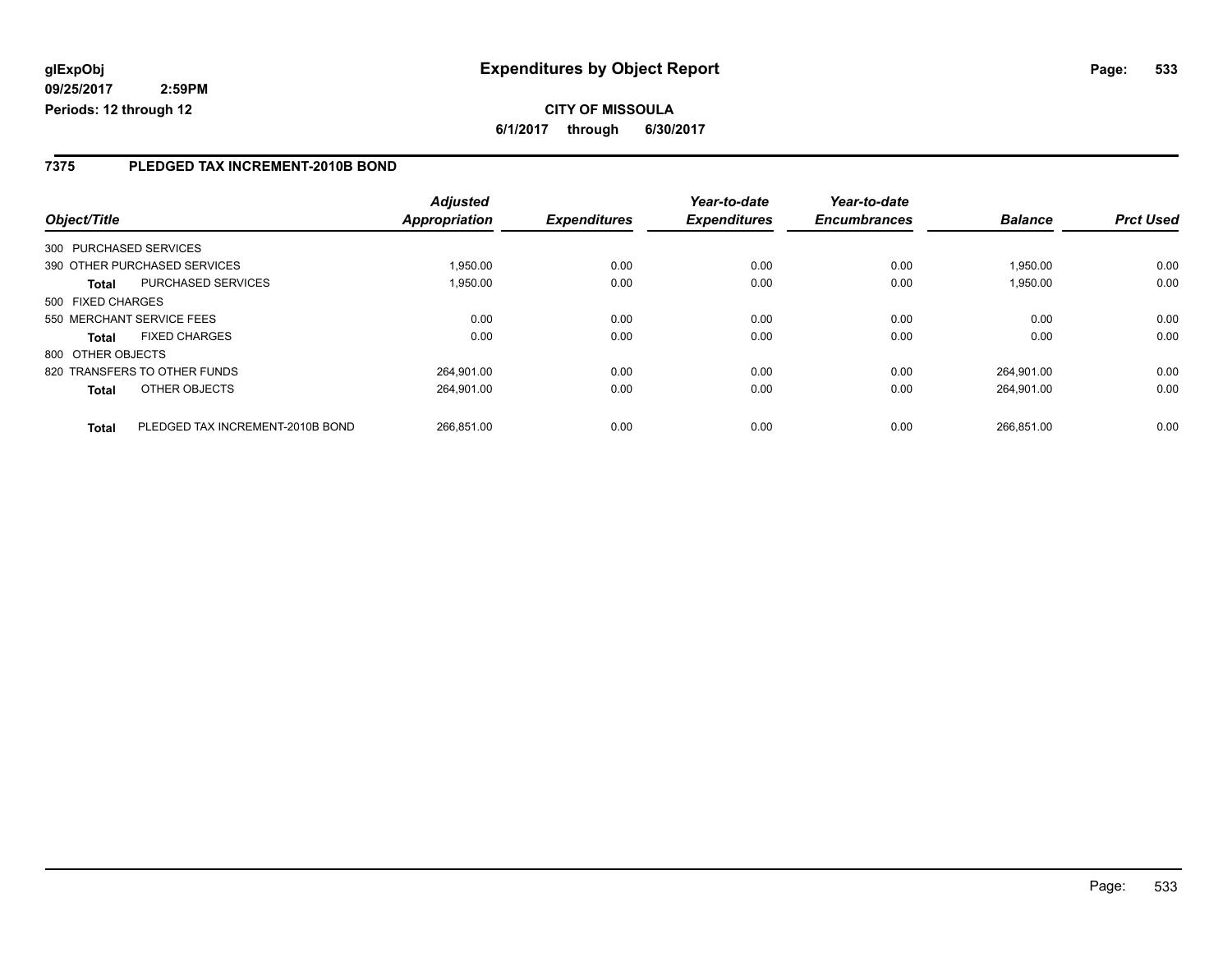**6/1/2017 through 6/30/2017**

# **7376 MPC 2010A BONDS DEBT INTEREST**

|                                      | <b>Adjusted</b>      |                     | Year-to-date        | Year-to-date        |                |                  |
|--------------------------------------|----------------------|---------------------|---------------------|---------------------|----------------|------------------|
| Object/Title                         | <b>Appropriation</b> | <b>Expenditures</b> | <b>Expenditures</b> | <b>Encumbrances</b> | <b>Balance</b> | <b>Prct Used</b> |
| 500 FIXED CHARGES                    |                      |                     |                     |                     |                |                  |
| 550 MERCHANT SERVICE FEES            | 0.00                 | 0.00                | 0.00                | 0.00                | 0.00           | 0.00             |
| <b>FIXED CHARGES</b><br><b>Total</b> | 0.00                 | 0.00                | 0.00                | 0.00                | 0.00           | 0.00             |
| 600 DEBT SERVICE                     |                      |                     |                     |                     |                |                  |
| 620 INTEREST / SERVICE FEES          | 0.00                 | 0.00                | 0.00                | 0.00                | 0.00           | 0.00             |
| <b>DEBT SERVICE</b><br><b>Total</b>  | 0.00                 | 0.00                | 0.00                | 0.00                | 0.00           | 0.00             |
| 800 OTHER OBJECTS                    |                      |                     |                     |                     |                |                  |
| 820 TRANSFERS TO OTHER FUNDS         | 0.00                 | 0.00                | 0.00                | 0.00                | 0.00           | 0.00             |
| OTHER OBJECTS<br><b>Total</b>        | 0.00                 | 0.00                | 0.00                | 0.00                | 0.00           | 0.00             |
|                                      |                      |                     |                     |                     |                |                  |
| PARKING COMMISSION<br><b>Total</b>   | 0.00                 | 0.00                | 0.00                | 0.00                | 0.00           | 0.00             |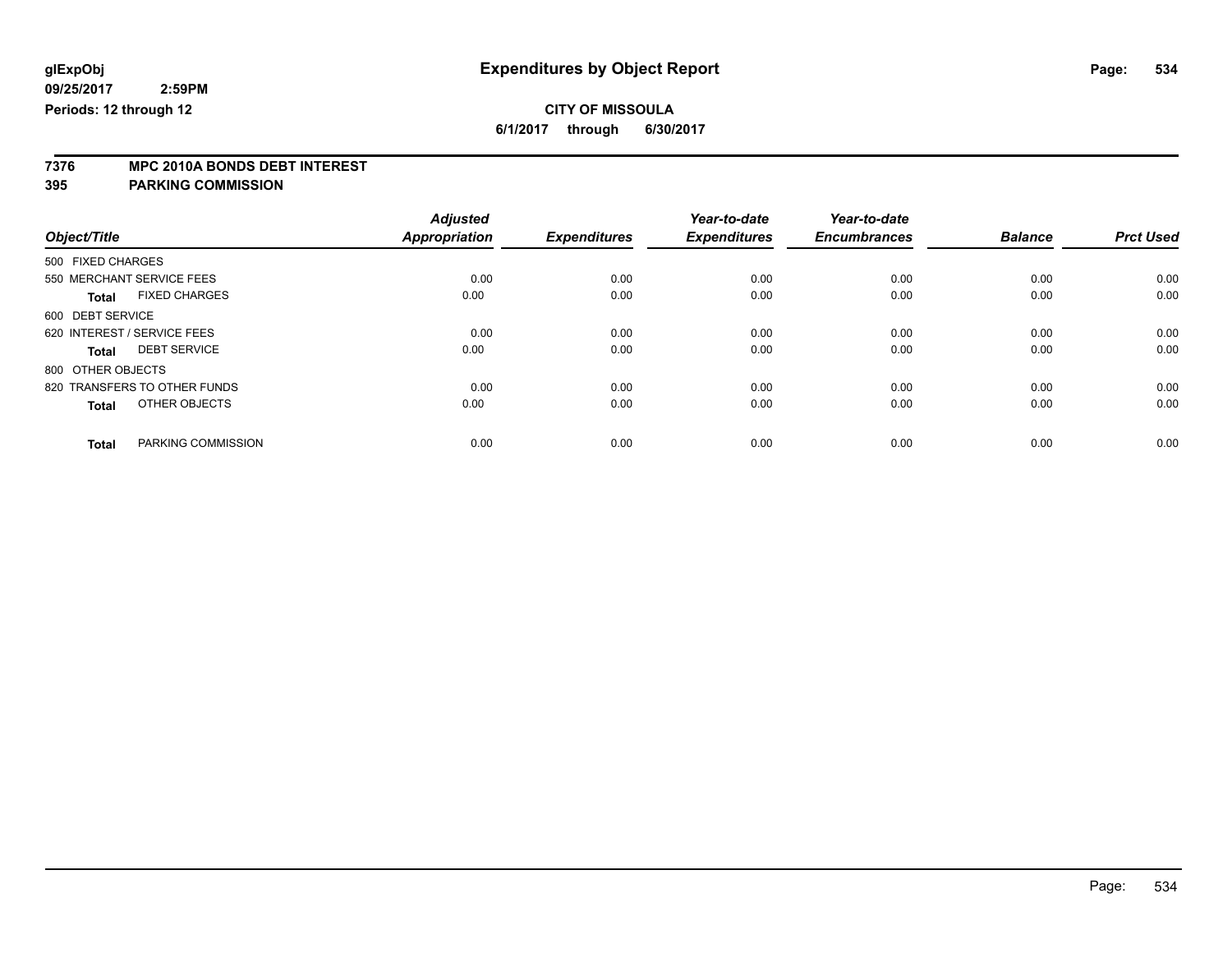### **CITY OF MISSOULA 6/1/2017 through 6/30/2017**

### **7376 MPC 2010A BONDS DEBT INTEREST**

|                   |                               | <b>Adjusted</b> |                     | Year-to-date        | Year-to-date        |                |                  |
|-------------------|-------------------------------|-----------------|---------------------|---------------------|---------------------|----------------|------------------|
| Object/Title      |                               | Appropriation   | <b>Expenditures</b> | <b>Expenditures</b> | <b>Encumbrances</b> | <b>Balance</b> | <b>Prct Used</b> |
| 500 FIXED CHARGES |                               |                 |                     |                     |                     |                |                  |
|                   | 550 MERCHANT SERVICE FEES     | 0.00            | 0.00                | 0.00                | 0.00                | 0.00           | 0.00             |
| Total             | <b>FIXED CHARGES</b>          | 0.00            | 0.00                | 0.00                | 0.00                | 0.00           | 0.00             |
| 600 DEBT SERVICE  |                               |                 |                     |                     |                     |                |                  |
|                   | 620 INTEREST / SERVICE FEES   | 0.00            | 0.00                | 0.00                | 0.00                | 0.00           | 0.00             |
| <b>Total</b>      | <b>DEBT SERVICE</b>           | 0.00            | 0.00                | 0.00                | 0.00                | 0.00           | 0.00             |
| 800 OTHER OBJECTS |                               |                 |                     |                     |                     |                |                  |
|                   | 820 TRANSFERS TO OTHER FUNDS  | 0.00            | 0.00                | 0.00                | 0.00                | 0.00           | 0.00             |
| <b>Total</b>      | OTHER OBJECTS                 | 0.00            | 0.00                | 0.00                | 0.00                | 0.00           | 0.00             |
| <b>Total</b>      | MPC 2010A BONDS DEBT INTEREST | 0.00            | 0.00                | 0.00                | 0.00                | 0.00           | 0.00             |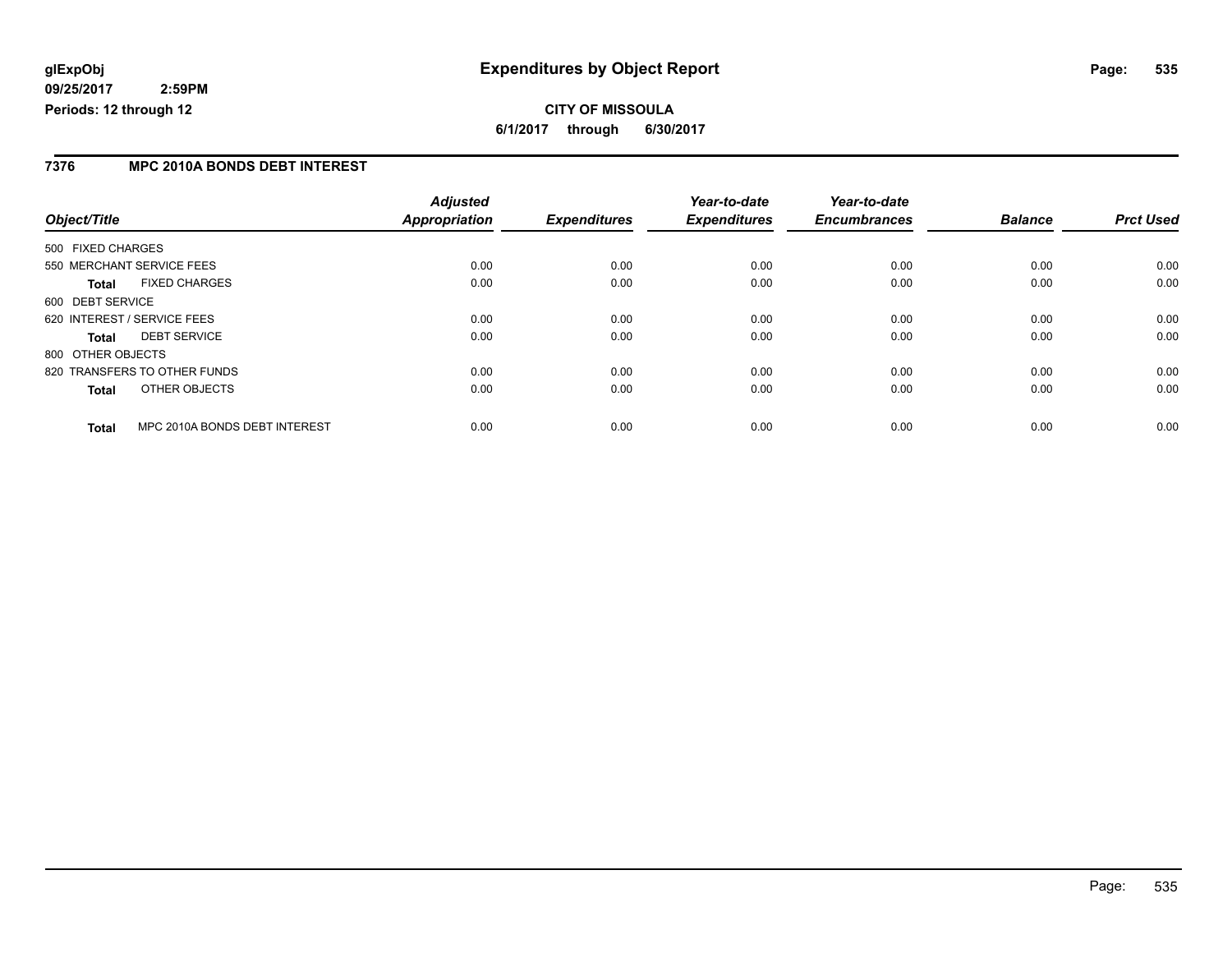**6/1/2017 through 6/30/2017**

# **7377 MPC 2010A BONDS SINKING FUND**

|                                      | <b>Adjusted</b>      |                     | Year-to-date        | Year-to-date        |                |                  |
|--------------------------------------|----------------------|---------------------|---------------------|---------------------|----------------|------------------|
| Object/Title                         | <b>Appropriation</b> | <b>Expenditures</b> | <b>Expenditures</b> | <b>Encumbrances</b> | <b>Balance</b> | <b>Prct Used</b> |
| 500 FIXED CHARGES                    |                      |                     |                     |                     |                |                  |
| 550 MERCHANT SERVICE FEES            | 0.00                 | 0.00                | 0.00                | 0.00                | 0.00           | 0.00             |
| <b>FIXED CHARGES</b><br><b>Total</b> | 0.00                 | 0.00                | 0.00                | 0.00                | 0.00           | 0.00             |
| 600 DEBT SERVICE                     |                      |                     |                     |                     |                |                  |
| 610 PRINCIPAL                        | 0.00                 | 0.00                | 0.00                | 0.00                | 0.00           | 0.00             |
| 620 INTEREST / SERVICE FEES          | 0.00                 | 0.00                | 0.00                | 0.00                | 0.00           | 0.00             |
| <b>DEBT SERVICE</b><br><b>Total</b>  | 0.00                 | 0.00                | 0.00                | 0.00                | 0.00           | 0.00             |
| 800 OTHER OBJECTS                    |                      |                     |                     |                     |                |                  |
| 820 TRANSFERS TO OTHER FUNDS         | 0.00                 | 0.00                | 0.00                | 0.00                | 0.00           | 0.00             |
| OTHER OBJECTS<br><b>Total</b>        | 0.00                 | 0.00                | 0.00                | 0.00                | 0.00           | 0.00             |
|                                      |                      |                     |                     |                     |                |                  |
| PARKING COMMISSION<br><b>Total</b>   | 0.00                 | 0.00                | 0.00                | 0.00                | 0.00           | 0.00             |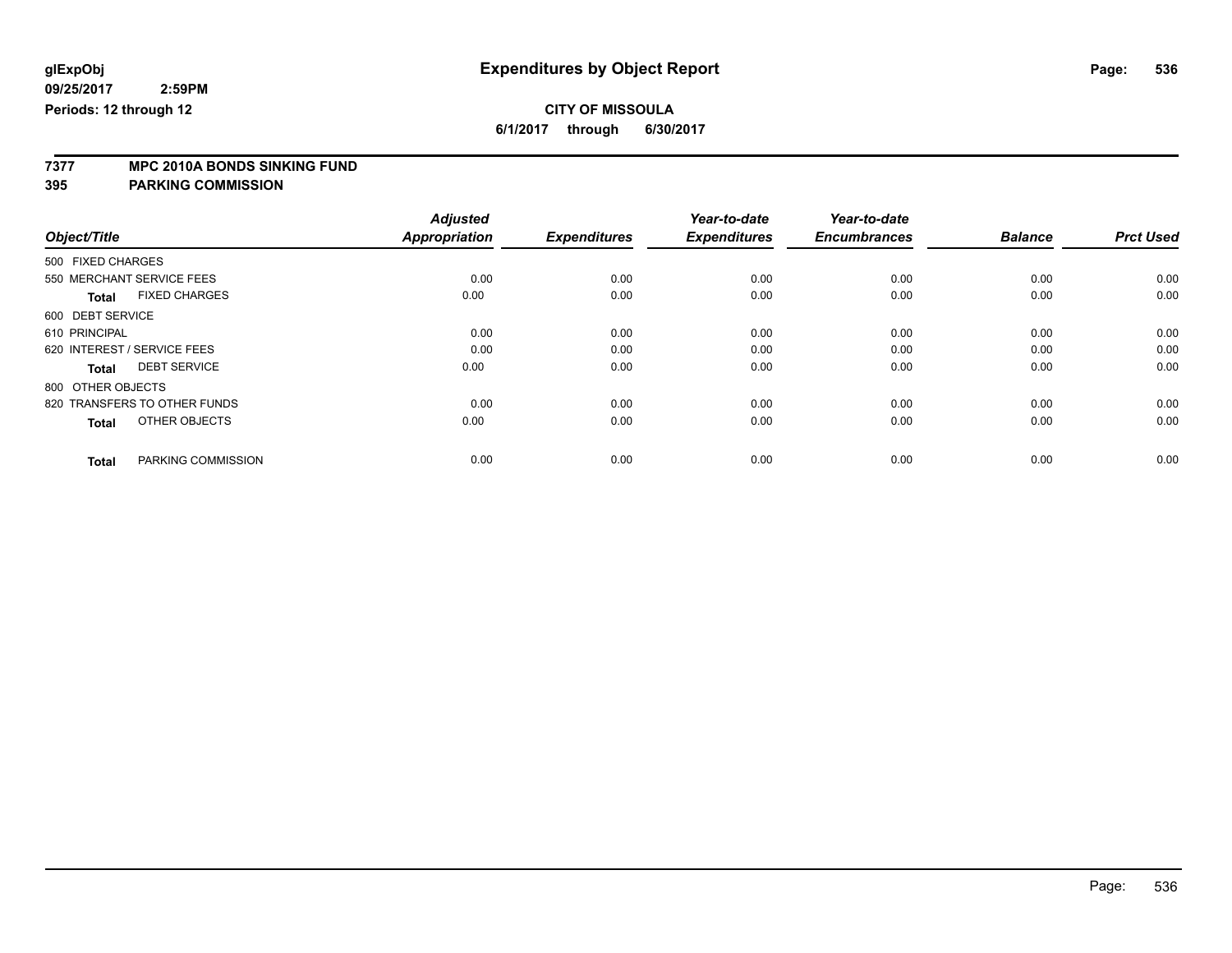### **7377 MPC 2010A BONDS SINKING FUND**

|                                              | <b>Adjusted</b>      |                     | Year-to-date        | Year-to-date        |                |                  |
|----------------------------------------------|----------------------|---------------------|---------------------|---------------------|----------------|------------------|
| Object/Title                                 | <b>Appropriation</b> | <b>Expenditures</b> | <b>Expenditures</b> | <b>Encumbrances</b> | <b>Balance</b> | <b>Prct Used</b> |
| 500 FIXED CHARGES                            |                      |                     |                     |                     |                |                  |
| 550 MERCHANT SERVICE FEES                    | 0.00                 | 0.00                | 0.00                | 0.00                | 0.00           | 0.00             |
| <b>FIXED CHARGES</b><br>Total                | 0.00                 | 0.00                | 0.00                | 0.00                | 0.00           | 0.00             |
| 600 DEBT SERVICE                             |                      |                     |                     |                     |                |                  |
| 610 PRINCIPAL                                | 0.00                 | 0.00                | 0.00                | 0.00                | 0.00           | 0.00             |
| 620 INTEREST / SERVICE FEES                  | 0.00                 | 0.00                | 0.00                | 0.00                | 0.00           | 0.00             |
| <b>DEBT SERVICE</b><br><b>Total</b>          | 0.00                 | 0.00                | 0.00                | 0.00                | 0.00           | 0.00             |
| 800 OTHER OBJECTS                            |                      |                     |                     |                     |                |                  |
| 820 TRANSFERS TO OTHER FUNDS                 | 0.00                 | 0.00                | 0.00                | 0.00                | 0.00           | 0.00             |
| OTHER OBJECTS<br>Total                       | 0.00                 | 0.00                | 0.00                | 0.00                | 0.00           | 0.00             |
| MPC 2010A BONDS SINKING FUND<br><b>Total</b> | 0.00                 | 0.00                | 0.00                | 0.00                | 0.00           | 0.00             |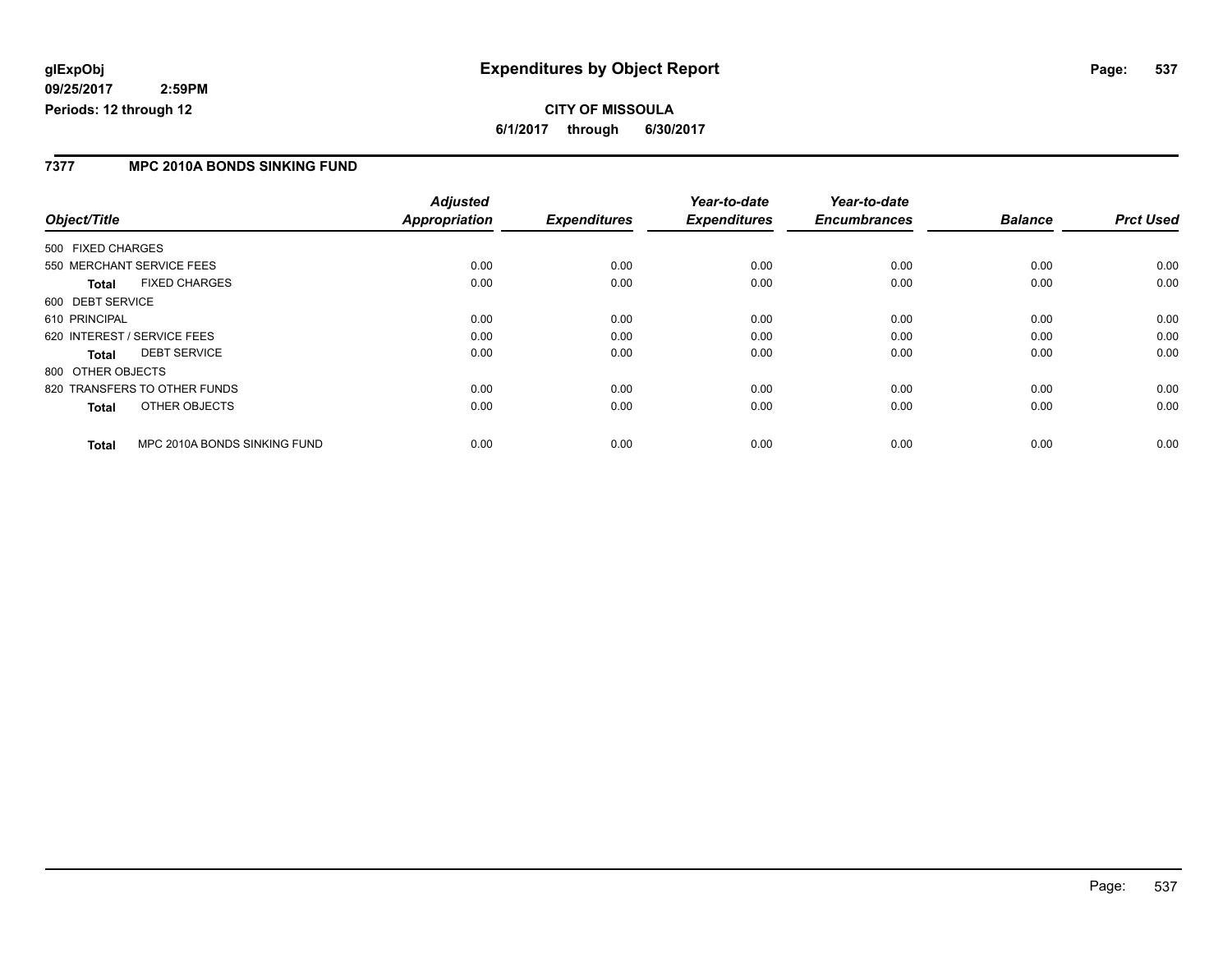**6/1/2017 through 6/30/2017**

**7378 MPC 2010A BOND RESERVE**

|                                       | <b>Adjusted</b> |                     | Year-to-date<br><b>Expenditures</b> | Year-to-date<br><b>Encumbrances</b> | <b>Balance</b> | <b>Prct Used</b> |
|---------------------------------------|-----------------|---------------------|-------------------------------------|-------------------------------------|----------------|------------------|
| Object/Title                          | Appropriation   | <b>Expenditures</b> |                                     |                                     |                |                  |
| 500 FIXED CHARGES                     |                 |                     |                                     |                                     |                |                  |
| 550 MERCHANT SERVICE FEES             | 0.00            | 0.00                | 0.00                                | 0.00                                | 0.00           | 0.00             |
| <b>FIXED CHARGES</b><br><b>Total</b>  | 0.00            | 0.00                | 0.00                                | 0.00                                | 0.00           | 0.00             |
| 800 OTHER OBJECTS                     |                 |                     |                                     |                                     |                |                  |
| 820 TRANSFERS TO OTHER FUNDS          | 0.00            | 0.00                | 0.00                                | 0.00                                | 0.00           | 0.00             |
| OTHER OBJECTS<br>Total                | 0.00            | 0.00                | 0.00                                | 0.00                                | 0.00           | 0.00             |
| 900 CAPITAL OUTLAY                    |                 |                     |                                     |                                     |                |                  |
| 930 IMPROVEMENTS                      | 0.00            | 0.00                | 0.00                                | 0.00                                | 0.00           | 0.00             |
| <b>CAPITAL OUTLAY</b><br><b>Total</b> | 0.00            | 0.00                | 0.00                                | 0.00                                | 0.00           | 0.00             |
|                                       |                 |                     |                                     |                                     |                |                  |
| PARKING COMMISSION<br><b>Total</b>    | 0.00            | 0.00                | 0.00                                | 0.00                                | 0.00           | 0.00             |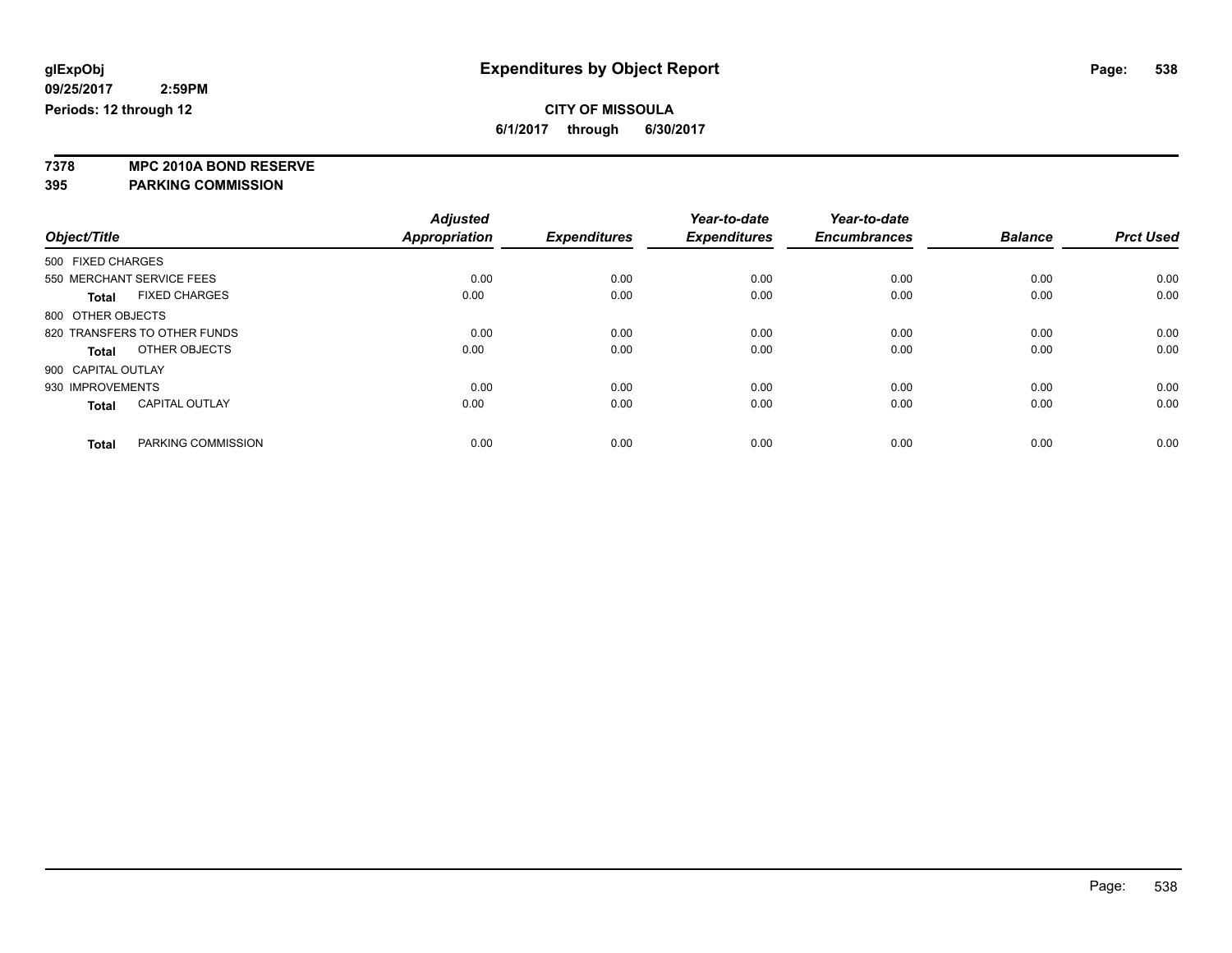### **7378 MPC 2010A BOND RESERVE**

|                                        | <b>Adjusted</b>      | <b>Expenditures</b> | Year-to-date<br><b>Expenditures</b> | Year-to-date<br><b>Encumbrances</b> | <b>Balance</b> | <b>Prct Used</b> |
|----------------------------------------|----------------------|---------------------|-------------------------------------|-------------------------------------|----------------|------------------|
| Object/Title                           | <b>Appropriation</b> |                     |                                     |                                     |                |                  |
| 500 FIXED CHARGES                      |                      |                     |                                     |                                     |                |                  |
| 550 MERCHANT SERVICE FEES              | 0.00                 | 0.00                | 0.00                                | 0.00                                | 0.00           | 0.00             |
| <b>FIXED CHARGES</b><br><b>Total</b>   | 0.00                 | 0.00                | 0.00                                | 0.00                                | 0.00           | 0.00             |
| 800 OTHER OBJECTS                      |                      |                     |                                     |                                     |                |                  |
| 820 TRANSFERS TO OTHER FUNDS           | 0.00                 | 0.00                | 0.00                                | 0.00                                | 0.00           | 0.00             |
| OTHER OBJECTS<br>Total                 | 0.00                 | 0.00                | 0.00                                | 0.00                                | 0.00           | 0.00             |
| 900 CAPITAL OUTLAY                     |                      |                     |                                     |                                     |                |                  |
| 930 IMPROVEMENTS                       | 0.00                 | 0.00                | 0.00                                | 0.00                                | 0.00           | 0.00             |
| <b>CAPITAL OUTLAY</b><br><b>Total</b>  | 0.00                 | 0.00                | 0.00                                | 0.00                                | 0.00           | 0.00             |
| MPC 2010A BOND RESERVE<br><b>Total</b> | 0.00                 | 0.00                | 0.00                                | 0.00                                | 0.00           | 0.00             |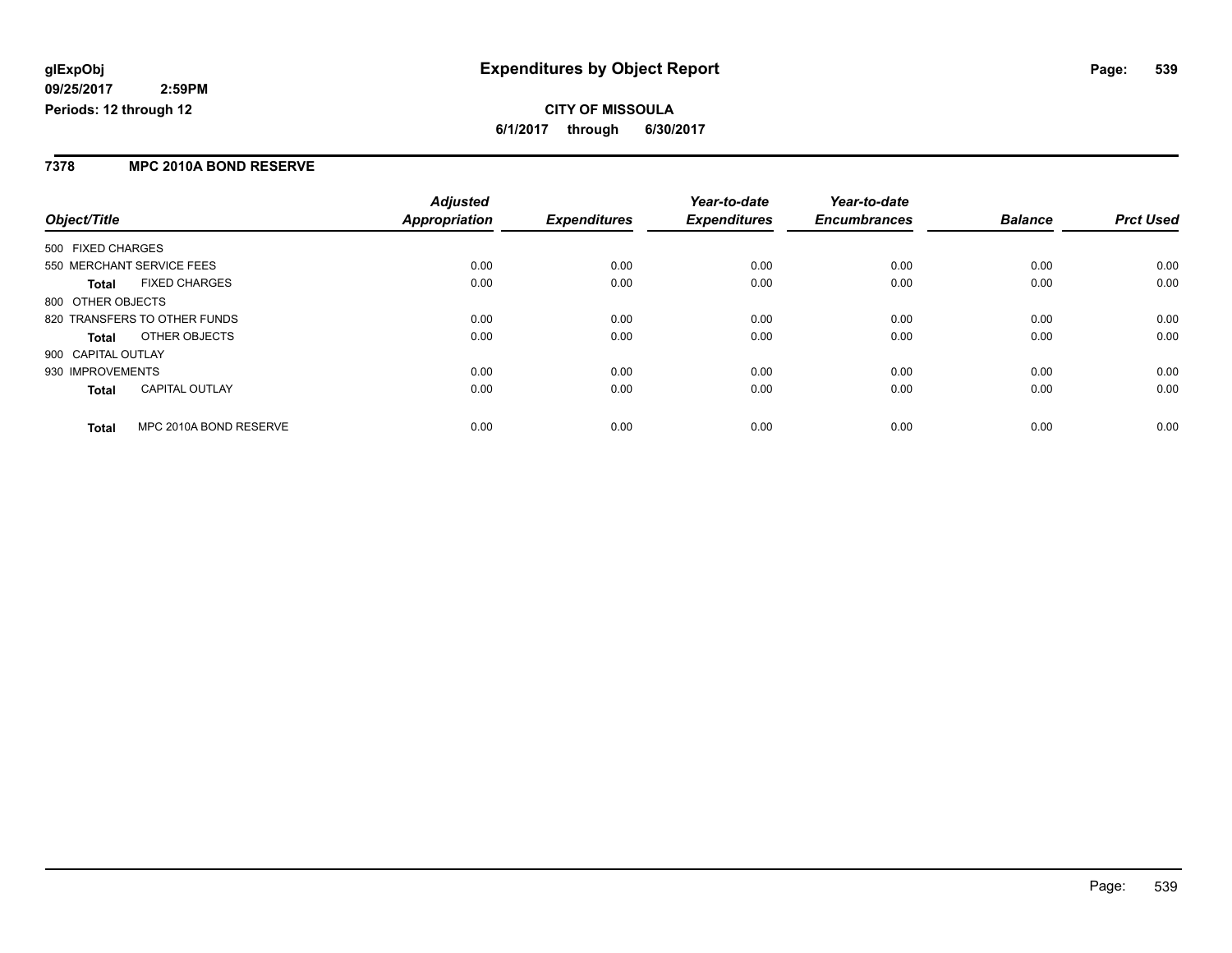### **CITY OF MISSOULA 6/1/2017 through 6/30/2017**

# **7380 BUSINESS IMPROVEMENT DISTRICT**

#### **375 BUSINESS IMPROVEMENT DISTRICT**

|                   |                                      | <b>Adjusted</b>      |                     | Year-to-date        | Year-to-date        |                |                  |
|-------------------|--------------------------------------|----------------------|---------------------|---------------------|---------------------|----------------|------------------|
| Object/Title      |                                      | <b>Appropriation</b> | <b>Expenditures</b> | <b>Expenditures</b> | <b>Encumbrances</b> | <b>Balance</b> | <b>Prct Used</b> |
|                   | 300 PURCHASED SERVICES               |                      |                     |                     |                     |                |                  |
| 345 GARBAGE       |                                      | 5,000.00             | 0.00                | 0.00                | 0.00                | 5,000.00       | 0.00             |
|                   | 350 PROFESSIONAL SERVICES            | 426,315.00           | 60,000.00           | 360,000.00          | 0.00                | 66,315.00      | 84.44            |
| Total             | <b>PURCHASED SERVICES</b>            | 431.315.00           | 60,000.00           | 360,000.00          | 0.00                | 71.315.00      | 83.47            |
| 500 FIXED CHARGES |                                      |                      |                     |                     |                     |                |                  |
|                   | 550 MERCHANT SERVICE FEES            | 0.00                 | 0.00                | 0.00                | 0.00                | 0.00           | 0.00             |
| Total             | <b>FIXED CHARGES</b>                 | 0.00                 | 0.00                | 0.00                | 0.00                | 0.00           | 0.00             |
| 800 OTHER OBJECTS |                                      |                      |                     |                     |                     |                |                  |
| 845 CONTINGENCY   |                                      | 0.00                 | 0.00                | 0.00                | 0.00                | 0.00           | 0.00             |
| <b>Total</b>      | <b>OTHER OBJECTS</b>                 | 0.00                 | 0.00                | 0.00                | 0.00                | 0.00           | 0.00             |
| <b>Total</b>      | <b>BUSINESS IMPROVEMENT DISTRICT</b> | 431,315.00           | 60,000.00           | 360,000.00          | 0.00                | 71.315.00      | 83.47            |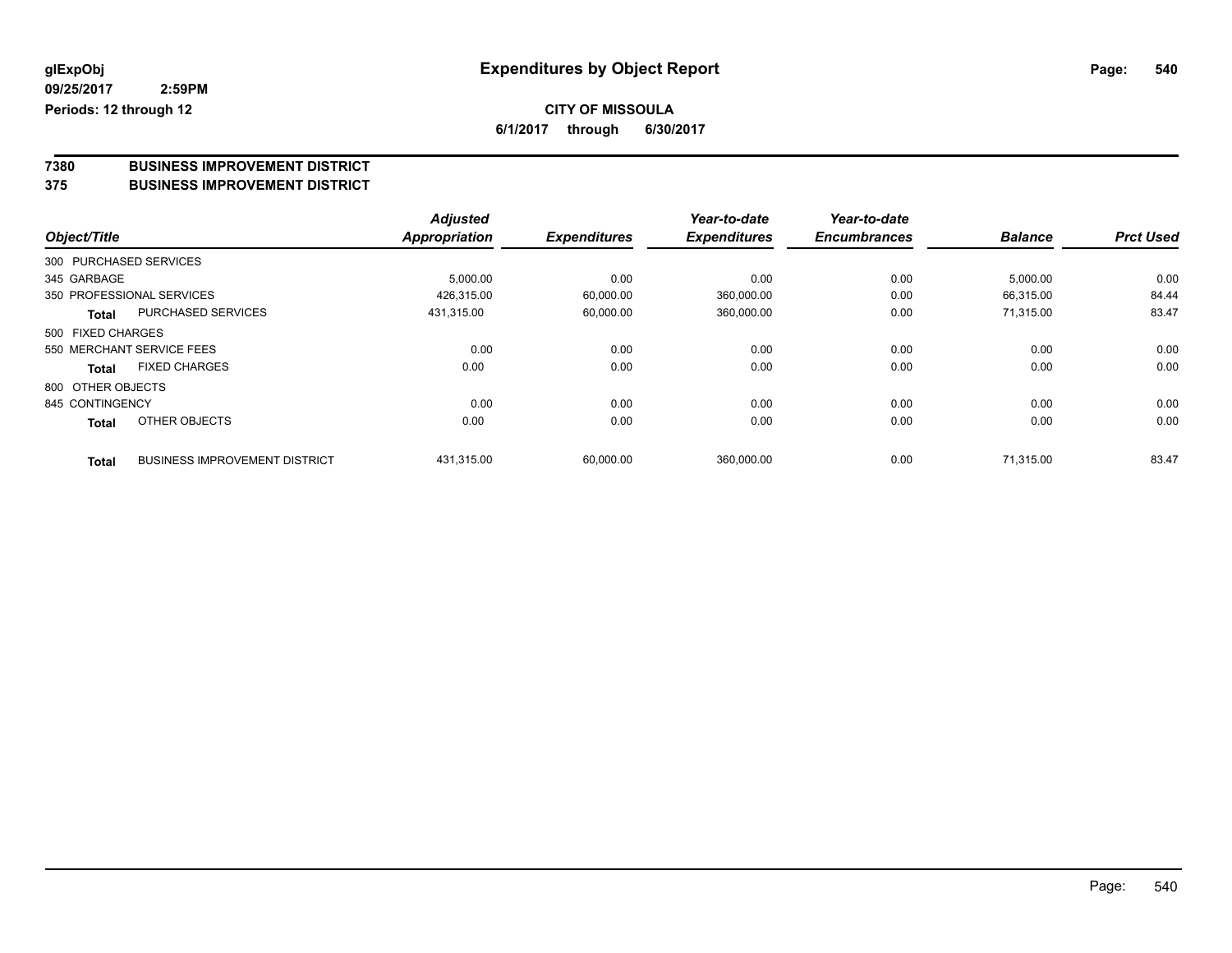**CITY OF MISSOULA 6/1/2017 through 6/30/2017**

#### **7380 BUSINESS IMPROVEMENT DISTRICT**

|                   |                                      | <b>Adjusted</b> |                     | Year-to-date        | Year-to-date        |                |                  |
|-------------------|--------------------------------------|-----------------|---------------------|---------------------|---------------------|----------------|------------------|
| Object/Title      |                                      | Appropriation   | <b>Expenditures</b> | <b>Expenditures</b> | <b>Encumbrances</b> | <b>Balance</b> | <b>Prct Used</b> |
|                   | 300 PURCHASED SERVICES               |                 |                     |                     |                     |                |                  |
| 345 GARBAGE       |                                      | 5,000.00        | 0.00                | 0.00                | 0.00                | 5,000.00       | 0.00             |
|                   | 350 PROFESSIONAL SERVICES            | 426,315.00      | 60,000.00           | 360,000.00          | 0.00                | 66,315.00      | 84.44            |
| <b>Total</b>      | <b>PURCHASED SERVICES</b>            | 431,315.00      | 60,000.00           | 360,000.00          | 0.00                | 71.315.00      | 83.47            |
| 500 FIXED CHARGES |                                      |                 |                     |                     |                     |                |                  |
|                   | 550 MERCHANT SERVICE FEES            | 0.00            | 0.00                | 0.00                | 0.00                | 0.00           | 0.00             |
| <b>Total</b>      | <b>FIXED CHARGES</b>                 | 0.00            | 0.00                | 0.00                | 0.00                | 0.00           | 0.00             |
| 800 OTHER OBJECTS |                                      |                 |                     |                     |                     |                |                  |
| 845 CONTINGENCY   |                                      | 0.00            | 0.00                | 0.00                | 0.00                | 0.00           | 0.00             |
| <b>Total</b>      | OTHER OBJECTS                        | 0.00            | 0.00                | 0.00                | 0.00                | 0.00           | 0.00             |
| <b>Total</b>      | <b>BUSINESS IMPROVEMENT DISTRICT</b> | 431,315.00      | 60.000.00           | 360.000.00          | 0.00                | 71.315.00      | 83.47            |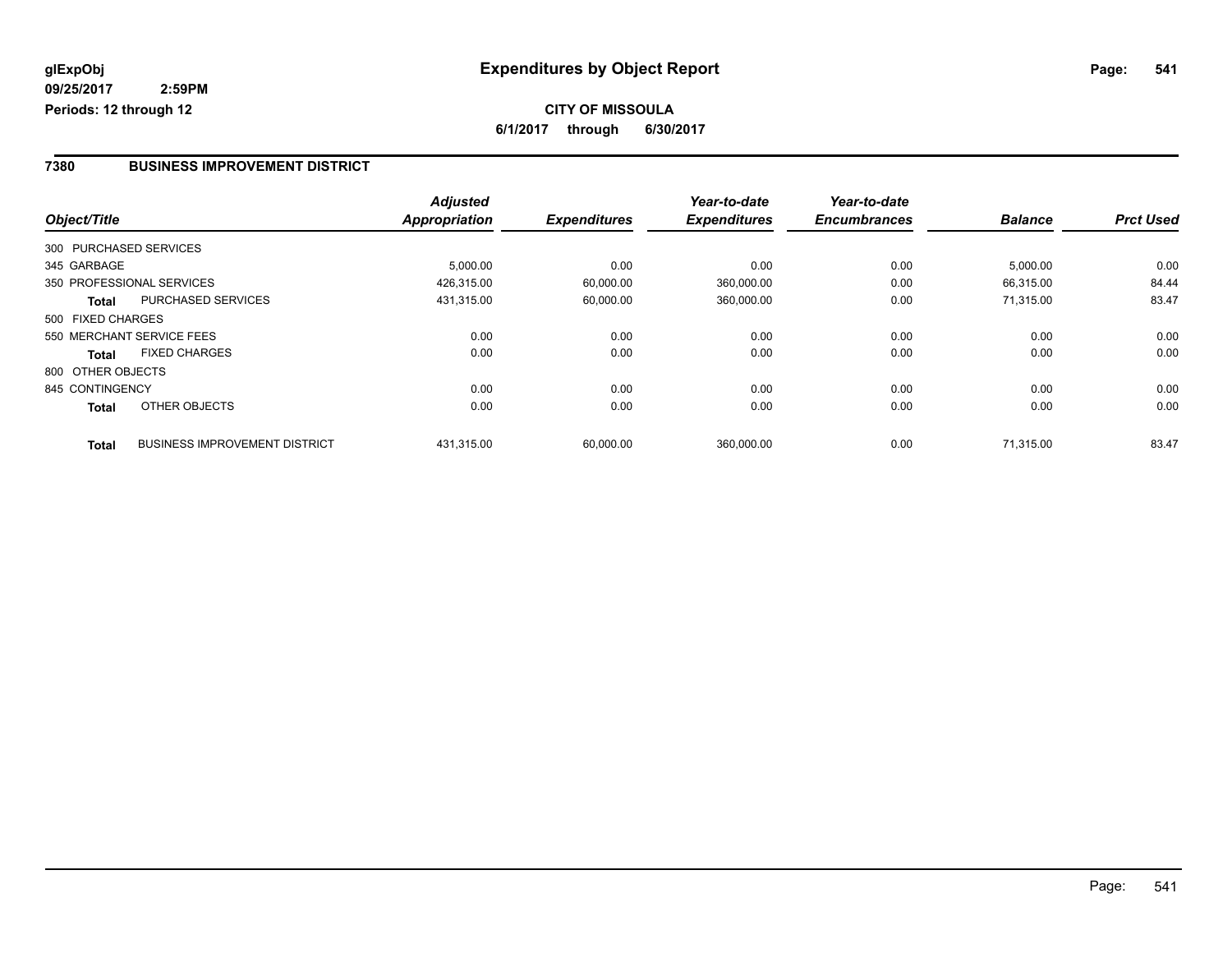**6/1/2017 through 6/30/2017**

# **7381 TOURISM BUSINESS IMPROVEMENT DISTRICT**

#### **375 BUSINESS IMPROVEMENT DISTRICT**

| Object/Title                         |                                      | <b>Adjusted</b><br>Appropriation | <b>Expenditures</b> | Year-to-date<br><b>Expenditures</b> | Year-to-date<br><b>Encumbrances</b> | <b>Balance</b> | <b>Prct Used</b> |
|--------------------------------------|--------------------------------------|----------------------------------|---------------------|-------------------------------------|-------------------------------------|----------------|------------------|
| 300 PURCHASED SERVICES               |                                      |                                  |                     |                                     |                                     |                |                  |
| 390 OTHER PURCHASED SERVICES         |                                      | 296.713.00                       | 0.00                | 0.00                                | 0.00                                | 296.713.00     | 0.00             |
| <b>Total</b>                         | PURCHASED SERVICES                   | 296,713.00                       | 0.00                | 0.00                                | 0.00                                | 296,713.00     | 0.00             |
| 500 FIXED CHARGES                    |                                      |                                  |                     |                                     |                                     |                |                  |
| 550 MERCHANT SERVICE FEES            |                                      | 0.00                             | 0.00                | 0.00                                | 0.00                                | 0.00           | 0.00             |
| <b>FIXED CHARGES</b><br><b>Total</b> |                                      | 0.00                             | 0.00                | 0.00                                | 0.00                                | 0.00           | 0.00             |
| <b>Total</b>                         | <b>BUSINESS IMPROVEMENT DISTRICT</b> | 296.713.00                       | 0.00                | 0.00                                | 0.00                                | 296.713.00     | 0.00             |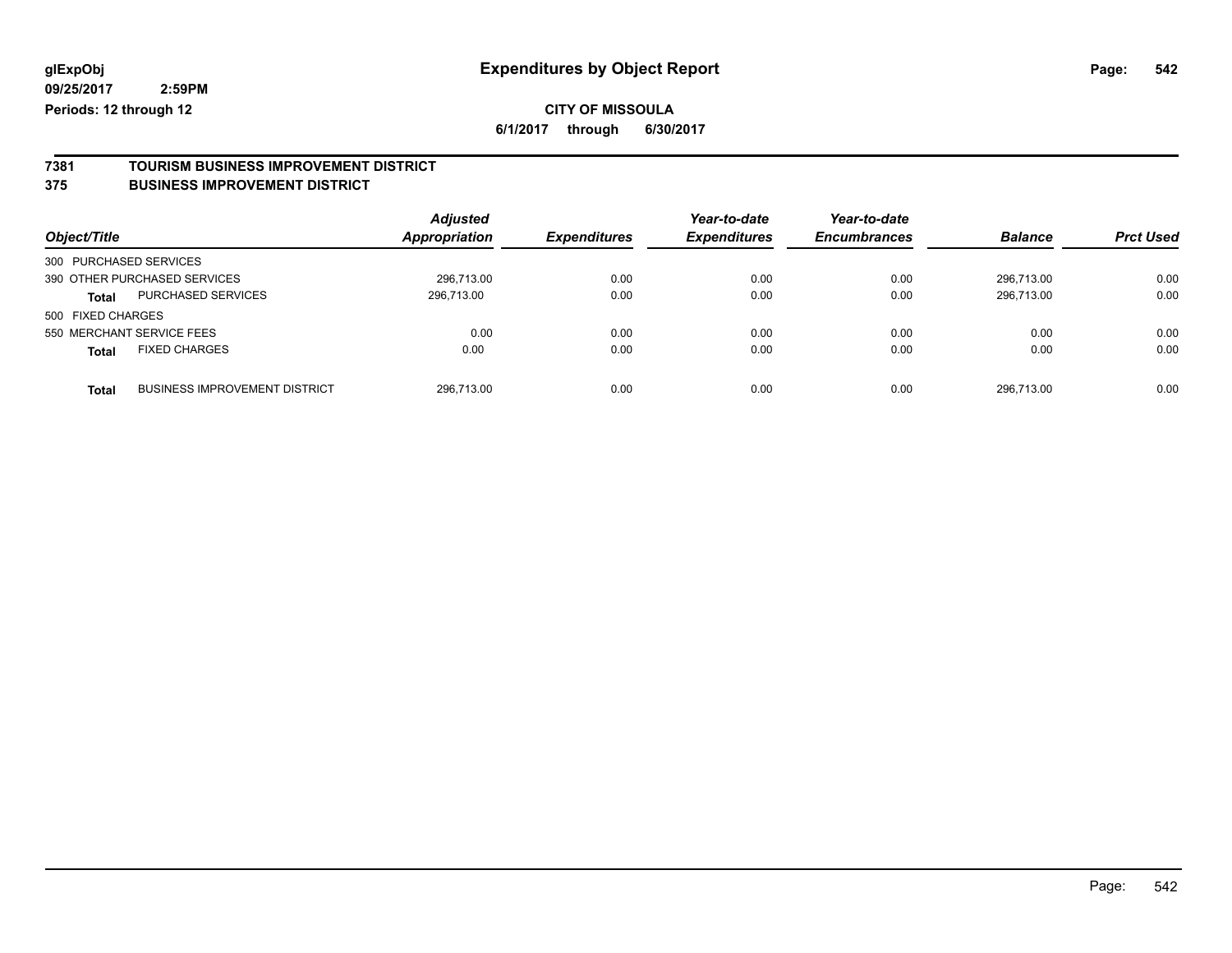**CITY OF MISSOULA 6/1/2017 through 6/30/2017**

#### **7381 TOURISM BUSINESS IMPROVEMENT DISTRICT**

|                        |                                  | <b>Adjusted</b>      |                     | Year-to-date        | Year-to-date        |                |                  |
|------------------------|----------------------------------|----------------------|---------------------|---------------------|---------------------|----------------|------------------|
| Object/Title           |                                  | <b>Appropriation</b> | <b>Expenditures</b> | <b>Expenditures</b> | <b>Encumbrances</b> | <b>Balance</b> | <b>Prct Used</b> |
| 300 PURCHASED SERVICES |                                  |                      |                     |                     |                     |                |                  |
|                        | 390 OTHER PURCHASED SERVICES     | 296,713.00           | 0.00                | 0.00                | 0.00                | 296.713.00     | 0.00             |
| <b>Total</b>           | <b>PURCHASED SERVICES</b>        | 296,713.00           | 0.00                | 0.00                | 0.00                | 296.713.00     | 0.00             |
| 500 FIXED CHARGES      |                                  |                      |                     |                     |                     |                |                  |
|                        | 550 MERCHANT SERVICE FEES        | 0.00                 | 0.00                | 0.00                | 0.00                | 0.00           | 0.00             |
| <b>Total</b>           | <b>FIXED CHARGES</b>             | 0.00                 | 0.00                | 0.00                | 0.00                | 0.00           | 0.00             |
| <b>Total</b>           | TOURISM BUSINESS IMPROVEMENT DIS | 296,713.00           | 0.00                | 0.00                | 0.00                | 296,713.00     | 0.00             |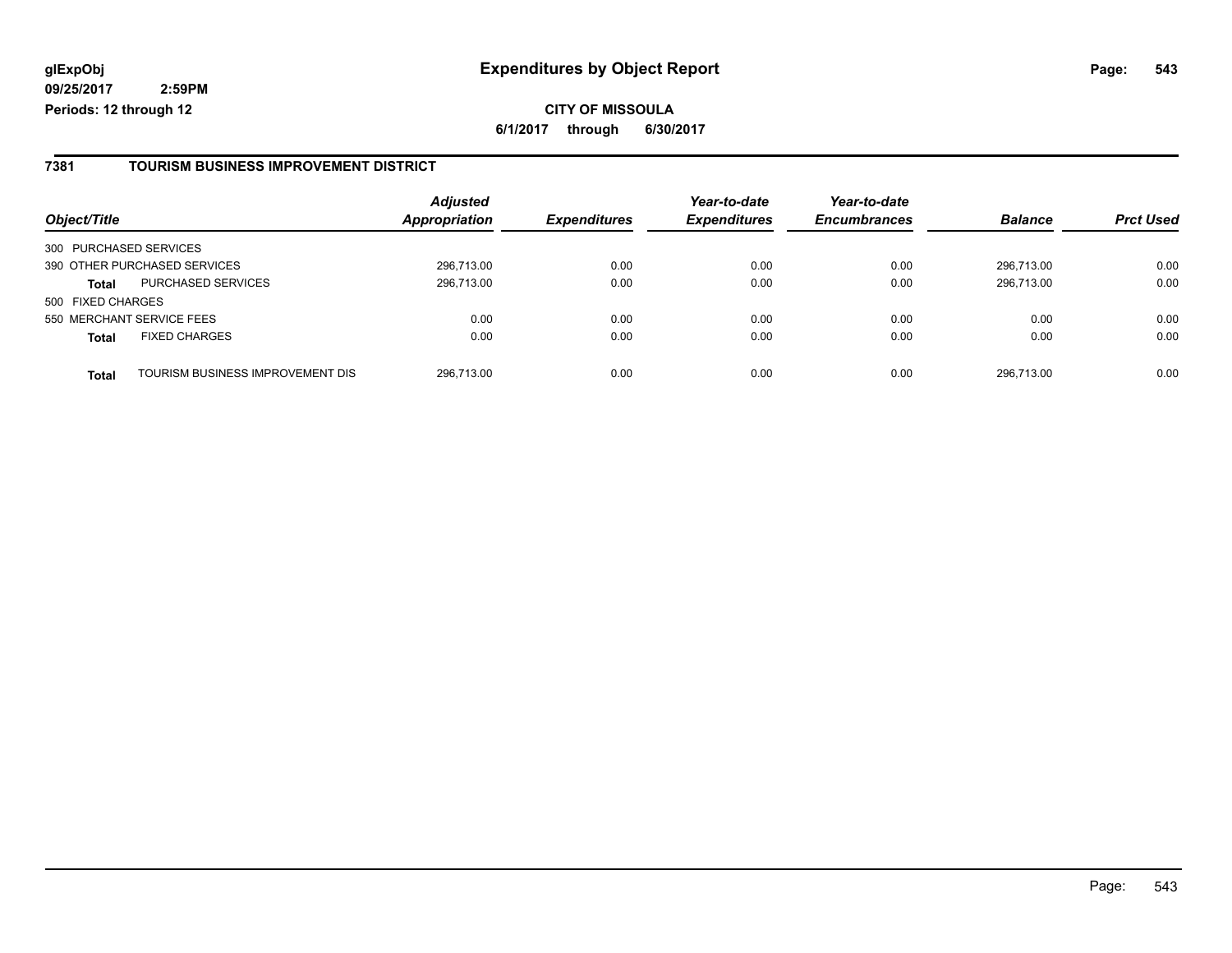# **7382 5.75M TIF RESERVE**

**390 NON-DEPARTMENTAL**

|                               | <b>Adjusted</b> |                     | Year-to-date        | Year-to-date        |                |                  |
|-------------------------------|-----------------|---------------------|---------------------|---------------------|----------------|------------------|
| Object/Title                  | Appropriation   | <b>Expenditures</b> | <b>Expenditures</b> | <b>Encumbrances</b> | <b>Balance</b> | <b>Prct Used</b> |
| 800 OTHER OBJECTS             |                 |                     |                     |                     |                |                  |
| 820 TRANSFERS TO OTHER FUNDS  | 0.00            | 0.00                | 0.00                | 0.00                | 0.00           | 0.00             |
| OTHER OBJECTS<br><b>Total</b> | 0.00            | 0.00                | 0.00                | 0.00                | 0.00           | 0.00             |
| NON-DEPARTMENTAL<br>Total     | 0.00            | 0.00                | 0.00                | 0.00                | 0.00           | 0.00             |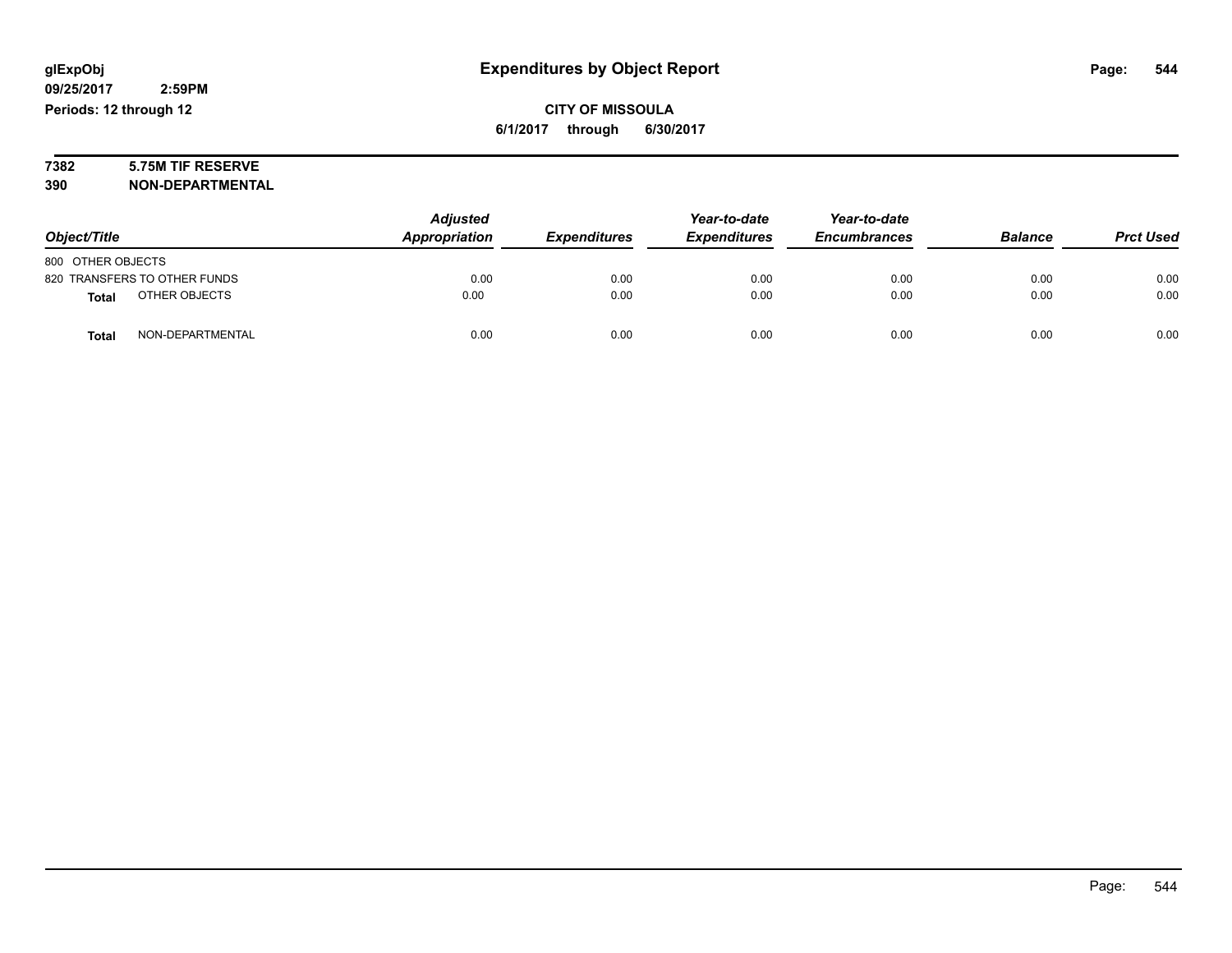### **CITY OF MISSOULA 6/1/2017 through 6/30/2017**

#### **7382 5.75M TIF RESERVE**

| Object/Title                 | <b>Adjusted</b><br>Appropriation | <b>Expenditures</b> | Year-to-date<br><b>Expenditures</b> | Year-to-date<br><b>Encumbrances</b> | <b>Balance</b> | <b>Prct Used</b> |
|------------------------------|----------------------------------|---------------------|-------------------------------------|-------------------------------------|----------------|------------------|
| 800 OTHER OBJECTS            |                                  |                     |                                     |                                     |                |                  |
| 820 TRANSFERS TO OTHER FUNDS | 0.00                             | 0.00                | 0.00                                | 0.00                                | 0.00           | 0.00             |
| OTHER OBJECTS<br>Total       | 0.00                             | 0.00                | 0.00                                | 0.00                                | 0.00           | 0.00             |
| 5.75M TIF RESERVE<br>Total   | 0.00                             | 0.00                | 0.00                                | 0.00                                | 0.00           | 0.00             |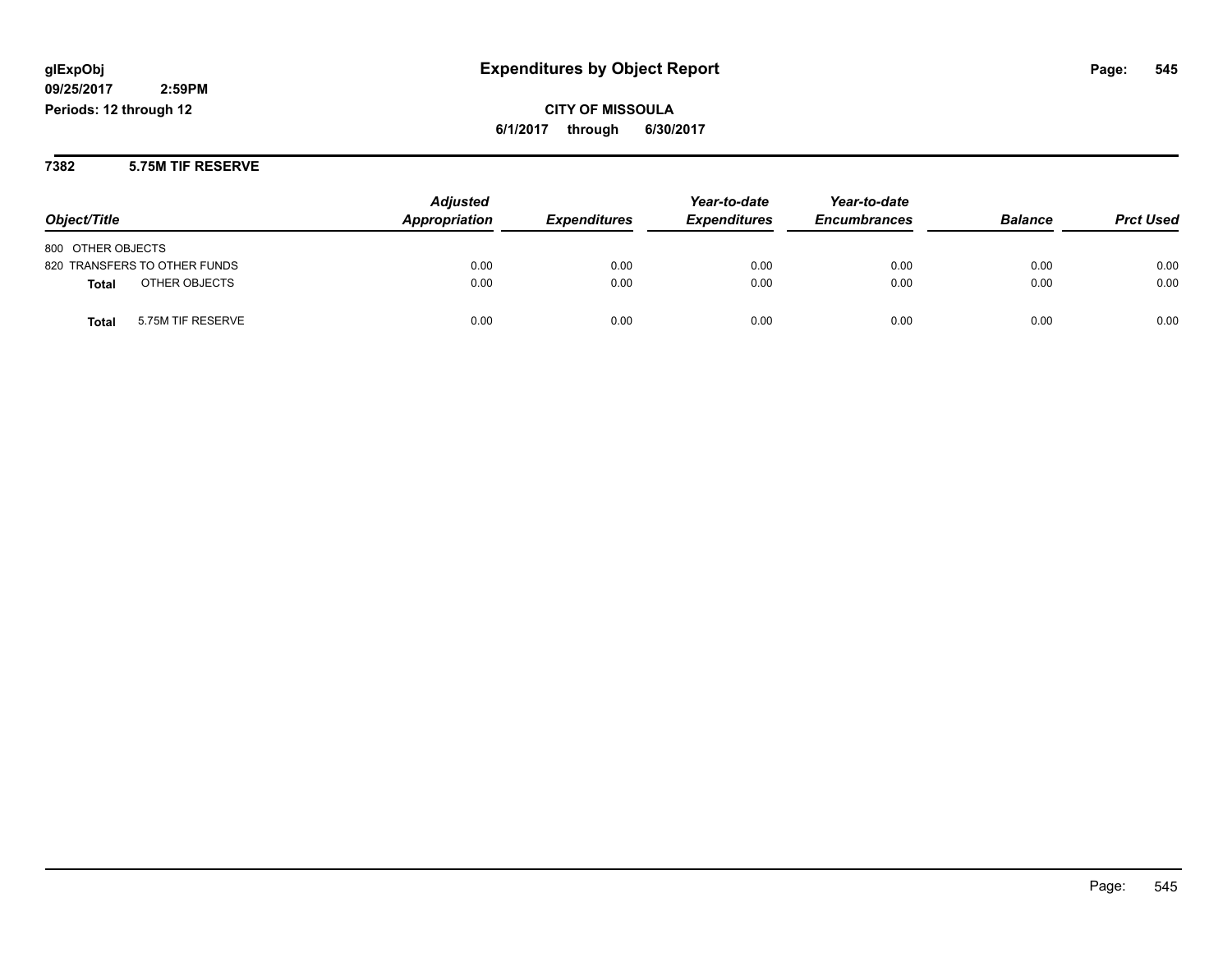**7383 RIVERFRONT TRIANGLE URD**

**385 MRA**

|                                                   | <b>Adjusted</b>      |                     | Year-to-date        | Year-to-date        |                |                  |
|---------------------------------------------------|----------------------|---------------------|---------------------|---------------------|----------------|------------------|
| Object/Title                                      | <b>Appropriation</b> | <b>Expenditures</b> | <b>Expenditures</b> | <b>Encumbrances</b> | <b>Balance</b> | <b>Prct Used</b> |
| 300 PURCHASED SERVICES                            |                      |                     |                     |                     |                |                  |
| 350 PROFESSIONAL SERVICES                         | 0.00                 | 0.00                | 0.00                | 0.00                | 0.00           | 0.00             |
| <b>PURCHASED SERVICES</b><br><b>Total</b>         | 0.00                 | 0.00                | 0.00                | 0.00                | 0.00           | 0.00             |
| 500 FIXED CHARGES                                 |                      |                     |                     |                     |                |                  |
| 550 MERCHANT SERVICE FEES                         | 0.00                 | 0.00                | 0.00                | 0.00                | 0.00           | 0.00             |
| <b>FIXED CHARGES</b><br><b>Total</b>              | 0.00                 | 0.00                | 0.00                | 0.00                | 0.00           | 0.00             |
| 700 GRANTS & CONTRIBUTIONS                        |                      |                     |                     |                     |                |                  |
| 700 GRANTS & CONTRIBUTIONS                        | 0.00                 | 0.00                | 0.00                | 0.00                | 0.00           | 0.00             |
| <b>GRANTS &amp; CONTRIBUTIONS</b><br><b>Total</b> | 0.00                 | 0.00                | 0.00                | 0.00                | 0.00           | 0.00             |
| 800 OTHER OBJECTS                                 |                      |                     |                     |                     |                |                  |
| 820 TRANSFERS TO OTHER FUNDS                      | 0.00                 | 0.00                | 0.00                | 0.00                | 0.00           | 0.00             |
| 845 CONTINGENCY                                   | 36,962.00            | 0.00                | 0.00                | 0.00                | 36,962.00      | 0.00             |
| OTHER OBJECTS<br><b>Total</b>                     | 36,962.00            | 0.00                | 0.00                | 0.00                | 36,962.00      | 0.00             |
| <b>MRA</b><br><b>Total</b>                        | 36,962.00            | 0.00                | 0.00                | 0.00                | 36,962.00      | 0.00             |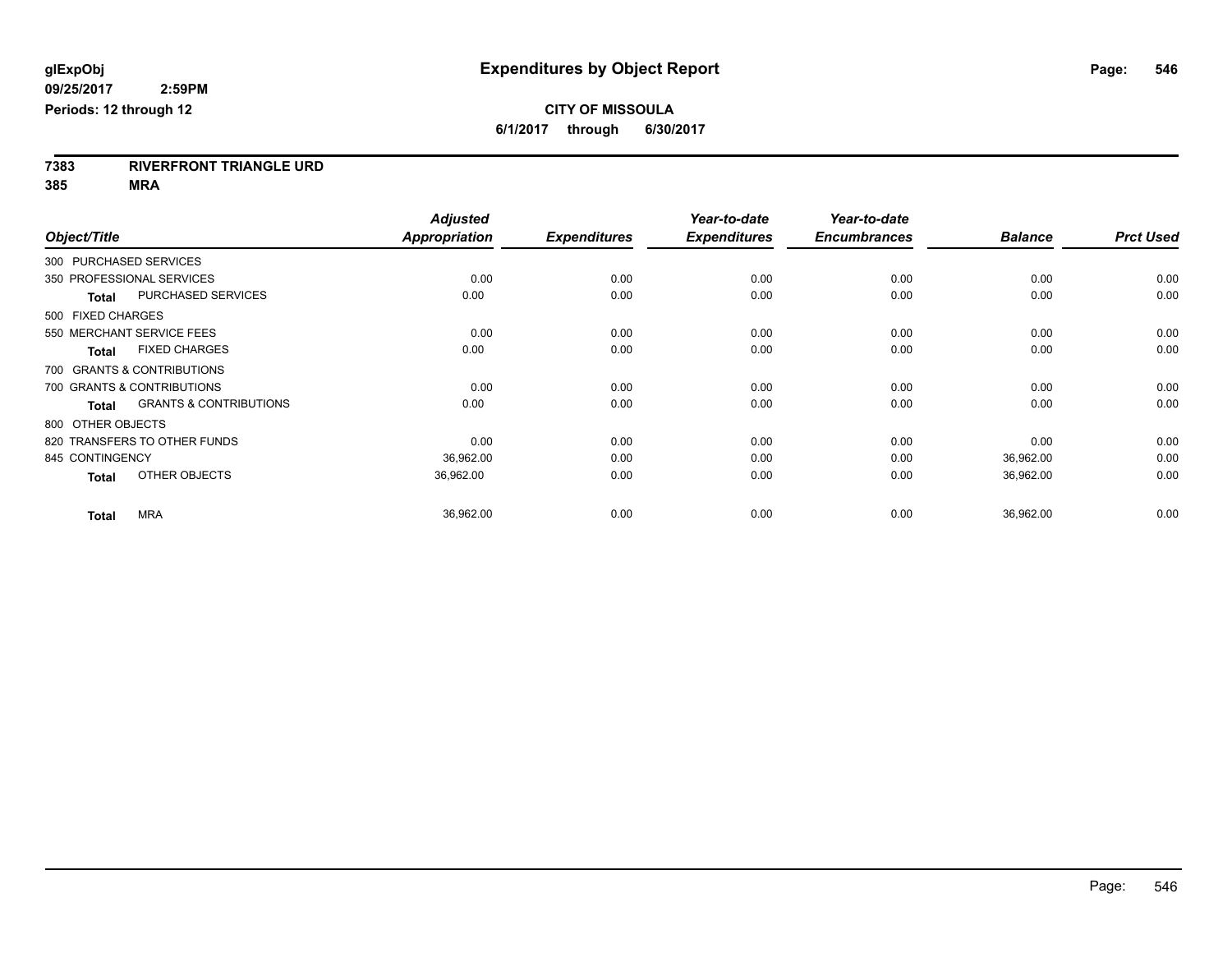#### **CITY OF MISSOULA 6/1/2017 through 6/30/2017**

#### **7383 RIVERFRONT TRIANGLE URD**

|                   |                                   | <b>Adjusted</b> |                     | Year-to-date        | Year-to-date        |                |                  |
|-------------------|-----------------------------------|-----------------|---------------------|---------------------|---------------------|----------------|------------------|
| Object/Title      |                                   | Appropriation   | <b>Expenditures</b> | <b>Expenditures</b> | <b>Encumbrances</b> | <b>Balance</b> | <b>Prct Used</b> |
|                   | 300 PURCHASED SERVICES            |                 |                     |                     |                     |                |                  |
|                   | 350 PROFESSIONAL SERVICES         | 0.00            | 0.00                | 0.00                | 0.00                | 0.00           | 0.00             |
| <b>Total</b>      | PURCHASED SERVICES                | 0.00            | 0.00                | 0.00                | 0.00                | 0.00           | 0.00             |
| 500 FIXED CHARGES |                                   |                 |                     |                     |                     |                |                  |
|                   | 550 MERCHANT SERVICE FEES         | 0.00            | 0.00                | 0.00                | 0.00                | 0.00           | 0.00             |
| Total             | <b>FIXED CHARGES</b>              | 0.00            | 0.00                | 0.00                | 0.00                | 0.00           | 0.00             |
|                   | 700 GRANTS & CONTRIBUTIONS        |                 |                     |                     |                     |                |                  |
|                   | 700 GRANTS & CONTRIBUTIONS        | 0.00            | 0.00                | 0.00                | 0.00                | 0.00           | 0.00             |
| <b>Total</b>      | <b>GRANTS &amp; CONTRIBUTIONS</b> | 0.00            | 0.00                | 0.00                | 0.00                | 0.00           | 0.00             |
| 800 OTHER OBJECTS |                                   |                 |                     |                     |                     |                |                  |
|                   | 820 TRANSFERS TO OTHER FUNDS      | 0.00            | 0.00                | 0.00                | 0.00                | 0.00           | 0.00             |
| 845 CONTINGENCY   |                                   | 36,962.00       | 0.00                | 0.00                | 0.00                | 36,962.00      | 0.00             |
| <b>Total</b>      | OTHER OBJECTS                     | 36,962.00       | 0.00                | 0.00                | 0.00                | 36,962.00      | 0.00             |
| <b>Total</b>      | <b>RIVERFRONT TRIANGLE URD</b>    | 36,962.00       | 0.00                | 0.00                | 0.00                | 36,962.00      | 0.00             |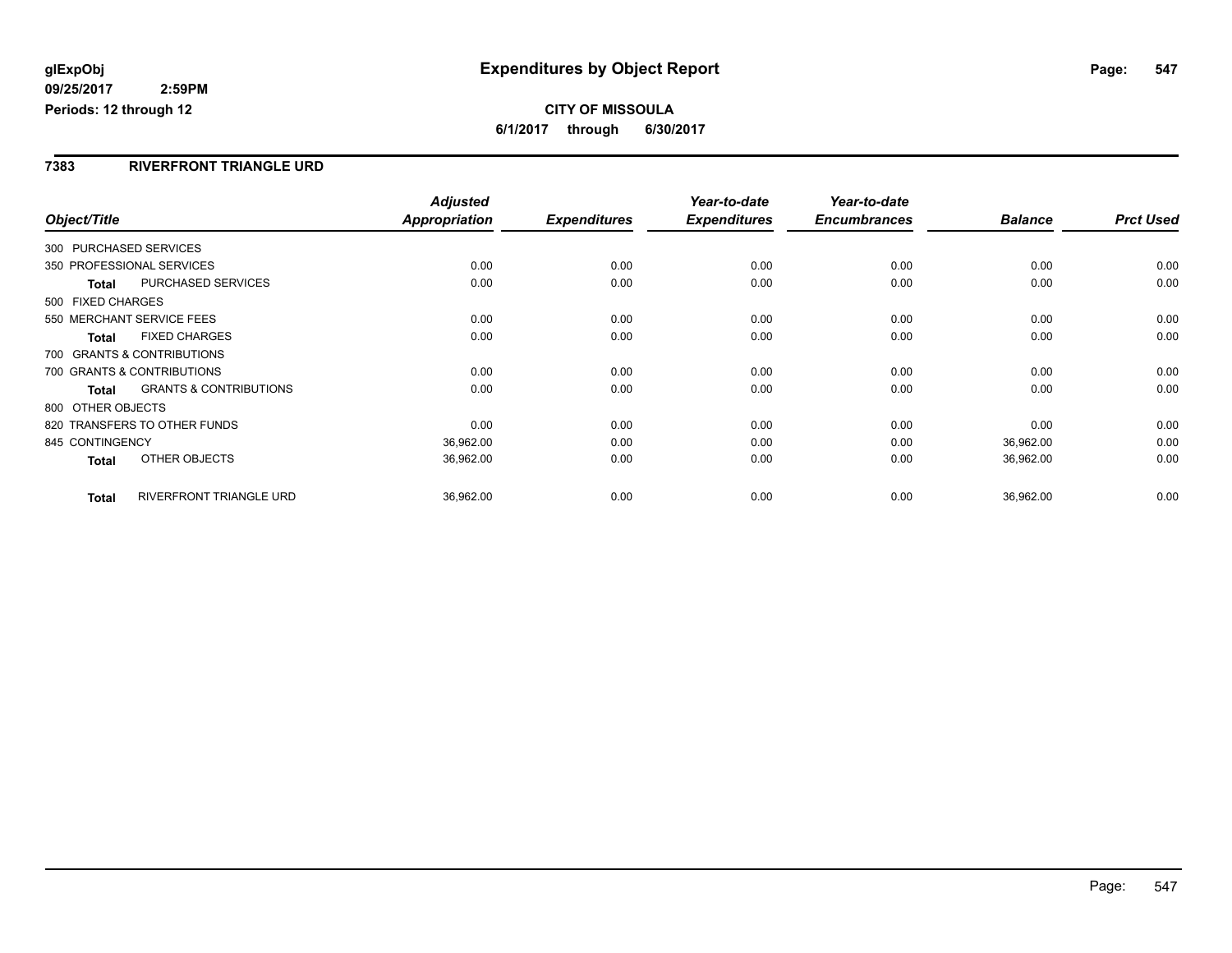# **7384 NRSS DEBT SERVICE CLEARING**

**385 MRA**

| Object/Title                 | <b>Adjusted</b><br>Appropriation | <b>Expenditures</b> | Year-to-date<br><b>Expenditures</b> | Year-to-date<br><b>Encumbrances</b> | <b>Balance</b> | <b>Prct Used</b> |
|------------------------------|----------------------------------|---------------------|-------------------------------------|-------------------------------------|----------------|------------------|
| 800 OTHER OBJECTS            |                                  |                     |                                     |                                     |                |                  |
| 820 TRANSFERS TO OTHER FUNDS | 59,452.00                        | 0.00                | 54,735.28                           | 0.00                                | 4.716.72       | 92.07            |
| OTHER OBJECTS<br>Total       | 59,452.00                        | 0.00                | 54,735.28                           | 0.00                                | 4.716.72       | 92.07            |
| <b>MRA</b><br>Total          | 59,452.00                        | 0.00                | 54.735.28                           | 0.00                                | 4.716.72       | 92.07            |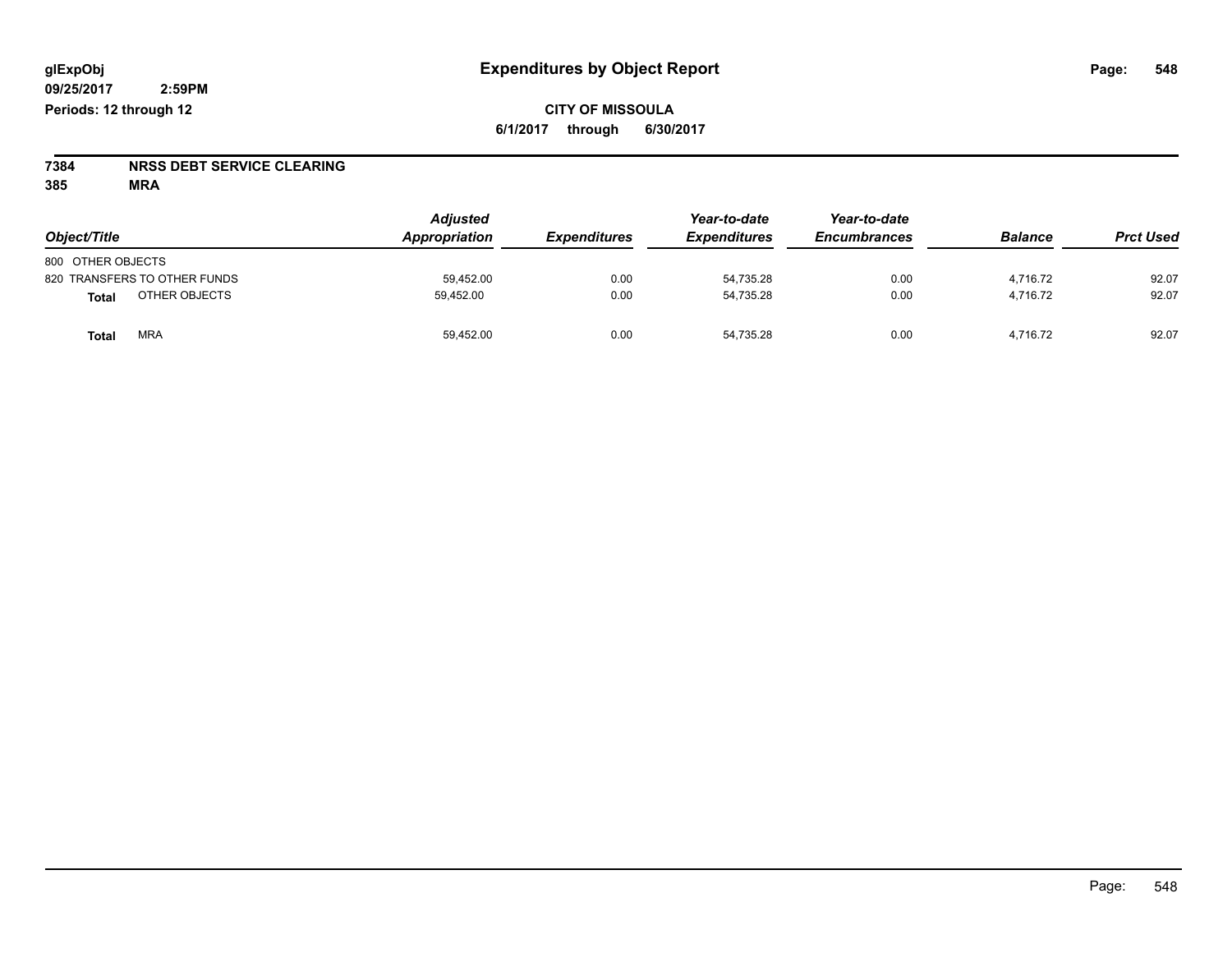**CITY OF MISSOULA 6/1/2017 through 6/30/2017**

#### **7384 NRSS DEBT SERVICE CLEARING**

|                                    | <b>Adjusted</b><br>Appropriation |                     | Year-to-date        | Year-to-date        | <b>Balance</b> | <b>Prct Used</b> |
|------------------------------------|----------------------------------|---------------------|---------------------|---------------------|----------------|------------------|
| Object/Title                       |                                  | <b>Expenditures</b> | <b>Expenditures</b> | <b>Encumbrances</b> |                |                  |
| 800 OTHER OBJECTS                  |                                  |                     |                     |                     |                |                  |
| 820 TRANSFERS TO OTHER FUNDS       | 59.452.00                        | 0.00                | 54.735.28           | 0.00                | 4.716.72       | 92.07            |
| OTHER OBJECTS<br><b>Total</b>      | 59,452.00                        | 0.00                | 54.735.28           | 0.00                | 4.716.72       | 92.07            |
| NRSS DEBT SERVICE CLEARING<br>Tota | 59.452.00                        | 0.00                | 54.735.28           | 0.00                | 4.716.72       | 92.07            |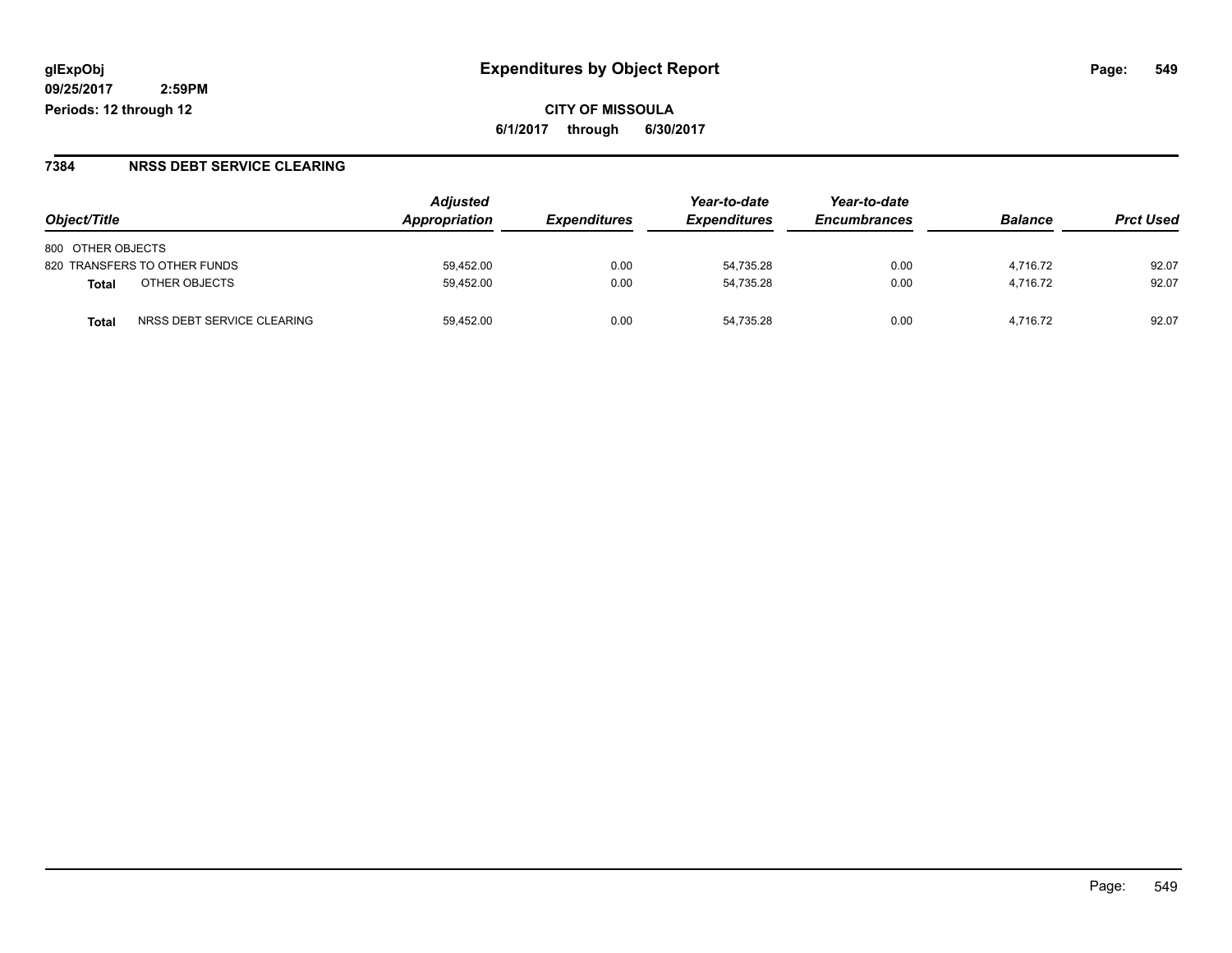**7385 FRONT STREET URD 385 MRA**

|                    |                                   | <b>Adjusted</b>      |                     | Year-to-date        | Year-to-date        |                |                  |
|--------------------|-----------------------------------|----------------------|---------------------|---------------------|---------------------|----------------|------------------|
| Object/Title       |                                   | <b>Appropriation</b> | <b>Expenditures</b> | <b>Expenditures</b> | <b>Encumbrances</b> | <b>Balance</b> | <b>Prct Used</b> |
|                    | 300 PURCHASED SERVICES            |                      |                     |                     |                     |                |                  |
|                    | 350 PROFESSIONAL SERVICES         | 0.00                 | 1,800.00            | 70,206.55           | 0.00                | $-70,206.55$   | 0.00             |
| <b>Total</b>       | PURCHASED SERVICES                | 0.00                 | 1,800.00            | 70,206.55           | 0.00                | $-70,206.55$   | 0.00             |
| 500 FIXED CHARGES  |                                   |                      |                     |                     |                     |                |                  |
|                    | 550 MERCHANT SERVICE FEES         | 0.00                 | 0.00                | 0.00                | 0.00                | 0.00           | 0.00             |
| <b>Total</b>       | <b>FIXED CHARGES</b>              | 0.00                 | 0.00                | 0.00                | 0.00                | 0.00           | 0.00             |
|                    | 700 GRANTS & CONTRIBUTIONS        |                      |                     |                     |                     |                |                  |
|                    | 700 GRANTS & CONTRIBUTIONS        | 35,000.00            | 2,691.00            | 47,216.00           | 0.00                | $-12,216.00$   | 134.90           |
| <b>Total</b>       | <b>GRANTS &amp; CONTRIBUTIONS</b> | 35,000.00            | 2,691.00            | 47,216.00           | 0.00                | $-12,216.00$   | 134.90           |
| 800 OTHER OBJECTS  |                                   |                      |                     |                     |                     |                |                  |
| 845 CONTINGENCY    |                                   | 569,034.00           | 0.00                | 0.00                | 0.00                | 569,034.00     | 0.00             |
| <b>Total</b>       | OTHER OBJECTS                     | 569,034.00           | 0.00                | 0.00                | 0.00                | 569,034.00     | 0.00             |
| 900 CAPITAL OUTLAY |                                   |                      |                     |                     |                     |                |                  |
| 930 IMPROVEMENTS   |                                   | 25,000.00            | 842.00              | 842.00              | 0.00                | 24,158.00      | 3.37             |
| <b>Total</b>       | <b>CAPITAL OUTLAY</b>             | 25,000.00            | 842.00              | 842.00              | 0.00                | 24,158.00      | 3.37             |
| <b>Total</b>       | <b>MRA</b>                        | 629,034.00           | 5,333.00            | 118,264.55          | 0.00                | 510,769.45     | 18.80            |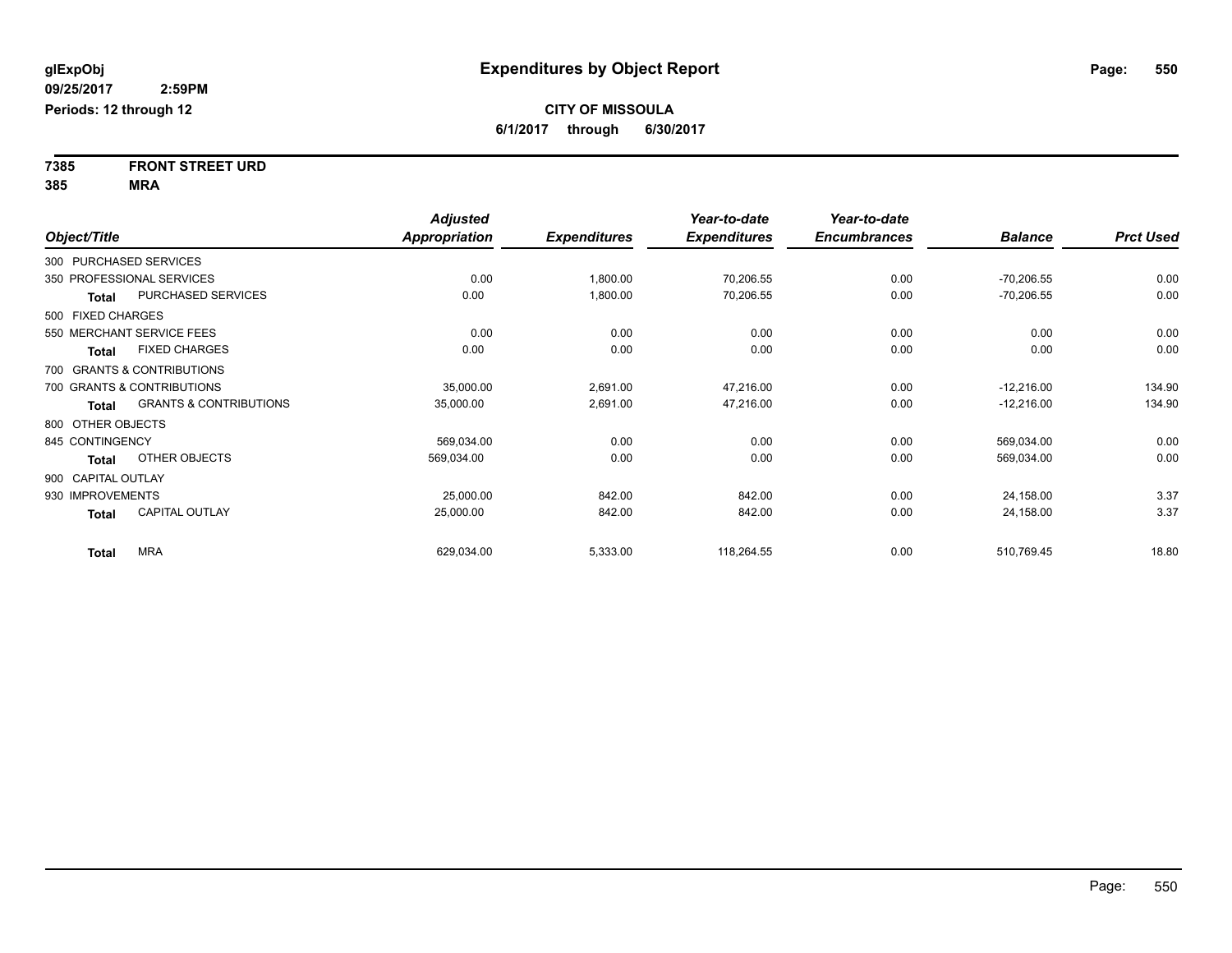#### **7385 FRONT STREET URD**

|                        |                                   | <b>Adjusted</b>      |                     | Year-to-date        | Year-to-date        |                |                  |
|------------------------|-----------------------------------|----------------------|---------------------|---------------------|---------------------|----------------|------------------|
| Object/Title           |                                   | <b>Appropriation</b> | <b>Expenditures</b> | <b>Expenditures</b> | <b>Encumbrances</b> | <b>Balance</b> | <b>Prct Used</b> |
| 300 PURCHASED SERVICES |                                   |                      |                     |                     |                     |                |                  |
|                        | 350 PROFESSIONAL SERVICES         | 0.00                 | 1,800.00            | 70,206.55           | 0.00                | $-70,206.55$   | 0.00             |
| Total                  | PURCHASED SERVICES                | 0.00                 | 1,800.00            | 70,206.55           | 0.00                | $-70,206.55$   | 0.00             |
| 500 FIXED CHARGES      |                                   |                      |                     |                     |                     |                |                  |
|                        | 550 MERCHANT SERVICE FEES         | 0.00                 | 0.00                | 0.00                | 0.00                | 0.00           | 0.00             |
| <b>Total</b>           | <b>FIXED CHARGES</b>              | 0.00                 | 0.00                | 0.00                | 0.00                | 0.00           | 0.00             |
|                        | 700 GRANTS & CONTRIBUTIONS        |                      |                     |                     |                     |                |                  |
|                        | 700 GRANTS & CONTRIBUTIONS        | 35,000.00            | 2,691.00            | 47,216.00           | 0.00                | $-12,216.00$   | 134.90           |
| <b>Total</b>           | <b>GRANTS &amp; CONTRIBUTIONS</b> | 35,000.00            | 2,691.00            | 47,216.00           | 0.00                | $-12,216.00$   | 134.90           |
| 800 OTHER OBJECTS      |                                   |                      |                     |                     |                     |                |                  |
| 845 CONTINGENCY        |                                   | 569,034.00           | 0.00                | 0.00                | 0.00                | 569,034.00     | 0.00             |
| Total                  | OTHER OBJECTS                     | 569,034.00           | 0.00                | 0.00                | 0.00                | 569,034.00     | 0.00             |
| 900 CAPITAL OUTLAY     |                                   |                      |                     |                     |                     |                |                  |
| 930 IMPROVEMENTS       |                                   | 25,000.00            | 842.00              | 842.00              | 0.00                | 24,158.00      | 3.37             |
| <b>Total</b>           | <b>CAPITAL OUTLAY</b>             | 25,000.00            | 842.00              | 842.00              | 0.00                | 24,158.00      | 3.37             |
| <b>Total</b>           | FRONT STREET URD                  | 629,034.00           | 5,333.00            | 118,264.55          | 0.00                | 510,769.45     | 18.80            |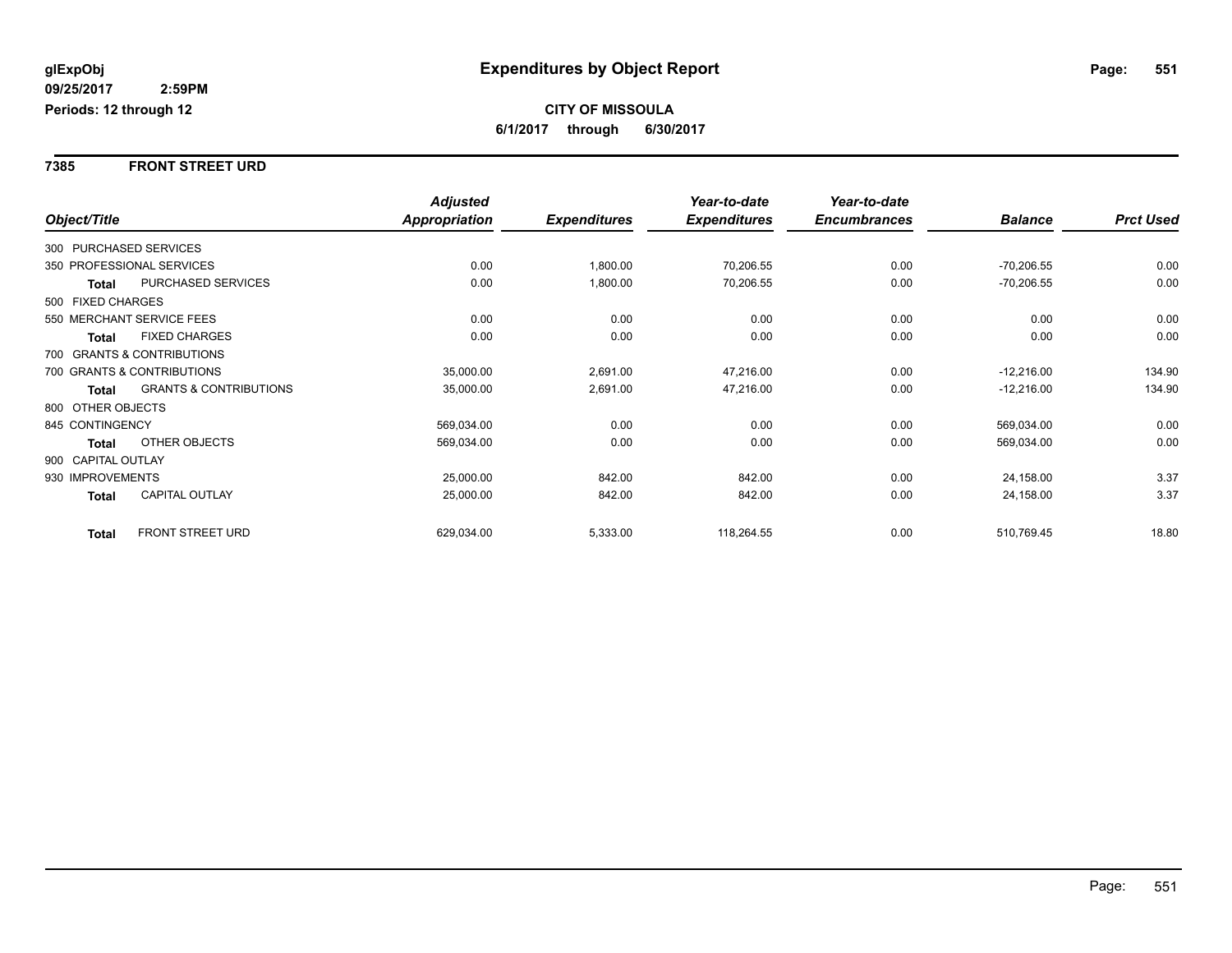#### **CITY OF MISSOULA 6/1/2017 through 6/30/2017**

# **7386 DEBT SERVICE-SAFEWAY/ST PAT 1.5M**

**385 MRA**

| Object/Title       |                           | <b>Adjusted</b><br><b>Appropriation</b> | <b>Expenditures</b> | Year-to-date<br><b>Expenditures</b> | Year-to-date<br><b>Encumbrances</b> | <b>Balance</b> | <b>Prct Used</b> |
|--------------------|---------------------------|-----------------------------------------|---------------------|-------------------------------------|-------------------------------------|----------------|------------------|
| 500 FIXED CHARGES  |                           |                                         |                     |                                     |                                     |                |                  |
|                    | 550 MERCHANT SERVICE FEES | 0.00                                    | 0.00                | 0.00                                | 0.00                                | 0.00           | 0.00             |
| <b>Total</b>       | <b>FIXED CHARGES</b>      | 0.00                                    | 0.00                | 0.00                                | 0.00                                | 0.00           | 0.00             |
| 900 CAPITAL OUTLAY |                           |                                         |                     |                                     |                                     |                |                  |
| 930 IMPROVEMENTS   |                           | 0.00                                    | 0.00                | 0.00                                | 0.00                                | 0.00           | 0.00             |
| <b>Total</b>       | <b>CAPITAL OUTLAY</b>     | 0.00                                    | 0.00                | 0.00                                | 0.00                                | 0.00           | 0.00             |
| <b>Total</b>       | <b>MRA</b>                | 0.00                                    | 0.00                | 0.00                                | 0.00                                | 0.00           | 0.00             |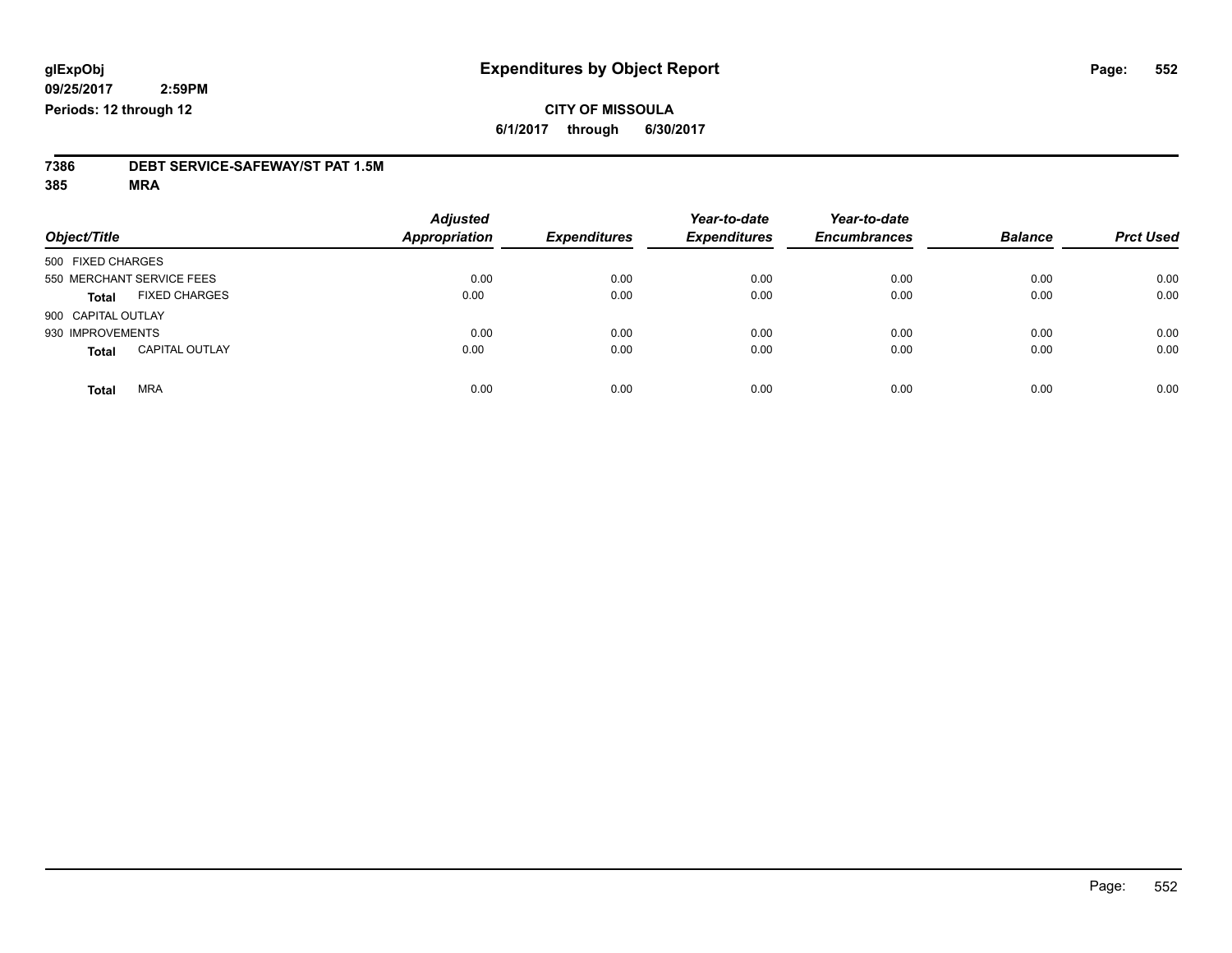### **7386 DEBT SERVICE-SAFEWAY/ST PAT 1.5M**

**390 NON-DEPARTMENTAL**

| Object/Title      |                             | <b>Adjusted</b>      | <b>Expenditures</b> | Year-to-date        | Year-to-date        | <b>Balance</b> | <b>Prct Used</b> |
|-------------------|-----------------------------|----------------------|---------------------|---------------------|---------------------|----------------|------------------|
|                   |                             | <b>Appropriation</b> |                     | <b>Expenditures</b> | <b>Encumbrances</b> |                |                  |
| 500 FIXED CHARGES |                             |                      |                     |                     |                     |                |                  |
|                   | 550 MERCHANT SERVICE FEES   | 0.00                 | 0.00                | 0.00                | 0.00                | 0.00           | 0.00             |
| <b>Total</b>      | <b>FIXED CHARGES</b>        | 0.00                 | 0.00                | 0.00                | 0.00                | 0.00           | 0.00             |
| 600 DEBT SERVICE  |                             |                      |                     |                     |                     |                |                  |
| 610 PRINCIPAL     |                             | 38.539.00            | 0.00                | 32.759.25           | 0.00                | 5,779.75       | 85.00            |
|                   | 620 INTEREST / SERVICE FEES | 88,473.00            | 0.00                | 88,298.75           | 0.00                | 174.25         | 99.80            |
| <b>Total</b>      | <b>DEBT SERVICE</b>         | 127.012.00           | 0.00                | 121.058.00          | 0.00                | 5,954.00       | 95.31            |
| <b>Total</b>      | NON-DEPARTMENTAL            | 127.012.00           | 0.00                | 121.058.00          | 0.00                | 5.954.00       | 95.31            |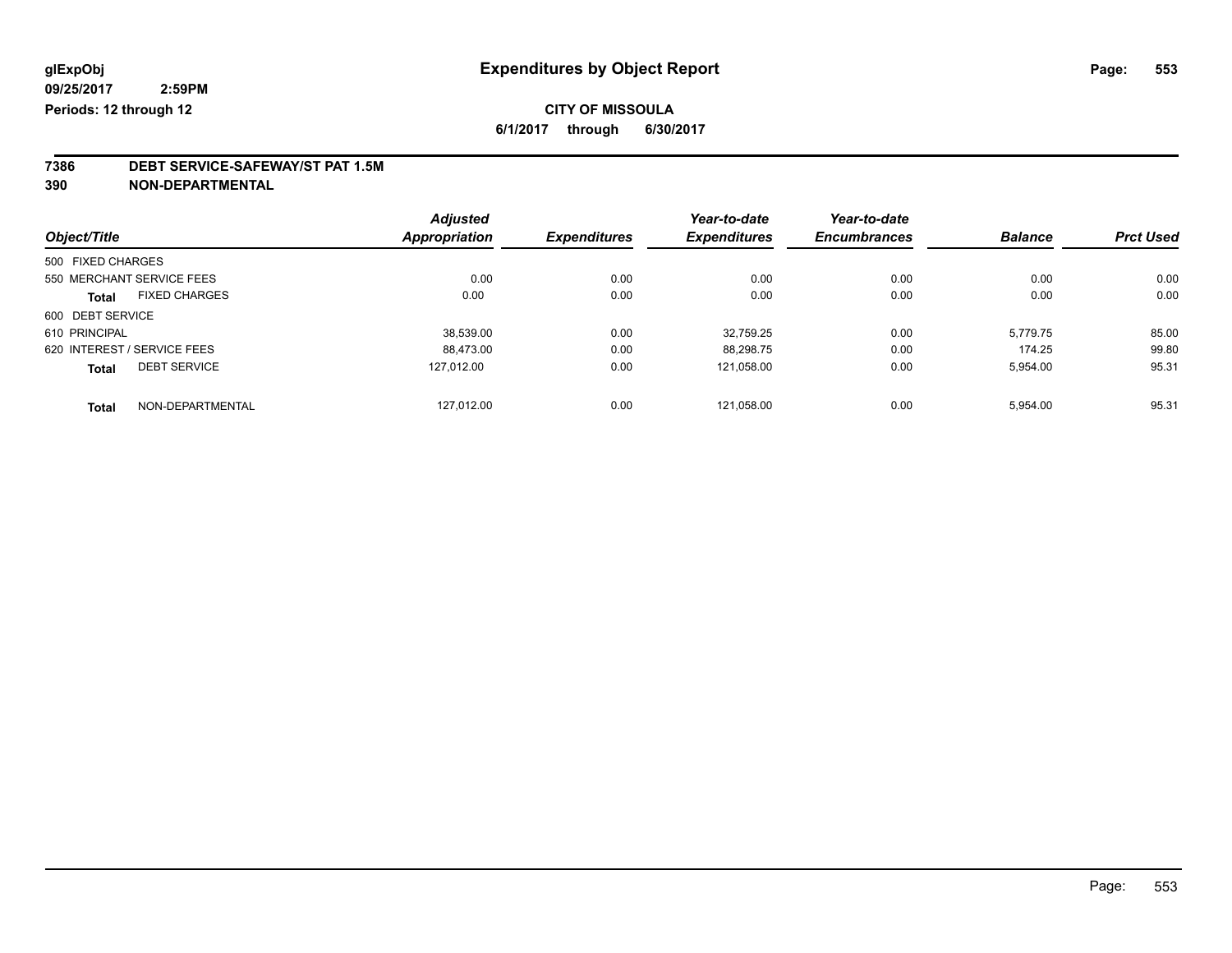### **CITY OF MISSOULA 6/1/2017 through 6/30/2017**

#### **7386 DEBT SERVICE-SAFEWAY/ST PAT 1.5M**

|                    |                                  | <b>Adjusted</b>      |                     | Year-to-date        | Year-to-date        |                |                  |
|--------------------|----------------------------------|----------------------|---------------------|---------------------|---------------------|----------------|------------------|
| Object/Title       |                                  | <b>Appropriation</b> | <b>Expenditures</b> | <b>Expenditures</b> | <b>Encumbrances</b> | <b>Balance</b> | <b>Prct Used</b> |
| 500 FIXED CHARGES  |                                  |                      |                     |                     |                     |                |                  |
|                    | 550 MERCHANT SERVICE FEES        | 0.00                 | 0.00                | 0.00                | 0.00                | 0.00           | 0.00             |
| Total              | <b>FIXED CHARGES</b>             | 0.00                 | 0.00                | 0.00                | 0.00                | 0.00           | 0.00             |
| 600 DEBT SERVICE   |                                  |                      |                     |                     |                     |                |                  |
| 610 PRINCIPAL      |                                  | 38,539.00            | 0.00                | 32.759.25           | 0.00                | 5.779.75       | 85.00            |
|                    | 620 INTEREST / SERVICE FEES      | 88.473.00            | 0.00                | 88,298.75           | 0.00                | 174.25         | 99.80            |
| Total              | <b>DEBT SERVICE</b>              | 127,012.00           | 0.00                | 121,058.00          | 0.00                | 5,954.00       | 95.31            |
| 900 CAPITAL OUTLAY |                                  |                      |                     |                     |                     |                |                  |
| 930 IMPROVEMENTS   |                                  | 0.00                 | 0.00                | 0.00                | 0.00                | 0.00           | 0.00             |
| Total              | <b>CAPITAL OUTLAY</b>            | 0.00                 | 0.00                | 0.00                | 0.00                | 0.00           | 0.00             |
| <b>Total</b>       | DEBT SERVICE-SAFEWAY/ST PAT 1.5M | 127,012.00           | 0.00                | 121,058.00          | 0.00                | 5,954.00       | 95.31            |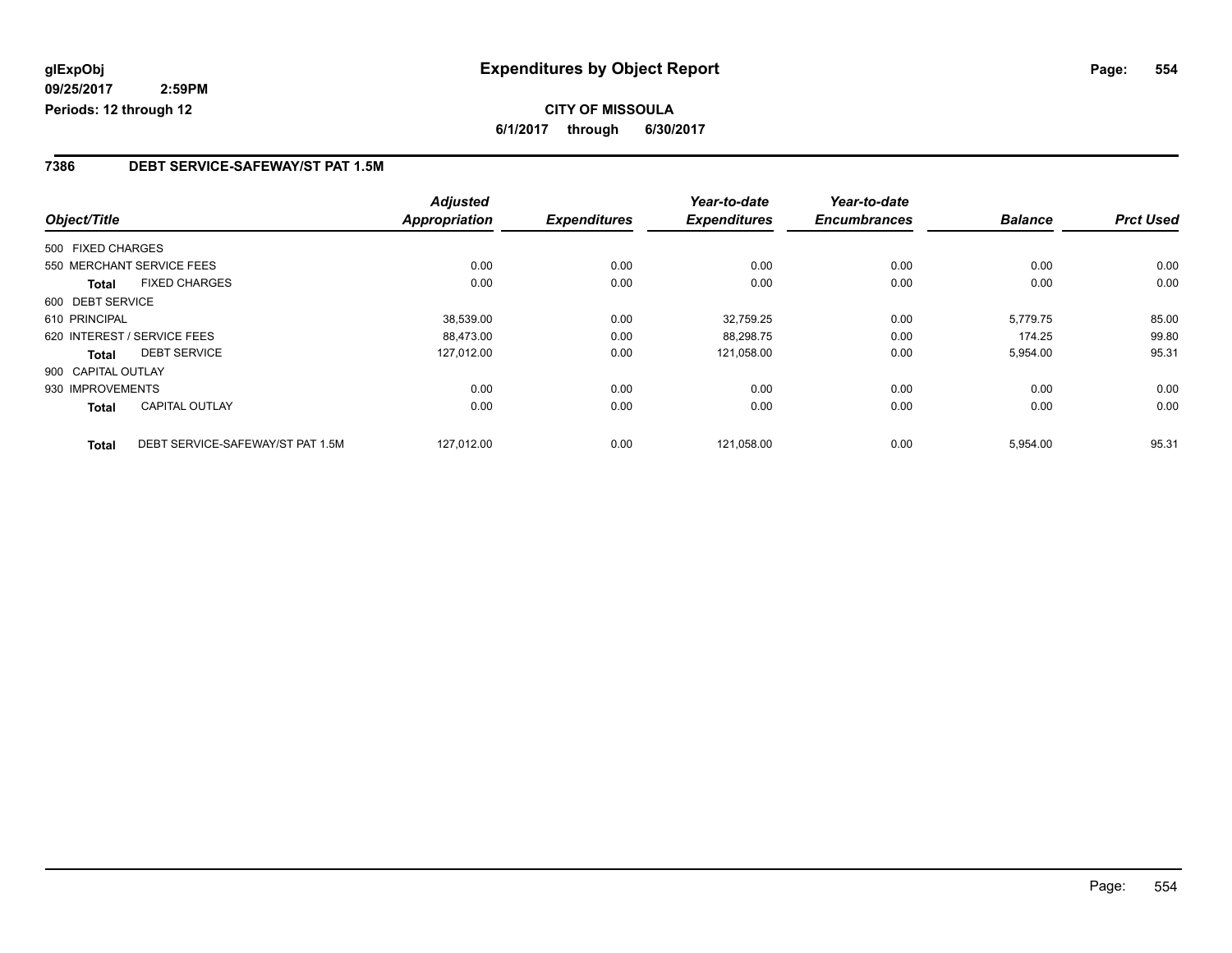### **CITY OF MISSOULA**

**6/1/2017 through 6/30/2017**

### **7387 DEBT SERVICE-BROWNFIELD RLF 1.125M**

**390 NON-DEPARTMENTAL**

| Object/Title      |                             | <b>Adjusted</b>      | <b>Expenditures</b> | Year-to-date<br><b>Expenditures</b> | Year-to-date        | <b>Balance</b> | <b>Prct Used</b> |
|-------------------|-----------------------------|----------------------|---------------------|-------------------------------------|---------------------|----------------|------------------|
|                   |                             | <b>Appropriation</b> |                     |                                     | <b>Encumbrances</b> |                |                  |
| 500 FIXED CHARGES |                             |                      |                     |                                     |                     |                |                  |
|                   | 550 MERCHANT SERVICE FEES   | 0.00                 | 0.00                | 0.00                                | 0.00                | 0.00           | 0.00             |
| Total             | <b>FIXED CHARGES</b>        | 0.00                 | 0.00                | 0.00                                | 0.00                | 0.00           | 0.00             |
| 600 DEBT SERVICE  |                             |                      |                     |                                     |                     |                |                  |
| 610 PRINCIPAL     |                             | 29,830.00            | 33,725.79           | 33.725.79                           | 0.00                | $-3,895.79$    | 113.06           |
|                   | 620 INTEREST / SERVICE FEES | 24.886.00            | 12.100.67           | 24.366.21                           | 0.00                | 519.79         | 97.91            |
| <b>Total</b>      | <b>DEBT SERVICE</b>         | 54.716.00            | 45,826.46           | 58,092.00                           | 0.00                | $-3,376.00$    | 106.17           |
| <b>Total</b>      | NON-DEPARTMENTAL            | 54.716.00            | 45.826.46           | 58.092.00                           | 0.00                | $-3.376.00$    | 106.17           |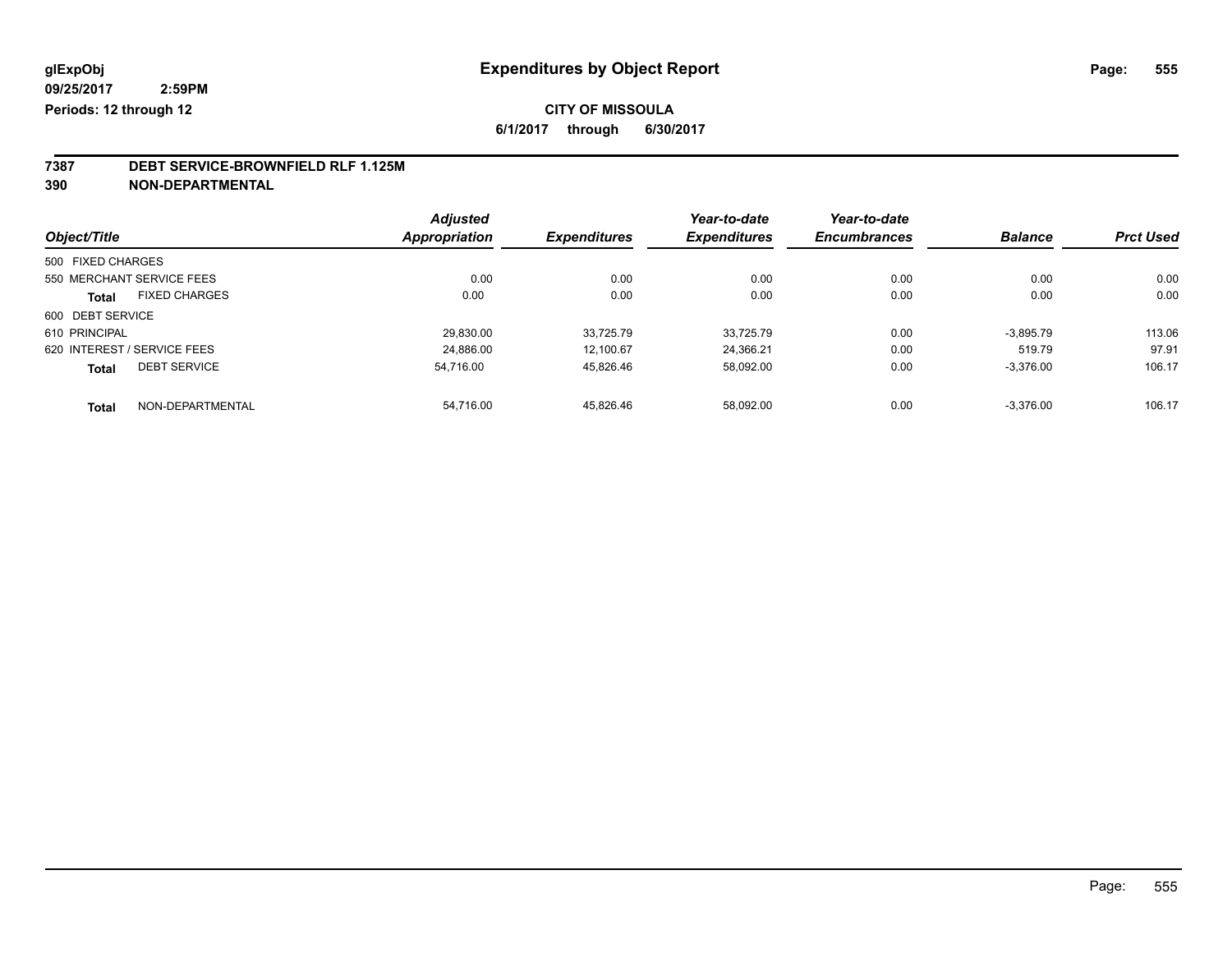#### **7387 DEBT SERVICE-BROWNFIELD RLF 1.125M**

| Object/Title      |                                    | <b>Adjusted</b><br><b>Appropriation</b> | <b>Expenditures</b> | Year-to-date<br><b>Expenditures</b> | Year-to-date<br><b>Encumbrances</b> | <b>Balance</b> | <b>Prct Used</b> |
|-------------------|------------------------------------|-----------------------------------------|---------------------|-------------------------------------|-------------------------------------|----------------|------------------|
|                   |                                    |                                         |                     |                                     |                                     |                |                  |
| 500 FIXED CHARGES |                                    |                                         |                     |                                     |                                     |                |                  |
|                   | 550 MERCHANT SERVICE FEES          | 0.00                                    | 0.00                | 0.00                                | 0.00                                | 0.00           | 0.00             |
| Total             | <b>FIXED CHARGES</b>               | 0.00                                    | 0.00                | 0.00                                | 0.00                                | 0.00           | 0.00             |
| 600 DEBT SERVICE  |                                    |                                         |                     |                                     |                                     |                |                  |
| 610 PRINCIPAL     |                                    | 29,830.00                               | 33.725.79           | 33.725.79                           | 0.00                                | $-3.895.79$    | 113.06           |
|                   | 620 INTEREST / SERVICE FEES        | 24.886.00                               | 12.100.67           | 24.366.21                           | 0.00                                | 519.79         | 97.91            |
| <b>Total</b>      | <b>DEBT SERVICE</b>                | 54.716.00                               | 45.826.46           | 58.092.00                           | 0.00                                | $-3.376.00$    | 106.17           |
| Total             | DEBT SERVICE-BROWNFIELD RLF 1.125M | 54.716.00                               | 45.826.46           | 58.092.00                           | 0.00                                | $-3.376.00$    | 106.17           |

Page: 556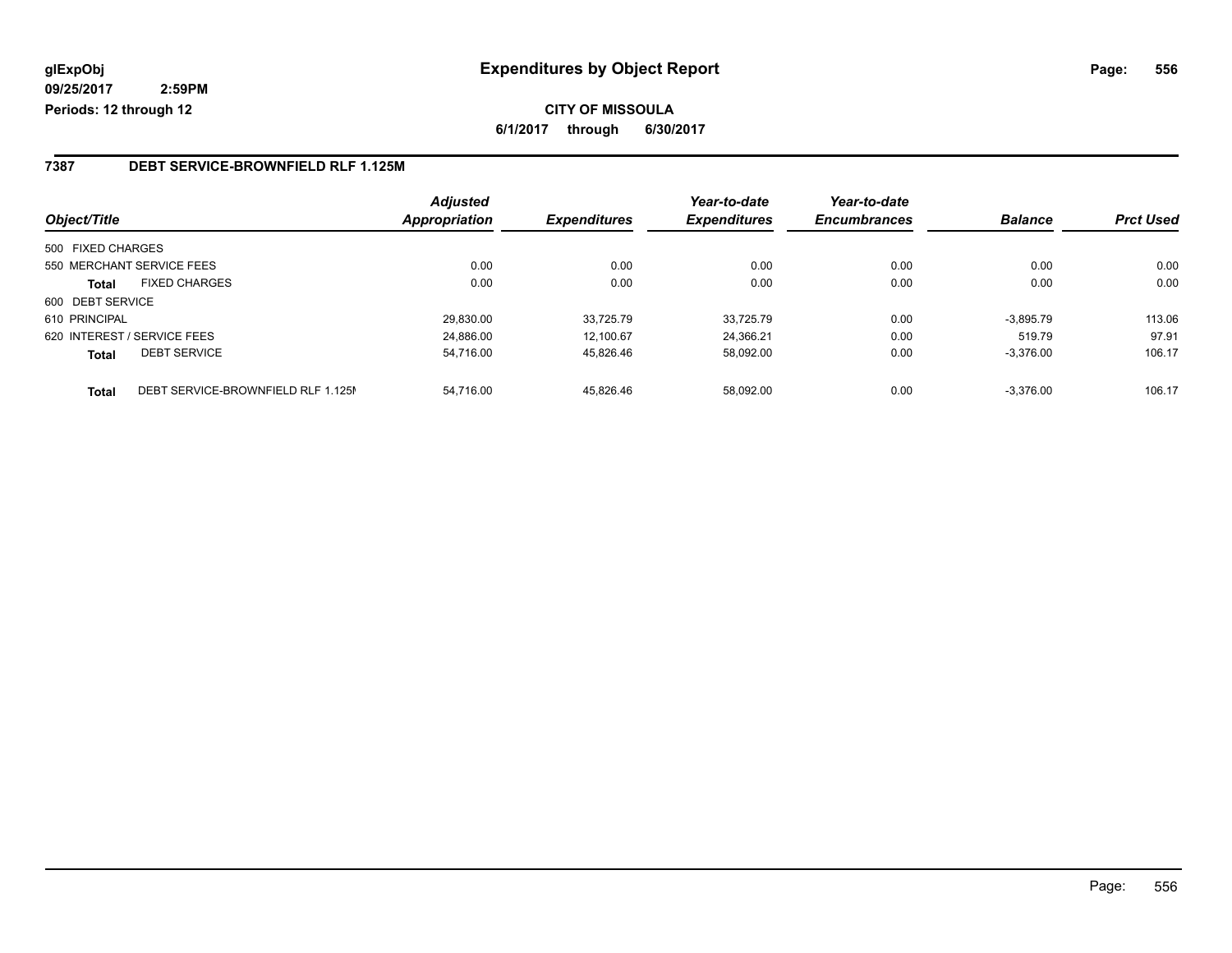# **7388 RESERVE-3.6m TIF**

**390 NON-DEPARTMENTAL**

|                                      | <b>Adjusted</b>      |                     | Year-to-date        | Year-to-date        |                |                  |
|--------------------------------------|----------------------|---------------------|---------------------|---------------------|----------------|------------------|
| Object/Title                         | <b>Appropriation</b> | <b>Expenditures</b> | <b>Expenditures</b> | <b>Encumbrances</b> | <b>Balance</b> | <b>Prct Used</b> |
| 500 FIXED CHARGES                    |                      |                     |                     |                     |                |                  |
| 550 MERCHANT SERVICE FEES            | 0.00                 | 0.00                | 0.00                | 0.00                | 0.00           | 0.00             |
| <b>FIXED CHARGES</b><br><b>Total</b> | 0.00                 | 0.00                | 0.00                | 0.00                | 0.00           | 0.00             |
| 800 OTHER OBJECTS                    |                      |                     |                     |                     |                |                  |
| 820 TRANSFERS TO OTHER FUNDS         | 0.00                 | 0.00                | 0.00                | 0.00                | 0.00           | 0.00             |
| OTHER OBJECTS<br><b>Total</b>        | 0.00                 | 0.00                | 0.00                | 0.00                | 0.00           | 0.00             |
| NON-DEPARTMENTAL<br>Total            | 0.00                 | 0.00                | 0.00                | 0.00                | 0.00           | 0.00             |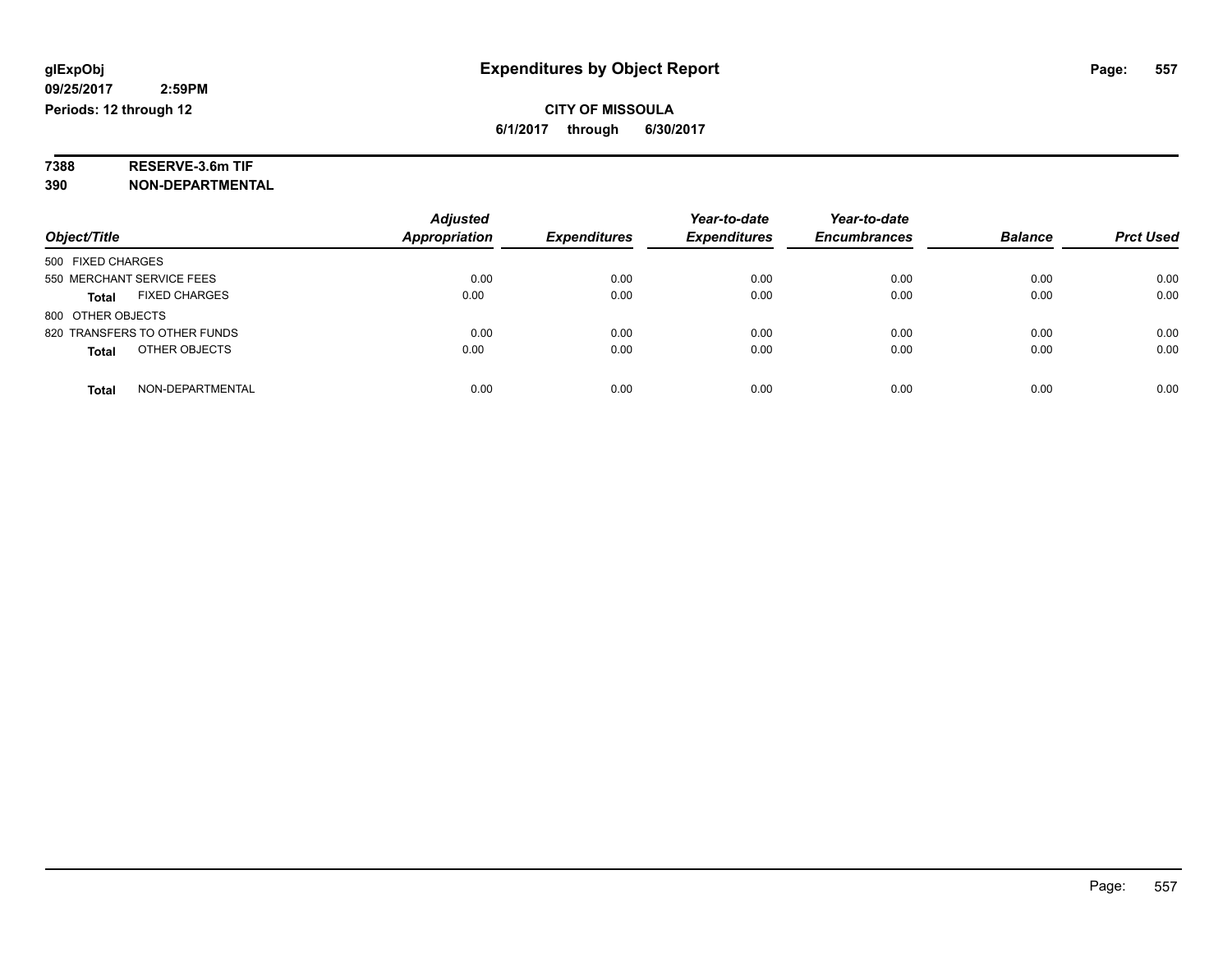**CITY OF MISSOULA 6/1/2017 through 6/30/2017**

**7388 RESERVE-3.6m TIF**

|                                  | <b>Adjusted</b> |                     | Year-to-date        | Year-to-date        |                |                  |
|----------------------------------|-----------------|---------------------|---------------------|---------------------|----------------|------------------|
| Object/Title                     | Appropriation   | <b>Expenditures</b> | <b>Expenditures</b> | <b>Encumbrances</b> | <b>Balance</b> | <b>Prct Used</b> |
| 500 FIXED CHARGES                |                 |                     |                     |                     |                |                  |
| 550 MERCHANT SERVICE FEES        | 0.00            | 0.00                | 0.00                | 0.00                | 0.00           | 0.00             |
| <b>FIXED CHARGES</b><br>Total    | 0.00            | 0.00                | 0.00                | 0.00                | 0.00           | 0.00             |
| 800 OTHER OBJECTS                |                 |                     |                     |                     |                |                  |
| 820 TRANSFERS TO OTHER FUNDS     | 0.00            | 0.00                | 0.00                | 0.00                | 0.00           | 0.00             |
| OTHER OBJECTS<br><b>Total</b>    | 0.00            | 0.00                | 0.00                | 0.00                | 0.00           | 0.00             |
| RESERVE-3.6m TIF<br><b>Total</b> | 0.00            | 0.00                | 0.00                | 0.00                | 0.00           | 0.00             |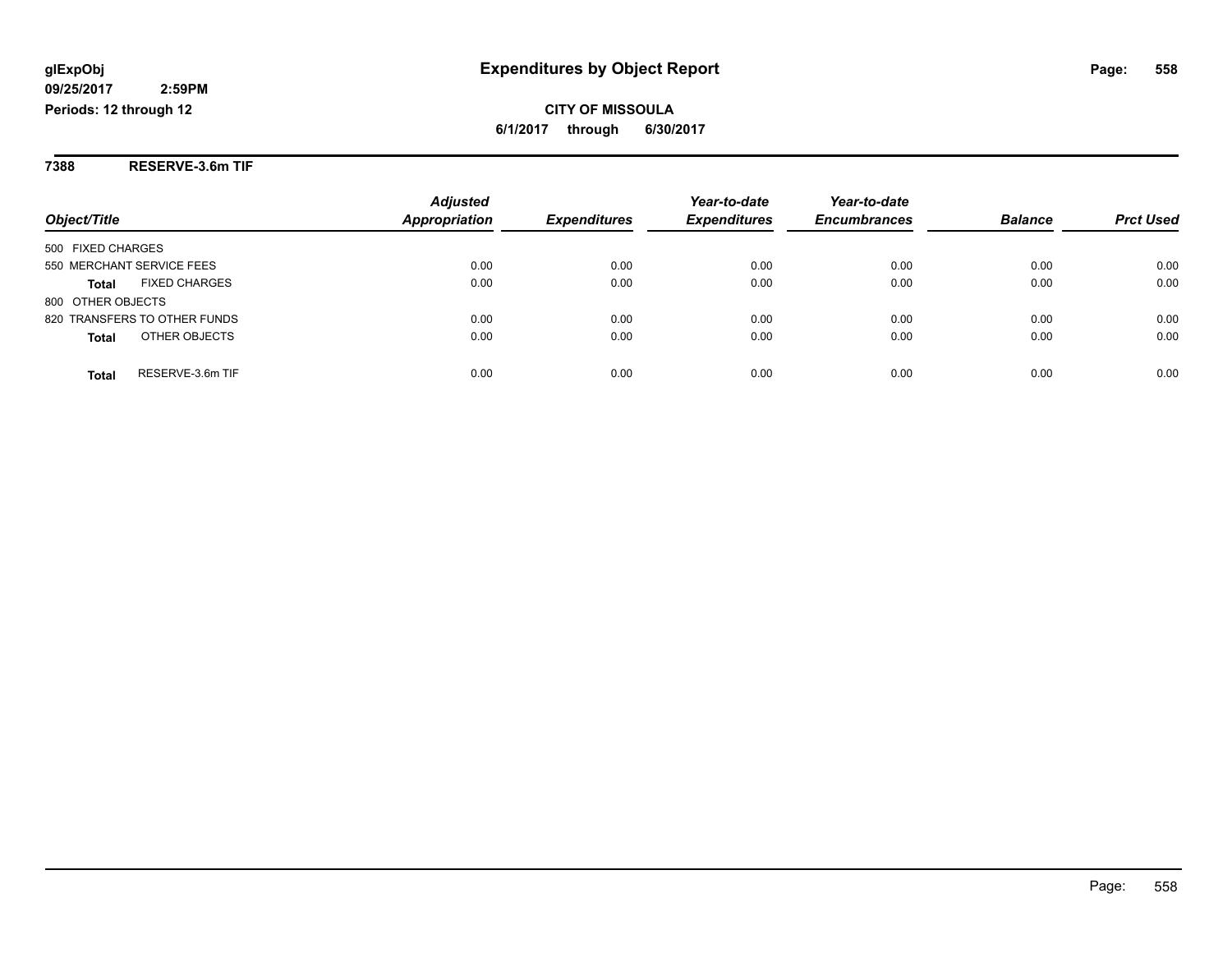**7389 DEBT SERVICE - 3.6M/5.75M**

**385 MRA**

|                                                   | <b>Adjusted</b>      |                     | Year-to-date        | Year-to-date        |                |                  |
|---------------------------------------------------|----------------------|---------------------|---------------------|---------------------|----------------|------------------|
| Object/Title                                      | <b>Appropriation</b> | <b>Expenditures</b> | <b>Expenditures</b> | <b>Encumbrances</b> | <b>Balance</b> | <b>Prct Used</b> |
| 500 FIXED CHARGES                                 |                      |                     |                     |                     |                |                  |
| 550 MERCHANT SERVICE FEES                         | 0.00                 | 0.00                | 0.00                | 0.00                | 0.00           | 0.00             |
| <b>FIXED CHARGES</b><br><b>Total</b>              | 0.00                 | 0.00                | 0.00                | 0.00                | 0.00           | 0.00             |
| 600 DEBT SERVICE                                  |                      |                     |                     |                     |                |                  |
| 610 PRINCIPAL                                     | 0.00                 | 0.00                | 0.00                | 0.00                | 0.00           | 0.00             |
| 620 INTEREST / SERVICE FEES                       | 0.00                 | 0.00                | 0.00                | 0.00                | 0.00           | 0.00             |
| <b>DEBT SERVICE</b><br><b>Total</b>               | 0.00                 | 0.00                | 0.00                | 0.00                | 0.00           | 0.00             |
| 700 GRANTS & CONTRIBUTIONS                        |                      |                     |                     |                     |                |                  |
| 700 GRANTS & CONTRIBUTIONS                        | 0.00                 | 0.00                | 0.00                | 0.00                | 0.00           | 0.00             |
| <b>GRANTS &amp; CONTRIBUTIONS</b><br><b>Total</b> | 0.00                 | 0.00                | 0.00                | 0.00                | 0.00           | 0.00             |
|                                                   |                      |                     |                     |                     |                |                  |
| <b>MRA</b><br><b>Total</b>                        | 0.00                 | 0.00                | 0.00                | 0.00                | 0.00           | 0.00             |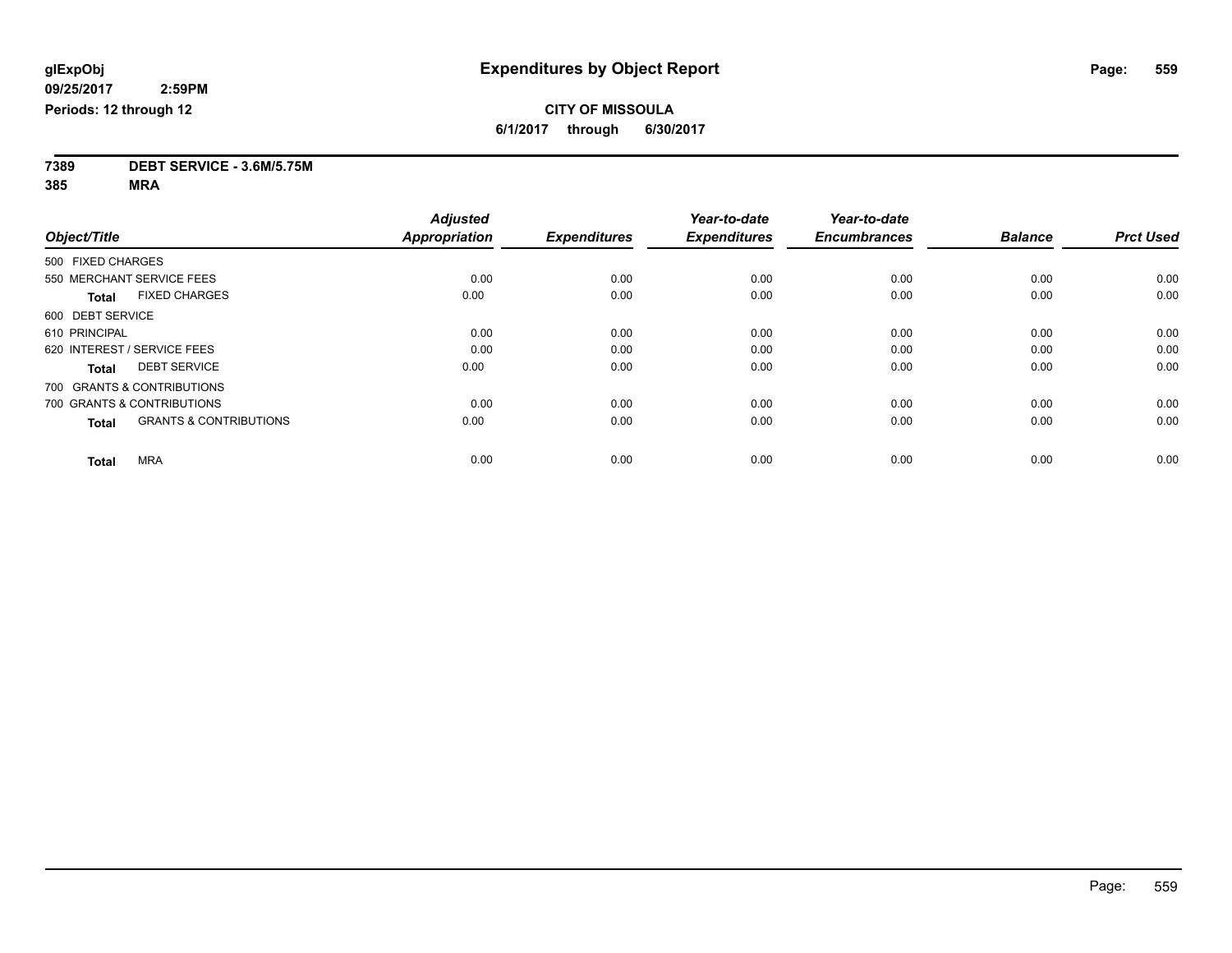**7389 DEBT SERVICE - 3.6M/5.75M**

**390 NON-DEPARTMENTAL**

|                   |                             | <b>Adjusted</b>      |                     | Year-to-date        | Year-to-date        |                |                  |
|-------------------|-----------------------------|----------------------|---------------------|---------------------|---------------------|----------------|------------------|
| Object/Title      |                             | <b>Appropriation</b> | <b>Expenditures</b> | <b>Expenditures</b> | <b>Encumbrances</b> | <b>Balance</b> | <b>Prct Used</b> |
| 500 FIXED CHARGES |                             |                      |                     |                     |                     |                |                  |
|                   | 550 MERCHANT SERVICE FEES   | 0.00                 | 0.00                | 0.00                | 0.00                | 0.00           | 0.00             |
| <b>Total</b>      | <b>FIXED CHARGES</b>        | 0.00                 | 0.00                | 0.00                | 0.00                | 0.00           | 0.00             |
| 600 DEBT SERVICE  |                             |                      |                     |                     |                     |                |                  |
| 610 PRINCIPAL     |                             | 393.000.00           | 260.000.00          | 393.000.00          | 0.00                | 0.00           | 100.00           |
|                   | 620 INTEREST / SERVICE FEES | 283.312.00           | 140.558.50          | 286.061.75          | 0.00                | $-2.749.75$    | 100.97           |
| <b>Total</b>      | <b>DEBT SERVICE</b>         | 676.312.00           | 400,558.50          | 679.061.75          | 0.00                | $-2.749.75$    | 100.41           |
| <b>Total</b>      | NON-DEPARTMENTAL            | 676.312.00           | 400.558.50          | 679.061.75          | 0.00                | $-2.749.75$    | 100.41           |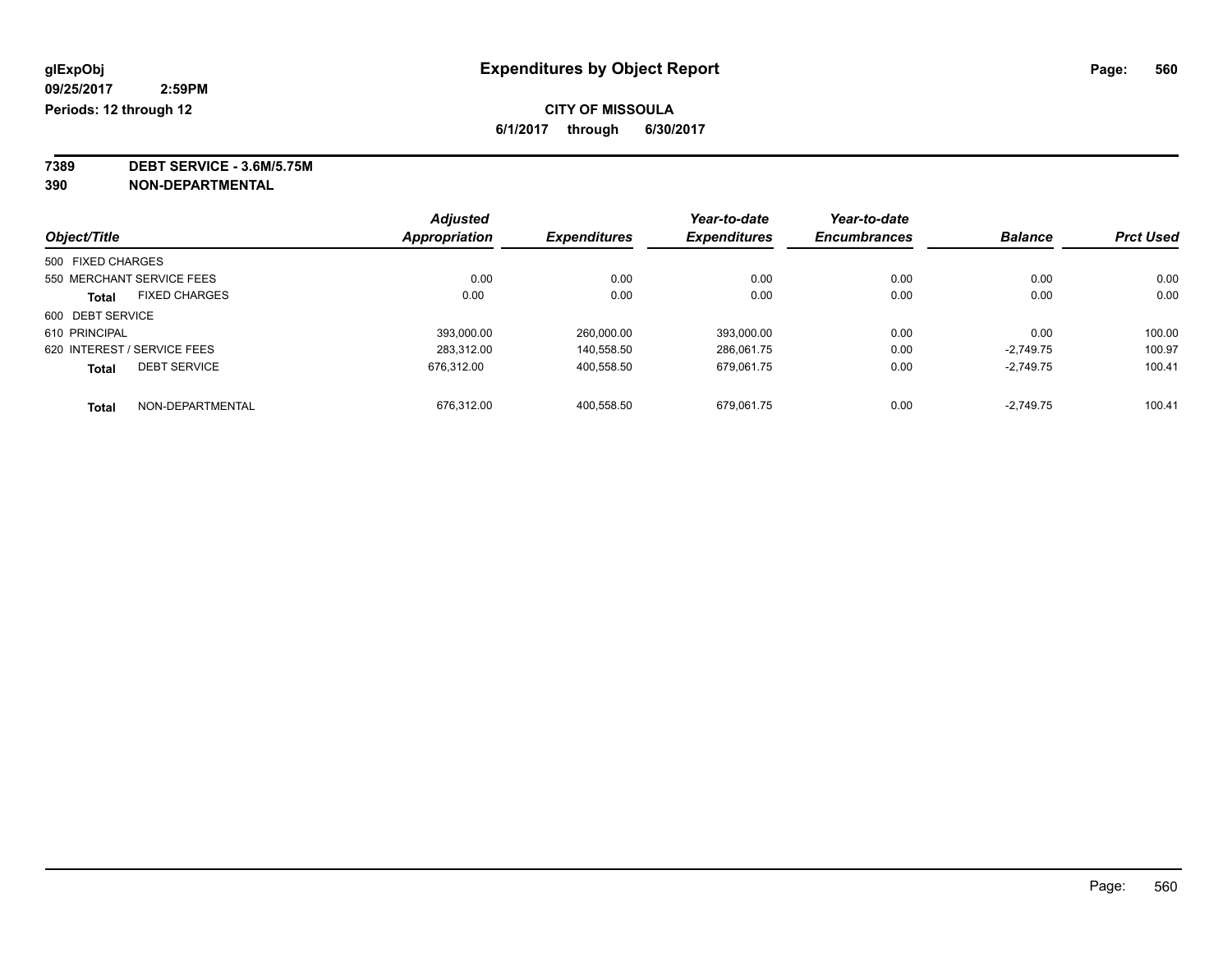#### **7389 DEBT SERVICE - 3.6M/5.75M**

|                                                   | <b>Adjusted</b> |                     | Year-to-date        | Year-to-date        |                |                  |
|---------------------------------------------------|-----------------|---------------------|---------------------|---------------------|----------------|------------------|
| Object/Title                                      | Appropriation   | <b>Expenditures</b> | <b>Expenditures</b> | <b>Encumbrances</b> | <b>Balance</b> | <b>Prct Used</b> |
| 500 FIXED CHARGES                                 |                 |                     |                     |                     |                |                  |
| 550 MERCHANT SERVICE FEES                         | 0.00            | 0.00                | 0.00                | 0.00                | 0.00           | 0.00             |
| <b>FIXED CHARGES</b><br><b>Total</b>              | 0.00            | 0.00                | 0.00                | 0.00                | 0.00           | 0.00             |
| 600 DEBT SERVICE                                  |                 |                     |                     |                     |                |                  |
| 610 PRINCIPAL                                     | 393,000.00      | 260.000.00          | 393,000.00          | 0.00                | 0.00           | 100.00           |
| 620 INTEREST / SERVICE FEES                       | 283,312.00      | 140,558.50          | 286,061.75          | 0.00                | $-2,749.75$    | 100.97           |
| <b>DEBT SERVICE</b><br><b>Total</b>               | 676.312.00      | 400.558.50          | 679.061.75          | 0.00                | $-2.749.75$    | 100.41           |
| 700 GRANTS & CONTRIBUTIONS                        |                 |                     |                     |                     |                |                  |
| 700 GRANTS & CONTRIBUTIONS                        | 0.00            | 0.00                | 0.00                | 0.00                | 0.00           | 0.00             |
| <b>GRANTS &amp; CONTRIBUTIONS</b><br><b>Total</b> | 0.00            | 0.00                | 0.00                | 0.00                | 0.00           | 0.00             |
| DEBT SERVICE - 3.6M/5.75M<br><b>Total</b>         | 676.312.00      | 400.558.50          | 679.061.75          | 0.00                | $-2.749.75$    | 100.41           |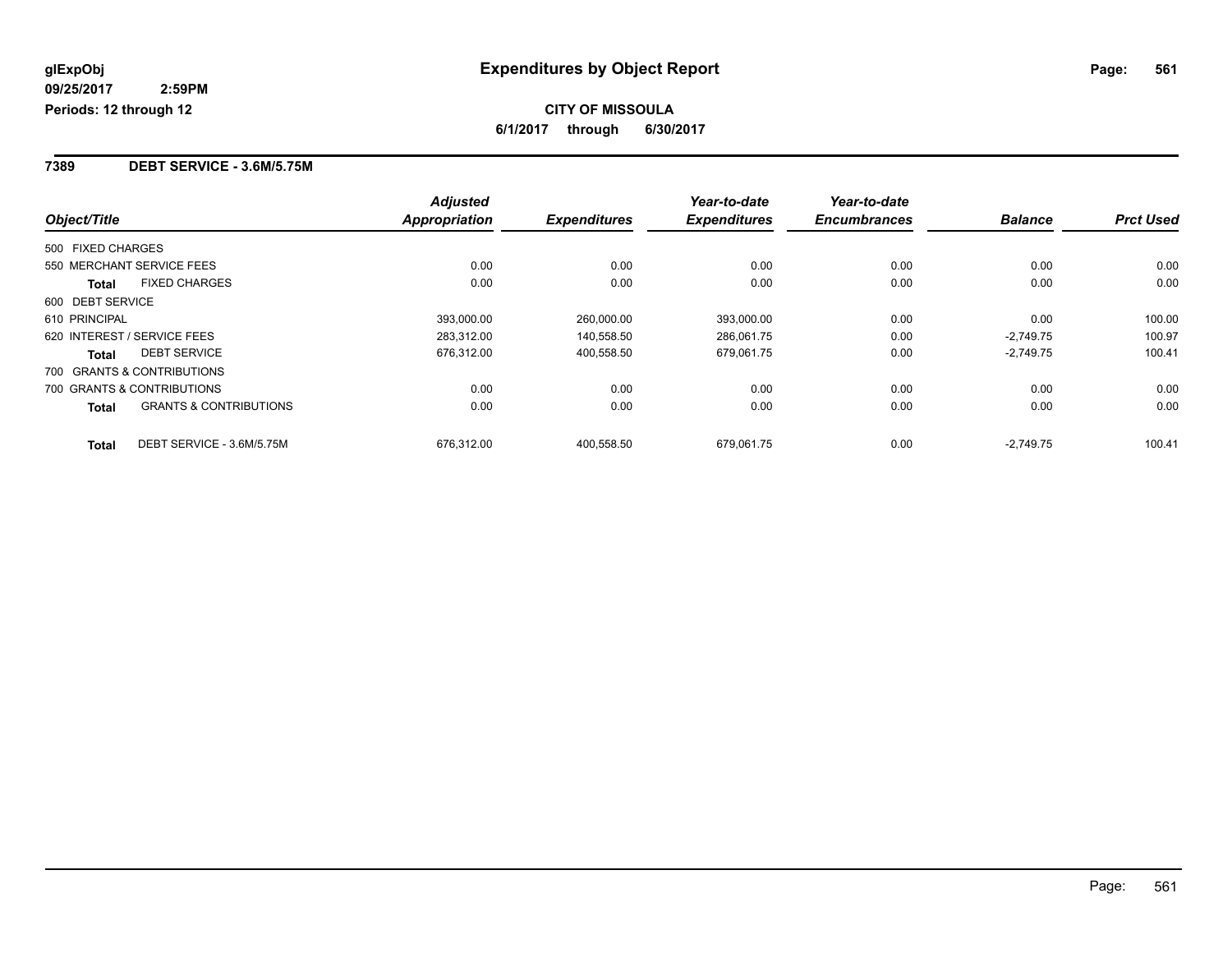#### **CITY OF MISSOULA 6/1/2017 through 6/30/2017**

**7390 URDII CLEARING - 3.6M TIF**

**385 MRA**

| Object/Title                         | <b>Adjusted</b><br><b>Appropriation</b> | <b>Expenditures</b> | Year-to-date<br><b>Expenditures</b> | Year-to-date<br><b>Encumbrances</b> | <b>Balance</b> | <b>Prct Used</b> |
|--------------------------------------|-----------------------------------------|---------------------|-------------------------------------|-------------------------------------|----------------|------------------|
| 500 FIXED CHARGES                    |                                         |                     |                                     |                                     |                |                  |
| 550 MERCHANT SERVICE FEES            | 0.00                                    | 0.00                | 0.00                                | 0.00                                | 0.00           | 0.00             |
| <b>FIXED CHARGES</b><br><b>Total</b> | 0.00                                    | 0.00                | 0.00                                | 0.00                                | 0.00           | 0.00             |
| 800 OTHER OBJECTS                    |                                         |                     |                                     |                                     |                |                  |
| 820 TRANSFERS TO OTHER FUNDS         | 0.00                                    | 126.825.85          | 0.00                                | 0.00                                | 0.00           | 0.00             |
| OTHER OBJECTS<br><b>Total</b>        | 0.00                                    | 126.825.85          | 0.00                                | 0.00                                | 0.00           | 0.00             |
| <b>MRA</b><br><b>Total</b>           | 0.00                                    | 126.825.85          | 0.00                                | 0.00                                | 0.00           | 0.00             |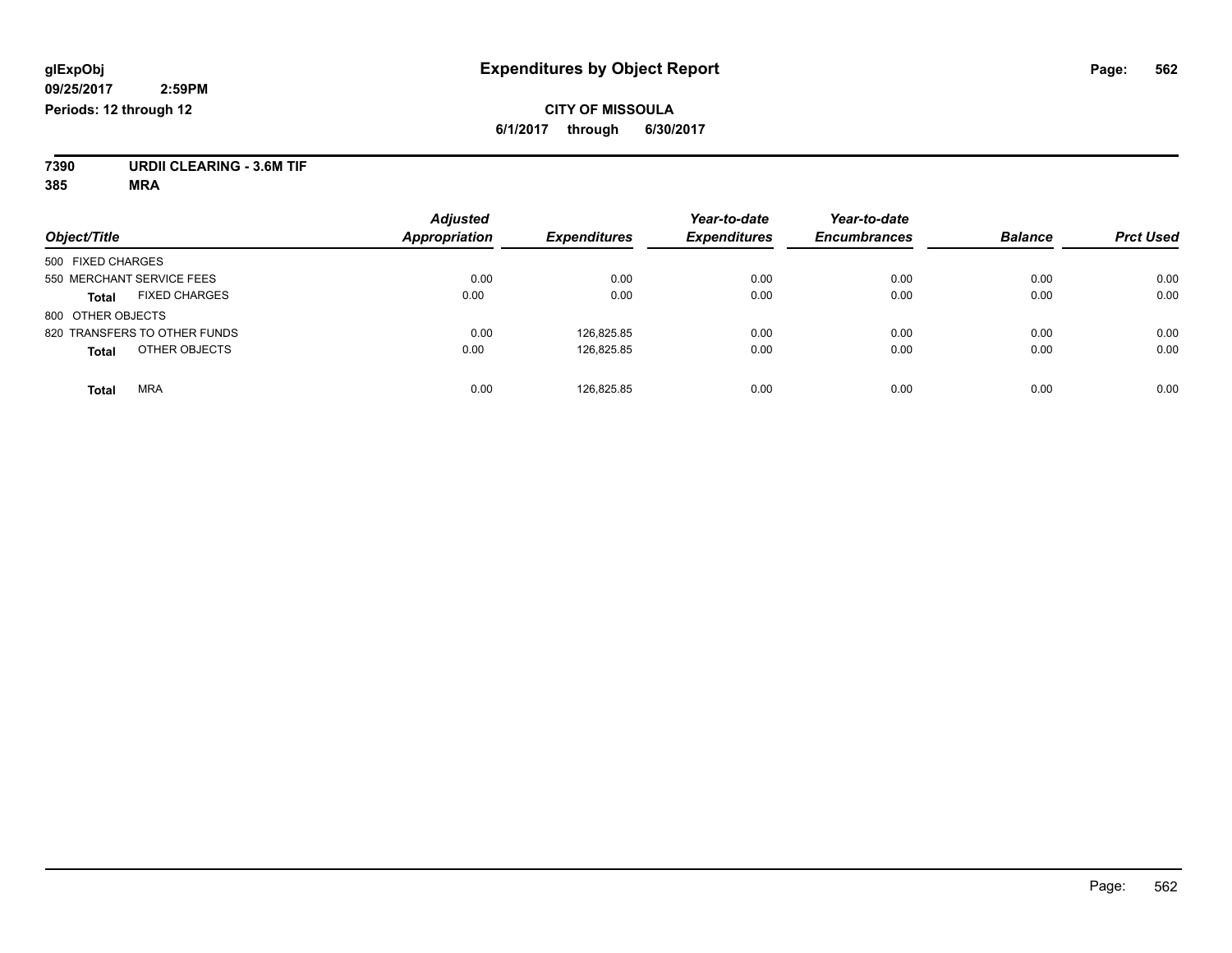**7390 URDII CLEARING - 3.6M TIF 390 NON-DEPARTMENTAL**

|                   |                              | <b>Adjusted</b>      |                     | Year-to-date        | Year-to-date        |                |                  |
|-------------------|------------------------------|----------------------|---------------------|---------------------|---------------------|----------------|------------------|
| Object/Title      |                              | <b>Appropriation</b> | <b>Expenditures</b> | <b>Expenditures</b> | <b>Encumbrances</b> | <b>Balance</b> | <b>Prct Used</b> |
| 500 FIXED CHARGES |                              |                      |                     |                     |                     |                |                  |
|                   | 550 MERCHANT SERVICE FEES    | 0.00                 | 0.00                | 0.00                | 0.00                | 0.00           | 0.00             |
| <b>Total</b>      | <b>FIXED CHARGES</b>         | 0.00                 | 0.00                | 0.00                | 0.00                | 0.00           | 0.00             |
| 800 OTHER OBJECTS |                              |                      |                     |                     |                     |                |                  |
|                   | 820 TRANSFERS TO OTHER FUNDS | 2,125,154.00         | -126.825.85         | 1.182.098.22        | 0.00                | 943.055.78     | 55.62            |
| <b>Total</b>      | OTHER OBJECTS                | 2,125,154.00         | -126.825.85         | 1.182.098.22        | 0.00                | 943.055.78     | 55.62            |
| <b>Total</b>      | NON-DEPARTMENTAL             | 2,125,154.00         | $-126.825.85$       | 1,182,098.22        | 0.00                | 943.055.78     | 55.62            |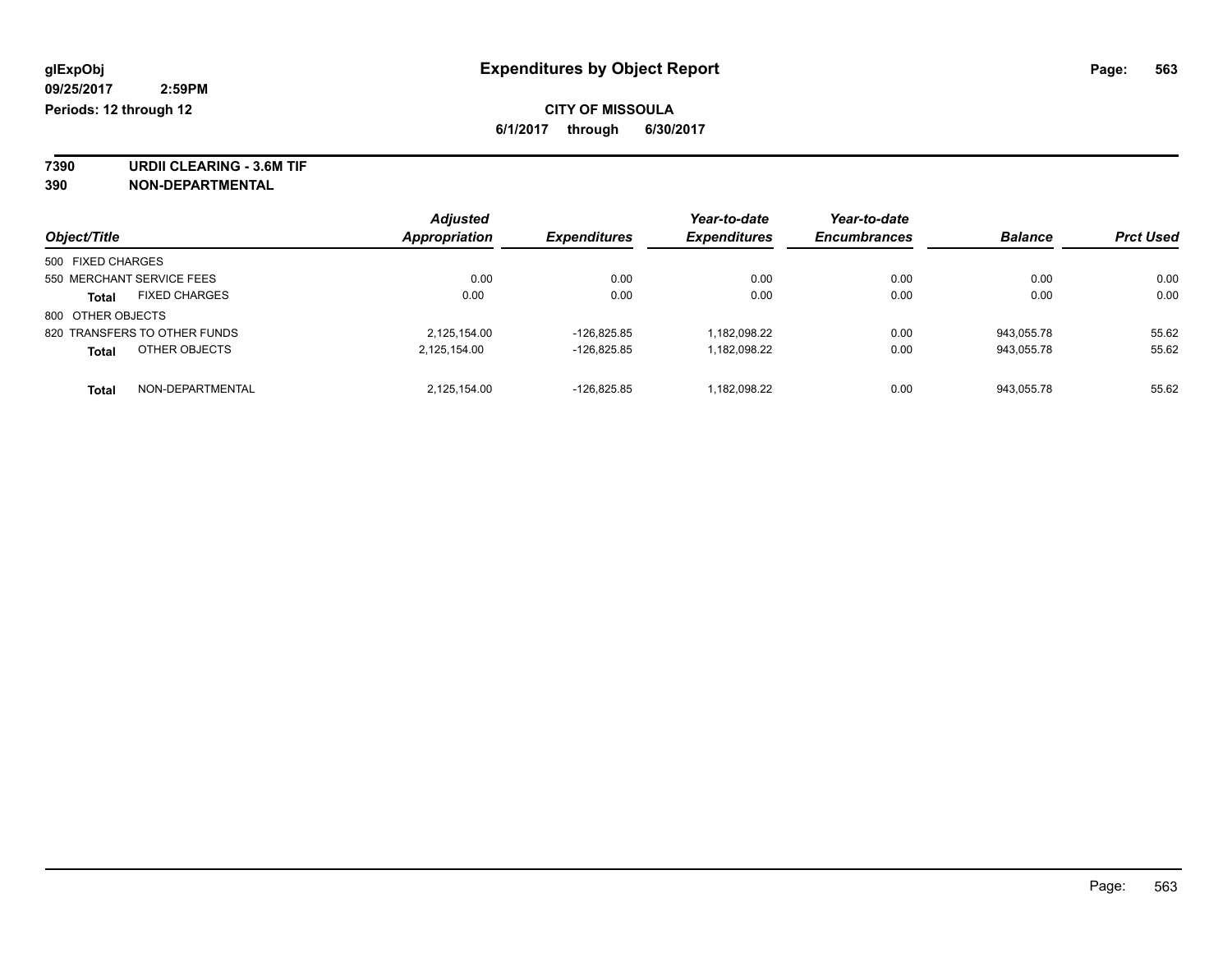**7390 URDII CLEARING - 3.6M TIF**

|                                           | <b>Adjusted</b>      |                     | Year-to-date        | Year-to-date        |                |                  |
|-------------------------------------------|----------------------|---------------------|---------------------|---------------------|----------------|------------------|
| Object/Title                              | <b>Appropriation</b> | <b>Expenditures</b> | <b>Expenditures</b> | <b>Encumbrances</b> | <b>Balance</b> | <b>Prct Used</b> |
| 500 FIXED CHARGES                         |                      |                     |                     |                     |                |                  |
| 550 MERCHANT SERVICE FEES                 | 0.00                 | 0.00                | 0.00                | 0.00                | 0.00           | 0.00             |
| <b>FIXED CHARGES</b><br>Total             | 0.00                 | 0.00                | 0.00                | 0.00                | 0.00           | 0.00             |
| 800 OTHER OBJECTS                         |                      |                     |                     |                     |                |                  |
| 820 TRANSFERS TO OTHER FUNDS              | 2,125,154.00         | 0.00                | 1.182.098.22        | 0.00                | 943.055.78     | 55.62            |
| OTHER OBJECTS<br><b>Total</b>             | 2,125,154.00         | 0.00                | 1,182,098.22        | 0.00                | 943,055.78     | 55.62            |
| URDII CLEARING - 3.6M TIF<br><b>Total</b> | 2.125.154.00         | 0.00                | 1.182.098.22        | 0.00                | 943.055.78     | 55.62            |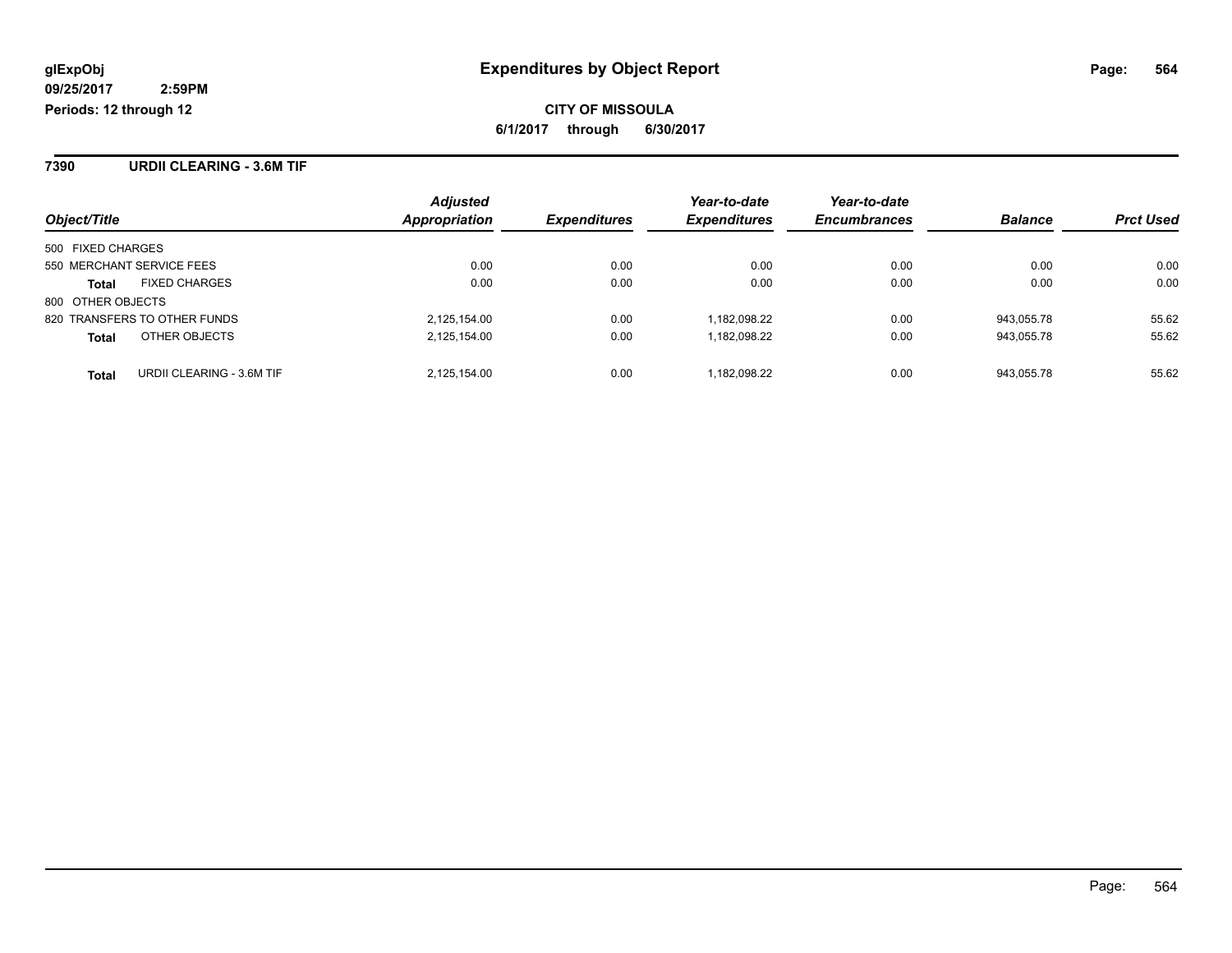**CITY OF MISSOULA 6/1/2017 through 6/30/2017**

**7391 MRA - URD I FUND 385 MRA**

| Object/Title                         | <b>Adjusted</b><br>Appropriation | <b>Expenditures</b> | Year-to-date<br><b>Expenditures</b> | Year-to-date<br><b>Encumbrances</b> | <b>Balance</b> | <b>Prct Used</b> |
|--------------------------------------|----------------------------------|---------------------|-------------------------------------|-------------------------------------|----------------|------------------|
| 500 FIXED CHARGES                    |                                  |                     |                                     |                                     |                |                  |
| 550 MERCHANT SERVICE FEES            | 0.00                             | 0.00                | 0.00                                | 0.00                                | 0.00           | 0.00             |
| <b>FIXED CHARGES</b><br><b>Total</b> | 0.00                             | 0.00                | 0.00                                | 0.00                                | 0.00           | 0.00             |
| <b>MRA</b><br>Total                  | 0.00                             | 0.00                | 0.00                                | 0.00                                | 0.00           | 0.00             |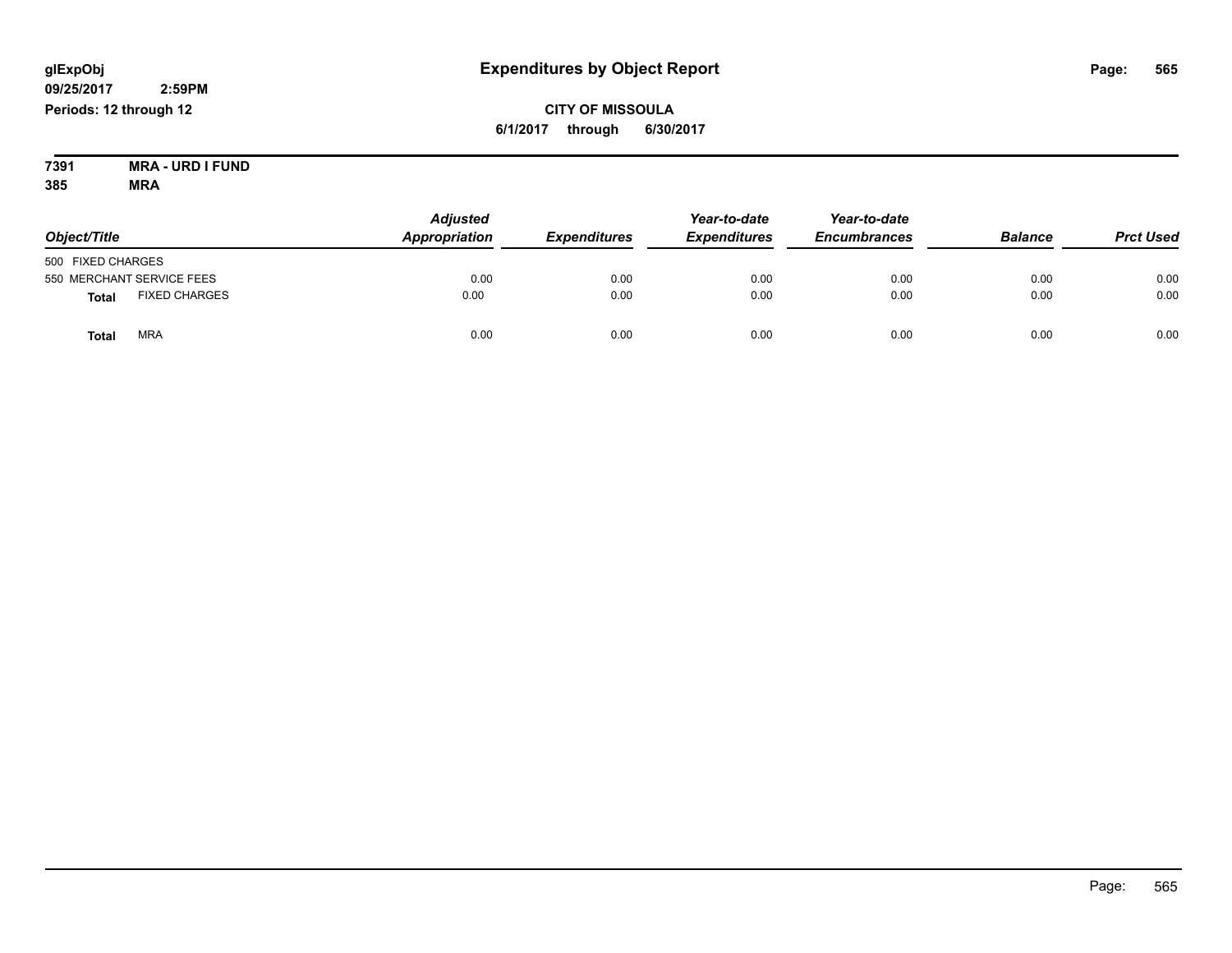**CITY OF MISSOULA 6/1/2017 through 6/30/2017**

**7391 MRA - URD I FUND 900 DEPRECIATION**

|                                      | <b>Adjusted</b> |                     | Year-to-date        | Year-to-date        |                |                  |
|--------------------------------------|-----------------|---------------------|---------------------|---------------------|----------------|------------------|
| Object/Title                         | Appropriation   | <b>Expenditures</b> | <b>Expenditures</b> | <b>Encumbrances</b> | <b>Balance</b> | <b>Prct Used</b> |
| 500 FIXED CHARGES                    |                 |                     |                     |                     |                |                  |
| 550 MERCHANT SERVICE FEES            | 0.00            | 0.00                | 0.00                | 0.00                | 0.00           | 0.00             |
| <b>FIXED CHARGES</b><br><b>Total</b> | 0.00            | 0.00                | 0.00                | 0.00                | 0.00           | 0.00             |
| <b>DEPRECIATION</b><br>Total         | 0.00            | 0.00                | 0.00                | 0.00                | 0.00           | 0.00             |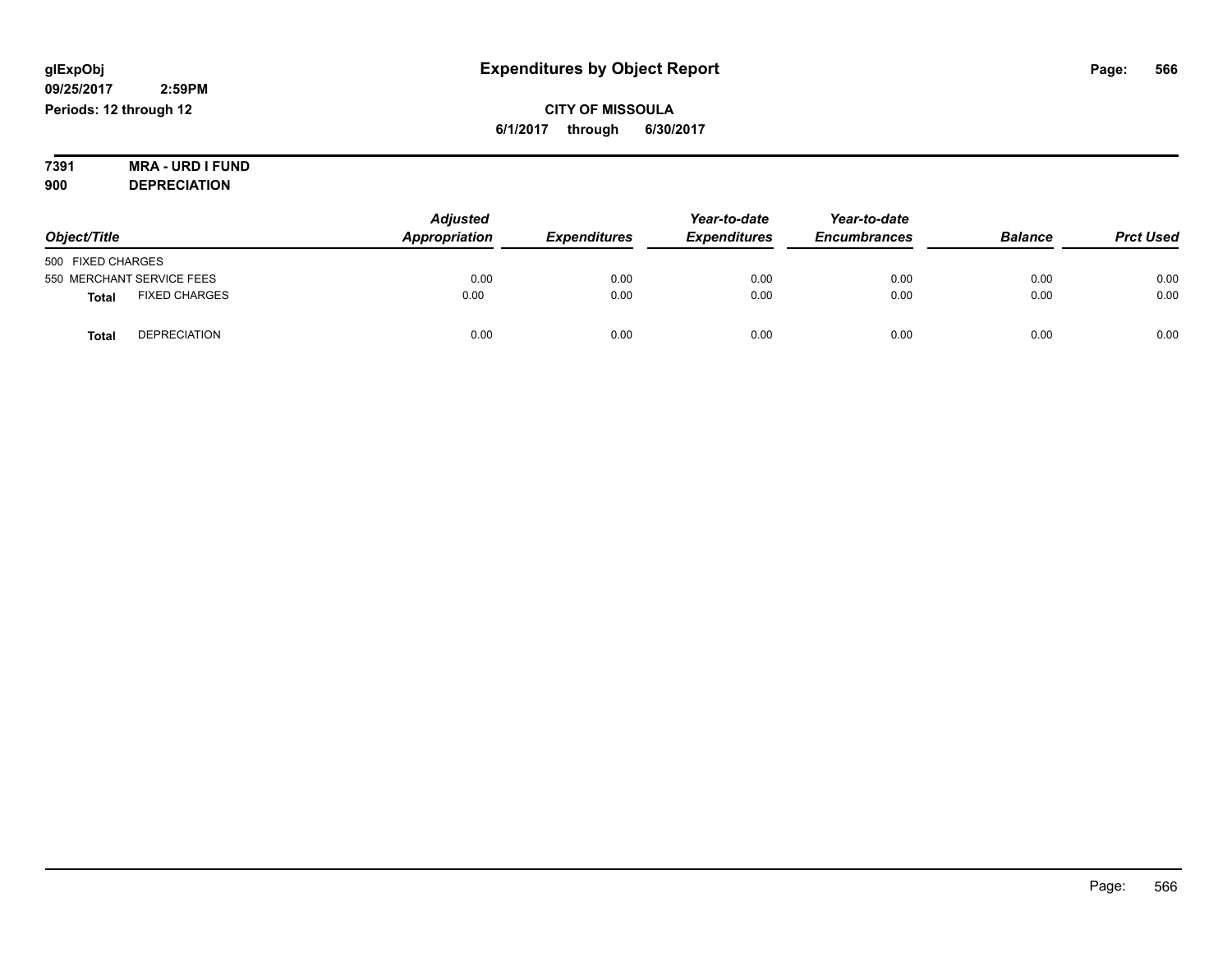**CITY OF MISSOULA 6/1/2017 through 6/30/2017**

**7391 MRA - URD I FUND**

|                                      | <b>Adjusted</b> |                            | Year-to-date        | Year-to-date        |                |                  |
|--------------------------------------|-----------------|----------------------------|---------------------|---------------------|----------------|------------------|
| Object/Title                         | Appropriation   | <i><b>Expenditures</b></i> | <b>Expenditures</b> | <b>Encumbrances</b> | <b>Balance</b> | <b>Prct Used</b> |
| 500 FIXED CHARGES                    |                 |                            |                     |                     |                |                  |
| 550 MERCHANT SERVICE FEES            | 0.00            | 0.00                       | 0.00                | 0.00                | 0.00           | 0.00             |
| <b>FIXED CHARGES</b><br><b>Total</b> | 0.00            | 0.00                       | 0.00                | 0.00                | 0.00           | 0.00             |
| MRA - URD I FUND<br>Total            | 0.00            | 0.00                       | 0.00                | 0.00                | 0.00           | 0.00             |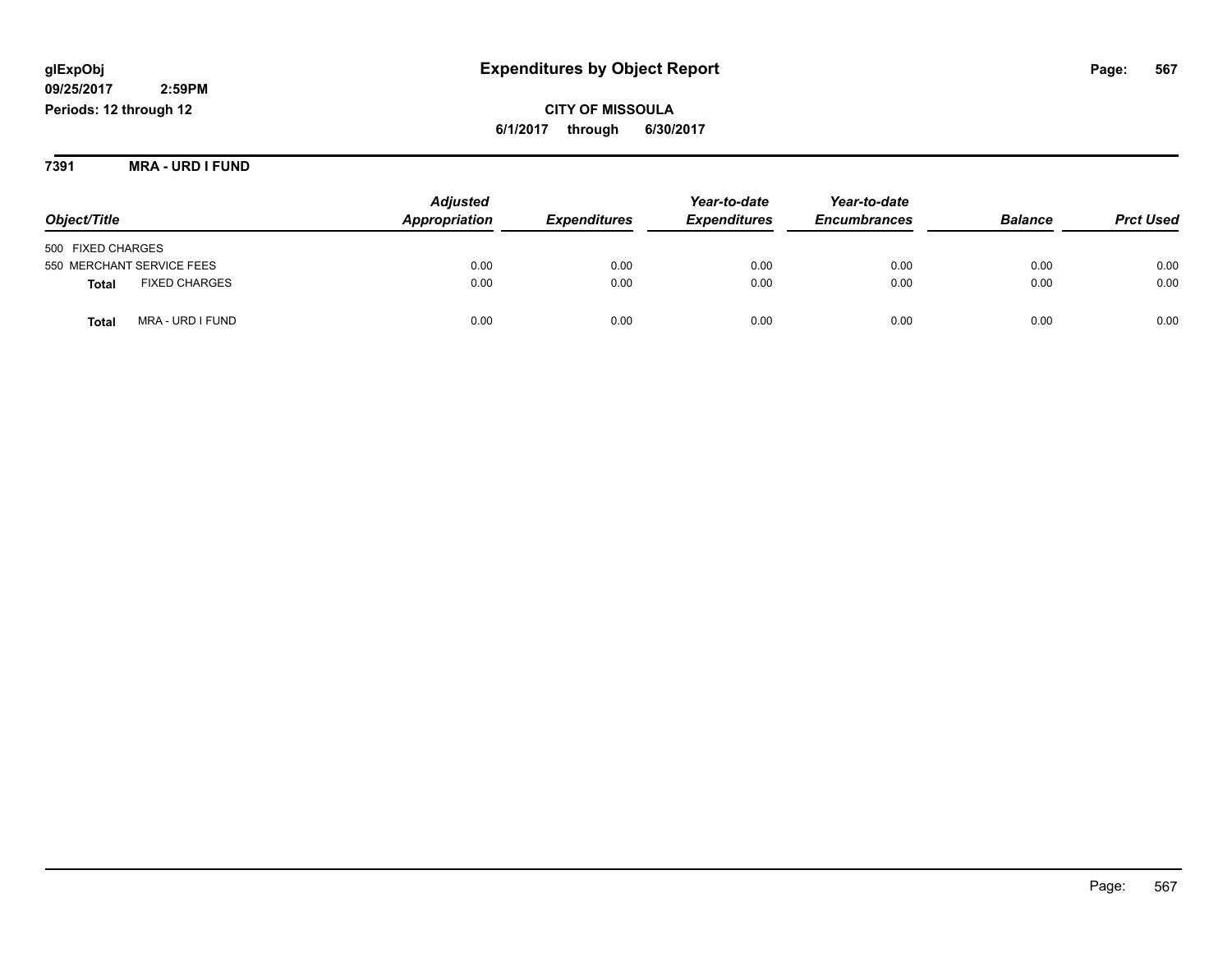**7392 MRA - URD II FUND 385 MRA**

|                        |                                   | <b>Adjusted</b> |                     | Year-to-date        | Year-to-date        |                |                  |
|------------------------|-----------------------------------|-----------------|---------------------|---------------------|---------------------|----------------|------------------|
| Object/Title           |                                   | Appropriation   | <b>Expenditures</b> | <b>Expenditures</b> | <b>Encumbrances</b> | <b>Balance</b> | <b>Prct Used</b> |
| 300 PURCHASED SERVICES |                                   |                 |                     |                     |                     |                |                  |
| 344 TELEPHONE SERVICE  |                                   | 0.00            | 0.00                | 0.00                | 0.00                | 0.00           | 0.00             |
|                        | 350 PROFESSIONAL SERVICES         | 32,551.00       | 0.00                | 2,650.00            | 0.00                | 29,901.00      | 8.14             |
| <b>Total</b>           | <b>PURCHASED SERVICES</b>         | 32,551.00       | 0.00                | 2,650.00            | 0.00                | 29,901.00      | 8.14             |
| 500 FIXED CHARGES      |                                   |                 |                     |                     |                     |                |                  |
|                        | 550 MERCHANT SERVICE FEES         | 0.00            | 0.00                | 0.00                | 0.00                | 0.00           | 0.00             |
| Total                  | <b>FIXED CHARGES</b>              | 0.00            | 0.00                | 0.00                | 0.00                | 0.00           | 0.00             |
|                        | 700 GRANTS & CONTRIBUTIONS        |                 |                     |                     |                     |                |                  |
|                        | 700 GRANTS & CONTRIBUTIONS        | 582.715.00      | 15,769.58           | 204,474.58          | 0.00                | 378,240.42     | 35.09            |
| <b>Total</b>           | <b>GRANTS &amp; CONTRIBUTIONS</b> | 582,715.00      | 15,769.58           | 204,474.58          | 0.00                | 378,240.42     | 35.09            |
| 800 OTHER OBJECTS      |                                   |                 |                     |                     |                     |                |                  |
|                        | 820 TRANSFERS TO OTHER FUNDS      | 250,000.00      | 250,000.00          | 250,000.00          | 0.00                | 0.00           | 100.00           |
| 845 CONTINGENCY        |                                   | 1,486,500.00    | 0.00                | 0.00                | 0.00                | 1,486,500.00   | 0.00             |
| <b>Total</b>           | OTHER OBJECTS                     | 1,736,500.00    | 250,000.00          | 250,000.00          | 0.00                | 1,486,500.00   | 14.40            |
| 900 CAPITAL OUTLAY     |                                   |                 |                     |                     |                     |                |                  |
| 910 LAND               |                                   | 0.00            | 0.00                | 0.00                | 0.00                | 0.00           | 0.00             |
| 920 BUILDINGS          |                                   | 0.00            | 0.00                | 0.00                | 0.00                | 0.00           | 0.00             |
| 930 IMPROVEMENTS       |                                   | 110,000.00      | 0.00                | 17.751.25           | 0.00                | 92,248.75      | 16.14            |
| <b>Total</b>           | <b>CAPITAL OUTLAY</b>             | 110,000.00      | 0.00                | 17,751.25           | 0.00                | 92,248.75      | 16.14            |
| Total                  | <b>MRA</b>                        | 2,461,766.00    | 265,769.58          | 474.875.83          | 0.00                | 1,986,890.17   | 19.29            |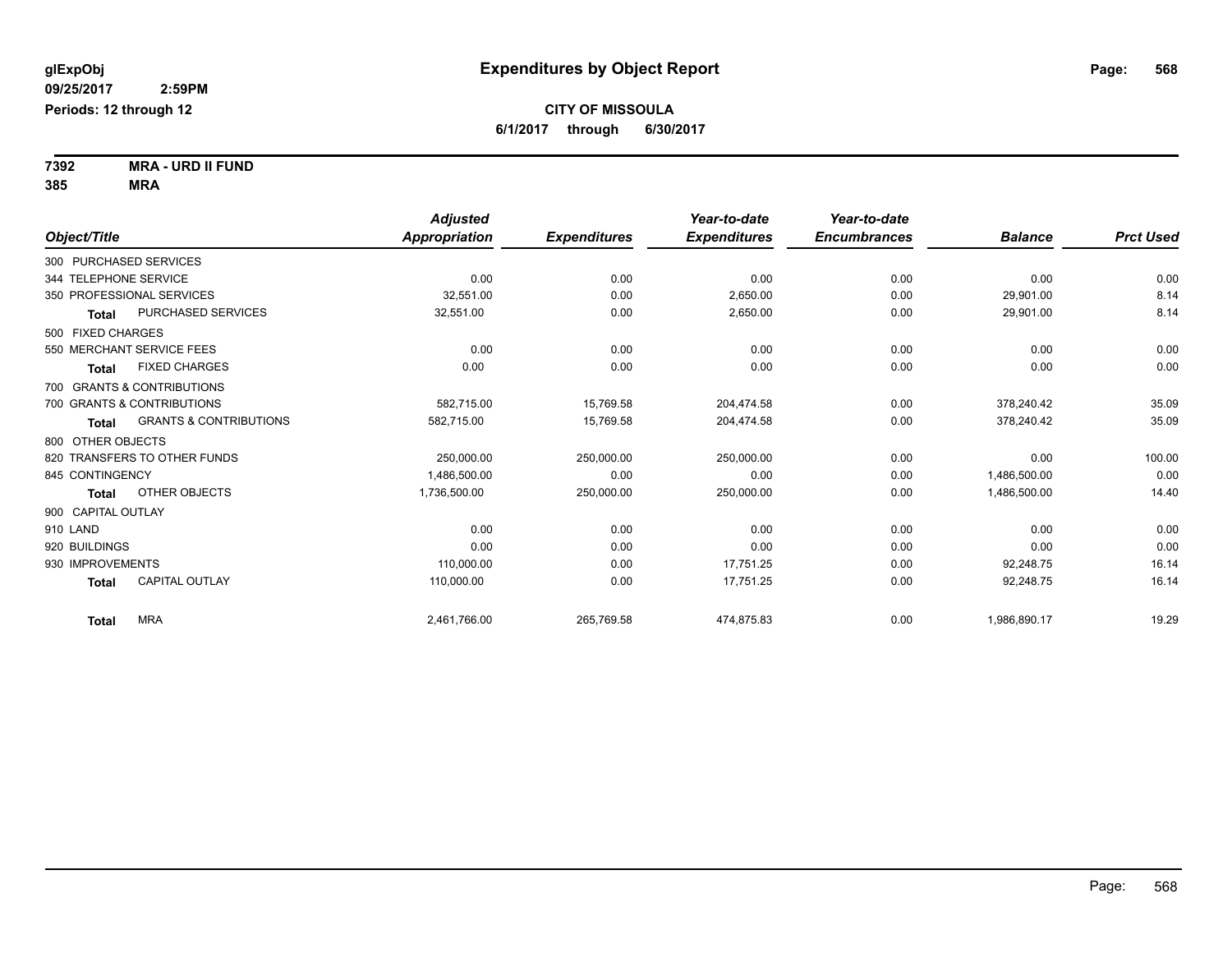**7392 MRA - URD II FUND**

|                                            | <b>Adjusted</b> |                     | Year-to-date        | Year-to-date        |                |                  |
|--------------------------------------------|-----------------|---------------------|---------------------|---------------------|----------------|------------------|
| Object/Title                               | Appropriation   | <b>Expenditures</b> | <b>Expenditures</b> | <b>Encumbrances</b> | <b>Balance</b> | <b>Prct Used</b> |
| 300 PURCHASED SERVICES                     |                 |                     |                     |                     |                |                  |
| 344 TELEPHONE SERVICE                      | 0.00            | 0.00                | 0.00                | 0.00                | 0.00           | 0.00             |
| 350 PROFESSIONAL SERVICES                  | 32,551.00       | 0.00                | 2,650.00            | 0.00                | 29,901.00      | 8.14             |
| PURCHASED SERVICES<br>Total                | 32,551.00       | 0.00                | 2,650.00            | 0.00                | 29,901.00      | 8.14             |
| 500 FIXED CHARGES                          |                 |                     |                     |                     |                |                  |
| 550 MERCHANT SERVICE FEES                  | 0.00            | 0.00                | 0.00                | 0.00                | 0.00           | 0.00             |
| <b>FIXED CHARGES</b><br>Total              | 0.00            | 0.00                | 0.00                | 0.00                | 0.00           | 0.00             |
| 700 GRANTS & CONTRIBUTIONS                 |                 |                     |                     |                     |                |                  |
| 700 GRANTS & CONTRIBUTIONS                 | 582,715.00      | 15,769.58           | 204.474.58          | 0.00                | 378.240.42     | 35.09            |
| <b>GRANTS &amp; CONTRIBUTIONS</b><br>Total | 582,715.00      | 15,769.58           | 204,474.58          | 0.00                | 378,240.42     | 35.09            |
| 800 OTHER OBJECTS                          |                 |                     |                     |                     |                |                  |
| 820 TRANSFERS TO OTHER FUNDS               | 250,000.00      | 250,000.00          | 250,000.00          | 0.00                | 0.00           | 100.00           |
| 845 CONTINGENCY                            | 1,486,500.00    | 0.00                | 0.00                | 0.00                | 1,486,500.00   | 0.00             |
| OTHER OBJECTS<br>Total                     | 1,736,500.00    | 250,000.00          | 250,000.00          | 0.00                | 1,486,500.00   | 14.40            |
| 900 CAPITAL OUTLAY                         |                 |                     |                     |                     |                |                  |
| 910 LAND                                   | 0.00            | 0.00                | 0.00                | 0.00                | 0.00           | 0.00             |
| 920 BUILDINGS                              | 0.00            | 0.00                | 0.00                | 0.00                | 0.00           | 0.00             |
| 930 IMPROVEMENTS                           | 110,000.00      | 0.00                | 17,751.25           | 0.00                | 92,248.75      | 16.14            |
| <b>CAPITAL OUTLAY</b><br><b>Total</b>      | 110,000.00      | 0.00                | 17,751.25           | 0.00                | 92,248.75      | 16.14            |
| MRA - URD II FUND<br><b>Total</b>          | 2,461,766.00    | 265,769.58          | 474,875.83          | 0.00                | 1,986,890.17   | 19.29            |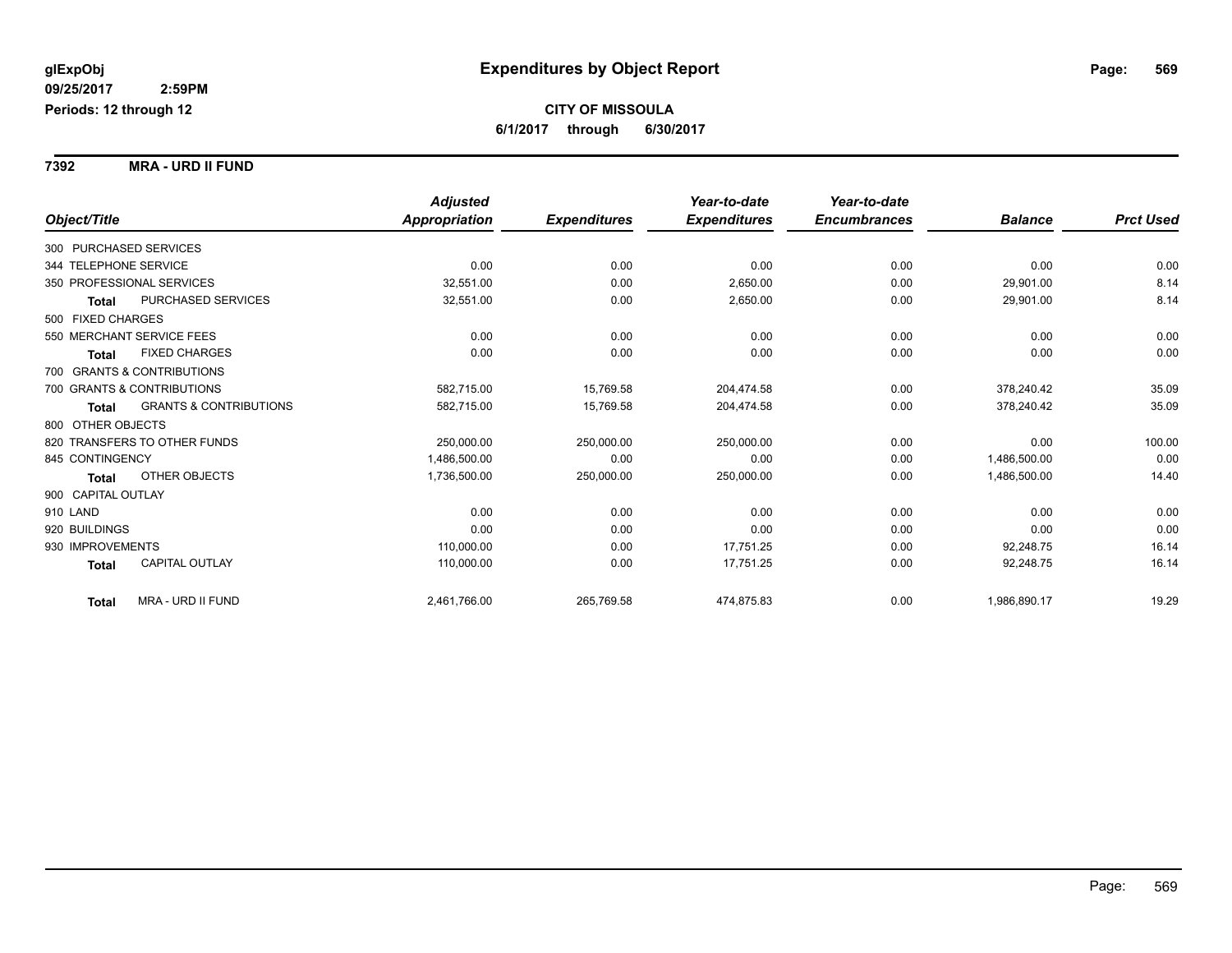**7393 MRA - URD III FUND 385 MRA**

| Appropriation<br><b>Encumbrances</b><br>Object/Title<br><b>Expenditures</b><br><b>Expenditures</b><br><b>Balance</b><br>100 PERSONAL SERVICES<br>0.00<br>110 SALARIES AND WAGES<br>405,647.00<br>56,584.93<br>418,926.49<br>$-13,279.49$<br>115 SALARIES/HEALTH INSURANCE BENEFIT<br>0.00<br>0.00<br>0.00<br>0.00<br>0.00<br>719.46<br>120 OVERTIME<br>5,000.00<br>719.46<br>0.00<br>4,280.54<br>140 EMPLOYER CONTRIBUTIONS<br>129.626.00<br>14,819.80<br>133,284.81<br>$-3,658.81$<br>0.00<br>141 STATE RETIREMENT CONTRIBUTIONS<br>$-297.86$<br>0.00<br>0.00<br>297.86<br>0.00<br>190 PENSION EXPENSE<br>0.00<br>0.00<br>0.00<br>0.00<br>0.00<br>PERSONAL SERVICES<br>540,273.00<br>72,124.19<br>553,228.62<br>0.00<br>$-12,955.62$<br><b>Total</b><br>200 SUPPLIES |                  |
|-----------------------------------------------------------------------------------------------------------------------------------------------------------------------------------------------------------------------------------------------------------------------------------------------------------------------------------------------------------------------------------------------------------------------------------------------------------------------------------------------------------------------------------------------------------------------------------------------------------------------------------------------------------------------------------------------------------------------------------------------------------------------|------------------|
|                                                                                                                                                                                                                                                                                                                                                                                                                                                                                                                                                                                                                                                                                                                                                                       | <b>Prct Used</b> |
|                                                                                                                                                                                                                                                                                                                                                                                                                                                                                                                                                                                                                                                                                                                                                                       |                  |
|                                                                                                                                                                                                                                                                                                                                                                                                                                                                                                                                                                                                                                                                                                                                                                       | 103.27           |
|                                                                                                                                                                                                                                                                                                                                                                                                                                                                                                                                                                                                                                                                                                                                                                       | 0.00             |
|                                                                                                                                                                                                                                                                                                                                                                                                                                                                                                                                                                                                                                                                                                                                                                       | 14.39            |
|                                                                                                                                                                                                                                                                                                                                                                                                                                                                                                                                                                                                                                                                                                                                                                       | 102.82           |
|                                                                                                                                                                                                                                                                                                                                                                                                                                                                                                                                                                                                                                                                                                                                                                       | 0.00             |
|                                                                                                                                                                                                                                                                                                                                                                                                                                                                                                                                                                                                                                                                                                                                                                       | 0.00             |
|                                                                                                                                                                                                                                                                                                                                                                                                                                                                                                                                                                                                                                                                                                                                                                       | 102.40           |
|                                                                                                                                                                                                                                                                                                                                                                                                                                                                                                                                                                                                                                                                                                                                                                       |                  |
| 210 OFFICE SUPPLIES<br>4,000.00<br>570.03<br>2,727.05<br>0.00<br>1,272.95                                                                                                                                                                                                                                                                                                                                                                                                                                                                                                                                                                                                                                                                                             | 68.18            |
| 500.00<br>500.00<br>220 OPERATING SUPPLIES<br>0.00<br>0.00<br>0.00                                                                                                                                                                                                                                                                                                                                                                                                                                                                                                                                                                                                                                                                                                    | 0.00             |
| 230 REPAIR/MAINTENANCE<br>828.00<br>0.00<br>0.00<br>828.00<br>0.00                                                                                                                                                                                                                                                                                                                                                                                                                                                                                                                                                                                                                                                                                                    | 0.00             |
| 400.00<br>191.94<br>231 GASOLINE<br>73.55<br>208.06<br>0.00                                                                                                                                                                                                                                                                                                                                                                                                                                                                                                                                                                                                                                                                                                           | 52.02            |
| 240 OTHER SUPPLIES<br>0.00<br>746.73<br>2,651.27<br>3,398.00<br>0.00                                                                                                                                                                                                                                                                                                                                                                                                                                                                                                                                                                                                                                                                                                  | 21.98            |
| <b>SUPPLIES</b><br>9,126.00<br>643.58<br>0.00<br>5,444.16<br>3,681.84<br>Total                                                                                                                                                                                                                                                                                                                                                                                                                                                                                                                                                                                                                                                                                        | 40.34            |
| 300 PURCHASED SERVICES                                                                                                                                                                                                                                                                                                                                                                                                                                                                                                                                                                                                                                                                                                                                                |                  |
| 310 COMMUNICATIONS<br>800.00<br>11.52<br>109.82<br>0.00<br>690.18                                                                                                                                                                                                                                                                                                                                                                                                                                                                                                                                                                                                                                                                                                     | 13.73            |
| 320 PRINTING & DUPLICATING<br>3,000.00<br>446.04<br>2,111.75<br>888.25<br>0.00                                                                                                                                                                                                                                                                                                                                                                                                                                                                                                                                                                                                                                                                                        | 70.39            |
| 330 PUBLICITY, SUBSCRIPTIONS & DUES<br>3,000.00<br>1,400.00<br>6,249.78<br>0.00<br>$-3,249.78$                                                                                                                                                                                                                                                                                                                                                                                                                                                                                                                                                                                                                                                                        | 208.33           |
| 344 TELEPHONE SERVICE<br>6.62<br>126.02<br>1,173.98<br>1,300.00<br>0.00                                                                                                                                                                                                                                                                                                                                                                                                                                                                                                                                                                                                                                                                                               | 9.69             |
| 565.00<br>345 GARBAGE<br>0.00<br>0.00<br>565.00<br>0.00                                                                                                                                                                                                                                                                                                                                                                                                                                                                                                                                                                                                                                                                                                               | 0.00             |
| 350 PROFESSIONAL SERVICES<br>931,188.00<br>243,690.28<br>838,623.48<br>92,564.52<br>0.00                                                                                                                                                                                                                                                                                                                                                                                                                                                                                                                                                                                                                                                                              | 90.06            |
| 2,944.32<br>360 REPAIR & MAINTENANCE<br>6,990.00<br>674.28<br>4,045.68<br>0.00                                                                                                                                                                                                                                                                                                                                                                                                                                                                                                                                                                                                                                                                                        | 57.88            |
| 370 TRAVEL<br>3,500.00<br>0.00<br>5,131.17<br>$-1,631.17$<br>0.00                                                                                                                                                                                                                                                                                                                                                                                                                                                                                                                                                                                                                                                                                                     | 146.60           |
| 0.00<br>380 TRAINING<br>4,500.00<br>1,045.00<br>0.00<br>3,455.00                                                                                                                                                                                                                                                                                                                                                                                                                                                                                                                                                                                                                                                                                                      | 23.22            |
| 390 OTHER PURCHASED SERVICES<br>500.00<br>500.00<br>0.00<br>0.00<br>0.00                                                                                                                                                                                                                                                                                                                                                                                                                                                                                                                                                                                                                                                                                              | 0.00             |
| PURCHASED SERVICES<br>955,343.00<br>246,228.74<br>857,442.70<br>0.00<br>97,900.30<br>Total                                                                                                                                                                                                                                                                                                                                                                                                                                                                                                                                                                                                                                                                            | 89.75            |
| 500 FIXED CHARGES                                                                                                                                                                                                                                                                                                                                                                                                                                                                                                                                                                                                                                                                                                                                                     |                  |
| 0.00<br>550 MERCHANT SERVICE FEES<br>0.00<br>0.00<br>0.00<br>0.00                                                                                                                                                                                                                                                                                                                                                                                                                                                                                                                                                                                                                                                                                                     | 0.00             |
| <b>FIXED CHARGES</b><br>0.00<br>0.00<br>0.00<br>0.00<br>0.00<br>Total                                                                                                                                                                                                                                                                                                                                                                                                                                                                                                                                                                                                                                                                                                 | 0.00             |
| 700 GRANTS & CONTRIBUTIONS                                                                                                                                                                                                                                                                                                                                                                                                                                                                                                                                                                                                                                                                                                                                            |                  |
| 700 GRANTS & CONTRIBUTIONS<br>7,944,937.00<br>2,215,943.00<br>4,489,776.00<br>0.00<br>3,455,161.00                                                                                                                                                                                                                                                                                                                                                                                                                                                                                                                                                                                                                                                                    | 56.51            |
| <b>GRANTS &amp; CONTRIBUTIONS</b><br>7,944,937.00<br>2,215,943.00<br>4,489,776.00<br>0.00<br>3,455,161.00<br><b>Total</b>                                                                                                                                                                                                                                                                                                                                                                                                                                                                                                                                                                                                                                             | 56.51            |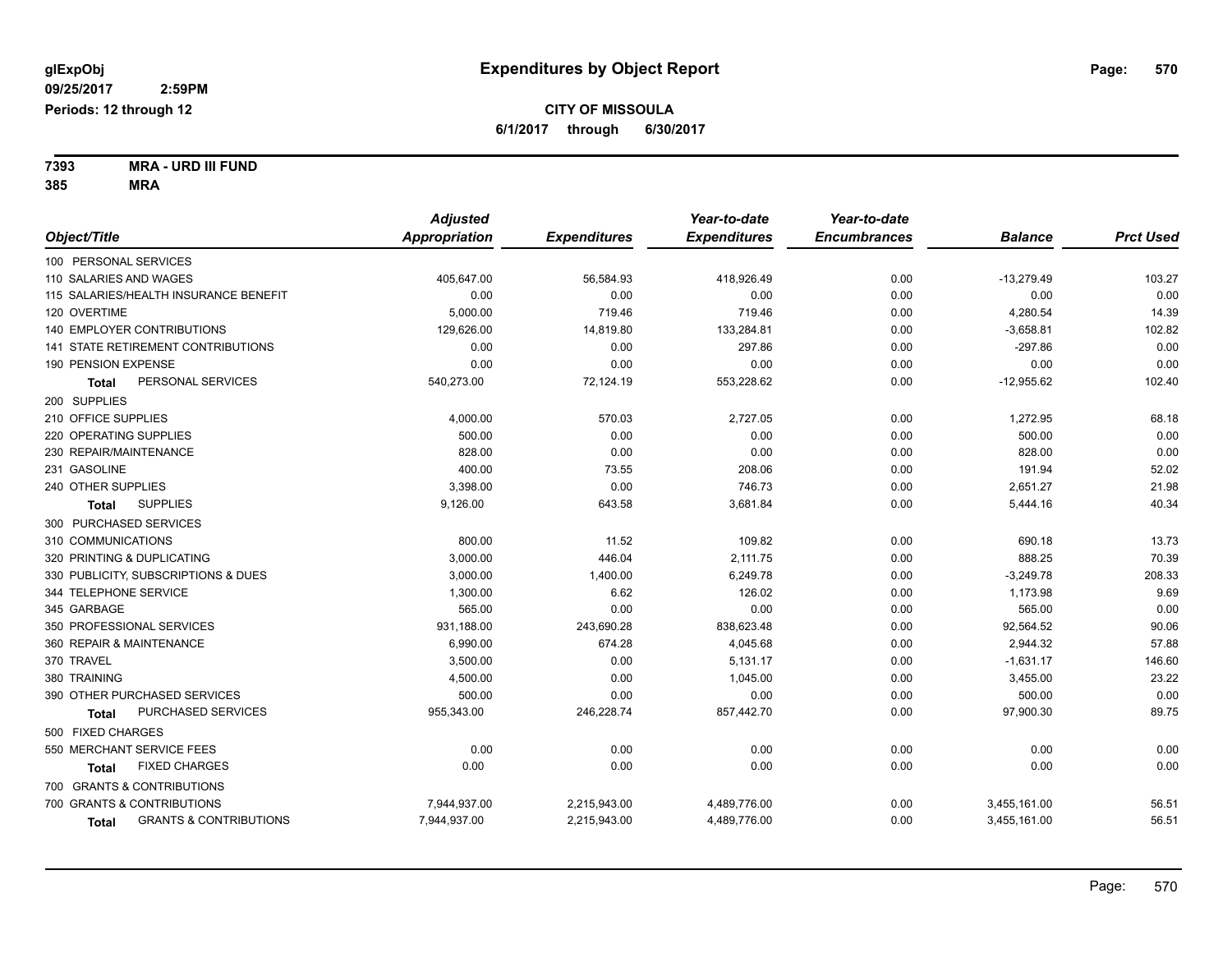**7393 MRA - URD III FUND 385 MRA**

|                                       | <b>Adjusted</b>      |                     | Year-to-date        | Year-to-date        | <b>Balance</b>  |                  |
|---------------------------------------|----------------------|---------------------|---------------------|---------------------|-----------------|------------------|
| Object/Title                          | <b>Appropriation</b> | <b>Expenditures</b> | <b>Expenditures</b> | <b>Encumbrances</b> |                 | <b>Prct Used</b> |
| 800 OTHER OBJECTS                     |                      |                     |                     |                     |                 |                  |
| 820 TRANSFERS TO OTHER FUNDS          | 0.00                 | 0.00                | 0.00                | 0.00                | 0.00            | 0.00             |
| 845 CONTINGENCY                       | 1.067.682.00         | 0.00                | 0.00                | 0.00                | 1.067.682.00    | 0.00             |
| OTHER OBJECTS<br>Total                | 1.067.682.00         | 0.00                | 0.00                | 0.00                | 1,067,682.00    | 0.00             |
| 900 CAPITAL OUTLAY                    |                      |                     |                     |                     |                 |                  |
| 910 LAND                              | 0.00                 | 0.00                | 1.588.786.02        | 0.00                | $-1.588.786.02$ | 0.00             |
| 930 IMPROVEMENTS                      | 5.268.094.00         | 411.422.05          | 3,032,311.48        | 0.00                | 2,235,782.52    | 57.56            |
| 940 MACHINERY & EQUIPMENT             | 5.000.00             | 0.00                | 0.00                | 0.00                | 5,000.00        | 0.00             |
| <b>CAPITAL OUTLAY</b><br><b>Total</b> | 5.273.094.00         | 411,422.05          | 4,621,097.50        | 0.00                | 651,996.50      | 87.64            |
| <b>MRA</b><br>Total                   | 15.790.455.00        | 2.946.361.56        | 10.525.226.66       | 0.00                | 5.265.228.34    | 66.66            |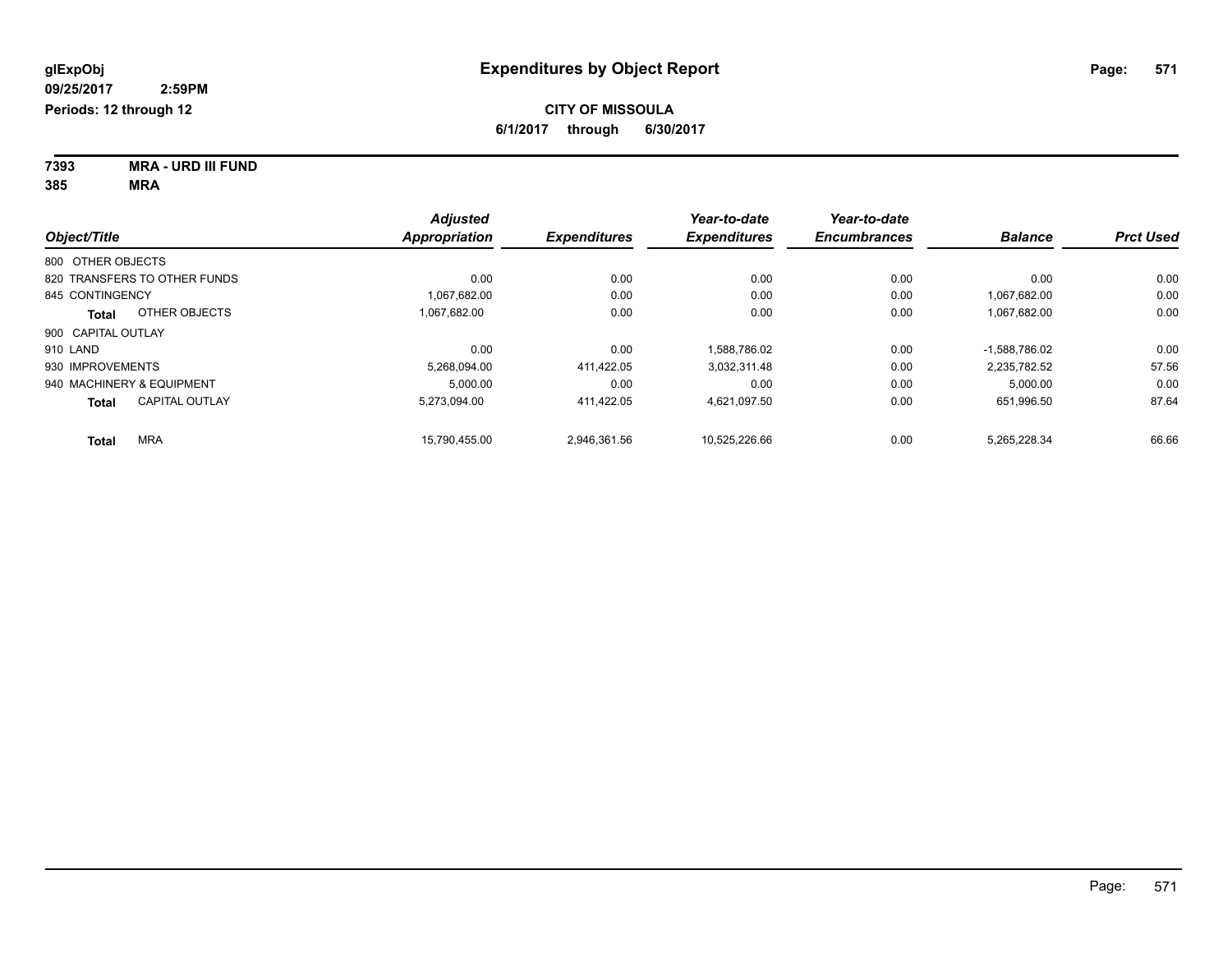#### **7393 MRA - URD III FUND 900 DEPRECIATION**

|                                      | <b>Adjusted</b>      |                     | Year-to-date        | Year-to-date        |                |                  |
|--------------------------------------|----------------------|---------------------|---------------------|---------------------|----------------|------------------|
| Object/Title                         | <b>Appropriation</b> | <b>Expenditures</b> | <b>Expenditures</b> | <b>Encumbrances</b> | <b>Balance</b> | <b>Prct Used</b> |
| 500 FIXED CHARGES                    |                      |                     |                     |                     |                |                  |
| 550 MERCHANT SERVICE FEES            | 0.00                 | 0.00                | 0.00                | 0.00                | 0.00           | 0.00             |
| <b>FIXED CHARGES</b><br><b>Total</b> | 0.00                 | 0.00                | 0.00                | 0.00                | 0.00           | 0.00             |
| 800 OTHER OBJECTS                    |                      |                     |                     |                     |                |                  |
| 830 DEPRECIATION                     | 0.00                 | 0.00                | 0.00                | 0.00                | 0.00           | 0.00             |
| OTHER OBJECTS<br><b>Total</b>        | 0.00                 | 0.00                | 0.00                | 0.00                | 0.00           | 0.00             |
| <b>DEPRECIATION</b><br><b>Total</b>  | 0.00                 | 0.00                | 0.00                | 0.00                | 0.00           | 0.00             |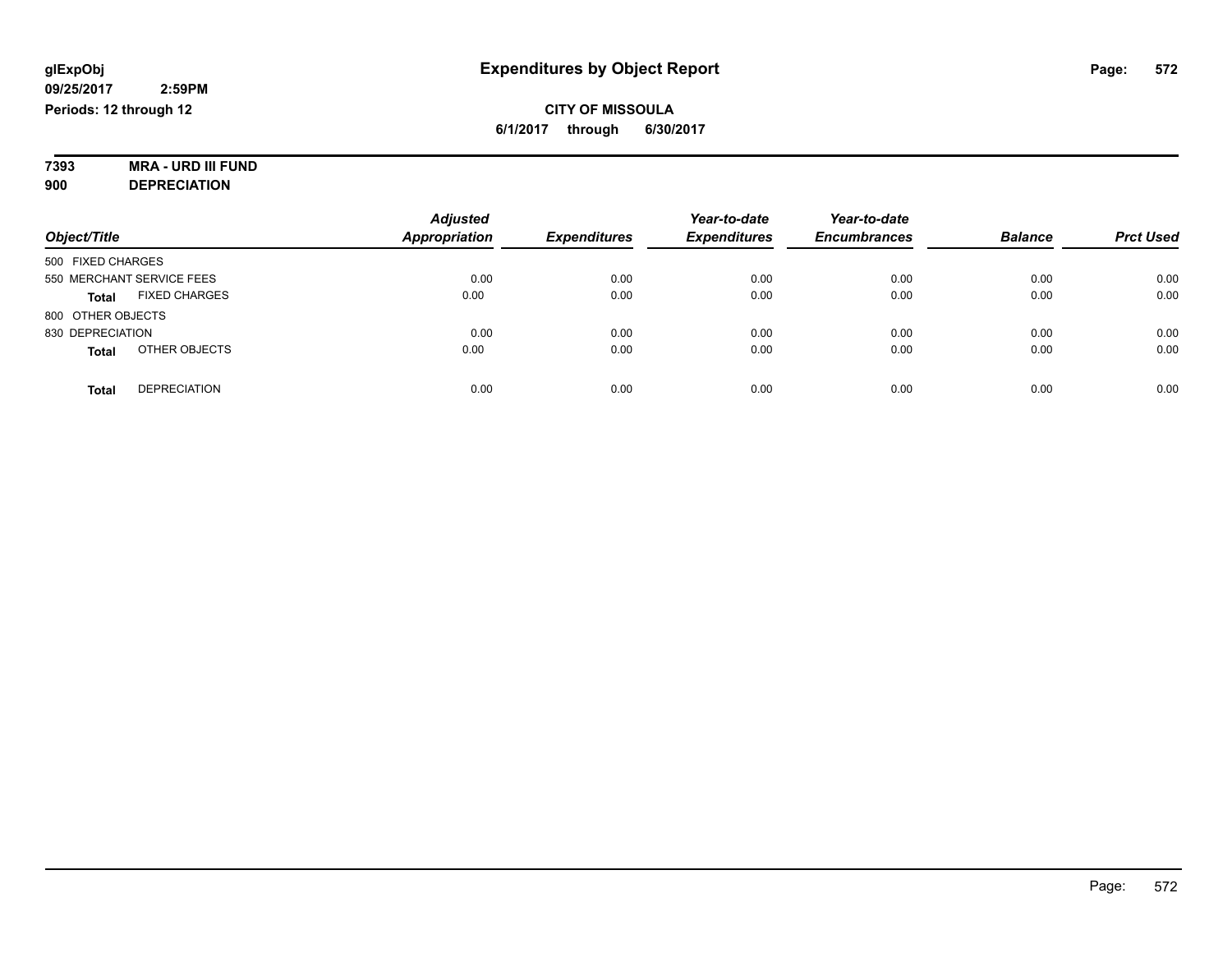**7393 MRA - URD III FUND**

|                                                   | <b>Adjusted</b> |                     | Year-to-date        | Year-to-date        |                |                  |
|---------------------------------------------------|-----------------|---------------------|---------------------|---------------------|----------------|------------------|
| Object/Title                                      | Appropriation   | <b>Expenditures</b> | <b>Expenditures</b> | <b>Encumbrances</b> | <b>Balance</b> | <b>Prct Used</b> |
| 100 PERSONAL SERVICES                             |                 |                     |                     |                     |                |                  |
| 110 SALARIES AND WAGES                            | 405,647.00      | 56,584.93           | 418,926.49          | 0.00                | $-13,279.49$   | 103.27           |
| 115 SALARIES/HEALTH INSURANCE BENEFIT             | 0.00            | 0.00                | 0.00                | 0.00                | 0.00           | 0.00             |
| 120 OVERTIME                                      | 5,000.00        | 719.46              | 719.46              | 0.00                | 4,280.54       | 14.39            |
| 140 EMPLOYER CONTRIBUTIONS                        | 129,626.00      | 14,819.80           | 133,284.81          | 0.00                | $-3,658.81$    | 102.82           |
| 141 STATE RETIREMENT CONTRIBUTIONS                | 0.00            | 0.00                | 297.86              | 0.00                | $-297.86$      | 0.00             |
| 190 PENSION EXPENSE                               | 0.00            | 0.00                | 0.00                | 0.00                | 0.00           | 0.00             |
| PERSONAL SERVICES<br><b>Total</b>                 | 540,273.00      | 72,124.19           | 553,228.62          | 0.00                | $-12,955.62$   | 102.40           |
| 200 SUPPLIES                                      |                 |                     |                     |                     |                |                  |
| 210 OFFICE SUPPLIES                               | 4,000.00        | 570.03              | 2,727.05            | 0.00                | 1,272.95       | 68.18            |
| 220 OPERATING SUPPLIES                            | 500.00          | 0.00                | 0.00                | 0.00                | 500.00         | 0.00             |
| 230 REPAIR/MAINTENANCE                            | 828.00          | 0.00                | 0.00                | 0.00                | 828.00         | 0.00             |
| 231 GASOLINE                                      | 400.00          | 73.55               | 208.06              | 0.00                | 191.94         | 52.02            |
| 240 OTHER SUPPLIES                                | 3,398.00        | 0.00                | 746.73              | 0.00                | 2,651.27       | 21.98            |
| <b>SUPPLIES</b><br><b>Total</b>                   | 9,126.00        | 643.58              | 3,681.84            | 0.00                | 5,444.16       | 40.34            |
| 300 PURCHASED SERVICES                            |                 |                     |                     |                     |                |                  |
| 310 COMMUNICATIONS                                | 800.00          | 11.52               | 109.82              | 0.00                | 690.18         | 13.73            |
| 320 PRINTING & DUPLICATING                        | 3,000.00        | 446.04              | 2,111.75            | 0.00                | 888.25         | 70.39            |
| 330 PUBLICITY, SUBSCRIPTIONS & DUES               | 3,000.00        | 1,400.00            | 6,249.78            | 0.00                | $-3,249.78$    | 208.33           |
| 344 TELEPHONE SERVICE                             | 1,300.00        | 6.62                | 126.02              | 0.00                | 1,173.98       | 9.69             |
| 345 GARBAGE                                       | 565.00          | 0.00                | 0.00                | 0.00                | 565.00         | 0.00             |
| 350 PROFESSIONAL SERVICES                         | 931,188.00      | 243,690.28          | 838,623.48          | 0.00                | 92,564.52      | 90.06            |
| 360 REPAIR & MAINTENANCE                          | 6,990.00        | 674.28              | 4,045.68            | 0.00                | 2,944.32       | 57.88            |
| 370 TRAVEL                                        | 3,500.00        | 0.00                | 5,131.17            | 0.00                | $-1,631.17$    | 146.60           |
| 380 TRAINING                                      | 4,500.00        | 0.00                | 1,045.00            | 0.00                | 3,455.00       | 23.22            |
| 390 OTHER PURCHASED SERVICES                      | 500.00          | 0.00                | 0.00                | 0.00                | 500.00         | 0.00             |
| PURCHASED SERVICES<br><b>Total</b>                | 955,343.00      | 246,228.74          | 857,442.70          | 0.00                | 97,900.30      | 89.75            |
| 500 FIXED CHARGES                                 |                 |                     |                     |                     |                |                  |
| 550 MERCHANT SERVICE FEES                         | 0.00            | 0.00                | 0.00                | 0.00                | 0.00           | 0.00             |
| <b>FIXED CHARGES</b><br>Total                     | 0.00            | 0.00                | 0.00                | 0.00                | 0.00           | 0.00             |
| 700 GRANTS & CONTRIBUTIONS                        |                 |                     |                     |                     |                |                  |
| 700 GRANTS & CONTRIBUTIONS                        | 7,944,937.00    | 2,215,943.00        | 4,489,776.00        | 0.00                | 3,455,161.00   | 56.51            |
| <b>GRANTS &amp; CONTRIBUTIONS</b><br><b>Total</b> | 7,944,937.00    | 2,215,943.00        | 4,489,776.00        | 0.00                | 3,455,161.00   | 56.51            |
| 800 OTHER OBJECTS                                 |                 |                     |                     |                     |                |                  |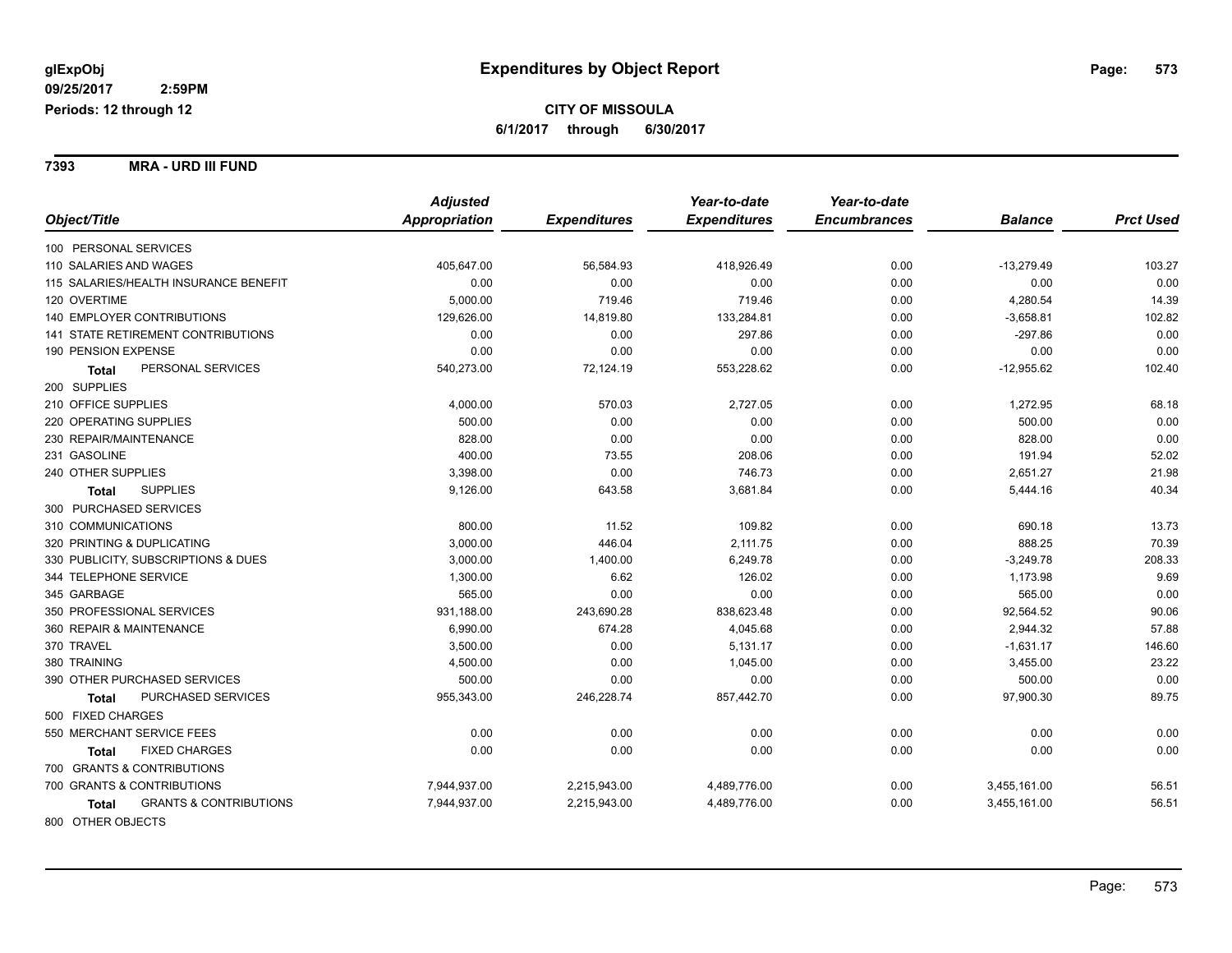**7393 MRA - URD III FUND**

|                              |                       | <b>Adjusted</b>      |                     | Year-to-date        | Year-to-date        |                 |                  |
|------------------------------|-----------------------|----------------------|---------------------|---------------------|---------------------|-----------------|------------------|
| Object/Title                 |                       | <b>Appropriation</b> | <b>Expenditures</b> | <b>Expenditures</b> | <b>Encumbrances</b> | <b>Balance</b>  | <b>Prct Used</b> |
| 820 TRANSFERS TO OTHER FUNDS |                       | 0.00                 | 0.00                | 0.00                | 0.00                | 0.00            | 0.00             |
| 830 DEPRECIATION             |                       | 0.00                 | 0.00                | 0.00                | 0.00                | 0.00            | 0.00             |
| 845 CONTINGENCY              |                       | 1,067,682.00         | 0.00                | 0.00                | 0.00                | 1.067.682.00    | 0.00             |
| <b>Total</b>                 | OTHER OBJECTS         | 1,067,682.00         | 0.00                | 0.00                | 0.00                | 1,067,682.00    | 0.00             |
| 900 CAPITAL OUTLAY           |                       |                      |                     |                     |                     |                 |                  |
| 910 LAND                     |                       | 0.00                 | 0.00                | 1.588.786.02        | 0.00                | $-1.588.786.02$ | 0.00             |
| 930 IMPROVEMENTS             |                       | 5,268,094.00         | 411.422.05          | 3,032,311.48        | 0.00                | 2.235.782.52    | 57.56            |
| 940 MACHINERY & EQUIPMENT    |                       | 5.000.00             | 0.00                | 0.00                | 0.00                | 5,000.00        | 0.00             |
| <b>Total</b>                 | <b>CAPITAL OUTLAY</b> | 5.273.094.00         | 411.422.05          | 4.621.097.50        | 0.00                | 651.996.50      | 87.64            |
| <b>Total</b>                 | MRA - URD III FUND    | 15.790.455.00        | 2.946.361.56        | 10.525.226.66       | 0.00                | 5.265.228.34    | 66.66            |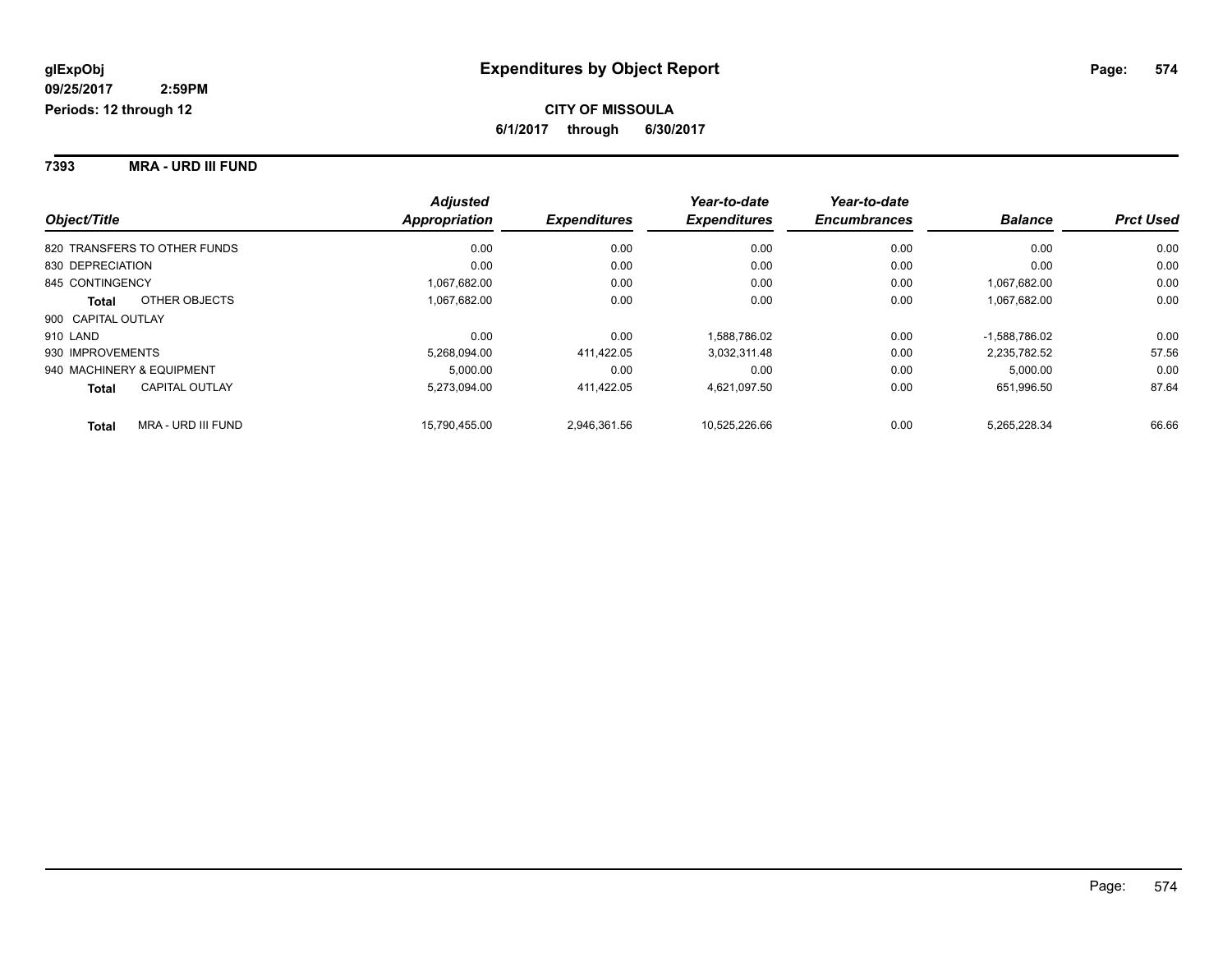# **7394 MRA URD III TI DEBT CLEARING FUND**

**385 MRA**

| Object/Title                  | <b>Adjusted</b><br>Appropriation | <b>Expenditures</b> | Year-to-date<br><b>Expenditures</b> | Year-to-date<br><b>Encumbrances</b> | <b>Balance</b> | <b>Prct Used</b> |
|-------------------------------|----------------------------------|---------------------|-------------------------------------|-------------------------------------|----------------|------------------|
| 800 OTHER OBJECTS             |                                  |                     |                                     |                                     |                |                  |
| 820 TRANSFERS TO OTHER FUNDS  | 1,744,938.00                     | 0.00                | 1.016.637.76                        | 0.00                                | 728,300.24     | 58.26            |
| OTHER OBJECTS<br><b>Total</b> | 1,744,938.00                     | 0.00                | 1.016.637.76                        | 0.00                                | 728,300.24     | 58.26            |
| <b>MRA</b><br><b>Total</b>    | 1,744,938.00                     | 0.00                | 1,016,637.76                        | 0.00                                | 728,300.24     | 58.26            |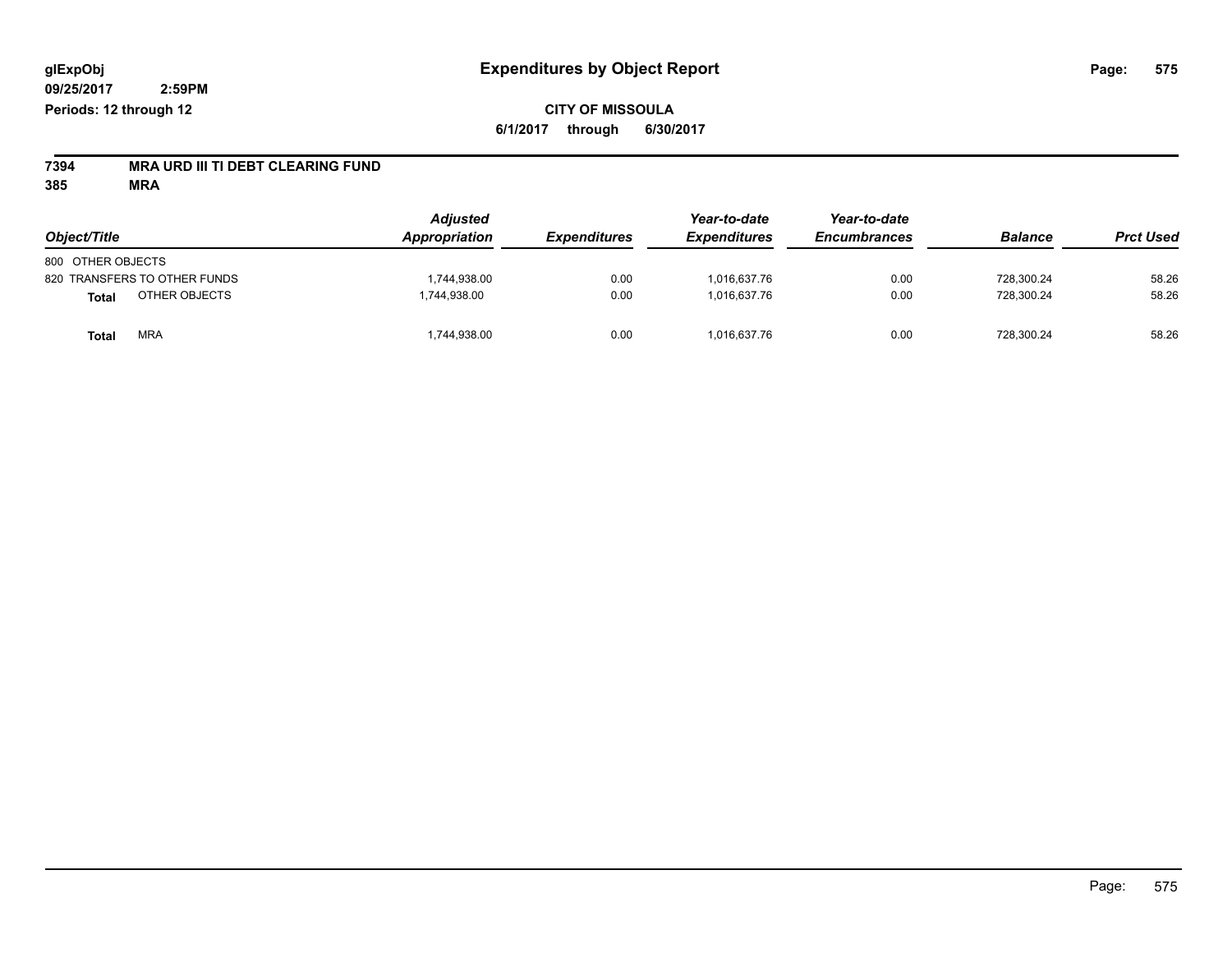**CITY OF MISSOULA 6/1/2017 through 6/30/2017**

#### **7394 MRA URD III TI DEBT CLEARING FUND**

|                                            | <b>Adjusted</b> |                            | Year-to-date               | Year-to-date        |                |                  |
|--------------------------------------------|-----------------|----------------------------|----------------------------|---------------------|----------------|------------------|
| Object/Title                               | Appropriation   | <i><b>Expenditures</b></i> | <i><b>Expenditures</b></i> | <b>Encumbrances</b> | <b>Balance</b> | <b>Prct Used</b> |
| 800 OTHER OBJECTS                          |                 |                            |                            |                     |                |                  |
| 820 TRANSFERS TO OTHER FUNDS               | .744.938.00     | 0.00                       | 1.016.637.76               | 0.00                | 728.300.24     | 58.26            |
| OTHER OBJECTS<br><b>Total</b>              | 1,744,938.00    | 0.00                       | 1.016.637.76               | 0.00                | 728.300.24     | 58.26            |
| MRA URD III TI DEBT CLEARING FUND<br>Total | ,744,938.00     | 0.00                       | 1.016.637.76               | 0.00                | 728.300.24     | 58.26            |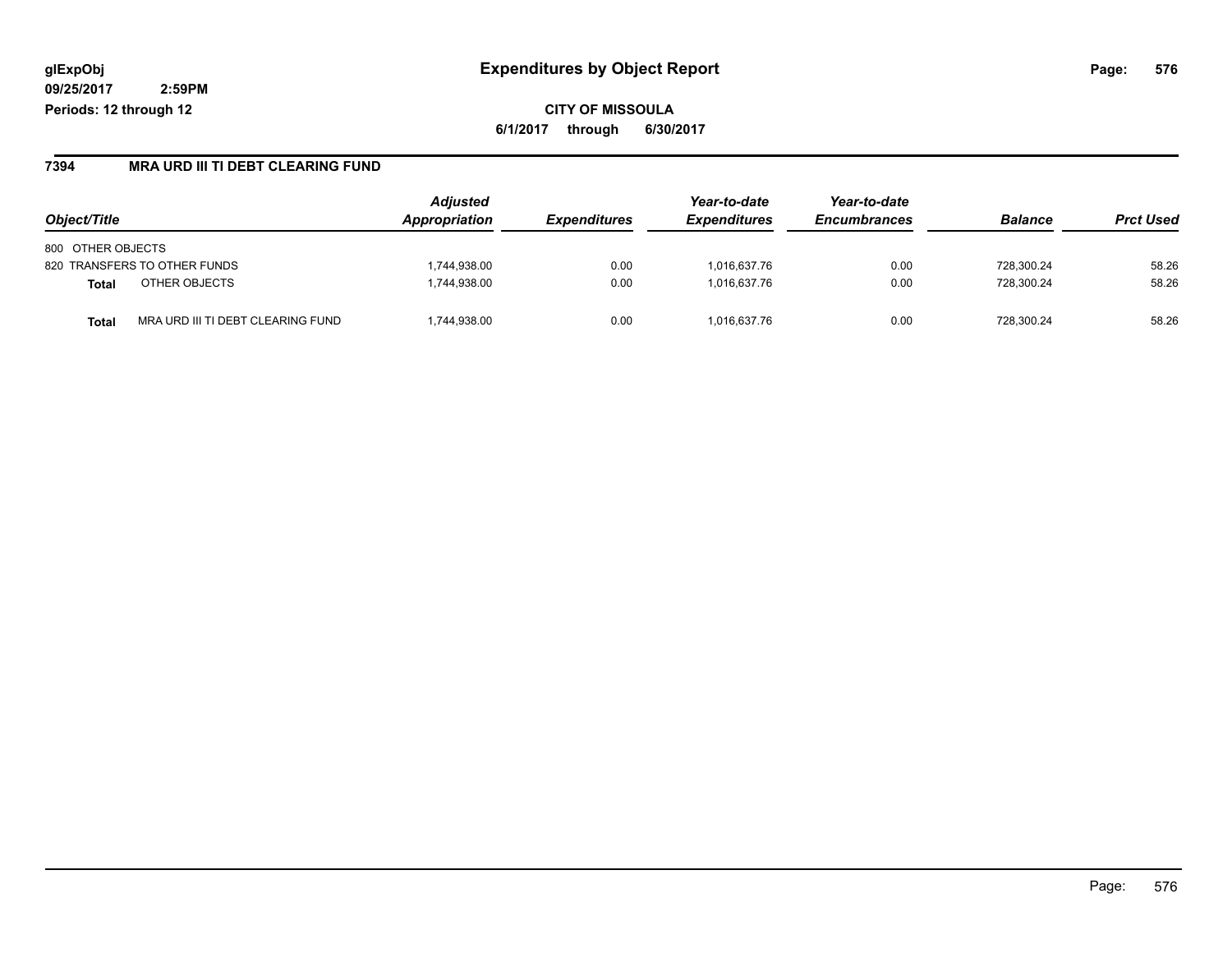### **CITY OF MISSOULA 6/1/2017 through 6/30/2017**

# **7395 MRA TAX INCREMENT DEBT SERVICE**

**385 MRA**

|                                     | <b>Adjusted</b> |                     | Year-to-date        | Year-to-date        |                |                  |
|-------------------------------------|-----------------|---------------------|---------------------|---------------------|----------------|------------------|
| Object/Title                        | Appropriation   | <b>Expenditures</b> | <b>Expenditures</b> | <b>Encumbrances</b> | <b>Balance</b> | <b>Prct Used</b> |
| 600 DEBT SERVICE                    |                 |                     |                     |                     |                |                  |
| 610 PRINCIPAL                       | 125,000.00      | 125,000.00          | 125.000.00          | 0.00                | 0.00           | 100.00           |
| 620 INTEREST / SERVICE FEES         | 218,200.00      | 239,152.50          | 348,952.50          | 0.00                | $-130.752.50$  | 159.92           |
| <b>DEBT SERVICE</b><br><b>Total</b> | 343.200.00      | 364,152.50          | 473.952.50          | 0.00                | $-130.752.50$  | 138.10           |
| <b>MRA</b><br><b>Total</b>          | 343,200.00      | 364,152.50          | 473.952.50          | 0.00                | $-130.752.50$  | 138.10           |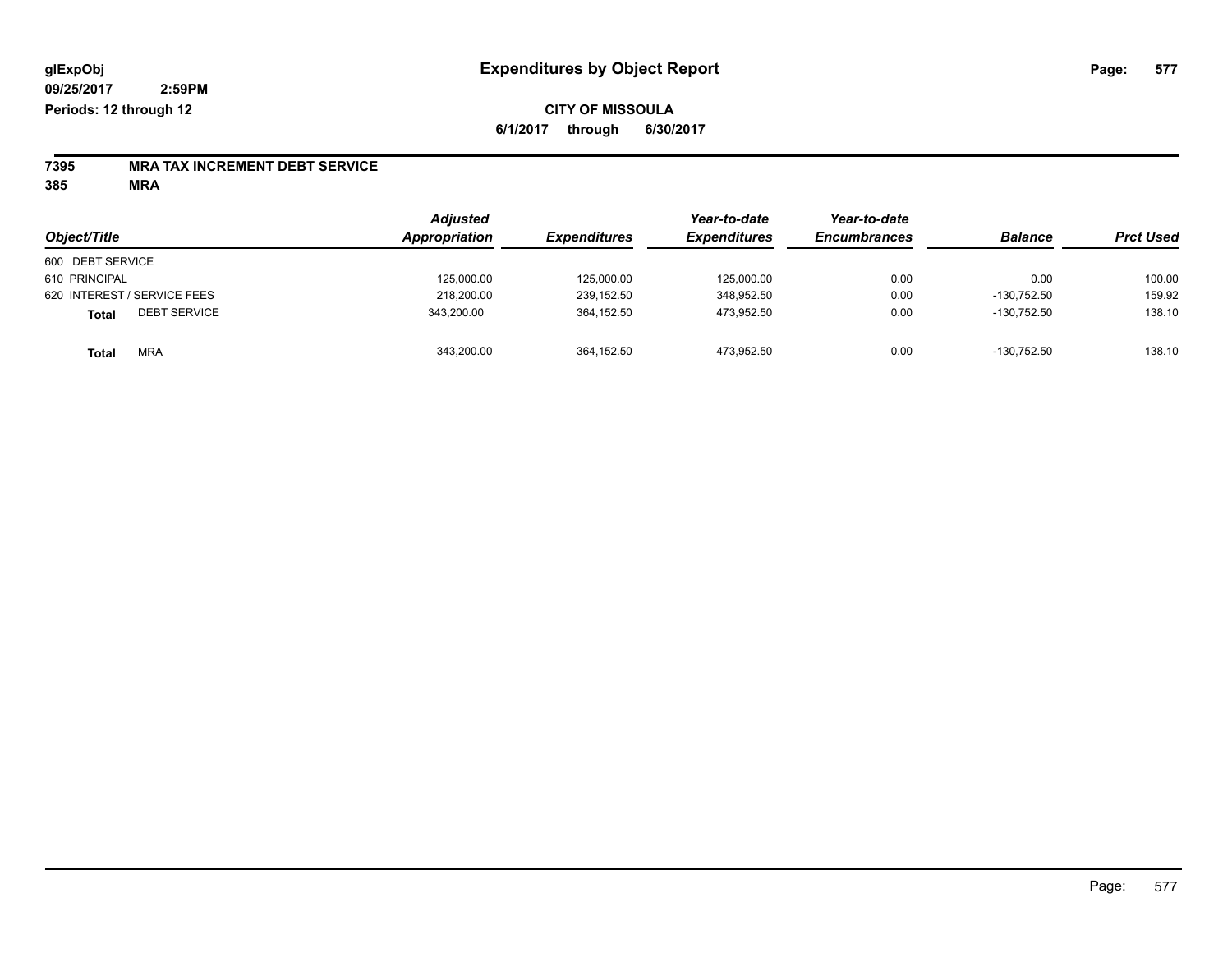**CITY OF MISSOULA 6/1/2017 through 6/30/2017**

#### **7395 MRA TAX INCREMENT DEBT SERVICE**

|                                                | Adjusted      |                            | Year-to-date        | Year-to-date        |                |                  |
|------------------------------------------------|---------------|----------------------------|---------------------|---------------------|----------------|------------------|
| Object/Title                                   | Appropriation | <i><b>Expenditures</b></i> | <b>Expenditures</b> | <b>Encumbrances</b> | <b>Balance</b> | <b>Prct Used</b> |
| 600 DEBT SERVICE                               |               |                            |                     |                     |                |                  |
| 610 PRINCIPAL                                  | 125,000.00    | 125,000.00                 | 125.000.00          | 0.00                | 0.00           | 100.00           |
| 620 INTEREST / SERVICE FEES                    | 218,200.00    | 239,152.50                 | 348,952.50          | 0.00                | $-130,752.50$  | 159.92           |
| <b>DEBT SERVICE</b><br><b>Total</b>            | 343.200.00    | 364.152.50                 | 473.952.50          | 0.00                | $-130.752.50$  | 138.10           |
| MRA TAX INCREMENT DEBT SERVICE<br><b>Total</b> | 343.200.00    | 364.152.50                 | 473.952.50          | 0.00                | $-130.752.50$  | 138.10           |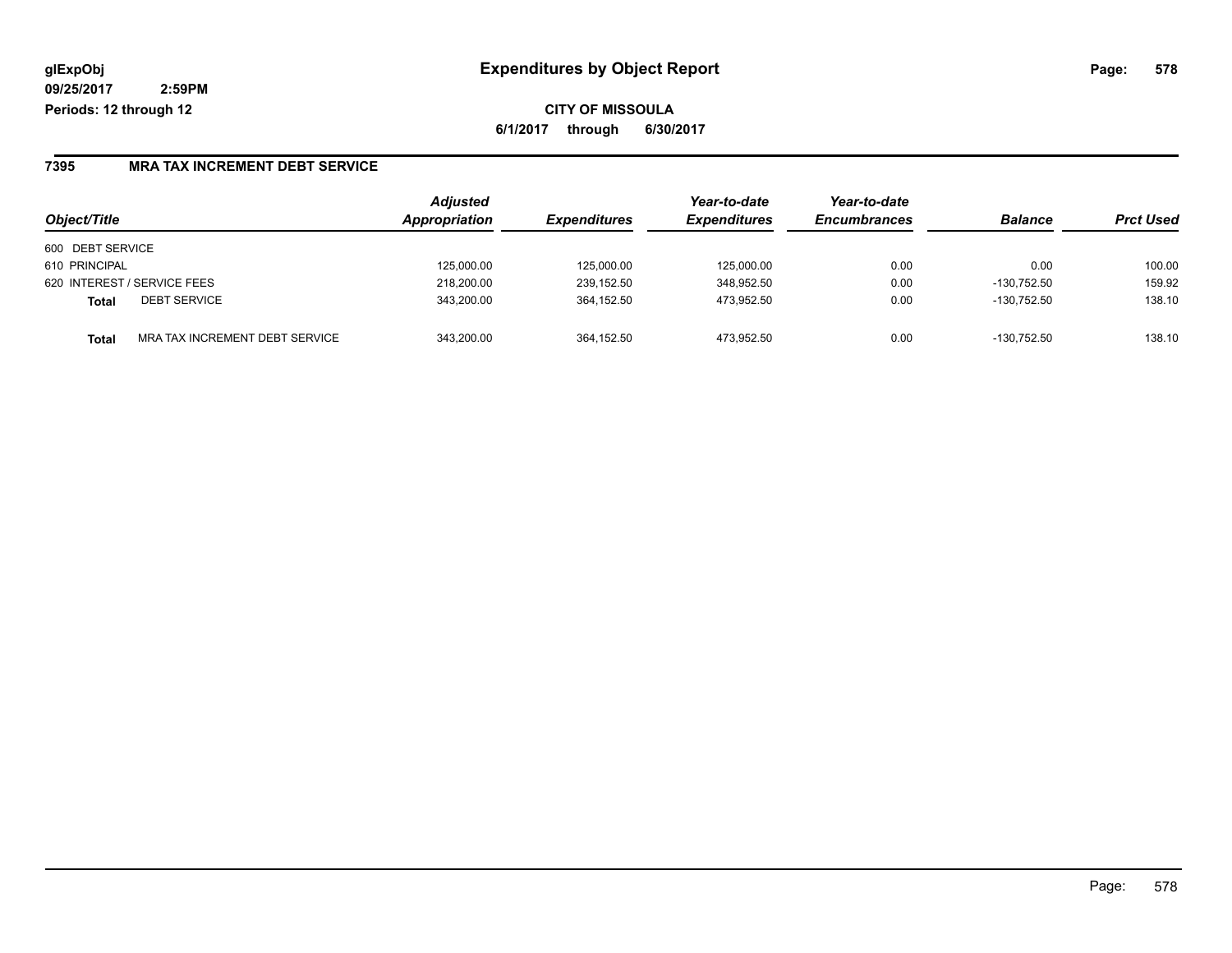# **7396 NRSS DEBT SERVICE SINKING FUND**

**385 MRA**

|                                     | <b>Adjusted</b>      |                     | Year-to-date        | Year-to-date        |                |                  |
|-------------------------------------|----------------------|---------------------|---------------------|---------------------|----------------|------------------|
| Object/Title                        | <b>Appropriation</b> | <b>Expenditures</b> | <b>Expenditures</b> | <b>Encumbrances</b> | <b>Balance</b> | <b>Prct Used</b> |
| 600 DEBT SERVICE                    |                      |                     |                     |                     |                |                  |
| 620 INTEREST / SERVICE FEES         | 31.690.00            | 18,353.52           | 28,980.38           | 0.00                | 2.709.62       | 91.45            |
| <b>DEBT SERVICE</b><br><b>Total</b> | 31,690.00            | 18,353.52           | 28,980.38           | 0.00                | 2.709.62       | 91.45            |
| 800 OTHER OBJECTS                   |                      |                     |                     |                     |                |                  |
| 820 TRANSFERS TO OTHER FUNDS        | 0.00                 | 0.00                | 0.00                | 0.00                | 0.00           | 0.00             |
| OTHER OBJECTS<br><b>Total</b>       | 0.00                 | 0.00                | 0.00                | 0.00                | 0.00           | 0.00             |
| <b>MRA</b><br><b>Total</b>          | 31,690.00            | 18,353.52           | 28,980.38           | 0.00                | 2.709.62       | 91.45            |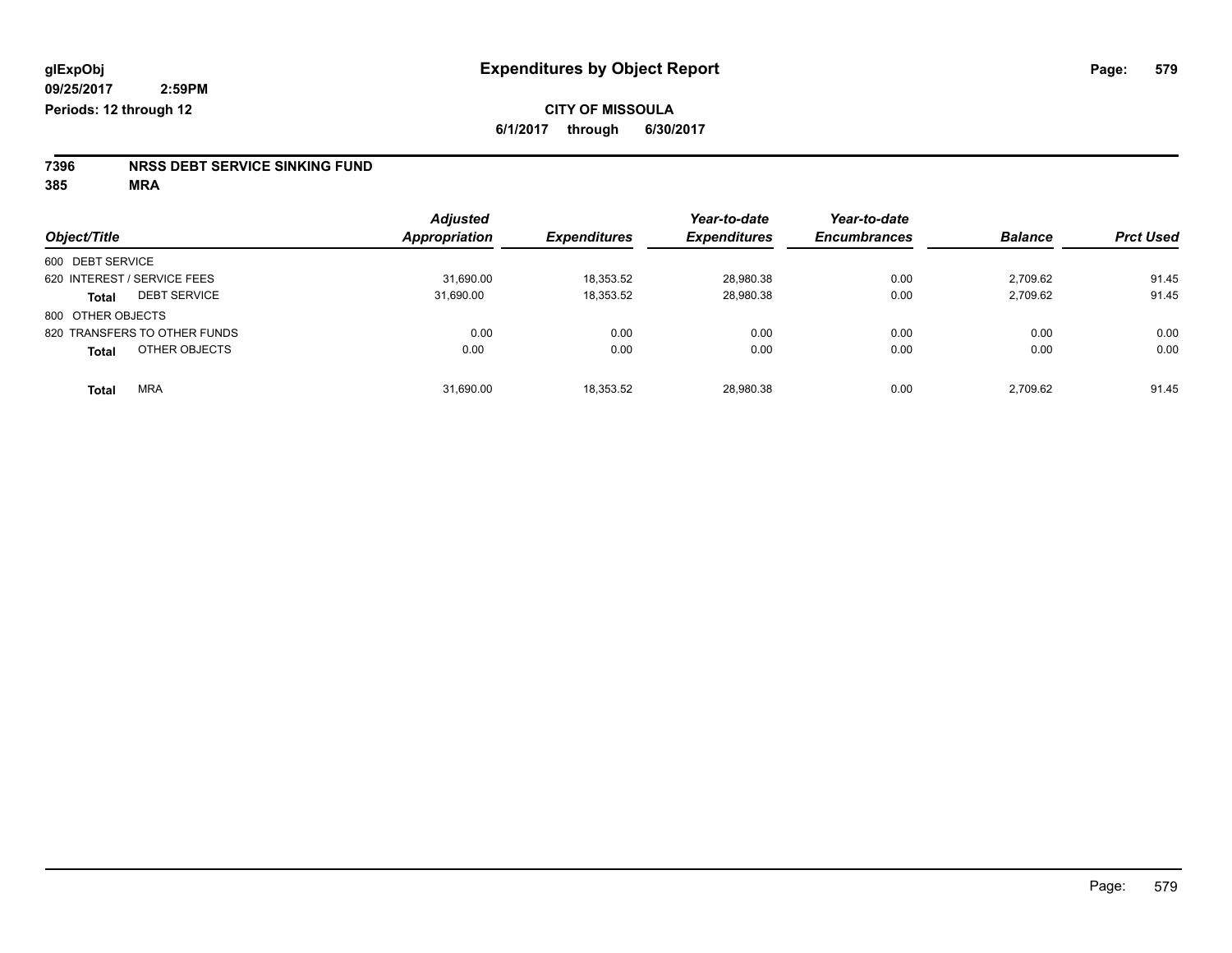### **CITY OF MISSOULA 6/1/2017 through 6/30/2017**

# **7396 NRSS DEBT SERVICE SINKING FUND**

**390 NON-DEPARTMENTAL**

| Object/Title     |                     | <b>Adjusted</b><br>Appropriation | <b>Expenditures</b> | Year-to-date<br><b>Expenditures</b> | Year-to-date<br><b>Encumbrances</b> | <b>Balance</b> | <b>Prct Used</b> |
|------------------|---------------------|----------------------------------|---------------------|-------------------------------------|-------------------------------------|----------------|------------------|
| 600 DEBT SERVICE |                     |                                  |                     |                                     |                                     |                |                  |
| 610 PRINCIPAL    |                     | 0.00                             | 0.00                | 0.00                                | 0.00                                | 0.00           | 0.00             |
| Total            | <b>DEBT SERVICE</b> | 0.00                             | 0.00                | 0.00                                | 0.00                                | 0.00           | 0.00             |
| Total            | NON-DEPARTMENTAL    | 0.00                             | 0.00                | 0.00                                | 0.00                                | 0.00           | 0.00             |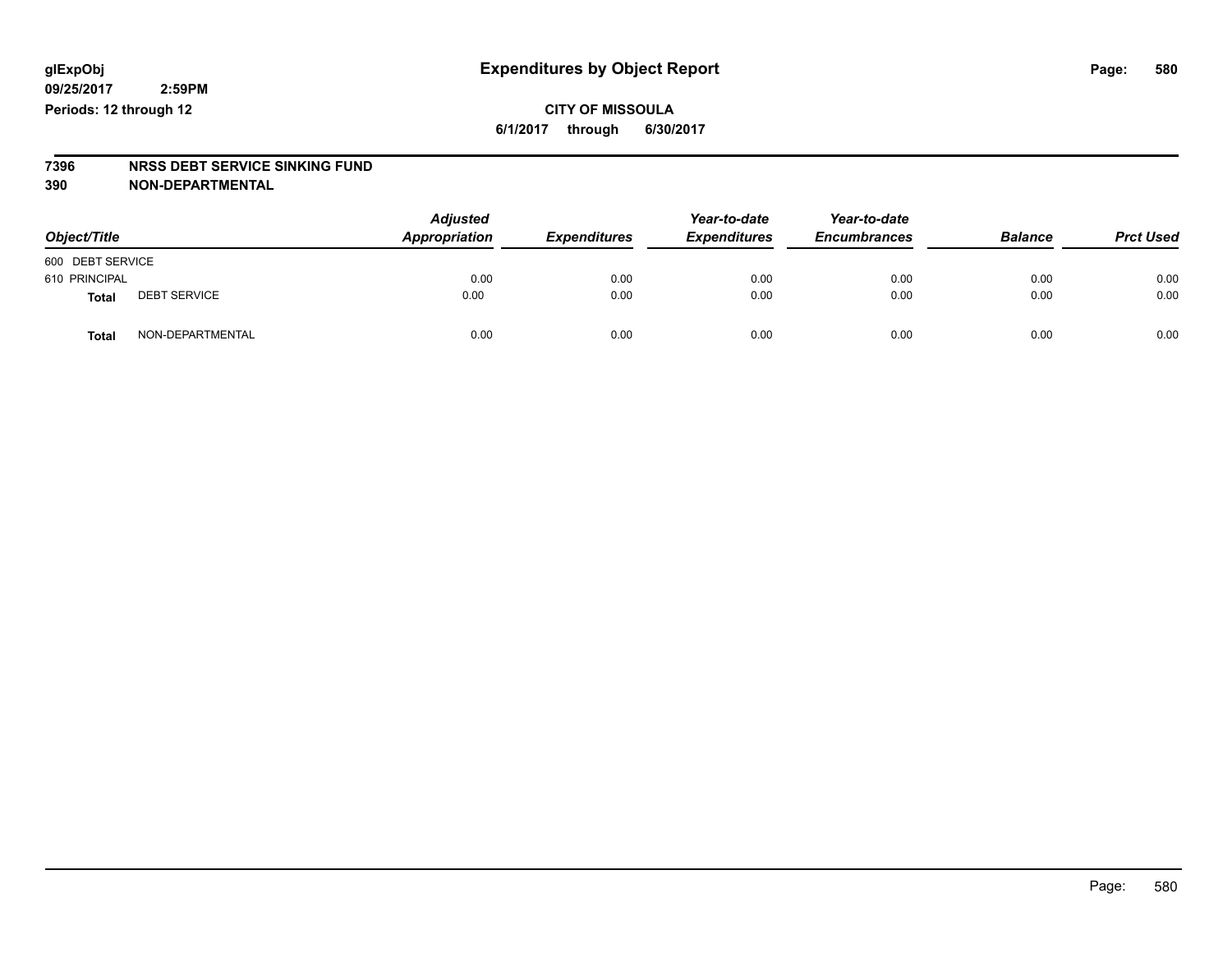#### **7396 NRSS DEBT SERVICE SINKING FUND**

|                                         | <b>Adjusted</b>      |                     | Year-to-date        | Year-to-date        |                |                  |
|-----------------------------------------|----------------------|---------------------|---------------------|---------------------|----------------|------------------|
| Object/Title                            | <b>Appropriation</b> | <b>Expenditures</b> | <b>Expenditures</b> | <b>Encumbrances</b> | <b>Balance</b> | <b>Prct Used</b> |
| 600 DEBT SERVICE                        |                      |                     |                     |                     |                |                  |
| 610 PRINCIPAL                           | 0.00                 | 0.00                | 0.00                | 0.00                | 0.00           | 0.00             |
| 620 INTEREST / SERVICE FEES             | 31.690.00            | 18,353.52           | 28,980.38           | 0.00                | 2,709.62       | 91.45            |
| <b>DEBT SERVICE</b><br><b>Total</b>     | 31,690.00            | 18,353.52           | 28,980.38           | 0.00                | 2,709.62       | 91.45            |
| 800 OTHER OBJECTS                       |                      |                     |                     |                     |                |                  |
| 820 TRANSFERS TO OTHER FUNDS            | 0.00                 | 0.00                | 0.00                | 0.00                | 0.00           | 0.00             |
| OTHER OBJECTS<br><b>Total</b>           | 0.00                 | 0.00                | 0.00                | 0.00                | 0.00           | 0.00             |
| NRSS DEBT SERVICE SINKING FUND<br>Total | 31.690.00            | 18.353.52           | 28.980.38           | 0.00                | 2.709.62       | 91.45            |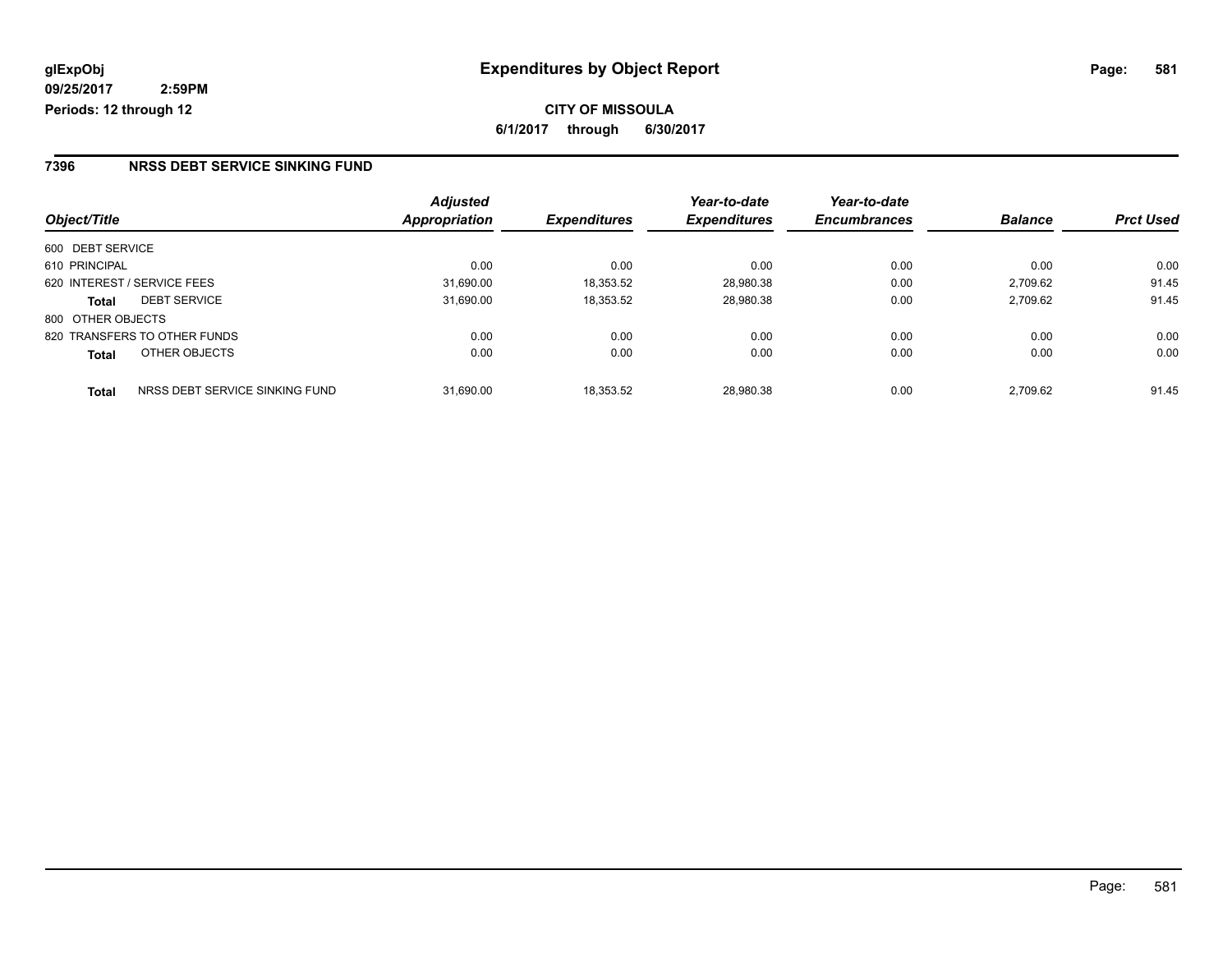#### **7397 NORTH RESERVE/SCOTT ST URD 385 MRA**

|                                                   | <b>Adjusted</b>      |                     | Year-to-date        | Year-to-date        |                |                  |
|---------------------------------------------------|----------------------|---------------------|---------------------|---------------------|----------------|------------------|
| Object/Title                                      | <b>Appropriation</b> | <b>Expenditures</b> | <b>Expenditures</b> | <b>Encumbrances</b> | <b>Balance</b> | <b>Prct Used</b> |
| 100 PERSONAL SERVICES                             |                      |                     |                     |                     |                |                  |
| 110 SALARIES AND WAGES                            | 0.00                 | 0.00                | 0.00                | 0.00                | 0.00           | 0.00             |
| 120 OVERTIME                                      | 0.00                 | 0.00                | 0.00                | 0.00                | 0.00           | 0.00             |
| 140 EMPLOYER CONTRIBUTIONS                        | 0.00                 | 0.00                | 0.00                | 0.00                | 0.00           | 0.00             |
| PERSONAL SERVICES<br>Total                        | 0.00                 | 0.00                | 0.00                | 0.00                | 0.00           | 0.00             |
| 200 SUPPLIES                                      |                      |                     |                     |                     |                |                  |
| 210 OFFICE SUPPLIES                               | 0.00                 | 0.00                | 0.00                | 0.00                | 0.00           | 0.00             |
| 220 OPERATING SUPPLIES                            | 0.00                 | 0.00                | 0.00                | 0.00                | 0.00           | 0.00             |
| 230 REPAIR/MAINTENANCE                            | 0.00                 | 0.00                | 0.00                | 0.00                | 0.00           | 0.00             |
| 231 GASOLINE                                      | 0.00                 | 0.00                | 0.00                | 0.00                | 0.00           | 0.00             |
| 240 OTHER SUPPLIES                                | 0.00                 | 0.00                | 0.00                | 0.00                | 0.00           | 0.00             |
| <b>SUPPLIES</b><br>Total                          | 0.00                 | 0.00                | 0.00                | 0.00                | 0.00           | 0.00             |
| 300 PURCHASED SERVICES                            |                      |                     |                     |                     |                |                  |
| 310 COMMUNICATIONS                                | 0.00                 | 0.00                | 0.00                | 0.00                | 0.00           | 0.00             |
| 320 PRINTING & DUPLICATING                        | 0.00                 | 0.00                | 0.00                | 0.00                | 0.00           | 0.00             |
| 330 PUBLICITY, SUBSCRIPTIONS & DUES               | 0.00                 | 0.00                | 0.00                | 0.00                | 0.00           | 0.00             |
| 344 TELEPHONE SERVICE                             | 0.00                 | 0.00                | 0.00                | 0.00                | 0.00           | 0.00             |
| 345 GARBAGE                                       | 0.00                 | 0.00                | 0.00                | 0.00                | 0.00           | 0.00             |
| 350 PROFESSIONAL SERVICES                         | 7,550.00             | 0.00                | 1,343.15            | 0.00                | 6,206.85       | 17.79            |
| 360 REPAIR & MAINTENANCE                          | 0.00                 | 0.00                | 0.00                | 0.00                | 0.00           | 0.00             |
| PURCHASED SERVICES<br><b>Total</b>                | 7,550.00             | 0.00                | 1,343.15            | 0.00                | 6,206.85       | 17.79            |
| 500 FIXED CHARGES                                 |                      |                     |                     |                     |                |                  |
| 550 MERCHANT SERVICE FEES                         | 0.00                 | 0.00                | 0.00                | 0.00                | 0.00           | 0.00             |
| <b>FIXED CHARGES</b><br>Total                     | 0.00                 | 0.00                | 0.00                | 0.00                | 0.00           | 0.00             |
| 700 GRANTS & CONTRIBUTIONS                        |                      |                     |                     |                     |                |                  |
| 700 GRANTS & CONTRIBUTIONS                        | 0.00                 | 224,969.81          | 539,969.81          | 0.00                | -539,969.81    | 0.00             |
| <b>GRANTS &amp; CONTRIBUTIONS</b><br><b>Total</b> | 0.00                 | 224,969.81          | 539,969.81          | 0.00                | -539,969.81    | 0.00             |
| 800 OTHER OBJECTS                                 |                      |                     |                     |                     |                |                  |
| 820 TRANSFERS TO OTHER FUNDS                      | 0.00                 | 0.00                | 12,897.31           | 0.00                | $-12,897.31$   | 0.00             |
| 845 CONTINGENCY                                   | 20,212.00            | 0.00                | 0.00                | 0.00                | 20,212.00      | 0.00             |
| OTHER OBJECTS<br><b>Total</b>                     | 20,212.00            | 0.00                | 12,897.31           | 0.00                | 7,314.69       | 63.81            |
| <b>MRA</b><br><b>Total</b>                        | 27,762.00            | 224,969.81          | 554,210.27          | 0.00                | $-526,448.27$  | 1,996.29         |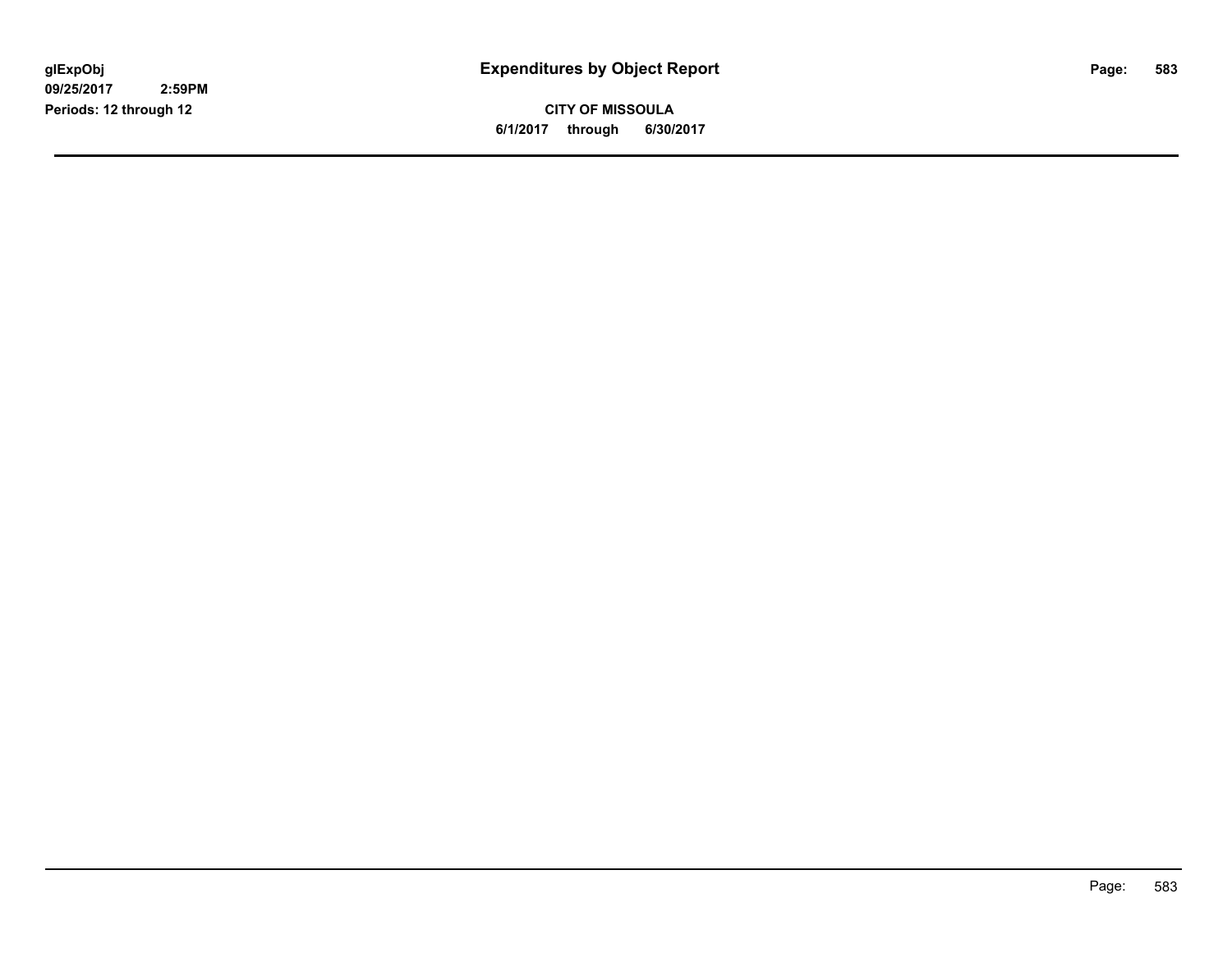### **glExpObj Expenditures by Object Report Page: 584**

#### **09/25/2017 2:59PM Periods: 12 through 12**

### **7397 NORTH RESERVE/SCOTT ST URD**

|                          |                                     | <b>Adjusted</b>      |                     | Year-to-date        | Year-to-date        |                |                  |
|--------------------------|-------------------------------------|----------------------|---------------------|---------------------|---------------------|----------------|------------------|
| Object/Title             |                                     | <b>Appropriation</b> | <b>Expenditures</b> | <b>Expenditures</b> | <b>Encumbrances</b> | <b>Balance</b> | <b>Prct Used</b> |
| 100 PERSONAL SERVICES    |                                     |                      |                     |                     |                     |                |                  |
| 110 SALARIES AND WAGES   |                                     | 0.00                 | 0.00                | 0.00                | 0.00                | 0.00           | 0.00             |
| 120 OVERTIME             |                                     | 0.00                 | 0.00                | 0.00                | 0.00                | 0.00           | 0.00             |
|                          | 140 EMPLOYER CONTRIBUTIONS          | 0.00                 | 0.00                | 0.00                | 0.00                | 0.00           | 0.00             |
| <b>Total</b>             | PERSONAL SERVICES                   | 0.00                 | 0.00                | 0.00                | 0.00                | 0.00           | 0.00             |
| 200 SUPPLIES             |                                     |                      |                     |                     |                     |                |                  |
| 210 OFFICE SUPPLIES      |                                     | 0.00                 | 0.00                | 0.00                | 0.00                | 0.00           | 0.00             |
| 220 OPERATING SUPPLIES   |                                     | 0.00                 | 0.00                | 0.00                | 0.00                | 0.00           | 0.00             |
| 230 REPAIR/MAINTENANCE   |                                     | 0.00                 | 0.00                | 0.00                | 0.00                | 0.00           | 0.00             |
| 231 GASOLINE             |                                     | 0.00                 | 0.00                | 0.00                | 0.00                | 0.00           | 0.00             |
| 240 OTHER SUPPLIES       |                                     | 0.00                 | 0.00                | 0.00                | 0.00                | 0.00           | 0.00             |
| Total                    | <b>SUPPLIES</b>                     | 0.00                 | 0.00                | 0.00                | 0.00                | 0.00           | 0.00             |
| 300 PURCHASED SERVICES   |                                     |                      |                     |                     |                     |                |                  |
| 310 COMMUNICATIONS       |                                     | 0.00                 | 0.00                | 0.00                | 0.00                | 0.00           | 0.00             |
|                          | 320 PRINTING & DUPLICATING          | 0.00                 | 0.00                | 0.00                | 0.00                | 0.00           | 0.00             |
|                          | 330 PUBLICITY, SUBSCRIPTIONS & DUES | 0.00                 | 0.00                | 0.00                | 0.00                | 0.00           | 0.00             |
| 344 TELEPHONE SERVICE    |                                     | 0.00                 | 0.00                | 0.00                | 0.00                | 0.00           | 0.00             |
| 345 GARBAGE              |                                     | 0.00                 | 0.00                | 0.00                | 0.00                | 0.00           | 0.00             |
|                          | 350 PROFESSIONAL SERVICES           | 7,550.00             | 0.00                | 1,343.15            | 0.00                | 6,206.85       | 17.79            |
| 360 REPAIR & MAINTENANCE |                                     | 0.00                 | 0.00                | 0.00                | 0.00                | 0.00           | 0.00             |
| Total                    | PURCHASED SERVICES                  | 7,550.00             | 0.00                | 1,343.15            | 0.00                | 6,206.85       | 17.79            |
| 500 FIXED CHARGES        |                                     |                      |                     |                     |                     |                |                  |
|                          | 550 MERCHANT SERVICE FEES           | 0.00                 | 0.00                | 0.00                | 0.00                | 0.00           | 0.00             |
| <b>Total</b>             | <b>FIXED CHARGES</b>                | 0.00                 | 0.00                | 0.00                | 0.00                | 0.00           | 0.00             |
|                          | 700 GRANTS & CONTRIBUTIONS          |                      |                     |                     |                     |                |                  |
|                          | 700 GRANTS & CONTRIBUTIONS          | 0.00                 | 224,969.81          | 539,969.81          | 0.00                | -539,969.81    | 0.00             |
| <b>Total</b>             | <b>GRANTS &amp; CONTRIBUTIONS</b>   | 0.00                 | 224,969.81          | 539,969.81          | 0.00                | -539,969.81    | 0.00             |
| 800 OTHER OBJECTS        |                                     |                      |                     |                     |                     |                |                  |
|                          | 820 TRANSFERS TO OTHER FUNDS        | 0.00                 | 0.00                | 12,897.31           | 0.00                | $-12,897.31$   | 0.00             |
| 845 CONTINGENCY          |                                     | 20,212.00            | 0.00                | 0.00                | 0.00                | 20,212.00      | 0.00             |
| <b>Total</b>             | <b>OTHER OBJECTS</b>                | 20,212.00            | 0.00                | 12,897.31           | 0.00                | 7,314.69       | 63.81            |
| Total                    | NORTH RESERVE/SCOTT ST URD          | 27,762.00            | 224,969.81          | 554,210.27          | 0.00                | -526,448.27    | 1,996.29         |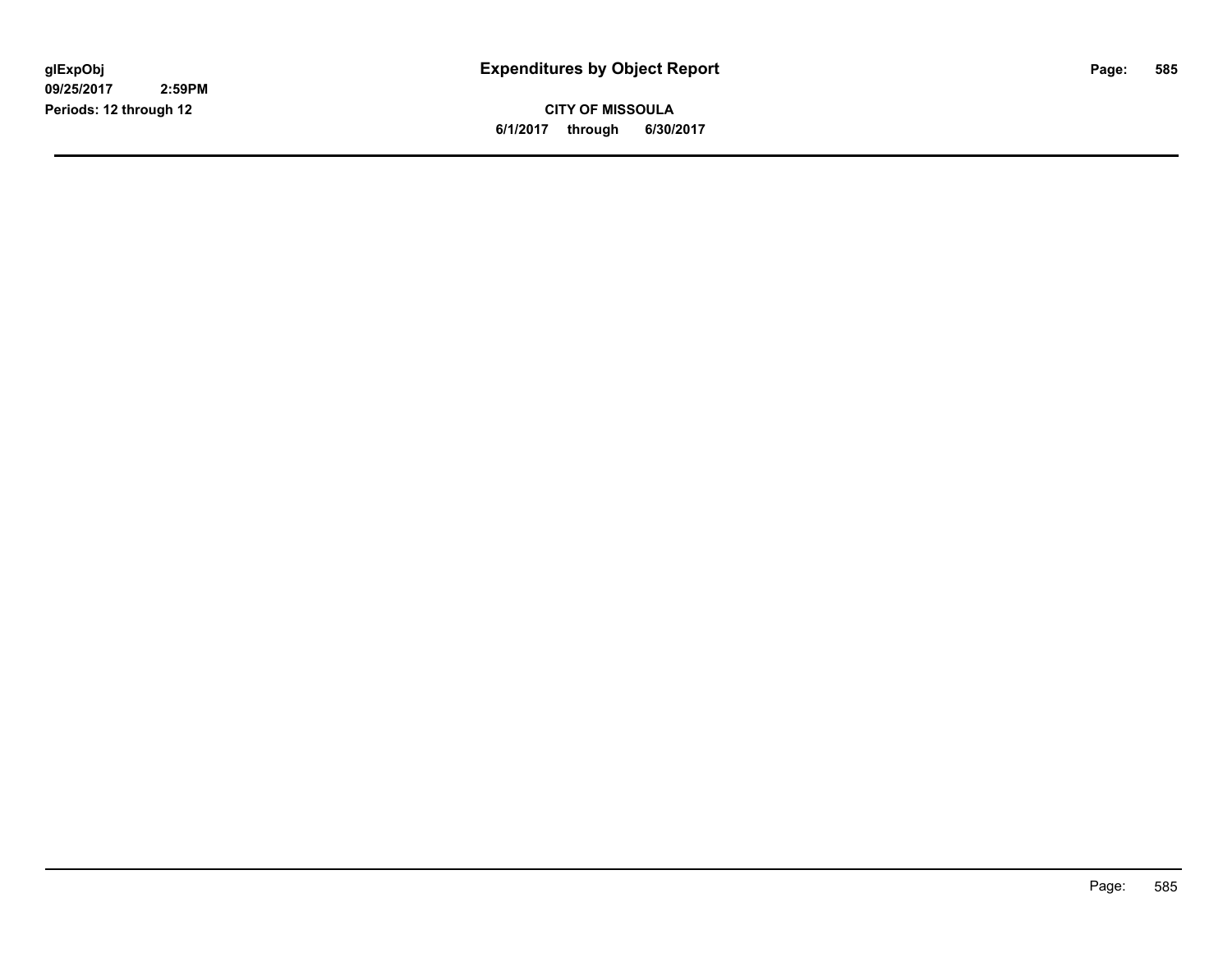**7398 HELLGATE URD 385 MRA**

|                                                   | <b>Adjusted</b>      |                     | Year-to-date        | Year-to-date        |                |                  |
|---------------------------------------------------|----------------------|---------------------|---------------------|---------------------|----------------|------------------|
| Object/Title                                      | <b>Appropriation</b> | <b>Expenditures</b> | <b>Expenditures</b> | <b>Encumbrances</b> | <b>Balance</b> | <b>Prct Used</b> |
| 300 PURCHASED SERVICES                            |                      |                     |                     |                     |                |                  |
| 350 PROFESSIONAL SERVICES                         | 0.00                 | 0.00                | 0.00                | 0.00                | 0.00           | 0.00             |
| <b>PURCHASED SERVICES</b><br><b>Total</b>         | 0.00                 | 0.00                | 0.00                | 0.00                | 0.00           | 0.00             |
| 700 GRANTS & CONTRIBUTIONS                        |                      |                     |                     |                     |                |                  |
| 700 GRANTS & CONTRIBUTIONS                        | 0.00                 | 0.00                | 0.00                | 0.00                | 0.00           | 0.00             |
| <b>GRANTS &amp; CONTRIBUTIONS</b><br><b>Total</b> | 0.00                 | 0.00                | 0.00                | 0.00                | 0.00           | 0.00             |
| 800 OTHER OBJECTS                                 |                      |                     |                     |                     |                |                  |
| 845 CONTINGENCY                                   | 0.00                 | 0.00                | 0.00                | 0.00                | 0.00           | 0.00             |
| OTHER OBJECTS<br><b>Total</b>                     | 0.00                 | 0.00                | 0.00                | 0.00                | 0.00           | 0.00             |
| 900 CAPITAL OUTLAY                                |                      |                     |                     |                     |                |                  |
| 920 BUILDINGS                                     | 0.00                 | 0.00                | 0.00                | 0.00                | 0.00           | 0.00             |
| 930 IMPROVEMENTS                                  | 0.00                 | 0.00                | 0.00                | 0.00                | 0.00           | 0.00             |
| <b>CAPITAL OUTLAY</b><br><b>Total</b>             | 0.00                 | 0.00                | 0.00                | 0.00                | 0.00           | 0.00             |
| <b>MRA</b><br><b>Total</b>                        | 0.00                 | 0.00                | 0.00                | 0.00                | 0.00           | 0.00             |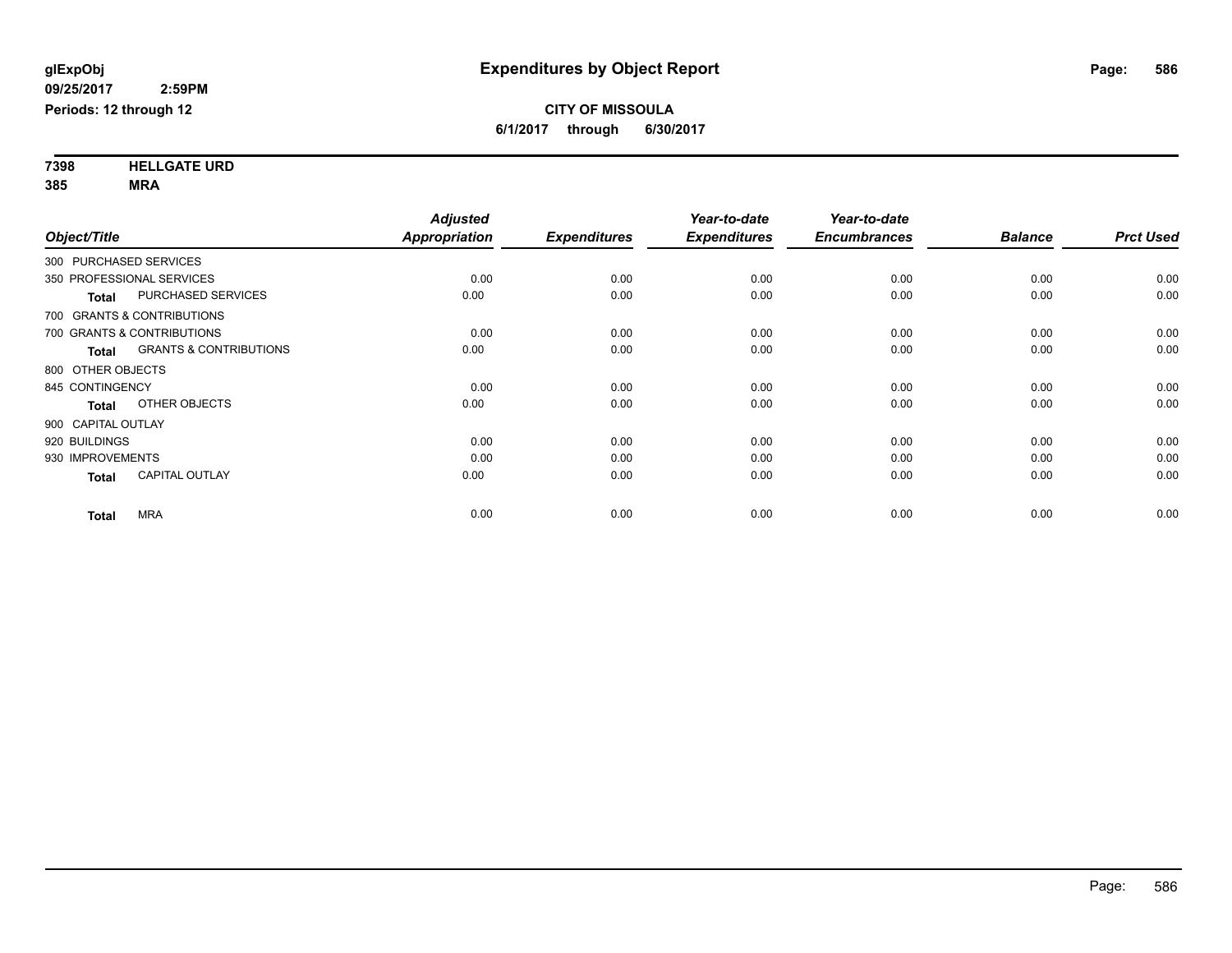#### **7398 HELLGATE URD**

|                        |                                   | <b>Adjusted</b>      |                     | Year-to-date        | Year-to-date        |                |                  |
|------------------------|-----------------------------------|----------------------|---------------------|---------------------|---------------------|----------------|------------------|
| Object/Title           |                                   | <b>Appropriation</b> | <b>Expenditures</b> | <b>Expenditures</b> | <b>Encumbrances</b> | <b>Balance</b> | <b>Prct Used</b> |
| 300 PURCHASED SERVICES |                                   |                      |                     |                     |                     |                |                  |
|                        | 350 PROFESSIONAL SERVICES         | 0.00                 | 0.00                | 0.00                | 0.00                | 0.00           | 0.00             |
| Total                  | PURCHASED SERVICES                | 0.00                 | 0.00                | 0.00                | 0.00                | 0.00           | 0.00             |
|                        | 700 GRANTS & CONTRIBUTIONS        |                      |                     |                     |                     |                |                  |
|                        | 700 GRANTS & CONTRIBUTIONS        | 0.00                 | 0.00                | 0.00                | 0.00                | 0.00           | 0.00             |
| <b>Total</b>           | <b>GRANTS &amp; CONTRIBUTIONS</b> | 0.00                 | 0.00                | 0.00                | 0.00                | 0.00           | 0.00             |
| 800 OTHER OBJECTS      |                                   |                      |                     |                     |                     |                |                  |
| 845 CONTINGENCY        |                                   | 0.00                 | 0.00                | 0.00                | 0.00                | 0.00           | 0.00             |
| <b>Total</b>           | OTHER OBJECTS                     | 0.00                 | 0.00                | 0.00                | 0.00                | 0.00           | 0.00             |
| 900 CAPITAL OUTLAY     |                                   |                      |                     |                     |                     |                |                  |
| 920 BUILDINGS          |                                   | 0.00                 | 0.00                | 0.00                | 0.00                | 0.00           | 0.00             |
| 930 IMPROVEMENTS       |                                   | 0.00                 | 0.00                | 0.00                | 0.00                | 0.00           | 0.00             |
| <b>Total</b>           | <b>CAPITAL OUTLAY</b>             | 0.00                 | 0.00                | 0.00                | 0.00                | 0.00           | 0.00             |
| <b>Total</b>           | <b>HELLGATE URD</b>               | 0.00                 | 0.00                | 0.00                | 0.00                | 0.00           | 0.00             |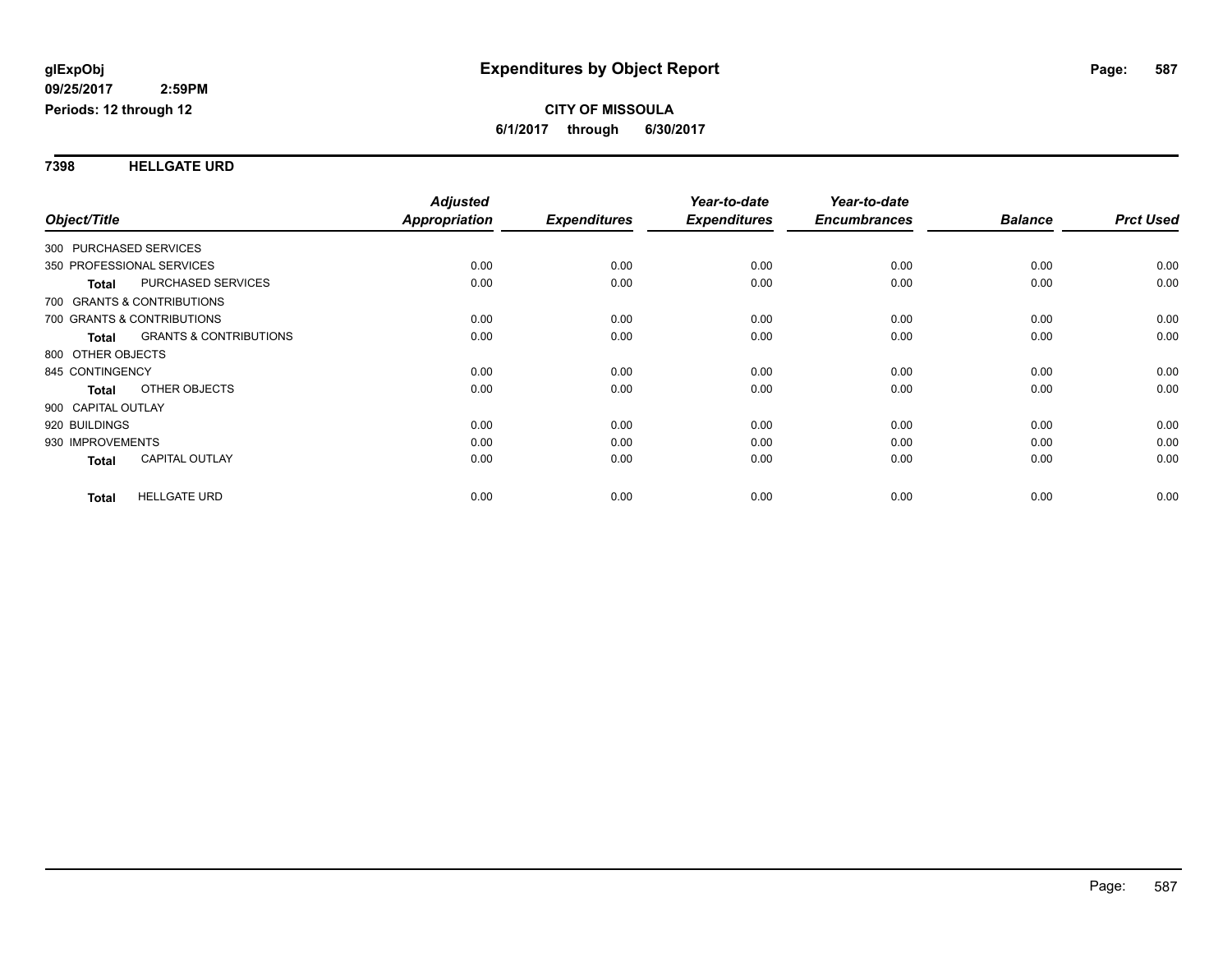# **7399 INTERMOUNTAIN BOND DEBT SERVICE**

**385 MRA**

|                   |                             | <b>Adjusted</b> |                     | Year-to-date        | Year-to-date        |                |                  |
|-------------------|-----------------------------|-----------------|---------------------|---------------------|---------------------|----------------|------------------|
| Object/Title      |                             | Appropriation   | <b>Expenditures</b> | <b>Expenditures</b> | <b>Encumbrances</b> | <b>Balance</b> | <b>Prct Used</b> |
| 500 FIXED CHARGES |                             |                 |                     |                     |                     |                |                  |
|                   | 550 MERCHANT SERVICE FEES   | 0.00            | 0.00                | 0.00                | 0.00                | 0.00           | 0.00             |
| <b>Total</b>      | <b>FIXED CHARGES</b>        | 0.00            | 0.00                | 0.00                | 0.00                | 0.00           | 0.00             |
| 600 DEBT SERVICE  |                             |                 |                     |                     |                     |                |                  |
| 610 PRINCIPAL     |                             | 78.500.00       | 40.000.00           | 78.500.00           | 0.00                | 0.00           | 100.00           |
|                   | 620 INTEREST / SERVICE FEES | 67.437.00       | 33,909.38           | 68,636.88           | 0.00                | $-1,199.88$    | 101.78           |
| <b>Total</b>      | <b>DEBT SERVICE</b>         | 145.937.00      | 73,909.38           | 147,136.88          | 0.00                | $-1,199.88$    | 100.82           |
| <b>Total</b>      | <b>MRA</b>                  | 145.937.00      | 73.909.38           | 147.136.88          | 0.00                | $-1,199.88$    | 100.82           |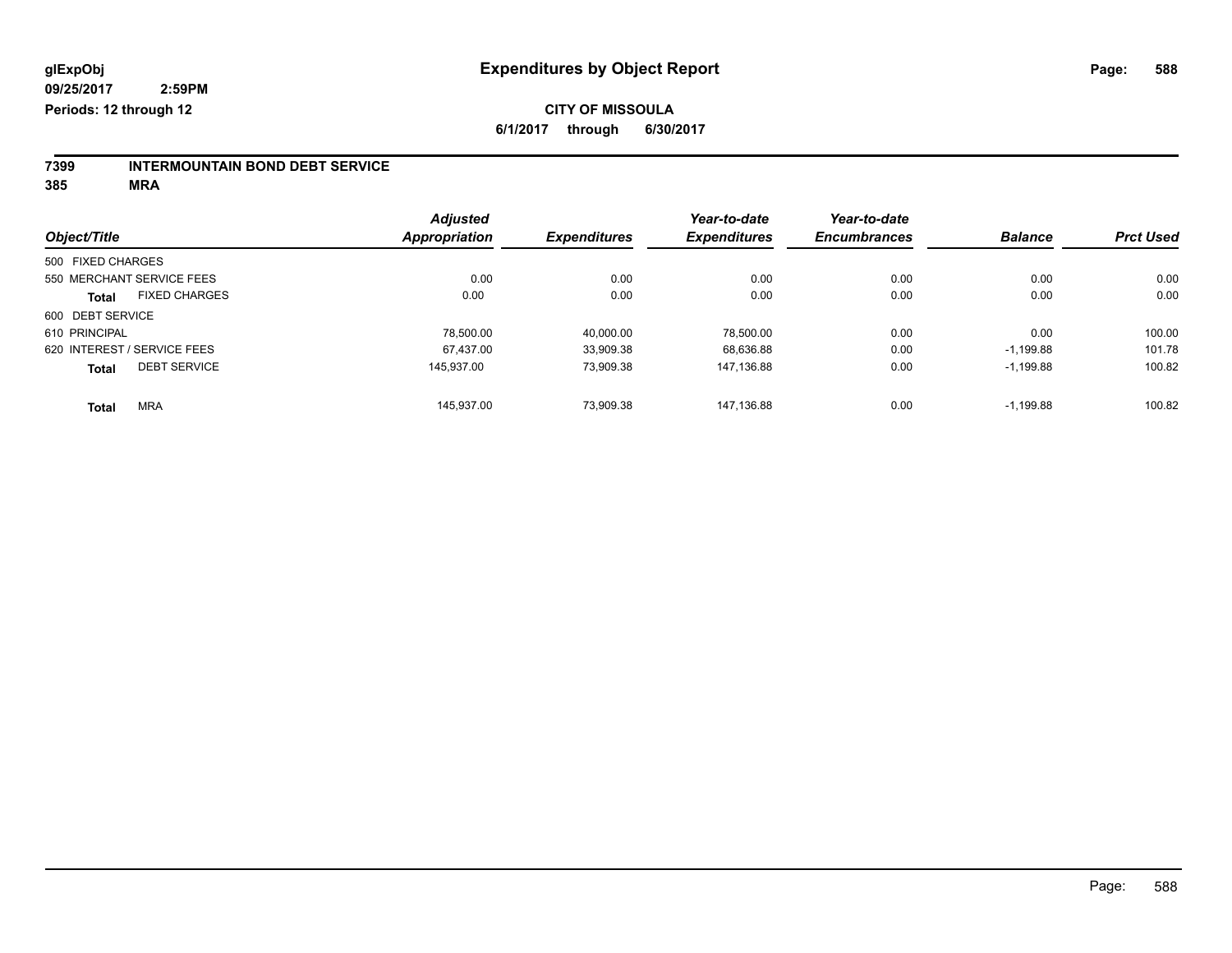#### **CITY OF MISSOULA 6/1/2017 through 6/30/2017**

# **7399 INTERMOUNTAIN BOND DEBT SERVICE**

#### **390 NON-DEPARTMENTAL**

| Object/Title      |                              | <b>Adjusted</b><br>Appropriation | <b>Expenditures</b> | Year-to-date<br><b>Expenditures</b> | Year-to-date<br><b>Encumbrances</b> | <b>Balance</b> | <b>Prct Used</b> |
|-------------------|------------------------------|----------------------------------|---------------------|-------------------------------------|-------------------------------------|----------------|------------------|
| 800 OTHER OBJECTS |                              |                                  |                     |                                     |                                     |                |                  |
|                   | 820 TRANSFERS TO OTHER FUNDS | 0.00                             | 0.00                | 0.00                                | 0.00                                | 0.00           | 0.00             |
| <b>Total</b>      | OTHER OBJECTS                | 0.00                             | 0.00                | 0.00                                | 0.00                                | 0.00           | 0.00             |
| <b>Total</b>      | NON-DEPARTMENTAL             | 0.00                             | 0.00                | 0.00                                | 0.00                                | 0.00           | 0.00             |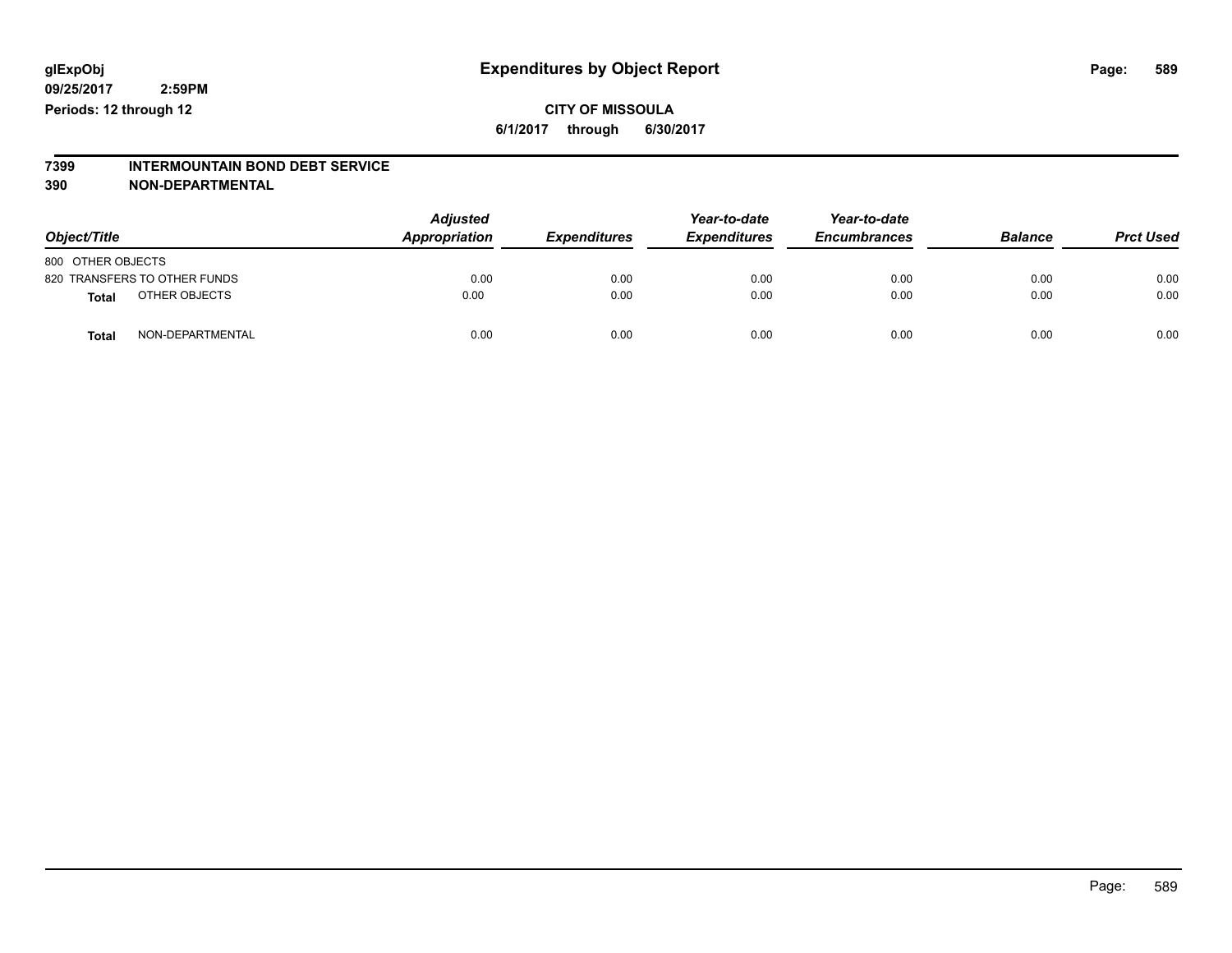## **CITY OF MISSOULA 6/1/2017 through 6/30/2017**

#### **7399 INTERMOUNTAIN BOND DEBT SERVICE**

|                   |                                        | <b>Adjusted</b>      |                     | Year-to-date        | Year-to-date        |                |                  |
|-------------------|----------------------------------------|----------------------|---------------------|---------------------|---------------------|----------------|------------------|
| Object/Title      |                                        | <b>Appropriation</b> | <b>Expenditures</b> | <b>Expenditures</b> | <b>Encumbrances</b> | <b>Balance</b> | <b>Prct Used</b> |
| 500 FIXED CHARGES |                                        |                      |                     |                     |                     |                |                  |
|                   | 550 MERCHANT SERVICE FEES              | 0.00                 | 0.00                | 0.00                | 0.00                | 0.00           | 0.00             |
| <b>Total</b>      | <b>FIXED CHARGES</b>                   | 0.00                 | 0.00                | 0.00                | 0.00                | 0.00           | 0.00             |
| 600 DEBT SERVICE  |                                        |                      |                     |                     |                     |                |                  |
| 610 PRINCIPAL     |                                        | 78.500.00            | 40.000.00           | 78,500.00           | 0.00                | 0.00           | 100.00           |
|                   | 620 INTEREST / SERVICE FEES            | 67.437.00            | 33,909.38           | 68,636.88           | 0.00                | $-1,199.88$    | 101.78           |
| Total             | <b>DEBT SERVICE</b>                    | 145.937.00           | 73,909.38           | 147.136.88          | 0.00                | $-1,199.88$    | 100.82           |
| 800 OTHER OBJECTS |                                        |                      |                     |                     |                     |                |                  |
|                   | 820 TRANSFERS TO OTHER FUNDS           | 0.00                 | 0.00                | 0.00                | 0.00                | 0.00           | 0.00             |
| <b>Total</b>      | OTHER OBJECTS                          | 0.00                 | 0.00                | 0.00                | 0.00                | 0.00           | 0.00             |
| <b>Total</b>      | <b>INTERMOUNTAIN BOND DEBT SERVICE</b> | 145.937.00           | 73.909.38           | 147.136.88          | 0.00                | $-1.199.88$    | 100.82           |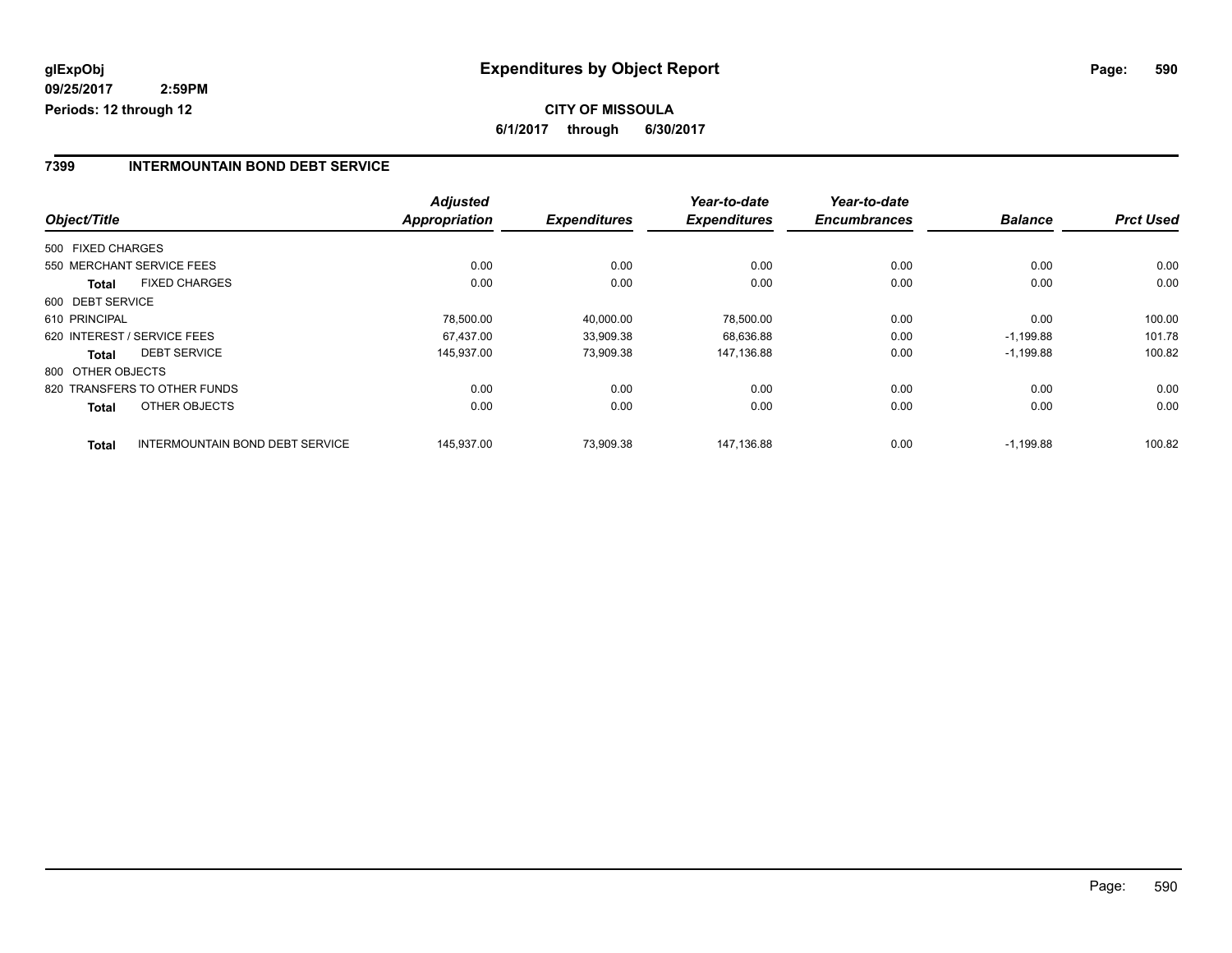**7400 FRONT ST BOND CLEARING**

**385 MRA**

|                                                   | <b>Adjusted</b>      |                     | Year-to-date        | Year-to-date        |                |                  |
|---------------------------------------------------|----------------------|---------------------|---------------------|---------------------|----------------|------------------|
| Object/Title                                      | <b>Appropriation</b> | <b>Expenditures</b> | <b>Expenditures</b> | <b>Encumbrances</b> | <b>Balance</b> | <b>Prct Used</b> |
| 500 FIXED CHARGES                                 |                      |                     |                     |                     |                |                  |
| 550 MERCHANT SERVICE FEES                         | 0.00                 | 0.00                | 0.00                | 0.00                | 0.00           | 0.00             |
| <b>FIXED CHARGES</b><br><b>Total</b>              | 0.00                 | 0.00                | 0.00                | 0.00                | 0.00           | 0.00             |
| 700 GRANTS & CONTRIBUTIONS                        |                      |                     |                     |                     |                |                  |
| 700 GRANTS & CONTRIBUTIONS                        | 0.00                 | 0.00                | 0.00                | 0.00                | 0.00           | 0.00             |
| <b>GRANTS &amp; CONTRIBUTIONS</b><br><b>Total</b> | 0.00                 | 0.00                | 0.00                | 0.00                | 0.00           | 0.00             |
| 800 OTHER OBJECTS                                 |                      |                     |                     |                     |                |                  |
| 820 TRANSFERS TO OTHER FUNDS                      | 616.443.00           | 0.00                | 253.027.55          | 0.00                | 363.415.45     | 41.05            |
| OTHER OBJECTS<br><b>Total</b>                     | 616.443.00           | 0.00                | 253,027.55          | 0.00                | 363,415.45     | 41.05            |
| <b>MRA</b><br><b>Total</b>                        | 616.443.00           | 0.00                | 253,027.55          | 0.00                | 363,415.45     | 41.05            |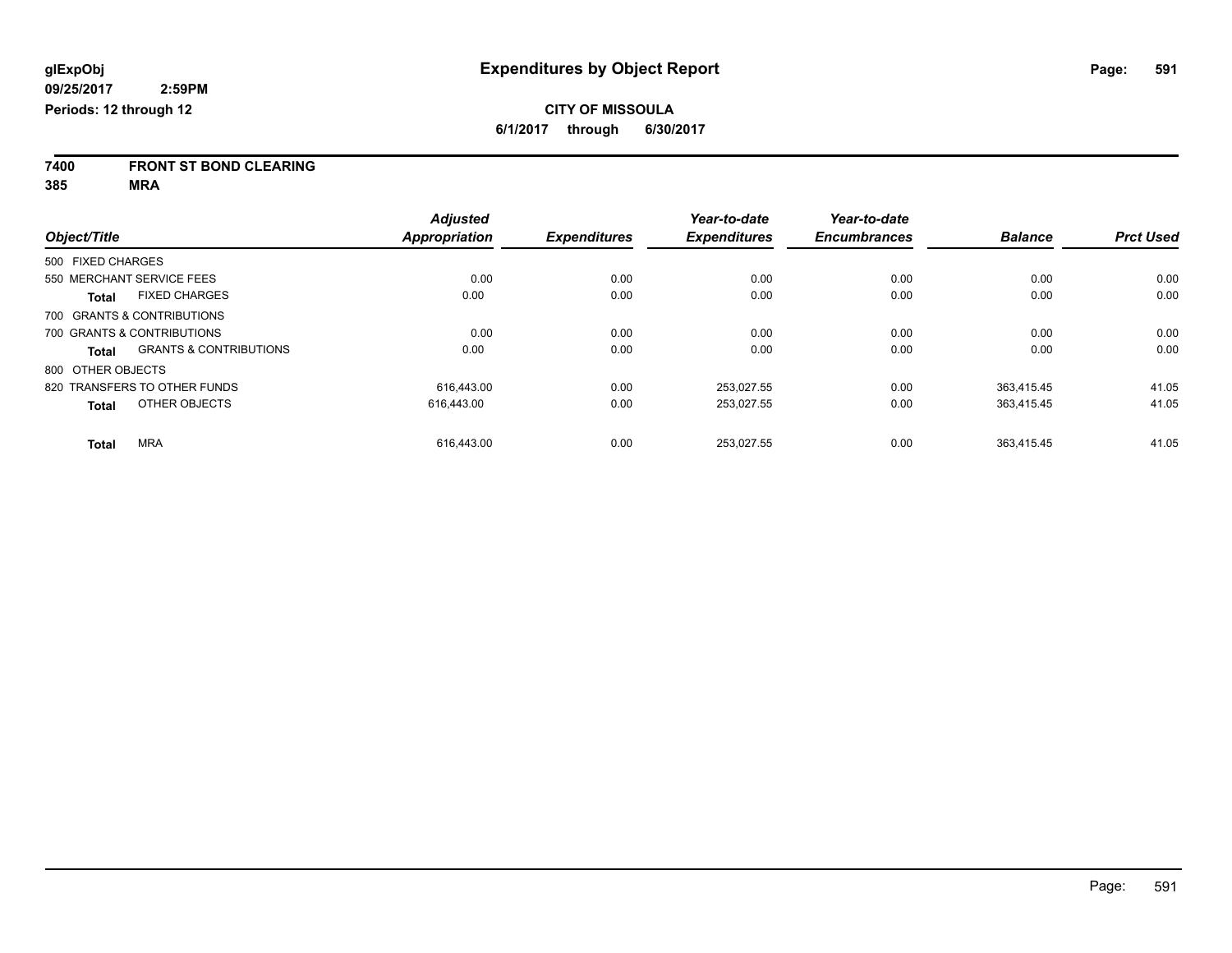#### **7400 FRONT ST BOND CLEARING**

|                                                   | <b>Adjusted</b>      |                     | Year-to-date        | Year-to-date        |                |                  |
|---------------------------------------------------|----------------------|---------------------|---------------------|---------------------|----------------|------------------|
| Object/Title                                      | <b>Appropriation</b> | <b>Expenditures</b> | <b>Expenditures</b> | <b>Encumbrances</b> | <b>Balance</b> | <b>Prct Used</b> |
| 500 FIXED CHARGES                                 |                      |                     |                     |                     |                |                  |
| 550 MERCHANT SERVICE FEES                         | 0.00                 | 0.00                | 0.00                | 0.00                | 0.00           | 0.00             |
| <b>FIXED CHARGES</b><br>Total                     | 0.00                 | 0.00                | 0.00                | 0.00                | 0.00           | 0.00             |
| 700 GRANTS & CONTRIBUTIONS                        |                      |                     |                     |                     |                |                  |
| 700 GRANTS & CONTRIBUTIONS                        | 0.00                 | 0.00                | 0.00                | 0.00                | 0.00           | 0.00             |
| <b>GRANTS &amp; CONTRIBUTIONS</b><br><b>Total</b> | 0.00                 | 0.00                | 0.00                | 0.00                | 0.00           | 0.00             |
| 800 OTHER OBJECTS                                 |                      |                     |                     |                     |                |                  |
| 820 TRANSFERS TO OTHER FUNDS                      | 616.443.00           | 0.00                | 253,027.55          | 0.00                | 363.415.45     | 41.05            |
| OTHER OBJECTS<br><b>Total</b>                     | 616.443.00           | 0.00                | 253,027.55          | 0.00                | 363,415.45     | 41.05            |
| <b>FRONT ST BOND CLEARING</b><br><b>Total</b>     | 616.443.00           | 0.00                | 253.027.55          | 0.00                | 363.415.45     | 41.05            |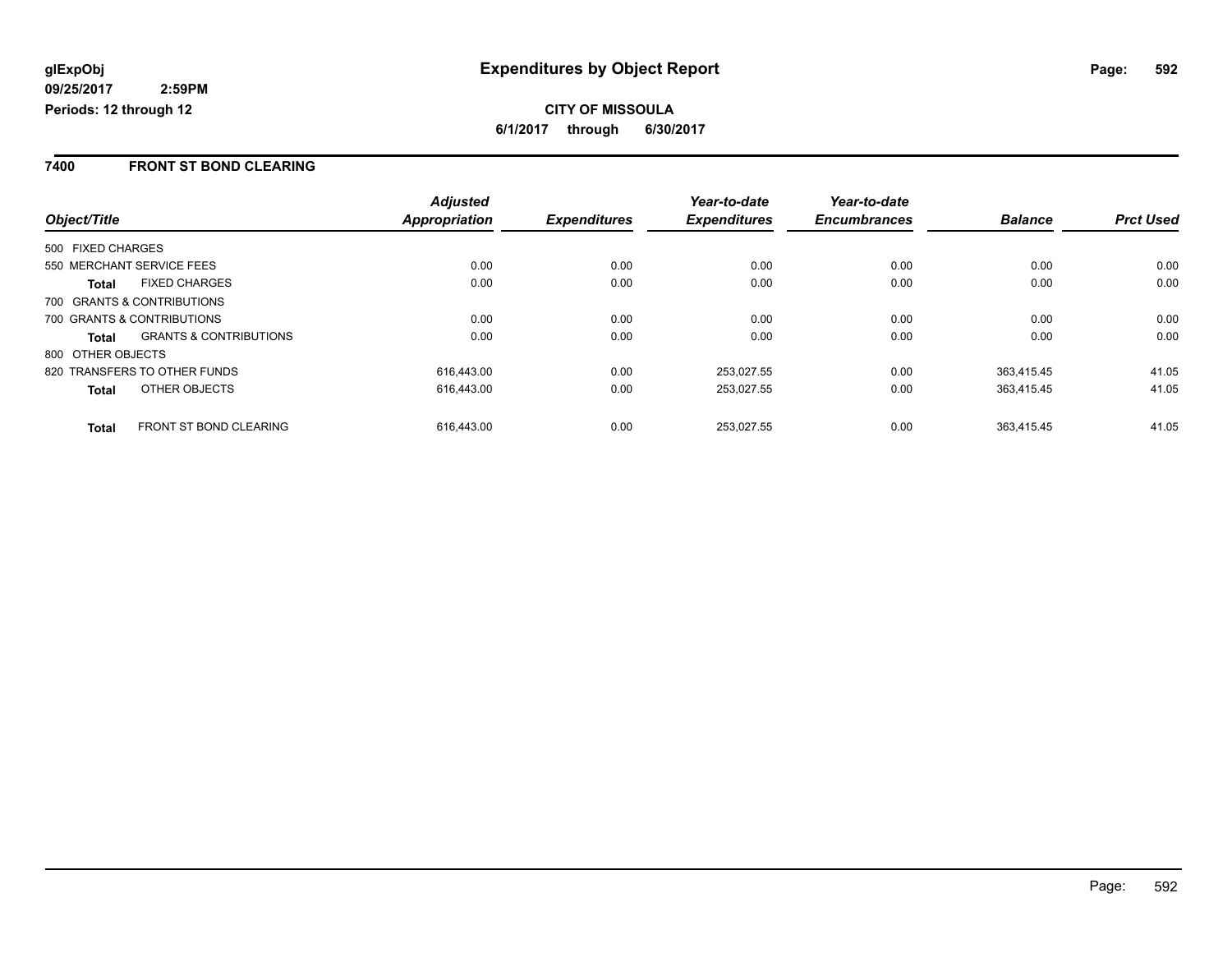# **7401 FRONT ST PARKING STRUCTURE**

**385 MRA**

|                   |                              | <b>Adjusted</b>      |                     | Year-to-date        | Year-to-date        |                |                  |
|-------------------|------------------------------|----------------------|---------------------|---------------------|---------------------|----------------|------------------|
| Object/Title      |                              | <b>Appropriation</b> | <b>Expenditures</b> | <b>Expenditures</b> | <b>Encumbrances</b> | <b>Balance</b> | <b>Prct Used</b> |
|                   | 300 PURCHASED SERVICES       |                      |                     |                     |                     |                |                  |
|                   | 390 OTHER PURCHASED SERVICES | 0.00                 | 0.00                | 0.00                | 0.00                | 0.00           | 0.00             |
| <b>Total</b>      | <b>PURCHASED SERVICES</b>    | 0.00                 | 0.00                | 0.00                | 0.00                | 0.00           | 0.00             |
| 500 FIXED CHARGES |                              |                      |                     |                     |                     |                |                  |
|                   | 550 MERCHANT SERVICE FEES    | 0.00                 | 0.00                | 0.00                | 0.00                | 0.00           | 0.00             |
| <b>Total</b>      | <b>FIXED CHARGES</b>         | 0.00                 | 0.00                | 0.00                | 0.00                | 0.00           | 0.00             |
| 600 DEBT SERVICE  |                              |                      |                     |                     |                     |                |                  |
| 610 PRINCIPAL     |                              | 74,000.00            | 0.00                | 100,000.00          | 0.00                | $-26,000.00$   | 135.14           |
|                   | 620 INTEREST / SERVICE FEES  | 132,340.00           | 0.00                | 106,340.00          | 0.00                | 26,000.00      | 80.35            |
| <b>Total</b>      | <b>DEBT SERVICE</b>          | 206,340.00           | 0.00                | 206,340.00          | 0.00                | 0.00           | 100.00           |
| 800 OTHER OBJECTS |                              |                      |                     |                     |                     |                |                  |
|                   | 820 TRANSFERS TO OTHER FUNDS | 0.00                 | 0.00                | 0.00                | 0.00                | 0.00           | 0.00             |
| <b>Total</b>      | OTHER OBJECTS                | 0.00                 | 0.00                | 0.00                | 0.00                | 0.00           | 0.00             |
| <b>Total</b>      | <b>MRA</b>                   | 206,340.00           | 0.00                | 206,340.00          | 0.00                | 0.00           | 100.00           |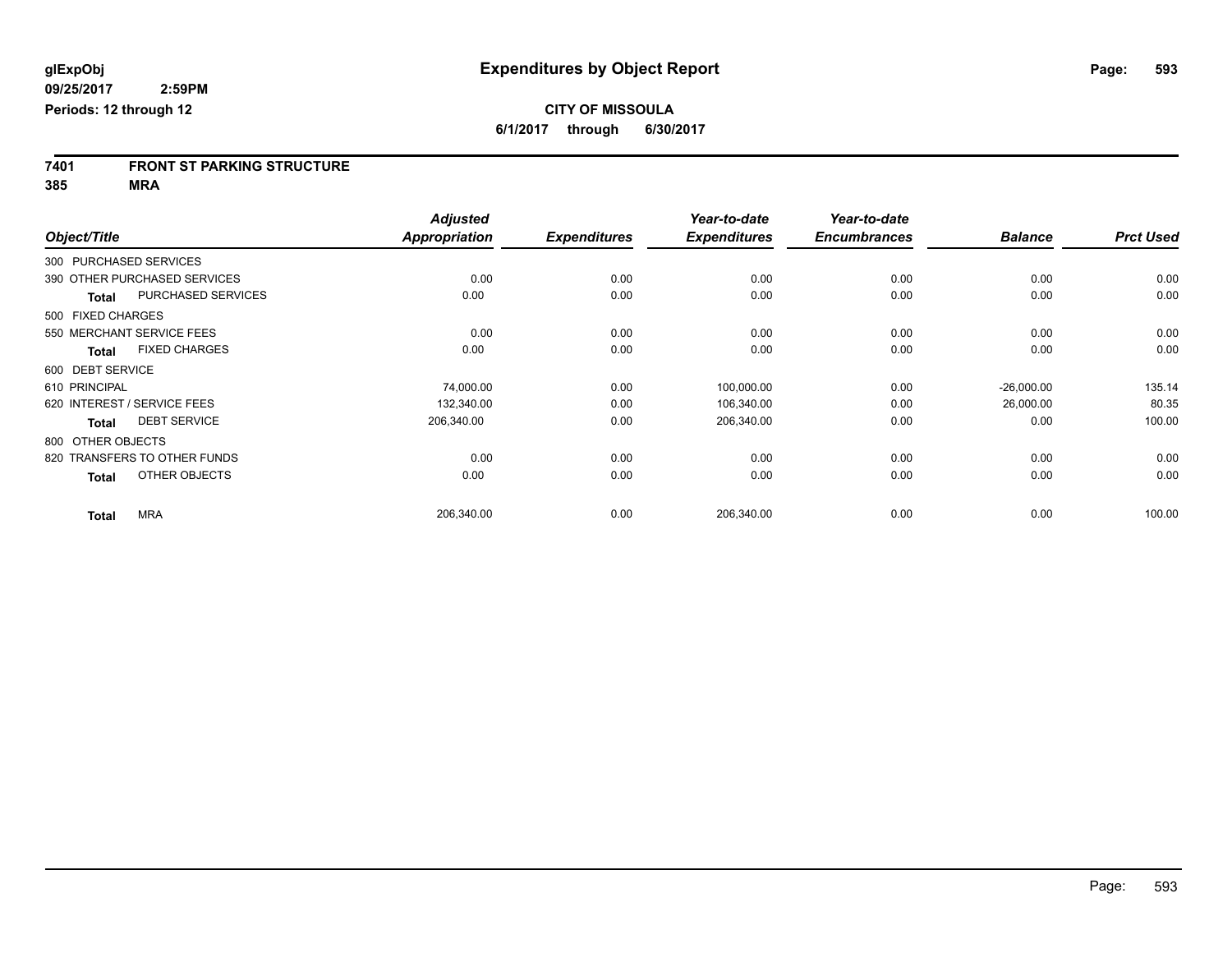**CITY OF MISSOULA 6/1/2017 through 6/30/2017**

#### **7401 FRONT ST PARKING STRUCTURE**

|                        |                                   | <b>Adjusted</b>      |                     | Year-to-date        | Year-to-date        |                |                  |
|------------------------|-----------------------------------|----------------------|---------------------|---------------------|---------------------|----------------|------------------|
| Object/Title           |                                   | <b>Appropriation</b> | <b>Expenditures</b> | <b>Expenditures</b> | <b>Encumbrances</b> | <b>Balance</b> | <b>Prct Used</b> |
| 300 PURCHASED SERVICES |                                   |                      |                     |                     |                     |                |                  |
|                        | 390 OTHER PURCHASED SERVICES      | 0.00                 | 0.00                | 0.00                | 0.00                | 0.00           | 0.00             |
| Total                  | <b>PURCHASED SERVICES</b>         | 0.00                 | 0.00                | 0.00                | 0.00                | 0.00           | 0.00             |
| 500 FIXED CHARGES      |                                   |                      |                     |                     |                     |                |                  |
|                        | 550 MERCHANT SERVICE FEES         | 0.00                 | 0.00                | 0.00                | 0.00                | 0.00           | 0.00             |
| <b>Total</b>           | <b>FIXED CHARGES</b>              | 0.00                 | 0.00                | 0.00                | 0.00                | 0.00           | 0.00             |
| 600 DEBT SERVICE       |                                   |                      |                     |                     |                     |                |                  |
| 610 PRINCIPAL          |                                   | 74,000.00            | 0.00                | 100,000.00          | 0.00                | $-26,000.00$   | 135.14           |
|                        | 620 INTEREST / SERVICE FEES       | 132,340.00           | 0.00                | 106,340.00          | 0.00                | 26,000.00      | 80.35            |
| <b>Total</b>           | <b>DEBT SERVICE</b>               | 206,340.00           | 0.00                | 206,340.00          | 0.00                | 0.00           | 100.00           |
| 800 OTHER OBJECTS      |                                   |                      |                     |                     |                     |                |                  |
|                        | 820 TRANSFERS TO OTHER FUNDS      | 0.00                 | 0.00                | 0.00                | 0.00                | 0.00           | 0.00             |
| <b>Total</b>           | OTHER OBJECTS                     | 0.00                 | 0.00                | 0.00                | 0.00                | 0.00           | 0.00             |
| <b>Total</b>           | <b>FRONT ST PARKING STRUCTURE</b> | 206,340.00           | 0.00                | 206,340.00          | 0.00                | 0.00           | 100.00           |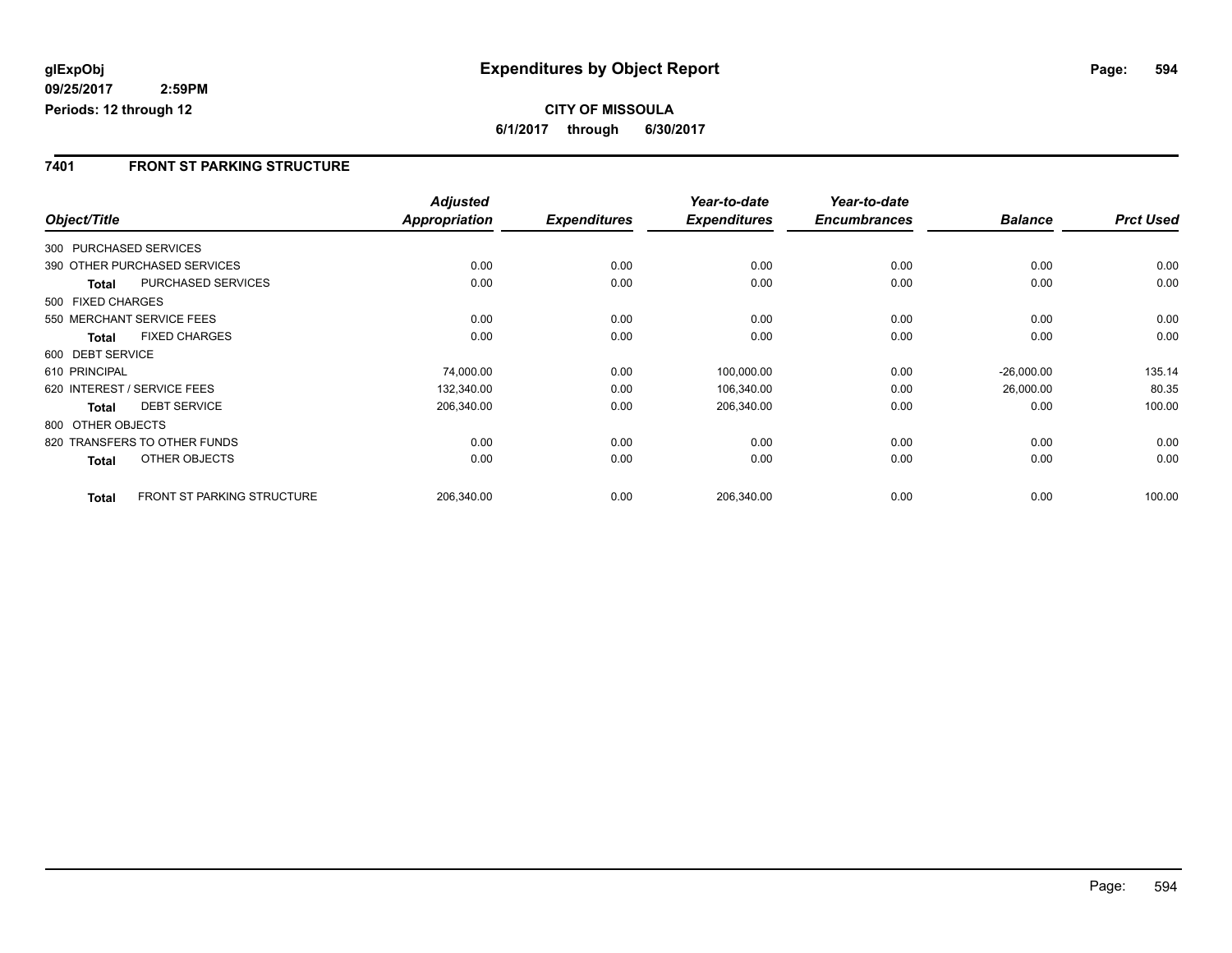# **7402 FRONT ST SUBORDINATE LIEN NOTE**

**385 MRA**

|                   |                                   | <b>Adjusted</b>      |                     | Year-to-date        | Year-to-date        |                |                  |
|-------------------|-----------------------------------|----------------------|---------------------|---------------------|---------------------|----------------|------------------|
| Object/Title      |                                   | <b>Appropriation</b> | <b>Expenditures</b> | <b>Expenditures</b> | <b>Encumbrances</b> | <b>Balance</b> | <b>Prct Used</b> |
| 500 FIXED CHARGES |                                   |                      |                     |                     |                     |                |                  |
|                   | 550 MERCHANT SERVICE FEES         | 0.00                 | 0.00                | 0.00                | 0.00                | 0.00           | 0.00             |
| Total             | <b>FIXED CHARGES</b>              | 0.00                 | 0.00                | 0.00                | 0.00                | 0.00           | 0.00             |
| 600 DEBT SERVICE  |                                   |                      |                     |                     |                     |                |                  |
| 610 PRINCIPAL     |                                   | 34,930.00            | 0.00                | 37,217.80           | 0.00                | $-2,287.80$    | 106.55           |
|                   | 620 INTEREST / SERVICE FEES       | 96,231.00            | 38,519.44           | 87,300.12           | 0.00                | 8,930.88       | 90.72            |
| <b>Total</b>      | <b>DEBT SERVICE</b>               | 131,161.00           | 38,519.44           | 124,517.92          | 0.00                | 6,643.08       | 94.94            |
|                   | 700 GRANTS & CONTRIBUTIONS        |                      |                     |                     |                     |                |                  |
|                   | 700 GRANTS & CONTRIBUTIONS        | 0.00                 | 0.00                | 0.00                | 0.00                | 0.00           | 0.00             |
| <b>Total</b>      | <b>GRANTS &amp; CONTRIBUTIONS</b> | 0.00                 | 0.00                | 0.00                | 0.00                | 0.00           | 0.00             |
| 800 OTHER OBJECTS |                                   |                      |                     |                     |                     |                |                  |
|                   | 820 TRANSFERS TO OTHER FUNDS      | 0.00                 | 0.00                | 0.00                | 0.00                | 0.00           | 0.00             |
| <b>Total</b>      | OTHER OBJECTS                     | 0.00                 | 0.00                | 0.00                | 0.00                | 0.00           | 0.00             |
| <b>Total</b>      | <b>MRA</b>                        | 131,161.00           | 38,519.44           | 124,517.92          | 0.00                | 6,643.08       | 94.94            |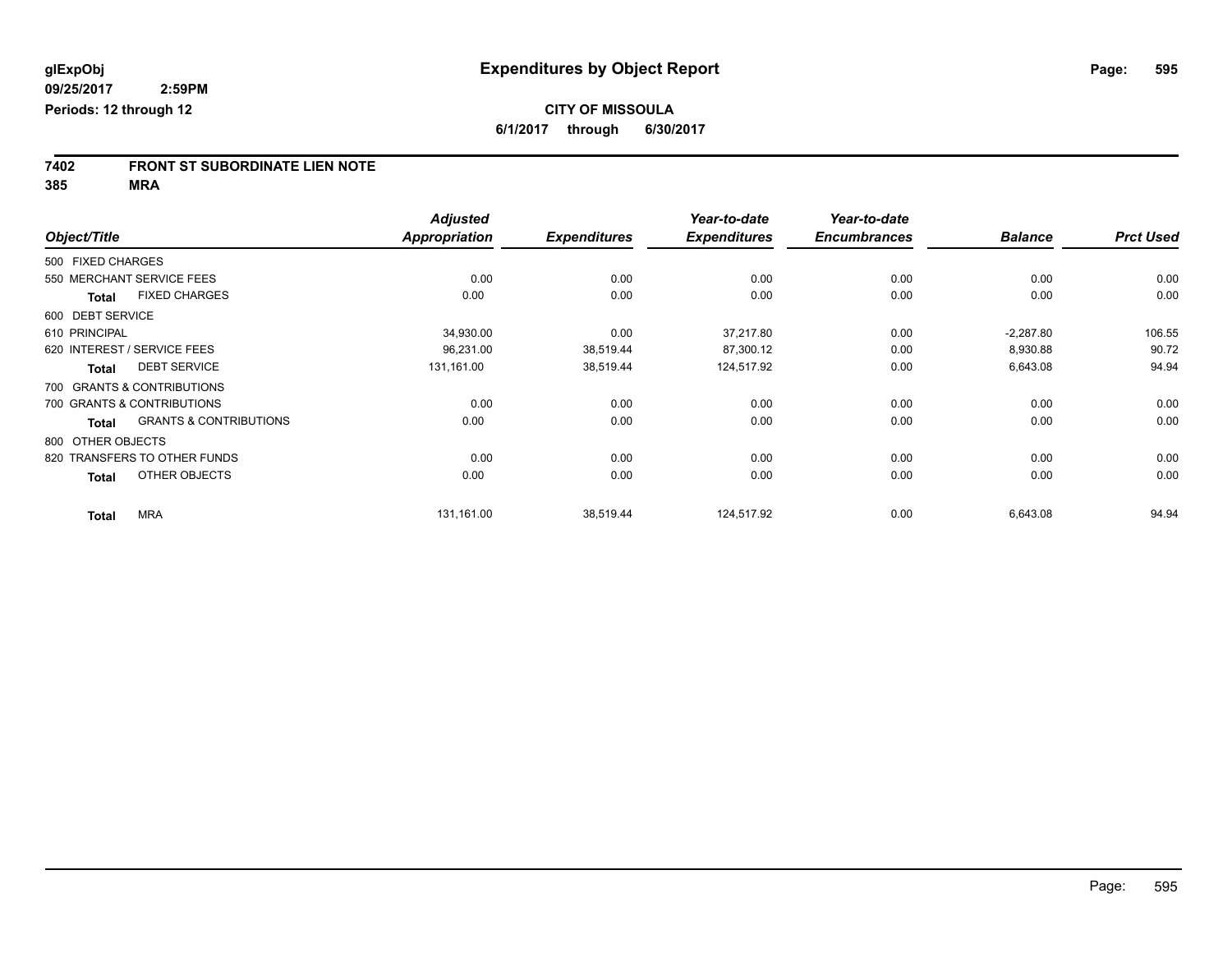## **CITY OF MISSOULA 6/1/2017 through 6/30/2017**

#### **7402 FRONT ST SUBORDINATE LIEN NOTE**

|                   |                                       | <b>Adjusted</b> |                     | Year-to-date        | Year-to-date        |                |                  |
|-------------------|---------------------------------------|-----------------|---------------------|---------------------|---------------------|----------------|------------------|
| Object/Title      |                                       | Appropriation   | <b>Expenditures</b> | <b>Expenditures</b> | <b>Encumbrances</b> | <b>Balance</b> | <b>Prct Used</b> |
| 500 FIXED CHARGES |                                       |                 |                     |                     |                     |                |                  |
|                   | 550 MERCHANT SERVICE FEES             | 0.00            | 0.00                | 0.00                | 0.00                | 0.00           | 0.00             |
| <b>Total</b>      | <b>FIXED CHARGES</b>                  | 0.00            | 0.00                | 0.00                | 0.00                | 0.00           | 0.00             |
| 600 DEBT SERVICE  |                                       |                 |                     |                     |                     |                |                  |
| 610 PRINCIPAL     |                                       | 34,930.00       | 0.00                | 37.217.80           | 0.00                | $-2,287.80$    | 106.55           |
|                   | 620 INTEREST / SERVICE FEES           | 96,231.00       | 38,519.44           | 87,300.12           | 0.00                | 8,930.88       | 90.72            |
| <b>Total</b>      | <b>DEBT SERVICE</b>                   | 131,161.00      | 38,519.44           | 124,517.92          | 0.00                | 6,643.08       | 94.94            |
|                   | 700 GRANTS & CONTRIBUTIONS            |                 |                     |                     |                     |                |                  |
|                   | 700 GRANTS & CONTRIBUTIONS            | 0.00            | 0.00                | 0.00                | 0.00                | 0.00           | 0.00             |
| Total             | <b>GRANTS &amp; CONTRIBUTIONS</b>     | 0.00            | 0.00                | 0.00                | 0.00                | 0.00           | 0.00             |
| 800 OTHER OBJECTS |                                       |                 |                     |                     |                     |                |                  |
|                   | 820 TRANSFERS TO OTHER FUNDS          | 0.00            | 0.00                | 0.00                | 0.00                | 0.00           | 0.00             |
| Total             | OTHER OBJECTS                         | 0.00            | 0.00                | 0.00                | 0.00                | 0.00           | 0.00             |
| <b>Total</b>      | <b>FRONT ST SUBORDINATE LIEN NOTE</b> | 131,161.00      | 38,519.44           | 124,517.92          | 0.00                | 6,643.08       | 94.94            |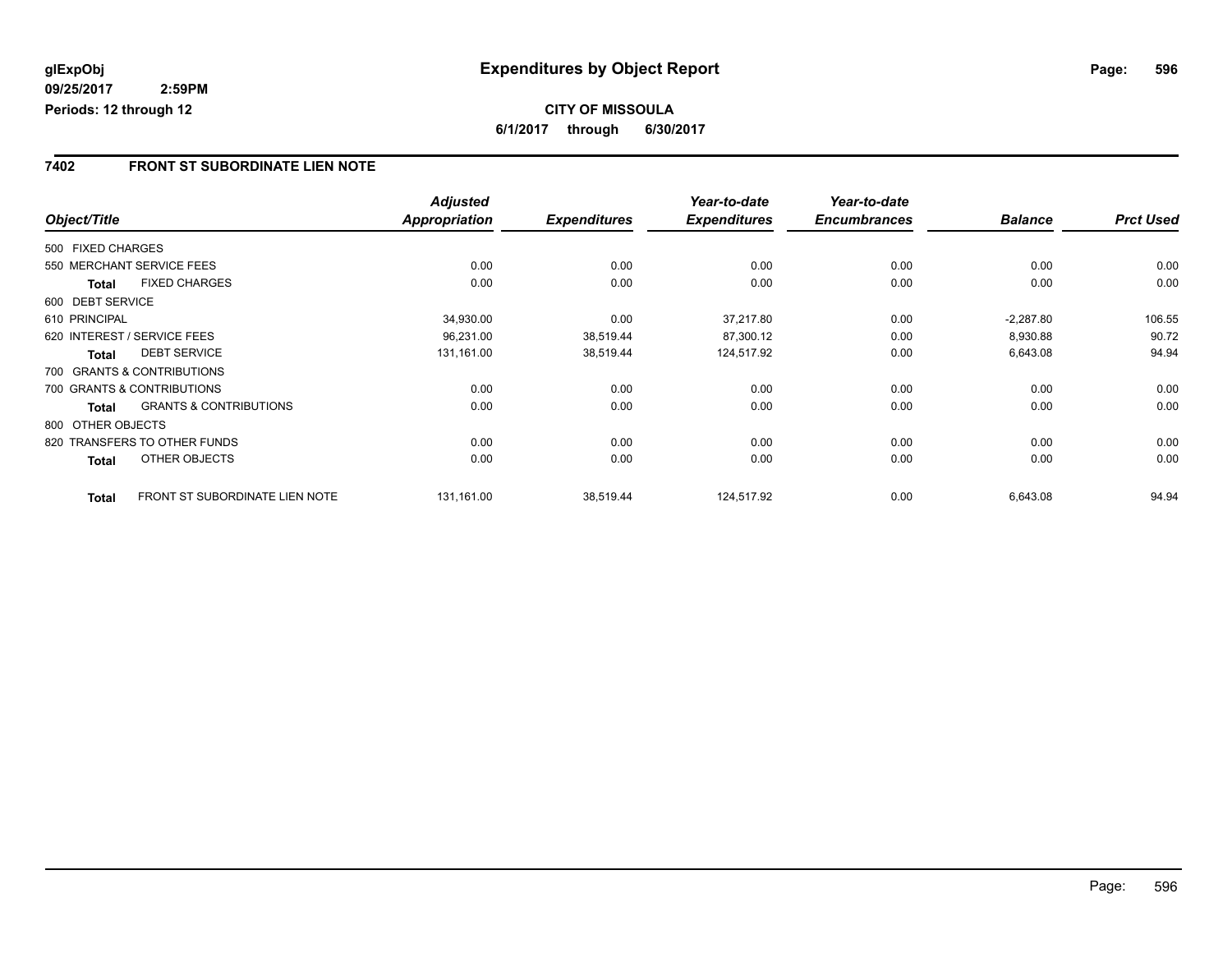#### **CITY OF MISSOULA 6/1/2017 through 6/30/2017**

# **7447 COURT COLLECTED PARKING FINES**

**230 MUNICIPAL COURT**

| Object/Title                           | <b>Adjusted</b><br>Appropriation | <b>Expenditures</b> | Year-to-date<br><b>Expenditures</b> | Year-to-date<br><b>Encumbrances</b> | <b>Balance</b> | <b>Prct Used</b> |
|----------------------------------------|----------------------------------|---------------------|-------------------------------------|-------------------------------------|----------------|------------------|
| 500 FIXED CHARGES                      |                                  |                     |                                     |                                     |                |                  |
| 500 FIXED CHARGES                      | 0.00                             | 0.00                | 0.00                                | 0.00                                | 0.00           | 0.00             |
| 550 MERCHANT SERVICE FEES              | 0.00                             | 0.00                | 0.00                                | 0.00                                | 0.00           | 0.00             |
| <b>FIXED CHARGES</b><br><b>Total</b>   | 0.00                             | 0.00                | 0.00                                | 0.00                                | 0.00           | 0.00             |
| <b>MUNICIPAL COURT</b><br><b>Total</b> | 0.00                             | 0.00                | 0.00                                | 0.00                                | 0.00           | 0.00             |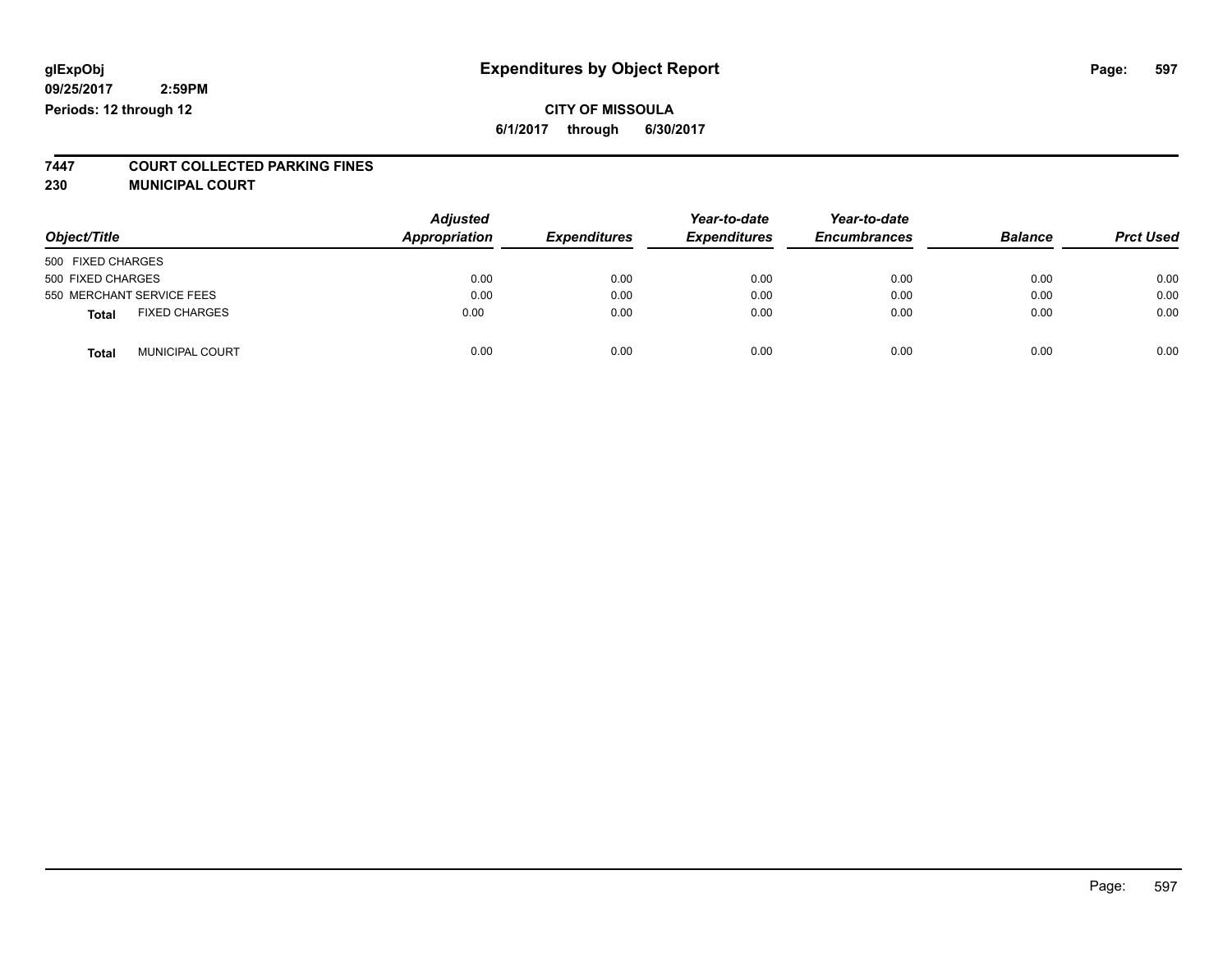## **glExpObj Expenditures by Object Report Page: 598**

**09/25/2017 2:59PM Periods: 12 through 12**

**6/1/2017 through 6/30/2017**

#### **7447 COURT COLLECTED PARKING FINES**

| Object/Title                                  | <b>Adjusted</b><br><b>Appropriation</b> | <b>Expenditures</b> | Year-to-date<br><b>Expenditures</b> | Year-to-date<br><b>Encumbrances</b> | <b>Balance</b> | <b>Prct Used</b> |
|-----------------------------------------------|-----------------------------------------|---------------------|-------------------------------------|-------------------------------------|----------------|------------------|
| 500 FIXED CHARGES                             |                                         |                     |                                     |                                     |                |                  |
| 500 FIXED CHARGES                             | 0.00                                    | 0.00                | 0.00                                | 0.00                                | 0.00           | 0.00             |
| 550 MERCHANT SERVICE FEES                     | 0.00                                    | 0.00                | 0.00                                | 0.00                                | 0.00           | 0.00             |
| <b>FIXED CHARGES</b><br>Total                 | 0.00                                    | 0.00                | 0.00                                | 0.00                                | 0.00           | 0.00             |
| <b>COURT COLLECTED PARKING FINES</b><br>Total | 0.00                                    | 0.00                | 0.00                                | 0.00                                | 0.00           | 0.00             |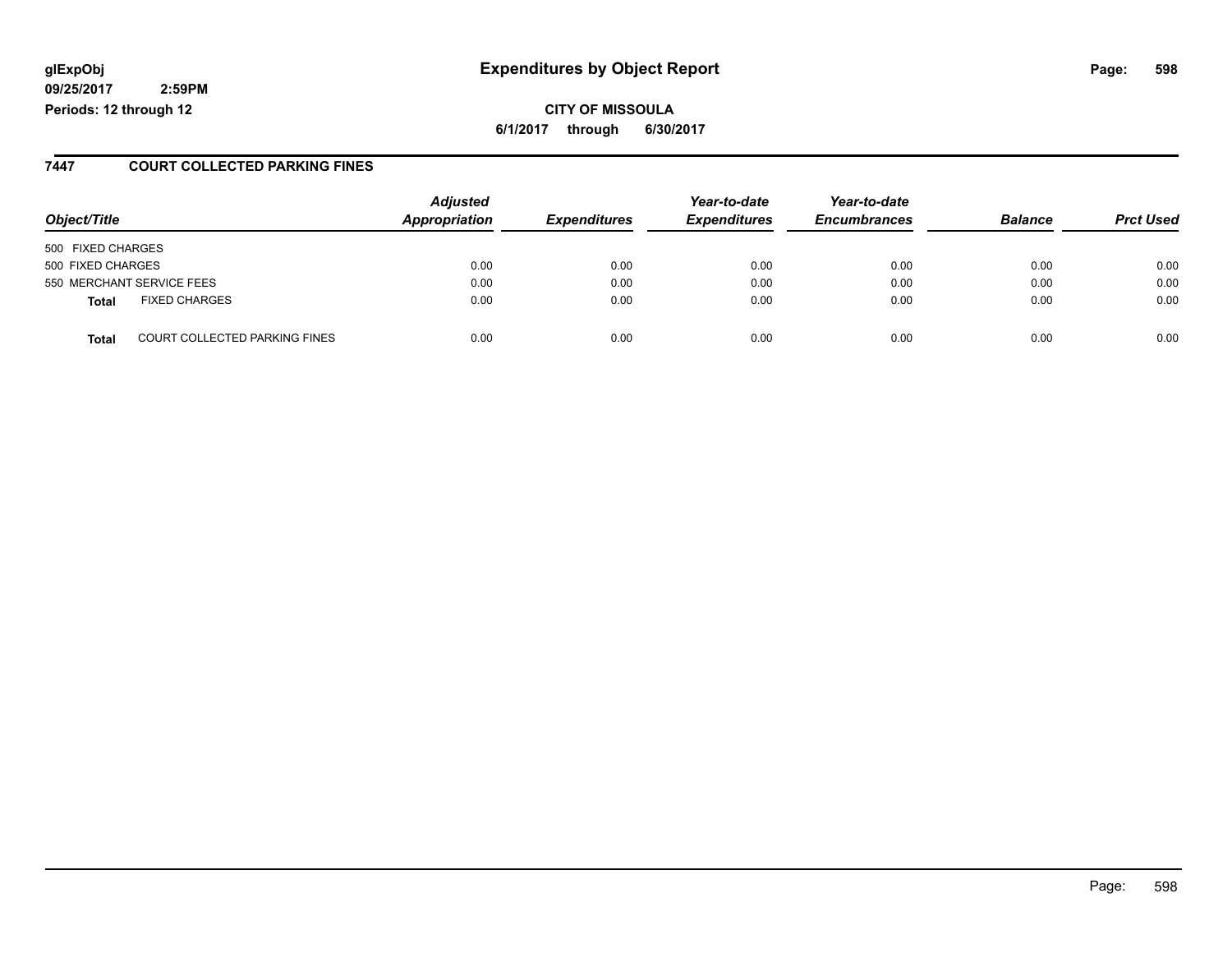**7458 COURT SURCHARGE**

**230 MUNICIPAL COURT**

|                                        | <b>Adjusted</b> |                     | Year-to-date        | Year-to-date        | <b>Balance</b> |                  |
|----------------------------------------|-----------------|---------------------|---------------------|---------------------|----------------|------------------|
| Object/Title                           | Appropriation   | <b>Expenditures</b> | <b>Expenditures</b> | <b>Encumbrances</b> |                | <b>Prct Used</b> |
| 500 FIXED CHARGES                      |                 |                     |                     |                     |                |                  |
| 500 FIXED CHARGES                      | 0.00            | 0.00                | 0.00                | 0.00                | 0.00           | 0.00             |
| 550 MERCHANT SERVICE FEES              | 0.00            | 0.00                | 0.00                | 0.00                | 0.00           | 0.00             |
| <b>FIXED CHARGES</b><br><b>Total</b>   | 0.00            | 0.00                | 0.00                | 0.00                | 0.00           | 0.00             |
| <b>MUNICIPAL COURT</b><br><b>Total</b> | 0.00            | 0.00                | 0.00                | 0.00                | 0.00           | 0.00             |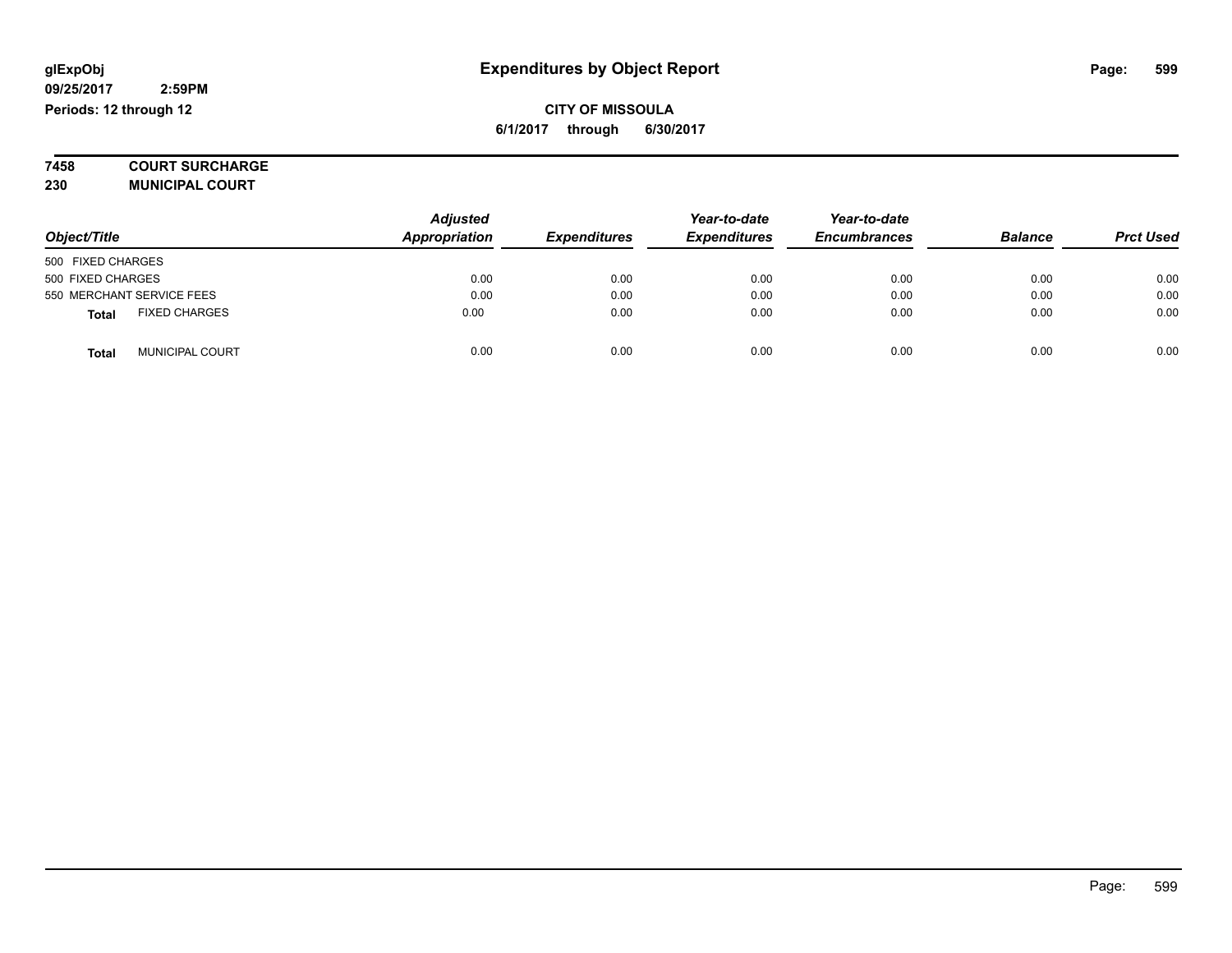## **glExpObj Expenditures by Object Report Page: 600**

**09/25/2017 2:59PM Periods: 12 through 12**

**7458 COURT SURCHARGE**

| Object/Title                           | <b>Adjusted</b><br>Appropriation | <b>Expenditures</b> | Year-to-date<br><b>Expenditures</b> | Year-to-date<br><b>Encumbrances</b> | <b>Balance</b> | <b>Prct Used</b> |
|----------------------------------------|----------------------------------|---------------------|-------------------------------------|-------------------------------------|----------------|------------------|
| 500 FIXED CHARGES                      |                                  |                     |                                     |                                     |                |                  |
| 500 FIXED CHARGES                      | 0.00                             | 0.00                | 0.00                                | 0.00                                | 0.00           | 0.00             |
| 550 MERCHANT SERVICE FEES              | 0.00                             | 0.00                | 0.00                                | 0.00                                | 0.00           | 0.00             |
| <b>FIXED CHARGES</b><br><b>Total</b>   | 0.00                             | 0.00                | 0.00                                | 0.00                                | 0.00           | 0.00             |
| <b>COURT SURCHARGE</b><br><b>Total</b> | 0.00                             | 0.00                | 0.00                                | 0.00                                | 0.00           | 0.00             |

Page: 600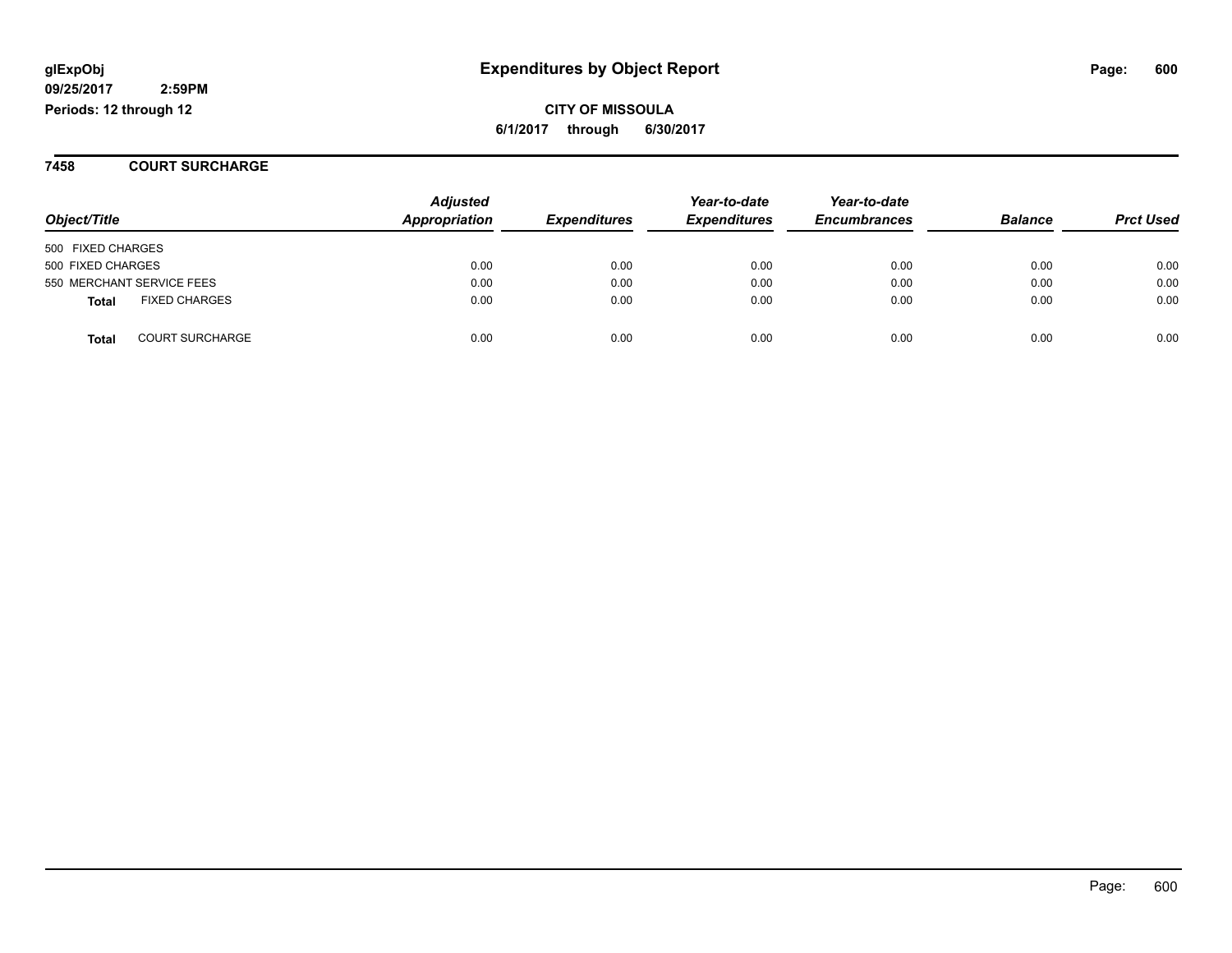### **CITY OF MISSOULA 6/1/2017 through 6/30/2017**

**7469 PUBLIC DEFENDER FEES 230 MUNICIPAL COURT**

| Object/Title                           | <b>Adjusted</b><br><b>Appropriation</b> | <b>Expenditures</b> | Year-to-date<br><b>Expenditures</b> | Year-to-date<br><b>Encumbrances</b> | <b>Balance</b> | <b>Prct Used</b> |
|----------------------------------------|-----------------------------------------|---------------------|-------------------------------------|-------------------------------------|----------------|------------------|
| 500 FIXED CHARGES                      |                                         |                     |                                     |                                     |                |                  |
| 500 FIXED CHARGES                      | 0.00                                    | 0.00                | 0.00                                | 0.00                                | 0.00           | 0.00             |
| 550 MERCHANT SERVICE FEES              | 0.00                                    | 0.00                | 0.00                                | 0.00                                | 0.00           | 0.00             |
| <b>FIXED CHARGES</b><br><b>Total</b>   | 0.00                                    | 0.00                | 0.00                                | 0.00                                | 0.00           | 0.00             |
| <b>MUNICIPAL COURT</b><br><b>Total</b> | 0.00                                    | 0.00                | 0.00                                | 0.00                                | 0.00           | 0.00             |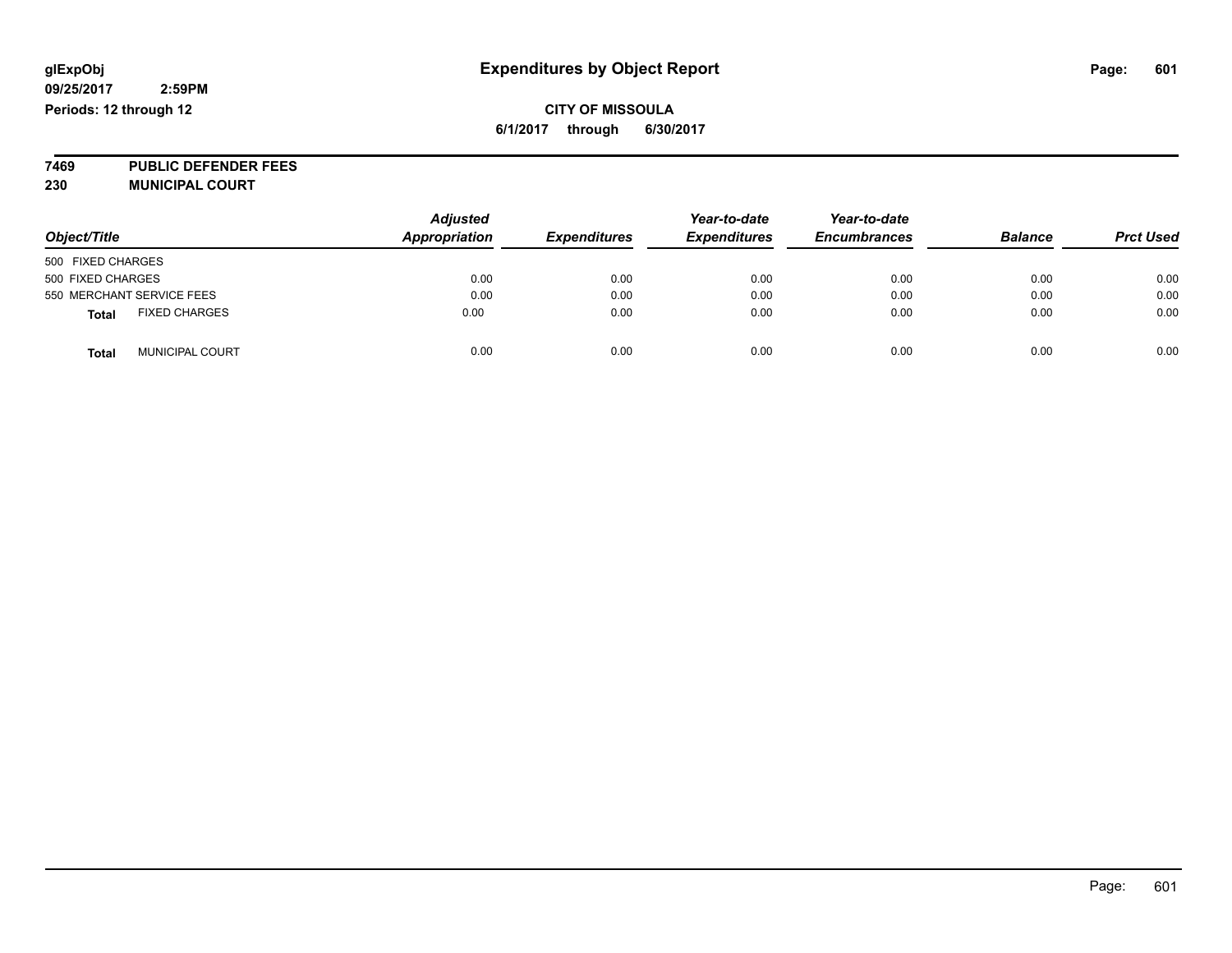**CITY OF MISSOULA 6/1/2017 through 6/30/2017**

#### **7469 PUBLIC DEFENDER FEES**

| Object/Title                         | <b>Adjusted</b><br>Appropriation | <b>Expenditures</b> | Year-to-date<br><b>Expenditures</b> | Year-to-date<br><b>Encumbrances</b> | <b>Balance</b> | <b>Prct Used</b> |
|--------------------------------------|----------------------------------|---------------------|-------------------------------------|-------------------------------------|----------------|------------------|
| 500 FIXED CHARGES                    |                                  |                     |                                     |                                     |                |                  |
| 500 FIXED CHARGES                    | 0.00                             | 0.00                | 0.00                                | 0.00                                | 0.00           | 0.00             |
| 550 MERCHANT SERVICE FEES            | 0.00                             | 0.00                | 0.00                                | 0.00                                | 0.00           | 0.00             |
| <b>FIXED CHARGES</b><br><b>Total</b> | 0.00                             | 0.00                | 0.00                                | 0.00                                | 0.00           | 0.00             |
| PUBLIC DEFENDER FEES<br><b>Total</b> | 0.00                             | 0.00                | 0.00                                | 0.00                                | 0.00           | 0.00             |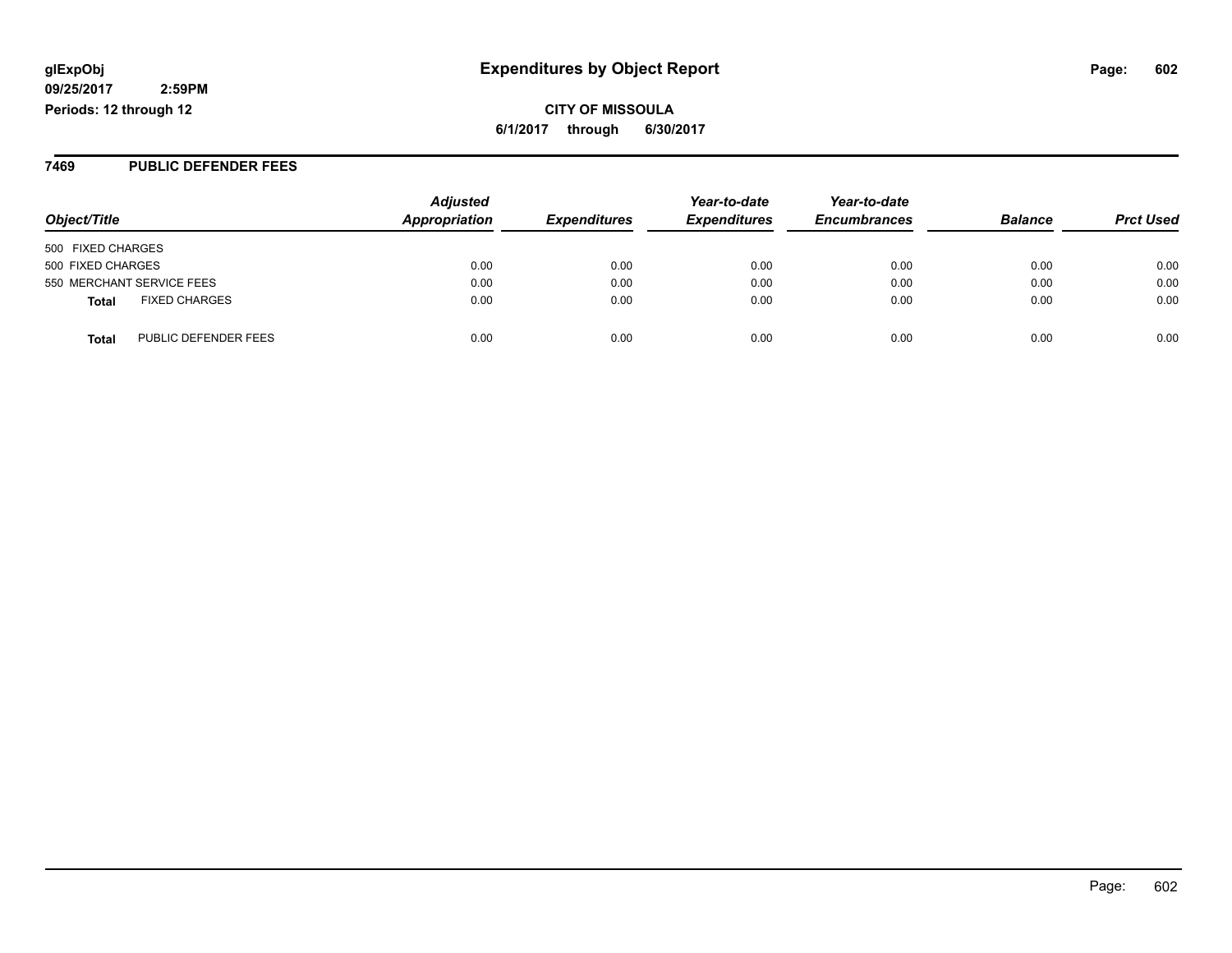# **7903 COUNTY CLEARING**

**390 NON-DEPARTMENTAL**

|                                      | <b>Adjusted</b>      |                     | Year-to-date        | Year-to-date        |                |                  |
|--------------------------------------|----------------------|---------------------|---------------------|---------------------|----------------|------------------|
| Object/Title                         | <b>Appropriation</b> | <b>Expenditures</b> | <b>Expenditures</b> | <b>Encumbrances</b> | <b>Balance</b> | <b>Prct Used</b> |
| 500 FIXED CHARGES                    |                      |                     |                     |                     |                |                  |
| 550 MERCHANT SERVICE FEES            | 0.00                 | 0.00                | 0.00                | 0.00                | 0.00           | 0.00             |
| <b>FIXED CHARGES</b><br><b>Total</b> | 0.00                 | 0.00                | 0.00                | 0.00                | 0.00           | 0.00             |
| 800 OTHER OBJECTS                    |                      |                     |                     |                     |                |                  |
| 845 CONTINGENCY                      | 0.00                 | 2.440.25            | 9.077.78            | 0.00                | $-9,077.78$    | 0.00             |
| OTHER OBJECTS<br><b>Total</b>        | 0.00                 | 2,440.25            | 9.077.78            | 0.00                | $-9,077.78$    | 0.00             |
| NON-DEPARTMENTAL<br>Total            | 0.00                 | 2.440.25            | 9.077.78            | 0.00                | $-9.077.78$    | 0.00             |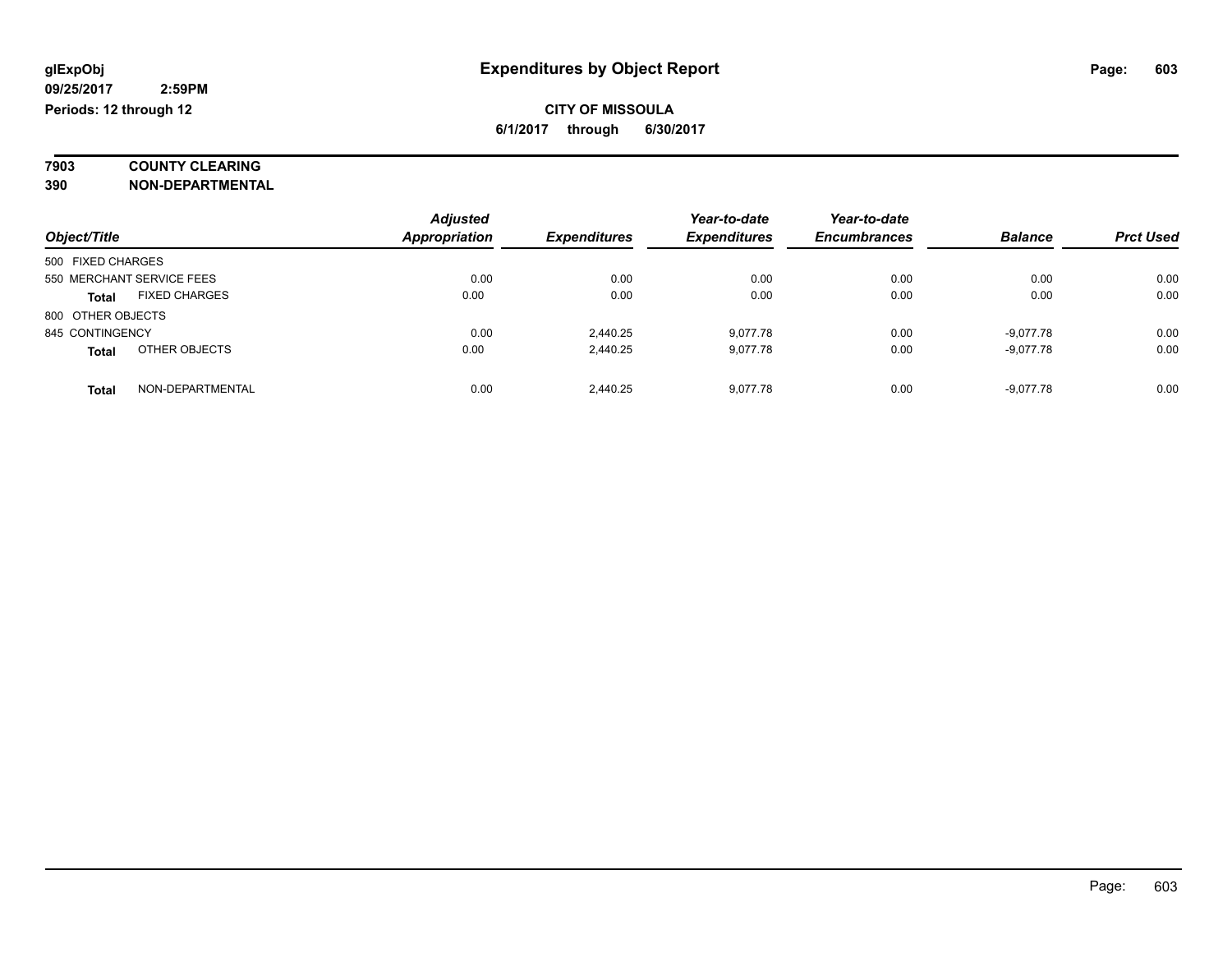#### **7903 COUNTY CLEARING**

|                   |                           | <b>Adjusted</b>      |                     | Year-to-date        | Year-to-date        |                |                  |
|-------------------|---------------------------|----------------------|---------------------|---------------------|---------------------|----------------|------------------|
| Object/Title      |                           | <b>Appropriation</b> | <b>Expenditures</b> | <b>Expenditures</b> | <b>Encumbrances</b> | <b>Balance</b> | <b>Prct Used</b> |
| 500 FIXED CHARGES |                           |                      |                     |                     |                     |                |                  |
|                   | 550 MERCHANT SERVICE FEES | 0.00                 | 0.00                | 0.00                | 0.00                | 0.00           | 0.00             |
| <b>Total</b>      | <b>FIXED CHARGES</b>      | 0.00                 | 0.00                | 0.00                | 0.00                | 0.00           | 0.00             |
| 800 OTHER OBJECTS |                           |                      |                     |                     |                     |                |                  |
| 845 CONTINGENCY   |                           | 0.00                 | 2.440.25            | 9.077.78            | 0.00                | -9.077.78      | 0.00             |
| <b>Total</b>      | OTHER OBJECTS             | 0.00                 | 2.440.25            | 9.077.78            | 0.00                | -9.077.78      | 0.00             |
| <b>Total</b>      | <b>COUNTY CLEARING</b>    | 0.00                 | 2.440.25            | 9.077.78            | 0.00                | -9.077.78      | 0.00             |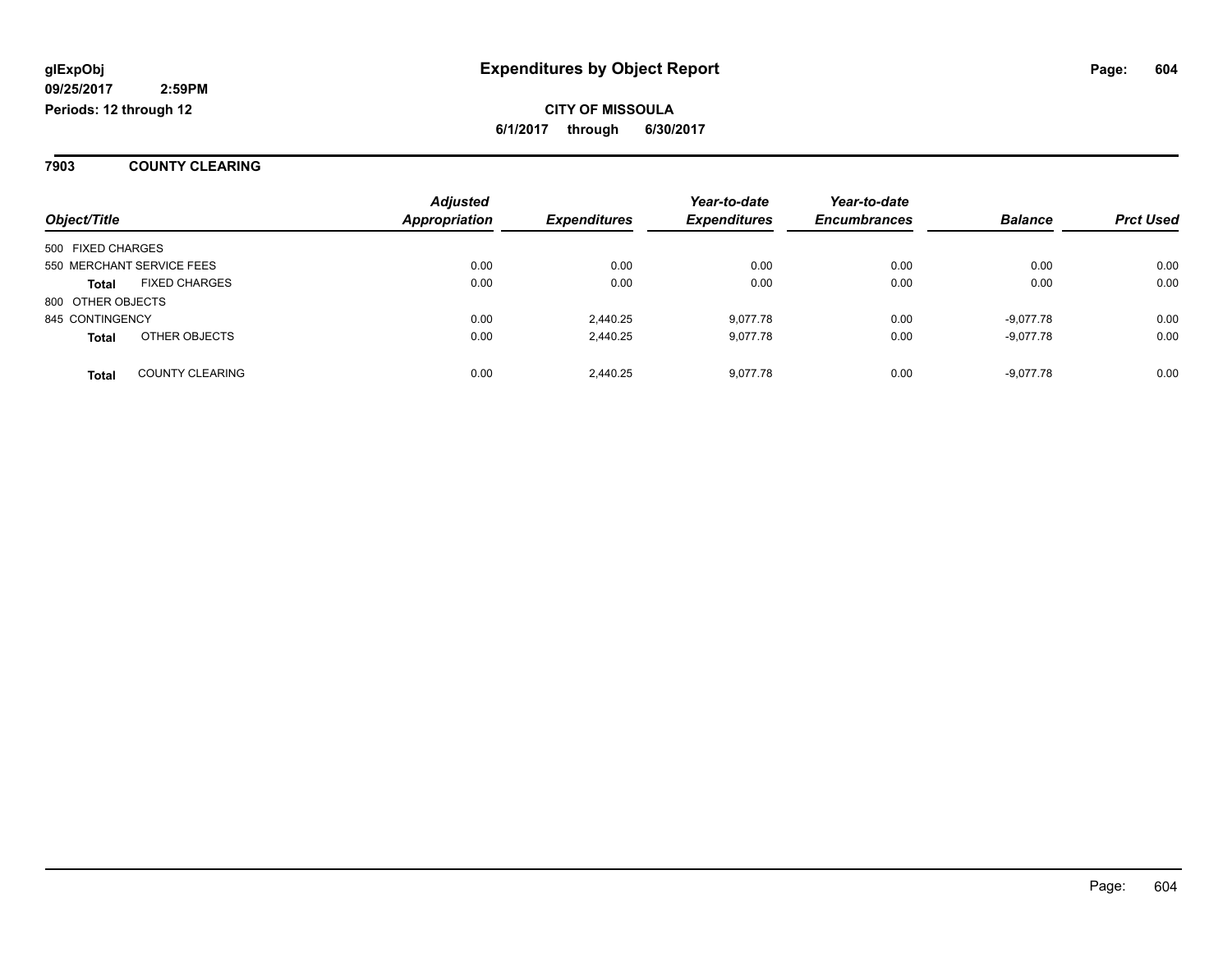# **7904 SEWER REBATE**

**280 PUBLIC WORKS OPERATIONS**

|                                         | <b>Adjusted</b> |                     | Year-to-date        | Year-to-date        |                |                  |
|-----------------------------------------|-----------------|---------------------|---------------------|---------------------|----------------|------------------|
| Object/Title                            | Appropriation   | <b>Expenditures</b> | <b>Expenditures</b> | <b>Encumbrances</b> | <b>Balance</b> | <b>Prct Used</b> |
| 500 FIXED CHARGES                       |                 |                     |                     |                     |                |                  |
| 500 FIXED CHARGES                       | 0.00            | 0.00                | 9,870.60            | 0.00                | $-9,870.60$    | 0.00             |
| 550 MERCHANT SERVICE FEES               | 0.00            | 0.00                | 0.00                | 0.00                | 0.00           | 0.00             |
| <b>FIXED CHARGES</b><br><b>Total</b>    | 0.00            | 0.00                | 9,870.60            | 0.00                | $-9,870.60$    | 0.00             |
| 800 OTHER OBJECTS                       |                 |                     |                     |                     |                |                  |
| 820 TRANSFERS TO OTHER FUNDS            | 0.00            | 0.00                | 0.00                | 0.00                | 0.00           | 0.00             |
| OTHER OBJECTS<br><b>Total</b>           | 0.00            | 0.00                | 0.00                | 0.00                | 0.00           | 0.00             |
| PUBLIC WORKS OPERATIONS<br><b>Total</b> | 0.00            | 0.00                | 9.870.60            | 0.00                | $-9.870.60$    | 0.00             |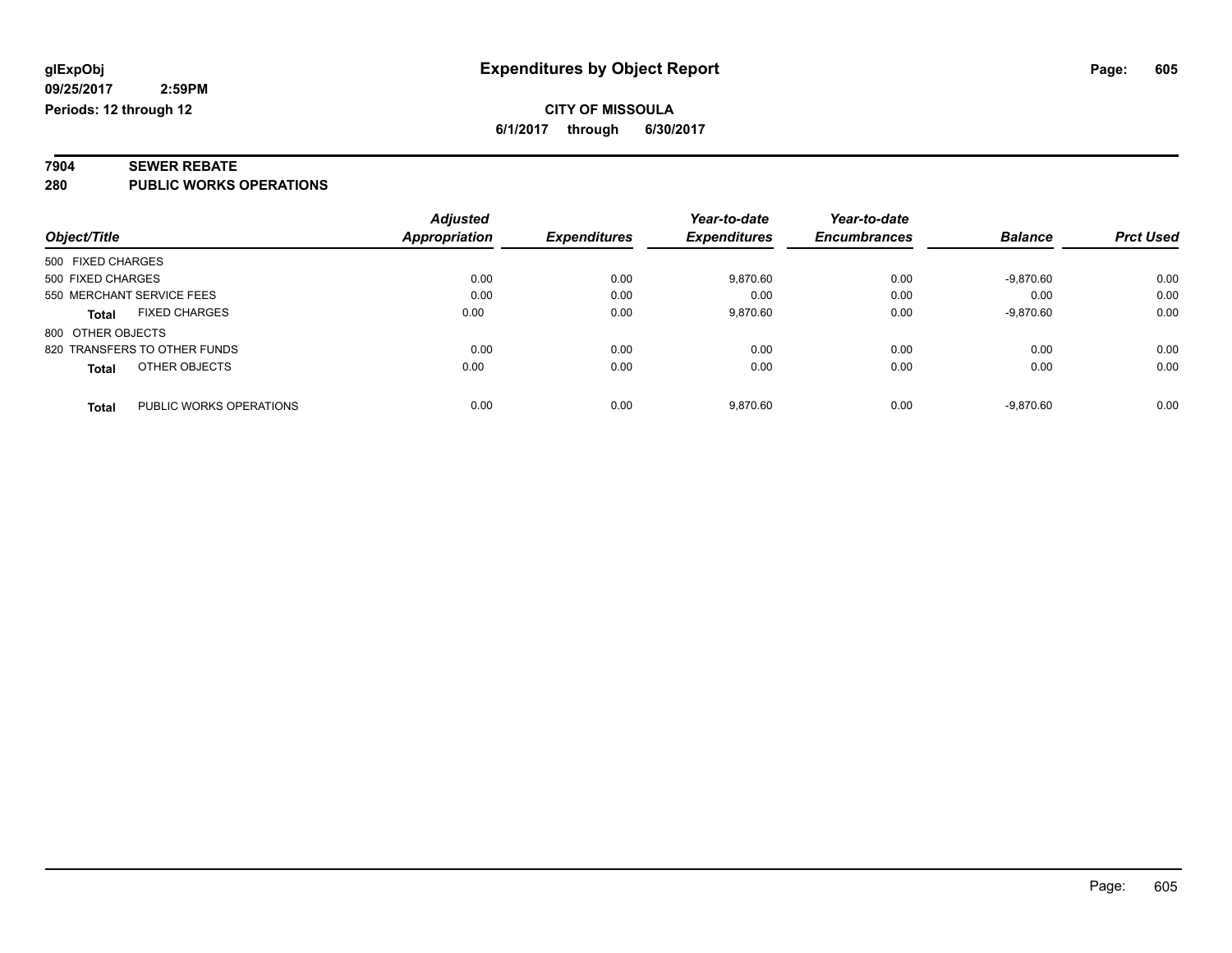**7904 SEWER REBATE**

|                                      | <b>Adjusted</b>      |                     | Year-to-date        | Year-to-date        |                |                  |
|--------------------------------------|----------------------|---------------------|---------------------|---------------------|----------------|------------------|
| Object/Title                         | <b>Appropriation</b> | <b>Expenditures</b> | <b>Expenditures</b> | <b>Encumbrances</b> | <b>Balance</b> | <b>Prct Used</b> |
| 500 FIXED CHARGES                    |                      |                     |                     |                     |                |                  |
| 500 FIXED CHARGES                    | 0.00                 | 0.00                | 9.870.60            | 0.00                | $-9,870.60$    | 0.00             |
| 550 MERCHANT SERVICE FEES            | 0.00                 | 0.00                | 0.00                | 0.00                | 0.00           | 0.00             |
| <b>FIXED CHARGES</b><br><b>Total</b> | 0.00                 | 0.00                | 9,870.60            | 0.00                | $-9,870.60$    | 0.00             |
| 800 OTHER OBJECTS                    |                      |                     |                     |                     |                |                  |
| 820 TRANSFERS TO OTHER FUNDS         | 0.00                 | 0.00                | 0.00                | 0.00                | 0.00           | 0.00             |
| OTHER OBJECTS<br><b>Total</b>        | 0.00                 | 0.00                | 0.00                | 0.00                | 0.00           | 0.00             |
| <b>SEWER REBATE</b><br><b>Total</b>  | 0.00                 | 0.00                | 9.870.60            | 0.00                | $-9.870.60$    | 0.00             |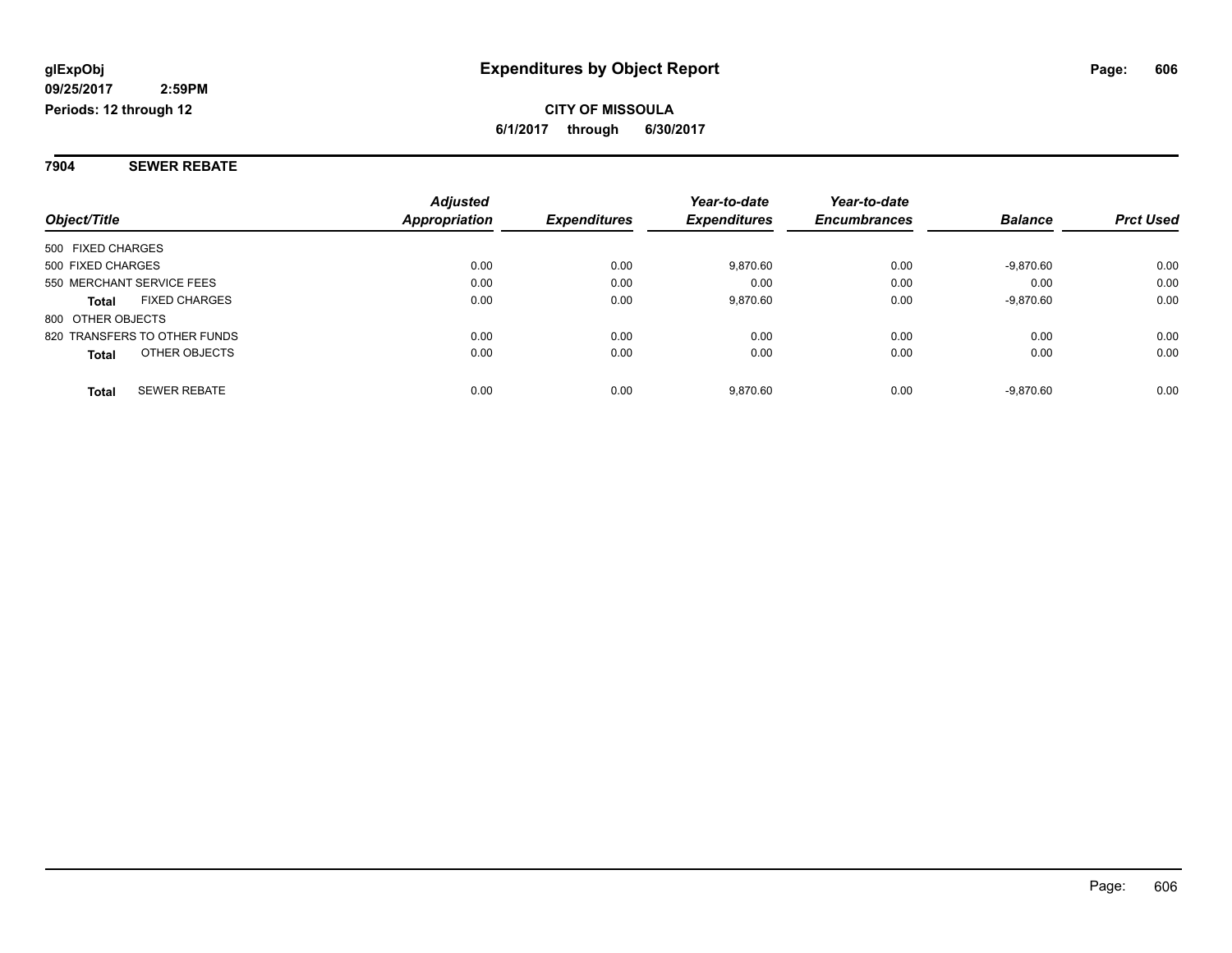### **CITY OF MISSOULA 6/1/2017 through 6/30/2017**

# **7905 WYE SEWER RSID 8489**

**280 PUBLIC WORKS OPERATIONS**

|                                         | <b>Adjusted</b> |                     | Year-to-date        | Year-to-date        |                |                  |
|-----------------------------------------|-----------------|---------------------|---------------------|---------------------|----------------|------------------|
| Object/Title                            | Appropriation   | <b>Expenditures</b> | <b>Expenditures</b> | <b>Encumbrances</b> | <b>Balance</b> | <b>Prct Used</b> |
| 500 FIXED CHARGES                       |                 |                     |                     |                     |                |                  |
| 500 FIXED CHARGES                       | 0.00            | 0.00                | 0.00                | 0.00                | 0.00           | 0.00             |
| 550 MERCHANT SERVICE FEES               | 0.00            | 0.00                | 0.00                | 0.00                | 0.00           | 0.00             |
| <b>FIXED CHARGES</b><br><b>Total</b>    | 0.00            | 0.00                | 0.00                | 0.00                | 0.00           | 0.00             |
| PUBLIC WORKS OPERATIONS<br><b>Total</b> | 0.00            | 0.00                | 0.00                | 0.00                | 0.00           | 0.00             |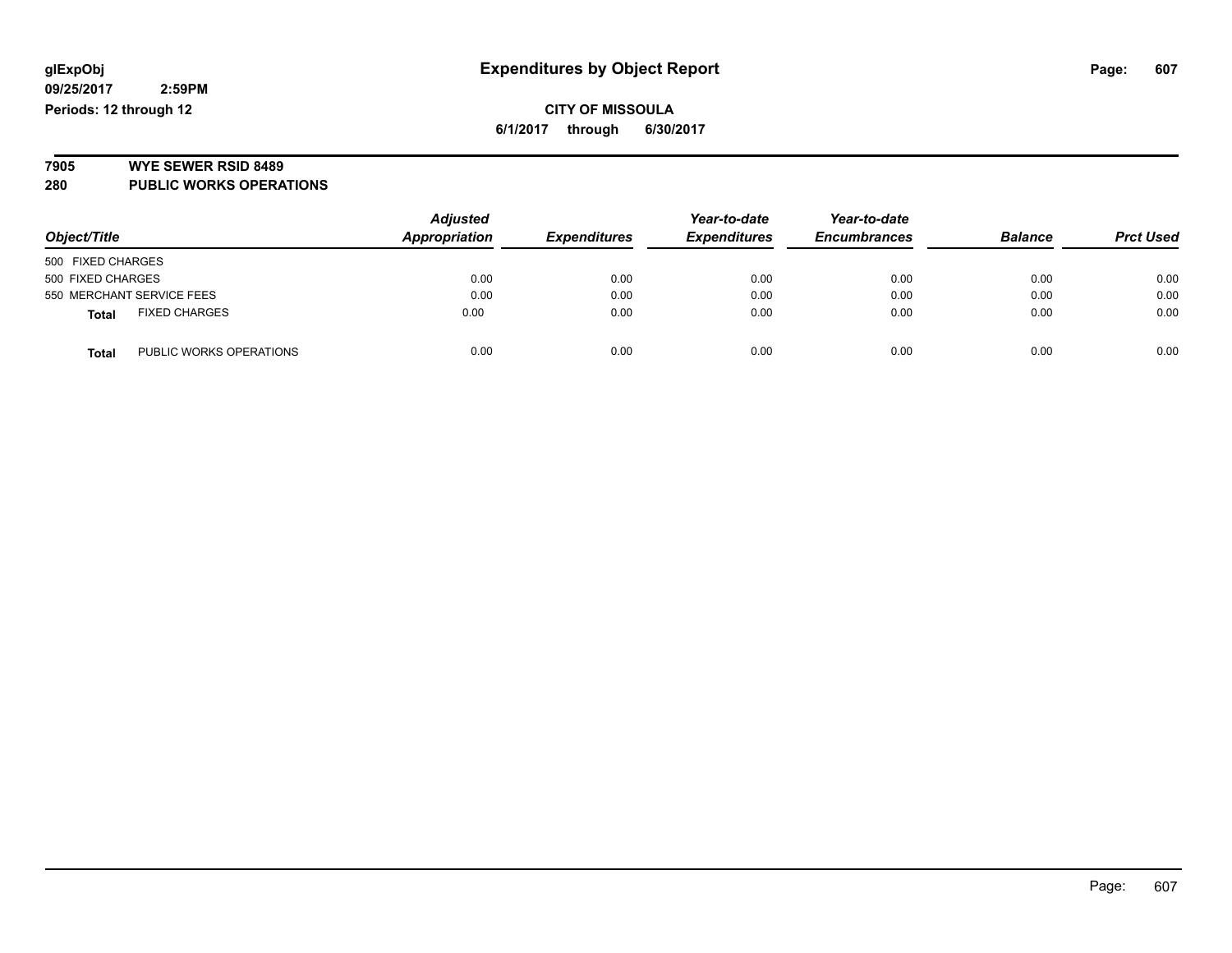## **glExpObj Expenditures by Object Report Page: 608**

**09/25/2017 2:59PM Periods: 12 through 12**

**CITY OF MISSOULA 6/1/2017 through 6/30/2017**

**7905 WYE SEWER RSID 8489**

| Object/Title                         | <b>Adjusted</b><br>Appropriation | <b>Expenditures</b> | Year-to-date<br><b>Expenditures</b> | Year-to-date<br><b>Encumbrances</b> | <b>Balance</b> | <b>Prct Used</b> |
|--------------------------------------|----------------------------------|---------------------|-------------------------------------|-------------------------------------|----------------|------------------|
| 500 FIXED CHARGES                    |                                  |                     |                                     |                                     |                |                  |
| 500 FIXED CHARGES                    | 0.00                             | 0.00                | 0.00                                | 0.00                                | 0.00           | 0.00             |
| 550 MERCHANT SERVICE FEES            | 0.00                             | 0.00                | 0.00                                | 0.00                                | 0.00           | 0.00             |
| <b>FIXED CHARGES</b><br><b>Total</b> | 0.00                             | 0.00                | 0.00                                | 0.00                                | 0.00           | 0.00             |
| WYE SEWER RSID 8489<br><b>Total</b>  | 0.00                             | 0.00                | 0.00                                | 0.00                                | 0.00           | 0.00             |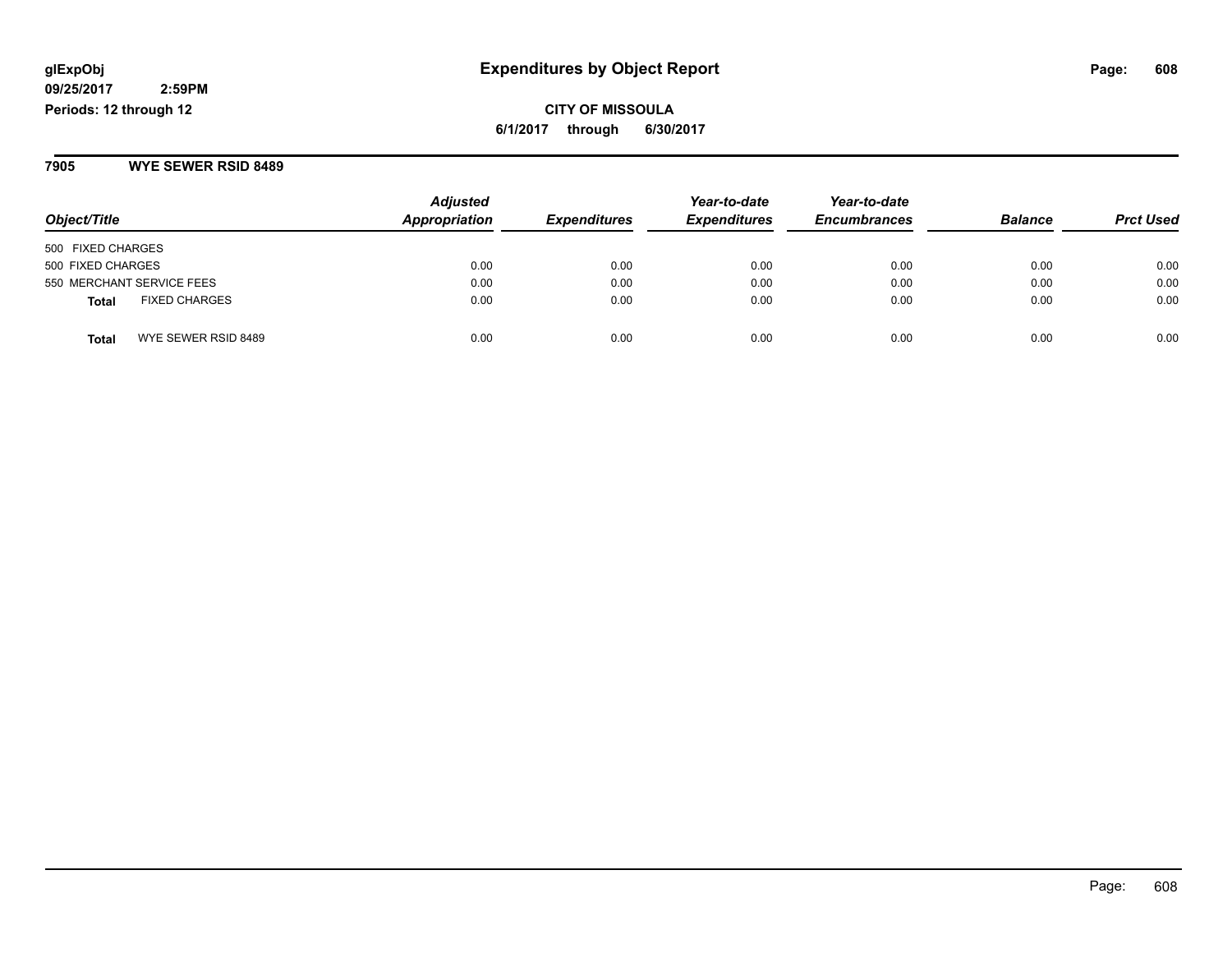## **CITY OF MISSOULA**

**6/1/2017 through 6/30/2017**

# **7911 RESIDENTIAL INSPECTION FUND**

**310 BUILDING INSPECTION**

|                                            | <b>Adjusted</b>      |                     | Year-to-date        | Year-to-date        |                |                  |
|--------------------------------------------|----------------------|---------------------|---------------------|---------------------|----------------|------------------|
| Object/Title                               | <b>Appropriation</b> | <b>Expenditures</b> | <b>Expenditures</b> | <b>Encumbrances</b> | <b>Balance</b> | <b>Prct Used</b> |
| 200 SUPPLIES                               |                      |                     |                     |                     |                |                  |
| 220 OPERATING SUPPLIES                     | 0.00                 | 0.00                | 0.00                | 0.00                | 0.00           | 0.00             |
| 240 OTHER SUPPLIES                         | 0.00                 | 0.00                | 0.00                | 0.00                | 0.00           | 0.00             |
| <b>SUPPLIES</b><br><b>Total</b>            | 0.00                 | 0.00                | 0.00                | 0.00                | 0.00           | 0.00             |
| 300 PURCHASED SERVICES                     |                      |                     |                     |                     |                |                  |
| 310 COMMUNICATIONS                         | 0.00                 | 0.00                | 0.00                | 0.00                | 0.00           | 0.00             |
| 320 PRINTING & DUPLICATING                 | 0.00                 | 0.00                | 0.00                | 0.00                | 0.00           | 0.00             |
| 330 PUBLICITY, SUBSCRIPTIONS & DUES        | 0.00                 | 0.00                | 0.00                | 0.00                | 0.00           | 0.00             |
| PURCHASED SERVICES<br><b>Total</b>         | 0.00                 | 0.00                | 0.00                | 0.00                | 0.00           | 0.00             |
| 500 FIXED CHARGES                          |                      |                     |                     |                     |                |                  |
| 550 MERCHANT SERVICE FEES                  | 0.00                 | 0.00                | 0.00                | 0.00                | 0.00           | 0.00             |
| <b>FIXED CHARGES</b><br><b>Total</b>       | 0.00                 | 0.00                | 0.00                | 0.00                | 0.00           | 0.00             |
| <b>BUILDING INSPECTION</b><br><b>Total</b> | 0.00                 | 0.00                | 0.00                | 0.00                | 0.00           | 0.00             |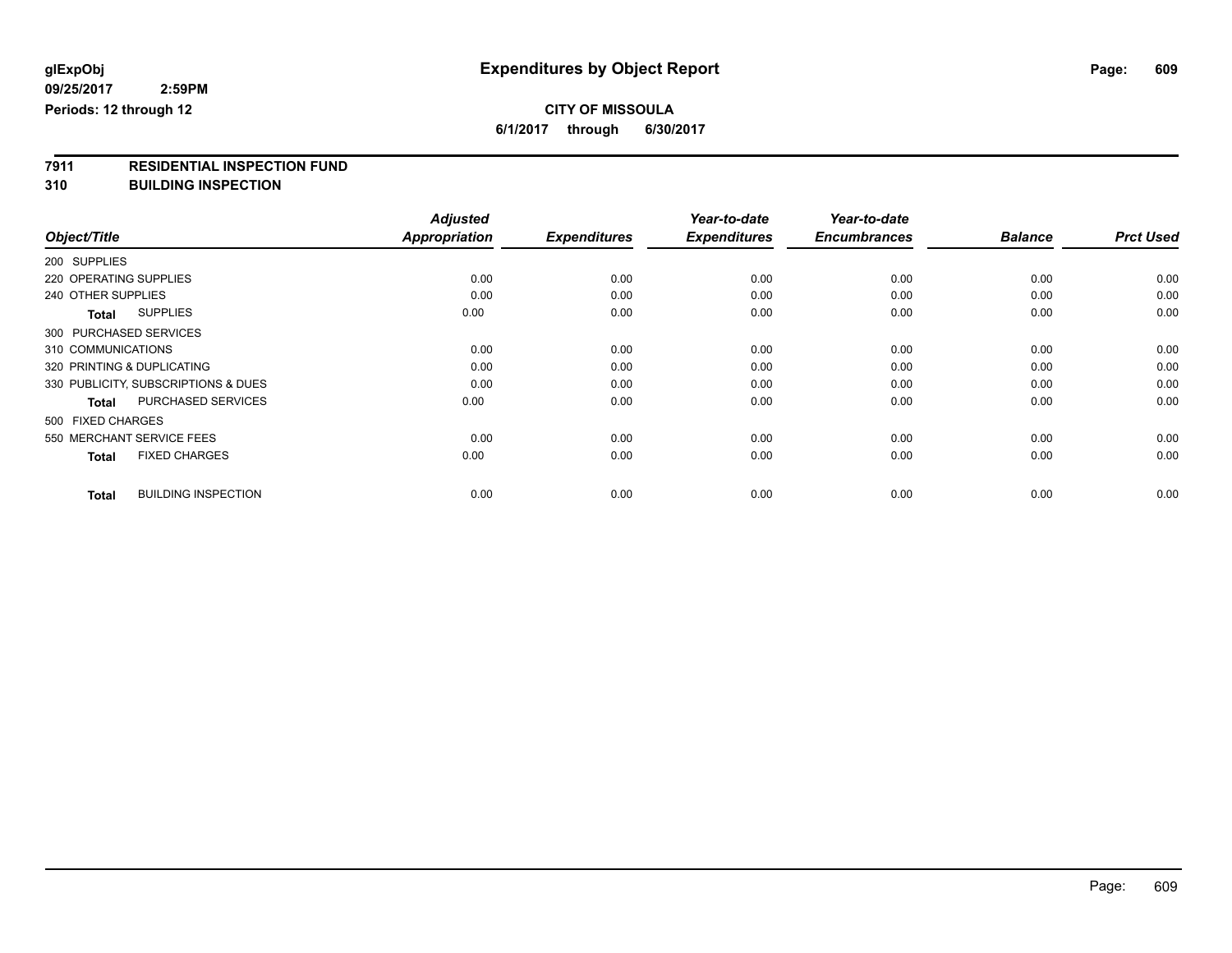### **glExpObj Expenditures by Object Report Page: 610**

**09/25/2017 2:59PM Periods: 12 through 12**

#### **7911 RESIDENTIAL INSPECTION FUND**

|                                      |                                    | <b>Adjusted</b>      |                     | Year-to-date        | Year-to-date        |                |                  |
|--------------------------------------|------------------------------------|----------------------|---------------------|---------------------|---------------------|----------------|------------------|
| Object/Title                         |                                    | <b>Appropriation</b> | <b>Expenditures</b> | <b>Expenditures</b> | <b>Encumbrances</b> | <b>Balance</b> | <b>Prct Used</b> |
| 200 SUPPLIES                         |                                    |                      |                     |                     |                     |                |                  |
| 220 OPERATING SUPPLIES               |                                    | 0.00                 | 0.00                | 0.00                | 0.00                | 0.00           | 0.00             |
| 240 OTHER SUPPLIES                   |                                    | 0.00                 | 0.00                | 0.00                | 0.00                | 0.00           | 0.00             |
| <b>SUPPLIES</b><br>Total             |                                    | 0.00                 | 0.00                | 0.00                | 0.00                | 0.00           | 0.00             |
| 300 PURCHASED SERVICES               |                                    |                      |                     |                     |                     |                |                  |
| 310 COMMUNICATIONS                   |                                    | 0.00                 | 0.00                | 0.00                | 0.00                | 0.00           | 0.00             |
| 320 PRINTING & DUPLICATING           |                                    | 0.00                 | 0.00                | 0.00                | 0.00                | 0.00           | 0.00             |
| 330 PUBLICITY, SUBSCRIPTIONS & DUES  |                                    | 0.00                 | 0.00                | 0.00                | 0.00                | 0.00           | 0.00             |
| <b>Total</b>                         | PURCHASED SERVICES                 | 0.00                 | 0.00                | 0.00                | 0.00                | 0.00           | 0.00             |
| 500 FIXED CHARGES                    |                                    |                      |                     |                     |                     |                |                  |
| 550 MERCHANT SERVICE FEES            |                                    | 0.00                 | 0.00                | 0.00                | 0.00                | 0.00           | 0.00             |
| <b>FIXED CHARGES</b><br><b>Total</b> |                                    | 0.00                 | 0.00                | 0.00                | 0.00                | 0.00           | 0.00             |
| <b>Total</b>                         | <b>RESIDENTIAL INSPECTION FUND</b> | 0.00                 | 0.00                | 0.00                | 0.00                | 0.00           | 0.00             |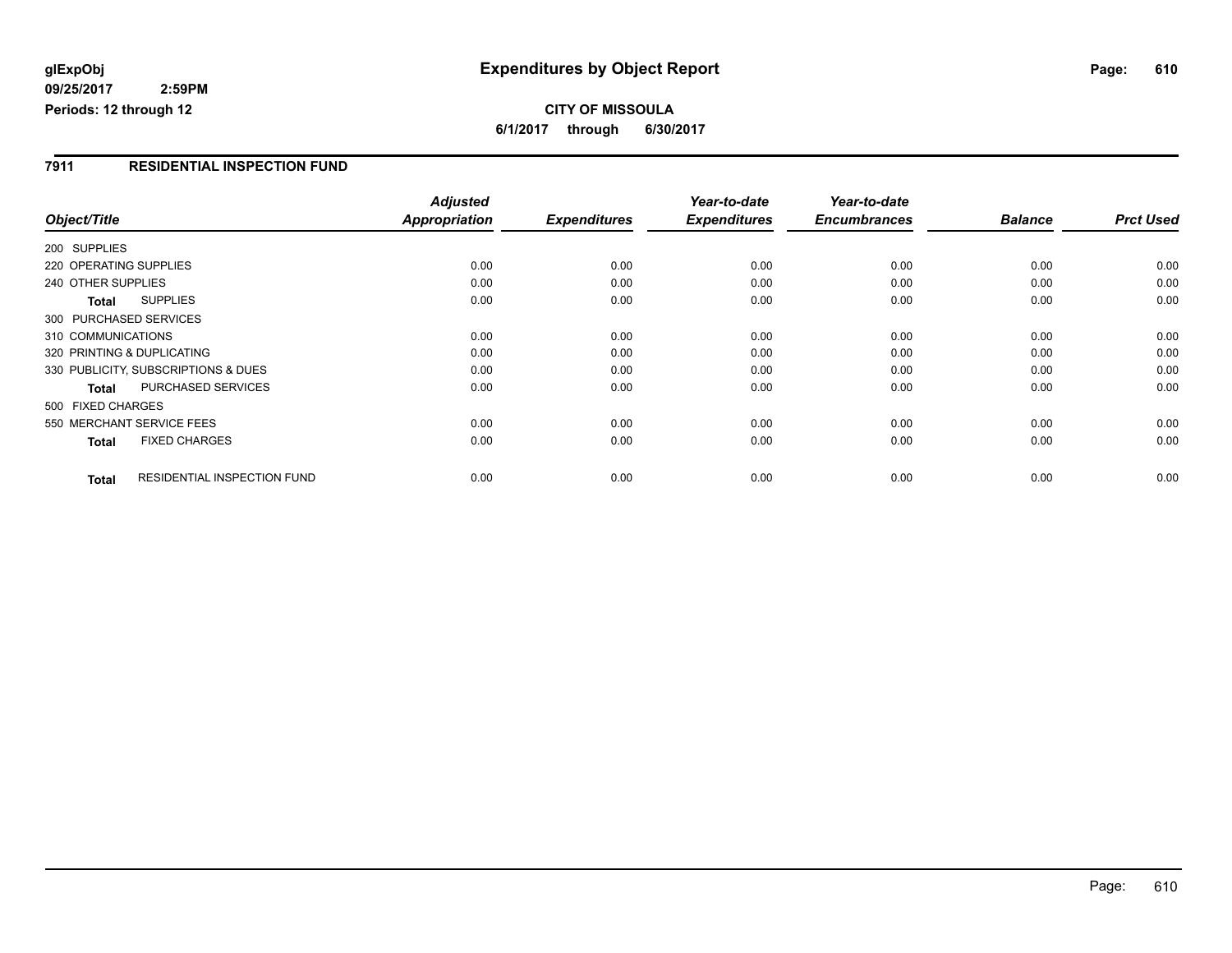## **CITY OF MISSOULA**

**6/1/2017 through 6/30/2017**

# **9000 GENERAL FIXED ASSETS ACCOUNT GROUP**

**900 DEPRECIATION**

| Object/Title                          | <b>Adjusted</b><br><b>Appropriation</b> | <b>Expenditures</b> | Year-to-date<br><b>Expenditures</b> | Year-to-date<br><b>Encumbrances</b> | <b>Balance</b> | <b>Prct Used</b> |
|---------------------------------------|-----------------------------------------|---------------------|-------------------------------------|-------------------------------------|----------------|------------------|
| 800 OTHER OBJECTS                     |                                         |                     |                                     |                                     |                |                  |
| 830 DEPRECIATION                      | 0.00                                    | 0.00                | 0.00                                | 0.00                                | 0.00           | 0.00             |
| OTHER OBJECTS<br>Total                | 0.00                                    | 0.00                | 0.00                                | 0.00                                | 0.00           | 0.00             |
| 900 CAPITAL OUTLAY                    |                                         |                     |                                     |                                     |                |                  |
| 900 CAPITAL OUTLAY                    | 0.00                                    | 0.00                | 0.00                                | 0.00                                | 0.00           | 0.00             |
| <b>CAPITAL OUTLAY</b><br><b>Total</b> | 0.00                                    | 0.00                | 0.00                                | 0.00                                | 0.00           | 0.00             |
| <b>DEPRECIATION</b><br><b>Total</b>   | 0.00                                    | 0.00                | 0.00                                | 0.00                                | 0.00           | 0.00             |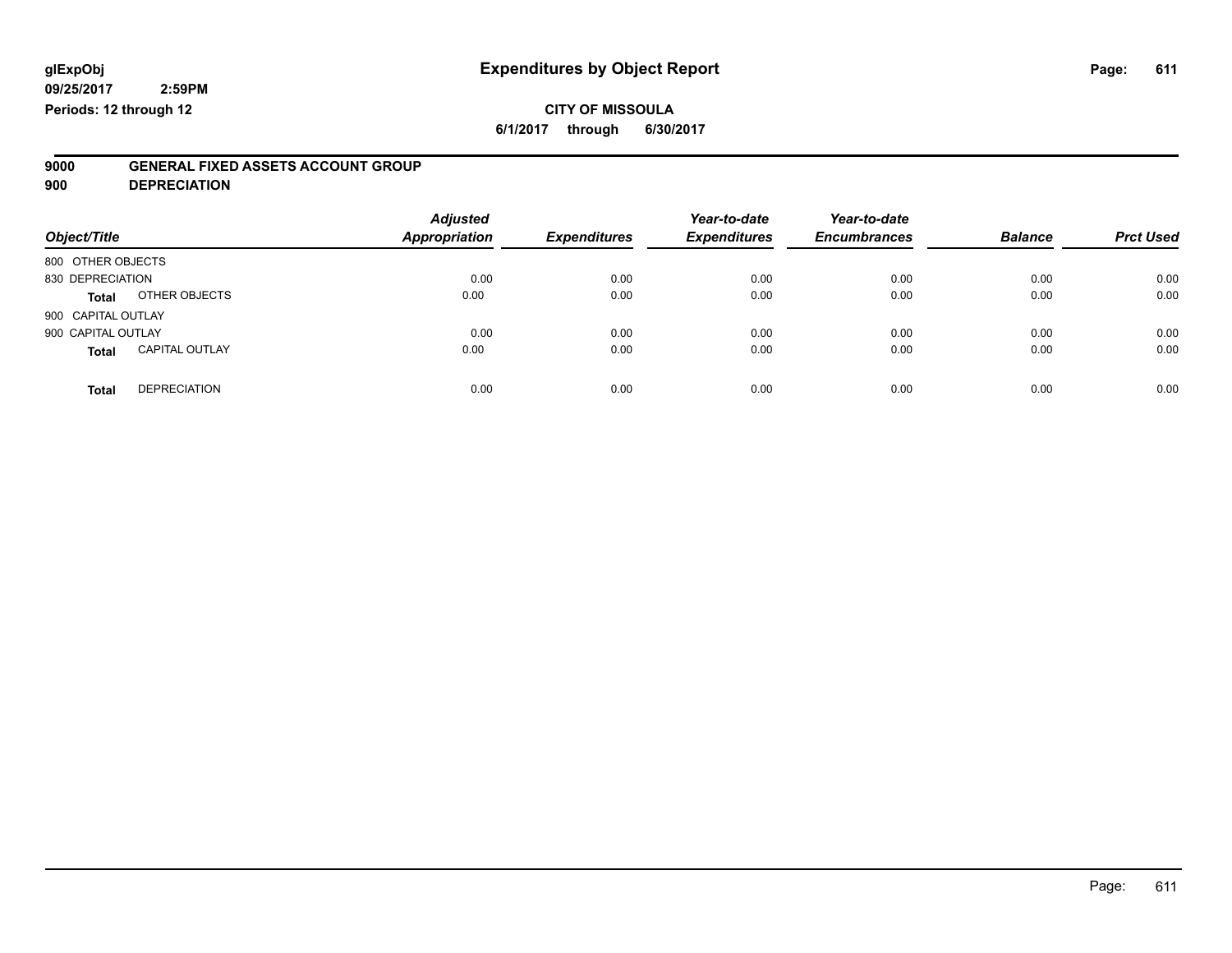### **glExpObj Expenditures by Object Report Page: 612**

**09/25/2017 2:59PM Periods: 12 through 12**

#### **9000 GENERAL FIXED ASSETS ACCOUNT GROUP**

| Object/Title       |                                         | <b>Adjusted</b><br>Appropriation | <b>Expenditures</b> | Year-to-date<br><b>Expenditures</b> | Year-to-date<br><b>Encumbrances</b> | <b>Balance</b> | <b>Prct Used</b> |
|--------------------|-----------------------------------------|----------------------------------|---------------------|-------------------------------------|-------------------------------------|----------------|------------------|
| 800 OTHER OBJECTS  |                                         |                                  |                     |                                     |                                     |                |                  |
| 830 DEPRECIATION   |                                         | 0.00                             | 0.00                | 0.00                                | 0.00                                | 0.00           | 0.00             |
| <b>Total</b>       | OTHER OBJECTS                           | 0.00                             | 0.00                | 0.00                                | 0.00                                | 0.00           | 0.00             |
| 900 CAPITAL OUTLAY |                                         |                                  |                     |                                     |                                     |                |                  |
| 900 CAPITAL OUTLAY |                                         | 0.00                             | 0.00                | 0.00                                | 0.00                                | 0.00           | 0.00             |
| <b>Total</b>       | <b>CAPITAL OUTLAY</b>                   | 0.00                             | 0.00                | 0.00                                | 0.00                                | 0.00           | 0.00             |
| <b>Total</b>       | <b>GENERAL FIXED ASSETS ACCOUNT GRC</b> | 0.00                             | 0.00                | 0.00                                | 0.00                                | 0.00           | 0.00             |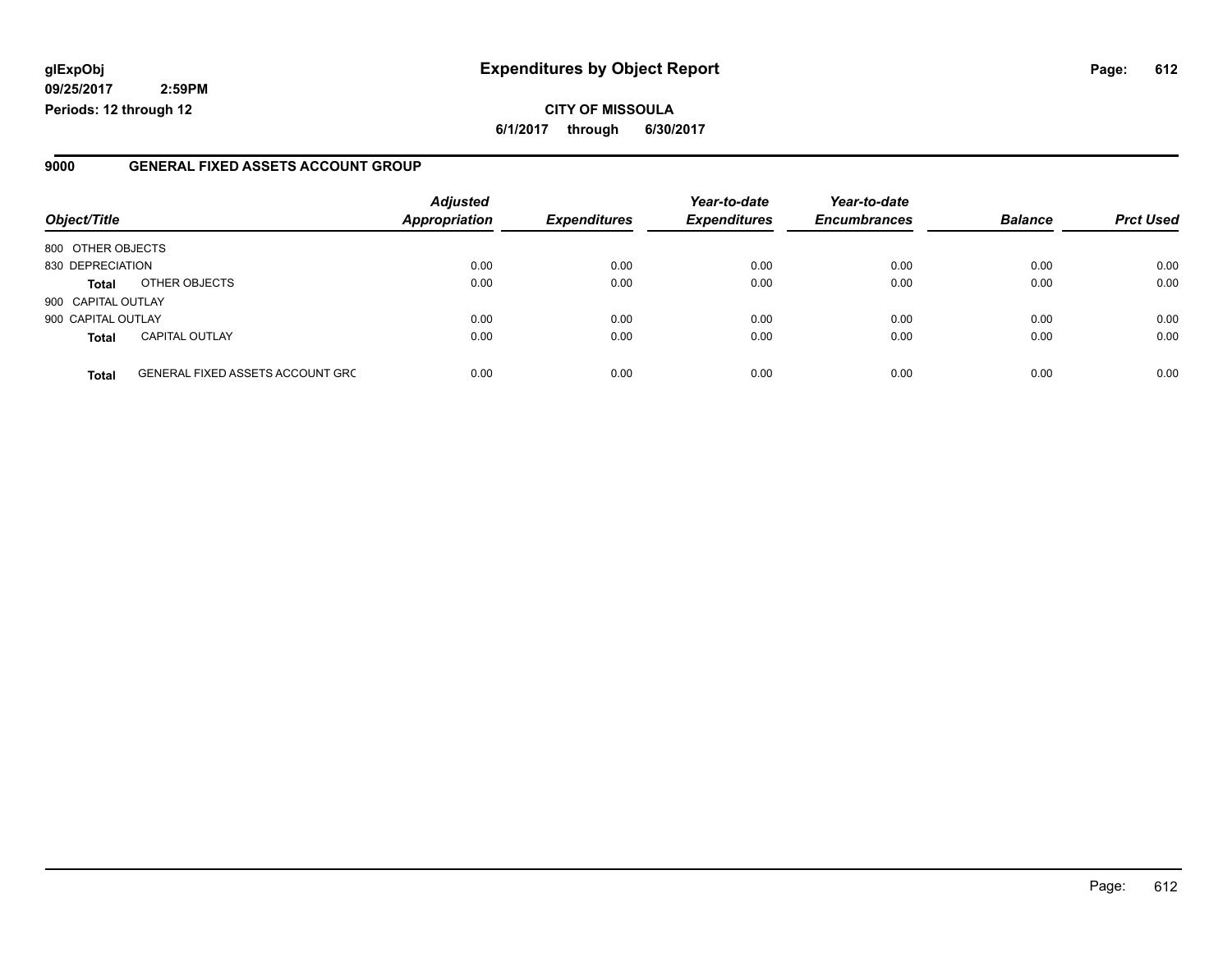**CITY OF MISSOULA 6/1/2017 through 6/30/2017**

## *Grand Totals*

| Object/Title<br><b>Appropriation</b><br><b>Expenditures</b><br><b>Encumbrances</b><br><b>Expenditures</b><br>100 PERSONAL SERVICES<br>110 SALARIES AND WAGES<br>31,436,473.00<br>4,502,220.04<br>30,855,585.59<br>0.00<br>115 SALARIES/HEALTH INSURANCE BENEFIT<br>775.431.00<br>238,497.00<br>1.575.526.20<br>0.00<br>120 OVERTIME<br>1,331,803.00<br>177,365.81<br>1,308,833.80<br>0.00<br>121 OUTSIDE HIRE OVERTIME<br>75,000.00<br>4,865.68<br>93,594.26<br>0.00<br>23,342.00<br>3,131.66<br>31,477.10<br>122 COURT OVERTIME<br>0.00<br>123 CELL PHONE OVERTIME<br>60,690.00<br>3,594.55<br>0.00<br>22,446.57<br>130 OTHER<br>0.00<br>278,460.00<br>$-5,992.99$<br>126,289.00<br>0.00<br><b>133 EDUCATION COMPENSATION</b><br>2,432.50<br>17,959.50<br>0.00<br>135 OPEB EXPENSE<br>0.00<br>0.00<br>0.00<br>0.00<br><b>140 EMPLOYER CONTRIBUTIONS</b><br>13,468,255.00<br>1,357,908.71<br>10,159,975.21<br>0.00<br>3,308,279.79<br>141 STATE RETIREMENT CONTRIBUTIONS<br>2,440,086.00<br>554,805.85<br>4,597,244.82<br>0.00<br>$-2,157,158.82$<br>145 OPEB CONTRIBUTION<br>175.00<br>0.00<br>0.00<br>0.00<br>253.00<br>0.00<br><b>150 STATE RETIREMENT</b><br>0.00<br>0.00<br>635.00<br>0.00<br>190 PENSION EXPENSE<br>0.00<br>0.00<br>PERSONAL SERVICES<br>49,890,603.00<br>6,838,828.81<br>48,788,932.05<br>0.00<br><b>Total</b><br>200 SUPPLIES<br>0.00<br>10.00<br>200 SUPPLIES<br>10.00<br>0.00 | <b>Prct Use</b><br><b>Balance</b><br>580,887.41<br>98.1<br>203.1<br>$-800.095.20$<br>98.2<br>22,969.20 |
|---------------------------------------------------------------------------------------------------------------------------------------------------------------------------------------------------------------------------------------------------------------------------------------------------------------------------------------------------------------------------------------------------------------------------------------------------------------------------------------------------------------------------------------------------------------------------------------------------------------------------------------------------------------------------------------------------------------------------------------------------------------------------------------------------------------------------------------------------------------------------------------------------------------------------------------------------------------------------------------------------------------------------------------------------------------------------------------------------------------------------------------------------------------------------------------------------------------------------------------------------------------------------------------------------------------------------------------------------------------------------------------------------------|--------------------------------------------------------------------------------------------------------|
|                                                                                                                                                                                                                                                                                                                                                                                                                                                                                                                                                                                                                                                                                                                                                                                                                                                                                                                                                                                                                                                                                                                                                                                                                                                                                                                                                                                                         |                                                                                                        |
|                                                                                                                                                                                                                                                                                                                                                                                                                                                                                                                                                                                                                                                                                                                                                                                                                                                                                                                                                                                                                                                                                                                                                                                                                                                                                                                                                                                                         |                                                                                                        |
|                                                                                                                                                                                                                                                                                                                                                                                                                                                                                                                                                                                                                                                                                                                                                                                                                                                                                                                                                                                                                                                                                                                                                                                                                                                                                                                                                                                                         |                                                                                                        |
|                                                                                                                                                                                                                                                                                                                                                                                                                                                                                                                                                                                                                                                                                                                                                                                                                                                                                                                                                                                                                                                                                                                                                                                                                                                                                                                                                                                                         |                                                                                                        |
|                                                                                                                                                                                                                                                                                                                                                                                                                                                                                                                                                                                                                                                                                                                                                                                                                                                                                                                                                                                                                                                                                                                                                                                                                                                                                                                                                                                                         |                                                                                                        |
|                                                                                                                                                                                                                                                                                                                                                                                                                                                                                                                                                                                                                                                                                                                                                                                                                                                                                                                                                                                                                                                                                                                                                                                                                                                                                                                                                                                                         | $-18,594.26$<br>124.7                                                                                  |
|                                                                                                                                                                                                                                                                                                                                                                                                                                                                                                                                                                                                                                                                                                                                                                                                                                                                                                                                                                                                                                                                                                                                                                                                                                                                                                                                                                                                         | 134.8<br>$-8,135.10$                                                                                   |
|                                                                                                                                                                                                                                                                                                                                                                                                                                                                                                                                                                                                                                                                                                                                                                                                                                                                                                                                                                                                                                                                                                                                                                                                                                                                                                                                                                                                         | 36.9<br>38,243.43                                                                                      |
|                                                                                                                                                                                                                                                                                                                                                                                                                                                                                                                                                                                                                                                                                                                                                                                                                                                                                                                                                                                                                                                                                                                                                                                                                                                                                                                                                                                                         | 45.3<br>152,171.00                                                                                     |
|                                                                                                                                                                                                                                                                                                                                                                                                                                                                                                                                                                                                                                                                                                                                                                                                                                                                                                                                                                                                                                                                                                                                                                                                                                                                                                                                                                                                         | $-17,959.50$<br>0.0                                                                                    |
|                                                                                                                                                                                                                                                                                                                                                                                                                                                                                                                                                                                                                                                                                                                                                                                                                                                                                                                                                                                                                                                                                                                                                                                                                                                                                                                                                                                                         | 0.0<br>0.00                                                                                            |
|                                                                                                                                                                                                                                                                                                                                                                                                                                                                                                                                                                                                                                                                                                                                                                                                                                                                                                                                                                                                                                                                                                                                                                                                                                                                                                                                                                                                         | 75.4                                                                                                   |
|                                                                                                                                                                                                                                                                                                                                                                                                                                                                                                                                                                                                                                                                                                                                                                                                                                                                                                                                                                                                                                                                                                                                                                                                                                                                                                                                                                                                         | 188.4                                                                                                  |
|                                                                                                                                                                                                                                                                                                                                                                                                                                                                                                                                                                                                                                                                                                                                                                                                                                                                                                                                                                                                                                                                                                                                                                                                                                                                                                                                                                                                         | 0.0<br>175.00                                                                                          |
|                                                                                                                                                                                                                                                                                                                                                                                                                                                                                                                                                                                                                                                                                                                                                                                                                                                                                                                                                                                                                                                                                                                                                                                                                                                                                                                                                                                                         | 253.00<br>0.0                                                                                          |
|                                                                                                                                                                                                                                                                                                                                                                                                                                                                                                                                                                                                                                                                                                                                                                                                                                                                                                                                                                                                                                                                                                                                                                                                                                                                                                                                                                                                         | 635.00<br>0.0                                                                                          |
|                                                                                                                                                                                                                                                                                                                                                                                                                                                                                                                                                                                                                                                                                                                                                                                                                                                                                                                                                                                                                                                                                                                                                                                                                                                                                                                                                                                                         | 97.7<br>1,101,670.95                                                                                   |
|                                                                                                                                                                                                                                                                                                                                                                                                                                                                                                                                                                                                                                                                                                                                                                                                                                                                                                                                                                                                                                                                                                                                                                                                                                                                                                                                                                                                         |                                                                                                        |
|                                                                                                                                                                                                                                                                                                                                                                                                                                                                                                                                                                                                                                                                                                                                                                                                                                                                                                                                                                                                                                                                                                                                                                                                                                                                                                                                                                                                         | $-10.00$<br>0.0                                                                                        |
| 210 OFFICE SUPPLIES<br>423,271.00<br>25,598.41<br>130,948.53<br>0.00                                                                                                                                                                                                                                                                                                                                                                                                                                                                                                                                                                                                                                                                                                                                                                                                                                                                                                                                                                                                                                                                                                                                                                                                                                                                                                                                    | 30.9<br>292,322.47                                                                                     |
| 220 OPERATING SUPPLIES<br>326,724.54<br>1,414,622.00<br>1,763,791.27<br>0.00                                                                                                                                                                                                                                                                                                                                                                                                                                                                                                                                                                                                                                                                                                                                                                                                                                                                                                                                                                                                                                                                                                                                                                                                                                                                                                                            | 124.6<br>$-349,169.27$                                                                                 |
| 230 REPAIR/MAINTENANCE<br>945,282.00<br>197,384.39<br>1,019,629.84<br>0.00                                                                                                                                                                                                                                                                                                                                                                                                                                                                                                                                                                                                                                                                                                                                                                                                                                                                                                                                                                                                                                                                                                                                                                                                                                                                                                                              | $-74,347.84$<br>107.8                                                                                  |
| 231 GASOLINE<br>676,142.00<br>104,203.53<br>529,317.50<br>0.00                                                                                                                                                                                                                                                                                                                                                                                                                                                                                                                                                                                                                                                                                                                                                                                                                                                                                                                                                                                                                                                                                                                                                                                                                                                                                                                                          | 78.2<br>146,824.50                                                                                     |
| 240 OTHER SUPPLIES<br>251,426.00<br>47,602.06<br>174,470.79<br>0.00                                                                                                                                                                                                                                                                                                                                                                                                                                                                                                                                                                                                                                                                                                                                                                                                                                                                                                                                                                                                                                                                                                                                                                                                                                                                                                                                     | 69.3<br>76,955.21                                                                                      |
| 500.00<br>0.00<br>250 SUPPLIES FOR RESALE<br>0.00<br>0.00                                                                                                                                                                                                                                                                                                                                                                                                                                                                                                                                                                                                                                                                                                                                                                                                                                                                                                                                                                                                                                                                                                                                                                                                                                                                                                                                               | 0.0<br>500.00                                                                                          |
| <b>SUPPLIES</b><br>3,711,243.00<br>701,522.93<br>3,618,167.93<br>0.00<br><b>Total</b>                                                                                                                                                                                                                                                                                                                                                                                                                                                                                                                                                                                                                                                                                                                                                                                                                                                                                                                                                                                                                                                                                                                                                                                                                                                                                                                   | 97.4<br>93,075.07                                                                                      |
| 300 PURCHASED SERVICES                                                                                                                                                                                                                                                                                                                                                                                                                                                                                                                                                                                                                                                                                                                                                                                                                                                                                                                                                                                                                                                                                                                                                                                                                                                                                                                                                                                  |                                                                                                        |
| 310 COMMUNICATIONS<br>150,304.00<br>8,118.80<br>138,844.49<br>0.00                                                                                                                                                                                                                                                                                                                                                                                                                                                                                                                                                                                                                                                                                                                                                                                                                                                                                                                                                                                                                                                                                                                                                                                                                                                                                                                                      | 92.3<br>11,459.51                                                                                      |
| 320 PRINTING & DUPLICATING<br>9,283.16<br>62,988.14<br>116,616.00<br>0.00                                                                                                                                                                                                                                                                                                                                                                                                                                                                                                                                                                                                                                                                                                                                                                                                                                                                                                                                                                                                                                                                                                                                                                                                                                                                                                                               | 54.0<br>53,627.86                                                                                      |
| 330 PUBLICITY, SUBSCRIPTIONS & DUES<br>187,534.00<br>13,679.59<br>228,545.73<br>0.00                                                                                                                                                                                                                                                                                                                                                                                                                                                                                                                                                                                                                                                                                                                                                                                                                                                                                                                                                                                                                                                                                                                                                                                                                                                                                                                    | 121.8<br>$-41,011.73$                                                                                  |
| 340 SEWER<br>20,176.00<br>0.00<br>17,120.48<br>0.00<br>3,055.52                                                                                                                                                                                                                                                                                                                                                                                                                                                                                                                                                                                                                                                                                                                                                                                                                                                                                                                                                                                                                                                                                                                                                                                                                                                                                                                                         | 84.8                                                                                                   |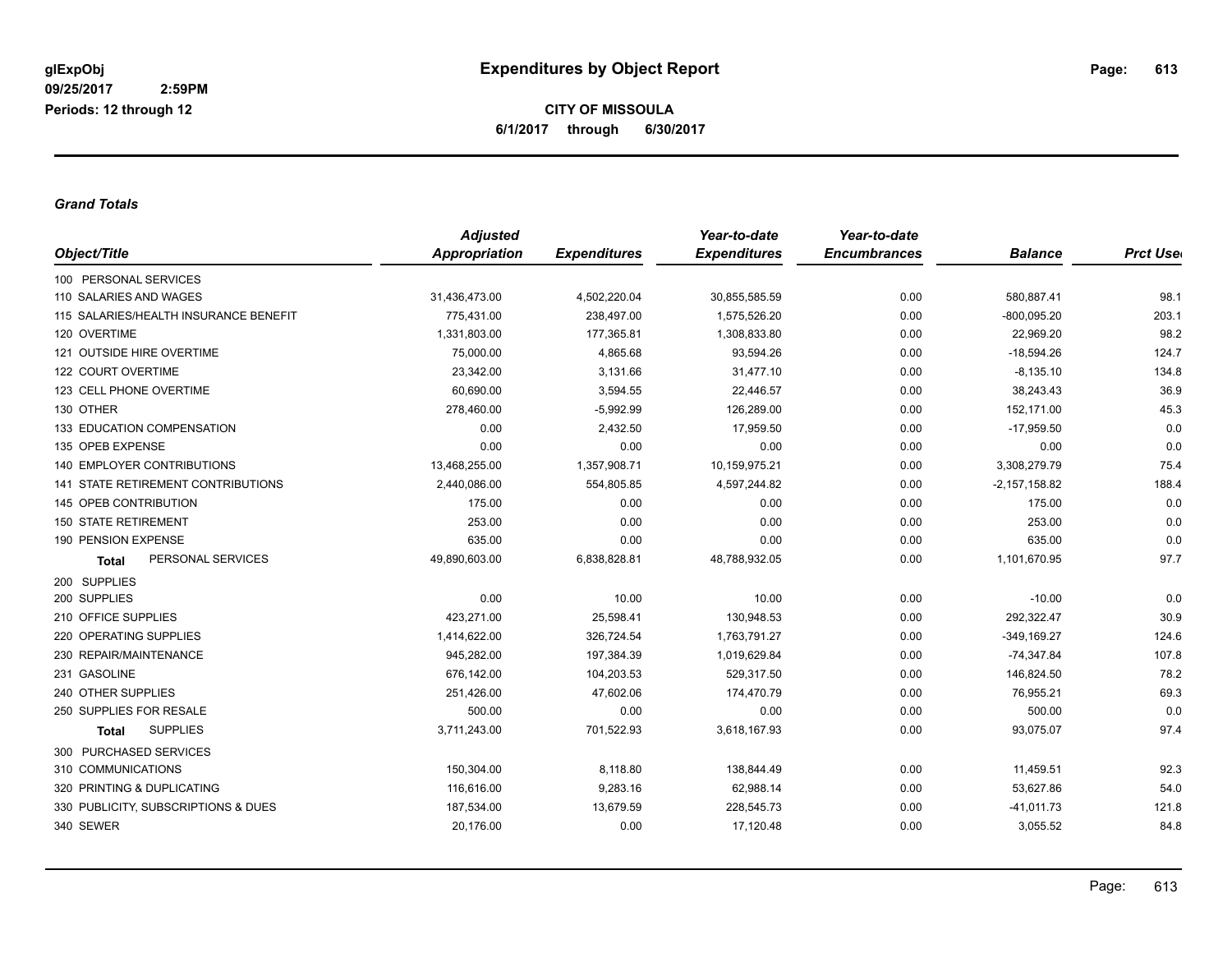## **CITY OF MISSOULA 6/1/2017 through 6/30/2017**

*Grand Totals [Continued]*

| Object/Title                         | <b>Adjusted</b> |                     | Year-to-date        | Year-to-date        |                |                  |
|--------------------------------------|-----------------|---------------------|---------------------|---------------------|----------------|------------------|
|                                      | Appropriation   | <b>Expenditures</b> | <b>Expenditures</b> | <b>Encumbrances</b> | <b>Balance</b> | <b>Prct Uset</b> |
| 341 ELECTRICITY & NATURAL GAS        | 1,770,979.00    | 252,433.91          | 1,716,474.53        | 0.00                | 54,504.47      | 96.9             |
| 342 STORM WATER                      | 22,023.00       | 0.00                | 0.00                | 0.00                | 22,023.00      | 0.0              |
| 343 WATER CHARGES                    | 227,842.00      | 48,021.20           | 236,089.36          | 0.00                | $-8,247.36$    | 103.6            |
| 344 TELEPHONE SERVICE                | 320,368.00      | 45,029.04           | 305,485.12          | 0.00                | 14,882.88      | 95.3             |
| 345 GARBAGE                          | 119,269.00      | 14,867.92           | 108,249.84          | 0.00                | 11,019.16      | 90.7             |
| 350 PROFESSIONAL SERVICES            | 3,979,547.00    | 1,351,199.40        | 4,744,402.56        | 0.00                | $-764,855.56$  | 119.2            |
| 351 INSURANCE CLAIMS                 | 5,520,000.00    | 547,797.40          | 5,595,944.41        | 0.00                | $-75,944.41$   | 101.3            |
| 352 HEALTH PROGRAMS                  | 78,532.00       | 27,737.84           | 69,586.28           | 0.00                | 8,945.72       | 88.6             |
| 353 ADMINISTRATION EXPENDITURES      | 715,223.00      | 925.00              | 699.387.71          | 0.00                | 15,835.29      | 97.7             |
| 354 TRANSITIONAL REINSURANCE PROGRAM | 76,704.00       | 2,801.47            | 44,963.47           | 0.00                | 31,740.53      | 58.6             |
| 360 REPAIR & MAINTENANCE             | 2,057,895.00    | 578,842.12          | 2,248,105.02        | 0.00                | $-190,210.02$  | 109.2            |
| 370 TRAVEL                           | 198,891.00      | 21,342.16           | 138,087.77          | 0.00                | 60,803.23      | 69.4             |
| 380 TRAINING                         | 203,456.00      | 16,330.30           | 128,231.17          | 0.00                | 75,224.83      | 63.0             |
| 390 OTHER PURCHASED SERVICES         | 1,506,196.00    | 158,158.63          | 702,712.26          | 0.00                | 803,483.74     | 46.6             |
| 392 DONATIONS AND SALES              | 0.00            | 2,223.00            | 5,260.47            | 0.00                | $-5,260.47$    | 0.0              |
| PURCHASED SERVICES<br>Total          | 17,271,555.00   | 3,098,790.94        | 17,190,478.81       | 0.00                | 81,076.19      | 99.5             |
| 400 BUILDING MATERIALS               |                 |                     |                     |                     |                |                  |
| <b>400 BUILDING MATERIALS</b>        | 337,464.00      | 5,183.91            | 350,180.63          | 0.00                | $-12,716.63$   | 103.7            |
| <b>BUILDING MATERIALS</b><br>Total   | 337,464.00      | 5,183.91            | 350,180.63          | 0.00                | $-12,716.63$   | 103.7            |
| 500 FIXED CHARGES                    |                 |                     |                     |                     |                |                  |
| 500 FIXED CHARGES                    | 3,560,330.00    | 1,234,089.11        | 2,998,260.04        | 0.00                | 562,069.96     | 84.2             |
| 510 *** Title Not Found ***          | 0.00            | 0.00                | 11,428.20           | 0.00                | $-11,428.20$   | 0.0              |
| 530 EQUIPMENT RENTAL                 | 500.00          | 21.00               | 718.62              | 0.00                | $-218.62$      | 143.7            |
| 550 MERCHANT SERVICE FEES            | 82,700.00       | 76.07               | 776.07              | 0.00                | 81,923.93      | 0.9              |
| <b>FIXED CHARGES</b><br>Total        | 3,643,530.00    | 1,234,186.18        | 3,011,182.93        | 0.00                | 632,347.07     | 82.6             |
| 600 DEBT SERVICE                     |                 |                     |                     |                     |                |                  |
| 600 DEBT SERVICE                     | 0.00            | 0.00                | 0.00                | 0.00                | 0.00           | 0.0              |
| 610 PRINCIPAL                        | 8,671,948.00    | 2,614,429.71        | 5,980,355.12        | 0.00                | 2,691,592.88   | 68.9             |
| 615 JUDGMENT LEVY DEBT PAYMENT       | 0.00            | 0.00                | 0.00                | 0.00                | 0.00           | 0.0              |
| 620 INTEREST / SERVICE FEES          | 3,228,942.61    | 1,349,209.73        | 3,186,654.93        | 0.00                | 42,287.68      | 98.6             |
| <b>DEBT SERVICE</b><br><b>Total</b>  | 11,900,890.61   | 3,963,639.44        | 9,167,010.05        | 0.00                | 2,733,880.56   | 77.0             |